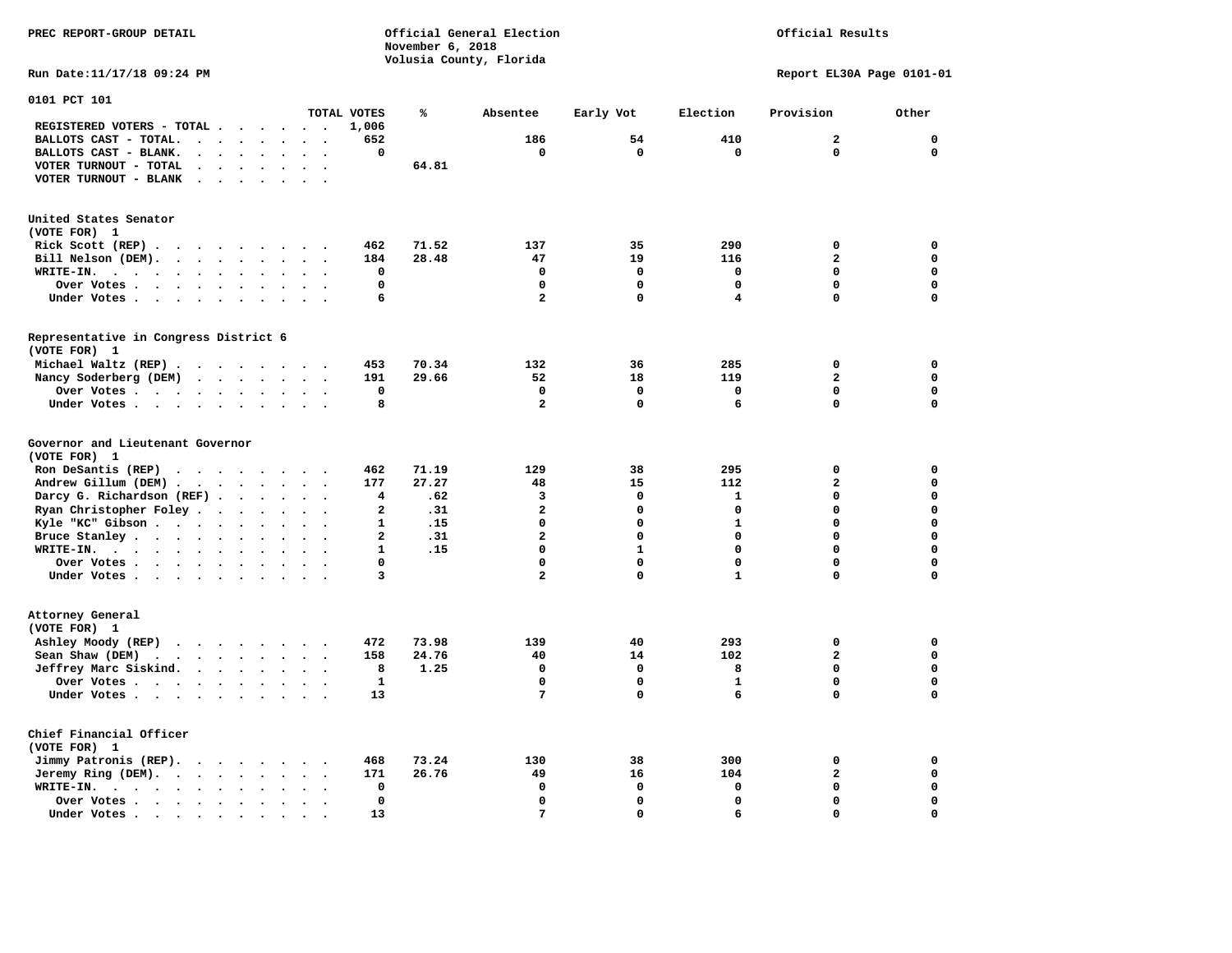| PREC REPORT-GROUP DETAIL                                                                                                                                                                                                                                                                                                                                                                                                                                                                                 |           |                   | November 6, 2018 | Official General Election<br>Volusia County, Florida |                   |                                 | Official Results              |                            |
|----------------------------------------------------------------------------------------------------------------------------------------------------------------------------------------------------------------------------------------------------------------------------------------------------------------------------------------------------------------------------------------------------------------------------------------------------------------------------------------------------------|-----------|-------------------|------------------|------------------------------------------------------|-------------------|---------------------------------|-------------------------------|----------------------------|
| Run Date:11/17/18 09:24 PM                                                                                                                                                                                                                                                                                                                                                                                                                                                                               |           |                   |                  |                                                      |                   |                                 | Report EL30A Page 0101-02     |                            |
| 0101 PCT 101                                                                                                                                                                                                                                                                                                                                                                                                                                                                                             |           | TOTAL VOTES       | ℁                | Absentee                                             | Early Vot         | Election                        | Provision                     | Other                      |
| Commissioner of Agriculture                                                                                                                                                                                                                                                                                                                                                                                                                                                                              |           |                   |                  |                                                      |                   |                                 |                               |                            |
| (VOTE FOR) 1                                                                                                                                                                                                                                                                                                                                                                                                                                                                                             |           |                   |                  |                                                      |                   |                                 |                               |                            |
| Matt Caldwell (REP)                                                                                                                                                                                                                                                                                                                                                                                                                                                                                      |           | 471               | 73.48            | 136                                                  | 38                | 297                             | $\mathbf{0}$                  | $\mathbf 0$                |
| Nicole "Nikki" Fried (DEM).                                                                                                                                                                                                                                                                                                                                                                                                                                                                              |           | 170               | 26.52            | 44                                                   | 15                | 109                             | $\mathbf{2}$                  | 0                          |
| Over Votes                                                                                                                                                                                                                                                                                                                                                                                                                                                                                               |           | 0                 |                  | $\mathbf 0$                                          | $\mathbf 0$       | $\mathbf{o}$                    | 0                             | 0                          |
| Under Votes                                                                                                                                                                                                                                                                                                                                                                                                                                                                                              |           | 11                |                  | 6                                                    | $\mathbf{1}$      | $\overline{\mathbf{4}}$         | $\mathbf 0$                   | $\mathbf 0$                |
| State Representative District 24                                                                                                                                                                                                                                                                                                                                                                                                                                                                         |           |                   |                  |                                                      |                   |                                 |                               |                            |
| (VOTE FOR) 1                                                                                                                                                                                                                                                                                                                                                                                                                                                                                             |           |                   |                  |                                                      |                   |                                 |                               |                            |
| Paul Renner (REP).                                                                                                                                                                                                                                                                                                                                                                                                                                                                                       |           | 448<br>179        | 71.45<br>28.55   | 127<br>49                                            | 36<br>17          | 285<br>111                      | 0<br>$\overline{a}$           | 0<br>$\mathbf 0$           |
| Adam Morley (DEM).                                                                                                                                                                                                                                                                                                                                                                                                                                                                                       |           | $\mathbf 0$       |                  | $\overline{\mathbf{0}}$                              | $\mathbf 0$       | $\overline{\phantom{0}}$        | $\mathbf 0$                   | $\mathbf 0$                |
| Over Votes<br>Under Votes                                                                                                                                                                                                                                                                                                                                                                                                                                                                                |           | 25                |                  | 10                                                   | $\mathbf{1}$      | 14                              | $\mathbf 0$                   | $\mathbf 0$                |
|                                                                                                                                                                                                                                                                                                                                                                                                                                                                                                          |           |                   |                  |                                                      |                   |                                 |                               |                            |
| Justice of the Supreme Court Lawson<br>(VOTE FOR) 1                                                                                                                                                                                                                                                                                                                                                                                                                                                      |           |                   |                  |                                                      |                   |                                 |                               |                            |
| Yes                                                                                                                                                                                                                                                                                                                                                                                                                                                                                                      |           | 378               | 69.10            | 103                                                  | 25                | 250                             | $\mathbf{0}$                  | $\mathbf 0$                |
| No.                                                                                                                                                                                                                                                                                                                                                                                                                                                                                                      |           | 169               | 30.90            | 45                                                   | 22                | 100                             | $\overline{a}$                | $\mathbf 0$                |
| Over Votes                                                                                                                                                                                                                                                                                                                                                                                                                                                                                               |           | 0                 |                  | $\mathbf{0}$                                         | $\Omega$          | $\mathbf 0$                     | 0                             | 0                          |
| Under Votes                                                                                                                                                                                                                                                                                                                                                                                                                                                                                              |           | 105               |                  | 38                                                   | $7\phantom{.0}$   | 60                              | $\Omega$                      | $\mathbf 0$                |
| 5th District Court of Appeal Eisnaugle<br>(VOTE FOR) 1                                                                                                                                                                                                                                                                                                                                                                                                                                                   |           |                   |                  |                                                      |                   |                                 |                               |                            |
| Yes                                                                                                                                                                                                                                                                                                                                                                                                                                                                                                      |           | 343               | 62.82            | 97                                                   | 22                | 224                             | 0                             | 0                          |
| No.                                                                                                                                                                                                                                                                                                                                                                                                                                                                                                      |           | 203               | 37.18            | 53                                                   | 26                | 122                             | $\mathbf{2}$                  | 0                          |
| Over Votes                                                                                                                                                                                                                                                                                                                                                                                                                                                                                               |           | 0                 |                  | 0                                                    | $\mathbf 0$       | $\mathbf 0$                     | $\mathbf 0$<br>$\mathbf 0$    | $\mathbf 0$<br>$\Omega$    |
| Under Votes                                                                                                                                                                                                                                                                                                                                                                                                                                                                                              |           | 106               |                  | 36                                                   | 6                 | 64                              |                               |                            |
| Circuit Judge 7th Judicial, Grp 15                                                                                                                                                                                                                                                                                                                                                                                                                                                                       |           |                   |                  |                                                      |                   |                                 |                               |                            |
| (VOTE FOR) 1                                                                                                                                                                                                                                                                                                                                                                                                                                                                                             |           |                   |                  |                                                      |                   |                                 |                               |                            |
| Linda L. Gaustad<br>Ryan Will $\cdots$ , $\cdots$ , $\cdots$ , $\cdots$                                                                                                                                                                                                                                                                                                                                                                                                                                  |           | 288<br>258        | 52.75<br>47.25   | 90<br>61                                             | 21<br>29          | 175<br>168                      | $\overline{2}$<br>$\mathbf 0$ | $\mathbf 0$<br>$\mathbf 0$ |
| Over Votes                                                                                                                                                                                                                                                                                                                                                                                                                                                                                               |           | 1                 |                  | $\mathbf 0$                                          | $\mathbf 0$       | $\mathbf{1}$                    | $\mathbf 0$                   | $\mathbf 0$                |
| Under Votes                                                                                                                                                                                                                                                                                                                                                                                                                                                                                              |           | 105               |                  | 35                                                   | $\overline{4}$    | 66                              | $\Omega$                      | $\Omega$                   |
|                                                                                                                                                                                                                                                                                                                                                                                                                                                                                                          |           |                   |                  |                                                      |                   |                                 |                               |                            |
| County Council Member District 1<br>(VOTE FOR) 1                                                                                                                                                                                                                                                                                                                                                                                                                                                         |           |                   |                  |                                                      |                   |                                 |                               |                            |
| Barbara Girtman                                                                                                                                                                                                                                                                                                                                                                                                                                                                                          |           | 217               | 38.27            | 52                                                   | 21                | 142                             | 2                             | 0                          |
| Pat Patterson<br>Over Votes                                                                                                                                                                                                                                                                                                                                                                                                                                                                              |           | 350<br>0          | 61.73            | 105<br>$\overline{\phantom{0}}$                      | 29<br>$\mathbf 0$ | 216<br>$\overline{\phantom{0}}$ | 0<br>$\mathbf 0$              | 0<br>$\mathbf 0$           |
| Under Votes                                                                                                                                                                                                                                                                                                                                                                                                                                                                                              |           | 85                |                  | 29                                                   | $\overline{4}$    | 52                              | $\mathbf 0$                   | $\Omega$                   |
| School Board Member District 1                                                                                                                                                                                                                                                                                                                                                                                                                                                                           |           |                   |                  |                                                      |                   |                                 |                               |                            |
| (VOTE FOR) 1                                                                                                                                                                                                                                                                                                                                                                                                                                                                                             |           |                   |                  |                                                      |                   |                                 |                               |                            |
| Al Bouie.                                                                                                                                                                                                                                                                                                                                                                                                                                                                                                |           | 237               | 42.86            | 60                                                   | 20                | 155                             | $\overline{2}$                | $\mathbf 0$                |
| Jamie Michele Haynes.                                                                                                                                                                                                                                                                                                                                                                                                                                                                                    |           | 316               | 57.14            | 93                                                   | 29<br>$\mathbf 0$ | 194                             | 0<br>$\mathbf 0$              | $\mathbf 0$<br>$\mathbf 0$ |
| Over Votes<br>$\blacksquare$ $\blacksquare$ $\blacksquare$ $\blacksquare$ $\blacksquare$ $\blacksquare$ $\blacksquare$ $\blacksquare$ $\blacksquare$ $\blacksquare$ $\blacksquare$ $\blacksquare$ $\blacksquare$ $\blacksquare$ $\blacksquare$ $\blacksquare$ $\blacksquare$ $\blacksquare$ $\blacksquare$ $\blacksquare$ $\blacksquare$ $\blacksquare$ $\blacksquare$ $\blacksquare$ $\blacksquare$ $\blacksquare$ $\blacksquare$ $\blacksquare$ $\blacksquare$ $\blacksquare$ $\blacksquare$ $\blacks$ | $\ddotsc$ | $\mathbf 0$<br>99 |                  | $\mathbf 0$<br>33                                    | 5.                | $\mathbf 0$<br>61               | $\Omega$                      | $\Omega$                   |
|                                                                                                                                                                                                                                                                                                                                                                                                                                                                                                          |           |                   |                  |                                                      |                   |                                 |                               |                            |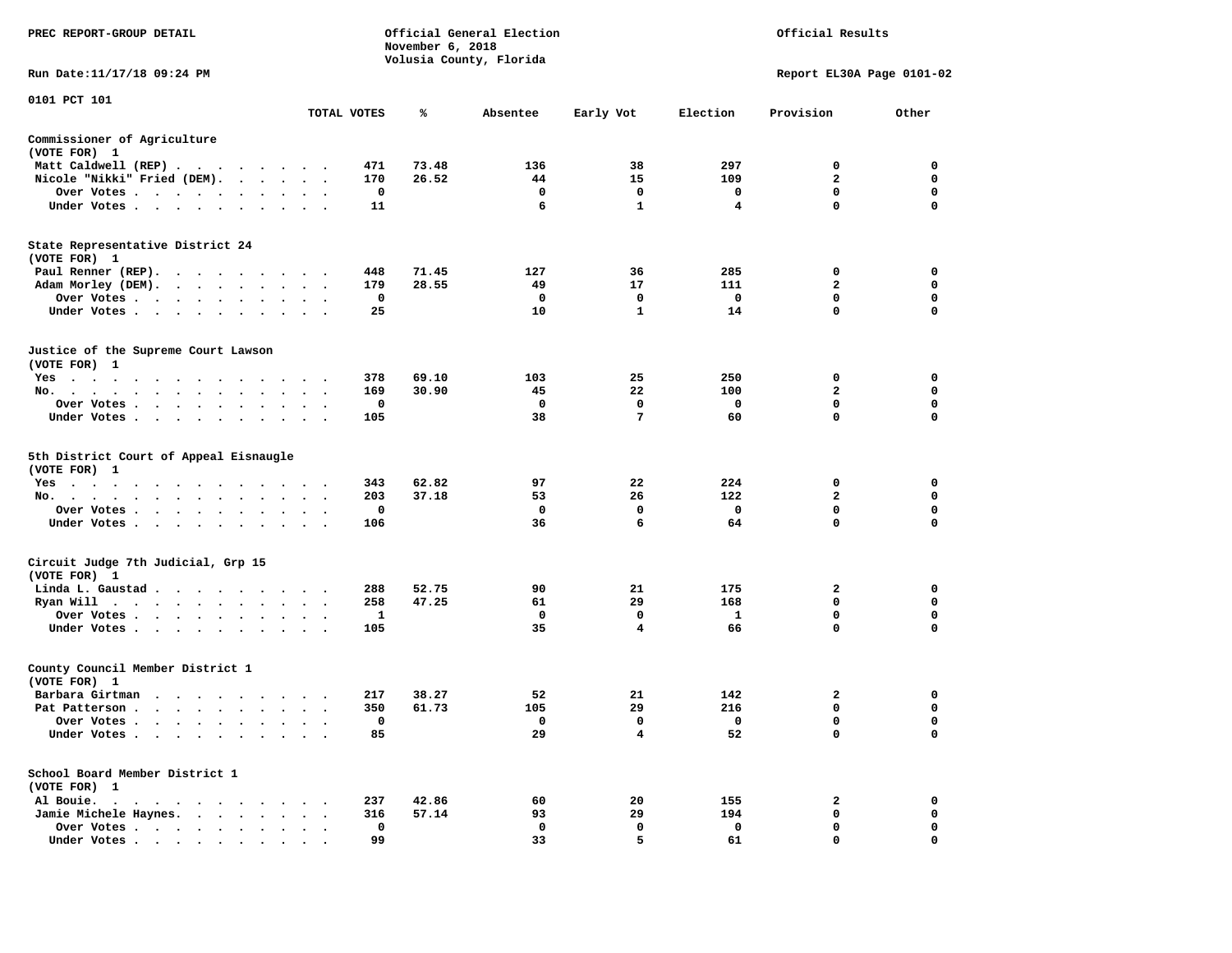| PREC REPORT-GROUP DETAIL                                                                                 |                                          |                  | Official General Election |             |          | Official Results          |             |
|----------------------------------------------------------------------------------------------------------|------------------------------------------|------------------|---------------------------|-------------|----------|---------------------------|-------------|
|                                                                                                          |                                          | November 6, 2018 |                           |             |          |                           |             |
| Run Date:11/17/18 09:24 PM                                                                               |                                          |                  | Volusia County, Florida   |             |          | Report EL30A Page 0101-03 |             |
|                                                                                                          |                                          |                  |                           |             |          |                           |             |
| 0101 PCT 101                                                                                             | TOTAL VOTES                              | ℁                | Absentee                  | Early Vot   | Election | Provision                 | Other       |
|                                                                                                          |                                          |                  |                           |             |          |                           |             |
| Soil and Water Cons Dist Seat 1<br>(VOTE FOR) 1                                                          |                                          |                  |                           |             |          |                           |             |
| William Bliss                                                                                            | 288                                      | 55.49            | 76                        | 20          | 190      | 2                         | 0           |
| Derrick Orberg.<br>$\cdots$                                                                              | 231                                      | 44.51            | 71                        | 28          | 132      | 0                         | 0           |
| Over Votes                                                                                               | 0<br>$\sim$<br>$\bullet$                 |                  | 0                         | $\mathbf 0$ | 0        | 0                         | 0           |
| Under Votes                                                                                              | 133<br>$\sim$                            |                  | 39                        | 6           | 88       | 0                         | $\mathbf 0$ |
| Soil and Water Cons Dist Seat 3                                                                          |                                          |                  |                           |             |          |                           |             |
| (VOTE FOR) 1                                                                                             |                                          |                  |                           |             |          |                           |             |
| Beth James.                                                                                              | 265                                      | 50.77            | 86                        | 27          | 152      | 0                         | 0           |
| Wesley Wayne Wilson Jr                                                                                   | 156                                      | 29.89            | 36                        | 7           | 113      | 0                         | 0           |
| Christine Wilt.                                                                                          | 101                                      | 19.35            | 25                        | 12          | 62       | 2                         | 0           |
| Over Votes                                                                                               | 0                                        |                  | 0                         | 0           | 0        | $\mathbf 0$               | 0           |
| Under Votes                                                                                              | 130                                      |                  | 39                        | 8           | 83       | 0                         | 0           |
| Soil and Water Cons Dist Seat 5                                                                          |                                          |                  |                           |             |          |                           |             |
| (VOTE FOR) 1<br>J. Mark Barfield                                                                         | 168                                      | 30.94            | 42                        | 9           | 117      | 0                         | 0           |
|                                                                                                          |                                          | 34.99            | 47                        | 17          | 124      | 2                         | 0           |
| Andy Kelly<br>David Schaefer.                                                                            | 190<br>185                               | 34.07            | 61                        | 22          | 102      | 0                         | 0           |
| $\ddot{\phantom{1}}$                                                                                     | $\cdot$<br>0                             |                  | 0                         | 0           | 0        | 0                         | 0           |
| Over Votes                                                                                               | 109                                      |                  | 36                        | 6           | 67       | 0                         | $\mathbf 0$ |
| Under Votes                                                                                              | $\bullet$<br>$\cdot$ .                   |                  |                           |             |          |                           |             |
| W Volusia Hosp Auth Group A, Seat 1<br>(VOTE FOR) 1                                                      |                                          |                  |                           |             |          |                           |             |
| John M. Hill                                                                                             | 377                                      | 69.94            | 103                       | 31          | 243      | 0                         | 0           |
| .<br>Voloria Manning<br>$\cdots$                                                                         | 162                                      | 30.06            | 47                        | 17          | 96       | 2                         | 0           |
| Over Votes                                                                                               | 0                                        |                  | $\mathbf{o}$              | 0           | 0        | 0                         | 0           |
| Under Votes                                                                                              | $\bullet$<br>$\bullet$ .<br>113          |                  | 36                        | 6           | 71       | $\mathbf 0$               | $\mathbf 0$ |
|                                                                                                          |                                          |                  |                           |             |          |                           |             |
| W Volusia Hosp Auth Group B, Seat 1                                                                      |                                          |                  |                           |             |          |                           |             |
| (VOTE FOR) 1                                                                                             |                                          |                  |                           |             |          |                           |             |
| Webster Barnaby<br>.                                                                                     | 335                                      | 63.33            | 95                        | 33          | 207      | 0                         | 0           |
| Dolores Guzman.                                                                                          | 194                                      | 36.67            | 54                        | 15          | 123      | $\mathbf{2}$              | 0           |
| Over Votes .<br>$\cdots$<br>$\sim$<br>$\sim$                                                             | 2<br>$\bullet$                           |                  | 0                         | 1           | 1        | 0                         | 0           |
| Under Votes<br>$\bullet$                                                                                 | 121                                      |                  | 37                        | 5           | 79       | 0                         | $\mathbf 0$ |
| W Volusia Hosp Auth Group B, Seat 2                                                                      |                                          |                  |                           |             |          |                           |             |
| (VOTE FOR) 1                                                                                             |                                          |                  |                           |             |          |                           |             |
| Michael Ray.<br>.                                                                                        | 306                                      | 59.42            | 81                        | 29          | 196      | 0                         | 0           |
| Kathie D. Shepard.<br>$\sim$ , and $\sim$ , and $\sim$<br>$\bullet$                                      | 209<br>$\bullet$                         | 40.58            | 63                        | 18          | 126      | $\mathbf{2}$              | 0           |
| Over Votes .<br>$\ddot{\phantom{1}}$<br>$\bullet$                                                        | 0                                        |                  | $\mathbf 0$               | 0           | 0        | 0                         | 0           |
| Under Votes<br>$\cdot$ $\cdot$ $\cdot$ $\cdot$ $\cdot$                                                   | 137<br>$\bullet$<br>$\ddot{\phantom{1}}$ |                  | 42                        | 7           | 88       | 0                         | $\mathbf 0$ |
| #1 Increased Homestead Exemption                                                                         |                                          |                  |                           |             |          |                           |             |
| (VOTE FOR) 1                                                                                             |                                          |                  |                           |             |          |                           |             |
| $Yes \cdot \cdot \cdot \cdot \cdot \cdot \cdot \cdot \cdot$<br>$\cdot$                                   | 310                                      | 50.24            | 100                       | 26          | 184      | 0                         | 0           |
| $No.$<br>$\ddot{\phantom{1}}$<br>$\ddot{\phantom{1}}$<br>$\cdot$ $\cdot$ $\cdot$<br>$\ddot{\phantom{a}}$ | 307                                      | 49.76            | 75                        | 25          | 205      | 2                         | 0           |
| Over Votes<br>$\bullet$                                                                                  | 0                                        |                  | 0                         | 0           | 0        | 0                         | 0           |
| Under Votes.<br>$\cdots$                                                                                 | 35                                       |                  | 11                        | 3           | 21       | 0                         | 0           |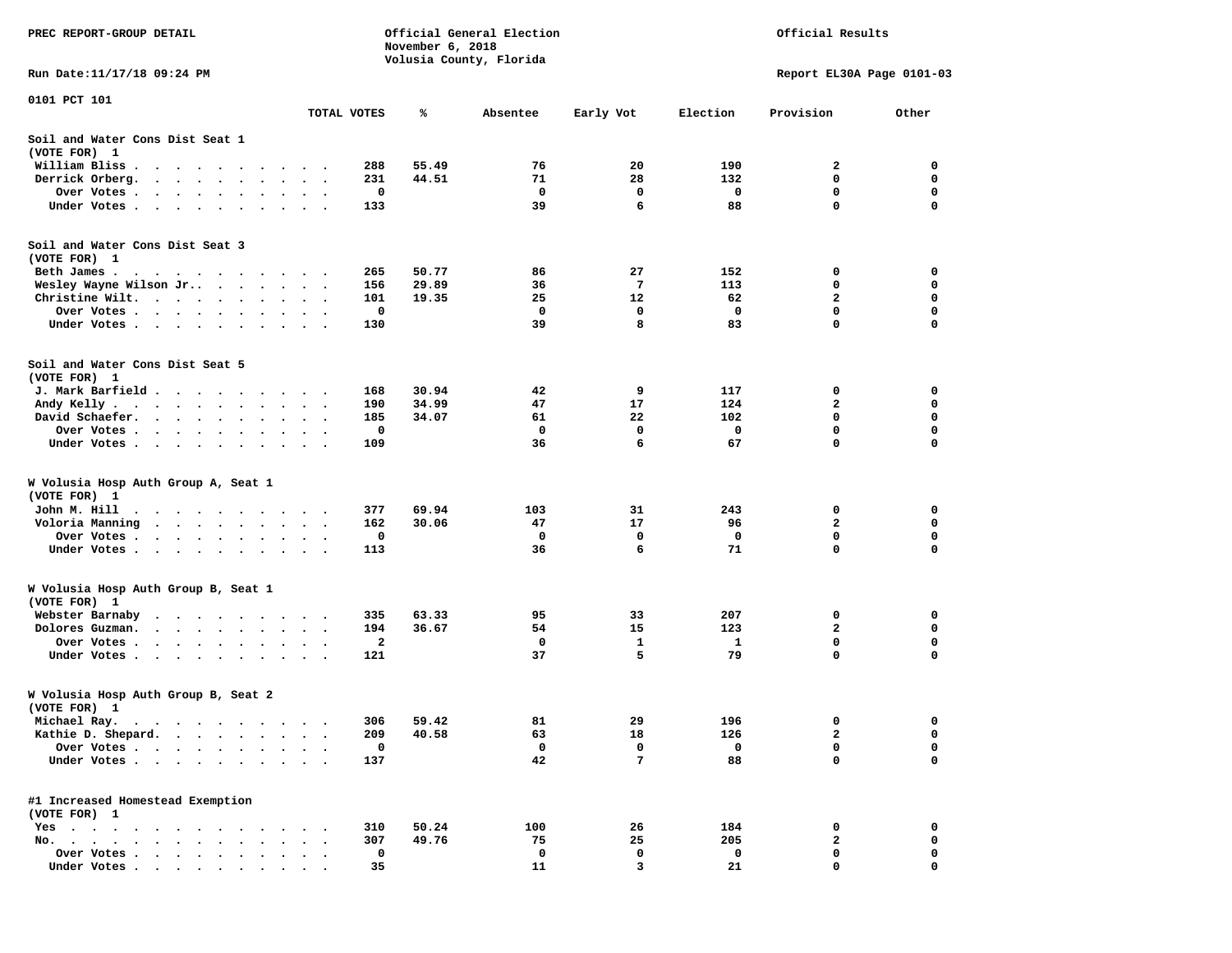| PREC REPORT-GROUP DETAIL                                                                                                                                                                                                                                                                                                                                                                                                                                                                   |        |                    | November 6, 2018 | Official General Election<br>Volusia County, Florida |                   |                                | Official Results            |                         |
|--------------------------------------------------------------------------------------------------------------------------------------------------------------------------------------------------------------------------------------------------------------------------------------------------------------------------------------------------------------------------------------------------------------------------------------------------------------------------------------------|--------|--------------------|------------------|------------------------------------------------------|-------------------|--------------------------------|-----------------------------|-------------------------|
| Run Date:11/17/18 09:24 PM                                                                                                                                                                                                                                                                                                                                                                                                                                                                 |        |                    |                  |                                                      |                   |                                | Report EL30A Page 0101-04   |                         |
| 0101 PCT 101                                                                                                                                                                                                                                                                                                                                                                                                                                                                               |        | TOTAL VOTES        | ℁                | Absentee                                             | Early Vot         | Election                       | Provision                   | Other                   |
| #2 Limit on Property Tax Assessments                                                                                                                                                                                                                                                                                                                                                                                                                                                       |        |                    |                  |                                                      |                   |                                |                             |                         |
| (VOTE FOR) 1                                                                                                                                                                                                                                                                                                                                                                                                                                                                               |        |                    |                  |                                                      |                   |                                |                             |                         |
| Yes                                                                                                                                                                                                                                                                                                                                                                                                                                                                                        |        | 418                | 68.08            | 127                                                  | 39                | 252                            | $\mathbf 0$                 | $\Omega$                |
| No.                                                                                                                                                                                                                                                                                                                                                                                                                                                                                        |        | 196                | 31.92            | 48                                                   | 13                | 133                            | $\mathbf{2}$                | $\Omega$                |
| Over Votes                                                                                                                                                                                                                                                                                                                                                                                                                                                                                 |        | $\mathbf 0$        |                  | $\mathbf 0$                                          | $\mathbf 0$       | $\overline{\phantom{0}}$       | 0                           | 0                       |
| Under Votes                                                                                                                                                                                                                                                                                                                                                                                                                                                                                |        | 38                 |                  | 11                                                   | $\overline{a}$    | 25                             | $\mathbf 0$                 | $\mathbf 0$             |
| #3 Voter Control of Gambling<br>(VOTE FOR) 1                                                                                                                                                                                                                                                                                                                                                                                                                                               |        |                    |                  |                                                      |                   |                                |                             |                         |
| Yes                                                                                                                                                                                                                                                                                                                                                                                                                                                                                        |        | 379                | 60.16            | 121                                                  | 27                | 229                            | $\mathbf{2}$                | 0                       |
| No.                                                                                                                                                                                                                                                                                                                                                                                                                                                                                        |        | 251                | 39.84            | 62                                                   | 25                | 164                            | $\mathbf 0$                 | 0                       |
| Over Votes                                                                                                                                                                                                                                                                                                                                                                                                                                                                                 |        | $\mathbf{o}$       |                  | $\mathbf{o}$                                         | $\mathbf 0$       | $\overline{\phantom{0}}$       | $\mathbf 0$                 | 0                       |
| Under Votes                                                                                                                                                                                                                                                                                                                                                                                                                                                                                |        | 22                 |                  | 3                                                    | $\overline{a}$    | 17                             | $\mathbf 0$                 | 0                       |
| #4 Voting Restoration Amendment<br>(VOTE FOR) 1                                                                                                                                                                                                                                                                                                                                                                                                                                            |        |                    |                  |                                                      |                   |                                |                             |                         |
| Yes                                                                                                                                                                                                                                                                                                                                                                                                                                                                                        |        | 298                | 47.91            | 88                                                   | 23                | 185                            | $\overline{a}$              | $\Omega$                |
| No.                                                                                                                                                                                                                                                                                                                                                                                                                                                                                        |        | 324                | 52.09            | 91                                                   | 29                | 204                            | $\mathbf 0$                 | 0                       |
| Over Votes                                                                                                                                                                                                                                                                                                                                                                                                                                                                                 |        | $^{\circ}$         |                  | $^{\circ}$                                           | 0                 | $\overline{\mathbf{0}}$        | $\mathbf 0$                 | 0                       |
| Under Votes                                                                                                                                                                                                                                                                                                                                                                                                                                                                                |        | 30                 |                  | $7\overline{ }$                                      | $\overline{a}$    | 21                             | $\Omega$                    | $\Omega$                |
| #5 Supermajority Vote Required<br>(VOTE FOR) 1                                                                                                                                                                                                                                                                                                                                                                                                                                             |        |                    |                  |                                                      |                   |                                |                             |                         |
| Yes                                                                                                                                                                                                                                                                                                                                                                                                                                                                                        |        | 400                | 65.90            | 130                                                  | 38                | 232                            | 0                           | 0<br>0                  |
| No.<br>Over Votes                                                                                                                                                                                                                                                                                                                                                                                                                                                                          |        | 207<br>0           | 34.10            | 46<br>$\mathbf{o}$                                   | 14<br>$\mathbf 0$ | 145<br>$\mathbf 0$             | $\mathbf{2}$<br>$\mathbf 0$ | $\mathbf 0$             |
| Under Votes                                                                                                                                                                                                                                                                                                                                                                                                                                                                                |        | 45                 |                  | 10                                                   | $\overline{a}$    | 33                             | $\mathbf 0$                 | $\Omega$                |
|                                                                                                                                                                                                                                                                                                                                                                                                                                                                                            |        |                    |                  |                                                      |                   |                                |                             |                         |
| #6 Rights of Crime Victims; Judges<br>(VOTE FOR) 1                                                                                                                                                                                                                                                                                                                                                                                                                                         |        |                    |                  |                                                      |                   |                                |                             |                         |
| Yes                                                                                                                                                                                                                                                                                                                                                                                                                                                                                        |        | 315                | 52.24            | 90                                                   | 18                | 207                            | 0                           | $\mathbf 0$             |
| No.                                                                                                                                                                                                                                                                                                                                                                                                                                                                                        |        | 288                | 47.76            | 84                                                   | 34                | 168                            | $\overline{a}$              | $\mathbf 0$             |
| Over Votes.                                                                                                                                                                                                                                                                                                                                                                                                                                                                                |        | $\mathbf 0$        |                  | $\mathbf 0$                                          | $\mathbf 0$       | $\mathbf{o}$                   | $\mathbf 0$                 | $\mathbf 0$             |
| Under Votes                                                                                                                                                                                                                                                                                                                                                                                                                                                                                |        | 49                 |                  | 12                                                   | $\overline{a}$    | 35                             | $\Omega$                    | $\Omega$                |
| #7 Survivor Benefits<br>(VOTE FOR) 1                                                                                                                                                                                                                                                                                                                                                                                                                                                       |        |                    |                  |                                                      |                   |                                |                             |                         |
| Yes                                                                                                                                                                                                                                                                                                                                                                                                                                                                                        |        | 304                | 51.35            | 90                                                   | 18                | 196                            | 0                           | 0                       |
| No.                                                                                                                                                                                                                                                                                                                                                                                                                                                                                        |        | 288                | 48.65            | 77                                                   | 33                | 176                            | $\mathbf{2}$                | 0                       |
| Over Votes<br>Under Votes                                                                                                                                                                                                                                                                                                                                                                                                                                                                  |        | $\mathbf{o}$<br>60 |                  | $\mathbf 0$<br>19                                    | $\mathbf 0$<br>3  | $\overline{\phantom{0}}$<br>38 | $\mathbf 0$<br>$\mathbf 0$  | $\mathbf 0$<br>$\Omega$ |
| #9 Prohibits Oil, Gas Drilling, Vaping                                                                                                                                                                                                                                                                                                                                                                                                                                                     |        |                    |                  |                                                      |                   |                                |                             |                         |
| (VOTE FOR) 1                                                                                                                                                                                                                                                                                                                                                                                                                                                                               |        | 282                | 47.00            | 90                                                   | 18                | 172                            | $\overline{a}$              | $\mathbf 0$             |
| Yes<br>No.                                                                                                                                                                                                                                                                                                                                                                                                                                                                                 |        | 318                | 53.00            | 83                                                   | 33                | 202                            | 0                           | 0                       |
| Over Votes                                                                                                                                                                                                                                                                                                                                                                                                                                                                                 | $\sim$ | $\mathbf 0$        |                  | $\mathbf{o}$                                         | $\mathbf 0$       | $\mathbf 0$                    | $\mathbf 0$                 | 0                       |
| $\blacksquare$ $\blacksquare$ $\blacksquare$ $\blacksquare$ $\blacksquare$ $\blacksquare$ $\blacksquare$ $\blacksquare$ $\blacksquare$ $\blacksquare$ $\blacksquare$ $\blacksquare$ $\blacksquare$ $\blacksquare$ $\blacksquare$ $\blacksquare$ $\blacksquare$ $\blacksquare$ $\blacksquare$ $\blacksquare$ $\blacksquare$ $\blacksquare$ $\blacksquare$ $\blacksquare$ $\blacksquare$ $\blacksquare$ $\blacksquare$ $\blacksquare$ $\blacksquare$ $\blacksquare$ $\blacksquare$ $\blacks$ |        | 52                 |                  | 13                                                   | 3                 | 36                             | $\Omega$                    | $\Omega$                |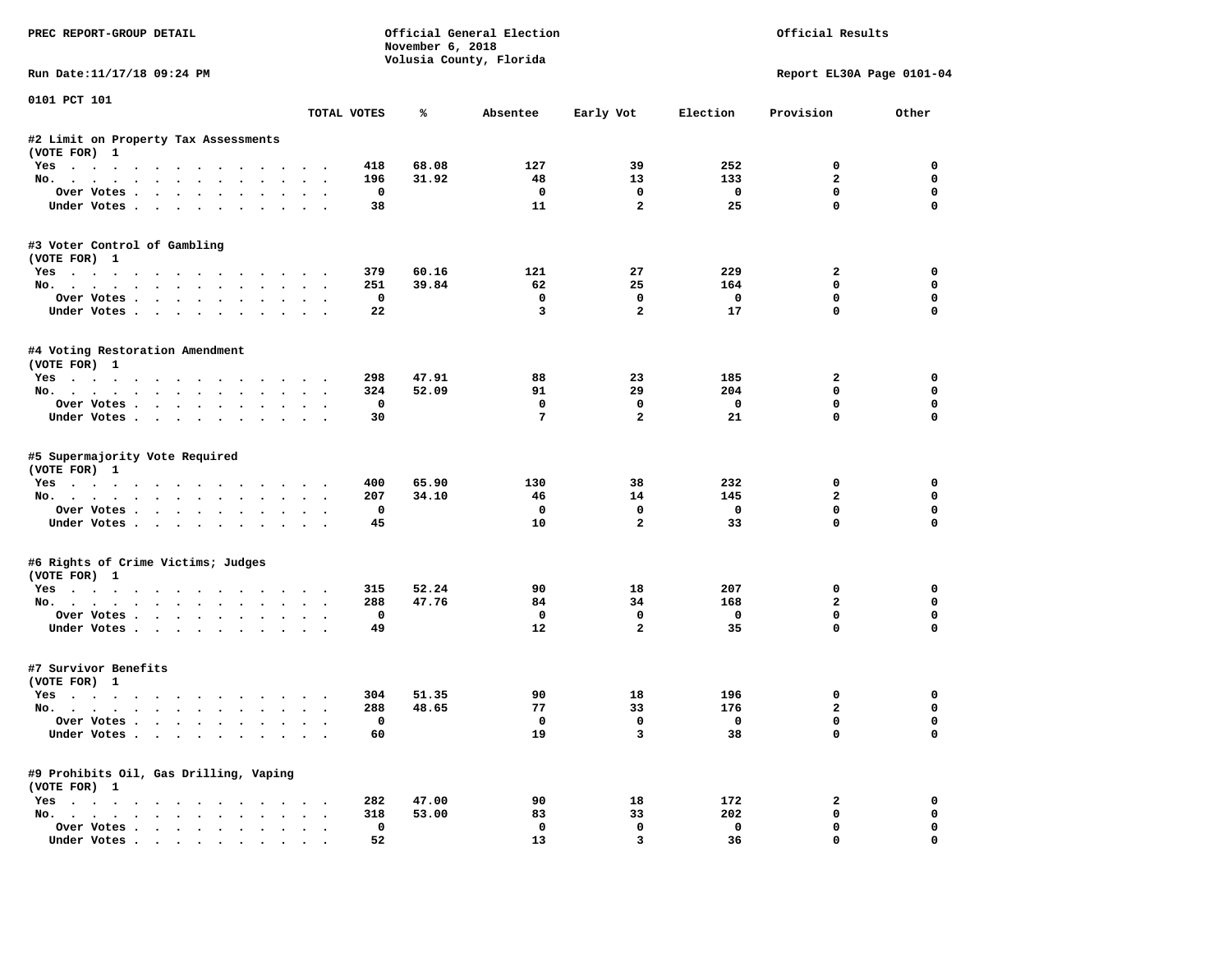| PREC REPORT-GROUP DETAIL                              |             | November 6, 2018 | Official General Election<br>Volusia County, Florida |                |              | Official Results          |             |
|-------------------------------------------------------|-------------|------------------|------------------------------------------------------|----------------|--------------|---------------------------|-------------|
| Run Date:11/17/18 09:24 PM                            |             |                  |                                                      |                |              | Report EL30A Page 0101-05 |             |
| 0101 PCT 101                                          | TOTAL VOTES | %                | Absentee                                             | Early Vot      | Election     | Provision                 | Other       |
|                                                       |             |                  |                                                      |                |              |                           |             |
| #10 State and Local Structure and Op<br>(VOTE FOR) 1  |             |                  |                                                      |                |              |                           |             |
| Yes                                                   | 331         | 55.44            | 106                                                  | 21             | 204          | 0                         | 0           |
| No.                                                   | 266         | 44.56            | 68                                                   | 30             | 166          | $\overline{a}$            | $\mathbf 0$ |
| Over Votes                                            | 1           |                  | $\Omega$                                             | $\mathbf 0$    | $\mathbf{1}$ | 0                         | $\mathbf 0$ |
| Under Votes                                           | 54          |                  | 12                                                   | 3              | 39           | $\Omega$                  | $\Omega$    |
| #11 Removal of Obs Prov; Crim Statute<br>(VOTE FOR) 1 |             |                  |                                                      |                |              |                           |             |
| Yes                                                   | 270         | 45.23            | 83                                                   | 19             | 166          | 2                         | 0           |
| No.                                                   | 327         | 54.77            | 87                                                   | 33             | 207          | $\Omega$                  | 0           |
| Over Votes.                                           | 0           |                  | 0                                                    | 0              | $\mathbf{0}$ | 0                         | 0           |
| Under Votes.                                          | 55          |                  | 16                                                   | $\overline{a}$ | 37           | 0                         | $\Omega$    |
| #12 Lobbying and Abuse of Office<br>(VOTE FOR) 1      |             |                  |                                                      |                |              |                           |             |
| Yes                                                   | 436         | 72.67            | 128                                                  | 42             | 266          | 0                         | 0           |
| No.                                                   | 164         | 27.33            | 43                                                   | 10             | 109          | $\overline{a}$            | $\Omega$    |
| Over Votes.                                           | 0           |                  | 0                                                    | $\Omega$       | 0            | $\Omega$                  | 0           |
| Under Votes.                                          | 52          |                  | 15                                                   | $\overline{a}$ | 35           | <sup>0</sup>              | $\Omega$    |
| #13 Ends Dog Racing<br>(VOTE FOR) 1                   |             |                  |                                                      |                |              |                           |             |
| Yes                                                   | 267         | 43.41            | 74                                                   | 23             | 168          | 2                         | 0           |
| No.                                                   | 348         | 56.59            | 107                                                  | 29             | 212          | $\Omega$                  | $\Omega$    |
| Over Votes                                            | 1           |                  | 0                                                    | $\Omega$       | 1            | $\Omega$                  | $\Omega$    |
| Under Votes.                                          | 36          |                  | 5                                                    | $\overline{a}$ | 29           | $\Omega$                  | $\Omega$    |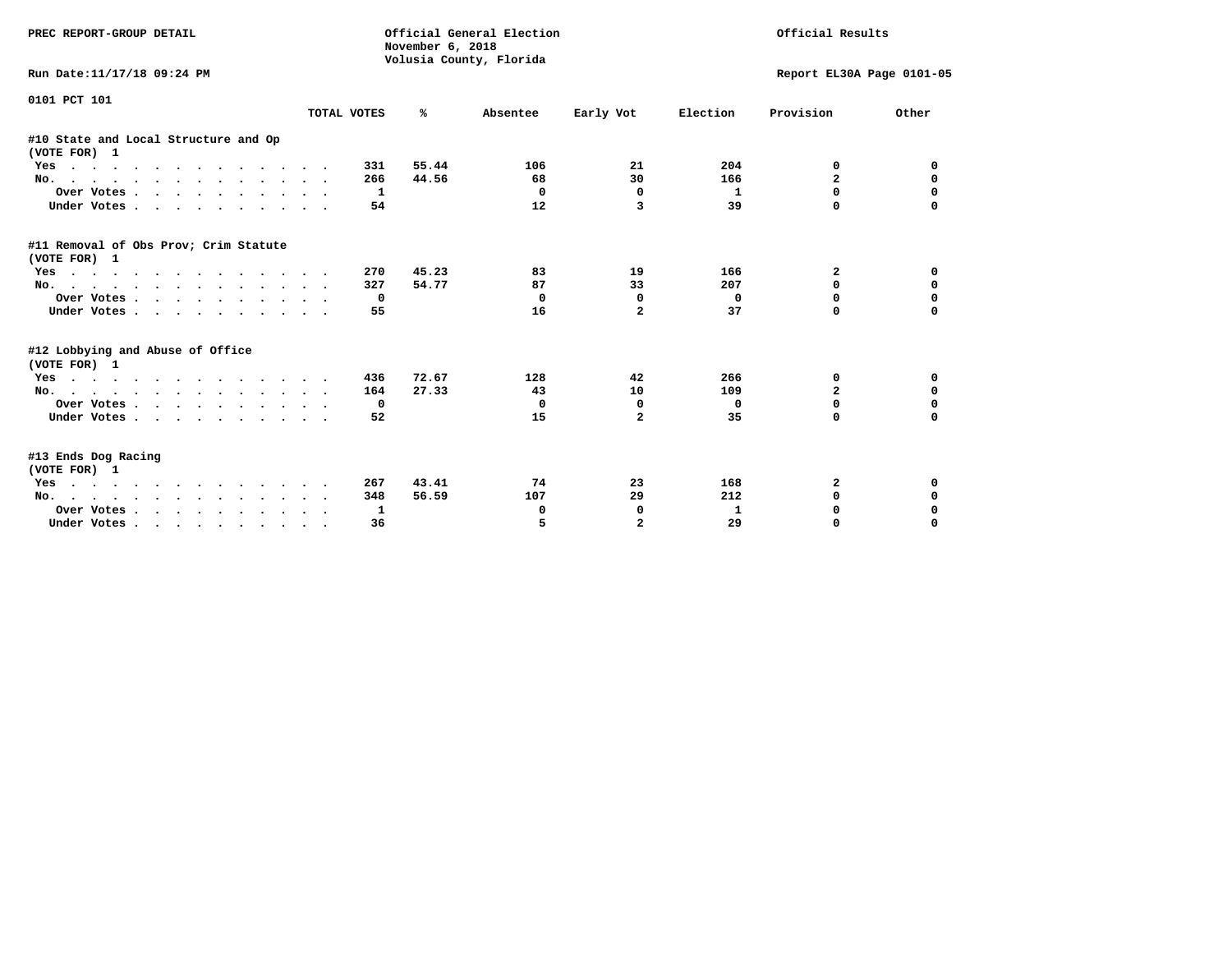Official Results

**Run Date:11/17/18 09:24 PM Report EL30A Page 0105-01** 

| 0105 PCT 105                                                                                                            |                                      |                |       |              |                         |                         |              |             |
|-------------------------------------------------------------------------------------------------------------------------|--------------------------------------|----------------|-------|--------------|-------------------------|-------------------------|--------------|-------------|
|                                                                                                                         |                                      | TOTAL VOTES    | ℁     | Absentee     | Early Vot               | Election                | Provision    | Other       |
| REGISTERED VOTERS - TOTAL .<br>$\ddot{\phantom{a}}$                                                                     | $\ddot{\phantom{a}}$                 | 836            |       |              |                         |                         |              |             |
| BALLOTS CAST - TOTAL.<br>$\cdot$<br>$\ddot{\phantom{a}}$<br>$\ddot{\phantom{a}}$<br>$\ddot{\phantom{a}}$                |                                      | 479            |       | 118          | 22                      | 339                     | $\mathbf{0}$ | $\mathbf 0$ |
| BALLOTS CAST - BLANK.<br>$\ddot{\phantom{a}}$<br>$\bullet$<br>$\bullet$                                                 | $\ddot{\phantom{a}}$                 | 0              |       | $\mathbf 0$  | $\mathbf 0$             | $\mathbf 0$             | $\mathbf 0$  | $\mathbf 0$ |
| VOTER TURNOUT - TOTAL<br>$\ddot{\phantom{1}}$<br>$\ddot{\phantom{1}}$                                                   |                                      |                | 57.30 |              |                         |                         |              |             |
| VOTER TURNOUT - BLANK<br>$\ddot{\phantom{a}}$                                                                           |                                      |                |       |              |                         |                         |              |             |
|                                                                                                                         |                                      |                |       |              |                         |                         |              |             |
| United States Senator                                                                                                   |                                      |                |       |              |                         |                         |              |             |
| (VOTE FOR) 1                                                                                                            |                                      |                |       |              |                         |                         |              |             |
| Rick Scott (REP).<br>$\bullet$<br>$\sim$ $\sim$<br>$\sim$<br>$\ddot{\phantom{0}}$<br>$\overline{\phantom{a}}$           |                                      | 322            | 67.22 | 83           | 8                       | 231                     | $\mathbf 0$  | 0           |
| Bill Nelson (DEM).<br>$\cdot$ $\cdot$ $\cdot$ $\cdot$ $\cdot$ $\cdot$                                                   | $\sim$<br>$\ddot{\phantom{a}}$       | 156            | 32.57 | 35           | 13                      | 108                     | $\mathbf 0$  | $\mathbf 0$ |
| WRITE-IN.<br>$\sim$ $\sim$ $\sim$<br>$\blacksquare$<br>$\ddot{\phantom{0}}$<br>$\bullet$                                |                                      | 1              | .21   | $\mathbf 0$  | $\mathbf{1}$            | $\mathbf{0}$            | $\mathbf 0$  | 0           |
| $\bullet$<br>$\bullet$                                                                                                  |                                      | 0              |       | $\mathbf 0$  | $\mathbf 0$             | 0                       | $\mathbf 0$  | 0           |
| Over Votes .<br>$\sim$<br>$\cdot$ $\cdot$ $\cdot$<br>$\bullet$<br>$\bullet$                                             |                                      |                |       |              |                         |                         |              |             |
| Under Votes<br>$\sim$ $\sim$<br>$\bullet$<br>$\ddot{\phantom{0}}$                                                       | $\ddot{\phantom{0}}$                 | $\mathbf 0$    |       | $\Omega$     | 0                       | 0                       | $\mathbf 0$  | $\mathbf 0$ |
| Representative in Congress District 6                                                                                   |                                      |                |       |              |                         |                         |              |             |
| (VOTE FOR) 1                                                                                                            |                                      |                |       |              |                         |                         |              |             |
| Michael Waltz (REP).<br>$\cdots$                                                                                        |                                      | 314            | 67.09 | 82           | 9                       | 223                     | 0            | 0           |
|                                                                                                                         |                                      | 154            | 32.91 | 33           | 12                      | 109                     | $\mathbf 0$  | $\mathbf 0$ |
| Nancy Soderberg (DEM)<br>$\cdots$                                                                                       | $\sim$<br>$\bullet$                  |                |       | 0            | 0                       | 0                       | $\mathbf 0$  | 0           |
| Over Votes<br>$\ddot{\phantom{a}}$<br>$\bullet$<br>$\ddot{\phantom{a}}$                                                 |                                      | 0              |       |              |                         |                         |              |             |
| Under Votes<br>$\bullet$<br>$\bullet$                                                                                   |                                      | 11             |       | 3            | $\mathbf{1}$            | 7                       | $\mathbf 0$  | $\mathbf 0$ |
| Governor and Lieutenant Governor<br>(VOTE FOR) 1                                                                        |                                      |                |       |              |                         |                         |              |             |
| Ron DeSantis (REP)<br>$\cdot$ $\cdot$ $\cdot$<br>$\cdots$                                                               | $\overline{\phantom{a}}$             | 320            | 67.80 | 86           | 9                       | 225                     | $\mathbf 0$  | $\mathbf 0$ |
| Andrew Gillum (DEM)                                                                                                     | $\sim$<br>$\ddot{\phantom{a}}$       | 146            | 30.93 | 30           | 12                      | 104                     | $\mathbf 0$  | $\mathbf 0$ |
| Darcy G. Richardson (REF).<br>$\bullet$<br>$\bullet$                                                                    |                                      | 4              | .85   | 1            | 1                       | $\mathbf{z}$            | $\Omega$     | 0           |
| Ryan Christopher Foley.<br>$\ddot{\phantom{1}}$<br>$\ddot{\phantom{a}}$<br>$\bullet$                                    |                                      | 0              |       | $\mathbf 0$  | $\mathbf 0$             | 0                       | $\mathbf 0$  | $\mathbf 0$ |
| Kyle "KC" Gibson<br>$\bullet$<br>$\bullet$<br>$\bullet$                                                                 | $\bullet$                            | 0              |       | $\mathbf 0$  | 0                       | 0                       | $\mathbf 0$  | $\mathbf 0$ |
| Bruce Stanley<br>$\overline{\phantom{a}}$<br>$\ddot{\phantom{a}}$                                                       |                                      | $\overline{a}$ | .42   | $\Omega$     | $\Omega$                | $\overline{\mathbf{2}}$ | $\mathbf 0$  | $\mathbf 0$ |
| WRITE-IN.<br>$\cdots$<br>$\sim$ $\sim$<br>$\cdot$                                                                       |                                      | 0              |       | $\Omega$     | $\Omega$                | $\Omega$                | $\mathbf 0$  | $\mathbf 0$ |
| Over Votes .<br>$\cdots$<br>$\bullet$<br>$\bullet$                                                                      | $\bullet$<br>$\ddot{\phantom{0}}$    | $\mathbf{1}$   |       | $\mathbf 0$  | 0                       | $\mathbf{1}$            | $\mathbf 0$  | 0           |
| Under Votes<br>$\ddot{\phantom{1}}$                                                                                     | $\sim$                               | 6              |       | $\mathbf{1}$ | 0                       | 5                       | 0            | $\mathbf 0$ |
|                                                                                                                         |                                      |                |       |              |                         |                         |              |             |
| Attorney General<br>(VOTE FOR) 1                                                                                        |                                      |                |       |              |                         |                         |              |             |
| Ashley Moody (REP)                                                                                                      |                                      | 325            | 69.89 | 88           | 9                       | 228                     | $\mathbf 0$  | $\mathbf 0$ |
| Sean Shaw (DEM)<br>$\sim 100$ km s $^{-1}$<br>$\sim 100$ km s $^{-1}$<br>$\bullet$<br>$\ddot{\phantom{a}}$<br>$\bullet$ | $\ddot{\phantom{a}}$                 | 132            | 28.39 | 26           | 9                       | 97                      | $\mathbf 0$  | $\mathbf 0$ |
| Jeffrey Marc Siskind.<br>$\ddot{\phantom{0}}$                                                                           | $\mathbf{r}$<br>$\ddot{\phantom{a}}$ | 8              | 1.72  | 3            | $\overline{\mathbf{2}}$ | 3                       | $\mathbf 0$  | $\mathbf 0$ |
| Over Votes .<br>$\sim$ $\sim$ $\sim$ $\sim$<br>$\bullet$<br>$\ddot{\phantom{a}}$                                        |                                      | $\mathbf 0$    |       | $\mathbf 0$  | $\mathbf 0$             | $\mathbf 0$             | $\mathbf 0$  | $\mathbf 0$ |
| Under Votes<br>$\bullet$                                                                                                |                                      | 14             |       | $\mathbf 1$  | $\overline{\mathbf{2}}$ | 11                      | $\mathbf 0$  | 0           |
| Chief Financial Officer<br>(VOTE FOR) 1                                                                                 |                                      |                |       |              |                         |                         |              |             |
| Jimmy Patronis (REP).<br>$\cdot$ $\cdot$ $\cdot$ $\cdot$<br>$\ddot{\phantom{1}}$                                        | $\ddot{\phantom{a}}$                 | 305            | 68.23 | 77           | 9                       | 219                     | 0            | 0           |
| Jeremy Ring (DEM).<br>$\ddot{\phantom{a}}$<br>$\sim$<br>$\bullet$<br>$\bullet$<br>$\bullet$                             |                                      | 142            | 31.77 | 29           | 11                      | 102                     | $\mathbf 0$  | 0           |
| WRITE-IN.<br>$\bullet$<br>$\cdot$ $\cdot$ $\cdot$ $\cdot$ $\cdot$<br>$\bullet$                                          |                                      | 0              |       | $\mathbf 0$  | $\mathbf 0$             | $\mathbf 0$             | $\mathbf 0$  | $\mathbf 0$ |
| Over Votes.<br>$\cdots$<br>$\bullet$                                                                                    |                                      | $\mathbf 0$    |       | $\mathbf 0$  | $\mathbf 0$             | $\mathbf 0$             | $\mathbf 0$  | 0           |
| Under Votes<br>$\overline{\phantom{a}}$                                                                                 |                                      | 32             |       | 12           | $\overline{a}$          | 18                      | $\Omega$     | $\mathbf 0$ |
|                                                                                                                         |                                      |                |       |              |                         |                         |              |             |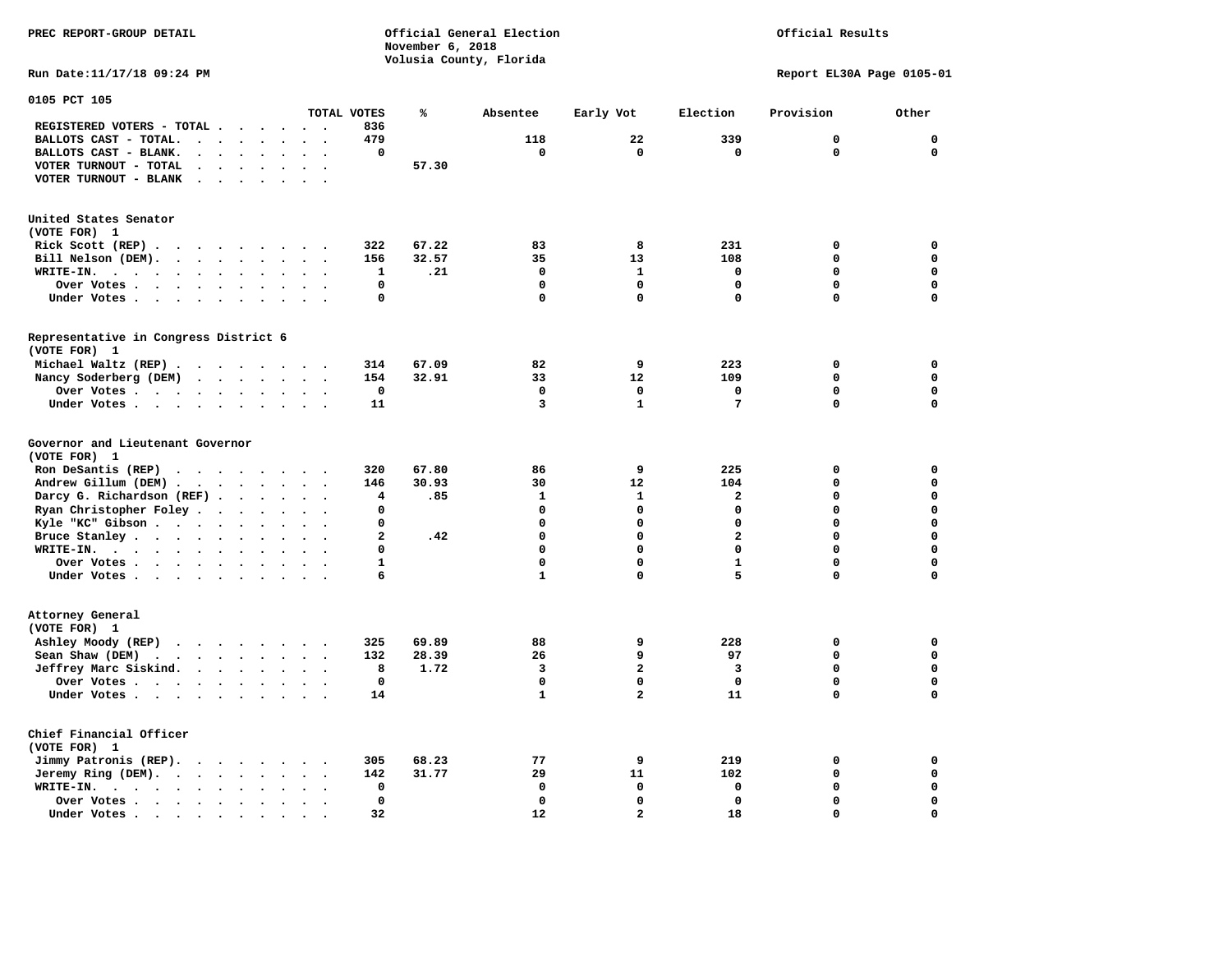| <b>PREC REPORT-GROUP DETAIL</b>                        |             | November 6, 2018 | Official General Election<br>Volusia County, Florida |                |              | Official Results          |             |
|--------------------------------------------------------|-------------|------------------|------------------------------------------------------|----------------|--------------|---------------------------|-------------|
| Run Date:11/17/18 09:24 PM                             |             |                  |                                                      |                |              | Report EL30A Page 0105-02 |             |
| 0105 PCT 105                                           |             |                  |                                                      |                |              |                           |             |
|                                                        | TOTAL VOTES | ℁                | Absentee                                             | Early Vot      | Election     | Provision                 | Other       |
| Commissioner of Agriculture<br>(VOTE FOR) 1            |             |                  |                                                      |                |              |                           |             |
| Matt Caldwell (REP)                                    | 312         | 68.57            | 80                                                   | 9              | 223          | $\mathbf{o}$              | 0           |
| Nicole "Nikki" Fried (DEM).                            | 143         | 31.43            | 30                                                   | 11             | 102          | 0                         | 0           |
| Over Votes                                             | 0           |                  | 0                                                    | 0              | 0            | 0                         | 0           |
| Under Votes                                            | 24          |                  | 8                                                    | $\overline{a}$ | 14           | 0                         | $\mathbf 0$ |
| State Representative District 24<br>(VOTE FOR) 1       |             |                  |                                                      |                |              |                           |             |
| Paul Renner (REP).                                     | 301         | 67.19            | 81                                                   | 9              | 211          | 0                         | 0           |
| Adam Morley (DEM).                                     | 147         | 32.81            | 31                                                   | 11             | 105          | 0                         | $\mathbf 0$ |
| Over Votes                                             | 0           |                  | 0                                                    | 0              | 0            | 0                         | 0           |
| Under Votes                                            | 31          |                  | 6                                                    | $\overline{2}$ | 23           | 0                         | 0           |
| Justice of the Supreme Court Lawson<br>(VOTE FOR) 1    |             |                  |                                                      |                |              |                           |             |
| Yes                                                    | 281         | 72.05            | 61                                                   | 11             | 209          | 0                         | 0           |
| No.                                                    | 109         | 27.95            | 30                                                   | 5              | 74           | 0                         | 0           |
| Over Votes                                             | 0           |                  | 0                                                    | 0              | 0            | 0                         | 0           |
| Under Votes                                            | 89          |                  | 27                                                   | 6              | 56           | 0                         | 0           |
| 5th District Court of Appeal Eisnaugle<br>(VOTE FOR) 1 |             |                  |                                                      |                |              |                           |             |
| Yes                                                    | 253         | 66.06            | 49                                                   | 10             | 194          | $\mathbf{o}$              | 0           |
| No.                                                    | 130         | 33.94            | 41                                                   | 5              | 84           | 0                         | 0           |
| Over Votes                                             | 0           |                  | 0                                                    | 0              | $\mathbf{o}$ | 0                         | 0           |
| Under Votes                                            | 96          |                  | 28                                                   | 7              | 61           | 0                         | $\mathbf 0$ |
| Circuit Judge 7th Judicial, Grp 15<br>(VOTE FOR) 1     |             |                  |                                                      |                |              |                           |             |
| Linda L. Gaustad                                       | 178         | 46.72            | 37                                                   | 11             | 130          | 0                         | 0           |
| Ryan Will $\cdots$ , $\cdots$ , $\cdots$ , $\cdots$    | 203         | 53.28            | 56                                                   | 7              | 140          | 0                         | $\mathbf 0$ |
| Over Votes                                             | 1           |                  | 0                                                    | 0              | 1            | 0                         | 0           |
| Under Votes                                            | 97          |                  | 25                                                   | 4              | 68           | 0                         | 0           |
| County Council Member District 1                       |             |                  |                                                      |                |              |                           |             |
| (VOTE FOR) 1                                           |             |                  |                                                      |                |              |                           |             |
| Barbara Girtman                                        | 139         | 33.49            | 35                                                   | 9              | 95           | $\mathbf{o}$              | 0           |
| Pat Patterson                                          | 276         | 66.51            | 65                                                   | 8              | 203          | 0                         | 0           |
| Over Votes                                             | 0           |                  | $\mathbf 0$                                          | 0              | $\mathbf 0$  | $\mathbf 0$               | $\mathbf 0$ |
| Under Votes $\cdots$ $\cdots$ $\cdots$ $\cdots$        | 64          |                  | 18                                                   | 5              | 41           | 0                         | 0           |
| School Board Member District 1<br>(VOTE FOR) 1         |             |                  |                                                      |                |              |                           |             |
| Al Bouie.                                              | 207         | 50.86            | 54                                                   | 11             | 142          | 0                         | 0           |
| Jamie Michele Haynes.<br>$\bullet$                     | 200         | 49.14            | 47                                                   | 7              | 146          | 0                         | 0           |
| Over Votes                                             | 0           |                  | 0                                                    | 0              | 0            | 0                         | 0           |
|                                                        | 72          |                  | 17                                                   | 4              | 51           | $\mathbf 0$               | $\mathbf 0$ |
| Under Votes                                            |             |                  |                                                      |                |              |                           |             |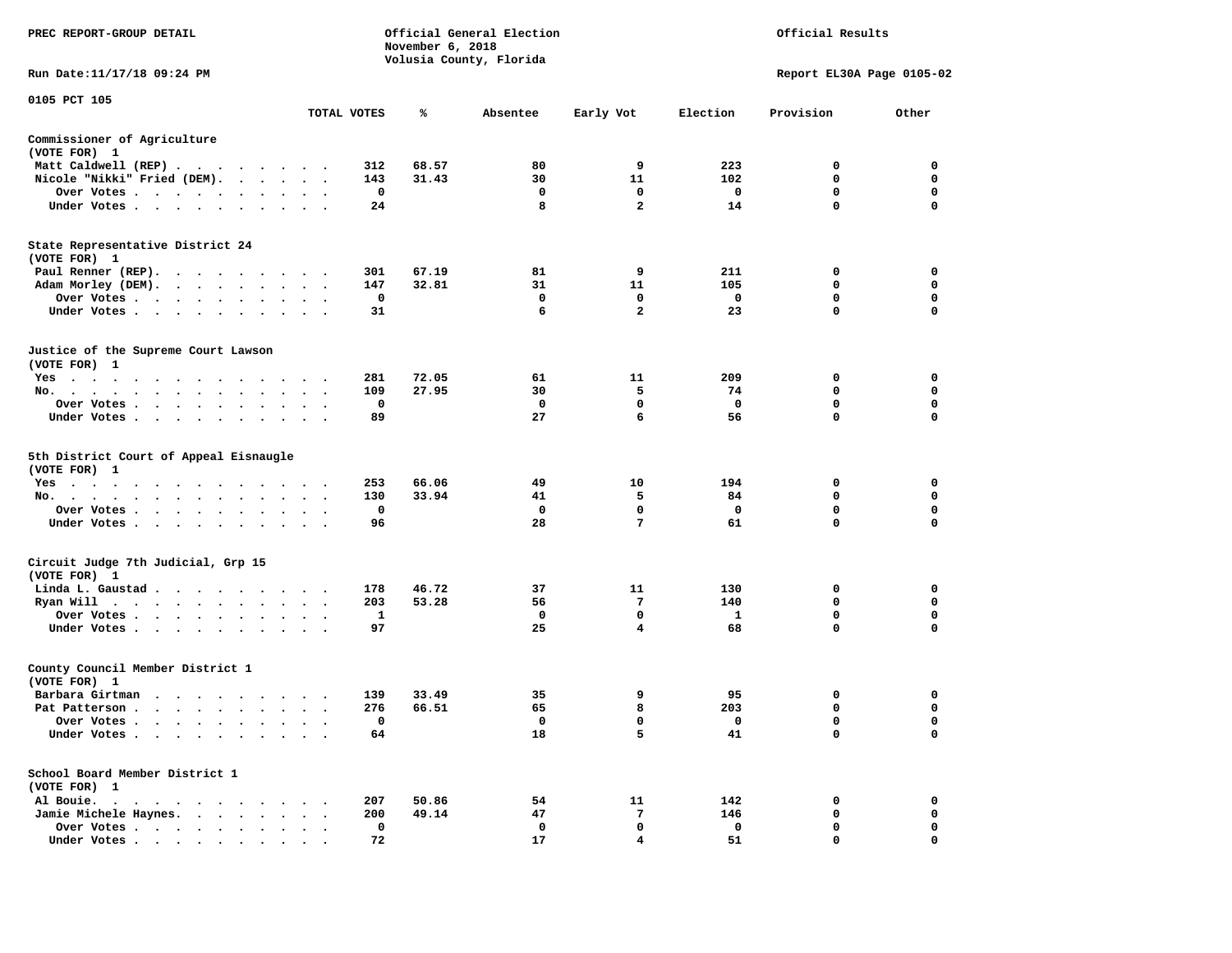| PREC REPORT-GROUP DETAIL                                                                                                                                                                                                                     |                      |             | November 6, 2018 | Official General Election<br>Volusia County, Florida |                |             | Official Results          |             |
|----------------------------------------------------------------------------------------------------------------------------------------------------------------------------------------------------------------------------------------------|----------------------|-------------|------------------|------------------------------------------------------|----------------|-------------|---------------------------|-------------|
| Run Date: 11/17/18 09:24 PM                                                                                                                                                                                                                  |                      |             |                  |                                                      |                |             | Report EL30A Page 0105-03 |             |
| 0105 PCT 105                                                                                                                                                                                                                                 |                      | TOTAL VOTES | %                | Absentee                                             | Early Vot      | Election    | Provision                 | Other       |
| Pierson Town Council Seat 1<br>(VOTE FOR) 1                                                                                                                                                                                                  |                      |             |                  |                                                      |                |             |                           |             |
| Lambert James Anderson.<br>$\cdots$                                                                                                                                                                                                          |                      | 214         | 48.53            | 55                                                   | 10             | 149         | 0                         | 0           |
| James T. Peterson.<br>$\sim$ $\sim$                                                                                                                                                                                                          |                      | 227         | 51.47            | 55                                                   | 9              | 163         | 0                         | 0           |
| Over Votes<br>$\cdot$<br>$\bullet$                                                                                                                                                                                                           | $\cdot$              | 0           |                  | 0                                                    | $\mathbf 0$    | 0           | $\mathbf 0$               | $\mathbf 0$ |
| Under Votes                                                                                                                                                                                                                                  |                      | 38          |                  | 8                                                    | 3              | 27          | 0                         | 0           |
| Soil and Water Cons Dist Seat 1<br>(VOTE FOR) 1                                                                                                                                                                                              |                      |             |                  |                                                      |                |             |                           |             |
| William Bliss<br>$\ddot{\phantom{0}}$<br>$\ddot{\phantom{1}}$<br>$\cdot$<br>$\cdot$ $\cdot$ $\cdot$                                                                                                                                          |                      | 186         | 51.52            | 47                                                   | 12             | 127         | 0                         | 0           |
| Derrick Orberg.<br>$\cdot$ $\cdot$ $\cdot$ $\cdot$ $\cdot$<br>$\cdot$<br>$\bullet$                                                                                                                                                           | $\cdot$              | 175         | 48.48            | 38                                                   | 7              | 130         | 0                         | 0           |
| Over Votes.<br>$\sim$ $\sim$<br>$\bullet$<br>$\cdot$<br>$\bullet$                                                                                                                                                                            |                      | 0           |                  | 0                                                    | 0              | 0           | 0                         | 0           |
| Under Votes.<br>$\cdot$                                                                                                                                                                                                                      | $\bullet$            | 118         |                  | 33                                                   | 3              | 82          | $\mathbf 0$               | $\mathbf 0$ |
| Soil and Water Cons Dist Seat 3<br>(VOTE FOR) 1                                                                                                                                                                                              |                      |             |                  |                                                      |                |             |                           |             |
| Beth James.<br>. The contract of the contract of the contract of the contract of the contract of the contract of the contract of the contract of the contract of the contract of the contract of the contract of the contract of the contrac |                      | 180         | 50.28            | 47                                                   | 9              | 124         | 0                         | 0           |
| Wesley Wayne Wilson Jr<br>$\cdot$ $\cdot$ $\cdot$                                                                                                                                                                                            | $\cdot$ .            | 86          | 24.02            | 17                                                   | $\overline{a}$ | 67          | 0                         | 0           |
| Christine Wilt.<br>$\bullet$ , $\bullet$ , $\bullet$ , $\bullet$<br>$\bullet$ .<br><br><br><br><br><br><br>$\bullet$                                                                                                                         |                      | 92          | 25.70            | 21                                                   | 7              | 64          | $\mathbf 0$               | $\mathbf 0$ |
| Over Votes<br>$\bullet$<br>$\bullet$<br>$\bullet$                                                                                                                                                                                            |                      | 0           |                  | $\mathbf 0$                                          | $\mathbf 0$    | 0           | $\mathbf 0$               | 0           |
| Under Votes<br>$\cdot$                                                                                                                                                                                                                       |                      | 121         |                  | 33                                                   | 4              | 84          | 0                         | $\mathbf 0$ |
| Soil and Water Cons Dist Seat 5<br>(VOTE FOR) 1                                                                                                                                                                                              |                      |             |                  |                                                      |                |             |                           |             |
| J. Mark Barfield .<br>$\cdots$<br>$\bullet$                                                                                                                                                                                                  |                      | 87          | 22.89            | 21                                                   | 5              | 61          | 0                         | 0           |
| Andy Kelly.<br>$\begin{array}{cccccccccccccc} \bullet & \bullet & \bullet & \bullet & \bullet & \bullet & \bullet & \bullet & \bullet & \bullet \end{array}$<br>$\ddot{\phantom{0}}$<br>$\bullet$                                            | $\ddot{\phantom{1}}$ | 175         | 46.05            | 38                                                   | 8              | 129         | 0                         | $\mathbf 0$ |
| David Schaefer.<br>$\sim$ $\sim$ $\sim$ $\sim$<br>$\bullet$                                                                                                                                                                                  |                      | 118         | 31.05            | 32                                                   | 6              | 80          | 0                         | 0           |
| Over Votes .<br>$\mathcal{A}=\mathcal{A}=\mathcal{A}=\mathcal{A}$ .<br>$\bullet$<br>$\bullet$<br>$\bullet$<br>$\bullet$                                                                                                                      | $\bullet$            | 0           |                  | 0                                                    | $\mathbf 0$    | 0           | $\mathbf 0$               | $\mathbf 0$ |
| Under Votes<br>$\ddot{\phantom{a}}$<br>$\ddot{\phantom{0}}$<br>$\ddot{\phantom{0}}$                                                                                                                                                          | $\sim$ $\sim$        | 99          |                  | 27                                                   | 3              | 69          | $\mathbf 0$               | $\mathbf 0$ |
| W Volusia Hosp Auth Group A, Seat 1<br>(VOTE FOR) 1                                                                                                                                                                                          |                      |             |                  |                                                      |                |             |                           |             |
| John M. Hill<br>$\bullet$<br>$\ddot{\phantom{1}}$<br>$\cdots$<br>$\blacksquare$<br>$\cdot$<br>$\bullet$                                                                                                                                      |                      | 263         | 66.58            | 59                                                   | 11             | 193         | 0                         | 0           |
| Voloria Manning<br>$\sim$ $\sim$ $\sim$ $\sim$<br>$\bullet$ .<br>$\bullet$                                                                                                                                                                   |                      | 132         | 33.42            | 35                                                   | 8              | 89          | 0                         | 0           |
| Over Votes .<br>$\cdots$<br>$\cdot$<br>$\cdot$                                                                                                                                                                                               |                      | 0           |                  | 0                                                    | 0              | 0           | 0                         | 0           |
| Under Votes<br>$\ddot{\phantom{1}}$<br>$\bullet$                                                                                                                                                                                             |                      | 84          |                  | 24                                                   | 3              | 57          | $\mathbf 0$               | 0           |
| W Volusia Hosp Auth Group B, Seat 1<br>(VOTE FOR) 1                                                                                                                                                                                          |                      |             |                  |                                                      |                |             |                           |             |
| Webster Barnaby                                                                                                                                                                                                                              |                      | 216         | 55.38            | 49                                                   | 9              | 158         | 0                         | 0           |
| Dolores Guzman.                                                                                                                                                                                                                              |                      | 174         | 44.62            | 44                                                   | 9              | 121         | 0                         | 0           |
| Over Votes .                                                                                                                                                                                                                                 |                      | $\mathbf 0$ |                  | 0                                                    | 0              | $\mathbf 0$ | 0                         | 0           |
| Under Votes.<br>$\bullet$<br>$\ddot{\phantom{a}}$                                                                                                                                                                                            |                      | 89          |                  | 25                                                   | 4              | 60          | 0                         | $\Omega$    |
| W Volusia Hosp Auth Group B, Seat 2<br>(VOTE FOR) 1                                                                                                                                                                                          |                      |             |                  |                                                      |                |             |                           |             |
| Michael Ray.<br>$\ddot{\phantom{0}}$<br>$\sim$ $\sim$ $\sim$<br>$\ddot{\phantom{0}}$                                                                                                                                                         |                      | 197         | 52.82            | 50                                                   | 9              | 138         | 0                         | 0           |
| Kathie D. Shepard.<br>$\ddot{\phantom{a}}$<br>$\ddot{\phantom{a}}$<br>$\ddot{\phantom{a}}$<br>$\ddot{\phantom{a}}$                                                                                                                           |                      | 176         | 47.18            | 41                                                   | 8              | 127         | 0                         | 0           |
| Over Votes .<br>$\ddot{\phantom{0}}$<br>$\overline{\phantom{a}}$<br>$\bullet$<br>$\bullet$                                                                                                                                                   |                      | 0           |                  | 0                                                    | 0              | 0           | 0                         | 0           |
| Under Votes.<br>$\cdot$<br>$\cdot$                                                                                                                                                                                                           |                      | 106         |                  | 27                                                   | 5              | 74          | 0                         | 0           |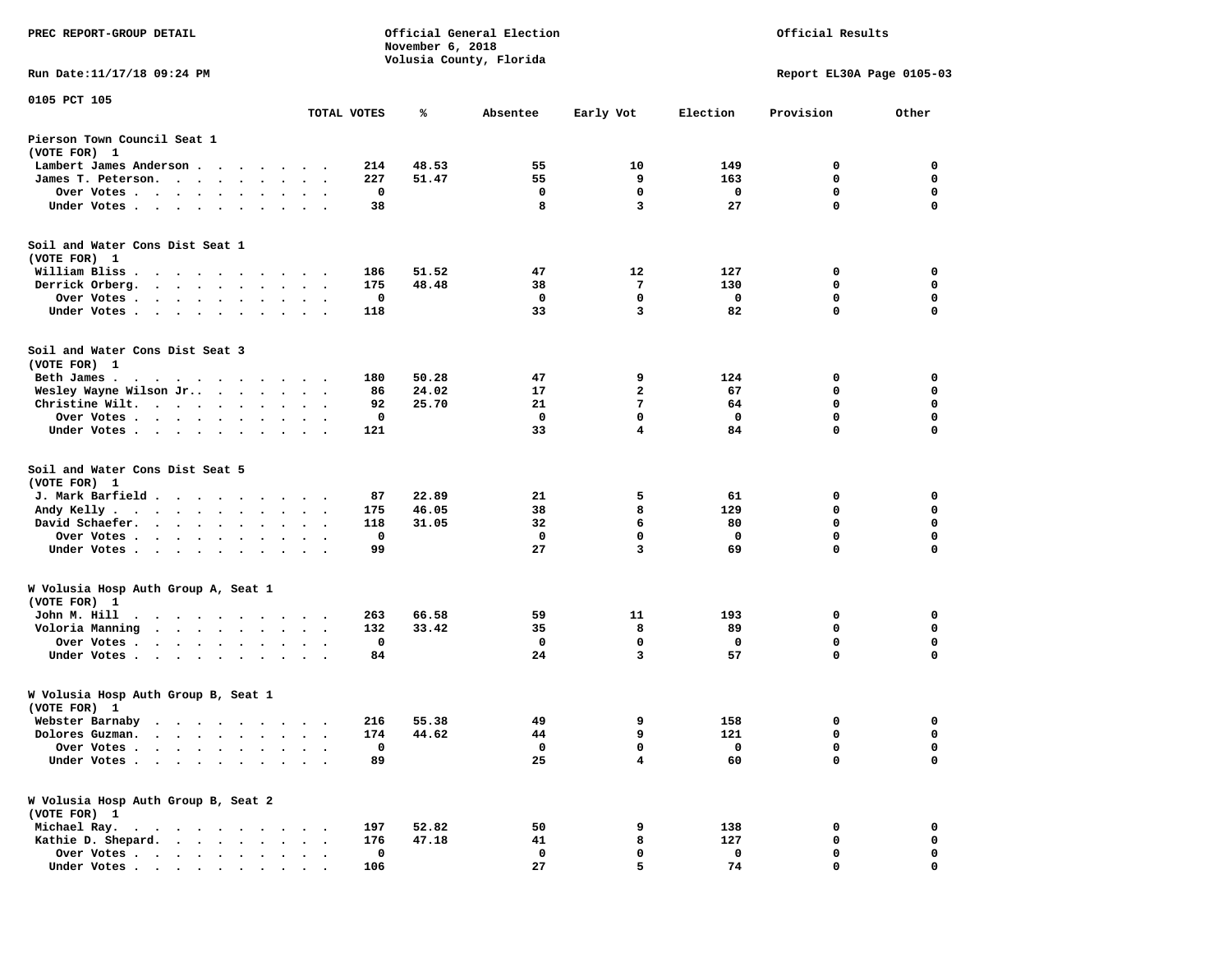| PREC REPORT-GROUP DETAIL                                    |             | November 6, 2018 | Official General Election<br>Volusia County, Florida |                            |             | Official Results            |                         |
|-------------------------------------------------------------|-------------|------------------|------------------------------------------------------|----------------------------|-------------|-----------------------------|-------------------------|
| Run Date: 11/17/18 09:24 PM                                 |             |                  |                                                      |                            |             | Report EL30A Page 0105-04   |                         |
| 0105 PCT 105                                                | TOTAL VOTES | ℁                | Absentee                                             | Early Vot                  | Election    | Provision                   | Other                   |
|                                                             |             |                  |                                                      |                            |             |                             |                         |
| #1 Increased Homestead Exemption<br>(VOTE FOR) 1            |             |                  |                                                      |                            |             |                             |                         |
| Yes                                                         | 216         | 48.11            | 67                                                   | 10                         | 139         | 0                           | 0                       |
| No.                                                         | 233         | 51.89            | 44                                                   | 11                         | 178         | $\mathbf 0$                 | $\mathbf 0$             |
| Over Votes.                                                 | 0           |                  | 0                                                    | 0                          | 0           | $\mathbf 0$                 | $\mathbf 0$             |
| Under Votes                                                 | 30          |                  | 7                                                    | $\mathbf{1}$               | 22          | $\mathbf 0$                 | $\Omega$                |
| #2 Limit on Property Tax Assessments                        |             |                  |                                                      |                            |             |                             |                         |
| (VOTE FOR) 1                                                |             |                  |                                                      |                            |             |                             |                         |
| Yes                                                         | 300         | 66.37            | 83                                                   | 12                         | 205         | 0                           | 0                       |
| No.                                                         | 152         | 33.63            | 25                                                   | 10                         | 117         | $\mathbf 0$                 | $\mathbf 0$             |
| Over Votes                                                  | $\mathbf 0$ |                  | $\mathbf 0$                                          | $\mathbf 0$                | $\mathbf 0$ | $\mathbf 0$                 | $\mathbf 0$             |
| Under Votes                                                 | 27          |                  | 10                                                   | $\mathbf 0$                | 17          | $\mathbf{0}$                | $\mathbf 0$             |
| #3 Voter Control of Gambling                                |             |                  |                                                      |                            |             |                             |                         |
| (VOTE FOR) 1                                                |             |                  |                                                      |                            |             |                             |                         |
| Yes                                                         | 283         | 61.93            | 80                                                   | 13                         | 190         | 0                           | 0                       |
| No.                                                         | 174         | 38.07            | 31                                                   | 9                          | 134         | 0                           | 0                       |
| Over Votes                                                  | 0           |                  | $\mathbf 0$                                          | 0                          | $\mathbf 0$ | $\mathbf 0$                 | $\mathbf 0$             |
| Under Votes                                                 | 22          |                  | 7                                                    | $\mathbf 0$                | 15          | $\mathbf 0$                 | $\Omega$                |
| #4 Voting Restoration Amendment                             |             |                  |                                                      |                            |             |                             |                         |
| (VOTE FOR) 1                                                |             |                  |                                                      |                            |             |                             |                         |
| Yes                                                         | 228         | 50.78            | 54                                                   | 14                         | 160         | 0                           | 0                       |
| No.                                                         | 221         | 49.22            | 54                                                   | 8                          | 159         | $\mathbf 0$                 | 0                       |
| Over Votes                                                  | 0           |                  | $\mathbf 0$                                          | 0                          | 0           | $\mathbf 0$                 | $\mathbf 0$             |
| Under Votes                                                 | 30          |                  | 10                                                   | $\mathbf 0$                | 20          | $\mathbf 0$                 | $\Omega$                |
| #5 Supermajority Vote Required                              |             |                  |                                                      |                            |             |                             |                         |
| (VOTE FOR) 1                                                |             |                  |                                                      |                            |             |                             |                         |
| Yes                                                         | 289         | 66.28            | 85                                                   | 9                          | 195         | 0                           | 0                       |
| No.                                                         | 147         | 33.72            | 20                                                   | 13                         | 114         | $\mathbf 0$                 | $\mathbf 0$             |
| Over Votes                                                  | 0           |                  | 0                                                    | $\mathbf 0$<br>$\mathbf 0$ | $\mathbf 0$ | $\mathbf 0$<br>$\mathbf{0}$ | $\mathbf 0$<br>$\Omega$ |
| Under Votes                                                 | 43          |                  | 13                                                   |                            | 30          |                             |                         |
| #6 Rights of Crime Victims; Judges                          |             |                  |                                                      |                            |             |                             |                         |
| (VOTE FOR) 1                                                |             |                  |                                                      |                            |             |                             |                         |
| Yes                                                         | 253         | 57.24            | 67                                                   | 8                          | 178         | 0                           | 0                       |
| No.                                                         | 189         | 42.76            | 38                                                   | 14                         | 137         | 0                           | $\mathbf 0$             |
| Over votes $\cdots$<br>Under Votes                          | 0<br>37     |                  | 0<br>13                                              | $\mathbf 0$                | 0<br>24     | 0<br>0                      | 0<br>0                  |
| #7 Survivor Benefits                                        |             |                  |                                                      |                            |             |                             |                         |
| (VOTE FOR) 1                                                |             |                  |                                                      |                            |             |                             |                         |
| $Yes \cdot \cdot \cdot \cdot \cdot \cdot \cdot \cdot \cdot$ | 227         | 52.79            | 62                                                   | 10                         | 155         | 0                           | 0                       |
| $\cdot$<br>$No.$ $\cdot$ $\cdot$ $\cdot$                    | 203         | 47.21            | 40                                                   | 12                         | 151         | 0                           | 0                       |
| Over Votes                                                  | 0           |                  | 0                                                    | 0                          | 0           | 0                           | 0                       |
| Under Votes.                                                | 49          |                  | 16                                                   | $\mathbf 0$                | 33          |                             |                         |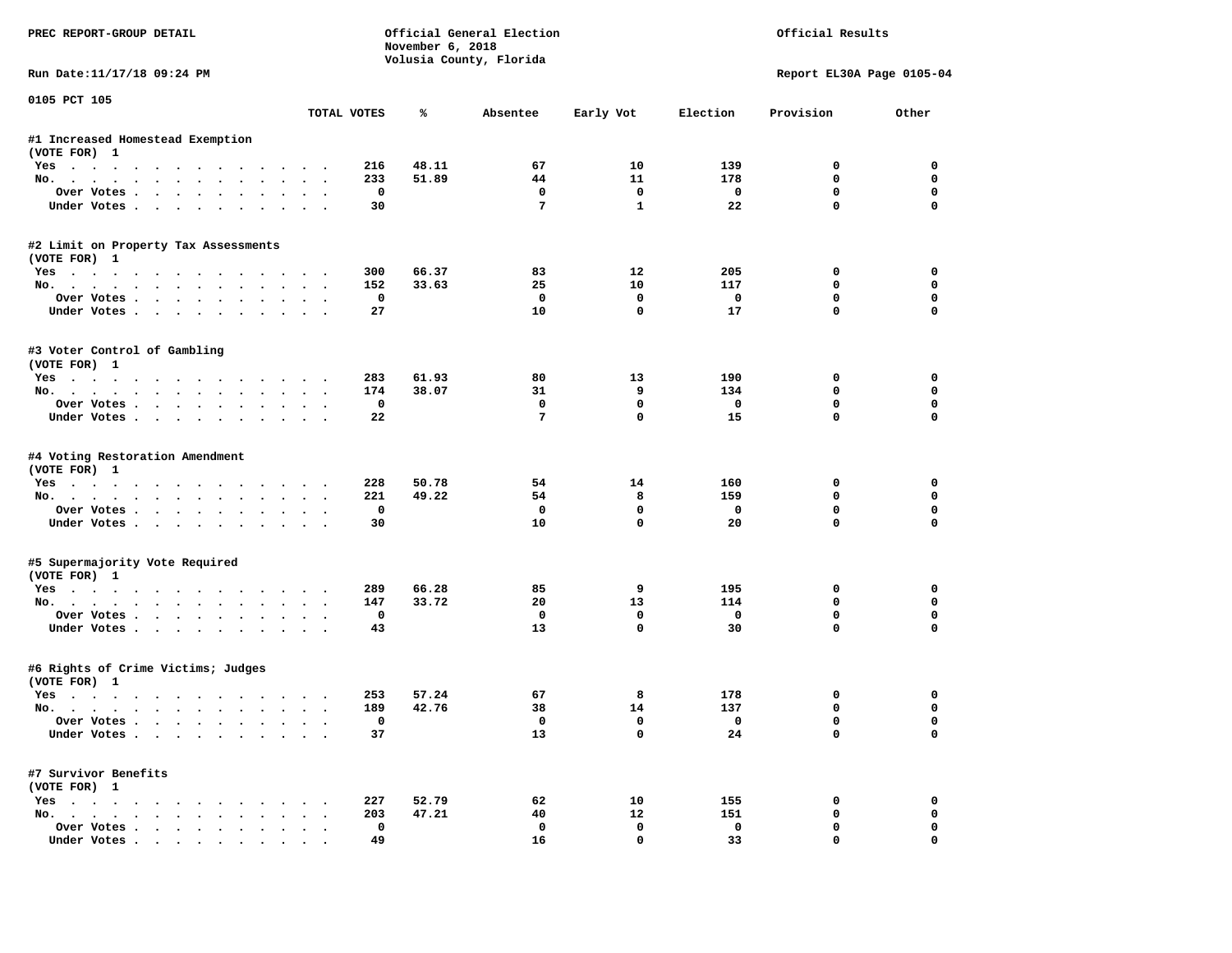| PREC REPORT-GROUP DETAIL                                                                                  |             | November 6, 2018 | Official General Election<br>Volusia County, Florida |              |              | Official Results          |             |
|-----------------------------------------------------------------------------------------------------------|-------------|------------------|------------------------------------------------------|--------------|--------------|---------------------------|-------------|
| Run Date:11/17/18 09:24 PM                                                                                |             |                  |                                                      |              |              | Report EL30A Page 0105-05 |             |
| 0105 PCT 105                                                                                              |             |                  |                                                      |              |              |                           |             |
|                                                                                                           | TOTAL VOTES | ℁                | Absentee                                             | Early Vot    | Election     | Provision                 | Other       |
| #9 Prohibits Oil, Gas Drilling, Vaping<br>(VOTE FOR) 1                                                    |             |                  |                                                      |              |              |                           |             |
| Yes                                                                                                       |             | 54.02<br>235     | 67                                                   | 15           | 153          | 0                         | 0           |
| No.                                                                                                       |             | 45.98<br>200     | 38                                                   | 6            | 156          | 0                         | $\mathbf 0$ |
| Over Votes<br>$\sim$ $\sim$ $\sim$<br>$\bullet$ $\bullet$<br>$\cdot$                                      | $\bullet$   | 1                | 0                                                    | $\mathbf{1}$ | $\mathbf{0}$ | $\Omega$                  | $\mathbf 0$ |
| Under Votes                                                                                               |             | 43               | 13                                                   | 0            | 30           | 0                         | $\mathbf 0$ |
| #10 State and Local Structure and Op<br>(VOTE FOR) 1                                                      |             |                  |                                                      |              |              |                           |             |
| Yes                                                                                                       |             | 234<br>54.42     | 70                                                   | 12           | 152          | 0                         | 0           |
| No.                                                                                                       |             | 45.58<br>196     | 32                                                   | 10           | 154          | 0                         | $\mathbf 0$ |
| Over Votes                                                                                                | $\bullet$   | 0                | 0                                                    | 0            | $\mathbf 0$  | $\Omega$                  | $\mathbf 0$ |
| Under Votes                                                                                               | $\bullet$   | 49               | 16                                                   | $\mathbf 0$  | 33           | 0                         | $\Omega$    |
| #11 Removal of Obs Prov; Crim Statute<br>(VOTE FOR) 1                                                     |             |                  |                                                      |              |              |                           |             |
| Yes                                                                                                       |             | 199<br>47.04     | 57                                                   | 12           | 130          | 0                         | 0           |
| No.                                                                                                       |             | 52.96<br>224     | 41                                                   | 10           | 173          | 0                         | $\mathbf 0$ |
| Over Votes<br>$\begin{array}{cccccccccccccc} \bullet & \bullet & \bullet & \bullet & \bullet \end{array}$ |             | $\mathbf{1}$     | 0                                                    | 0            | $\mathbf{1}$ | $\Omega$                  | $\mathbf 0$ |
| Under Votes                                                                                               |             | 55               | 20                                                   | $\mathbf 0$  | 35           | 0                         | $\Omega$    |
| #12 Lobbying and Abuse of Office<br>(VOTE FOR) 1                                                          |             |                  |                                                      |              |              |                           |             |
| Yes                                                                                                       |             | 72.81<br>308     | 83                                                   | 11           | 214          | 0                         | 0           |
| No.                                                                                                       |             | 27.19<br>115     | 14                                                   | 11           | 90           | 0                         | $\mathbf 0$ |
| Over Votes                                                                                                |             | 0                | 0                                                    | 0            | 0            | $\Omega$                  | 0           |
| Under Votes                                                                                               |             | 56               | 21                                                   | $\mathbf 0$  | 35           | $\Omega$                  | $\Omega$    |
| #13 Ends Dog Racing<br>(VOTE FOR) 1                                                                       |             |                  |                                                      |              |              |                           |             |
| Yes                                                                                                       |             | 41.97<br>183     | 51                                                   | 11           | 121          | 0                         | 0           |
| No.                                                                                                       |             | 58.03<br>253     | 52                                                   | 11           | 190          | 0                         | 0           |
| Over Votes .<br>$\cdot$                                                                                   |             | 1                | 0                                                    | 0            | 1            | 0                         | 0           |
| Under Votes<br>$\sim$ 100 $\sim$                                                                          |             | 42               | 15                                                   | $\Omega$     | 27           | $\Omega$                  | $\Omega$    |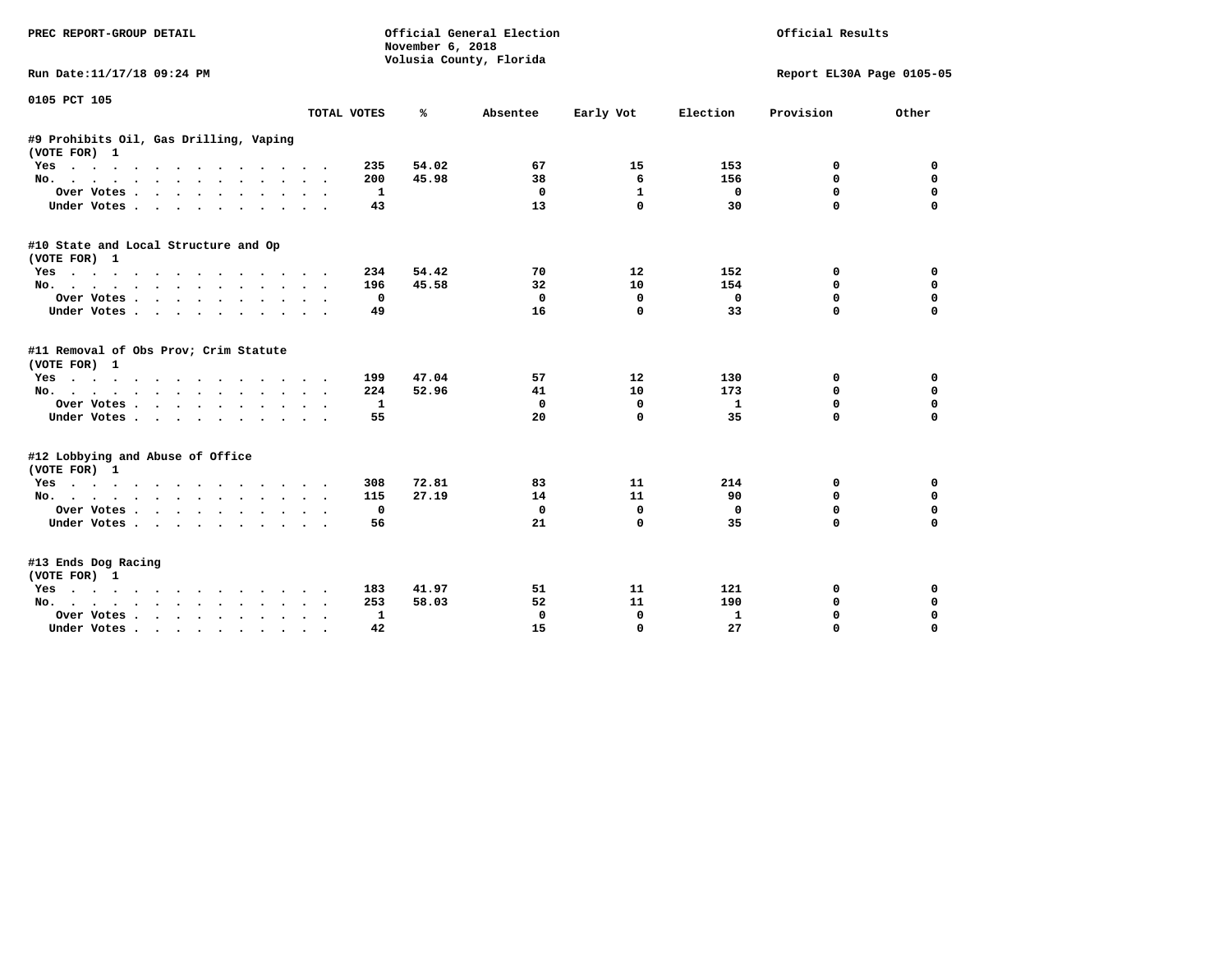Official Results

**Run Date:11/17/18 09:24 PM Report EL30A Page 0107-01** 

| 0107 PCT 107                                                                                                                                                            |                                    |                         |       |                |                |              |              |              |
|-------------------------------------------------------------------------------------------------------------------------------------------------------------------------|------------------------------------|-------------------------|-------|----------------|----------------|--------------|--------------|--------------|
|                                                                                                                                                                         |                                    | TOTAL VOTES             | ℁     | Absentee       | Early Vot      | Election     | Provision    | Other        |
| REGISTERED VOTERS - TOTAL .<br>$\overline{\phantom{a}}$<br>$\ddot{\phantom{a}}$<br>$\ddot{\phantom{a}}$                                                                 | $\overline{\phantom{a}}$<br>$\sim$ | 1,563                   |       |                |                |              |              |              |
| BALLOTS CAST - TOTAL.<br>$\cdot$<br>$\ddot{\phantom{a}}$<br>$\ddot{\phantom{a}}$<br>$\ddot{\phantom{a}}$                                                                |                                    | 1,010                   |       | 320            | 123            | 566          | $\mathbf{1}$ | $\mathbf 0$  |
| BALLOTS CAST - BLANK.<br>$\ddot{\phantom{a}}$<br>$\bullet$<br>$\bullet$<br>$\bullet$                                                                                    | $\ddot{\phantom{a}}$<br>$\bullet$  | 0                       |       | 0              | 0              | $\mathbf 0$  | 0            | $\mathbf{0}$ |
| VOTER TURNOUT - TOTAL<br>$\ddot{\phantom{a}}$<br>$\ddot{\phantom{1}}$                                                                                                   |                                    |                         | 64.62 |                |                |              |              |              |
| VOTER TURNOUT - BLANK<br>$\ddot{\phantom{a}}$                                                                                                                           |                                    |                         |       |                |                |              |              |              |
|                                                                                                                                                                         |                                    |                         |       |                |                |              |              |              |
|                                                                                                                                                                         |                                    |                         |       |                |                |              |              |              |
| United States Senator                                                                                                                                                   |                                    |                         |       |                |                |              |              |              |
| (VOTE FOR) 1                                                                                                                                                            |                                    |                         |       |                |                |              |              |              |
| Rick Scott (REP).<br>$\ddot{\phantom{0}}$<br>$\sim$ $\sim$<br>$\sim$ $\sim$<br>$\cdot$<br>$\overline{\phantom{a}}$                                                      |                                    | 761                     | 75.57 | 240            | 90             | 431          | $\mathbf 0$  | 0            |
| Bill Nelson (DEM).<br>$\cdots$                                                                                                                                          | $\bullet$                          | 243                     | 24.13 | 79             | 33             | 130          | $\mathbf{1}$ | $\mathbf 0$  |
| WRITE-IN.<br>$\sim$ $\sim$ $\sim$ $\sim$<br>$\bullet$ .<br><br><br><br><br><br><br><br><br><br><br><br><br>$\bullet$<br>$\bullet$                                       |                                    | 3                       | .30   | $\mathbf 0$    | $\mathbf 0$    | 3            | 0            | 0            |
| Over Votes<br>$\bullet$<br>$\ddot{\phantom{a}}$<br>$\ddot{\phantom{a}}$                                                                                                 |                                    | 0                       |       | $\mathbf 0$    | 0              | $\mathbf 0$  | 0            | $\mathbf 0$  |
| Under Votes<br>$\bullet$<br>$\bullet$                                                                                                                                   | $\bullet$<br>$\bullet$             | 3                       |       | $\mathbf{1}$   | $\mathbf 0$    | $\mathbf{2}$ | 0            | $\mathbf 0$  |
|                                                                                                                                                                         |                                    |                         |       |                |                |              |              |              |
| Representative in Congress District 6                                                                                                                                   |                                    |                         |       |                |                |              |              |              |
| (VOTE FOR) 1                                                                                                                                                            |                                    |                         |       |                |                |              |              |              |
| Michael Waltz (REP).                                                                                                                                                    |                                    | 751                     | 75.71 | 238            | 91             | 422          | 0            | 0            |
| Nancy Soderberg (DEM)<br><b>Contract Contract Contract</b><br>$\bullet$                                                                                                 | $\ddotsc$<br>$\bullet$             | 241                     | 24.29 | 75             | 32             | 133          | $\mathbf{1}$ | $\mathbf 0$  |
| Over Votes .<br>$\cdot$ $\cdot$ $\cdot$ $\cdot$<br>$\ddot{\phantom{a}}$<br>$\ddot{\phantom{a}}$                                                                         |                                    | 0                       |       | 0              | 0              | 0            | 0            | 0            |
| Under Votes                                                                                                                                                             |                                    | 18                      |       | 7              | $\mathbf 0$    | 11           | $\mathbf 0$  | $\mathbf 0$  |
| $\ddot{\phantom{a}}$<br>$\Delta$                                                                                                                                        |                                    |                         |       |                |                |              |              |              |
| Governor and Lieutenant Governor                                                                                                                                        |                                    |                         |       |                |                |              |              |              |
| (VOTE FOR) 1                                                                                                                                                            |                                    |                         |       |                |                |              |              |              |
| Ron DeSantis (REP)<br>$\cdot$ $\cdot$ $\cdot$ $\cdot$ $\cdot$<br>$\sim$ $\sim$                                                                                          | $\sim$                             | 771                     | 77.25 | 245            | 92             | 434          | 0            | 0            |
| Andrew Gillum (DEM)<br>$\ddot{\phantom{a}}$                                                                                                                             | $\ddot{\phantom{0}}$<br>$\bullet$  | 216                     | 21.64 | 66             | 30             | 119          | $\mathbf{1}$ | $\mathbf 0$  |
| Darcy G. Richardson (REF).<br>$\bullet$                                                                                                                                 |                                    | 5                       | .50   | ${\bf 1}$      | $\mathbf 0$    | 4            | 0            | $\mathbf 0$  |
|                                                                                                                                                                         |                                    | 3                       |       | $\mathbf 0$    | $\mathbf 0$    | 3            | 0            | $\mathbf 0$  |
| Ryan Christopher Foley.<br>$\sim$<br>$\bullet$                                                                                                                          |                                    | 0                       | .30   | $\mathbf 0$    | $\mathbf 0$    | 0            | 0            | $\mathbf 0$  |
| Kyle "KC" Gibson<br>$\bullet$<br>$\bullet$<br>$\bullet$                                                                                                                 |                                    |                         |       | $\overline{a}$ | $\Omega$       | $\mathbf{1}$ | 0            | $\mathbf 0$  |
| Bruce Stanley<br>$\overline{\phantom{a}}$                                                                                                                               |                                    | 3                       | .30   |                |                |              |              |              |
| WRITE-IN.<br>$\begin{array}{cccccccccccccc} \bullet & \bullet & \bullet & \bullet & \bullet & \bullet & \bullet & \bullet & \bullet & \bullet \end{array}$<br>$\bullet$ |                                    | 0                       |       | $\Omega$       | $\Omega$       | $\Omega$     | $\Omega$     | $\mathbf 0$  |
| Over Votes<br>$\ddot{\phantom{a}}$<br>$\cdot$                                                                                                                           | $\ddot{\phantom{a}}$               | $\overline{\mathbf{2}}$ |       | $\Omega$       | $\mathbf{1}$   | $\mathbf{1}$ | $\mathbf 0$  | $\mathbf 0$  |
| Under Votes<br>$\ddot{\phantom{a}}$                                                                                                                                     | $\bullet$                          | 10                      |       | 6              | $\Omega$       | 4            | 0            | $\mathbf 0$  |
|                                                                                                                                                                         |                                    |                         |       |                |                |              |              |              |
| Attorney General                                                                                                                                                        |                                    |                         |       |                |                |              |              |              |
| (VOTE FOR) 1                                                                                                                                                            |                                    |                         | 78.73 | 247            | 95             | 439          | $\mathbf 0$  | $\mathbf 0$  |
| Ashley Moody (REP)<br>$\cdot$                                                                                                                                           |                                    | 781                     |       |                |                |              |              |              |
| Sean Shaw (DEM)<br>$\sim$ $\sim$<br>$\sim$ $\sim$<br>$\bullet$                                                                                                          |                                    | 196                     | 19.76 | 63             | 27             | 105          | $\mathbf{1}$ | $\mathbf 0$  |
| Jeffrey Marc Siskind.<br><b><i>Committee State State State</i></b><br>$\bullet$<br>$\ddot{\phantom{a}}$                                                                 | $\bullet$                          | 15                      | 1.51  | 4              | $\mathbf 0$    | 11           | 0            | $\mathbf 0$  |
| Over Votes .<br>$\ddot{\phantom{a}}$                                                                                                                                    |                                    | $\mathbf 0$             |       | $\mathbf 0$    | $\mathbf 0$    | $\mathbf 0$  | 0            | $\mathbf 0$  |
| Under Votes                                                                                                                                                             |                                    | 18                      |       | 6              | $\mathbf{1}$   | 11           | 0            | $\mathbf 0$  |
|                                                                                                                                                                         |                                    |                         |       |                |                |              |              |              |
| Chief Financial Officer                                                                                                                                                 |                                    |                         |       |                |                |              |              |              |
| (VOTE FOR) 1                                                                                                                                                            |                                    |                         |       |                |                |              |              |              |
| Jimmy Patronis (REP).<br>$\sim$ $\sim$<br>$\sim$ $\sim$ $\sim$<br>$\bullet$                                                                                             |                                    | 765                     | 77.82 | 244            | 91             | 430          | 0            | 0            |
| Jeremy Ring (DEM).<br>$\cdot$ $\cdot$ $\cdot$<br>$\ddot{\phantom{a}}$                                                                                                   |                                    | 218                     | 22.18 | 67             | 30             | 120          | $\mathbf{1}$ | $\mathbf 0$  |
| WRITE-IN.<br>$\ddot{\phantom{a}}$<br>$\cdot$ $\cdot$ $\cdot$ $\cdot$ $\cdot$<br>$\bullet$                                                                               |                                    | 0                       |       | $\mathbf 0$    | $\mathbf 0$    | 0            | 0            | $\mathbf 0$  |
| Over Votes.<br>$\cdots$<br>$\bullet$                                                                                                                                    |                                    | $\mathbf 0$             |       | $\mathbf 0$    | $\mathbf 0$    | $\mathbf 0$  | 0            | $\mathbf 0$  |
| Under Votes<br>$\sim$                                                                                                                                                   |                                    | 27                      |       | 9              | $\overline{a}$ | 16           | 0            | $\mathbf 0$  |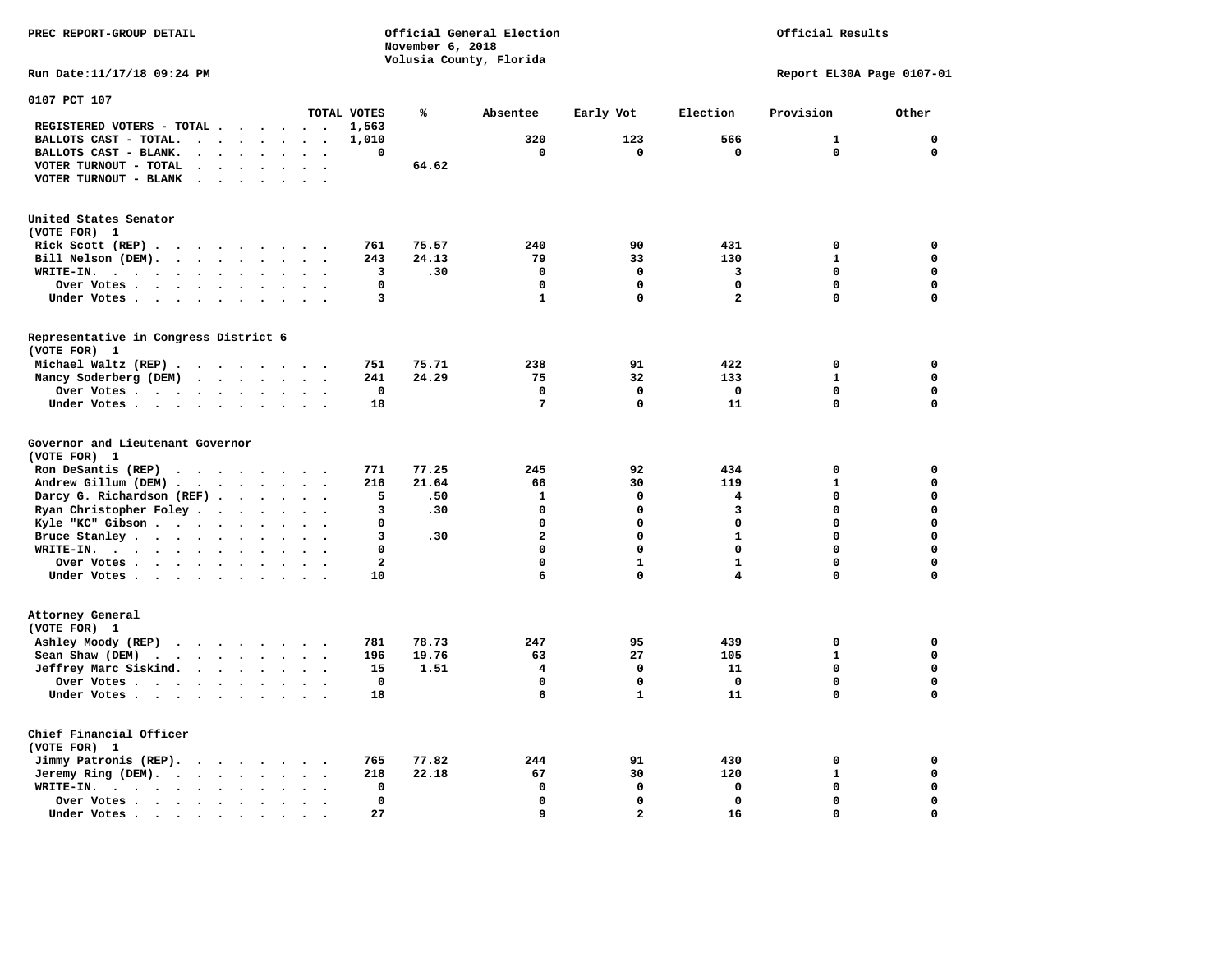| PREC REPORT-GROUP DETAIL                                                                                                                                                                                                                                                                                                                                                                                                                                                                   |                      |                       | November 6, 2018 | Official General Election<br>Volusia County, Florida |                         |                          | Official Results            |                  |
|--------------------------------------------------------------------------------------------------------------------------------------------------------------------------------------------------------------------------------------------------------------------------------------------------------------------------------------------------------------------------------------------------------------------------------------------------------------------------------------------|----------------------|-----------------------|------------------|------------------------------------------------------|-------------------------|--------------------------|-----------------------------|------------------|
| Run Date: 11/17/18 09:24 PM                                                                                                                                                                                                                                                                                                                                                                                                                                                                |                      |                       |                  |                                                      |                         |                          | Report EL30A Page 0107-02   |                  |
| 0107 PCT 107                                                                                                                                                                                                                                                                                                                                                                                                                                                                               |                      | TOTAL VOTES           | ℁                | Absentee                                             | Early Vot               | Election                 | Provision                   | Other            |
| Commissioner of Agriculture                                                                                                                                                                                                                                                                                                                                                                                                                                                                |                      |                       |                  |                                                      |                         |                          |                             |                  |
| (VOTE FOR) 1                                                                                                                                                                                                                                                                                                                                                                                                                                                                               |                      |                       |                  |                                                      |                         |                          |                             |                  |
| Matt Caldwell (REP)                                                                                                                                                                                                                                                                                                                                                                                                                                                                        |                      | 762                   | 77.28            | 239                                                  | 92                      | 431                      | $\Omega$                    | $\mathbf 0$      |
| Nicole "Nikki" Fried (DEM).                                                                                                                                                                                                                                                                                                                                                                                                                                                                |                      | 224                   | 22.72            | 74                                                   | 29                      | 120                      | $\mathbf{1}$                | $\Omega$         |
| Over Votes                                                                                                                                                                                                                                                                                                                                                                                                                                                                                 |                      | 0                     |                  | $\mathbf 0$                                          | $\mathbf 0$             | $\overline{\phantom{0}}$ | $\mathbf 0$                 | 0                |
| Under Votes                                                                                                                                                                                                                                                                                                                                                                                                                                                                                |                      | 24                    |                  | $\overline{7}$                                       | $\overline{a}$          | 15                       | $\mathbf{0}$                | $\mathbf 0$      |
| State Representative District 24                                                                                                                                                                                                                                                                                                                                                                                                                                                           |                      |                       |                  |                                                      |                         |                          |                             |                  |
| (VOTE FOR) 1                                                                                                                                                                                                                                                                                                                                                                                                                                                                               |                      |                       |                  |                                                      |                         |                          |                             |                  |
| Paul Renner (REP).                                                                                                                                                                                                                                                                                                                                                                                                                                                                         |                      | 745                   | 76.80            | 237                                                  | 90                      | 418                      | $\mathbf 0$                 | 0                |
| Adam Morley (DEM).                                                                                                                                                                                                                                                                                                                                                                                                                                                                         |                      | 225<br>$\overline{a}$ | 23.20            | 70<br>$\mathbf{1}$                                   | 30<br>$\mathbf 0$       | 124<br>$\mathbf{1}$      | $\mathbf{1}$<br>$\mathbf 0$ | 0<br>$\mathbf 0$ |
| Over Votes<br>Under Votes                                                                                                                                                                                                                                                                                                                                                                                                                                                                  |                      | 38                    |                  | $12 \overline{ }$                                    | 3                       | 23                       | $\mathbf 0$                 | $\mathbf 0$      |
|                                                                                                                                                                                                                                                                                                                                                                                                                                                                                            |                      |                       |                  |                                                      |                         |                          |                             |                  |
| Justice of the Supreme Court Lawson<br>(VOTE FOR) 1                                                                                                                                                                                                                                                                                                                                                                                                                                        |                      |                       |                  |                                                      |                         |                          |                             |                  |
| Yes                                                                                                                                                                                                                                                                                                                                                                                                                                                                                        |                      | 601                   | 72.85            | 189                                                  | 68                      | 343                      | $\mathbf{1}$                | $\mathbf 0$      |
| No.                                                                                                                                                                                                                                                                                                                                                                                                                                                                                        |                      | 224                   | 27.15            | -71                                                  | 35                      | 118                      | $\mathbf 0$                 | 0                |
| Over Votes                                                                                                                                                                                                                                                                                                                                                                                                                                                                                 |                      | 0                     |                  | $\mathbf{O}$                                         | $\mathbf 0$             | 0                        | 0                           | 0                |
| Under Votes                                                                                                                                                                                                                                                                                                                                                                                                                                                                                |                      | 185                   |                  | 60                                                   | 20                      | 105                      | 0                           | $\mathbf 0$      |
|                                                                                                                                                                                                                                                                                                                                                                                                                                                                                            |                      |                       |                  |                                                      |                         |                          |                             |                  |
| 5th District Court of Appeal Eisnaugle<br>(VOTE FOR) 1                                                                                                                                                                                                                                                                                                                                                                                                                                     |                      |                       |                  |                                                      |                         |                          |                             |                  |
| Yes                                                                                                                                                                                                                                                                                                                                                                                                                                                                                        |                      | 522                   | 64.68            | 163                                                  | 62                      | 296                      | 1<br>$\mathbf 0$            | 0                |
| No.<br>Over Votes                                                                                                                                                                                                                                                                                                                                                                                                                                                                          |                      | 285<br>0              | 35.32            | 89<br>$\mathbf{o}$                                   | 42<br>$\mathbf 0$       | 154<br>0                 | $\mathbf 0$                 | 0<br>$\mathbf 0$ |
| Under Votes                                                                                                                                                                                                                                                                                                                                                                                                                                                                                |                      | 203                   |                  | 68                                                   | 19                      | 116                      | $\mathbf{0}$                | $\Omega$         |
|                                                                                                                                                                                                                                                                                                                                                                                                                                                                                            |                      |                       |                  |                                                      |                         |                          |                             |                  |
| Circuit Judge 7th Judicial, Grp 15                                                                                                                                                                                                                                                                                                                                                                                                                                                         |                      |                       |                  |                                                      |                         |                          |                             |                  |
| (VOTE FOR) 1                                                                                                                                                                                                                                                                                                                                                                                                                                                                               |                      |                       | 48.67            | 119                                                  | 54                      | 228                      |                             |                  |
| Linda L. Gaustad<br>Ryan Will $\cdots$ , $\cdots$ , $\cdots$ , $\cdots$                                                                                                                                                                                                                                                                                                                                                                                                                    |                      | 402<br>424            | 51.33            | 143                                                  | 55                      | 226                      | $\mathbf{1}$<br>$\Omega$    | 0<br>$\mathbf 0$ |
|                                                                                                                                                                                                                                                                                                                                                                                                                                                                                            |                      | 0                     |                  | $\mathbf{o}$                                         | $\mathbf{o}$            | $\mathbf{o}$             | $\mathbf 0$                 | $\mathbf 0$      |
| Over Votes<br>Under Votes                                                                                                                                                                                                                                                                                                                                                                                                                                                                  |                      | 184                   |                  | 58                                                   | 14                      | 112                      | $\Omega$                    | $\Omega$         |
| County Council Member District 1                                                                                                                                                                                                                                                                                                                                                                                                                                                           |                      |                       |                  |                                                      |                         |                          |                             |                  |
| (VOTE FOR) 1                                                                                                                                                                                                                                                                                                                                                                                                                                                                               |                      |                       |                  |                                                      |                         |                          |                             |                  |
| Barbara Girtman                                                                                                                                                                                                                                                                                                                                                                                                                                                                            |                      | 332                   | 38.79            | 100                                                  | 49                      | 182                      | 1                           | 0                |
| Pat Patterson                                                                                                                                                                                                                                                                                                                                                                                                                                                                              |                      | 524                   | 61.21            | 168                                                  | 62                      | 294                      | $\mathbf 0$                 | 0                |
| Over Votes.                                                                                                                                                                                                                                                                                                                                                                                                                                                                                |                      | 0                     |                  | $\overline{\phantom{a}}$                             | $\overline{\mathbf{0}}$ | $\overline{\phantom{0}}$ | $\mathbf 0$                 | $\mathbf 0$      |
| Under Votes                                                                                                                                                                                                                                                                                                                                                                                                                                                                                |                      | 154                   |                  | 52                                                   | 12                      | 90                       | $\Omega$                    | $\Omega$         |
| School Board Member District 1                                                                                                                                                                                                                                                                                                                                                                                                                                                             |                      |                       |                  |                                                      |                         |                          |                             |                  |
| (VOTE FOR) 1                                                                                                                                                                                                                                                                                                                                                                                                                                                                               |                      |                       |                  |                                                      |                         |                          |                             |                  |
| Al Bouie.                                                                                                                                                                                                                                                                                                                                                                                                                                                                                  |                      | 354                   | 43.70            | 124                                                  | 43                      | 187                      | $\mathbf 0$                 | $\mathbf 0$      |
| Jamie Michele Haynes.                                                                                                                                                                                                                                                                                                                                                                                                                                                                      |                      | 456                   | 56.30            | 134                                                  | 64                      | 257                      | $\mathbf{1}$                | 0                |
| Over Votes                                                                                                                                                                                                                                                                                                                                                                                                                                                                                 | $\ddot{\phantom{a}}$ | $\mathbf 0$           |                  | $\mathbf 0$                                          | $\mathbf 0$             | $\mathbf 0$              | $\mathbf 0$                 | 0                |
| $\blacksquare$ $\blacksquare$ $\blacksquare$ $\blacksquare$ $\blacksquare$ $\blacksquare$ $\blacksquare$ $\blacksquare$ $\blacksquare$ $\blacksquare$ $\blacksquare$ $\blacksquare$ $\blacksquare$ $\blacksquare$ $\blacksquare$ $\blacksquare$ $\blacksquare$ $\blacksquare$ $\blacksquare$ $\blacksquare$ $\blacksquare$ $\blacksquare$ $\blacksquare$ $\blacksquare$ $\blacksquare$ $\blacksquare$ $\blacksquare$ $\blacksquare$ $\blacksquare$ $\blacksquare$ $\blacksquare$ $\blacks$ |                      | 200                   |                  | 62                                                   | 16                      | 122                      | $\Omega$                    | $\Omega$         |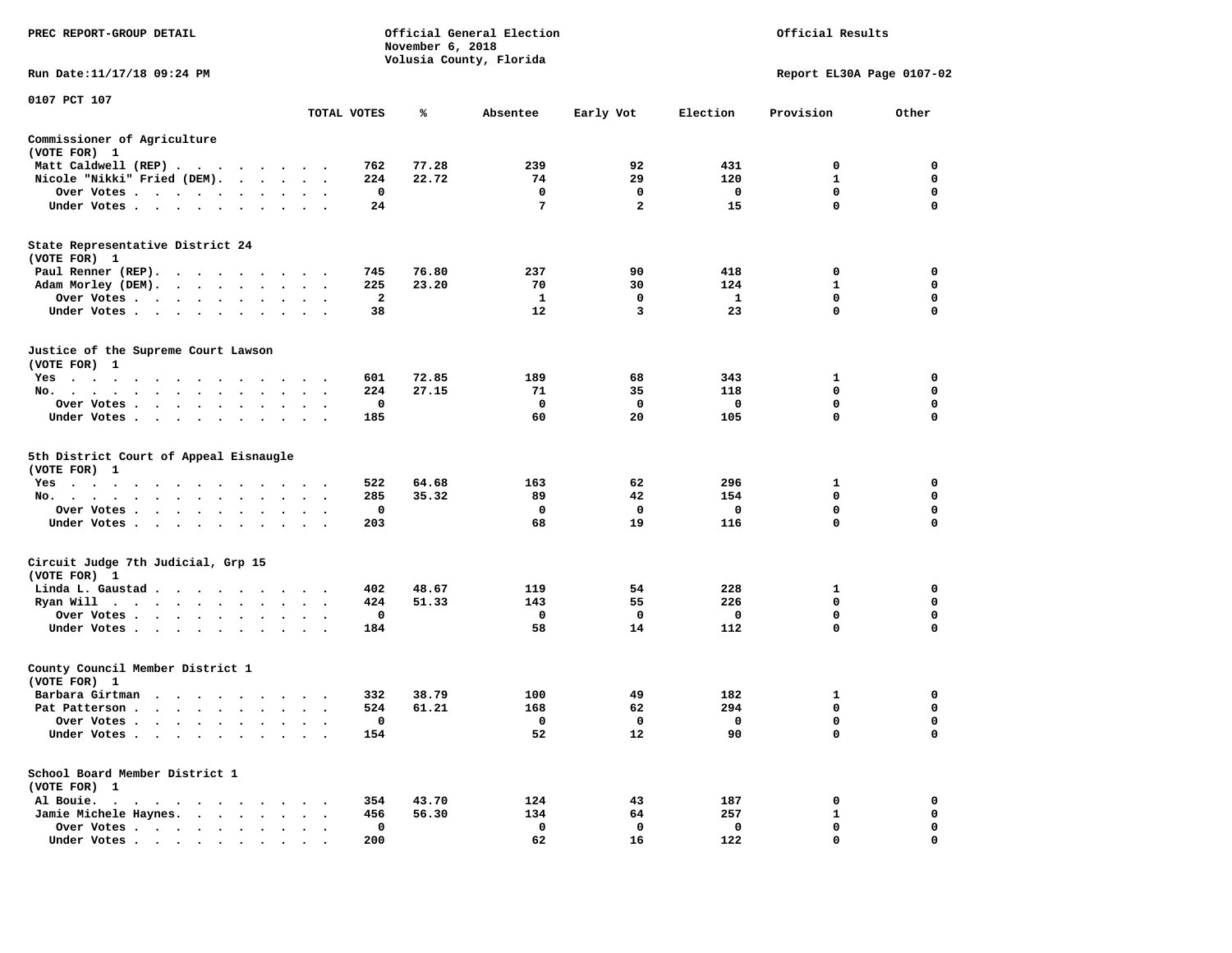| PREC REPORT-GROUP DETAIL                                                                                                           |                      |                        | November 6, 2018 | Official General Election<br>Volusia County, Florida |          | Official Results |                           |                  |                  |
|------------------------------------------------------------------------------------------------------------------------------------|----------------------|------------------------|------------------|------------------------------------------------------|----------|------------------|---------------------------|------------------|------------------|
| Run Date: 11/17/18 09:24 PM                                                                                                        |                      |                        |                  |                                                      |          |                  | Report EL30A Page 0107-03 |                  |                  |
| 0107 PCT 107                                                                                                                       |                      |                        | TOTAL VOTES      | ℁                                                    | Absentee | Early Vot        | Election                  | Provision        | Other            |
| Soil and Water Cons Dist Seat 1                                                                                                    |                      |                        |                  |                                                      |          |                  |                           |                  |                  |
| (VOTE FOR) 1                                                                                                                       |                      |                        |                  | 53.29                                                | 122      |                  | 243                       |                  | 0                |
| William Bliss.<br>$\sim$<br>$\ddot{\phantom{1}}$<br>$\cdot$<br>$\sim$ $\sim$ $\sim$<br>$\overline{\phantom{a}}$<br>Derrick Orberg. |                      |                        | 413<br>362       | 46.71                                                | 120      | 48<br>55         | 186                       | 0<br>1           | 0                |
| $\ddot{\phantom{0}}$<br>$\sim$<br>$\bullet$<br>Over Votes<br>$\bullet$                                                             | $\bullet$            | $\cdot$                | 0                |                                                      | 0        | 0                | 0                         | $\mathbf 0$      | 0                |
| Under Votes<br>$\ddot{\phantom{0}}$                                                                                                |                      |                        | 235              |                                                      | 78       | 20               | 137                       | 0                | 0                |
| Soil and Water Cons Dist Seat 3<br>(VOTE FOR) 1                                                                                    |                      |                        |                  |                                                      |          |                  |                           |                  |                  |
| Beth James.<br>$\cdots$                                                                                                            | $\sim$               |                        | 406              | 52.52                                                | 129      | 61               | 215                       | 1                | 0                |
| Wesley Wayne Wilson Jr                                                                                                             | $\ddot{\phantom{0}}$ | $\bullet$<br>$\bullet$ | 188              | 24.32                                                | 44       | 16               | 128                       | 0                | 0                |
| Christine Wilt.<br>$\bullet$<br>$\ddot{\phantom{0}}$<br>$\bullet$                                                                  |                      | $\bullet$              | 179              | 23.16                                                | 65       | 26               | 88                        | 0                | 0                |
| Over Votes<br>$\bullet$<br>$\bullet$                                                                                               | $\bullet$            | $\cdot$                | 0                |                                                      | 0        | 0                | 0                         | $\mathbf 0$<br>0 | $\mathbf 0$<br>0 |
| Under Votes<br>$\cdot$                                                                                                             |                      | $\sim$ $\sim$          | 237              |                                                      | 82       | 20               | 135                       |                  |                  |
| Soil and Water Cons Dist Seat 5<br>(VOTE FOR) 1                                                                                    |                      |                        |                  |                                                      |          |                  |                           |                  |                  |
| J. Mark Barfield                                                                                                                   | $\bullet$            | $\cdot$ .              | 184              | 23.74                                                | 54       | 17               | 113                       | 0                | 0                |
| Andy Kelly<br>$\bullet$                                                                                                            |                      |                        | 284              | 36.65                                                | 88       | 39               | 156                       | 1                | 0                |
| David Schaefer.<br>$\mathcal{L}^{\text{max}}$ , and $\mathcal{L}^{\text{max}}$<br>$\bullet$<br>$\bullet$<br>$\bullet$              | $\bullet$            |                        | 307              | 39.61                                                | 99       | 50               | 158                       | 0                | 0                |
| Over Votes<br>$\ddot{\phantom{1}}$                                                                                                 |                      |                        | 0                |                                                      | 0        | 0                | 0                         | 0                | 0                |
| Under Votes<br>$\ddot{\phantom{0}}$<br>$\bullet$                                                                                   | $\bullet$            | $\ddot{\phantom{1}}$   | 235              |                                                      | 79       | 17               | 139                       | 0                | 0                |
| W Volusia Hosp Auth Group A, Seat 1<br>(VOTE FOR) 1                                                                                |                      |                        |                  |                                                      |          |                  |                           |                  |                  |
| John M. Hill                                                                                                                       |                      |                        | 593              | 73.66                                                | 186      | 84               | 323                       | 0                | 0                |
| Voloria Manning<br>$\cdots$<br>$\ddot{\phantom{0}}$<br>$\bullet$<br>$\bullet$                                                      |                      |                        | 212              | 26.34                                                | 71       | 25               | 115                       | 1                | 0                |
| Over Votes .<br>$\sim$ $\sim$<br>$\sim$ $\sim$<br>$\bullet$<br>$\bullet$                                                           | $\bullet$            | $\bullet$              | 0                |                                                      | 0        | 0                | 0                         | 0                | $\mathbf 0$      |
| Under Votes<br>$\sim$                                                                                                              |                      | $\sim$ $\sim$ $\sim$   | 205              |                                                      | 63       | 14               | 128                       | $\mathbf 0$      | $\mathbf 0$      |
| W Volusia Hosp Auth Group B, Seat 1<br>(VOTE FOR) 1                                                                                |                      |                        |                  |                                                      |          |                  |                           |                  |                  |
| Webster Barnaby<br>$\cdots$<br>$\bullet$<br>$\bullet$                                                                              | $\bullet$            |                        | 516              | 65.40                                                | 154      | 75               | 287                       | 0                | 0                |
| Dolores Guzman.<br>$\cdot$ $\cdot$ $\cdot$ $\cdot$<br>$\bullet$<br>$\cdot$                                                         |                      |                        | 273              | 34.60                                                | 97       | 33               | 142                       | 1                | 0                |
| Over Votes .<br>$\bullet$ $\bullet$<br>$\ddot{\phantom{a}}$<br>$\cdot$<br>$\bullet$                                                |                      |                        | 2                |                                                      | 0        | 0                | 2                         | 0                | 0                |
| Under Votes<br>$\bullet$                                                                                                           |                      |                        | 219              |                                                      | 69       | 15               | 135                       | $\mathbf 0$      | 0                |
| W Volusia Hosp Auth Group B, Seat 2<br>(VOTE FOR)<br>$\mathbf{1}$                                                                  |                      |                        |                  |                                                      |          |                  |                           |                  |                  |
| Michael Ray.                                                                                                                       |                      |                        | 512              | 65.81                                                | 154      | 75               | 283                       | 0                | 0                |
| Kathie D. Shepard.<br>$\bullet$<br>$\bullet$<br>$\bullet$                                                                          |                      |                        | 266              | 34.19                                                | 92       | 31               | 142                       | 1                | 0                |
| Over Votes .<br>$\ddot{\phantom{a}}$<br>$\bullet$<br>$\ddot{\phantom{a}}$<br>$\bullet$                                             |                      |                        | 0                |                                                      | 0        | 0                | $\mathbf 0$               | 0                | 0                |
| Under Votes<br>$\ddot{\phantom{0}}$<br>$\sim$<br>$\ddot{\phantom{0}}$<br>$\ddot{\phantom{1}}$<br>$\bullet$                         |                      |                        | 232              |                                                      | 74       | 17               | 141                       | 0                | 0                |
| #1 Increased Homestead Exemption<br>(VOTE FOR) 1                                                                                   |                      |                        |                  |                                                      |          |                  |                           |                  |                  |
| $Yes \cdot \cdot \cdot \cdot \cdot \cdot \cdot$<br>$\ddot{\phantom{0}}$<br>$\cdot$                                                 |                      |                        | 492              | 51.90                                                | 159      | 57               | 276                       | 0                | 0                |
| No.<br>$\cdot$<br>$\cdot$<br>$\ddot{\phantom{a}}$<br>$\ddot{\phantom{a}}$<br>$\overline{\phantom{a}}$                              |                      |                        | 456              | 48.10                                                | 146      | 61               | 248                       | $\mathbf{1}$     | 0                |
| Over Votes<br>$\bullet$                                                                                                            |                      |                        | 0                |                                                      | 0        | 0                | 0                         | 0                | 0                |
| Under Votes                                                                                                                        |                      |                        | 62               |                                                      | 15       | 5                | 42                        | $\Omega$         | $\Omega$         |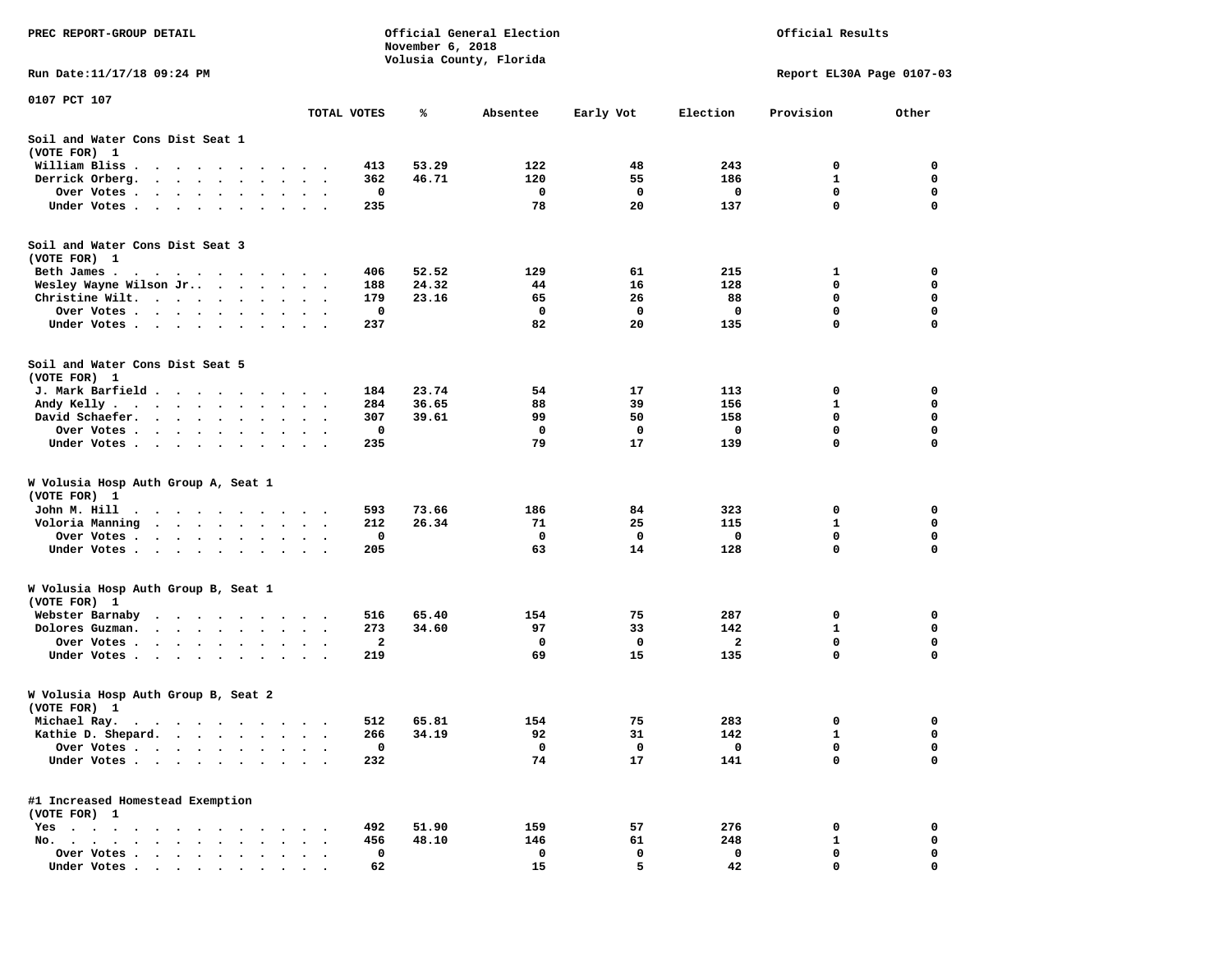| PREC REPORT-GROUP DETAIL                                                         |                                |                | November 6, 2018 | Official General Election<br>Volusia County, Florida |                 | Official Results          |                             |                            |  |
|----------------------------------------------------------------------------------|--------------------------------|----------------|------------------|------------------------------------------------------|-----------------|---------------------------|-----------------------------|----------------------------|--|
| Run Date:11/17/18 09:24 PM                                                       |                                |                |                  |                                                      |                 | Report EL30A Page 0107-04 |                             |                            |  |
| 0107 PCT 107                                                                     |                                | TOTAL VOTES    | ℁                | Absentee                                             | Early Vot       | Election                  | Provision                   | Other                      |  |
|                                                                                  |                                |                |                  |                                                      |                 |                           |                             |                            |  |
| #2 Limit on Property Tax Assessments<br>(VOTE FOR) 1                             |                                |                |                  |                                                      |                 |                           |                             |                            |  |
| Yes                                                                              |                                | 688            | 72.19            | 227                                                  | 81              | 379                       | $\mathbf{1}$                | $\Omega$                   |  |
| No.                                                                              |                                | 265            | 27.81            | 77                                                   | 36              | 152                       | 0                           | $\mathbf 0$                |  |
| Over Votes                                                                       |                                | $\mathbf{o}$   |                  | $\mathbf 0$                                          | $\mathbf 0$     | $\overline{\mathbf{0}}$   | 0                           | 0                          |  |
| Under Votes                                                                      |                                | 57             |                  | 16                                                   | 6               | 35                        | $\mathbf 0$                 | $\Omega$                   |  |
| #3 Voter Control of Gambling<br>(VOTE FOR) 1                                     |                                |                |                  |                                                      |                 |                           |                             |                            |  |
| Yes                                                                              |                                | 610            | 62.82            | 209                                                  | 70              | 330                       | $\mathbf{1}$                | 0                          |  |
| No.                                                                              |                                | 361            | 37.18            | 99                                                   | 51              | 211                       | $\mathbf 0$                 | 0                          |  |
| Over Votes                                                                       |                                | $\mathbf{o}$   |                  | $\Omega$                                             | $\mathbf 0$     | $\overline{\phantom{0}}$  | 0                           | $\mathbf 0$                |  |
| Under Votes                                                                      |                                | 39             |                  | 12                                                   | $\overline{2}$  | 25                        | $\mathbf 0$                 | $\mathbf 0$                |  |
| #4 Voting Restoration Amendment<br>(VOTE FOR) 1                                  |                                |                |                  |                                                      |                 |                           |                             |                            |  |
| Yes                                                                              |                                | 460            | 48.12            | 170                                                  | 44              | 245                       | $\mathbf{1}$                | 0                          |  |
| No.                                                                              |                                | 496            | 51.88            | 138                                                  | 76              | 282                       | $\mathbf 0$                 | 0                          |  |
| Over Votes                                                                       |                                | $\overline{a}$ |                  | $\mathbf 0$                                          | $\mathbf 0$     | $\overline{\mathbf{2}}$   | $\mathbf 0$                 | $\mathbf 0$                |  |
| Under Votes                                                                      |                                | 52             |                  | 12                                                   | $\overline{3}$  | 37                        | $\mathbf 0$                 | $\Omega$                   |  |
| #5 Supermajority Vote Required<br>(VOTE FOR) 1<br>Yes<br>No.                     |                                | 729<br>211     | 77.55<br>22.45   | 251<br>49                                            | 85<br>31        | 392<br>131                | $\mathbf{1}$<br>$\mathbf 0$ | $\mathbf 0$<br>$\mathbf 0$ |  |
| Over Votes                                                                       |                                | 0              |                  | $\mathbf{o}$                                         | $^{\circ}$      | $\mathbf 0$               | $\mathbf 0$                 | $\mathbf 0$                |  |
| Under Votes                                                                      |                                | 70             |                  | 20                                                   | $7\phantom{.0}$ | 43                        | $\mathbf 0$                 | $\mathbf 0$                |  |
| #6 Rights of Crime Victims; Judges<br>(VOTE FOR) 1                               |                                |                |                  |                                                      |                 |                           |                             |                            |  |
|                                                                                  |                                | 536            | 56.96            | 191                                                  | 54              | 290                       | $\mathbf{1}$                | 0                          |  |
| Yes<br>No.                                                                       |                                | 405            | 43.04            | 111                                                  | 65              | 229                       | 0                           | 0                          |  |
| Over Votes<br>$\cdot$ $\cdot$ $\cdot$                                            |                                | $\mathbf 0$    |                  | $\mathbf 0$                                          | $\mathbf 0$     | $\mathbf 0$               | 0                           | $\mathbf 0$                |  |
| Under Votes                                                                      |                                | 69             |                  | 18                                                   | $\overline{4}$  | 47                        | $\Omega$                    | $\Omega$                   |  |
| #7 Survivor Benefits<br>(VOTE FOR) 1                                             |                                |                |                  |                                                      |                 |                           |                             |                            |  |
| Yes                                                                              |                                | 511            | 54.42            | 181                                                  | 57              | 272                       | 1                           | 0                          |  |
| No.                                                                              |                                | 428            | 45.58            | 125                                                  | 59              | 244                       | 0                           | $\mathbf 0$                |  |
| Over Votes                                                                       |                                | <b>1</b>       |                  | $\mathbf{o}$                                         | 1               | $\overline{\mathbf{0}}$   | $\mathbf 0$                 | $\mathbf 0$                |  |
| Under Votes                                                                      |                                | 70             |                  | 14                                                   | 6               | 50                        | $\mathbf{0}$                | $\mathbf 0$                |  |
| #9 Prohibits Oil, Gas Drilling, Vaping<br>(VOTE FOR) 1                           |                                |                |                  |                                                      |                 |                           |                             |                            |  |
| Yes                                                                              |                                | 435            | 46.88            | 141                                                  | 44              | 249                       | 1                           | 0                          |  |
| No.                                                                              |                                | 493            | 53.13            | 161                                                  | 71              | 261                       | 0                           | 0                          |  |
| Over Votes                                                                       | $\sim$<br>$\ddot{\phantom{a}}$ | $\mathbf{1}$   |                  | $\mathbf 0$                                          | $\mathbf 0$     | $\mathbf{1}$              | $\mathbf 0$                 | 0                          |  |
| Under Votes, $\cdot$ , $\cdot$ , $\cdot$ , $\cdot$ , $\cdot$ , $\cdot$ , $\cdot$ |                                | 81             |                  | 18                                                   | 8               | 55                        | $\Omega$                    | $\Omega$                   |  |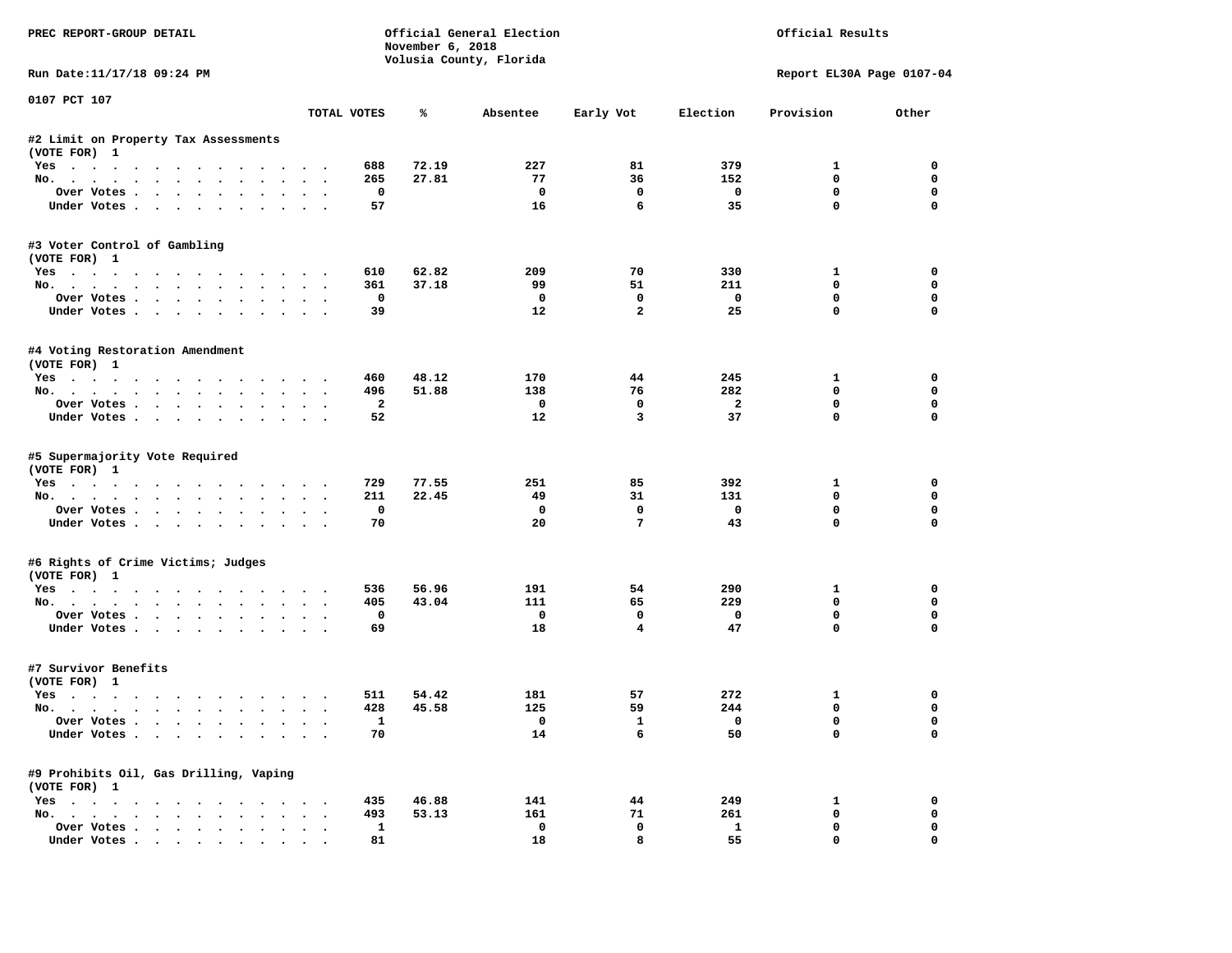| PREC REPORT-GROUP DETAIL                              |             | Official General Election<br>November 6, 2018<br>Volusia County, Florida |          | Official Results |                           |             |             |
|-------------------------------------------------------|-------------|--------------------------------------------------------------------------|----------|------------------|---------------------------|-------------|-------------|
| Run Date:11/17/18 09:24 PM                            |             |                                                                          |          |                  | Report EL30A Page 0107-05 |             |             |
| 0107 PCT 107                                          | TOTAL VOTES | ℁                                                                        | Absentee | Early Vot        | Election                  | Provision   | Other       |
|                                                       |             |                                                                          |          |                  |                           |             |             |
| #10 State and Local Structure and Op<br>(VOTE FOR) 1  |             |                                                                          |          |                  |                           |             |             |
| Yes                                                   | 543         | 58.64                                                                    | 185      | 71               | 286                       | 1           | 0           |
| No.                                                   | 383         | 41.36                                                                    | 115      | 47               | 221                       | $\Omega$    | 0           |
| Over Votes.                                           | 0           |                                                                          | 0        | 0                | 0                         | $\Omega$    | 0           |
| Under Votes.                                          | 84          |                                                                          | 20       | 5                | 59                        | $\Omega$    |             |
| #11 Removal of Obs Prov; Crim Statute<br>(VOTE FOR) 1 |             |                                                                          |          |                  |                           |             |             |
| Yes                                                   | 416         | 46.02                                                                    | 141      | 44               | 230                       | 1           | 0           |
| No.                                                   | 488         | 53.98                                                                    | 148      | 71               | 269                       | $\Omega$    | $\mathbf 0$ |
| Over Votes                                            | 0           |                                                                          | 0        | 0                | 0                         | $\Omega$    | $\mathbf 0$ |
| Under Votes.                                          | 106         |                                                                          | 31       | 8                | 67                        | $\Omega$    | $\Omega$    |
| #12 Lobbying and Abuse of Office<br>(VOTE FOR) 1      |             |                                                                          |          |                  |                           |             |             |
| Yes                                                   | 761         | 81.30                                                                    | 262      | 90               | 408                       | 1           | 0           |
| No.                                                   | 175         | 18.70                                                                    | 40       | 26               | 109                       | $\Omega$    | $\mathbf 0$ |
| Over Votes                                            | 1           |                                                                          | 0        | 0                | $\mathbf{1}$              | 0           | $\mathbf 0$ |
| Under Votes                                           | 73          |                                                                          | 18       | 7                | 48                        | $\Omega$    | $\Omega$    |
| #13 Ends Dog Racing<br>(VOTE FOR) 1                   |             |                                                                          |          |                  |                           |             |             |
| Yes                                                   | 417         | 44.13                                                                    | 147      | 48               | 221                       | 1           | 0           |
| No.                                                   | 528         | 55.87                                                                    | 153      | 72               | 303                       | $\mathbf 0$ | $\mathbf 0$ |
| Over Votes                                            | 0           |                                                                          | 0        | 0                | 0                         | 0           | $\mathbf 0$ |
| Under Votes                                           | 65          |                                                                          | 20       | 3                | 42                        | $\Omega$    | $\Omega$    |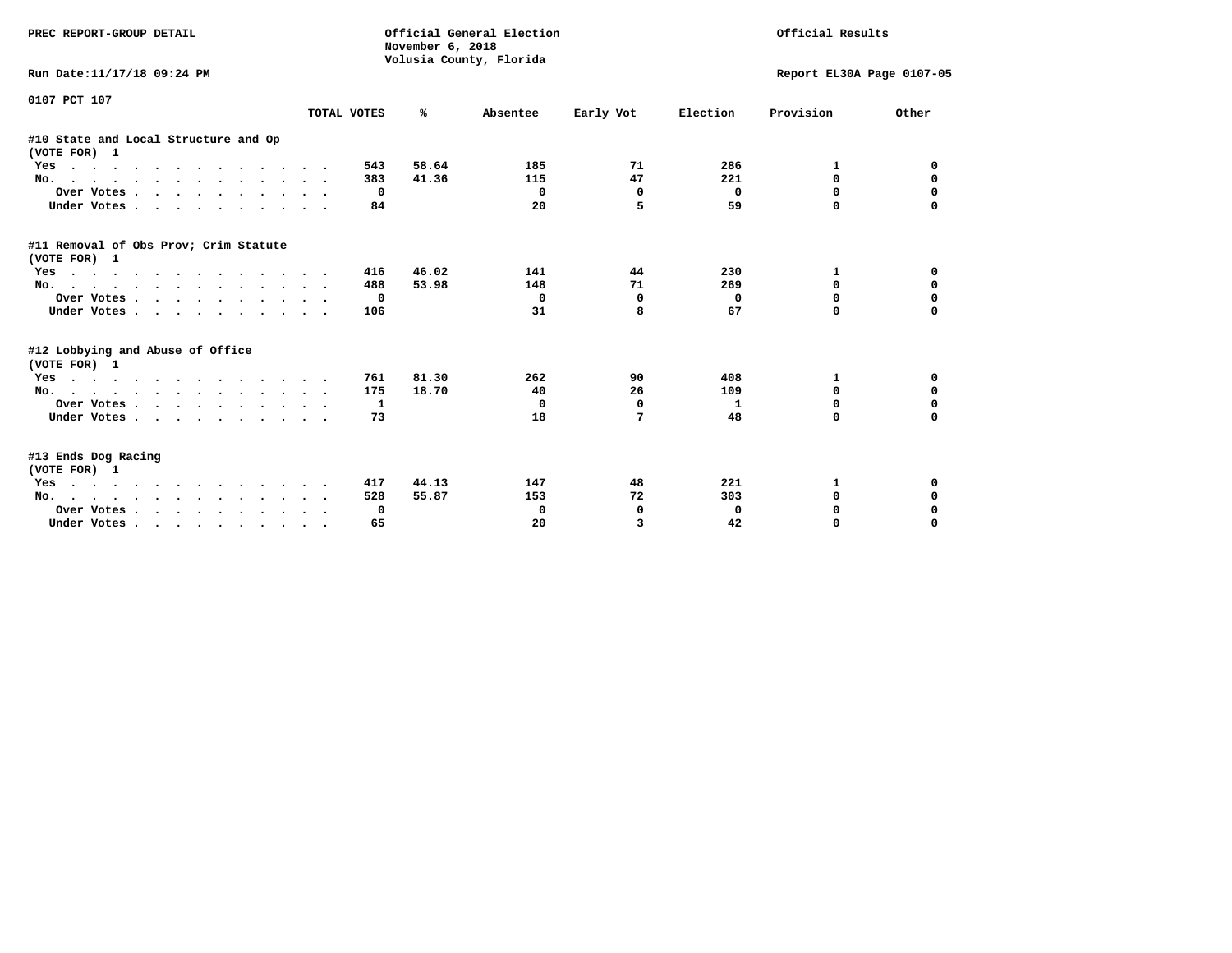| PREC REPORT-GROUP DETAIL                                                                                                                                                                          | Official General Election<br>November 6, 2018                                            |                                                         | Official Results                                                                                             |
|---------------------------------------------------------------------------------------------------------------------------------------------------------------------------------------------------|------------------------------------------------------------------------------------------|---------------------------------------------------------|--------------------------------------------------------------------------------------------------------------|
|                                                                                                                                                                                                   | Volusia County, Florida                                                                  |                                                         |                                                                                                              |
| Run Date: 11/17/18 09:24 PM                                                                                                                                                                       |                                                                                          |                                                         | Report EL30A Page 0201-01                                                                                    |
| 0201 PCT 201<br>TOTAL VOTES                                                                                                                                                                       | ℁<br>Absentee                                                                            | Early Vot<br>Election                                   | Provision<br>Other                                                                                           |
| REGISTERED VOTERS - TOTAL<br>4,934                                                                                                                                                                |                                                                                          |                                                         |                                                                                                              |
| BALLOTS CAST - TOTAL.<br>3,351<br>$\cdots$                                                                                                                                                        | 1,321                                                                                    | 807<br>1,219                                            | $\overline{2}$<br>$\overline{a}$                                                                             |
| BALLOTS CAST - BLANK.<br>$\cdot$ $\cdot$ $\cdot$ $\cdot$<br>$\sim$                                                                                                                                | 0<br>0                                                                                   | 0<br>0                                                  | $\mathbf{0}$<br>$\mathbf 0$                                                                                  |
| VOTER TURNOUT - TOTAL<br>$\cdots$                                                                                                                                                                 | 67.92                                                                                    |                                                         |                                                                                                              |
| VOTER TURNOUT - BLANK<br>$\sim$ $\sim$ $\sim$                                                                                                                                                     |                                                                                          |                                                         |                                                                                                              |
| United States Senator                                                                                                                                                                             |                                                                                          |                                                         |                                                                                                              |
| (VOTE FOR) 1                                                                                                                                                                                      |                                                                                          |                                                         |                                                                                                              |
| Rick Scott $(REP)$ .<br>2,106                                                                                                                                                                     | 63.24<br>824                                                                             | 452<br>828                                              | 1<br>1                                                                                                       |
| Bill Nelson (DEM).<br>1,210                                                                                                                                                                       | 36.34<br>480                                                                             | 353<br>376                                              | $\mathbf{1}$<br>$\mathbf 0$                                                                                  |
| WRITE-IN.                                                                                                                                                                                         | .42<br>5<br>14                                                                           | $\mathbf{1}$<br>8                                       | $\mathbf 0$<br>$\mathbf 0$                                                                                   |
| Over Votes<br>$\ddot{\phantom{a}}$<br>$\ddot{\phantom{a}}$<br>$\ddot{\phantom{a}}$<br>$\cdot$                                                                                                     | $\mathbf 0$<br>1                                                                         | $\mathbf 0$<br>$\mathbf{1}$                             | $\mathbf 0$<br>$\mathbf 0$                                                                                   |
| Under Votes                                                                                                                                                                                       | 12<br>20                                                                                 | $\mathbf{1}$<br>6                                       | $\Omega$<br>$\mathbf{1}$                                                                                     |
| Representative in Congress District 6<br>(VOTE FOR) 1                                                                                                                                             |                                                                                          |                                                         |                                                                                                              |
| Michael Waltz (REP)<br>2,075                                                                                                                                                                      | 63.07<br>806                                                                             | 820<br>448                                              | 1<br>0                                                                                                       |
| 1,215<br>Nancy Soderberg (DEM)                                                                                                                                                                    | 36.93<br>483                                                                             | 347<br>383                                              | $\mathbf{1}$<br>$\mathbf{1}$                                                                                 |
| Over Votes<br>$\sim$ $\sim$ $\sim$<br>$\sim$                                                                                                                                                      | 0<br>1                                                                                   | 0<br>1                                                  | $\mathbf 0$<br>$\mathbf 0$                                                                                   |
| Under Votes                                                                                                                                                                                       | 32<br>60                                                                                 | 12<br>15                                                | $\mathbf 0$<br>$\mathbf{1}$                                                                                  |
| Governor and Lieutenant Governor<br>(VOTE FOR) 1<br>Ron DeSantis (REP) $\cdots$ $\cdots$ $\cdots$<br>2,118<br>Andrew Gillum (DEM)<br>1,172<br>Darcy G. Richardson (REF)<br>Ryan Christopher Foley | 824<br>63.58<br>35.18<br>467<br>.51<br>8<br>17<br>$7\phantom{.0}$<br>$\mathbf{1}$<br>.21 | 453<br>839<br>344<br>360<br>3<br>6<br>5<br>$\mathbf{1}$ | $\mathbf{1}$<br>1<br>$\mathbf 0$<br>$\mathbf{1}$<br>$\mathbf 0$<br>$\mathbf 0$<br>$\mathbf 0$<br>$\mathbf 0$ |
| Kyle "KC" Gibson<br>$\sim$ $\sim$                                                                                                                                                                 | $7\phantom{.0}$<br>.30<br>10                                                             | $\mathbf 0$<br>$\overline{a}$                           | $\mathbf 0$<br>$\mathbf{1}$                                                                                  |
| Bruce Stanley<br>$\bullet$ .<br><br><br><br><br><br><br><br><br><br><br><br>                                                                                                                      | 3<br>.09<br>3                                                                            | $\mathbf{0}$<br>$\mathbf{0}$                            | $\Omega$<br>$\mathbf{0}$                                                                                     |
| WRITE-IN.<br>$\sim$ $\sim$                                                                                                                                                                        | $\overline{a}$<br>.12<br>4                                                               | $\mathbf{1}$<br>$\mathbf{1}$                            | $\mathbf 0$<br>$\Omega$                                                                                      |
| Over Votes                                                                                                                                                                                        | $7\phantom{.0}$<br>$\mathbf{1}$                                                          | $\mathbf{1}$<br>5                                       | $\mathbf 0$<br>$\mathbf 0$                                                                                   |
| Under Votes                                                                                                                                                                                       | 8<br>13                                                                                  | $\mathbf 0$<br>5                                        | $\mathbf 0$<br>$\mathbf 0$                                                                                   |
| Attorney General<br>(VOTE FOR) 1                                                                                                                                                                  |                                                                                          |                                                         |                                                                                                              |
| Ashley Moody (REP)<br>2,195                                                                                                                                                                       | 66.54<br>850                                                                             | 473<br>871                                              | $\mathbf{0}$<br>1                                                                                            |
| Sean Shaw (DEM) $\cdots$ $\cdots$ $\cdots$ $\cdots$<br>1,036                                                                                                                                      | 31.40<br>408                                                                             | 319<br>308                                              | $\mathbf 0$<br>$\mathbf{1}$                                                                                  |
| Jeffrey Marc Siskind.                                                                                                                                                                             | 2.06<br>31<br>68                                                                         | 12<br>24                                                | $\mathbf 0$<br>$\mathbf{1}$                                                                                  |
| Over Votes                                                                                                                                                                                        | $\mathbf{1}$<br>$\mathbf{1}$                                                             | 0<br>$\mathbf{0}$                                       | $\mathbf 0$<br>$\mathbf 0$                                                                                   |
| Under Votes                                                                                                                                                                                       | 31<br>51                                                                                 | $\overline{\mathbf{3}}$<br>16                           | $\mathbf 0$<br>$\mathbf{1}$                                                                                  |
| Chief Financial Officer<br>(VOTE FOR) 1                                                                                                                                                           |                                                                                          |                                                         |                                                                                                              |
| Jimmy Patronis (REP).<br>2,115<br>$\sim$                                                                                                                                                          | 65.16<br>812                                                                             | 453<br>849                                              | $\mathbf 0$<br>1                                                                                             |
| Jeremy Ring (DEM).<br>1,130                                                                                                                                                                       | 450<br>34.81                                                                             | 341<br>337                                              | $\mathbf{1}$<br>$\mathbf{1}$                                                                                 |
| WRITE-IN.<br>$\mathbf{r}$ , $\mathbf{r}$ , $\mathbf{r}$ , $\mathbf{r}$ , $\mathbf{r}$ , $\mathbf{r}$<br>$\ddot{\phantom{a}}$<br>$\sim$                                                            | 1<br>.03<br>$\mathbf 0$                                                                  | 1<br>0                                                  | $\mathbf 0$<br>$\mathbf 0$                                                                                   |
| Over Votes<br>$\bullet$<br>$\bullet$<br>$\blacksquare$                                                                                                                                            | $\Omega$<br>$\Omega$                                                                     | $\Omega$<br>$\Omega$                                    | $\Omega$<br>$\mathbf 0$                                                                                      |
| Under Votes<br>$\ddot{\phantom{a}}$<br>$\overline{\phantom{a}}$<br>$\overline{\phantom{a}}$<br>$\sim$                                                                                             | 59<br>105                                                                                | 12<br>33                                                | $\mathbf 0$<br>$\mathbf{1}$                                                                                  |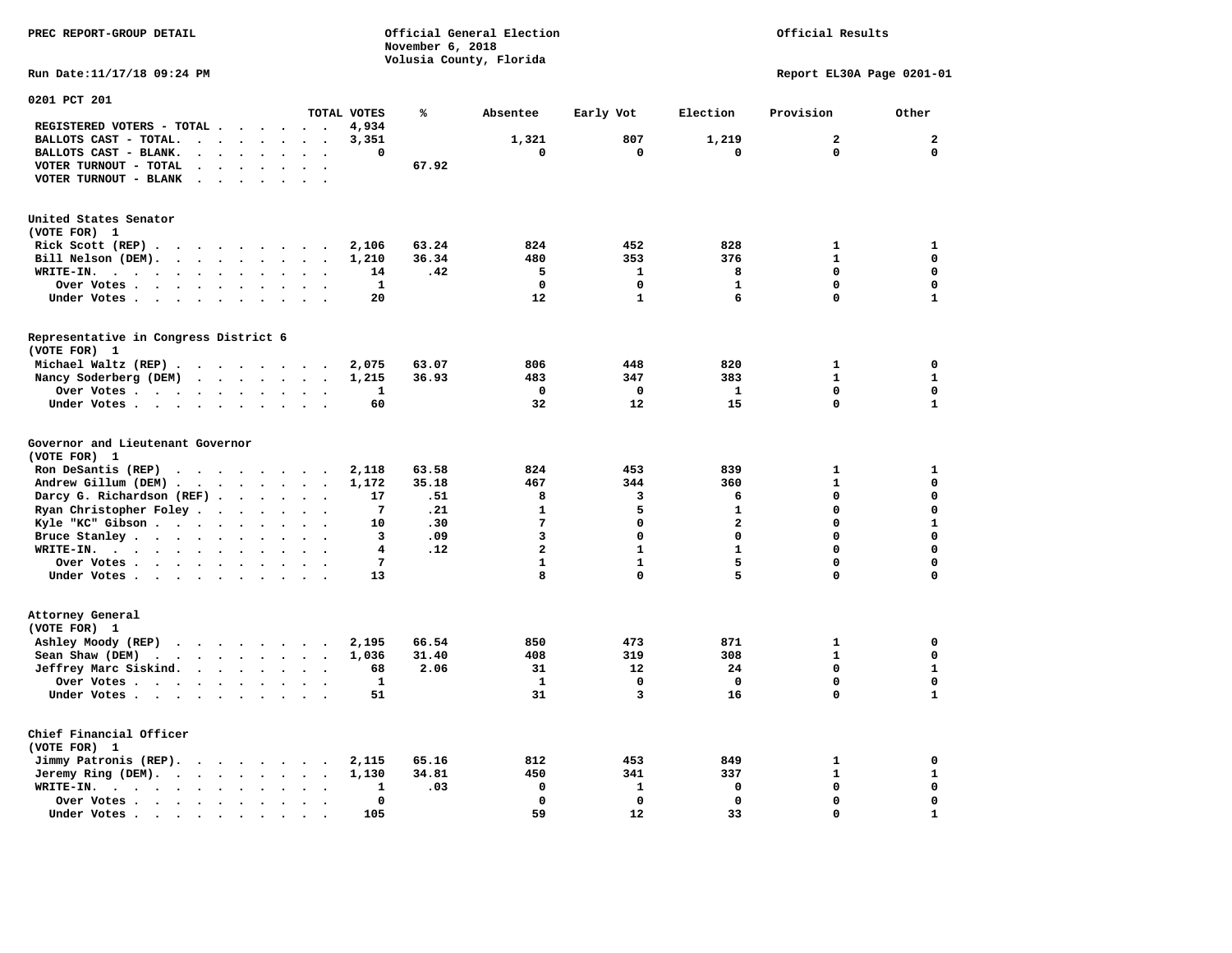| PREC REPORT-GROUP DETAIL                                      |              | November 6, 2018 | Official General Election<br>Volusia County, Florida |                         |                         | Official Results            |                  |
|---------------------------------------------------------------|--------------|------------------|------------------------------------------------------|-------------------------|-------------------------|-----------------------------|------------------|
| Run Date: 11/17/18 09:24 PM                                   |              |                  |                                                      |                         |                         | Report EL30A Page 0201-02   |                  |
| 0201 PCT 201                                                  | TOTAL VOTES  | ℁                | Absentee                                             | Early Vot               | Election                | Provision                   | Other            |
| Commissioner of Agriculture                                   |              |                  |                                                      |                         |                         |                             |                  |
| (VOTE FOR) 1                                                  |              |                  |                                                      |                         |                         |                             |                  |
| Matt Caldwell (REP)                                           | 2,092        | 64.39            | 815                                                  | 451                     | 825                     | $\mathbf{1}$                | $\Omega$         |
| Nicole "Nikki" Fried (DEM).                                   | 1,157        | 35.61            | 458                                                  | 342                     | 355                     | $\mathbf{1}$                | $\mathbf{1}$     |
| Over Votes                                                    | 0            |                  | $\overline{\phantom{0}}$                             | $\overline{\mathbf{0}}$ | $\mathbf 0$             | $\mathbf 0$                 | $\mathbf 0$      |
| Under Votes                                                   | 102          |                  | 48                                                   | 14                      | 39                      | $\mathbf{0}$                | $\mathbf{1}$     |
| State Representative District 24<br>(VOTE FOR) 1              |              |                  |                                                      |                         |                         |                             |                  |
| Paul Renner (REP).                                            | 2,070        | 63.87            | 802                                                  | 448                     | 819                     | $\mathbf{1}$                | 0                |
| Adam Morley (DEM).                                            | 1,171        | 36.13            | 461                                                  | 345                     | 363                     | $\mathbf{1}$                | 1                |
| Over Votes                                                    | 0            |                  | $\mathbf{o}$                                         | $\overline{\mathbf{0}}$ | $\mathbf 0$             | $\mathbf 0$                 | 0                |
| Under Votes                                                   | 110          |                  | 58                                                   | 14                      | 37                      | $\mathbf 0$                 | $\mathbf{1}$     |
| Justice of the Supreme Court Lawson<br>(VOTE FOR) 1           |              |                  |                                                      |                         |                         |                             |                  |
| Yes                                                           | 2,134        | 74.88            | 850                                                  | 515                     | 768                     | $\mathbf 0$                 | 1                |
| No.                                                           | 716          | 25.12            | 269                                                  | 185                     | 261                     | $\mathbf{1}$                | $\mathbf 0$      |
| Over Votes                                                    | 5            |                  | $\mathbf 0$                                          | $\overline{a}$          | $\overline{\mathbf{3}}$ | $\mathbf 0$                 | $\mathbf 0$      |
| Under Votes                                                   | 496          |                  | 202                                                  | 105                     | 187                     | $\mathbf{1}$                | $\mathbf{1}$     |
| 5th District Court of Appeal Eisnaugle<br>(VOTE FOR) 1<br>Yes | 1,928        | 68.06            | 758                                                  | 457                     | 712                     | 0                           | 1                |
| No.                                                           | 905          | 31.94            | 353<br>$\mathbf 0$                                   | 235                     | 316                     | $\mathbf{1}$<br>$\mathbf 0$ | 0<br>$\mathbf 0$ |
| Over Votes                                                    | 0            |                  | 210                                                  | 0<br>115                | $\mathbf 0$<br>191      | $\mathbf{1}$                | $\mathbf{1}$     |
| Under Votes                                                   | 518          |                  |                                                      |                         |                         |                             |                  |
| Circuit Judge 7th Judicial, Grp 15<br>(VOTE FOR) 1            |              |                  |                                                      |                         |                         |                             |                  |
| Linda L. Gaustad 1,510                                        |              | 52.83            | 589                                                  | 393                     | 526                     | $\mathbf{1}$                | 1                |
| Ryan Will $\cdots$                                            | 1,348        | 47.17            | 541                                                  | 306                     | 501                     | $\Omega$                    | $\mathbf 0$      |
| Over Votes                                                    | 4            |                  | $\mathbf 0$                                          | $\overline{\mathbf{2}}$ | $\overline{a}$          | $\mathbf 0$                 | $\mathbf 0$      |
| Under Votes                                                   | 489          |                  | 191                                                  | 106                     | 190                     | $\mathbf{1}$                | $\mathbf{1}$     |
| County Council Member District 1<br>(VOTE FOR) 1              |              |                  |                                                      |                         |                         |                             |                  |
| Barbara Girtman 1,343                                         |              | 45.16            | 524                                                  | 386                     | 431                     | $\mathbf{1}$                | 1                |
| Pat Patterson                                                 | 1,631        | 54.84            | 659                                                  | 343                     | 629                     | $\mathbf 0$                 | $\mathbf 0$      |
| Over Votes                                                    | $\mathbf{1}$ |                  | $\Omega$                                             | $\mathbf{1}$            | $\Omega$                | $\mathbf{0}$                | $\mathbf 0$      |
| Under Votes                                                   | 376          |                  | 138                                                  | 77                      | 159                     | $\mathbf{1}$                | $\mathbf{1}$     |
| School Board Member District 1<br>(VOTE FOR) 1                |              |                  |                                                      |                         |                         |                             |                  |
| Al Bouie.                                                     | 1,458        | 49.98            | 600                                                  | 377                     | 480                     | 1                           | 0                |
| Jamie Michele Haynes.                                         | 1,459        | 50.02            | 555                                                  | 336                     | 567                     | $\mathbf 0$                 | $\mathbf{1}$     |
| Over Votes                                                    | 3            |                  | $\mathbf 0$                                          | $\overline{a}$          | $\mathbf{1}$            | $\mathbf 0$                 | $\mathbf 0$      |
| Under Votes                                                   | 431          |                  | 166                                                  | 92                      | 171                     | $\mathbf{1}$                | $\mathbf{1}$     |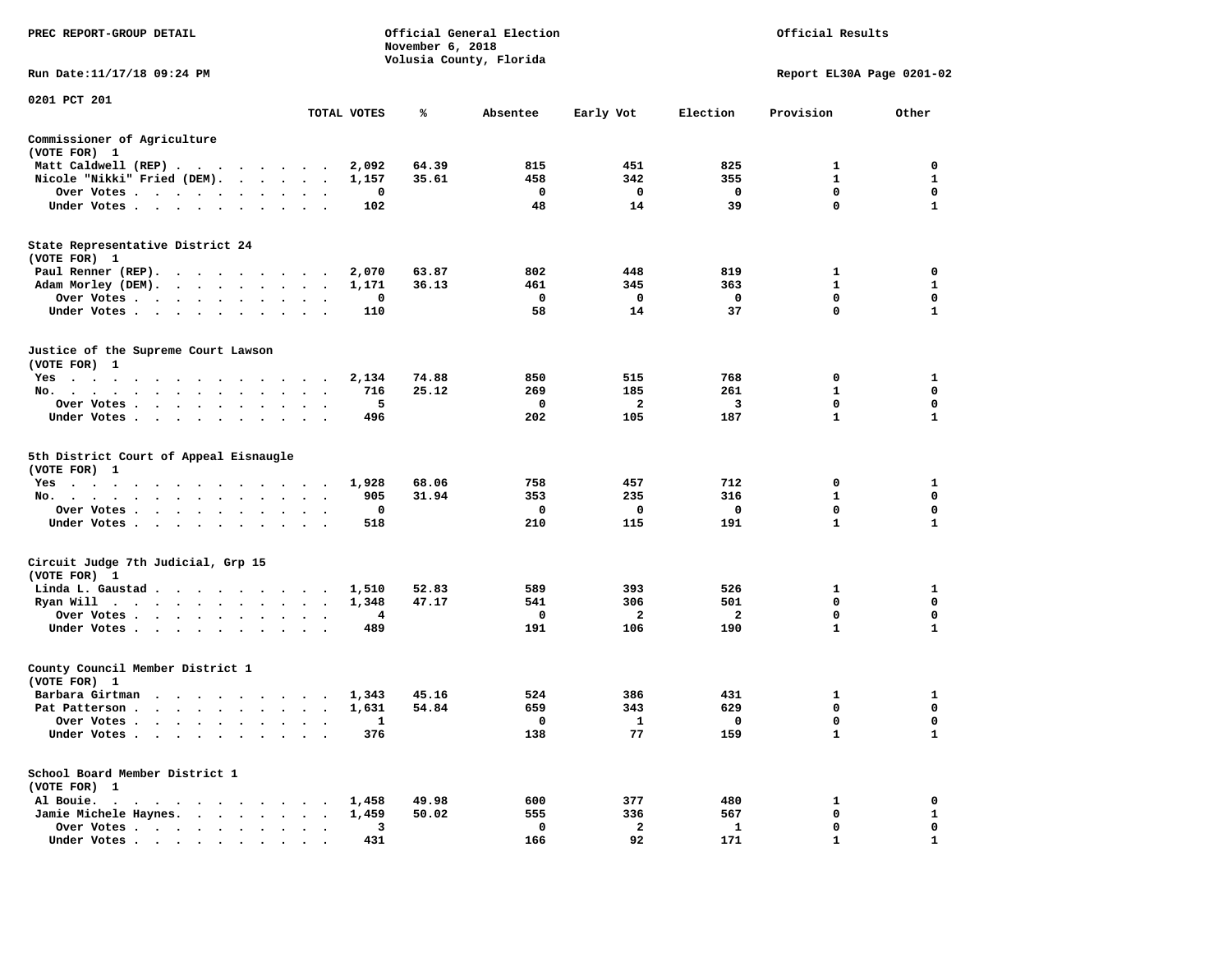| PREC REPORT-GROUP DETAIL                                                                                                                                                                                                                     |                                                | November 6, 2018 | Official General Election<br>Volusia County, Florida |           |          | Official Results          |              |
|----------------------------------------------------------------------------------------------------------------------------------------------------------------------------------------------------------------------------------------------|------------------------------------------------|------------------|------------------------------------------------------|-----------|----------|---------------------------|--------------|
| Run Date:11/17/18 09:24 PM                                                                                                                                                                                                                   |                                                |                  |                                                      |           |          | Report EL30A Page 0201-03 |              |
| 0201 PCT 201                                                                                                                                                                                                                                 | TOTAL VOTES                                    | ℁                | Absentee                                             | Early Vot | Election | Provision                 | Other        |
| Soil and Water Cons Dist Seat 1                                                                                                                                                                                                              |                                                |                  |                                                      |           |          |                           |              |
| (VOTE FOR) 1                                                                                                                                                                                                                                 |                                                |                  |                                                      |           |          |                           |              |
| William Bliss.                                                                                                                                                                                                                               | 1,497<br>$\bullet$                             | 55.16            | 615                                                  | 372       | 509      | 1                         | 0            |
| Derrick Orberg.                                                                                                                                                                                                                              | 1,217<br>$\bullet$<br>$\ddot{\phantom{1}}$     | 44.84            | 441                                                  | 306       | 469      | 0                         | 1            |
| Over Votes .<br>$\cdots$<br>$\cdot$                                                                                                                                                                                                          |                                                | 2                | 1                                                    | 0         | 1        | 0                         | 0            |
| Under Votes                                                                                                                                                                                                                                  |                                                | 635              | 264                                                  | 129       | 240      | $\mathbf{1}$              | $\mathbf{1}$ |
| Soil and Water Cons Dist Seat 3<br>(VOTE FOR) 1                                                                                                                                                                                              |                                                |                  |                                                      |           |          |                           |              |
| Beth James.<br>. The contract of the contract of the contract of the contract of the contract of the contract of the contract of the contract of the contract of the contract of the contract of the contract of the contract of the contrac | 1,347                                          | 50.15            | 474                                                  | 329       | 544      | 0                         | 0            |
| Wesley Wayne Wilson Jr                                                                                                                                                                                                                       |                                                | 19.43<br>522     | 200                                                  | 119       | 203      | 0                         | 0            |
| Christine Wilt.                                                                                                                                                                                                                              |                                                | 30.42<br>817     | 368                                                  | 227       | 220      | $\mathbf{1}$              | $\mathbf{1}$ |
| Over Votes                                                                                                                                                                                                                                   | $\ddot{\phantom{0}}$<br>$\bullet$<br>$\bullet$ | 3                | 1                                                    | 1         | 1        | 0                         | 0            |
| Under Votes                                                                                                                                                                                                                                  |                                                | 662              | 278                                                  | 131       | 251      | $\mathbf{1}$              | 1            |
| Soil and Water Cons Dist Seat 5<br>(VOTE FOR) 1                                                                                                                                                                                              |                                                |                  |                                                      |           |          |                           |              |
| J. Mark Barfield                                                                                                                                                                                                                             |                                                | 538<br>19.39     | 204                                                  | 122       | 212      | 0                         | 0            |
| Andy Kelly                                                                                                                                                                                                                                   | 1,325                                          | 47.76            | 554                                                  | 331       | 439      | 1                         | 0            |
| David Schaefer.<br>$\cdots$                                                                                                                                                                                                                  |                                                | 32.84<br>911     | 336                                                  | 232       | 342      | 0                         | $\mathbf{1}$ |
| Over Votes                                                                                                                                                                                                                                   | $\cdot$                                        | -1               | 1                                                    | 0         | 0        | $\mathbf 0$               | $\mathbf 0$  |
| Under Votes                                                                                                                                                                                                                                  |                                                | 576              | 226                                                  | 122       | 226      | 1                         | 1            |
| W Volusia Hosp Auth Group A, Seat 1<br>(VOTE FOR) 1                                                                                                                                                                                          |                                                |                  |                                                      |           |          |                           |              |
| John M. Hill                                                                                                                                                                                                                                 | 1,862                                          | 64.74            | 721                                                  | 427       | 714      | 0                         | 0            |
| Voloria Manning<br>.                                                                                                                                                                                                                         | 1,014                                          | 35.26            | 407                                                  | 289       | 316      | 1                         | 1            |
| Over Votes.<br>. The contract of the contract of the contract of the contract of the contract of the contract of the contract of the contract of the contract of the contract of the contract of the contract of the contract of the contrac | $\ddot{\phantom{1}}$                           | 3                | 2                                                    | 1         | 0        | 0                         | 0            |
| Under Votes                                                                                                                                                                                                                                  |                                                | 472              | 191                                                  | 90        | 189      | 1                         | 1            |
| W Volusia Hosp Auth Group B, Seat 1<br>(VOTE FOR) 1                                                                                                                                                                                          |                                                |                  |                                                      |           |          |                           |              |
| Webster Barnaby                                                                                                                                                                                                                              | 1,531                                          | 55.11            | 581                                                  | 343       | 607      | 0                         | 0            |
| Dolores Guzman.                                                                                                                                                                                                                              | 1,247<br>$\ddot{\phantom{1}}$                  | 44.89            | 514                                                  | 343       | 388      | 1                         | 1            |
| Over Votes                                                                                                                                                                                                                                   | $\bullet$                                      | 2                | 1                                                    | 0         | 1        | 0                         | 0            |
| Under Votes<br>$\sim$ $\sim$                                                                                                                                                                                                                 | $\bullet$ .<br>$\ddot{\phantom{1}}$            | 571              | 225                                                  | 121       | 223      | $\mathbf{1}$              | $\mathbf{1}$ |
| W Volusia Hosp Auth Group B, Seat 2<br>(VOTE FOR) 1                                                                                                                                                                                          |                                                |                  |                                                      |           |          |                           |              |
| Michael Ray.<br>$\sim$ $\sim$<br>$\bullet$<br>$\bullet$                                                                                                                                                                                      | 1,493                                          | 53.98            | 556                                                  | 362       | 575      | 0                         | 0            |
| Kathie D. Shepard.<br>$\bullet$<br>$\ddot{\phantom{a}}$<br>$\bullet$<br>$\bullet$                                                                                                                                                            | 1,273                                          | 46.02            | 535                                                  | 327       | 409      | 1                         | 1            |
| Over Votes .<br>$\bullet$<br>$\bullet$<br>$\ddot{\phantom{1}}$                                                                                                                                                                               |                                                | 1                | $\mathbf{1}$                                         | 0         | 0        | 0                         | 0            |
| Under Votes<br>$\sim$<br>$\begin{array}{cccccccccccccc} \bullet & \bullet & \bullet & \bullet & \bullet & \bullet & \bullet \end{array}$                                                                                                     | $\bullet$<br>$\ddot{\phantom{1}}$              | 584              | 229                                                  | 118       | 235      | $\mathbf{1}$              | 1            |
| #1 Increased Homestead Exemption<br>(VOTE FOR) 1                                                                                                                                                                                             |                                                |                  |                                                      |           |          |                           |              |
| $Yes \t . \t .$<br>$\cdot$                                                                                                                                                                                                                   | 1,464                                          | 45.31            | 615                                                  | 327       | 520      | 0                         | 2            |
| No. $\cdot$ $\cdot$ $\cdot$<br>$\sim$ $\sim$<br>$\sim$ $\sim$<br>$\bullet$                                                                                                                                                                   | 1,767                                          | 54.69            | 647                                                  | 466       | 653      | 1                         | 0            |
| Over Votes<br>$\sim$ $\sim$<br>$\cdot$<br>$\ddot{\phantom{a}}$                                                                                                                                                                               |                                                | 4                | 0                                                    | 1         | 3        | 0                         | 0            |
| Under Votes                                                                                                                                                                                                                                  |                                                | 116              | 59                                                   | 13        | 43       |                           | $\Omega$     |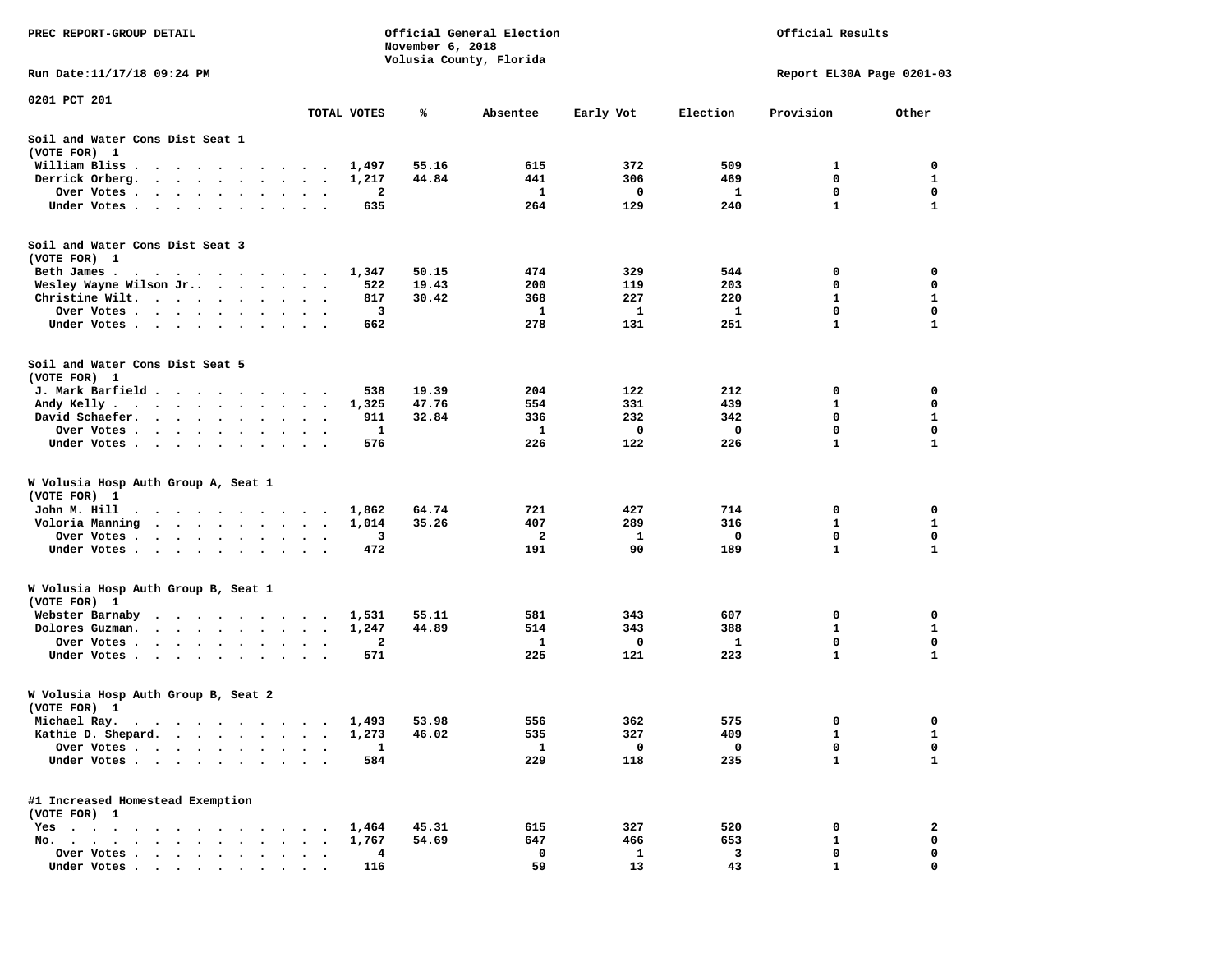| PREC REPORT-GROUP DETAIL                               |                                |                         | November 6, 2018 | Official General Election<br>Volusia County, Florida |                         | Official Results              |                            |                         |  |
|--------------------------------------------------------|--------------------------------|-------------------------|------------------|------------------------------------------------------|-------------------------|-------------------------------|----------------------------|-------------------------|--|
| Run Date:11/17/18 09:24 PM                             |                                |                         |                  |                                                      |                         |                               | Report EL30A Page 0201-04  |                         |  |
| 0201 PCT 201                                           |                                | TOTAL VOTES             | ℁                | Absentee                                             | Early Vot               | Election                      | Provision                  | Other                   |  |
|                                                        |                                |                         |                  |                                                      |                         |                               |                            |                         |  |
| #2 Limit on Property Tax Assessments<br>(VOTE FOR) 1   |                                |                         |                  |                                                      |                         |                               |                            |                         |  |
| Yes                                                    |                                | 2,130                   | 66.44            | 832                                                  | 490                     | 806                           | $^{\circ}$                 | $\overline{2}$          |  |
| No.                                                    |                                | 1,076                   | 33.56            | 417                                                  | 297                     | 361                           | $\mathbf{1}$               | $\mathbf 0$             |  |
| Over Votes                                             | $\sim$                         | $\overline{4}$          |                  | $\overline{\mathbf{2}}$                              | $\overline{\mathbf{0}}$ | $\overline{\mathbf{2}}$       | $\mathbf 0$                | $\mathbf 0$             |  |
| Under Votes                                            |                                | 141                     |                  | 70                                                   | 20                      | 50                            | $\mathbf{1}$               | $\mathbf 0$             |  |
| #3 Voter Control of Gambling<br>(VOTE FOR) 1           |                                |                         |                  |                                                      |                         |                               |                            |                         |  |
| Yes                                                    |                                | 1,973                   | 60.52            | 842                                                  | 472                     | 656                           | $\mathbf{2}$               | $\mathbf{1}$            |  |
| No.                                                    |                                | 1,287                   | 39.48            | 437                                                  | 320                     | 530                           | $\mathbf 0$                | $\mathbf 0$             |  |
| Over Votes                                             |                                | 3                       |                  | $\overline{\phantom{a}}$                             | $\mathbf{1}$            | $\overline{\mathbf{2}}$       | $\mathbf 0$                | 0                       |  |
| Under Votes                                            | $\sim$<br>$\sim$               | 88                      |                  | 42                                                   | 14                      | 31                            | $\mathbf 0$                | $\mathbf{1}$            |  |
| #4 Voting Restoration Amendment<br>(VOTE FOR) 1        |                                |                         |                  |                                                      |                         |                               |                            |                         |  |
| Yes 1,716                                              |                                |                         | 52.91            | 722                                                  | 430                     | 560                           | $\mathbf{2}$               | $\overline{a}$          |  |
| No.                                                    |                                | 1,527                   | 47.09            | 556                                                  | 360                     | 611                           | $\mathbf 0$                | $\mathbf 0$             |  |
| Over Votes                                             |                                | 1                       |                  | $\mathbf{o}$                                         | $\overline{\mathbf{0}}$ | $\mathbf{1}$                  | $\mathbf 0$                | $\mathbf 0$             |  |
| Under Votes                                            |                                | 107                     |                  | 43                                                   | 17                      | 47                            | $\Omega$                   | $\Omega$                |  |
| #5 Supermajority Vote Required<br>(VOTE FOR) 1<br>Yes  |                                | 2,139                   | 67.35            | 847                                                  | 478                     | 811                           | $\mathbf{1}$               | 2                       |  |
| No.                                                    |                                | 1,037                   | 32.65            | 396                                                  | 299                     | 341                           | $\mathbf{1}$               | $\mathbf 0$             |  |
| Over Votes                                             |                                | 0                       |                  | $\mathbf{o}$                                         | $\mathbf{o}$            | $\mathbf 0$                   | $\mathbf 0$                | $\mathbf 0$             |  |
| Under Votes                                            |                                | 175                     |                  | 78                                                   | 30                      | 67                            | $\mathbf 0$                | $\Omega$                |  |
| #6 Rights of Crime Victims; Judges                     |                                |                         |                  |                                                      |                         |                               |                            |                         |  |
| (VOTE FOR) 1<br>Yes                                    |                                | 1,449                   | 45.49            | 606                                                  | 314                     | 528                           | 0                          | 1                       |  |
| No.                                                    |                                | 1,736                   | 54.51            | 653                                                  | 460                     | 622                           | $\mathbf{1}$               | $\mathbf 0$             |  |
| Over Votes                                             |                                | $\overline{\mathbf{3}}$ |                  | $\mathbf 0$                                          | $\mathbf{1}$            | $\overline{a}$                | 0                          | $\mathbf 0$             |  |
| Under Votes                                            |                                | 163                     |                  | 62                                                   | 32                      | 67                            | $\mathbf{1}$               | $\mathbf{1}$            |  |
| #7 Survivor Benefits<br>(VOTE FOR) 1                   |                                |                         |                  |                                                      |                         |                               |                            |                         |  |
| Yes 1,454                                              |                                |                         | 45.74            | 609                                                  | 314                     | 529                           | 0                          | 2                       |  |
| No.                                                    |                                | 1,725                   | 54.26            | 633                                                  | 460                     | 630                           | $\overline{a}$             | $\mathbf 0$             |  |
| Over Votes<br>Under Votes                              |                                | $\overline{a}$<br>170   |                  | $\overline{\mathbf{0}}$<br>79                        | $\overline{0}$<br>33    | $\overline{\mathbf{2}}$<br>58 | $\mathbf 0$<br>$\mathbf 0$ | $\mathbf 0$<br>$\Omega$ |  |
| #9 Prohibits Oil, Gas Drilling, Vaping<br>(VOTE FOR) 1 |                                |                         |                  |                                                      |                         |                               |                            |                         |  |
| Yes 1,696                                              |                                |                         | 53.30            | 695                                                  | 427                     | 573                           | 0                          | 1                       |  |
| No.                                                    |                                | 1,486                   | 46.70            | 553                                                  | 347                     | 584                           | $\overline{\mathbf{2}}$    | 0                       |  |
| Over Votes                                             | $\sim$<br>$\ddot{\phantom{1}}$ | 0                       |                  | $\mathbf 0$                                          | $\mathbf 0$             | $\mathbf 0$                   | $\mathbf 0$                | 0                       |  |
| Under Votes                                            |                                | 169                     |                  | 73                                                   | 33                      | 62                            | $\mathbf{0}$               | $\mathbf{1}$            |  |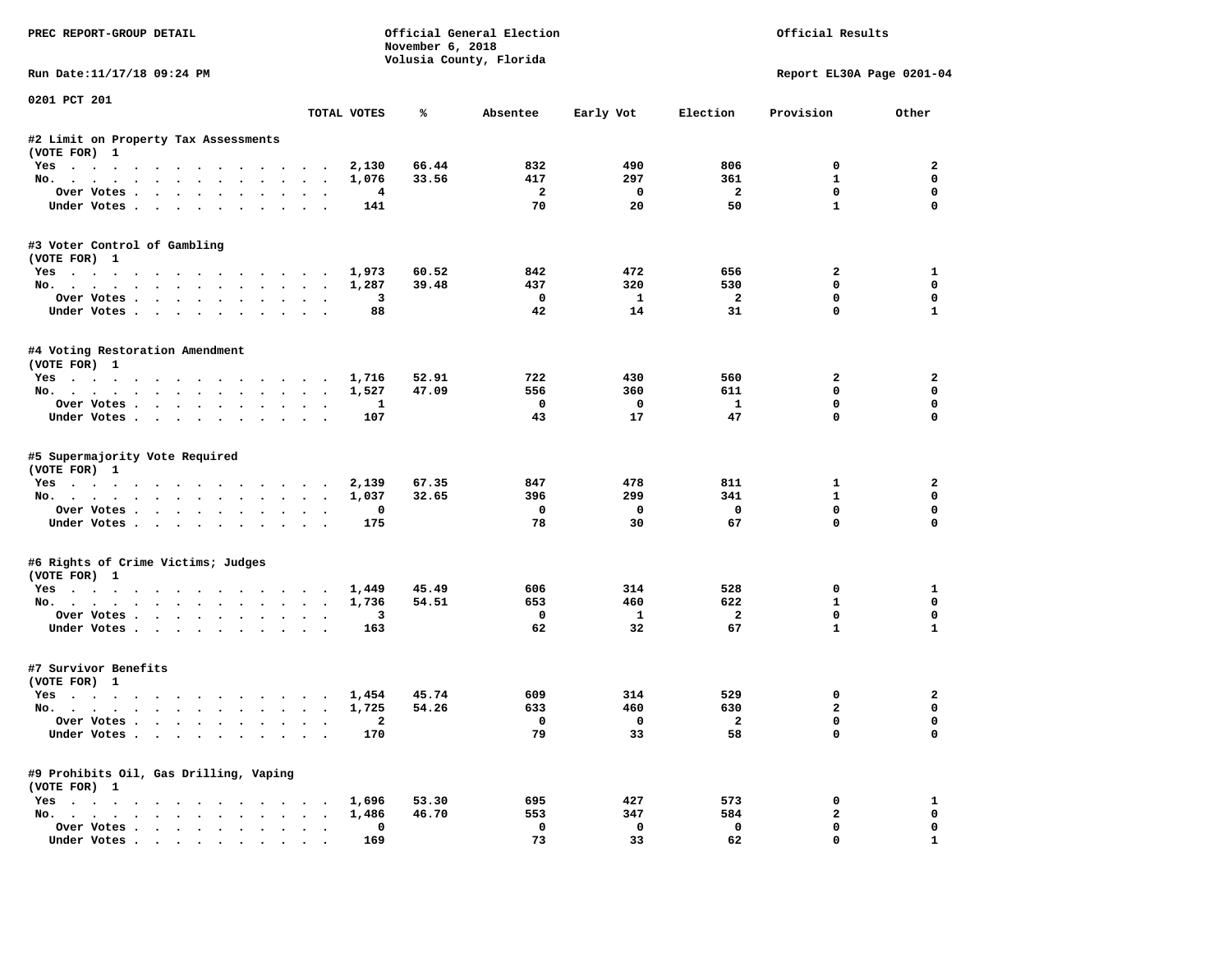| PREC REPORT-GROUP DETAIL                              |             | Official General Election<br>November 6, 2018<br>Volusia County, Florida |              | Official Results |                           |                |              |
|-------------------------------------------------------|-------------|--------------------------------------------------------------------------|--------------|------------------|---------------------------|----------------|--------------|
| Run Date:11/17/18 09:24 PM                            |             |                                                                          |              |                  | Report EL30A Page 0201-05 |                |              |
| 0201 PCT 201                                          | TOTAL VOTES | ℁                                                                        | Absentee     | Early Vot        | Election                  | Provision      | Other        |
| #10 State and Local Structure and Op<br>(VOTE FOR) 1  |             |                                                                          |              |                  |                           |                |              |
| Yes                                                   | 1,484       | 47.08                                                                    | 618          | 331              | 533                       | 0              | 2            |
| No.                                                   | 1,668       | 52.92                                                                    | 613          | 438              | 615                       | $\mathbf{z}$   | $\mathbf 0$  |
| Over Votes.                                           | 1           |                                                                          | $\Omega$     | $^{\circ}$       | $\mathbf{1}$              | $\Omega$       | 0            |
| Under Votes                                           | 198         |                                                                          | 90           | 38               | 70                        | <sup>o</sup>   |              |
| #11 Removal of Obs Prov; Crim Statute<br>(VOTE FOR) 1 |             |                                                                          |              |                  |                           |                |              |
| Yes                                                   | 1,479       | 47.76                                                                    | 604          | 359              | 514                       | 1              | 1            |
| No.                                                   | 1,618       | 52.24                                                                    | 594          | 405              | 618                       | 1              | 0            |
| Over Votes                                            | -1          |                                                                          | $\mathbf{1}$ | $\mathbf 0$      | 0                         | $\Omega$       | 0            |
| Under Votes                                           | 253         |                                                                          | 122          | 43               | 87                        | $\Omega$       |              |
| #12 Lobbying and Abuse of Office<br>(VOTE FOR) 1      |             |                                                                          |              |                  |                           |                |              |
| Yes                                                   | 2,422       | 76.40                                                                    | 968          | 546              | 907                       | 0              | 1            |
| No.                                                   | 748         | 23.60                                                                    | 276          | 227              | 243                       | $\overline{a}$ | $\mathbf 0$  |
| Over Votes                                            | 3           |                                                                          | 1            | 1                | 1                         | $\Omega$       | $\mathbf 0$  |
| Under Votes                                           | 178         |                                                                          | 76           | 33               | 68                        | <sup>o</sup>   | $\mathbf{1}$ |
| #13 Ends Dog Racing<br>(VOTE FOR) 1                   |             |                                                                          |              |                  |                           |                |              |
| Yes                                                   | 1,880       | 58.26                                                                    | 808          | 471              | 599                       | 0              | 2            |
| No.                                                   | 1,347       | 41.74                                                                    | 462          | 316              | 567                       | $\overline{2}$ | $\mathbf 0$  |
| Over Votes                                            | 0           |                                                                          | 0            | $^{\circ}$       | 0                         | $\mathbf 0$    | $\mathbf 0$  |
| Under Votes                                           | 124         |                                                                          | 51           | 20               | 53                        | $\Omega$       | $\Omega$     |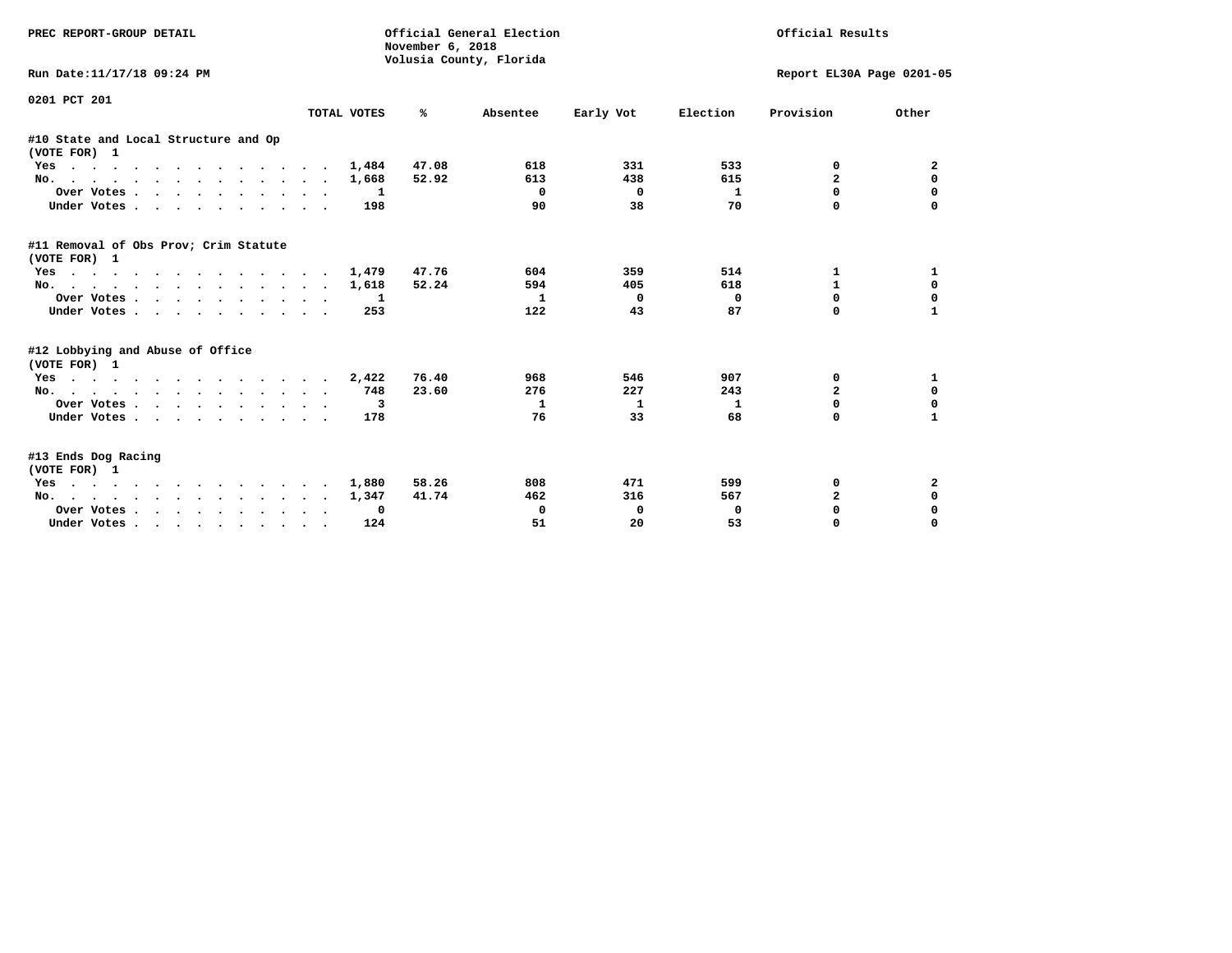**November 6, 2018 Volusia County, Florida Run Date:11/17/18 09:24 PM Report EL30A Page 0202-01 0202 PCT 202 TOTAL VOTES % Absentee Early Vot Election Provision Other REGISTERED VOTERS - TOTAL . . . . . . 3,916 BALLOTS CAST - TOTAL. . . . . . . . 2,475 915 494 1,063 1 2 BALLOTS CAST - BLANK. . . . . . . . 0 0 0 0 0 0 VOTER TURNOUT - TOTAL . . . . . . . 63.20 VOTER TURNOUT - BLANK . . . . . . . United States Senator (VOTE FOR) 1 Rick Scott (REP) . . . . . . . . . 1,501 60.89 537 294 669 1 0 Bill Nelson (DEM). . . . . . . . . 957 38.82 376 192 387 0 2 WRITE-IN. . . . . . . . . . . . 7 .28 1 3 3 0 0 Over Votes . . . . . . . . . . 0 0 0 0 0 0 Under Votes . . . . . . . . . . 10 1 5 4 0 0 Representative in Congress District 6 (VOTE FOR) 1 Michael Waltz (REP) . . . . . . . . 1,459 60.24 497 287 674 1 0 Nancy Soderberg (DEM) . . . . . . . 963 39.76 398 197 366 0 2 Over Votes . . . . . . . . . . 1 0 0 1 0 0**  $\Omega$  **Under Votes . . . . . . . . . . 52** 20 10 22 0 **Governor and Lieutenant Governor (VOTE FOR) 1 Ron DeSantis (REP) . . . . . . . . 1,500 61.17 525 288 686 1 0 Andrew Gillum (DEM) . . . . . . . . 909 37.07 358 198 351 0 2 Darcy G. Richardson (REF) . . . . . . 22 .90** 11 3 8 0 0 0<br>**Ryan Christopher Foley** . . . . . . . 5 .20 0 0 0 5 0 0  **Ryan Christopher Foley . . . . . . . 5 .20 0 0 5 0 0**  Kyle "KC" Gibson . . . . . . . . . 13 **Bruce Stanley . . . . . . . . . . 2** .08 2 0 0 0 0 0 0 0  **WRITE-IN. . . . . . . . . . . . 1 .04 0 1 0 0 0**  $\mathbf{0}$ **Over Votes . . . . . . . . . . 7** 3 1 3 0  $\mathbf{0}$  **Under Votes . . . . . . . . . . . 16** 11 3 2 0 **Attorney General (VOTE FOR) 1 Ashley Moody (REP) . . . . . . . . 1,568 64.45 565 305 697 1 0 Sean Shaw (DEM) . . . . . . . . . 815 33.50 316 178 319 0 2 Jeffrey Marc Siskind. . . . . . . . 50 2.06 20 7 23 0 0 Over Votes . . . . . . . . . . 0 0 0 0 0 0**  $\mathbf 0$  **Under Votes . . . . . . . . . . 42** 14 4 24 0 **Chief Financial Officer (VOTE FOR) 1 Jimmy Patronis (REP). . . . . . . . 1,485 62.42 501 297 686 1 0 Jeremy Ring (DEM).** . . . . . . . 892 37.49 366 187 337 0 2  **WRITE-IN. . . . . . . . . . . . 2 .08 0 1 1 0 0 Over Votes . . . . . . . . . . . 2** 0 1 1 0 0 0  $\mathbf{o}$  **Under Votes . . . . . . . . . . 94** 48 48 38 38 0

**PREC REPORT-GROUP DETAIL Official General Election Official Results**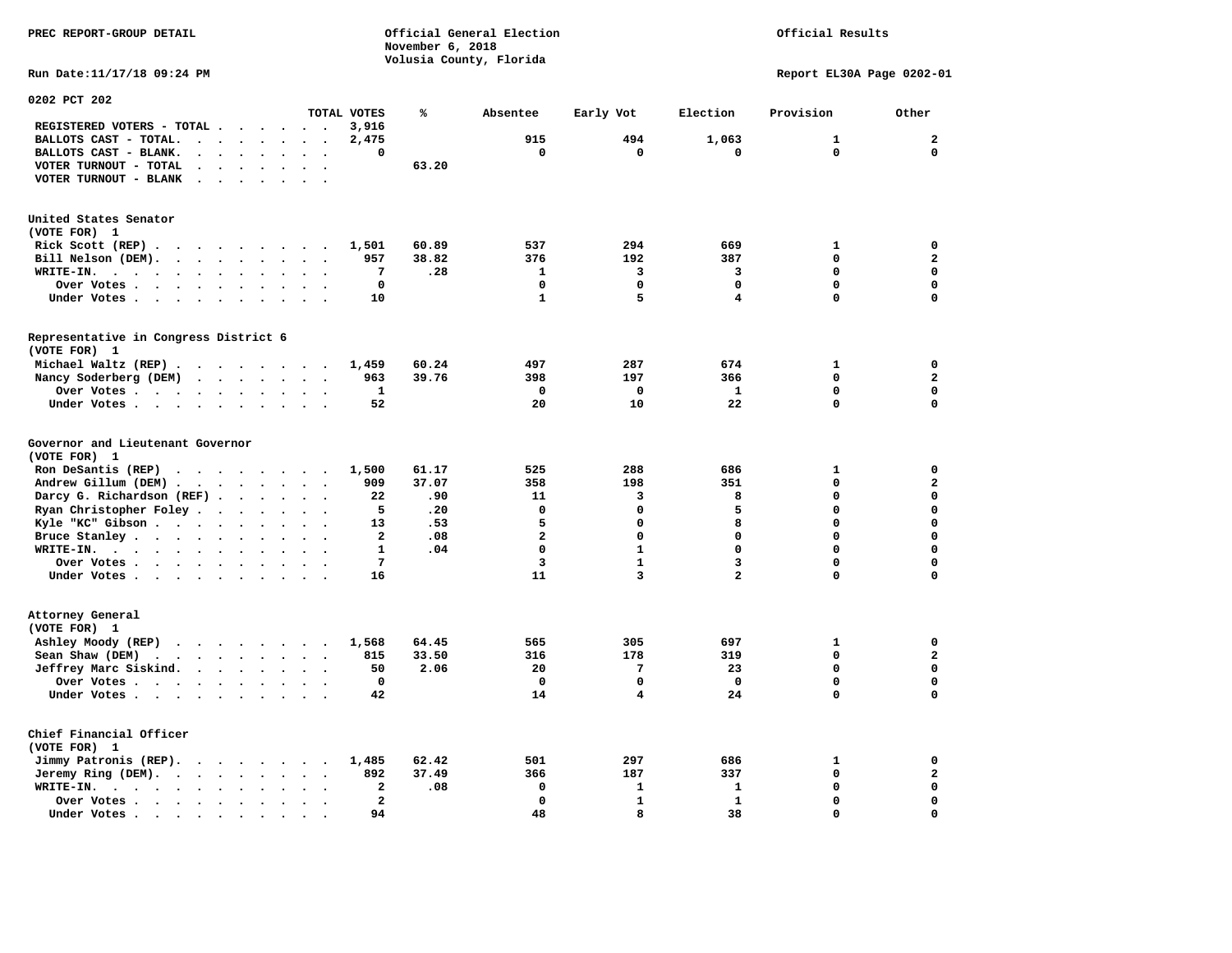| PREC REPORT-GROUP DETAIL                                                                                                                                                                                                                                                               |                                                                                                    | Official General Election<br>Official Results<br>November 6, 2018<br>Volusia County, Florida |                        |                       |                         |                                      |                                        |  |
|----------------------------------------------------------------------------------------------------------------------------------------------------------------------------------------------------------------------------------------------------------------------------------------|----------------------------------------------------------------------------------------------------|----------------------------------------------------------------------------------------------|------------------------|-----------------------|-------------------------|--------------------------------------|----------------------------------------|--|
| Run Date:11/17/18 09:24 PM                                                                                                                                                                                                                                                             |                                                                                                    |                                                                                              |                        |                       |                         | Report EL30A Page 0202-02            |                                        |  |
| 0202 PCT 202                                                                                                                                                                                                                                                                           | TOTAL VOTES                                                                                        | ℁                                                                                            | Absentee               | Early Vot             | Election                | Provision                            | Other                                  |  |
| Commissioner of Agriculture                                                                                                                                                                                                                                                            |                                                                                                    |                                                                                              |                        |                       |                         |                                      |                                        |  |
| (VOTE FOR) 1                                                                                                                                                                                                                                                                           |                                                                                                    |                                                                                              |                        |                       |                         |                                      |                                        |  |
| Matt Caldwell (REP)                                                                                                                                                                                                                                                                    | 1,498                                                                                              | 62.47                                                                                        | 515                    | 296                   | 686                     | 1                                    | 0                                      |  |
| Nicole "Nikki" Fried (DEM).                                                                                                                                                                                                                                                            | 900                                                                                                | 37.53                                                                                        | 365                    | 191                   | 342                     | $\mathbf 0$                          | $\overline{2}$                         |  |
| Over Votes<br>$\bullet$<br>Under Votes                                                                                                                                                                                                                                                 | 0<br>77                                                                                            |                                                                                              | $\mathbf{o}$<br>35     | 0<br>$7\phantom{.}$   | $\mathbf 0$<br>35       | 0<br>$\mathbf{0}$                    | 0<br>$\mathbf 0$                       |  |
|                                                                                                                                                                                                                                                                                        |                                                                                                    |                                                                                              |                        |                       |                         |                                      |                                        |  |
| State Representative District 24<br>(VOTE FOR) 1                                                                                                                                                                                                                                       |                                                                                                    |                                                                                              |                        |                       |                         |                                      |                                        |  |
| Paul Renner (REP).                                                                                                                                                                                                                                                                     | 1,452                                                                                              | 61.37                                                                                        | 505                    | 286                   | 660                     | $\mathbf{1}$                         | 0                                      |  |
| Adam Morley (DEM).                                                                                                                                                                                                                                                                     | 914                                                                                                | 38.63                                                                                        | 367                    | 194                   | 353                     | 0                                    | 0                                      |  |
| Over Votes                                                                                                                                                                                                                                                                             | 0                                                                                                  |                                                                                              | $\mathbf{o}$           | 0                     | $\mathbf{o}$            | 0                                    | 0                                      |  |
| Under Votes<br>$\sim$ $\sim$                                                                                                                                                                                                                                                           | 109                                                                                                |                                                                                              | 43                     | 14                    | 50                      | $\mathbf 0$                          | $\overline{a}$                         |  |
| Justice of the Supreme Court Lawson<br>(VOTE FOR) 1                                                                                                                                                                                                                                    |                                                                                                    |                                                                                              |                        |                       |                         |                                      |                                        |  |
| $Yes \t . \t .$<br>$\sim$ $\sim$ $\sim$ $\sim$ $\sim$<br>. The contract of the contract of the contract of the contract of the contract of the contract of the contract of the contract of the contract of the contract of the contract of the contract of the contract of the contrac | 1,571                                                                                              | 74.81                                                                                        | 583                    | 309                   | 678                     | $\mathbf{1}$                         | $\mathbf 0$                            |  |
| No.                                                                                                                                                                                                                                                                                    | 529                                                                                                | 25.19                                                                                        | 171                    | 119                   | 238                     | 0                                    | $\mathbf{1}$                           |  |
| Over Votes<br>$\sim$<br>$\cdot$                                                                                                                                                                                                                                                        | 0<br>$\ddot{\phantom{a}}$<br>$\cdot$                                                               |                                                                                              | 0                      | 0                     | $\mathbf{o}$            | $\mathbf 0$                          | $\mathbf 0$                            |  |
| Under Votes                                                                                                                                                                                                                                                                            | 375                                                                                                |                                                                                              | 161                    | 66                    | 147                     | $\mathbf 0$                          | ${\bf 1}$                              |  |
| 5th District Court of Appeal Eisnaugle<br>(VOTE FOR) 1<br>Yes<br>No.<br>$\sim$ $\sim$<br>$\ddot{\phantom{a}}$<br>$\cdot$<br>Over Votes<br>Under Votes<br>$\bullet$<br>$\ddot{\phantom{a}}$                                                                                             | 1,397<br>679<br>0<br>$\bullet$<br>399                                                              | 67.29<br>32.71                                                                               | 518<br>231<br>0<br>166 | 263<br>159<br>0<br>72 | 615<br>288<br>0<br>160  | 1<br>0<br>$\mathbf 0$<br>$\mathbf 0$ | 0<br>$\mathbf{1}$<br>0<br>$\mathbf{1}$ |  |
| Circuit Judge 7th Judicial, Grp 15<br>(VOTE FOR) 1                                                                                                                                                                                                                                     |                                                                                                    |                                                                                              |                        |                       |                         |                                      |                                        |  |
| Linda L. Gaustad                                                                                                                                                                                                                                                                       | 1,228                                                                                              | 58.70                                                                                        | 490                    | 249                   | 488                     | 0                                    | $\mathbf{1}$                           |  |
| Ryan Will $\cdots$ , $\cdots$ , $\cdots$ , $\cdots$                                                                                                                                                                                                                                    | 864                                                                                                | 41.30                                                                                        | 285                    | 180                   | 398                     | 1                                    | 0                                      |  |
| Over Votes<br>$\ddot{\phantom{1}}$                                                                                                                                                                                                                                                     | 4                                                                                                  |                                                                                              | $\mathbf{o}$           | $\overline{a}$        | $\overline{\mathbf{2}}$ | 0                                    | 0                                      |  |
| Under Votes<br>$\ddot{\phantom{1}}$                                                                                                                                                                                                                                                    | 379                                                                                                |                                                                                              | 140                    | 63                    | 175                     | 0                                    | $\mathbf{1}$                           |  |
| County Council Member District 1<br>(VOTE FOR) 1                                                                                                                                                                                                                                       |                                                                                                    |                                                                                              |                        |                       |                         |                                      |                                        |  |
| Barbara Girtman                                                                                                                                                                                                                                                                        | 1,105                                                                                              | 50.64                                                                                        | 421                    | 254                   | 430                     | 0                                    | 0                                      |  |
| Pat Patterson                                                                                                                                                                                                                                                                          | 1,077<br>$\blacksquare$                                                                            | 49.36                                                                                        | 390                    | 193                   | 492                     | $\mathbf{1}$                         | $\mathbf{1}$                           |  |
| Over Votes<br>$\sim$                                                                                                                                                                                                                                                                   | $\mathbf{o}$<br>$\ddot{\phantom{a}}$                                                               |                                                                                              | $\mathbf{o}$           | $\mathbf 0$           | $\Omega$                | $\mathbf 0$                          | $\mathbf 0$                            |  |
| Under Votes<br>$\ddot{\phantom{1}}$<br>$\bullet$                                                                                                                                                                                                                                       | 293                                                                                                |                                                                                              | 104                    | 47                    | 141                     | $\mathbf 0$                          | $\mathbf{1}$                           |  |
| Soil and Water Cons Dist Seat 1<br>(VOTE FOR) 1                                                                                                                                                                                                                                        |                                                                                                    |                                                                                              |                        |                       |                         |                                      |                                        |  |
| William Bliss.                                                                                                                                                                                                                                                                         | 1,196                                                                                              | 59.35                                                                                        | 450                    | 261                   | 485                     | 0                                    | 0                                      |  |
| Derrick Orberg.                                                                                                                                                                                                                                                                        | 819<br>$\begin{array}{cccccccccccccc} \bullet & \bullet & \bullet & \bullet & \bullet \end{array}$ | 40.65                                                                                        | 289                    | 157                   | 371                     | 1                                    | $\mathbf{1}$                           |  |
| Over Votes<br>$\ddot{\phantom{a}}$                                                                                                                                                                                                                                                     | 0<br>$\bullet$                                                                                     |                                                                                              | 0                      | $\mathbf 0$           | $\mathbf 0$             | $\mathbf 0$                          | $\mathbf 0$                            |  |
| Under Votes.                                                                                                                                                                                                                                                                           | 460                                                                                                |                                                                                              | 176                    | 76                    | 207                     | $\mathbf 0$                          | $\mathbf{1}$                           |  |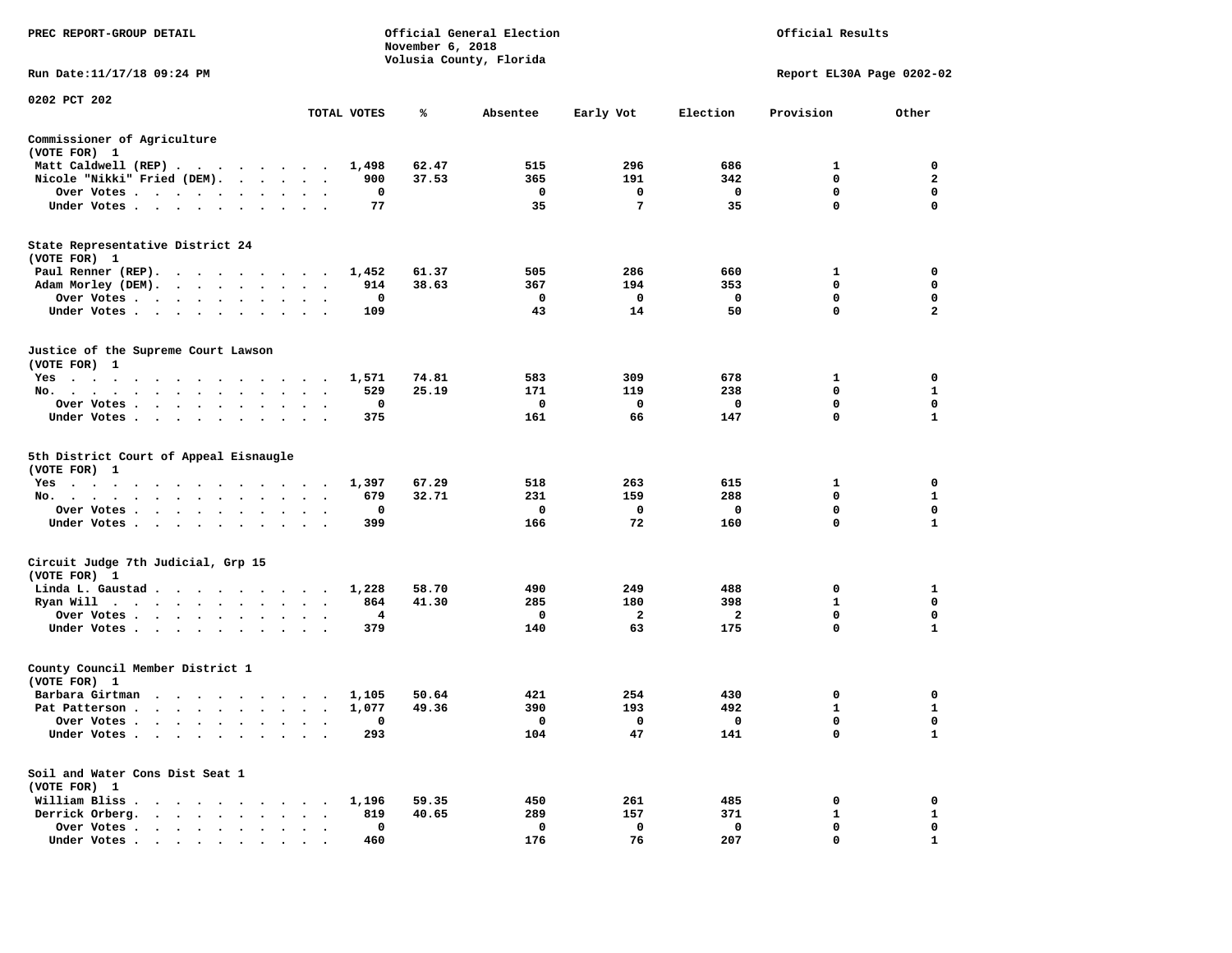| PREC REPORT-GROUP DETAIL                                                                                                                                                                                                                      |                             | November 6, 2018 | Official General Election |              | Official Results |              |                           |  |
|-----------------------------------------------------------------------------------------------------------------------------------------------------------------------------------------------------------------------------------------------|-----------------------------|------------------|---------------------------|--------------|------------------|--------------|---------------------------|--|
| Run Date:11/17/18 09:24 PM                                                                                                                                                                                                                    |                             |                  | Volusia County, Florida   |              |                  |              | Report EL30A Page 0202-03 |  |
| 0202 PCT 202                                                                                                                                                                                                                                  |                             |                  |                           |              |                  |              |                           |  |
|                                                                                                                                                                                                                                               | TOTAL VOTES                 | ℁                | Absentee                  | Early Vot    | Election         | Provision    | Other                     |  |
| Soil and Water Cons Dist Seat 3<br>(VOTE FOR) 1                                                                                                                                                                                               |                             |                  |                           |              |                  |              |                           |  |
| Beth James.<br>$\cdots$<br>$\ddot{\phantom{1}}$                                                                                                                                                                                               |                             | 997<br>50.03     | 363                       | 215          | 419              | 0            | 0                         |  |
| Wesley Wayne Wilson Jr                                                                                                                                                                                                                        |                             | 20.82<br>415     | 131                       | 69           | 214              | 1            | 0                         |  |
| Christine Wilt.                                                                                                                                                                                                                               |                             | 581<br>29.15     | 237                       | 135          | 208              | 0            | 1                         |  |
| Over Votes.<br>the contract of the contract of the contract of the contract of the contract of the contract of the contract of                                                                                                                |                             | 0                | 0                         | 0            | 0                | $\mathbf 0$  | $\mathbf 0$               |  |
| Under Votes                                                                                                                                                                                                                                   |                             | 482              | 184                       | 75           | 222              | 0            | 1                         |  |
| Soil and Water Cons Dist Seat 5                                                                                                                                                                                                               |                             |                  |                           |              |                  |              |                           |  |
| (VOTE FOR) 1<br>J. Mark Barfield                                                                                                                                                                                                              |                             | 22.77<br>463     | 157                       | 86           | 220              | 0            | 0                         |  |
| Andy Kelly                                                                                                                                                                                                                                    |                             | 47.81<br>972     | 363                       | 213          | 396              | 0            | 0                         |  |
| David Schaefer.<br>$\cdot$ $\cdot$ $\cdot$ $\cdot$ $\cdot$ $\cdot$<br>$\bullet$<br>$\bullet$                                                                                                                                                  | $\bullet$ .<br>$\bullet$    | 29.41<br>598     | 221                       | 126          | 250              | $\mathbf{1}$ | $\mathbf 0$               |  |
| Over Votes.<br>$\cdots$<br>$\bullet$<br>$\bullet$                                                                                                                                                                                             |                             | 1                | 0                         | 1            | 0                | 0            | 0                         |  |
| Under Votes<br>$\ddot{\phantom{0}}$                                                                                                                                                                                                           | $\ddot{\phantom{1}}$        | 441              | 174                       | 68           | 197              | 0            | $\mathbf{2}$              |  |
| W Volusia Hosp Auth Group A, Seat 1<br>(VOTE FOR) 1                                                                                                                                                                                           |                             |                  |                           |              |                  |              |                           |  |
| John M. Hill<br>$\bullet$<br>.                                                                                                                                                                                                                | 1,265                       | 60.91            | 453                       | 260          | 551              | 1            | 0                         |  |
| Voloria Manning                                                                                                                                                                                                                               | $\cdot$                     | 39.09<br>812     | 314                       | 175          | 323              | 0            | 0                         |  |
| Over Votes .<br>.                                                                                                                                                                                                                             |                             | 0                | 0                         | 0            | 0                | $\mathbf 0$  | 0                         |  |
| Under Votes.<br>.                                                                                                                                                                                                                             |                             | 398              | 148                       | 59           | 189              | 0            | $\mathbf{2}$              |  |
| W Volusia Hosp Auth Group B, Seat 1<br>(VOTE FOR) 1                                                                                                                                                                                           |                             |                  |                           |              |                  |              |                           |  |
| Webster Barnaby<br>$\cdot$                                                                                                                                                                                                                    | 1,047                       | 51.12            | 349                       | 217          | 480              | 1            | 0                         |  |
| Dolores Guzman.<br>$\cdot$ $\cdot$ $\cdot$ $\cdot$ $\cdot$ $\cdot$ $\cdot$ $\cdot$                                                                                                                                                            | 1,001                       | 48.88            | 406                       | 215          | 379              | 0            | 1                         |  |
| Over Votes .<br>$\begin{array}{cccccccccccccc} \bullet & \bullet & \bullet & \bullet & \bullet & \bullet & \bullet \end{array}$<br>$\sim$ $\sim$<br>$\bullet$                                                                                 | $\bullet$                   | 0                | 0                         | $\mathbf{o}$ | 0                | $\mathbf 0$  | $\mathbf 0$               |  |
| Under Votes<br>$\sim$ $\sim$                                                                                                                                                                                                                  |                             | 427              | 160                       | 62           | 204              | 0            | $\mathbf{1}$              |  |
| W Volusia Hosp Auth Group B, Seat 2<br>(VOTE FOR) 1                                                                                                                                                                                           |                             |                  |                           |              |                  |              |                           |  |
| Michael Ray.<br>. The contract contract of the contract of the contract of the contract of the contract of the contract of the contract of the contract of the contract of the contract of the contract of the contract of the contract of th | 1,007                       | 50.02            | 332                       | 211          | 463              | 1            | 0                         |  |
| Kathie D. Shepard.                                                                                                                                                                                                                            | 1,006<br>$\cdot$            | 49.98            | 413                       | 214          | 378              | $\mathbf 0$  | 1                         |  |
| Over Votes<br>$\sim$ $\sim$<br>$\ddot{\phantom{1}}$                                                                                                                                                                                           |                             | 0                | 0                         | 0            | 0                | 0            | 0                         |  |
| Under Votes                                                                                                                                                                                                                                   | $\sim$ $\sim$ $\sim$ $\sim$ | 462              | 170                       | 69           | 222              | 0            | 1                         |  |
| #1 Increased Homestead Exemption<br>(VOTE FOR) 1                                                                                                                                                                                              |                             |                  |                           |              |                  |              |                           |  |
| Yes                                                                                                                                                                                                                                           | 1,153                       | 49.08            | 472                       | 195          | 486              | 0            | 0                         |  |
| No.<br>$\sim$ $\sim$ $\sim$                                                                                                                                                                                                                   | 1,196                       | 50.92            | 405                       | 270          | 520              | 1            | 0                         |  |
| Over Votes .                                                                                                                                                                                                                                  |                             | 1                | 0                         | 0            | 1                | 0            | 0                         |  |
| Under Votes.                                                                                                                                                                                                                                  |                             | 125              | 38                        | 29           | 56               | 0            | $\mathbf{2}$              |  |
| #2 Limit on Property Tax Assessments<br>(VOTE FOR) 1                                                                                                                                                                                          |                             |                  |                           |              |                  |              |                           |  |
| $Yes \cdot \cdot \cdot$                                                                                                                                                                                                                       | 1,642                       | 70.23            | 617                       | 319          | 705              | 1            | 0                         |  |
| $No.$ $\ldots$ $\ldots$<br>$\ddot{\phantom{a}}$                                                                                                                                                                                               |                             | 696<br>29.77     | 248                       | 150          | 297              | 0            | 1                         |  |
| Over Votes .<br>$\mathbf{r} = \mathbf{r} + \mathbf{r}$<br>$\cdot$<br>Under Votes                                                                                                                                                              |                             | 0<br>137         | 0<br>50                   | 0<br>25      | 0<br>61          | 0<br>0       | 0                         |  |
|                                                                                                                                                                                                                                               |                             |                  |                           |              |                  |              |                           |  |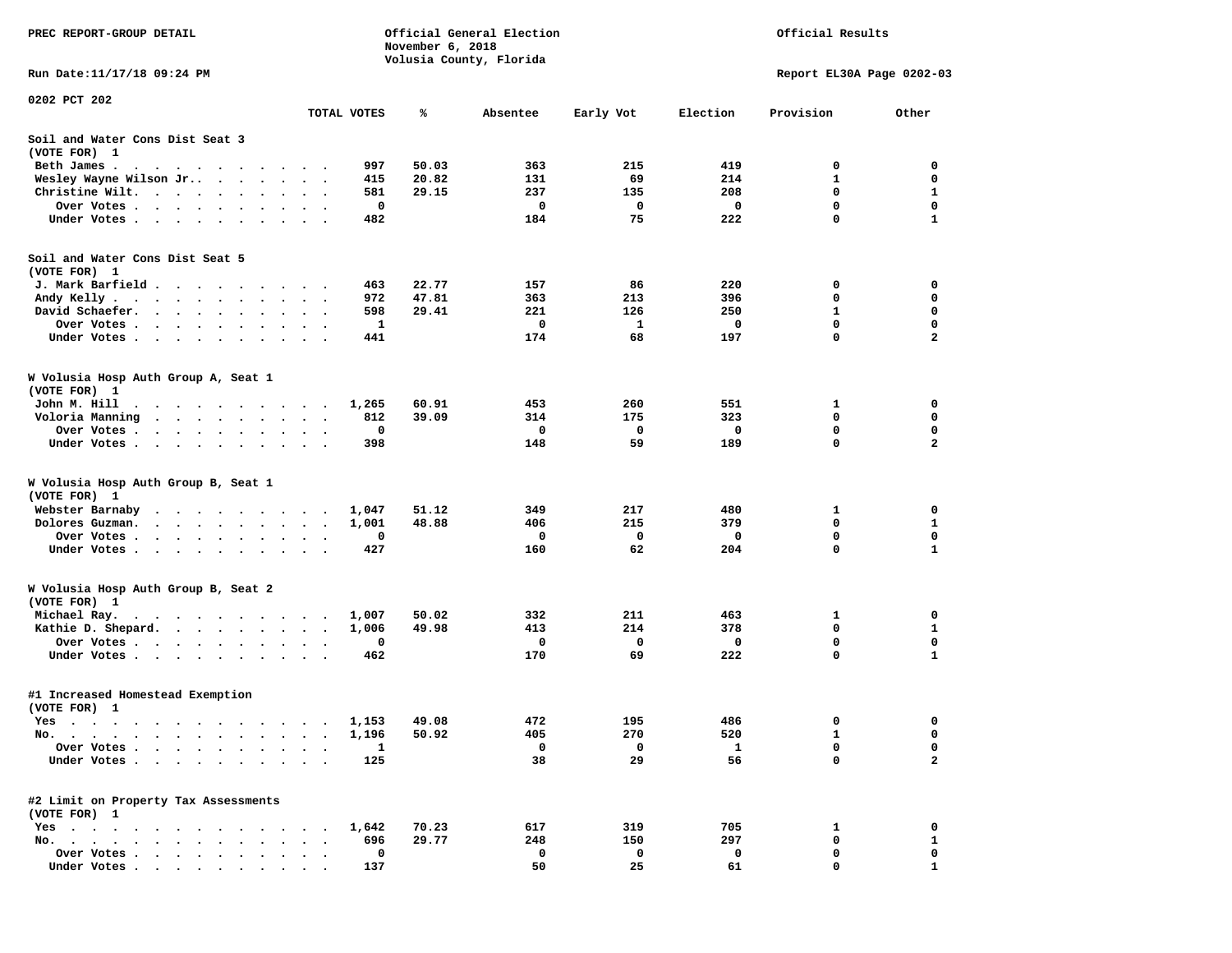| PREC REPORT-GROUP DETAIL                                  |                      |                          | November 6, 2018 | Official General Election<br>Volusia County, Florida |                         |                          | Official Results          |                |
|-----------------------------------------------------------|----------------------|--------------------------|------------------|------------------------------------------------------|-------------------------|--------------------------|---------------------------|----------------|
| Run Date:11/17/18 09:24 PM                                |                      |                          |                  |                                                      |                         |                          | Report EL30A Page 0202-04 |                |
| 0202 PCT 202                                              |                      | TOTAL VOTES              | ℁                | Absentee                                             | Early Vot               | Election                 | Provision                 | Other          |
|                                                           |                      |                          |                  |                                                      |                         |                          |                           |                |
| #3 Voter Control of Gambling<br>(VOTE FOR) 1              |                      |                          |                  |                                                      |                         |                          |                           |                |
| Yes 1,612                                                 |                      |                          | 66.94            | 664                                                  | 297                     | 650                      | $^{\circ}$                | 1              |
| No.                                                       |                      | 796                      | 33.06            | 232                                                  | 182                     | 381                      | $\mathbf{1}$              | $\mathbf 0$    |
| Over Votes                                                |                      | <b>1</b>                 |                  | $\overline{\mathbf{0}}$                              | $\overline{\mathbf{0}}$ | $\mathbf{1}$             | $\mathbf 0$               | $\mathbf 0$    |
| Under Votes                                               |                      | 66                       |                  | 19                                                   | 15                      | 31                       | $\mathbf 0$               | $\mathbf{1}$   |
| #4 Voting Restoration Amendment<br>(VOTE FOR) 1           |                      |                          |                  |                                                      |                         |                          |                           |                |
| Yes                                                       |                      | 1,359                    | 56.32            | 536                                                  | 280                     | 541                      | $\mathbf{1}$              | $\mathbf{1}$   |
| No.                                                       |                      | 1,054                    | 43.68            | 361                                                  | 202                     | 491                      | $^{\circ}$                | 0              |
| Over Votes                                                |                      | 0                        |                  | $\overline{\phantom{0}}$                             | $\overline{\mathbf{0}}$ | $\overline{\phantom{0}}$ | $\mathbf 0$               | 0              |
| Under Votes                                               | $\sim$               | 62                       |                  | 18                                                   | 12                      | 31                       | $\mathbf 0$               | $\mathbf{1}$   |
|                                                           |                      |                          |                  |                                                      |                         |                          |                           |                |
| #5 Supermajority Vote Required<br>(VOTE FOR) 1            |                      |                          |                  |                                                      |                         |                          |                           |                |
| Yes 1,626                                                 |                      |                          | 69.73            | 658                                                  | 316                     | 651                      | $\mathbf{1}$              | $\mathbf 0$    |
| No.                                                       |                      | 706                      | 30.27            | 216                                                  | 150                     | 340                      | $\mathbf 0$               | $\mathbf 0$    |
| Over Votes.                                               |                      | 3                        |                  | $\mathbf{o}$                                         | $\overline{\mathbf{0}}$ | $\overline{\mathbf{3}}$  | $\mathbf 0$               | $\mathbf 0$    |
| Under Votes                                               |                      | 140                      |                  | 41                                                   | 28                      | 69                       | $\Omega$                  | $\overline{a}$ |
| #6 Rights of Crime Victims; Judges<br>(VOTE FOR) 1<br>Yes |                      | 1,280                    | 54.33            | 525                                                  | 222                     | 533                      | 0                         | 0              |
| No.                                                       |                      | 1,076                    | 45.67            | 351                                                  | 251                     | 472                      | $\mathbf{1}$              | $\mathbf{1}$   |
| Over Votes                                                |                      | 0                        |                  | $\mathbf{o}$                                         | $\mathbf{o}$            | $\mathbf 0$              | $\mathbf 0$               | $\mathbf 0$    |
| Under Votes                                               |                      | 119                      |                  | 39                                                   | 21                      | 58                       | $\mathbf 0$               | $\mathbf{1}$   |
| #7 Survivor Benefits                                      |                      |                          |                  |                                                      |                         |                          |                           |                |
| (VOTE FOR) 1                                              |                      |                          |                  |                                                      |                         |                          |                           |                |
| Yes                                                       |                      | 1,312                    | 56.04            | 551                                                  | 238                     | 522                      | 0                         | 1              |
| No.                                                       |                      | 1,029                    | 43.96            | 313                                                  | 236                     | 479                      | $\mathbf{1}$              | $\mathbf{0}$   |
| Over Votes                                                |                      | <b>1</b>                 |                  | $\mathbf{1}$                                         | $\overline{\mathbf{0}}$ | $\mathbf 0$              | 0                         | $\mathbf 0$    |
| Under Votes                                               |                      | 133                      |                  | 50                                                   | 20                      | 62                       | $\mathbf{0}$              | $\mathbf{1}$   |
| #9 Prohibits Oil, Gas Drilling, Vaping<br>(VOTE FOR) 1    |                      |                          |                  |                                                      |                         |                          |                           |                |
| Yes 1,350                                                 |                      |                          | 57.62            | 573                                                  | 242                     | 534                      | 0                         | 1              |
| No.                                                       |                      | 993                      | 42.38            | 301                                                  | 227                     | 464                      | $\mathbf{1}$              | $\mathbf 0$    |
| Over Votes                                                |                      | $\overline{\phantom{a}}$ |                  | $\overline{\mathbf{0}}$                              | $\overline{a}$          | $\overline{\mathbf{2}}$  | $\mathbf 0$               | $\mathbf 0$    |
| Under Votes                                               |                      | 130                      |                  | 41                                                   | 25                      | 63                       | $\mathbf 0$               | $\mathbf{1}$   |
| #10 State and Local Structure and Op                      |                      |                          |                  |                                                      |                         |                          |                           |                |
| (VOTE FOR) 1                                              |                      |                          |                  |                                                      |                         |                          |                           |                |
| Yes 1,321                                                 |                      |                          | 57.31            | 559                                                  | 230                     | 532                      | 0                         | 0              |
| No.                                                       | $\sim$ $\sim$ $\sim$ | 984                      | 42.69            | 301                                                  | 231                     | 450                      | $\mathbf{1}$              | $\mathbf{1}$   |
| Over Votes                                                | $\ddotsc$            | $\mathbf{1}$             |                  | $\mathbf 0$                                          | $\mathbf 0$             | $\mathbf{1}$             | $\mathbf 0$               | $\mathbf 0$    |
| Under Votes                                               |                      | 169                      |                  | 55                                                   | 33                      | 80                       | $\mathbf{0}$              | $\mathbf{1}$   |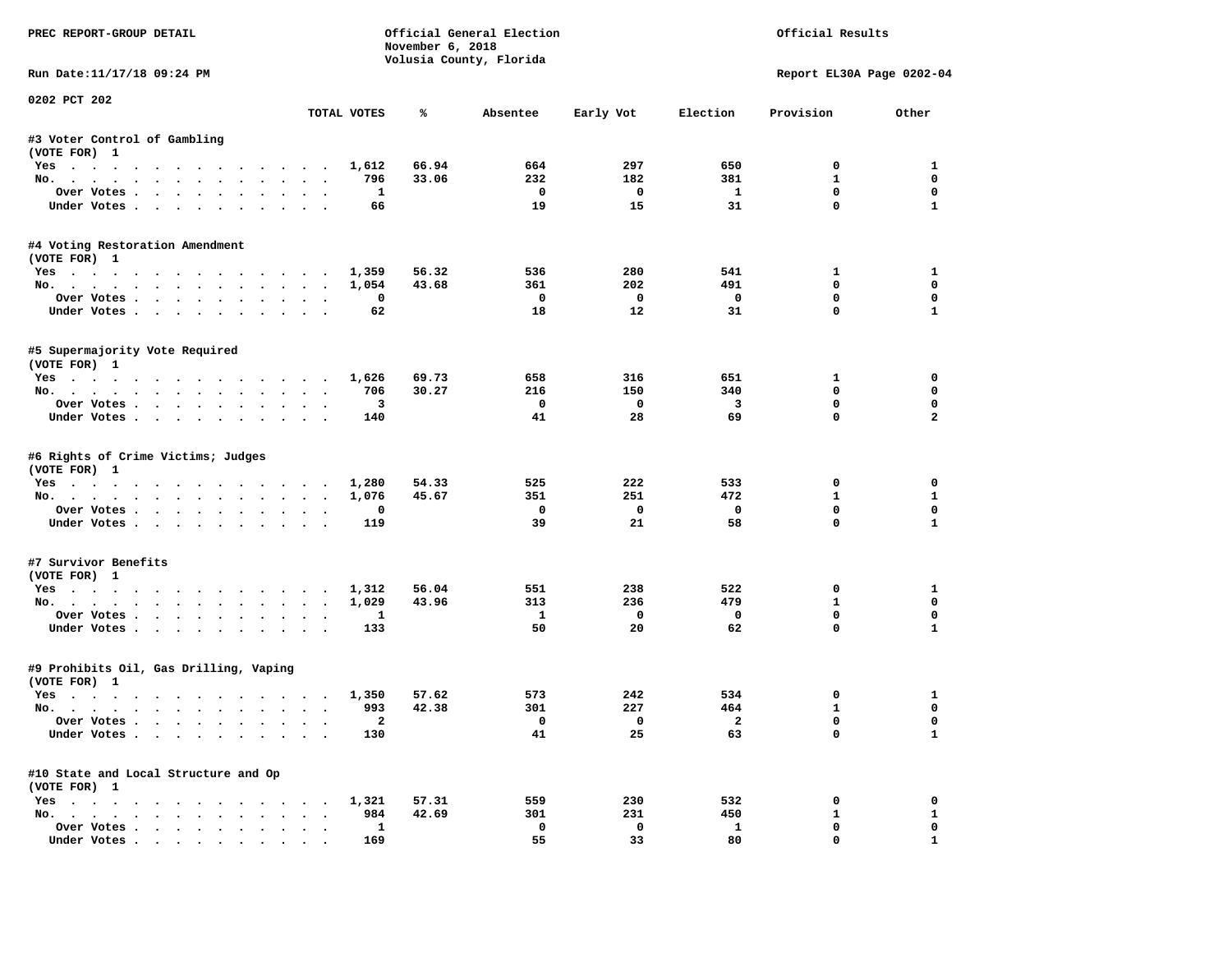| PREC REPORT-GROUP DETAIL                              |             | November 6, 2018 | Official General Election<br>Volusia County, Florida |                           | Official Results |           |          |
|-------------------------------------------------------|-------------|------------------|------------------------------------------------------|---------------------------|------------------|-----------|----------|
| Run Date:11/17/18 09:24 PM                            |             |                  |                                                      | Report EL30A Page 0202-05 |                  |           |          |
| 0202 PCT 202                                          | TOTAL VOTES | ℁                | Absentee                                             | Early Vot                 | Election         | Provision | Other    |
| #11 Removal of Obs Prov; Crim Statute<br>(VOTE FOR) 1 |             |                  |                                                      |                           |                  |           |          |
| Yes                                                   |             | 53.80<br>1,219   | 516                                                  | 241                       | 461              | 0         |          |
| No.                                                   | 1,047       | 46.20            | 321                                                  | 213                       | 512              | 1         | $\Omega$ |
| Over Votes                                            |             | -1               | $\Omega$                                             | $\mathbf 0$               | 1                | $\Omega$  |          |
| Under Votes                                           |             | 208              | 78                                                   | 40                        | 89               | 0         |          |
| #12 Lobbying and Abuse of Office<br>(VOTE FOR) 1      |             |                  |                                                      |                           |                  |           |          |
| Yes                                                   | 1,789       | 77.58            | 708                                                  | 344                       | 735              | 1         |          |
| No.                                                   |             | 22.42<br>517     | 153                                                  | 117                       | 247              | 0         | 0        |
| Over Votes                                            |             | $\mathbf{1}$     | $\Omega$                                             | $^{\circ}$                | 1                | 0         | 0        |
| Under Votes                                           |             | 168              | 54                                                   | 33                        | 80               | 0         |          |
| #13 Ends Dog Racing<br>(VOTE FOR) 1                   |             |                  |                                                      |                           |                  |           |          |
| Yes                                                   |             | 55.66<br>1,312   | 559                                                  | 263                       | 489              | 1         | 0        |
| No.                                                   |             | 44.34<br>1,045   | 321                                                  | 205                       | 519              | $\Omega$  | 0        |
| Over Votes                                            |             | 0                | 0                                                    | 0                         | 0                |           |          |
| Under Votes                                           |             | 118              | 35                                                   | 26                        | 55               | 0         |          |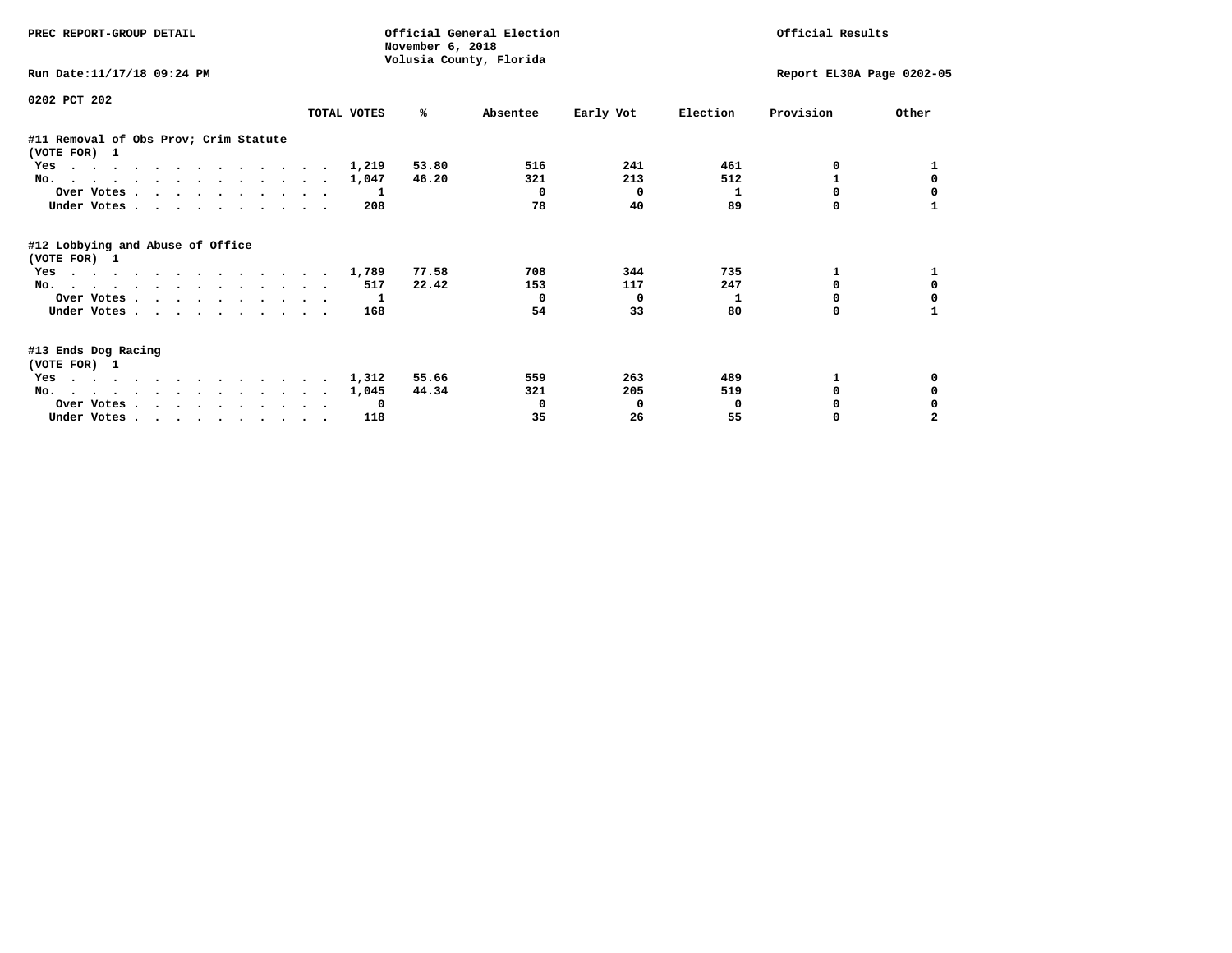Official Results

**Run Date:11/17/18 09:24 PM Report EL30A Page 0203-01** 

| 0203 PCT 203                                                                                                                            |                                              |              |       |                |              |                |              |             |
|-----------------------------------------------------------------------------------------------------------------------------------------|----------------------------------------------|--------------|-------|----------------|--------------|----------------|--------------|-------------|
|                                                                                                                                         |                                              | TOTAL VOTES  | ℁     | Absentee       | Early Vot    | Election       | Provision    | Other       |
| REGISTERED VOTERS - TOTAL .<br>$\sim$ $\sim$<br>$\overline{\phantom{a}}$                                                                | $\sim$ $\sim$<br>$\cdot$                     | 565          |       |                |              |                |              |             |
| BALLOTS CAST - TOTAL.<br>$\ddot{\phantom{a}}$<br>$\ddot{\phantom{a}}$                                                                   |                                              | 396          |       | 129            | 110          | 157            | $\mathbf 0$  | $\mathbf 0$ |
| BALLOTS CAST - BLANK.<br>$\cdot$ $\cdot$ $\cdot$<br>$\ddot{\phantom{0}}$                                                                | $\sim$<br>$\ddot{\phantom{a}}$               | 0            |       | $\mathbf 0$    | $\mathbf 0$  | $\mathbf 0$    | $\mathbf 0$  | $\mathbf 0$ |
| VOTER TURNOUT - TOTAL                                                                                                                   |                                              |              | 70.09 |                |              |                |              |             |
| VOTER TURNOUT - BLANK<br>$\sim$<br>$\cdot$                                                                                              |                                              |              |       |                |              |                |              |             |
|                                                                                                                                         |                                              |              |       |                |              |                |              |             |
| United States Senator                                                                                                                   |                                              |              |       |                |              |                |              |             |
| (VOTE FOR) 1                                                                                                                            |                                              |              |       |                |              |                |              |             |
| Rick Scott (REP).<br>$\sim$ $\sim$<br>$\cdots$                                                                                          | $\overline{\phantom{a}}$                     | 274          | 69.19 | 83             | 81           | 110            | 0            | $\mathbf 0$ |
| Bill Nelson (DEM).                                                                                                                      |                                              | 122          | 30.81 | 46             | 29           | 47             | $\mathbf 0$  | $\mathbf 0$ |
| WRITE-IN.<br>$\cdots$<br>$\mathbf{a}$ , and $\mathbf{a}$ , and $\mathbf{a}$<br>$\bullet$<br>$\bullet$<br>$\bullet$                      | $\bullet$<br>$\ddot{\phantom{a}}$            | 0            |       | $\mathbf 0$    | $\mathbf 0$  | $\mathbf 0$    | $\mathbf 0$  | $\mathbf 0$ |
| Over Votes.<br>$\ddot{\phantom{0}}$<br>$\mathbf{a}$ , $\mathbf{a}$ , $\mathbf{a}$ , $\mathbf{a}$<br>$\bullet$<br>$\bullet$<br>$\bullet$ |                                              | 0            |       | 0              | 0            | $\mathbf 0$    | $\Omega$     | $\mathbf 0$ |
|                                                                                                                                         |                                              | 0            |       | 0              | $\mathbf 0$  | $\mathbf 0$    | $\Omega$     | $\Omega$    |
| Under Votes                                                                                                                             | $\sim$<br>$\cdot$                            |              |       |                |              |                |              |             |
| Representative in Congress District 6                                                                                                   |                                              |              |       |                |              |                |              |             |
| (VOTE FOR) 1                                                                                                                            |                                              |              |       |                |              |                |              |             |
| Michael Waltz (REP).                                                                                                                    |                                              | 277          | 71.76 | 81             | 80           | 116            | $\mathbf 0$  | $\mathbf 0$ |
| Nancy Soderberg (DEM)<br>$\mathcal{A}$ . The contribution of the contribution of $\mathcal{A}$                                          | $\ddot{\phantom{0}}$                         | 109          | 28.24 | 44             | 26           | 39             | $\mathbf 0$  | $\mathbf 0$ |
| Over Votes<br>$\sim$<br>$\cdot$<br>$\sim$                                                                                               | $\sim$                                       | 0            |       | 0              | 0            | 0              | $\Omega$     | $\mathbf 0$ |
| Under Votes<br>$\ddot{\phantom{a}}$<br>$\ddot{\phantom{a}}$<br>$\bullet$                                                                |                                              | 10           |       | 4              | 4            | $\overline{a}$ | $\mathbf{0}$ | $\mathbf 0$ |
| Governor and Lieutenant Governor<br>(VOTE FOR) 1                                                                                        |                                              |              |       |                |              |                |              |             |
| Ron DeSantis (REP)<br>$\cdot$                                                                                                           |                                              | 278          | 70.74 | 82             | 82           | 114            | $\mathbf 0$  | $\mathbf 0$ |
| Andrew Gillum (DEM)                                                                                                                     | $\bullet$                                    | 113          | 28.75 | 46             | 28           | 39             | 0            | $\mathbf 0$ |
| Darcy G. Richardson (REF).<br>$\ddot{\phantom{a}}$<br>$\cdot$                                                                           |                                              | 0            |       | $\mathbf 0$    | $\mathbf 0$  | $\Omega$       | $\Omega$     | $\mathbf 0$ |
| Ryan Christopher Foley.<br>$\sim$<br>$\ddot{\phantom{a}}$<br>$\bullet$                                                                  |                                              | 1            | .25   | $\mathbf 0$    | $\mathbf 0$  | $\mathbf{1}$   | $\Omega$     | $\mathbf 0$ |
| Kyle "KC" Gibson<br>$\bullet$<br>$\bullet$<br>$\bullet$                                                                                 | $\ddot{\phantom{a}}$                         | 0            |       | $\mathbf 0$    | $\mathbf 0$  | $\mathbf 0$    | $\Omega$     | $\mathbf 0$ |
| Bruce Stanley<br>$\sim$<br>$\ddot{\phantom{a}}$                                                                                         | $\sim$                                       | 1            | .25   | $\Omega$       | $\Omega$     | $\mathbf{1}$   | 0            | $\mathbf 0$ |
| WRITE-IN.<br>$\mathbf{r}$ , $\mathbf{r}$ , $\mathbf{r}$ , $\mathbf{r}$ , $\mathbf{r}$<br>$\bullet$                                      |                                              | $\mathbf 0$  |       | $\mathbf 0$    | $\mathbf 0$  | $\mathbf 0$    | $\Omega$     | $\mathbf 0$ |
| Over Votes<br>$\ddot{\phantom{a}}$<br>$\bullet$                                                                                         | $\ddot{\phantom{a}}$<br>$\ddot{\phantom{a}}$ | $\mathbf{1}$ |       | 0              | 0            | $\mathbf{1}$   | $\mathbf 0$  | $\mathbf 0$ |
| Under Votes                                                                                                                             | $\ddot{\phantom{a}}$                         | $\mathbf{2}$ |       | $\mathbf{1}$   | 0            | $\mathbf{1}$   | 0            | $\mathbf 0$ |
| Attorney General                                                                                                                        |                                              |              |       |                |              |                |              |             |
| (VOTE FOR) 1                                                                                                                            |                                              |              |       |                |              |                |              |             |
| Ashley Moody (REP)                                                                                                                      |                                              | 286          | 72.96 | 86             | 85           | 115            | $\mathbf 0$  | $\mathbf 0$ |
| Sean Shaw (DEM)<br>$\ddot{\phantom{a}}$                                                                                                 | $\sim$                                       | 101          | 25.77 | 41             | 24           | 36             | $\mathbf 0$  | $\mathbf 0$ |
| Jeffrey Marc Siskind.<br>$\cdots$                                                                                                       | $\ddot{\phantom{a}}$                         | 5            | 1.28  | $\mathbf 0$    | $\mathbf 0$  | 5              | $\mathbf 0$  | 0           |
| $\bullet$                                                                                                                               |                                              |              |       |                |              |                | $\mathbf 0$  |             |
| Over Votes<br>$\bullet$<br>$\ddot{\phantom{a}}$<br>$\cdot$                                                                              | $\sim$                                       | 0            |       | $\mathbf 0$    | $\mathbf 0$  | $\mathbf 0$    |              | 0           |
| Under Votes<br>$\bullet$                                                                                                                |                                              | 4            |       | $\overline{a}$ | $\mathbf{1}$ | $\mathbf{1}$   | $\Omega$     | $\mathbf 0$ |
| Chief Financial Officer<br>(VOTE FOR) 1                                                                                                 |                                              |              |       |                |              |                |              |             |
| Jimmy Patronis (REP).<br>$\cdot$ $\cdot$ $\cdot$ $\cdot$<br>$\sim$                                                                      | $\ddot{\phantom{a}}$                         | 275          | 70.88 | 78             | 80           | 117            | $\mathbf 0$  | $\mathbf 0$ |
| Jeremy Ring (DEM).                                                                                                                      | $\sim$<br>$\bullet$                          | 113          | 29.12 | 46             | 29           | 38             | $\mathbf 0$  | $\mathbf 0$ |
| WRITE-IN.<br>$\cdots$<br>$\bullet$<br>$\bullet$<br>$\ddot{\phantom{1}}$                                                                 |                                              | $\mathbf 0$  |       | $\mathbf 0$    | $\mathbf 0$  | $\mathbf 0$    | $\mathbf 0$  | $\mathbf 0$ |
| Over Votes<br>$\bullet$<br>$\bullet$                                                                                                    |                                              | $\mathbf 0$  |       | $\mathbf 0$    | $\mathbf 0$  | $\mathbf 0$    | 0            | $\Omega$    |
| Under Votes.<br>$\blacksquare$<br>$\bullet$<br>$\bullet$<br>$\bullet$<br>$\sim$ $\sim$                                                  |                                              | 8            |       | 5.             | $\mathbf{1}$ | $\mathbf{z}$   | $\Omega$     | $\Omega$    |
|                                                                                                                                         |                                              |              |       |                |              |                |              |             |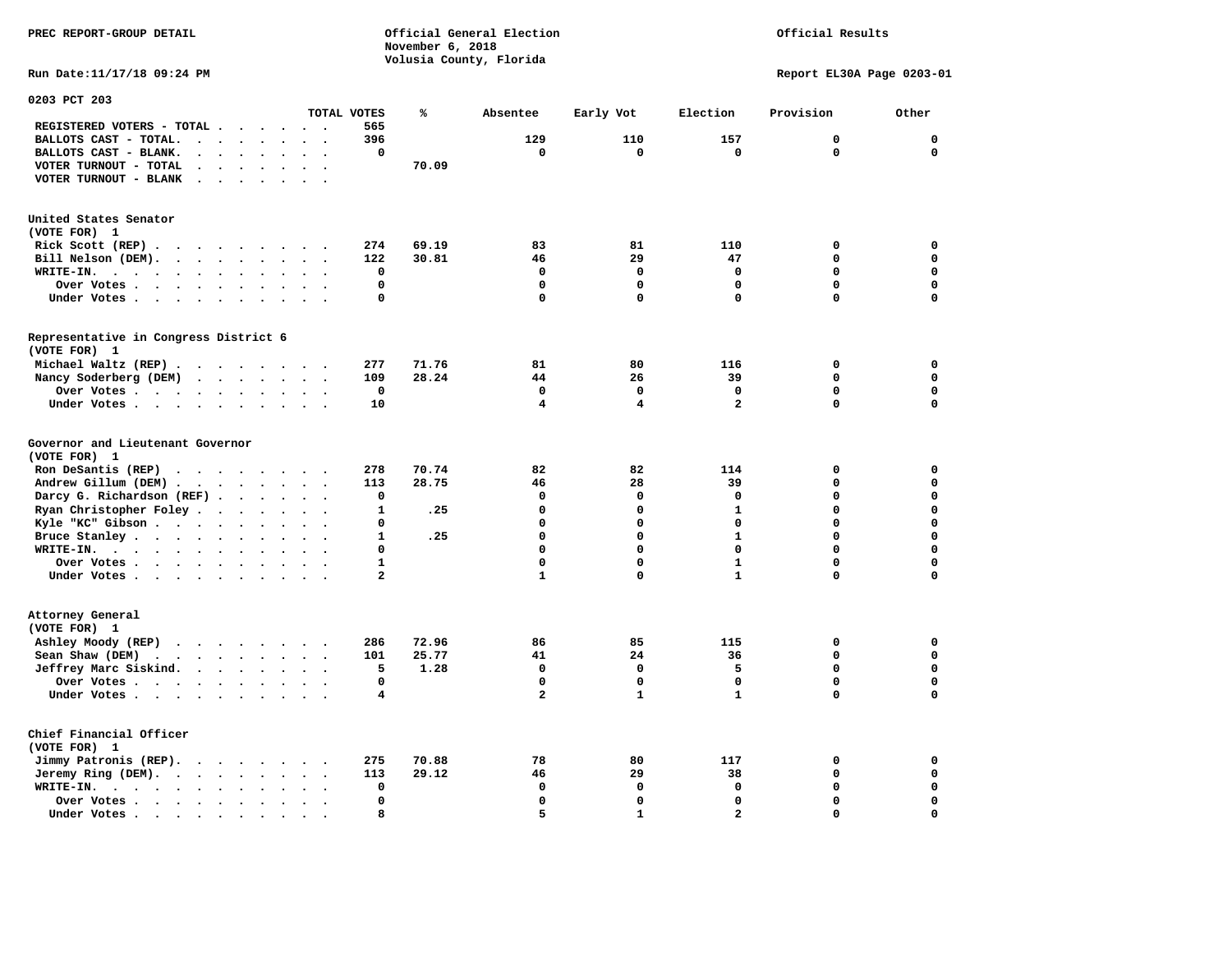| PREC REPORT-GROUP DETAIL                                                                                    |              | November 6, 2018 | Official General Election<br>Volusia County, Florida | Official Results    |                   |                           |             |
|-------------------------------------------------------------------------------------------------------------|--------------|------------------|------------------------------------------------------|---------------------|-------------------|---------------------------|-------------|
| Run Date:11/17/18 09:24 PM                                                                                  |              |                  |                                                      |                     |                   | Report EL30A Page 0203-02 |             |
| 0203 PCT 203                                                                                                | TOTAL VOTES  | ℁                | Absentee                                             | Early Vot           | Election          | Provision                 | Other       |
| Commissioner of Agriculture                                                                                 |              |                  |                                                      |                     |                   |                           |             |
| (VOTE FOR) 1                                                                                                |              |                  |                                                      |                     |                   |                           |             |
| Matt Caldwell (REP)                                                                                         | 283          | 72.94            | 84                                                   | 82                  | 117               | 0                         | 0           |
| Nicole "Nikki" Fried (DEM).                                                                                 | 105          | 27.06            | 41                                                   | 26                  | 38                | 0                         | 0           |
| Over Votes                                                                                                  | 0<br>8       |                  | 0<br>4                                               | 0<br>$\overline{2}$ | 0<br>$\mathbf{2}$ | 0<br>0                    | 0<br>0      |
| Under Votes                                                                                                 |              |                  |                                                      |                     |                   |                           |             |
| State Representative District 24<br>(VOTE FOR) 1                                                            |              |                  |                                                      |                     |                   |                           |             |
| Paul Renner (REP).                                                                                          | 278          | 71.83            | 83                                                   | 80                  | 115               | 0                         | 0           |
| Adam Morley (DEM).                                                                                          | 109          | 28.17            | 44                                                   | 28                  | 37                | 0                         | 0           |
| Over Votes                                                                                                  | 0            |                  | 0                                                    | 0                   | 0                 | 0                         | 0           |
| Under Votes                                                                                                 | 9            |                  | $\overline{a}$                                       | $\overline{2}$      | 5                 | $\mathbf{0}$              | $\mathbf 0$ |
| Justice of the Supreme Court Lawson<br>(VOTE FOR) 1                                                         |              |                  |                                                      |                     |                   |                           |             |
| Yes                                                                                                         | 224          | 69.57            | 78                                                   | 56                  | 90                | 0                         | 0           |
| No.                                                                                                         | 98           | 30.43            | 33                                                   | 32                  | 33                | 0                         | 0           |
| Over Votes                                                                                                  | 0            |                  | 0                                                    | 0                   | $\mathbf 0$       | 0                         | 0           |
| Under Votes                                                                                                 | 74           |                  | 18                                                   | 22                  | 34                | 0                         | 0           |
| 5th District Court of Appeal Eisnaugle<br>(VOTE FOR) 1                                                      |              |                  |                                                      |                     |                   |                           |             |
| Yes                                                                                                         | 203          | 63.44            | 68                                                   | 54                  | 81                | 0                         | 0           |
| No.                                                                                                         | 117          | 36.56            | 42                                                   | 33                  | 42                | 0                         | 0           |
| Over Votes                                                                                                  | 0            |                  | 0                                                    | 0                   | 0                 | 0                         | 0           |
| Under Votes                                                                                                 | 76           |                  | 19                                                   | 23                  | 34                | 0                         | 0           |
| Circuit Judge 7th Judicial, Grp 15<br>(VOTE FOR) 1                                                          |              |                  |                                                      |                     |                   |                           |             |
| Linda L. Gaustad                                                                                            | 162          | 50.78            | 58                                                   | 47                  | 57                | 0                         | 0           |
| Ryan Will $\cdots$                                                                                          | 157          | 49.22            | 50                                                   | 44                  | 63                | 0                         | 0           |
| Over Votes                                                                                                  | $\mathbf{o}$ |                  | 0                                                    | 0                   | 0                 | 0                         | 0           |
| Under Votes                                                                                                 | 77           |                  | 21                                                   | 19                  | 37                | 0                         | $\mathbf 0$ |
| Soil and Water Cons Dist Seat 1<br>(VOTE FOR) 1                                                             |              |                  |                                                      |                     |                   |                           |             |
| William Bliss .<br>$\mathbf{r}$ , and $\mathbf{r}$ , and $\mathbf{r}$ , and $\mathbf{r}$ , and $\mathbf{r}$ | 171          | 57.77            | 57                                                   | 41                  | 73                | 0                         | 0           |
| Derrick Orberg.                                                                                             | 125          | 42.23            | 40                                                   | 40                  | 45                | 0                         | 0           |
| Over Votes .                                                                                                | 0            |                  | 0                                                    | 0                   | 0                 | $\mathbf 0$               | 0           |
| Under Votes                                                                                                 | 100          |                  | 32                                                   | 29                  | 39                | 0                         | 0           |
| Soil and Water Cons Dist Seat 3<br>(VOTE FOR) 1                                                             |              |                  |                                                      |                     |                   |                           |             |
| Beth James<br>$\cdot$                                                                                       | 139          | 48.10            | 36                                                   | 48                  | 55                | 0                         | 0           |
| Wesley Wayne Wilson Jr<br>$\sim$ $\sim$<br>$\ddot{\phantom{0}}$                                             | 72           | 24.91            | 25                                                   | 14                  | 33                | 0                         | 0           |
| Christine Wilt.<br>$\mathbf{r}$ , $\mathbf{r}$ , $\mathbf{r}$ , $\mathbf{r}$<br>$\ddot{\phantom{a}}$        | 78           | 26.99            | 31                                                   | 17                  | 30                | 0                         | 0           |
| Over Votes .<br>$\mathbf{r}$ . The set of $\mathbf{r}$                                                      | 0            |                  | 0                                                    | 0                   | 0                 | 0                         | 0           |
| Under Votes                                                                                                 | 107          |                  | 37                                                   | 31                  | 39                | $\Omega$                  | $\mathbf 0$ |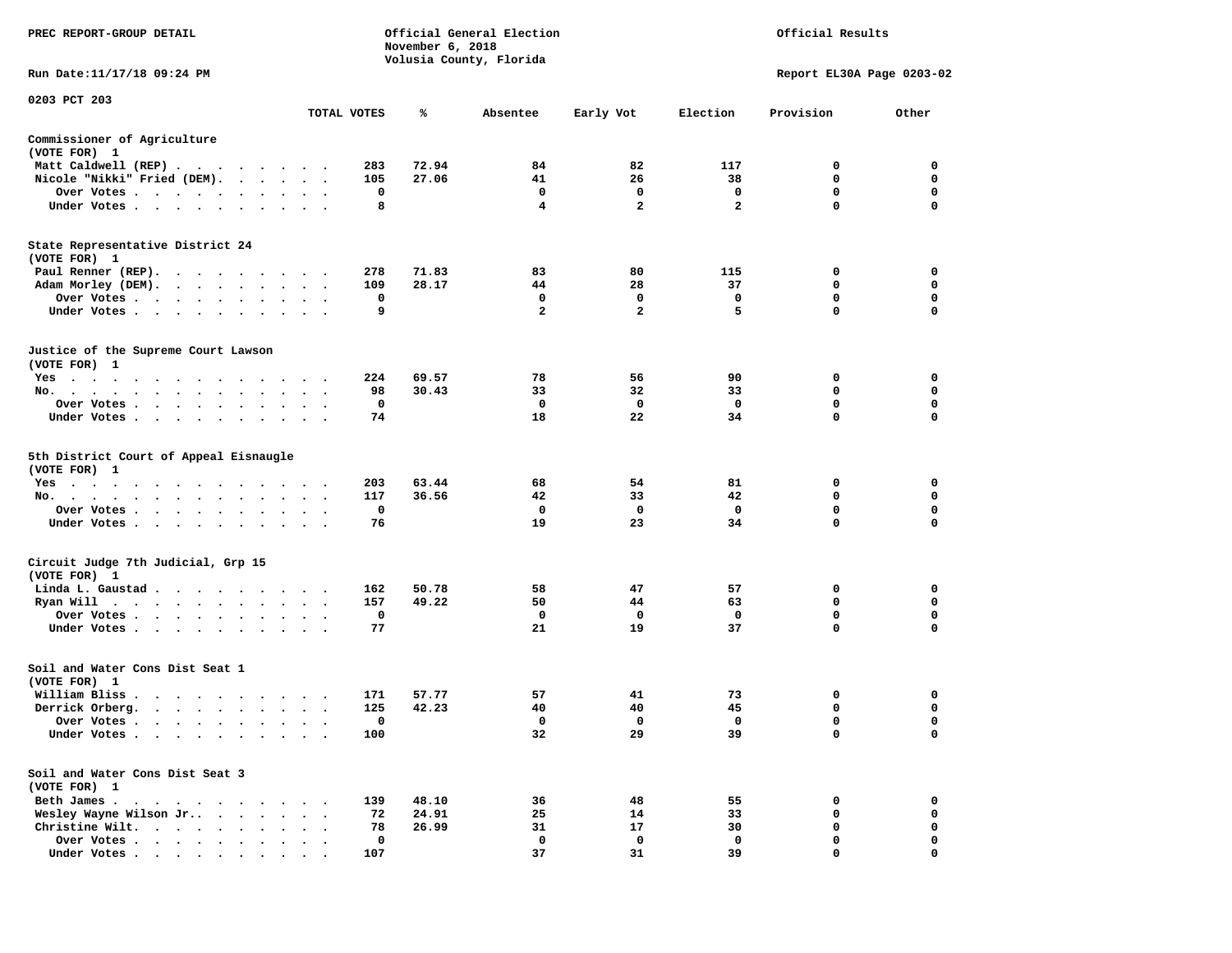| PREC REPORT-GROUP DETAIL                                                                                                                                                                                                                 |             | November 6, 2018 | Official General Election<br>Volusia County, Florida |             | Official Results |                           |             |  |
|------------------------------------------------------------------------------------------------------------------------------------------------------------------------------------------------------------------------------------------|-------------|------------------|------------------------------------------------------|-------------|------------------|---------------------------|-------------|--|
| Run Date:11/17/18 09:24 PM                                                                                                                                                                                                               |             |                  |                                                      |             |                  | Report EL30A Page 0203-03 |             |  |
| 0203 PCT 203                                                                                                                                                                                                                             |             |                  |                                                      |             |                  |                           |             |  |
|                                                                                                                                                                                                                                          | TOTAL VOTES | ℁                | Absentee                                             | Early Vot   | Election         | Provision                 | Other       |  |
| Soil and Water Cons Dist Seat 5<br>(VOTE FOR) 1                                                                                                                                                                                          |             |                  |                                                      |             |                  |                           |             |  |
| J. Mark Barfield                                                                                                                                                                                                                         |             | 21.71<br>66      | 11                                                   | 22          | 33               | 0                         | 0           |  |
| Andy Kelly                                                                                                                                                                                                                               |             | 46.38<br>141     | 54                                                   | 34          | 53               | $\mathbf 0$               | $\mathbf 0$ |  |
| David Schaefer.                                                                                                                                                                                                                          |             | 31.91<br>97      | 31                                                   | 28          | 38               | $\mathbf 0$               | 0           |  |
| Over Votes                                                                                                                                                                                                                               |             | 0                | $\mathbf{o}$                                         | $\mathbf 0$ | 0                | $\mathbf 0$               | $\mathbf 0$ |  |
| Under Votes                                                                                                                                                                                                                              |             | 92               | 33                                                   | 26          | 33               | $\mathbf 0$               | $\Omega$    |  |
| W Volusia Hosp Auth Group A, Seat 1<br>(VOTE FOR) 1                                                                                                                                                                                      |             |                  |                                                      |             |                  |                           |             |  |
| John M. Hill<br>$\cdots$                                                                                                                                                                                                                 |             | 70.53<br>213     | 64                                                   | 56          | 93               | 0                         | 0           |  |
| Voloria Manning                                                                                                                                                                                                                          |             | 89<br>29.47      | 33                                                   | 29          | 27               | 0                         | $\mathbf 0$ |  |
| Over Votes                                                                                                                                                                                                                               |             | $\Omega$         | $\mathbf 0$                                          | 0           | 0                | $\mathbf 0$               | 0           |  |
| Under Votes                                                                                                                                                                                                                              |             | 94               | 32                                                   | 25          | 37               | $\Omega$                  | $\Omega$    |  |
| W Volusia Hosp Auth Group B, Seat 1<br>(VOTE FOR) 1                                                                                                                                                                                      |             |                  |                                                      |             |                  |                           |             |  |
| Webster Barnaby                                                                                                                                                                                                                          |             | 64.14<br>195     | 52                                                   | 50          | 93               | 0                         | 0           |  |
| Dolores Guzman.                                                                                                                                                                                                                          |             | 109<br>35.86     | 45                                                   | 36          | 28               | 0                         | $\mathbf 0$ |  |
| Over Votes                                                                                                                                                                                                                               |             | 0                | $\mathbf{o}$                                         | 0           | 0                | 0                         | 0           |  |
| Under Votes                                                                                                                                                                                                                              |             | 92               | 32                                                   | 24          | 36               | $\mathbf 0$               | 0           |  |
| W Volusia Hosp Auth Group B, Seat 2<br>(VOTE FOR) 1                                                                                                                                                                                      |             |                  |                                                      |             |                  |                           |             |  |
| Michael Ray.                                                                                                                                                                                                                             |             | 60.13<br>181     | 54                                                   | 54          | 73               | 0                         | 0           |  |
| Kathie D. Shepard.                                                                                                                                                                                                                       |             | 120<br>39.87     | 43                                                   | 32          | 45               | 0                         | 0           |  |
| Over Votes                                                                                                                                                                                                                               |             | 0                | $\mathbf 0$                                          | $\mathbf 0$ | 0                | $\mathbf 0$               | $\mathbf 0$ |  |
| Under Votes                                                                                                                                                                                                                              |             | 95               | 32                                                   | 24          | 39               | 0                         | $\Omega$    |  |
| #1 Increased Homestead Exemption<br>(VOTE FOR) 1                                                                                                                                                                                         |             |                  |                                                      |             |                  |                           |             |  |
| Yes                                                                                                                                                                                                                                      |             | 51.17<br>196     | 67                                                   | 47          | 82               | 0                         | 0           |  |
| No.                                                                                                                                                                                                                                      |             | 187<br>48.83     | 59                                                   | 58          | 70               | 0                         | 0           |  |
| Over Votes                                                                                                                                                                                                                               | $\bullet$ . | 0                | 0                                                    | 0           | 0                | $\mathbf 0$               | 0           |  |
| Under Votes                                                                                                                                                                                                                              |             | 13               | 3                                                    | 5           | 5                | $\Omega$                  | $\Omega$    |  |
| #2 Limit on Property Tax Assessments<br>(VOTE FOR) 1                                                                                                                                                                                     |             |                  |                                                      |             |                  |                           |             |  |
| Yes                                                                                                                                                                                                                                      |             | 67.47<br>253     | 79                                                   | 70          | 104              | 0                         | 0           |  |
| No.                                                                                                                                                                                                                                      |             | 32.53<br>122     | 44                                                   | 35          | 43               | 0                         | 0           |  |
| Over Votes .<br>$\sim$<br>$\sim$ $\sim$ $\sim$                                                                                                                                                                                           |             | 0                | 0                                                    | 0           | 0                | 0                         | 0           |  |
| Under Votes.<br>$\sim$ $\sim$ $\sim$ $\sim$<br>$\sim$<br>$\bullet$                                                                                                                                                                       |             | 21               | 6                                                    | 5           | 10               | 0                         | 0           |  |
| #3 Voter Control of Gambling<br>(VOTE FOR) 1                                                                                                                                                                                             |             |                  |                                                      |             |                  |                           |             |  |
| $Yes \cdot \cdot \cdot \cdot \cdot \cdot \cdot \cdot$                                                                                                                                                                                    |             | 240<br>62.02     | 83                                                   | 63          | 94               | 0                         | 0           |  |
| $\mathbf{r}$ . The set of the set of the set of the set of the set of the set of the set of the set of the set of the set of the set of the set of the set of the set of the set of the set of the set of the set of the set of t<br>No. |             | 147<br>37.98     | 44                                                   | 43          | 60               | 0                         | 0           |  |
| Over Votes<br>$\bullet$                                                                                                                                                                                                                  |             | 0                | 0                                                    | 0           | 0                | 0                         | 0           |  |
| Under Votes                                                                                                                                                                                                                              |             | 9                | 2                                                    |             | в                |                           |             |  |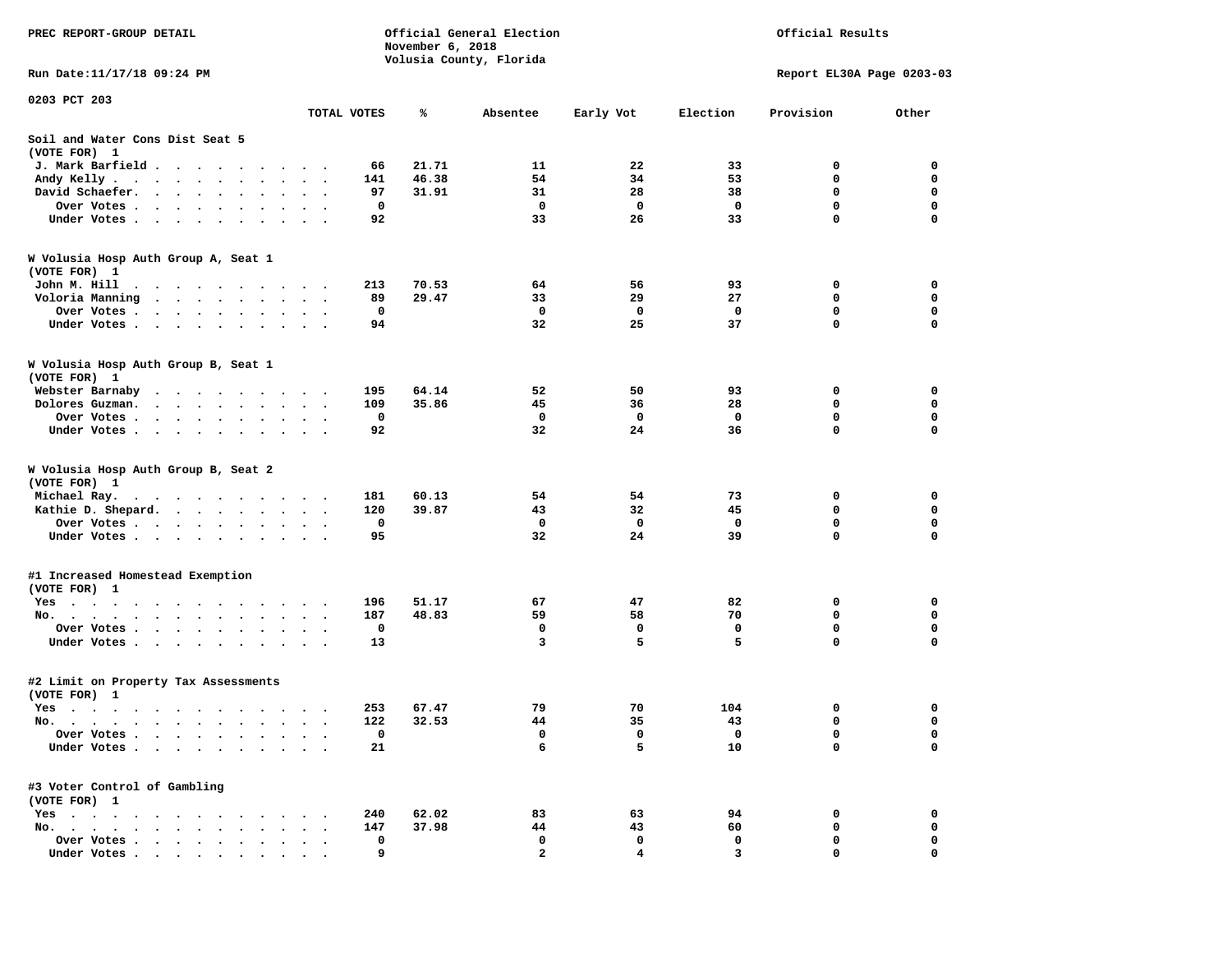| PREC REPORT-GROUP DETAIL                                    |                                    |                    | November 6, 2018 | Official General Election<br>Volusia County, Florida |              |                 | Official Results          |                  |
|-------------------------------------------------------------|------------------------------------|--------------------|------------------|------------------------------------------------------|--------------|-----------------|---------------------------|------------------|
| Run Date: 11/17/18 09:24 PM                                 |                                    |                    |                  |                                                      |              |                 | Report EL30A Page 0203-04 |                  |
| 0203 PCT 203                                                |                                    | TOTAL VOTES        | ℁                | Absentee                                             | Early Vot    | Election        | Provision                 | Other            |
|                                                             |                                    |                    |                  |                                                      |              |                 |                           |                  |
| #4 Voting Restoration Amendment<br>(VOTE FOR) 1             |                                    |                    |                  |                                                      |              |                 |                           |                  |
| Yes                                                         |                                    | 183                | 47.53            | 66                                                   | 38           | 79              | 0                         | 0                |
| No.                                                         |                                    | 202                | 52.47            | 62                                                   | 69           | 71              | $\mathbf 0$               | $\mathbf 0$      |
| Over Votes.                                                 |                                    | 0                  |                  | $\mathbf 0$                                          | 0            | 0               | $\mathbf 0$               | $\mathbf 0$      |
| Under Votes                                                 |                                    | 11                 |                  | $\mathbf{1}$                                         | 3            | $7\phantom{.0}$ | $\mathbf 0$               | $\Omega$         |
| #5 Supermajority Vote Required                              |                                    |                    |                  |                                                      |              |                 |                           |                  |
| (VOTE FOR) 1                                                |                                    |                    |                  |                                                      |              |                 |                           |                  |
| Yes                                                         |                                    | 274                | 72.11<br>27.89   | 79<br>44                                             | 77<br>29     | 118             | 0<br>$\mathbf 0$          | 0<br>$\mathbf 0$ |
| No.                                                         |                                    | 106<br>$\mathbf 0$ |                  | $\mathbf 0$                                          | $\mathbf 0$  | 33              | $\mathbf 0$               | $\mathbf 0$      |
| Over Votes                                                  |                                    |                    |                  | 6                                                    | 4            | 0<br>6          | $\mathbf{0}$              | $\Omega$         |
| Under Votes                                                 |                                    | 16                 |                  |                                                      |              |                 |                           |                  |
| #6 Rights of Crime Victims; Judges<br>(VOTE FOR) 1          |                                    |                    |                  |                                                      |              |                 |                           |                  |
| Yes                                                         |                                    | 190                | 50.80            | 62                                                   | 46           | 82              | 0                         | 0                |
| No.                                                         |                                    | 184                | 49.20            | 60                                                   | 59           | 65              | 0                         | 0                |
| Over Votes                                                  |                                    | 1                  |                  | $\mathbf 0$                                          | $\mathbf 0$  | $\mathbf{1}$    | $\mathbf 0$               | $\mathbf 0$      |
| Under Votes                                                 |                                    | 21                 |                  | 7                                                    | 5            | 9               | $\mathbf 0$               | $\Omega$         |
|                                                             |                                    |                    |                  |                                                      |              |                 |                           |                  |
| #7 Survivor Benefits<br>(VOTE FOR) 1                        |                                    |                    |                  |                                                      |              |                 |                           |                  |
| Yes                                                         |                                    | 190                | 50.26            | 59                                                   | 50           | 81              | 0                         | 0                |
| No.                                                         |                                    | 188                | 49.74            | 66                                                   | 55           | 67              | $\mathbf 0$               | 0                |
| Over Votes                                                  |                                    | 0                  |                  | 0                                                    | 0            | 0               | $\mathbf 0$               | $\mathbf 0$      |
| Under Votes                                                 |                                    | 18                 |                  | $\overline{\mathbf{4}}$                              | 5            | 9               | $\mathbf 0$               | $\Omega$         |
| #9 Prohibits Oil, Gas Drilling, Vaping                      |                                    |                    |                  |                                                      |              |                 |                           |                  |
| (VOTE FOR) 1                                                |                                    |                    |                  |                                                      |              |                 |                           |                  |
| Yes                                                         |                                    | 189                | 50.00            | 64                                                   | 52           | 73              | 0                         | 0                |
| No.                                                         |                                    | 189                | 50.00            | 61                                                   | 53           | 75              | $\mathbf 0$               | $\mathbf 0$      |
| Over Votes                                                  |                                    | 0                  |                  | $\mathbf 0$                                          | $\mathbf 0$  | $\mathbf 0$     | $\mathbf 0$               | $\mathbf 0$      |
| Under Votes                                                 |                                    | 18                 |                  | $\overline{\mathbf{4}}$                              | 5            | 9               | $\mathbf{0}$              | $\Omega$         |
| #10 State and Local Structure and Op                        |                                    |                    |                  |                                                      |              |                 |                           |                  |
| (VOTE FOR) 1                                                |                                    |                    |                  |                                                      |              |                 |                           |                  |
| Yes                                                         |                                    | 196                | 53.85            | 66                                                   | 53           | 77              | 0                         | 0                |
| No.                                                         |                                    | 168                | 46.15            | 57                                                   | 46           | 65              | 0                         | $\mathbf 0$      |
| Over votes $\cdots$                                         |                                    | 0                  |                  | 0                                                    | $\mathbf{o}$ | 0               | 0                         | 0                |
| Under Votes                                                 |                                    | 32                 |                  | 6                                                    | 11           | 15              | 0                         | 0                |
| #11 Removal of Obs Prov; Crim Statute                       |                                    |                    |                  |                                                      |              |                 |                           |                  |
| (VOTE FOR) 1                                                |                                    |                    |                  |                                                      |              |                 |                           |                  |
| $Yes \cdot \cdot \cdot \cdot \cdot \cdot \cdot \cdot \cdot$ | $\sim$ $\sim$ $\sim$ $\sim$ $\sim$ | 172                | 48.59            | 53                                                   | 44           | 75              | 0                         | 0                |
| No.<br>$\sim$                                               |                                    | 182                | 51.41            | 64                                                   | 55           | 63              | 0                         | 0                |
| Over Votes                                                  | $\ddot{\phantom{1}}$               | 0                  |                  | 0                                                    | 0            | 0               | 0                         | 0                |
| Under Votes                                                 |                                    | 42                 |                  | 12                                                   | 11           | 19              | 0                         | $\mathbf 0$      |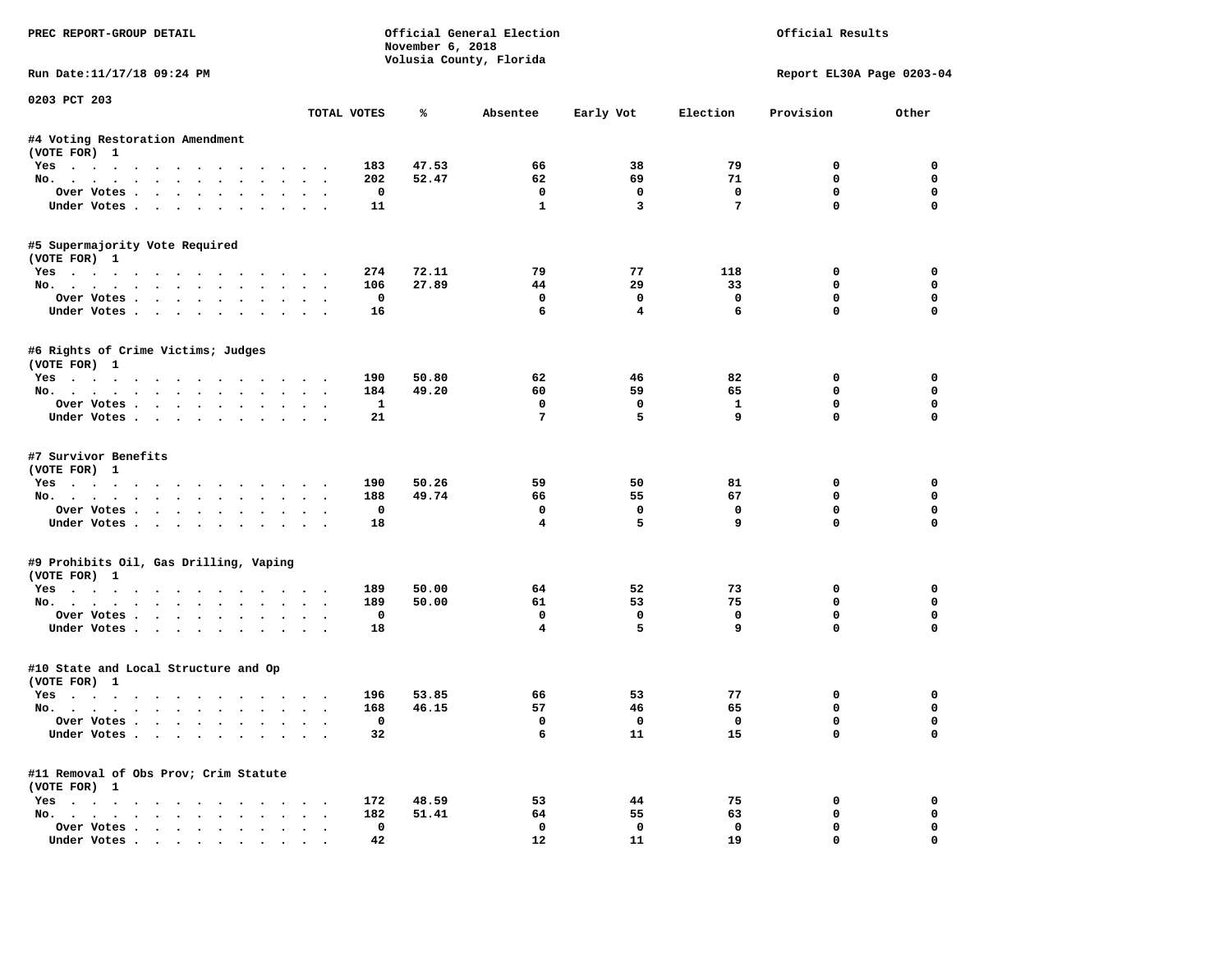| PREC REPORT-GROUP DETAIL                                                                                               |             | November 6, 2018 | Official General Election<br>Volusia County, Florida |           |          | Official Results          |       |
|------------------------------------------------------------------------------------------------------------------------|-------------|------------------|------------------------------------------------------|-----------|----------|---------------------------|-------|
| Run Date: 11/17/18 09:24 PM                                                                                            |             |                  |                                                      |           |          | Report EL30A Page 0203-05 |       |
| 0203 PCT 203                                                                                                           |             |                  |                                                      |           |          |                           |       |
|                                                                                                                        | TOTAL VOTES | %ะ               | Absentee                                             | Early Vot | Election | Provision                 | Other |
| #12 Lobbying and Abuse of Office<br>(VOTE FOR) 1                                                                       |             |                  |                                                      |           |          |                           |       |
| Yes                                                                                                                    | 288         | 77.01            | 89                                                   | 83        | 116      |                           |       |
| No.                                                                                                                    |             | 22.99<br>86      | 35                                                   | 21        | 30       |                           |       |
| Over Votes                                                                                                             |             | 0                |                                                      | 0         |          |                           |       |
| Under Votes                                                                                                            |             | 22               | 5                                                    | 6         | 11       |                           |       |
| #13 Ends Dog Racing<br>(VOTE FOR) 1                                                                                    |             |                  |                                                      |           |          |                           |       |
| the contract of the contract of the contract of the contract of the contract of the contract of the contract of<br>Yes | 197         | 51.98            | 72                                                   | 44        | 81       | 0                         |       |
| No.                                                                                                                    | 182         | 48.02            | 53                                                   | 62        | 67       |                           |       |
| Over Votes                                                                                                             |             |                  |                                                      |           |          |                           |       |
| Under Votes                                                                                                            |             | 16               |                                                      |           |          |                           |       |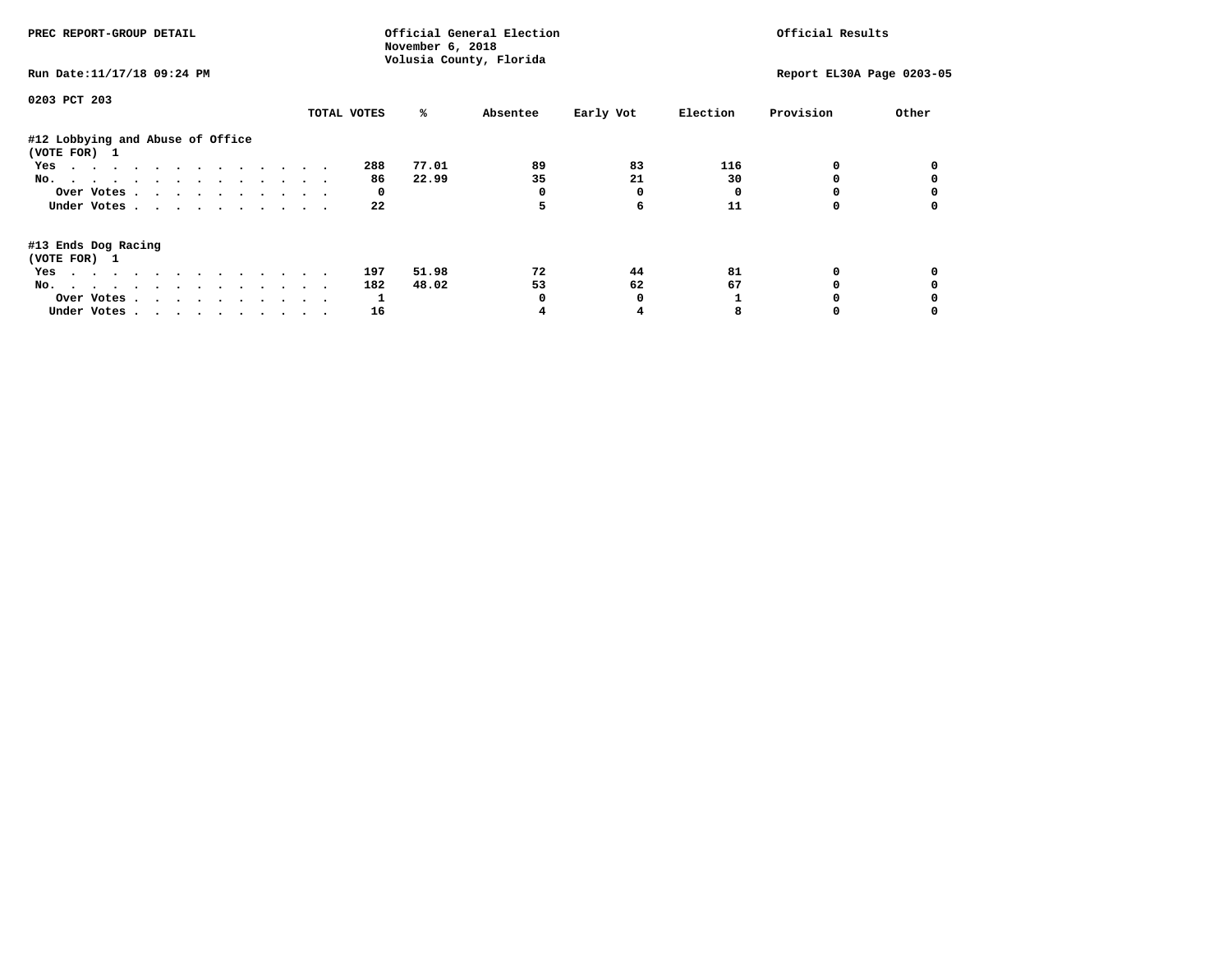## Official Results

**Run Date:11/17/18 09:24 PM Report EL30A Page 0204-01** 

| 0204 PCT 204                                                                                                                                                                                                                                                                                                                     |                      |                                                                          |                                                                                   |                                                                                                                 |        |                                                           |                                   |                                                                                              |                                                   |                                                                                                                           |                                                    |                                                                                                    |                                                  |                                                                                                                                     |
|----------------------------------------------------------------------------------------------------------------------------------------------------------------------------------------------------------------------------------------------------------------------------------------------------------------------------------|----------------------|--------------------------------------------------------------------------|-----------------------------------------------------------------------------------|-----------------------------------------------------------------------------------------------------------------|--------|-----------------------------------------------------------|-----------------------------------|----------------------------------------------------------------------------------------------|---------------------------------------------------|---------------------------------------------------------------------------------------------------------------------------|----------------------------------------------------|----------------------------------------------------------------------------------------------------|--------------------------------------------------|-------------------------------------------------------------------------------------------------------------------------------------|
|                                                                                                                                                                                                                                                                                                                                  |                      |                                                                          |                                                                                   |                                                                                                                 |        |                                                           |                                   | TOTAL VOTES                                                                                  | ℁                                                 | Absentee                                                                                                                  | Early Vot                                          | Election                                                                                           | Provision                                        | Other                                                                                                                               |
| REGISTERED VOTERS - TOTAL .                                                                                                                                                                                                                                                                                                      |                      |                                                                          |                                                                                   |                                                                                                                 |        |                                                           |                                   | 841                                                                                          |                                                   |                                                                                                                           |                                                    |                                                                                                    |                                                  |                                                                                                                                     |
| BALLOTS CAST - TOTAL.                                                                                                                                                                                                                                                                                                            | $\bullet$            | $\ddot{\phantom{a}}$                                                     |                                                                                   | $\bullet$                                                                                                       |        | $\ddot{\phantom{a}}$                                      | $\bullet$                         | 486                                                                                          |                                                   | 163                                                                                                                       | 132                                                | 191                                                                                                | 0                                                | $\mathbf 0$                                                                                                                         |
| BALLOTS CAST - BLANK.<br>$\bullet$                                                                                                                                                                                                                                                                                               |                      |                                                                          |                                                                                   |                                                                                                                 |        |                                                           |                                   | 1                                                                                            | .21                                               | 1                                                                                                                         | 0                                                  | $\mathbf 0$                                                                                        | $\mathbf 0$                                      | 0                                                                                                                                   |
| VOTER TURNOUT - TOTAL<br>$\ddot{\phantom{a}}$                                                                                                                                                                                                                                                                                    | $\cdot$              | $\ddot{\phantom{a}}$                                                     | $\bullet$                                                                         | $\ddot{\phantom{a}}$                                                                                            |        | $\sim$                                                    | $\ddot{\phantom{a}}$              |                                                                                              | 57.79                                             |                                                                                                                           |                                                    |                                                                                                    |                                                  |                                                                                                                                     |
| VOTER TURNOUT - BLANK<br>$\bullet$                                                                                                                                                                                                                                                                                               | $\ddot{\phantom{0}}$ |                                                                          |                                                                                   |                                                                                                                 |        |                                                           |                                   |                                                                                              | .12                                               |                                                                                                                           |                                                    |                                                                                                    |                                                  |                                                                                                                                     |
| United States Senator                                                                                                                                                                                                                                                                                                            |                      |                                                                          |                                                                                   |                                                                                                                 |        |                                                           |                                   |                                                                                              |                                                   |                                                                                                                           |                                                    |                                                                                                    |                                                  |                                                                                                                                     |
| (VOTE FOR) 1                                                                                                                                                                                                                                                                                                                     |                      |                                                                          |                                                                                   |                                                                                                                 |        |                                                           |                                   |                                                                                              |                                                   |                                                                                                                           |                                                    |                                                                                                    |                                                  |                                                                                                                                     |
| Rick Scott (REP)                                                                                                                                                                                                                                                                                                                 |                      |                                                                          |                                                                                   |                                                                                                                 |        |                                                           |                                   | 312                                                                                          | 65.14                                             | 102                                                                                                                       | 82                                                 | 128                                                                                                | 0                                                | $\mathbf 0$                                                                                                                         |
| Bill Nelson (DEM).<br>$\cdot$ $\cdot$ $\cdot$ $\cdot$ $\cdot$ $\cdot$ $\cdot$ $\cdot$                                                                                                                                                                                                                                            |                      |                                                                          |                                                                                   |                                                                                                                 |        |                                                           |                                   | 166                                                                                          | 34.66                                             | 57                                                                                                                        | 47                                                 | 62                                                                                                 | 0                                                | 0                                                                                                                                   |
| WRITE-IN.<br>$\sim$ $\sim$ $\sim$ $\sim$<br>$\ddotsc$<br>$\sim$                                                                                                                                                                                                                                                                  |                      | $\ddot{\phantom{a}}$                                                     | $\bullet$                                                                         | $\bullet$                                                                                                       |        |                                                           |                                   | 1                                                                                            | .21                                               | $\mathbf 0$                                                                                                               | $\mathbf 0$                                        | $\mathbf{1}$                                                                                       | $\Omega$                                         | $\mathbf 0$                                                                                                                         |
| Over Votes .                                                                                                                                                                                                                                                                                                                     |                      |                                                                          |                                                                                   |                                                                                                                 |        |                                                           |                                   | $\mathbf 0$                                                                                  |                                                   | $\mathbf 0$                                                                                                               | 0                                                  | $\mathbf 0$                                                                                        | 0                                                | $\mathbf 0$                                                                                                                         |
| $\ddot{\phantom{0}}$<br>$\bullet$<br>$\sim 100$ km s $^{-1}$                                                                                                                                                                                                                                                                     | $\bullet$ .          | $\bullet$                                                                | $\bullet$                                                                         | $\bullet$                                                                                                       |        |                                                           |                                   | 7                                                                                            |                                                   | 4                                                                                                                         | 3                                                  | 0                                                                                                  | $\Omega$                                         | $\mathbf 0$                                                                                                                         |
| Under Votes<br>$\sim$<br>$\sim$ $\sim$                                                                                                                                                                                                                                                                                           |                      | $\ddot{\phantom{a}}$                                                     |                                                                                   |                                                                                                                 |        |                                                           |                                   |                                                                                              |                                                   |                                                                                                                           |                                                    |                                                                                                    |                                                  |                                                                                                                                     |
| Representative in Congress District 6<br>(VOTE FOR) 1                                                                                                                                                                                                                                                                            |                      |                                                                          |                                                                                   |                                                                                                                 |        |                                                           |                                   |                                                                                              |                                                   |                                                                                                                           |                                                    |                                                                                                    |                                                  |                                                                                                                                     |
| Michael Waltz (REP).<br>$\cdot$ $\cdot$                                                                                                                                                                                                                                                                                          |                      | $\sim$ $\sim$ $\sim$                                                     |                                                                                   |                                                                                                                 |        | $\sim$ $\sim$                                             |                                   | 293                                                                                          | 61.81                                             | 92                                                                                                                        | 76                                                 | 125                                                                                                | 0                                                | 0                                                                                                                                   |
| Nancy Soderberg (DEM)<br>$\mathbf{r}$ . The set of the set of the set of the set of the set of the set of the set of the set of the set of the set of the set of the set of the set of the set of the set of the set of the set of the set of the set of t                                                                       |                      |                                                                          |                                                                                   |                                                                                                                 |        |                                                           |                                   | 181                                                                                          | 38.19                                             | 69                                                                                                                        | 50                                                 | 62                                                                                                 | 0                                                | $\mathbf 0$                                                                                                                         |
| Over Votes                                                                                                                                                                                                                                                                                                                       |                      |                                                                          | $\ddot{\phantom{a}}$                                                              | $\bullet$                                                                                                       |        | $\bullet$                                                 | $\ddot{\phantom{a}}$              | $\mathbf 0$                                                                                  |                                                   | $\mathbf 0$                                                                                                               | $\mathbf 0$                                        | $\mathbf 0$                                                                                        | $\mathbf 0$                                      | $\mathbf 0$                                                                                                                         |
| Under Votes                                                                                                                                                                                                                                                                                                                      |                      | $\ddot{\phantom{1}}$                                                     | $\ddot{\phantom{a}}$                                                              | $\bullet$                                                                                                       |        |                                                           |                                   | 12                                                                                           |                                                   | $\mathbf{2}$                                                                                                              | 6                                                  | 4                                                                                                  | 0                                                | 0                                                                                                                                   |
| Governor and Lieutenant Governor<br>(VOTE FOR) 1<br>Ron DeSantis (REP)<br>$\cdot$ $\cdot$ $\cdot$ $\cdot$ $\cdot$ $\cdot$ $\cdot$ $\cdot$<br>Andrew Gillum (DEM).<br>$\cdots$<br>Darcy G. Richardson (REF).<br>Ryan Christopher Foley<br>Kyle "KC" Gibson<br>Bruce Stanley<br>WRITE-IN.<br>$\cdots$<br>Over Votes<br>Under Votes |                      | $\bullet$<br>$\bullet$<br>$\ddot{\phantom{a}}$<br>$\bullet$<br>$\bullet$ | $\ddot{\phantom{a}}$<br>$\bullet$<br>$\ddot{\phantom{a}}$<br>$\ddot{\phantom{0}}$ | $\ddot{\phantom{a}}$<br>$\ddot{\phantom{a}}$<br>$\ddot{\phantom{a}}$<br>$\bullet$<br>$\bullet$<br>$\sim$ $\sim$ | $\sim$ | $\cdot$<br>$\bullet$<br>$\ddot{\phantom{a}}$<br>$\bullet$ | $\bullet$<br>$\ddot{\phantom{0}}$ | 313<br>158<br>3<br>2<br>$\overline{a}$<br>$\overline{a}$<br>$\mathbf{z}$<br>$\mathbf 0$<br>4 | 64.94<br>32.78<br>.62<br>.41<br>.41<br>.41<br>.41 | 98<br>55<br>$\overline{\mathbf{2}}$<br>$\mathbf{1}$<br>$\mathbf{1}$<br>$\overline{a}$<br>$\mathbf{1}$<br>$\mathbf 0$<br>3 | 85<br>46<br>0<br>0<br>$\Omega$<br>0<br>0<br>0<br>1 | 130<br>57<br>$\mathbf{1}$<br>$\mathbf{1}$<br>$\mathbf{1}$<br>0<br>$\mathbf{1}$<br>$\mathbf 0$<br>0 | 0<br>0<br>0<br>0<br>$\Omega$<br>0<br>0<br>0<br>0 | $\mathbf 0$<br>$\mathbf 0$<br>$\mathbf 0$<br>$\mathbf 0$<br>$\mathbf 0$<br>$\mathbf 0$<br>$\mathbf 0$<br>$\mathbf 0$<br>$\mathbf 0$ |
| Attorney General                                                                                                                                                                                                                                                                                                                 |                      |                                                                          |                                                                                   |                                                                                                                 |        |                                                           |                                   |                                                                                              |                                                   |                                                                                                                           |                                                    |                                                                                                    |                                                  |                                                                                                                                     |
| (VOTE FOR) 1                                                                                                                                                                                                                                                                                                                     |                      |                                                                          |                                                                                   |                                                                                                                 |        |                                                           |                                   | 326                                                                                          | 68.06                                             | 104                                                                                                                       | 86                                                 | 136                                                                                                | 0                                                | 0                                                                                                                                   |
| Ashley Moody (REP)                                                                                                                                                                                                                                                                                                               |                      |                                                                          |                                                                                   |                                                                                                                 |        |                                                           |                                   |                                                                                              |                                                   |                                                                                                                           |                                                    |                                                                                                    |                                                  |                                                                                                                                     |
| Sean Shaw (DEM)<br>$\cdots$                                                                                                                                                                                                                                                                                                      |                      |                                                                          |                                                                                   |                                                                                                                 |        | $\sim$                                                    |                                   | 135                                                                                          | 28.18                                             | 47                                                                                                                        | 43                                                 | 45                                                                                                 | 0                                                | $\mathbf 0$                                                                                                                         |
| Jeffrey Marc Siskind.                                                                                                                                                                                                                                                                                                            |                      |                                                                          |                                                                                   |                                                                                                                 |        | $\sim$                                                    | $\ddot{\phantom{a}}$              | 18                                                                                           | 3.76                                              | 10                                                                                                                        | $\overline{\mathbf{2}}$                            | 6                                                                                                  | 0                                                | $\mathbf 0$                                                                                                                         |
| Over Votes .<br>$\sim$ $\sim$ $\sim$ $\sim$                                                                                                                                                                                                                                                                                      |                      | $\bullet$                                                                | $\bullet$                                                                         | $\bullet$                                                                                                       |        |                                                           |                                   | $\mathbf 0$                                                                                  |                                                   | $\mathbf 0$                                                                                                               | 0                                                  | $\mathbf 0$                                                                                        | 0                                                | $\mathbf 0$                                                                                                                         |
| Under Votes                                                                                                                                                                                                                                                                                                                      |                      |                                                                          |                                                                                   |                                                                                                                 |        |                                                           |                                   | 7                                                                                            |                                                   | $\overline{\mathbf{2}}$                                                                                                   | $\mathbf{1}$                                       | 4                                                                                                  | $\Omega$                                         | $\mathbf 0$                                                                                                                         |
| Chief Financial Officer<br>(VOTE FOR) 1                                                                                                                                                                                                                                                                                          |                      |                                                                          |                                                                                   |                                                                                                                 |        |                                                           |                                   |                                                                                              |                                                   |                                                                                                                           |                                                    |                                                                                                    |                                                  |                                                                                                                                     |
| Jimmy Patronis (REP).<br>$\sim$ $\sim$                                                                                                                                                                                                                                                                                           |                      | $\cdot$ $\cdot$                                                          |                                                                                   | $\cdot$                                                                                                         |        |                                                           |                                   | 315                                                                                          | 67.16                                             | 99                                                                                                                        | 81                                                 | 135                                                                                                | 0                                                | 0                                                                                                                                   |
| Jeremy Ring (DEM).<br>$\cdot$ $\cdot$ $\cdot$ $\cdot$                                                                                                                                                                                                                                                                            |                      | $\ddot{\phantom{a}}$                                                     | $\bullet$                                                                         | $\bullet$                                                                                                       |        |                                                           |                                   | 153                                                                                          | 32.62                                             | 58                                                                                                                        | 46                                                 | 49                                                                                                 | 0                                                | $\mathbf 0$                                                                                                                         |
| WRITE-IN.<br>$\mathbf{r}$ , $\mathbf{r}$ , $\mathbf{r}$ , $\mathbf{r}$                                                                                                                                                                                                                                                           | $\ddot{\phantom{a}}$ | $\bullet$                                                                |                                                                                   | $\ddot{\phantom{a}}$                                                                                            |        |                                                           |                                   | 1                                                                                            | .21                                               | $\mathbf 0$                                                                                                               | 0                                                  | $\mathbf{1}$                                                                                       | 0                                                | $\mathbf 0$                                                                                                                         |
| Over Votes .<br><b>Contract Contract Contract</b>                                                                                                                                                                                                                                                                                | $\bullet$            | $\bullet$                                                                |                                                                                   |                                                                                                                 |        |                                                           |                                   | $\mathbf 0$                                                                                  |                                                   | $\mathbf 0$                                                                                                               | 0                                                  | 0                                                                                                  | 0                                                | $\mathbf 0$                                                                                                                         |
| Under Votes.<br>$\ddot{\phantom{1}}$<br>$\sim$ $\sim$<br>$\sim$                                                                                                                                                                                                                                                                  | $\bullet$            | $\cdot$                                                                  |                                                                                   |                                                                                                                 |        |                                                           |                                   | 17                                                                                           |                                                   | 6                                                                                                                         | 5                                                  | 6                                                                                                  | 0                                                | $\mathbf 0$                                                                                                                         |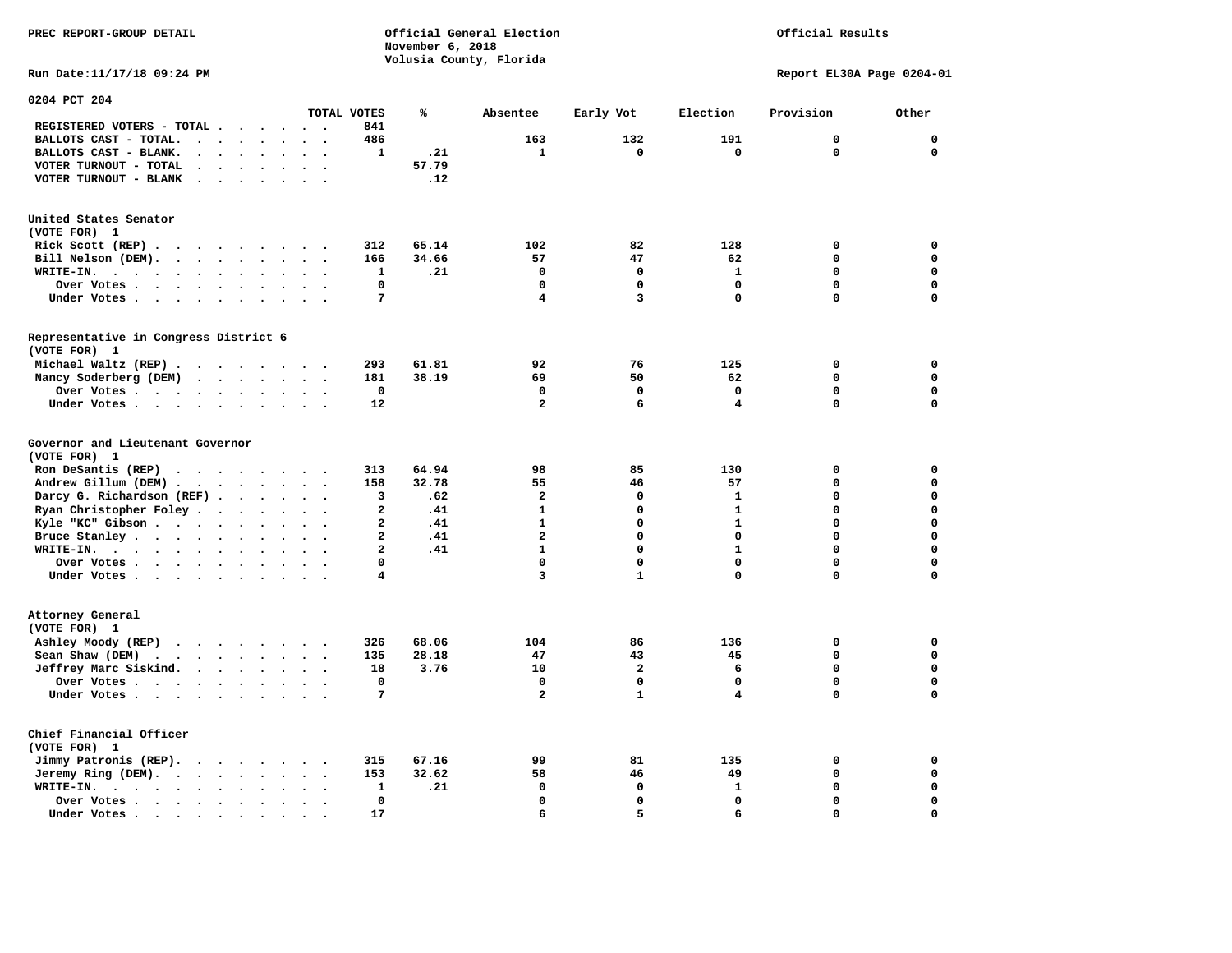| PREC REPORT-GROUP DETAIL                                                                                                                                                                                                                   |                         |              | November 6, 2018 | Official General Election<br>Volusia County, Florida |                |                | Official Results          |             |
|--------------------------------------------------------------------------------------------------------------------------------------------------------------------------------------------------------------------------------------------|-------------------------|--------------|------------------|------------------------------------------------------|----------------|----------------|---------------------------|-------------|
| Run Date:11/17/18 09:24 PM                                                                                                                                                                                                                 |                         |              |                  |                                                      |                |                | Report EL30A Page 0204-02 |             |
| 0204 PCT 204                                                                                                                                                                                                                               |                         |              |                  |                                                      |                |                |                           |             |
|                                                                                                                                                                                                                                            |                         | TOTAL VOTES  | ℁                | Absentee                                             | Early Vot      | Election       | Provision                 | Other       |
| Commissioner of Agriculture<br>(VOTE FOR) 1                                                                                                                                                                                                |                         |              |                  |                                                      |                |                |                           |             |
| Matt Caldwell (REP)                                                                                                                                                                                                                        |                         | 319          | 67.58            | 101                                                  | 80             | 138            | 0                         | 0           |
| Nicole "Nikki" Fried (DEM).                                                                                                                                                                                                                |                         | 153          | 32.42            | 60                                                   | 46             | 47             | 0                         | 0           |
| Over Votes                                                                                                                                                                                                                                 |                         | 0            |                  | 0                                                    | 0              | 0              | 0                         | 0           |
| Under Votes                                                                                                                                                                                                                                | $\sim$ $\sim$           | 14           |                  | $\overline{a}$                                       | 6              | 6              | $\mathbf 0$               | $\Omega$    |
| State Representative District 26<br>(VOTE FOR) 1                                                                                                                                                                                           |                         |              |                  |                                                      |                |                |                           |             |
| Elizabeth Fetterhoff (REP).                                                                                                                                                                                                                |                         | 329          | 70.75            | 104                                                  | 83             | 142            | 0                         | $\mathbf 0$ |
| Patrick Henry (DEM)                                                                                                                                                                                                                        |                         | 136          | 29.25            | 51                                                   | 40             | 45             | 0                         | 0           |
| Over Votes<br>$\sim$                                                                                                                                                                                                                       |                         | $\mathbf 0$  |                  | 0                                                    | 0              | 0              | 0                         | $\mathbf 0$ |
| Under Votes<br>$\sim$                                                                                                                                                                                                                      | $\cdot$ $\cdot$ $\cdot$ | 21           |                  | 8                                                    | 9              | 4              | $\mathbf{0}$              | $\Omega$    |
| Justice of the Supreme Court Lawson<br>(VOTE FOR) 1                                                                                                                                                                                        |                         |              |                  |                                                      |                |                |                           |             |
| Yes                                                                                                                                                                                                                                        |                         | 309          | 72.88            | 101                                                  | 79             | 129            | 0                         | $\mathbf 0$ |
| No.                                                                                                                                                                                                                                        | $\cdots$                | 115          | 27.12            | 39                                                   | 35             | 41             | 0                         | 0           |
| Over Votes                                                                                                                                                                                                                                 | $\bullet$               | $\mathbf 0$  |                  | $\mathbf 0$                                          | $\mathbf 0$    | $\mathbf{o}$   | $\mathbf 0$               | $\mathbf 0$ |
| Under Votes                                                                                                                                                                                                                                |                         | 62           |                  | 23                                                   | 18             | 21             | 0                         | $\mathbf 0$ |
| 5th District Court of Appeal Eisnaugle<br>(VOTE FOR) 1                                                                                                                                                                                     |                         |              |                  |                                                      |                |                |                           | $\mathbf 0$ |
| $Yes \cdot \cdot \cdot \cdot$<br>$\ddot{\phantom{1}}$<br>$\sim$ $\sim$ $\sim$<br>$\cdot$<br>No.                                                                                                                                            | $\cdot$                 | 272<br>150   | 64.45<br>35.55   | 90<br>50                                             | 65<br>49       | 117<br>51      | 0<br>$\mathbf{0}$         | $\mathbf 0$ |
| Over Votes                                                                                                                                                                                                                                 | $\blacksquare$ .        | 0            |                  | $\mathbf 0$                                          | 0              | $\mathbf 0$    | $\mathbf 0$               | $\mathbf 0$ |
| Under Votes                                                                                                                                                                                                                                |                         | 64           |                  | 23                                                   | 18             | 23             | 0                         | $\mathbf 0$ |
| Circuit Judge 7th Judicial, Grp 15                                                                                                                                                                                                         |                         |              |                  |                                                      |                |                |                           |             |
| (VOTE FOR) 1                                                                                                                                                                                                                               |                         |              |                  |                                                      |                |                |                           |             |
| Linda L. Gaustad                                                                                                                                                                                                                           |                         | 237          | 57.11            | 74                                                   | 72             | 91             | $\mathbf 0$               | $\mathbf 0$ |
| Ryan Will $\cdots$ , $\cdots$ , $\cdots$ , $\cdots$                                                                                                                                                                                        |                         | 178          | 42.89            | 65                                                   | 39             | 74             | $\mathbf{0}$              | $\mathbf 0$ |
| Over Votes                                                                                                                                                                                                                                 |                         | 0            |                  | 0                                                    | 0              | 0              | 0                         | 0           |
| Under Votes                                                                                                                                                                                                                                |                         | 71           |                  | 24                                                   | 21             | 26             | 0                         | $\mathbf 0$ |
| County Council Member District 1<br>(VOTE FOR) 1                                                                                                                                                                                           |                         |              |                  |                                                      |                |                |                           |             |
| Barbara Girtman                                                                                                                                                                                                                            |                         | $\mathbf{2}$ | 15.38            | 0                                                    | $\mathbf{2}$   | 0              | 0                         | 0           |
| Pat Patterson                                                                                                                                                                                                                              |                         | 11           | 84.62            | 5                                                    | $\overline{a}$ | 4              | $\mathbf 0$               | $\mathbf 0$ |
| Over Votes                                                                                                                                                                                                                                 |                         | 0            |                  | 0                                                    | 0              | $\mathbf 0$    | 0                         | 0           |
| Under Votes<br>$\cdot$ $\cdot$<br>$\cdot$<br>$\ddot{\phantom{1}}$                                                                                                                                                                          |                         | 3            |                  | $\mathbf{1}$                                         | 0              | $\overline{a}$ | 0                         | 0           |
| School Board Member District 1<br>(VOTE FOR) 1                                                                                                                                                                                             |                         |              |                  |                                                      |                |                |                           |             |
| Al Bouie.<br>the company of the company of the company of the company of the company of the company of the company of the company of the company of the company of the company of the company of the company of the company of the company |                         | 6            | 46.15            | 3                                                    | $\mathbf{1}$   | 2              | 0                         | 0           |
| Jamie Michele Haynes.                                                                                                                                                                                                                      |                         | 7            | 53.85            | 2                                                    | 2              | 3              | 0                         | 0           |
| Over Votes<br>$\ddot{\phantom{0}}$<br>$\ddot{\phantom{a}}$                                                                                                                                                                                 |                         | 0            |                  | $\mathbf 0$                                          | 0              | $\mathbf 0$    | $\mathbf 0$               | $\mathbf 0$ |
| Under Votes,                                                                                                                                                                                                                               |                         | 3            |                  | 1                                                    | $\mathbf{1}$   | $\mathbf{1}$   | $\Omega$                  | $\Omega$    |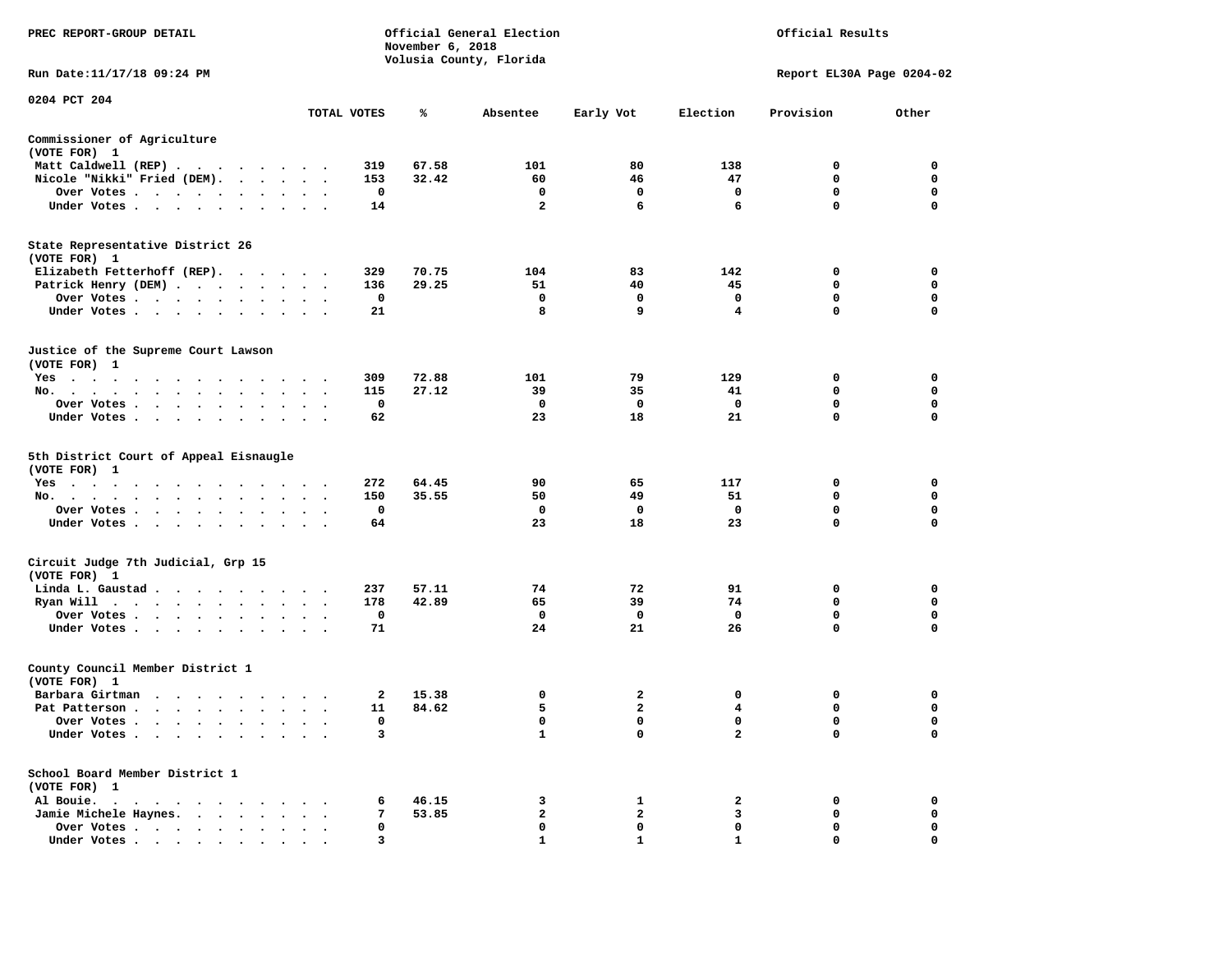| PREC REPORT-GROUP DETAIL                                                                                                                              |                        |                                 |             | November 6, 2018 | Official General Election<br>Volusia County, Florida | Official Results |          |                           |             |
|-------------------------------------------------------------------------------------------------------------------------------------------------------|------------------------|---------------------------------|-------------|------------------|------------------------------------------------------|------------------|----------|---------------------------|-------------|
| Run Date:11/17/18 09:24 PM                                                                                                                            |                        |                                 |             |                  |                                                      |                  |          | Report EL30A Page 0204-03 |             |
| 0204 PCT 204                                                                                                                                          |                        |                                 | TOTAL VOTES | %                | Absentee                                             | Early Vot        | Election | Provision                 | Other       |
| Soil and Water Cons Dist Seat 1<br>(VOTE FOR) 1                                                                                                       |                        |                                 |             |                  |                                                      |                  |          |                           |             |
| William Bliss.<br>$\begin{array}{ccccccccccccc} \bullet & \bullet & \bullet & \bullet & \bullet & \bullet \end{array}$<br>$\cdots$                    | $\cdot$                |                                 | 218         | 54.23            | 75                                                   | 61               | 82       | 0                         | 0           |
| Derrick Orberg.<br>$\bullet$ .<br><br><br><br><br><br><br>$\bullet$                                                                                   |                        |                                 | 184         | 45.77            | 61                                                   | 44               | 79       | 0                         | 0           |
| Over Votes.<br>$\begin{array}{cccccccccccccc} \bullet & \bullet & \bullet & \bullet & \bullet & \bullet & \bullet & \bullet \end{array}$<br>$\bullet$ | $\cdot$<br>$\bullet$   |                                 | 0           |                  | 0                                                    | 0                | 0        | $\mathbf 0$               | 0           |
| Under Votes<br>$\ddot{\phantom{1}}$<br>$\bullet$                                                                                                      |                        |                                 | 84          |                  | 27                                                   | 27               | 30       | 0                         | 0           |
| Soil and Water Cons Dist Seat 3<br>(VOTE FOR) 1                                                                                                       |                        |                                 |             |                  |                                                      |                  |          |                           |             |
| Beth James.                                                                                                                                           | $\bullet$              |                                 | 186         | 47.81            | 54                                                   | 50               | 82       | 0                         | 0           |
| Wesley Wayne Wilson Jr                                                                                                                                | $\sim$                 | $\ddot{\phantom{0}}$<br>$\cdot$ | 89          | 22.88            | 30                                                   | 20               | 39       | 0                         | 0           |
| Christine Wilt.<br>$\sim$ $\sim$<br>$\bullet$                                                                                                         | $\cdot$                |                                 | 114<br>0    | 29.31            | 43<br>0                                              | 33<br>0          | 38<br>0  | 0<br>$\mathbf 0$          | 0<br>0      |
| Over Votes<br>$\bullet$<br>$\cdot$<br>Under Votes                                                                                                     | $\bullet$<br>$\bullet$ | $\sim$<br>$\sim$                | 97          |                  | 36                                                   | 29               | 32       | 0                         | 0           |
| Soil and Water Cons Dist Seat 5                                                                                                                       |                        |                                 |             |                  |                                                      |                  |          |                           |             |
| (VOTE FOR) 1                                                                                                                                          |                        |                                 |             |                  |                                                      |                  |          |                           |             |
| J. Mark Barfield                                                                                                                                      |                        |                                 | 108         | 26.67            | 42                                                   | 27               | 39       | 0                         | 0           |
| Andy Kelly<br>$\bullet$                                                                                                                               |                        |                                 | 183         | 45.19            | 56                                                   | 54               | 73       | 0                         | 0           |
| David Schaefer.<br>$\sim$ $\sim$ $\sim$<br>$\bullet$<br>$\bullet$<br>$\bullet$                                                                        | $\bullet$<br>$\bullet$ |                                 | 114         | 28.15            | 37                                                   | 27               | 50       | 0                         | 0           |
| Over Votes.<br>$\sim$ $\sim$ $\sim$ $\sim$<br>$\ddot{\phantom{1}}$                                                                                    |                        |                                 | 0           |                  | 0<br>28                                              | 0                | 0        | 0<br>0                    | 0<br>0      |
| Under Votes<br>$\ddot{\phantom{0}}$<br>$\bullet$                                                                                                      | $\bullet$              | $\bullet$<br>$\cdot$            | 81          |                  |                                                      | 24               | 29       |                           |             |
| W Volusia Hosp Auth Group A, Seat 1<br>(VOTE FOR) 1                                                                                                   |                        |                                 |             |                  |                                                      |                  |          |                           |             |
| John M. Hill                                                                                                                                          |                        |                                 | 283         | 68.19            | 93                                                   | 74               | 116      | 0                         | 0           |
| Voloria Manning<br>$\sim$ $\sim$ $\sim$<br>$\bullet$<br>$\overline{\phantom{a}}$<br>$\bullet$                                                         | $\bullet$              |                                 | 132         | 31.81            | 48                                                   | 36               | 48       | 0                         | 0           |
| Over Votes .<br>$\bullet$ . $\bullet$ . $\bullet$ . $\bullet$ .<br>$\bullet$<br>$\bullet$                                                             | $\bullet$<br>$\bullet$ |                                 | 0           |                  | 0                                                    | 0                | 0        | 0                         | $\mathbf 0$ |
| Under Votes                                                                                                                                           | $\sim$ $\sim$ $\sim$   |                                 | 71          |                  | 22                                                   | 22               | 27       | $\mathbf 0$               | $\mathbf 0$ |
| W Volusia Hosp Auth Group B, Seat 1<br>(VOTE FOR) 1                                                                                                   |                        |                                 |             |                  |                                                      |                  |          |                           |             |
| Webster Barnaby<br>$\cdots$<br>$\bullet$<br>$\bullet$<br>$\bullet$                                                                                    | $\bullet$              | $\cdot$ .                       | 197         | 49.37            | 55                                                   | 53               | 89       | 0                         | 0           |
| Dolores Guzman.<br>$\sim$ $\sim$ $\sim$ $\sim$<br>$\bullet$<br>$\cdot$                                                                                |                        |                                 | 202         | 50.63            | 76                                                   | 56               | 70       | 0                         | 0           |
| Over Votes .<br>$\sim$ $\sim$<br>$\bullet$<br>$\cdot$<br>$\cdot$                                                                                      |                        |                                 | 0           |                  | 0                                                    | 0                | 0        | 0                         | 0           |
| Under Votes<br>$\bullet$<br>$\bullet$                                                                                                                 |                        |                                 | 87          |                  | 32                                                   | 23               | 32       | 0                         | 0           |
| W Volusia Hosp Auth Group B, Seat 2<br>(VOTE FOR) 1                                                                                                   |                        |                                 |             |                  |                                                      |                  |          |                           |             |
| Michael Ray.                                                                                                                                          |                        |                                 | 222         | 55.22            | 68                                                   | 57               | 97       | 0                         | 0           |
| Kathie D. Shepard.<br>$\bullet$                                                                                                                       |                        |                                 | 180         | 44.78            | 68                                                   | 49               | 63       | 0                         | 0           |
| Over Votes .<br>$\ddot{\phantom{a}}$<br>$\ddot{\phantom{a}}$                                                                                          |                        |                                 | $\mathbf 0$ |                  | 0                                                    | 0                | 0        | 0                         | 0           |
| Under Votes.<br>$\ddot{\phantom{1}}$<br>$\ddot{\phantom{a}}$<br>$\bullet$<br>$\bullet$                                                                |                        |                                 | 84          |                  | 27                                                   | 26               | 31       | 0                         | 0           |
| #1 Increased Homestead Exemption<br>(VOTE FOR) 1                                                                                                      |                        |                                 |             |                  |                                                      |                  |          |                           |             |
| $Yes \cdot \cdot \cdot \cdot \cdot$<br>$\ddot{\phantom{1}}$                                                                                           |                        |                                 | 230         | 48.52            | 83                                                   | 55               | 92       | 0                         | 0           |
| No.<br>$\cdot$<br>$\ddot{\phantom{a}}$<br>$\ddot{\phantom{a}}$<br>$\ddot{\phantom{a}}$                                                                |                        |                                 | 244         | 51.48            | 74                                                   | 74               | 96       | 0                         | 0           |
| Over Votes                                                                                                                                            |                        |                                 | 0           |                  | 0                                                    | 0                | 0        | 0                         | 0           |
| Under Votes                                                                                                                                           |                        |                                 | 12          |                  | 6                                                    | $\overline{3}$   | 3        | $\Omega$                  | $\Omega$    |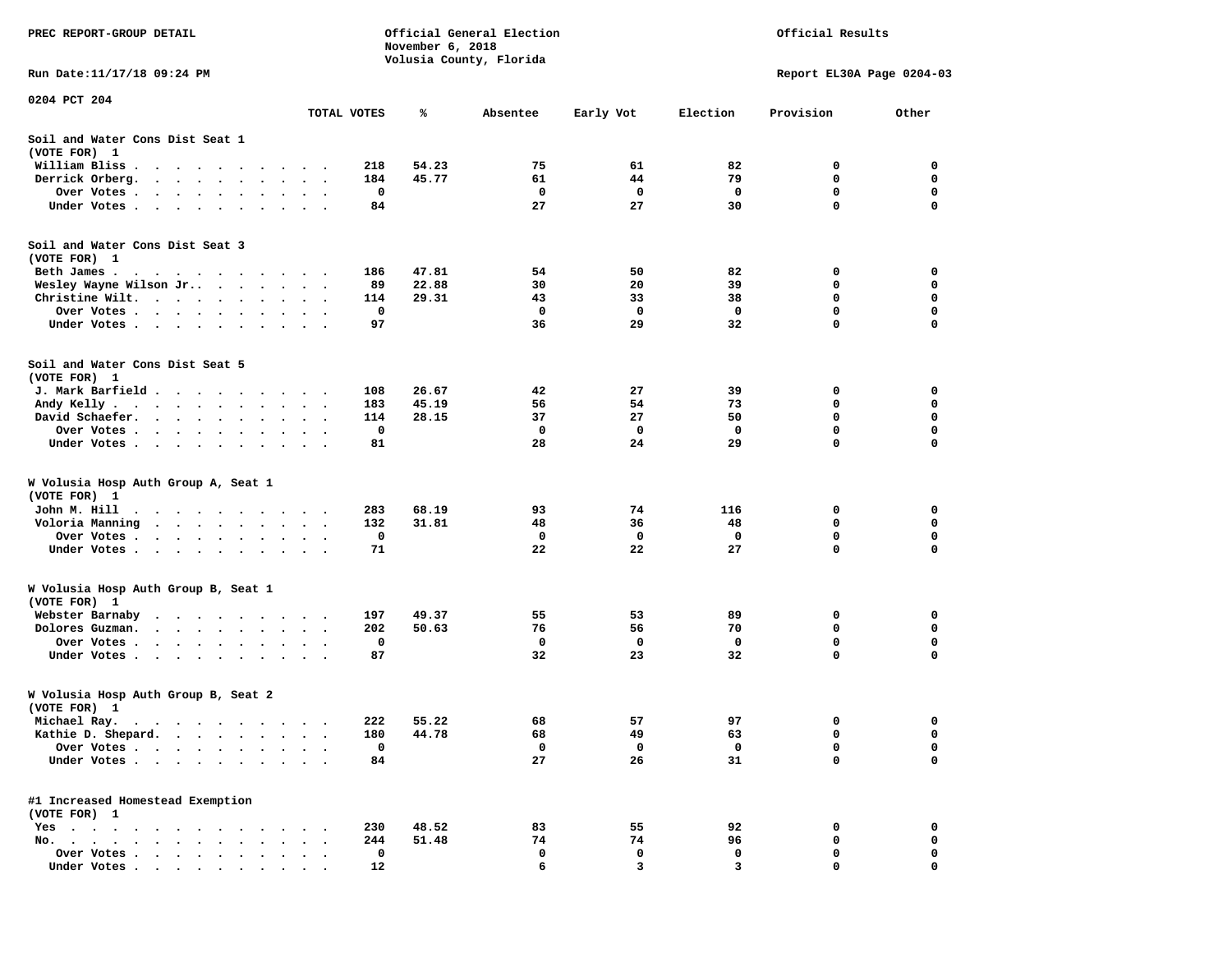| PREC REPORT-GROUP DETAIL                                                                                                                                                                                                                                                                                                                                                                                                                                                                   |        |                         | November 6, 2018 | Official General Election<br>Volusia County, Florida |                         |                 | Official Results          |                         |
|--------------------------------------------------------------------------------------------------------------------------------------------------------------------------------------------------------------------------------------------------------------------------------------------------------------------------------------------------------------------------------------------------------------------------------------------------------------------------------------------|--------|-------------------------|------------------|------------------------------------------------------|-------------------------|-----------------|---------------------------|-------------------------|
| Run Date: 11/17/18 09:24 PM                                                                                                                                                                                                                                                                                                                                                                                                                                                                |        |                         |                  |                                                      |                         |                 | Report EL30A Page 0204-04 |                         |
| 0204 PCT 204                                                                                                                                                                                                                                                                                                                                                                                                                                                                               |        |                         |                  |                                                      |                         |                 |                           |                         |
|                                                                                                                                                                                                                                                                                                                                                                                                                                                                                            |        | TOTAL VOTES             | ℁                | Absentee                                             | Early Vot               | Election        | Provision                 | Other                   |
| #2 Limit on Property Tax Assessments<br>(VOTE FOR) 1                                                                                                                                                                                                                                                                                                                                                                                                                                       |        |                         |                  |                                                      |                         |                 |                           |                         |
| Yes                                                                                                                                                                                                                                                                                                                                                                                                                                                                                        |        | 321                     | 68.30            | 114                                                  | 81                      | 126             | 0                         | 0                       |
| No.                                                                                                                                                                                                                                                                                                                                                                                                                                                                                        |        | 149                     | 31.70            | 44                                                   | 47                      | 58              | 0                         | 0                       |
| Over Votes                                                                                                                                                                                                                                                                                                                                                                                                                                                                                 |        | $\mathbf{o}$            |                  | $\overline{\phantom{0}}$                             | $\mathbf 0$             | $\mathbf 0$     | $\mathbf 0$               | $\mathbf 0$             |
| Under Votes                                                                                                                                                                                                                                                                                                                                                                                                                                                                                |        | 16                      |                  | 5                                                    | $\overline{\mathbf{4}}$ | $7\phantom{.0}$ | $\mathbf{0}$              | $\Omega$                |
| #3 Voter Control of Gambling<br>(VOTE FOR) 1                                                                                                                                                                                                                                                                                                                                                                                                                                               |        |                         |                  |                                                      |                         |                 |                           |                         |
| Yes                                                                                                                                                                                                                                                                                                                                                                                                                                                                                        |        | 317                     | 66.60            | 115                                                  | 84                      | 118             | 0                         | 0                       |
| No.                                                                                                                                                                                                                                                                                                                                                                                                                                                                                        |        | 159                     | 33.40            | 42                                                   | 44                      | 73              | 0                         | $\mathbf 0$             |
| Over Votes                                                                                                                                                                                                                                                                                                                                                                                                                                                                                 |        | $\mathbf{1}$            |                  | $\mathbf{o}$                                         | $\mathbf{1}$            | $\mathbf 0$     | 0                         | $\mathbf 0$             |
| Under Votes                                                                                                                                                                                                                                                                                                                                                                                                                                                                                |        | 9                       |                  | 6                                                    | $\mathbf{3}$            | $\Omega$        | $\Omega$                  | $\Omega$                |
| #4 Voting Restoration Amendment<br>(VOTE FOR) 1                                                                                                                                                                                                                                                                                                                                                                                                                                            |        |                         |                  |                                                      |                         |                 |                           |                         |
| Yes                                                                                                                                                                                                                                                                                                                                                                                                                                                                                        |        | 251                     | 52.95            | 88                                                   | 74                      | 89              | 0                         | 0                       |
| No.                                                                                                                                                                                                                                                                                                                                                                                                                                                                                        |        | 223                     | 47.05            | 70                                                   | 53                      | 100             | $\mathbf 0$               | 0                       |
| Over Votes                                                                                                                                                                                                                                                                                                                                                                                                                                                                                 |        | $\overline{\mathbf{0}}$ |                  | $^{\circ}$                                           | $\Omega$                | $\mathbf 0$     | $\mathbf 0$               | $\mathbf 0$             |
| Under Votes                                                                                                                                                                                                                                                                                                                                                                                                                                                                                |        | 12                      |                  | 5                                                    | 5                       | $\overline{a}$  | $\mathbf 0$               | $\mathbf 0$             |
| #5 Supermajority Vote Required<br>(VOTE FOR) 1                                                                                                                                                                                                                                                                                                                                                                                                                                             |        |                         |                  |                                                      | 77                      |                 |                           |                         |
| Yes                                                                                                                                                                                                                                                                                                                                                                                                                                                                                        |        | 312<br>151              | 67.39<br>32.61   | 103<br>49                                            | 49                      | 132<br>53       | 0<br>$\Omega$             | $\mathbf 0$<br>$\Omega$ |
| No.<br>Over Votes                                                                                                                                                                                                                                                                                                                                                                                                                                                                          |        | 0                       |                  | $\mathbf{o}$                                         | $\mathbf 0$             | $\mathbf 0$     | $\mathbf 0$               | $\mathbf 0$             |
| Under Votes                                                                                                                                                                                                                                                                                                                                                                                                                                                                                |        | 23                      |                  | 11                                                   | 6                       | 6               | $\Omega$                  | $\Omega$                |
|                                                                                                                                                                                                                                                                                                                                                                                                                                                                                            |        |                         |                  |                                                      |                         |                 |                           |                         |
| #6 Rights of Crime Victims; Judges<br>(VOTE FOR) 1                                                                                                                                                                                                                                                                                                                                                                                                                                         |        |                         |                  |                                                      |                         |                 |                           |                         |
| Yes                                                                                                                                                                                                                                                                                                                                                                                                                                                                                        |        | 238                     | 51.18            | 80                                                   | 51                      | 107             | 0                         | $\mathbf 0$             |
| No.                                                                                                                                                                                                                                                                                                                                                                                                                                                                                        |        | 227                     | 48.82            | 71                                                   | 74                      | 82              | $\mathbf 0$               | $\mathbf 0$             |
| Over Votes                                                                                                                                                                                                                                                                                                                                                                                                                                                                                 |        | <b>1</b>                |                  | $\mathbf{o}$                                         | 1                       | 0               | 0                         | 0                       |
| Under Votes                                                                                                                                                                                                                                                                                                                                                                                                                                                                                |        | 20                      |                  | 12                                                   | 6                       | $\overline{a}$  | $\mathbf 0$               | $\Omega$                |
| #7 Survivor Benefits<br>(VOTE FOR) 1                                                                                                                                                                                                                                                                                                                                                                                                                                                       |        |                         |                  |                                                      |                         |                 |                           |                         |
| Yes                                                                                                                                                                                                                                                                                                                                                                                                                                                                                        |        | 265                     | 56.38            | 92                                                   | 62                      | 111             | 0                         | 0                       |
| No.                                                                                                                                                                                                                                                                                                                                                                                                                                                                                        |        | 205                     | 43.62            | 63                                                   | 66                      | 76              | $\mathbf 0$               | 0                       |
| Over Votes                                                                                                                                                                                                                                                                                                                                                                                                                                                                                 |        | 0                       |                  | $\Omega$                                             | 0                       | 0               | 0                         | 0                       |
| Under Votes                                                                                                                                                                                                                                                                                                                                                                                                                                                                                |        | 16                      |                  | 8                                                    | $\overline{4}$          | 4               | $\mathbf 0$               | $\mathbf 0$             |
| #9 Prohibits Oil, Gas Drilling, Vaping<br>(VOTE FOR) 1                                                                                                                                                                                                                                                                                                                                                                                                                                     |        |                         |                  |                                                      |                         |                 |                           |                         |
| Yes                                                                                                                                                                                                                                                                                                                                                                                                                                                                                        |        | 251                     | 53.52            | 88                                                   | 69                      | 94              | 0                         | 0                       |
| No.                                                                                                                                                                                                                                                                                                                                                                                                                                                                                        |        | 218                     | 46.48            | 67                                                   | 57                      | 94              | 0                         | 0                       |
| Over Votes                                                                                                                                                                                                                                                                                                                                                                                                                                                                                 | $\sim$ | $\mathbf 0$             |                  | $\mathbf 0$                                          | $\mathbf 0$             | $\mathbf 0$     | $\mathbf 0$               | 0                       |
| $\blacksquare$ $\blacksquare$ $\blacksquare$ $\blacksquare$ $\blacksquare$ $\blacksquare$ $\blacksquare$ $\blacksquare$ $\blacksquare$ $\blacksquare$ $\blacksquare$ $\blacksquare$ $\blacksquare$ $\blacksquare$ $\blacksquare$ $\blacksquare$ $\blacksquare$ $\blacksquare$ $\blacksquare$ $\blacksquare$ $\blacksquare$ $\blacksquare$ $\blacksquare$ $\blacksquare$ $\blacksquare$ $\blacksquare$ $\blacksquare$ $\blacksquare$ $\blacksquare$ $\blacksquare$ $\blacksquare$ $\blacks$ |        | 17                      |                  | я                                                    | 6                       | 3               | $\Omega$                  | $\Omega$                |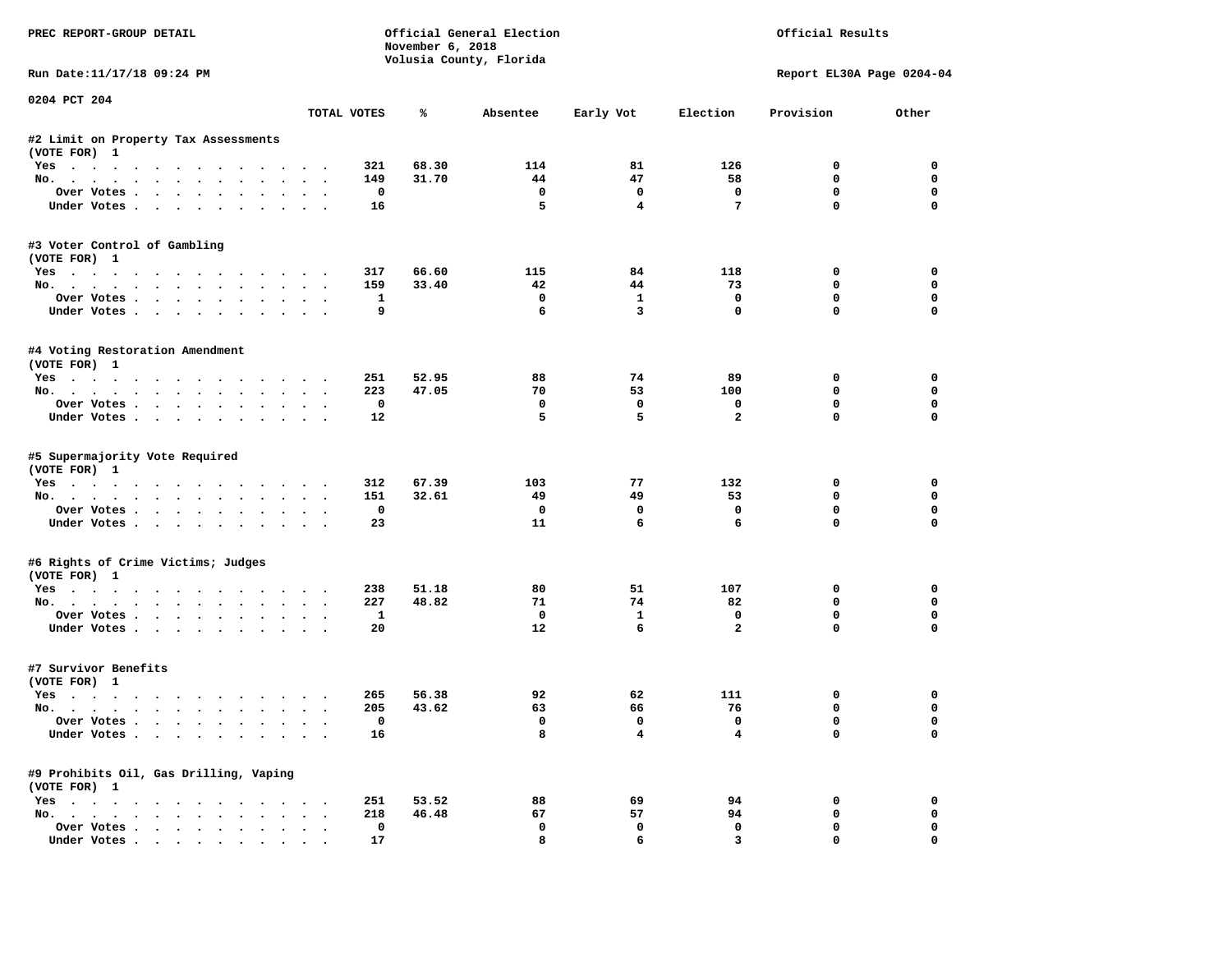| PREC REPORT-GROUP DETAIL                              |              | Official General Election<br>November 6, 2018<br>Volusia County, Florida |            | Official Results |             |                           |             |
|-------------------------------------------------------|--------------|--------------------------------------------------------------------------|------------|------------------|-------------|---------------------------|-------------|
| Run Date:11/17/18 09:24 PM                            |              |                                                                          |            |                  |             | Report EL30A Page 0204-05 |             |
| 0204 PCT 204                                          | TOTAL VOTES  | ℁                                                                        | Absentee   | Early Vot        | Election    | Provision                 | Other       |
| #10 State and Local Structure and Op<br>(VOTE FOR) 1  |              |                                                                          |            |                  |             |                           |             |
| Yes                                                   | 267          | 58.30                                                                    | 91         | 68               | 108         | 0                         | 0           |
| No.                                                   | 191          | 41.70                                                                    | 58         | 58               | 75          | $\mathbf{0}$              | $\mathbf 0$ |
| Over Votes                                            | $\mathbf 0$  |                                                                          | $\Omega$   | $\mathbf 0$      | 0           | 0                         | $\mathbf 0$ |
| Under Votes                                           | 28           |                                                                          | 14         | 6                | 8           | $\Omega$                  | $\Omega$    |
| #11 Removal of Obs Prov; Crim Statute<br>(VOTE FOR) 1 |              |                                                                          |            |                  |             |                           |             |
| Yes                                                   | 221          | 49.11                                                                    | 76         | 56               | 89          | 0                         | 0           |
| No.                                                   | 229          | 50.89                                                                    | 69         | 65               | 95          | 0                         | 0           |
| Over Votes                                            | 0            |                                                                          | $^{\circ}$ | $\Omega$         | 0           | 0                         | $\mathbf 0$ |
| Under Votes.                                          | 36           |                                                                          | 18         | 11               | 7           | <sup>n</sup>              | $\Omega$    |
| #12 Lobbying and Abuse of Office<br>(VOTE FOR) 1      |              |                                                                          |            |                  |             |                           |             |
| Yes                                                   | 357          | 77.78                                                                    | 117        | 93               | 147         | 0                         | 0           |
| No.                                                   | 102          | 22.22                                                                    | 34         | 31               | 37          | 0                         | $\mathbf 0$ |
| Over Votes.                                           | 0            |                                                                          | $^{\circ}$ | 0                | $\mathbf 0$ | $\Omega$                  | $\mathbf 0$ |
| Under Votes                                           | 27           |                                                                          | 12         | 8                | 7           | <sup>0</sup>              | $\Omega$    |
| #13 Ends Dog Racing<br>(VOTE FOR) 1                   |              |                                                                          |            |                  |             |                           |             |
| Yes                                                   | 247          | 52.78                                                                    | 85         | 69               | 93          | 0                         | 0           |
| No.                                                   | 221          | 47.22                                                                    | 68         | 58               | 95          | 0                         | $\mathbf 0$ |
| Over Votes                                            | $\mathbf{o}$ |                                                                          | 0          | 0                | $\mathbf 0$ | 0                         | 0           |
| Under Votes.                                          | 18           |                                                                          | 10         | 5                | 3           | 0                         | $\Omega$    |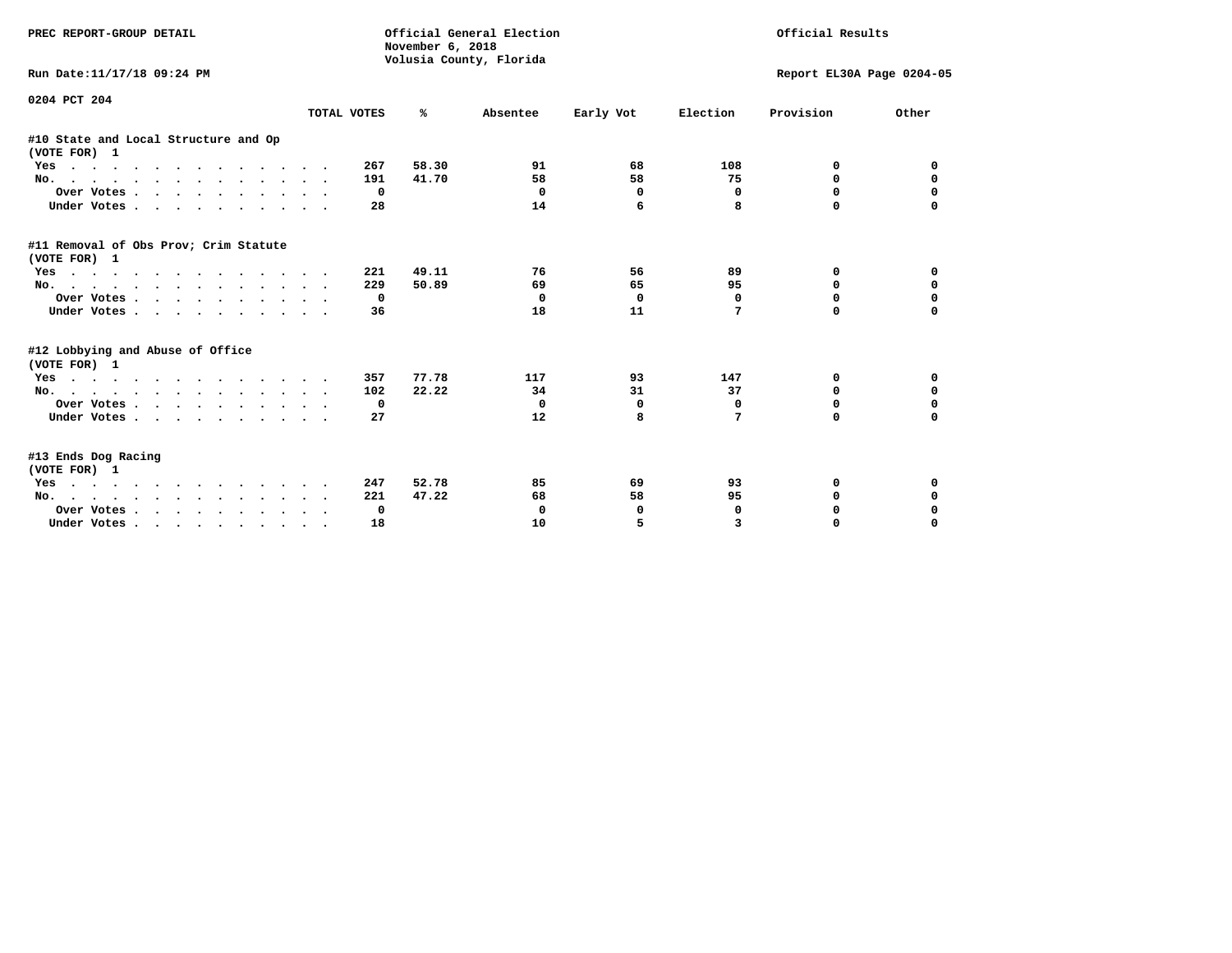## Official Results

**Run Date:11/17/18 09:24 PM Report EL30A Page 0205-01** 

| 0205 PCT 205                                                                                                         |                                              |                         |                |                         |                         |              |              |                  |
|----------------------------------------------------------------------------------------------------------------------|----------------------------------------------|-------------------------|----------------|-------------------------|-------------------------|--------------|--------------|------------------|
|                                                                                                                      |                                              | TOTAL VOTES             | ℁              | Absentee                | Early Vot               | Election     | Provision    | Other            |
| REGISTERED VOTERS - TOTAL .<br>$\overline{\phantom{a}}$<br>$\ddot{\phantom{a}}$<br>$\ddot{\phantom{a}}$              | $\ddot{\phantom{0}}$<br>$\sim$               | 1,916                   |                |                         |                         |              |              |                  |
| BALLOTS CAST - TOTAL.<br>$\sim$<br>$\bullet$<br>$\bullet$<br>$\ddot{\phantom{a}}$                                    |                                              | 1,106                   |                | 370                     | 300                     | 435          | $\mathbf{1}$ | $\mathbf 0$      |
| BALLOTS CAST - BLANK.<br>$\bullet$<br>$\ddot{\phantom{a}}$<br>$\bullet$<br>$\bullet$<br>$\bullet$                    | $\bullet$<br>$\bullet$                       | 0                       |                | $\mathbf 0$             | $\mathbf 0$             | $\mathbf 0$  | $\mathbf 0$  | $\mathbf 0$      |
| VOTER TURNOUT - TOTAL<br>$\bullet$<br>$\ddot{\phantom{a}}$<br>$\ddot{\phantom{1}}$                                   |                                              |                         | 57.72          |                         |                         |              |              |                  |
| VOTER TURNOUT - BLANK<br>$\overline{\phantom{a}}$                                                                    |                                              |                         |                |                         |                         |              |              |                  |
|                                                                                                                      |                                              |                         |                |                         |                         |              |              |                  |
|                                                                                                                      |                                              |                         |                |                         |                         |              |              |                  |
| United States Senator                                                                                                |                                              |                         |                |                         |                         |              |              |                  |
| (VOTE FOR) 1                                                                                                         |                                              |                         |                |                         |                         |              |              |                  |
| Rick Scott (REP).<br>$\ddot{\phantom{1}}$<br>$\sim$ $\sim$ $\sim$<br>$\sim$ $\sim$<br>$\ddot{\phantom{a}}$<br>$\sim$ | $\overline{\phantom{a}}$                     | 663                     | 60.55          | 209                     | 167                     | 286          | 1            | $\mathbf 0$      |
| Bill Nelson (DEM).<br>$\cdots$                                                                                       | $\bullet$                                    | 428                     | 39.09          | 150                     | 131                     | 147          | 0            | $\mathbf{0}$     |
| WRITE-IN.<br>$\cdot$ $\cdot$ $\cdot$<br>$\sim$ $\sim$ $\sim$ $\sim$<br>$\ddot{\phantom{a}}$                          |                                              | 4                       | .37            | $\overline{\mathbf{2}}$ | 1                       | 1            | $\Omega$     | $\mathbf 0$      |
| Over Votes<br>$\ddot{\phantom{a}}$                                                                                   |                                              | $\mathbf 0$             |                | $\Omega$                | $\mathbf 0$             | $\mathbf 0$  | $\mathbf 0$  | $\mathbf 0$      |
| Under Votes<br>$\bullet$<br>$\bullet$                                                                                | $\ddot{\phantom{a}}$<br>$\bullet$            | 11                      |                | 9                       | $\mathbf{1}$            | $\mathbf{1}$ | $\mathbf 0$  | $\mathbf 0$      |
|                                                                                                                      |                                              |                         |                |                         |                         |              |              |                  |
| Representative in Congress District 6                                                                                |                                              |                         |                |                         |                         |              |              |                  |
| (VOTE FOR) 1                                                                                                         |                                              |                         |                |                         |                         |              |              |                  |
| Michael Waltz (REP)                                                                                                  |                                              | 654                     | 60.33          | 207                     | 165                     | 281          | 1            | 0                |
| Nancy Soderberg (DEM)                                                                                                | $\bullet$                                    | 430                     | 39.67          | 158                     | 131                     | 141          | 0            | $\mathbf 0$      |
| Over Votes .<br>$\sim$ $\sim$ $\sim$ $\sim$<br>$\ddot{\phantom{a}}$<br>$\bullet$                                     |                                              | 0                       |                | 0                       | 0                       | $\mathbf 0$  | 0            | 0                |
| Under Votes<br>$\ddot{\phantom{a}}$<br>$\bullet$                                                                     | $\sim$<br>$\ddot{\phantom{a}}$               | 22                      |                | 5                       | $\overline{\mathbf{4}}$ | 13           | $\mathbf 0$  | $\mathbf 0$      |
|                                                                                                                      |                                              |                         |                |                         |                         |              |              |                  |
| Governor and Lieutenant Governor                                                                                     |                                              |                         |                |                         |                         |              |              |                  |
| (VOTE FOR) 1                                                                                                         |                                              |                         |                |                         |                         |              |              |                  |
| Ron DeSantis (REP)<br>.                                                                                              |                                              | 660                     | 60.22          | 207                     | 166                     | 286          | $\mathbf{1}$ | $\mathbf 0$      |
| Andrew Gillum (DEM)<br>$\ddot{\phantom{1}}$                                                                          | $\ddot{\phantom{a}}$<br>$\bullet$            | 414                     | 37.77          | 145                     | 130                     | 139          | 0            | $\mathbf 0$      |
| Darcy G. Richardson (REF).<br>$\ddot{\phantom{a}}$                                                                   |                                              | 10                      | .91            | 8                       | $\mathbf{1}$            | $\mathbf{1}$ | 0            | 0                |
|                                                                                                                      |                                              | 8                       | .73            | 7                       | $\Omega$                | $\mathbf{1}$ | $\Omega$     | $\mathbf 0$      |
| Ryan Christopher Foley.<br>$\sim$<br>$\bullet$<br>$\bullet$                                                          |                                              | $\overline{\mathbf{4}}$ | .36            | $\Omega$                | $\mathbf{1}$            | 3            | $\mathbf 0$  | $\mathbf 0$      |
| Kyle "KC" Gibson.<br>$\mathcal{L}=\mathcal{L}=\mathcal{L}$ .<br>$\bullet$<br>$\ddot{\phantom{a}}$<br>$\bullet$       | $\ddot{\phantom{a}}$<br>$\ddot{\phantom{1}}$ |                         |                | $\Omega$                | $\Omega$                | 0            | 0            | $\mathbf 0$      |
| Bruce Stanley<br>$\ddot{\phantom{a}}$                                                                                |                                              | 0                       |                |                         |                         |              |              |                  |
| WRITE-IN.<br>.<br>$\ddot{\phantom{a}}$                                                                               |                                              | 0                       |                | $\Omega$                | $\mathbf 0$             | $\Omega$     | $\mathbf 0$  | $\mathbf 0$      |
| Over Votes<br>$\bullet$<br>$\bullet$                                                                                 |                                              | $\mathbf{1}$            |                | 0                       | $\mathbf{1}$            | 0            | 0            | $\mathbf 0$      |
| Under Votes<br>$\cdot$                                                                                               |                                              | 9                       |                | 3                       | $\mathbf{1}$            | 5            | 0            | $\mathbf 0$      |
|                                                                                                                      |                                              |                         |                |                         |                         |              |              |                  |
| Attorney General<br>(VOTE FOR) 1                                                                                     |                                              |                         |                |                         |                         |              |              |                  |
|                                                                                                                      |                                              |                         |                |                         |                         |              |              |                  |
| Ashley Moody (REP)                                                                                                   |                                              | 693<br>373              | 63.69<br>34.28 | 215<br>140              | 178<br>113              | 299<br>120   | 1<br>0       | 0<br>$\mathbf 0$ |
| Sean Shaw (DEM)<br>$\cdots$<br>$\ddot{\phantom{a}}$                                                                  |                                              |                         |                |                         |                         |              |              |                  |
| Jeffrey Marc Siskind.<br>$\ddot{\phantom{a}}$<br>$\bullet$                                                           | $\ddot{\phantom{a}}$<br>$\ddot{\phantom{a}}$ | 22                      | 2.02           | 9                       | 7                       | 6            | 0            | $\mathbf 0$      |
| Over Votes<br>$\ddot{\phantom{0}}$                                                                                   |                                              | $\mathbf 0$             |                | $\Omega$                | $\mathbf 0$             | $\mathbf 0$  | 0            | $\mathbf 0$      |
| Under Votes<br>$\bullet$                                                                                             |                                              | 18                      |                | 6                       | $\mathbf{2}$            | 10           | 0            | $\mathbf 0$      |
| Chief Financial Officer                                                                                              |                                              |                         |                |                         |                         |              |              |                  |
|                                                                                                                      |                                              |                         |                |                         |                         |              |              |                  |
| (VOTE FOR) 1                                                                                                         |                                              |                         |                |                         |                         |              |              |                  |
| Jimmy Patronis (REP).<br>$\mathbf{r}$ , and $\mathbf{r}$ , and $\mathbf{r}$<br>$\ddot{\phantom{a}}$                  |                                              | 678                     | 62.95          | 213                     | 173                     | 291          | $\mathbf{1}$ | 0                |
| Jeremy Ring (DEM).<br>$\bullet$<br>$\bullet$                                                                         | $\ddot{\phantom{a}}$<br>$\bullet$            | 398                     | 36.95          | 148                     | 119                     | 131          | 0            | $\mathbf 0$      |
| WRITE-IN.<br>$\bullet$<br>$\sim$<br>$\sim$ $\sim$<br>$\bullet$                                                       |                                              | 1                       | .09            | $\mathbf 0$             | $\mathbf 1$             | $\mathbf 0$  | 0            | $\mathbf 0$      |
| Over Votes .<br>$\sim$ $\sim$ $\sim$<br>$\sim$<br>$\bullet$                                                          |                                              | $\mathbf{1}$            |                | $\mathbf{1}$            | $\mathbf 0$             | $\mathbf 0$  | $\mathbf 0$  | $\mathbf 0$      |
| Under Votes .<br>$\bullet$ .<br>$\bullet$<br>$\bullet$<br>$\bullet$                                                  |                                              | 28                      |                | 8                       | 7                       | 13           | $\Omega$     | $\mathbf 0$      |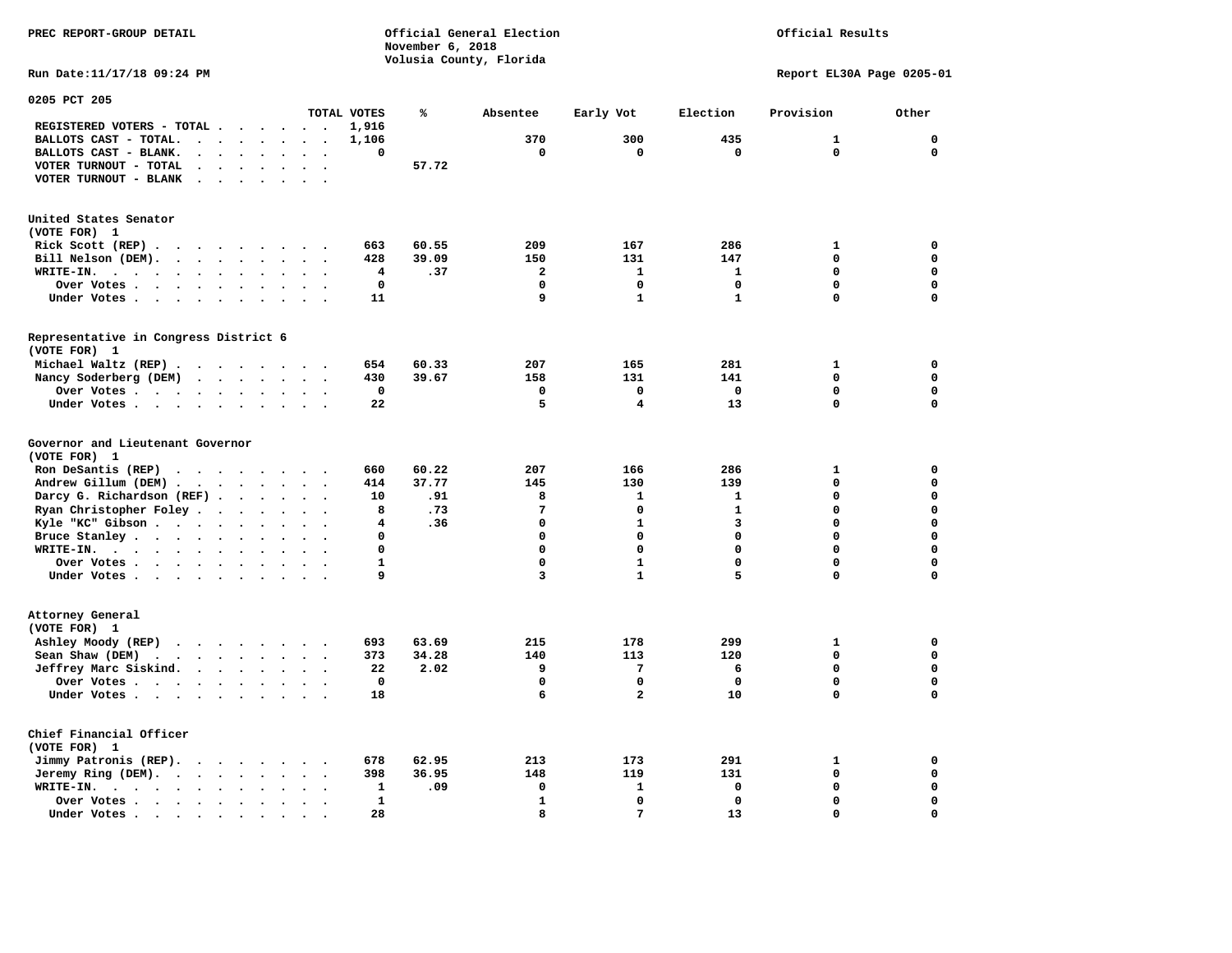| PREC REPORT-GROUP DETAIL                                    |                         |                     | November 6, 2018 | Official General Election<br>Volusia County, Florida | Official Results  |                         |                           |                  |
|-------------------------------------------------------------|-------------------------|---------------------|------------------|------------------------------------------------------|-------------------|-------------------------|---------------------------|------------------|
| Run Date:11/17/18 09:24 PM                                  |                         |                     |                  |                                                      |                   |                         | Report EL30A Page 0205-02 |                  |
| 0205 PCT 205                                                |                         | TOTAL VOTES         | ℁                | Absentee                                             | Early Vot         | Election                | Provision                 | Other            |
|                                                             |                         |                     |                  |                                                      |                   |                         |                           |                  |
| Commissioner of Agriculture<br>(VOTE FOR) 1                 |                         |                     |                  |                                                      |                   |                         |                           |                  |
| Matt Caldwell (REP)                                         |                         | 657                 | 61.12            | 207                                                  | 165               | 284                     | 1                         | $\mathbf 0$      |
| Nicole "Nikki" Fried (DEM).                                 |                         | 418                 | 38.88            | 153                                                  | 129               | 136                     | $\mathbf 0$               | $\mathbf 0$      |
| Over Votes                                                  |                         | 0                   |                  | $\mathbf 0$                                          | $\mathbf 0$       | $\mathbf 0$             | $\mathbf 0$               | $\mathbf 0$      |
| Under Votes                                                 |                         | 31                  |                  | 10                                                   | 6                 | 15                      | $\mathbf{0}$              | $\Omega$         |
| State Senator District 14<br>(VOTE FOR) 1                   |                         |                     |                  |                                                      |                   |                         |                           |                  |
| Dorothy L. Hukill (REP).                                    |                         | 643                 | 60.09            | 196                                                  | 163               | 283                     | 1                         | $\mathbf 0$      |
| Melissa "Mel" Martin (DEM).                                 |                         | 427                 | 39.91            | 159                                                  | 130               | 138                     | 0                         | 0                |
| Over Votes                                                  |                         | $\mathbf 0$         |                  | $\mathbf 0$                                          | 0                 | $\overline{\mathbf{0}}$ | $\mathbf 0$               | $\mathbf 0$      |
| Under Votes                                                 |                         | 36                  |                  | 15                                                   | 7                 | 14                      | $\mathbf 0$               | $\mathbf 0$      |
| State Representative District 26<br>(VOTE FOR) 1            |                         |                     |                  |                                                      |                   |                         |                           |                  |
| Elizabeth Fetterhoff (REP).                                 |                         | 679                 | 62.93            | 219                                                  | 171               | 288                     | $\mathbf{1}$              | $\mathbf 0$      |
| Patrick Henry (DEM)                                         |                         | 400                 | 37.07            | 143                                                  | 123               | 134                     | $\mathbf 0$               | $\mathbf 0$      |
| Over Votes                                                  | $\ddot{\phantom{1}}$    | 0                   |                  | 0                                                    | 0                 | $\mathbf{o}$            | 0                         | 0                |
| Under Votes                                                 |                         | 27                  |                  | 8                                                    | 6                 | 13                      | $\mathbf 0$               | $\mathbf 0$      |
| Justice of the Supreme Court Lawson<br>(VOTE FOR) 1         |                         |                     |                  |                                                      |                   | 270                     |                           |                  |
| Yes<br>No.                                                  |                         | 678<br>258          | 72.44<br>27.56   | 230<br>91                                            | 177<br>81         | 86                      | 1<br>0                    | 0<br>0           |
| $\sim$<br>Over Votes                                        |                         | 0                   |                  | $\mathbf{o}$                                         | 0                 | $\mathbf 0$             | $\mathbf 0$               | $\mathbf 0$      |
| Under Votes                                                 | $\cdot$ $\cdot$ $\cdot$ | 170                 |                  | 49                                                   | 42                | 79                      | $\mathbf 0$               | $\mathbf 0$      |
|                                                             |                         |                     |                  |                                                      |                   |                         |                           |                  |
| 5th District Court of Appeal Eisnaugle<br>(VOTE FOR) 1      |                         |                     |                  |                                                      |                   |                         |                           |                  |
| Yes                                                         |                         | 610                 | 65.38            | 200                                                  | 163               | 246                     | 1                         | $\mathbf 0$      |
| No.                                                         |                         | 323                 | 34.62            | 122                                                  | 94                | 107                     | 0                         | 0                |
| Over Votes<br>$\ddot{\phantom{1}}$<br>Under Votes<br>$\sim$ |                         | $\mathbf{o}$<br>173 |                  | $\mathbf 0$<br>48                                    | $\mathbf 0$<br>43 | $\mathbf 0$<br>82       | 0<br>$\mathbf 0$          | 0<br>$\mathbf 0$ |
| Circuit Judge 7th Judicial, Grp 15                          |                         |                     |                  |                                                      |                   |                         |                           |                  |
| (VOTE FOR) 1                                                |                         |                     |                  |                                                      |                   |                         |                           |                  |
| Linda L. Gaustad                                            |                         | 527                 | 56.30            | 175                                                  | 145               | 207                     | 0                         | $\mathbf 0$      |
| Ryan Will $\cdots$ , $\cdots$ , $\cdots$ , $\cdots$         |                         | 409                 | 43.70            | 144                                                  | 119               | 145                     | $\mathbf{1}$              | $\mathbf 0$      |
| Over Votes                                                  |                         | 1                   |                  | $\overline{\phantom{0}}$                             | $\mathbf{1}$      | $\overline{\mathbf{0}}$ | $\mathbf 0$               | $\Omega$         |
| Under Votes<br>$\sim$<br>$\ddot{\phantom{1}}$<br>$\bullet$  |                         | 169                 |                  | 51                                                   | 35                | 83                      | 0                         | $\mathbf 0$      |
| County Council Member District 3<br>(VOTE FOR) 1            |                         |                     |                  |                                                      |                   |                         |                           |                  |
| Michael J. Arminio                                          |                         | 393                 | 43.33            | 144                                                  | 83                | 166                     | 0                         | 0                |
| Deborah A. "Deb" Denys                                      |                         | 514                 | 56.67            | 172                                                  | 166               | 175                     | 1                         | 0                |
| Over Votes<br>$\ddot{\phantom{a}}$                          | $\cdot$<br>$\cdot$      | 0                   |                  | $\mathbf 0$                                          | 0                 | $\mathbf 0$             | $\mathbf 0$               | $\mathbf 0$      |
| Under Votes, , , , , , , , , ,                              |                         | 199                 |                  | 54                                                   | 51                | 94                      | $\Omega$                  | $\mathbf 0$      |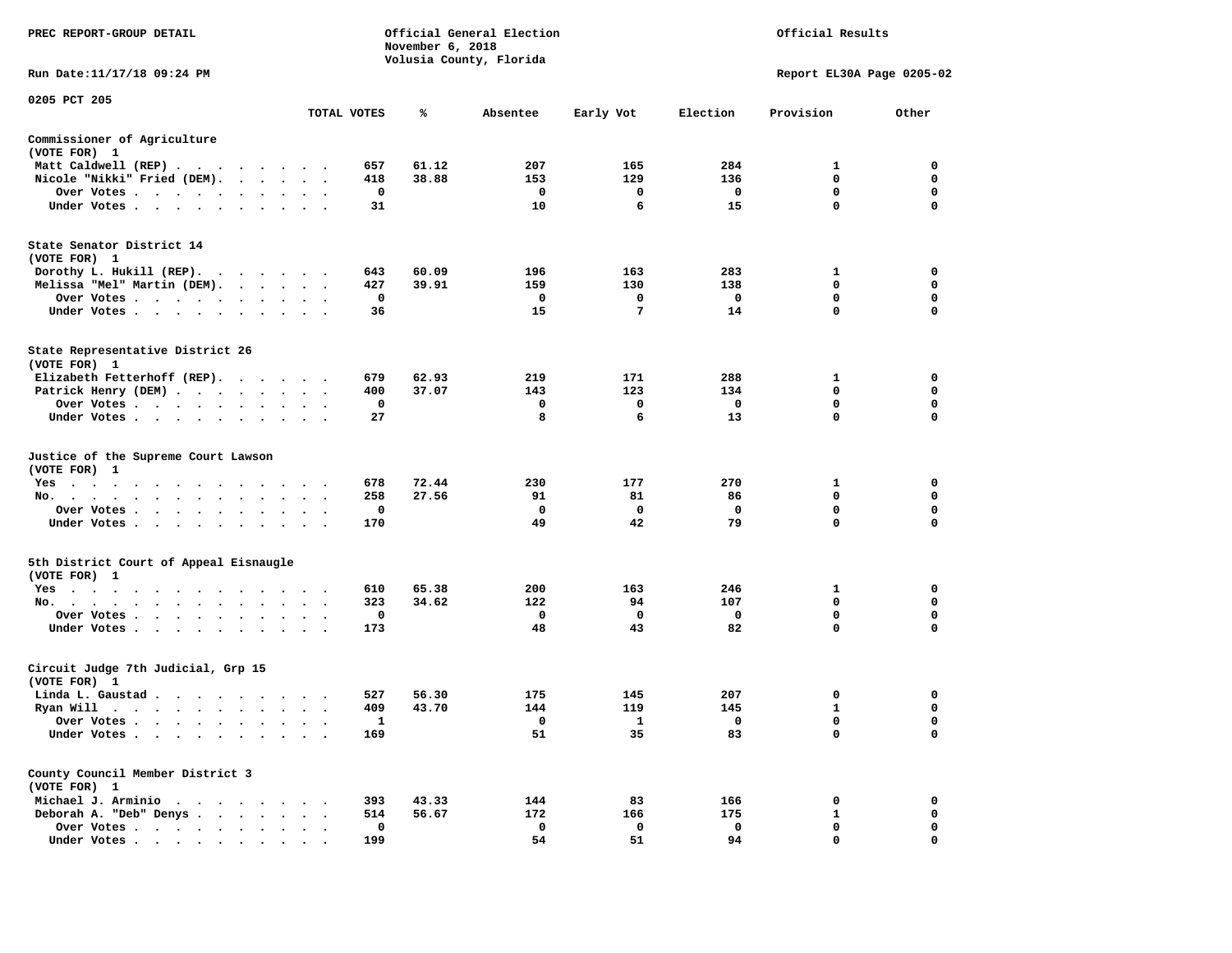| PREC REPORT-GROUP DETAIL                                                                                                                                                |                                                               |              | November 6, 2018 | Official General Election<br>Volusia County, Florida |           | Official Results |                            |                            |  |
|-------------------------------------------------------------------------------------------------------------------------------------------------------------------------|---------------------------------------------------------------|--------------|------------------|------------------------------------------------------|-----------|------------------|----------------------------|----------------------------|--|
| Run Date: 11/17/18 09:24 PM                                                                                                                                             |                                                               |              |                  |                                                      |           |                  | Report EL30A Page 0205-03  |                            |  |
| 0205 PCT 205                                                                                                                                                            |                                                               | TOTAL VOTES  | ℁                | Absentee                                             | Early Vot | Election         | Provision                  | Other                      |  |
| School Board Member District 5                                                                                                                                          |                                                               |              |                  |                                                      |           |                  |                            |                            |  |
| (VOTE FOR) 1                                                                                                                                                            |                                                               |              |                  |                                                      |           |                  |                            |                            |  |
| Ruben Colon.<br>$\cdot$ $\cdot$ $\cdot$ $\cdot$<br>$\blacksquare$ .                                                                                                     |                                                               | 300          | 32.09            | 113                                                  | 70        | 117              | 0                          | 0                          |  |
| Melody Johnson.                                                                                                                                                         | $\sim$ $\sim$                                                 | 635          | 67.91            | 205                                                  | 191       | 238              | 1                          | 0                          |  |
| Over Votes.<br>$\ddotsc$<br>$\sim$<br>$\bullet$                                                                                                                         |                                                               | 0            |                  | 0                                                    | 0         | 0                | 0                          | 0                          |  |
| Under Votes                                                                                                                                                             |                                                               | 171          |                  | 52                                                   | 39        | 80               | 0                          | $\mathbf 0$                |  |
| Soil and Water Cons Dist Seat 1<br>(VOTE FOR) 1                                                                                                                         |                                                               |              |                  |                                                      |           |                  |                            |                            |  |
| William Bliss.                                                                                                                                                          |                                                               | 520          | 58.69            | 190                                                  | 135       | 195              | 0                          | 0                          |  |
| Derrick Orberg.<br>.                                                                                                                                                    |                                                               | 366          | 41.31            | 118                                                  | 111       | 136              | 1                          | 0                          |  |
| Over Votes                                                                                                                                                              |                                                               | 0            |                  | 0                                                    | 0         | 0                | $\mathbf 0$                | $\mathbf 0$                |  |
| Under Votes<br>$\sim$                                                                                                                                                   | $\sim$<br>$\cdot$ $\cdot$                                     | 220          |                  | 62                                                   | 54        | 104              | $\mathbf 0$                | 0                          |  |
| Soil and Water Cons Dist Seat 3<br>(VOTE FOR) 1                                                                                                                         |                                                               |              |                  |                                                      |           |                  |                            |                            |  |
| Beth James.<br>$\cdots$                                                                                                                                                 |                                                               | 415          | 47.21            | 148                                                  | 118       | 148              | 1                          | 0                          |  |
| Wesley Wayne Wilson Jr                                                                                                                                                  |                                                               | 193          | 21.96            | 64                                                   | 40        | 89               | 0                          | 0                          |  |
| Christine Wilt.                                                                                                                                                         | $\ddot{\phantom{1}}$<br>$\sim$                                | 271          | 30.83            | 93                                                   | 86        | 92               | 0                          | 0                          |  |
| Over Votes<br>$\ddot{\phantom{a}}$<br>$\cdot$                                                                                                                           |                                                               | 1            |                  | 1                                                    | 0         | 0                | $\mathbf 0$                | $\mathbf 0$                |  |
| Under Votes                                                                                                                                                             |                                                               | 226          |                  | 64                                                   | 56        | 106              | $\mathbf 0$                | $\mathbf 0$                |  |
| Soil and Water Cons Dist Seat 5                                                                                                                                         |                                                               |              |                  |                                                      |           |                  |                            |                            |  |
| (VOTE FOR) 1                                                                                                                                                            |                                                               |              |                  |                                                      |           |                  |                            |                            |  |
| J. Mark Barfield                                                                                                                                                        |                                                               | 192          | 21.22            | 79                                                   | 40        | 73               | 0                          | 0                          |  |
| Andy Kelly.                                                                                                                                                             | $\ddot{\phantom{1}}$<br>$\cdot$                               | 448          | 49.50            | 149                                                  | 127       | 171              | 1                          | 0                          |  |
| David Schaefer.<br>$\cdots$                                                                                                                                             |                                                               | 265          | 29.28            | 86                                                   | 85        | 94               | $\mathbf 0$<br>$\mathbf 0$ | $\mathbf 0$<br>$\mathbf 0$ |  |
| Over Votes<br>$\ddot{\phantom{0}}$                                                                                                                                      | $\cdot$<br>$\bullet$                                          | 1            |                  | 1                                                    | 0         | 0                | 0                          |                            |  |
| Under Votes<br>$\cdot$                                                                                                                                                  |                                                               | 200          |                  | 55                                                   | 48        | 97               |                            | 0                          |  |
| W Volusia Hosp Auth Group A, Seat 1<br>(VOTE FOR) 1                                                                                                                     |                                                               |              |                  |                                                      |           |                  |                            |                            |  |
| John M. Hill<br>$\sim$ $\sim$<br>.                                                                                                                                      |                                                               | 559          | 60.63            | 187                                                  | 140       | 231              | 1                          | 0                          |  |
| Voloria Manning<br>$\cdots$                                                                                                                                             | $\bullet$<br>$\ddot{\phantom{0}}$<br>$\overline{\phantom{a}}$ | 363          | 39.37            | 132                                                  | 115       | 116              | 0                          | 0                          |  |
| Over Votes<br>$\sim$                                                                                                                                                    | $\cdot$                                                       | 0            |                  | 0                                                    | 0         | 0                | 0                          | 0                          |  |
| Under Votes<br>$\sim$                                                                                                                                                   | $\bullet$<br>$\cdot$ .                                        | 184          |                  | 51                                                   | 45        | 88               | $\mathbf 0$                | $\mathbf 0$                |  |
| W Volusia Hosp Auth Group B, Seat 1<br>(VOTE FOR) 1                                                                                                                     |                                                               |              |                  |                                                      |           |                  |                            |                            |  |
| Webster Barnaby                                                                                                                                                         |                                                               | 449          | 49.94            | 145                                                  | 132       | 171              | 1                          | 0                          |  |
| Dolores Guzman.                                                                                                                                                         |                                                               | 450          | 50.06            | 167                                                  | 118       | 165              | 0                          | 0                          |  |
| Over Votes .                                                                                                                                                            |                                                               | $\mathbf 0$  |                  | 0                                                    | 0         | 0                | 0                          | 0                          |  |
| Under Votes.<br>$\bullet$<br>$\ddot{\phantom{a}}$<br>$\ddot{\phantom{0}}$<br>$\bullet$<br>$\ddot{\phantom{0}}$                                                          | $\bullet$                                                     | 207          |                  | 58                                                   | 50        | 99               | $\mathbf 0$                | $\mathbf 0$                |  |
| W Volusia Hosp Auth Group B, Seat 2<br>(VOTE FOR) 1                                                                                                                     |                                                               |              |                  |                                                      |           |                  |                            |                            |  |
| Michael Ray.<br>$\begin{array}{cccccccccccccc} \bullet & \bullet & \bullet & \bullet & \bullet & \bullet & \bullet & \bullet & \bullet & \bullet & \bullet \end{array}$ |                                                               | 444          | 50.00            | 149                                                  | 127       | 167              | 1                          | 0                          |  |
| Kathie D. Shepard.                                                                                                                                                      |                                                               | 444          | 50.00            | 162                                                  | 119       | 163              | 0                          | 0                          |  |
| Over Votes<br>$\ddot{\phantom{a}}$                                                                                                                                      |                                                               | $\mathbf{1}$ |                  | 0                                                    | 1         | 0                | 0                          | 0                          |  |
| Under Votes                                                                                                                                                             |                                                               | 217          |                  | 59                                                   | 53        | 105              | $\mathbf{0}$               | $\mathbf 0$                |  |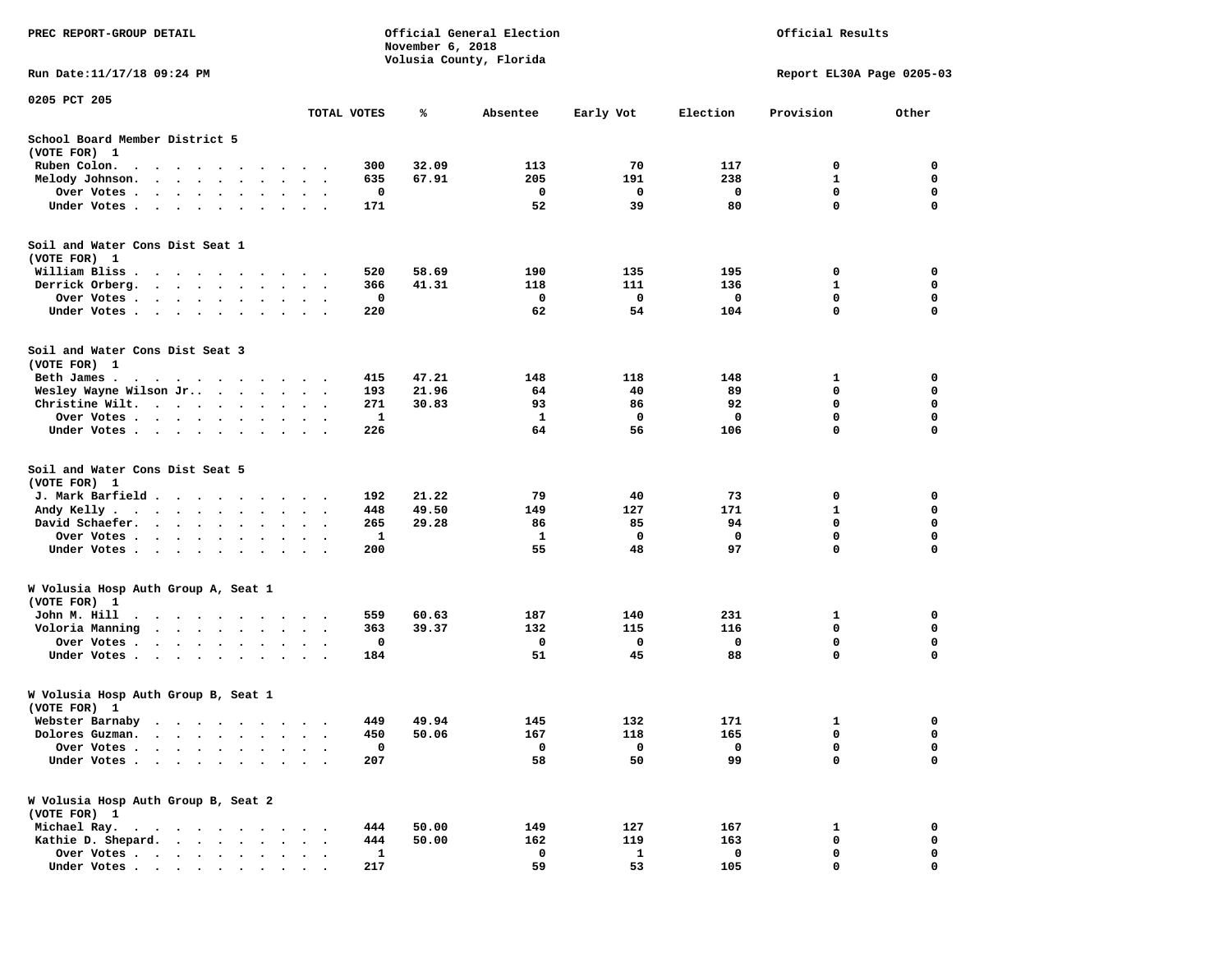| PREC REPORT-GROUP DETAIL                               |               |             | November 6, 2018 | Official General Election<br>Volusia County, Florida |                         |                         | Official Results          |             |
|--------------------------------------------------------|---------------|-------------|------------------|------------------------------------------------------|-------------------------|-------------------------|---------------------------|-------------|
| Run Date:11/17/18 09:24 PM                             |               |             |                  |                                                      |                         |                         | Report EL30A Page 0205-04 |             |
| 0205 PCT 205                                           |               | TOTAL VOTES | ℁                | Absentee                                             | Early Vot               | Election                | Provision                 | Other       |
| #1 Increased Homestead Exemption                       |               |             |                  |                                                      |                         |                         |                           |             |
| (VOTE FOR) 1                                           |               |             |                  |                                                      |                         |                         |                           |             |
| Yes                                                    |               | 508         | 47.79            | 187                                                  | 116                     | 204                     | $\mathbf{1}$              | 0           |
| No.                                                    |               | 555         | 52.21            | 167                                                  | 178                     | 210                     | $\mathbf 0$               | $\mathbf 0$ |
| Over Votes<br>$\sim$                                   |               | 0           |                  | $\overline{\phantom{0}}$                             | $\mathbf{o}$            | $\mathbf{o}$            | $\mathbf 0$               | $\mathbf 0$ |
| Under Votes                                            |               | 43          |                  | 16                                                   | 6                       | 21                      | $\mathbf 0$               | $\mathbf 0$ |
| #2 Limit on Property Tax Assessments<br>(VOTE FOR) 1   |               |             |                  |                                                      |                         |                         |                           |             |
| Yes                                                    |               | 702         | 66.79            | 238                                                  | 184                     | 279                     | $\mathbf{1}$              | 0           |
| No.                                                    |               | 349         | 33.21            | 111                                                  | 106                     | 132                     | $\mathbf 0$               | 0           |
| Over Votes                                             |               | $\mathbf 0$ |                  | $\mathbf 0$                                          | $\overline{\mathbf{0}}$ | $\overline{\mathbf{0}}$ | $\mathbf 0$               | $\mathbf 0$ |
| Under Votes                                            |               | 55          |                  | 21                                                   | 10                      | 24                      | $\mathbf 0$               | $\Omega$    |
| #3 Voter Control of Gambling                           |               |             |                  |                                                      |                         |                         |                           |             |
| (VOTE FOR) 1                                           |               |             |                  |                                                      |                         |                         |                           |             |
| Yes                                                    |               | 702         | 65.36            | 267                                                  | 166                     | 268                     | $\mathbf{1}$              | $\mathbf 0$ |
| No.                                                    |               | 372         | 34.64            | 92                                                   | 126                     | 154                     | $\mathbf 0$               | $\mathbf 0$ |
| Over Votes                                             |               | 0           |                  | $\mathbf{o}$                                         | $\mathbf 0$             | $\mathbf 0$             | 0                         | 0           |
| Under Votes                                            |               | 32          |                  | 11                                                   | 8                       | 13                      | $\mathbf{0}$              | $\mathbf 0$ |
| #4 Voting Restoration Amendment<br>(VOTE FOR) 1<br>Yes |               | 625         | 58.09            | 212                                                  | 170                     | 242                     | 1                         | 0           |
| No.                                                    |               | 451         | 41.91            | 151                                                  | 125                     | 175                     | $\mathbf 0$               | 0           |
| Over Votes                                             |               | $\mathbf 0$ |                  | $\mathbf 0$                                          | $\mathbf{0}$            | $\mathbf 0$             | $\mathbf 0$               | $\mathbf 0$ |
| Under Votes                                            |               | 30          |                  | $7\phantom{.0}$                                      | 5                       | 18                      | $\mathbf{0}$              | $\Omega$    |
| #5 Supermajority Vote Required<br>(VOTE FOR) 1         |               |             |                  |                                                      |                         |                         |                           |             |
| Yes                                                    |               | 700         | 66.79            | 244                                                  | 175                     | 280                     | 1                         | 0           |
| No.                                                    |               | 348         | 33.21            | 107                                                  | 116                     | 125                     | $\mathbf{0}$              | $\mathbf 0$ |
| Over Votes                                             |               | $\mathbf 0$ |                  | $^{\circ}$                                           | $\mathbf 0$             | $\mathbf{o}$            | $\mathbf 0$               | $\Omega$    |
| Under Votes                                            |               | 58          |                  | 19                                                   | 9                       | 30                      | $\mathbf 0$               | $\mathbf 0$ |
| #6 Rights of Crime Victims; Judges                     |               |             |                  |                                                      |                         |                         |                           |             |
| (VOTE FOR) 1                                           |               |             |                  |                                                      |                         |                         |                           |             |
| Yes                                                    |               | 564         | 53.31            | 203                                                  | 128                     | 232                     | 1                         | 0           |
| No.                                                    |               | 494         | 46.69            | 152                                                  | 164                     | 178                     | $\mathbf 0$               | 0           |
| Over Votes                                             |               | $\Omega$    |                  | $^{\circ}$                                           | $\Omega$                | $\Omega$                | $\Omega$                  | $\mathbf 0$ |
| Under Votes                                            |               | 48          |                  | 15                                                   | 8                       | 25                      | $\mathbf 0$               | $\mathbf 0$ |
| #7 Survivor Benefits                                   |               |             |                  |                                                      |                         |                         |                           |             |
| (VOTE FOR) 1                                           |               |             |                  |                                                      |                         |                         |                           |             |
| Yes<br>No.                                             |               | 602         | 57.33            | 204                                                  | 130                     | 267                     | 1                         | 0<br>0      |
|                                                        |               | 448<br>0    | 42.67            | 146<br>0                                             | 159<br>0                | 143<br>$\mathbf 0$      | 0<br>$\mathbf 0$          | 0           |
| Over Votes<br>Under Votes.                             | $\sim$ $\sim$ | 56          |                  | 20                                                   | 11                      | 25                      | $\mathbf{0}$              | $\mathbf 0$ |
|                                                        |               |             |                  |                                                      |                         |                         |                           |             |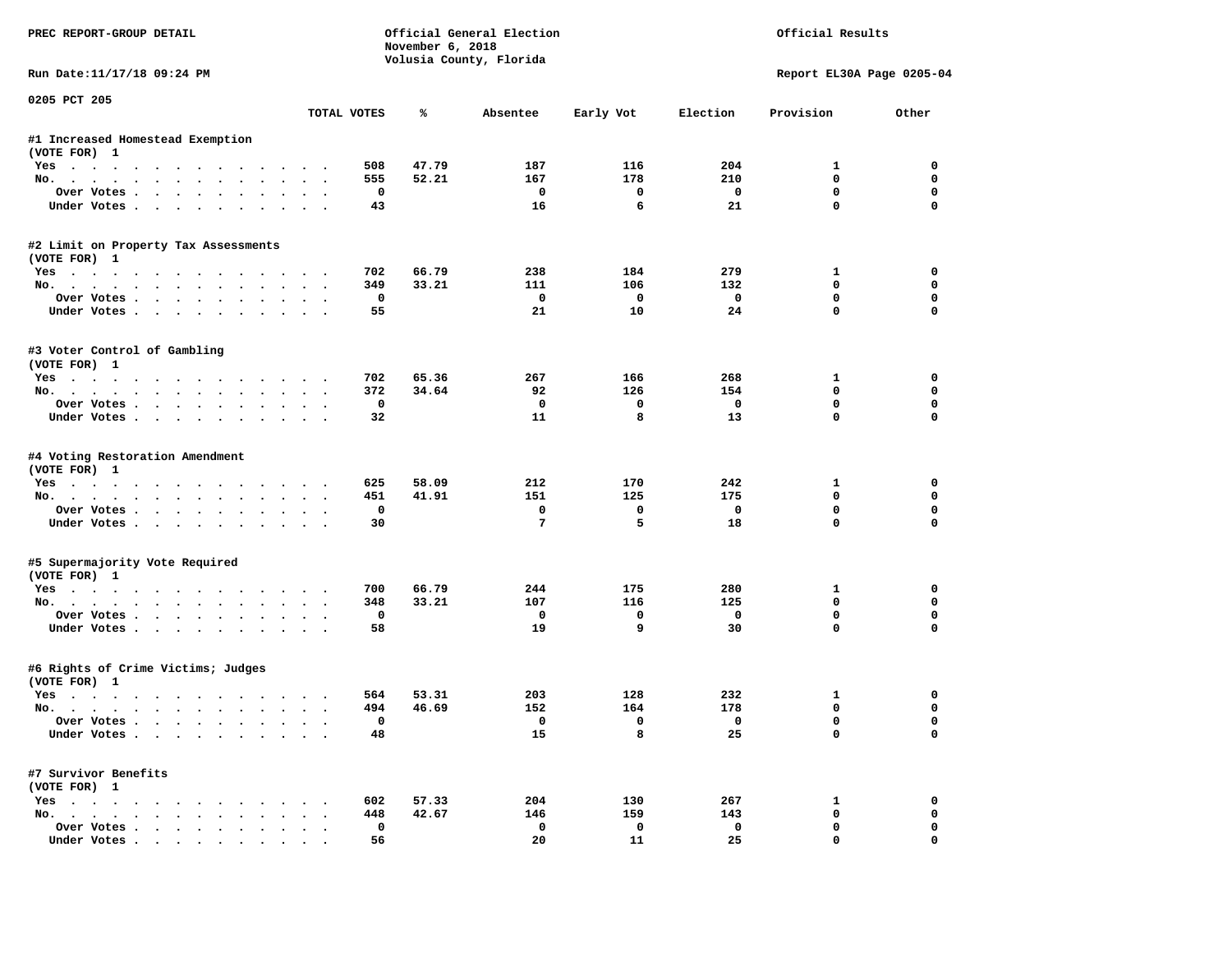| <b>PREC REPORT-GROUP DETAIL</b>                        |                            | November 6, 2018 | Official General Election<br>Volusia County, Florida | Official Results |             |                           |             |
|--------------------------------------------------------|----------------------------|------------------|------------------------------------------------------|------------------|-------------|---------------------------|-------------|
| Run Date:11/17/18 09:24 PM                             |                            |                  |                                                      |                  |             | Report EL30A Page 0205-05 |             |
| 0205 PCT 205                                           |                            |                  |                                                      |                  |             |                           |             |
|                                                        | TOTAL VOTES                | ℁                | Absentee                                             | Early Vot        | Election    | Provision                 | Other       |
| #9 Prohibits Oil, Gas Drilling, Vaping<br>(VOTE FOR) 1 |                            |                  |                                                      |                  |             |                           |             |
| Yes                                                    | 628                        | 59.87            | 210                                                  | 162              | 255         | 1                         | 0           |
| No.                                                    | 421                        | 40.13            | 138                                                  | 126              | 157         | $\mathbf 0$               | $\mathbf 0$ |
| Over Votes                                             | $\overline{\mathbf{2}}$    |                  | 1                                                    | $\mathbf{1}$     | 0           | $\mathbf 0$               | $\mathbf 0$ |
| Under Votes<br>$\sim$                                  | 55<br>$\cdot$<br>$\cdot$ . |                  | 21                                                   | 11               | 23          | $\mathbf 0$               | $\mathbf 0$ |
| #10 State and Local Structure and Op<br>(VOTE FOR) 1   |                            |                  |                                                      |                  |             |                           |             |
| Yes                                                    | 592                        | 57.25            | 208                                                  | 130              | 253         | 1                         | 0           |
| No.                                                    | 442                        | 42.75            | 137                                                  | 160              | 145         | $\mathbf 0$               | $\mathbf 0$ |
| Over Votes                                             | 0                          |                  | 0                                                    | 0                | $\mathbf 0$ | 0                         | $\mathbf 0$ |
| Under Votes                                            | 72                         |                  | 25                                                   | 10               | 37          | $\mathbf 0$               | $\mathbf 0$ |
| #11 Removal of Obs Prov; Crim Statute<br>(VOTE FOR) 1  |                            |                  |                                                      |                  |             |                           |             |
| Yes                                                    | 539                        | 52.79            | 180                                                  | 150              | 209         | 0                         | 0           |
| No.                                                    | 482                        | 47.21            | 161                                                  | 137              | 183         | 1                         | $\mathbf 0$ |
| Over Votes<br>$\bullet$                                | 1                          |                  | 1                                                    | 0                | $\mathbf 0$ | $\mathbf 0$               | $\mathbf 0$ |
| Under Votes                                            | 84                         |                  | 28                                                   | 13               | 43          | 0                         | $\mathbf 0$ |
| #12 Lobbying and Abuse of Office<br>(VOTE FOR) 1       |                            |                  |                                                      |                  |             |                           |             |
| Yes                                                    | 816                        | 78.99            | 292                                                  | 220              | 303         | 1                         | 0           |
| No.                                                    | 217                        | 21.01            | 57                                                   | 69               | 91          | 0                         | 0           |
| Over Votes                                             | 0<br>$\sim$                |                  | 0                                                    | 0                | $\mathbf 0$ | $\mathbf 0$               | $\mathbf 0$ |
| Under Votes                                            | 73                         |                  | 21                                                   | 11               | 41          | 0                         | $\mathbf 0$ |
| #13 Ends Dog Racing<br>(VOTE FOR) 1                    |                            |                  |                                                      |                  |             |                           |             |
| Yes                                                    | 610                        | 57.33            | 216                                                  | 157              | 236         | 1                         | 0           |
| No.                                                    | 454                        | 42.67            | 139                                                  | 136              | 179         | $\mathbf 0$               | $\mathbf 0$ |
| Over Votes .<br>$\cdot$<br>$\ddot{\phantom{0}}$        | 1                          |                  | 0                                                    | 1                | 0           | $\mathbf 0$               | $\mathbf 0$ |
| Under Votes<br>$\sim$ 100 $\sim$                       | 41                         |                  | 15                                                   | 6                | 20          | $\Omega$                  | $\Omega$    |
|                                                        |                            |                  |                                                      |                  |             |                           |             |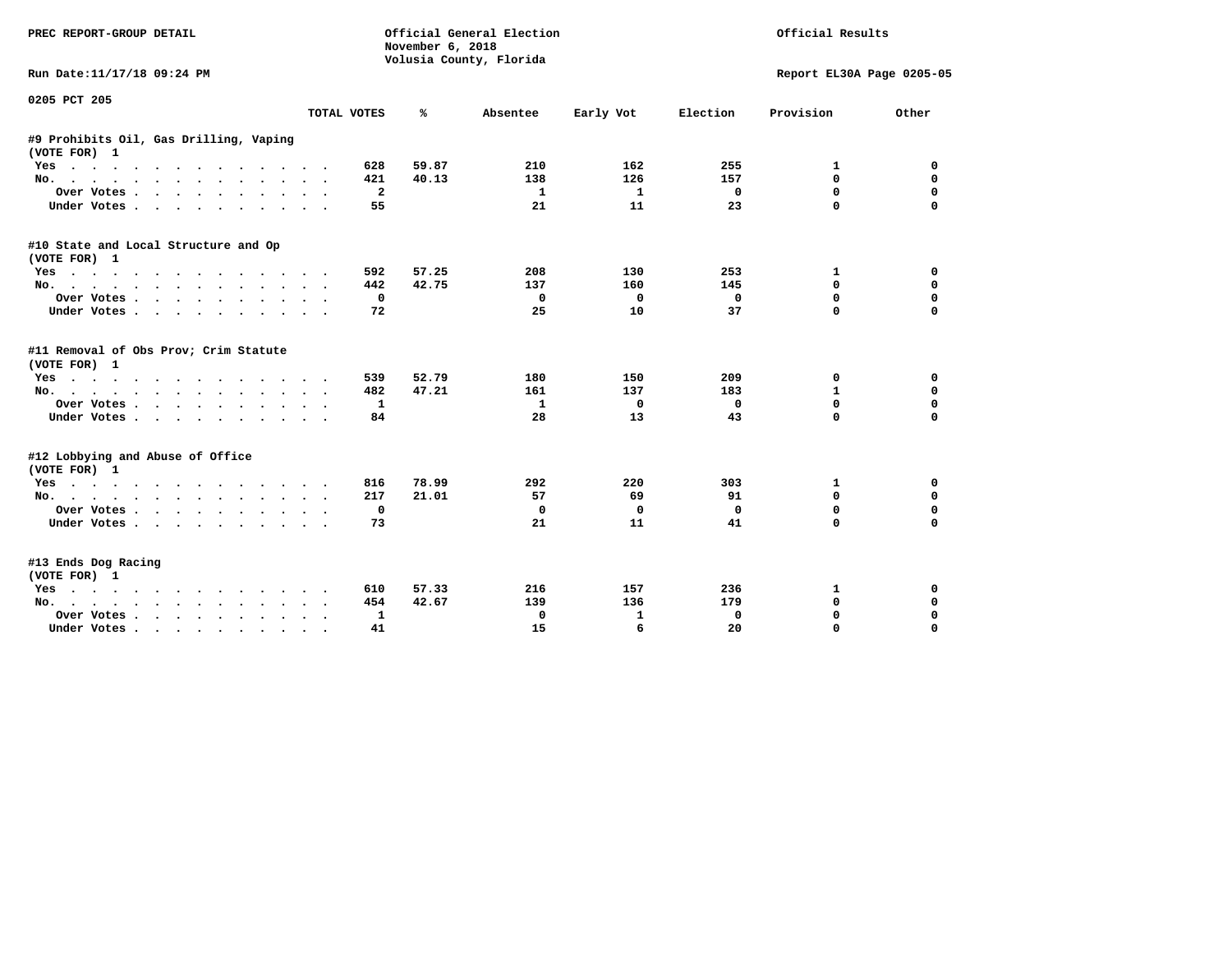## Official Results

**Run Date:11/17/18 09:24 PM Report EL30A Page 0206-01** 

| 0206 PCT 206                                                                                                                                                               |                      |                      |                      |                      |                      |                          |              |       |                         |                |                         |                |              |
|----------------------------------------------------------------------------------------------------------------------------------------------------------------------------|----------------------|----------------------|----------------------|----------------------|----------------------|--------------------------|--------------|-------|-------------------------|----------------|-------------------------|----------------|--------------|
|                                                                                                                                                                            |                      |                      |                      |                      |                      |                          | TOTAL VOTES  | ℁     | Absentee                | Early Vot      | Election                | Provision      | Other        |
| REGISTERED VOTERS - TOTAL .                                                                                                                                                |                      | $\bullet$            |                      | $\ddot{\phantom{1}}$ | $\ddot{\phantom{a}}$ |                          | 2,873        |       |                         |                |                         |                |              |
| BALLOTS CAST - TOTAL.<br>$\overline{a}$                                                                                                                                    | $\sim$               | $\ddot{\phantom{a}}$ | $\cdot$              | $\bullet$            | $\bullet$            | $\bullet$                | 1,747        |       | 548                     | 461            | 735                     | $\overline{a}$ | $\mathbf{1}$ |
| BALLOTS CAST - BLANK.<br>$\bullet$                                                                                                                                         | $\bullet$            | $\ddot{\phantom{a}}$ |                      | $\ddot{\phantom{a}}$ |                      |                          | 0            |       | 0                       | 0              | $\mathbf 0$             | 0              | $\mathbf 0$  |
| VOTER TURNOUT - TOTAL<br>$\ddot{\phantom{a}}$                                                                                                                              | $\cdot$              | $\ddot{\phantom{a}}$ |                      | $\bullet$            | $\ddot{\phantom{a}}$ | $\cdot$                  |              | 60.81 |                         |                |                         |                |              |
| VOTER TURNOUT - BLANK                                                                                                                                                      | $\bullet$            |                      |                      |                      |                      |                          |              |       |                         |                |                         |                |              |
| United States Senator                                                                                                                                                      |                      |                      |                      |                      |                      |                          |              |       |                         |                |                         |                |              |
| (VOTE FOR) 1                                                                                                                                                               |                      |                      |                      |                      |                      |                          |              |       |                         |                |                         |                |              |
| Rick Scott $(REP)$                                                                                                                                                         |                      |                      |                      |                      |                      | $\overline{\phantom{a}}$ | 1,012        | 58.29 | 314                     | 249            | 447                     | $\mathbf{2}$   | 0            |
| Bill Nelson (DEM).<br>$\cdot$ $\cdot$ $\cdot$ $\cdot$ $\cdot$ $\cdot$                                                                                                      |                      |                      |                      |                      | $\sim$               |                          | 714          | 41.13 | 227                     | 209            | 277                     | 0              | $\mathbf 1$  |
| WRITE-IN.<br>$\sim$ $\sim$<br>$\ddot{\phantom{a}}$<br>$\sim$ $\sim$                                                                                                        | $\sim$               | $\ddot{\phantom{a}}$ |                      | $\ddot{\phantom{a}}$ |                      |                          | 10           | .58   | 3                       | $\overline{a}$ | 5                       | 0              | $\mathbf 0$  |
| Over Votes .                                                                                                                                                               |                      |                      |                      |                      |                      |                          | 0            |       | $\mathbf 0$             | 0              | 0                       | 0              | $\mathbf 0$  |
| $\ddot{\phantom{0}}$<br>$\sim$ $\sim$ $\sim$ $\sim$ $\sim$ $\sim$                                                                                                          |                      | $\bullet$            | $\bullet$            | $\bullet$            |                      |                          |              |       | $\overline{\mathbf{4}}$ | $\mathbf{1}$   | 6                       | 0              | $\mathbf 0$  |
| Under Votes                                                                                                                                                                |                      | $\ddot{\phantom{a}}$ | $\sim$               | $\ddot{\phantom{a}}$ |                      |                          | 11           |       |                         |                |                         |                |              |
| Representative in Congress District 6<br>(VOTE FOR) 1                                                                                                                      |                      |                      |                      |                      |                      |                          |              |       |                         |                |                         |                |              |
|                                                                                                                                                                            |                      |                      |                      |                      |                      |                          |              |       |                         |                |                         |                |              |
| Michael Waltz (REP).<br>$\cdots$                                                                                                                                           |                      |                      |                      |                      |                      |                          | 1,025        | 60.05 | 316                     | 253            | 454                     | 2              | 0            |
| Nancy Soderberg (DEM)<br>$\cdot$ $\cdot$ $\cdot$ $\cdot$                                                                                                                   |                      |                      |                      | $\ddotsc$            | $\sim$               |                          | 682          | 39.95 | 220                     | 198            | 263                     | 0              | $\mathbf{1}$ |
| Over Votes .<br>$\sim$ $\sim$ $\sim$ $\sim$ $\sim$ $\sim$ $\sim$                                                                                                           |                      | $\bullet$            | $\ddot{\phantom{a}}$ | $\bullet$            | $\bullet$            | $\ddot{\phantom{a}}$     | 0            |       | $\mathbf 0$             | $\mathbf 0$    | $\mathbf 0$             | 0              | $\mathbf 0$  |
| Under Votes                                                                                                                                                                |                      |                      |                      | $\ddot{\phantom{a}}$ | $\ddot{\phantom{a}}$ |                          | 40           |       | 12                      | 10             | 18                      | 0              | $\mathbf 0$  |
| Governor and Lieutenant Governor<br>(VOTE FOR) 1                                                                                                                           |                      |                      |                      |                      |                      |                          |              |       |                         |                |                         |                |              |
| Ron DeSantis (REP)<br>$\cdots$                                                                                                                                             |                      |                      |                      |                      |                      |                          | 1,014        | 58.75 | 316                     | 250            | 446                     | $\mathbf{2}$   | $\mathbf 0$  |
| Andrew Gillum (DEM).<br>$\ddot{\phantom{1}}$                                                                                                                               | $\ddot{\phantom{0}}$ | $\sim$ $\sim$        |                      | $\sim$ $\sim$        |                      |                          | 684          | 39.63 | 215                     | 202            | 266                     | 0              | $\mathbf{1}$ |
| Darcy G. Richardson (REF).                                                                                                                                                 |                      | $\sim$ $\sim$        | $\ddot{\phantom{0}}$ | $\ddot{\phantom{a}}$ | $\ddot{\phantom{0}}$ | $\bullet$                | 13           | .75   | $\mathbf{2}$            | з              | 8                       | 0              | $\mathbf 0$  |
| Ryan Christopher Foley.                                                                                                                                                    | $\sim$               | $\bullet$            |                      | $\ddot{\phantom{a}}$ | $\sim$               |                          | 6            | .35   | $\overline{\mathbf{2}}$ | 3              | $\mathbf{1}$            | 0              | $\mathbf 0$  |
| Kyle "KC" Gibson                                                                                                                                                           | $\sim$               | $\bullet$            |                      | $\bullet$            |                      |                          | 3            | .17   | $\mathbf{1}$            | $\mathbf 0$    | $\overline{\mathbf{2}}$ | $\Omega$       | $\mathbf 0$  |
| Bruce Stanley                                                                                                                                                              |                      | $\ddot{\phantom{a}}$ |                      | $\ddot{\phantom{a}}$ | $\ddot{\phantom{a}}$ | $\overline{\phantom{a}}$ | 3            | .17   | $\overline{a}$          | $\mathbf 0$    | $\mathbf{1}$            | $\Omega$       | $\mathbf 0$  |
| $W\text{RITE-IN.}$                                                                                                                                                         |                      | $\bullet$            |                      |                      |                      |                          | 3            | .17   | $\mathbf{1}$            | 0              | $\mathbf{2}$            | 0              | $\mathbf 0$  |
| Over Votes                                                                                                                                                                 |                      |                      | $\cdot$              | $\bullet$            | $\ddot{\phantom{a}}$ | $\cdot$                  | 5            |       | $\overline{\mathbf{2}}$ | $\mathbf{1}$   | $\overline{\mathbf{2}}$ | $\mathbf 0$    | $\mathbf 0$  |
| Under Votes                                                                                                                                                                |                      |                      | $\bullet$            | $\bullet$            |                      |                          | 16           |       | 7                       | $\overline{a}$ | 7                       | 0              | $\mathbf 0$  |
| Attorney General                                                                                                                                                           |                      |                      |                      |                      |                      |                          |              |       |                         |                |                         |                |              |
| (VOTE FOR) 1                                                                                                                                                               |                      |                      |                      |                      |                      |                          |              |       |                         |                |                         |                |              |
|                                                                                                                                                                            |                      |                      |                      |                      |                      |                          |              | 62.30 | 333                     | 256            | 473                     | $\mathbf{2}$   | 0            |
| Ashley Moody (REP)<br>$\cdot$ $\cdot$ $\cdot$ $\cdot$ $\cdot$ $\cdot$                                                                                                      |                      |                      |                      |                      | $\sim$               | $\ddot{\phantom{1}}$     | 1,064        |       |                         |                |                         |                |              |
| Sean Shaw (DEM)<br>$\begin{array}{cccccccccccccc} \bullet & \bullet & \bullet & \bullet & \bullet & \bullet & \bullet & \bullet & \bullet & \bullet & \bullet \end{array}$ |                      |                      |                      |                      | $\sim$               | $\overline{\phantom{a}}$ | 605          | 35.42 | 194                     | 185            | 225                     | 0              | $\mathbf{1}$ |
| Jeffrey Marc Siskind.<br>$\sim$ $\sim$                                                                                                                                     |                      | $\ddot{\phantom{a}}$ |                      | $\ddot{\phantom{a}}$ |                      |                          | 39           | 2.28  | 5                       | 15             | 19                      | 0              | $\mathbf 0$  |
| Over Votes.<br>$\cdots$                                                                                                                                                    |                      |                      | $\bullet$            | $\bullet$            | $\bullet$            |                          | $\mathbf{1}$ |       | $\mathbf{1}$            | 0              | $\mathbf 0$             | 0              | $\mathbf 0$  |
| Under Votes                                                                                                                                                                |                      | $\sim$               | $\ddot{\phantom{a}}$ | $\ddot{\phantom{a}}$ | $\bullet$            |                          | 38           |       | 15                      | 5              | 18                      | 0              | $\mathbf 0$  |
| Chief Financial Officer<br>(VOTE FOR) 1                                                                                                                                    |                      |                      |                      |                      |                      |                          |              |       |                         |                |                         |                |              |
| Jimmy Patronis (REP).<br>$\cdot$ $\cdot$ $\cdot$ $\cdot$ $\cdot$                                                                                                           |                      |                      |                      |                      | $\ddot{\phantom{a}}$ | $\ddot{\phantom{a}}$     | 1,035        | 61.64 | 305                     | 260            | 468                     | $\mathbf{2}$   | 0            |
| Jeremy Ring (DEM).<br>$\sim$ $\sim$                                                                                                                                        | $\bullet$            | $\bullet$            |                      | $\bullet$            |                      |                          | 642          | 38.24 | 215                     | 193            | 233                     | 0              | $\mathbf 1$  |
| WRITE-IN.<br>$\cdot$ $\cdot$ $\cdot$ $\cdot$ $\cdot$                                                                                                                       | $\bullet$            | $\bullet$            |                      | $\bullet$            |                      | $\ddot{\phantom{a}}$     | 2            | .12   | $\mathbf 0$             | 1              | ${\bf 1}$               | 0              | $\mathbf 0$  |
| Over Votes.<br>$\cdots$                                                                                                                                                    |                      | $\ddot{\phantom{a}}$ |                      |                      |                      |                          | $\mathbf 0$  |       | $\mathbf 0$             | 0              | $\mathbf 0$             | 0              | $\mathbf 0$  |
| Under Votes                                                                                                                                                                | $\sim$               | $\ddot{\phantom{a}}$ |                      |                      |                      |                          | 68           |       | 28                      | 7              | 33                      | 0              | $\mathbf 0$  |
|                                                                                                                                                                            |                      |                      |                      |                      |                      |                          |              |       |                         |                |                         |                |              |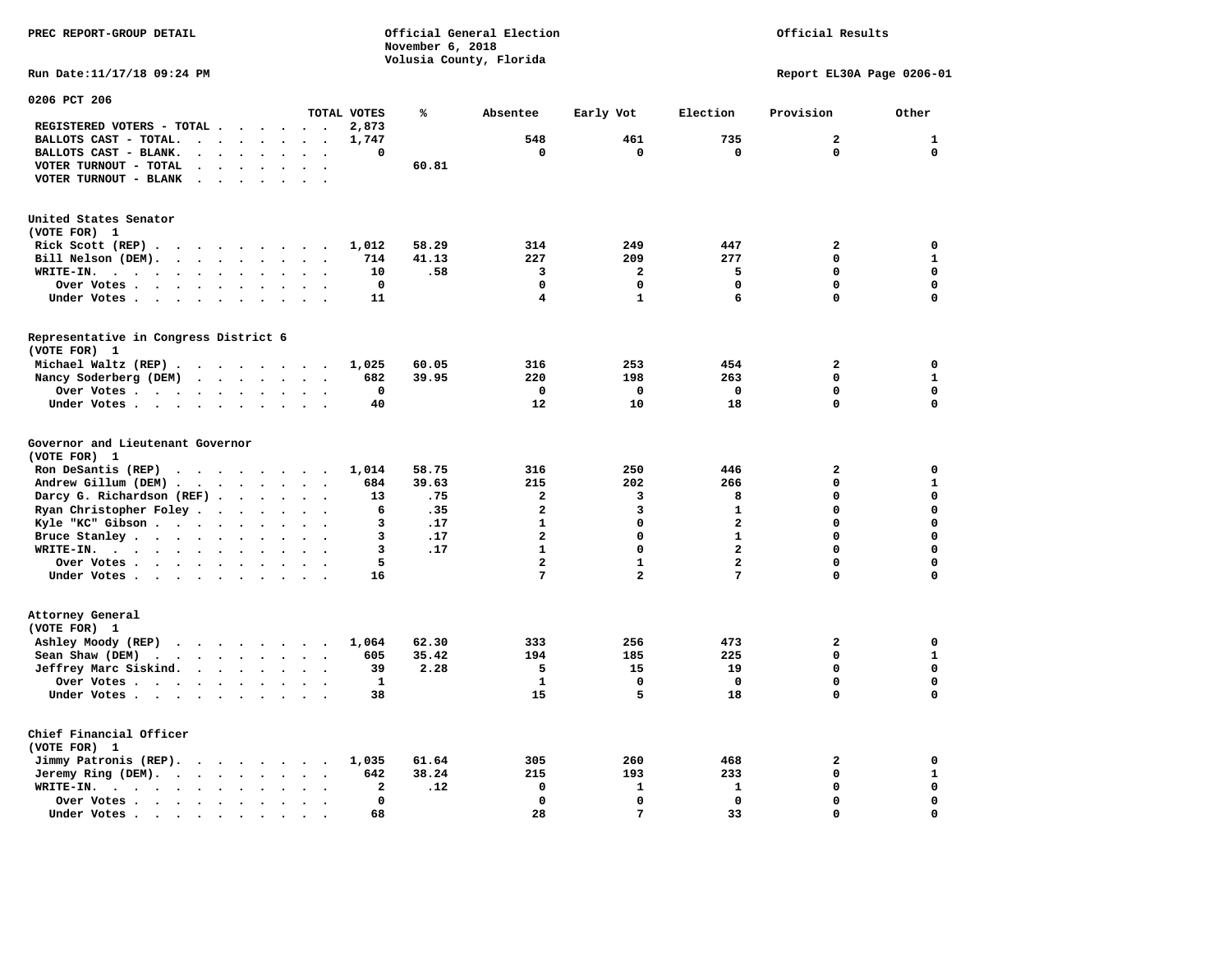| PREC REPORT-GROUP DETAIL                                                                                                                                                                                                                                                                                                                                                                                                            |                                                |              | November 6, 2018 | Official General Election<br>Volusia County, Florida | Official Results        |                         |                           |              |
|-------------------------------------------------------------------------------------------------------------------------------------------------------------------------------------------------------------------------------------------------------------------------------------------------------------------------------------------------------------------------------------------------------------------------------------|------------------------------------------------|--------------|------------------|------------------------------------------------------|-------------------------|-------------------------|---------------------------|--------------|
| Run Date:11/17/18 09:24 PM                                                                                                                                                                                                                                                                                                                                                                                                          |                                                |              |                  |                                                      |                         |                         | Report EL30A Page 0206-02 |              |
| 0206 PCT 206                                                                                                                                                                                                                                                                                                                                                                                                                        |                                                | TOTAL VOTES  | ℁                | Absentee                                             | Early Vot               | Election                | Provision                 | Other        |
| Commissioner of Agriculture                                                                                                                                                                                                                                                                                                                                                                                                         |                                                |              |                  |                                                      |                         |                         |                           |              |
| (VOTE FOR) 1                                                                                                                                                                                                                                                                                                                                                                                                                        |                                                |              |                  |                                                      |                         |                         |                           |              |
| Matt Caldwell (REP)                                                                                                                                                                                                                                                                                                                                                                                                                 |                                                | 1,008        | 59.75            | 311                                                  | 247                     | 448                     | $\overline{2}$            | $\mathbf 0$  |
| Nicole "Nikki" Fried (DEM).                                                                                                                                                                                                                                                                                                                                                                                                         |                                                | 679          | 40.25            | 218                                                  | 208                     | 252                     | $\Omega$                  | 1            |
| Over Votes                                                                                                                                                                                                                                                                                                                                                                                                                          |                                                | 1            |                  | 0                                                    | 0                       | $\mathbf{1}$            | 0                         | 0            |
| Under Votes                                                                                                                                                                                                                                                                                                                                                                                                                         |                                                | 59           |                  | 19                                                   | 6                       | 34                      | $\mathbf 0$               | $\mathbf 0$  |
| State Senator District 14<br>(VOTE FOR) 1                                                                                                                                                                                                                                                                                                                                                                                           |                                                |              |                  |                                                      |                         |                         |                           |              |
| Dorothy L. Hukill $(REP)$ .                                                                                                                                                                                                                                                                                                                                                                                                         |                                                | 983          | 58.93            | 290                                                  | 249                     | 442                     | $\mathbf{2}$              | 0            |
| Melissa "Mel" Martin (DEM).                                                                                                                                                                                                                                                                                                                                                                                                         |                                                | 685          | 41.07            | 219                                                  | 201                     | 264                     | $\mathbf 0$               | $\mathbf{1}$ |
| Over Votes                                                                                                                                                                                                                                                                                                                                                                                                                          |                                                | $\mathbf 0$  |                  | $\mathbf 0$                                          | $\mathbf 0$             | $\mathbf 0$             | $\mathbf 0$               | $\mathbf 0$  |
| Under Votes                                                                                                                                                                                                                                                                                                                                                                                                                         |                                                | 79           |                  | 39                                                   | 11                      | 29                      | $\mathbf 0$               | $\mathbf 0$  |
| State Representative District 26<br>(VOTE FOR) 1                                                                                                                                                                                                                                                                                                                                                                                    |                                                |              |                  |                                                      |                         |                         |                           |              |
| Elizabeth Fetterhoff (REP).                                                                                                                                                                                                                                                                                                                                                                                                         |                                                | 1,064        | 62.88            | 335                                                  | 257                     | 471                     | $\mathbf{1}$              | $\mathbf 0$  |
| Patrick Henry (DEM)                                                                                                                                                                                                                                                                                                                                                                                                                 |                                                | 628          | 37.12            | 196                                                  | 196                     | 235                     | $\mathbf 0$               | $\mathbf{1}$ |
| Over Votes                                                                                                                                                                                                                                                                                                                                                                                                                          | $\bullet$<br>$\sim$                            | 0            |                  | 0                                                    | 0                       | 0                       | 0                         | 0            |
| Under Votes                                                                                                                                                                                                                                                                                                                                                                                                                         |                                                | 55           |                  | 17                                                   | 8                       | 29                      | $\mathbf{1}$              | $\mathbf 0$  |
| Justice of the Supreme Court Lawson<br>(VOTE FOR) 1                                                                                                                                                                                                                                                                                                                                                                                 |                                                |              |                  |                                                      |                         |                         |                           |              |
| Yes                                                                                                                                                                                                                                                                                                                                                                                                                                 |                                                | 1,058        | 71.73            | 352                                                  | 282                     | 423                     | $\mathbf{1}$              | 0            |
| No.<br>$\mathbf{u} = \mathbf{u} + \mathbf{u} + \mathbf{u} + \mathbf{u} + \mathbf{u} + \mathbf{u} + \mathbf{u} + \mathbf{u} + \mathbf{u} + \mathbf{u} + \mathbf{u} + \mathbf{u} + \mathbf{u} + \mathbf{u} + \mathbf{u} + \mathbf{u} + \mathbf{u} + \mathbf{u} + \mathbf{u} + \mathbf{u} + \mathbf{u} + \mathbf{u} + \mathbf{u} + \mathbf{u} + \mathbf{u} + \mathbf{u} + \mathbf{u} + \mathbf{u} + \mathbf{u} + \mathbf{u} + \mathbf$ |                                                | 417          | 28.27            | 114                                                  | 115                     | 188                     | 0                         | 0            |
| Over Votes                                                                                                                                                                                                                                                                                                                                                                                                                          | $\cdot$<br>$\cdot$<br>$\overline{\phantom{a}}$ | $\mathbf{2}$ |                  | 0                                                    | $\overline{\mathbf{2}}$ | $\mathbf 0$             | $\mathbf 0$               | 0            |
| Under Votes                                                                                                                                                                                                                                                                                                                                                                                                                         | $\cdot$ $\cdot$ $\cdot$                        | 270          |                  | 82                                                   | 62                      | 124                     | $\mathbf{1}$              | $\mathbf{1}$ |
| 5th District Court of Appeal Eisnaugle<br>(VOTE FOR) 1                                                                                                                                                                                                                                                                                                                                                                              |                                                |              |                  |                                                      |                         |                         |                           |              |
| Yes                                                                                                                                                                                                                                                                                                                                                                                                                                 |                                                | 965          | 66.19            | 324                                                  | 248                     | 392                     | $\mathbf{1}$              | $\mathbf 0$  |
| No.                                                                                                                                                                                                                                                                                                                                                                                                                                 |                                                | 493          | 33.81            | 141                                                  | 142                     | 210                     | $\mathbf 0$               | $\mathbf 0$  |
| Over Votes<br>$\sim$ $\sim$<br>$\cdot$                                                                                                                                                                                                                                                                                                                                                                                              |                                                | 0            |                  | $\mathbf 0$                                          | 0                       | $\mathbf 0$             | $\mathbf 0$               | $\mathbf 0$  |
| Under Votes                                                                                                                                                                                                                                                                                                                                                                                                                         |                                                | 289          |                  | 83                                                   | 71                      | 133                     | $\mathbf{1}$              | $\mathbf{1}$ |
| Circuit Judge 7th Judicial, Grp 15<br>(VOTE FOR) 1                                                                                                                                                                                                                                                                                                                                                                                  |                                                |              |                  |                                                      |                         |                         |                           |              |
| Linda L. Gaustad                                                                                                                                                                                                                                                                                                                                                                                                                    |                                                | 786          | 53.80            | 238                                                  | 240                     | 308                     | 0                         | 0            |
| Ryan Will $\cdots$                                                                                                                                                                                                                                                                                                                                                                                                                  | $\sim$ $\sim$ $\sim$                           | 675          | 46.20            | 230                                                  | 164                     | 280                     | 1                         | 0            |
| Over Votes                                                                                                                                                                                                                                                                                                                                                                                                                          |                                                | 0            |                  | $\mathbf 0$                                          | 0                       | $\mathbf{0}$            | $\mathbf 0$               | $\mathbf 0$  |
| Under Votes<br>$\ddot{\phantom{1}}$<br>$\cdot$<br>$\bullet$                                                                                                                                                                                                                                                                                                                                                                         |                                                | 286          |                  | 80                                                   | 57                      | 147                     | $\mathbf{1}$              | $\mathbf{1}$ |
| County Council Member District 1<br>(VOTE FOR) 1                                                                                                                                                                                                                                                                                                                                                                                    |                                                |              |                  |                                                      |                         |                         |                           |              |
| Barbara Girtman                                                                                                                                                                                                                                                                                                                                                                                                                     |                                                | 727          | 45.67            | 212                                                  | 225                     | 289                     | $\mathbf{1}$              | $\mathbf 0$  |
| Pat Patterson                                                                                                                                                                                                                                                                                                                                                                                                                       | $\cdot$ $\cdot$ $\cdot$                        | 865          | 54.33            | 293                                                  | 203                     | 368                     | $\mathbf{1}$              | 0            |
| Over Votes<br>$\bullet$<br>$\sim$                                                                                                                                                                                                                                                                                                                                                                                                   | $\cdot$<br>$\ddot{\phantom{a}}$                | 3            |                  | $\mathbf 0$                                          | 1                       | $\overline{\mathbf{2}}$ | $\mathbf 0$               | $\mathbf 0$  |
| Under Votes                                                                                                                                                                                                                                                                                                                                                                                                                         |                                                | 152          |                  | 43                                                   | 32                      | 76                      | $\Omega$                  | 1            |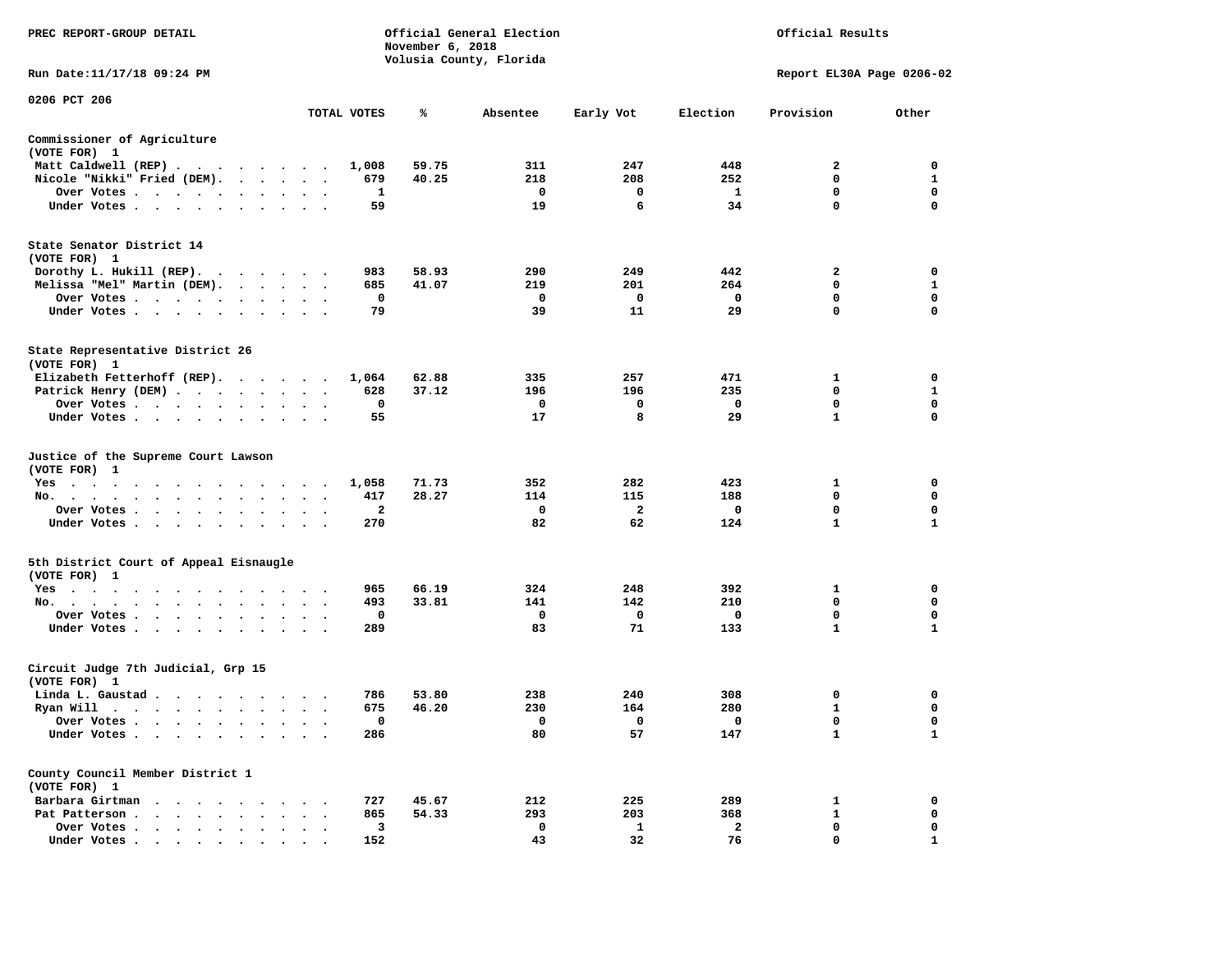| PREC REPORT-GROUP DETAIL                                                                                                                                                  |                      |                      | November 6, 2018 | Official General Election<br>Volusia County, Florida | Official Results |           |          |                           |                   |
|---------------------------------------------------------------------------------------------------------------------------------------------------------------------------|----------------------|----------------------|------------------|------------------------------------------------------|------------------|-----------|----------|---------------------------|-------------------|
| Run Date:11/17/18 09:24 PM                                                                                                                                                |                      |                      |                  |                                                      |                  |           |          | Report EL30A Page 0206-03 |                   |
| 0206 PCT 206                                                                                                                                                              |                      |                      | TOTAL VOTES      | %                                                    | Absentee         | Early Vot | Election | Provision                 | Other             |
| School Board Member District 1<br>(VOTE FOR) 1                                                                                                                            |                      |                      |                  |                                                      |                  |           |          |                           |                   |
| Al Bouie.<br>$\bullet$<br>$\ddot{\phantom{0}}$<br>$\sim$ $\sim$ $\sim$<br>$\cdot$<br>$\sim$<br>$\sim$<br>$\overline{\phantom{a}}$                                         |                      |                      | 769              | 49.94                                                | 248              | 210       | 311      | 0                         | 0                 |
| Jamie Michele Haynes.<br>$\bullet$<br>$\ddot{\phantom{0}}$                                                                                                                |                      |                      | 771              | 50.06                                                | 238              | 203       | 328      | $\mathbf{2}$              | 0                 |
| Over Votes<br>$\sim$<br>$\bullet$<br>$\sim$ $\sim$<br>$\bullet$                                                                                                           | $\bullet$            | $\cdot$              | 0                |                                                      | 0                | 0         | 0        | $\mathbf 0$               | 0                 |
| Under Votes<br>$\ddot{\phantom{0}}$<br>$\cdot$<br>$\cdot$                                                                                                                 |                      |                      | 207              |                                                      | 62               | 48        | 96       | $\mathbf 0$               | 1                 |
| Soil and Water Cons Dist Seat 1<br>(VOTE FOR) 1                                                                                                                           |                      |                      |                  |                                                      |                  |           |          |                           |                   |
| William Bliss<br>$\sim$<br>$\cdot$<br>$\cdot$ $\cdot$<br>$\sim$ $\sim$<br>$\ddot{\phantom{1}}$                                                                            |                      |                      | 788              | 56.41                                                | 239              | 232       | 315      | 2                         | 0                 |
| Derrick Orberg.<br>$\sim$ $\sim$<br>$\sim$ $\sim$ $\sim$ $\sim$<br>$\bullet$                                                                                              | $\bullet$            | $\bullet$            | 609              | 43.59                                                | 202              | 151       | 256      | 0                         | 0                 |
| Over Votes .<br>$\sim$<br>$\sim$<br>$\bullet$<br>$\bullet$<br>Under Votes.<br>$\cdots$<br>$\bullet$<br>$\cdot$                                                            |                      | $\sim$ $\sim$        | 0<br>350         |                                                      | 0<br>107         | 0<br>78   | 0<br>164 | 0<br>$\mathbf 0$          | 0<br>$\mathbf{1}$ |
| Soil and Water Cons Dist Seat 3<br>(VOTE FOR) 1                                                                                                                           |                      |                      |                  |                                                      |                  |           |          |                           |                   |
| Beth James.<br>$\mathbf{r}$ , $\mathbf{r}$ , $\mathbf{r}$ , $\mathbf{r}$ , $\mathbf{r}$ , $\mathbf{r}$                                                                    |                      |                      | 674              | 48.56                                                | 211              | 178       | 284      | 1                         | 0                 |
| Wesley Wayne Wilson Jr<br>$\cdot$ $\cdot$ $\cdot$                                                                                                                         |                      | $\sim$<br>$\cdot$    | 247              | 17.80                                                | 77               | 50        | 119      | 1                         | 0                 |
| Christine Wilt.<br>$\ddot{\phantom{0}}$<br>$\sim$<br>$\bullet$<br>$\bullet$ .<br><br><br><br><br><br>$\ddot{\phantom{a}}$                                                 |                      |                      | 467              | 33.65                                                | 146              | 158       | 163      | $\mathbf 0$               | $\mathbf 0$       |
| Over Votes<br>$\bullet$<br>$\bullet$<br>$\bullet$                                                                                                                         | $\bullet$            | $\bullet$            | 0                |                                                      | 0                | 0         | 0        | $\mathbf 0$               | 0                 |
| Under Votes<br>$\cdot$                                                                                                                                                    |                      |                      | 359              |                                                      | 114              | 75        | 169      | 0                         | $\mathbf{1}$      |
| Soil and Water Cons Dist Seat 5<br>(VOTE FOR) 1                                                                                                                           |                      |                      |                  |                                                      |                  |           |          |                           |                   |
| J. Mark Barfield.<br>$\cdots$                                                                                                                                             | $\bullet$            |                      | 256              | 17.46                                                | 64               | 63        | 128      | 1                         | 0                 |
| Andy Kelly.<br>$\begin{array}{cccccccccccccc} \bullet & \bullet & \bullet & \bullet & \bullet & \bullet & \bullet & \bullet & \bullet & \bullet \end{array}$<br>$\bullet$ | $\bullet$            | $\ddot{\phantom{1}}$ | 733              | 50.00                                                | 230              | 206       | 296      | $\mathbf{1}$              | $\mathbf 0$       |
| David Schaefer.<br>$\sim$<br>$\ddot{\phantom{1}}$<br>$\ddot{\phantom{a}}$<br>$\bullet$                                                                                    |                      |                      | 477              | 32.54                                                | 169              | 123       | 185      | 0                         | 0                 |
| Over Votes .<br>$\ddot{\phantom{1}}$<br>$\bullet$<br>$\bullet$<br>$\bullet$<br>$\bullet$                                                                                  | $\bullet$            | $\bullet$            | 0                |                                                      | 0                | 0         | 0        | $\mathbf 0$               | $\mathbf 0$       |
| Under Votes<br>$\bullet$<br>$\ddot{\phantom{a}}$<br>$\ddot{\phantom{a}}$                                                                                                  | $\ddot{\phantom{0}}$ | $\cdot$ .            | 281              |                                                      | 85               | 69        | 126      | $\mathbf 0$               | $\mathbf{1}$      |
| W Volusia Hosp Auth Group A, Seat 1<br>(VOTE FOR) 1                                                                                                                       |                      |                      |                  |                                                      |                  |           |          |                           |                   |
| John M. Hill<br>$\bullet$<br>$\sim$<br>$\ddot{\phantom{1}}$<br>$\sim$<br>$\bullet$<br>$\blacksquare$<br>$\cdot$                                                           | $\bullet$            | $\cdot$ .            | 928              | 61.83                                                | 288              | 234       | 404      | 2                         | 0                 |
| Voloria Manning<br>$\sim$ $\sim$ $\sim$ $\sim$<br>$\bullet$ .<br>$\cdot$                                                                                                  |                      |                      | 573              | 38.17                                                | 186              | 176       | 211      | 0                         | 0                 |
| Over Votes .<br>$\ddot{\phantom{1}}$<br>$\cdot$<br>$\bullet$<br>$\cdot$                                                                                                   |                      |                      | 0                |                                                      | 0                | 0         | 0        | 0                         | 0                 |
| Under Votes<br>$\cdot$<br>$\bullet$                                                                                                                                       |                      |                      | 246              |                                                      | 74               | 51        | 120      | 0                         | $\mathbf{1}$      |
| W Volusia Hosp Auth Group B, Seat 1<br>(VOTE FOR) 1                                                                                                                       |                      |                      |                  |                                                      |                  |           |          |                           |                   |
| Webster Barnaby<br>.                                                                                                                                                      |                      |                      | 715              | 49.97                                                | 221              | 181       | 311      | 2                         | 0                 |
| Dolores Guzman.                                                                                                                                                           |                      |                      | 716              | 50.03                                                | 233              | 210       | 273      | 0                         | 0                 |
| Over Votes .                                                                                                                                                              |                      |                      | $\mathbf 0$      |                                                      | $\mathbf 0$      | 0         | 0        | 0                         | 0                 |
| Under Votes.                                                                                                                                                              |                      |                      | 316              |                                                      | 94               | 70        | 151      | 0                         | $\mathbf{1}$      |
| W Volusia Hosp Auth Group B, Seat 2<br>(VOTE FOR) 1                                                                                                                       |                      |                      |                  |                                                      |                  |           |          |                           |                   |
| Michael Ray.<br>$\ddot{\phantom{0}}$<br>$\sim$ $\sim$<br>$\ddot{\phantom{0}}$<br>$\sim$                                                                                   |                      |                      | 751              | 52.55                                                | 234              | 188       | 327      | 2                         | 0                 |
| Kathie D. Shepard.<br>$\ddot{\phantom{a}}$<br>$\cdot$<br>$\ddot{\phantom{a}}$<br>$\ddot{\phantom{a}}$                                                                     |                      |                      | 678              | 47.45                                                | 216              | 201       | 261      | 0                         | 0                 |
| Over Votes.<br>$\cdot$ $\cdot$ $\cdot$ $\cdot$ $\cdot$                                                                                                                    |                      |                      | 0                |                                                      | 0                | 0         | 0        | 0                         | 0                 |
| Under Votes                                                                                                                                                               |                      |                      | 318              |                                                      | 98               | 72        | 147      | $\Omega$                  |                   |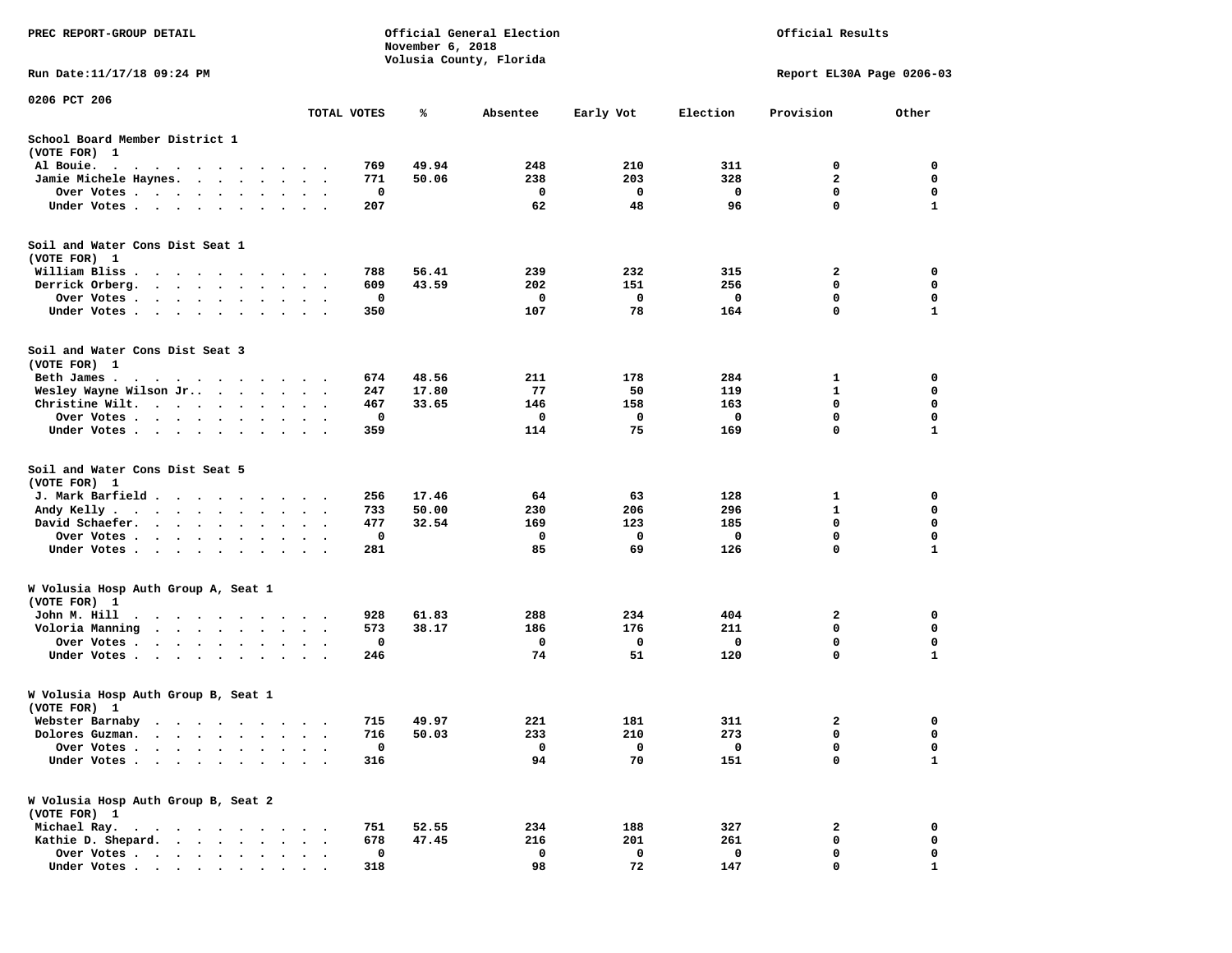| PREC REPORT-GROUP DETAIL                                                |                      | Official General Election<br>November 6, 2018<br>Volusia County, Florida |            | Official Results        |                     |                              |                             |
|-------------------------------------------------------------------------|----------------------|--------------------------------------------------------------------------|------------|-------------------------|---------------------|------------------------------|-----------------------------|
| Run Date:11/17/18 09:24 PM                                              |                      |                                                                          |            |                         |                     | Report EL30A Page 0206-04    |                             |
| 0206 PCT 206                                                            | TOTAL VOTES          | ℁                                                                        | Absentee   | Early Vot               | Election            | Provision                    | Other                       |
| #1 Increased Homestead Exemption                                        |                      |                                                                          |            |                         |                     |                              |                             |
| (VOTE FOR) 1                                                            |                      |                                                                          |            |                         |                     |                              |                             |
| Yes                                                                     | 727                  | 43.35                                                                    | 241        | 174                     | 311                 | 1                            | 0                           |
| No.                                                                     | 950                  | 56.65                                                                    | 288        | 272                     | 388                 | $\mathbf{1}$                 | $\mathbf{1}$                |
| Over Votes                                                              | 1                    |                                                                          | 1          | $\mathbf 0$             | $\mathbf 0$         | $\mathbf 0$                  | $\mathbf 0$                 |
| Under Votes                                                             | 69                   |                                                                          | 18         | 15                      | 36                  | $\mathbf 0$                  | $\Omega$                    |
| #2 Limit on Property Tax Assessments                                    |                      |                                                                          |            |                         |                     |                              |                             |
| (VOTE FOR) 1                                                            |                      |                                                                          |            |                         |                     |                              |                             |
| Yes                                                                     | 1,035                | 62.77                                                                    | 340        | 244                     | 450                 | $\mathbf{1}$<br>$\mathbf{1}$ | 0                           |
| No.<br>Over Votes.                                                      | 614<br>1             | 37.23                                                                    | 175<br>0   | 195<br>$\mathbf{o}$     | 242<br>$\mathbf{1}$ | $\mathbf{0}$                 | $\mathbf{1}$<br>$\mathbf 0$ |
| Under Votes                                                             | 97                   |                                                                          | 33         | 22                      | 42                  | $\Omega$                     | $\Omega$                    |
|                                                                         |                      |                                                                          |            |                         |                     |                              |                             |
| #3 Voter Control of Gambling<br>(VOTE FOR) 1                            |                      |                                                                          |            |                         |                     |                              |                             |
| Yes                                                                     | 1,030                | 60.91                                                                    | 308        | 285                     | 434                 | $\overline{\mathbf{2}}$      | 1                           |
| No.                                                                     | 661                  | 39.09                                                                    | 221        | 161                     | 279                 | $\Omega$                     | 0                           |
| Over Votes                                                              | 1                    |                                                                          | $^{\circ}$ | $\mathbf{1}$            | $\mathbf 0$         | $\mathbf 0$                  | 0                           |
| Under Votes                                                             | 55                   |                                                                          | 19         | 14                      | 22                  | $\mathbf{0}$                 | $\Omega$                    |
| #4 Voting Restoration Amendment<br>(VOTE FOR) 1                         |                      |                                                                          |            |                         |                     |                              |                             |
| Yes                                                                     | 999                  | 58.90                                                                    | 295        | 293                     | 408                 | 2                            | 1                           |
| No.                                                                     | 697                  | 41.10                                                                    | 231        | 158                     | 308                 | $\mathbf 0$                  | 0                           |
| Over Votes                                                              | 1                    |                                                                          | 0          | $\mathbf 0$             | 1                   | $\mathbf 0$                  | $\mathbf 0$                 |
| Under Votes                                                             | 50                   |                                                                          | 22         | 10                      | 18                  | $\mathbf 0$                  | $\Omega$                    |
| #5 Supermajority Vote Required                                          |                      |                                                                          |            |                         |                     |                              |                             |
| (VOTE FOR) 1                                                            |                      |                                                                          |            |                         |                     |                              |                             |
| Yes                                                                     | 1,039                | 62.93                                                                    | 362        | 241                     | 434                 | 2                            | 0                           |
| No.                                                                     | 612                  | 37.07                                                                    | 151        | 197                     | 263                 | 0                            | $\mathbf{1}$                |
| Over Votes                                                              | $\overline{a}$<br>94 |                                                                          | 1<br>34    | $\mathbf 0$<br>23       | $\mathbf{1}$<br>37  | $\mathbf 0$<br>$\Omega$      | $\mathbf 0$<br>$\Omega$     |
| Under Votes                                                             |                      |                                                                          |            |                         |                     |                              |                             |
| #6 Rights of Crime Victims; Judges<br>(VOTE FOR) 1                      |                      |                                                                          |            |                         |                     |                              |                             |
| Yes                                                                     | 763                  | 46.07                                                                    | 262        | 163                     | 336                 | 2                            | 0                           |
| No.                                                                     | 893                  | 53.93                                                                    | 250        | 276                     | 366                 | 0                            | $\mathbf{1}$                |
| Over votes $\cdots$                                                     | 1                    |                                                                          |            | $\overline{\mathbf{0}}$ | $\mathbf{1}$        | 0                            | 0                           |
| Under Votes                                                             | 90                   |                                                                          | 36         | 22                      | 32                  | 0                            | 0                           |
| #7 Survivor Benefits                                                    |                      |                                                                          |            |                         |                     |                              |                             |
| (VOTE FOR) 1                                                            |                      |                                                                          |            |                         |                     |                              |                             |
| $Yes \cdot \cdot \cdot \cdot \cdot \cdot \cdot \cdot \cdot \cdot \cdot$ | 767                  | 46.40                                                                    | 246        | 172                     | 347                 | 2                            | 0                           |
| No.<br>Over Votes                                                       | 886                  | 53.60                                                                    | 268        | 264                     | 353                 | 0                            | $\mathbf{1}$<br>0           |
|                                                                         | 0<br>94              |                                                                          | 0<br>34    | 0<br>25                 | $\mathbf 0$<br>35   | 0<br>$\mathbf 0$             | 0                           |
| Under Votes                                                             |                      |                                                                          |            |                         |                     |                              |                             |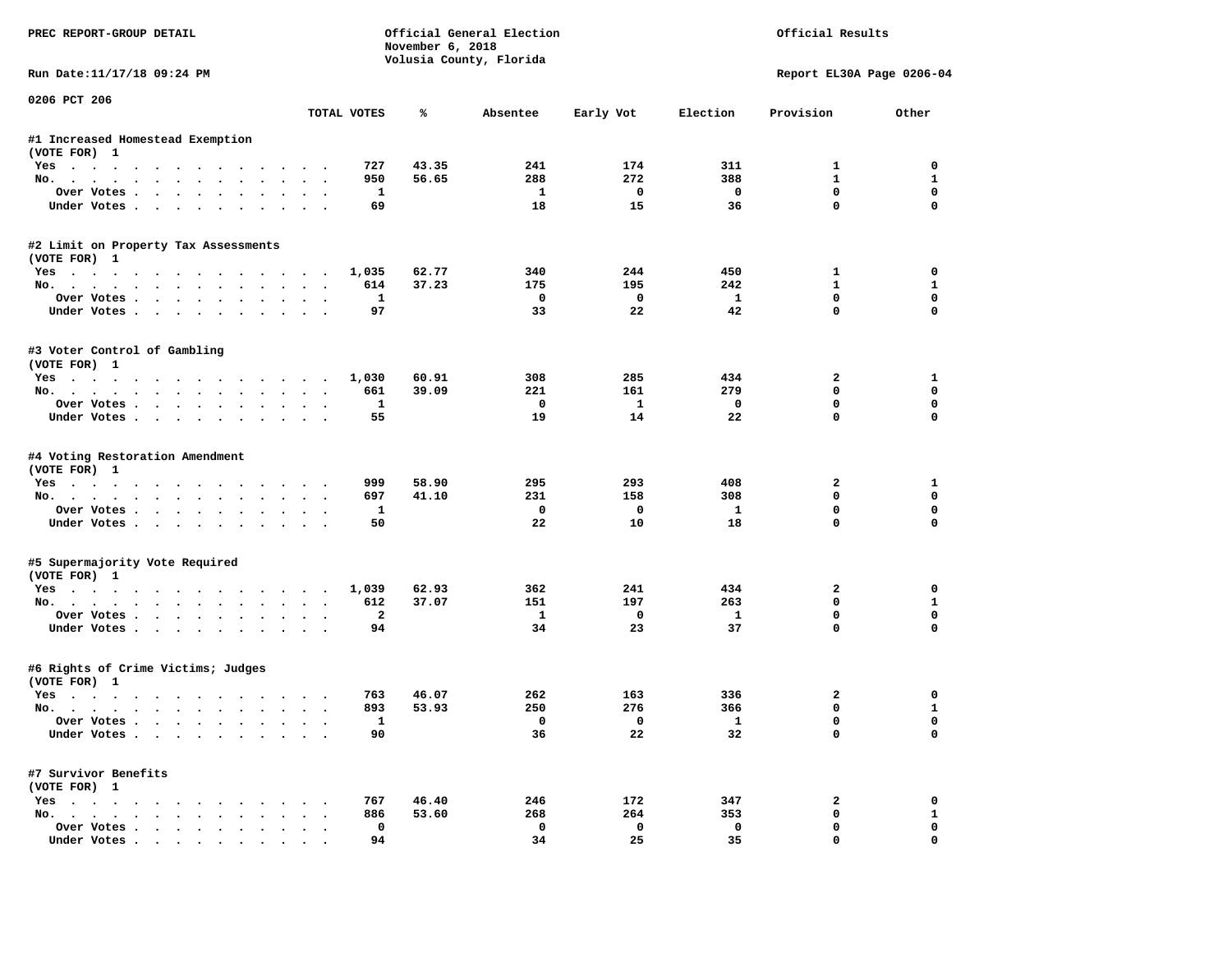| <b>PREC REPORT-GROUP DETAIL</b>                        |                                       | November 6, 2018 | Official General Election<br>Volusia County, Florida | Official Results |             |                           |              |
|--------------------------------------------------------|---------------------------------------|------------------|------------------------------------------------------|------------------|-------------|---------------------------|--------------|
| Run Date:11/17/18 09:24 PM                             |                                       |                  |                                                      |                  |             | Report EL30A Page 0206-05 |              |
| 0206 PCT 206                                           | TOTAL VOTES                           | ℁                | Absentee                                             | Early Vot        | Election    | Provision                 | Other        |
|                                                        |                                       |                  |                                                      |                  |             |                           |              |
| #9 Prohibits Oil, Gas Drilling, Vaping<br>(VOTE FOR) 1 |                                       |                  |                                                      |                  |             |                           |              |
| Yes                                                    | 952                                   | 57.42            | 282                                                  | 275              | 392         | 2                         | 1            |
| No.                                                    | 706                                   | 42.58            | 235                                                  | 165              | 306         | 0                         | $\mathbf 0$  |
| Over Votes                                             | 1                                     |                  | 0                                                    | 0                | -1          | 0                         | $\mathbf 0$  |
| Under Votes                                            | 88                                    |                  | 31                                                   | 21               | 36          | 0                         | $\Omega$     |
| #10 State and Local Structure and Op<br>(VOTE FOR) 1   |                                       |                  |                                                      |                  |             |                           |              |
| Yes                                                    | 747                                   | 46.14            | 241                                                  | 173              | 331         | 2                         | $\mathbf 0$  |
| No.                                                    | 872                                   | 53.86            | 261                                                  | 259              | 351         | 0                         | 1            |
| Over Votes                                             | 1                                     |                  | $\Omega$                                             | 1                | $\mathbf 0$ | $\mathbf{0}$              | $\mathbf 0$  |
| Under Votes                                            | 127                                   |                  | 46                                                   | 28               | 53          | $\mathbf 0$               | 0            |
| #11 Removal of Obs Prov; Crim Statute<br>(VOTE FOR) 1  |                                       |                  |                                                      |                  |             |                           |              |
| $Yes \t . \t .$<br>$\ddot{\phantom{1}}$<br>.           | 823                                   | 51.02            | 246                                                  | 232              | 343         | 2                         | 0            |
| No.                                                    | 790                                   | 48.98            | 248                                                  | 206              | 335         | 0                         | 1            |
| Over Votes                                             | 0                                     |                  | 0                                                    | 0                | 0           | 0                         | $\mathbf 0$  |
| Under Votes<br>$\ddot{\phantom{0}}$                    | 134                                   |                  | 54                                                   | 23               | 57          | 0                         | $\mathbf 0$  |
| #12 Lobbying and Abuse of Office<br>(VOTE FOR) 1       |                                       |                  |                                                      |                  |             |                           |              |
| Yes                                                    | 1,222                                 | 74.51            | 411                                                  | 307              | 502         | 1                         | 1            |
| No.                                                    | 418<br>$\ddot{\phantom{a}}$<br>$\sim$ | 25.49            | 93                                                   | 131              | 193         | 1                         | 0            |
| Over Votes                                             | 1                                     |                  | $^{\circ}$                                           | 1                | $\mathbf 0$ | 0                         | $\mathbf 0$  |
| Under Votes.                                           | 106                                   |                  | 44                                                   | 22               | 40          | 0                         | $\mathbf 0$  |
| #13 Ends Dog Racing<br>(VOTE FOR) 1                    |                                       |                  |                                                      |                  |             |                           |              |
| Yes                                                    | 959                                   | 56.98            | 307                                                  | 258              | 392         | 2                         | 0            |
| No.                                                    | 724                                   | 43.02            | 214                                                  | 190              | 319         | $\mathbf 0$               | $\mathbf{1}$ |
| Over Votes .<br>$\cdots$                               | 0                                     |                  | 0                                                    | 0                | $\mathbf 0$ | $\mathbf 0$               | $\mathbf 0$  |
| Under Votes                                            | 64                                    |                  | 27                                                   | 13               | 24          | $\mathbf 0$               | $\mathbf 0$  |
|                                                        |                                       |                  |                                                      |                  |             |                           |              |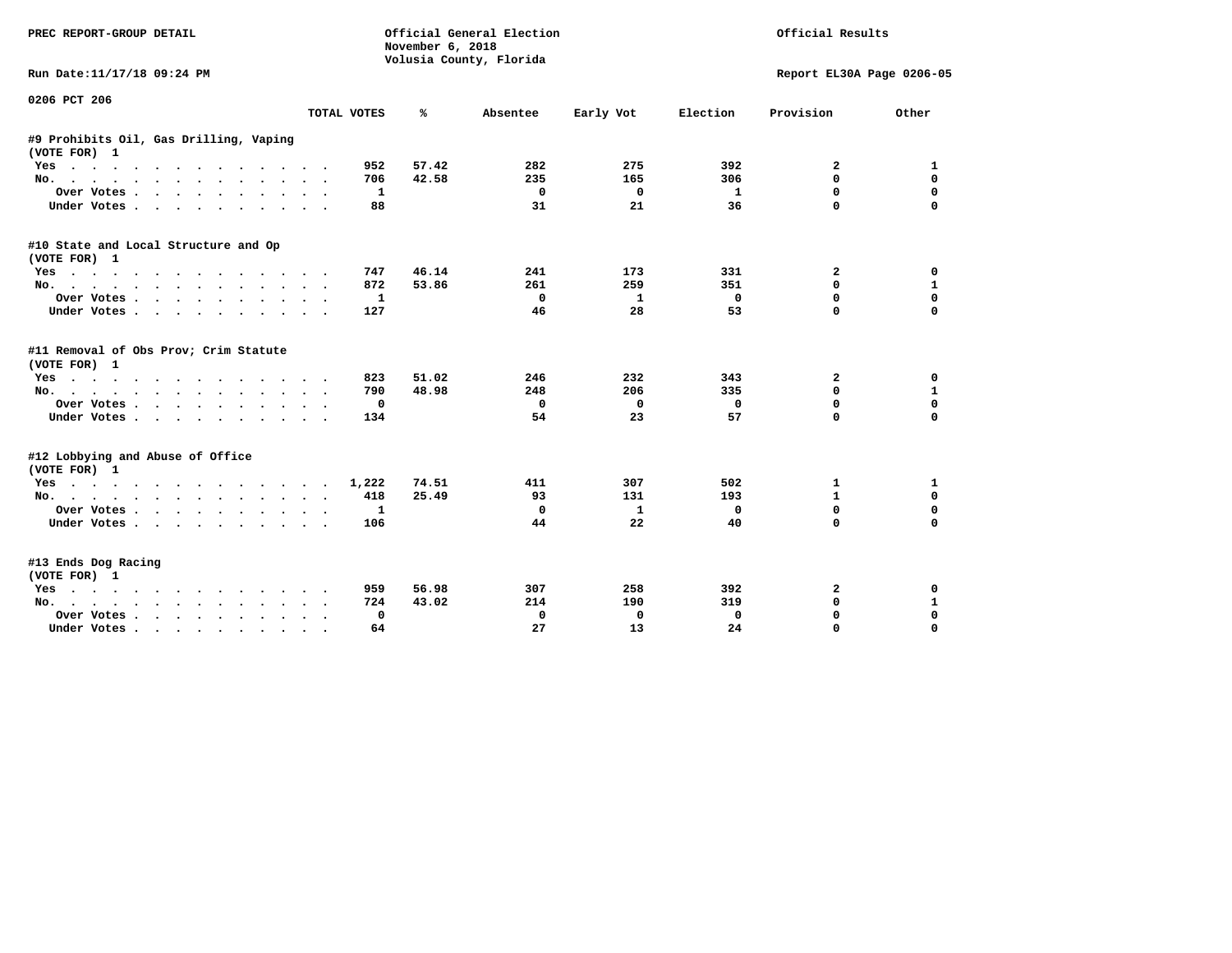**PREC REPORT-GROUP DETAIL Official General Election Official Results November 6, 2018 Volusia County, Florida Run Date:11/17/18 09:24 PM Report EL30A Page 0207-01 0207 PCT 207 TOTAL VOTES % Absentee Early Vot Election Provision Other REGISTERED VOTERS - TOTAL . . . . . . 2,655 BALLOTS CAST - TOTAL.** . . . . . . 1,813 710 466 632 4 1  **BALLOTS CAST - BLANK. . . . . . . . 0 0 0 0 0 0 VOTER TURNOUT - TOTAL . . . . . . . 68.29 VOTER TURNOUT - BLANK . . . . . . . United States Senator (VOTE FOR) 1 Rick Scott (REP) . . . . . . . . 1,160** 64.48 465 291 402 1 1  **Bill Nelson (DEM). . . . . . . . . 631 35.08 235 173 220 3 0 WRITE-IN. . . . . . . . . . . . 8 .44 2 2 4 0 0 Over Votes . . . . . . . . . . 0 0 0 0 0 0 Under Votes . . . . . . . . . . 14** 8 0 6 0 0 **Representative in Congress District 6 (VOTE FOR) 1 Michael Waltz (REP) . . . . . . . . 1,147 64.47 445 297 402 2 1 Nancy Soderberg (DEM) . . . . . . . 632 35.53 245 165 220 2 0 Over Votes . . . . . . . . . . 1** 1 0 0 0 0 0 0  **Under Votes . . . . . . . . . . . 33** 19 4 10 0 **Governor and Lieutenant Governor (VOTE FOR) 1 Ron DeSantis (REP) . . . . . . . . 1,159 64.21 455 299 402 2 1 Andrew Gillum (DEM) . . . . . . . . 619 34.29 241 163 214 1 0** 

 $\mathbf 0$ 

 $\mathbf 0$ 

 $\mathbf{0}$ 

| (VOTE FOR)                                                        |  |  |  |       |       |     |     |     |  |
|-------------------------------------------------------------------|--|--|--|-------|-------|-----|-----|-----|--|
| Ron DeSantis (REP) $\cdot \cdot \cdot \cdot \cdot \cdot \cdot$    |  |  |  | 1,159 | 64.21 | 455 | 299 | 402 |  |
| Andrew Gillum (DEM)                                               |  |  |  | 619   | 34.29 | 241 | 163 | 214 |  |
| Darcy G. Richardson $(REF)$                                       |  |  |  | 16    | .89   |     |     |     |  |
| Ryan Christopher Foley                                            |  |  |  |       | .17   |     |     |     |  |
| Kyle "KC" Gibson                                                  |  |  |  |       | .06   |     |     |     |  |
| Bruce Stanley.                                                    |  |  |  |       | .33   |     |     |     |  |
| WRITE-IN.<br>$\cdots$                                             |  |  |  |       | .06   |     |     |     |  |
| Over Votes                                                        |  |  |  |       |       |     |     |     |  |
| Under Votes.                                                      |  |  |  |       |       |     |     |     |  |
| Attorney General                                                  |  |  |  |       |       |     |     |     |  |
| (VOTE FOR) 1                                                      |  |  |  |       |       |     |     |     |  |
| Ashley Moody (REP)                                                |  |  |  | 1,218 | 68.31 | 479 | 306 | 430 |  |
| Sean Shaw (DEM) $\cdot \cdot \cdot \cdot \cdot \cdot \cdot \cdot$ |  |  |  | 540   | 30.29 | 211 | 151 | 176 |  |
| Jeffrey Marc Siskind.                                             |  |  |  | 25    | 1.40  |     |     | 13  |  |
| Over Votes                                                        |  |  |  |       |       |     |     |     |  |
| Under Votes                                                       |  |  |  | 30    |       |     |     | 13  |  |
|                                                                   |  |  |  |       |       |     |     |     |  |

| Chief Financial Officer                                                       |                                                                                                        |  |  |  |  |     |       |     |     |     |            |
|-------------------------------------------------------------------------------|--------------------------------------------------------------------------------------------------------|--|--|--|--|-----|-------|-----|-----|-----|------------|
| (VOTE FOR) 1                                                                  |                                                                                                        |  |  |  |  |     |       |     |     |     |            |
| Jimmy Patronis (REP). 1,174                                                   |                                                                                                        |  |  |  |  |     | 67.20 | 452 | 298 | 421 |            |
| Jeremy Ring (DEM).                                                            |                                                                                                        |  |  |  |  | 571 | 32.68 | 225 | 157 | 187 | $^{\circ}$ |
| WRITE-IN, $\cdot$ , $\cdot$ , $\cdot$ , $\cdot$ , $\cdot$ , $\cdot$ , $\cdot$ |                                                                                                        |  |  |  |  |     |       |     |     |     | 0          |
|                                                                               |                                                                                                        |  |  |  |  |     |       |     |     |     | $\Omega$   |
| Under Votes                                                                   | $\mathbf{r}$ , $\mathbf{r}$ , $\mathbf{r}$ , $\mathbf{r}$ , $\mathbf{r}$ , $\mathbf{r}$ , $\mathbf{r}$ |  |  |  |  | 66  |       |     |     |     | $\Omega$   |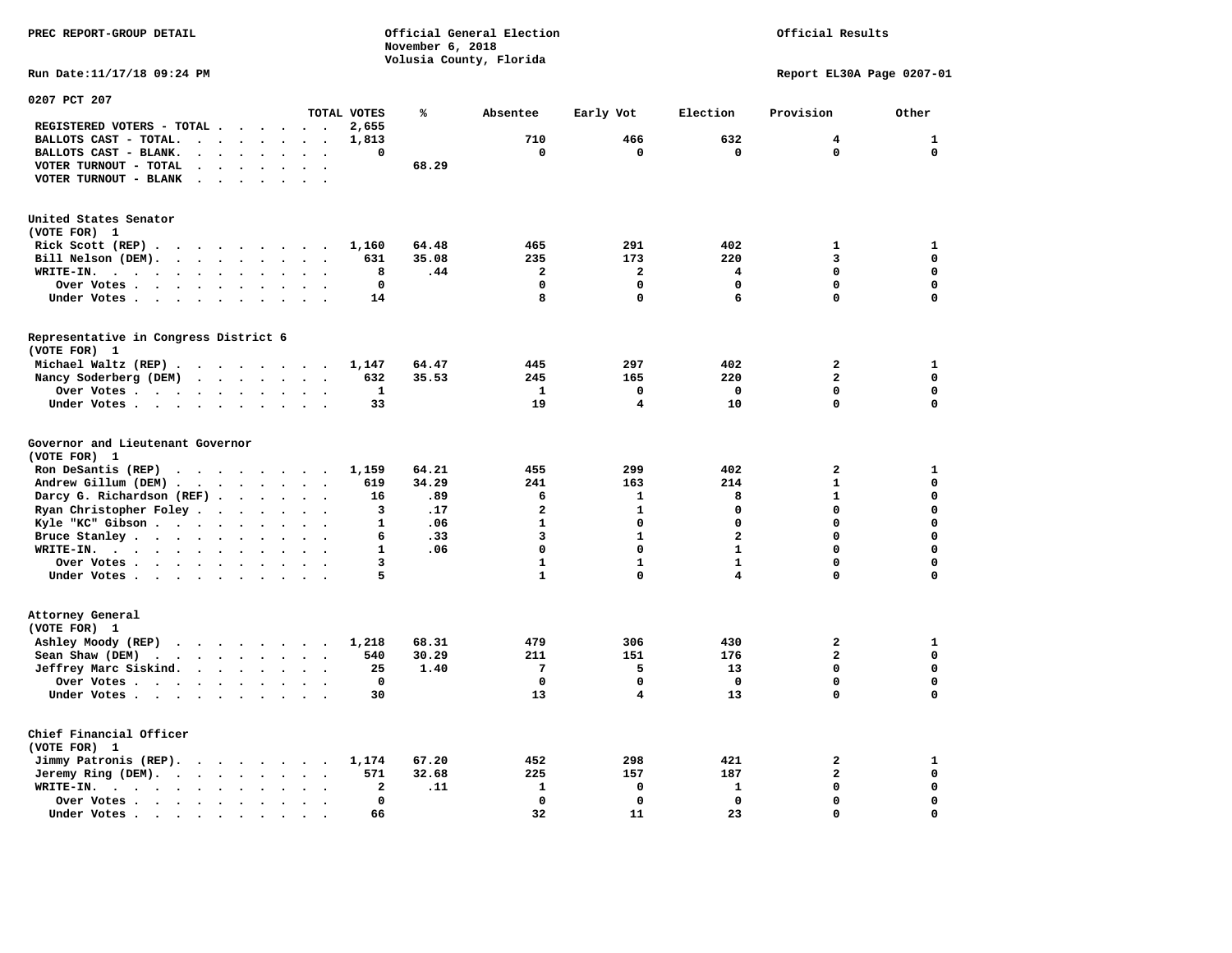| PREC REPORT-GROUP DETAIL                                                                                                                                                                                                                   |           | November 6, 2018     | Official General Election<br>Volusia County, Florida | Official Results |              |              |              |                           |             |
|--------------------------------------------------------------------------------------------------------------------------------------------------------------------------------------------------------------------------------------------|-----------|----------------------|------------------------------------------------------|------------------|--------------|--------------|--------------|---------------------------|-------------|
| Run Date:11/17/18 09:24 PM                                                                                                                                                                                                                 |           |                      |                                                      |                  |              |              |              | Report EL30A Page 0207-02 |             |
| 0207 PCT 207                                                                                                                                                                                                                               |           |                      |                                                      |                  |              |              |              |                           |             |
|                                                                                                                                                                                                                                            |           |                      | TOTAL VOTES                                          | ℁                | Absentee     | Early Vot    | Election     | Provision                 | Other       |
| Commissioner of Agriculture<br>(VOTE FOR) 1                                                                                                                                                                                                |           |                      |                                                      |                  |              |              |              |                           |             |
| Matt Caldwell (REP)                                                                                                                                                                                                                        |           |                      | 1,144                                                | 65.04            | 447          | 295          | 399          | 2                         | 1           |
| Nicole "Nikki" Fried (DEM).                                                                                                                                                                                                                |           |                      | 615                                                  | 34.96            | 235          | 162          | 216          | $\mathbf{2}$              | 0           |
| Over Votes                                                                                                                                                                                                                                 | $\bullet$ |                      | 0                                                    |                  | 0            | 0            | 0            | $\mathbf 0$               | 0           |
| Under Votes                                                                                                                                                                                                                                |           |                      | 54                                                   |                  | 28           | 9            | 17           | $\mathbf 0$               | 0           |
| State Senator District 14<br>(VOTE FOR) 1                                                                                                                                                                                                  |           |                      |                                                      |                  |              |              |              |                           |             |
| Dorothy L. Hukill $(REP)$ .                                                                                                                                                                                                                |           |                      | 1                                                    | 100.00           | 0            | 0            | 1            | 0                         | 0           |
| Melissa "Mel" Martin (DEM).                                                                                                                                                                                                                |           |                      | 0                                                    |                  | 0            | $\Omega$     | 0            | 0                         | 0           |
| Over Votes                                                                                                                                                                                                                                 |           |                      | 0                                                    |                  | 0            | 0            | $\mathbf 0$  | $\mathbf 0$               | 0           |
| Under Votes                                                                                                                                                                                                                                |           |                      | 0                                                    |                  | 0            | $\mathbf{0}$ | $\mathbf 0$  | $\mathbf 0$               | $\mathbf 0$ |
| State Representative District 26<br>(VOTE FOR) 1                                                                                                                                                                                           |           |                      |                                                      |                  |              |              |              |                           |             |
| Elizabeth Fetterhoff (REP).                                                                                                                                                                                                                |           |                      | 1,183                                                | 67.52            | 460          | 301          | 418          | 3                         | 1           |
| Patrick Henry (DEM)                                                                                                                                                                                                                        |           |                      | 569                                                  | 32.48            | 221          | 154          | 193          | $\mathbf{1}$              | 0           |
| Over Votes                                                                                                                                                                                                                                 |           |                      | 1                                                    |                  | 0            | 0            | 1            | $\mathbf 0$               | 0           |
| Under Votes                                                                                                                                                                                                                                |           |                      | 60                                                   |                  | 29           | 11           | 20           | $\mathbf 0$               | 0           |
| Justice of the Supreme Court Lawson<br>(VOTE FOR) 1                                                                                                                                                                                        |           |                      |                                                      |                  |              |              |              |                           |             |
| $Yes \t . \t .$<br>.                                                                                                                                                                                                                       |           |                      | 1,152                                                | 75.69            | 456          | 296          | 397          | 2                         | 1           |
| No.                                                                                                                                                                                                                                        |           |                      | 370                                                  | 24.31            | 142          | 95           | 131          | $\overline{2}$            | 0           |
| Over Votes                                                                                                                                                                                                                                 |           |                      | 1                                                    |                  | 1            | 0            | 0            | $\mathbf 0$               | 0           |
| Under Votes                                                                                                                                                                                                                                |           |                      | 290                                                  |                  | 111          | 75           | 104          | $\mathbf 0$               | 0           |
| 5th District Court of Appeal Eisnaugle<br>(VOTE FOR) 1                                                                                                                                                                                     |           |                      |                                                      |                  |              |              |              |                           |             |
| Yes                                                                                                                                                                                                                                        |           |                      | 1,045                                                | 69.39            | 405          | 270          | 367          | 2                         | 1           |
| No.                                                                                                                                                                                                                                        |           | $\ddot{\phantom{1}}$ | 461                                                  | 30.61            | 184          | 119          | 156          | 2                         | 0           |
| Over Votes                                                                                                                                                                                                                                 |           |                      | 0                                                    |                  | 0            | 0            | 0            | $\mathbf 0$               | $\mathbf 0$ |
| Under Votes                                                                                                                                                                                                                                |           |                      | 307                                                  |                  | 121          | 77           | 109          | $\mathbf 0$               | $\mathbf 0$ |
| Circuit Judge 7th Judicial, Grp 15<br>(VOTE FOR) 1                                                                                                                                                                                         |           |                      |                                                      |                  |              |              |              |                           |             |
| Linda L. Gaustad                                                                                                                                                                                                                           |           |                      | 806                                                  | 53.10            | 323          | 194          | 285          | 4                         | 0           |
| Ryan Will<br>. The contract of the contract of the contract of the contract of the contract of the contract of the contract of the contract of the contract of the contract of the contract of the contract of the contract of the contrac |           |                      | 712                                                  | 46.90            | 274          | 205          | 233          | 0                         | 0           |
| Over Votes                                                                                                                                                                                                                                 |           |                      | 3                                                    |                  | 0            | 1            | $\mathbf{2}$ | 0                         | $\Omega$    |
| Under Votes                                                                                                                                                                                                                                |           |                      | 292                                                  |                  | 113          | 66           | 112          | 0                         | 1           |
| County Council Member District 1                                                                                                                                                                                                           |           |                      |                                                      |                  |              |              |              |                           |             |
| (VOTE FOR) 1                                                                                                                                                                                                                               |           |                      |                                                      |                  |              |              |              |                           |             |
| Barbara Girtman<br>$\sim$<br>$\overline{\phantom{a}}$                                                                                                                                                                                      |           |                      | 678                                                  | 42.56            | 250          | 187          | 238          | 3                         | 0           |
| Pat Patterson.<br>$\ddot{\phantom{a}}$<br>$\sim$ $\sim$<br>$\ddot{\phantom{a}}$<br>$\Delta$                                                                                                                                                |           |                      | 915                                                  | 57.44            | 374          | 235          | 305          | $\mathbf{1}$              | $\mathbf 0$ |
| Over Votes .<br>$\ddot{\phantom{a}}$                                                                                                                                                                                                       |           |                      | $\mathbf{2}$                                         |                  | $\mathbf{1}$ | 0            | $\mathbf{1}$ | 0<br>$\mathbf 0$          | 0           |
| Under Votes.                                                                                                                                                                                                                               |           |                      | 218                                                  |                  | 85           | 44           | 88           |                           | 1           |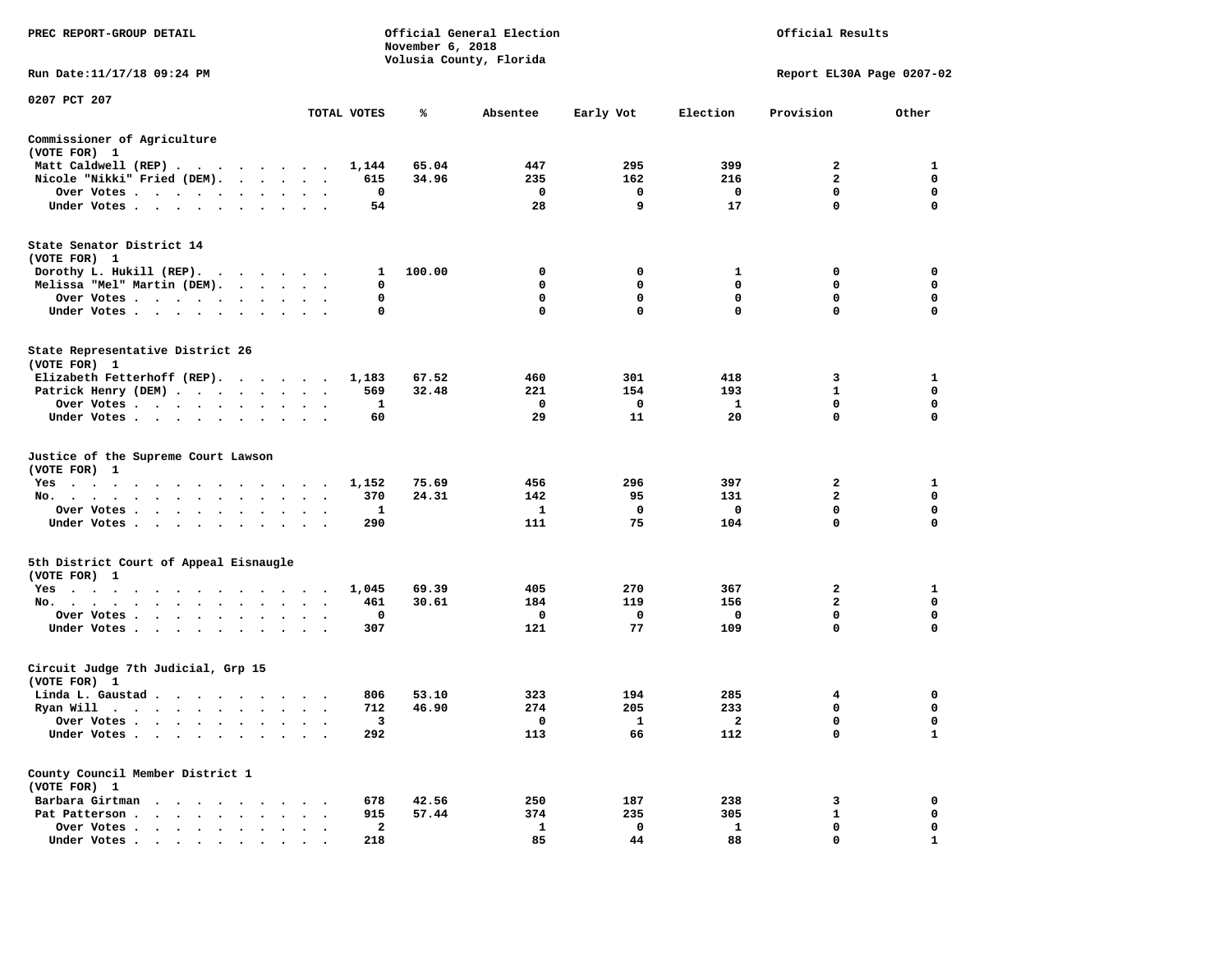| PREC REPORT-GROUP DETAIL                                                                                                                                                             |                                   |             | November 6, 2018 | Official General Election<br>Volusia County, Florida |           |          | Official Results          |                   |
|--------------------------------------------------------------------------------------------------------------------------------------------------------------------------------------|-----------------------------------|-------------|------------------|------------------------------------------------------|-----------|----------|---------------------------|-------------------|
| Run Date: 11/17/18 09:24 PM                                                                                                                                                          |                                   |             |                  |                                                      |           |          | Report EL30A Page 0207-03 |                   |
| 0207 PCT 207                                                                                                                                                                         |                                   | TOTAL VOTES | ℁                | Absentee                                             | Early Vot | Election | Provision                 | Other             |
| School Board Member District 1<br>(VOTE FOR) 1                                                                                                                                       |                                   |             |                  |                                                      |           |          |                           |                   |
| Al Bouie.<br>$\bullet$<br>$\ddot{\phantom{0}}$<br>$\sim$ $\sim$ $\sim$<br>$\cdot$<br>$\sim$<br>$\sim$<br>$\overline{\phantom{a}}$                                                    |                                   | 766         | 48.82            | 292                                                  | 201       | 271      | 2                         | 0                 |
| Jamie Michele Haynes.<br>$\bullet$<br>$\bullet$ .<br><br><br><br><br><br>$\bullet$                                                                                                   |                                   | 803         | 51.18            | 314                                                  | 210       | 276      | $\mathbf{2}$              | 1                 |
| Over Votes<br>$\sim$<br>$\bullet$<br>$\bullet$<br>$\bullet$                                                                                                                          | $\cdot$<br>$\bullet$              | 0           |                  | 0                                                    | 0         | 0        | $\mathbf 0$               | $\mathbf 0$       |
| Under Votes<br>$\ddot{\phantom{0}}$<br>$\cdot$<br>$\bullet$                                                                                                                          |                                   | 244         |                  | 104                                                  | 55        | 85       | $\mathbf 0$               | 0                 |
| Soil and Water Cons Dist Seat 1<br>(VOTE FOR) 1                                                                                                                                      |                                   |             |                  |                                                      |           |          |                           |                   |
| William Bliss<br>$\sim$<br>$\cdot$<br>$\cdot$ $\cdot$<br>$\sim$ $\sim$<br>$\ddot{\phantom{1}}$                                                                                       |                                   | 760         | 53.86            | 307                                                  | 197       | 252      | 4                         | 0                 |
| Derrick Orberg.<br>$\sim$ $\sim$<br>$\sim$ $\sim$ $\sim$ $\sim$<br>$\bullet$                                                                                                         | $\bullet$<br>$\bullet$            | 651         | 46.14            | 248                                                  | 171       | 232      | 0                         | 0                 |
| Over Votes .<br>$\sim$<br>$\sim$<br>$\bullet$<br>$\bullet$<br>Under Votes.<br>$\cdots$<br>$\bullet$<br>$\cdot$                                                                       | $\bullet$                         | 0<br>402    |                  | 0<br>155                                             | 0<br>98   | 0<br>148 | 0<br>$\mathbf 0$          | 0<br>$\mathbf{1}$ |
| Soil and Water Cons Dist Seat 3<br>(VOTE FOR) 1                                                                                                                                      |                                   |             |                  |                                                      |           |          |                           |                   |
| Beth James.                                                                                                                                                                          |                                   | 735         | 52.58            | 283                                                  | 194       | 256      | 2                         | 0                 |
| Wesley Wayne Wilson Jr<br>$\cdot$ $\cdot$ $\cdot$                                                                                                                                    | $\sim$                            | 273         | 19.53            | 106                                                  | 62        | 105      | 0                         | 0                 |
| Christine Wilt.<br>$\cdot$ $\cdot$ $\cdot$<br>$\bullet$<br>$\bullet$ .<br><br><br><br><br><br>$\ddot{\phantom{a}}$                                                                   |                                   | 390         | 27.90            | 158                                                  | 106       | 124      | $\mathbf{2}$              | $\mathbf 0$       |
| Over Votes<br>$\bullet$<br>$\bullet$<br>$\bullet$                                                                                                                                    | $\bullet$<br>$\bullet$            | 0           |                  | 0                                                    | 0         | 0        | $\mathbf 0$               | $\mathbf 0$       |
| Under Votes<br>$\cdot$                                                                                                                                                               |                                   | 415         |                  | 163                                                  | 104       | 147      | 0                         | $\mathbf{1}$      |
| Soil and Water Cons Dist Seat 5<br>(VOTE FOR) 1                                                                                                                                      |                                   |             |                  |                                                      |           |          |                           |                   |
| J. Mark Barfield.<br>$\cdots$                                                                                                                                                        | $\bullet$                         | 293         | 19.76            | 101                                                  | 74        | 116      | 2                         | 0                 |
| Andy Kelly.<br>$\begin{array}{cccccccccccccc} \bullet & \bullet & \bullet & \bullet & \bullet & \bullet & \bullet & \bullet & \bullet & \bullet \end{array}$<br>$\ddot{\phantom{0}}$ | $\ddot{\phantom{1}}$<br>$\bullet$ | 708         | 47.74            | 281                                                  | 178       | 249      | $\mathbf 0$               | $\mathbf 0$       |
| David Schaefer.<br>$\ddot{\phantom{1}}$<br>$\ddot{\phantom{a}}$<br>$\ddot{\phantom{a}}$<br>$\bullet$                                                                                 |                                   | 482         | 32.50            | 189                                                  | 133       | 157      | 2                         | 1                 |
| Over Votes .<br>$\ddot{\phantom{1}}$<br>$\bullet$<br>$\bullet$<br>$\bullet$<br>$\bullet$                                                                                             | $\bullet$<br>$\bullet$            | 0           |                  | 0                                                    | 0         | 0        | $\mathbf 0$               | $\mathbf 0$       |
| Under Votes<br>$\bullet$<br>$\ddot{\phantom{a}}$<br>$\ddot{\phantom{1}}$                                                                                                             | $\cdot$<br>$\cdot$ .              | 330         |                  | 139                                                  | 81        | 110      | $\mathbf 0$               | $\mathbf 0$       |
| W Volusia Hosp Auth Group A, Seat 1<br>(VOTE FOR) 1                                                                                                                                  |                                   |             |                  |                                                      |           |          |                           |                   |
| John M. Hill<br>$\bullet$<br>$\overline{\phantom{a}}$<br>$\ddot{\phantom{1}}$<br>$\sim$<br>$\bullet$<br>$\sim$<br>$\cdots$                                                           | $\cdot$                           | 1,036       | 67.45            | 396                                                  | 265       | 371      | 4                         | 0                 |
| Voloria Manning<br>$\cdot$ $\cdot$ $\cdot$ $\cdot$<br>$\bullet$ .<br>$\cdot$                                                                                                         |                                   | 500         | 32.55            | 198                                                  | 139       | 163      | 0                         | 0                 |
| Over Votes.<br>$\sim$<br>$\bullet$<br>$\cdot$<br>$\cdot$                                                                                                                             |                                   | 0           |                  | 0                                                    | 0         | 0        | 0                         | 0                 |
| Under Votes<br>$\bullet$<br>$\bullet$                                                                                                                                                |                                   | 277         |                  | 116                                                  | 62        | 98       | $\mathbf 0$               | $\mathbf{1}$      |
| W Volusia Hosp Auth Group B, Seat 1<br>(VOTE FOR) 1                                                                                                                                  |                                   |             |                  |                                                      |           |          |                           |                   |
| Webster Barnaby<br>.                                                                                                                                                                 |                                   | 809         | 55.03            | 307                                                  | 213       | 288      | 1                         | 0                 |
| Dolores Guzman.                                                                                                                                                                      |                                   | 661         | 44.97            | 265                                                  | 180       | 213      | 3                         | 0                 |
| Over Votes .                                                                                                                                                                         |                                   | 0           |                  | $\mathbf 0$                                          | 0         | 0        | 0                         | 0                 |
| Under Votes.                                                                                                                                                                         |                                   | 343         |                  | 138                                                  | 73        | 131      | 0                         | $\mathbf{1}$      |
| W Volusia Hosp Auth Group B, Seat 2<br>(VOTE FOR) 1                                                                                                                                  |                                   |             |                  |                                                      |           |          |                           |                   |
| Michael Ray.<br>$\ddot{\phantom{0}}$<br>$\sim$ $\sim$<br>$\ddot{\phantom{0}}$                                                                                                        |                                   | 805         | 56.22            | 300                                                  | 217       | 287      | 1                         | 0                 |
| Kathie D. Shepard.<br>$\ddot{\phantom{a}}$<br>$\ddot{\phantom{a}}$<br>$\ddot{\phantom{a}}$<br>$\ddot{\phantom{a}}$                                                                   |                                   | 627         | 43.78            | 262                                                  | 161       | 201      | 3                         | 0                 |
| Over Votes.<br>$\cdot$ $\cdot$ $\cdot$ $\cdot$<br>$\bullet$                                                                                                                          |                                   | 1           |                  | 1                                                    | 0         | 0        | 0                         | 0                 |
| Under Votes                                                                                                                                                                          |                                   | 380         |                  | 147                                                  | 88        | 144      | $\Omega$                  |                   |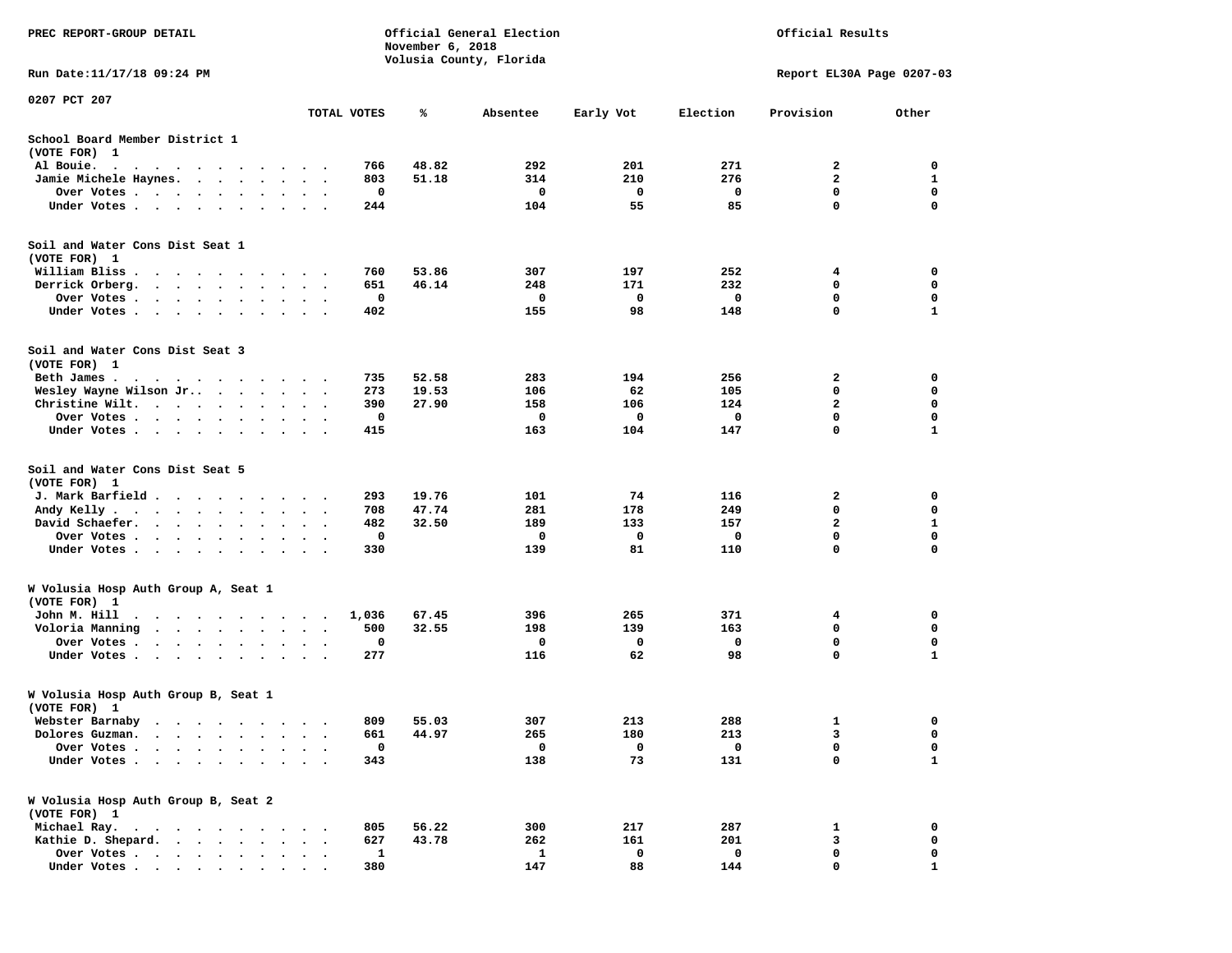| PREC REPORT-GROUP DETAIL             |                         | November 6, 2018 | Official General Election<br>Volusia County, Florida |                         |                         | Official Results          |                             |
|--------------------------------------|-------------------------|------------------|------------------------------------------------------|-------------------------|-------------------------|---------------------------|-----------------------------|
| Run Date:11/17/18 09:24 PM           |                         |                  |                                                      |                         |                         | Report EL30A Page 0207-04 |                             |
| 0207 PCT 207                         | TOTAL VOTES             | ℁                | Absentee                                             | Early Vot               | Election                | Provision                 | Other                       |
| #1 Increased Homestead Exemption     |                         |                  |                                                      |                         |                         |                           |                             |
| (VOTE FOR) 1                         |                         |                  |                                                      |                         |                         |                           |                             |
| Yes                                  | 801                     | 46.03            | 329                                                  | 184                     | 285                     | 3                         | 0                           |
| No.                                  | 939                     | 53.97            | 343                                                  | 274                     | 320                     | $\mathbf{1}$              | $\mathbf{1}$                |
| Over Votes                           | 1                       |                  | 0                                                    | 1                       | 0                       | $\mathbf{0}$              | $\mathbf 0$                 |
| Under Votes                          | 72                      |                  | 38                                                   | 7                       | 27                      | $\mathbf 0$               | $\mathbf 0$                 |
| #2 Limit on Property Tax Assessments |                         |                  |                                                      |                         |                         |                           |                             |
| (VOTE FOR) 1                         |                         |                  |                                                      |                         |                         |                           |                             |
| Yes                                  | 1,141                   | 66.18            | 437                                                  | 286                     | 414                     | 4                         | 0                           |
| No.                                  | 583                     | 33.82            | 229                                                  | 170                     | 183                     | 0                         | $\mathbf{1}$                |
| Over Votes.<br>Under Votes           | 0<br>89                 |                  | $\Omega$<br>44                                       | $\mathbf 0$<br>10       | $\mathbf 0$<br>35       | $\mathbf{0}$<br>$\Omega$  | $\mathbf 0$<br>$\Omega$     |
|                                      |                         |                  |                                                      |                         |                         |                           |                             |
| #3 Voter Control of Gambling         |                         |                  |                                                      |                         |                         |                           |                             |
| (VOTE FOR) 1                         |                         |                  |                                                      |                         |                         |                           |                             |
| Yes<br>No.                           | 1,073<br>683            | 61.10<br>38.90   | 456<br>222                                           | 254<br>205              | 360<br>254              | 3<br>$\mathbf{1}$         | 0<br>1                      |
|                                      | 0                       |                  | $^{\circ}$                                           | $\mathbf 0$             | $\Omega$                | $\mathbf{0}$              | 0                           |
| Over Votes<br>Under Votes            | 57                      |                  | 32                                                   | 7                       | 18                      | $\Omega$                  | $\mathbf 0$                 |
| #4 Voting Restoration Amendment      |                         |                  |                                                      |                         |                         |                           |                             |
| (VOTE FOR) 1                         |                         |                  |                                                      |                         |                         |                           |                             |
| Yes                                  | 881                     | 50.26            | 347                                                  | 215                     | 318                     | 1                         | 0                           |
| No.                                  | 872                     | 49.74            | 337                                                  | 241                     | 290                     | 3                         | $\mathbf{1}$                |
| Over Votes                           | 0                       |                  | 0                                                    | $\mathbf 0$             | 0                       | $\mathbf 0$               | $\mathbf 0$                 |
| Under Votes                          | 60                      |                  | 26                                                   | 10                      | 24                      | $\mathbf 0$               | $\Omega$                    |
| #5 Supermajority Vote Required       |                         |                  |                                                      |                         |                         |                           |                             |
| (VOTE FOR) 1                         |                         |                  |                                                      |                         |                         |                           |                             |
| Yes                                  | 1,184                   | 68.92            | 482                                                  | 290                     | 408                     | 4                         | 0                           |
| No.                                  | 534                     | 31.08            | 186<br>$\mathbf 0$                                   | 161                     | 186<br>$\mathbf{1}$     | 0<br>0                    | $\mathbf{1}$<br>$\mathbf 0$ |
| Over Votes<br>Under Votes            | 1<br>94                 |                  | 42                                                   | $\mathbf 0$<br>15       | 37                      | $\Omega$                  | $\Omega$                    |
|                                      |                         |                  |                                                      |                         |                         |                           |                             |
| #6 Rights of Crime Victims; Judges   |                         |                  |                                                      |                         |                         |                           |                             |
| (VOTE FOR) 1<br>Yes                  | 831                     | 48.15            | 339                                                  | 197                     | 291                     | 4                         | 0                           |
| No.                                  | 895                     | 51.85            | 337                                                  | 254                     | 303                     | 0                         | $\mathbf{1}$                |
|                                      | 0                       |                  |                                                      | $\overline{\mathbf{0}}$ | $\overline{\mathbf{0}}$ | 0                         | 0                           |
| Over votes $\cdots$<br>Under Votes   | 87                      |                  | 34                                                   | 15                      | 38                      | 0                         | 0                           |
| #7 Survivor Benefits                 |                         |                  |                                                      |                         |                         |                           |                             |
| (VOTE FOR) 1                         |                         |                  |                                                      |                         |                         |                           |                             |
| Yes                                  | 807                     | 47.22            | 344                                                  | 170                     | 290                     | 3                         | 0                           |
| No.                                  | 902                     | 52.78            | 325                                                  | 277                     | 298                     | $\mathbf{1}$              | $\mathbf{1}$                |
| Over Votes                           | $\overline{\mathbf{2}}$ |                  | 0                                                    | $\mathbf{1}$            | $\mathbf{1}$            | 0                         | 0                           |
| Under Votes                          | 102                     |                  | 41                                                   | 18                      | 43                      | $\mathbf 0$               | 0                           |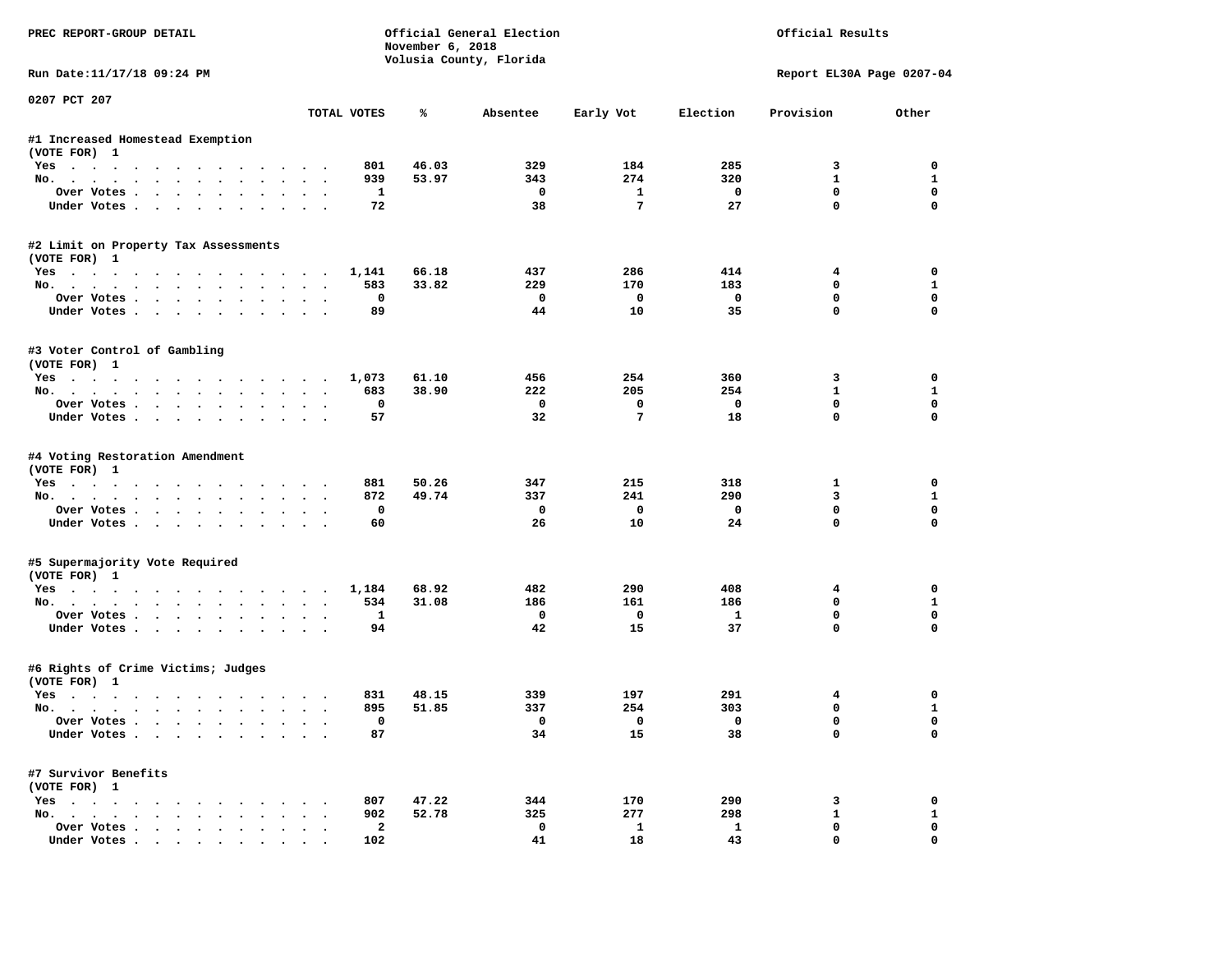| <b>PREC REPORT-GROUP DETAIL</b>                                                                         |                                       | November 6, 2018 | Official General Election<br>Volusia County, Florida |           | Official Results |                           |              |
|---------------------------------------------------------------------------------------------------------|---------------------------------------|------------------|------------------------------------------------------|-----------|------------------|---------------------------|--------------|
| Run Date:11/17/18 09:24 PM                                                                              |                                       |                  |                                                      |           |                  | Report EL30A Page 0207-05 |              |
| 0207 PCT 207                                                                                            | TOTAL VOTES                           | ℁                | Absentee                                             | Early Vot | Election         | Provision                 | Other        |
|                                                                                                         |                                       |                  |                                                      |           |                  |                           |              |
| #9 Prohibits Oil, Gas Drilling, Vaping<br>(VOTE FOR) 1                                                  |                                       |                  |                                                      |           |                  |                           |              |
| Yes                                                                                                     | 938                                   | 54.69            | 385                                                  | 224       | 327              | 2                         | 0            |
| No.                                                                                                     | 777                                   | 45.31            | 285                                                  | 222       | 267              | $\mathbf{2}$              | 1            |
| Over Votes                                                                                              | 0                                     |                  | $^{\circ}$                                           | 0         | 0                | 0                         | $\mathbf 0$  |
| Under Votes                                                                                             | 98                                    |                  | 40                                                   | 20        | 38               | 0                         | $\Omega$     |
| #10 State and Local Structure and Op<br>(VOTE FOR) 1                                                    |                                       |                  |                                                      |           |                  |                           |              |
| Yes                                                                                                     | 861                                   | 50.95            | 345                                                  | 210       | 303              | 3                         | $\mathbf 0$  |
| No.                                                                                                     | 829                                   | 49.05            | 319                                                  | 228       | 280              | 1                         | 1            |
| Over Votes                                                                                              | $\mathbf{2}$                          |                  | 1                                                    | 1         | $\mathbf 0$      | $\mathbf 0$               | $\mathbf 0$  |
| Under Votes                                                                                             | 121                                   |                  | 45                                                   | 27        | 49               | $\Omega$                  | 0            |
| #11 Removal of Obs Prov; Crim Statute<br>(VOTE FOR) 1                                                   |                                       |                  |                                                      |           |                  |                           |              |
| $Yes \t . \t .$<br>$\ddot{\phantom{1}}$<br>.                                                            | 801                                   | 48.46            | 331                                                  | 194       | 273              | 3                         | 0            |
| No.                                                                                                     | 852                                   | 51.54            | 310                                                  | 243       | 297              | 1                         | 1            |
| Over Votes                                                                                              | 1                                     |                  | 1                                                    | 0         | 0                | 0                         | $\mathbf 0$  |
| Under Votes<br>$\ddot{\phantom{0}}$                                                                     | 159                                   |                  | 68                                                   | 29        | 62               | 0                         | $\Omega$     |
| #12 Lobbying and Abuse of Office<br>(VOTE FOR) 1                                                        |                                       |                  |                                                      |           |                  |                           |              |
| Yes                                                                                                     | 1,326                                 | 77.63            | 508                                                  | 343       | 471              | 4                         | 0            |
| No.                                                                                                     | 382<br>$\ddot{\phantom{a}}$<br>$\sim$ | 22.37            | 156                                                  | 104       | 121              | 0                         | 1            |
| Over Votes                                                                                              | 1<br>$\sim$                           |                  | 1                                                    | 0         | $\mathbf 0$      | $\Omega$                  | $\mathbf 0$  |
| Under Votes.                                                                                            | 104                                   |                  | 45                                                   | 19        | 40               | 0                         | $\Omega$     |
| #13 Ends Dog Racing<br>(VOTE FOR) 1                                                                     |                                       |                  |                                                      |           |                  |                           |              |
| Yes                                                                                                     | 958                                   | 55.03            | 393                                                  | 247       | 315              | 3                         | 0            |
| No.                                                                                                     | 783                                   | 44.97            | 280                                                  | 204       | 297              | $\mathbf{1}$              | $\mathbf{1}$ |
| Over Votes .<br>$\mathbf{r}$ , $\mathbf{r}$ , $\mathbf{r}$ , $\mathbf{r}$ , $\mathbf{r}$ , $\mathbf{r}$ | $\mathbf{z}$                          |                  | 1                                                    | 0         | $\mathbf{1}$     | $\Omega$                  | $\mathbf 0$  |
| Under Votes                                                                                             | 70                                    |                  | 36                                                   | 15        | 19               | $\Omega$                  | $\Omega$     |
|                                                                                                         |                                       |                  |                                                      |           |                  |                           |              |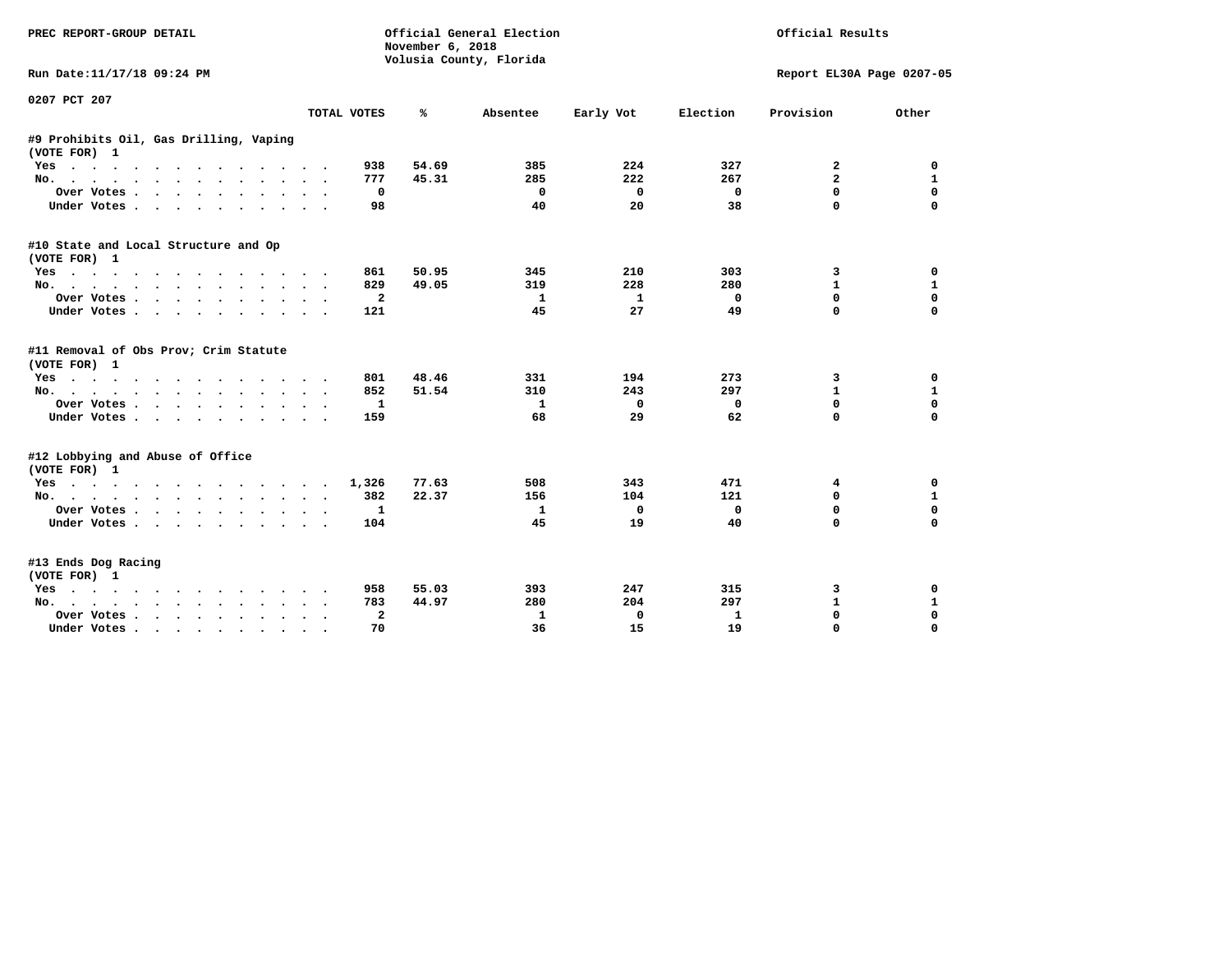**November 6, 2018 Volusia County, Florida Run Date:11/17/18 09:24 PM Report EL30A Page 0208-01 0208 PCT 208 TOTAL VOTES % Absentee Early Vot Election Provision Other REGISTERED VOTERS - TOTAL . . . . . . 4,959 BALLOTS CAST - TOTAL. . . . . . . . 3,009 1,093 798 1,113 3 2 BALLOTS CAST - BLANK. . . . . . . . 0 0 0 0 0 0 VOTER TURNOUT - TOTAL . . . . . . . 60.68 VOTER TURNOUT - BLANK . . . . . . . United States Senator (VOTE FOR) 1 Rick Scott (REP) . . . . . . . . . 1,777 59.49 634 465 678 0 0 Bill Nelson (DEM). . . . . . . . . 1,190 39.84 439 326 420 3 2 WRITE-IN. . . . . . . . . . . . 20 .67 8 3 9 0 0 Over Votes . . . . . . . . . . 0 0 0 0 0 0 Under Votes . . . . . . . . . . 22** 12 4 6 0 0 **Representative in Congress District 6 (VOTE FOR) 1 Michael Waltz (REP) . . . . . . . . 1,740 59.08 603 454 682 1 0 Nancy Soderberg (DEM) . . . . . . . 1,205 40.92 459 330 412 2 2 Over Votes . . . . . . . . . . 0 0 0 0 0 0**  $\Omega$  **Under Votes . . . . . . . . . . 64** 31 14 19 0 **Governor and Lieutenant Governor (VOTE FOR) 1 Ron DeSantis (REP) . . . . . . . . 1,799 60.39 625 463 711 0 0 Andrew Gillum (DEM) . . . . . . . . 1,130 37.93 426 322 378 3 1 Darcy G. Richardson (REF) . . . . . 18** .60 10 2 6 0 0 0<br> **Ryan Christopher Foley . . . . . . 7** .23 4 1 2 0 0  **Ryan Christopher Foley . . . . . . . 7 .23 4 1 2 0 0 Kyle "KC" Gibson . . . . . . . . . 8 . 27** 5 2 2 **Bruce Stanley . . . . . . . . . 13 .44** 7 1 5 0 0  **WRITE-IN. . . . . . . . . . . . 4 .13 0 2 2 0 0**  $\mathbf{0}$  **Over Votes . . . . . . . . . . 1 0 1 0 0 0**  $\mathbf 1$  **Under Votes . . . . . . . . . . 29 16 4 8 0 1 Attorney General (VOTE FOR) 1 Ashley Moody (REP) . . . . . . . . 1,869 63.70 658 493 718 0 0 Sean Shaw (DEM)** . . . . . . . . 998 34.01 376 279 339 3 39 1  **Jeffrey Marc Siskind. . . . . . . . 67 2.28 22 14 31 0 0 Over Votes . . . . . . . . . . 0 0 0 0 0 0**  $\mathbf 1$  **Under Votes . . . . . . . . . . 75** 37 31 22 25 0 **Chief Financial Officer (VOTE FOR) 1 Jimmy Patronis (REP). . . . . . . . 1,810 62.52 641 466 703 0 0 Jeremy Ring (DEM).** . . . . . . . 1,080 37.31 397 309 370 370 3 1  **WRITE-IN. . . . . . . . . . . . 5 .17 2 1 2 0 0 Over Votes . . . . . . . . . . 0 0 0 0 0 0**  $\mathbf{1}$  **Under Votes . . . . . . . . . . 114** 53 22 38 0

**PREC REPORT-GROUP DETAIL Official General Election Official Results**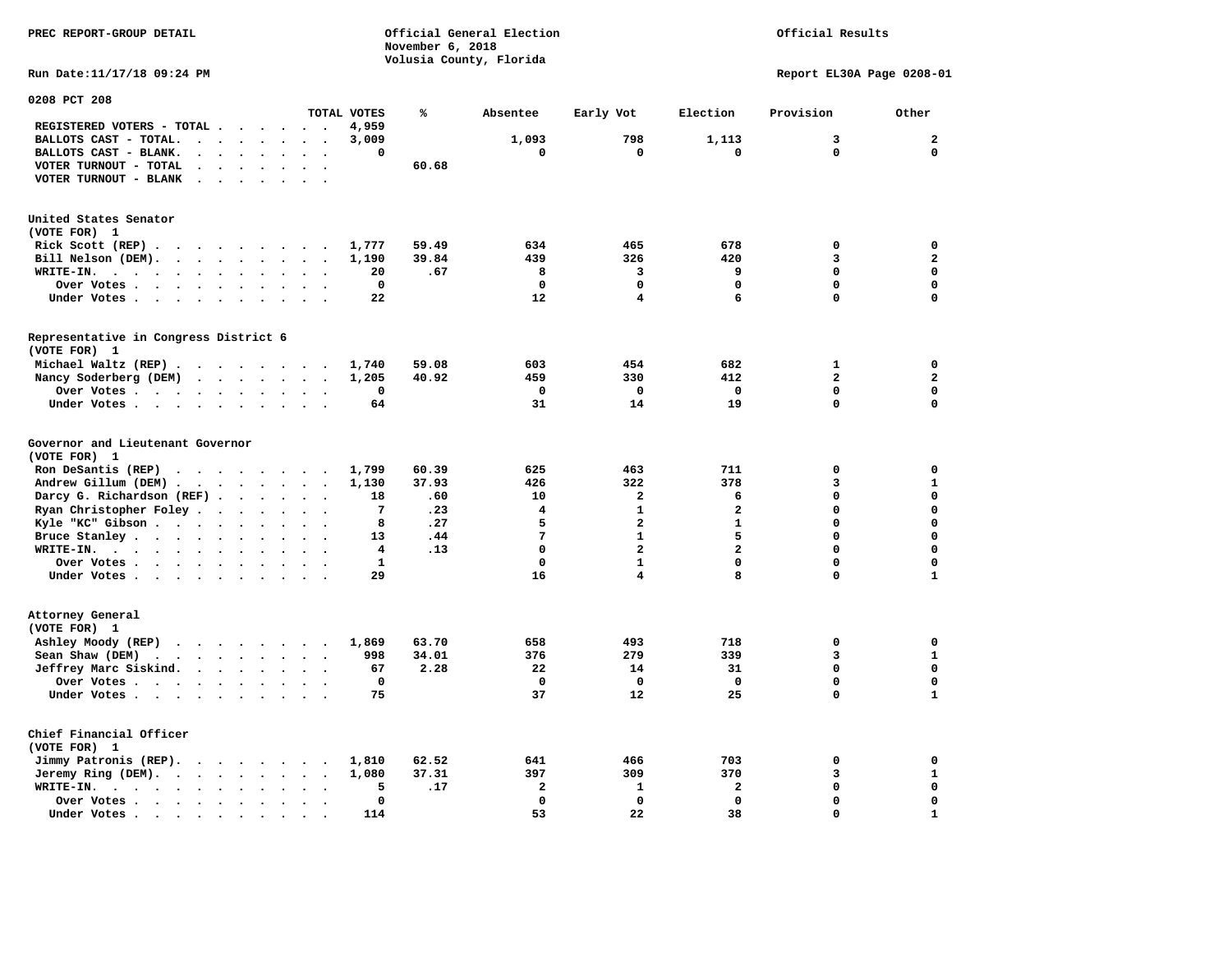| PREC REPORT-GROUP DETAIL                                                                                        |                                                  |             | November 6, 2018 | Official General Election<br>Volusia County, Florida |                |              | Official Results          |                |
|-----------------------------------------------------------------------------------------------------------------|--------------------------------------------------|-------------|------------------|------------------------------------------------------|----------------|--------------|---------------------------|----------------|
| Run Date:11/17/18 09:24 PM                                                                                      |                                                  |             |                  |                                                      |                |              | Report EL30A Page 0208-02 |                |
| 0208 PCT 208                                                                                                    |                                                  | TOTAL VOTES | ℁                | Absentee                                             | Early Vot      | Election     | Provision                 | Other          |
| Commissioner of Agriculture                                                                                     |                                                  |             |                  |                                                      |                |              |                           |                |
| (VOTE FOR) 1                                                                                                    |                                                  |             |                  |                                                      |                |              |                           |                |
| Matt Caldwell (REP)                                                                                             |                                                  | 1,795       | 61.51            | 645                                                  | 461            | 689          | $\mathbf 0$               | $\mathbf 0$    |
| Nicole "Nikki" Fried (DEM).                                                                                     |                                                  | 1,123       | 38.49            | 407                                                  | 314            | 398          | 3                         | 1              |
| Over Votes                                                                                                      |                                                  | 0           |                  | 0                                                    | $\mathbf 0$    | $\mathbf 0$  | 0                         | 0              |
| Under Votes                                                                                                     |                                                  | 91          |                  | 41                                                   | 23             | 26           | $\mathbf 0$               | $\mathbf{1}$   |
| State Senator District 14<br>(VOTE FOR) 1                                                                       |                                                  |             |                  |                                                      |                |              |                           |                |
| Dorothy L. Hukill (REP).                                                                                        |                                                  | 1,411       | 58.87            | 510                                                  | 358            | 543          | 0                         | 0              |
| Melissa "Mel" Martin (DEM).                                                                                     |                                                  | 986         | 41.13            | 368                                                  | 279            | 335          | 3                         | $\mathbf{1}$   |
| Over Votes                                                                                                      |                                                  | 0           |                  | $\mathbf 0$                                          | $\mathbf 0$    | $\mathbf{o}$ | $\mathbf 0$               | $\mathbf 0$    |
| Under Votes<br>$\ddot{\phantom{a}}$                                                                             |                                                  | 101         |                  | 46                                                   | 24             | 30           | $\mathbf 0$               | $\mathbf{1}$   |
| State Representative District 26<br>(VOTE FOR) 1                                                                |                                                  |             |                  |                                                      |                |              |                           |                |
| Elizabeth Fetterhoff (REP).                                                                                     |                                                  | 1,837       | 63.43            | 656                                                  | 475            | 706          | $\mathbf 0$               | $\mathbf 0$    |
| Patrick Henry (DEM)                                                                                             |                                                  | 1,059       | 36.57            | 385                                                  | 299            | 371          | 3                         | $\mathbf{1}$   |
| Over Votes                                                                                                      | $\ddot{\phantom{a}}$<br>$\overline{\phantom{a}}$ | 0           |                  | 0                                                    | 0              | $\mathbf 0$  | 0                         | 0              |
| Under Votes                                                                                                     |                                                  | 113         |                  | 52                                                   | 24             | 36           | 0                         | $\mathbf{1}$   |
| Justice of the Supreme Court Lawson<br>(VOTE FOR) 1                                                             |                                                  |             |                  |                                                      |                |              |                           |                |
| Yes                                                                                                             |                                                  | 1,831       | 72.89            | 685                                                  | 467            | 678          | $\mathbf{1}$              | 0              |
| No.<br>$\mathbf{r}$ , and $\mathbf{r}$ , and $\mathbf{r}$ , and $\mathbf{r}$<br>$\cdot$ $\cdot$ $\cdot$ $\cdot$ |                                                  | 681         | 27.11            | 221                                                  | 200            | 259          | 1                         | 0              |
| Over Votes                                                                                                      | $\cdot$<br>$\cdot$<br>$\overline{\phantom{a}}$   | 0           |                  | $\mathbf 0$                                          | 0              | $\mathbf 0$  | $\mathbf 0$               | 0              |
| Under Votes<br>$\sim$                                                                                           | $\cdot$ $\cdot$ $\cdot$                          | 497         |                  | 187                                                  | 131            | 176          | $\mathbf{1}$              | $\mathbf{2}$   |
| 5th District Court of Appeal Eisnaugle<br>(VOTE FOR) 1                                                          |                                                  |             |                  |                                                      |                |              |                           |                |
| Yes                                                                                                             |                                                  | 1,647       | 65.96            | 593                                                  | 430            | 623          | $\mathbf{1}$              | $\mathbf 0$    |
| No.                                                                                                             | $\sim$ $\sim$                                    | 850         | 34.04            | 315                                                  | 228            | 306          | $\mathbf{1}$              | $\mathbf 0$    |
| Over Votes<br>$\sim$<br>$\ddot{\phantom{a}}$                                                                    |                                                  | 0           |                  | $\mathbf{o}$                                         | 0              | $\mathbf 0$  | $\mathbf 0$               | $\mathbf 0$    |
| Under Votes                                                                                                     |                                                  | 512         |                  | 185                                                  | 140            | 184          | $\mathbf{1}$              | $\mathbf{2}$   |
| Circuit Judge 7th Judicial, Grp 15<br>(VOTE FOR) 1                                                              |                                                  |             |                  |                                                      |                |              |                           |                |
| Linda L. Gaustad                                                                                                |                                                  | 1,426       | 56.36            | 522                                                  | 365            | 537          | 2                         | 0              |
| Ryan Will $\cdots$ , $\cdots$ , $\cdots$ , $\cdots$                                                             |                                                  | 1,104       | 43.64            | 402                                                  | 294            | 408          | 0                         | 0              |
| Over Votes                                                                                                      | $\cdot$ .                                        | 1           |                  | $\mathbf 0$                                          | $\mathbf{1}$   | $\mathbf 0$  | $\mathbf 0$               | $\mathbf 0$    |
| Under Votes<br>$\ddot{\phantom{1}}$<br>$\cdot$<br>$\bullet$<br>$\cdot$                                          |                                                  | 478         |                  | 169                                                  | 138            | 168          | $\mathbf{1}$              | $\overline{a}$ |
| County Council Member District 1<br>(VOTE FOR) 1                                                                |                                                  |             |                  |                                                      |                |              |                           |                |
| Barbara Girtman                                                                                                 |                                                  | 1,248       | 46.55            | 461                                                  | 341            | 444          | $\mathbf{2}$              | $\mathbf 0$    |
| Pat Patterson                                                                                                   |                                                  | 1,433       | 53.45            | 508                                                  | 375            | 550          | 0                         | 0              |
| Over Votes<br>$\ddot{\phantom{0}}$<br>$\bullet$                                                                 | $\ddot{\phantom{1}}$<br>$\cdot$                  | 2           |                  | 0                                                    | $\overline{a}$ | $\mathbf 0$  | $\mathbf 0$               | $\mathbf 0$    |
| Under Votes                                                                                                     |                                                  | 326         |                  | 124                                                  | 80             | 119          | 1                         | $\mathbf{z}$   |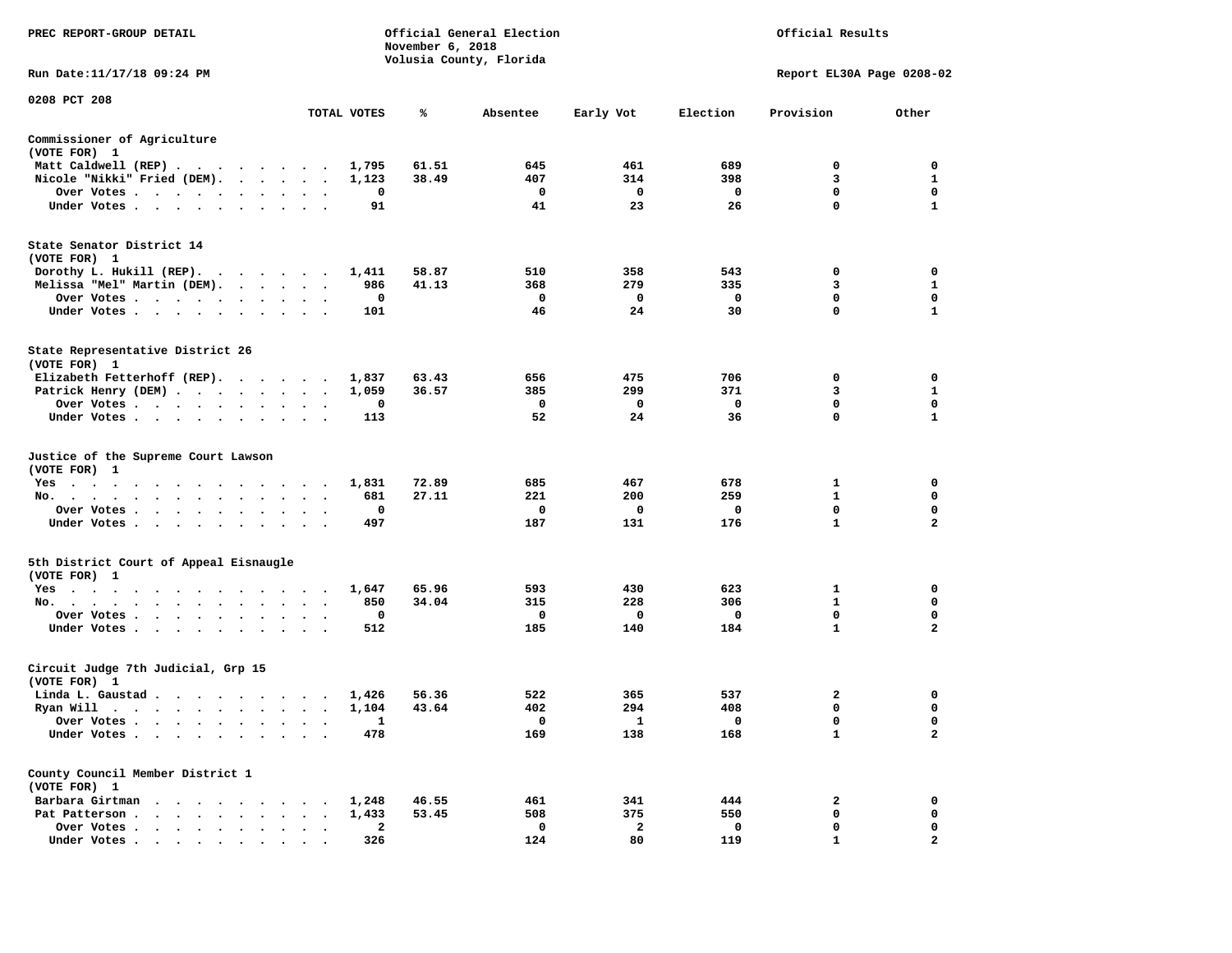| PREC REPORT-GROUP DETAIL                                                                                                                                                             |                                   |             | November 6, 2018 | Official General Election<br>Volusia County, Florida | Official Results        |          |                           |                |  |  |  |
|--------------------------------------------------------------------------------------------------------------------------------------------------------------------------------------|-----------------------------------|-------------|------------------|------------------------------------------------------|-------------------------|----------|---------------------------|----------------|--|--|--|
| Run Date:11/17/18 09:24 PM                                                                                                                                                           |                                   |             |                  |                                                      |                         |          | Report EL30A Page 0208-03 |                |  |  |  |
| 0208 PCT 208                                                                                                                                                                         |                                   | TOTAL VOTES | %                | Absentee                                             | Early Vot               | Election | Provision                 | Other          |  |  |  |
| School Board Member District 1<br>(VOTE FOR) 1                                                                                                                                       |                                   |             |                  |                                                      |                         |          |                           |                |  |  |  |
| Al Bouie.<br>$\ddot{\phantom{0}}$<br>$\cdots$<br>$\cdots$                                                                                                                            | $\cdot$                           | 1,245       | 47.98            | 455                                                  | 335                     | 453      | 2                         | 0              |  |  |  |
| Jamie Michele Haynes.<br>$\cdot$ $\cdot$ $\cdot$ $\cdot$                                                                                                                             | $\bullet$                         | 1,350       | 52.02            | 482                                                  | 362                     | 506      | 0                         | 0              |  |  |  |
| Over Votes<br>$\mathbf{r}$ , and $\mathbf{r}$ , and $\mathbf{r}$                                                                                                                     | $\bullet$<br>$\bullet$<br>$\cdot$ | 0           |                  | 0                                                    | 0                       | 0        | $\mathbf 0$               | $\mathbf 0$    |  |  |  |
| Under Votes<br>$\ddot{\phantom{1}}$<br>$\cdot$                                                                                                                                       |                                   | 414         |                  | 156                                                  | 101                     | 154      | $\mathbf{1}$              | $\mathbf{2}$   |  |  |  |
| Soil and Water Cons Dist Seat 1<br>(VOTE FOR) 1                                                                                                                                      |                                   |             |                  |                                                      |                         |          |                           |                |  |  |  |
| William Bliss<br>.<br>$\cdot$                                                                                                                                                        | $\sim$<br>$\bullet$               | 1,363       | 55.95            | 534                                                  | 352                     | 476      | 1                         | 0              |  |  |  |
| Derrick Orberg.<br>$\cdot$ $\cdot$ $\cdot$ $\cdot$ $\cdot$ $\cdot$                                                                                                                   | $\bullet$<br>$\bullet$<br>$\cdot$ | 1,073       | 44.05            | 341                                                  | 299                     | 432      | 1                         | 0              |  |  |  |
| Over Votes.<br>$\sim$ $\sim$ $\sim$<br>$\bullet$<br>$\bullet$                                                                                                                        |                                   | 1           |                  | 0                                                    | 1                       | 0        | 0                         | 0              |  |  |  |
| Under Votes.<br>$\cdot$ $\cdot$ $\cdot$ $\cdot$<br>$\ddot{\phantom{0}}$                                                                                                              | $\bullet$                         | 572         |                  | 218                                                  | 146                     | 205      | $\mathbf{1}$              | $\mathbf{2}$   |  |  |  |
| Soil and Water Cons Dist Seat 3<br>(VOTE FOR) 1                                                                                                                                      |                                   |             |                  |                                                      |                         |          |                           |                |  |  |  |
| Beth James.                                                                                                                                                                          |                                   | 1,209       | 49.86            | 415                                                  | 325                     | 469      | 0                         | 0              |  |  |  |
| Wesley Wayne Wilson Jr<br>$\sim$ $\sim$ $\sim$                                                                                                                                       | $\ddot{\phantom{1}}$<br>$\cdot$   | 441         | 18.19            | 161                                                  | 104                     | 174      | $\mathbf{2}$              | 0              |  |  |  |
| Christine Wilt.<br>$\bullet$ , $\bullet$ , $\bullet$ , $\bullet$ , $\bullet$<br>$\sim$ $\sim$                                                                                        |                                   | 775         | 31.96            | 300                                                  | 216                     | 259      | $\mathbf 0$               | $\mathbf 0$    |  |  |  |
| Over Votes<br>$\bullet$<br>$\bullet$<br>$\bullet$                                                                                                                                    | $\ddot{\phantom{a}}$<br>$\bullet$ | 2           |                  | 0                                                    | $\overline{\mathbf{2}}$ | 0        | $\mathbf 0$               | $\mathbf 0$    |  |  |  |
| Under Votes                                                                                                                                                                          |                                   | 582         |                  | 217                                                  | 151                     | 211      | $\mathbf{1}$              | $\mathbf{2}$   |  |  |  |
| Soil and Water Cons Dist Seat 5<br>(VOTE FOR) 1                                                                                                                                      |                                   |             |                  |                                                      |                         |          |                           |                |  |  |  |
| J. Mark Barfield.<br>$\cdots$                                                                                                                                                        | $\bullet$                         | 414         | 16.44            | 162                                                  | 100                     | 152      | 0                         | 0              |  |  |  |
| Andy Kelly.<br>$\begin{array}{cccccccccccccccccc} \bullet & \bullet & \bullet & \bullet & \bullet & \bullet & \bullet & \bullet & \bullet & \bullet & \bullet & \bullet \end{array}$ | $\bullet$<br>$\bullet$            | 1,272       | 50.52            | 468                                                  | 345                     | 457      | $\mathbf{2}$              | $\mathbf 0$    |  |  |  |
| David Schaefer.<br>$\sim$ $\sim$ $\sim$<br>$\bullet$                                                                                                                                 |                                   | 832         | 33.04            | 273                                                  | 223                     | 336      | 0                         | 0              |  |  |  |
| Over Votes.<br>$\sim$ $\sim$<br>$\sim$<br>$\bullet$<br>$\bullet$<br>$\bullet$                                                                                                        | $\bullet$<br>$\bullet$            | 0           |                  | 0                                                    | 0                       | 0        | $\mathbf 0$               | $\mathbf 0$    |  |  |  |
| Under Votes<br>$\ddot{\phantom{0}}$<br>$\sim$                                                                                                                                        | $\ddot{\phantom{0}}$<br>$\cdot$ . | 491         |                  | 190                                                  | 130                     | 168      | $\mathbf{1}$              | $\mathbf{2}$   |  |  |  |
| W Volusia Hosp Auth Group A, Seat 1<br>(VOTE FOR) 1                                                                                                                                  |                                   |             |                  |                                                      |                         |          |                           |                |  |  |  |
| John M. Hill<br>$\ddot{\phantom{0}}$<br>$\mathcal{A}$ . The set of the set of the set of the $\mathcal{A}$<br>$\ddot{\phantom{0}}$                                                   | $\sim$                            | 1,601       | 62.22            | 598                                                  | 396                     | 605      | 2                         | 0              |  |  |  |
| Voloria Manning<br>$\cdot$ $\cdot$ $\cdot$ $\cdot$<br>$\ddot{\phantom{0}}$                                                                                                           |                                   | 972         | 37.78            | 328                                                  | 293                     | 351      | 0                         | 0              |  |  |  |
| Over Votes .<br>$\sim$ $\sim$<br>$\ddot{\phantom{1}}$<br>$\cdot$<br>$\cdot$<br>$\ddot{\phantom{a}}$                                                                                  |                                   | 0           |                  | 0                                                    | 0                       | 0        | 0                         | 0              |  |  |  |
| Under Votes<br>$\ddot{\phantom{1}}$<br>$\bullet$<br>$\bullet$                                                                                                                        |                                   | 436         |                  | 167                                                  | 109                     | 157      | $\mathbf{1}$              | $\mathbf{z}$   |  |  |  |
| W Volusia Hosp Auth Group B, Seat 1<br>(VOTE FOR) 1                                                                                                                                  |                                   |             |                  |                                                      |                         |          |                           |                |  |  |  |
| Webster Barnaby                                                                                                                                                                      |                                   | 1,219       | 48.94            | 424                                                  | 319                     | 476      | 0                         | 0              |  |  |  |
| Dolores Guzman.                                                                                                                                                                      |                                   | 1,272       | 51.06            | 477                                                  | 346                     | 447      | 2                         | 0              |  |  |  |
| Over Votes .                                                                                                                                                                         |                                   | $\mathbf 0$ |                  | $\mathbf 0$                                          | 0                       | 0        | 0                         | 0              |  |  |  |
| Under Votes.                                                                                                                                                                         |                                   | 518         |                  | 192                                                  | 133                     | 190      | $\mathbf{1}$              | $\overline{a}$ |  |  |  |
| W Volusia Hosp Auth Group B, Seat 2<br>(VOTE FOR) 1                                                                                                                                  |                                   |             |                  |                                                      |                         |          |                           |                |  |  |  |
| Michael Ray.<br>$\cdots$<br>$\ddot{\phantom{0}}$                                                                                                                                     |                                   | 1,286       | 51.85            | 429                                                  | 339                     | 517      | 1                         | 0              |  |  |  |
| Kathie D. Shepard.<br>$\sim$ $\sim$<br>$\ddot{\phantom{a}}$<br>$\ddot{\phantom{a}}$<br>$\ddot{\phantom{a}}$                                                                          |                                   | 1,194       | 48.15            | 472                                                  | 313                     | 408      | $\mathbf{1}$              | 0              |  |  |  |
| Over Votes.<br>$\cdot$                                                                                                                                                               |                                   | 1           |                  | 0                                                    | 1                       | 0        | 0                         | 0              |  |  |  |
| Under Votes                                                                                                                                                                          |                                   | 528         |                  | 192                                                  | 145                     | 188      |                           |                |  |  |  |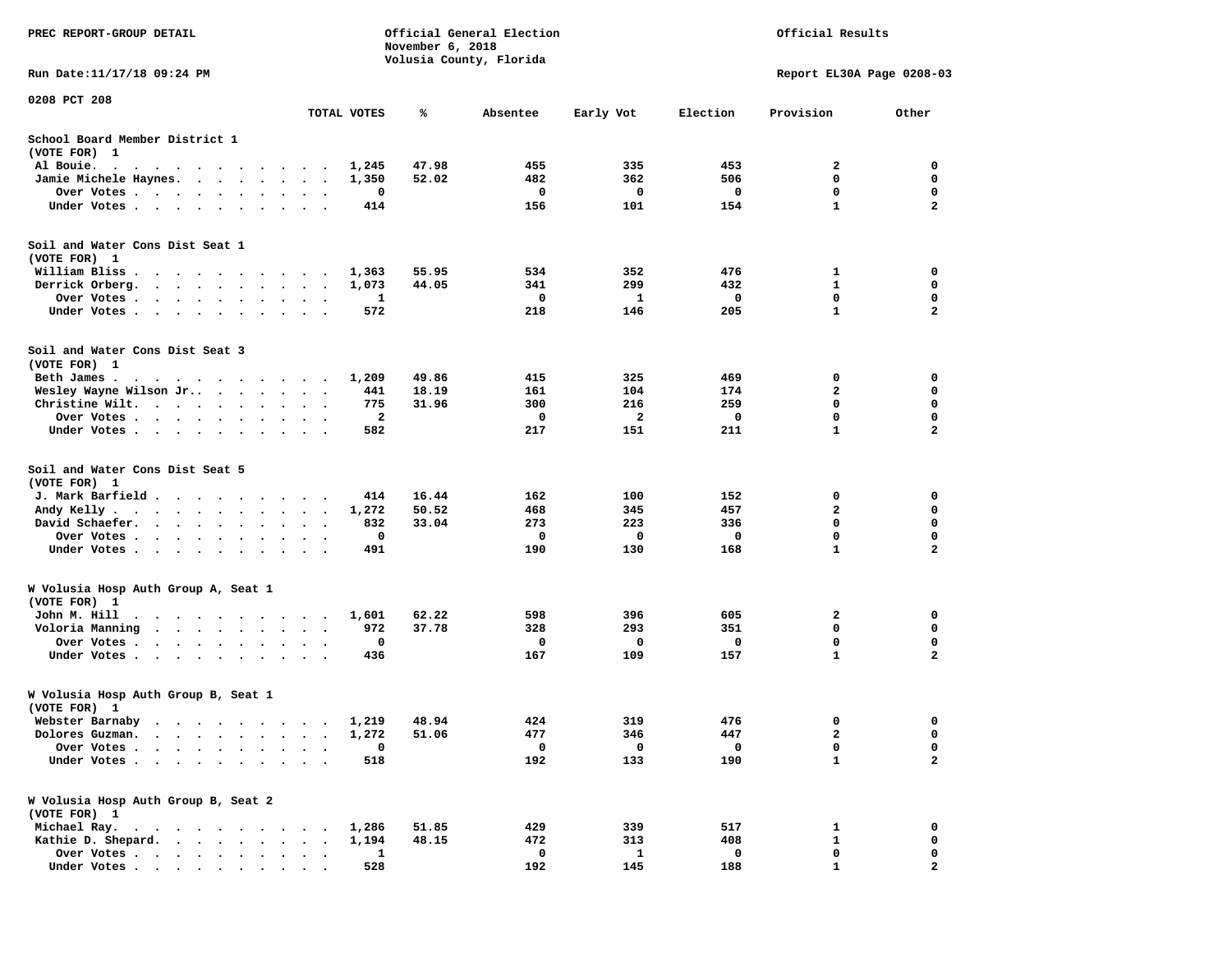| PREC REPORT-GROUP DETAIL                           |              | November 6, 2018 | Official General Election<br>Volusia County, Florida |                |             | Official Results          |                   |
|----------------------------------------------------|--------------|------------------|------------------------------------------------------|----------------|-------------|---------------------------|-------------------|
| Run Date: 11/17/18 09:24 PM                        |              |                  |                                                      |                |             | Report EL30A Page 0208-04 |                   |
| 0208 PCT 208                                       | TOTAL VOTES  | ℁                | Absentee                                             | Early Vot      | Election    | Provision                 | Other             |
| #1 Increased Homestead Exemption                   |              |                  |                                                      |                |             |                           |                   |
| (VOTE FOR) 1                                       |              |                  |                                                      |                |             |                           |                   |
| Yes                                                | 1,296        | 45.20            | 533                                                  | 297            | 465         | $\mathbf{1}$              | 0                 |
| No.                                                | 1,571        | 54.80            | 500                                                  | 467            | 602         | $\mathbf{1}$              | 1                 |
| Over Votes                                         | 5            |                  | 0                                                    | 5              | 0           | 0                         | 0                 |
| Under Votes.                                       | 137          |                  | 60                                                   | 29             | 46          | $\mathbf{1}$              | $\mathbf{1}$      |
| #2 Limit on Property Tax Assessments               |              |                  |                                                      |                |             |                           |                   |
| (VOTE FOR) 1                                       |              |                  |                                                      |                |             |                           |                   |
| Yes 1,824                                          |              | 64.07            | 676                                                  | 444            | 703         | $\mathbf{1}$              | 0                 |
| No.                                                | 1,023        | 35.93            | 347                                                  | 323            | 351         | $\mathbf{1}$              | 1                 |
| Over Votes                                         | $\mathbf{2}$ |                  | 1                                                    | $\mathbf{1}$   | $\mathbf 0$ | 0                         | 0                 |
| Under Votes                                        | 160          |                  | 69                                                   | 30             | 59          | $\mathbf{1}$              | $\mathbf{1}$      |
| #3 Voter Control of Gambling                       |              |                  |                                                      |                |             |                           |                   |
| (VOTE FOR) 1                                       |              |                  |                                                      |                |             |                           |                   |
| Yes                                                | 1,837        | 63.24            | 756                                                  | 442            | 636         | 2                         | 1                 |
| No.                                                | 1,068        | 36.76            | 290                                                  | 332            | 446         | 0                         | 0                 |
| Over Votes.                                        | $\mathbf{2}$ |                  | 0                                                    | $\overline{a}$ | 0           | 0                         | 0                 |
| Under Votes                                        | 102          |                  | 47                                                   | 22             | 31          | $\mathbf{1}$              | $\mathbf{1}$      |
| #4 Voting Restoration Amendment                    |              |                  |                                                      |                |             |                           |                   |
| (VOTE FOR) 1                                       |              |                  |                                                      |                |             |                           |                   |
| Yes                                                | 1,668        | 57.46            | 631                                                  | 428            | 606         | $\mathbf{2}$              | 1<br>0            |
| No.                                                | 1,235        | 42.54            | 410                                                  | 349            | 476         | 0<br>0                    | 0                 |
| Over Votes.                                        | $\mathbf 0$  |                  | 0                                                    | $\mathbf 0$    | 0           |                           |                   |
| Under Votes                                        | 106          |                  | 52                                                   | 21             | 31          | $\mathbf{1}$              | $\mathbf{1}$      |
| #5 Supermajority Vote Required                     |              |                  |                                                      |                |             |                           |                   |
| (VOTE FOR) 1<br>Yes                                | 1,900        | 66.90            | 736                                                  | 466            | 697         | $\mathbf{1}$              | 0                 |
| No.                                                | 940          | 33.10            | 279                                                  | 297            | 362         | $\mathbf{1}$              | 1                 |
| Over Votes                                         | 1            |                  | 1                                                    | 0              | 0           | 0                         | 0                 |
| Under Votes                                        | 168          |                  | 77                                                   | 35             | 54          | $\mathbf{1}$              | $\mathbf{1}$      |
|                                                    |              |                  |                                                      |                |             |                           |                   |
| #6 Rights of Crime Victims; Judges<br>(VOTE FOR) 1 |              |                  |                                                      |                |             |                           |                   |
| Yes                                                | 1,367        | 47.88            | 571                                                  | 305            | 489         | 2                         | 0                 |
| No.                                                | 1,488        | 52.12            | 455                                                  | 467            | 564         | $\mathbf{1}$              | $\mathbf{1}$      |
| Over Votes                                         | 0            |                  | 0                                                    | 0              | 0           | 0                         | 0                 |
| Under Votes                                        | 154          |                  | 67                                                   | 26             | 60          | 0                         | $\mathbf{1}$      |
| #7 Survivor Benefits                               |              |                  |                                                      |                |             |                           |                   |
| (VOTE FOR) 1                                       |              |                  |                                                      |                |             |                           |                   |
| Yes                                                | 1,407        | 49.51            | 584                                                  | 326            | 494         | 3                         | 0                 |
| No.                                                | 1,435        | 50.49            | 427                                                  | 442            | 565         | 0                         | $\mathbf{1}$<br>0 |
| Over Votes                                         | $\mathbf{1}$ |                  | $\mathbf 0$                                          | $\mathbf{1}$   | 0           | 0                         |                   |
| Under Votes                                        | 166          |                  | 82                                                   | 29             | 54          | 0                         | $\mathbf{1}$      |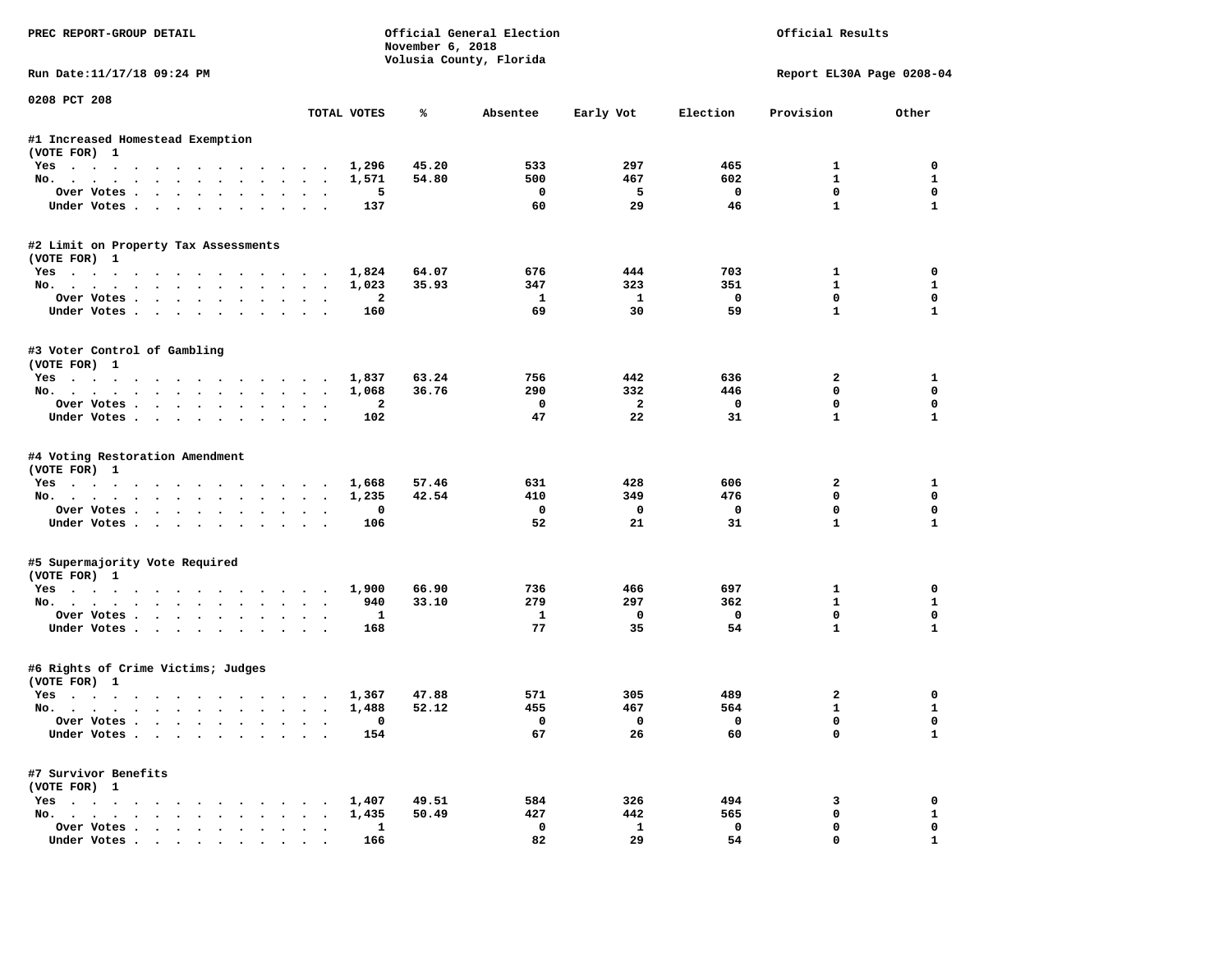| <b>PREC REPORT-GROUP DETAIL</b>                        |                           | November 6, 2018<br>Volusia County, Florida | Official General Election |             | Official Results |                           |              |
|--------------------------------------------------------|---------------------------|---------------------------------------------|---------------------------|-------------|------------------|---------------------------|--------------|
| Run Date:11/17/18 09:24 PM                             |                           |                                             |                           |             |                  | Report EL30A Page 0208-05 |              |
| 0208 PCT 208                                           | TOTAL VOTES               | ℁                                           | Absentee                  | Early Vot   | Election         | Provision                 | Other        |
|                                                        |                           |                                             |                           |             |                  |                           |              |
| #9 Prohibits Oil, Gas Drilling, Vaping<br>(VOTE FOR) 1 |                           |                                             |                           |             |                  |                           |              |
| Yes                                                    | 1,572                     | 55.35                                       | 613                       | 403         | 553              | 2                         | 1            |
| No.                                                    | 1,268                     | 44.65                                       | 399                       | 360         | 508              | $\mathbf{1}$              | $\mathbf 0$  |
| Over Votes                                             | 4                         |                                             | 3                         | 1           | $\mathbf{o}$     | $\mathbf{0}$              | $\mathbf 0$  |
| Under Votes                                            | 165                       |                                             | 78                        | 34          | 52               | 0                         | $\mathbf{1}$ |
| #10 State and Local Structure and Op<br>(VOTE FOR) 1   |                           |                                             |                           |             |                  |                           |              |
| Yes                                                    | 1,384                     | 49.25                                       | 576                       | 335         | 471              | 2                         | 0            |
| No.                                                    | 1,426                     | 50.75                                       | 430                       | 425         | 570              | 0                         | 1            |
| Over Votes                                             | 0                         |                                             | 0                         | $\mathbf 0$ | $\mathbf 0$      | $\mathbf 0$               | $\mathbf 0$  |
| Under Votes                                            | 199                       |                                             | 87                        | 38          | 72               | $\mathbf{1}$              | $\mathbf{1}$ |
| #11 Removal of Obs Prov; Crim Statute<br>(VOTE FOR) 1  |                           |                                             |                           |             |                  |                           |              |
| Yes                                                    | 1,353                     | 48.86                                       | 557                       | 333         | 460              | $\mathbf{2}$              | 1            |
| No.                                                    | 1,416                     | 51.14                                       | 430                       | 415         | 571              | $\Omega$                  | $\mathbf 0$  |
| Over Votes                                             | 1                         |                                             | $\Omega$                  | 1           | $\Omega$         | $\mathbf{0}$              | $\mathbf 0$  |
| Under Votes                                            | 239                       |                                             | 106                       | 49          | 82               | $\mathbf{1}$              | $\mathbf{1}$ |
| #12 Lobbying and Abuse of Office<br>(VOTE FOR) 1       |                           |                                             |                           |             |                  |                           |              |
| Yes                                                    | 2,191                     | 77.20                                       | 809                       | 582         | 798              | 1                         | 1            |
| No.                                                    | 647<br>$\sim$             | 22.80                                       | 203                       | 186         | 257              | 1                         | 0            |
| Over Votes                                             | 1                         |                                             | $\mathbf{1}$              | 0           | $^{\circ}$       | 0                         | 0            |
| Under Votes                                            | 170                       |                                             | 80                        | 30          | 58               | $\mathbf{1}$              | 1            |
| #13 Ends Dog Racing<br>(VOTE FOR) 1                    |                           |                                             |                           |             |                  |                           |              |
| Yes                                                    | 1,663                     | 57.76                                       | 661                       | 422         | 577              | 2                         | 1            |
| No.                                                    | 1,216                     | 42.24                                       | 364                       | 353         | 498              | $\mathbf{1}$              | $\mathbf 0$  |
| Over Votes.                                            | 0<br>$\ddot{\phantom{0}}$ |                                             | 0                         | 0           | $\Omega$         | 0                         | $\mathbf 0$  |
| Under Votes                                            | 130                       |                                             | 68                        | 23          | 38               | $\Omega$                  | $\mathbf{1}$ |
|                                                        |                           |                                             |                           |             |                  |                           |              |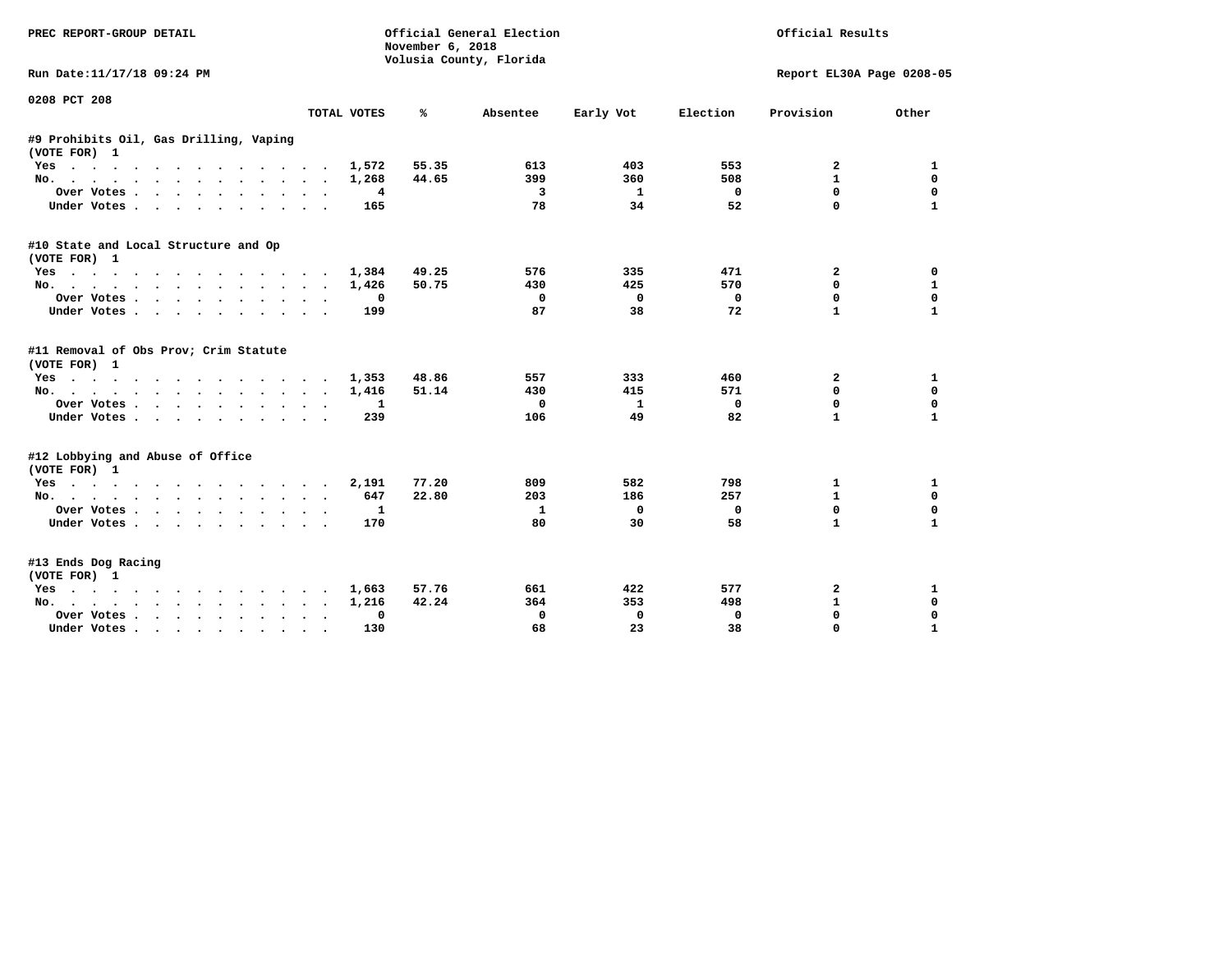**November 6, 2018 Volusia County, Florida Run Date:11/17/18 09:24 PM Report EL30A Page 0212-01 0212 PCT 212 TOTAL VOTES % Absentee Early Vot Election Provision Other REGISTERED VOTERS - TOTAL . . . . . . 3,623 BALLOTS CAST - TOTAL. . . . . . . . 2,199 902 732 564 1 0 BALLOTS CAST - BLANK. . . . . . . . 0 0 0 0 0 0 VOTER TURNOUT - TOTAL . . . . . . . 60.70 VOTER TURNOUT - BLANK . . . . . . . United States Senator (VOTE FOR) 1 Rick Scott (REP) . . . . . . . . . 1,055 48.37 425 325 305 0 0 Bill Nelson (DEM). . . . . . . . . 1,116 51.17 462 402 251 1 0 WRITE-IN. . . . . . . . . . . . 10 .46 4 2 4 0 0 Over Votes . . . . . . . . . . 1 0 1 0 0 0 Under Votes . . . . . . . . . . 17** 11 2 4 0 0 **Representative in Congress District 6 (VOTE FOR) 1 Michael Waltz (REP) . . . . . . . . 1,037 48.32 407 326 304 0 0 Nancy Soderberg (DEM) . . . . . . . 1,109 51.68 468 395 245 1 0 Over Votes . . . . . . . . . . 1 0 0 1 0 0**  $\Omega$  **Under Votes . . . . . . . . . . 52** 27 11 14 0 **Governor and Lieutenant Governor (VOTE FOR) 1 Ron DeSantis (REP) . . . . . . . . 1,044 47.91 409 330 305 0 0 Andrew Gillum (DEM) . . . . . . . . 1,091 50.07 459 387 244 1 0 Darcy G. Richardson (REF) . . . . . 24 1.10** 10 8 6 0 0 0<br>**Ryan Christopher Foley** . . . . . . 8 37 5 3 0 0 0  **Ryan Christopher Foley . . . . . . . 8 .37 5 3 0 0 0 Kyle "KC" Gibson . . . . . . . . . . 5 .23** 4 **Bruce Stanley . . . . . . . . . . 5 .23** 2 1 2 0 0  **WRITE-IN. . . . . . . . . . . . 2 .09 2 0 0 0 0**  $\mathbf{0}$ **Over Votes . . . . . . . . . . . 6** 4 0 2 0  $\mathbf{0}$  **Under Votes . . . . . . . . . . . 14** 7 3 4 0 **Attorney General (VOTE FOR) 1 Ashley Moody (REP) . . . . . . . . 1,128 52.66 448 358 322 0 0 Sean Shaw (DEM)** . . . . . . . . 961 44.86 397 347 216 1 0  **Jeffrey Marc Siskind. . . . . . . . 53 2.47 29 14 10 0 0 Over Votes . . . . . . . . . . 1 0 1 0 0 0**  $\mathbf 0$  **Under Votes . . . . . . . . . . 56** 28 12 16 0 **Chief Financial Officer (VOTE FOR) 1 Jimmy Patronis (REP). . . . . . . . 1,070 50.78 419 339 312 0 0 Jeremy Ring (DEM).** . . . . . . . 1,035 49.12 433 375 226 1 0  **WRITE-IN. . . . . . . . . . . . 2 .09 0 0 2 0 0 Over Votes . . . . . . . . . . 0 0 0 0 0 0**  $\mathbf{o}$  **Under Votes . . . . . . . . . . 92** 50 18 24 0

**PREC REPORT-GROUP DETAIL Official General Election Official Results**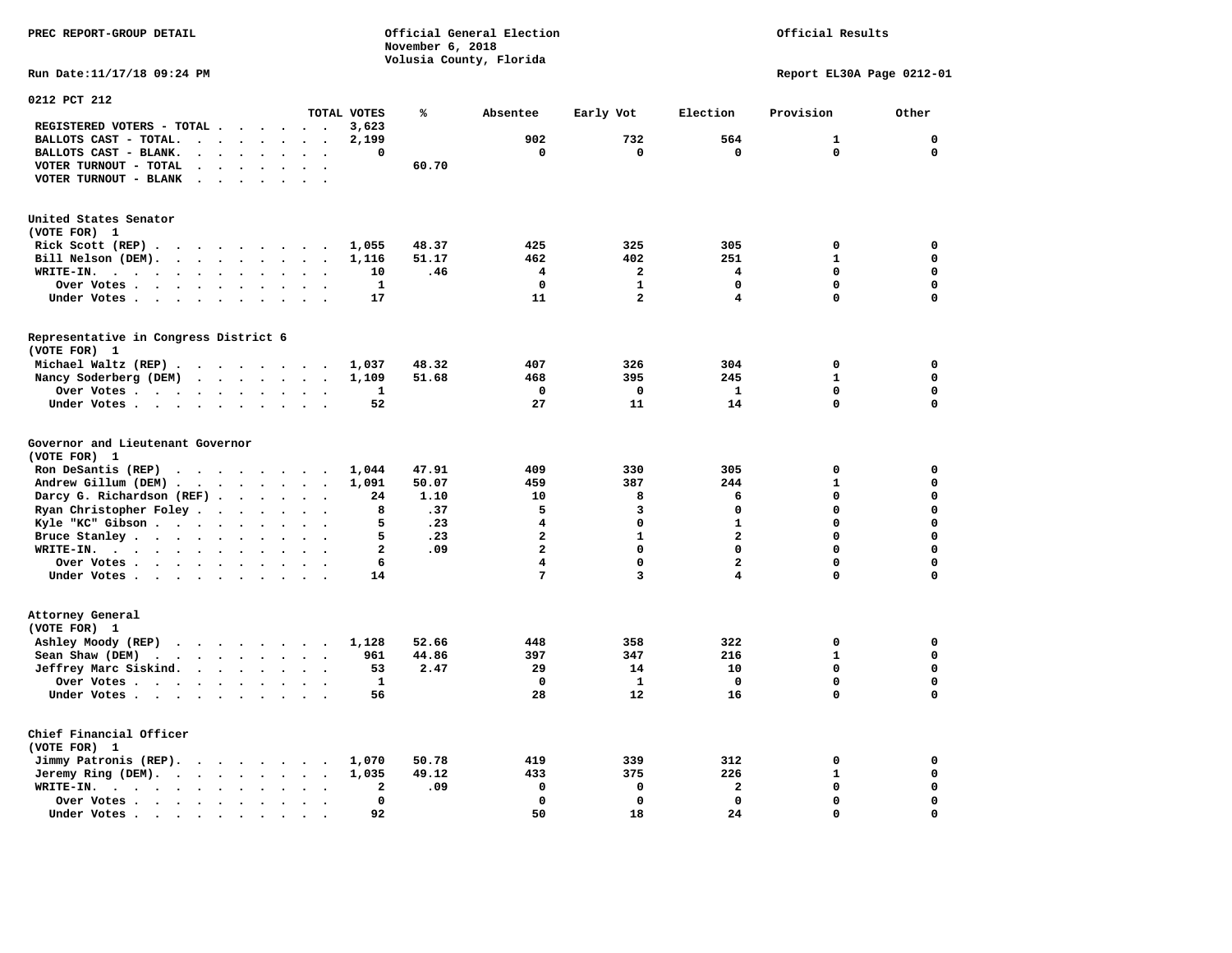| PREC REPORT-GROUP DETAIL<br>Official General Election<br>November 6, 2018<br>Volusia County, Florida |                                 |             |       |              |             |                                | Official Results          |                  |
|------------------------------------------------------------------------------------------------------|---------------------------------|-------------|-------|--------------|-------------|--------------------------------|---------------------------|------------------|
| Run Date:11/17/18 09:24 PM                                                                           |                                 |             |       |              |             |                                | Report EL30A Page 0212-02 |                  |
| 0212 PCT 212                                                                                         |                                 | TOTAL VOTES | ℁     | Absentee     | Early Vot   | Election                       | Provision                 | Other            |
| Commissioner of Agriculture                                                                          |                                 |             |       |              |             |                                |                           |                  |
| (VOTE FOR) 1                                                                                         |                                 |             |       |              |             |                                |                           |                  |
| Matt Caldwell (REP)                                                                                  |                                 | 1,056       | 49.98 | 420          | 334         | 302                            | $\Omega$                  | $\mathbf 0$      |
| Nicole "Nikki" Fried (DEM).                                                                          |                                 | 1,057       | 50.02 | 438          | 379         | 239                            | 1                         | $\mathbf 0$      |
| Over Votes                                                                                           |                                 | 0           |       | $\mathbf{o}$ | 0           | $\mathbf 0$                    | 0                         | 0<br>$\mathbf 0$ |
| Under Votes                                                                                          |                                 | 86          |       | 44           | 19          | 23                             | $\mathbf 0$               |                  |
| State Senator District 14<br>(VOTE FOR) 1                                                            |                                 |             |       |              |             |                                |                           |                  |
| Dorothy L. Hukill (REP).                                                                             |                                 | 1,020       | 48.34 | 390          | 324         | 306                            | 0                         | 0                |
| Melissa "Mel" Martin (DEM).                                                                          |                                 | 1,090       | 51.66 | 459          | 391         | 239                            | $\mathbf{1}$              | $\mathbf 0$      |
| Over Votes                                                                                           |                                 | 0           |       | $\mathbf 0$  | 0           | $\mathbf 0$                    | 0                         | $\mathbf 0$      |
| Under Votes<br>$\ddot{\phantom{1}}$                                                                  |                                 | 89          |       | 53           | 17          | 19                             | 0                         | $\Omega$         |
| State Representative District 26<br>(VOTE FOR) 1                                                     |                                 |             |       |              |             |                                |                           |                  |
| Elizabeth Fetterhoff (REP).                                                                          |                                 | 1,094       | 51.36 | 431          | 348         | 315                            | 0                         | 0                |
| Patrick Henry (DEM)                                                                                  |                                 | 1,036       | 48.64 | 436          | 369         | 230                            | 1                         | 0                |
| Over Votes                                                                                           | $\ddot{\phantom{a}}$<br>$\cdot$ | 0           |       | $\mathbf 0$  | 0           | $\mathbf 0$                    | $\mathbf 0$               | $\mathbf 0$      |
| Under Votes                                                                                          |                                 | 69          |       | 35           | 15          | 19                             | $\mathbf 0$               | $\mathbf 0$      |
| Justice of the Supreme Court Lawson<br>(VOTE FOR) 1                                                  |                                 |             |       |              |             |                                |                           |                  |
| Yes                                                                                                  |                                 | 1,303       | 70.97 | 537          | 445         | 320                            | $\mathbf{1}$              | $\mathbf 0$      |
| No.<br>$\cdot$ $\cdot$ $\cdot$ $\cdot$ $\cdot$ $\cdot$<br>$\sim$<br>$\sim$<br>$\sim$<br>$\sim$       |                                 | 533         | 29.03 | 211          | 193         | 129                            | 0<br>0                    | $\mathbf 0$<br>0 |
| Over Votes                                                                                           | $\sim$ $\sim$<br>$\sim$         | 2<br>361    |       | 0<br>154     | 0<br>94     | $\overline{\mathbf{2}}$<br>113 | $\mathbf 0$               | $\mathbf 0$      |
| Under Votes                                                                                          | $\cdot$ $\cdot$ $\cdot$         |             |       |              |             |                                |                           |                  |
| 5th District Court of Appeal Eisnaugle<br>(VOTE FOR) 1                                               |                                 |             |       |              |             |                                |                           |                  |
| Yes                                                                                                  |                                 | 1,174       | 64.36 | 478          | 404         | 291                            | 1                         | 0                |
| No.                                                                                                  |                                 | 650         | 35.64 | 274          | 231         | 145                            | 0                         | $\mathbf 0$      |
| Over Votes<br>$\ddot{\phantom{a}}$                                                                   |                                 | 1           |       | $\mathbf 0$  | $\mathbf 0$ | <b>1</b>                       | 0                         | $\mathbf 0$      |
| Under Votes<br>$\sim$                                                                                | $\cdot$ $\cdot$ $\cdot$         | 374         |       | 150          | 97          | 127                            | $\Omega$                  | $\Omega$         |
| Circuit Judge 7th Judicial, Grp 15<br>(VOTE FOR) 1                                                   |                                 |             |       |              |             |                                |                           |                  |
| Linda L. Gaustad                                                                                     |                                 | 1,096       | 59.47 | 459          | 374         | 263                            | 0                         | 0                |
| Ryan Will $\cdots$ , $\cdots$ , $\cdots$ , $\cdots$                                                  |                                 | 747         | 40.53 | 292          | 261         | 193                            | $\mathbf{1}$              | $\mathbf 0$      |
| Over Votes                                                                                           |                                 | 0           |       | $\mathbf 0$  | 0           | $\mathbf 0$                    | $\mathbf 0$               | $\mathbf 0$      |
| Under Votes<br>$\ddot{\phantom{0}}$<br>$\ddot{\phantom{0}}$<br>$\cdot$                               |                                 | 356         |       | 151          | 97          | 108                            | 0                         | $\mathbf 0$      |
| County Council Member District 1<br>(VOTE FOR) 1                                                     |                                 |             |       |              |             |                                |                           |                  |
| Barbara Girtman                                                                                      |                                 | 1,040       | 53.03 | 424          | 383         | 232                            | 1                         | 0                |
| Pat Patterson                                                                                        | $\cdot$ $\cdot$ $\cdot$         | 921         | 46.97 | 387          | 286         | 248                            | 0                         | 0                |
| Over Votes<br>$\ddot{\phantom{0}}$<br>$\bullet$                                                      | $\bullet$                       | 0           |       | $\mathbf 0$  | $\mathbf 0$ | $\mathbf 0$                    | $\mathbf 0$<br>$\Omega$   | $\mathbf 0$      |
| Under Votes, , , , , , ,                                                                             |                                 | 238         |       | 91           | 63          | 84                             |                           | $\mathbf 0$      |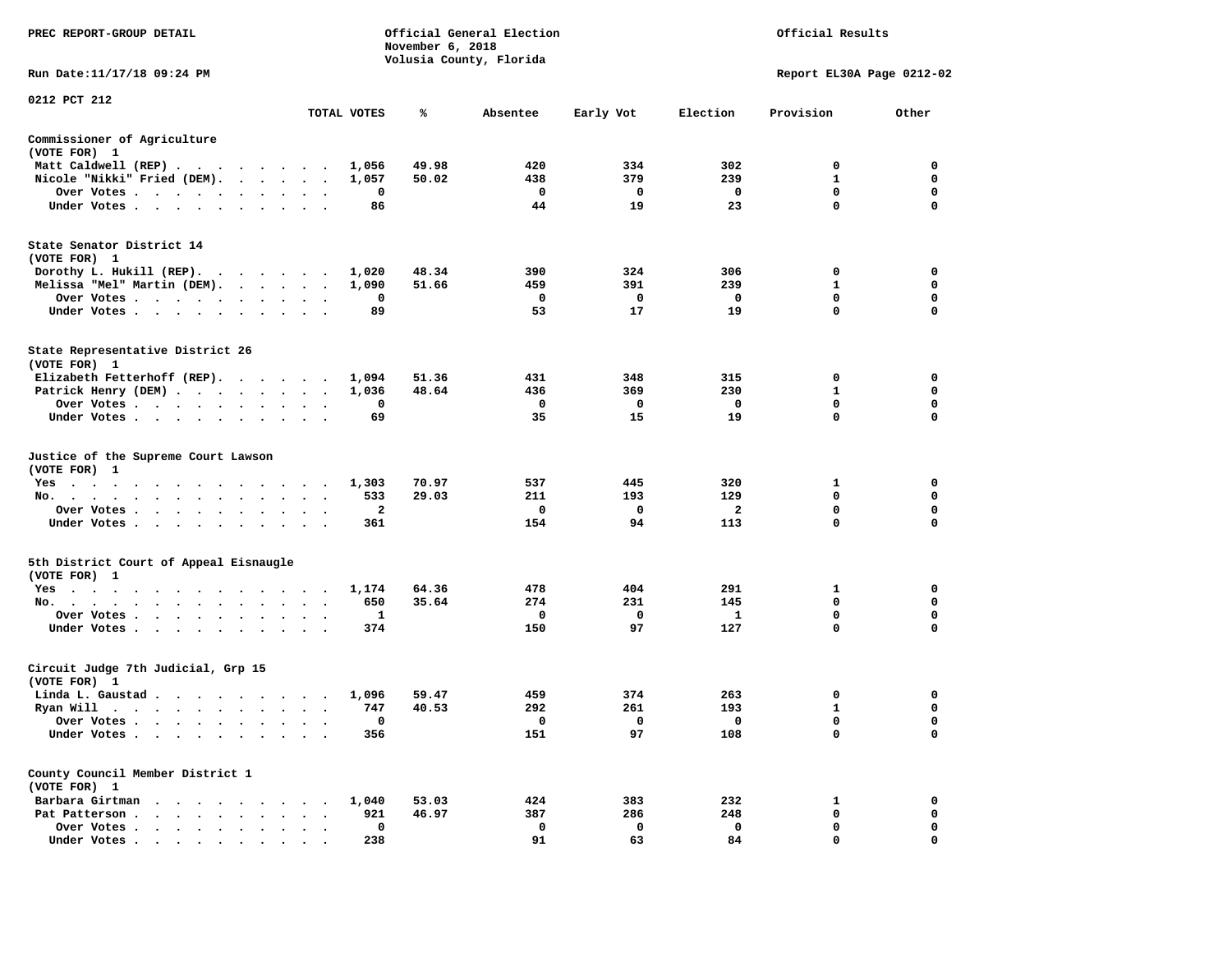| PREC REPORT-GROUP DETAIL                                                                                                                          |                                   |             | November 6, 2018 | Official General Election |           |          | Official Results          |                  |
|---------------------------------------------------------------------------------------------------------------------------------------------------|-----------------------------------|-------------|------------------|---------------------------|-----------|----------|---------------------------|------------------|
| Run Date: 11/17/18 09:24 PM                                                                                                                       |                                   |             |                  | Volusia County, Florida   |           |          | Report EL30A Page 0212-03 |                  |
| 0212 PCT 212                                                                                                                                      |                                   | TOTAL VOTES | ℁                | Absentee                  | Early Vot | Election | Provision                 | Other            |
|                                                                                                                                                   |                                   |             |                  |                           |           |          |                           |                  |
| School Board Member District 1<br>(VOTE FOR) 1                                                                                                    |                                   |             |                  |                           |           |          |                           |                  |
| Al Bouie.<br>. As the contract of the contract of the contract of the contract of the contract of the $\alpha$                                    |                                   | 1,054       | 54.39            | 443                       | 368       | 243      | 0                         | 0                |
| Jamie Michele Haynes.                                                                                                                             | $\ddot{\phantom{1}}$              | 884         | 45.61            | 341                       | 295       | 247      | $\mathbf{1}$              | $\mathbf 0$      |
| Over Votes<br>Under Votes                                                                                                                         | $\bullet$<br>$\bullet$            | 0<br>261    |                  | 0<br>118                  | 0<br>69   | 0<br>74  | 0<br>$\mathbf 0$          | 0<br>$\mathbf 0$ |
|                                                                                                                                                   |                                   |             |                  |                           |           |          |                           |                  |
| DeLand City Commissioner Seat 5<br>(VOTE FOR) 1                                                                                                   |                                   |             |                  |                           |           |          |                           |                  |
| Markesha James.<br>$\cdots$                                                                                                                       | $\ddot{\phantom{1}}$              | 772         | 40.55            | 301                       | 278       | 193      | 0                         | 0                |
| Kevin Reid                                                                                                                                        | $\cdots$                          | 1,132       | 59.45            | 469                       | 379       | 283      | 1                         | 0                |
| Over Votes                                                                                                                                        | $\cdot$                           | 0           |                  | 0                         | 0         | 0        | 0                         | 0                |
| Under Votes<br>$\sim$                                                                                                                             |                                   | 295         |                  | 132                       | 75        | 88       | $\mathbf 0$               | 0                |
| Soil and Water Cons Dist Seat 1<br>(VOTE FOR) 1                                                                                                   |                                   |             |                  |                           |           |          |                           |                  |
| William Bliss.<br>.                                                                                                                               | $\overline{\phantom{a}}$          | 1,059       | 59.76            | 449                       | 374       | 235      | 1                         | 0                |
| Derrick Orberg.<br>$\cdot$ $\cdot$ $\cdot$ $\cdot$ $\cdot$ $\cdot$ $\cdot$                                                                        | $\bullet$                         | 713         | 40.24            | 265                       | 243       | 205      | 0                         | 0                |
| Over Votes                                                                                                                                        |                                   | 1           |                  | 0                         | 1         | 0        | $\mathbf 0$               | 0                |
| Under Votes                                                                                                                                       |                                   | 426         |                  | 188                       | 114       | 124      | $\mathbf 0$               | $\mathbf 0$      |
| Soil and Water Cons Dist Seat 3<br>(VOTE FOR) 1                                                                                                   |                                   |             |                  |                           |           |          |                           |                  |
| Beth James.                                                                                                                                       |                                   | 803         | 45.39            | 306                       | 256       | 241      | 0                         | 0                |
| Wesley Wayne Wilson Jr                                                                                                                            |                                   | 301         | 17.02            | 131                       | 100       | 70       | 0                         | 0                |
| Christine Wilt.                                                                                                                                   | $\ddot{\phantom{1}}$<br>$\bullet$ | 665         | 37.59            | 282                       | 256       | 126      | 1                         | $\mathbf 0$      |
| Over Votes                                                                                                                                        |                                   | 0           |                  | 0                         | 0         | 0        | 0<br>$\mathbf 0$          | 0<br>0           |
| Under Votes                                                                                                                                       |                                   | 430         |                  | 183                       | 120       | 127      |                           |                  |
| Soil and Water Cons Dist Seat 5<br>(VOTE FOR) 1                                                                                                   |                                   |             |                  |                           |           |          |                           |                  |
| J. Mark Barfield                                                                                                                                  |                                   | 309         | 16.91            | 141                       | 98        | 70       | 0                         | 0                |
| Andy Kelly                                                                                                                                        | $\ddot{\phantom{1}}$              | 1,011       | 55.34            | 421                       | 353       | 237      | 0                         | 0                |
| David Schaefer.                                                                                                                                   |                                   | 507         | 27.75            | 180                       | 176       | 150      | 1                         | 0                |
| Over Votes                                                                                                                                        | $\bullet$<br>$\bullet$            | 0           |                  | 0                         | 0         | 0        | $\mathbf 0$               | $\mathbf 0$      |
| Under Votes                                                                                                                                       | $\cdots$                          | 372         |                  | 160                       | 105       | 107      | $\mathbf 0$               | $\mathbf 0$      |
| W Volusia Hosp Auth Group A, Seat 1<br>(VOTE FOR) 1                                                                                               |                                   |             |                  |                           |           |          |                           |                  |
| John M. Hill                                                                                                                                      |                                   |             | 1,014 53.88      | 429                       | 300       | 285      | 0                         | 0                |
| Voloria Manning<br>$\mathbf{a}$ , and $\mathbf{a}$ , and $\mathbf{a}$<br>$\bullet$ , $\bullet$ , $\bullet$ , $\bullet$ , $\bullet$                | $\bullet$<br>$\bullet$            | 868         | 46.12            | 345                       | 335       | 187      | 1                         | 0                |
| Over Votes .<br>$\ddot{\phantom{a}}$<br>$\bullet$<br>$\ddot{\phantom{a}}$<br>$\ddot{\phantom{0}}$<br>$\ddot{\phantom{1}}$<br>$\ddot{\phantom{a}}$ |                                   | 1           |                  | 0                         | 1         | 0        | 0                         | 0                |
| Under Votes                                                                                                                                       |                                   | 316         |                  | 128                       | 96        | 92       | $\mathbf 0$               | $\mathbf 0$      |
| W Volusia Hosp Auth Group B, Seat 1<br>(VOTE FOR) 1                                                                                               |                                   |             |                  |                           |           |          |                           |                  |
| Webster Barnaby<br>$\cdot$ $\cdot$ $\cdot$ $\cdot$ $\cdot$ $\cdot$                                                                                |                                   | 752         | 41.07            | 291                       | 245       | 215      | 1                         | 0                |
| Dolores Guzman.<br>$\sim$<br>$\sim$                                                                                                               |                                   | 1,079       | 58.93            | 454                       | 385       | 240      | 0                         | 0                |
| Over Votes .<br>$\mathbf{r}$ , and $\mathbf{r}$ , and $\mathbf{r}$ , and $\mathbf{r}$                                                             |                                   | 0           |                  | 0                         | 0         | 0        | 0                         | 0                |
| Under Votes                                                                                                                                       |                                   | 368         |                  | 157                       | 102       | 109      | 0                         | 0                |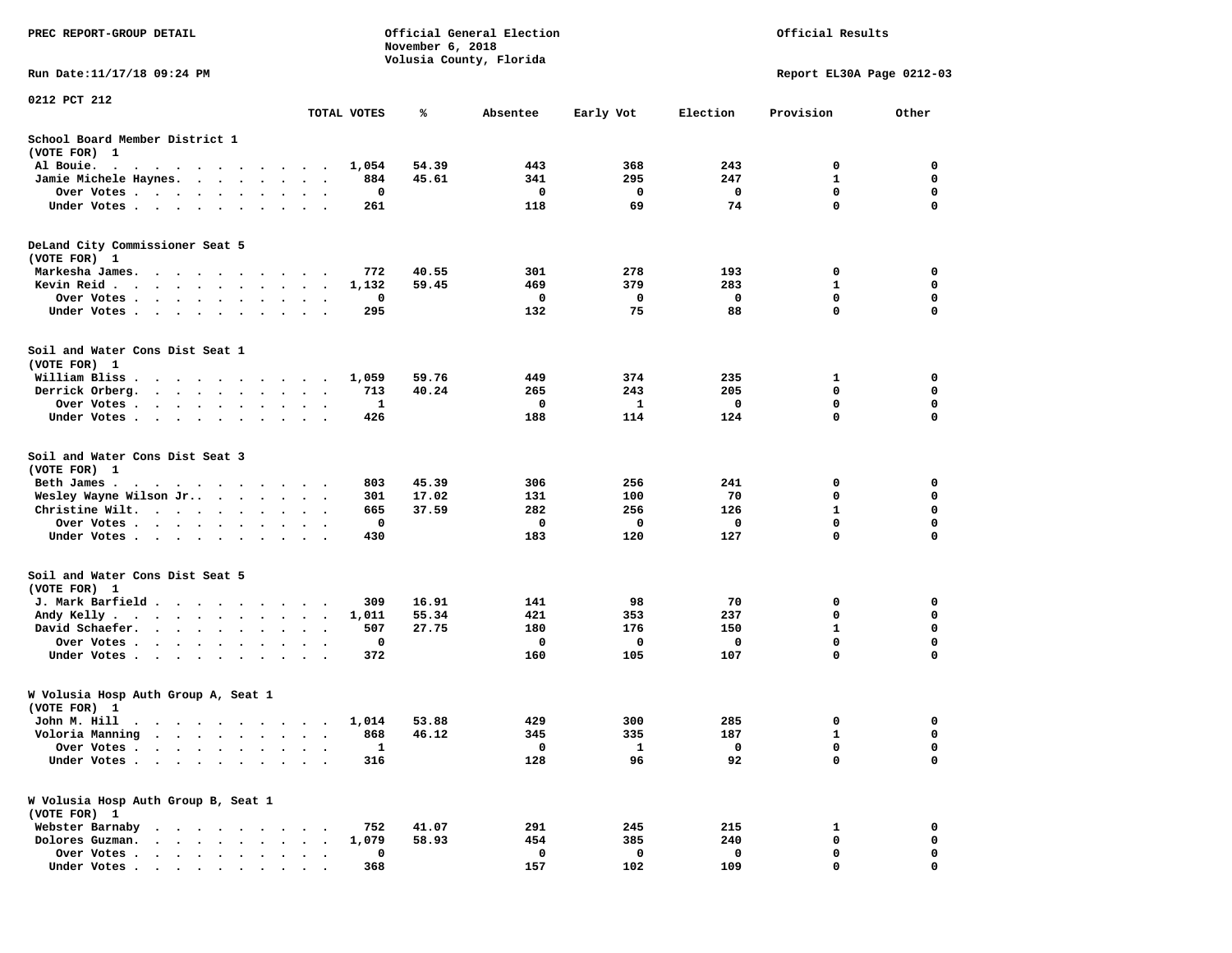| PREC REPORT-GROUP DETAIL                             |                      |             | November 6, 2018 | Official General Election<br>Volusia County, Florida |           | Official Results |                           |             |  |  |
|------------------------------------------------------|----------------------|-------------|------------------|------------------------------------------------------|-----------|------------------|---------------------------|-------------|--|--|
| Run Date: 11/17/18 09:24 PM                          |                      |             |                  |                                                      |           |                  | Report EL30A Page 0212-04 |             |  |  |
| 0212 PCT 212                                         |                      | TOTAL VOTES | ℁                | Absentee                                             | Early Vot | Election         | Provision                 | Other       |  |  |
| W Volusia Hosp Auth Group B, Seat 2<br>(VOTE FOR) 1  |                      |             |                  |                                                      |           |                  |                           |             |  |  |
| Michael Ray.                                         |                      | 791         | 43.75            | 308                                                  | 257       | 225              | 1                         | 0           |  |  |
| Kathie D. Shepard.                                   | $\ddot{\phantom{1}}$ | 1,017       | 56.25            | 435                                                  | 361       | 221              | $\mathbf 0$               | 0           |  |  |
| Over Votes<br>$\bullet$                              | $\bullet$            | 0           |                  | 0                                                    | 0         | 0                | 0                         | $\mathbf 0$ |  |  |
| Under Votes<br>$\sim$                                |                      | 391         |                  | 159                                                  | 114       | 118              | 0                         | $\mathbf 0$ |  |  |
| #1 Increased Homestead Exemption                     |                      |             |                  |                                                      |           |                  |                           |             |  |  |
| (VOTE FOR) 1                                         |                      | 804         | 37.96            | 386                                                  | 212       | 205              | 1                         | 0           |  |  |
| Yes<br>No.                                           | $\ddot{\phantom{1}}$ | 1,314       | 62.04            | 479                                                  | 501       | 334              | 0                         | $\mathbf 0$ |  |  |
| Over Votes<br>$\bullet$                              |                      | 5           |                  | 1                                                    | 2         | 2                | 0                         | 0           |  |  |
| Under Votes<br>$\bullet$                             | $\ddot{\phantom{0}}$ | 76          |                  | 36                                                   | 17        | 23               | 0                         | $\mathbf 0$ |  |  |
|                                                      |                      |             |                  |                                                      |           |                  |                           |             |  |  |
| #2 Limit on Property Tax Assessments<br>(VOTE FOR) 1 |                      |             |                  |                                                      |           |                  |                           |             |  |  |
| Yes                                                  |                      | 1,189       | 56.97            | 500                                                  | 376       | 312              | 1                         | 0           |  |  |
| No.                                                  |                      | 898         | 43.03            | 349                                                  | 335       | 214              | 0                         | 0           |  |  |
| Over Votes.                                          |                      | 1           |                  | 0                                                    | 0         | 1                | 0                         | 0           |  |  |
| Under Votes                                          | $\sim$ $\sim$        | 111         |                  | 53                                                   | 21        | 37               | 0                         | 0           |  |  |
| #3 Voter Control of Gambling<br>(VOTE FOR) 1         |                      |             |                  |                                                      |           |                  |                           |             |  |  |
| Yes                                                  |                      | 1,317       | 61.86            | 588                                                  | 417       | 311              | 1                         | 0           |  |  |
| No.                                                  | $\sim$ $\sim$        | 812         | 38.14            | 290                                                  | 298       | 224              | 0                         | 0           |  |  |
| Over Votes<br>$\bullet$<br>$\bullet$                 | $\bullet$            | $\mathbf 0$ |                  | 0                                                    | 0         | $\mathbf 0$      | 0                         | $\mathbf 0$ |  |  |
| Under Votes<br>$\ddot{\phantom{0}}$                  |                      | 70          |                  | 24                                                   | 17        | 29               | 0                         | $\mathbf 0$ |  |  |
| #4 Voting Restoration Amendment<br>(VOTE FOR) 1      |                      |             |                  |                                                      |           |                  |                           |             |  |  |
| Yes                                                  |                      | 1,308       | 61.58            | 541                                                  | 451       | 315              | 1                         | 0           |  |  |
| No.<br>$\ddot{\phantom{0}}$                          | $\ddot{\phantom{1}}$ | 816         | 38.42            | 323                                                  | 269       | 224              | 0                         | $\mathbf 0$ |  |  |
| Over Votes<br>$\bullet$                              |                      | 0           |                  | 0                                                    | 0         | 0                | 0                         | 0           |  |  |
| Under Votes                                          | $\ddot{\phantom{1}}$ | 75          |                  | 38                                                   | 12        | 25               | 0                         | 0           |  |  |
| #5 Supermajority Vote Required<br>(VOTE FOR) 1       |                      |             |                  |                                                      |           |                  |                           |             |  |  |
| Yes                                                  |                      | 1,209       | 58.21            | 532                                                  | 357       | 319              | 1                         | 0           |  |  |
| No.                                                  | $\ddotsc$            | 868         | 41.79            | 310                                                  | 347       | 211              | 0                         | 0           |  |  |
| Over Votes                                           |                      | 1           |                  | $\mathbf{0}$                                         | 1         | $\mathbf 0$      | 0                         | 0           |  |  |
| Under Votes                                          |                      | 121         |                  | 60                                                   | 27        | 34               | 0                         | $\mathbf 0$ |  |  |
| #6 Rights of Crime Victims; Judges<br>(VOTE FOR) 1   |                      |             |                  |                                                      |           |                  |                           |             |  |  |
| $Yes \cdot \cdot \cdot \cdot$                        |                      | 923         | 44.20            | 425                                                  | 268       | 229              | 1                         | 0           |  |  |
| No.                                                  |                      | 1,165       | 55.80            | 424                                                  | 441       | 300              | 0                         | 0           |  |  |
| Over Votes                                           |                      | $\mathbf 0$ |                  | 0                                                    | 0         | 0                | 0                         | 0           |  |  |
| Under Votes                                          |                      | 111         |                  | 53                                                   | 23        | 35               | 0                         | 0           |  |  |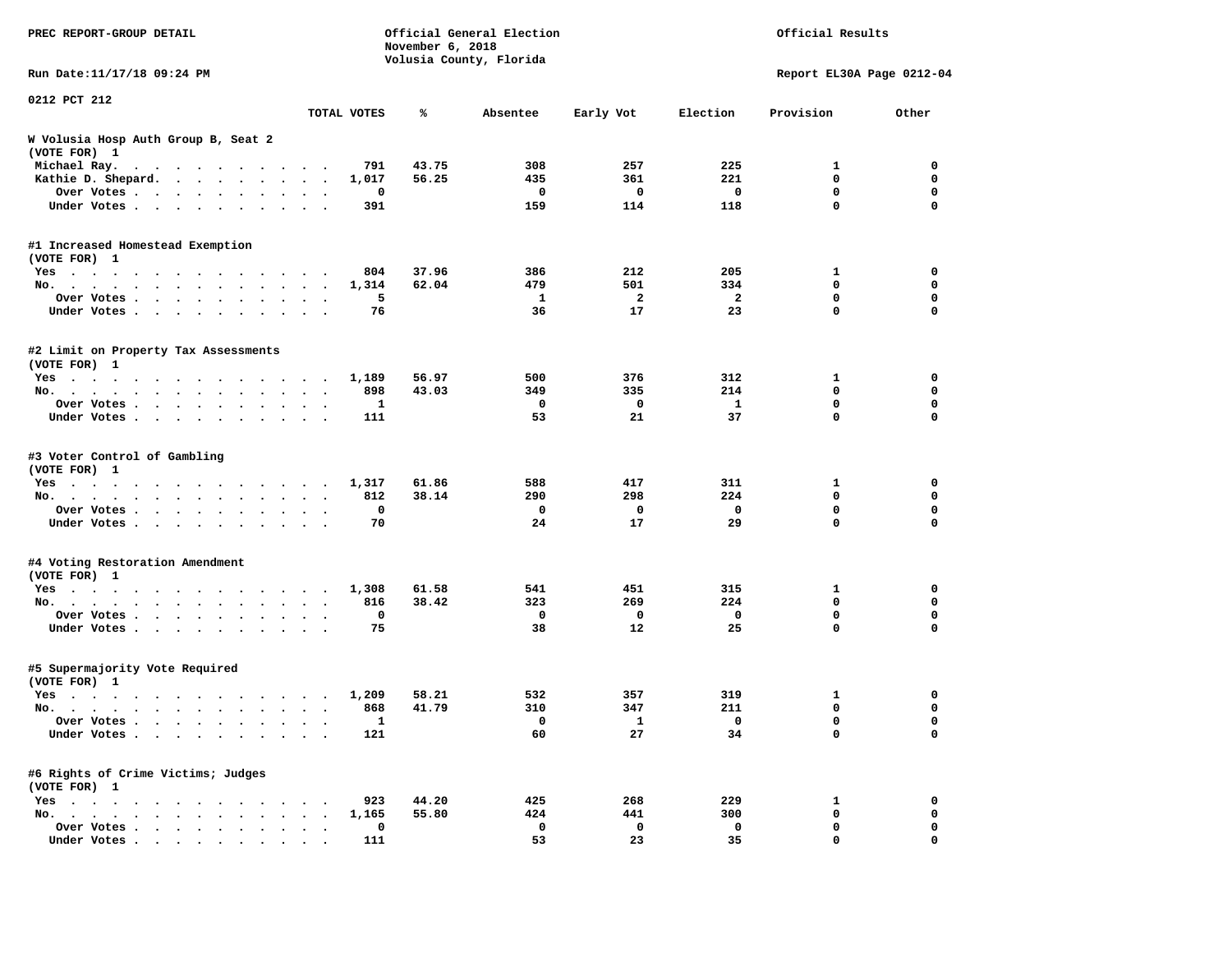| PREC REPORT-GROUP DETAIL               |                                        | November 6, 2018 | Official General Election |                         | Official Results |                           |             |  |
|----------------------------------------|----------------------------------------|------------------|---------------------------|-------------------------|------------------|---------------------------|-------------|--|
|                                        |                                        |                  | Volusia County, Florida   |                         |                  |                           |             |  |
| Run Date:11/17/18 09:24 PM             |                                        |                  |                           |                         |                  | Report EL30A Page 0212-05 |             |  |
| 0212 PCT 212                           | TOTAL VOTES                            | ℁                | Absentee                  | Early Vot               | Election         | Provision                 | Other       |  |
| #7 Survivor Benefits                   |                                        |                  |                           |                         |                  |                           |             |  |
| (VOTE FOR) 1                           |                                        |                  |                           |                         |                  |                           |             |  |
| Yes                                    | 968                                    | 46.49            | 463                       | 278                     | 226              | $\mathbf{1}$              | 0           |  |
| No.                                    | 1,114                                  | 53.51            | 377                       | 433                     | 304              | $\Omega$                  | $\Omega$    |  |
| Over Votes.                            | $\Omega$                               |                  | $^{\circ}$                | $^{\circ}$              | $\Omega$         | $\Omega$                  | $\Omega$    |  |
| Under Votes                            | 117                                    |                  | 62                        | 21                      | 34               | $\Omega$                  | $\Omega$    |  |
| #9 Prohibits Oil, Gas Drilling, Vaping |                                        |                  |                           |                         |                  |                           |             |  |
| (VOTE FOR) 1                           |                                        |                  |                           |                         |                  |                           |             |  |
| Yes                                    | 1,268                                  | 60.76            | 536                       | 439                     | 292              | 1                         | 0           |  |
| No.                                    | 819                                    | 39.24            | 308                       | 271                     | 240              | $\Omega$                  | $\Omega$    |  |
| Over Votes                             | 0                                      |                  | $\Omega$                  | $\overline{\mathbf{0}}$ | $\mathbf 0$      | $\mathbf 0$               | $\mathbf 0$ |  |
| Under Votes                            | 112                                    |                  | 58                        | 22                      | 32               | $\Omega$                  | $\Omega$    |  |
| #10 State and Local Structure and Op   |                                        |                  |                           |                         |                  |                           |             |  |
| (VOTE FOR) 1                           |                                        |                  |                           |                         |                  |                           |             |  |
| Yes                                    | 955                                    | 46.52            | 436                       | 287                     | 231              | $\mathbf{1}$              | $\Omega$    |  |
| No.                                    | 1,098                                  | 53.48            | 389                       | 416                     | 293              | $\mathbf{0}$              | $\mathbf 0$ |  |
| Over Votes                             | 2                                      |                  | $^{\circ}$                | $\mathbf{1}$            | $\mathbf{1}$     | $\mathbf 0$               | $\mathbf 0$ |  |
| Under Votes                            | 144                                    |                  | 77                        | 28                      | 39               | $\Omega$                  | $\Omega$    |  |
| #11 Removal of Obs Prov; Crim Statute  |                                        |                  |                           |                         |                  |                           |             |  |
| (VOTE FOR) 1                           |                                        |                  |                           |                         |                  |                           |             |  |
| Yes                                    | 1,119                                  | 55.29            | 510                       | 353                     | 255              | $\mathbf{1}$              | $\mathbf 0$ |  |
| No.                                    | 905                                    | 44.71            | 302                       | 337                     | 266              | $\mathbf{0}$              | 0           |  |
| Over Votes                             | 0                                      |                  | $\mathbf 0$               | $\overline{\mathbf{0}}$ | $\mathbf 0$      | $\mathbf 0$               | $\mathbf 0$ |  |
| Under Votes.                           | 175                                    |                  | 90                        | 42                      | 43               | $\Omega$                  | $\Omega$    |  |
| #12 Lobbying and Abuse of Office       |                                        |                  |                           |                         |                  |                           |             |  |
| (VOTE FOR) 1                           |                                        |                  |                           |                         |                  |                           |             |  |
| Yes                                    | 1,521                                  | 73.37            | 641                       | 486                     | 393              | 1                         | $\mathbf 0$ |  |
| No.                                    | 552                                    | 26.63            | 193                       | 222                     | 137              | $\mathbf{0}$              | $\Omega$    |  |
| Over Votes                             | $\overline{a}$                         |                  | $\mathbf 0$               | $\overline{\mathbf{0}}$ | $\overline{2}$   | $\mathbf 0$               | $\mathbf 0$ |  |
| Under Votes                            | 124                                    |                  | 68                        | 24                      | 32               | $\Omega$                  | $\Omega$    |  |
| #13 Ends Dog Racing                    |                                        |                  |                           |                         |                  |                           |             |  |
| (VOTE FOR) 1                           |                                        |                  |                           |                         |                  |                           |             |  |
| Yes                                    | 1,437                                  | 68.17            | 621                       | 496                     | 319              | 1                         | 0           |  |
| No.                                    | 671                                    | 31.83            | 235                       | 218                     | 218              | $\mathbf{0}$              | 0           |  |
| Over Votes                             | $\overline{a}$<br>$\ddot{\phantom{a}}$ |                  | $\mathbf{1}$              | $\mathbf 0$             | $\mathbf{1}$     | $\mathbf{0}$              | $\Omega$    |  |
| Under Votes                            | 89                                     |                  | 45                        | 18                      | 26               | $\mathbf{0}$              | $\Omega$    |  |
|                                        |                                        |                  |                           |                         |                  |                           |             |  |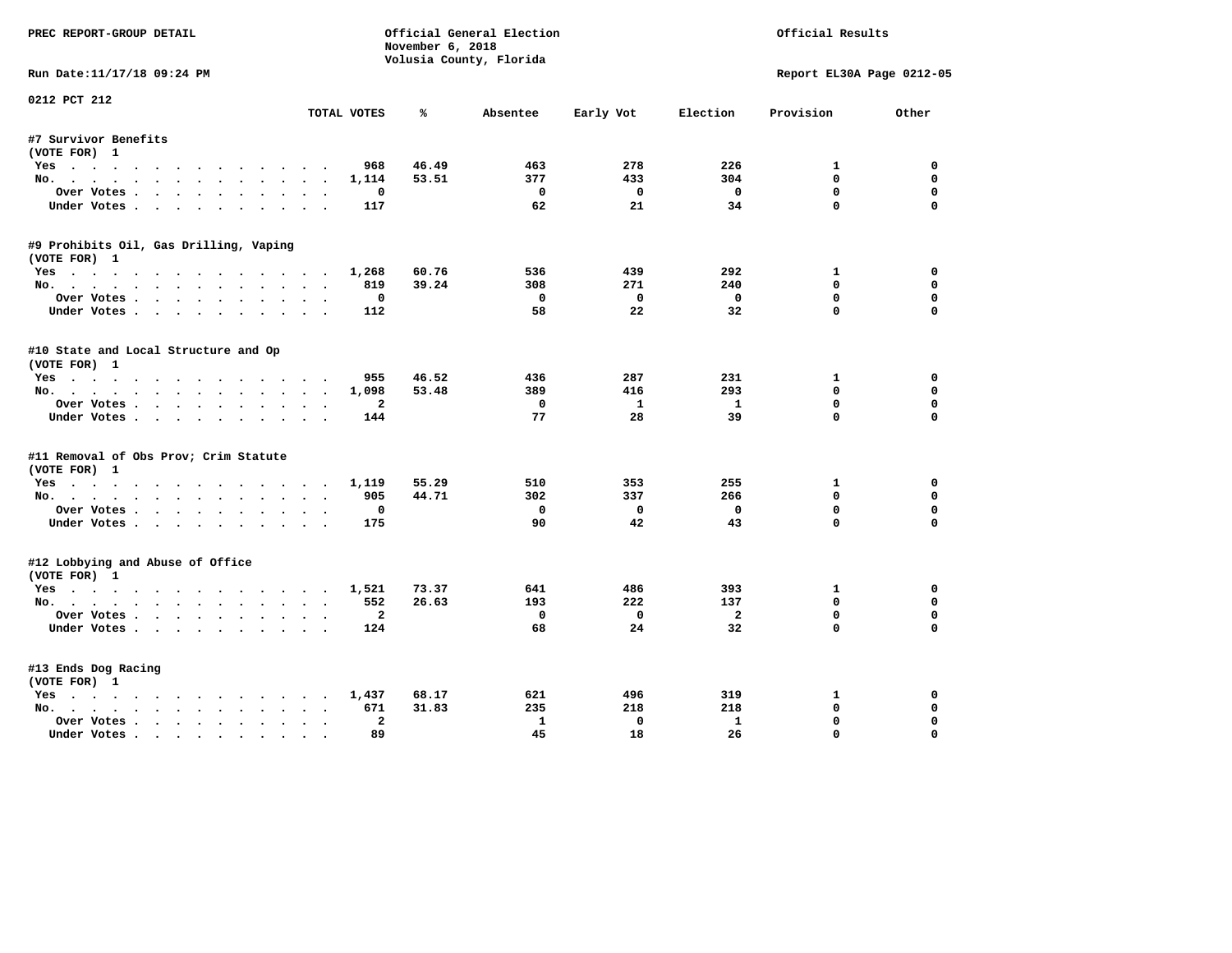# Official Results

**Run Date:11/17/18 09:24 PM Report EL30A Page 0215-01** 

| 0215 PCT 215                                                                                |                                              |                      |                          |                          |                          |              |       |                         |              |                         |              |              |
|---------------------------------------------------------------------------------------------|----------------------------------------------|----------------------|--------------------------|--------------------------|--------------------------|--------------|-------|-------------------------|--------------|-------------------------|--------------|--------------|
|                                                                                             |                                              |                      |                          |                          |                          | TOTAL VOTES  | %     | Absentee                | Early Vot    | Election                | Provision    | Other        |
| REGISTERED VOTERS - TOTAL .                                                                 | $\ddot{\phantom{a}}$                         |                      | $\overline{\phantom{a}}$ | $\sim$                   | $\ddot{\phantom{a}}$     | 4,830        |       |                         |              |                         |              |              |
| BALLOTS CAST - TOTAL.<br>$\sim$<br>$\ddot{\phantom{a}}$                                     | $\bullet$                                    |                      | $\bullet$                |                          |                          | 3,760        |       | 1,526                   | 1,177        | 1,053                   | $\mathbf{1}$ | 3            |
| BALLOTS CAST - BLANK.                                                                       | $\ddot{\phantom{a}}$<br>$\bullet$            |                      | $\bullet$                | $\ddot{\phantom{a}}$     | $\bullet$                | $\mathbf{1}$ | .03   | $\mathbf{1}$            | 0            | $\mathbf 0$             | $\mathbf 0$  | $\mathbf 0$  |
| VOTER TURNOUT - TOTAL<br>$\overline{\phantom{a}}$                                           | $\ddot{\phantom{a}}$<br>$\ddot{\phantom{a}}$ |                      |                          |                          |                          |              | 77.85 |                         |              |                         |              |              |
| VOTER TURNOUT - BLANK<br>$\overline{\phantom{a}}$                                           |                                              |                      |                          |                          |                          |              | .02   |                         |              |                         |              |              |
|                                                                                             |                                              |                      |                          |                          |                          |              |       |                         |              |                         |              |              |
| United States Senator                                                                       |                                              |                      |                          |                          |                          |              |       |                         |              |                         |              |              |
| (VOTE FOR) 1                                                                                |                                              |                      |                          |                          |                          |              |       |                         |              |                         |              |              |
| Rick Scott (REP).<br>$\ddot{\phantom{1}}$<br>$\cdots$                                       |                                              |                      |                          | $\overline{\phantom{a}}$ |                          | 2,196        | 58.56 | 844                     | 677          | 672                     | 1            | $\mathbf{2}$ |
| Bill Nelson (DEM).<br>$\cdots$                                                              |                                              |                      |                          |                          | $\bullet$                | 1,549        | 41.31 | 670                     | 500          | 378                     | 0            | $\mathbf{1}$ |
| WRITE-IN.<br>$\cdots$<br>$\cdot$ $\cdot$                                                    | $\ddot{\phantom{0}}$<br>$\bullet$            |                      | $\bullet$                |                          |                          | 5            | .13   | 4                       | 0            | 1                       | $\Omega$     | $\mathbf 0$  |
| Over Votes                                                                                  | $\bullet$                                    | $\ddot{\phantom{a}}$ | $\bullet$                |                          |                          | 0            |       | $\mathbf 0$             | 0            | $\mathbf 0$             | 0            | $\mathbf 0$  |
| Under Votes                                                                                 | $\ddot{\phantom{0}}$                         | $\bullet$            | $\cdot$                  | $\ddot{\phantom{a}}$     | $\cdot$                  | 10           |       | 8                       | $\mathbf 0$  | $\overline{\mathbf{2}}$ | $\Omega$     | $\mathbf 0$  |
|                                                                                             |                                              |                      |                          |                          |                          |              |       |                         |              |                         |              |              |
| Representative in Congress District 6                                                       |                                              |                      |                          |                          |                          |              |       |                         |              |                         |              |              |
| (VOTE FOR) 1                                                                                |                                              |                      |                          |                          |                          |              |       |                         |              |                         |              |              |
| Michael Waltz (REP).                                                                        |                                              |                      |                          |                          |                          | 2,115        | 57.35 | 805                     | 664          | 643                     | 1            | $\mathbf{2}$ |
| Nancy Soderberg (DEM)<br>$\mathcal{A}$ , and $\mathcal{A}$ , and $\mathcal{A}$              |                                              |                      |                          | $\sim$ $\sim$            | $\bullet$                | 1,573        | 42.65 | 682                     | 503          | 387                     | 0            | $\mathbf{1}$ |
| Over Votes .<br>$\sim$ $\sim$ $\sim$ $\sim$ $\sim$                                          | $\bullet$<br>$\ddot{\phantom{0}}$            |                      | $\bullet$                |                          |                          | 0            |       | 0                       | $\mathbf 0$  | 0                       | 0            | $\mathbf 0$  |
| Under Votes                                                                                 |                                              | $\bullet$            | $\bullet$                | $\ddot{\phantom{a}}$     | $\cdot$                  | 72           |       | 39                      | 10           | 23                      | $\Omega$     | $\mathbf 0$  |
| Governor and Lieutenant Governor<br>(VOTE FOR) 1<br>Ron DeSantis (REP)<br>.                 |                                              |                      |                          |                          |                          | 2,147        | 57.56 | 823                     | 664          | 659                     | 0            | $\mathbf{1}$ |
| Andrew Gillum (DEM)                                                                         |                                              |                      |                          |                          |                          |              | 41.64 | 667                     | 508          | 376                     | $\mathbf{1}$ | ${\bf 1}$    |
|                                                                                             |                                              |                      |                          | $\ddot{\phantom{a}}$     | $\ddot{\phantom{a}}$     | 1,553        |       | 8                       | 3            | 3                       | 0            | $\mathbf 0$  |
| Darcy G. Richardson (REF).                                                                  | $\ddot{\phantom{0}}$                         |                      | $\bullet$                |                          |                          | 14           | .38   |                         |              |                         | $\Omega$     | $\mathbf 0$  |
| Ryan Christopher Foley.                                                                     | $\bullet$<br>$\bullet$                       |                      | $\bullet$                |                          |                          | $\mathbf{2}$ | .05   | $\mathbf{1}$            | 0            | $\mathbf{1}$            |              |              |
| Kyle "KC" Gibson.<br>$\sim$ $\sim$ $\sim$ $\sim$ $\sim$                                     | $\bullet$                                    | $\ddot{\phantom{a}}$ | $\bullet$                | $\cdot$                  | $\ddot{\phantom{a}}$     | 7            | .19   | 5                       | $\mathbf 0$  | $\overline{a}$          | $\Omega$     | $\mathbf 0$  |
| Bruce Stanley                                                                               |                                              |                      | $\ddot{\phantom{a}}$     | $\overline{\phantom{a}}$ |                          | 4            | .11   | $\overline{a}$          | $\mathbf{1}$ | $\mathbf{1}$            | 0            | $\mathbf 0$  |
| WRITE-IN.<br>$\cdots$                                                                       | $\cdot$                                      |                      |                          |                          |                          | 3            | .08   | $\overline{a}$          | $\mathbf{1}$ | $\Omega$                | $\Omega$     | $\mathbf 0$  |
| Over Votes .<br>$\cdots$                                                                    |                                              |                      | $\bullet$                |                          |                          | 6            |       | 4                       | 0            | $\overline{\mathbf{2}}$ | 0            | $\mathbf 0$  |
| Under Votes                                                                                 |                                              |                      | $\ddot{\phantom{a}}$     | $\sim$                   |                          | 24           |       | 14                      | 0            | 9                       | 0            | $\mathbf{1}$ |
| Attorney General<br>(VOTE FOR) 1                                                            |                                              |                      |                          |                          |                          |              |       |                         |              |                         |              |              |
| Ashley Moody (REP)                                                                          |                                              |                      |                          |                          |                          | 2,262        | 61.60 | 874                     | 702          | 685                     | 0            | 1            |
| Sean Shaw (DEM)<br>$\mathbf{r}$ , $\mathbf{r}$ , $\mathbf{r}$ , $\mathbf{r}$ , $\mathbf{r}$ |                                              |                      | $\bullet$                |                          | $\ddot{\phantom{a}}$     | 1,352        | 36.82 | 576                     | 448          | 327                     | 0            | $\mathbf{1}$ |
| Jeffrey Marc Siskind.<br>$\sim$ $\sim$ $\sim$ $\sim$                                        |                                              | $\ddot{\phantom{a}}$ | $\bullet$                | $\ddot{\phantom{a}}$     | $\overline{\phantom{a}}$ | 58           | 1.58  | 30                      | 13           | 14                      | $\mathbf{1}$ | $\mathbf 0$  |
| Over Votes                                                                                  | $\bullet$                                    |                      | $\ddot{\phantom{a}}$     |                          |                          | 0            |       | $\Omega$                | $\mathbf 0$  | $\mathbf 0$             | 0            | $\mathbf 0$  |
| Under Votes                                                                                 | $\bullet$                                    |                      |                          |                          |                          | 88           |       | 46                      | 14           | 27                      | 0            | $\mathbf{1}$ |
| Chief Financial Officer<br>(VOTE FOR) 1                                                     |                                              |                      |                          |                          |                          |              |       |                         |              |                         |              |              |
| Jimmy Patronis (REP).                                                                       | $\sim$ $\sim$ $\sim$ $\sim$                  |                      | $\bullet$                | $\ddot{\phantom{a}}$     |                          | 2,141        | 59.26 | 798                     | 673          | 668                     | 1            | $\mathbf{1}$ |
| Jeremy Ring (DEM).                                                                          |                                              |                      |                          | $\ddot{\phantom{a}}$     | $\bullet$                | 1,469        | 40.66 | 653                     | 472          | 343                     | $\mathbf 0$  | $\mathbf{1}$ |
| WRITE-IN.<br>$\sim$<br>$\sim$<br>$\ddot{\phantom{a}}$                                       | $\ddot{\phantom{a}}$<br>$\bullet$            |                      |                          |                          |                          | 3            | .08   | $\overline{\mathbf{2}}$ | ${\bf 1}$    | $\mathbf 0$             | 0            | $\mathbf 0$  |
| Over Votes.<br>$\cdots$                                                                     | $\bullet$<br>$\bullet$                       |                      | $\ddot{\phantom{0}}$     |                          |                          | 1            |       | $\mathbf 0$             | 0            | $\mathbf{1}$            | $\Omega$     | $\mathbf 0$  |
| Under Votes .<br>$\bullet$<br>$\bullet$                                                     | $\bullet$<br>$\bullet$                       |                      |                          |                          |                          | 146          |       | 73                      | 31           | 41                      | $\Omega$     | $\mathbf{1}$ |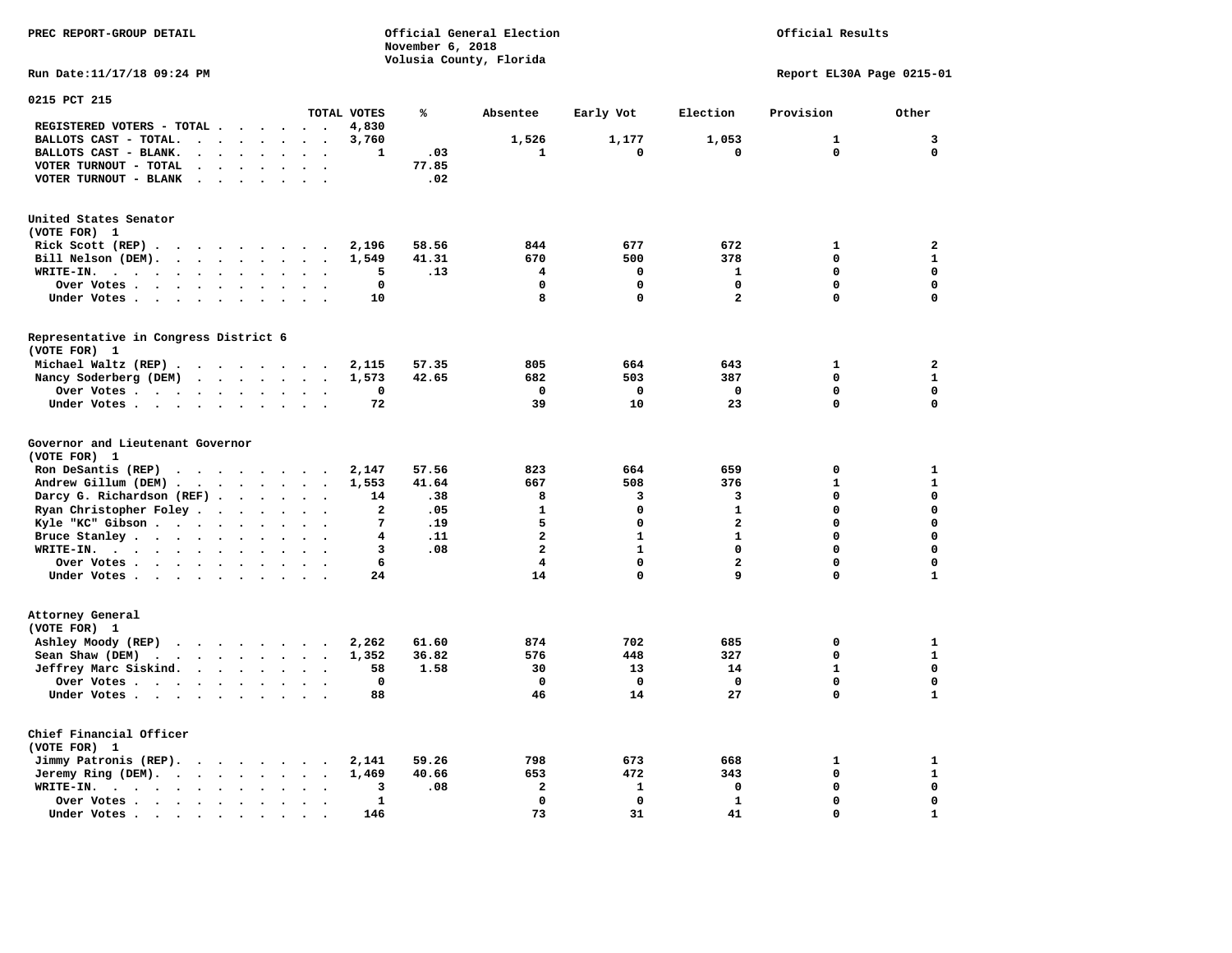| PREC REPORT-GROUP DETAIL                                                                   |                                                 |             | November 6, 2018 | Official General Election<br>Volusia County, Florida |              | Official Results    |                           |                               |  |  |
|--------------------------------------------------------------------------------------------|-------------------------------------------------|-------------|------------------|------------------------------------------------------|--------------|---------------------|---------------------------|-------------------------------|--|--|
| Run Date:11/17/18 09:24 PM                                                                 |                                                 |             |                  |                                                      |              |                     | Report EL30A Page 0215-02 |                               |  |  |
| 0215 PCT 215                                                                               |                                                 | TOTAL VOTES | ℁                | Absentee                                             | Early Vot    | Election            | Provision                 | Other                         |  |  |
| Commissioner of Agriculture                                                                |                                                 |             |                  |                                                      |              |                     |                           |                               |  |  |
| (VOTE FOR) 1                                                                               |                                                 |             |                  |                                                      |              |                     |                           |                               |  |  |
| Matt Caldwell (REP)                                                                        |                                                 | 2,074       | 57.32            | 793                                                  | 643          | 636                 | $\mathbf{1}$              | 1                             |  |  |
| Nicole "Nikki" Fried (DEM).                                                                |                                                 | 1,544       | 42.68            | 667                                                  | 499          | 377                 | 0                         | $\mathbf{1}$                  |  |  |
| Over Votes                                                                                 |                                                 | 1           |                  | $\mathbf 0$                                          | $\mathbf{1}$ | $\mathbf{o}$        | 0                         | 0                             |  |  |
| Under Votes                                                                                |                                                 | 141         |                  | 66                                                   | 34           | 40                  | $\mathbf 0$               | $\mathbf{1}$                  |  |  |
| State Senator District 14<br>(VOTE FOR) 1                                                  |                                                 |             |                  |                                                      |              |                     |                           |                               |  |  |
| Dorothy L. Hukill (REP).                                                                   |                                                 | 2,037       | 56.95            | 771                                                  | 644          | 621                 | $\mathbf{1}$              | 0                             |  |  |
| Melissa "Mel" Martin (DEM).                                                                |                                                 | 1,540       | 43.05            | 667                                                  | 497          | 375                 | $\mathbf 0$               | $\mathbf{1}$                  |  |  |
| Over Votes                                                                                 |                                                 | 1           |                  | $\mathbf 0$                                          | 0            | - 1                 | 0                         | $\mathbf 0$                   |  |  |
| Under Votes<br>$\ddot{\phantom{1}}$                                                        |                                                 | 182         |                  | 88                                                   | 36           | 56                  | 0                         | $\mathbf{2}$                  |  |  |
| State Representative District 26<br>(VOTE FOR) 1                                           |                                                 |             |                  |                                                      |              |                     |                           |                               |  |  |
| Elizabeth Fetterhoff (REP).                                                                |                                                 | 2,207       | 60.87            | 856                                                  | 673          | 678                 | 0                         | 0                             |  |  |
| Patrick Henry (DEM)                                                                        |                                                 | 1,419       | 39.13            | 600                                                  | 478          | 339                 | 1                         | 1                             |  |  |
| Over Votes                                                                                 | $\ddot{\phantom{a}}$<br>$\ddot{\phantom{a}}$    | 0           |                  | $\mathbf 0$                                          | 0            | $\mathbf 0$         | $\mathbf 0$               | $\mathbf 0$                   |  |  |
| Under Votes                                                                                |                                                 | 134         |                  | 70                                                   | 26           | 36                  | $\mathbf 0$               | $\overline{\mathbf{2}}$       |  |  |
| Justice of the Supreme Court Lawson<br>(VOTE FOR) 1                                        |                                                 |             |                  |                                                      |              |                     |                           |                               |  |  |
| Yes                                                                                        |                                                 | 2,322       | 75.66            | 953                                                  | 715          | 652                 | $\mathbf{1}$              | 1                             |  |  |
| No.<br>$\cdot$ $\cdot$ $\cdot$ $\cdot$ $\cdot$<br>$\sim$<br>$\ddot{\phantom{a}}$<br>$\sim$ |                                                 | 747         | 24.34            | 295                                                  | 268          | 184<br>$\mathbf{o}$ | 0<br>0                    | $\mathbf 0$<br>0              |  |  |
| Over Votes<br>Under Votes<br>$\sim$                                                        | $\sim$<br>$\ddot{\phantom{0}}$<br>$\sim$ $\sim$ | 0<br>691    |                  | 0<br>278                                             | 0<br>194     | 217                 | $\mathbf 0$               | $\mathbf{2}$                  |  |  |
|                                                                                            |                                                 |             |                  |                                                      |              |                     |                           |                               |  |  |
| 5th District Court of Appeal Eisnaugle<br>(VOTE FOR) 1                                     |                                                 |             |                  |                                                      |              |                     |                           |                               |  |  |
| Yes                                                                                        |                                                 | 2,064       | 67.78            | 835                                                  | 648          | 579                 | 1                         | 1                             |  |  |
| No.                                                                                        |                                                 | 981         | 32.22            | 407                                                  | 326          | 248                 | 0                         | $\mathbf 0$                   |  |  |
| Over Votes<br>$\sim$<br>$\ddot{\phantom{a}}$<br>Under Votes<br>$\sim$                      |                                                 | 2<br>713    |                  | $\overline{a}$<br>282                                | 0<br>203     | $\mathbf 0$<br>226  | 0<br>$\Omega$             | 0<br>$\overline{a}$           |  |  |
|                                                                                            |                                                 |             |                  |                                                      |              |                     |                           |                               |  |  |
| Circuit Judge 7th Judicial, Grp 15<br>(VOTE FOR) 1                                         |                                                 |             |                  |                                                      |              |                     |                           |                               |  |  |
| Linda L. Gaustad                                                                           |                                                 | 1,755       | 57.11            | 748                                                  | 542          | 464                 | 0                         | 1                             |  |  |
| Ryan Will $\cdots$ , $\cdots$ , $\cdots$ , $\cdots$                                        |                                                 | 1,318       | 42.89            | 499                                                  | 459          | 359                 | $\mathbf{1}$              | $\mathbf 0$                   |  |  |
| Over Votes<br>Under Votes                                                                  | $\cdot$ .                                       | 1<br>686    |                  | $\mathbf{o}$<br>279                                  | 0<br>176     | $\mathbf{1}$<br>229 | $\mathbf 0$<br>0          | $\mathbf 0$<br>$\overline{a}$ |  |  |
| $\ddot{\phantom{0}}$<br>$\ddot{\phantom{0}}$<br>$\cdot$<br>$\bullet$                       |                                                 |             |                  |                                                      |              |                     |                           |                               |  |  |
| County Council Member District 1<br>(VOTE FOR) 1                                           |                                                 |             |                  |                                                      |              |                     |                           |                               |  |  |
| Barbara Girtman                                                                            |                                                 | 1,685       | 52.10            | 716                                                  | 544          | 424                 | 1                         | 0                             |  |  |
| Pat Patterson                                                                              |                                                 | 1,549       | 47.90            | 603                                                  | 492          | 453                 | 0                         | $\mathbf{1}$                  |  |  |
| Over Votes<br>$\bullet$<br>Under Votes, , , , , , ,                                        | $\cdot$<br>$\ddot{\phantom{a}}$                 | 0<br>525    |                  | $\mathbf 0$<br>207                                   | 0<br>141     | 0<br>175            | $\mathbf 0$<br>$\Omega$   | 0<br>$\mathbf{2}$             |  |  |
|                                                                                            |                                                 |             |                  |                                                      |              |                     |                           |                               |  |  |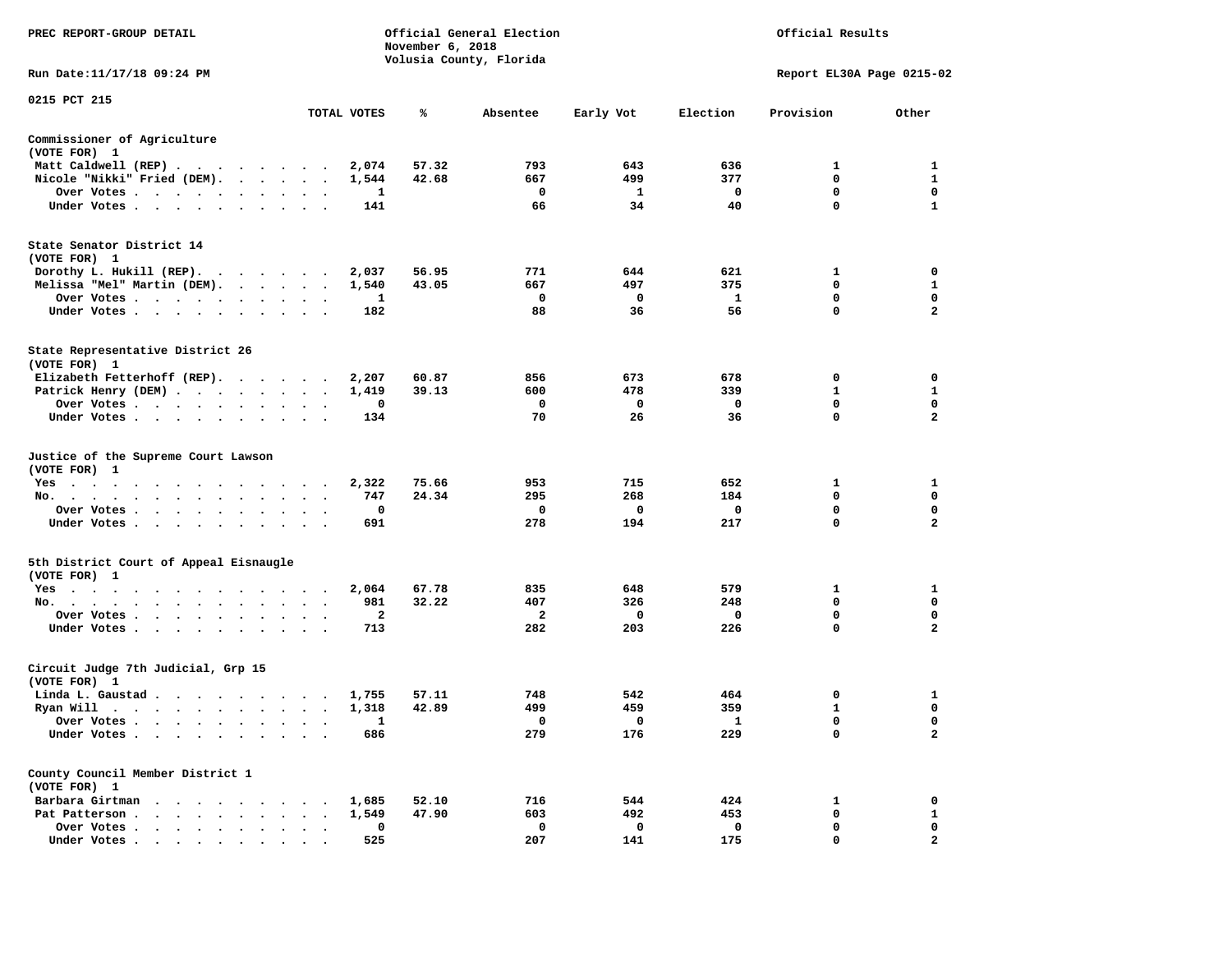| PREC REPORT-GROUP DETAIL                                                                                                                                                                                                                   |                                      |                         | November 6, 2018 | Official General Election<br>Volusia County, Florida |                     | Official Results   |                             |                             |  |
|--------------------------------------------------------------------------------------------------------------------------------------------------------------------------------------------------------------------------------------------|--------------------------------------|-------------------------|------------------|------------------------------------------------------|---------------------|--------------------|-----------------------------|-----------------------------|--|
| Run Date: 11/17/18 09:24 PM                                                                                                                                                                                                                |                                      |                         |                  |                                                      |                     |                    | Report EL30A Page 0215-03   |                             |  |
| 0215 PCT 215                                                                                                                                                                                                                               |                                      | TOTAL VOTES             | %                | Absentee                                             | Early Vot           | Election           | Provision                   | Other                       |  |
| County Council Member District 3<br>(VOTE FOR) 1                                                                                                                                                                                           |                                      |                         |                  |                                                      |                     |                    |                             |                             |  |
| Michael J. Arminio                                                                                                                                                                                                                         |                                      | 0                       |                  | 0                                                    | 0                   | 0                  | 0                           | 0                           |  |
| Deborah A. "Deb" Denys                                                                                                                                                                                                                     |                                      | 1                       | 100.00           | $\mathbf 0$                                          | $\mathbf{0}$        | $\mathbf{1}$       | $\mathbf 0$                 | $\mathbf 0$                 |  |
| Over Votes                                                                                                                                                                                                                                 |                                      | 0                       |                  | 0                                                    | 0                   | 0                  | $^{\circ}$                  | 0                           |  |
| Under Votes                                                                                                                                                                                                                                |                                      | 0                       |                  | $\mathbf 0$                                          | $\mathbf 0$         | 0                  | 0                           | $\mathbf 0$                 |  |
| School Board Member District 1                                                                                                                                                                                                             |                                      |                         |                  |                                                      |                     |                    |                             |                             |  |
| (VOTE FOR) 1                                                                                                                                                                                                                               |                                      |                         |                  |                                                      |                     |                    |                             |                             |  |
| Al Bouie.<br>. The contract of the contract of the contract of the contract of the contract of the contract of the contract of the contract of the contract of the contract of the contract of the contract of the contract of the contrac |                                      | 1,454                   | 46.10            | 606                                                  | 470                 | 377                | 1                           | 0                           |  |
| Jamie Michele Haynes.                                                                                                                                                                                                                      |                                      | 1,700                   | 53.90            | 662<br>$\mathbf 0$                                   | 537<br>$\mathbf{1}$ | 500<br>$\mathbf 0$ | $\mathbf 0$<br>0            | $\mathbf{1}$<br>$\mathbf 0$ |  |
| Over Votes                                                                                                                                                                                                                                 |                                      | 1<br>604                |                  | 258                                                  | 169                 | 175                | 0                           | $\overline{a}$              |  |
| Under Votes                                                                                                                                                                                                                                |                                      |                         |                  |                                                      |                     |                    |                             |                             |  |
| School Board Member District 5                                                                                                                                                                                                             |                                      |                         |                  |                                                      |                     |                    |                             |                             |  |
| (VOTE FOR) 1                                                                                                                                                                                                                               |                                      |                         |                  |                                                      | 0                   |                    |                             |                             |  |
| Ruben Colon.<br>the contract of the contract of the contract of the contract of the contract of the contract of the contract of<br>Melody Johnson.                                                                                         |                                      | 0<br>$\mathbf{1}$       | 100.00           | 0<br>0                                               | 0                   | 0<br>1             | 0<br>0                      | 0<br>0                      |  |
| Over Votes                                                                                                                                                                                                                                 |                                      | 0                       |                  | $\mathbf 0$                                          | $\mathbf 0$         | 0                  | $\mathbf 0$                 | $\mathbf 0$                 |  |
| Under Votes                                                                                                                                                                                                                                |                                      | 0                       |                  | $\Omega$                                             | $\Omega$            | 0                  | $\Omega$                    | 0                           |  |
|                                                                                                                                                                                                                                            |                                      |                         |                  |                                                      |                     |                    |                             |                             |  |
| DeLand City Commissioner Seat 5<br>(VOTE FOR) 1                                                                                                                                                                                            |                                      |                         |                  |                                                      |                     |                    |                             |                             |  |
| Markesha James.                                                                                                                                                                                                                            |                                      | 1,119                   | 35.18            | 474                                                  | 375                 | 269                | 0                           | 1                           |  |
| Kevin Reid $\cdots$                                                                                                                                                                                                                        |                                      | 2,062                   | 64.82            | 821                                                  | 637                 | 603                | $\mathbf{1}$                | 0                           |  |
| Over Votes.                                                                                                                                                                                                                                |                                      | $\overline{\mathbf{2}}$ |                  | $\Omega$                                             | $\mathbf{1}$        | 1                  | $\Omega$                    | $\Omega$                    |  |
| Under Votes                                                                                                                                                                                                                                |                                      | 577                     |                  | 231                                                  | 164                 | 180                | 0                           | $\overline{a}$              |  |
| Soil and Water Cons Dist Seat 1<br>(VOTE FOR) 1                                                                                                                                                                                            |                                      |                         |                  |                                                      |                     |                    |                             |                             |  |
| William Bliss                                                                                                                                                                                                                              |                                      | 1,637                   | 55.81            | 691                                                  | 502                 | 443                | 0                           | 1                           |  |
| Derrick Orberg.                                                                                                                                                                                                                            |                                      | 1,296                   | 44.19            | 492                                                  | 461                 | 342                | $\mathbf{1}$                | 0                           |  |
| Over Votes                                                                                                                                                                                                                                 |                                      | 0                       |                  | 0                                                    | $\mathbf 0$         | 0                  | $\mathbf 0$                 | 0                           |  |
| Under Votes                                                                                                                                                                                                                                |                                      | 827                     |                  | 343                                                  | 214                 | 268                | $\mathbf 0$                 | $\overline{a}$              |  |
| Soil and Water Cons Dist Seat 3                                                                                                                                                                                                            |                                      |                         |                  |                                                      |                     |                    |                             |                             |  |
| (VOTE FOR) 1                                                                                                                                                                                                                               |                                      |                         |                  |                                                      |                     |                    |                             |                             |  |
| Beth James.                                                                                                                                                                                                                                |                                      | 1,430                   | 48.82<br>14.61   | 551<br>169                                           | 451<br>135          | 428<br>124         | 0<br>0                      | 0<br>0                      |  |
| Wesley Wayne Wilson Jr<br>Christine Wilt.                                                                                                                                                                                                  |                                      | 428<br>1,071            | 36.57            | 462                                                  | 374                 | 233                | $\mathbf{1}$                | $\mathbf{1}$                |  |
| Over Votes                                                                                                                                                                                                                                 |                                      | 2                       |                  | 1                                                    | 0                   | $\mathbf{1}$       | 0                           | 0                           |  |
| Under Votes                                                                                                                                                                                                                                |                                      | 829                     |                  | 343                                                  | 217                 | 267                | 0                           | $\mathbf{2}$                |  |
| Soil and Water Cons Dist Seat 5                                                                                                                                                                                                            |                                      |                         |                  |                                                      |                     |                    |                             |                             |  |
| (VOTE FOR) 1                                                                                                                                                                                                                               |                                      |                         |                  |                                                      |                     |                    |                             |                             |  |
| J. Mark Barfield .                                                                                                                                                                                                                         | $\cdot$ .                            | 541                     | 18.37            | 244                                                  | 149                 | 148                | 0                           | 0                           |  |
| Andy Kelly                                                                                                                                                                                                                                 | $\ddot{\phantom{1}}$                 | 1,403                   | 47.64            | 579<br>359                                           | 463                 | 360<br>285         | $\mathbf{1}$<br>$\mathbf 0$ | $\mathbf 0$                 |  |
| David Schaefer.<br>Over Votes                                                                                                                                                                                                              | $\sim$<br>$\overline{\phantom{a}}$ . | 1,001<br>1              | 33.99            | 0                                                    | 356<br>1            | 0                  | 0                           | $\mathbf{1}$<br>0           |  |
| Under Votes                                                                                                                                                                                                                                |                                      | 814                     |                  | 344                                                  | 208                 | 260                | $\mathbf 0$                 | $\overline{a}$              |  |
|                                                                                                                                                                                                                                            |                                      |                         |                  |                                                      |                     |                    |                             |                             |  |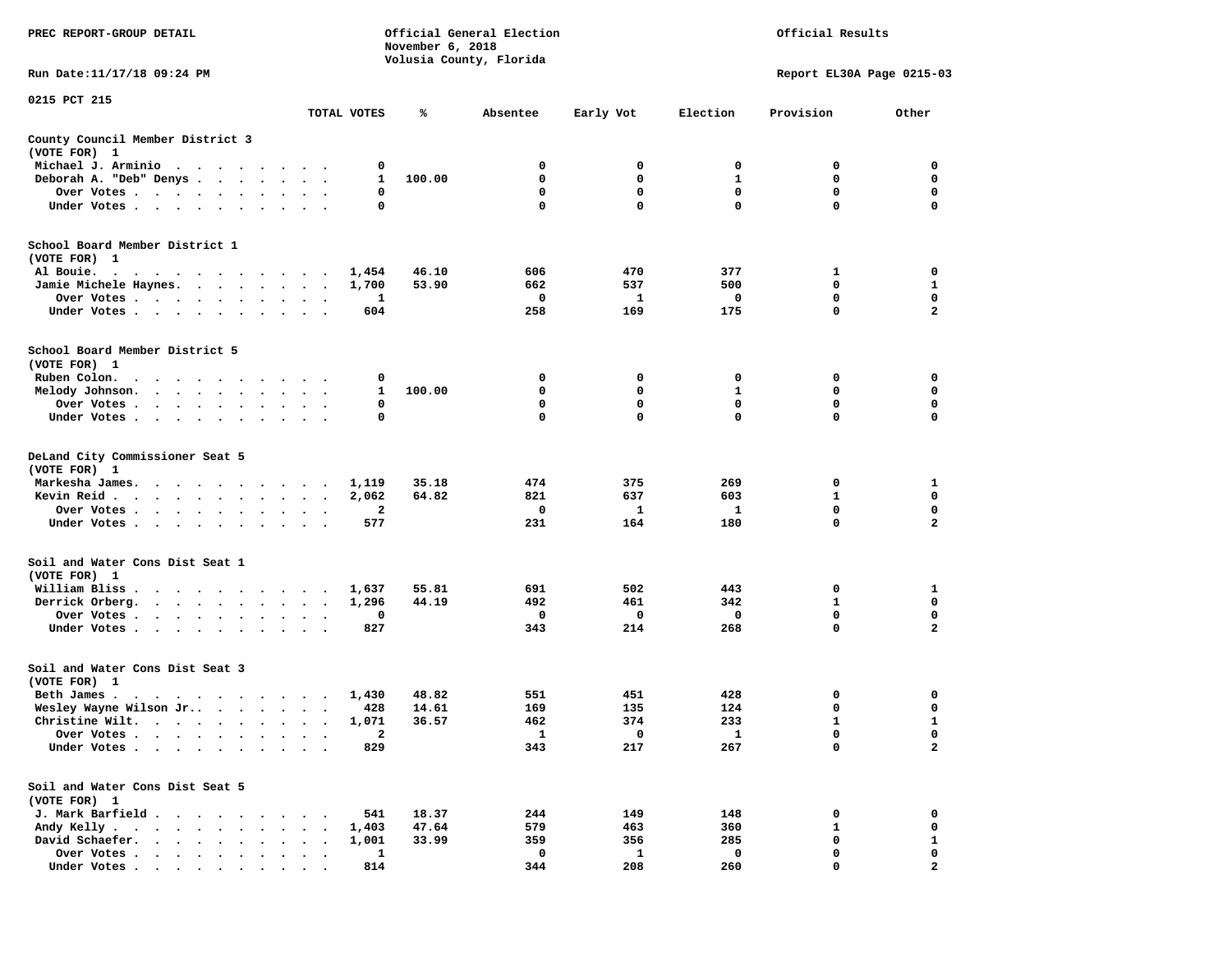| Run Date: 11/17/18 09:24 PM<br>Report EL30A Page 0215-04<br>0215 PCT 215<br>TOTAL VOTES<br>Early Vot<br>Election<br>Provision<br>Other<br>℁<br>Absentee<br>W Volusia Hosp Auth Group A, Seat 1<br>(VOTE FOR) 1<br>John M. Hill<br>1,924<br>61.39<br>773<br>590<br>560<br>1<br>. The contract of the contract of the contract of the contract of the contract of the contract of the contract of the contract of the contract of the contract of the contract of the contract of the contract of the contrac<br>285<br>Voloria Manning<br>1,210<br>38.61<br>508<br>416<br>0<br>Over Votes<br>1<br>0<br>$\mathbf{1}$<br>$\mathbf{o}$<br>0<br>$\ddot{\phantom{a}}$<br>$\mathbf 0$<br>Under Votes<br>625<br>245<br>170<br>208<br>$\sim$<br>$\sim$ $\sim$<br>W Volusia Hosp Auth Group B, Seat 1<br>(VOTE FOR) 1<br>494<br>Webster Barnaby<br>47.74<br>536<br>425<br>0<br>1,455<br>52.26<br>706<br>494<br>391<br>$\mathbf{1}$<br>Dolores Guzman.<br>1,593<br>1<br>0<br>$\overline{\mathbf{0}}$<br>0<br>Over Votes<br>1<br>$\ddot{\phantom{a}}$<br>$\cdot$<br>237<br>0<br>283<br>189<br>Under Votes<br>711<br>$\sim$<br>W Volusia Hosp Auth Group B, Seat 2<br>(VOTE FOR) 1<br>Michael Ray.<br>1,532<br>50.96<br>586<br>499<br>447<br>0<br>. The contract of the contract of the contract of the contract of the contract of the contract of the contract of the contract of the contract of the contract of the contract of the contract of the contract of the contrac<br>Kathie D. Shepard.<br>1,474<br>49.04<br>638<br>472<br>362<br>1<br>$\mathbf 0$<br>Over Votes<br>0<br>0<br>0<br>0<br>$\ddot{\phantom{a}}$<br>$\ddot{\phantom{a}}$<br>$\cdot$<br>$\mathbf 0$<br>206<br>244<br>Under Votes<br>754<br>302<br>#1 Increased Homestead Exemption<br>(VOTE FOR) 1<br>47.39<br>727<br>475<br>505<br>Yes<br>1,707<br>0<br>492<br>$\mathbf{1}$<br>No.<br>1,895<br>52.61<br>739<br>662<br>$\sim$<br>$\sim$<br>$\sim$<br>$\overline{\phantom{a}}$<br>$\sim$ $\sim$ $\sim$ $\sim$<br>$\mathbf 0$<br>0<br>0<br>Over Votes<br>3<br>3<br>$\ddot{\phantom{a}}$<br>$\sim$<br>$\bullet$<br>37<br>56<br>$\mathbf 0$<br>Under Votes<br>60<br>155<br>$\ddot{\phantom{0}}$<br>$\cdot$<br>#2 Limit on Property Tax Assessments<br>(VOTE FOR) 1<br>2,323<br>64.80<br>927<br>710<br>684<br>1<br>Yes<br>315<br>No.<br>1,262<br>35.20<br>522<br>425<br>0<br>$\ddot{\phantom{a}}$<br>$\sim$<br>$\mathbf 0$<br>0<br>Over Votes<br>0<br>$\mathbf{1}$<br>1<br>$\cdot$<br>77<br>41<br>54<br>$\Omega$<br>Under Votes<br>174<br>#3 Voter Control of Gambling<br>(VOTE FOR) 1<br>2,340<br>63.97<br>1,049<br>678<br>611<br>1<br>Yes<br>36.03<br>439<br>474<br>405<br>0<br>No.<br>$\mathbf{r}$ , $\mathbf{r}$ , $\mathbf{r}$<br>1,318<br>$\sim$<br>$\bullet$<br>$\bullet$<br>$\overline{\mathbf{0}}$<br>$\mathbf 0$<br>$\mathbf 0$<br>$\overline{\mathbf{2}}$<br>Over Votes<br>2<br>38<br>23<br>37<br>$\mathbf 0$<br>Under Votes<br>100<br>$\ddot{\phantom{0}}$<br>$\bullet$<br>$\bullet$<br>#4 Voting Restoration Amendment<br>(VOTE FOR) 1<br>2,056<br>56.64<br>863<br>640<br>552<br>1<br>$Yes \cdot \cdot \cdot$<br>. The contract of the contract of the contract of the contract of the contract of the contract of the contract of the contract of the contract of the contract of the contract of the contract of the contract of the contrac<br>0<br>1,574<br>43.36<br>610<br>500<br>463<br>No.<br>$\bullet$ .<br><br><br><br><br><br><br><br><br><br><br><br><br>$\mathbf 0$<br>Over Votes<br>0<br>$\mathbf 0$<br>$\mathbf{1}$<br>$\ddot{\phantom{0}}$<br>$\bullet$<br>1<br>$\bullet$<br>$\ddot{\phantom{a}}$ | PREC REPORT-GROUP DETAIL | November 6, 2018 | Official General Election<br>Volusia County, Florida | Official Results |  |                             |  |  |
|--------------------------------------------------------------------------------------------------------------------------------------------------------------------------------------------------------------------------------------------------------------------------------------------------------------------------------------------------------------------------------------------------------------------------------------------------------------------------------------------------------------------------------------------------------------------------------------------------------------------------------------------------------------------------------------------------------------------------------------------------------------------------------------------------------------------------------------------------------------------------------------------------------------------------------------------------------------------------------------------------------------------------------------------------------------------------------------------------------------------------------------------------------------------------------------------------------------------------------------------------------------------------------------------------------------------------------------------------------------------------------------------------------------------------------------------------------------------------------------------------------------------------------------------------------------------------------------------------------------------------------------------------------------------------------------------------------------------------------------------------------------------------------------------------------------------------------------------------------------------------------------------------------------------------------------------------------------------------------------------------------------------------------------------------------------------------------------------------------------------------------------------------------------------------------------------------------------------------------------------------------------------------------------------------------------------------------------------------------------------------------------------------------------------------------------------------------------------------------------------------------------------------------------------------------------------------------------------------------------------------------------------------------------------------------------------------------------------------------------------------------------------------------------------------------------------------------------------------------------------------------------------------------------------------------------------------------------------------------------------------------------------------------------------------------------------------------------------------------------------------------------------------------------------------------------------------------------------------------------------------------------------------------------------------------------------------------------------------------------------------------------------------------------------------------------------------------------------------------------------------------------------------------------------------------------------------------------|--------------------------|------------------|------------------------------------------------------|------------------|--|-----------------------------|--|--|
|                                                                                                                                                                                                                                                                                                                                                                                                                                                                                                                                                                                                                                                                                                                                                                                                                                                                                                                                                                                                                                                                                                                                                                                                                                                                                                                                                                                                                                                                                                                                                                                                                                                                                                                                                                                                                                                                                                                                                                                                                                                                                                                                                                                                                                                                                                                                                                                                                                                                                                                                                                                                                                                                                                                                                                                                                                                                                                                                                                                                                                                                                                                                                                                                                                                                                                                                                                                                                                                                                                                                                                                      |                          |                  |                                                      |                  |  |                             |  |  |
|                                                                                                                                                                                                                                                                                                                                                                                                                                                                                                                                                                                                                                                                                                                                                                                                                                                                                                                                                                                                                                                                                                                                                                                                                                                                                                                                                                                                                                                                                                                                                                                                                                                                                                                                                                                                                                                                                                                                                                                                                                                                                                                                                                                                                                                                                                                                                                                                                                                                                                                                                                                                                                                                                                                                                                                                                                                                                                                                                                                                                                                                                                                                                                                                                                                                                                                                                                                                                                                                                                                                                                                      |                          |                  |                                                      |                  |  |                             |  |  |
|                                                                                                                                                                                                                                                                                                                                                                                                                                                                                                                                                                                                                                                                                                                                                                                                                                                                                                                                                                                                                                                                                                                                                                                                                                                                                                                                                                                                                                                                                                                                                                                                                                                                                                                                                                                                                                                                                                                                                                                                                                                                                                                                                                                                                                                                                                                                                                                                                                                                                                                                                                                                                                                                                                                                                                                                                                                                                                                                                                                                                                                                                                                                                                                                                                                                                                                                                                                                                                                                                                                                                                                      |                          |                  |                                                      |                  |  |                             |  |  |
|                                                                                                                                                                                                                                                                                                                                                                                                                                                                                                                                                                                                                                                                                                                                                                                                                                                                                                                                                                                                                                                                                                                                                                                                                                                                                                                                                                                                                                                                                                                                                                                                                                                                                                                                                                                                                                                                                                                                                                                                                                                                                                                                                                                                                                                                                                                                                                                                                                                                                                                                                                                                                                                                                                                                                                                                                                                                                                                                                                                                                                                                                                                                                                                                                                                                                                                                                                                                                                                                                                                                                                                      |                          |                  |                                                      |                  |  |                             |  |  |
|                                                                                                                                                                                                                                                                                                                                                                                                                                                                                                                                                                                                                                                                                                                                                                                                                                                                                                                                                                                                                                                                                                                                                                                                                                                                                                                                                                                                                                                                                                                                                                                                                                                                                                                                                                                                                                                                                                                                                                                                                                                                                                                                                                                                                                                                                                                                                                                                                                                                                                                                                                                                                                                                                                                                                                                                                                                                                                                                                                                                                                                                                                                                                                                                                                                                                                                                                                                                                                                                                                                                                                                      |                          |                  |                                                      |                  |  | $\mathbf 0$                 |  |  |
|                                                                                                                                                                                                                                                                                                                                                                                                                                                                                                                                                                                                                                                                                                                                                                                                                                                                                                                                                                                                                                                                                                                                                                                                                                                                                                                                                                                                                                                                                                                                                                                                                                                                                                                                                                                                                                                                                                                                                                                                                                                                                                                                                                                                                                                                                                                                                                                                                                                                                                                                                                                                                                                                                                                                                                                                                                                                                                                                                                                                                                                                                                                                                                                                                                                                                                                                                                                                                                                                                                                                                                                      |                          |                  |                                                      |                  |  | 1                           |  |  |
|                                                                                                                                                                                                                                                                                                                                                                                                                                                                                                                                                                                                                                                                                                                                                                                                                                                                                                                                                                                                                                                                                                                                                                                                                                                                                                                                                                                                                                                                                                                                                                                                                                                                                                                                                                                                                                                                                                                                                                                                                                                                                                                                                                                                                                                                                                                                                                                                                                                                                                                                                                                                                                                                                                                                                                                                                                                                                                                                                                                                                                                                                                                                                                                                                                                                                                                                                                                                                                                                                                                                                                                      |                          |                  |                                                      |                  |  | 0                           |  |  |
|                                                                                                                                                                                                                                                                                                                                                                                                                                                                                                                                                                                                                                                                                                                                                                                                                                                                                                                                                                                                                                                                                                                                                                                                                                                                                                                                                                                                                                                                                                                                                                                                                                                                                                                                                                                                                                                                                                                                                                                                                                                                                                                                                                                                                                                                                                                                                                                                                                                                                                                                                                                                                                                                                                                                                                                                                                                                                                                                                                                                                                                                                                                                                                                                                                                                                                                                                                                                                                                                                                                                                                                      |                          |                  |                                                      |                  |  | $\overline{\mathbf{2}}$     |  |  |
|                                                                                                                                                                                                                                                                                                                                                                                                                                                                                                                                                                                                                                                                                                                                                                                                                                                                                                                                                                                                                                                                                                                                                                                                                                                                                                                                                                                                                                                                                                                                                                                                                                                                                                                                                                                                                                                                                                                                                                                                                                                                                                                                                                                                                                                                                                                                                                                                                                                                                                                                                                                                                                                                                                                                                                                                                                                                                                                                                                                                                                                                                                                                                                                                                                                                                                                                                                                                                                                                                                                                                                                      |                          |                  |                                                      |                  |  |                             |  |  |
|                                                                                                                                                                                                                                                                                                                                                                                                                                                                                                                                                                                                                                                                                                                                                                                                                                                                                                                                                                                                                                                                                                                                                                                                                                                                                                                                                                                                                                                                                                                                                                                                                                                                                                                                                                                                                                                                                                                                                                                                                                                                                                                                                                                                                                                                                                                                                                                                                                                                                                                                                                                                                                                                                                                                                                                                                                                                                                                                                                                                                                                                                                                                                                                                                                                                                                                                                                                                                                                                                                                                                                                      |                          |                  |                                                      |                  |  | 0                           |  |  |
|                                                                                                                                                                                                                                                                                                                                                                                                                                                                                                                                                                                                                                                                                                                                                                                                                                                                                                                                                                                                                                                                                                                                                                                                                                                                                                                                                                                                                                                                                                                                                                                                                                                                                                                                                                                                                                                                                                                                                                                                                                                                                                                                                                                                                                                                                                                                                                                                                                                                                                                                                                                                                                                                                                                                                                                                                                                                                                                                                                                                                                                                                                                                                                                                                                                                                                                                                                                                                                                                                                                                                                                      |                          |                  |                                                      |                  |  | $\mathbf{1}$                |  |  |
|                                                                                                                                                                                                                                                                                                                                                                                                                                                                                                                                                                                                                                                                                                                                                                                                                                                                                                                                                                                                                                                                                                                                                                                                                                                                                                                                                                                                                                                                                                                                                                                                                                                                                                                                                                                                                                                                                                                                                                                                                                                                                                                                                                                                                                                                                                                                                                                                                                                                                                                                                                                                                                                                                                                                                                                                                                                                                                                                                                                                                                                                                                                                                                                                                                                                                                                                                                                                                                                                                                                                                                                      |                          |                  |                                                      |                  |  | $\mathbf 0$                 |  |  |
|                                                                                                                                                                                                                                                                                                                                                                                                                                                                                                                                                                                                                                                                                                                                                                                                                                                                                                                                                                                                                                                                                                                                                                                                                                                                                                                                                                                                                                                                                                                                                                                                                                                                                                                                                                                                                                                                                                                                                                                                                                                                                                                                                                                                                                                                                                                                                                                                                                                                                                                                                                                                                                                                                                                                                                                                                                                                                                                                                                                                                                                                                                                                                                                                                                                                                                                                                                                                                                                                                                                                                                                      |                          |                  |                                                      |                  |  | $\overline{a}$              |  |  |
|                                                                                                                                                                                                                                                                                                                                                                                                                                                                                                                                                                                                                                                                                                                                                                                                                                                                                                                                                                                                                                                                                                                                                                                                                                                                                                                                                                                                                                                                                                                                                                                                                                                                                                                                                                                                                                                                                                                                                                                                                                                                                                                                                                                                                                                                                                                                                                                                                                                                                                                                                                                                                                                                                                                                                                                                                                                                                                                                                                                                                                                                                                                                                                                                                                                                                                                                                                                                                                                                                                                                                                                      |                          |                  |                                                      |                  |  |                             |  |  |
|                                                                                                                                                                                                                                                                                                                                                                                                                                                                                                                                                                                                                                                                                                                                                                                                                                                                                                                                                                                                                                                                                                                                                                                                                                                                                                                                                                                                                                                                                                                                                                                                                                                                                                                                                                                                                                                                                                                                                                                                                                                                                                                                                                                                                                                                                                                                                                                                                                                                                                                                                                                                                                                                                                                                                                                                                                                                                                                                                                                                                                                                                                                                                                                                                                                                                                                                                                                                                                                                                                                                                                                      |                          |                  |                                                      |                  |  | 0                           |  |  |
|                                                                                                                                                                                                                                                                                                                                                                                                                                                                                                                                                                                                                                                                                                                                                                                                                                                                                                                                                                                                                                                                                                                                                                                                                                                                                                                                                                                                                                                                                                                                                                                                                                                                                                                                                                                                                                                                                                                                                                                                                                                                                                                                                                                                                                                                                                                                                                                                                                                                                                                                                                                                                                                                                                                                                                                                                                                                                                                                                                                                                                                                                                                                                                                                                                                                                                                                                                                                                                                                                                                                                                                      |                          |                  |                                                      |                  |  | 1                           |  |  |
|                                                                                                                                                                                                                                                                                                                                                                                                                                                                                                                                                                                                                                                                                                                                                                                                                                                                                                                                                                                                                                                                                                                                                                                                                                                                                                                                                                                                                                                                                                                                                                                                                                                                                                                                                                                                                                                                                                                                                                                                                                                                                                                                                                                                                                                                                                                                                                                                                                                                                                                                                                                                                                                                                                                                                                                                                                                                                                                                                                                                                                                                                                                                                                                                                                                                                                                                                                                                                                                                                                                                                                                      |                          |                  |                                                      |                  |  | $\mathbf 0$                 |  |  |
|                                                                                                                                                                                                                                                                                                                                                                                                                                                                                                                                                                                                                                                                                                                                                                                                                                                                                                                                                                                                                                                                                                                                                                                                                                                                                                                                                                                                                                                                                                                                                                                                                                                                                                                                                                                                                                                                                                                                                                                                                                                                                                                                                                                                                                                                                                                                                                                                                                                                                                                                                                                                                                                                                                                                                                                                                                                                                                                                                                                                                                                                                                                                                                                                                                                                                                                                                                                                                                                                                                                                                                                      |                          |                  |                                                      |                  |  | $\overline{\mathbf{2}}$     |  |  |
|                                                                                                                                                                                                                                                                                                                                                                                                                                                                                                                                                                                                                                                                                                                                                                                                                                                                                                                                                                                                                                                                                                                                                                                                                                                                                                                                                                                                                                                                                                                                                                                                                                                                                                                                                                                                                                                                                                                                                                                                                                                                                                                                                                                                                                                                                                                                                                                                                                                                                                                                                                                                                                                                                                                                                                                                                                                                                                                                                                                                                                                                                                                                                                                                                                                                                                                                                                                                                                                                                                                                                                                      |                          |                  |                                                      |                  |  |                             |  |  |
|                                                                                                                                                                                                                                                                                                                                                                                                                                                                                                                                                                                                                                                                                                                                                                                                                                                                                                                                                                                                                                                                                                                                                                                                                                                                                                                                                                                                                                                                                                                                                                                                                                                                                                                                                                                                                                                                                                                                                                                                                                                                                                                                                                                                                                                                                                                                                                                                                                                                                                                                                                                                                                                                                                                                                                                                                                                                                                                                                                                                                                                                                                                                                                                                                                                                                                                                                                                                                                                                                                                                                                                      |                          |                  |                                                      |                  |  | $\mathbf 0$                 |  |  |
|                                                                                                                                                                                                                                                                                                                                                                                                                                                                                                                                                                                                                                                                                                                                                                                                                                                                                                                                                                                                                                                                                                                                                                                                                                                                                                                                                                                                                                                                                                                                                                                                                                                                                                                                                                                                                                                                                                                                                                                                                                                                                                                                                                                                                                                                                                                                                                                                                                                                                                                                                                                                                                                                                                                                                                                                                                                                                                                                                                                                                                                                                                                                                                                                                                                                                                                                                                                                                                                                                                                                                                                      |                          |                  |                                                      |                  |  | $\mathbf{1}$                |  |  |
|                                                                                                                                                                                                                                                                                                                                                                                                                                                                                                                                                                                                                                                                                                                                                                                                                                                                                                                                                                                                                                                                                                                                                                                                                                                                                                                                                                                                                                                                                                                                                                                                                                                                                                                                                                                                                                                                                                                                                                                                                                                                                                                                                                                                                                                                                                                                                                                                                                                                                                                                                                                                                                                                                                                                                                                                                                                                                                                                                                                                                                                                                                                                                                                                                                                                                                                                                                                                                                                                                                                                                                                      |                          |                  |                                                      |                  |  | 0                           |  |  |
|                                                                                                                                                                                                                                                                                                                                                                                                                                                                                                                                                                                                                                                                                                                                                                                                                                                                                                                                                                                                                                                                                                                                                                                                                                                                                                                                                                                                                                                                                                                                                                                                                                                                                                                                                                                                                                                                                                                                                                                                                                                                                                                                                                                                                                                                                                                                                                                                                                                                                                                                                                                                                                                                                                                                                                                                                                                                                                                                                                                                                                                                                                                                                                                                                                                                                                                                                                                                                                                                                                                                                                                      |                          |                  |                                                      |                  |  | $\mathbf{2}$                |  |  |
|                                                                                                                                                                                                                                                                                                                                                                                                                                                                                                                                                                                                                                                                                                                                                                                                                                                                                                                                                                                                                                                                                                                                                                                                                                                                                                                                                                                                                                                                                                                                                                                                                                                                                                                                                                                                                                                                                                                                                                                                                                                                                                                                                                                                                                                                                                                                                                                                                                                                                                                                                                                                                                                                                                                                                                                                                                                                                                                                                                                                                                                                                                                                                                                                                                                                                                                                                                                                                                                                                                                                                                                      |                          |                  |                                                      |                  |  |                             |  |  |
|                                                                                                                                                                                                                                                                                                                                                                                                                                                                                                                                                                                                                                                                                                                                                                                                                                                                                                                                                                                                                                                                                                                                                                                                                                                                                                                                                                                                                                                                                                                                                                                                                                                                                                                                                                                                                                                                                                                                                                                                                                                                                                                                                                                                                                                                                                                                                                                                                                                                                                                                                                                                                                                                                                                                                                                                                                                                                                                                                                                                                                                                                                                                                                                                                                                                                                                                                                                                                                                                                                                                                                                      |                          |                  |                                                      |                  |  | 1                           |  |  |
|                                                                                                                                                                                                                                                                                                                                                                                                                                                                                                                                                                                                                                                                                                                                                                                                                                                                                                                                                                                                                                                                                                                                                                                                                                                                                                                                                                                                                                                                                                                                                                                                                                                                                                                                                                                                                                                                                                                                                                                                                                                                                                                                                                                                                                                                                                                                                                                                                                                                                                                                                                                                                                                                                                                                                                                                                                                                                                                                                                                                                                                                                                                                                                                                                                                                                                                                                                                                                                                                                                                                                                                      |                          |                  |                                                      |                  |  | $\mathbf 0$                 |  |  |
|                                                                                                                                                                                                                                                                                                                                                                                                                                                                                                                                                                                                                                                                                                                                                                                                                                                                                                                                                                                                                                                                                                                                                                                                                                                                                                                                                                                                                                                                                                                                                                                                                                                                                                                                                                                                                                                                                                                                                                                                                                                                                                                                                                                                                                                                                                                                                                                                                                                                                                                                                                                                                                                                                                                                                                                                                                                                                                                                                                                                                                                                                                                                                                                                                                                                                                                                                                                                                                                                                                                                                                                      |                          |                  |                                                      |                  |  | 0                           |  |  |
|                                                                                                                                                                                                                                                                                                                                                                                                                                                                                                                                                                                                                                                                                                                                                                                                                                                                                                                                                                                                                                                                                                                                                                                                                                                                                                                                                                                                                                                                                                                                                                                                                                                                                                                                                                                                                                                                                                                                                                                                                                                                                                                                                                                                                                                                                                                                                                                                                                                                                                                                                                                                                                                                                                                                                                                                                                                                                                                                                                                                                                                                                                                                                                                                                                                                                                                                                                                                                                                                                                                                                                                      |                          |                  |                                                      |                  |  | $\overline{a}$              |  |  |
|                                                                                                                                                                                                                                                                                                                                                                                                                                                                                                                                                                                                                                                                                                                                                                                                                                                                                                                                                                                                                                                                                                                                                                                                                                                                                                                                                                                                                                                                                                                                                                                                                                                                                                                                                                                                                                                                                                                                                                                                                                                                                                                                                                                                                                                                                                                                                                                                                                                                                                                                                                                                                                                                                                                                                                                                                                                                                                                                                                                                                                                                                                                                                                                                                                                                                                                                                                                                                                                                                                                                                                                      |                          |                  |                                                      |                  |  |                             |  |  |
|                                                                                                                                                                                                                                                                                                                                                                                                                                                                                                                                                                                                                                                                                                                                                                                                                                                                                                                                                                                                                                                                                                                                                                                                                                                                                                                                                                                                                                                                                                                                                                                                                                                                                                                                                                                                                                                                                                                                                                                                                                                                                                                                                                                                                                                                                                                                                                                                                                                                                                                                                                                                                                                                                                                                                                                                                                                                                                                                                                                                                                                                                                                                                                                                                                                                                                                                                                                                                                                                                                                                                                                      |                          |                  |                                                      |                  |  | 1                           |  |  |
|                                                                                                                                                                                                                                                                                                                                                                                                                                                                                                                                                                                                                                                                                                                                                                                                                                                                                                                                                                                                                                                                                                                                                                                                                                                                                                                                                                                                                                                                                                                                                                                                                                                                                                                                                                                                                                                                                                                                                                                                                                                                                                                                                                                                                                                                                                                                                                                                                                                                                                                                                                                                                                                                                                                                                                                                                                                                                                                                                                                                                                                                                                                                                                                                                                                                                                                                                                                                                                                                                                                                                                                      |                          |                  |                                                      |                  |  | $\mathbf 0$                 |  |  |
|                                                                                                                                                                                                                                                                                                                                                                                                                                                                                                                                                                                                                                                                                                                                                                                                                                                                                                                                                                                                                                                                                                                                                                                                                                                                                                                                                                                                                                                                                                                                                                                                                                                                                                                                                                                                                                                                                                                                                                                                                                                                                                                                                                                                                                                                                                                                                                                                                                                                                                                                                                                                                                                                                                                                                                                                                                                                                                                                                                                                                                                                                                                                                                                                                                                                                                                                                                                                                                                                                                                                                                                      |                          |                  |                                                      |                  |  | $\mathbf 0$<br>$\mathbf{2}$ |  |  |
|                                                                                                                                                                                                                                                                                                                                                                                                                                                                                                                                                                                                                                                                                                                                                                                                                                                                                                                                                                                                                                                                                                                                                                                                                                                                                                                                                                                                                                                                                                                                                                                                                                                                                                                                                                                                                                                                                                                                                                                                                                                                                                                                                                                                                                                                                                                                                                                                                                                                                                                                                                                                                                                                                                                                                                                                                                                                                                                                                                                                                                                                                                                                                                                                                                                                                                                                                                                                                                                                                                                                                                                      |                          |                  |                                                      |                  |  |                             |  |  |
|                                                                                                                                                                                                                                                                                                                                                                                                                                                                                                                                                                                                                                                                                                                                                                                                                                                                                                                                                                                                                                                                                                                                                                                                                                                                                                                                                                                                                                                                                                                                                                                                                                                                                                                                                                                                                                                                                                                                                                                                                                                                                                                                                                                                                                                                                                                                                                                                                                                                                                                                                                                                                                                                                                                                                                                                                                                                                                                                                                                                                                                                                                                                                                                                                                                                                                                                                                                                                                                                                                                                                                                      |                          |                  |                                                      |                  |  |                             |  |  |
|                                                                                                                                                                                                                                                                                                                                                                                                                                                                                                                                                                                                                                                                                                                                                                                                                                                                                                                                                                                                                                                                                                                                                                                                                                                                                                                                                                                                                                                                                                                                                                                                                                                                                                                                                                                                                                                                                                                                                                                                                                                                                                                                                                                                                                                                                                                                                                                                                                                                                                                                                                                                                                                                                                                                                                                                                                                                                                                                                                                                                                                                                                                                                                                                                                                                                                                                                                                                                                                                                                                                                                                      |                          |                  |                                                      |                  |  | 0                           |  |  |
|                                                                                                                                                                                                                                                                                                                                                                                                                                                                                                                                                                                                                                                                                                                                                                                                                                                                                                                                                                                                                                                                                                                                                                                                                                                                                                                                                                                                                                                                                                                                                                                                                                                                                                                                                                                                                                                                                                                                                                                                                                                                                                                                                                                                                                                                                                                                                                                                                                                                                                                                                                                                                                                                                                                                                                                                                                                                                                                                                                                                                                                                                                                                                                                                                                                                                                                                                                                                                                                                                                                                                                                      |                          |                  |                                                      |                  |  | $\mathbf{1}$<br>0           |  |  |
| 53<br>37<br>37<br>$\Omega$<br>Under Votes, , , , , , ,<br>129<br>$\sim$ $\sim$                                                                                                                                                                                                                                                                                                                                                                                                                                                                                                                                                                                                                                                                                                                                                                                                                                                                                                                                                                                                                                                                                                                                                                                                                                                                                                                                                                                                                                                                                                                                                                                                                                                                                                                                                                                                                                                                                                                                                                                                                                                                                                                                                                                                                                                                                                                                                                                                                                                                                                                                                                                                                                                                                                                                                                                                                                                                                                                                                                                                                                                                                                                                                                                                                                                                                                                                                                                                                                                                                                       |                          |                  |                                                      |                  |  | $\overline{a}$              |  |  |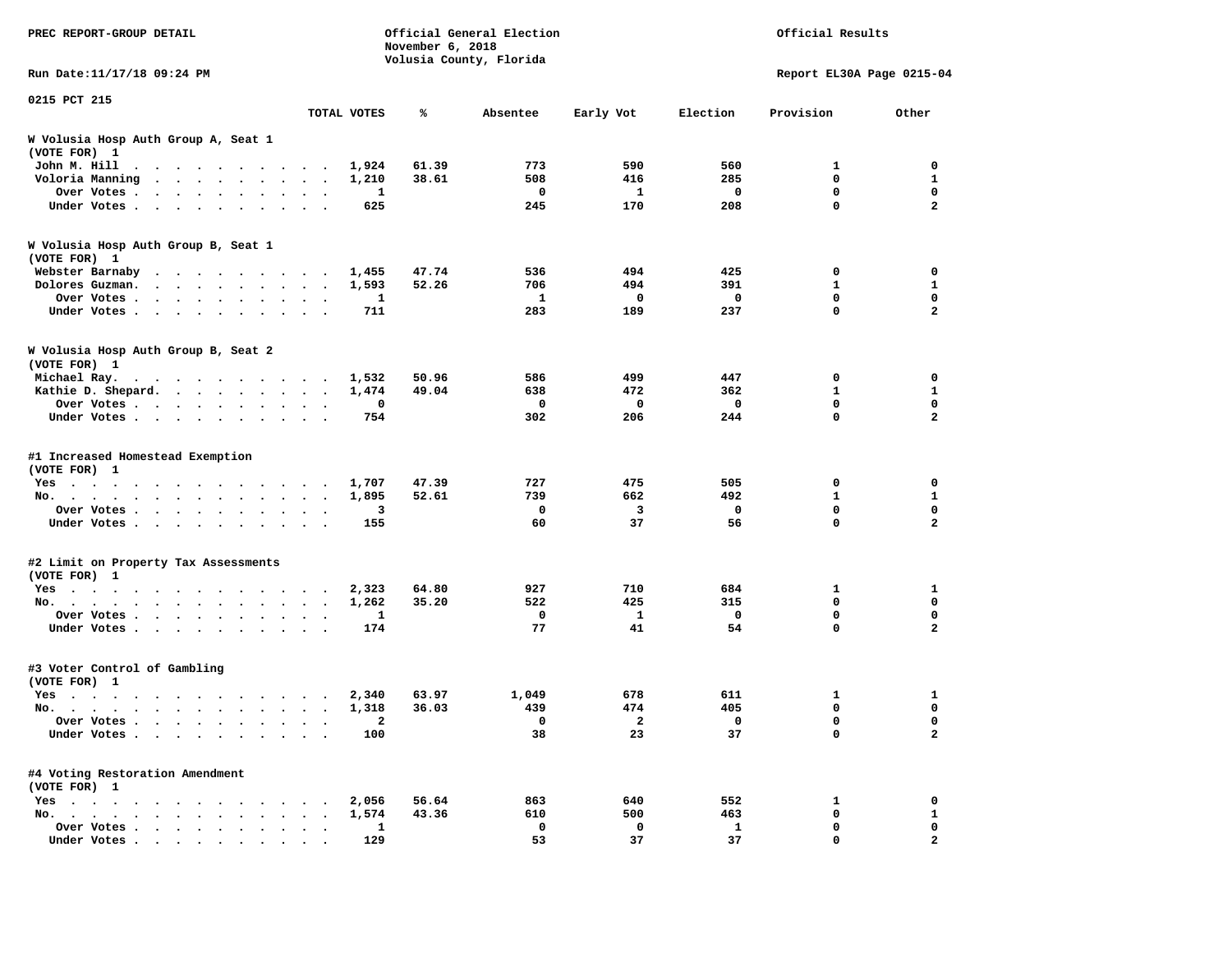| PREC REPORT-GROUP DETAIL                                                                                                                                           |                                | November 6, 2018 | Official General Election<br>Volusia County, Florida |                           |                            | Official Results                |                                 |
|--------------------------------------------------------------------------------------------------------------------------------------------------------------------|--------------------------------|------------------|------------------------------------------------------|---------------------------|----------------------------|---------------------------------|---------------------------------|
| Run Date: 11/17/18 09:24 PM                                                                                                                                        |                                |                  |                                                      |                           |                            |                                 | Report EL30A Page 0215-05       |
| 0215 PCT 215                                                                                                                                                       | TOTAL VOTES                    | ℁                | Absentee                                             | Early Vot                 | Election                   | Provision                       | Other                           |
|                                                                                                                                                                    |                                |                  |                                                      |                           |                            |                                 |                                 |
| #5 Supermajority Vote Required<br>(VOTE FOR) 1                                                                                                                     |                                |                  |                                                      |                           |                            |                                 |                                 |
| Yes                                                                                                                                                                | 2,352                          | 65.63            | 970                                                  | 677                       | 703                        | $\mathbf{1}$                    | $\mathbf{1}$                    |
| No.                                                                                                                                                                | 1,232                          | 34.38            | 488                                                  | 449                       | 295                        | $\mathbf 0$                     | $\mathbf 0$                     |
| Over Votes                                                                                                                                                         | 3                              |                  | $\mathbf 0$                                          | $\overline{a}$            | $\mathbf{1}$               | $\mathbf 0$                     | $\mathbf 0$                     |
| Under Votes                                                                                                                                                        | 173                            |                  | 68                                                   | 49                        | 54                         | $\mathbf 0$                     | $\overline{a}$                  |
| #6 Rights of Crime Victims; Judges                                                                                                                                 |                                |                  |                                                      |                           |                            |                                 |                                 |
| (VOTE FOR) 1                                                                                                                                                       |                                |                  |                                                      |                           |                            |                                 |                                 |
| Yes                                                                                                                                                                | 1,613                          | 45.17            | 691                                                  | 446                       | 476                        | $\mathbf 0$                     | $\mathbf 0$                     |
| No.                                                                                                                                                                | 1,958                          | 54.83            | 759                                                  | 682                       | 515                        | 1                               | $\mathbf{1}$                    |
| Over Votes.                                                                                                                                                        | $\overline{\mathbf{2}}$        |                  | $\mathbf 0$<br>76                                    | $\mathbf{1}$<br>48        | 1<br>61                    | $\mathbf 0$<br>$\mathbf 0$      | $\mathbf 0$<br>$\overline{a}$   |
| Under Votes                                                                                                                                                        | 187                            |                  |                                                      |                           |                            |                                 |                                 |
| #7 Survivor Benefits                                                                                                                                               |                                |                  |                                                      |                           |                            |                                 |                                 |
| (VOTE FOR) 1                                                                                                                                                       |                                |                  |                                                      |                           |                            |                                 |                                 |
| Yes                                                                                                                                                                | 1,659                          | 46.54            | 735                                                  | 428                       | 495                        | $\mathbf 0$                     | $\mathbf{1}$                    |
| No.                                                                                                                                                                | 1,906                          | 53.46            | 712                                                  | 695                       | 498                        | $\mathbf{1}$                    | $\mathbf 0$                     |
| Over Votes                                                                                                                                                         | $\mathbf{1}$                   |                  | $\mathbf{1}$                                         | $\mathbf 0$               | $\mathbf 0$                | $\mathbf 0$                     | $\mathbf 0$                     |
| Under Votes                                                                                                                                                        | 194                            |                  | 78                                                   | 54                        | 60                         | $\Omega$                        | $\overline{2}$                  |
| #9 Prohibits Oil, Gas Drilling, Vaping<br>(VOTE FOR) 1<br>$Yes \cdot \cdot \cdot \cdot \cdot \cdot \cdot \cdot \cdot \cdot \cdot \cdot \cdot$<br>No.<br>Over Votes | 2,132<br>1,434<br>$\mathbf{1}$ | 59.79<br>40.21   | 917<br>541<br>$\mathbf 0$                            | 652<br>468<br>$\mathbf 0$ | 562<br>425<br>$\mathbf{1}$ | 0<br>$\mathbf 0$<br>$\mathbf 0$ | 1<br>$\mathbf 0$<br>$\mathbf 0$ |
| Under Votes                                                                                                                                                        | 193                            |                  | 68                                                   | 57                        | 65                         | $\mathbf{1}$                    | $\overline{a}$                  |
| #10 State and Local Structure and Op                                                                                                                               |                                |                  |                                                      |                           |                            |                                 |                                 |
| (VOTE FOR) 1                                                                                                                                                       |                                |                  |                                                      |                           |                            |                                 |                                 |
| Yes                                                                                                                                                                | 1,636                          | 46.58            | 725                                                  | 464                       | 446                        | 0<br>$\mathbf{1}$               | $\mathbf{1}$<br>$\mathbf 0$     |
| No.                                                                                                                                                                | 1,876                          | 53.42            | 700                                                  | 648                       | 527                        |                                 |                                 |
| Over Votes                                                                                                                                                         | $\overline{2}$                 |                  | $\mathbf 0$                                          | $\mathbf{1}$<br>64        | $\mathbf{1}$<br>79         | $\mathbf 0$<br>$\mathbf 0$      | $\mathbf 0$<br>$\overline{a}$   |
| Under Votes                                                                                                                                                        | 246                            |                  | 101                                                  |                           |                            |                                 |                                 |
| #11 Removal of Obs Prov; Crim Statute<br>(VOTE FOR) 1                                                                                                              |                                |                  |                                                      |                           |                            |                                 |                                 |
| Yes                                                                                                                                                                | 1,857                          | 53.33            | 799                                                  | 567                       | 490                        | $\mathbf 0$                     | $\mathbf{1}$                    |
| No.                                                                                                                                                                | 1,625                          | 46.67            | 612                                                  | 538                       | 474                        | $\mathbf{1}$                    | $\mathbf 0$                     |
| Over Votes                                                                                                                                                         | $\overline{\mathbf{3}}$        |                  | $\overline{\mathbf{3}}$                              | $\Omega$                  | $\Omega$                   | $\mathbf 0$                     | $\Omega$                        |
| Under Votes                                                                                                                                                        | 275                            |                  | 112                                                  | 72                        | 89                         | $\Omega$                        | $\overline{a}$                  |
| #12 Lobbying and Abuse of Office                                                                                                                                   |                                |                  |                                                      |                           |                            |                                 |                                 |
| (VOTE FOR) 1                                                                                                                                                       |                                |                  |                                                      |                           |                            |                                 |                                 |
| Yes                                                                                                                                                                | 2,768                          | 77.86            | 1,173                                                | 813                       | 780                        | 1                               | $\mathbf{1}$                    |
| No.                                                                                                                                                                | 787                            | 22.14            | 277                                                  | 306                       | 204                        | $\mathbf 0$                     | $\mathbf 0$                     |
| Over Votes                                                                                                                                                         | 4                              |                  | $\mathbf{1}$                                         | $\overline{2}$            | $\mathbf{1}$               | $\mathbf 0$                     | $\mathbf 0$                     |
| Under Votes                                                                                                                                                        | 201                            |                  | 75                                                   | 56                        | 68                         | $\mathbf 0$                     | $\overline{a}$                  |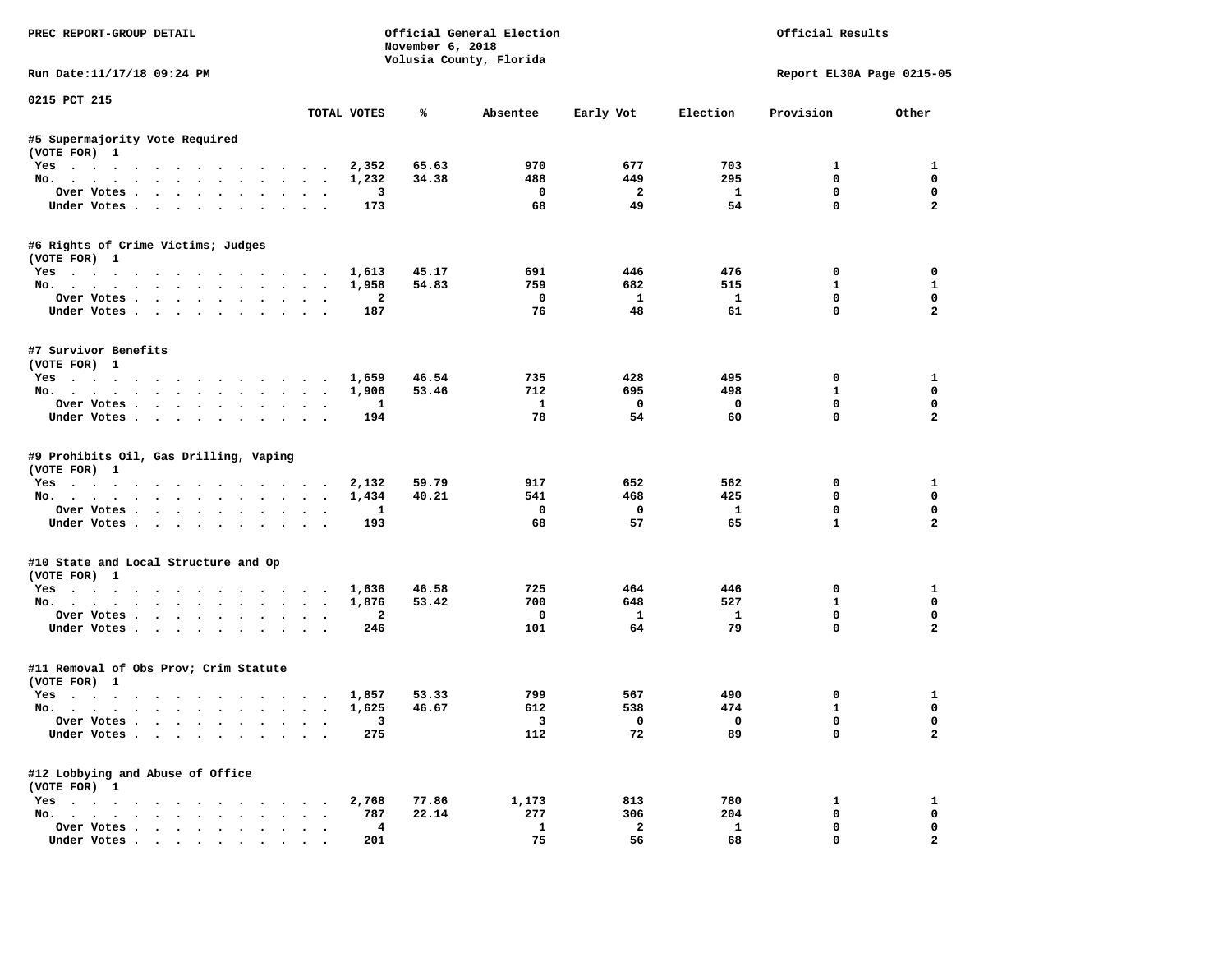| PREC REPORT-GROUP DETAIL            | November 6, 2018<br>Volusia County, Florida | Official General Election |                       | Official Results          |
|-------------------------------------|---------------------------------------------|---------------------------|-----------------------|---------------------------|
| Run Date: 11/17/18 09:24 PM         |                                             |                           |                       | Report EL30A Page 0215-06 |
| 0215 PCT 215                        | TOTAL VOTES<br>%ะ                           | Absentee<br>Early Vot     | Provision<br>Election | Other                     |
| #13 Ends Dog Racing<br>(VOTE FOR) 1 |                                             |                           |                       |                           |
| Yes                                 | 66.30<br>2,382                              | 728<br>1,047              | 606                   | 0                         |
| No.                                 | 33.70<br>1,211                              | 411<br>410                | 389                   | 0                         |
| Over Votes                          |                                             | 0                         | 0                     | 0<br>0                    |
| Under Votes                         | 164                                         | 35<br>69                  | 58                    | $\mathbf{2}$<br>0         |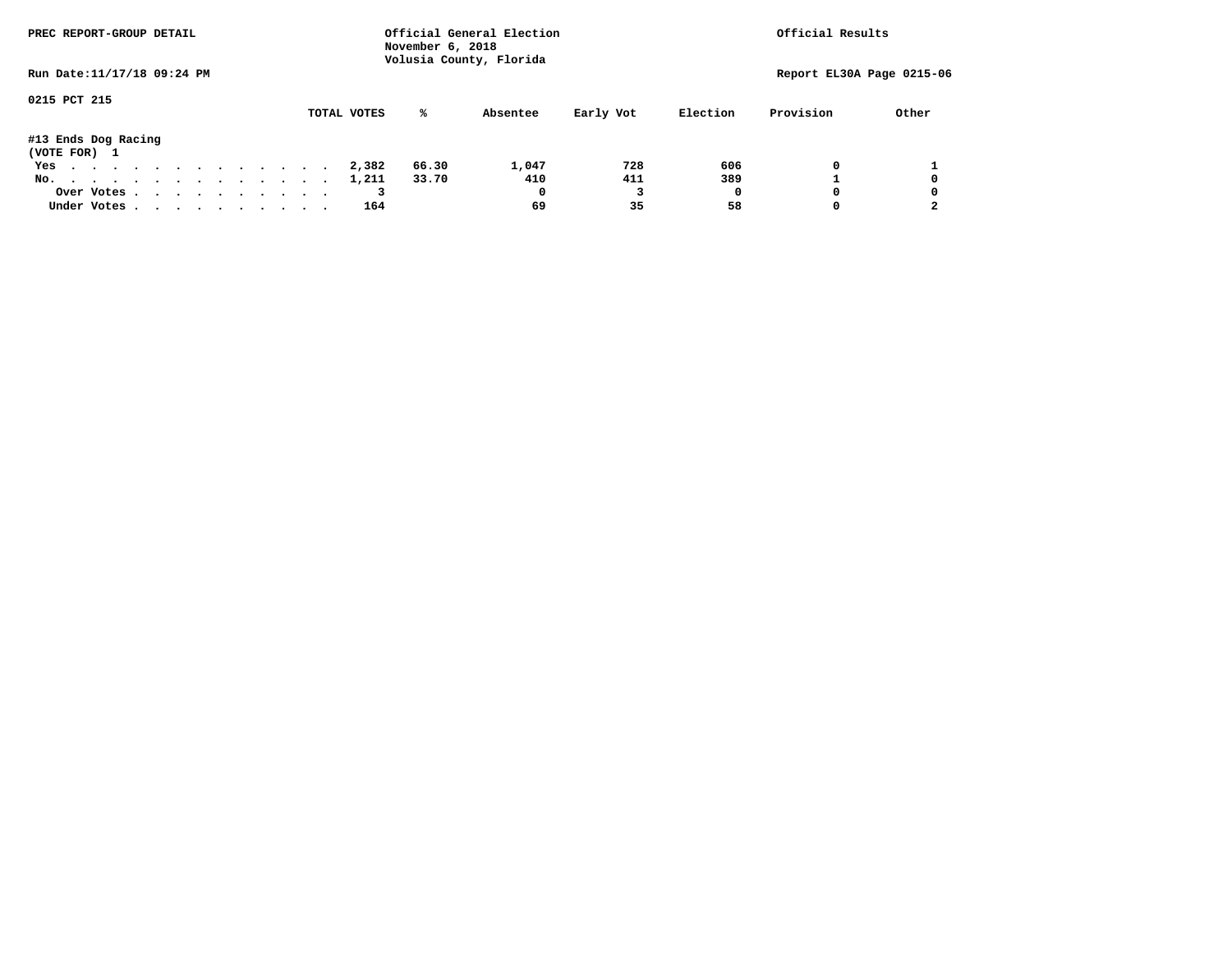# Official Results

**Run Date:11/17/18 09:24 PM Report EL30A Page 0216-01** 

| 0216 PCT 216                                                                                                                      |                                                                      |                         |       |                         |                         |                         |                         |             |
|-----------------------------------------------------------------------------------------------------------------------------------|----------------------------------------------------------------------|-------------------------|-------|-------------------------|-------------------------|-------------------------|-------------------------|-------------|
|                                                                                                                                   |                                                                      | TOTAL VOTES             | %     | Absentee                | Early Vot               | Election                | Provision               | Other       |
| REGISTERED VOTERS - TOTAL .<br>$\cdots$                                                                                           | $\cdots$                                                             | 5,830                   |       |                         |                         |                         |                         |             |
| BALLOTS CAST - TOTAL.<br>$\ddot{\phantom{a}}$<br>$\sim$<br>$\ddot{\phantom{a}}$<br>$\Delta$<br>$\ddot{\phantom{a}}$               |                                                                      | 3,134                   |       | 1,192                   | 1,032                   | 905                     | 5                       | $\mathbf 0$ |
| BALLOTS CAST - BLANK.<br>$\sim$<br>$\sim$<br>$\sim$<br>$\cdot$                                                                    | $\ddot{\phantom{a}}$<br>$\ddot{\phantom{a}}$<br>$\ddot{\phantom{a}}$ | $\overline{\mathbf{2}}$ | .06   | $\overline{a}$          | 0                       | $\mathbf 0$             | $\mathbf 0$             | $\mathbf 0$ |
| VOTER TURNOUT - TOTAL                                                                                                             |                                                                      |                         | 53.76 |                         |                         |                         |                         |             |
| VOTER TURNOUT - BLANK<br>$\sim$ $\sim$                                                                                            |                                                                      |                         | .03   |                         |                         |                         |                         |             |
|                                                                                                                                   |                                                                      |                         |       |                         |                         |                         |                         |             |
| United States Senator                                                                                                             |                                                                      |                         |       |                         |                         |                         |                         |             |
| (VOTE FOR) 1                                                                                                                      |                                                                      |                         |       |                         |                         |                         |                         |             |
| Rick Scott (REP).<br>$\sim$ $\sim$                                                                                                |                                                                      | 1,438                   | 46.24 | 588                     | 441                     | 408                     | $\mathbf{1}$            | $\mathbf 0$ |
| Bill Nelson (DEM).<br>$\cdot$ $\cdot$ $\cdot$ $\cdot$ $\cdot$ $\cdot$ $\cdot$                                                     |                                                                      | 1,667                   | 53.60 | 589                     | 587                     | 487                     | 4                       | $\mathbf 0$ |
| WRITE-IN.<br>$\cdots$<br>$\sim$ $\sim$ $\sim$ $\sim$ $\sim$ $\sim$<br>$\bullet$<br>$\ddot{\phantom{a}}$<br>$\bullet$              | $\bullet$                                                            | 5                       | .16   | $\overline{\mathbf{2}}$ | 0                       | 3                       | 0                       | $\mathbf 0$ |
| Over Votes .<br>$\sim$ $\sim$ $\sim$ $\sim$<br>$\bullet$                                                                          |                                                                      | $\mathbf{2}$            |       | 0                       | 0                       | $\mathbf{2}$            | 0                       | 0           |
| Under Votes<br>$\ddot{\phantom{1}}$                                                                                               | $\sim$<br>$\cdot$                                                    | 22                      |       | 13                      | 4                       | 5                       | 0                       | $\mathbf 0$ |
|                                                                                                                                   |                                                                      |                         |       |                         |                         |                         |                         |             |
| Representative in Congress District 6                                                                                             |                                                                      |                         |       |                         |                         |                         |                         |             |
| (VOTE FOR) 1                                                                                                                      |                                                                      |                         |       |                         |                         |                         |                         |             |
| Michael Waltz (REP)                                                                                                               |                                                                      | 1,406                   | 45.77 | 577                     | 433                     | 395                     | $\mathbf{1}$            | $\mathbf 0$ |
| Nancy Soderberg (DEM)<br>$\cdots$                                                                                                 | $\ddot{\phantom{a}}$                                                 | 1,666                   | 54.23 | 594                     | 584                     | 484                     | $\overline{\mathbf{4}}$ | $\mathbf 0$ |
| Over Votes<br>$\sim$<br>$\sim$                                                                                                    | $\ddot{\phantom{a}}$<br>$\sim$                                       | 0                       |       | 0                       | 0                       | 0                       | 0                       | $\mathbf 0$ |
| Under Votes<br>$\ddot{\phantom{a}}$<br>$\ddot{\phantom{a}}$                                                                       |                                                                      | 62                      |       | 21                      | 15                      | 26                      | 0                       | $\mathbf 0$ |
| Governor and Lieutenant Governor<br>(VOTE FOR) 1<br>Ron DeSantis (REP)<br>$\cdot$ $\cdot$ $\cdot$ $\cdot$ $\cdot$ $\cdot$ $\cdot$ |                                                                      | 1,411                   | 45.31 | 571                     | 432                     | 407                     | $\mathbf{1}$            | 0           |
|                                                                                                                                   |                                                                      |                         |       |                         |                         |                         |                         |             |
| Andrew Gillum (DEM)                                                                                                               | $\sim$<br>$\ddot{\phantom{1}}$                                       | 1,662                   | 53.37 | 583                     | 593                     | 482                     | 4                       | $\mathbf 0$ |
| Darcy G. Richardson (REF).<br>$\bullet$                                                                                           | $\ddot{\phantom{a}}$                                                 | 18                      | .58   | 13                      | $\overline{\mathbf{2}}$ | 3                       | 0                       | $\mathbf 0$ |
| Ryan Christopher Foley.<br>$\ddot{\phantom{0}}$<br>$\bullet$                                                                      | $\bullet$                                                            | 13                      | .42   | 9                       | 0                       | 4                       | $\Omega$                | $\mathbf 0$ |
| Kyle "KC" Gibson<br>$\bullet$<br>$\bullet$<br>$\bullet$                                                                           | $\ddot{\phantom{a}}$<br>$\overline{\phantom{a}}$                     | 6                       | .19   | 3                       | $\mathbf{1}$            | $\overline{\mathbf{2}}$ | 0                       | $\mathbf 0$ |
| Bruce Stanley<br>$\ddot{\phantom{a}}$<br>$\ddot{\phantom{a}}$                                                                     | $\sim$                                                               | 4                       | .13   | $\overline{\mathbf{2}}$ | $\mathbf{1}$            | $\mathbf{1}$            | 0                       | $\mathbf 0$ |
| WRITE-IN.<br>$\cdots$<br>$\bullet$                                                                                                |                                                                      | $\mathbf 0$             |       | $\Omega$                | $\mathbf 0$             | $\mathbf 0$             | $\Omega$                | $\mathbf 0$ |
| Over Votes<br>$\ddot{\phantom{a}}$<br>$\bullet$                                                                                   | $\overline{\phantom{a}}$                                             | 3                       |       | $\mathbf 0$             | $\mathbf{1}$            | $\overline{\mathbf{c}}$ | 0                       | $\mathbf 0$ |
| Under Votes<br>$\ddot{\phantom{a}}$                                                                                               | $\ddot{\phantom{a}}$                                                 | 17                      |       | 11                      | 2                       | $\overline{\mathbf{4}}$ | 0                       | 0           |
| Attorney General<br>(VOTE FOR) 1                                                                                                  |                                                                      |                         |       |                         |                         |                         |                         |             |
| Ashley Moody (REP)                                                                                                                |                                                                      | 1,496                   | 48.56 | 612                     | 463                     | 420                     | 1                       | $\mathbf 0$ |
| Sean Shaw (DEM)<br>$\ddotsc$                                                                                                      | $\ddot{\phantom{a}}$<br>$\ddot{\phantom{a}}$                         | 1,532                   | 49.72 | 533                     | 546                     | 449                     | 4                       | $\mathbf 0$ |
| Jeffrey Marc Siskind.<br>$\cdots$<br>$\ddot{\phantom{0}}$                                                                         | $\ddot{\phantom{a}}$<br>$\ddot{\phantom{1}}$                         | 53                      | 1.72  | 22                      | 16                      | 15                      | 0                       | $\mathbf 0$ |
| Over Votes                                                                                                                        | $\bullet$<br>$\overline{\phantom{a}}$                                | $\mathbf 0$             |       | $\mathbf 0$             | 0                       | $\mathbf 0$             | 0                       | $\mathbf 0$ |
| Under Votes<br>$\bullet$                                                                                                          |                                                                      | 53                      |       | 25                      | 7                       | 21                      | $\Omega$                | $\mathbf 0$ |
| Chief Financial Officer<br>(VOTE FOR) 1                                                                                           |                                                                      |                         |       |                         |                         |                         |                         |             |
| Jimmy Patronis (REP).<br>$\cdots$                                                                                                 | $\overline{\phantom{a}}$<br>$\overline{\phantom{a}}$                 | 1,436                   | 47.19 | 564                     | 451                     | 420                     | $\mathbf{1}$            | 0           |
| Jeremy Ring (DEM).                                                                                                                | $\sim$<br>$\bullet$                                                  | 1,604                   | 52.71 | 578                     | 568                     | 454                     | $\overline{\mathbf{4}}$ | $\mathbf 0$ |
| WRITE-IN.<br>$\cdots$<br>$\bullet$<br>$\bullet$<br>$\sim$                                                                         |                                                                      | 3                       | .10   | $\mathbf{2}$            | 0                       | $\mathbf{1}$            | 0                       | $\mathbf 0$ |
| Over Votes<br>$\bullet$<br>$\bullet$<br>$\bullet$                                                                                 |                                                                      | 0                       |       | $\mathbf 0$             | $\Omega$                | $\mathbf 0$             | $\Omega$                | $\mathbf 0$ |
| Under Votes.<br>$\bullet$<br>$\bullet$<br>$\bullet$<br>$\bullet$                                                                  |                                                                      | 91                      |       | 48                      | 13                      | 30                      | $\Omega$                | $\mathbf 0$ |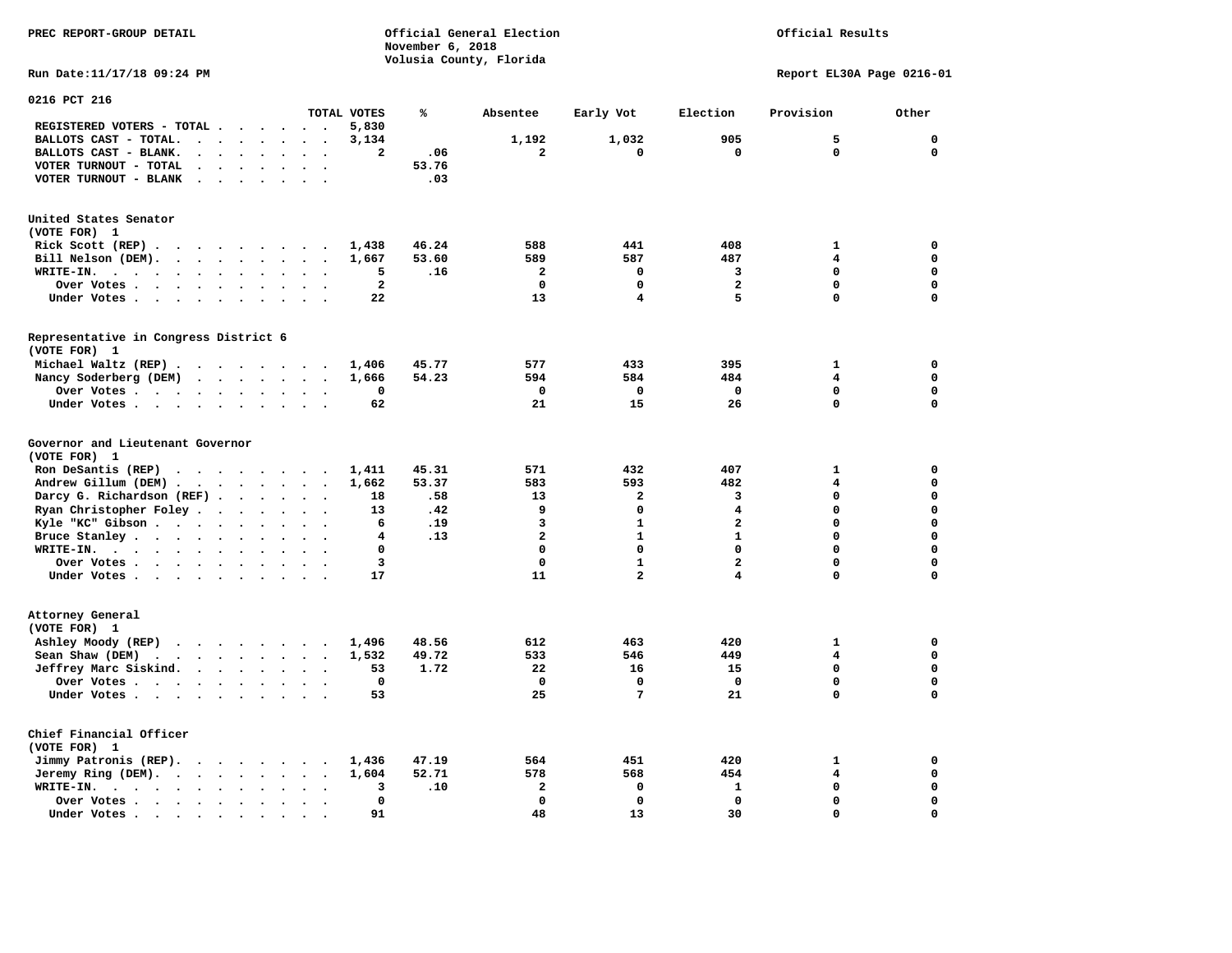| PREC REPORT-GROUP DETAIL                                                        |                                              |              | November 6, 2018 | Official General Election<br>Volusia County, Florida | Official Results |              |                           |             |  |
|---------------------------------------------------------------------------------|----------------------------------------------|--------------|------------------|------------------------------------------------------|------------------|--------------|---------------------------|-------------|--|
| Run Date:11/17/18 09:24 PM                                                      |                                              |              |                  |                                                      |                  |              | Report EL30A Page 0216-02 |             |  |
| 0216 PCT 216                                                                    |                                              |              |                  |                                                      |                  |              |                           |             |  |
|                                                                                 |                                              | TOTAL VOTES  | ℁                | Absentee                                             | Early Vot        | Election     | Provision                 | Other       |  |
| Commissioner of Agriculture<br>(VOTE FOR) 1                                     |                                              |              |                  |                                                      |                  |              |                           |             |  |
| Matt Caldwell (REP)                                                             |                                              | 1,415        | 46.62            | 583                                                  | 436              | 395          | 1                         | 0           |  |
| Nicole "Nikki" Fried (DEM).                                                     |                                              | 1,620        | 53.38            | 558                                                  | 579              | 479          | 4                         | 0           |  |
| Over Votes                                                                      | $\sim$ $\sim$ $\sim$                         | 0            |                  | $\mathbf 0$                                          | $\mathbf 0$      | $\mathbf 0$  | $\mathbf{0}$              | $\mathbf 0$ |  |
| Under Votes                                                                     |                                              | 99           |                  | 51                                                   | 17               | 31           | $\mathbf 0$               | 0           |  |
| State Senator District 14<br>(VOTE FOR) 1                                       |                                              |              |                  |                                                      |                  |              |                           |             |  |
| Dorothy L. Hukill (REP).                                                        |                                              | 1,374        | 45.53            | 551                                                  | 438              | 384          | 1                         | 0           |  |
| Melissa "Mel" Martin (DEM).                                                     |                                              | 1,644        | 54.47            | 581                                                  | 574              | 485          | $\overline{4}$            | $\mathbf 0$ |  |
| Over Votes                                                                      | $\cdot$                                      | 0            |                  | $\mathbf 0$                                          | $\mathbf 0$      | $\mathbf{o}$ | $\mathbf 0$               | $\mathbf 0$ |  |
| Under Votes                                                                     | $\cdot$ $\cdot$ $\cdot$                      | 116          |                  | 60                                                   | 20               | 36           | $\mathbf 0$               | $\mathbf 0$ |  |
| State Representative District 26<br>(VOTE FOR) 1                                |                                              |              |                  |                                                      |                  |              |                           |             |  |
| Elizabeth Fetterhoff (REP).                                                     |                                              | 1,458        | 47.76            | 597                                                  | 456              | 404          | 1                         | $\mathbf 0$ |  |
| Patrick Henry (DEM)                                                             |                                              | 1,595        | 52.24            | 557                                                  | 564              | 470          | $\overline{4}$            | $\mathbf 0$ |  |
| Over Votes                                                                      | $\bullet$<br>$\bullet$                       | 0            |                  | $\mathbf 0$                                          | 0                | $\mathbf 0$  | $\mathbf 0$               | $\mathbf 0$ |  |
| Under Votes                                                                     |                                              | 81           |                  | 38                                                   | 12               | 31           | $\mathbf 0$               | $\mathbf 0$ |  |
| Justice of the Supreme Court Lawson<br>(VOTE FOR) 1                             |                                              |              |                  |                                                      |                  |              |                           |             |  |
| $Yes \t . \t .$<br>$\sim$<br>$\sim$ $\sim$<br>$\cdots$                          | $\sim$ $\sim$                                | 1,874        | 70.56            | 744                                                  | 615              | 511          | 4                         | 0           |  |
| No.<br>$\mathbf{A}$                                                             | $\cdot$                                      | 782          | 29.44            | 263                                                  | 268              | 251          | $\mathbf 0$               | $\mathbf 0$ |  |
| Over Votes                                                                      | $\cdot$ $\cdot$<br>$\bullet$                 | $\mathbf{2}$ |                  | 1                                                    | 1                | $\mathbf 0$  | $\mathbf 0$               | $\mathbf 0$ |  |
| Under Votes                                                                     | $\ddot{\phantom{0}}$<br>$\ddot{\phantom{1}}$ | 476          |                  | 184                                                  | 148              | 143          | $\mathbf{1}$              | 0           |  |
| 5th District Court of Appeal Eisnaugle<br>(VOTE FOR) 1                          |                                              |              |                  |                                                      |                  |              |                           |             |  |
| Yes                                                                             |                                              | 1,696        | 64.49            | 667                                                  | 556              | 469          | 4                         | 0           |  |
| No.                                                                             | $\sim$                                       | 934          | 35.51            | 328                                                  | 321              | 285          | $\mathbf 0$               | $\mathbf 0$ |  |
| Over Votes<br>$\ddot{\phantom{0}}$<br>$\cdot$<br>$\cdot$                        | $\bullet$                                    | 1            |                  | 0                                                    | 0                | <b>1</b>     | 0                         | 0           |  |
| Under Votes                                                                     |                                              | 503          |                  | 197                                                  | 155              | 150          | $\mathbf{1}$              | $\mathbf 0$ |  |
| Circuit Judge 7th Judicial, Grp 15<br>(VOTE FOR) 1                              |                                              |              |                  |                                                      |                  |              |                           |             |  |
| Linda L. Gaustad                                                                |                                              | 1,744        | 65.27            | 642                                                  | 600              | 499          | 3                         | 0           |  |
| Ryan Will $\cdots$ , $\cdots$ , $\cdots$ , $\cdots$                             |                                              | 928          | 34.73            | 358                                                  | 308              | 260          | $\overline{a}$            | 0           |  |
| Over Votes<br>$\cdot$                                                           | $\sim$ $\sim$                                | 3            |                  | 0                                                    | 2                | $\mathbf{1}$ | 0                         | $\mathbf 0$ |  |
| Under Votes<br>$\ddot{\phantom{1}}$<br>$\bullet$<br>$\blacksquare$<br>$\bullet$ |                                              | 459          |                  | 192                                                  | 122              | 145          | $\mathbf 0$               | $\mathbf 0$ |  |
| County Council Member District 1<br>(VOTE FOR) 1                                |                                              |              |                  |                                                      |                  |              |                           |             |  |
| Barbara Girtman                                                                 |                                              | 1,655        | 59.23            | 585                                                  | 572              | 495          | 3                         | $\mathbf 0$ |  |
| Pat Patterson                                                                   |                                              | 1,139        | 40.77            | 476                                                  | 355              | 307          | $\mathbf{1}$              | 0           |  |
| Over Votes<br>$\sim$ $\sim$<br>$\bullet$<br>$\cdot$                             | $\cdot$                                      | 7            |                  | 0                                                    | $\overline{a}$   | 5            | $\mathbf 0$               | $\mathbf 0$ |  |
| Under Votes                                                                     |                                              | 333          |                  | 131                                                  | 103              | 98           | 1                         | $\Omega$    |  |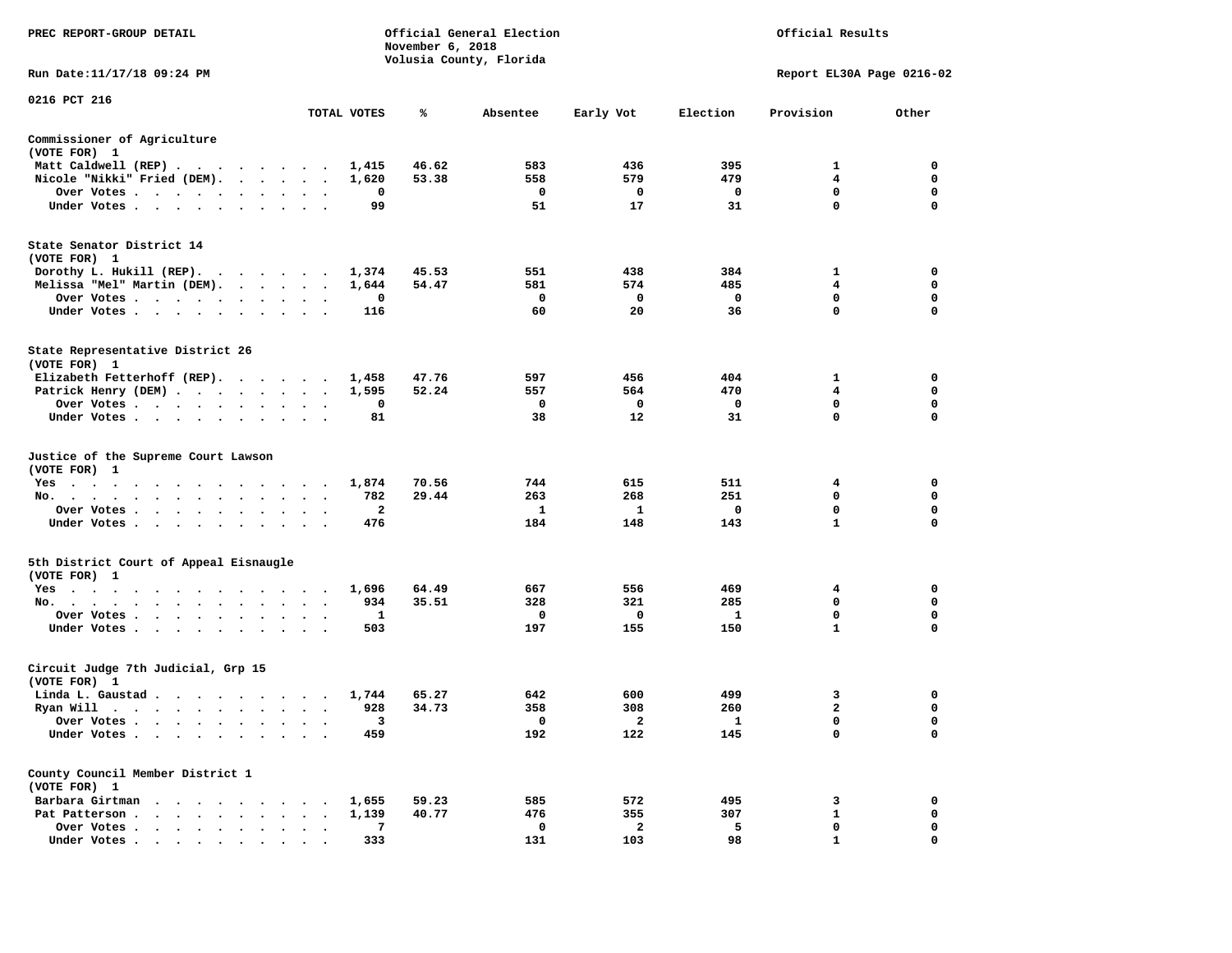| PREC REPORT-GROUP DETAIL                                                                                                                                                                                                                    |                                   | November 6, 2018 | Official General Election |           | Official Results |                           |                  |  |
|---------------------------------------------------------------------------------------------------------------------------------------------------------------------------------------------------------------------------------------------|-----------------------------------|------------------|---------------------------|-----------|------------------|---------------------------|------------------|--|
| Run Date: 11/17/18 09:24 PM                                                                                                                                                                                                                 |                                   |                  | Volusia County, Florida   |           |                  | Report EL30A Page 0216-03 |                  |  |
| 0216 PCT 216                                                                                                                                                                                                                                |                                   |                  |                           |           |                  |                           |                  |  |
|                                                                                                                                                                                                                                             | TOTAL VOTES                       | ℁                | Absentee                  | Early Vot | Election         | Provision                 | Other            |  |
| School Board Member District 1<br>(VOTE FOR) 1                                                                                                                                                                                              |                                   |                  |                           |           |                  |                           |                  |  |
| Al Bouie.<br>the contract of the contract of the contract of the contract of the contract of the contract of the contract of the contract of the contract of the contract of the contract of the contract of the contract of the contract o | 1,565                             | 56.44            | 567                       | 542       | 452              | 4                         | 0                |  |
| Jamie Michele Haynes.                                                                                                                                                                                                                       | 1,208                             | 43.56            | 476                       | 394       | 337              | $\mathbf{1}$              | 0                |  |
| Over Votes                                                                                                                                                                                                                                  | $\bullet$<br>$\ddot{\phantom{1}}$ | 1<br>360         | 0<br>149                  | 0<br>96   | 1<br>115         | 0<br>$\mathbf 0$          | 0<br>$\mathbf 0$ |  |
| Under Votes                                                                                                                                                                                                                                 |                                   |                  |                           |           |                  |                           |                  |  |
| DeLand City Commissioner Seat 5<br>(VOTE FOR) 1                                                                                                                                                                                             |                                   |                  |                           |           |                  |                           |                  |  |
| Markesha James.<br>$\cdots$                                                                                                                                                                                                                 | 1,307                             | 47.46            | 429                       | 484       | 391              | 3                         | 0                |  |
| Kevin Reid                                                                                                                                                                                                                                  | 1,447                             | 52.54            | 600                       | 448       | 398              | 1                         | 0                |  |
| Over Votes                                                                                                                                                                                                                                  | $\cdot$<br>$\ddot{\phantom{a}}$   | 1                | 0                         | 0         | 1                | 0                         | 0                |  |
| Under Votes                                                                                                                                                                                                                                 |                                   | 379              | 163                       | 100       | 115              | $\mathbf{1}$              | 0                |  |
| Soil and Water Cons Dist Seat 1<br>(VOTE FOR) 1                                                                                                                                                                                             |                                   |                  |                           |           |                  |                           |                  |  |
| William Bliss.<br>$\mathbf{r}$ , and $\mathbf{r}$ , and $\mathbf{r}$ , and $\mathbf{r}$                                                                                                                                                     | 1,599                             | 61.67            | 598                       | 547       | 451              | 3                         | 0                |  |
| Derrick Orberg.<br>$\cdot$ $\cdot$ $\cdot$ $\cdot$ $\cdot$ $\cdot$ $\cdot$                                                                                                                                                                  |                                   | 38.33<br>994     | 377                       | 333       | 282              | 2                         | 0                |  |
| Over Votes                                                                                                                                                                                                                                  |                                   | 2                | 0                         | 1         | 1                | $\mathbf 0$               | 0                |  |
| Under Votes                                                                                                                                                                                                                                 |                                   | 539              | 217                       | 151       | 171              | $\mathbf 0$               | $\mathbf 0$      |  |
| Soil and Water Cons Dist Seat 3<br>(VOTE FOR) 1                                                                                                                                                                                             |                                   |                  |                           |           |                  |                           |                  |  |
| Beth James.<br>the contract of the contract of the contract of the contract of the contract of the contract of the contract of                                                                                                              | 1,040                             | 40.36            | 385                       | 366       | 287              | 2                         | 0                |  |
| Wesley Wayne Wilson Jr                                                                                                                                                                                                                      | $\bullet$<br>$\bullet$ .          | 472<br>18.32     | 192                       | 127       | 153              | 0                         | 0                |  |
| Christine Wilt.                                                                                                                                                                                                                             | 1,065<br>$\cdot$                  | 41.33            | 388                       | 384       | 291              | $\mathbf{2}$              | $\mathbf 0$      |  |
| Over Votes                                                                                                                                                                                                                                  |                                   | 0                | 0                         | 0         | 0                | 0                         | 0                |  |
| Under Votes                                                                                                                                                                                                                                 |                                   | 557              | 227                       | 155       | 174              | $\mathbf{1}$              | 0                |  |
| Soil and Water Cons Dist Seat 5<br>(VOTE FOR) 1                                                                                                                                                                                             |                                   |                  |                           |           |                  |                           |                  |  |
| J. Mark Barfield                                                                                                                                                                                                                            |                                   | 15.84<br>413     | 164                       | 131       | 118              | 0                         | 0                |  |
| Andy Kelly                                                                                                                                                                                                                                  | 1,454                             | 55.75            | 514                       | 510       | 427              | 3                         | 0                |  |
| David Schaefer.                                                                                                                                                                                                                             |                                   | 28.41<br>741     | 297                       | 243       | 200              | 1                         | 0                |  |
| Over Votes                                                                                                                                                                                                                                  | $\bullet$                         | 1                | 1                         | 0         | 0                | $\mathbf 0$               | $\mathbf 0$      |  |
| Under Votes                                                                                                                                                                                                                                 |                                   | 525              | 216                       | 148       | 160              | $\mathbf{1}$              | $\mathbf 0$      |  |
| W Volusia Hosp Auth Group A, Seat 1<br>(VOTE FOR) 1                                                                                                                                                                                         |                                   |                  |                           |           |                  |                           |                  |  |
| John M. Hill                                                                                                                                                                                                                                |                                   | 1,354 49.82      | 554                       | 413       | 385              | $\mathbf{2}$              | 0                |  |
| Voloria Manning<br>$\mathbf{u} = \mathbf{u} + \mathbf{u} + \mathbf{u} + \mathbf{u} + \mathbf{u} + \mathbf{u} + \mathbf{u} + \mathbf{u}$                                                                                                     | 1,364                             | 50.18            | 469                       | 499       | 394              | 2                         | 0                |  |
| Over Votes .<br>$\cdot$ $\cdot$ $\cdot$ $\cdot$<br>$\ddot{\phantom{a}}$<br>$\sim$                                                                                                                                                           |                                   | 0                | 0                         | 0         | 0                | 0                         | 0                |  |
| Under Votes                                                                                                                                                                                                                                 |                                   | 416              | 169                       | 120       | 126              | $\mathbf{1}$              | $\mathbf 0$      |  |
| W Volusia Hosp Auth Group B, Seat 1<br>(VOTE FOR) 1                                                                                                                                                                                         |                                   |                  |                           |           |                  |                           |                  |  |
| Webster Barnaby<br>.                                                                                                                                                                                                                        | 1,050                             | 39.37            | 416                       | 342       | 289              | 3                         | 0                |  |
| Dolores Guzman.<br>$\sim$ $\sim$ $\sim$ $\sim$<br>$\sim$                                                                                                                                                                                    | 1,617                             | 60.63            | 592                       | 556       | 467              | 2                         | 0                |  |
| Over Votes .<br>$\cdot$ $\cdot$ $\cdot$ $\cdot$ $\cdot$ $\cdot$ $\cdot$                                                                                                                                                                     |                                   | 0                | 0                         | 0         | 0                | 0                         | 0                |  |
| Under Votes                                                                                                                                                                                                                                 |                                   | 467              | 184                       | 134       | 149              | 0                         | 0                |  |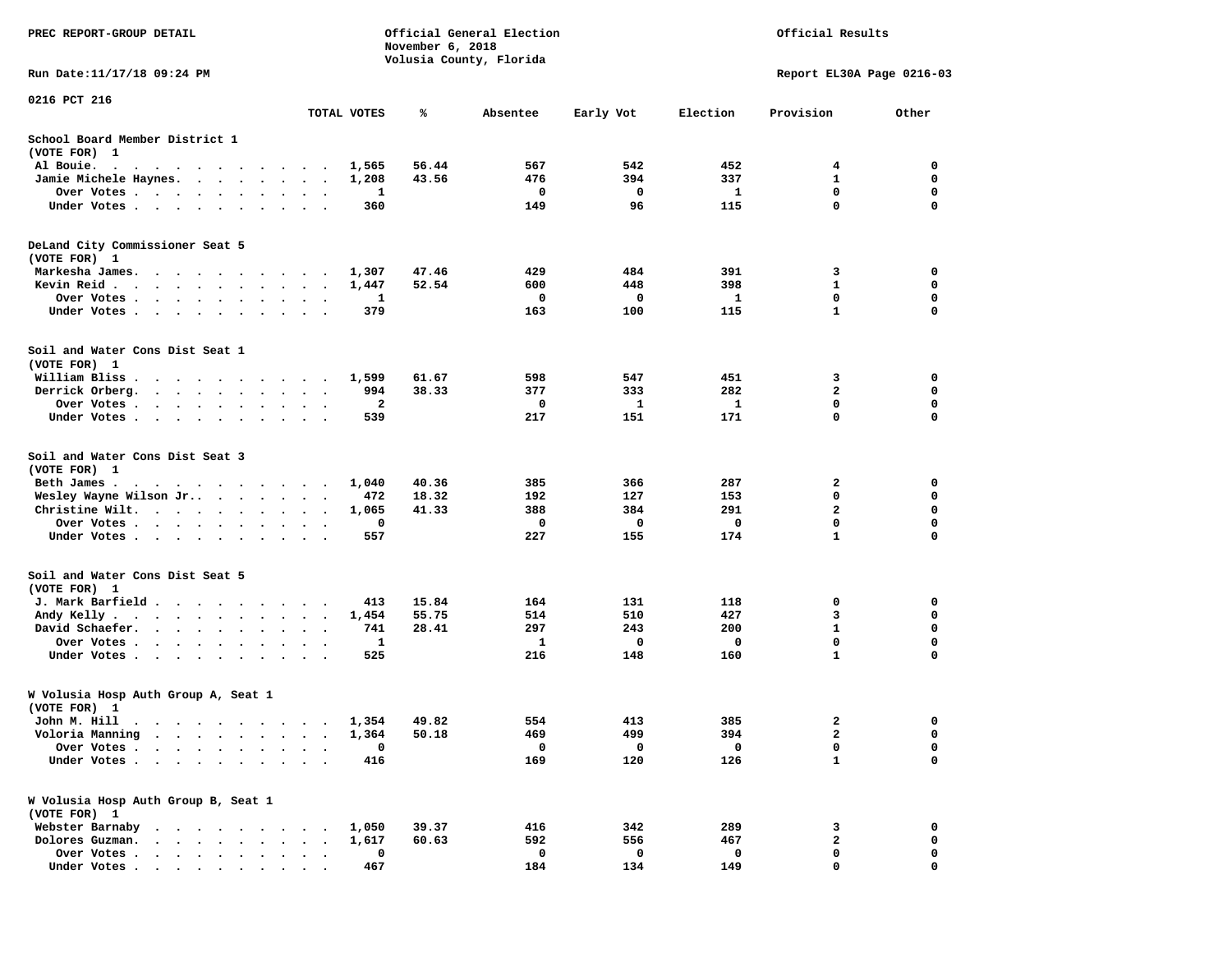| PREC REPORT-GROUP DETAIL                             |                      | Official General Election<br>November 6, 2018<br>Volusia County, Florida |       |          |              |              |                           | Official Results |  |  |
|------------------------------------------------------|----------------------|--------------------------------------------------------------------------|-------|----------|--------------|--------------|---------------------------|------------------|--|--|
| Run Date:11/17/18 09:24 PM                           |                      |                                                                          |       |          |              |              | Report EL30A Page 0216-04 |                  |  |  |
| 0216 PCT 216                                         |                      | TOTAL VOTES                                                              | ℁     | Absentee | Early Vot    | Election     | Provision                 | Other            |  |  |
| W Volusia Hosp Auth Group B, Seat 2<br>(VOTE FOR) 1  |                      |                                                                          |       |          |              |              |                           |                  |  |  |
| Michael Ray.                                         |                      | 1,120                                                                    | 42.68 | 434      | 376          | 308          | 2                         | 0                |  |  |
| Kathie D. Shepard.                                   | $\sim$ $\sim$        | 1,504                                                                    | 57.32 | 556      | 508          | 438          | $\mathbf{2}$              | 0                |  |  |
| Over Votes<br>$\bullet$                              | $\ddot{\phantom{a}}$ | 0                                                                        |       | 0        | $\mathbf{o}$ | 0            | $\mathbf 0$               | $\mathbf 0$      |  |  |
| Under Votes<br>$\ddot{\phantom{0}}$                  |                      | 510                                                                      |       | 202      | 148          | 159          | $\mathbf{1}$              | $\mathbf 0$      |  |  |
| #1 Increased Homestead Exemption<br>(VOTE FOR) 1     |                      |                                                                          |       |          |              |              |                           |                  |  |  |
| Yes                                                  |                      | 1,243                                                                    | 41.64 | 534      | 375          | 333          | 1                         | 0                |  |  |
| No.                                                  | $\ddot{\phantom{1}}$ | 1,742                                                                    | 58.36 | 591      | 617          | 530          | 4                         | $\mathbf 0$      |  |  |
| Over Votes                                           |                      | 2                                                                        |       | 0        | 1            | 1            | 0                         | 0                |  |  |
| Under Votes<br>$\ddot{\phantom{0}}$                  | $\ddot{\phantom{1}}$ | 147                                                                      |       | 67       | 39           | 41           | 0                         | $\mathbf 0$      |  |  |
| #2 Limit on Property Tax Assessments<br>(VOTE FOR) 1 |                      |                                                                          |       |          |              |              |                           |                  |  |  |
| Yes                                                  |                      | 1,740                                                                    | 58.49 | 726      | 531          | 481          | 2                         | 0                |  |  |
| No.                                                  |                      | 1,235                                                                    | 41.51 | 403      | 459          | 371          | $\overline{a}$            | 0                |  |  |
| Over Votes                                           |                      | 2                                                                        |       | 0        | 1            | $\mathbf{1}$ | $\mathbf 0$               | 0                |  |  |
| Under Votes                                          | $\sim$ $\sim$        | 157                                                                      |       | 63       | 41           | 52           | $\mathbf{1}$              | 0                |  |  |
| #3 Voter Control of Gambling<br>(VOTE FOR) 1<br>Yes  |                      | 2,030                                                                    | 66.91 | 847      | 660          | 518          | 5                         | 0                |  |  |
| No.                                                  | $\ddot{\phantom{0}}$ | 1,004                                                                    | 33.09 | 305      | 344          | 355          | 0                         | 0                |  |  |
| Over Votes<br>$\bullet$                              | $\bullet$            | 0                                                                        |       | 0        | $\mathbf 0$  | $\mathbf 0$  | 0                         | $\mathbf 0$      |  |  |
| Under Votes<br>$\ddot{\phantom{0}}$                  |                      | 100                                                                      |       | 40       | 28           | 32           | 0                         | $\mathbf 0$      |  |  |
| #4 Voting Restoration Amendment<br>(VOTE FOR) 1      |                      |                                                                          |       |          |              |              |                           |                  |  |  |
| Yes                                                  |                      | 1,966                                                                    | 65.10 | 726      | 658          | 577          | 5                         | 0                |  |  |
| No.                                                  | $\bullet$            | 1,054                                                                    | 34.90 | 417      | 343          | 294          | 0                         | $\mathbf 0$      |  |  |
| Over Votes<br>$\ddot{\phantom{1}}$                   |                      | 2                                                                        |       | 0        | 1            | 1            | 0                         | 0                |  |  |
| Under Votes                                          |                      | 112                                                                      |       | 49       | 30           | 33           | 0                         | 0                |  |  |
| #5 Supermajority Vote Required<br>(VOTE FOR) 1       |                      |                                                                          |       |          |              |              |                           |                  |  |  |
| Yes                                                  |                      | 1,718                                                                    | 58.10 | 729      | 534          | 451          | 4                         | 0                |  |  |
| No.                                                  |                      | 1,239                                                                    | 41.90 | 383      | 451          | 404          | 1                         | 0                |  |  |
| Over Votes                                           |                      | 2                                                                        |       | ı        | 0            | ı,           | 0                         | 0                |  |  |
| Under Votes                                          |                      | 175                                                                      |       | 79       | 47           | 49           | 0                         | $\mathbf 0$      |  |  |
| #6 Rights of Crime Victims; Judges<br>(VOTE FOR) 1   |                      |                                                                          |       |          |              |              |                           |                  |  |  |
| $Yes \cdot \cdot \cdot \cdot$                        |                      | 1,308                                                                    | 43.97 | 579      | 370          | 356          | з                         | 0                |  |  |
| No.                                                  |                      | 1,667                                                                    | 56.03 | 541      | 620          | 504          | 2                         | 0                |  |  |
| Over Votes                                           |                      | $\mathbf 0$                                                              |       | 0        | 0            | 0            | 0                         | 0                |  |  |
| Under Votes.                                         |                      | 159                                                                      |       | 72       | 42           | 45           | 0                         | $\mathbf 0$      |  |  |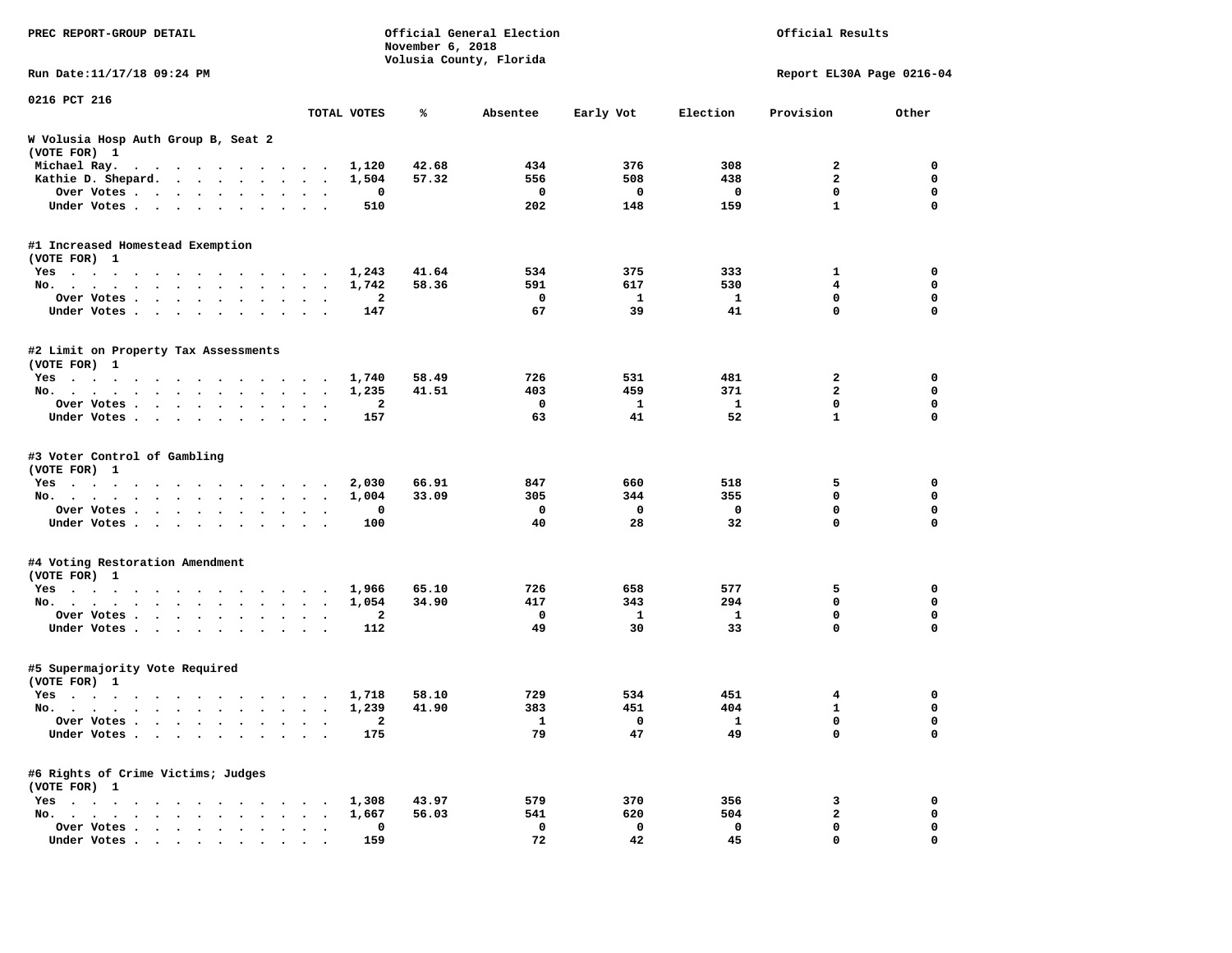| PREC REPORT-GROUP DETAIL                                                                                                                                                                                                                         |                | November 6, 2018 | Official General Election |                    | Official Results     |                           |                         |  |
|--------------------------------------------------------------------------------------------------------------------------------------------------------------------------------------------------------------------------------------------------|----------------|------------------|---------------------------|--------------------|----------------------|---------------------------|-------------------------|--|
|                                                                                                                                                                                                                                                  |                |                  | Volusia County, Florida   |                    |                      |                           |                         |  |
| Run Date:11/17/18 09:24 PM                                                                                                                                                                                                                       |                |                  |                           |                    |                      | Report EL30A Page 0216-05 |                         |  |
| 0216 PCT 216                                                                                                                                                                                                                                     | TOTAL VOTES    | ℁                | Absentee                  | Early Vot          | Election             | Provision                 | Other                   |  |
| #7 Survivor Benefits                                                                                                                                                                                                                             |                |                  |                           |                    |                      |                           |                         |  |
| (VOTE FOR) 1                                                                                                                                                                                                                                     |                |                  |                           |                    |                      |                           |                         |  |
| Yes                                                                                                                                                                                                                                              | 1,433          | 48.41            | 619                       | 399                | 411                  | $4\overline{ }$           | 0                       |  |
| No.                                                                                                                                                                                                                                              | 1,527          | 51.59            | 494                       | 584                | 448                  | $\mathbf{1}$              | 0                       |  |
| Over Votes                                                                                                                                                                                                                                       | $\Omega$       |                  | $^{\circ}$                | $\Omega$           | $^{\circ}$           | $\Omega$                  | 0                       |  |
| Under Votes                                                                                                                                                                                                                                      | 174            |                  | 79                        | 49                 | 46                   | $\mathbf{0}$              | $\Omega$                |  |
| #9 Prohibits Oil, Gas Drilling, Vaping                                                                                                                                                                                                           |                |                  |                           |                    |                      |                           |                         |  |
| (VOTE FOR) 1                                                                                                                                                                                                                                     |                |                  |                           |                    |                      |                           |                         |  |
| Yes                                                                                                                                                                                                                                              | 1,905          | 64.55            | 717                       | 623                | 560                  | 5                         | 0                       |  |
| No.                                                                                                                                                                                                                                              | 1,046          | 35.45            | 393                       | 365                | 288                  | $\mathbf 0$               | $\mathbf 0$             |  |
| Over Votes                                                                                                                                                                                                                                       | 3              |                  | $\Omega$                  | - 2                | 1                    | $\mathbf{0}$              | $\mathbf 0$             |  |
| Under Votes                                                                                                                                                                                                                                      | 180            |                  | 82                        | 42                 | 56                   | $\Omega$                  | $\Omega$                |  |
| #10 State and Local Structure and Op                                                                                                                                                                                                             |                |                  |                           |                    |                      |                           |                         |  |
| (VOTE FOR) 1                                                                                                                                                                                                                                     |                |                  |                           |                    |                      |                           |                         |  |
| Yes                                                                                                                                                                                                                                              | 1,344          | 46.12            | 589                       | 390                | 361                  | $4\overline{ }$           | 0                       |  |
| No.                                                                                                                                                                                                                                              | 1,570          | 53.88            | 507                       | 588                | 474                  | $\mathbf{1}$              | 0                       |  |
| Over Votes<br>Under Votes                                                                                                                                                                                                                        | 4<br>216       |                  | $\mathbf{1}$<br>95        | $\mathbf{1}$<br>53 | $\overline{a}$<br>68 | $\mathbf 0$<br>$\Omega$   | $\mathbf 0$<br>$\Omega$ |  |
|                                                                                                                                                                                                                                                  |                |                  |                           |                    |                      |                           |                         |  |
| #11 Removal of Obs Prov; Crim Statute                                                                                                                                                                                                            |                |                  |                           |                    |                      |                           |                         |  |
| (VOTE FOR) 1                                                                                                                                                                                                                                     |                |                  |                           |                    |                      |                           |                         |  |
| Yes                                                                                                                                                                                                                                              | 1,673          | 58.27            | 647                       | 532                | 489                  | 5                         | 0                       |  |
| No.                                                                                                                                                                                                                                              | 1,198          | 41.73            | 422                       | 433                | 343                  | $\Omega$                  | 0                       |  |
| Over Votes                                                                                                                                                                                                                                       | $\overline{a}$ |                  | $\mathbf 0$               | $\mathbf{1}$       | $\mathbf{1}$         | $\mathbf 0$<br>$\Omega$   | $\Omega$                |  |
| Under Votes                                                                                                                                                                                                                                      | 261            |                  | 123                       | 66                 | 72                   |                           | $\Omega$                |  |
| #12 Lobbying and Abuse of Office<br>(VOTE FOR) 1                                                                                                                                                                                                 |                |                  |                           |                    |                      |                           |                         |  |
| Yes                                                                                                                                                                                                                                              | 2,091          | 70.93            | 868                       | 646                | 574                  | 3                         | $\Omega$                |  |
| No.                                                                                                                                                                                                                                              | 857            | 29.07            | 247                       | 335                | 274                  | $\mathbf{1}$              | 0                       |  |
| Over Votes                                                                                                                                                                                                                                       | $\Omega$       |                  | $^{\circ}$                | $\mathbf{0}$       | $^{\circ}$           | $\Omega$                  | $\Omega$                |  |
| Under Votes                                                                                                                                                                                                                                      | 186            |                  | 77                        | 51                 | 57                   | $\mathbf{1}$              | $\Omega$                |  |
| #13 Ends Dog Racing                                                                                                                                                                                                                              |                |                  |                           |                    |                      |                           |                         |  |
| (VOTE FOR) 1                                                                                                                                                                                                                                     |                |                  |                           |                    |                      |                           |                         |  |
| Yes                                                                                                                                                                                                                                              | 2,022          | 67.42            | 774                       | 668                | 575                  | 5                         | 0                       |  |
| No.                                                                                                                                                                                                                                              | 977            | 32.58            | 363                       | 325                | 289                  | $\mathbf{0}$              | $\Omega$                |  |
| $\mathbf{r}$ . The set of the set of the set of the set of the set of the set of the set of the set of the set of the set of the set of the set of the set of the set of the set of the set of the set of the set of the set of t<br>Over Votes. | $\overline{a}$ |                  | $\mathbf 0$               | $\overline{a}$     | $\mathbf 0$          | 0                         | $\mathbf 0$             |  |
| Under Votes                                                                                                                                                                                                                                      | 133            |                  | 55                        | 37                 | 41                   | $\mathbf{0}$              | $\Omega$                |  |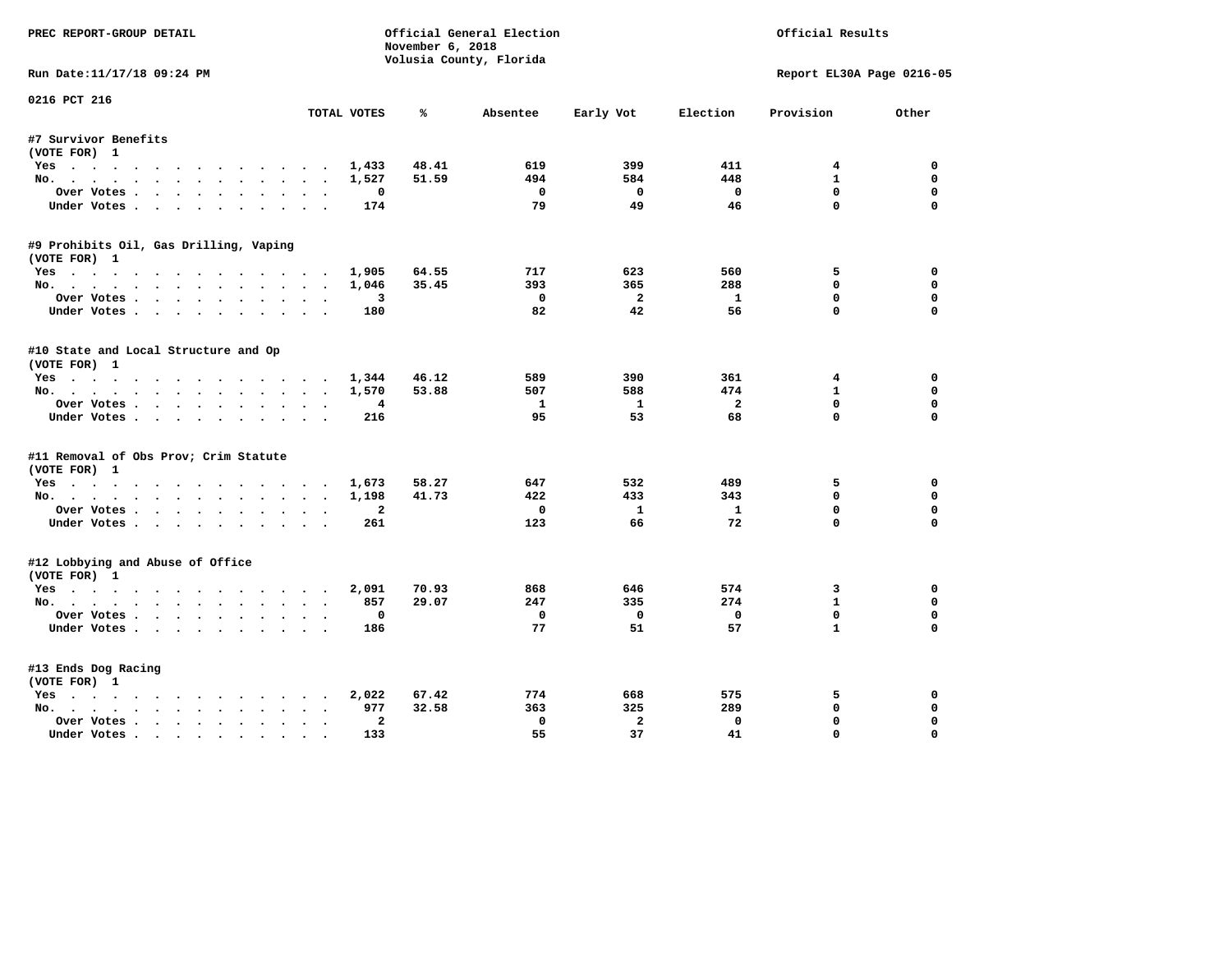# Official Results

**Run Date:11/17/18 09:24 PM Report EL30A Page 0217-01** 

| 0217 PCT 217                                                                                                                                                                                                                                                                                                        |                      |                                              |                                                                                   |                                                                                                             |                                                                                   |                                                  |                                                              |                                                   |                                                                                                                |                                                                                                                   |                                                                                                                              |                                                  |                                                                                                                                     |
|---------------------------------------------------------------------------------------------------------------------------------------------------------------------------------------------------------------------------------------------------------------------------------------------------------------------|----------------------|----------------------------------------------|-----------------------------------------------------------------------------------|-------------------------------------------------------------------------------------------------------------|-----------------------------------------------------------------------------------|--------------------------------------------------|--------------------------------------------------------------|---------------------------------------------------|----------------------------------------------------------------------------------------------------------------|-------------------------------------------------------------------------------------------------------------------|------------------------------------------------------------------------------------------------------------------------------|--------------------------------------------------|-------------------------------------------------------------------------------------------------------------------------------------|
|                                                                                                                                                                                                                                                                                                                     |                      |                                              |                                                                                   |                                                                                                             |                                                                                   |                                                  | TOTAL VOTES                                                  | ℁                                                 | Absentee                                                                                                       | Early Vot                                                                                                         | Election                                                                                                                     | Provision                                        | Other                                                                                                                               |
| REGISTERED VOTERS - TOTAL .                                                                                                                                                                                                                                                                                         | $\cdot$              |                                              |                                                                                   | $\sim$                                                                                                      | $\sim$                                                                            |                                                  | 3,451                                                        |                                                   |                                                                                                                |                                                                                                                   |                                                                                                                              |                                                  |                                                                                                                                     |
| BALLOTS CAST - TOTAL.<br>$\sim$<br>$\overline{a}$                                                                                                                                                                                                                                                                   |                      | $\ddot{\phantom{a}}$                         | $\ddot{\phantom{1}}$                                                              |                                                                                                             | $\bullet$                                                                         | $\bullet$                                        | 1,846                                                        |                                                   | 681                                                                                                            | 640                                                                                                               | 525                                                                                                                          | 0                                                | $\mathbf 0$                                                                                                                         |
| BALLOTS CAST - BLANK.<br>$\bullet$<br>$\bullet$                                                                                                                                                                                                                                                                     | $\cdot$              |                                              |                                                                                   | $\ddot{\phantom{a}}$                                                                                        |                                                                                   |                                                  | 7                                                            | .38                                               | 6                                                                                                              | 1                                                                                                                 | $\mathbf 0$                                                                                                                  | $\mathbf 0$                                      | $\mathbf 0$                                                                                                                         |
| VOTER TURNOUT - TOTAL<br>$\bullet$<br>$\cdot$                                                                                                                                                                                                                                                                       |                      | $\ddot{\phantom{a}}$                         |                                                                                   | $\bullet$                                                                                                   | $\ddot{\phantom{a}}$                                                              | $\cdot$                                          |                                                              | 53.49                                             |                                                                                                                |                                                                                                                   |                                                                                                                              |                                                  |                                                                                                                                     |
| VOTER TURNOUT - BLANK<br>$\bullet$                                                                                                                                                                                                                                                                                  |                      |                                              |                                                                                   |                                                                                                             |                                                                                   |                                                  |                                                              | .20                                               |                                                                                                                |                                                                                                                   |                                                                                                                              |                                                  |                                                                                                                                     |
| United States Senator                                                                                                                                                                                                                                                                                               |                      |                                              |                                                                                   |                                                                                                             |                                                                                   |                                                  |                                                              |                                                   |                                                                                                                |                                                                                                                   |                                                                                                                              |                                                  |                                                                                                                                     |
| (VOTE FOR) 1                                                                                                                                                                                                                                                                                                        |                      |                                              |                                                                                   |                                                                                                             |                                                                                   |                                                  |                                                              |                                                   |                                                                                                                |                                                                                                                   |                                                                                                                              |                                                  |                                                                                                                                     |
| Rick Scott $(REP)$                                                                                                                                                                                                                                                                                                  |                      |                                              |                                                                                   |                                                                                                             |                                                                                   |                                                  | 544                                                          | 29.74                                             | 267                                                                                                            | 148                                                                                                               | 129                                                                                                                          | 0                                                | $\mathbf 0$                                                                                                                         |
| Bill Nelson (DEM).<br>$\cdot$ $\cdot$ $\cdot$ $\cdot$ $\cdot$ $\cdot$                                                                                                                                                                                                                                               |                      |                                              |                                                                                   |                                                                                                             | $\sim$                                                                            |                                                  | 1,280                                                        | 69.98                                             | 399                                                                                                            | 488                                                                                                               | 393                                                                                                                          | 0                                                | $\mathbf 0$                                                                                                                         |
| WRITE-IN.<br>$\sim$<br>$\sim$ $\sim$ $\sim$ $\sim$<br>$\overline{\phantom{a}}$<br>$\overline{\phantom{a}}$                                                                                                                                                                                                          |                      | $\ddot{\phantom{0}}$                         | $\sim$                                                                            | $\bullet$                                                                                                   |                                                                                   |                                                  | 5                                                            | .27                                               | 4                                                                                                              | 0                                                                                                                 | $\mathbf{1}$                                                                                                                 | $\Omega$                                         | $\mathbf 0$                                                                                                                         |
| Over Votes .<br>$\ddot{\phantom{1}}$<br>$\sim$ $\sim$ $\sim$                                                                                                                                                                                                                                                        | $\bullet$            | $\bullet$                                    |                                                                                   | $\bullet$                                                                                                   |                                                                                   |                                                  | $\mathbf{1}$                                                 |                                                   | $\mathbf 0$                                                                                                    | $\mathbf{1}$                                                                                                      | $\mathbf 0$                                                                                                                  | 0                                                | $\mathbf 0$                                                                                                                         |
| Under Votes                                                                                                                                                                                                                                                                                                         |                      | $\ddot{\phantom{a}}$                         |                                                                                   | $\cdot$                                                                                                     |                                                                                   |                                                  | 16                                                           |                                                   | 11                                                                                                             | $\overline{3}$                                                                                                    | $\overline{a}$                                                                                                               | $\Omega$                                         | $\mathbf 0$                                                                                                                         |
|                                                                                                                                                                                                                                                                                                                     |                      |                                              |                                                                                   |                                                                                                             |                                                                                   |                                                  |                                                              |                                                   |                                                                                                                |                                                                                                                   |                                                                                                                              |                                                  |                                                                                                                                     |
| Representative in Congress District 6<br>(VOTE FOR) 1                                                                                                                                                                                                                                                               |                      |                                              |                                                                                   |                                                                                                             |                                                                                   |                                                  |                                                              |                                                   |                                                                                                                |                                                                                                                   |                                                                                                                              |                                                  |                                                                                                                                     |
| Michael Waltz (REP).<br>$\sim$ $\sim$                                                                                                                                                                                                                                                                               |                      | $\cdots$                                     |                                                                                   |                                                                                                             | $\sim$ $\sim$                                                                     |                                                  | 521                                                          | 28.93                                             | 246                                                                                                            | 148                                                                                                               | 127                                                                                                                          | 0                                                | 0                                                                                                                                   |
| Nancy Soderberg (DEM)<br>$\cdot$ $\cdot$ $\cdot$                                                                                                                                                                                                                                                                    |                      |                                              |                                                                                   | $\cdot$ $\cdot$ $\cdot$                                                                                     |                                                                                   |                                                  | 1,280                                                        | 71.07                                             | 416                                                                                                            | 480                                                                                                               | 384                                                                                                                          | 0                                                | $\mathbf 0$                                                                                                                         |
| Over Votes                                                                                                                                                                                                                                                                                                          |                      | $\bullet$                                    | $\bullet$                                                                         | $\bullet$                                                                                                   |                                                                                   | $\bullet$                                        | $\mathbf 0$                                                  |                                                   | $\mathbf 0$                                                                                                    | $\mathbf 0$                                                                                                       | $\mathbf 0$                                                                                                                  | 0                                                | $\mathbf 0$                                                                                                                         |
| Under Votes                                                                                                                                                                                                                                                                                                         | $\sim$               |                                              | $\ddot{\phantom{a}}$                                                              | $\ddot{\phantom{a}}$                                                                                        | $\ddot{\phantom{a}}$                                                              |                                                  | 45                                                           |                                                   | 19                                                                                                             | 12                                                                                                                | 14                                                                                                                           | 0                                                | $\mathbf 0$                                                                                                                         |
| Governor and Lieutenant Governor<br>(VOTE FOR) 1<br>Ron DeSantis (REP)<br>$\cdot$ $\cdot$ $\cdot$ $\cdot$ $\cdot$ $\cdot$ $\cdot$ $\cdot$<br>Andrew Gillum (DEM)<br>Darcy G. Richardson (REF).<br>Ryan Christopher Foley<br>Kyle "KC" Gibson<br>Bruce Stanley<br>WRITE-IN.<br>$\cdots$<br>Over Votes<br>Under Votes | $\bullet$<br>$\cdot$ | $\ddot{\phantom{a}}$<br>$\bullet$            | $\ddotsc$<br>$\ddot{\phantom{a}}$<br>$\cdot$<br>$\bullet$<br>$\ddot{\phantom{a}}$ | $\ddot{\phantom{1}}$<br>$\ddot{\phantom{a}}$<br>$\ddot{\phantom{a}}$<br>$\bullet$<br>$\bullet$<br>$\bullet$ | $\ddot{\phantom{a}}$<br>$\bullet$<br>$\ddot{\phantom{1}}$<br>$\ddot{\phantom{a}}$ | $\bullet$<br>$\bullet$                           | 513<br>1,283<br>10<br>6<br>6<br>7<br>$\mathbf{2}$<br>3<br>16 | 28.08<br>70.22<br>.55<br>.33<br>.33<br>.38<br>.11 | 254<br>405<br>5<br>$\mathbf 0$<br>$\overline{\mathbf{2}}$<br>3<br>$\mathbf 0$<br>$\overline{\mathbf{2}}$<br>10 | 138<br>483<br>$\overline{\mathbf{4}}$<br>$\overline{\mathbf{4}}$<br>3<br>$\overline{a}$<br>$\mathbf{1}$<br>0<br>5 | 121<br>395<br>$\mathbf{1}$<br>$\mathbf{2}$<br>$\mathbf{1}$<br>$\overline{a}$<br>$\mathbf{1}$<br>$\mathbf{1}$<br>$\mathbf{1}$ | 0<br>0<br>0<br>0<br>$\Omega$<br>0<br>0<br>0<br>0 | $\mathbf 0$<br>$\mathbf 0$<br>$\mathbf 0$<br>$\mathbf 0$<br>$\mathbf 0$<br>$\mathbf 0$<br>$\mathbf 0$<br>$\mathbf 0$<br>$\mathbf 0$ |
| Attorney General<br>(VOTE FOR) 1<br>Ashley Moody (REP)<br>Sean Shaw (DEM)<br>$\cdots$<br>Jeffrey Marc Siskind.<br>Over Votes .<br>$\cdots$<br>Under Votes                                                                                                                                                           |                      | $\ddot{\phantom{a}}$<br>$\ddot{\phantom{a}}$ |                                                                                   | $\bullet$                                                                                                   | $\sim$<br>$\sim$                                                                  | $\overline{\phantom{a}}$<br>$\ddot{\phantom{a}}$ | 558<br>1,206<br>42<br>$\mathbf 0$<br>40                      | 30.90<br>66.78<br>2.33                            | 274<br>375<br>19<br>$\mathbf 0$<br>13                                                                          | 159<br>458<br>12<br>$\mathbf{0}$<br>11                                                                            | 125<br>373<br>11<br>$\mathbf 0$<br>16                                                                                        | 0<br>0<br>0<br>0<br>$\Omega$                     | 0<br>0<br>$\mathbf 0$<br>$\mathbf 0$<br>$\mathbf 0$                                                                                 |
| Chief Financial Officer<br>(VOTE FOR) 1<br>Jimmy Patronis (REP).<br>$\sim$ $\sim$<br>Jeremy Ring (DEM).<br>$\sim$ $\sim$ $\sim$<br>WRITE-IN.<br>$\mathcal{L}(\mathbf{z})$ , and $\mathcal{L}(\mathbf{z})$ , and $\mathcal{L}(\mathbf{z})$<br>$\ddot{\phantom{1}}$<br>$\sim$ $\sim$                                  | $\bullet$            | $\sim$ $\sim$ $\sim$<br>$\bullet$            | $\sim$                                                                            | $\ddot{\phantom{1}}$<br>$\bullet$<br>$\bullet$                                                              | $\ddot{\phantom{a}}$                                                              |                                                  | 554<br>1,234<br>3                                            | 30.93<br>68.90<br>.17                             | 263<br>392<br>$\mathbf 0$                                                                                      | 159<br>471<br>0                                                                                                   | 132<br>371<br>3                                                                                                              | 0<br>0<br>0                                      | 0<br>$\mathbf 0$<br>$\mathbf 0$                                                                                                     |
| Over Votes .                                                                                                                                                                                                                                                                                                        |                      |                                              |                                                                                   |                                                                                                             |                                                                                   |                                                  | $\mathbf 0$                                                  |                                                   | $\mathbf 0$                                                                                                    | 0                                                                                                                 | $\mathbf 0$                                                                                                                  | 0                                                | $\mathbf 0$                                                                                                                         |
| $\mathcal{L}(\mathbf{z})$ , and $\mathcal{L}(\mathbf{z})$ , and $\mathcal{L}(\mathbf{z})$<br>$\ddot{\phantom{a}}$<br>Under Votes.                                                                                                                                                                                   | $\bullet$            |                                              |                                                                                   | $\ddot{\phantom{a}}$                                                                                        |                                                                                   |                                                  | 55                                                           |                                                   | 26                                                                                                             | 10                                                                                                                | 19                                                                                                                           | 0                                                | $\mathbf 0$                                                                                                                         |
| $\cdots$<br>$\sim$<br>$\blacksquare$ .                                                                                                                                                                                                                                                                              | $\bullet$            |                                              |                                                                                   |                                                                                                             |                                                                                   |                                                  |                                                              |                                                   |                                                                                                                |                                                                                                                   |                                                                                                                              |                                                  |                                                                                                                                     |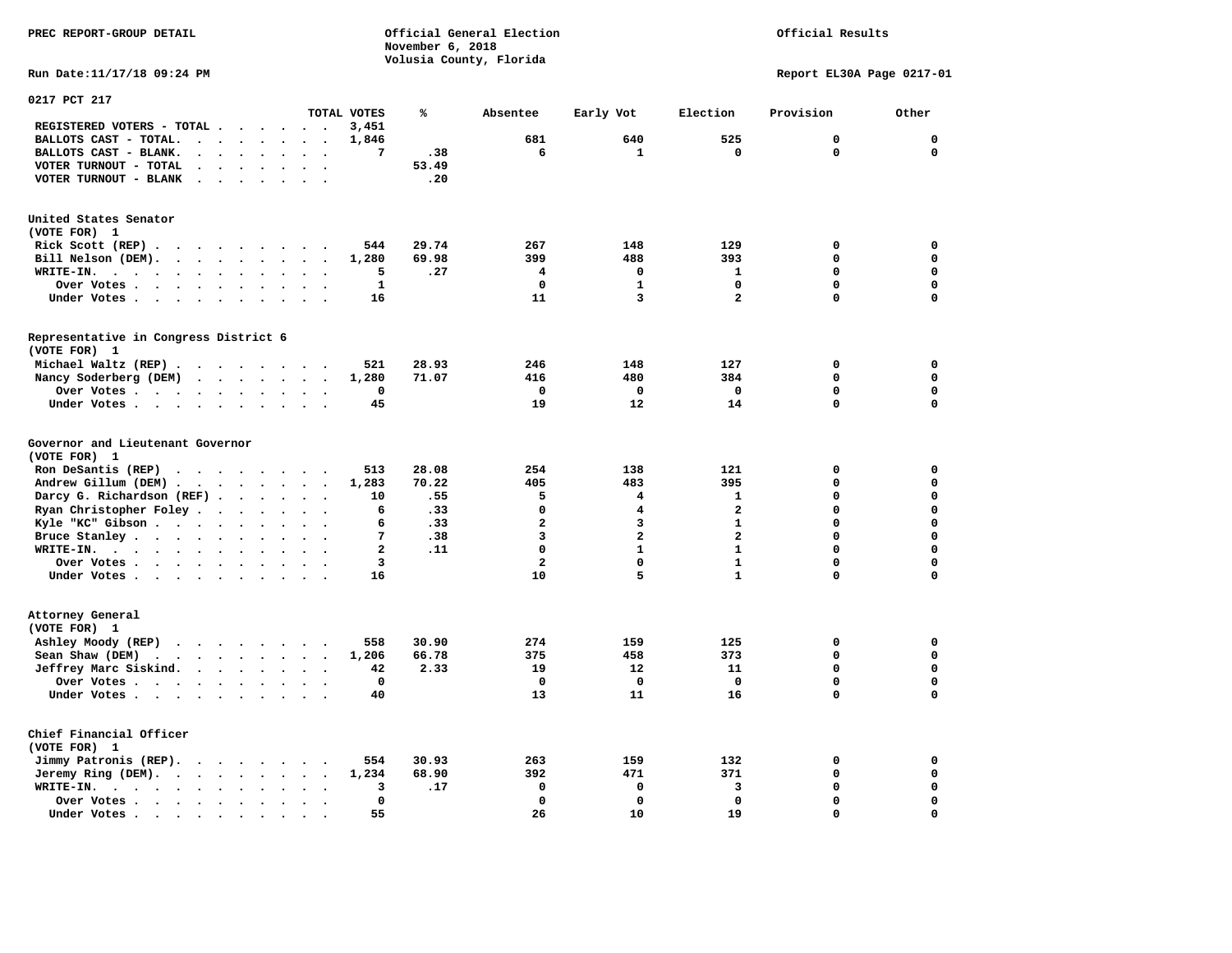| PREC REPORT-GROUP DETAIL                                    |                                                                                             |              | November 6, 2018 | Official General Election<br>Volusia County, Florida |              | Official Results        |                           |             |  |
|-------------------------------------------------------------|---------------------------------------------------------------------------------------------|--------------|------------------|------------------------------------------------------|--------------|-------------------------|---------------------------|-------------|--|
| Run Date:11/17/18 09:24 PM                                  |                                                                                             |              |                  |                                                      |              |                         | Report EL30A Page 0217-02 |             |  |
| 0217 PCT 217                                                |                                                                                             | TOTAL VOTES  | ℁                | Absentee                                             | Early Vot    | Election                | Provision                 | Other       |  |
| Commissioner of Agriculture                                 |                                                                                             |              |                  |                                                      |              |                         |                           |             |  |
| (VOTE FOR) 1                                                |                                                                                             |              |                  |                                                      |              |                         |                           |             |  |
| Matt Caldwell (REP)                                         |                                                                                             | 536          | 29.86            | 261                                                  | 155          | 120                     | $\Omega$                  | $^{\circ}$  |  |
| Nicole "Nikki" Fried (DEM).                                 |                                                                                             | 1,259        | 70.14            | 395                                                  | 475          | 389                     | $\mathbf 0$               | $\mathbf 0$ |  |
| Over Votes                                                  |                                                                                             | 0            |                  | $\mathbf 0$                                          | 0            | $\mathbf{o}$            | 0                         | 0           |  |
| Under Votes                                                 |                                                                                             | 51           |                  | 25                                                   | 10           | 16                      | $\mathbf{0}$              | $\Omega$    |  |
| State Senator District 14<br>(VOTE FOR) 1                   |                                                                                             |              |                  |                                                      |              |                         |                           |             |  |
| Dorothy L. Hukill (REP).                                    |                                                                                             | 530          | 29.69            | 248                                                  | 154          | 128                     | 0                         | $\mathbf 0$ |  |
| Melissa "Mel" Martin (DEM).                                 |                                                                                             | 1,255        | 70.31            | 405                                                  | 471          | 379                     | 0                         | 0           |  |
| Over Votes                                                  |                                                                                             | 0            |                  | 0                                                    | 0            | $\overline{\mathbf{0}}$ | 0                         | 0           |  |
| Under Votes<br>$\ddot{\phantom{a}}$                         |                                                                                             | 61           |                  | 28                                                   | 15           | 18                      | $\mathbf 0$               | $\mathbf 0$ |  |
| State Representative District 26<br>(VOTE FOR) 1            |                                                                                             |              |                  |                                                      |              |                         |                           |             |  |
| Elizabeth Fetterhoff (REP).                                 |                                                                                             | 550          | 30.62            | 269                                                  | 156          | 125                     | 0                         | $\mathbf 0$ |  |
| Patrick Henry (DEM)                                         |                                                                                             | 1,246        | 69.38            | 389                                                  | 472          | 385                     | 0                         | $\mathbf 0$ |  |
| Over Votes                                                  | $\ddot{\phantom{a}}$<br>$\cdot$<br>$\cdot$                                                  | 0            |                  | $\mathbf{o}$                                         | 0            | $\mathbf 0$             | $\mathbf 0$               | $\mathbf 0$ |  |
| Under Votes                                                 |                                                                                             | 50           |                  | 23                                                   | 12           | 15                      | $\Omega$                  | $\Omega$    |  |
| Justice of the Supreme Court Lawson<br>(VOTE FOR) 1         |                                                                                             |              |                  |                                                      |              |                         |                           |             |  |
| Yes                                                         |                                                                                             | 994          | 64.13            | 399                                                  | 340          | 255                     | 0                         | 0           |  |
| No.<br>$\sim$ $\sim$<br>$\bullet$<br>$\bullet$              |                                                                                             | 556          | 35.87            | 175                                                  | 199          | 182                     | 0                         | 0           |  |
| Over Votes<br>$\sim$                                        |                                                                                             | 1            |                  | 0                                                    | <b>1</b>     | $\mathbf{o}$            | $\mathbf 0$               | $\mathbf 0$ |  |
| Under Votes<br>$\sim$                                       | $\cdot$                                                                                     | 295          |                  | 107                                                  | 100          | 88                      | $\mathbf{0}$              | $\Omega$    |  |
| 5th District Court of Appeal Eisnaugle<br>(VOTE FOR) 1      |                                                                                             |              |                  |                                                      |              |                         |                           |             |  |
| Yes                                                         |                                                                                             | 945          | 60.73            | 371                                                  | 321          | 253                     | 0                         | $\mathbf 0$ |  |
| No.                                                         |                                                                                             | 611          | 39.27            | 201                                                  | 219          | 191                     | $\Omega$                  | 0           |  |
| Over Votes<br>$\ddot{\phantom{1}}$                          |                                                                                             | 1            |                  | 0                                                    | $\mathbf{1}$ | $\mathbf 0$             | 0                         | 0           |  |
| Under Votes<br>$\ddot{\phantom{1}}$                         | $\cdot$ $\cdot$ $\cdot$                                                                     | 289          |                  | 109                                                  | 99           | 81                      | 0                         | $\mathbf 0$ |  |
| Circuit Judge 7th Judicial, Grp 15<br>(VOTE FOR) 1          |                                                                                             |              |                  |                                                      |              |                         |                           |             |  |
| Linda L. Gaustad                                            |                                                                                             | 1,135        | 71.47            | 394                                                  | 409          | 332                     | 0                         | 0           |  |
| Ryan Will $\cdots$ , $\cdots$ , $\cdots$ , $\cdots$         |                                                                                             | 453          | 28.53            | 186                                                  | 156          | 111                     | $\mathbf 0$               | $\mathbf 0$ |  |
| Over Votes                                                  | $\cdot$ .<br>$\cdot$                                                                        | $\mathbf{1}$ |                  | $\mathbf 0$                                          | $^{\circ}$   | $\mathbf{1}$            | $\mathbf 0$               | $\Omega$    |  |
| Under Votes<br>$\ddot{\phantom{0}}$<br>$\ddot{\phantom{1}}$ |                                                                                             | 257          |                  | 101                                                  | 75           | 81                      | $\mathbf 0$               | 0           |  |
| County Council Member District 1<br>(VOTE FOR) 1            |                                                                                             |              |                  |                                                      |              |                         |                           |             |  |
| Barbara Girtman<br>.                                        |                                                                                             | 1,179        | 69.97            | 397                                                  | 452          | 330                     | 0                         | 0           |  |
| Pat Patterson                                               | $\begin{array}{cccccccccccccc} \bullet & \bullet & \bullet & \bullet & \bullet \end{array}$ | 506          | 30.03            | 217                                                  | 145          | 144                     | $\mathbf 0$               | 0           |  |
| Over Votes<br>$\ddot{\phantom{a}}$                          | $\ddot{\phantom{1}}$                                                                        | 1            |                  | $\mathbf{1}$                                         | $\mathbf 0$  | $\mathbf 0$             | $\mathbf 0$               | $\mathbf 0$ |  |
| Under Votes                                                 |                                                                                             | 160          |                  | 66                                                   | 43           | 51                      | $\mathbf 0$               | $\mathbf 0$ |  |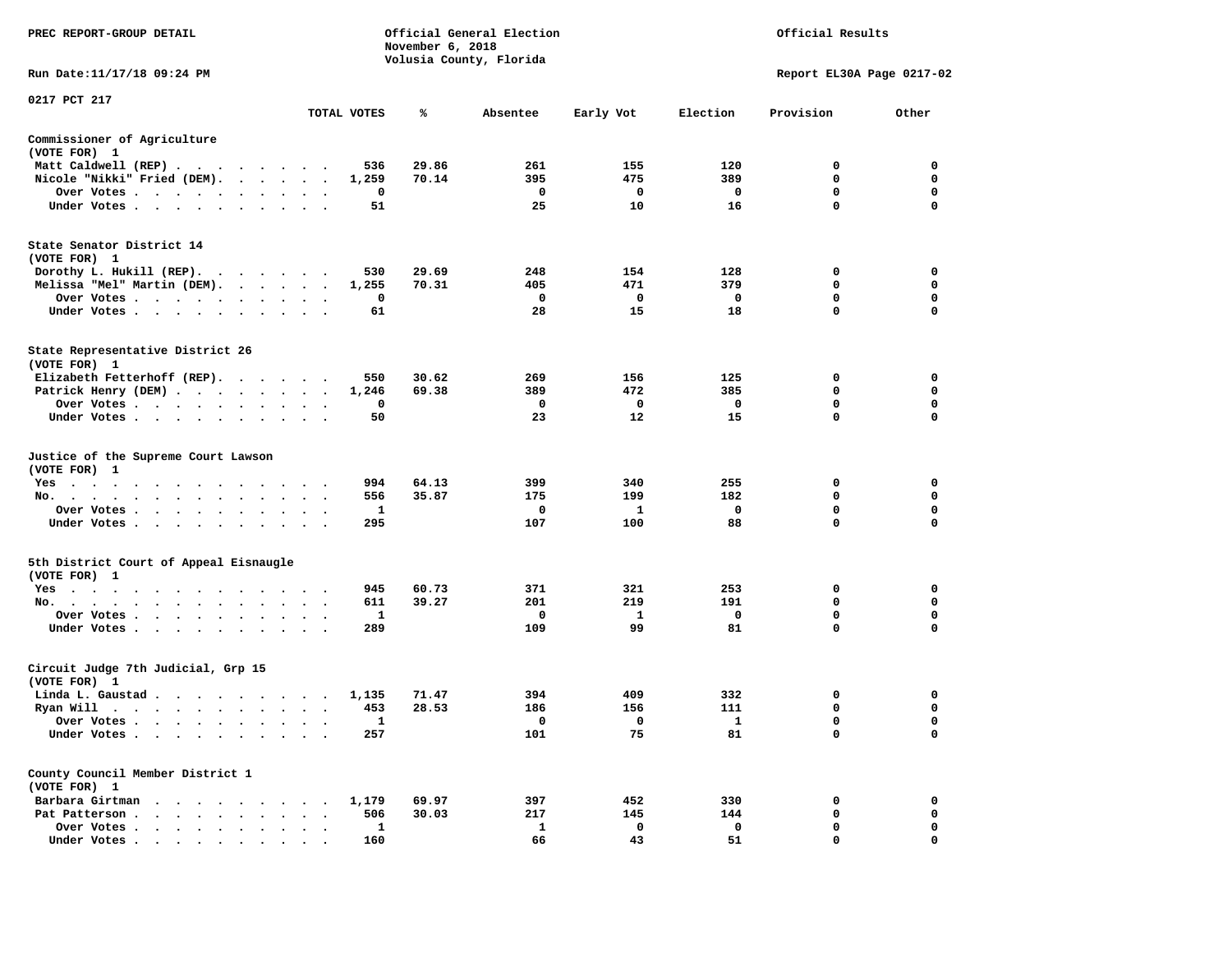| PREC REPORT-GROUP DETAIL                                                                                                                                         |                                         |             | November 6, 2018 | Official General Election<br>Volusia County, Florida |           | Official Results  |                            |                            |  |
|------------------------------------------------------------------------------------------------------------------------------------------------------------------|-----------------------------------------|-------------|------------------|------------------------------------------------------|-----------|-------------------|----------------------------|----------------------------|--|
| Run Date: 11/17/18 09:24 PM                                                                                                                                      |                                         |             |                  |                                                      |           |                   | Report EL30A Page 0217-03  |                            |  |
| 0217 PCT 217                                                                                                                                                     |                                         | TOTAL VOTES | ℁                | Absentee                                             | Early Vot | Election          | Provision                  | Other                      |  |
| School Board Member District 1                                                                                                                                   |                                         |             |                  |                                                      |           |                   |                            |                            |  |
| (VOTE FOR) 1                                                                                                                                                     |                                         |             |                  |                                                      |           |                   |                            |                            |  |
| Al Bouie.<br>. As the contract of the contract of the contract of the contract of the contract of the $\alpha$                                                   |                                         | 1,165       | 69.72            | 367                                                  | 445       | 353               | 0                          | 0                          |  |
| Jamie Michele Haynes.                                                                                                                                            | $\ddot{\phantom{0}}$                    | 506         | 30.28            | 233                                                  | 152       | 121               | 0                          | $\mathbf 0$                |  |
| Over Votes                                                                                                                                                       | $\bullet$<br>$\blacksquare$             | 0           |                  | 0                                                    | 0         | 0                 | 0                          | 0                          |  |
| Under Votes                                                                                                                                                      |                                         | 175         |                  | 81                                                   | 43        | 51                | $\mathbf 0$                | $\mathbf 0$                |  |
| DeLand City Commissioner Seat 5<br>(VOTE FOR) 1                                                                                                                  |                                         |             |                  |                                                      |           |                   |                            |                            |  |
| Markesha James.                                                                                                                                                  | $\overline{\phantom{a}}$                | 1,065       | 63.70            | 340                                                  | 401       | 324               | 0                          | 0                          |  |
| Kevin Reid                                                                                                                                                       | $\ddot{\phantom{1}}$<br>$\bullet$       | 607         | 36.30            | 259                                                  | 197       | 151               | 0                          | 0                          |  |
| Over Votes                                                                                                                                                       | $\ddot{\phantom{a}}$<br>$\bullet$       | 0           |                  | 0                                                    | 0         | 0                 | 0                          | 0                          |  |
| Under Votes<br>$\sim$                                                                                                                                            | $\sim$                                  | 174         |                  | 82                                                   | 42        | 50                | $\mathbf 0$                | 0                          |  |
| Soil and Water Cons Dist Seat 1<br>(VOTE FOR) 1                                                                                                                  |                                         |             |                  |                                                      |           |                   |                            |                            |  |
| William Bliss.                                                                                                                                                   |                                         | 1,044       | 66.54            | 361                                                  | 395       | 288               | 0                          | 0                          |  |
| Derrick Orberg.<br>$\cdot$ $\cdot$ $\cdot$ $\cdot$ $\cdot$ $\cdot$ $\cdot$                                                                                       |                                         | 525         | 33.46            | 206                                                  | 167       | 152               | 0                          | 0                          |  |
| Over Votes                                                                                                                                                       |                                         | 0           |                  | 0                                                    | 0         | 0                 | $\mathbf 0$                | 0                          |  |
| Under Votes                                                                                                                                                      |                                         | 277         |                  | 114                                                  | 78        | 85                | $\mathbf 0$                | $\mathbf 0$                |  |
| Soil and Water Cons Dist Seat 3<br>(VOTE FOR) 1                                                                                                                  |                                         |             |                  |                                                      |           |                   |                            |                            |  |
| Beth James.                                                                                                                                                      |                                         | 487         | 31.00            | 213                                                  | 144       | 130               | 0                          | 0                          |  |
| Wesley Wayne Wilson Jr                                                                                                                                           |                                         | 317         | 20.18            | 101                                                  | 103       | 113               | 0                          | 0                          |  |
| Christine Wilt.                                                                                                                                                  | $\ddot{\phantom{1}}$<br>$\bullet$       | 767         | 48.82            | 258                                                  | 312       | 197               | 0                          | $\mathbf 0$                |  |
| Over Votes<br>Under Votes                                                                                                                                        |                                         | 1<br>274    |                  | 0<br>109                                             | 1<br>80   | 0<br>85           | 0<br>$\mathbf 0$           | 0<br>$\mathbf 0$           |  |
|                                                                                                                                                                  |                                         |             |                  |                                                      |           |                   |                            |                            |  |
| Soil and Water Cons Dist Seat 5<br>(VOTE FOR) 1                                                                                                                  |                                         |             |                  |                                                      |           |                   |                            |                            |  |
| J. Mark Barfield                                                                                                                                                 |                                         | 220         | 13.84            | 92                                                   | 66        | 62                | 0                          | 0                          |  |
| Andy Kelly                                                                                                                                                       | $\ddot{\phantom{1}}$                    | 1,030       | 64.78            | 330                                                  | 400       | 300               | 0                          | 0                          |  |
| David Schaefer.                                                                                                                                                  |                                         | 340         | 21.38            | 151                                                  | 103       | 86                | $\mathbf 0$                | 0                          |  |
| Over Votes<br>Under Votes                                                                                                                                        | $\bullet$<br>$\bullet$<br>$\sim$ $\sim$ | 1<br>255    |                  | 0<br>108                                             | 1<br>70   | 0<br>77           | $\mathbf 0$<br>$\mathbf 0$ | $\mathbf 0$<br>$\mathbf 0$ |  |
|                                                                                                                                                                  |                                         |             |                  |                                                      |           |                   |                            |                            |  |
| W Volusia Hosp Auth Group A, Seat 1<br>(VOTE FOR) 1                                                                                                              |                                         |             |                  |                                                      |           |                   |                            |                            |  |
| John M. Hill                                                                                                                                                     |                                         |             | 585 35.67        | 268                                                  | 185       | 132               | 0                          | 0                          |  |
| Voloria Manning                                                                                                                                                  |                                         | 1,055       | 64.33            | 327                                                  | 397       | 331               | 0                          | 0                          |  |
| Over Votes .<br>$\cdot$ $\cdot$ $\cdot$ $\cdot$<br>$\ddot{\phantom{1}}$<br>$\sim$<br>Under Votes                                                                 |                                         | 1<br>205    |                  | 0<br>86                                              | 1<br>57   | $\mathbf 0$<br>62 | 0<br>0                     | 0<br>$\mathbf 0$           |  |
|                                                                                                                                                                  |                                         |             |                  |                                                      |           |                   |                            |                            |  |
| W Volusia Hosp Auth Group B, Seat 1<br>(VOTE FOR) 1                                                                                                              |                                         |             |                  |                                                      |           |                   |                            |                            |  |
| Webster Barnaby<br>$\begin{array}{cccccccccccccc} \bullet & \bullet & \bullet & \bullet & \bullet & \bullet & \bullet & \bullet & \bullet & \bullet \end{array}$ |                                         | 504         | 31.32            | 219                                                  | 159       | 126               | 0                          | 0                          |  |
| Dolores Guzman.<br>$\sim$ $\sim$ $\sim$ $\sim$<br>$\sim$                                                                                                         |                                         | 1,105       | 68.68            | 358                                                  | 414       | 333               | 0                          | 0                          |  |
| Over Votes .<br>$\cdot$ $\cdot$ $\cdot$ $\cdot$ $\cdot$ $\cdot$                                                                                                  |                                         | 0           |                  | 0                                                    | 0         | 0                 | 0                          | 0                          |  |
| Under Votes,                                                                                                                                                     |                                         | 237         |                  | 104                                                  | 67        | 66                | 0                          | 0                          |  |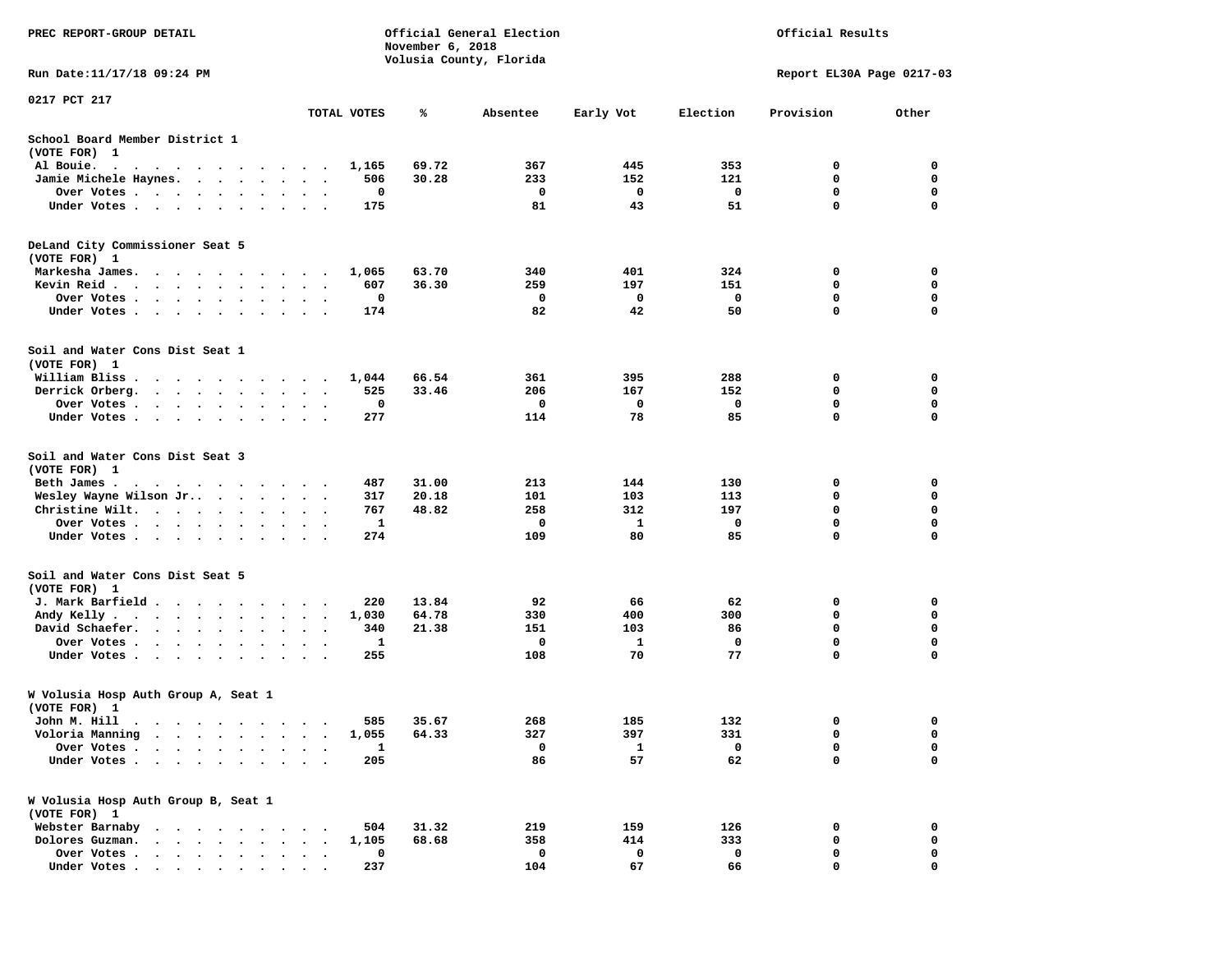| PREC REPORT-GROUP DETAIL                                                                       |                          |              | November 6, 2018 | Official General Election<br>Volusia County, Florida |                         | Official Results |                           |                  |  |
|------------------------------------------------------------------------------------------------|--------------------------|--------------|------------------|------------------------------------------------------|-------------------------|------------------|---------------------------|------------------|--|
| Run Date:11/17/18 09:24 PM                                                                     |                          |              |                  |                                                      |                         |                  | Report EL30A Page 0217-04 |                  |  |
| 0217 PCT 217                                                                                   |                          | TOTAL VOTES  | ℁                | Absentee                                             | Early Vot               | Election         | Provision                 | Other            |  |
| W Volusia Hosp Auth Group B, Seat 2<br>(VOTE FOR) 1                                            |                          |              |                  |                                                      |                         |                  |                           |                  |  |
| Michael Ray.<br>$\mathbf{a}$ . The second contribution of the second contribution $\mathbf{a}$ |                          | 516          | 32.31            | 228                                                  | 151                     | 137              | 0                         | 0                |  |
| Kathie D. Shepard.                                                                             | $\cdot$                  | 1,081        | 67.69            | 349                                                  | 412                     | 320              | $\mathbf 0$               | 0                |  |
| Over Votes<br>$\sim$<br>$\bullet$<br>$\bullet$                                                 | $\bullet$                | 0            |                  | 0                                                    | 0                       | 0                | 0                         | $\mathbf 0$      |  |
| Under Votes<br>$\ddot{\phantom{0}}$<br>$\ddot{\phantom{a}}$                                    |                          | 249          |                  | 104                                                  | 77                      | 68               | 0                         | $\mathbf 0$      |  |
| #1 Increased Homestead Exemption                                                               |                          |              |                  |                                                      |                         |                  |                           |                  |  |
| (VOTE FOR) 1                                                                                   |                          |              |                  |                                                      |                         |                  |                           |                  |  |
| Yes<br>No.                                                                                     |                          | 615<br>1,110 | 35.65<br>64.35   | 249<br>379                                           | 187<br>422              | 179<br>309       | 0<br>0                    | 0<br>$\mathbf 0$ |  |
| $\bullet$ .<br>Over Votes                                                                      | $\ddot{\phantom{1}}$     | 1            |                  | 0                                                    | 1                       | 0                | 0                         | 0                |  |
| $\cdot$<br>$\bullet$<br>Under Votes<br>$\bullet$                                               | $\bullet$ $\bullet$      | 120          |                  | 53                                                   | 30                      | 37               | 0                         | $\mathbf 0$      |  |
|                                                                                                |                          |              |                  |                                                      |                         |                  |                           |                  |  |
| #2 Limit on Property Tax Assessments<br>(VOTE FOR) 1                                           |                          |              |                  |                                                      |                         |                  |                           |                  |  |
| Yes                                                                                            |                          | 865          | 50.44            | 367                                                  | 256                     | 242              | 0                         | 0                |  |
| No.                                                                                            |                          | 850          | 49.56            | 256                                                  | 354                     | 240              | 0                         | $\mathbf 0$      |  |
| Over Votes.                                                                                    |                          | 1            |                  | 0                                                    | 1                       | 0                | 0                         | 0                |  |
| Under Votes                                                                                    |                          | 130          |                  | 58                                                   | 29                      | 43               | 0                         | 0                |  |
| #3 Voter Control of Gambling<br>(VOTE FOR) 1                                                   |                          |              |                  |                                                      |                         |                  |                           |                  |  |
| Yes                                                                                            |                          | 1,319        | 75.11            | 504                                                  | 452                     | 363              | 0                         | 0                |  |
| No.                                                                                            | $\sim$ $\sim$            | 437          | 24.89            | 143                                                  | 163                     | 131              | 0                         | 0                |  |
| Over Votes<br>$\bullet$<br>$\bullet$                                                           | $\bullet$                | з            |                  | 1                                                    | $\overline{\mathbf{2}}$ | $\mathbf 0$      | 0                         | $\mathbf 0$      |  |
| Under Votes<br>$\ddot{\phantom{a}}$                                                            |                          | 87           |                  | 33                                                   | 23                      | 31               | 0                         | $\mathbf 0$      |  |
| #4 Voting Restoration Amendment<br>(VOTE FOR) 1                                                |                          |              |                  |                                                      |                         |                  |                           |                  |  |
| Yes                                                                                            |                          | 1,357        | 77.45            | 460                                                  | 494                     | 403              | 0                         | 0                |  |
| No.<br>$\bullet$                                                                               | $\overline{\phantom{a}}$ | 395          | 22.55            | 179                                                  | 128                     | 88               | 0                         | $\mathbf 0$      |  |
| Over Votes<br>$\bullet$<br>$\bullet$                                                           |                          | 1            |                  | 0                                                    | 1                       | 0                | 0                         | 0                |  |
| Under Votes                                                                                    |                          | 93           |                  | 42                                                   | 17                      | 34               | 0                         | 0                |  |
| #5 Supermajority Vote Required<br>(VOTE FOR) 1                                                 |                          |              |                  |                                                      |                         |                  |                           |                  |  |
| Yes                                                                                            |                          | 812          | 47.96            | 358                                                  | 234                     | 220              | 0                         | 0                |  |
| No.                                                                                            |                          | 881          | 52.04            | 254                                                  | 376                     | 251              | 0                         | 0                |  |
| Over Votes                                                                                     |                          | 0            |                  | $\mathbf 0$                                          | 0                       | $\mathbf 0$      | 0                         | 0                |  |
| Under Votes                                                                                    |                          | 153          |                  | 69                                                   | 30                      | 54               | 0                         | $\mathbf 0$      |  |
| #6 Rights of Crime Victims; Judges<br>(VOTE FOR) 1                                             |                          |              |                  |                                                      |                         |                  |                           |                  |  |
| $Yes \cdot \cdot \cdot \cdot$                                                                  |                          | 751          | 43.69            | 308                                                  | 206                     | 237              | 0                         | 0                |  |
| No.                                                                                            |                          | 968          | 56.31            | 313                                                  | 409                     | 246              | 0                         | 0                |  |
| Over Votes                                                                                     |                          | $\mathbf 0$  |                  | 0                                                    | 0                       | 0                | 0                         | 0                |  |
| Under Votes                                                                                    |                          | 127          |                  | 60                                                   | 25                      | 42               | 0                         | 0                |  |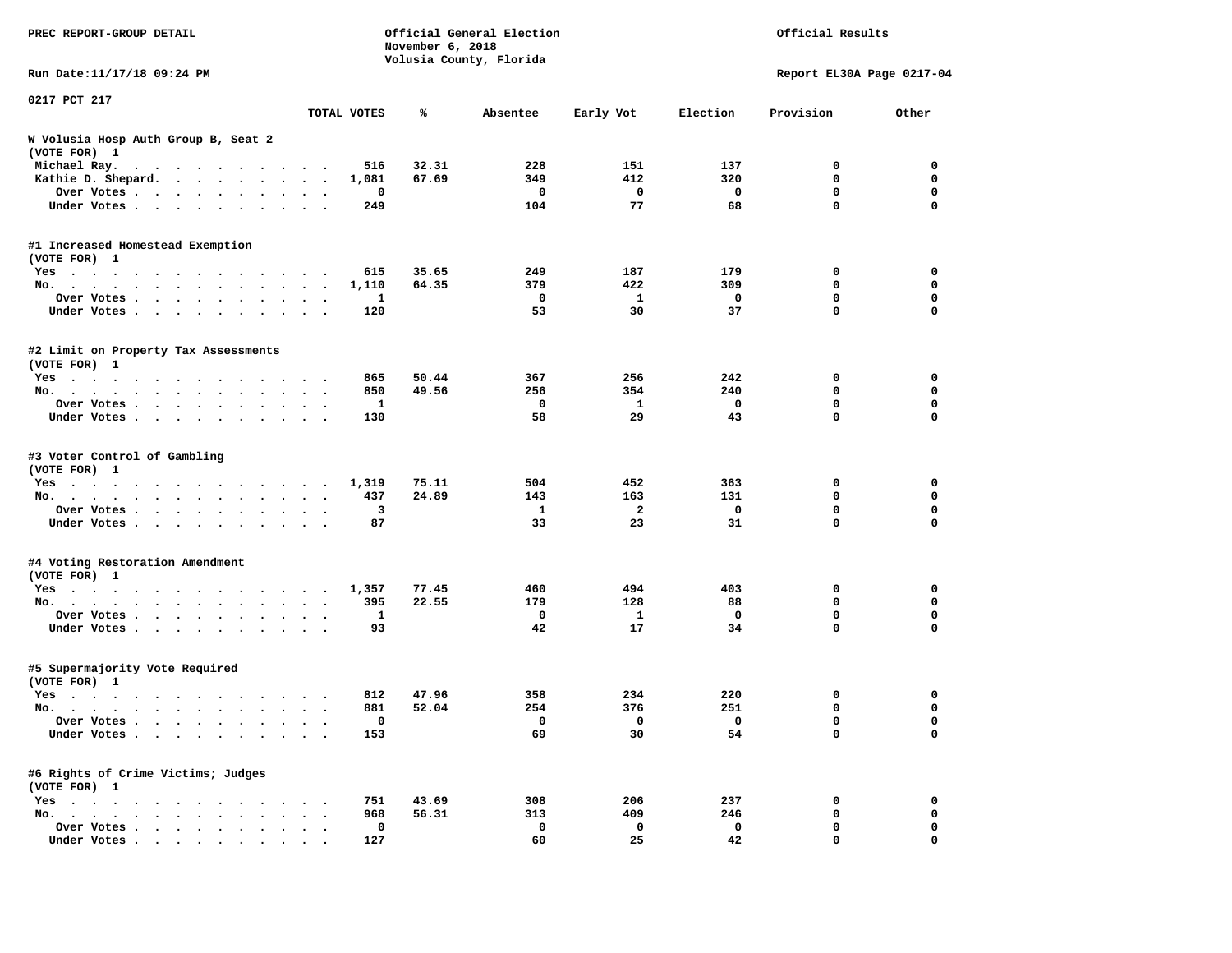| PREC REPORT-GROUP DETAIL               |                                  | November 6, 2018 | Official General Election |              | Official Results |                           |             |
|----------------------------------------|----------------------------------|------------------|---------------------------|--------------|------------------|---------------------------|-------------|
|                                        |                                  |                  | Volusia County, Florida   |              |                  |                           |             |
| Run Date:11/17/18 09:24 PM             |                                  |                  |                           |              |                  | Report EL30A Page 0217-05 |             |
| 0217 PCT 217                           | TOTAL VOTES                      | ℁                | Absentee                  | Early Vot    | Election         | Provision                 | Other       |
| #7 Survivor Benefits                   |                                  |                  |                           |              |                  |                           |             |
| (VOTE FOR) 1                           |                                  |                  |                           |              |                  |                           |             |
| Yes                                    | 809                              | 47.42            | 329                       | 224          | 256              | 0                         | 0           |
| No.                                    | 897                              | 52.58            | 289                       | 389          | 219              | $\mathbf{0}$              | $\mathbf 0$ |
| Over Votes                             | 1                                |                  | $^{\circ}$                | 1            | $\Omega$         | $\Omega$                  | $\Omega$    |
| Under Votes                            | 139                              |                  | 63                        | 26           | 50               | $\Omega$                  | $\Omega$    |
| #9 Prohibits Oil, Gas Drilling, Vaping |                                  |                  |                           |              |                  |                           |             |
| (VOTE FOR) 1                           |                                  |                  |                           |              |                  |                           |             |
| Yes                                    | 1,254                            | 73.38            | 460                       | 448          | 346              | 0                         | 0           |
| No.                                    | 455                              | 26.62            | 162                       | 165          | 128              | 0                         | $\mathbf 0$ |
| Over Votes                             | 0                                |                  | 0                         | $\mathbf 0$  | $\mathbf 0$      | $\mathbf 0$               | $\mathbf 0$ |
| Under Votes                            | 137                              |                  | 59                        | 27           | 51               | $\Omega$                  | $\Omega$    |
| #10 State and Local Structure and Op   |                                  |                  |                           |              |                  |                           |             |
| (VOTE FOR) 1                           |                                  |                  |                           |              |                  |                           |             |
| Yes                                    | 773                              | 45.74            | 331                       | 215          | 227              | 0                         | $\Omega$    |
| No.                                    | 917                              | 54.26            | 286                       | 394          | 237              | $\mathbf{0}$              | $\mathbf 0$ |
| Over Votes                             | $\mathbf 0$                      |                  | $^{\circ}$                | $\mathbf{0}$ | $\mathbf 0$      | $\mathbf 0$               | $\mathbf 0$ |
| Under Votes                            | 156                              |                  | 64                        | 31           | 61               | $\Omega$                  | $\Omega$    |
| #11 Removal of Obs Prov; Crim Statute  |                                  |                  |                           |              |                  |                           |             |
| (VOTE FOR) 1                           |                                  |                  |                           |              |                  |                           |             |
| Yes                                    | 1,166                            | 69.95            | 419                       | 421          | 326              | 0                         | $\mathbf 0$ |
| No.                                    | 501                              | 30.05            | 177                       | 187          | 137              | $\Omega$                  | 0           |
| Over Votes                             | 1                                |                  | $\mathbf 0$               | $\mathbf{1}$ | $\mathbf 0$      | $\mathbf 0$               | $\mathbf 0$ |
| Under Votes.                           | 178                              |                  | 85                        | 31           | 62               | $\Omega$                  | $\Omega$    |
| #12 Lobbying and Abuse of Office       |                                  |                  |                           |              |                  |                           |             |
| (VOTE FOR) 1                           |                                  |                  |                           |              |                  |                           |             |
| Yes                                    | 1,046                            | 61.97            | 443                       | 324          | 279              | $\mathbf 0$               | $\mathbf 0$ |
| No.                                    | 642                              | 38.03            | 171                       | 284          | 187              | $\mathbf{0}$              | $\mathbf 0$ |
| Over Votes                             | $\mathbf{1}$                     |                  | $\mathbf 0$               | $\mathbf{1}$ | $\mathbf 0$      | $\mathbf 0$               | $\mathbf 0$ |
| Under Votes                            | 157                              |                  | 67                        | 31           | 59               | $\Omega$                  | $\Omega$    |
| #13 Ends Dog Racing                    |                                  |                  |                           |              |                  |                           |             |
| (VOTE FOR) 1                           |                                  |                  |                           |              |                  |                           |             |
| Yes                                    | 1,202                            | 69.60            | 463                       | 433          | 306              | 0                         | 0           |
| No.                                    | 525                              | 30.40            | 174                       | 179          | 172              | $\mathbf 0$               | 0           |
| Over Votes                             | $\Omega$<br>$\ddot{\phantom{0}}$ |                  | $\mathbf 0$               | $\mathbf 0$  | $\mathbf 0$      | $\mathbf{0}$              | $\mathbf 0$ |
| Under Votes                            | 119                              |                  | 44                        | 28           | 47               | $\mathbf{0}$              | $\Omega$    |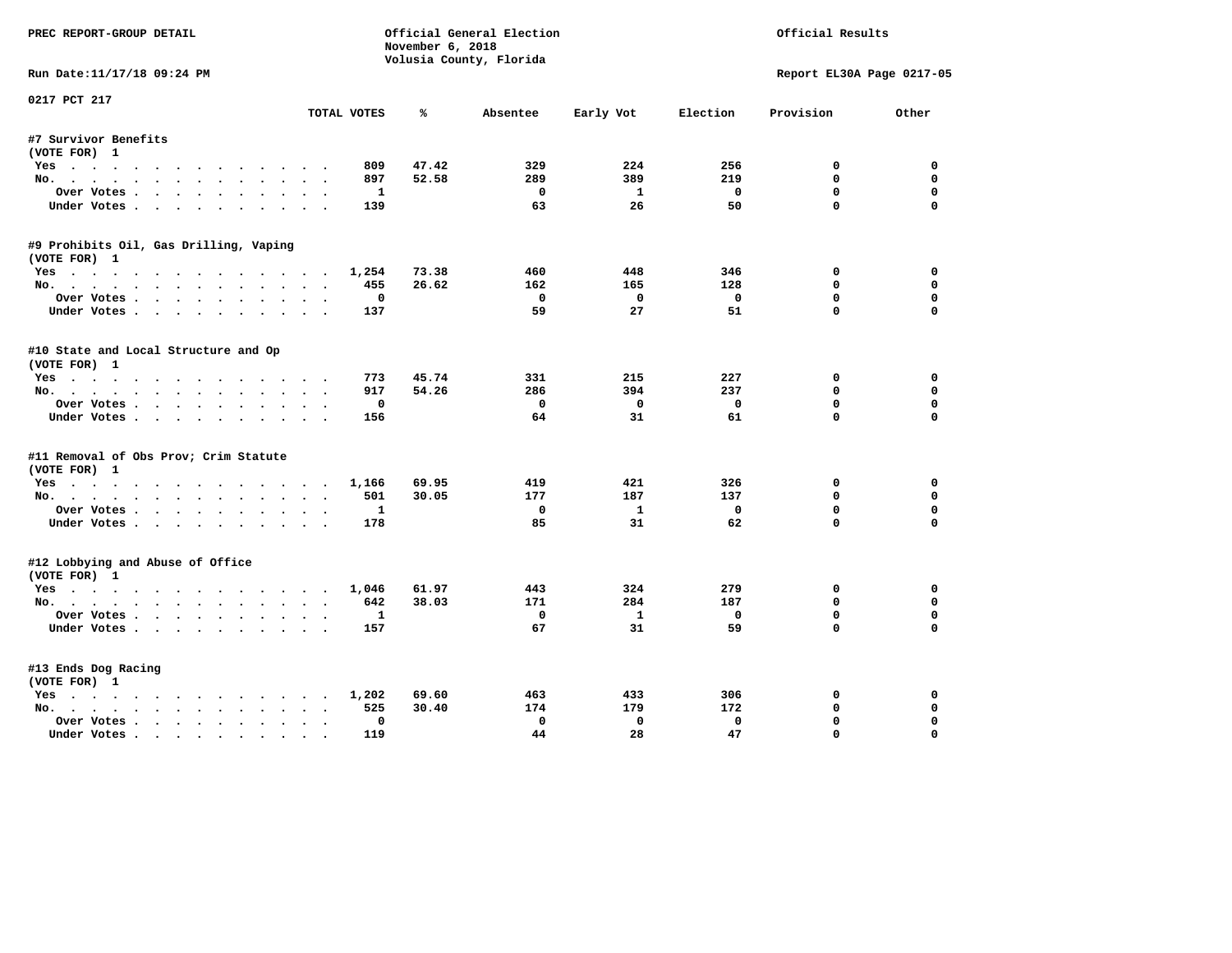|                                                                                                                                                                                  |                | November 6, 2018 |                         |                         |                         |                           |                  |
|----------------------------------------------------------------------------------------------------------------------------------------------------------------------------------|----------------|------------------|-------------------------|-------------------------|-------------------------|---------------------------|------------------|
|                                                                                                                                                                                  |                |                  | Volusia County, Florida |                         |                         |                           |                  |
| Run Date: 11/17/18 09:24 PM                                                                                                                                                      |                |                  |                         |                         |                         | Report EL30A Page 0218-01 |                  |
| 0218 PCT 218                                                                                                                                                                     |                |                  |                         |                         |                         |                           |                  |
| TOTAL VOTES                                                                                                                                                                      |                | ℁                | Absentee                | Early Vot               | Election                | Provision                 | Other            |
| REGISTERED VOTERS - TOTAL                                                                                                                                                        | 4,727          |                  |                         |                         |                         |                           |                  |
| BALLOTS CAST - TOTAL.<br>$\begin{array}{cccccccccccccc} \bullet & \bullet & \bullet & \bullet & \bullet & \bullet & \bullet & \bullet & \bullet & \bullet & \bullet \end{array}$ | 2,841          |                  | 1,017                   | 885                     | 937                     | $\mathbf{1}$              | 1                |
| BALLOTS CAST - BLANK.<br>$\mathbf{r}$ , $\mathbf{r}$ , $\mathbf{r}$<br>$\ddot{\phantom{a}}$<br>$\ddot{\phantom{a}}$                                                              | 0              |                  | 0                       | 0                       | 0                       | $\mathbf 0$               | 0                |
| VOTER TURNOUT - TOTAL<br>$\ddot{\phantom{0}}$<br>$\ddot{\phantom{0}}$<br>$\bullet$                                                                                               |                | 60.10            |                         |                         |                         |                           |                  |
| VOTER TURNOUT - BLANK<br>$\sim$ $\sim$<br>$\ddot{\phantom{a}}$<br>$\cdot$                                                                                                        |                |                  |                         |                         |                         |                           |                  |
| United States Senator<br>(VOTE FOR) 1                                                                                                                                            |                |                  |                         |                         |                         |                           |                  |
|                                                                                                                                                                                  |                |                  |                         |                         |                         |                           |                  |
| Rick Scott $(REP)$                                                                                                                                                               | 1,318          | 46.67            | 502                     | 352                     | 463                     | 1                         | 0                |
| Bill Nelson (DEM).<br>$\mathbf{r}$ , $\mathbf{r}$ , $\mathbf{r}$ , $\mathbf{r}$ , $\mathbf{r}$<br>$\sim$<br>$\ddot{\phantom{0}}$                                                 | 1,498          | 53.05            | 505                     | 526                     | 466                     | $\mathbf 0$               | 1<br>$\mathbf 0$ |
| WRITE-IN.<br>$\sim$<br>$\ddot{\phantom{1}}$<br>$\ddot{\phantom{a}}$                                                                                                              | 8              | .28              | 5                       | $\mathbf{1}$            | $\overline{a}$          | $\mathbf 0$               |                  |
| Over Votes.<br>$\cdots$<br>$\cdot$<br>$\bullet$<br>$\cdot$                                                                                                                       | 3              |                  | $\mathbf 0$             | $\overline{a}$          | $\mathbf{1}$            | $\mathbf 0$               | $\mathbf 0$      |
| Under Votes<br>$\bullet$<br>$\ddot{\phantom{1}}$                                                                                                                                 | 14             |                  | 5                       | $\overline{\mathbf{4}}$ | 5                       | $\mathbf 0$               | $\Omega$         |
| Representative in Congress District 6<br>(VOTE FOR) 1                                                                                                                            |                |                  |                         |                         |                         |                           |                  |
| Michael Waltz (REP)                                                                                                                                                              | 1,278          | 45.87            | 472                     | 352                     | 454                     | 0                         | 0                |
| Nancy Soderberg (DEM)<br>$\ddot{\phantom{0}}$                                                                                                                                    | 1,508          | 54.13            | 521                     | 519                     | 467                     | $\mathbf 0$               | $\mathbf{1}$     |
| Over Votes<br>$\ddot{\phantom{0}}$                                                                                                                                               | 1              |                  | $\mathbf 0$             | 0                       | 1                       | $\mathbf 0$               | $\mathbf 0$      |
| Under Votes<br>$\cdot$ $\cdot$<br>$\sim$                                                                                                                                         | 54             |                  | 24                      | 14                      | 15                      | $\mathbf{1}$              | $\mathbf 0$      |
|                                                                                                                                                                                  |                |                  |                         |                         |                         |                           |                  |
| Governor and Lieutenant Governor<br>(VOTE FOR) 1                                                                                                                                 |                |                  |                         |                         |                         |                           |                  |
| Ron DeSantis (REP) $\cdot \cdot \cdot \cdot \cdot \cdot$                                                                                                                         | 1,299          | 46.11            | 486                     | 356                     | 456                     | 1                         | 0                |
| Andrew Gillum (DEM)<br>$\bullet$                                                                                                                                                 | 1,491          | 52.93            | 505                     | 518                     | 467                     | $\mathbf 0$               | $\mathbf{1}$     |
| Darcy G. Richardson (REF)<br>$\sim$                                                                                                                                              | 14             | .50              | 7                       | 4                       | 3                       | $\mathbf 0$               | $\mathbf 0$      |
| Ryan Christopher Foley.<br>$\sim$ $\sim$ $\sim$ $\sim$ $\sim$<br>$\sim$ $\sim$<br>$\cdot$ .                                                                                      | з              | .11              | $\mathbf 0$             | $\mathbf{1}$            | $\overline{\mathbf{2}}$ | $\mathbf 0$               | $\mathbf 0$      |
| Kyle "KC" Gibson<br>$\ddot{\phantom{a}}$<br>$\sim$<br>$\ddot{\phantom{0}}$                                                                                                       | 8              | .28              | 5                       | $\mathbf{1}$            | $\overline{a}$          | $\mathbf 0$               | $\mathbf 0$      |
| Bruce Stanley<br>$\ddot{\phantom{1}}$<br>$\sim$                                                                                                                                  | $\overline{a}$ | .07              | $\mathbf{1}$            | $\mathbf 0$             | $\mathbf{1}$            | $\mathbf 0$               | $\Omega$         |
| WRITE-IN.<br>$\ddot{\phantom{a}}$                                                                                                                                                | 0              |                  | 0                       | $\mathbf 0$             | 0                       | $\mathbf 0$               | $\mathbf 0$      |
| Over Votes<br>$\sim$<br>$\sim$ $\sim$                                                                                                                                            | 4              |                  | $\overline{a}$          | $\overline{a}$          | $\mathbf 0$             | $\mathbf 0$               | $\mathbf 0$      |
| Under Votes<br>$\ddot{\phantom{1}}$                                                                                                                                              | 20             |                  | 11                      | 3                       | 6                       | $\mathbf 0$               | 0                |
|                                                                                                                                                                                  |                |                  |                         |                         |                         |                           |                  |
| Attorney General<br>(VOTE FOR) 1                                                                                                                                                 |                |                  |                         |                         |                         |                           |                  |
| Ashley Moody (REP)                                                                                                                                                               | 1,389          | 49.70            | 520                     | 383                     | 485                     | 1                         | 0                |
| Sean Shaw (DEM)<br>$\cdots$<br>$\bullet$<br>$\bullet$                                                                                                                            | 1,340          | 47.94            | 447                     | 475                     | 417                     | $\mathbf 0$               | $\mathbf{1}$     |
| Jeffrey Marc Siskind.<br>$\ddot{\phantom{1}}$<br>$\ddot{\phantom{a}}$<br>$\bullet$                                                                                               | 66             | 2.36             | 26                      | 19                      | 21                      | 0                         | $\Omega$         |
| Over Votes                                                                                                                                                                       | $\mathbf 0$    |                  | $\mathbf 0$             | $\mathbf 0$             | $\mathbf 0$             | $\mathbf 0$               | $\mathbf 0$      |
| Under Votes<br>$\bullet$                                                                                                                                                         | 46             |                  | 24                      | 8                       | 14                      | $\mathbf 0$               | 0                |
|                                                                                                                                                                                  |                |                  |                         |                         |                         |                           |                  |
| Chief Financial Officer<br>(VOTE FOR) 1                                                                                                                                          |                |                  |                         |                         |                         |                           |                  |
| Jimmy Patronis (REP).                                                                                                                                                            | 1,319          | 48.05            | 472                     | 368                     | 478                     | 1                         | 0                |
| Jeremy Ring (DEM).<br>$\bullet$<br>$\bullet$                                                                                                                                     | 1,422          | 51.80            | 499                     | 498                     | 424                     | 0                         | 1                |
| WRITE-IN.<br>$\cdots$<br>$\bullet$                                                                                                                                               | 4              | .15              | 2                       | $\mathbf{1}$            | 1                       | $\mathbf 0$               | $\mathbf 0$      |
| Over Votes.<br>$\cdot$ $\cdot$ $\cdot$ $\cdot$ $\cdot$<br>$\ddot{\phantom{a}}$<br>$\bullet$<br>$\ddot{\phantom{1}}$<br>$\ddot{\phantom{0}}$<br>$\ddot{\phantom{a}}$              | $\mathbf 0$    |                  | $\mathbf 0$             | $\mathbf 0$             | $\mathbf 0$             | $\mathbf 0$               | $\mathbf 0$      |
| Under Votes.<br>$\bullet \qquad \bullet \qquad \bullet$<br>$\blacksquare$                                                                                                        | 96             |                  | 44                      | 18                      | 34                      | $\Omega$                  | $\Omega$         |

Official Results

**PREC REPORT-GROUP DETAIL CONSULTS AND RESULTS Official General Election**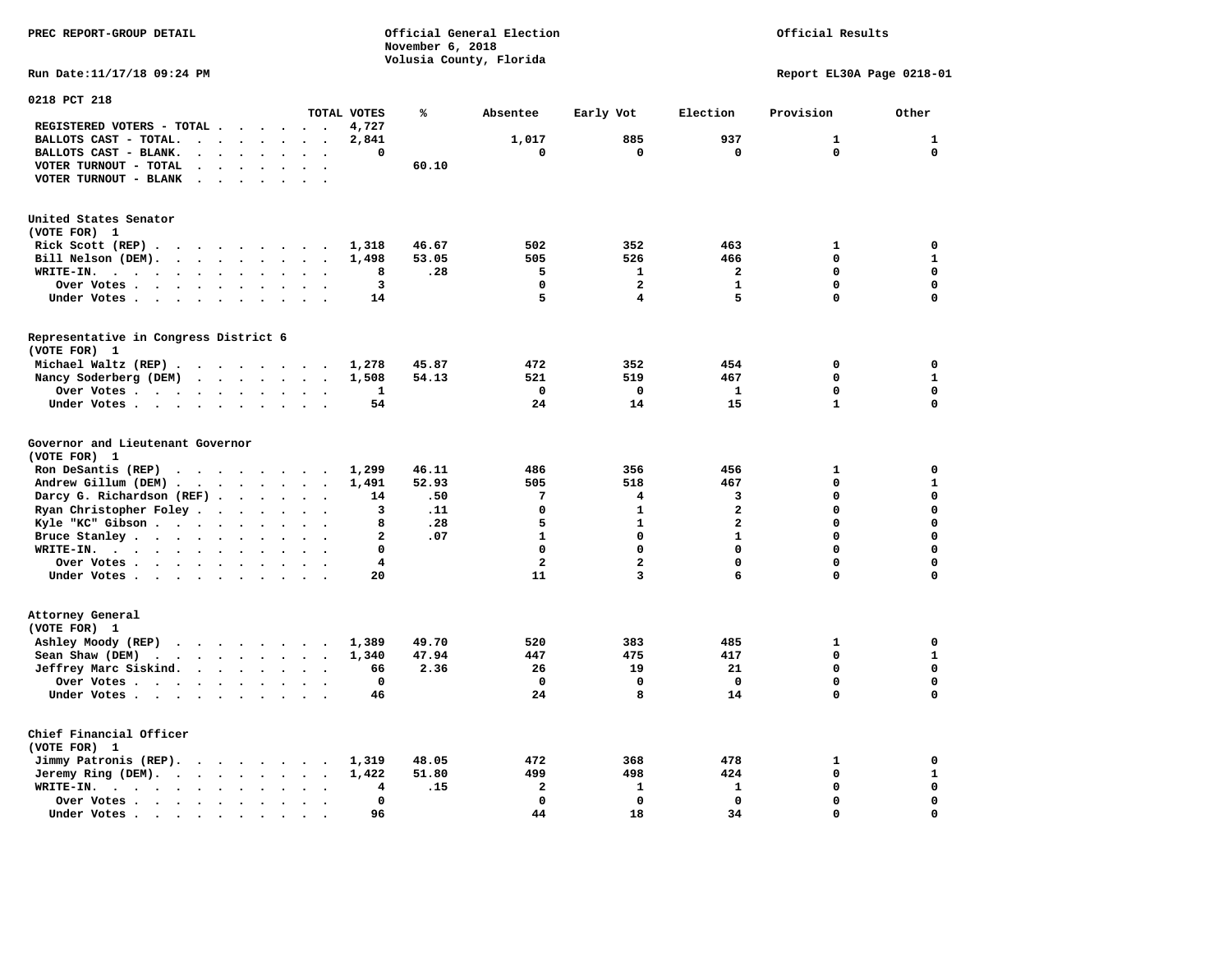| PREC REPORT-GROUP DETAIL                                                                                                                                                                                                                                                                                                                                                                                                            |                                                         |             | November 6, 2018 | Official General Election<br>Volusia County, Florida |              | Official Results        |                           |                            |  |
|-------------------------------------------------------------------------------------------------------------------------------------------------------------------------------------------------------------------------------------------------------------------------------------------------------------------------------------------------------------------------------------------------------------------------------------|---------------------------------------------------------|-------------|------------------|------------------------------------------------------|--------------|-------------------------|---------------------------|----------------------------|--|
| Run Date:11/17/18 09:24 PM                                                                                                                                                                                                                                                                                                                                                                                                          |                                                         |             |                  |                                                      |              |                         | Report EL30A Page 0218-02 |                            |  |
| 0218 PCT 218                                                                                                                                                                                                                                                                                                                                                                                                                        |                                                         | TOTAL VOTES | ℁                | Absentee                                             | Early Vot    | Election                | Provision                 | Other                      |  |
| Commissioner of Agriculture                                                                                                                                                                                                                                                                                                                                                                                                         |                                                         |             |                  |                                                      |              |                         |                           |                            |  |
| (VOTE FOR) 1                                                                                                                                                                                                                                                                                                                                                                                                                        |                                                         |             |                  |                                                      |              |                         |                           |                            |  |
| Matt Caldwell (REP)                                                                                                                                                                                                                                                                                                                                                                                                                 |                                                         | 1,288       | 46.84            | 474                                                  | 362          | 451                     | 1                         | $\mathbf 0$                |  |
| Nicole "Nikki" Fried (DEM).                                                                                                                                                                                                                                                                                                                                                                                                         |                                                         | 1,462       | 53.16            | 496                                                  | 507          | 458                     | $\Omega$                  | 1                          |  |
| Over Votes                                                                                                                                                                                                                                                                                                                                                                                                                          |                                                         | 0           |                  | 0                                                    | 0            | $\mathbf 0$             | 0                         | 0                          |  |
| Under Votes                                                                                                                                                                                                                                                                                                                                                                                                                         |                                                         | 91          |                  | 47                                                   | 16           | 28                      | $\mathbf 0$               | $\mathbf 0$                |  |
| State Senator District 14<br>(VOTE FOR) 1                                                                                                                                                                                                                                                                                                                                                                                           |                                                         |             |                  |                                                      |              |                         |                           |                            |  |
| Dorothy L. Hukill (REP).                                                                                                                                                                                                                                                                                                                                                                                                            |                                                         | 1,179       | 44.90            | 439                                                  | 324          | 415                     | 1                         | 0                          |  |
| Melissa "Mel" Martin (DEM).                                                                                                                                                                                                                                                                                                                                                                                                         |                                                         | 1,447       | 55.10            | 491                                                  | 506          | 449                     | 0                         | $\mathbf{1}$               |  |
| Over Votes                                                                                                                                                                                                                                                                                                                                                                                                                          |                                                         | 0           |                  | $\mathbf{o}$                                         | $\mathbf 0$  | $\overline{\mathbf{0}}$ | $\mathbf 0$               | $\mathbf 0$                |  |
| Under Votes<br>$\sim$                                                                                                                                                                                                                                                                                                                                                                                                               |                                                         | 108         |                  | 48                                                   | 21           | 39                      | $\mathbf 0$               | $\mathbf 0$                |  |
| State Representative District 26<br>(VOTE FOR) 1                                                                                                                                                                                                                                                                                                                                                                                    |                                                         |             |                  |                                                      |              |                         |                           |                            |  |
| Elizabeth Fetterhoff (REP).                                                                                                                                                                                                                                                                                                                                                                                                         |                                                         | 1,361       | 49.56            | 510                                                  | 376          | 474                     | $\mathbf{1}$              | $\mathbf 0$                |  |
| Patrick Henry (DEM)                                                                                                                                                                                                                                                                                                                                                                                                                 |                                                         | 1,385       | 50.44            | 463                                                  | 494          | 427                     | $\mathbf 0$               | $\mathbf{1}$               |  |
| Over Votes                                                                                                                                                                                                                                                                                                                                                                                                                          | $\bullet$<br>$\overline{\phantom{a}}$                   | 0           |                  | 0                                                    | 0            | 0                       | 0                         | 0                          |  |
| Under Votes                                                                                                                                                                                                                                                                                                                                                                                                                         |                                                         | 95          |                  | 44                                                   | 15           | 36                      | 0                         | $\mathbf 0$                |  |
| Justice of the Supreme Court Lawson<br>(VOTE FOR) 1                                                                                                                                                                                                                                                                                                                                                                                 |                                                         |             |                  |                                                      |              |                         |                           |                            |  |
| Yes                                                                                                                                                                                                                                                                                                                                                                                                                                 |                                                         | 1,664       | 70.69            | 647                                                  | 503          | 514                     | 0                         | 0                          |  |
| No.<br>$\mathbf{u} = \mathbf{u} + \mathbf{u} + \mathbf{u} + \mathbf{u} + \mathbf{u} + \mathbf{u} + \mathbf{u} + \mathbf{u} + \mathbf{u} + \mathbf{u} + \mathbf{u} + \mathbf{u} + \mathbf{u} + \mathbf{u} + \mathbf{u} + \mathbf{u} + \mathbf{u} + \mathbf{u} + \mathbf{u} + \mathbf{u} + \mathbf{u} + \mathbf{u} + \mathbf{u} + \mathbf{u} + \mathbf{u} + \mathbf{u} + \mathbf{u} + \mathbf{u} + \mathbf{u} + \mathbf{u} + \mathbf$ |                                                         | 690         | 29.31            | 202                                                  | 254          | 232                     | 1                         | 1                          |  |
| Over Votes                                                                                                                                                                                                                                                                                                                                                                                                                          | $\ddot{\phantom{a}}$<br>$\sim$<br>$\cdot$               | 1           |                  | 0                                                    | $\mathbf{1}$ | $\mathbf 0$             | $\mathbf 0$               | $\mathbf 0$<br>$\mathbf 0$ |  |
| Under Votes                                                                                                                                                                                                                                                                                                                                                                                                                         | $\cdot$ $\cdot$ $\cdot$                                 | 486         |                  | 168                                                  | 127          | 191                     | $\mathbf 0$               |                            |  |
| 5th District Court of Appeal Eisnaugle<br>(VOTE FOR) 1                                                                                                                                                                                                                                                                                                                                                                              |                                                         |             |                  |                                                      |              |                         |                           |                            |  |
| Yes                                                                                                                                                                                                                                                                                                                                                                                                                                 |                                                         | 1,530       | 65.38            | 586                                                  | 445          | 498                     | $\mathbf{1}$              | $\mathbf 0$                |  |
| No.                                                                                                                                                                                                                                                                                                                                                                                                                                 |                                                         | 810         | 34.62            | 259                                                  | 311          | 239                     | $\mathbf 0$               | $\mathbf{1}$               |  |
| Over Votes<br>$\cdot$ $\cdot$<br>$\cdot$                                                                                                                                                                                                                                                                                                                                                                                            |                                                         | 1           |                  | $\mathbf{o}$                                         | 0            | -1                      | $\mathbf 0$               | $\mathbf 0$                |  |
| Under Votes                                                                                                                                                                                                                                                                                                                                                                                                                         |                                                         | 500         |                  | 172                                                  | 129          | 199                     | $\Omega$                  | $\Omega$                   |  |
| Circuit Judge 7th Judicial, Grp 15<br>(VOTE FOR) 1                                                                                                                                                                                                                                                                                                                                                                                  |                                                         |             |                  |                                                      |              |                         |                           |                            |  |
| Linda L. Gaustad                                                                                                                                                                                                                                                                                                                                                                                                                    |                                                         | 1,494       | 62.67            | 547                                                  | 478          | 468                     | 0                         | 1                          |  |
| Ryan Will $\cdots$ $\cdots$ $\cdots$ $\cdots$                                                                                                                                                                                                                                                                                                                                                                                       |                                                         | 890         | 37.33            | 322                                                  | 290          | 277                     | 1                         | $\mathbf 0$                |  |
| Over Votes                                                                                                                                                                                                                                                                                                                                                                                                                          | $\sim$ $\sim$                                           | 1           |                  | $\mathbf{o}$                                         | 0            | 1                       | $\mathbf 0$               | $\mathbf 0$                |  |
| Under Votes<br>$\ddot{\phantom{0}}$<br>$\cdot$<br>$\cdot$                                                                                                                                                                                                                                                                                                                                                                           |                                                         | 456         |                  | 148                                                  | 117          | 191                     | $\mathbf 0$               | $\mathbf 0$                |  |
| County Council Member District 1<br>(VOTE FOR) 1                                                                                                                                                                                                                                                                                                                                                                                    |                                                         |             |                  |                                                      |              |                         |                           |                            |  |
| Barbara Girtman                                                                                                                                                                                                                                                                                                                                                                                                                     |                                                         | 1,412       | 55.79            | 497                                                  | 489          | 425                     | 0                         | 1                          |  |
| Pat Patterson                                                                                                                                                                                                                                                                                                                                                                                                                       |                                                         | 1,119       | 44.21            | 428                                                  | 317          | 373                     | 1                         | 0                          |  |
| Over Votes<br>$\ddot{\phantom{0}}$<br>$\bullet$                                                                                                                                                                                                                                                                                                                                                                                     | $\ddot{\phantom{1}}$<br>$\ddot{\phantom{a}}$<br>$\cdot$ | 0           |                  | $\mathbf 0$                                          | $\mathbf{o}$ | $\mathbf 0$             | $\mathbf 0$               | $\mathbf 0$                |  |
| Under Votes                                                                                                                                                                                                                                                                                                                                                                                                                         |                                                         | 310         |                  | 92                                                   | 79           | 139                     | $\Omega$                  | $\Omega$                   |  |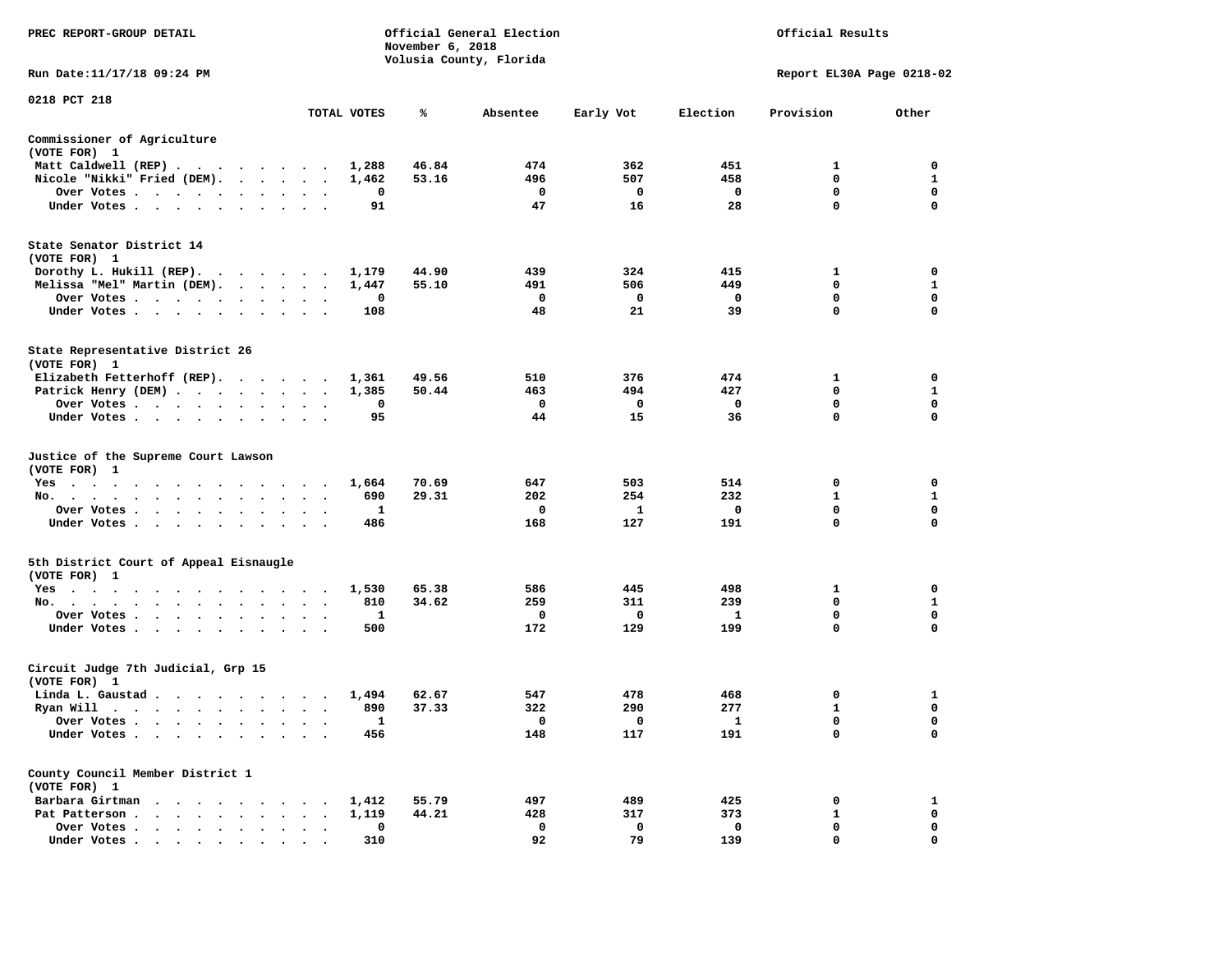| PREC REPORT-GROUP DETAIL                                                                                       |                                              |       | November 6, 2018 | Official General Election<br>Volusia County, Florida |           | Official Results |                           |             |
|----------------------------------------------------------------------------------------------------------------|----------------------------------------------|-------|------------------|------------------------------------------------------|-----------|------------------|---------------------------|-------------|
| Run Date: 11/17/18 09:24 PM                                                                                    |                                              |       |                  |                                                      |           |                  | Report EL30A Page 0218-03 |             |
| 0218 PCT 218                                                                                                   | TOTAL VOTES                                  |       | ℁                | Absentee                                             | Early Vot | Election         | Provision                 | Other       |
| School Board Member District 1                                                                                 |                                              |       |                  |                                                      |           |                  |                           |             |
| (VOTE FOR) 1                                                                                                   |                                              |       |                  |                                                      |           |                  |                           |             |
| Al Bouie.<br>$\sim$<br>$\cdots$                                                                                |                                              | 1,288 | 52.36            | 486                                                  | 441       | 361              | 0                         | 0           |
| Jamie Michele Haynes.                                                                                          |                                              | 1,172 | 47.64            | 406                                                  | 348       | 416              | 1                         | 1           |
| Over Votes<br>$\cdots$                                                                                         |                                              | 1     |                  | 0                                                    | 1         | 0                | 0                         | 0           |
| Under Votes                                                                                                    |                                              | 380   |                  | 125                                                  | 95        | 160              | 0                         | $\mathbf 0$ |
| DeLand City Commissioner Seat 5<br>(VOTE FOR) 1                                                                |                                              |       |                  |                                                      |           |                  |                           |             |
| Markesha James.                                                                                                |                                              | 1,078 | 43.59            | 350                                                  | 391       | 336              | 0                         | 1           |
| Kevin Reid $\cdots$                                                                                            |                                              | 1,395 | 56.41            | 555                                                  | 397       | 442              | 1                         | 0           |
| Over Votes                                                                                                     | $\cdot$                                      | 1     |                  | 0                                                    | 1         | 0                | $\mathbf 0$               | $\mathbf 0$ |
| Under Votes                                                                                                    | $\sim$<br>$\ddot{\phantom{1}}$               | 367   |                  | 112                                                  | 96        | 159              | 0                         | 0           |
| Soil and Water Cons Dist Seat 1<br>(VOTE FOR) 1                                                                |                                              |       |                  |                                                      |           |                  |                           |             |
| William Bliss.<br>.                                                                                            |                                              | 1,327 | 57.80            | 496                                                  | 454       | 376              | 1                         | 0           |
| Derrick Orberg.                                                                                                | $\ddot{\phantom{0}}$                         | 969   | 42.20            | 335                                                  | 293       | 340              | 0                         | 1           |
| Over Votes                                                                                                     | $\ddot{\phantom{1}}$                         | 0     |                  | 0                                                    | 0         | 0                | 0                         | 0           |
| Under Votes                                                                                                    |                                              | 545   |                  | 186                                                  | 138       | 221              | $\mathbf 0$               | $\mathbf 0$ |
| Soil and Water Cons Dist Seat 3<br>(VOTE FOR) 1                                                                |                                              |       |                  |                                                      |           |                  |                           |             |
| Beth James.<br>$\cdots$                                                                                        |                                              | 962   | 42.03            | 345                                                  | 302       | 313              | 1                         | 1           |
| Wesley Wayne Wilson Jr                                                                                         |                                              | 430   | 18.79            | 139                                                  | 127       | 164              | 0                         | 0           |
| Christine Wilt.                                                                                                |                                              | 897   | 39.19            | 343                                                  | 317       | 237              | 0                         | 0           |
| Over Votes                                                                                                     | $\bullet$ .                                  | 0     |                  | 0                                                    | 0         | 0                | $\mathbf 0$               | $\mathbf 0$ |
| Under Votes                                                                                                    |                                              | 552   |                  | 190                                                  | 139       | 223              | $\mathbf 0$               | 0           |
| Soil and Water Cons Dist Seat 5<br>(VOTE FOR) 1                                                                |                                              |       |                  |                                                      |           |                  |                           |             |
| J. Mark Barfield                                                                                               |                                              | 373   | 15.93            | 157                                                  | 91        | 125              | 0                         | 0           |
| Andy Kelly                                                                                                     | $\bullet$<br>$\ddot{\phantom{1}}$            | 1,306 | 55.76            | 453                                                  | 450       | 403              | 0                         | 0           |
| David Schaefer.<br>$\ddot{\phantom{0}}$                                                                        | $\bullet$<br>$\ddot{\phantom{0}}$<br>$\cdot$ | 663   | 28.31            | 239                                                  | 222       | 200              | 1                         | 1           |
| Over Votes<br>$\ddot{\phantom{a}}$<br>$\cdot$                                                                  |                                              | 0     |                  | 0                                                    | 0         | 0                | $\mathbf 0$               | $\mathbf 0$ |
| Under Votes<br>$\cdot$                                                                                         | $\bullet$<br>$\ddot{\phantom{1}}$            | 499   |                  | 168                                                  | 122       | 209              | $\mathbf 0$               | $\mathbf 0$ |
| W Volusia Hosp Auth Group A, Seat 1<br>(VOTE FOR) 1                                                            |                                              |       |                  |                                                      |           |                  |                           |             |
| John M. Hill<br>$\bullet$                                                                                      |                                              | 1,284 | 52.73            | 494                                                  | 365       | 423              | 1                         | 1           |
| Voloria Manning                                                                                                |                                              | 1,151 | 47.27            | 391                                                  | 414       | 346              | 0                         | 0           |
| Over Votes .                                                                                                   |                                              | 0     |                  | 0                                                    | 0         | 0                | 0                         | 0           |
| Under Votes.<br>$\bullet$<br>$\ddot{\phantom{0}}$<br>$\bullet$<br>$\ddot{\phantom{1}}$<br>$\ddot{\phantom{a}}$ |                                              | 406   |                  | 132                                                  | 106       | 168              | 0                         | $\mathbf 0$ |
| W Volusia Hosp Auth Group B, Seat 1<br>(VOTE FOR) 1                                                            |                                              |       |                  |                                                      |           |                  |                           |             |
| Webster Barnaby<br>$\sim$ $\sim$ $\sim$                                                                        |                                              | 922   | 39.07            | 339                                                  | 288       | 294              | 1                         | 0           |
| Dolores Guzman.                                                                                                |                                              | 1,438 | 60.93            | 509                                                  | 480       | 448              | 0                         | 1           |
| Over Votes<br>$\ddot{\phantom{0}}$<br>$\ddot{\phantom{a}}$<br>$\ddot{\phantom{0}}$                             |                                              | 0     |                  | 0                                                    | 0         | 0                | 0                         | 0           |
| Under Votes                                                                                                    |                                              | 481   |                  | 169                                                  | 117       | 195              | 0                         | $\mathbf 0$ |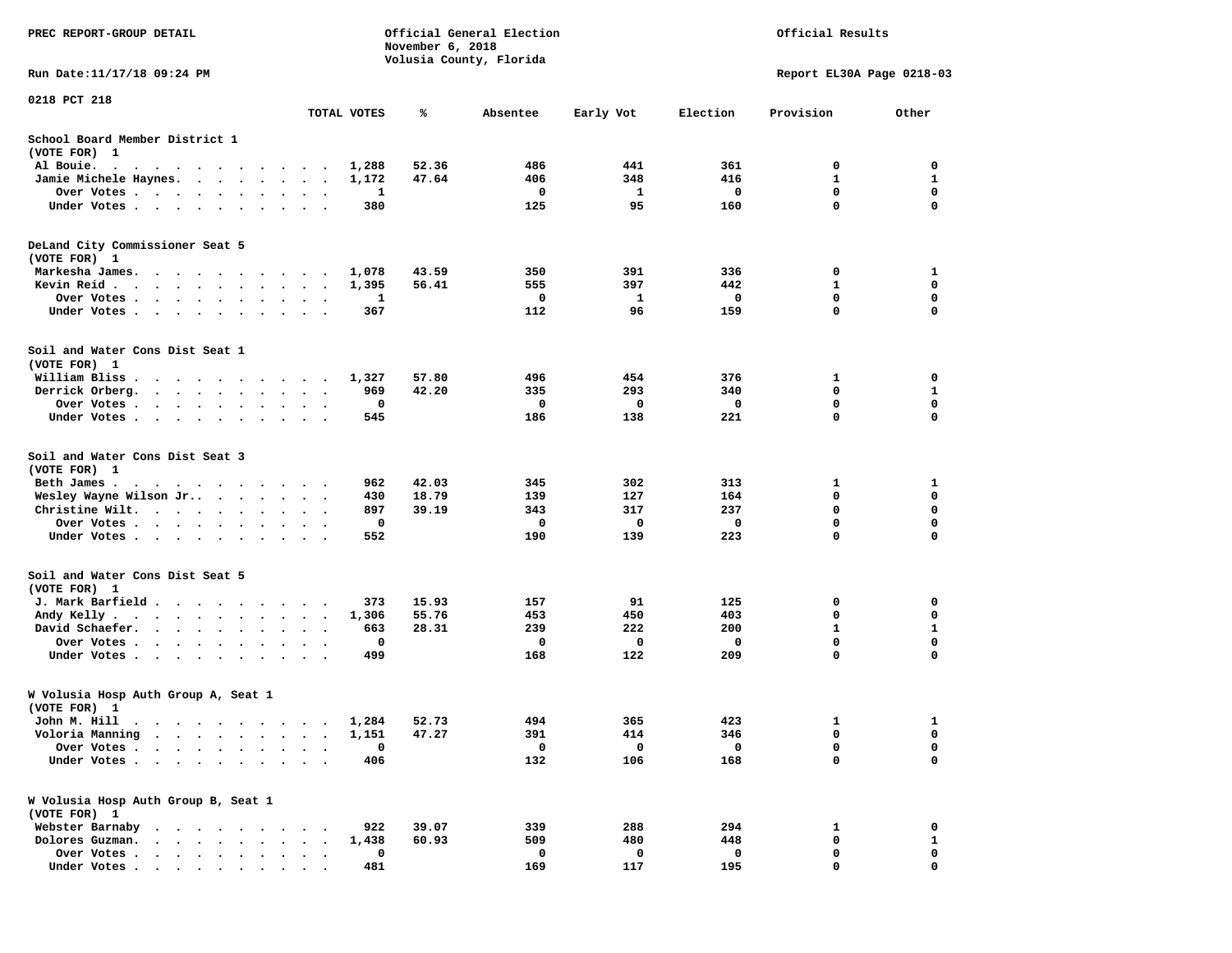| PREC REPORT-GROUP DETAIL                             |                      |                         | November 6, 2018 | Official General Election<br>Volusia County, Florida |              | Official Results |                           |              |  |
|------------------------------------------------------|----------------------|-------------------------|------------------|------------------------------------------------------|--------------|------------------|---------------------------|--------------|--|
| Run Date: 11/17/18 09:24 PM                          |                      |                         |                  |                                                      |              |                  | Report EL30A Page 0218-04 |              |  |
| 0218 PCT 218                                         |                      | TOTAL VOTES             | ℁                | Absentee                                             | Early Vot    | Election         | Provision                 | Other        |  |
| W Volusia Hosp Auth Group B, Seat 2<br>(VOTE FOR) 1  |                      |                         |                  |                                                      |              |                  |                           |              |  |
| Michael Ray.                                         |                      | 1,032                   | 44.25            | 374                                                  | 319          | 338              | 1                         | 0            |  |
| Kathie D. Shepard.                                   | $\ddot{\phantom{1}}$ | 1,300                   | 55.75            | 465                                                  | 443          | 391              | $\mathbf 0$               | 1            |  |
| Over Votes<br>$\bullet$                              | $\ddot{\phantom{0}}$ | 1                       |                  | 0                                                    | 1            | 0                | 0                         | $\mathbf 0$  |  |
| Under Votes<br>$\ddot{\phantom{0}}$                  |                      | 508                     |                  | 178                                                  | 122          | 208              | 0                         | $\mathbf 0$  |  |
| #1 Increased Homestead Exemption<br>(VOTE FOR) 1     |                      |                         |                  |                                                      |              |                  |                           |              |  |
| Yes                                                  |                      | 1,144                   | 42.62            | 452                                                  | 305          | 386              | 1                         | 0            |  |
| No.                                                  | $\ddot{\phantom{1}}$ | 1,540                   | 57.38            | 509                                                  | 547          | 483              | 0                         | $\mathbf{1}$ |  |
| Over Votes<br>$\cdot$                                |                      | 2                       |                  | 0                                                    | 1            | 1                | 0                         | 0            |  |
| Under Votes<br>$\ddot{\phantom{0}}$                  | $\ddot{\phantom{1}}$ | 155                     |                  | 56                                                   | 32           | 67               | 0                         | $\mathbf 0$  |  |
| #2 Limit on Property Tax Assessments<br>(VOTE FOR) 1 |                      |                         |                  |                                                      |              |                  |                           |              |  |
| Yes                                                  |                      | 1,582                   | 58.92            | 590                                                  | 462          | 530              | 0                         | 0            |  |
| No.                                                  |                      | 1,103                   | 41.08            | 363                                                  | 392          | 346              | 1                         | 1            |  |
| Over Votes                                           |                      | 0                       |                  | 0                                                    | 0            | 0                | 0                         | 0            |  |
| Under Votes                                          | $\sim$ $\sim$        | 156                     |                  | 64                                                   | 31           | 61               | 0                         | 0            |  |
| #3 Voter Control of Gambling<br>(VOTE FOR) 1         |                      |                         |                  |                                                      |              |                  |                           |              |  |
| Yes                                                  |                      | 1,859                   | 67.75            | 704                                                  | 550          | 604              | 1                         | 0            |  |
| No.                                                  | $\sim$ $\sim$        | 885                     | 32.25            | 278                                                  | 316          | 290              | 0                         | $\mathbf{1}$ |  |
| Over Votes<br>$\bullet$<br>$\bullet$                 | $\bullet$            | $\overline{\mathbf{2}}$ |                  | 0                                                    | 0            | $\overline{2}$   | 0                         | $\mathbf 0$  |  |
| Under Votes                                          |                      | 95                      |                  | 35                                                   | 19           | 41               | 0                         | 0            |  |
| #4 Voting Restoration Amendment<br>(VOTE FOR) 1      |                      |                         |                  |                                                      |              |                  |                           |              |  |
| Yes                                                  |                      | 1,790                   | 65.47            | 625                                                  | 592          | 572              | 0                         | 1            |  |
| No.<br>$\bullet$                                     | $\bullet$            | 944                     | 34.53            | 347                                                  | 271          | 325              | $\mathbf{1}$              | $\mathbf 0$  |  |
| Over Votes<br>$\bullet$<br>$\bullet$                 |                      | 1                       |                  | 1                                                    | $\mathbf 0$  | 0                | 0                         | 0            |  |
| Under Votes                                          |                      | 106                     |                  | 44                                                   | 22           | 40               | 0                         | 0            |  |
| #5 Supermajority Vote Required<br>(VOTE FOR) 1       |                      |                         |                  |                                                      |              |                  |                           |              |  |
| Yes                                                  |                      | 1,627                   | 60.87            | 629                                                  | 437          | 561              | 0                         | 0            |  |
| No.                                                  |                      | 1,046                   | 39.13            | 328                                                  | 414          | 302              | 1                         | 1            |  |
| Over Votes                                           |                      | 1                       |                  | $\mathbf{0}$                                         | $\mathbf{I}$ | $\mathbf 0$      | 0                         | 0            |  |
| Under Votes                                          |                      | 167                     |                  | 60                                                   | 33           | 74               | 0                         | $\mathbf 0$  |  |
| #6 Rights of Crime Victims; Judges<br>(VOTE FOR) 1   |                      |                         |                  |                                                      |              |                  |                           |              |  |
| $Yes \t . \t . \t .$                                 |                      | 1,255                   | 46.57            | 492                                                  | 297          | 465              | 0                         | $\mathbf{1}$ |  |
| No.                                                  |                      | 1,440                   | 53.43            | 474                                                  | 550          | 415              | $\mathbf{1}$              | 0            |  |
| Over Votes                                           |                      | $\mathbf 0$             |                  | 0                                                    | 0            | 0                | 0                         | 0            |  |
| Under Votes.                                         |                      | 146                     |                  | 51                                                   | 38           | 57               | 0                         | $\mathbf 0$  |  |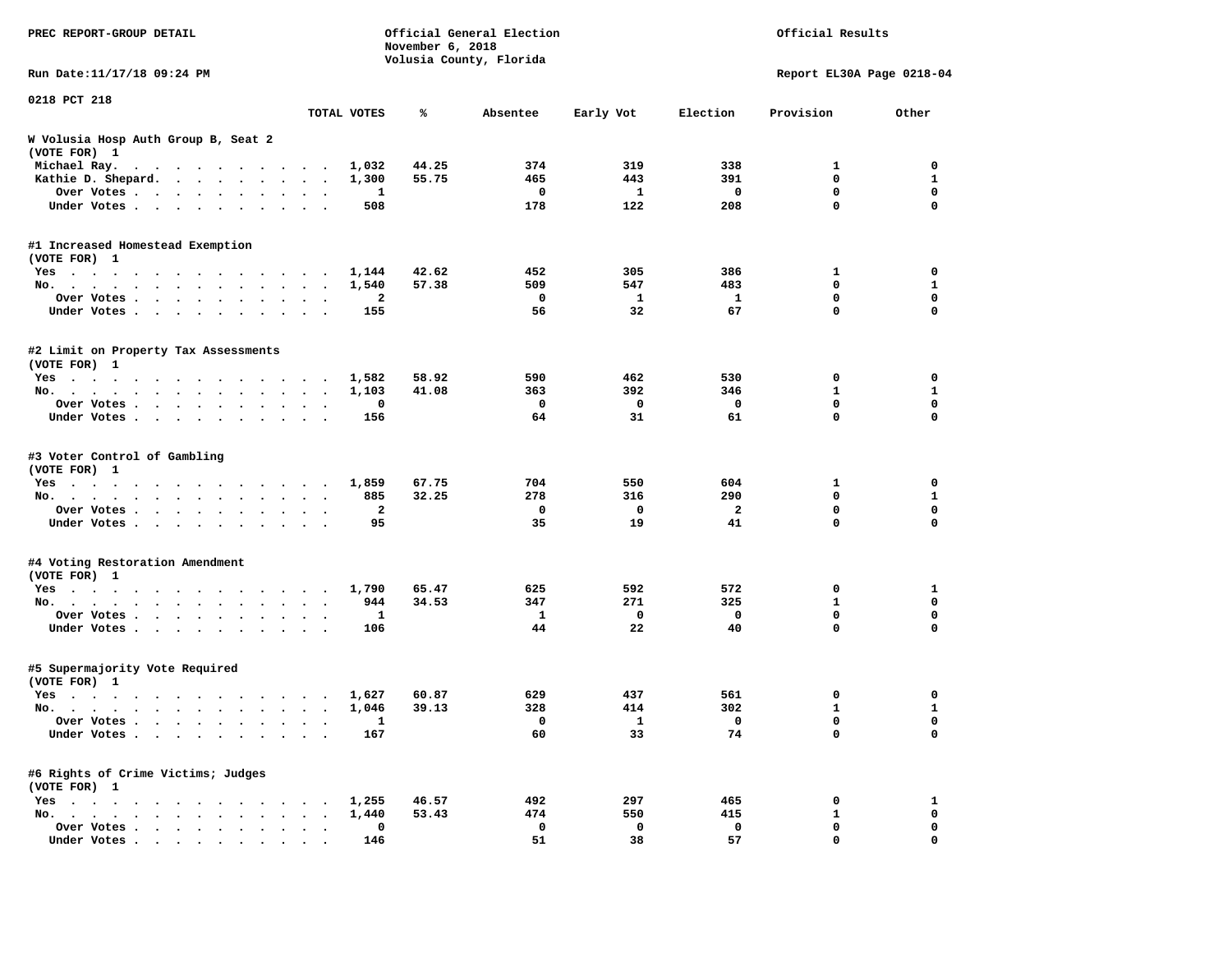| PREC REPORT-GROUP DETAIL               |             | November 6, 2018 | Official General Election |                | Official Results |                           |              |
|----------------------------------------|-------------|------------------|---------------------------|----------------|------------------|---------------------------|--------------|
|                                        |             |                  | Volusia County, Florida   |                |                  |                           |              |
| Run Date:11/17/18 09:24 PM             |             |                  |                           |                |                  | Report EL30A Page 0218-05 |              |
| 0218 PCT 218                           | TOTAL VOTES | ℁                | Absentee                  | Early Vot      | Election         | Provision                 | Other        |
|                                        |             |                  |                           |                |                  |                           |              |
| #7 Survivor Benefits<br>(VOTE FOR) 1   |             |                  |                           |                |                  |                           |              |
| Yes                                    |             | 51.28<br>1,366   | 544                       | 327            | 494              | 0                         | 1            |
| No.                                    |             | 48.72<br>1,298   | 412                       | 515            | 370              | $\mathbf{1}$              | 0            |
| Over Votes                             |             | $\mathbf{1}$     | $\mathbf{o}$              | $\mathbf{1}$   | $\mathbf 0$      | $\Omega$                  | 0            |
| Under Votes                            |             | 176              | 61                        | 42             | 73               | $\mathbf 0$               | $\mathbf 0$  |
| #9 Prohibits Oil, Gas Drilling, Vaping |             |                  |                           |                |                  |                           |              |
| (VOTE FOR) 1                           |             |                  |                           |                |                  |                           |              |
| Yes                                    |             | 66.72<br>1,780   | 644                       | 560            | 575              | 0                         | 1            |
| No.                                    |             | 33.28<br>888     | 315                       | 281            | 291              | $\mathbf{1}$              | 0            |
| Over Votes                             |             | $\overline{4}$   | $\Omega$                  | $\overline{2}$ | $\overline{2}$   | $\mathbf{0}$              | $\mathbf 0$  |
| Under Votes                            |             | 169              | 58                        | 42             | 69               | $\Omega$                  | $\mathbf 0$  |
| #10 State and Local Structure and Op   |             |                  |                           |                |                  |                           |              |
| (VOTE FOR) 1                           |             |                  |                           |                |                  |                           |              |
| Yes                                    |             | 1,274<br>48.81   | 508                       | 299            | 467              | $^{\circ}$                | $\Omega$     |
| No.                                    |             | 51.19<br>1,336   | 438                       | 523            | 373              | $\mathbf{1}$              | $\mathbf{1}$ |
| Over Votes                             |             | $\Omega$         | $^{\circ}$                | $\mathbf{0}$   | $\Omega$         | $\Omega$                  | 0            |
| Under Votes                            |             | 231              | 71                        | 63             | 97               | $\Omega$                  | $\Omega$     |
| #11 Removal of Obs Prov; Crim Statute  |             |                  |                           |                |                  |                           |              |
| (VOTE FOR) 1                           |             |                  |                           |                |                  |                           |              |
| Yes                                    |             | 59.95<br>1,564   | 578                       | 495            | 490              | 0                         | 1            |
| No.                                    |             | 40.05<br>1,045   | 359                       | 339            | 346              | $\mathbf{1}$              | 0            |
| Over Votes                             |             | 3                | 1                         | - 2            | 0                | $\mathbf{0}$              | $\mathbf 0$  |
| Under Votes                            |             | 229              | 79                        | 49             | 101              | $\mathbf 0$               | $\Omega$     |
| #12 Lobbying and Abuse of Office       |             |                  |                           |                |                  |                           |              |
| (VOTE FOR) 1                           |             |                  |                           |                |                  |                           |              |
| Yes                                    |             | 1,954<br>73.13   | 758                       | 546            | 648              | 1                         | 1            |
| No.                                    |             | 26.87<br>718     | 199                       | 301            | 218              | $\Omega$                  | $\mathbf 0$  |
| Over Votes                             |             | 1                | 0                         | $\mathbf{1}$   | $\mathbf 0$      | $\mathbf 0$               | $\mathbf 0$  |
| Under Votes                            |             | 168              | 60                        | 37             | 71               | $\Omega$                  | $\Omega$     |
| #13 Ends Dog Racing                    |             |                  |                           |                |                  |                           |              |
| (VOTE FOR) 1                           |             |                  |                           |                |                  |                           |              |
| Yes                                    |             | 1,830<br>67.53   | 662                       | 600            | 567              | $\mathbf{o}$              | 1            |
| No.                                    |             | 32.47<br>880     | 308                       | 253            | 318              | $\mathbf{1}$              | 0            |
| Over Votes                             | $\bullet$   | 3                | $\Omega$                  | $\mathbf{1}$   | $\overline{a}$   | 0                         | $\Omega$     |
| Under Votes                            |             | 128              | 47                        | 31             | 50               | $\mathbf{0}$              | $\mathbf 0$  |
|                                        |             |                  |                           |                |                  |                           |              |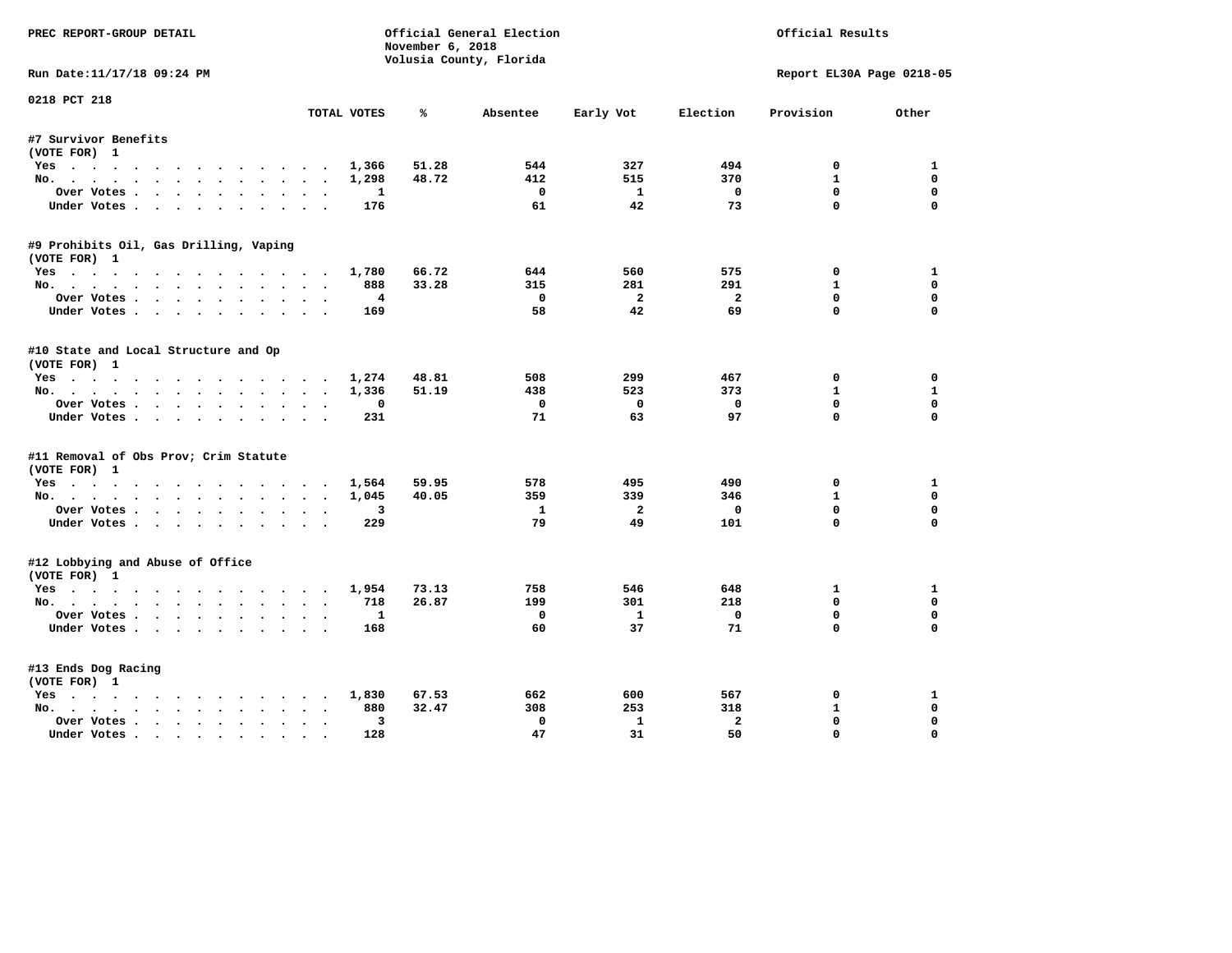## Official Results

**Run Date:11/17/18 09:24 PM Report EL30A Page 0220-01** 

| 0220 PCT 220                                                                                          |                                |                                           |                         |       |              |                |                         |              |             |
|-------------------------------------------------------------------------------------------------------|--------------------------------|-------------------------------------------|-------------------------|-------|--------------|----------------|-------------------------|--------------|-------------|
|                                                                                                       |                                |                                           | TOTAL VOTES             | %     | Absentee     | Early Vot      | Election                | Provision    | Other       |
| REGISTERED VOTERS - TOTAL .<br>$\ddot{\phantom{a}}$                                                   |                                | $\ddot{\phantom{a}}$                      | 636                     |       |              |                |                         |              |             |
| BALLOTS CAST - TOTAL.<br>$\sim$<br>$\bullet$<br>$\overline{a}$<br>$\sim$                              | $\bullet$                      | $\cdot$<br>$\bullet$                      | 296                     |       | 87           | 98             | 111                     | 0            | $\mathbf 0$ |
| BALLOTS CAST - BLANK.<br>$\ddot{\phantom{a}}$<br>$\ddot{\phantom{a}}$                                 | $\ddot{\phantom{a}}$           |                                           | 0                       |       | $\mathbf 0$  | $\mathbf 0$    | $\mathbf 0$             | $\mathbf 0$  | $\mathbf 0$ |
| VOTER TURNOUT - TOTAL<br>$\ddot{\phantom{a}}$<br>$\sim$<br>$\cdot$<br>$\ddot{\phantom{a}}$            | $\bullet$                      | $\sim$<br>$\cdot$                         |                         | 46.54 |              |                |                         |              |             |
| VOTER TURNOUT - BLANK<br>$\ddot{\phantom{a}}$<br>$\bullet$                                            |                                |                                           |                         |       |              |                |                         |              |             |
|                                                                                                       |                                |                                           |                         |       |              |                |                         |              |             |
| United States Senator<br>(VOTE FOR) 1                                                                 |                                |                                           |                         |       |              |                |                         |              |             |
| Rick Scott $(REP)$                                                                                    | $\sim$ $\sim$                  |                                           | 28                      | 9.52  | 8            | $\overline{7}$ | 13                      | 0            | 0           |
| Bill Nelson (DEM).<br>$\cdot$ $\cdot$ $\cdot$ $\cdot$ $\cdot$ $\cdot$ $\cdot$ $\cdot$                 |                                |                                           | 264                     | 89.80 | 79           | 89             | 96                      | 0            | 0           |
| WRITE-IN.<br>$\sim$ $\sim$<br>$\sim$ $\sim$ $\sim$ $\sim$<br>$\ddot{\phantom{0}}$<br>$\cdot$          | $\ddot{\phantom{a}}$           |                                           | $\overline{\mathbf{2}}$ | .68   | $\mathbf 0$  | $\overline{a}$ | $\mathbf 0$             | 0            | $\mathbf 0$ |
|                                                                                                       |                                |                                           | 0                       |       | $\mathbf 0$  | 0              | 0                       | 0            | $\mathbf 0$ |
| Over Votes .<br>$\ddot{\phantom{1}}$<br>$\cdots$<br>$\sim 100$ km s $^{-1}$<br>$\bullet$<br>$\bullet$ | $\bullet$                      |                                           |                         |       |              |                |                         |              |             |
| Under Votes.<br>$\cdot$ $\cdot$<br>$\ddot{\phantom{a}}$<br>$\sim$ $\sim$<br>$\sim$                    | $\cdot$                        |                                           | $\overline{\mathbf{2}}$ |       | $\Omega$     | 0              | $\overline{\mathbf{2}}$ | 0            | $\mathbf 0$ |
| Representative in Congress District 6<br>(VOTE FOR) 1                                                 |                                |                                           |                         |       |              |                |                         |              |             |
| Michael Waltz (REP).<br>$\cdots$                                                                      |                                |                                           | 22                      | 7.67  | 3            | 8              | 11                      | 0            | 0           |
| Nancy Soderberg (DEM)<br>$\mathbf{r}$ , $\mathbf{r}$ , $\mathbf{r}$ , $\mathbf{r}$ , $\mathbf{r}$     |                                |                                           | 265                     | 92.33 | 81           | 88             | 96                      | $\mathbf{0}$ | $\mathbf 0$ |
| Over Votes .                                                                                          |                                | $\ddot{\phantom{a}}$                      | 0                       |       | $\mathbf 0$  | 0              | 0                       | 0            | $\mathbf 0$ |
| $\bullet$                                                                                             | $\bullet$                      | $\ddot{\phantom{a}}$                      | 9                       |       | 3            | $\overline{a}$ | 4                       | 0            | $\mathbf 0$ |
| Under Votes                                                                                           | $\sim$                         | $\ddot{\phantom{0}}$                      |                         |       |              |                |                         |              |             |
| Governor and Lieutenant Governor<br>(VOTE FOR) 1                                                      |                                |                                           |                         |       |              |                |                         |              |             |
| Ron DeSantis (REP)<br>$\cdots$                                                                        |                                |                                           | 20                      | 6.76  | 4            | 6              | 10                      | 0            | $\mathbf 0$ |
| Andrew Gillum (DEM).<br>$\ddot{\phantom{1}}$<br>$\sim$<br>$\sim$ $\sim$                               | $\sim$ $\sim$                  |                                           | 274                     | 92.57 | 82           | 92             | 100                     | 0            | $\mathbf 0$ |
| Darcy G. Richardson (REF).<br>$\sim$ $\sim$ $\sim$ $\sim$                                             |                                | $\ddot{\phantom{1}}$<br>$\bullet$         | 1                       | .34   | 1            | 0              | 0                       | 0            | $\mathbf 0$ |
| Ryan Christopher Foley.<br>$\sim$ $\sim$<br>$\bullet$<br>$\ddot{\phantom{a}}$                         | $\ddot{\phantom{a}}$<br>$\sim$ |                                           | 0                       |       | $\mathbf 0$  | 0              | $\mathbf 0$             | 0            | $\mathbf 0$ |
| Kyle "KC" Gibson<br>$\sim$<br>$\bullet$                                                               | $\ddot{\phantom{a}}$           |                                           | ${\bf 1}$               | .34   | $\Omega$     | $\mathbf 0$    | $\mathbf{1}$            | $\Omega$     | $\mathbf 0$ |
| Bruce Stanley<br>$\bullet$<br>$\ddot{\phantom{a}}$                                                    | $\ddot{\phantom{a}}$           | $\cdot$<br>$\ddot{\phantom{a}}$           | 0                       |       | $\Omega$     | $\mathbf 0$    | $\Omega$                | $\Omega$     | $\mathbf 0$ |
| $W\text{RITE-IN.}$                                                                                    |                                |                                           | 0                       |       | $\Omega$     | 0              | 0                       | 0            | 0           |
| $\bullet$                                                                                             |                                |                                           |                         |       | $\mathbf 0$  | 0              | $\mathbf 0$             | $\mathbf 0$  | $\mathbf 0$ |
| Over Votes<br>$\ddot{\phantom{a}}$                                                                    | $\bullet$                      | $\sim$<br>$\cdot$                         | 0                       |       |              |                |                         |              |             |
| Under Votes<br>$\ddot{\phantom{0}}$                                                                   | $\bullet$                      |                                           | 0                       |       | 0            | $\mathbf 0$    | 0                       | 0            | $\mathbf 0$ |
| Attorney General                                                                                      |                                |                                           |                         |       |              |                |                         |              |             |
| (VOTE FOR) 1                                                                                          |                                |                                           |                         |       |              |                |                         |              |             |
| Ashley Moody (REP)<br>$\cdot$ $\cdot$ $\cdot$ $\cdot$ $\cdot$ $\cdot$                                 |                                | $\sim$ $\sim$<br>$\overline{\phantom{a}}$ | 25                      | 8.53  | 6            | 8              | 11                      | 0            | 0           |
| Sean Shaw (DEM)<br>$\sim$ $\sim$                                                                      |                                | $\cdot$                                   | 265                     | 90.44 | 80           | 90             | 95                      | 0            | $\mathbf 0$ |
| Jeffrey Marc Siskind.<br>$\mathbf{r}$ . The set of $\mathbf{r}$                                       | $\cdot$ $\cdot$                |                                           | 3                       | 1.02  | $\Omega$     | 0              | 3                       | 0            | $\mathbf 0$ |
| Over Votes.<br>$\cdots$<br>$\bullet$                                                                  | $\bullet$                      | $\bullet$                                 | $\mathbf 0$             |       | $\mathbf 0$  | $\mathbf 0$    | $\mathbf 0$             | $\Omega$     | $\mathbf 0$ |
| Under Votes<br>$\ddot{\phantom{a}}$                                                                   | $\ddot{\phantom{a}}$           | $\ddot{\phantom{0}}$                      | 3                       |       | 1            | 0              | $\mathbf{z}$            | 0            | $\mathbf 0$ |
| Chief Financial Officer<br>(VOTE FOR) 1                                                               |                                |                                           |                         |       |              |                |                         |              |             |
| Jimmy Patronis (REP).<br>$\cdot$ $\cdot$ $\cdot$ $\cdot$                                              | $\sim$                         |                                           | 23                      | 7.82  | 5            | 6              | 12                      | 0            | 0           |
| Jeremy Ring (DEM).<br>$\sim 100$ $\sim$<br>$\bullet$ .<br>$\bullet$                                   | $\bullet$                      |                                           | 268                     | 91.16 | 81           | 90             | 97                      | 0            | $\mathbf 0$ |
| WRITE-IN.<br>$\cdot$ $\cdot$ $\cdot$ $\cdot$ $\cdot$<br>$\bullet$<br>$\bullet$                        | $\bullet$                      | $\ddot{\phantom{a}}$                      | 3                       | 1.02  | $\mathbf 0$  | 2              | $\mathbf 1$             | 0            | $\mathbf 0$ |
| Over Votes.<br>$\mathbf{r}$ , $\mathbf{r}$ , $\mathbf{r}$ , $\mathbf{r}$<br>$\bullet$                 |                                |                                           | 0                       |       | $\mathbf 0$  | 0              | $\mathbf 0$             | 0            | 0           |
| Under Votes<br>$\ddot{\phantom{a}}$                                                                   |                                |                                           | $\mathbf{z}$            |       | $\mathbf{1}$ | $\Omega$       | $\mathbf{1}$            | 0            | $\mathbf 0$ |
|                                                                                                       |                                |                                           |                         |       |              |                |                         |              |             |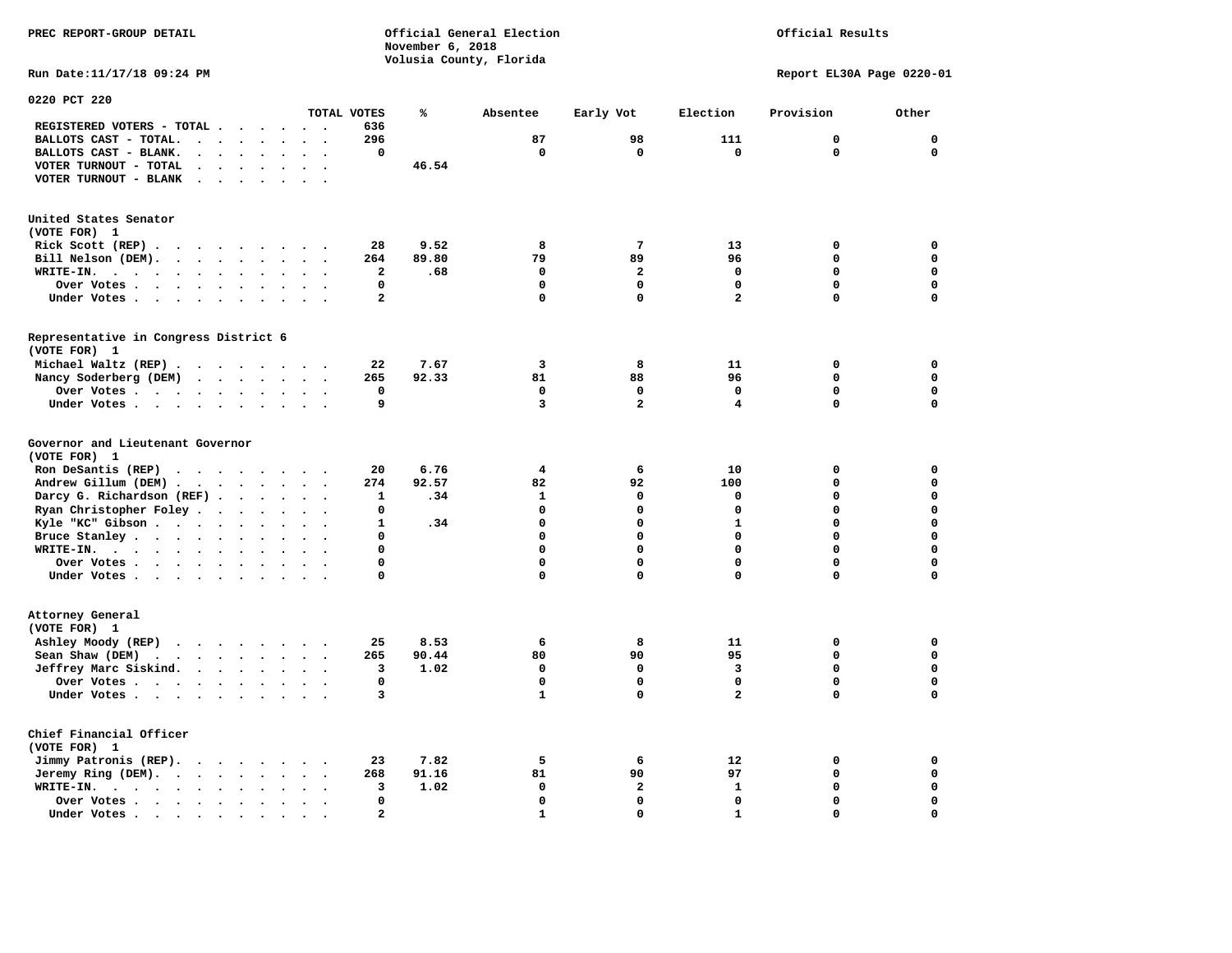| PREC REPORT-GROUP DETAIL                                                                                                                                                                           |                      |                      |                       | November 6, 2018 | Official General Election<br>Volusia County, Florida |                             | Official Results        |                                      |                                                |  |
|----------------------------------------------------------------------------------------------------------------------------------------------------------------------------------------------------|----------------------|----------------------|-----------------------|------------------|------------------------------------------------------|-----------------------------|-------------------------|--------------------------------------|------------------------------------------------|--|
| Run Date:11/17/18 09:24 PM                                                                                                                                                                         |                      |                      |                       |                  |                                                      |                             |                         | Report EL30A Page 0220-02            |                                                |  |
| 0220 PCT 220                                                                                                                                                                                       |                      |                      | TOTAL VOTES           | ℁                | Absentee                                             | Early Vot                   | Election                | Provision                            | Other                                          |  |
| Commissioner of Agriculture                                                                                                                                                                        |                      |                      |                       |                  |                                                      |                             |                         |                                      |                                                |  |
| (VOTE FOR) 1                                                                                                                                                                                       |                      |                      |                       |                  |                                                      |                             |                         |                                      |                                                |  |
| Matt Caldwell (REP)                                                                                                                                                                                |                      |                      | 21                    | 7.19             | 5                                                    | 6                           | 10                      | $\mathbf{0}$                         | 0                                              |  |
| Nicole "Nikki" Fried (DEM).                                                                                                                                                                        |                      |                      | 271                   | 92.81            | 82                                                   | 91                          | 98                      | $\mathbf 0$                          | 0                                              |  |
| Over Votes                                                                                                                                                                                         |                      |                      | 0                     |                  | $\mathbf{o}$                                         | $\mathbf 0$                 | $\mathbf 0$             | $\mathbf 0$                          | $\mathbf 0$                                    |  |
| Under Votes                                                                                                                                                                                        |                      |                      | 4                     |                  | $\mathbf 0$                                          | $\mathbf{1}$                | $\overline{\mathbf{3}}$ | $\mathbf{0}$                         | $\mathbf 0$                                    |  |
| State Senator District 14                                                                                                                                                                          |                      |                      |                       |                  |                                                      |                             |                         |                                      |                                                |  |
| (VOTE FOR) 1<br>Dorothy L. Hukill (REP).                                                                                                                                                           |                      |                      | 22                    | 7.56             | 5                                                    | 6                           | 11                      | 0                                    | $\mathbf 0$                                    |  |
| Melissa "Mel" Martin (DEM).                                                                                                                                                                        |                      |                      | 269                   | 92.44            | 82                                                   | 90                          | 97                      | $\mathbf{0}$                         | $\mathbf{0}$                                   |  |
| Over Votes                                                                                                                                                                                         |                      |                      | 0                     |                  | $^{\circ}$                                           | $^{\circ}$                  | 0                       | $\mathbf{0}$                         | $\mathbf{0}$                                   |  |
| Under Votes                                                                                                                                                                                        |                      |                      | 5                     |                  | 0                                                    | $\overline{a}$              | 3                       | 0                                    | $\mathbf 0$                                    |  |
| State Representative District 26<br>(VOTE FOR) 1                                                                                                                                                   |                      |                      |                       |                  |                                                      |                             |                         |                                      |                                                |  |
| Elizabeth Fetterhoff (REP).                                                                                                                                                                        |                      |                      | 21                    | 7.19             | 5                                                    | 6                           | 10                      | 0                                    | 0                                              |  |
| Patrick Henry (DEM)                                                                                                                                                                                |                      |                      | 271                   | 92.81            | 82                                                   | 90                          | 99                      | $\mathbf 0$                          | $\mathbf 0$                                    |  |
| Over Votes                                                                                                                                                                                         |                      | $\ddot{\phantom{1}}$ | $\mathbf 0$           |                  | $\mathbf 0$                                          | $\mathbf 0$                 | $\mathbf 0$             | $\mathbf 0$                          | $\mathbf 0$                                    |  |
| Under Votes                                                                                                                                                                                        |                      |                      | 4                     |                  | $\mathbf 0$                                          | $\overline{a}$              | $\overline{a}$          | $\mathbf 0$                          | $\Omega$                                       |  |
| Justice of the Supreme Court Lawson<br>(VOTE FOR) 1<br>$Yes \cdot \cdot \cdot$<br>$\sim$ $\sim$ $\sim$ $\sim$<br>$\sim$ , and $\sim$ , and $\sim$ , and $\sim$<br>No.<br>Over Votes<br>Under Votes |                      |                      | 152<br>106<br>0<br>38 | 58.91<br>41.09   | 49<br>26<br>$\mathbf 0$<br>12                        | 47<br>37<br>0<br>14         | 56<br>43<br>0<br>12     | 0<br>$\mathbf 0$<br>0<br>$\mathbf 0$ | $\mathbf 0$<br>$\mathbf 0$<br>$\mathbf 0$<br>0 |  |
| 5th District Court of Appeal Eisnaugle<br>(VOTE FOR) 1                                                                                                                                             |                      |                      |                       |                  |                                                      |                             |                         |                                      |                                                |  |
| Yes                                                                                                                                                                                                |                      |                      | 144                   | 56.25            | 49                                                   | 43                          | 52                      | 0                                    | $\mathbf 0$                                    |  |
| No.                                                                                                                                                                                                |                      |                      | 112                   | 43.75            | 26                                                   | 41                          | 45                      | $\mathbf 0$                          | $\mathbf 0$                                    |  |
| Over Votes                                                                                                                                                                                         |                      |                      | $\mathbf{o}$          |                  | $\mathbf{o}$                                         | $\mathbf 0$                 | $\mathbf{o}$            | $\mathbf 0$                          | $\mathbf 0$                                    |  |
| Under Votes                                                                                                                                                                                        |                      |                      | 40                    |                  | 12                                                   | 14                          | 14                      | $\mathbf 0$                          | $\Omega$                                       |  |
| Circuit Judge 7th Judicial, Grp 15<br>(VOTE FOR) 1                                                                                                                                                 |                      |                      |                       |                  |                                                      |                             |                         |                                      |                                                |  |
| Linda L. Gaustad                                                                                                                                                                                   |                      |                      | 201                   | 73.90            | 52                                                   | 70                          | 79                      | 0                                    | $\mathbf 0$                                    |  |
| Ryan Will $\cdots$ $\cdots$ $\cdots$ $\cdots$                                                                                                                                                      |                      |                      | 71                    | 26.10            | 27                                                   | 19                          | 25                      | 0                                    | 0                                              |  |
| Over Votes                                                                                                                                                                                         |                      |                      | 0                     |                  | $\mathbf 0$                                          | 0                           | 0                       | $\mathbf 0$                          | $\mathbf 0$                                    |  |
| Under Votes<br>$\blacksquare$                                                                                                                                                                      |                      |                      | 24                    |                  | 8                                                    | 9                           | $7\phantom{.0}$         | $\mathbf 0$                          | $\mathbf 0$                                    |  |
| County Council Member District 1<br>(VOTE FOR) 1                                                                                                                                                   |                      |                      |                       |                  |                                                      |                             |                         |                                      |                                                |  |
| Barbara Girtman                                                                                                                                                                                    |                      |                      | 240                   | 84.21            | 66                                                   | 87                          | 87                      | 0                                    | $\mathbf 0$                                    |  |
| Pat Patterson                                                                                                                                                                                      |                      |                      | 45                    | 15.79            | 19                                                   | 10                          | 16                      | 0                                    | 0                                              |  |
| Over Votes<br>$\ddot{\phantom{1}}$<br>Under Votes                                                                                                                                                  | $\bullet$<br>$\cdot$ |                      | 0<br>11               |                  | $\mathbf 0$<br>$\mathbf{z}$                          | $\mathbf 0$<br>$\mathbf{1}$ | $\mathbf 0$<br>8        | $\mathbf 0$<br>$\Omega$              | $\mathbf 0$<br>$\Omega$                        |  |
|                                                                                                                                                                                                    |                      |                      |                       |                  |                                                      |                             |                         |                                      |                                                |  |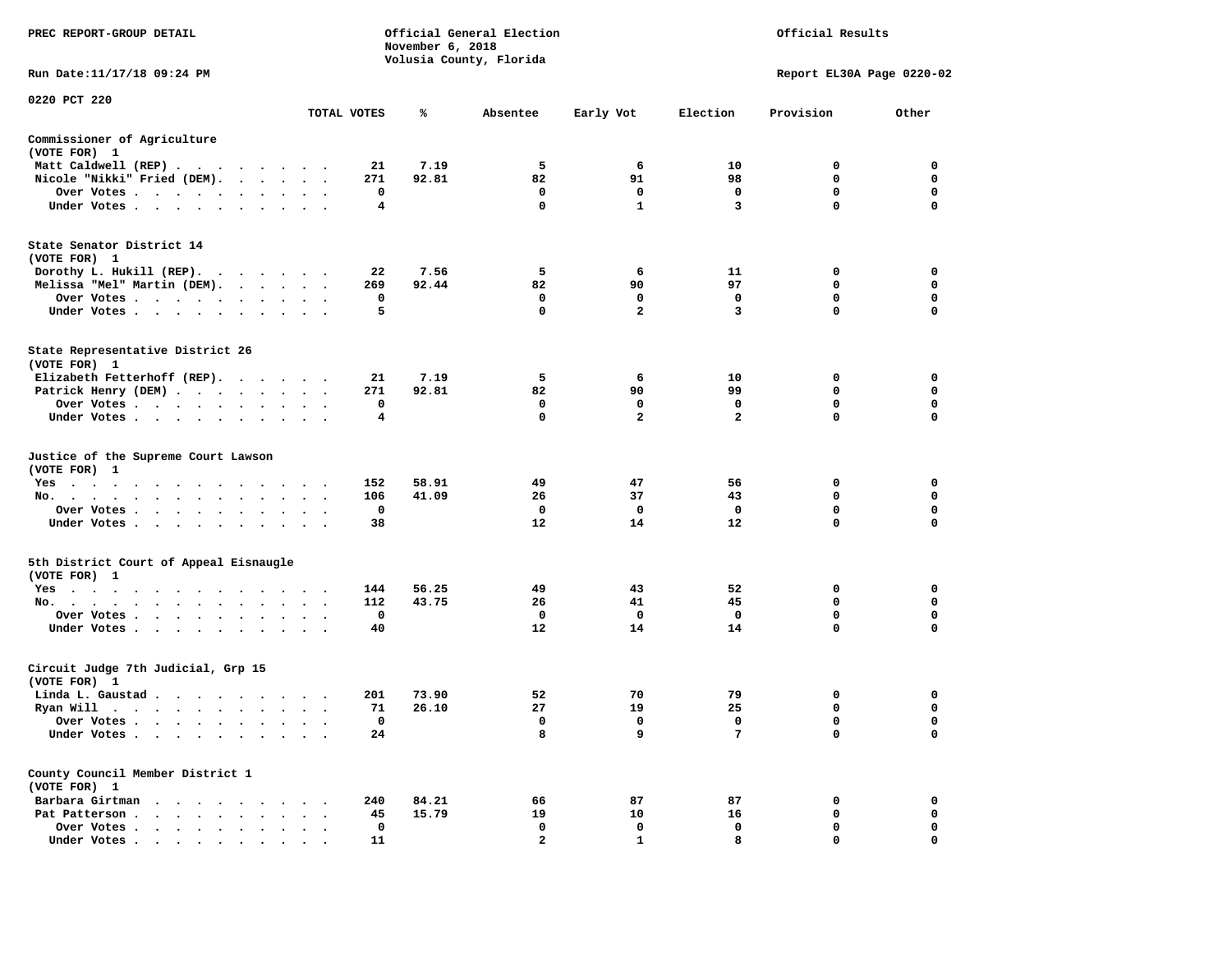| PREC REPORT-GROUP DETAIL                                                                                                                                                                                                                                                  |                      |             | November 6, 2018 | Official General Election<br>Volusia County, Florida |           | Official Results |                           |                  |  |
|---------------------------------------------------------------------------------------------------------------------------------------------------------------------------------------------------------------------------------------------------------------------------|----------------------|-------------|------------------|------------------------------------------------------|-----------|------------------|---------------------------|------------------|--|
| Run Date: 11/17/18 09:24 PM                                                                                                                                                                                                                                               |                      |             |                  |                                                      |           |                  | Report EL30A Page 0220-03 |                  |  |
| 0220 PCT 220                                                                                                                                                                                                                                                              |                      | TOTAL VOTES | ℁                | Absentee                                             | Early Vot | Election         | Provision                 | Other            |  |
| School Board Member District 1<br>(VOTE FOR) 1                                                                                                                                                                                                                            |                      |             |                  |                                                      |           |                  |                           |                  |  |
| Al Bouie.<br>. The contract of the contract of the contract of the contract of the contract of the contract of the contract of the contract of the contract of the contract of the contract of the contract of the contract of the contrac                                | $\ddot{\phantom{1}}$ | 250         | 87.11            | 74                                                   | 87        | 89               | 0                         | 0                |  |
| $\blacksquare$<br>$\bullet$<br>Jamie Michele Haynes.                                                                                                                                                                                                                      |                      | 37          | 12.89            | 10                                                   | 11        | 16               | 0                         | 0                |  |
| Over Votes                                                                                                                                                                                                                                                                |                      | 0           |                  | 0                                                    | 0         | 0                | 0                         | 0                |  |
| Under Votes                                                                                                                                                                                                                                                               |                      | 9           |                  | 3                                                    | 0         | 6                | $\mathbf 0$               | $\mathbf 0$      |  |
| Soil and Water Cons Dist Seat 1                                                                                                                                                                                                                                           |                      |             |                  |                                                      |           |                  |                           |                  |  |
| (VOTE FOR) 1                                                                                                                                                                                                                                                              |                      |             |                  |                                                      |           |                  |                           |                  |  |
| William Bliss.<br>.                                                                                                                                                                                                                                                       |                      | 184         | 67.40            | 58                                                   | 63        | 63               | 0                         | 0                |  |
| Derrick Orberg.<br>$\begin{array}{cccccccccccccc} \bullet & \bullet & \bullet & \bullet & \bullet & \bullet & \bullet & \bullet & \bullet & \bullet & \bullet \end{array}$                                                                                                | $\ddot{\phantom{1}}$ | 89          | 32.60            | 26                                                   | 26        | 37               | 0                         | 0                |  |
| Over Votes .<br>. The contract of the contract of the contract of the contract of the contract of the contract of the contract of the contract of the contract of the contract of the contract of the contract of the contract of the contrac<br>Under Votes<br>$\bullet$ | $\ddot{\phantom{1}}$ | 0<br>23     |                  | 0<br>3                                               | 0<br>9    | 0<br>11          | 0<br>0                    | 0<br>$\mathbf 0$ |  |
| Soil and Water Cons Dist Seat 3                                                                                                                                                                                                                                           |                      |             |                  |                                                      |           |                  |                           |                  |  |
| (VOTE FOR) 1                                                                                                                                                                                                                                                              |                      |             |                  |                                                      |           |                  |                           |                  |  |
| Beth James.<br>the contract of the contract of the contract of the contract of the contract of the contract of the contract of                                                                                                                                            |                      | 65          | 23.55            | 16                                                   | 21        | 28               | 0                         | 0                |  |
| Wesley Wayne Wilson Jr<br>$\cdot$                                                                                                                                                                                                                                         | $\sim$               | 62          | 22.46            | 21<br>47                                             | 18<br>52  | 23<br>50         | 0<br>$\mathbf 0$          | 0<br>$\mathbf 0$ |  |
| Christine Wilt.<br>Over Votes .                                                                                                                                                                                                                                           | $\ddot{\phantom{1}}$ | 149<br>0    | 53.99            | 0                                                    | 0         | 0                | 0                         | 0                |  |
| $\cdots$<br>$\bullet$<br>$\cdot$<br>Under Votes                                                                                                                                                                                                                           |                      | 20          |                  | 3                                                    | 7         | 10               | 0                         | 0                |  |
| $\bullet$                                                                                                                                                                                                                                                                 |                      |             |                  |                                                      |           |                  |                           |                  |  |
| Soil and Water Cons Dist Seat 5<br>(VOTE FOR) 1                                                                                                                                                                                                                           |                      |             |                  |                                                      |           |                  |                           |                  |  |
| J. Mark Barfield                                                                                                                                                                                                                                                          |                      | 36          | 13.24            | 13                                                   | 9         | 14               | 0                         | 0                |  |
| Andy Kelly.<br>$\mathbf{r}$ , and $\mathbf{r}$ , and $\mathbf{r}$ , and $\mathbf{r}$                                                                                                                                                                                      | $\ddot{\phantom{1}}$ | 207         | 76.10            | 60                                                   | 72        | 75               | 0                         | 0                |  |
| David Schaefer.<br>$\sim$ $\sim$ $\sim$ $\sim$ $\sim$ $\sim$                                                                                                                                                                                                              |                      | 29          | 10.66            | 8                                                    | 9         | 12               | $\mathbf 0$               | $\mathbf 0$      |  |
| Over Votes .<br>$\bullet$<br>$\bullet$                                                                                                                                                                                                                                    | $\bullet$<br>$\cdot$ | 0           |                  | 0                                                    | 0         | 0                | 0                         | 0                |  |
| Under Votes                                                                                                                                                                                                                                                               |                      | 24          |                  | 6                                                    | 8         | 10               | 0                         | $\mathbf 0$      |  |
| W Volusia Hosp Auth Group A, Seat 1                                                                                                                                                                                                                                       |                      |             |                  |                                                      |           |                  |                           |                  |  |
| (VOTE FOR) 1                                                                                                                                                                                                                                                              |                      |             |                  |                                                      |           |                  |                           |                  |  |
| John M. Hill<br>$\bullet$<br>$\cdot$ $\cdot$ $\cdot$ $\cdot$<br>$\sim$ $\sim$ $\sim$<br>$\cdot$                                                                                                                                                                           |                      | 47          | 16.67            | 16                                                   | 12        | 19               | 0                         | 0                |  |
| Voloria Manning<br>$\bullet$<br>$\bullet$                                                                                                                                                                                                                                 | $\ddot{\phantom{1}}$ | 235         | 83.33            | 68                                                   | 82        | 85               | 0                         | 0                |  |
| Over Votes.<br>$\cdots$                                                                                                                                                                                                                                                   |                      | 0           |                  | 0<br>3                                               | 0<br>4    | 0<br>7           | 0<br>$\mathbf 0$          | 0<br>0           |  |
| Under Votes.<br>$\cdot$ $\cdot$ $\cdot$ $\cdot$<br>$\bullet$<br>$\bullet$<br>$\bullet$                                                                                                                                                                                    |                      | 14          |                  |                                                      |           |                  |                           |                  |  |
| W Volusia Hosp Auth Group B, Seat 1                                                                                                                                                                                                                                       |                      |             |                  |                                                      |           |                  |                           |                  |  |
| (VOTE FOR) 1                                                                                                                                                                                                                                                              |                      | 51          | 18.75            | 18                                                   | 12        | 21               | 0                         | 0                |  |
| Webster Barnaby<br>Dolores Guzman.                                                                                                                                                                                                                                        |                      | 221         | 81.25            | 63                                                   | 78        | 80               | 0                         | 0                |  |
| Over Votes .                                                                                                                                                                                                                                                              |                      | 0           |                  | 0                                                    | 0         | 0                | 0                         | 0                |  |
| Under Votes.<br>$\bullet$<br>$\bullet$                                                                                                                                                                                                                                    |                      | 24          |                  | 6                                                    | 8         | 10               | 0                         | $\mathbf 0$      |  |
| W Volusia Hosp Auth Group B, Seat 2                                                                                                                                                                                                                                       |                      |             |                  |                                                      |           |                  |                           |                  |  |
| (VOTE FOR) 1                                                                                                                                                                                                                                                              |                      |             |                  |                                                      |           |                  |                           |                  |  |
| Michael Ray.<br>$\cdot$ $\cdot$ $\cdot$ $\cdot$<br>Kathie D. Shepard.                                                                                                                                                                                                     |                      | 52<br>218   | 19.26<br>80.74   | 13<br>69                                             | 17<br>71  | 22<br>78         | 0<br>$\mathbf 0$          | 0<br>0           |  |
| $\bullet$ . $\bullet$ .<br>$\ddot{\phantom{a}}$<br>$\bullet$<br>Over Votes .<br>$\ddot{\phantom{0}}$<br>$\sim$ $\sim$<br>$\ddot{\phantom{0}}$<br>$\sim$                                                                                                                   |                      | 0           |                  | 0                                                    | 0         | 0                | 0                         | 0                |  |
| Under Votes.<br>$\mathbf{r}$ , and $\mathbf{r}$ , and $\mathbf{r}$ , and $\mathbf{r}$<br>$\bullet$                                                                                                                                                                        |                      | 26          |                  | 5                                                    | 10        | 11               | 0                         | 0                |  |
|                                                                                                                                                                                                                                                                           |                      |             |                  |                                                      |           |                  |                           |                  |  |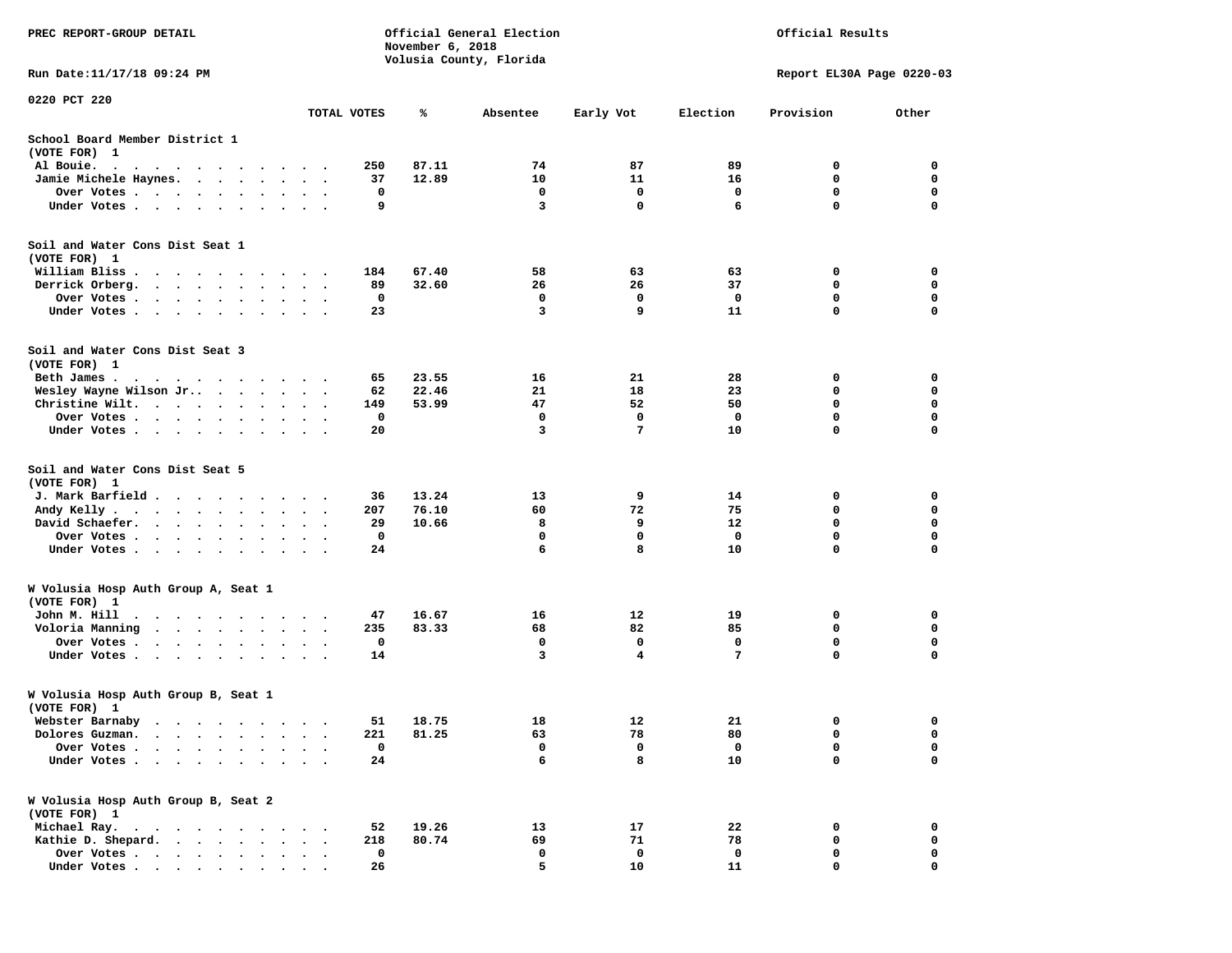| PREC REPORT-GROUP DETAIL                                                                                                                                                                                                             |               |             | November 6, 2018 | Official General Election<br>Volusia County, Florida | Official Results |             |                           |             |
|--------------------------------------------------------------------------------------------------------------------------------------------------------------------------------------------------------------------------------------|---------------|-------------|------------------|------------------------------------------------------|------------------|-------------|---------------------------|-------------|
| Run Date:11/17/18 09:24 PM                                                                                                                                                                                                           |               |             |                  |                                                      |                  |             | Report EL30A Page 0220-04 |             |
| 0220 PCT 220                                                                                                                                                                                                                         | TOTAL VOTES   |             | ℁                | Absentee                                             | Early Vot        | Election    | Provision                 | Other       |
| #1 Increased Homestead Exemption<br>(VOTE FOR) 1                                                                                                                                                                                     |               |             |                  |                                                      |                  |             |                           |             |
| Yes                                                                                                                                                                                                                                  |               | 98          | 34.63            | 32                                                   | 29               | 37          | 0                         | 0           |
| No.                                                                                                                                                                                                                                  |               | 185         | 65.37            | 52                                                   | 67               | 66          | $\mathbf 0$               | $\mathbf 0$ |
| Over Votes<br>$\ddot{\phantom{0}}$<br>$\bullet$                                                                                                                                                                                      |               | 0           |                  | 0                                                    | 0                | 0           | 0                         | 0           |
| Under Votes                                                                                                                                                                                                                          |               | 13          |                  | 3                                                    | $\overline{a}$   | 8           | $\mathbf 0$               | $\mathbf 0$ |
| #2 Limit on Property Tax Assessments<br>(VOTE FOR) 1                                                                                                                                                                                 |               |             |                  |                                                      |                  |             |                           |             |
| $Yes \cdot \cdot \cdot \cdot$<br>$\cdots$                                                                                                                                                                                            |               | 121         | 43.68            | 39                                                   | 41               | 41          | 0                         | 0           |
| No.                                                                                                                                                                                                                                  |               | 156         | 56.32            | 43                                                   | 52               | 61          | 0                         | $\mathbf 0$ |
| Over Votes                                                                                                                                                                                                                           |               | $\mathbf 0$ |                  | $\mathbf 0$                                          | $\mathbf 0$      | $\mathbf 0$ | $\mathbf 0$               | $\mathbf 0$ |
| Under Votes<br>$\ddot{\phantom{0}}$                                                                                                                                                                                                  |               | 19          |                  | 5                                                    | 5                | 9           | 0                         | 0           |
| #3 Voter Control of Gambling<br>(VOTE FOR) 1                                                                                                                                                                                         |               |             |                  |                                                      |                  |             |                           |             |
| Yes                                                                                                                                                                                                                                  |               | 239         | 83.57            | 71                                                   | 87               | 81          | 0                         | 0           |
| No.                                                                                                                                                                                                                                  | $\bullet$     | 47          | 16.43            | 13                                                   | 9                | 25          | 0                         | 0           |
| Over Votes                                                                                                                                                                                                                           |               | 0           |                  | $\mathbf 0$                                          | 0                | 0           | $\mathbf 0$               | 0           |
| Under Votes                                                                                                                                                                                                                          | $\sim$ $\sim$ | 10          |                  | 3                                                    | $\overline{a}$   | 5           | $\mathbf 0$               | $\mathbf 0$ |
| #4 Voting Restoration Amendment<br>(VOTE FOR) 1<br>Yes                                                                                                                                                                               |               | 263         | 92.61            | 79                                                   | 89               | 95          | 0                         | 0           |
| No.                                                                                                                                                                                                                                  |               | 21          | 7.39             | 6                                                    | 5                | 10          | 0                         | 0           |
| Over Votes<br>$\bullet$                                                                                                                                                                                                              | $\bullet$     | 0           |                  | 0                                                    | 0                | 0           | 0                         | 0           |
| Under Votes                                                                                                                                                                                                                          |               | 12          |                  | $\overline{a}$                                       | 4                | 6           | $\mathbf 0$               | $\mathbf 0$ |
| #5 Supermajority Vote Required<br>(VOTE FOR) 1                                                                                                                                                                                       |               |             |                  |                                                      |                  |             |                           |             |
| Yes                                                                                                                                                                                                                                  |               | 108         | 38.43            | 36                                                   | 29               | 43          | 0                         | 0           |
| No.                                                                                                                                                                                                                                  | $\sim$ $\sim$ | 173         | 61.57            | 49                                                   | 63               | 61          | 0                         | $\mathbf 0$ |
| Over Votes                                                                                                                                                                                                                           |               | 0           |                  | $\mathbf 0$                                          | 0                | 0           | $\mathbf 0$               | $\mathbf 0$ |
| Under Votes                                                                                                                                                                                                                          |               | 15          |                  | $\overline{a}$                                       | 6                | 7           | $\Omega$                  | $\Omega$    |
| #6 Rights of Crime Victims; Judges<br>(VOTE FOR) 1                                                                                                                                                                                   |               |             |                  |                                                      |                  |             |                           |             |
| Yes<br>. The contract of the contract of the contract of the contract of the contract of the contract of the contract of the contract of the contract of the contract of the contract of the contract of the contract of the contrac |               | 130         | 46.76            | 39                                                   | 41               | 50          | 0                         | 0           |
| No.<br>$\cdots$                                                                                                                                                                                                                      | $\sim$ $\sim$ | 148         | 53.24            | 46                                                   | 51               | 51          | $\mathbf 0$               | 0           |
| Over votes $\cdots$ $\cdots$ $\cdots$ $\cdots$                                                                                                                                                                                       |               | 0           |                  | 0                                                    | 0                | 0           | 0                         | 0           |
| Under Votes                                                                                                                                                                                                                          |               | 18          |                  | 2                                                    | 6                | 10          | $\mathbf 0$               | 0           |
| #7 Survivor Benefits<br>(VOTE FOR) 1                                                                                                                                                                                                 |               |             |                  |                                                      |                  |             |                           |             |
| Yes                                                                                                                                                                                                                                  |               | 136         | 49.10            | 45                                                   | 42               | 49          | 0                         | 0           |
| No.                                                                                                                                                                                                                                  |               | 141         | 50.90            | 40                                                   | 49               | 52          | 0                         | 0           |
| Over Votes                                                                                                                                                                                                                           |               | 0           |                  | 0                                                    | 0                | 0           | 0                         | 0           |
| Under Votes.<br>$\sim$ $\sim$ $\sim$ $\sim$                                                                                                                                                                                          |               | 19          |                  | $\mathbf{2}$                                         | $7\phantom{.0}$  | 10          | 0                         | $\mathbf 0$ |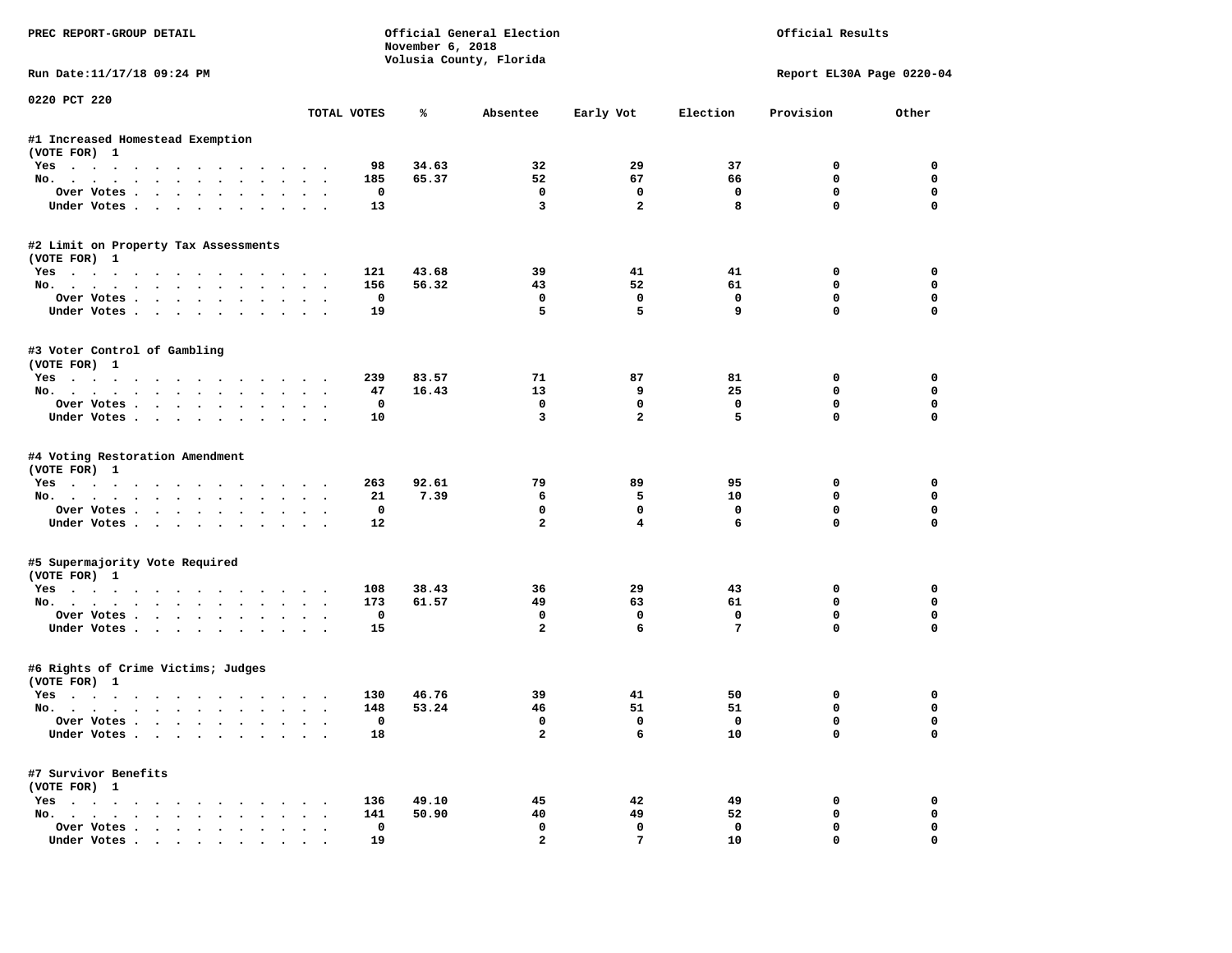| PREC REPORT-GROUP DETAIL                                                                                                                                                                                                             |                                              | November 6, 2018 | Official General Election<br>Volusia County, Florida | Official Results |              |                           |             |
|--------------------------------------------------------------------------------------------------------------------------------------------------------------------------------------------------------------------------------------|----------------------------------------------|------------------|------------------------------------------------------|------------------|--------------|---------------------------|-------------|
| Run Date:11/17/18 09:24 PM                                                                                                                                                                                                           |                                              |                  |                                                      |                  |              | Report EL30A Page 0220-05 |             |
| 0220 PCT 220                                                                                                                                                                                                                         |                                              |                  |                                                      |                  | Election     |                           |             |
|                                                                                                                                                                                                                                      | TOTAL VOTES                                  | ℁                | Absentee                                             | Early Vot        |              | Provision                 | Other       |
| #9 Prohibits Oil, Gas Drilling, Vaping<br>(VOTE FOR) 1                                                                                                                                                                               |                                              |                  |                                                      |                  |              |                           |             |
| Yes                                                                                                                                                                                                                                  | 216                                          | 79.12            | 67                                                   | 70               | 79           | 0                         | 0           |
| No.                                                                                                                                                                                                                                  | 57                                           | 20.88            | 16                                                   | 20               | 21           | 0                         | 0           |
| Over Votes                                                                                                                                                                                                                           | $\bullet$                                    | $\mathbf{1}$     | 0                                                    | $\mathbf{1}$     | $\Omega$     | $\Omega$                  | $\Omega$    |
| Under Votes                                                                                                                                                                                                                          | 22                                           |                  | 4                                                    | 7                | 11           | 0                         | $\Omega$    |
| #10 State and Local Structure and Op                                                                                                                                                                                                 |                                              |                  |                                                      |                  |              |                           |             |
| (VOTE FOR) 1                                                                                                                                                                                                                         | 128                                          | 46.38            | 45                                                   | 45               | 38           | 0                         | 0           |
| Yes<br>No.                                                                                                                                                                                                                           | 148                                          | 53.62            | 40                                                   | 46               | 62           | 0                         | $\Omega$    |
| Over Votes                                                                                                                                                                                                                           |                                              | 0                | 0                                                    | 0                | $\mathbf 0$  | $\Omega$                  | 0           |
| Under Votes                                                                                                                                                                                                                          | $\ddot{\phantom{a}}$<br>20                   |                  | $\overline{a}$                                       | 7                | 11           | 0                         | $\Omega$    |
|                                                                                                                                                                                                                                      |                                              |                  |                                                      |                  |              |                           |             |
| #11 Removal of Obs Prov; Crim Statute                                                                                                                                                                                                |                                              |                  |                                                      |                  |              |                           |             |
| (VOTE FOR) 1                                                                                                                                                                                                                         |                                              |                  |                                                      |                  |              |                           |             |
| Yes                                                                                                                                                                                                                                  | 213                                          | 76.62            | 66                                                   | 66               | 81           | 0                         | 0           |
| No.                                                                                                                                                                                                                                  | 65                                           | 23.38            | 17                                                   | 25               | 23           | 0                         | $\mathbf 0$ |
| Over Votes                                                                                                                                                                                                                           |                                              | $\Omega$         | $\mathbf 0$                                          | $\mathbf 0$      | $\mathbf 0$  | $\Omega$                  | $\mathbf 0$ |
| Under Votes                                                                                                                                                                                                                          | 18                                           |                  | 4                                                    | 7                | 7            | $\Omega$                  | $\mathbf 0$ |
| #12 Lobbying and Abuse of Office                                                                                                                                                                                                     |                                              |                  |                                                      |                  |              |                           |             |
| (VOTE FOR) 1                                                                                                                                                                                                                         |                                              |                  |                                                      |                  |              |                           |             |
| Yes                                                                                                                                                                                                                                  | 132                                          | 48.00            | 45                                                   | 46               | 41           | 0                         | 0           |
| No.                                                                                                                                                                                                                                  | 143                                          | 52.00            | 38                                                   | 45               | 60           | 0                         | $\mathbf 0$ |
| Over Votes                                                                                                                                                                                                                           |                                              | 0                | 0                                                    | 0                | 0            | 0                         | 0           |
| Under Votes                                                                                                                                                                                                                          | 21                                           |                  | 4                                                    | 7                | 10           | $\Omega$                  | $\mathbf 0$ |
| #13 Ends Dog Racing                                                                                                                                                                                                                  |                                              |                  |                                                      |                  |              |                           |             |
| (VOTE FOR) 1                                                                                                                                                                                                                         |                                              |                  |                                                      |                  |              |                           |             |
| Yes<br>. The contract of the contract of the contract of the contract of the contract of the contract of the contract of the contract of the contract of the contract of the contract of the contract of the contract of the contrac | 193                                          | 68.68            | 58                                                   | 64               | 71           | 0                         | 0           |
| No.                                                                                                                                                                                                                                  | 88                                           | 31.32            | 27                                                   | 27               | 34           | 0                         | 0           |
| Over Votes .                                                                                                                                                                                                                         | $\ddot{\phantom{0}}$<br>$\ddot{\phantom{1}}$ | 0                | $\mathbf 0$                                          | $\mathbf 0$      | $\mathbf{0}$ | $\mathbf 0$               | $\mathbf 0$ |
| Under Votes                                                                                                                                                                                                                          | 15                                           |                  | $\mathbf{z}$                                         | 7                | 6            | $\Omega$                  | $\Omega$    |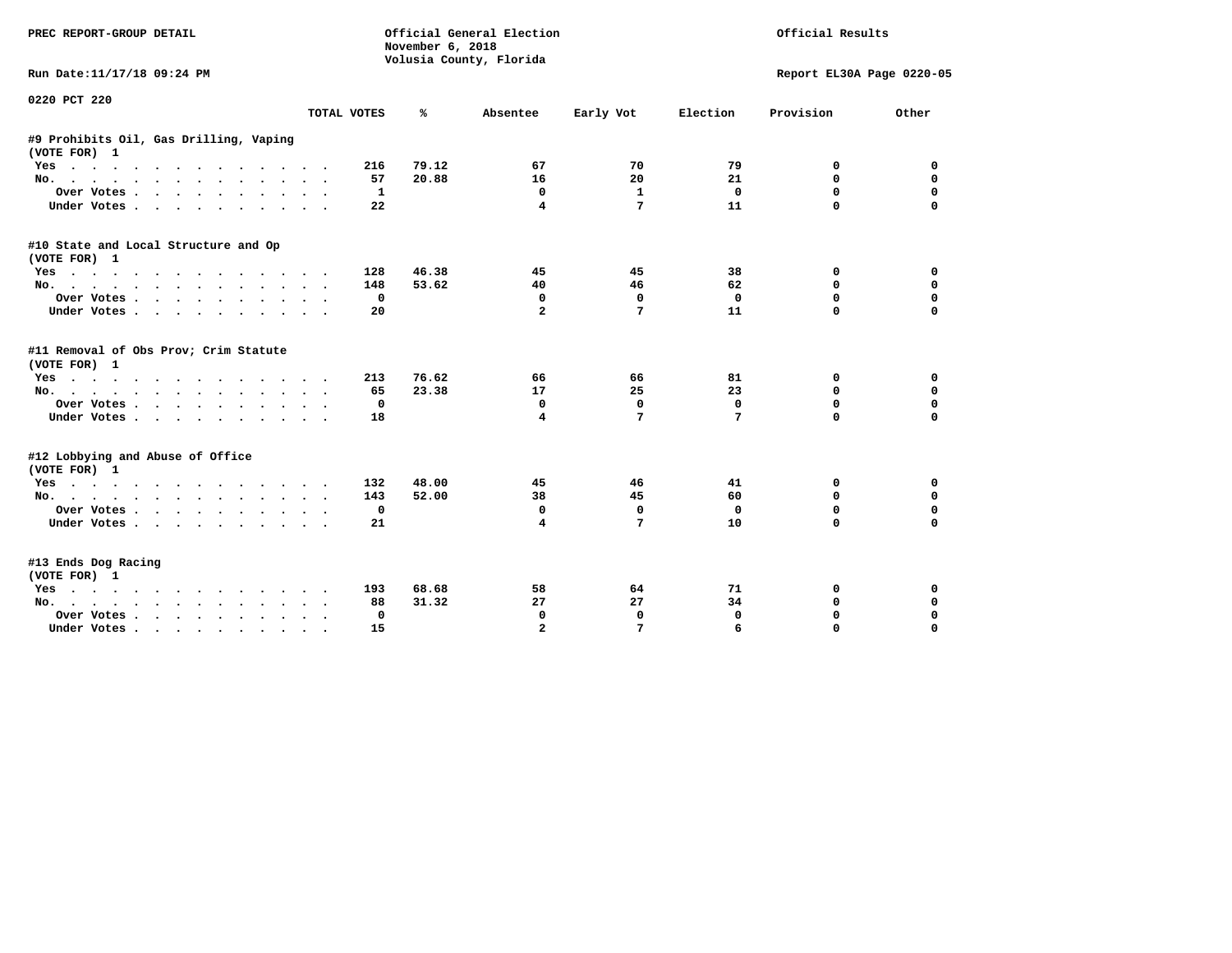**November 6, 2018 Volusia County, Florida Run Date:11/17/18 09:24 PM Report EL30A Page 0222-01 0222 PCT 222 TOTAL VOTES % Absentee Early Vot Election Provision Other REGISTERED VOTERS - TOTAL . . . . . . 2,828 BALLOTS CAST - TOTAL. . . . . . . . 1,793 525 263 1,001 2 2 BALLOTS CAST - BLANK. . . . . . . . 0 0 0 0 0 0 VOTER TURNOUT - TOTAL . . . . . . . 63.40 VOTER TURNOUT - BLANK . . . . . . . United States Senator (VOTE FOR) 1 Rick Scott (REP) . . . . . . . . . 1,064 59.94 298 143 623 0 0 Bill Nelson (DEM). . . . . . . . . 706 39.77 218 120 364 2 2 WRITE-IN. . . . . . . . . . . . 5 .28 4 0 1 0 0 Over Votes . . . . . . . . . . 0 0 0 0 0 0 Under Votes . . . . . . . . . . 18** 5 0 13 0 0 **Representative in Congress District 6 (VOTE FOR) 1 Michael Waltz (REP) . . . . . . . . 1,047 59.56 290 142 615 0 0 Nancy Soderberg (DEM) . . . . . . . 711 40.44 224 117 366 2 2 Over Votes . . . . . . . . . . 0 0 0 0 0 0**  $\Omega$  **Under Votes . . . . . . . . . . 35 11 4 20 0 0 Governor and Lieutenant Governor (VOTE FOR) 1 Ron DeSantis (REP) . . . . . . . . 1,075 60.56 293 146 636 0 0 Andrew Gillum (DEM) . . . . . . . . 672 37.86 210 116 342 2 2 Darcy G. Richardson (REF) . . . . . . 10 .56 4 0 6 0 0 Ryan Christopher Foley . . . . . . . 7 .39 2** 0 5 0 0 0<br> **Ryle "KC" Gibson . . . . . . . . . 2 .11** 0 0 2 0 0  **Kyle "KC" Gibson . . . . . . . . . 2 .11 0 0 2 0 0 Bruce Stanley . . . . . . . . . . 7 .39** 3 0 4 0 0  **WRITE-IN. . . . . . . . . . . . 2 .11 1 1 0 0 0**  $\mathbf{0}$ **Over Votes . . . . . . . . . . 4** 4 0 0 0 0 0  $\mathbf{0}$ **Under Votes . . . . . . . . . . 14** 8 0 6 0 0 **Attorney General (VOTE FOR) 1 Ashley Moody (REP) . . . . . . . . 1,125 63.78 309 148 668 0 0 Sean Shaw (DEM)** . . . . . . . . 601 34.07 196 112 289 2 2  **Jeffrey Marc Siskind. . . . . . . . 38 2.15 11 2 25 0 0 Over Votes . . . . . . . . . . 0 0 0 0 0 0**  $\mathbf 0$  **Under Votes . . . . . . . . . . 29 9 1 19 0 0 Chief Financial Officer (VOTE FOR) 1 Jimmy Patronis (REP). . . . . . . . 1,064 61.26 285 141 638 0 0 Jeremy Ring (DEM).** . . . . . . . 669 38.51 221 115 329 2 2 2  **WRITE-IN. . . . . . . . . . . . 4 .23 2 0 2 0 0 Over Votes . . . . . . . . . . 1 0 0 1 0 0**  $\mathbf{o}$  **Under Votes . . . . . . . . . . . 55** 17 31 0

**PREC REPORT-GROUP DETAIL Official General Election Official Results**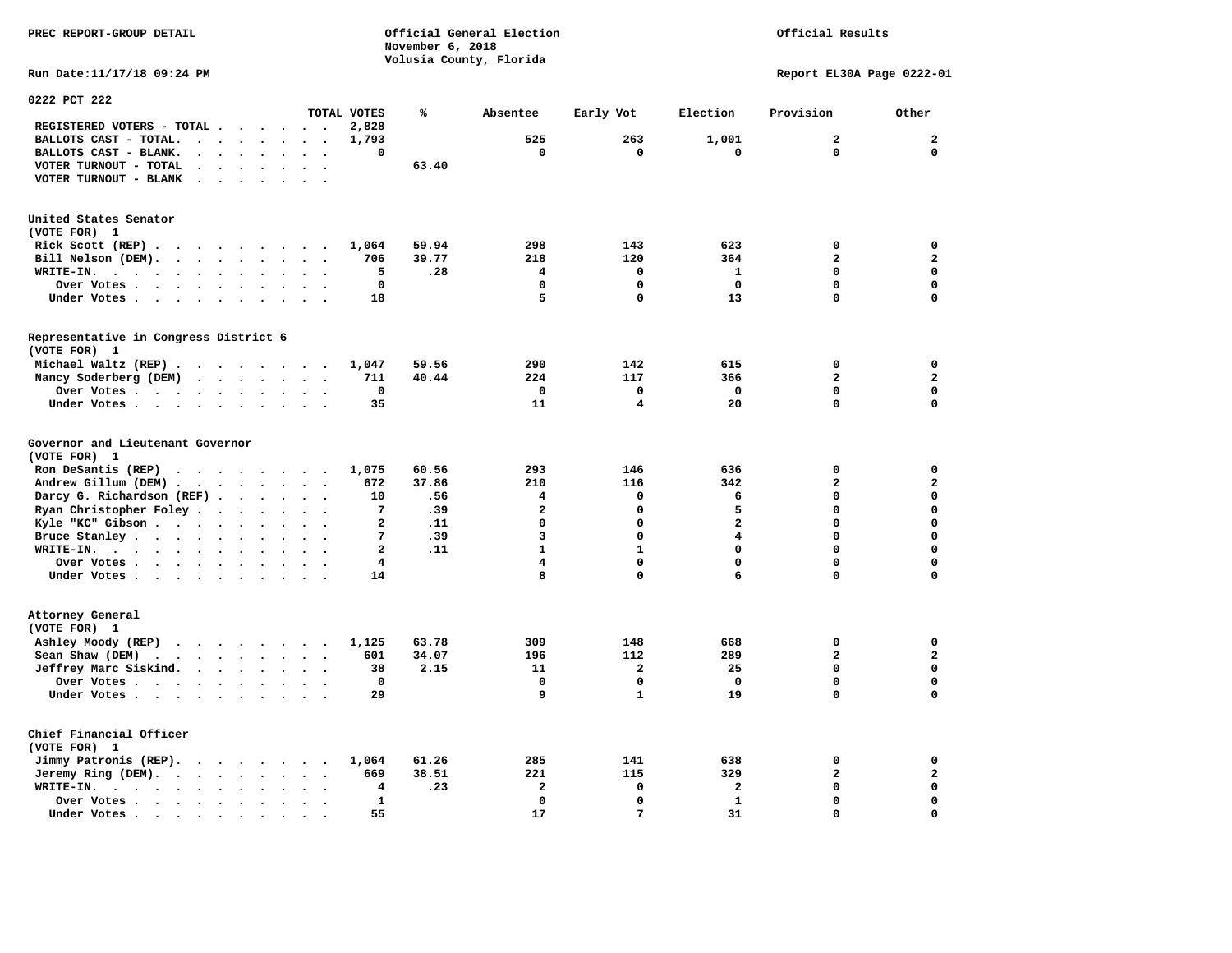| PREC REPORT-GROUP DETAIL                                                        |                                 |             | November 6, 2018 | Official General Election<br>Volusia County, Florida |                         |                | Official Results          |                |
|---------------------------------------------------------------------------------|---------------------------------|-------------|------------------|------------------------------------------------------|-------------------------|----------------|---------------------------|----------------|
| Run Date: 11/17/18 09:24 PM                                                     |                                 |             |                  |                                                      |                         |                | Report EL30A Page 0222-02 |                |
| 0222 PCT 222                                                                    |                                 | TOTAL VOTES | ℁                | Absentee                                             | Early Vot               | Election       | Provision                 | Other          |
|                                                                                 |                                 |             |                  |                                                      |                         |                |                           |                |
| Commissioner of Agriculture<br>(VOTE FOR) 1                                     |                                 |             |                  |                                                      |                         |                |                           |                |
| Matt Caldwell (REP)                                                             |                                 | 1,040       | 59.84            | 289                                                  | 140                     | 611            | 0                         | $\mathbf 0$    |
| Nicole "Nikki" Fried (DEM).                                                     |                                 | 698         | 40.16            | 222                                                  | 119                     | 353            | $\overline{2}$            | $\mathbf{2}$   |
| Over Votes                                                                      |                                 | $\mathbf 0$ |                  | $\mathbf{o}$                                         | $\mathbf 0$             | $\mathbf 0$    | $\mathbf{0}$              | $\mathbf 0$    |
| Under Votes                                                                     |                                 | 55          |                  | 14                                                   | $\overline{4}$          | 37             | $\mathbf 0$               | $\Omega$       |
| State Senator District 14<br>(VOTE FOR) 1                                       |                                 |             |                  |                                                      |                         |                |                           |                |
| Dorothy L. Hukill (REP).                                                        |                                 | 1,034       | 60.01            | 279                                                  | 142                     | 613            | 0                         | 0              |
| Melissa "Mel" Martin (DEM).                                                     |                                 | 689         | 39.99            | 218                                                  | 114                     | 353            | $\overline{2}$            | $\mathbf{2}$   |
| Over Votes                                                                      |                                 | $\mathbf 0$ |                  | $\mathbf 0$                                          | $\mathbf 0$             | $\mathbf 0$    | $\mathbf 0$               | $\mathbf 0$    |
| Under Votes                                                                     | $\cdot$ $\cdot$ $\cdot$         | 70          |                  | 28                                                   | $\overline{7}$          | 35             | $\mathbf 0$               | $\mathbf 0$    |
| State Representative District 26<br>(VOTE FOR) 1                                |                                 |             |                  |                                                      |                         |                |                           |                |
| Elizabeth Fetterhoff (REP).                                                     |                                 | 95          | 44.60            | 39                                                   | 21                      | 35             | 0                         | $\mathbf 0$    |
| Patrick Henry (DEM)                                                             |                                 | 118         | 55.40            | 38                                                   | 22                      | 58             | $\mathbf 0$               | $\mathbf 0$    |
| Over Votes                                                                      | $\ddot{\phantom{1}}$            | 0           |                  | 0                                                    | $\mathbf 0$             | $\mathbf 0$    | $\mathbf 0$               | $\mathbf 0$    |
| Under Votes                                                                     |                                 | 5           |                  | $\mathbf{1}$                                         | $\overline{\mathbf{2}}$ | $\overline{a}$ | $\mathbf 0$               | $\mathbf 0$    |
| State Representative District 27<br>(VOTE FOR) 1                                |                                 |             |                  |                                                      |                         |                |                           |                |
| David Santiago (REP).                                                           |                                 | 939         | 61.78            | 246                                                  | 124                     | 569            | 0                         | $\mathbf 0$    |
| Carol Lawrence (DEM).                                                           |                                 | 581         | 38.22            | 182                                                  | 91                      | 304            | $\overline{2}$            | $\overline{2}$ |
| Over Votes                                                                      |                                 | 0           |                  | $\mathbf 0$                                          | $\mathbf 0$             | $\mathbf 0$    | $\mathbf 0$               | $\mathbf 0$    |
| Under Votes                                                                     |                                 | 55          |                  | 19                                                   | 3                       | 33             | 0                         | 0              |
| Justice of the Supreme Court Lawson<br>(VOTE FOR) 1                             |                                 |             |                  |                                                      |                         |                |                           |                |
| Yes                                                                             |                                 | 1,078       | 72.40            | 315                                                  | 153                     | 608            | 1                         | 1              |
| No.                                                                             |                                 | 411         | 27.60            | 127                                                  | 65                      | 218            | $\mathbf{1}$              | $\mathbf 0$    |
| Over Votes<br>$\sim$<br>$\ddot{\phantom{1}}$                                    |                                 | 0           |                  | 0                                                    | 0                       | 0              | 0                         | 0              |
| Under Votes                                                                     |                                 | 304         |                  | 83                                                   | 45                      | 175            | $\mathbf 0$               | $\mathbf{1}$   |
| 5th District Court of Appeal Eisnaugle<br>(VOTE FOR) 1                          |                                 |             |                  |                                                      |                         |                |                           |                |
| Yes                                                                             |                                 | 985         | 67.10            | 286                                                  | 144                     | 553            | $\overline{\mathbf{2}}$   | $\mathbf 0$    |
| No.                                                                             |                                 | 483         | 32.90            | 151                                                  | 72                      | 259            | 0                         | 1              |
| Over Votes                                                                      |                                 | 0           |                  | $\mathbf{o}$                                         | 0                       | $\mathbf{o}$   | 0                         | $\mathbf 0$    |
| Under Votes<br>$\ddot{\phantom{1}}$<br>$\bullet$<br>$\bullet$<br>$\blacksquare$ |                                 | 325         |                  | 88                                                   | 47                      | 189            | $\mathbf 0$               | $\mathbf{1}$   |
| Circuit Judge 7th Judicial, Grp 15<br>(VOTE FOR) 1                              |                                 |             |                  |                                                      |                         |                |                           |                |
| Linda L. Gaustad                                                                |                                 | 837         | 56.67            | 257                                                  | 121                     | 457            | 1                         | 1              |
| Ryan Will $\cdots$ , $\cdots$ , $\cdots$ , $\cdots$                             |                                 | 640         | 43.33            | 190                                                  | 96                      | 353            | $\mathbf{1}$              | 0              |
| Over Votes<br>$\cdot$                                                           | $\ddot{\phantom{a}}$<br>$\cdot$ | 1           |                  | $\mathbf 0$                                          | 1                       | $\mathbf 0$    | $\mathbf 0$               | $\mathbf 0$    |
| Under Votes                                                                     |                                 | 315         |                  | 78                                                   | 45                      | 191            | $\Omega$                  | 1              |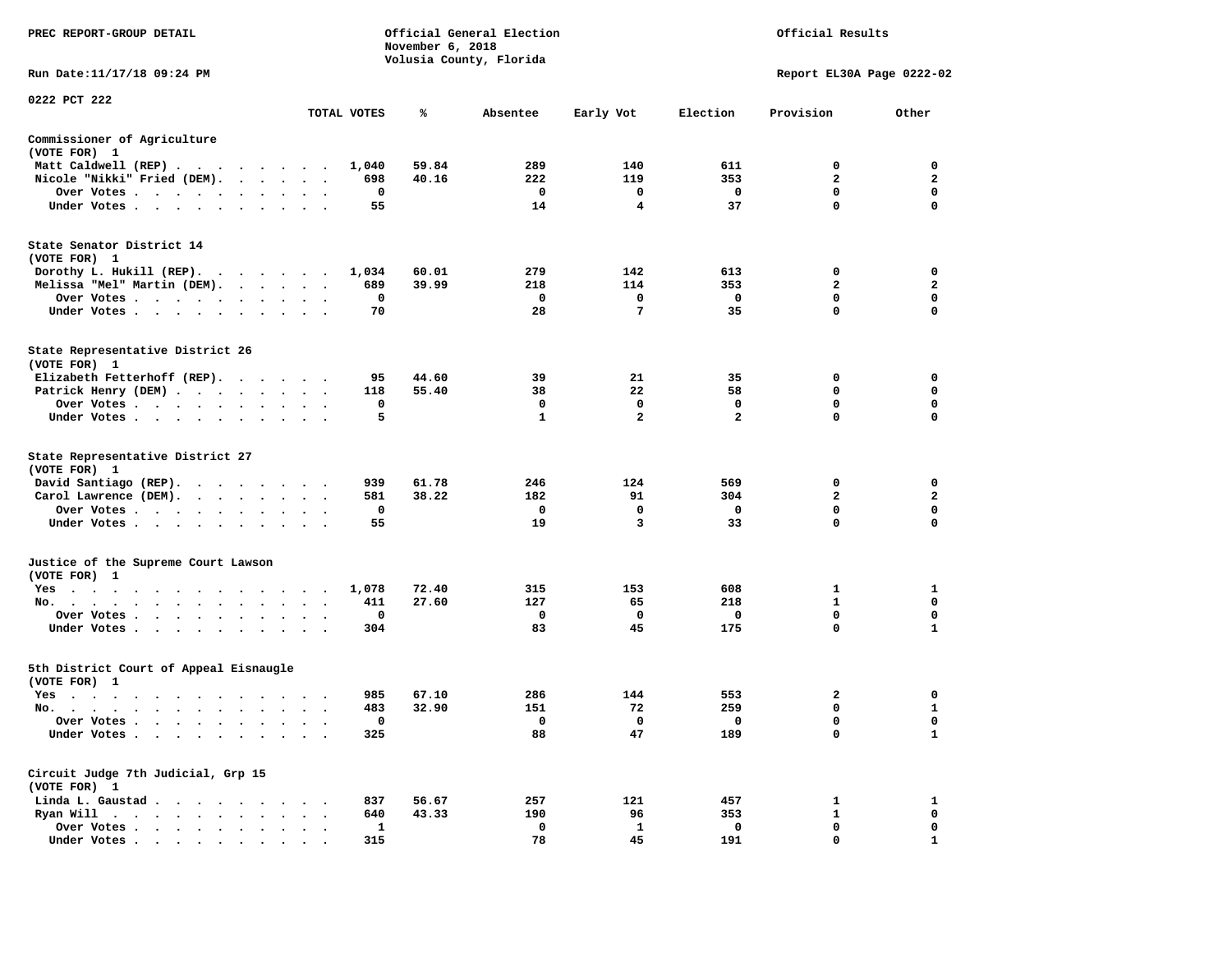| PREC REPORT-GROUP DETAIL                                                                                                                      |                                     |             | November 6, 2018 | Official General Election<br>Volusia County, Florida | Official Results |          |                           |              |  |
|-----------------------------------------------------------------------------------------------------------------------------------------------|-------------------------------------|-------------|------------------|------------------------------------------------------|------------------|----------|---------------------------|--------------|--|
| Run Date:11/17/18 09:24 PM                                                                                                                    |                                     |             |                  |                                                      |                  |          | Report EL30A Page 0222-03 |              |  |
| 0222 PCT 222                                                                                                                                  |                                     | TOTAL VOTES | ℁                | Absentee                                             | Early Vot        | Election | Provision                 | Other        |  |
| County Council Member District 1<br>(VOTE FOR) 1                                                                                              |                                     |             |                  |                                                      |                  |          |                           |              |  |
| Barbara Girtman<br>$\ddot{\phantom{1}}$<br>$\ddot{\phantom{0}}$<br>$\cdots$<br>$\sim$                                                         |                                     | 704         | 48.22            | 232                                                  | 104              | 364      | 2                         | 2            |  |
| Pat Patterson.<br>$\bullet$                                                                                                                   |                                     | 756         | 51.78            | 193                                                  | 107              | 456      | 0                         | 0            |  |
| Over Votes<br>$\bullet$                                                                                                                       | $\bullet$<br>$\cdot$                | 3           |                  | 1                                                    | 1                | 1        | 0                         | 0            |  |
| Under Votes<br>$\sim$ $\sim$                                                                                                                  |                                     | 201         |                  | 48                                                   | 30               | 123      | 0                         | 0            |  |
| County Council Member District 3                                                                                                              |                                     |             |                  |                                                      |                  |          |                           |              |  |
| (VOTE FOR) 1                                                                                                                                  |                                     |             |                  |                                                      |                  |          |                           |              |  |
| Michael J. Arminio.<br>.                                                                                                                      |                                     | 38          | 38.00            | 20                                                   | 6                | 12       | 0                         | 0            |  |
| Deborah A. "Deb" Denys                                                                                                                        | $\bullet$<br>$\bullet$              | 62<br>0     | 62.00            | 24<br>0                                              | 9<br>0           | 29<br>0  | 0<br>0                    | 0<br>0       |  |
| Over Votes<br>$\bullet$ .<br>$\cdot$<br>$\bullet$<br>Under Votes<br>$\cdot$                                                                   |                                     | 29          |                  | 7                                                    | 6                | 16       | $\mathbf 0$               | $\mathbf 0$  |  |
| School Board Member District 1<br>(VOTE FOR) 1                                                                                                |                                     |             |                  |                                                      |                  |          |                           |              |  |
| Al Bouie.<br>$\sim$ $\sim$<br>the contract of the contract of the contract of the contract of the contract of the contract of the contract of |                                     | 675         | 50.07            | 194                                                  | 94               | 383      | 2                         | 2            |  |
| Jamie Michele Haynes.<br>$\cdot$ $\cdot$ $\cdot$ $\cdot$ $\cdot$                                                                              | $\sim$ $\sim$                       | 673         | 49.93            | 197                                                  | 102              | 374      | 0                         | 0            |  |
| Over Votes                                                                                                                                    |                                     | 0           |                  | 0                                                    | 0                | 0        | 0                         | 0            |  |
| Under Votes                                                                                                                                   |                                     | 234         |                  | 55                                                   | 31               | 148      | 0                         | 0            |  |
| School Board Member District 5<br>(VOTE FOR) 1                                                                                                |                                     |             |                  |                                                      |                  |          |                           |              |  |
| Ruben Colon.<br>$\bullet$<br>$\cdot$<br>$\cdot$<br>$\cdot$ $\cdot$ $\cdot$ $\cdot$                                                            |                                     | 69          | 41.57            | 27                                                   | 13               | 29       | 0                         | 0            |  |
| Melody Johnson.<br>$\cdots$                                                                                                                   |                                     | 97          | 58.43            | 39                                                   | 14               | 44       | 0                         | 0            |  |
| Over Votes                                                                                                                                    | $\bullet$                           | 0           |                  | 0                                                    | 0                | 0        | 0                         | 0            |  |
| Under Votes<br>$\ddot{\phantom{1}}$                                                                                                           |                                     | 45          |                  | 13                                                   | 9                | 23       | 0                         | 0            |  |
| Soil and Water Cons Dist Seat 1<br>(VOTE FOR) 1                                                                                               |                                     |             |                  |                                                      |                  |          |                           |              |  |
| William Bliss.<br>$\sim$<br>$\sim$<br>$\cdots$                                                                                                |                                     | 769         | 53.59            | 231                                                  | 95               | 440      | 1                         | 2            |  |
| Derrick Orberg.<br>$\cdot$ $\cdot$ $\cdot$ $\cdot$ $\cdot$<br>$\bullet$                                                                       | $\bullet$<br>$\bullet$<br>$\bullet$ | 666         | 46.41            | 202                                                  | 117              | 346      | 1                         | 0            |  |
| Over Votes .<br>$\cdots$                                                                                                                      |                                     | 0           |                  | 0                                                    | 0                | 0        | 0                         | 0            |  |
| Under Votes<br>$\bullet$                                                                                                                      |                                     | 358         |                  | 92                                                   | 51               | 215      | 0                         | $\mathbf 0$  |  |
| Soil and Water Cons Dist Seat 3<br>(VOTE FOR) 1                                                                                               |                                     |             |                  |                                                      |                  |          |                           |              |  |
| Beth James.<br>$\mathbf{a}$ . The second contribution of the second contribution of the second contribution of the $\mathbf{a}$               |                                     | 659         | 46.64            | 188                                                  | 103              | 368      | 0                         | 0            |  |
| Wesley Wayne Wilson Jr                                                                                                                        | $\ddotsc$                           | 290         | 20.52            | 88                                                   | 28               | 174      | 0                         | 0            |  |
| Christine Wilt.                                                                                                                               |                                     | 464         | 32.84            | 156                                                  | 78               | 227      | $\overline{a}$            | 1            |  |
| Over Votes .<br>$\bullet$                                                                                                                     |                                     | 0           |                  | 0                                                    | 0                | 0        | 0                         | 0            |  |
| Under Votes.<br>$\ddot{\phantom{a}}$<br>$\ddot{\phantom{a}}$<br>$\ddot{\phantom{a}}$                                                          |                                     | 380         |                  | 93                                                   | 54               | 232      | 0                         | $\mathbf{1}$ |  |
| Soil and Water Cons Dist Seat 5<br>(VOTE FOR) 1                                                                                               |                                     |             |                  |                                                      |                  |          |                           |              |  |
| J. Mark Barfield.<br>$\ddot{\phantom{a}}$<br>$\ddot{\phantom{a}}$                                                                             |                                     | 275         | 18.99            | 86                                                   | 26               | 163      | 0                         | 0            |  |
| Andy Kelly.<br>$\ddot{\phantom{0}}$<br>$\cdot$ $\cdot$ $\cdot$ $\cdot$                                                                        |                                     | 713         | 49.24            | 222                                                  | 119              | 369      | $\overline{a}$            | $\mathbf{1}$ |  |
| David Schaefer.<br>$\cdot$ $\cdot$ $\cdot$<br>$\sim$                                                                                          |                                     | 460         | 31.77            | 133                                                  | 75               | 252      | 0                         | 0            |  |
| Over Votes .<br>$\cdot$ $\cdot$ $\cdot$ $\cdot$ $\cdot$                                                                                       |                                     | 0           |                  | 0                                                    | 0                | 0        | 0                         | 0            |  |
| Under Votes                                                                                                                                   |                                     | 345         |                  | 84                                                   | 43               | 217      | $\Omega$                  |              |  |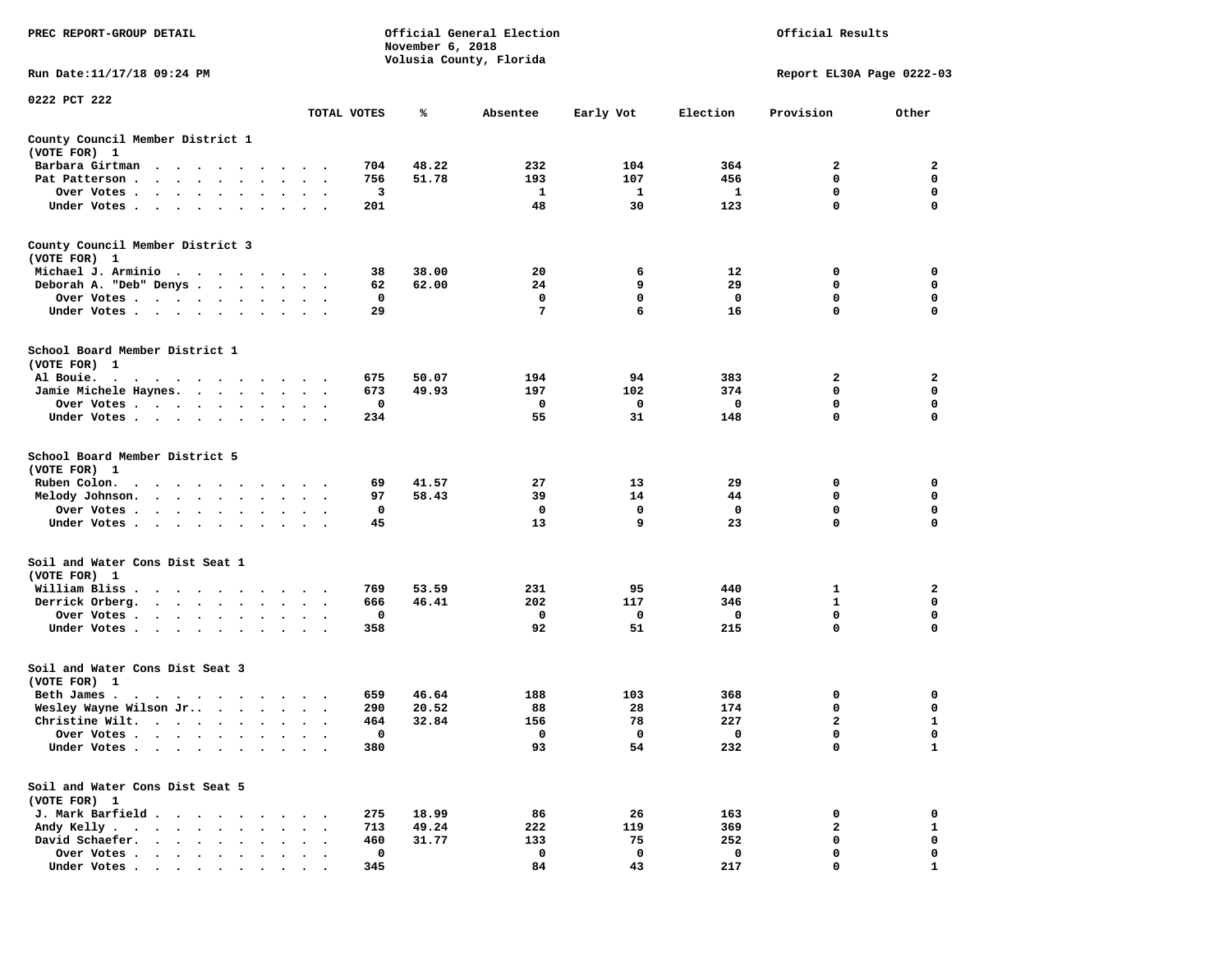| PREC REPORT-GROUP DETAIL                                                                                                                                                                                                                                     |                                                  |              | November 6, 2018 | Official General Election<br>Volusia County, Florida |              |             | Official Results          |                             |
|--------------------------------------------------------------------------------------------------------------------------------------------------------------------------------------------------------------------------------------------------------------|--------------------------------------------------|--------------|------------------|------------------------------------------------------|--------------|-------------|---------------------------|-----------------------------|
| Run Date: 11/17/18 09:24 PM                                                                                                                                                                                                                                  |                                                  |              |                  |                                                      |              |             | Report EL30A Page 0222-04 |                             |
| 0222 PCT 222                                                                                                                                                                                                                                                 |                                                  | TOTAL VOTES  | ℁                | Absentee                                             | Early Vot    | Election    | Provision                 | Other                       |
|                                                                                                                                                                                                                                                              |                                                  |              |                  |                                                      |              |             |                           |                             |
| W Volusia Hosp Auth Group A, Seat 1<br>(VOTE FOR) 1                                                                                                                                                                                                          |                                                  |              |                  |                                                      |              |             |                           |                             |
| John M. Hill                                                                                                                                                                                                                                                 |                                                  | 889          | 59.87            | 266                                                  | 123          | 500         | 0                         | $\mathbf 0$                 |
| Voloria Manning                                                                                                                                                                                                                                              |                                                  | 596          | 40.13            | 191                                                  | 95           | 307         | $\overline{2}$            | $\mathbf{1}$                |
| Over Votes                                                                                                                                                                                                                                                   |                                                  | 0            |                  | $\mathbf 0$                                          | $\mathbf 0$  | $\mathbf 0$ | $\mathbf 0$               | $\mathbf 0$                 |
| Under Votes                                                                                                                                                                                                                                                  | $\sim$ $\sim$ $\sim$                             | 308          |                  | 68                                                   | 45           | 194         | $\mathbf 0$               | $\mathbf{1}$                |
| W Volusia Hosp Auth Group B, Seat 1<br>(VOTE FOR) 1                                                                                                                                                                                                          |                                                  |              |                  |                                                      |              |             |                           |                             |
| Webster Barnaby                                                                                                                                                                                                                                              |                                                  | 717          | 49.28            | 209                                                  | 95           | 413         | 0                         | 0                           |
| Dolores Guzman.                                                                                                                                                                                                                                              |                                                  | 738          | 50.72            | 231                                                  | 121          | 383         | $\overline{2}$            | $\mathbf{1}$                |
| Over Votes                                                                                                                                                                                                                                                   |                                                  | $\Omega$     |                  | $\Omega$                                             | $\Omega$     | 0           | $\mathbf 0$               | $\mathbf{0}$                |
| Under Votes<br>$\cdot$                                                                                                                                                                                                                                       |                                                  | 338          |                  | 85                                                   | 47           | 205         | 0                         | $\mathbf{1}$                |
| W Volusia Hosp Auth Group B, Seat 2<br>(VOTE FOR) 1                                                                                                                                                                                                          |                                                  |              |                  |                                                      |              |             |                           |                             |
| Michael Ray.                                                                                                                                                                                                                                                 |                                                  | 695          | 48.30            | 194                                                  | 100          | 400         | 1                         | 0                           |
| Kathie D. Shepard.                                                                                                                                                                                                                                           |                                                  | 744          | 51.70            | 247                                                  | 108          | 387         | $\mathbf{1}$              | $\mathbf{1}$                |
| Over Votes<br>$\ddot{\phantom{1}}$                                                                                                                                                                                                                           | $\bullet$                                        | $\mathbf{1}$ |                  | $\mathbf 0$                                          | $\mathbf{1}$ | $\mathbf 0$ | $\mathbf 0$               | $\mathbf 0$                 |
| Under Votes                                                                                                                                                                                                                                                  |                                                  | 353          |                  | 84                                                   | 54           | 214         | $\mathbf 0$               | $\mathbf{1}$                |
| #1 Increased Homestead Exemption<br>(VOTE FOR) 1                                                                                                                                                                                                             |                                                  |              |                  |                                                      |              |             |                           |                             |
| $Yes \t . \t .$<br>$\cdots$<br>. The contract of the contract of the contract of the contract of the contract of the contract of the contract of the contract of the contract of the contract of the contract of the contract of the contract of the contrac |                                                  | 805          | 47.10            | 270                                                  | 92           | 442         | $\mathbf 0$               | $\mathbf{1}$<br>$\mathbf 0$ |
| No.<br>$\mathbf{r}$ , and $\mathbf{r}$ , and $\mathbf{r}$ , and $\mathbf{r}$<br>$\sim$<br>$\cdot$ $\cdot$ $\cdot$                                                                                                                                            |                                                  | 904          | 52.90            | 232                                                  | 158          | 512         | $\overline{2}$            |                             |
| Over Votes<br>$\ddot{\phantom{1}}$                                                                                                                                                                                                                           | $\ddot{\phantom{a}}$<br>$\overline{\phantom{a}}$ | 2            |                  | 1                                                    | 1            | 0           | 0                         | 0                           |
| Under Votes<br>$\sim$<br>$\sim$                                                                                                                                                                                                                              | $\sim$ $\sim$                                    | 82           |                  | 22                                                   | 12           | 47          | $\mathbf 0$               | $\mathbf{1}$                |
| #2 Limit on Property Tax Assessments<br>(VOTE FOR) 1                                                                                                                                                                                                         |                                                  |              |                  |                                                      |              |             |                           |                             |
| Yes                                                                                                                                                                                                                                                          |                                                  | 1,155        | 68.46            | 332                                                  | 159          | 663         | 1                         | $\mathbf 0$                 |
| No.<br>$\sim$                                                                                                                                                                                                                                                | $\ddot{\phantom{a}}$                             | 532          | 31.54            | 159                                                  | 92           | 279         | $\mathbf{1}$              | $\mathbf{1}$                |
| Over Votes<br>$\sim$<br>$\cdot$                                                                                                                                                                                                                              |                                                  | 1            |                  | 0                                                    | 1            | 0           | $\mathbf 0$               | $\mathbf 0$                 |
| Under Votes                                                                                                                                                                                                                                                  |                                                  | 105          |                  | 34                                                   | 11           | 59          | $\mathbf 0$               | $\mathbf{1}$                |
| #3 Voter Control of Gambling<br>(VOTE FOR) 1                                                                                                                                                                                                                 |                                                  |              |                  |                                                      |              |             |                           |                             |
| Yes                                                                                                                                                                                                                                                          |                                                  | 1,104        | 63.74            | 369                                                  | 160          | 573         | 2                         | $\mathbf 0$                 |
| No.<br>$\sim$<br>$\sim$ $\sim$ $\sim$<br>$\sim$<br>$\ddot{\phantom{0}}$                                                                                                                                                                                      | $\ddotsc$                                        | 628          | 36.26            | 135                                                  | 98           | 394         | 0                         | 1                           |
| Over Votes<br>$\sim$<br>$\sim$<br>$\ddot{\phantom{a}}$                                                                                                                                                                                                       | $\ddot{\phantom{a}}$                             | 1            |                  | 0                                                    | 0            | 1           | $\mathbf 0$               | $\mathbf 0$                 |
| Under Votes<br>$\ddot{\phantom{1}}$<br>$\cdot$<br>$\bullet$                                                                                                                                                                                                  |                                                  | 60           |                  | 21                                                   | 5            | 33          | $\mathbf 0$               | $\mathbf{1}$                |
| #4 Voting Restoration Amendment<br>(VOTE FOR) 1                                                                                                                                                                                                              |                                                  |              |                  |                                                      |              |             |                           |                             |
| $Yes \t . \t .$<br>the contract of the contract of the contract of the contract of the contract of the contract of the contract of                                                                                                                           |                                                  | 987          | 57.42            | 304                                                  | 148          | 531         | $\overline{2}$            | $\overline{a}$              |
| No.                                                                                                                                                                                                                                                          | $\cdot$ $\cdot$ $\cdot$                          | 732          | 42.58            | 201                                                  | 110          | 421         | 0                         | 0                           |
| Over Votes.<br>$\sim$ $\sim$ $\sim$<br>$\sim$<br>$\bullet$<br>$\ddot{\phantom{0}}$<br>$\cdot$                                                                                                                                                                | $\ddot{\phantom{a}}$                             | 0            |                  | $\mathbf 0$                                          | $\mathbf 0$  | $\mathbf 0$ | $\mathbf 0$               | $\mathbf 0$                 |
| Under Votes                                                                                                                                                                                                                                                  |                                                  | 74           |                  | 20                                                   | 5.           | 49          | $\Omega$                  | $\Omega$                    |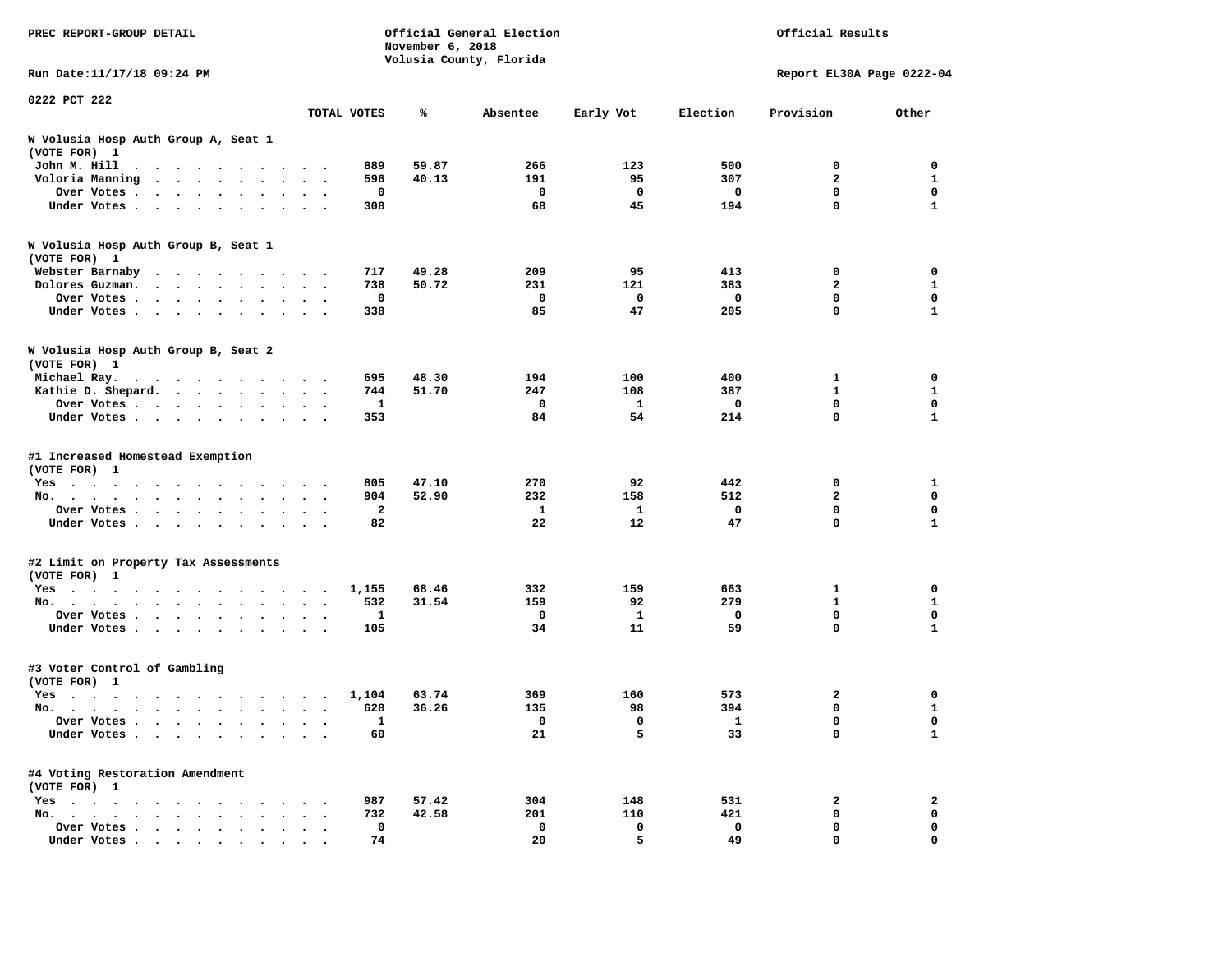| PREC REPORT-GROUP DETAIL                                                                                                                                                                                                                                                                                                                                                                                                                                                                   |                      |                     | November 6, 2018 | Official General Election<br>Volusia County, Florida | Official Results               |                                 |                               |                             |
|--------------------------------------------------------------------------------------------------------------------------------------------------------------------------------------------------------------------------------------------------------------------------------------------------------------------------------------------------------------------------------------------------------------------------------------------------------------------------------------------|----------------------|---------------------|------------------|------------------------------------------------------|--------------------------------|---------------------------------|-------------------------------|-----------------------------|
| Run Date:11/17/18 09:24 PM                                                                                                                                                                                                                                                                                                                                                                                                                                                                 |                      |                     |                  |                                                      |                                |                                 | Report EL30A Page 0222-05     |                             |
| 0222 PCT 222                                                                                                                                                                                                                                                                                                                                                                                                                                                                               |                      | TOTAL VOTES         | %                | Absentee                                             | Early Vot                      | Election                        | Provision                     | Other                       |
| #5 Supermajority Vote Required                                                                                                                                                                                                                                                                                                                                                                                                                                                             |                      |                     |                  |                                                      |                                |                                 |                               |                             |
| (VOTE FOR) 1                                                                                                                                                                                                                                                                                                                                                                                                                                                                               |                      |                     |                  |                                                      |                                |                                 |                               |                             |
| Yes                                                                                                                                                                                                                                                                                                                                                                                                                                                                                        |                      | 1,101               | 65.50            | 336                                                  | 153                            | 612                             | $\mathbf 0$                   | $\Omega$                    |
| No.                                                                                                                                                                                                                                                                                                                                                                                                                                                                                        |                      | 580<br>$\mathbf{1}$ | 34.50            | 163<br>$\overline{\phantom{0}}$                      | 98<br>$\overline{\mathbf{0}}$  | 316<br>$\mathbf{1}$             | $\mathbf{2}$<br>0             | $\mathbf{1}$<br>$\mathbf 0$ |
| Over Votes<br>Under Votes                                                                                                                                                                                                                                                                                                                                                                                                                                                                  |                      | 111                 |                  | -26                                                  | 12                             | 72                              | $\mathbf 0$                   | $\mathbf{1}$                |
| #6 Rights of Crime Victims; Judges                                                                                                                                                                                                                                                                                                                                                                                                                                                         |                      |                     |                  |                                                      |                                |                                 |                               |                             |
| (VOTE FOR) 1                                                                                                                                                                                                                                                                                                                                                                                                                                                                               |                      |                     |                  |                                                      |                                |                                 |                               |                             |
| Yes                                                                                                                                                                                                                                                                                                                                                                                                                                                                                        |                      | 792                 | 47.09            | 261                                                  | 95                             | 436                             | 0                             | 0                           |
| No.                                                                                                                                                                                                                                                                                                                                                                                                                                                                                        |                      | 890<br>$\mathbf 0$  | 52.91            | 237<br>$\overline{\phantom{0}}$                      | 162<br>$\mathbf 0$             | 488<br>$\overline{\phantom{0}}$ | $\overline{a}$<br>$\mathbf 0$ | $\mathbf{1}$<br>$\mathbf 0$ |
| Over Votes<br>Under Votes                                                                                                                                                                                                                                                                                                                                                                                                                                                                  |                      | 111                 |                  | 27                                                   | 6                              | 77                              | $\Omega$                      | $\mathbf{1}$                |
|                                                                                                                                                                                                                                                                                                                                                                                                                                                                                            |                      |                     |                  |                                                      |                                |                                 |                               |                             |
| #7 Survivor Benefits<br>(VOTE FOR) 1                                                                                                                                                                                                                                                                                                                                                                                                                                                       |                      |                     |                  |                                                      |                                |                                 |                               |                             |
| Yes                                                                                                                                                                                                                                                                                                                                                                                                                                                                                        |                      | 826                 | 50.00            | 272                                                  | 103                            | 450                             | $\mathbf{1}$                  | $\Omega$                    |
| No.                                                                                                                                                                                                                                                                                                                                                                                                                                                                                        |                      | 826                 | 50.00            | 218                                                  | 147                            | 459                             | $\mathbf{1}$                  | $\mathbf{1}$                |
| Over Votes                                                                                                                                                                                                                                                                                                                                                                                                                                                                                 |                      | $\overline{a}$      |                  | $\mathbf{1}$                                         | $\mathbf{1}$                   | $\overline{\mathbf{0}}$         | $^{\circ}$                    | $\Omega$                    |
| Under Votes                                                                                                                                                                                                                                                                                                                                                                                                                                                                                |                      | 139                 |                  | 34                                                   | 12                             | 92                              | $\Omega$                      | $\mathbf{1}$                |
| #9 Prohibits Oil, Gas Drilling, Vaping<br>(VOTE FOR) 1<br>Yes                                                                                                                                                                                                                                                                                                                                                                                                                              |                      | 926                 | 55.58            | 302                                                  | 133                            | 487                             | $\mathbf{2}$                  | 2                           |
| No.                                                                                                                                                                                                                                                                                                                                                                                                                                                                                        |                      | 740                 | 44.42            | 197                                                  | 116                            | 427                             | $\mathbf 0$                   | 0                           |
| Over Votes                                                                                                                                                                                                                                                                                                                                                                                                                                                                                 |                      | 0                   |                  | $\mathbf{o}$                                         | $\overline{\mathbf{0}}$        | $\mathbf 0$                     | $\mathbf 0$                   | $\mathbf 0$                 |
| Under Votes                                                                                                                                                                                                                                                                                                                                                                                                                                                                                |                      | 127                 |                  | 26                                                   | 14                             | 87                              | $\mathbf 0$                   | $\Omega$                    |
| #10 State and Local Structure and Op                                                                                                                                                                                                                                                                                                                                                                                                                                                       |                      |                     |                  |                                                      |                                |                                 |                               |                             |
| (VOTE FOR) 1                                                                                                                                                                                                                                                                                                                                                                                                                                                                               |                      |                     |                  |                                                      |                                |                                 |                               |                             |
| Yes                                                                                                                                                                                                                                                                                                                                                                                                                                                                                        |                      | 862                 | 52.08            | 290                                                  | 110                            | 462                             | $\mathbf 0$                   | $\mathbf 0$                 |
| No.                                                                                                                                                                                                                                                                                                                                                                                                                                                                                        |                      | 793<br>$\mathbf{o}$ | 47.92            | 209                                                  | 136<br>$\overline{\mathbf{0}}$ | 445<br>$\mathbf 0$              | $\overline{a}$<br>$\mathbf 0$ | $\mathbf{1}$<br>$\mathbf 0$ |
| Over Votes                                                                                                                                                                                                                                                                                                                                                                                                                                                                                 |                      | 138                 |                  | $\mathbf 0$<br>26                                    | 17                             | 94                              | $\Omega$                      | $\mathbf{1}$                |
| Under Votes                                                                                                                                                                                                                                                                                                                                                                                                                                                                                |                      |                     |                  |                                                      |                                |                                 |                               |                             |
| #11 Removal of Obs Prov; Crim Statute<br>(VOTE FOR) 1                                                                                                                                                                                                                                                                                                                                                                                                                                      |                      |                     |                  |                                                      |                                |                                 |                               |                             |
| Yes                                                                                                                                                                                                                                                                                                                                                                                                                                                                                        |                      | 807                 | 50.00            | 280                                                  | 120                            | 405                             | 2                             | 0                           |
| No.                                                                                                                                                                                                                                                                                                                                                                                                                                                                                        |                      | 807                 | 50.00            | 197                                                  | 121                            | 488                             | $\mathbf 0$                   | $\mathbf{1}$                |
| Over Votes                                                                                                                                                                                                                                                                                                                                                                                                                                                                                 |                      | 0                   |                  | $\overline{\phantom{a}}$                             | $\overline{\phantom{0}}$       | $\overline{\phantom{0}}$        | $\mathbf 0$                   | $\mathbf 0$                 |
| Under Votes                                                                                                                                                                                                                                                                                                                                                                                                                                                                                |                      | 179                 |                  | 48                                                   | 22                             | 108                             | $\mathbf 0$                   | $\mathbf{1}$                |
| #12 Lobbying and Abuse of Office<br>(VOTE FOR) 1                                                                                                                                                                                                                                                                                                                                                                                                                                           |                      |                     |                  |                                                      |                                |                                 |                               |                             |
|                                                                                                                                                                                                                                                                                                                                                                                                                                                                                            |                      | 1,295               | 78.06            | 411                                                  | 189                            | 693                             | $\mathbf{1}$                  | 1                           |
| Yes<br>No.                                                                                                                                                                                                                                                                                                                                                                                                                                                                                 |                      | 364                 | 21.94            | 84                                                   | 60                             | 219                             | 1                             | $\mathbf 0$                 |
| Over Votes                                                                                                                                                                                                                                                                                                                                                                                                                                                                                 | $\ddot{\phantom{a}}$ | 0                   |                  | $\mathbf{o}$                                         | $\mathbf 0$                    | $\mathbf 0$                     | $\mathbf 0$                   | 0                           |
| $\blacksquare$ $\blacksquare$ $\blacksquare$ $\blacksquare$ $\blacksquare$ $\blacksquare$ $\blacksquare$ $\blacksquare$ $\blacksquare$ $\blacksquare$ $\blacksquare$ $\blacksquare$ $\blacksquare$ $\blacksquare$ $\blacksquare$ $\blacksquare$ $\blacksquare$ $\blacksquare$ $\blacksquare$ $\blacksquare$ $\blacksquare$ $\blacksquare$ $\blacksquare$ $\blacksquare$ $\blacksquare$ $\blacksquare$ $\blacksquare$ $\blacksquare$ $\blacksquare$ $\blacksquare$ $\blacksquare$ $\blacks$ |                      | 134                 |                  | 30                                                   | 14                             | 89                              | $\Omega$                      | $\mathbf{1}$                |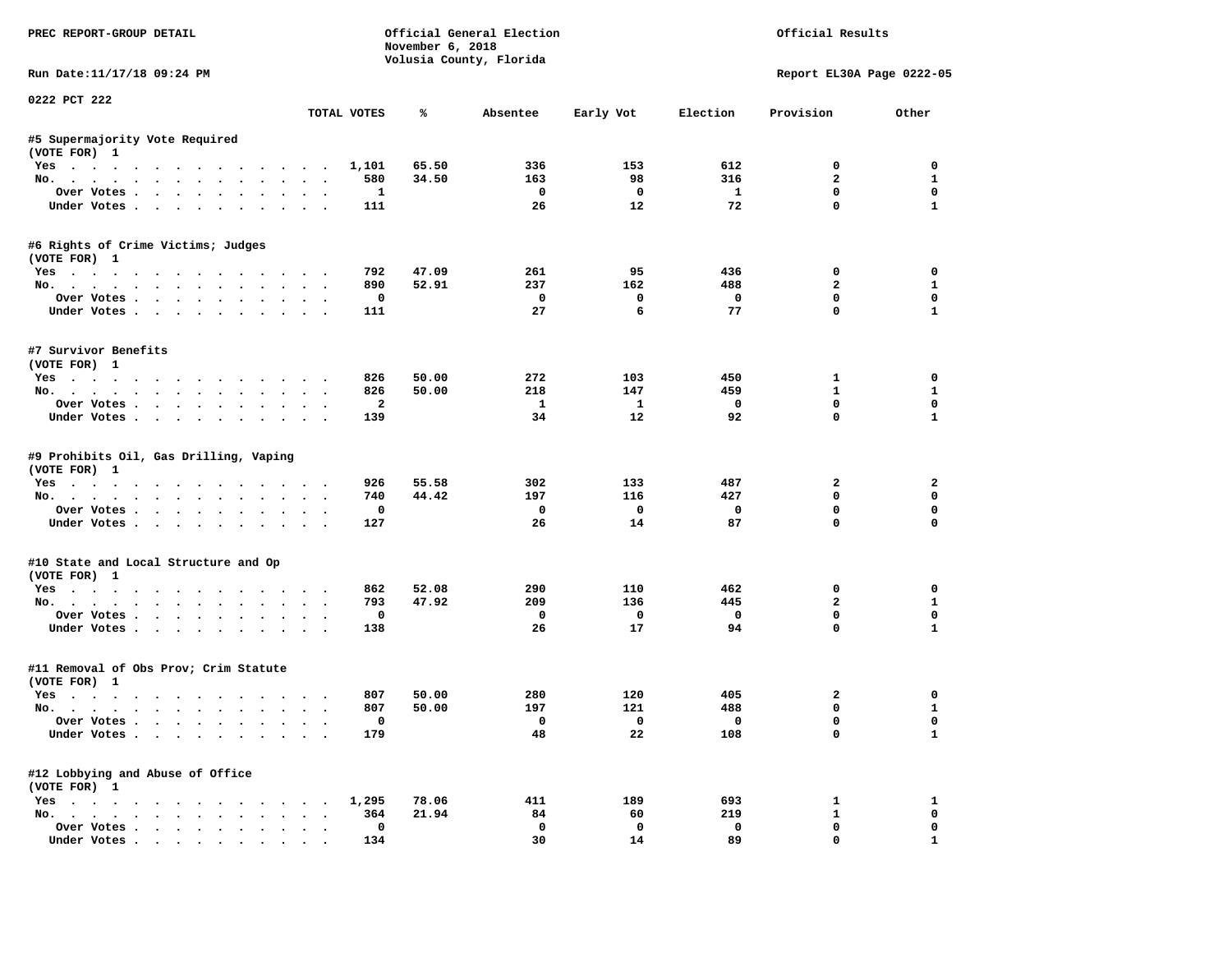| PREC REPORT-GROUP DETAIL            |  |  |  |  |  |  |             | November 6, 2018 | Official General Election<br>Volusia County, Florida |           |          | Official Results |                           |
|-------------------------------------|--|--|--|--|--|--|-------------|------------------|------------------------------------------------------|-----------|----------|------------------|---------------------------|
| Run Date: 11/17/18 09:24 PM         |  |  |  |  |  |  |             |                  |                                                      |           |          |                  | Report EL30A Page 0222-06 |
| 0222 PCT 222                        |  |  |  |  |  |  | TOTAL VOTES | %ะ               | Absentee                                             | Early Vot | Election | Provision        | Other                     |
| #13 Ends Dog Racing<br>(VOTE FOR) 1 |  |  |  |  |  |  |             |                  |                                                      |           |          |                  |                           |
| Yes                                 |  |  |  |  |  |  | 929         | 54.55            | 311                                                  | 148       | 466      |                  |                           |
| No.                                 |  |  |  |  |  |  | 774         | 45.45            | 191                                                  | 111       | 472      |                  | 0                         |
| Over Votes                          |  |  |  |  |  |  | <b>T</b>    |                  |                                                      |           | 0        |                  | 0                         |
| Under Votes                         |  |  |  |  |  |  | 89          |                  | 22                                                   | 4         | 63       |                  | 0                         |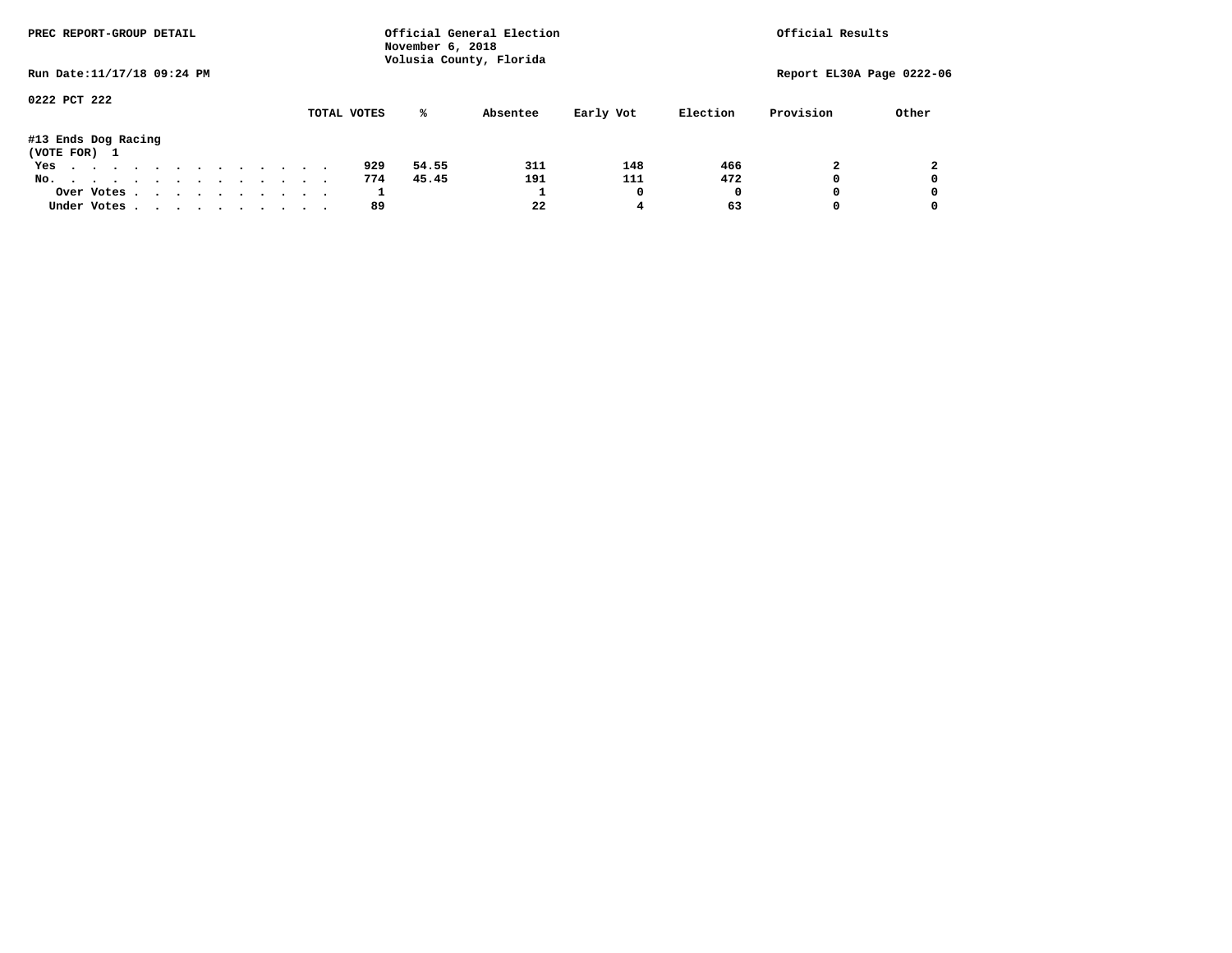Official Results

**Run Date:11/17/18 09:24 PM Report EL30A Page 0223-01** 

| 0223 PCT 223                                                                                                 |                                              |              |       |                         |                         |                         |             |             |
|--------------------------------------------------------------------------------------------------------------|----------------------------------------------|--------------|-------|-------------------------|-------------------------|-------------------------|-------------|-------------|
|                                                                                                              |                                              | TOTAL VOTES  | ℁     | Absentee                | Early Vot               | Election                | Provision   | Other       |
| REGISTERED VOTERS - TOTAL .<br>$\overline{\phantom{a}}$                                                      | $\ddot{\phantom{a}}$                         | 345          |       |                         |                         |                         |             |             |
| BALLOTS CAST - TOTAL.<br>$\sim$<br>$\ddot{\phantom{a}}$<br>$\ddot{\phantom{a}}$<br>$\ddot{\phantom{a}}$      |                                              | 212          |       | 49                      | 52                      | 111                     | $\mathbf 0$ | $\mathbf 0$ |
| BALLOTS CAST - BLANK.<br>$\bullet$<br>$\ddot{\phantom{a}}$<br>$\bullet$<br>$\bullet$                         | $\bullet$<br>$\bullet$                       | 0            |       | $\mathbf 0$             | $\Omega$                | $\mathbf 0$             | $\mathbf 0$ | $\mathbf 0$ |
| VOTER TURNOUT - TOTAL<br>$\ddot{\phantom{a}}$<br>$\ddot{\phantom{a}}$<br>$\ddot{\phantom{1}}$                |                                              |              | 61.45 |                         |                         |                         |             |             |
| VOTER TURNOUT - BLANK<br>$\ddot{\phantom{a}}$                                                                |                                              |              |       |                         |                         |                         |             |             |
|                                                                                                              |                                              |              |       |                         |                         |                         |             |             |
| United States Senator                                                                                        |                                              |              |       |                         |                         |                         |             |             |
| (VOTE FOR) 1                                                                                                 |                                              |              |       |                         |                         |                         |             |             |
| Rick Scott (REP).<br>$\ddot{\phantom{0}}$<br>$\sim$ $\sim$<br>$\cdots$<br>$\sim$                             | $\ddot{\phantom{0}}$                         | 118          | 56.73 | 24                      | 20                      | 74                      | 0           | 0           |
| Bill Nelson (DEM).<br>$\cdot$                                                                                | $\ddot{\phantom{1}}$                         | 89           | 42.79 | 24                      | 31                      | 34                      | 0           | $\mathbf 0$ |
| WRITE-IN.<br>$\cdot$ $\cdot$ $\cdot$<br>$\cdot$ $\cdot$ $\cdot$ $\cdot$<br>$\ddot{\phantom{a}}$<br>$\bullet$ |                                              | 1            | .48   | $\Omega$                | $\mathbf 0$             | $\mathbf{1}$            | $\Omega$    | $\mathbf 0$ |
| $\ddot{\phantom{a}}$                                                                                         |                                              | 0            |       | $\Omega$                | $\mathbf 0$             | $\mathbf 0$             | 0           | $\mathbf 0$ |
| Over Votes<br>$\ddot{\phantom{0}}$<br>$\bullet$                                                              |                                              | 4            |       | $\mathbf{1}$            | $\mathbf{1}$            | $\overline{a}$          | 0           | $\mathbf 0$ |
| Under Votes<br>$\bullet$<br>$\bullet$                                                                        | $\bullet$<br>$\cdot$                         |              |       |                         |                         |                         |             |             |
| Representative in Congress District 6                                                                        |                                              |              |       |                         |                         |                         |             |             |
| (VOTE FOR) 1                                                                                                 |                                              |              |       |                         |                         |                         |             |             |
| Michael Waltz (REP)                                                                                          |                                              | 117          | 56.52 | 24                      | 21                      | 72                      | $\mathbf 0$ | 0           |
|                                                                                                              |                                              | 90           | 43.48 | 24                      | 29                      | 37                      | $\mathbf 0$ | $\mathbf 0$ |
| Nancy Soderberg (DEM)                                                                                        | $\bullet$                                    | 0            |       | 0                       | $\mathbf 0$             | $\mathbf 0$             | 0           | 0           |
| Over Votes<br>$\bullet$<br>$\bullet$<br>$\cdot$                                                              | $\ddot{\phantom{a}}$                         |              |       | $\mathbf{1}$            | $\overline{\mathbf{2}}$ | $\overline{\mathbf{2}}$ | 0           | $\mathbf 0$ |
| Under Votes<br>$\cdot$<br>$\ddot{\phantom{a}}$                                                               |                                              | 5            |       |                         |                         |                         |             |             |
| Governor and Lieutenant Governor                                                                             |                                              |              |       |                         |                         |                         |             |             |
| (VOTE FOR) 1                                                                                                 |                                              |              |       |                         |                         |                         |             |             |
| Ron DeSantis (REP)<br>$\cdot$ $\cdot$ $\cdot$ $\cdot$ $\cdot$ $\cdot$ $\cdot$                                |                                              | 119          | 56.67 | 26                      | 19                      | 74                      | 0           | 0           |
| Andrew Gillum (DEM)<br>$\ddot{\phantom{0}}$                                                                  | $\ddot{\phantom{1}}$<br>$\bullet$            | 79           | 37.62 | 20                      | 29                      | 30                      | 0           | $\mathbf 0$ |
| Darcy G. Richardson (REF).<br>$\bullet$<br>$\ddot{\phantom{a}}$                                              |                                              | 5            | 2.38  | $\overline{\mathbf{2}}$ | $\mathbf{2}$            | $\mathbf{1}$            | 0           | $\mathbf 0$ |
| Ryan Christopher Foley.<br>$\ddot{\phantom{1}}$<br>$\bullet$<br>$\bullet$                                    |                                              | $\mathbf{1}$ | .48   | $\Omega$                | $\mathbf 0$             | $\mathbf{1}$            | $\mathbf 0$ | $\mathbf 0$ |
| Kyle "KC" Gibson<br>$\bullet$<br>$\bullet$<br>$\bullet$                                                      | $\bullet$<br>$\ddot{\phantom{1}}$            | 0            |       | $\Omega$                | $\mathbf 0$             | 0                       | 0           | $\mathbf 0$ |
| Bruce Stanley<br>$\overline{\phantom{a}}$                                                                    |                                              | 6            | 2.86  | $\mathbf 0$             | $\overline{\mathbf{2}}$ | $\overline{\mathbf{4}}$ | 0           | $\mathbf 0$ |
| WRITE-IN.                                                                                                    |                                              | 0            |       | $\Omega$                | $\Omega$                | $\Omega$                | $\mathbf 0$ | $\mathbf 0$ |
| $\mathbf{r}$ , $\mathbf{r}$ , $\mathbf{r}$ , $\mathbf{r}$ , $\mathbf{r}$ , $\mathbf{r}$<br>$\sim$            |                                              | 0            |       | $\mathbf 0$             | $\mathbf 0$             | 0                       | 0           | $\mathbf 0$ |
| Over Votes<br>$\cdot$<br>$\bullet$                                                                           | $\ddot{\phantom{a}}$<br>$\ddot{\phantom{0}}$ |              |       |                         |                         |                         |             |             |
| Under Votes<br>$\bullet$                                                                                     | $\ddot{\phantom{a}}$                         | $\mathbf{z}$ |       | $\mathbf{1}$            | $\mathbf 0$             | $\mathbf{1}$            | 0           | 0           |
| Attorney General                                                                                             |                                              |              |       |                         |                         |                         |             |             |
| (VOTE FOR) 1                                                                                                 |                                              |              |       |                         |                         |                         |             |             |
| Ashley Moody (REP)<br>$\cdots$                                                                               |                                              | 124          | 59.62 | 26                      | 25                      | 73                      | 0           | $\mathbf 0$ |
| Sean Shaw (DEM)<br>$\cdot$ $\cdot$ $\cdot$ $\cdot$ $\cdot$<br>$\ddot{\phantom{a}}$                           |                                              | 75           | 36.06 | 20                      | 22                      | 33                      | 0           | $\mathbf 0$ |
| Jeffrey Marc Siskind.<br>$\sim$ $\sim$ $\sim$ $\sim$ $\sim$ $\sim$<br>$\ddot{\phantom{a}}$<br>$\bullet$      | $\ddot{\phantom{a}}$                         | 9            | 4.33  | $\overline{\mathbf{2}}$ | 4                       | 3                       | 0           | $\mathbf 0$ |
|                                                                                                              |                                              | 0            |       | $\mathbf 0$             | $\mathbf 0$             | $\mathbf 0$             | 0           | $\mathbf 0$ |
| Over Votes<br>$\ddot{\phantom{0}}$<br>$\ddot{\phantom{a}}$                                                   |                                              |              |       | $\mathbf{1}$            | $\mathbf{1}$            | $\overline{\mathbf{2}}$ | 0           | $\mathbf 0$ |
| Under Votes                                                                                                  |                                              | 4            |       |                         |                         |                         |             |             |
| Chief Financial Officer                                                                                      |                                              |              |       |                         |                         |                         |             |             |
| (VOTE FOR) 1                                                                                                 |                                              |              |       |                         |                         |                         |             |             |
| Jimmy Patronis (REP).<br>$\sim$ $\sim$<br>$\sim$ $\sim$<br>$\cdot$<br>$\ddot{\phantom{0}}$                   |                                              | 118          | 59.00 | 22                      | 24                      | 72                      | $\mathbf 0$ | 0           |
| Jeremy Ring (DEM).<br>$\cdot \cdot \cdot \cdot$<br>$\ddot{\phantom{a}}$<br>$\sim$                            | $\bullet$                                    | 81           | 40.50 | 23                      | 25                      | 33                      | 0           | $\mathbf 0$ |
| WRITE-IN.<br>$\cdot$ $\cdot$ $\cdot$ $\cdot$ $\cdot$ $\cdot$<br>$\bullet$                                    |                                              | 1            | .50   | $\Omega$                | $\mathbf 0$             | $\mathbf{1}$            | 0           | $\mathbf 0$ |
| Over Votes.                                                                                                  |                                              | 0            |       | $\Omega$                | $\mathbf 0$             | 0                       | $\mathbf 0$ | $\mathbf 0$ |
| $\bullet$<br>Under Votes.<br>$\sim$                                                                          |                                              | 12           |       | 4                       | $\overline{\mathbf{3}}$ | 5                       | 0           | $\mathbf 0$ |
| $\blacksquare$ .<br>$\sim$<br>$\sim$<br>$\bullet$                                                            |                                              |              |       |                         |                         |                         |             |             |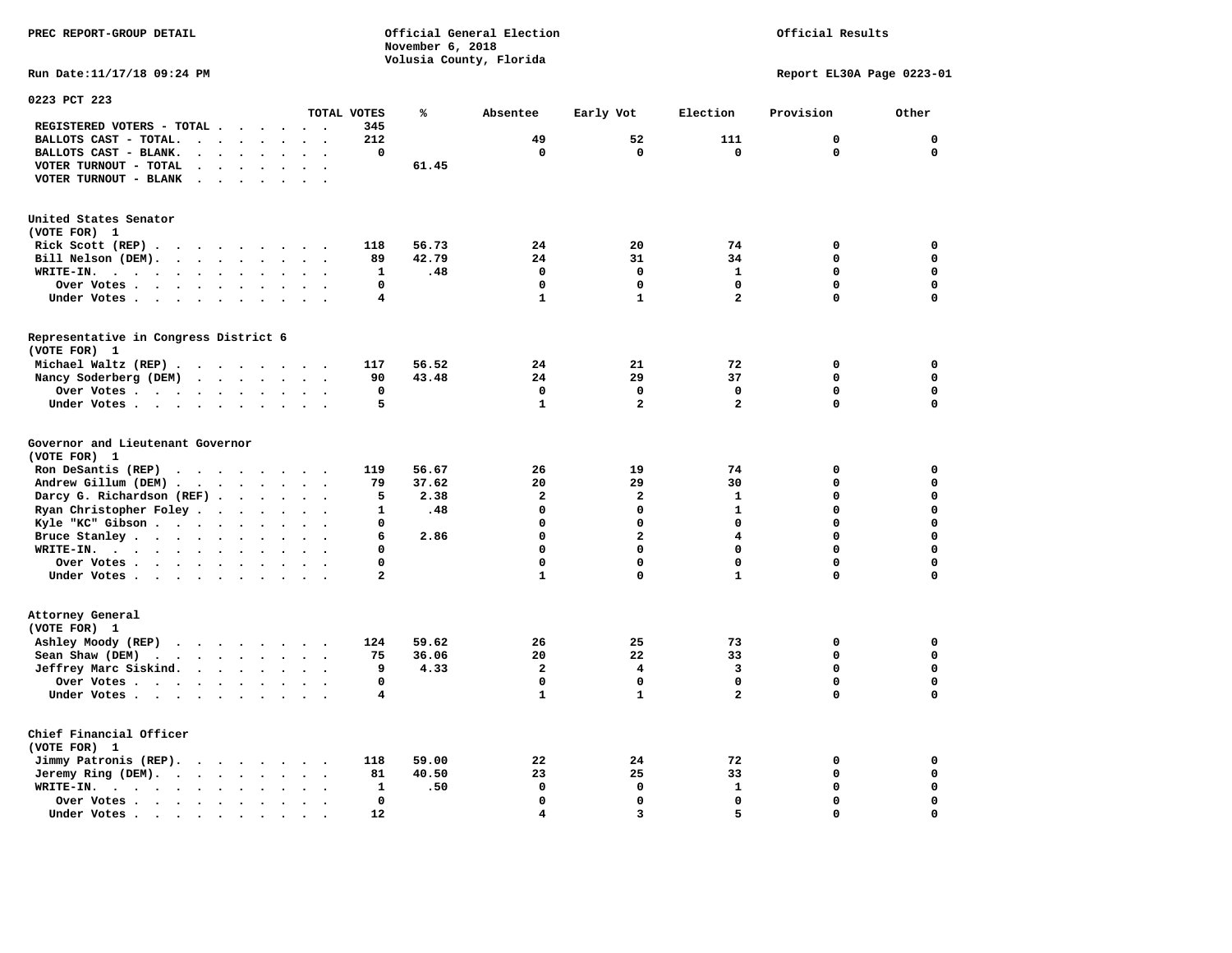| PREC REPORT-GROUP DETAIL                                                            |                                |                | November 6, 2018 | Official General Election<br>Volusia County, Florida |                |              | Official Results          |             |
|-------------------------------------------------------------------------------------|--------------------------------|----------------|------------------|------------------------------------------------------|----------------|--------------|---------------------------|-------------|
| Run Date:11/17/18 09:24 PM                                                          |                                |                |                  |                                                      |                |              | Report EL30A Page 0223-02 |             |
| 0223 PCT 223                                                                        |                                | TOTAL VOTES    | ℁                |                                                      |                | Election     | Provision                 | Other       |
|                                                                                     |                                |                |                  | Absentee                                             | Early Vot      |              |                           |             |
| Commissioner of Agriculture<br>(VOTE FOR) 1                                         |                                |                |                  |                                                      |                |              |                           |             |
| Matt Caldwell (REP)                                                                 |                                | 116            | 57.14            | 24                                                   | 21             | 71           | 0                         | $\mathbf 0$ |
| Nicole "Nikki" Fried (DEM).                                                         |                                | 87             | 42.86            | 21                                                   | 29             | 37           | $\mathbf 0$               | $\mathbf 0$ |
| Over Votes                                                                          |                                | $\Omega$       |                  | $\mathbf{0}$                                         | $\Omega$       | $\mathbf 0$  | $\mathbf 0$               | $\mathbf 0$ |
| Under Votes                                                                         |                                | 9              |                  | 4                                                    | $\overline{a}$ | 3            | $\mathbf 0$               | 0           |
| State Senator District 14<br>(VOTE FOR) 1                                           |                                |                |                  |                                                      |                |              |                           |             |
| Dorothy L. Hukill (REP).                                                            |                                | 111            | 54.95            | 21                                                   | 17             | 73           | 0                         | 0           |
| Melissa "Mel" Martin (DEM).                                                         |                                | 91             | 45.05            | 24                                                   | 32             | 35           | $\mathbf 0$               | $\mathbf 0$ |
| Over Votes                                                                          |                                | 0              |                  | $\mathbf 0$                                          | $\mathbf 0$    | $\mathbf 0$  | $\mathbf 0$               | $\mathbf 0$ |
| Under Votes                                                                         |                                | 10             |                  | $\overline{4}$                                       | 3              | 3            | $\mathbf 0$               | $\mathbf 0$ |
| State Representative District 26<br>(VOTE FOR) 1                                    |                                |                |                  |                                                      |                |              |                           |             |
| Elizabeth Fetterhoff (REP).                                                         |                                | $4\phantom{1}$ | 40.00            | $\mathbf{1}$                                         | 1              | $\mathbf{2}$ | 0                         | $\mathbf 0$ |
| Patrick Henry (DEM)                                                                 |                                | 6              | 60.00            | $\mathbf{1}$                                         | $\overline{4}$ | $\mathbf{1}$ | $\mathbf 0$               | $\mathbf 0$ |
| Over Votes                                                                          |                                | 0              |                  | 0                                                    | 0              | $\mathbf 0$  | $\mathbf 0$               | $\mathbf 0$ |
| Under Votes                                                                         |                                | 1              |                  | 0                                                    | $\mathbf{1}$   | $\mathbf 0$  | $\mathbf 0$               | $\mathbf 0$ |
| State Representative District 27<br>(VOTE FOR) 1                                    |                                |                |                  |                                                      |                |              |                           |             |
| David Santiago (REP).                                                               |                                | 111            | 56.92            | 22                                                   | 19             | 70           | 0                         | $\mathbf 0$ |
| Carol Lawrence (DEM).                                                               |                                | 84             | 43.08            | 24                                                   | 25             | 35           | $\mathbf 0$               | $\mathbf 0$ |
| Over Votes                                                                          |                                | 0              |                  | $\mathbf 0$                                          | $\mathbf 0$    | $\mathbf 0$  | $\mathbf 0$               | $\mathbf 0$ |
| Under Votes                                                                         |                                | 6              |                  | 1                                                    | $\mathbf{2}$   | 3            | 0                         | 0           |
| Justice of the Supreme Court Lawson<br>(VOTE FOR) 1                                 |                                |                |                  |                                                      |                |              |                           |             |
| Yes                                                                                 |                                | 105            | 58.66            | 27                                                   | 26             | 52           | 0                         | 0           |
| No.                                                                                 |                                | 74             | 41.34            | 14                                                   | 16             | 44           | $\mathbf 0$               | $\mathbf 0$ |
| Over Votes<br>$\cdot$ $\cdot$ $\cdot$                                               | $\sim$<br>$\sim$               | 0              |                  | 0                                                    | 0              | 0            | 0                         | 0           |
| Under Votes                                                                         |                                | 33             |                  | 8                                                    | 10             | 15           | $\mathbf 0$               | $\mathbf 0$ |
| 5th District Court of Appeal Eisnaugle<br>(VOTE FOR) 1                              |                                |                |                  |                                                      |                |              |                           |             |
| Yes                                                                                 |                                | 95             | 53.67            | 26                                                   | 23             | 46           | 0                         | $\mathbf 0$ |
| No.                                                                                 |                                | 82             | 46.33            | 16                                                   | 18             | 48           | 0                         | 0           |
| Over Votes                                                                          |                                | 0              |                  | 0                                                    | 0              | 0            | 0                         | $\mathbf 0$ |
| Under Votes<br>$\ddot{\phantom{1}}$<br>$\ddot{\phantom{1}}$<br>$\cdot$<br>$\bullet$ |                                | 35             |                  | 7                                                    | 11             | 17           | $\mathbf 0$               | $\mathbf 0$ |
| Circuit Judge 7th Judicial, Grp 15<br>(VOTE FOR) 1                                  |                                |                |                  |                                                      |                |              |                           |             |
| Linda L. Gaustad                                                                    |                                | 106            | 59.22            | 27                                                   | 29             | 50           | 0                         | 0           |
| Ryan Will $\cdots$ , $\cdots$ , $\cdots$ , $\cdots$                                 |                                | 73             | 40.78            | 15                                                   | 12             | 46           | 0                         | 0           |
| Over Votes                                                                          | $\ddot{\phantom{a}}$<br>$\sim$ | 0              |                  | $\mathbf 0$                                          | $\mathbf 0$    | $\mathbf 0$  | $\mathbf 0$               | $\mathbf 0$ |
| Under Votes                                                                         |                                | 33             |                  | 7                                                    | 11             | 15           | $\Omega$                  | $\Omega$    |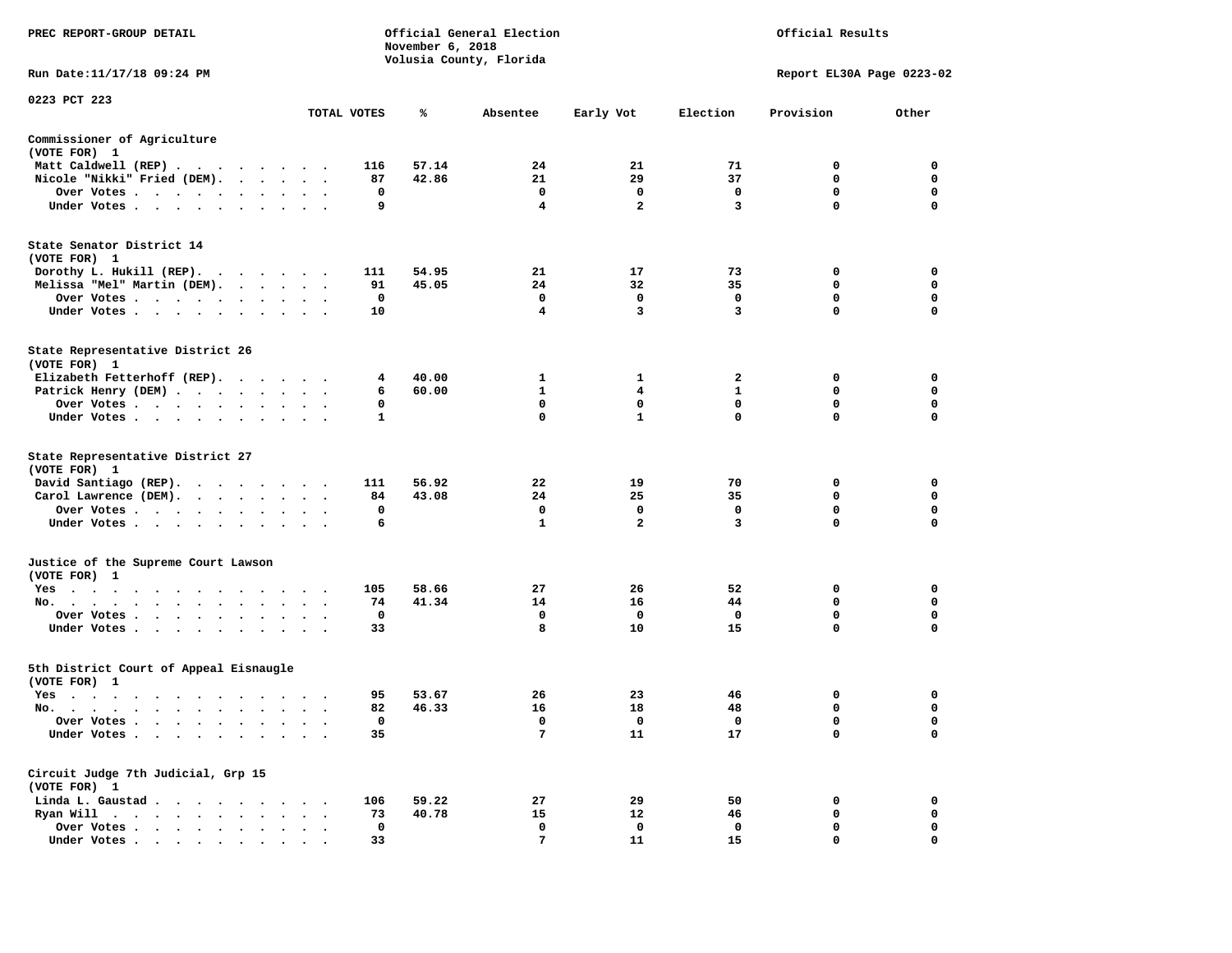| PREC REPORT-GROUP DETAIL                                                                                                                                               |                                   |             | November 6, 2018 | Official General Election<br>Volusia County, Florida | Official Results |             |                           |             |
|------------------------------------------------------------------------------------------------------------------------------------------------------------------------|-----------------------------------|-------------|------------------|------------------------------------------------------|------------------|-------------|---------------------------|-------------|
| Run Date:11/17/18 09:24 PM                                                                                                                                             |                                   |             |                  |                                                      |                  |             | Report EL30A Page 0223-03 |             |
| 0223 PCT 223                                                                                                                                                           |                                   | TOTAL VOTES | %                | Absentee                                             | Early Vot        | Election    | Provision                 | Other       |
| County Council Member District 1<br>(VOTE FOR) 1                                                                                                                       |                                   |             |                  |                                                      |                  |             |                           |             |
| Barbara Girtman<br>$\cdots$<br>$\sim$<br>$\overline{\phantom{a}}$<br>$\overline{\phantom{a}}$<br>$\ddot{\phantom{0}}$                                                  |                                   | 90          | 47.37            | 20                                                   | 23               | 47          | 0                         | 0           |
| Pat Patterson.<br><b>Contract Contract Contract</b><br>$\bullet$<br>$\bullet$ .                                                                                        |                                   | 100         | 52.63            | 25                                                   | 21               | 54          | 0                         | 0           |
| Over Votes<br>$\bullet$                                                                                                                                                | $\cdot$<br>$\bullet$              | 0           |                  | 0                                                    | 0                | 0           | 0                         | 0           |
| Under Votes<br>$\ddot{\phantom{1}}$<br>$\bullet$                                                                                                                       |                                   | 22          |                  | 4                                                    | 8                | 10          | 0                         | 0           |
| School Board Member District 5<br>(VOTE FOR) 1                                                                                                                         |                                   |             |                  |                                                      |                  |             |                           |             |
| Ruben Colon.<br>$\cdot$ $\cdot$ $\cdot$ $\cdot$<br>$\cdot$ $\cdot$ $\cdot$ $\cdot$ $\cdot$                                                                             | $\bullet$                         | 56          | 30.77            | 16                                                   | 15               | 25          | 0                         | 0           |
| Melody Johnson.<br>$\cdots$                                                                                                                                            | $\bullet$<br>$\bullet$            | 126         | 69.23            | 28                                                   | 25               | 73          | 0                         | 0           |
| Over Votes<br>$\sim$<br>$\bullet$                                                                                                                                      |                                   | 0           |                  | 0                                                    | 0                | 0           | 0                         | 0           |
| Under Votes                                                                                                                                                            |                                   | 30          |                  | 5                                                    | 12               | 13          | $\mathbf 0$               | $\mathbf 0$ |
| Soil and Water Cons Dist Seat 1<br>(VOTE FOR) 1                                                                                                                        |                                   |             |                  |                                                      |                  |             |                           |             |
| William Bliss.                                                                                                                                                         |                                   | 102         | 58.29            | 24                                                   | 26               | 52          | 0                         | 0           |
| Derrick Orberg.<br>$\cdot$ $\cdot$ $\cdot$ $\cdot$ $\cdot$ $\cdot$                                                                                                     | $\ddot{\phantom{a}}$<br>$\cdot$ . | 73          | 41.71            | 15                                                   | 16               | 42          | 0                         | 0           |
| Over Votes .<br>$\cdot$ $\cdot$ $\cdot$ $\cdot$ $\cdot$ $\cdot$                                                                                                        | $\ddot{\phantom{0}}$              | 0           |                  | 0                                                    | 0                | 0           | 0                         | 0           |
| Under Votes                                                                                                                                                            | $\ddot{\phantom{1}}$              | 37          |                  | 10                                                   | 10               | 17          | 0                         | 0           |
| Soil and Water Cons Dist Seat 3<br>(VOTE FOR) 1                                                                                                                        |                                   |             |                  |                                                      |                  |             |                           |             |
| Beth James.                                                                                                                                                            |                                   | 83          | 48.26            | 18                                                   | 15               | 50          | 0                         | 0           |
| Wesley Wayne Wilson Jr                                                                                                                                                 | $\sim$ $\sim$<br>$\bullet$ .      | 31          | 18.02            | 5                                                    | 6                | 20          | 0                         | 0           |
| Christine Wilt.                                                                                                                                                        | $\ddot{\phantom{a}}$<br>$\bullet$ | 58          | 33.72            | 15                                                   | 20               | 23          | 0                         | 0           |
| Over Votes<br>$\bullet$                                                                                                                                                |                                   | 0           |                  | 0                                                    | 0                | 0           | 0                         | 0           |
| Under Votes<br>$\bullet$                                                                                                                                               | $\bullet$                         | 40          |                  | 11                                                   | 11               | 18          | $\mathbf 0$               | $\mathbf 0$ |
| Soil and Water Cons Dist Seat 5<br>(VOTE FOR) 1                                                                                                                        |                                   |             |                  |                                                      |                  |             |                           |             |
| J. Mark Barfield                                                                                                                                                       |                                   | 39          | 22.29            | 9                                                    | 8                | 22          | 0                         | 0           |
| Andy Kelly.<br>$\begin{array}{cccccccccccccc} \bullet & \bullet & \bullet & \bullet & \bullet & \bullet & \bullet & \bullet & \bullet & \bullet & \bullet \end{array}$ |                                   | 78          | 44.57            | 21                                                   | 22               | 35          | 0                         | 0           |
| David Schaefer.<br>$\cdots$                                                                                                                                            | $\bullet$                         | 58          | 33.14            | 10                                                   | 11               | 37          | $\mathbf 0$               | $\mathbf 0$ |
| Over Votes<br>$\cdot$<br>$\cdot$                                                                                                                                       |                                   | 0           |                  | 0                                                    | 0                | 0           | 0                         | 0           |
| Under Votes<br>$\bullet$<br>$\bullet$                                                                                                                                  |                                   | 37          |                  | 9                                                    | 11               | 17          | 0                         | 0           |
| W Volusia Hosp Auth Group A, Seat 1<br>(VOTE FOR) 1                                                                                                                    |                                   |             |                  |                                                      |                  |             |                           |             |
| John M. Hill                                                                                                                                                           |                                   | 112         | 62.92            | 28                                                   | 24               | 60          | 0                         | 0           |
| Voloria Manning<br>$\bullet$<br>$\bullet$<br>$\bullet$                                                                                                                 |                                   | 66          | 37.08            | 14                                                   | 16               | 36          | 0                         | 0           |
| Over Votes .<br>$\ddot{\phantom{a}}$<br>$\ddot{\phantom{0}}$                                                                                                           |                                   | $\mathbf 0$ |                  | 0                                                    | $\mathbf 0$      | $\mathbf 0$ | 0                         | 0           |
| Under Votes.<br>$\sim$ $\sim$<br>$\bullet$<br>$\ddot{\phantom{1}}$<br>$\bullet$                                                                                        |                                   | 34          |                  | 7                                                    | 12               | 15          | 0                         | $\Omega$    |
| W Volusia Hosp Auth Group B, Seat 1<br>(VOTE FOR) 1                                                                                                                    |                                   |             |                  |                                                      |                  |             |                           |             |
| Webster Barnaby<br>$\sim$ $\sim$<br>$\ddot{\phantom{0}}$<br>$\cdot$                                                                                                    |                                   | 82          | 48.81            | 14                                                   | 15               | 53          | 0                         | 0           |
| Dolores Guzman.<br>$\overline{\phantom{a}}$<br>$\overline{\phantom{a}}$                                                                                                |                                   | 86          | 51.19            | 27                                                   | 22               | 37          | 0                         | 0           |
| Over Votes .<br>$\sim$ $\sim$ $\sim$<br>$\ddot{\phantom{1}}$<br>$\bullet$                                                                                              |                                   | 0           |                  | 0                                                    | 0                | 0           | 0                         | 0           |
| Under Votes.<br>$\cdots$<br>$\ddot{\phantom{0}}$                                                                                                                       |                                   | 44          |                  | 8                                                    | 15               | 21          | 0                         | 0           |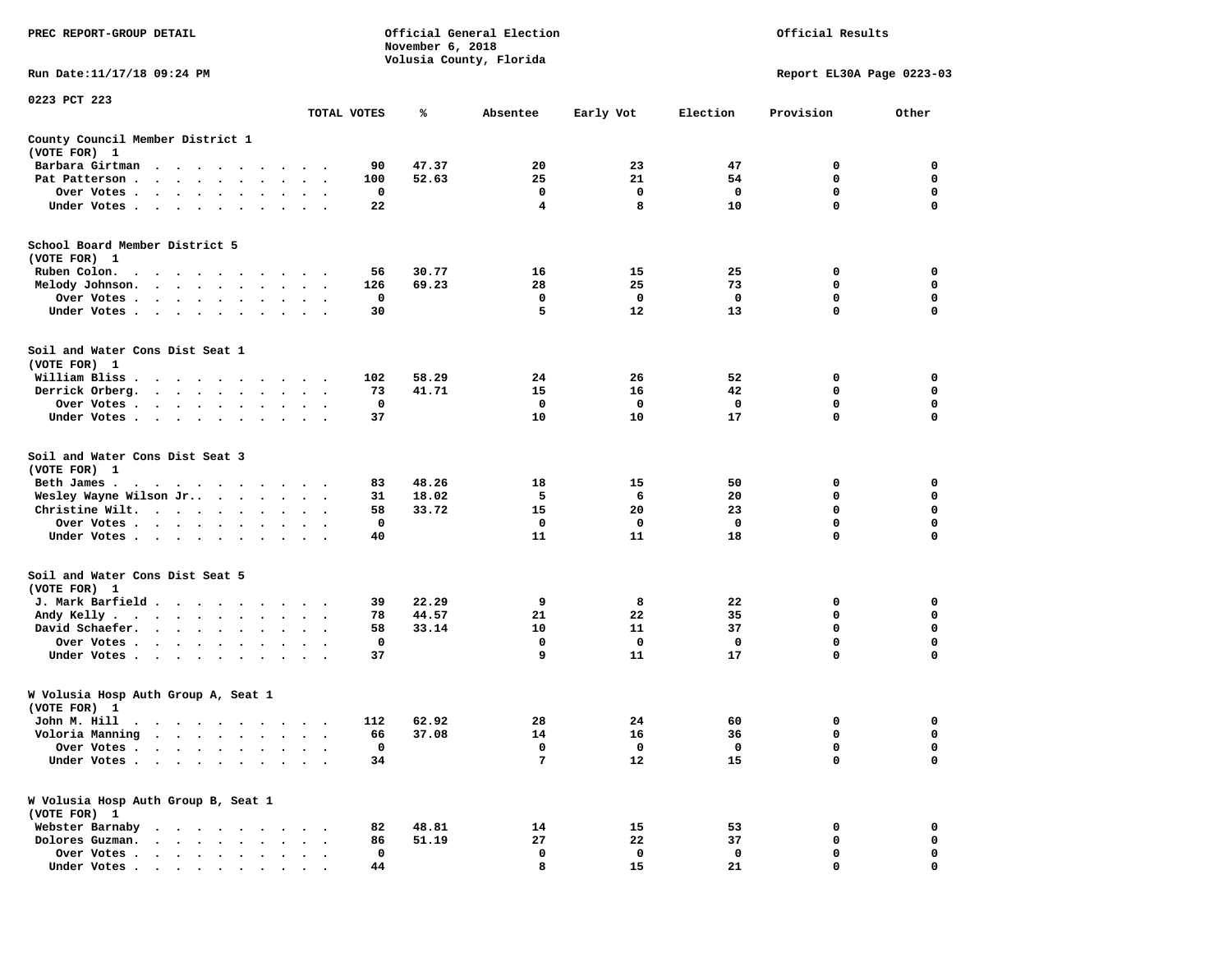| PREC REPORT-GROUP DETAIL                                                                                                                                                                                                             |                      |          | November 6, 2018 | Official General Election<br>Volusia County, Florida | Official Results |                |                           |             |
|--------------------------------------------------------------------------------------------------------------------------------------------------------------------------------------------------------------------------------------|----------------------|----------|------------------|------------------------------------------------------|------------------|----------------|---------------------------|-------------|
| Run Date: 11/17/18 09:24 PM                                                                                                                                                                                                          |                      |          |                  |                                                      |                  |                | Report EL30A Page 0223-04 |             |
| 0223 PCT 223                                                                                                                                                                                                                         |                      |          |                  |                                                      |                  |                |                           |             |
|                                                                                                                                                                                                                                      | TOTAL VOTES          |          | ℁                | Absentee                                             | Early Vot        | Election       | Provision                 | Other       |
| W Volusia Hosp Auth Group B, Seat 2<br>(VOTE FOR) 1                                                                                                                                                                                  |                      |          |                  |                                                      |                  |                |                           |             |
| Michael Ray.                                                                                                                                                                                                                         |                      | 86       | 50.59            | 24                                                   | 12               | 50             | 0                         | 0           |
| Kathie D. Shepard.                                                                                                                                                                                                                   |                      | 84       | 49.41            | 19                                                   | 25               | 40             | 0                         | 0           |
| Over Votes                                                                                                                                                                                                                           |                      | 0        |                  | $\mathbf 0$                                          | $\mathbf 0$      | 0              | $\mathbf 0$               | 0           |
| Under Votes                                                                                                                                                                                                                          |                      | 42       |                  | 6                                                    | 15               | 21             | $\Omega$                  | 0           |
| #1 Increased Homestead Exemption<br>(VOTE FOR) 1                                                                                                                                                                                     |                      |          |                  |                                                      |                  |                |                           |             |
| Yes                                                                                                                                                                                                                                  |                      | 93       | 44.71            | 19                                                   | 30               | 44             | 0                         | 0           |
| No.                                                                                                                                                                                                                                  |                      | 115      | 55.29            | 29                                                   | 21               | 65             | 0                         | $\mathbf 0$ |
| Over Votes                                                                                                                                                                                                                           |                      | 0        |                  | $\mathbf 0$                                          | $\mathbf 0$      | $\mathbf 0$    | $\mathbf 0$               | $\mathbf 0$ |
| Under Votes                                                                                                                                                                                                                          |                      | 4        |                  | $\mathbf{1}$                                         | 1                | $\overline{a}$ | $\mathbf 0$               | 0           |
| #2 Limit on Property Tax Assessments<br>(VOTE FOR) 1                                                                                                                                                                                 |                      |          |                  |                                                      |                  |                |                           |             |
| Yes                                                                                                                                                                                                                                  |                      | 140      | 67.96            | 30                                                   | 34               | 76             | 0                         | 0           |
| No.                                                                                                                                                                                                                                  |                      | 66       | 32.04            | 17                                                   | 16               | 33             | 0                         | $\mathbf 0$ |
| Over Votes                                                                                                                                                                                                                           |                      | 0        |                  | $\mathbf 0$                                          | 0                | 0              | $\mathbf 0$               | 0           |
| Under Votes                                                                                                                                                                                                                          |                      | 6        |                  | $\overline{a}$                                       | $\overline{a}$   | $\overline{a}$ | $\Omega$                  | $\Omega$    |
| #3 Voter Control of Gambling<br>(VOTE FOR) 1                                                                                                                                                                                         |                      |          |                  |                                                      |                  |                |                           |             |
| Yes                                                                                                                                                                                                                                  |                      | 135      | 65.53            | 32                                                   | 37               | 66             | 0                         | 0           |
| No.                                                                                                                                                                                                                                  |                      | 71       | 34.47            | 16                                                   | 14               | 41             | 0                         | 0           |
| Over Votes                                                                                                                                                                                                                           |                      | 0        |                  | $\mathbf 0$                                          | $\mathbf 0$      | 0              | $\mathbf 0$               | 0           |
| Under Votes                                                                                                                                                                                                                          |                      | 6        |                  | $\mathbf{1}$                                         | $\mathbf{1}$     | $\overline{4}$ | $\Omega$                  | 0           |
| #4 Voting Restoration Amendment<br>(VOTE FOR) 1                                                                                                                                                                                      |                      |          |                  |                                                      |                  |                |                           |             |
| Yes                                                                                                                                                                                                                                  |                      | 111      | 53.88            | 26                                                   | 33               | 52             | 0                         | 0           |
| No.                                                                                                                                                                                                                                  |                      | 95       | 46.12            | 22                                                   | 18               | 55             | 0                         | $\mathbf 0$ |
| Over Votes                                                                                                                                                                                                                           |                      | 1        |                  | $\mathbf 0$                                          | $\mathbf{1}$     | 0              | $\mathbf 0$               | $\mathbf 0$ |
| Under Votes                                                                                                                                                                                                                          |                      | 5        |                  | $\mathbf{1}$                                         | $\mathbf{0}$     | 4              | $\Omega$                  | 0           |
| #5 Supermajority Vote Required<br>(VOTE FOR) 1                                                                                                                                                                                       |                      |          |                  |                                                      |                  |                |                           |             |
| Yes<br>. The contract of the contract of the contract of the contract of the contract of the contract of the contract of the contract of the contract of the contract of the contract of the contract of the contract of the contrac |                      | 152      | 74.15            | 38                                                   | 33               | 81             | 0                         | 0           |
| No.                                                                                                                                                                                                                                  | $\ddot{\phantom{1}}$ | 53       | 25.85            | 10                                                   | 17               | 26             | 0                         | $\mathbf 0$ |
| Over Votes                                                                                                                                                                                                                           |                      | $\Omega$ |                  | 0                                                    | - 0              | $\Omega$       | $\Omega$                  | $\Omega$    |
| Under Votes                                                                                                                                                                                                                          |                      | 7        |                  | $\mathbf{1}$                                         | $\mathbf{2}$     | 4              | 0                         | 0           |
| #6 Rights of Crime Victims; Judges<br>(VOTE FOR) 1                                                                                                                                                                                   |                      |          |                  |                                                      |                  |                |                           |             |
| $Yes \cdot \cdot \cdot \cdot \cdot \cdot \cdot$                                                                                                                                                                                      |                      | 89       | 43.41            | 20                                                   | 29               | 40             | 0                         | 0           |
| No.                                                                                                                                                                                                                                  |                      | 116      | 56.59            | 26                                                   | 23               | 67             | 0                         | 0           |
| Over Votes                                                                                                                                                                                                                           |                      | 0        |                  | 0                                                    | 0                | 0              | 0                         | 0           |
| Under Votes.                                                                                                                                                                                                                         |                      | 7        |                  | 3                                                    | $\Omega$         | 4              | 0                         |             |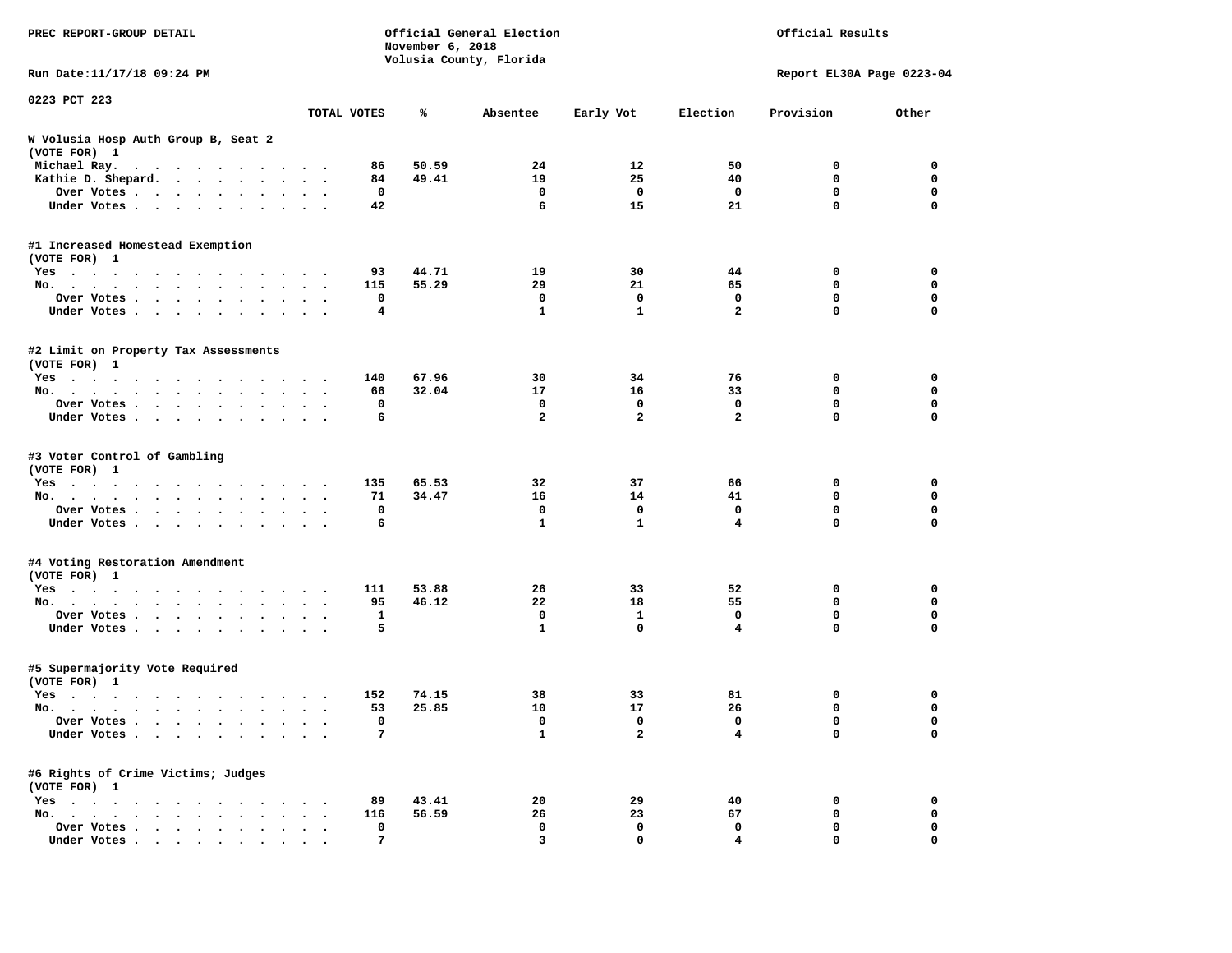| PREC REPORT-GROUP DETAIL                                                                                                                                                               |                               | November 6, 2018 | Official General Election<br>Volusia County, Florida |                  |                             | Official Results            |                         |
|----------------------------------------------------------------------------------------------------------------------------------------------------------------------------------------|-------------------------------|------------------|------------------------------------------------------|------------------|-----------------------------|-----------------------------|-------------------------|
| Run Date:11/17/18 09:24 PM                                                                                                                                                             |                               |                  |                                                      |                  |                             | Report EL30A Page 0223-05   |                         |
| 0223 PCT 223                                                                                                                                                                           | TOTAL VOTES                   | ℁                | Absentee                                             | Early Vot        | Election                    | Provision                   | Other                   |
| #7 Survivor Benefits                                                                                                                                                                   |                               |                  |                                                      |                  |                             |                             |                         |
| (VOTE FOR) 1                                                                                                                                                                           |                               |                  |                                                      |                  |                             |                             |                         |
| Yes                                                                                                                                                                                    | 99                            | 49.01            | 22                                                   | 26               | 51                          | 0                           | 0                       |
| No.                                                                                                                                                                                    | 103                           | 50.99            | 25                                                   | 24               | 54                          | 0                           | $\mathbf 0$             |
| Over Votes                                                                                                                                                                             | 0                             |                  | 0                                                    | 0                | $\mathbf 0$                 | $\mathbf 0$                 | 0                       |
| Under Votes                                                                                                                                                                            | 10                            |                  | $\overline{a}$                                       | $\overline{a}$   | 6                           | $\mathbf 0$                 | $\Omega$                |
| #9 Prohibits Oil, Gas Drilling, Vaping                                                                                                                                                 |                               |                  |                                                      |                  |                             |                             |                         |
| (VOTE FOR) 1<br>Yes                                                                                                                                                                    | 112                           | 55.45            | 27                                                   | 33               | 52                          | 0                           | 0                       |
| No.                                                                                                                                                                                    | 90                            | 44.55            | 20                                                   | 18               | 52                          | 0                           | 0                       |
| Over Votes                                                                                                                                                                             | 0                             |                  | 0                                                    | 0                | $\mathbf 0$                 | $\mathbf 0$                 | $\mathbf 0$             |
| Under Votes                                                                                                                                                                            | 10<br>$\cdot$ $\cdot$ $\cdot$ |                  | $\overline{a}$                                       | $\mathbf{1}$     | 7                           | 0                           | 0                       |
| #10 State and Local Structure and Op<br>(VOTE FOR) 1                                                                                                                                   |                               |                  |                                                      |                  |                             |                             |                         |
| Yes                                                                                                                                                                                    | 102                           | 51.52            | 24                                                   | 29               | 49                          | 0                           | 0                       |
| No.<br>$\sim$ $\sim$                                                                                                                                                                   | 96                            | 48.48            | 21                                                   | 20               | 55                          | $\mathbf 0$                 | $\mathbf 0$             |
| Over Votes<br>Under Votes                                                                                                                                                              | 0<br>14                       |                  | $^{\circ}$<br>$\overline{4}$                         | 0<br>3           | $\Omega$<br>$7\phantom{.0}$ | $\mathbf{0}$<br>$\mathbf 0$ | $\mathbf 0$<br>$\Omega$ |
| #11 Removal of Obs Prov; Crim Statute<br>(VOTE FOR) 1                                                                                                                                  |                               |                  |                                                      |                  |                             |                             |                         |
| Yes                                                                                                                                                                                    | 93                            | 46.97            | 26                                                   | 30               | 37                          | 0                           | 0                       |
| No.<br>$\begin{array}{cccccccccccccc} \bullet & \bullet & \bullet & \bullet & \bullet & \bullet & \bullet & \bullet & \bullet & \bullet \end{array}$<br>$\ddot{\phantom{0}}$<br>$\sim$ | 105                           | 53.03            | 20                                                   | 20               | 65                          | 0                           | 0                       |
| Over Votes<br>$\sim$ $\sim$                                                                                                                                                            | 0<br>$\bullet$<br>$\bullet$   |                  | 0                                                    | 0                | 0                           | $\mathbf 0$                 | $\mathbf 0$             |
| Under Votes                                                                                                                                                                            | 14                            |                  | 3                                                    | $\overline{a}$   | 9                           | $\mathbf 0$                 | $\mathbf 0$             |
| #12 Lobbying and Abuse of Office<br>(VOTE FOR) 1                                                                                                                                       |                               |                  |                                                      |                  |                             |                             |                         |
| Yes                                                                                                                                                                                    | 171                           | 84.65            | 38                                                   | 41               | 92                          | 0                           | 0                       |
| No.                                                                                                                                                                                    | 31                            | 15.35            | 8                                                    | 10               | 13                          | $\mathbf 0$                 | $\mathbf 0$             |
| Over Votes                                                                                                                                                                             | 0                             |                  | 0                                                    | 0                | 0                           | $\mathbf 0$                 | $\mathbf 0$             |
| Under Votes                                                                                                                                                                            | 10                            |                  | $\overline{3}$                                       | $\mathbf{1}$     | 6                           | $\mathbf 0$                 | $\mathbf 0$             |
| #13 Ends Dog Racing                                                                                                                                                                    |                               |                  |                                                      |                  |                             |                             |                         |
| (VOTE FOR) 1                                                                                                                                                                           |                               |                  |                                                      |                  |                             |                             |                         |
| Yes                                                                                                                                                                                    | 107                           | 51.94            | 26                                                   | 36               | 45                          | 0                           | 0                       |
| No.<br>$\bullet$                                                                                                                                                                       | 99                            | 48.06            | 22                                                   | 16               | 61                          | $\mathbf 0$                 | $\mathbf 0$             |
| Over Votes .<br>$\bullet$<br>Under Votes<br>$\overline{\phantom{a}}$                                                                                                                   | 0<br>6                        |                  | 0<br>$\mathbf{1}$                                    | 0<br>$\mathbf 0$ | 0<br>5                      | 0<br>$\mathbf 0$            | 0<br>$\mathbf 0$        |
|                                                                                                                                                                                        |                               |                  |                                                      |                  |                             |                             |                         |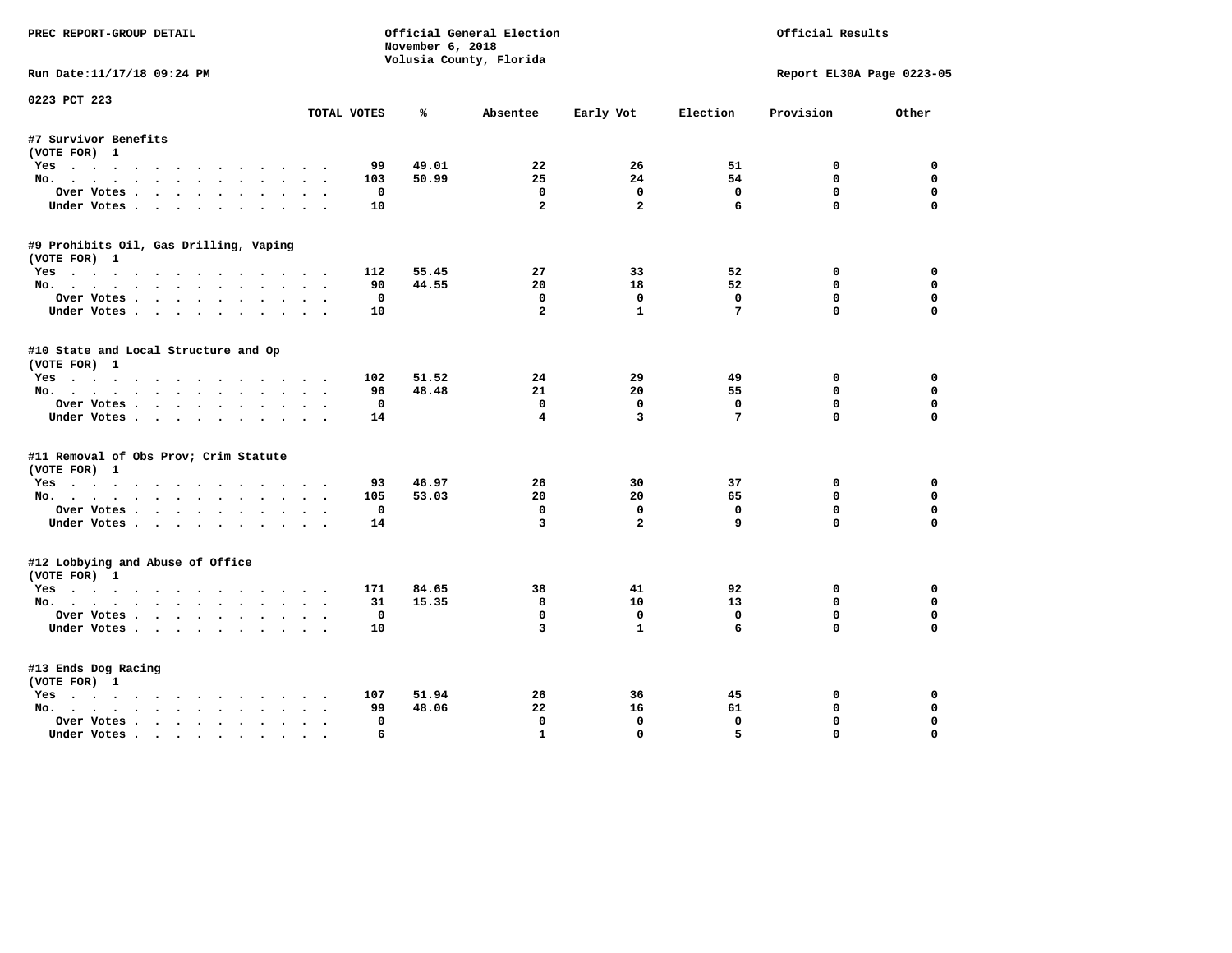## Official Results

**Run Date:11/17/18 09:24 PM Report EL30A Page 0224-01** 

| 0224 PCT 224                                                                  |                                   |                         |                          |                          |                      |                      |                         |       |              |                         |              |             |             |
|-------------------------------------------------------------------------------|-----------------------------------|-------------------------|--------------------------|--------------------------|----------------------|----------------------|-------------------------|-------|--------------|-------------------------|--------------|-------------|-------------|
|                                                                               |                                   |                         |                          |                          |                      |                      | TOTAL VOTES             | ℁     | Absentee     | Early Vot               | Election     | Provision   | Other       |
| REGISTERED VOTERS - TOTAL .                                                   | $\sim$                            |                         |                          |                          | $\ddot{\phantom{a}}$ | $\ddot{\phantom{a}}$ | 3,368                   |       |              |                         |              |             |             |
| BALLOTS CAST - TOTAL.                                                         | $\ddot{\phantom{a}}$              | $\cdot$ $\cdot$ $\cdot$ |                          |                          | $\sim$               | $\bullet$            | 2,350                   |       | 896          | 694                     | 756          | 4           | $\mathbf 0$ |
| BALLOTS CAST - BLANK.                                                         | $\ddot{\phantom{a}}$              |                         |                          |                          |                      |                      | 0                       |       | $\mathbf 0$  | $\mathbf 0$             | $\mathbf 0$  | $\mathbf 0$ | $\mathbf 0$ |
| VOTER TURNOUT - TOTAL                                                         | $\bullet$<br>$\bullet$            |                         |                          |                          |                      |                      |                         | 69.77 |              |                         |              |             |             |
| VOTER TURNOUT - BLANK<br>$\ddotsc$                                            | $\bullet$                         |                         | $\ddot{\phantom{a}}$     |                          | $\bullet$            | $\ddot{\phantom{0}}$ |                         |       |              |                         |              |             |             |
|                                                                               |                                   |                         |                          |                          |                      |                      |                         |       |              |                         |              |             |             |
| United States Senator<br>(VOTE FOR) 1                                         |                                   |                         |                          |                          |                      |                      |                         |       |              |                         |              |             |             |
| Rick Scott (REP).<br>$\cdots$                                                 |                                   |                         |                          |                          |                      |                      | 1,418                   | 60.75 | 532          | 402                     | 483          | 1           | $\mathbf 0$ |
| Bill Nelson (DEM).<br>$\cdot$ $\cdot$ $\cdot$ $\cdot$ $\cdot$ $\cdot$ $\cdot$ |                                   |                         |                          |                          |                      | $\bullet$            | 910                     | 38.99 | 355          | 288                     | 264          | 3           | $\mathbf 0$ |
| WRITE-IN.<br>$\sim$ $\sim$                                                    |                                   | $\bullet$               | $\ddot{\phantom{a}}$     | $\ddot{\phantom{a}}$     | $\ddot{\phantom{a}}$ |                      | 6                       | .26   | 2            | $\mathbf{1}$            | 3            | 0           | $\mathbf 0$ |
| $\bullet$                                                                     |                                   |                         |                          |                          |                      |                      | 1                       |       | $\mathbf{1}$ | $\mathbf 0$             | $\mathbf 0$  | $\mathbf 0$ | $\mathbf 0$ |
| Over Votes                                                                    |                                   | $\ddot{\phantom{1}}$    | $\bullet$                | $\bullet$                | $\bullet$            | $\ddot{\phantom{a}}$ |                         |       |              |                         |              |             |             |
| Under Votes                                                                   |                                   | $\ddot{\phantom{0}}$    | $\bullet$                | $\bullet$                | $\bullet$            |                      | 15                      |       | 6            | 3                       | 6            | 0           | $\mathbf 0$ |
| Representative in Congress District 6                                         |                                   |                         |                          |                          |                      |                      |                         |       |              |                         |              |             |             |
| (VOTE FOR) 1                                                                  |                                   |                         |                          |                          |                      |                      |                         |       |              |                         |              |             |             |
| Michael Waltz (REP)                                                           |                                   |                         |                          |                          |                      | $\bullet$            | 1,392                   | 60.26 | 513          | 400                     | 478          | 1           | 0           |
| Nancy Soderberg (DEM)<br>$\sim$ $\sim$ $\sim$ $\sim$ $\sim$                   |                                   |                         | $\sim$                   | $\ddot{\phantom{1}}$     |                      | $\sim$               | 918                     | 39.74 | 363          | 287                     | 265          | 3           | $\mathbf 0$ |
| Over Votes                                                                    |                                   | $\ddot{\phantom{0}}$    |                          |                          |                      |                      | 1                       |       | $\mathbf 0$  | 0                       | 1            | 0           | $\mathbf 0$ |
| Under Votes                                                                   | $\sim$                            |                         | $\ddot{\phantom{a}}$     | $\cdot$                  |                      |                      | 39                      |       | 20           | 7                       | 12           | 0           | $\mathbf 0$ |
| Governor and Lieutenant Governor<br>(VOTE FOR) 1                              |                                   |                         |                          |                          |                      |                      |                         |       |              |                         |              |             |             |
| Ron DeSantis (REP)<br>$\bullet$<br>$\sim$<br>$\sim$                           |                                   | $\cdots$                |                          |                          |                      |                      | 1,426                   | 61.25 | 529          | 407                     | 489          | 1           | 0           |
| Andrew Gillum (DEM).<br>$\sim$ 100 $\sim$<br>$\bullet$                        |                                   | $\bullet$ .             | $\sim$ $\sim$            |                          | $\bullet$            | $\bullet$            | 875                     | 37.59 | 337          | 280                     | 255          | 3           | $\mathbf 0$ |
| Darcy G. Richardson (REF).                                                    |                                   | $\ddot{\phantom{a}}$    | $\bullet$                | $\ddot{\phantom{a}}$     | $\ddot{\phantom{0}}$ |                      | 13                      | .56   | 8            | $\mathbf{2}$            | 3            | 0           | 0           |
| Ryan Christopher Foley.<br>$\ddot{\phantom{1}}$                               |                                   | $\bullet$ .             | $\ddot{\phantom{0}}$     | $\ddot{\phantom{1}}$     |                      | $\ddot{\phantom{a}}$ | $\mathbf{1}$            | .04   | $\mathbf{1}$ | $\mathbf 0$             | 0            | 0           | $\mathbf 0$ |
| Kyle "KC" Gibson.                                                             |                                   |                         | $\ddot{\phantom{a}}$     | $\ddot{\phantom{a}}$     | $\bullet$            |                      | 7                       | .30   | 3            | $\mathbf{1}$            | 3            | 0           | $\mathbf 0$ |
| Bruce Stanley                                                                 |                                   | $\bullet$               |                          |                          |                      |                      | $\mathbf{1}$            | .04   | $\mathbf 0$  | $\mathbf{1}$            | 0            | 0           | 0           |
| WRITE-IN.<br>$\cdots$                                                         | $\sim$                            |                         | $\ddot{\phantom{a}}$     | $\overline{\phantom{a}}$ | $\sim$               | $\ddot{\phantom{a}}$ | 5                       | .21   | 3            | $\overline{\mathbf{c}}$ | 0            | 0           | $\mathbf 0$ |
| Over Votes .<br>$\cdot$ $\cdot$ $\cdot$ $\cdot$                               | $\bullet$                         |                         |                          |                          |                      |                      | $\mathbf{1}$            |       | $\mathbf{1}$ | $\Omega$                | $\Omega$     | 0           | $\mathbf 0$ |
| Under Votes                                                                   |                                   | $\ddot{\phantom{a}}$    |                          |                          |                      |                      | 21                      |       | 14           | $\mathbf{1}$            | 6            | 0           | $\mathbf 0$ |
| Attorney General<br>(VOTE FOR) 1                                              |                                   |                         |                          |                          |                      |                      |                         |       |              |                         |              |             |             |
| Ashley Moody (REP)                                                            |                                   |                         |                          |                          | $\sim$               | $\ddot{\phantom{a}}$ | 1,481                   | 64.34 | 544          | 431                     | 505          | 1           | $\mathbf 0$ |
| Sean Shaw (DEM)<br>$\cdots$                                                   |                                   |                         |                          |                          |                      |                      | 773                     | 33.58 | 306          | 245                     | 219          | 3           | $\mathbf 0$ |
| Jeffrey Marc Siskind.                                                         |                                   |                         |                          |                          |                      |                      | 48                      | 2.09  | 21           | 11                      | 16           | 0           | $\mathbf 0$ |
| $\sim$ $\sim$ $\sim$ $\sim$                                                   |                                   |                         | $\ddot{\phantom{a}}$     | $\bullet$                | $\bullet$            | $\ddot{\phantom{a}}$ |                         |       |              |                         |              |             |             |
| Over Votes                                                                    | $\ddot{\phantom{0}}$              |                         |                          | $\ddot{\phantom{a}}$     |                      |                      | $\mathbf{1}$            |       | $\Omega$     | $\mathbf 0$             | $\mathbf{1}$ | 0           | $\mathbf 0$ |
| Under Votes                                                                   |                                   | $\bullet$               |                          |                          |                      |                      | 47                      |       | 25           | 7                       | 15           | $\mathbf 0$ | $\mathbf 0$ |
| Chief Financial Officer<br>(VOTE FOR) 1                                       |                                   |                         |                          |                          |                      |                      |                         |       |              |                         |              |             |             |
| Jimmy Patronis (REP).<br>$\ddot{\phantom{1}}$                                 | $\sim$                            |                         | $\overline{\phantom{a}}$ | $\ddot{\phantom{a}}$     |                      |                      | 1,428                   | 63.16 | 526          | 410                     | 491          | 1           | 0           |
| Jeremy Ring (DEM).<br>$\sim$ $\sim$ $\sim$ $\sim$                             |                                   |                         | $\sim$                   | $\ddot{\phantom{a}}$     | $\ddot{\phantom{a}}$ | $\ddot{\phantom{a}}$ | 830                     | 36.71 | 333          | 261                     | 233          | 3           | $\mathbf 0$ |
| WRITE-IN.<br>$\cdots$<br>$\ddot{\phantom{a}}$                                 | $\bullet$<br>$\bullet$            |                         |                          |                          |                      |                      | з                       | .13   | 1            | $\mathbf{2}$            | 0            | 0           | $\mathbf 0$ |
| Over Votes.<br>$\sim$ $\sim$ $\sim$ $\sim$ $\sim$                             | $\ddot{\phantom{1}}$<br>$\bullet$ |                         |                          |                          |                      |                      | $\overline{\mathbf{2}}$ |       | $\Omega$     | $\overline{\mathbf{2}}$ | $\mathbf 0$  | $\mathbf 0$ | $\mathbf 0$ |
| Under Votes.<br>$\sim$<br>$\blacksquare$<br>$\bullet$                         | $\bullet$<br>$\bullet$            |                         |                          |                          |                      |                      | 87                      |       | 36           | 19                      | 32           | 0           | $\mathbf 0$ |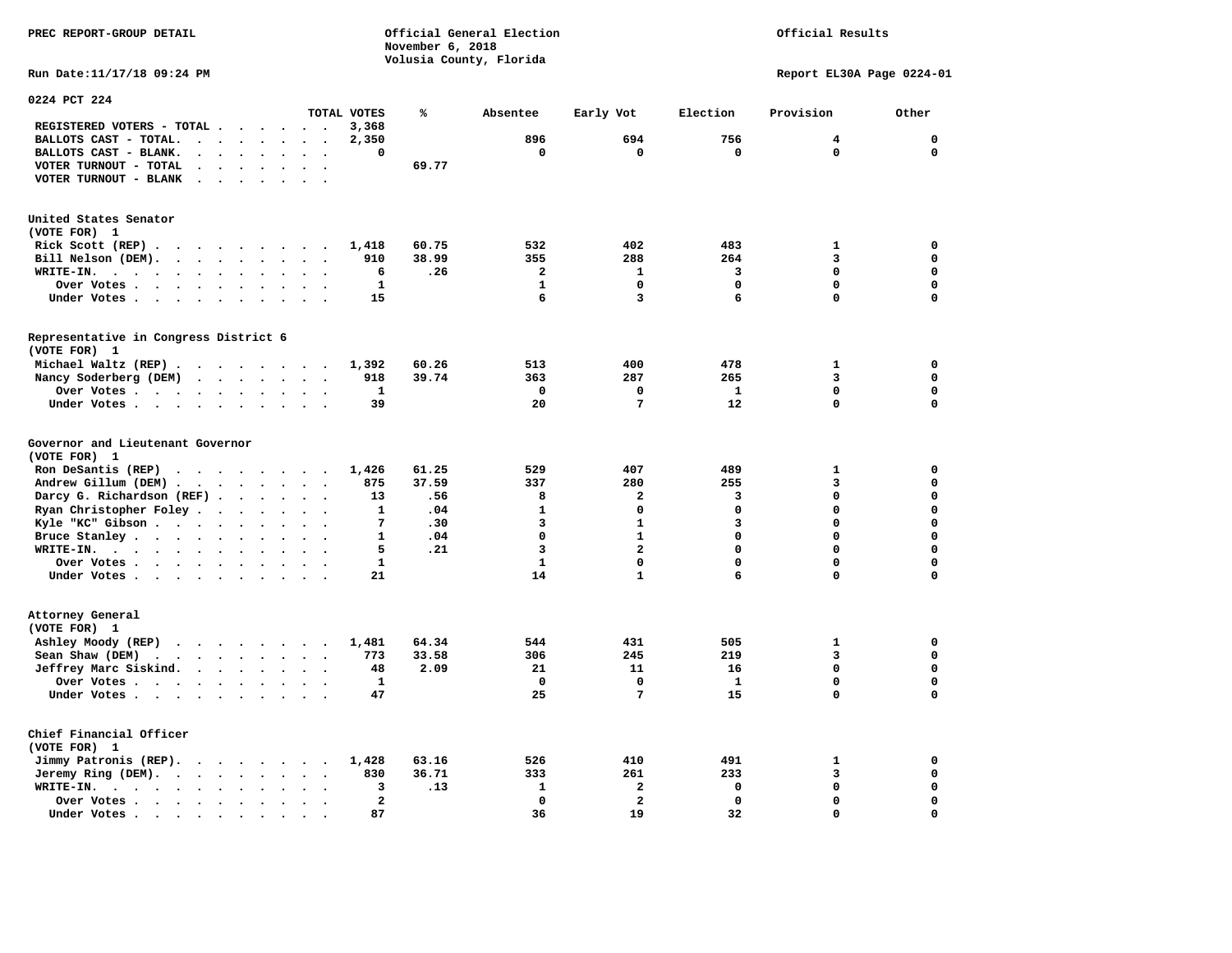| PREC REPORT-GROUP DETAIL                                                                                                                                                                                                                                                                                                                                                                                                            |                                                |              | November 6, 2018 | Official General Election<br>Volusia County, Florida |              | Official Results |                           |             |  |
|-------------------------------------------------------------------------------------------------------------------------------------------------------------------------------------------------------------------------------------------------------------------------------------------------------------------------------------------------------------------------------------------------------------------------------------|------------------------------------------------|--------------|------------------|------------------------------------------------------|--------------|------------------|---------------------------|-------------|--|
| Run Date:11/17/18 09:24 PM                                                                                                                                                                                                                                                                                                                                                                                                          |                                                |              |                  |                                                      |              |                  | Report EL30A Page 0224-02 |             |  |
| 0224 PCT 224                                                                                                                                                                                                                                                                                                                                                                                                                        |                                                | TOTAL VOTES  | ℁                | Absentee                                             | Early Vot    | Election         | Provision                 | Other       |  |
| Commissioner of Agriculture                                                                                                                                                                                                                                                                                                                                                                                                         |                                                |              |                  |                                                      |              |                  |                           |             |  |
| (VOTE FOR) 1                                                                                                                                                                                                                                                                                                                                                                                                                        |                                                |              |                  |                                                      |              |                  |                           |             |  |
| Matt Caldwell (REP)                                                                                                                                                                                                                                                                                                                                                                                                                 |                                                | 1,400        | 61.43            | 520                                                  | 401          | 478              | $\mathbf{1}$              | $\mathbf 0$ |  |
| Nicole "Nikki" Fried (DEM).                                                                                                                                                                                                                                                                                                                                                                                                         |                                                | 879          | 38.57            | 346                                                  | 279          | 251              | 3                         | 0           |  |
| Over Votes                                                                                                                                                                                                                                                                                                                                                                                                                          |                                                | 0            |                  | $\mathbf 0$                                          | 0            | $\mathbf{o}$     | 0                         | 0           |  |
| Under Votes                                                                                                                                                                                                                                                                                                                                                                                                                         |                                                | 71           |                  | 30                                                   | 14           | 27               | $\mathbf 0$               | $\mathbf 0$ |  |
| State Senator District 14<br>(VOTE FOR) 1                                                                                                                                                                                                                                                                                                                                                                                           |                                                |              |                  |                                                      |              |                  |                           |             |  |
| Dorothy L. Hukill (REP).                                                                                                                                                                                                                                                                                                                                                                                                            |                                                | 1,223        | 59.98            | 439                                                  | 358          | 425              | 1                         | 0           |  |
| Melissa "Mel" Martin (DEM).                                                                                                                                                                                                                                                                                                                                                                                                         |                                                | 816          | 40.02            | 328                                                  | 250          | 235              | 3                         | $\mathbf 0$ |  |
| Over Votes                                                                                                                                                                                                                                                                                                                                                                                                                          |                                                | $\mathbf 0$  |                  | $\mathbf 0$                                          | $\mathbf 0$  | $\mathbf{o}$     | $\mathbf 0$               | $\mathbf 0$ |  |
| Under Votes                                                                                                                                                                                                                                                                                                                                                                                                                         |                                                | 92           |                  | 36                                                   | 25           | 31               | $\mathbf 0$               | $\mathbf 0$ |  |
| State Representative District 26<br>(VOTE FOR) 1                                                                                                                                                                                                                                                                                                                                                                                    |                                                |              |                  |                                                      |              |                  |                           |             |  |
| Elizabeth Fetterhoff (REP).                                                                                                                                                                                                                                                                                                                                                                                                         |                                                | 1,454        | 64.08            | 536                                                  | 421          | 496              | $\mathbf{1}$              | $\mathbf 0$ |  |
| Patrick Henry (DEM)                                                                                                                                                                                                                                                                                                                                                                                                                 |                                                | 815          | 35.92            | 326                                                  | 256          | 230              | 3                         | $\mathbf 0$ |  |
| Over Votes                                                                                                                                                                                                                                                                                                                                                                                                                          | $\sim$ $\sim$                                  | 1            |                  | 1                                                    | 0            | 0                | 0                         | 0           |  |
| Under Votes                                                                                                                                                                                                                                                                                                                                                                                                                         |                                                | 80           |                  | 33                                                   | 17           | 30               | $\mathbf 0$               | $\mathbf 0$ |  |
| Justice of the Supreme Court Lawson<br>(VOTE FOR) 1                                                                                                                                                                                                                                                                                                                                                                                 |                                                |              |                  |                                                      |              |                  |                           |             |  |
| Yes                                                                                                                                                                                                                                                                                                                                                                                                                                 |                                                | 1,442        | 73.35            | 562                                                  | 431          | 447              | $\mathbf{2}$              | 0           |  |
| No.<br>$\mathbf{u} = \mathbf{u} + \mathbf{u} + \mathbf{u} + \mathbf{u} + \mathbf{u} + \mathbf{u} + \mathbf{u} + \mathbf{u} + \mathbf{u} + \mathbf{u} + \mathbf{u} + \mathbf{u} + \mathbf{u} + \mathbf{u} + \mathbf{u} + \mathbf{u} + \mathbf{u} + \mathbf{u} + \mathbf{u} + \mathbf{u} + \mathbf{u} + \mathbf{u} + \mathbf{u} + \mathbf{u} + \mathbf{u} + \mathbf{u} + \mathbf{u} + \mathbf{u} + \mathbf{u} + \mathbf{u} + \mathbf$ |                                                | 524          | 26.65            | 187                                                  | 158          | 178              | 1                         | 0           |  |
| Over Votes                                                                                                                                                                                                                                                                                                                                                                                                                          | $\cdot$<br>$\cdot$<br>$\overline{\phantom{a}}$ | $\mathbf{2}$ |                  | $\mathbf 0$                                          | $\mathbf{1}$ | - 1              | $\mathbf 0$               | 0           |  |
| Under Votes                                                                                                                                                                                                                                                                                                                                                                                                                         | $\cdot$ $\cdot$ $\cdot$                        | 382          |                  | 147                                                  | 104          | 130              | $\mathbf{1}$              | $\mathbf 0$ |  |
| 5th District Court of Appeal Eisnaugle<br>(VOTE FOR) 1                                                                                                                                                                                                                                                                                                                                                                              |                                                |              |                  |                                                      |              |                  |                           |             |  |
| Yes                                                                                                                                                                                                                                                                                                                                                                                                                                 |                                                | 1,297        | 66.48            | 498                                                  | 388          | 409              | $\mathbf{2}$              | $\mathbf 0$ |  |
| No.                                                                                                                                                                                                                                                                                                                                                                                                                                 |                                                | 654          | 33.52            | 243                                                  | 199          | 211              | $\mathbf{1}$              | $\mathbf 0$ |  |
| Over Votes<br>$\cdot$ $\cdot$<br>$\cdot$                                                                                                                                                                                                                                                                                                                                                                                            |                                                | 0            |                  | $\mathbf{o}$                                         | 0            | 0                | $\mathbf 0$               | $\mathbf 0$ |  |
| Under Votes                                                                                                                                                                                                                                                                                                                                                                                                                         |                                                | 399          |                  | 155                                                  | 107          | 136              | $\mathbf{1}$              | $\Omega$    |  |
| Circuit Judge 7th Judicial, Grp 15<br>(VOTE FOR) 1                                                                                                                                                                                                                                                                                                                                                                                  |                                                |              |                  |                                                      |              |                  |                           |             |  |
| Linda L. Gaustad                                                                                                                                                                                                                                                                                                                                                                                                                    |                                                | 1,095        | 56.21            | 411                                                  | 343          | 339              | 2                         | 0           |  |
| Ryan Will $\cdots$ $\cdots$ $\cdots$ $\cdots$                                                                                                                                                                                                                                                                                                                                                                                       |                                                | 853          | 43.79            | 330                                                  | 247          | 274              | $\mathbf{2}$              | 0           |  |
| Over Votes                                                                                                                                                                                                                                                                                                                                                                                                                          | $\cdot$ .                                      | 1            |                  | $\mathbf{o}$                                         | 0            | - 1              | $\mathbf 0$               | $\mathbf 0$ |  |
| Under Votes<br>$\ddot{\phantom{0}}$<br>$\cdot$<br>$\cdot$                                                                                                                                                                                                                                                                                                                                                                           |                                                | 401          |                  | 155                                                  | 104          | 142              | $\mathbf 0$               | $\mathbf 0$ |  |
| County Council Member District 1<br>(VOTE FOR) 1                                                                                                                                                                                                                                                                                                                                                                                    |                                                |              |                  |                                                      |              |                  |                           |             |  |
| Barbara Girtman                                                                                                                                                                                                                                                                                                                                                                                                                     |                                                | 1,021        | 48.46            | 399                                                  | 329          | 291              | $\mathbf{2}$              | $\mathbf 0$ |  |
| Pat Patterson                                                                                                                                                                                                                                                                                                                                                                                                                       |                                                | 1,086        | 51.54            | 406                                                  | 303          | 375              | $\mathbf{2}$              | 0           |  |
| Over Votes<br>$\ddot{\phantom{0}}$<br>$\bullet$                                                                                                                                                                                                                                                                                                                                                                                     | $\cdot$<br>$\ddot{\phantom{a}}$<br>$\cdot$     | 1            |                  | $\mathbf 0$                                          | 1            | $\mathbf 0$      | $\mathbf 0$               | $\mathbf 0$ |  |
| Under Votes                                                                                                                                                                                                                                                                                                                                                                                                                         |                                                | 2.42         |                  | 91                                                   | 61           | 90               | $\Omega$                  | $\Omega$    |  |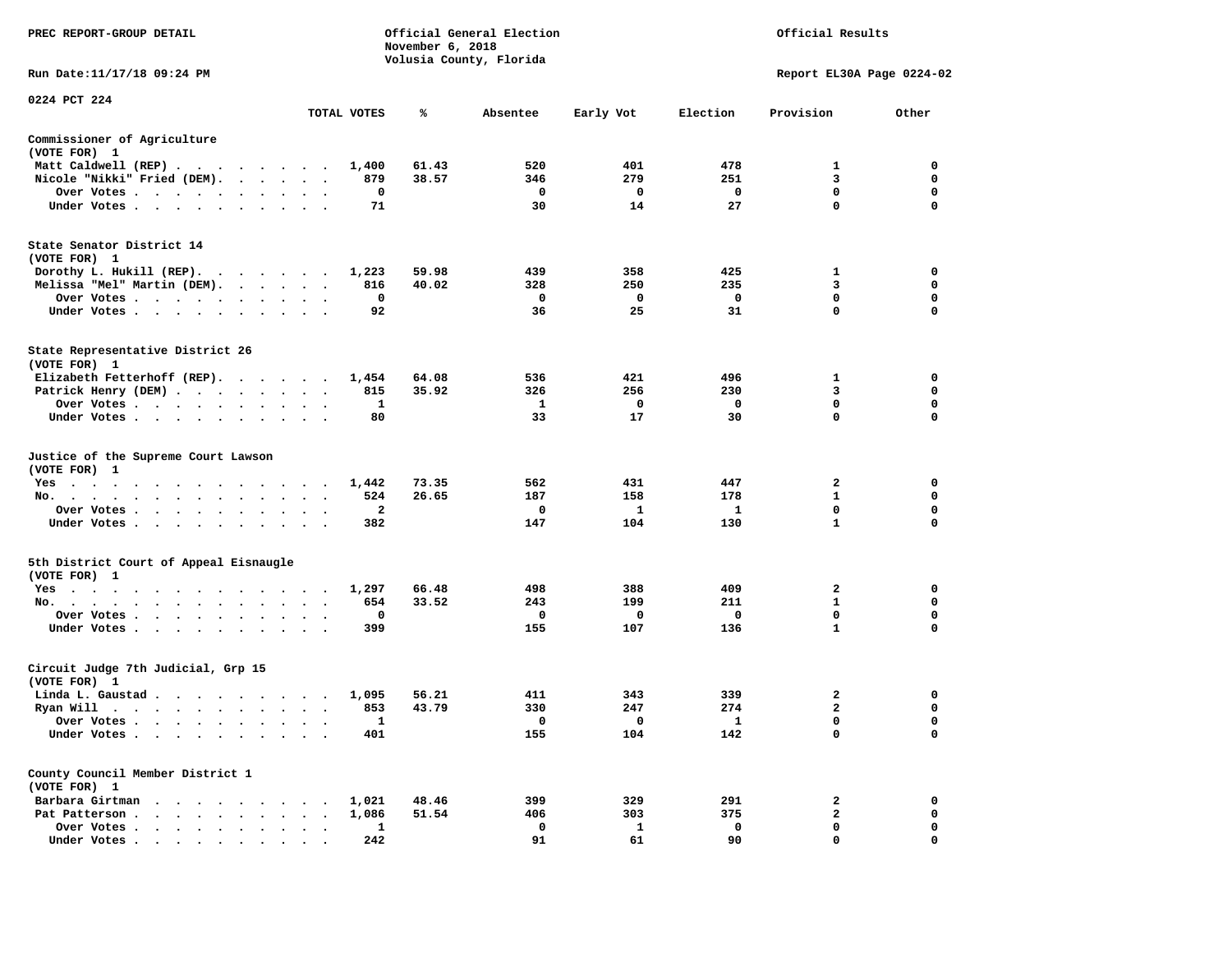| PREC REPORT-GROUP DETAIL                                                                                                                                               |                                   |                         | November 6, 2018 | Official General Election<br>Volusia County, Florida |              | Official Results          |              |             |  |
|------------------------------------------------------------------------------------------------------------------------------------------------------------------------|-----------------------------------|-------------------------|------------------|------------------------------------------------------|--------------|---------------------------|--------------|-------------|--|
| Run Date:11/17/18 09:24 PM                                                                                                                                             |                                   |                         |                  |                                                      |              | Report EL30A Page 0224-03 |              |             |  |
| 0224 PCT 224                                                                                                                                                           |                                   | TOTAL VOTES             | ℁                | Absentee                                             | Early Vot    | Election                  | Provision    | Other       |  |
| School Board Member District 1<br>(VOTE FOR) 1                                                                                                                         |                                   |                         |                  |                                                      |              |                           |              |             |  |
| Al Bouie.<br>$\bullet$<br>$\cdot$ $\cdot$ $\cdot$<br>$\ddot{\phantom{1}}$<br>$\sim$ $\sim$<br>$\overline{\phantom{a}}$                                                 |                                   | 987                     | 48.33            | 408                                                  | 317          | 261                       | 1            | 0           |  |
| Jamie Michele Haynes.<br>$\cdot$ $\cdot$ $\cdot$ $\cdot$                                                                                                               | $\cdot$                           | 1,055                   | 51.67            | 369                                                  | 302          | 381                       | 3            | 0           |  |
| Over Votes<br>$\mathbf{r} = \mathbf{r} + \mathbf{r} + \mathbf{r} + \mathbf{r}$ .                                                                                       | $\cdot$<br>$\cdot$<br>$\bullet$   | 1                       |                  | 0                                                    | 1            | 0                         | $\mathbf 0$  | $\mathbf 0$ |  |
| Under Votes<br>$\ddot{\phantom{0}}$<br>$\cdot$<br>$\cdot$<br>$\ddot{\phantom{1}}$                                                                                      |                                   | 307                     |                  | 119                                                  | 74           | 114                       | $\mathbf 0$  | 0           |  |
| Soil and Water Cons Dist Seat 1<br>(VOTE FOR) 1                                                                                                                        |                                   |                         |                  |                                                      |              |                           |              |             |  |
| William Bliss<br>$\sim$<br>$\ddot{\phantom{1}}$<br>$\cdot$<br>$\sim$ $\sim$ $\sim$                                                                                     | $\sim$<br>$\cdot$                 | 1,068                   | 56.66            | 415                                                  | 345          | 304                       | 4            | 0           |  |
| Derrick Orberg.<br>$\begin{array}{cccccccccccccc} \bullet & \bullet & \bullet & \bullet & \bullet & \bullet & \bullet & \bullet & \bullet & \bullet \end{array}$       | $\bullet$<br>$\bullet$            | 817                     | 43.34            | 286                                                  | 234          | 297                       | 0            | 0           |  |
| Over Votes .<br>$\sim$<br>$\sim$<br>$\bullet$<br>$\bullet$                                                                                                             |                                   | 1                       |                  | 0                                                    | 1            | 0                         | 0            | 0           |  |
| Under Votes.<br>$\cdot$ $\cdot$ $\cdot$ $\cdot$<br>$\bullet$<br>$\bullet$                                                                                              |                                   | 464                     |                  | 195                                                  | 114          | 155                       | $\mathbf 0$  | $\mathbf 0$ |  |
| Soil and Water Cons Dist Seat 3<br>(VOTE FOR) 1                                                                                                                        |                                   |                         |                  |                                                      |              |                           |              |             |  |
| Beth James.                                                                                                                                                            |                                   | 918                     | 48.52            | 349                                                  | 262          | 305                       | 2            | 0           |  |
| Wesley Wayne Wilson Jr<br>$\bullet$ $\bullet$ $\bullet$ $\bullet$                                                                                                      | $\bullet$                         | 366                     | 19.34            | 130                                                  | 103          | 132                       | 1            | 0           |  |
| Christine Wilt.<br>$\bullet$ , $\bullet$ , $\bullet$ , $\bullet$<br>$\sim$ 100 $\sim$ 100 $\sim$                                                                       |                                   | 608                     | 32.14            | 230                                                  | 218          | 159                       | $\mathbf{1}$ | $\mathbf 0$ |  |
| Over Votes<br>$\bullet$<br>$\bullet$<br>$\bullet$                                                                                                                      | $\bullet$<br>$\bullet$            | 0                       |                  | 0                                                    | 0            | 0                         | $\mathbf 0$  | 0           |  |
| Under Votes<br>$\ddot{\phantom{0}}$                                                                                                                                    |                                   | 458                     |                  | 187                                                  | 111          | 160                       | 0            | 0           |  |
| Soil and Water Cons Dist Seat 5<br>(VOTE FOR) 1                                                                                                                        |                                   |                         |                  |                                                      |              |                           |              |             |  |
| J. Mark Barfield.<br>$\cdots$                                                                                                                                          | $\bullet$                         | 363                     | 18.47            | 152                                                  | 110          | 100                       | 1            | 0           |  |
| Andy Kelly.<br>$\begin{array}{cccccccccccccc} \bullet & \bullet & \bullet & \bullet & \bullet & \bullet & \bullet & \bullet & \bullet & \bullet & \bullet \end{array}$ | $\bullet$<br>$\bullet$            | 1,008                   | 51.30            | 393                                                  | 312          | 301                       | $\mathbf{2}$ | $\mathbf 0$ |  |
| David Schaefer.<br>$\sim$ $\sim$<br>$\bullet$<br>$\ddot{\phantom{a}}$                                                                                                  |                                   | 594                     | 30.23            | 194                                                  | 179          | 220                       | $\mathbf{1}$ | 0           |  |
| Over Votes.<br>$\cdot$ $\cdot$<br>$\sim$<br>$\bullet$<br>$\bullet$<br>$\bullet$                                                                                        | $\bullet$<br>$\bullet$            | 0                       |                  | 0                                                    | 0            | 0                         | $\mathbf 0$  | $\mathbf 0$ |  |
| Under Votes<br>$\ddot{\phantom{a}}$<br>$\ddot{\phantom{0}}$                                                                                                            | $\ddot{\phantom{0}}$<br>$\cdot$ . | 385                     |                  | 157                                                  | 93           | 135                       | $\mathbf 0$  | $\mathbf 0$ |  |
| W Volusia Hosp Auth Group A, Seat 1<br>(VOTE FOR) 1                                                                                                                    |                                   |                         |                  |                                                      |              |                           |              |             |  |
| John M. Hill<br>$\ddot{\phantom{1}}$<br>$\sim$<br>$\ddot{\phantom{1}}$<br>$\cdots$                                                                                     | $\bullet$                         | 1,279                   | 62.91            | 475                                                  | 366          | 437                       | 1            | 0           |  |
| Voloria Manning<br>$\sim$ $\sim$ $\sim$ $\sim$<br>$\bullet$ .<br><br><br><br><br><br>$\ddot{\phantom{0}}$                                                              |                                   | 754                     | 37.09            | 291                                                  | 252          | 208                       | 3            | 0           |  |
| Over Votes .<br>$\ddot{\phantom{1}}$<br>$\cdot$<br>$\cdot$<br>$\cdot$<br>$\ddot{\phantom{a}}$                                                                          |                                   | 0                       |                  | 0                                                    | 0            | 0                         | 0            | 0           |  |
| Under Votes<br>$\cdot$<br>$\bullet$<br>$\cdot$                                                                                                                         |                                   | 317                     |                  | 130                                                  | 76           | 111                       | $\mathbf 0$  | 0           |  |
| W Volusia Hosp Auth Group B, Seat 1<br>(VOTE FOR) 1                                                                                                                    |                                   |                         |                  |                                                      |              |                           |              |             |  |
| Webster Barnaby<br>.                                                                                                                                                   |                                   | 1,022                   | 52.09            | 356                                                  | 310          | 355                       | 1            | 0           |  |
| Dolores Guzman.                                                                                                                                                        |                                   | 940                     | 47.91            | 397                                                  | 281          | 259                       | 3            | 0           |  |
| Over Votes .                                                                                                                                                           |                                   | $\overline{\mathbf{4}}$ |                  | $\overline{\mathbf{2}}$                              | $\mathbf{1}$ | $\mathbf{1}$              | 0            | 0           |  |
| Under Votes.<br>$\bullet$                                                                                                                                              |                                   | 384                     |                  | 141                                                  | 102          | 141                       | 0            | $\Omega$    |  |
| W Volusia Hosp Auth Group B, Seat 2<br>(VOTE FOR) 1                                                                                                                    |                                   |                         |                  |                                                      |              |                           |              |             |  |
| Michael Ray.<br>$\cdot$ $\cdot$ $\cdot$ $\cdot$<br>$\cdot$ $\cdot$ $\cdot$                                                                                             |                                   | 1,024                   | 53.00            | 366                                                  | 295          | 362                       | 1            | 0           |  |
| Kathie D. Shepard.<br>$\cdot$ $\cdot$<br>$\cdot$<br>$\cdot$                                                                                                            |                                   | 908                     | 47.00            | 364                                                  | 295          | 246                       | 3            | 0           |  |
| Over Votes.<br>.                                                                                                                                                       |                                   | 0                       |                  | 0                                                    | 0            | 0                         | 0            | 0           |  |
| Under Votes                                                                                                                                                            |                                   | 418                     |                  | 166                                                  | 104          | 148                       | $\Omega$     | O           |  |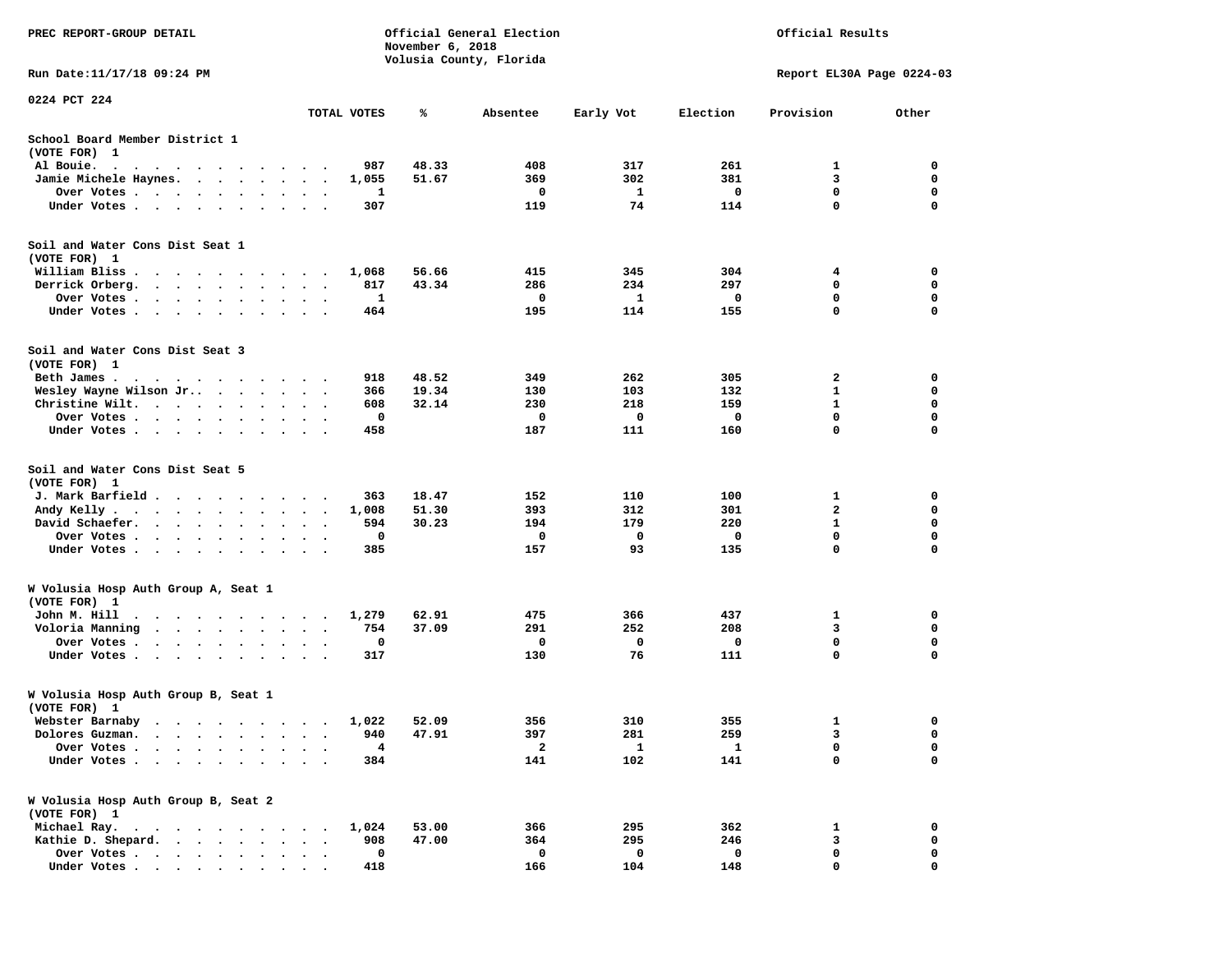| PREC REPORT-GROUP DETAIL                           |                      | November 6, 2018 | Official General Election<br>Volusia County, Florida |                    |                    | Official Results              |                           |
|----------------------------------------------------|----------------------|------------------|------------------------------------------------------|--------------------|--------------------|-------------------------------|---------------------------|
| Run Date: 11/17/18 09:24 PM                        |                      |                  |                                                      |                    |                    |                               | Report EL30A Page 0224-04 |
| 0224 PCT 224                                       | TOTAL VOTES          | ℁                | Absentee                                             | Early Vot          | Election           | Provision                     | Other                     |
| #1 Increased Homestead Exemption                   |                      |                  |                                                      |                    |                    |                               |                           |
| (VOTE FOR) 1                                       |                      |                  |                                                      |                    |                    |                               |                           |
| Yes                                                | 1,047                | 46.37            | 438                                                  | 256                | 351                | $\mathbf{2}$                  | $\Omega$                  |
| No.                                                | 1,211                | 53.63            | 417                                                  | 417                | 375                | $\overline{a}$                | $\mathbf 0$               |
| Over Votes.                                        | 1                    |                  | $\mathbf 0$                                          | $\mathbf{o}$       | $\mathbf{1}$       | $\mathbf 0$                   | $\mathbf 0$               |
| Under Votes                                        | 91                   |                  | 41                                                   | 21                 | 29                 | $\mathbf 0$                   | $\mathbf{0}$              |
| #2 Limit on Property Tax Assessments               |                      |                  |                                                      |                    |                    |                               |                           |
| (VOTE FOR) 1                                       |                      |                  |                                                      |                    |                    |                               |                           |
| Yes                                                | 1,488                | 66.22            | 571                                                  | 404                | 511                | $\overline{2}$                | $\mathbf 0$               |
| No.                                                | 759                  | 33.78            | 274                                                  | 270                | 213                | $\overline{a}$<br>$\mathbf 0$ | 0<br>$\mathbf 0$          |
| Over Votes.<br>Under Votes                         | $\overline{a}$       |                  | $\mathbf{1}$<br>50                                   | $\mathbf{o}$<br>20 | $\mathbf{1}$<br>31 | $\mathbf 0$                   | $\mathbf 0$               |
|                                                    | 101                  |                  |                                                      |                    |                    |                               |                           |
| #3 Voter Control of Gambling<br>(VOTE FOR) 1       |                      |                  |                                                      |                    |                    |                               |                           |
| Yes                                                | 1,416                | 61.92            | 585                                                  | 382                | 445                | 4                             | $\mathbf 0$               |
| No.                                                | 871                  | 38.08            | 281                                                  | 295                | 295                | 0                             | $\mathbf 0$               |
| Over Votes                                         | $\mathbf{1}$         |                  | $\mathbf 0$                                          | $\mathbf{1}$       | $\mathbf 0$        | $\mathbf 0$                   | $\mathbf 0$               |
| Under Votes                                        | 62                   |                  | 30                                                   | 16                 | 16                 | $\Omega$                      | $\Omega$                  |
| #4 Voting Restoration Amendment<br>(VOTE FOR) 1    |                      |                  |                                                      |                    |                    |                               |                           |
| Yes                                                | 1,282                | 56.30            | 480                                                  | 399                | 399                | 4                             | 0                         |
| No.                                                | 995<br>$\sim$ $\sim$ | 43.70            | 381                                                  | 279                | 335                | $\mathbf 0$                   | $\mathbf 0$               |
| Over Votes                                         | 3                    |                  | $\mathbf{1}$                                         | $\mathbf{1}$       | $\mathbf{1}$       | $\mathbf 0$                   | $\mathbf 0$               |
| Under Votes                                        | 70                   |                  | 34                                                   | 15                 | 21                 | $\Omega$                      | $\mathbf 0$               |
| #5 Supermajority Vote Required                     |                      |                  |                                                      |                    |                    |                               |                           |
| (VOTE FOR) 1                                       |                      |                  |                                                      |                    |                    |                               |                           |
| Yes                                                | 1,464                | 65.83            | 563                                                  | 409                | 490                | $\overline{2}$                | $\mathbf 0$               |
| No.                                                | 760                  | 34.17            | 271                                                  | 254                | 233                | $\overline{a}$                | $\mathbf{0}$              |
| Over Votes                                         | 3                    |                  | $\mathbf 0$                                          | $\mathbf{2}$       | $\mathbf{1}$       | $\mathbf 0$                   | $\mathbf 0$               |
| Under Votes                                        | 123                  |                  | 62                                                   | 29                 | 32                 | $\mathbf 0$                   | $\mathbf{0}$              |
| #6 Rights of Crime Victims; Judges<br>(VOTE FOR) 1 |                      |                  |                                                      |                    |                    |                               |                           |
| Yes                                                | 1,062                | 47.45            | 431                                                  | 270                | 359                | $\overline{2}$                | $\mathbf 0$               |
| No.                                                | 1,176                | 52.55            | 411                                                  | 403                | 360                | $\overline{a}$                | $\mathbf 0$               |
| Over Votes                                         | $\mathbf{1}$         |                  | $\Omega$                                             | $\Omega$           | $\mathbf{1}$       | $\mathbf 0$                   | $\mathbf{0}$              |
| Under Votes                                        | 111                  |                  | 54                                                   | 21                 | 36                 | $\mathbf 0$                   | $\mathbf 0$               |
| #7 Survivor Benefits                               |                      |                  |                                                      |                    |                    |                               |                           |
| (VOTE FOR) 1                                       |                      | 47.73            | 438                                                  | 284                | 347                | 2                             | 0                         |
| Yes<br>No.                                         | 1,071<br>1,173       | 52.27            | 410                                                  | 389                | 372                | $\mathbf{2}$                  | $\mathbf 0$               |
| Over Votes                                         | $\mathbf{1}$         |                  | $\mathbf{0}$                                         | $\mathbf{1}$       | $\mathbf 0$        | $\mathbf{0}$                  | $\mathbf 0$               |
| Under Votes                                        | 105                  |                  | 48                                                   | 20                 | 37                 | $\mathbf{0}$                  | $\mathbf 0$               |
|                                                    |                      |                  |                                                      |                    |                    |                               |                           |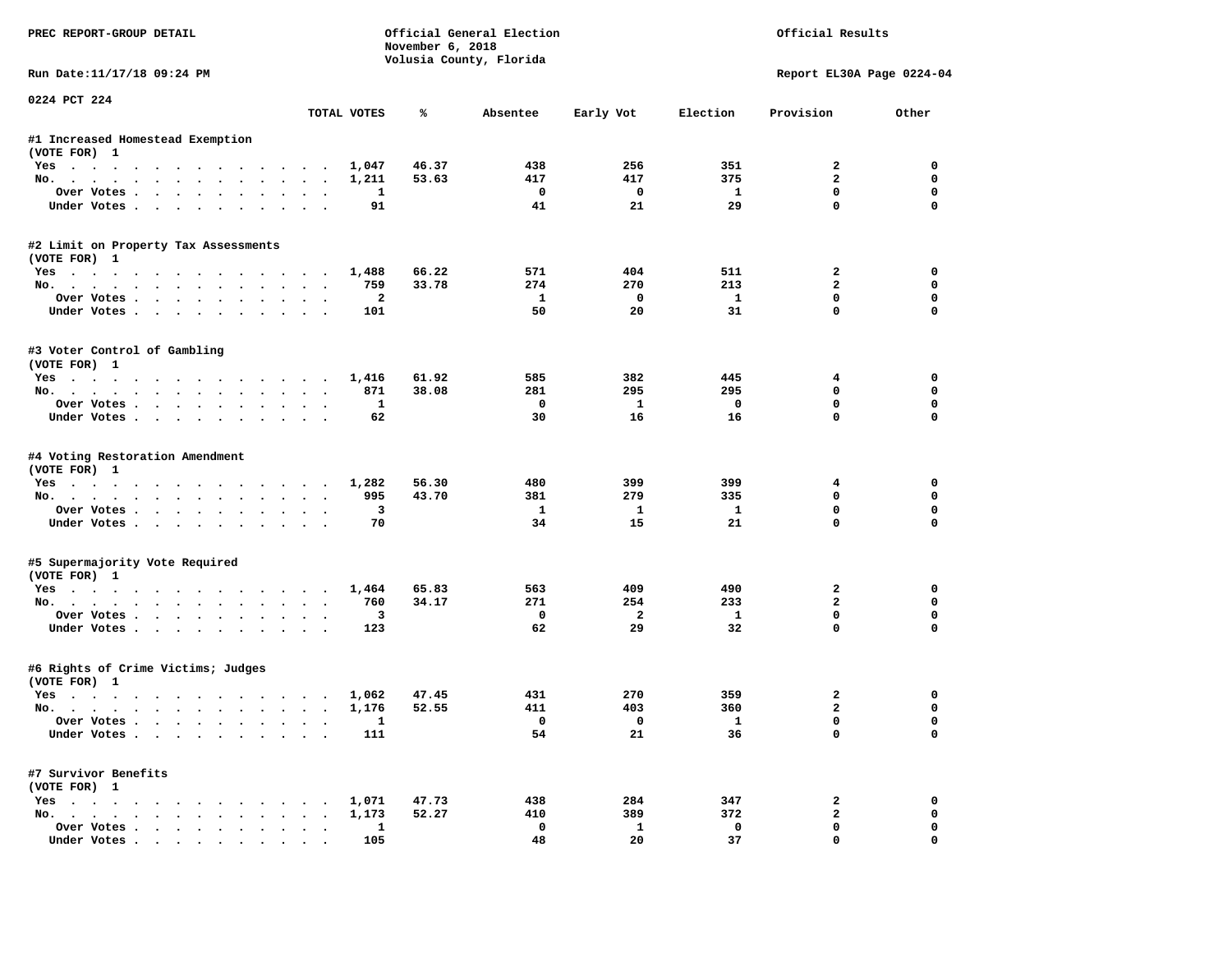| PREC REPORT-GROUP DETAIL                                           |                  | November 6, 2018<br>Volusia County, Florida | Official General Election |           | Official Results |                           |             |  |
|--------------------------------------------------------------------|------------------|---------------------------------------------|---------------------------|-----------|------------------|---------------------------|-------------|--|
| Run Date:11/17/18 09:24 PM                                         |                  |                                             |                           |           |                  | Report EL30A Page 0224-05 |             |  |
| 0224 PCT 224                                                       | TOTAL VOTES      | ℁                                           | Absentee                  | Early Vot | Election         | Provision                 | Other       |  |
|                                                                    |                  |                                             |                           |           |                  |                           |             |  |
| #9 Prohibits Oil, Gas Drilling, Vaping<br>(VOTE FOR) 1             |                  |                                             |                           |           |                  |                           |             |  |
| $Yes \cdot \cdot \cdot$                                            | 1,261            | 56.34                                       | 488                       | 367       | 403              | 3                         | 0           |  |
| No.                                                                | 977              | 43.66                                       | 350                       | 303       | 323              | $\mathbf{1}$              | $\mathbf 0$ |  |
| Over Votes                                                         | 1<br>$\bullet$ . |                                             | 0                         | -1        | $\mathbf 0$      | $\mathbf{0}$              | $\mathbf 0$ |  |
| Under Votes                                                        | 111              |                                             | 58                        | 23        | 30               | $\mathbf 0$               | $\mathbf 0$ |  |
| #10 State and Local Structure and Op<br>(VOTE FOR) 1               |                  |                                             |                           |           |                  |                           |             |  |
| Yes                                                                | 1,113            | 50.20                                       | 464                       | 290       | 356              | 3                         | 0           |  |
| No.                                                                | 1,104            | 49.80                                       | 372                       | 374       | 357              | $\mathbf{1}$              | 0           |  |
| Over Votes                                                         | 1                |                                             | $\mathbf 0$               | 1         | $\mathbf 0$      | 0                         | $\mathbf 0$ |  |
| Under Votes                                                        | 132              |                                             | 60                        | 29        | 43               | $\Omega$                  | $\mathbf 0$ |  |
| #11 Removal of Obs Prov; Crim Statute<br>(VOTE FOR) 1              | 1,102            | 50.57                                       | 463                       | 329       | 307              | 3                         | 0           |  |
| Yes<br>No.                                                         | 1,077            | 49.43                                       | 351                       | 328       | 397              | $\mathbf{1}$              | 0           |  |
|                                                                    | $\sim$<br>1      |                                             | $\mathbf 0$               | $\Omega$  | $\mathbf{1}$     | 0                         | $\mathbf 0$ |  |
| Over Votes<br>Under Votes<br>$\ddot{\phantom{1}}$                  | $\bullet$<br>170 |                                             | 82                        | 37        | 51               | 0                         | $\mathbf 0$ |  |
|                                                                    |                  |                                             |                           |           |                  |                           |             |  |
| #12 Lobbying and Abuse of Office<br>(VOTE FOR) 1                   |                  |                                             |                           |           |                  |                           |             |  |
| Yes                                                                | 1,764            | 79.07                                       | 704                       | 501       | 557              | 2                         | 0           |  |
| No.                                                                | 467              | 20.93                                       | 138                       | 165       | 162              | $\overline{a}$            | 0           |  |
| Over Votes                                                         | 1                |                                             | 0                         | 0         | $\mathbf{1}$     | 0                         | $\mathbf 0$ |  |
| Under Votes                                                        | 118              |                                             | 54                        | 28        | 36               | 0                         | $\mathbf 0$ |  |
| #13 Ends Dog Racing<br>(VOTE FOR) 1                                |                  |                                             |                           |           |                  |                           |             |  |
| Yes                                                                | 1,366            | 60.28                                       | 554                       | 409       | 401              | 2                         | 0           |  |
| $No.$<br>.<br>$\sim$                                               | 900              | 39.72                                       | 301                       | 265       | 332              | $\mathbf{2}$              | 0           |  |
| Over Votes .<br>$\cdot$ $\cdot$ $\cdot$ $\cdot$ $\cdot$<br>$\cdot$ | 1<br>$\bullet$   |                                             | 0                         | 0         | 1                | 0                         | $\mathbf 0$ |  |
| Under Votes<br>$\bullet$                                           | 83               |                                             | 41                        | 20        | 22               | $\Omega$                  | $\Omega$    |  |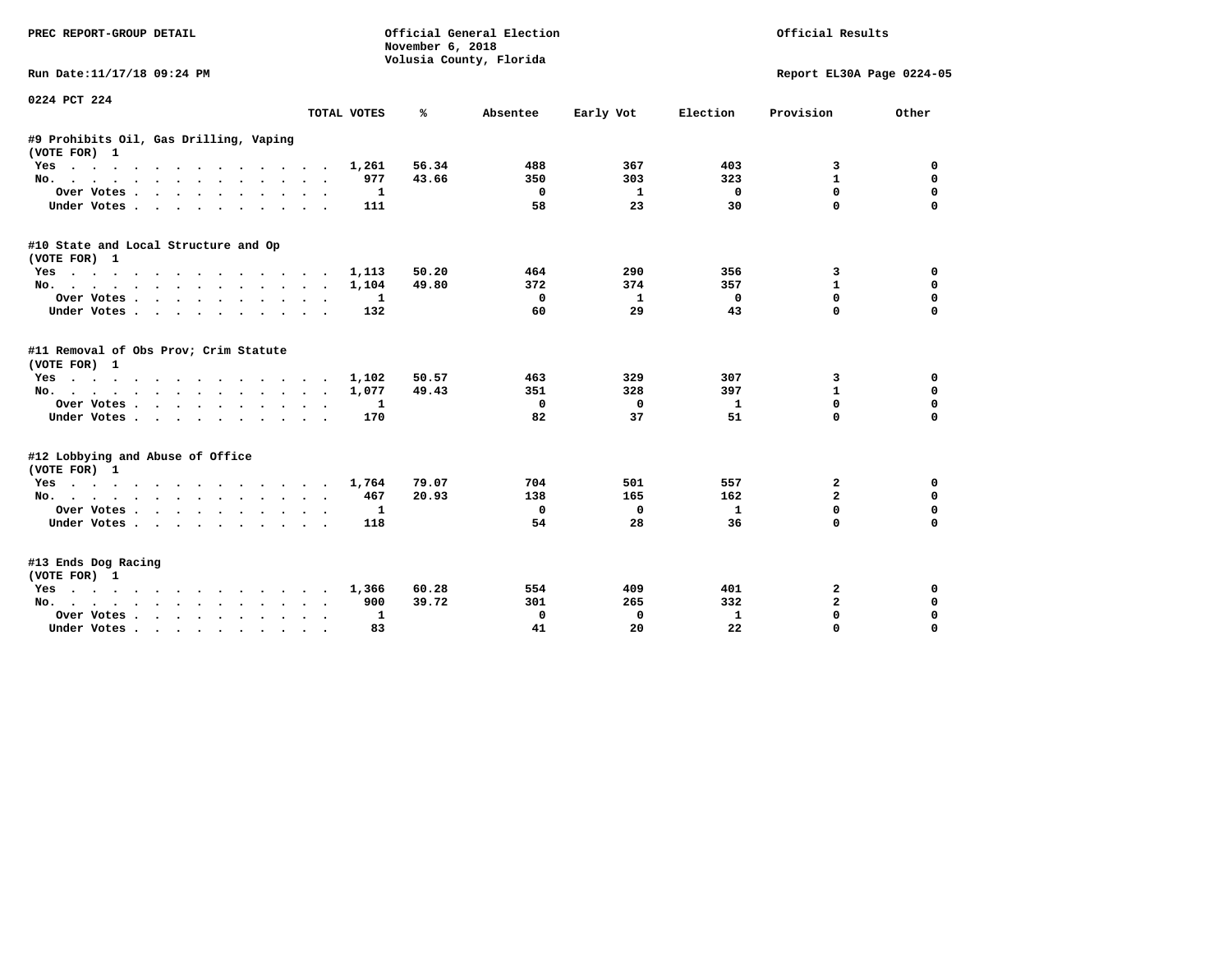Official Results

**Run Date:11/17/18 09:24 PM Report EL30A Page 0301-01** 

| 0301 PCT 301                                                                                                                                                        |                      |                          |                      |                         |                      |                          |              |            |                         |                |                         |                         |              |
|---------------------------------------------------------------------------------------------------------------------------------------------------------------------|----------------------|--------------------------|----------------------|-------------------------|----------------------|--------------------------|--------------|------------|-------------------------|----------------|-------------------------|-------------------------|--------------|
|                                                                                                                                                                     |                      |                          |                      |                         |                      |                          | TOTAL VOTES  | ℁          | Absentee                | Early Vot      | Election                | Provision               | Other        |
| REGISTERED VOTERS - TOTAL .                                                                                                                                         |                      | $\overline{\phantom{a}}$ |                      | $\ddot{\phantom{a}}$    | $\sim$               |                          | 4,307        |            | 723                     | 522            |                         | $\overline{a}$          | $\mathbf{z}$ |
| BALLOTS CAST - TOTAL.                                                                                                                                               | $\ddot{\phantom{a}}$ | $\bullet$                | $\cdot$              | $\bullet$               | $\ddot{\phantom{a}}$ | $\bullet$                | 2,328        |            | $\mathbf 0$             |                | 1,079<br>$\mathbf{1}$   | 0                       | $\mathbf 0$  |
| BALLOTS CAST - BLANK.                                                                                                                                               |                      | $\ddot{\phantom{a}}$     |                      | $\ddot{\phantom{a}}$    |                      |                          | 1            | .04        |                         | 0              |                         |                         |              |
| VOTER TURNOUT - TOTAL<br>$\ddot{\phantom{a}}$                                                                                                                       | $\cdot$              | $\ddot{\phantom{a}}$     | $\ddot{\phantom{a}}$ | $\bullet$               | $\ddot{\phantom{a}}$ | $\ddot{\phantom{a}}$     |              | 54.05      |                         |                |                         |                         |              |
| VOTER TURNOUT - BLANK                                                                                                                                               | $\bullet$            |                          |                      |                         |                      |                          |              | .02        |                         |                |                         |                         |              |
| United States Senator                                                                                                                                               |                      |                          |                      |                         |                      |                          |              |            |                         |                |                         |                         |              |
| (VOTE FOR) 1                                                                                                                                                        |                      |                          |                      |                         |                      |                          |              |            |                         |                |                         |                         |              |
| Rick Scott (REP).<br>.                                                                                                                                              |                      |                          |                      |                         |                      |                          | 1,412        | 61.13      | 408                     | 315            | 686                     | $\overline{\mathbf{2}}$ | $\mathbf{1}$ |
| Bill Nelson (DEM).<br>$\begin{array}{cccccccccccccc} \bullet & \bullet & \bullet & \bullet & \bullet & \bullet & \bullet & \bullet & \bullet & \bullet \end{array}$ |                      |                          |                      |                         | $\ddot{\phantom{a}}$ |                          | 890          | 38.53      | 306                     | 207            | 376                     | 0                       | $\mathbf{1}$ |
| WRITE-IN.<br>$\sim$<br>$\sim$ $\sim$ $\sim$<br>$\ddot{\phantom{a}}$                                                                                                 |                      | $\ddot{\phantom{a}}$     | $\sim$               |                         |                      |                          | 8            | .35        | 3                       | $\mathbf 0$    | 5                       | $\mathbf 0$             | $\mathbf 0$  |
| Over Votes .<br>$\cdots$                                                                                                                                            |                      | $\bullet$                | $\ddot{\phantom{a}}$ | $\bullet$               |                      |                          | 4            |            | $\Omega$                | $\mathbf 0$    | 4                       | 0                       | $\mathbf 0$  |
| Under Votes                                                                                                                                                         |                      | $\ddot{\phantom{a}}$     |                      | $\ddot{\phantom{a}}$    |                      |                          | 14           |            | 6                       | $\Omega$       | 8                       | $\mathbf 0$             | $\mathbf 0$  |
| Representative in Congress District 6                                                                                                                               |                      |                          |                      |                         |                      |                          |              |            |                         |                |                         |                         |              |
| (VOTE FOR) 1                                                                                                                                                        |                      |                          |                      |                         |                      |                          |              |            |                         |                |                         |                         |              |
| Michael Waltz (REP)                                                                                                                                                 |                      |                          |                      | $\cdots$                |                      |                          | 1,374        | 60.45      | 391                     | 309            | 671                     | $\mathbf{1}$            | 2            |
| Nancy Soderberg (DEM)<br>$\sim$ $\sim$ $\sim$ $\sim$                                                                                                                |                      |                          |                      | $\cdot$ $\cdot$ $\cdot$ |                      |                          | 899          | 39.55      | 315                     | 205            | 378                     | $\mathbf{1}$            | $\mathbf 0$  |
| Over Votes                                                                                                                                                          |                      |                          | $\ddot{\phantom{a}}$ | $\bullet$               | $\bullet$            | $\ddot{\phantom{a}}$     | $\mathbf{1}$ |            | $\mathbf{1}$            | $\mathbf 0$    | $\mathbf 0$             | 0                       | $\mathbf 0$  |
| Under Votes                                                                                                                                                         |                      | $\sim$                   | $\ddot{\phantom{a}}$ | $\ddot{\phantom{a}}$    | $\sim$               |                          | 54           |            | 16                      | 8              | 30                      | 0                       | $\mathbf 0$  |
|                                                                                                                                                                     |                      |                          |                      |                         |                      |                          |              |            |                         |                |                         |                         |              |
| Governor and Lieutenant Governor<br>(VOTE FOR) 1                                                                                                                    |                      |                          |                      |                         |                      |                          |              |            |                         |                |                         |                         |              |
| Ron DeSantis (REP)<br>$\cdots$                                                                                                                                      |                      |                          |                      |                         |                      | $\overline{\phantom{a}}$ | 1,403        | 60.71      | 390                     | 312            | 699                     | 1                       | 1            |
| Andrew Gillum (DEM).<br>$\sim$ $\sim$ $\sim$                                                                                                                        |                      | $\sim$                   |                      | $\cdot$ $\cdot$         |                      |                          | 867          | 37.52      | 303                     | 202            | 360                     | $\mathbf{1}$            | $\mathbf{1}$ |
| Darcy G. Richardson (REF).                                                                                                                                          |                      | $\bullet$                | $\ddot{\phantom{a}}$ | $\bullet$               | $\ddot{\phantom{1}}$ | $\bullet$                | 13           | .56        | 8                       | $\mathbf{1}$   | 4                       | 0                       | $\mathbf 0$  |
| Ryan Christopher Foley                                                                                                                                              |                      |                          |                      | $\ddot{\phantom{a}}$    |                      |                          | 8            | .35        | $\overline{\mathbf{2}}$ | 3              | 3                       | 0                       | $\mathbf 0$  |
| Kyle "KC" Gibson                                                                                                                                                    |                      | $\bullet$                |                      |                         | $\ddot{\phantom{1}}$ |                          | 7            | .30        | 6                       | $\Omega$       | $\mathbf{1}$            | $\mathbf 0$             | $\mathbf 0$  |
|                                                                                                                                                                     |                      |                          | $\cdot$              |                         |                      |                          | 8            |            | 3                       | $\mathbf{1}$   | 4                       | 0                       | $\mathbf 0$  |
| Bruce Stanley                                                                                                                                                       |                      | $\bullet$                |                      |                         |                      |                          | 5            | .35<br>.22 | $\overline{3}$          | $\mathbf 0$    | $\overline{\mathbf{2}}$ | 0                       | $\mathbf 0$  |
| WRITE-IN.<br>$\cdot$ $\cdot$ $\cdot$ $\cdot$ $\cdot$ $\cdot$ $\cdot$                                                                                                |                      | $\bullet$                |                      |                         |                      |                          |              |            |                         |                |                         |                         |              |
| Over Votes                                                                                                                                                          |                      |                          | $\bullet$            | $\bullet$               | $\ddot{\phantom{a}}$ | $\ddot{\phantom{a}}$     | 3            |            | $\mathbf 0$             | $\mathbf{1}$   | $\overline{\mathbf{2}}$ | 0                       | $\mathbf 0$  |
| Under Votes                                                                                                                                                         |                      |                          | $\ddot{\phantom{a}}$ | $\bullet$               |                      |                          | 14           |            | 8                       | $\overline{a}$ | 4                       | 0                       | $\mathbf 0$  |
| Attorney General                                                                                                                                                    |                      |                          |                      |                         |                      |                          |              |            |                         |                |                         |                         |              |
| (VOTE FOR) 1                                                                                                                                                        |                      |                          |                      |                         |                      |                          |              |            |                         |                |                         |                         |              |
| Ashley Moody (REP)<br>$\cdot$                                                                                                                                       |                      |                          |                      |                         |                      |                          | 1,441        | 63.51      | 417                     | 319            | 703                     | $\mathbf{1}$            | 1            |
| Sean Shaw (DEM)                                                                                                                                                     |                      |                          | $\ddot{\phantom{a}}$ | $\ddot{\phantom{a}}$    | $\cdot$              |                          | 776          | 34.20      | 267                     | 192            | 316                     | 0                       | $\mathbf{1}$ |
| Jeffrey Marc Siskind.                                                                                                                                               |                      |                          |                      |                         | $\ddot{\phantom{1}}$ | $\overline{\phantom{a}}$ | 52           | 2.29       | 19                      | 6              | 26                      | $\mathbf{1}$            | $\mathbf 0$  |
| Over Votes                                                                                                                                                          |                      | $\ddot{\phantom{a}}$     |                      | $\bullet$               |                      |                          | $\mathbf 0$  |            | $\mathbf 0$             | $\mathbf 0$    | $\mathbf 0$             | 0                       | $\mathbf 0$  |
| Under Votes                                                                                                                                                         |                      | $\ddot{\phantom{a}}$     |                      |                         |                      |                          | 59           |            | 20                      | 5              | 34                      | 0                       | $\mathbf 0$  |
| Chief Financial Officer                                                                                                                                             |                      |                          |                      |                         |                      |                          |              |            |                         |                |                         |                         |              |
| (VOTE FOR) 1                                                                                                                                                        |                      |                          |                      |                         |                      |                          |              |            |                         |                |                         |                         |              |
| Jimmy Patronis (REP).<br>$\sim$ $\sim$                                                                                                                              |                      | $\cdot$ $\cdot$          |                      | $\ddot{\phantom{0}}$    | $\ddot{\phantom{a}}$ |                          | 1,395        | 62.08      | 396                     | 311            | 684                     | $\overline{\mathbf{2}}$ | $\mathbf{2}$ |
| Jeremy Ring (DEM).<br>$\cdot$ $\cdot$ $\cdot$                                                                                                                       |                      | $\bullet$                | $\sim$               | $\ddot{\phantom{a}}$    |                      |                          | 848          | 37.74      | 292                     | 205            | 351                     | 0                       | $\mathbf 0$  |
| WRITE-IN.<br>.                                                                                                                                                      |                      | $\bullet$                |                      | $\ddot{\phantom{a}}$    |                      |                          | 4            | .18        | $\overline{\mathbf{2}}$ | $\mathbf 0$    | $\mathbf{z}$            | 0                       | $\mathbf 0$  |
| Over Votes .<br>$\mathcal{L}(\mathcal{A})$ , and $\mathcal{L}(\mathcal{A})$ , and $\mathcal{L}(\mathcal{A})$                                                        | $\ddot{\phantom{1}}$ | $\bullet$                |                      |                         |                      |                          | $\mathbf{1}$ |            | $\mathbf{1}$            | $\mathbf 0$    | $\mathbf 0$             | 0                       | 0            |
| Under Votes.<br>$\sim$ $\sim$<br>$\sim$ $\sim$                                                                                                                      | $\sim$               | $\bullet$                |                      |                         |                      |                          | 80           |            | 32                      | 6              | 42                      | 0                       | $\mathbf 0$  |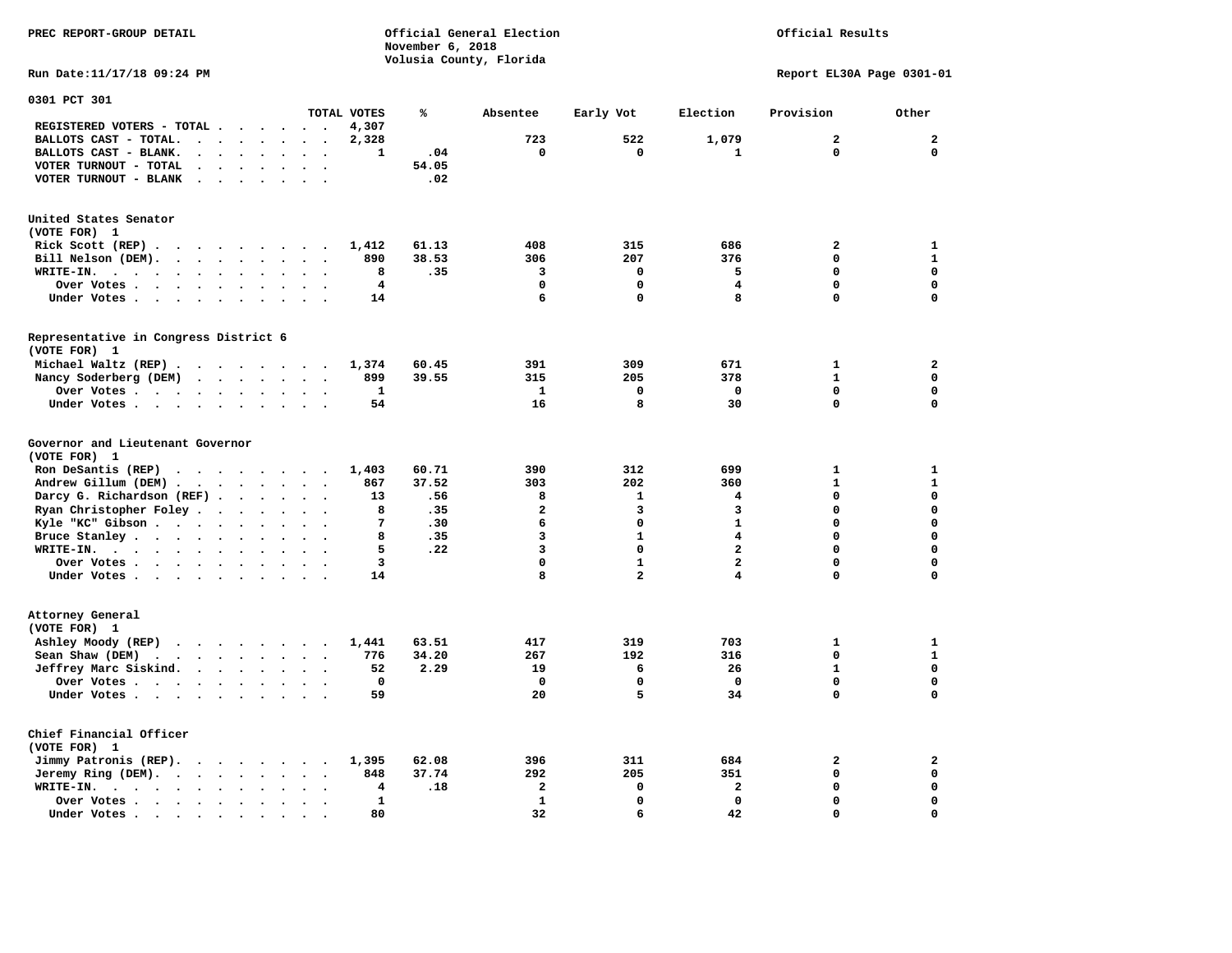| PREC REPORT-GROUP DETAIL                                                                                   |                          |              | Official General Election<br>November 6, 2018<br>Volusia County, Florida | Official Results |             |                         |                           |                  |
|------------------------------------------------------------------------------------------------------------|--------------------------|--------------|--------------------------------------------------------------------------|------------------|-------------|-------------------------|---------------------------|------------------|
| Run Date: 11/17/18 09:24 PM                                                                                |                          |              |                                                                          |                  |             |                         | Report EL30A Page 0301-02 |                  |
| 0301 PCT 301                                                                                               |                          | TOTAL VOTES  | ℁                                                                        | Absentee         | Early Vot   | Election                | Provision                 | Other            |
| Commissioner of Agriculture                                                                                |                          |              |                                                                          |                  |             |                         |                           |                  |
| (VOTE FOR) 1                                                                                               |                          |              |                                                                          |                  |             |                         |                           |                  |
| Matt Caldwell (REP)                                                                                        |                          | 1,379        | 61.56                                                                    | 401              | 308         | 667                     | 2                         | 1                |
| Nicole "Nikki" Fried (DEM).<br>Over Votes                                                                  | $\sim$ $\sim$            | 861<br>1     | 38.44                                                                    | 290<br>1         | 205<br>0    | 365<br>0                | 0<br>$\mathbf 0$          | 1<br>$\mathbf 0$ |
| $\bullet$<br>$\bullet$<br>Under Votes<br>$\ddot{\phantom{0}}$                                              | $\bullet$                | 87           |                                                                          | 31               | 9           | 47                      | 0                         | $\mathbf 0$      |
| State Representative District 26                                                                           |                          |              |                                                                          |                  |             |                         |                           |                  |
| (VOTE FOR) 1                                                                                               |                          |              |                                                                          |                  |             |                         |                           |                  |
| Elizabeth Fetterhoff (REP).                                                                                |                          | 1,413        | 63.08                                                                    | 407              | 314         | 688                     | 2                         | 2                |
| Patrick Henry (DEM)                                                                                        | $\ddot{\phantom{1}}$     | 827          | 36.92                                                                    | 285              | 199         | 343                     | 0                         | $\mathbf 0$      |
| Over Votes<br>$\ddot{\phantom{1}}$                                                                         |                          | 2            |                                                                          | 1                | 0           | 1                       | 0                         | 0                |
| Under Votes<br>$\bullet$                                                                                   |                          | 86           |                                                                          | 30               | 9           | 47                      | 0                         | $\mathbf 0$      |
| Justice of the Supreme Court Lawson                                                                        |                          |              |                                                                          |                  |             |                         |                           |                  |
| (VOTE FOR) 1                                                                                               |                          |              |                                                                          |                  |             |                         |                           |                  |
| $Yes \cdot \cdot \cdot \cdot$<br>$\sim$<br>$\bullet$<br>$\cdot$ $\cdot$ $\cdot$ $\cdot$ $\cdot$<br>$\cdot$ | $\overline{\phantom{a}}$ | 1,394        | 69.84                                                                    | 456              | 315         | 622                     | 1                         | 0                |
| No.<br>$\ddot{\phantom{0}}$<br>$\sim$ $\sim$<br>$\ddot{\phantom{a}}$                                       | $\cdot$                  | 602          | 30.16                                                                    | 165              | 140         | 295                     | 0                         | $\mathbf{2}$     |
| Over Votes<br>$\ddot{\phantom{0}}$                                                                         |                          | 3            |                                                                          | 1                | 0           | 2                       | 0                         | 0                |
| Under Votes<br>$\ddot{\phantom{a}}$                                                                        |                          | 329          |                                                                          | 101              | 67          | 160                     | $\mathbf{1}$              | 0                |
| 5th District Court of Appeal Eisnaugle                                                                     |                          |              |                                                                          |                  |             |                         |                           |                  |
| (VOTE FOR) 1                                                                                               |                          |              | 63.10                                                                    | 391              | 291         | 561                     |                           | 1                |
| $Yes \cdot \cdot \cdot \cdot \cdot \cdot \cdot$<br>.<br>No.<br>$\bullet$<br>$\ddot{\phantom{0}}$           | $\sim$ $\sim$            | 1,245<br>728 | 36.90                                                                    | 228              | 155         | 344                     | 1<br>0                    | $\mathbf{1}$     |
| Over Votes<br>$\bullet$<br>$\bullet$                                                                       | $\overline{\phantom{a}}$ | $\mathbf{2}$ |                                                                          | 1                | $\mathbf 0$ | $\mathbf{1}$            | 0                         | $\mathbf 0$      |
| Under Votes<br>$\ddot{\phantom{0}}$                                                                        |                          | 353          |                                                                          | 103              | 76          | 173                     | $\mathbf{1}$              | 0                |
|                                                                                                            |                          |              |                                                                          |                  |             |                         |                           |                  |
| Circuit Judge 7th Judicial, Grp 15<br>(VOTE FOR) 1                                                         |                          |              |                                                                          |                  |             |                         |                           |                  |
| Linda L. Gaustad                                                                                           |                          | 1,201        | 61.09                                                                    | 406              | 261         | 532                     | 1                         | 1                |
| Ryan Will<br>$\bullet$                                                                                     | $\ddot{\phantom{1}}$     | 765          | 38.91                                                                    | 207              | 187         | 370                     | 0                         | $\mathbf{1}$     |
| Over Votes<br>$\bullet$<br>$\bullet$                                                                       |                          | 0            |                                                                          | 0                | 0           | 0                       | 0                         | 0                |
| Under Votes<br>$\bullet$ .                                                                                 |                          | 362          |                                                                          | 110              | 74          | 177                     | $\mathbf{1}$              | 0                |
| County Council Member District 1                                                                           |                          |              |                                                                          |                  |             |                         |                           |                  |
| (VOTE FOR) 1                                                                                               |                          |              |                                                                          |                  |             |                         |                           |                  |
| Barbara Girtman                                                                                            |                          | 1,000        | 49.75                                                                    | 320              | 231         | 447                     | 1                         | 1                |
| Pat Patterson                                                                                              | $\blacksquare$           | 1,010        | 50.25                                                                    | 315              | 231         | 463                     | 0                         | 1                |
| Over Votes $\cdots$ $\cdots$ $\cdots$ $\cdots$                                                             |                          | 3            |                                                                          | $\mathbf{0}$     | 0           | $\overline{\mathbf{3}}$ | 0                         | 0                |
| Under Votes                                                                                                |                          | 315          |                                                                          | 88               | 60          | 166                     | 1                         | 0                |
| School Board Member District 1                                                                             |                          |              |                                                                          |                  |             |                         |                           |                  |
| (VOTE FOR) 1                                                                                               |                          |              |                                                                          |                  |             |                         |                           |                  |
| Al Bouie.                                                                                                  |                          | 909          | 46.19                                                                    | 285              | 212         | 410                     | 0                         | 2                |
| Jamie Michele Haynes.                                                                                      |                          | 1,059        | 53.81                                                                    | 334              | 239         | 485                     | 1                         | 0                |
| Over Votes                                                                                                 |                          | 1            |                                                                          | 0<br>104         | 0           | $\mathbf{1}$            | 0<br>$\mathbf{1}$         | 0<br>0           |
| Under Votes                                                                                                |                          | 359          |                                                                          |                  | 71          | 183                     |                           |                  |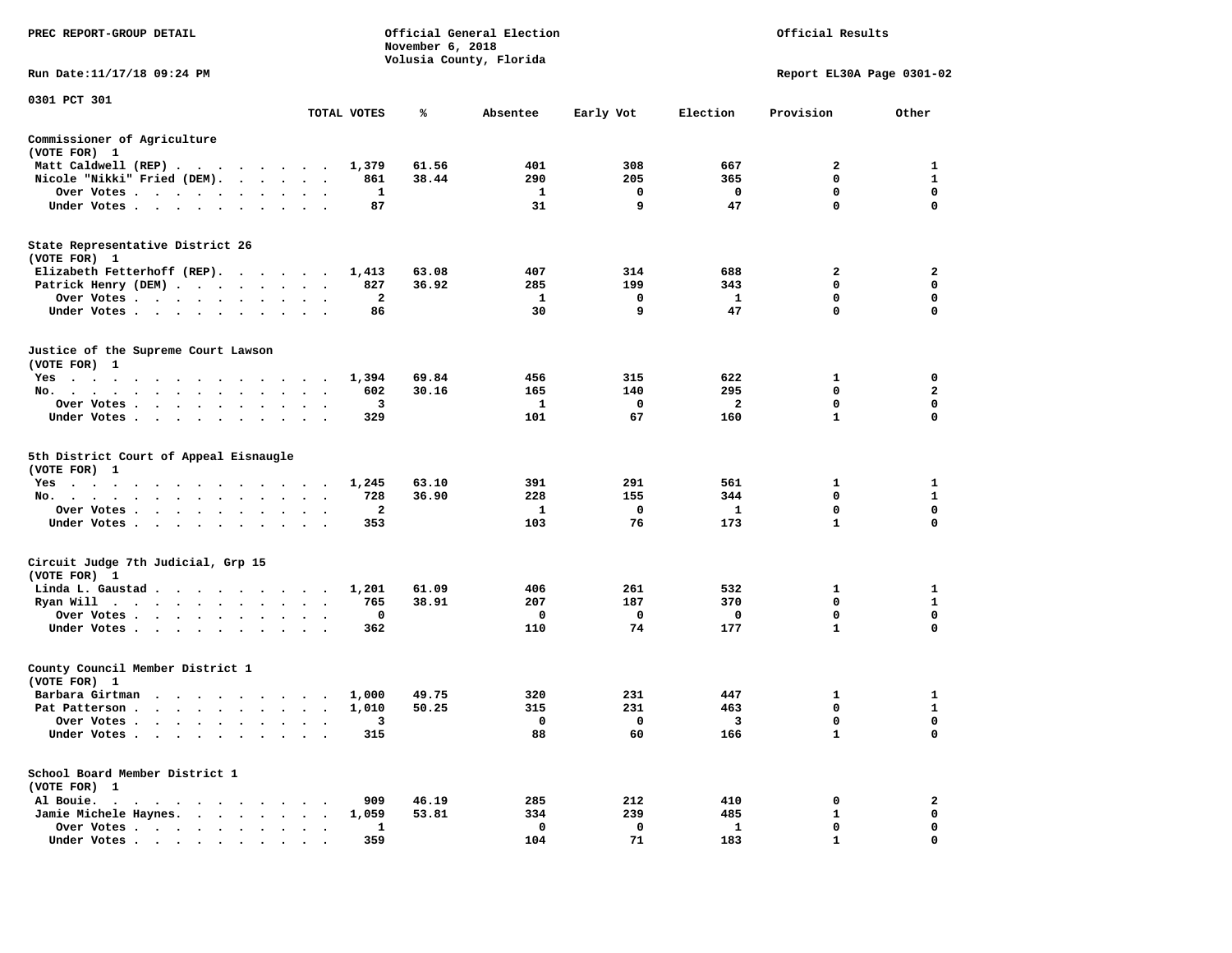| PREC REPORT-GROUP DETAIL                                                                    |                                   |                | Official General Election<br>Official Results<br>November 6, 2018<br>Volusia County, Florida |          |           |             |                           |              |
|---------------------------------------------------------------------------------------------|-----------------------------------|----------------|----------------------------------------------------------------------------------------------|----------|-----------|-------------|---------------------------|--------------|
| Run Date: 11/17/18 09:24 PM                                                                 |                                   |                |                                                                                              |          |           |             | Report EL30A Page 0301-03 |              |
| 0301 PCT 301                                                                                |                                   |                |                                                                                              |          |           |             |                           |              |
|                                                                                             |                                   | TOTAL VOTES    | ℁                                                                                            | Absentee | Early Vot | Election    | Provision                 | Other        |
| Soil and Water Cons Dist Seat 1<br>(VOTE FOR) 1                                             |                                   |                |                                                                                              |          |           |             |                           |              |
| William Bliss.<br>.                                                                         |                                   | 1,075          | 56.88                                                                                        | 368      | 233       | 471         | 1                         | 2            |
| Derrick Orberg.<br>$\mathbf{r}$ , $\mathbf{r}$ , $\mathbf{r}$ , $\mathbf{r}$ , $\mathbf{r}$ | $\bullet$                         | 815            | 43.12                                                                                        | 221      | 200       | 394         | 0                         | $\mathbf 0$  |
| Over Votes.<br>$\mathbf{r}$ , and $\mathbf{r}$ , and $\mathbf{r}$<br>$\bullet$              | $\bullet$<br>$\bullet$            | 0<br>$\bullet$ |                                                                                              | 0        | 0         | 0           | 0                         | 0            |
| Under Votes                                                                                 |                                   | 438            |                                                                                              | 134      | 89        | 214         | $\mathbf{1}$              | $\mathbf 0$  |
| Soil and Water Cons Dist Seat 3<br>(VOTE FOR) 1                                             |                                   |                |                                                                                              |          |           |             |                           |              |
| Beth James.                                                                                 |                                   | 856            | 45.68                                                                                        | 271      | 198       | 386         | 1                         | 0            |
| Wesley Wayne Wilson Jr                                                                      |                                   | 402            | 21.45                                                                                        | 100      | 89        | 212         | 0                         | 1            |
| Christine Wilt.                                                                             |                                   | 616            | 32.87                                                                                        | 209      | 147       | 260         | 0                         | $\mathbf 0$  |
| Over Votes                                                                                  |                                   | 1              |                                                                                              | 0        | 0         | 0           | $\mathbf 0$               | 1            |
| Under Votes                                                                                 |                                   | 453            |                                                                                              | 143      | 88        | 221         | 1                         | $\mathbf 0$  |
| Soil and Water Cons Dist Seat 5<br>(VOTE FOR) 1                                             |                                   |                |                                                                                              |          |           |             |                           |              |
| J. Mark Barfield                                                                            |                                   | 391            | 20.61                                                                                        | 114      | 88        | 189         | 0                         | 0            |
| Andy Kelly                                                                                  |                                   | 908            | 47.87                                                                                        | 311      | 182       | 413         | 1                         | 1            |
| David Schaefer.                                                                             | $\ddot{\phantom{1}}$<br>$\bullet$ | 598            | 31.52                                                                                        | 166      | 165       | 266         | $\mathbf 0$               | $\mathbf{1}$ |
| Over Votes<br>$\bullet$                                                                     |                                   | 2              |                                                                                              | 0        | 2         | 0           | 0                         | 0            |
| Under Votes                                                                                 |                                   | 429            |                                                                                              | 132      | 85        | 211         | $\mathbf{1}$              | 0            |
| W Volusia Hosp Auth Group A, Seat 1<br>(VOTE FOR) 1                                         |                                   |                |                                                                                              |          |           |             |                           |              |
| John M. Hill                                                                                |                                   | 1,229          | 62.80                                                                                        | 370      | 274       | 582         | 1                         | 2            |
| Voloria Manning                                                                             |                                   | 728            | 37.20                                                                                        | 246      | 176       | 306         | 0                         | 0            |
| Over Votes.<br>$\cdots$                                                                     |                                   | 0              |                                                                                              | 0        | 0         | 0           | 0                         | 0            |
| Under Votes                                                                                 |                                   | 371            |                                                                                              | 107      | 72        | 191         | 1                         | 0            |
| W Volusia Hosp Auth Group B, Seat 1<br>(VOTE FOR) 1                                         |                                   |                |                                                                                              |          |           |             |                           |              |
| Webster Barnaby<br>.                                                                        |                                   | 970            | 50.47                                                                                        | 268      | 231       | 470         | 0                         | 1            |
| Dolores Guzman.<br>$\mathbf{r}$ , and $\mathbf{r}$ , and $\mathbf{r}$ , and $\mathbf{r}$    |                                   | 952            | 49.53                                                                                        | 321      | 213       | 416         | 1                         | 1            |
| Over Votes                                                                                  | $\bullet$<br>$\bullet$            | 0              |                                                                                              | 0        | 0         | 0           | $\mathbf 0$               | $\mathbf 0$  |
| Under Votes                                                                                 |                                   | 406            |                                                                                              | 134      | 78        | 193         | $\mathbf{1}$              | $\mathbf 0$  |
| W Volusia Hosp Auth Group B, Seat 2<br>(VOTE FOR) 1                                         |                                   |                |                                                                                              |          |           |             |                           |              |
| Michael Ray.                                                                                |                                   | 967            | 50.98                                                                                        | 275      | 229       | 463         |                           | 0            |
| Kathie D. Shepard.                                                                          |                                   | 930            | 49.02                                                                                        | 312      | 209       | 407         | 1                         | 1            |
| Over Votes                                                                                  |                                   | $\mathbf{1}$   |                                                                                              | 0        | 0         | $\mathbf 0$ | 0                         | $\mathbf{1}$ |
| Under Votes                                                                                 |                                   | 430            |                                                                                              | 136      | 84        | 209         | $\mathbf{1}$              | $\mathbf 0$  |
| #1 Increased Homestead Exemption<br>(VOTE FOR) 1                                            |                                   |                |                                                                                              |          |           |             |                           |              |
| $Yes \cdot \cdot \cdot$<br>$\cdots$                                                         |                                   | 1,129          | 50.65                                                                                        | 383      | 222       | 522         | 0                         | 2            |
| No.                                                                                         |                                   | 1,100          | 49.35                                                                                        | 304      | 281       | 513         | 2                         | 0            |
| Over Votes                                                                                  |                                   | 1              |                                                                                              | 0        | 0         | 1           | 0                         | 0            |
| Under Votes.                                                                                |                                   | 98             |                                                                                              | 36       | 19        | 43          | $\mathbf 0$               | 0            |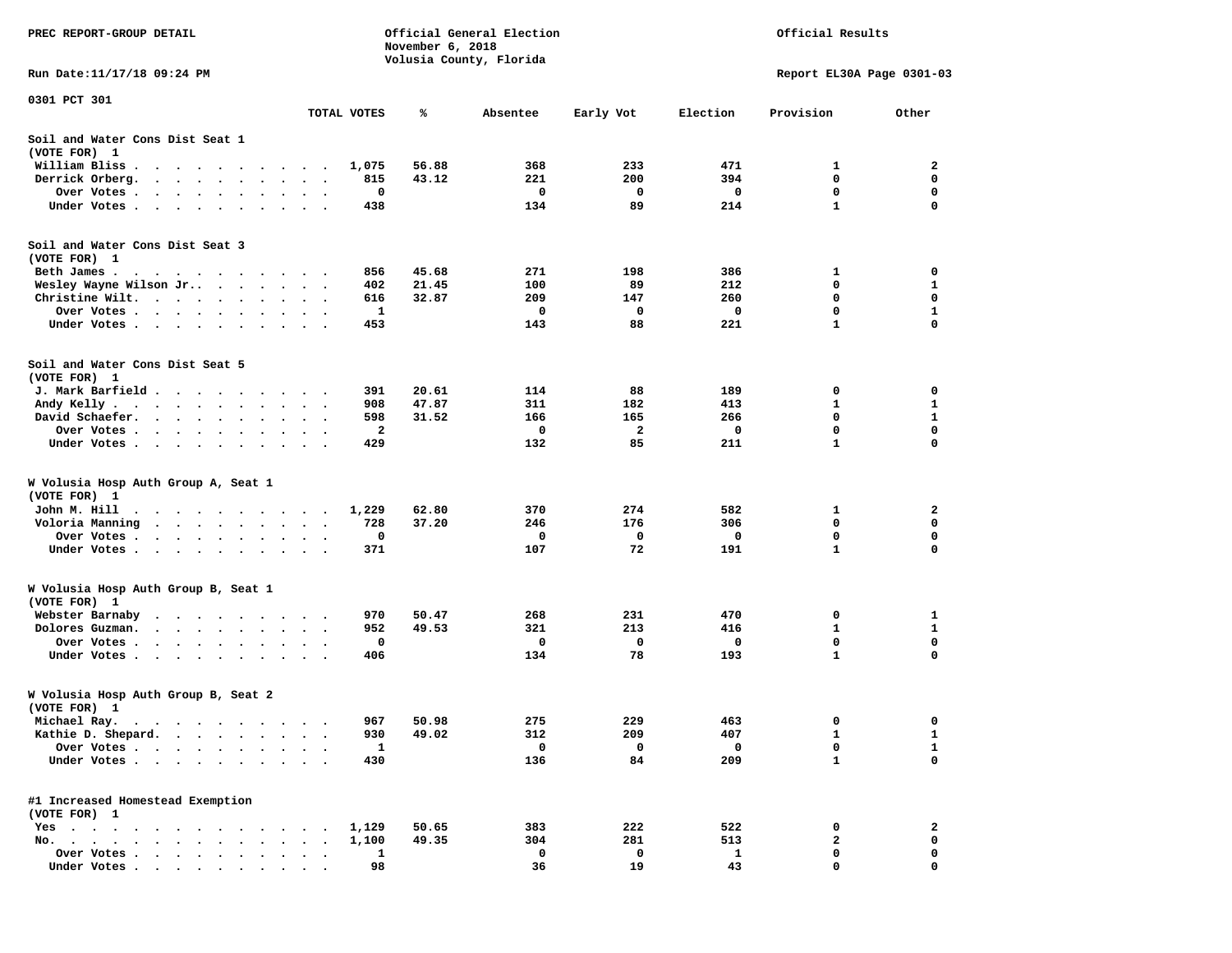| PREC REPORT-GROUP DETAIL                               |                                                           |                         | November 6, 2018 | Official General Election<br>Volusia County, Florida | Official Results         |                          |                           |                |
|--------------------------------------------------------|-----------------------------------------------------------|-------------------------|------------------|------------------------------------------------------|--------------------------|--------------------------|---------------------------|----------------|
| Run Date:11/17/18 09:24 PM                             |                                                           |                         |                  |                                                      |                          |                          | Report EL30A Page 0301-04 |                |
| 0301 PCT 301                                           |                                                           | TOTAL VOTES             | ℁                | Absentee                                             | Early Vot                | Election                 | Provision                 | Other          |
|                                                        |                                                           |                         |                  |                                                      |                          |                          |                           |                |
| #2 Limit on Property Tax Assessments<br>(VOTE FOR) 1   |                                                           |                         |                  |                                                      |                          |                          |                           |                |
| Yes                                                    |                                                           | 1,447                   | 65.71            | 427                                                  | 323                      | 693                      | $\mathbf{2}$              | $\overline{2}$ |
| No.                                                    |                                                           | 755                     | 34.29            | 249                                                  | 180                      | 326                      | 0                         | $\mathbf 0$    |
| Over Votes                                             |                                                           | $\overline{\mathbf{3}}$ |                  | $\overline{\phantom{0}}$                             | $\mathbf{1}$             | $\overline{\mathbf{2}}$  | 0                         | $\mathbf 0$    |
| Under Votes                                            |                                                           | 123                     |                  | 47                                                   | 18                       | 58                       | $\mathbf 0$               | $\mathbf 0$    |
| #3 Voter Control of Gambling<br>(VOTE FOR) 1           |                                                           |                         |                  |                                                      |                          |                          |                           |                |
| Yes                                                    |                                                           | 1,489                   | 66.09            | 505                                                  | 316                      | 666                      | 0                         | $\overline{a}$ |
| No.                                                    |                                                           | 764                     | 33.91            | 197                                                  | 190                      | 375                      | $\overline{a}$            | 0              |
| Over Votes                                             |                                                           | $\overline{2}$          |                  | $\mathbf 0$                                          | $\overline{\phantom{0}}$ | $\overline{\phantom{a}}$ | $\mathbf 0$               | 0              |
| Under Votes                                            |                                                           | 73                      |                  | 21                                                   | 16                       | 36                       | $\mathbf 0$               | $\mathbf 0$    |
| #4 Voting Restoration Amendment<br>(VOTE FOR) 1        |                                                           |                         |                  |                                                      |                          |                          |                           |                |
| Yes 1,289                                              |                                                           |                         | 57.39            | 424                                                  | 295                      | 570                      | 0                         | 0              |
| No.                                                    |                                                           | 957                     | 42.61            | 273                                                  | 213                      | 467                      | $\mathbf{2}$              | $\mathbf{2}$   |
| Over Votes                                             |                                                           | $\mathbf 0$             |                  | $\overline{\phantom{0}}$                             | $\overline{\mathbf{0}}$  | $\mathbf{o}$             | $\mathbf 0$               | $\mathbf 0$    |
| Under Votes                                            |                                                           | 82                      |                  | 26                                                   | 14                       | 42                       | $\mathbf 0$               | $\Omega$       |
| #5 Supermajority Vote Required<br>(VOTE FOR) 1<br>Yes  |                                                           | 1,495                   | 68.20            | 485                                                  | 318                      | 689                      | $\overline{a}$            | 1              |
| No.                                                    |                                                           | 697                     | 31.80            | 190                                                  | 182                      | 324                      | $\mathbf 0$               | $\mathbf{1}$   |
| Over Votes                                             |                                                           | 0                       |                  | $\mathbf{o}$                                         | $\overline{\mathbf{0}}$  | $\mathbf 0$              | 0                         | $\mathbf 0$    |
| Under Votes                                            |                                                           | 136                     |                  | 48                                                   | 22                       | 66                       | $\mathbf 0$               | $\mathbf 0$    |
| #6 Rights of Crime Victims; Judges                     |                                                           |                         |                  |                                                      |                          |                          |                           |                |
| (VOTE FOR) 1                                           |                                                           | 1,149                   | 52.18            | 395                                                  | 200                      | 552                      | $\mathbf{1}$              | 1              |
| Yes<br>No.                                             |                                                           | 1,053                   | 47.82            | 289                                                  | 300                      | 462                      | $\mathbf{1}$              | $\mathbf{1}$   |
| Over Votes<br>$\cdot$ $\cdot$ $\cdot$                  |                                                           | 0                       |                  | $\mathbf{o}$                                         | $\overline{\mathbf{0}}$  | $\mathbf 0$              | 0                         | $\mathbf 0$    |
| Under Votes                                            |                                                           | 126                     |                  | 39                                                   | 22                       | 65                       | $\Omega$                  | $\Omega$       |
| #7 Survivor Benefits<br>(VOTE FOR) 1                   |                                                           |                         |                  |                                                      |                          |                          |                           |                |
| Yes                                                    |                                                           | 1,211                   | 55.12            | 414                                                  | 219                      | 575                      | 1                         | $\overline{a}$ |
| No.                                                    |                                                           | 986                     | 44.88            | 264                                                  | 278                      | 443                      | $\mathbf{1}$              | $\mathbf 0$    |
| Over Votes                                             |                                                           | 0                       |                  | $\overline{\phantom{0}}$                             | $\overline{\mathbf{0}}$  | $\overline{\mathbf{0}}$  | $\mathbf 0$               | $\mathbf 0$    |
| Under Votes                                            |                                                           | 131                     |                  | 45                                                   | 25                       | 61                       | $\mathbf{0}$              | $\mathbf 0$    |
| #9 Prohibits Oil, Gas Drilling, Vaping<br>(VOTE FOR) 1 |                                                           |                         |                  |                                                      |                          |                          |                           |                |
| Yes 1,248                                              |                                                           |                         | 57.06            | 432                                                  | 270                      | 545                      | 0                         | 1              |
| No.                                                    |                                                           | 939                     | 42.94            | 244                                                  | 221                      | 471                      | $\mathbf{2}$              | $\mathbf{1}$   |
| Over Votes                                             | $\ddot{\phantom{1}}$<br>$\ddot{\phantom{a}}$<br>$\bullet$ | $\overline{\mathbf{2}}$ |                  | $\mathbf 0$                                          | $\overline{a}$           | $\mathbf 0$              | $\mathbf 0$               | $\mathbf{0}$   |
| Under Votes, , , , , , , , , ,                         |                                                           | 139                     |                  | 47                                                   | 29                       | 63                       | $\Omega$                  | $\Omega$       |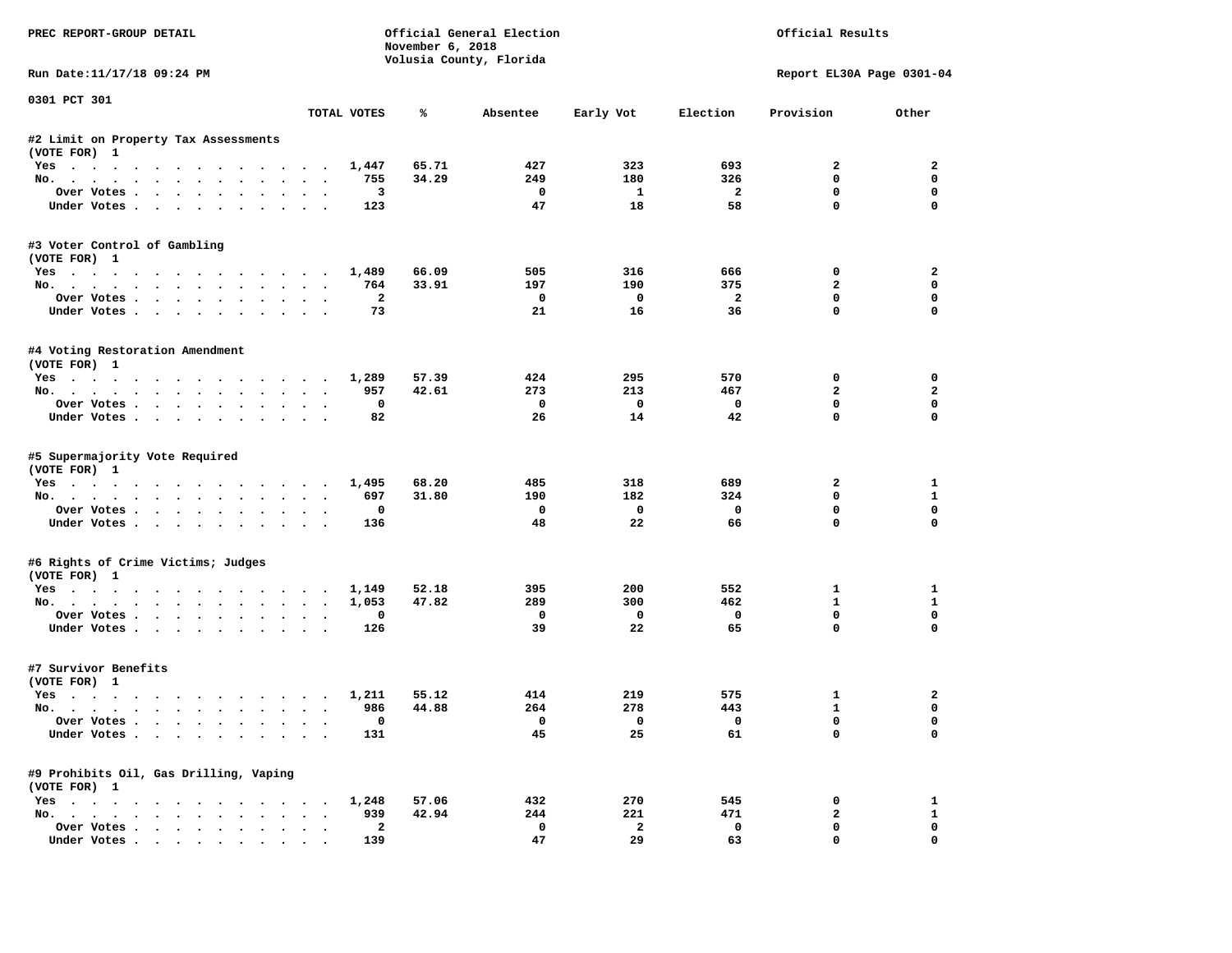| PREC REPORT-GROUP DETAIL                              |              | Official General Election<br>November 6, 2018<br>Volusia County, Florida |          | Official Results |                           |                |              |
|-------------------------------------------------------|--------------|--------------------------------------------------------------------------|----------|------------------|---------------------------|----------------|--------------|
| Run Date:11/17/18 09:24 PM                            |              |                                                                          |          |                  | Report EL30A Page 0301-05 |                |              |
| 0301 PCT 301                                          | TOTAL VOTES  | ℁                                                                        | Absentee | Early Vot        | Election                  | Provision      | Other        |
| #10 State and Local Structure and Op<br>(VOTE FOR) 1  |              |                                                                          |          |                  |                           |                |              |
| Yes                                                   | 1,158        | 54.06                                                                    | 403      | 218              | 534                       | 1              | 2            |
| No.                                                   | 984          | 45.94                                                                    | 262      | 264              | 457                       | $\mathbf{1}$   | 0            |
| Over Votes.                                           | $\mathbf{o}$ |                                                                          | 0        | $\Omega$         | 0                         | $\Omega$       | 0            |
| Under Votes                                           | 186          |                                                                          | 58       | 40               | 88                        | $\Omega$       |              |
| #11 Removal of Obs Prov; Crim Statute<br>(VOTE FOR) 1 |              |                                                                          |          |                  |                           |                |              |
| Yes                                                   | 1,116        | 52.27                                                                    | 398      | 245              | 471                       | 0              | 2            |
| No.                                                   | 1,019        | 47.73                                                                    | 259      | 245              | 513                       | $\overline{a}$ | $\mathbf 0$  |
| Over Votes.                                           | $^{\circ}$   |                                                                          | 0        | $^{\circ}$       | 0                         | 0              | $\mathbf 0$  |
| Under Votes                                           | 193          |                                                                          | 66       | 32               | 95                        | O              | $\Omega$     |
| #12 Lobbying and Abuse of Office<br>(VOTE FOR) 1      |              |                                                                          |          |                  |                           |                |              |
| Yes                                                   | 1,712        | 78.28                                                                    | 547      | 379              | 783                       | 1              | $\mathbf{2}$ |
| No.                                                   | 475          | 21.72                                                                    | 129      | 119              | 226                       | $\mathbf{1}$   | $\mathbf 0$  |
| Over Votes                                            | 1            |                                                                          | 0        | 0                | 1                         | $\Omega$       | $\mathbf 0$  |
| Under Votes                                           | 140          |                                                                          | 47       | 24               | 69                        | $\Omega$       | $\Omega$     |
| #13 Ends Dog Racing<br>(VOTE FOR) 1                   |              |                                                                          |          |                  |                           |                |              |
| Yes                                                   | 1,294        | 57.97                                                                    | 463      | 287              | 543                       | 0              | 1            |
| No.                                                   | 938          | 42.03                                                                    | 235      | 219              | 481                       | $\overline{a}$ | $\mathbf{1}$ |
| Over Votes                                            | 1            |                                                                          | 0        | 0                | 1                         | 0              | $\mathbf 0$  |
| Under Votes                                           | 95           |                                                                          | 25       | 16               | 54                        | $\Omega$       | $\Omega$     |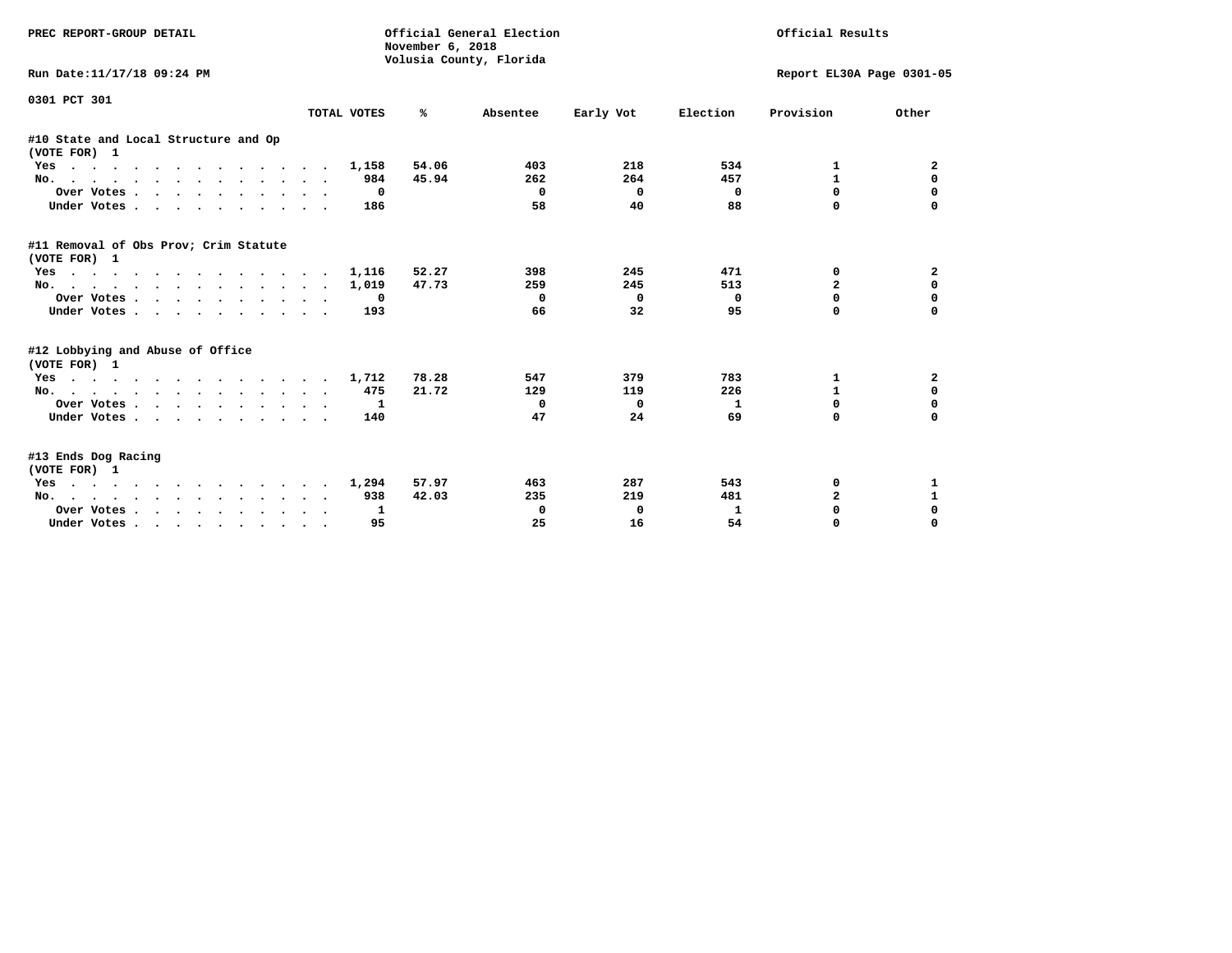Official Results

**Run Date:11/17/18 09:24 PM Report EL30A Page 0303-01** 

| 0303 PCT 303                                                                                                  |           |                      |                      |                      |                          |                      |              |       |                              |                         |                         |              |                            |
|---------------------------------------------------------------------------------------------------------------|-----------|----------------------|----------------------|----------------------|--------------------------|----------------------|--------------|-------|------------------------------|-------------------------|-------------------------|--------------|----------------------------|
|                                                                                                               |           |                      |                      |                      |                          |                      | TOTAL VOTES  | ℁     | Absentee                     | Early Vot               | Election                | Provision    | Other                      |
| REGISTERED VOTERS - TOTAL .                                                                                   |           |                      |                      |                      | $\ddot{\phantom{a}}$     |                      | 3,312        |       |                              |                         |                         |              |                            |
| BALLOTS CAST - TOTAL.                                                                                         | $\bullet$ | $\ddot{\phantom{a}}$ | $\ddot{\phantom{a}}$ | $\bullet$            | $\ddot{\phantom{a}}$     | $\bullet$            | 2,023        |       | 848                          | 320                     | 854                     | 1            | $\mathbf 0$                |
| BALLOTS CAST - BLANK.<br>$\bullet$                                                                            |           |                      |                      |                      |                          |                      | 1            | .05   | 1                            | 0                       | $\mathbf 0$             | 0            | $\mathbf 0$                |
| VOTER TURNOUT - TOTAL<br>$\ddot{\phantom{a}}$                                                                 | $\cdot$   | $\overline{a}$       |                      | $\ddot{\phantom{a}}$ | $\ddot{\phantom{a}}$     | $\cdot$              |              | 61.08 |                              |                         |                         |              |                            |
| VOTER TURNOUT - BLANK<br>$\ddot{\phantom{0}}$                                                                 |           |                      |                      |                      |                          |                      |              | .03   |                              |                         |                         |              |                            |
| United States Senator                                                                                         |           |                      |                      |                      |                          |                      |              |       |                              |                         |                         |              |                            |
| (VOTE FOR) 1                                                                                                  |           |                      |                      |                      |                          |                      |              |       |                              |                         |                         |              |                            |
| Rick Scott (REP).<br>$\cdots$                                                                                 |           |                      |                      |                      |                          | $\ddot{\phantom{0}}$ | 1,142        | 56.87 | 459                          | 174                     | 509                     | 0            | 0                          |
| Bill Nelson (DEM).<br>$\mathbf{r}$ , $\mathbf{r}$ , $\mathbf{r}$ , $\mathbf{r}$ , $\mathbf{r}$ , $\mathbf{r}$ |           |                      |                      |                      | $\sim$                   |                      | 860          | 42.83 | 376                          | 145                     | 338                     | $\mathbf{1}$ | $\mathbf 0$                |
| WRITE-IN.<br>$\cdot$ $\cdot$<br>$\ddot{\phantom{a}}$<br>$\sim$ $\sim$<br>$\overline{\phantom{a}}$             | $\bullet$ | $\bullet$            | $\ddot{\phantom{a}}$ | $\ddot{\phantom{a}}$ |                          |                      | 6            | .30   | $\overline{\mathbf{2}}$      | $\mathbf 0$             | 4                       | 0            | $\mathbf 0$                |
| Over Votes .<br>$\langle \cdot \rangle$<br>$\sim$ $-$<br>$\blacksquare$                                       | $\bullet$ | $\bullet$            |                      | $\bullet$            |                          |                      | $\mathbf{1}$ |       | $\mathbf 0$                  | 0                       | $\mathbf{1}$            | $\Omega$     | $\mathbf 0$                |
| Under Votes.<br>$\ddot{\phantom{0}}$<br>$\ddot{\phantom{1}}$                                                  |           | $\bullet$            |                      |                      |                          |                      | 14           |       | 11                           | $\mathbf{1}$            | $\overline{\mathbf{2}}$ | 0            | $\mathbf 0$                |
| Representative in Congress District 6                                                                         |           |                      |                      |                      |                          |                      |              |       |                              |                         |                         |              |                            |
| (VOTE FOR) 1                                                                                                  |           |                      |                      |                      |                          |                      |              |       |                              |                         |                         |              |                            |
| Michael Waltz (REP).<br>$\sim$ $\sim$                                                                         |           |                      | $\cdots$             |                      | $\cdot$ .                |                      | 1,108        | 55.82 | 430                          | 173                     | 505                     | 0            | 0                          |
| Nancy Soderberg (DEM)<br>$\sim$ $\sim$                                                                        |           | $\ddot{\phantom{a}}$ |                      | $\ddot{\phantom{1}}$ |                          |                      | 877          | 44.18 | 404                          | 143                     | 329                     | $\mathbf{1}$ | $\mathbf 0$                |
| Over Votes                                                                                                    |           | $\bullet$            | $\bullet$            | $\bullet$            | $\ddot{\phantom{1}}$     | $\ddot{\phantom{a}}$ | 0            |       | $\mathbf 0$                  | 0                       | $\mathbf 0$             | 0            | $\mathbf 0$                |
| Under Votes                                                                                                   |           | $\ddot{\phantom{1}}$ | $\ddot{\phantom{a}}$ | $\ddot{\phantom{a}}$ | $\ddot{\phantom{a}}$     |                      | 38           |       | 14                           | $\overline{\mathbf{4}}$ | 20                      | 0            | $\mathbf 0$                |
| Governor and Lieutenant Governor<br>(VOTE FOR) 1<br>Ron DeSantis (REP)                                        |           |                      |                      |                      |                          |                      | 1,136        | 56.66 | 439                          | 174                     | 523                     | 0            | $\mathbf 0$                |
| $\cdot$ $\cdot$ $\cdot$ $\cdot$ $\cdot$ $\cdot$ $\cdot$                                                       |           |                      |                      |                      |                          |                      | 832          | 41.50 | 374                          | 141                     | 316                     | $\mathbf{1}$ | $\mathbf 0$                |
| Andrew Gillum (DEM).<br>$\sim$ $\sim$                                                                         |           | $\sim$ $\sim$        |                      | $\ddotsc$            |                          |                      | 14           | .70   | 11                           | $\mathbf{1}$            | $\mathbf{2}$            | 0            | $\mathbf 0$                |
| Darcy G. Richardson (REF).                                                                                    |           | $\bullet$            | $\ddot{\phantom{a}}$ | $\bullet$            | $\ddot{\phantom{a}}$     | $\bullet$            |              |       |                              | 0                       | 4                       | 0            | $\mathbf 0$                |
| Ryan Christopher Foley                                                                                        |           | $\ddot{\phantom{a}}$ | $\ddot{\phantom{a}}$ | $\bullet$            | $\ddot{\phantom{a}}$     |                      | 8            | .40   | 4                            |                         |                         |              |                            |
| Kyle "KC" Gibson                                                                                              |           | $\ddot{\phantom{a}}$ | $\ddot{\phantom{a}}$ | $\ddot{\phantom{a}}$ |                          |                      | 6<br>5       | .30   | 4<br>$\overline{\mathbf{2}}$ | $\mathbf{1}$<br>0       | $\mathbf{1}$<br>3       | 0<br>0       | $\mathbf 0$<br>$\mathbf 0$ |
| Bruce Stanley                                                                                                 |           | $\bullet$            | $\bullet$            | $\bullet$            | $\bullet$                | $\ddot{\phantom{1}}$ |              | .25   |                              |                         |                         |              |                            |
| WRITE-IN.                                                                                                     |           | $\bullet$            |                      |                      |                          |                      | 4            | .20   | $\overline{a}$               | $\mathbf{1}$            | ${\bf 1}$               | 0            | 0                          |
| Over Votes                                                                                                    |           |                      | $\cdot$              | $\bullet$            | $\overline{\phantom{a}}$ | $\cdot$              | 6            |       | $\overline{a}$               | $\Omega$                | 4                       | $\Omega$     | $\mathbf 0$                |
| Under Votes                                                                                                   |           |                      | $\ddot{\phantom{0}}$ | $\bullet$            |                          |                      | 12           |       | 10                           | $\mathbf{2}$            | 0                       | 0            | $\mathbf 0$                |
| Attorney General<br>(VOTE FOR) 1                                                                              |           |                      |                      |                      |                          |                      |              |       |                              |                         |                         |              |                            |
| Ashley Moody (REP)                                                                                            |           |                      |                      |                      |                          | $\bullet$            | 1,187        | 60.25 | 479                          | 182                     | 526                     | 0            | 0                          |
| Sean Shaw (DEM)<br>$\sim$ $\sim$ $\sim$ $\sim$<br>$\sim$ $\sim$                                               |           |                      | $\ddot{\phantom{1}}$ | $\ddot{\phantom{a}}$ | $\sim$                   |                      | 728          | 36.95 | 320                          | 124                     | 284                     | 0            | $\mathbf 0$                |
| Jeffrey Marc Siskind.<br>$\cdot$ $\cdot$ $\cdot$                                                              |           |                      | $\ddot{\phantom{0}}$ | $\bullet$            |                          |                      | 55           | 2.79  | 24                           | 6                       | 25                      | 0            | $\mathbf 0$                |
| Over Votes                                                                                                    |           | $\bullet$            | $\bullet$            | $\bullet$            | $\bullet$                |                      | $\mathbf{1}$ |       | $\mathbf 0$                  | $\mathbf{1}$            | $\mathbf{0}$            | 0            | $\mathbf 0$                |
| Under Votes                                                                                                   |           | $\ddot{\phantom{a}}$ | $\ddot{\phantom{a}}$ | $\ddot{\phantom{a}}$ |                          |                      | 52           |       | 25                           | 7                       | 19                      | $\mathbf{1}$ | $\mathbf 0$                |
| Chief Financial Officer<br>(VOTE FOR) 1                                                                       |           |                      |                      |                      |                          |                      |              |       |                              |                         |                         |              |                            |
| Jimmy Patronis (REP).<br>$\mathbf{A}^{\prime}$ , $\mathbf{A}^{\prime}$                                        |           | $\cdot$ $\cdot$      |                      | $\sim$               | $\overline{\phantom{a}}$ |                      | 1,130        | 58.37 | 433                          | 176                     | 521                     | 0            | 0                          |
| Jeremy Ring (DEM).<br>$\sim$<br>$\bullet$                                                                     | $\bullet$ | $\bullet$            |                      |                      |                          |                      | 805          | 41.58 | 369                          | 135                     | 300                     | $\mathbf{1}$ | $\mathbf 0$                |
| WRITE-IN.<br>$\cdot$ $\cdot$ $\cdot$ $\cdot$ $\cdot$                                                          | $\bullet$ | $\bullet$            |                      | $\ddot{\phantom{a}}$ |                          |                      | 1            | .05   | $\mathbf 0$                  | 0                       | $\mathbf{1}$            | 0            | $\mathbf 0$                |
| Over Votes .<br>$\sim$ $\sim$<br>$\sim$                                                                       | $\bullet$ | $\bullet$            |                      |                      |                          |                      | 2            |       | $\mathbf 1$                  | 0                       | $\mathbf{1}$            | 0            | 0                          |
| Under Votes                                                                                                   |           | $\ddot{\phantom{a}}$ |                      |                      |                          |                      | 85           |       | 45                           | 9                       | 31                      | 0            | $\mathbf 0$                |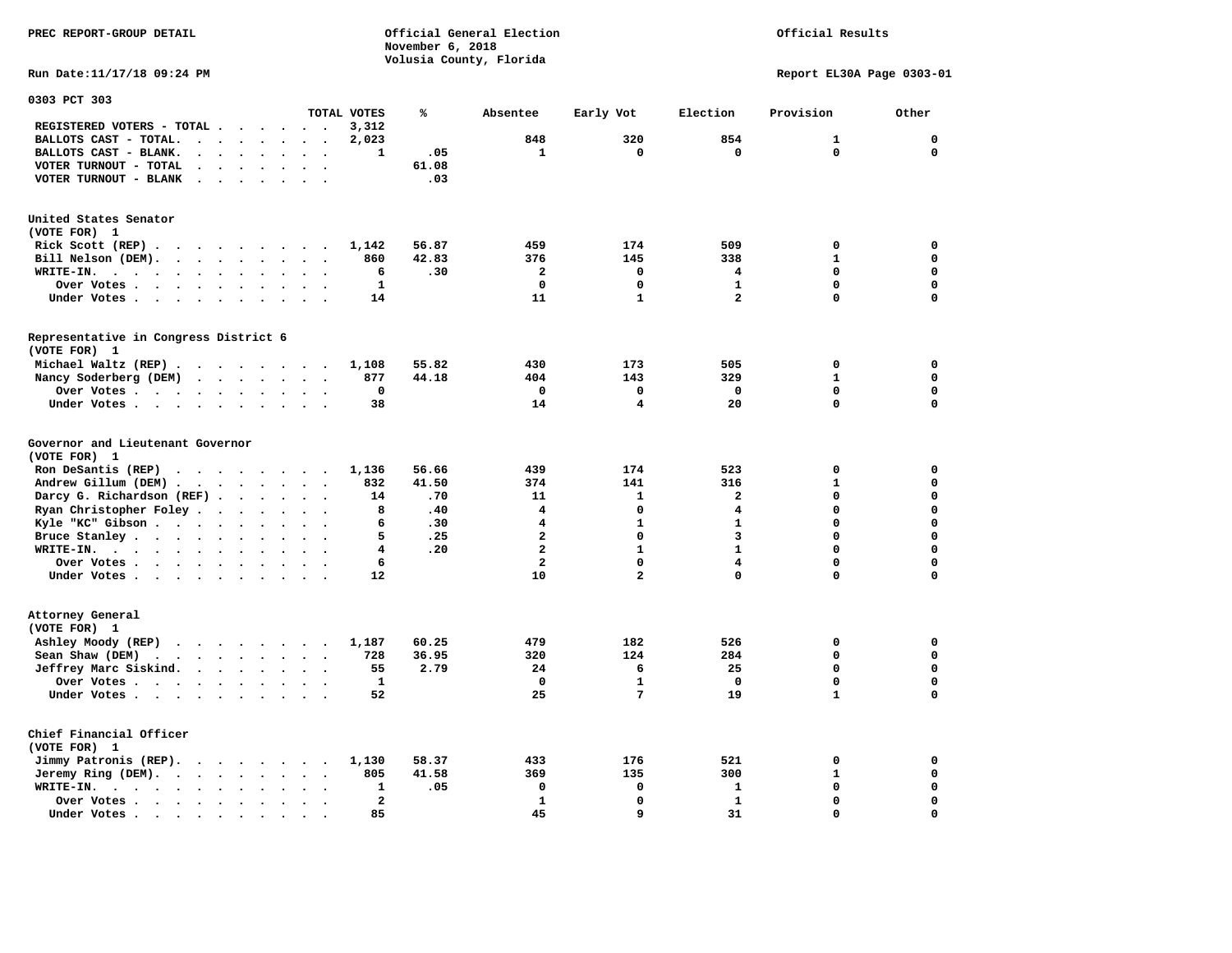| PREC REPORT-GROUP DETAIL                                                                                                           | Official General Election<br>Official Results<br>November 6, 2018<br>Volusia County, Florida |             |       |              |                         |                         |                           |             |  |
|------------------------------------------------------------------------------------------------------------------------------------|----------------------------------------------------------------------------------------------|-------------|-------|--------------|-------------------------|-------------------------|---------------------------|-------------|--|
| Run Date:11/17/18 09:24 PM                                                                                                         |                                                                                              |             |       |              |                         |                         | Report EL30A Page 0303-02 |             |  |
| 0303 PCT 303                                                                                                                       |                                                                                              | TOTAL VOTES | ℁     | Absentee     | Early Vot               | Election                | Provision                 | Other       |  |
| Commissioner of Agriculture<br>(VOTE FOR) 1                                                                                        |                                                                                              |             |       |              |                         |                         |                           |             |  |
| Matt Caldwell (REP)                                                                                                                |                                                                                              | 1,124       | 57.55 | 443          | 171                     | 510                     | $\Omega$                  | $^{\circ}$  |  |
| Nicole "Nikki" Fried (DEM).                                                                                                        |                                                                                              | 829         | 42.45 | 369          | 138                     | 321                     | $\mathbf{1}$              | $\mathbf 0$ |  |
| Over Votes                                                                                                                         |                                                                                              | 1           |       | $\mathbf 0$  | $\mathbf{1}$            | $\mathbf{o}$            | 0                         | 0           |  |
| Under Votes                                                                                                                        | $\sim$ $\sim$ $\sim$                                                                         | 69          |       | 36           | 10                      | 23                      | $\mathbf 0$               | $\Omega$    |  |
| State Representative District 26<br>(VOTE FOR) 1                                                                                   |                                                                                              |             |       |              |                         |                         |                           |             |  |
| Elizabeth Fetterhoff (REP).                                                                                                        |                                                                                              | 645         | 60.00 | 206          | 135                     | 304                     | 0                         | $\mathbf 0$ |  |
| Patrick Henry (DEM)                                                                                                                |                                                                                              | 430         | 40.00 | 154          | 101                     | 175                     | 0                         | 0           |  |
| Over Votes                                                                                                                         |                                                                                              | 0           |       | 0            | 0                       | $\mathbf 0$             | 0                         | 0           |  |
| Under Votes                                                                                                                        |                                                                                              | 43          |       | 16           | $\overline{7}$          | 20                      | $\mathbf 0$               | $\mathbf 0$ |  |
| State Representative District 27<br>(VOTE FOR) 1                                                                                   |                                                                                              |             |       |              |                         |                         |                           |             |  |
| David Santiago (REP).                                                                                                              |                                                                                              | 482         | 55.40 | 234          | 40                      | 208                     | 0                         | $\mathbf 0$ |  |
| Carol Lawrence (DEM).                                                                                                              |                                                                                              | 388         | 44.60 | 217          | 33                      | 137                     | 1                         | $\mathbf 0$ |  |
| Over Votes                                                                                                                         | $\sim$ $\sim$<br>$\cdot$                                                                     | $\mathbf 0$ |       | $\mathbf{o}$ | $\mathbf 0$             | $\mathbf{o}$            | $\mathbf 0$               | $\mathbf 0$ |  |
| Under Votes                                                                                                                        |                                                                                              | 35          |       | 21           | $\overline{\mathbf{4}}$ | 10                      | $\Omega$                  | $\Omega$    |  |
| Justice of the Supreme Court Lawson<br>(VOTE FOR) 1                                                                                |                                                                                              |             |       |              |                         |                         |                           |             |  |
| $Yes \t . \t .$<br>the contract of the contract of the contract of the contract of the contract of the contract of the contract of |                                                                                              | 1,225       | 74.56 | 526          | 173                     | 526                     | 0                         | 0           |  |
| No.<br>$\sim$ $\sim$<br>$\bullet$<br>$\bullet$                                                                                     |                                                                                              | 418         | 25.44 | 156          | 86                      | 175                     | 1                         | 0           |  |
| Over Votes<br>$\sim$ $\sim$                                                                                                        |                                                                                              | 3           |       | 0            | 0                       | $\overline{\mathbf{3}}$ | $\mathbf 0$               | $\mathbf 0$ |  |
| Under Votes<br>$\bullet$                                                                                                           | $\cdot$                                                                                      | 377         |       | 166          | 61                      | 150                     | $\mathbf 0$               | $\Omega$    |  |
| 5th District Court of Appeal Eisnaugle<br>(VOTE FOR) 1                                                                             |                                                                                              |             |       |              |                         |                         |                           |             |  |
| Yes                                                                                                                                |                                                                                              | 1,127       | 69.52 | 469          | 165                     | 492                     | 1                         | $\mathbf 0$ |  |
| No.                                                                                                                                |                                                                                              | 494         | 30.48 | 200          | 95                      | 199                     | $\Omega$                  | 0           |  |
| Over Votes<br>$\ddot{\phantom{1}}$<br>$\bullet$                                                                                    |                                                                                              | 1           |       | 0            | 0                       | $\mathbf{1}$            | 0                         | 0           |  |
| Under Votes<br>$\ddot{\phantom{1}}$                                                                                                | $\ddotsc$ $\ddotsc$                                                                          | 401         |       | 179          | 60                      | 162                     | 0                         | $\mathbf 0$ |  |
| Circuit Judge 7th Judicial, Grp 15<br>(VOTE FOR) 1                                                                                 |                                                                                              |             |       |              |                         |                         |                           |             |  |
| Linda L. Gaustad                                                                                                                   |                                                                                              | 1,040       | 62.09 | 468          | 159                     | 412                     | 1                         | 0           |  |
| Ryan Will $\cdots$ $\cdots$ $\cdots$ $\cdots$                                                                                      |                                                                                              | 635         | 37.91 | 232          | 110                     | 293                     | $\mathbf 0$               | $\mathbf 0$ |  |
| Over Votes                                                                                                                         | $\cdot$<br>$\cdot$ .                                                                         | $\mathbf 0$ |       | $\Omega$     | $\mathbf 0$             | $\Omega$                | $\mathbf 0$               | $\Omega$    |  |
| Under Votes<br>$\ddot{\phantom{0}}$<br>$\ddot{\phantom{1}}$                                                                        |                                                                                              | 348         |       | 148          | 51                      | 149                     | $\mathbf 0$               | 0           |  |
| County Council Member District 1<br>(VOTE FOR) 1                                                                                   |                                                                                              |             |       |              |                         |                         |                           |             |  |
| Barbara Girtman                                                                                                                    |                                                                                              | 868         | 50.55 | 380          | 149                     | 338                     | 1                         | 0           |  |
| Pat Patterson                                                                                                                      | $\begin{array}{cccccccccccccc} \bullet & \bullet & \bullet & \bullet & \bullet \end{array}$  | 849         | 49.45 | 336          | 122                     | 391                     | $\mathbf 0$               | 0           |  |
| Over Votes<br>$\ddot{\phantom{1}}$                                                                                                 | $\cdot$                                                                                      | 0           |       | $\mathbf 0$  | $\mathbf 0$             | $\mathbf 0$             | $\mathbf 0$               | $\mathbf 0$ |  |
| Under Votes                                                                                                                        |                                                                                              | 306         |       | 132          | 49                      | 125                     | $\mathbf 0$               | $\mathbf 0$ |  |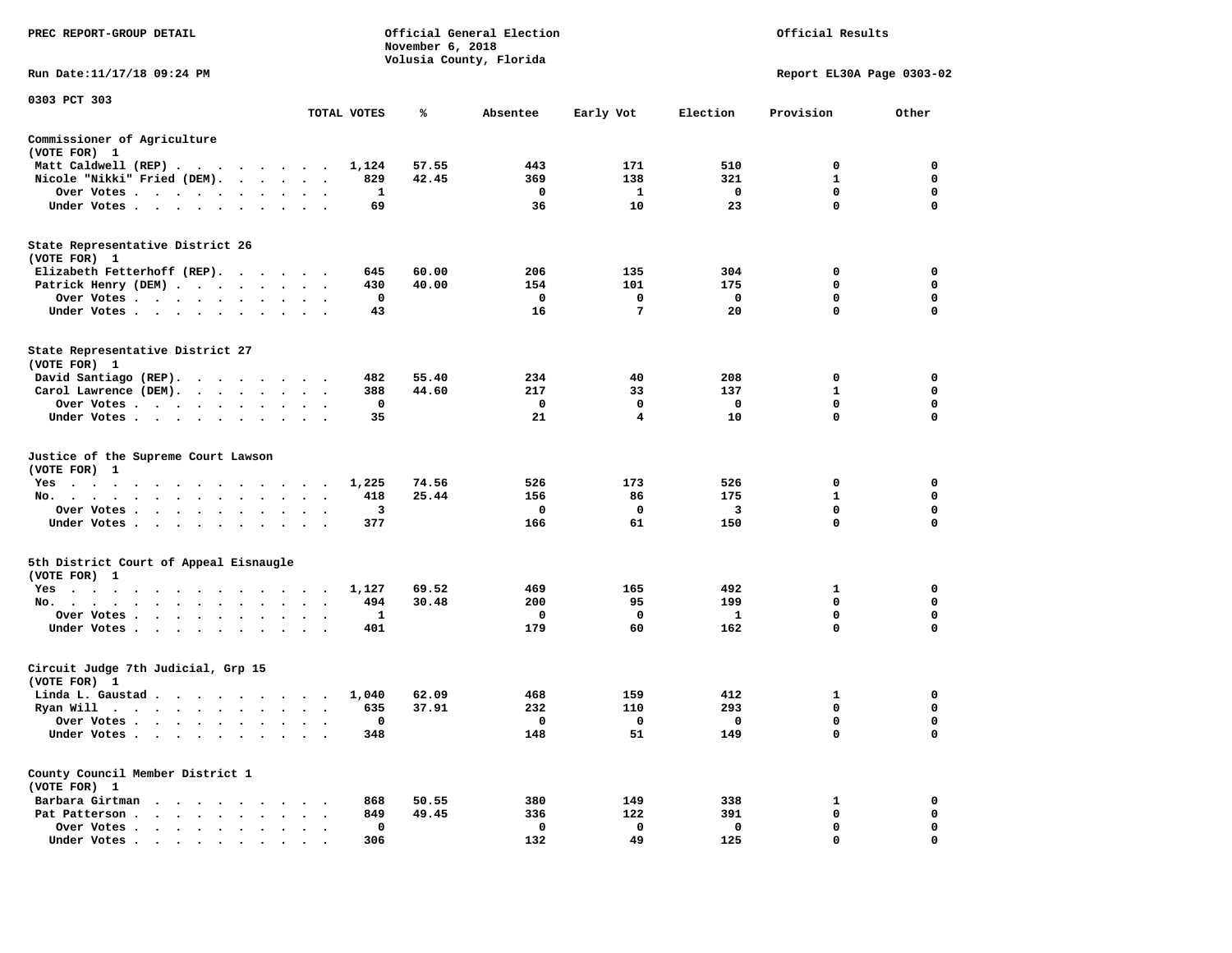| <b>PREC REPORT-GROUP DETAIL</b>                                                       | Official General Election<br>Official Results<br>November 6, 2018 |                |                         |                 |                         |                           |             |
|---------------------------------------------------------------------------------------|-------------------------------------------------------------------|----------------|-------------------------|-----------------|-------------------------|---------------------------|-------------|
| Run Date:11/17/18 09:24 PM                                                            |                                                                   |                | Volusia County, Florida |                 |                         | Report EL30A Page 0303-03 |             |
| 0303 PCT 303                                                                          |                                                                   |                |                         |                 |                         |                           |             |
|                                                                                       | TOTAL VOTES                                                       | ℁              | Absentee                | Early Vot       | Election                | Provision                 | Other       |
| School Board Member District 1<br>(VOTE FOR) 1                                        |                                                                   |                |                         |                 |                         |                           |             |
| Al Bouie.                                                                             | 731                                                               | 43.72          | 313                     | 129             | 289                     | 0                         | 0           |
| Jamie Michele Haynes.                                                                 | 941                                                               | 56.28          | 381                     | 140             | 419                     | 1                         | 0           |
| Over Votes                                                                            | 0                                                                 |                | 0                       | 0               | 0                       | 0                         | 0           |
| Under Votes                                                                           | 351                                                               |                | 154                     | 51              | 146                     | 0                         | $\mathbf 0$ |
| Orange City Council Member at Large                                                   |                                                                   |                |                         |                 |                         |                           |             |
| (VOTE FOR) 1                                                                          |                                                                   |                |                         |                 |                         |                           |             |
| 0. William "Bill" Crippen                                                             | 1,213                                                             | 71.52          | 555                     | 189             | 469                     | 0                         | 0           |
| Gaea Nunez                                                                            | 483                                                               | 28.48          | 146                     | 80              | 256                     | 1                         | 0           |
| Over Votes                                                                            | 1                                                                 |                | 0                       | 0               | 1                       | 0                         | 0           |
| Under Votes                                                                           | 326                                                               |                | 147                     | 51              | 128                     | 0                         | 0           |
| Orange City Council Member Seat 4<br>(VOTE FOR) 1                                     |                                                                   |                |                         |                 |                         |                           |             |
| Kellianne Marks<br>.                                                                  | 454                                                               | 60.29          | 174                     | 99              | 181                     | 0                         | 0           |
| Anthony Pupello<br>$\cdots$                                                           | 299<br>$\ddot{\phantom{1}}$                                       | 39.71          | 101                     | 57              | 141                     | 0                         | 0           |
| Over Votes                                                                            | 2                                                                 |                | 0                       | 1               | 1                       | 0                         | 0           |
| Under Votes                                                                           | 115                                                               |                | 31                      | 32              | 52                      | 0                         | 0           |
| Soil and Water Cons Dist Seat 1<br>(VOTE FOR) 1<br>William Bliss<br>Derrick Orberg.   | 923<br>633<br>0                                                   | 59.32<br>40.68 | 382<br>262<br>0         | 150<br>103<br>0 | 390<br>268<br>0         | 1<br>0<br>0               | 0<br>0<br>0 |
| Over Votes                                                                            |                                                                   |                |                         |                 |                         |                           |             |
| Under Votes                                                                           | 467                                                               |                | 204                     | 67              | 196                     | 0                         | $\mathbf 0$ |
| Soil and Water Cons Dist Seat 3<br>(VOTE FOR) 1                                       |                                                                   |                |                         |                 |                         |                           |             |
| Beth James.                                                                           | 746                                                               | 47.88          | 306                     | 123             | 316                     | 1                         | 0           |
| Wesley Wayne Wilson Jr                                                                | 322                                                               | 20.67          | 118                     | 43              | 161                     | 0                         | 0           |
| Christine Wilt.                                                                       | 490                                                               | 31.45          | 213                     | 88              | 189                     | 0                         | 0           |
| Over Votes                                                                            | 0                                                                 |                | 0                       | 0               | 0                       | $\mathbf 0$               | 0           |
| Under Votes                                                                           | 465                                                               |                | 211                     | 66              | 188                     | 0                         | $\mathbf 0$ |
| Soil and Water Cons Dist Seat 5<br>(VOTE FOR) 1                                       |                                                                   |                |                         |                 |                         |                           |             |
| J. Mark Barfield                                                                      | 337                                                               | 21.29          | 146                     | 52              | 139                     | 0                         | 0           |
| Andy Kelly                                                                            | 748                                                               | 47.25          | 317                     | 123             | 307                     | п.                        | $\mathbf 0$ |
| David Schaefer.                                                                       | 498                                                               | 31.46          | 193                     | 83              | 222                     | 0                         | 0           |
| Over Votes .<br>$\mathbf{r}$ , and $\mathbf{r}$ , and $\mathbf{r}$ , and $\mathbf{r}$ | $\mathbf{2}$                                                      |                | 0                       | 0               | $\overline{\mathbf{2}}$ | 0                         | 0           |
| Under Votes                                                                           | 438                                                               |                | 192                     | 62              | 184                     | 0                         | 0           |
| W Volusia Hosp Auth Group A, Seat 1<br>(VOTE FOR) 1                                   |                                                                   |                |                         |                 |                         |                           |             |
| John M. Hill                                                                          | 1,058                                                             | 63.32          | 433                     | 156             | 468                     | 1                         | 0           |
| Voloria Manning<br>$\cdots$                                                           | 613                                                               | 36.68          | 260                     | 107             | 246                     | 0                         | 0           |
| Over Votes                                                                            | 0                                                                 |                | 0                       | 0               | 0                       | 0                         | 0           |
| Under Votes,                                                                          | 352                                                               |                | 155                     | 57              | 140                     | 0                         | 0           |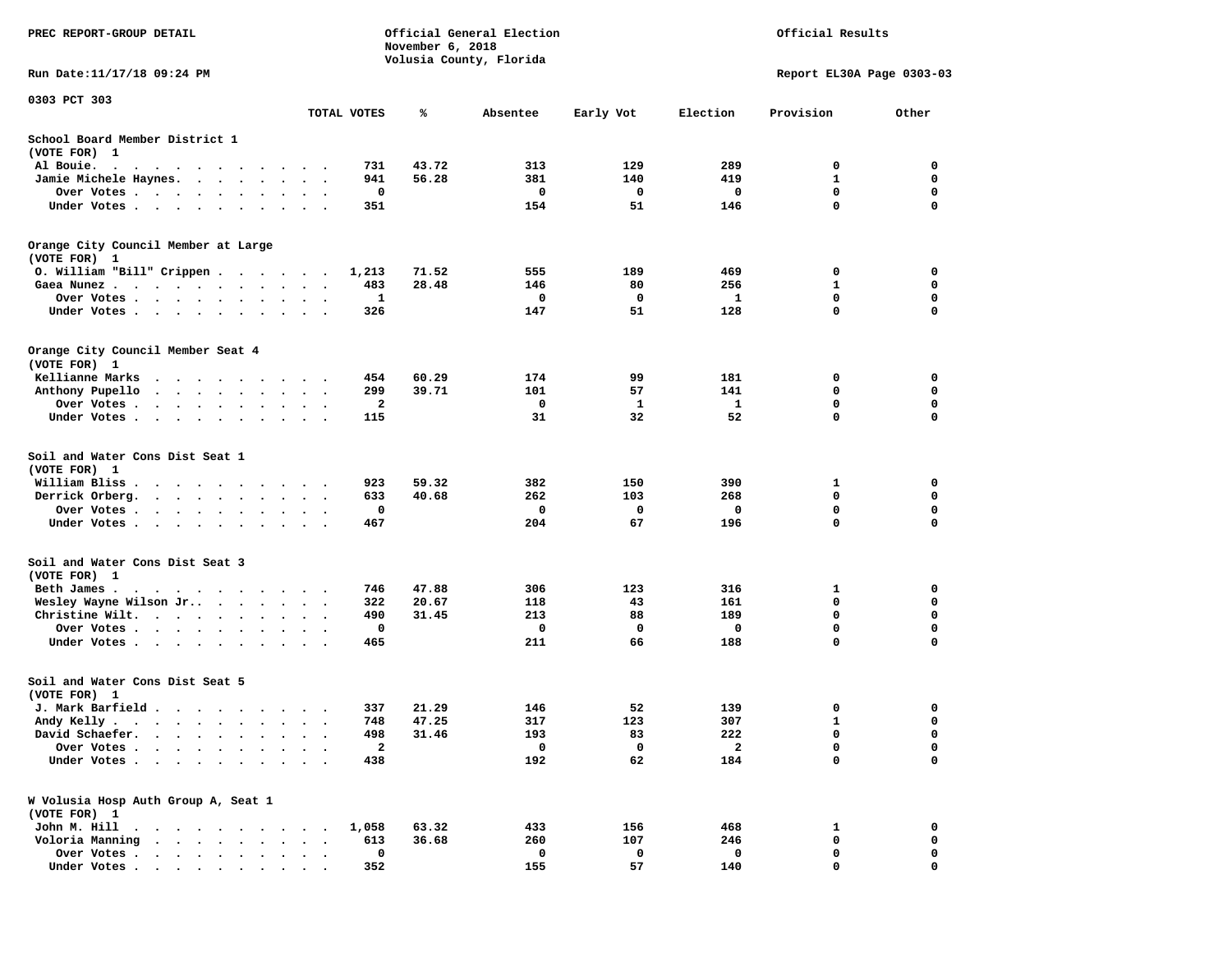| PREC REPORT-GROUP DETAIL                                                                                                                                                                                                                      |                                                      |       | Official General Election<br>Official Results<br>November 6, 2018<br>Volusia County, Florida |                    |                     |                           |                  |
|-----------------------------------------------------------------------------------------------------------------------------------------------------------------------------------------------------------------------------------------------|------------------------------------------------------|-------|----------------------------------------------------------------------------------------------|--------------------|---------------------|---------------------------|------------------|
| Run Date: 11/17/18 09:24 PM                                                                                                                                                                                                                   |                                                      |       |                                                                                              |                    |                     | Report EL30A Page 0303-04 |                  |
| 0303 PCT 303                                                                                                                                                                                                                                  | TOTAL VOTES                                          | ℁     | Absentee                                                                                     | Early Vot          | Election            | Provision                 | Other            |
| W Volusia Hosp Auth Group B, Seat 1                                                                                                                                                                                                           |                                                      |       |                                                                                              |                    |                     |                           |                  |
| (VOTE FOR) 1                                                                                                                                                                                                                                  |                                                      |       |                                                                                              |                    |                     |                           |                  |
| Webster Barnaby                                                                                                                                                                                                                               | 777                                                  | 47.84 | 295                                                                                          | 121                | 361                 | 0                         | $\Omega$         |
| Dolores Guzman.                                                                                                                                                                                                                               | 847                                                  | 52.16 | 383                                                                                          | 133                | 330                 | $\mathbf{1}$              | $\mathbf 0$      |
| Over Votes<br>$\cdot$                                                                                                                                                                                                                         | 1                                                    |       | 0                                                                                            | 0                  | $\mathbf{1}$        | $\mathbf 0$               | 0                |
| Under Votes<br>$\sim$                                                                                                                                                                                                                         | 398<br>$\sim$ $\sim$                                 |       | 170                                                                                          | 66                 | 162                 | $\mathbf 0$               | $\Omega$         |
| W Volusia Hosp Auth Group B, Seat 2<br>(VOTE FOR) 1                                                                                                                                                                                           |                                                      |       |                                                                                              |                    |                     |                           |                  |
| Michael Ray.<br>. The contract of the contract of the contract of the contract of the contract of the contract of the contract of the contract of the contract of the contract of the contract of the contract of the contract of the contrac | 803                                                  | 50.28 | 302                                                                                          | 118                | 383                 | 0                         | $\mathbf 0$      |
| Kathie D. Shepard.                                                                                                                                                                                                                            | 794                                                  | 49.72 | 367                                                                                          | 131                | 295                 | 1                         | 0                |
| Over Votes                                                                                                                                                                                                                                    | 0                                                    |       | 0                                                                                            | 0                  | $\mathbf 0$         | $\mathbf 0$               | 0                |
| Under Votes<br>$\cdot$<br>$\ddot{\phantom{0}}$                                                                                                                                                                                                | 426                                                  |       | 179                                                                                          | 71                 | 176                 | $\mathbf 0$               | $\mathbf 0$      |
| #1 Increased Homestead Exemption<br>(VOTE FOR) 1                                                                                                                                                                                              |                                                      |       |                                                                                              |                    |                     |                           |                  |
| $Yes \cdot \cdot \cdot$<br>.                                                                                                                                                                                                                  | 790                                                  | 41.40 | 334                                                                                          | 132                | 324                 | 0                         | $\mathbf 0$      |
| No.                                                                                                                                                                                                                                           | 1,118                                                | 58.60 | 463                                                                                          | 164                | 490                 | 1                         | $\mathbf 0$      |
| Over Votes<br>$\ddot{\phantom{1}}$<br>$\ddot{\phantom{a}}$<br>$\sim$ $\sim$<br>$\cdot$                                                                                                                                                        | 3<br>$\ddot{\phantom{a}}$<br>$\cdot$                 |       | $\mathbf 0$                                                                                  | $\overline{a}$     | $\mathbf{1}$        | $\mathbf 0$               | $\mathbf 0$      |
| Under Votes                                                                                                                                                                                                                                   | 112                                                  |       | 51                                                                                           | 22                 | 39                  | $\Omega$                  | $\Omega$         |
| #2 Limit on Property Tax Assessments<br>(VOTE FOR) 1                                                                                                                                                                                          |                                                      |       |                                                                                              |                    |                     |                           |                  |
| Yes                                                                                                                                                                                                                                           | 1,139                                                | 60.49 | 456                                                                                          | 181                | 502                 | 0                         | 0<br>0           |
| No.<br>$\cdot$                                                                                                                                                                                                                                | 744<br>1                                             | 39.51 | 332<br>0                                                                                     | 115<br>$\mathbf 0$ | 296<br>$\mathbf{1}$ | 1<br>$\mathbf 0$          | $\mathbf 0$      |
| Over Votes                                                                                                                                                                                                                                    | $\ddot{\phantom{a}}$<br>139                          |       | 60                                                                                           | 24                 | 55                  | $\mathbf 0$               | $\Omega$         |
| Under Votes<br>$\sim$                                                                                                                                                                                                                         |                                                      |       |                                                                                              |                    |                     |                           |                  |
| #3 Voter Control of Gambling<br>(VOTE FOR) 1                                                                                                                                                                                                  |                                                      |       |                                                                                              |                    |                     |                           |                  |
| Yes                                                                                                                                                                                                                                           | 1,330                                                | 68.59 | 614                                                                                          | 186                | 529                 | 1                         | $\mathbf 0$      |
| No.                                                                                                                                                                                                                                           | 609<br>$\sim$ $\sim$                                 | 31.41 | 206                                                                                          | 114                | 289                 | $\mathbf 0$               | 0                |
| Over Votes<br>$\bullet$<br>Under Votes<br>$\ddot{\phantom{1}}$                                                                                                                                                                                | $\mathbf{2}$<br>82<br>$\sim$ $\sim$                  |       | 1<br>27                                                                                      | 0<br>20            | 1<br>35             | 0<br>$\mathbf 0$          | 0<br>$\mathbf 0$ |
| #4 Voting Restoration Amendment<br>(VOTE FOR) 1                                                                                                                                                                                               |                                                      |       |                                                                                              |                    |                     |                           |                  |
| Yes                                                                                                                                                                                                                                           | 1,174                                                | 61.11 | 507                                                                                          | 180                | 486                 | 1                         | $\mathbf 0$      |
| No.<br>$\sim$ $\sim$ $\sim$ $\sim$<br>$\ddot{\phantom{a}}$                                                                                                                                                                                    | 747<br>$\ddot{\phantom{0}}$<br>$\ddot{\phantom{1}}$  | 38.89 | 298                                                                                          | 119                | 330                 | $\mathbf 0$               | $\mathbf 0$      |
| Over Votes<br>$\cdot$                                                                                                                                                                                                                         | $\mathbf 0$<br>$\cdot$                               |       | $\mathbf 0$                                                                                  | $\Omega$           | $\Omega$            | $\mathbf 0$               | $\Omega$         |
| Under Votes<br>$\ddot{\phantom{0}}$<br>$\sim$<br>$\cdot$                                                                                                                                                                                      | 102<br>$\sim$                                        |       | 43                                                                                           | 21                 | 38                  | $\mathbf 0$               | 0                |
| #5 Supermajority Vote Required<br>(VOTE FOR) 1                                                                                                                                                                                                |                                                      |       |                                                                                              |                    |                     |                           |                  |
| $Yes \cdot \cdot \cdot$<br>the contract of the contract of the contract of the contract of the contract of the contract of the contract of                                                                                                    | 1,167                                                | 62.27 | 473                                                                                          | 182                | 511                 | 1                         | 0                |
| No.<br>$\bullet$ , $\bullet$ , $\bullet$ , $\bullet$ , $\bullet$                                                                                                                                                                              | 707<br>$\bullet$ , $\bullet$ , $\bullet$ , $\bullet$ | 37.73 | 309                                                                                          | 112                | 286                 | $\mathbf 0$               | 0                |
| Over Votes<br>$\bullet$                                                                                                                                                                                                                       | 0<br>$\bullet$                                       |       | $\mathbf 0$                                                                                  | $\mathbf 0$        | $\mathbf 0$         | $\mathbf 0$               | $\mathbf 0$      |
| Under Votes                                                                                                                                                                                                                                   | 149                                                  |       | 66                                                                                           | 26                 | 57                  | $\mathbf 0$               | $\mathbf 0$      |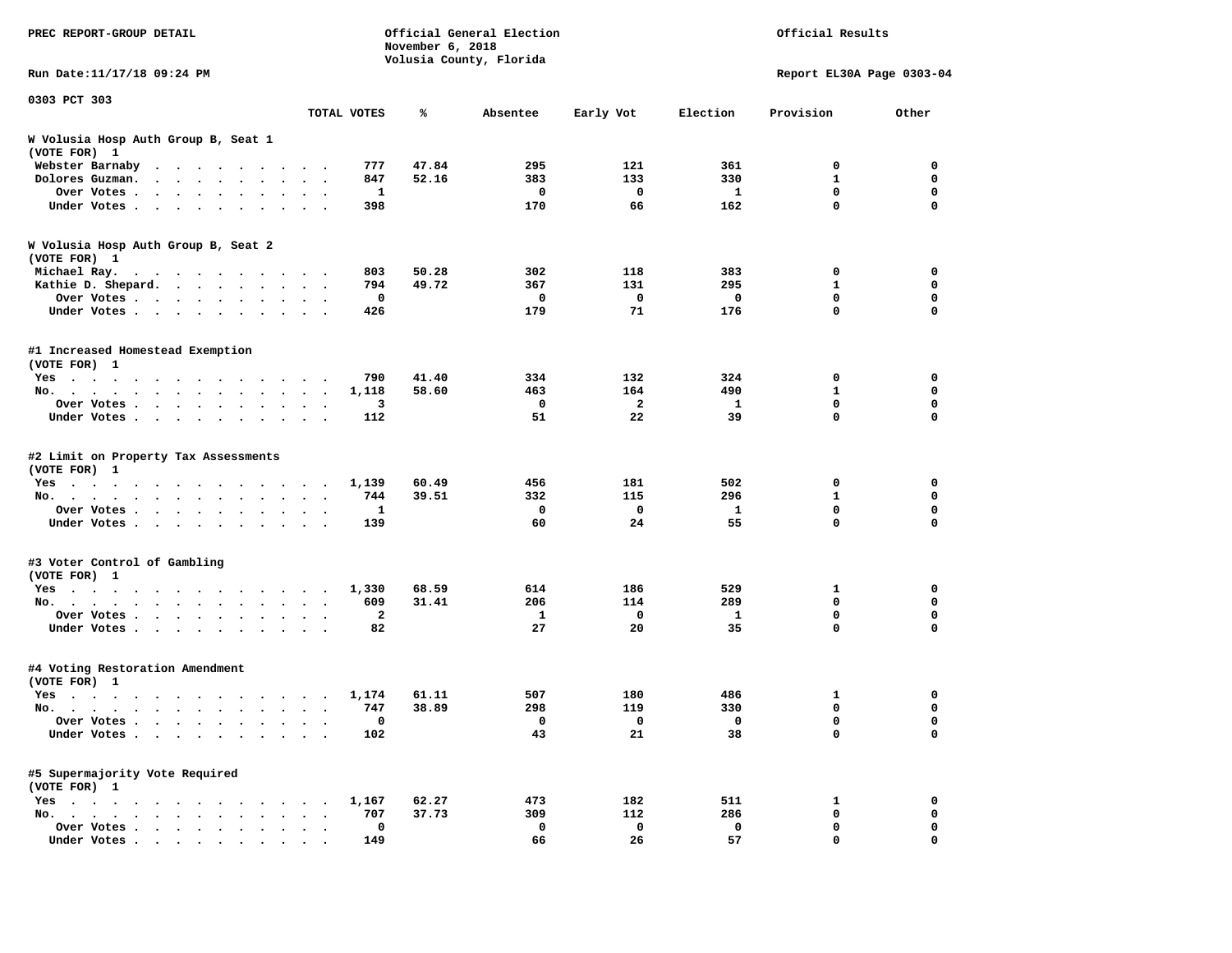| PREC REPORT-GROUP DETAIL                                           |                      |                | November 6, 2018 | Official General Election<br>Volusia County, Florida |                          | Official Results         |                             |             |  |
|--------------------------------------------------------------------|----------------------|----------------|------------------|------------------------------------------------------|--------------------------|--------------------------|-----------------------------|-------------|--|
| Run Date: 11/17/18 09:24 PM                                        |                      |                |                  |                                                      |                          |                          | Report EL30A Page 0303-05   |             |  |
| 0303 PCT 303                                                       |                      | TOTAL VOTES    | ℁                | Absentee                                             | Early Vot                | Election                 | Provision                   | Other       |  |
|                                                                    |                      |                |                  |                                                      |                          |                          |                             |             |  |
| #6 Rights of Crime Victims; Judges<br>(VOTE FOR) 1                 |                      |                |                  |                                                      |                          |                          |                             |             |  |
| Yes                                                                |                      | 959            | 50.45            | 403                                                  | 126                      | 429                      | $\mathbf{1}$                | $^{\circ}$  |  |
| No.                                                                |                      | 942            | 49.55            | 399                                                  | 172                      | 371                      | $\mathbf 0$                 | $\mathbf 0$ |  |
| Over Votes                                                         |                      | $\mathbf 0$    |                  | $\overline{\phantom{0}}$                             | $\overline{\mathbf{0}}$  | $\overline{\phantom{0}}$ | 0                           | $\mathbf 0$ |  |
| Under Votes                                                        |                      | 122            |                  | 46                                                   | 22                       | 54                       | $\mathbf 0$                 | $\mathbf 0$ |  |
| #7 Survivor Benefits<br>(VOTE FOR) 1                               |                      |                |                  |                                                      |                          |                          |                             |             |  |
| Yes                                                                |                      | 925            | 49.10            | 393                                                  | 138                      | 393                      | $\mathbf{1}$                | 0           |  |
| No.                                                                |                      | 959            | 50.90            | 389                                                  | 159                      | 411                      | $^{\circ}$                  | 0           |  |
| Over Votes                                                         |                      | $\overline{a}$ |                  | $\overline{\phantom{a}}$                             | $\overline{\phantom{0}}$ | $\overline{\phantom{0}}$ | $\mathbf 0$                 | 0           |  |
| Under Votes                                                        |                      | 137            |                  | 64                                                   | 23                       | 50                       | $\mathbf 0$                 | 0           |  |
| #9 Prohibits Oil, Gas Drilling, Vaping<br>(VOTE FOR) 1             |                      |                |                  |                                                      |                          |                          |                             |             |  |
| Yes 1,130                                                          |                      |                | 59.88            | 510                                                  | 175                      | 445                      | 0                           | $\mathbf 0$ |  |
| No.                                                                |                      | 757            | 40.12            | 271                                                  | 125                      | 360                      | $\mathbf{1}$                | $\mathbf 0$ |  |
| Over Votes.                                                        |                      | $\overline{a}$ |                  | $\mathbf{o}$                                         | $\overline{\mathbf{0}}$  | $\overline{2}$           | $\mathbf 0$                 | $\mathbf 0$ |  |
| Under Votes                                                        |                      | 134            |                  | 67                                                   | 20                       | 47                       | $\Omega$                    | $\Omega$    |  |
| #10 State and Local Structure and Op<br>(VOTE FOR) 1<br>Yes<br>No. |                      | 938<br>914     | 50.65<br>49.35   | 400<br>374                                           | 136<br>156               | 401<br>384               | $\mathbf{1}$<br>$\mathbf 0$ | 0<br>0      |  |
| Over Votes                                                         |                      | $\mathbf{1}$   |                  | $\mathbf{o}$                                         | $\overline{\mathbf{0}}$  | $\mathbf{1}$             | $\mathbf 0$                 | $\mathbf 0$ |  |
| Under Votes                                                        |                      | 170            |                  | 74                                                   | 28                       | 68                       | $\mathbf 0$                 | $\Omega$    |  |
|                                                                    |                      |                |                  |                                                      |                          |                          |                             |             |  |
| #11 Removal of Obs Prov; Crim Statute<br>(VOTE FOR) 1              |                      |                |                  |                                                      |                          |                          |                             |             |  |
| Yes                                                                |                      | 987            | 54.32            | 440                                                  | 151                      | 395                      | 1                           | 0           |  |
| No.                                                                |                      | 830            | 45.68            | 305                                                  | 141                      | 384                      | $\Omega$                    | $\mathbf 0$ |  |
| Over Votes                                                         |                      | $\mathbf{1}$   |                  | $\overline{\mathbf{0}}$                              | $\overline{\mathbf{0}}$  | $\mathbf{1}$             | 0                           | 0           |  |
| Under Votes                                                        |                      | 205            |                  | 103                                                  | 28                       | 74                       | $\Omega$                    | $\mathbf 0$ |  |
| #12 Lobbying and Abuse of Office<br>(VOTE FOR) 1                   |                      |                |                  |                                                      |                          |                          |                             |             |  |
| Yes                                                                |                      | 1,436          | 77.04            | 615                                                  | 212                      | 608                      | $\mathbf{1}$                | 0           |  |
| No.                                                                |                      | 428            | 22.96            | 158                                                  | 84                       | 186                      | $\mathbf 0$                 | $\mathbf 0$ |  |
| Over Votes                                                         |                      | $\mathbf{1}$   |                  | $\overline{0}$                                       | $\overline{0}$           | $\overline{\mathbf{1}}$  | $\mathbf 0$                 | $\Omega$    |  |
| Under Votes                                                        |                      | 158            |                  | 75                                                   | 24                       | 59                       | $\mathbf 0$                 | $\Omega$    |  |
| #13 Ends Dog Racing<br>(VOTE FOR) 1                                |                      |                |                  |                                                      |                          |                          |                             |             |  |
| Yes 1,203                                                          |                      |                | 63.08            | 533                                                  | 169                      | 500                      | 1                           | 0           |  |
| No.                                                                |                      | 704            | 36.92            | 261                                                  | 132                      | 311                      | $\mathbf 0$                 | $\mathbf 0$ |  |
| Over Votes                                                         | $\ddot{\phantom{0}}$ | 0              |                  | $\mathbf 0$                                          | $\mathbf 0$              | $\mathbf 0$              | $\mathbf 0$                 | 0           |  |
| Under Votes.                                                       |                      | 116            |                  | 54                                                   | 19                       | 43                       | $\mathbf 0$                 | $\mathbf 0$ |  |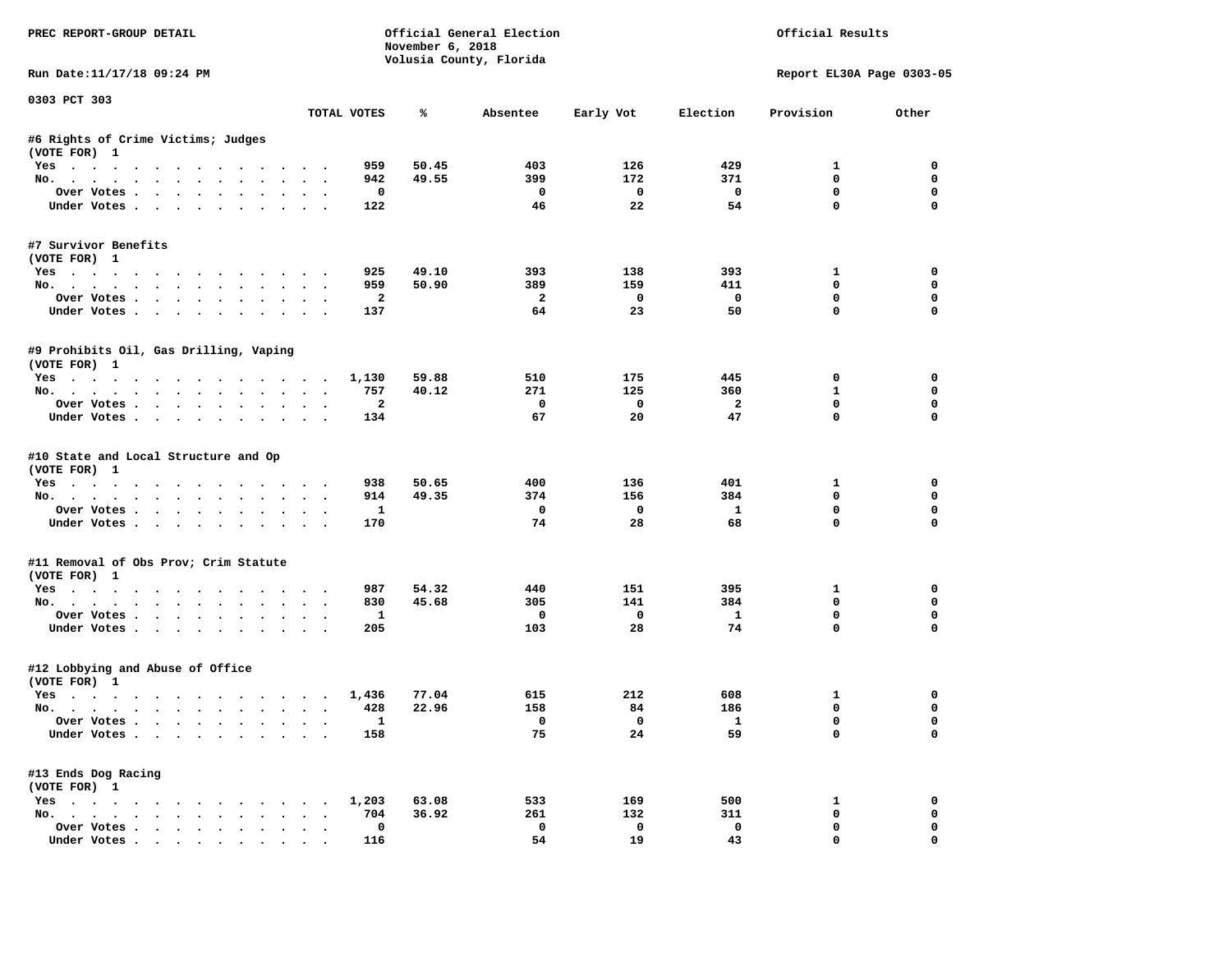**PREC REPORT-GROUP DETAIL COMPUTER CONSUMING A CONSUMING CONSUMING A CONSUMING A CONSUMING A CONSUMING A CONSUMING A CONSUMING A CONSUMING A CONSUMING A CONSUMING A CONSUMING A CONSUMING A CONSUMING A CONSUMING A CONSUMING** *November 6, 2018 November 6, 2018*  **Volusia County, Florida** 

## Official Results

**Run Date:11/17/18 09:24 PM Report EL30A Page 0304-01** 

| 0304 PCT 304                                                                                                             |                               |       |                |                         |                         |             |                         |
|--------------------------------------------------------------------------------------------------------------------------|-------------------------------|-------|----------------|-------------------------|-------------------------|-------------|-------------------------|
|                                                                                                                          | TOTAL VOTES                   | ℁     | Absentee       | Early Vot               | Election                | Provision   | Other                   |
| REGISTERED VOTERS - TOTAL .<br>$\sim$ $\sim$<br>$\cdots$                                                                 | 3,774<br>$\bullet$            |       |                |                         |                         |             |                         |
| BALLOTS CAST - TOTAL.<br>$\ddot{\phantom{a}}$<br>$\ddot{\phantom{a}}$<br>$\cdot$<br>$\sim$<br>$\ddot{\phantom{a}}$       | 2,459                         |       | 933            | 618                     | 906                     | $\mathbf 0$ | $\mathbf{2}$            |
| BALLOTS CAST - BLANK.<br>$\sim$ 100 $\mu$<br>$\ddot{\phantom{a}}$<br>$\sim$<br>$\sim$<br>$\ddot{\phantom{a}}$<br>$\cdot$ | 0<br>$\overline{\phantom{a}}$ |       | $\mathbf 0$    | $\mathbf 0$             | $\mathbf 0$             | $\mathbf 0$ | $\mathbf 0$             |
| VOTER TURNOUT - TOTAL                                                                                                    |                               | 65.16 |                |                         |                         |             |                         |
| VOTER TURNOUT - BLANK<br>$\sim$<br>$\cdot$                                                                               |                               |       |                |                         |                         |             |                         |
|                                                                                                                          |                               |       |                |                         |                         |             |                         |
| United States Senator                                                                                                    |                               |       |                |                         |                         |             |                         |
| (VOTE FOR) 1                                                                                                             |                               |       |                |                         |                         |             |                         |
| Rick Scott (REP).<br>.<br>$\sim$<br>$\sim$ $\sim$                                                                        | 1,477                         | 60.56 | 560            | 344                     | 573                     | 0           | 0                       |
| Bill Nelson (DEM).<br>$\cdot$ $\cdot$ $\cdot$ $\cdot$ $\cdot$<br>$\ddot{\phantom{1}}$                                    | 959                           | 39.32 | 366            | 270                     | 321                     | $\Omega$    | $\overline{\mathbf{2}}$ |
| WRITE-IN.<br>$\cdots$<br>$\sim$ $\sim$ $\sim$<br>$\bullet$<br>$\bullet$<br>$\bullet$<br>$\ddot{\phantom{a}}$             | 3<br>$\ddot{\phantom{a}}$     | .12   | $\overline{a}$ | 0                       | $\mathbf{1}$            | 0           | $\mathbf 0$             |
| Over Votes .<br>$\sim$<br>$\sim$ $\sim$ $\sim$ $\sim$<br>$\bullet$<br>$\bullet$                                          | $\mathbf 0$                   |       | $\mathbf 0$    | 0                       | $\mathbf 0$             | 0           | 0                       |
| Under Votes<br>$\sim$<br>$\ddot{\phantom{0}}$<br>$\cdot$<br>$\sim$                                                       | 20<br>$\bullet$               |       | 5              | $\overline{\mathbf{4}}$ | 11                      | 0           | $\mathbf 0$             |
|                                                                                                                          |                               |       |                |                         |                         |             |                         |
| Representative in Congress District 6                                                                                    |                               |       |                |                         |                         |             |                         |
| (VOTE FOR) 1                                                                                                             |                               |       |                |                         |                         |             |                         |
| Michael Waltz (REP)                                                                                                      | 1,441                         | 59.94 | 535            | 346                     | 560                     | 0           | 0                       |
| Nancy Soderberg (DEM)<br>$\cdots$<br>$\ddot{\phantom{0}}$                                                                | 963<br>$\ddot{\phantom{1}}$   | 40.06 | 379            | 262                     | 320                     | 0           | $\overline{\mathbf{2}}$ |
| Over Votes<br>$\sim$<br>$\ddot{\phantom{a}}$<br>$\ddot{\phantom{a}}$                                                     | 1                             |       | 0              | $\mathbf 0$             | 1                       | 0           | $\mathbf 0$             |
| Under Votes<br>$\ddot{\phantom{0}}$                                                                                      | 54                            |       | 19             | 10                      | 25                      | $\Omega$    | $\mathbf 0$             |
| Governor and Lieutenant Governor<br>(VOTE FOR) 1                                                                         |                               |       |                |                         |                         |             |                         |
| Ron DeSantis (REP)<br>$\cdot$<br>$\sim$                                                                                  | 1,460                         | 60.03 | 535            | 352                     | 573                     | 0           | $\mathbf 0$             |
| Andrew Gillum (DEM) $\cdots$ $\cdots$<br>$\sim$ $\sim$                                                                   | 944<br>$\cdot$                | 38.82 | 371            | 260                     | 311                     | 0           | $\mathbf 2$             |
| Darcy G. Richardson (REF).<br>$\ddot{\phantom{a}}$<br>$\ddot{\phantom{a}}$                                               | 14                            | .58   | 7              | 0                       | 7                       | 0           | $\mathbf 0$             |
| Ryan Christopher Foley.<br>$\sim$<br>$\bullet$<br>$\bullet$                                                              | 3                             | .12   | $\mathbf{1}$   | 0                       | $\overline{\mathbf{c}}$ | 0           | $\mathbf 0$             |
| Kyle "KC" Gibson<br>$\ddot{\phantom{a}}$<br>$\bullet$<br>$\bullet$<br>$\ddot{\phantom{a}}$                               | 6                             | .25   | 4              | $\mathbf{1}$            | $\mathbf{1}$            | 0           | $\mathbf 0$             |
| Bruce Stanley<br>$\ddot{\phantom{a}}$<br>$\bullet$                                                                       | 5                             | .21   | 5              | 0                       | 0                       | 0           | $\mathbf 0$             |
| WRITE-IN.<br>$\bullet$                                                                                                   | $\Omega$                      |       | $\Omega$       | $\Omega$                | $\Omega$                | $\Omega$    | $\mathbf 0$             |
| Over Votes.<br>$\ddot{\phantom{a}}$<br>$\bullet$<br>$\ddot{\phantom{a}}$                                                 | 9<br>$\overline{\phantom{a}}$ |       | 5              | 3                       | $\mathbf{1}$            | $\Omega$    | $\mathbf 0$             |
| Under Votes<br>$\ddot{\phantom{a}}$<br>$\sim$                                                                            | 18                            |       | 5              | $\overline{a}$          | 11                      | 0           | $\mathbf 0$             |
| Attorney General                                                                                                         |                               |       |                |                         |                         |             |                         |
| (VOTE FOR) 1                                                                                                             |                               |       |                |                         |                         |             |                         |
| Ashley Moody (REP)                                                                                                       | 1,540                         | 63.74 | 575            | 366                     | 598                     | $\mathbf 0$ | $\mathbf{1}$            |
| Sean Shaw (DEM)<br>$\ddot{\phantom{1}}$<br>$\sim$ $\sim$<br>$\ddot{\phantom{a}}$                                         | 835                           | 34.56 | 324            | 243                     | 267                     | 0           | $\mathbf{1}$            |
| Jeffrey Marc Siskind.<br>$\cdots$<br>$\bullet$<br>$\bullet$                                                              | 41                            | 1.70  | 15             | 8                       | 18                      | 0           | $\mathbf 0$             |
| Over Votes.<br>$\ddot{\phantom{a}}$<br>$\ddot{\phantom{a}}$                                                              | $\mathbf{1}$                  |       | $\mathbf 0$    | $\mathbf 0$             | $\mathbf{1}$            | $\Omega$    | $\mathbf 0$             |
| Under Votes                                                                                                              | 42                            |       | 19             | $\mathbf{1}$            | 22                      | 0           | $\mathbf 0$             |
| Chief Financial Officer<br>(VOTE FOR) 1                                                                                  |                               |       |                |                         |                         |             |                         |
| Jimmy Patronis (REP).<br>$\sim$ $\sim$<br>$\sim$ $\sim$<br>$\ddot{\phantom{1}}$                                          | 1,478                         | 62.00 | 538            | 359                     | 581                     | 0           | 0                       |
| Jeremy Ring (DEM).<br>$\cdot$ $\cdot$ $\cdot$ $\cdot$ $\cdot$<br>$\bullet$<br>$\bullet$<br>$\sim$                        | 905                           | 37.96 | 359            | 253                     | 291                     | 0           | $\mathbf{z}$            |
| WRITE-IN.<br>$\cdot$ $\cdot$ $\cdot$ $\cdot$ $\cdot$<br>$\bullet$<br>$\bullet$<br>$\bullet$                              | 1                             | .04   | 0              | 0                       | 1                       | 0           | $\mathbf 0$             |
| Over Votes.<br>$\sim$ $\sim$ $\sim$ $\sim$<br>$\ddot{\phantom{a}}$<br>$\cdot$                                            | $\mathbf 0$                   |       | $\Omega$       | 0                       | $\mathbf 0$             | $\Omega$    | $\mathbf 0$             |
| Under Votes.<br>$\cdot$ $\cdot$<br>$\sim$<br>$\sim$<br>$\bullet$                                                         | 75                            |       | 36             | 6                       | 33                      | 0           | $\mathbf 0$             |
|                                                                                                                          |                               |       |                |                         |                         |             |                         |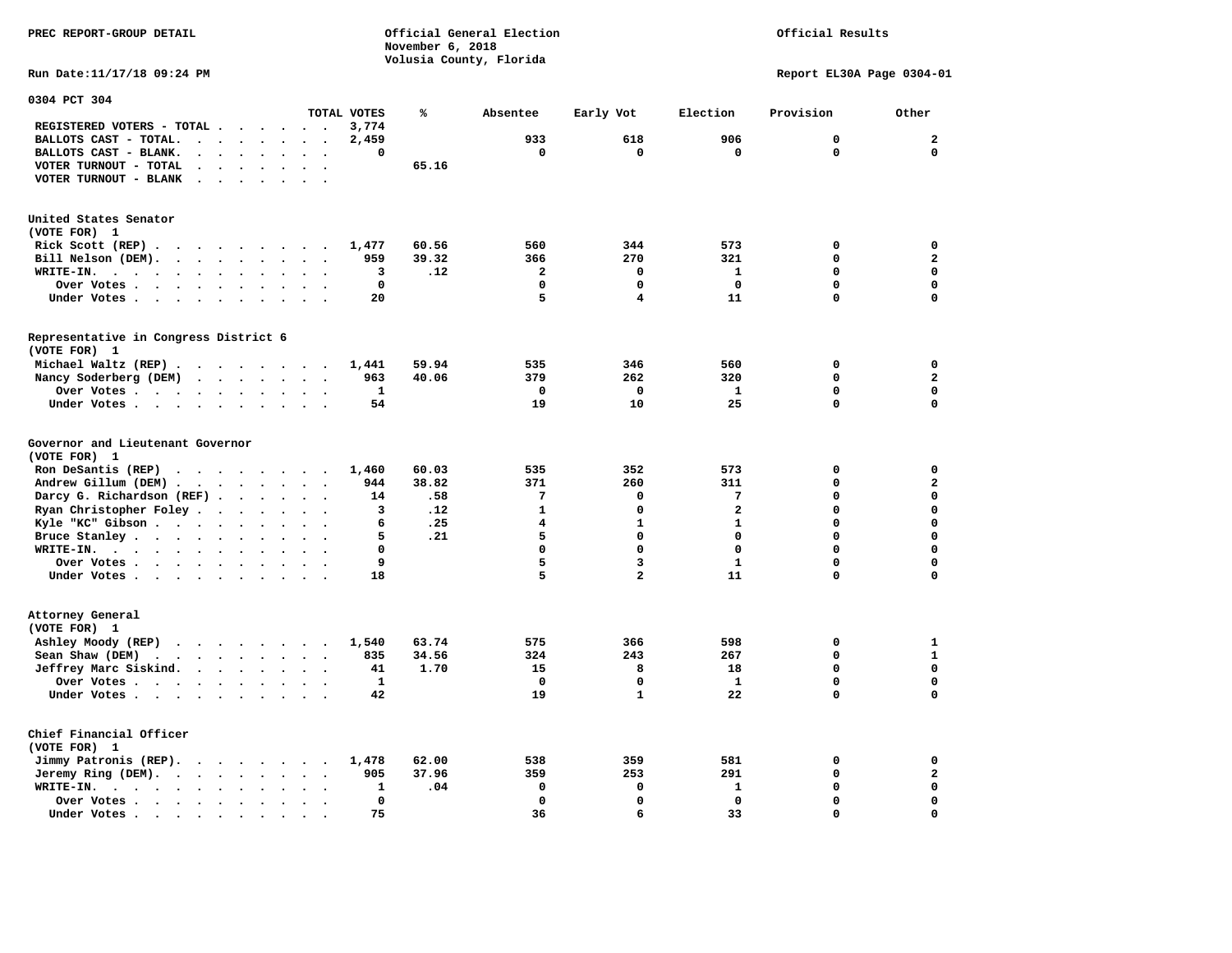| PREC REPORT-GROUP DETAIL                                                                                                                                                                                                                                                                       | Official General Election<br>Official Results<br>November 6, 2018<br>Volusia County, Florida |       |              |              |              |                           |                   |  |
|------------------------------------------------------------------------------------------------------------------------------------------------------------------------------------------------------------------------------------------------------------------------------------------------|----------------------------------------------------------------------------------------------|-------|--------------|--------------|--------------|---------------------------|-------------------|--|
| Run Date:11/17/18 09:24 PM                                                                                                                                                                                                                                                                     |                                                                                              |       |              |              |              | Report EL30A Page 0304-02 |                   |  |
| 0304 PCT 304                                                                                                                                                                                                                                                                                   | TOTAL VOTES                                                                                  | ℁     | Absentee     | Early Vot    | Election     | Provision                 | Other             |  |
| Commissioner of Agriculture                                                                                                                                                                                                                                                                    |                                                                                              |       |              |              |              |                           |                   |  |
| (VOTE FOR) 1                                                                                                                                                                                                                                                                                   |                                                                                              |       |              |              |              |                           |                   |  |
| Matt Caldwell (REP)                                                                                                                                                                                                                                                                            | 1,446                                                                                        | 60.71 | 529          | 348          | 569          | $\Omega$                  | $\mathbf 0$       |  |
| Nicole "Nikki" Fried (DEM).                                                                                                                                                                                                                                                                    | 936                                                                                          | 39.29 | 372          | 260          | 302          | 0                         | $\mathbf{2}$      |  |
| Over Votes<br>$\bullet$                                                                                                                                                                                                                                                                        | 0                                                                                            |       | $\mathbf{o}$ | $\mathbf{o}$ | $\mathbf{o}$ | 0                         | 0                 |  |
| Under Votes                                                                                                                                                                                                                                                                                    | 77                                                                                           |       | 32           | 10           | 35           | $\mathbf 0$               | $\mathbf 0$       |  |
| State Representative District 27<br>(VOTE FOR) 1                                                                                                                                                                                                                                               |                                                                                              |       |              |              |              |                           |                   |  |
| David Santiago (REP).                                                                                                                                                                                                                                                                          | 1,459                                                                                        | 61.02 | 535          | 354          | 570          | 0                         | 0                 |  |
| Carol Lawrence (DEM).                                                                                                                                                                                                                                                                          | 932                                                                                          | 38.98 | 370          | 260          | 300          | $\mathbf 0$               | $\overline{a}$    |  |
| Over Votes                                                                                                                                                                                                                                                                                     | 0<br>$\sim$                                                                                  |       | $\mathbf 0$  | 0            | $\mathbf 0$  | 0                         | $\mathbf 0$       |  |
| Under Votes<br>$\ddot{\phantom{1}}$<br>$\ddot{\phantom{1}}$                                                                                                                                                                                                                                    | 68                                                                                           |       | 28           | 4            | 36           | 0                         | $\mathbf 0$       |  |
| Justice of the Supreme Court Lawson<br>(VOTE FOR) 1                                                                                                                                                                                                                                            |                                                                                              |       |              |              |              |                           |                   |  |
| $Yes \cdot \cdot \cdot$<br>$\sim$ $\sim$ $\sim$ $\sim$ $\sim$<br>. The contract of the contract of the contract of the contract of the contract of the contract of the contract of the contract of the contract of the contract of the contract of the contract of the contract of the contrac | 1,455                                                                                        | 72.53 | 586          | 354          | 515          | 0                         | 0                 |  |
| No.                                                                                                                                                                                                                                                                                            | 551                                                                                          | 27.47 | 194          | 135          | 221          | 0                         | 1                 |  |
| Over Votes<br>$\ddot{\phantom{0}}$<br>$\bullet$                                                                                                                                                                                                                                                | 0<br>$\bullet$<br>$\cdot$                                                                    |       | 0            | 0            | 0            | $\mathbf 0$               | $\mathbf 0$       |  |
| Under Votes                                                                                                                                                                                                                                                                                    | 453                                                                                          |       | 153          | 129          | 170          | 0                         | $\mathbf{1}$      |  |
| 5th District Court of Appeal Eisnaugle<br>(VOTE FOR) 1                                                                                                                                                                                                                                         |                                                                                              |       |              |              |              |                           |                   |  |
| Yes                                                                                                                                                                                                                                                                                            | 1,289                                                                                        | 64.58 | 492          | 307          | 490          | 0                         | $\mathbf 0$       |  |
| No.<br>$\cdot$ $\cdot$ $\cdot$ $\cdot$ $\cdot$<br>$\sim$<br>$\sim$<br>$\sim$<br>$\sim$                                                                                                                                                                                                         | 707                                                                                          | 35.42 | 280          | 182          | 244          | 0                         | $\mathbf{1}$<br>0 |  |
| Over Votes                                                                                                                                                                                                                                                                                     | 0<br>$\overline{\phantom{a}}$                                                                |       | 0            | 0<br>129     | $\mathbf{o}$ | 0<br>$\mathbf 0$          | $\mathbf{1}$      |  |
| Under Votes                                                                                                                                                                                                                                                                                    | 463                                                                                          |       | 161          |              | 172          |                           |                   |  |
| Circuit Judge 7th Judicial, Grp 15<br>(VOTE FOR) 1                                                                                                                                                                                                                                             |                                                                                              |       |              |              |              |                           |                   |  |
| Linda L. Gaustad                                                                                                                                                                                                                                                                               | 1,165                                                                                        | 58.10 | 454          | 293          | 417          | 0                         | 1                 |  |
| Ryan Will $\cdots$ , $\cdots$ , $\cdots$ , $\cdots$                                                                                                                                                                                                                                            | 840                                                                                          | 41.90 | 325          | 207          | 308          | 0                         | $\mathbf 0$       |  |
| Over Votes<br>$\cdot$                                                                                                                                                                                                                                                                          | 1                                                                                            |       | 0            | 0            | 1            | 0                         | 0                 |  |
| Under Votes                                                                                                                                                                                                                                                                                    | 453<br>$\cdot$                                                                               |       | 154          | 118          | 180          | $\mathbf 0$               | $\mathbf{1}$      |  |
| County Council Member District 1<br>(VOTE FOR) 1                                                                                                                                                                                                                                               |                                                                                              |       |              |              |              |                           |                   |  |
| Barbara Girtman                                                                                                                                                                                                                                                                                | 961                                                                                          | 46.90 | 366          | 259          | 336          | 0                         | 0                 |  |
| Pat Patterson                                                                                                                                                                                                                                                                                  | 1,088<br>$\ddot{\phantom{0}}$                                                                | 53.10 | 424          | 252          | 411          | 0                         | $\mathbf{1}$      |  |
| Over Votes<br>$\sim$ $\sim$                                                                                                                                                                                                                                                                    | 0<br>$\sim$                                                                                  |       | 0            | 0            | 0            | $\mathbf 0$               | $\mathbf 0$       |  |
| Under Votes<br>$\ddot{\phantom{0}}$<br>$\ddot{\phantom{0}}$                                                                                                                                                                                                                                    | 410                                                                                          |       | 143          | 107          | 159          | 0                         | $\mathbf{1}$      |  |
| School Board Member District 1<br>(VOTE FOR) 1                                                                                                                                                                                                                                                 |                                                                                              |       |              |              |              |                           |                   |  |
| Al Bouie.<br>. The contract of the contract of the contract of the contract of the contract of the contract of the contract of the contract of the contract of the contract of the contract of the contract of the contract of the contrac                                                     | 866                                                                                          | 42.29 | 323          | 250          | 293          | 0                         | 0                 |  |
| Jamie Michele Haynes.                                                                                                                                                                                                                                                                          | 1,182                                                                                        | 57.71 | 470          | 254          | 456          | 0                         | $\mathbf{2}$      |  |
| Over Votes<br>$\bullet$<br>$\cdot$                                                                                                                                                                                                                                                             | 0<br>$\bullet$<br>$\cdot$                                                                    |       | 0            | 0            | 0            | $\mathbf 0$               | $\mathbf 0$       |  |
| Under Votes, , , , , , , , , ,                                                                                                                                                                                                                                                                 | 411                                                                                          |       | 140          | 114          | 157          | $\Omega$                  | $\mathbf 0$       |  |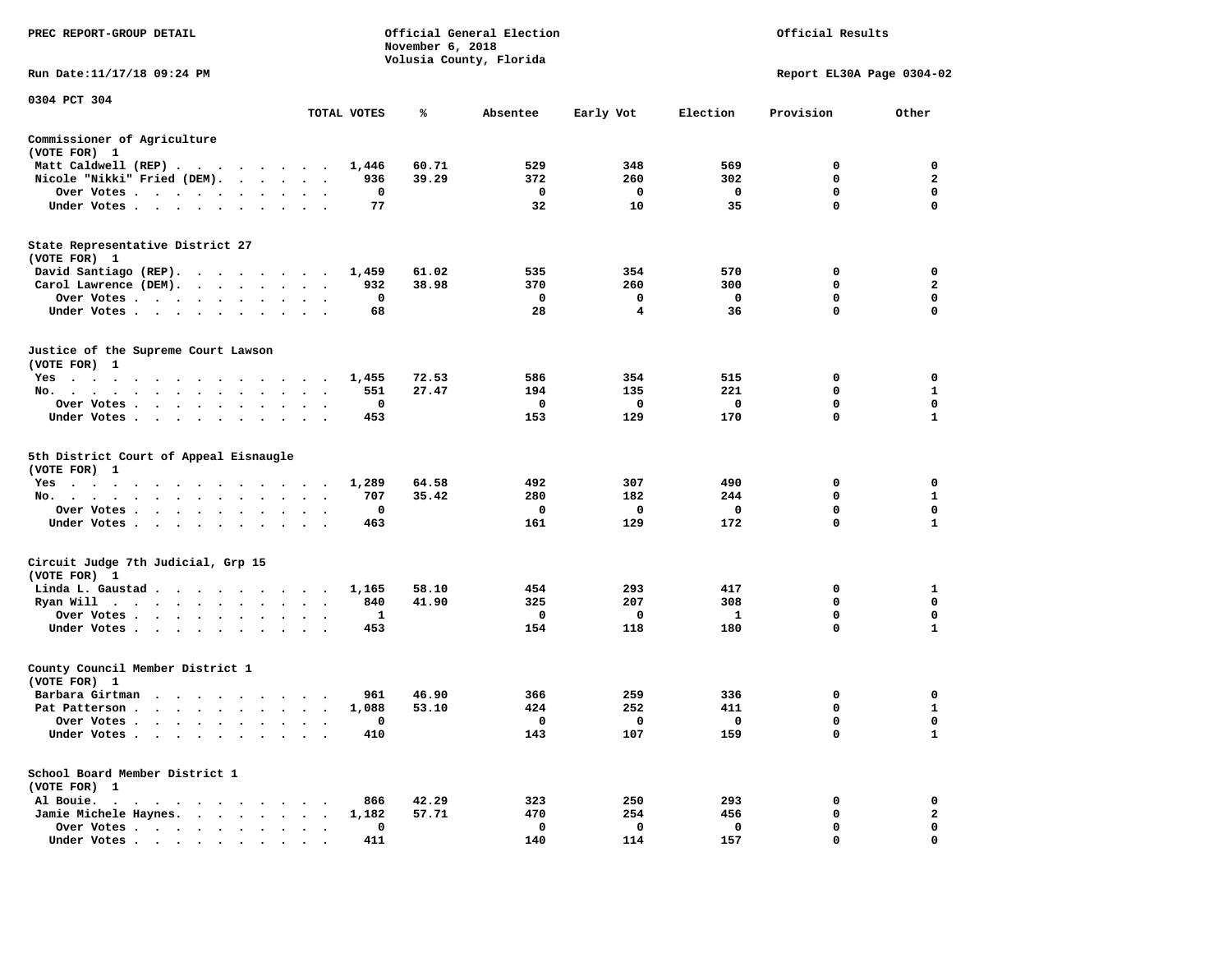| PREC REPORT-GROUP DETAIL                                                                                                                                                                                                                     | Official Results<br>Official General Election<br>November 6, 2018<br>Volusia County, Florida |       |          |                    |                           |                  |                   |  |  |  |
|----------------------------------------------------------------------------------------------------------------------------------------------------------------------------------------------------------------------------------------------|----------------------------------------------------------------------------------------------|-------|----------|--------------------|---------------------------|------------------|-------------------|--|--|--|
| Run Date: 11/17/18 09:24 PM                                                                                                                                                                                                                  |                                                                                              |       |          |                    | Report EL30A Page 0304-03 |                  |                   |  |  |  |
| 0304 PCT 304                                                                                                                                                                                                                                 | TOTAL VOTES                                                                                  | ℁     | Absentee | Early Vot          | Election                  | Provision        | Other             |  |  |  |
| DeBary City Council Seat 3                                                                                                                                                                                                                   |                                                                                              |       |          |                    |                           |                  |                   |  |  |  |
| (VOTE FOR) 1                                                                                                                                                                                                                                 |                                                                                              |       |          |                    |                           |                  |                   |  |  |  |
| Howard Gates                                                                                                                                                                                                                                 | 845<br>$\ddot{\phantom{0}}$                                                                  | 41.26 | 310      | 208                | 327                       | 0                | 0                 |  |  |  |
| Patricia Stevenson<br>$\sim$                                                                                                                                                                                                                 | 1,203                                                                                        | 58.74 | 477      | 298                | 426                       | 0                | $\mathbf{2}$      |  |  |  |
| Over Votes<br>$\bullet$                                                                                                                                                                                                                      | 0                                                                                            |       | 0        | $\mathbf 0$        | 0                         | 0                | 0                 |  |  |  |
| Under Votes                                                                                                                                                                                                                                  | 411                                                                                          |       | 146      | 112                | 153                       | $\mathbf 0$      | $\mathbf 0$       |  |  |  |
| DeBary City Council Seat 4                                                                                                                                                                                                                   |                                                                                              |       |          |                    |                           |                  |                   |  |  |  |
| (VOTE FOR) 1                                                                                                                                                                                                                                 |                                                                                              |       |          |                    |                           |                  |                   |  |  |  |
| Phyllis Butlien                                                                                                                                                                                                                              | 1,060                                                                                        | 51.83 | 409      | 264                | 386                       | 0                | 1                 |  |  |  |
| Eugene G. Kowalski                                                                                                                                                                                                                           | 985                                                                                          | 48.17 | 380      | 232                | 372                       | 0                | $\mathbf{1}$      |  |  |  |
| Over Votes<br>$\bullet$                                                                                                                                                                                                                      | 0                                                                                            |       | 0        | 0                  | 0                         | $\mathbf 0$      | 0                 |  |  |  |
| Under Votes                                                                                                                                                                                                                                  | 414<br>$\cdot$                                                                               |       | 144      | 122                | 148                       | $\mathbf 0$      | $\mathbf 0$       |  |  |  |
| Soil and Water Cons Dist Seat 1                                                                                                                                                                                                              |                                                                                              |       |          |                    |                           |                  |                   |  |  |  |
| (VOTE FOR) 1                                                                                                                                                                                                                                 |                                                                                              |       |          |                    |                           |                  |                   |  |  |  |
| William Bliss.<br>$\cdots$                                                                                                                                                                                                                   | 1,077                                                                                        | 56.09 | 418      | 280                | 378                       | 0                | 1                 |  |  |  |
| Derrick Orberg.<br>$\cdots$                                                                                                                                                                                                                  | 843<br>$\ddot{\phantom{0}}$                                                                  | 43.91 | 320      | 195                | 327                       | 0                | 1                 |  |  |  |
| Over Votes                                                                                                                                                                                                                                   | 1<br>$\ddot{\phantom{1}}$                                                                    |       | 0        | 1                  | 0                         | $\mathbf 0$      | 0                 |  |  |  |
| Under Votes<br>$\sim$ $\sim$                                                                                                                                                                                                                 | 538                                                                                          |       | 195      | 142                | 201                       | 0                | $\mathbf 0$       |  |  |  |
| Soil and Water Cons Dist Seat 3                                                                                                                                                                                                              |                                                                                              |       |          |                    |                           |                  |                   |  |  |  |
| (VOTE FOR) 1                                                                                                                                                                                                                                 |                                                                                              |       |          |                    |                           |                  |                   |  |  |  |
| Beth James.<br>. The contract of the contract of the contract of the contract of the contract of the contract of the contract of the contract of the contract of the contract of the contract of the contract of the contract of the contrac | 908                                                                                          | 47.44 | 340      | 206                | 361                       | 0                | 1                 |  |  |  |
| Wesley Wayne Wilson Jr                                                                                                                                                                                                                       | 376                                                                                          | 19.64 | 130      | 86                 | 160                       | 0                | 0                 |  |  |  |
| Christine Wilt. $\cdots$                                                                                                                                                                                                                     | 630<br>$\sim$ $\sim$                                                                         | 32.92 | 261      | 185                | 184                       | 0                | $\mathbf 0$       |  |  |  |
| Over Votes                                                                                                                                                                                                                                   | $\mathbf{1}$                                                                                 |       | 0        | 0                  | 1                         | $\mathbf 0$      | $\mathbf 0$       |  |  |  |
| Under Votes<br>$\bullet$<br>$\bullet$                                                                                                                                                                                                        | 544                                                                                          |       | 202      | 141                | 200                       | $\mathbf 0$      | $\mathbf{1}$      |  |  |  |
| Soil and Water Cons Dist Seat 5                                                                                                                                                                                                              |                                                                                              |       |          |                    |                           |                  |                   |  |  |  |
| (VOTE FOR) 1                                                                                                                                                                                                                                 |                                                                                              |       |          |                    |                           |                  |                   |  |  |  |
| J. Mark Barfield                                                                                                                                                                                                                             | 399                                                                                          | 20.85 | 161      | 97                 | 141                       | 0                | 0                 |  |  |  |
| Andy Kelly<br>$\ddot{\phantom{a}}$<br>$\ddot{\phantom{a}}$                                                                                                                                                                                   | 807<br>$\cdot$                                                                               | 42.16 | 297      | 213                | 297                       | 0                | 0                 |  |  |  |
| David Schaefer.<br>$\bullet$<br>$\ddot{\phantom{1}}$                                                                                                                                                                                         | 708<br>$\bullet$                                                                             | 36.99 | 270      | 173                | 264                       | 0<br>$\mathbf 0$ | 1                 |  |  |  |
| Over Votes<br>$\ddot{\phantom{1}}$                                                                                                                                                                                                           | 0<br>545                                                                                     |       | 0<br>205 | $\mathbf 0$<br>135 | 0<br>204                  | $\mathbf 0$      | 0<br>$\mathbf{1}$ |  |  |  |
| Under Votes<br>$\cdot$                                                                                                                                                                                                                       |                                                                                              |       |          |                    |                           |                  |                   |  |  |  |
| W Volusia Hosp Auth Group A, Seat 1<br>(VOTE FOR) 1                                                                                                                                                                                          |                                                                                              |       |          |                    |                           |                  |                   |  |  |  |
| John M. Hill<br>$\mathcal{A}$ , and a set of the set of the set of the $\mathcal{A}$                                                                                                                                                         | 1,214                                                                                        | 60.16 | 467      | 286                | 461                       | $\mathbf 0$      | 0                 |  |  |  |
| Voloria Manning<br>$\bullet$<br>$\bullet$                                                                                                                                                                                                    | 804                                                                                          | 39.84 | 304      | 228                | 271                       | 0                | 1                 |  |  |  |
| Over Votes .<br>$\ddot{\phantom{0}}$<br>$\ddot{\phantom{a}}$<br>$\bullet$                                                                                                                                                                    | 0                                                                                            |       | 0        | 0                  | 0                         | 0                | 0                 |  |  |  |
| Under Votes.<br>$\begin{array}{cccccccccccccc} \bullet & \bullet & \bullet & \bullet & \bullet & \bullet & \bullet & \bullet \end{array}$<br>$\bullet$<br>$\bullet$                                                                          | 441                                                                                          |       | 162      | 104                | 174                       | $\mathbf{0}$     | $\mathbf 1$       |  |  |  |
| W Volusia Hosp Auth Group B, Seat 1<br>(VOTE FOR) 1                                                                                                                                                                                          |                                                                                              |       |          |                    |                           |                  |                   |  |  |  |
| Webster Barnaby<br>$\mathbf{r}$ , and $\mathbf{r}$ , and $\mathbf{r}$ , and $\mathbf{r}$                                                                                                                                                     | 1,007                                                                                        | 50.55 | 370      | 248                | 389                       | 0                | 0                 |  |  |  |
| Dolores Guzman.<br>$\cdot$ $\cdot$ $\cdot$ $\cdot$<br>$\bullet$                                                                                                                                                                              | 985                                                                                          | 49.45 | 395      | 256                | 333                       | $\mathbf 0$      | ${\bf 1}$         |  |  |  |
| Over Votes .<br>$\bullet$ .<br><br><br><br><br><br><br><br><br><br><br><br><br><br><br>$\ddot{\phantom{a}}$<br>$\bullet$                                                                                                                     | 0                                                                                            |       | 0        | 0                  | 0                         | 0                | 0                 |  |  |  |
| Under Votes.<br>$\cdot$ $\cdot$ $\cdot$ $\cdot$ $\cdot$ $\cdot$<br>$\bullet$<br>$\bullet$                                                                                                                                                    | 467                                                                                          |       | 168      | 114                | 184                       | 0                | 1                 |  |  |  |
|                                                                                                                                                                                                                                              |                                                                                              |       |          |                    |                           |                  |                   |  |  |  |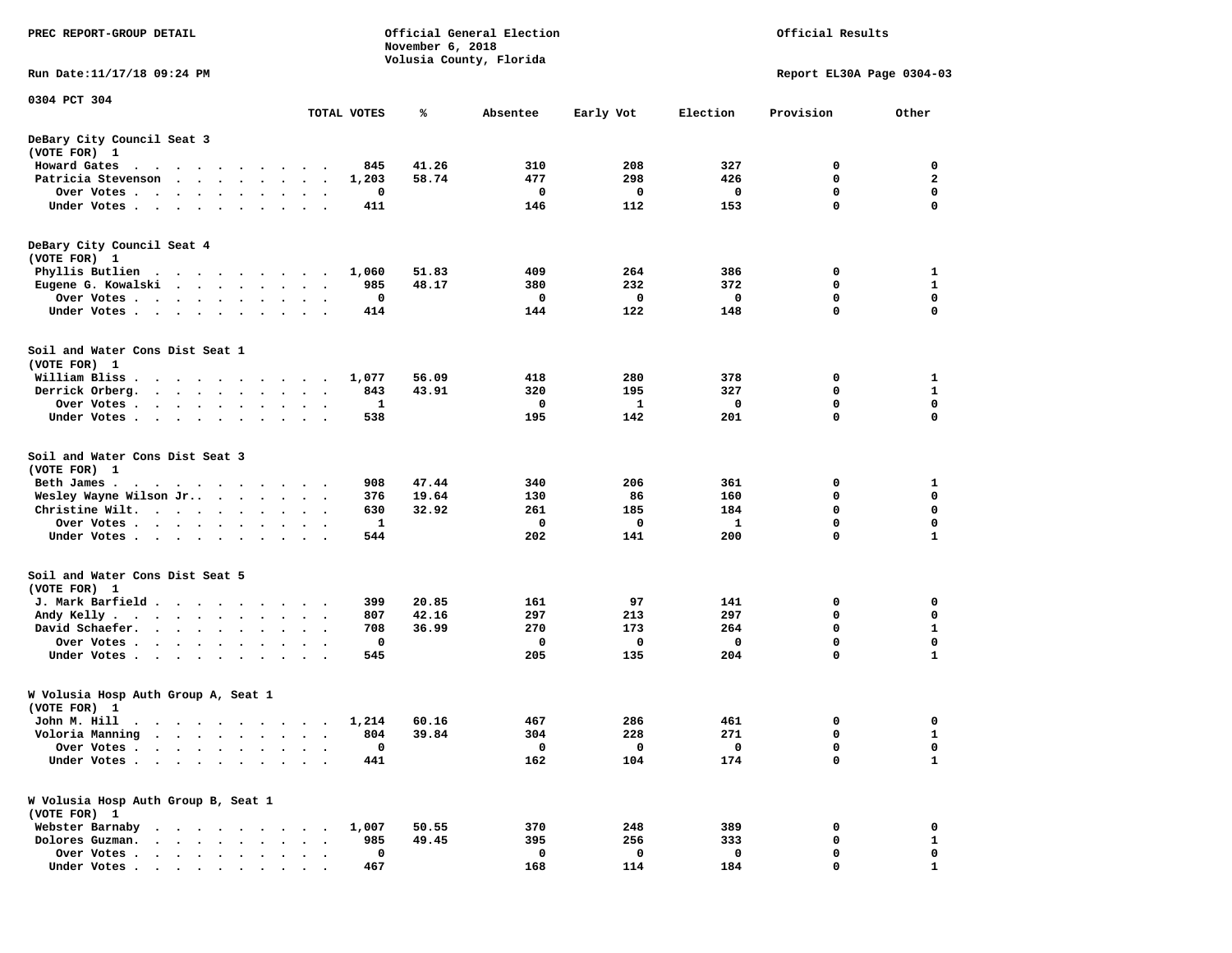| PREC REPORT-GROUP DETAIL                             |                      |              | November 6, 2018 | Official General Election<br>Volusia County, Florida | Official Results |              |                           |              |
|------------------------------------------------------|----------------------|--------------|------------------|------------------------------------------------------|------------------|--------------|---------------------------|--------------|
| Run Date: 11/17/18 09:24 PM                          |                      |              |                  |                                                      |                  |              | Report EL30A Page 0304-04 |              |
| 0304 PCT 304                                         |                      | TOTAL VOTES  | ℁                | Absentee                                             | Early Vot        | Election     | Provision                 | Other        |
| W Volusia Hosp Auth Group B, Seat 2<br>(VOTE FOR) 1  |                      |              |                  |                                                      |                  |              |                           |              |
| Michael Ray.                                         |                      | 1,031        | 52.74            | 379                                                  | 241              | 410          | 0                         | 1            |
| Kathie D. Shepard.                                   | $\sim$ $\sim$        | 924          | 47.26            | 375                                                  | 247              | 302          | $\mathbf 0$               | 0            |
| Over Votes<br>$\bullet$                              | $\ddot{\phantom{0}}$ | 0            |                  | $\mathbf{o}$                                         | $\mathbf{o}$     | 0            | 0                         | $\mathbf 0$  |
| Under Votes<br>$\ddot{\phantom{1}}$                  |                      | 504          |                  | 179                                                  | 130              | 194          | 0                         | $\mathbf{1}$ |
| #1 Increased Homestead Exemption<br>(VOTE FOR) 1     |                      |              |                  |                                                      |                  |              |                           |              |
| Yes                                                  |                      | 1,194        | 50.98            | 494                                                  | 264              | 434          | 0                         | 2            |
| No.                                                  | $\ddot{\phantom{1}}$ | 1,148        | 49.02            | 398                                                  | 325              | 425          | 0                         | $\mathbf 0$  |
| Over Votes<br>$\cdot$                                |                      | 1            |                  | 0                                                    | 1                | 0            | 0                         | 0            |
| Under Votes<br>$\ddot{\phantom{0}}$                  | $\ddot{\phantom{1}}$ | 116          |                  | 41                                                   | 28               | 47           | 0                         | $\mathbf 0$  |
| #2 Limit on Property Tax Assessments<br>(VOTE FOR) 1 |                      |              |                  |                                                      |                  |              |                           |              |
| Yes                                                  |                      | 1,609        | 69.00            | 624                                                  | 371              | 612          | 0                         | 2            |
| No.                                                  |                      | 723          | 31.00            | 264                                                  | 214              | 245          | 0                         | $\mathbf 0$  |
| Over Votes                                           |                      | $\mathbf{2}$ |                  | 1                                                    | 1                | 0            | 0                         | 0            |
| Under Votes                                          |                      | 125          |                  | 44                                                   | 32               | 49           | 0                         | 0            |
| #3 Voter Control of Gambling<br>(VOTE FOR) 1         |                      |              |                  |                                                      |                  |              |                           |              |
| Yes                                                  |                      | 1,570        | 65.91            | 666                                                  | 375              | 527          | 0                         | 2            |
| No.                                                  | $\sim$ $\sim$        | 812          | 34.09            | 240                                                  | 220              | 352          | 0                         | 0            |
| Over Votes<br>$\bullet$<br>$\bullet$                 | $\sim$               | $\mathbf{1}$ |                  | 0                                                    | $\mathbf 0$      | $\mathbf{1}$ | 0                         | $\mathbf 0$  |
| Under Votes<br>$\ddot{\phantom{0}}$                  |                      | 76           |                  | 27                                                   | 23               | 26           | 0                         | $\mathbf 0$  |
| #4 Voting Restoration Amendment<br>(VOTE FOR) 1      |                      |              |                  |                                                      |                  |              |                           |              |
| Yes                                                  |                      | 1,342        | 56.65            | 540                                                  | 349              | 451          | 0                         | 2            |
| No.                                                  | $\ddot{\phantom{1}}$ | 1,027        | 43.35            | 352                                                  | 245              | 430          | 0                         | $\mathbf 0$  |
| Over Votes<br>$\ddot{\phantom{1}}$                   |                      | 1            |                  | 0                                                    | 1                | 0            | 0                         | 0            |
| Under Votes                                          | $\ddot{\phantom{1}}$ | 89           |                  | 41                                                   | 23               | 25           | 0                         | 0            |
| #5 Supermajority Vote Required<br>(VOTE FOR) 1       |                      |              |                  |                                                      |                  |              |                           |              |
| Yes                                                  |                      | 1,579        | 68.53            | 621                                                  | 360              | 596          | 0                         | 2            |
| No.                                                  | $\ddot{\phantom{0}}$ | 725          | 31.47            | 256                                                  | 217              | 252          | 0                         | 0            |
| Over Votes                                           |                      | 2            |                  | 0                                                    | $\mathbf{I}$     | ı,           | 0                         | 0            |
| Under Votes                                          |                      | 153          |                  | 56                                                   | 40               | 57           | 0                         | $\mathbf 0$  |
| #6 Rights of Crime Victims; Judges<br>(VOTE FOR) 1   |                      |              |                  |                                                      |                  |              |                           |              |
| $Yes \t . \t . \t .$                                 |                      | 1,186        | 51.23            | 472                                                  | 265              | 447          | 0                         | 2            |
| No.                                                  |                      | 1,129        | 48.77            | 400                                                  | 317              | 412          | 0                         | 0            |
| Over Votes                                           |                      | $\mathbf{1}$ |                  | 0                                                    | 0                | $\mathbf{1}$ | 0                         | 0            |
| Under Votes.                                         |                      | 143          |                  | 61                                                   | 36               | 46           | 0                         | $\mathbf 0$  |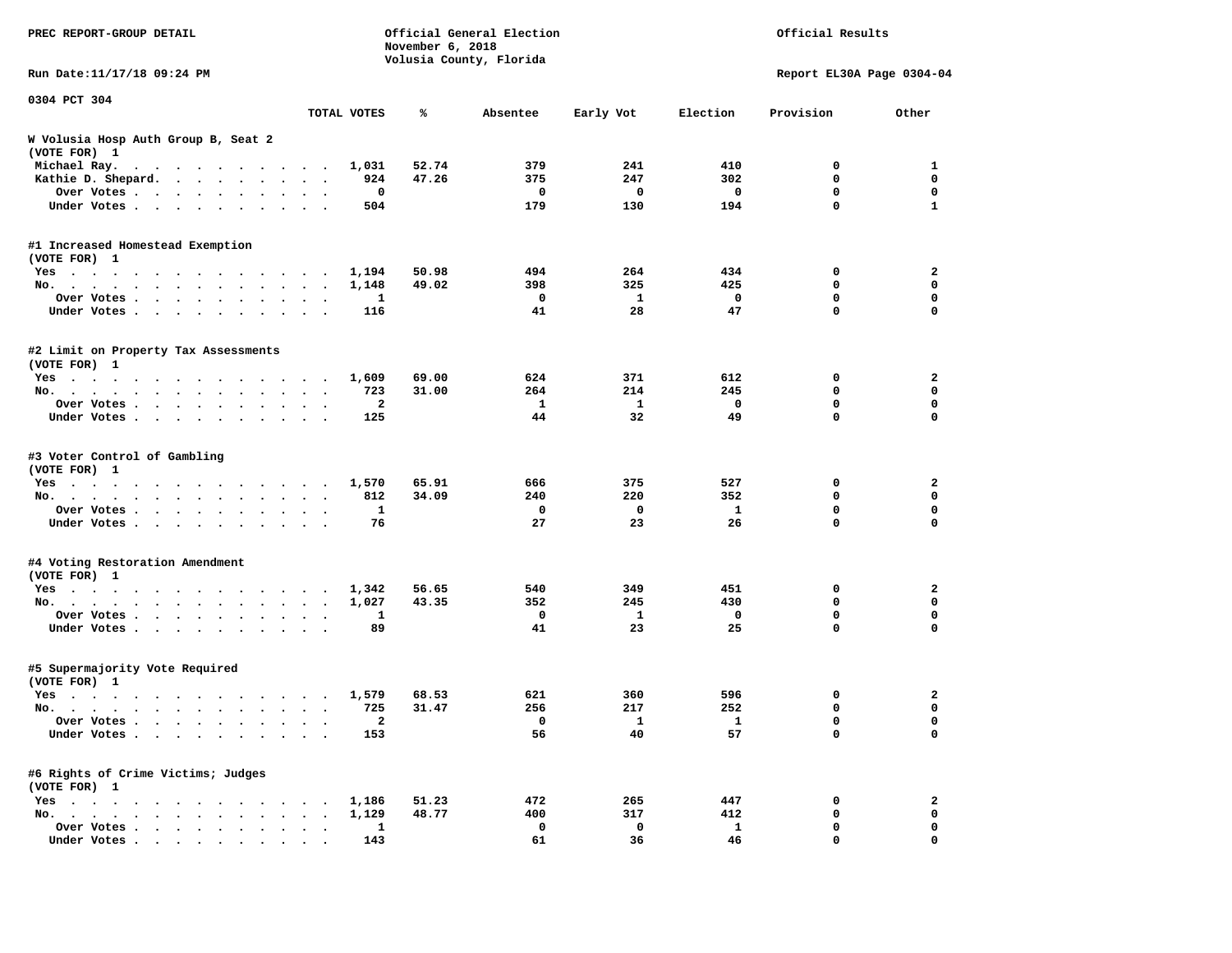| PREC REPORT-GROUP DETAIL                                     |                      |                         | November 6, 2018 | Official General Election<br>Volusia County, Florida | Official Results          |                               |                            |                             |
|--------------------------------------------------------------|----------------------|-------------------------|------------------|------------------------------------------------------|---------------------------|-------------------------------|----------------------------|-----------------------------|
| Run Date:11/17/18 09:24 PM                                   |                      |                         |                  |                                                      | Report EL30A Page 0304-05 |                               |                            |                             |
| 0304 PCT 304                                                 |                      | TOTAL VOTES             | ℁                | Absentee                                             | Early Vot                 | Election                      | Provision                  | Other                       |
| #7 Survivor Benefits                                         |                      |                         |                  |                                                      |                           |                               |                            |                             |
| (VOTE FOR) 1                                                 |                      |                         |                  |                                                      |                           |                               |                            |                             |
| Yes                                                          |                      | 1,253                   | 54.50            | 498                                                  | 274                       | 479                           | $^{\circ}$                 | 2                           |
| No.                                                          |                      | 1,046                   | 45.50            | 371                                                  | 300                       | 375                           | 0                          | $\mathbf 0$                 |
| Over Votes                                                   |                      | <b>1</b>                |                  | $\overline{\phantom{0}}$                             | $\overline{\mathbf{0}}$   | $\mathbf{1}$                  | 0                          | $\mathbf 0$                 |
| Under Votes                                                  |                      | 159                     |                  | 64                                                   | 44                        | 51                            | $\mathbf 0$                | $\mathbf 0$                 |
| #9 Prohibits Oil, Gas Drilling, Vaping<br>(VOTE FOR) 1       |                      |                         |                  |                                                      |                           |                               |                            |                             |
| Yes 1,376                                                    |                      |                         | 59.57            | 555                                                  | 331                       | 489                           | 0                          | $\mathbf{1}$                |
| No.                                                          |                      | 934                     | 40.43            | 320                                                  | 246                       | 368                           | $\mathbf 0$                | $\mathbf 0$                 |
| Over Votes                                                   |                      | $\overline{\mathbf{3}}$ |                  | $\overline{\phantom{0}}$                             | $\overline{\mathbf{2}}$   | $\mathbf{1}$                  | $\mathbf 0$                | 0                           |
| Under Votes                                                  | $\sim$               | 146                     |                  | 58                                                   | 39                        | 48                            | $\mathbf 0$                | $\mathbf{1}$                |
| #10 State and Local Structure and Op<br>(VOTE FOR) 1         |                      |                         |                  |                                                      |                           |                               |                            |                             |
| Yes 1,207                                                    |                      |                         | 53.41            | 505                                                  | 265                       | 435                           | 0                          | $\overline{a}$              |
| No.                                                          |                      | 1,053                   | 46.59            | 363                                                  | 306                       | 384                           | $\mathbf 0$                | $\mathbf 0$                 |
| Over Votes                                                   |                      | 0                       |                  | $\mathbf{o}$                                         | $\overline{\mathbf{0}}$   | $\overline{\mathbf{0}}$       | $\mathbf 0$                | $\mathbf 0$                 |
| Under Votes                                                  |                      | 199                     |                  | 65                                                   | 47                        | 87                            | $\Omega$                   | $\Omega$                    |
| #11 Removal of Obs Prov; Crim Statute<br>(VOTE FOR) 1<br>Yes |                      | 1,133                   | 51.24            | 464                                                  | 284                       | 384                           | 0                          | 1                           |
| No.                                                          |                      | 1,078                   | 48.76            | 378                                                  | 279                       | 421                           | 0                          | $\mathbf 0$                 |
| Over Votes                                                   |                      | 0                       |                  | $\mathbf{o}$                                         | $\overline{\mathbf{0}}$   | $\mathbf 0$                   | $\mathbf 0$                | $\mathbf 0$                 |
| Under Votes                                                  |                      | 248                     |                  | 91                                                   | 55                        | 101                           | $\mathbf 0$                | $\mathbf{1}$                |
| #12 Lobbying and Abuse of Office<br>(VOTE FOR) 1             |                      |                         |                  |                                                      |                           |                               |                            |                             |
| Yes                                                          |                      | 1,817                   | 79.62            | 735                                                  | 428                       | 653                           | 0                          | 1                           |
| No.                                                          |                      | 465                     | 20.38            | 136                                                  | 149                       | 180                           | $\Omega$                   | $\mathbf 0$                 |
| Over Votes                                                   |                      | $\overline{\mathbf{2}}$ |                  | $\mathbf{1}$                                         | $\overline{\mathbf{0}}$   | $\mathbf{1}$                  | 0                          | $\mathbf 0$                 |
| Under Votes                                                  |                      | 175                     |                  | 61                                                   | 41                        | 72                            | $\Omega$                   | $\mathbf{1}$                |
| #13 Ends Dog Racing<br>(VOTE FOR) 1                          |                      |                         |                  |                                                      |                           |                               |                            |                             |
| Yes. 1,502                                                   |                      |                         | 65.05            | 590                                                  | 374                       | 537                           | 0                          | 1                           |
| No.                                                          |                      | 807                     | 34.95            | 279                                                  | 209                       | 319                           | $\mathbf 0$                | $\mathbf 0$                 |
| Over Votes<br>Under Votes                                    |                      | $\mathbf{1}$<br>149     |                  | $\overline{\mathbf{0}}$<br>64                        | $\overline{0}$<br>35      | $\overline{\mathbf{1}}$<br>49 | $\mathbf 0$<br>$\mathbf 0$ | $\mathbf 0$<br>$\mathbf{1}$ |
| DeBary Ref for Community Center Bonds                        |                      |                         |                  |                                                      |                           |                               |                            |                             |
| (VOTE FOR) 1<br>Yes, For Bonds.                              |                      | 714                     | 31.21            | 274                                                  | 191                       | 248                           | 0                          | 1                           |
| No, Against Bonds.                                           |                      | 1,574                   | 68.79            | 590                                                  | 377                       | 607                           | $\mathbf 0$                | $\mathbf 0$                 |
| Over Votes                                                   | $\ddot{\phantom{a}}$ | $\mathbf{1}$            |                  | $\mathbf{1}$                                         | $\mathbf 0$               | $\mathbf 0$                   | $\mathbf 0$                | 0                           |
| Under Votes.                                                 |                      | 170                     |                  | 68                                                   | 50                        | 51                            | $\mathbf{0}$               | $\mathbf{1}$                |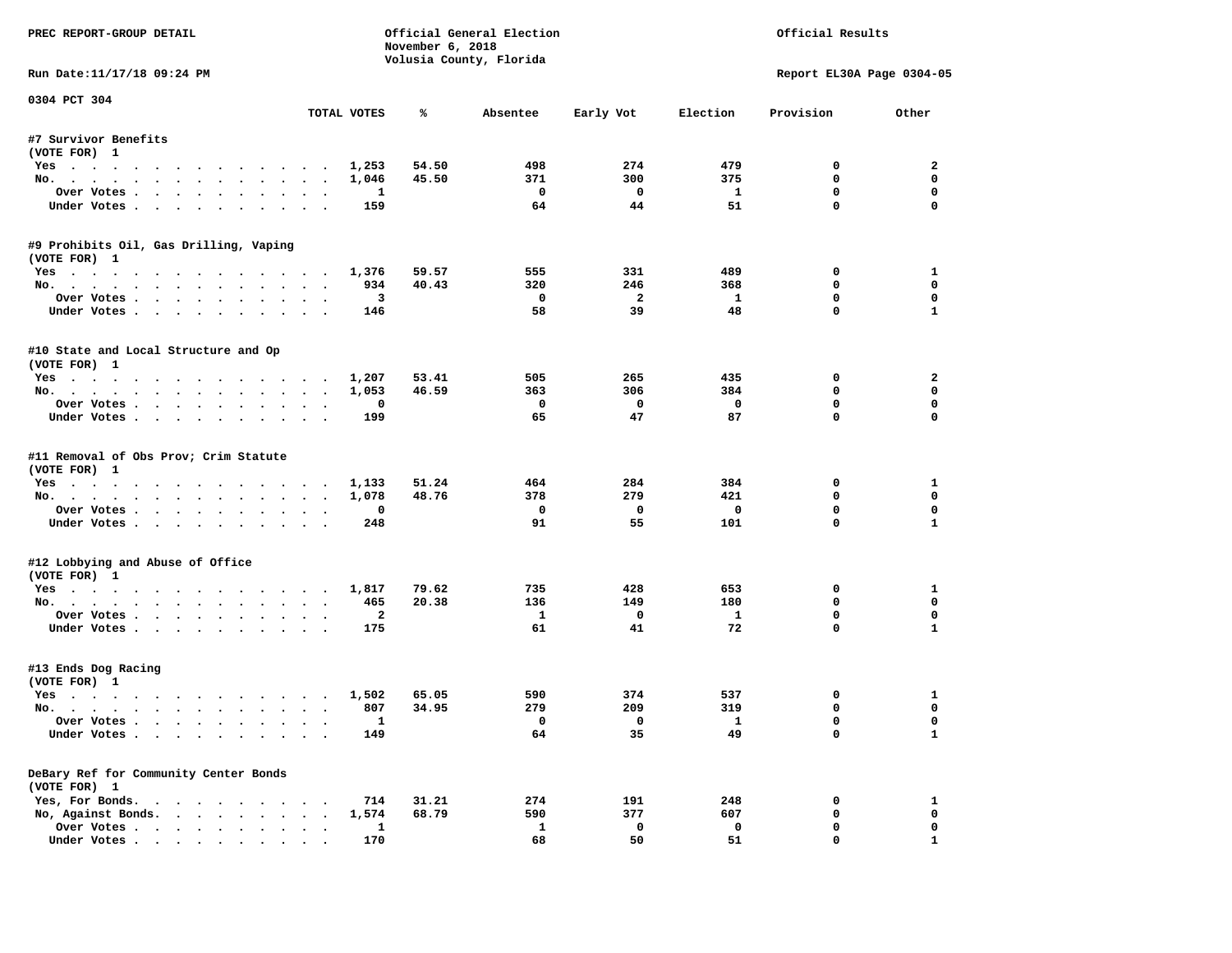**PREC REPORT-GROUP DETAIL COMPUTER CONSUMING A CONSUMING CONSUMING A CONSUMING A CONSUMING A CONSUMING A CONSUMING A CONSUMING A CONSUMING A CONSUMING A CONSUMING A CONSUMING A CONSUMING A CONSUMING A CONSUMING A CONSUMING** *November 6, 2018 November 6, 2018*  **Volusia County, Florida** 

## Official Results

**Run Date:11/17/18 09:24 PM Report EL30A Page 0305-01** 

| 0305 PCT 305                                                                                                                                                  |                                                                          |                         |       |                         |                         |                         |                |             |
|---------------------------------------------------------------------------------------------------------------------------------------------------------------|--------------------------------------------------------------------------|-------------------------|-------|-------------------------|-------------------------|-------------------------|----------------|-------------|
|                                                                                                                                                               |                                                                          | TOTAL VOTES             | ℁     | Absentee                | Early Vot               | Election                | Provision      | Other       |
| REGISTERED VOTERS - TOTAL .<br>$\cdots$                                                                                                                       | $\sim$ $\sim$<br>$\ddot{\phantom{a}}$                                    | 4,431                   |       |                         |                         |                         |                |             |
| BALLOTS CAST - TOTAL.<br>$\ddot{\phantom{a}}$<br>$\ddot{\phantom{a}}$<br>$\ddot{\phantom{a}}$                                                                 | $\ddot{\phantom{a}}$                                                     | 2,917                   |       | 949                     | 635                     | 1,331                   | $\overline{a}$ | $\mathbf 0$ |
| BALLOTS CAST - BLANK.<br>$\sim$ 100 $\mu$<br>$\sim$<br>$\sim$<br>$\cdot$                                                                                      | $\ddot{\phantom{a}}$<br>$\ddot{\phantom{a}}$<br>$\overline{\phantom{a}}$ | 1                       | .03   | $\mathbf 0$             | $\mathbf 0$             | $\mathbf{1}$            | $\mathbf 0$    | $\mathbf 0$ |
| VOTER TURNOUT - TOTAL                                                                                                                                         |                                                                          |                         | 65.83 |                         |                         |                         |                |             |
| VOTER TURNOUT - BLANK<br>$\sim$<br>$\cdot$                                                                                                                    |                                                                          |                         | .02   |                         |                         |                         |                |             |
|                                                                                                                                                               |                                                                          |                         |       |                         |                         |                         |                |             |
| United States Senator                                                                                                                                         |                                                                          |                         |       |                         |                         |                         |                |             |
| (VOTE FOR) 1                                                                                                                                                  |                                                                          |                         |       |                         |                         |                         |                |             |
| Rick Scott (REP).<br>$\sim$                                                                                                                                   |                                                                          | 1,803                   | 62.43 | 581                     | 380                     | 840                     | $\mathbf{z}$   | $\mathbf 0$ |
| Bill Nelson (DEM).<br>$\cdot$ $\cdot$ $\cdot$ $\cdot$ $\cdot$ $\cdot$ $\cdot$ $\cdot$                                                                         |                                                                          | 1,073                   | 37.15 | 355                     | 246                     | 472                     | 0              | $\mathbf 0$ |
| WRITE-IN.<br>$\cdots$<br>$\mathcal{A}^{\mathcal{A}}$ , and $\mathcal{A}^{\mathcal{A}}$ , and $\mathcal{A}^{\mathcal{A}}$<br>$\bullet$<br>$\ddot{\phantom{a}}$ | $\bullet$<br>$\bullet$                                                   | 12                      | .42   | 3                       | 5                       | 4                       | 0              | $\mathbf 0$ |
| Over Votes .<br>$\sim$<br>$\sim$ $\sim$ $\sim$ $\sim$<br>$\bullet$                                                                                            |                                                                          | $\mathbf 0$             |       | 0                       | 0                       | $\mathbf 0$             | 0              | 0           |
| Under Votes<br>$\sim$                                                                                                                                         | $\sim$<br>$\cdot$                                                        | 29                      |       | 10                      | 4                       | 15                      | 0              | $\mathbf 0$ |
|                                                                                                                                                               |                                                                          |                         |       |                         |                         |                         |                |             |
| Representative in Congress District 6                                                                                                                         |                                                                          |                         |       |                         |                         |                         |                |             |
| (VOTE FOR) 1                                                                                                                                                  |                                                                          |                         |       |                         |                         |                         |                |             |
| Michael Waltz (REP)                                                                                                                                           |                                                                          | 1,777                   | 62.29 | 556                     | 380                     | 839                     | $\mathbf{z}$   | $\mathbf 0$ |
| Nancy Soderberg (DEM)                                                                                                                                         | $\overline{\phantom{a}}$                                                 | 1,076                   | 37.71 | 371                     | 249                     | 456                     | 0              | $\mathbf 0$ |
| Over Votes<br>$\sim$<br>$\sim$                                                                                                                                | $\ddot{\phantom{a}}$<br>$\sim$                                           | 0                       |       | $\Omega$                | 0                       | 0                       | 0              | $\mathbf 0$ |
| Under Votes<br>$\cdot$                                                                                                                                        | $\ddot{\phantom{a}}$                                                     | 64                      |       | 22                      | 6                       | 36                      | 0              | $\mathbf 0$ |
| Governor and Lieutenant Governor<br>(VOTE FOR) 1                                                                                                              |                                                                          |                         |       |                         |                         |                         |                |             |
| Ron DeSantis (REP)<br>.                                                                                                                                       |                                                                          | 1,813                   | 62.73 | 563                     | 385                     | 863                     | 2              | 0           |
| Andrew Gillum (DEM)                                                                                                                                           | $\sim$<br>$\ddot{\phantom{1}}$                                           | 1,030                   | 35.64 | 354                     | 242                     | 434                     | 0              | $\mathbf 0$ |
| Darcy G. Richardson (REF).<br>$\cdot$                                                                                                                         | $\ddot{\phantom{a}}$                                                     | 22                      | .76   | 10                      | 5                       | 7                       | 0              | $\mathbf 0$ |
| Ryan Christopher Foley.<br>$\sim$<br>$\bullet$                                                                                                                | $\bullet$                                                                | 5                       | .17   | 3                       | 0                       | $\overline{a}$          | $\Omega$       | $\mathbf 0$ |
| Kyle "KC" Gibson<br>$\bullet$<br>$\bullet$                                                                                                                    | $\bullet$<br>$\ddot{\phantom{a}}$<br>$\overline{\phantom{a}}$            | 12                      | .42   | $\overline{\mathbf{2}}$ | $\mathbf{1}$            | 9                       | 0              | $\mathbf 0$ |
| Bruce Stanley<br>$\ddot{\phantom{a}}$                                                                                                                         | $\ddot{\phantom{a}}$<br>$\sim$                                           | 4                       | .14   | 3                       | $\mathbf 0$             | $\mathbf{1}$            | 0              | $\mathbf 0$ |
| WRITE-IN.<br>$\cdots$<br>$\bullet$                                                                                                                            |                                                                          | 4                       | .14   | $\Omega$                | $\mathbf 0$             | $\overline{\mathbf{4}}$ | $\Omega$       | $\mathbf 0$ |
| Over Votes<br>$\ddot{\phantom{a}}$                                                                                                                            | $\bullet$<br>$\ddot{\phantom{a}}$                                        | $\overline{\mathbf{2}}$ |       | $\overline{a}$          | 0                       | $\mathbf 0$             | 0              | $\mathbf 0$ |
| Under Votes<br>$\ddot{\phantom{a}}$                                                                                                                           | $\ddot{\phantom{a}}$                                                     | 25                      |       | 12                      | 2                       | 11                      | 0              | 0           |
| Attorney General<br>(VOTE FOR) 1                                                                                                                              |                                                                          |                         |       |                         |                         |                         |                |             |
| Ashley Moody (REP)                                                                                                                                            |                                                                          | 1,902                   | 66.95 | 604                     | 403                     | 894                     | 1              | $\mathbf 0$ |
| Sean Shaw (DEM)<br>$\mathbf{r}$ , $\mathbf{r}$ , $\mathbf{r}$ , $\mathbf{r}$ , $\mathbf{r}$                                                                   | $\ddot{\phantom{a}}$<br>$\Delta$                                         | 888                     | 31.26 | 294                     | 221                     | 373                     | 0              | $\mathbf 0$ |
| Jeffrey Marc Siskind.<br>$\cdots$                                                                                                                             | $\ddot{\phantom{a}}$<br>$\bullet$                                        | 51                      | 1.80  | 20                      | $7\phantom{.0}$         | 24                      | 0              | $\mathbf 0$ |
| Over Votes<br>$\ddot{\phantom{a}}$                                                                                                                            | $\bullet$                                                                | 3                       |       | $\mathbf 0$             | $\mathbf{1}$            | $\overline{\mathbf{2}}$ | 0              | $\mathbf 0$ |
| Under Votes<br>$\bullet$                                                                                                                                      |                                                                          | 73                      |       | 31                      | 3                       | 38                      | $\mathbf{1}$   | $\mathbf 0$ |
| Chief Financial Officer<br>(VOTE FOR) 1                                                                                                                       |                                                                          |                         |       |                         |                         |                         |                |             |
| Jimmy Patronis (REP).<br>$\sim$ $\sim$ $\sim$ $\sim$ $\sim$                                                                                                   | $\overline{\phantom{a}}$                                                 | 1,815                   | 65.15 | 562                     | 390                     | 862                     | $\mathbf{1}$   | 0           |
| Jeremy Ring (DEM).                                                                                                                                            | $\ddot{\phantom{0}}$<br>$\bullet$                                        | 968                     | 34.75 | 329                     | 234                     | 405                     | $\mathbf 0$    | $\mathbf 0$ |
| WRITE-IN.<br>$\cdots$<br>$\bullet$<br>$\bullet$<br>$\sim$                                                                                                     |                                                                          | 3                       | .11   | $\mathbf 0$             | $\overline{\mathbf{2}}$ | $\mathbf{1}$            | 0              | $\mathbf 0$ |
| Over Votes<br>$\bullet$<br>$\bullet$                                                                                                                          | $\bullet$                                                                | 0                       |       | $\mathbf 0$             | $\mathbf 0$             | $\mathbf 0$             | $\Omega$       | $\mathbf 0$ |
| Under Votes.<br>$\bullet$<br>$\bullet$<br>$\bullet$<br>$\bullet$                                                                                              |                                                                          | 131                     |       | 58                      | 9                       | 63                      | $\mathbf{1}$   | $\mathbf 0$ |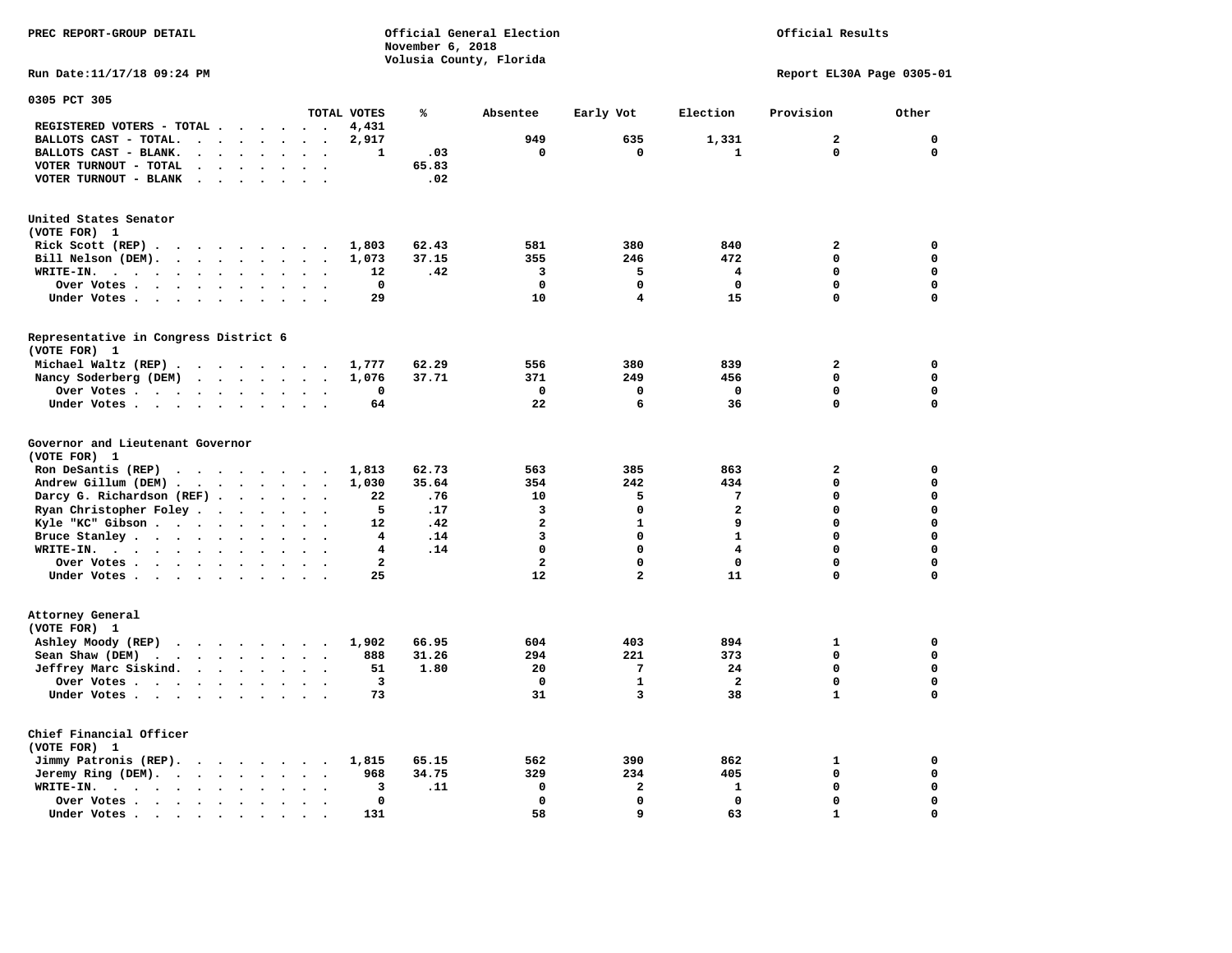| PREC REPORT-GROUP DETAIL                                                                         |                                                  | November 6, 2018 | Official General Election<br>Official Results<br>Volusia County, Florida |                   |                     |                             |                            |
|--------------------------------------------------------------------------------------------------|--------------------------------------------------|------------------|--------------------------------------------------------------------------|-------------------|---------------------|-----------------------------|----------------------------|
| Run Date:11/17/18 09:24 PM                                                                       |                                                  |                  |                                                                          |                   |                     |                             | Report EL30A Page 0305-02  |
| 0305 PCT 305                                                                                     | TOTAL VOTES                                      | ℁                | Absentee                                                                 | Early Vot         | Election            | Provision                   | Other                      |
| Commissioner of Agriculture                                                                      |                                                  |                  |                                                                          |                   |                     |                             |                            |
| (VOTE FOR) 1                                                                                     |                                                  |                  |                                                                          |                   |                     |                             |                            |
| Matt Caldwell (REP)                                                                              | 1,780                                            | 63.55            | 557                                                                      | 385               | 837                 | 1                           | 0                          |
| Nicole "Nikki" Fried (DEM).                                                                      | 1,021                                            | 36.45            | 344                                                                      | 244               | 433                 | $\mathbf 0$                 | $\mathbf 0$                |
| Over Votes                                                                                       |                                                  | 0                | $\mathbf 0$                                                              | 0                 | $\mathbf 0$         | 0                           | 0                          |
| Under Votes                                                                                      |                                                  | 116              | 48                                                                       | 6                 | 61                  | $\mathbf{1}$                | $\Omega$                   |
| State Representative District 27<br>(VOTE FOR) 1                                                 |                                                  |                  |                                                                          |                   |                     |                             |                            |
| David Santiago (REP).                                                                            | 1,778                                            | 63.45            | 554                                                                      | 383               | 839                 | $\mathbf{2}$                | $\mathbf 0$                |
| Carol Lawrence (DEM).                                                                            | 1,024                                            | 36.55            | 351                                                                      | 242               | 431                 | 0                           | 0                          |
| Over Votes                                                                                       | $\ddot{\phantom{a}}$<br>$\overline{\phantom{a}}$ | 1                | 1                                                                        | 0                 | $\mathbf 0$         | $\mathbf 0$                 | 0                          |
| Under Votes<br>$\sim$ $\sim$<br>$\cdot$<br>$\ddot{\phantom{a}}$<br>$\cdot$                       |                                                  | 114              | 43                                                                       | 10                | 61                  | $\mathbf 0$                 | $\mathbf 0$                |
| Justice of the Supreme Court Lawson<br>(VOTE FOR) 1                                              |                                                  |                  |                                                                          |                   |                     |                             |                            |
| Yes                                                                                              | 1,789                                            | 73.26            | 598                                                                      | 399               | 791                 | $\mathbf{1}$                | $\mathbf 0$                |
| No.                                                                                              |                                                  | 653<br>26.74     | 197                                                                      | 159               | 297                 | 0                           | $\mathbf 0$                |
| Over Votes<br>$\sim$<br>$\bullet$                                                                | $\cdot$<br>$\overline{\phantom{a}}$              | -1               | $\mathbf{o}$                                                             | 1                 | $\mathbf{o}$        | $\mathbf 0$                 | $\mathbf 0$                |
| Under Votes                                                                                      |                                                  | 474              | 154                                                                      | 76                | 243                 | $\mathbf{1}$                | $\Omega$                   |
| 5th District Court of Appeal Eisnaugle<br>(VOTE FOR) 1                                           |                                                  |                  |                                                                          |                   |                     |                             |                            |
| Yes                                                                                              | 1,607                                            | 66.51            | 546                                                                      | 341               | 719                 | 1                           | 0                          |
| No.<br>$\sim$ $\sim$<br>$\bullet$<br>$\bullet$                                                   |                                                  | 809<br>33.49     | 238                                                                      | 215               | 356                 | 0                           | 0                          |
| Over Votes<br>$\sim 100$                                                                         | $\cdot$                                          | 0                | 0                                                                        | 0                 | $\mathbf 0$         | $\mathbf 0$                 | $\mathbf 0$                |
| Under Votes<br>$\bullet$<br>$\ddot{\phantom{a}}$                                                 |                                                  | 501              | 165                                                                      | 79                | 256                 | $\mathbf{1}$                | $\Omega$                   |
| Circuit Judge 7th Judicial, Grp 15<br>(VOTE FOR) 1                                               |                                                  |                  |                                                                          |                   |                     |                             |                            |
| Linda L. Gaustad                                                                                 | 1,386                                            | 57.87            | 457                                                                      | 308               | 621                 | 0                           | $\mathbf 0$                |
| Ryan Will $\cdots$ , $\cdots$ , $\cdots$ , $\cdots$                                              | 1,009                                            | 42.13            | 323                                                                      | 243               | 442                 | 1                           | 0                          |
| Over Votes<br>$\blacksquare$ .<br>$\bullet$                                                      |                                                  | 2                | 0                                                                        | $\mathbf 0$       | $\overline{a}$      | 0                           | 0                          |
| Under Votes<br>$\ddot{\phantom{1}}$                                                              | $\cdot$ $\cdot$ $\cdot$                          | 520              | 169                                                                      | 84                | 266                 | $\mathbf{1}$                | $\mathbf 0$                |
| School Board Member District 1<br>(VOTE FOR) 1                                                   |                                                  |                  |                                                                          |                   |                     |                             |                            |
| Al Bouie.                                                                                        |                                                  | 39.36<br>941     | 317                                                                      | 248               | 375                 | 1                           | 0                          |
| Jamie Michele Haynes.                                                                            | 1,450<br>$\ddot{\phantom{1}}$                    | 60.64            | 459                                                                      | 301               | 690                 | $\mathbf 0$                 | $\mathbf 0$                |
| Over Votes                                                                                       |                                                  | $\overline{a}$   | $\mathbf 0$                                                              | $\overline{0}$    | $\overline{2}$      | $\mathbf 0$<br>$\mathbf{1}$ | $\Omega$                   |
| Under Votes<br>$\ddot{\phantom{0}}$<br>$\sim$                                                    |                                                  | 524              | 173                                                                      | 86                | 264                 |                             | 0                          |
| DeBary City Council Seat 3<br>(VOTE FOR) 1                                                       |                                                  |                  |                                                                          |                   |                     |                             |                            |
| Howard Gates<br>$\mathcal{A}$ . The second contribution of the second contribution $\mathcal{A}$ | 1,212                                            | 47.55            | 380                                                                      | 250               | 582                 | 0                           | 0                          |
| Patricia Stevenson                                                                               | 1,337                                            | 52.45            | 455                                                                      | 316               | 565                 | 1                           | 0                          |
| Over Votes<br>$\ddot{\phantom{a}}$<br>$\bullet$<br>Under Votes                                   | $\ddot{\phantom{a}}$<br>$\bullet$                | 2<br>366         | $\mathbf{1}$<br>113                                                      | $\mathbf 0$<br>69 | $\mathbf{1}$<br>183 | $\mathbf 0$<br>$\mathbf{1}$ | $\mathbf 0$<br>$\mathbf 0$ |
|                                                                                                  |                                                  |                  |                                                                          |                   |                     |                             |                            |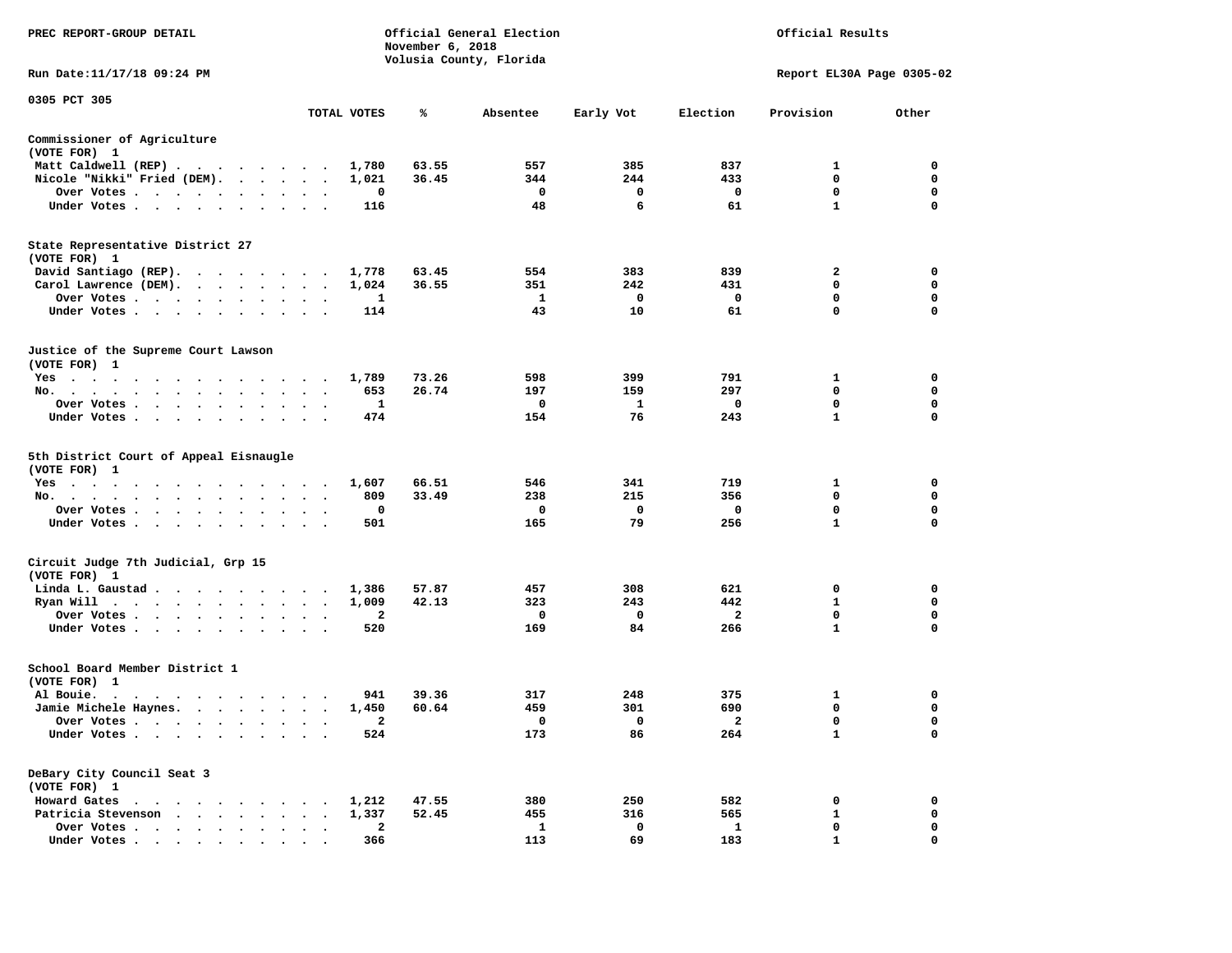| PREC REPORT-GROUP DETAIL                                                                                                                  | Official General Election<br>November 6, 2018<br>Volusia County, Florida |             |       |          |           |          | Official Results            |                            |  |
|-------------------------------------------------------------------------------------------------------------------------------------------|--------------------------------------------------------------------------|-------------|-------|----------|-----------|----------|-----------------------------|----------------------------|--|
| Run Date: 11/17/18 09:24 PM                                                                                                               |                                                                          |             |       |          |           |          | Report EL30A Page 0305-03   |                            |  |
| 0305 PCT 305                                                                                                                              |                                                                          | TOTAL VOTES | ℁     | Absentee | Early Vot | Election | Provision                   | Other                      |  |
| DeBary City Council Seat 4<br>(VOTE FOR) 1                                                                                                |                                                                          |             |       |          |           |          |                             |                            |  |
| Phyllis Butlien<br>$\ddot{\phantom{0}}$<br>$\cdots$                                                                                       |                                                                          | 1,358       | 53.34 | 448      | 302       | 608      | 0                           | 0                          |  |
| Eugene G. Kowalski<br>$\cdot$ $\cdot$ $\cdot$ $\cdot$ $\cdot$                                                                             | $\bullet$                                                                | 1,188       | 46.66 | 376      | 269       | 542      | 1                           | 0                          |  |
| Over Votes .<br>$\ddot{\phantom{a}}$<br>$\bullet$                                                                                         | $\cdot$<br>$\bullet$<br>$\bullet$                                        | 1           |       | 0        | 0         | 1        | $\mathbf 0$                 | $\mathbf 0$                |  |
| Under Votes.<br>$\ddot{\phantom{1}}$<br>$\ddot{\phantom{0}}$<br>$\ddot{\phantom{1}}$<br>$\bullet$                                         |                                                                          | 370         |       | 125      | 64        | 180      | 1                           | 0                          |  |
| Soil and Water Cons Dist Seat 1                                                                                                           |                                                                          |             |       |          |           |          |                             |                            |  |
| (VOTE FOR) 1                                                                                                                              |                                                                          |             |       |          |           |          |                             |                            |  |
| William Bliss<br>$\sim$<br>$\sim$<br>$\cdot$<br>$\ddot{\phantom{a}}$<br>$\cdot$ $\cdot$ $\cdot$ $\cdot$                                   | $\bullet$                                                                | 1,339       | 58.24 | 449      | 319       | 570      | 1<br>0                      | 0<br>0                     |  |
| Derrick Orberg.<br>$\cdots$<br>$\ddot{\phantom{0}}$<br>$\ddot{\phantom{0}}$                                                               | $\bullet$<br>$\bullet$<br>$\cdot$                                        | 960<br>2    | 41.76 | 298<br>0 | 214<br>0  | 448<br>2 | 0                           | 0                          |  |
| Over Votes .<br>$\ddot{\phantom{0}}$<br>$\bullet$<br>$\bullet$<br>Under Votes.<br>$\ddot{\phantom{0}}$<br>$\bullet$                       |                                                                          | 616         |       | 202      | 102       | 311      | $\mathbf{1}$                | $\mathbf 0$                |  |
|                                                                                                                                           |                                                                          |             |       |          |           |          |                             |                            |  |
| Soil and Water Cons Dist Seat 3<br>(VOTE FOR) 1                                                                                           |                                                                          |             |       |          |           |          |                             |                            |  |
| Beth James.<br>. An interaction of the state of the state of the state $\alpha$                                                           |                                                                          | 1,106       | 48.49 | 351      | 256       | 498      | 1                           | 0                          |  |
| Wesley Wayne Wilson Jr<br>$\ddot{\phantom{a}}$                                                                                            | $\bullet$<br>$\Delta$<br>$\cdot$                                         | 485         | 21.26 | 126      | 112       | 247      | 0                           | 0                          |  |
| Christine Wilt.<br>$\ddot{\phantom{0}}$<br>$\sim$<br>$\bullet$<br>$\bullet$                                                               |                                                                          | 690         | 30.25 | 257      | 161       | 272      | $\mathbf 0$                 | $\mathbf 0$                |  |
| Over Votes .<br>$\sim$ $\sim$<br>$\sim$<br>$\bullet$<br>$\bullet$                                                                         | $\bullet$<br>$\bullet$<br>$\bullet$                                      | 1           |       | 0        | 0         | 1        | $\mathbf 0$                 | 0                          |  |
| Under Votes.<br>$\sim$ $\sim$<br>$\cdot$<br>$\bullet$                                                                                     |                                                                          | 635         |       | 215      | 106       | 313      | $\mathbf{1}$                | 0                          |  |
| Soil and Water Cons Dist Seat 5<br>(VOTE FOR) 1<br>J. Mark Barfield.<br>$\ddot{\phantom{1}}$<br>$\cdot$ $\cdot$ $\cdot$                   | $\cdot$                                                                  | 590         | 25.95 | 207      | 114       | 268      | 1                           | 0                          |  |
| Andy Kelly.<br>$\sim$<br>$\cdot$ $\cdot$ $\cdot$ $\cdot$<br>$\ddot{\phantom{0}}$<br>$\bullet$                                             | $\bullet$<br>$\bullet$<br>$\cdot$                                        | 894         | 39.31 | 288      | 229       | 377      | $\mathbf 0$                 | $\mathbf 0$                |  |
| David Schaefer.<br>$\ddot{\phantom{a}}$<br>$\ddot{\phantom{1}}$<br>$\bullet$<br>$\bullet$                                                 |                                                                          | 790         | 34.74 | 239      | 183       | 368      | 0                           | 0                          |  |
| Over Votes .<br>$\ddot{\phantom{0}}$<br>$\bullet$<br>$\bullet$<br>$\bullet$<br>$\bullet$                                                  | $\bullet$<br>$\bullet$                                                   | 1           |       | 0        | 1         | 0        | $\mathbf 0$<br>$\mathbf{1}$ | $\mathbf 0$<br>$\mathbf 0$ |  |
| Under Votes.<br>$\cdot$ $\cdot$ $\cdot$ $\cdot$<br>$\ddot{\phantom{a}}$<br>$\ddot{\phantom{0}}$<br>$\ddot{\phantom{0}}$                   | $\bullet$<br>$\ddot{\phantom{1}}$                                        | 642         |       | 215      | 108       | 318      |                             |                            |  |
| W Volusia Hosp Auth Group A, Seat 1<br>(VOTE FOR) 1                                                                                       |                                                                          |             |       |          |           |          |                             |                            |  |
| John M. Hill<br>$\bullet$<br>$\bullet$<br>$\ddot{\phantom{1}}$<br>$\sim$<br>$\bullet$<br>$\sim$<br>$\sim$ $\sim$                          | $\cdot$<br>$\overline{\phantom{a}}$<br>$\cdot$                           | 1,538       | 65.25 | 501      | 323       | 713      | 1                           | 0                          |  |
| Voloria Manning<br>$\ddot{\phantom{a}}$<br>$\ddot{\phantom{a}}$<br>$\bullet$                                                              |                                                                          | 819         | 34.75 | 279      | 214       | 326      | 0                           | 0                          |  |
| Over Votes .<br>$\bullet$<br>$\cdot$<br>$\cdot$<br>$\ddot{\phantom{a}}$                                                                   | $\bullet$                                                                | 2           |       | 1        | 0         | 1        | 0                           | 0                          |  |
| Under Votes.<br>$\cdot$ $\cdot$<br>$\bullet$<br>$\bullet$<br>$\bullet$                                                                    |                                                                          | 558         |       | 168      | 98        | 291      | $\mathbf{1}$                | 0                          |  |
| W Volusia Hosp Auth Group B, Seat 1<br>(VOTE FOR) 1                                                                                       |                                                                          |             |       |          |           |          |                             |                            |  |
| Webster Barnaby                                                                                                                           |                                                                          | 1,200       | 51.48 | 399      | 258       | 542      | 1                           | 0                          |  |
| Dolores Guzman.                                                                                                                           |                                                                          | 1,131       | 48.52 | 365      | 277       | 489      | 0                           | 0                          |  |
| Over Votes .                                                                                                                              |                                                                          | 1           |       | 0        | 0         | 1        | 0                           | 0                          |  |
| Under Votes.                                                                                                                              |                                                                          | 585         |       | 185      | 100       | 299      | $\mathbf{1}$                | $\mathbf 0$                |  |
| W Volusia Hosp Auth Group B, Seat 2<br>(VOTE FOR) 1                                                                                       |                                                                          |             |       |          |           |          |                             |                            |  |
| Michael Ray.<br>$\ddot{\phantom{1}}$<br>.                                                                                                 |                                                                          | 1,216       | 52.80 | 403      | 277       | 535      | 1                           | 0                          |  |
| Kathie D. Shepard.<br>$\ddot{\phantom{a}}$<br>$\ddot{\phantom{a}}$<br>$\ddot{\phantom{a}}$<br>$\cdot$                                     |                                                                          | 1,087       | 47.20 | 349      | 255       | 483      | 0                           | 0                          |  |
| Over Votes .<br>$\begin{array}{cccccccccccccc} \bullet & \bullet & \bullet & \bullet & \bullet & \bullet & \bullet & \bullet \end{array}$ |                                                                          | 1           |       | 1        | 0         | 0        | 0                           | 0                          |  |
| Under Votes                                                                                                                               |                                                                          | 613         |       | 196      | 103       | 313      |                             | O                          |  |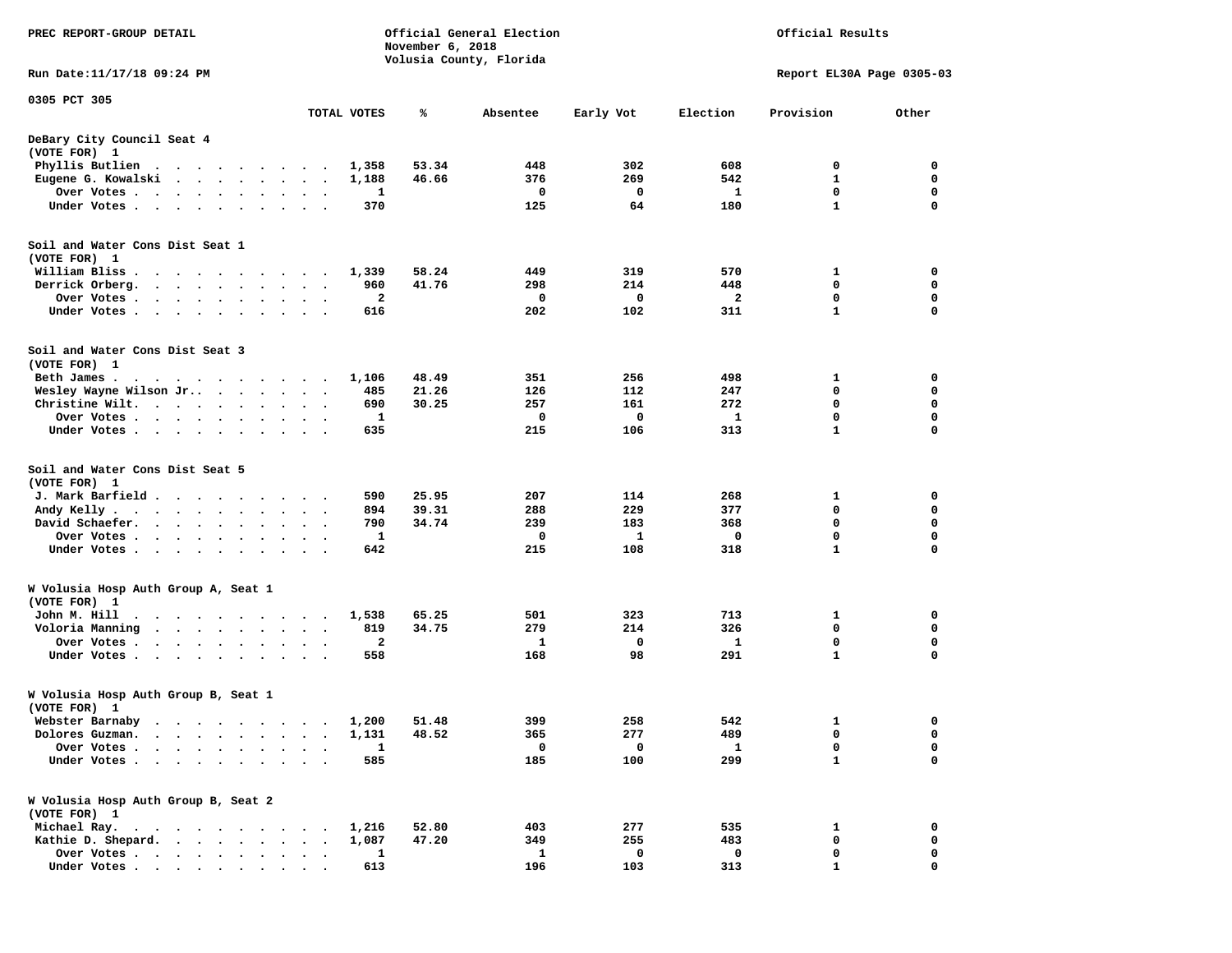| PREC REPORT-GROUP DETAIL                           |              | November 6, 2018 | Official General Election<br>Volusia County, Florida |                         | Official Results |                           |             |  |  |
|----------------------------------------------------|--------------|------------------|------------------------------------------------------|-------------------------|------------------|---------------------------|-------------|--|--|
| Run Date: 11/17/18 09:24 PM                        |              |                  |                                                      |                         |                  | Report EL30A Page 0305-04 |             |  |  |
| 0305 PCT 305                                       | TOTAL VOTES  | ℁                | Absentee                                             | Early Vot               | Election         | Provision                 | Other       |  |  |
| #1 Increased Homestead Exemption                   |              |                  |                                                      |                         |                  |                           |             |  |  |
| (VOTE FOR) 1                                       |              |                  |                                                      |                         |                  |                           |             |  |  |
| Yes                                                | 1,458        | 52.30            | 538                                                  | 272                     | 646              | 2                         | 0           |  |  |
| No.                                                | 1,330        | 47.70            | 371                                                  | 347                     | 612              | 0                         | 0           |  |  |
| Over Votes                                         | 1            |                  | 0                                                    | $\mathbf 0$             | $\mathbf{1}$     | 0                         | 0           |  |  |
| Under Votes.                                       | 128          |                  | 40                                                   | 16                      | 72               | $\mathbf 0$               | 0           |  |  |
| #2 Limit on Property Tax Assessments               |              |                  |                                                      |                         |                  |                           |             |  |  |
| (VOTE FOR) 1                                       |              |                  |                                                      |                         |                  |                           |             |  |  |
| Yes                                                | 1,946        | 70.25            | 647                                                  | 402                     | 896              | $\mathbf{1}$              | $\mathbf 0$ |  |  |
| No.                                                | 824          | 29.75            | 248                                                  | 213                     | 363              | 0                         | 0           |  |  |
| Over Votes                                         | $\mathbf{2}$ |                  | 0                                                    | $\overline{\mathbf{2}}$ | $\mathbf 0$      | 0                         | 0           |  |  |
| Under Votes                                        | 145          |                  | 54                                                   | 18                      | 72               | $\mathbf{1}$              | 0           |  |  |
| #3 Voter Control of Gambling                       |              |                  |                                                      |                         |                  |                           |             |  |  |
| (VOTE FOR) 1                                       |              |                  |                                                      |                         |                  |                           |             |  |  |
| Yes                                                | 1,860        | 65.40            | 662                                                  | 398                     | 800              | 0                         | 0           |  |  |
| No.                                                | 984          | 34.60            | 264                                                  | 229                     | 489              | $\overline{a}$            | 0           |  |  |
| Over Votes                                         | 0            |                  | 0                                                    | 0                       | 0                | 0                         | 0           |  |  |
| Under Votes                                        | 73           |                  | 23                                                   | 8                       | 42               | $\mathbf 0$               | $\mathbf 0$ |  |  |
| #4 Voting Restoration Amendment                    |              |                  |                                                      |                         |                  |                           |             |  |  |
| (VOTE FOR) 1                                       |              |                  |                                                      |                         |                  |                           |             |  |  |
| Yes                                                | 1,622        | 57.36            | 553                                                  | 347                     | 721              | 1                         | 0           |  |  |
| No.                                                | 1,206        | 42.64            | 366                                                  | 275                     | 564              | 1                         | 0           |  |  |
| Over Votes                                         | $\mathbf{2}$ |                  | 0                                                    | $\mathbf{1}$            | $\mathbf{1}$     | 0                         | 0           |  |  |
| Under Votes                                        | 87           |                  | 30                                                   | 12                      | 45               | 0                         | 0           |  |  |
| #5 Supermajority Vote Required                     |              |                  |                                                      |                         |                  |                           |             |  |  |
| (VOTE FOR) 1                                       | 1,953        | 70.84            | 682                                                  | 384                     | 886              | 1                         | 0           |  |  |
| Yes<br>No.                                         | 804          | 29.16            | 213                                                  | 228                     | 363              | 0                         | 0           |  |  |
| Over Votes                                         | 1            |                  | 1                                                    | 0                       | 0                | 0                         | 0           |  |  |
| Under Votes                                        | 159          |                  | 53                                                   | 23                      | 82               | $\mathbf{1}$              | $\mathbf 0$ |  |  |
|                                                    |              |                  |                                                      |                         |                  |                           |             |  |  |
| #6 Rights of Crime Victims; Judges<br>(VOTE FOR) 1 |              |                  |                                                      |                         |                  |                           |             |  |  |
| Yes                                                | 1,466        | 52.70            | 520                                                  | 271                     | 674              | 1                         | 0           |  |  |
| No.                                                | 1,316        | 47.30            | 382                                                  | 342                     | 591              | $\mathbf{1}$              | 0           |  |  |
| Over Votes                                         | 0            |                  | 0                                                    | 0                       | 0                | 0                         | 0           |  |  |
| Under Votes                                        | 135          |                  | 47                                                   | 22                      | 66               | 0                         | 0           |  |  |
| #7 Survivor Benefits                               |              |                  |                                                      |                         |                  |                           |             |  |  |
| (VOTE FOR) 1                                       |              |                  |                                                      |                         |                  |                           |             |  |  |
| Yes                                                | 1,575        | 56.68            | 553                                                  | 285                     | 736              | 1                         | 0           |  |  |
| No.                                                | 1,204        | 43.32            | 341                                                  | 330                     | 532              | 1                         | 0           |  |  |
| Over Votes                                         | $\mathbf{1}$ |                  | 0                                                    | $\mathbf 0$             | $\mathbf{1}$     | 0                         | 0           |  |  |
| Under Votes                                        | 137          |                  | 55                                                   | 20                      | 62               | 0                         | 0           |  |  |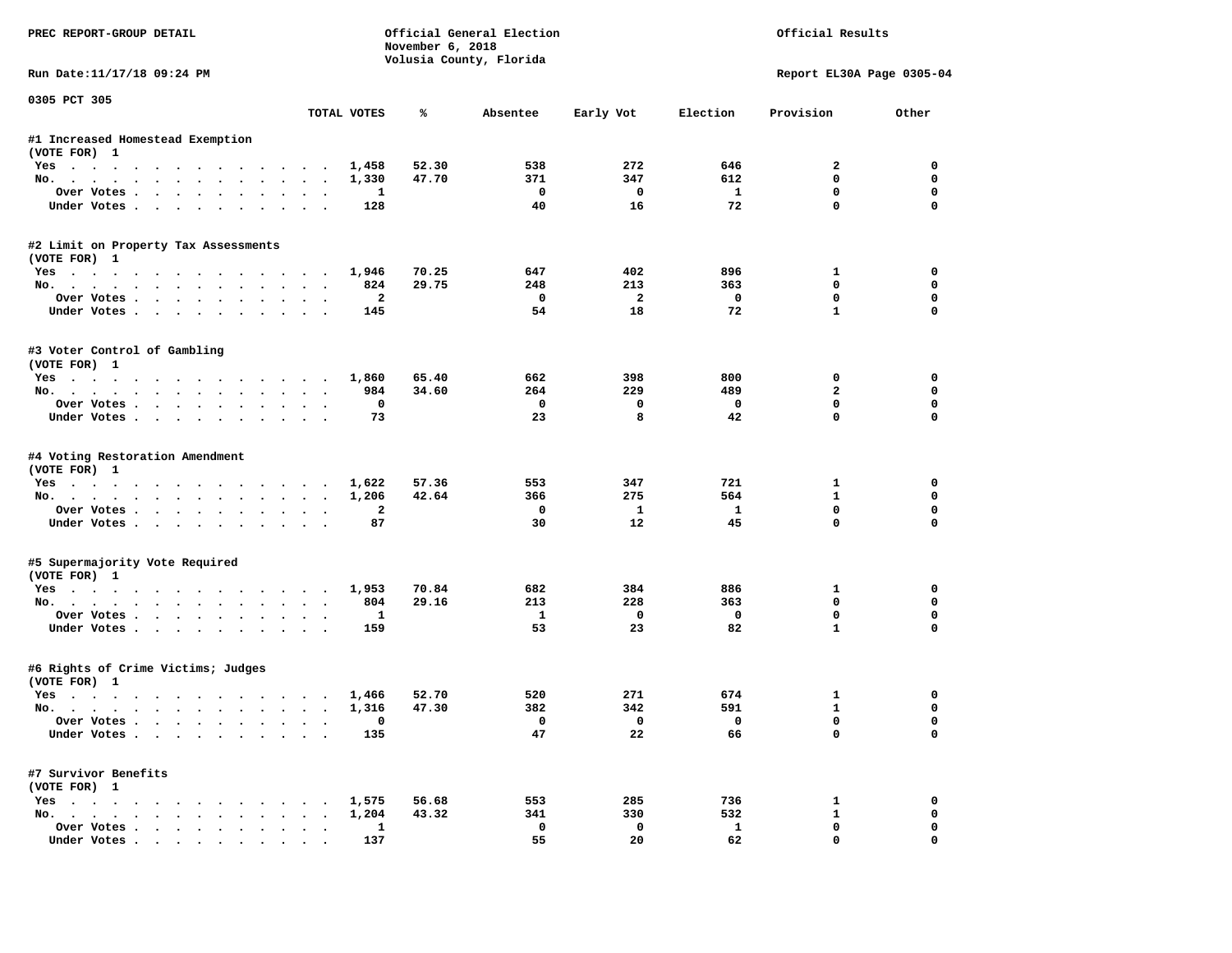| PREC REPORT-GROUP DETAIL               |                      | November 6, 2018 | Official General Election |                         |                | Official Results          |             |
|----------------------------------------|----------------------|------------------|---------------------------|-------------------------|----------------|---------------------------|-------------|
|                                        |                      |                  | Volusia County, Florida   |                         |                |                           |             |
| Run Date:11/17/18 09:24 PM             |                      |                  |                           |                         |                | Report EL30A Page 0305-05 |             |
| 0305 PCT 305                           | TOTAL VOTES          | ℁                | Absentee                  | Early Vot               | Election       | Provision                 | Other       |
| #9 Prohibits Oil, Gas Drilling, Vaping |                      |                  |                           |                         |                |                           |             |
| (VOTE FOR) 1                           |                      |                  |                           |                         |                |                           |             |
| Yes                                    |                      | 1,648<br>59.45   | 576                       | 339                     | 733            | 0                         | 0           |
| No.                                    |                      | 40.55<br>1,124   | 323                       | 268                     | 532            | $\mathbf{1}$              | $\mathbf 0$ |
| Over Votes                             |                      | $\overline{a}$   | $^{\circ}$                | $\mathbf{1}$            | $\mathbf{1}$   | $\Omega$                  | 0           |
| Under Votes                            |                      | 143              | 50                        | 27                      | 65             | $\mathbf{1}$              | $\mathbf 0$ |
| #10 State and Local Structure and Op   |                      |                  |                           |                         |                |                           |             |
| (VOTE FOR) 1                           |                      |                  |                           |                         |                |                           |             |
| Yes                                    |                      | 55.80<br>1,520   | 554                       | 300                     | 666            | 0                         | 0           |
| No.                                    |                      | 44.20<br>1,204   | 332                       | 310                     | 561            | $\mathbf{1}$              | $\mathbf 0$ |
| Over Votes                             |                      | 1                | $^{\circ}$                | $\mathbf 0$             | $\mathbf{1}$   | $\Omega$                  | 0           |
| Under Votes                            |                      | 192              | 63                        | 25                      | 103            | $\mathbf{1}$              | $\Omega$    |
| #11 Removal of Obs Prov; Crim Statute  |                      |                  |                           |                         |                |                           |             |
| (VOTE FOR) 1                           |                      |                  |                           |                         |                |                           |             |
| Yes                                    |                      | 51.82<br>1,380   | 500                       | 275                     | 605            | 0                         | 0           |
| No.                                    |                      | 48.18<br>1,283   | 363                       | 324                     | 595            | $\mathbf{1}$              | $\mathbf 0$ |
| Over Votes                             |                      | $\mathbf{1}$     | $\mathbf{o}$              | $\mathbf{0}$            | $\mathbf{1}$   | $\mathbf{0}$              | $\mathbf 0$ |
| Under Votes                            |                      | 253              | 86                        | 36                      | 130            | $\mathbf{1}$              | $\Omega$    |
| #12 Lobbying and Abuse of Office       |                      |                  |                           |                         |                |                           |             |
| (VOTE FOR) 1                           |                      |                  |                           |                         |                |                           |             |
| Yes                                    |                      | 82.42<br>2,269   | 779                       | 478                     | 1,010          | $\mathbf{2}$              | $\mathbf 0$ |
| No.                                    |                      | 17.58<br>484     | 120                       | 133                     | 231            | $\Omega$                  | 0           |
| Over Votes                             |                      | $\overline{a}$   | $\mathbf 0$               | $\mathbf{o}$            | $\overline{a}$ | $\mathbf{0}$              | $\Omega$    |
| Under Votes                            |                      | 162              | 50                        | 24                      | 88             | $\mathbf 0$               | $\Omega$    |
| #13 Ends Dog Racing                    |                      |                  |                           |                         |                |                           |             |
| (VOTE FOR) 1                           |                      |                  |                           |                         |                |                           |             |
| Yes                                    |                      | 64.15<br>1,791   | 623                       | 399                     | 768            | 1                         | 0           |
| No.                                    |                      | 35.85<br>1,001   | 282                       | 218                     | 500            | $\mathbf{1}$              | 0           |
| Over Votes.                            |                      | $\mathbf{2}$     | $\Omega$                  | $\overline{\mathbf{0}}$ | $\overline{a}$ | $\mathbf{0}$              | $\mathbf 0$ |
| Under Votes                            |                      | 123              | 44                        | 18                      | 61             | $\mathbf 0$               | $\Omega$    |
| DeBary Ref for Community Center Bonds  |                      |                  |                           |                         |                |                           |             |
| (VOTE FOR) 1                           |                      |                  |                           |                         |                |                           |             |
| Yes, For Bonds.                        |                      | 745<br>26.80     | 258                       | 158                     | 328            | 1                         | 0           |
| No, Against Bonds.                     |                      | 2,035<br>73.20   | 637                       | 454                     | 943            | $\mathbf{1}$              | 0           |
| Over Votes                             | $\ddot{\phantom{0}}$ | 3                | 1                         | $\mathbf{1}$            | $\mathbf{1}$   | 0                         | $\mathbf 0$ |
| Under Votes                            |                      | 134              | 53                        | 22                      | 59             | 0                         | $\Omega$    |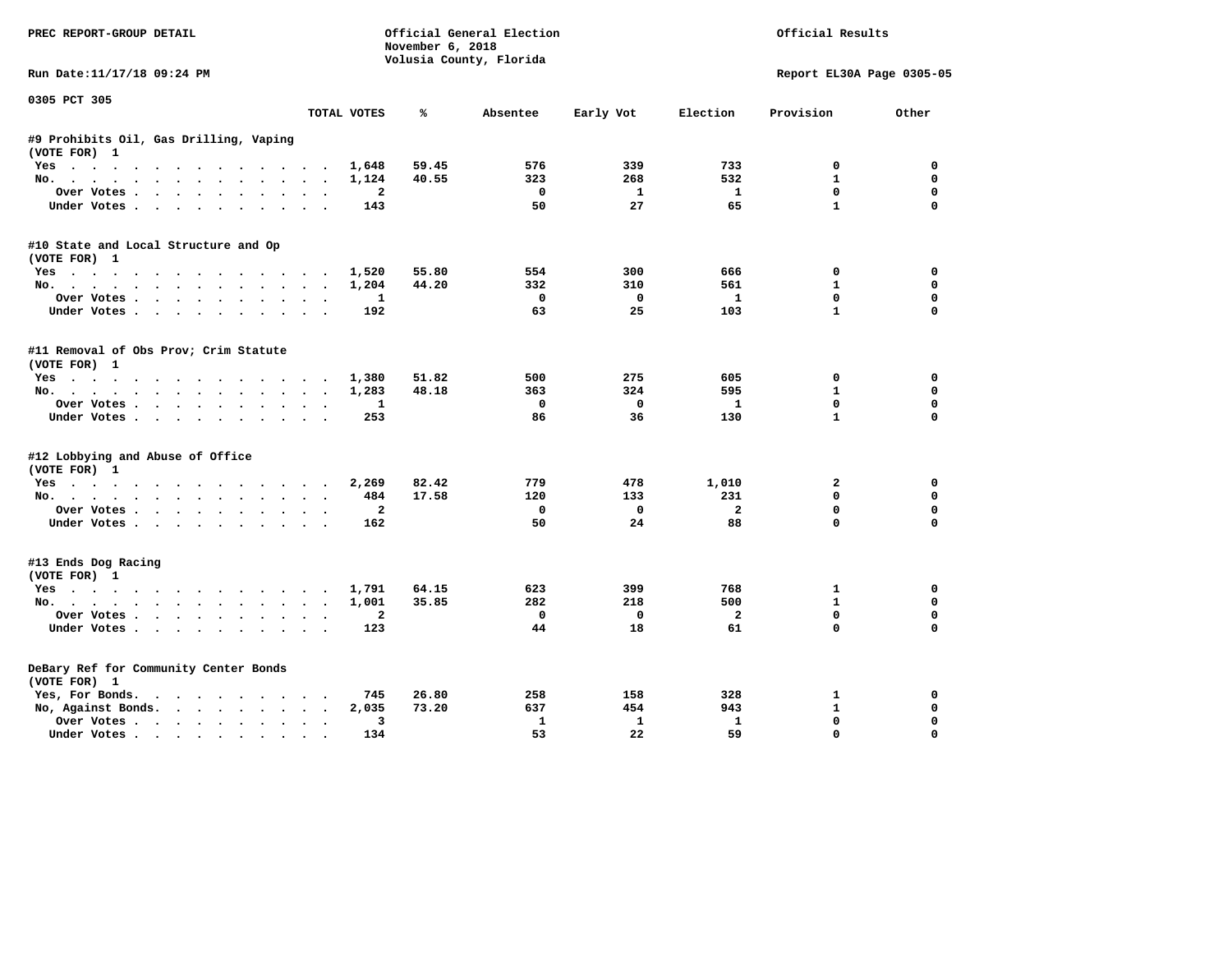**November 6, 2018 Volusia County, Florida Run Date:11/17/18 09:24 PM Report EL30A Page 0306-01 0306 PCT 306 TOTAL VOTES % Absentee Early Vot Election Provision Other REGISTERED VOTERS - TOTAL . . . . . . 4,541 BALLOTS CAST - TOTAL.** . . . . . 3,213 1,428 676 1,107 1 1 1  **BALLOTS CAST - BLANK. . . . . . . . 0 0 0 0 0 0 VOTER TURNOUT - TOTAL . . . . . . . 70.76 VOTER TURNOUT - BLANK . . . . . . . United States Senator (VOTE FOR) 1 Rick Scott (REP) . . . . . . . . . 2,048 63.98 923 405 719 1 0 Bill Nelson (DEM). . . . . . . . . 1,147 35.83 493 271 382 0 1 WRITE-IN. . . . . . . . . . . . 6 .19 4 0 2 0 0 Over Votes . . . . . . . . . . 0 0 0 0 0 0 Under Votes . . . . . . . . . . 12** 8 0 4 0 0 0 **Representative in Congress District 6 (VOTE FOR) 1 Michael Waltz (REP) . . . . . . . . 1,994 63.02 897 397 699 1 0 Nancy Soderberg (DEM) . . . . . . . 1,170 36.98 509 272 388 0 1 Over Votes . . . . . . . . . . 0 0 0 0 0 0**  $\Omega$  **Under Votes . . . . . . . . . . 49 22 7 20 0 0 Governor and Lieutenant Governor (VOTE FOR) 1 Ron DeSantis (REP) . . . . . . . . 2,024 63.45 899 403 721 1 0 Andrew Gillum (DEM) . . . . . . . . 1,119 35.08 489 265 365 0 0 Darcy G. Richardson (REF) . . . . . 19** .60 12 3 4 0 0<br>**Ryan Christopher Foley . . . . . . 12** .38 3 2 7 0 0 **Ryan Christopher Foley . . . . . . 12 .38** 3 3 2 7 0 0 0<br> **12 .38** 3 2 7 0 0 0<br> **19 4** 0 2 0 0  **Kyle "KC" Gibson . . . . . . . . . 6 .19 4 0 2 0 0 Bruce Stanley . . . . . . . . . . 7 .22** 6 0 1 0 0 0  **WRITE-IN. . . . . . . . . . . . 3 .09 3 0 0 0 0**  $\mathbf{0}$ **Over Votes . . . . . . . . . . 1** 1 0 0 0 0 0  $\mathbf 1$  **Under Votes . . . . . . . . . . 22** 11 3 7 0 **Attorney General (VOTE FOR) 1 Ashley Moody (REP)** . . . . . . 2,119 67.10 952 417 749 1 0  **Sean Shaw (DEM)** . . . . . . . . 996 31.54 428 248 320 0 0  **Jeffrey Marc Siskind. . . . . . . . 43 1.36 19 4 20 0 0 Over Votes . . . . . . . . . . 0 0 0 0 0 0**  $\mathbf 1$  **Under Votes . . . . . . . . . . 55 29 7 18 0 Chief Financial Officer (VOTE FOR) 1 Jimmy Patronis (REP). . . . . . . . 2,040 65.47 909 405 725 1 0 Jeremy Ring (DEM).** . . . . . . . 1,075 34.50 474 260 341 0 0 0  **WRITE-IN. . . . . . . . . . . . 1 .03 0 1 0 0 0 Over Votes . . . . . . . . . . 0 0 0 0 0 0**  $\mathbf{1}$  **Under Votes . . . . . . . . . . 97** 45 10 41 0

**PREC REPORT-GROUP DETAIL Official General Election Official Results**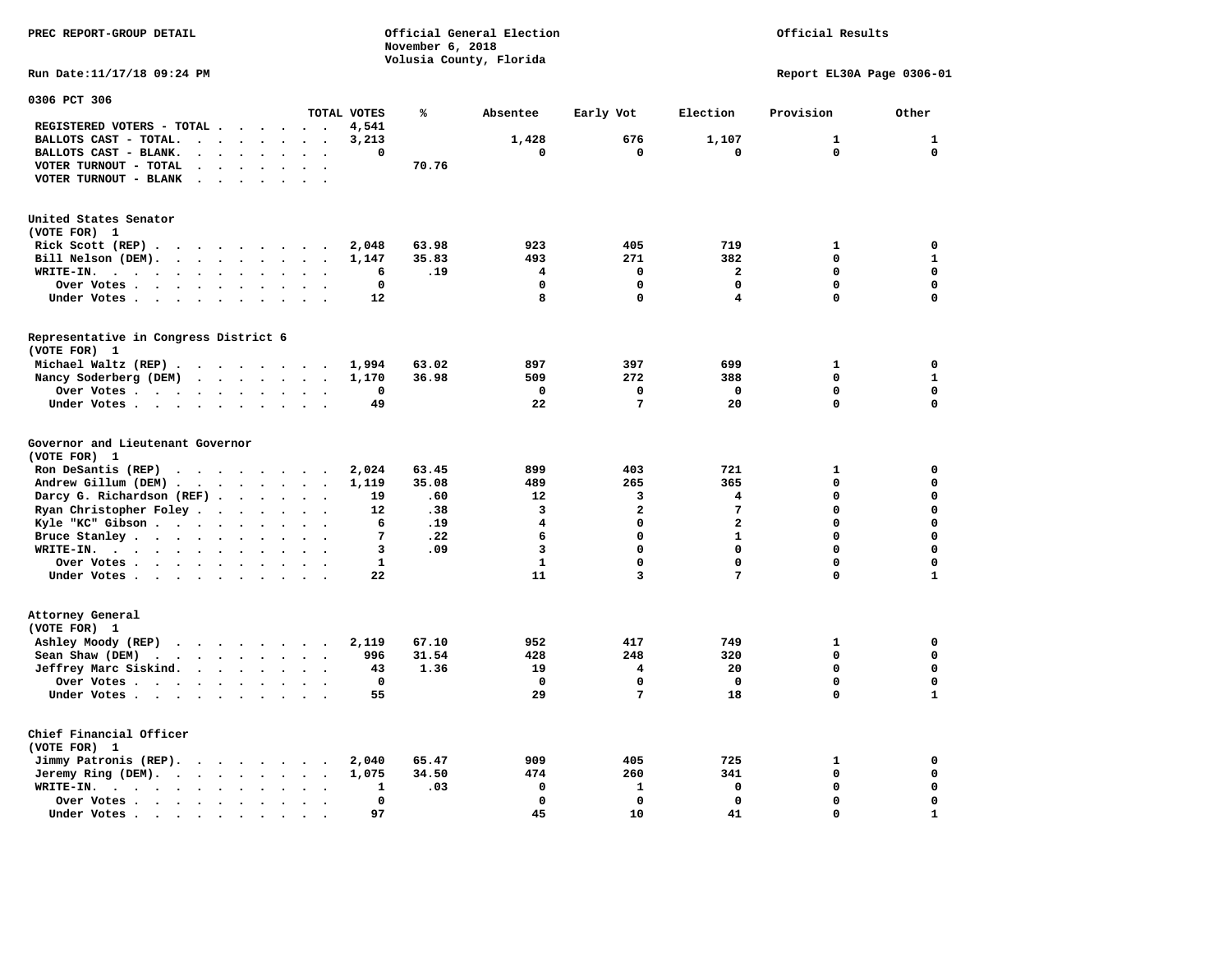| PREC REPORT-GROUP DETAIL                               |                                          | November 6, 2018 | Official General Election<br>Volusia County, Florida |              |                         | Official Results          |              |
|--------------------------------------------------------|------------------------------------------|------------------|------------------------------------------------------|--------------|-------------------------|---------------------------|--------------|
| Run Date:11/17/18 09:24 PM                             |                                          |                  |                                                      |              |                         | Report EL30A Page 0306-02 |              |
| 0306 PCT 306                                           | TOTAL VOTES                              | ℁                | Absentee                                             | Early Vot    | Election                | Provision                 | Other        |
| Commissioner of Agriculture                            |                                          |                  |                                                      |              |                         |                           |              |
| (VOTE FOR) 1                                           |                                          |                  |                                                      |              |                         |                           |              |
| Matt Caldwell (REP)                                    | 2,014                                    | 64.76            | 916                                                  | 391          | 706                     | 1                         | $\mathbf 0$  |
| Nicole "Nikki" Fried (DEM).                            | 1,096                                    | 35.24            | 475                                                  | 268          | 353                     | $\mathbf 0$               | $\mathbf 0$  |
| Over Votes<br>$\bullet$                                | 1                                        |                  | $\mathbf{o}$                                         | $\mathbf 0$  | <b>1</b>                | 0                         | 0            |
| Under Votes                                            | 102                                      |                  | 37                                                   | 17           | 47                      | $\mathbf{0}$              | $\mathbf{1}$ |
| State Representative District 27<br>(VOTE FOR) 1       |                                          |                  |                                                      |              |                         |                           |              |
| David Santiago (REP).                                  | 1,953                                    | 62.78            | 885                                                  | 396          | 671                     | $\mathbf{1}$              | 0            |
| Carol Lawrence (DEM).                                  | 1,158                                    | 37.22            | 512                                                  | 263          | 383                     | 0                         | 0            |
| Over Votes                                             | 0<br>$\cdot$                             |                  | $\mathbf{o}$                                         | 0            | $\mathbf 0$             | 0                         | 0            |
| Under Votes<br>$\sim$ $\sim$<br>$\ddot{\phantom{a}}$   | 102                                      |                  | 31                                                   | 17           | 53                      | $\mathbf 0$               | $\mathbf{1}$ |
| Justice of the Supreme Court Lawson<br>(VOTE FOR) 1    |                                          |                  |                                                      |              |                         |                           |              |
| Yes                                                    | 1,960                                    | 73.41            | 888                                                  | 412          | 659                     | $\mathbf{1}$              | $\mathbf 0$  |
| No.                                                    | 710                                      | 26.59            | 306                                                  | 146          | 258                     | 0                         | 0            |
| Over Votes<br>$\sim$<br>$\ddot{\phantom{a}}$           | 0<br>$\cdot$<br>$\overline{\phantom{a}}$ |                  | 0                                                    | 0            | $\mathbf{o}$            | $\mathbf 0$               | $\mathbf 0$  |
| Under Votes                                            | 543                                      |                  | 234                                                  | 118          | 190                     | $\mathbf 0$               | ${\bf 1}$    |
| 5th District Court of Appeal Eisnaugle<br>(VOTE FOR) 1 |                                          |                  |                                                      |              |                         |                           |              |
| Yes                                                    | 1,726                                    | 65.65            | 765                                                  | 353          | 607                     | 1                         | 0            |
| No.<br>$\sim$ $\sim$<br>$\cdot$<br>$\cdot$             | 903                                      | 34.35            | 410                                                  | 201          | 292                     | 0                         | 0            |
| Over Votes                                             | $\mathbf{2}$<br>$\bullet$                |                  | 0                                                    | <b>1</b>     | <b>1</b>                | $\mathbf 0$               | 0            |
| Under Votes<br>$\sim$                                  | 582<br>$\cdot$ $\cdot$ $\cdot$           |                  | 253                                                  | 121          | 207                     | $\mathbf 0$               | $\mathbf{1}$ |
| Circuit Judge 7th Judicial, Grp 15<br>(VOTE FOR) 1     |                                          |                  |                                                      |              |                         |                           |              |
| Linda L. Gaustad                                       | 1,517                                    | 57.53            | 701                                                  | 299          | 516                     | 1                         | 0            |
| Ryan Will $\cdots$ , $\cdots$ , $\cdots$ , $\cdots$    | 1,120                                    | 42.47            | 497                                                  | 260          | 363                     | 0                         | 0            |
| Over Votes<br>$\ddot{\phantom{1}}$                     | 3                                        |                  | $\mathbf{o}$                                         | 0            | $\overline{\mathbf{3}}$ | 0                         | 0            |
| Under Votes<br>$\sim$                                  | 573<br>$\cdot$ $\cdot$ $\cdot$           |                  | 230                                                  | 117          | 225                     | 0                         | $\mathbf{1}$ |
| County Council Member District 1<br>(VOTE FOR) 1       |                                          |                  |                                                      |              |                         |                           |              |
| Barbara Girtman                                        | 1,175                                    | 43.99            | 507                                                  | 262          | 405                     | 1                         | 0            |
| Pat Patterson                                          | 1,496<br>$\ddot{\phantom{0}}$            | 56.01            | 705                                                  | 299          | 492                     | $\mathbf 0$               | $\mathbf 0$  |
| Over Votes<br>$\sim$ $-$                               | $\overline{\mathbf{2}}$<br>$\cdot$       |                  | 0                                                    | $\mathbf 0$  | $\overline{2}$          | $\mathbf 0$               | $\mathbf 0$  |
| Under Votes<br>$\cdot$<br>$\ddot{\phantom{a}}$         | 540                                      |                  | 216                                                  | 115          | 208                     | $\mathbf 0$               | 1            |
| School Board Member District 1<br>(VOTE FOR) 1         |                                          |                  |                                                      |              |                         |                           |              |
| Al Bouie.                                              | 1,081                                    | 40.87            | 489                                                  | 247          | 345                     | 0                         | 0            |
| Jamie Michele Haynes.                                  | 1,564                                    | 59.13            | 701                                                  | 302          | 560                     | 1                         | 0            |
| Over Votes<br>$\ddot{\phantom{0}}$<br>$\bullet$        | 2<br>$\bullet$<br>$\blacksquare$         |                  | $\mathbf 0$                                          | $\mathbf{1}$ | $\mathbf{1}$            | $\mathbf 0$               | $\mathbf 0$  |
| Under Votes.                                           | 566                                      |                  | 238                                                  | 126          | 201                     | $\mathbf 0$               | $\mathbf{1}$ |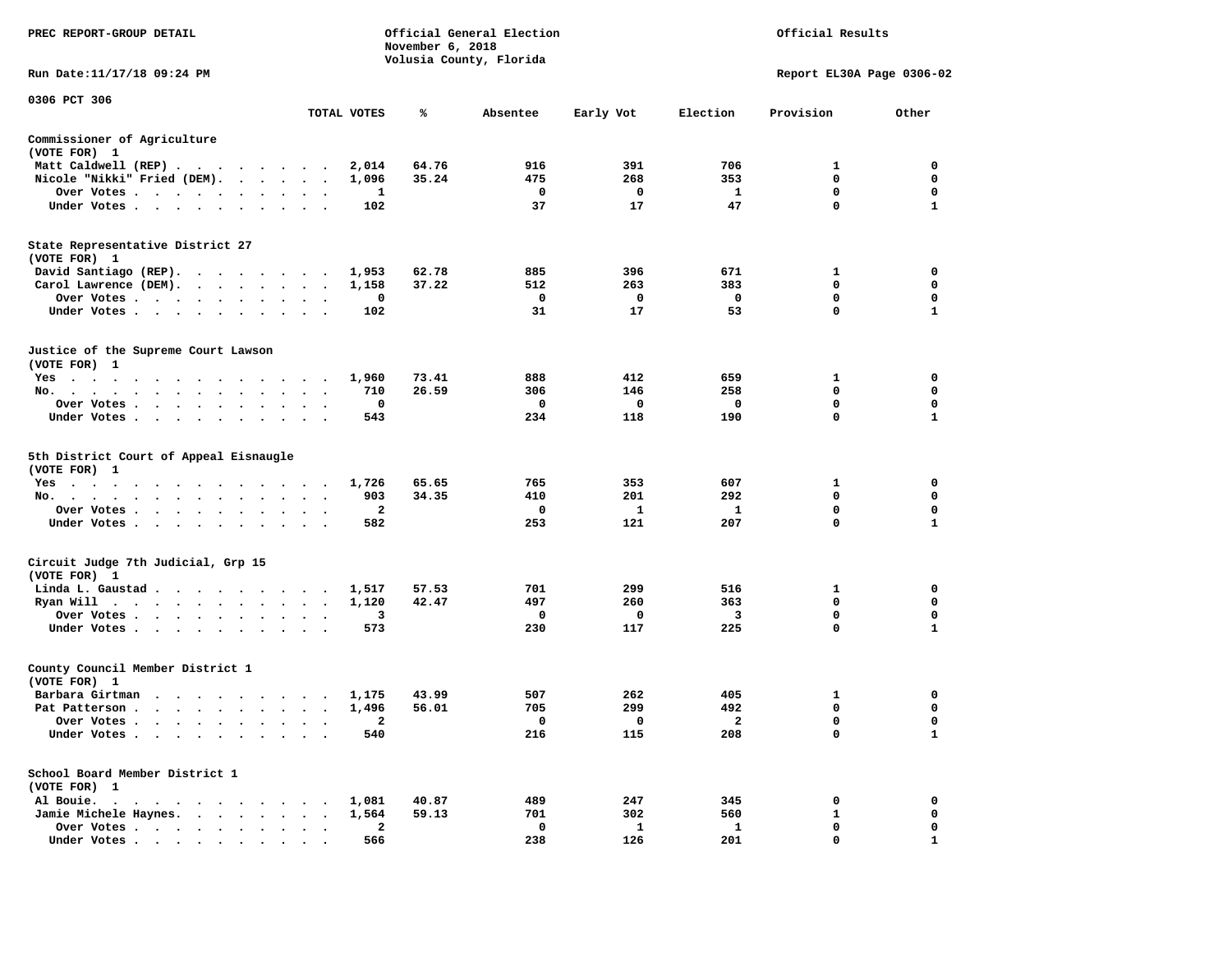| PREC REPORT-GROUP DETAIL                                                                                                                                                                                                                      | Official General Election<br>Official Results<br>November 6, 2018<br>Volusia County, Florida |                |            |             |            |                           |              |
|-----------------------------------------------------------------------------------------------------------------------------------------------------------------------------------------------------------------------------------------------|----------------------------------------------------------------------------------------------|----------------|------------|-------------|------------|---------------------------|--------------|
| Run Date: 11/17/18 09:24 PM                                                                                                                                                                                                                   |                                                                                              |                |            |             |            | Report EL30A Page 0306-03 |              |
| 0306 PCT 306                                                                                                                                                                                                                                  | TOTAL VOTES                                                                                  | ℁              | Absentee   | Early Vot   | Election   | Provision                 | Other        |
| DeBary City Council Seat 3<br>(VOTE FOR) 1                                                                                                                                                                                                    |                                                                                              |                |            |             |            |                           |              |
| Howard Gates                                                                                                                                                                                                                                  | 1,192                                                                                        | 44.49          | 547        | 240         | 405        | 0                         | 0            |
| Patricia Stevenson                                                                                                                                                                                                                            | 1,487                                                                                        | 55.51          | 667        | 321         | 498        | 1                         | $\mathbf 0$  |
| Over Votes<br>$\bullet$                                                                                                                                                                                                                       | 1<br>$\bullet$                                                                               |                | 0          | 1           | 0          | 0                         | $\mathbf 0$  |
| Under Votes                                                                                                                                                                                                                                   | 533                                                                                          |                | 214        | 114         | 204        | $\mathbf 0$               | $\mathbf{1}$ |
| DeBary City Council Seat 4                                                                                                                                                                                                                    |                                                                                              |                |            |             |            |                           |              |
| (VOTE FOR) 1                                                                                                                                                                                                                                  |                                                                                              |                |            | 271         |            |                           | 0            |
| Phyllis Butlien<br>Eugene G. Kowalski                                                                                                                                                                                                         | 1,334<br>1,372<br>$\ddot{\phantom{a}}$                                                       | 49.30<br>50.70 | 601<br>615 | 294         | 461<br>463 | 1<br>0                    | $\mathbf 0$  |
| Over Votes<br>$\bullet$                                                                                                                                                                                                                       | 2<br>$\sim$                                                                                  |                | 0          | 1           | 1          | 0                         | 0            |
| Under Votes                                                                                                                                                                                                                                   | 505<br>$\sim$ $\sim$                                                                         |                | 212        | 110         | 182        | $\mathbf 0$               | $\mathbf{1}$ |
|                                                                                                                                                                                                                                               |                                                                                              |                |            |             |            |                           |              |
| Soil and Water Cons Dist Seat 1<br>(VOTE FOR) 1                                                                                                                                                                                               |                                                                                              |                |            |             |            |                           |              |
| William Bliss.                                                                                                                                                                                                                                | 1,355<br>$\ddot{\phantom{1}}$                                                                | 54.16          | 610        | 272         | 473        | 0                         | 0            |
| Derrick Orberg.<br>$\mathbf{r}$ , and $\mathbf{r}$ , and $\mathbf{r}$ , and $\mathbf{r}$                                                                                                                                                      | 1,147                                                                                        | 45.84          | 514        | 262         | 370        | 1                         | $\mathbf 0$  |
| Over Votes                                                                                                                                                                                                                                    | 0                                                                                            |                | 0          | 0           | 0          | 0                         | 0            |
| Under Votes                                                                                                                                                                                                                                   | 711                                                                                          |                | 304        | 142         | 264        | 0                         | 1            |
| Soil and Water Cons Dist Seat 3<br>(VOTE FOR) 1                                                                                                                                                                                               |                                                                                              |                |            |             |            |                           |              |
| Beth James.<br>.                                                                                                                                                                                                                              | 1,258                                                                                        | 50.68          | 569        | 256         | 433        | 0                         | 0            |
| Wesley Wayne Wilson Jr                                                                                                                                                                                                                        | 446                                                                                          | 17.97          | 199        | 92          | 154        | 1                         | 0            |
| Christine Wilt.                                                                                                                                                                                                                               | 778                                                                                          | 31.35          | 344        | 186         | 248        | 0                         | $\mathbf 0$  |
| Over Votes<br>$\bullet$                                                                                                                                                                                                                       | 1                                                                                            |                | 0          | 1           | 0          | 0                         | 0            |
| Under Votes<br>$\bullet$<br>$\bullet$                                                                                                                                                                                                         | 730                                                                                          |                | 316        | 141         | 272        | $\mathbf 0$               | 1            |
| Soil and Water Cons Dist Seat 5<br>(VOTE FOR) 1                                                                                                                                                                                               |                                                                                              |                |            |             |            |                           |              |
| J. Mark Barfield                                                                                                                                                                                                                              | 536                                                                                          | 21.56          | 221        | 109         | 206        | 0                         | 0            |
| Andy Kelly<br>$\ddot{\phantom{1}}$                                                                                                                                                                                                            | 978<br>$\ddot{\phantom{0}}$                                                                  | 39.34          | 454        | 224         | 299        | 1                         | 0            |
| David Schaefer.                                                                                                                                                                                                                               | 972<br>$\ddot{\phantom{0}}$                                                                  | 39.10          | 440        | 202         | 330        | 0                         | $\mathbf 0$  |
| Over Votes<br>$\cdot$                                                                                                                                                                                                                         | $\mathbf 0$                                                                                  |                | 0          | $\mathbf 0$ | 0          | 0                         | 0            |
| Under Votes<br>$\sim$<br>$\cdot$                                                                                                                                                                                                              | 727                                                                                          |                | 313        | 141         | 272        | 0                         | 1            |
| W Volusia Hosp Auth Group A, Seat 1<br>(VOTE FOR) 1                                                                                                                                                                                           |                                                                                              |                |            |             |            |                           |              |
| John M. Hill<br>. The contract of the contract of the contract of the contract of the contract of the contract of the contract of the contract of the contract of the contract of the contract of the contract of the contract of the contrac | 1,691                                                                                        | 65.19          | 783        | 337         | 571        | 0                         | 0            |
| Voloria Manning                                                                                                                                                                                                                               | 903                                                                                          | 34.81          | 396        | 218         | 288        | 1                         | 0            |
| Over Votes .<br>$\bullet$                                                                                                                                                                                                                     | 0                                                                                            |                | 0          | 0           | 0          | 0                         | 0            |
| Under Votes.<br>$\bullet$<br>$\sim$<br>$\ddot{\phantom{a}}$<br>$\ddot{\phantom{a}}$<br>$\sim$ $\sim$<br>$\bullet$<br>$\cdot$                                                                                                                  | 619                                                                                          |                | 249        | 121         | 248        | $\mathbf 0$               | 1            |
| W Volusia Hosp Auth Group B, Seat 1<br>(VOTE FOR) 1                                                                                                                                                                                           |                                                                                              |                |            |             |            |                           |              |
| Webster Barnaby<br>$\cdot$ $\cdot$ $\cdot$ $\cdot$ $\cdot$ $\cdot$ $\cdot$<br>$\sim$                                                                                                                                                          | 1,313<br>$\sim$                                                                              | 51.37          | 580        | 267         | 466        | 0                         | 0            |
| Dolores Guzman.<br>$\ddot{\phantom{a}}$<br>$\ddot{\phantom{a}}$<br>$\ddot{\phantom{a}}$                                                                                                                                                       | 1,243                                                                                        | 48.63          | 566        | 282         | 394        | $\mathbf{1}$              | 0            |
| Over Votes .<br>$\cdot$ $\cdot$ $\cdot$ $\cdot$ $\cdot$<br>$\bullet$<br>$\bullet$                                                                                                                                                             | 0                                                                                            |                | 0          | 0           | 0          | 0                         | 0            |
| Under Votes.<br>$\begin{array}{cccccccccccccccccc} \bullet & \bullet & \bullet & \bullet & \bullet & \bullet & \bullet & \bullet & \bullet & \bullet & \bullet & \bullet & \bullet \end{array}$                                               | 657                                                                                          |                | 282        | 127         | 247        | 0                         | $\mathbf{1}$ |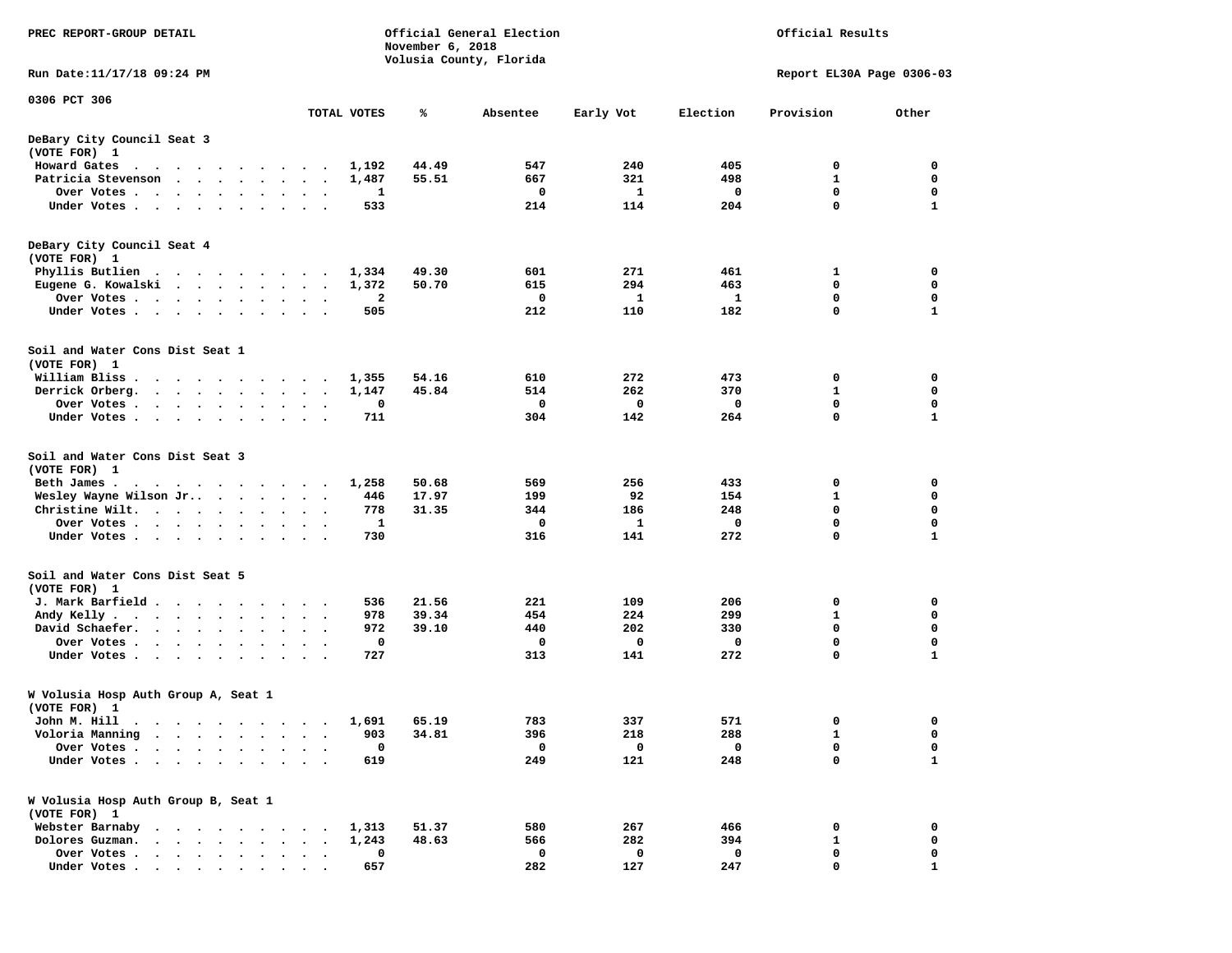| PREC REPORT-GROUP DETAIL                                                                                                                                                                                                                 |                      |                            | November 6, 2018 | Official General Election<br>Volusia County, Florida |                       | Official Results                 |                                      |                                      |  |  |
|------------------------------------------------------------------------------------------------------------------------------------------------------------------------------------------------------------------------------------------|----------------------|----------------------------|------------------|------------------------------------------------------|-----------------------|----------------------------------|--------------------------------------|--------------------------------------|--|--|
| Run Date: 11/17/18 09:24 PM                                                                                                                                                                                                              |                      |                            |                  |                                                      |                       |                                  | Report EL30A Page 0306-04            |                                      |  |  |
| 0306 PCT 306                                                                                                                                                                                                                             |                      |                            |                  |                                                      |                       |                                  |                                      |                                      |  |  |
|                                                                                                                                                                                                                                          |                      | TOTAL VOTES                | ℁                | Absentee                                             | Early Vot             | Election                         | Provision                            | Other                                |  |  |
| W Volusia Hosp Auth Group B, Seat 2<br>(VOTE FOR) 1                                                                                                                                                                                      |                      |                            |                  |                                                      |                       |                                  |                                      |                                      |  |  |
| Michael Ray.                                                                                                                                                                                                                             |                      | 1,357                      | 53.64            | 614                                                  | 284                   | 459                              | 0                                    | 0                                    |  |  |
| Kathie D. Shepard.                                                                                                                                                                                                                       |                      | 1,173                      | 46.36            | 526                                                  | 260                   | 386                              | $\mathbf{1}$                         | $\mathbf 0$                          |  |  |
| Over Votes                                                                                                                                                                                                                               |                      | 0                          |                  | $\mathbf 0$                                          | 0                     | 0                                | $\mathbf 0$                          | 0                                    |  |  |
| Under Votes                                                                                                                                                                                                                              |                      | 683                        |                  | 288                                                  | 132                   | 262                              | $\mathbf 0$                          | 1                                    |  |  |
| #1 Increased Homestead Exemption<br>(VOTE FOR) 1                                                                                                                                                                                         |                      |                            |                  |                                                      |                       |                                  |                                      |                                      |  |  |
| Yes                                                                                                                                                                                                                                      |                      | 1,572                      | 51.78            | 725                                                  | 299                   | 547                              | 1                                    | 0                                    |  |  |
| No.                                                                                                                                                                                                                                      |                      | 1,464                      | 48.22            | 620                                                  | 345                   | 499                              | 0                                    | $\mathbf 0$                          |  |  |
| Over Votes                                                                                                                                                                                                                               |                      | 1                          |                  | $\mathbf 0$                                          | $\mathbf{1}$          | 0                                | $\mathbf 0$                          | $\mathbf 0$                          |  |  |
| Under Votes                                                                                                                                                                                                                              |                      | 176                        |                  | 83                                                   | 31                    | 61                               | 0                                    | 1                                    |  |  |
| #2 Limit on Property Tax Assessments<br>(VOTE FOR) 1                                                                                                                                                                                     |                      |                            |                  |                                                      |                       |                                  |                                      |                                      |  |  |
| Yes                                                                                                                                                                                                                                      |                      | 2,136                      | 70.45            | 947                                                  | 441                   | 747                              | 1                                    | 0                                    |  |  |
| No.                                                                                                                                                                                                                                      |                      | 896                        | 29.55            | 399                                                  | 205                   | 292                              | 0                                    | $\mathbf 0$                          |  |  |
| Over Votes                                                                                                                                                                                                                               |                      | 1                          |                  | $\mathbf 0$                                          | 0                     | 1                                | $\mathbf 0$                          | 0                                    |  |  |
| Under Votes                                                                                                                                                                                                                              |                      | 180                        |                  | 82                                                   | 30                    | 67                               | $\mathbf 0$                          | $\mathbf{1}$                         |  |  |
| #3 Voter Control of Gambling<br>(VOTE FOR) 1<br>Yes<br>No.<br>Over Votes<br>Under Votes                                                                                                                                                  |                      | 2,057<br>1,040<br>3<br>113 | 66.42<br>33.58   | 969<br>412<br>$\mathbf 0$<br>47                      | 398<br>258<br>0<br>20 | 689<br>370<br>$\mathbf{3}$<br>45 | 1<br>0<br>$\mathbf 0$<br>$\mathbf 0$ | 0<br>$\mathbf 0$<br>$\mathbf 0$<br>1 |  |  |
| #4 Voting Restoration Amendment<br>(VOTE FOR) 1                                                                                                                                                                                          |                      |                            |                  |                                                      |                       |                                  |                                      |                                      |  |  |
| Yes                                                                                                                                                                                                                                      |                      | 1,685                      | 54.90            | 764                                                  | 362                   | 559                              | 0                                    | 0                                    |  |  |
| No.                                                                                                                                                                                                                                      |                      | 1,384                      | 45.10            | 600                                                  | 288                   | 495                              | $\mathbf{1}$                         | $\mathbf 0$                          |  |  |
| Over Votes                                                                                                                                                                                                                               | $\sim$ $\sim$        | 2                          |                  | 1                                                    | 1                     | 0                                | 0                                    | $\mathbf 0$                          |  |  |
| Under Votes                                                                                                                                                                                                                              |                      | 142                        |                  | 63                                                   | 25                    | 53                               | $\mathbf 0$                          | 1                                    |  |  |
| #5 Supermajority Vote Required<br>(VOTE FOR) 1                                                                                                                                                                                           |                      |                            |                  |                                                      |                       |                                  |                                      |                                      |  |  |
| Yes<br>$\mathbf{r}$ , and a set of the set of the set of the set of the set of the set of the set of the set of the set of the set of the set of the set of the set of the set of the set of the set of the set of the set of the set of |                      | 2,155                      | 71.81            | 1,005                                                | 419                   | 730                              | 1                                    | 0                                    |  |  |
| No.                                                                                                                                                                                                                                      | $\ddot{\phantom{1}}$ | 846                        | 28.19            | 328                                                  | 217                   | 301                              | 0                                    | $\mathbf 0$                          |  |  |
| Over Votes .                                                                                                                                                                                                                             |                      | $\Omega$                   |                  | $\mathbf 0$                                          | $\overline{0}$        | $\overline{\phantom{0}}$         | $\Omega$                             | 0                                    |  |  |
| Under Votes                                                                                                                                                                                                                              |                      | 212                        |                  | 95                                                   | 40                    | 76                               | 0                                    | 1                                    |  |  |
| #6 Rights of Crime Victims; Judges<br>(VOTE FOR) 1                                                                                                                                                                                       |                      |                            |                  |                                                      |                       |                                  |                                      |                                      |  |  |
| Yes                                                                                                                                                                                                                                      |                      | 1,582                      | 52.40            | 725                                                  | 283                   | 573                              | 1                                    | 0                                    |  |  |
| No.<br>$\sim$ $\sim$                                                                                                                                                                                                                     |                      | 1,437                      | 47.60            | 609                                                  | 360                   | 468                              | 0                                    | 0                                    |  |  |
| Over Votes                                                                                                                                                                                                                               |                      | 1                          |                  | 0                                                    | 1                     | 0                                | 0                                    | 0                                    |  |  |
| Under Votes.<br>$\cdots$                                                                                                                                                                                                                 |                      | 193                        |                  | 94                                                   | 32                    | 66                               | 0                                    | 1                                    |  |  |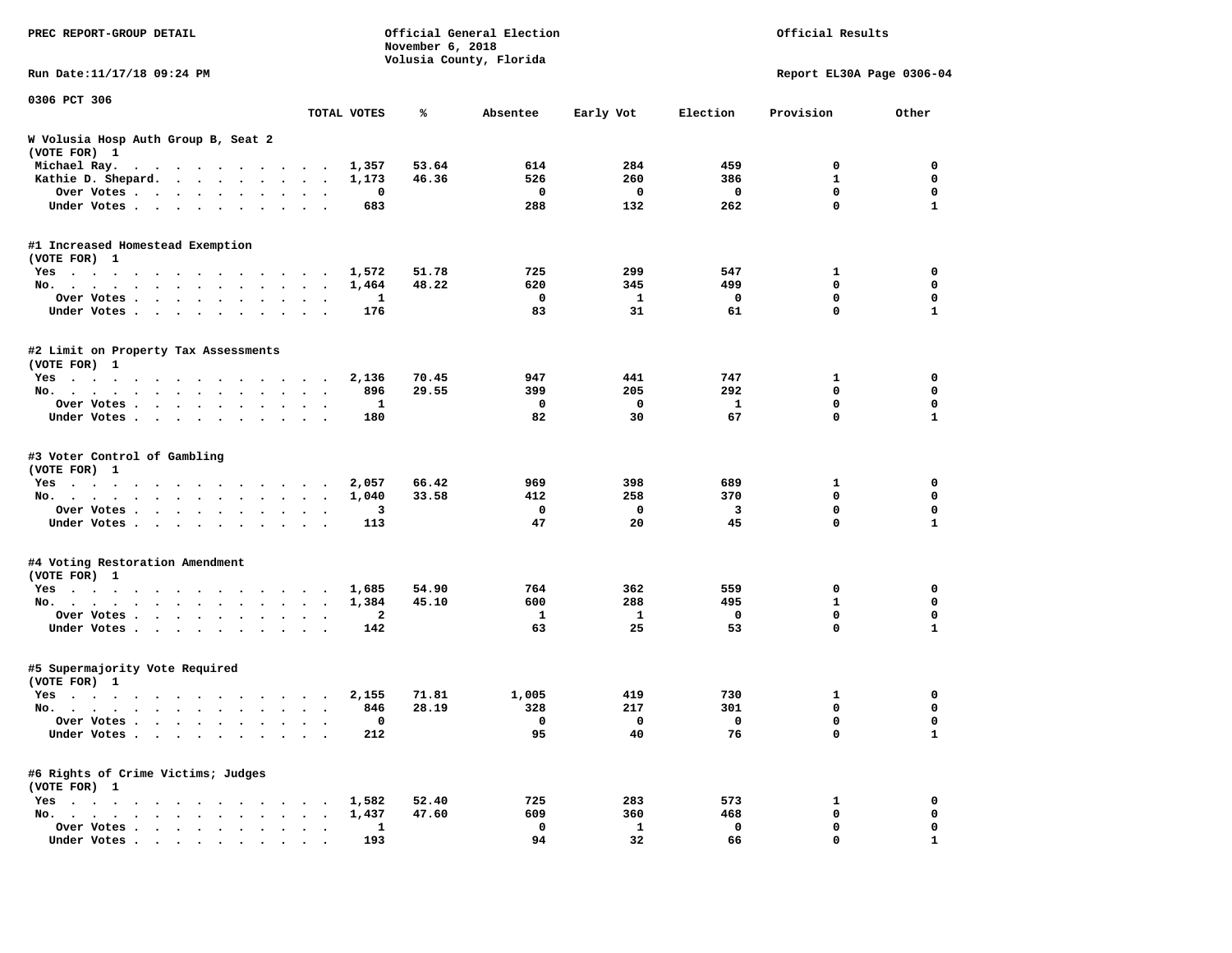| PREC REPORT-GROUP DETAIL                             |                                | November 6, 2018 | Official General Election<br>Volusia County, Florida |                           |                            | Official Results            |                            |
|------------------------------------------------------|--------------------------------|------------------|------------------------------------------------------|---------------------------|----------------------------|-----------------------------|----------------------------|
| Run Date:11/17/18 09:24 PM                           |                                |                  |                                                      |                           |                            | Report EL30A Page 0306-05   |                            |
| 0306 PCT 306                                         | TOTAL VOTES                    | ℁                | Absentee                                             | Early Vot                 | Election                   | Provision                   | Other                      |
| #7 Survivor Benefits                                 |                                |                  |                                                      |                           |                            |                             |                            |
| (VOTE FOR) 1                                         |                                |                  |                                                      |                           |                            |                             |                            |
| Yes                                                  | 1,593                          | 53.24            | 732                                                  | 298                       | 562                        | $\mathbf{1}$                | $\mathbf{0}$               |
| No.                                                  | 1,399                          | 46.76            | 594                                                  | 337                       | 468                        | 0                           | $\mathbf 0$                |
| Over Votes                                           | $\mathbf 0$<br>$\sim$ $\sim$   |                  | $\overline{\mathbf{0}}$                              | $\mathbf 0$               | $\mathbf{o}$               | $\mathbf 0$                 | 0                          |
| Under Votes.                                         | 221                            |                  | 102                                                  | 41                        | 77                         | $\mathbf 0$                 | $\mathbf{1}$               |
| #9 Prohibits Oil, Gas Drilling, Vaping               |                                |                  |                                                      |                           |                            |                             |                            |
| (VOTE FOR) 1                                         |                                |                  |                                                      |                           |                            |                             |                            |
| Yes 1,666                                            |                                | 55.57            | 749                                                  | 345                       | 572                        | $\mathbf 0$                 | $\mathbf 0$                |
| No.                                                  | 1,332                          | 44.43            | 591                                                  | 287                       | 453                        | $\mathbf{1}$                | 0                          |
| Over Votes                                           | $\mathbf{2}$                   |                  | $\mathbf 0$                                          | $\mathbf{1}$              | - 1                        | $\mathbf 0$                 | $\mathbf 0$                |
| Under Votes                                          | 213                            |                  | 88                                                   | 43                        | 81                         | $\mathbf 0$                 | $\mathbf{1}$               |
| #10 State and Local Structure and Op<br>(VOTE FOR) 1 |                                |                  |                                                      |                           |                            |                             |                            |
| Yes. 1,619                                           |                                | 54.55            | 757                                                  | 296                       | 565                        | $\mathbf{1}$                | $\mathbf 0$                |
| No.                                                  | 1,349                          | 45.45            | 569                                                  | 334                       | 446                        | $\mathbf 0$                 | $\mathbf 0$                |
| Over Votes                                           | $\mathbf{1}$                   |                  | $\mathbf 0$                                          | $\mathbf 0$               | $\mathbf{1}$               | $\mathbf 0$                 | $\mathbf 0$                |
| Under Votes                                          | 244                            |                  | 102                                                  | 46                        | 95                         | $\Omega$                    | $\mathbf{1}$               |
| (VOTE FOR) 1<br>Yes<br>No.<br>Over Votes             | 1,520<br>1,378<br>$\mathbf{1}$ | 52.45<br>47.55   | 695<br>581<br>$\mathbf{o}$                           | 299<br>322<br>$\mathbf 0$ | 525<br>475<br>$\mathbf{1}$ | 1<br>0<br>0                 | 0<br>0<br>$\mathbf 0$      |
| Under Votes                                          | 314                            |                  | 152                                                  | 55                        | 106                        | $\mathbf 0$                 | $\mathbf{1}$               |
| #12 Lobbying and Abuse of Office                     |                                |                  |                                                      |                           |                            |                             |                            |
| (VOTE FOR) 1                                         |                                |                  |                                                      |                           |                            |                             |                            |
| Yes                                                  | 2,470                          | 82.55            | 1,146                                                | 505                       | 818                        | $\mathbf{1}$<br>$\mathbf 0$ | $\mathbf 0$<br>$\mathbf 0$ |
| No.                                                  | 522                            | 17.45            | 183                                                  | 130                       | 209                        |                             |                            |
| Over Votes                                           | $\mathbf 0$                    |                  | $\mathbf 0$                                          | $\mathbf{o}$              | $\mathbf 0$                | 0                           | 0                          |
| Under Votes                                          | 221                            |                  | 99                                                   | 41                        | 80                         | $\mathbf 0$                 | $\mathbf{1}$               |
| #13 Ends Dog Racing<br>(VOTE FOR) 1                  |                                |                  |                                                      |                           |                            |                             |                            |
| Yes                                                  | 1,942                          | 64.24            | 874                                                  | 402                       | 665                        | $\mathbf{1}$                | $\mathbf 0$                |
| No.                                                  | 1,081                          | 35.76            | 469                                                  | 236                       | 376                        | $\mathbf 0$                 | $\mathbf 0$                |
| Over Votes                                           | $\mathbf{1}$                   |                  | $\Omega$                                             | $\mathbf{1}$              | $\Omega$                   | $\mathbf{0}$                | $\mathbf 0$                |
| Under Votes                                          | 189                            |                  | 85                                                   | 37                        | 66                         | $\mathbf{0}$                | $\mathbf{1}$               |
| DeBary Ref for Community Center Bonds                |                                |                  |                                                      |                           |                            |                             |                            |
| (VOTE FOR) 1                                         |                                |                  |                                                      |                           |                            |                             |                            |
| Yes, For Bonds.                                      | 922                            | 30.39            | 438                                                  | 201                       | 282                        | $\mathbf{1}$                | 0                          |
| No, Against Bonds.                                   | 2,112                          | 69.61            | 916                                                  | 435                       | 761                        | 0                           | 0                          |
| Over Votes                                           | 1                              |                  | $\mathbf 0$                                          | $\mathbf{1}$              | $\mathbf 0$                | $\mathbf 0$                 | $\mathbf 0$                |
| Under Votes.                                         | 178                            |                  | 74                                                   | 39                        | 64                         | $\mathbf 0$                 | $\mathbf{1}$               |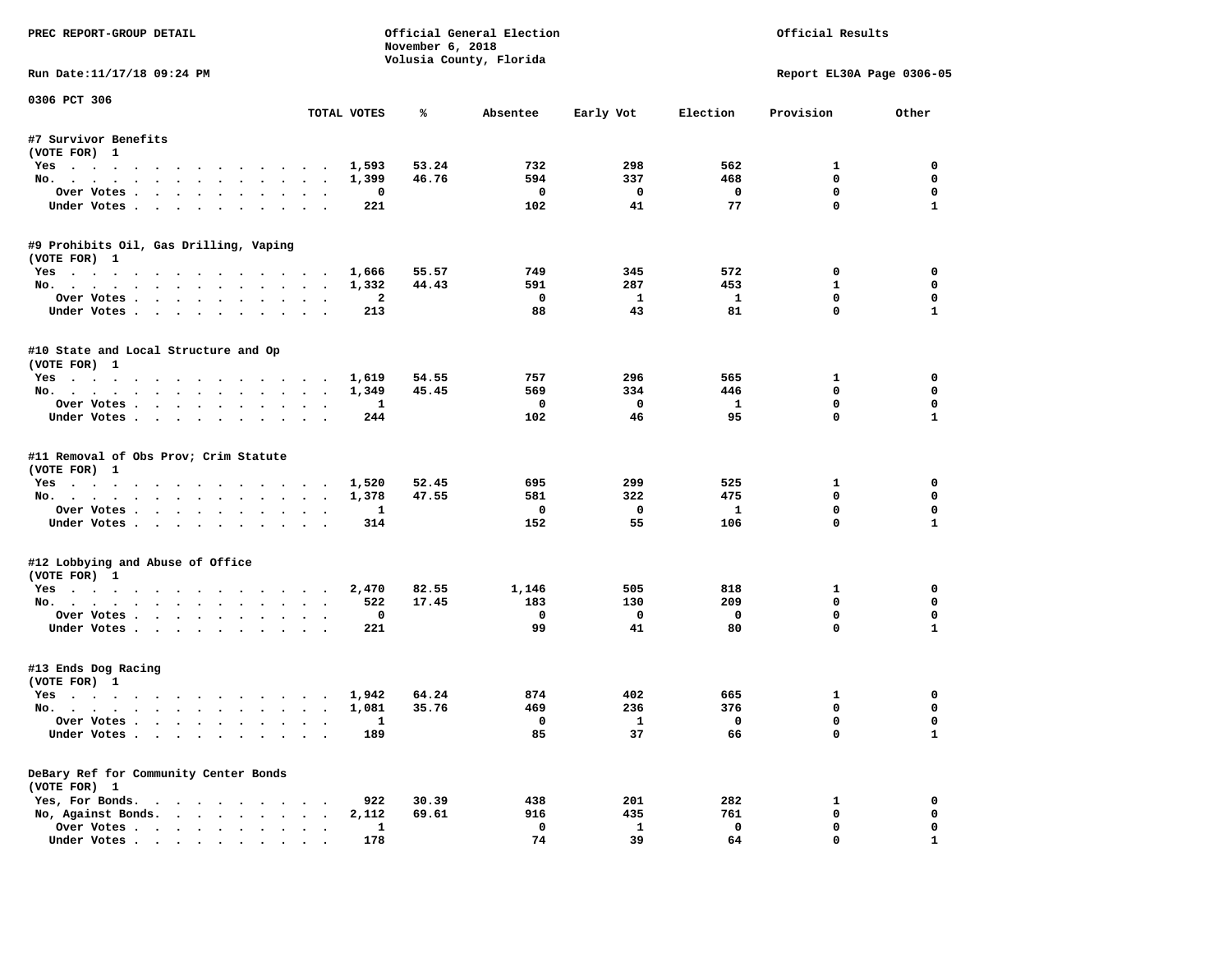**PREC REPORT-GROUP DETAIL COMPUTER CONSUMING A CONSUMING CONSUMING A CONSUMING A CONSUMING A CONSUMING A CONSUMING A CONSUMING A CONSUMING A CONSUMING A CONSUMING A CONSUMING A CONSUMING A CONSUMING A CONSUMING A CONSUMING** 

*November 6, 2018 November 6, 2018*  **Volusia County, Florida** 

## Official Results

**Run Date:11/17/18 09:24 PM Report EL30A Page 0307-01** 

| 0307 PCT 307                                                                                                                                                  |                                        |                         |       |                |                |                         |             |              |
|---------------------------------------------------------------------------------------------------------------------------------------------------------------|----------------------------------------|-------------------------|-------|----------------|----------------|-------------------------|-------------|--------------|
|                                                                                                                                                               |                                        | TOTAL VOTES             | ℁     | Absentee       | Early Vot      | Election                | Provision   | Other        |
| REGISTERED VOTERS - TOTAL .<br>$\cdot$                                                                                                                        |                                        | 3,213                   |       |                |                |                         |             |              |
| BALLOTS CAST - TOTAL.<br>$\ddot{\phantom{a}}$<br>$\ddot{\phantom{a}}$<br>$\ddot{\phantom{a}}$<br>$\ddot{\phantom{a}}$                                         |                                        | 1,902                   |       | 575            | 339            | 987                     | 0           | ${\bf 1}$    |
| BALLOTS CAST - BLANK.<br>$\ddot{\phantom{a}}$<br>$\sim$<br>$\sim$<br>$\ddot{\phantom{a}}$<br>$\ddot{\phantom{a}}$                                             | $\ddot{\phantom{a}}$<br>$\overline{a}$ | 0                       |       | $\mathbf 0$    | $\mathbf 0$    | $\mathbf 0$             | $\mathbf 0$ | $\mathbf 0$  |
| VOTER TURNOUT - TOTAL                                                                                                                                         |                                        |                         | 59.20 |                |                |                         |             |              |
| VOTER TURNOUT - BLANK<br>$\ddot{\phantom{1}}$                                                                                                                 |                                        |                         |       |                |                |                         |             |              |
|                                                                                                                                                               |                                        |                         |       |                |                |                         |             |              |
| United States Senator                                                                                                                                         |                                        |                         |       |                |                |                         |             |              |
| (VOTE FOR) 1                                                                                                                                                  |                                        |                         |       |                |                |                         |             |              |
| Rick Scott (REP).<br>$\cdots$                                                                                                                                 |                                        | 1,153                   | 61.46 | 340            | 186            | 627                     | $\mathbf 0$ | $\mathbf 0$  |
| Bill Nelson (DEM).<br>$\cdot$ $\cdot$ $\cdot$ $\cdot$<br>$\sim$                                                                                               | $\ddotsc$                              | 711                     | 37.90 | 220            | 150            | 340                     | 0           | ${\bf 1}$    |
| WRITE-IN.<br>$\cdot$ $\cdot$ $\cdot$<br>$\mathcal{L}(\mathbf{z})$ , and $\mathcal{L}(\mathbf{z})$ , and<br>$\bullet$<br>$\bullet$<br>$\overline{\phantom{a}}$ | $\bullet$                              | 12                      | .64   | 3              | $\mathbf{1}$   | 8                       | 0           | $\mathbf 0$  |
| Over Votes.<br>$\ddot{\phantom{0}}$<br>$\sim$ $\sim$ $\sim$ $\sim$<br>$\bullet$                                                                               |                                        | 0                       |       | $\mathbf 0$    | 0              | 0                       | 0           | $\mathbf 0$  |
| Under Votes<br>$\bullet$<br>$\ddot{\phantom{1}}$                                                                                                              | $\sim$ $\sim$                          | 26                      |       | 12             | $\overline{a}$ | 12                      | 0           | $\mathbf 0$  |
|                                                                                                                                                               |                                        |                         |       |                |                |                         |             |              |
| Representative in Congress District 6<br>(VOTE FOR) 1                                                                                                         |                                        |                         |       |                |                |                         |             |              |
| Michael Waltz (REP)                                                                                                                                           |                                        | 1,127                   | 61.15 | 329            | 181            | 617                     | 0           | $\mathbf 0$  |
| Nancy Soderberg (DEM)<br>$\cdots$                                                                                                                             | $\sim$<br>$\ddot{\phantom{0}}$         | 716                     | 38.85 | 213            | 156            | 346                     | 0           | ${\bf 1}$    |
| Over Votes<br>$\sim$<br>$\ddot{\phantom{a}}$                                                                                                                  |                                        | 0                       |       | $\mathbf 0$    | 0              | 0                       | 0           | $\mathbf 0$  |
| Under Votes<br>$\ddot{\phantom{a}}$                                                                                                                           |                                        | 59                      |       | 33             | $\overline{a}$ | 24                      | 0           | $\mathbf 0$  |
|                                                                                                                                                               |                                        |                         |       |                |                |                         |             |              |
| Governor and Lieutenant Governor<br>(VOTE FOR) 1                                                                                                              |                                        |                         |       |                |                |                         |             |              |
| Ron DeSantis (REP)<br>$\cdot$ $\cdot$ $\cdot$ $\cdot$ $\cdot$ $\cdot$ $\cdot$                                                                                 |                                        | 1,149                   | 61.31 | 340            | 184            | 625                     | 0           | 0            |
| Andrew Gillum (DEM) $\cdots$ $\cdots$                                                                                                                         | $\sim$<br>$\bullet$                    | 675                     | 36.02 | 206            | 152            | 316                     | 0           | ${\bf 1}$    |
| Darcy G. Richardson (REF).<br>$\ddot{\phantom{a}}$<br>$\ddot{\phantom{a}}$                                                                                    |                                        | 27                      | 1.44  | 11             | $\mathbf{1}$   | 15                      | 0           | $\mathbf 0$  |
| Ryan Christopher Foley.<br>$\sim$<br>$\bullet$<br>$\bullet$                                                                                                   |                                        | 6                       | .32   | $\overline{a}$ | $\mathbf{1}$   | 3                       | $\mathbf 0$ | $\mathbf 0$  |
| Kyle "KC" Gibson<br>$\bullet$<br>$\bullet$<br>$\bullet$                                                                                                       | $\ddot{\phantom{a}}$                   | 8                       | .43   | $\overline{a}$ | $\mathbf 0$    | 6                       | 0           | $\mathbf 0$  |
| Bruce Stanley<br>$\bullet$<br>$\ddot{\phantom{a}}$                                                                                                            |                                        | 4                       | .21   | $\mathbf{1}$   | $\mathbf 0$    | 3                       | 0           | $\mathbf 0$  |
| WRITE-IN.<br>$\cdots$<br>$\bullet$                                                                                                                            |                                        | 5                       | .27   | $\mathbf{1}$   | $\mathbf{1}$   | 3                       | $\mathbf 0$ | $\mathbf 0$  |
| Over Votes<br>$\ddot{\phantom{a}}$<br>$\bullet$                                                                                                               | $\ddot{\phantom{a}}$                   | $\overline{\mathbf{2}}$ |       | $\mathbf 0$    | $\mathbf 0$    | $\overline{\mathbf{2}}$ | 0           | $\mathbf 0$  |
| Under Votes<br>$\bullet$                                                                                                                                      | $\bullet$                              | 26                      |       | 12             | $\mathbf 0$    | 14                      | 0           | $\mathbf 0$  |
|                                                                                                                                                               |                                        |                         |       |                |                |                         |             |              |
| Attorney General<br>(VOTE FOR) 1                                                                                                                              |                                        |                         |       |                |                |                         |             |              |
| Ashley Moody (REP)<br>.                                                                                                                                       |                                        | 1,205                   | 65.03 | 366            | 183            | 656                     | 0           | $\mathbf 0$  |
| Sean Shaw (DEM)<br>$\cdot$ $\cdot$ $\cdot$ $\cdot$ $\cdot$<br>$\ddot{\phantom{a}}$                                                                            |                                        | 599                     | 32.33 | 177            | 146            | 275                     | 0           | $\mathbf{1}$ |
| Jeffrey Marc Siskind.<br>$\bullet$<br>$\ddot{\phantom{a}}$                                                                                                    | $\bullet$<br>$\bullet$                 | 49                      | 2.64  | 14             | 5              | 30                      | 0           | $\mathbf 0$  |
| Over Votes<br>$\ddot{\phantom{1}}$<br>$\overline{\phantom{a}}$                                                                                                |                                        | $\mathbf 0$             |       | $\mathbf 0$    | $\mathbf 0$    | $\mathbf 0$             | 0           | $\mathbf 0$  |
| Under Votes<br>$\bullet$                                                                                                                                      |                                        | 49                      |       | 18             | 5              | 26                      | $\Omega$    | $\mathbf 0$  |
|                                                                                                                                                               |                                        |                         |       |                |                |                         |             |              |
| Chief Financial Officer<br>(VOTE FOR) 1                                                                                                                       |                                        |                         |       |                |                |                         |             |              |
| Jimmy Patronis (REP).<br>$\cdot$ $\cdot$ $\cdot$ $\cdot$<br>$\sim$                                                                                            | $\ddot{\phantom{a}}$                   | 1,162                   | 63.92 | 338            | 183            | 641                     | 0           | 0            |
| Jeremy Ring (DEM).<br>$\ddot{\phantom{0}}$<br>$\bullet$                                                                                                       | $\bullet$<br>$\bullet$                 | 655                     | 36.03 | 204            | 148            | 302                     | 0           | ${\bf 1}$    |
| WRITE-IN.<br>$\ddot{\phantom{a}}$<br>$\bullet$<br>$\overline{\phantom{a}}$<br>$\sim$<br>$\sim$ $\sim$                                                         |                                        | 1                       | .06   | $\mathbf 0$    | $\mathbf 0$    | $\mathbf{1}$            | 0           | $\mathbf 0$  |
| Over Votes .<br>$\sim$ $\sim$ $\sim$ $\sim$ $\sim$<br>$\bullet$<br>$\bullet$                                                                                  |                                        | 0                       |       | $\Omega$       | $\Omega$       | $\mathbf 0$             | $\mathbf 0$ | $\mathbf 0$  |
| Under Votes .<br>$\bullet$ .<br>$\bullet$<br>$\bullet$<br>$\bullet$                                                                                           |                                        | 84                      |       | 33             | 8              | 43                      | $\Omega$    | $\mathbf 0$  |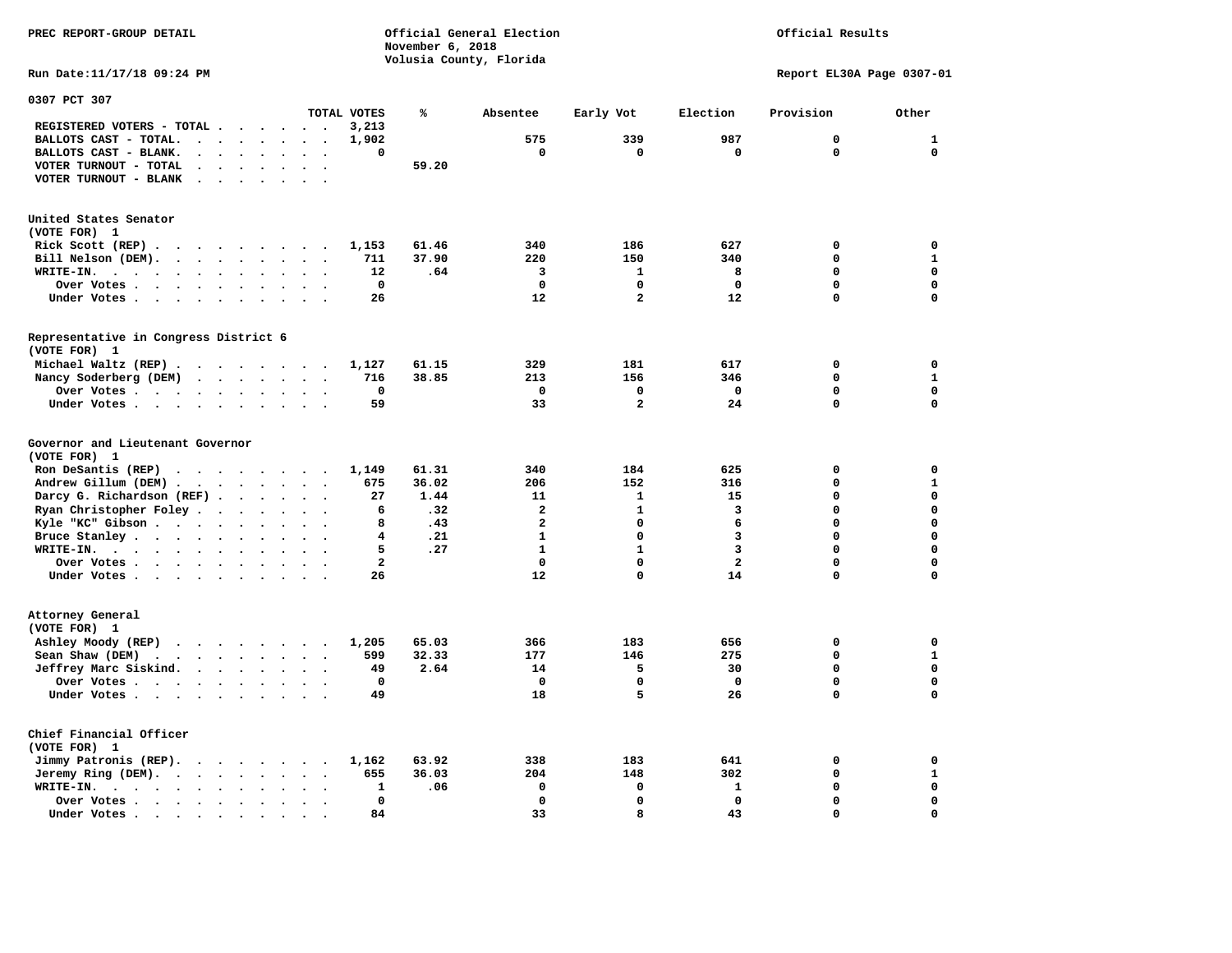| PREC REPORT-GROUP DETAIL                                                                                                                          |                                          | November 6, 2018 | Official General Election<br>Volusia County, Florida |           |              | Official Results          |                  |
|---------------------------------------------------------------------------------------------------------------------------------------------------|------------------------------------------|------------------|------------------------------------------------------|-----------|--------------|---------------------------|------------------|
| Run Date:11/17/18 09:24 PM                                                                                                                        |                                          |                  |                                                      |           |              | Report EL30A Page 0307-02 |                  |
| 0307 PCT 307                                                                                                                                      | TOTAL VOTES                              | ℁                | Absentee                                             | Early Vot | Election     | Provision                 | Other            |
|                                                                                                                                                   |                                          |                  |                                                      |           |              |                           |                  |
| Commissioner of Agriculture<br>(VOTE FOR) 1                                                                                                       |                                          |                  |                                                      |           |              |                           |                  |
| Matt Caldwell (REP)                                                                                                                               | 1,143                                    | 62.94            | 333                                                  | 176       | 634          | 0                         | 0                |
| Nicole "Nikki" Fried (DEM).                                                                                                                       | 673<br>$\ddot{\phantom{1}}$              | 37.06            | 215                                                  | 156       | 301          | 0                         | 1                |
| Over Votes<br>$\bullet$                                                                                                                           | 0<br>$\bullet$<br>$\bullet$<br>$\bullet$ |                  | 0                                                    | 0         | 0            | 0                         | 0                |
| Under Votes                                                                                                                                       | 86<br>$\ddot{\phantom{0}}$               |                  | 27                                                   | 7         | 52           | $\mathbf 0$               | $\mathbf 0$      |
| State Representative District 27                                                                                                                  |                                          |                  |                                                      |           |              |                           |                  |
| (VOTE FOR) 1                                                                                                                                      |                                          |                  |                                                      |           |              |                           |                  |
| David Santiago (REP).<br>$\cdots$                                                                                                                 | 1,131<br>$\sim$                          | 62.01            | 339                                                  | 175       | 617          | 0                         | 0                |
| Carol Lawrence (DEM).<br>$\cdot$ $\cdot$ $\cdot$ $\cdot$                                                                                          | 693<br>$\bullet$<br>$\ddot{\phantom{1}}$ | 37.99            | 214                                                  | 156       | 322          | 0                         | 1                |
| Over Votes<br>$\sim$ $\sim$ $\sim$<br>$\cdot$<br>Under Votes                                                                                      | $\mathbf 0$<br>78                        |                  | 0<br>22                                              | 0<br>8    | 0<br>48      | $\mathbf 0$<br>0          | $\mathbf 0$<br>0 |
| $\ddot{\phantom{0}}$<br>$\bullet$                                                                                                                 |                                          |                  |                                                      |           |              |                           |                  |
| Justice of the Supreme Court Lawson<br>(VOTE FOR) 1                                                                                               |                                          |                  |                                                      |           |              |                           |                  |
| $Yes \t . \t .$<br>$\sim$ $\sim$<br>$\sim$ $\sim$<br>$\mathcal{A}=\mathcal{A}=\mathcal{A}=\mathcal{A}=\mathcal{A}=\mathcal{A}=\mathcal{A}$        | 1,102<br>$\blacksquare$ .                | 69.75            | 329                                                  | 209       | 564          | 0                         | 0                |
| No.<br>$\sim$<br>$\bullet$<br>$\sim$<br>$\ddot{\phantom{1}}$<br>$\overline{\phantom{a}}$<br>$\bullet$<br>$\cdot$                                  | 478                                      | 30.25            | 146                                                  | 83        | 248          | 0                         | 1                |
| Over Votes<br>$\ddot{\phantom{1}}$                                                                                                                | 1                                        |                  | 0                                                    | 0         | 1            | $\mathbf 0$               | 0                |
| Under Votes<br>$\ddot{\phantom{1}}$                                                                                                               | 321<br>$\cdot$<br>$\cdot$ $\cdot$        |                  | 100                                                  | 47        | 174          | $\mathbf 0$               | $\mathbf 0$      |
| 5th District Court of Appeal Eisnaugle<br>(VOTE FOR) 1                                                                                            |                                          |                  |                                                      |           |              |                           |                  |
| Yes<br>$\mathcal{A}=\mathcal{A}=\mathcal{A}=\mathcal{A}=\mathcal{A}=\mathcal{A}$                                                                  | 987                                      | 62.91            | 291                                                  | 184       | 512          | 0                         | 0                |
| No.<br>$\cdot$ $\cdot$ $\cdot$ $\cdot$ $\cdot$                                                                                                    | 582                                      | 37.09            | 183                                                  | 105       | 293          | 0                         | $\mathbf{1}$     |
| Over Votes<br>$\blacksquare$ .<br>$\bullet$                                                                                                       | 0<br>$\bullet$<br>$\bullet$<br>$\bullet$ |                  | 0                                                    | 0         | 0            | 0                         | 0                |
| Under Votes<br>$\ddot{\phantom{1}}$                                                                                                               | 333<br>$\bullet$<br>$\sim$               |                  | 101                                                  | 50        | 182          | 0                         | $\mathbf 0$      |
| Circuit Judge 7th Judicial, Grp 15<br>(VOTE FOR) 1                                                                                                |                                          |                  |                                                      |           |              |                           |                  |
| Linda L. Gaustad<br>$\sim$                                                                                                                        | 932                                      | 60.56            | 289                                                  | 188       | 454          | 0                         | 1                |
| Ryan Will<br>$\cdots$<br>$\bullet$                                                                                                                | 607                                      | 39.44            | 191                                                  | 102       | 314          | 0                         | 0                |
| Over Votes<br>$\bullet$<br>$\bullet$                                                                                                              | 0                                        |                  | 0                                                    | 0         | 0            | 0                         | 0                |
| Under Votes<br>$\sim$ $\sim$<br>$\bullet$<br>$\bullet$                                                                                            | 363                                      |                  | 95                                                   | 49        | 219          | 0                         | 0                |
| School Board Member District 1<br>(VOTE FOR) 1                                                                                                    |                                          |                  |                                                      |           |              |                           |                  |
| Al Bouie.<br>$\cdot$<br>$\sim$ $\sim$<br>$\bullet$ .<br><br><br><br><br><br><br><br><br><br><br><br><br><br><br><br><br><br><br><br><br>$\bullet$ | 609                                      | 39.80            | 206                                                  | 122       | 280          | 0                         | 1                |
| Jamie Michele Haynes.<br>$\cdot$ $\cdot$ $\cdot$ $\cdot$                                                                                          | 921<br>$\ddot{\phantom{1}}$              | 60.20            | 273                                                  | 159       | 489          | 0                         | $\mathbf 0$      |
| Over Votes                                                                                                                                        | 0                                        |                  | 0                                                    | 0         | $\mathbf{o}$ | 0                         | 0                |
| Under Votes                                                                                                                                       | 372                                      |                  | 96                                                   | 58        | 218          | 0                         | 0                |
| DeBary City Council Seat 3<br>(VOTE FOR) 1                                                                                                        |                                          |                  |                                                      |           |              |                           |                  |
| Howard Gates<br>$\sim$ $\sim$<br>$\cdots$                                                                                                         | 754                                      | 46.12            | 233                                                  | 131       | 390          | 0                         | 0                |
| Patricia Stevenson                                                                                                                                | 881                                      | 53.88            | 271                                                  | 159       | 450          | 0                         | $\mathbf{1}$     |
| Over Votes<br>$\ddot{\phantom{a}}$                                                                                                                | 0                                        |                  | 0                                                    | 0         | 0            | 0                         | 0                |
| Under Votes.                                                                                                                                      | 267                                      |                  | 71                                                   | 49        | 147          | 0                         | 0                |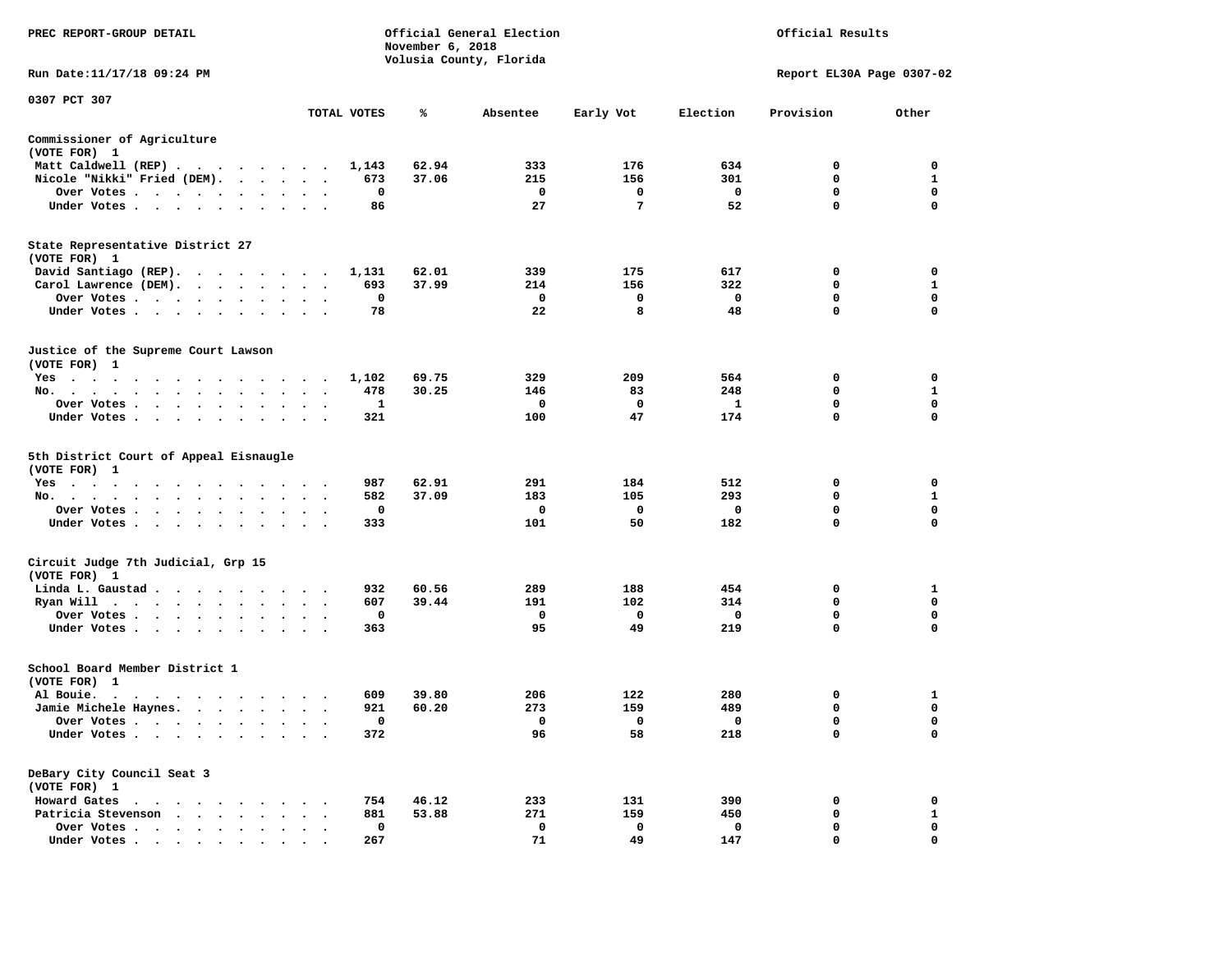| PREC REPORT-GROUP DETAIL                                                                                                                              |                                   |                      | November 6, 2018 | Official General Election<br>Volusia County, Florida | Official Results |           |             |                           |              |
|-------------------------------------------------------------------------------------------------------------------------------------------------------|-----------------------------------|----------------------|------------------|------------------------------------------------------|------------------|-----------|-------------|---------------------------|--------------|
| Run Date:11/17/18 09:24 PM                                                                                                                            |                                   |                      |                  |                                                      |                  |           |             | Report EL30A Page 0307-03 |              |
| 0307 PCT 307                                                                                                                                          |                                   |                      | TOTAL VOTES      | ℁                                                    | Absentee         | Early Vot | Election    | Provision                 | Other        |
| DeBary City Council Seat 4<br>(VOTE FOR) 1                                                                                                            |                                   |                      |                  |                                                      |                  |           |             |                           |              |
| Phyllis Butlien<br>$\ddot{\phantom{1}}$<br>$\sim$ $\sim$                                                                                              |                                   |                      | 786              | 48.91                                                | 228              | 132       | 426         | 0                         | 0            |
| Eugene G. Kowalski<br>$\ddot{\phantom{0}}$<br>$\cdot$ $\cdot$ $\cdot$ $\cdot$                                                                         |                                   |                      | 821              | 51.09                                                | 263              | 151       | 406         | 0                         | 1            |
| Over Votes.<br>$\begin{array}{cccccccccccccc} \bullet & \bullet & \bullet & \bullet & \bullet & \bullet & \bullet & \bullet \end{array}$<br>$\bullet$ | $\ddot{\phantom{a}}$<br>$\bullet$ |                      | 0                |                                                      | 0                | 0         | 0           | $\mathbf 0$               | $\mathbf 0$  |
| Under Votes<br>$\ddot{\phantom{0}}$<br>$\cdot$<br>$\bullet$                                                                                           |                                   |                      | 295              |                                                      | 84               | 56        | 155         | 0                         | 0            |
| Soil and Water Cons Dist Seat 1<br>(VOTE FOR) 1                                                                                                       |                                   |                      |                  |                                                      |                  |           |             |                           |              |
| William Bliss<br>$\cdot$<br>$\cdot$<br>$\cdot$<br>$\cdot$<br>$\cdot$<br>$\bullet$                                                                     |                                   |                      | 875              | 59.04                                                | 286              | 156       | 432         | 0                         | 1            |
| Derrick Orberg.<br>$\sim$<br>$\sim$ $\sim$<br>$\ddot{\phantom{0}}$<br>$\bullet$<br>$\bullet$                                                          | $\bullet$<br>$\bullet$            |                      | 607<br>2         | 40.96                                                | 169<br>0         | 111       | 327<br>1    | 0<br>0                    | 0<br>0       |
| Over Votes .<br>$\ddot{\phantom{1}}$<br>$\sim$<br>$\bullet$<br>$\bullet$<br>Under Votes.<br>$\cdots$<br>$\bullet$<br>$\cdot$                          | $\bullet$                         |                      | 418              |                                                      | 120              | 1<br>71   | 227         | $\mathbf 0$               | $\mathbf 0$  |
| Soil and Water Cons Dist Seat 3<br>(VOTE FOR) 1                                                                                                       |                                   |                      |                  |                                                      |                  |           |             |                           |              |
| Beth James.<br>. As a set of the set of the set of the set of the set of the set of the set of the $\alpha$                                           |                                   |                      | 685              | 46.25                                                | 212              | 117       | 356         | 0                         | 0            |
| Wesley Wayne Wilson Jr<br>$\ddot{\phantom{0}}$<br>$\bullet$<br>$\ddot{\phantom{a}}$                                                                   |                                   | $\bullet$<br>$\cdot$ | 343              | 23.16                                                | 102              | 56        | 185         | 0                         | 0            |
| Christine Wilt.<br>$\ddot{\phantom{0}}$<br>$\sim$<br>$\bullet$<br>$\cdot$                                                                             |                                   |                      | 453              | 30.59                                                | 146              | 96        | 210         | $\mathbf 0$               | 1            |
| Over Votes<br>$\bullet$<br>$\bullet$<br>$\bullet$                                                                                                     | $\bullet$                         |                      | 0                |                                                      | 0                | 0         | 0           | $\mathbf 0$               | $\mathbf 0$  |
| Under Votes<br>$\cdot$                                                                                                                                |                                   |                      | 421              |                                                      | 115              | 70        | 236         | 0                         | 0            |
| Soil and Water Cons Dist Seat 5<br>(VOTE FOR) 1                                                                                                       |                                   |                      |                  |                                                      |                  |           |             |                           |              |
| J. Mark Barfield.<br>$\ddot{\phantom{1}}$<br>$\sim$ $\sim$<br>$\ddot{\phantom{a}}$                                                                    | $\bullet$                         |                      | 369              | 25.24                                                | 112              | 54        | 202         | 0                         | 1            |
| Andy Kelly.<br>$\cdot$ $\cdot$ $\cdot$ $\cdot$ $\cdot$<br>$\bullet$ .<br>$\bullet$                                                                    | $\bullet$                         | $\ddot{\phantom{0}}$ | 584              | 39.95                                                | 192              | 119       | 273         | $\mathbf 0$               | $\mathbf 0$  |
| David Schaefer.<br>$\ddot{\phantom{1}}$<br>$\bullet$<br>$\ddot{\phantom{0}}$<br>$\bullet$                                                             |                                   |                      | 509              | 34.82                                                | 148              | 92        | 269         | 0                         | 0            |
| Over Votes .<br>$\sim$ $\sim$<br>$\bullet$<br>$\bullet$<br>$\bullet$<br>$\bullet$                                                                     | $\bullet$<br>$\bullet$            |                      | 0                |                                                      | 0                | 0         | 0           | $\mathbf 0$               | $\mathbf 0$  |
| Under Votes<br>$\ddot{\phantom{0}}$<br>$\ddot{\phantom{a}}$<br>$\cdot$                                                                                | $\cdot$                           | $\cdot$ .            | 440              |                                                      | 123              | 74        | 243         | $\mathbf 0$               | $\mathbf 0$  |
| W Volusia Hosp Auth Group A, Seat 1<br>(VOTE FOR) 1                                                                                                   |                                   |                      |                  |                                                      |                  |           |             |                           |              |
| John M. Hill<br>$\bullet$<br>$\overline{\phantom{a}}$<br>$\ddot{\phantom{1}}$<br>$\sim$<br>$\bullet$<br>$\cdot$<br>$\bullet$                          | $\bullet$                         |                      | 952              | 63.59                                                | 299              | 159       | 494         | 0                         | 0            |
| Voloria Manning<br>$\sim$ $\sim$<br>$\sim$<br>$\ddot{\phantom{a}}$<br>$\cdot$                                                                         |                                   |                      | 545              | 36.41                                                | 164              | 111       | 269         | 0                         | 1            |
| Over Votes.<br>$\sim$<br>$\bullet$<br>$\cdot$<br>$\cdot$                                                                                              |                                   |                      | 0                |                                                      | 0                | 0         | 0           | 0                         | 0            |
| Under Votes.<br>$\sim$ $\sim$ $\sim$<br>$\bullet$<br>$\bullet$                                                                                        |                                   |                      | 405              |                                                      | 112              | 69        | 224         | 0                         | $\Omega$     |
| W Volusia Hosp Auth Group B, Seat 1<br>(VOTE FOR) 1                                                                                                   |                                   |                      |                  |                                                      |                  |           |             |                           |              |
| Webster Barnaby<br>.                                                                                                                                  |                                   |                      | 773              | 51.46                                                | 243              | 139       | 391         | 0                         | 0            |
| Dolores Guzman.                                                                                                                                       |                                   |                      | 729              | 48.54                                                | 225              | 136       | 367         | 0                         | 1            |
| Over Votes .                                                                                                                                          |                                   |                      | $\mathbf 0$      |                                                      | 0                | 0         | $\mathbf 0$ | 0                         | 0            |
| Under Votes.<br>$\bullet$<br>$\ddot{\phantom{0}}$<br>$\bullet$                                                                                        |                                   |                      | 400              |                                                      | 107              | 64        | 229         | 0                         | $\Omega$     |
| W Volusia Hosp Auth Group B, Seat 2<br>(VOTE FOR) 1                                                                                                   |                                   |                      |                  |                                                      |                  |           |             |                           |              |
| Michael Ray.<br>$\cdot$ $\cdot$ $\cdot$ $\cdot$ $\cdot$<br>$\cdot$ $\cdot$ $\cdot$ $\cdot$                                                            |                                   |                      | 737              | 50.17                                                | 220              | 126       | 391         | 0                         | 0            |
| Kathie D. Shepard.<br>$\sim$<br>$\ddot{\phantom{a}}$<br>$\sim$<br>$\ddot{\phantom{a}}$<br>$\ddot{\phantom{a}}$                                        |                                   |                      | 732              | 49.83                                                | 238              | 140       | 353         | 0                         | $\mathbf{1}$ |
| Over Votes.<br>$\cdots$                                                                                                                               | $\sim$                            |                      | 0                |                                                      | 0                | 0         | 0           | 0                         | 0            |
| Under Votes                                                                                                                                           |                                   |                      | 433              |                                                      | 117              | 73        | 243         | 0                         | $\mathbf 0$  |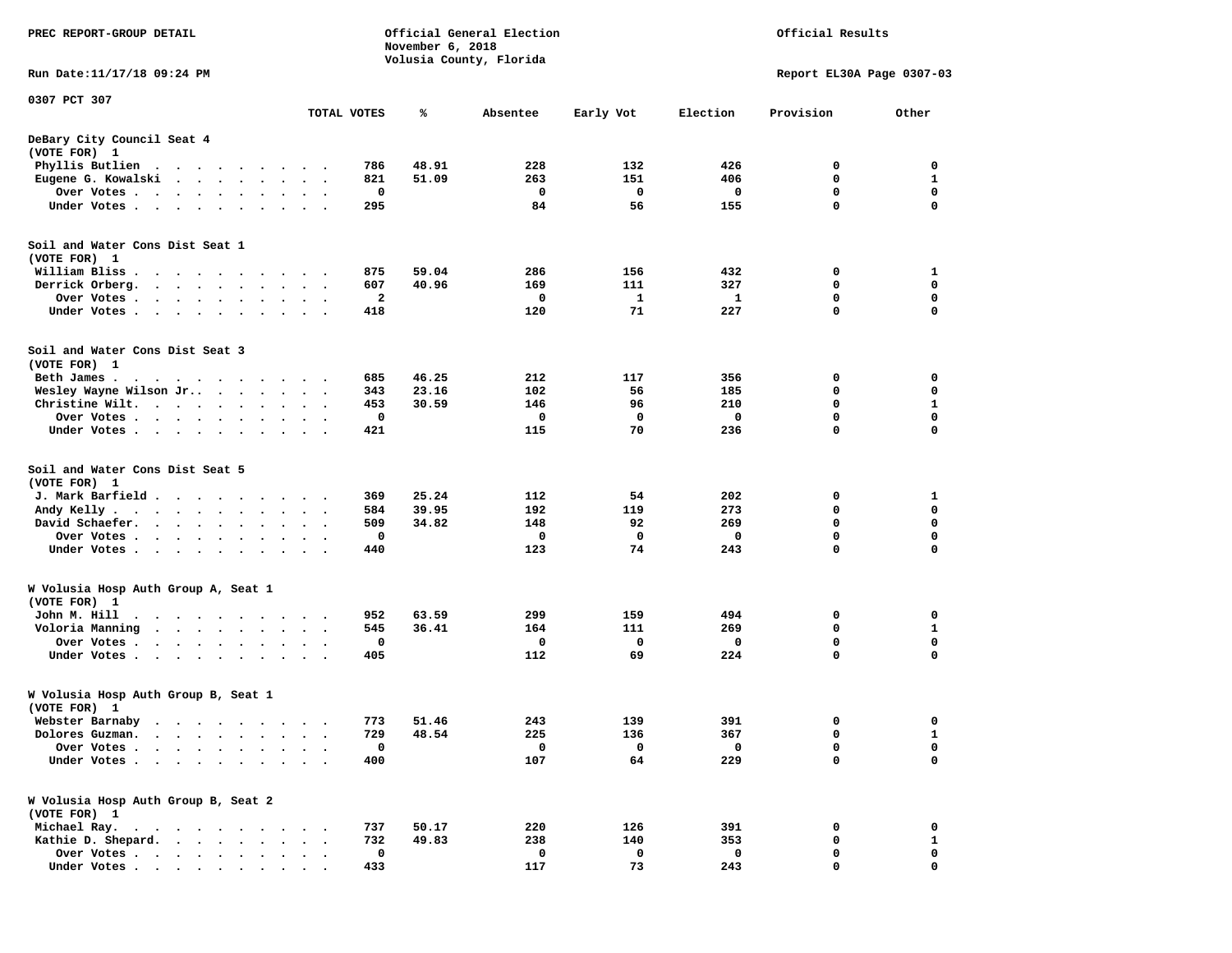| PREC REPORT-GROUP DETAIL                                                |                                         | November 6, 2018 | Official General Election<br>Volusia County, Florida |              | Official Results |                           |                   |  |  |
|-------------------------------------------------------------------------|-----------------------------------------|------------------|------------------------------------------------------|--------------|------------------|---------------------------|-------------------|--|--|
| Run Date: 11/17/18 09:24 PM                                             |                                         |                  |                                                      |              |                  | Report EL30A Page 0307-04 |                   |  |  |
| 0307 PCT 307                                                            | TOTAL VOTES                             | ℁                | Absentee                                             | Early Vot    | Election         | Provision                 | Other             |  |  |
| #1 Increased Homestead Exemption                                        |                                         |                  |                                                      |              |                  |                           |                   |  |  |
| (VOTE FOR) 1                                                            |                                         |                  |                                                      |              |                  |                           |                   |  |  |
| Yes                                                                     | 937                                     | 51.74            | 308                                                  | 142          | 486              | 0                         | 1                 |  |  |
| No.                                                                     | 874                                     | 48.26            | 232                                                  | 184          | 458              | 0                         | 0                 |  |  |
| Over Votes                                                              | $\mathbf 0$<br>$\overline{\phantom{a}}$ |                  | 0                                                    | $\mathbf 0$  | 0                | 0                         | 0                 |  |  |
| Under Votes.                                                            | 91                                      |                  | 35                                                   | 13           | 43               | $\mathbf 0$               | 0                 |  |  |
| #2 Limit on Property Tax Assessments                                    |                                         |                  |                                                      |              |                  |                           |                   |  |  |
| (VOTE FOR) 1                                                            |                                         |                  |                                                      |              |                  |                           |                   |  |  |
| Yes                                                                     | 1,220                                   | 68.12            | 378                                                  | 187          | 655              | 0                         | 0                 |  |  |
| No.                                                                     | 571                                     | 31.88            | 153                                                  | 136          | 281              | 0                         | 1                 |  |  |
| Over Votes                                                              | 1                                       |                  | 0                                                    | $\mathbf{1}$ | $\mathbf 0$      | 0                         | 0                 |  |  |
| Under Votes                                                             | 110                                     |                  | 44                                                   | 15           | 51               | 0                         | 0                 |  |  |
| #3 Voter Control of Gambling                                            |                                         |                  |                                                      |              |                  |                           |                   |  |  |
| (VOTE FOR) 1                                                            |                                         |                  |                                                      | 226          |                  |                           |                   |  |  |
| Yes                                                                     | 1,237                                   | 67.30<br>32.70   | 397<br>155                                           | 104          | 614<br>341       | 0<br>0                    | 0<br>$\mathbf{1}$ |  |  |
| No.                                                                     | 601                                     |                  |                                                      |              |                  |                           |                   |  |  |
| Over Votes.                                                             | 0<br>64                                 |                  | 0<br>23                                              | 0<br>9       | 0<br>32          | 0<br>$\mathbf 0$          | 0<br>$\mathbf 0$  |  |  |
| Under Votes                                                             |                                         |                  |                                                      |              |                  |                           |                   |  |  |
| #4 Voting Restoration Amendment                                         |                                         |                  |                                                      |              |                  |                           |                   |  |  |
| (VOTE FOR) 1                                                            |                                         |                  |                                                      |              |                  |                           |                   |  |  |
| Yes                                                                     | 1,080                                   | 58.66<br>41.34   | 325<br>223                                           | 207<br>124   | 547<br>414       | 0<br>0                    | 1<br>0            |  |  |
| No.                                                                     | 761<br>$\mathbf 0$                      |                  | 0                                                    | 0            | 0                | 0                         | 0                 |  |  |
| Over Votes                                                              |                                         |                  | 27                                                   | 8            | 26               | $\mathbf 0$               | 0                 |  |  |
| Under Votes                                                             | 61                                      |                  |                                                      |              |                  |                           |                   |  |  |
| #5 Supermajority Vote Required                                          |                                         |                  |                                                      |              |                  |                           |                   |  |  |
| (VOTE FOR) 1<br>Yes                                                     | 1,243                                   | 69.71            | 380                                                  | 191          | 672              | 0                         | 0                 |  |  |
| No.                                                                     | 540                                     | 30.29            | 152                                                  | 131          | 256              | 0                         | 1                 |  |  |
| Over Votes                                                              | 0                                       |                  | 0                                                    | 0            | 0                | 0                         | 0                 |  |  |
| Under Votes                                                             | 119                                     |                  | 43                                                   | 17           | 59               | $\mathbf 0$               | 0                 |  |  |
| #6 Rights of Crime Victims; Judges<br>(VOTE FOR) 1                      |                                         |                  |                                                      |              |                  |                           |                   |  |  |
| Yes                                                                     | 959                                     | 53.37            | 306                                                  | 140          | 513              | 0                         | 0                 |  |  |
| No.                                                                     | 838                                     | 46.63            | 232                                                  | 182          | 423              | 0                         | $\mathbf{1}$      |  |  |
|                                                                         |                                         |                  |                                                      |              |                  |                           |                   |  |  |
| Over Votes<br>Under Votes                                               | 2<br>103                                |                  | 0<br>37                                              | 0<br>17      | 2<br>49          | 0<br>0                    | 0<br>0            |  |  |
| #7 Survivor Benefits                                                    |                                         |                  |                                                      |              |                  |                           |                   |  |  |
| (VOTE FOR) 1                                                            |                                         |                  |                                                      |              |                  |                           |                   |  |  |
| $Yes \cdot \cdot \cdot \cdot \cdot \cdot \cdot \cdot \cdot \cdot \cdot$ | 1,070                                   | 59.54            | 331                                                  | 158          | 581              | 0                         | 0                 |  |  |
| No.                                                                     | 727                                     | 40.46            | 207                                                  | 164          | 355              | 0                         | $\mathbf{1}$      |  |  |
| Over Votes                                                              | 0                                       |                  | 0                                                    | $\mathbf 0$  | 0                | 0                         | 0                 |  |  |
| Under Votes                                                             | 105                                     |                  | 37                                                   | 17           | 51               | 0                         | 0                 |  |  |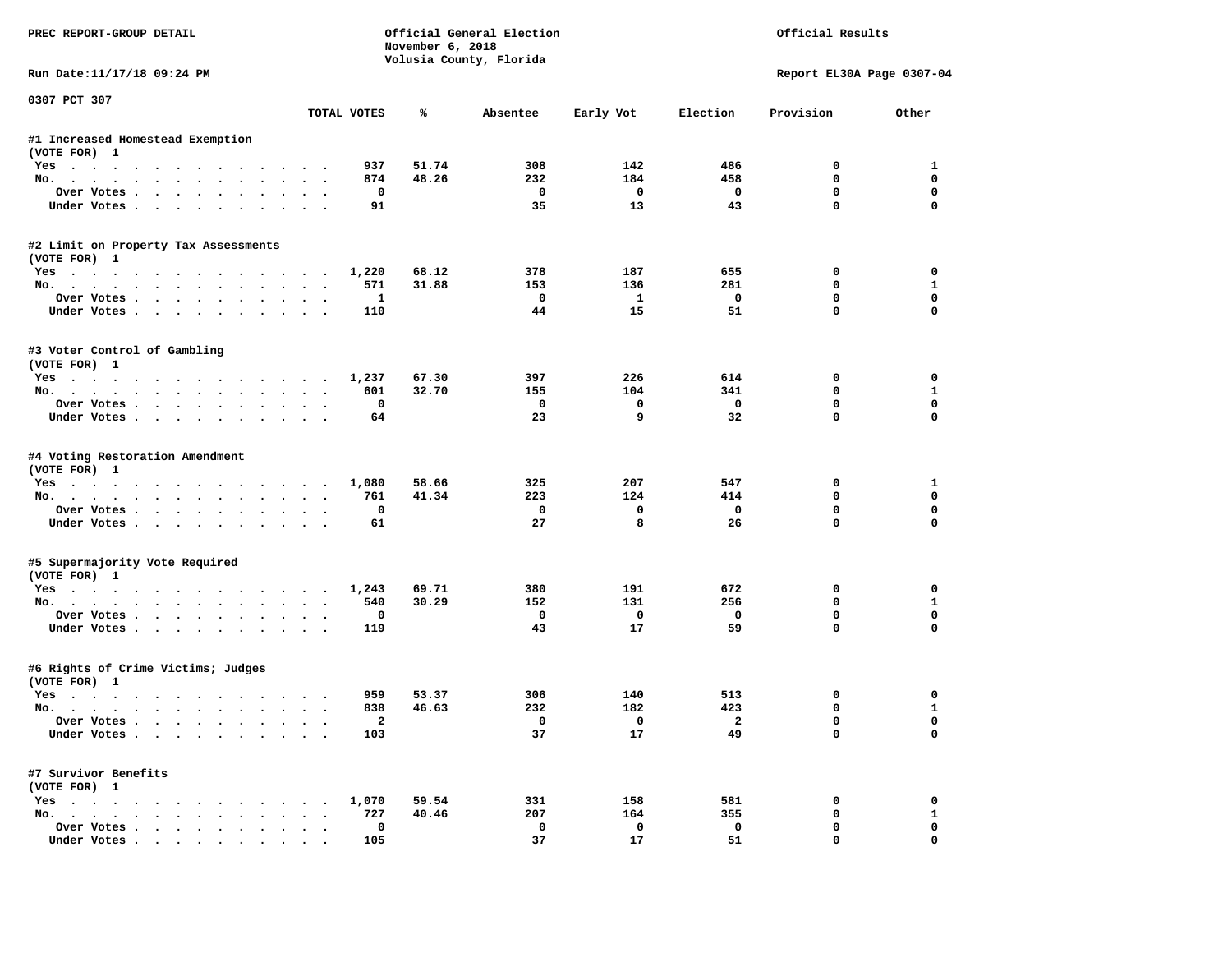| PREC REPORT-GROUP DETAIL                               |                      | November 6, 2018         | Official General Election |                   |                    | Official Results          |                          |
|--------------------------------------------------------|----------------------|--------------------------|---------------------------|-------------------|--------------------|---------------------------|--------------------------|
|                                                        |                      |                          | Volusia County, Florida   |                   |                    |                           |                          |
| Run Date:11/17/18 09:24 PM                             |                      |                          |                           |                   |                    | Report EL30A Page 0307-05 |                          |
| 0307 PCT 307                                           | TOTAL VOTES          | ℁                        | Absentee                  | Early Vot         | Election           | Provision                 | Other                    |
|                                                        |                      |                          |                           |                   |                    |                           |                          |
| #9 Prohibits Oil, Gas Drilling, Vaping<br>(VOTE FOR) 1 |                      |                          |                           |                   |                    |                           |                          |
| Yes                                                    |                      | 58.45<br>1,045           | 341                       | 184               | 519                | 0                         | 1                        |
| No.                                                    |                      | 41.55<br>743             | 190                       | 138               | 415                | $\mathbf{0}$              | 0                        |
| Over Votes                                             |                      | $^{\circ}$               | $\mathbf{o}$              | $^{\circ}$        | $\mathbf 0$        | $\mathbf 0$               | 0                        |
| Under Votes                                            |                      | 114                      | 44                        | 17                | 53                 | $\mathbf 0$               | $\mathbf 0$              |
| #10 State and Local Structure and Op                   |                      |                          |                           |                   |                    |                           |                          |
| (VOTE FOR) 1                                           |                      |                          |                           |                   |                    |                           |                          |
| Yes                                                    |                      | 1,012<br>57.80           | 325                       | 158               | 529                | 0                         | 0                        |
| No.                                                    |                      | 739<br>42.20<br>$\Omega$ | 200<br>$\Omega$           | 160<br>$\Omega$   | 378<br>$\mathbf 0$ | 0<br>$\mathbf{0}$         | $\mathbf{1}$<br>$\Omega$ |
| Over Votes.<br>Under Votes                             |                      | 151                      | 50                        | 21                | 80                 | $\mathbf{0}$              | $\mathbf 0$              |
|                                                        |                      |                          |                           |                   |                    |                           |                          |
| #11 Removal of Obs Prov; Crim Statute<br>(VOTE FOR) 1  |                      |                          |                           |                   |                    |                           |                          |
| Yes                                                    |                      | 896<br>52.49             | 282                       | 163               | 451                | $^{\circ}$                | $\Omega$                 |
| No.                                                    |                      | 811<br>47.51             | 224                       | 146               | 440                | $\mathbf 0$               | $\mathbf{1}$             |
| Over Votes                                             |                      | $\Omega$                 | $\Omega$                  | $\mathbf{0}$      | $\Omega$           | $\mathbf{0}$              | 0                        |
| Under Votes.                                           |                      | 195                      | 69                        | 30                | 96                 | $\Omega$                  | $\Omega$                 |
| #12 Lobbying and Abuse of Office                       |                      |                          |                           |                   |                    |                           |                          |
| (VOTE FOR) 1                                           |                      |                          |                           |                   |                    |                           |                          |
| Yes                                                    |                      | 82.41<br>1,462           | 446                       | 258               | 757                | 0                         | 1                        |
| No.                                                    |                      | 17.59<br>312             | 82                        | 63                | 167                | $\mathbf 0$               | 0                        |
| Over Votes                                             |                      | 0                        | 0                         | $\Omega$          | 0                  | $\mathbf 0$               | $\mathbf 0$              |
| Under Votes                                            |                      | 128                      | 47                        | 18                | 63                 | $\mathbf 0$               | $\mathbf 0$              |
| #13 Ends Dog Racing                                    |                      |                          |                           |                   |                    |                           |                          |
| (VOTE FOR) 1                                           |                      |                          |                           |                   |                    |                           |                          |
| Yes                                                    |                      | 1,147<br>63.76           | 370                       | 206               | 570                | 0                         | 1                        |
| No.                                                    |                      | 36.24<br>652             | 175                       | 116               | 361                | $\mathbf{0}$              | $\mathbf 0$              |
| Over Votes                                             |                      | 0                        | 0                         | $\mathbf 0$<br>17 | $\mathbf 0$<br>56  | $\mathbf 0$<br>$\Omega$   | $\mathbf 0$<br>$\Omega$  |
| Under Votes                                            |                      | 103                      | 30                        |                   |                    |                           |                          |
| DeBary Ref for Community Center Bonds                  |                      |                          |                           |                   |                    |                           |                          |
| (VOTE FOR) 1                                           |                      |                          |                           |                   |                    |                           |                          |
| Yes, For Bonds.                                        |                      | 550<br>30.62             | 171                       | 101               | 278                | 0                         | 0                        |
| No, Against Bonds.                                     |                      | 69.38<br>1,246           | 371                       | 220               | 654                | $\mathbf 0$               | $\mathbf{1}$             |
| Over Votes                                             | $\ddot{\phantom{0}}$ | 1                        | $\Omega$                  | $\Omega$          | 1                  | 0                         | $\Omega$                 |
| Under Votes                                            | $\sim$               | 105                      | 33                        | 18                | 54                 | $\mathbf{0}$              | $\mathbf 0$              |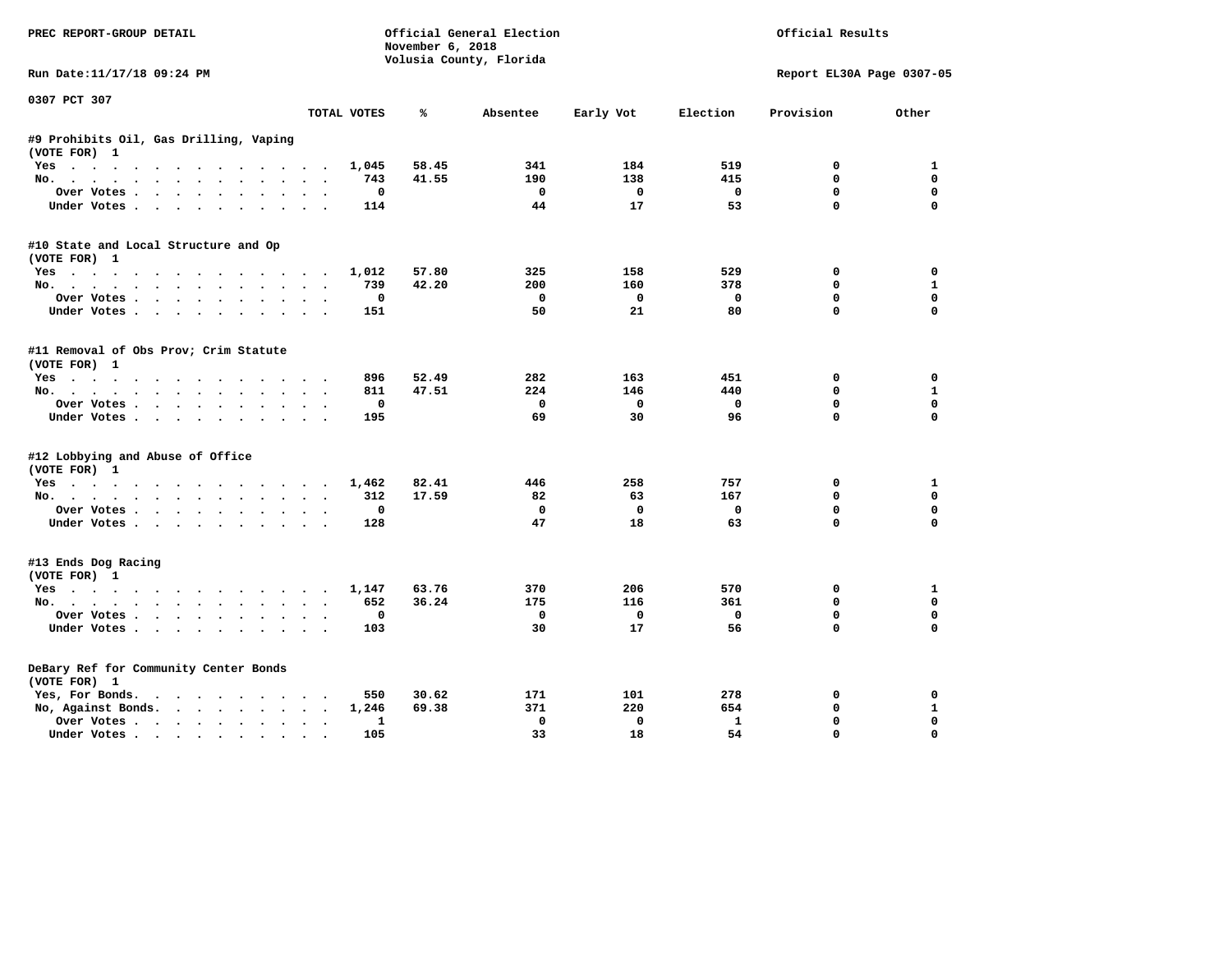**PREC REPORT-GROUP DETAIL COMPUTER CONSUMING A CONSUMING CONSUMING A LIGACION CONSUMING A LIGACION November 6, 2018 Volusia County, Florida** 

Official Results

**Run Date:11/17/18 09:24 PM Report EL30A Page 0308-01** 

| 0308 PCT 308                                                                                                                                   |                                                  |              |       |                |                         |              |              |              |
|------------------------------------------------------------------------------------------------------------------------------------------------|--------------------------------------------------|--------------|-------|----------------|-------------------------|--------------|--------------|--------------|
|                                                                                                                                                |                                                  | TOTAL VOTES  | ℁     | Absentee       | Early Vot               | Election     | Provision    | Other        |
| REGISTERED VOTERS - TOTAL .<br>$\sim$<br>$\overline{\phantom{a}}$<br>$\overline{\phantom{a}}$                                                  | $\sim$<br>$\ddot{\phantom{a}}$                   | 3,131        |       |                |                         |              |              |              |
| BALLOTS CAST - TOTAL.<br>$\ddot{\phantom{a}}$<br>$\overline{\phantom{a}}$<br>$\bullet$<br>$\ddot{\phantom{a}}$<br>$\ddot{\phantom{a}}$         |                                                  | 1,730        |       | 611            | 408                     | 711          | $\mathbf{0}$ | $\mathbf 0$  |
| BALLOTS CAST - BLANK.<br>$\sim$<br>$\bullet$<br>$\ddot{\phantom{a}}$<br>$\bullet$                                                              | $\ddot{\phantom{a}}$<br>$\bullet$                | $\mathbf 0$  |       | $\mathbf 0$    | $\mathbf 0$             | $\mathbf 0$  | $\Omega$     | $\mathbf 0$  |
| VOTER TURNOUT - TOTAL<br>$\ddot{\phantom{a}}$<br>$\ddot{\phantom{a}}$                                                                          |                                                  |              | 55.25 |                |                         |              |              |              |
| $\blacksquare$<br>VOTER TURNOUT - BLANK                                                                                                        |                                                  |              |       |                |                         |              |              |              |
| $\bullet$<br>$\bullet$                                                                                                                         |                                                  |              |       |                |                         |              |              |              |
|                                                                                                                                                |                                                  |              |       |                |                         |              |              |              |
| United States Senator                                                                                                                          |                                                  |              |       |                |                         |              |              |              |
| (VOTE FOR) 1                                                                                                                                   |                                                  |              |       |                |                         |              |              |              |
| Rick Scott (REP).<br>$\cdot$ $\cdot$ $\cdot$ $\cdot$<br>$\bullet$<br>$\sim$                                                                    |                                                  | 984          | 57.41 | 363            | 191                     | 430          | $\mathbf 0$  | $\mathbf 0$  |
| Bill Nelson (DEM).<br>$\cdot$                                                                                                                  |                                                  | 722          | 42.12 | 238            | 214                     | 270          | $\mathbf 0$  | $\mathbf{0}$ |
| WRITE-IN.<br>$\cdots$ $\cdots$<br>$\cdots$<br>$\bullet$                                                                                        |                                                  | 8            | .47   | 4              | $\overline{a}$          | $\mathbf{2}$ | $\Omega$     | $\mathbf 0$  |
| Over Votes<br>$\ddot{\phantom{a}}$<br>$\cdot$                                                                                                  |                                                  | $\mathbf{1}$ |       | $\mathbf 0$    | $\mathbf 0$             | $\mathbf{1}$ | $\mathbf 0$  | $\mathbf 0$  |
| Under Votes<br>$\bullet$<br>$\ddot{\phantom{1}}$                                                                                               | $\ddot{\phantom{0}}$<br>$\cdot$                  | 15           |       | 6              | $\mathbf{1}$            | 8            | $\Omega$     | $\mathbf 0$  |
|                                                                                                                                                |                                                  |              |       |                |                         |              |              |              |
| Representative in Congress District 6                                                                                                          |                                                  |              |       |                |                         |              |              |              |
| (VOTE FOR) 1                                                                                                                                   |                                                  |              |       |                |                         |              |              |              |
|                                                                                                                                                |                                                  |              |       |                |                         |              |              |              |
| Michael Waltz (REP)                                                                                                                            |                                                  | 969          | 57.07 | 347            | 191                     | 431          | $\mathbf 0$  | 0            |
| Nancy Soderberg (DEM)<br>the contract of the contract of the                                                                                   |                                                  | 729          | 42.93 | 248            | 215                     | 266          | $\mathbf 0$  | $\mathbf 0$  |
| Over Votes<br>$\ddot{\phantom{0}}$<br>$\ddot{\phantom{a}}$<br>$\bullet$                                                                        |                                                  | 0            |       | 0              | 0                       | $\mathbf 0$  | 0            | 0            |
| Under Votes<br>$\bullet$<br>$\bullet$                                                                                                          | $\sim$ $\sim$                                    | 32           |       | 16             | $\overline{\mathbf{2}}$ | 14           | $\Omega$     | $\mathbf 0$  |
| Governor and Lieutenant Governor                                                                                                               |                                                  |              |       |                |                         |              |              |              |
| (VOTE FOR) 1                                                                                                                                   |                                                  |              |       |                |                         |              |              |              |
| Ron DeSantis (REP)<br>$\cdots$                                                                                                                 |                                                  | 973          | 56.90 | 349            | 191                     | 433          | $\mathbf 0$  | $\mathbf 0$  |
| Andrew Gillum (DEM) $\cdot \cdot \cdot \cdot \cdot$                                                                                            | $\sim$ $\sim$                                    | 703          | 41.11 | 230            | 213                     | 260          | $\mathbf 0$  | $\mathbf 0$  |
| Darcy G. Richardson (REF).<br>$\ddot{\phantom{a}}$<br>$\bullet$<br>$\sim$                                                                      |                                                  | 16           | .94   | 10             | $\mathbf{1}$            | 5            | $\mathbf 0$  | $\mathbf 0$  |
| Ryan Christopher Foley.<br>$\sim$<br>$\bullet$<br>$\bullet$<br>$\bullet$                                                                       |                                                  | 9            | .53   | 6              | 1                       | 2            | $\Omega$     | $\mathbf 0$  |
| Kyle "KC" Gibson<br>$\bullet$<br>$\ddot{\phantom{a}}$                                                                                          | $\ddot{\phantom{a}}$<br>$\overline{\phantom{a}}$ | 3            | .18   | $\overline{a}$ | $\Omega$                | $\mathbf{1}$ | $\Omega$     | $\mathbf 0$  |
| Bruce Stanley<br>$\ddot{\phantom{a}}$                                                                                                          |                                                  | 5            | .29   | $\mathbf{1}$   | $\mathbf 0$             | 4            | 0            | $\mathbf 0$  |
| WRITE-IN.<br>$\ddot{\phantom{a}}$                                                                                                              | $\ddot{\phantom{a}}$                             | $\mathbf{1}$ | .06   | $\mathbf{0}$   | $\mathbf{1}$            | 0            | $\Omega$     | $\mathbf 0$  |
| $\cdot$<br>Over Votes.                                                                                                                         |                                                  | $\mathbf{1}$ |       | $\mathbf 0$    | $\mathbf{1}$            | $\Omega$     | $\mathbf 0$  | $\mathbf 0$  |
| $\cdots$<br>$\bullet$<br>$\bullet$                                                                                                             | $\ddot{\phantom{0}}$                             |              |       |                | $\mathbf 0$             |              | $\mathbf 0$  | $\mathbf 0$  |
| Under Votes<br>$\bullet$                                                                                                                       |                                                  | 19           |       | 13             |                         | 6            |              |              |
| Attorney General                                                                                                                               |                                                  |              |       |                |                         |              |              |              |
| (VOTE FOR) 1                                                                                                                                   |                                                  |              |       |                |                         |              |              |              |
| Ashley Moody (REP)                                                                                                                             |                                                  | 1,012        | 59.74 | 365            | 204                     | 443          | $\mathbf 0$  | 0            |
| Sean Shaw (DEM)<br>$\mathcal{A}=\mathcal{A}=\mathcal{A}=\mathcal{A}=\mathcal{A}=\mathcal{A}$ .<br>$\ddot{\phantom{a}}$<br>$\ddot{\phantom{a}}$ | $\ddotsc$                                        | 636          | 37.54 | 210            | 191                     | 235          | $\mathbf 0$  | $\mathbf 0$  |
|                                                                                                                                                |                                                  |              | 2.72  | 19             | 7                       | 20           | $\mathbf 0$  | $\mathbf 0$  |
| Jeffrey Marc Siskind.<br>$\sim$ $\sim$ $\sim$ $\sim$<br>$\bullet$<br>$\ddot{\phantom{a}}$                                                      | $\ddot{\phantom{a}}$                             | 46           |       |                |                         |              |              |              |
| Over Votes<br>$\langle \cdot \rangle$<br>$\ddot{\phantom{a}}$<br>$\overline{\phantom{a}}$                                                      |                                                  | 0            |       | $\mathbf 0$    | $\mathbf 0$             | $\mathbf 0$  | $\mathbf 0$  | $\mathbf 0$  |
| Under Votes<br>$\ddot{\phantom{a}}$                                                                                                            |                                                  | 36           |       | 17             | 6                       | 13           | $\mathbf 0$  | $\mathbf 0$  |
|                                                                                                                                                |                                                  |              |       |                |                         |              |              |              |
| Chief Financial Officer<br>(VOTE FOR) 1                                                                                                        |                                                  |              |       |                |                         |              |              |              |
|                                                                                                                                                |                                                  |              |       |                |                         |              |              |              |
| Jimmy Patronis (REP).<br>$\sim$ $\sim$ $\sim$ $\sim$ $\sim$<br>$\bullet$<br>$\overline{\phantom{a}}$                                           |                                                  | 968          | 57.93 | 346            | 194                     | 428          | $\mathbf 0$  | 0            |
| Jeremy Ring (DEM).<br>$\bullet$<br>$\bullet$                                                                                                   | $\ddotsc$                                        | 700          | 41.89 | 244            | 196                     | 260          | $\mathbf 0$  | $\mathbf 0$  |
| WRITE-IN.<br>$\ddot{\phantom{a}}$<br>$\bullet$<br>$\sim$ $\sim$<br>$\sim$ $\sim$                                                               |                                                  | з            | .18   | $\mathbf{1}$   | $\mathbf{1}$            | $\mathbf{1}$ | $\mathbf 0$  | $\mathbf 0$  |
| Over Votes.<br>$\mathcal{L}(\mathbf{z})$ , and $\mathcal{L}(\mathbf{z})$ , and $\mathcal{L}(\mathbf{z})$<br>$\bullet$                          |                                                  | $\mathbf{1}$ |       | $\mathbf 0$    | $\mathbf{1}$            | $\mathbf 0$  | $\Omega$     | $\mathbf 0$  |
| Under Votes.<br>$\bullet$<br>$\bullet$<br>$\bullet$<br>$\cdot$                                                                                 |                                                  | 58           |       | 20             | 16                      | 22           | 0            | $\mathbf 0$  |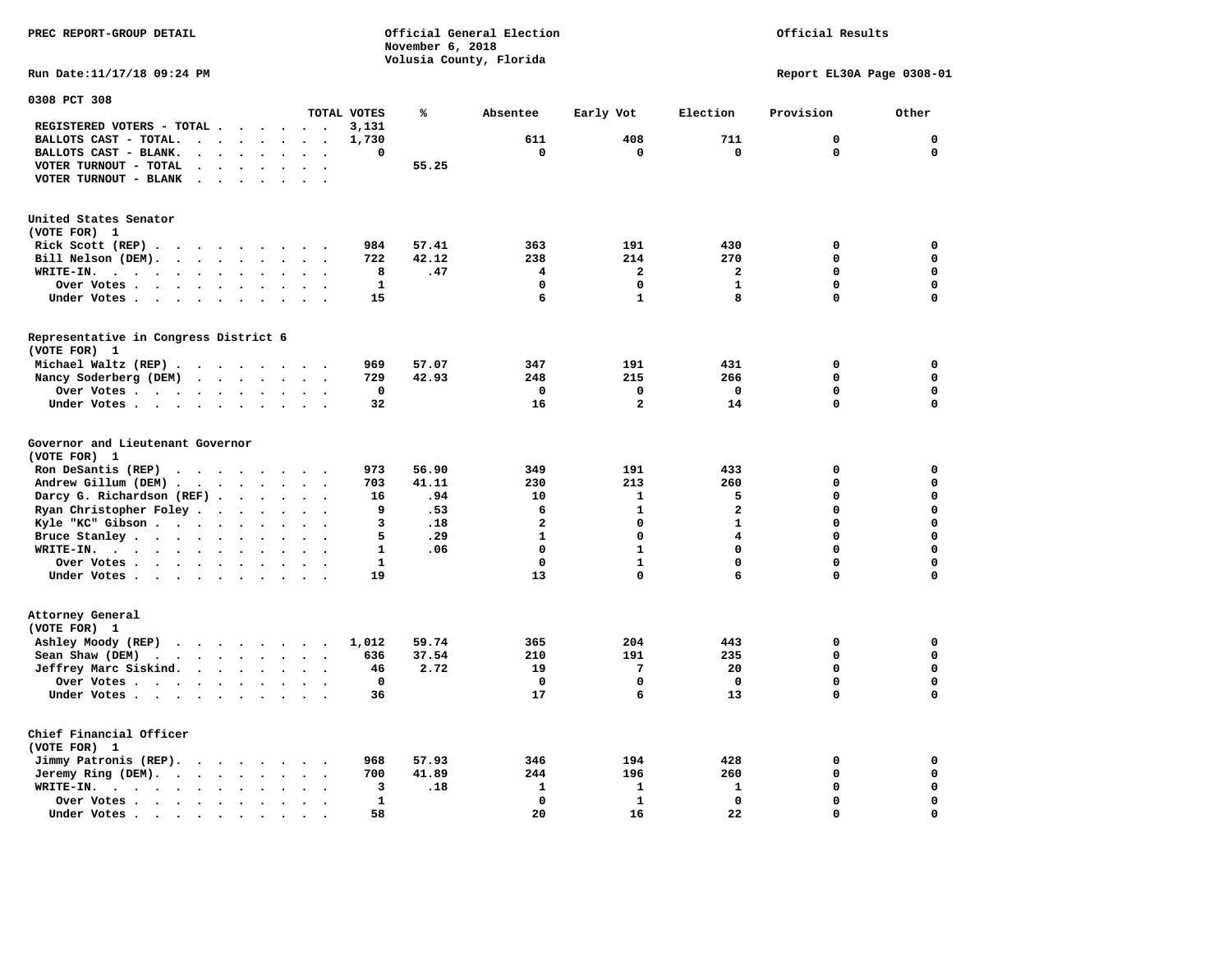| PREC REPORT-GROUP DETAIL                                                                                                                                                                                                                                                       |                                   |             | November 6, 2018 | Official General Election<br>Volusia County, Florida | Official Results |              |                           |                  |
|--------------------------------------------------------------------------------------------------------------------------------------------------------------------------------------------------------------------------------------------------------------------------------|-----------------------------------|-------------|------------------|------------------------------------------------------|------------------|--------------|---------------------------|------------------|
| Run Date:11/17/18 09:24 PM                                                                                                                                                                                                                                                     |                                   |             |                  |                                                      |                  |              | Report EL30A Page 0308-02 |                  |
| 0308 PCT 308                                                                                                                                                                                                                                                                   |                                   | TOTAL VOTES | ℁                | Absentee                                             | Early Vot        | Election     | Provision                 | Other            |
| Commissioner of Agriculture                                                                                                                                                                                                                                                    |                                   |             |                  |                                                      |                  |              |                           |                  |
| (VOTE FOR) 1                                                                                                                                                                                                                                                                   |                                   |             |                  |                                                      |                  |              |                           |                  |
| Matt Caldwell (REP)                                                                                                                                                                                                                                                            |                                   | 960         | 57.21            | 341                                                  | 190              | 429          | $\Omega$                  | 0                |
| Nicole "Nikki" Fried (DEM).                                                                                                                                                                                                                                                    |                                   | 718         | 42.79            | 252                                                  | 204              | 262          | 0                         | $\mathbf 0$      |
| Over Votes                                                                                                                                                                                                                                                                     |                                   | 0           |                  | 0                                                    | 0                | $\mathbf{o}$ | 0                         | 0                |
| Under Votes                                                                                                                                                                                                                                                                    |                                   | 52          |                  | 18                                                   | 14               | 20           | $\mathbf 0$               | $\mathbf 0$      |
| State Representative District 27<br>(VOTE FOR) 1                                                                                                                                                                                                                               |                                   |             |                  |                                                      |                  |              |                           |                  |
| David Santiago (REP).                                                                                                                                                                                                                                                          |                                   | 970         | 57.57            | 339                                                  | 192              | 439          | 0                         | 0                |
| Carol Lawrence (DEM).                                                                                                                                                                                                                                                          |                                   | 715         | 42.43            | 256                                                  | 206              | 253          | $\mathbf 0$               | $\mathbf 0$      |
| Over Votes                                                                                                                                                                                                                                                                     |                                   | 0           |                  | 0                                                    | 0                | $\mathbf 0$  | 0                         | $\mathbf 0$      |
| Under Votes<br>$\sim$ $\sim$<br>$\cdot$                                                                                                                                                                                                                                        |                                   | 45          |                  | 16                                                   | 10               | 19           | 0                         | 0                |
| Justice of the Supreme Court Lawson<br>(VOTE FOR) 1                                                                                                                                                                                                                            |                                   |             |                  |                                                      |                  |              |                           |                  |
| $Yes \cdot \cdot \cdot$<br>$\cdots$<br>$\sim$<br>. The contract of the contract of the contract of the contract of the contract of the contract of the contract of the contract of the contract of the contract of the contract of the contract of the contract of the contrac |                                   | 997         | 69.00            | 357                                                  | 217              | 423          | 0                         | 0                |
| No.                                                                                                                                                                                                                                                                            |                                   | 448         | 31.00            | 160                                                  | 123              | 165          | 0                         | 0                |
| Over Votes<br>$\bullet$<br>$\ddot{\phantom{0}}$<br>$\bullet$                                                                                                                                                                                                                   | $\cdot$<br>$\cdot$                | 0           |                  | 0                                                    | 0                | 0            | $\mathbf 0$               | $\mathbf 0$      |
| Under Votes                                                                                                                                                                                                                                                                    |                                   | 285         |                  | 94                                                   | 68               | 123          | 0                         | $\mathbf 0$      |
| 5th District Court of Appeal Eisnaugle<br>(VOTE FOR) 1                                                                                                                                                                                                                         |                                   |             |                  |                                                      |                  |              |                           |                  |
| Yes                                                                                                                                                                                                                                                                            |                                   | 915         | 63.45            | 323                                                  | 199              | 393          | 0                         | $\mathbf 0$      |
| No.<br>$\cdot$ $\cdot$ $\cdot$ $\cdot$ $\cdot$ $\cdot$<br>$\sim$<br>$\cdot$                                                                                                                                                                                                    |                                   | 527         | 36.55            | 196                                                  | 140              | 191          | 0<br>0                    | $\mathbf 0$<br>0 |
| Over Votes                                                                                                                                                                                                                                                                     |                                   | 0           |                  | 0<br>92                                              | 0                | 0<br>127     | 0                         | $\mathbf 0$      |
| Under Votes<br>$\ddot{\phantom{0}}$                                                                                                                                                                                                                                            | $\cdot$ $\cdot$ $\cdot$           | 288         |                  |                                                      | 69               |              |                           |                  |
| Circuit Judge 7th Judicial, Grp 15<br>(VOTE FOR) 1                                                                                                                                                                                                                             |                                   |             |                  |                                                      |                  |              |                           |                  |
| Linda L. Gaustad                                                                                                                                                                                                                                                               |                                   | 857         | 58.14            | 305                                                  | 225              | 327          | 0                         | 0                |
| Ryan Will $\cdots$ , $\cdots$ , $\cdots$ , $\cdots$                                                                                                                                                                                                                            |                                   | 617         | 41.86            | 230                                                  | 118              | 269          | 0                         | $\mathbf 0$      |
| Over Votes<br>$\ddot{\phantom{a}}$<br>$\blacksquare$                                                                                                                                                                                                                           |                                   | 1           |                  | 0                                                    | 1                | 0            | 0                         | 0                |
| Under Votes<br>$\ddot{\phantom{0}}$                                                                                                                                                                                                                                            |                                   | 255         |                  | 76                                                   | 64               | 115          | $\mathbf 0$               | $\Omega$         |
| County Council Member District 1<br>(VOTE FOR) 1                                                                                                                                                                                                                               |                                   |             |                  |                                                      |                  |              |                           |                  |
| Barbara Girtman                                                                                                                                                                                                                                                                |                                   | 699         | 47.04            | 245                                                  | 194              | 260          | 0                         | 0                |
| Pat Patterson<br>$\mathbf{r} = \mathbf{r} + \mathbf{r}$ .<br>$\sim$<br>$\ddot{\phantom{a}}$                                                                                                                                                                                    | $\bullet$<br>$\ddot{\phantom{0}}$ | 787         | 52.96            | 291                                                  | 157              | 339          | 0                         | $\mathbf 0$      |
| Over Votes<br>$\sim$                                                                                                                                                                                                                                                           | $\cdot$                           | 1           |                  | 1                                                    | 0                | $\mathbf{o}$ | 0                         | $\mathbf 0$      |
| Under Votes<br>$\bullet$<br>$\ddot{\phantom{1}}$                                                                                                                                                                                                                               |                                   | 243         |                  | 74                                                   | 57               | 112          | 0                         | $\mathbf 0$      |
| School Board Member District 1<br>(VOTE FOR) 1                                                                                                                                                                                                                                 |                                   |             |                  |                                                      |                  |              |                           |                  |
| Al Bouie.<br>$\cdot$<br>. The contract of the contract of the contract of the contract of the contract of the contract of the contract of the contract of the contract of the contract of the contract of the contract of the contract of the contrac                          |                                   | 600         | 41.21            | 211                                                  | 161              | 228          | 0                         | 0                |
| Jamie Michele Haynes.                                                                                                                                                                                                                                                          | $\cdot$ $\cdot$ $\cdot$           | 856         | 58.79            | 310                                                  | 191              | 355          | 0                         | 0                |
| Over Votes<br>$\bullet$<br>$\ddot{\phantom{a}}$                                                                                                                                                                                                                                | $\cdot$                           | 1           |                  | $\mathbf 0$                                          | $\mathbf 0$      | $\mathbf{1}$ | $\mathbf 0$               | $\mathbf 0$      |
| Under Votes, $\cdot$ , $\cdot$ , $\cdot$ , $\cdot$ , $\cdot$ , $\cdot$                                                                                                                                                                                                         |                                   | 273         |                  | 90                                                   | 56               | 127          | $\Omega$                  | $\Omega$         |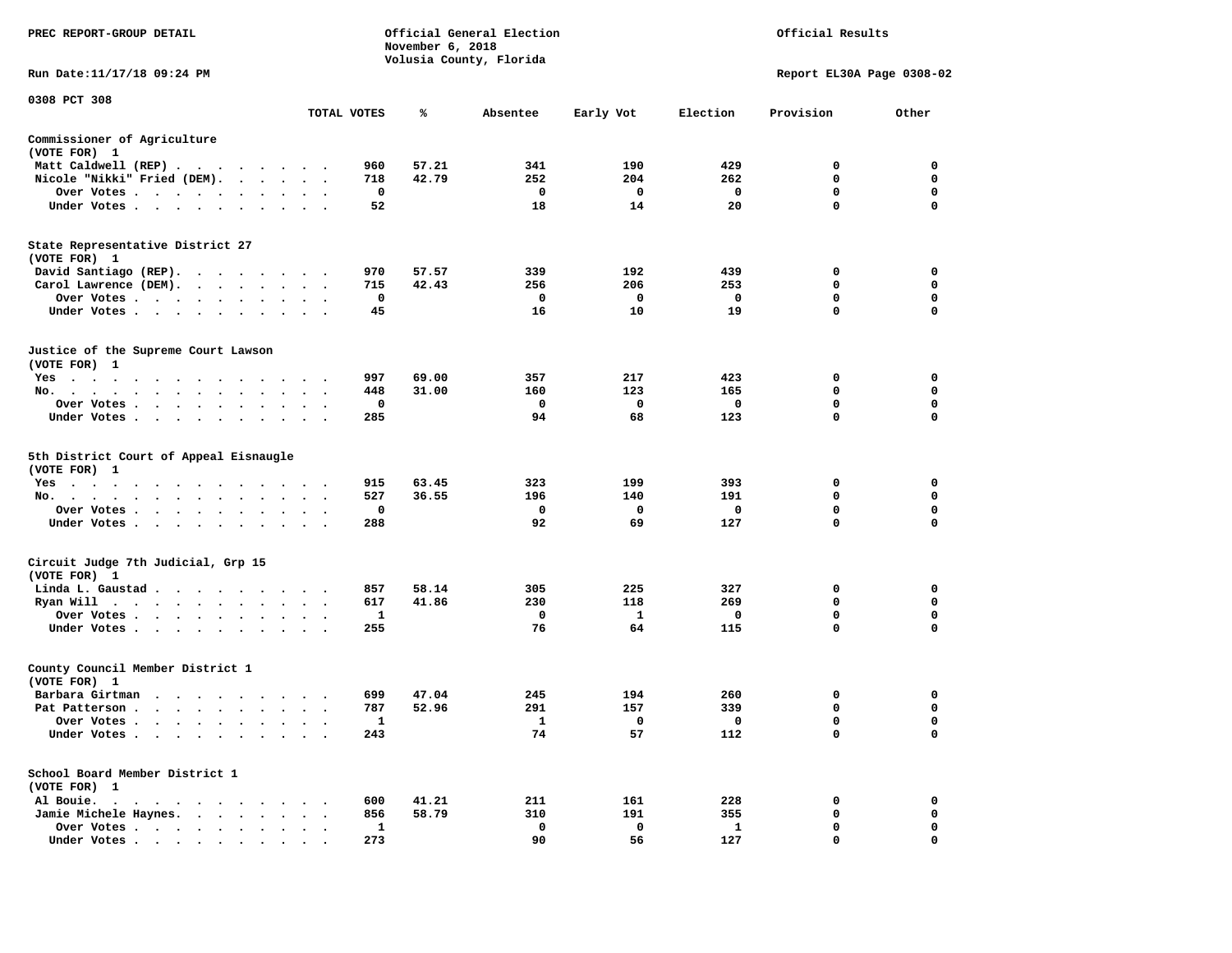| PREC REPORT-GROUP DETAIL                                                                                                               |           |                            | November 6, 2018 | Official General Election<br>Volusia County, Florida |          | Official Results |                           |                  |                  |
|----------------------------------------------------------------------------------------------------------------------------------------|-----------|----------------------------|------------------|------------------------------------------------------|----------|------------------|---------------------------|------------------|------------------|
| Run Date: 11/17/18 09:24 PM                                                                                                            |           |                            |                  |                                                      |          |                  | Report EL30A Page 0308-03 |                  |                  |
| 0308 PCT 308                                                                                                                           |           |                            | TOTAL VOTES      | ℁                                                    | Absentee | Early Vot        | Election                  | Provision        | Other            |
| Soil and Water Cons Dist Seat 1                                                                                                        |           |                            |                  |                                                      |          |                  |                           |                  |                  |
| (VOTE FOR) 1<br>William Bliss.                                                                                                         |           |                            | 812              | 58.42                                                | 293      | 200              | 319                       | 0                | 0                |
| $\ddot{\phantom{1}}$<br>$\cdot$<br>$\ddot{\phantom{0}}$<br>$\ddot{\phantom{1}}$<br>Derrick Orberg.<br>$\ddotsc$<br>$\sim$<br>$\bullet$ |           |                            | 578              | 41.58                                                | 200      | 131              | 247                       | 0                | 0                |
| Over Votes .<br>$\sim$ $\sim$<br>$\bullet$                                                                                             | $\bullet$ | $\cdot$                    | 0                |                                                      | 0        | 0                | 0                         | 0                | 0                |
| Under Votes<br>$\ddot{\phantom{1}}$                                                                                                    |           |                            | 340              |                                                      | 118      | 77               | 145                       | 0                | 0                |
| Soil and Water Cons Dist Seat 3<br>(VOTE FOR) 1                                                                                        |           |                            |                  |                                                      |          |                  |                           |                  |                  |
| Beth James.                                                                                                                            | $\sim$    |                            | 625              | 45.39                                                | 232      | 153              | 240                       | 0                | 0                |
| Wesley Wayne Wilson Jr                                                                                                                 | $\bullet$ | $\bullet$<br>$\bullet$     | 323              | 23.46                                                | 99       | 63               | 161                       | 0                | 0                |
| Christine Wilt.<br>$\bullet$<br>$\bullet$<br>$\cdot$                                                                                   |           | $\bullet$                  | 429<br>2         | 31.15                                                | 150<br>0 | 119<br>1         | 160<br>1                  | 0<br>$\mathbf 0$ | 0<br>$\mathbf 0$ |
| Over Votes<br>$\bullet$ .<br>$\bullet$<br>$\bullet$<br>Under Votes<br>$\ddot{\phantom{1}}$                                             | $\bullet$ | $\bullet$<br>$\sim$ $\sim$ | 351              |                                                      | 130      | 72               | 149                       | 0                | 0                |
| Soil and Water Cons Dist Seat 5<br>(VOTE FOR) 1                                                                                        |           |                            |                  |                                                      |          |                  |                           |                  |                  |
| J. Mark Barfield                                                                                                                       | $\bullet$ | $\cdot$                    | 316              | 22.77                                                | 121      | 58               | 137                       | 0                | 0                |
| Andy Kelly<br>$\bullet$                                                                                                                |           |                            | 679              | 48.92                                                | 229      | 185              | 265                       | 0                | 0                |
| David Schaefer.<br>$\sim$ $\sim$ $\sim$ $\sim$ $\sim$<br>$\bullet$<br>$\bullet$<br>$\bullet$                                           | $\bullet$ |                            | 393              | 28.31                                                | 139      | 93               | 161                       | 0                | 0                |
| Over Votes.<br>$\sim$ $\sim$ $\sim$ $\sim$ $\sim$ $\sim$<br>$\ddot{\phantom{1}}$                                                       |           |                            | 0                |                                                      | 0        | 0                | $\mathbf 0$               | 0                | 0                |
| Under Votes<br>$\ddot{\phantom{0}}$<br>$\bullet$                                                                                       | $\bullet$ | $\ddot{\phantom{1}}$       | 342              |                                                      | 122      | 72               | 148                       | 0                | 0                |
| W Volusia Hosp Auth Group A, Seat 1<br>(VOTE FOR) 1                                                                                    |           |                            |                  |                                                      |          |                  |                           |                  |                  |
| John M. Hill                                                                                                                           |           |                            | 853              | 59.44                                                | 303      | 188              | 362                       | 0                | 0                |
| Voloria Manning<br>$\ddot{\phantom{1}}$<br>$\sim$<br>$\bullet$                                                                         |           |                            | 582              | 40.56                                                | 206      | 158              | 218                       | 0                | 0                |
| Over Votes .<br>$\bullet$ . $\bullet$ .<br>$\sim$ $\sim$<br>$\bullet$<br>$\bullet$                                                     | $\bullet$ | $\bullet$                  | 0                |                                                      | 0        | 0                | 0                         | 0                | $\mathbf 0$      |
| Under Votes<br>$\cdot$                                                                                                                 | $\sim$    | $\sim$ $\sim$              | 295              |                                                      | 102      | 62               | 131                       | $\mathbf 0$      | $\mathbf 0$      |
| W Volusia Hosp Auth Group B, Seat 1<br>(VOTE FOR) 1                                                                                    |           |                            |                  |                                                      |          |                  |                           |                  |                  |
| Webster Barnaby<br>$\sim$<br>$\sim$ $\sim$ $\sim$<br>$\bullet$<br>$\cdot$ $\cdot$<br>$\bullet$                                         | $\bullet$ | $\bullet$                  | 668              | 46.58                                                | 233      | 147              | 288                       | 0                | 0                |
| Dolores Guzman.<br>$\cdot$ $\cdot$ $\cdot$ $\cdot$<br>$\ddot{\phantom{0}}$<br>$\cdot$                                                  |           |                            | 766              | 53.42                                                | 271      | 198              | 297                       | 0                | 0                |
| Over Votes .<br>$\blacksquare$ .<br>$\cdot$<br>$\bullet$<br>$\bullet$<br>Under Votes<br>$\bullet$                                      |           |                            | 1<br>295         |                                                      | 0<br>107 | 1<br>62          | 0<br>126                  | 0<br>$\mathbf 0$ | 0<br>0           |
| W Volusia Hosp Auth Group B, Seat 2<br>(VOTE FOR)<br>$\mathbf{1}$                                                                      |           |                            |                  |                                                      |          |                  |                           |                  |                  |
| Michael Ray.<br>.                                                                                                                      |           |                            | 703              | 50.39                                                | 251      | 153              | 299                       | 0                | 0                |
| Kathie D. Shepard.<br>$\bullet$<br>$\bullet$                                                                                           |           |                            | 692              | 49.61                                                | 236      | 182              | 274                       | 0                | 0                |
| Over Votes .<br>$\cdot$<br>$\bullet$<br>$\bullet$<br>$\bullet$                                                                         |           |                            | 0                |                                                      | 0        | 0                | $\mathbf 0$               | 0                | 0                |
| Under Votes<br>$\ddot{\phantom{0}}$<br>$\bullet$ .<br>$\bullet$<br>$\blacksquare$<br>$\bullet$                                         |           |                            | 335              |                                                      | 124      | 73               | 138                       | 0                | 0                |
| #1 Increased Homestead Exemption<br>(VOTE FOR) 1                                                                                       |           |                            |                  |                                                      |          |                  |                           |                  |                  |
| $Yes \cdot \cdot \cdot$<br>$\sim$ $\sim$ $\sim$ $\sim$<br>$\ddot{\phantom{1}}$<br>$\cdot$<br>$\cdot$                                   |           |                            | 879              | 53.43                                                | 325      | 184              | 370                       | 0                | 0                |
| No.<br>$\ddot{\phantom{a}}$<br>$\cdot$<br>$\ddot{\phantom{a}}$<br>$\ddot{\phantom{a}}$                                                 |           |                            | 766              | 46.57                                                | 259      | 203              | 304                       | 0                | 0                |
| Over Votes<br>$\cdot$                                                                                                                  |           |                            | 3                |                                                      | 0        | $\mathbf{2}$     | 1                         | 0                | 0                |
| Under Votes                                                                                                                            |           |                            | 82               |                                                      | 27       | 19               | 36                        | $\Omega$         | $\Omega$         |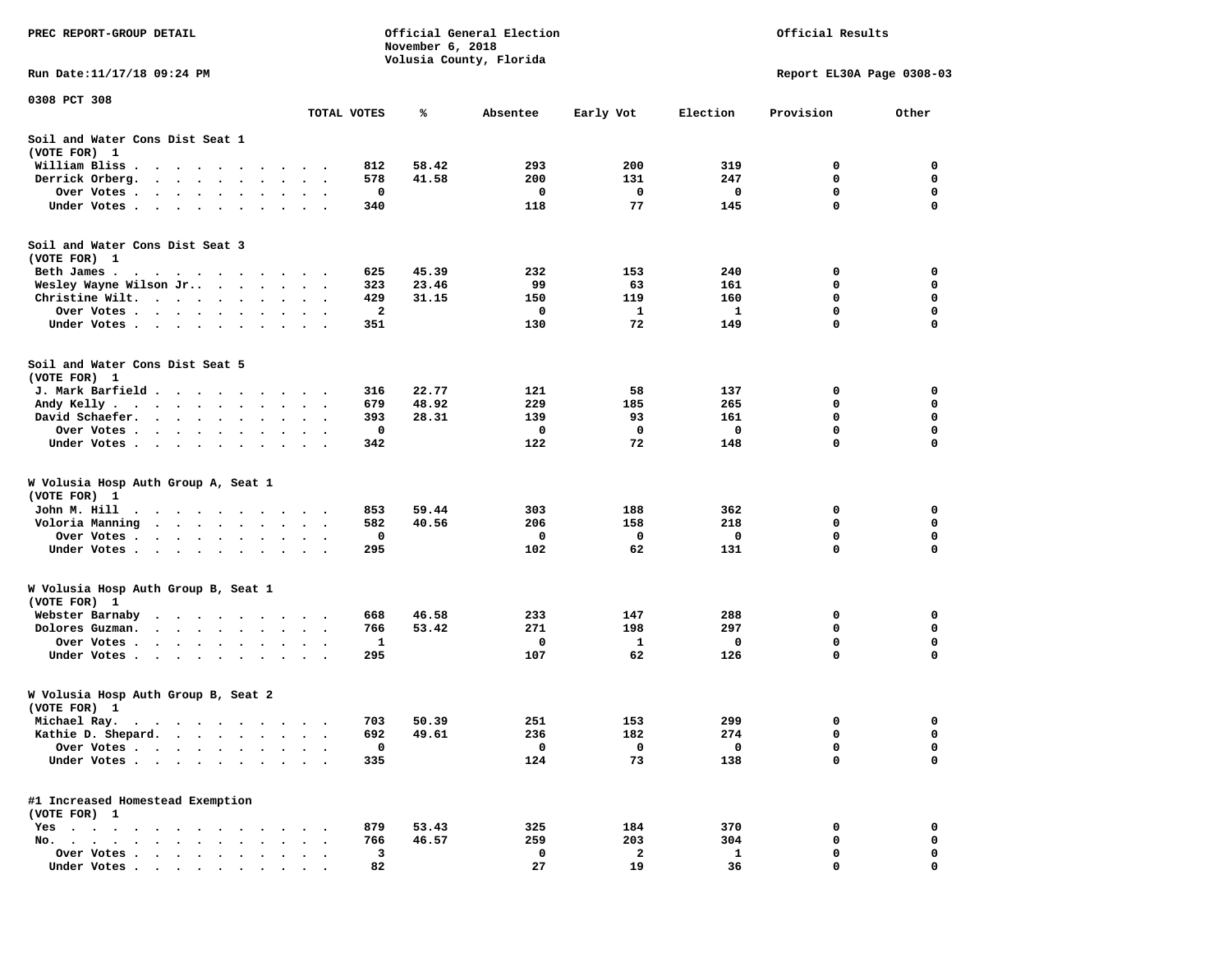| PREC REPORT-GROUP DETAIL                               |                      | November 6, 2018 | Official General Election<br>Volusia County, Florida |                          | Official Results         |                         |                           |                  |
|--------------------------------------------------------|----------------------|------------------|------------------------------------------------------|--------------------------|--------------------------|-------------------------|---------------------------|------------------|
| Run Date:11/17/18 09:24 PM                             |                      |                  |                                                      |                          |                          |                         | Report EL30A Page 0308-04 |                  |
| 0308 PCT 308                                           |                      | TOTAL VOTES      | ℁                                                    | Absentee                 | Early Vot                | Election                | Provision                 | Other            |
| #2 Limit on Property Tax Assessments                   |                      |                  |                                                      |                          |                          |                         |                           |                  |
| (VOTE FOR) 1                                           |                      |                  |                                                      |                          |                          |                         |                           |                  |
| Yes                                                    |                      | 1,067            | 65.95                                                | 394                      | 242                      | 431                     | $^{\circ}$                | $\Omega$         |
| No.                                                    |                      | 551              | 34.05                                                | 181                      | 141                      | 229                     | 0                         | $\mathbf 0$      |
| Over Votes                                             |                      | 3                |                                                      | $\overline{\phantom{0}}$ | $\overline{\mathbf{2}}$  | $\mathbf{1}$            | 0                         | $\mathbf 0$      |
| Under Votes                                            |                      | 109              |                                                      | 36                       | 23                       | 50                      | $\mathbf 0$               | $\mathbf 0$      |
| #3 Voter Control of Gambling<br>(VOTE FOR) 1           |                      |                  |                                                      |                          |                          |                         |                           |                  |
| Yes 1,155                                              |                      |                  | 69.29                                                | 424                      | 251                      | 480                     | 0                         | 0                |
| No.                                                    |                      | 512              | 30.71                                                | 161                      | 145                      | 206                     | $\mathbf 0$               | 0                |
| Over Votes                                             |                      | $\overline{a}$   |                                                      | $\mathbf{1}$             | $\overline{\phantom{0}}$ | $\mathbf{1}$            | $\mathbf 0$               | 0                |
| Under Votes                                            |                      | 61               |                                                      | 25                       | 12                       | 24                      | $\mathbf 0$               | 0                |
| #4 Voting Restoration Amendment<br>(VOTE FOR) 1        |                      |                  |                                                      |                          |                          |                         |                           |                  |
| Yes 1,004                                              |                      |                  | 60.77                                                | 351                      | 239                      | 414                     | 0                         | 0                |
| No.                                                    |                      | 648              | 39.23                                                | 233                      | 150                      | 265                     | 0                         | $\mathbf 0$      |
| Over Votes.                                            |                      | $\mathbf{o}$     |                                                      | $\mathbf{o}$             | $\overline{\mathbf{0}}$  | $\mathbf{o}$            | $\mathbf 0$               | $\mathbf 0$      |
| Under Votes                                            |                      | 78               |                                                      | 27                       | 19                       | 32                      | $\Omega$                  | $\Omega$         |
| #5 Supermajority Vote Required<br>(VOTE FOR) 1<br>Yes  |                      | 1,128            | 69.80                                                | 428                      | 239                      | 461                     | 0                         | 0                |
| No.                                                    |                      | 488              | 30.20                                                | 148                      | 145                      | 195                     | 0                         | 0                |
| Over Votes                                             |                      | $\mathbf 0$      |                                                      | $\mathbf{o}$             | $\mathbf{o}$             | $\mathbf 0$             | $\mathbf 0$               | 0                |
| Under Votes                                            |                      | 114              |                                                      | 35                       | 24                       | 55                      | $\mathbf 0$               | $\Omega$         |
| #6 Rights of Crime Victims; Judges                     |                      |                  |                                                      |                          |                          |                         |                           |                  |
| (VOTE FOR) 1                                           |                      |                  |                                                      | 338                      | 196                      | 386                     |                           |                  |
| Yes<br>No.                                             |                      | 920<br>687       | 57.25<br>42.75                                       | 234                      | 185                      | 268                     | 0<br>$\Omega$             | 0<br>$\mathbf 0$ |
| Over Votes                                             |                      | $\mathbf{1}$     |                                                      | $\mathbf{1}$             | $\overline{\mathbf{0}}$  | $\mathbf 0$             | 0                         | 0                |
| Under Votes                                            |                      | 122              |                                                      | 38                       | 27                       | 57                      | $\mathbf{0}$              | $\Omega$         |
| #7 Survivor Benefits<br>(VOTE FOR) 1                   |                      |                  |                                                      |                          |                          |                         |                           |                  |
| Yes                                                    |                      | 939              | 58.40                                                | 332                      | 204                      | 403                     | 0                         | 0                |
| No.                                                    |                      | 669              | 41.60                                                | 240                      | 176                      | 253                     | $\mathbf 0$               | 0                |
| Over Votes                                             |                      | $\mathbf 0$      |                                                      | $\overline{\mathbf{0}}$  | $\overline{0}$           | $\overline{\mathbf{0}}$ | $\mathbf 0$               | $\Omega$         |
| Under Votes                                            |                      | 122              |                                                      | 39                       | 28                       | 55                      | $\mathbf 0$               | $\Omega$         |
| #9 Prohibits Oil, Gas Drilling, Vaping<br>(VOTE FOR) 1 |                      |                  |                                                      |                          |                          |                         |                           |                  |
| Yes                                                    |                      | 992              | 61.88                                                | 363                      | 243                      | 386                     | 0                         | 0                |
| No.                                                    | $\sim$ $\sim$ $\sim$ | 611              | 38.12                                                | 213                      | 135                      | 263                     | $\mathbf 0$               | 0                |
| Over Votes                                             | $\ddot{\phantom{0}}$ | $\mathbf{2}$     |                                                      | $\mathbf{1}$             | $\mathbf{1}$             | $\mathbf 0$             | $\mathbf 0$               | $\Omega$         |
| Under Votes                                            |                      | 125              |                                                      | 34                       | 29                       | 62                      | $\mathbf{0}$              | 0                |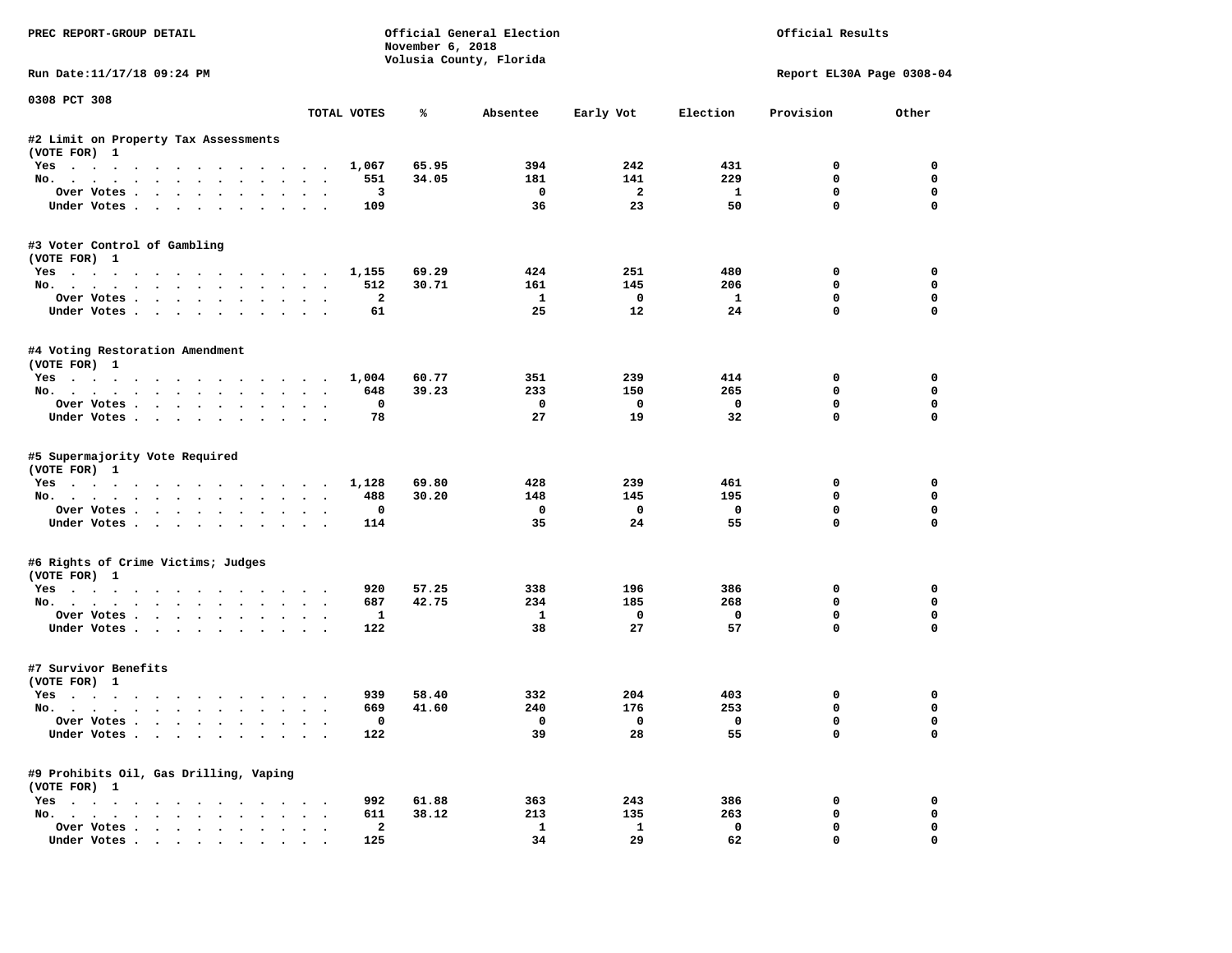| PREC REPORT-GROUP DETAIL                                                                                                                                                                                                                 |              | Official General Election<br>November 6, 2018<br>Volusia County, Florida |          | Official Results |                           |           |             |
|------------------------------------------------------------------------------------------------------------------------------------------------------------------------------------------------------------------------------------------|--------------|--------------------------------------------------------------------------|----------|------------------|---------------------------|-----------|-------------|
| Run Date:11/17/18 09:24 PM                                                                                                                                                                                                               |              |                                                                          |          |                  | Report EL30A Page 0308-05 |           |             |
| 0308 PCT 308                                                                                                                                                                                                                             | TOTAL VOTES  | ℁                                                                        | Absentee | Early Vot        | Election                  | Provision | Other       |
| #10 State and Local Structure and Op                                                                                                                                                                                                     |              |                                                                          |          |                  |                           |           |             |
| (VOTE FOR) 1                                                                                                                                                                                                                             |              |                                                                          |          |                  |                           |           |             |
| Yes<br>$\mathbf{r}$ , and a set of the set of the set of the set of the set of the set of the set of the set of the set of the set of the set of the set of the set of the set of the set of the set of the set of the set of the set of | 906          | 57.63                                                                    | 327      | 216              | 363                       | 0         | 0           |
| No.                                                                                                                                                                                                                                      | 666          | 42.37                                                                    | 233      | 167              | 266                       | 0         | 0           |
| Over Votes.                                                                                                                                                                                                                              | 0            |                                                                          | 0        | 0                | 0                         | 0         | $\Omega$    |
| Under Votes.                                                                                                                                                                                                                             | 158          |                                                                          | 51       | 25               | 82                        | $\Omega$  |             |
| #11 Removal of Obs Prov; Crim Statute<br>(VOTE FOR) 1                                                                                                                                                                                    |              |                                                                          |          |                  |                           |           |             |
| Yes                                                                                                                                                                                                                                      | 867          | 55.68                                                                    | 324      | 209              | 334                       | 0         | 0           |
| No.                                                                                                                                                                                                                                      | 690          | 44.32                                                                    | 224      | 165              | 301                       | $\Omega$  | $\mathbf 0$ |
| Over Votes.                                                                                                                                                                                                                              | 1            |                                                                          | 0        | $^{\circ}$       | 1                         | $\Omega$  | $\mathbf 0$ |
| Under Votes                                                                                                                                                                                                                              | 172          |                                                                          | 63       | 34               | 75                        | $\Omega$  | $\Omega$    |
| #12 Lobbying and Abuse of Office<br>(VOTE FOR) 1                                                                                                                                                                                         |              |                                                                          |          |                  |                           |           |             |
| Yes                                                                                                                                                                                                                                      | 1,250        | 78.27                                                                    | 471      | 273              | 506                       | 0         | 0           |
| No.                                                                                                                                                                                                                                      | 347          | 21.73                                                                    | 96       | 106              | 145                       | $\Omega$  | $\mathbf 0$ |
| Over Votes                                                                                                                                                                                                                               | $\mathbf{o}$ |                                                                          | 0        | $\Omega$         | 0                         | 0         | $\mathbf 0$ |
| Under Votes                                                                                                                                                                                                                              | 133          |                                                                          | 44       | 29               | 60                        | $\Omega$  | $\mathbf 0$ |
| #13 Ends Dog Racing<br>(VOTE FOR) 1                                                                                                                                                                                                      |              |                                                                          |          |                  |                           |           |             |
| . The contract of the contract of the contract of the contract of the contract of the contract of the contract of the contract of the contract of the contract of the contract of the contract of the contract of the contrac<br>Yes     | 1,040        | 63.49                                                                    | 388      | 248              | 404                       | 0         | 0           |
| No.                                                                                                                                                                                                                                      | 598          | 36.51                                                                    | 193      | 141              | 264                       | 0         | $\mathbf 0$ |
| Over Votes                                                                                                                                                                                                                               | 1            |                                                                          | 1        | 0                | 0                         | 0         | 0           |
| Under Votes                                                                                                                                                                                                                              | 91           |                                                                          | 29       | 19               | 43                        | $\Omega$  | $\Omega$    |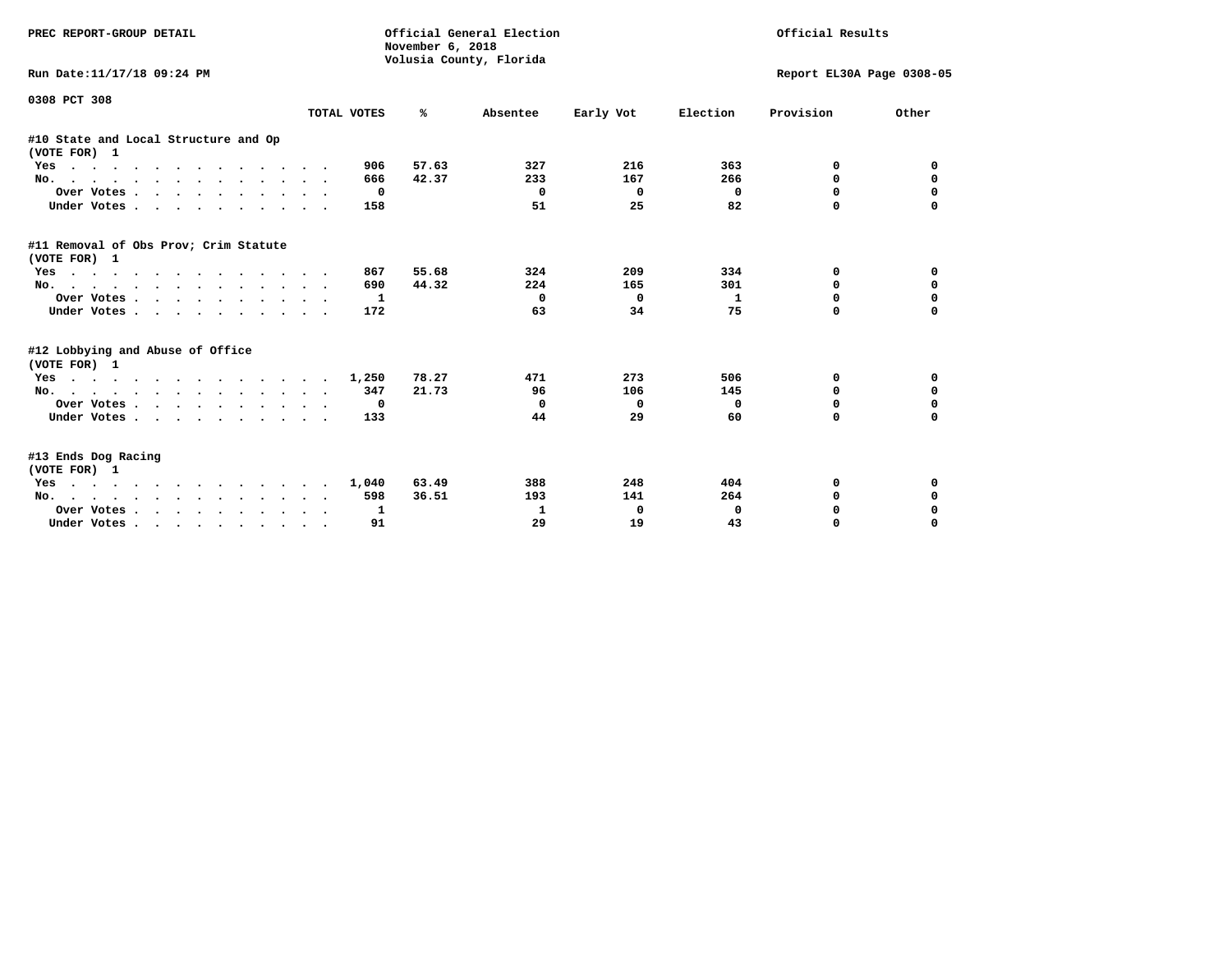**November 6, 2018 Volusia County, Florida Run Date:11/17/18 09:24 PM Report EL30A Page 0309-01 0309 PCT 309 TOTAL VOTES % Absentee Early Vot Election Provision Other REGISTERED VOTERS - TOTAL . . . . . . 4,648 BALLOTS CAST - TOTAL. . . . . . . . 2,407 925 567 914 0 1 BALLOTS CAST - BLANK. . . . . . . . 0 0 0 0 0 0 VOTER TURNOUT - TOTAL . . . . . . . 51.79 VOTER TURNOUT - BLANK . . . . . . . United States Senator (VOTE FOR) 1 Rick Scott (REP) . . . . . . . . . 1,219 50.88 485 246 487 0 1 Bill Nelson (DEM). . . . . . . . . 1,171 48.87 432 318 421 0 0 WRITE-IN. . . . . . . . . . . . 6 .25 3 1 2 0 0 Over Votes . . . . . . . . . . . 2** 0 1 1 0 0 0 **Under Votes . . . . . . . . . . 9** 5 1 3 0 0 **Representative in Congress District 6 (VOTE FOR) 1 Michael Waltz (REP) . . . . . . . . 1,166 49.74 472 235 458 0 1 Nancy Soderberg (DEM) . . . . . . . 1,178 50.26 428 322 428 0 0 Over Votes . . . . . . . . . . 0 0 0 0 0 0**  $\Omega$  **Under Votes . . . . . . . . . . 63 25 10 28 0 0 Governor and Lieutenant Governor (VOTE FOR) 1 Ron DeSantis (REP) . . . . . . . . 1,179 49.41 463 231 484 0 1 Andrew Gillum (DEM) . . . . . . . . 1,154 48.37 420 327 407 0 0 Darcy G. Richardson (REF) . . . . . . 21 .88 11 4 6 0 0 Ryan Christopher Foley . . . . . . . 12 .50 4 2 6 0 0 Kyle "KC" Gibson . . . . . . . . . . 16 .67** 10 **Bruce Stanley . . . . . . . . . . 3 .13** 2 0 1 0 0  **WRITE-IN. . . . . . . . . . . . 1 .04 0 0 1 0 0**  $\mathbf{0}$  **Over Votes . . . . . . . . . . 10 7 1 2 0 0**  $\mathbf{0}$  **Under Votes . . . . . . . . . . 11 8 1 2 3 0 Attorney General (VOTE FOR) 1 Ashley Moody (REP) . . . . . . . . 1,281 54.12 528 261 491 0 1 Sean Shaw (DEM)** . . . . . . . . 1,032 43.60 372 290 370 0 0  **Jeffrey Marc Siskind. . . . . . . . 54 2.28 16 11 27 0 0 Over Votes . . . . . . . . . . 0 0 0 0 0 0**  $\mathbf 0$ **Under Votes . . . . . . . . . . 40** 9 5 26 0 **Chief Financial Officer (VOTE FOR) 1 Jimmy Patronis (REP). . . . . . . . 1,207 51.67 487 245 474 0 1 Jeremy Ring (DEM).** . . . . . . . 1,126 48.20 412 307 407 0 0 0 **WRITE-IN.** . . . . . . . . . . . . 3 .13 1 1 1 1 0 0 0  **Over Votes . . . . . . . . . . 0 0 0 0 0 0**  $\mathbf{o}$  **Under Votes . . . . . . . . . . 71 25 14 32 0 0** 

**PREC REPORT-GROUP DETAIL Official General Election Official Results**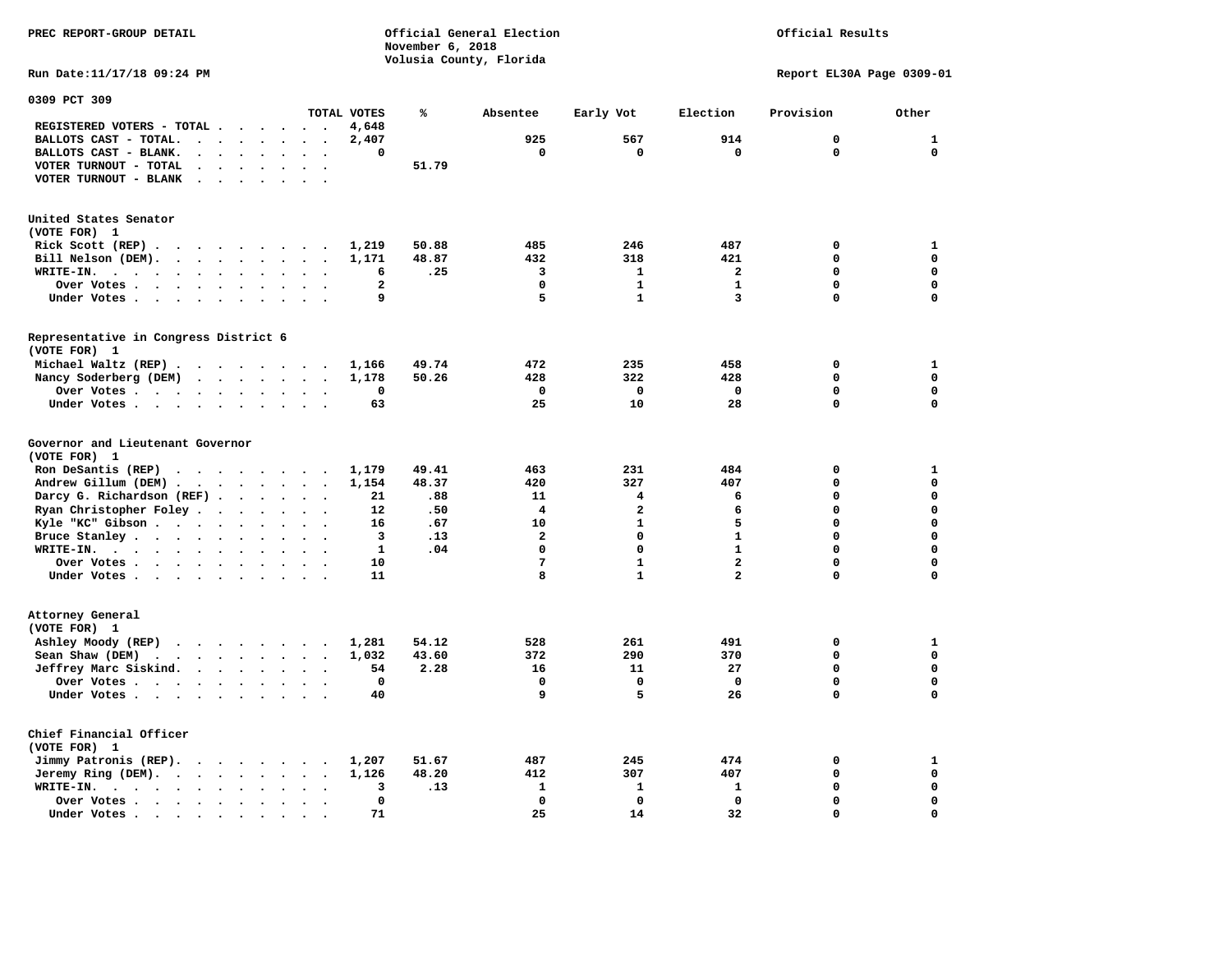| PREC REPORT-GROUP DETAIL                                                                             |                                              |             | November 6, 2018 | Official General Election<br>Volusia County, Florida | Official Results    |                     |                           |                             |
|------------------------------------------------------------------------------------------------------|----------------------------------------------|-------------|------------------|------------------------------------------------------|---------------------|---------------------|---------------------------|-----------------------------|
| Run Date:11/17/18 09:24 PM                                                                           |                                              |             |                  |                                                      |                     |                     | Report EL30A Page 0309-02 |                             |
| 0309 PCT 309                                                                                         |                                              | TOTAL VOTES | ℁                | Absentee                                             | Early Vot           | Election            | Provision                 | Other                       |
| Commissioner of Agriculture                                                                          |                                              |             |                  |                                                      |                     |                     |                           |                             |
| (VOTE FOR) 1                                                                                         |                                              |             |                  |                                                      |                     |                     |                           |                             |
| Matt Caldwell (REP)                                                                                  |                                              | 1,184       | 50.66            | 481                                                  | 237                 | 465                 | $\Omega$                  | 1                           |
| Nicole "Nikki" Fried (DEM).                                                                          |                                              | 1,153       | 49.34            | 419                                                  | 318                 | 416                 | 0                         | $\mathbf 0$                 |
| Over Votes                                                                                           |                                              | 0           |                  | $\mathbf{o}$                                         | 0                   | $\mathbf{o}$        | 0                         | 0                           |
| Under Votes                                                                                          | $\cdot$ $\cdot$ $\cdot$                      | 70          |                  | 25                                                   | 12                  | 33                  | $\mathbf 0$               | $\mathbf 0$                 |
| State Representative District 26<br>(VOTE FOR) 1                                                     |                                              |             |                  |                                                      |                     |                     |                           |                             |
| Elizabeth Fetterhoff (REP).                                                                          |                                              | 256         | 59.53            | 84                                                   | 62                  | 110                 | 0                         | 0                           |
| Patrick Henry (DEM)                                                                                  |                                              | 174         | 40.47            | 48                                                   | 43                  | 83                  | $\mathbf 0$               | $\mathbf 0$                 |
| Over Votes                                                                                           |                                              | 0           |                  | 0                                                    | 0                   | $\mathbf 0$         | 0                         | $\mathbf 0$                 |
| Under Votes                                                                                          |                                              | 15          |                  | 4                                                    | 3                   | 8                   | 0                         | $\Omega$                    |
| State Representative District 27<br>(VOTE FOR) 1                                                     |                                              |             |                  |                                                      |                     |                     |                           |                             |
| David Santiago (REP).                                                                                |                                              | 950         | 49.74            | 397                                                  | 193                 | 359                 | 0                         | 1                           |
| Carol Lawrence (DEM).                                                                                |                                              | 960         | 50.26            | 377                                                  | 259                 | 324                 | 0                         | 0                           |
| Over Votes                                                                                           | $\ddot{\phantom{0}}$<br>$\cdot$              | 1           |                  | $\mathbf 0$                                          | 0                   | $\mathbf{1}$        | $\mathbf 0$               | $\mathbf 0$                 |
| Under Votes                                                                                          |                                              | 51          |                  | 15                                                   | $\overline{7}$      | 29                  | $\mathbf 0$               | $\mathbf 0$                 |
| Justice of the Supreme Court Lawson<br>(VOTE FOR) 1                                                  |                                              |             |                  |                                                      |                     |                     |                           |                             |
| Yes                                                                                                  |                                              | 1,463       | 71.79            | 599                                                  | 323                 | 541                 | 0<br>0                    | $\mathbf 0$<br>$\mathbf{1}$ |
| No.<br>$\cdot$ $\cdot$ $\cdot$ $\cdot$ $\cdot$<br>$\sim$<br>$\sim$<br>$\sim$<br>$\sim$<br>Over Votes | $\sim$                                       | 575<br>2    | 28.21            | 201<br>0                                             | 147<br>$\mathbf{1}$ | 226<br>$\mathbf{1}$ | 0                         | 0                           |
| Under Votes                                                                                          | $\cdot$ $\cdot$ $\cdot$                      | 367         |                  | 125                                                  | 96                  | 146                 | $\mathbf 0$               | $\mathbf 0$                 |
|                                                                                                      |                                              |             |                  |                                                      |                     |                     |                           |                             |
| 5th District Court of Appeal Eisnaugle<br>(VOTE FOR) 1                                               |                                              |             |                  |                                                      |                     |                     |                           |                             |
| Yes                                                                                                  |                                              | 1,334       | 66.04            | 531                                                  | 301                 | 502                 | 0                         | 0                           |
| No.                                                                                                  |                                              | 686         | 33.96            | 259                                                  | 168                 | 258                 | 0<br>0                    | $\mathbf{1}$<br>$\mathbf 0$ |
| Over Votes<br>$\sim$<br>Under Votes<br>$\sim$                                                        | $\cdot$ $\cdot$ $\cdot$                      | 1<br>386    |                  | $\mathbf 0$<br>135                                   | $\mathbf 0$<br>98   | $\mathbf{1}$<br>153 | $\mathbf 0$               | $\Omega$                    |
|                                                                                                      |                                              |             |                  |                                                      |                     |                     |                           |                             |
| Circuit Judge 7th Judicial, Grp 15<br>(VOTE FOR) 1                                                   |                                              |             |                  |                                                      |                     |                     |                           |                             |
| Linda L. Gaustad                                                                                     |                                              | 1,340       | 65.43            | 509                                                  | 318                 | 512                 | 0                         | 1                           |
| Ryan Will $\cdots$ , $\cdots$ , $\cdots$ , $\cdots$                                                  |                                              | 708         | 34.57            | 297                                                  | 156                 | 255                 | 0                         | $\mathbf 0$                 |
| Over Votes<br>Under Votes<br>$\ddot{\phantom{0}}$<br>$\ddot{\phantom{0}}$<br>$\ddot{\phantom{1}}$    |                                              | 1<br>358    |                  | $\mathbf{o}$<br>119                                  | 0<br>93             | $\mathbf{1}$<br>146 | $\mathbf 0$<br>0          | $\mathbf 0$<br>$\mathbf 0$  |
|                                                                                                      |                                              |             |                  |                                                      |                     |                     |                           |                             |
| County Council Member District 1<br>(VOTE FOR) 1                                                     |                                              |             |                  |                                                      |                     |                     |                           |                             |
| Barbara Girtman                                                                                      |                                              | 1,124       | 54.67            | 427                                                  | 282                 | 414                 | 0                         | 1                           |
| Pat Patterson                                                                                        | $\cdot$ $\cdot$ $\cdot$                      | 932         | 45.33            | 387                                                  | 187                 | 358                 | 0                         | 0                           |
| Over Votes<br>$\ddot{\phantom{0}}$<br>$\bullet$                                                      | $\ddot{\phantom{a}}$<br>$\ddot{\phantom{1}}$ | 1<br>350    |                  | 0<br>111                                             | 1<br>97             | 0<br>142            | $\mathbf 0$<br>$\Omega$   | $\mathbf 0$<br>$\mathbf 0$  |
|                                                                                                      |                                              |             |                  |                                                      |                     |                     |                           |                             |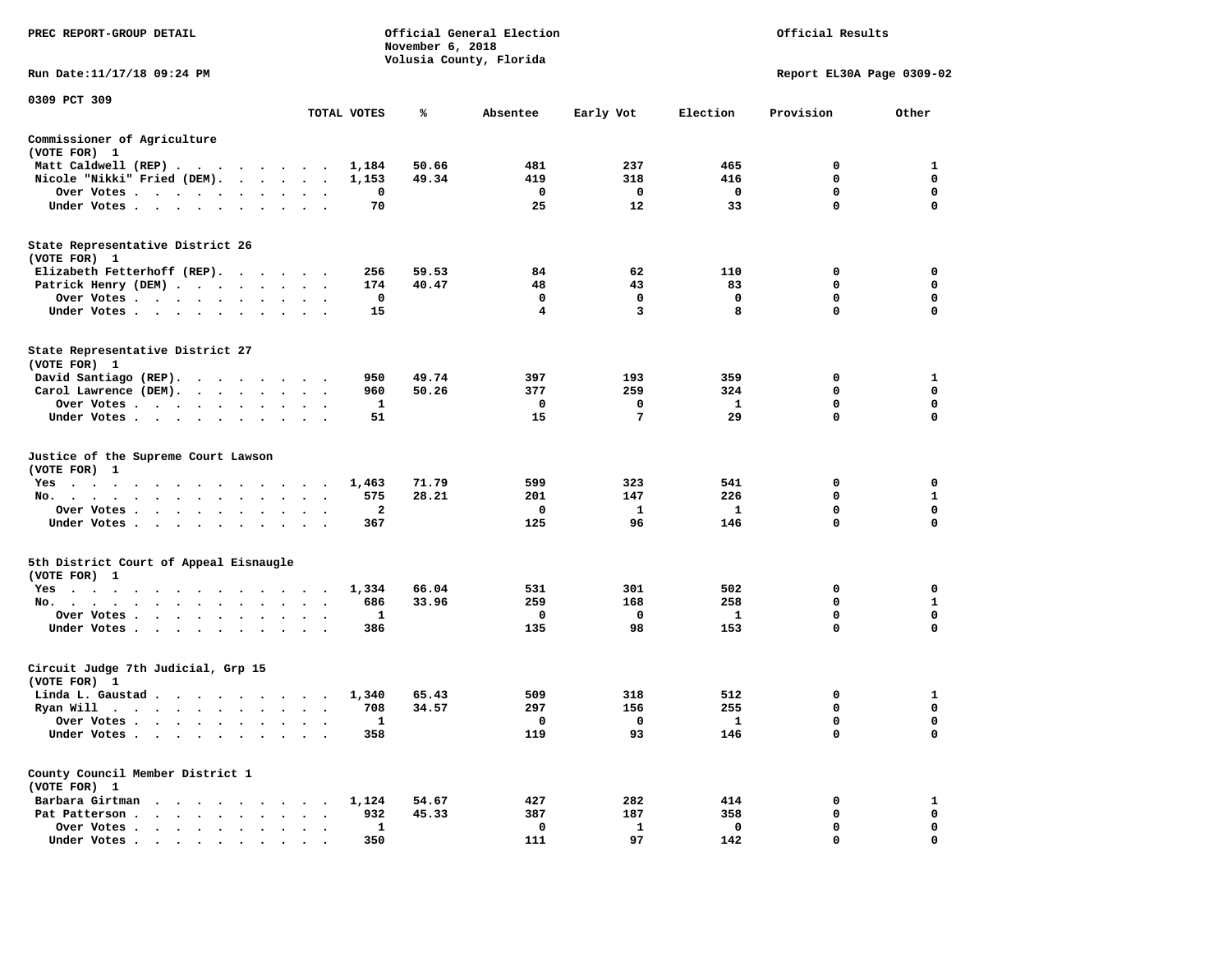| PREC REPORT-GROUP DETAIL                                                                                                                                                                                                                   |                      |             | November 6, 2018 | Official General Election<br>Volusia County, Florida |           | Official Results |                           |                            |  |
|--------------------------------------------------------------------------------------------------------------------------------------------------------------------------------------------------------------------------------------------|----------------------|-------------|------------------|------------------------------------------------------|-----------|------------------|---------------------------|----------------------------|--|
| Run Date: 11/17/18 09:24 PM                                                                                                                                                                                                                |                      |             |                  |                                                      |           |                  | Report EL30A Page 0309-03 |                            |  |
| 0309 PCT 309                                                                                                                                                                                                                               |                      |             |                  |                                                      |           |                  |                           |                            |  |
|                                                                                                                                                                                                                                            |                      | TOTAL VOTES | %ะ               | Absentee                                             | Early Vot | Election         | Provision                 | Other                      |  |
| School Board Member District 1<br>(VOTE FOR) 1                                                                                                                                                                                             |                      |             |                  |                                                      |           |                  |                           |                            |  |
| Al Bouie.<br>. The contract of the contract of the contract of the contract of the contract of the contract of the contract of the contract of the contract of the contract of the contract of the contract of the contract of the contrac |                      | 876         | 42.71            | 347                                                  | 237       | 292              | 0                         | 0                          |  |
| Jamie Michele Haynes.                                                                                                                                                                                                                      | $\ddot{\phantom{1}}$ | 1,175       | 57.29            | 469                                                  | 229       | 476              | 0                         | 1                          |  |
| Over Votes                                                                                                                                                                                                                                 |                      | 3           |                  | 0                                                    | 0         | 3                | $\mathbf 0$               | $\mathbf 0$                |  |
| Under Votes                                                                                                                                                                                                                                |                      | 353         |                  | 109                                                  | 101       | 143              | 0                         | $\mathbf 0$                |  |
| Orange City Council Member at Large<br>(VOTE FOR) 1                                                                                                                                                                                        |                      |             |                  |                                                      |           |                  |                           |                            |  |
| 0. William "Bill" Crippen                                                                                                                                                                                                                  |                      | 1,214       | 59.42            | 542                                                  | 261       | 410              | 0                         | 1                          |  |
| Gaea Nunez                                                                                                                                                                                                                                 |                      | 829         | 40.58            | 264                                                  | 204       | 361              | 0                         | 0                          |  |
| Over Votes                                                                                                                                                                                                                                 | $\cdot$              | 2           |                  | 1                                                    | 1         | 0                | 0                         | 0                          |  |
| Under Votes<br>$\cdot$ $\cdot$                                                                                                                                                                                                             | $\ddot{\phantom{0}}$ | 362         |                  | 118                                                  | 101       | 143              | 0                         | $\mathbf 0$                |  |
| Soil and Water Cons Dist Seat 1<br>(VOTE FOR) 1                                                                                                                                                                                            |                      |             |                  |                                                      |           |                  |                           |                            |  |
| William Bliss.<br>$\cdots$                                                                                                                                                                                                                 |                      | 1,184       | 60.72            | 463                                                  | 265       | 455              | 0                         | 1                          |  |
| Derrick Orberg.                                                                                                                                                                                                                            |                      | 766         | 39.28            | 325                                                  | 171       | 270              | 0                         | $\mathbf 0$                |  |
| Over Votes                                                                                                                                                                                                                                 |                      | 1           |                  | 0                                                    | 0         | 1                | 0                         | $\mathbf 0$                |  |
| Under Votes                                                                                                                                                                                                                                |                      | 456         |                  | 137                                                  | 131       | 188              | 0                         | $\mathbf 0$                |  |
| Soil and Water Cons Dist Seat 3<br>(VOTE FOR) 1                                                                                                                                                                                            |                      |             |                  |                                                      |           |                  |                           |                            |  |
| Beth James.                                                                                                                                                                                                                                |                      | 825         | 42.24            | 361                                                  | 148       | 316              | 0                         | 0                          |  |
| Wesley Wayne Wilson Jr                                                                                                                                                                                                                     |                      | 417         | 21.35            | 155                                                  | 98        | 163              | 0                         | 1                          |  |
| Christine Wilt.                                                                                                                                                                                                                            |                      | 711         | 36.41            | 273                                                  | 191       | 247              | $\mathbf 0$<br>0          | $\mathbf 0$<br>$\mathbf 0$ |  |
| Over Votes<br>$\cdot$ .<br>Under Votes                                                                                                                                                                                                     | $\cdots$             | 1<br>453    |                  | 0<br>136                                             | 1<br>129  | 0<br>188         | 0                         | 0                          |  |
| Soil and Water Cons Dist Seat 5                                                                                                                                                                                                            |                      |             |                  |                                                      |           |                  |                           |                            |  |
| (VOTE FOR) 1                                                                                                                                                                                                                               |                      |             |                  |                                                      |           |                  |                           |                            |  |
| J. Mark Barfield                                                                                                                                                                                                                           |                      | 433         | 22.30            | 172                                                  | 74        | 186              | 0                         | 1                          |  |
| Andy Kelly                                                                                                                                                                                                                                 |                      | 920         | 47.37            | 357                                                  | 243       | 320              | 0                         | 0                          |  |
| David Schaefer.                                                                                                                                                                                                                            |                      | 589         | 30.33            | 252                                                  | 119       | 218              | $\mathbf 0$               | $\mathbf 0$                |  |
| Over Votes<br>$\sim$ $\sim$                                                                                                                                                                                                                | $\bullet$<br>$\cdot$ | 0           |                  | 0                                                    | 0         | 0                | $\mathbf 0$               | $\mathbf 0$                |  |
| Under Votes.                                                                                                                                                                                                                               |                      | 465         |                  | 144                                                  | 131       | 190              | 0                         | $\mathbf 0$                |  |
| W Volusia Hosp Auth Group A, Seat 1<br>(VOTE FOR) 1                                                                                                                                                                                        |                      |             |                  |                                                      |           |                  |                           |                            |  |
| John M. Hill                                                                                                                                                                                                                               |                      |             | 1,087 54.16      | 469                                                  | 206       | 412              | $\sim$                    |                            |  |
| Voloria Manning<br>$\ddot{\phantom{1}}$<br>$\sim$ $\sim$<br>$\sim$<br>$\cdot$ $\cdot$<br>$\sim$                                                                                                                                            | $\bullet$            | 920         | 45.84            | 330                                                  | 246       | 343              | 0                         | 1                          |  |
| Over Votes .<br>$\ddot{\phantom{a}}$<br>$\ddot{\phantom{a}}$<br>$\sim$                                                                                                                                                                     |                      | 0           |                  | 0                                                    | 0         | $\mathbf{o}$     | 0                         | 0                          |  |
| Under Votes.<br>$\cdots$                                                                                                                                                                                                                   |                      | 400         |                  | 126                                                  | 115       | 159              | 0                         | 0                          |  |
| W Volusia Hosp Auth Group B, Seat 1<br>(VOTE FOR) 1                                                                                                                                                                                        |                      |             |                  |                                                      |           |                  |                           |                            |  |
| Webster Barnaby<br>$\cdots$<br>$\ddot{\phantom{a}}$                                                                                                                                                                                        |                      | 842         | 41.97            | 363                                                  | 169       | 309              | 0                         | 1                          |  |
| Dolores Guzman.                                                                                                                                                                                                                            |                      | 1,164       | 58.03            | 432                                                  | 288       | 444              | 0                         | 0                          |  |
| Over Votes .<br>$\cdots$                                                                                                                                                                                                                   |                      | 0           |                  | 0                                                    | 0         | 0                | 0                         | 0                          |  |
| Under Votes                                                                                                                                                                                                                                |                      | 401         |                  | 130                                                  | 110       | 161              | 0                         | 0                          |  |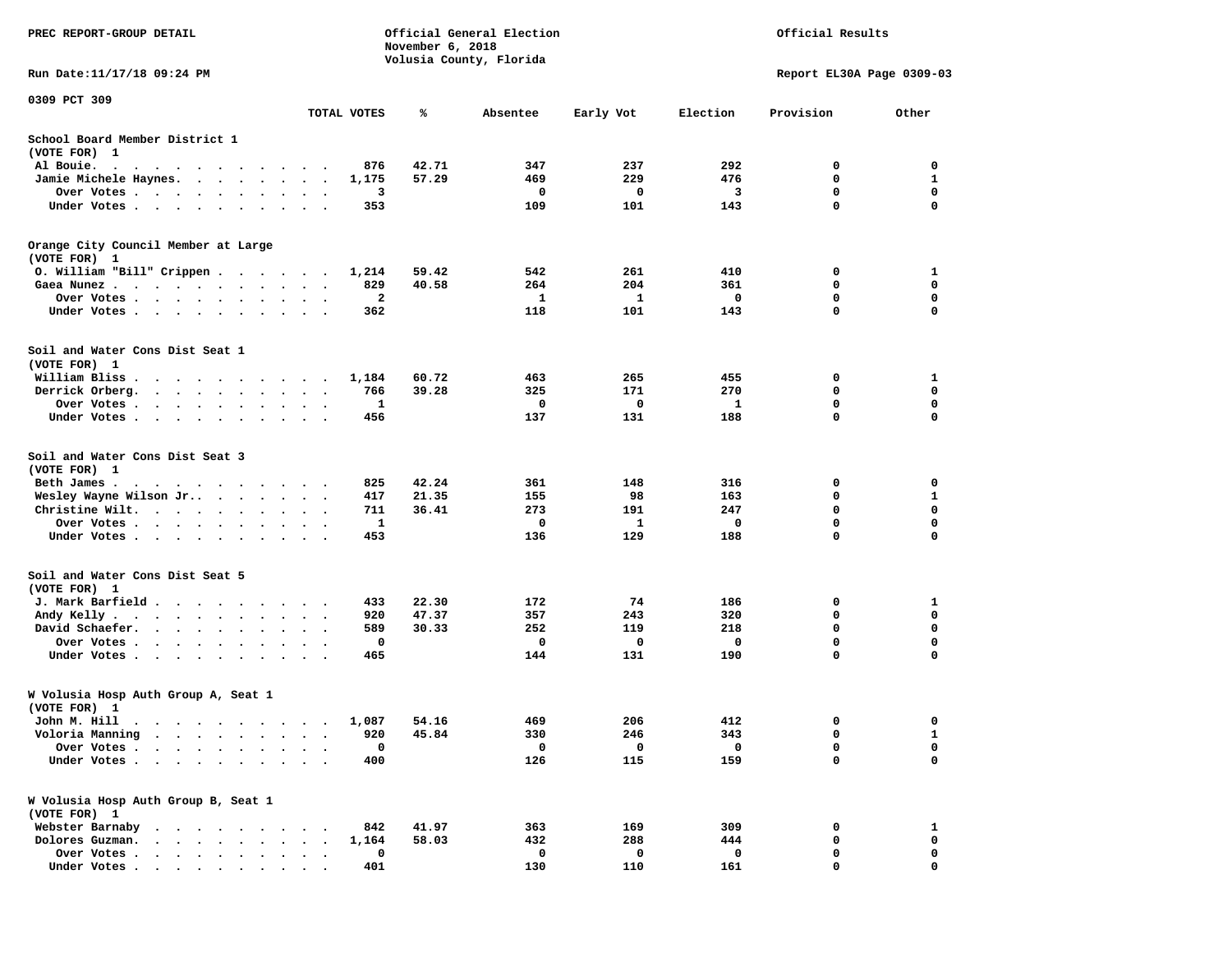| PREC REPORT-GROUP DETAIL                                                                                                                                                                                                             |                      |                | November 6, 2018 | Official General Election<br>Volusia County, Florida |                | Official Results         |                           |              |  |
|--------------------------------------------------------------------------------------------------------------------------------------------------------------------------------------------------------------------------------------|----------------------|----------------|------------------|------------------------------------------------------|----------------|--------------------------|---------------------------|--------------|--|
| Run Date: 11/17/18 09:24 PM                                                                                                                                                                                                          |                      |                |                  |                                                      |                |                          | Report EL30A Page 0309-04 |              |  |
| 0309 PCT 309                                                                                                                                                                                                                         |                      |                |                  |                                                      |                |                          |                           |              |  |
|                                                                                                                                                                                                                                      |                      | TOTAL VOTES    | ℁                | Absentee                                             | Early Vot      | Election                 | Provision                 | Other        |  |
| W Volusia Hosp Auth Group B, Seat 2<br>(VOTE FOR) 1                                                                                                                                                                                  |                      |                |                  |                                                      |                |                          |                           |              |  |
| Michael Ray.                                                                                                                                                                                                                         |                      | 862            | 43.60            | 363                                                  | 176            | 322                      | 0                         | 1            |  |
| Kathie D. Shepard.                                                                                                                                                                                                                   |                      | 1,115          | 56.40            | 427                                                  | 266            | 422                      | 0                         | $\mathbf 0$  |  |
| Over Votes                                                                                                                                                                                                                           |                      | 0              |                  | $\mathbf 0$                                          | 0              | 0                        | $\mathbf 0$               | 0            |  |
| Under Votes                                                                                                                                                                                                                          |                      | 430            |                  | 135                                                  | 125            | 170                      | $\mathbf 0$               | 0            |  |
| #1 Increased Homestead Exemption<br>(VOTE FOR) 1                                                                                                                                                                                     |                      |                |                  |                                                      |                |                          |                           |              |  |
| Yes                                                                                                                                                                                                                                  |                      | 1,097          | 48.24            | 451                                                  | 228            | 418                      | 0                         | 0            |  |
| No.                                                                                                                                                                                                                                  |                      | 1,177          | 51.76            | 427                                                  | 309            | 440                      | 0                         | $\mathbf{1}$ |  |
| Over Votes                                                                                                                                                                                                                           |                      | 1              |                  | $\mathbf 0$                                          | $\mathbf{1}$   | $\mathbf 0$              | $\mathbf 0$               | $\mathbf 0$  |  |
| Under Votes                                                                                                                                                                                                                          |                      | 132            |                  | 47                                                   | 29             | 56                       | $\mathbf 0$               | 0            |  |
| #2 Limit on Property Tax Assessments<br>(VOTE FOR) 1                                                                                                                                                                                 |                      |                |                  |                                                      |                |                          |                           |              |  |
| Yes                                                                                                                                                                                                                                  |                      | 1,474          | 65.63            | 574                                                  | 309            | 591                      | 0                         | 0            |  |
| No.                                                                                                                                                                                                                                  |                      | 772            | 34.37            | 289                                                  | 216            | 266                      | 0                         | 1            |  |
| Over Votes                                                                                                                                                                                                                           |                      | 1              |                  | $\mathbf 0$                                          | 1              | 0                        | $\mathbf 0$               | $\mathbf 0$  |  |
| Under Votes                                                                                                                                                                                                                          |                      | 160            |                  | 62                                                   | 41             | 57                       | $\mathbf 0$               | $\mathbf 0$  |  |
| #3 Voter Control of Gambling<br>(VOTE FOR) 1                                                                                                                                                                                         |                      |                |                  |                                                      |                |                          |                           |              |  |
| Yes                                                                                                                                                                                                                                  |                      | 1,626          | 70.21            | 644                                                  | 394            | 587                      | 0                         | 1            |  |
| No.                                                                                                                                                                                                                                  |                      | 690            | 29.79            | 255                                                  | 153            | 282                      | 0                         | $\mathbf 0$  |  |
| Over Votes                                                                                                                                                                                                                           |                      | $\overline{2}$ |                  | 1                                                    | 0              | $\mathbf{1}$             | 0                         | 0            |  |
| Under Votes                                                                                                                                                                                                                          |                      | 89             |                  | 25                                                   | 20             | 44                       | $\mathbf 0$               | 0            |  |
| #4 Voting Restoration Amendment<br>(VOTE FOR) 1                                                                                                                                                                                      |                      |                |                  |                                                      |                |                          |                           |              |  |
| Yes                                                                                                                                                                                                                                  |                      | 1,447          | 62.86            | 518                                                  | 370            | 558                      | 0                         | 1            |  |
| No.                                                                                                                                                                                                                                  |                      | 855            | 37.14            | 363                                                  | 175            | 317                      | 0                         | 0            |  |
| Over Votes                                                                                                                                                                                                                           | $\ddot{\phantom{0}}$ | 1              |                  | 0                                                    | 1              | 0                        | $\mathbf 0$               | $\mathbf 0$  |  |
| Under Votes                                                                                                                                                                                                                          |                      | 104            |                  | 44                                                   | 21             | 39                       | $\mathbf 0$               | 0            |  |
| #5 Supermajority Vote Required<br>(VOTE FOR) 1                                                                                                                                                                                       |                      |                |                  |                                                      |                |                          |                           |              |  |
| Yes<br>. The contract of the contract of the contract of the contract of the contract of the contract of the contract of the contract of the contract of the contract of the contract of the contract of the contract of the contrac |                      | 1,548          | 68.62            | 619                                                  | 330            | 599                      | 0                         | 0            |  |
| No.                                                                                                                                                                                                                                  | $\ddot{\phantom{1}}$ | 708            | 31.38            | 244                                                  | 203            | 260                      | 0                         | $\mathbf{1}$ |  |
| Over Votes                                                                                                                                                                                                                           |                      | $\Omega$       |                  | $\mathbf 0$                                          | $\overline{0}$ | $\overline{\phantom{0}}$ | $\Omega$                  | $\Omega$     |  |
| Under Votes                                                                                                                                                                                                                          |                      | 151            |                  | 62                                                   | 34             | 55                       | 0                         | 0            |  |
| #6 Rights of Crime Victims; Judges<br>(VOTE FOR) 1                                                                                                                                                                                   |                      |                |                  |                                                      |                |                          |                           |              |  |
| Yes                                                                                                                                                                                                                                  | $\bullet$            | 1,291          | 57.02            | 489                                                  | 264            | 537                      | 0                         | $\mathbf{1}$ |  |
| No.<br>$\ddot{\phantom{0}}$                                                                                                                                                                                                          |                      | 973            | 42.98            | 380                                                  | 269            | 324                      | 0                         | 0            |  |
| Over Votes                                                                                                                                                                                                                           |                      | 1              |                  | 0                                                    | 1              | 0                        | 0                         | 0            |  |
| Under Votes.                                                                                                                                                                                                                         |                      | 142            |                  | 56                                                   | 33             | 53                       | 0                         | 0            |  |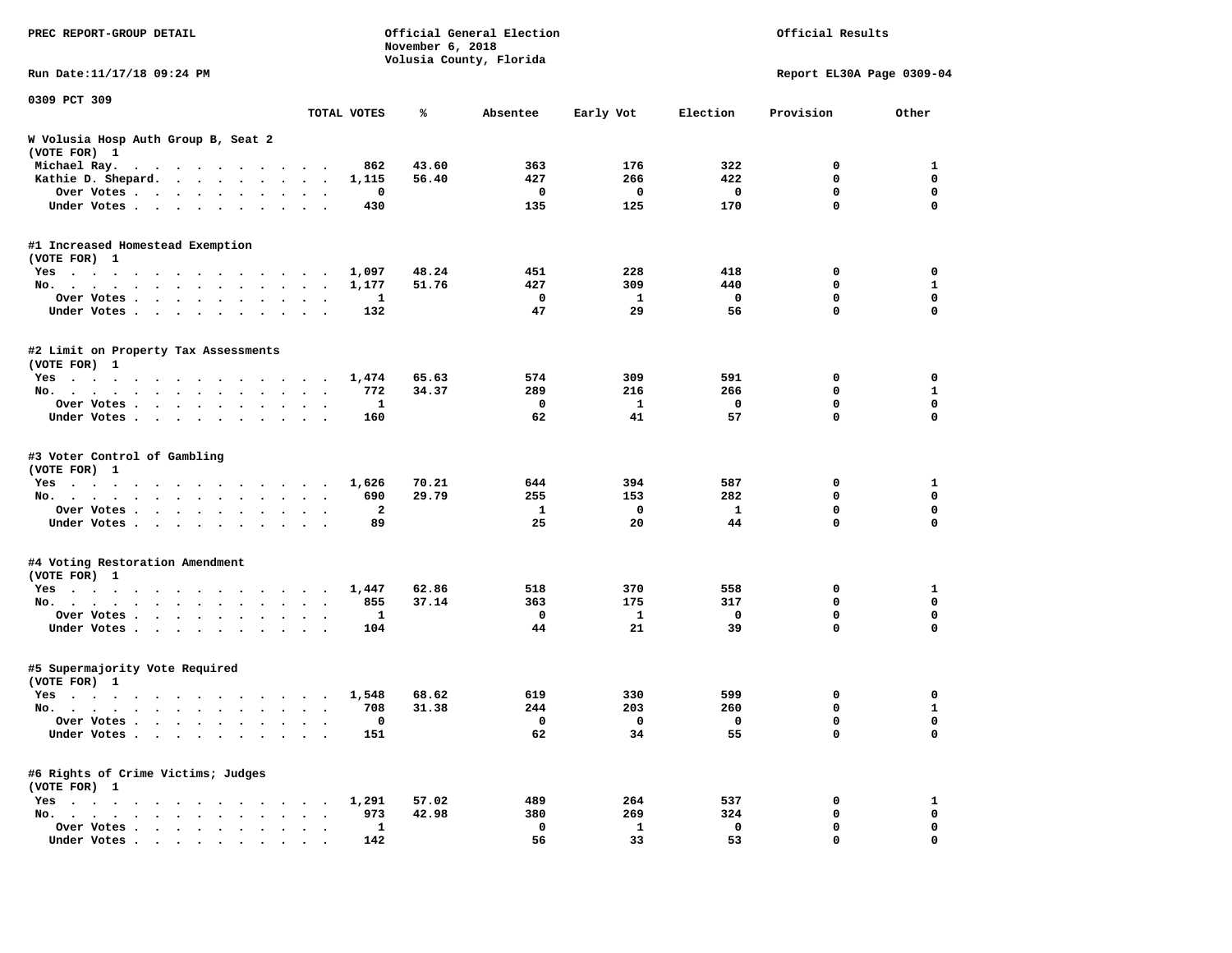| PREC REPORT-GROUP DETAIL               |             | November 6, 2018 | Official General Election |                         | Official Results |                           |              |
|----------------------------------------|-------------|------------------|---------------------------|-------------------------|------------------|---------------------------|--------------|
|                                        |             |                  | Volusia County, Florida   |                         |                  |                           |              |
| Run Date:11/17/18 09:24 PM             |             |                  |                           |                         |                  | Report EL30A Page 0309-05 |              |
| 0309 PCT 309                           | TOTAL VOTES | ℁                | Absentee                  | Early Vot               | Election         | Provision                 | Other        |
| #7 Survivor Benefits                   |             |                  |                           |                         |                  |                           |              |
| (VOTE FOR) 1                           |             |                  |                           |                         |                  |                           |              |
| Yes                                    | 1,414       | 62.93            | 545                       | 290                     | 578              | 0                         | 1            |
| No.                                    |             | 833<br>37.07     | 317                       | 241                     | 275              | $\mathbf{0}$              | 0            |
| Over Votes.                            |             | $\mathbf{1}$     | $^{\circ}$                | $\mathbf{1}$            | $\Omega$         | $\mathbf{0}$              | 0            |
| Under Votes                            |             | 159              | 63                        | 35                      | 61               | $\mathbf 0$               | $\Omega$     |
| #9 Prohibits Oil, Gas Drilling, Vaping |             |                  |                           |                         |                  |                           |              |
| (VOTE FOR) 1                           |             |                  |                           |                         |                  |                           |              |
| Yes                                    | 1,471       | 65.61            | 566                       | 360                     | 544              | 0                         | 1            |
| No.                                    |             | 34.39<br>771     | 294                       | 173                     | 304              | 0                         | $\Omega$     |
| Over Votes                             |             | 3                | 0                         | $\overline{\mathbf{3}}$ | $\mathbf 0$      | $\mathbf 0$               | 0            |
| Under Votes                            |             | 162              | 65                        | 31                      | 66               | $\Omega$                  | $\Omega$     |
| #10 State and Local Structure and Op   |             |                  |                           |                         |                  |                           |              |
| (VOTE FOR) 1                           |             |                  |                           |                         |                  |                           |              |
| Yes                                    | 1,360       | 61.18            | 532                       | 286                     | 541              | $^{\circ}$                | 1            |
| No.                                    |             | 38.82<br>863     | 332                       | 237                     | 294              | 0                         | 0            |
| Over Votes                             |             | 1                | $\mathbf{o}$              | $\mathbf{0}$            | $\mathbf{1}$     | $\mathbf{0}$              | $\Omega$     |
| Under Votes                            |             | 183              | 61                        | 44                      | 78               | $\mathbf 0$               | $\Omega$     |
| #11 Removal of Obs Prov; Crim Statute  |             |                  |                           |                         |                  |                           |              |
| (VOTE FOR) 1                           |             |                  |                           |                         |                  |                           |              |
| Yes                                    | 1,369       | 62.77            | 525                       | 340                     | 504              | 0                         | 0            |
| No.                                    |             | 37.23<br>812     | 312                       | 177                     | 322              | $\Omega$                  | $\mathbf{1}$ |
| Over Votes                             | $\bullet$   | 3                | $\mathbf 0$               | $\mathbf{1}$            | $\overline{a}$   | $\mathbf 0$               | $\mathbf 0$  |
| Under Votes                            |             | 223              | 88                        | 49                      | 86               | $\Omega$                  | $\Omega$     |
| #12 Lobbying and Abuse of Office       |             |                  |                           |                         |                  |                           |              |
| (VOTE FOR) 1                           |             |                  |                           |                         |                  |                           |              |
| Yes                                    | 1,763       | 78.92            | 717                       | 389                     | 656              | $\Omega$                  | $\mathbf{1}$ |
| No.                                    |             | 471<br>21.08     | 144                       | 138                     | 189              | $\mathbf{0}$              | 0            |
| Over Votes                             |             | 1                | $^{\circ}$                | $^{\circ}$              | 1                | $\mathbf{0}$              | $\Omega$     |
| Under Votes                            |             | 172              | 64                        | 40                      | 68               | $\Omega$                  | $\Omega$     |
| #13 Ends Dog Racing                    |             |                  |                           |                         |                  |                           |              |
| (VOTE FOR) 1                           |             |                  |                           |                         |                  |                           |              |
| Yes                                    | 1,579       | 69.77            | 602                       | 400                     | 576              | 0                         | 1            |
| No.                                    |             | 684<br>30.23     | 270                       | 138                     | 276              | $\mathbf{0}$              | 0            |
| Over Votes                             |             | 3                | $\mathbf{0}$              | $\mathbf{1}$            | $\overline{a}$   | 0                         | $\mathbf 0$  |
| Under Votes                            |             | 141              | 53                        | 28                      | 60               | $\mathbf{0}$              | $\Omega$     |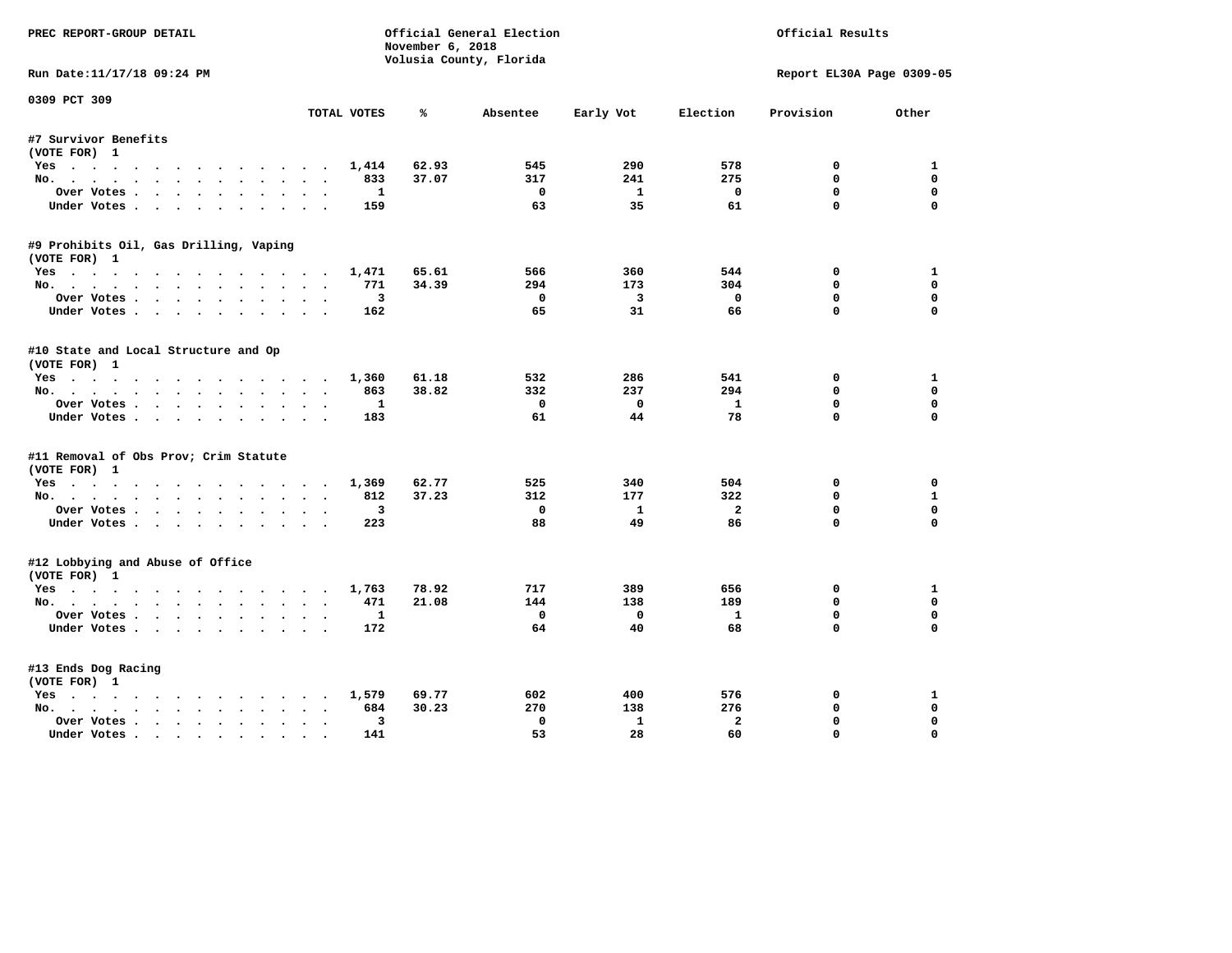**November 6, 2018 Volusia County, Florida Run Date:11/17/18 09:24 PM Report EL30A Page 0401-01 0401 PCT 401 TOTAL VOTES % Absentee Early Vot Election Provision Other REGISTERED VOTERS - TOTAL . . . . . . 5,178 BALLOTS CAST - TOTAL.** . . . . . . 2,972 883 867 1,222 0 0 0  **BALLOTS CAST - BLANK. . . . . . . . 0 0 0 0 0 0 VOTER TURNOUT - TOTAL . . . . . . .** 57.40  **VOTER TURNOUT - BLANK . . . . . . . United States Senator (VOTE FOR) 1 Rick Scott (REP) . . . . . . . . . 1,403 47.53 472 334 597 0 0 Bill Nelson (DEM). . . . . . . . . 1,533 51.93 398 521 614 0 0 WRITE-IN. . . . . . . . . . . . 16 .54 6 4 6 0 0 Over Votes . . . . . . . . . . 1 0 1 0 0 0 Under Votes . . . . . . . . . . 19 7 7 5 0 0 Representative in Congress District 6 (VOTE FOR) 1 Michael Waltz (REP) . . . . . . . . 1,318 45.73 442 323 553 0 0 Nancy Soderberg (DEM) . . . . . . . 1,564 54.27 421 519 624 0 0 Over Votes . . . . . . . . . . 0 0 0 0 0 0**  $\Omega$ **Under Votes . . . . . . . . . . 90 20 25 45 0 Governor and Lieutenant Governor (VOTE FOR) 1 Ron DeSantis (REP) . . . . . . . . 1,352 46.08 463 326 563 0 0 Andrew Gillum (DEM) . . . . . . . . 1,522 51.87 385 518 619 0 0 Darcy G. Richardson (REF) . . . . . 33 1.12 14 6 13 0 0**<br>**Ryan Christopher Foley** . . . . . . 4 14 4 0 0 0 0 0  **Ryan Christopher Foley . . . . . . . 4 .14 4 0 0 0 0 Kyle "KC" Gibson . . . . . . . . . . 7 . 24 2 1 2 1 4 Bruce Stanley . . . . . . . . . . 7 .24** 2 1 4 0 0  **WRITE-IN. . . . . . . . . . . . 9 .31 2 3 4 0 0**  $\mathbf{0}$ **Over Votes . . . . . . . . . . 13** 3 3 7 0  $\mathbf{0}$ **Under Votes . . . . . . . . . . 25** 8 9 8 0 **Attorney General (VOTE FOR) 1 Ashley Moody (REP) . . . . . . . . 1,423 49.04 476 343 604 0 0 Sean Shaw (DEM) . . . . . . . . . 1,417 48.83 372 489 556 0 0 Jeffrey Marc Siskind. . . . . . . . 62 2.14 21 14 27 0 0 Over Votes . . . . . . . . . . . 3** 0 2 1  $\mathbf 0$  **Under Votes . . . . . . . . . . 67** 14 19 34 0 **Chief Financial Officer (VOTE FOR) 1 Jimmy Patronis (REP). . . . . . . . 1,398 48.69 470 332 596 0 0 Jeremy Ring (DEM).** . . . . . . . 1,468 51.13 388 507 573 0 0 0  **WRITE-IN. . . . . . . . . . . . 5 .17 2 3 0 0 0 Over Votes . . . . . . . . . . 1 0 0 1 0 0**  $\mathbf{o}$  **Under Votes . . . . . . . . . . 100 23** 25 52 0

**PREC REPORT-GROUP DETAIL Official General Election Official Results**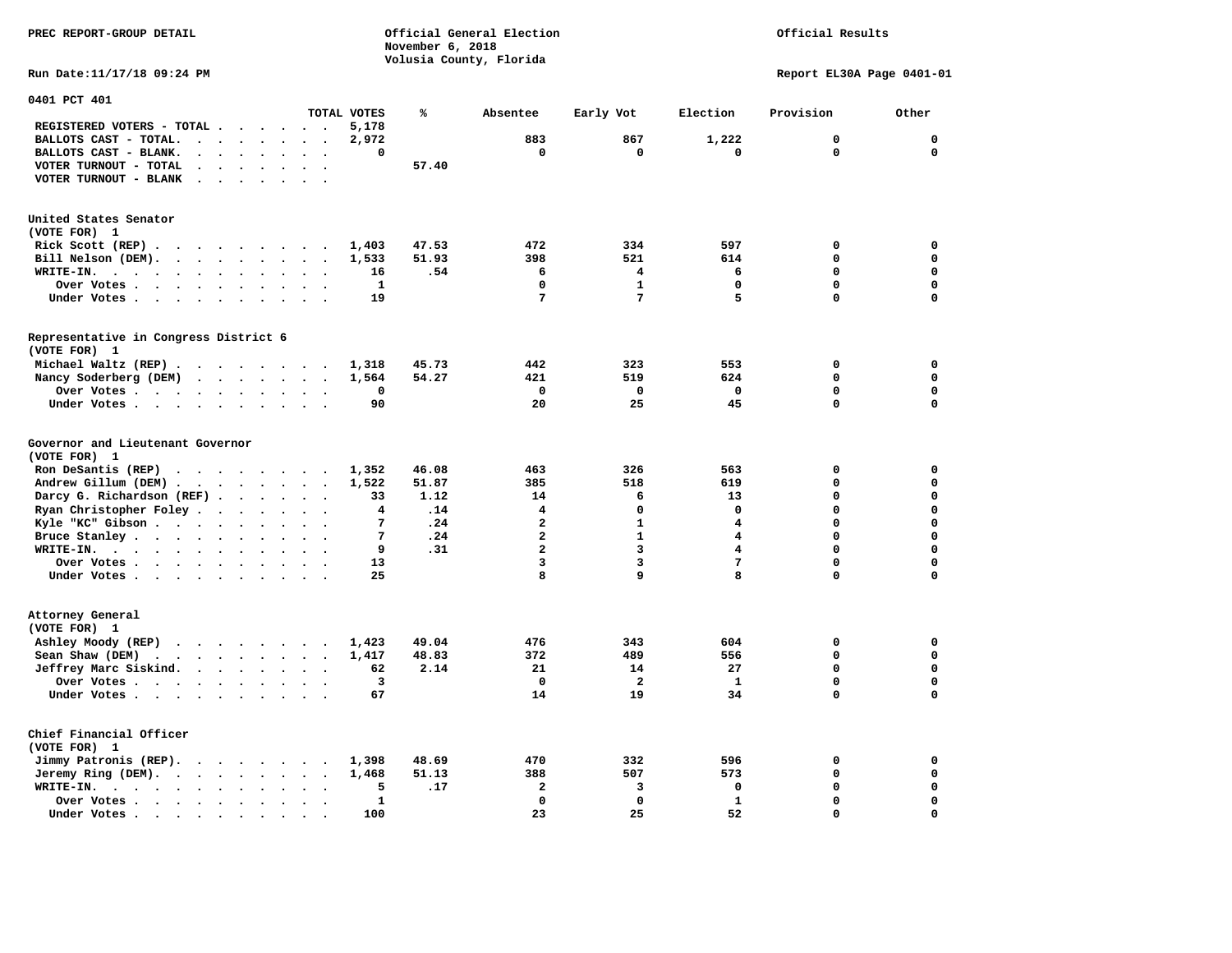| PREC REPORT-GROUP DETAIL                                                                                                                                                                                                                      |                                                             |                | November 6, 2018 | Official General Election<br>Volusia County, Florida | Official Results        |                |              |                           |
|-----------------------------------------------------------------------------------------------------------------------------------------------------------------------------------------------------------------------------------------------|-------------------------------------------------------------|----------------|------------------|------------------------------------------------------|-------------------------|----------------|--------------|---------------------------|
| Run Date: 11/17/18 09:24 PM                                                                                                                                                                                                                   |                                                             |                |                  |                                                      |                         |                |              | Report EL30A Page 0401-02 |
| 0401 PCT 401                                                                                                                                                                                                                                  |                                                             | TOTAL VOTES    | ℁                | Absentee                                             | Early Vot               | Election       | Provision    | Other                     |
| Commissioner of Agriculture                                                                                                                                                                                                                   |                                                             |                |                  |                                                      |                         |                |              |                           |
| (VOTE FOR) 1                                                                                                                                                                                                                                  |                                                             |                |                  |                                                      |                         |                |              |                           |
| Matt Caldwell (REP)                                                                                                                                                                                                                           |                                                             | 1,355          | 47.33            | 460                                                  | 323                     | 572            | $\mathbf{0}$ | $\mathbf 0$               |
| Nicole "Nikki" Fried (DEM).                                                                                                                                                                                                                   |                                                             | 1,508          | 52.67            | 401                                                  | 517                     | 590            | 0            | 0                         |
| Over Votes                                                                                                                                                                                                                                    |                                                             | 1              |                  | $\mathbf 0$                                          | $\mathbf{1}$            | $\mathbf 0$    | 0            | 0                         |
| Under Votes                                                                                                                                                                                                                                   |                                                             | 108            |                  | 22                                                   | -26                     | 60             | $\mathbf 0$  | $\mathbf 0$               |
| State Senator District 14<br>(VOTE FOR) 1                                                                                                                                                                                                     |                                                             |                |                  |                                                      |                         |                |              |                           |
| Dorothy L. Hukill (REP).                                                                                                                                                                                                                      |                                                             | 1,316          | 46.26            | 444                                                  | 317                     | 555            | 0            | 0                         |
| Melissa "Mel" Martin (DEM).                                                                                                                                                                                                                   |                                                             | 1,529          | 53.74            | 412                                                  | 510                     | 607            | $\mathbf 0$  | $\mathbf 0$               |
| Over Votes                                                                                                                                                                                                                                    |                                                             | 0              |                  | $\mathbf{o}$                                         | $\mathbf 0$             | $\mathbf 0$    | $\mathbf 0$  | $\mathbf 0$               |
| Under Votes                                                                                                                                                                                                                                   | $\sim$ $\sim$                                               | 127            |                  | 27                                                   | 40                      | 60             | $\mathbf 0$  | $\mathbf 0$               |
| State Representative District 27<br>(VOTE FOR) 1                                                                                                                                                                                              |                                                             |                |                  |                                                      |                         |                |              |                           |
| David Santiago (REP).                                                                                                                                                                                                                         |                                                             | 1,464          | 50.57            | 469                                                  | 354                     | 641            | $\mathbf 0$  | $\mathbf 0$               |
| Carol Lawrence (DEM).                                                                                                                                                                                                                         |                                                             | 1,431          | 49.43            | 403                                                  | 489                     | 539            | $\mathbf 0$  | $\mathbf 0$               |
| Over Votes                                                                                                                                                                                                                                    | $\bullet$<br>$\ddot{\phantom{1}}$<br>$\Delta$               | 0              |                  | 0                                                    | 0                       | $\mathbf 0$    | 0            | 0                         |
| Under Votes                                                                                                                                                                                                                                   |                                                             | 77             |                  | 11                                                   | 24                      | 42             | $\mathbf 0$  | $\mathbf 0$               |
| Justice of the Supreme Court Lawson<br>(VOTE FOR) 1                                                                                                                                                                                           |                                                             |                |                  |                                                      |                         |                |              |                           |
| $Yes \t . \t .$<br>the contract of the contract of the contract of the contract of the contract of the contract of the contract of                                                                                                            |                                                             | 1,704          | 67.35            | 556                                                  | 436                     | 712            | 0            | 0                         |
| No.<br>$\cdot$ $\cdot$ $\cdot$                                                                                                                                                                                                                | $\cdot$                                                     | 826            | 32.65            | 207                                                  | 296                     | 323            | 0            | 0                         |
| Over Votes                                                                                                                                                                                                                                    | $\cdot$<br>$\overline{\phantom{a}}$<br>$\ddot{\phantom{1}}$ | 3              |                  | 0                                                    | 2                       | - 1            | $\mathbf 0$  | 0                         |
| Under Votes                                                                                                                                                                                                                                   | $\cdot$<br>$\cdot$ $\cdot$                                  | 439            |                  | 120                                                  | 133                     | 186            | $\mathbf 0$  | $\Omega$                  |
| 5th District Court of Appeal Eisnaugle<br>(VOTE FOR) 1                                                                                                                                                                                        |                                                             |                |                  |                                                      |                         |                |              |                           |
| Yes                                                                                                                                                                                                                                           |                                                             | 1,551          | 61.97            | 473                                                  | 402                     | 676            | 0            | $\mathbf 0$               |
| No.                                                                                                                                                                                                                                           |                                                             | 952            | 38.03            | 285                                                  | 320                     | 347            | $\mathbf 0$  | $\mathbf 0$               |
| Over Votes<br>$\sim$<br>$\cdot$                                                                                                                                                                                                               |                                                             | $\overline{a}$ |                  | $^{\circ}$                                           | $\mathbf{1}$            | 1              | $\mathbf 0$  | $\mathbf 0$               |
| Under Votes                                                                                                                                                                                                                                   |                                                             | 467            |                  | 125                                                  | 144                     | 198            | $\mathbf 0$  | $\mathbf 0$               |
| Circuit Judge 7th Judicial, Grp 15<br>(VOTE FOR) 1                                                                                                                                                                                            |                                                             |                |                  |                                                      |                         |                |              |                           |
| Linda L. Gaustad                                                                                                                                                                                                                              |                                                             | 1,658          | 65.20            | 500                                                  | 491                     | 667            | 0            | 0                         |
| Ryan Will $\cdots$                                                                                                                                                                                                                            |                                                             | 885            | 34.80            | 276                                                  | 251                     | 358            | 0            | 0                         |
| Over Votes                                                                                                                                                                                                                                    |                                                             | 4              |                  | 0                                                    | $\mathbf{1}$            | $_{3}$         | $\mathbf 0$  | $\mathbf 0$               |
| Under Votes<br>$\ddot{\phantom{1}}$<br>$\cdot$<br>$\bullet$                                                                                                                                                                                   |                                                             | 425            |                  | 107                                                  | 124                     | 194            | $\mathbf 0$  | $\mathbf 0$               |
| School Board Member District 5<br>(VOTE FOR) 1                                                                                                                                                                                                |                                                             |                |                  |                                                      |                         |                |              |                           |
| Ruben Colon.<br>. The contract of the contract of the contract of the contract of the contract of the contract of the contract of the contract of the contract of the contract of the contract of the contract of the contract of the contrac |                                                             | 1,446          | 53.24            | 373                                                  | 467                     | 606            | 0            | $\mathbf 0$               |
| Melody Johnson.                                                                                                                                                                                                                               |                                                             | 1,270          | 46.76            | 438                                                  | 327                     | 505            | 0            | 0                         |
| Over Votes<br>$\bullet$                                                                                                                                                                                                                       | $\cdot$<br>$\cdot$                                          | 5              |                  | $\mathbf 0$                                          | $\overline{\mathbf{3}}$ | $\overline{a}$ | $\mathbf 0$  | $\mathbf 0$               |
| Under Votes                                                                                                                                                                                                                                   |                                                             | 251            |                  | 72                                                   | 70                      | 109            | $\Omega$     | $\Omega$                  |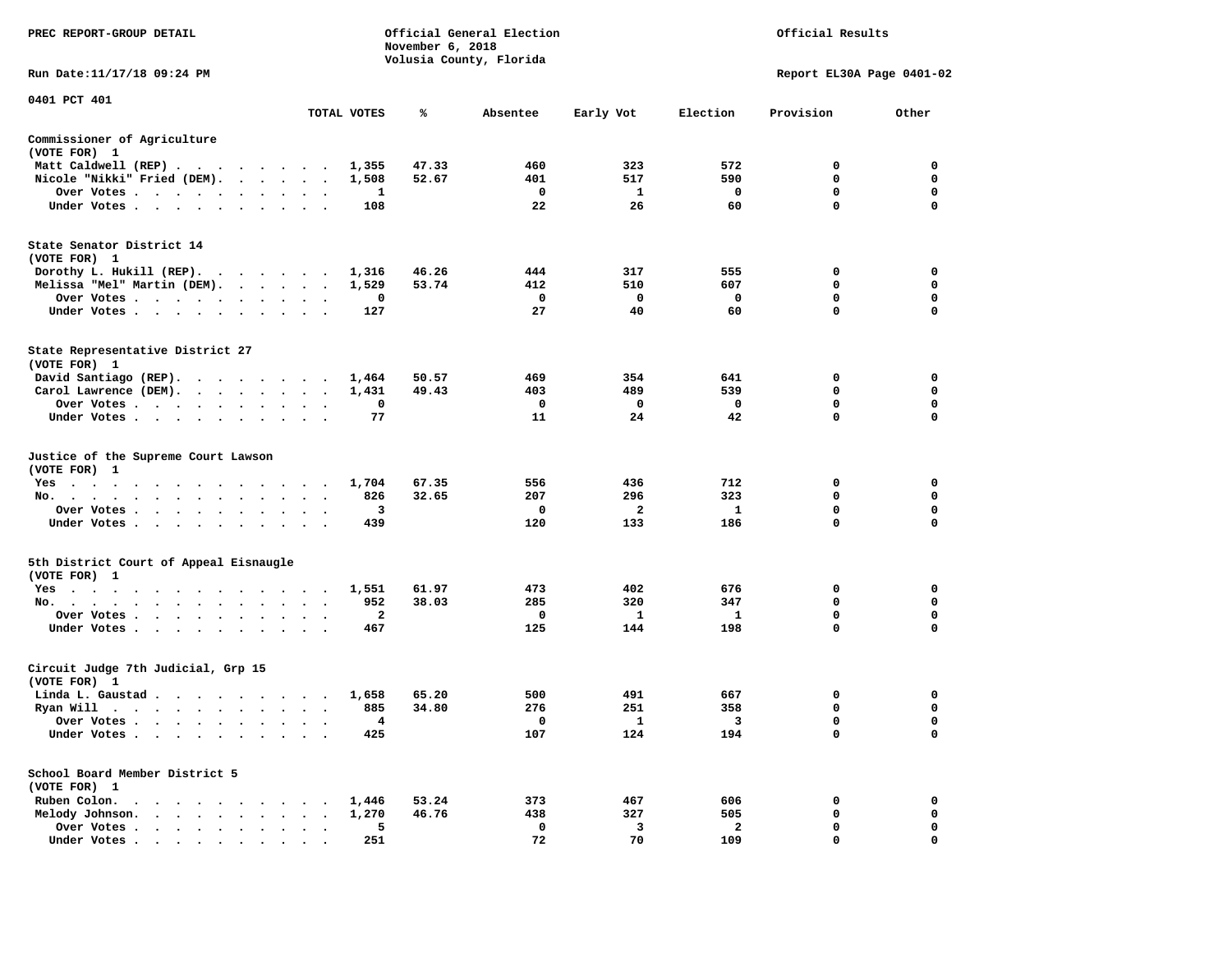| PREC REPORT-GROUP DETAIL                                                                                                |                                              |             | November 6, 2018 | Official General Election |             |              | Official Results          |             |
|-------------------------------------------------------------------------------------------------------------------------|----------------------------------------------|-------------|------------------|---------------------------|-------------|--------------|---------------------------|-------------|
| Run Date: 11/17/18 09:24 PM                                                                                             |                                              |             |                  | Volusia County, Florida   |             |              | Report EL30A Page 0401-03 |             |
| 0401 PCT 401                                                                                                            |                                              |             |                  |                           |             |              |                           |             |
|                                                                                                                         |                                              | TOTAL VOTES | ℁                | Absentee                  | Early Vot   | Election     | Provision                 | Other       |
| Deltona Mayor<br>(VOTE FOR) 1                                                                                           |                                              |             |                  |                           |             |              |                           |             |
| Santiago Avila Jr.                                                                                                      |                                              | 1,349       | 47.85            | 374                       | 362         | 613          | 0                         | 0           |
| Heidi K. Herzberg.                                                                                                      |                                              | 1,470       | 52.15            | 470                       | 468         | 532          | 0                         | $\mathbf 0$ |
| Over Votes                                                                                                              | $\bullet$<br>$\bullet$<br>$\bullet$          | 1           |                  | 0                         | 1           | 0            | 0                         | 0           |
| Under Votes                                                                                                             |                                              | 152         |                  | 39                        | 36          | 77           | $\mathbf 0$               | $\mathbf 0$ |
| Soil and Water Cons Dist Seat 1<br>(VOTE FOR) 1                                                                         |                                              |             |                  |                           |             |              |                           |             |
| William Bliss.<br>$\ddot{\phantom{0}}$<br>.                                                                             |                                              | 1,450       | 57.95            | 446                       | 438         | 566          | 0                         | 0           |
| Derrick Orberg.                                                                                                         | $\bullet$ .<br>$\bullet$<br>$\blacksquare$ . | 1,052       | 42.05            | 317                       | 294         | 441          | 0                         | 0           |
| Over Votes                                                                                                              | $\cdot$                                      | 3           |                  | 0                         | 3           | 0            | 0                         | $\mathbf 0$ |
| Under Votes<br>$\cdot$                                                                                                  | $\cdot$                                      | 467         |                  | 120                       | 132         | 215          | $\mathbf 0$               | 0           |
| Soil and Water Cons Dist Seat 3<br>(VOTE FOR) 1                                                                         |                                              |             |                  |                           |             |              |                           |             |
| Beth James.<br>$\cdots$                                                                                                 |                                              | 1,036       | 41.66            | 352                       | 261         | 423          | 0                         | 0           |
| Wesley Wayne Wilson Jr                                                                                                  |                                              | 502         | 20.18            | 145                       | 127         | 230          | 0                         | 0           |
| Christine Wilt.                                                                                                         |                                              | 949         | 38.16            | 264                       | 340         | 345          | $\mathbf 0$               | $\mathbf 0$ |
| Over Votes                                                                                                              | $\bullet$<br>$\bullet$                       | 2           |                  | 0                         | 0           | $\mathbf{z}$ | $\mathbf 0$               | $\mathbf 0$ |
| Under Votes                                                                                                             | $\sim$                                       | 483         |                  | 122                       | 139         | 222          | 0                         | 0           |
| Soil and Water Cons Dist Seat 5<br>(VOTE FOR) 1                                                                         |                                              |             |                  |                           |             |              |                           |             |
| J. Mark Barfield                                                                                                        | $\sim$                                       | 510         | 20.59            | 157                       | 131         | 222          | 0                         | 0           |
| Andy Kelly                                                                                                              | $\bullet$<br>$\bullet$<br>$\blacksquare$     | 1,128       | 45.54            | 326                       | 362         | 440          | 0                         | 0           |
| David Schaefer.<br>$\cdots$                                                                                             |                                              | 839         | 33.87            | 279                       | 228         | 332          | 0                         | 0           |
| Over Votes                                                                                                              | $\sim$ $\sim$                                | 0           |                  | 0                         | 0           | 0            | $\mathbf 0$               | $\mathbf 0$ |
| Under Votes                                                                                                             |                                              | 495         |                  | 121                       | 146         | 228          | 0                         | 0           |
| W Volusia Hosp Auth Group A, Seat 1<br>(VOTE FOR) 1                                                                     |                                              |             |                  |                           |             |              |                           |             |
| John M. Hill                                                                                                            |                                              | 1,341       | 53.34            | 450                       | 343         | 548          | 0                         | 0           |
| Voloria Manning                                                                                                         | $\bullet$                                    | 1,173       | 46.66            | 326                       | 384         | 463          | 0                         | 0           |
| Over Votes                                                                                                              | $\bullet$<br>$\bullet$                       | 1           |                  | 0                         | $\mathbf 0$ | 1            | $\mathbf 0$               | $\mathbf 0$ |
| Under Votes<br>$\sim$                                                                                                   | $\ddot{\phantom{1}}$                         | 457         |                  | 107                       | 140         | 210          | $\mathbf 0$               | $\mathbf 0$ |
| W Volusia Hosp Auth Group B, Seat 1<br>(VOTE FOR) 1                                                                     |                                              |             |                  |                           |             |              |                           |             |
| Webster Barnaby                                                                                                         |                                              |             | 1,170 44.84      | 380                       | 304         | 486          | 0                         | 0           |
| Dolores Guzman.<br>$\ddot{\phantom{0}}$<br>$\bullet$ .<br><br><br><br><br><br><br><br><br><br><br><br><br><br>$\bullet$ | $\bullet$<br>$\bullet$                       | 1,439       | 55.16            | 399                       | 465         | 575          | 0                         | 0           |
| Over Votes .<br>$\cdot$<br>$\ddot{\phantom{a}}$<br>$\ddot{\phantom{a}}$                                                 |                                              | 0           |                  | 0                         | 0           | $\mathbf 0$  | 0                         | 0           |
| Under Votes.                                                                                                            |                                              | 363         |                  | 104                       | 98          | 161          | $\mathbf 0$               | $\mathbf 0$ |
| W Volusia Hosp Auth Group B, Seat 2<br>(VOTE FOR) 1                                                                     |                                              |             |                  |                           |             |              |                           |             |
| Michael Ray.                                                                                                            |                                              | 1,090       | 43.22            | 349                       | 282         | 459          | 0                         | 0           |
| Kathie D. Shepard.                                                                                                      |                                              | 1,432       | 56.78            | 419                       | 453         | 560          | 0                         | 0           |
| Over Votes                                                                                                              |                                              | 0           |                  | 0                         | 0           | 0            | 0                         | 0           |
| Under Votes,                                                                                                            |                                              | 450         |                  | 115                       | 132         | 203          | 0                         | 0           |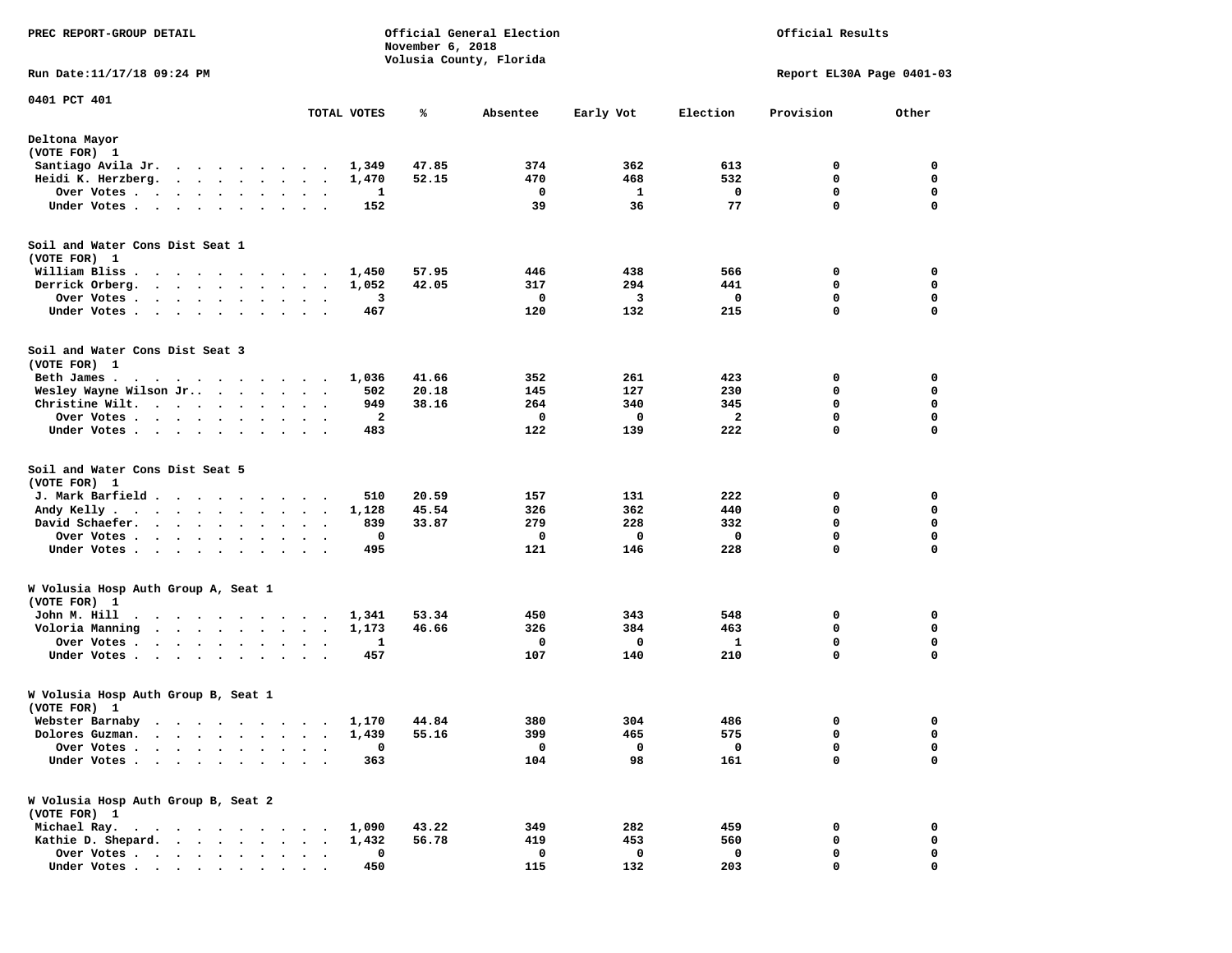| PREC REPORT-GROUP DETAIL                           |                                              |                | November 6, 2018 | Official General Election<br>Volusia County, Florida |                         |                      | Official Results          |                         |
|----------------------------------------------------|----------------------------------------------|----------------|------------------|------------------------------------------------------|-------------------------|----------------------|---------------------------|-------------------------|
| Run Date:11/17/18 09:24 PM                         |                                              |                |                  |                                                      |                         |                      | Report EL30A Page 0401-04 |                         |
| 0401 PCT 401                                       |                                              | TOTAL VOTES    | ℁                | Absentee                                             | Early Vot               | Election             | Provision                 | Other                   |
| #1 Increased Homestead Exemption                   |                                              |                |                  |                                                      |                         |                      |                           |                         |
| (VOTE FOR) 1                                       |                                              |                |                  |                                                      |                         |                      |                           |                         |
| Yes                                                |                                              | 1,415          | 50.05            | 477                                                  | 401                     | 537                  | 0                         | 0                       |
| No.                                                |                                              | 1,412          | 49.95            | 372                                                  | 428                     | 612                  | 0                         | 0                       |
| Over Votes                                         |                                              | 4              |                  | 0                                                    | $\mathbf 0$             | $\overline{4}$       | $\mathbf 0$               | $\mathbf 0$             |
| Under Votes                                        |                                              | 141            |                  | 34                                                   | 38                      | 69                   | $\mathbf 0$               | $\mathbf 0$             |
| #2 Limit on Property Tax Assessments               |                                              |                |                  |                                                      |                         |                      |                           |                         |
| (VOTE FOR) 1                                       |                                              |                |                  |                                                      |                         |                      |                           |                         |
| Yes                                                |                                              | 1,762          | 63.04            | 540                                                  | 481                     | 741                  | 0                         | 0                       |
| No.                                                |                                              | 1,033          | 36.96            | 291                                                  | 344                     | 398                  | 0                         | $\mathbf 0$             |
| Over Votes.                                        |                                              | $\overline{4}$ |                  | $^{\circ}$<br>52                                     | $\mathbf{0}$<br>42      | $\overline{4}$<br>79 | $\mathbf 0$<br>$\Omega$   | $\mathbf 0$<br>$\Omega$ |
| Under Votes                                        |                                              | 173            |                  |                                                      |                         |                      |                           |                         |
| #3 Voter Control of Gambling                       |                                              |                |                  |                                                      |                         |                      |                           |                         |
| (VOTE FOR) 1                                       |                                              |                |                  |                                                      |                         |                      |                           |                         |
| Yes                                                |                                              | 1,973<br>894   | 68.82<br>31.18   | 633<br>225                                           | 571<br>260              | 769<br>409           | 0<br>$\Omega$             | 0<br>0                  |
| No.                                                |                                              | $\overline{a}$ |                  | $^{\circ}$                                           | $\Omega$                | $\overline{a}$       | $\mathbf 0$               | $\mathbf 0$             |
| Over Votes<br>Under Votes                          |                                              | 103            |                  | 25                                                   | 36                      | 42                   | $\mathbf{0}$              | $\Omega$                |
| #4 Voting Restoration Amendment                    |                                              |                |                  |                                                      |                         |                      |                           |                         |
| (VOTE FOR) 1                                       |                                              |                |                  |                                                      |                         |                      |                           |                         |
| Yes                                                |                                              | 1,833          | 64.45            | 527                                                  | 559                     | 747                  | 0                         | 0                       |
| No.                                                |                                              | 1,011          | 35.55            | 316                                                  | 271                     | 424                  | 0                         | 0                       |
| Over Votes                                         |                                              | 0              |                  | 0                                                    | $\mathbf{0}$            | 0                    | $\mathbf 0$               | $\mathbf 0$             |
| Under Votes                                        |                                              | 128            |                  | 40                                                   | 37                      | 51                   | $\mathbf 0$               | $\Omega$                |
| #5 Supermajority Vote Required                     |                                              |                |                  |                                                      |                         |                      |                           |                         |
| (VOTE FOR) 1                                       |                                              |                |                  |                                                      |                         |                      |                           |                         |
| Yes                                                |                                              | 1,853          | 66.87            | 588                                                  | 487                     | 778                  | 0                         | 0                       |
| No.                                                |                                              | 918            | 33.13            | 237                                                  | 319                     | 362                  | 0                         | $\mathbf 0$             |
| Over Votes                                         |                                              | 0<br>201       |                  | 0<br>58                                              | $\mathbf 0$<br>61       | $\mathbf 0$<br>82    | $\mathbf 0$<br>$\Omega$   | $\mathbf 0$<br>$\Omega$ |
| Under Votes                                        |                                              |                |                  |                                                      |                         |                      |                           |                         |
| #6 Rights of Crime Victims; Judges<br>(VOTE FOR) 1 |                                              |                |                  |                                                      |                         |                      |                           |                         |
| Yes                                                |                                              | 1,543          | 55.27            | 480                                                  | 417                     | 646                  | 0                         | 0                       |
| No.                                                |                                              | 1,249          | 44.73            | 346                                                  | 403                     | 500                  | 0                         | $\mathbf 0$             |
| Over votes $\cdots$                                |                                              |                |                  |                                                      | $\overline{\mathbf{0}}$ | $\mathbf 0$          | 0                         | 0                       |
| Under Votes                                        |                                              | 180            |                  | 57                                                   | 47                      | 76                   | 0                         | 0                       |
| #7 Survivor Benefits                               |                                              |                |                  |                                                      |                         |                      |                           |                         |
| (VOTE FOR) 1                                       |                                              |                |                  |                                                      |                         |                      |                           |                         |
| Yes                                                |                                              | 1,625          | 58.60            | 508                                                  | 424                     | 693                  | 0                         | 0                       |
| No.                                                |                                              | 1,148          | 41.40            | 313                                                  | 385                     | 450                  | 0                         | 0                       |
| Over Votes                                         | $\ddot{\phantom{a}}$<br>$\ddot{\phantom{a}}$ | 1              |                  | 1                                                    | $\mathbf{o}$            | $\mathbf 0$          | 0                         | 0                       |
| Under Votes                                        |                                              | 198            |                  | 61                                                   | 58                      | 79                   | 0                         | 0                       |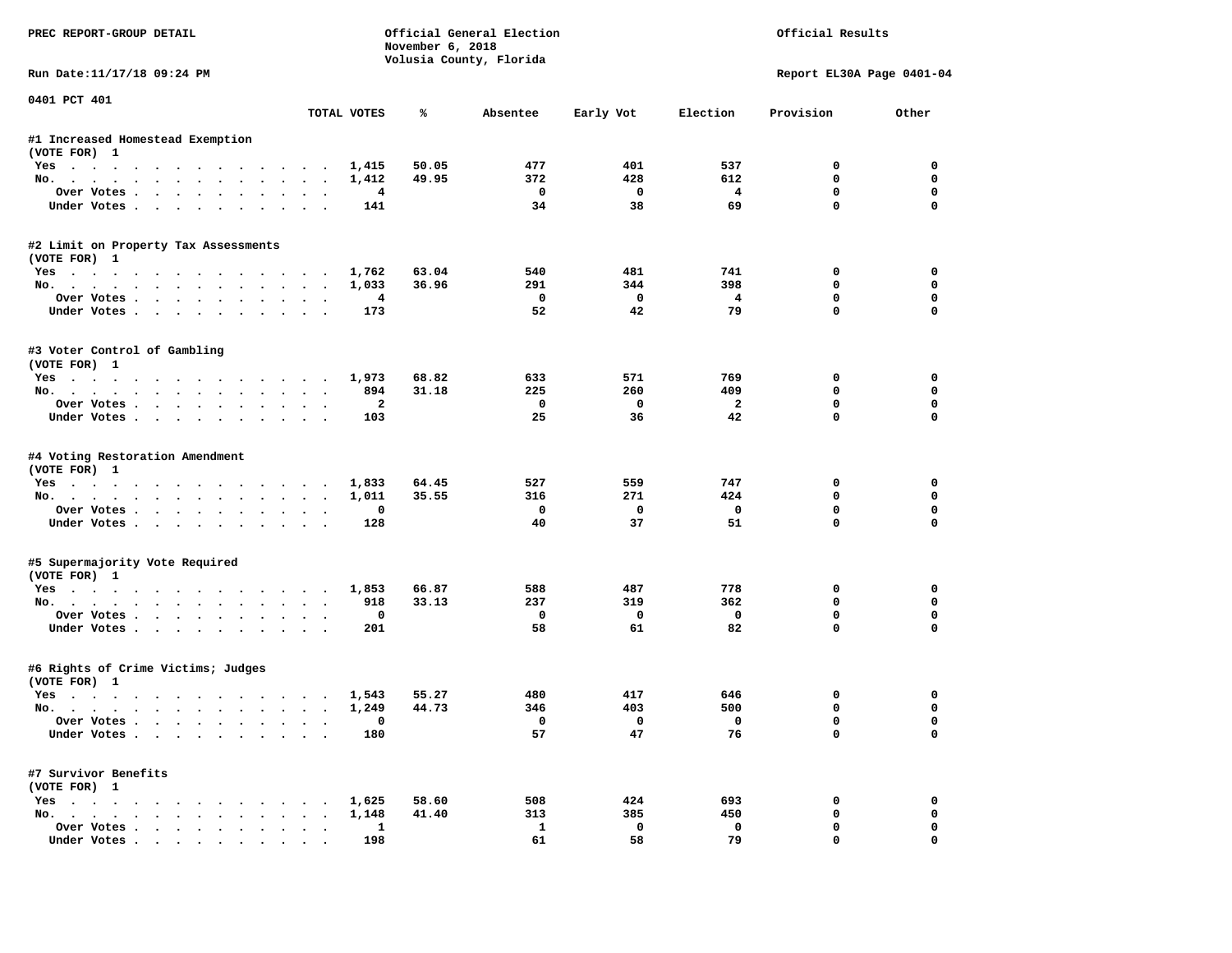| PREC REPORT-GROUP DETAIL                               |                                       | November 6, 2018 | Official General Election<br>Volusia County, Florida |              |              | Official Results          |             |
|--------------------------------------------------------|---------------------------------------|------------------|------------------------------------------------------|--------------|--------------|---------------------------|-------------|
| Run Date:11/17/18 09:24 PM                             |                                       |                  |                                                      |              |              | Report EL30A Page 0401-05 |             |
| 0401 PCT 401                                           |                                       | ℁                |                                                      |              | Election     | Provision                 | Other       |
|                                                        | TOTAL VOTES                           |                  | Absentee                                             | Early Vot    |              |                           |             |
| #9 Prohibits Oil, Gas Drilling, Vaping<br>(VOTE FOR) 1 |                                       |                  |                                                      |              |              |                           |             |
| $Yes \t . \t .$<br>$\cdots$                            | 1,774                                 | 64.23            | 563                                                  | 519          | 692          | 0                         | 0           |
| No.                                                    | 988<br>$\ddot{\phantom{a}}$<br>$\sim$ | 35.77            | 260                                                  | 282          | 446          | 0                         | 0           |
| Over Votes                                             | 1<br>$\cdot$                          |                  | 0                                                    | 0            | 1            | $\mathbf{0}$              | $\mathbf 0$ |
| Under Votes<br>$\sim$<br>$\sim$                        | 209                                   |                  | 60                                                   | 66           | 83           | 0                         | $\mathbf 0$ |
| #10 State and Local Structure and Op<br>(VOTE FOR) 1   |                                       |                  |                                                      |              |              |                           |             |
| Yes                                                    | 1,558                                 | 57.32            | 523                                                  | 402          | 633          | 0                         | 0           |
| No.                                                    | 1,160                                 | 42.68            | 290                                                  | 399          | 471          | 0                         | 0           |
| Over Votes                                             | 1<br>$\ddot{\phantom{0}}$             |                  | 0                                                    | 0            | $\mathbf{1}$ | $\mathbf 0$               | $\mathbf 0$ |
| Under Votes                                            | 253                                   |                  | 70                                                   | 66           | 117          | 0                         | $\mathbf 0$ |
| #11 Removal of Obs Prov; Crim Statute<br>(VOTE FOR) 1  |                                       |                  |                                                      |              |              |                           |             |
| Yes                                                    | 1,638                                 | 60.91            | 500                                                  | 502          | 636          | 0                         | 0           |
| No.                                                    | 1,051<br>$\sim$                       | 39.09            | 300                                                  | 294          | 457          | $\mathbf 0$               | 0           |
| Over Votes                                             | 1<br>$\bullet$                        |                  | 0                                                    | 0            | 1            | 0                         | $\mathbf 0$ |
| Under Votes                                            | 282                                   |                  | 83                                                   | 71           | 128          | $\Omega$                  | $\mathbf 0$ |
| #12 Lobbying and Abuse of Office<br>(VOTE FOR) 1       |                                       |                  |                                                      |              |              |                           |             |
| Yes                                                    | 2,127                                 | 77.46            | 676                                                  | 574          | 877          | 0                         | 0           |
| No.                                                    | 619                                   | 22.54            | 146                                                  | 232          | 241          | 0                         | $\mathbf 0$ |
| Over Votes                                             | 0<br>$\bullet$                        |                  | 0                                                    | 0            | 0            | 0                         | 0           |
| Under Votes                                            | 226                                   |                  | 61                                                   | 61           | 104          | $\Omega$                  | $\mathbf 0$ |
| #13 Ends Dog Racing<br>(VOTE FOR) 1                    |                                       |                  |                                                      |              |              |                           |             |
| Yes                                                    | 1,940<br>$\sim$                       | 68.94            | 587                                                  | 580          | 773          | 0                         | 0           |
| No.                                                    | 874                                   | 31.06            | 246                                                  | 237          | 391          | 0                         | $\mathbf 0$ |
| Over Votes.<br>$\cdots$                                | 1                                     |                  | 0                                                    | $\mathbf{1}$ | $\mathbf 0$  | $\mathbf 0$               | $\mathbf 0$ |
| Under Votes                                            | 157                                   |                  | 50                                                   | 49           | 58           | $\Omega$                  | $\Omega$    |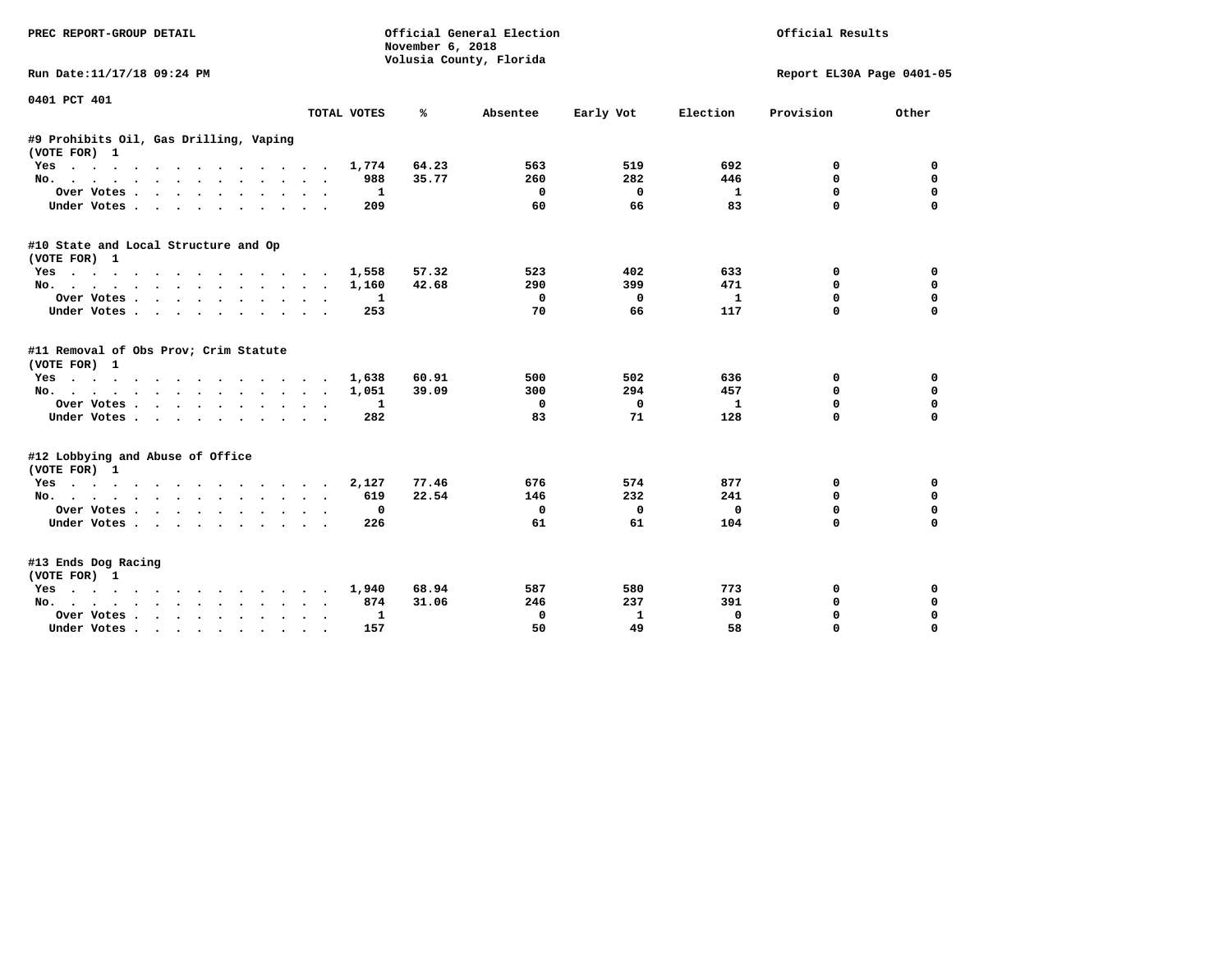**November 6, 2018 Volusia County, Florida Run Date:11/17/18 09:24 PM Report EL30A Page 0403-01 0403 PCT 403 TOTAL VOTES % Absentee Early Vot Election Provision Other REGISTERED VOTERS - TOTAL . . . . . . 3,917 BALLOTS CAST - TOTAL. . . . . . . . 2,006 493 662 846 1 4 BALLOTS CAST - BLANK. . . . . . . . 0 0 0 0 0 0 VOTER TURNOUT - TOTAL . . . . . . . 51.21 VOTER TURNOUT - BLANK . . . . . . . United States Senator (VOTE FOR) 1 Rick Scott (REP) . . . . . . . . . 887 44.53 223 241 423 0 0 Bill Nelson (DEM). . . . . . . . . 1,092 54.82 255 417 415 1 4 WRITE-IN. . . . . . . . . . . . 13 .65 7 1 5 0 0 Over Votes . . . . . . . . . . 1 0 0 1 0 0 Under Votes . . . . . . . . . . 13** 8 3 2 0 0 **Representative in Congress District 6 (VOTE FOR) 1 Michael Waltz (REP) . . . . . . . . 821 42.19 203 225 393 0 0 Nancy Soderberg (DEM) . . . . . . . 1,125 57.81 275 416 429 1 4 Over Votes . . . . . . . . . . 1 0 1 0 0 0**  $\Omega$  **Under Votes . . . . . . . . . . 59 15 20 24 0** 0 **Governor and Lieutenant Governor (VOTE FOR) 1 Ron DeSantis (REP) . . . . . . . . 842 42.18 203 233 406 0 0 Andrew Gillum (DEM) . . . . . . . . 1,122 56.21 270 420 428 1 3 Darcy G. Richardson (REF) . . . . . . 11 .55** 7 1 3 0 0 0<br>**Ryan Christopher Foley** . . . . . . . 10 .50 6 2 2 2 0 0 **Ryan Christopher Foley . . . . . . 10 .50** 6 2 2 2 0 0 0<br>**Ryle "KC"** Gibson . . . . . . . . . 5 .25 3 1 1 0 0  **Kyle "KC" Gibson . . . . . . . . . . 5 . 25 3 Bruce Stanley . . . . . . . . . . 4 .20** 2 0 2 0 0 0 0  **WRITE-IN. . . . . . . . . . . . 2 .10 0 1 1 0 0**  $\mathbf{0}$ **Over Votes . . . . . . . . . . 3** 0 2 1 0  $\mathbf 1$  **Under Votes . . . . . . . . . . . 7** 2 2 2 0 **Attorney General (VOTE FOR) 1 Ashley Moody (REP) . . . . . . . . 898 45.49 228 251 419 0 0 Sean Shaw (DEM) . . . . . . . . . 1,038 52.58 238 400 396 1 3 Jeffrey Marc Siskind. . . . . . . . 38 1.93 15 5 18 0 0 Over Votes . . . . . . . . . . 0 0 0 0 0 0**  $\mathbf 1$  **Under Votes . . . . . . . . . . 32** 12 6 13 0 **Chief Financial Officer (VOTE FOR) 1 Jimmy Patronis (REP). . . . . . . . 869 44.66 209 244 416 0 0 Jeremy Ring (DEM).** . . . . . . . 1,075 55.24 263 399 409 1 3  **WRITE-IN. . . . . . . . . . . . 2 .10 1 0 1 0 0 Over Votes . . . . . . . . . . 1 0 0 1 0 0**  $\mathbf{1}$  **Under Votes . . . . . . . . . . . 59 20 19 19 19** 0

**PREC REPORT-GROUP DETAIL Official General Election Official Results**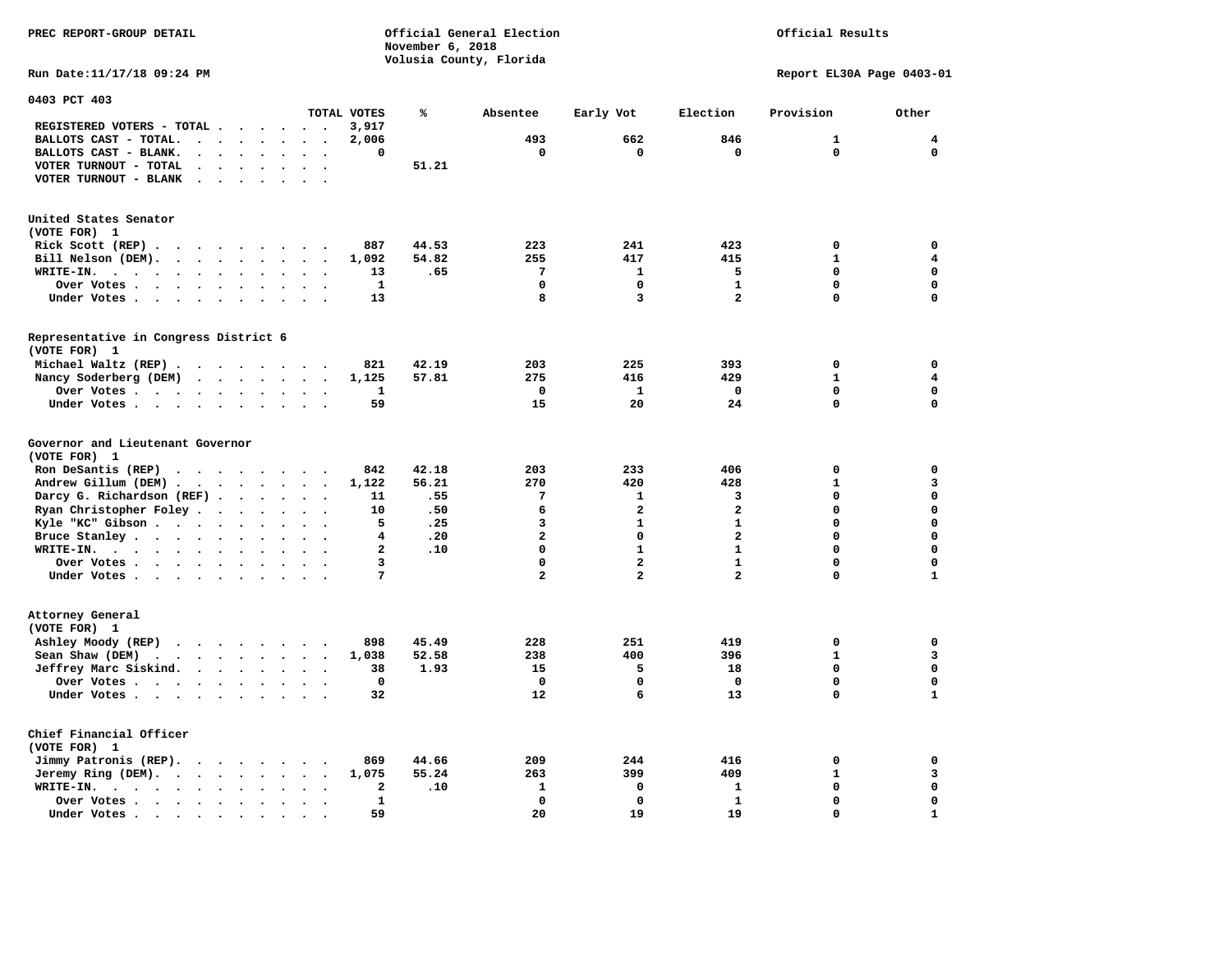| PREC REPORT-GROUP DETAIL                                                                                                                                                                                                                                       |                                                                      |             | November 6, 2018 | Official General Election<br>Volusia County, Florida |             |              | Official Results          |                         |
|----------------------------------------------------------------------------------------------------------------------------------------------------------------------------------------------------------------------------------------------------------------|----------------------------------------------------------------------|-------------|------------------|------------------------------------------------------|-------------|--------------|---------------------------|-------------------------|
| Run Date:11/17/18 09:24 PM                                                                                                                                                                                                                                     |                                                                      |             |                  |                                                      |             |              | Report EL30A Page 0403-02 |                         |
| 0403 PCT 403                                                                                                                                                                                                                                                   |                                                                      | TOTAL VOTES | ℁                | Absentee                                             | Early Vot   | Election     | Provision                 | Other                   |
|                                                                                                                                                                                                                                                                |                                                                      |             |                  |                                                      |             |              |                           |                         |
| Commissioner of Agriculture<br>(VOTE FOR) 1                                                                                                                                                                                                                    |                                                                      |             |                  |                                                      |             |              |                           |                         |
| Matt Caldwell (REP)                                                                                                                                                                                                                                            |                                                                      | 837         | 42.97            | 209                                                  | 241         | 387          | $\Omega$                  | 0                       |
| Nicole "Nikki" Fried (DEM).                                                                                                                                                                                                                                    |                                                                      | 1,111       | 57.03            | 271                                                  | 401         | 435          | $\mathbf{1}$              | $\overline{\mathbf{3}}$ |
| Over Votes<br>$\bullet$                                                                                                                                                                                                                                        |                                                                      | 0           |                  | $\mathbf{o}$                                         | $\mathbf 0$ | $\mathbf{o}$ | $\mathbf 0$               | $\mathbf 0$             |
| Under Votes                                                                                                                                                                                                                                                    |                                                                      | 58          |                  | 13                                                   | 20          | 24           | $\mathbf 0$               | $\mathbf{1}$            |
| State Senator District 14                                                                                                                                                                                                                                      |                                                                      |             |                  |                                                      |             |              |                           |                         |
| (VOTE FOR) 1                                                                                                                                                                                                                                                   |                                                                      |             |                  |                                                      |             |              |                           |                         |
| Dorothy L. Hukill $(REP)$ .                                                                                                                                                                                                                                    |                                                                      | 839         | 43.25            | 206                                                  | 238         | 395          | 0                         | 0                       |
| Melissa "Mel" Martin (DEM).                                                                                                                                                                                                                                    |                                                                      | 1,101       | 56.75            | 273                                                  | 401         | 423          | $\mathbf{1}$              | 3                       |
| Over Votes                                                                                                                                                                                                                                                     | $\ddot{\phantom{0}}$                                                 | 0           |                  | 0                                                    | 0           | 0            | $\mathbf{0}$              | 0                       |
| Under Votes<br>$\cdot$                                                                                                                                                                                                                                         |                                                                      | 66          |                  | 14                                                   | 23          | 28           | 0                         | 1                       |
| State Representative District 27<br>(VOTE FOR) 1                                                                                                                                                                                                               |                                                                      |             |                  |                                                      |             |              |                           |                         |
| David Santiago (REP).<br>$\cdots$                                                                                                                                                                                                                              |                                                                      | 916         | 46.57            | 205                                                  | 260         | 451          | 0                         | 0                       |
| Carol Lawrence (DEM).                                                                                                                                                                                                                                          |                                                                      | 1,051       | 53.43            | 282                                                  | 387         | 378          | 1                         | 3                       |
| Over Votes                                                                                                                                                                                                                                                     | $\cdot$<br>$\ddot{\phantom{a}}$                                      | $\mathbf 0$ |                  | $\mathbf 0$                                          | 0           | $\mathbf 0$  | $\mathbf 0$               | $\mathbf 0$             |
| Under Votes                                                                                                                                                                                                                                                    |                                                                      | 39          |                  | 6                                                    | 15          | 17           | 0                         | $\mathbf{1}$            |
| Justice of the Supreme Court Lawson<br>(VOTE FOR) 1                                                                                                                                                                                                            |                                                                      |             |                  |                                                      |             |              |                           |                         |
| $Yes \t . \t .$<br>$\blacksquare$ .<br>$\ddot{\phantom{1}}$<br>$\overline{\phantom{a}}$                                                                                                                                                                        | $\overline{\phantom{a}}$                                             | 1,180       | 67.62            | 321                                                  | 367         | 491          | 0                         | 1                       |
| No.<br>$\mathcal{A}=\mathcal{A}=\mathcal{A}=\mathcal{A}=\mathcal{A}=\mathcal{A}=\mathcal{A}$ .<br>$\sim$<br>$\bullet$ , $\bullet$ , $\bullet$ , $\bullet$ , $\bullet$                                                                                          | $\overline{a}$                                                       | 565         | 32.38            | 116                                                  | 213         | 233          | $\mathbf{1}$              | $\mathbf{2}$            |
| Over Votes                                                                                                                                                                                                                                                     | $\ddot{\phantom{a}}$<br>$\ddot{\phantom{0}}$<br>$\ddot{\phantom{0}}$ | 1           |                  | 0                                                    | 0           | <b>1</b>     | 0                         | 0                       |
| Under Votes<br>$\sim$                                                                                                                                                                                                                                          | $\cdot$<br>$\cdot$ $\cdot$                                           | 260         |                  | 56                                                   | 82          | 121          | $\mathbf 0$               | $\mathbf{1}$            |
| 5th District Court of Appeal Eisnaugle<br>(VOTE FOR) 1                                                                                                                                                                                                         |                                                                      |             |                  |                                                      |             |              |                           |                         |
| Yes                                                                                                                                                                                                                                                            |                                                                      | 1,063       | 61.20            | 270                                                  | 332         | 459          | 0                         | $\overline{a}$          |
| No.                                                                                                                                                                                                                                                            |                                                                      | 674         | 38.80            | 161                                                  | 245         | 266          | $\mathbf{1}$              | $\mathbf{1}$            |
| Over Votes<br>$\sim$<br>$\cdot$                                                                                                                                                                                                                                |                                                                      | 1           |                  | $\mathbf 0$                                          | 0           | <b>1</b>     | $\mathbf 0$               | $\mathbf 0$             |
| Under Votes                                                                                                                                                                                                                                                    | $\cdot$ $\cdot$ $\cdot$                                              | 268         |                  | 62                                                   | 85          | 120          | $\mathbf 0$               | $\mathbf{1}$            |
| Circuit Judge 7th Judicial, Grp 15<br>(VOTE FOR) 1                                                                                                                                                                                                             |                                                                      |             |                  |                                                      |             |              |                           |                         |
| Linda L. Gaustad                                                                                                                                                                                                                                               |                                                                      | 1,155       | 66.84            | 283                                                  | 398         | 470          | 1                         | 3                       |
| Ryan Will $\cdots$ , $\cdots$ , $\cdots$                                                                                                                                                                                                                       | $\bullet$ . $\bullet$<br>$\bullet$                                   | 573         | 33.16            | 151                                                  | 170         | 252          | 0                         | 0                       |
| Over Votes                                                                                                                                                                                                                                                     | $\sim$ $\sim$<br>$\cdot$                                             | 4           |                  | $\mathbf 0$                                          | 3           | $\mathbf{1}$ | 0                         | $\mathbf 0$             |
| Under Votes<br>$\ddot{\phantom{a}}$<br>$\cdot$                                                                                                                                                                                                                 |                                                                      | 274         |                  | 59                                                   | 91          | 123          | $\mathbf 0$               | $\mathbf{1}$            |
| School Board Member District 5                                                                                                                                                                                                                                 |                                                                      |             |                  |                                                      |             |              |                           |                         |
| (VOTE FOR) 1<br>Ruben Colon.                                                                                                                                                                                                                                   |                                                                      | 979         | 53.15            | 215                                                  | 354         | 407          | 1                         | $\overline{a}$          |
| $\mathbf{A}$ . The contribution of the contribution of the contribution of the contribution of the contribution of the contribution of the contribution of the contribution of the contribution of the contribution of the contri<br>Melody Johnson.<br>$\sim$ | $\cdot$ $\cdot$ $\cdot$                                              | 863         | 46.85            | 231                                                  | 265         | 366          | 0                         | $\mathbf{1}$            |
| Over Votes .<br>$\cdots$<br>$\bullet$<br>$\cdot$                                                                                                                                                                                                               | $\cdot$<br>$\cdot$                                                   | 0           |                  | $\mathbf 0$                                          | 0           | $\mathbf 0$  | $\mathbf 0$               | 0                       |
| Under Votes                                                                                                                                                                                                                                                    |                                                                      | 164         |                  | 47                                                   | 43          | 73           | $\Omega$                  | 1                       |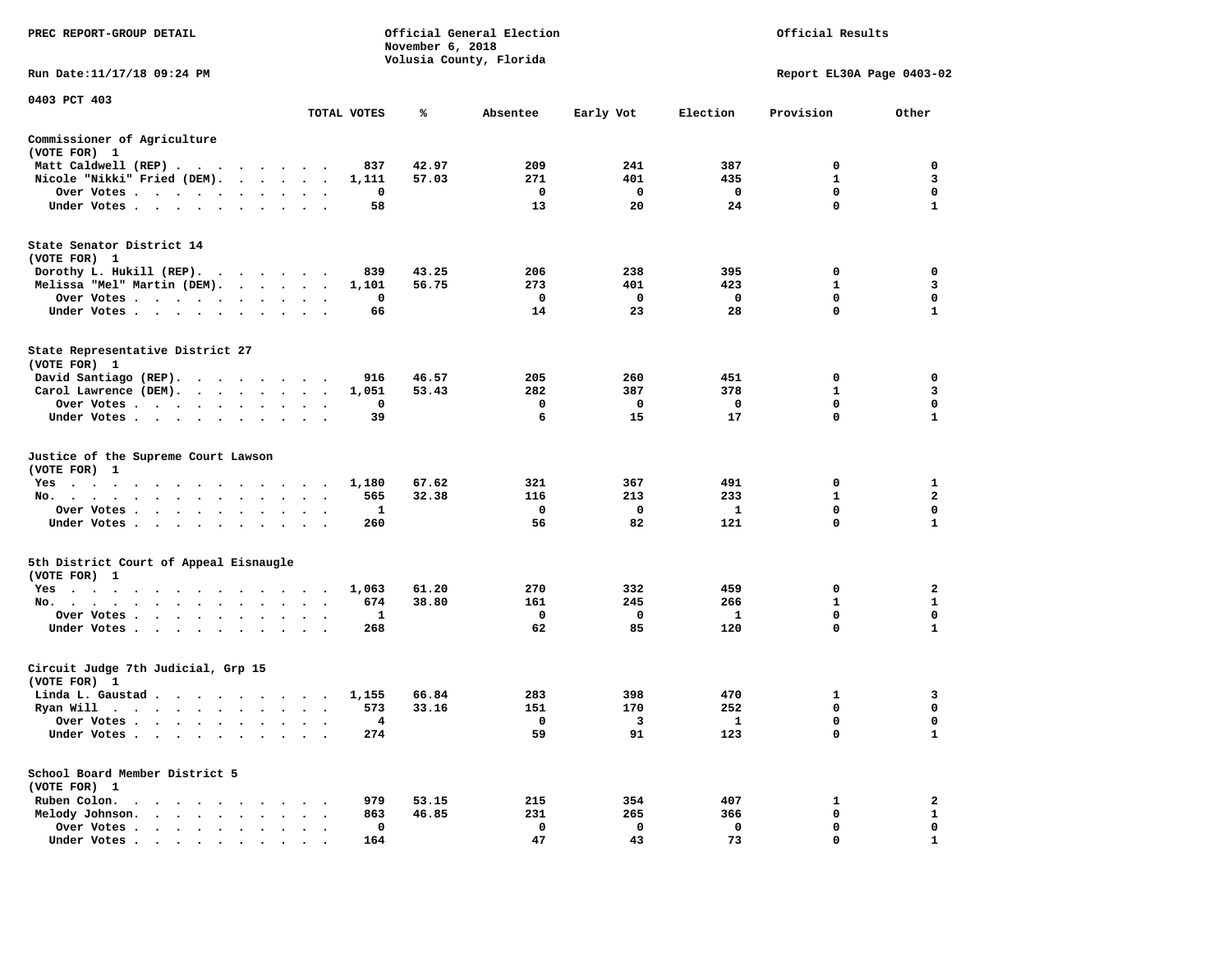| PREC REPORT-GROUP DETAIL                                                                                                                                                                                                                      |                        |          | November 6, 2018 | Official General Election<br>Volusia County, Florida |           | Official Results |                           |                  |  |
|-----------------------------------------------------------------------------------------------------------------------------------------------------------------------------------------------------------------------------------------------|------------------------|----------|------------------|------------------------------------------------------|-----------|------------------|---------------------------|------------------|--|
| Run Date: 11/17/18 09:24 PM                                                                                                                                                                                                                   |                        |          |                  |                                                      |           |                  | Report EL30A Page 0403-03 |                  |  |
| 0403 PCT 403                                                                                                                                                                                                                                  |                        |          |                  |                                                      |           |                  |                           |                  |  |
|                                                                                                                                                                                                                                               | TOTAL VOTES            |          | ℁                | Absentee                                             | Early Vot | Election         | Provision                 | Other            |  |
| Deltona Mayor<br>(VOTE FOR) 1                                                                                                                                                                                                                 |                        |          |                  |                                                      |           |                  |                           |                  |  |
| Santiago Avila Jr.                                                                                                                                                                                                                            |                        | 908      | 47.89            | 204                                                  | 279       | 424              | 1                         | 0                |  |
| Heidi K. Herzberg.<br>$\cdot$ $\cdot$ $\cdot$ $\cdot$ $\cdot$ $\cdot$<br>$\ddot{\phantom{1}}$                                                                                                                                                 | $\ddot{\phantom{1}}$   | 988      | 52.11            | 269                                                  | 346       | 371              | 0                         | 2                |  |
| Over Votes .<br>$\mathcal{A}$ . The set of the set of the set of $\mathcal{A}$<br>$\blacksquare$                                                                                                                                              | $\ddot{\phantom{1}}$   | 0        |                  | 0                                                    | 0         | 0                | $\mathbf 0$               | $\mathbf 0$      |  |
| Under Votes                                                                                                                                                                                                                                   |                        | 110      |                  | 20                                                   | 37        | 51               | $\mathbf 0$               | $\mathbf{2}$     |  |
| Deltona City Commission District 1<br>(VOTE FOR) 1                                                                                                                                                                                            |                        |          |                  |                                                      |           |                  |                           |                  |  |
| Loren King.                                                                                                                                                                                                                                   |                        | 1,130    | 61.41            | 271                                                  | 333       | 524              | 1                         | 1                |  |
| Willie Thomas Stephens                                                                                                                                                                                                                        |                        | 710      | 38.59            | 182                                                  | 276       | 250              | 0                         | $\mathbf{2}$     |  |
| Over Votes                                                                                                                                                                                                                                    |                        | 0        |                  | 0                                                    | 0         | 0                | 0                         | 0                |  |
| Under Votes                                                                                                                                                                                                                                   |                        | 166      |                  | 40                                                   | 53        | 72               | 0                         | $\mathbf{1}$     |  |
| Soil and Water Cons Dist Seat 1<br>(VOTE FOR) 1                                                                                                                                                                                               |                        |          |                  |                                                      |           |                  |                           |                  |  |
| William Bliss.<br>.                                                                                                                                                                                                                           |                        | 1,008    | 58.43            | 243                                                  | 350       | 413              | 1                         | 1                |  |
| Derrick Orberg.                                                                                                                                                                                                                               | $\ddot{\phantom{1}}$   | 717      | 41.57            | 185                                                  | 221       | 309              | $\mathbf 0$               | $\mathbf{2}$     |  |
| Over Votes .<br>. The contract of the contract of the contract of the contract of the contract of the contract of the contract of the contract of the contract of the contract of the contract of the contract of the contract of the contrac | $\sim$                 | 0        |                  | 0                                                    | 0         | $\mathbf 0$      | 0                         | 0                |  |
| Under Votes<br>$\sim$                                                                                                                                                                                                                         | $\ddot{\phantom{1}}$   | 281      |                  | 65                                                   | 91        | 124              | 0                         | $\mathbf{1}$     |  |
| Soil and Water Cons Dist Seat 3<br>(VOTE FOR) 1                                                                                                                                                                                               |                        |          |                  |                                                      |           |                  |                           |                  |  |
| Beth James.<br>. The contract of the contract of the contract of the contract of the contract of the contract of the contract of the contract of the contract of the contract of the contract of the contract of the contract of the contrac  |                        | 655      | 38.06            | 163                                                  | 191       | 301              | 0                         | 0                |  |
| Wesley Wayne Wilson Jr<br>$\sim$ $\sim$                                                                                                                                                                                                       | $\sim$ $\sim$          | 397      | 23.07            | 88                                                   | 117       | 190              | 1                         | 1                |  |
| Christine Wilt.                                                                                                                                                                                                                               |                        | 669      | 38.87            | 178                                                  | 256       | 233              | $\mathbf 0$               | $\overline{a}$   |  |
| Over Votes<br>$\bullet$<br>Under Votes                                                                                                                                                                                                        | $\bullet$              | 0<br>285 |                  | $\mathbf 0$<br>64                                    | 0<br>98   | 0<br>122         | $\mathbf 0$<br>0          | $\mathbf 0$<br>1 |  |
| Soil and Water Cons Dist Seat 5<br>(VOTE FOR) 1                                                                                                                                                                                               |                        |          |                  |                                                      |           |                  |                           |                  |  |
| J. Mark Barfield                                                                                                                                                                                                                              |                        | 353      | 20.48            | 88                                                   | 117       | 148              | 0                         | 0                |  |
| Andy Kelly.<br>. The contract of the contract of the contract of the contract of the contract of the contract of the contract of the contract of the contract of the contract of the contract of the contract of the contract of the contrac  | $\ddot{\phantom{1}}$   | 847      | 49.13            | 216                                                  | 302       | 326              | 1                         | 2                |  |
| David Schaefer.<br>$\cdots$                                                                                                                                                                                                                   |                        | 524      | 30.39            | 127                                                  | 151       | 245              | $\mathbf 0$               | $\mathbf{1}$     |  |
| Over Votes .<br>$\mathbf{u} = \mathbf{u} + \mathbf{u} + \mathbf{u} + \mathbf{u} + \mathbf{u} + \mathbf{u} + \mathbf{u}$                                                                                                                       | $\bullet$ .<br>$\cdot$ | 1        |                  | 0                                                    | 0         | 1                | $\mathbf 0$               | $\mathbf 0$      |  |
| Under Votes                                                                                                                                                                                                                                   |                        | 281      |                  | 62                                                   | 92        | 126              | 0                         | 1                |  |
| W Volusia Hosp Auth Group A, Seat 1<br>(VOTE FOR) 1                                                                                                                                                                                           |                        |          |                  |                                                      |           |                  |                           |                  |  |
| John M. Hill .                                                                                                                                                                                                                                |                        |          | 856 48.80        | 210                                                  | 252       | 393              | $\mathbf 0$               | 1                |  |
| Voloria Manning<br>$\mathcal{A}=\mathcal{A}=\mathcal{A}=\mathcal{A}=\mathcal{A}=\mathcal{A}=\mathcal{A}$                                                                                                                                      | $\cdots$               | 898      | 51.20            | 230                                                  | 324       | 341              | 1                         | 2                |  |
| Over Votes .<br>$\sim$<br>$\sim$<br>$\sim$ $\sim$ $\sim$                                                                                                                                                                                      |                        | 0        |                  | 0                                                    | 0         | 0                | 0                         | 0                |  |
| Under Votes .                                                                                                                                                                                                                                 |                        | 252      |                  | 53                                                   | 86        | 112              | $\mathbf 0$               | 1                |  |
| W Volusia Hosp Auth Group B, Seat 1<br>(VOTE FOR) 1                                                                                                                                                                                           |                        |          |                  |                                                      |           |                  |                           |                  |  |
| Webster Barnaby<br>.                                                                                                                                                                                                                          |                        | 657      | 37.44            | 153                                                  | 204       | 299              | 0                         | 1                |  |
| Dolores Guzman.<br>$\ddot{\phantom{a}}$<br>$\bullet$                                                                                                                                                                                          | $\ddot{\phantom{a}}$   | 1,098    | 62.56            | 286                                                  | 378       | 431              | 1                         | 2                |  |
| Over Votes .<br>$\sim$ $\sim$ $\sim$ $\sim$ $\sim$                                                                                                                                                                                            |                        | 0        |                  | 0<br>54                                              | 0         | 0                | 0<br>0                    | 0                |  |
| Under Votes.                                                                                                                                                                                                                                  |                        | 251      |                  |                                                      | 80        | 116              |                           | 1                |  |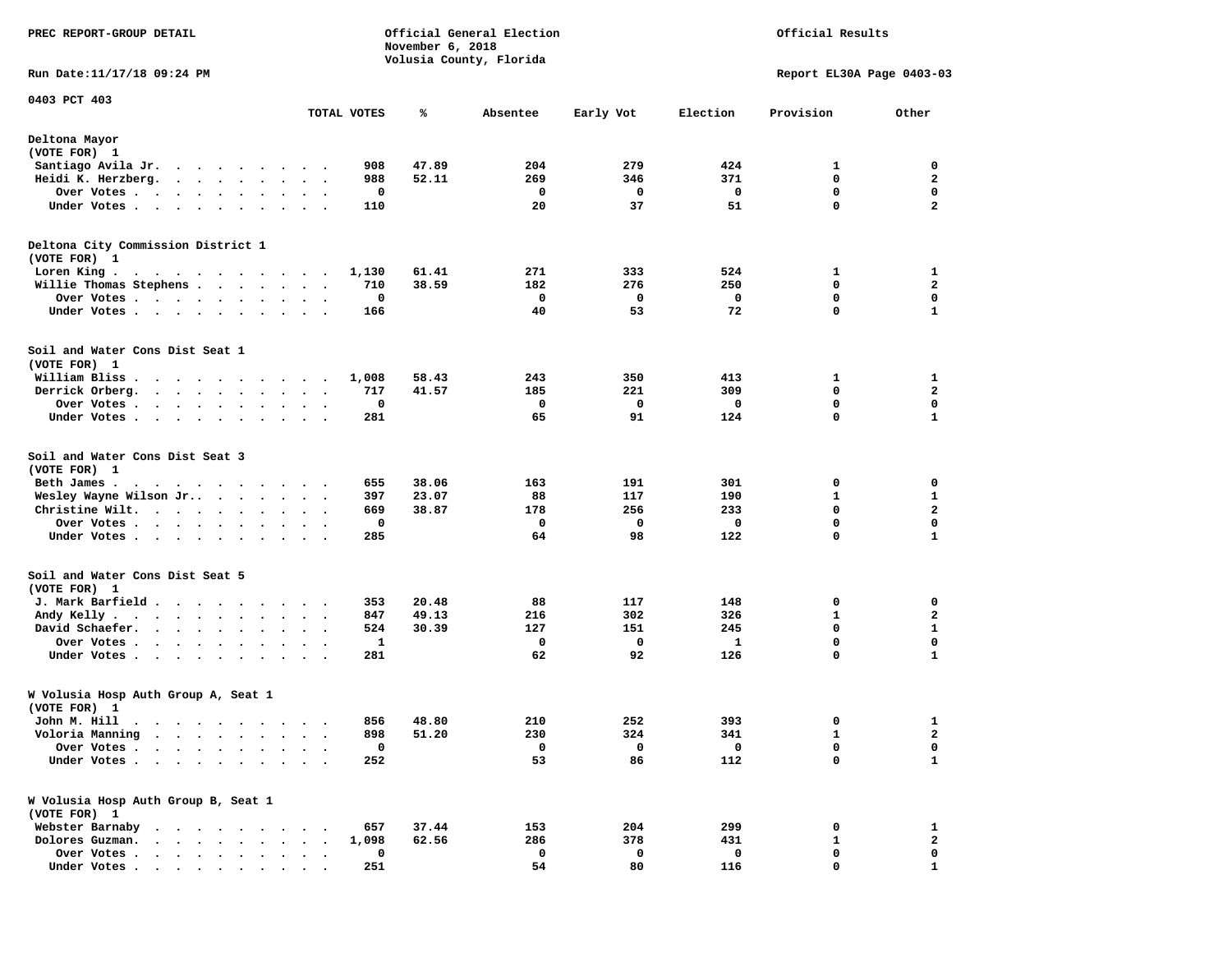| PREC REPORT-GROUP DETAIL                                                                                                                                                                                                                          |                      |              | November 6, 2018 | Official General Election<br>Volusia County, Florida |             |                | Official Results          |                     |
|---------------------------------------------------------------------------------------------------------------------------------------------------------------------------------------------------------------------------------------------------|----------------------|--------------|------------------|------------------------------------------------------|-------------|----------------|---------------------------|---------------------|
| Run Date:11/17/18 09:24 PM                                                                                                                                                                                                                        |                      |              |                  |                                                      |             |                | Report EL30A Page 0403-04 |                     |
| 0403 PCT 403                                                                                                                                                                                                                                      |                      | TOTAL VOTES  | ℁                | Absentee                                             | Early Vot   | Election       | Provision                 | Other               |
| W Volusia Hosp Auth Group B, Seat 2<br>(VOTE FOR) 1                                                                                                                                                                                               |                      |              |                  |                                                      |             |                |                           |                     |
| Michael Ray.<br>$\mathbf{a}$ . The contribution of the contribution of the contribution of the contribution of the contribution of the contribution of the contribution of the contribution of the contribution of the contribution of the contri |                      | 726          | 41.97            | 172                                                  | 214         | 338            | 1                         | 1                   |
| Kathie D. Shepard.                                                                                                                                                                                                                                | $\cdot$              | 1,004        | 58.03            | 262                                                  | 351         | 389            | $\mathbf 0$               | $\mathbf{2}$        |
| Over Votes<br>$\bullet$<br>$\bullet$                                                                                                                                                                                                              | $\bullet$            | 0            |                  | 0                                                    | 0           | 0              | 0                         | $\mathbf 0$         |
| Under Votes<br>$\ddot{\phantom{0}}$                                                                                                                                                                                                               |                      | 276          |                  | 59                                                   | 97          | 119            | 0                         | $\mathbf{1}$        |
| #1 Increased Homestead Exemption                                                                                                                                                                                                                  |                      |              |                  |                                                      |             |                |                           |                     |
| (VOTE FOR) 1                                                                                                                                                                                                                                      |                      |              |                  |                                                      |             |                |                           |                     |
| Yes<br>No.                                                                                                                                                                                                                                        |                      | 940<br>986   | 48.81<br>51.19   | 275<br>202                                           | 256<br>385  | 407<br>397     | 1<br>0                    | 1<br>$\overline{a}$ |
| $\ddot{\phantom{a}}$<br>Over Votes                                                                                                                                                                                                                | $\ddot{\phantom{1}}$ | 3            |                  | 0                                                    | 0           | 3              | 0                         | 0                   |
| $\bullet$<br>Under Votes                                                                                                                                                                                                                          |                      | 77           |                  | 16                                                   | 21          | 39             | 0                         | $\mathbf{1}$        |
| $\bullet$                                                                                                                                                                                                                                         |                      |              |                  |                                                      |             |                |                           |                     |
| #2 Limit on Property Tax Assessments<br>(VOTE FOR) 1                                                                                                                                                                                              |                      |              |                  |                                                      |             |                |                           |                     |
| Yes                                                                                                                                                                                                                                               |                      | 1,182        | 61.98            | 301                                                  | 345         | 535            | 0                         | 1                   |
| No.                                                                                                                                                                                                                                               |                      | 725          | 38.02            | 169                                                  | 286         | 267            | 1                         | $\overline{a}$      |
| Over Votes                                                                                                                                                                                                                                        |                      | 1            |                  | 0                                                    | 0           | 1              | 0                         | 0                   |
| Under Votes                                                                                                                                                                                                                                       |                      | 98           |                  | 23                                                   | 31          | 43             | 0                         | 1                   |
| #3 Voter Control of Gambling<br>(VOTE FOR) 1                                                                                                                                                                                                      |                      |              |                  |                                                      |             |                |                           |                     |
| Yes                                                                                                                                                                                                                                               |                      | 1,395        | 71.72            | 355                                                  | 462         | 574            | 1                         | 3                   |
| No.                                                                                                                                                                                                                                               | $\sim$ $\sim$        | 550          | 28.28            | 126                                                  | 181         | 243            | 0                         | 0                   |
| Over Votes<br>$\bullet$<br>$\bullet$                                                                                                                                                                                                              | $\bullet$            | $\mathbf{2}$ |                  | 0                                                    | $\mathbf 0$ | $\overline{a}$ | 0                         | $\mathbf 0$         |
| Under Votes<br>$\ddot{\phantom{0}}$                                                                                                                                                                                                               |                      | 59           |                  | 12                                                   | 19          | 27             | 0                         | $\mathbf{1}$        |
| #4 Voting Restoration Amendment<br>(VOTE FOR) 1                                                                                                                                                                                                   |                      |              |                  |                                                      |             |                |                           |                     |
| Yes                                                                                                                                                                                                                                               |                      | 1,355        | 69.74            | 338                                                  | 471         | 542            | 1                         | 3                   |
| No.<br>$\bullet$                                                                                                                                                                                                                                  | $\ddot{\phantom{1}}$ | 588          | 30.26            | 137                                                  | 170         | 280            | 0                         | $\mathbf{1}$        |
| Over Votes<br>$\bullet$<br>$\bullet$                                                                                                                                                                                                              |                      | 0            |                  | 0                                                    | 0           | 0              | 0                         | 0                   |
| Under Votes                                                                                                                                                                                                                                       | $\ddot{\phantom{1}}$ | 63           |                  | 18                                                   | 21          | 24             | 0                         | 0                   |
| #5 Supermajority Vote Required<br>(VOTE FOR) 1                                                                                                                                                                                                    |                      |              |                  |                                                      |             |                |                           |                     |
| Yes                                                                                                                                                                                                                                               |                      | 1,202        | 63.40            | 317                                                  | 333         | 549            | 1                         | 2                   |
| No.                                                                                                                                                                                                                                               | $\ddot{\phantom{0}}$ | 694          | 36.60            | 148                                                  | 291         | 254            | 0                         | $\mathbf{1}$        |
| Over Votes                                                                                                                                                                                                                                        |                      | <b>1</b>     |                  | 0                                                    | 0           | ı.             | 0                         | 0                   |
| Under Votes                                                                                                                                                                                                                                       |                      | 109          |                  | 28                                                   | 38          | 42             | 0                         | $\mathbf{1}$        |
| #6 Rights of Crime Victims; Judges<br>(VOTE FOR) 1                                                                                                                                                                                                |                      |              |                  |                                                      |             |                |                           |                     |
| $Yes \cdot \cdot \cdot \cdot$                                                                                                                                                                                                                     |                      | 1,123        | 58.83            | 281                                                  | 333         | 509            | 0                         | 0                   |
| No.                                                                                                                                                                                                                                               |                      | 786          | 41.17            | 189                                                  | 299         | 294            | $\mathbf{1}$              | 3                   |
| Over Votes                                                                                                                                                                                                                                        |                      | $\mathbf{1}$ |                  | 0                                                    | 0           | $\mathbf{1}$   | 0                         | 0                   |
| Under Votes                                                                                                                                                                                                                                       |                      | 96           |                  | 23                                                   | 30          | 42             | 0                         | $\mathbf{1}$        |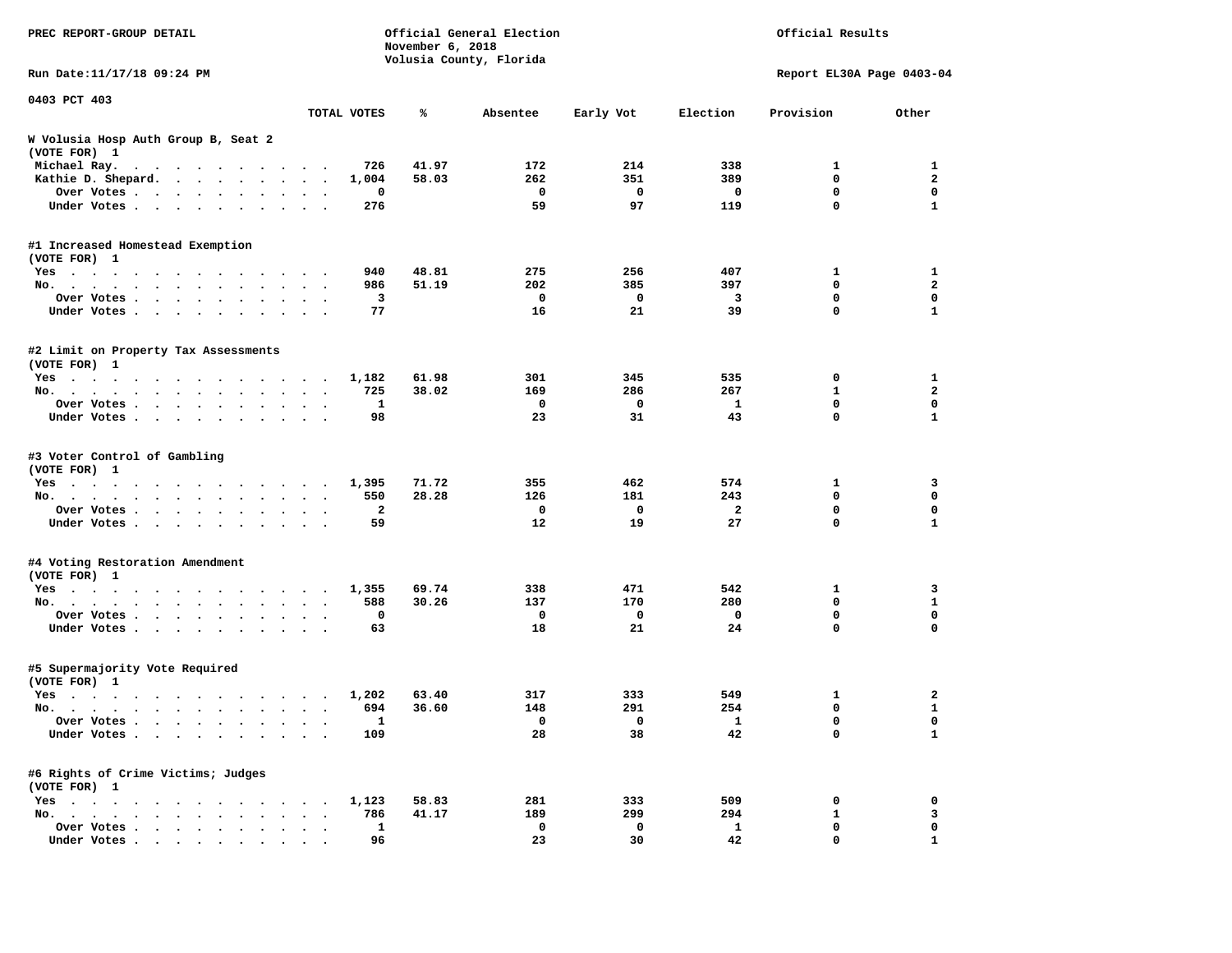| PREC REPORT-GROUP DETAIL               |                      | November 6, 2018 | Official General Election |              |              | Official Results          |                |
|----------------------------------------|----------------------|------------------|---------------------------|--------------|--------------|---------------------------|----------------|
|                                        |                      |                  | Volusia County, Florida   |              |              |                           |                |
| Run Date:11/17/18 09:24 PM             |                      |                  |                           |              |              | Report EL30A Page 0403-05 |                |
| 0403 PCT 403                           | TOTAL VOTES          | ℁                | Absentee                  | Early Vot    | Election     | Provision                 | Other          |
|                                        |                      |                  |                           |              |              |                           |                |
| #7 Survivor Benefits<br>(VOTE FOR) 1   |                      |                  |                           |              |              |                           |                |
| Yes                                    | 1,217                | 63.88            | 321                       | 345          | 548          | $\mathbf{1}$              | $\overline{a}$ |
| No.                                    | 688                  | 36.12            | 150                       | 282          | 255          | $\mathbf{0}$              | $\mathbf{1}$   |
| Over Votes                             |                      | $\Omega$         | $^{\circ}$                | $\Omega$     | $\Omega$     | $\mathbf{0}$              | 0              |
| Under Votes                            | 101                  |                  | 22                        | 35           | 43           | $\mathbf{0}$              | $\mathbf{1}$   |
| #9 Prohibits Oil, Gas Drilling, Vaping |                      |                  |                           |              |              |                           |                |
| (VOTE FOR) 1                           |                      |                  |                           |              |              |                           |                |
| Yes                                    | 1,252                | 66.14            | 328                       | 423          | 498          | 1                         | $\mathbf{2}$   |
| No.                                    | 641                  | 33.86            | 140                       | 199          | 301          | $\mathbf{0}$              | $\mathbf{1}$   |
| Over Votes                             |                      | 1                | $\Omega$                  | $^{\circ}$   | $\mathbf{1}$ | $\mathbf{0}$              | $\mathbf 0$    |
| Under Votes                            | 112                  |                  | 25                        | 40           | 46           | $\Omega$                  | $\mathbf{1}$   |
| #10 State and Local Structure and Op   |                      |                  |                           |              |              |                           |                |
| (VOTE FOR) 1                           |                      |                  |                           |              |              |                           |                |
| Yes                                    | 1,114                | 59.60            | 304                       | 312          | 495          | $\mathbf{1}$              | $\overline{a}$ |
| No.                                    | 755                  | 40.40            | 158                       | 309          | 287          | $\mathbf{0}$              | $\mathbf{1}$   |
| Over Votes                             |                      | $\overline{a}$   | $\mathbf{1}$              | $\mathbf{0}$ | $\mathbf{1}$ | $\mathbf 0$               | $\mathbf 0$    |
| Under Votes                            | 135                  |                  | 30                        | 41           | 63           | $\Omega$                  | $\mathbf{1}$   |
| #11 Removal of Obs Prov; Crim Statute  |                      |                  |                           |              |              |                           |                |
| (VOTE FOR) 1                           |                      |                  |                           |              |              |                           |                |
| Yes                                    | 1,228                | 65.84            | 306                       | 412          | 508          | 0                         | 2              |
| No.                                    | 637                  | 34.16            | 151                       | 204          | 280          | $\mathbf{1}$              | $\mathbf{1}$   |
| Over Votes                             |                      | 0                | $\mathbf 0$               | $\Omega$     | $\mathbf 0$  | $\Omega$                  | $\Omega$       |
| Under Votes                            | 141                  |                  | 36                        | 46           | 58           | $\mathbf 0$               | $\mathbf{1}$   |
| #12 Lobbying and Abuse of Office       |                      |                  |                           |              |              |                           |                |
| (VOTE FOR) 1                           |                      |                  |                           |              |              |                           |                |
| Yes                                    | 1,425                | 75.72            | 372                       | 429          | 621          | 1                         | $\mathbf{2}$   |
| No.                                    | 457                  | 24.28            | 87                        | 195          | 174          | $\mathbf{0}$              | $\mathbf{1}$   |
| Over Votes.                            |                      | 1                | $^{\circ}$                | $\mathbf{0}$ | $\mathbf{1}$ | $\mathbf{0}$              | 0              |
| Under Votes                            | 123                  |                  | 34                        | 38           | 50           | $\mathbf 0$               | $\mathbf{1}$   |
| #13 Ends Dog Racing                    |                      |                  |                           |              |              |                           |                |
| (VOTE FOR) 1                           |                      |                  |                           |              |              |                           |                |
| Yes                                    | 1,281                | 66.86            | 336                       | 443          | 498          | 1                         | 3              |
| No.                                    | $\sim$ $\sim$<br>635 | 33.14            | 128                       | 192          | 315          | $\mathbf 0$               | 0              |
| Over Votes                             |                      | $\Omega$         | $\Omega$                  | $\Omega$     | $\mathbf 0$  | 0                         | $\Omega$       |
| Under Votes                            |                      | 90               | 29                        | 27           | 33           | 0                         | $\mathbf{1}$   |
|                                        |                      |                  |                           |              |              |                           |                |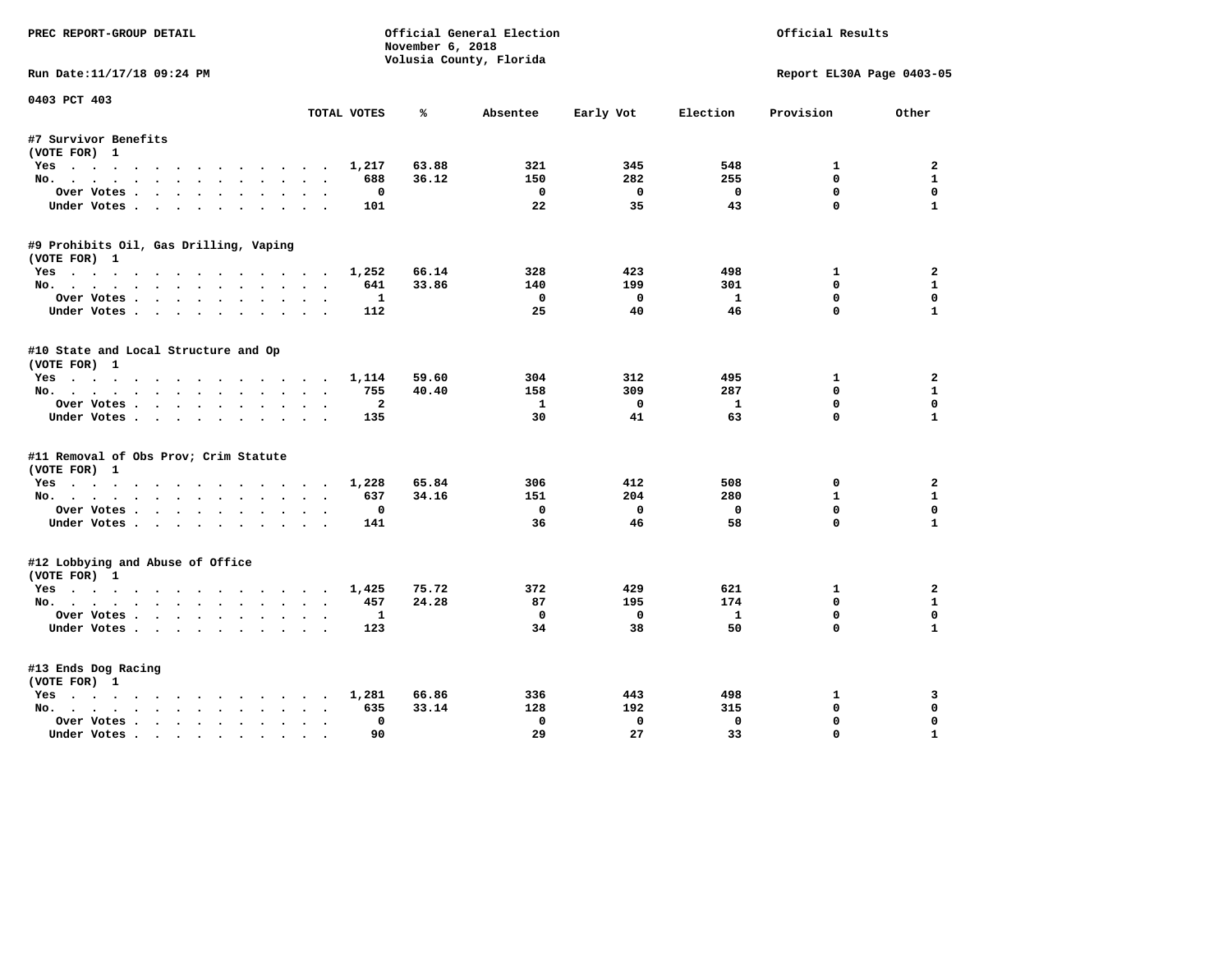**PREC REPORT-GROUP DETAIL COMPUTER CONSUMING A CONSUMING CONSUMING A CONSUMING A CONSUMING A CONSUMING A CONSUMING A CONSUMING A CONSUMING A CONSUMING A CONSUMING A CONSUMING A CONSUMING A CONSUMING A CONSUMING A CONSUMING November 6, 2018 Volusia County, Florida** 

## Official Results

**Run Date:11/17/18 09:24 PM Report EL30A Page 0404-01** 

| 0404 PCT 404                                                                                                               |                                     |                                              |             |       |                         |                         |                         |                         |              |
|----------------------------------------------------------------------------------------------------------------------------|-------------------------------------|----------------------------------------------|-------------|-------|-------------------------|-------------------------|-------------------------|-------------------------|--------------|
|                                                                                                                            |                                     |                                              | TOTAL VOTES | %     | Absentee                | Early Vot               | Election                | Provision               | Other        |
| REGISTERED VOTERS - TOTAL .<br>$\ddot{\phantom{a}}$                                                                        | $\ddot{\phantom{a}}$                | $\sim$<br>$\ddot{\phantom{a}}$               | 1,523       |       |                         |                         |                         |                         |              |
| BALLOTS CAST - TOTAL.<br>$\cdot$<br>$\ddot{\phantom{a}}$<br>$\ddot{\phantom{a}}$                                           | $\ddot{\phantom{a}}$                |                                              | 972         |       | 335                     | 142                     | 492                     | 3                       | $\mathbf 0$  |
| BALLOTS CAST - BLANK.<br>$\bullet$<br>$\bullet$                                                                            | $\bullet$                           | $\cdot$<br>$\bullet$                         | 1           | .10   | $\mathbf 0$             | 0                       | 1                       | 0                       | $\mathbf{0}$ |
| VOTER TURNOUT - TOTAL<br>$\ddot{\phantom{a}}$<br>$\ddot{\phantom{1}}$<br>$\overline{\phantom{a}}$                          |                                     |                                              |             | 63.82 |                         |                         |                         |                         |              |
| VOTER TURNOUT - BLANK<br>$\ddot{\phantom{a}}$                                                                              |                                     |                                              |             | .07   |                         |                         |                         |                         |              |
|                                                                                                                            |                                     |                                              |             |       |                         |                         |                         |                         |              |
| United States Senator                                                                                                      |                                     |                                              |             |       |                         |                         |                         |                         |              |
| (VOTE FOR) 1                                                                                                               |                                     |                                              |             |       |                         |                         |                         |                         |              |
| Rick Scott (REP).<br>$\bullet$<br>$\ddot{\phantom{1}}$<br>$\sim$                                                           | $\cdot$<br>$\overline{\phantom{a}}$ |                                              | 722         | 75.05 | 230                     | 107                     | 384                     | $\mathbf{1}$            | 0            |
| Bill Nelson (DEM).<br>$\cdot$ $\cdot$ $\cdot$ $\cdot$ $\cdot$ $\cdot$ $\cdot$                                              |                                     | $\sim$<br>$\ddot{\phantom{a}}$               | 239         | 24.84 | 98                      | 35                      | 104                     | $\overline{\mathbf{2}}$ | $\mathbf 0$  |
| WRITE-IN.<br>$\sim$ $\sim$ $\sim$ $\sim$<br>$\ddot{\phantom{1}}$<br>$\bullet$ .<br>$\bullet$<br>$\bullet$                  | $\bullet$                           |                                              | ${\bf 1}$   | .10   | $\mathbf{1}$            | 0                       | $\mathbf 0$             | 0                       | $\mathbf 0$  |
| Over Votes .<br>$\cdots$<br>$\bullet$                                                                                      | $\bullet$                           |                                              | $\mathbf 0$ |       | $\mathbf 0$             | 0                       | $\mathbf 0$             | 0                       | $\mathbf 0$  |
|                                                                                                                            |                                     |                                              | 10          |       | 6                       | $\mathbf 0$             | 4                       | 0                       | $\mathbf 0$  |
| Under Votes                                                                                                                | $\bullet$<br>$\ddot{\phantom{1}}$   | $\ddot{\phantom{0}}$<br>$\cdot$              |             |       |                         |                         |                         |                         |              |
|                                                                                                                            |                                     |                                              |             |       |                         |                         |                         |                         |              |
| Representative in Congress District 6<br>(VOTE FOR) 1                                                                      |                                     |                                              |             |       |                         |                         |                         |                         |              |
|                                                                                                                            |                                     |                                              | 717         | 76.20 | 220                     | 107                     | 389                     | 1                       | 0            |
| Michael Waltz (REP).<br>$\sim$ $\sim$                                                                                      | $\cdots$                            |                                              |             |       |                         |                         |                         | $\mathbf{1}$            | $\mathbf 0$  |
| Nancy Soderberg (DEM)<br>$\cdots$                                                                                          |                                     | $\ddot{\phantom{0}}$<br>$\bullet$            | 224         | 23.80 | 98<br>$\Omega$          | 35<br>0                 | 90<br>0                 | 0                       | 0            |
| Over Votes .<br>$\ddot{\phantom{a}}$                                                                                       | $\bullet$                           |                                              | 0           |       |                         | 0                       |                         | $\mathbf{1}$            | $\mathbf 0$  |
| Under Votes<br>$\bullet$                                                                                                   | $\ddot{\phantom{a}}$                |                                              | 31          |       | 17                      |                         | 13                      |                         |              |
| Governor and Lieutenant Governor<br>(VOTE FOR) 1                                                                           |                                     |                                              |             |       |                         |                         |                         |                         |              |
| Ron DeSantis (REP)<br>$\ddot{\phantom{a}}$                                                                                 | $\cdots$<br>$\sim$                  |                                              | 741         | 77.11 | 233                     | 109                     | 397                     | $\mathbf{z}$            | $\mathbf 0$  |
| Andrew Gillum (DEM)                                                                                                        |                                     | $\sim$<br>$\cdot$                            | 212         | 22.06 | 91                      | 32                      | 88                      | $\mathbf{1}$            | $\mathbf 0$  |
| Darcy G. Richardson (REF).<br>$\bullet$                                                                                    | $\bullet$                           |                                              | 4           | .42   | 3                       | 0                       | 1                       | 0                       | $\mathbf 0$  |
| Ryan Christopher Foley.<br>$\sim$<br>$\ddot{\phantom{a}}$                                                                  |                                     |                                              | 3           | .31   | $\overline{\mathbf{c}}$ | $\mathbf{1}$            | $\mathbf 0$             | 0                       | $\mathbf 0$  |
| Kyle "KC" Gibson                                                                                                           | $\bullet$                           |                                              | 1           | .10   | $\mathbf 0$             | 0                       | $\mathbf{1}$            | 0                       | $\mathbf 0$  |
| $\bullet$<br>Bruce Stanley                                                                                                 | $\bullet$<br>$\bullet$              | $\bullet$                                    | 0           |       | $\Omega$                | $\mathbf 0$             | $\Omega$                | $\Omega$                | $\mathbf 0$  |
| $\bullet$<br>WRITE-IN.                                                                                                     |                                     |                                              | 0           |       | $\Omega$                | $\mathbf 0$             | $\Omega$                | $\mathbf 0$             | $\mathbf 0$  |
| the contract of the contract of the contract of the contract of the contract of the contract of the contract of<br>$\cdot$ |                                     |                                              | 3           |       | $\overline{\mathbf{c}}$ | 0                       | $\mathbf{1}$            | 0                       | $\mathbf 0$  |
| Over Votes .<br>$\cdots$                                                                                                   | $\bullet$<br>$\bullet$              | $\bullet$<br>$\ddot{\phantom{0}}$            | 8           |       | $\overline{\mathbf{4}}$ | 0                       | $\overline{\mathbf{4}}$ | 0                       | $\mathbf 0$  |
| Under Votes                                                                                                                | $\ddot{\phantom{1}}$                | $\sim$                                       |             |       |                         |                         |                         |                         |              |
| Attorney General<br>(VOTE FOR) 1                                                                                           |                                     |                                              |             |       |                         |                         |                         |                         |              |
| Ashley Moody (REP)<br>$\cdots$                                                                                             |                                     |                                              | 749         | 78.27 | 242                     | 110                     | 395                     | $\mathbf{z}$            | $\mathbf 0$  |
| Sean Shaw (DEM)<br>$\sim$ $\sim$ $\sim$ $\sim$<br>$\sim 100$ km s $^{-1}$<br>$\ddot{\phantom{0}}$                          | $\bullet$                           |                                              | 196         | 20.48 | 83                      | 29                      | 83                      | $\mathbf{1}$            | $\mathbf 0$  |
| Jeffrey Marc Siskind.                                                                                                      | $\bullet$                           | $\ddot{\phantom{a}}$<br>$\ddot{\phantom{a}}$ | 12          | 1.25  | 6                       | $\overline{\mathbf{2}}$ | 4                       | 0                       | $\mathbf 0$  |
| Over Votes .<br>$\sim$ $\sim$ $\sim$ $\sim$<br>$\bullet$                                                                   | $\ddot{\phantom{0}}$                |                                              | 0           |       | $\mathbf 0$             | 0                       | $\mathbf 0$             | 0                       | $\mathbf 0$  |
| Under Votes<br>$\bullet$                                                                                                   |                                     |                                              | 15          |       | 4                       | $\mathbf 1$             | 10                      | 0                       | 0            |
|                                                                                                                            |                                     |                                              |             |       |                         |                         |                         |                         |              |
| Chief Financial Officer                                                                                                    |                                     |                                              |             |       |                         |                         |                         |                         |              |
| (VOTE FOR) 1                                                                                                               |                                     |                                              |             |       |                         |                         |                         |                         |              |
| Jimmy Patronis (REP).<br>$\cdot$ $\cdot$ $\cdot$ $\cdot$                                                                   | $\ddot{\phantom{1}}$                | $\overline{\phantom{a}}$                     | 721         | 76.78 | 221                     | 105                     | 393                     | 2                       | 0            |
| Jeremy Ring (DEM).<br>$\sim$<br>$\ddot{\phantom{1}}$<br>$\bullet$<br>$\ddot{\phantom{a}}$                                  | $\bullet$                           |                                              | 218         | 23.22 | 103                     | 33                      | 81                      | $\mathbf{1}$            | $\mathbf 0$  |
| WRITE-IN.<br>$\cdot$ $\cdot$ $\cdot$ $\cdot$ $\cdot$<br>$\bullet$<br>$\bullet$                                             |                                     |                                              | $\mathbf 0$ |       | 0                       | 0                       | $\mathbf 0$             | 0                       | $\mathbf 0$  |
| Over Votes.<br>$\cdots$<br>$\bullet$                                                                                       |                                     |                                              | $\mathbf 0$ |       | $\mathbf 0$             | 0                       | $\mathbf 0$             | 0                       | 0            |
| Under Votes<br>$\ddot{\phantom{a}}$                                                                                        |                                     |                                              | 33          |       | 11                      | 4                       | 18                      | 0                       | $\mathbf 0$  |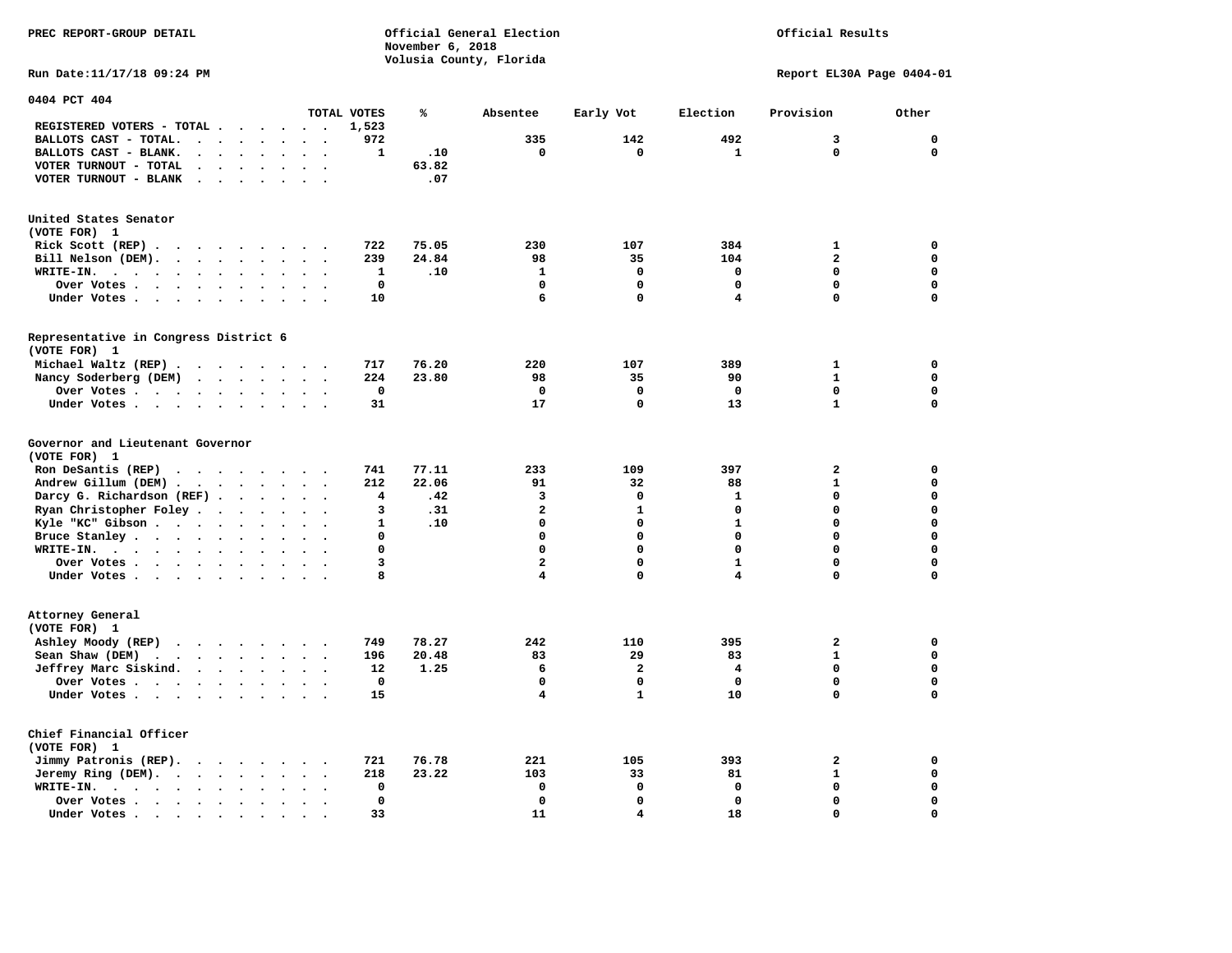| PREC REPORT-GROUP DETAIL                               |                                 |             | November 6, 2018 | Official General Election<br>Volusia County, Florida |                          | Official Results        |                             |                         |  |
|--------------------------------------------------------|---------------------------------|-------------|------------------|------------------------------------------------------|--------------------------|-------------------------|-----------------------------|-------------------------|--|
| Run Date: 11/17/18 09:24 PM                            |                                 |             |                  |                                                      |                          |                         | Report EL30A Page 0404-02   |                         |  |
| 0404 PCT 404                                           |                                 | TOTAL VOTES | ℁                | Absentee                                             | Early Vot                | Election                | Provision                   | Other                   |  |
|                                                        |                                 |             |                  |                                                      |                          |                         |                             |                         |  |
| Commissioner of Agriculture<br>(VOTE FOR) 1            |                                 |             |                  |                                                      |                          |                         |                             |                         |  |
| Matt Caldwell (REP)                                    |                                 | 708         | 74.76            | 221                                                  | 106                      | 379                     | $\overline{a}$              | $\mathbf 0$             |  |
| Nicole "Nikki" Fried (DEM).                            |                                 | 239         | 25.24            | 104                                                  | 35                       | 99                      | $\mathbf{1}$                | 0                       |  |
| Over Votes                                             |                                 | $\mathbf 0$ |                  | $\mathbf 0$<br>10                                    | $\Omega$<br>$\mathbf{1}$ | $\mathbf{o}$<br>14      | $\mathbf{0}$<br>$\mathbf 0$ | $\mathbf 0$<br>0        |  |
| Under Votes                                            |                                 | 25          |                  |                                                      |                          |                         |                             |                         |  |
| State Senator District 14<br>(VOTE FOR) 1              |                                 |             |                  |                                                      |                          |                         |                             |                         |  |
| Dorothy L. Hukill (REP).                               |                                 | 282         | 79.21            | 112                                                  | 36                       | 134                     | 0                           | 0                       |  |
| Melissa "Mel" Martin (DEM).                            |                                 | 74          | 20.79            | 49                                                   | 6                        | 18                      | $\mathbf{1}$                | $\mathbf 0$             |  |
| Over Votes                                             |                                 | $\mathbf 0$ |                  | $\mathbf 0$                                          | $\mathbf 0$              | $\mathbf 0$             | $\mathbf 0$                 | $\mathbf 0$             |  |
| Under Votes                                            | $\cdot$ $\cdot$ $\cdot$         | $12 \,$     |                  | 7                                                    | $\mathbf 0$              | 5                       | $\mathbf 0$                 | $\mathbf 0$             |  |
| State Representative District 27<br>(VOTE FOR) 1       |                                 |             |                  |                                                      |                          |                         |                             |                         |  |
| David Santiago (REP).                                  |                                 | 708         | 75.48            | 219                                                  | 105                      | 382                     | 2                           | $\mathbf 0$             |  |
| Carol Lawrence (DEM).                                  |                                 | 230         | 24.52            | 101                                                  | 36                       | 92                      | $\mathbf{1}$                | $\mathbf 0$             |  |
| Over Votes                                             | $\ddot{\phantom{a}}$            | $\mathbf 0$ |                  | $\mathbf 0$                                          | 0                        | $\mathbf 0$             | $\mathbf 0$                 | $\mathbf 0$             |  |
| Under Votes                                            |                                 | 34          |                  | 15                                                   | $\mathbf{1}$             | 18                      | $\mathbf 0$                 | $\mathbf 0$             |  |
| Justice of the Supreme Court Lawson<br>(VOTE FOR) 1    |                                 |             |                  |                                                      |                          |                         |                             |                         |  |
| $Yes \cdot \cdot \cdot \cdot$<br>.                     |                                 | 590         | 75.16            | 208                                                  | 90                       | 292                     | 0                           | 0                       |  |
| No.                                                    | $\cdot$ $\cdot$ $\cdot$         | 195         | 24.84            | 60                                                   | 21                       | 111                     | 3                           | $\mathbf 0$             |  |
| Over Votes                                             |                                 | 0           |                  | 0                                                    | $\mathbf 0$              | $\mathbf 0$             | $\mathbf 0$<br>0            | $\mathbf 0$<br>0        |  |
| Under Votes                                            |                                 | 187         |                  | 67                                                   | 31                       | 89                      |                             |                         |  |
| 5th District Court of Appeal Eisnaugle<br>(VOTE FOR) 1 |                                 |             |                  |                                                      |                          |                         |                             |                         |  |
| Yes                                                    |                                 | 524         | 67.61            | 182                                                  | 78                       | 263                     | 1                           | 0                       |  |
| No.                                                    |                                 | 251         | 32.39            | 84                                                   | 32                       | 133                     | $\overline{2}$              | $\mathbf 0$             |  |
| Over Votes<br>$\cdot$<br>Under Votes                   |                                 | 0<br>197    |                  | 0<br>69                                              | 0<br>32                  | $\mathbf 0$<br>96       | 0<br>$\mathbf 0$            | 0<br>$\mathbf 0$        |  |
|                                                        |                                 |             |                  |                                                      |                          |                         |                             |                         |  |
| Circuit Judge 7th Judicial, Grp 15<br>(VOTE FOR) 1     |                                 |             |                  |                                                      |                          |                         |                             |                         |  |
| Linda L. Gaustad                                       |                                 | 349         | 45.44            | 123                                                  | 51                       | 174                     | 1                           | 0                       |  |
| Ryan Will $\cdots$ , $\cdots$ , $\cdots$ , $\cdots$    |                                 | 419         | 54.56            | 147                                                  | 60                       | 210                     | $\mathbf{2}$                | 0                       |  |
| Over Votes                                             |                                 | 1           |                  | $\mathbf{o}$                                         | <b>1</b>                 | $\overline{\mathbf{0}}$ | 0                           | $\mathbf 0$             |  |
| Under Votes<br>$\cdot$<br>$\bullet$<br>$\cdot$ $\cdot$ |                                 | 203         |                  | 65                                                   | 30                       | 108                     | $\mathbf 0$                 | $\mathbf 0$             |  |
| County Council Member District 3<br>(VOTE FOR) 1       |                                 |             |                  |                                                      |                          |                         |                             |                         |  |
| Michael J. Arminio                                     |                                 | 130         | 41.01            | 41                                                   | 19                       | 69                      | 1                           | $\mathbf 0$             |  |
| Deborah A. "Deb" Denys                                 |                                 | 187         | 58.99            | 94                                                   | 17                       | 75                      | $\mathbf{1}$                | 0                       |  |
| Over Votes<br>$\sim$                                   | $\ddot{\phantom{a}}$<br>$\cdot$ | 0           |                  | $\mathbf 0$                                          | $\mathbf 0$              | $\mathbf 0$             | $\mathbf 0$<br>$\Omega$     | $\mathbf 0$<br>$\Omega$ |  |
| Under Votes,                                           |                                 | 119         |                  | 52                                                   | 15                       | 52                      |                             |                         |  |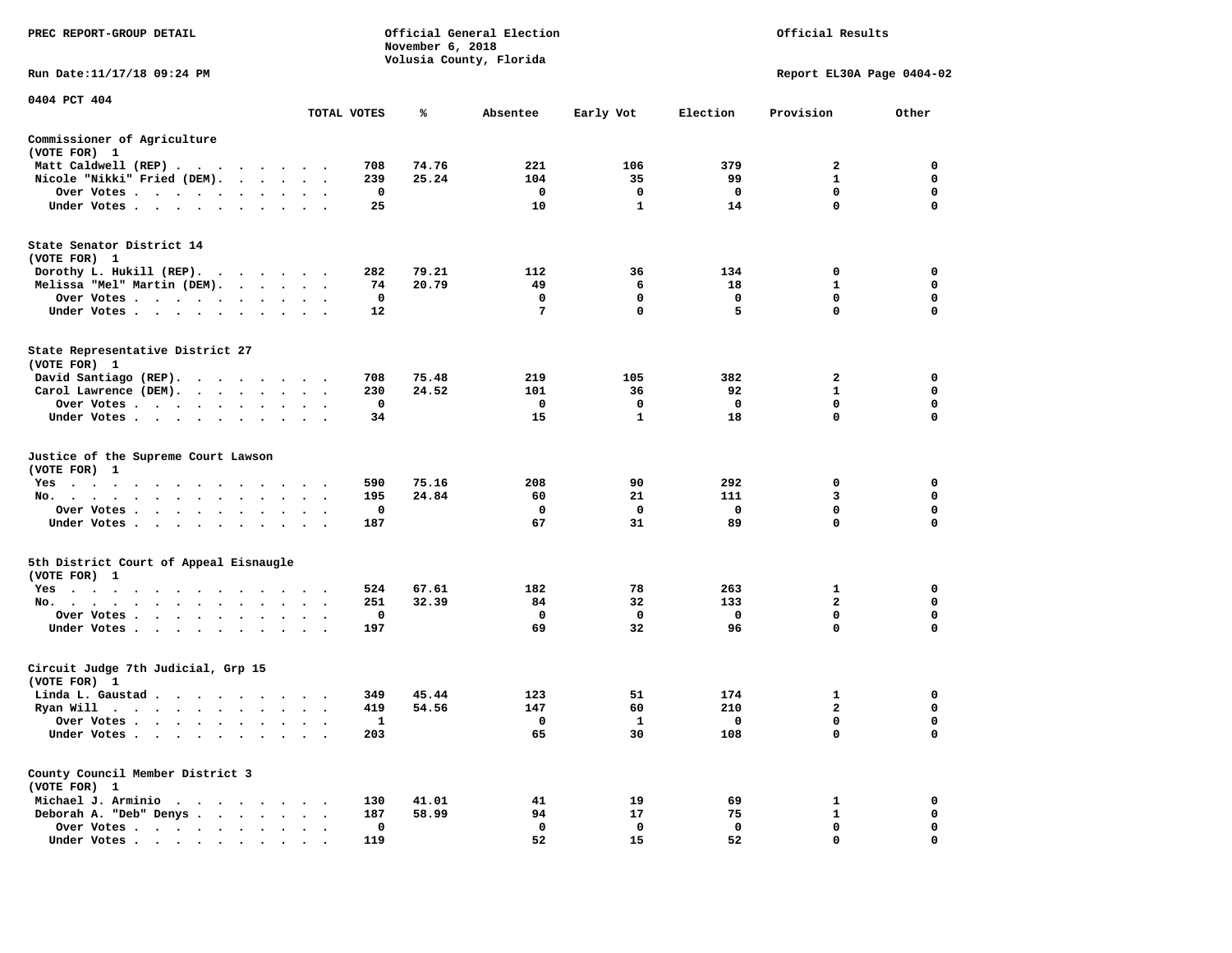| PREC REPORT-GROUP DETAIL                                                                                                                     |                                        | November 6, 2018 | Official General Election<br>Volusia County, Florida | Official Results |          |                           |             |
|----------------------------------------------------------------------------------------------------------------------------------------------|----------------------------------------|------------------|------------------------------------------------------|------------------|----------|---------------------------|-------------|
| Run Date: 11/17/18 09:24 PM                                                                                                                  |                                        |                  |                                                      |                  |          | Report EL30A Page 0404-03 |             |
| 0404 PCT 404                                                                                                                                 | TOTAL VOTES                            | ℁                | Absentee                                             | Early Vot        | Election | Provision                 | Other       |
|                                                                                                                                              |                                        |                  |                                                      |                  |          |                           |             |
| School Board Member District 5<br>(VOTE FOR) 1                                                                                               |                                        |                  |                                                      |                  |          |                           |             |
| Ruben Colon.<br>$\sim$ $\sim$<br>$\cdots$                                                                                                    | 263<br>$\cdot$                         | 34.33            | 81                                                   | 51               | 129      | 2                         | 0           |
| Melody Johnson.<br>$\cdots$                                                                                                                  | 503                                    | 65.67            | 179                                                  | 66               | 258      | 0                         | 0           |
| Over Votes<br>$\cdot$                                                                                                                        | 1<br>$\bullet$                         |                  | 0                                                    | 0                | 1        | 0                         | $\mathbf 0$ |
| Under Votes<br>$\sim$<br>$\cdot$                                                                                                             | 205                                    |                  | 75                                                   | 25               | 104      | $\mathbf{1}$              | 0           |
| Soil and Water Cons Dist Seat 1                                                                                                              |                                        |                  |                                                      |                  |          |                           |             |
| (VOTE FOR) 1                                                                                                                                 |                                        |                  |                                                      |                  |          |                           |             |
| William Bliss.<br>$\cdots$                                                                                                                   | 394                                    | 53.90            | 137                                                  | 47               | 209      | 1                         | 0           |
| Derrick Orberg.<br>$\cdots$                                                                                                                  | 337<br>$\bullet$ .<br><br><br><br><br> | 46.10            | 114                                                  | 59               | 162      | $\mathbf{2}$              | 0           |
| Over Votes                                                                                                                                   | 1                                      |                  | 0                                                    | 0                | 1        | 0                         | 0           |
| Under Votes                                                                                                                                  | 240<br>$\sim$                          |                  | 84                                                   | 36               | 120      | $\mathbf 0$               | $\mathbf 0$ |
| Soil and Water Cons Dist Seat 3                                                                                                              |                                        |                  |                                                      |                  |          |                           |             |
| (VOTE FOR) 1                                                                                                                                 |                                        |                  |                                                      |                  |          |                           |             |
| Beth James.<br>$\mathcal{A}=\mathcal{A}=\mathcal{A}=\mathcal{A}=\mathcal{A}=\mathcal{A}=\mathcal{A}=\mathcal{A}=\mathcal{A}$                 | 367                                    | 51.69            | 117                                                  | 51               | 198      | 1                         | 0           |
| Wesley Wayne Wilson Jr                                                                                                                       | 178                                    | 25.07            | 50                                                   | 29               | 97       | $\overline{\mathbf{2}}$   | 0           |
| Christine Wilt.                                                                                                                              | 165                                    | 23.24            | 83                                                   | 18               | 64       | 0                         | 0           |
| Over Votes<br>$\bullet$                                                                                                                      | 1                                      |                  | 0                                                    | $\Omega$         | 1        | 0                         | 0           |
| Under Votes<br>$\cdot$<br>$\bullet$                                                                                                          | 261                                    |                  | 85                                                   | 44               | 132      | $\mathbf 0$               | 0           |
| Soil and Water Cons Dist Seat 5<br>(VOTE FOR) 1                                                                                              |                                        |                  |                                                      |                  |          |                           |             |
| J. Mark Barfield                                                                                                                             | 172                                    | 24.40            | 60                                                   | 24               | 88       | 0                         | 0           |
| Andy Kelly.                                                                                                                                  | 240<br>$\ddot{\phantom{1}}$            | 34.04            | 84                                                   | 32               | 121      | 3                         | 0           |
| David Schaefer.<br>$\bullet$                                                                                                                 | 293                                    | 41.56            | 104                                                  | 43               | 146      | 0                         | 0           |
| Over Votes<br>$\bullet$                                                                                                                      | 0<br>$\bullet$                         |                  | 0                                                    | 0                | 0        | 0                         | 0           |
| Under Votes                                                                                                                                  | 267                                    |                  | 87                                                   | 43               | 137      | $\mathbf 0$               | 0           |
|                                                                                                                                              |                                        |                  |                                                      |                  |          |                           |             |
| W Volusia Hosp Auth Group A, Seat 1<br>(VOTE FOR) 1                                                                                          |                                        |                  |                                                      |                  |          |                           |             |
| John M. Hill<br>the contract of the contract of the contract of the contract of the contract of the contract of the contract of<br>$\bullet$ | 505                                    | 70.24            | 165                                                  | 73               | 266      | 1                         | 0           |
| Voloria Manning<br>$\cdot$                                                                                                                   | 214<br>$\bullet$ .<br><br><br><br><br> | 29.76            | 87                                                   | 31               | 94       | $\mathbf{2}$              | 0           |
| Over Votes .<br>$\cdot$                                                                                                                      | 0                                      |                  | 0                                                    | 0                | 0        | 0                         | 0           |
| Under Votes<br>$\cdot$                                                                                                                       | 253                                    |                  | 83                                                   | 38               | 132      | 0                         | 0           |
| W Volusia Hosp Auth Group B, Seat 1                                                                                                          |                                        |                  |                                                      |                  |          |                           |             |
| (VOTE FOR) 1                                                                                                                                 |                                        |                  |                                                      |                  |          |                           |             |
| Webster Barnaby<br>$\sim$<br>.                                                                                                               | 447                                    | 62.69            | 154                                                  | 61               | 231      | $\mathbf{1}$              | 0           |
| Dolores Guzman.<br>$\bullet$                                                                                                                 | 266                                    | 37.31            | 96                                                   | 43               | 126      | 1                         | 0           |
| Over Votes .<br>$\sim$<br>$\ddot{\phantom{0}}$<br>$\ddot{\phantom{a}}$                                                                       | 0                                      |                  | $\mathbf 0$                                          | 0                | 0        | 0                         | 0           |
| Under Votes.<br>$\bullet$ .<br><br><br><br><br><br><br><br><br><br><br><br><br>$\bullet$<br>$\ddot{\phantom{0}}$<br>$\cdot$                  | 259                                    |                  | 85                                                   | 38               | 135      | $\mathbf{1}$              | 0           |
| W Volusia Hosp Auth Group B, Seat 2                                                                                                          |                                        |                  |                                                      |                  |          |                           |             |
| (VOTE FOR) 1                                                                                                                                 |                                        |                  |                                                      |                  |          |                           |             |
| Michael Ray.                                                                                                                                 | 456<br>$\sim$                          | 64.68            | 153                                                  | 63               | 238      | 2                         | 0           |
| Kathie D. Shepard.<br>$\mathbf{r}$ , $\mathbf{r}$ , $\mathbf{r}$ , $\mathbf{r}$ , $\mathbf{r}$                                               | 249                                    | 35.32            | 95                                                   | 38               | 115      | $\mathbf{1}$              | 0           |
| Over Votes                                                                                                                                   | 0<br>$\bullet$                         |                  | 0                                                    | 0                | 0        | 0                         | 0           |
| Under Votes                                                                                                                                  | 267                                    |                  | 87                                                   | 41               | 139      | $\mathbf 0$               | 0           |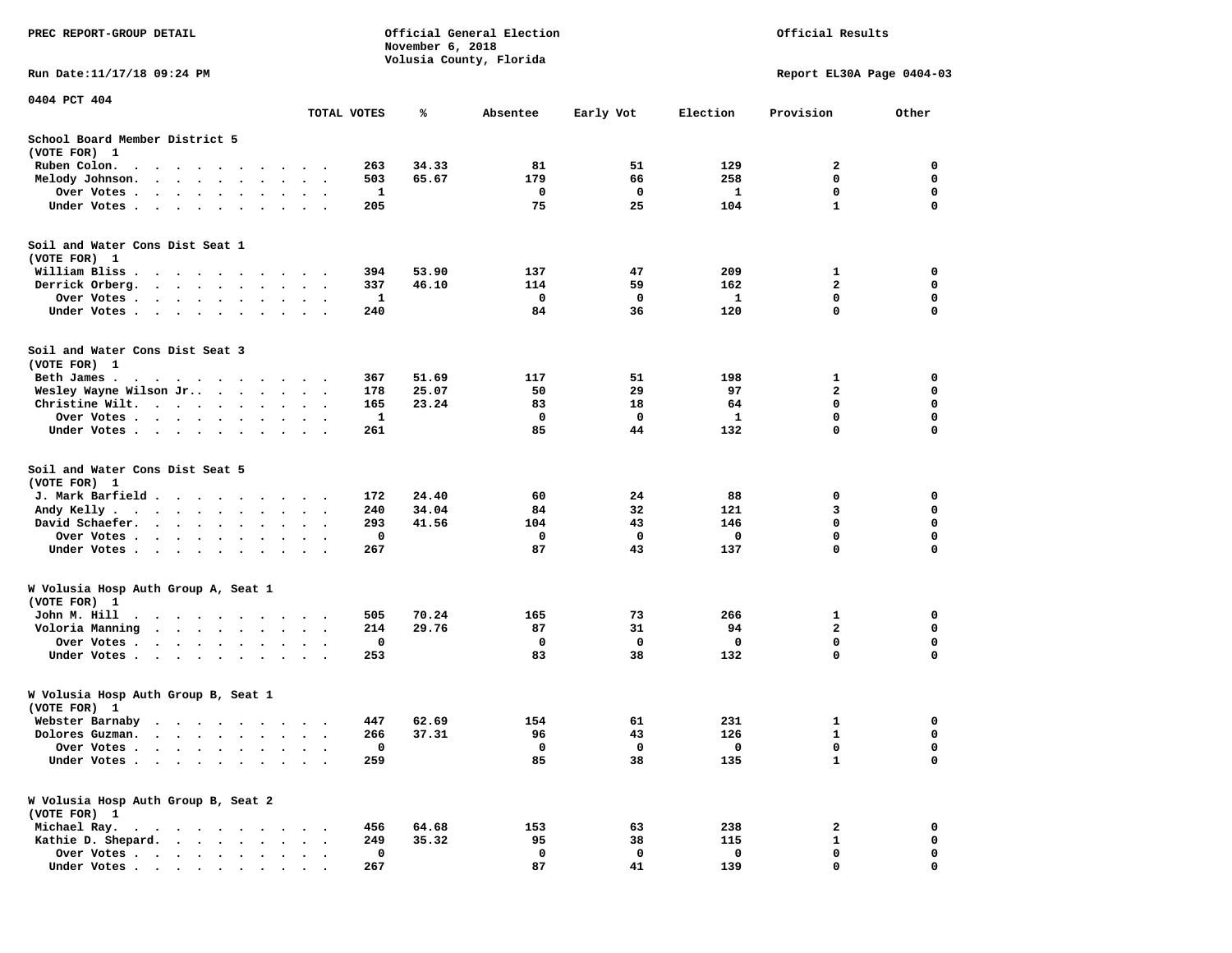| PREC REPORT-GROUP DETAIL                                                  |                        |              | November 6, 2018 | Official General Election<br>Volusia County, Florida |                         |          | Official Results          |             |
|---------------------------------------------------------------------------|------------------------|--------------|------------------|------------------------------------------------------|-------------------------|----------|---------------------------|-------------|
| Run Date:11/17/18 09:24 PM                                                |                        |              |                  |                                                      |                         |          | Report EL30A Page 0404-04 |             |
| 0404 PCT 404                                                              | TOTAL VOTES            |              | ℁                | Absentee                                             | Early Vot               | Election | Provision                 | Other       |
| #1 Increased Homestead Exemption<br>(VOTE FOR) 1                          |                        |              |                  |                                                      |                         |          |                           |             |
| Yes                                                                       |                        | 470          | 51.54            | 165                                                  | 68                      | 236      | 1                         | 0           |
| No.<br>$\cdot$ $\cdot$ $\cdot$ $\cdot$                                    |                        | 442          | 48.46            | 149                                                  | 68                      | 223      | $\overline{a}$            | $\mathbf 0$ |
| Over Votes<br>$\bullet$<br>$\ddot{\phantom{0}}$                           | $\bullet$              | 3            |                  | 0                                                    | 0                       | 3        | 0                         | 0           |
| Under Votes                                                               |                        | 57           |                  | 21                                                   | 6                       | 30       | $\Omega$                  | 0           |
| #2 Limit on Property Tax Assessments<br>(VOTE FOR) 1                      |                        |              |                  |                                                      |                         |          |                           |             |
| $Yes \cdot \cdot \cdot \cdot$<br>.                                        |                        | 689          | 75.38            | 242                                                  | 99                      | 347      | 1                         | 0           |
| No.                                                                       |                        | 225          | 24.62            | 71                                                   | 37                      | 115      | $\overline{a}$            | $\mathbf 0$ |
| Over Votes                                                                |                        | $\mathbf{1}$ |                  | $\mathbf 0$                                          | 0                       | 1        | 0                         | $\mathbf 0$ |
| Under Votes.<br>$\cdot$<br>$\cdot$<br>$\blacksquare$ .                    |                        | 57           |                  | 22                                                   | 6                       | 29       | 0                         | 0           |
| #3 Voter Control of Gambling<br>(VOTE FOR) 1                              |                        |              |                  |                                                      |                         |          |                           |             |
| Yes                                                                       |                        | 571          | 60.62            | 212                                                  | 68                      | 290      | 1                         | 0           |
| No.<br>$\cdot$ $\cdot$ $\cdot$ $\cdot$                                    |                        | 371          | 39.38            | 111                                                  | 70                      | 188      | $\overline{a}$            | 0           |
| Over Votes                                                                |                        | 0            |                  | 0                                                    | 0                       | 0        | 0                         | 0           |
| Under Votes.                                                              | $\sim$ $\sim$          | 30           |                  | 12                                                   | $\overline{\mathbf{4}}$ | 14       | $\mathbf 0$               | $\mathbf 0$ |
| #4 Voting Restoration Amendment<br>(VOTE FOR) 1<br>Yes                    |                        | 443          | 47.53            | 163                                                  | 58                      | 220      | 2                         | 0           |
| No.<br>$\ddot{\phantom{a}}$                                               |                        | 489          | 52.47            | 159                                                  | 78                      | 251      | $\mathbf{1}$              | 0           |
| Over Votes<br>$\bullet$                                                   |                        | 0            |                  | 0                                                    | 0                       | 0        | 0                         | 0           |
| Under Votes                                                               | $\bullet$              | 40           |                  | 13                                                   | 6                       | 21       | $\mathbf 0$               | 0           |
| #5 Supermajority Vote Required<br>(VOTE FOR) 1                            |                        |              |                  |                                                      |                         |          |                           |             |
| Yes                                                                       |                        | 667          | 73.78            | 241                                                  | 94                      | 331      | 1                         | 0           |
| No.                                                                       | $\sim$ $\sim$          | 237          | 26.22            | 72                                                   | 38                      | 125      | $\mathbf{2}$              | 0           |
| Over Votes                                                                |                        | 1            |                  | $\mathbf{o}$                                         | $\mathbf 0$             | 1        | 0                         | $\mathbf 0$ |
| Under Votes<br>$\ddot{\phantom{0}}$                                       |                        | 67           |                  | 22                                                   | 10                      | 35       | 0                         | 0           |
| #6 Rights of Crime Victims; Judges<br>(VOTE FOR) 1                        |                        |              |                  |                                                      |                         |          |                           |             |
| Yes<br>.                                                                  |                        | 454          | 49.89            | 157                                                  | 52                      | 245      | 0                         | 0           |
| No.                                                                       | $\bullet$<br>$\bullet$ | 456          | 50.11            | 159                                                  | 81                      | 213      | 3                         | 0           |
| Over votes $\cdots$ $\cdots$ $\cdots$ $\cdots$                            |                        | 0            |                  | 0                                                    | 0                       | 0        | 0                         | 0           |
| Under Votes                                                               |                        | 62           |                  | 19                                                   | 9                       | 34       | 0                         | 0           |
| #7 Survivor Benefits<br>(VOTE FOR) 1                                      |                        |              |                  |                                                      |                         |          |                           |             |
| $Yes \cdot \cdot \cdot \cdot \cdot \cdot \cdot \cdot$<br>$\sim$ $\sim$    |                        | 482          | 53.44            | 164                                                  | 62                      | 255      | 1                         | 0           |
| No.                                                                       |                        | 420          | 46.56            | 143                                                  | 72                      | 203      | $\mathbf{2}$              | 0           |
| Over Votes                                                                |                        | 0            |                  | 0                                                    | $\mathbf 0$             | 0        | 0                         | 0           |
| Under Votes.<br>$\mathbf{r}$ , $\mathbf{r}$ , $\mathbf{r}$ , $\mathbf{r}$ |                        | 70           |                  | 28                                                   | 8                       | 34       | $\mathbf 0$               | $\mathbf 0$ |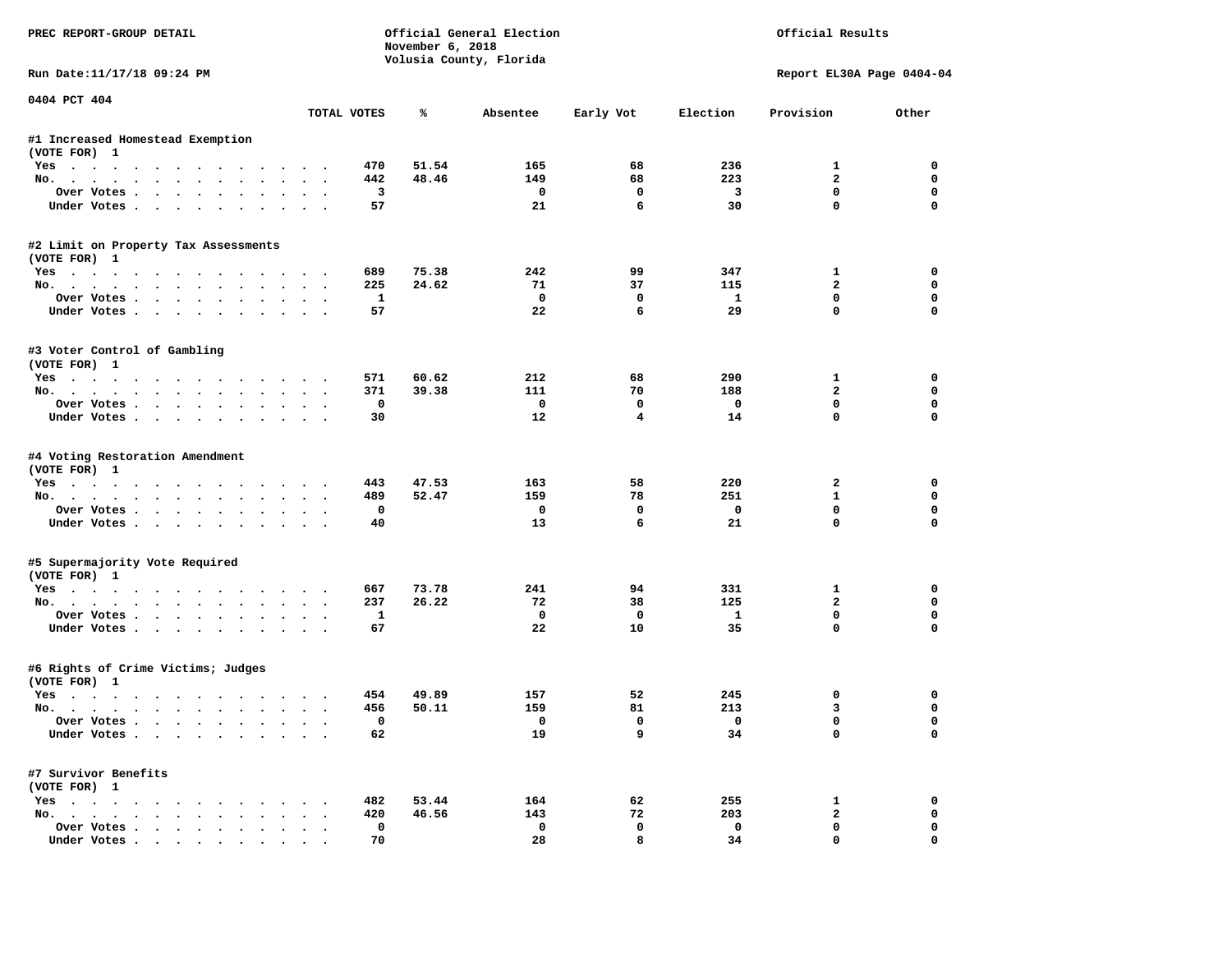| PREC REPORT-GROUP DETAIL                                                        |                           | November 6, 2018 | Official General Election<br>Volusia County, Florida |                         | Official Results |                           |             |  |
|---------------------------------------------------------------------------------|---------------------------|------------------|------------------------------------------------------|-------------------------|------------------|---------------------------|-------------|--|
| Run Date:11/17/18 09:24 PM                                                      |                           |                  |                                                      |                         |                  | Report EL30A Page 0404-05 |             |  |
| 0404 PCT 404                                                                    |                           |                  |                                                      |                         |                  |                           |             |  |
|                                                                                 | TOTAL VOTES               | ℁                | Absentee                                             | Early Vot               | Election         | Provision                 | Other       |  |
| #9 Prohibits Oil, Gas Drilling, Vaping<br>(VOTE FOR) 1                          |                           |                  |                                                      |                         |                  |                           |             |  |
| Yes                                                                             | 433                       | 47.58            | 176                                                  | 52                      | 205              | 0                         | 0           |  |
| No.                                                                             | 477                       | 52.42            | 136                                                  | 79                      | 259              | 3                         | 0           |  |
| Over Votes                                                                      | 0<br>$\bullet$<br>$\sim$  |                  | 0                                                    | 0                       | $\mathbf 0$      | $\mathbf 0$               | $\mathbf 0$ |  |
| Under Votes                                                                     | 62                        |                  | 23                                                   | 11                      | 28               | $\Omega$                  | $\mathbf 0$ |  |
| #10 State and Local Structure and Op<br>(VOTE FOR) 1                            |                           |                  |                                                      |                         |                  |                           |             |  |
| Yes                                                                             | 487                       | 55.53            | 182                                                  | 52                      | 251              | 2                         | 0           |  |
| No.                                                                             | 390                       | 44.47            | 118                                                  | 77                      | 194              | 1                         | 0           |  |
| Over Votes                                                                      | 0<br>$\sim$               |                  | 0                                                    | 0                       | $\Omega$         | 0                         | $\mathbf 0$ |  |
| Under Votes                                                                     | 95                        |                  | 35                                                   | 13                      | 47               | $\Omega$                  | $\mathbf 0$ |  |
| #11 Removal of Obs Prov; Crim Statute<br>(VOTE FOR) 1                           |                           |                  |                                                      |                         |                  |                           |             |  |
| Yes                                                                             | 378                       | 43.85            | 140                                                  | 54                      | 183              | 1                         | 0           |  |
| No.                                                                             | 484                       | 56.15            | 161                                                  | 74                      | 247              | $\overline{a}$            | 0           |  |
| Over Votes                                                                      | 1<br>$\bullet$            |                  | 0                                                    | 1                       | $\Omega$         | 0                         | $\mathbf 0$ |  |
| Under Votes                                                                     | 109                       |                  | 34                                                   | 13                      | 62               | $\Omega$                  | $\Omega$    |  |
| #12 Lobbying and Abuse of Office<br>(VOTE FOR) 1                                |                           |                  |                                                      |                         |                  |                           |             |  |
| Yes                                                                             | 721                       | 80.92            | 262                                                  | 96                      | 361              | 2                         | 0           |  |
| No.                                                                             | 170                       | 19.08            | 46                                                   | 37                      | 86               | $\mathbf{1}$              | 0           |  |
| Over Votes                                                                      | 1<br>$\ddot{\phantom{1}}$ |                  | 0                                                    | $\Omega$                | $\mathbf{1}$     | 0                         | $\mathbf 0$ |  |
| Under Votes                                                                     | 80                        |                  | 27                                                   | 9                       | 44               | 0                         | $\mathbf 0$ |  |
| #13 Ends Dog Racing<br>(VOTE FOR) 1                                             |                           |                  |                                                      |                         |                  |                           |             |  |
| Yes                                                                             | 394                       | 43.01            | 160                                                  | 62                      | 171              | 1                         | 0           |  |
| No.                                                                             | 522                       | 56.99            | 155                                                  | 76                      | 289              | $\mathbf{2}$              | $\mathbf 0$ |  |
| Over Votes .<br>$\cdot$ $\cdot$ $\cdot$ $\cdot$ $\cdot$<br>$\ddot{\phantom{a}}$ | 0                         |                  | 0                                                    | 0                       | $\mathbf 0$      | $\mathbf 0$               | $\mathbf 0$ |  |
| Under Votes<br>$\sim$ 100 $\sim$                                                | 56                        |                  | 20                                                   | $\overline{\mathbf{4}}$ | 32               | $\Omega$                  | $\Omega$    |  |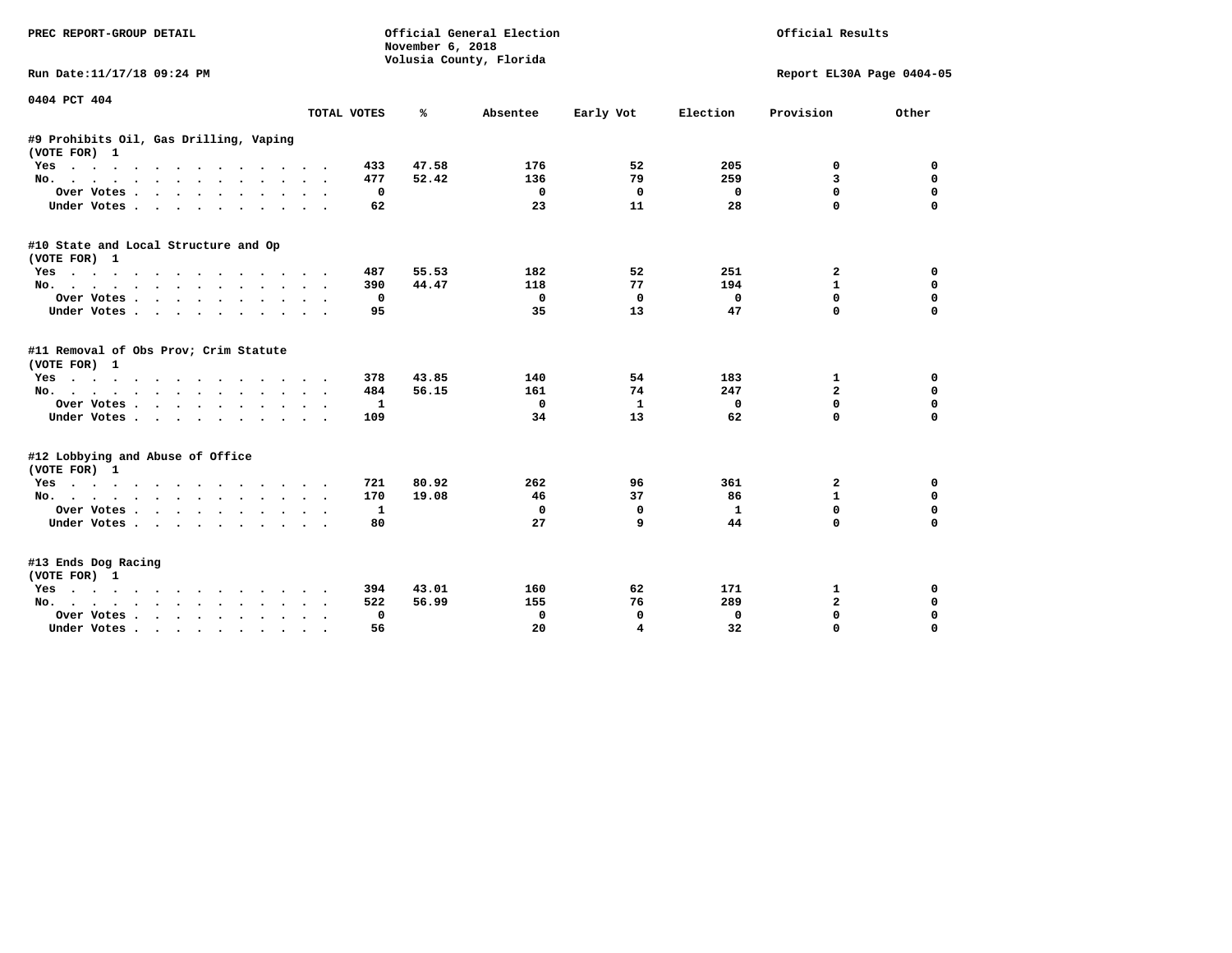**PREC REPORT-GROUP DETAIL COMPUTER CONSUMING A CONSUMING CONSUMING A CONSUMING A CONSUMING A CONSUMING A CONSUMING A CONSUMING A CONSUMING A CONSUMING A CONSUMING A CONSUMING A CONSUMING A CONSUMING A CONSUMING A CONSUMING November 6, 2018 Volusia County, Florida** 

## Official Results

**Run Date:11/17/18 09:24 PM Report EL30A Page 0405-01** 

| 0405 PCT 405                                                                                                                                                                      |                      |                                                  |                |       |                         |                         |                |              |              |
|-----------------------------------------------------------------------------------------------------------------------------------------------------------------------------------|----------------------|--------------------------------------------------|----------------|-------|-------------------------|-------------------------|----------------|--------------|--------------|
|                                                                                                                                                                                   |                      |                                                  | TOTAL VOTES    | ℁     | Absentee                | Early Vot               | Election       | Provision    | Other        |
| REGISTERED VOTERS - TOTAL .<br>$\ddot{\phantom{a}}$<br>$\ddot{\phantom{a}}$                                                                                                       | $\sim$               | $\sim$<br>$\ddot{\phantom{a}}$                   | 2,982          |       |                         |                         |                |              |              |
| BALLOTS CAST - TOTAL.<br>$\cdot$ $\cdot$<br>$\ddot{\phantom{a}}$                                                                                                                  | $\bullet$            |                                                  | 1,424          |       | 388                     | 435                     | 600            | $\mathbf 0$  | 1            |
| BALLOTS CAST - BLANK.<br>$\bullet$<br>$\bullet$<br>$\bullet$                                                                                                                      | $\bullet$            | $\ddot{\phantom{a}}$<br>$\bullet$                | $\mathbf 0$    |       | $\mathbf 0$             | $\mathbf 0$             | $\mathbf 0$    | $\Omega$     | $\Omega$     |
| VOTER TURNOUT - TOTAL<br>$\Delta$<br>$\ddot{\phantom{a}}$<br>$\ddot{\phantom{a}}$                                                                                                 | $\ddot{\phantom{a}}$ |                                                  |                | 47.75 |                         |                         |                |              |              |
| VOTER TURNOUT - BLANK<br>$\ddot{\phantom{a}}$                                                                                                                                     |                      |                                                  |                |       |                         |                         |                |              |              |
|                                                                                                                                                                                   |                      |                                                  |                |       |                         |                         |                |              |              |
| United States Senator                                                                                                                                                             |                      |                                                  |                |       |                         |                         |                |              |              |
| (VOTE FOR) 1                                                                                                                                                                      |                      |                                                  |                |       |                         |                         |                |              |              |
| Rick Scott (REP).<br>$\bullet$<br>$\sim$ $\sim$<br>$\cdots$                                                                                                                       |                      | $\overline{\phantom{a}}$                         | 624            | 44.13 | 170                     | 182                     | 272            | $\mathbf 0$  | $\mathbf 0$  |
| Bill Nelson (DEM).<br>$\cdots$                                                                                                                                                    |                      | $\overline{\phantom{a}}$                         | 784            | 55.45 | 209                     | 249                     | 325            | 0            | $\mathbf{1}$ |
| WRITE-IN.<br>$\sim$ $\sim$ $\sim$<br>$\sim$ $\sim$ $\sim$<br>$\sim$<br>$\ddot{\phantom{a}}$                                                                                       | $\bullet$            |                                                  | 6              | .42   | 4                       | 1                       | 1              | $\mathbf 0$  | $\mathbf 0$  |
| Over Votes<br>$\ddot{\phantom{a}}$                                                                                                                                                | $\ddot{\phantom{a}}$ |                                                  | 1              |       | $\mathbf{1}$            | $\mathbf 0$             | 0              | $\mathbf{0}$ | $\mathbf 0$  |
| Under Votes                                                                                                                                                                       |                      |                                                  | 9              |       | 4                       | 3                       | $\overline{a}$ | $\Omega$     | $\Omega$     |
| $\bullet$<br>$\ddot{\phantom{0}}$                                                                                                                                                 | $\bullet$            | $\ddot{\phantom{1}}$                             |                |       |                         |                         |                |              |              |
| Representative in Congress District 6                                                                                                                                             |                      |                                                  |                |       |                         |                         |                |              |              |
| (VOTE FOR) 1                                                                                                                                                                      |                      |                                                  |                |       |                         |                         |                |              |              |
| Michael Waltz (REP).<br>$\cdot$ $\cdot$ $\cdot$ $\cdot$ $\cdot$                                                                                                                   |                      |                                                  | 609            | 43.88 | 165                     | 181                     | 263            | 0            | $\mathbf 0$  |
| Nancy Soderberg (DEM)                                                                                                                                                             |                      | $\sim$                                           | 779            | 56.12 | 213                     | 248                     | 317            | $\Omega$     | $\mathbf{1}$ |
| $\mathcal{A}$ . The set of the set of $\mathcal{A}$                                                                                                                               |                      | $\bullet$                                        |                |       | $\mathbf 0$             | 0                       |                | 0            | $\mathbf 0$  |
| Over Votes.<br>$\cdots$<br>$\bullet$<br>$\bullet$                                                                                                                                 | $\bullet$            |                                                  | 1              |       |                         |                         | 1              |              | $\Omega$     |
| Under Votes<br>$\ddot{\phantom{a}}$                                                                                                                                               | $\bullet$            | $\sim$                                           | 35             |       | 10                      | 6                       | 19             | $\Omega$     |              |
| Governor and Lieutenant Governor                                                                                                                                                  |                      |                                                  |                |       |                         |                         |                |              |              |
| (VOTE FOR) 1                                                                                                                                                                      |                      |                                                  |                |       |                         |                         |                |              |              |
| Ron DeSantis (REP)<br>$\begin{array}{cccccccccccccccccc} \bullet & \bullet & \bullet & \bullet & \bullet & \bullet & \bullet & \bullet & \bullet & \bullet & \bullet \end{array}$ |                      |                                                  | 611            | 43.21 | 164                     | 177                     | 270            | $\mathbf 0$  | $\mathbf 0$  |
| Andrew Gillum (DEM)                                                                                                                                                               |                      |                                                  | 777            | 54.95 | 208                     | 245                     | 323            | $\mathbf 0$  | $\mathbf{1}$ |
|                                                                                                                                                                                   | $\ddot{\phantom{a}}$ | $\bullet$<br>$\bullet$                           |                |       | 3                       | $\mathbf 0$             |                | 0            | $\mathbf 0$  |
| Darcy G. Richardson (REF).<br>$\bullet$<br>$\ddot{\phantom{a}}$                                                                                                                   | $\ddot{\phantom{a}}$ |                                                  | 5              | .35   |                         |                         | 2              | $\Omega$     |              |
| Ryan Christopher Foley.<br>$\ddot{\phantom{0}}$<br>$\bullet$                                                                                                                      | $\bullet$            |                                                  | 6              | .42   | 5                       | $\mathbf 0$             | $\mathbf{1}$   |              | $\mathbf 0$  |
| Kyle "KC" Gibson.<br>$\sim$ $\sim$ $\sim$<br>$\bullet$<br>$\bullet$                                                                                                               | $\ddot{\phantom{a}}$ | $\ddot{\phantom{a}}$                             | 6              | .42   | $\overline{\mathbf{4}}$ | $\overline{\mathbf{2}}$ | $\mathbf 0$    | $\Omega$     | $\mathbf 0$  |
| Bruce Stanley<br>$\bullet$<br>$\bullet$                                                                                                                                           | $\bullet$            | $\sim$                                           | 3              | .21   | $\mathbf 0$             | 3                       | $\mathbf 0$    | $\Omega$     | $\Omega$     |
| WRITE-IN.<br>$\cdots$<br>$\ddot{\phantom{1}}$                                                                                                                                     |                      |                                                  | 6              | .42   | $\overline{\mathbf{2}}$ | 3                       | $\mathbf{1}$   | $\Omega$     | $\mathbf 0$  |
| Over Votes<br>$\bullet$<br>$\ddot{\phantom{a}}$                                                                                                                                   | $\bullet$            |                                                  | $\overline{a}$ |       | 0                       | $\overline{\mathbf{2}}$ | 0              | 0            | $\mathbf 0$  |
| Under Votes<br>$\sim$<br>$\cdot$                                                                                                                                                  | $\bullet$            |                                                  | 8              |       | $\overline{\mathbf{2}}$ | 3                       | 3              | 0            | $\mathbf 0$  |
| Attorney General                                                                                                                                                                  |                      |                                                  |                |       |                         |                         |                |              |              |
| (VOTE FOR) 1                                                                                                                                                                      |                      |                                                  |                |       |                         |                         |                |              |              |
| Ashley Moody (REP)                                                                                                                                                                |                      | $\sim$ $\sim$                                    | 635            | 45.39 | 186                     | 177                     | 272            | $\mathbf 0$  | $\mathbf 0$  |
| Sean Shaw (DEM)<br>$\cdots$                                                                                                                                                       | $\ddot{\phantom{a}}$ |                                                  | 736            | 52.61 | 191                     | 238                     | 306            | 0            | $\mathbf{1}$ |
| Jeffrey Marc Siskind.<br>$\cdots$<br>$\bullet$                                                                                                                                    | $\bullet$            | $\ddot{\phantom{a}}$<br>$\overline{\phantom{a}}$ | 28             | 2.00  | 8                       | 11                      | 9              | $\Omega$     | $\mathbf 0$  |
| Over Votes<br>$\bullet$<br>$\ddot{\phantom{a}}$                                                                                                                                   | $\ddot{\phantom{a}}$ |                                                  | 1              |       | $\mathbf 0$             | $\mathbf{1}$            | $\Omega$       | 0            | $\mathbf 0$  |
| Under Votes<br>$\bullet$                                                                                                                                                          |                      |                                                  | 24             |       | 3                       | 8                       | 13             | $\Omega$     | $\mathbf 0$  |
|                                                                                                                                                                                   |                      |                                                  |                |       |                         |                         |                |              |              |
| Chief Financial Officer<br>(VOTE FOR) 1                                                                                                                                           |                      |                                                  |                |       |                         |                         |                |              |              |
|                                                                                                                                                                                   |                      |                                                  |                |       |                         |                         |                |              |              |
| Jimmy Patronis (REP).<br>$\cdot$ $\cdot$ $\cdot$ $\cdot$                                                                                                                          | $\ddot{\phantom{a}}$ |                                                  | 626            | 45.33 | 174                     | 181                     | 271            | $\mathbf 0$  | $\mathbf 0$  |
| Jeremy Ring (DEM).                                                                                                                                                                | $\bullet$            | $\ddot{\phantom{a}}$<br>$\ddot{\phantom{a}}$     | 750            | 54.31 | 200                     | 242                     | 307            | 0            | $\mathbf{1}$ |
| WRITE-IN.<br>$\sim$<br>$\sim$ $\sim$<br>$\sim$<br>$\bullet$                                                                                                                       |                      |                                                  | 5              | .36   | $\mathbf{2}$            | $\mathbf{1}$            | $\mathbf{2}$   | $\mathbf 0$  | 0            |
| Over Votes<br>$\bullet$<br>$\bullet$                                                                                                                                              |                      |                                                  | 0              |       | $\mathbf 0$             | $\mathbf{0}$            | $\mathbf 0$    | 0            | $\Omega$     |
| Under Votes.<br>$\cdot$<br>$\bullet$<br>$\sim$<br>$\bullet$                                                                                                                       |                      |                                                  | 43             |       | 12                      | 11                      | 20             | $\Omega$     | $\Omega$     |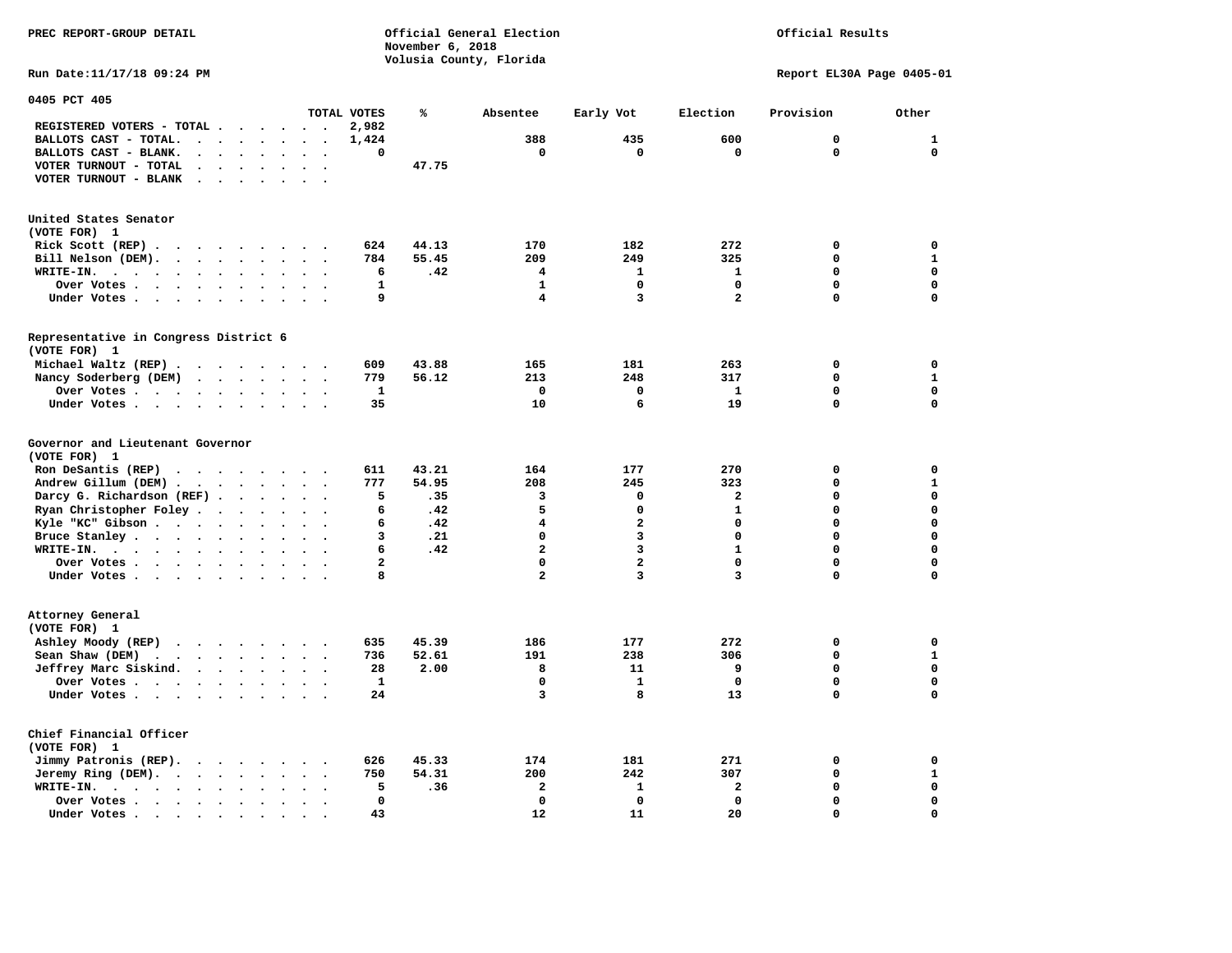| PREC REPORT-GROUP DETAIL                                     |                                 |             | November 6, 2018 | Official General Election<br>Volusia County, Florida |                      | Official Results  |                            |                         |  |
|--------------------------------------------------------------|---------------------------------|-------------|------------------|------------------------------------------------------|----------------------|-------------------|----------------------------|-------------------------|--|
| Run Date: 11/17/18 09:24 PM                                  |                                 |             |                  |                                                      |                      |                   | Report EL30A Page 0405-02  |                         |  |
| 0405 PCT 405                                                 |                                 | TOTAL VOTES | ℁                | Absentee                                             | Early Vot            | Election          | Provision                  | Other                   |  |
|                                                              |                                 |             |                  |                                                      |                      |                   |                            |                         |  |
| Commissioner of Agriculture<br>(VOTE FOR) 1                  |                                 |             |                  |                                                      |                      |                   |                            |                         |  |
| Matt Caldwell (REP)                                          |                                 | 610         | 44.20            | 169                                                  | 177                  | 264               | 0                          | $\mathbf 0$             |  |
| Nicole "Nikki" Fried (DEM).                                  |                                 | 770         | 55.80            | 211                                                  | 245                  | 313               | $\mathbf 0$                | $\mathbf{1}$            |  |
| Over Votes                                                   |                                 | 1<br>43     |                  | $\mathbf 0$<br>8                                     | $\mathbf{1}$<br>12   | $\mathbf 0$<br>23 | $\mathbf 0$<br>$\mathbf 0$ | $\mathbf 0$<br>0        |  |
| Under Votes                                                  |                                 |             |                  |                                                      |                      |                   |                            |                         |  |
| State Senator District 14<br>(VOTE FOR) 1                    |                                 |             |                  |                                                      |                      |                   |                            |                         |  |
| Dorothy L. Hukill (REP).                                     |                                 | 599         | 43.82            | 171                                                  | 175                  | 253               | 0                          | 0                       |  |
| Melissa "Mel" Martin (DEM).                                  |                                 | 768         | 56.18            | 205                                                  | 245                  | 317               | $\mathbf{0}$               | $\mathbf{1}$            |  |
| Over Votes                                                   |                                 | 1           |                  | $\mathbf 0$                                          | $\mathbf{1}$         | $\mathbf 0$       | $\mathbf 0$                | $\mathbf 0$             |  |
| Under Votes                                                  | $\sim$ $\sim$ $\sim$            | 56          |                  | 12                                                   | 14                   | 30                | $\mathbf 0$                | $\mathbf 0$             |  |
| State Representative District 27<br>(VOTE FOR) 1             |                                 |             |                  |                                                      |                      |                   |                            |                         |  |
| David Santiago (REP).                                        |                                 | 646         | 46.58            | 179                                                  | 186                  | 281               | 0                          | $\mathbf 0$             |  |
| Carol Lawrence (DEM).                                        |                                 | 741         | 53.42            | 204                                                  | 240                  | 296               | $\mathbf 0$                | $\mathbf{1}$            |  |
| Over Votes                                                   |                                 | 0           |                  | 0                                                    | 0                    | $\mathbf 0$       | $\mathbf 0$                | $\mathbf 0$             |  |
| Under Votes                                                  |                                 | 37          |                  | 5                                                    | 9                    | 23                | $\mathbf 0$                | $\mathbf 0$             |  |
| Justice of the Supreme Court Lawson<br>(VOTE FOR) 1          |                                 |             |                  |                                                      |                      |                   |                            |                         |  |
| $Yes \cdot \cdot \cdot$<br>$\sim$ $\sim$<br>.                |                                 | 851         | 67.97            | 246                                                  | 252                  | 352               | 0                          | 1                       |  |
| No.                                                          | $\cdot$ $\cdot$ $\cdot$         | 401         | 32.03            | 96                                                   | 132                  | 173               | $\mathbf 0$                | $\mathbf 0$             |  |
| Over Votes                                                   |                                 | 0           |                  | $\mathbf 0$                                          | $\mathbf 0$          | $\mathbf 0$       | $\mathbf 0$                | $\mathbf 0$             |  |
| Under Votes                                                  | $\ddot{\phantom{a}}$            | 172         |                  | 46                                                   | 51                   | 75                | 0                          | 0                       |  |
| 5th District Court of Appeal Eisnaugle<br>(VOTE FOR) 1       |                                 |             |                  |                                                      |                      |                   |                            |                         |  |
| Yes                                                          |                                 | 771         | 62.13            | 202                                                  | 235                  | 333               | 0                          | 1                       |  |
| No.                                                          |                                 | 470         | 37.87            | 137                                                  | 141                  | 192               | 0                          | $\mathbf 0$<br>0        |  |
| Over Votes<br>$\sim$ $\sim$<br>$\cdot$<br>Under Votes        |                                 | 2<br>181    |                  | 0<br>49                                              | $\overline{a}$<br>57 | 0<br>75           | 0<br>$\mathbf 0$           | $\mathbf 0$             |  |
| Circuit Judge 7th Judicial, Grp 15<br>(VOTE FOR) 1           |                                 |             |                  |                                                      |                      |                   |                            |                         |  |
| Linda L. Gaustad                                             |                                 | 822         | 66.45            | 227                                                  | 255                  | 339               | 0                          | 1                       |  |
| Ryan Will $\cdots$ , $\cdots$ , $\cdots$ , $\cdots$          |                                 | 415         | 33.55            | 115                                                  | 122                  | 178               | 0                          | $\mathbf 0$             |  |
| Over Votes                                                   |                                 | 0           |                  | 0                                                    | 0                    | $\mathbf 0$       | 0                          | $\mathbf 0$             |  |
| Under Votes<br>$\sim$<br>$\bullet$<br>$\bullet$<br>$\bullet$ |                                 | 187         |                  | 46                                                   | 58                   | 83                | $\mathbf 0$                | $\mathbf 0$             |  |
| County Council Member District 3<br>(VOTE FOR) 1             |                                 |             |                  |                                                      |                      |                   |                            |                         |  |
| Michael J. Arminio                                           |                                 | 55          | 34.59            | 25                                                   | 10                   | 20                | 0                          | $\mathbf 0$             |  |
| Deborah A. "Deb" Denys                                       |                                 | 104         | 65.41            | 45                                                   | 30                   | 29                | 0                          | 0                       |  |
| Over Votes<br>$\sim$                                         | $\ddot{\phantom{a}}$<br>$\cdot$ | 0           |                  | $\mathbf 0$                                          | $\mathbf 0$          | $\mathbf 0$       | $\mathbf 0$<br>$\Omega$    | $\mathbf 0$<br>$\Omega$ |  |
| Under Votes,                                                 |                                 | 36          |                  | 7                                                    | 14                   | 15                |                            |                         |  |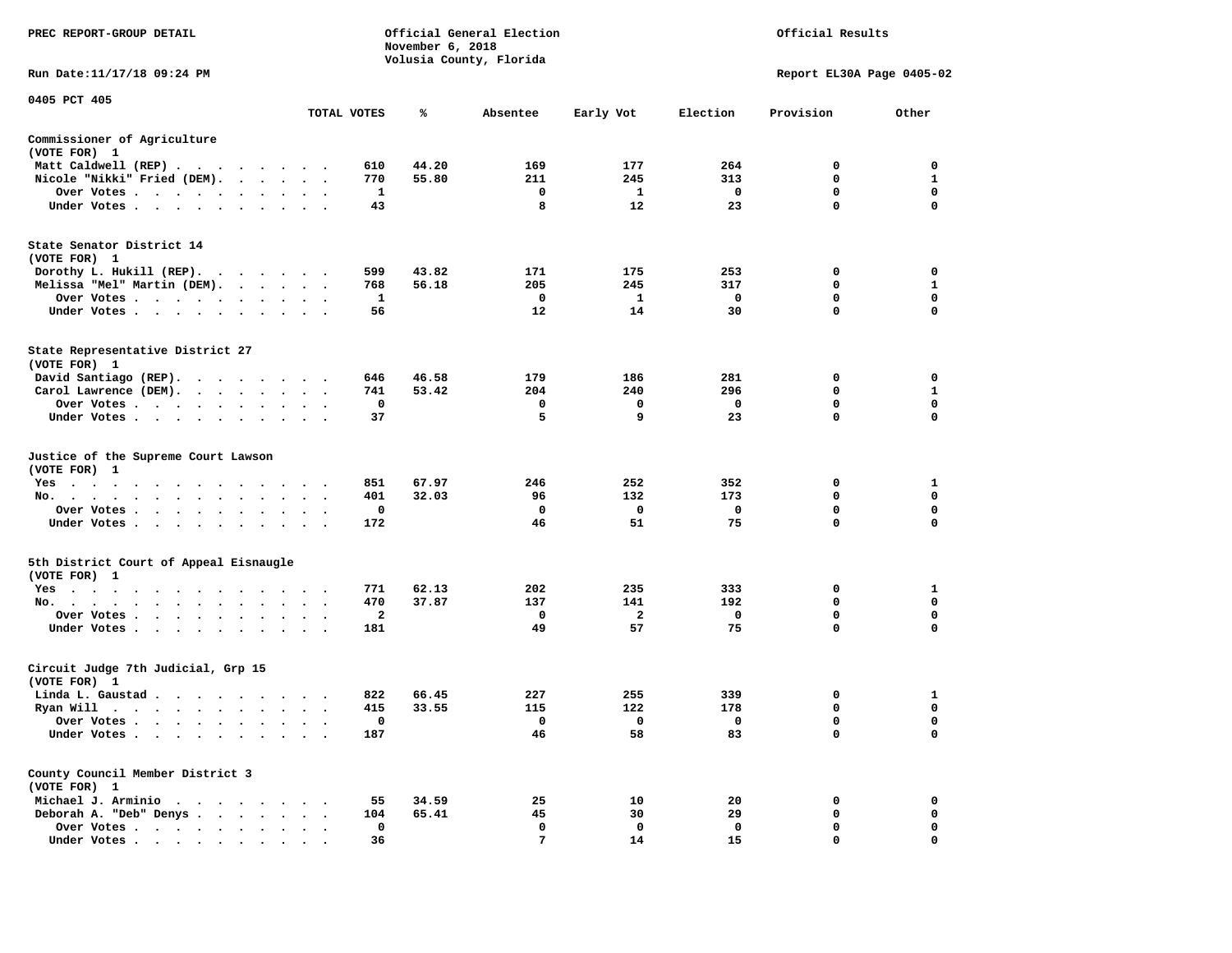| PREC REPORT-GROUP DETAIL                                                                                                                                                                                                                         |                                   |             | November 6, 2018 | Official General Election<br>Volusia County, Florida |           | Official Results |                  |                            |  |
|--------------------------------------------------------------------------------------------------------------------------------------------------------------------------------------------------------------------------------------------------|-----------------------------------|-------------|------------------|------------------------------------------------------|-----------|------------------|------------------|----------------------------|--|
| Run Date: 11/17/18 09:24 PM                                                                                                                                                                                                                      |                                   |             |                  |                                                      |           |                  |                  | Report EL30A Page 0405-03  |  |
| 0405 PCT 405                                                                                                                                                                                                                                     |                                   | TOTAL VOTES | ℁                | Absentee                                             | Early Vot | Election         | Provision        | Other                      |  |
| School Board Member District 5                                                                                                                                                                                                                   |                                   |             |                  |                                                      |           |                  |                  |                            |  |
| (VOTE FOR) 1                                                                                                                                                                                                                                     |                                   |             |                  |                                                      |           |                  |                  |                            |  |
| Ruben Colon.<br>$\bullet$<br>$\cdot$<br>$\bullet$<br>$\bullet$<br>$\cdot$<br>$\bullet$                                                                                                                                                           |                                   | 714         | 55.18            | 163                                                  | 250       | 301              | 0                | 0                          |  |
| Melody Johnson.<br>$\sim$ $\sim$ $\sim$ $\sim$<br>$\bullet$<br>$\ddot{\phantom{0}}$                                                                                                                                                              | $\mathbf{r}$                      | 580         | 44.82            | 183                                                  | 151       | 245              | 0                | 1                          |  |
| Over Votes.<br>$\bullet$ .<br><br><br><br><br><br><br><br><br><br><br><br><br>$\bullet$<br>Under Votes<br>$\bullet$<br>$\cdot$                                                                                                                   |                                   | 1<br>129    |                  | 0<br>42                                              | 1<br>33   | 0<br>54          | 0<br>$\mathbf 0$ | 0<br>$\mathbf 0$           |  |
| Deltona Mayor                                                                                                                                                                                                                                    |                                   |             |                  |                                                      |           |                  |                  |                            |  |
| (VOTE FOR) 1                                                                                                                                                                                                                                     |                                   |             |                  |                                                      |           |                  |                  |                            |  |
| Santiago Avila Jr.<br>$\begin{array}{cccccccccccccccccc} \bullet & \bullet & \bullet & \bullet & \bullet & \bullet & \bullet & \bullet & \bullet & \bullet & \bullet & \bullet \end{array}$                                                      |                                   | 548         | 46.68            | 140                                                  | 166       | 242              | 0                | 0                          |  |
| Heidi K. Herzberg.<br>$\mathcal{A}=\mathcal{A}=\mathcal{A}=\mathcal{A}=\mathcal{A}=\mathcal{A}$ .                                                                                                                                                | $\bullet$<br>$\ddot{\phantom{1}}$ | 626         | 53.32            | 153                                                  | 200       | 272              | 0                | 1                          |  |
| Over Votes.<br>$\sim$ $\sim$<br>$\cdot$                                                                                                                                                                                                          |                                   | 0           |                  | 0                                                    | 0         | 0                | 0                | 0                          |  |
| Under Votes<br>$\sim$<br>$\bullet$                                                                                                                                                                                                               | $\bullet$                         | 55          |                  | 18                                                   | 15        | 22               | 0                | $\mathbf 0$                |  |
| Deltona City Commission District 1<br>(VOTE FOR) 1                                                                                                                                                                                               |                                   |             |                  |                                                      |           |                  |                  |                            |  |
| Loren King.<br>$\mathbf{a}$ . The contribution of the contribution of the contribution of the contribution of the contribution of the contribution of the contribution of the contribution of the contribution of the contribution of the contri |                                   | 623         | 56.13            | 158                                                  | 187       | 278              | 0                | 0                          |  |
| Willie Thomas Stephens                                                                                                                                                                                                                           | $\ddot{\phantom{0}}$              | 487         | 43.87            | 120                                                  | 159       | 207              | 0                | 1                          |  |
| Over Votes<br>$\bullet$                                                                                                                                                                                                                          | $\ddot{\phantom{1}}$              | 0           |                  | 0                                                    | 0         | 0                | $\mathbf 0$      | $\mathbf 0$                |  |
| Under Votes<br>$\bullet$                                                                                                                                                                                                                         | $\sim$ $\sim$                     | 119         |                  | 33                                                   | 35        | 51               | 0                | 0                          |  |
| Soil and Water Cons Dist Seat 1<br>(VOTE FOR) 1                                                                                                                                                                                                  |                                   |             |                  |                                                      |           |                  |                  |                            |  |
| William Bliss.<br>$\ddot{\phantom{a}}$<br>$\ddot{\phantom{1}}$<br>$\ddot{\phantom{0}}$<br>$\bullet$<br>$\overline{\phantom{a}}$<br>$\cdot$                                                                                                       |                                   | 737         | 60.91            | 211                                                  | 231       | 294              | 0                | 1                          |  |
| Derrick Orberg.<br>$\ddotsc$<br>$\sim$<br>$\cdot$                                                                                                                                                                                                |                                   | 473<br>0    | 39.09            | 120<br>0                                             | 140<br>0  | 213<br>0         | 0<br>0           | 0<br>0                     |  |
| Over Votes .<br>$\bullet$ .<br><br><br><br><br><br><br><br><br><br><br><br><br>$\bullet$<br>$\bullet$<br>Under Votes<br>$\bullet$<br>$\bullet$                                                                                                   | $\sim$                            | 214         |                  | 57                                                   | 64        | 93               | 0                | $\Omega$                   |  |
| Soil and Water Cons Dist Seat 3<br>(VOTE FOR) 1                                                                                                                                                                                                  |                                   |             |                  |                                                      |           |                  |                  |                            |  |
| Beth James.<br>.                                                                                                                                                                                                                                 |                                   | 411         | 34.05            | 132                                                  | 123       | 156              | 0                | 0                          |  |
| Wesley Wayne Wilson Jr<br>$\sim$ $\sim$ $\sim$ $\sim$ $\sim$ $\sim$                                                                                                                                                                              | $\bullet$<br>$\ddot{\phantom{1}}$ | 323         | 26.76            | 71                                                   | 82        | 170              | 0                | $\mathbf 0$                |  |
| Christine Wilt.<br>$\bullet$<br>$\bullet$<br>$\cdot$                                                                                                                                                                                             |                                   | 473         | 39.19            | 122                                                  | 169       | 181              | 0                | 1                          |  |
| Over Votes<br>$\bullet$<br>$\bullet$<br>Under Votes.                                                                                                                                                                                             | $\bullet$                         | 1<br>216    |                  | 0<br>63                                              | 1<br>60   | 0<br>93          | $\mathbf 0$<br>0 | $\mathbf 0$<br>$\mathbf 0$ |  |
| Soil and Water Cons Dist Seat 5                                                                                                                                                                                                                  |                                   |             |                  |                                                      |           |                  |                  |                            |  |
| (VOTE FOR) 1                                                                                                                                                                                                                                     |                                   |             |                  |                                                      |           |                  |                  |                            |  |
| J. Mark Barfield                                                                                                                                                                                                                                 | $\sim$                            | 221         | 18.34            | 68                                                   | 61        | 92               | 0                | 0                          |  |
| Andy Kelly                                                                                                                                                                                                                                       |                                   | 649         | 53.86            | 160                                                  | 220       | 268              | $\mathbf 0$      | $\mathbf{1}$               |  |
| David Schaefer.                                                                                                                                                                                                                                  |                                   | 335         | 27.80            | 100                                                  | 91        | 144              | 0                | 0                          |  |
| Over Votes .<br>Under Votes.<br>$\ddot{\phantom{a}}$                                                                                                                                                                                             |                                   | 0<br>219    |                  | 0<br>60                                              | 0<br>63   | 0<br>96          | 0<br>0           | 0<br>$\mathbf 0$           |  |
| W Volusia Hosp Auth Group A, Seat 1                                                                                                                                                                                                              |                                   |             |                  |                                                      |           |                  |                  |                            |  |
| (VOTE FOR) 1                                                                                                                                                                                                                                     |                                   |             |                  |                                                      |           |                  |                  |                            |  |
| John M. Hill<br>$\cdot$<br>$\ddot{\phantom{a}}$                                                                                                                                                                                                  |                                   | 598         | 49.22            | 174                                                  | 168       | 256              | 0                | 0                          |  |
| Voloria Manning<br>$\ddot{\phantom{a}}$<br>$\ddot{\phantom{a}}$                                                                                                                                                                                  |                                   | 617         | 50.78            | 162                                                  | 210       | 244              | 0                | 1                          |  |
| Over Votes<br>$\bullet$<br>$\bullet$<br>$\bullet$<br>$\bullet$                                                                                                                                                                                   |                                   | 0           |                  | 0                                                    | 0         | 0                | 0                | 0                          |  |
| Under Votes.<br>$\cdot$ $\cdot$ $\cdot$ $\cdot$<br>$\sim$                                                                                                                                                                                        |                                   | 209         |                  | 52                                                   | 57        | 100              | 0                | 0                          |  |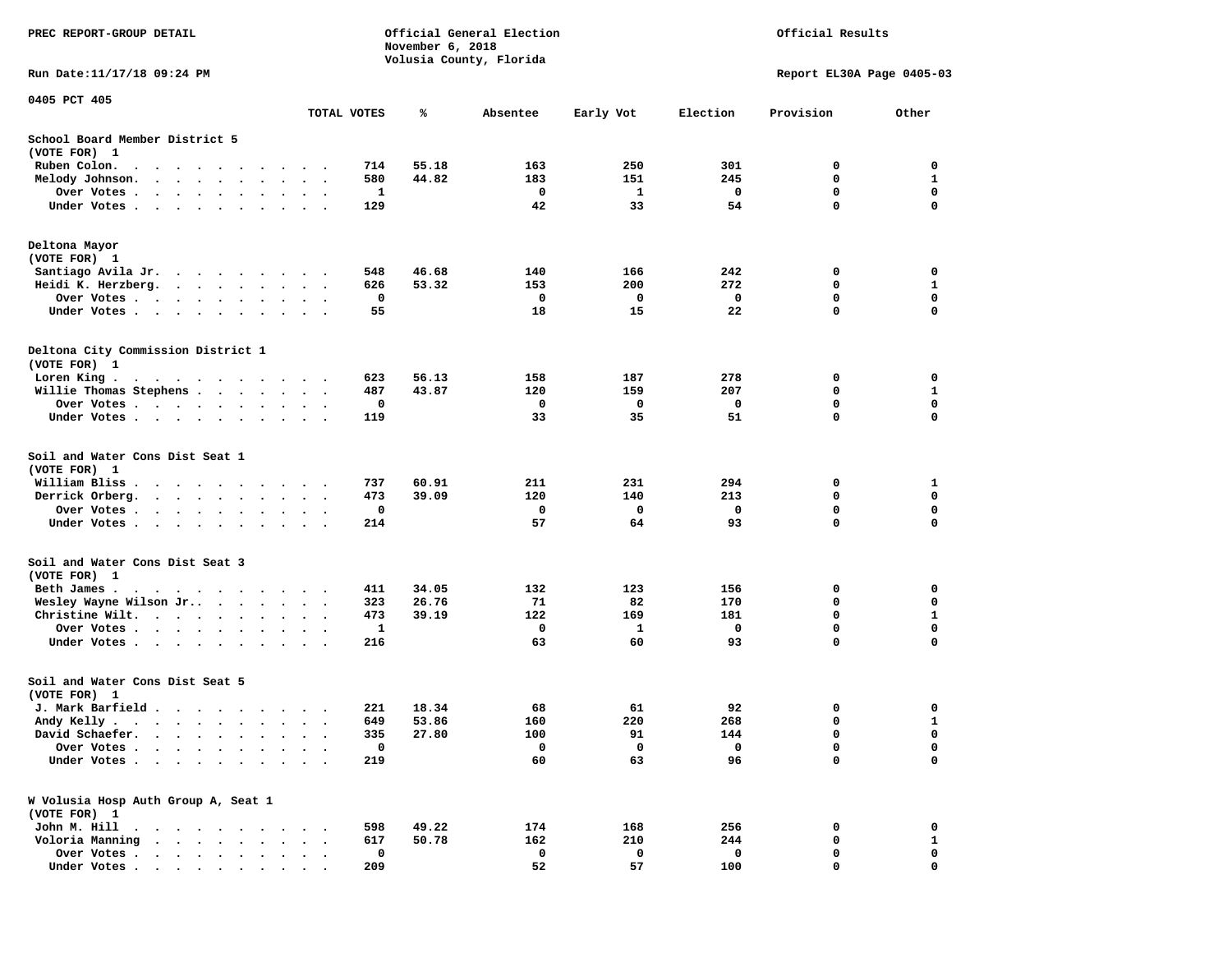| PREC REPORT-GROUP DETAIL                                                                                                                                                                                                                         |                                              |             | November 6, 2018 | Official General Election<br>Volusia County, Florida |                     | Official Results   |                            |                             |  |
|--------------------------------------------------------------------------------------------------------------------------------------------------------------------------------------------------------------------------------------------------|----------------------------------------------|-------------|------------------|------------------------------------------------------|---------------------|--------------------|----------------------------|-----------------------------|--|
| Run Date: 11/17/18 09:24 PM                                                                                                                                                                                                                      |                                              |             |                  |                                                      |                     |                    | Report EL30A Page 0405-04  |                             |  |
| 0405 PCT 405                                                                                                                                                                                                                                     |                                              |             |                  |                                                      |                     |                    |                            |                             |  |
|                                                                                                                                                                                                                                                  | TOTAL VOTES                                  |             | ℁                | Absentee                                             | Early Vot           | Election           | Provision                  | Other                       |  |
| W Volusia Hosp Auth Group B, Seat 1<br>(VOTE FOR) 1                                                                                                                                                                                              |                                              |             |                  |                                                      |                     |                    |                            |                             |  |
| Webster Barnaby<br>$\cdots$                                                                                                                                                                                                                      |                                              | 469         | 38.13            | 140                                                  | 128                 | 200                | 0                          | 1                           |  |
| Dolores Guzman.<br>$\ddot{\phantom{0}}$<br>$\sim$ $\sim$<br>$\sim$<br>$\sim$                                                                                                                                                                     |                                              | 761         | 61.87            | 199                                                  | 256                 | 306                | $\mathbf 0$                | 0                           |  |
| Over Votes                                                                                                                                                                                                                                       |                                              | $\mathbf 0$ |                  | $\mathbf 0$                                          | $\mathbf 0$         | $\mathbf 0$        | $\mathbf 0$                | $\mathbf 0$                 |  |
| Under Votes<br>$\ddot{\phantom{0}}$<br>$\ddot{\phantom{a}}$                                                                                                                                                                                      | $\sim$ $\sim$                                | 194         |                  | 49                                                   | 51                  | 94                 | $\mathbf 0$                | $\Omega$                    |  |
| W Volusia Hosp Auth Group B, Seat 2<br>(VOTE FOR) 1                                                                                                                                                                                              |                                              |             |                  |                                                      |                     |                    |                            |                             |  |
| Michael Ray.<br>. The contract of the contract of the contract of the contract of the contract of the contract of the contract of the contract of the contract of the contract of the contract of the contract of the contract of the contrac    |                                              | 496         | 40.76            | 137                                                  | 141                 | 218                | 0                          | 0                           |  |
| Kathie D. Shepard.                                                                                                                                                                                                                               |                                              | 721         | 59.24            | 197                                                  | 236                 | 287                | $\mathbf 0$                | $\mathbf{1}$                |  |
| Over Votes<br>$\ddot{\phantom{0}}$                                                                                                                                                                                                               |                                              | $\mathbf 0$ |                  | $\mathbf 0$                                          | $\mathbf 0$         | $\mathbf 0$        | $\mathbf 0$                | $\mathbf 0$                 |  |
| Under Votes<br>$\sim$ $\sim$                                                                                                                                                                                                                     | $\sim$ $\sim$ $\sim$                         | 207         |                  | 54                                                   | 58                  | 95                 | $\mathbf 0$                | $\mathbf 0$                 |  |
| #1 Increased Homestead Exemption<br>(VOTE FOR) 1                                                                                                                                                                                                 |                                              |             |                  |                                                      |                     |                    |                            |                             |  |
| Yes                                                                                                                                                                                                                                              |                                              | 703         | 51.81            | 219                                                  | 195                 | 288                | $\mathbf 0$                | 1                           |  |
| No.<br>$\sim$                                                                                                                                                                                                                                    | $\cdot$<br>$\overline{\phantom{a}}$          | 654         | 48.19            | 158                                                  | 217                 | 279                | $\mathbf 0$                | $\mathbf 0$                 |  |
| Over Votes<br>$\bullet$ .<br>$\bullet$<br>$\bullet$<br>$\bullet$<br>$\bullet$                                                                                                                                                                    |                                              | 3           |                  | 0                                                    | $\overline{a}$      | 1                  | $\mathbf 0$                | $\mathbf 0$                 |  |
| Under Votes                                                                                                                                                                                                                                      |                                              | 64          |                  | 11                                                   | 21                  | 32                 | $\mathbf 0$                | $\mathbf 0$                 |  |
| #2 Limit on Property Tax Assessments<br>(VOTE FOR) 1                                                                                                                                                                                             |                                              |             |                  |                                                      |                     |                    |                            |                             |  |
| $Yes \t . \t .$<br>$\ddot{\phantom{1}}$<br>$\ddot{\phantom{0}}$<br>$\ddot{\phantom{1}}$<br>$\sim$ $\sim$<br>$\sim$ $\sim$                                                                                                                        |                                              | 827         | 61.30            | 248                                                  | 225                 | 354                | 0                          | 0                           |  |
| No.<br>$\cdots$<br>$\cdot$ $\cdot$ $\cdot$<br>$\sim$                                                                                                                                                                                             | $\sim$                                       | 522         | 38.70            | 126<br>$\mathbf 0$                                   | 182<br>$\mathbf{1}$ | 213<br>$\mathbf 0$ | $\mathbf 0$<br>$\mathbf 0$ | $\mathbf{1}$<br>$\mathbf 0$ |  |
| Over Votes                                                                                                                                                                                                                                       |                                              | 1           |                  |                                                      | 27                  |                    | 0                          | 0                           |  |
| Under Votes                                                                                                                                                                                                                                      |                                              | 74          |                  | 14                                                   |                     | 33                 |                            |                             |  |
| #3 Voter Control of Gambling<br>(VOTE FOR) 1                                                                                                                                                                                                     |                                              |             |                  |                                                      |                     |                    |                            |                             |  |
| Yes                                                                                                                                                                                                                                              |                                              | 969         | 70.94            | 296                                                  | 287                 | 385                | 0                          | 1                           |  |
| No.                                                                                                                                                                                                                                              |                                              | 397         | 29.06            | 85                                                   | 126                 | 186                | $\mathbf 0$                | $\mathbf 0$                 |  |
| Over Votes<br>$\cdot$ $\cdot$<br>$\cdot$                                                                                                                                                                                                         |                                              | 2           |                  | 0                                                    | $\overline{a}$      | 0                  | 0                          | 0                           |  |
| Under Votes                                                                                                                                                                                                                                      | $\cdot$ $\cdot$ $\cdot$                      | 56          |                  | $7\phantom{.0}$                                      | 20                  | 29                 | $\mathbf 0$                | $\Omega$                    |  |
| #4 Voting Restoration Amendment<br>(VOTE FOR) 1                                                                                                                                                                                                  |                                              |             |                  |                                                      |                     |                    |                            |                             |  |
| Yes                                                                                                                                                                                                                                              |                                              | 934         | 68.53            | 244                                                  | 304                 | 385                | 0                          | 1                           |  |
| No.<br>$\sim$ $\sim$<br>$\sim$ $\sim$<br>$\ddot{\phantom{0}}$<br>$\cdot$                                                                                                                                                                         | $\ddot{\phantom{a}}$<br>$\ddot{\phantom{a}}$ | 429         | 31.47            | 130                                                  | 110                 | 189                | 0                          | $\mathbf 0$                 |  |
| Over Votes                                                                                                                                                                                                                                       | $\sim$                                       | 1           |                  | 0                                                    | 1                   | 0                  | 0                          | 0                           |  |
| Under Votes<br>$\ddot{\phantom{a}}$<br>$\bullet$<br>$\bullet$                                                                                                                                                                                    |                                              | 60          |                  | 14                                                   | 20                  | 26                 | $\mathbf 0$                | $\mathbf 0$                 |  |
| #5 Supermajority Vote Required<br>(VOTE FOR) 1                                                                                                                                                                                                   |                                              |             |                  |                                                      |                     |                    |                            |                             |  |
| $Yes \t . \t .$<br>the company of the company of the company of the company of the company of the company of the company of the company of the company of the company of the company of the company of the company of the company of the company |                                              | 842         | 63.21            | 257                                                  | 232                 | 353                | 0                          | $\mathbf 0$                 |  |
| No.                                                                                                                                                                                                                                              | $\cdot$ $\cdot$ $\cdot$                      | 490         | 36.79            | 110                                                  | 174                 | 205                | 0                          | $\mathbf{1}$                |  |
| Over Votes .<br>$\sim$ $\sim$<br>$\ddot{\phantom{0}}$<br>$\bullet$<br>$\sim$<br>$\cdot$                                                                                                                                                          | $\ddot{\phantom{a}}$                         | 1           |                  | 1                                                    | 0                   | $\mathbf 0$        | $\mathbf 0$                | $\mathbf 0$                 |  |
| Under Votes                                                                                                                                                                                                                                      |                                              | 91          |                  | 20                                                   | 29                  | 42                 | $\Omega$                   | $\Omega$                    |  |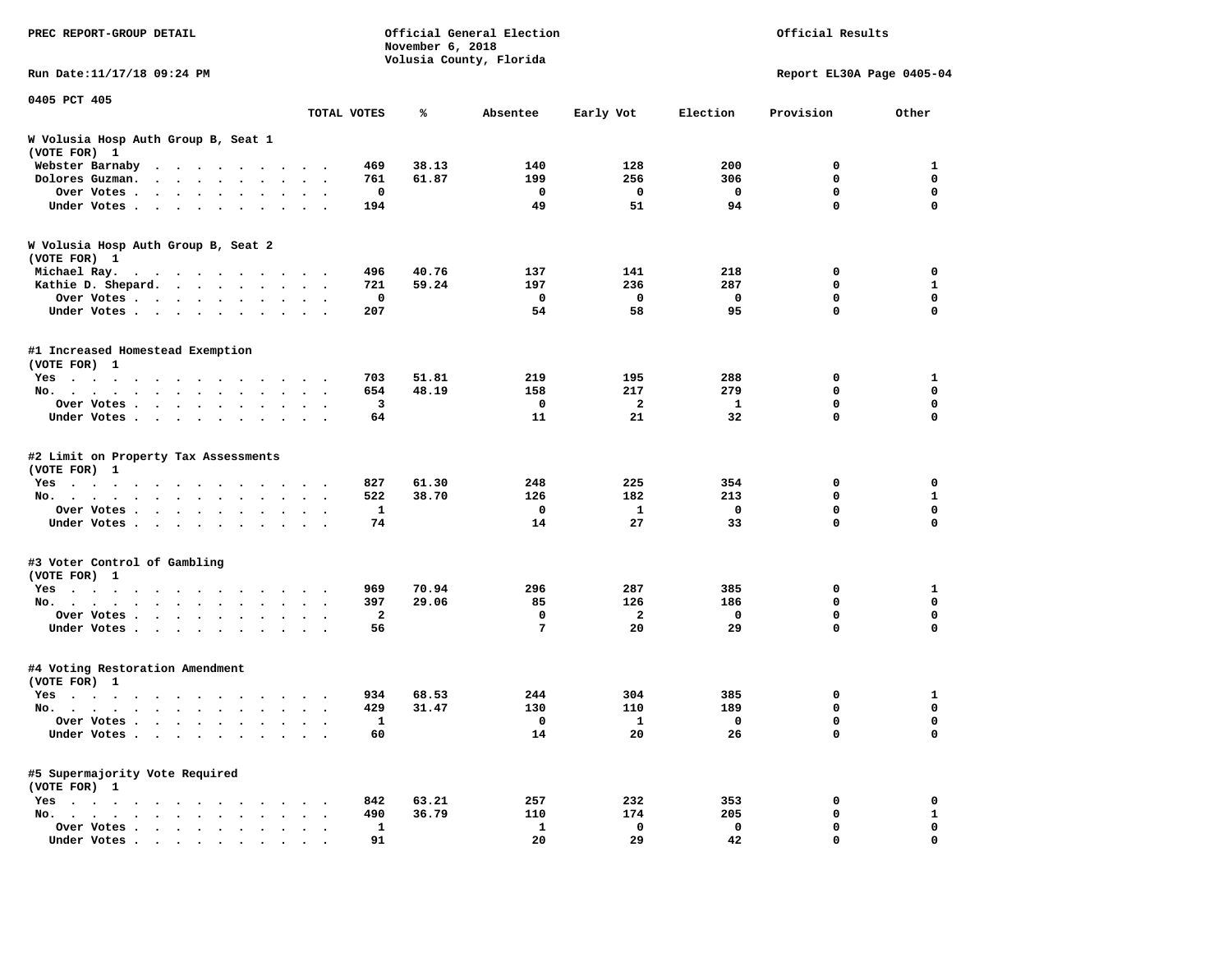| PREC REPORT-GROUP DETAIL                                           |                      |                | November 6, 2018 | Official General Election<br>Volusia County, Florida |                          |                          | Official Results          |                   |
|--------------------------------------------------------------------|----------------------|----------------|------------------|------------------------------------------------------|--------------------------|--------------------------|---------------------------|-------------------|
| Run Date:11/17/18 09:24 PM                                         |                      |                |                  |                                                      |                          |                          | Report EL30A Page 0405-05 |                   |
| 0405 PCT 405                                                       |                      | TOTAL VOTES    | ℁                | Absentee                                             | Early Vot                | Election                 | Provision                 | Other             |
| #6 Rights of Crime Victims; Judges                                 |                      |                |                  |                                                      |                          |                          |                           |                   |
| (VOTE FOR) 1                                                       |                      |                |                  |                                                      |                          |                          |                           |                   |
| Yes                                                                |                      | 777            | 58.16            | 231                                                  | 212                      | 334                      | $^{\circ}$                | $^{\circ}$        |
| No.                                                                |                      | 559            | 41.84            | 135                                                  | 194                      | 229                      | 0                         | $\mathbf{1}$      |
| Over Votes                                                         |                      | 0              |                  | $\overline{\phantom{0}}$                             | $\overline{\mathbf{0}}$  | $\overline{\mathbf{0}}$  | 0                         | $\mathbf 0$       |
| Under Votes                                                        |                      | 88             |                  | 22                                                   | 29                       | 37                       | $\mathbf{0}$              | $\mathbf 0$       |
| #7 Survivor Benefits<br>(VOTE FOR) 1                               |                      |                |                  |                                                      |                          |                          |                           |                   |
| Yes                                                                |                      | 857            | 64.24            | 259                                                  | 228                      | 370                      | 0                         | 0                 |
| No.                                                                |                      | 477            | 35.76            | 107                                                  | 178                      | 191                      | $\mathbf 0$               | 1                 |
| Over Votes                                                         |                      | 0              |                  | $\overline{\mathbf{0}}$                              | $\overline{\phantom{0}}$ | $\overline{\phantom{0}}$ | $\mathbf 0$               | $\mathbf 0$       |
| Under Votes                                                        |                      | 90             |                  | 22                                                   | 29                       | 39                       | $\mathbf 0$               | 0                 |
| #9 Prohibits Oil, Gas Drilling, Vaping<br>(VOTE FOR) 1             |                      |                |                  |                                                      |                          |                          |                           |                   |
| Yes                                                                |                      | 870            | 65.76            | 248                                                  | 286                      | 335                      | 0                         | 1                 |
| No.                                                                |                      | 453            | 34.24            | 115                                                  | 116                      | 222                      | $\mathbf 0$               | $\mathbf 0$       |
| Over Votes                                                         |                      | $\overline{4}$ |                  | $\mathbf 0$                                          | $\overline{\mathbf{3}}$  | $\mathbf{1}$             | $\mathbf 0$               | $\mathbf 0$       |
| Under Votes                                                        |                      | 97             |                  | 25                                                   | 30                       | 42                       | $\Omega$                  | $\Omega$          |
| #10 State and Local Structure and Op<br>(VOTE FOR) 1<br>Yes<br>No. |                      | 781<br>533     | 59.44<br>40.56   | 229<br>129                                           | 210<br>190               | 342<br>213               | 0<br>0                    | 0<br>$\mathbf{1}$ |
| Over Votes                                                         |                      | $\mathbf 0$    |                  | $\mathbf{o}$                                         | $\mathbf{o}$             | $\mathbf{o}$             | $\mathbf 0$               | $\mathbf 0$       |
| Under Votes                                                        |                      | 110            |                  | 30                                                   | 35                       | 45                       | $\mathbf 0$               | $\Omega$          |
| #11 Removal of Obs Prov; Crim Statute                              |                      |                |                  |                                                      |                          |                          |                           |                   |
| (VOTE FOR) 1                                                       |                      |                |                  |                                                      |                          |                          |                           |                   |
| Yes                                                                |                      | 818            | 62.73            | 225                                                  | 258<br>141               | 334<br>214               | 0<br>$\Omega$             | 1<br>$\mathbf{0}$ |
| No.<br>Over Votes                                                  |                      | 486<br>0       | 37.27            | 131<br>$\mathbf 0$                                   | $\overline{\mathbf{0}}$  | $\overline{\mathbf{0}}$  | 0                         | 0                 |
| Under Votes                                                        |                      | 120            |                  | 32                                                   | 36                       | 52                       | $\mathbf{0}$              | 0                 |
| #12 Lobbying and Abuse of Office                                   |                      |                |                  |                                                      |                          |                          |                           |                   |
| (VOTE FOR) 1                                                       |                      | 1,000          | 75.99            | 296                                                  | 280                      | 424                      | 0                         | 0                 |
| Yes<br>No.                                                         |                      | 316            | 24.01            | 62                                                   | 121                      | 132                      | $\mathbf 0$               | $\mathbf{1}$      |
| Over Votes                                                         |                      | $\mathbf{1}$   |                  | $\overline{0}$                                       | $\overline{0}$           | $\mathbf{1}$             | $\mathbf{0}$              | $\mathbf 0$       |
| Under Votes                                                        |                      | 107            |                  | 30                                                   | 34                       | 43                       | $\mathbf 0$               | $\Omega$          |
| #13 Ends Dog Racing                                                |                      |                |                  |                                                      |                          |                          |                           |                   |
| (VOTE FOR) 1                                                       |                      | 905            | 67.49            | 258                                                  | 285                      |                          | 0                         | 1                 |
| Yes<br>No.                                                         |                      | 436            | 32.51            | 104                                                  | 127                      | 361<br>205               | $\mathbf 0$               | $\mathbf 0$       |
| Over Votes                                                         | $\ddot{\phantom{0}}$ | $\mathbf{2}$   |                  | $\mathbf 0$                                          | $\mathbf 0$              | $\mathbf{2}$             | $\mathbf 0$               | 0                 |
| Under Votes                                                        |                      | 81             |                  | 26                                                   | 23                       | 32                       | $\mathbf{0}$              | 0                 |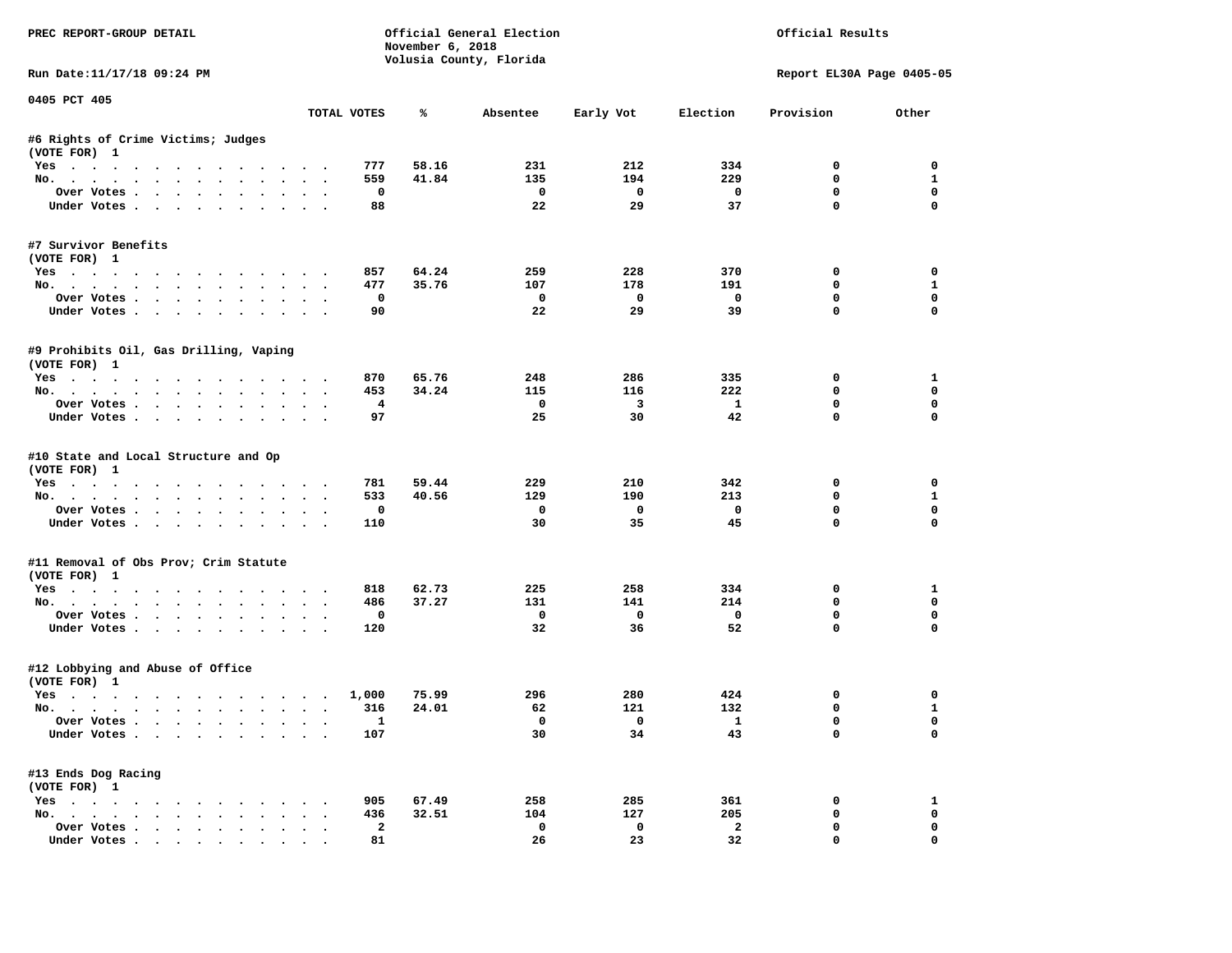**PREC REPORT-GROUP DETAIL COMPUTER CONSUMING A CONSUMING CONSUMING A CONSUMING A CONSUMING A CONSUMING A CONSUMING A CONSUMING A CONSUMING A CONSUMING A CONSUMING A CONSUMING A CONSUMING A CONSUMING A CONSUMING A CONSUMING November 6, 2018 Volusia County, Florida** 

## Official Results

**Run Date:11/17/18 09:24 PM Report EL30A Page 0406-01** 

| 0406 PCT 406                                                                                                      |                                                        |              |       |                |                         |                         |              |              |
|-------------------------------------------------------------------------------------------------------------------|--------------------------------------------------------|--------------|-------|----------------|-------------------------|-------------------------|--------------|--------------|
|                                                                                                                   |                                                        | TOTAL VOTES  | ℁     | Absentee       | Early Vot               | Election                | Provision    | Other        |
| REGISTERED VOTERS - TOTAL .<br>$\sim$<br>$\ddot{\phantom{a}}$                                                     | $\sim$<br>$\ddot{\phantom{0}}$<br>$\ddot{\phantom{a}}$ | 5,689        |       |                |                         |                         |              |              |
| BALLOTS CAST - TOTAL.<br>$\sim$<br>$\bullet$<br>$\ddot{\phantom{a}}$                                              | $\ddot{\phantom{a}}$                                   | 3,323        |       | 985            | 1,373                   | 960                     | $\mathbf{1}$ | 4            |
| BALLOTS CAST - BLANK.<br>$\ddot{\phantom{a}}$<br>$\ddot{\phantom{a}}$<br>$\ddot{\phantom{1}}$                     | $\bullet$<br>$\ddot{\phantom{a}}$<br>$\bullet$         | 0            |       | 0              | 0                       | 0                       | $\mathbf 0$  | $\mathbf 0$  |
| VOTER TURNOUT - TOTAL<br>$\ddot{\phantom{a}}$<br>$\ddot{\phantom{a}}$<br>$\ddot{\phantom{1}}$                     |                                                        |              | 58.41 |                |                         |                         |              |              |
| VOTER TURNOUT - BLANK<br>$\ddot{\phantom{a}}$                                                                     |                                                        |              |       |                |                         |                         |              |              |
|                                                                                                                   |                                                        |              |       |                |                         |                         |              |              |
|                                                                                                                   |                                                        |              |       |                |                         |                         |              |              |
| United States Senator                                                                                             |                                                        |              |       |                |                         |                         |              |              |
| (VOTE FOR) 1                                                                                                      |                                                        |              |       |                |                         |                         |              |              |
| Rick Scott (REP).<br>$\ddot{\phantom{0}}$<br>$\cdots$<br>$\sim$ $\sim$ $\sim$ $\sim$ $\sim$                       | $\sim$                                                 | 1,545        | 46.93 | 473            | 617                     | 451                     | $\mathbf{1}$ | 3            |
| Bill Nelson (DEM).<br>$\cdots$                                                                                    |                                                        | 1,738        | 52.79 | 504            | 739                     | 494                     | 0            | ${\bf 1}$    |
| WRITE-IN.<br>$\cdots$<br>$\cdot$ $\cdot$ $\cdot$ $\cdot$<br>$\bullet$                                             | $\ddot{\phantom{a}}$                                   | 9            | .27   | $\overline{a}$ | 6                       | $\mathbf{1}$            | $\Omega$     | $\mathbf{0}$ |
| Over Votes<br>$\ddot{\phantom{0}}$<br>$\sim$                                                                      | $\bullet$                                              | $\mathbf{1}$ |       | $\Omega$       | $\mathbf 0$             | $\mathbf{1}$            | 0            | $\mathbf 0$  |
| Under Votes<br>$\bullet$                                                                                          | $\blacksquare$<br>$\bullet$<br>$\cdot$                 | 30           |       | 6              | 11                      | 13                      | 0            | $\mathbf 0$  |
|                                                                                                                   |                                                        |              |       |                |                         |                         |              |              |
|                                                                                                                   |                                                        |              |       |                |                         |                         |              |              |
| Representative in Congress District 6<br>(VOTE FOR) 1                                                             |                                                        |              |       |                |                         |                         |              |              |
|                                                                                                                   |                                                        |              |       |                |                         |                         |              |              |
| Michael Waltz (REP)                                                                                               |                                                        | 1,454        | 44.85 | 442            | 568                     | 440                     | $\mathbf{1}$ | 3            |
| Nancy Soderberg (DEM)                                                                                             | $\bullet$                                              | 1,788        | 55.15 | 520            | 771                     | 496                     | $\mathbf 0$  | $\mathbf{1}$ |
| Over Votes<br>$\bullet$                                                                                           | $\bullet$<br>$\bullet$                                 | 0            |       | $\mathbf 0$    | $\mathbf 0$             | $\mathbf 0$             | 0            | $\mathbf 0$  |
| Under Votes<br>$\cdot$                                                                                            | $\ddot{\phantom{a}}$<br>$\cdot$                        | 81           |       | 23             | 34                      | 24                      | 0            | $\mathbf 0$  |
| Governor and Lieutenant Governor<br>(VOTE FOR) 1                                                                  |                                                        |              |       |                |                         |                         |              |              |
| Ron DeSantis (REP)<br>.                                                                                           |                                                        | 1,487        | 45.23 | 449            | 581                     | 453                     | 1            | 3            |
| Andrew Gillum (DEM)                                                                                               | $\ddot{\phantom{a}}$<br>$\bullet$                      | 1,760        | 53.53 | 513            | 767                     | 480                     | 0            | $\mathbf 0$  |
| Darcy G. Richardson (REF).<br>$\bullet$                                                                           | $\ddot{\phantom{a}}$                                   | 19           | .58   | 10             | 5                       | 4                       | 0            | $\mathbf 0$  |
| Ryan Christopher Foley.<br>$\ddot{\phantom{1}}$<br>$\bullet$                                                      | $\bullet$                                              | 12           | .36   | 3              | $\mathbf{1}$            | 8                       | $\mathbf 0$  | $\mathbf 0$  |
| Kyle "KC" Gibson<br>$\bullet$<br>$\bullet$                                                                        | $\bullet$<br>$\bullet$<br>$\overline{\phantom{a}}$     | 5            | .15   | $\mathbf 0$    | 3                       | $\overline{\mathbf{2}}$ | 0            | $\mathbf 0$  |
| Bruce Stanley                                                                                                     | $\overline{\phantom{a}}$<br>$\overline{\phantom{a}}$   | 5            | .15   | $\mathbf 0$    | $\overline{\mathbf{2}}$ | 3                       | $\mathbf 0$  | $\mathbf 0$  |
| WRITE-IN.<br>$\mathbf{r}$ , $\mathbf{r}$ , $\mathbf{r}$ , $\mathbf{r}$ , $\mathbf{r}$ , $\mathbf{r}$<br>$\bullet$ |                                                        | $\mathbf 0$  |       | $\Omega$       | $\Omega$                | $\Omega$                | $\mathbf 0$  | $\mathbf 0$  |
| Over Votes<br>$\ddot{\phantom{a}}$                                                                                | $\bullet$<br>$\ddot{\phantom{a}}$                      | 5            |       | $\mathbf 0$    | $\overline{\mathbf{c}}$ | $\overline{\mathbf{2}}$ | 0            | $\mathbf 1$  |
| Under Votes                                                                                                       | $\ddot{\phantom{a}}$<br>$\bullet$                      | 30           |       | 10             | 12                      | 8                       | 0            | $\mathbf 0$  |
|                                                                                                                   |                                                        |              |       |                |                         |                         |              |              |
| Attorney General<br>(VOTE FOR) 1                                                                                  |                                                        |              |       |                |                         |                         |              |              |
| Ashley Moody (REP)<br>$\cdots$                                                                                    |                                                        | 1,583        | 48.78 | 477            | 629                     | 473                     | 1            | 3            |
| Sean Shaw (DEM)<br>$\cdot$ $\cdot$ $\cdot$ $\cdot$ $\cdot$ $\cdot$<br>$\sim$                                      | $\ddot{\phantom{a}}$                                   | 1,589        | 48.97 | 452            | 702                     | 434                     | 0            | $\mathbf{1}$ |
| Jeffrey Marc Siskind.<br>$\sim$ $\sim$ $\sim$ $\sim$ $\sim$<br>$\ddot{\phantom{a}}$                               | $\bullet$<br>$\bullet$<br>$\bullet$                    | 73           | 2.25  | 30             | 16                      | 27                      | 0            | $\mathbf 0$  |
| Over Votes<br>$\ddot{\phantom{0}}$                                                                                | $\ddot{\phantom{a}}$                                   | $\mathbf{1}$ |       | $\mathbf 0$    | $\mathbf{1}$            | $\mathbf 0$             | 0            | $\mathbf 0$  |
| Under Votes                                                                                                       |                                                        | 77           |       | 26             | 25                      | 26                      | 0            | $\mathbf 0$  |
| Chief Financial Officer<br>(VOTE FOR) 1                                                                           |                                                        |              |       |                |                         |                         |              |              |
| Jimmy Patronis (REP).<br>$\sim$ $\sim$<br>$\sim$ $\sim$                                                           | $\cdot$                                                | 1,507        | 47.03 | 460            | 593                     | 450                     | $\mathbf{1}$ | 3            |
| Jeremy Ring (DEM).<br>$\cdot$ $\cdot$ $\cdot$ $\cdot$<br>$\ddot{\phantom{0}}$                                     | $\bullet$ .<br>$\bullet$<br>$\bullet$                  | 1,693        | 52.84 | 487            | 735                     | 470                     | 0            | ${\bf 1}$    |
| WRITE-IN.<br>$\cdot$ $\cdot$ $\cdot$ $\cdot$ $\cdot$ $\cdot$<br>$\bullet$                                         |                                                        | 4            | .12   | $\mathbf 0$    | 1                       | 3                       | 0            | $\mathbf 0$  |
| Over Votes<br>$\bullet$                                                                                           |                                                        | 0            |       | $\Omega$       | $\Omega$                | $\mathbf 0$             | $\mathbf 0$  | $\mathbf 0$  |
| Under Votes.<br>$\cdot$ $\cdot$<br>$\sim$ $\sim$<br>$\sim$<br>$\bullet$                                           |                                                        | 119          |       | 38             | 44                      | 37                      | 0            | $\mathbf 0$  |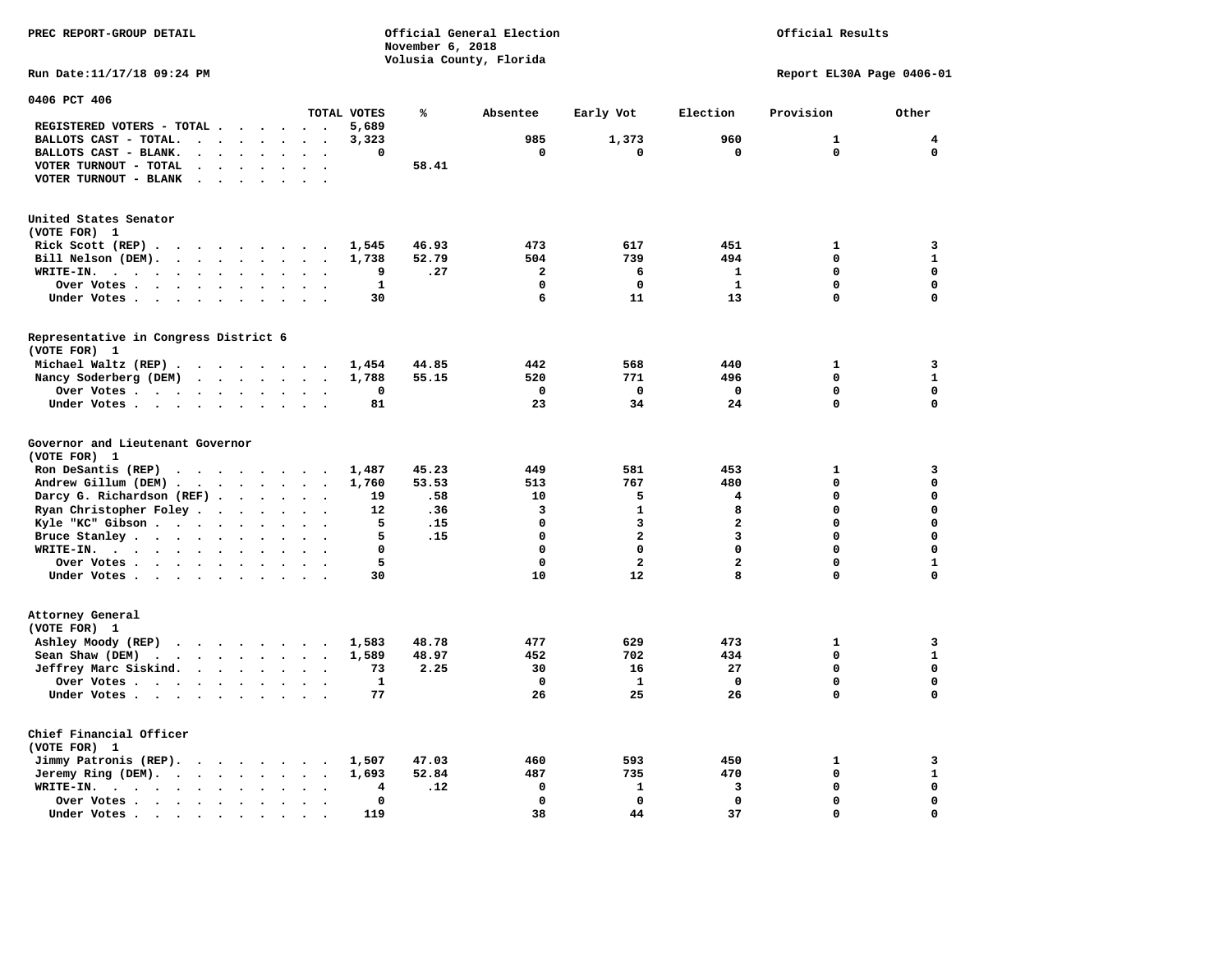| PREC REPORT-GROUP DETAIL                                                                                                                  |                                               |             | November 6, 2018 | Official General Election<br>Volusia County, Florida |             |                         | Official Results          |                         |
|-------------------------------------------------------------------------------------------------------------------------------------------|-----------------------------------------------|-------------|------------------|------------------------------------------------------|-------------|-------------------------|---------------------------|-------------------------|
| Run Date: 11/17/18 09:24 PM                                                                                                               |                                               |             |                  |                                                      |             |                         | Report EL30A Page 0406-02 |                         |
| 0406 PCT 406                                                                                                                              |                                               | TOTAL VOTES | ℁                | Absentee                                             | Early Vot   | Election                | Provision                 | Other                   |
| Commissioner of Agriculture                                                                                                               |                                               |             |                  |                                                      |             |                         |                           |                         |
| (VOTE FOR) 1                                                                                                                              |                                               |             |                  |                                                      |             |                         |                           |                         |
| Matt Caldwell (REP)                                                                                                                       |                                               | 1,480       | 46.32            | 465                                                  | 580         | 431                     | 1                         | $\overline{\mathbf{3}}$ |
| Nicole "Nikki" Fried (DEM).                                                                                                               |                                               | 1,715       | 53.68            | 482                                                  | 748         | 484                     | 0                         | 1                       |
| Over Votes                                                                                                                                |                                               | 0           |                  | $\mathbf 0$                                          | $\mathbf 0$ | $\mathbf 0$             | 0                         | 0                       |
| Under Votes                                                                                                                               |                                               | 128         |                  | 38                                                   | 45          | 45                      | $\mathbf 0$               | $\mathbf 0$             |
| State Senator District 14<br>(VOTE FOR) 1                                                                                                 |                                               |             |                  |                                                      |             |                         |                           |                         |
| Dorothy L. Hukill (REP).                                                                                                                  |                                               | 1,452       | 45.67            | 451                                                  | 571         | 426                     | 1                         | 3                       |
| Melissa "Mel" Martin (DEM).                                                                                                               |                                               | 1,727       | 54.33            | 490                                                  | 756         | 480                     | 0                         | $\mathbf{1}$            |
| Over Votes                                                                                                                                |                                               | 0           |                  | $\mathbf{o}$                                         | $\mathbf 0$ | $\overline{\mathbf{0}}$ | $\mathbf 0$               | $\mathbf 0$             |
| Under Votes                                                                                                                               | $\sim$ $\sim$                                 | 144         |                  | 44                                                   | 46          | 54                      | $\mathbf 0$               | $\mathbf 0$             |
| State Representative District 27<br>(VOTE FOR) 1                                                                                          |                                               |             |                  |                                                      |             |                         |                           |                         |
| David Santiago (REP).                                                                                                                     |                                               | 1,638       | 50.63            | 496                                                  | 645         | 493                     | 1                         | 3                       |
| Carol Lawrence (DEM).                                                                                                                     |                                               | 1,597       | 49.37            | 466                                                  | 697         | 433                     | $\mathbf 0$               | $\mathbf{1}$            |
| Over Votes                                                                                                                                | $\bullet$<br>$\ddot{\phantom{1}}$<br>$\Delta$ | 0           |                  | 0                                                    | 0           | 0                       | 0                         | 0                       |
| Under Votes                                                                                                                               |                                               | 88          |                  | 23                                                   | 31          | 34                      | $\mathbf 0$               | $\mathbf 0$             |
| Justice of the Supreme Court Lawson<br>(VOTE FOR) 1                                                                                       |                                               |             |                  |                                                      |             |                         |                           |                         |
| Yes                                                                                                                                       |                                               | 1,896       | 67.38            | 583                                                  | 768         | 541                     | 1                         | 3                       |
| No.<br>$\cdot$ $\cdot$ $\cdot$                                                                                                            |                                               | 918         | 32.62            | 249                                                  | 394         | 275                     | 0                         | 0                       |
| Over Votes                                                                                                                                | $\cdot$<br>$\sim$<br>$\bullet$                | 0           |                  | 0                                                    | 0           | $\mathbf 0$             | $\mathbf 0$               | 0                       |
| Under Votes                                                                                                                               | $\sim$<br>$\cdot$ $\cdot$                     | 509         |                  | 153                                                  | 211         | 144                     | $\mathbf 0$               | $\mathbf{1}$            |
| 5th District Court of Appeal Eisnaugle<br>(VOTE FOR) 1                                                                                    |                                               |             |                  |                                                      |             |                         |                           |                         |
| Yes                                                                                                                                       |                                               | 1,700       | 61.00            | 507                                                  | 690         | 499                     | 1                         | $\overline{\mathbf{3}}$ |
| No.                                                                                                                                       |                                               | 1,087       | 39.00            | 322                                                  | 457         | 307                     | $\mathbf 0$               | $\mathbf{1}$            |
| Over Votes<br>$\sim$<br>$\sim$<br>$\sim$                                                                                                  |                                               | 0           |                  | $\mathbf 0$                                          | 0           | - 0                     | $\mathbf 0$               | $\mathbf 0$             |
| Under Votes                                                                                                                               |                                               | 536         |                  | 156                                                  | 226         | 154                     | $\mathbf 0$               | $\Omega$                |
| Circuit Judge 7th Judicial, Grp 15<br>(VOTE FOR) 1                                                                                        |                                               |             |                  |                                                      |             |                         |                           |                         |
| Linda L. Gaustad                                                                                                                          |                                               | 1,777       | 63.51            | 529                                                  | 762         | 484                     | 0                         | 2                       |
| Ryan Will $\cdots$ , $\cdots$ , $\cdots$ , $\cdots$                                                                                       |                                               | 1,021       | 36.49            | 308                                                  | 394         | 316                     | 1                         | $\mathbf{2}$            |
| Over Votes                                                                                                                                |                                               | 4           |                  | 1                                                    | 3           | $\mathbf{0}$            | $\mathbf 0$               | $\mathbf 0$             |
| Under Votes<br>$\sim$<br>$\cdot$<br>$\bullet$                                                                                             |                                               | 521         |                  | 147                                                  | 214         | 160                     | $\mathbf 0$               | $\mathbf 0$             |
| School Board Member District 5<br>(VOTE FOR) 1                                                                                            |                                               |             |                  |                                                      |             |                         |                           |                         |
| Ruben Colon.<br>$\mathcal{A}=\mathcal{A}=\mathcal{A}=\mathcal{A}=\mathcal{A}=\mathcal{A}=\mathcal{A}=\mathcal{A}=\mathcal{A}=\mathcal{A}$ |                                               | 1,629       | 53.57            | 392                                                  | 710         | 524                     | 0                         | 3                       |
| Melody Johnson.                                                                                                                           |                                               | 1,412       | 46.43            | 499                                                  | 557         | 354                     | $\mathbf{1}$              | $\mathbf{1}$            |
| Over Votes<br>$\ddot{\phantom{1}}$                                                                                                        | $\cdot$<br>$\cdot$                            | 0           |                  | $\mathbf 0$                                          | 0           | $\mathbf 0$             | $\mathbf 0$               | 0                       |
| Under Votes                                                                                                                               |                                               | 282         |                  | 94                                                   | 106         | 82                      | $\Omega$                  | $\Omega$                |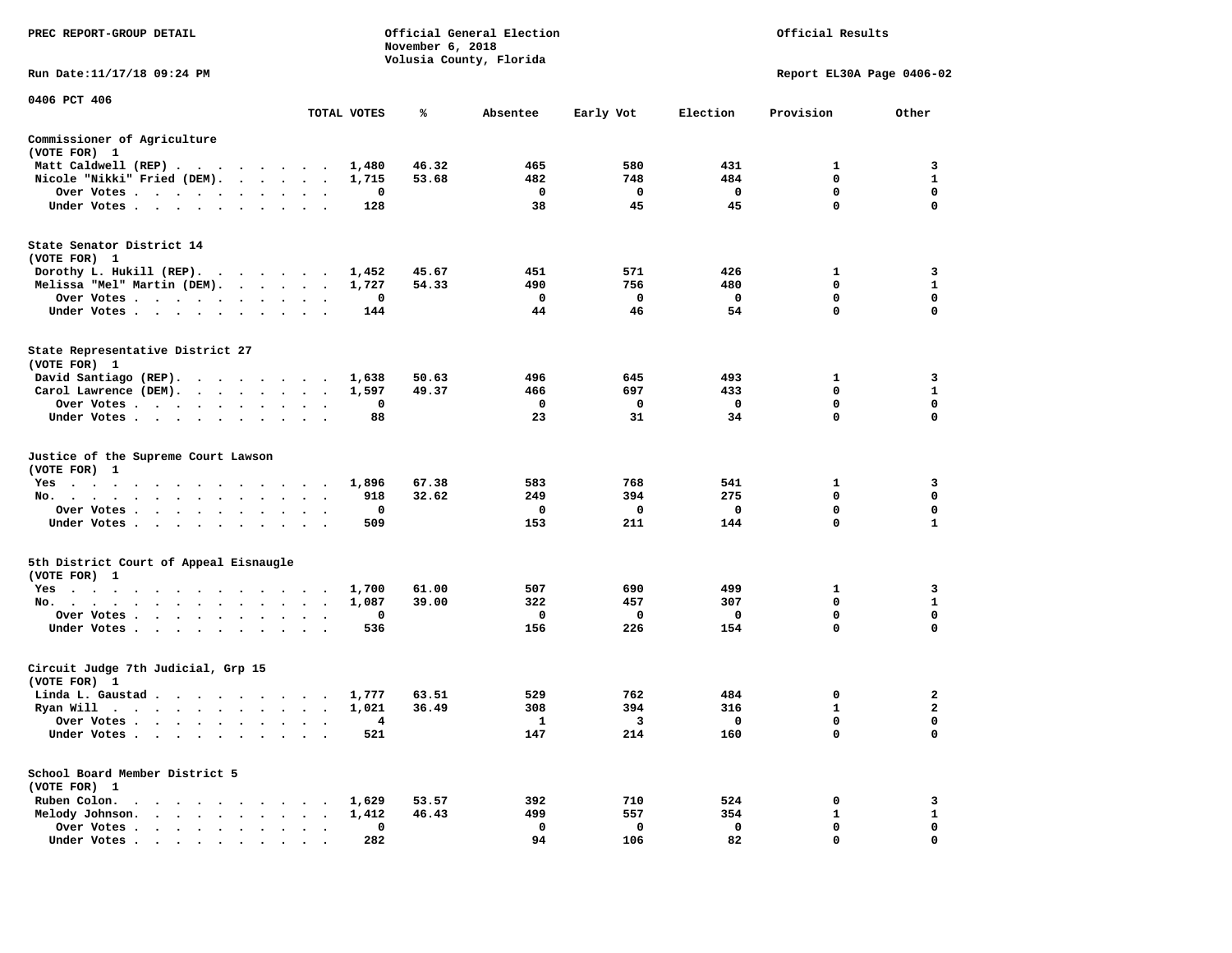| PREC REPORT-GROUP DETAIL                                                                                                                                                                          |                         |                      |                   | Official General Election<br>November 6, 2018<br>Volusia County, Florida |                   |               | Official Results  |                           |
|---------------------------------------------------------------------------------------------------------------------------------------------------------------------------------------------------|-------------------------|----------------------|-------------------|--------------------------------------------------------------------------|-------------------|---------------|-------------------|---------------------------|
| Run Date: 11/17/18 09:24 PM                                                                                                                                                                       |                         |                      |                   |                                                                          |                   |               |                   | Report EL30A Page 0406-03 |
| 0406 PCT 406                                                                                                                                                                                      |                         | TOTAL VOTES          | ℁                 | Absentee                                                                 | Early Vot         | Election      | Provision         | Other                     |
| Deltona Mayor                                                                                                                                                                                     |                         |                      |                   |                                                                          |                   |               |                   |                           |
| (VOTE FOR) 1                                                                                                                                                                                      |                         |                      |                   |                                                                          |                   |               |                   |                           |
| Santiago Avila Jr.                                                                                                                                                                                |                         |                      | 46.71<br>1,460    |                                                                          | 549<br>430        | 479           | 0                 | 2                         |
| Heidi K. Herzberg.                                                                                                                                                                                |                         |                      | 53.29<br>1,666    |                                                                          | 506<br>735        | 422           | 1                 | $\mathbf{2}$              |
| Over Votes .<br>$\sim$ $\sim$<br>$\cdot$ $\cdot$ $\cdot$ $\cdot$                                                                                                                                  |                         |                      | 3                 |                                                                          | 1                 | 2<br>0        | 0                 | 0                         |
| Under Votes                                                                                                                                                                                       |                         |                      | 194               |                                                                          | 48                | 59<br>87      | $\mathbf 0$       | $\mathbf 0$               |
| Soil and Water Cons Dist Seat 1<br>(VOTE FOR) 1                                                                                                                                                   |                         |                      |                   |                                                                          |                   |               |                   |                           |
| William Bliss.<br>$\begin{array}{cccccccccccccccccc} \bullet & \bullet & \bullet & \bullet & \bullet & \bullet & \bullet & \bullet & \bullet & \bullet & \bullet & \bullet & \bullet \end{array}$ |                         |                      | 60.31<br>1,659    |                                                                          | 492<br>703        | 460           | 1                 | 3                         |
| Derrick Orberg.                                                                                                                                                                                   |                         |                      | 39.69<br>1,092    |                                                                          | 304<br>457        | 330           | 0                 | 1                         |
| Over Votes                                                                                                                                                                                        | $\bullet$<br>$\bullet$  |                      | 1                 |                                                                          | 0                 | 1<br>0        | $\mathbf 0$       | $\mathbf 0$               |
| Under Votes                                                                                                                                                                                       | $\cdot$ $\cdot$ $\cdot$ |                      | 571               |                                                                          | 189<br>213        | 169           | 0                 | 0                         |
| Soil and Water Cons Dist Seat 3<br>(VOTE FOR) 1                                                                                                                                                   |                         |                      |                   |                                                                          |                   |               |                   |                           |
| Beth James.<br>.                                                                                                                                                                                  |                         |                      | 1,070<br>39.34    |                                                                          | 337<br>411        | 320           | 0                 | 2                         |
| Wesley Wayne Wilson Jr                                                                                                                                                                            |                         |                      | 573<br>21.07      |                                                                          | 150<br>227        | 194           | 1                 | 1                         |
| Christine Wilt.                                                                                                                                                                                   |                         |                      | 39.60<br>1,077    |                                                                          | 302<br>505        | 269           | 0                 | 1                         |
| Over Votes<br>$\ddot{\phantom{0}}$<br>$\sim$                                                                                                                                                      |                         |                      | 0                 |                                                                          | 0                 | 0<br>0        | $\mathbf 0$       | $\mathbf 0$               |
| Under Votes                                                                                                                                                                                       |                         |                      | 603               |                                                                          | 196<br>230        | 177           | $\mathbf 0$       | $\mathbf 0$               |
| Soil and Water Cons Dist Seat 5                                                                                                                                                                   |                         |                      |                   |                                                                          |                   |               |                   |                           |
| (VOTE FOR) 1                                                                                                                                                                                      |                         |                      |                   |                                                                          |                   |               |                   |                           |
| J. Mark Barfield                                                                                                                                                                                  |                         |                      | 19.45<br>530      |                                                                          | 176<br>201        | 151           | 0                 | 2                         |
| Andy Kelly.<br>$\cdots$                                                                                                                                                                           | $\ddot{\phantom{a}}$    | $\ddot{\phantom{1}}$ | 1,338<br>49.10    |                                                                          | 386<br>594<br>348 | 357           | 0<br>$\mathbf{1}$ | 1<br>$\mathbf{1}$         |
| David Schaefer.<br>$\cdots$<br>Over Votes                                                                                                                                                         | $\cdot$                 |                      | 31.45<br>857<br>2 |                                                                          | 236<br>0          | 271<br>2<br>0 | $\mathbf 0$       | $\mathbf 0$               |
| Under Votes<br>$\ddot{\phantom{0}}$                                                                                                                                                               | $\cdot$<br>$\bullet$    |                      | 596               |                                                                          | 187<br>230        | 179           | 0                 | 0                         |
|                                                                                                                                                                                                   |                         |                      |                   |                                                                          |                   |               |                   |                           |
| W Volusia Hosp Auth Group A, Seat 1<br>(VOTE FOR) 1                                                                                                                                               |                         |                      |                   |                                                                          |                   |               |                   |                           |
| John M. Hill                                                                                                                                                                                      |                         |                      | 52.05<br>1,461    |                                                                          | 456<br>558        | 444           | 1                 | 2                         |
| Voloria Manning                                                                                                                                                                                   |                         | $\ddot{\phantom{1}}$ | 1,346<br>47.95    |                                                                          | 612<br>367        | 365           | 0                 | $\mathbf{2}$              |
| Over Votes                                                                                                                                                                                        | $\bullet$               |                      | 1                 |                                                                          | 0                 | 1<br>0        | 0                 | 0                         |
| Under Votes<br>$\sim$                                                                                                                                                                             | $\bullet$               | $\ddot{\phantom{1}}$ | 515               |                                                                          | 162<br>202        | 151           | $\mathbf 0$       | $\mathbf 0$               |
| W Volusia Hosp Auth Group B, Seat 1<br>(VOTE FOR) 1                                                                                                                                               |                         |                      |                   |                                                                          |                   |               |                   |                           |
| Webster Barnaby                                                                                                                                                                                   |                         |                      | 1,175<br>41.24    |                                                                          | 383<br>467        | 322           | 1                 | $\mathbf{2}$              |
| Dolores Guzman.                                                                                                                                                                                   |                         |                      | 1,674<br>58.76    |                                                                          | 725<br>463        | 484           | 0                 | $\mathbf{2}$              |
| Over Votes .                                                                                                                                                                                      |                         |                      | 1                 |                                                                          | 0                 | 0<br>1        | 0                 | 0                         |
| Under Votes.<br>$\ddot{\phantom{a}}$<br>$\ddot{\phantom{a}}$<br>$\bullet$<br>$\bullet$<br>$\ddot{\phantom{a}}$                                                                                    | $\bullet$               |                      | 473               |                                                                          | 181<br>139        | 153           | $\mathbf 0$       | $\mathbf 0$               |
| W Volusia Hosp Auth Group B, Seat 2<br>(VOTE FOR) 1                                                                                                                                               |                         |                      |                   |                                                                          |                   |               |                   |                           |
| Michael Ray.<br>$\begin{array}{cccccccccccccc} \bullet & \bullet & \bullet & \bullet & \bullet & \bullet & \bullet & \bullet & \bullet & \bullet \end{array}$                                     |                         |                      | 42.96<br>1,183    |                                                                          | 361<br>456        | 362           | 1                 | 3                         |
| Kathie D. Shepard.                                                                                                                                                                                |                         |                      | 1,571<br>57.04    |                                                                          | 452<br>689        | 429           | 0                 | $\mathbf{1}$              |
| Over Votes<br>$\cdots$<br>$\bullet$                                                                                                                                                               |                         |                      | 0                 |                                                                          | 0                 | 0<br>0        | 0                 | 0                         |
| Under Votes                                                                                                                                                                                       |                         |                      | 569               |                                                                          | 172<br>228        | 169           | $\mathbf 0$       | $\mathbf 0$               |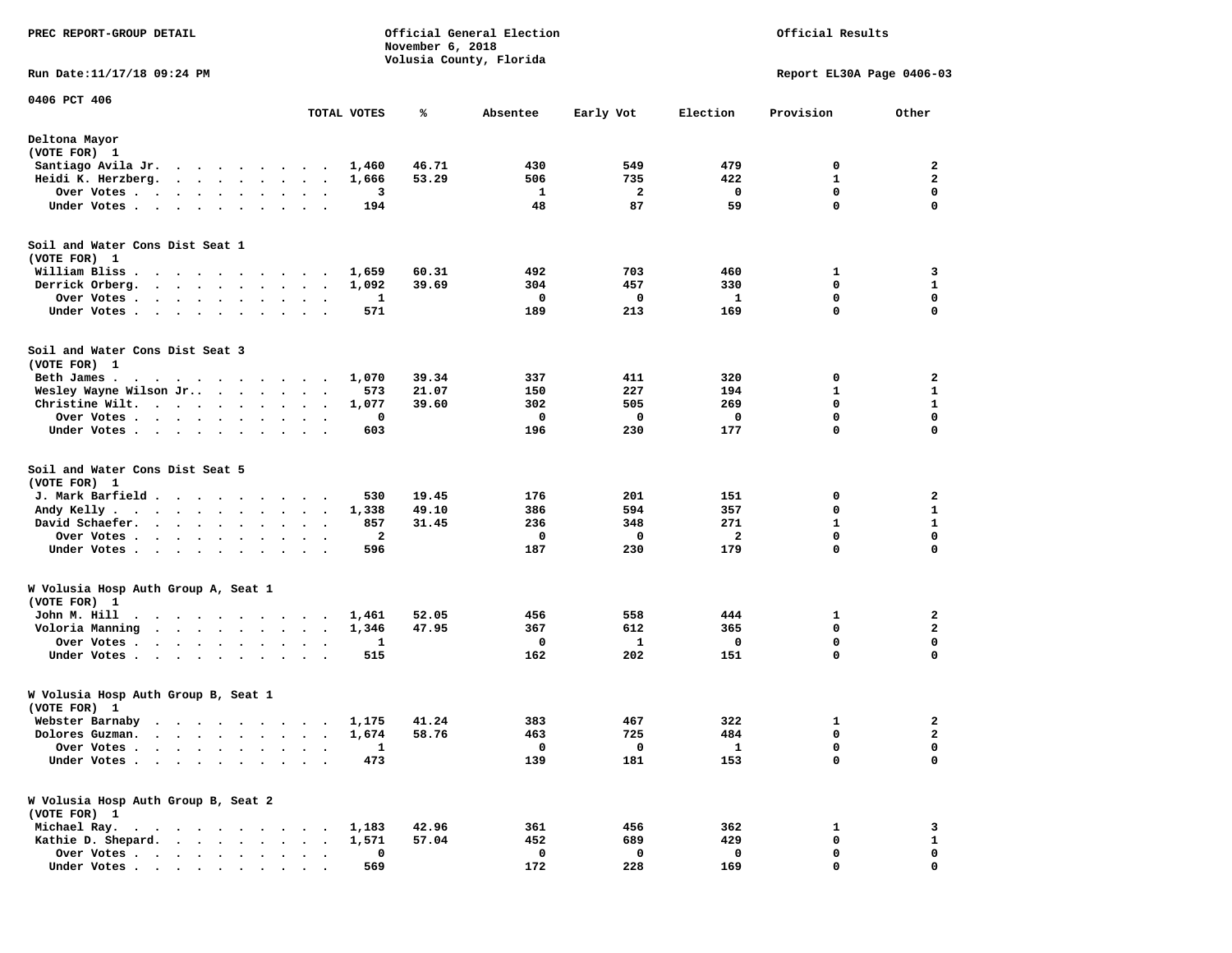| PREC REPORT-GROUP DETAIL                       |                                              |                | November 6, 2018 | Official General Election<br>Volusia County, Florida |                         | Official Results        |                             |                |  |
|------------------------------------------------|----------------------------------------------|----------------|------------------|------------------------------------------------------|-------------------------|-------------------------|-----------------------------|----------------|--|
| Run Date:11/17/18 09:24 PM                     |                                              |                |                  |                                                      |                         |                         | Report EL30A Page 0406-04   |                |  |
| 0406 PCT 406                                   |                                              | TOTAL VOTES    | ℁                | Absentee                                             | Early Vot               | Election                | Provision                   | Other          |  |
| #1 Increased Homestead Exemption               |                                              |                |                  |                                                      |                         |                         |                             |                |  |
| (VOTE FOR) 1                                   |                                              |                |                  |                                                      |                         |                         |                             |                |  |
| Yes                                            |                                              | 1,633          | 51.81            | 542                                                  | 612                     | 477                     | 1                           | 1              |  |
| No.                                            |                                              | 1,519          | 48.19            | 398                                                  | 696                     | 422                     | $\mathbf{0}$                | 3              |  |
| Over Votes                                     |                                              | $\mathbf{2}$   |                  | 0                                                    | $\overline{2}$          | 0                       | $\mathbf 0$                 | $\mathbf 0$    |  |
| Under Votes                                    |                                              | 169            |                  | 45                                                   | 63                      | 61                      | $\mathbf 0$                 | $\Omega$       |  |
| #2 Limit on Property Tax Assessments           |                                              |                |                  |                                                      |                         |                         |                             |                |  |
| (VOTE FOR) 1                                   |                                              |                |                  |                                                      |                         |                         |                             |                |  |
| Yes                                            |                                              | 2,005          | 64.02            | 630                                                  | 781                     | 589                     | 1                           | 4              |  |
| No.                                            |                                              | 1,127          | 35.98            | 299                                                  | 521                     | 307                     | $\mathbf 0$                 | 0              |  |
| Over Votes.                                    |                                              | 1              |                  | $\Omega$                                             | <b>1</b>                | $\mathbf 0$             | $\mathbf 0$                 | $\mathbf 0$    |  |
| Under Votes                                    |                                              | 190            |                  | 56                                                   | 70                      | 64                      | $\Omega$                    | $\Omega$       |  |
| #3 Voter Control of Gambling                   |                                              |                |                  |                                                      |                         |                         |                             |                |  |
| (VOTE FOR) 1                                   |                                              |                |                  |                                                      |                         |                         |                             |                |  |
| Yes                                            |                                              | 2,219          | 69.08            | 695                                                  | 887                     | 634                     | 1                           | $\mathbf{2}$   |  |
| No.                                            |                                              | 993            | 30.92            | 262                                                  | 439                     | 290                     | $\Omega$                    | $\overline{a}$ |  |
| Over Votes                                     |                                              | $\overline{a}$ |                  | $^{\circ}$                                           | $\overline{a}$          | $\mathbf 0$             | $\mathbf 0$<br>$\mathbf{0}$ | 0<br>$\Omega$  |  |
| Under Votes                                    |                                              | 109            |                  | 28                                                   | 45                      | 36                      |                             |                |  |
| #4 Voting Restoration Amendment                |                                              |                |                  |                                                      |                         |                         |                             |                |  |
| (VOTE FOR) 1                                   |                                              |                |                  |                                                      |                         |                         |                             |                |  |
| Yes                                            |                                              | 2,068          | 64.75            | 608                                                  | 854                     | 604                     | 1                           | 1              |  |
| No.                                            |                                              | 1,126          | 35.25            | 342                                                  | 461                     | 320                     | $\mathbf 0$                 | 3              |  |
| Over Votes                                     |                                              | 4              |                  | 0                                                    | $\overline{\mathbf{3}}$ | 1                       | $\mathbf 0$                 | $\mathbf 0$    |  |
| Under Votes                                    |                                              | 125            |                  | 35                                                   | 55                      | 35                      | $\mathbf 0$                 | $\Omega$       |  |
| #5 Supermajority Vote Required                 |                                              |                |                  |                                                      |                         |                         |                             |                |  |
| (VOTE FOR) 1                                   |                                              |                |                  |                                                      |                         |                         |                             |                |  |
| Yes                                            |                                              | 2,040          | 65.41            | 671                                                  | 755                     | 611                     | 0                           | 3              |  |
| No.                                            |                                              | 1,079          | 34.59            | 251                                                  | 541                     | 286                     | 0                           | $\mathbf{1}$   |  |
| Over Votes                                     |                                              | 1              |                  | $\mathbf 0$                                          | 1                       | $\mathbf 0$             | $\mathbf 0$                 | $\mathbf 0$    |  |
| Under Votes                                    |                                              | 203            |                  | 63                                                   | 76                      | 63                      | $\mathbf{1}$                | $\Omega$       |  |
| #6 Rights of Crime Victims; Judges             |                                              |                |                  |                                                      |                         |                         |                             |                |  |
| (VOTE FOR) 1                                   |                                              |                |                  |                                                      |                         |                         |                             |                |  |
| Yes                                            |                                              | 1,657          | 52.62            | 508                                                  | 612                     | 535                     | 1                           | 1              |  |
| No.                                            |                                              | 1,492          | 47.38            | 429                                                  | 692                     | 368                     | 0                           | 3              |  |
| Over votes $\cdots$ $\cdots$ $\cdots$ $\cdots$ |                                              | ᆠ              |                  |                                                      | $\mathbf{1}$            | $\overline{\mathbf{0}}$ | 0                           | 0              |  |
| Under Votes                                    |                                              | 173            |                  | 48                                                   | 68                      | 57                      | 0                           | 0              |  |
| #7 Survivor Benefits                           |                                              |                |                  |                                                      |                         |                         |                             |                |  |
| (VOTE FOR) 1                                   |                                              |                |                  |                                                      |                         |                         |                             |                |  |
| Yes                                            |                                              | 1,856          | 59.24            | 572                                                  | 691                     | 590                     | 0                           | 3              |  |
| No.                                            |                                              | 1,277          | 40.76            | 356                                                  | 611                     | 308                     | 1                           | $\mathbf{1}$   |  |
| Over Votes                                     | $\ddot{\phantom{a}}$<br>$\ddot{\phantom{a}}$ | 3              |                  | 0                                                    | $\mathbf{1}$            | $\overline{\mathbf{2}}$ | 0                           | 0              |  |
| Under Votes                                    |                                              | 187            |                  | 57                                                   | 70                      | 60                      | 0                           | 0              |  |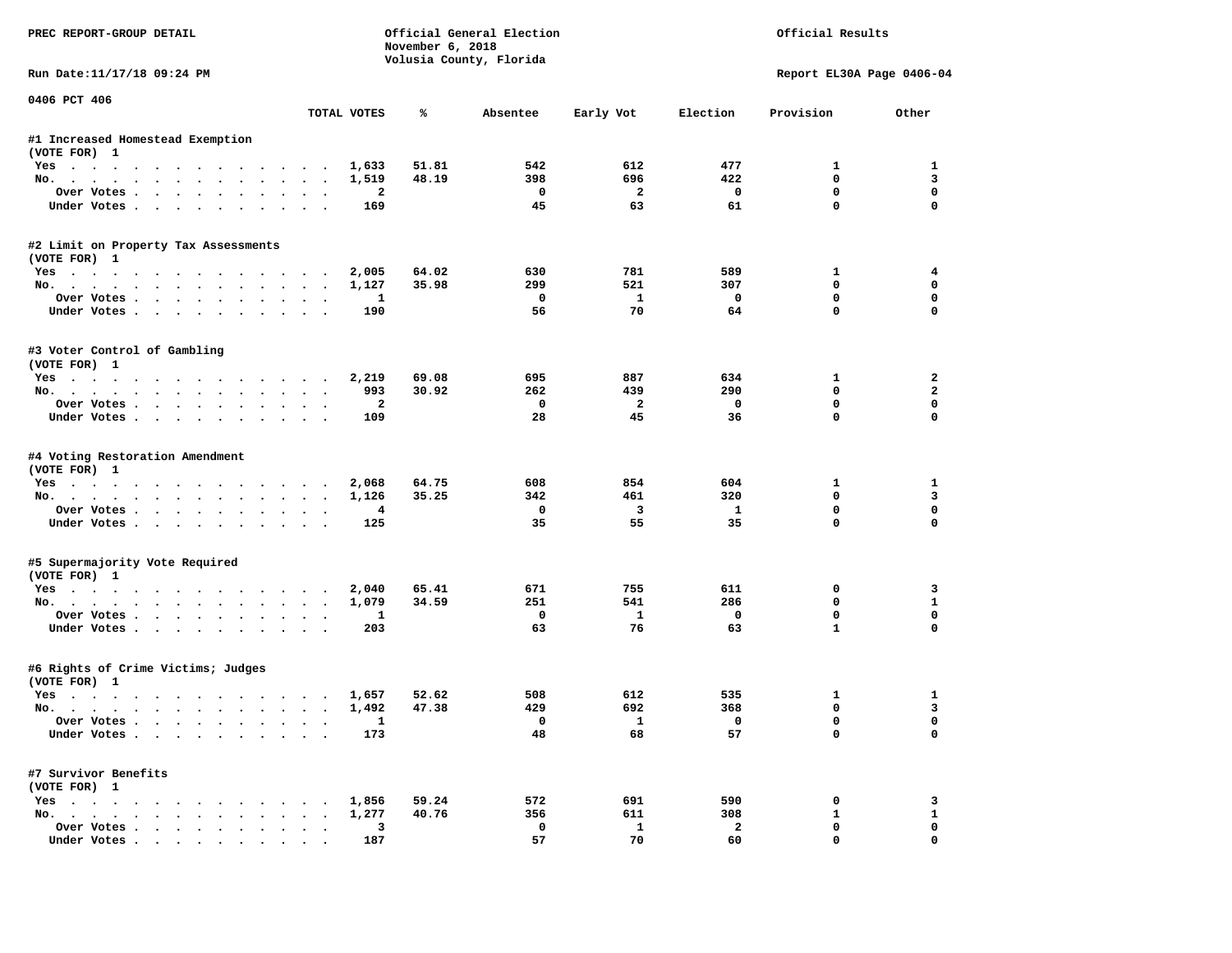| PREC REPORT-GROUP DETAIL                                                                                         |                                  | November 6, 2018 | Official General Election<br>Volusia County, Florida |              |             | Official Results          |                   |
|------------------------------------------------------------------------------------------------------------------|----------------------------------|------------------|------------------------------------------------------|--------------|-------------|---------------------------|-------------------|
| Run Date:11/17/18 09:24 PM                                                                                       |                                  |                  |                                                      |              |             | Report EL30A Page 0406-05 |                   |
| 0406 PCT 406                                                                                                     |                                  |                  |                                                      |              |             |                           |                   |
|                                                                                                                  | TOTAL VOTES                      | ℁                | Absentee                                             | Early Vot    | Election    | Provision                 | Other             |
| #9 Prohibits Oil, Gas Drilling, Vaping<br>(VOTE FOR) 1                                                           |                                  |                  |                                                      |              |             |                           |                   |
| $Yes \t . \t .$<br>$\cdots$                                                                                      | 1,982                            | 63.83            | 606                                                  | 821          | 553         | 0                         | 2                 |
| No.                                                                                                              | 1,123                            | 36.17            | 321                                                  | 466          | 333         | $\mathbf{1}$              | $\overline{a}$    |
| Over Votes                                                                                                       | 3                                |                  | 0                                                    | $\mathbf{2}$ | 1           | 0                         | $\mathbf 0$       |
| Under Votes                                                                                                      | 215<br>$\sim$ $\sim$             |                  | 58                                                   | 84           | 73          | $\Omega$                  | $\Omega$          |
| #10 State and Local Structure and Op                                                                             |                                  |                  |                                                      |              |             |                           |                   |
| (VOTE FOR) 1                                                                                                     |                                  |                  | 577                                                  | 657          | 525         | 0                         |                   |
| Yes                                                                                                              | 1,762<br>1,307                   | 57.41<br>42.59   | 328                                                  | 623          | 354         | $\mathbf{1}$              | 3<br>$\mathbf{1}$ |
| No.                                                                                                              |                                  |                  | 0                                                    | 1            | $^{\circ}$  | 0                         | $\Omega$          |
| Over Votes<br>Under Votes.                                                                                       | 1<br>$\ddot{\phantom{1}}$<br>253 |                  | 80                                                   | 92           | 81          | $\Omega$                  | $\Omega$          |
|                                                                                                                  |                                  |                  |                                                      |              |             |                           |                   |
| #11 Removal of Obs Prov; Crim Statute<br>(VOTE FOR) 1                                                            |                                  |                  |                                                      |              |             |                           |                   |
| Yes                                                                                                              | 1,893                            | 62.27            | 582                                                  | 772          | 537         | 0                         | 2                 |
| No.                                                                                                              | 1,147                            | 37.73            | 315                                                  | 496          | 333         | $\mathbf{1}$              | $\overline{a}$    |
| Over Votes                                                                                                       | 0                                |                  | 0                                                    | 0            | $\mathbf 0$ | 0                         | $\mathbf 0$       |
| Under Votes                                                                                                      | 283<br>$\sim$ $\sim$             |                  | 88                                                   | 105          | 90          | $\Omega$                  | $\Omega$          |
| #12 Lobbying and Abuse of Office<br>(VOTE FOR) 1                                                                 |                                  |                  |                                                      |              |             |                           |                   |
| Yes                                                                                                              | 2,349                            | 75.43            | 748                                                  | 916          | 682         | 0                         | 3                 |
| $No.$<br>.                                                                                                       | 765                              | 24.57            | 177                                                  | 377          | 209         | $\mathbf{1}$              | $\mathbf{1}$      |
| Over Votes                                                                                                       | $\mathbf{2}$                     |                  | 0                                                    | 1            | 1           | $\Omega$                  | $\mathbf 0$       |
| Under Votes                                                                                                      | 207                              |                  | 60                                                   | 79           | 68          | $\Omega$                  | $\Omega$          |
| #13 Ends Dog Racing<br>(VOTE FOR) 1                                                                              |                                  |                  |                                                      |              |             |                           |                   |
| Yes<br>. As the set of the set of the set of the set of the set of the set of the set of the set of the $\alpha$ | 2,194                            | 69.15            | 681                                                  | 894          | 616         | 1                         | 2                 |
| $NO.$ $.$ $.$ $.$<br>$\cdot$ $\cdot$ $\cdot$ $\cdot$ $\cdot$ $\cdot$ $\cdot$ $\cdot$                             | 979                              | 30.85            | 261                                                  | 420          | 296         | 0                         | $\mathbf{2}$      |
| Over Votes .<br>$\cdots$                                                                                         | $\mathbf{2}$                     |                  | 0                                                    | $\mathbf{2}$ | 0           | 0                         | 0                 |
| Under Votes                                                                                                      | 148                              |                  | 43                                                   | 57           | 48          | $\Omega$                  | $\Omega$          |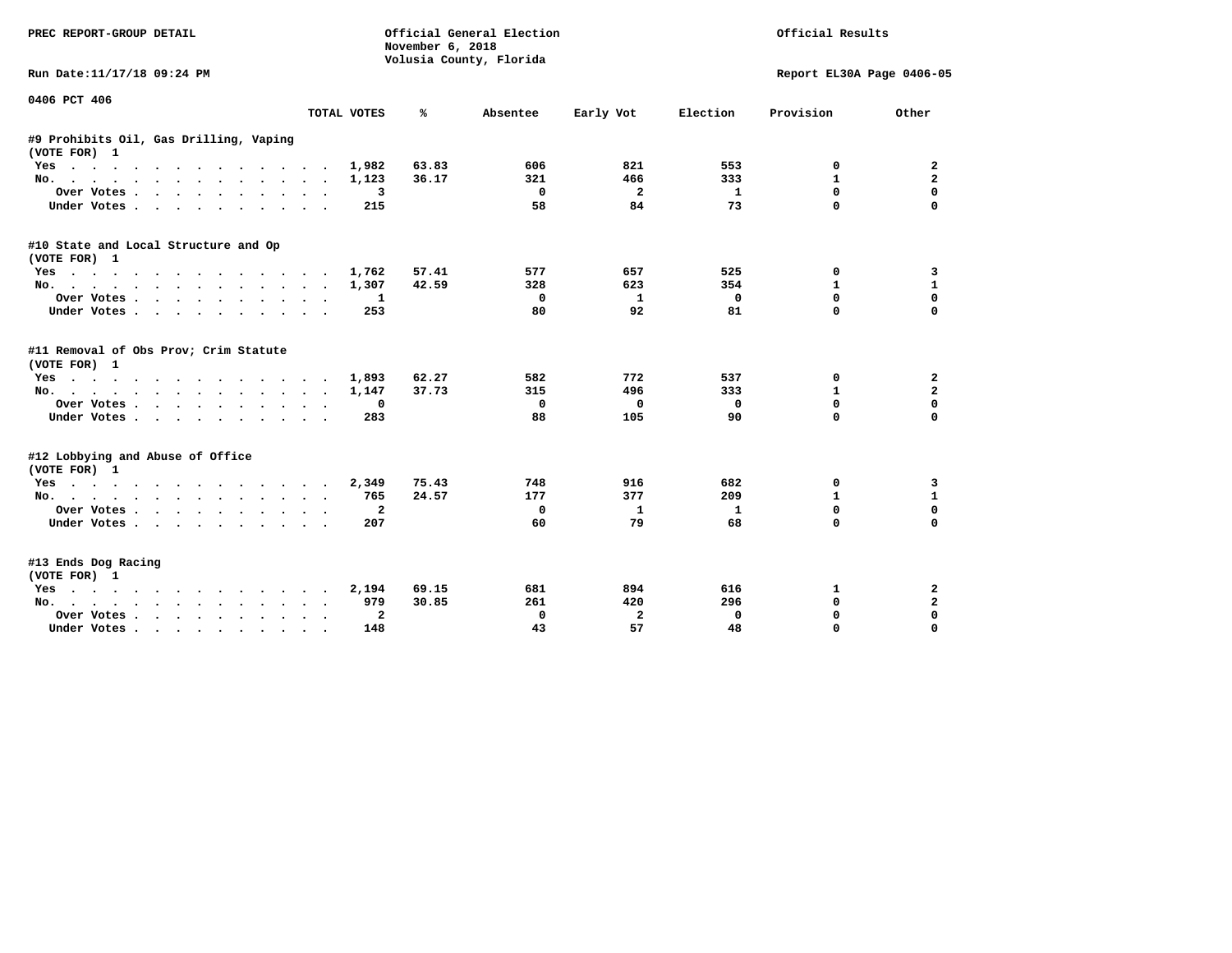**November 6, 2018 Volusia County, Florida Run Date:11/17/18 09:24 PM Report EL30A Page 0407-01 0407 PCT 407 TOTAL VOTES % Absentee Early Vot Election Provision Other REGISTERED VOTERS - TOTAL . . . . . . 4,030 BALLOTS CAST - TOTAL. . . . . . . . 1,875 595 508 772 0 0 BALLOTS CAST - BLANK. . . . . . . . 0 0 0 0 0 0 VOTER TURNOUT - TOTAL . . . . . . . 46.53 VOTER TURNOUT - BLANK . . . . . . . United States Senator (VOTE FOR) 1 Rick Scott (REP) . . . . . . . . 831 44.77** 279 190 362 0 0  **Bill Nelson (DEM). . . . . . . . . 1,019 54.90 308 316 395 0 0 WRITE-IN. . . . . . . . . . . . 6 .32 2 1 3 0 0 Over Votes . . . . . . . . . . 2 0 0 2 0 0 Under Votes . . . . . . . . . . 17** 5 1 10 0 0 0 **Representative in Congress District 6 (VOTE FOR) 1 Michael Waltz (REP) . . . . . . . . 778 42.72 258 176 344 0 0 Nancy Soderberg (DEM) . . . . . . . 1,043 57.28 318 325 400 0 0 Over Votes . . . . . . . . . . 0 0 0 0 0 0**  $\Omega$  **Under Votes . . . . . . . . . . 54** 19 7 28 0 **Governor and Lieutenant Governor (VOTE FOR) 1 Ron DeSantis (REP) . . . . . . . . 780 42.03 266 176 338 0 0 Andrew Gillum (DEM) . . . . . . . . 1,035 55.77 306 319 410 0 0 Darcy G. Richardson (REF) . . . . . 26 1.40 11 6 9 0 0 0**<br>**Ryan Christopher Foley** . . . . . . . 6 .32 2 1 3 0 0  **Ryan Christopher Foley . . . . . . . 6 .32 2 1 3 0 0 Kyle "KC" Gibson . . . . . . . . . . 4 Bruce Stanley . . . . . . . . . . 4 .22** 0 2 2 0 0 0  **WRITE-IN. . . . . . . . . . . . 1 .05 0 1 0 0 0**  $\mathbf{0}$ **Over Votes . . . . . . . . . . . 6** 2 2 2 0  $\mathbf{0}$  **Under Votes . . . . . . . . . . 13** 7 1 5 0 **Attorney General (VOTE FOR) 1 Ashley Moody (REP) . . . . . . . . 820 45.01 274 191 355 0 0 Sean Shaw (DEM)** . . . . . . . . 952 52.25 290 299 363 0 0  **Jeffrey Marc Siskind. . . . . . . . 50 2.74 13 9 28 0 0 Over Votes . . . . . . . . . . . 1** 0 0 1 1  $\mathbf 0$  **Under Votes . . . . . . . . . . 52 18 9 25 0 0 Chief Financial Officer (VOTE FOR) 1 Jimmy Patronis (REP). . . . . . . . 804 44.44 269 181 354 0 0 Jeremy Ring (DEM).** . . . . . . . 1,002 55.39 300 313 389 0 0 0  **WRITE-IN. . . . . . . . . . . . 3 .17 0 1 2 0 0 0ver Votes . . . . . . . . . . 1** 1 0 0 0 0 0 0

 **Under Votes . . . . . . . . . . . 65** 25 13 27 0

 $\mathbf{o}$ 

**PREC REPORT-GROUP DETAIL Official General Election Official Results**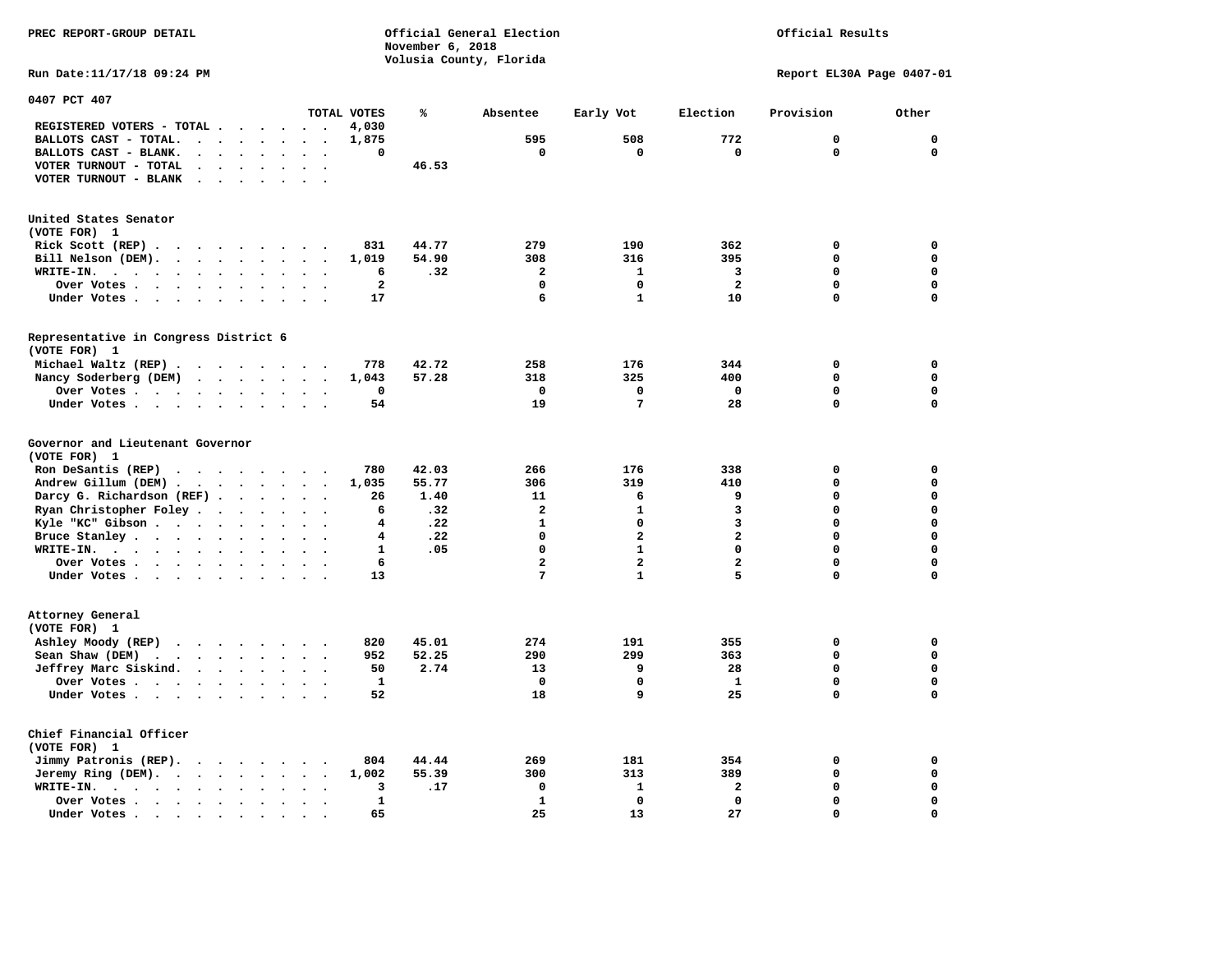| PREC REPORT-GROUP DETAIL                                                                                                           |                                               |             | November 6, 2018 | Official General Election<br>Volusia County, Florida |             |                     | Official Results            |                           |
|------------------------------------------------------------------------------------------------------------------------------------|-----------------------------------------------|-------------|------------------|------------------------------------------------------|-------------|---------------------|-----------------------------|---------------------------|
| Run Date:11/17/18 09:24 PM                                                                                                         |                                               |             |                  |                                                      |             |                     | Report EL30A Page 0407-02   |                           |
| 0407 PCT 407                                                                                                                       |                                               | TOTAL VOTES | ℁                | Absentee                                             | Early Vot   | Election            | Provision                   | Other                     |
| Commissioner of Agriculture                                                                                                        |                                               |             |                  |                                                      |             |                     |                             |                           |
| (VOTE FOR) 1                                                                                                                       |                                               |             |                  |                                                      |             |                     |                             |                           |
| Matt Caldwell (REP)                                                                                                                |                                               | 793         | 43.69            | 265                                                  | 178<br>321  | 350                 | $\Omega$<br>$\mathbf 0$     | $^{\circ}$<br>$\mathbf 0$ |
| Nicole "Nikki" Fried (DEM).<br>Over Votes                                                                                          |                                               | 1,022<br>2  | 56.31            | 309<br>$\mathbf{1}$                                  | 0           | 392<br>$\mathbf{1}$ | 0                           | 0                         |
| Under Votes                                                                                                                        |                                               | 58          |                  | 20                                                   | 9           | 29                  | $\mathbf{0}$                | $\Omega$                  |
| State Senator District 14                                                                                                          |                                               |             |                  |                                                      |             |                     |                             |                           |
| (VOTE FOR) 1<br>Dorothy L. Hukill (REP).                                                                                           |                                               | 759         | 42.31            | 256                                                  | 179         | 324                 | 0                           | $\mathbf 0$               |
| Melissa "Mel" Martin (DEM).                                                                                                        |                                               | 1,035       | 57.69            | 312                                                  | 312         | 411                 | 0                           | 0                         |
| Over Votes                                                                                                                         |                                               | 1           |                  | $\mathbf{1}$                                         | 0           | $\mathbf 0$         | 0                           | 0                         |
| Under Votes<br>$\ddot{\phantom{a}}$                                                                                                |                                               | 80          |                  | 26                                                   | 17          | 37                  | $\mathbf 0$                 | $\mathbf 0$               |
| State Representative District 27<br>(VOTE FOR) 1                                                                                   |                                               |             |                  |                                                      |             |                     |                             |                           |
| David Santiago (REP).                                                                                                              |                                               | 852         | 46.84            | 277                                                  | 209         | 366                 | 0                           | $\mathbf 0$               |
| Carol Lawrence (DEM).                                                                                                              |                                               | 967         | 53.16            | 303                                                  | 285         | 379                 | 0                           | $\mathbf 0$               |
| Over Votes                                                                                                                         | $\sim$ $\sim$<br>$\cdot$                      | 0           |                  | $\mathbf{o}$                                         | 0           | $\mathbf{o}$        | $\mathbf 0$                 | $\mathbf 0$               |
| Under Votes                                                                                                                        |                                               | 56          |                  | 15                                                   | 14          | 27                  | $\Omega$                    | $\Omega$                  |
| Justice of the Supreme Court Lawson<br>(VOTE FOR) 1                                                                                |                                               |             |                  |                                                      |             |                     |                             |                           |
| $Yes \t . \t .$<br>the contract of the contract of the contract of the contract of the contract of the contract of the contract of |                                               | 1,114       | 67.84            | 365                                                  | 293         | 456                 | 0                           | 0                         |
| No.<br>$\sim$ $\sim$ $\sim$<br>$\bullet$<br>$\bullet$                                                                              |                                               | 528         | 32.16            | 148                                                  | 159         | 221                 | 0                           | 0<br>$\mathbf 0$          |
| Over Votes<br>$\sim$ $\sim$                                                                                                        |                                               | 0           |                  | 0                                                    | 0           | $\mathbf 0$<br>95   | $\mathbf 0$<br>$\mathbf{0}$ | $\Omega$                  |
| Under Votes<br>$\bullet$                                                                                                           | $\cdot$                                       | 233         |                  | 82                                                   | 56          |                     |                             |                           |
| 5th District Court of Appeal Eisnaugle<br>(VOTE FOR) 1                                                                             |                                               |             |                  |                                                      |             |                     |                             |                           |
| Yes                                                                                                                                |                                               | 1,021       | 62.33            | 332                                                  | 268         | 421                 | 0                           | $\mathbf 0$               |
| No.                                                                                                                                |                                               | 617         | 37.67            | 187                                                  | 181         | 249                 | $\Omega$                    | 0                         |
| Over Votes<br>$\ddot{\phantom{1}}$<br>$\bullet$                                                                                    |                                               | 0           |                  | $\mathbf{o}$                                         | $\mathbf 0$ | $\mathbf 0$         | 0                           | 0                         |
| Under Votes<br>$\ddot{\phantom{1}}$                                                                                                | $\bullet$ , $\bullet$ , $\bullet$ , $\bullet$ | 237         |                  | 76                                                   | 59          | 102                 | 0                           | $\mathbf 0$               |
| Circuit Judge 7th Judicial, Grp 15<br>(VOTE FOR) 1                                                                                 |                                               |             |                  |                                                      |             |                     |                             |                           |
| Linda L. Gaustad                                                                                                                   |                                               | 1,137       | 68.99            | 362                                                  | 330         | 445                 | 0                           | 0                         |
| Ryan Will $\cdots$ $\cdots$ $\cdots$ $\cdots$                                                                                      |                                               | 511         | 31.01            | 162                                                  | 127         | 222                 | $\mathbf 0$                 | $\mathbf 0$               |
| Over Votes                                                                                                                         | $\cdot$<br>$\cdot$ .                          | -3          |                  | $\mathbf{1}$                                         | $\Omega$    | $\overline{2}$      | $\mathbf 0$                 | $\Omega$                  |
| Under Votes<br>$\ddot{\phantom{1}}$<br>$\bullet$                                                                                   |                                               | 224         |                  | 70                                                   | 51          | 103                 | $\mathbf 0$                 | 0                         |
| School Board Member District 5<br>(VOTE FOR) 1                                                                                     |                                               |             |                  |                                                      |             |                     |                             |                           |
| Ruben Colon.                                                                                                                       |                                               | 917         | 53.59            | 254                                                  | 293         | 370                 | 0                           | 0                         |
| Melody Johnson.                                                                                                                    | $\bullet$ , $\bullet$ , $\bullet$ , $\bullet$ | 794         | 46.41            | 281                                                  | 180         | 333                 | $\mathbf 0$                 | 0                         |
| Over Votes<br>$\ddot{\phantom{a}}$                                                                                                 | $\bullet$                                     | 1           |                  | $\mathbf{1}$                                         | $\mathbf 0$ | $\mathbf 0$         | $\mathbf 0$                 | $\mathbf 0$               |
| Under Votes                                                                                                                        |                                               | 163         |                  | 59                                                   | 35          | 69                  | $\mathbf 0$                 | $\mathbf 0$               |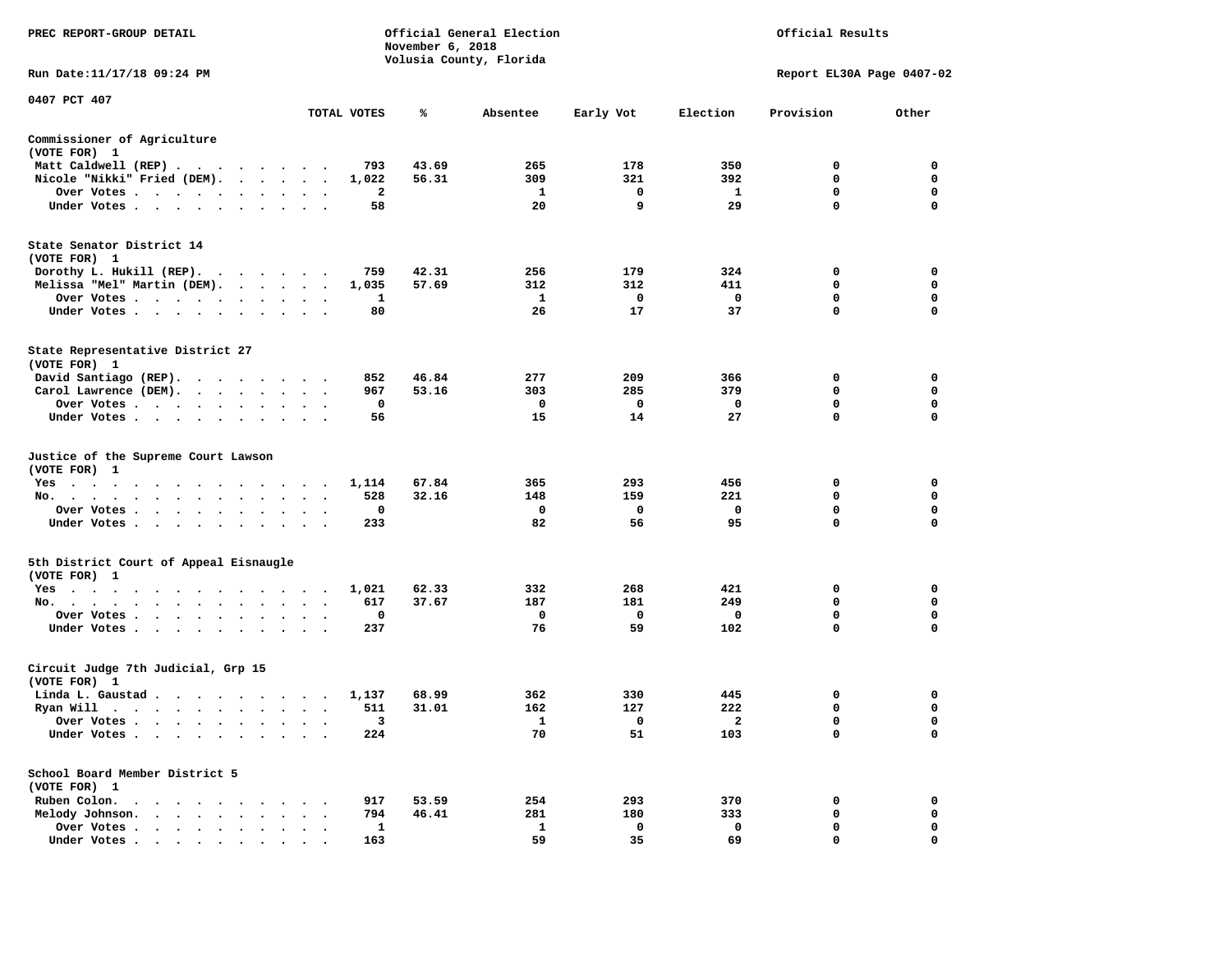| PREC REPORT-GROUP DETAIL                                                                                                       |                                     |              | November 6, 2018 | Official General Election |             |          | Official Results          |             |
|--------------------------------------------------------------------------------------------------------------------------------|-------------------------------------|--------------|------------------|---------------------------|-------------|----------|---------------------------|-------------|
| Run Date: 11/17/18 09:24 PM                                                                                                    |                                     |              |                  | Volusia County, Florida   |             |          | Report EL30A Page 0407-03 |             |
| 0407 PCT 407                                                                                                                   |                                     | TOTAL VOTES  | ℁                | Absentee                  | Early Vot   | Election | Provision                 | Other       |
|                                                                                                                                |                                     |              |                  |                           |             |          |                           |             |
| Deltona Mayor<br>(VOTE FOR) 1                                                                                                  |                                     |              |                  |                           |             |          |                           |             |
| Santiago Avila Jr.<br>$\mathbf{r}$ , and $\mathbf{r}$ , and $\mathbf{r}$ , and $\mathbf{r}$                                    | $\cdot$                             | 769          | 43.11            | 197                       | 208         | 364      | 0                         | 0           |
| Heidi K. Herzberg.<br>$\cdots$                                                                                                 |                                     | 1,015        | 56.89            | 367                       | 280         | 368      | 0                         | 0           |
| Over Votes .<br>$\sim$ $\sim$<br>$\sim$<br>$\ddot{\phantom{0}}$<br>$\bullet$                                                   | $\bullet$<br>$\bullet$              | 3            |                  | 1                         | 1           | 1        | $\mathbf 0$               | $\mathbf 0$ |
| Under Votes<br>$\ddot{\phantom{a}}$<br>$\sim$ $\sim$                                                                           |                                     | 88           |                  | 30                        | 19          | 39       | 0                         | $\mathbf 0$ |
| Deltona City Commission District 3<br>(VOTE FOR) 1                                                                             |                                     |              |                  |                           |             |          |                           |             |
| H. Lester Carrero.                                                                                                             |                                     | 670          | 40.58            | 211                       | 159         | 300      | 0                         | 0           |
| Maritza Vazquez                                                                                                                | $\bullet$<br>$\ddot{\phantom{1}}$   | 981          | 59.42            | 305                       | 296         | 380      | 0                         | 0           |
| Over Votes.<br>$\cdot$ $\cdot$ $\cdot$ $\cdot$<br>$\sim$                                                                       |                                     | 1            |                  | 1                         | 0           | 0        | 0                         | 0           |
| Under Votes<br>$\bullet$                                                                                                       | $\bullet$ .<br>$\ddot{\phantom{1}}$ | 223          |                  | 78                        | 53          | 92       | $\mathbf 0$               | $\mathbf 0$ |
| Soil and Water Cons Dist Seat 1<br>(VOTE FOR) 1                                                                                |                                     |              |                  |                           |             |          |                           |             |
| William Bliss.<br>$\bullet$<br>.                                                                                               |                                     | 978          | 60.59            | 306                       | 285         | 387      | 0                         | 0           |
| Derrick Orberg.<br>$\cdots$<br>$\cdot$                                                                                         | $\ddot{\phantom{1}}$                | 636          | 39.41            | 200                       | 162         | 274      | 0                         | 0           |
| Over Votes .<br>.                                                                                                              |                                     | 2            |                  | 1                         | 0           | 1        | 0                         | 0           |
| Under Votes.<br>.                                                                                                              | $\ddot{\phantom{0}}$                | 259          |                  | 88                        | 61          | 110      | 0                         | 0           |
| Soil and Water Cons Dist Seat 3<br>(VOTE FOR) 1                                                                                |                                     |              |                  |                           |             |          |                           |             |
| Beth James.<br>.                                                                                                               |                                     | 580          | 36.00            | 192                       | 143         | 245      | 0                         | 0           |
| Wesley Wayne Wilson Jr                                                                                                         |                                     | 371          | 23.03            | 87                        | 110         | 174      | 0                         | 0           |
| Christine Wilt.<br>$\mathcal{A}$ . The set of the set of the set of $\mathcal{A}$                                              | $\ddot{\phantom{1}}$                | 660          | 40.97            | 225                       | 195         | 240      | $\mathbf 0$               | $\mathbf 0$ |
| Over Votes.                                                                                                                    | $\bullet$<br>$\ddot{\phantom{0}}$   | 1            |                  | 1                         | 0           | 0        | 0<br>0                    | 0<br>0      |
| Under Votes<br>$\bullet$                                                                                                       | $\bullet$<br>$\ddot{\phantom{1}}$   | 263          |                  | 90                        | 60          | 113      |                           |             |
| Soil and Water Cons Dist Seat 5<br>(VOTE FOR) 1                                                                                |                                     |              |                  |                           |             |          |                           |             |
| J. Mark Barfield .                                                                                                             | $\ddot{\phantom{1}}$                | 283          | 17.65            | 86                        | 70          | 127      | 0                         | 0           |
| Andy Kelly.<br>the contract of the contract of the contract of the contract of the contract of the contract of the contract of |                                     | 821          | 51.22            | 268                       | 252         | 301      | 0                         | 0           |
| David Schaefer.<br>$\cdots$<br>$\bullet$                                                                                       | $\bullet$<br>$\bullet$              | 499          | 31.13            | 152                       | 122         | 225      | $\mathbf 0$               | $\mathbf 0$ |
| Over Votes .<br>$\ddot{\phantom{a}}$<br>$\sim$<br>$\bullet$<br>$\cdot$<br>$\cdot$                                              |                                     | 1            |                  | 0                         | $\mathbf 0$ | 1        | $\mathbf 0$               | 0           |
| Under Votes.<br>$\cdots$<br>$\bullet$<br>$\bullet$                                                                             |                                     | 271          |                  | 89                        | 64          | 118      | 0                         | $\mathbf 0$ |
| W Volusia Hosp Auth Group A, Seat 1<br>(VOTE FOR) 1                                                                            |                                     |              |                  |                           |             |          |                           |             |
| John M. Hill                                                                                                                   |                                     | 804          | 49.26            | 261                       | 208         | 335      | 0                         | 0           |
| Voloria Manning                                                                                                                |                                     | 828          | 50.74            | 253                       | 240         | 335      | 0                         | 0           |
| Over Votes .                                                                                                                   |                                     | $\mathbf{1}$ |                  | $\mathbf{1}$              | 0           | 0        | 0                         | 0           |
| Under Votes.<br>$\ddot{\phantom{a}}$<br>$\ddot{\phantom{a}}$<br>$\ddot{\phantom{a}}$<br>$\ddot{\phantom{a}}$                   | $\bullet$<br>$\bullet$ .<br>$\cdot$ | 242          |                  | 80                        | 60          | 102      | 0                         | $\mathbf 0$ |
| W Volusia Hosp Auth Group B, Seat 1<br>(VOTE FOR) 1                                                                            |                                     |              |                  |                           |             |          |                           |             |
| Webster Barnaby<br>$\cdots$                                                                                                    |                                     | 609          | 36.62            | 179                       | 169         | 261      | 0                         | 0           |
| Dolores Guzman.                                                                                                                |                                     | 1,054        | 63.38            | 340                       | 292         | 422      | 0                         | 0           |
| Over Votes<br>$\bullet$<br>$\sim$ $\sim$ $\sim$<br>$\bullet$                                                                   |                                     | 1            |                  | $\mathbf{1}$              | 0           | 0        | 0                         | 0           |
| Under Votes                                                                                                                    |                                     | 211          |                  | 75                        | 47          | 89       | 0                         | 0           |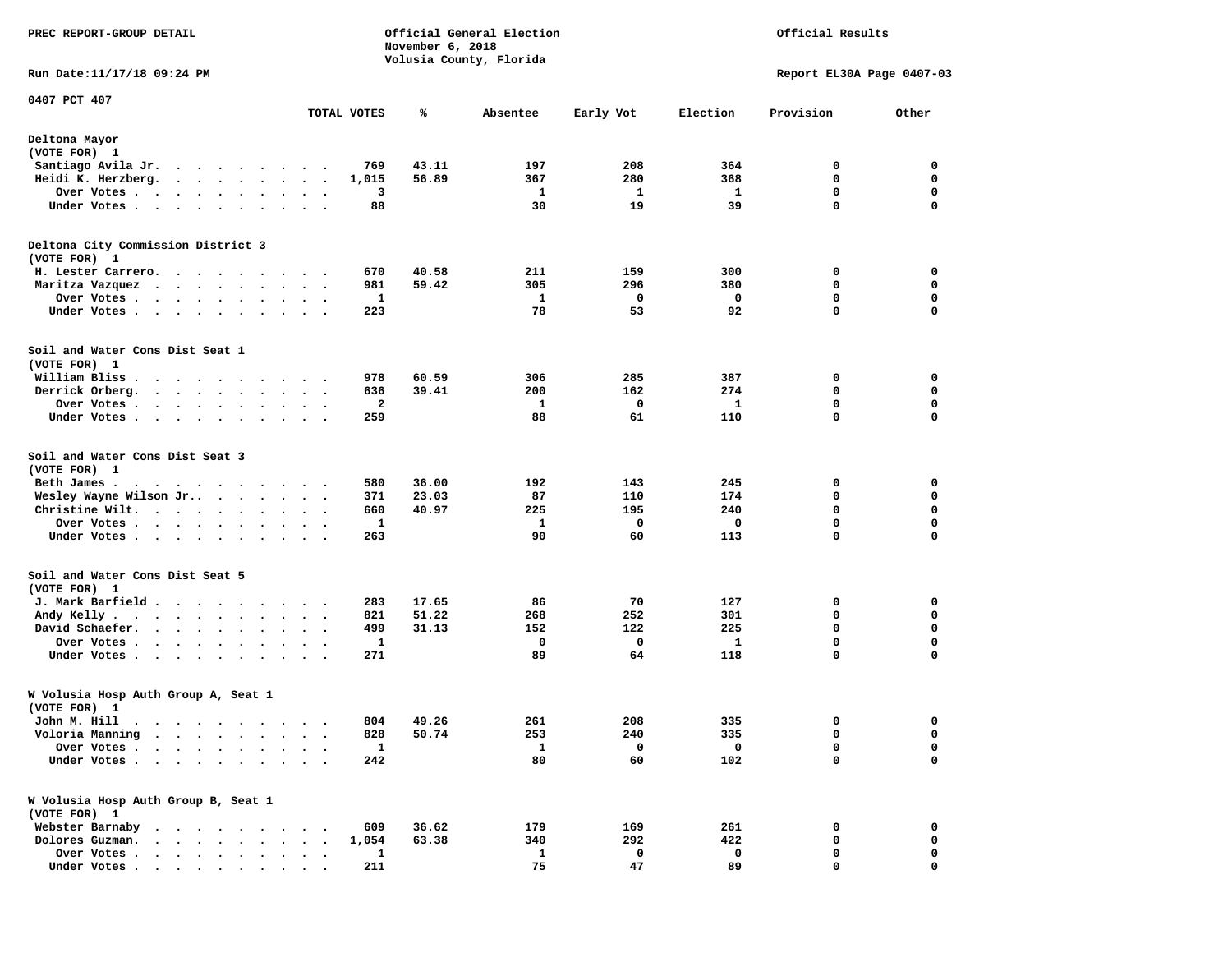| PREC REPORT-GROUP DETAIL                                                                                          | Official General Election<br>November 6, 2018<br>Volusia County, Florida |       |          |              |                         | Official Results          |             |  |
|-------------------------------------------------------------------------------------------------------------------|--------------------------------------------------------------------------|-------|----------|--------------|-------------------------|---------------------------|-------------|--|
| Run Date: 11/17/18 09:24 PM                                                                                       |                                                                          |       |          |              |                         | Report EL30A Page 0407-04 |             |  |
| 0407 PCT 407                                                                                                      | TOTAL VOTES                                                              | ℁     | Absentee | Early Vot    | Election                | Provision                 | Other       |  |
| W Volusia Hosp Auth Group B, Seat 2<br>(VOTE FOR) 1                                                               |                                                                          |       |          |              |                         |                           |             |  |
| Michael Ray.<br>$\mathcal{A}=\mathcal{A}=\mathcal{A}=\mathcal{A}=\mathcal{A}=\mathcal{A}=\mathcal{A}=\mathcal{A}$ | 646<br>$\sim$ $\sim$                                                     | 39.83 | 185      | 172          | 289                     | 0                         | 0           |  |
| Kathie D. Shepard.                                                                                                | 976<br>$\sim$                                                            | 60.17 | 321      | 276          | 379                     | 0                         | 0           |  |
| Over Votes<br>$\ddot{\phantom{0}}$                                                                                | 1                                                                        |       | 1        | 0            | 0                       | 0                         | $\mathbf 0$ |  |
| Under Votes                                                                                                       | 252                                                                      |       | 88       | 60           | 104                     | $\mathbf 0$               | $\mathbf 0$ |  |
| #1 Increased Homestead Exemption                                                                                  |                                                                          |       |          |              |                         |                           |             |  |
| (VOTE FOR) 1                                                                                                      |                                                                          |       |          |              |                         |                           |             |  |
| Yes                                                                                                               | 853                                                                      | 47.60 | 289      | 228          | 336                     | 0                         | 0           |  |
| No.<br>$\sim$ $\sim$                                                                                              | 939<br>$\ddot{\phantom{1}}$                                              | 52.40 | 276      | 266          | 397                     | $\mathbf 0$               | 0           |  |
| Over Votes<br>$\ddot{\phantom{0}}$<br>$\cdot$                                                                     | 1                                                                        |       | 0        | 0            | 1                       | 0                         | 0           |  |
| Under Votes                                                                                                       | 82<br>$\sim$                                                             |       | 30       | 14           | 38                      | 0                         | $\mathbf 0$ |  |
| #2 Limit on Property Tax Assessments                                                                              |                                                                          |       |          |              |                         |                           |             |  |
| (VOTE FOR) 1                                                                                                      |                                                                          | 60.31 | 346      | 283          | 430                     | 0                         | 0           |  |
| Yes<br>No.                                                                                                        | 1,059<br>697<br>$\sim$ $\sim$                                            | 39.69 | 199      | 205          | 293                     | 0                         | $\mathbf 0$ |  |
| Over Votes                                                                                                        | 0                                                                        |       | 0        | $\mathbf 0$  | 0                       | 0                         | 0           |  |
| Under Votes                                                                                                       | 119                                                                      |       | 50       | 20           | 49                      | 0                         | $\mathbf 0$ |  |
|                                                                                                                   |                                                                          |       |          |              |                         |                           |             |  |
| #3 Voter Control of Gambling                                                                                      |                                                                          |       |          |              |                         |                           |             |  |
| (VOTE FOR) 1                                                                                                      |                                                                          | 73.14 | 450      | 348          | 520                     | 0                         |             |  |
| Yes<br>No.                                                                                                        | 1,318<br>484                                                             | 26.86 | 122      | 146          | 216                     | 0                         | 0<br>0      |  |
| Over Votes.                                                                                                       | $\ddot{\phantom{1}}$<br>1<br>$\cdot$                                     |       | 0        | $\mathbf{1}$ | 0                       | $\mathbf 0$               | 0           |  |
| Under Votes                                                                                                       | 72                                                                       |       | 23       | 13           | 36                      | $\mathbf 0$               | $\mathbf 0$ |  |
|                                                                                                                   |                                                                          |       |          |              |                         |                           |             |  |
| #4 Voting Restoration Amendment<br>(VOTE FOR) 1                                                                   |                                                                          |       |          |              |                         |                           |             |  |
| Yes                                                                                                               | 1,238                                                                    | 68.59 | 384      | 344          | 510                     | 0                         | 0           |  |
| No.<br>$\sim$ $\sim$                                                                                              | 567<br>$\ddot{\phantom{1}}$                                              | 31.41 | 181      | 150          | 236                     | 0                         | 0           |  |
| Over Votes.                                                                                                       | 3                                                                        |       | 1        | 0            | 2                       | 0                         | 0           |  |
| Under Votes                                                                                                       | 67                                                                       |       | 29       | 14           | 24                      | $\mathbf 0$               | $\mathbf 0$ |  |
| #5 Supermajority Vote Required                                                                                    |                                                                          |       |          |              |                         |                           |             |  |
| (VOTE FOR) 1                                                                                                      |                                                                          |       |          |              |                         |                           |             |  |
| Yes                                                                                                               | 1,128                                                                    | 63.98 | 391      | 276          | 461                     | 0                         | 0           |  |
| No.                                                                                                               | 635                                                                      | 36.02 | 158      | 211          | 266                     | $\mathbf 0$               | $\mathbf 0$ |  |
| Over Votes $\cdots$ $\cdots$ $\cdots$ $\cdots$                                                                    | ı,                                                                       |       | 0        | 0            | 1                       | 0                         | 0           |  |
| Under Votes                                                                                                       | 111                                                                      |       | 46       | 21           | 44                      | 0                         | $\mathbf 0$ |  |
| #6 Rights of Crime Victims; Judges<br>(VOTE FOR) 1                                                                |                                                                          |       |          |              |                         |                           |             |  |
| $Yes \cdot \cdot \cdot \cdot$<br>$\cdots$                                                                         | 1,018                                                                    | 57.32 | 335      | 241          | 442                     | 0                         | 0           |  |
| No.                                                                                                               | 758                                                                      | 42.68 | 223      | 246          | 289                     | 0                         | 0           |  |
| Over Votes<br>$\bullet$                                                                                           | $\mathbf{2}$                                                             |       | 0        | 0            | $\overline{\mathbf{2}}$ | 0                         | 0           |  |
| Under Votes                                                                                                       | 97                                                                       |       | 37       | 21           | 39                      | 0                         | $\mathbf 0$ |  |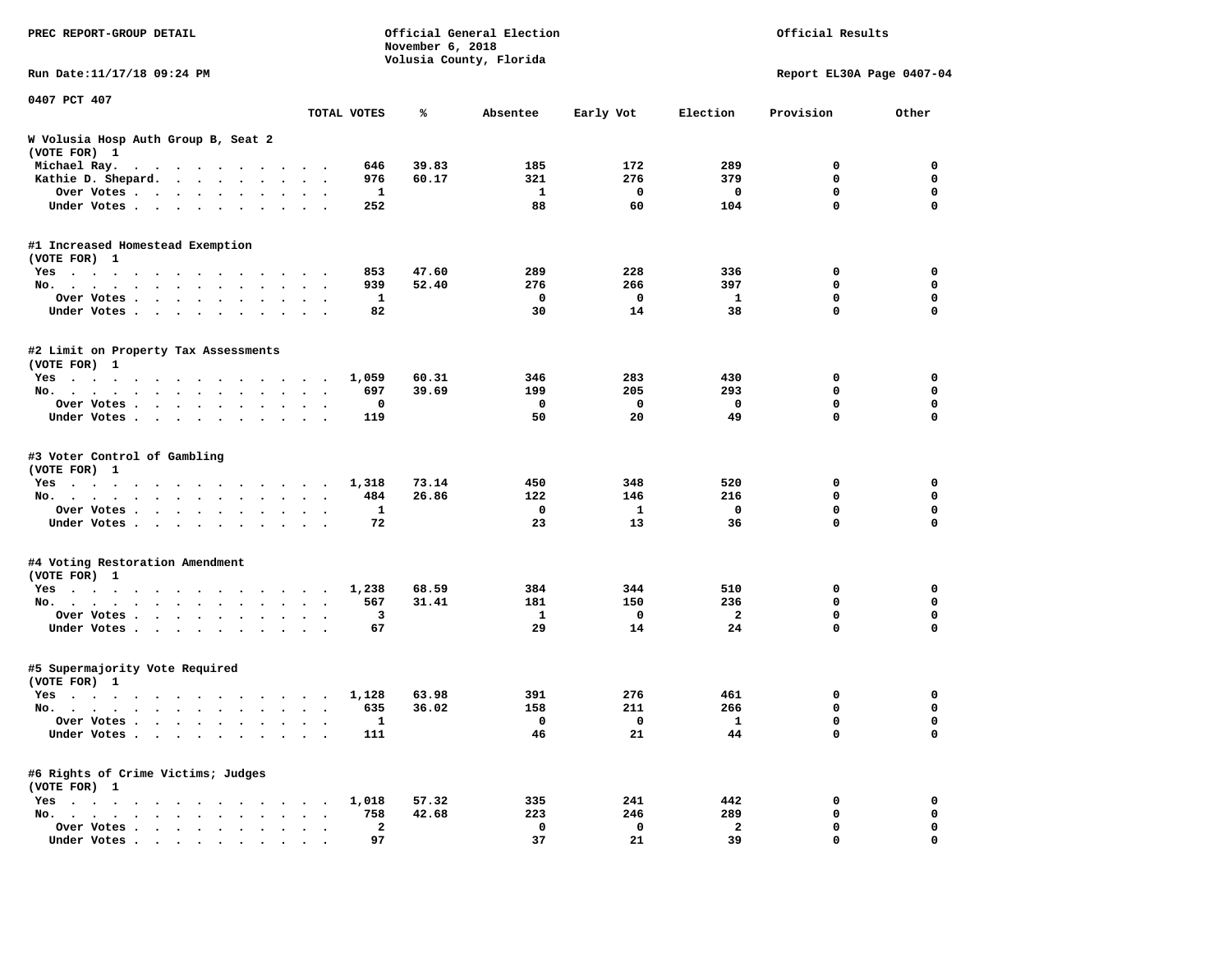| PREC REPORT-GROUP DETAIL               |             |                  | Official General Election |                         | Official Results |                           |             |
|----------------------------------------|-------------|------------------|---------------------------|-------------------------|------------------|---------------------------|-------------|
|                                        |             | November 6, 2018 | Volusia County, Florida   |                         |                  |                           |             |
| Run Date:11/17/18 09:24 PM             |             |                  |                           |                         |                  | Report EL30A Page 0407-05 |             |
| 0407 PCT 407                           |             |                  |                           |                         |                  |                           |             |
|                                        | TOTAL VOTES | ℁                | Absentee                  | Early Vot               | Election         | Provision                 | Other       |
| #7 Survivor Benefits                   |             |                  |                           |                         |                  |                           |             |
| (VOTE FOR) 1                           |             |                  |                           |                         |                  |                           |             |
| Yes                                    | 1,134       | 64.18            | 383                       | 261                     | 490              | 0                         | 0           |
| No.                                    | 633         | 35.82            | 171                       | 223                     | 239              | $\mathbf{0}$              | $\mathbf 0$ |
| Over Votes                             |             | $^{\circ}$       | $\mathbf{o}$              | $\Omega$                | $\mathbf 0$      | $\mathbf 0$               | 0           |
| Under Votes                            | 108         |                  | 41                        | 24                      | 43               | $\mathbf 0$               | $\mathbf 0$ |
| #9 Prohibits Oil, Gas Drilling, Vaping |             |                  |                           |                         |                  |                           |             |
| (VOTE FOR) 1                           |             |                  |                           |                         |                  |                           |             |
| Yes                                    | 1,191       | 67.75            | 378                       | 345                     | 468              | 0                         | 0           |
| No.                                    | 567         | 32.25            | 175                       | 135                     | 257              | 0                         | 0           |
| Over Votes                             |             | 3                | $\mathbf{1}$              | $\mathbf{1}$            | $\mathbf{1}$     | $\mathbf{0}$              | 0           |
| Under Votes                            | 114         |                  | 41                        | 27                      | 46               | $\mathbf{0}$              | $\mathbf 0$ |
| #10 State and Local Structure and Op   |             |                  |                           |                         |                  |                           |             |
| (VOTE FOR) 1                           |             |                  |                           |                         |                  |                           |             |
| Yes                                    | 1,026       | 59.31            | 359                       | 237                     | 430              | $\Omega$                  | $\Omega$    |
| No.                                    | 704         | 40.69            | 185                       | 240                     | 279              | $\mathbf 0$               | $\mathbf 0$ |
| Over Votes                             |             | $\mathbf{1}$     | $^{\circ}$                | $\mathbf{0}$            | $\mathbf{1}$     | $\mathbf{0}$              | $\mathbf 0$ |
| Under Votes                            | 144         |                  | 51                        | 31                      | 62               | $\Omega$                  | $\Omega$    |
| #11 Removal of Obs Prov; Crim Statute  |             |                  |                           |                         |                  |                           |             |
| (VOTE FOR) 1                           |             |                  |                           |                         |                  |                           |             |
| Yes                                    | 1,106       | 64.53            | 369                       | 321                     | 416              | 0                         | $\Omega$    |
| No.                                    | 608         | 35.47            | 166                       | 157                     | 285              | $\mathbf 0$               | 0           |
| Over Votes                             |             | 1                | 0                         | $\mathbf{0}$            | $\mathbf{1}$     | $\mathbf 0$               | $\mathbf 0$ |
| Under Votes                            | 160         |                  | 60                        | 30                      | 70               | $\mathbf 0$               | $\mathbf 0$ |
| #12 Lobbying and Abuse of Office       |             |                  |                           |                         |                  |                           |             |
| (VOTE FOR) 1                           |             |                  |                           |                         |                  |                           |             |
| Yes                                    | 1,331       | 76.10            | 453                       | 333                     | 545              | 0                         | 0           |
| No.                                    | 418         | 23.90            | 100                       | 144                     | 174              | $\mathbf{0}$              | $\mathbf 0$ |
| Over Votes                             |             | 0                | 0                         | $\overline{\mathbf{0}}$ | $\mathbf 0$      | $\mathbf 0$               | $\mathbf 0$ |
| Under Votes                            | 126         |                  | 42                        | 31                      | 53               | $\Omega$                  | $\Omega$    |
| #13 Ends Dog Racing                    |             |                  |                           |                         |                  |                           |             |
| (VOTE FOR) 1                           |             |                  |                           |                         |                  |                           |             |
| Yes                                    | 1,292       | 72.42            | 427                       | 366                     | 499              | 0                         | 0           |
| No.                                    | 492         | 27.58            | 135                       | 123                     | 234              | $\mathbf 0$               | 0           |
| Over Votes                             | $\bullet$   | $\overline{a}$   | $\Omega$                  | $\Omega$                | $\overline{a}$   | 0                         | $\Omega$    |
| Under Votes                            |             | 89               | 33                        | 19                      | 37               | $\mathbf{0}$              | $\Omega$    |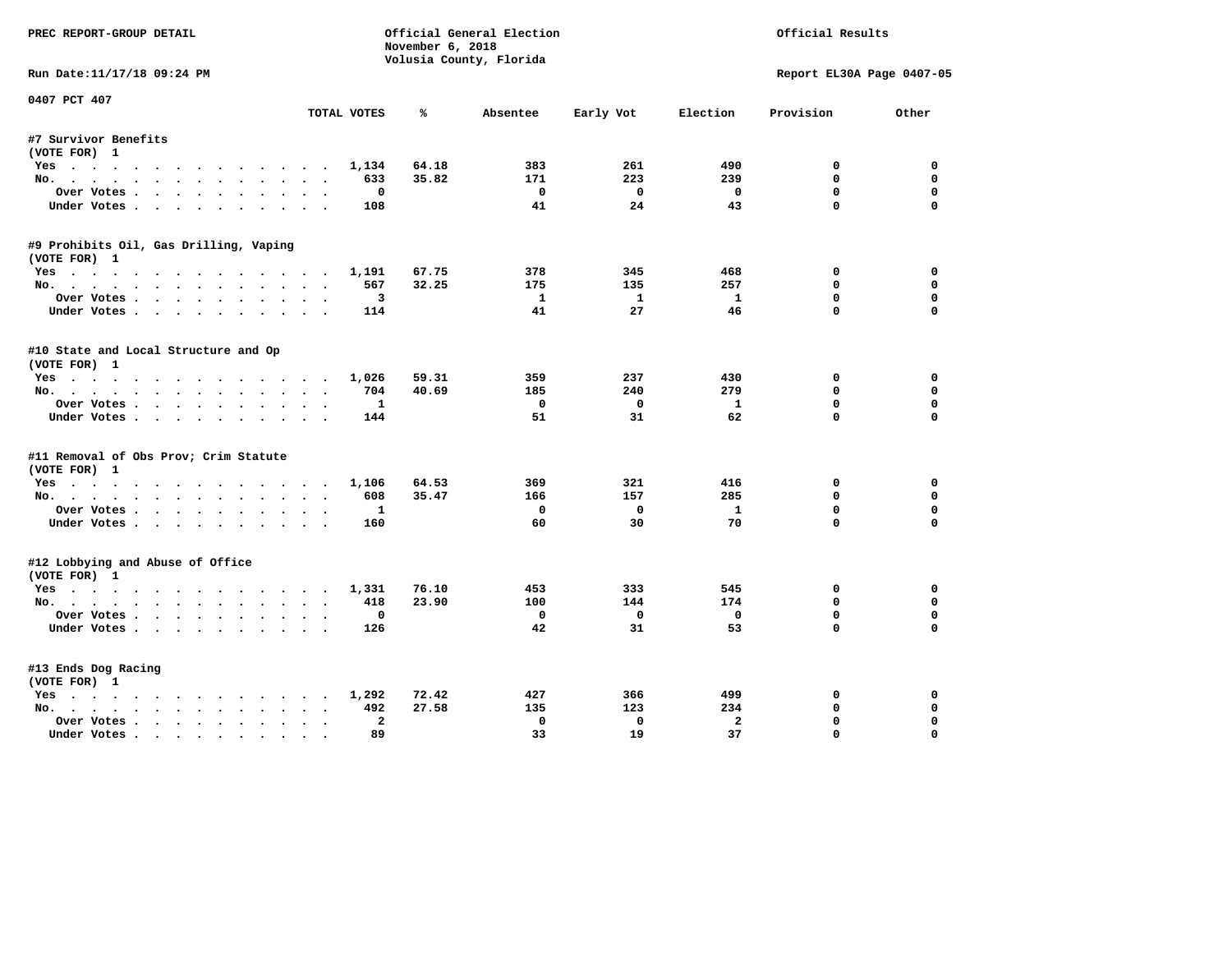**PREC REPORT-GROUP DETAIL COMPUTER CONSUMING A CONSUMING CONSUMING A CONSUMING A CONSUMING A CONSUMING A CONSUMING A CONSUMING A CONSUMING A CONSUMING A CONSUMING A CONSUMING A CONSUMING A CONSUMING A CONSUMING A CONSUMING** *November 6, 2018 November 6, 2018* 

 **Volusia County, Florida** 

## Official Results

**Run Date:11/17/18 09:24 PM Report EL30A Page 0410-01** 

| 0410 PCT 410                                                                                                                                    |                                              |              |       |                         |                         |              |                |              |
|-------------------------------------------------------------------------------------------------------------------------------------------------|----------------------------------------------|--------------|-------|-------------------------|-------------------------|--------------|----------------|--------------|
|                                                                                                                                                 |                                              | TOTAL VOTES  | ℁     | Absentee                | Early Vot               | Election     | Provision      | Other        |
| REGISTERED VOTERS - TOTAL .<br>$\overline{\phantom{a}}$<br>$\ddot{\phantom{1}}$                                                                 | $\overline{\phantom{a}}$                     | 3,733        |       |                         |                         |              |                |              |
| BALLOTS CAST - TOTAL.<br>$\ddot{\phantom{a}}$<br>$\sim$<br>$\sim$<br>$\sim$                                                                     |                                              | 1,888        |       | 494                     | 502                     | 887          | 5              | $\mathbf 0$  |
| BALLOTS CAST - BLANK.<br>$\bullet$<br>$\ddot{\phantom{0}}$<br>$\bullet$<br>$\ddot{\phantom{a}}$                                                 | $\cdot$<br>$\bullet$                         | 0            |       | $\mathbf 0$             | $\mathbf 0$             | $\mathbf 0$  | $\Omega$       | $\mathbf{0}$ |
| VOTER TURNOUT - TOTAL<br>$\ddot{\phantom{a}}$<br>$\ddot{\phantom{a}}$                                                                           |                                              |              | 50.58 |                         |                         |              |                |              |
| VOTER TURNOUT - BLANK<br>$\ddot{\phantom{a}}$<br>$\bullet$                                                                                      |                                              |              |       |                         |                         |              |                |              |
|                                                                                                                                                 |                                              |              |       |                         |                         |              |                |              |
|                                                                                                                                                 |                                              |              |       |                         |                         |              |                |              |
| United States Senator                                                                                                                           |                                              |              |       |                         |                         |              |                |              |
| (VOTE FOR) 1                                                                                                                                    |                                              |              |       |                         |                         |              |                |              |
| Rick Scott (REP).<br>$\ddot{\phantom{1}}$<br>$\cdot$ $\cdot$<br>$\sim$ $\sim$<br>$\bullet$<br>$\ddot{\phantom{1}}$                              |                                              | 851          | 45.56 | 244                     | 174                     | 432          | $\mathbf{1}$   | 0            |
| Bill Nelson (DEM).                                                                                                                              |                                              | 1,009        | 54.01 | 243                     | 321                     | 441          | 4              | $\mathbf 0$  |
| WRITE-IN.<br>$\cdots$<br>$\bullet$ , $\bullet$ , $\bullet$ , $\bullet$ , $\bullet$<br>$\ddot{\phantom{a}}$<br>$\ddot{\phantom{a}}$<br>$\bullet$ |                                              | 8            | .43   | $\overline{2}$          | 3                       | 3            | $\mathbf 0$    | $\mathbf 0$  |
| Over Votes<br>$\sim$ $\sim$ $\sim$ $\sim$<br>$\ddot{\phantom{1}}$<br>$\bullet$                                                                  |                                              | $\mathbf 1$  |       | $\mathbf 0$             | $\mathbf{1}$            | $\mathbf 0$  | $\mathbf 0$    | 0            |
| Under Votes<br>$\bullet$<br>$\ddot{\phantom{0}}$                                                                                                | $\sim$<br>$\blacksquare$ .                   | 19           |       | 5                       | 3                       | 11           | $\Omega$       | $\mathbf 0$  |
|                                                                                                                                                 |                                              |              |       |                         |                         |              |                |              |
| Representative in Congress District 6                                                                                                           |                                              |              |       |                         |                         |              |                |              |
| (VOTE FOR) 1                                                                                                                                    |                                              |              |       |                         |                         |              |                |              |
| Michael Waltz (REP)                                                                                                                             |                                              | 784          | 42.68 | 203                     | 171                     | 409          | 1              | 0            |
| Nancy Soderberg (DEM)<br>$\mathbf{r}$ , $\mathbf{r}$ , $\mathbf{r}$ , $\mathbf{r}$<br>$\sim$<br>$\ddot{\phantom{a}}$                            | $\ddot{\phantom{1}}$                         | 1,053        | 57.32 | 273                     | 324                     | 452          | 4              | $\mathbf 0$  |
| Over Votes<br>$\ddot{\phantom{a}}$<br>$\sim$                                                                                                    |                                              | 0            |       | $\mathbf 0$             | $\Omega$                | 0            | $\Omega$       | 0            |
| Under Votes<br>$\ddot{\phantom{a}}$                                                                                                             |                                              | 51           |       | 18                      | 7                       | 26           | $\mathbf 0$    | $\mathbf 0$  |
|                                                                                                                                                 |                                              |              |       |                         |                         |              |                |              |
| Governor and Lieutenant Governor<br>(VOTE FOR) 1                                                                                                |                                              |              |       |                         |                         |              |                |              |
| Ron DeSantis (REP)                                                                                                                              |                                              | 817          | 43.64 | 223                     | 169                     | 424          | $\mathbf{1}$   | $\mathbf 0$  |
| $\cdot$ $\cdot$ $\cdot$ $\cdot$ $\cdot$<br>$\sim$                                                                                               | $\sim$                                       |              |       | 254                     | 328                     | 436          | 4              | $\mathbf 0$  |
| Andrew Gillum (DEM)                                                                                                                             |                                              | 1,022        | 54.59 |                         | 0                       | 8            | $\Omega$       | $\mathbf 0$  |
| Darcy G. Richardson (REF).<br>$\ddot{\phantom{a}}$<br>$\bullet$<br>$\ddot{\phantom{a}}$                                                         |                                              | 18           | .96   | 10                      |                         | $\mathbf{1}$ | $\mathbf 0$    | $\mathbf 0$  |
| Ryan Christopher Foley.<br>$\sim$<br>$\bullet$<br>$\ddot{\phantom{a}}$                                                                          |                                              | $\mathbf{2}$ | .11   | $\mathbf 0$             | $\mathbf{1}$            |              |                |              |
| Kyle "KC" Gibson<br>$\ddot{\phantom{a}}$<br>$\bullet$<br>$\bullet$                                                                              | $\ddot{\phantom{a}}$<br>$\ddot{\phantom{0}}$ | 11           | .59   | 3                       | $\overline{a}$          | 6            | $\Omega$       | $\mathbf 0$  |
| Bruce Stanley<br>$\overline{\phantom{a}}$                                                                                                       |                                              | $\mathbf{1}$ | .05   | $\Omega$                | $\Omega$                | $\mathbf{1}$ | 0              | $\mathbf 0$  |
| WRITE-IN.<br>$\cdots$<br>$\ddot{\phantom{a}}$                                                                                                   |                                              | $\mathbf{1}$ | .05   | $\Omega$                | $\mathbf{1}$            | $\mathbf 0$  | $\Omega$       | $\mathbf 0$  |
| Over Votes .<br>$\ddot{\phantom{0}}$<br>$\bullet$<br>$\bullet$                                                                                  | $\ddot{\phantom{a}}$                         | 3            |       | $\mathbf 0$             | $\mathbf 0$             | 3            | $\mathbf 0$    | $\mathbf 0$  |
| Under Votes<br>$\ddot{\phantom{a}}$                                                                                                             | $\sim$<br>$\sim$                             | 13           |       | $\overline{\mathbf{4}}$ | $\mathbf{1}$            | 8            | 0              | $\mathbf 0$  |
|                                                                                                                                                 |                                              |              |       |                         |                         |              |                |              |
| Attorney General                                                                                                                                |                                              |              |       |                         |                         |              |                |              |
| (VOTE FOR) 1                                                                                                                                    |                                              |              |       |                         |                         |              |                |              |
| Ashley Moody (REP)<br>$\cdots$                                                                                                                  |                                              | 850          | 46.15 | 226                     | 181                     | 442          | $\mathbf{1}$   | $\mathbf 0$  |
| Sean Shaw (DEM)<br>$\ddot{\phantom{a}}$<br>$\ddot{\phantom{a}}$                                                                                 |                                              | 943          | 51.19 | 236                     | 308                     | 395          | 4              | $\mathbf 0$  |
| Jeffrey Marc Siskind.<br>$\ddot{\phantom{a}}$                                                                                                   |                                              | 49           | 2.66  | 14                      | 9                       | 26           | $\mathbf 0$    | $\mathbf 0$  |
| Over Votes .<br>$\cdot \cdot \cdot \cdot$<br>$\bullet$                                                                                          |                                              | $\mathbf 0$  |       | $\mathbf 0$             | $\mathbf 0$             | $\mathbf 0$  | $\mathbf 0$    | $\mathbf 0$  |
| Under Votes<br>$\ddot{\phantom{0}}$                                                                                                             |                                              | 46           |       | 18                      | $\overline{\mathbf{4}}$ | 24           | $\mathbf 0$    | 0            |
|                                                                                                                                                 |                                              |              |       |                         |                         |              |                |              |
| Chief Financial Officer                                                                                                                         |                                              |              |       |                         |                         |              |                |              |
| (VOTE FOR) 1                                                                                                                                    |                                              |              |       |                         |                         |              |                |              |
| Jimmy Patronis (REP).<br>$\cdot$ $\cdot$ $\cdot$ $\cdot$<br>$\sim$                                                                              | $\overline{\phantom{a}}$                     | 811          | 44.66 | 212                     | 172                     | 426          | 1              | 0            |
| Jeremy Ring (DEM).<br>$\cdot$ $\cdot$ $\cdot$<br>$\ddot{\phantom{a}}$<br>$\bullet$                                                              | $\bullet$                                    | 1,002        | 55.18 | 254                     | 318                     | 428          | $\overline{a}$ | $\mathbf 0$  |
| WRITE-IN.<br>$\cdot$ $\cdot$ $\cdot$ $\cdot$ $\cdot$ $\cdot$<br>$\ddot{\phantom{a}}$<br>$\ddot{\phantom{a}}$<br>$\ddot{\phantom{a}}$            | $\ddot{\phantom{a}}$                         | 3            | .17   | $\mathbf{2}$            | $\mathbf 0$             | $\mathbf{1}$ | $\mathbf 0$    | $\mathbf 0$  |
| Over Votes .<br>$\cdots$<br>$\ddot{\phantom{a}}$<br>$\ddot{\phantom{a}}$                                                                        |                                              | 1            |       | $\mathbf 0$             | $\mathbf 0$             | $\mathbf{1}$ | $\mathbf 0$    | 0            |
| Under Votes<br>$\overline{\phantom{a}}$                                                                                                         |                                              | 71           |       | 26                      | 12                      | 31           | $\overline{a}$ | $\mathbf 0$  |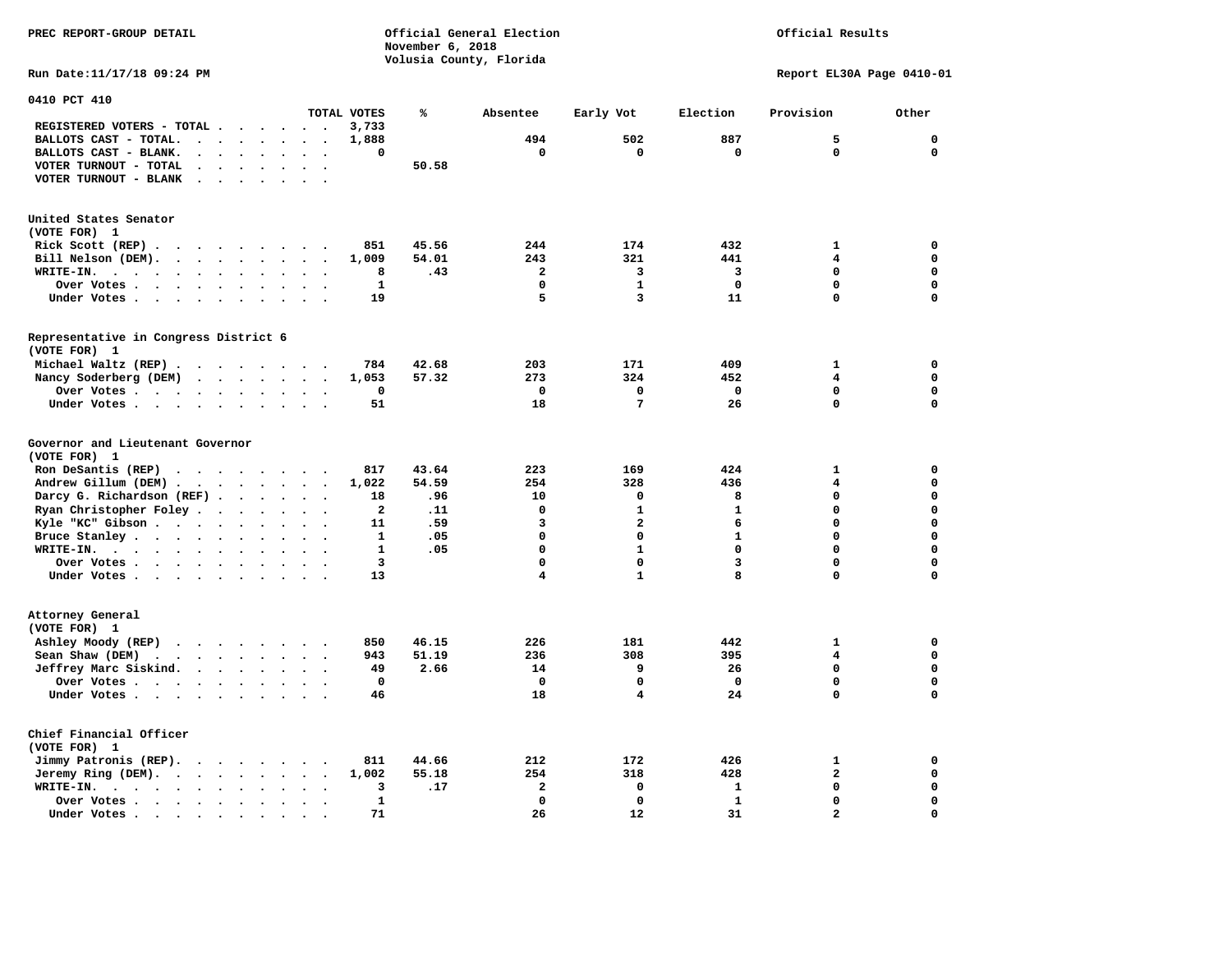| PREC REPORT-GROUP DETAIL                                                                                                                                                                                                                      |                                                             |             | November 6, 2018 | Official General Election<br>Volusia County, Florida | Official Results |                         |                           |             |
|-----------------------------------------------------------------------------------------------------------------------------------------------------------------------------------------------------------------------------------------------|-------------------------------------------------------------|-------------|------------------|------------------------------------------------------|------------------|-------------------------|---------------------------|-------------|
| Run Date: 11/17/18 09:24 PM                                                                                                                                                                                                                   |                                                             |             |                  |                                                      |                  |                         | Report EL30A Page 0410-02 |             |
| 0410 PCT 410                                                                                                                                                                                                                                  |                                                             | TOTAL VOTES | ℁                | Absentee                                             | Early Vot        | Election                | Provision                 | Other       |
|                                                                                                                                                                                                                                               |                                                             |             |                  |                                                      |                  |                         |                           |             |
| Commissioner of Agriculture<br>(VOTE FOR) 1                                                                                                                                                                                                   |                                                             |             |                  |                                                      |                  |                         |                           |             |
| Matt Caldwell (REP)                                                                                                                                                                                                                           |                                                             | 789         | 43.26            | 208                                                  | 167              | 413                     | 1                         | $\mathbf 0$ |
| Nicole "Nikki" Fried (DEM).                                                                                                                                                                                                                   |                                                             | 1,035       | 56.74            | 267                                                  | 323              | 442                     | 3                         | 0           |
| Over Votes                                                                                                                                                                                                                                    | $\cdots$                                                    | 0           |                  | $\mathbf 0$                                          | $\mathbf 0$      | $\mathbf{o}$            | $\mathbf{0}$              | $\mathbf 0$ |
| Under Votes                                                                                                                                                                                                                                   |                                                             | 64          |                  | 19                                                   | 12               | 32                      | $\mathbf{1}$              | 0           |
| State Senator District 14<br>(VOTE FOR) 1                                                                                                                                                                                                     |                                                             |             |                  |                                                      |                  |                         |                           |             |
| Dorothy L. Hukill (REP).                                                                                                                                                                                                                      |                                                             | 784         | 43.05            | 208                                                  | 169              | 406                     | 1                         | 0           |
| Melissa "Mel" Martin (DEM).                                                                                                                                                                                                                   |                                                             | 1,037       | 56.95            | 267                                                  | 323              | 445                     | $\overline{2}$            | $\mathbf 0$ |
| Over Votes                                                                                                                                                                                                                                    | $\cdot$                                                     | 0           |                  | $\mathbf 0$                                          | $\mathbf 0$      | $\mathbf{o}$            | $\mathbf 0$               | $\mathbf 0$ |
| Under Votes                                                                                                                                                                                                                                   | $\cdot$ $\cdot$ $\cdot$                                     | 67          |                  | 19                                                   | 10               | 36                      | $\overline{2}$            | $\mathbf 0$ |
| State Representative District 27<br>(VOTE FOR) 1                                                                                                                                                                                              |                                                             |             |                  |                                                      |                  |                         |                           |             |
| David Santiago (REP).                                                                                                                                                                                                                         |                                                             | 900         | 48.83            | 238                                                  | 190              | 470                     | 2                         | $\mathbf 0$ |
| Carol Lawrence (DEM).                                                                                                                                                                                                                         |                                                             | 943         | 51.17            | 248                                                  | 300              | 392                     | 3                         | $\mathbf 0$ |
| Over Votes                                                                                                                                                                                                                                    | $\ddot{\phantom{1}}$<br>$\bullet$                           | 0           |                  | 0                                                    | 0                | $\mathbf 0$             | $\mathbf 0$               | $\mathbf 0$ |
| Under Votes                                                                                                                                                                                                                                   |                                                             | 45          |                  | 8                                                    | 12               | 25                      | $\mathbf 0$               | $\mathbf 0$ |
| Justice of the Supreme Court Lawson<br>(VOTE FOR) 1                                                                                                                                                                                           |                                                             |             |                  |                                                      |                  |                         |                           |             |
| $Yes \t . \t .$<br>$\ddot{\phantom{1}}$<br>$\sim$ $\sim$<br>.                                                                                                                                                                                 | $\sim$ $\sim$                                               | 1,073       | 65.95            | 288                                                  | 261              | 521                     | 3                         | $\mathbf 0$ |
| No.<br>$\cdot$ $\cdot$ $\cdot$                                                                                                                                                                                                                | $\mathbf{A}$<br>$\ddot{\phantom{a}}$                        | 554         | 34.05            | 141                                                  | 165              | 246                     | $\overline{2}$            | $\mathbf 0$ |
| Over Votes                                                                                                                                                                                                                                    | $\cdot$<br>$\overline{\phantom{a}}$<br>$\ddot{\phantom{0}}$ | 1           |                  | $\mathbf 0$                                          | $\mathbf 0$      | $\mathbf{1}$            | $\mathbf 0$               | $\mathbf 0$ |
| Under Votes                                                                                                                                                                                                                                   | $\ddot{\phantom{0}}$<br>$\ddot{\phantom{1}}$                | 260         |                  | 65                                                   | 76               | 119                     | 0                         | 0           |
| 5th District Court of Appeal Eisnaugle<br>(VOTE FOR) 1                                                                                                                                                                                        |                                                             |             |                  |                                                      |                  |                         |                           |             |
| Yes                                                                                                                                                                                                                                           |                                                             | 974         | 60.12            | 264                                                  | 229              | 479                     | $\overline{a}$            | 0           |
| No.                                                                                                                                                                                                                                           |                                                             | 646         | 39.88            | 163                                                  | 194              | 288                     | $\mathbf{1}$              | $\mathbf 0$ |
| Over Votes<br>$\ddot{\phantom{0}}$<br>$\ddot{\phantom{0}}$<br>$\bullet$                                                                                                                                                                       |                                                             | 0           |                  | 0                                                    | 0                | 0                       | 0                         | 0           |
| Under Votes                                                                                                                                                                                                                                   |                                                             | 268         |                  | 67                                                   | 79               | 120                     | $\overline{a}$            | $\mathbf 0$ |
| Circuit Judge 7th Judicial, Grp 15<br>(VOTE FOR) 1                                                                                                                                                                                            |                                                             |             |                  |                                                      |                  |                         |                           |             |
| Linda L. Gaustad                                                                                                                                                                                                                              |                                                             | 1,098       | 66.79            | 291                                                  | 300              | 505                     | $\mathbf{2}$              | $\mathbf 0$ |
| Ryan Will $\cdots$ , $\cdots$ , $\cdots$ , $\cdots$                                                                                                                                                                                           |                                                             | 546         | 33.21            | 147                                                  | 130              | 268                     | $\mathbf{1}$              | 0           |
| Over Votes                                                                                                                                                                                                                                    |                                                             | 0           |                  | $\mathbf{o}$                                         | 0                | $\overline{\mathbf{0}}$ | 0                         | $\mathbf 0$ |
| Under Votes<br>$\ddot{\phantom{1}}$<br>$\bullet$<br>$\bullet$                                                                                                                                                                                 |                                                             | 244         |                  | 56                                                   | 72               | 114                     | $\overline{a}$            | $\mathbf 0$ |
| School Board Member District 5<br>(VOTE FOR) 1                                                                                                                                                                                                |                                                             |             |                  |                                                      |                  |                         |                           |             |
| Ruben Colon.<br>. As the state of the state of the state of the state of the state of the state of the state of the state of the state of the state of the state of the state of the state of the state of the state of the state of the stat |                                                             | 959         | 55.11            | 219                                                  | 284              | 455                     | 1                         | $\mathbf 0$ |
| Melody Johnson.                                                                                                                                                                                                                               |                                                             | 781         | 44.89            | 248                                                  | 178              | 353                     | $\mathbf{2}$              | 0           |
| Over Votes<br>$\sim$<br>$\sim$<br>$\cdot$                                                                                                                                                                                                     | $\ddot{\phantom{a}}$<br>$\cdot$                             | 1           |                  | $\mathbf 0$                                          | 1                | $\mathbf 0$             | $\mathbf 0$               | $\mathbf 0$ |
| Under Votes                                                                                                                                                                                                                                   |                                                             | 147         |                  | 27                                                   | 39               | 79                      | $\overline{a}$            | $\Omega$    |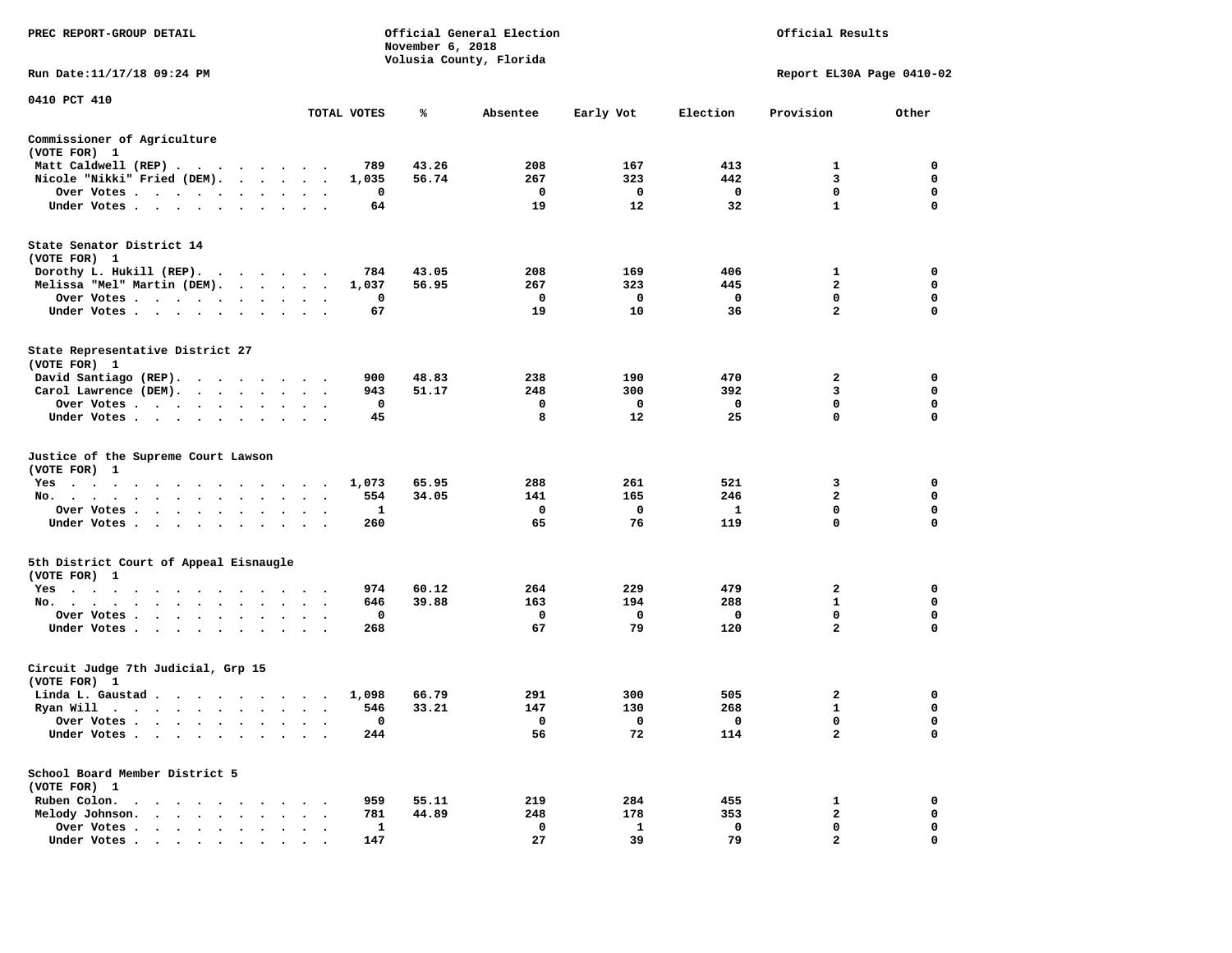| PREC REPORT-GROUP DETAIL                                                                                                                                              |                                   |             | November 6, 2018 | Official General Election<br>Volusia County, Florida |            | Official Results |                           |             |
|-----------------------------------------------------------------------------------------------------------------------------------------------------------------------|-----------------------------------|-------------|------------------|------------------------------------------------------|------------|------------------|---------------------------|-------------|
| Run Date: 11/17/18 09:24 PM                                                                                                                                           |                                   |             |                  |                                                      |            |                  | Report EL30A Page 0410-03 |             |
| 0410 PCT 410                                                                                                                                                          |                                   | TOTAL VOTES | ℁                | Absentee                                             | Early Vot  | Election         | Provision                 | Other       |
| Deltona Mayor                                                                                                                                                         |                                   |             |                  |                                                      |            |                  |                           |             |
| (VOTE FOR) 1                                                                                                                                                          |                                   |             |                  |                                                      |            |                  |                           |             |
| Santiago Avila Jr.<br>$\cdots$<br>$\blacksquare$<br>Heidi K. Herzberg.                                                                                                |                                   | 870         | 48.28            | 225<br>253                                           | 208<br>274 | 433<br>404       | 4<br>1                    | 0<br>0      |
| Over Votes .<br>$\bullet$<br>$\ddot{\phantom{0}}$<br>$\bullet$<br>$\ddot{\phantom{1}}$                                                                                |                                   | 932<br>1    | 51.72            | 0                                                    | 1          | 0                | $\mathbf 0$               | 0           |
| Under Votes                                                                                                                                                           |                                   | 85          |                  | 16                                                   | 19         | 50               | 0                         | $\mathbf 0$ |
| Deltona City Commission District 5<br>(VOTE FOR) 1                                                                                                                    |                                   |             |                  |                                                      |            |                  |                           |             |
| Donald Freeman.<br>$\ddotsc$<br>$\sim$<br>.                                                                                                                           |                                   | 790         | 46.23            | 232                                                  | 177        | 381              | 0                         | 0           |
| Victor M. Ramos<br>$\mathbf{a}$ , and $\mathbf{a}$ , and $\mathbf{a}$<br>$\bullet$ .<br>$\bullet$ , $\bullet$ , $\bullet$                                             | $\bullet$<br>$\ddot{\phantom{1}}$ | 919         | 53.77            | 228                                                  | 276        | 412              | з                         | 0           |
| Over Votes .<br>$\cdots$<br>$\bullet$ . $\bullet$<br>$\bullet$                                                                                                        | $\bullet$                         | 0           |                  | 0                                                    | 0          | 0                | $\mathbf 0$               | $\mathbf 0$ |
| Under Votes<br>$\sim$ $\sim$<br>$\bullet$<br>$\sim$                                                                                                                   | $\ddot{\phantom{1}}$              | 179         |                  | 34                                                   | 49         | 94               | $\mathbf{2}$              | 0           |
| Soil and Water Cons Dist Seat 1<br>(VOTE FOR) 1                                                                                                                       |                                   |             |                  |                                                      |            |                  |                           |             |
| William Bliss.<br>.                                                                                                                                                   |                                   | 973         | 60.55            | 235                                                  | 271        | 466              | 1                         | 0           |
| Derrick Orberg.<br>$\ddot{\phantom{1}}$<br>$\ddot{\phantom{0}}$<br>$\ddot{\phantom{0}}$<br>$\bullet$<br>$\ddot{\phantom{0}}$<br>$\bullet$                             |                                   | 634         | 39.45            | 195                                                  | 152        | 285              | 2                         | 0           |
| Over Votes .<br>$\begin{array}{cccccccccccccc} \bullet & \bullet & \bullet & \bullet & \bullet & \bullet & \bullet & \bullet & \bullet \end{array}$<br>$\blacksquare$ |                                   | 3           |                  | 0                                                    | 1          | $\mathbf{2}$     | $\mathbf 0$               | 0           |
| Under Votes.<br>$\mathbf{r}$ , and $\mathbf{r}$ , and $\mathbf{r}$ , and $\mathbf{r}$                                                                                 |                                   | 278         |                  | 64                                                   | 78         | 134              | $\mathbf{2}$              | $\mathbf 0$ |
| Soil and Water Cons Dist Seat 3<br>(VOTE FOR) 1                                                                                                                       |                                   |             |                  |                                                      |            |                  |                           |             |
| Beth James.<br>$\cdots$<br>$\bullet$                                                                                                                                  |                                   | 604         | 37.63            | 173                                                  | 144        | 286              | 1                         | 0           |
| Wesley Wayne Wilson Jr                                                                                                                                                |                                   | 383         | 23.86            | 101                                                  | 97         | 183              | $\mathbf{2}$              | 0           |
| Christine Wilt.<br>$\bullet$<br>$\bullet$                                                                                                                             |                                   | 618         | 38.50            | 156                                                  | 189        | 273              | 0                         | 0           |
| Over Votes .<br>$\sim$ , and $\sim$ , and $\sim$ , and $\sim$<br>$\bullet$                                                                                            |                                   | 2           |                  | 0                                                    | 0          | 2                | $\mathbf 0$               | $\mathbf 0$ |
| Under Votes                                                                                                                                                           | $\ddot{\phantom{0}}$ .            | 281         |                  | 64                                                   | 72         | 143              | $\mathbf{2}$              | $\mathbf 0$ |
| Soil and Water Cons Dist Seat 5<br>(VOTE FOR) 1                                                                                                                       |                                   |             |                  |                                                      |            |                  |                           |             |
| J. Mark Barfield                                                                                                                                                      |                                   | 346         | 21.65            | 88                                                   | 63         | 194              | 1                         | 0           |
| Andy Kelly.<br>$\cdot$ $\cdot$ $\cdot$ $\cdot$<br>$\ddot{\phantom{a}}$<br>$\bullet$                                                                                   | $\bullet$                         | 776         | 48.56            | 213                                                  | 248        | 314              | $\mathbf{1}$              | 0           |
| David Schaefer.<br>$\cdots$<br>$\bullet$<br>$\bullet$<br>$\bullet$                                                                                                    | $\bullet$<br>$\cdot$              | 476         | 29.79            | 135                                                  | 112        | 229              | 0                         | 0           |
| Over Votes.<br>$\ddot{\phantom{0}}$<br>$\sim$<br>$\bullet$<br>$\cdot$<br>$\bullet$                                                                                    |                                   | 0           |                  | 0                                                    | 0          | 0                | 0                         | 0           |
| Under Votes.<br><b>Contract Contract Contract Contract</b><br>$\bullet$<br>$\bullet$<br>$\bullet$                                                                     | $\bullet$                         | 290         |                  | 58                                                   | 79         | 150              | 3                         | $\mathbf 0$ |
| W Volusia Hosp Auth Group A, Seat 1<br>(VOTE FOR) 1                                                                                                                   |                                   |             |                  |                                                      |            |                  |                           |             |
| John M. Hill                                                                                                                                                          |                                   | 822         | 50.71            | 235                                                  | 191        | 393              | з                         | 0           |
| Voloria Manning                                                                                                                                                       |                                   | 799         | 49.29            | 200                                                  | 244        | 355              | 0                         | 0           |
| Over Votes .                                                                                                                                                          |                                   | 0           |                  | 0                                                    | 0          | 0                | 0                         | 0           |
| Under Votes.<br>$\bullet$<br>$\bullet$                                                                                                                                |                                   | 267         |                  | 59                                                   | 67         | 139              | $\mathbf{2}$              | $\mathbf 0$ |
| W Volusia Hosp Auth Group B, Seat 1<br>(VOTE FOR) 1                                                                                                                   |                                   |             |                  |                                                      |            |                  |                           |             |
| Webster Barnaby                                                                                                                                                       |                                   | 636         | 38.64            | 179                                                  | 150        | 305              | 2                         | 0           |
| Dolores Guzman.                                                                                                                                                       |                                   | 1,010       | 61.36            | 258                                                  | 288        | 463              | 1                         | 0           |
| Over Votes<br>$\ddot{\phantom{a}}$<br>$\bullet$<br>$\bullet$<br>$\bullet$                                                                                             |                                   | 0           |                  | 0                                                    | 0          | 0                | 0                         | 0           |
| Under Votes                                                                                                                                                           |                                   | 242         |                  | 57                                                   | 64         | 119              | $\overline{a}$            | 0           |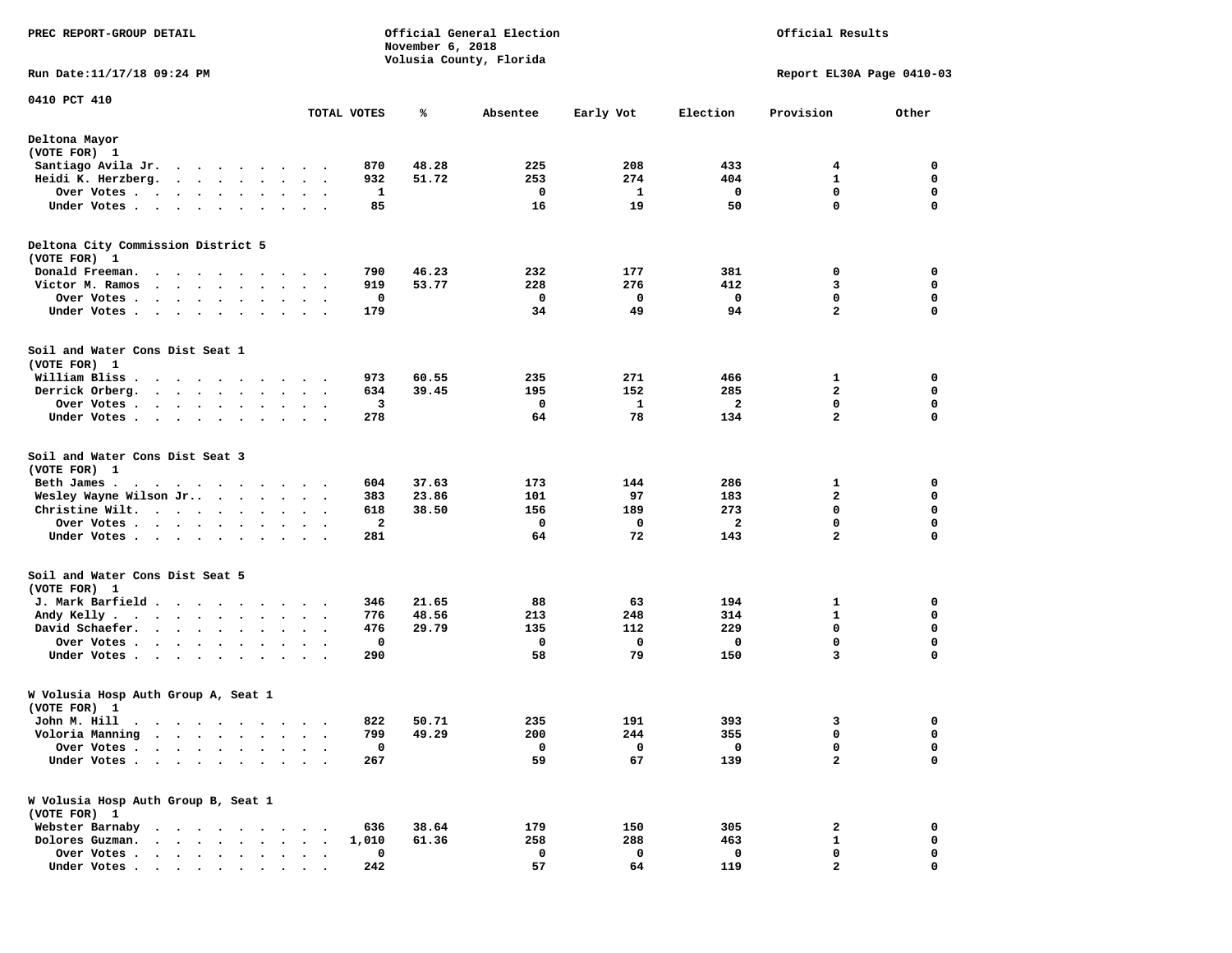| PREC REPORT-GROUP DETAIL                                                                                 | Official General Election<br>November 6, 2018<br>Volusia County, Florida |             |                |              |             | Official Results |                           |             |
|----------------------------------------------------------------------------------------------------------|--------------------------------------------------------------------------|-------------|----------------|--------------|-------------|------------------|---------------------------|-------------|
| Run Date: 11/17/18 09:24 PM                                                                              |                                                                          |             |                |              |             |                  | Report EL30A Page 0410-04 |             |
| 0410 PCT 410                                                                                             |                                                                          | TOTAL VOTES | ℁              | Absentee     | Early Vot   | Election         | Provision                 | Other       |
| W Volusia Hosp Auth Group B, Seat 2<br>(VOTE FOR) 1                                                      |                                                                          |             |                |              |             |                  |                           |             |
| Michael Ray.<br>$\mathbf{a}$ , and $\mathbf{a}$ , and $\mathbf{a}$ , and $\mathbf{a}$ , and $\mathbf{a}$ |                                                                          | 699         | 43.31          | 195          | 149         | 353              | 2                         | 0           |
| Kathie D. Shepard.                                                                                       |                                                                          | 915         | 56.69          | 236          | 281         | 397              | 1                         | 0           |
| Over Votes<br>$\ddot{\phantom{0}}$<br>$\bullet$                                                          |                                                                          | 0           |                | 0            | 0           | 0                | $\mathbf 0$               | $\mathbf 0$ |
| Under Votes<br>$\sim$                                                                                    |                                                                          | 274         |                | 63           | 72          | 137              | $\overline{a}$            | $\mathbf 0$ |
| #1 Increased Homestead Exemption                                                                         |                                                                          |             |                |              |             |                  |                           |             |
| (VOTE FOR) 1                                                                                             |                                                                          |             |                |              |             | 424              |                           | 0           |
| Yes<br>No.<br>$\ddot{\phantom{a}}$                                                                       | $\ddot{\phantom{1}}$                                                     | 919<br>875  | 51.23<br>48.77 | 283<br>195   | 210<br>261  | 416              | 2<br>3                    | $\mathbf 0$ |
| Over Votes<br>$\ddot{\phantom{1}}$                                                                       |                                                                          | 2           |                | 0            | 0           | 2                | 0                         | 0           |
| Under Votes<br>$\bullet$                                                                                 |                                                                          | 92          |                | 16           | 31          | 45               | 0                         | $\mathbf 0$ |
|                                                                                                          |                                                                          |             |                |              |             |                  |                           |             |
| #2 Limit on Property Tax Assessments<br>(VOTE FOR) 1                                                     |                                                                          |             |                |              |             |                  |                           |             |
| Yes                                                                                                      |                                                                          | 1,167       | 65.49          | 329          | 279         | 556              | 3                         | 0           |
| No.                                                                                                      |                                                                          | 615         | 34.51          | 140          | 185         | 288              | $\overline{a}$            | $\mathbf 0$ |
| Over Votes                                                                                               |                                                                          | 1           |                | 0            | 1           | 0                | 0                         | 0           |
| Under Votes                                                                                              | $\ddot{\phantom{0}}$                                                     | 105         |                | 25           | 37          | 43               | 0                         | 0           |
| #3 Voter Control of Gambling<br>(VOTE FOR) 1                                                             |                                                                          |             |                |              |             |                  |                           |             |
| Yes                                                                                                      |                                                                          | 1,323       | 72.89          | 365          | 346         | 608              | 4                         | 0           |
| No.<br>$\sim$ $\sim$                                                                                     | $\sim$ $\sim$                                                            | 492         | 27.11          | 110          | 131         | 250              | 1                         | 0           |
| Over Votes<br>$\bullet$<br>$\bullet$                                                                     | $\bullet$                                                                | 0           |                | 0            | $\mathbf 0$ | $\mathbf 0$      | 0                         | $\mathbf 0$ |
| Under Votes<br>$\ddot{\phantom{a}}$                                                                      |                                                                          | 73          |                | 19           | 25          | 29               | 0                         | $\mathbf 0$ |
| #4 Voting Restoration Amendment<br>(VOTE FOR) 1                                                          |                                                                          |             |                |              |             |                  |                           |             |
| Yes                                                                                                      |                                                                          | 1,219       | 67.84          | 303          | 348         | 565              | 3                         | 0           |
| No.<br>$\bullet$                                                                                         | $\bullet$                                                                | 578         | 32.16          | 169          | 125         | 283              | $\mathbf{1}$              | $\mathbf 0$ |
| Over Votes<br>$\bullet$<br>$\bullet$                                                                     |                                                                          | 1           |                | 0            | 1           | 0                | 0                         | 0           |
| Under Votes<br>$\sim$ $\sim$                                                                             |                                                                          | 90          |                | 22           | 28          | 39               | $\mathbf{1}$              | 0           |
| #5 Supermajority Vote Required<br>(VOTE FOR) 1                                                           |                                                                          |             |                |              |             |                  |                           |             |
| Yes                                                                                                      |                                                                          | 1,131       | 64.52          | 337          | 268         | 524              | 2                         | 0           |
| No.                                                                                                      | $\ddot{\phantom{1}}$                                                     | 622         | 35.48          | 122          | 194         | 303              | 3                         | 0           |
| Over Votes                                                                                               |                                                                          | 1           |                | $\mathbf{0}$ | 0           | ı,               | 0                         | 0           |
| Under Votes                                                                                              |                                                                          | 134         |                | 35           | 40          | 59               | 0                         | $\mathbf 0$ |
| #6 Rights of Crime Victims; Judges<br>(VOTE FOR) 1                                                       |                                                                          |             |                |              |             |                  |                           |             |
| $Yes \t . \t . \t .$                                                                                     |                                                                          | 1,019       | 57.57          | 298          | 224         | 493              | 4                         | 0           |
| No.                                                                                                      |                                                                          | 751         | 42.43          | 167          | 245         | 338              | 1                         | 0           |
| Over Votes                                                                                               |                                                                          | $\mathbf 0$ |                | 0            | 0           | 0                | 0                         | 0           |
| Under Votes.                                                                                             |                                                                          | 118         |                | 29           | 33          | 56               | 0                         | $\mathbf 0$ |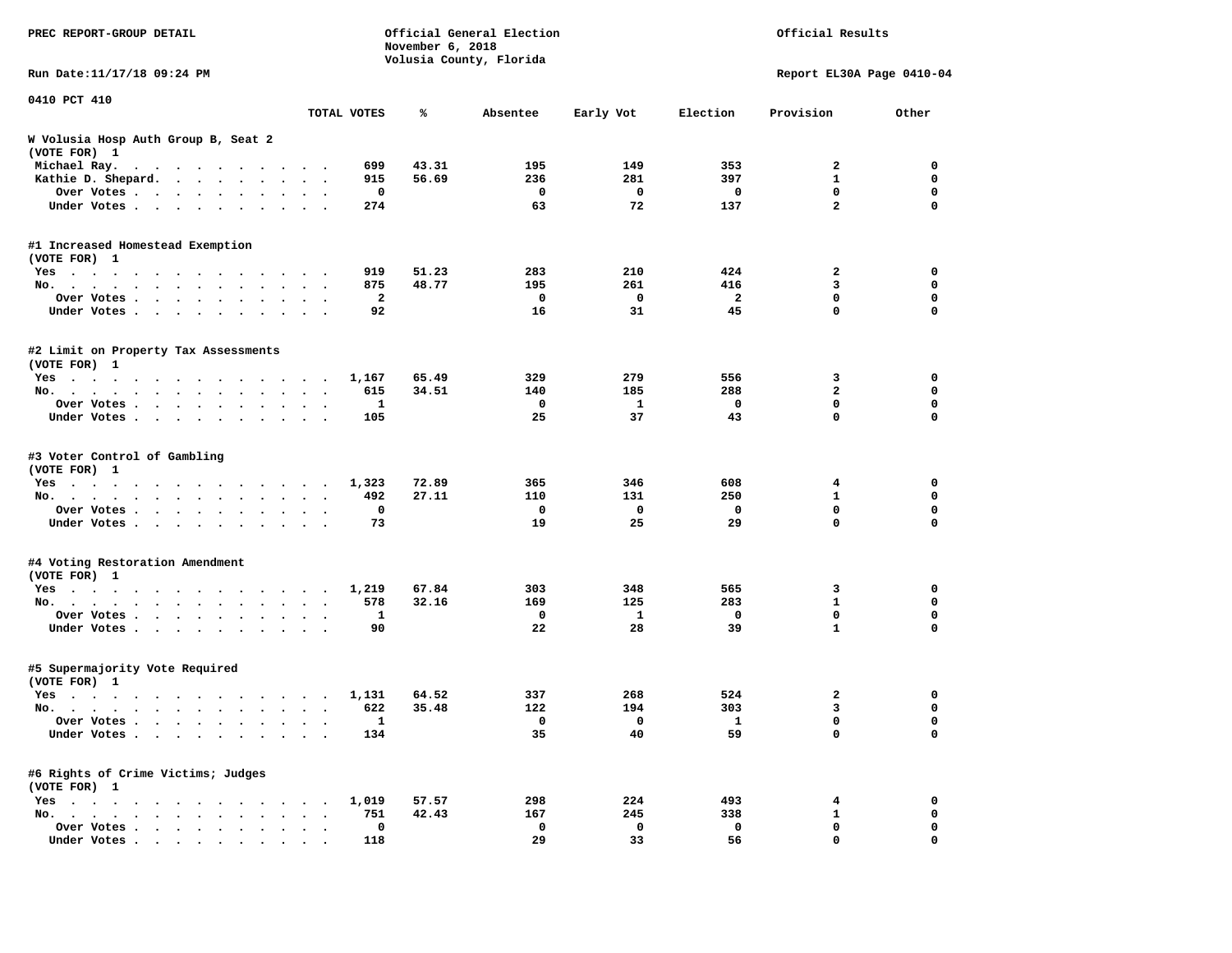| PREC REPORT-GROUP DETAIL               |                | November 6, 2018 | Official General Election |                | Official Results |                           |             |
|----------------------------------------|----------------|------------------|---------------------------|----------------|------------------|---------------------------|-------------|
|                                        |                |                  | Volusia County, Florida   |                |                  |                           |             |
| Run Date:11/17/18 09:24 PM             |                |                  |                           |                |                  | Report EL30A Page 0410-05 |             |
| 0410 PCT 410                           | TOTAL VOTES    | ℁                | Absentee                  | Early Vot      | Election         | Provision                 | Other       |
| #7 Survivor Benefits                   |                |                  |                           |                |                  |                           |             |
| (VOTE FOR) 1                           |                |                  |                           |                |                  |                           |             |
| Yes                                    | 1,124          | 63.79            | 326                       | 236            | 557              | 5                         | 0           |
| No.                                    | 638            | 36.21            | 139                       | 225            | 274              | $\mathbf{0}$              | $\mathbf 0$ |
| Over Votes                             | $\mathbf{1}$   |                  | $^{\circ}$                | $\Omega$       | $\mathbf{1}$     | $\mathbf{0}$              | 0           |
| Under Votes                            | 125            |                  | 29                        | 41             | 55               | $\mathbf 0$               | $\Omega$    |
| #9 Prohibits Oil, Gas Drilling, Vaping |                |                  |                           |                |                  |                           |             |
| (VOTE FOR) 1                           |                |                  |                           |                |                  |                           |             |
| Yes                                    | 1,149          | 65.43            | 303                       | 329            | 514              | 3                         | 0           |
| No.                                    | 607            | 34.57            | 154                       | 137            | 315              | $\mathbf{1}$              | $\Omega$    |
| Over Votes                             | 1              |                  | $\mathbf 0$               | $\mathbf{o}$   | $\mathbf{1}$     | $\mathbf 0$               | $\mathbf 0$ |
| Under Votes                            | 131            |                  | 37                        | 36             | 57               | $\mathbf{1}$              | $\Omega$    |
| #10 State and Local Structure and Op   |                |                  |                           |                |                  |                           |             |
| (VOTE FOR) 1                           |                |                  |                           |                |                  |                           |             |
| Yes                                    | 1,076          | 62.12            | 311                       | 240            | 521              | $4\overline{ }$           | $\Omega$    |
| No.                                    | 656            | 37.88            | 148                       | 212            | 296              | 0                         | 0           |
| Over Votes                             | 0              |                  | $\Omega$                  | $\overline{0}$ | $\mathbf 0$      | $\mathbf{0}$              | $\Omega$    |
| Under Votes                            | 156            |                  | 35                        | 50             | 70               | $\mathbf{1}$              | $\Omega$    |
| #11 Removal of Obs Prov; Crim Statute  |                |                  |                           |                |                  |                           |             |
| (VOTE FOR) 1                           |                |                  |                           |                |                  |                           |             |
| Yes                                    | 1,061          | 61.40            | 277                       | 266            | 515              | 3                         | 0           |
| No.                                    | 667            | 38.60            | 174                       | 187            | 305              | $\mathbf{1}$              | 0           |
| Over Votes                             | 1<br>$\bullet$ |                  | $\mathbf 0$               | $\mathbf 0$    | $\mathbf{1}$     | $\mathbf 0$               | $\mathbf 0$ |
| Under Votes                            | 159            |                  | 43                        | 49             | 66               | $\mathbf{1}$              | $\Omega$    |
| #12 Lobbying and Abuse of Office       |                |                  |                           |                |                  |                           |             |
| (VOTE FOR) 1                           |                |                  |                           |                |                  |                           |             |
| Yes                                    | 1,352          | 76.99            | 380                       | 321            | 648              | 3                         | $\Omega$    |
| No.                                    | 404            | 23.01            | 84                        | 136            | 182              | $\overline{a}$            | 0           |
| Over Votes                             | 1              |                  | $^{\circ}$                | $\Omega$       | 1                | $\mathbf{0}$              | $\Omega$    |
| Under Votes                            | 131            |                  | 30                        | 45             | 56               | $\Omega$                  | $\Omega$    |
| #13 Ends Dog Racing                    |                |                  |                           |                |                  |                           |             |
| (VOTE FOR) 1                           |                |                  |                           |                |                  |                           |             |
| Yes                                    | 1,202          | 67.00            | 319                       | 331            | 548              | 4                         | 0           |
| No.                                    | 592            | 33.00            | 153                       | 142            | 296              | $\mathbf{1}$              | $\Omega$    |
| Over Votes                             | 1              |                  | $\mathbf{0}$              | $\mathbf{1}$   | $\mathbf 0$      | $\mathbf{0}$              | $\mathbf 0$ |
| Under Votes                            | 93             |                  | 22                        | 28             | 43               | $\mathbf{0}$              | $\Omega$    |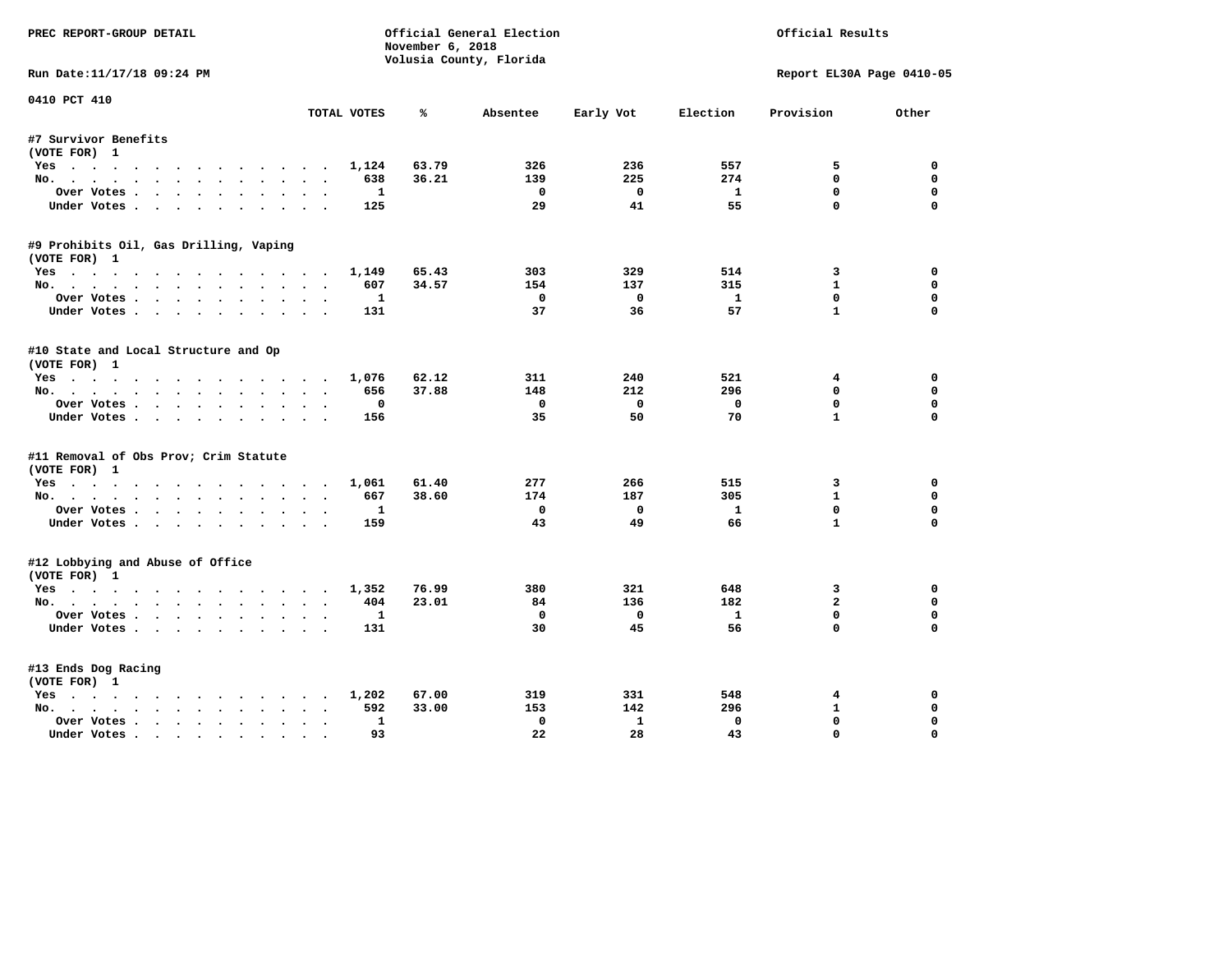**PREC REPORT-GROUP DETAIL Official General Election Official Results November 6, 2018 Volusia County, Florida Run Date:11/17/18 09:24 PM Report EL30A Page 0411-01 0411 PCT 411 TOTAL VOTES % Absentee Early Vot Election Provision Other REGISTERED VOTERS - TOTAL . . . . . . 3,401 BALLOTS CAST - TOTAL. . . . . . . . 1,785 552 574 651 6 2 BALLOTS CAST - BLANK. . . . . . . . 0 0 0 0 0 0 VOTER TURNOUT - TOTAL . . . . . . . 52.48 VOTER TURNOUT - BLANK . . . . . . . United States Senator (VOTE FOR) 1 Rick Scott (REP) . . . . . . . . . 894 50.48 298 254 337 3 2 Bill Nelson (DEM). . . . . . . . . 870 49.12 248 313 306 3 0 WRITE-IN. . . . . . . . . . . . 7 .40 1 3 3 0 0 Over Votes . . . . . . . . . . 0 0 0 0 0 0 Under Votes . . . . . . . . . . 14** 5 4 5 0 0 0 **Representative in Congress District 6 (VOTE FOR) 1 Michael Waltz (REP) . . . . . . . . 871 49.80 284 263 320 3 1 Nancy Soderberg (DEM)** . . . . . . 878 50.20 260 302 313 3 302 313  **Over Votes . . . . . . . . . . 0 0 0 0 0 0 Under Votes . . . . . . . . . . 36 8 9 18 0 1 Governor and Lieutenant Governor (VOTE FOR) 1 Ron DeSantis (REP) . . . . . . . 870 49.01 285 261 321 2** 1  **Andrew Gillum (DEM) . . . . . . . . 867 48.85 250 300 312 4 1 Darcy G. Richardson (REF) . . . . . . 16 .90 6 4 6 0 0 Ryan Christopher Foley . . . . . . . 3 .17** 1 2 0 0 0 0<br> **14 .79 7 3 4 0** 0 0 **Kyle "KC" Gibson . . . . . . . . . . 14 Bruce Stanley . . . . . . . . . . 3 .17** 0 2 1 0 0  **WRITE-IN. . . . . . . . . . . . 2 .11 1 0 1 0 0 Over Votes . . . . . . . . . . 0 0 0 0 0 0 Under Votes . . . . . . . . . . 10 2 2 3 6 0** 0 **Attorney General (VOTE FOR) 1 Ashley Moody (REP)** . . . . . . 947 53.90 309 278 356 3 1  **Sean Shaw (DEM)** . . . . . . . . 780 44.39 227 282 267 3 1  **Jeffrey Marc Siskind. . . . . . . . 30 1.71 10 6 14 0 0 Over Votes . . . . . . . . . . . 1** 0 0 0 1  **Under Votes . . . . . . . . . . 27** 6 8 13 0

 $\mathbf{1}$ 

 $\mathbf{0}$ 

 $\mathbf{0}$ 

 $\mathbf 0$ 

 $\mathbf{o}$ 

**Chief Financial Officer (VOTE FOR) 1 Jimmy Patronis (REP). . . . . . . . 916 52.58 299 270 343 3 1 Jeremy Ring (DEM).** . . . . . . . 823 47.24 237 294 288 3 1  **WRITE-IN. . . . . . . . . . . . 3 .17 2 1 0 0 0 Over Votes . . . . . . . . . . 1 0 0 1 0 0 Under Votes . . . . . . . . . . 42** 14 9 19 0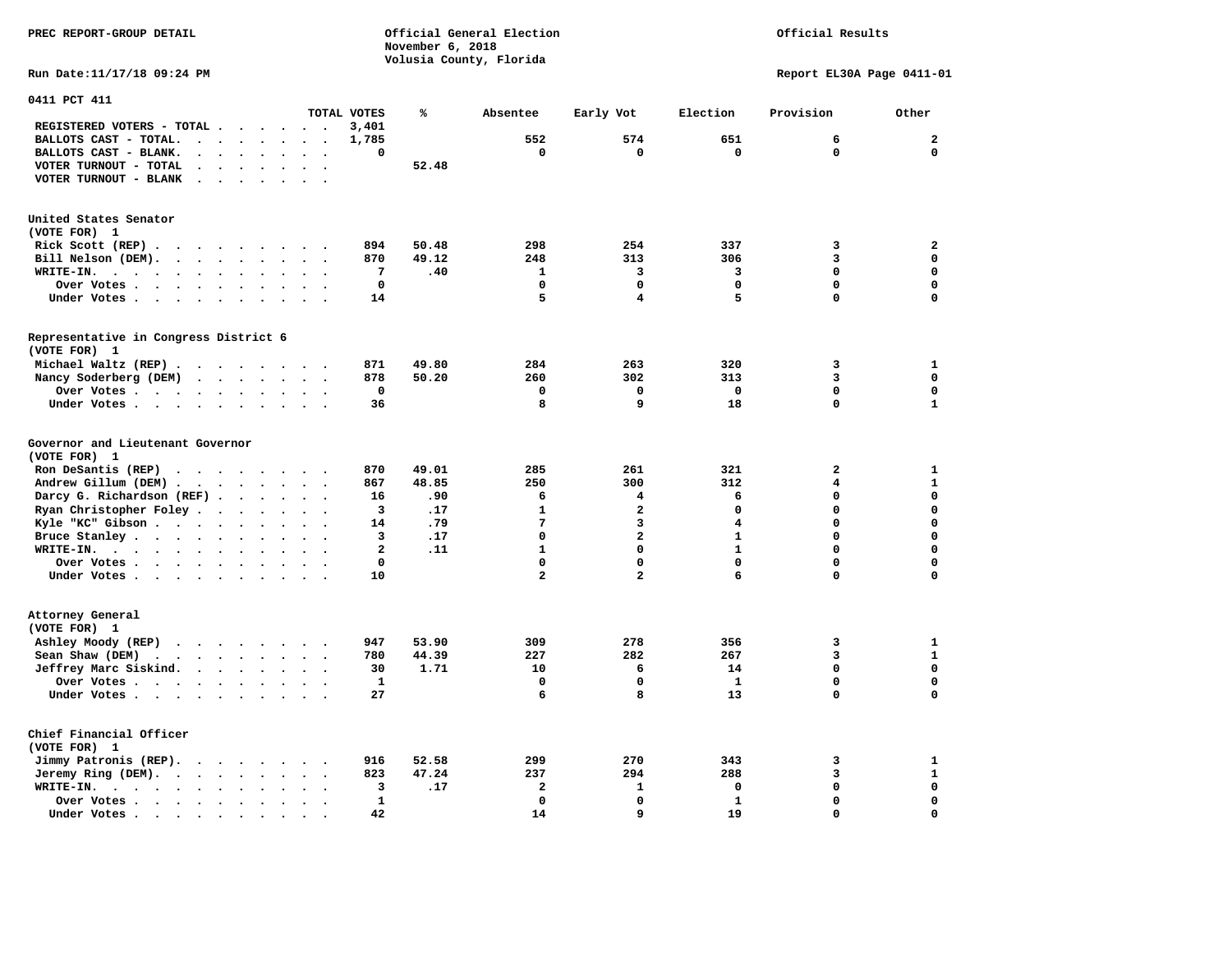| PREC REPORT-GROUP DETAIL                                                                                                                                                                                                                      |                                                        |              | November 6, 2018 | Official General Election<br>Volusia County, Florida | Official Results  |                    |                             |               |
|-----------------------------------------------------------------------------------------------------------------------------------------------------------------------------------------------------------------------------------------------|--------------------------------------------------------|--------------|------------------|------------------------------------------------------|-------------------|--------------------|-----------------------------|---------------|
| Run Date: 11/17/18 09:24 PM                                                                                                                                                                                                                   |                                                        |              |                  |                                                      |                   |                    | Report EL30A Page 0411-02   |               |
| 0411 PCT 411                                                                                                                                                                                                                                  |                                                        | TOTAL VOTES  | ℁                | Absentee                                             | Early Vot         | Election           | Provision                   | Other         |
|                                                                                                                                                                                                                                               |                                                        |              |                  |                                                      |                   |                    |                             |               |
| Commissioner of Agriculture<br>(VOTE FOR) 1                                                                                                                                                                                                   |                                                        |              |                  |                                                      |                   |                    |                             |               |
| Matt Caldwell (REP)                                                                                                                                                                                                                           |                                                        | 859          | 49.31            | 282                                                  | 254               | 319                | 3                           | 1             |
| Nicole "Nikki" Fried (DEM).                                                                                                                                                                                                                   |                                                        | 883          | 50.69            | 259                                                  | 307               | 314                | 3                           | $\mathbf 0$   |
| Over Votes                                                                                                                                                                                                                                    | $\cdot$ $\cdot$ $\cdot$                                | $\mathbf 0$  |                  | $\mathbf 0$<br>11                                    | $\mathbf 0$<br>13 | $\mathbf{o}$<br>18 | $\mathbf 0$<br>$\mathbf 0$  | 0<br>1        |
| Under Votes                                                                                                                                                                                                                                   |                                                        | 43           |                  |                                                      |                   |                    |                             |               |
| State Senator District 14<br>(VOTE FOR) 1                                                                                                                                                                                                     |                                                        |              |                  |                                                      |                   |                    |                             |               |
| Dorothy L. Hukill (REP).                                                                                                                                                                                                                      |                                                        | 851          | 49.62            | 279                                                  | 254               | 314                | 3                           | 1             |
| Melissa "Mel" Martin (DEM).                                                                                                                                                                                                                   |                                                        | 864          | 50.38            | 252                                                  | 298               | 310                | 3                           | $\mathbf{1}$  |
| Over Votes                                                                                                                                                                                                                                    |                                                        | $\mathbf{1}$ |                  | $\mathbf 0$                                          | $\mathbf 0$       | $\mathbf{1}$       | $\mathbf 0$                 | $\mathbf 0$   |
| Under Votes                                                                                                                                                                                                                                   | $\cdot$ $\cdot$ $\cdot$                                | 69           |                  | 21                                                   | 22                | 26                 | $\mathbf 0$                 | $\mathbf 0$   |
| State Representative District 27<br>(VOTE FOR) 1                                                                                                                                                                                              |                                                        |              |                  |                                                      |                   |                    |                             |               |
| David Santiago (REP).                                                                                                                                                                                                                         |                                                        | 925          | 53.04            | 296                                                  | 279               | 346                | 3                           | 1             |
| Carol Lawrence (DEM).                                                                                                                                                                                                                         |                                                        | 819          | 46.96            | 247                                                  | 286               | 282                | 3                           | $\mathbf{1}$  |
| Over Votes<br>$\bullet$                                                                                                                                                                                                                       | $\bullet$                                              | 0            |                  | 0                                                    | 0                 | $\mathbf 0$        | $\mathbf 0$                 | $\mathbf 0$   |
| Under Votes                                                                                                                                                                                                                                   |                                                        | 41           |                  | 9                                                    | 9                 | 23                 | $\mathbf 0$                 | $\mathbf 0$   |
| Justice of the Supreme Court Lawson<br>(VOTE FOR) 1                                                                                                                                                                                           |                                                        |              |                  |                                                      |                   |                    |                             |               |
| $Yes \t . \t .$<br>$\ddot{\phantom{1}}$<br>$\sim$ $\sim$<br>.                                                                                                                                                                                 | $\sim$ $\sim$                                          | 1,064        | 68.38            | 330                                                  | 328               | 403                | 2                           | 1             |
| No.<br>$\cdots$<br>$\cdot$ $\cdot$ $\cdot$                                                                                                                                                                                                    | $\cdot$<br>$\cdot$                                     | 492          | 31.62            | 155                                                  | 170               | 163                | 3                           | $\mathbf{1}$  |
| Over Votes                                                                                                                                                                                                                                    | $\ddot{\phantom{a}}$<br>$\sim$<br>$\ddot{\phantom{0}}$ | 1            |                  | $\mathbf 0$                                          | $\mathbf{1}$      | $\mathbf 0$        | $\mathbf 0$<br>$\mathbf{1}$ | $\mathbf 0$   |
| Under Votes                                                                                                                                                                                                                                   | $\ddot{\phantom{0}}$<br>$\ddot{\phantom{1}}$           | 228          |                  | 67                                                   | 75                | 85                 |                             | 0             |
| 5th District Court of Appeal Eisnaugle<br>(VOTE FOR) 1                                                                                                                                                                                        |                                                        |              |                  |                                                      |                   |                    |                             |               |
| Yes                                                                                                                                                                                                                                           |                                                        | 951          | 61.71            | 288                                                  | 285               | 374                | 3                           | 1             |
| No.                                                                                                                                                                                                                                           |                                                        | 590          | 38.29            | 192                                                  | 209               | 186                | $\overline{2}$              | $\mathbf{1}$  |
| Over Votes<br>$\ddot{\phantom{0}}$<br>$\ddot{\phantom{1}}$<br>$\bullet$                                                                                                                                                                       |                                                        | 1            |                  | 0                                                    | 1                 | 0                  | 0<br>$\mathbf{1}$           | 0<br>$\Omega$ |
| Under Votes                                                                                                                                                                                                                                   |                                                        | 243          |                  | 72                                                   | 79                | 91                 |                             |               |
| Circuit Judge 7th Judicial, Grp 15<br>(VOTE FOR) 1                                                                                                                                                                                            |                                                        |              |                  |                                                      |                   |                    |                             |               |
| Linda L. Gaustad                                                                                                                                                                                                                              |                                                        | 983          | 63.22            | 311                                                  | 312               | 354                | 4                           | $\mathbf{2}$  |
| Ryan Will $\cdots$ , $\cdots$ , $\cdots$ , $\cdots$                                                                                                                                                                                           |                                                        | 572          | 36.78            | 176                                                  | 187               | 208                | $\mathbf{1}$                | 0             |
| Over Votes                                                                                                                                                                                                                                    |                                                        | 0            |                  | 0                                                    | 0                 | $\mathbf 0$        | $\mathbf 0$                 | $\mathbf 0$   |
| Under Votes<br>$\ddot{\phantom{1}}$<br>$\bullet$<br>$\bullet$                                                                                                                                                                                 |                                                        | 230          |                  | 65                                                   | 75                | 89                 | $\mathbf{1}$                | $\mathbf 0$   |
| School Board Member District 5<br>(VOTE FOR) 1                                                                                                                                                                                                |                                                        |              |                  |                                                      |                   |                    |                             |               |
| Ruben Colon.<br>. As the state of the state of the state of the state of the state of the state of the state of the state of the state of the state of the state of the state of the state of the state of the state of the state of the stat |                                                        | 822          | 50.93            | 231                                                  | 279               | 307                | 4                           | 1             |
| Melody Johnson.                                                                                                                                                                                                                               |                                                        | 792          | 49.07            | 277                                                  | 237               | 275                | $\mathbf{2}$                | $\mathbf{1}$  |
| Over Votes<br>$\ddot{\phantom{a}}$<br>$\sim$<br>$\cdot$<br>$\cdot$                                                                                                                                                                            | $\ddot{\phantom{a}}$                                   | 0            |                  | $\mathbf 0$                                          | $\mathbf{o}$      | $\mathbf 0$        | $\mathbf 0$                 | $\mathbf 0$   |
| Under Votes                                                                                                                                                                                                                                   |                                                        | 171          |                  | 44                                                   | 58                | 69                 | $\Omega$                    | $\Omega$      |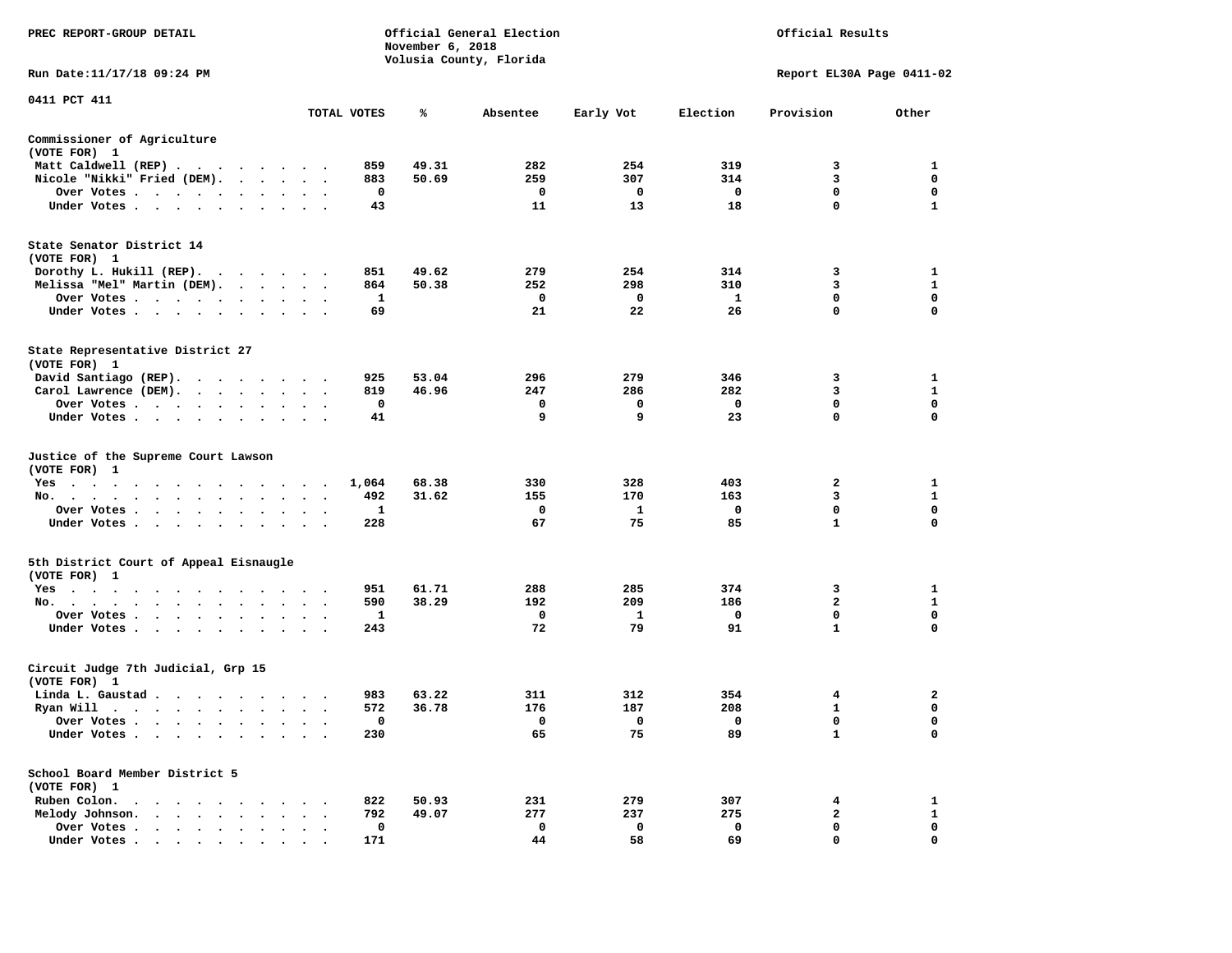| PREC REPORT-GROUP DETAIL                                                                                                                                        |                        |                      |              | November 6, 2018 | Official General Election<br>Volusia County, Florida |             | Official Results |                           |                  |  |
|-----------------------------------------------------------------------------------------------------------------------------------------------------------------|------------------------|----------------------|--------------|------------------|------------------------------------------------------|-------------|------------------|---------------------------|------------------|--|
| Run Date: 11/17/18 09:24 PM                                                                                                                                     |                        |                      |              |                  |                                                      |             |                  | Report EL30A Page 0411-03 |                  |  |
| 0411 PCT 411                                                                                                                                                    |                        |                      | TOTAL VOTES  | ℁                | Absentee                                             | Early Vot   | Election         | Provision                 | Other            |  |
| Deltona Mayor<br>(VOTE FOR) 1                                                                                                                                   |                        |                      |              |                  |                                                      |             |                  |                           |                  |  |
| Santiago Avila Jr.<br>$\cdot$ $\cdot$ $\cdot$ $\cdot$ $\cdot$                                                                                                   | $\cdot$                |                      | 782          | 46.05            | 242                                                  | 240         | 298              | 2                         | 0                |  |
| Heidi K. Herzberg.<br>$\sim$ $\sim$ $\sim$ $\sim$ $\sim$<br>$\bullet$<br>$\bullet$                                                                              |                        |                      | 916          | 53.95            | 287                                                  | 307         | 317              | 3                         | 2                |  |
| Over Votes<br>$\cdots$<br>$\bullet$                                                                                                                             | $\bullet$<br>$\bullet$ |                      | 1            |                  | 0                                                    | 1           | 0                | $\mathbf 0$               | $\mathbf 0$      |  |
| Under Votes<br>$\ddot{\phantom{1}}$<br>$\ddot{\phantom{a}}$                                                                                                     |                        |                      | 86           |                  | 23                                                   | 26          | 36               | $\mathbf{1}$              | 0                |  |
| Soil and Water Cons Dist Seat 1                                                                                                                                 |                        |                      |              |                  |                                                      |             |                  |                           |                  |  |
| (VOTE FOR) 1                                                                                                                                                    |                        |                      |              |                  |                                                      |             |                  |                           |                  |  |
| William Bliss<br>$\ddot{\phantom{1}}$<br>$\overline{\phantom{a}}$<br>$\cdot$<br>$\cdot$<br>$\cdot$                                                              |                        |                      | 941          | 61.70            | 284                                                  | 325         | 328              | 3                         | 1                |  |
| Derrick Orberg.<br>$\ddotsc$<br>$\bullet$<br>$\bullet$<br>$\bullet$<br>$\bullet$                                                                                | $\bullet$<br>$\bullet$ | $\cdot$              | 584          | 38.30            | 189                                                  | 167         | 225              | $\mathbf{2}$              | 1                |  |
| Over Votes .<br>$\ddot{\phantom{0}}$<br>$\ddot{\phantom{0}}$<br>$\bullet$<br>$\sim$<br>Under Votes.<br>$\cdots$<br>$\bullet$<br>$\bullet$                       | $\bullet$              |                      | 1<br>259     |                  | 0<br>79                                              | 0<br>82     | 1<br>97          | 0<br>$\mathbf{1}$         | 0<br>$\mathbf 0$ |  |
| Soil and Water Cons Dist Seat 3<br>(VOTE FOR) 1                                                                                                                 |                        |                      |              |                  |                                                      |             |                  |                           |                  |  |
| Beth James.<br>$\cdots$                                                                                                                                         |                        |                      | 603          | 39.96            | 212                                                  | 179         | 208              | 3                         | 1                |  |
| Wesley Wayne Wilson Jr<br>$\bullet$<br>$\bullet$ .<br><br><br><br><br><br>$\cdot$                                                                               |                        | $\bullet$            | 311          | 20.61            | 81                                                   | 101         | 128              | 0                         | $\mathbf{1}$     |  |
| Christine Wilt.<br>$\bullet$ . $\bullet$ .<br>$\sim$ 100 $\sim$<br>$\bullet$ .<br><br><br><br><br><br>$\bullet$                                                 |                        |                      | 595          | 39.43            | 175                                                  | 212         | 206              | $\mathbf{2}$              | $\mathbf 0$      |  |
| Over Votes<br>$\bullet$<br>$\bullet$<br>$\bullet$                                                                                                               | $\bullet$<br>$\bullet$ |                      | 1            |                  | 0                                                    | 1           | 0                | $\mathbf 0$               | $\mathbf 0$      |  |
| Under Votes<br>$\ddot{\phantom{1}}$                                                                                                                             |                        |                      | 275          |                  | 84                                                   | 81          | 109              | $\mathbf{1}$              | 0                |  |
| Soil and Water Cons Dist Seat 5<br>(VOTE FOR) 1                                                                                                                 |                        |                      |              |                  |                                                      |             |                  |                           |                  |  |
| J. Mark Barfield .<br>$\ddot{\phantom{1}}$<br>$\cdot$ $\cdot$ $\cdot$ $\cdot$                                                                                   | $\bullet$              |                      | 329          | 21.73            | 111                                                  | 90          | 126              | 1                         | 1                |  |
| Andy Kelly.<br>$\begin{array}{cccccccccccccc} \bullet & \bullet & \bullet & \bullet & \bullet & \bullet & \bullet & \bullet & \bullet \end{array}$<br>$\bullet$ | $\bullet$              | $\ddot{\phantom{1}}$ | 710          | 46.90            | 212                                                  | 245         | 250              | $\mathbf{2}$              | $\mathbf{1}$     |  |
| David Schaefer.<br>$\sim$ $\sim$<br>$\ddot{\phantom{a}}$<br>$\bullet$                                                                                           |                        |                      | 475          | 31.37            | 145                                                  | 155         | 173              | $\mathbf{2}$              | 0                |  |
| Over Votes .<br>$\sim$ $\sim$<br>$\bullet$<br>$\bullet$<br>$\bullet$<br>$\bullet$                                                                               | $\bullet$<br>$\bullet$ |                      | 0            |                  | 0                                                    | 0           | 0                | $\mathbf 0$               | $\mathbf 0$      |  |
| Under Votes<br>$\ddot{\phantom{a}}$                                                                                                                             | $\ddot{\phantom{1}}$   | $\sim$ $\sim$        | 271          |                  | 84                                                   | 84          | 102              | $\mathbf{1}$              | $\mathbf 0$      |  |
| W Volusia Hosp Auth Group A, Seat 1<br>(VOTE FOR) 1                                                                                                             |                        |                      |              |                  |                                                      |             |                  |                           |                  |  |
| John M. Hill<br>$\bullet$<br>$\ddot{\phantom{0}}$<br>$\sim$<br>$\ddot{\phantom{1}}$<br>$\bullet$<br>$\bullet$<br>$\bullet$                                      | $\bullet$              |                      | 827          | 53.63            | 269                                                  | 244         | 310              | 2                         | 2                |  |
| Voloria Manning<br>$\cdot$ $\cdot$ $\cdot$ $\cdot$<br>$\ddot{\phantom{a}}$<br>$\bullet$                                                                         |                        |                      | 715          | 46.37            | 219                                                  | 250         | 243              | 3                         | 0                |  |
| Over Votes .<br>$\ddot{\phantom{1}}$<br>$\ddot{\phantom{a}}$<br>$\cdot$<br>$\bullet$                                                                            |                        |                      | 0            |                  | 0                                                    | 0           | 0                | $\mathbf 0$               | 0                |  |
| Under Votes<br>$\bullet$ .<br>$\bullet$<br>$\bullet$                                                                                                            |                        |                      | 243          |                  | 64                                                   | 80          | 98               | $\mathbf{1}$              | 0                |  |
| W Volusia Hosp Auth Group B, Seat 1<br>(VOTE FOR) 1                                                                                                             |                        |                      |              |                  |                                                      |             |                  |                           |                  |  |
| Webster Barnaby<br>.<br>$\ddot{\phantom{0}}$                                                                                                                    |                        |                      | 614          | 39.77            | 205                                                  | 189         | 215              | 3                         | 2                |  |
| Dolores Guzman.                                                                                                                                                 |                        |                      | 930          | 60.23            | 278                                                  | 308         | 342              | 2                         | 0                |  |
| Over Votes .                                                                                                                                                    |                        |                      | $\mathbf 1$  |                  | 0                                                    | $\mathbf 1$ | $\mathbf 0$      | 0                         | 0                |  |
| Under Votes.<br>$\bullet$<br>$\ddot{\phantom{0}}$                                                                                                               |                        |                      | 240          |                  | 69                                                   | 76          | 94               | $\mathbf{1}$              | $\mathbf 0$      |  |
| W Volusia Hosp Auth Group B, Seat 2<br>(VOTE FOR) 1                                                                                                             |                        |                      |              |                  |                                                      |             |                  |                           |                  |  |
| Michael Ray.<br>$\cdot$ $\cdot$ $\cdot$ $\cdot$ $\cdot$ $\cdot$ $\cdot$                                                                                         |                        |                      | 696          | 45.79            | 232                                                  | 200         | 260              | 2                         | 2                |  |
| Kathie D. Shepard.<br>$\sim$<br>$\sim$<br>$\ddot{\phantom{0}}$<br>$\ddot{\phantom{a}}$                                                                          |                        |                      | 824          | 54.21            | 247                                                  | 291         | 283              | 3                         | 0                |  |
| Over Votes<br>$\bullet$                                                                                                                                         |                        |                      | $\mathbf{1}$ |                  | 0                                                    | 0           | 1                | 0                         | 0                |  |
| Under Votes                                                                                                                                                     |                        |                      | 264          |                  | 73                                                   | 83          | 107              |                           | $\Omega$         |  |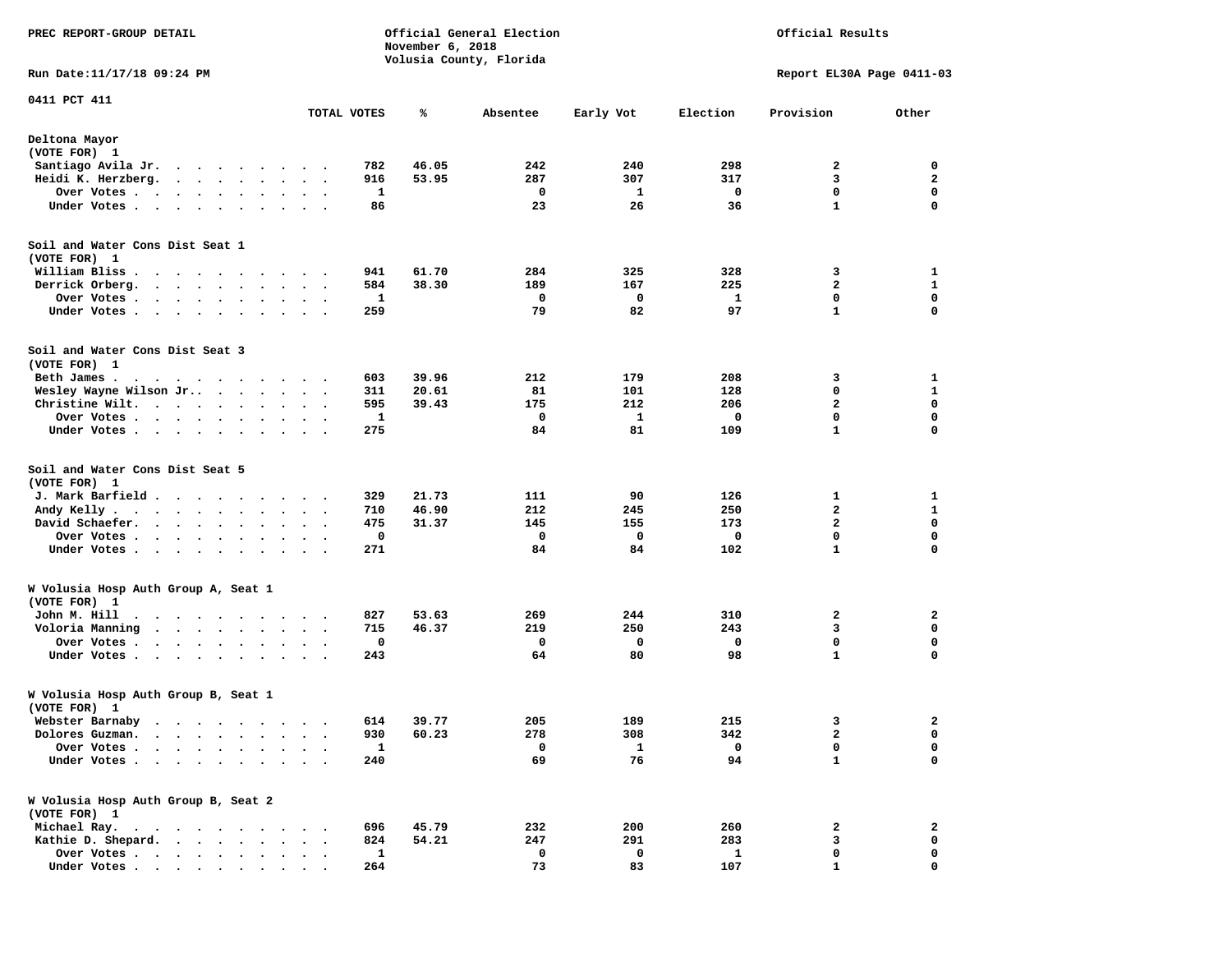| PREC REPORT-GROUP DETAIL             |                | November 6, 2018 | Official General Election<br>Volusia County, Florida |                 |                         | Official Results            |                          |
|--------------------------------------|----------------|------------------|------------------------------------------------------|-----------------|-------------------------|-----------------------------|--------------------------|
| Run Date:11/17/18 09:24 PM           |                |                  |                                                      |                 |                         | Report EL30A Page 0411-04   |                          |
| 0411 PCT 411                         | TOTAL VOTES    | ℁                | Absentee                                             | Early Vot       | Election                | Provision                   | Other                    |
| #1 Increased Homestead Exemption     |                |                  |                                                      |                 |                         |                             |                          |
| (VOTE FOR) 1                         |                |                  |                                                      |                 |                         |                             |                          |
| Yes                                  | 907            | 53.13            | 311                                                  | 255             | 337                     | 3                           | 1                        |
| No.                                  | 800            | 46.87            | 227                                                  | 291             | 279                     | 3                           | 0                        |
| Over Votes                           | 5              |                  | 0                                                    | $\mathbf{1}$    | 3                       | $\mathbf 0$                 | $\mathbf{1}$             |
| Under Votes                          | 73             |                  | 14                                                   | 27              | 32                      | $\mathbf 0$                 | $\Omega$                 |
| #2 Limit on Property Tax Assessments |                |                  |                                                      |                 |                         |                             |                          |
| (VOTE FOR) 1                         |                |                  |                                                      |                 |                         |                             |                          |
| Yes                                  | 1,127          | 66.29            | 368                                                  | 332             | 422                     | 4                           | 1                        |
| No.                                  | 573            | 33.71            | 151                                                  | 225             | 194                     | $\overline{a}$              | $\mathbf{1}$             |
| Over Votes.                          | 0              |                  | $\mathbf 0$                                          | $\mathbf 0$     | $\mathbf 0$             | $\mathbf{0}$                | $\mathbf 0$              |
| Under Votes                          | 85             |                  | 33                                                   | 17              | 35                      | $\Omega$                    | $\Omega$                 |
| #3 Voter Control of Gambling         |                |                  |                                                      |                 |                         |                             |                          |
| (VOTE FOR) 1                         |                |                  |                                                      |                 |                         |                             |                          |
| Yes                                  | 1,213          | 69.91            | 400                                                  | 372             | 434<br>192              | 6<br>$\Omega$               | 1<br>0                   |
| No.                                  | 522            | 30.09            | 141                                                  | 189<br>$\Omega$ |                         |                             |                          |
| Over Votes                           | $\overline{a}$ |                  | $^{\circ}$<br>11                                     | 13              | $\mathbf{1}$<br>24      | $\mathbf 0$<br>$\mathbf{0}$ | $\mathbf{1}$<br>$\Omega$ |
| Under Votes                          | 48             |                  |                                                      |                 |                         |                             |                          |
| #4 Voting Restoration Amendment      |                |                  |                                                      |                 |                         |                             |                          |
| (VOTE FOR) 1                         |                |                  |                                                      |                 |                         |                             |                          |
| Yes                                  | 1,140          | 66.39            | 353                                                  | 374             | 408                     | 4                           | 1                        |
| No.                                  | 577            | 33.61            | 179                                                  | 180             | 216                     | $\overline{a}$              | 0                        |
| Over Votes                           | 0              |                  | 0                                                    | $\mathbf 0$     | 0                       | $\mathbf 0$                 | $\mathbf 0$              |
| Under Votes                          | 68             |                  | 20                                                   | 20              | 27                      | $\mathbf 0$                 | $\mathbf{1}$             |
| #5 Supermajority Vote Required       |                |                  |                                                      |                 |                         |                             |                          |
| (VOTE FOR) 1                         |                |                  |                                                      |                 |                         |                             |                          |
| Yes                                  | 1,142          | 67.69            | 383                                                  | 352             | 402                     | 4                           | 1                        |
| No.                                  | 545            | 32.31            | 135                                                  | 199             | 208                     | $\overline{a}$              | $\mathbf{1}$             |
| Over Votes                           | 1              |                  | $\mathbf 0$                                          | $\mathbf 0$     | $\mathbf{1}$            | $\mathbf{0}$                | $\mathbf 0$              |
| Under Votes                          | 97             |                  | 34                                                   | 23              | 40                      | $\Omega$                    | $\Omega$                 |
| #6 Rights of Crime Victims; Judges   |                |                  |                                                      |                 |                         |                             |                          |
| (VOTE FOR) 1                         |                |                  |                                                      |                 |                         |                             |                          |
| Yes                                  | 968            | 57.35            | 309                                                  | 278             | 374                     | 5                           | 2                        |
| No.                                  | 720            | 42.65            | 213                                                  | 273             | 233                     | $\mathbf{1}$                | 0                        |
| Over Votes                           | 1              |                  |                                                      | $\mathbf{1}$    | $\overline{\mathbf{0}}$ | 0                           | 0                        |
| Under Votes                          | 96             |                  | 30                                                   | 22              | 44                      | 0                           | 0                        |
| #7 Survivor Benefits                 |                |                  |                                                      |                 |                         |                             |                          |
| (VOTE FOR) 1                         |                |                  |                                                      |                 |                         |                             |                          |
| Yes                                  | 1,026          | 60.71            | 342                                                  | 290             | 386                     | 6                           | 2                        |
| No.                                  | 664            | 39.29            | 184                                                  | 259             | 221                     | 0                           | 0                        |
| Over Votes                           | 0              |                  | 0                                                    | 0               | $\mathbf 0$             | 0                           | 0                        |
| Under Votes                          | 95             |                  | 26                                                   | 25              | 44                      | $\mathbf 0$                 | 0                        |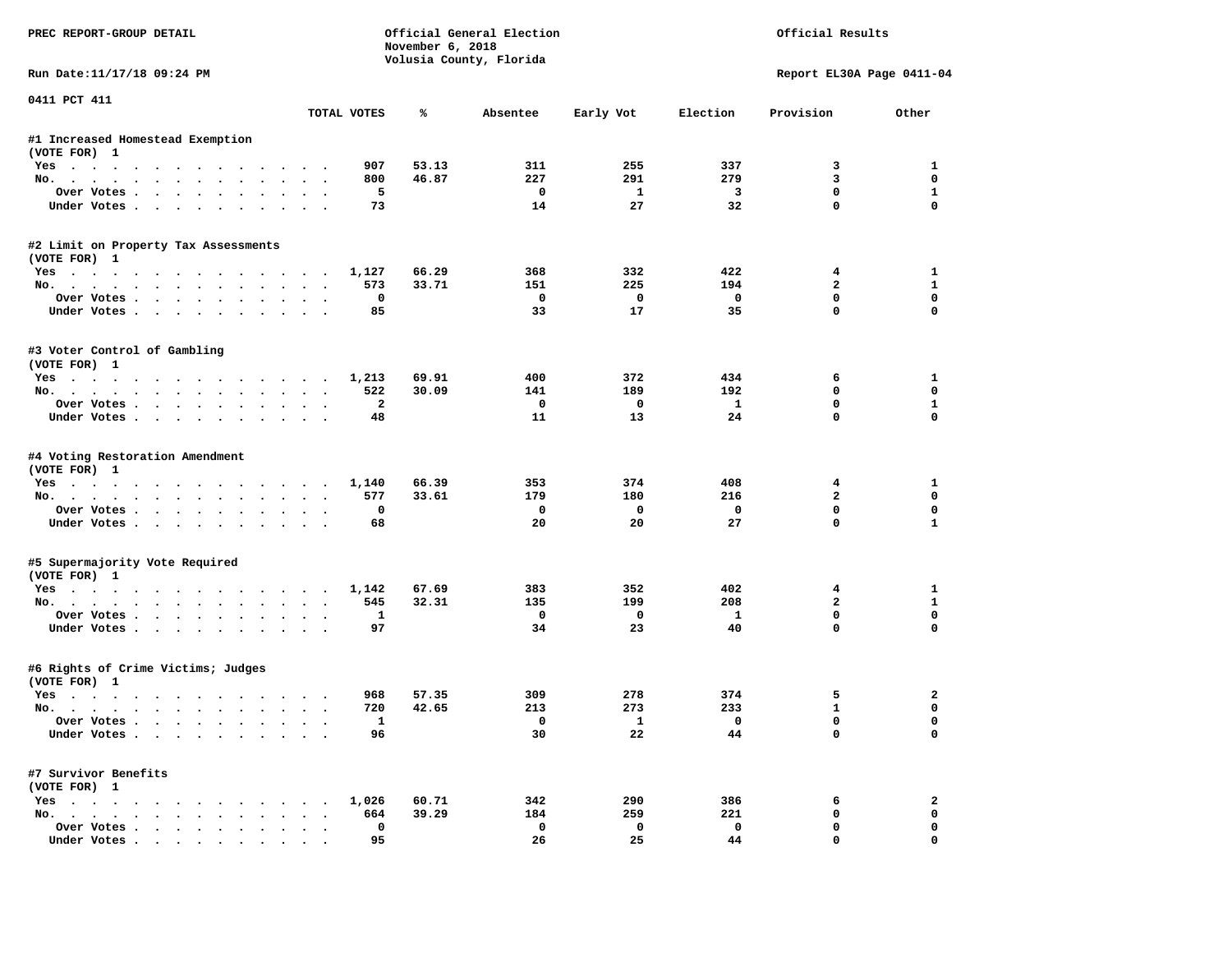| PREC REPORT-GROUP DETAIL                               |                    | November 6, 2018<br>Volusia County, Florida | Official General Election |              | Official Results |                           |              |
|--------------------------------------------------------|--------------------|---------------------------------------------|---------------------------|--------------|------------------|---------------------------|--------------|
| Run Date:11/17/18 09:24 PM                             |                    |                                             |                           |              |                  | Report EL30A Page 0411-05 |              |
| 0411 PCT 411                                           | TOTAL VOTES        | ℁                                           | Absentee                  | Early Vot    | Election         | Provision                 | Other        |
|                                                        |                    |                                             |                           |              |                  |                           |              |
| #9 Prohibits Oil, Gas Drilling, Vaping<br>(VOTE FOR) 1 |                    |                                             |                           |              |                  |                           |              |
| Yes                                                    | 1,092              | 64.39                                       | 342                       | 370          | 377              | 2                         | 1            |
| No.                                                    | 604                | 35.61                                       | 188                       | 183          | 228              | 4                         | 1            |
| Over Votes                                             | 1                  |                                             | 0                         | 0            | -1               | $\mathbf{0}$              | $\mathbf 0$  |
| Under Votes<br>$\cdot$<br>$\sim$                       | 88                 |                                             | 22                        | 21           | 45               | 0                         | $\mathbf 0$  |
| #10 State and Local Structure and Op                   |                    |                                             |                           |              |                  |                           |              |
| (VOTE FOR) 1                                           |                    |                                             |                           |              |                  |                           |              |
| Yes                                                    | 1,015              | 61.14                                       | 335                       | 291          | 382              | 6                         | 1            |
| No.                                                    | 645                | 38.86                                       | 182                       | 253          | 209              | 0                         | 1            |
| Over Votes                                             | 0<br>$\sim$        |                                             | 0                         | 0            | 0                | $\mathbf 0$               | $\mathbf 0$  |
| Under Votes                                            | 125                |                                             | 35                        | 30           | 60               | 0                         | 0            |
| #11 Removal of Obs Prov; Crim Statute<br>(VOTE FOR) 1  |                    |                                             |                           |              |                  |                           |              |
| Yes                                                    | 1,012              | 61.93                                       | 316                       | 344          | 348              | 3                         | 1            |
| No.                                                    | 622                | 38.07                                       | 188                       | 193          | 237              | 3                         | 1            |
| Over Votes                                             | 0                  |                                             | 0                         | 0            | 0                | 0                         | $\mathbf 0$  |
| Under Votes                                            | $\bullet$ .<br>151 |                                             | 48                        | 37           | 66               | 0                         | $\mathbf 0$  |
|                                                        |                    |                                             |                           |              |                  |                           |              |
| #12 Lobbying and Abuse of Office<br>(VOTE FOR) 1       |                    |                                             |                           |              |                  |                           |              |
| Yes                                                    | 1,300              | 77.43                                       | 443                       | 397          | 455              | 4                         | 1            |
| No.                                                    | 379<br>$\sim$      | 22.57                                       | 78                        | 152          | 146              | $\overline{a}$            | $\mathbf{1}$ |
| Over Votes                                             | 1                  |                                             | 0                         | $\mathbf{1}$ | $\Omega$         | 0                         | $\Omega$     |
| Under Votes                                            | 105                |                                             | 31                        | 24           | 50               | $\Omega$                  | $\Omega$     |
| #13 Ends Dog Racing<br>(VOTE FOR) 1                    |                    |                                             |                           |              |                  |                           |              |
| Yes                                                    | 1,086              | 63.92                                       | 341                       | 358          | 382              | 3                         | 2            |
| No.                                                    | 613                | 36.08                                       | 186                       | 190          | 235              | $\mathbf{2}$              | $\mathbf 0$  |
| Over Votes.<br>$\cdots$<br>$\ddot{\phantom{a}}$        | $\mathbf{2}$       |                                             | 0                         | $\mathbf{1}$ | $\mathbf{1}$     | $\Omega$                  | $\mathbf 0$  |
| Under Votes<br>$\sim$ 100 $\sim$                       | 84                 |                                             | 25                        | 25           | 33               | $\mathbf{1}$              | $\Omega$     |
|                                                        |                    |                                             |                           |              |                  |                           |              |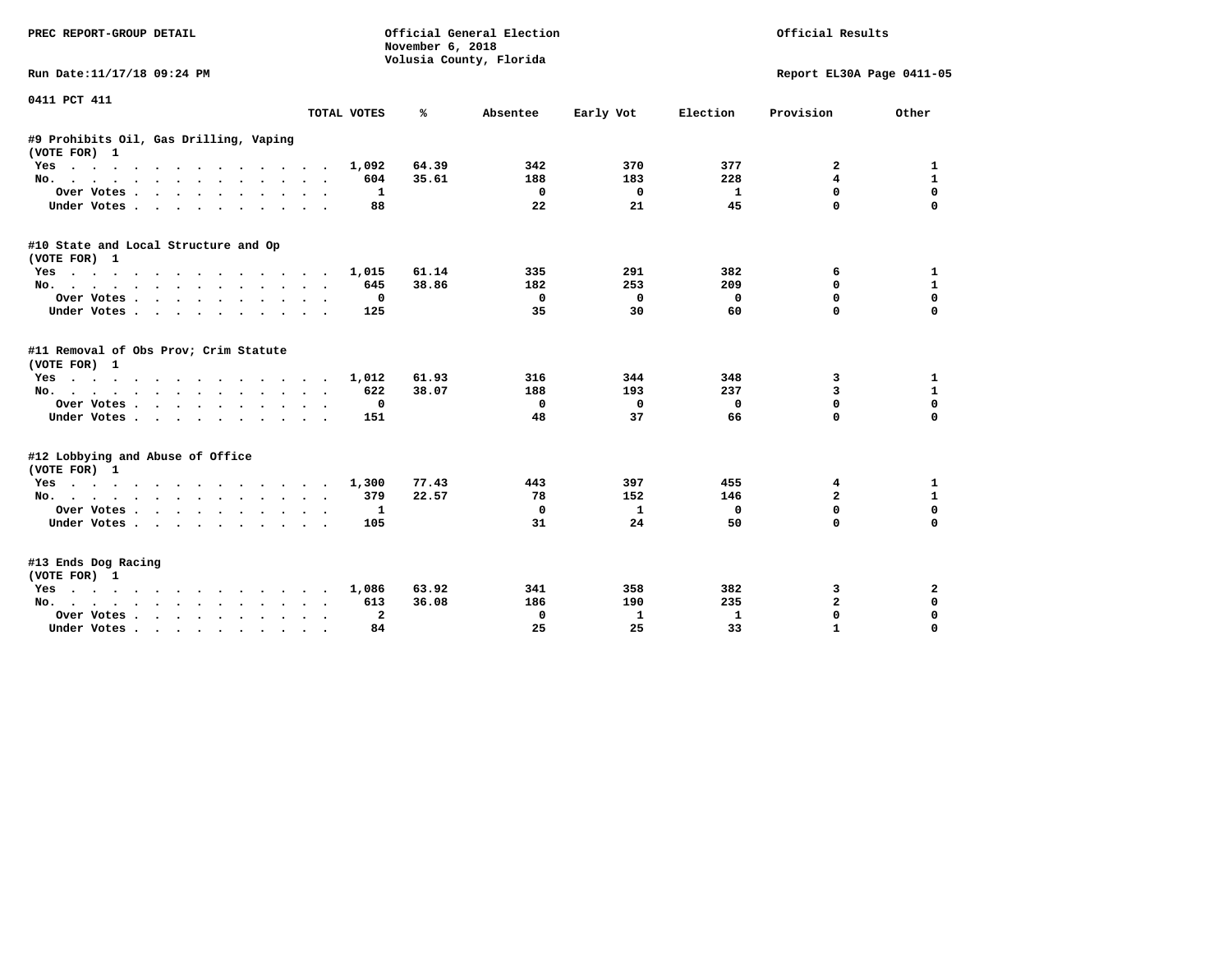|                                                                                                                                                                                                                                                           |                               | November 6, 2018        |                |                         |              |                           |             |  |  |
|-----------------------------------------------------------------------------------------------------------------------------------------------------------------------------------------------------------------------------------------------------------|-------------------------------|-------------------------|----------------|-------------------------|--------------|---------------------------|-------------|--|--|
|                                                                                                                                                                                                                                                           |                               | Volusia County, Florida |                |                         |              |                           |             |  |  |
| Run Date: 11/17/18 09:24 PM                                                                                                                                                                                                                               |                               |                         |                |                         |              | Report EL30A Page 0412-01 |             |  |  |
| 0412 PCT 412                                                                                                                                                                                                                                              |                               |                         |                |                         |              |                           |             |  |  |
|                                                                                                                                                                                                                                                           | TOTAL VOTES                   | ℁                       | Absentee       | Early Vot               | Election     | Provision                 | Other       |  |  |
| REGISTERED VOTERS - TOTAL<br>$\sim$ $\sim$                                                                                                                                                                                                                | 1,874<br>$\ddot{\phantom{1}}$ |                         |                |                         |              |                           |             |  |  |
| BALLOTS CAST - TOTAL.<br>$\cdots$                                                                                                                                                                                                                         | 1,165                         |                         | 434            | 261                     | 468          | 2                         | 0           |  |  |
| BALLOTS CAST - BLANK.<br>$\bullet$ .<br>$\cdot$                                                                                                                                                                                                           | 0                             |                         | $\mathbf 0$    | $\mathbf 0$             | $\mathbf 0$  | $\mathbf 0$               | $\mathbf 0$ |  |  |
| VOTER TURNOUT - TOTAL<br>$\ddot{\phantom{0}}$<br>$\ddot{\phantom{1}}$                                                                                                                                                                                     | $\sim$ $\sim$                 | 62.17                   |                |                         |              |                           |             |  |  |
| VOTER TURNOUT - BLANK<br>$\ddot{\phantom{1}}$<br>$\ddot{\phantom{a}}$<br>$\ddot{\phantom{1}}$                                                                                                                                                             | $\sim$ $\sim$                 |                         |                |                         |              |                           |             |  |  |
| United States Senator<br>(VOTE FOR) 1                                                                                                                                                                                                                     |                               |                         |                |                         |              |                           |             |  |  |
| Rick Scott $(REP)$                                                                                                                                                                                                                                        | 804                           | 69.55                   | 298            | 169                     | 335          | 2                         | 0           |  |  |
| Bill Nelson (DEM).                                                                                                                                                                                                                                        | 351<br>$\sim$ $\sim$          | 30.36                   | 133            | 92                      | 126          | 0                         | 0           |  |  |
| WRITE-IN.<br>$\ddot{\phantom{a}}$                                                                                                                                                                                                                         | $\mathbf{1}$                  | .09                     | 0              | 0                       | $\mathbf{1}$ | 0                         | $\mathbf 0$ |  |  |
| Over Votes<br>$\sim$                                                                                                                                                                                                                                      | 0                             |                         | 0              | $\mathbf 0$             | $\mathbf 0$  | $\mathbf 0$               | $\mathbf 0$ |  |  |
| Under Votes                                                                                                                                                                                                                                               | 9                             |                         | 3              | $\mathbf 0$             | 6            | $\Omega$                  | $\mathbf 0$ |  |  |
| Representative in Congress District 6<br>(VOTE FOR) 1                                                                                                                                                                                                     |                               |                         |                |                         |              |                           |             |  |  |
| Michael Waltz (REP)                                                                                                                                                                                                                                       | 802                           | 70.17                   | 294            | 166                     | 340          | 2                         | 0           |  |  |
| Nancy Soderberg (DEM)<br>$\cdots$                                                                                                                                                                                                                         | 341                           | 29.83                   | 130            | 94                      | 117          | 0                         | $\mathbf 0$ |  |  |
| Over Votes                                                                                                                                                                                                                                                | 0                             |                         | 0              | 0                       | 0            | $\mathbf 0$               | $\mathbf 0$ |  |  |
| Under Votes                                                                                                                                                                                                                                               | 22                            |                         | 10             | $\mathbf{1}$            | 11           | $\Omega$                  | $\mathbf 0$ |  |  |
| Governor and Lieutenant Governor<br>(VOTE FOR) 1                                                                                                                                                                                                          |                               |                         |                |                         |              |                           |             |  |  |
| Ron DeSantis (REP)<br>$\cdots$                                                                                                                                                                                                                            | 817                           | 70.86                   | 300            | 168                     | 347          | 2                         | $\mathbf 0$ |  |  |
| Andrew Gillum (DEM)                                                                                                                                                                                                                                       | 313                           | 27.15                   | 117            | 87                      | 109          | 0                         | $\mathbf 0$ |  |  |
| Darcy G. Richardson (REF)                                                                                                                                                                                                                                 | 9                             | .78                     | $\overline{a}$ | 4                       | 3            | 0                         | $\mathbf 0$ |  |  |
| Ryan Christopher Foley                                                                                                                                                                                                                                    | 10<br>$\ddot{\phantom{1}}$    | .87                     | 7              | 0                       | 3            | 0                         | $\Omega$    |  |  |
| Kyle "KC" Gibson<br>$\bullet$<br>$\bullet$                                                                                                                                                                                                                | 1                             | .09                     | 1              | 0                       | $\mathbf 0$  | 0                         | $\mathbf 0$ |  |  |
| Bruce Stanley<br>$\ddot{\phantom{a}}$                                                                                                                                                                                                                     | $\mathbf{2}$                  | .17                     | $\mathbf{1}$   | $\mathbf{1}$            | $\mathbf 0$  | 0                         | $\mathbf 0$ |  |  |
| WRITE-IN.<br>$\mathbf{r}$ . The contract of the contract of the contract of the contract of the contract of the contract of the contract of the contract of the contract of the contract of the contract of the contract of the contract of th<br>$\cdot$ | $\mathbf{1}$                  | .09                     | $\mathbf{0}$   | $\mathbf 0$             | $\mathbf{1}$ | 0                         | $\Omega$    |  |  |
| Over Votes                                                                                                                                                                                                                                                | 9                             |                         | 4              | $\mathbf{1}$            | 4            | $\Omega$                  | $\Omega$    |  |  |
| Under Votes<br>$\ddot{\phantom{a}}$                                                                                                                                                                                                                       | 3<br>$\ddot{\phantom{0}}$     |                         | $\overline{a}$ | $\Omega$                | $\mathbf{1}$ | 0                         | $\Omega$    |  |  |
| Attorney General                                                                                                                                                                                                                                          |                               |                         |                |                         |              |                           |             |  |  |
| (VOTE FOR) 1                                                                                                                                                                                                                                              |                               |                         |                |                         |              |                           |             |  |  |
| Ashley Moody (REP)                                                                                                                                                                                                                                        | 844                           | 73.65                   | 316            | 172                     | 354          | 2                         | 0           |  |  |
| Sean Shaw (DEM)<br>$\cdot$ $\cdot$ $\cdot$ $\cdot$ $\cdot$ $\cdot$ $\cdot$                                                                                                                                                                                | 289<br>$\ddot{\phantom{0}}$   | 25.22                   | 105            | 84                      | 100          | 0                         | 0           |  |  |
| Jeffrey Marc Siskind.                                                                                                                                                                                                                                     | 13                            | 1.13                    | 4              | $\overline{\mathbf{2}}$ | 7            | 0                         | $\mathbf 0$ |  |  |
| Over Votes<br>$\sim$ $\sim$                                                                                                                                                                                                                               | 0<br>$\bullet$                |                         | 0              | $\mathbf 0$             | $\mathbf 0$  | $\mathbf 0$               | $\mathbf 0$ |  |  |
| Under Votes                                                                                                                                                                                                                                               | 19                            |                         | 9              | 3                       | 7            | 0                         | $\Omega$    |  |  |
| Chief Financial Officer<br>(VOTE FOR) 1                                                                                                                                                                                                                   |                               |                         |                |                         |              |                           |             |  |  |
| Jimmy Patronis (REP).                                                                                                                                                                                                                                     | 825                           | 72.56                   | 307            | 168                     | 348          | $\mathbf{z}$              | 0           |  |  |

 **Jeremy Ring (DEM). . . . . . . . 312 27.44** 114 114 89 109 0 0  **WRITE-IN. . . . . . . . . . . . 0 0 0 0 0 0** 

 **Over Votes . . . . . . . . . . 0 0 0 0 0 0** 

 **Under Votes . . . . . . . . . . 28 13 11 11 11 10 0** 

### Official Results

 $\mathbf 0$ 

 $\mathbf 0$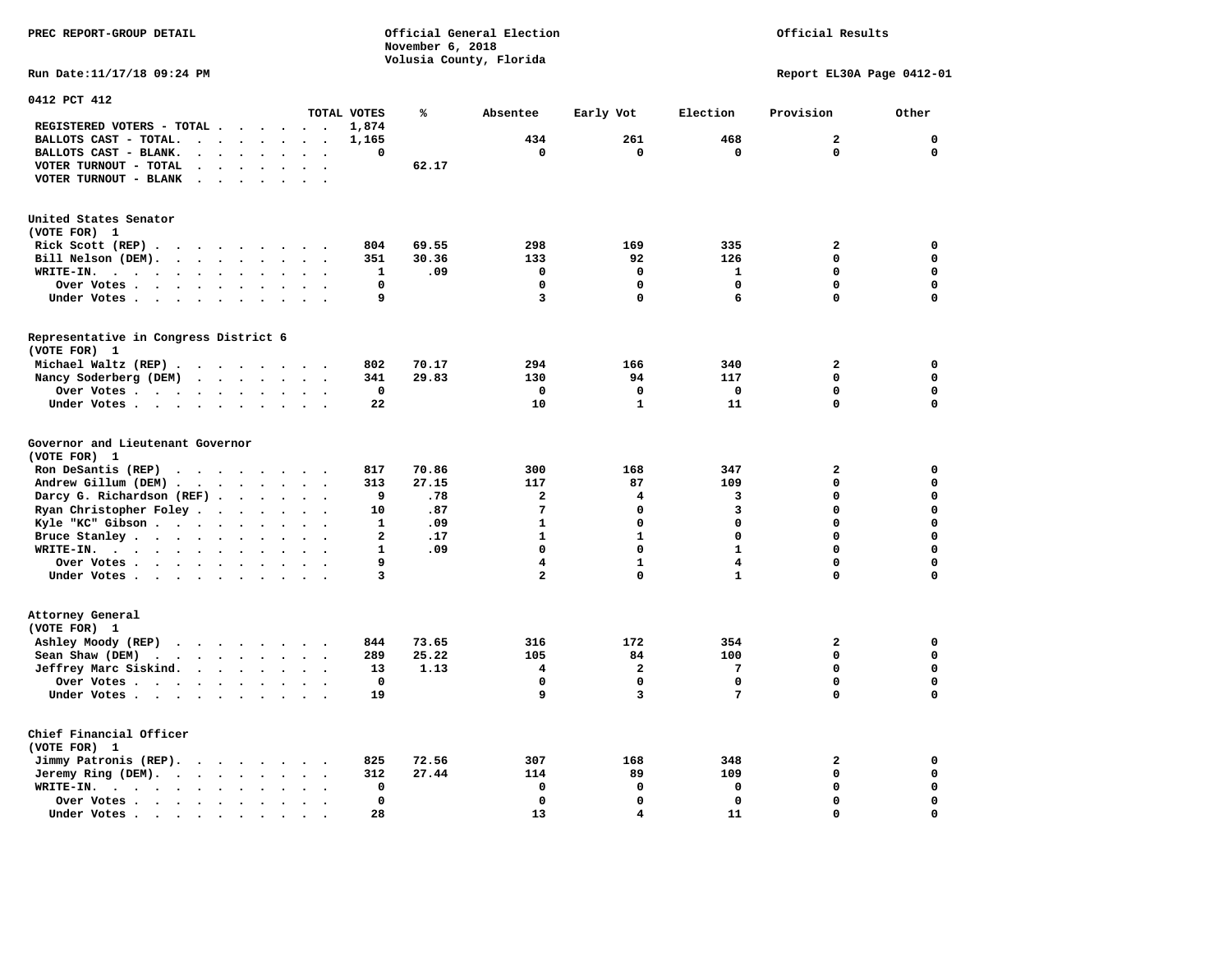| PREC REPORT-GROUP DETAIL                                                     |                      |                               | November 6, 2018 | Official General Election<br>Volusia County, Florida |                         | Official Results        |                           |             |  |
|------------------------------------------------------------------------------|----------------------|-------------------------------|------------------|------------------------------------------------------|-------------------------|-------------------------|---------------------------|-------------|--|
| Run Date:11/17/18 09:24 PM                                                   |                      |                               |                  |                                                      |                         |                         | Report EL30A Page 0412-02 |             |  |
| 0412 PCT 412                                                                 |                      | TOTAL VOTES                   | ℁                | Absentee                                             | Early Vot               | Election                | Provision                 | Other       |  |
|                                                                              |                      |                               |                  |                                                      |                         |                         |                           |             |  |
| Commissioner of Agriculture<br>(VOTE FOR) 1                                  |                      |                               |                  |                                                      |                         |                         |                           |             |  |
| Matt Caldwell (REP)                                                          |                      | 808                           | 71.00            | 294                                                  | 168                     | 344                     | 2                         | $\mathbf 0$ |  |
| Nicole "Nikki" Fried (DEM).                                                  |                      | 330                           | 29.00            | 131                                                  | 89                      | 110                     | $\mathbf 0$               | 0           |  |
| Over Votes                                                                   |                      | $\mathbf 0$                   |                  | $\mathbf 0$                                          | $\Omega$                | $\overline{\mathbf{0}}$ | $\mathbf{0}$              | $\mathbf 0$ |  |
| Under Votes                                                                  |                      | 27                            |                  | 9                                                    | $\overline{\mathbf{4}}$ | 14                      | $\mathbf 0$               | 0           |  |
| State Senator District 14<br>(VOTE FOR) 1                                    |                      |                               |                  |                                                      |                         |                         |                           |             |  |
| Dorothy L. Hukill (REP).                                                     |                      | 806                           | 71.52            | 293                                                  | 164                     | 347                     | 2                         | 0           |  |
| Melissa "Mel" Martin (DEM).                                                  |                      | 321                           | 28.48            | 121                                                  | 93                      | 107                     | $\mathbf{0}$              | $\mathbf 0$ |  |
| Over Votes                                                                   |                      | $\mathbf 0$                   |                  | $\mathbf 0$                                          | $\mathbf 0$             | $\mathbf 0$             | $\mathbf 0$               | $\mathbf 0$ |  |
| Under Votes                                                                  |                      | 38                            |                  | 20                                                   | $\overline{4}$          | 14                      | $\mathbf 0$               | $\mathbf 0$ |  |
| State Representative District 27<br>(VOTE FOR) 1                             |                      |                               |                  |                                                      |                         |                         |                           |             |  |
| David Santiago (REP).                                                        |                      | 809                           | 71.28            | 300                                                  | 165                     | 342                     | $\mathbf{2}$              | $\mathbf 0$ |  |
| Carol Lawrence (DEM).                                                        |                      | 326                           | 28.72            | 123                                                  | 91                      | 112                     | $\mathbf 0$               | $\mathbf 0$ |  |
| Over Votes                                                                   |                      | $\mathbf 0$                   |                  | $\mathbf 0$                                          | 0                       | $\mathbf{o}$            | $\mathbf 0$               | $\mathbf 0$ |  |
| Under Votes                                                                  |                      | 30                            |                  | 11                                                   | 5                       | 14                      | 0                         | $\mathbf 0$ |  |
| Justice of the Supreme Court Lawson<br>(VOTE FOR) 1                          |                      |                               |                  |                                                      |                         |                         |                           |             |  |
| $Yes \cdot \cdot \cdot$<br>$\ddot{\phantom{1}}$<br>$\sim$ $\sim$<br>$\cdots$ |                      | 728                           | 76.23            | 274                                                  | 151                     | 302                     | 1                         | 0           |  |
| No.                                                                          |                      | 227                           | 23.77            | 80                                                   | 64                      | 83                      | $\mathbf 0$               | $\mathbf 0$ |  |
| Over Votes                                                                   | $\sim$ $\sim$        | 1<br>$\overline{\phantom{a}}$ |                  | 0                                                    | $\mathbf{1}$            | $\mathbf 0$             | $\mathbf 0$               | $\mathbf 0$ |  |
| Under Votes                                                                  | $\ddot{\phantom{a}}$ | 209                           |                  | 80                                                   | 45                      | 83                      | $\mathbf{1}$              | 0           |  |
| 5th District Court of Appeal Eisnaugle<br>(VOTE FOR) 1                       |                      |                               |                  |                                                      |                         |                         |                           |             |  |
| Yes                                                                          |                      | 658                           | 69.05            | 232                                                  | 143                     | 282                     | 1                         | 0           |  |
| No.                                                                          |                      | 295                           | 30.95            | 122                                                  | 71                      | 102                     | $\mathbf 0$               | $\mathbf 0$ |  |
| Over Votes                                                                   |                      | 0                             |                  | 0                                                    | 0                       | $\mathbf{o}$            | 0                         | 0           |  |
| Under Votes                                                                  |                      | 212                           |                  | 80                                                   | 47                      | 84                      | $\mathbf{1}$              | $\mathbf 0$ |  |
| Circuit Judge 7th Judicial, Grp 15<br>(VOTE FOR) 1                           |                      |                               |                  |                                                      |                         |                         |                           |             |  |
| Linda L. Gaustad                                                             |                      | 462                           | 48.94            | 174                                                  | 108                     | 180                     | 0                         | 0           |  |
| Ryan Will $\cdots$ , $\cdots$ , $\cdots$ , $\cdots$                          |                      | 482                           | 51.06            | 181                                                  | 106                     | 193                     | $\overline{a}$            | 0           |  |
| Over Votes                                                                   | $\cdot$ .            | 0                             |                  | $\mathbf 0$                                          | 0                       | $\overline{\mathbf{0}}$ | 0                         | $\mathbf 0$ |  |
| Under Votes<br>$\ddot{\phantom{0}}$<br>$\cdot$<br>$\bullet$                  |                      | 221                           |                  | 79                                                   | 47                      | 95                      | $\mathbf 0$               | $\mathbf 0$ |  |
| County Council Member District 3<br>(VOTE FOR) 1                             |                      |                               |                  |                                                      |                         |                         |                           |             |  |
| Michael J. Arminio                                                           |                      | 238                           | 39.34            | 80                                                   | 59                      | 98                      | 1                         | $\mathbf 0$ |  |
| Deborah A. "Deb" Denys                                                       |                      | 367                           | 60.66            | 140                                                  | 86                      | 140                     | $\mathbf{1}$              | 0           |  |
| Over Votes<br>$\ddot{\phantom{1}}$                                           | $\cdot$<br>$\cdot$   | 1                             |                  | 1                                                    | $\mathbf 0$             | $\mathbf 0$             | $\mathbf 0$               | $\mathbf 0$ |  |
| Under Votes                                                                  |                      | 138                           |                  | 44                                                   | 37                      | 57                      | $\Omega$                  | $\Omega$    |  |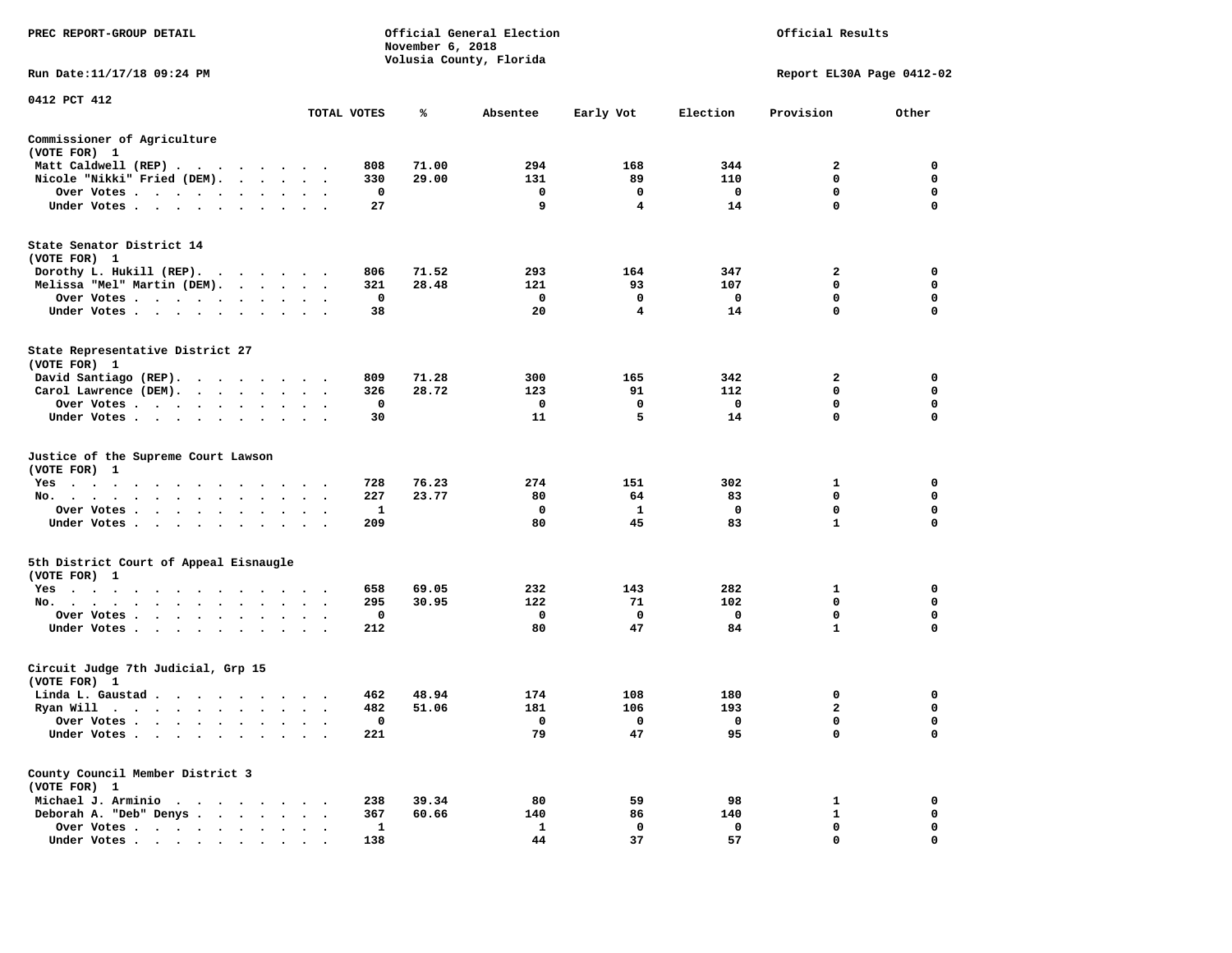| PREC REPORT-GROUP DETAIL                                                                                                                                                  |                        |           | November 6, 2018 | Official General Election<br>Volusia County, Florida |          |           | Official Results |                           |             |
|---------------------------------------------------------------------------------------------------------------------------------------------------------------------------|------------------------|-----------|------------------|------------------------------------------------------|----------|-----------|------------------|---------------------------|-------------|
| Run Date:11/17/18 09:24 PM                                                                                                                                                |                        |           |                  |                                                      |          |           |                  | Report EL30A Page 0412-03 |             |
| 0412 PCT 412                                                                                                                                                              |                        |           | TOTAL VOTES      | ℁                                                    | Absentee | Early Vot | Election         | Provision                 | Other       |
| School Board Member District 5<br>(VOTE FOR) 1                                                                                                                            |                        |           |                  |                                                      |          |           |                  |                           |             |
| Ruben Colon.<br>$\bullet$<br>$\cdot$                                                                                                                                      |                        |           | 300              | 31.65                                                | 108      | 77        | 115              | 0                         | 0           |
| Melody Johnson.<br>$\ddotsc$<br>$\cdot$<br>$\bullet$<br>$\bullet$                                                                                                         |                        |           | 648              | 68.35                                                | 253      | 135       | 258              | $\mathbf{2}$              | 0           |
| Over Votes .<br>$\sim$ $\sim$<br>$\sim$<br>$\bullet$<br>$\bullet$<br>$\ddot{\phantom{a}}$                                                                                 | $\cdot$<br>$\bullet$   |           | 2                |                                                      | 1        | 0         | 1                | $\mathbf 0$               | $\mathbf 0$ |
| Under Votes.<br>$\ddot{\phantom{0}}$<br>$\ddot{\phantom{1}}$<br>$\cdot$<br>$\bullet$                                                                                      |                        |           | 215              |                                                      | 72       | 49        | 94               | $\mathbf 0$               | 0           |
| Soil and Water Cons Dist Seat 1<br>(VOTE FOR) 1<br>William Bliss                                                                                                          |                        |           | 466              | 51.27                                                | 190      | 102       | 174              | 0                         | 0           |
| $\ddot{\phantom{1}}$<br>$\cdot$<br>$\cdot$<br>$\cdot$<br>$\overline{\phantom{a}}$<br>$\cdot$<br>Derrick Orberg.                                                           |                        |           | 443              | 48.73                                                | 165      | 103       | 173              | $\mathbf{2}$              | 0           |
| $\sim$ $\sim$<br>$\ddot{\phantom{0}}$<br>$\bullet$<br>Over Votes .<br>$\bullet$                                                                                           | $\bullet$<br>$\bullet$ |           | 1                |                                                      | 0        | 0         | 1                | 0                         | 0           |
| $\ddot{\phantom{0}}$<br>$\sim$<br>$\bullet$<br>Under Votes.<br>$\cdots$<br>$\bullet$<br>$\cdot$                                                                           |                        | $\bullet$ | 255              |                                                      | 79       | 56        | 120              | $\mathbf 0$               | $\mathbf 0$ |
| Soil and Water Cons Dist Seat 3<br>(VOTE FOR) 1                                                                                                                           |                        |           |                  |                                                      |          |           |                  |                           |             |
| Beth James.<br>. As a set of the set of the set of the set of the set of the set of the set of the $\alpha$                                                               |                        |           | 468              | 52.29                                                | 183      | 104       | 179              | 2                         | 0           |
| Wesley Wayne Wilson Jr<br>$\bullet$<br>$\ddot{\phantom{0}}$<br>$\cdot$                                                                                                    |                        | $\cdot$ . | 194              | 21.68                                                | 75       | 36        | 83               | 0                         | 0           |
| Christine Wilt.<br>$\ddot{\phantom{1}}$<br>$\sim$<br>$\bullet$<br>$\bullet$ .                                                                                             |                        |           | 233              | 26.03                                                | 83       | 63        | 87               | $\mathbf 0$               | $\mathbf 0$ |
| Over Votes<br>$\bullet$<br>$\bullet$<br>$\bullet$                                                                                                                         | $\bullet$              |           | 0                |                                                      | 0        | 0         | 0                | $\mathbf 0$               | $\mathbf 0$ |
| Under Votes<br>$\cdot$                                                                                                                                                    |                        |           | 270              |                                                      | 93       | 58        | 119              | 0                         | $\mathbf 0$ |
| Soil and Water Cons Dist Seat 5<br>(VOTE FOR) 1                                                                                                                           |                        |           |                  |                                                      |          |           |                  |                           |             |
| J. Mark Barfield.<br>$\sim$                                                                                                                                               | $\bullet$              |           | 194              | 21.77                                                | 87       | 31        | 76               | 0                         | 0           |
| Andy Kelly.<br>$\begin{array}{cccccccccccccc} \bullet & \bullet & \bullet & \bullet & \bullet & \bullet & \bullet & \bullet & \bullet & \bullet \end{array}$<br>$\bullet$ | $\bullet$              | $\bullet$ | 342              | 38.38                                                | 133      | 82        | 127              | $\mathbf 0$               | $\mathbf 0$ |
| David Schaefer.<br>$\ddot{\phantom{0}}$<br>$\ddot{\phantom{a}}$<br>$\ddot{\phantom{0}}$<br>$\bullet$                                                                      |                        |           | 355              | 39.84                                                | 123      | 90        | 140              | 2                         | 0           |
| Over Votes .<br>$\ddot{\phantom{0}}$<br>$\cdot$<br>$\bullet$<br>$\bullet$<br>$\bullet$                                                                                    | $\bullet$<br>$\bullet$ |           | 0                |                                                      | 0        | 0         | 0                | $\mathbf 0$               | $\mathbf 0$ |
| Under Votes<br>$\bullet$<br>$\ddot{\phantom{0}}$<br>$\ddot{\phantom{a}}$                                                                                                  | $\bullet$              | $\cdot$ . | 274              |                                                      | 91       | 58        | 125              | $\mathbf 0$               | $\mathbf 0$ |
| W Volusia Hosp Auth Group A, Seat 1<br>(VOTE FOR) 1                                                                                                                       |                        |           |                  |                                                      |          |           |                  |                           |             |
| John M. Hill<br>$\bullet$<br>$\overline{\phantom{a}}$<br>$\ddot{\phantom{1}}$<br>$\sim$<br>$\bullet$<br>$\cdot$<br>$\bullet$                                              | $\bullet$              |           | 577              | 67.49                                                | 233      | 121       | 221              | 2                         | 0           |
| Voloria Manning<br>$\cdot$ $\cdot$ $\cdot$ $\cdot$<br>$\ddot{\phantom{0}}$<br>$\cdot$                                                                                     |                        |           | 278              | 32.51                                                | 108      | 74        | 96               | $\mathbf 0$               | 0           |
| Over Votes.<br>$\sim$<br>$\bullet$<br>$\cdot$<br>$\cdot$                                                                                                                  |                        |           | 0                |                                                      | 0        | 0         | 0                | 0                         | 0           |
| Under Votes<br>$\bullet$<br>$\bullet$                                                                                                                                     |                        |           | 258              |                                                      | 73       | 60        | 125              | $\mathbf 0$               | $\mathbf 0$ |
| W Volusia Hosp Auth Group B, Seat 1<br>(VOTE FOR) 1                                                                                                                       |                        |           |                  |                                                      |          |           |                  |                           |             |
| Webster Barnaby<br>.                                                                                                                                                      |                        |           | 498              | 58.18                                                | 194      | 110       | 192              | 2                         | 0           |
| Dolores Guzman.                                                                                                                                                           |                        |           | 358              | 41.82                                                | 146      | 84        | 128              | 0                         | 0           |
| Over Votes .                                                                                                                                                              |                        |           | $\mathbf 0$      |                                                      | 0        | 0         | 0                | 0                         | 0           |
| Under Votes.<br>$\bullet$<br>$\bullet$<br>$\ddot{\phantom{a}}$                                                                                                            |                        |           | 257              |                                                      | 74       | 61        | 122              | 0                         | $\Omega$    |
| W Volusia Hosp Auth Group B, Seat 2<br>(VOTE FOR) 1                                                                                                                       |                        |           |                  |                                                      |          |           |                  |                           |             |
| Michael Ray.<br>$\cdot$ $\cdot$ $\cdot$ $\cdot$<br>$\cdot$ $\cdot$ $\cdot$                                                                                                |                        |           | 502              | 58.78                                                | 179      | 125       | 196              | 2                         | 0           |
| Kathie D. Shepard.<br>$\cdot$ $\cdot$<br>$\cdot$<br>$\ddot{\phantom{a}}$                                                                                                  |                        |           | 352              | 41.22                                                | 159      | 71        | 122              | 0                         | 0           |
| Over Votes .<br>$\cdots$                                                                                                                                                  |                        |           | 0                |                                                      | 0        | 0         | 0                | 0                         | 0           |
| Under Votes                                                                                                                                                               |                        |           | 259              |                                                      | 76       | 59        | 124              | $\Omega$                  | $\Omega$    |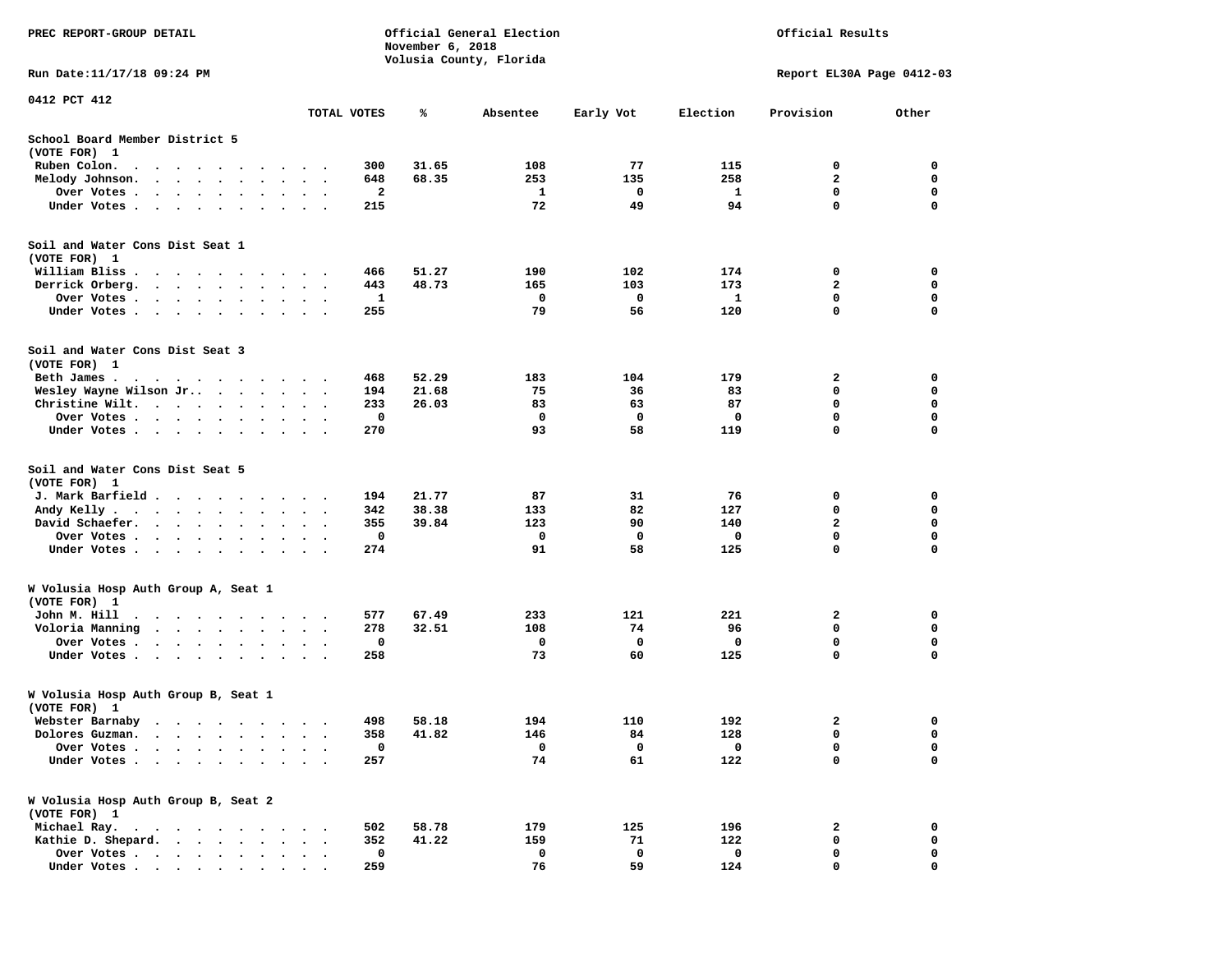| PREC REPORT-GROUP DETAIL                                                |                       | November 6, 2018 | Official General Election<br>Volusia County, Florida |                         | Official Results        |                           |                         |  |
|-------------------------------------------------------------------------|-----------------------|------------------|------------------------------------------------------|-------------------------|-------------------------|---------------------------|-------------------------|--|
| Run Date:11/17/18 09:24 PM                                              |                       |                  |                                                      |                         |                         | Report EL30A Page 0412-04 |                         |  |
| 0412 PCT 412                                                            | TOTAL VOTES           | ℁                | Absentee                                             | Early Vot               | Election                | Provision                 | Other                   |  |
| #1 Increased Homestead Exemption                                        |                       |                  |                                                      |                         |                         |                           |                         |  |
| (VOTE FOR) 1                                                            |                       |                  |                                                      |                         |                         |                           |                         |  |
| Yes                                                                     | 600                   | 54.25            | 246                                                  | 114                     | 239                     | 1                         | 0                       |  |
| No.                                                                     | 506                   | 45.75            | 161                                                  | 134                     | 210                     | $\mathbf{1}$              | 0                       |  |
| Over Votes                                                              | 0                     |                  | 0                                                    | $\mathbf 0$             | $\mathbf 0$             | $\mathbf 0$               | $\mathbf 0$             |  |
| Under Votes                                                             | 59                    |                  | 27                                                   | 13                      | 19                      | $\mathbf 0$               | $\Omega$                |  |
| #2 Limit on Property Tax Assessments                                    |                       |                  |                                                      |                         |                         |                           |                         |  |
| (VOTE FOR) 1                                                            |                       |                  |                                                      |                         |                         |                           |                         |  |
| Yes                                                                     | 797                   | 72.79            | 291                                                  | 186                     | 318                     | 2                         | 0                       |  |
| No.                                                                     | 298                   | 27.21            | 106                                                  | 66                      | 126                     | 0                         | $\mathbf 0$             |  |
| Over Votes<br>Under Votes                                               | $\mathbf 0$<br>70     |                  | 0<br>37                                              | $\mathbf 0$<br>9        | $\mathbf 0$<br>24       | $\mathbf 0$<br>$\Omega$   | $\mathbf 0$<br>$\Omega$ |  |
|                                                                         |                       |                  |                                                      |                         |                         |                           |                         |  |
| #3 Voter Control of Gambling                                            |                       |                  |                                                      |                         |                         |                           |                         |  |
| (VOTE FOR) 1                                                            |                       |                  |                                                      |                         |                         |                           |                         |  |
| Yes                                                                     | 686                   | 61.20            | 276<br>137                                           | 137<br>116              | 273                     | 0<br>$\mathbf{2}$         | 0<br>0                  |  |
| No.<br>Over Votes                                                       | 435<br>$\overline{a}$ | 38.80            | $^{\circ}$                                           | $\mathbf{1}$            | 180<br>$\mathbf{1}$     | $\mathbf 0$               | $\mathbf 0$             |  |
| Under Votes                                                             | 42                    |                  | 21                                                   | 7                       | 14                      | $\mathbf{0}$              | $\Omega$                |  |
|                                                                         |                       |                  |                                                      |                         |                         |                           |                         |  |
| #4 Voting Restoration Amendment<br>(VOTE FOR) 1                         |                       |                  |                                                      |                         |                         |                           |                         |  |
| Yes                                                                     | 563                   | 50.18            | 222                                                  | 123                     | 218                     | 0                         | 0                       |  |
| No.                                                                     | 559                   | 49.82            | 190                                                  | 130                     | 237                     | $\overline{a}$            | 0                       |  |
| Over Votes                                                              | 0                     |                  | 0                                                    | 0                       | $\mathbf 0$             | $\mathbf 0$               | $\mathbf 0$             |  |
| Under Votes                                                             | 43                    |                  | 22                                                   | 8                       | 13                      | $\mathbf 0$               | $\Omega$                |  |
|                                                                         |                       |                  |                                                      |                         |                         |                           |                         |  |
| #5 Supermajority Vote Required<br>(VOTE FOR) 1                          |                       |                  |                                                      |                         |                         |                           |                         |  |
| Yes                                                                     | 834                   | 76.44            | 325                                                  | 169                     | 338                     | 2                         | 0                       |  |
| No.                                                                     | 257                   | 23.56            | 80                                                   | 73                      | 104                     | $\mathbf 0$               | $\mathbf 0$             |  |
| Over Votes                                                              | 1                     |                  | 0                                                    | 1                       | $\mathbf 0$             | $\mathbf 0$               | $\mathbf 0$             |  |
| Under Votes                                                             | 73                    |                  | 29                                                   | 18                      | 26                      | $\Omega$                  | $\Omega$                |  |
| #6 Rights of Crime Victims; Judges                                      |                       |                  |                                                      |                         |                         |                           |                         |  |
| (VOTE FOR) 1                                                            |                       |                  |                                                      |                         |                         |                           |                         |  |
| Yes                                                                     | 555                   | 50.64            | 223                                                  | 100                     | 232                     | 0                         | 0                       |  |
| No.                                                                     | 541                   | 49.36            | 177                                                  | 148                     | 214                     | 2                         | 0                       |  |
| Over Votes $\cdots$                                                     | 0                     |                  |                                                      | $\overline{\mathbf{0}}$ | $\overline{\mathbf{0}}$ | 0                         | 0                       |  |
| Under Votes                                                             | 69                    |                  | 34                                                   | 13                      | 22                      | 0                         | 0                       |  |
| #7 Survivor Benefits                                                    |                       |                  |                                                      |                         |                         |                           |                         |  |
| (VOTE FOR) 1                                                            |                       |                  |                                                      |                         |                         |                           |                         |  |
| $Yes \cdot \cdot \cdot \cdot \cdot \cdot \cdot \cdot \cdot \cdot \cdot$ | 606                   | 55.39            | 235                                                  | 125                     | 246                     | 0                         | 0                       |  |
| No.                                                                     | 488                   | 44.61            | 165                                                  | 122                     | 199                     | $\mathbf{2}$              | 0                       |  |
| Over Votes                                                              | 0                     |                  | 0                                                    | $\mathbf 0$             | $\mathbf 0$             | 0                         | 0                       |  |
| Under Votes                                                             | 71                    |                  | 34                                                   | 14                      | 23                      | $\mathbf 0$               | 0                       |  |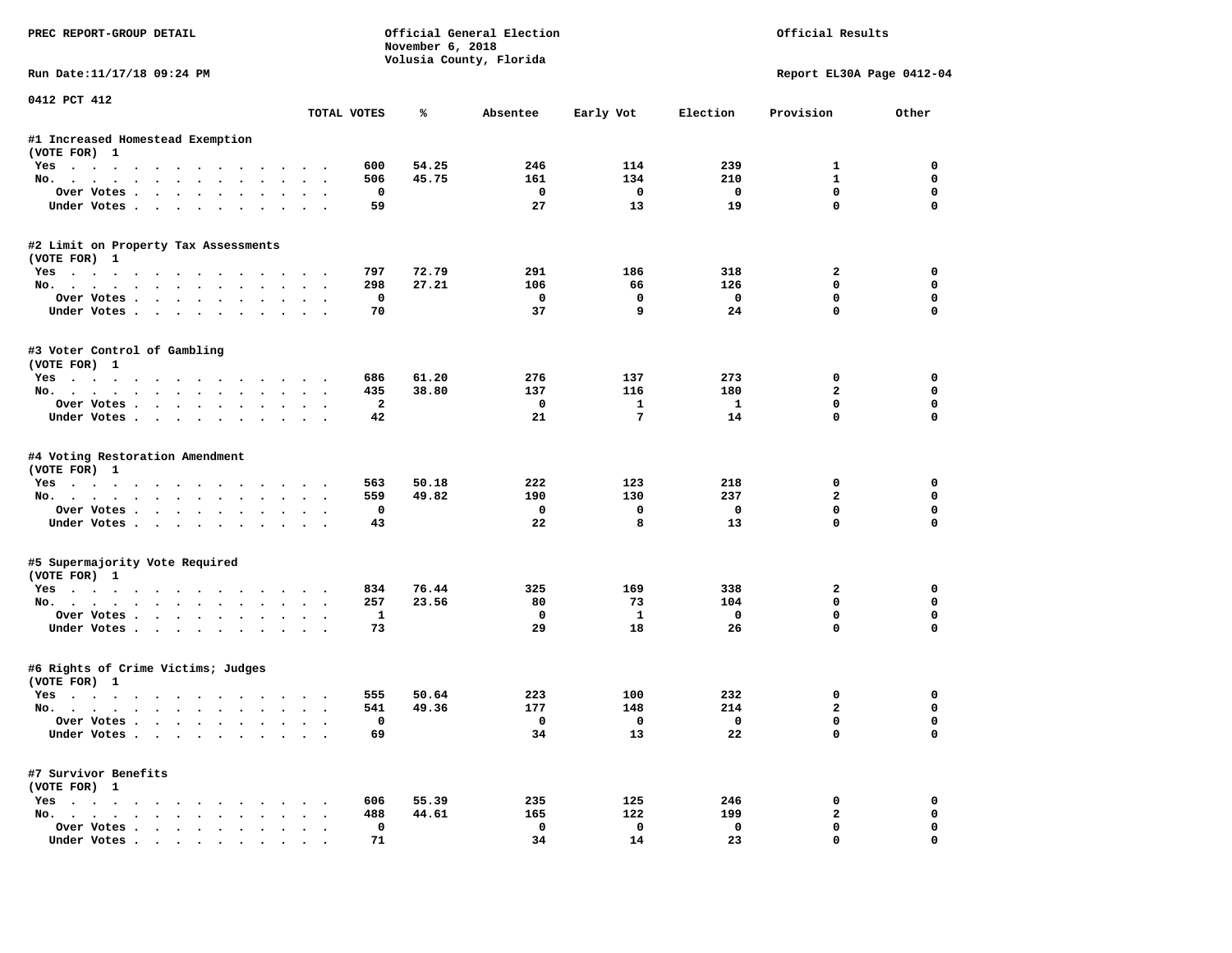| <b>PREC REPORT-GROUP DETAIL</b>                        |                             | November 6, 2018<br>Volusia County, Florida | Official General Election |           | Official Results |                           |             |  |
|--------------------------------------------------------|-----------------------------|---------------------------------------------|---------------------------|-----------|------------------|---------------------------|-------------|--|
| Run Date:11/17/18 09:24 PM                             |                             |                                             |                           |           |                  | Report EL30A Page 0412-05 |             |  |
| 0412 PCT 412                                           | TOTAL VOTES                 | ℁                                           | Absentee                  | Early Vot | Election         | Provision                 | Other       |  |
|                                                        |                             |                                             |                           |           |                  |                           |             |  |
| #9 Prohibits Oil, Gas Drilling, Vaping<br>(VOTE FOR) 1 |                             |                                             |                           |           |                  |                           |             |  |
| Yes                                                    | 561                         | 51.47                                       | 231                       | 128       | 202              | 0                         | 0           |  |
| No.                                                    | 529                         | 48.53                                       | 169                       | 120       | 238              | $\overline{a}$            | $\Omega$    |  |
| Over Votes                                             | 1                           |                                             | 0                         | 0         | $\mathbf{1}$     | 0                         | $\mathbf 0$ |  |
| Under Votes<br>$\sim$ $\sim$                           | 74<br>$\sim$ $\sim$         |                                             | 34                        | 13        | 27               | $\Omega$                  | $\Omega$    |  |
| #10 State and Local Structure and Op<br>(VOTE FOR) 1   |                             |                                             |                           |           |                  |                           |             |  |
| Yes                                                    | 598                         | 55.84                                       | 237                       | 120       | 241              | 0                         | 0           |  |
| No.                                                    | 473                         | 44.16                                       | 160                       | 121       | 190              | $\overline{a}$            | $\Omega$    |  |
| Over Votes                                             | 1                           |                                             | 0                         | 0         | 1                | 0                         | $\mathbf 0$ |  |
| Under Votes                                            | 93                          |                                             | 37                        | 20        | 36               | $\Omega$                  | $\Omega$    |  |
| #11 Removal of Obs Prov; Crim Statute<br>(VOTE FOR) 1  |                             |                                             |                           |           |                  |                           |             |  |
| Yes                                                    | 499                         | 47.30                                       | 200                       | 108       | 191              | 0                         | 0           |  |
| No.                                                    | 556<br>$\ddot{\phantom{a}}$ | 52.70                                       | 183                       | 131       | 240              | $\overline{a}$            | $\mathbf 0$ |  |
| Over Votes<br>$\ddot{\phantom{0}}$                     | 1                           |                                             | 0                         | 0         | 1                | $\Omega$                  | $\mathbf 0$ |  |
| Under Votes                                            | 109                         |                                             | 51                        | 22        | 36               | 0                         | $\Omega$    |  |
| #12 Lobbying and Abuse of Office<br>(VOTE FOR) 1       |                             |                                             |                           |           |                  |                           |             |  |
| Yes                                                    | 895                         | 81.66                                       | 343                       | 188       | 362              | $\mathbf{2}$              | 0           |  |
| No.                                                    | 201                         | 18.34                                       | 60                        | 56        | 85               | 0                         | 0           |  |
| Over Votes                                             | $\mathbf{2}$<br>$\sim$      |                                             | 0                         | 1         | 1                | $\Omega$                  | $\Omega$    |  |
| Under Votes                                            | 67                          |                                             | 31                        | 16        | 20               | 0                         | $\Omega$    |  |
| #13 Ends Dog Racing<br>(VOTE FOR) 1                    |                             |                                             |                           |           |                  |                           |             |  |
| Yes                                                    | 522                         | 46.86                                       | 217                       | 118       | 187              | 0                         | 0           |  |
| No.                                                    | 592                         | 53.14                                       | 188                       | 137       | 265              | $\mathbf{2}$              | $\mathbf 0$ |  |
| Over Votes .<br>$\cdots$<br>$\ddot{\phantom{a}}$       | 0                           |                                             | 0                         | 0         | $\Omega$         | $\Omega$                  | $\mathbf 0$ |  |
| Under Votes<br>$\sim$ $\sim$                           | 51                          |                                             | 29                        | 6         | 16               | $\Omega$                  | $\Omega$    |  |
|                                                        |                             |                                             |                           |           |                  |                           |             |  |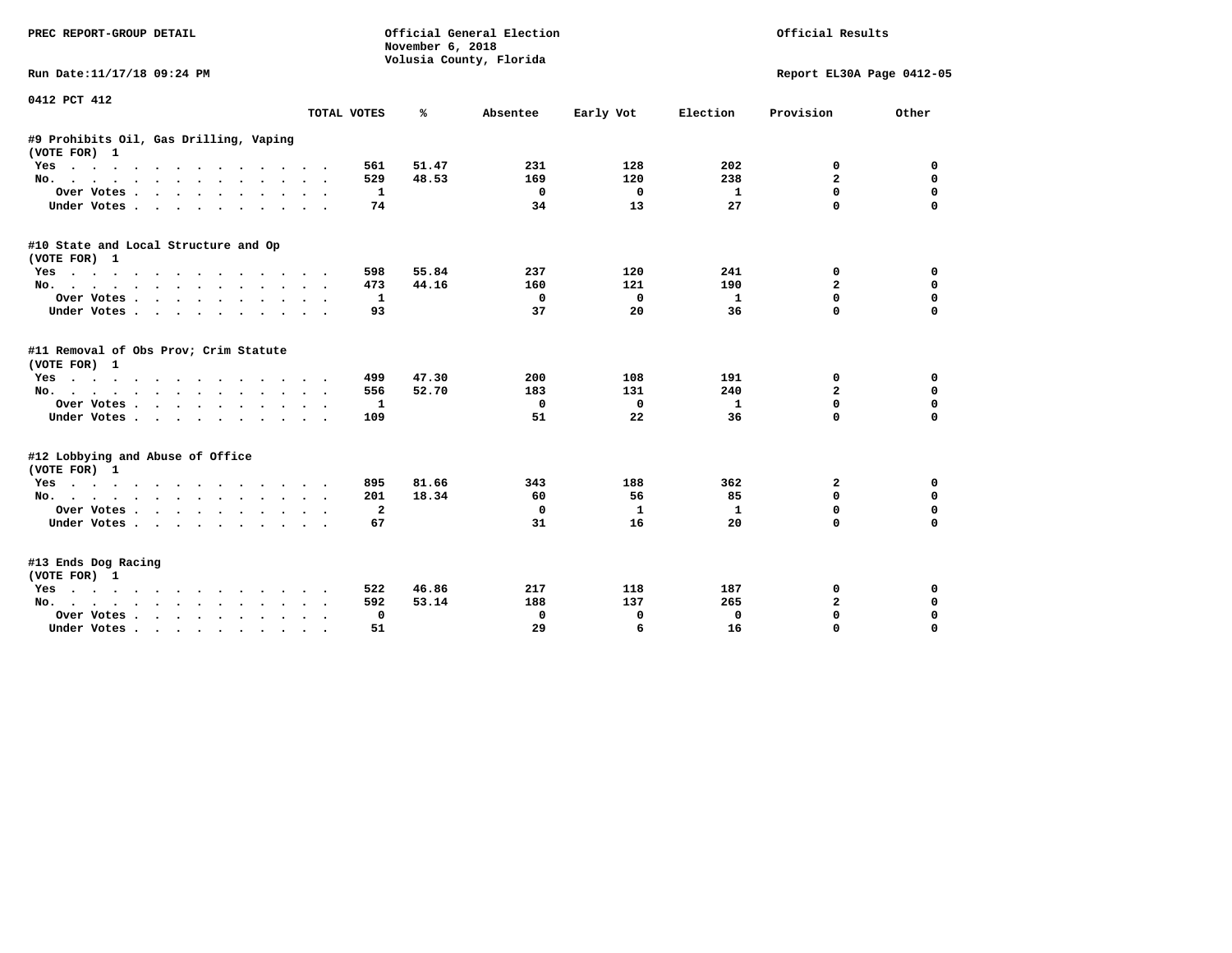**PREC REPORT-GROUP DETAIL COMPUTER CONSUMING A CONSUMING CONSUMING A CONSUMING A CONSUMING A CONSUMING A CONSUMING A CONSUMING A CONSUMING A CONSUMING A CONSUMING A CONSUMING A CONSUMING A CONSUMING A CONSUMING A CONSUMING** *November 6, 2018 November 6, 2018*  **Volusia County, Florida Run Date:11/17/18 09:24 PM Report EL30A Page 0413-01** 

| 0413 PCT 413                                                                                                                                              |                                              |                      |                          |              |       |                |                         |              |              |              |
|-----------------------------------------------------------------------------------------------------------------------------------------------------------|----------------------------------------------|----------------------|--------------------------|--------------|-------|----------------|-------------------------|--------------|--------------|--------------|
|                                                                                                                                                           |                                              |                      |                          | TOTAL VOTES  | ℁     | Absentee       | Early Vot               | Election     | Provision    | Other        |
| REGISTERED VOTERS - TOTAL .                                                                                                                               |                                              | $\sim$               |                          | 2,889        |       |                |                         |              |              |              |
| BALLOTS CAST - TOTAL.<br>$\overline{a}$<br>$\bullet$                                                                                                      | $\bullet$<br>$\bullet$                       | $\bullet$            | $\ddot{\phantom{a}}$     | 1,542        |       | 435            | 433                     | 672          | 1            | $\mathbf{1}$ |
| BALLOTS CAST - BLANK.<br>$\ddot{\phantom{a}}$                                                                                                             |                                              |                      |                          | 0            |       | 0              | $\mathbf 0$             | $\mathbf 0$  | $\mathbf 0$  | $\mathbf 0$  |
| VOTER TURNOUT - TOTAL<br>$\ddot{\phantom{a}}$<br>$\ddot{\phantom{a}}$                                                                                     | $\ddot{\phantom{a}}$<br>$\Delta$             | $\ddot{\phantom{a}}$ | $\overline{\phantom{a}}$ |              | 53.37 |                |                         |              |              |              |
| VOTER TURNOUT - BLANK<br>$\bullet$                                                                                                                        |                                              |                      |                          |              |       |                |                         |              |              |              |
| United States Senator<br>(VOTE FOR) 1                                                                                                                     |                                              |                      |                          |              |       |                |                         |              |              |              |
| Rick Scott (REP).<br>$\cdots$                                                                                                                             |                                              | $\sim$               |                          | 754          | 49.41 | 216            | 188                     | 350          | $\mathbf 0$  | $\mathbf 0$  |
| Bill Nelson (DEM).<br><b><i>Charles Committee Committee States</i></b><br>$\ddot{\phantom{a}}$                                                            | $\cdot$                                      | $\sim$               |                          | 769          | 50.39 | 209            | 242                     | 316          | 1            | $\mathbf{1}$ |
| WRITE-IN.<br>$\ddot{\phantom{a}}$<br>$\ddot{\phantom{a}}$<br>$\sim$ $\sim$<br>$\ddot{\phantom{a}}$<br>$\ddot{\phantom{a}}$                                |                                              |                      |                          | 3            | .20   | $\overline{2}$ | $\mathbf{1}$            | $\mathbf 0$  | $\mathbf 0$  | $\mathbf 0$  |
| Over Votes .<br>$\bullet$<br>$\sim$ $\sim$<br>$\bullet$<br>$\bullet$                                                                                      | $\bullet$<br>$\bullet$                       | $\bullet$            |                          | $\mathbf 0$  |       | 0              | 0                       | $\mathbf 0$  | 0            | $\mathbf 0$  |
| Under Votes.<br>$\ddot{\phantom{1}}$<br>$\sim$<br>$\ddot{\phantom{0}}$<br>$\ddot{\phantom{a}}$<br>$\ddot{\phantom{1}}$<br>$\ddot{\phantom{1}}$            | $\ddot{\phantom{a}}$                         |                      |                          | 16           |       | 8              | $\overline{\mathbf{2}}$ | 6            | 0            | $\mathbf 0$  |
| Representative in Congress District 6                                                                                                                     |                                              |                      |                          |              |       |                |                         |              |              |              |
| (VOTE FOR) 1                                                                                                                                              |                                              |                      |                          |              |       |                |                         |              |              |              |
| Michael Waltz (REP).<br>$\cdots$                                                                                                                          |                                              | $\sim$ $\sim$        |                          | 722          | 47.94 | 206            | 192                     | 324          | $\mathbf 0$  | 0            |
| Nancy Soderberg (DEM)<br>$\mathbf{r}$ , and $\mathbf{r}$ , and $\mathbf{r}$                                                                               | $\bullet$                                    | $\sim$               |                          | 784          | 52.06 | 213            | 235                     | 334          | $\mathbf{1}$ | ${\bf 1}$    |
| Over Votes<br>$\ddot{\phantom{0}}$                                                                                                                        | $\ddot{\phantom{a}}$<br>$\bullet$            | $\bullet$            | $\overline{\phantom{a}}$ | $\mathbf 0$  |       | $\mathbf 0$    | $\mathbf 0$             | $\mathbf 0$  | $\mathbf 0$  | $\mathbf 0$  |
| Under Votes                                                                                                                                               | $\sim$                                       | $\sim$               |                          | 36           |       | 16             | 6                       | 14           | 0            | $\mathbf 0$  |
| Governor and Lieutenant Governor                                                                                                                          |                                              |                      |                          |              |       |                |                         |              |              |              |
| (VOTE FOR) 1                                                                                                                                              |                                              |                      |                          |              |       |                |                         |              |              |              |
| Ron DeSantis (REP)<br>$\cdot$                                                                                                                             |                                              |                      |                          | 723          | 47.22 | 204            | 187                     | 332          | 0            | $\mathbf 0$  |
| Andrew Gillum (DEM).<br>$\ddot{\phantom{a}}$<br>$\ddot{\phantom{a}}$                                                                                      | $\ddot{\phantom{a}}$<br>$\ddot{\phantom{a}}$ |                      |                          | 782          | 51.08 | 212            | 242                     | 326          | $\mathbf{1}$ | ${\bf 1}$    |
| Darcy G. Richardson (REF).<br>$\sim$ $\sim$ $\sim$ $\sim$                                                                                                 |                                              | $\ddot{\phantom{1}}$ | $\bullet$                | 16           | 1.05  | 12             | 1                       | 3            | 0            | $\mathbf 0$  |
| Ryan Christopher Foley.<br>$\bullet$<br>$\bullet$                                                                                                         | $\ddot{\phantom{1}}$                         |                      |                          | 4            | .26   | $\mathbf{1}$   | 0                       | 3            | $\Omega$     | $\mathbf 0$  |
| Kyle "KC" Gibson<br>$\ddot{\phantom{1}}$<br>$\bullet$                                                                                                     |                                              |                      |                          | $\mathbf{2}$ | .13   | $\mathbf{1}$   | $\mathbf{1}$            | $\mathbf 0$  | $\Omega$     | $\mathbf 0$  |
| Bruce Stanley                                                                                                                                             |                                              | $\bullet$            | $\ddot{\phantom{0}}$     | 4            | .26   | $\overline{a}$ | $\mathbf{1}$            | $\mathbf{1}$ | 0            | $\mathbf 0$  |
| $\bullet$<br>WRITE-IN.                                                                                                                                    | $\bullet$<br>$\bullet$                       |                      |                          | 0            |       | $\mathbf 0$    | $\Omega$                | $\Omega$     | $\Omega$     | $\mathbf 0$  |
| $\cdots$<br>$\ddot{\phantom{a}}$                                                                                                                          |                                              |                      |                          |              |       |                |                         |              |              |              |
| Over Votes .<br>$\cdot$ $\cdot$ $\cdot$ $\cdot$ $\cdot$                                                                                                   | $\bullet$<br>$\ddot{\phantom{a}}$            |                      |                          | 3            |       | $\mathbf 0$    | 0                       | 3            | 0            | $\mathbf 0$  |
| Under Votes                                                                                                                                               | $\ddot{\phantom{a}}$<br>$\cdot$              | $\cdot$              | $\ddot{\phantom{a}}$     | 8            |       | 3              | $\mathbf{1}$            | 4            | 0            | $\mathbf 0$  |
| Attorney General<br>(VOTE FOR) 1                                                                                                                          |                                              |                      |                          |              |       |                |                         |              |              |              |
| Ashley Moody (REP)<br>$\begin{array}{cccccccccccccc} \bullet & \bullet & \bullet & \bullet & \bullet & \bullet & \bullet & \bullet & \bullet \end{array}$ |                                              | $\sim$               |                          | 761          | 50.33 | 228            | 192                     | 341          | 0            | 0            |
| Sean Shaw (DEM)<br>$\bullet$<br>$\ddot{\phantom{a}}$<br>$\ddot{\phantom{a}}$<br>$\bullet$<br>$\ddot{\phantom{0}}$                                         | $\ddot{\phantom{a}}$<br>$\ddot{\phantom{a}}$ |                      |                          | 717          | 47.42 | 187            | 230                     | 298          | $\mathbf{1}$ | $\mathbf{1}$ |
| Jeffrey Marc Siskind.<br>$\sim 100$ km s $^{-1}$                                                                                                          | $\bullet$                                    |                      |                          | 34           | 2.25  | 12             | 6                       | 16           | $\mathbf 0$  | $\mathbf 0$  |
| $\bullet$                                                                                                                                                 |                                              |                      |                          | ${\bf 1}$    |       | 0              | $\mathbf 0$             | $\mathbf{1}$ | 0            | $\mathbf 0$  |
| Over Votes.<br>$\mathcal{L}(\mathcal{A})$ . The contract of $\mathcal{A}(\mathcal{A})$<br>$\sim$ $\sim$                                                   | $\ddot{\phantom{a}}$<br>$\bullet$            | $\bullet$            |                          |              |       |                |                         |              |              | $\mathbf 0$  |
| Under Votes                                                                                                                                               | $\ddot{\phantom{1}}$                         | $\ddot{\phantom{a}}$ |                          | 29           |       | 8              | 5                       | 16           | 0            |              |
| Chief Financial Officer<br>(VOTE FOR) 1                                                                                                                   |                                              |                      |                          |              |       |                |                         |              |              |              |
| Jimmy Patronis (REP).<br>$\ddot{\phantom{a}}$                                                                                                             | $\ddot{\phantom{1}}$                         | $\bullet$ .          |                          | 730          | 49.06 | 209            | 194                     | 327          | $\mathbf 0$  | 0            |
| Jeremy Ring (DEM).<br>$\bullet$<br>$\bullet$ .<br>$\bullet$                                                                                               |                                              |                      |                          | 755          | 50.74 | 209            | 227                     | 318          | 0            | ${\bf 1}$    |
| WRITE-IN.<br>$\sim$ $\sim$ $\sim$ $\sim$ $\sim$<br>$\bullet$<br>$\sim$ $\sim$<br>$\bullet$                                                                | $\bullet$                                    |                      |                          | 3            | .20   | 1              | 0                       | $\mathbf{z}$ | 0            | $\pmb{0}$    |
| Over Votes.<br>$\sim$ $\sim$ $\sim$ $\sim$<br>$\ddot{\phantom{a}}$<br>$\ddot{\phantom{a}}$                                                                |                                              |                      |                          | $\mathbf{0}$ |       | $\Omega$       | $\mathbf 0$             | $\mathbf 0$  | 0            | $\mathbf 0$  |
| Under Votes<br>$\ddot{\phantom{a}}$                                                                                                                       |                                              |                      |                          | 54           |       | 16             | 12                      | 25           | $\mathbf{1}$ | $\mathbf 0$  |
|                                                                                                                                                           |                                              |                      |                          |              |       |                |                         |              |              |              |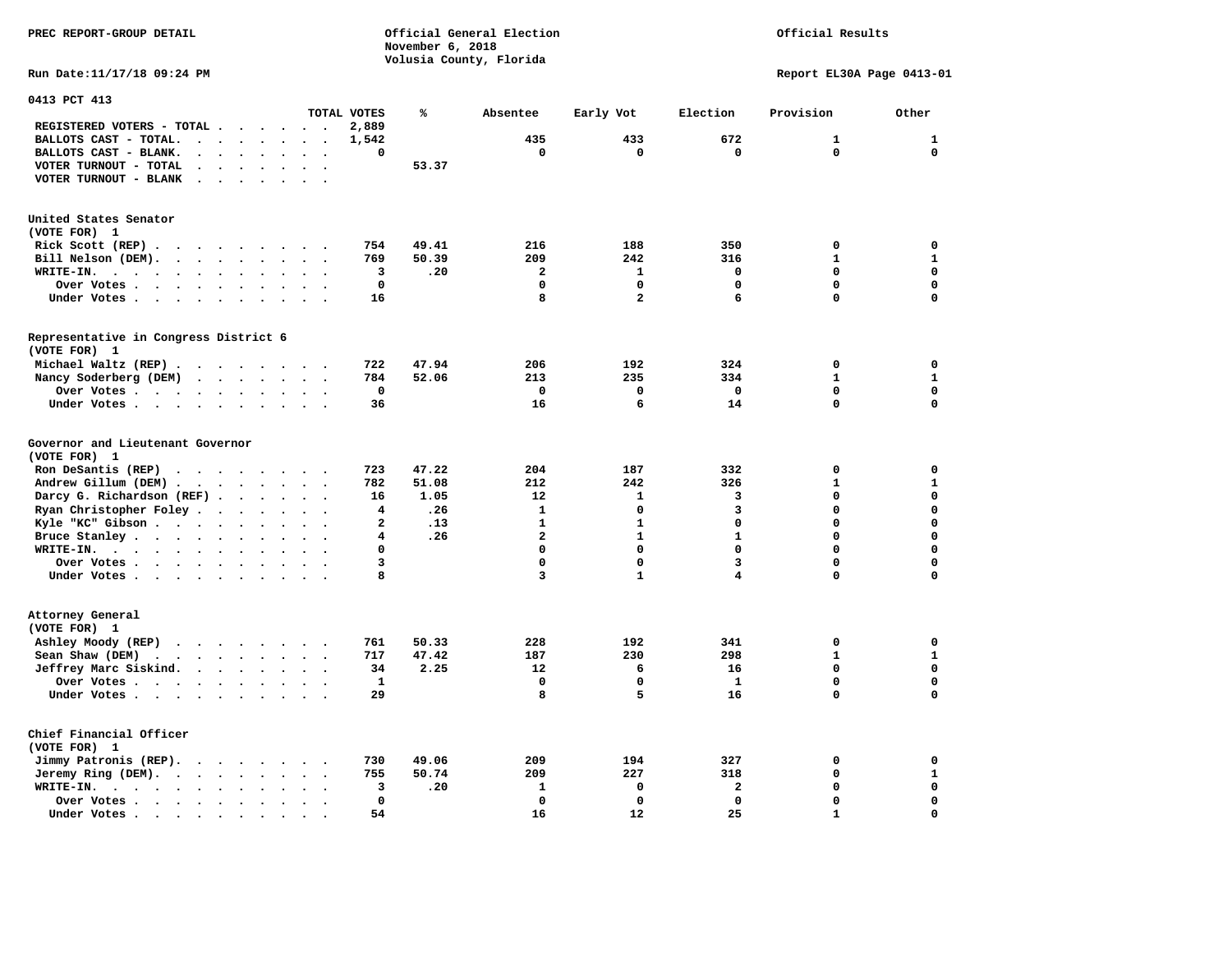| PREC REPORT-GROUP DETAIL                                                                                                                                                                                                                          |                                                  |              | November 6, 2018 | Official General Election<br>Volusia County, Florida |             | Official Results        |                           |                            |  |
|---------------------------------------------------------------------------------------------------------------------------------------------------------------------------------------------------------------------------------------------------|--------------------------------------------------|--------------|------------------|------------------------------------------------------|-------------|-------------------------|---------------------------|----------------------------|--|
| Run Date: 11/17/18 09:24 PM                                                                                                                                                                                                                       |                                                  |              |                  |                                                      |             |                         | Report EL30A Page 0413-02 |                            |  |
| 0413 PCT 413                                                                                                                                                                                                                                      |                                                  |              |                  |                                                      |             |                         |                           |                            |  |
|                                                                                                                                                                                                                                                   |                                                  | TOTAL VOTES  | ℁                | Absentee                                             | Early Vot   | Election                | Provision                 | Other                      |  |
| Commissioner of Agriculture<br>(VOTE FOR) 1                                                                                                                                                                                                       |                                                  |              |                  |                                                      |             |                         |                           |                            |  |
| Matt Caldwell (REP)                                                                                                                                                                                                                               |                                                  | 696          | 47.00            | 201                                                  | 183         | 312                     | 0                         | 0                          |  |
| Nicole "Nikki" Fried (DEM).                                                                                                                                                                                                                       |                                                  | 785          | 53.00            | 218                                                  | 240         | 326                     | $\mathbf 0$               | $\mathbf{1}$               |  |
| Over Votes                                                                                                                                                                                                                                        |                                                  | 0            |                  | 0                                                    | 0           | $\overline{\mathbf{0}}$ | 0<br>$\mathbf{1}$         | 0<br>$\mathbf 0$           |  |
| Under Votes                                                                                                                                                                                                                                       |                                                  | 61           |                  | 16                                                   | 10          | 34                      |                           |                            |  |
| State Senator District 14<br>(VOTE FOR) 1                                                                                                                                                                                                         |                                                  |              |                  |                                                      |             |                         |                           |                            |  |
| Dorothy L. Hukill $(REP)$ .                                                                                                                                                                                                                       |                                                  | 691          | 46.94            | 198                                                  | 180         | 313                     | 0                         | 0                          |  |
| Melissa "Mel" Martin (DEM).                                                                                                                                                                                                                       |                                                  | 781          | 53.06            | 211                                                  | 240         | 329                     | $\mathbf 0$               | $\mathbf{1}$               |  |
| Over Votes<br>$\ddot{\phantom{0}}$                                                                                                                                                                                                                |                                                  | 0            |                  | $\mathbf{o}$                                         | 0           | 0                       | $\mathbf 0$               | $\mathbf 0$                |  |
| Under Votes                                                                                                                                                                                                                                       |                                                  | 70           |                  | 26                                                   | 13          | 30                      | $\mathbf{1}$              | $\Omega$                   |  |
| State Representative District 27<br>(VOTE FOR) 1                                                                                                                                                                                                  |                                                  |              |                  |                                                      |             |                         |                           |                            |  |
| David Santiago (REP).                                                                                                                                                                                                                             |                                                  | 760          | 50.77            | 215                                                  | 192         | 353                     | 0                         | 0                          |  |
| Carol Lawrence (DEM).                                                                                                                                                                                                                             | $\overline{\phantom{a}}$                         | 737          | 49.23            | 209                                                  | 229         | 298                     | $\mathbf 0$               | $\mathbf{1}$               |  |
| Over Votes                                                                                                                                                                                                                                        | $\bullet$                                        | $\mathbf{1}$ |                  | $\mathbf 0$                                          | $\Omega$    | $\mathbf{1}$            | $\mathbf{0}$              | $\mathbf 0$                |  |
| Under Votes                                                                                                                                                                                                                                       |                                                  | 44           |                  | 11                                                   | 12          | 20                      | $\mathbf{1}$              | $\mathbf 0$                |  |
| Justice of the Supreme Court Lawson<br>(VOTE FOR) 1                                                                                                                                                                                               |                                                  |              |                  |                                                      |             |                         |                           |                            |  |
| $Yes \cdot \cdot \cdot \cdot$<br>$\ddot{\phantom{1}}$<br>$\sim$<br>$\sim$ $\sim$<br>$\sim$ $\sim$                                                                                                                                                 |                                                  | 890          | 68.25            | 271                                                  | 248         | 371                     | 0                         | 0                          |  |
| No.<br>$\mathbf{r}$ , and $\mathbf{r}$ , and $\mathbf{r}$ , and $\mathbf{r}$ , and $\mathbf{r}$<br>$\cdot$ $\cdot$ $\cdot$                                                                                                                        | $\ddot{\phantom{a}}$<br>$\sim$ $\sim$            | 414          | 31.75            | 111                                                  | 110         | 192                     | 0                         | 1                          |  |
| Over Votes<br>$\sim$<br>$\bullet$                                                                                                                                                                                                                 | $\ddot{\phantom{0}}$<br>$\overline{\phantom{a}}$ | 1            |                  | 0                                                    | 1           | 0                       | $\mathbf 0$               | $\mathbf 0$<br>$\mathbf 0$ |  |
| Under Votes<br>$\sim$                                                                                                                                                                                                                             | $\cdot$ $\cdot$ $\cdot$                          | 237          |                  | 53                                                   | 74          | 109                     | $\mathbf{1}$              |                            |  |
| 5th District Court of Appeal Eisnaugle<br>(VOTE FOR) 1                                                                                                                                                                                            |                                                  |              |                  |                                                      |             |                         |                           |                            |  |
| Yes                                                                                                                                                                                                                                               |                                                  | 830          | 63.75            | 239                                                  | 227         | 364                     | $\mathbf 0$               | $\mathbf 0$                |  |
| No.<br>$\bullet$                                                                                                                                                                                                                                  | $\sim$                                           | 472          | 36.25            | 140                                                  | 134         | 197                     | 0                         | 1                          |  |
| Over Votes<br>$\sim$<br>$\bullet$<br>$\ddot{\phantom{1}}$<br>Under Votes                                                                                                                                                                          | $\cdots$                                         | 0<br>240     |                  | 0<br>56                                              | 0<br>72     | 0<br>111                | 0<br>$\mathbf{1}$         | 0<br>$\mathbf 0$           |  |
|                                                                                                                                                                                                                                                   |                                                  |              |                  |                                                      |             |                         |                           |                            |  |
| Circuit Judge 7th Judicial, Grp 15<br>(VOTE FOR) 1                                                                                                                                                                                                |                                                  |              |                  |                                                      |             |                         |                           |                            |  |
| Linda L. Gaustad                                                                                                                                                                                                                                  |                                                  | 847          | 64.41            | 231                                                  | 249         | 366                     | 0                         | 1                          |  |
| Ryan Will $\cdots$                                                                                                                                                                                                                                | $\sim$ $\sim$ $\sim$                             | 468          | 35.59            | 148                                                  | 118         | 202                     | $\mathbf 0$               | $\mathbf 0$                |  |
| Over Votes<br>$\ddot{\phantom{1}}$                                                                                                                                                                                                                | $\sim$ $\sim$                                    | 0            |                  | 0                                                    | 0           | 0                       | 0                         | 0                          |  |
| Under Votes<br>$\ddot{\phantom{1}}$<br>$\bullet$                                                                                                                                                                                                  |                                                  | 227          |                  | 56                                                   | 66          | 104                     | $\mathbf{1}$              | $\mathbf 0$                |  |
| School Board Member District 5<br>(VOTE FOR) 1                                                                                                                                                                                                    |                                                  |              |                  |                                                      |             |                         |                           |                            |  |
| Ruben Colon.<br>$\mathbf{A}$ . The contribution of the contribution of the contribution of the contribution of the contribution of the contribution of the contribution of the contribution of the contribution of the contribution of the contri |                                                  | 706          | 51.42            | 180                                                  | 218         | 308                     | 0                         | 0                          |  |
| Melody Johnson.                                                                                                                                                                                                                                   | $\cdot$ $\cdot$ $\cdot$                          | 667          | 48.58            | 214                                                  | 163         | 288                     | 1                         | $\mathbf{1}$               |  |
| Over Votes<br>$\sim$<br>$\ddot{\phantom{a}}$<br>$\cdot$<br>$\cdot$                                                                                                                                                                                | $\ddot{\phantom{a}}$                             | 0            |                  | $\mathbf 0$                                          | $\mathbf 0$ | $\mathbf 0$             | $\mathbf 0$               | $\mathbf 0$                |  |
| Under Votes                                                                                                                                                                                                                                       |                                                  | 169          |                  | 41                                                   | 52          | 76                      | $\Omega$                  | $\Omega$                   |  |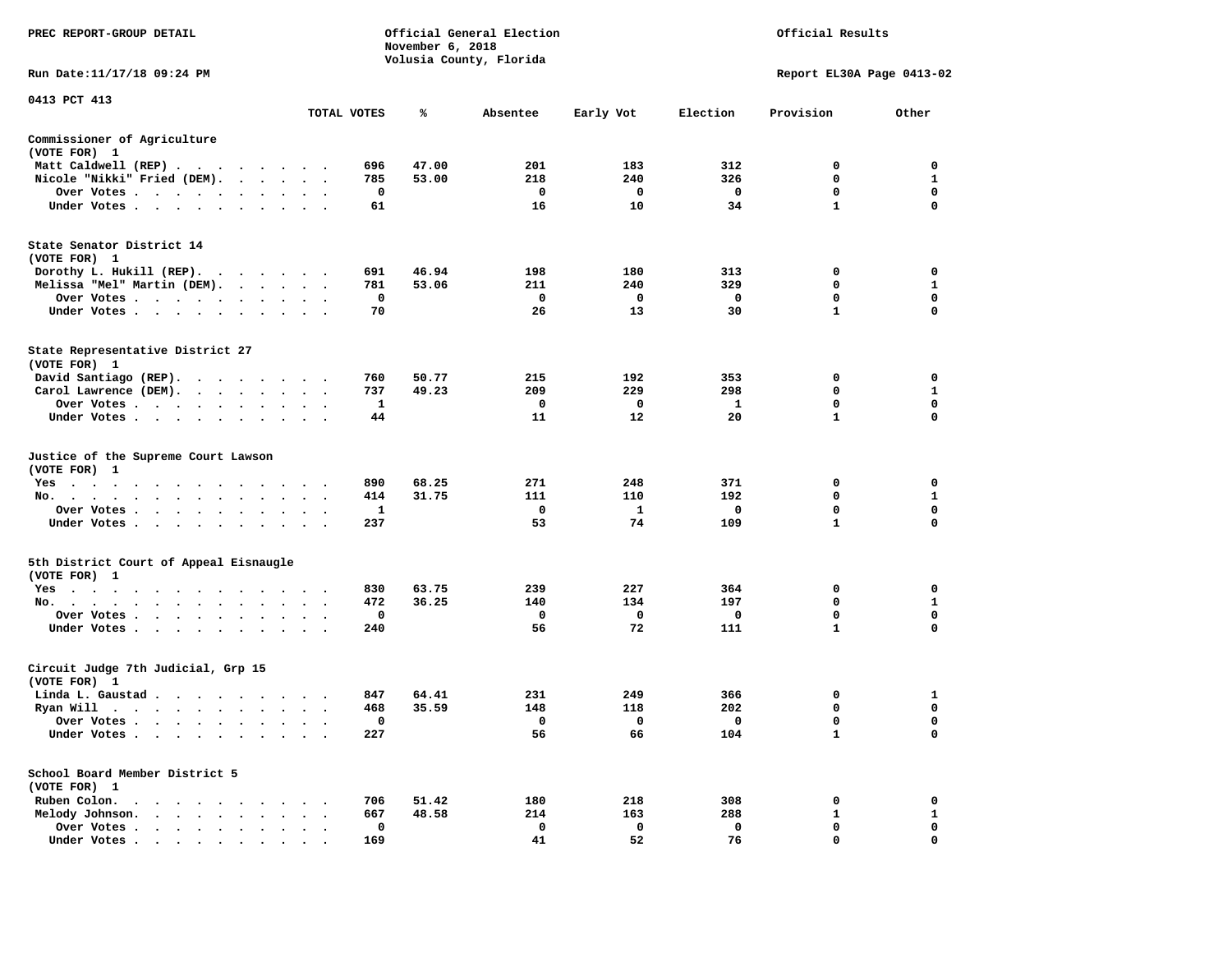| PREC REPORT-GROUP DETAIL                                                                                                                                                                                                                          |                         |                      | November 6, 2018 | Official General Election<br>Volusia County, Florida |          |           | Official Results |                           |             |
|---------------------------------------------------------------------------------------------------------------------------------------------------------------------------------------------------------------------------------------------------|-------------------------|----------------------|------------------|------------------------------------------------------|----------|-----------|------------------|---------------------------|-------------|
| Run Date: 11/17/18 09:24 PM                                                                                                                                                                                                                       |                         |                      |                  |                                                      |          |           |                  | Report EL30A Page 0413-03 |             |
| 0413 PCT 413                                                                                                                                                                                                                                      |                         |                      | TOTAL VOTES      | ℁                                                    | Absentee | Early Vot | Election         | Provision                 | Other       |
| Deltona Mayor<br>(VOTE FOR) 1                                                                                                                                                                                                                     |                         |                      |                  |                                                      |          |           |                  |                           |             |
| Santiago Avila Jr.<br>$\cdots$                                                                                                                                                                                                                    | $\cdot$<br>$\cdot$      |                      | 664              | 45.82                                                | 176      | 170       | 317              | 0                         | 1           |
| Heidi K. Herzberg.<br>$\mathbf{a}$ , and $\mathbf{a}$ , and $\mathbf{a}$                                                                                                                                                                          |                         |                      | 785              | 54.18                                                | 237      | 233       | 315              | 0                         | 0           |
| Over Votes<br>$\bullet$                                                                                                                                                                                                                           | $\bullet$               |                      | 1                |                                                      | 0        | 0         | 1                | 0                         | 0           |
| Under Votes<br>$\ddot{\phantom{1}}$                                                                                                                                                                                                               |                         |                      | 92               |                                                      | 22       | 30        | 39               | $\mathbf{1}$              | $\mathbf 0$ |
| Soil and Water Cons Dist Seat 1<br>(VOTE FOR) 1                                                                                                                                                                                                   |                         |                      |                  |                                                      |          |           |                  |                           |             |
| William Bliss.<br>$\ddot{\phantom{1}}$<br>$\cdots$                                                                                                                                                                                                |                         |                      | 764              | 59.59                                                | 210      | 227       | 326              | 0                         | 1           |
| Derrick Orberg.<br>$\cdot$ $\cdot$ $\cdot$ $\cdot$ $\cdot$ $\cdot$                                                                                                                                                                                | $\bullet$               | $\ddot{\phantom{1}}$ | 518              | 40.41                                                | 151      | 135       | 232              | $\mathbf 0$               | $\mathbf 0$ |
| Over Votes .<br>$\cdot$ $\cdot$ $\cdot$ $\cdot$<br>$\ddot{\phantom{0}}$                                                                                                                                                                           |                         |                      | 1                |                                                      | 0        | 0         | 1                | 0                         | 0           |
| Under Votes<br>$\bullet$                                                                                                                                                                                                                          | $\bullet$               | $\ddot{\phantom{1}}$ | 259              |                                                      | 74       | 71        | 113              | $\mathbf{1}$              | $\mathbf 0$ |
| Soil and Water Cons Dist Seat 3<br>(VOTE FOR) 1                                                                                                                                                                                                   |                         |                      |                  |                                                      |          |           |                  |                           |             |
| Beth James.<br>$\mathcal{A}=\mathcal{A}=\mathcal{A}=\mathcal{A}=\mathcal{A}=\mathcal{A}=\mathcal{A}=\mathcal{A}$                                                                                                                                  |                         |                      | 494              | 39.02                                                | 141      | 137       | 216              | 0                         | 0           |
| Wesley Wayne Wilson Jr<br>$\sim$ $\sim$ $\sim$ $\sim$<br>$\ddot{\phantom{1}}$                                                                                                                                                                     |                         | $\sim$ $\sim$        | 297              | 23.46                                                | 75       | 62        | 159              | 0                         | 1           |
| Christine Wilt.                                                                                                                                                                                                                                   |                         | $\cdot$ $\cdot$      | 475              | 37.52                                                | 144      | 157       | 174              | $\mathbf 0$               | $\mathbf 0$ |
| Over Votes<br>$\bullet$ .<br>$\bullet$                                                                                                                                                                                                            |                         |                      | 0                |                                                      | 0        | 0         | 0                | 0                         | 0           |
| Under Votes<br>$\bullet$                                                                                                                                                                                                                          |                         |                      | 276              |                                                      | 75       | 77        | 123              | $\mathbf{1}$              | $\mathbf 0$ |
| Soil and Water Cons Dist Seat 5<br>(VOTE FOR) 1                                                                                                                                                                                                   |                         |                      |                  |                                                      |          |           |                  |                           |             |
| J. Mark Barfield .<br>.                                                                                                                                                                                                                           | $\cdot$ $\cdot$ $\cdot$ |                      | 289              | 22.88                                                | 89       | 75        | 124              | 0                         | 1           |
| Andy Kelly.<br>$\mathcal{A}$ . The set of the set of the set of the set of the set of the set of the set of the set of the set of the set of the set of the set of the set of the set of the set of the set of the set of the set of the set of t | $\bullet$               | $\ddot{\phantom{1}}$ | 608              | 48.14                                                | 168      | 184       | 256              | $\mathbf 0$               | $\mathbf 0$ |
| David Schaefer.<br>$\cdot$ $\cdot$ $\cdot$ $\cdot$<br>$\bullet$<br>$\ddot{\phantom{a}}$                                                                                                                                                           |                         |                      | 366              | 28.98                                                | 103      | 95        | 168              | 0                         | 0           |
| Over Votes<br>$\bullet$<br>$\bullet$                                                                                                                                                                                                              | $\bullet$<br>$\bullet$  |                      | 0                |                                                      | 0        | 0         | 0                | 0                         | 0           |
| Under Votes                                                                                                                                                                                                                                       | $\ddot{\phantom{a}}$    |                      | 279              |                                                      | 75       | 79        | 124              | $\mathbf{1}$              | $\mathbf 0$ |
| W Volusia Hosp Auth Group A, Seat 1<br>(VOTE FOR) 1                                                                                                                                                                                               |                         |                      |                  |                                                      |          |           |                  |                           |             |
| John M. Hill<br>$\bullet$<br>$\ddot{\phantom{0}}$<br>$\sim$ $\sim$ $\sim$<br>$\ddot{\phantom{1}}$<br>$\blacksquare$                                                                                                                               | $\cdot$                 |                      | 707              | 54.76                                                | 205      | 189       | 313              | 0                         | 0           |
| Voloria Manning<br>$\sim$ , and $\sim$ , and $\sim$<br>$\bullet$                                                                                                                                                                                  |                         | $\ddot{\phantom{0}}$ | 584              | 45.24                                                | 167      | 168       | 247              | 1                         | 1           |
| Over Votes .<br>$\sim$ $\sim$ $\sim$ $\sim$<br>$\cdot$<br>$\cdot$<br>$\bullet$                                                                                                                                                                    | $\bullet$               |                      | 0                |                                                      | 0        | 0         | 0                | $\mathbf 0$               | $\mathbf 0$ |
| Under Votes<br>$\bullet$<br>$\bullet$                                                                                                                                                                                                             |                         |                      | 251              |                                                      | 63       | 76        | 112              | $\mathbf 0$               | 0           |
| W Volusia Hosp Auth Group B, Seat 1<br>(VOTE FOR) 1                                                                                                                                                                                               |                         |                      |                  |                                                      |          |           |                  |                           |             |
| Webster Barnaby<br>. The contract of the contract of the contract of the contract of the contract of the contract of the contract of the contract of the contract of the contract of the contract of the contract of the contract of the contrac  |                         |                      | 534              | 40.95                                                | 146      | 139       | 249              | 0                         | 0           |
| Dolores Guzman.                                                                                                                                                                                                                                   |                         |                      | 770              | 59.05                                                | 224      | 229       | 316              | 0                         | 1           |
| Over Votes .                                                                                                                                                                                                                                      |                         |                      | $\mathbf{1}$     |                                                      | 0        | 0         | $\mathbf{1}$     | 0                         | 0           |
| Under Votes.                                                                                                                                                                                                                                      |                         |                      | 237              |                                                      | 65       | 65        | 106              | $\mathbf{1}$              | $\mathbf 0$ |
| W Volusia Hosp Auth Group B, Seat 2<br>(VOTE FOR) 1                                                                                                                                                                                               |                         |                      |                  |                                                      |          |           |                  |                           |             |
| Michael Ray.<br>$\sim$<br>$\ddot{\phantom{1}}$<br>$\cdot$ $\cdot$ $\cdot$<br>$\ddot{\phantom{0}}$                                                                                                                                                 |                         |                      | 538              | 42.20                                                | 150      | 137       | 249              | 1                         | 1           |
| Kathie D. Shepard.<br>$\sim$<br>$\ddot{\phantom{a}}$<br>$\cdot$<br>$\cdot$                                                                                                                                                                        |                         |                      | 737              | 57.80                                                | 212      | 218       | 307              | 0                         | 0           |
| Over Votes.<br>$\cdots$<br>$\bullet$                                                                                                                                                                                                              |                         |                      | 0                |                                                      | 0        | 0         | 0                | 0                         | 0           |
| Under Votes                                                                                                                                                                                                                                       |                         |                      | 267              |                                                      | 73       | 78        | 116              | $\mathbf 0$               | $\mathbf 0$ |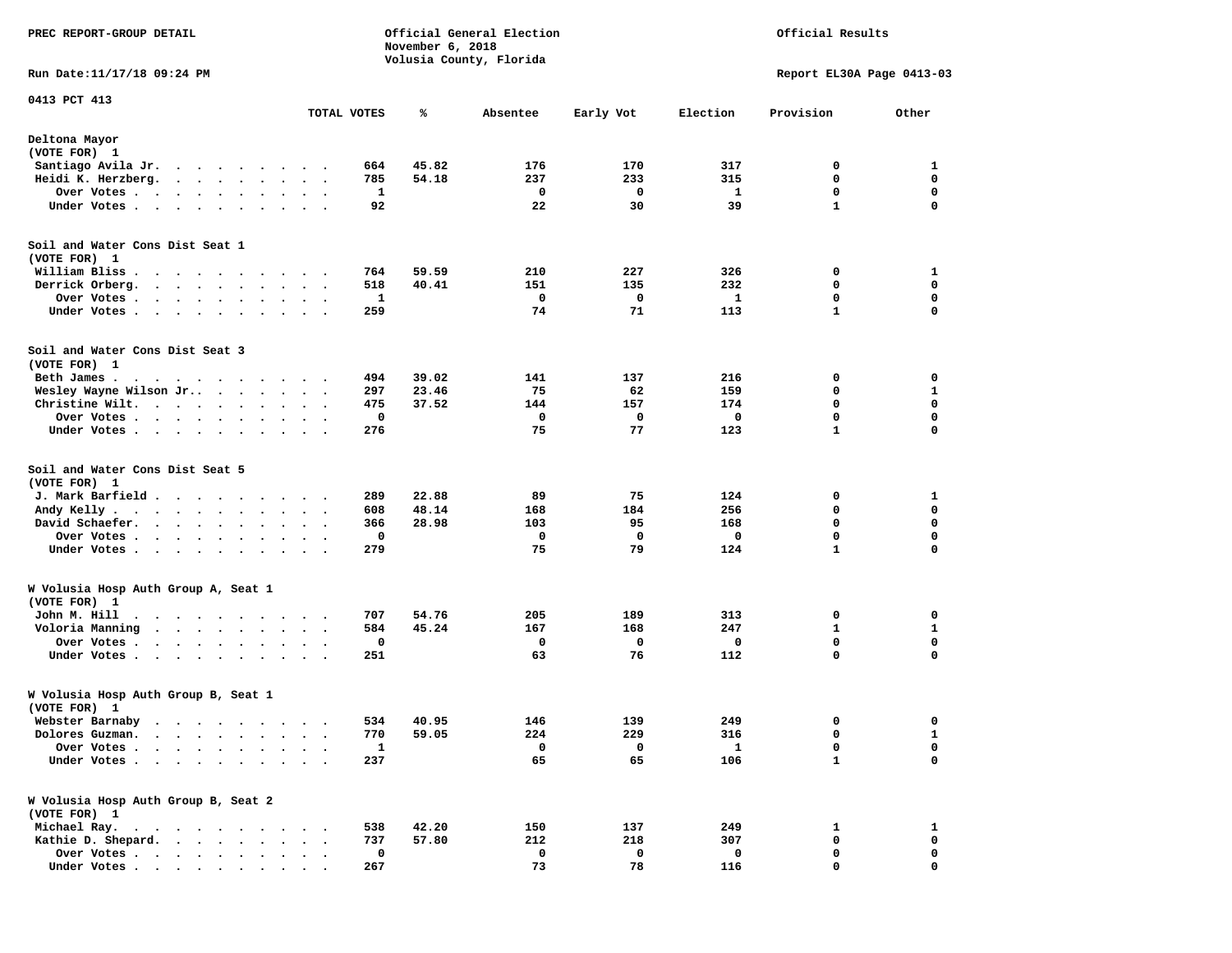| PREC REPORT-GROUP DETAIL                                                |                         | November 6, 2018 | Official General Election<br>Volusia County, Florida |                | Official Results        |                             |                  |  |
|-------------------------------------------------------------------------|-------------------------|------------------|------------------------------------------------------|----------------|-------------------------|-----------------------------|------------------|--|
| Run Date:11/17/18 09:24 PM                                              |                         |                  |                                                      |                |                         | Report EL30A Page 0413-04   |                  |  |
| 0413 PCT 413                                                            | TOTAL VOTES             | ℁                | Absentee                                             | Early Vot      | Election                | Provision                   | Other            |  |
| #1 Increased Homestead Exemption                                        |                         |                  |                                                      |                |                         |                             |                  |  |
| (VOTE FOR) 1                                                            |                         |                  |                                                      |                |                         |                             |                  |  |
| Yes                                                                     | 782                     | 53.38            | 249                                                  | 209            | 323                     | 1                           | 0                |  |
| No.                                                                     | 683                     | 46.62            | 166                                                  | 204            | 312                     | $\mathbf{0}$                | $\mathbf{1}$     |  |
| Over Votes                                                              | 0                       |                  | 0                                                    | $\mathbf 0$    | $\mathbf 0$             | $\mathbf 0$                 | $\mathbf 0$      |  |
| Under Votes                                                             | 77                      |                  | 20                                                   | 20             | 37                      | $\mathbf 0$                 | $\mathbf 0$      |  |
| #2 Limit on Property Tax Assessments                                    |                         |                  |                                                      |                |                         |                             |                  |  |
| (VOTE FOR) 1                                                            |                         |                  |                                                      |                |                         |                             |                  |  |
| Yes                                                                     | 932                     | 64.23            | 275                                                  | 241            | 415                     | 0                           | 1                |  |
| No.                                                                     | 519                     | 35.77            | 133                                                  | 168            | 217                     | $\mathbf{1}$                | 0                |  |
| Over Votes                                                              | $\mathbf 0$             |                  | 0                                                    | $\Omega$       | $\mathbf 0$             | $\mathbf{0}$                | $\mathbf 0$      |  |
| Under Votes                                                             | 91                      |                  | 27                                                   | 24             | 40                      | $\Omega$                    | $\Omega$         |  |
| #3 Voter Control of Gambling                                            |                         |                  |                                                      |                |                         |                             |                  |  |
| (VOTE FOR) 1                                                            |                         |                  |                                                      |                |                         |                             |                  |  |
| Yes                                                                     | 1,079                   | 72.51            | 312                                                  | 308            | 457                     | 1<br>$\Omega$               | 1<br>0           |  |
| No.                                                                     | 409                     | 27.49            | 109                                                  | 107            | 193                     |                             |                  |  |
| Over Votes                                                              | 0                       |                  | $^{\circ}$<br>14                                     | $\Omega$<br>18 | $\mathbf 0$<br>22       | $\mathbf 0$<br>$\mathbf{0}$ | 0<br>$\mathbf 0$ |  |
| Under Votes                                                             | 54                      |                  |                                                      |                |                         |                             |                  |  |
| #4 Voting Restoration Amendment                                         |                         |                  |                                                      |                |                         |                             |                  |  |
| (VOTE FOR) 1                                                            |                         |                  |                                                      |                |                         |                             |                  |  |
| Yes                                                                     | 928                     | 63.39            | 265                                                  | 280            | 382                     | 0                           | 1                |  |
| No.                                                                     | 536                     | 36.61            | 148                                                  | 133            | 254                     | $\mathbf{1}$                | 0                |  |
| Over Votes                                                              | 0                       |                  | 0                                                    | $\mathbf 0$    | $\mathbf 0$             | $\mathbf 0$                 | $\mathbf 0$      |  |
| Under Votes                                                             | 78                      |                  | 22                                                   | 20             | 36                      | $\mathbf 0$                 | $\Omega$         |  |
| #5 Supermajority Vote Required                                          |                         |                  |                                                      |                |                         |                             |                  |  |
| (VOTE FOR) 1                                                            |                         |                  |                                                      |                |                         |                             |                  |  |
| Yes                                                                     | 946                     | 66.67            | 312                                                  | 234            | 399                     | 1                           | 0                |  |
| No.                                                                     | 473                     | 33.33            | 85                                                   | 169            | 218                     | $\mathbf 0$                 | $\mathbf{1}$     |  |
| Over Votes                                                              | $\mathbf{1}$            |                  | 0                                                    | $\mathbf 0$    | $\mathbf{1}$            | $\mathbf 0$                 | $\mathbf 0$      |  |
| Under Votes                                                             | 122                     |                  | 38                                                   | 30             | 54                      | $\Omega$                    | $\Omega$         |  |
| #6 Rights of Crime Victims; Judges                                      |                         |                  |                                                      |                |                         |                             |                  |  |
| (VOTE FOR) 1                                                            |                         |                  |                                                      |                |                         |                             |                  |  |
| Yes                                                                     | 798                     | 55.53            | 253                                                  | 204            | 339                     | 1                           | 1                |  |
| No.                                                                     | 639                     | 44.47            | 153                                                  | 199            | 287                     | 0                           | 0                |  |
| Over votes $\cdots$ $\cdots$ $\cdots$ $\cdots$                          | $\overline{\mathbf{3}}$ |                  |                                                      | $\mathbf{1}$   | $\overline{\mathbf{2}}$ | 0                           | 0                |  |
| Under Votes                                                             | 102                     |                  | 29                                                   | 29             | 44                      | 0                           | 0                |  |
| #7 Survivor Benefits                                                    |                         |                  |                                                      |                |                         |                             |                  |  |
| (VOTE FOR) 1                                                            |                         |                  |                                                      |                |                         |                             |                  |  |
| $Yes \cdot \cdot \cdot \cdot \cdot \cdot \cdot \cdot \cdot \cdot \cdot$ | 887                     | 62.16            | 271                                                  | 224            | 390                     | 1                           | $\mathbf{1}$     |  |
| No.                                                                     | 540                     | 37.84            | 132                                                  | 180            | 228                     | 0                           | 0                |  |
| Over Votes                                                              | 0                       |                  | 0                                                    | 0              | $\mathbf 0$             | 0                           | 0                |  |
| Under Votes                                                             | 115                     |                  | 32                                                   | 29             | 54                      | $\mathbf 0$                 | 0                |  |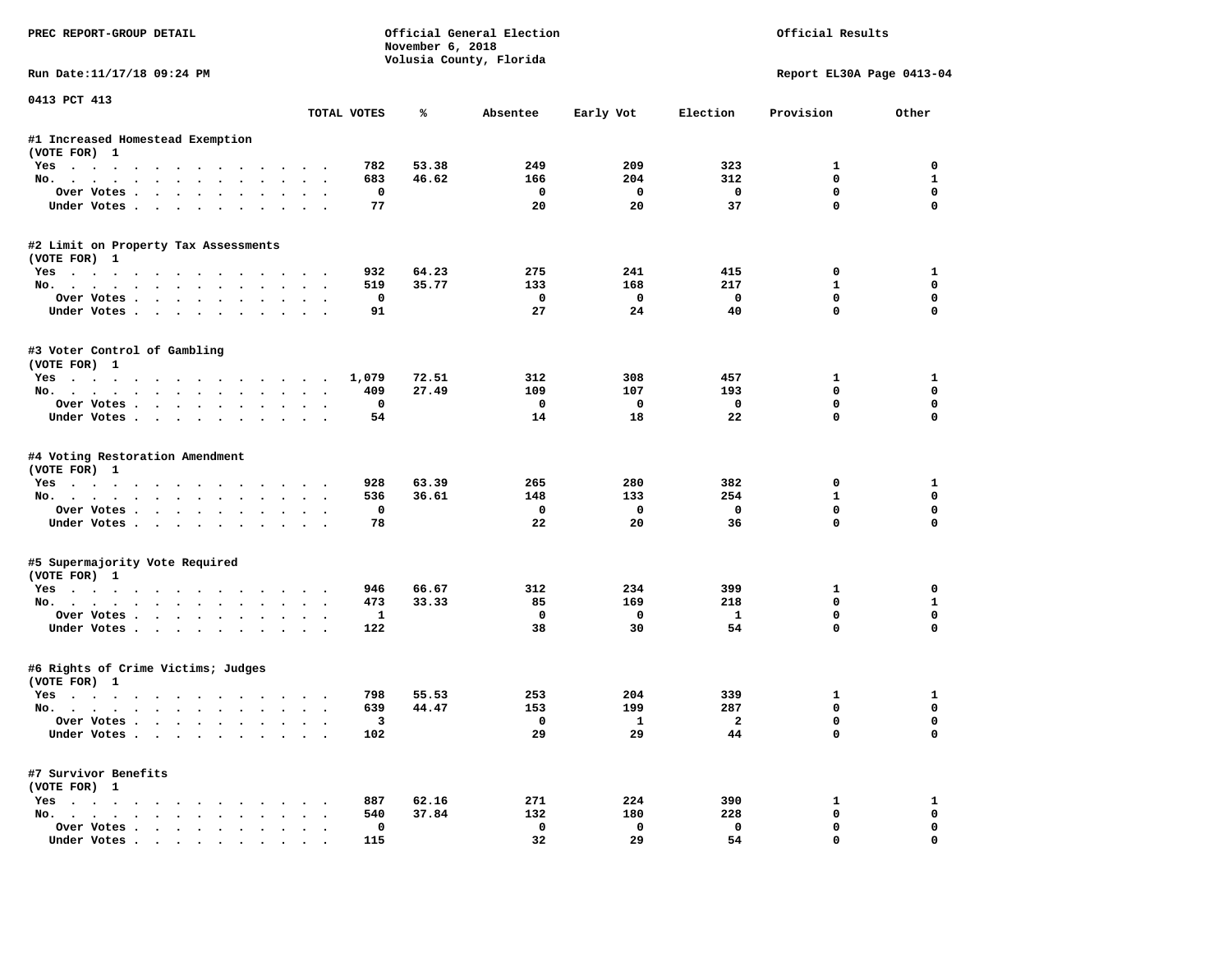| PREC REPORT-GROUP DETAIL                                                                                      |                                          | November 6, 2018 | Official General Election<br>Volusia County, Florida |                       | Official Results        |                           |                                      |  |
|---------------------------------------------------------------------------------------------------------------|------------------------------------------|------------------|------------------------------------------------------|-----------------------|-------------------------|---------------------------|--------------------------------------|--|
| Run Date:11/17/18 09:24 PM                                                                                    |                                          |                  |                                                      |                       |                         | Report EL30A Page 0413-05 |                                      |  |
| 0413 PCT 413                                                                                                  | TOTAL VOTES                              | ℁                | Absentee                                             | Early Vot             | Election                | Provision                 | Other                                |  |
|                                                                                                               |                                          |                  |                                                      |                       |                         |                           |                                      |  |
| #9 Prohibits Oil, Gas Drilling, Vaping<br>(VOTE FOR) 1                                                        |                                          |                  |                                                      |                       |                         |                           |                                      |  |
| Yes                                                                                                           | 923                                      | 64.77            | 254                                                  | 275                   | 393                     | 0                         | 1                                    |  |
| No.                                                                                                           | 502<br>$\overline{\phantom{a}}$          | 35.23            | 152                                                  | 125                   | 224                     | 1                         | 0                                    |  |
| Over Votes<br>$\ddot{\phantom{0}}$                                                                            | 3                                        |                  | 0                                                    | 1                     | $\overline{\mathbf{2}}$ | $\mathbf{0}$              | $\mathbf 0$                          |  |
| Under Votes<br>$\cdot$<br>$\sim$                                                                              | 114                                      |                  | 29                                                   | 32                    | 53                      | 0                         | 0                                    |  |
| #10 State and Local Structure and Op                                                                          |                                          |                  |                                                      |                       |                         |                           |                                      |  |
| (VOTE FOR) 1<br>Yes                                                                                           | 837                                      | 60.00            | 261                                                  | 204                   | 370                     | 1                         | 1                                    |  |
| No.                                                                                                           | 558                                      | 40.00            | 136                                                  | 191                   | 231                     | 0                         | 0                                    |  |
| Over Votes                                                                                                    | 0                                        |                  | 0                                                    | 0                     | 0                       | $\mathbf 0$               | $\mathbf 0$                          |  |
| Under Votes                                                                                                   | $\bullet$<br>147                         |                  | 38                                                   | 38                    | 71                      | 0                         | 0                                    |  |
| #11 Removal of Obs Prov; Crim Statute<br>(VOTE FOR) 1<br>Yes<br>No.<br>Over Votes<br>$\bullet$<br>Under Votes | 867<br>504<br>0<br>171                   | 63.24<br>36.76   | 243<br>138<br>0<br>54                                | 252<br>137<br>0<br>44 | 370<br>229<br>0<br>73   | 1<br>0<br>0<br>0          | 1<br>0<br>$\mathbf 0$<br>$\mathbf 0$ |  |
| #12 Lobbying and Abuse of Office<br>(VOTE FOR) 1                                                              |                                          |                  |                                                      |                       |                         |                           |                                      |  |
| Yes                                                                                                           | 1,101                                    | 77.59            | 341                                                  | 291                   | 467                     | 1                         | 1                                    |  |
| No.                                                                                                           | 318<br>$\cdot$<br>$\sim$                 | 22.41            | 63                                                   | 107                   | 148                     | 0                         | $\mathbf 0$                          |  |
| Over Votes                                                                                                    | 1<br>$\bullet$ .<br><br><br><br><br><br> |                  | 0                                                    | $\mathbf{1}$          | 0                       | $\mathbf 0$               | 0                                    |  |
| Under Votes                                                                                                   | 122                                      |                  | 31                                                   | 34                    | 57                      | $\Omega$                  | $\mathbf 0$                          |  |
| #13 Ends Dog Racing<br>(VOTE FOR) 1                                                                           |                                          |                  |                                                      |                       |                         |                           |                                      |  |
| Yes                                                                                                           | 952                                      | 65.70            | 271                                                  | 284                   | 395                     | 1                         | 1                                    |  |
| No.                                                                                                           | 497                                      | 34.30            | 135                                                  | 126                   | 236                     | $\mathbf 0$               | $\mathbf 0$                          |  |
| Over Votes .<br>$\cdot$ $\cdot$ $\cdot$ $\cdot$ $\cdot$<br>$\ddot{\phantom{a}}$                               | 0                                        |                  | 0                                                    | 0                     | 0                       | $\mathbf 0$               | $\mathbf 0$                          |  |
| Under Votes<br>$\sim$                                                                                         | 93                                       |                  | 29                                                   | 23                    | 41                      | $\mathbf 0$               | $\mathbf 0$                          |  |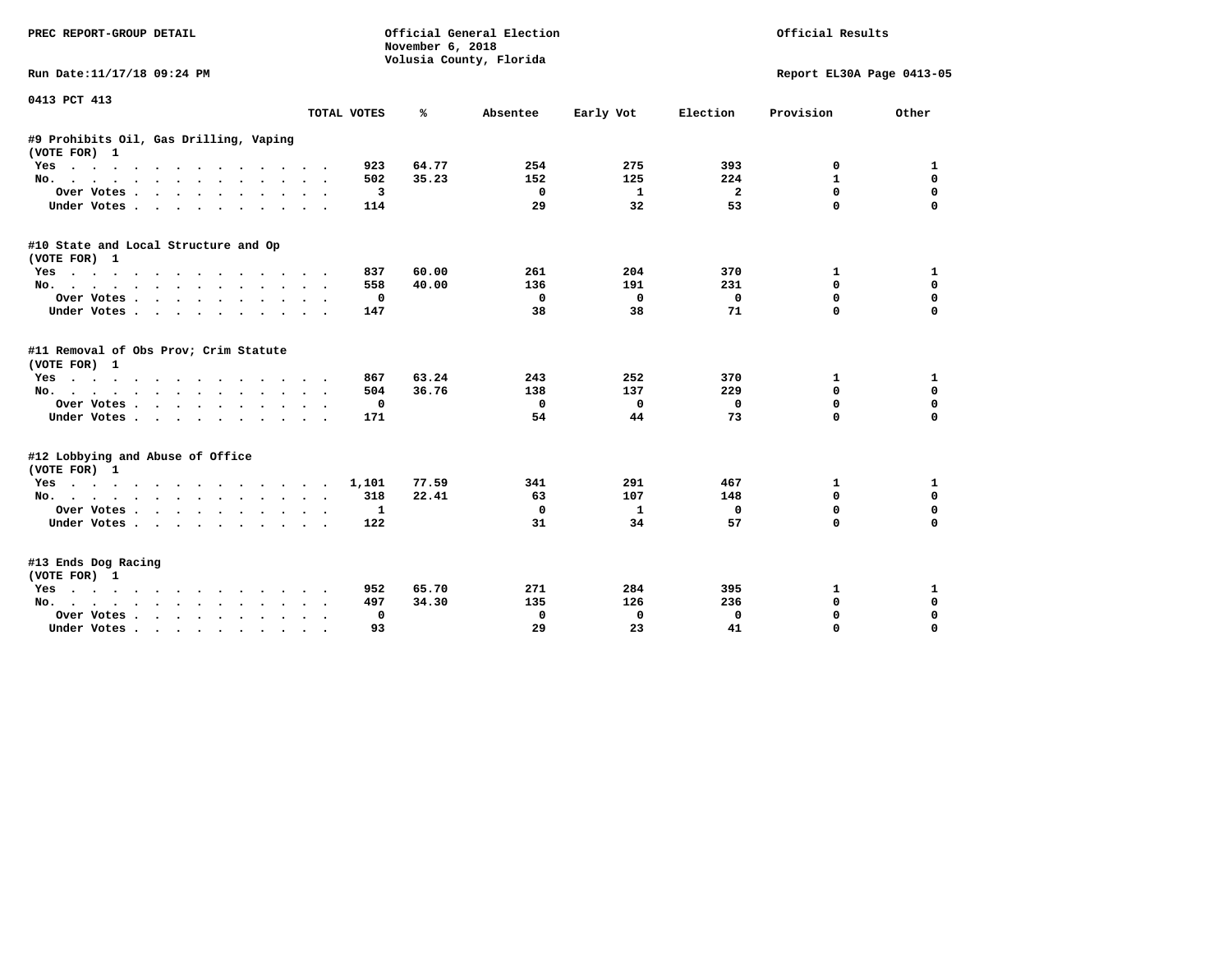**PREC REPORT-GROUP DETAIL COMPUTER CONSUMING A CONSUMING CONSUMING A CONSUMING A CONSUMING A CONSUMING A CONSUMING A CONSUMING A CONSUMING A CONSUMING A CONSUMING A CONSUMING A CONSUMING A CONSUMING A CONSUMING A CONSUMING** *November 6, 2018 November 6, 2018*  **Volusia County, Florida** 

# Official Results

**Run Date:11/17/18 09:24 PM Report EL30A Page 0414-01** 

| 0414 PCT 414                                                                  |             |                      |                      |                          |                      |                      |              |       |                         |                         |                         |             |             |
|-------------------------------------------------------------------------------|-------------|----------------------|----------------------|--------------------------|----------------------|----------------------|--------------|-------|-------------------------|-------------------------|-------------------------|-------------|-------------|
|                                                                               |             |                      |                      |                          |                      |                      | TOTAL VOTES  | ℁     | Absentee                | Early Vot               | Election                | Provision   | Other       |
| REGISTERED VOTERS - TOTAL .                                                   |             |                      |                      | $\overline{\phantom{a}}$ | $\ddot{\phantom{a}}$ |                      | 3,164        |       |                         |                         |                         |             |             |
| BALLOTS CAST - TOTAL.                                                         | $\bullet$   | $\ddot{\phantom{a}}$ | $\ddot{\phantom{a}}$ | $\bullet$                | $\ddot{\phantom{a}}$ | $\bullet$            | 1,709        |       | 473                     | 599                     | 637                     | 0           | $\mathbf 0$ |
| BALLOTS CAST - BLANK.<br>$\bullet$                                            |             | $\ddot{\phantom{a}}$ |                      |                          |                      |                      | 1            | .06   | $\mathbf 0$             | $\mathbf 0$             | 1                       | $\mathbf 0$ | 0           |
| VOTER TURNOUT - TOTAL<br>$\ddot{\phantom{a}}$                                 | $\cdot$     | $\ddot{\phantom{a}}$ | $\ddot{\phantom{a}}$ | $\ddot{\phantom{a}}$     | $\ddot{\phantom{1}}$ | $\ddot{\phantom{a}}$ |              | 54.01 |                         |                         |                         |             |             |
| VOTER TURNOUT - BLANK<br>$\bullet$                                            |             |                      |                      |                          |                      |                      |              | .03   |                         |                         |                         |             |             |
| United States Senator                                                         |             |                      |                      |                          |                      |                      |              |       |                         |                         |                         |             |             |
| (VOTE FOR) 1                                                                  |             |                      |                      |                          |                      |                      |              |       |                         |                         |                         |             |             |
| Rick Scott (REP).<br>$\cdots$                                                 |             |                      |                      |                          |                      |                      | 814          | 48.00 | 228                     | 270                     | 316                     | 0           | $\mathbf 0$ |
| Bill Nelson (DEM).<br>$\cdot$ $\cdot$ $\cdot$ $\cdot$ $\cdot$ $\cdot$         |             |                      |                      |                          | $\sim$               |                      | 873          | 51.47 | 239                     | 323                     | 311                     | 0           | 0           |
| WRITE-IN.<br>$\ddot{\phantom{a}}$<br>$\sim$ $\sim$<br>$\sim$                  |             | $\ddot{\phantom{0}}$ | $\bullet$            | $\bullet$                |                      |                      | 9            | .53   | $\overline{\mathbf{2}}$ | $\overline{\mathbf{2}}$ | 5                       | $\Omega$    | $\mathbf 0$ |
| Over Votes .<br>$\ddot{\phantom{0}}$<br>$\bullet$<br>$\sim 100$ km s $^{-1}$  | $\bullet$ . | $\bullet$            |                      | $\bullet$                |                      |                      | $\mathbf 0$  |       | $\mathbf 0$             | 0                       | $\mathbf 0$             | 0           | $\mathbf 0$ |
| Under Votes                                                                   |             | $\ddot{\phantom{a}}$ |                      |                          |                      |                      | 13           |       | 4                       | 4                       | 5                       | $\Omega$    | $\mathbf 0$ |
|                                                                               |             |                      |                      |                          |                      |                      |              |       |                         |                         |                         |             |             |
| Representative in Congress District 6<br>(VOTE FOR) 1                         |             |                      |                      |                          |                      |                      |              |       |                         |                         |                         |             |             |
| Michael Waltz (REP).<br>$\cdot$ $\cdot$                                       |             | $\sim$ $\sim$ $\sim$ |                      |                          | $\sim$ $\sim$        |                      | 779          | 46.51 | 214                     | 266                     | 299                     | 0           | 0           |
| Nancy Soderberg (DEM)<br>$\mathbf{r}$ , $\mathbf{r}$                          |             |                      |                      | $\sim$ $\sim$            |                      |                      | 896          | 53.49 | 249                     | 324                     | 323                     | 0           | $\mathbf 0$ |
| Over Votes                                                                    |             |                      | $\ddot{\phantom{a}}$ | $\bullet$                | $\bullet$            | $\bullet$            | $\mathbf 0$  |       | $\mathbf 0$             | $\mathbf 0$             | $\mathbf 0$             | $\mathbf 0$ | $\mathbf 0$ |
| Under Votes                                                                   |             | $\ddot{\phantom{0}}$ | $\ddot{\phantom{1}}$ | $\ddot{\phantom{0}}$     |                      |                      | 34           |       | 10                      | 9                       | 15                      | 0           | 0           |
|                                                                               |             |                      |                      |                          |                      |                      |              |       |                         |                         |                         |             |             |
| Governor and Lieutenant Governor<br>(VOTE FOR) 1                              |             |                      |                      |                          |                      |                      |              |       |                         |                         |                         |             |             |
|                                                                               |             |                      |                      |                          |                      |                      |              |       | 220                     |                         |                         |             | $\mathbf 0$ |
| Ron DeSantis (REP)<br>$\cdot$ $\cdot$ $\cdot$ $\cdot$ $\cdot$ $\cdot$ $\cdot$ |             |                      |                      |                          |                      |                      | 806          | 47.55 |                         | 271                     | 315                     | 0           |             |
| Andrew Gillum (DEM).<br>$\sim$ $\sim$ $\sim$ $\sim$                           |             |                      |                      | $\sim$ $\sim$            |                      |                      | 869          | 51.27 | 242                     | 318                     | 309                     | 0           | $\mathbf 0$ |
| Darcy G. Richardson (REF).                                                    |             | $\bullet$            | $\ddot{\phantom{a}}$ | $\bullet$                | $\bullet$            | $\ddot{\phantom{0}}$ | 7            | .41   | $\overline{\mathbf{2}}$ | 3                       | $\overline{\mathbf{2}}$ | 0           | $\mathbf 0$ |
| Ryan Christopher Foley                                                        |             | $\bullet$            | $\bullet$            | $\ddot{\phantom{a}}$     | $\sim$               |                      | 3            | .18   | $\overline{\mathbf{2}}$ | 0                       | $\mathbf{1}$            | 0           | $\mathbf 0$ |
| Kyle "KC" Gibson                                                              |             | $\ddot{\phantom{a}}$ | $\ddot{\phantom{a}}$ | $\ddot{\phantom{a}}$     |                      |                      | 3            | .18   | $\Omega$                | $\Omega$                | 3                       | $\Omega$    | $\mathbf 0$ |
| Bruce Stanley                                                                 |             | $\bullet$            |                      | $\bullet$                | $\ddot{\phantom{1}}$ |                      | 4            | .24   | 3                       | 0                       | $\mathbf{1}$            | 0           | $\mathbf 0$ |
| WRITE-IN.<br>$\cdots$                                                         |             | $\bullet$            |                      |                          |                      |                      | 3            | .18   | $\mathbf{1}$            | 0                       | $\overline{a}$          | 0           | $\mathbf 0$ |
| Over Votes                                                                    |             |                      | $\ddot{\phantom{0}}$ | $\bullet$                | $\bullet$            | $\ddot{\phantom{a}}$ | $\mathbf{1}$ |       | $\mathbf 0$             | $\mathbf{1}$            | $\mathbf 0$             | 0           | $\mathbf 0$ |
| Under Votes                                                                   |             |                      |                      | $\sim$ $\sim$            |                      |                      | 13           |       | 3                       | 6                       | 4                       | 0           | $\mathbf 0$ |
| Attorney General                                                              |             |                      |                      |                          |                      |                      |              |       |                         |                         |                         |             |             |
| (VOTE FOR) 1                                                                  |             |                      |                      |                          |                      |                      |              |       |                         |                         |                         |             |             |
|                                                                               |             |                      |                      |                          |                      |                      | 841          | 50.24 | 222                     | 278                     | 341                     | 0           | 0           |
| Ashley Moody (REP)                                                            |             |                      |                      |                          |                      |                      |              |       | 220                     | 299                     |                         |             | $\mathbf 0$ |
| Sean Shaw (DEM)<br>$\cdots$                                                   |             |                      |                      | $\ddot{\phantom{a}}$     | $\ddot{\phantom{a}}$ |                      | 788          | 47.07 |                         |                         | 269                     | 0           | $\mathbf 0$ |
| Jeffrey Marc Siskind.                                                         |             |                      |                      | $\bullet$                | $\sim$               |                      | 45           | 2.69  | 17                      | 14                      | 14                      | 0           |             |
| Over Votes .                                                                  |             | $\bullet$            |                      | $\bullet$                |                      |                      | $\mathbf 0$  |       | $\mathbf 0$             | $\mathbf 0$             | $\mathbf 0$             | 0           | $\mathbf 0$ |
| Under Votes                                                                   |             |                      |                      |                          |                      |                      | 35           |       | 14                      | 8                       | 13                      | $\Omega$    | $\mathbf 0$ |
| Chief Financial Officer                                                       |             |                      |                      |                          |                      |                      |              |       |                         |                         |                         |             |             |
| (VOTE FOR) 1                                                                  |             |                      |                      |                          |                      |                      |              |       |                         |                         |                         |             |             |
| Jimmy Patronis (REP).<br>$\sim$ $\sim$                                        |             | $\sim$ $\sim$        |                      | $\bullet$                |                      |                      | 812          | 49.27 | 215                     | 279                     | 318                     | 0           | 0           |
| Jeremy Ring (DEM).<br>$\cdot$ $\cdot$ $\cdot$ $\cdot$                         |             | $\bullet$            | $\bullet$            | $\bullet$                |                      |                      | 833          | 50.55 | 232                     | 306                     | 295                     | 0           | $\mathbf 0$ |
| WRITE-IN.<br>$\cdot$ $\cdot$ $\cdot$ $\cdot$ $\cdot$                          | $\bullet$   | $\bullet$            |                      |                          |                      |                      | 3            | .18   | $\mathbf{2}$            | 0                       | $\mathbf{1}$            | 0           | $\mathbf 0$ |
| Over Votes .<br>$\sim$ $\sim$ $\sim$ $\sim$ $\sim$                            | $\bullet$   | $\bullet$            |                      |                          |                      |                      | 2            |       | $\mathbf{1}$            | $\mathbf 0$             | ${\bf 1}$               | 0           | $\mathbf 0$ |
| Under Votes.<br>$\ddot{\phantom{1}}$                                          |             | $\cdot$              |                      |                          |                      |                      | 59           |       | 23                      | 14                      | 22                      | 0           | $\mathbf 0$ |
| $\sim$ $\sim$<br>$\sim$                                                       | $\bullet$   |                      |                      |                          |                      |                      |              |       |                         |                         |                         |             |             |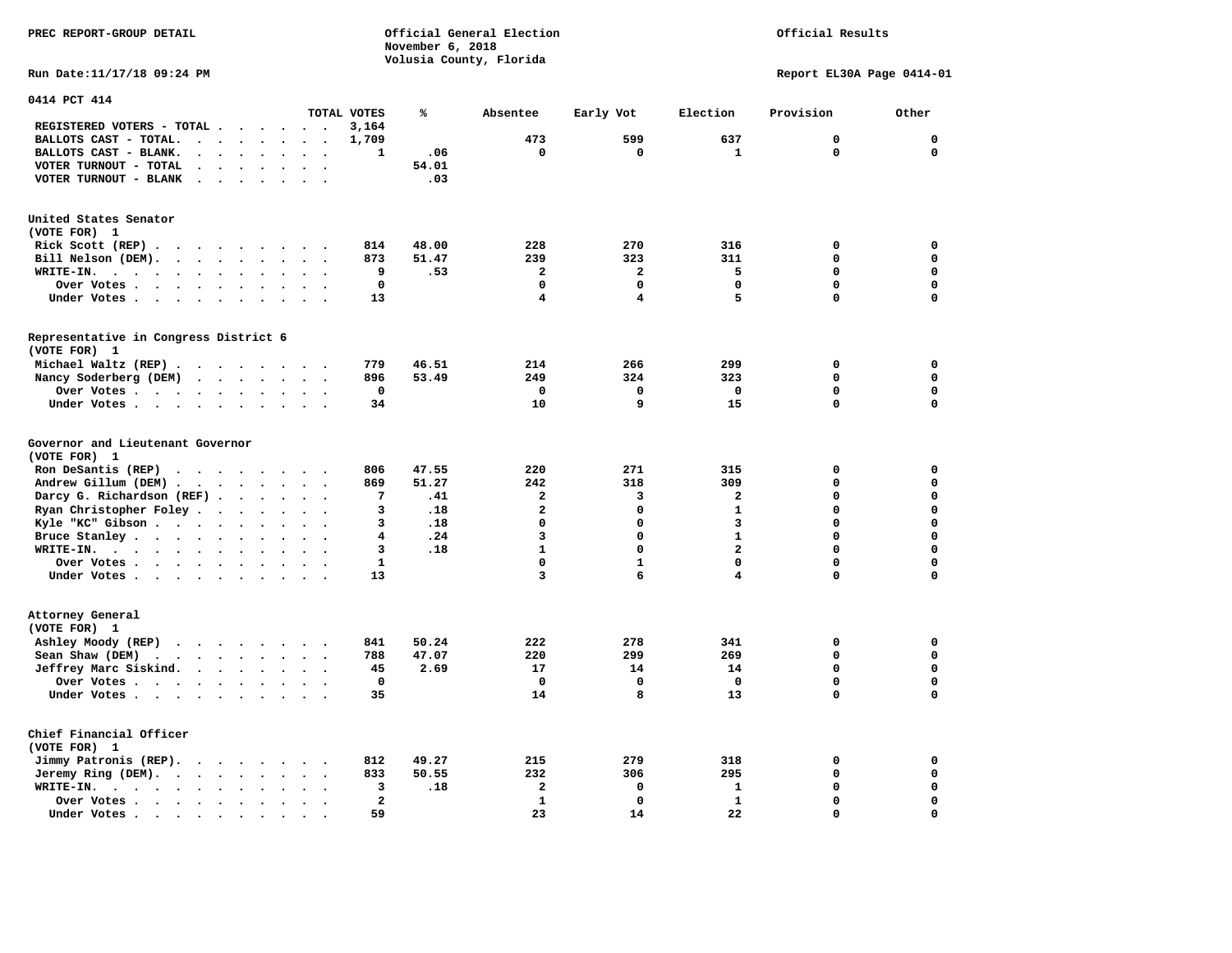| PREC REPORT-GROUP DETAIL                                                                                                                                                                                                                          |                                              |             | November 6, 2018 | Official General Election<br>Volusia County, Florida |              |              | Official Results          |             |
|---------------------------------------------------------------------------------------------------------------------------------------------------------------------------------------------------------------------------------------------------|----------------------------------------------|-------------|------------------|------------------------------------------------------|--------------|--------------|---------------------------|-------------|
| Run Date: 11/17/18 09:24 PM                                                                                                                                                                                                                       |                                              |             |                  |                                                      |              |              | Report EL30A Page 0414-02 |             |
| 0414 PCT 414                                                                                                                                                                                                                                      |                                              |             |                  |                                                      |              |              |                           |             |
|                                                                                                                                                                                                                                                   |                                              | TOTAL VOTES | ℁                | Absentee                                             | Early Vot    | Election     | Provision                 | Other       |
| Commissioner of Agriculture<br>(VOTE FOR) 1                                                                                                                                                                                                       |                                              |             |                  |                                                      |              |              |                           |             |
| Matt Caldwell (REP)                                                                                                                                                                                                                               |                                              | 782         | 47.60            | 212                                                  | 264          | 306          | 0                         | $\mathbf 0$ |
| Nicole "Nikki" Fried (DEM).                                                                                                                                                                                                                       |                                              | 861         | 52.40            | 242                                                  | 315          | 304          | $\mathbf 0$               | 0           |
| Over Votes                                                                                                                                                                                                                                        | $\cdot$ $\cdot$ $\cdot$                      | 3           |                  | $\mathbf{1}$                                         | $\mathbf{1}$ | $\mathbf{1}$ | $\mathbf 0$               | $\mathbf 0$ |
| Under Votes                                                                                                                                                                                                                                       |                                              | 63          |                  | 18                                                   | 19           | 26           | $\mathbf 0$               | 0           |
| State Senator District 14<br>(VOTE FOR) 1                                                                                                                                                                                                         |                                              |             |                  |                                                      |              |              |                           |             |
| Dorothy L. Hukill (REP).                                                                                                                                                                                                                          |                                              | 767         | 46.65            | 206                                                  | 265          | 296          | 0                         | 0           |
| Melissa "Mel" Martin (DEM).                                                                                                                                                                                                                       |                                              | 877         | 53.35            | 247                                                  | 315          | 315          | $\mathbf 0$               | $\mathbf 0$ |
| Over Votes                                                                                                                                                                                                                                        |                                              | 0           |                  | $\mathbf 0$                                          | 0            | 0            | $\mathbf 0$               | $\mathbf 0$ |
| Under Votes                                                                                                                                                                                                                                       | $\cdot$ $\cdot$ $\cdot$                      | 65          |                  | 20                                                   | 19           | 26           | $\mathbf 0$               | $\mathbf 0$ |
| State Representative District 27<br>(VOTE FOR) 1                                                                                                                                                                                                  |                                              |             |                  |                                                      |              |              |                           |             |
| David Santiago (REP).                                                                                                                                                                                                                             |                                              | 843         | 50.57            | 226                                                  | 284          | 333          | 0                         | $\mathbf 0$ |
| Carol Lawrence (DEM).                                                                                                                                                                                                                             |                                              | 824         | 49.43            | 238                                                  | 301          | 285          | $\mathbf 0$               | $\mathbf 0$ |
| Over Votes<br>$\bullet$                                                                                                                                                                                                                           | $\bullet$                                    | 0           |                  | 0                                                    | 0            | 0            | $\mathbf 0$               | $\mathbf 0$ |
| Under Votes                                                                                                                                                                                                                                       |                                              | 42          |                  | 9                                                    | 14           | 19           | $\mathbf 0$               | $\mathbf 0$ |
| Justice of the Supreme Court Lawson<br>(VOTE FOR) 1                                                                                                                                                                                               |                                              |             |                  |                                                      |              |              |                           |             |
| $Yes \t . \t .$<br>$\sim$<br>$\ddot{\phantom{1}}$<br>$\sim$ $\sim$<br>$\sim$ $\sim$                                                                                                                                                               |                                              | 997         | 67.68            | 270                                                  | 362          | 365          | 0                         | $\mathbf 0$ |
| No.<br>$\cdots$<br>$\ddot{\phantom{a}}$                                                                                                                                                                                                           | $\sim$<br>$\cdot$                            | 476         | 32.32            | 130                                                  | 162          | 184          | $\mathbf 0$               | $\mathbf 0$ |
| Over Votes                                                                                                                                                                                                                                        | $\cdot$ $\cdot$ $\cdot$                      | 1           |                  | 0                                                    | $\mathbf{1}$ | $\mathbf 0$  | $\mathbf 0$               | $\mathbf 0$ |
| Under Votes                                                                                                                                                                                                                                       | $\ddot{\phantom{0}}$<br>$\ddot{\phantom{1}}$ | 235         |                  | 73                                                   | 74           | 88           | 0                         | 0           |
| 5th District Court of Appeal Eisnaugle<br>(VOTE FOR) 1                                                                                                                                                                                            |                                              |             |                  |                                                      |              |              |                           |             |
| Yes                                                                                                                                                                                                                                               |                                              | 871         | 59.54            | 234                                                  | 299          | 338          | 0                         | 0           |
| No.                                                                                                                                                                                                                                               |                                              | 592         | 40.46            | 163                                                  | 223          | 206          | $\mathbf 0$               | $\mathbf 0$ |
| Over Votes<br>$\ddot{\phantom{1}}$<br>$\bullet$<br>$\cdot$                                                                                                                                                                                        |                                              | 0           |                  | 0                                                    | 0            | 0            | 0                         | 0           |
| Under Votes                                                                                                                                                                                                                                       |                                              | 246         |                  | 76                                                   | 77           | 93           | $\mathbf 0$               | $\mathbf 0$ |
| Circuit Judge 7th Judicial, Grp 15<br>(VOTE FOR) 1                                                                                                                                                                                                |                                              |             |                  |                                                      |              |              |                           |             |
| Linda L. Gaustad                                                                                                                                                                                                                                  |                                              | 917         | 62.51            | 249                                                  | 332          | 336          | 0                         | $\mathbf 0$ |
| Ryan Will $\cdots$ , $\cdots$ , $\cdots$ , $\cdots$                                                                                                                                                                                               |                                              | 550         | 37.49            | 155                                                  | 197          | 198          | 0                         | 0           |
| Over Votes                                                                                                                                                                                                                                        | $\cdot$ .                                    | 4           |                  | 0                                                    | 3            | $\mathbf{1}$ | 0                         | $\mathbf 0$ |
| Under Votes<br>$\ddot{\phantom{1}}$<br>$\bullet$<br>$\bullet$                                                                                                                                                                                     |                                              | 238         |                  | 69                                                   | 67           | 102          | $\mathbf 0$               | $\mathbf 0$ |
| School Board Member District 5<br>(VOTE FOR) 1                                                                                                                                                                                                    |                                              |             |                  |                                                      |              |              |                           |             |
| Ruben Colon.<br>$\mathbf{A}$ . The contribution of the contribution of the contribution of the contribution of the contribution of the contribution of the contribution of the contribution of the contribution of the contribution of the contri |                                              | 801         | 51.68            | 187                                                  | 309          | 305          | 0                         | $\mathbf 0$ |
| Melody Johnson.                                                                                                                                                                                                                                   | $\cdot$ $\cdot$ $\cdot$                      | 749         | 48.32            | 241                                                  | 245          | 263          | 0                         | 0           |
| Over Votes<br>$\ddot{\phantom{0}}$<br>$\cdot$<br>$\sim$<br>$\cdot$<br>$\bullet$                                                                                                                                                                   | $\ddot{\phantom{a}}$                         | 0           |                  | $\mathbf 0$                                          | $\mathbf 0$  | $\mathbf 0$  | $\mathbf 0$               | $\mathbf 0$ |
| Under Votes                                                                                                                                                                                                                                       |                                              | 159         |                  | 45                                                   | 45           | 69           | $\Omega$                  | $\Omega$    |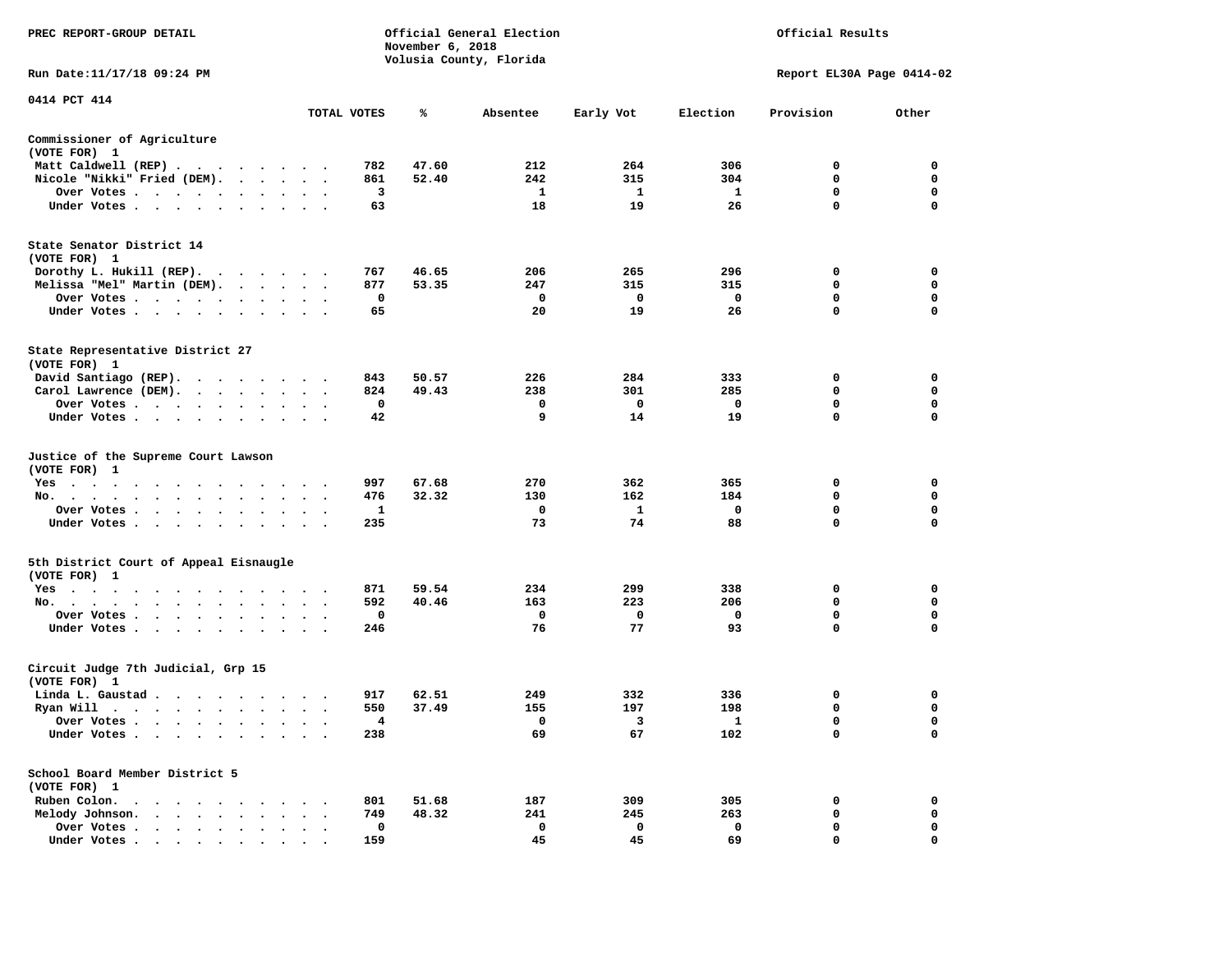| PREC REPORT-GROUP DETAIL                                                                                                                                                                                                                            |                                          | November 6, 2018 | Official General Election |           |          | Official Results          |                            |
|-----------------------------------------------------------------------------------------------------------------------------------------------------------------------------------------------------------------------------------------------------|------------------------------------------|------------------|---------------------------|-----------|----------|---------------------------|----------------------------|
| Run Date:11/17/18 09:24 PM                                                                                                                                                                                                                          |                                          |                  | Volusia County, Florida   |           |          | Report EL30A Page 0414-03 |                            |
| 0414 PCT 414                                                                                                                                                                                                                                        |                                          |                  |                           |           |          |                           |                            |
|                                                                                                                                                                                                                                                     | TOTAL VOTES                              | ℁                | Absentee                  | Early Vot | Election | Provision                 | Other                      |
| Deltona Mayor<br>(VOTE FOR) 1                                                                                                                                                                                                                       |                                          |                  |                           |           |          |                           |                            |
| Santiago Avila Jr.<br>. The contract of the contract of the contract of the contract of the contract of the contract of the contract of the contract of the contract of the contract of the contract of the contract of the contract of the contrac | 803                                      | 49.57            | 219                       | 265       | 319      | 0                         | 0                          |
| Heidi K. Herzberg.                                                                                                                                                                                                                                  | 817                                      | 50.43            | 228                       | 313       | 276      | 0                         | 0                          |
| Over Votes<br>$\sim$ $\sim$ $\sim$ $\sim$ $\sim$ $\sim$<br>$\bullet$                                                                                                                                                                                | $\bullet$<br>$\bullet$<br>$\bullet$      | 0                | 0                         | 0         | 0        | 0                         | 0                          |
| Under Votes                                                                                                                                                                                                                                         | 89<br>$\cdot$ .                          |                  | 26                        | 21        | 42       | $\mathbf 0$               | $\mathbf 0$                |
| Deltona City Commission District 5<br>(VOTE FOR) 1                                                                                                                                                                                                  |                                          |                  |                           |           |          |                           |                            |
| Donald Freeman.<br>$\bullet$<br>$\cdot$<br>$\bullet$<br>$\blacksquare$ .<br>$\sim$                                                                                                                                                                  | 768<br>$\cdot$ $\cdot$ $\cdot$           | 50.79            | 221                       | 266       | 281      | 0                         | 0                          |
| Victor M. Ramos<br>$\cdots$<br>$\ddot{\phantom{0}}$                                                                                                                                                                                                 | 744<br>$\ddot{\phantom{1}}$              | 49.21            | 198                       | 268       | 278      | 0                         | 0                          |
| Over Votes<br>$\ddot{\phantom{1}}$<br>$\cdot$                                                                                                                                                                                                       |                                          | 0                | 0                         | 0         | 0        | 0                         | $\mathbf 0$                |
| Under Votes<br>$\sim$ $\sim$<br>$\cdot$<br>$\sim$                                                                                                                                                                                                   | 197                                      |                  | 54                        | 65        | 78       | $\mathbf 0$               | 0                          |
| Soil and Water Cons Dist Seat 1<br>(VOTE FOR) 1                                                                                                                                                                                                     |                                          |                  |                           |           |          |                           |                            |
| William Bliss.<br>.                                                                                                                                                                                                                                 | 861                                      | 59.75            | 229                       | 314       | 318      | 0                         | 0                          |
| Derrick Orberg.<br>$\begin{array}{cccccccccccccc} \bullet & \bullet & \bullet & \bullet & \bullet & \bullet & \bullet & \bullet & \bullet & \bullet \end{array}$                                                                                    | 580                                      | 40.25            | 174                       | 197       | 209      | 0                         | 0                          |
| Over Votes                                                                                                                                                                                                                                          |                                          | 0                | 0                         | 0         | 0        | $\mathbf 0$               | 0                          |
| Under Votes                                                                                                                                                                                                                                         | 268<br>$\ddot{\phantom{a}}$              |                  | 70                        | 88        | 110      | 0                         | $\mathbf 0$                |
| Soil and Water Cons Dist Seat 3<br>(VOTE FOR) 1                                                                                                                                                                                                     |                                          |                  |                           |           |          |                           |                            |
| Beth James.<br>. As the set of the set of the set of the set of the set of the set of the set of the set of the $\alpha$                                                                                                                            | 588                                      | 41.00            | 163                       | 197       | 228      | 0                         | 0                          |
| Wesley Wayne Wilson Jr                                                                                                                                                                                                                              | 308                                      | 21.48            | 79                        | 110       | 119      | 0                         | 0                          |
| Christine Wilt.<br>$\ddot{\phantom{0}}$                                                                                                                                                                                                             | 538<br>$\ddot{\phantom{0}}$<br>$\bullet$ | 37.52            | 152                       | 200       | 186      | 0                         | $\mathbf 0$                |
| Over Votes<br>$\ddot{\phantom{1}}$<br>$\bullet$                                                                                                                                                                                                     | 275                                      | 0                | 0<br>79                   | 0<br>92   | 0<br>104 | 0<br>0                    | $\mathbf 0$<br>$\mathbf 0$ |
| Under Votes<br>$\bullet$                                                                                                                                                                                                                            | $\ddot{\phantom{1}}$<br>$\bullet$        |                  |                           |           |          |                           |                            |
| Soil and Water Cons Dist Seat 5<br>(VOTE FOR) 1                                                                                                                                                                                                     |                                          |                  |                           |           |          |                           |                            |
| J. Mark Barfield                                                                                                                                                                                                                                    | 314                                      | 21.78            | 94                        | 96        | 124      | 0                         | 0                          |
| Andy Kelly                                                                                                                                                                                                                                          | 647<br>$\sim$ $\sim$                     | 44.87            | 150                       | 264       | 233      | 0                         | 0                          |
| David Schaefer.<br>$\cdots$                                                                                                                                                                                                                         | 481                                      | 33.36            | 152                       | 155       | 174      | $\mathbf 0$               | 0                          |
| Over Votes<br>Under Votes                                                                                                                                                                                                                           | $\bullet$<br>267                         | 0                | 0<br>77                   | 0<br>84   | 0<br>106 | $\mathbf 0$<br>0          | $\mathbf 0$<br>$\mathbf 0$ |
|                                                                                                                                                                                                                                                     |                                          |                  |                           |           |          |                           |                            |
| W Volusia Hosp Auth Group A, Seat 1<br>(VOTE FOR) 1                                                                                                                                                                                                 |                                          |                  |                           |           |          |                           |                            |
| John M. Hill                                                                                                                                                                                                                                        |                                          | 759 51.99        | 215                       | 268       | 276      | 0                         | 0                          |
| Voloria Manning<br>$\cdot$ $\cdot$ $\cdot$ $\cdot$ $\cdot$ $\cdot$                                                                                                                                                                                  | 701<br>$\bullet$<br>$\cdot$              | 48.01            | 190                       | 255       | 256      | 0                         | 0                          |
| Over Votes .<br>$\ddot{\phantom{a}}$<br>$\sim$<br>$\ddot{\phantom{0}}$<br>$\ddot{\phantom{1}}$<br>$\ddot{\phantom{0}}$<br>$\overline{\phantom{a}}$                                                                                                  |                                          | 0                | 0                         | 0         | 0        | 0                         | 0                          |
| Under Votes                                                                                                                                                                                                                                         | 249                                      |                  | 68                        | 76        | 105      | $\mathbf 0$               | 0                          |
| W Volusia Hosp Auth Group B, Seat 1<br>(VOTE FOR) 1                                                                                                                                                                                                 |                                          |                  |                           |           |          |                           |                            |
| Webster Barnaby<br>$\ddot{\phantom{1}}$<br>$\cdots$                                                                                                                                                                                                 | 605                                      | 41.02            | 169                       | 220       | 216      | 0                         | 0                          |
| Dolores Guzman.<br>$\cdot$ $\cdot$ $\cdot$                                                                                                                                                                                                          | 870                                      | 58.98            | 245                       | 305       | 320      | 0                         | 0                          |
| Over Votes .<br>.                                                                                                                                                                                                                                   |                                          | 0                | 0                         | 0         | 0        | 0                         | 0                          |
| Under Votes                                                                                                                                                                                                                                         | 234                                      |                  | 59                        | 74        | 101      | 0                         | 0                          |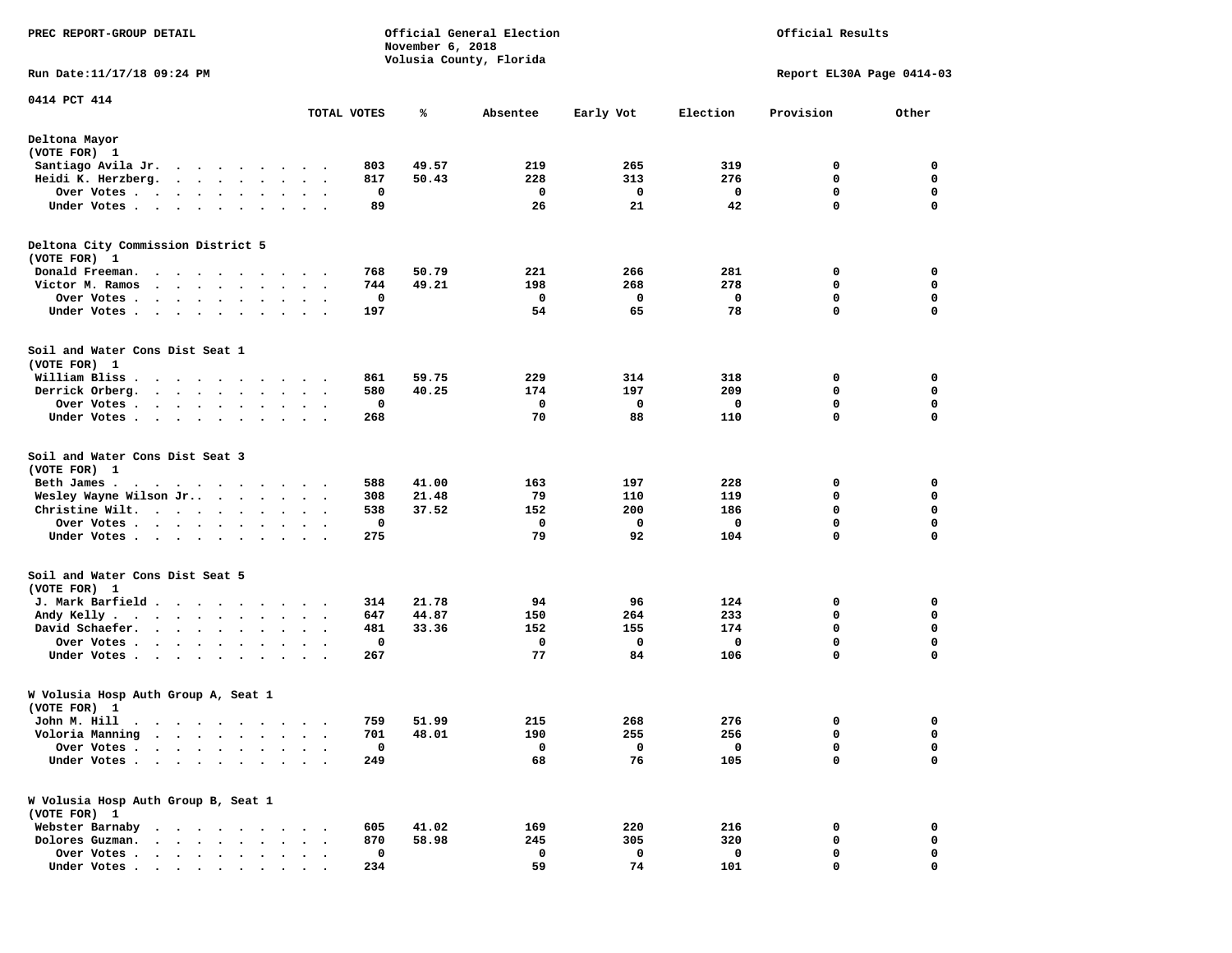| PREC REPORT-GROUP DETAIL                             |                          |                         | November 6, 2018 | Official General Election<br>Volusia County, Florida |              |              | Official Results          |                  |
|------------------------------------------------------|--------------------------|-------------------------|------------------|------------------------------------------------------|--------------|--------------|---------------------------|------------------|
| Run Date:11/17/18 09:24 PM                           |                          |                         |                  |                                                      |              |              | Report EL30A Page 0414-04 |                  |
| 0414 PCT 414                                         |                          | TOTAL VOTES             | ℁                | Absentee                                             | Early Vot    | Election     | Provision                 | Other            |
| W Volusia Hosp Auth Group B, Seat 2<br>(VOTE FOR) 1  |                          |                         |                  |                                                      |              |              |                           |                  |
| Michael Ray.                                         |                          | 648                     | 45.06            | 183                                                  | 219          | 246          | 0                         | 0                |
| Kathie D. Shepard.                                   |                          | 790                     | 54.94            | 218                                                  | 291          | 281          | $\mathbf 0$               | 0                |
| Over Votes<br>$\bullet$                              |                          | 0                       |                  | 0                                                    | 0            | 0            | 0                         | $\mathbf 0$      |
| Under Votes<br>$\sim$                                |                          | 271                     |                  | 72                                                   | 89           | 110          | 0                         | $\mathbf 0$      |
| #1 Increased Homestead Exemption                     |                          |                         |                  |                                                      |              |              |                           |                  |
| (VOTE FOR) 1                                         |                          |                         |                  |                                                      |              |              |                           |                  |
| Yes                                                  |                          | 828                     | 50.58<br>49.42   | 236                                                  | 261          | 331<br>278   | 0<br>0                    | 0<br>$\mathbf 0$ |
| No.<br>$\ddot{\phantom{a}}$                          | $\ddot{\phantom{1}}$     | 809                     |                  | 219                                                  | 312          |              | 0                         | 0                |
| Over Votes<br>$\bullet$                              |                          | 4<br>68                 |                  | 1<br>17                                              | 1<br>25      | 2<br>26      | 0                         | $\mathbf 0$      |
| Under Votes<br>$\bullet$                             |                          |                         |                  |                                                      |              |              |                           |                  |
| #2 Limit on Property Tax Assessments<br>(VOTE FOR) 1 |                          |                         |                  |                                                      |              |              |                           |                  |
| Yes                                                  |                          | 1,047                   | 65.03            | 310                                                  | 347          | 390          | 0                         | 0                |
| No.                                                  |                          | 563                     | 34.97            | 135                                                  | 218          | 210          | 0                         | $\mathbf 0$      |
| Over Votes                                           |                          | $\mathbf{2}$            |                  | 1                                                    | 0            | $\mathbf{1}$ | 0                         | 0                |
| Under Votes                                          |                          | 97                      |                  | 27                                                   | 34           | 36           | 0                         | 0                |
| #3 Voter Control of Gambling<br>(VOTE FOR) 1         |                          |                         |                  |                                                      |              |              |                           |                  |
| Yes                                                  |                          | 1,148                   | 69.41            | 325                                                  | 393          | 430          | 0                         | 0                |
| No.                                                  | $\sim$ $\sim$            | 506                     | 30.59            | 133                                                  | 187          | 186          | 0                         | 0                |
| Over Votes<br>$\bullet$<br>$\bullet$                 | $\bullet$                | 1                       |                  | 0                                                    | $\mathbf 0$  | $\mathbf{1}$ | 0                         | $\mathbf 0$      |
| Under Votes<br>$\ddot{\phantom{0}}$                  |                          | 54                      |                  | 15                                                   | 19           | 20           | 0                         | $\mathbf 0$      |
| #4 Voting Restoration Amendment                      |                          |                         |                  |                                                      |              |              |                           |                  |
| (VOTE FOR) 1                                         |                          |                         |                  |                                                      |              |              |                           |                  |
| Yes                                                  |                          | 1,052                   | 63.80<br>36.20   | 263                                                  | 379          | 410<br>212   | 0<br>0                    | 0<br>$\mathbf 0$ |
| No.<br>$\bullet$                                     | $\overline{\phantom{a}}$ | 597<br>0                |                  | 187<br>0                                             | 198<br>0     | 0            | 0                         | 0                |
| Over Votes<br>$\bullet$<br>$\bullet$<br>Under Votes  | $\cdot$ .                | 60                      |                  | 23                                                   | 22           | 15           | 0                         | 0                |
| #5 Supermajority Vote Required<br>(VOTE FOR) 1       |                          |                         |                  |                                                      |              |              |                           |                  |
| Yes                                                  |                          | 1,074                   | 66.63            | 316                                                  | 337          | 421          | 0                         | 0                |
| No.                                                  | $\ddotsc$                | 538                     | 33.37            | 125                                                  | 227          | 186          | 0                         | 0                |
| Over Votes                                           |                          | 1                       |                  | 0                                                    | 0            | ı,           | 0                         | 0                |
| Under Votes                                          |                          | 96                      |                  | 32                                                   | 35           | 29           | 0                         | $\mathbf 0$      |
| #6 Rights of Crime Victims; Judges<br>(VOTE FOR) 1   |                          |                         |                  |                                                      |              |              |                           |                  |
| $Yes \cdot \cdot \cdot \cdot$                        |                          | 909                     | 56.04            | 261                                                  | 271          | 377          | 0                         | 0                |
| No.                                                  |                          | 713                     | 43.96            | 183                                                  | 298          | 232          | 0                         | 0                |
| Over Votes                                           |                          | $\overline{\mathbf{2}}$ |                  | $\mathbf{1}$                                         | $\mathbf{1}$ | 0            | 0                         | 0                |
| Under Votes                                          |                          | 85                      |                  | 28                                                   | 29           | 28           | 0                         | 0                |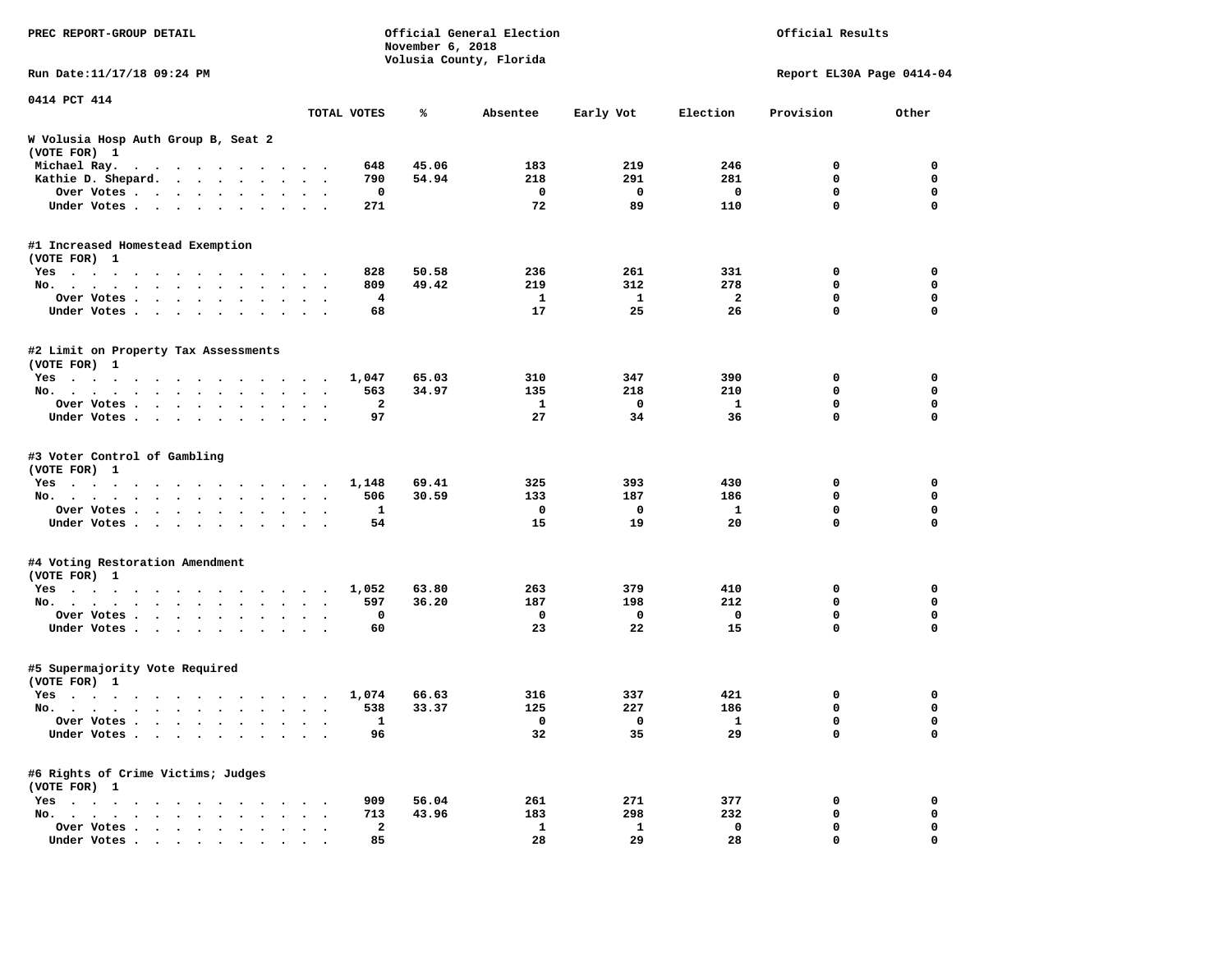|                                        |                             | November 6, 2018 | Official General Election |                         |              | Official Results          |             |
|----------------------------------------|-----------------------------|------------------|---------------------------|-------------------------|--------------|---------------------------|-------------|
|                                        |                             |                  | Volusia County, Florida   |                         |              |                           |             |
| Run Date:11/17/18 09:24 PM             |                             |                  |                           |                         |              | Report EL30A Page 0414-05 |             |
| 0414 PCT 414                           | TOTAL VOTES                 | ℁                | Absentee                  | Early Vot               | Election     | Provision                 | Other       |
| #7 Survivor Benefits                   |                             |                  |                           |                         |              |                           |             |
| (VOTE FOR) 1                           |                             |                  |                           |                         |              |                           |             |
| Yes                                    | 982                         | 60.69            | 266                       | 307                     | 409          | 0                         | 0           |
| No.                                    | 636                         | 39.31            | 182                       | 259                     | 195          | $\mathbf{0}$              | $\Omega$    |
| Over Votes                             | $^{\circ}$                  |                  | $^{\circ}$                | $\mathbf{0}$            | $\mathbf 0$  | $\Omega$                  | $\Omega$    |
| Under Votes                            | 91                          |                  | 25                        | 33                      | 33           | $\Omega$                  | $\Omega$    |
| #9 Prohibits Oil, Gas Drilling, Vaping |                             |                  |                           |                         |              |                           |             |
| (VOTE FOR) 1                           |                             |                  |                           |                         |              |                           |             |
| Yes                                    | 1,022                       | 63.60            | 267                       | 353                     | 402          | 0                         | 0           |
| No.                                    | 585                         | 36.40            | 174                       | 208                     | 203          | 0                         | $\Omega$    |
| Over Votes                             | 1                           |                  | 0                         | 1                       | $\mathbf 0$  | $\mathbf 0$               | $\mathbf 0$ |
| Under Votes                            | 101                         |                  | 32                        | 37                      | 32           | $\Omega$                  | $\Omega$    |
| #10 State and Local Structure and Op   |                             |                  |                           |                         |              |                           |             |
| (VOTE FOR) 1                           |                             |                  |                           |                         |              |                           |             |
| Yes                                    | 904                         | 57.00            | 263                       | 286                     | 355          | 0                         | 0           |
| No.                                    | 682                         | 43.00            | 170                       | 269                     | 243          | $\mathbf{0}$              | $\mathbf 0$ |
| Over Votes                             | $\mathbf 0$                 |                  | $\Omega$                  | $\mathbf{0}$            | $\mathbf 0$  | $\mathbf 0$               | $\mathbf 0$ |
| Under Votes                            | 123                         |                  | 40                        | 44                      | 39           | $\Omega$                  | $\Omega$    |
| #11 Removal of Obs Prov; Crim Statute  |                             |                  |                           |                         |              |                           |             |
| (VOTE FOR) 1                           |                             |                  |                           |                         |              |                           |             |
| Yes                                    | 946                         | 60.72            | 260                       | 343                     | 343          | 0                         | $\mathbf 0$ |
| No.                                    | 612                         | 39.28            | 165                       | 209                     | 238          | $\Omega$                  | 0           |
| Over Votes                             | $\mathbf{1}$                |                  | $\mathbf 0$               | $\mathbf 0$             | $\mathbf{1}$ | $\mathbf 0$               | $\mathbf 0$ |
| Under Votes.                           | 150                         |                  | 48                        | 47                      | 55           | $\Omega$                  | $\Omega$    |
| #12 Lobbying and Abuse of Office       |                             |                  |                           |                         |              |                           |             |
| (VOTE FOR) 1                           |                             |                  |                           |                         |              |                           |             |
| Yes                                    | 1,238                       | 77.28            | 360                       | 407                     | 471          | $\mathbf 0$               | $\mathbf 0$ |
| No.                                    | 364                         | 22.72            | 81                        | 157                     | 126          | $\Omega$                  | $\Omega$    |
| Over Votes                             | $\mathbf{1}$                |                  | $\mathbf 0$               | $\overline{\mathbf{0}}$ | $\mathbf{1}$ | $\mathbf 0$               | $\mathbf 0$ |
| Under Votes                            | 106                         |                  | 32                        | 35                      | 39           | $\Omega$                  | $\Omega$    |
| #13 Ends Dog Racing                    |                             |                  |                           |                         |              |                           |             |
| (VOTE FOR) 1                           |                             |                  |                           |                         |              |                           |             |
| Yes                                    | 1,119                       | 68.61            | 301                       | 385                     | 433          | 0                         | 0           |
|                                        | 512                         | 31.39            | 149                       | 183                     | 180          | $\mathbf 0$               | 0           |
| No.                                    |                             |                  |                           |                         |              |                           |             |
| Over Votes                             | $\overline{a}$<br>$\bullet$ |                  | $\mathbf 0$               | $\mathbf{1}$            | $\mathbf{1}$ | $\mathbf{0}$              | $\Omega$    |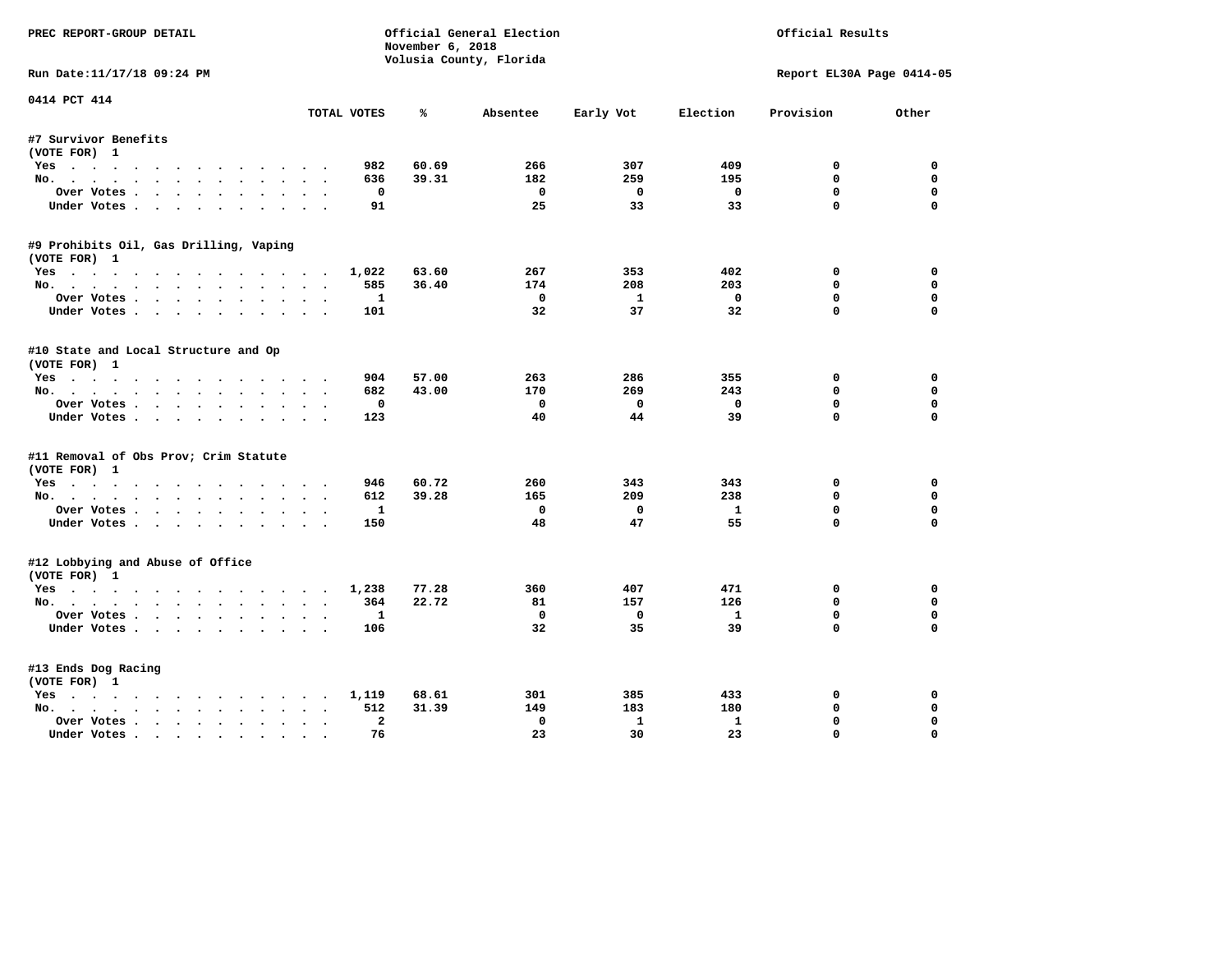**PREC REPORT-GROUP DETAIL Official General Election Official Results November 6, 2018 Volusia County, Florida Run Date:11/17/18 09:24 PM Report EL30A Page 0415-01 0415 PCT 415 TOTAL VOTES % Absentee Early Vot Election Provision Other REGISTERED VOTERS - TOTAL . . . . . . 3,761 BALLOTS CAST - TOTAL. . . . . . . . 1,991 541 630 816 0 4 BALLOTS CAST - BLANK. . . . . . . . 0 0 0 0 0 0 VOTER TURNOUT - TOTAL . . . . . . . 52.94 VOTER TURNOUT - BLANK . . . . . . .** 

**United States Senator (VOTE FOR) 1** 

| Rick Scott $(REP)$                                    |  |  |  |  | 916   | 46.47 | 246 | 248 | 419 |  |
|-------------------------------------------------------|--|--|--|--|-------|-------|-----|-----|-----|--|
| Bill Nelson (DEM).                                    |  |  |  |  | 1,052 | 53.37 | 291 | 375 | 385 |  |
| WRITE-IN.                                             |  |  |  |  |       | .15   |     |     |     |  |
| Over Votes                                            |  |  |  |  |       |       |     |     |     |  |
| Under Votes.                                          |  |  |  |  | 20    |       |     |     |     |  |
| Representative in Congress District 6<br>(VOTE FOR) 1 |  |  |  |  |       |       |     |     |     |  |
| Michael Waltz (REP)                                   |  |  |  |  | 860   | 44.44 | 235 | 239 | 383 |  |
| Nancy Soderberg (DEM)                                 |  |  |  |  | 1,075 | 55.56 | 293 | 372 | 409 |  |
|                                                       |  |  |  |  |       |       |     |     |     |  |
| Under Votes                                           |  |  |  |  | 56    |       |     |     |     |  |

**Governor and Lieutenant Governor** 

| (VOTE FOR) 1                                                                              |  |  |  |       |       |     |     |     |  |
|-------------------------------------------------------------------------------------------|--|--|--|-------|-------|-----|-----|-----|--|
| Ron DeSantis (REP) $\cdots$ $\cdots$ $\cdots$                                             |  |  |  | 874   | 44.48 | 231 | 240 | 400 |  |
| Andrew Gillum (DEM)                                                                       |  |  |  | 1,065 | 54.20 | 288 | 378 | 399 |  |
| Darcy G. Richardson (REF)                                                                 |  |  |  | 13    | .66   |     |     |     |  |
| Ryan Christopher Foley                                                                    |  |  |  |       | .36   |     |     |     |  |
| Kyle "KC" Gibson                                                                          |  |  |  |       | .05   |     |     |     |  |
| Bruce Stanley.                                                                            |  |  |  |       | .20   |     |     |     |  |
| WRITE-IN.                                                                                 |  |  |  |       | .05   |     |     |     |  |
| Over Votes                                                                                |  |  |  |       |       |     |     |     |  |
| Under Votes                                                                               |  |  |  | 17    |       |     |     |     |  |
| Attorney General                                                                          |  |  |  |       |       |     |     |     |  |
| (VOTE FOR) 1                                                                              |  |  |  |       |       |     |     |     |  |
| Ashley Moody (REP)                                                                        |  |  |  | 913   | 46.97 | 256 | 257 | 397 |  |
| Sean Shaw (DEM) $\cdot \cdot \cdot \cdot \cdot \cdot \cdot \cdot$                         |  |  |  | 982   | 50.51 | 260 | 350 | 372 |  |
| Jeffrey Marc Siskind.                                                                     |  |  |  | 49    | 2.52  | 14  | 11  | 23  |  |
| Over Votes, $\cdot$ , $\cdot$ , $\cdot$ , $\cdot$ , $\cdot$ , $\cdot$ , $\cdot$ , $\cdot$ |  |  |  |       |       |     |     |     |  |

| Under Votes<br>47                                                                                                                                        |     |     | 24  |          |
|----------------------------------------------------------------------------------------------------------------------------------------------------------|-----|-----|-----|----------|
| Chief Financial Officer<br>(VOTE FOR) 1                                                                                                                  |     |     |     |          |
| Jimmy Patronis (REP).<br>46.85<br>901                                                                                                                    | 235 | 255 | 408 |          |
| Jeremy Ring (DEM). 1,021<br>53.09                                                                                                                        | 288 | 354 | 378 |          |
| $\mathbf{r}$ , $\mathbf{r}$ , $\mathbf{r}$ , $\mathbf{r}$ , $\mathbf{r}$ , $\mathbf{r}$ , $\mathbf{r}$ , $\mathbf{r}$ , $\mathbf{r}$<br>.05<br>WRITE-IN. |     |     |     | 0        |
|                                                                                                                                                          |     |     |     | 0        |
| Under Votes.<br>68                                                                                                                                       |     |     | 29  | $\Omega$ |
|                                                                                                                                                          |     |     |     |          |

 $\mathbf 0$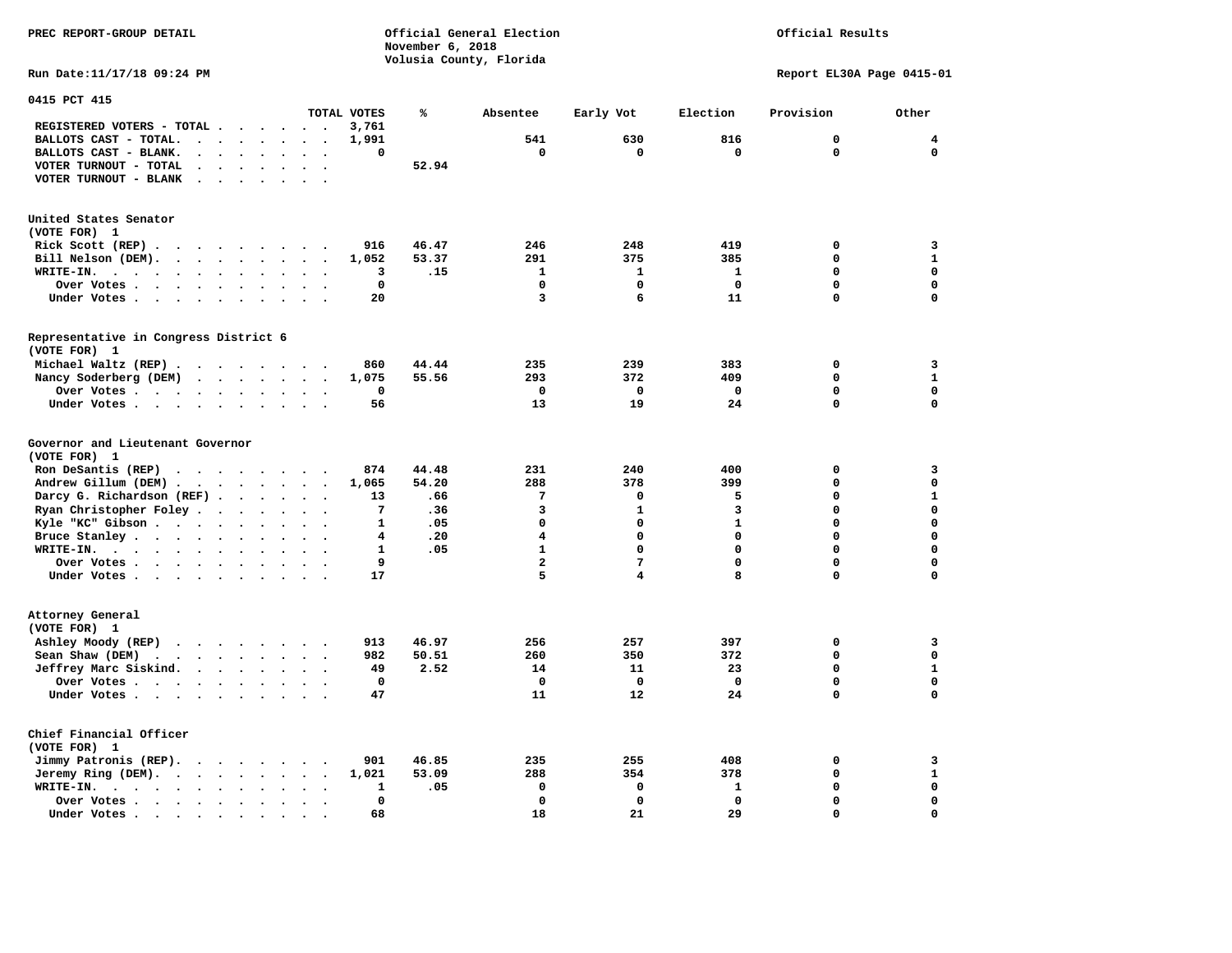| PREC REPORT-GROUP DETAIL                                                                                                            |                                                           |             | November 6, 2018 | Official General Election<br>Volusia County, Florida |              |              | Official Results          |                   |
|-------------------------------------------------------------------------------------------------------------------------------------|-----------------------------------------------------------|-------------|------------------|------------------------------------------------------|--------------|--------------|---------------------------|-------------------|
| Run Date:11/17/18 09:24 PM                                                                                                          |                                                           |             |                  |                                                      |              |              | Report EL30A Page 0415-02 |                   |
| 0415 PCT 415                                                                                                                        |                                                           | TOTAL VOTES | ℁                | Absentee                                             | Early Vot    | Election     | Provision                 | Other             |
|                                                                                                                                     |                                                           |             |                  |                                                      |              |              |                           |                   |
| Commissioner of Agriculture<br>(VOTE FOR) 1                                                                                         |                                                           |             |                  |                                                      |              |              |                           |                   |
| Matt Caldwell (REP)                                                                                                                 |                                                           | 871         | 45.20            | 231                                                  | 244          | 393          | $\Omega$                  | 3                 |
| Nicole "Nikki" Fried (DEM).                                                                                                         |                                                           | 1,056       | 54.80            | 294                                                  | 366          | 395          | $\mathbf 0$               | $\mathbf{1}$      |
| Over Votes<br>$\ddot{\phantom{1}}$                                                                                                  |                                                           | 0           |                  | $\mathbf 0$                                          | $\mathbf{o}$ | $\mathbf{o}$ | $\mathbf 0$               | $\mathbf 0$       |
| Under Votes                                                                                                                         |                                                           | 64          |                  | 16                                                   | 20           | 28           | 0                         | $\Omega$          |
| State Senator District 14                                                                                                           |                                                           |             |                  |                                                      |              |              |                           |                   |
| (VOTE FOR) 1                                                                                                                        |                                                           |             |                  |                                                      |              |              |                           |                   |
| Dorothy L. Hukill $(REP)$ .                                                                                                         |                                                           | 861         | 45.34<br>54.66   | 227<br>284                                           | 252<br>354   | 379<br>399   | 0<br>$\mathbf{0}$         | 3<br>$\mathbf{1}$ |
| Melissa "Mel" Martin (DEM).                                                                                                         |                                                           | 1,038<br>0  |                  | $^{\circ}$                                           | 0            | 0            | $\mathbf{0}$              | $\mathbf{0}$      |
| Over Votes<br>Under Votes<br>$\cdot$                                                                                                |                                                           | 92          |                  | 30                                                   | 24           | 38           | 0                         | $\mathbf 0$       |
|                                                                                                                                     |                                                           |             |                  |                                                      |              |              |                           |                   |
| State Representative District 27<br>(VOTE FOR) 1                                                                                    |                                                           |             |                  |                                                      |              |              |                           |                   |
| David Santiago (REP).                                                                                                               |                                                           | 940         | 48.53            | 237                                                  | 273          | 427          | 0                         | 3                 |
| Carol Lawrence (DEM).                                                                                                               |                                                           | 997         | 51.47            | 289                                                  | 341          | 366          | 0                         | $\mathbf{1}$      |
| Over Votes                                                                                                                          | $\ddot{\phantom{1}}$<br>$\cdot$                           | $\mathbf 0$ |                  | $\mathbf 0$                                          | $\mathbf 0$  | $\mathbf{o}$ | $\mathbf 0$               | $\mathbf 0$       |
| Under Votes                                                                                                                         |                                                           | 54          |                  | 15                                                   | 16           | 23           | 0                         | $\Omega$          |
| Justice of the Supreme Court Lawson<br>(VOTE FOR) 1                                                                                 |                                                           |             |                  |                                                      |              |              |                           |                   |
| $Yes \t . \t .$<br>$\cdot$ $\cdot$<br>$\mathbf{r}$ , and $\mathbf{r}$ , and $\mathbf{r}$ , and $\mathbf{r}$<br>$\ddot{\phantom{1}}$ | $\cdot$ .                                                 | 1,186       | 68.75            | 318                                                  | 373          | 492          | 0                         | 3                 |
| No.<br>$\mathcal{A}=\mathcal{A}=\mathcal{A}=\mathcal{A}=\mathcal{A}=\mathcal{A}=\mathcal{A}$ .<br>$\sim$<br>$\cdots$                | $\overline{a}$                                            | 539         | 31.25            | 138                                                  | 184          | 217          | $\mathbf 0$               | $\mathbf 0$       |
| Over Votes                                                                                                                          | $\ddot{\phantom{a}}$<br>$\ddot{\phantom{0}}$<br>$\bullet$ | 0           |                  | 0                                                    | 0            | $\mathbf{o}$ | 0                         | $\mathbf 0$       |
| Under Votes<br>$\sim$                                                                                                               | $\cdot$<br>$\cdot$ $\cdot$                                | 266         |                  | 85                                                   | 73           | 107          | $\mathbf 0$               | 1                 |
| 5th District Court of Appeal Eisnaugle<br>(VOTE FOR) 1                                                                              |                                                           |             |                  |                                                      |              |              |                           |                   |
| Yes                                                                                                                                 |                                                           | 1,071       | 62.70            | 278                                                  | 344          | 448          | 0                         | 1                 |
| No.                                                                                                                                 |                                                           | 637         | 37.30            | 177                                                  | 209          | 250          | $\mathbf 0$               | $\mathbf{1}$      |
| Over Votes<br>$\sim$ $\sim$<br>$\cdot$                                                                                              |                                                           | 0           |                  | 0                                                    | 0            | $\mathbf{o}$ | $\mathbf 0$               | 0                 |
| Under Votes                                                                                                                         |                                                           | 283         |                  | 86                                                   | 77           | 118          | $\mathbf 0$               | $\overline{a}$    |
| Circuit Judge 7th Judicial, Grp 15<br>(VOTE FOR) 1                                                                                  |                                                           |             |                  |                                                      |              |              |                           |                   |
| Linda L. Gaustad                                                                                                                    |                                                           | 1,142       | 66.94            | 313                                                  | 398          | 430          | 0                         | 1                 |
| Ryan Will $\cdots$ , $\cdots$ , $\cdots$ , $\cdots$                                                                                 |                                                           | 564         | 33.06            | 148                                                  | 153          | 263          | 0                         | 0                 |
| Over Votes                                                                                                                          | $\ddotsc$<br>$\cdot$ .                                    | 1           |                  | 0                                                    | $\mathbf{1}$ | $\mathbf 0$  | 0                         | $\mathbf 0$       |
| Under Votes<br>$\ddot{\phantom{1}}$<br>$\cdot$<br>$\bullet$                                                                         |                                                           | 284         |                  | 80                                                   | 78           | 123          | $\mathbf 0$               | 3                 |
| School Board Member District 5                                                                                                      |                                                           |             |                  |                                                      |              |              |                           |                   |
| (VOTE FOR) 1<br>Ruben Colon.                                                                                                        |                                                           | 943         | 53.07            | 223                                                  | 331          | 387          | 0                         | $\mathbf{2}$      |
| the contract of the contract of the contract of the contract of the contract of the contract of the contract of<br>Melody Johnson.  |                                                           | 834         | 46.93            | 257                                                  | 245          | 331          | 0                         | $\mathbf{1}$      |
| Over Votes<br>$\bullet$<br>$\sim$                                                                                                   | $\ddot{\phantom{a}}$<br>$\cdot$                           | 1           |                  | $\mathbf 0$                                          | 1            | $\mathbf 0$  | $\mathbf 0$               | 0                 |
| Under Votes                                                                                                                         |                                                           | 213         |                  | 61                                                   | 53           | 98           | $\Omega$                  | 1                 |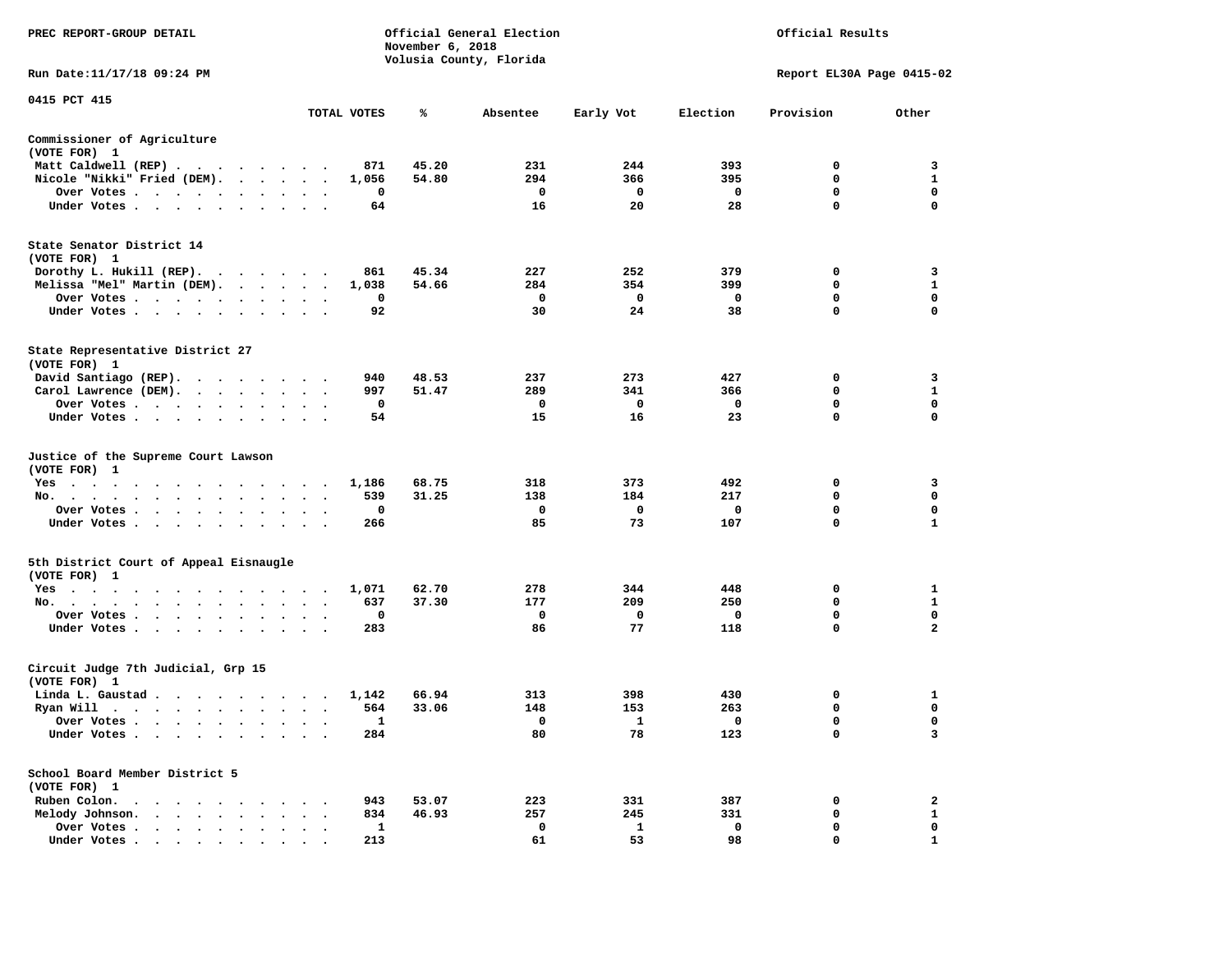| PREC REPORT-GROUP DETAIL                                                                                                                                                           |                                   |             | November 6, 2018 | Official General Election |           |             | Official Results          |              |
|------------------------------------------------------------------------------------------------------------------------------------------------------------------------------------|-----------------------------------|-------------|------------------|---------------------------|-----------|-------------|---------------------------|--------------|
| Run Date: 11/17/18 09:24 PM                                                                                                                                                        |                                   |             |                  | Volusia County, Florida   |           |             | Report EL30A Page 0415-03 |              |
| 0415 PCT 415                                                                                                                                                                       |                                   |             |                  |                           |           |             |                           |              |
|                                                                                                                                                                                    |                                   | TOTAL VOTES | ℁                | Absentee                  | Early Vot | Election    | Provision                 | Other        |
| Deltona Mayor<br>(VOTE FOR) 1                                                                                                                                                      |                                   |             |                  |                           |           |             |                           |              |
| Santiago Avila Jr.                                                                                                                                                                 |                                   | 891         | 47.72            | 219                       | 273       | 396         | 0                         | 3            |
| Heidi K. Herzberg.<br>$\cdot$ $\cdot$ $\cdot$ $\cdot$ $\cdot$<br>$\ddot{\phantom{1}}$                                                                                              | $\bullet$                         | 976         | 52.28            | 291                       | 324       | 361         | 0                         | 0            |
| Over Votes.<br>$\mathcal{A}=\mathcal{A}=\mathcal{A}=\mathcal{A}=\mathcal{A}=\mathcal{A}$ .<br>$\blacksquare$                                                                       | $\ddot{\phantom{1}}$              | 0           |                  | 0                         | 0         | 0           | 0                         | $\mathbf 0$  |
| Under Votes.<br>.                                                                                                                                                                  |                                   | 124         |                  | 31                        | 33        | 59          | $\mathbf 0$               | $\mathbf{1}$ |
| Deltona City Commission District 4<br>(VOTE FOR) 1                                                                                                                                 |                                   |             |                  |                           |           |             |                           |              |
| Robert "Bob" McFall                                                                                                                                                                |                                   | 941         | 53.56            | 284                       | 303       | 353         | 0                         | 1            |
| Ruben Munoz                                                                                                                                                                        | $\bullet$                         | 816         | 46.44            | 189                       | 267       | 360         | 0                         | 0            |
| Over Votes.<br>$\cdot$ $\cdot$ $\cdot$ $\cdot$<br>$\bullet$<br>$\sim$<br>$\bullet$                                                                                                 |                                   | 1           |                  | 0                         | 1         | 0           | 0                         | 0            |
| Under Votes<br>$\bullet$<br>$\bullet$                                                                                                                                              | $\cdot$                           | 233         |                  | 68                        | 59        | 103         | 0                         | 3            |
| Soil and Water Cons Dist Seat 1<br>(VOTE FOR) 1                                                                                                                                    |                                   |             |                  |                           |           |             |                           |              |
| William Bliss.<br>.                                                                                                                                                                |                                   | 973         | 58.65            | 254                       | 335       | 384         | 0                         | 0            |
| Derrick Orberg.                                                                                                                                                                    | $\ddot{\phantom{1}}$              | 686         | 41.35            | 198                       | 201       | 286         | 0                         | 1            |
| Over Votes.<br>$\cdots$                                                                                                                                                            |                                   | 0           |                  | 0                         | 0         | 0           | 0                         | 0            |
| Under Votes<br>$\ddot{\phantom{1}}$                                                                                                                                                | $\ddot{\phantom{1}}$              | 332         |                  | 89                        | 94        | 146         | 0                         | 3            |
| Soil and Water Cons Dist Seat 3<br>(VOTE FOR) 1                                                                                                                                    |                                   |             |                  |                           |           |             |                           |              |
| Beth James.<br>. As the state of the state of the state of the state $\alpha$                                                                                                      |                                   | 605         | 36.47            | 167                       | 180       | 257         | 0                         | 1            |
| Wesley Wayne Wilson Jr<br>$\cdot$                                                                                                                                                  | $\ddot{\phantom{1}}$              | 408         | 24.59            | 106                       | 116       | 186         | 0                         | 0            |
| Christine Wilt.<br>$\sim$                                                                                                                                                          | $\ddot{\phantom{1}}$              | 646         | 38.94            | 177                       | 239       | 230         | $\mathbf 0$               | $\mathbf 0$  |
| Over Votes.<br>$\ddot{\phantom{0}}$<br>$\bullet$                                                                                                                                   |                                   | $\mathbf 0$ |                  | $\mathbf 0$               | 0         | 0           | 0                         | $\mathbf 0$  |
| Under Votes<br>$\bullet$<br>$\bullet$                                                                                                                                              |                                   | 332         |                  | 91                        | 95        | 143         | 0                         | 3            |
| Soil and Water Cons Dist Seat 5<br>(VOTE FOR) 1                                                                                                                                    |                                   |             |                  |                           |           |             |                           |              |
| J. Mark Barfield                                                                                                                                                                   |                                   | 372         | 22.52            | 100                       | 106       | 165         | 0                         | 1            |
| Andy Kelly.<br>$\mathbf{r}$ , and $\mathbf{r}$ , and $\mathbf{r}$ , and $\mathbf{r}$                                                                                               | $\ddot{\phantom{1}}$<br>$\bullet$ | 748         | 45.28            | 195                       | 278       | 275         | 0                         | 0            |
| David Schaefer.                                                                                                                                                                    |                                   | 532         | 32.20            | 155                       | 146       | 231         | $\mathbf 0$               | $\mathbf 0$  |
| Over Votes .<br>$\begin{array}{cccccccccccccc} \bullet & \bullet & \bullet & \bullet & \bullet & \bullet & \bullet & \bullet & \bullet \end{array}$<br>$\blacksquare$              | $\bullet$ .<br>$\cdot$            | 0           |                  | 0                         | 0         | $\mathbf 0$ | $\mathbf 0$               | 0            |
| Under Votes<br>$\sim$                                                                                                                                                              | $\ddot{\phantom{1}}$              | 339         |                  | 91                        | 100       | 145         | 0                         | 3            |
| W Volusia Hosp Auth Group A, Seat 1<br>(VOTE FOR) 1                                                                                                                                |                                   |             |                  |                           |           |             |                           |              |
| John M. Hill                                                                                                                                                                       |                                   |             | 873 52.31        | 245                       | 254       | 373         | $\Omega$                  | 1            |
| Voloria Manning<br>$\sim$<br>$\sim$<br>$\bullet$ . $\bullet$<br>$\cdot$<br>$\ddot{\phantom{1}}$                                                                                    |                                   | 796         | 47.69            | 210                       | 290       | 296         | 0                         | 0            |
| Over Votes .<br>$\sim$<br>$\ddot{\phantom{a}}$                                                                                                                                     |                                   | 0           |                  | 0                         | 0         | 0           | 0                         | 0            |
| Under Votes .<br>$\begin{array}{cccccccccccccc} \bullet & \bullet & \bullet & \bullet & \bullet & \bullet & \bullet & \bullet & \bullet & \bullet & \bullet & \bullet \end{array}$ |                                   | 322         |                  | 86                        | 86        | 147         | $\mathbf 0$               | 3            |
| W Volusia Hosp Auth Group B, Seat 1<br>(VOTE FOR) 1                                                                                                                                |                                   |             |                  |                           |           |             |                           |              |
| Webster Barnaby<br>$\cdot$ $\cdot$ $\cdot$ $\cdot$ $\cdot$ $\cdot$ $\cdot$                                                                                                         |                                   | 686         | 40.35            | 187                       | 221       | 277         | 0                         | 1            |
| Dolores Guzman.                                                                                                                                                                    |                                   | 1,014       | 59.65            | 273                       | 333       | 408         | 0                         | 0            |
| Over Votes .<br>$\cdot$ $\cdot$ $\cdot$ $\cdot$                                                                                                                                    |                                   | 0           |                  | 0                         | 0         | 0           | 0                         | 0            |
| Under Votes                                                                                                                                                                        |                                   | 291         |                  | 81                        | 76        | 131         | 0                         | 3            |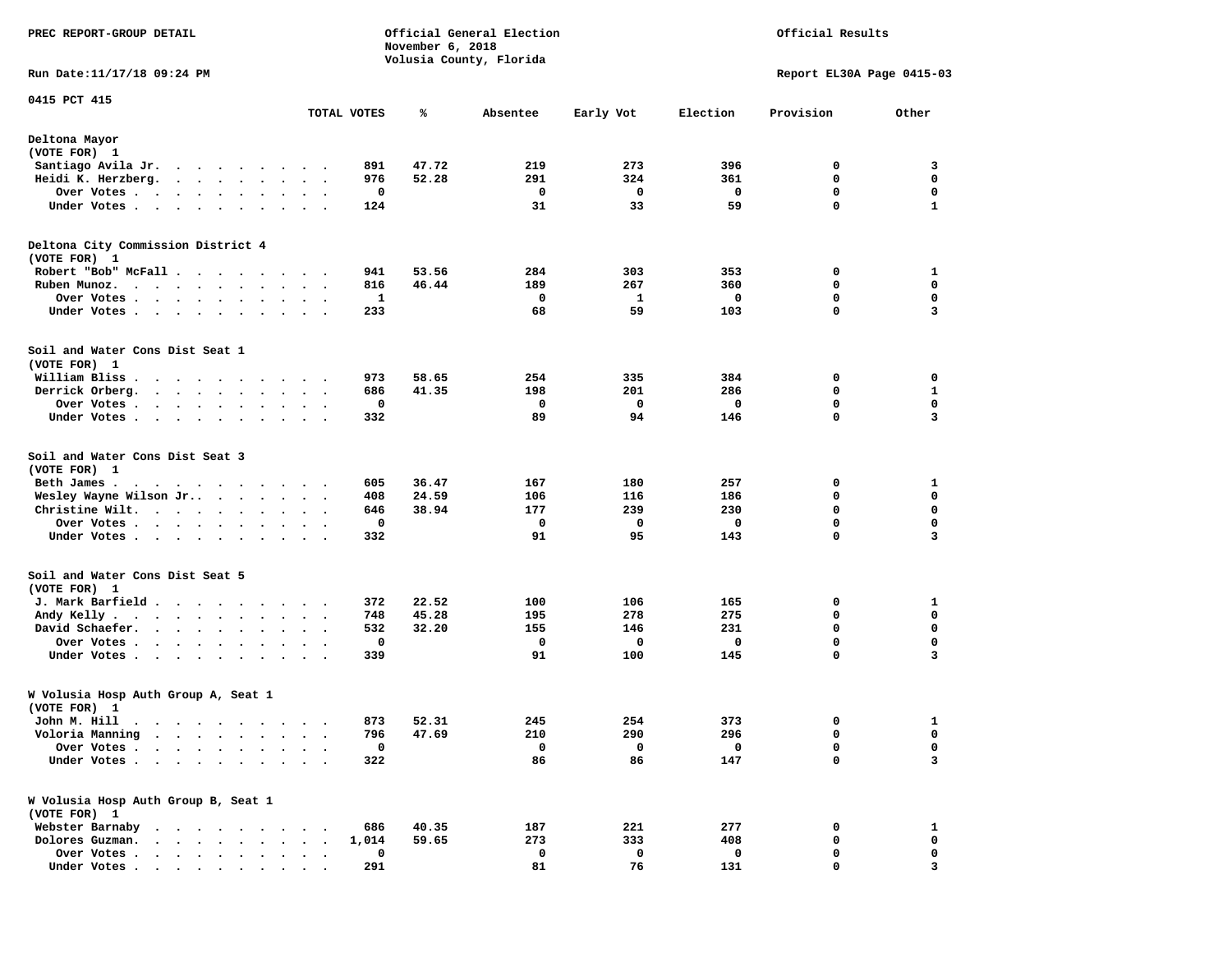| PREC REPORT-GROUP DETAIL                                                                                                                                                                                                                          |                      |             | November 6, 2018 | Official General Election<br>Volusia County, Florida |              |          | Official Results          |                   |
|---------------------------------------------------------------------------------------------------------------------------------------------------------------------------------------------------------------------------------------------------|----------------------|-------------|------------------|------------------------------------------------------|--------------|----------|---------------------------|-------------------|
| Run Date: 11/17/18 09:24 PM                                                                                                                                                                                                                       |                      |             |                  |                                                      |              |          | Report EL30A Page 0415-04 |                   |
| 0415 PCT 415                                                                                                                                                                                                                                      |                      | TOTAL VOTES | ℁                | Absentee                                             | Early Vot    | Election | Provision                 | Other             |
| W Volusia Hosp Auth Group B, Seat 2<br>(VOTE FOR) 1                                                                                                                                                                                               |                      |             |                  |                                                      |              |          |                           |                   |
| Michael Ray.<br>$\mathbf{a}$ . The contribution of the contribution of the contribution of the contribution of the contribution of the contribution of the contribution of the contribution of the contribution of the contribution of the contri |                      | 667         | 39.99            | 179                                                  | 194          | 293      | 0                         | 1                 |
| Kathie D. Shepard.                                                                                                                                                                                                                                | $\ddot{\phantom{a}}$ | 1,001       | 60.01            | 274                                                  | 348          | 379      | $\mathbf 0$               | 0                 |
| Over Votes<br>$\sim$ $\sim$<br>$\bullet$<br>$\bullet$                                                                                                                                                                                             | $\bullet$            | 0           |                  | 0                                                    | 0            | 0        | 0                         | $\mathbf 0$       |
| Under Votes<br>$\ddot{\phantom{0}}$                                                                                                                                                                                                               |                      | 323         |                  | 88                                                   | 88           | 144      | 0                         | 3                 |
| #1 Increased Homestead Exemption                                                                                                                                                                                                                  |                      |             |                  |                                                      |              |          |                           |                   |
| (VOTE FOR) 1                                                                                                                                                                                                                                      |                      |             |                  |                                                      |              |          |                           |                   |
| Yes                                                                                                                                                                                                                                               |                      | 967         | 51.14<br>48.86   | 270                                                  | 286          | 408      | 0<br>0                    | 3<br>$\mathbf{1}$ |
| No.<br>$\ddot{\phantom{a}}$                                                                                                                                                                                                                       | $\ddot{\phantom{1}}$ | 924         |                  | 236                                                  | 320          | 367      |                           |                   |
| Over Votes                                                                                                                                                                                                                                        |                      | 1<br>99     |                  | 1<br>34                                              | 0<br>24      | 0<br>41  | 0<br>0                    | 0<br>$\Omega$     |
| Under Votes<br>$\bullet$                                                                                                                                                                                                                          |                      |             |                  |                                                      |              |          |                           |                   |
| #2 Limit on Property Tax Assessments<br>(VOTE FOR) 1                                                                                                                                                                                              |                      |             |                  |                                                      |              |          |                           |                   |
| Yes                                                                                                                                                                                                                                               |                      | 1,236       | 66.03            | 348                                                  | 366          | 518      | 0                         | 4                 |
| No.                                                                                                                                                                                                                                               |                      | 636         | 33.97            | 150                                                  | 234          | 252      | 0                         | $\mathbf 0$       |
| Over Votes                                                                                                                                                                                                                                        |                      | 0           |                  | 0                                                    | 0            | 0        | 0                         | 0                 |
| Under Votes                                                                                                                                                                                                                                       | $\sim$ $\sim$        | 119         |                  | 43                                                   | 30           | 46       | 0                         | 0                 |
| #3 Voter Control of Gambling<br>(VOTE FOR) 1                                                                                                                                                                                                      |                      |             |                  |                                                      |              |          |                           |                   |
| Yes                                                                                                                                                                                                                                               |                      | 1,372       | 71.38            | 382                                                  | 437          | 549      | 0                         | 4                 |
| No.                                                                                                                                                                                                                                               | $\sim$ $\sim$        | 550         | 28.62            | 137                                                  | 173          | 240      | 0                         | 0                 |
| Over Votes<br>$\bullet$<br>$\bullet$                                                                                                                                                                                                              | $\bullet$            | 1           |                  | 0                                                    | $\mathbf{1}$ | 0        | 0                         | $\mathbf 0$       |
| Under Votes<br>$\ddot{\phantom{0}}$                                                                                                                                                                                                               |                      | 68          |                  | 22                                                   | 19           | 27       | 0                         | $\mathbf 0$       |
| #4 Voting Restoration Amendment                                                                                                                                                                                                                   |                      |             |                  |                                                      |              |          |                           |                   |
| (VOTE FOR) 1                                                                                                                                                                                                                                      |                      |             |                  |                                                      |              |          |                           |                   |
| Yes                                                                                                                                                                                                                                               |                      | 1,286       | 68.33            | 339                                                  | 422          | 523      | 0                         | 2                 |
| No.<br>$\bullet$                                                                                                                                                                                                                                  | $\bullet$            | 596         | 31.67            | 164                                                  | 185          | 245      | 0                         | $\mathbf{2}$      |
| Over Votes<br>$\bullet$<br>$\bullet$                                                                                                                                                                                                              |                      | 1           |                  | 0                                                    | 1            | 0        | 0                         | 0                 |
| Under Votes                                                                                                                                                                                                                                       |                      | 108         |                  | 38                                                   | 22           | 48       | 0                         | 0                 |
| #5 Supermajority Vote Required<br>(VOTE FOR) 1                                                                                                                                                                                                    |                      |             |                  |                                                      |              |          |                           |                   |
| Yes                                                                                                                                                                                                                                               |                      | 1,192       | 64.43            | 329                                                  | 357          | 502      | 0                         | 4                 |
| No.                                                                                                                                                                                                                                               | $\ddot{\phantom{1}}$ | 658         | 35.57            | 172                                                  | 239          | 247      | 0                         | 0                 |
| Over Votes                                                                                                                                                                                                                                        |                      | 0           |                  | $\mathbf{0}$                                         | 0            | 0        | 0                         | 0                 |
| Under Votes                                                                                                                                                                                                                                       |                      | 141         |                  | 40                                                   | 34           | 67       | 0                         | $\mathbf 0$       |
| #6 Rights of Crime Victims; Judges<br>(VOTE FOR) 1                                                                                                                                                                                                |                      |             |                  |                                                      |              |          |                           |                   |
| $Yes \cdot \cdot \cdot \cdot$                                                                                                                                                                                                                     |                      | 1,066       | 57.47            | 305                                                  | 314          | 446      | 0                         | $\mathbf{1}$      |
| No.                                                                                                                                                                                                                                               |                      | 789         | 42.53            | 194                                                  | 287          | 307      | 0                         | $\mathbf{1}$      |
| Over Votes                                                                                                                                                                                                                                        |                      | $\mathbf 0$ |                  | 0                                                    | 0            | 0        | 0                         | 0                 |
| Under Votes                                                                                                                                                                                                                                       |                      | 136         |                  | 42                                                   | 29           | 63       | 0                         | $\mathbf{2}$      |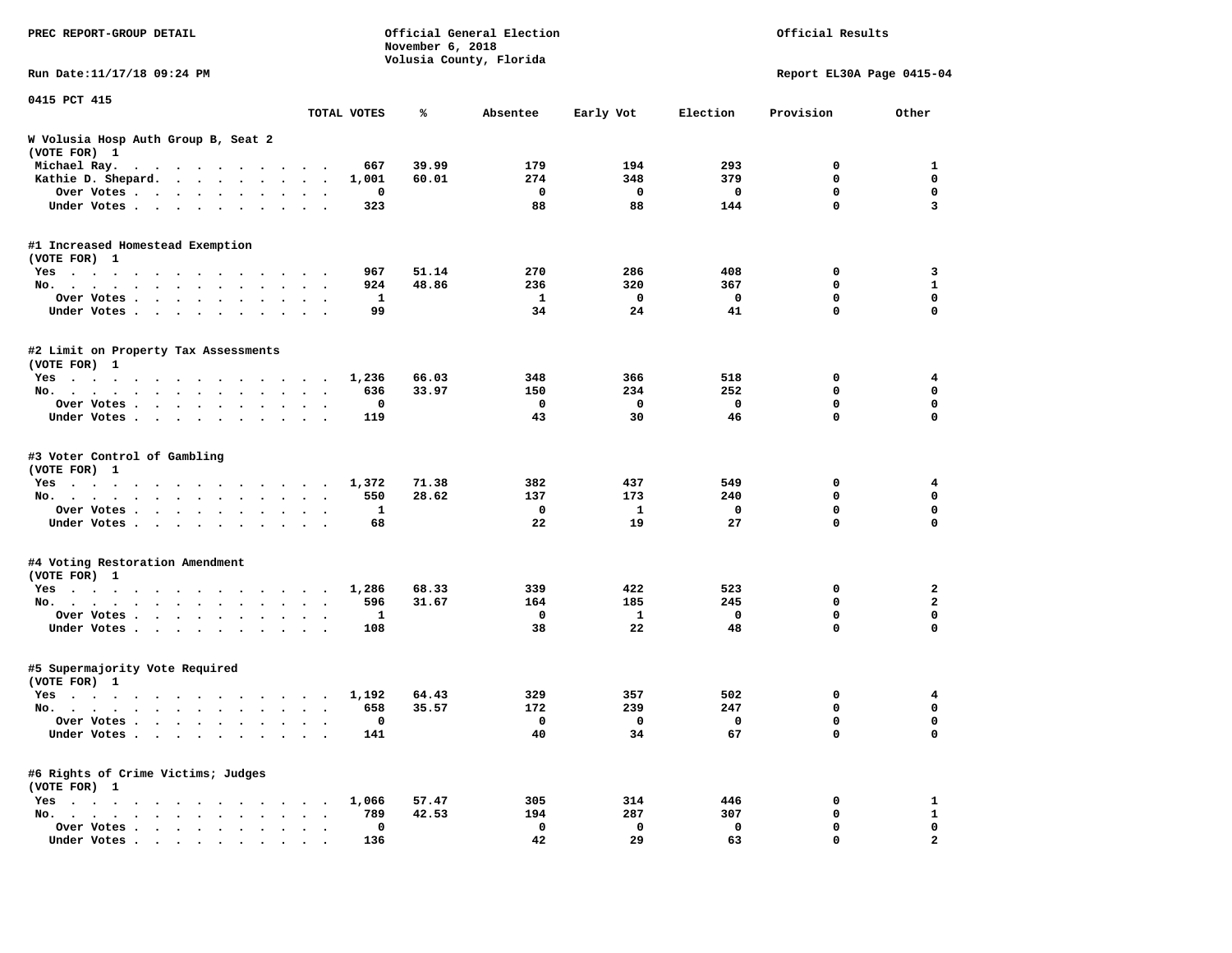| PREC REPORT-GROUP DETAIL               |             |                  | Official General Election |                |             | Official Results          |                         |
|----------------------------------------|-------------|------------------|---------------------------|----------------|-------------|---------------------------|-------------------------|
|                                        |             | November 6, 2018 | Volusia County, Florida   |                |             |                           |                         |
| Run Date:11/17/18 09:24 PM             |             |                  |                           |                |             | Report EL30A Page 0415-05 |                         |
| 0415 PCT 415                           |             |                  |                           |                | Election    |                           |                         |
|                                        | TOTAL VOTES | ℁                | Absentee                  | Early Vot      |             | Provision                 | Other                   |
| #7 Survivor Benefits                   |             |                  |                           |                |             |                           |                         |
| (VOTE FOR) 1                           |             |                  |                           |                |             |                           |                         |
| Yes                                    | 1,133       | 61.61            | 310                       | 318            | 501         | 0                         | $\overline{4}$          |
| No.                                    | 706         | 38.39            | 184                       | 272            | 250         | $\mathbf{0}$              | $\Omega$                |
| Over Votes                             |             | $^{\circ}$       | $\mathbf{o}$              | $\Omega$       | $\mathbf 0$ | $\mathbf 0$               | 0                       |
| Under Votes                            | 152         |                  | 47                        | 40             | 65          | $\mathbf 0$               | $\Omega$                |
| #9 Prohibits Oil, Gas Drilling, Vaping |             |                  |                           |                |             |                           |                         |
| (VOTE FOR) 1                           |             |                  |                           |                |             |                           |                         |
| Yes                                    | 1,180       | 64.52            | 334                       | 381            | 464         | 0                         | 1                       |
| No.                                    | 649         | 35.48            | 158                       | 202            | 287         | 0                         | $\overline{a}$          |
| Over Votes                             |             | 1                | $\Omega$                  | $\mathbf{1}$   | $\Omega$    | $\mathbf{0}$              | $\mathbf{0}$            |
| Under Votes                            | 161         |                  | 49                        | 46             | 65          | $\Omega$                  | $\mathbf{1}$            |
| #10 State and Local Structure and Op   |             |                  |                           |                |             |                           |                         |
| (VOTE FOR) 1                           |             |                  |                           |                |             |                           |                         |
| Yes                                    | 1,094       | 60.71            | 317                       | 330            | 445         | $^{\circ}$                | $\mathbf{2}$            |
| No.                                    | 708         | 39.29            | 174                       | 250            | 284         | $\mathbf 0$               | 0                       |
| Over Votes                             |             | $\Omega$         | $^{\circ}$                | $\overline{0}$ | $\Omega$    | $\mathbf{0}$              | $\mathbf 0$             |
| Under Votes                            | 189         |                  | 50                        | 50             | 87          | $\Omega$                  | $\overline{a}$          |
| #11 Removal of Obs Prov; Crim Statute  |             |                  |                           |                |             |                           |                         |
| (VOTE FOR) 1                           |             |                  |                           |                |             |                           |                         |
| Yes                                    | 1,134       | 63.28            | 334                       | 368            | 430         | 0                         | 2                       |
| No.                                    | 658         | 36.72            | 149                       | 207            | 301         | $\mathbf 0$               | $\mathbf{1}$            |
| Over Votes                             |             | 0                | 0                         | $\mathbf 0$    | $\mathbf 0$ | $\mathbf{0}$              | $\Omega$                |
| Under Votes                            | 199         |                  | 58                        | 55             | 85          | $\mathbf 0$               | $\mathbf{1}$            |
| #12 Lobbying and Abuse of Office       |             |                  |                           |                |             |                           |                         |
| (VOTE FOR) 1                           |             |                  |                           |                |             |                           |                         |
| Yes                                    | 1,395       | 76.40            | 381                       | 434            | 578         | 0                         | $\mathbf{2}$            |
| No.                                    | 431         | 23.60            | 103                       | 160            | 166         | $\mathbf{0}$              | $\overline{a}$          |
| Over Votes                             |             | 1                | $\mathbf{1}$              | $\mathbf{o}$   | $\mathbf 0$ | $\mathbf 0$               | $\mathbf 0$             |
| Under Votes                            | 164         |                  | 56                        | 36             | 72          | $\Omega$                  | $\Omega$                |
| #13 Ends Dog Racing                    |             |                  |                           |                |             |                           |                         |
| (VOTE FOR) 1                           |             |                  |                           |                |             |                           |                         |
| Yes                                    | 1,288       | 69.06            | 374                       | 417            | 495         | $\mathbf{o}$              | 2                       |
| No.                                    | 577         | 30.94            | 127                       | 179            | 271         | $\mathbf 0$               | 0                       |
| Over Votes                             | $\bullet$   | $\Omega$         | 0                         | $\Omega$       | $^{\circ}$  | 0                         | $\Omega$                |
| Under Votes                            | 126         |                  | 40                        | 34             | 50          | $\mathbf{0}$              | $\overline{\mathbf{2}}$ |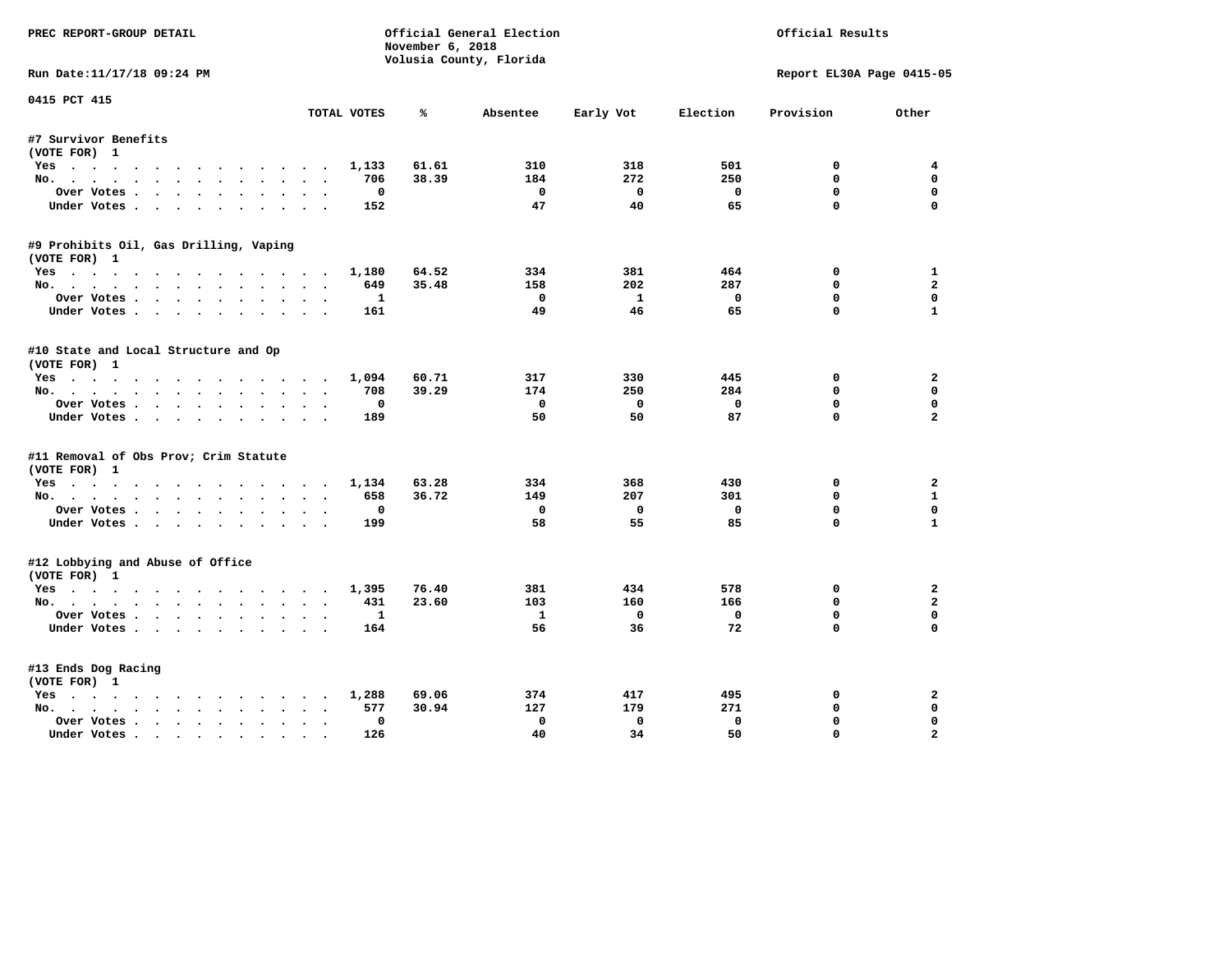**PREC REPORT-GROUP DETAIL COMPUTER CONSUMING A CONSUMING CONSUMING A CONSUMING A CONSUMING A CONSUMING A CONSUMING A CONSUMING A CONSUMING A CONSUMING A CONSUMING A CONSUMING A CONSUMING A CONSUMING A CONSUMING A CONSUMING** *November 6, 2018 November 6, 2018*  **Volusia County, Florida Run Date:11/17/18 09:24 PM Report EL30A Page 0416-01** 

| 0416 PCT 416                                                                                                                              |                      |                      |                             |                      |                      |                          |              |       |                         |                         |                |                         |              |
|-------------------------------------------------------------------------------------------------------------------------------------------|----------------------|----------------------|-----------------------------|----------------------|----------------------|--------------------------|--------------|-------|-------------------------|-------------------------|----------------|-------------------------|--------------|
|                                                                                                                                           |                      |                      |                             |                      |                      |                          | TOTAL VOTES  | ℁     | Absentee                | Early Vot               | Election       | Provision               | Other        |
| REGISTERED VOTERS - TOTAL .                                                                                                               |                      |                      |                             |                      | $\ddot{\phantom{0}}$ |                          | 5,155        |       |                         |                         |                |                         |              |
| BALLOTS CAST - TOTAL.                                                                                                                     | $\sim$               | $\ddot{\phantom{a}}$ | $\ddot{\phantom{a}}$        | $\bullet$            | $\bullet$            | $\ddot{\phantom{a}}$     | 2,725        |       | 776                     | 853                     | 1,090          | 6                       | $\mathbf{0}$ |
| BALLOTS CAST - BLANK.<br>$\ddot{\phantom{0}}$                                                                                             |                      |                      |                             |                      |                      |                          | 0            |       | $\mathbf 0$             | $\mathbf 0$             | $\mathbf 0$    | $\mathbf 0$             | $\mathbf 0$  |
| VOTER TURNOUT - TOTAL<br>$\ddot{\phantom{a}}$                                                                                             |                      | $\ddot{\phantom{a}}$ | $\Delta$                    | $\ddot{\phantom{a}}$ | $\ddot{\phantom{a}}$ | $\overline{\phantom{a}}$ |              | 52.86 |                         |                         |                |                         |              |
| VOTER TURNOUT - BLANK<br>$\bullet$                                                                                                        |                      |                      |                             |                      |                      |                          |              |       |                         |                         |                |                         |              |
| United States Senator<br>(VOTE FOR) 1                                                                                                     |                      |                      |                             |                      |                      |                          |              |       |                         |                         |                |                         |              |
| Rick Scott (REP).                                                                                                                         |                      |                      |                             |                      |                      |                          |              | 43.13 | 327                     | 340                     | 496            | $\overline{\mathbf{2}}$ | $\mathbf 0$  |
| $\cdots$                                                                                                                                  |                      |                      |                             |                      |                      |                          | 1,165        |       |                         |                         |                |                         | $\mathbf 0$  |
| Bill Nelson (DEM).<br>$\cdot$ $\cdot$ $\cdot$ $\cdot$ $\cdot$ $\cdot$                                                                     |                      |                      |                             |                      | $\sim$               | $\cdot$                  | 1,530        | 56.65 | 445                     | 499                     | 582            | 4                       |              |
| WRITE-IN.<br>$\sim$ $\sim$<br>$\ddot{\phantom{a}}$<br>$\sim$                                                                              | $\ddot{\phantom{a}}$ | $\bullet$            | $\bullet$                   |                      |                      |                          | 6            | .22   | $\mathbf 0$             | 5                       | 1              | $\mathbf 0$             | $\mathbf 0$  |
| Over Votes .<br>$\blacksquare$<br>$\sim$ $\sim$ $\sim$                                                                                    | $\cdot$              | $\bullet$            | $\bullet$                   | $\bullet$            |                      |                          | $\mathbf{1}$ |       | 0                       | $\mathbf 0$             | $\mathbf{1}$   | $\Omega$                | $\mathbf 0$  |
| Under Votes.<br>$\sim$<br>$\sim$<br>$\ddot{\phantom{0}}$                                                                                  | $\ddot{\phantom{a}}$ | $\ddot{\phantom{a}}$ | $\ddot{\phantom{a}}$        |                      |                      |                          | 23           |       | $\overline{\mathbf{4}}$ | 9                       | 10             | 0                       | $\mathbf 0$  |
| Representative in Congress District 6<br>(VOTE FOR) 1                                                                                     |                      |                      |                             |                      |                      |                          |              |       |                         |                         |                |                         |              |
| Michael Waltz (REP).<br>$\cdots$                                                                                                          |                      |                      |                             |                      |                      |                          | 1,082        | 40.74 | 296                     | 313                     | 471            | $\mathbf{z}$            | $\mathbf 0$  |
| Nancy Soderberg (DEM)<br>$\mathbf{r}$ , $\mathbf{r}$ , $\mathbf{r}$ , $\mathbf{r}$ , $\mathbf{r}$                                         |                      |                      |                             |                      |                      |                          | 1,574        | 59.26 | 456                     | 518                     | 596            | 4                       | $\mathbf 0$  |
| Over Votes                                                                                                                                |                      | $\sim$ $\sim$        | $\ddot{\phantom{a}}$        | $\bullet$            | $\bullet$            | $\ddot{\phantom{a}}$     | 0            |       | $\mathbf 0$             | $\mathbf 0$             | $\mathbf 0$    | $\mathbf 0$             | $\mathbf 0$  |
| Under Votes                                                                                                                               |                      |                      |                             |                      | $\ddot{\phantom{a}}$ |                          | 69           |       | 24                      | 22                      | 23             | 0                       | $\mathbf 0$  |
| Governor and Lieutenant Governor<br>(VOTE FOR) 1<br>Ron DeSantis (REP)<br>$\cdot$ $\cdot$ $\cdot$ $\cdot$ $\cdot$ $\cdot$ $\cdot$ $\cdot$ |                      |                      |                             |                      |                      |                          | 1,111        | 41.24 | 305                     | 322                     | 482            | 2                       | 0            |
| Andrew Gillum (DEM).<br>$\ddot{\phantom{a}}$                                                                                              | $\ddot{\phantom{a}}$ | $\sim$               | $\ddot{\phantom{a}}$        | $\sim$               | $\ddot{\phantom{a}}$ |                          | 1,533        | 56.90 | 434                     | 510                     | 585            | 4                       | $\mathbf 0$  |
| Darcy G. Richardson (REF).                                                                                                                |                      |                      | $\sim$ $\sim$ $\sim$ $\sim$ |                      | $\ddot{\phantom{a}}$ | $\bullet$                | 25           | .93   | 16                      | 5                       | 4              | 0                       | $\mathbf 0$  |
| Ryan Christopher Foley.                                                                                                                   | $\sim$               | $\ddot{\phantom{a}}$ | $\ddot{\phantom{a}}$        | $\cdot$              | $\sim$               |                          | 5            | .19   | 3                       | $\mathbf{1}$            | $\mathbf{1}$   | $\Omega$                | $\mathbf 0$  |
| Kyle "KC" Gibson                                                                                                                          |                      | $\ddot{\phantom{a}}$ |                             | $\bullet$            | $\ddot{\phantom{a}}$ |                          | 11           | .41   | 6                       | $\mathbf 0$             | 5              | 0                       | $\mathbf 0$  |
| Bruce Stanley                                                                                                                             |                      | $\bullet$            | $\bullet$                   | $\bullet$            | $\bullet$            | $\overline{\phantom{a}}$ | 6            | .22   | $\overline{a}$          | $\overline{\mathbf{c}}$ | $\overline{a}$ | 0                       | $\mathbf 0$  |
| WRITE-IN.<br>$\cdots$                                                                                                                     |                      | $\bullet$            | $\overline{\phantom{a}}$    |                      |                      |                          | 3            | .11   | $\mathbf{1}$            | $\mathbf{1}$            | $\mathbf{1}$   | 0                       | $\mathbf 0$  |
| Over Votes.                                                                                                                               |                      |                      | $\ddot{\phantom{a}}$        | $\bullet$            |                      |                          | 6            |       | 3                       | $\overline{\mathbf{2}}$ | $\mathbf{1}$   | 0                       | $\mathbf 0$  |
| Under Votes                                                                                                                               |                      |                      | $\ddot{\phantom{1}}$        | $\ddot{\phantom{a}}$ | $\sim$               |                          | 25           |       | 6                       | 10                      | 9              | 0                       | $\mathbf 0$  |
| Attorney General<br>(VOTE FOR) 1                                                                                                          |                      |                      |                             |                      |                      |                          |              |       |                         |                         |                |                         |              |
| Ashley Moody (REP)<br>$\cdot$ $\cdot$ $\cdot$ $\cdot$ $\cdot$ $\cdot$                                                                     |                      |                      |                             |                      | $\ddot{\phantom{0}}$ |                          | 1,206        | 45.27 | 333                     | 358                     | 513            | $\mathbf{2}$            | 0            |
| Sean Shaw (DEM)<br>$\mathbf{r}$ . The set of the set of $\mathbf{r}$<br>$\cdot$ $\cdot$                                                   |                      |                      |                             |                      | $\sim$               | $\ddot{\phantom{a}}$     | 1,406        | 52.78 | 401                     | 470                     | 531            | $\overline{\mathbf{4}}$ | $\mathbf 0$  |
| Jeffrey Marc Siskind.                                                                                                                     |                      |                      | $\ddot{\phantom{a}}$        | $\ddot{\phantom{a}}$ |                      |                          | 52           | 1.95  | 23                      | 9                       | 20             | 0                       | $\mathbf 0$  |
| Over Votes.<br>$\mathcal{A}=\mathcal{A}=\mathcal{A}=\mathcal{A}=\mathcal{A}$ .                                                            |                      |                      | $\bullet$                   | $\bullet$            | $\bullet$            | $\bullet$                | 1            |       | $\mathbf 0$             | $\mathbf 0$             | $\mathbf{1}$   | 0                       | $\mathbf 0$  |
| Under Votes                                                                                                                               |                      |                      |                             |                      | $\bullet$            |                          | 60           |       | 19                      | 16                      | 25             | 0                       | $\mathbf 0$  |
| Chief Financial Officer<br>(VOTE FOR) 1                                                                                                   |                      |                      |                             |                      |                      |                          |              |       |                         |                         |                |                         |              |
| Jimmy Patronis (REP).<br>$\cdot$ $\cdot$ $\cdot$ $\cdot$ $\cdot$                                                                          |                      |                      |                             |                      | $\sim$               |                          | 1,130        | 42.90 | 305                     | 334                     | 489            | $\mathbf{2}$            | $\mathbf 0$  |
| Jeremy Ring (DEM).<br>$\ddotsc$                                                                                                           | $\ddot{\phantom{a}}$ | $\bullet$            |                             | $\ddot{\phantom{a}}$ |                      |                          | 1,500        | 56.95 | 439                     | 491                     | 566            | 4                       | $\mathbf 0$  |
| WRITE-IN.<br>$\cdots$                                                                                                                     | $\ddot{\phantom{1}}$ | $\bullet$            | $\bullet$                   | $\bullet$            | $\bullet$            |                          | 4            | .15   | 2                       | $\mathbf{1}$            | ${\bf 1}$      | 0                       | $\mathbf 0$  |
| Over Votes .<br>$\cdots$                                                                                                                  |                      | $\cdot$              | $\ddot{\phantom{a}}$        | $\ddot{\phantom{a}}$ |                      |                          | 0            |       | $\Omega$                | $\mathbf 0$             | 0              | 0                       | $\mathbf 0$  |
| Under Votes                                                                                                                               |                      | $\bullet$            |                             |                      |                      |                          | 91           |       | 30                      | 27                      | 34             | 0                       | $\mathbf 0$  |
|                                                                                                                                           |                      |                      |                             |                      |                      |                          |              |       |                         |                         |                |                         |              |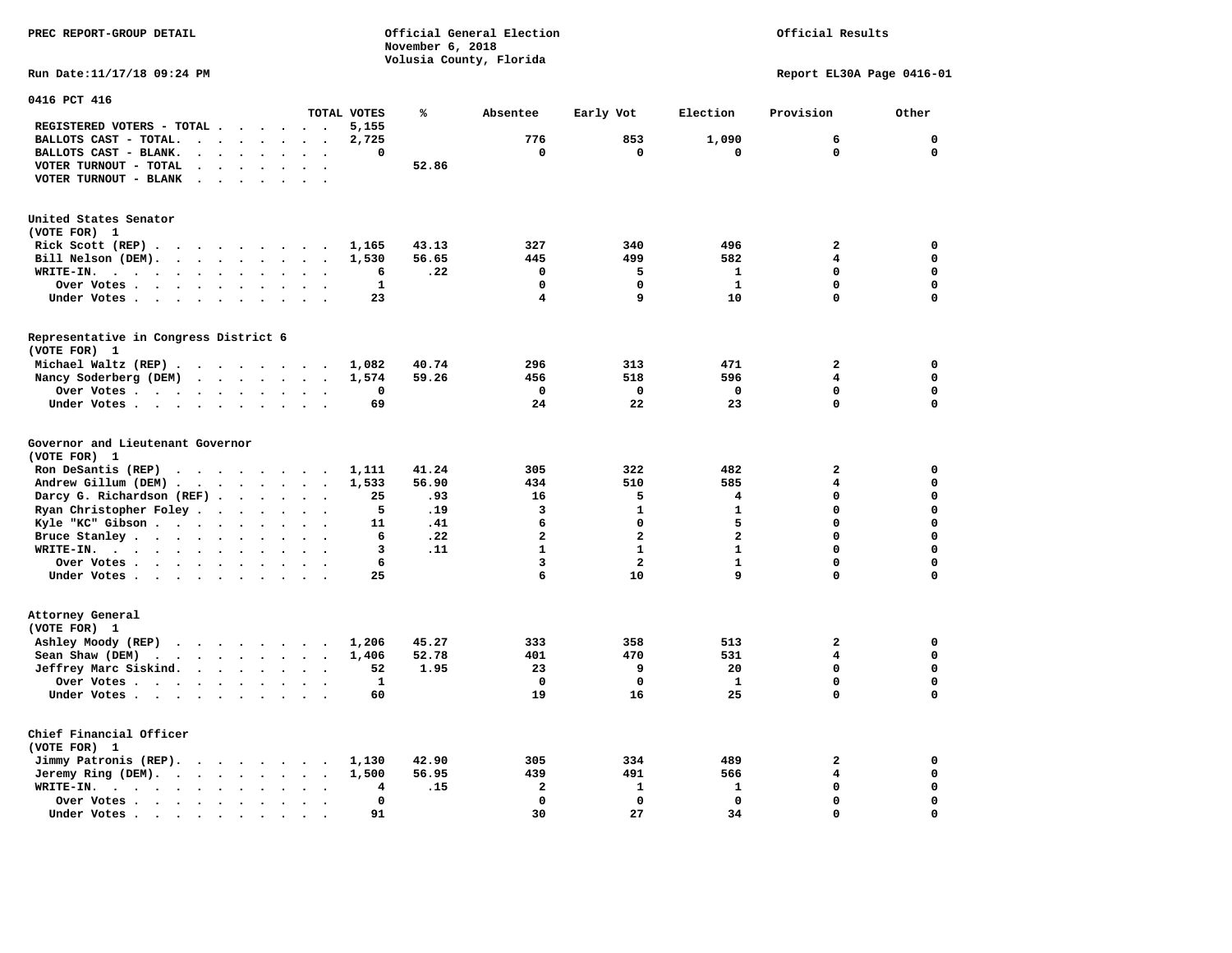| PREC REPORT-GROUP DETAIL                                                                                                                  |                                             |                         | November 6, 2018 | Official General Election<br>Volusia County, Florida |                   |                     | Official Results<br>Report EL30A Page 0416-02<br>Provision<br>Other<br>2<br>0<br>4<br>0<br>$\mathbf 0$<br>$\mathbf 0$<br>$\mathbf{0}$<br>$\mathbf 0$<br>$\mathbf 0$<br>$\mathbf{2}$<br>$\overline{4}$<br>$\mathbf{0}$ |                         |  |  |
|-------------------------------------------------------------------------------------------------------------------------------------------|---------------------------------------------|-------------------------|------------------|------------------------------------------------------|-------------------|---------------------|-----------------------------------------------------------------------------------------------------------------------------------------------------------------------------------------------------------------------|-------------------------|--|--|
| Run Date: 11/17/18 09:24 PM                                                                                                               |                                             |                         |                  |                                                      |                   |                     |                                                                                                                                                                                                                       |                         |  |  |
| 0416 PCT 416                                                                                                                              |                                             | TOTAL VOTES             | ℁                | Absentee                                             | Early Vot         | Election            |                                                                                                                                                                                                                       |                         |  |  |
|                                                                                                                                           |                                             |                         |                  |                                                      |                   |                     |                                                                                                                                                                                                                       |                         |  |  |
| Commissioner of Agriculture<br>(VOTE FOR) 1                                                                                               |                                             |                         |                  |                                                      |                   |                     |                                                                                                                                                                                                                       |                         |  |  |
| Matt Caldwell (REP)                                                                                                                       |                                             | 1,093                   | 41.57            | 301                                                  | 323               | 467                 |                                                                                                                                                                                                                       |                         |  |  |
| Nicole "Nikki" Fried (DEM).                                                                                                               |                                             | 1,536                   | 58.43            | 451                                                  | 500               | 581                 |                                                                                                                                                                                                                       |                         |  |  |
| Over Votes<br>Under Votes                                                                                                                 | $\cdot$ $\cdot$                             | 1<br>95                 |                  | $\mathbf{o}$<br>24                                   | $\mathbf 0$<br>30 | $\mathbf{1}$<br>41  |                                                                                                                                                                                                                       |                         |  |  |
|                                                                                                                                           |                                             |                         |                  |                                                      |                   |                     |                                                                                                                                                                                                                       |                         |  |  |
| State Senator District 14<br>(VOTE FOR) 1                                                                                                 |                                             |                         |                  |                                                      |                   |                     |                                                                                                                                                                                                                       |                         |  |  |
| Dorothy L. Hukill (REP).                                                                                                                  |                                             | 1,075                   | 41.24            | 293                                                  | 314               | 466                 |                                                                                                                                                                                                                       |                         |  |  |
| Melissa "Mel" Martin (DEM).                                                                                                               |                                             | 1,532                   | 58.76            | 447                                                  | 506               | 575                 |                                                                                                                                                                                                                       |                         |  |  |
| Over Votes                                                                                                                                |                                             | 0                       |                  | $^{\circ}$                                           | 0                 | $\mathbf 0$         | $\mathbf{0}$                                                                                                                                                                                                          | $\mathbf{0}$            |  |  |
| Under Votes                                                                                                                               | $\cdot$ $\cdot$                             | 118                     |                  | 36                                                   | 33                | 49                  | 0                                                                                                                                                                                                                     | $\mathbf 0$             |  |  |
| State Representative District 27<br>(VOTE FOR) 1                                                                                          |                                             |                         |                  |                                                      |                   |                     |                                                                                                                                                                                                                       |                         |  |  |
| David Santiago (REP).                                                                                                                     |                                             | 1,213                   | 45.96            | 315                                                  | 349               | 547                 | 2                                                                                                                                                                                                                     | 0                       |  |  |
| Carol Lawrence (DEM).                                                                                                                     |                                             | 1,426                   | 54.04            | 432                                                  | 482               | 508                 | 4                                                                                                                                                                                                                     | $\mathbf 0$             |  |  |
| Over Votes                                                                                                                                | $\bullet$                                   | $\mathbf{1}$<br>$\cdot$ |                  | $\mathbf 0$                                          | $\mathbf 0$       | $\mathbf{1}$        | $\mathbf 0$                                                                                                                                                                                                           | $\mathbf 0$             |  |  |
| Under Votes                                                                                                                               |                                             | 85                      |                  | 29                                                   | 22                | 34                  | $\mathbf 0$                                                                                                                                                                                                           | $\Omega$                |  |  |
| Justice of the Supreme Court Lawson<br>(VOTE FOR) 1                                                                                       |                                             |                         |                  |                                                      |                   |                     |                                                                                                                                                                                                                       |                         |  |  |
| $Yes \t . \t .$<br>the contract of the contract of the contract of the contract of the contract of the contract of the contract of        |                                             | 1,568                   | 66.92            | 466                                                  | 461               | 636                 | 5                                                                                                                                                                                                                     | $\mathbf 0$             |  |  |
| No.<br>$\cdot$ $\cdot$ $\cdot$                                                                                                            | $\sim$<br>$\sim$                            | 775                     | 33.08            | 207                                                  | 251               | 316                 | $\mathbf{1}$                                                                                                                                                                                                          | $\mathbf 0$             |  |  |
| Over Votes                                                                                                                                | $\bullet$<br>$\sim$<br>$\ddot{\phantom{1}}$ | з                       |                  | 1                                                    | 2                 | 0                   | 0                                                                                                                                                                                                                     | 0                       |  |  |
| Under Votes                                                                                                                               | $\sim$<br>$\ddot{\phantom{1}}$              | 379                     |                  | 102                                                  | 139               | 138                 | $\mathbf 0$                                                                                                                                                                                                           | 0                       |  |  |
| 5th District Court of Appeal Eisnaugle<br>(VOTE FOR) 1                                                                                    |                                             |                         |                  |                                                      |                   |                     |                                                                                                                                                                                                                       |                         |  |  |
| Yes                                                                                                                                       |                                             | 1,405                   | 60.38            | 409                                                  | 416               | 575                 | 5                                                                                                                                                                                                                     | 0                       |  |  |
| No.                                                                                                                                       |                                             | 922                     | 39.62            | 264                                                  | 282               | 375                 | $\mathbf{1}$                                                                                                                                                                                                          | $\mathbf 0$             |  |  |
| Over Votes<br>$\sim$<br>$\ddot{\phantom{1}}$<br>$\cdot$                                                                                   | $\cdot$                                     | 5<br>393                |                  | 0                                                    | 4<br>151          | $\mathbf{1}$<br>139 | $\mathbf 0$<br>$\mathbf 0$                                                                                                                                                                                            | $\mathbf 0$<br>$\Omega$ |  |  |
| Under Votes                                                                                                                               |                                             |                         |                  | 103                                                  |                   |                     |                                                                                                                                                                                                                       |                         |  |  |
| Circuit Judge 7th Judicial, Grp 15<br>(VOTE FOR) 1                                                                                        |                                             |                         |                  |                                                      |                   |                     |                                                                                                                                                                                                                       |                         |  |  |
| Linda L. Gaustad                                                                                                                          |                                             | 1,537                   | 65.46            | 453                                                  | 481               | 601                 | $\overline{2}$                                                                                                                                                                                                        | $\mathbf 0$             |  |  |
| Ryan Will $\cdots$ $\cdots$ $\cdots$ $\cdots$                                                                                             |                                             | 811                     | 34.54            | 227                                                  | 239               | 342                 | 3                                                                                                                                                                                                                     | 0                       |  |  |
| Over Votes                                                                                                                                |                                             | 1                       |                  | $\mathbf 0$                                          | 0                 | - 1                 | $\mathbf 0$                                                                                                                                                                                                           | $\mathbf 0$             |  |  |
| Under Votes<br>$\sim$<br>$\bullet$<br>$\blacksquare$                                                                                      |                                             | 376                     |                  | 96                                                   | 133               | 146                 | $\mathbf{1}$                                                                                                                                                                                                          | $\mathbf 0$             |  |  |
| School Board Member District 5<br>(VOTE FOR) 1                                                                                            |                                             |                         |                  |                                                      |                   |                     |                                                                                                                                                                                                                       |                         |  |  |
| Ruben Colon.<br>$\mathcal{A}=\mathcal{A}=\mathcal{A}=\mathcal{A}=\mathcal{A}=\mathcal{A}=\mathcal{A}=\mathcal{A}=\mathcal{A}=\mathcal{A}$ |                                             | 1,426                   | 57.94            | 347                                                  | 470               | 607                 | 2                                                                                                                                                                                                                     | $\mathbf 0$             |  |  |
| Melody Johnson.                                                                                                                           |                                             | 1,035                   | 42.06            | 343                                                  | 305               | 384                 | 3                                                                                                                                                                                                                     | 0                       |  |  |
| Over Votes<br>$\ddot{\phantom{1}}$                                                                                                        | $\cdot$<br>$\cdot$                          | 3                       |                  | $\mathbf 0$                                          | $\overline{a}$    | $\mathbf{1}$        | $\mathbf 0$                                                                                                                                                                                                           | $\mathbf 0$             |  |  |
| Under Votes                                                                                                                               |                                             | 261                     |                  | 86                                                   | 76                | 98                  | 1                                                                                                                                                                                                                     | $\Omega$                |  |  |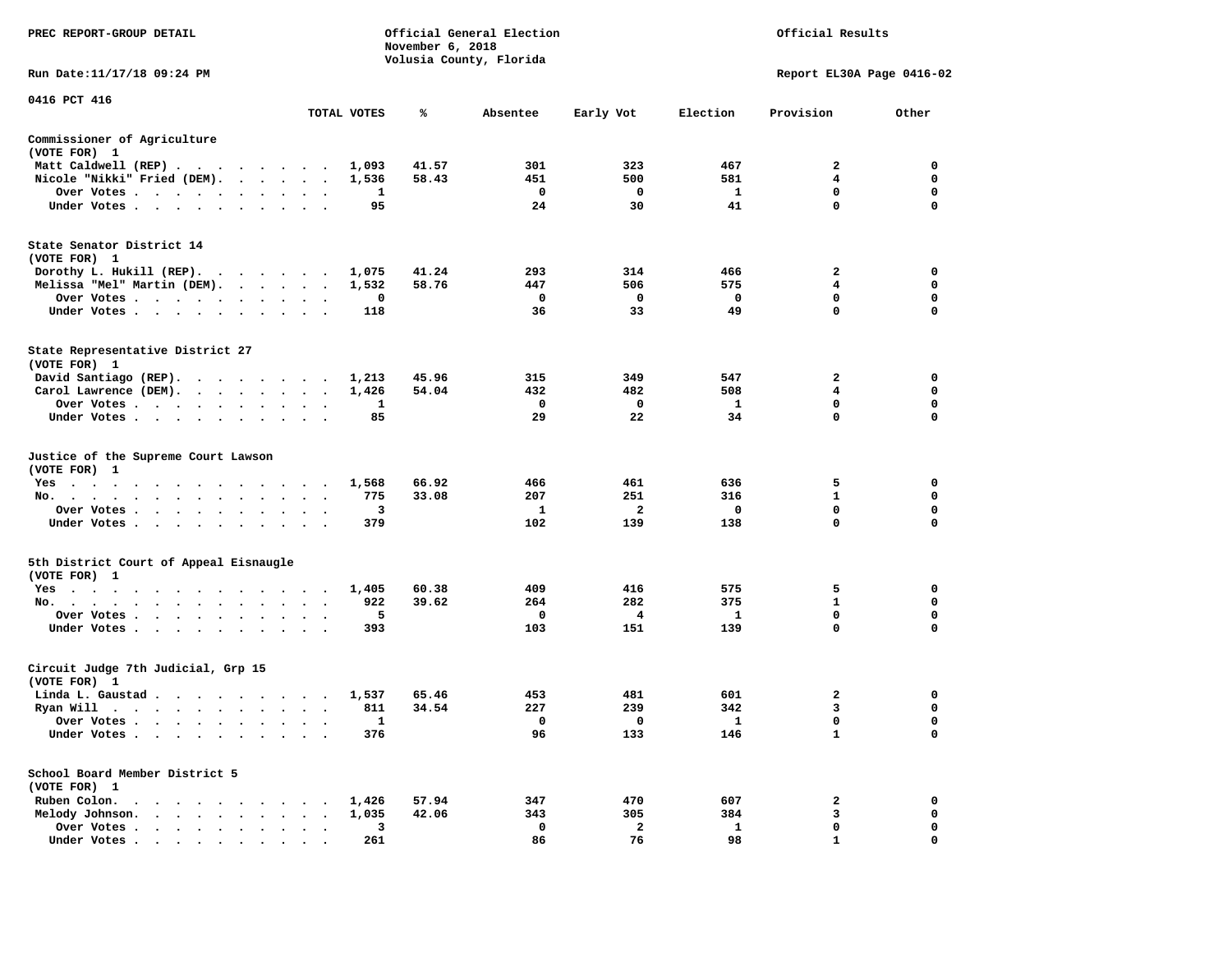| PREC REPORT-GROUP DETAIL                                                                                                                                                                          |                                              |             | November 6, 2018 | Official General Election<br>Volusia County, Florida |             |                           | Official Results |             |  |  |  |
|---------------------------------------------------------------------------------------------------------------------------------------------------------------------------------------------------|----------------------------------------------|-------------|------------------|------------------------------------------------------|-------------|---------------------------|------------------|-------------|--|--|--|
| Run Date:11/17/18 09:24 PM                                                                                                                                                                        |                                              |             |                  |                                                      |             | Report EL30A Page 0416-03 |                  |             |  |  |  |
| 0416 PCT 416                                                                                                                                                                                      |                                              | TOTAL VOTES | %                | Absentee                                             | Early Vot   | Election                  | Provision        | Other       |  |  |  |
| Deltona Mayor<br>(VOTE FOR) 1                                                                                                                                                                     |                                              |             |                  |                                                      |             |                           |                  |             |  |  |  |
| Santiago Avila Jr.<br>$\cdot$                                                                                                                                                                     | $\sim$                                       | 1,233       | 47.86            | 324                                                  | 362         | 544                       | 3                | 0           |  |  |  |
| Heidi K. Herzberg.<br>$\cdot$ $\cdot$ $\cdot$ $\cdot$ $\cdot$ $\cdot$                                                                                                                             |                                              | 1,343       | 52.14            | 413                                                  | 451         | 476                       | 3                | 0           |  |  |  |
| Over Votes .<br>$\cdot$ $\cdot$ $\cdot$ $\cdot$ $\cdot$                                                                                                                                           | $\cdot$<br>$\cdot$<br>$\bullet$              | 1           |                  | 0                                                    | 0           | 1                         | 0                | 0           |  |  |  |
| Under Votes<br>$\ddot{\phantom{1}}$<br>$\bullet$<br>$\sim$ $\sim$<br>$\ddot{\phantom{1}}$                                                                                                         |                                              | 148         |                  | 39                                                   | 40          | 69                        | 0                | 0           |  |  |  |
| Deltona City Commission District 4<br>(VOTE FOR) 1                                                                                                                                                |                                              |             |                  |                                                      |             |                           |                  |             |  |  |  |
| Robert "Bob" McFall.<br>$\cdots$                                                                                                                                                                  |                                              | 1,199       | 49.44            | 392                                                  | 416         | 391                       | 0                | 0           |  |  |  |
| Ruben Munoz.                                                                                                                                                                                      | $\bullet$<br>$\bullet$                       | 1,226       | 50.56            | 299                                                  | 347         | 575                       | 5                | 0           |  |  |  |
| Over Votes<br>$\ddot{\phantom{1}}$<br>$\cdot$                                                                                                                                                     |                                              | 0           |                  | 0                                                    | 0           | 0                         | 0                | 0           |  |  |  |
| Under Votes                                                                                                                                                                                       |                                              | 300         |                  | 85                                                   | 90          | 124                       | $\mathbf{1}$     | $\mathbf 0$ |  |  |  |
| Soil and Water Cons Dist Seat 1<br>(VOTE FOR) 1                                                                                                                                                   |                                              |             |                  |                                                      |             |                           |                  |             |  |  |  |
| William Bliss.<br>$\begin{array}{cccccccccccccccccc} \bullet & \bullet & \bullet & \bullet & \bullet & \bullet & \bullet & \bullet & \bullet & \bullet & \bullet & \bullet & \bullet \end{array}$ |                                              | 1,347       | 59.79            | 381                                                  | 456         | 508                       | 2                | 0           |  |  |  |
| Derrick Orberg.<br>$\cdot$ $\cdot$ $\cdot$ $\cdot$ $\cdot$ $\cdot$ $\cdot$                                                                                                                        | $\sim$ $\sim$<br>$\ddot{\phantom{0}}$        | 906         | 40.21            | 263                                                  | 245         | 395                       | 3                | 0           |  |  |  |
| Over Votes .                                                                                                                                                                                      |                                              | 0           |                  | 0                                                    | 0           | 0                         | $\mathbf 0$      | 0           |  |  |  |
| Under Votes                                                                                                                                                                                       | $\bullet$ .<br><br><br><br><br><br>$\cdot$ . | 472         |                  | 132                                                  | 152         | 187                       | $\mathbf{1}$     | 0           |  |  |  |
| Soil and Water Cons Dist Seat 3<br>(VOTE FOR) 1                                                                                                                                                   |                                              |             |                  |                                                      |             |                           |                  |             |  |  |  |
| Beth James.<br>$\sim$ $\sim$<br>$\sim$ $\sim$<br>.                                                                                                                                                |                                              | 821         | 36.52            | 233                                                  | 236         | 350                       | 2                | 0           |  |  |  |
| Wesley Wayne Wilson Jr                                                                                                                                                                            |                                              | 487         | 21.66            | 128                                                  | 137         | 219                       | 3                | 0           |  |  |  |
| Christine Wilt.                                                                                                                                                                                   | $\bullet$<br>$\sim$ $\sim$                   | 940         | 41.81            | 284                                                  | 315         | 341                       | $\mathbf 0$      | 0           |  |  |  |
| Over Votes<br>$\blacksquare$                                                                                                                                                                      |                                              | 1           |                  | 0                                                    | 1           | 0                         | 0                | 0           |  |  |  |
| Under Votes<br>$\bullet$                                                                                                                                                                          |                                              | 476         |                  | 131                                                  | 164         | 180                       | 1                | $\mathbf 0$ |  |  |  |
| Soil and Water Cons Dist Seat 5<br>(VOTE FOR) 1                                                                                                                                                   |                                              |             |                  |                                                      |             |                           |                  |             |  |  |  |
| J. Mark Barfield                                                                                                                                                                                  |                                              | 423         | 19.08            | 124                                                  | 107         | 191                       | 1                | 0           |  |  |  |
| Andy Kelly.<br>$\cdot$ $\cdot$ $\cdot$ $\cdot$ $\cdot$ $\cdot$ $\cdot$                                                                                                                            | $\bullet$<br>$\ddot{\phantom{1}}$            | 1,098       | 49.53            | 319                                                  | 370         | 406                       | 3                | 0           |  |  |  |
| David Schaefer.                                                                                                                                                                                   |                                              | 696         | 31.39            | 190                                                  | 204         | 301                       | $\mathbf{1}$     | $\mathbf 0$ |  |  |  |
| Over Votes .<br>$\sim$ $\sim$ $\sim$<br>$\sim$ $\sim$<br>$\overline{\phantom{a}}$<br>$\cdot$                                                                                                      |                                              | 1           |                  | 0                                                    | 1           | 0                         | $\mathbf 0$      | 0           |  |  |  |
| Under Votes<br>$\sim$ $\sim$                                                                                                                                                                      |                                              | 507         |                  | 143                                                  | 171         | 192                       | $\mathbf{1}$     | 0           |  |  |  |
| W Volusia Hosp Auth Group A, Seat 1<br>(VOTE FOR)<br>- 1                                                                                                                                          |                                              |             |                  |                                                      |             |                           |                  |             |  |  |  |
| John M. Hill                                                                                                                                                                                      |                                              | 1,117       | 48.78            | 306                                                  | 316         | 493                       | 2                | 0           |  |  |  |
| Voloria Manning                                                                                                                                                                                   |                                              | 1,173       | 51.22            | 343                                                  | 396         | 431                       | 3                | 0           |  |  |  |
| Over Votes                                                                                                                                                                                        |                                              | 1           |                  | 0                                                    | $\mathbf 1$ | 0                         | 0                | 0           |  |  |  |
| Under Votes .<br>$\bullet$<br>$\ddot{\phantom{a}}$                                                                                                                                                |                                              | 434         |                  | 127                                                  | 140         | 166                       | $\mathbf{1}$     | 0           |  |  |  |
| W Volusia Hosp Auth Group B, Seat 1<br>(VOTE FOR) 1                                                                                                                                               |                                              |             |                  |                                                      |             |                           |                  |             |  |  |  |
| Webster Barnaby<br>$\sim$<br>$\sim$                                                                                                                                                               |                                              | 837         | 36.14            | 206                                                  | 273         | 356                       | 2                | 0           |  |  |  |
| Dolores Guzman.<br>$\sim$                                                                                                                                                                         |                                              | 1,479       | 63.86            | 458                                                  | 439         | 579                       | 3                | 0           |  |  |  |
| Over Votes .<br>$\cdots$<br>$\bullet$                                                                                                                                                             |                                              | 1           |                  | 0                                                    | 0           | 1                         | 0                | 0           |  |  |  |
| Under Votes                                                                                                                                                                                       |                                              | 408         |                  | 112                                                  | 141         | 154                       |                  | O           |  |  |  |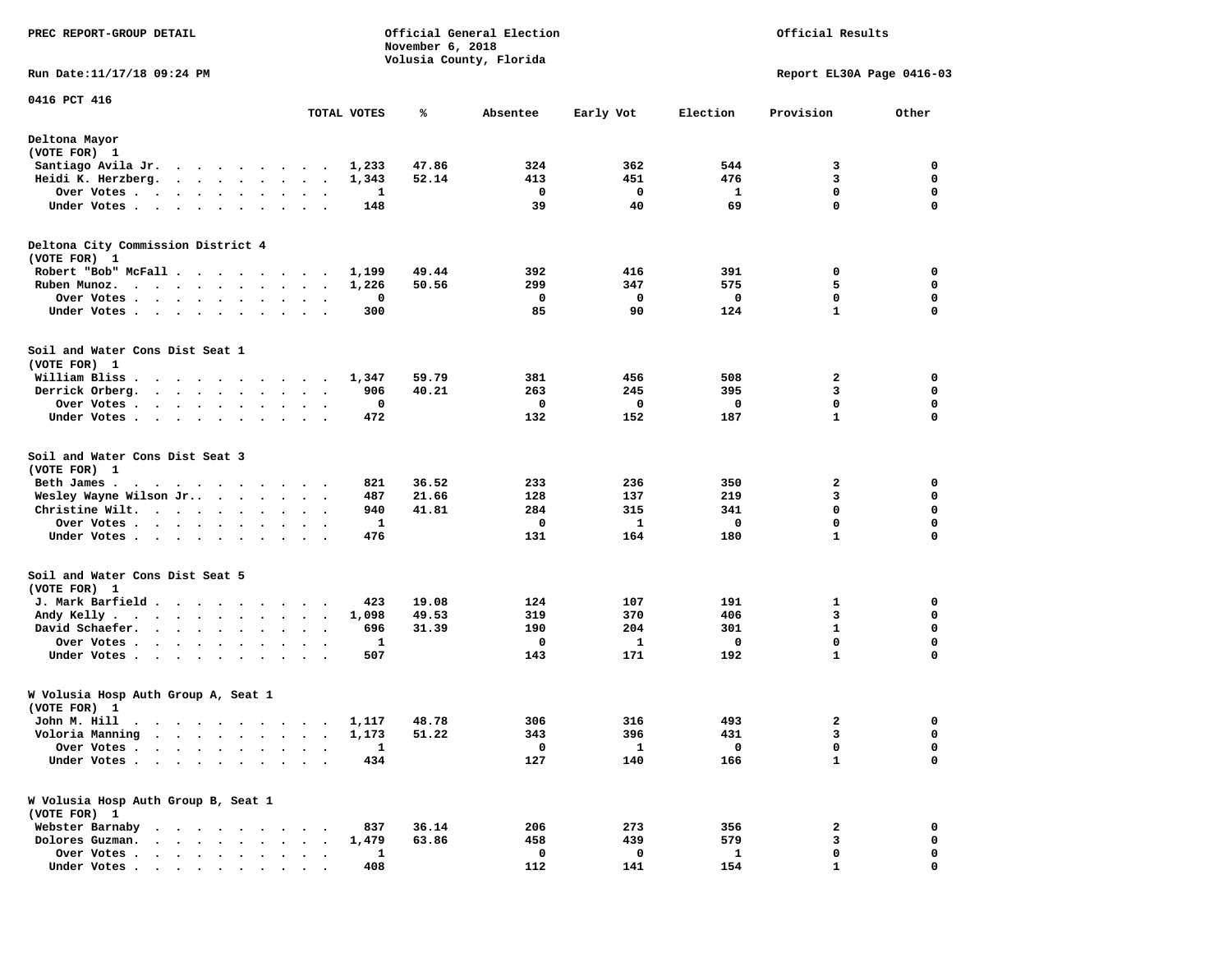| PREC REPORT-GROUP DETAIL                                                                                                                                                                                                             |                      |             | November 6, 2018 | Official General Election<br>Volusia County, Florida |                          |                          | Official Results          |             |
|--------------------------------------------------------------------------------------------------------------------------------------------------------------------------------------------------------------------------------------|----------------------|-------------|------------------|------------------------------------------------------|--------------------------|--------------------------|---------------------------|-------------|
| Run Date:11/17/18 09:24 PM                                                                                                                                                                                                           |                      |             |                  |                                                      |                          |                          | Report EL30A Page 0416-04 |             |
| 0416 PCT 416                                                                                                                                                                                                                         |                      |             |                  |                                                      |                          |                          |                           |             |
|                                                                                                                                                                                                                                      |                      | TOTAL VOTES | ℁                | Absentee                                             | Early Vot                | Election                 | Provision                 | Other       |
| W Volusia Hosp Auth Group B, Seat 2<br>(VOTE FOR) 1                                                                                                                                                                                  |                      |             |                  |                                                      |                          |                          |                           |             |
| Michael Ray.                                                                                                                                                                                                                         |                      | 918         | 40.48            | 250                                                  | 265                      | 400                      | 3                         | 0           |
| Kathie D. Shepard.                                                                                                                                                                                                                   |                      | 1,350       | 59.52            | 396                                                  | 438                      | 514                      | $\overline{a}$            | 0           |
| Over Votes                                                                                                                                                                                                                           |                      | 0           |                  | $\mathbf{o}$                                         | 0                        | 0                        | $\mathbf 0$               | $\mathbf 0$ |
| Under Votes                                                                                                                                                                                                                          |                      | 457         |                  | 130                                                  | 150                      | 176                      | $\mathbf{1}$              | $\mathbf 0$ |
| #1 Increased Homestead Exemption<br>(VOTE FOR) 1                                                                                                                                                                                     |                      |             |                  |                                                      |                          |                          |                           |             |
| Yes                                                                                                                                                                                                                                  |                      | 1,309       | 50.82            | 434                                                  | 354                      | 518                      | 3                         | 0           |
| No.                                                                                                                                                                                                                                  |                      | 1,267       | 49.18            | 300                                                  | 450                      | 514                      | 3                         | $\mathbf 0$ |
| Over Votes                                                                                                                                                                                                                           | $\ddot{\phantom{1}}$ | 9           |                  | $\mathbf{o}$                                         | $7\phantom{.0}$          | $\overline{a}$           | $\mathbf 0$               | $\mathbf 0$ |
| Under Votes                                                                                                                                                                                                                          |                      | 140         |                  | 42                                                   | 42                       | 56                       | 0                         | 0           |
| #2 Limit on Property Tax Assessments<br>(VOTE FOR) 1                                                                                                                                                                                 |                      |             |                  |                                                      |                          |                          |                           |             |
| Yes                                                                                                                                                                                                                                  |                      | 1,592       | 62.78            | 462                                                  | 447                      | 681                      | $\mathbf{2}$              | 0           |
| No.                                                                                                                                                                                                                                  |                      | 944         | 37.22            | 255                                                  | 350                      | 335                      | $\overline{\mathbf{4}}$   | $\mathbf 0$ |
| Over Votes                                                                                                                                                                                                                           |                      | 2           |                  | $\mathbf{o}$                                         | 1                        | $\mathbf{1}$             | $\mathbf 0$               | 0           |
| Under Votes                                                                                                                                                                                                                          |                      | 187         |                  | 59                                                   | 55                       | 73                       | 0                         | $\mathbf 0$ |
| #3 Voter Control of Gambling<br>(VOTE FOR) 1                                                                                                                                                                                         |                      |             |                  |                                                      |                          |                          |                           |             |
| Yes                                                                                                                                                                                                                                  |                      | 1,898       | 72.53            | 582                                                  | 562                      | 751                      | 3                         | 0           |
| No.                                                                                                                                                                                                                                  |                      | 719         | 27.47            | 160                                                  | 256                      | 300                      | 3                         | 0           |
| Over Votes                                                                                                                                                                                                                           |                      | 4           |                  | $\mathbf 0$                                          | 2                        | $\overline{\mathbf{2}}$  | $\mathbf 0$               | $\mathbf 0$ |
| Under Votes                                                                                                                                                                                                                          |                      | 104         |                  | 34                                                   | 33                       | 37                       | $\mathbf 0$               | 0           |
| #4 Voting Restoration Amendment<br>(VOTE FOR) 1                                                                                                                                                                                      |                      |             |                  |                                                      |                          |                          |                           |             |
| Yes                                                                                                                                                                                                                                  |                      | 1,789       | 69.18            | 503                                                  | 591                      | 689                      | 6                         | 0           |
| No.                                                                                                                                                                                                                                  | $\ddot{\phantom{1}}$ | 797         | 30.82            | 233                                                  | 216                      | 348                      | 0                         | $\mathbf 0$ |
| Over Votes                                                                                                                                                                                                                           | $\ddot{\phantom{1}}$ | 1           |                  | $\mathbf{o}$                                         | 0                        | 1                        | $\mathbf 0$               | $\mathbf 0$ |
| Under Votes                                                                                                                                                                                                                          |                      | 138         |                  | 40                                                   | 46                       | 52                       | $\mathbf 0$               | 0           |
| #5 Supermajority Vote Required<br>(VOTE FOR) 1                                                                                                                                                                                       |                      |             |                  |                                                      |                          |                          |                           |             |
| Yes<br>. The contract of the contract of the contract of the contract of the contract of the contract of the contract of the contract of the contract of the contract of the contract of the contract of the contract of the contrac |                      | 1,618       | 63.95            | 504                                                  | 438                      | 673                      | 3                         | 0           |
| No.                                                                                                                                                                                                                                  |                      | 912         | 36.05            | 214                                                  | 353                      | 342                      | 3                         | $\mathbf 0$ |
| Over Votes                                                                                                                                                                                                                           |                      | $\Omega$    |                  | $\overline{\phantom{0}}$                             | $\overline{\phantom{0}}$ | $\overline{\phantom{0}}$ | $\Omega$                  | 0           |
| Under Votes                                                                                                                                                                                                                          |                      | 195         |                  | 58                                                   | 62                       | 75                       | 0                         | 0           |
| #6 Rights of Crime Victims; Judges<br>(VOTE FOR) 1                                                                                                                                                                                   |                      |             |                  |                                                      |                          |                          |                           |             |
| $Yes \cdot \cdot \cdot \cdot \cdot \cdot \cdot$<br>$\cdots$<br>$\sim 100$ km s $^{-1}$                                                                                                                                               | $\cdot$              | 1,428       | 56.29            | 465                                                  | 362                      | 597                      | 4                         | 0           |
| No.<br>$\ddot{\phantom{0}}$                                                                                                                                                                                                          |                      | 1,109       | 43.71            | 249                                                  | 430                      | 428                      | 2                         | 0           |
| Over Votes                                                                                                                                                                                                                           |                      | 0           |                  | 0                                                    | 0                        | 0                        | 0                         | 0           |
| Under Votes.                                                                                                                                                                                                                         |                      | 188         |                  | 62                                                   | 61                       | 65                       | 0                         |             |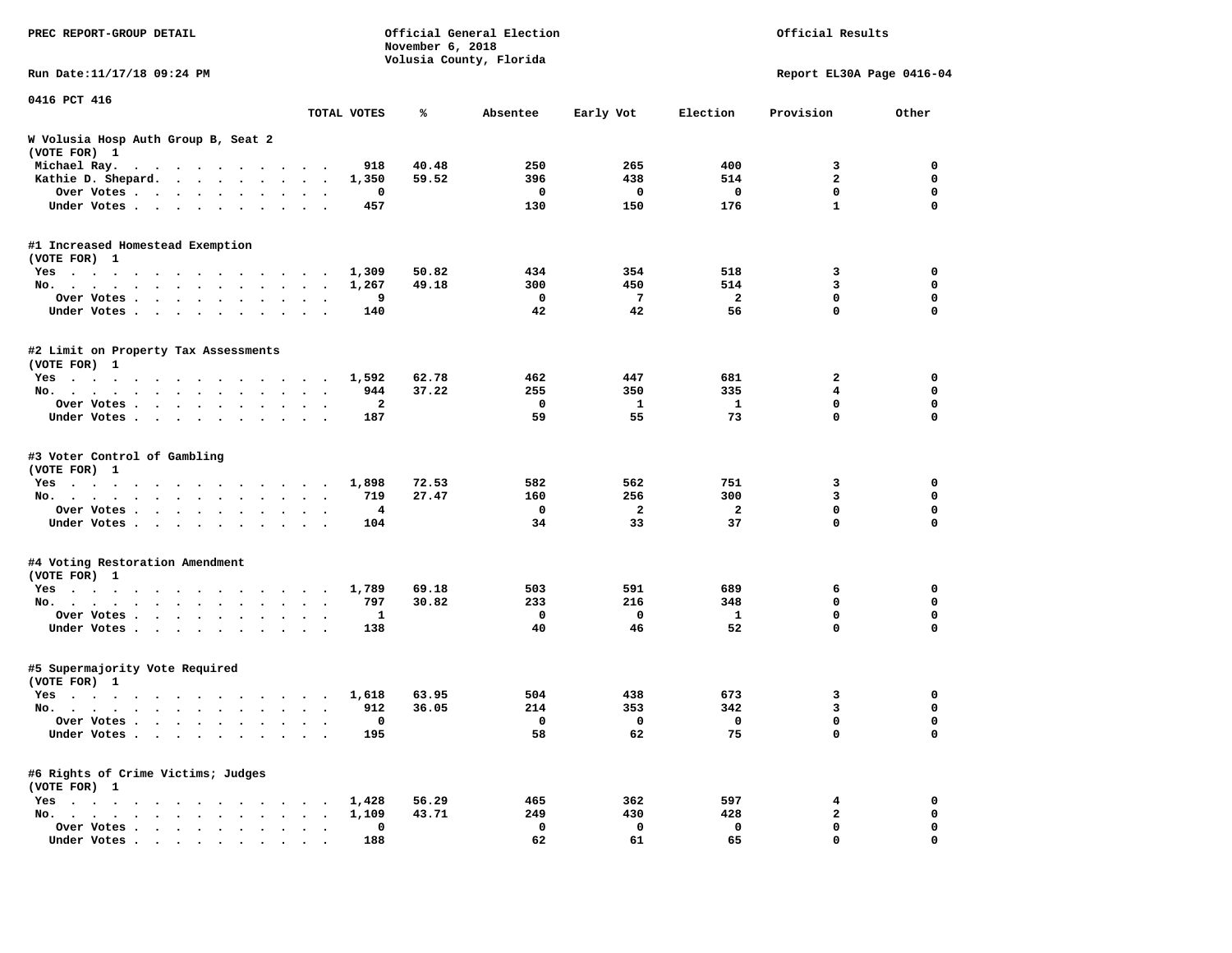| PREC REPORT-GROUP DETAIL               |                                        |                  | Official General Election |                |                | Official Results          |             |
|----------------------------------------|----------------------------------------|------------------|---------------------------|----------------|----------------|---------------------------|-------------|
|                                        |                                        | November 6, 2018 | Volusia County, Florida   |                |                |                           |             |
| Run Date:11/17/18 09:24 PM             |                                        |                  |                           |                |                | Report EL30A Page 0416-05 |             |
| 0416 PCT 416                           |                                        |                  |                           |                |                |                           |             |
|                                        | TOTAL VOTES                            | ℁                | Absentee                  | Early Vot      | Election       | Provision                 | Other       |
| #7 Survivor Benefits                   |                                        |                  |                           |                |                |                           |             |
| (VOTE FOR) 1                           |                                        |                  |                           |                |                |                           |             |
| Yes                                    | 1,598                                  | 63.24            | 482                       | 412            | 699            | 5                         | 0           |
| No.                                    | 929                                    | 36.76            | 233                       | 379            | 316            | $\mathbf{1}$              | $\mathbf 0$ |
| Over Votes                             | $\Omega$                               |                  | $\mathbf{o}$              | $\Omega$       | $\mathbf 0$    | $\mathbf{0}$              | 0           |
| Under Votes                            | 198                                    |                  | 61                        | 62             | 75             | $\mathbf 0$               | $\mathbf 0$ |
| #9 Prohibits Oil, Gas Drilling, Vaping |                                        |                  |                           |                |                |                           |             |
| (VOTE FOR) 1                           |                                        |                  |                           |                |                |                           |             |
| Yes                                    | 1,721                                  | 68.43            | 508                       | 530            | 680            | 3                         | 0           |
| No.                                    | 794                                    | 31.57            | 209                       | 251            | 331            | $\overline{3}$            | 0           |
| Over Votes                             | 3                                      |                  | $^{\circ}$                | $\overline{2}$ | $\mathbf{1}$   | $\mathbf{0}$              | $\mathbf 0$ |
| Under Votes                            | 207                                    |                  | 59                        | 70             | 78             | $\mathbf{0}$              | $\mathbf 0$ |
| #10 State and Local Structure and Op   |                                        |                  |                           |                |                |                           |             |
| (VOTE FOR) 1                           |                                        |                  |                           |                |                |                           |             |
| Yes                                    | 1,474                                  | 59.46            | 472                       | 393            | 604            | 5                         | $\Omega$    |
| No.                                    | 1,005                                  | 40.54            | 234                       | 383            | 387            | $\mathbf{1}$              | $\mathbf 0$ |
| Over Votes                             | 1                                      |                  | $^{\circ}$                | $\mathbf{0}$   | $\mathbf{1}$   | $\Omega$                  | $\mathbf 0$ |
| Under Votes                            | 245                                    |                  | 70                        | 77             | 98             | $\Omega$                  | $\Omega$    |
| #11 Removal of Obs Prov; Crim Statute  |                                        |                  |                           |                |                |                           |             |
| (VOTE FOR) 1                           |                                        |                  |                           |                |                |                           |             |
| Yes                                    | 1,558                                  | 63.64            | 494                       | 473            | 589            | 2                         | $\Omega$    |
| No.                                    | 890                                    | 36.36            | 197                       | 301            | 388            | 4                         | 0           |
| Over Votes                             | 0                                      |                  | 0                         | $\mathbf 0$    | 0              | $\mathbf{0}$              | $\Omega$    |
| Under Votes                            | 277                                    |                  | 85                        | 79             | 113            | $\mathbf 0$               | $\Omega$    |
| #12 Lobbying and Abuse of Office       |                                        |                  |                           |                |                |                           |             |
| (VOTE FOR) 1                           |                                        |                  |                           |                |                |                           |             |
| Yes                                    | 1,954                                  | 77.63            | 576                       | 578            | 796            | $4\overline{ }$           | 0           |
| No.                                    | 563                                    | 22.37            | 140                       | 213            | 208            | $\overline{a}$            | $\mathbf 0$ |
| Over Votes                             | $\overline{a}$                         |                  | 0                         | $\mathbf 0$    | $\overline{a}$ | $\mathbf 0$               | $\mathbf 0$ |
| Under Votes                            | 206                                    |                  | 60                        | 62             | 84             | $\Omega$                  | $\Omega$    |
| #13 Ends Dog Racing                    |                                        |                  |                           |                |                |                           |             |
| (VOTE FOR) 1                           |                                        |                  |                           |                |                |                           |             |
| Yes                                    | 1,810                                  | 70.40            | 543                       | 551            | 711            | 5                         | 0           |
|                                        |                                        |                  |                           |                |                |                           |             |
| No.                                    | 761                                    | 29.60            | 190                       | 250            | 320            | $\mathbf{1}$              | 0           |
| Over Votes                             | $\overline{a}$<br>$\ddot{\phantom{0}}$ |                  | $\Omega$                  | $\Omega$       | $\overline{a}$ | 0                         | $\Omega$    |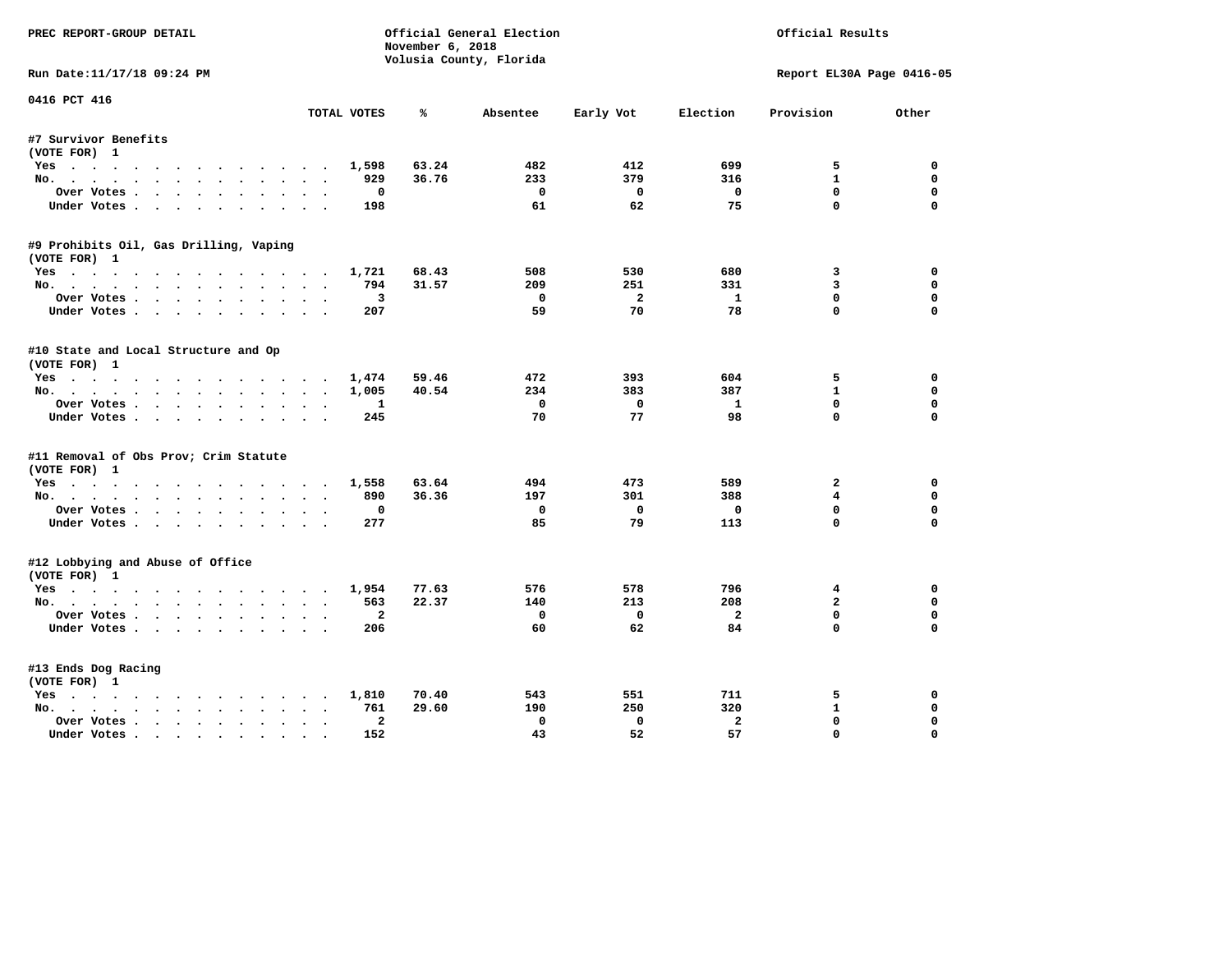**PREC REPORT-GROUP DETAIL COMPUTER CONSUMING A CONSUMING CONSUMING A CONSUMING A CONSUMING A CONSUMING A CONSUMING A CONSUMING A CONSUMING A CONSUMING A CONSUMING A CONSUMING A CONSUMING A CONSUMING A CONSUMING A CONSUMING** *November 6, 2018 November 6, 2018*  **Volusia County, Florida** 

### Official Results

**Run Date:11/17/18 09:24 PM Report EL30A Page 0417-01** 

| 0417 PCT 417                                                                                                          |                                              |              |       |                         |                         |                         |                            |                            |
|-----------------------------------------------------------------------------------------------------------------------|----------------------------------------------|--------------|-------|-------------------------|-------------------------|-------------------------|----------------------------|----------------------------|
|                                                                                                                       |                                              | TOTAL VOTES  | ℁     | Absentee                | Early Vot               | Election                | Provision                  | Other                      |
| REGISTERED VOTERS - TOTAL .<br>$\sim$<br>$\overline{\phantom{a}}$                                                     | $\sim$ $\sim$                                | 1,878        |       |                         |                         |                         |                            |                            |
| BALLOTS CAST - TOTAL.<br>$\ddot{\phantom{a}}$<br>$\sim$<br>$\ddot{\phantom{a}}$<br>$\sim$<br>$\ddot{\phantom{a}}$     |                                              | 975          |       | 273                     | 300                     | 402                     | 0                          | $\mathbf 0$                |
| BALLOTS CAST - BLANK.<br>$\ddot{\phantom{a}}$<br>$\sim$<br>$\ddot{\phantom{a}}$<br>$\bullet$                          | $\ddot{\phantom{a}}$<br>$\ddot{\phantom{0}}$ | 0            |       | 0                       | 0                       | $\mathbf 0$             | $\Omega$                   | $\mathbf 0$                |
| VOTER TURNOUT - TOTAL<br>$\ddot{\phantom{a}}$<br>$\ddot{\phantom{a}}$                                                 |                                              |              | 51.92 |                         |                         |                         |                            |                            |
| VOTER TURNOUT - BLANK<br>$\ddot{\phantom{a}}$                                                                         |                                              |              |       |                         |                         |                         |                            |                            |
| $\bullet$                                                                                                             |                                              |              |       |                         |                         |                         |                            |                            |
|                                                                                                                       |                                              |              |       |                         |                         |                         |                            |                            |
| United States Senator                                                                                                 |                                              |              |       |                         |                         |                         |                            |                            |
| (VOTE FOR) 1                                                                                                          |                                              |              |       |                         |                         |                         |                            |                            |
| Rick Scott (REP).<br>$\cdot$ $\cdot$ $\cdot$ $\cdot$<br>$\cdot$<br>$\overline{\phantom{a}}$                           |                                              | 429          | 44.50 | 133                     | 120                     | 176                     | 0                          | 0                          |
| Bill Nelson (DEM).<br>$\cdots$                                                                                        |                                              | 532          | 55.19 | 135                     | 177                     | 220                     | $\mathbf 0$                | $\mathbf 0$                |
| WRITE-IN.<br>$\cdots$ $\cdots$<br>$\cdot$<br>$\ddot{\phantom{a}}$<br>$\ddot{\phantom{a}}$                             |                                              | 3            | .31   | $\mathbf{0}$            | 0                       | 3                       | $\Omega$                   | $\mathbf 0$                |
| Over Votes<br>$\ddot{\phantom{a}}$<br>$\ddot{\phantom{a}}$                                                            |                                              | $\mathbf 0$  |       | $\Omega$                | $\mathbf 0$             | $\mathbf 0$             | $\Omega$                   | $\mathbf 0$                |
| Under Votes<br>$\ddot{\phantom{1}}$<br>$\bullet$                                                                      | $\ddot{\phantom{0}}$<br>$\cdot$              | 11           |       | 5                       | 3                       | 3                       | $\mathbf 0$                | $\mathbf 0$                |
|                                                                                                                       |                                              |              |       |                         |                         |                         |                            |                            |
| Representative in Congress District 6                                                                                 |                                              |              |       |                         |                         |                         |                            |                            |
| (VOTE FOR) 1                                                                                                          |                                              |              |       |                         |                         |                         |                            |                            |
| Michael Waltz (REP)                                                                                                   |                                              | 422          | 44.28 | 125                     | 115                     | 182                     | $\mathbf 0$                | $\mathbf 0$                |
| Nancy Soderberg (DEM)<br>$\cdots$                                                                                     |                                              | 531          | 55.72 | 144                     | 174                     | 213                     | $\Omega$                   | $\mathbf 0$                |
| Over Votes<br>$\sim$<br>$\ddot{\phantom{a}}$<br>$\ddot{\phantom{a}}$                                                  |                                              | $\mathbf{1}$ |       | $\mathbf 0$             | 1                       | $\mathbf 0$             | $\mathbf 0$                | 0                          |
|                                                                                                                       |                                              | 21           |       | $\overline{\mathbf{4}}$ | 10                      | 7                       | $\mathbf 0$                | $\mathbf 0$                |
| Under Votes<br>$\bullet$<br>$\cdot$                                                                                   |                                              |              |       |                         |                         |                         |                            |                            |
| Governor and Lieutenant Governor                                                                                      |                                              |              |       |                         |                         |                         |                            |                            |
| (VOTE FOR) 1                                                                                                          |                                              |              |       |                         |                         |                         |                            |                            |
| Ron DeSantis (REP)<br>$\cdot$                                                                                         |                                              | 429          | 44.46 | 135                     | 119                     | 175                     | 0                          | $\mathbf 0$                |
| Andrew Gillum (DEM)                                                                                                   |                                              | 520          | 53.89 | 126                     | 176                     | 218                     | $\mathbf 0$                | $\mathbf 0$                |
| Darcy G. Richardson (REF).<br>$\bullet$<br>$\ddot{\phantom{a}}$                                                       |                                              | 7            | .73   | 4                       | 1                       | $\mathbf{2}$            | 0                          | $\mathbf 0$                |
| Ryan Christopher Foley.<br>$\sim$<br>$\overline{\phantom{a}}$<br>$\bullet$<br>$\bullet$                               |                                              | 3            | .31   | $\mathbf{1}$            | $\mathbf{1}$            | $\mathbf{1}$            | $\Omega$                   | $\mathbf 0$                |
| Kyle "KC" Gibson<br>$\ddot{\phantom{1}}$<br>$\bullet$<br>$\bullet$                                                    | $\cdot$<br>$\bullet$                         | 6            | .62   | $\overline{\mathbf{4}}$ | $\mathbf{1}$            | $\mathbf{1}$            | $\mathbf 0$                | $\mathbf 0$                |
| Bruce Stanley<br>$\ddot{\phantom{a}}$<br>$\cdot$                                                                      |                                              | $\mathbf 0$  |       | $\Omega$                | $\Omega$                | 0                       | 0                          | $\mathbf 0$                |
| WRITE-IN.                                                                                                             |                                              | $\mathbf 0$  |       | $\Omega$                | $\Omega$                | $\Omega$                | $\Omega$                   | $\mathbf 0$                |
| $\cdots$                                                                                                              |                                              | 3            |       | $\mathbf 0$             | $\mathbf 0$             | 3                       | $\mathbf 0$                | $\mathbf 0$                |
| Over Votes<br>$\bullet$<br>$\cdot$                                                                                    | $\bullet$                                    |              |       |                         |                         |                         |                            |                            |
| Under Votes                                                                                                           | $\bullet$                                    | 7            |       | 3                       | $\overline{\mathbf{2}}$ | $\overline{\mathbf{2}}$ | $\mathbf 0$                | 0                          |
| Attorney General                                                                                                      |                                              |              |       |                         |                         |                         |                            |                            |
| (VOTE FOR) 1                                                                                                          |                                              |              |       |                         |                         |                         |                            |                            |
|                                                                                                                       |                                              |              |       |                         |                         |                         |                            |                            |
| Ashley Moody (REP)                                                                                                    |                                              | 461          | 48.12 | 147                     | 125                     | 189                     | $\mathbf 0$<br>$\mathbf 0$ | $\mathbf 0$<br>$\mathbf 0$ |
| Sean Shaw (DEM)<br>$\ddot{\phantom{a}}$<br>$\ddot{\phantom{a}}$                                                       |                                              | 479          | 50.00 | 114                     | 164                     | 201                     |                            |                            |
| Jeffrey Marc Siskind.<br>$\ddot{\phantom{a}}$                                                                         | $\ddot{\phantom{a}}$<br>$\bullet$            | 18           | 1.88  | 10                      | 3                       | 5                       | $\mathbf 0$                | $\mathbf 0$                |
| Over Votes<br>$\sim$<br>$\ddot{\phantom{a}}$                                                                          |                                              | $\mathbf{1}$ |       | $\mathbf 0$             | $\mathbf{1}$            | 0                       | $\mathbf 0$                | $\mathbf 0$                |
| Under Votes<br>$\bullet$<br>$\overline{\phantom{a}}$                                                                  |                                              | 16           |       | $\overline{a}$          | 7                       | 7                       | $\Omega$                   | $\mathbf 0$                |
|                                                                                                                       |                                              |              |       |                         |                         |                         |                            |                            |
| Chief Financial Officer<br>(VOTE FOR) 1                                                                               |                                              |              |       |                         |                         |                         |                            |                            |
| Jimmy Patronis (REP).<br>$\cdot$                                                                                      |                                              | 445          | 47.14 | 140                     | 119                     | 186                     | 0                          | 0                          |
| Jeremy Ring (DEM).<br>$\ddot{\phantom{a}}$                                                                            | $\bullet$<br>$\ddot{\phantom{0}}$            | 495          | 52.44 | 119                     | 172                     | 204                     | $\mathbf 0$                | $\mathbf 0$                |
| WRITE-IN.                                                                                                             |                                              | 4            | .42   | $\mathbf{2}$            | 1                       | 1                       | $\mathbf 0$                | $\mathbf 0$                |
| $\cdots$<br>$\bullet$                                                                                                 |                                              | $\mathbf 0$  |       | $\mathbf 0$             | $\Omega$                | $\mathbf 0$             | 0                          | $\mathbf 0$                |
| Over Votes.<br>$\mathcal{L}(\mathbf{z})$ , and $\mathcal{L}(\mathbf{z})$ , and $\mathcal{L}(\mathbf{z})$<br>$\bullet$ |                                              |              |       |                         |                         |                         |                            |                            |
| Under Votes.<br>$\sim$ $\sim$<br>$\sim$ $\sim$<br>$\bullet$<br>$\bullet$                                              |                                              | 31           |       | 12                      | 8                       | 11                      | 0                          | $\mathbf 0$                |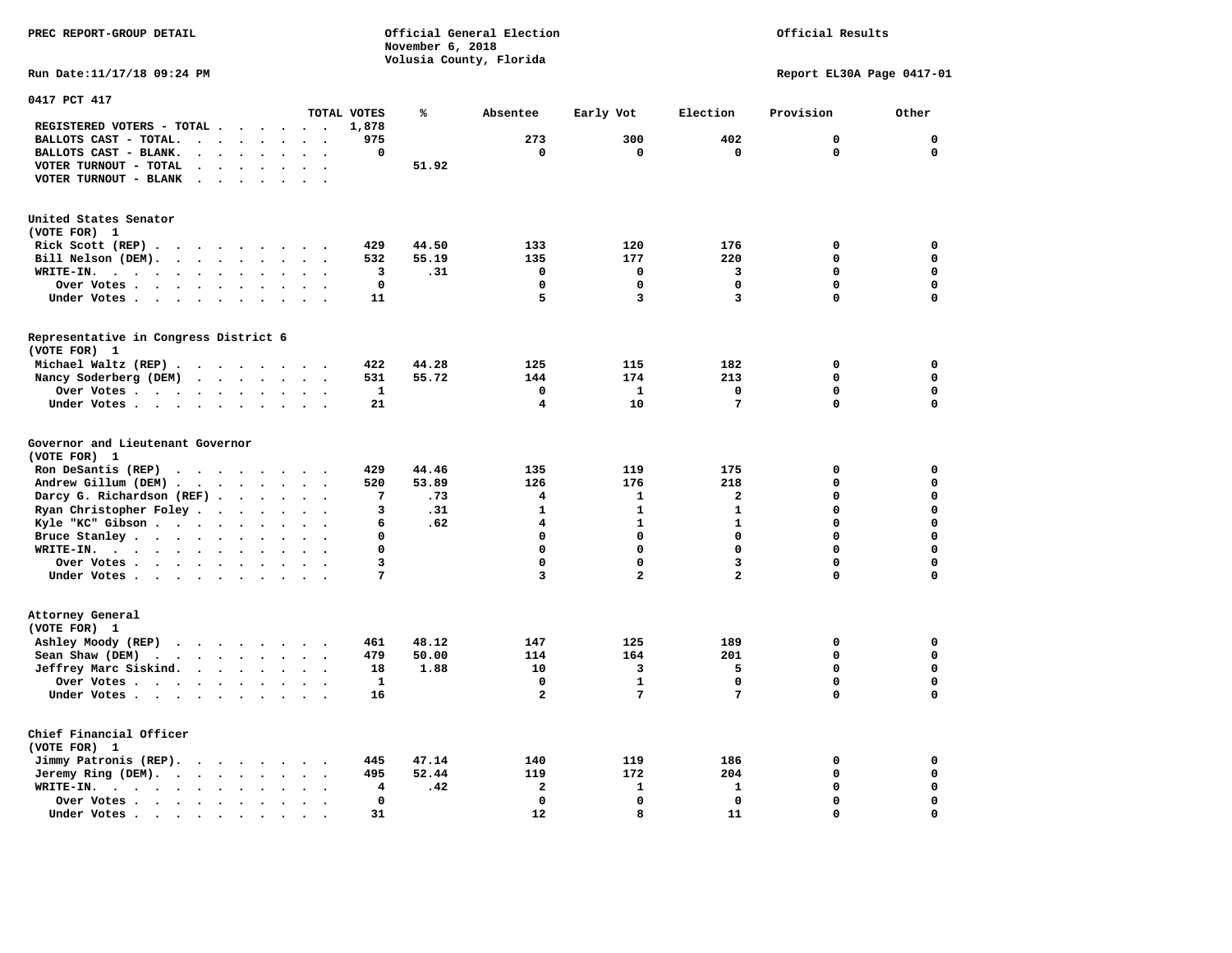| PREC REPORT-GROUP DETAIL                                                                                                        |                                                            |                   | November 6, 2018 | Official General Election<br>Volusia County, Florida |                   |                         | Official Results            |                  |
|---------------------------------------------------------------------------------------------------------------------------------|------------------------------------------------------------|-------------------|------------------|------------------------------------------------------|-------------------|-------------------------|-----------------------------|------------------|
| Run Date:11/17/18 09:24 PM                                                                                                      |                                                            |                   |                  |                                                      |                   |                         | Report EL30A Page 0417-02   |                  |
| 0417 PCT 417                                                                                                                    |                                                            | TOTAL VOTES       | ℁                | Absentee                                             | Early Vot         | Election                | Provision                   | Other            |
|                                                                                                                                 |                                                            |                   |                  |                                                      |                   |                         |                             |                  |
| Commissioner of Agriculture<br>(VOTE FOR) 1                                                                                     |                                                            |                   |                  |                                                      |                   |                         |                             |                  |
| Matt Caldwell (REP)                                                                                                             |                                                            | 428               | 45.20            | 137                                                  | 116               | 175                     | 0                           | $\mathbf 0$      |
| Nicole "Nikki" Fried (DEM).                                                                                                     |                                                            | 519               | 54.80            | 130                                                  | 174               | 215                     | $\mathbf 0$                 | 0                |
| Over Votes                                                                                                                      |                                                            | $\mathbf 0$<br>28 |                  | $\mathbf 0$<br>6                                     | $\mathbf 0$<br>10 | $\mathbf 0$<br>12       | $\mathbf{0}$<br>$\mathbf 0$ | $\mathbf 0$<br>0 |
| Under Votes                                                                                                                     |                                                            |                   |                  |                                                      |                   |                         |                             |                  |
| State Senator District 14<br>(VOTE FOR) 1                                                                                       |                                                            |                   |                  |                                                      |                   |                         |                             |                  |
| Dorothy L. Hukill (REP).                                                                                                        |                                                            | 420               | 44.78            | 126                                                  | 114               | 180                     | 0                           | 0                |
| Melissa "Mel" Martin (DEM).                                                                                                     |                                                            | 518               | 55.22            | 137                                                  | 171               | 210                     | $\mathbf{0}$                | $\mathbf 0$      |
| Over Votes                                                                                                                      |                                                            | $\mathbf 0$       |                  | $\mathbf 0$                                          | $\mathbf 0$       | $\mathbf 0$             | $\mathbf 0$                 | $\mathbf 0$      |
| Under Votes                                                                                                                     |                                                            | 37                |                  | 10                                                   | 15                | 12                      | 0                           | $\mathbf 0$      |
| State Representative District 27<br>(VOTE FOR) 1                                                                                |                                                            |                   |                  |                                                      |                   |                         |                             |                  |
| David Santiago (REP).                                                                                                           |                                                            | 470               | 49.06            | 139                                                  | 127               | 204                     | 0                           | $\mathbf 0$      |
| Carol Lawrence (DEM).                                                                                                           |                                                            | 488               | 50.94            | 126                                                  | 167               | 195                     | $\mathbf 0$                 | $\mathbf 0$      |
| Over Votes                                                                                                                      | $\bullet$                                                  | $\mathbf 0$       |                  | 0                                                    | 0                 | $\mathbf 0$             | $\mathbf 0$                 | $\mathbf 0$      |
| Under Votes                                                                                                                     |                                                            | 17                |                  | 8                                                    | 6                 | 3                       | 0                           | $\mathbf 0$      |
| Justice of the Supreme Court Lawson<br>(VOTE FOR) 1                                                                             |                                                            |                   |                  |                                                      |                   |                         |                             |                  |
| $Yes \cdot \cdot \cdot$<br>$\cdot$<br>$\cdot$<br>$\blacksquare$                                                                 |                                                            | 567               | 67.18            | 171                                                  | 146               | 250                     | 0                           | $\mathbf 0$      |
| No.<br>$\sim$ $\sim$<br>$\ddot{\phantom{0}}$                                                                                    |                                                            | 277               | 32.82            | 68                                                   | 102               | 107                     | $\mathbf 0$                 | $\mathbf 0$      |
| Over Votes                                                                                                                      | $\sim$<br>$\overline{\phantom{a}}$<br>$\ddot{\phantom{a}}$ | 0                 |                  | $\mathbf 0$                                          | $\mathbf 0$<br>52 | $\mathbf 0$             | 0<br>0                      | $\mathbf 0$<br>0 |
| Under Votes<br>$\sim$                                                                                                           | $\ddot{\phantom{a}}$                                       | 131               |                  | 34                                                   |                   | 45                      |                             |                  |
| 5th District Court of Appeal Eisnaugle<br>(VOTE FOR) 1                                                                          |                                                            |                   |                  |                                                      |                   |                         |                             |                  |
| Yes                                                                                                                             |                                                            | 509               | 61.03            | 141                                                  | 134               | 234                     | $\Omega$                    | 0                |
| No.                                                                                                                             |                                                            | 325               | 38.97            | 96                                                   | 110               | 119                     | $\mathbf 0$                 | $\mathbf 0$      |
| Over Votes<br>$\sim$ $\sim$<br>$\ddot{\phantom{1}}$                                                                             |                                                            | 1                 |                  | 0                                                    | 0                 | <b>1</b>                | 0                           | 0                |
| Under Votes.                                                                                                                    |                                                            | 140               |                  | 36                                                   | 56                | 48                      | 0                           | $\mathbf 0$      |
| Circuit Judge 7th Judicial, Grp 15<br>(VOTE FOR) 1                                                                              |                                                            |                   |                  |                                                      |                   |                         |                             |                  |
| Linda L. Gaustad                                                                                                                |                                                            | 573               | 67.65            | 161                                                  | 170               | 242                     | 0                           | $\mathbf 0$      |
| Ryan Will $\cdots$ $\cdots$ $\cdots$                                                                                            | $\sim$<br>$\bullet$ . $\bullet$                            | 274               | 32.35            | 81                                                   | 81                | 112                     | 0                           | 0                |
| Over Votes                                                                                                                      | $\cdot$ .                                                  | 0                 |                  | $\mathbf 0$                                          | 0                 | $\overline{\mathbf{0}}$ | 0                           | $\mathbf 0$      |
| Under Votes<br>$\ddot{\phantom{a}}$<br>$\cdot$<br>$\bullet$                                                                     |                                                            | 128               |                  | 31                                                   | 49                | 48                      | 0                           | $\mathbf 0$      |
| School Board Member District 5<br>(VOTE FOR) 1                                                                                  |                                                            |                   |                  |                                                      |                   |                         |                             |                  |
| Ruben Colon.<br>the contract of the contract of the contract of the contract of the contract of the contract of the contract of |                                                            | 466               | 51.84            | 108                                                  | 172               | 186                     | 0                           | $\mathbf 0$      |
| Melody Johnson.                                                                                                                 | $\cdot$ $\cdot$ $\cdot$                                    | 433               | 48.16            | 146                                                  | 103               | 184                     | 0                           | 0                |
| Over Votes<br>$\bullet$<br>$\cdot$                                                                                              | $\cdot$<br>$\cdot$                                         | 1                 |                  | 0                                                    | 1                 | $\mathbf 0$             | $\mathbf 0$                 | $\mathbf 0$      |
| Under Votes                                                                                                                     |                                                            | 75                |                  | 19                                                   | 2.4               | 32                      | $\Omega$                    | $\Omega$         |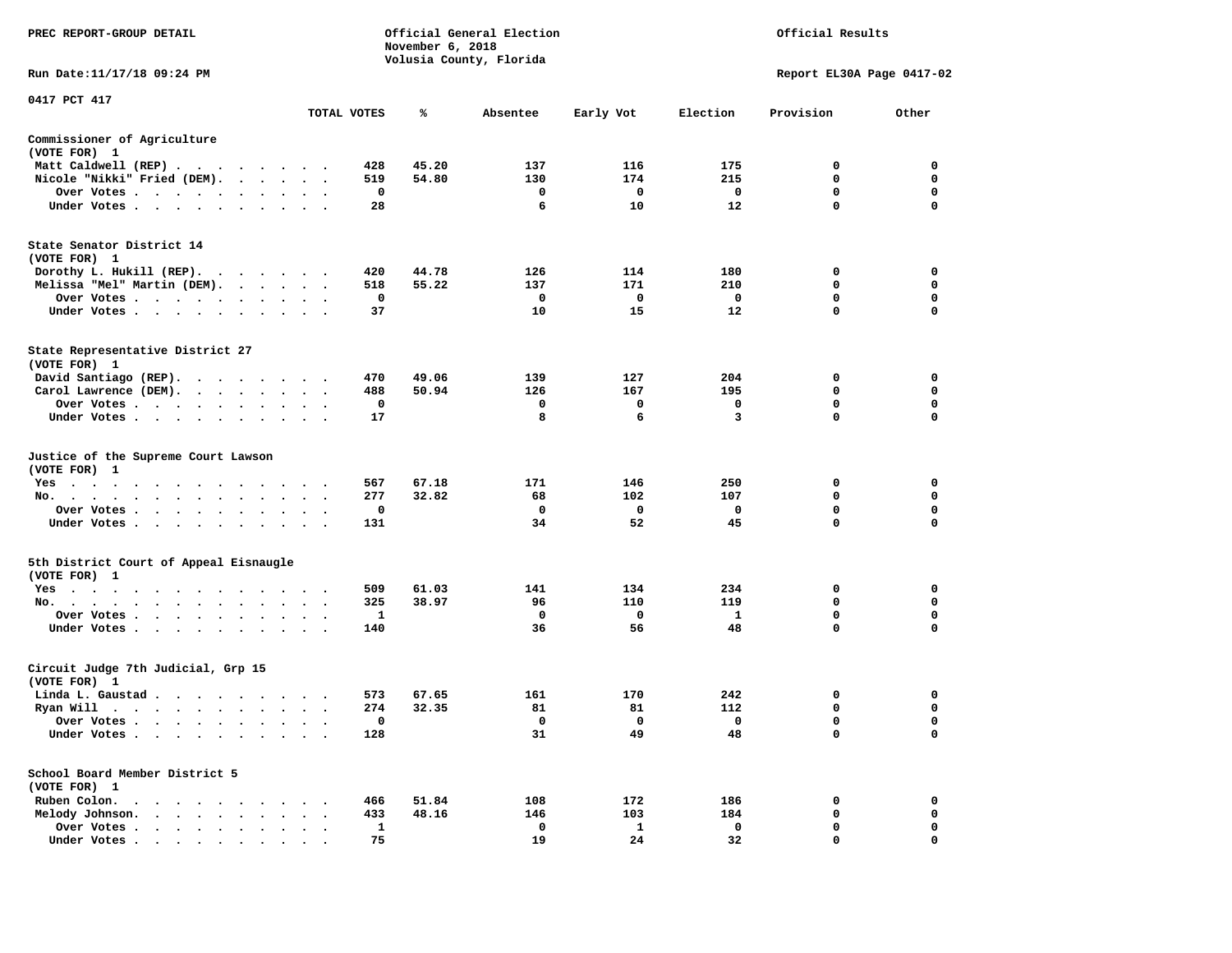| PREC REPORT-GROUP DETAIL                                                                                                                                                                                                                                       |                      |     | November 6, 2018 | Official General Election<br>Volusia County, Florida |           |          | Official Results          |             |
|----------------------------------------------------------------------------------------------------------------------------------------------------------------------------------------------------------------------------------------------------------------|----------------------|-----|------------------|------------------------------------------------------|-----------|----------|---------------------------|-------------|
| Run Date: 11/17/18 09:24 PM                                                                                                                                                                                                                                    |                      |     |                  |                                                      |           |          | Report EL30A Page 0417-03 |             |
| 0417 PCT 417                                                                                                                                                                                                                                                   |                      |     |                  |                                                      |           |          |                           |             |
|                                                                                                                                                                                                                                                                | TOTAL VOTES          |     | ℁                | Absentee                                             | Early Vot | Election | Provision                 | Other       |
| Deltona Mayor<br>(VOTE FOR) 1                                                                                                                                                                                                                                  |                      |     |                  |                                                      |           |          |                           |             |
| Santiago Avila Jr.                                                                                                                                                                                                                                             |                      | 374 | 40.26            | 89                                                   | 117       | 168      | 0                         | 0           |
| Heidi K. Herzberg.<br>$\cdot$ $\cdot$ $\cdot$ $\cdot$ $\cdot$<br>$\ddot{\phantom{1}}$                                                                                                                                                                          | $\bullet$            | 555 | 59.74            | 174                                                  | 163       | 218      | 0                         | 0           |
| Over Votes.<br>$\mathcal{A}=\mathcal{A}=\mathcal{A}=\mathcal{A}=\mathcal{A}=\mathcal{A}$ .<br>$\blacksquare$                                                                                                                                                   | $\ddot{\phantom{1}}$ | 1   |                  | 0                                                    | 0         | 1        | 0                         | $\mathbf 0$ |
| Under Votes.<br>$\mathbf{r}$ , and $\mathbf{r}$ , and $\mathbf{r}$ , and $\mathbf{r}$ , and $\mathbf{r}$                                                                                                                                                       |                      | 45  |                  | 10                                                   | 20        | 15       | $\mathbf 0$               | $\mathbf 0$ |
| Deltona City Commission District 3<br>(VOTE FOR) 1                                                                                                                                                                                                             |                      |     |                  |                                                      |           |          |                           |             |
| H. Lester Carrero.                                                                                                                                                                                                                                             | $\cdots$             | 354 | 40.97            | 114                                                  | 95        | 145      | 0                         | 0           |
| Maritza Vazquez                                                                                                                                                                                                                                                | $\cdot$<br>$\cdot$ . | 510 | 59.03            | 125                                                  | 166       | 219      | 0                         | 0           |
| Over Votes .<br>$\cdots$<br>$\bullet$                                                                                                                                                                                                                          |                      | 0   |                  | 0                                                    | 0         | 0        | 0                         | 0           |
| Under Votes                                                                                                                                                                                                                                                    | $\ddot{\phantom{0}}$ | 111 |                  | 34                                                   | 39        | 38       | 0                         | $\mathbf 0$ |
| Soil and Water Cons Dist Seat 1<br>(VOTE FOR) 1                                                                                                                                                                                                                |                      |     |                  |                                                      |           |          |                           |             |
| William Bliss.<br>.                                                                                                                                                                                                                                            |                      | 484 | 57.76            | 136                                                  | 149       | 199      | 0                         | 0           |
| Derrick Orberg.<br>$\begin{array}{cccccccccccccc} \bullet & \bullet & \bullet & \bullet & \bullet & \bullet & \bullet & \bullet & \bullet & \bullet & \bullet \end{array}$                                                                                     | $\ddot{\phantom{1}}$ | 354 | 42.24            | 97                                                   | 102       | 155      | 0                         | 0           |
| Over Votes.<br>. The contract of the contract of the contract of the contract of the contract of the contract of the contract of the contract of the contract of the contract of the contract of the contract of the contract of the contrac                   |                      | 1   |                  | 0                                                    | 1         | 0        | 0                         | 0           |
| Under Votes<br>$\ddot{\phantom{1}}$                                                                                                                                                                                                                            | $\ddot{\phantom{1}}$ | 136 |                  | 40                                                   | 48        | 48       | 0                         | $\mathbf 0$ |
| Soil and Water Cons Dist Seat 3<br>(VOTE FOR) 1                                                                                                                                                                                                                |                      |     |                  |                                                      |           |          |                           |             |
| Beth James.<br>. As the state of the state of the state of the state $\alpha$                                                                                                                                                                                  |                      | 306 | 36.69            | 88                                                   | 93        | 125      | 0                         | 0           |
| Wesley Wayne Wilson Jr<br>$\cdot$                                                                                                                                                                                                                              | $\sim$               | 204 | 24.46            | 57                                                   | 55        | 92       | 0                         | 0           |
| Christine Wilt.<br>$\bullet$                                                                                                                                                                                                                                   | $\ddot{\phantom{0}}$ | 324 | 38.85            | 83                                                   | 105       | 136      | $\mathbf 0$               | $\mathbf 0$ |
| Over Votes.<br>$\ddot{\phantom{0}}$<br>$\bullet$                                                                                                                                                                                                               |                      | 1   |                  | $\mathbf 0$                                          | 0         | 1        | 0                         | $\mathbf 0$ |
| Under Votes<br>$\bullet$<br>$\bullet$                                                                                                                                                                                                                          |                      | 140 |                  | 45                                                   | 47        | 48       | 0                         | 0           |
| Soil and Water Cons Dist Seat 5<br>(VOTE FOR) 1                                                                                                                                                                                                                |                      |     |                  |                                                      |           |          |                           |             |
| J. Mark Barfield                                                                                                                                                                                                                                               |                      | 188 | 22.57            | 59                                                   | 61        | 68       | 0                         | 0           |
| Andy Kelly.<br>$\mathcal{A}$ . The set of the set of the set of the set of the set of the set of the set of the set of the set of the set of the set of the set of the set of the set of the set of the set of the set of the set of the set of t<br>$\bullet$ | $\ddot{\phantom{1}}$ | 412 | 49.46            | 98                                                   | 135       | 179      | 0                         | 0           |
| David Schaefer.<br>$\cdot$ $\cdot$ $\cdot$ $\cdot$ $\cdot$                                                                                                                                                                                                     |                      | 233 | 27.97            | 73                                                   | 56        | 104      | $\mathbf 0$               | $\mathbf 0$ |
| Over Votes .<br>$\mathbf{u} = \mathbf{u} + \mathbf{u} + \mathbf{u} + \mathbf{u} + \mathbf{u}$<br>$\bullet$<br>$\bullet$                                                                                                                                        | $\bullet$<br>$\cdot$ | 1   |                  | 0                                                    | 0         | 1        | $\mathbf 0$               | $\mathbf 0$ |
| Under Votes<br>$\sim$                                                                                                                                                                                                                                          | $\ddot{\phantom{1}}$ | 141 |                  | 43                                                   | 48        | 50       | 0                         | 0           |
| W Volusia Hosp Auth Group A, Seat 1<br>(VOTE FOR) 1                                                                                                                                                                                                            |                      |     |                  |                                                      |           |          |                           |             |
| John M. Hill                                                                                                                                                                                                                                                   |                      |     | 406 47.88        | 132                                                  | 115       | 159      | $\sim$                    | $\mathbf 0$ |
| Voloria Manning<br>$\bullet$<br>$\ddot{\phantom{1}}$<br>$\bullet$ . $\bullet$<br>$\cdot$<br>$\ddot{\phantom{1}}$<br>$\bullet$                                                                                                                                  |                      | 442 | 52.12            | 104                                                  | 140       | 198      | 0                         | 0           |
| Over Votes .<br>$\ddot{\phantom{a}}$<br>$\sim$<br>$\sim$                                                                                                                                                                                                       |                      | 0   |                  | 0                                                    | 0         | 0        | 0                         | 0           |
| Under Votes .<br>.                                                                                                                                                                                                                                             |                      | 127 |                  | 37                                                   | 45        | 45       | $\mathbf 0$               | $\mathbf 0$ |
| W Volusia Hosp Auth Group B, Seat 1<br>(VOTE FOR) 1                                                                                                                                                                                                            |                      |     |                  |                                                      |           |          |                           |             |
| Webster Barnaby                                                                                                                                                                                                                                                |                      | 304 | 35.10            | 102                                                  | 87        | 115      | 0                         | 0           |
| Dolores Guzman.<br>$\ddot{\phantom{a}}$                                                                                                                                                                                                                        |                      | 562 | 64.90            | 140                                                  | 178       | 244      | 0                         | 0           |
| Over Votes .<br>$\cdot$ $\cdot$ $\cdot$ $\cdot$ $\cdot$                                                                                                                                                                                                        |                      | 0   |                  | 0                                                    | 0         | 0        | 0                         | 0           |
| Under Votes                                                                                                                                                                                                                                                    |                      | 109 |                  | 31                                                   | 35        | 43       | 0                         | 0           |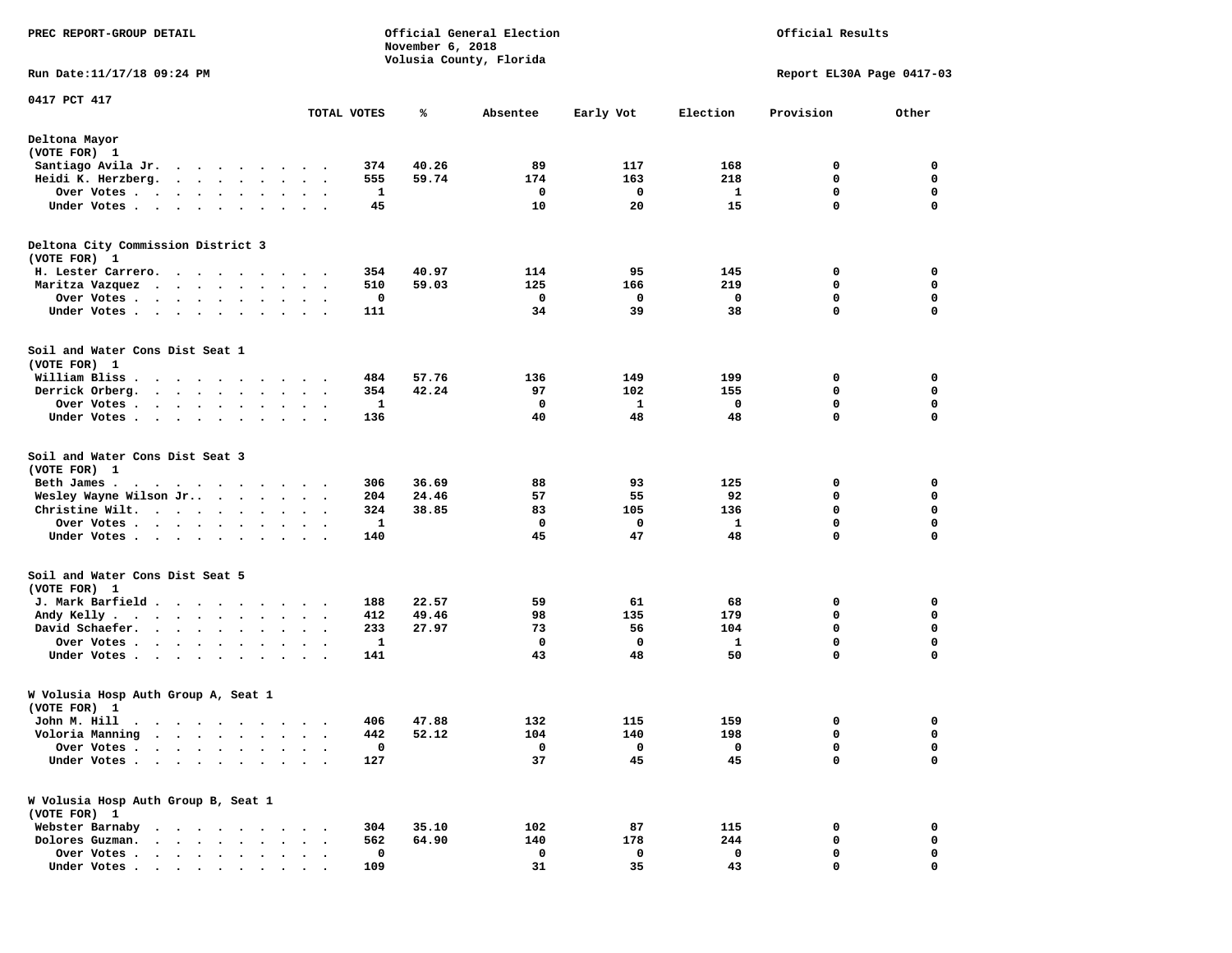| PREC REPORT-GROUP DETAIL                                                                                 |                      | Official General Election<br>November 6, 2018<br>Volusia County, Florida |                |             |             |                   | Official Results          |                  |  |
|----------------------------------------------------------------------------------------------------------|----------------------|--------------------------------------------------------------------------|----------------|-------------|-------------|-------------------|---------------------------|------------------|--|
| Run Date: 11/17/18 09:24 PM                                                                              |                      |                                                                          |                |             |             |                   | Report EL30A Page 0417-04 |                  |  |
| 0417 PCT 417                                                                                             |                      | TOTAL VOTES                                                              | ℁              | Absentee    | Early Vot   | Election          | Provision                 | Other            |  |
| W Volusia Hosp Auth Group B, Seat 2<br>(VOTE FOR) 1                                                      |                      |                                                                          |                |             |             |                   |                           |                  |  |
| Michael Ray.<br>$\mathbf{a}$ , and $\mathbf{a}$ , and $\mathbf{a}$ , and $\mathbf{a}$ , and $\mathbf{a}$ |                      | 339                                                                      | 40.50          | 90          | 106         | 143               | 0                         | 0                |  |
| Kathie D. Shepard.                                                                                       |                      | 498                                                                      | 59.50          | 141         | 150         | 207               | 0                         | 0                |  |
| Over Votes<br>$\bullet$<br>$\bullet$                                                                     |                      | 0                                                                        |                | 0           | 0           | 0                 | 0                         | $\mathbf 0$      |  |
| Under Votes<br>$\sim$                                                                                    |                      | 138                                                                      |                | 42          | 44          | 52                | 0                         | $\mathbf 0$      |  |
| #1 Increased Homestead Exemption                                                                         |                      |                                                                          |                |             |             |                   |                           |                  |  |
| (VOTE FOR) 1                                                                                             |                      |                                                                          |                |             |             |                   |                           |                  |  |
| Yes                                                                                                      |                      | 464<br>466                                                               | 49.89<br>50.11 | 145<br>114  | 125<br>162  | 194<br>190        | 0<br>0                    | 0<br>$\mathbf 0$ |  |
| No.<br>$\bullet$<br>$\bullet$                                                                            | $\ddot{\phantom{a}}$ |                                                                          |                | 0           |             |                   | 0                         | 0                |  |
| Over Votes<br>$\ddot{\phantom{1}}$                                                                       |                      | 0<br>45                                                                  |                | 14          | 0<br>13     | 0<br>18           | 0                         | $\mathbf 0$      |  |
| Under Votes<br>$\sim$<br>$\bullet$                                                                       |                      |                                                                          |                |             |             |                   |                           |                  |  |
| #2 Limit on Property Tax Assessments<br>(VOTE FOR) 1                                                     |                      |                                                                          |                |             |             |                   |                           |                  |  |
| $Yes \cdot \cdot \cdot \cdot \cdot \cdot \cdot$<br>.                                                     |                      | 568                                                                      | 61.61          | 172         | 154         | 242               | 0                         | 0                |  |
| No.                                                                                                      |                      | 354                                                                      | 38.39          | 86          | 130         | 138               | 0                         | $\mathbf 0$      |  |
| Over Votes                                                                                               |                      | 1                                                                        |                | 0           | 0           | 1                 | 0                         | 0                |  |
| Under Votes                                                                                              |                      | 52                                                                       |                | 15          | 16          | 21                | 0                         | 0                |  |
| #3 Voter Control of Gambling<br>(VOTE FOR) 1                                                             |                      |                                                                          |                |             |             |                   |                           |                  |  |
| Yes                                                                                                      |                      | 659                                                                      | 70.18          | 213         | 193         | 253               | 0                         | 0                |  |
| No.<br>$\ddot{\phantom{1}}$                                                                              |                      | 280                                                                      | 29.82          | 56          | 88          | 136               | 0                         | 0                |  |
| Over Votes<br>$\bullet$<br>$\bullet$                                                                     |                      | $\mathbf{1}$                                                             |                | $\mathbf 0$ | $\mathbf 0$ | $\mathbf{1}$      | 0                         | $\mathbf 0$      |  |
| Under Votes                                                                                              |                      | 35                                                                       |                | 4           | 19          | $12 \overline{ }$ | 0                         | $\mathbf 0$      |  |
| #4 Voting Restoration Amendment                                                                          |                      |                                                                          |                |             |             |                   |                           |                  |  |
| (VOTE FOR) 1<br>Yes                                                                                      |                      | 628                                                                      | 66.74          | 174         | 185         | 269               | 0                         | 0                |  |
| $\sim$ $\sim$<br>No.<br>$\bullet$<br>$\bullet$                                                           | $\ddot{\phantom{1}}$ | 313                                                                      | 33.26          | 91          | 101         | 121               | 0                         | 0                |  |
| Over Votes<br>$\bullet$<br>$\bullet$                                                                     |                      | 0                                                                        |                | 0           | 0           | 0                 | 0                         | 0                |  |
| Under Votes<br>$\bullet$ .                                                                               |                      | 34                                                                       |                | 8           | 14          | 12                | 0                         | 0                |  |
| #5 Supermajority Vote Required<br>(VOTE FOR) 1                                                           |                      |                                                                          |                |             |             |                   |                           |                  |  |
| Yes                                                                                                      |                      | 577                                                                      | 62.72          | 196         | 151         | 230               | 0                         | 0                |  |
| No.                                                                                                      | $\ddot{\phantom{1}}$ | 343                                                                      | 37.28          | 62          | 130         | 151               | 0                         | 0                |  |
| Over Votes $\cdots$ $\cdots$ $\cdots$ $\cdots$                                                           |                      | 0                                                                        |                | $\mathbf 0$ | 0           | $\mathbf 0$       | 0                         | 0                |  |
| Under Votes                                                                                              |                      | 55                                                                       |                | 15          | 19          | 21                | 0                         | $\mathbf 0$      |  |
| #6 Rights of Crime Victims; Judges<br>(VOTE FOR) 1                                                       |                      |                                                                          |                |             |             |                   |                           |                  |  |
| $Yes \cdot \cdot \cdot \cdot$                                                                            |                      | 519                                                                      | 56.11          | 156         | 150         | 213               | 0                         | 0                |  |
| No.                                                                                                      |                      | 406                                                                      | 43.89          | 101         | 133         | 172               | 0                         | 0                |  |
| Over Votes                                                                                               |                      | $\mathbf 0$                                                              |                | 0           | 0           | 0                 | 0                         | 0                |  |
| Under Votes                                                                                              |                      | 50                                                                       |                | 16          | 17          | 17                | 0                         | 0                |  |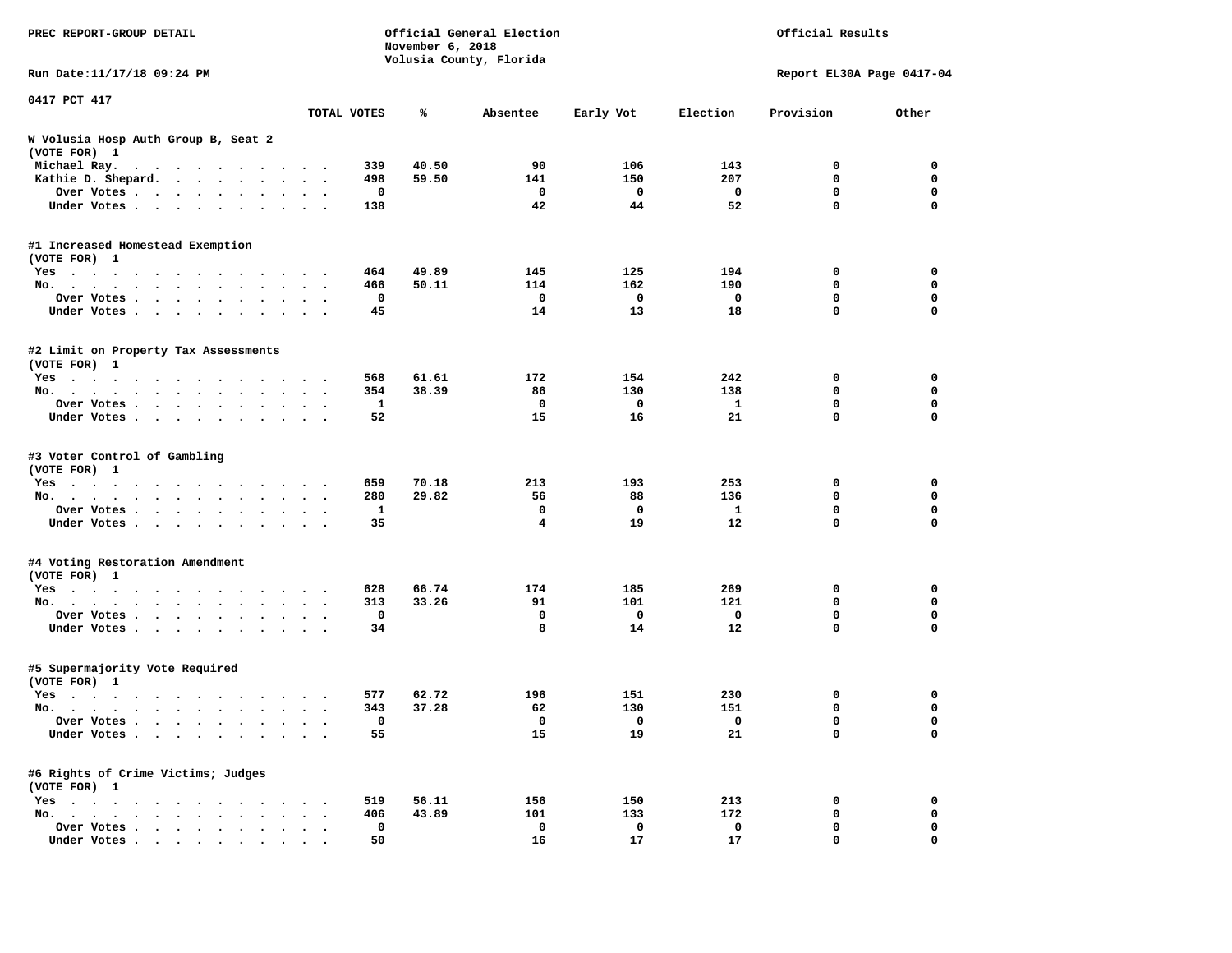| PREC REPORT-GROUP DETAIL                             |                 | November 6, 2018 | Official General Election<br>Volusia County, Florida |                   | Official Results |                           |             |
|------------------------------------------------------|-----------------|------------------|------------------------------------------------------|-------------------|------------------|---------------------------|-------------|
| Run Date:11/17/18 09:24 PM                           |                 |                  |                                                      |                   |                  | Report EL30A Page 0417-05 |             |
| 0417 PCT 417                                         | TOTAL VOTES     | ℁                | Absentee                                             | Early Vot         | Election         | Provision                 | Other       |
| #7 Survivor Benefits                                 |                 |                  |                                                      |                   |                  |                           |             |
| (VOTE FOR) 1                                         |                 |                  |                                                      |                   |                  |                           |             |
| Yes                                                  | 546             | 58.90            | 169                                                  | 139               | 238              | 0                         | 0           |
| No.                                                  | 381             | 41.10            | 89                                                   | 145               | 147              | $\mathbf{0}$              | $\mathbf 0$ |
| Over Votes                                           | 0               |                  | $^{\circ}$                                           | $\mathbf{0}$      | $\mathbf 0$      | $\mathbf 0$               | 0           |
| Under Votes                                          | 48              |                  | 15                                                   | 16                | 17               | $\mathbf 0$               | $\Omega$    |
| #9 Prohibits Oil, Gas Drilling, Vaping               |                 |                  |                                                      |                   |                  |                           |             |
| (VOTE FOR) 1                                         |                 |                  |                                                      |                   |                  |                           |             |
| Yes                                                  | 602             | 65.58            | 165                                                  | 185               | 252              | 0                         | 0           |
| No.                                                  | 316             | 34.42            | 89                                                   | 96                | 131              | $\mathbf 0$               | $\mathbf 0$ |
| Over Votes                                           | 0               |                  | $\Omega$                                             | $\Omega$          | $\mathbf 0$      | $\mathbf{0}$              | $\mathbf 0$ |
| Under Votes                                          | 57              |                  | 19                                                   | 19                | 19               | $\Omega$                  | $\Omega$    |
| #10 State and Local Structure and Op<br>(VOTE FOR) 1 |                 |                  |                                                      |                   |                  |                           |             |
| Yes                                                  | 533             | 58.57            | 168                                                  | 147               | 218              | 0                         | $\Omega$    |
| No.                                                  | 377             | 41.43            | 85                                                   | 132               | 160              | 0                         | 0           |
| Over Votes                                           | 1               |                  | $\Omega$                                             | $\mathbf{1}$      | $\mathbf 0$      | $\mathbf{0}$              | $\Omega$    |
| Under Votes                                          | 64              |                  | 20                                                   | 20                | 24               | $\Omega$                  | $\mathbf 0$ |
| #11 Removal of Obs Prov; Crim Statute                |                 |                  |                                                      |                   |                  |                           |             |
| (VOTE FOR) 1                                         |                 |                  |                                                      |                   |                  |                           |             |
| Yes                                                  | 553             | 61.44            | 155                                                  | 171               | 227              | 0                         | 0           |
| No.                                                  | 347             | 38.56            | 90                                                   | 110               | 147              | 0                         | 0           |
| Over Votes                                           | $\mathbf{1}$    |                  | $\mathbf 0$                                          | $\Omega$          | $\mathbf{1}$     | $\mathbf{0}$              | $\Omega$    |
| Under Votes                                          | 74              |                  | 28                                                   | 19                | 27               | $\mathbf 0$               | $\Omega$    |
| #12 Lobbying and Abuse of Office<br>(VOTE FOR) 1     |                 |                  |                                                      |                   |                  |                           |             |
|                                                      | 697             | 75.84            | 220                                                  | 190               | 287              | 0                         | $\mathbf 0$ |
| Yes<br>No.                                           | 222             | 24.16            | 40                                                   | 88                | 94               | $\Omega$                  | 0           |
| Over Votes                                           | 0               |                  | $\mathbf 0$                                          | $\mathbf{o}$      | $\mathbf 0$      | $\mathbf 0$               | $\mathbf 0$ |
| Under Votes                                          | 56              |                  | 13                                                   | 22                | 21               | $\Omega$                  | $\Omega$    |
|                                                      |                 |                  |                                                      |                   |                  |                           |             |
| #13 Ends Dog Racing                                  |                 |                  |                                                      |                   |                  |                           |             |
| (VOTE FOR) 1                                         |                 |                  |                                                      |                   |                  |                           |             |
| Yes                                                  | 654<br>284      | 69.72<br>30.28   | 188<br>77                                            | 206<br>81         | 260<br>126       | 0<br>$\mathbf 0$          | 0<br>0      |
| No.<br>Over Votes.                                   | $\mathbf{1}$    |                  | $\mathbf{0}$                                         | $\mathbf{1}$      | $\mathbf 0$      | $\mathbf{0}$              | $\mathbf 0$ |
| $\cdots$<br>Under Votes                              | $\bullet$<br>36 |                  | 8                                                    | $12 \overline{ }$ | 16               | $\mathbf{0}$              | $\Omega$    |
|                                                      |                 |                  |                                                      |                   |                  |                           |             |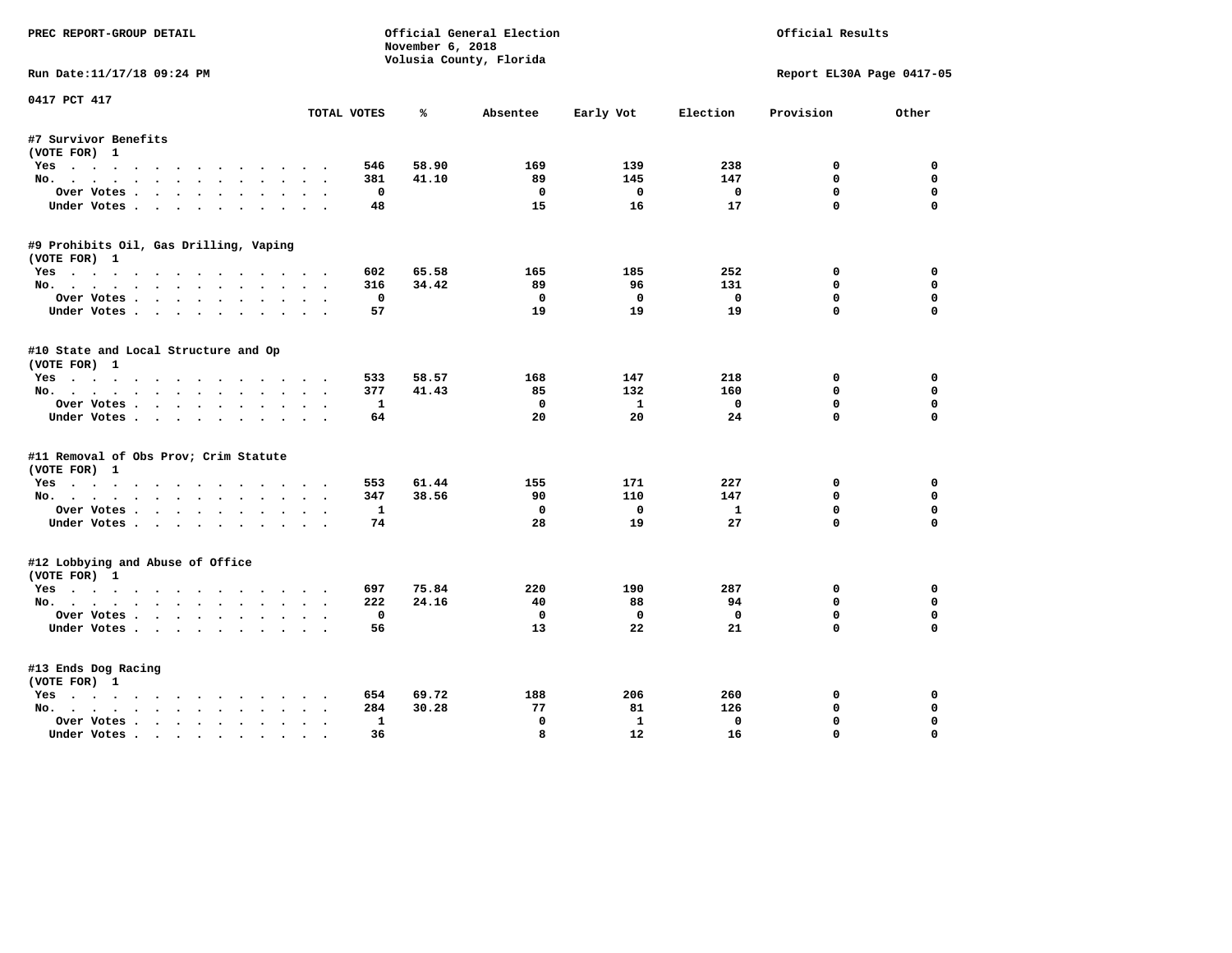#### **PREC REPORT-GROUP DETAIL COMPUTER CONSUMING A CONSUMING CONSUMING A CONSUMING A CONSUMING A CONSUMING A CONSUMING A CONSUMING A CONSUMING A CONSUMING A CONSUMING A CONSUMING A CONSUMING A CONSUMING A CONSUMING A CONSUMING** *November 6, 2018 November 6, 2018*  **Volusia County, Florida**

## Official Results

**Run Date:11/17/18 09:24 PM Report EL30A Page 0419-01** 

| 0419 PCT 419                                                                          |                                                  |                                              |                |       |              |                         |                         |              |                            |
|---------------------------------------------------------------------------------------|--------------------------------------------------|----------------------------------------------|----------------|-------|--------------|-------------------------|-------------------------|--------------|----------------------------|
|                                                                                       |                                                  |                                              | TOTAL VOTES    | ℁     | Absentee     | Early Vot               | Election                | Provision    | Other                      |
| REGISTERED VOTERS - TOTAL .<br>$\ddot{\phantom{a}}$                                   | $\sim$                                           | $\sim$<br>$\cdot$                            | 1,723          |       |              |                         |                         |              |                            |
| BALLOTS CAST - TOTAL.<br>$\sim$<br>$\ddot{\phantom{a}}$<br>$\ddot{\phantom{a}}$       | $\bullet$                                        |                                              | 914            |       | 276          | 285                     | 353                     | $\mathbf{0}$ | $\mathbf 0$                |
| BALLOTS CAST - BLANK.<br>$\ddot{\phantom{a}}$<br>$\bullet$                            | $\bullet$                                        | $\ddot{\phantom{a}}$<br>$\bullet$            | 0              |       | 0            | 0                       | $\mathbf 0$             | $\mathbf 0$  | $\mathbf 0$                |
| VOTER TURNOUT - TOTAL<br>$\ddot{\phantom{a}}$<br>$\Delta$<br>$\overline{\phantom{a}}$ |                                                  |                                              |                | 53.05 |              |                         |                         |              |                            |
| VOTER TURNOUT - BLANK<br>$\overline{\phantom{a}}$                                     |                                                  |                                              |                |       |              |                         |                         |              |                            |
|                                                                                       |                                                  |                                              |                |       |              |                         |                         |              |                            |
| United States Senator                                                                 |                                                  |                                              |                |       |              |                         |                         |              |                            |
| (VOTE FOR) 1                                                                          |                                                  |                                              |                |       |              |                         |                         |              |                            |
| Rick Scott (REP).<br>$\ddot{\phantom{0}}$<br>$\sim$ $\sim$<br>$\cdots$                | $\overline{\phantom{a}}$<br>$\ddot{\phantom{a}}$ |                                              | 420            | 46.36 | 136          | 118                     | 166                     | 0            | 0                          |
| Bill Nelson (DEM).<br>$\cdots$                                                        |                                                  | $\ddot{\phantom{a}}$                         | 483            | 53.31 | 136          | 163                     | 184                     | 0            | $\mathbf 0$                |
| WRITE-IN.<br>$\cdots$                                                                 |                                                  |                                              | 3              | .33   | 1            | $\mathbf{1}$            | $\mathbf{1}$            | $\Omega$     | $\mathbf 0$                |
| $\cdot$ $\cdot$ $\cdot$ $\cdot$<br>$\bullet$                                          | $\bullet$                                        |                                              | $\mathbf{1}$   |       | $\mathbf 0$  | $\mathbf{1}$            | $\mathbf 0$             | 0            | $\mathbf 0$                |
| Over Votes<br>$\bullet$                                                               | $\bullet$                                        |                                              |                |       |              |                         |                         |              |                            |
| Under Votes<br>$\sim$<br>$\ddot{\phantom{a}}$                                         | $\blacksquare$                                   | $\ddot{\phantom{1}}$<br>$\cdot$              | 7              |       | 3            | $\mathbf{z}$            | $\overline{a}$          | 0            | $\mathbf 0$                |
| Representative in Congress District 6                                                 |                                                  |                                              |                |       |              |                         |                         |              |                            |
| (VOTE FOR) 1                                                                          |                                                  |                                              |                |       |              |                         |                         |              |                            |
| Michael Waltz (REP) .                                                                 |                                                  |                                              | 395            | 44.28 | 127          | 117                     | 151                     | 0            | 0                          |
|                                                                                       |                                                  |                                              |                |       |              |                         |                         | $\Omega$     | $\mathbf 0$                |
| Nancy Soderberg (DEM)<br>$\cdots$                                                     |                                                  | $\ddot{\phantom{0}}$<br>$\bullet$            | 497            | 55.72 | 143          | 164                     | 190                     |              |                            |
| Over Votes .<br>$\ddot{\phantom{0}}$                                                  | $\bullet$                                        | $\cdot$                                      | 0              |       | $\mathbf 0$  | 0                       | $\mathbf 0$             | 0            | 0                          |
| Under Votes<br>$\ddot{\phantom{0}}$<br>$\cdot$                                        | $\bullet$                                        | $\cdot$                                      | 22             |       | 6            | $\overline{\mathbf{4}}$ | 12                      | 0            | $\mathbf 0$                |
| Governor and Lieutenant Governor                                                      |                                                  |                                              |                |       |              |                         |                         |              |                            |
| (VOTE FOR) 1                                                                          |                                                  |                                              |                |       |              |                         |                         |              |                            |
| Ron DeSantis (REP)<br>$\cdot$ $\cdot$ $\cdot$ $\cdot$ $\cdot$ $\cdot$                 | $\sim$                                           |                                              | 394            | 43.44 | 127          | 112                     | 155                     | 0            | $\mathbf 0$                |
| Andrew Gillum (DEM)                                                                   |                                                  | $\sim$<br>$\bullet$                          | 498            | 54.91 | 139          | 169                     | 190                     | 0            | $\mathbf 0$                |
| Darcy G. Richardson (REF).<br>$\bullet$                                               | $\ddot{\phantom{a}}$                             |                                              | 4              | .44   | $\mathbf 0$  | $\overline{\mathbf{2}}$ | $\mathbf{2}$            | 0            | $\mathbf 0$                |
| Ryan Christopher Foley.<br>$\sim$<br>$\bullet$                                        | $\bullet$                                        |                                              | 8              | .88   | 5            | $\mathbf{1}$            | $\overline{\mathbf{2}}$ | $\Omega$     | $\mathbf 0$                |
| Kyle "KC" Gibson<br>$\bullet$<br>$\bullet$                                            | $\bullet$                                        | $\bullet$<br>$\overline{\phantom{a}}$        | $\overline{a}$ | .22   | $\mathbf{1}$ | 0                       | $\mathbf{1}$            | 0            | $\mathbf 0$                |
| Bruce Stanley<br>$\ddot{\phantom{a}}$                                                 | $\ddot{\phantom{a}}$<br>$\overline{\phantom{a}}$ |                                              | $\mathbf{1}$   | .11   | $\mathbf{1}$ | 0                       | 0                       | 0            | $\mathbf 0$                |
| WRITE-IN.<br>$\cdots$<br>$\bullet$                                                    |                                                  |                                              | $\Omega$       |       | $\Omega$     | $\mathbf 0$             | $\mathbf 0$             | $\Omega$     | $\mathbf 0$                |
| Over Votes<br>$\ddot{\phantom{a}}$                                                    | $\bullet$                                        | $\ddot{\phantom{a}}$<br>$\ddot{\phantom{0}}$ | $\mathbf{1}$   |       | $\mathbf 0$  | $\mathbf{1}$            | 0                       | 0            | $\mathbf 0$                |
| Under Votes                                                                           | $\ddot{\phantom{a}}$                             | $\ddot{\phantom{a}}$                         | 6              |       | 3            | 0                       | 3                       | 0            | $\mathbf 0$                |
|                                                                                       |                                                  |                                              |                |       |              |                         |                         |              |                            |
| Attorney General<br>(VOTE FOR) 1                                                      |                                                  |                                              |                |       |              |                         |                         |              |                            |
|                                                                                       |                                                  |                                              |                |       |              |                         |                         |              |                            |
| Ashley Moody (REP)                                                                    |                                                  | $\sim$ $\sim$                                | 430            | 47.99 | 130          | 120                     | 180                     | 0<br>0       | $\mathbf 0$<br>$\mathbf 0$ |
| Sean Shaw (DEM)<br>$\sim$ $\sim$ $\sim$ $\sim$ $\sim$                                 | $\ddot{\phantom{a}}$                             |                                              | 450            | 50.22 | 139          | 159                     | 152                     |              |                            |
| Jeffrey Marc Siskind.<br>$\cdots$ $\cdots$                                            | $\ddot{\phantom{0}}$                             | $\ddot{\phantom{0}}$                         | 16             | 1.79  | 4            | з                       | 9                       | 0            | $\mathbf 0$                |
| Over Votes<br>$\sim$                                                                  | $\ddot{\phantom{a}}$                             |                                              | 0              |       | $\mathbf 0$  | 0                       | $\mathbf 0$             | 0            | $\mathbf 0$                |
| Under Votes<br>$\bullet$                                                              |                                                  |                                              | 18             |       | 3            | 3                       | 12                      | 0            | $\mathbf 0$                |
| Chief Financial Officer                                                               |                                                  |                                              |                |       |              |                         |                         |              |                            |
| (VOTE FOR) 1                                                                          |                                                  |                                              |                |       |              |                         |                         |              |                            |
| Jimmy Patronis (REP).<br>$\sim$ $\sim$<br>$\sim$ $\sim$                               | $\ddot{\phantom{0}}$                             |                                              | 423            | 47.90 | 134          | 121                     | 168                     | 0            | 0                          |
| Jeremy Ring (DEM).<br>$\cdot$ $\cdot$ $\cdot$ $\cdot$<br>$\sim$                       | $\bullet$                                        | $\sim$                                       | 459            | 51.98 | 134          | 156                     | 169                     | 0            | $\mathbf 0$                |
| WRITE-IN.<br>$\bullet$<br>$\bullet$                                                   |                                                  |                                              | 1              | .11   | 0            | 1                       | 0                       | 0            | $\mathbf 0$                |
| Over Votes.<br>$\sim$ $\sim$ $\sim$ $\sim$<br>$\ddot{\phantom{a}}$                    |                                                  |                                              | $\mathbf{1}$   |       | $\mathbf 0$  | $\mathbf{1}$            | $\mathbf 0$             | $\Omega$     | $\mathbf 0$                |
| $\bullet$<br>Under Votes.                                                             |                                                  |                                              | 30             |       | 8            | 6                       | 16                      | 0            | $\mathbf 0$                |
| $\sim$ $\sim$<br>$\sim$<br>$\sim$<br>$\bullet$                                        |                                                  |                                              |                |       |              |                         |                         |              |                            |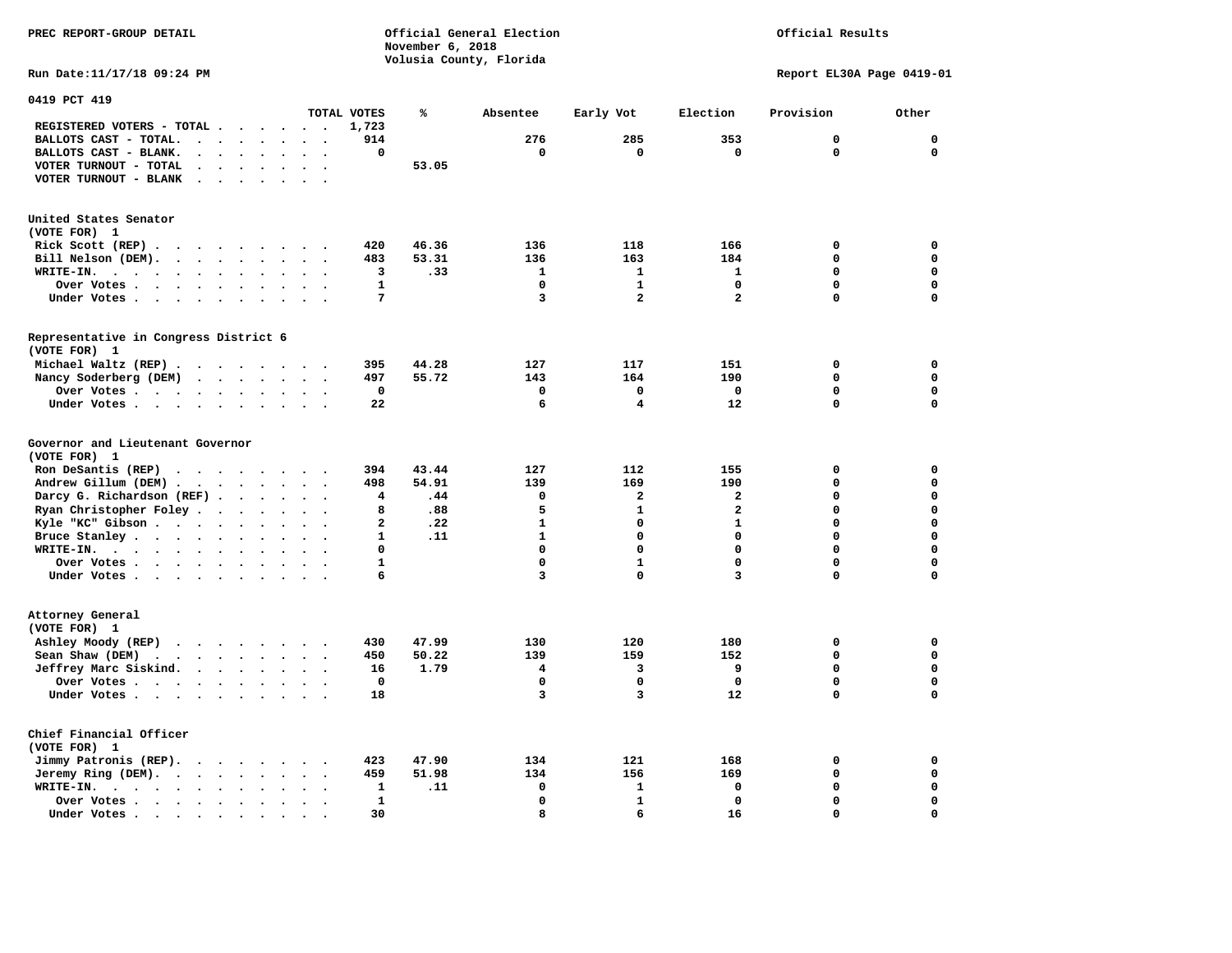| PREC REPORT-GROUP DETAIL                                                                                                        |                         |             | November 6, 2018 | Official General Election<br>Volusia County, Florida |                      |                    | Official Results           |                         |
|---------------------------------------------------------------------------------------------------------------------------------|-------------------------|-------------|------------------|------------------------------------------------------|----------------------|--------------------|----------------------------|-------------------------|
| Run Date:11/17/18 09:24 PM                                                                                                      |                         |             |                  |                                                      |                      |                    | Report EL30A Page 0419-02  |                         |
| 0419 PCT 419                                                                                                                    |                         |             |                  |                                                      |                      |                    |                            |                         |
|                                                                                                                                 |                         | TOTAL VOTES | ℁                | Absentee                                             | Early Vot            | Election           | Provision                  | Other                   |
| Commissioner of Agriculture<br>(VOTE FOR) 1                                                                                     |                         |             |                  |                                                      |                      |                    |                            |                         |
| Matt Caldwell (REP)                                                                                                             |                         | 387         | 44.03            | 124                                                  | 111                  | 152                | 0                          | 0                       |
| Nicole "Nikki" Fried (DEM).                                                                                                     | $\sim$                  | 492         | 55.97            | 145                                                  | 167                  | 180                | 0                          | 0                       |
| Over Votes<br>Under Votes<br>$\sim$                                                                                             |                         | 1<br>34     |                  | 0<br>$7\phantom{.0}$                                 | 0<br>$7\phantom{.0}$ | $\mathbf{1}$<br>20 | $\mathbf 0$<br>$\mathbf 0$ | 0<br>$\Omega$           |
| State Senator District 14                                                                                                       |                         |             |                  |                                                      |                      |                    |                            |                         |
| (VOTE FOR) 1                                                                                                                    |                         | 383         | 44.02            | 127                                                  | 112                  | 144                | 0                          | $\mathbf 0$             |
| Dorothy L. Hukill (REP).<br>Melissa "Mel" Martin (DEM).                                                                         |                         | 487         | 55.98            | 141                                                  | 165                  | 181                | 0                          | 0                       |
| Over Votes<br>$\sim$                                                                                                            |                         | 1           |                  | 0                                                    | 1                    | $\mathbf 0$        | 0                          | 0                       |
| Under Votes                                                                                                                     | $\cdot$ .               | 43          |                  | 8                                                    | $\overline{7}$       | 28                 | $\mathbf 0$                | $\mathbf 0$             |
| State Representative District 27<br>(VOTE FOR) 1                                                                                |                         |             |                  |                                                      |                      |                    |                            |                         |
| David Santiago (REP).                                                                                                           |                         | 426         | 47.81            | 138                                                  | 120                  | 168                | 0                          | $\mathbf 0$             |
| Carol Lawrence (DEM).                                                                                                           | $\cdot$                 | 465         | 52.19            | 134                                                  | 160                  | 171                | 0                          | 0                       |
| Over Votes                                                                                                                      |                         | $\mathbf 0$ |                  | $\mathbf 0$                                          | $\mathbf 0$          | $\mathbf 0$        | $\mathbf 0$                | $\mathbf 0$             |
| Under Votes                                                                                                                     |                         | 23          |                  | $\overline{\mathbf{4}}$                              | 5                    | 14                 | $\mathbf 0$                | $\mathbf 0$             |
| Justice of the Supreme Court Lawson<br>(VOTE FOR) 1                                                                             |                         |             |                  |                                                      |                      |                    |                            |                         |
| $Yes \cdot \cdot \cdot$<br>$\sim$ 100 $\pm$<br>$\cdot$<br>$\sim$<br>$\sim$ $\sim$ $\sim$ $\sim$<br>$\bullet$                    |                         | 530         | 67.60            | 173                                                  | 163                  | 194                | 0                          | $\mathbf 0$             |
| No.                                                                                                                             | $\cdot$ $\cdot$ $\cdot$ | 254         | 32.40            | 75                                                   | 78                   | 101                | $\mathbf{0}$               | $\mathbf 0$             |
| Over Votes<br>$\blacksquare$<br>$\bullet$                                                                                       | $\bullet$<br>$\cdot$ .  | 0           |                  | $\mathbf{o}$                                         | 0                    | 0                  | $\mathbf 0$                | $\mathbf 0$             |
| Under Votes                                                                                                                     | $\cdot$ $\cdot$ $\cdot$ | 130         |                  | 28                                                   | 44                   | 58                 | $\mathbf 0$                | $\mathbf 0$             |
| 5th District Court of Appeal Eisnaugle<br>(VOTE FOR) 1                                                                          |                         |             |                  |                                                      |                      |                    |                            |                         |
| Yes                                                                                                                             |                         | 450         | 57.99            | 145                                                  | 140                  | 165                | 0                          | $\mathbf 0$             |
| No.<br>$\sim$ $\sim$ $\sim$                                                                                                     | $\sim$ $\sim$           | 326         | 42.01            | 102                                                  | 99                   | 125                | $\mathbf 0$                | $\mathbf 0$<br>0        |
| Over Votes<br>$\ddot{\phantom{0}}$<br>$\ddot{\phantom{1}}$<br>$\bullet$<br>Under Votes                                          |                         | 0<br>138    |                  | 0<br>29                                              | 0<br>46              | 0<br>63            | 0<br>$\mathbf 0$           | $\mathbf 0$             |
| Circuit Judge 7th Judicial, Grp 15<br>(VOTE FOR) 1                                                                              |                         |             |                  |                                                      |                      |                    |                            |                         |
| Linda L. Gaustad                                                                                                                |                         | 487         | 63.49            | 150                                                  | 158                  | 179                | 0                          | 0                       |
| Ryan Will $\cdots$ , $\cdots$ , $\cdots$ , $\cdots$                                                                             |                         | 280         | 36.51            | 94                                                   | 85                   | 101                | $\mathbf 0$                | $\mathbf 0$             |
| Over Votes                                                                                                                      |                         | 0           |                  | $\mathbf{o}$                                         | 0                    | $\mathbf 0$        | 0                          | 0                       |
| Under Votes<br>$\ddot{\phantom{0}}$<br>$\bullet$                                                                                |                         | 147         |                  | 32                                                   | 42                   | 73                 | $\mathbf 0$                | 0                       |
| School Board Member District 5<br>(VOTE FOR) 1                                                                                  |                         |             |                  |                                                      |                      |                    |                            |                         |
| Ruben Colon.<br>the contract of the contract of the contract of the contract of the contract of the contract of the contract of |                         | 416         | 50.79            | 104                                                  | 141                  | 171                | 0                          | 0                       |
| Melody Johnson.                                                                                                                 |                         | 403         | 49.21            | 148                                                  | 119                  | 136                | 0                          | 0                       |
| Over Votes<br>$\sim$ $\sim$<br>$\bullet$<br>$\sim$<br>$\cdot$<br>$\cdot$<br>Under Votes                                         | $\cdot$                 | 0<br>95     |                  | $\mathbf 0$<br>2.4                                   | $\mathbf 0$<br>25    | $\mathbf 0$<br>46  | $\mathbf 0$<br>$\Omega$    | $\mathbf 0$<br>$\Omega$ |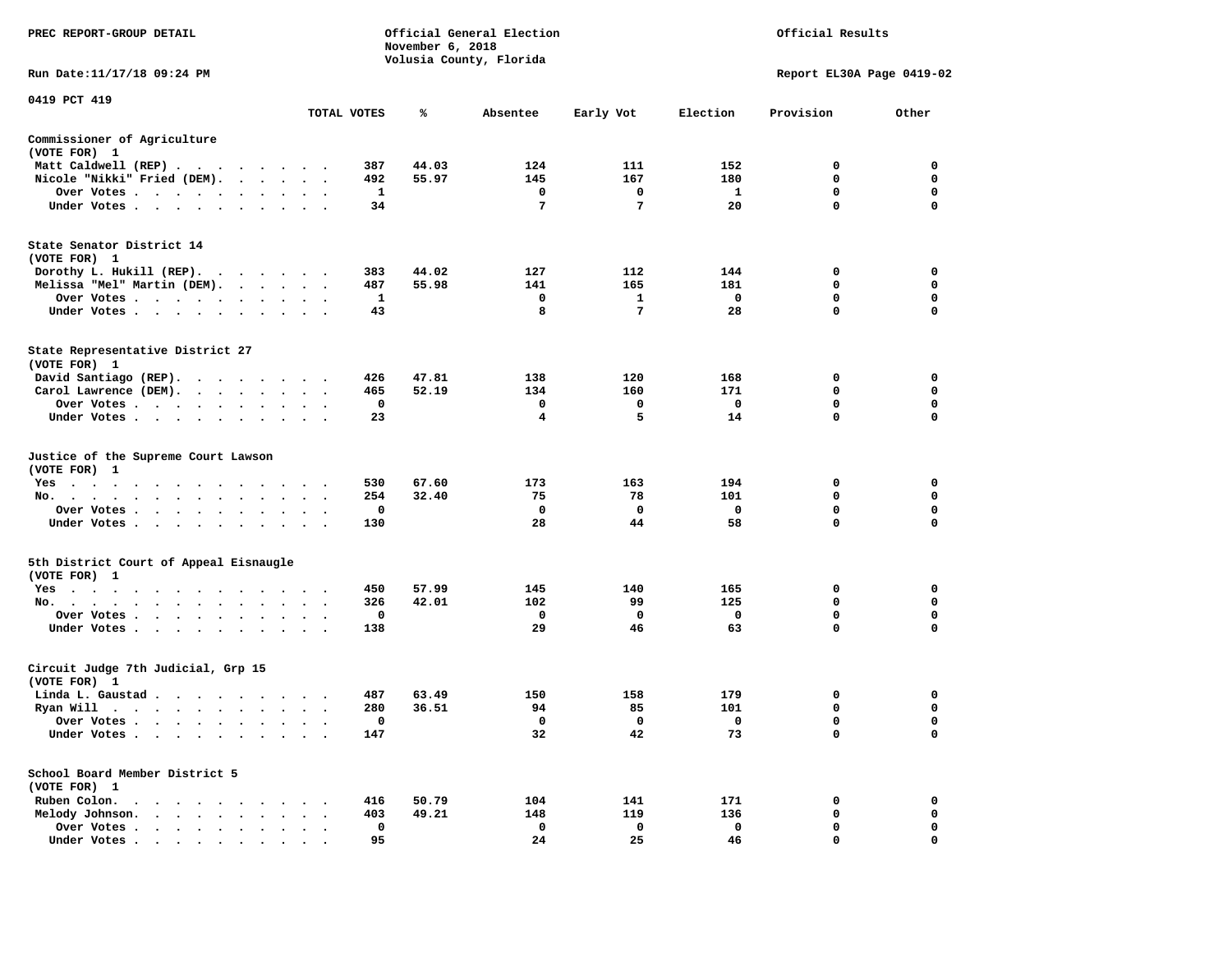| PREC REPORT-GROUP DETAIL                                                                                                                                                                                                                            |                          |                     | November 6, 2018 | Official General Election<br>Volusia County, Florida | Official Results |           |                           |                  |
|-----------------------------------------------------------------------------------------------------------------------------------------------------------------------------------------------------------------------------------------------------|--------------------------|---------------------|------------------|------------------------------------------------------|------------------|-----------|---------------------------|------------------|
| Run Date: 11/17/18 09:24 PM                                                                                                                                                                                                                         |                          |                     |                  |                                                      |                  |           | Report EL30A Page 0419-03 |                  |
| 0419 PCT 419                                                                                                                                                                                                                                        | TOTAL VOTES              |                     | ℁                | Absentee                                             | Early Vot        | Election  | Provision                 | Other            |
| Deltona Mayor<br>(VOTE FOR) 1                                                                                                                                                                                                                       |                          |                     |                  |                                                      |                  |           |                           |                  |
| Santiago Avila Jr.<br>. The contract of the contract of the contract of the contract of the contract of the contract of the contract of the contract of the contract of the contract of the contract of the contract of the contract of the contrac |                          | 370                 | 43.53            | 106                                                  | 110              | 154       | 0                         | 0                |
| Heidi K. Herzberg.<br>$\cdots$                                                                                                                                                                                                                      |                          | 480                 | 56.47            | 157                                                  | 154              | 169       | 0                         | 0                |
| Over Votes<br>$\sim$ $\sim$                                                                                                                                                                                                                         |                          | 0                   |                  | 0                                                    | 0                | 0         | $\mathbf 0$               | $\mathbf 0$      |
| Under Votes                                                                                                                                                                                                                                         |                          | 64                  |                  | 13                                                   | 21               | 30        | 0                         | $\mathbf 0$      |
| Deltona City Commission District 3<br>(VOTE FOR) 1                                                                                                                                                                                                  |                          |                     |                  |                                                      |                  |           |                           |                  |
| H. Lester Carrero.                                                                                                                                                                                                                                  |                          | 333                 | 43.42            | 113                                                  | 95               | 125       | 0                         | 0                |
| Maritza Vazquez                                                                                                                                                                                                                                     | $\sim$ $\sim$            | 434                 | 56.58            | 126                                                  | 148              | 160       | 0                         | 0                |
| Over Votes<br>$\cdot$                                                                                                                                                                                                                               | $\overline{\phantom{a}}$ | 0                   |                  | 0                                                    | 0                | 0         | 0                         | 0                |
| Under Votes<br>$\sim$                                                                                                                                                                                                                               |                          | 147                 |                  | 37                                                   | 42               | 68        | 0                         | $\mathbf 0$      |
| Soil and Water Cons Dist Seat 1<br>(VOTE FOR) 1                                                                                                                                                                                                     |                          |                     |                  |                                                      |                  |           |                           |                  |
| William Bliss.<br>$\mathbf{r}$ . The set of the set of the set of the set of the set of the set of the set of the set of the set of the set of the set of the set of the set of the set of the set of the set of the set of the set of the set of t |                          | 449                 | 59.79            | 140                                                  | 138              | 171       | 0                         | 0                |
| Derrick Orberg.                                                                                                                                                                                                                                     | $\ddot{\phantom{1}}$     | 302                 | 40.21            | 105                                                  | 100              | 97        | 0                         | $\mathbf 0$      |
| Over Votes                                                                                                                                                                                                                                          |                          | $\mathbf{1}$<br>162 |                  | 0<br>31                                              | 0<br>47          | 1<br>84   | 0<br>0                    | 0<br>$\mathbf 0$ |
| Under Votes                                                                                                                                                                                                                                         |                          |                     |                  |                                                      |                  |           |                           |                  |
| Soil and Water Cons Dist Seat 3<br>(VOTE FOR) 1                                                                                                                                                                                                     |                          |                     |                  |                                                      |                  |           |                           |                  |
| Beth James.                                                                                                                                                                                                                                         |                          | 279                 | 37.75            | 100                                                  | 85               | 94        | 0                         | 0                |
| Wesley Wayne Wilson Jr                                                                                                                                                                                                                              | $\ddot{\phantom{0}}$     | 182                 | 24.63            | 48                                                   | 50               | 84        | 0<br>$\mathbf 0$          | 0<br>$\mathbf 0$ |
| Christine Wilt.<br>Over Votes<br>$\cdot$                                                                                                                                                                                                            | $\bullet$                | 278<br>$\mathbf 0$  | 37.62            | 91<br>$\mathbf 0$                                    | 104<br>0         | 83<br>0   | 0                         | $\mathbf 0$      |
| Under Votes<br>$\sim$ $\sim$                                                                                                                                                                                                                        |                          | 175                 |                  | 37                                                   | 46               | 92        | 0                         | 0                |
| Soil and Water Cons Dist Seat 5                                                                                                                                                                                                                     |                          |                     |                  |                                                      |                  |           |                           |                  |
| (VOTE FOR) 1<br>J. Mark Barfield                                                                                                                                                                                                                    |                          |                     | 20.92            | 47                                                   | 42               |           |                           | 0                |
| Andy Kelly                                                                                                                                                                                                                                          | $\ddotsc$                | 154<br>348          | 47.28            | 109                                                  | 131              | 65<br>108 | 0<br>0                    | 0                |
| David Schaefer.                                                                                                                                                                                                                                     |                          | 234                 | 31.79            | 87                                                   | 61               | 86        | $\mathbf 0$               | $\mathbf 0$      |
| Over Votes                                                                                                                                                                                                                                          | $\ddotsc$                | $\mathbf 0$         |                  | 0                                                    | $\mathbf 0$      | 0         | 0                         | $\mathbf 0$      |
| Under Votes                                                                                                                                                                                                                                         |                          | 178                 |                  | 33                                                   | 51               | 94        | 0                         | $\mathbf 0$      |
| W Volusia Hosp Auth Group A, Seat 1<br>(VOTE FOR) 1                                                                                                                                                                                                 |                          |                     |                  |                                                      |                  |           |                           |                  |
| John M. Hill                                                                                                                                                                                                                                        |                          |                     | 405 54.14        | 136                                                  | 114              | 155       | $\sim$                    | $\mathbf 0$      |
| Voloria Manning<br>$\sim$ $\sim$<br>$\ddot{\phantom{0}}$<br>$\sim$<br>$\sim$<br>$\blacksquare$ .<br>$\bullet$                                                                                                                                       |                          | 343                 | 45.86            | 107                                                  | 126              | 110       | 0                         | 0                |
| Over Votes .<br>$\ddot{\phantom{a}}$<br>$\sim$<br>$\ddot{\phantom{a}}$<br>$\sim$                                                                                                                                                                    |                          | 0                   |                  | 0                                                    | 0                | 0         | 0                         | 0                |
| Under Votes.<br>$\cdots$                                                                                                                                                                                                                            |                          | 166                 |                  | 33                                                   | 45               | 88        | 0                         | 0                |
| W Volusia Hosp Auth Group B, Seat 1<br>(VOTE FOR) 1                                                                                                                                                                                                 |                          |                     |                  |                                                      |                  |           |                           |                  |
| Webster Barnaby                                                                                                                                                                                                                                     |                          | 292                 | 38.52            | 96                                                   | 85               | 111       | 0                         | 0                |
| Dolores Guzman.<br>$\cdot$ $\cdot$ $\cdot$ $\cdot$                                                                                                                                                                                                  |                          | 466                 | 61.48            | 149                                                  | 154              | 163       | 0                         | 0                |
| Over Votes .<br>.<br>Under Votes                                                                                                                                                                                                                    |                          | 0<br>156            |                  | 0<br>31                                              | 0<br>46          | 0<br>79   | 0<br>0                    | 0<br>0           |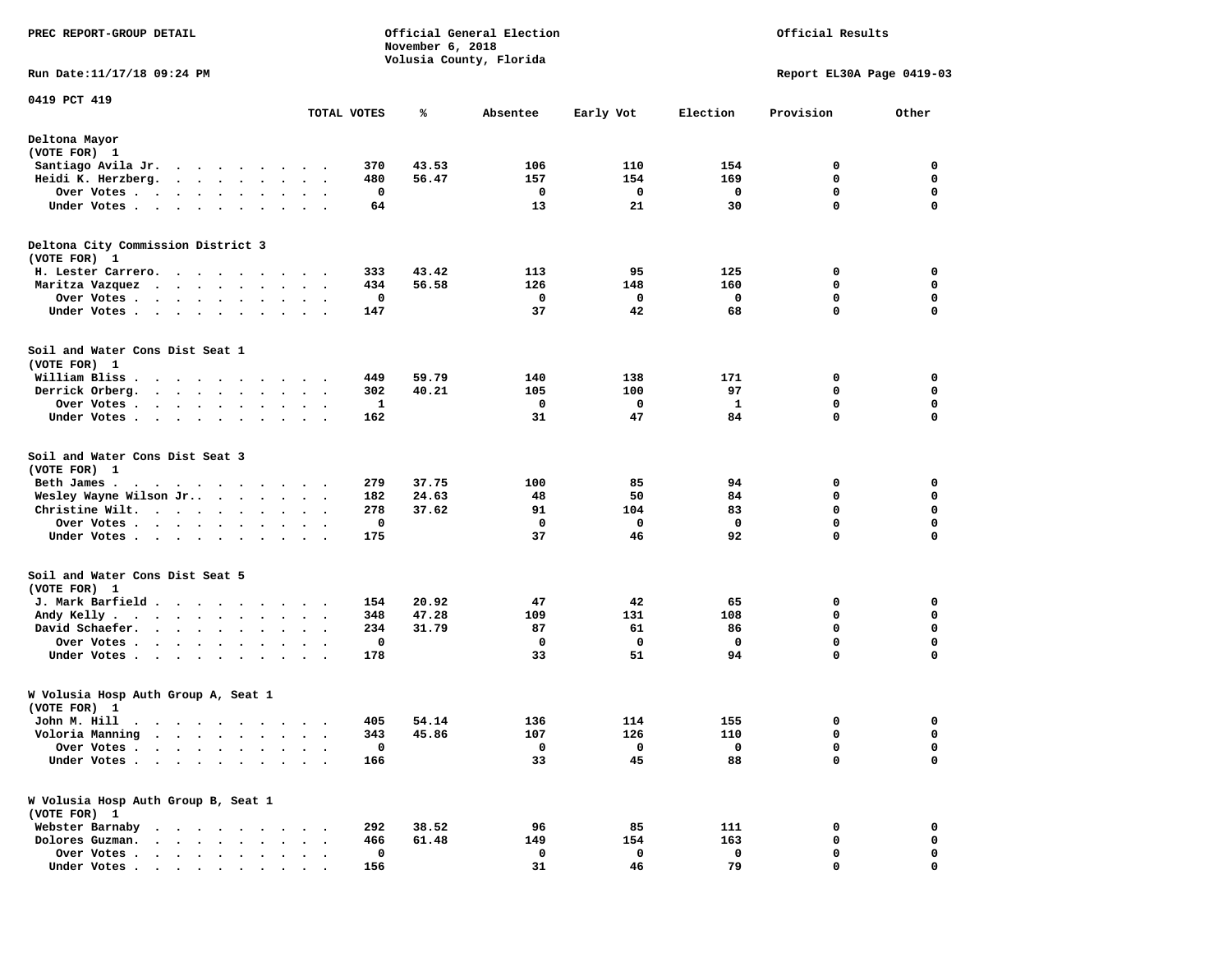| PREC REPORT-GROUP DETAIL                                                                                 |                      | Official General Election<br>November 6, 2018<br>Volusia County, Florida |       |             |             |          | Official Results          |             |  |
|----------------------------------------------------------------------------------------------------------|----------------------|--------------------------------------------------------------------------|-------|-------------|-------------|----------|---------------------------|-------------|--|
| Run Date: 11/17/18 09:24 PM                                                                              |                      |                                                                          |       |             |             |          | Report EL30A Page 0419-04 |             |  |
| 0419 PCT 419                                                                                             |                      | TOTAL VOTES                                                              | ℁     | Absentee    | Early Vot   | Election | Provision                 | Other       |  |
| W Volusia Hosp Auth Group B, Seat 2<br>(VOTE FOR) 1                                                      |                      |                                                                          |       |             |             |          |                           |             |  |
| Michael Ray.<br>$\mathbf{a}$ , and $\mathbf{a}$ , and $\mathbf{a}$ , and $\mathbf{a}$ , and $\mathbf{a}$ |                      | 328                                                                      | 43.91 | 101         | 110         | 117      | 0                         | 0           |  |
| Kathie D. Shepard.                                                                                       |                      | 419                                                                      | 56.09 | 142         | 129         | 148      | 0                         | 0           |  |
| Over Votes<br>$\ddot{\phantom{0}}$<br>$\bullet$                                                          | $\cdot$              | 0                                                                        |       | 0           | 0           | 0        | 0                         | $\mathbf 0$ |  |
| Under Votes<br>$\sim$                                                                                    |                      | 167                                                                      |       | 33          | 46          | 88       | 0                         | $\mathbf 0$ |  |
| #1 Increased Homestead Exemption<br>(VOTE FOR) 1                                                         |                      |                                                                          |       |             |             |          |                           |             |  |
| Yes                                                                                                      |                      | 443                                                                      | 51.39 | 152         | 114         | 177      | 0                         | 0           |  |
| No.<br>$\ddot{\phantom{0}}$<br>$\ddot{\phantom{a}}$                                                      | $\ddot{\phantom{1}}$ | 419                                                                      | 48.61 | 114         | 155         | 150      | 0                         | $\mathbf 0$ |  |
| Over Votes<br>$\ddot{\phantom{1}}$<br>$\bullet$                                                          |                      | $\mathbf{2}$                                                             |       | 0           | 0           | 2        | 0                         | 0           |  |
| Under Votes<br>$\bullet$                                                                                 |                      | 50                                                                       |       | 10          | 16          | 24       | 0                         | $\Omega$    |  |
| #2 Limit on Property Tax Assessments<br>(VOTE FOR) 1                                                     |                      |                                                                          |       |             |             |          |                           |             |  |
| $Yes \cdot \cdot \cdot \cdot \cdot \cdot \cdot$<br>.                                                     |                      | 534                                                                      | 62.53 | 169         | 154         | 211      | 0                         | 0           |  |
| No.                                                                                                      |                      | 320                                                                      | 37.47 | 95          | 110         | 115      | 0                         | $\mathbf 0$ |  |
| Over Votes                                                                                               |                      | 0                                                                        |       | 0           | 0           | 0        | 0                         | 0           |  |
| Under Votes                                                                                              |                      | 60                                                                       |       | 12          | 21          | 27       | 0                         | 0           |  |
| #3 Voter Control of Gambling<br>(VOTE FOR) 1                                                             |                      |                                                                          |       |             |             |          |                           |             |  |
| Yes                                                                                                      |                      | 630                                                                      | 71.67 | 195         | 189         | 246      | 0                         | 0           |  |
| No.<br>$\ddot{\phantom{1}}$                                                                              |                      | 249                                                                      | 28.33 | 73          | 81          | 95       | 0                         | 0           |  |
| Over Votes<br>$\bullet$<br>$\bullet$                                                                     |                      | 0                                                                        |       | $\mathbf 0$ | $\mathbf 0$ | 0        | 0                         | $\mathbf 0$ |  |
| Under Votes                                                                                              |                      | 35                                                                       |       | 8           | 15          | 12       | 0                         | $\mathbf 0$ |  |
| #4 Voting Restoration Amendment<br>(VOTE FOR) 1                                                          |                      |                                                                          |       |             |             |          |                           |             |  |
| Yes                                                                                                      |                      | 578                                                                      | 66.82 | 169         | 181         | 228      | 0                         | 0           |  |
| No.<br>$\bullet$<br>$\bullet$                                                                            | $\ddot{\phantom{1}}$ | 287                                                                      | 33.18 | 98          | 87          | 102      | 0                         | $\mathbf 0$ |  |
| Over Votes<br>$\bullet$<br>$\bullet$                                                                     |                      | 1                                                                        |       | 0           | 1           | 0        | 0                         | 0           |  |
| Under Votes<br>$\sim$ $\sim$                                                                             |                      | 48                                                                       |       | 9           | 16          | 23       | 0                         | 0           |  |
| #5 Supermajority Vote Required<br>(VOTE FOR) 1                                                           |                      |                                                                          |       |             |             |          |                           |             |  |
| Yes                                                                                                      |                      | 564                                                                      | 66.59 | 190         | 151         | 223      | 0                         | 0           |  |
| No.                                                                                                      | $\ddot{\phantom{1}}$ | 283                                                                      | 33.41 | 73          | 111         | 99       | 0                         | 0           |  |
| Over Votes                                                                                               |                      | 2                                                                        |       | $\mathbf 0$ | 0           | 2        | 0                         | 0           |  |
| Under Votes                                                                                              |                      | 65                                                                       |       | 13          | 23          | 29       | 0                         | $\mathbf 0$ |  |
| #6 Rights of Crime Victims; Judges<br>(VOTE FOR) 1                                                       |                      |                                                                          |       |             |             |          |                           |             |  |
| $Yes \cdot \cdot \cdot \cdot$                                                                            |                      | 502                                                                      | 58.71 | 160         | 133         | 209      | 0                         | 0           |  |
| No.                                                                                                      |                      | 353                                                                      | 41.29 | 104         | 132         | 117      | 0                         | 0           |  |
| Over Votes                                                                                               |                      | $\mathbf 0$                                                              |       | 0           | 0           | 0        | 0                         | 0           |  |
| Under Votes.                                                                                             |                      | 59                                                                       |       | 12          | 20          | 27       | 0                         | $\mathbf 0$ |  |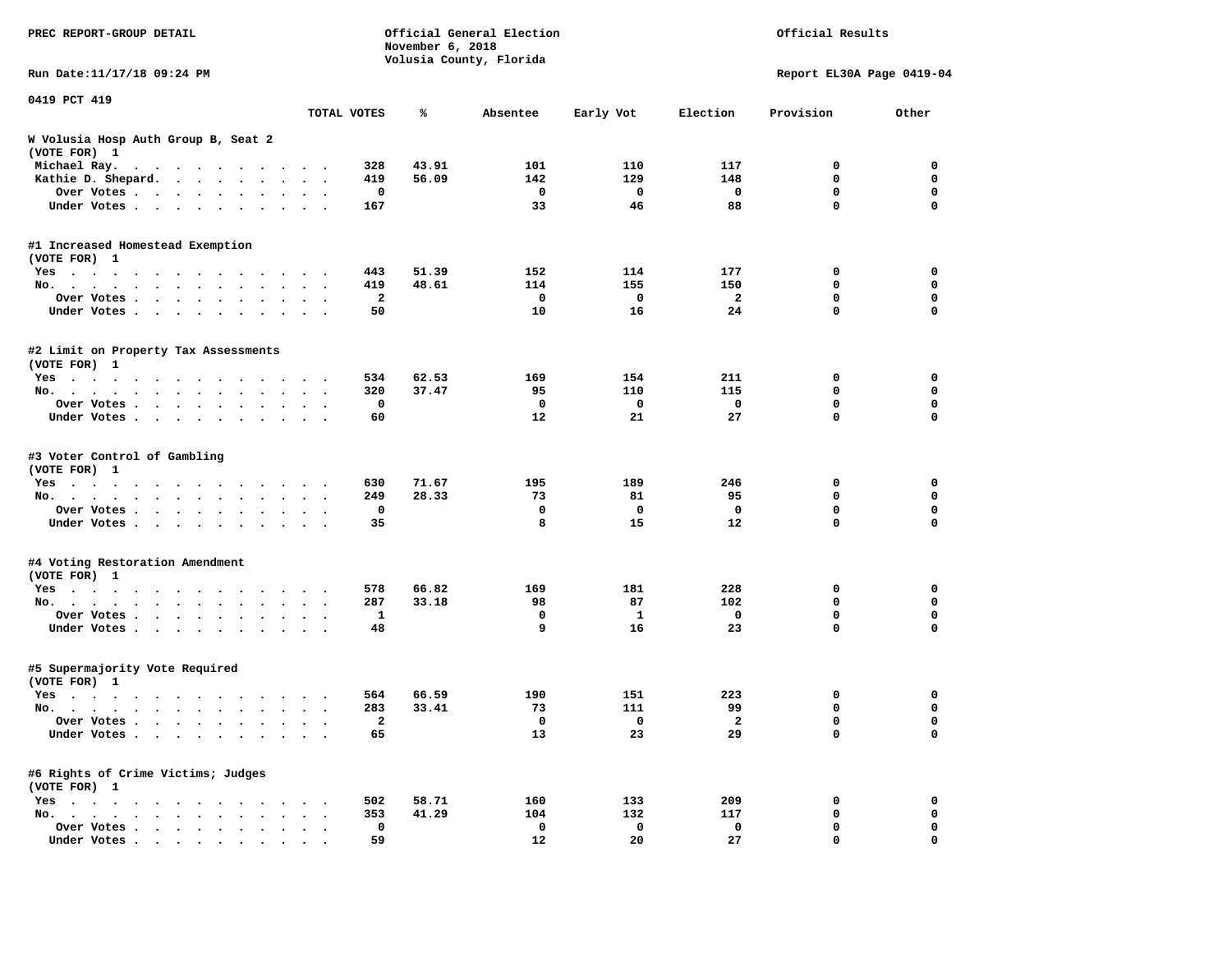| PREC REPORT-GROUP DETAIL               |                                      | November 6, 2018 | Official General Election |              |              | Official Results          |             |
|----------------------------------------|--------------------------------------|------------------|---------------------------|--------------|--------------|---------------------------|-------------|
|                                        |                                      |                  | Volusia County, Florida   |              |              |                           |             |
| Run Date:11/17/18 09:24 PM             |                                      |                  |                           |              |              | Report EL30A Page 0419-05 |             |
| 0419 PCT 419                           | TOTAL VOTES                          | ℁                | Absentee                  | Early Vot    | Election     | Provision                 | Other       |
| #7 Survivor Benefits                   |                                      |                  |                           |              |              |                           |             |
| (VOTE FOR) 1                           |                                      |                  |                           |              |              |                           |             |
| Yes                                    | 520                                  | 61.32            | 166                       | 131          | 223          | 0                         | 0           |
| No.                                    | 328                                  | 38.68            | 96                        | 132          | 100          | $\mathbf{0}$              | $\Omega$    |
| Over Votes                             | $\mathbf{1}$                         |                  | $^{\circ}$                | $\Omega$     | $\mathbf{1}$ | $\Omega$                  | $\Omega$    |
| Under Votes                            | 65                                   |                  | 14                        | 22           | 29           | $\Omega$                  | $\Omega$    |
| #9 Prohibits Oil, Gas Drilling, Vaping |                                      |                  |                           |              |              |                           |             |
| (VOTE FOR) 1                           |                                      |                  |                           |              |              |                           |             |
| Yes                                    | 549                                  | 65.36            | 175                       | 167          | 207          | 0                         | 0           |
| No.                                    | 291                                  | 34.64            | 83                        | 92           | 116          | 0                         | $\Omega$    |
| Over Votes                             | -1                                   |                  | $\Omega$                  | <b>1</b>     | $\mathbf 0$  | $\mathbf 0$               | $\mathbf 0$ |
| Under Votes                            | 73                                   |                  | 18                        | 25           | 30           | $\Omega$                  | $\Omega$    |
| #10 State and Local Structure and Op   |                                      |                  |                           |              |              |                           |             |
| (VOTE FOR) 1                           |                                      |                  |                           |              |              |                           |             |
| Yes                                    | 482                                  | 58.28            | 150                       | 137          | 195          | 0                         | 0           |
| No.                                    | 345                                  | 41.72            | 105                       | 125          | 115          | $\mathbf{0}$              | $\mathbf 0$ |
| Over Votes                             | $\mathbf 0$                          |                  | $^{\circ}$                | $\mathbf{0}$ | $\mathbf 0$  | $\mathbf 0$               | $\mathbf 0$ |
| Under Votes                            | 87                                   |                  | 21                        | 23           | 43           | $\Omega$                  | $\Omega$    |
| #11 Removal of Obs Prov; Crim Statute  |                                      |                  |                           |              |              |                           |             |
| (VOTE FOR) 1                           |                                      |                  |                           |              |              |                           |             |
| Yes                                    | 533                                  | 65.16            | 167                       | 158          | 208          | 0                         | $\mathbf 0$ |
| No.                                    | 285                                  | 34.84            | 86                        | 97           | 102          | $\mathbf{0}$              | 0           |
| Over Votes                             | $\overline{a}$                       |                  | $\mathbf 0$               | $\mathbf{1}$ | $\mathbf{1}$ | $\mathbf 0$               | $\mathbf 0$ |
| Under Votes.                           | 94                                   |                  | 23                        | 29           | 42           | $\Omega$                  | $\mathbf 0$ |
| #12 Lobbying and Abuse of Office       |                                      |                  |                           |              |              |                           |             |
| (VOTE FOR) 1                           |                                      | 77.38            | 214                       | 185          | 244          | $\mathbf 0$               | $\mathbf 0$ |
| Yes                                    | 643<br>188                           | 22.62            | 43                        | 76           | 69           | $\mathbf{0}$              | 0           |
| No.<br>Over Votes                      | $\mathbf 0$                          |                  | $\mathbf{o}$              | $\mathbf{o}$ | $\mathbf 0$  | $\mathbf 0$               | $\mathbf 0$ |
| Under Votes                            | 83                                   |                  | 19                        | 24           | 40           | $\Omega$                  | $\Omega$    |
|                                        |                                      |                  |                           |              |              |                           |             |
| #13 Ends Dog Racing                    |                                      |                  |                           |              |              |                           |             |
| (VOTE FOR) 1                           |                                      |                  |                           |              |              |                           |             |
| Yes                                    | 575                                  | 67.02            | 186                       | 173          | 216          | 0                         | 0           |
| No.                                    | 283                                  | 32.98            | 78                        | 91           | 114          | $\mathbf 0$               | 0           |
| Over Votes .<br>$\cdots$               | $\mathbf{1}$<br>$\ddot{\phantom{a}}$ |                  | $\mathbf{1}$              | $\mathbf 0$  | $\mathbf 0$  | $\mathbf{0}$              | $\Omega$    |
| Under Votes                            | 55                                   |                  | 11                        | 21           | 23           | $\mathbf{0}$              | $\Omega$    |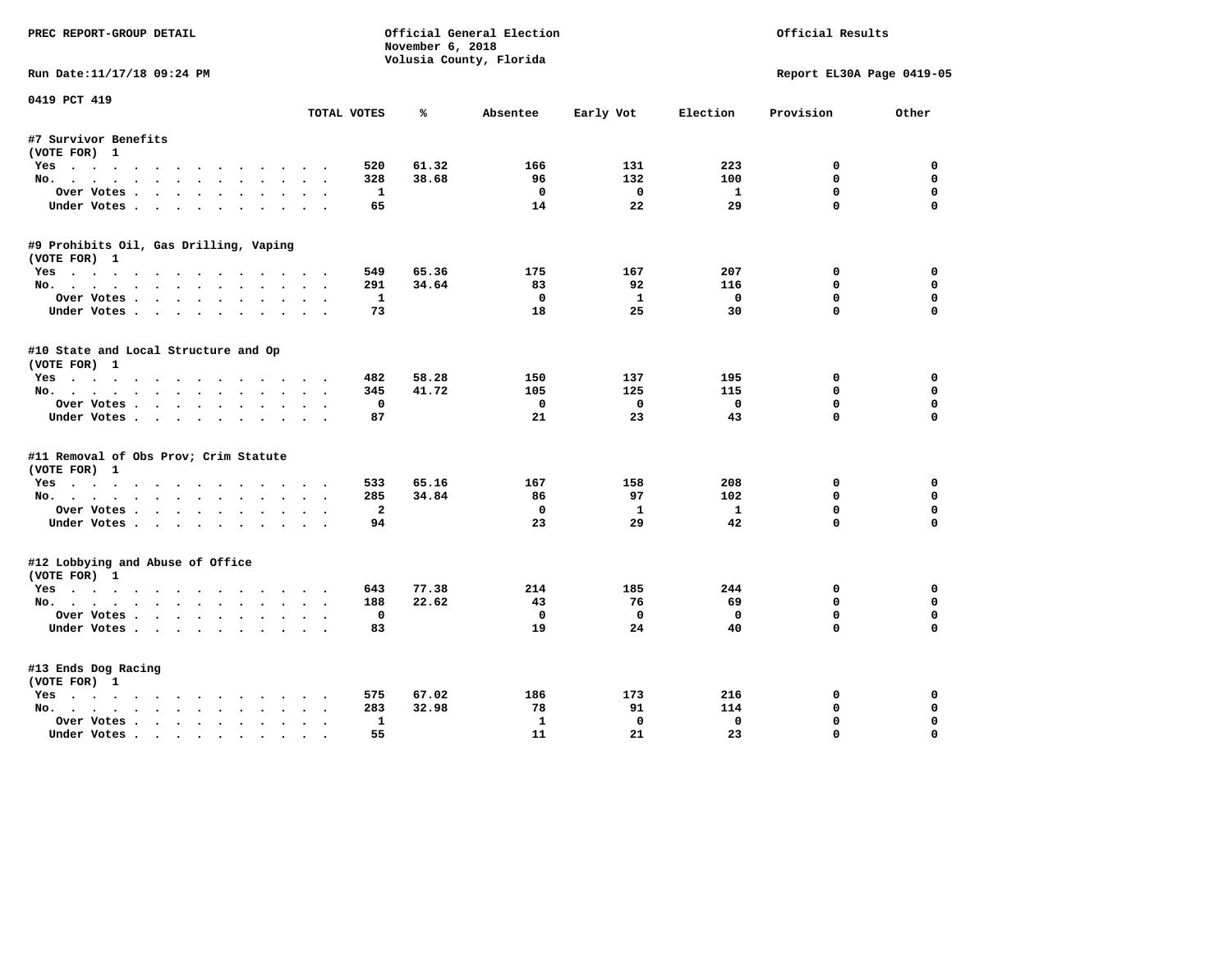**PREC REPORT-GROUP DETAIL Official General Election Official Results November 6, 2018 Volusia County, Florida Run Date:11/17/18 09:24 PM Report EL30A Page 0420-01 0420 PCT 420 TOTAL VOTES % Absentee Early Vot Election Provision Other REGISTERED VOTERS - TOTAL . . . . . . 3,862 BALLOTS CAST - TOTAL. . . . . . . . 2,206 673 575 957 1 0 BALLOTS CAST - BLANK. . . . . . . . 0 0 0 0 0 0 VOTER TURNOUT - TOTAL . . . . . . . 57.12 VOTER TURNOUT - BLANK . . . . . . . United States Senator (VOTE FOR) 1 Rick Scott (REP) . . . . . . . . . 1,083 49.43 333 266 484 0 0 Bill Nelson (DEM). . . . . . . . . 1,105 50.43 334 308 463 0 0 WRITE-IN. . . . . . . . . . . . 3 .14 1 1 1 0 0** 

| MRITE-IN.<br>$\bullet$<br>$\sim$ $\sim$ $\sim$                                                          | ۍ<br>.⊥4            | ᆠ                       | Ŧ.           | Ŧ.<br>U                    | U            |
|---------------------------------------------------------------------------------------------------------|---------------------|-------------------------|--------------|----------------------------|--------------|
| Over Votes.                                                                                             | 0                   | $\mathbf 0$             | $\mathbf 0$  | $\mathbf 0$<br>$\mathbf 0$ | $\mathbf 0$  |
| Under Votes.                                                                                            | 15                  | 5                       | $\mathbf 0$  | 9<br>1                     | $\mathbf 0$  |
| Representative in Congress District 6                                                                   |                     |                         |              |                            |              |
| (VOTE FOR) 1                                                                                            |                     |                         |              |                            |              |
| Michael Waltz (REP)<br>$\cdot$ .                                                                        | 49.70<br>1,068      | 330                     | 263          | 474<br>1                   | 0            |
| Nancy Soderberg (DEM)                                                                                   | 1,081<br>50.30      | 324                     | 301          | 456<br>$\Omega$            | $\mathbf{0}$ |
| Over Votes                                                                                              | 1                   | $\Omega$                | $^{\circ}$   | 0<br>$\mathbf{1}$          | $\mathbf 0$  |
| Under Votes.<br>$\sim$ $\sim$ $\sim$                                                                    | 56                  | 19                      | 11           | 26<br>0                    | $\mathbf 0$  |
| Governor and Lieutenant Governor                                                                        |                     |                         |              |                            |              |
| (VOTE FOR) 1                                                                                            |                     |                         |              |                            |              |
| Ron DeSantis (REP)<br>$\cdot$ $\cdot$ $\cdot$ $\cdot$ $\cdot$ $\cdot$ $\cdot$                           | 50.09<br>1,096      | 343                     | 266          | 486<br>1                   | 0            |
| Andrew Gillum (DEM)                                                                                     | 48.40<br>1,059      | 311                     | 303          | $\Omega$<br>445            | $\mathbf 0$  |
| Darcy G. Richardson (REF)                                                                               | 11<br>.50           | 1                       | $\mathbf{2}$ | 8<br>$\Omega$              | $\mathbf 0$  |
| Ryan Christopher Foley                                                                                  | .41<br>9            | 5                       | 0            | 4<br>O                     | $\mathbf 0$  |
| Kyle "KC" Gibson                                                                                        | .27<br>6            | $\overline{\mathbf{2}}$ | 1            | 3<br>O                     | $\mathbf 0$  |
| Bruce Stanley                                                                                           | .18<br>4            | $\overline{a}$          | $\mathbf{1}$ | $\mathbf{1}$<br>$\Omega$   | 0            |
| WRITE-IN.<br>$\cdots$                                                                                   | .14<br>3            | 0                       | $\mathbf{1}$ | $\mathbf{z}$<br>$\Omega$   | $\mathbf 0$  |
| Over Votes                                                                                              | 5                   | $\overline{\mathbf{2}}$ | $\mathbf{1}$ | $\overline{a}$<br>0        | $\mathbf 0$  |
| Under Votes.<br>$\sim$ $\sim$ $\sim$ $\sim$                                                             | 13                  | 7                       | $\Omega$     | 6<br>0                     | $\mathbf 0$  |
| Attorney General                                                                                        |                     |                         |              |                            |              |
| (VOTE FOR) 1                                                                                            |                     |                         |              |                            |              |
| Ashley Moody (REP)                                                                                      | 1,127<br>52.10      | 372                     | 274          | 480<br>1                   | 0            |
| Sean Shaw (DEM)<br>.                                                                                    | 979<br>45.26        | 279                     | 285          | 415<br>$\Omega$            | $\mathbf 0$  |
| Jeffrey Marc Siskind.                                                                                   | 2.64<br>57          | 11                      | 11           | 35<br>0                    | $\mathbf{0}$ |
| Over Votes                                                                                              | 0                   | $\Omega$                | 0            | 0<br>0                     | $\mathbf 0$  |
| Under Votes                                                                                             | 43                  | 11                      | 5            | 27<br>0                    | $\mathbf 0$  |
| Chief Financial Officer                                                                                 |                     |                         |              |                            |              |
| (VOTE FOR) 1                                                                                            |                     |                         |              |                            |              |
| Jimmy Patronis (REP).                                                                                   | 52.19<br>1,119      | 343                     | 283          | 492<br>1                   | 0            |
| Jeremy Ring (DEM).                                                                                      | 1,023<br>47.71      | 312                     | 284          | 427<br>$\Omega$            | $\mathbf 0$  |
| WRITE-IN.<br>.                                                                                          | $\mathbf{2}$<br>.09 | $\mathbf{1}$            | 0            | 0<br>1                     | $\mathbf{0}$ |
| Over Votes .<br>$\mathbf{r}$ , $\mathbf{r}$ , $\mathbf{r}$ , $\mathbf{r}$ , $\mathbf{r}$ , $\mathbf{r}$ | 0                   | 0                       | $\mathbf 0$  | $\mathbf 0$<br>0           | $\mathbf 0$  |
| Under Votes<br>$\sim$ $\sim$ $\sim$ $\sim$<br>$\sim$                                                    | 62                  | 17                      | 8            | 37<br>0                    | $\mathbf 0$  |
|                                                                                                         |                     |                         |              |                            |              |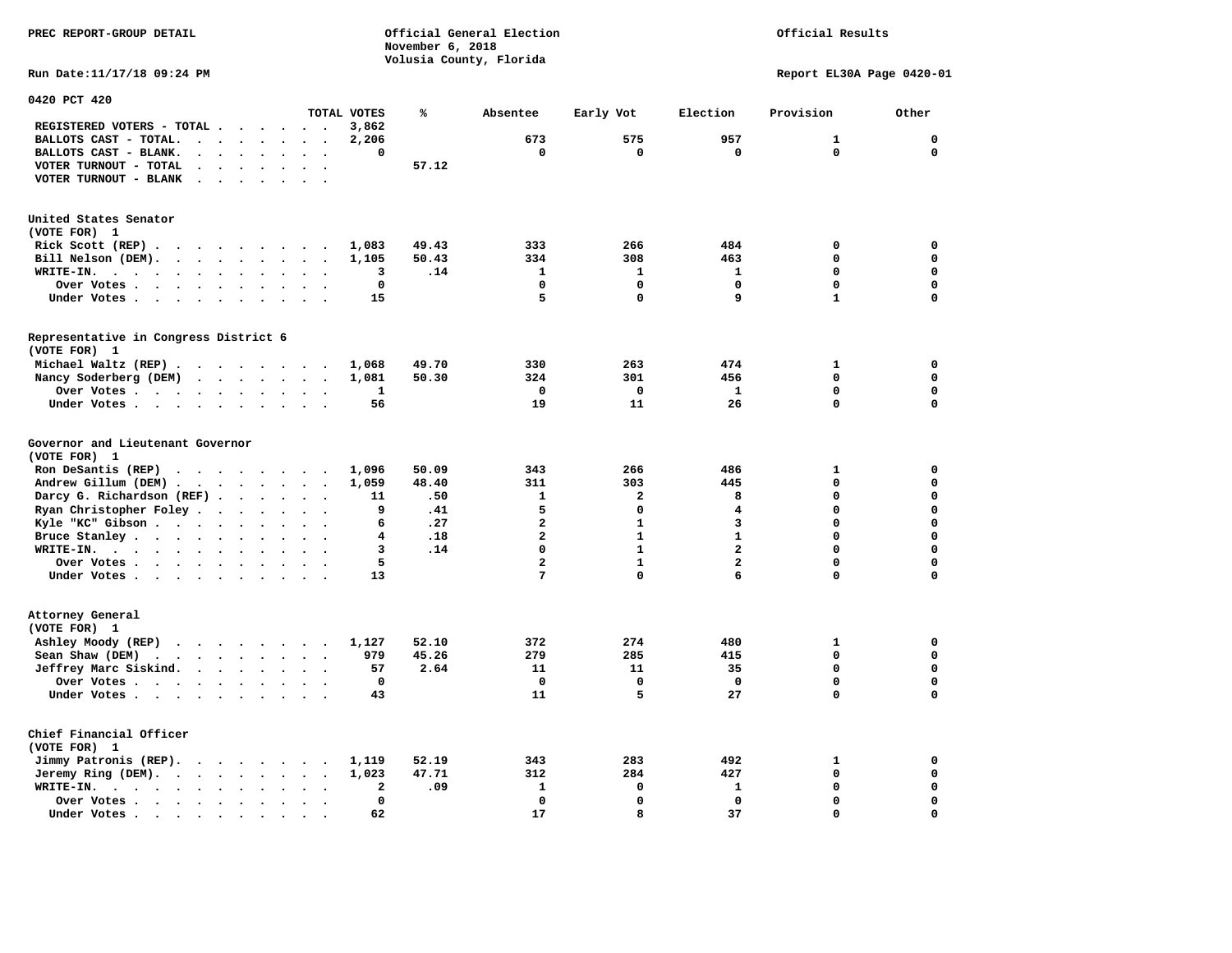| PREC REPORT-GROUP DETAIL                                                                       |                                              |             | November 6, 2018 | Official General Election<br>Volusia County, Florida |                |                     | Official Results           |                  |
|------------------------------------------------------------------------------------------------|----------------------------------------------|-------------|------------------|------------------------------------------------------|----------------|---------------------|----------------------------|------------------|
| Run Date: 11/17/18 09:24 PM                                                                    |                                              |             |                  |                                                      |                |                     | Report EL30A Page 0420-02  |                  |
| 0420 PCT 420                                                                                   |                                              | TOTAL VOTES | ℁                |                                                      |                | Election            | Provision                  |                  |
|                                                                                                |                                              |             |                  | Absentee                                             | Early Vot      |                     |                            | Other            |
| Commissioner of Agriculture<br>(VOTE FOR) 1                                                    |                                              |             |                  |                                                      |                |                     |                            |                  |
| Matt Caldwell (REP)                                                                            |                                              | 1,081       | 50.56            | 339                                                  | 261            | 480                 | 1                          | $\mathbf 0$      |
| Nicole "Nikki" Fried (DEM).                                                                    |                                              | 1,057       | 49.44            | 316                                                  | 304            | 437                 | $\mathbf 0$                | 0                |
| Over Votes                                                                                     |                                              | 0           |                  | $\mathbf{o}$                                         | $\mathbf 0$    | $\mathbf{o}$        | $\mathbf{0}$               | $\mathbf 0$      |
| Under Votes                                                                                    |                                              | 68          |                  | 18                                                   | 10             | 40                  | $\mathbf 0$                | 0                |
| State Senator District 14<br>(VOTE FOR) 1                                                      |                                              |             |                  |                                                      |                |                     |                            |                  |
| Dorothy L. Hukill (REP).                                                                       |                                              | 1,080       | 50.85            | 342                                                  | 264            | 473                 | 1                          | 0                |
| Melissa "Mel" Martin (DEM).                                                                    |                                              | 1,044       | 49.15            | 308                                                  | 292            | 444                 | $\mathbf{0}$               | $\mathbf 0$      |
| Over Votes                                                                                     |                                              | 1           |                  | $\mathbf 0$                                          | $\mathbf{1}$   | $\mathbf{o}$        | $\mathbf 0$                | $\mathbf 0$      |
| Under Votes                                                                                    | $\cdot$ $\cdot$ $\cdot$                      | 81          |                  | 23                                                   | 18             | 40                  | $\mathbf 0$                | $\mathbf 0$      |
| State Representative District 27<br>(VOTE FOR) 1                                               |                                              |             |                  |                                                      |                |                     |                            |                  |
| David Santiago (REP).                                                                          |                                              | 1,142       | 52.99            | 348                                                  | 272            | 521                 | 1                          | $\mathbf 0$      |
| Carol Lawrence (DEM).                                                                          |                                              | 1,013       | 47.01            | 309                                                  | 296            | 408                 | $\mathbf{0}$               | $\mathbf 0$      |
| Over Votes<br>$\ddot{\phantom{1}}$                                                             | $\bullet$<br>$\cdot$                         | 0           |                  | $\mathbf 0$                                          | 0              | $\mathbf 0$         | $\mathbf 0$                | $\mathbf 0$      |
| Under Votes                                                                                    |                                              | 51          |                  | 16                                                   | $\overline{7}$ | 28                  | $\mathbf 0$                | $\mathbf 0$      |
| Justice of the Supreme Court Lawson<br>(VOTE FOR) 1                                            |                                              |             |                  |                                                      |                |                     |                            |                  |
| $Yes \t . \t .$<br>$\sim$<br>$\sim$ $\sim$<br>$\cdots$                                         | $\sim$ $\sim$                                | 1,235       | 66.40            | 412                                                  | 309            | 513                 | 1                          | 0                |
| No.                                                                                            | $\sim$<br>$\cdot$ $\cdot$                    | 625         | 33.60            | 172                                                  | 168            | 285                 | $\mathbf 0$                | $\mathbf 0$      |
| Over Votes                                                                                     | $\cdot$ $\cdot$<br>$\bullet$                 | 0           |                  | $\mathbf 0$                                          | 0              | $\mathbf 0$         | $\mathbf 0$                | $\mathbf 0$      |
| Under Votes                                                                                    | $\ddot{\phantom{0}}$<br>$\ddot{\phantom{1}}$ | 346         |                  | 89                                                   | 98             | 159                 | 0                          | 0                |
| 5th District Court of Appeal Eisnaugle<br>(VOTE FOR) 1                                         |                                              |             |                  |                                                      |                |                     |                            |                  |
| Yes                                                                                            |                                              | 1,101       | 59.29            | 340                                                  | 286            | 474                 | 1                          | 0                |
| No.                                                                                            |                                              | 756         | 40.71            | 244                                                  | 194            | 318                 | $\mathbf 0$<br>$\mathbf 0$ | $\mathbf 0$<br>0 |
| Over Votes<br>$\ddot{\phantom{0}}$<br>$\cdot$<br>Under Votes                                   | $\bullet$                                    | 1<br>348    |                  | 0<br>89                                              | 0<br>95        | $\mathbf{1}$<br>164 | $\mathbf 0$                | $\Omega$         |
| Circuit Judge 7th Judicial, Grp 15<br>(VOTE FOR) 1                                             |                                              |             |                  |                                                      |                |                     |                            |                  |
| Linda L. Gaustad                                                                               |                                              | 1,175       | 61.81            | 357                                                  | 330            | 488                 | 0                          | $\mathbf 0$      |
| Ryan Will $\cdots$ $\cdots$ $\cdots$ $\cdots$                                                  |                                              | 726         | 38.19            | 250                                                  | 162            | 313                 | 1                          | 0                |
| Over Votes                                                                                     |                                              | 1           |                  | 0                                                    | 0              | $\mathbf{1}$        | 0                          | $\mathbf 0$      |
| Under Votes<br>$\ddot{\phantom{1}}$<br>$\bullet$<br>$\blacksquare$                             |                                              | 304         |                  | 66                                                   | 83             | 155                 | $\mathbf 0$                | $\mathbf 0$      |
| School Board Member District 5<br>(VOTE FOR) 1                                                 |                                              |             |                  |                                                      |                |                     |                            |                  |
| Ruben Colon.<br>. An expected the second contribution of the second contribution $\mathcal{A}$ |                                              | 931         | 47.40            | 239                                                  | 278            | 413                 | 1                          | $\mathbf 0$      |
| Melody Johnson.                                                                                |                                              | 1,033       | 52.60            | 370                                                  | 248            | 415                 | 0                          | 0                |
| Over Votes<br>$\bullet$<br>$\cdot$<br>$\cdot$                                                  | $\cdot$<br>$\bullet$                         | 0           |                  | $\mathbf 0$                                          | $\mathbf 0$    | $\mathbf 0$         | $\mathbf 0$                | $\mathbf 0$      |
| Under Votes                                                                                    |                                              | 2.42        |                  | 64                                                   | 49             | 129                 | $\Omega$                   | $\Omega$         |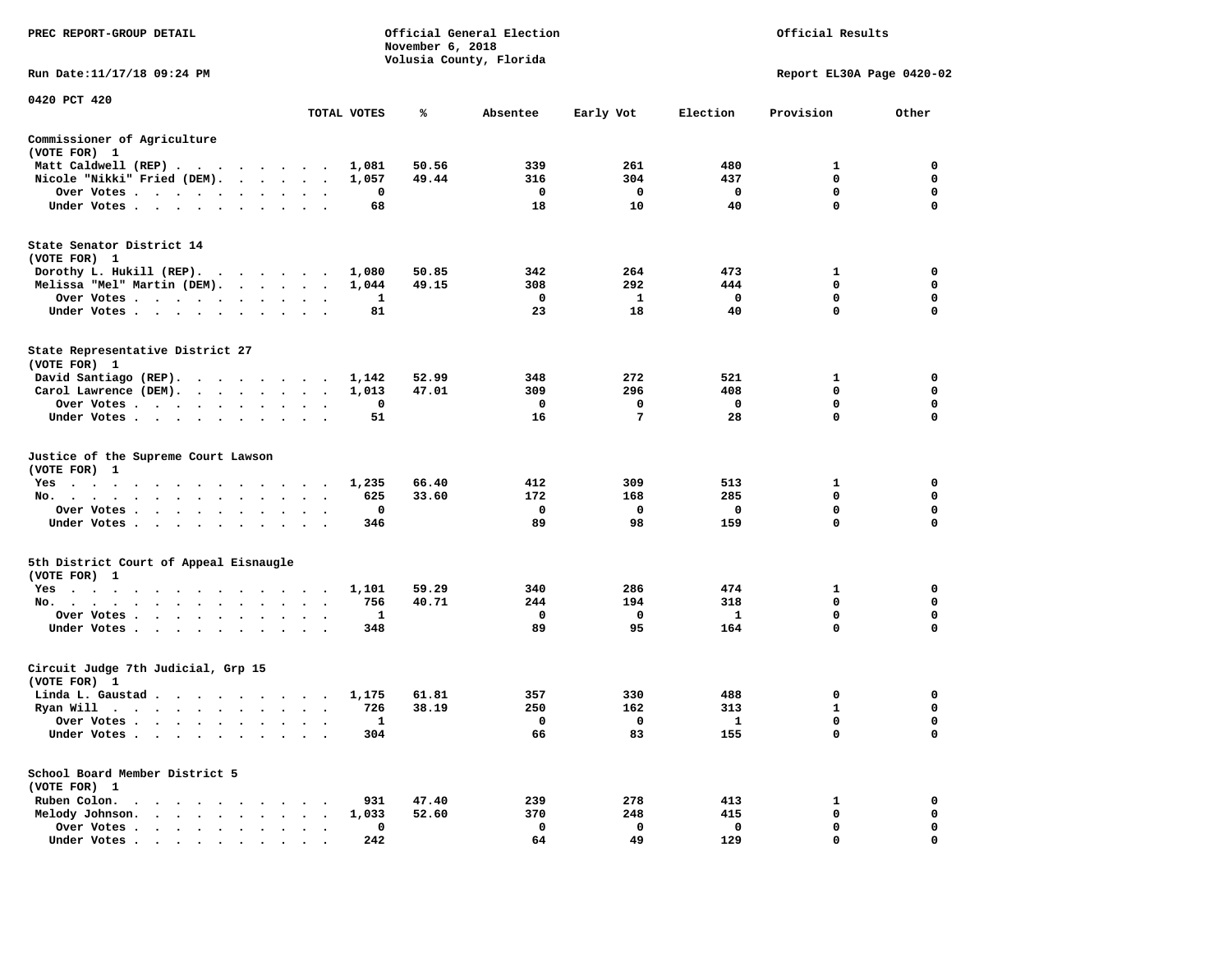| PREC REPORT-GROUP DETAIL                                                                                                                                                                                                                            |                                     |             | November 6, 2018 | Official General Election |           |          | Official Results          |             |
|-----------------------------------------------------------------------------------------------------------------------------------------------------------------------------------------------------------------------------------------------------|-------------------------------------|-------------|------------------|---------------------------|-----------|----------|---------------------------|-------------|
| Run Date:11/17/18 09:24 PM                                                                                                                                                                                                                          |                                     |             |                  | Volusia County, Florida   |           |          | Report EL30A Page 0420-03 |             |
| 0420 PCT 420                                                                                                                                                                                                                                        |                                     |             |                  |                           | Early Vot |          |                           |             |
|                                                                                                                                                                                                                                                     |                                     | TOTAL VOTES | ℁                | Absentee                  |           | Election | Provision                 | Other       |
| Deltona Mayor<br>(VOTE FOR) 1                                                                                                                                                                                                                       |                                     |             |                  |                           |           |          |                           |             |
| Santiago Avila Jr.<br>. The contract of the contract of the contract of the contract of the contract of the contract of the contract of the contract of the contract of the contract of the contract of the contract of the contract of the contrac |                                     | 933         | 45.25            | 275                       | 219       | 438      | 1                         | 0           |
| Heidi K. Herzberg.<br>$\cdots$                                                                                                                                                                                                                      | $\ddot{\phantom{0}}$                | 1,129       | 54.75            | 358                       | 329       | 442      | 0                         | 0           |
| Over Votes<br>$\cdots$                                                                                                                                                                                                                              | $\bullet$<br>$\bullet$<br>$\bullet$ | 0           |                  | 0                         | 0         | 0        | 0                         | 0           |
| Under Votes                                                                                                                                                                                                                                         | $\ddot{\phantom{1}}$                | 144         |                  | 40                        | 27        | 77       | 0                         | $\mathbf 0$ |
| Soil and Water Cons Dist Seat 1<br>(VOTE FOR) 1                                                                                                                                                                                                     |                                     |             |                  |                           |           |          |                           |             |
| William Bliss.<br>$\ddot{\phantom{1}}$<br>.                                                                                                                                                                                                         | $\overline{\phantom{a}}$            | 1,075       | 58.42            | 329                       | 303       | 442      | 1                         | 0           |
| Derrick Orberg.                                                                                                                                                                                                                                     | $\ddot{\phantom{1}}$<br>$\bullet$   | 765         | 41.58            | 256                       | 180       | 329      | 0                         | 0           |
| Over Votes                                                                                                                                                                                                                                          | $\bullet$                           | 0           |                  | 0                         | 0         | 0        | 0                         | $\mathbf 0$ |
| Under Votes                                                                                                                                                                                                                                         |                                     | 366         |                  | 88                        | 92        | 186      | 0                         | 0           |
| Soil and Water Cons Dist Seat 3<br>(VOTE FOR) 1                                                                                                                                                                                                     |                                     |             |                  |                           |           |          |                           |             |
| Beth James.                                                                                                                                                                                                                                         |                                     | 702         | 38.72            | 255                       | 174       | 273      | 0                         | 0           |
| Wesley Wayne Wilson Jr                                                                                                                                                                                                                              |                                     | 373         | 20.57            | 93                        | 88        | 192      | 0                         | 0           |
| Christine Wilt.                                                                                                                                                                                                                                     |                                     | 738         | 40.71            | 232                       | 220       | 285      | $\mathbf{1}$              | $\mathbf 0$ |
| Over Votes                                                                                                                                                                                                                                          | $\sim$ $\sim$<br>$\bullet$          | 0           |                  | 0                         | 0         | 0        | 0                         | $\mathbf 0$ |
| Under Votes                                                                                                                                                                                                                                         |                                     | 393         |                  | 93                        | 93        | 207      | $\mathbf 0$               | 0           |
| Soil and Water Cons Dist Seat 5<br>(VOTE FOR) 1                                                                                                                                                                                                     |                                     |             |                  |                           |           |          |                           |             |
| J. Mark Barfield                                                                                                                                                                                                                                    | $\cdot$ $\cdot$                     | 339         | 18.68            | 106                       | 89        | 144      | 0                         | 0           |
| Andy Kelly                                                                                                                                                                                                                                          | $\ddot{\phantom{0}}$<br>$\bullet$   | 841         | 46.34            | 255                       | 244       | 341      | 1                         | 0           |
| David Schaefer.<br>$\cdots$                                                                                                                                                                                                                         |                                     | 635         | 34.99            | 217                       | 147       | 271      | 0                         | 0           |
| Over Votes                                                                                                                                                                                                                                          |                                     | 0           |                  | 0                         | 0         | 0        | 0                         | $\mathbf 0$ |
| Under Votes                                                                                                                                                                                                                                         |                                     | 391         |                  | 95                        | 95        | 201      | 0                         | 0           |
| W Volusia Hosp Auth Group A, Seat 1<br>(VOTE FOR) 1                                                                                                                                                                                                 |                                     |             |                  |                           |           |          |                           |             |
| John M. Hill                                                                                                                                                                                                                                        |                                     | 987         | 53.29            | 322                       | 240       | 425      | 0                         | 0           |
| Voloria Manning                                                                                                                                                                                                                                     |                                     | 865         | 46.71            | 271                       | 248       | 345      | 1                         | 0           |
| Over Votes                                                                                                                                                                                                                                          | $\bullet$                           | 1           |                  | 0                         | 0         | 1        | 0                         | $\mathbf 0$ |
| Under Votes<br>$\ddot{\phantom{1}}$                                                                                                                                                                                                                 |                                     | 353         |                  | 80                        | 87        | 186      | 0                         | $\mathbf 0$ |
| W Volusia Hosp Auth Group B, Seat 1<br>(VOTE FOR) 1                                                                                                                                                                                                 |                                     |             |                  |                           |           |          |                           |             |
| Webster Barnaby                                                                                                                                                                                                                                     |                                     |             | 814 43.37        | 275                       | 186       | 352      |                           | 0           |
| Dolores Guzman.<br>$\bullet$<br>$\bullet$<br>$\ddot{\phantom{a}}$<br>$\sim$<br>$\sim$                                                                                                                                                               | $\bullet$                           | 1,063       | 56.63            | 323                       | 308       | 432      | 0                         | 0           |
| Over Votes .<br>$\cdot$<br>$\ddot{\phantom{a}}$                                                                                                                                                                                                     |                                     | 0           |                  | 0                         | 0         | 0        | 0                         | 0           |
| Under Votes                                                                                                                                                                                                                                         | $\ddotsc$ $\ddotsc$                 | 329         |                  | 75                        | 81        | 173      | $\mathbf 0$               | $\mathbf 0$ |
| W Volusia Hosp Auth Group B, Seat 2<br>(VOTE FOR) 1                                                                                                                                                                                                 |                                     |             |                  |                           |           |          |                           |             |
| Michael Ray.<br>$\begin{array}{cccccccccccccc} \bullet & \bullet & \bullet & \bullet & \bullet & \bullet & \bullet & \bullet & \bullet & \bullet & \bullet \end{array}$                                                                             |                                     | 800         | 43.24            | 249                       | 199       | 352      | 0                         | 0           |
| Kathie D. Shepard.<br>$\cdots$ $\cdots$                                                                                                                                                                                                             |                                     | 1,050       | 56.76            | 343                       | 288       | 418      | 1                         | 0           |
| Over Votes                                                                                                                                                                                                                                          |                                     | 0           |                  | 0                         | 0         | 0        | 0                         | 0           |
| Under Votes                                                                                                                                                                                                                                         |                                     | 356         |                  | 81                        | 88        | 187      | 0                         | 0           |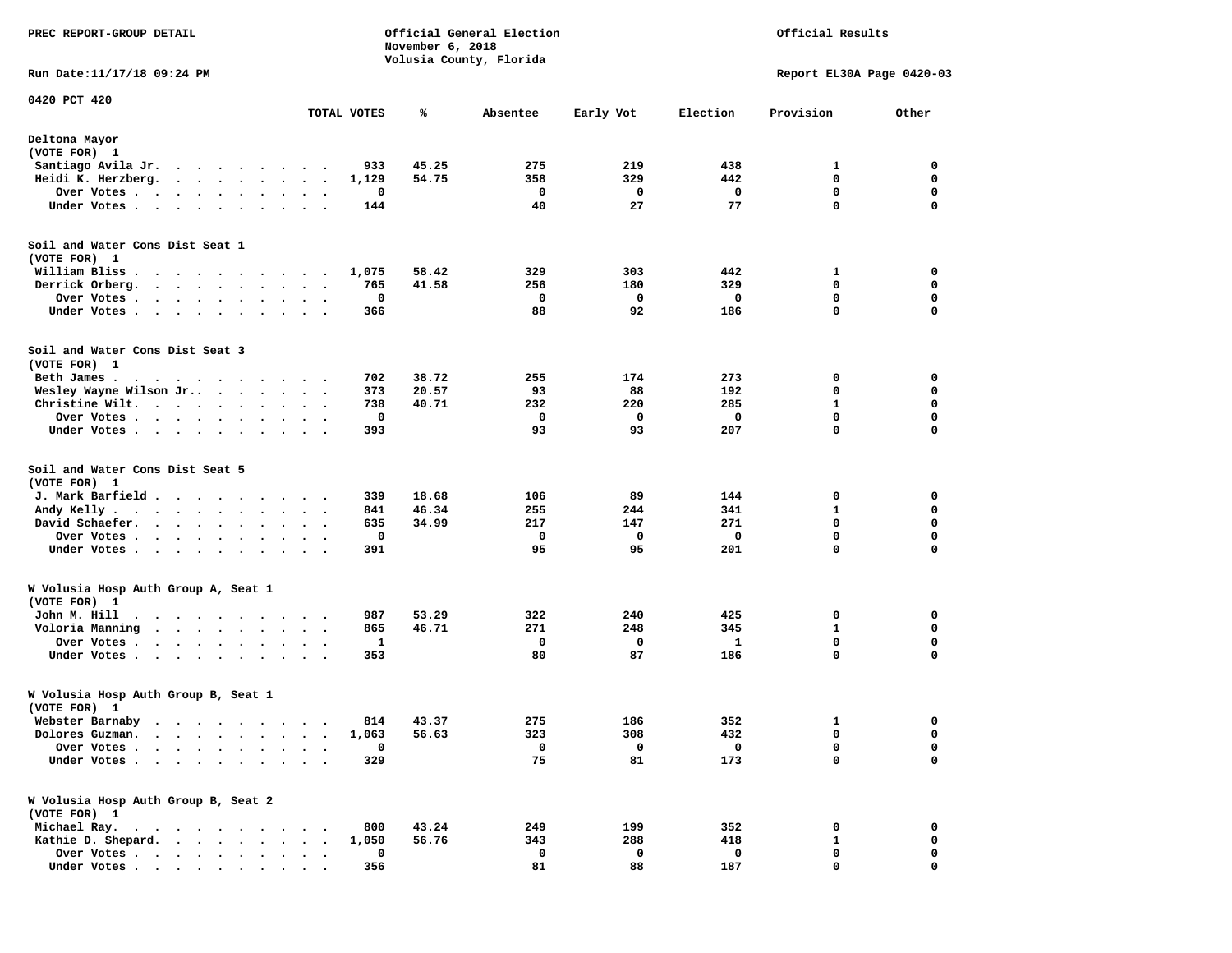| PREC REPORT-GROUP DETAIL                                      |             | November 6, 2018               | Official General Election<br>Volusia County, Florida |                         |                      | Official Results          |                         |
|---------------------------------------------------------------|-------------|--------------------------------|------------------------------------------------------|-------------------------|----------------------|---------------------------|-------------------------|
| Run Date:11/17/18 09:24 PM                                    |             |                                |                                                      |                         |                      | Report EL30A Page 0420-04 |                         |
| 0420 PCT 420                                                  | TOTAL VOTES | ℁                              | Absentee                                             | Early Vot               | Election             | Provision                 | Other                   |
| #1 Increased Homestead Exemption                              |             |                                |                                                      |                         |                      |                           |                         |
| (VOTE FOR) 1                                                  |             |                                |                                                      |                         |                      |                           |                         |
| Yes                                                           |             | 51.51<br>1,076                 | 355                                                  | 248                     | 472                  | 1                         | 0                       |
| No.                                                           |             | 48.49<br>1,013                 | 289                                                  | 297                     | 427                  | $\Omega$                  | 0                       |
| Over Votes                                                    |             | 1                              | 0                                                    | $\mathbf{o}$            | 1                    | $\mathbf 0$               | $\mathbf 0$             |
| Under Votes                                                   |             | 116                            | 29                                                   | 30                      | 57                   | $\mathbf 0$               | $\mathbf 0$             |
| #2 Limit on Property Tax Assessments                          |             |                                |                                                      |                         |                      |                           |                         |
| (VOTE FOR) 1                                                  |             |                                |                                                      |                         |                      |                           |                         |
| Yes                                                           |             | 64.48<br>1,336                 | 438                                                  | 321                     | 576                  | 1                         | 0                       |
| No.                                                           |             | 736<br>35.52                   | 201                                                  | 218                     | 317                  | 0                         | $\mathbf 0$             |
| Over Votes.<br>Under Votes                                    |             | $\overline{a}$<br>132          | $\Omega$<br>34                                       | $\Omega$<br>36          | $\overline{2}$<br>62 | $\mathbf 0$<br>$\Omega$   | $\mathbf 0$<br>$\Omega$ |
|                                                               |             |                                |                                                      |                         |                      |                           |                         |
| #3 Voter Control of Gambling                                  |             |                                |                                                      |                         |                      |                           |                         |
| (VOTE FOR) 1                                                  |             |                                |                                                      |                         |                      |                           |                         |
| Yes<br>No.                                                    |             | 69.75<br>1,478<br>30.25<br>641 | 447<br>202                                           | 387<br>167              | 643<br>272           | 1<br>$\Omega$             | 0<br>0                  |
| Over Votes                                                    |             | 5                              | $^{\circ}$                                           | $\mathbf{1}$            | $\overline{4}$       | $\mathbf 0$               | $\mathbf 0$             |
| Under Votes                                                   |             | 82                             | 24                                                   | 20                      | 38                   | $\mathbf{0}$              | $\Omega$                |
| #4 Voting Restoration Amendment<br>(VOTE FOR) 1               |             |                                |                                                      |                         |                      |                           |                         |
| Yes                                                           |             | 63.71<br>1,343                 | 412                                                  | 361                     | 569                  | 1                         | 0                       |
| No.                                                           |             | 36.29<br>765                   | 234                                                  | 192                     | 339                  | $\mathbf 0$               | 0                       |
| Over Votes                                                    |             | 1                              | 0                                                    | $\mathbf 0$             | 1                    | $\mathbf 0$               | $\mathbf 0$             |
| Under Votes                                                   |             | 97                             | 27                                                   | 22                      | 48                   | $\mathbf 0$               | $\Omega$                |
| #5 Supermajority Vote Required                                |             |                                |                                                      |                         |                      |                           |                         |
| (VOTE FOR) 1                                                  |             |                                |                                                      |                         |                      |                           |                         |
| Yes                                                           |             | 66.44<br>1,358                 | 431                                                  | 345                     | 581                  | 1                         | 0                       |
| No.                                                           |             | 686<br>33.56                   | 200                                                  | 190                     | 296                  | $\mathbf 0$               | $\mathbf 0$             |
| Over Votes                                                    |             | 1                              | 1                                                    | $\mathbf 0$             | $\mathbf 0$          | $\mathbf 0$               | $\mathbf 0$             |
| Under Votes                                                   |             | 161                            | 41                                                   | 40                      | 80                   | $\Omega$                  | $\Omega$                |
| #6 Rights of Crime Victims; Judges                            |             |                                |                                                      |                         |                      |                           |                         |
| (VOTE FOR) 1                                                  |             |                                |                                                      |                         |                      |                           |                         |
| Yes<br>No.                                                    |             | 1,105<br>53.18<br>46.82        | 335<br>303                                           | 280<br>262              | 489<br>408           | 1<br>0                    | 0<br>$\mathbf 0$        |
|                                                               |             | 973                            |                                                      | $\overline{\mathbf{0}}$ | $\mathbf{o}$         | 0                         | 0                       |
| Over votes $\cdots$ $\cdots$ $\cdots$ $\cdots$<br>Under Votes |             | 128                            | 35                                                   | 33                      | 60                   | 0                         | 0                       |
| #7 Survivor Benefits                                          |             |                                |                                                      |                         |                      |                           |                         |
| (VOTE FOR) 1                                                  |             |                                |                                                      |                         |                      |                           |                         |
| Yes                                                           |             | 1,180<br>57.39                 | 340                                                  | 302                     | 537                  | 1                         | 0                       |
| No.                                                           |             | 42.61<br>876                   | 295                                                  | 237                     | 344                  | 0                         | 0                       |
| Over Votes                                                    |             | $\mathbf{1}$                   | 0                                                    | $\mathbf 0$             | $\mathbf{1}$         | 0                         | 0<br>0                  |
| Under Votes                                                   |             | 149                            | 38                                                   | 36                      | 75                   | $\mathbf 0$               |                         |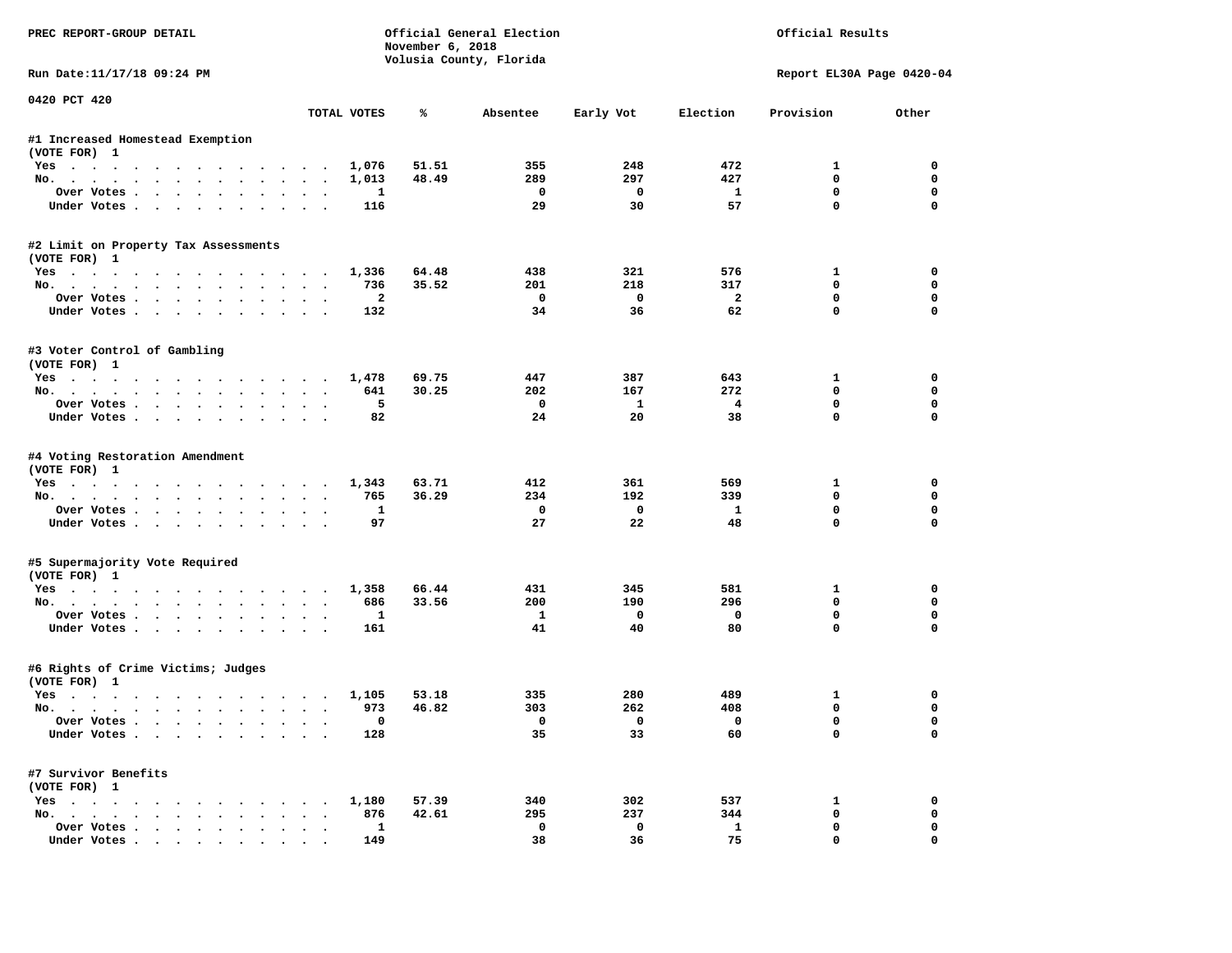| PREC REPORT-GROUP DETAIL                                                                |                | November 6, 2018 | Official General Election<br>Volusia County, Florida |           | Official Results        |                           |                  |
|-----------------------------------------------------------------------------------------|----------------|------------------|------------------------------------------------------|-----------|-------------------------|---------------------------|------------------|
| Run Date:11/17/18 09:24 PM                                                              |                |                  |                                                      |           |                         | Report EL30A Page 0420-05 |                  |
| 0420 PCT 420                                                                            |                |                  |                                                      |           |                         |                           |                  |
|                                                                                         | TOTAL VOTES    | ℁                | Absentee                                             | Early Vot | Election                | Provision                 | Other            |
| #9 Prohibits Oil, Gas Drilling, Vaping<br>(VOTE FOR) 1                                  |                |                  |                                                      |           |                         |                           |                  |
| $Yes \cdot \cdot \cdot$<br>.<br>$\sim$ $\sim$                                           | 1,303          | 63.69            | 392                                                  | 345       | 565                     | 1                         | 0                |
| No.                                                                                     | 743            | 36.31            | 238                                                  | 194       | 311                     | 0                         | 0                |
| Over Votes                                                                              | 0<br>$\bullet$ |                  | 0                                                    | 0         | $\mathbf 0$             | $\mathbf 0$               | $\mathbf 0$      |
| Under Votes<br>$\ddot{\phantom{1}}$                                                     | 160            |                  | 43                                                   | 36        | 81                      | 0                         | $\Omega$         |
| #10 State and Local Structure and Op                                                    |                |                  |                                                      |           |                         |                           |                  |
| (VOTE FOR) 1                                                                            |                | 56.29            | 358                                                  | 287       | 491                     | 1                         | 0                |
| Yes<br>No.                                                                              | 1,137<br>883   | 43.71            | 272                                                  | 240       | 371                     | 0                         | 0                |
| Over Votes                                                                              | 0              |                  | 0                                                    | $\Omega$  | $\Omega$                | 0                         | $\Omega$         |
| Under Votes                                                                             | 186            |                  | 43                                                   | 48        | 95                      | $\Omega$                  | $\Omega$         |
| $\ddot{\phantom{0}}$                                                                    |                |                  |                                                      |           |                         |                           |                  |
| #11 Removal of Obs Prov; Crim Statute<br>(VOTE FOR) 1                                   |                |                  |                                                      |           |                         |                           |                  |
| Yes                                                                                     | 1,156          | 57.86            | 372                                                  | 302       | 481                     | 1                         | 0                |
| No.                                                                                     | 842            | 42.14            | 246                                                  | 223       | 373                     | 0                         | 0                |
| Over Votes<br>$\cdot$ $\cdot$ $\cdot$                                                   | 0<br>$\bullet$ |                  | $\mathbf{0}$                                         | $\Omega$  | $\Omega$                | 0                         | $\Omega$         |
| Under Votes                                                                             | 208            |                  | 55                                                   | 50        | 103                     | $\mathbf 0$               | $\Omega$         |
| #12 Lobbying and Abuse of Office                                                        |                |                  |                                                      |           |                         |                           |                  |
| (VOTE FOR) 1                                                                            |                |                  |                                                      |           |                         |                           |                  |
| Yes                                                                                     | 1,609          | 78.87            | 533                                                  | 406       | 670                     | 0                         | 0<br>$\mathbf 0$ |
| $No.$<br>$\cdots$                                                                       | 431            | 21.13            | 105                                                  | 128       | 198                     | 0                         |                  |
| Over Votes                                                                              | $\mathbf{2}$   |                  | 0                                                    | 0         | $\overline{\mathbf{2}}$ | 0<br>$\mathbf{1}$         | 0<br>$\Omega$    |
| Under Votes                                                                             | 164            |                  | 35                                                   | 41        | 87                      |                           |                  |
| #13 Ends Dog Racing<br>(VOTE FOR) 1                                                     |                |                  |                                                      |           |                         |                           |                  |
| Yes                                                                                     | 1,352          | 65.19            | 439                                                  | 353       | 559                     | 1                         | 0                |
| $No.$<br>$\cdot$ $\cdot$ $\cdot$ $\cdot$ $\cdot$ $\cdot$ $\cdot$ $\cdot$<br>$\sim$      | 722            | 34.81            | 199                                                  | 191       | 332                     | 0                         | 0                |
| Over Votes .<br>$\cdot$ $\cdot$ $\cdot$ $\cdot$ $\cdot$ $\cdot$<br>$\ddot{\phantom{1}}$ | 0<br>$\bullet$ |                  | 0                                                    | 0         | 0                       | 0                         | 0                |
| Under Votes<br>$\sim$ $\sim$                                                            | 132            |                  | 35                                                   | 31        | 66                      | $\Omega$                  | $\Omega$         |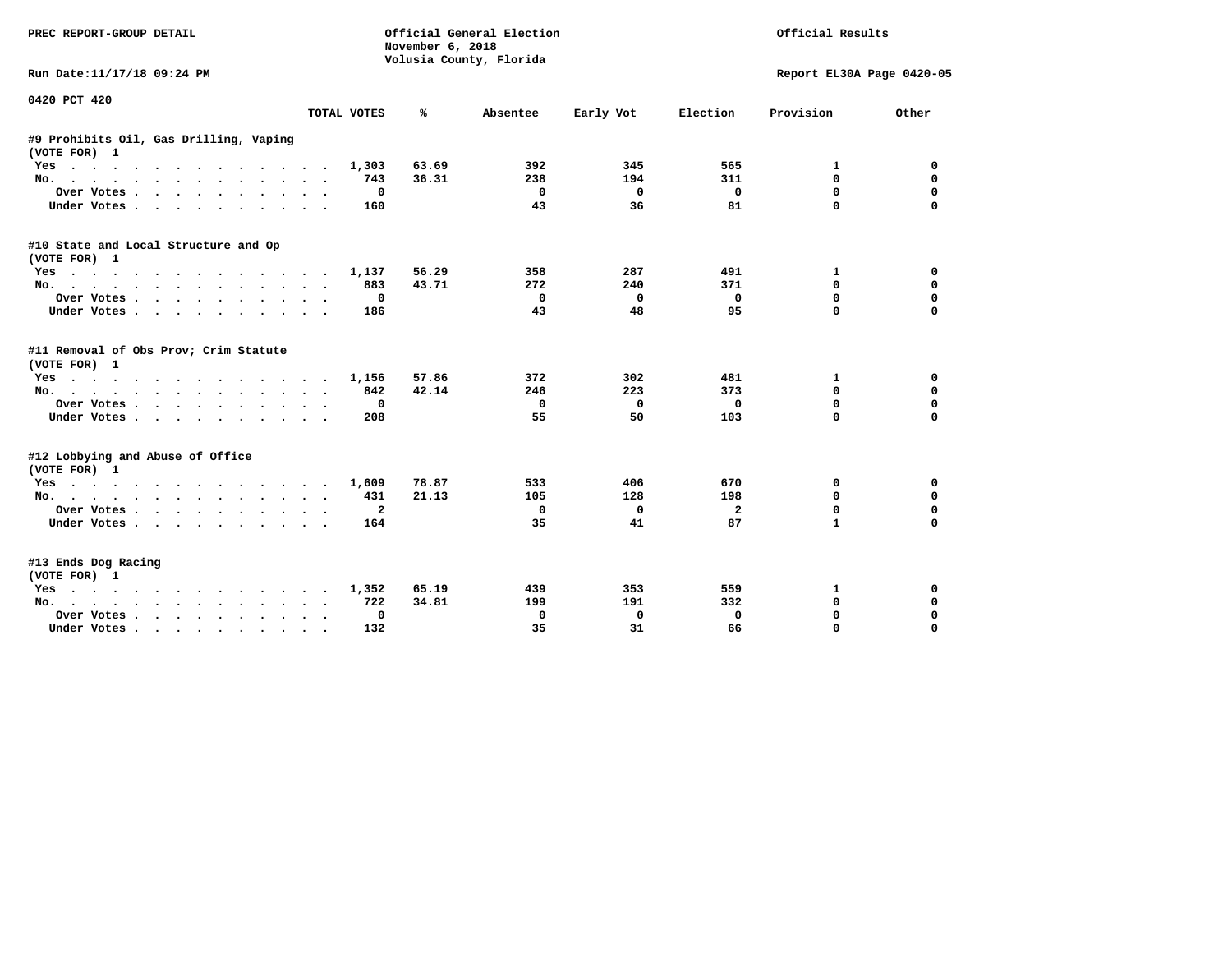**PREC REPORT-GROUP DETAIL COMPUTER CONSUMING A CONSUMING CONSUMING A LIGACION CONSUMING A LIGACION** *November 6, 2018 November 6, 2018*  **Volusia County, Florida** 

## Official Results

**Run Date:11/17/18 09:24 PM Report EL30A Page 0421-01** 

| 0421 PCT 421                                                                                                                 |                                              |                      |                                   |                                   |              |       |              |                         |              |              |             |
|------------------------------------------------------------------------------------------------------------------------------|----------------------------------------------|----------------------|-----------------------------------|-----------------------------------|--------------|-------|--------------|-------------------------|--------------|--------------|-------------|
|                                                                                                                              |                                              |                      |                                   |                                   | TOTAL VOTES  | ℁     | Absentee     | Early Vot               | Election     | Provision    | Other       |
| REGISTERED VOTERS - TOTAL .                                                                                                  | $\ddot{\phantom{a}}$<br>$\ddot{\phantom{a}}$ | $\sim$               |                                   | $\sim$<br>$\ddot{\phantom{a}}$    | 2,642        |       |              |                         |              |              |             |
| BALLOTS CAST - TOTAL.<br>$\sim$<br>$\ddot{\phantom{a}}$                                                                      | $\ddot{\phantom{a}}$                         |                      | $\bullet$                         |                                   | 1,678        |       | 559          | 479                     | 639          | $\mathbf{1}$ | $\mathbf 0$ |
| BALLOTS CAST - BLANK.<br>$\bullet$                                                                                           | $\ddot{\phantom{a}}$                         |                      | $\bullet$                         | $\ddot{\phantom{a}}$<br>$\bullet$ | 1            | .06   | 1            | 0                       | $\mathbf 0$  | $\mathbf 0$  | $\mathbf 0$ |
| VOTER TURNOUT - TOTAL<br>$\ddot{\phantom{a}}$<br>$\blacksquare$                                                              | $\Delta$                                     |                      |                                   |                                   |              | 63.51 |              |                         |              |              |             |
| VOTER TURNOUT - BLANK<br>$\sim$                                                                                              |                                              |                      |                                   |                                   |              | .04   |              |                         |              |              |             |
|                                                                                                                              |                                              |                      |                                   |                                   |              |       |              |                         |              |              |             |
| United States Senator                                                                                                        |                                              |                      |                                   |                                   |              |       |              |                         |              |              |             |
| (VOTE FOR) 1                                                                                                                 |                                              |                      |                                   |                                   |              |       |              |                         |              |              |             |
| Rick Scott (REP).<br>$\bullet$<br>$\sim$ $\sim$                                                                              | $\sim$ $\sim$ $\sim$                         |                      | $\cdot$                           |                                   | 1,042        | 62.36 | 356          | 275                     | 410          | $\mathbf{1}$ | 0           |
| Bill Nelson (DEM).<br>$\mathbf{r}$ , $\mathbf{r}$ , $\mathbf{r}$ , $\mathbf{r}$ , $\mathbf{r}$ , $\mathbf{r}$ , $\mathbf{r}$ |                                              |                      |                                   | $\bullet$                         | 625          | 37.40 | 198          | 202                     | 225          | 0            | $\mathbf 0$ |
| WRITE-IN.<br>$\cdots$<br>$\ddot{\phantom{0}}$<br>$\sim$                                                                      | $\ddot{\phantom{a}}$                         |                      | $\bullet$                         |                                   | 4            | .24   | $\mathbf{2}$ | $\mathbf{1}$            | $\mathbf{1}$ | $\Omega$     | $\mathbf 0$ |
| Over Votes                                                                                                                   |                                              |                      | $\bullet$                         |                                   | $\mathbf{1}$ |       | $\Omega$     | $\mathbf{1}$            | $\mathbf 0$  | $\Omega$     | $\mathbf 0$ |
| Under Votes                                                                                                                  | $\bullet$                                    |                      |                                   |                                   | 6            |       | 3            | 0                       | 3            | 0            | $\mathbf 0$ |
|                                                                                                                              | $\sim$<br>$\ddot{\phantom{a}}$               | $\blacksquare$       |                                   | $\ddot{\phantom{0}}$<br>$\cdot$   |              |       |              |                         |              |              |             |
| Representative in Congress District 6                                                                                        |                                              |                      |                                   |                                   |              |       |              |                         |              |              |             |
| (VOTE FOR) 1                                                                                                                 |                                              |                      |                                   |                                   |              |       |              |                         |              |              |             |
|                                                                                                                              |                                              |                      |                                   |                                   | 1,031        | 62.56 | 346          | 273                     | 412          | $\mathbf 0$  | 0           |
| Michael Waltz (REP) .<br>$\cdots$                                                                                            |                                              |                      |                                   |                                   |              |       |              |                         |              | $\mathbf{1}$ | $\mathbf 0$ |
| Nancy Soderberg (DEM)<br>$\sim$ $\sim$ $\sim$ $\sim$ $\sim$                                                                  |                                              |                      |                                   | $\sim$<br>$\bullet$               | 617          | 37.44 | 205          | 197                     | 214          |              |             |
| Over Votes .<br>$\cdots$                                                                                                     | $\bullet$                                    |                      | $\bullet$                         | $\cdot$                           | 1            |       | $\mathbf 0$  | 0                       | $\mathbf{1}$ | 0            | 0           |
| Under Votes                                                                                                                  | $\ddot{\phantom{0}}$<br>$\cdot$              |                      | $\bullet$                         | $\cdot$                           | 29           |       | 8            | 9                       | 12           | 0            | $\mathbf 0$ |
| Governor and Lieutenant Governor                                                                                             |                                              |                      |                                   |                                   |              |       |              |                         |              |              |             |
| (VOTE FOR) 1                                                                                                                 |                                              |                      |                                   |                                   |              |       |              |                         |              |              |             |
| Ron DeSantis (REP)<br>.                                                                                                      |                                              |                      |                                   |                                   | 1,041        | 62.60 | 350          | 270                     | 421          | 0            | $\mathbf 0$ |
| Andrew Gillum (DEM)                                                                                                          |                                              |                      |                                   | $\sim$<br>$\bullet$               | 600          | 36.08 | 185          | 200                     | 214          | $\mathbf{1}$ | $\mathbf 0$ |
| Darcy G. Richardson (REF).                                                                                                   | $\bullet$                                    |                      | $\ddot{\phantom{a}}$              |                                   | 10           | .60   | 7            | 3                       | $\mathbf 0$  | 0            | $\mathbf 0$ |
| Ryan Christopher Foley.<br>$\sim$                                                                                            | $\bullet$                                    |                      |                                   |                                   | 6            | .36   | 6            | $\mathbf 0$             | 0            | $\Omega$     | $\mathbf 0$ |
| Kyle "KC" Gibson                                                                                                             |                                              |                      | $\bullet$                         |                                   | 3            | .18   | $\mathbf{1}$ | $\mathbf{1}$            | $\mathbf{1}$ | 0            | $\mathbf 0$ |
|                                                                                                                              | $\bullet$<br>$\bullet$                       |                      | $\bullet$<br>$\ddot{\phantom{a}}$ | $\bullet$                         | $\mathbf{1}$ | .06   | $\mathbf{1}$ | 0                       | 0            | 0            | $\mathbf 0$ |
| Bruce Stanley                                                                                                                | $\ddot{\phantom{a}}$                         |                      |                                   | $\overline{\phantom{a}}$          | $\mathbf{2}$ |       | $\mathbf{1}$ | $\mathbf{1}$            | $\mathbf 0$  | $\Omega$     | $\mathbf 0$ |
| WRITE-IN.<br>$\cdots$                                                                                                        | $\bullet$                                    |                      |                                   |                                   |              | .12   |              | $\mathbf 0$             | $\mathbf 0$  |              |             |
| Over Votes                                                                                                                   | $\ddot{\phantom{a}}$                         |                      | $\bullet$                         | $\bullet$<br>$\ddot{\phantom{0}}$ | 4            |       | 4            |                         |              | 0            | $\mathbf 0$ |
| Under Votes                                                                                                                  |                                              | $\ddot{\phantom{a}}$ |                                   | $\ddot{\phantom{a}}$              | 11           |       | 4            | $\overline{\mathbf{4}}$ | 3            | 0            | $\mathbf 0$ |
| Attorney General                                                                                                             |                                              |                      |                                   |                                   |              |       |              |                         |              |              |             |
| (VOTE FOR) 1                                                                                                                 |                                              |                      |                                   |                                   |              |       |              |                         |              |              |             |
| Ashley Moody (REP)                                                                                                           |                                              |                      |                                   |                                   | 1,067        | 64.75 | 367          | 280                     | 419          | 1            | $\mathbf 0$ |
|                                                                                                                              |                                              |                      |                                   |                                   |              | 33.25 | 176          | 184                     | 188          | 0            | $\mathbf 0$ |
| Sean Shaw (DEM)<br>$\cdot$ $\cdot$ $\cdot$ $\cdot$                                                                           | $\ddot{\phantom{0}}$                         |                      | $\ddot{\phantom{a}}$              |                                   | 548          |       |              |                         |              | 0            | $\mathbf 0$ |
| Jeffrey Marc Siskind.<br>$\cdot \cdot \cdot \cdot$                                                                           |                                              | $\ddot{\phantom{0}}$ |                                   | $\bullet$<br>$\bullet$            | 33           | 2.00  | 9            | 6                       | 18           |              |             |
| Over Votes                                                                                                                   | $\sim$                                       |                      | $\ddot{\phantom{a}}$              |                                   | 1            |       | $\mathbf 0$  | $\mathbf{1}$            | $\mathbf 0$  | 0            | $\mathbf 0$ |
| Under Votes                                                                                                                  | $\ddot{\phantom{a}}$                         |                      |                                   |                                   | 29           |       | 7            | 8                       | 14           | 0            | $\mathbf 0$ |
| Chief Financial Officer                                                                                                      |                                              |                      |                                   |                                   |              |       |              |                         |              |              |             |
| (VOTE FOR) 1                                                                                                                 |                                              |                      |                                   |                                   |              |       |              |                         |              |              |             |
|                                                                                                                              |                                              |                      |                                   |                                   |              | 63.70 | 353          | 270                     | 421          | 0            | 0           |
| Jimmy Patronis (REP).<br>$\sim$ $\sim$                                                                                       | $\cdot$ $\cdot$                              | $\ddot{\phantom{1}}$ |                                   | $\sim$                            | 1,044        |       | 196          | 197                     | 198          | $\mathbf{1}$ | $\mathbf 0$ |
| Jeremy Ring (DEM).<br>$\cdot$ $\cdot$ $\cdot$ $\cdot$                                                                        |                                              | $\ddot{\phantom{0}}$ | $\bullet$                         | $\bullet$                         | 592          | 36.12 |              |                         |              | 0            |             |
| WRITE-IN.<br>$\sim$<br>$\cdots$<br>$\bullet$                                                                                 | $\bullet$                                    |                      | $\bullet$                         |                                   | 3            | .18   | $\mathbf{2}$ | 0                       | 1            |              | $\mathbf 0$ |
| Over Votes.<br>$\bullet$                                                                                                     | $\ddot{\phantom{a}}$                         |                      |                                   |                                   | $\mathbf 0$  |       | $\Omega$     | $\mathbf 0$             | $\mathbf 0$  | $\Omega$     | $\mathbf 0$ |
| Under Votes.<br>$\sim$ $\sim$<br>$\sim$<br>$\bullet$                                                                         | $\bullet$                                    |                      |                                   |                                   | 39           |       | 8            | 12                      | 19           | 0            | $\mathbf 0$ |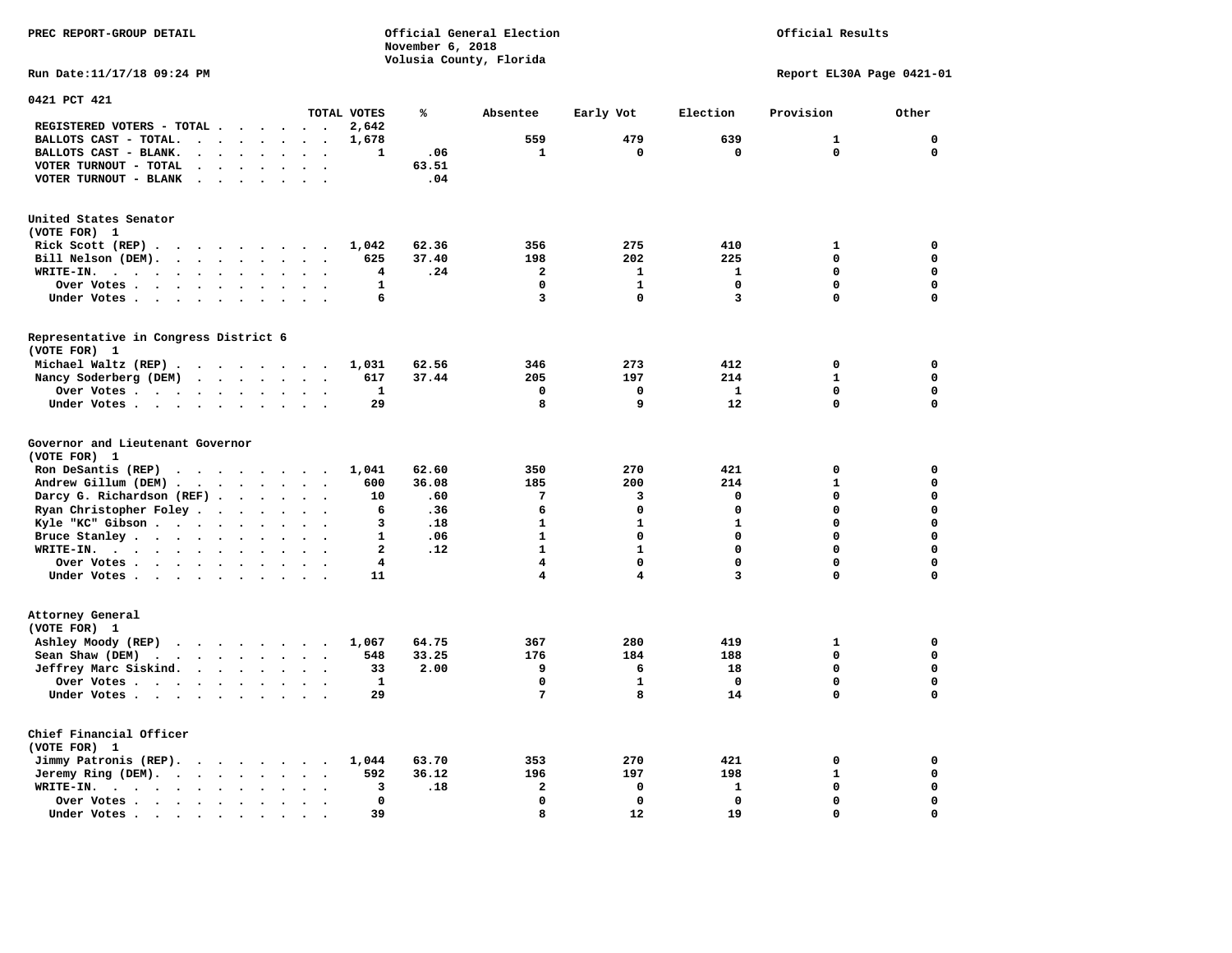| PREC REPORT-GROUP DETAIL                                                                                                                   |                                               |             | November 6, 2018 | Official General Election<br>Volusia County, Florida |              |              | Official Results          |             |
|--------------------------------------------------------------------------------------------------------------------------------------------|-----------------------------------------------|-------------|------------------|------------------------------------------------------|--------------|--------------|---------------------------|-------------|
| Run Date:11/17/18 09:24 PM                                                                                                                 |                                               |             |                  |                                                      |              |              | Report EL30A Page 0421-02 |             |
| 0421 PCT 421                                                                                                                               |                                               | TOTAL VOTES | ℁                | Absentee                                             | Early Vot    | Election     | Provision                 | Other       |
| Commissioner of Agriculture                                                                                                                |                                               |             |                  |                                                      |              |              |                           |             |
| (VOTE FOR) 1                                                                                                                               |                                               |             |                  |                                                      |              |              |                           |             |
| Matt Caldwell (REP)                                                                                                                        |                                               | 1,042       | 63.34            | 346                                                  | 277          | 419          | $\mathbf 0$               | $\mathbf 0$ |
| Nicole "Nikki" Fried (DEM).                                                                                                                |                                               | 603         | 36.66            | 203                                                  | 192          | 207          | 1                         | 0           |
| Over Votes<br>$\sim$                                                                                                                       |                                               | 0           |                  | $\mathbf{o}$                                         | $\mathbf{o}$ | $\mathbf{o}$ | 0                         | 0           |
| Under Votes                                                                                                                                |                                               | 33          |                  | 10                                                   | 10           | 13           | $\mathbf 0$               | $\mathbf 0$ |
| State Representative District 27<br>(VOTE FOR) 1                                                                                           |                                               |             |                  |                                                      |              |              |                           |             |
| David Santiago (REP).                                                                                                                      |                                               | 1,040       | 63.26            | 349                                                  | 269          | 422          | 0                         | 0           |
| Carol Lawrence (DEM).                                                                                                                      |                                               | 604         | 36.74            | 202                                                  | 201          | 200          | $\mathbf{1}$              | $\mathbf 0$ |
| Over Votes                                                                                                                                 |                                               | $\mathbf 0$ |                  | $\mathbf 0$                                          | $\mathbf 0$  | $\mathbf{o}$ | $\mathbf 0$               | $\mathbf 0$ |
| Under Votes<br>$\sim$                                                                                                                      |                                               | 34          |                  | 8                                                    | 9            | 17           | $\mathbf 0$               | $\mathbf 0$ |
| Justice of the Supreme Court Lawson<br>(VOTE FOR) 1                                                                                        |                                               |             |                  |                                                      |              |              |                           |             |
| $Yes \cdot \cdot \cdot$<br>the contract of the contract of the contract of the contract of the contract of the contract of the contract of |                                               | 989         | 68.63            | 336                                                  | 286          | 367          | $\mathbf 0$               | $\mathbf 0$ |
| No.                                                                                                                                        |                                               | 452         | 31.37            | 144                                                  | 143          | 164          | $\mathbf{1}$              | $\mathbf 0$ |
| Over Votes<br>$\bullet$ .<br>$\bullet$                                                                                                     | $\bullet$<br>$\cdot$                          | 0           |                  | 0                                                    | 0            | 0            | 0                         | 0           |
| Under Votes                                                                                                                                |                                               | 237         |                  | 79                                                   | 50           | 108          | $\mathbf 0$               | $\mathbf 0$ |
| 5th District Court of Appeal Eisnaugle<br>(VOTE FOR) 1                                                                                     |                                               |             |                  |                                                      |              |              |                           |             |
| Yes<br>No.                                                                                                                                 |                                               | 852<br>562  | 60.25<br>39.75   | 271<br>201                                           | 248<br>170   | 332<br>191   | 1<br>0                    | 0<br>0      |
| $\sim$<br>Over Votes                                                                                                                       |                                               | 0           |                  | 0                                                    | 0            | $\mathbf{o}$ | 0                         | 0           |
| Under Votes                                                                                                                                |                                               | 264         |                  | 87                                                   | 61           | 116          | $\mathbf 0$               | $\mathbf 0$ |
| Circuit Judge 7th Judicial, Grp 15                                                                                                         |                                               |             |                  |                                                      |              |              |                           |             |
| (VOTE FOR) 1                                                                                                                               |                                               |             |                  |                                                      |              |              |                           |             |
| Linda L. Gaustad                                                                                                                           |                                               | 773         | 55.02            | 251                                                  | 245          | 276          | $\mathbf{1}$              | $\mathbf 0$ |
| Ryan Will $\cdots$ , $\cdots$ , $\cdots$ , $\cdots$                                                                                        |                                               | 632         | 44.98            | 229                                                  | 171          | 232          | $\mathbf 0$               | $\mathbf 0$ |
| Over Votes<br>$\sim$                                                                                                                       |                                               | 1           |                  | 0                                                    | 0            | 1            | $\mathbf 0$               | $\mathbf 0$ |
| Under Votes                                                                                                                                | $\cdots$                                      | 272         |                  | 79                                                   | 63           | 130          | $\mathbf 0$               | $\mathbf 0$ |
| School Board Member District 5<br>(VOTE FOR) 1                                                                                             |                                               |             |                  |                                                      |              |              |                           |             |
| Ruben Colon.                                                                                                                               |                                               | 640         | 44.88            | 201                                                  | 219          | 220          | 0                         | 0           |
| Melody Johnson.                                                                                                                            | $\bullet$ , $\bullet$ , $\bullet$ , $\bullet$ | 786         | 55.12            | 286                                                  | 201          | 298          | 1                         | 0           |
| Over Votes                                                                                                                                 |                                               | $\mathbf 0$ |                  | $\mathbf 0$                                          | 0            | $\mathbf 0$  | $\mathbf 0$               | $\mathbf 0$ |
| Under Votes<br>$\sim$<br>$\cdot$<br>$\cdot$                                                                                                |                                               | 252         |                  | 72                                                   | 59           | 121          | $\mathbf 0$               | $\mathbf 0$ |
| Soil and Water Cons Dist Seat 1<br>(VOTE FOR) 1                                                                                            |                                               |             |                  |                                                      |              |              |                           |             |
| William Bliss.<br>$\cdots$                                                                                                                 |                                               | 772         | 57.10            | 257                                                  | 244          | 270          | 1                         | 0           |
| Derrick Orberg.<br>. The contract of the contract of the contract of the contract of the contract of the contract of the $\alpha$          |                                               | 580         | 42.90            | 206                                                  | 158          | 216          | 0                         | 0           |
| Over Votes<br>$\ddot{\phantom{0}}$<br>$\bullet$<br>$\cdot$                                                                                 | $\cdot$                                       | 0           |                  | 0                                                    | $\mathbf 0$  | $\mathbf 0$  | $\mathbf 0$               | $\mathbf 0$ |
| Under Votes,                                                                                                                               |                                               | 326         |                  | 96                                                   | 77           | 153          | $\Omega$                  | $\Omega$    |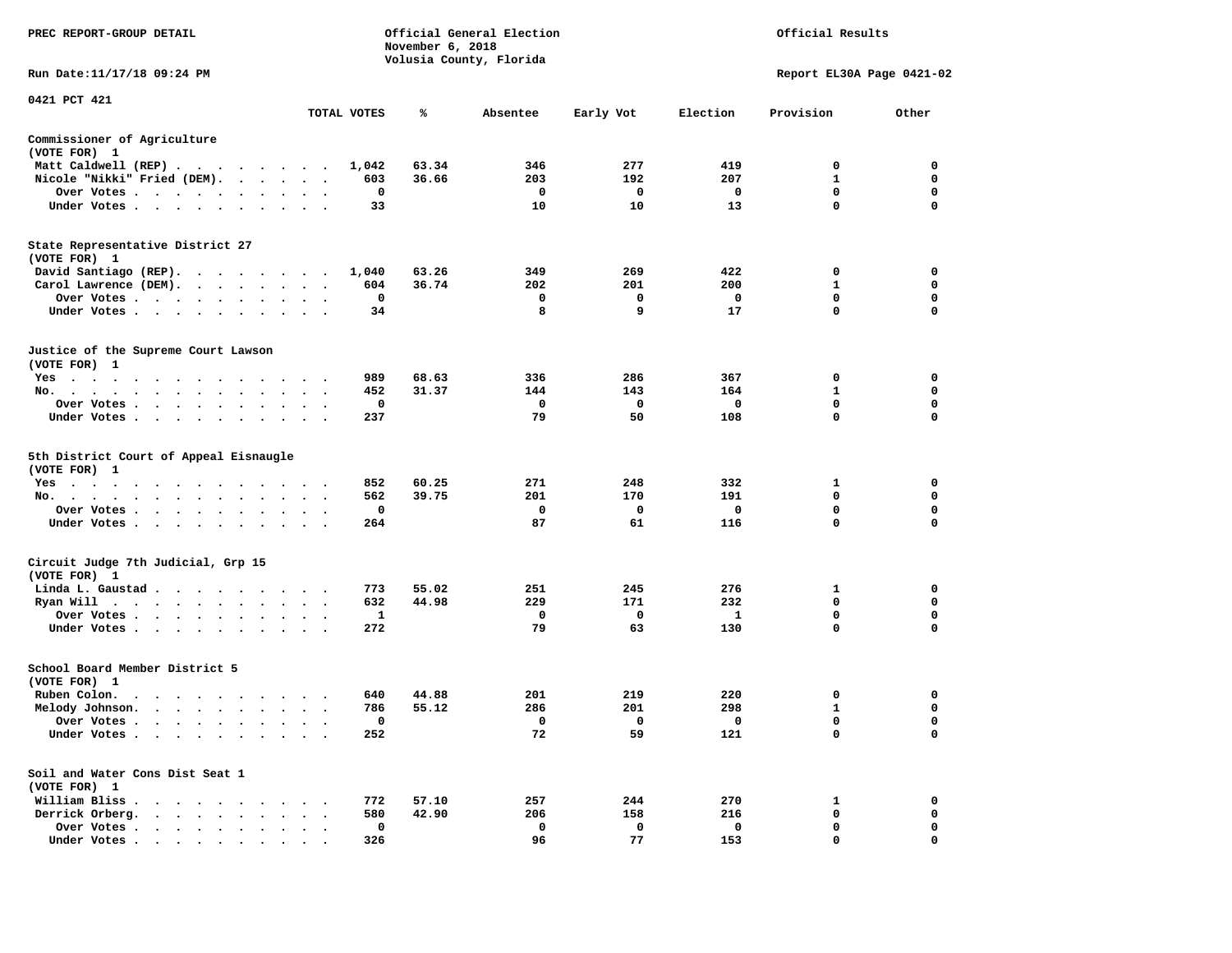| PREC REPORT-GROUP DETAIL                                                                                                                                                                                                                       |                                   |              | November 6, 2018 | Official General Election |            | Official Results |                           |                  |
|------------------------------------------------------------------------------------------------------------------------------------------------------------------------------------------------------------------------------------------------|-----------------------------------|--------------|------------------|---------------------------|------------|------------------|---------------------------|------------------|
| Run Date:11/17/18 09:24 PM                                                                                                                                                                                                                     |                                   |              |                  | Volusia County, Florida   |            |                  | Report EL30A Page 0421-03 |                  |
| 0421 PCT 421                                                                                                                                                                                                                                   |                                   |              |                  |                           |            |                  |                           |                  |
|                                                                                                                                                                                                                                                |                                   | TOTAL VOTES  | %ะ               | Absentee                  | Early Vot  | Election         | Provision                 | Other            |
| Soil and Water Cons Dist Seat 3<br>(VOTE FOR) 1                                                                                                                                                                                                |                                   |              |                  |                           |            |                  |                           |                  |
| Beth James.<br>. The contract of the contract of the contract of the contract of the contract of the contract of the contract of the contract of the contract of the contract of the contract of the contract of the contract of the contrac   |                                   | 625          | 46.89            | 224                       | 165        | 236              | 0                         | 0                |
| Wesley Wayne Wilson Jr<br>$\bullet$                                                                                                                                                                                                            | $\ddot{\phantom{0}}$<br>$\bullet$ | 295          | 22.13            | 92                        | 100        | 102              | 1                         | 0                |
| Christine Wilt.                                                                                                                                                                                                                                |                                   | 413          | 30.98            | 140                       | 133        | 140              | 0                         | 0                |
| Over Votes .<br>. The contract of the contract of the contract of the contract of the contract of the $\alpha$                                                                                                                                 |                                   | 0            |                  | 0                         | 0          | 0                | $\mathbf 0$               | $\mathbf 0$      |
| Under Votes                                                                                                                                                                                                                                    |                                   | 345          |                  | 103                       | 81         | 161              | 0                         | 0                |
| Soil and Water Cons Dist Seat 5                                                                                                                                                                                                                |                                   |              |                  |                           |            |                  |                           |                  |
| (VOTE FOR) 1                                                                                                                                                                                                                                   |                                   |              |                  |                           |            |                  |                           |                  |
| J. Mark Barfield                                                                                                                                                                                                                               |                                   | 271          | 20.42            | 79                        | 81         | 111              | 0                         | 0                |
| Andy Kelly<br>David Schaefer.                                                                                                                                                                                                                  |                                   | 585<br>471   | 44.08<br>35.49   | 197<br>179                | 184<br>134 | 204<br>157       | 0<br>1                    | 0<br>$\mathbf 0$ |
| $\cdot$ $\cdot$ $\cdot$ $\cdot$ $\cdot$ $\cdot$<br>$\bullet$<br>Over Votes .                                                                                                                                                                   | $\bullet$<br>$\bullet$            | 0            |                  | 0                         | 0          | 0                | 0                         | 0                |
| Under Votes                                                                                                                                                                                                                                    |                                   | 351          |                  | 104                       | 80         | 167              | 0                         | 0                |
|                                                                                                                                                                                                                                                |                                   |              |                  |                           |            |                  |                           |                  |
| W Volusia Hosp Auth Group A, Seat 1<br>(VOTE FOR) 1                                                                                                                                                                                            |                                   |              |                  |                           |            |                  |                           |                  |
| John M. Hill                                                                                                                                                                                                                                   |                                   | 857          | 63.11            | 292                       | 260        | 305              | 0                         | 0                |
| Voloria Manning<br>$\cdots$                                                                                                                                                                                                                    |                                   | 501          | 36.89            | 173                       | 148        | 179              | 1                         | 0                |
| Over Votes .<br>and the contract of the contract of the contract of the contract of the contract of the contract of the contract of the contract of the contract of the contract of the contract of the contract of the contract of the contra |                                   | 0            |                  | 0                         | 0          | 0                | 0                         | 0                |
| Under Votes                                                                                                                                                                                                                                    |                                   | 320          |                  | 94                        | 71         | 155              | 0                         | $\mathbf 0$      |
| W Volusia Hosp Auth Group B, Seat 1<br>(VOTE FOR) 1                                                                                                                                                                                            |                                   |              |                  |                           |            |                  |                           |                  |
| Webster Barnaby<br>$\ddot{\phantom{a}}$<br>.                                                                                                                                                                                                   |                                   | 705          | 52.03            | 238                       | 208        | 259              | 0                         | 0                |
| Dolores Guzman.<br>.                                                                                                                                                                                                                           |                                   | 650          | 47.97            | 226                       | 198        | 225              | 1                         | 0                |
| Over Votes .<br>$\begin{array}{cccccccccccccc} \bullet & \bullet & \bullet & \bullet & \bullet & \bullet & \bullet & \bullet & \bullet & \bullet & \bullet \end{array}$                                                                        |                                   | 1            |                  | 0                         | 0          | 1                | 0                         | 0                |
| Under Votes                                                                                                                                                                                                                                    |                                   | 322          |                  | 95                        | 73         | 154              | 0                         | $\mathbf 0$      |
| W Volusia Hosp Auth Group B, Seat 2<br>(VOTE FOR) 1                                                                                                                                                                                            |                                   |              |                  |                           |            |                  |                           |                  |
| Michael Ray.<br>. The contract of the contract of the contract of the contract of the contract of the contract of the contract of the contract of the contract of the contract of the contract of the contract of the contract of the contrac  |                                   | 718          | 53.58            | 249                       | 216        | 253              | 0                         | 0                |
| Kathie D. Shepard.                                                                                                                                                                                                                             |                                   | 622          | 46.42            | 212                       | 186        | 223              | 1                         | 0                |
| Over Votes                                                                                                                                                                                                                                     |                                   | 0            |                  | 0                         | 0          | 0                | 0                         | 0                |
| Under Votes                                                                                                                                                                                                                                    | $\sim$ $\sim$ $\sim$              | 338          |                  | 98                        | 77         | 163              | 0                         | 0                |
| #1 Increased Homestead Exemption<br>(VOTE FOR) 1                                                                                                                                                                                               |                                   |              |                  |                           |            |                  |                           |                  |
| Yes                                                                                                                                                                                                                                            |                                   | 900          | 56.21            | 308                       | 235        | 356              | 1                         | 0                |
| No.<br>$\ddot{\phantom{1}}$                                                                                                                                                                                                                    |                                   | 701          | 43.79            | 225                       | 226        | 250              | 0                         | 0                |
| Over Votes                                                                                                                                                                                                                                     |                                   | $\mathbf{1}$ |                  | 0                         | 1          | 0                | 0                         | 0                |
| Under Votes .                                                                                                                                                                                                                                  |                                   | 76           |                  | 26                        | 17         | 33               | 0                         | $\mathbf 0$      |
| #2 Limit on Property Tax Assessments                                                                                                                                                                                                           |                                   |              |                  |                           |            |                  |                           |                  |
| (VOTE FOR) 1                                                                                                                                                                                                                                   |                                   |              |                  |                           |            |                  |                           |                  |
| $Yes \t . \t .$                                                                                                                                                                                                                                |                                   | 1,093        | 68.40            | 373                       | 300        | 419              | 1                         | 0                |
| $No.$ $\cdot$ $\cdot$ $\cdot$                                                                                                                                                                                                                  |                                   | 505          | 31.60            | 158                       | 160        | 187              | 0                         | 0                |
| Over Votes<br>$\ddot{\phantom{a}}$<br>$\overline{\phantom{a}}$<br>Under Votes                                                                                                                                                                  |                                   | 0<br>80      |                  | 0<br>28                   | 0<br>19    | 0<br>33          | 0<br>0                    | 0<br>$\Omega$    |
|                                                                                                                                                                                                                                                |                                   |              |                  |                           |            |                  |                           |                  |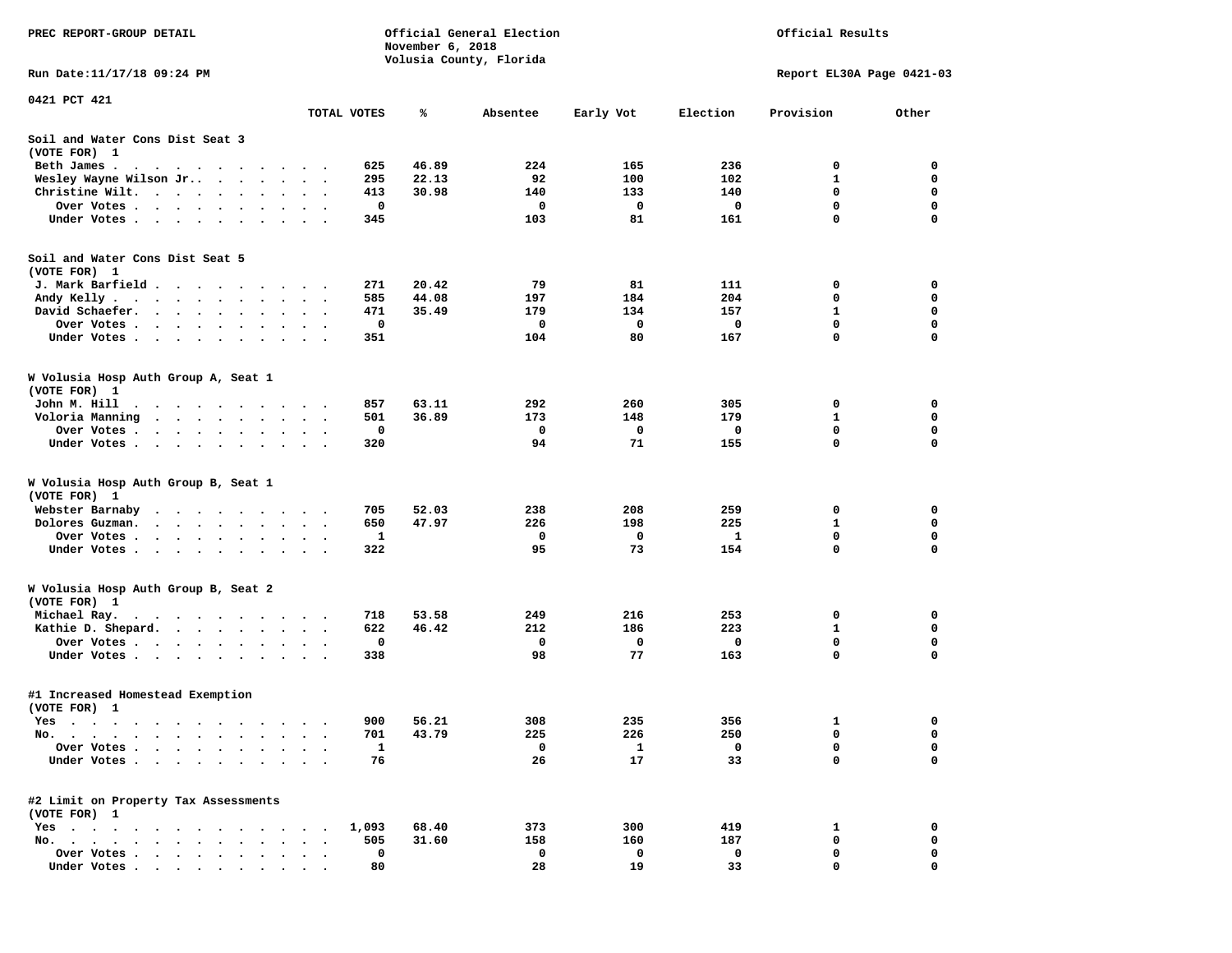| PREC REPORT-GROUP DETAIL                                  |                                              |                      | November 6, 2018 | Official General Election<br>Volusia County, Florida |                                 |                         | Official Results           |                            |
|-----------------------------------------------------------|----------------------------------------------|----------------------|------------------|------------------------------------------------------|---------------------------------|-------------------------|----------------------------|----------------------------|
| Run Date:11/17/18 09:24 PM                                |                                              |                      |                  |                                                      |                                 |                         | Report EL30A Page 0421-04  |                            |
| 0421 PCT 421                                              |                                              | TOTAL VOTES          | ℁                | Absentee                                             | Early Vot                       | Election                | Provision                  | Other                      |
| #3 Voter Control of Gambling                              |                                              |                      |                  |                                                      |                                 |                         |                            |                            |
| (VOTE FOR) 1                                              |                                              |                      |                  |                                                      |                                 |                         |                            |                            |
| Yes                                                       |                                              | 1,094                | 67.24            | 391                                                  | 297                             | 405                     | $\mathbf{1}$               | $\Omega$                   |
| No.                                                       |                                              | 533                  | 32.76            | 148                                                  | 174                             | 211                     | $\mathbf 0$                | $\mathbf 0$                |
| Over Votes<br>Under Votes                                 |                                              | $\overline{a}$<br>49 |                  | $\overline{\phantom{0}}$<br>20                       | $\mathbf{1}$<br>$7\phantom{.0}$ | $\mathbf{1}$<br>22      | 0<br>$\mathbf 0$           | $\mathbf 0$<br>$\mathbf 0$ |
|                                                           |                                              |                      |                  |                                                      |                                 |                         |                            |                            |
| #4 Voting Restoration Amendment<br>(VOTE FOR) 1           |                                              |                      |                  |                                                      |                                 |                         |                            |                            |
| Yes                                                       |                                              | 910                  | 55.52            | 291                                                  | 284                             | 334                     | $\mathbf{1}$               | 0                          |
| No.                                                       |                                              | 729                  | 44.48            | 253                                                  | 188                             | 288                     | $^{\circ}$                 | 0                          |
| Over Votes                                                |                                              | 0                    |                  | $\overline{\phantom{0}}$                             | $\mathbf 0$                     | $\mathbf 0$             | $\mathbf 0$                | 0                          |
| Under Votes                                               |                                              | 39                   |                  | 15                                                   | 7                               | 17                      | $\mathbf 0$                | 0                          |
| #5 Supermajority Vote Required<br>(VOTE FOR) 1            |                                              |                      |                  |                                                      |                                 |                         |                            |                            |
| Yes 1,131                                                 |                                              |                      | 70.64            | 402                                                  | 300                             | 428                     | $\mathbf{1}$               | $\mathbf 0$                |
| No.                                                       |                                              | 470                  | 29.36            | 134                                                  | 165                             | 171                     | $\mathbf 0$                | $\mathbf 0$                |
| Over Votes                                                |                                              | $\mathbf 0$          |                  | $\mathbf{o}$                                         | $\overline{\mathbf{0}}$         | $\overline{\mathbf{0}}$ | $\mathbf 0$                | $\mathbf 0$                |
| Under Votes                                               |                                              | 77                   |                  | 23                                                   | 14                              | 40                      | $\Omega$                   | $\Omega$                   |
| #6 Rights of Crime Victims; Judges<br>(VOTE FOR) 1<br>Yes |                                              | 829                  | 51.97            | 282                                                  | 216                             | 330                     | $\mathbf{1}$               | 0                          |
| No.                                                       |                                              | 766                  | 48.03            | 252                                                  | 250                             | 264                     | $\mathbf 0$                | 0                          |
| Over Votes                                                |                                              | $\mathbf 0$          |                  | $\mathbf{o}$                                         | $\mathbf{o}$                    | $\mathbf 0$             | $\mathbf 0$                | 0                          |
| Under Votes                                               |                                              | 83                   |                  | 25                                                   | 13                              | 45                      | $\mathbf 0$                | $\Omega$                   |
| #7 Survivor Benefits                                      |                                              |                      |                  |                                                      |                                 |                         |                            |                            |
| (VOTE FOR) 1                                              |                                              |                      | 55.92            | 296                                                  | 240                             | 355                     | 1                          | 0                          |
| Yes<br>No.                                                |                                              | 892<br>703           | 44.08            | 238                                                  | 227                             | 238                     | $\Omega$                   | $\mathbf 0$                |
| Over Votes                                                |                                              | $\mathbf{1}$         |                  | $\mathbf{o}$                                         | $\mathbf{1}$                    | $\mathbf 0$             | 0                          | 0                          |
| Under Votes                                               |                                              | 82                   |                  | 25                                                   | 11                              | 46                      | $\mathbf{0}$               | $\Omega$                   |
| #9 Prohibits Oil, Gas Drilling, Vaping                    |                                              |                      |                  |                                                      |                                 |                         |                            |                            |
| (VOTE FOR) 1                                              |                                              |                      |                  |                                                      |                                 |                         |                            |                            |
| Yes                                                       |                                              | 953                  | 59.67            | 322                                                  | 280                             | 350                     | 1                          | 0                          |
| No.                                                       |                                              | 644                  | 40.33            | 207                                                  | 186                             | 251                     | $\mathbf 0$                | 0                          |
| Over Votes                                                |                                              | $\mathbf{1}$         |                  | $\overline{\mathbf{0}}$                              | $\overline{0}$                  | $\overline{\mathbf{1}}$ | $\mathbf{0}$               | $\Omega$                   |
| Under Votes                                               |                                              | 80                   |                  | 30                                                   | 13                              | 37                      | $\mathbf 0$                | 0                          |
| #10 State and Local Structure and Op                      |                                              |                      |                  |                                                      |                                 |                         |                            |                            |
| (VOTE FOR) 1                                              |                                              |                      |                  |                                                      |                                 |                         |                            |                            |
| Yes                                                       |                                              | 887                  | 56.50            | 322                                                  | 249                             | 315                     | 1                          | 0                          |
| No.                                                       | $\sim$ $\sim$                                | 683<br>$\mathbf 0$   | 43.50            | 207<br>$\mathbf 0$                                   | 205<br>$\mathbf 0$              | 271<br>$\mathbf 0$      | $\mathbf 0$<br>$\mathbf 0$ | $\mathbf 0$<br>$\Omega$    |
| Over Votes<br>Under Votes                                 | $\ddot{\phantom{0}}$<br>$\ddot{\phantom{0}}$ | 108                  |                  | 30                                                   | 25                              | 53                      | $\mathbf 0$                | 0                          |
|                                                           |                                              |                      |                  |                                                      |                                 |                         |                            |                            |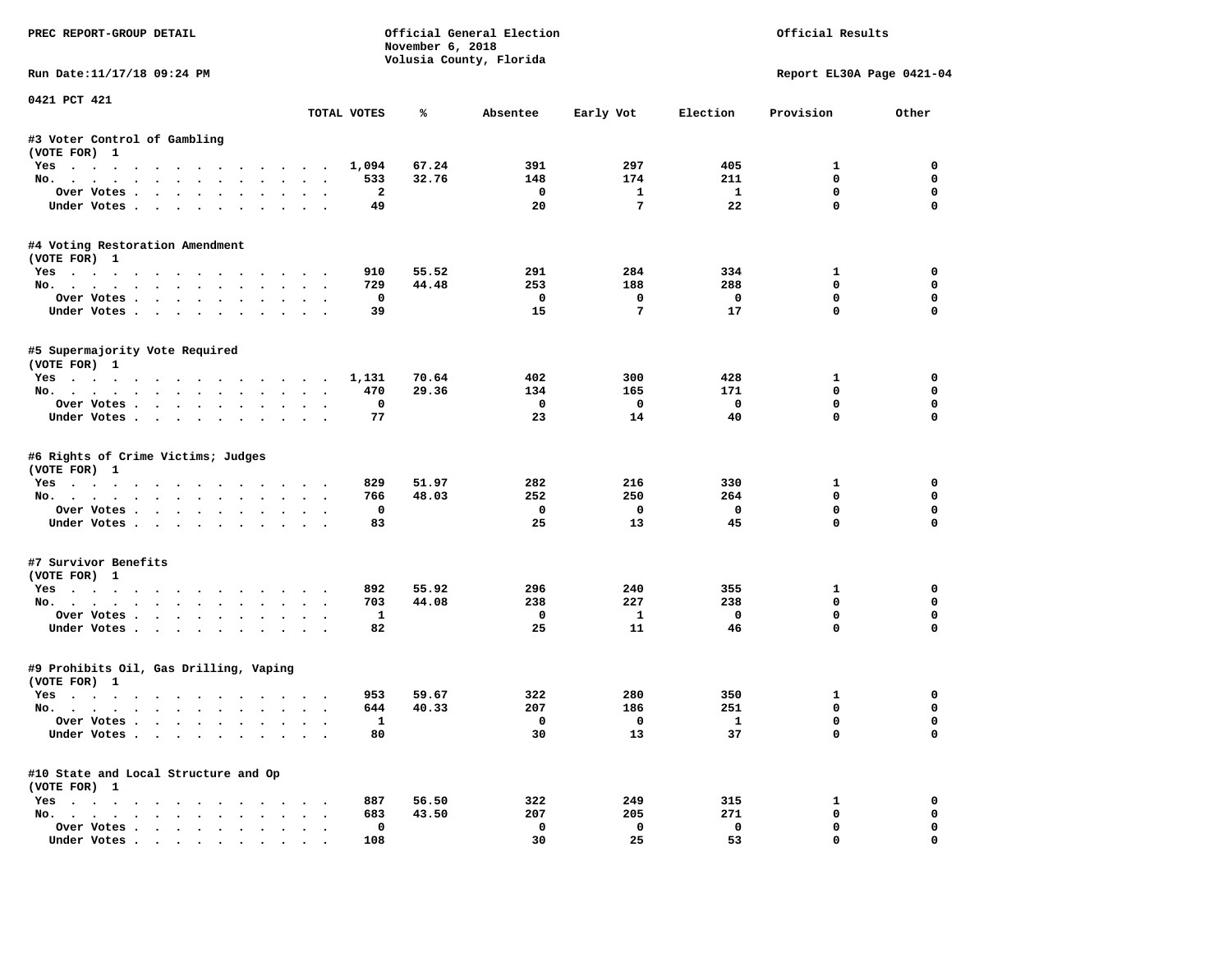| PREC REPORT-GROUP DETAIL                              |             | November 6, 2018 | Official General Election<br>Volusia County, Florida |           |          | Official Results          |          |
|-------------------------------------------------------|-------------|------------------|------------------------------------------------------|-----------|----------|---------------------------|----------|
| Run Date: 11/17/18 09:24 PM                           |             |                  |                                                      |           |          | Report EL30A Page 0421-05 |          |
| 0421 PCT 421                                          | TOTAL VOTES | ℁                | Absentee                                             | Early Vot | Election | Provision                 | Other    |
| #11 Removal of Obs Prov; Crim Statute<br>(VOTE FOR) 1 |             |                  |                                                      |           |          |                           |          |
| Yes                                                   | 838         | 53.96            | 284                                                  | 261       | 292      | 1                         |          |
| No.                                                   | 715         | 46.04            | 236                                                  | 196       | 283      | 0                         | 0        |
| Over Votes                                            | 0           |                  | 0                                                    | 0         | 0        | $\Omega$                  |          |
| Under Votes.                                          | 125         |                  | 39                                                   | 22        | 64       | 0                         |          |
| #12 Lobbying and Abuse of Office<br>(VOTE FOR) 1      |             |                  |                                                      |           |          |                           |          |
| Yes                                                   | 1,280       | 80.86            | 449                                                  | 358       | 472      | $\mathbf{1}$              | 0        |
| No.                                                   | 303         | 19.14            | 78                                                   | 105       | 120      | $\Omega$                  | $\Omega$ |
| Over Votes                                            | 0           |                  | $^{\circ}$                                           | 0         | 0        | 0                         | 0        |
| Under Votes.                                          | 95          |                  | 32                                                   | 16        | 47       | 0                         |          |
| #13 Ends Dog Racing<br>(VOTE FOR) 1                   |             |                  |                                                      |           |          |                           |          |
| Yes                                                   | 949         | 58.87            | 327                                                  | 276       | 345      | 1                         | 0        |
| No.                                                   | 663         | 41.13            | 213                                                  | 190       | 260      | $\Omega$                  | 0        |
| Over Votes                                            | 1           |                  | 0                                                    | 1         | 0        |                           |          |
| Under Votes                                           | 65          |                  | 19                                                   | 12        | 34       | 0                         |          |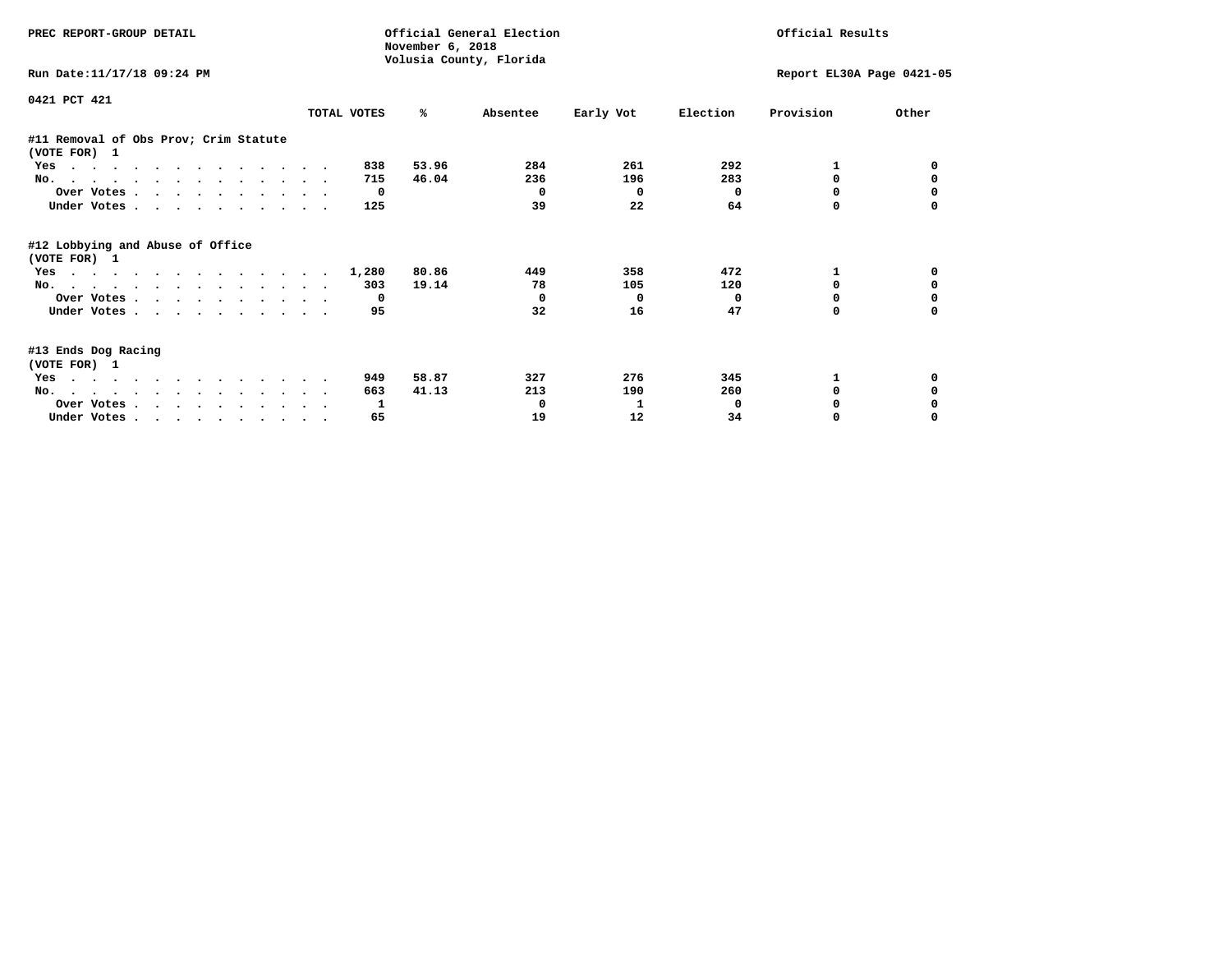**November 6, 2018 Volusia County, Florida Run Date:11/17/18 09:24 PM Report EL30A Page 0422-01 0422 PCT 422 TOTAL VOTES % Absentee Early Vot Election Provision Other REGISTERED VOTERS - TOTAL . . . . . . 3,203 BALLOTS CAST - TOTAL. . . . . . . . 1,626 472 511 643 0 0 BALLOTS CAST - BLANK. . . . . . . . 0 0 0 0 0 0 VOTER TURNOUT - TOTAL . . . . . . . . 50.76 VOTER TURNOUT - BLANK . . . . . . . United States Senator (VOTE FOR) 1 Rick Scott (REP) . . . . . . . . . 706 43.63 201 220 285 0 0 Bill Nelson (DEM). . . . . . . . . 905 55.93 266 288 351 0 0 WRITE-IN. . . . . . . . . . . . 7 .43 3 1 3 0 0 Over Votes . . . . . . . . . . 0 0 0 0 0 0 Under Votes . . . . . . . . . . 8 2 2 4 0 0 Representative in Congress District 6 (VOTE FOR) 1 Michael Waltz (REP) . . . . . . . . 680 42.98 194 213 273 0 0 Nancy Soderberg (DEM) . . . . . . . 902 57.02 265 288 349 0 0 Over Votes . . . . . . . . . . 0 0 0 0 0 0 Under Votes . . . . . . . . . 44 13 10 21 0 Governor and Lieutenant Governor (VOTE FOR) 1 Ron DeSantis (REP) . . . . . . . . 695 43.19 197 215 283 0 0 Andrew Gillum (DEM) . . . . . . . . 892 55.44 261 289 342 0 0 Darcy G. Richardson (REF) . . . . . 8 .50** 3 2 3 0 0 0<br>**Ryan Christopher Foley** . . . . . . 8 .50 0 3 5 0 0  **Ryan Christopher Foley . . . . . . . 8 .50 0 3 5 0 0 Kyle "KC" Gibson . . . . . . . . . . 2 .12 Bruce Stanley . . . . . . . . . . 4 .25** 0 0 4 0 0 0 0  **WRITE-IN. . . . . . . . . . . . 0 0 0 0 0 0 Over Votes . . . . . . . . . . 4 1 1 2 0 0 Under Votes . . . . . . . . . . 13** 9 0 4 0 0 **Attorney General (VOTE FOR) 1 Ashley Moody (REP) . . . . . . . . 716 45.06 218 216 282 0 0 Sean Shaw (DEM)** . . . . . . . . 836 52.61 229 280 327 0 0  **Jeffrey Marc Siskind. . . . . . . . 37 2.33 14 7 16 0 0 Over Votes . . . . . . . . . . 1 0 1 0 0 0 Under Votes . . . . . . . . . . 36 11 7 18 0 0 Chief Financial Officer (VOTE FOR) 1 Jimmy Patronis (REP). . . . . . . . 703 44.63 197 214 292 0 0 Jeremy Ring (DEM).** . . . . . . . 871 55.30 299 286 326 0 0 0

 **WRITE-IN. . . . . . . . . . . . 1 .06 0 0 1 0 0 Over Votes . . . . . . . . . . 0 0 0 0 0 0** 

 **Under Votes . . . . . . . . . . 51** 16 11 24 0

 $\Omega$ 

 $\mathbf{0}$ 

 $\mathbf{0}$ 

 $\mathbf 0$ 

 $\mathbf{o}$ 

**PREC REPORT-GROUP DETAIL Official General Election Official Results**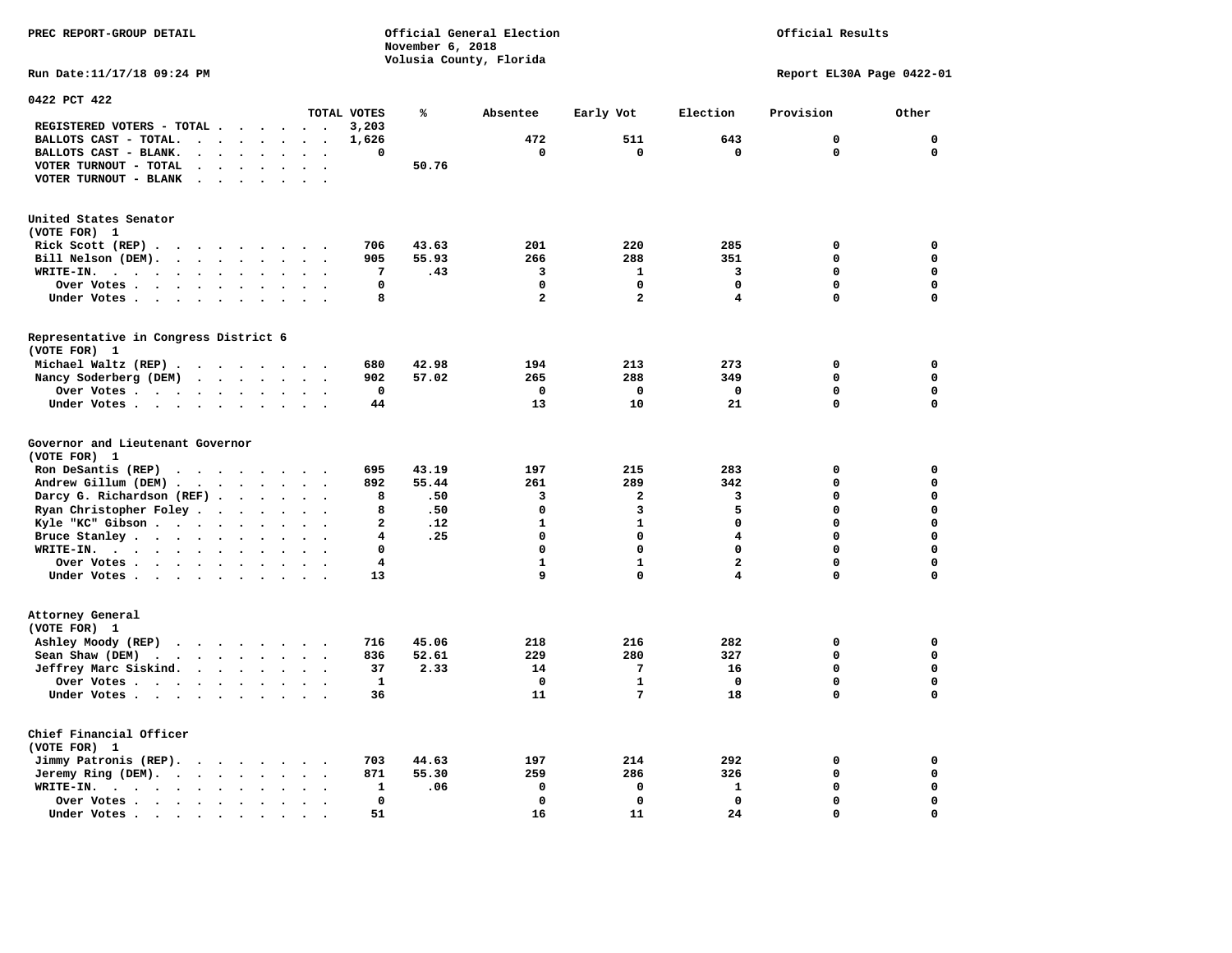| PREC REPORT-GROUP DETAIL                                                                                                                                                                                                                          |                         |                                 | November 6, 2018 | Official General Election<br>Volusia County, Florida |           |                         | Official Results          |             |
|---------------------------------------------------------------------------------------------------------------------------------------------------------------------------------------------------------------------------------------------------|-------------------------|---------------------------------|------------------|------------------------------------------------------|-----------|-------------------------|---------------------------|-------------|
| Run Date: 11/17/18 09:24 PM                                                                                                                                                                                                                       |                         |                                 |                  |                                                      |           |                         | Report EL30A Page 0422-02 |             |
| 0422 PCT 422                                                                                                                                                                                                                                      |                         |                                 |                  |                                                      |           |                         |                           |             |
|                                                                                                                                                                                                                                                   |                         | TOTAL VOTES                     | ℁                | Absentee                                             | Early Vot | Election                | Provision                 | Other       |
| Commissioner of Agriculture<br>(VOTE FOR) 1                                                                                                                                                                                                       |                         |                                 |                  |                                                      |           |                         |                           |             |
| Matt Caldwell (REP)                                                                                                                                                                                                                               |                         | 672                             | 42.75            | 199                                                  | 202       | 271                     | 0                         | $\mathbf 0$ |
| Nicole "Nikki" Fried (DEM).                                                                                                                                                                                                                       |                         | 900                             | 57.25            | 259                                                  | 297       | 344                     | $\mathbf 0$               | $\mathbf 0$ |
| Over Votes                                                                                                                                                                                                                                        |                         | 0                               |                  | 0                                                    | 0         | $\overline{\mathbf{0}}$ | $\mathbf 0$               | 0           |
| Under Votes                                                                                                                                                                                                                                       |                         | 54                              |                  | 14                                                   | 12        | 28                      | $\mathbf 0$               | $\Omega$    |
| State Senator District 14<br>(VOTE FOR) 1                                                                                                                                                                                                         |                         |                                 |                  |                                                      |           |                         |                           |             |
| Dorothy L. Hukill $(REP)$ .                                                                                                                                                                                                                       |                         | 652                             | 41.69            | 197                                                  | 196       | 259                     | 0                         | $\mathbf 0$ |
| Melissa "Mel" Martin (DEM).                                                                                                                                                                                                                       |                         | 912                             | 58.31            | 257                                                  | 302       | 353                     | $\mathbf{0}$              | $\mathbf 0$ |
| Over Votes<br>$\sim$                                                                                                                                                                                                                              |                         | $\mathbf 0$                     |                  | $\mathbf 0$                                          | 0         | 0                       | $\mathbf 0$               | $\mathbf 0$ |
| Under Votes                                                                                                                                                                                                                                       | $\sim$ $\sim$           | 62                              |                  | 18                                                   | 13        | 31                      | $\mathbf 0$               | $\Omega$    |
| State Representative District 27<br>(VOTE FOR) 1                                                                                                                                                                                                  |                         |                                 |                  |                                                      |           |                         |                           |             |
| David Santiago (REP).                                                                                                                                                                                                                             |                         | 761                             | 48.29            | 216                                                  | 233       | 312                     | 0                         | 0           |
| Carol Lawrence (DEM).                                                                                                                                                                                                                             |                         | 815<br>$\overline{\phantom{a}}$ | 51.71            | 243                                                  | 266       | 306                     | $\mathbf 0$               | $\mathbf 0$ |
| Over Votes<br>$\bullet$                                                                                                                                                                                                                           |                         | $\Omega$                        |                  | $\mathbf 0$                                          | $\Omega$  | $\Omega$                | $\mathbf{0}$              | $\mathbf 0$ |
| Under Votes                                                                                                                                                                                                                                       |                         | 50                              |                  | 13                                                   | 12        | 25                      | $\mathbf 0$               | $\Omega$    |
| Justice of the Supreme Court Lawson<br>(VOTE FOR) 1                                                                                                                                                                                               |                         |                                 |                  |                                                      |           |                         |                           |             |
| $Yes \cdot \cdot \cdot \cdot$<br>$\ddot{\phantom{1}}$<br>$\ddot{\phantom{1}}$<br>$\sim$ $\sim$<br>$\cdot$ $\cdot$                                                                                                                                 |                         | 934                             | 67.00            | 294                                                  | 277       | 363                     | 0                         | 0           |
| No.<br>$\mathbf{r}$ , and $\mathbf{r}$ , and $\mathbf{r}$ , and $\mathbf{r}$ , and $\mathbf{r}$<br>$\ddot{\phantom{a}}$                                                                                                                           | $\cdot$ $\cdot$ $\cdot$ | 460                             | 33.00            | 118                                                  | 162       | 180                     | 0                         | $\mathbf 0$ |
| Over Votes<br>$\sim$<br>$\bullet$                                                                                                                                                                                                                 | $\ddot{\phantom{0}}$    | 0<br>$\overline{\phantom{a}}$   |                  | 0                                                    | 0         | 0                       | $\mathbf 0$               | $\mathbf 0$ |
| Under Votes<br>$\sim$                                                                                                                                                                                                                             | $\cdot$ $\cdot$ $\cdot$ | 232                             |                  | 60                                                   | 72        | 100                     | $\mathbf 0$               | $\Omega$    |
| 5th District Court of Appeal Eisnaugle<br>(VOTE FOR) 1                                                                                                                                                                                            |                         |                                 |                  |                                                      |           |                         |                           |             |
| Yes                                                                                                                                                                                                                                               |                         | 830                             | 59.93            | 253                                                  | 255       | 322                     | $\mathbf 0$               | $\mathbf 0$ |
| No.<br>$\bullet$                                                                                                                                                                                                                                  | $\sim$                  | 555                             | 40.07            | 163                                                  | 185       | 207                     | 0                         | 0           |
| Over Votes<br>$\ddot{\phantom{1}}$<br>$\bullet$<br>$\ddot{\phantom{1}}$                                                                                                                                                                           |                         | 0                               |                  | 0                                                    | 0         | $\mathbf 0$             | 0                         | 0           |
| Under Votes                                                                                                                                                                                                                                       | $\cdots$                | 241                             |                  | 56                                                   | 71        | 114                     | $\mathbf 0$               | $\mathbf 0$ |
| Circuit Judge 7th Judicial, Grp 15<br>(VOTE FOR) 1                                                                                                                                                                                                |                         |                                 |                  |                                                      |           |                         |                           |             |
| Linda L. Gaustad                                                                                                                                                                                                                                  |                         | 900                             | 63.78            | 276                                                  | 300       | 324                     | 0                         | 0           |
| Ryan Will $\cdots$ , $\cdots$ , $\cdots$ , $\cdots$                                                                                                                                                                                               |                         | 511                             | 36.22            | 152                                                  | 149       | 210                     | $\mathbf 0$               | $\mathbf 0$ |
| Over Votes<br>$\ddot{\phantom{1}}$                                                                                                                                                                                                                | $\sim$ $\sim$           | 0                               |                  | 0                                                    | 0         | 0                       | 0                         | 0           |
| Under Votes<br>$\ddot{\phantom{1}}$<br>$\bullet$                                                                                                                                                                                                  |                         | 215                             |                  | 44                                                   | 62        | 109                     | $\mathbf 0$               | $\mathbf 0$ |
| School Board Member District 5<br>(VOTE FOR) 1                                                                                                                                                                                                    |                         |                                 |                  |                                                      |           |                         |                           |             |
| Ruben Colon.<br>$\mathbf{A}$ . The contribution of the contribution of the contribution of the contribution of the contribution of the contribution of the contribution of the contribution of the contribution of the contribution of the contri |                         | 784                             | 53.41            | 201                                                  | 284       | 299                     | 0                         | 0           |
| Melody Johnson.                                                                                                                                                                                                                                   | $\cdot$ $\cdot$ $\cdot$ | 684                             | 46.59            | 237                                                  | 186       | 261                     | 0                         | 0           |
| Over Votes<br>$\sim$<br>$\cdot$<br>$\sim$<br>$\cdot$<br>$\cdot$                                                                                                                                                                                   | $\ddot{\phantom{a}}$    | 1                               |                  | $\mathbf 0$                                          | 1         | $\mathbf 0$             | $\mathbf 0$               | $\mathbf 0$ |
| Under Votes                                                                                                                                                                                                                                       |                         | 157                             |                  | 34                                                   | 40        | 83                      | $\Omega$                  | $\Omega$    |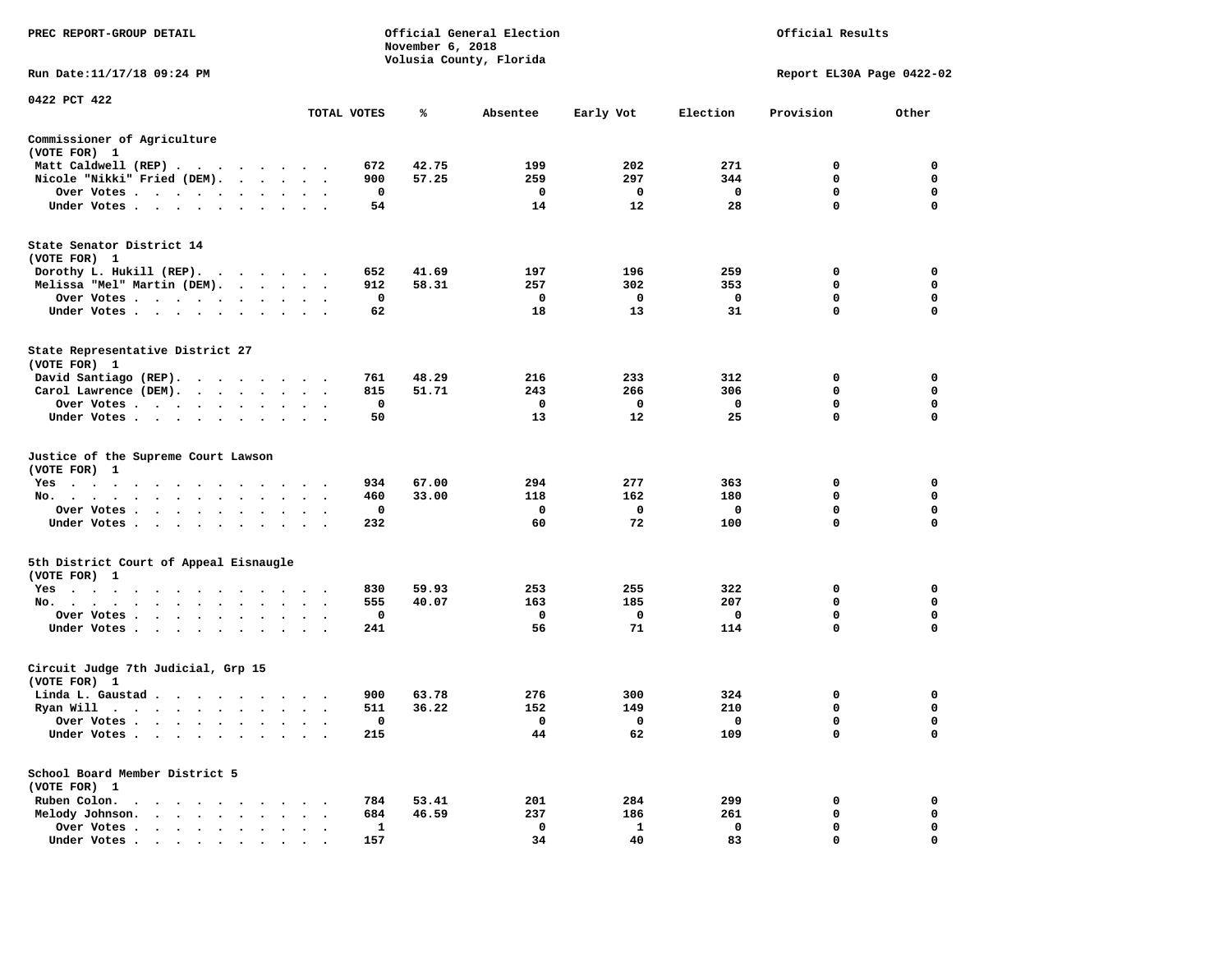| PREC REPORT-GROUP DETAIL                                                                                                                                                                                                                     | Official General Election<br>November 6, 2018<br>Volusia County, Florida |             |       |          |             | Official Results |                           |             |  |
|----------------------------------------------------------------------------------------------------------------------------------------------------------------------------------------------------------------------------------------------|--------------------------------------------------------------------------|-------------|-------|----------|-------------|------------------|---------------------------|-------------|--|
| Run Date: 11/17/18 09:24 PM                                                                                                                                                                                                                  |                                                                          |             |       |          |             |                  | Report EL30A Page 0422-03 |             |  |
| 0422 PCT 422                                                                                                                                                                                                                                 |                                                                          | TOTAL VOTES | ℁     | Absentee | Early Vot   | Election         | Provision                 | Other       |  |
|                                                                                                                                                                                                                                              |                                                                          |             |       |          |             |                  |                           |             |  |
| Deltona Mayor<br>(VOTE FOR) 1                                                                                                                                                                                                                |                                                                          |             |       |          |             |                  |                           |             |  |
| Santiago Avila Jr.<br>$\mathcal{A}=\mathcal{A}=\mathcal{A}=\mathcal{A}=\mathcal{A}=\mathcal{A}=\mathcal{A}$                                                                                                                                  |                                                                          | 763         | 49.84 | 204      | 229         | 330              | 0                         | 0           |  |
| Heidi K. Herzberg.<br>$\cdots$                                                                                                                                                                                                               |                                                                          | 768         | 50.16 | 248      | 256         | 264              | 0                         | 0           |  |
| Over Votes .<br>$\bullet$<br>$\bullet$                                                                                                                                                                                                       | $\bullet$<br>$\bullet$                                                   | 0           |       | 0        | 0           | 0                | $\mathbf 0$               | $\mathbf 0$ |  |
| Under Votes                                                                                                                                                                                                                                  |                                                                          | 95          |       | 20       | 26          | 49               | 0                         | $\mathbf 0$ |  |
| Deltona City Commission District 1<br>(VOTE FOR) 1                                                                                                                                                                                           |                                                                          |             |       |          |             |                  |                           |             |  |
| Loren King.<br>$\mathbf{a}$ . The second contribution of the second contribution of the second contribution of the $\mathbf{a}$                                                                                                              |                                                                          | 865         | 58.84 | 285      | 256         | 324              | 0                         | 0           |  |
| Willie Thomas Stephens                                                                                                                                                                                                                       | $\sim$ $\sim$                                                            | 605         | 41.16 | 155      | 204         | 246              | 0                         | 0           |  |
| Over Votes<br>$\sim$ $\sim$                                                                                                                                                                                                                  | $\cdot$                                                                  | 1           |       | 0        | 1           | 0                | 0                         | 0           |  |
| Under Votes                                                                                                                                                                                                                                  |                                                                          | 155         |       | 32       | 50          | 73               | $\mathbf 0$               | $\Omega$    |  |
| Soil and Water Cons Dist Seat 1<br>(VOTE FOR) 1                                                                                                                                                                                              |                                                                          |             |       |          |             |                  |                           |             |  |
| William Bliss.<br>$\bullet$<br>.                                                                                                                                                                                                             |                                                                          | 813         | 58.53 | 238      | 267         | 308              | 0                         | 0           |  |
| Derrick Orberg.<br>$\cdots$<br>$\cdot$                                                                                                                                                                                                       | $\sim$ $\sim$                                                            | 576         | 41.47 | 180      | 181         | 215              | 0                         | 0           |  |
| Over Votes .<br>.                                                                                                                                                                                                                            |                                                                          | 0           |       | 0        | 0           | 0                | 0                         | 0           |  |
| Under Votes.<br>$\cdots$                                                                                                                                                                                                                     | $\ddot{\phantom{1}}$                                                     | 237         |       | 54       | 63          | 120              | 0                         | 0           |  |
| Soil and Water Cons Dist Seat 3<br>(VOTE FOR) 1                                                                                                                                                                                              |                                                                          |             |       |          |             |                  |                           |             |  |
| Beth James.<br>.                                                                                                                                                                                                                             |                                                                          | 549         | 39.84 | 167      | 177         | 205              | 0                         | 0           |  |
| Wesley Wayne Wilson Jr                                                                                                                                                                                                                       |                                                                          | 295         | 21.41 | 82       | 85          | 128              | 0                         | 0           |  |
| Christine Wilt.<br>$\mathcal{A}$ . The set of the set of the set of $\mathcal{A}$                                                                                                                                                            | $\ddot{\phantom{1}}$                                                     | 534         | 38.75 | 164      | 184         | 186              | $\mathbf 0$               | $\mathbf 0$ |  |
| Over Votes.<br>. The contract of the contract of the contract of the contract of the contract of the contract of the contract of the contract of the contract of the contract of the contract of the contract of the contract of the contrac | $\bullet$<br>$\ddot{\phantom{0}}$                                        | 1           |       | 0        | 0           | 1                | 0                         | 0           |  |
| Under Votes<br>$\bullet$                                                                                                                                                                                                                     | $\sim$<br>$\ddot{\phantom{1}}$                                           | 247         |       | 59       | 65          | 123              | 0                         | 0           |  |
| Soil and Water Cons Dist Seat 5<br>(VOTE FOR) 1                                                                                                                                                                                              |                                                                          |             |       |          |             |                  |                           |             |  |
| J. Mark Barfield                                                                                                                                                                                                                             | $\ddot{\phantom{1}}$                                                     | 303         | 22.02 | 98       | 83          | 122              | 0                         | 0           |  |
| Andy Kelly.<br>$\bullet$                                                                                                                                                                                                                     | $\cdot$                                                                  | 643         | 46.73 | 178      | 239         | 226              | 0                         | 0           |  |
| David Schaefer.<br>$\cdots$<br>$\bullet$                                                                                                                                                                                                     | $\bullet$<br>$\bullet$ .<br><br><br><br><br>                             | 430         | 31.25 | 135      | 126         | 169              | $\mathbf 0$               | $\mathbf 0$ |  |
| Over Votes .<br>$\ddot{\phantom{0}}$<br>$\sim$<br>$\ddot{\phantom{0}}$<br>$\cdot$<br>$\bullet$                                                                                                                                               |                                                                          | $\mathbf 0$ |       | 0        | $\mathbf 0$ | $\mathbf 0$      | 0                         | $\mathbf 0$ |  |
| Under Votes.<br>$\cdots$ $\cdots$<br>$\bullet$<br>$\bullet$                                                                                                                                                                                  |                                                                          | 250         |       | 61       | 63          | 126              | 0                         | $\mathbf 0$ |  |
| W Volusia Hosp Auth Group A, Seat 1<br>(VOTE FOR) 1                                                                                                                                                                                          |                                                                          |             |       |          |             |                  |                           |             |  |
| John M. Hill                                                                                                                                                                                                                                 |                                                                          | 715         | 51.66 | 228      | 213         | 274              | o                         | 0           |  |
| Voloria Manning                                                                                                                                                                                                                              |                                                                          | 669         | 48.34 | 189      | 237         | 243              | 0                         | 0           |  |
| Over Votes .                                                                                                                                                                                                                                 |                                                                          | 0           |       | 0        | 0           | 0                | 0                         | 0           |  |
| Under Votes.<br>$\bullet$<br>$\ddot{\phantom{a}}$<br>$\ddot{\phantom{a}}$<br>$\bullet$<br>$\ddot{\phantom{a}}$                                                                                                                               | $\bullet$<br>$\ddot{\phantom{0}}$                                        | 242         |       | 55       | 61          | 126              | 0                         | 0           |  |
| W Volusia Hosp Auth Group B, Seat 1<br>(VOTE FOR) 1                                                                                                                                                                                          |                                                                          |             |       |          |             |                  |                           |             |  |
| Webster Barnaby<br>.                                                                                                                                                                                                                         |                                                                          | 546         | 38.75 | 161      | 180         | 205              | 0                         | 0           |  |
| Dolores Guzman.                                                                                                                                                                                                                              |                                                                          | 863         | 61.25 | 261      | 275         | 327              | 0                         | 0           |  |
| Over Votes<br>$\ddot{\phantom{0}}$<br>$\sim$ $\sim$ $\sim$ $\sim$<br>$\bullet$                                                                                                                                                               |                                                                          | 0           |       | 0        | 0           | 0                | 0                         | 0           |  |
| Under Votes                                                                                                                                                                                                                                  |                                                                          | 217         |       | 50       | 56          | 111              | 0                         | 0           |  |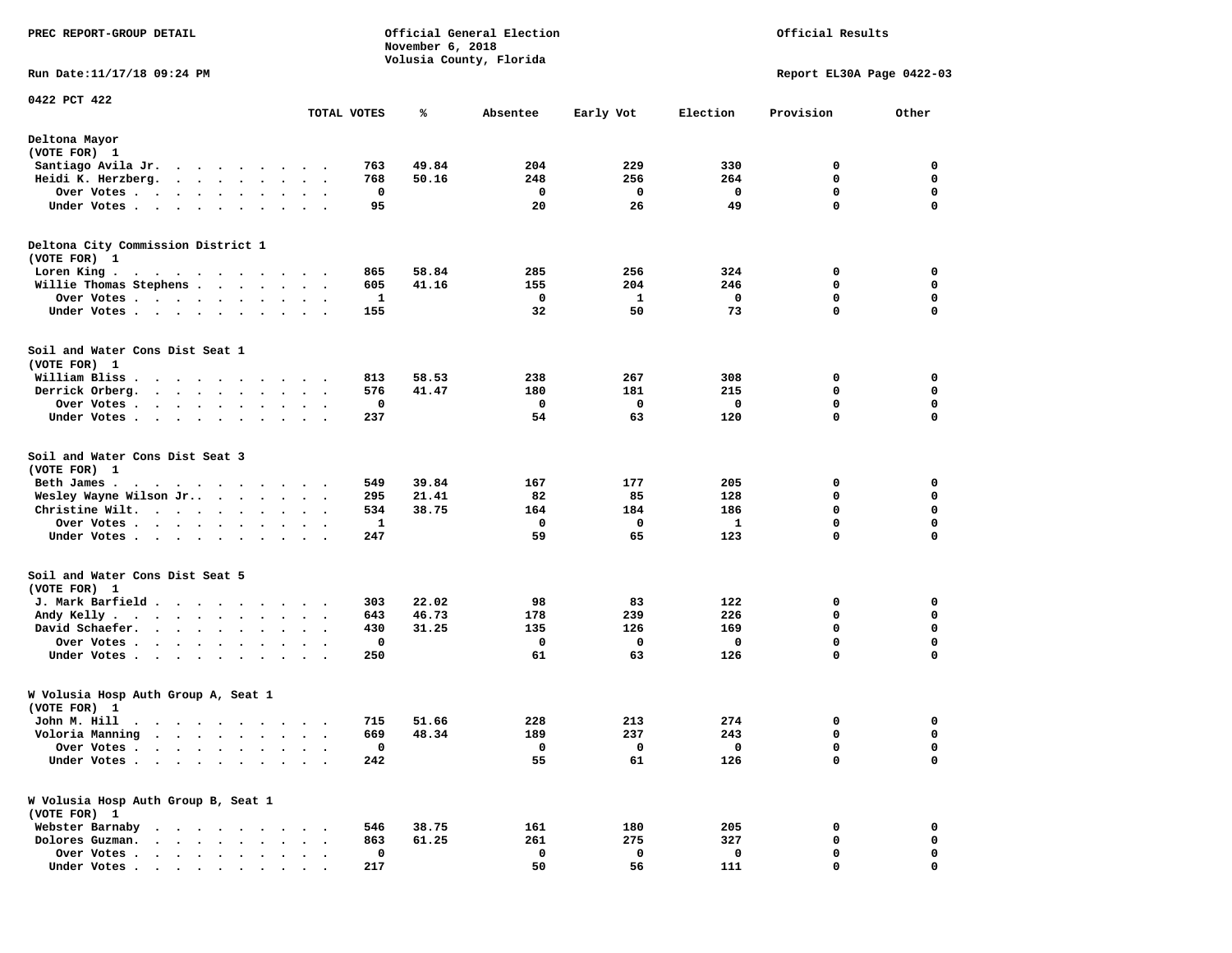| PREC REPORT-GROUP DETAIL                                                                                                                                                                                                                                 |                                                             | November 6, 2018 | Official General Election<br>Volusia County, Florida | Official Results |          |                           |                  |
|----------------------------------------------------------------------------------------------------------------------------------------------------------------------------------------------------------------------------------------------------------|-------------------------------------------------------------|------------------|------------------------------------------------------|------------------|----------|---------------------------|------------------|
| Run Date:11/17/18 09:24 PM                                                                                                                                                                                                                               |                                                             |                  |                                                      |                  |          | Report EL30A Page 0422-04 |                  |
| 0422 PCT 422                                                                                                                                                                                                                                             | TOTAL VOTES                                                 | ℁                | Absentee                                             | Early Vot        | Election | Provision                 | Other            |
| W Volusia Hosp Auth Group B, Seat 2                                                                                                                                                                                                                      |                                                             |                  |                                                      |                  |          |                           |                  |
| (VOTE FOR) 1                                                                                                                                                                                                                                             |                                                             |                  |                                                      |                  |          |                           |                  |
| Michael Ray.                                                                                                                                                                                                                                             | 605                                                         | 43.97            | 173                                                  | 194              | 238      | 0                         | 0                |
| Kathie D. Shepard.                                                                                                                                                                                                                                       | 771                                                         | 56.03            | 240                                                  | 253              | 278      | 0                         | 0                |
| Over Votes                                                                                                                                                                                                                                               | 0<br>$\cdot$                                                |                  | 0                                                    | 0                | 0        | 0                         | 0                |
| Under Votes                                                                                                                                                                                                                                              | 250                                                         |                  | 59                                                   | 64               | 127      | 0                         | $\mathbf 0$      |
| #1 Increased Homestead Exemption                                                                                                                                                                                                                         |                                                             |                  |                                                      |                  |          |                           |                  |
| (VOTE FOR) 1                                                                                                                                                                                                                                             |                                                             |                  |                                                      |                  |          |                           |                  |
| $Yes \cdot \cdot \cdot$<br>. The contract of the contract of the contract of the contract of the contract of the contract of the contract of the contract of the contract of the contract of the contract of the contract of the contract of the contrac | 741                                                         | 48.09            | 233                                                  | 208              | 300      | 0                         | 0                |
| No.                                                                                                                                                                                                                                                      | 800<br>$\ddot{\phantom{1}}$                                 | 51.91            | 222                                                  | 281              | 297      | 0                         | 0                |
| Over Votes<br>$\ddot{\phantom{1}}$                                                                                                                                                                                                                       | 1                                                           |                  | 0                                                    | 1                | 0        | 0<br>0                    | $\mathbf 0$<br>0 |
| Under Votes<br>$\sim 100$ km s $^{-1}$<br>$\blacksquare$                                                                                                                                                                                                 | 84                                                          |                  | 17                                                   | 21               | 46       |                           |                  |
| #2 Limit on Property Tax Assessments<br>(VOTE FOR) 1                                                                                                                                                                                                     |                                                             |                  |                                                      |                  |          |                           |                  |
| Yes                                                                                                                                                                                                                                                      | 932                                                         | 61.28            | 275                                                  | 285              | 372      | 0                         | 0                |
| No.                                                                                                                                                                                                                                                      | 589                                                         | 38.72            | 169                                                  | 201              | 219      | 0                         | 0                |
| Over Votes                                                                                                                                                                                                                                               | 0                                                           |                  | 0                                                    | 0                | 0        | $\mathbf 0$               | 0                |
| Under Votes                                                                                                                                                                                                                                              | 105<br>$\ddot{\phantom{a}}$                                 |                  | 28                                                   | 25               | 52       | $\mathbf 0$               | $\mathbf 0$      |
| #3 Voter Control of Gambling                                                                                                                                                                                                                             |                                                             |                  |                                                      |                  |          |                           |                  |
| (VOTE FOR) 1                                                                                                                                                                                                                                             |                                                             |                  |                                                      |                  |          |                           |                  |
| Yes                                                                                                                                                                                                                                                      | 1,115                                                       | 71.38            | 352                                                  | 341              | 422      | 0                         | 0                |
| No.<br>$\mathbf{r}$ , $\mathbf{r}$ , $\mathbf{r}$ , $\mathbf{r}$ , $\mathbf{r}$<br>$\cdot$ $\cdot$ $\cdot$ $\cdot$                                                                                                                                       | 447                                                         | 28.62            | 108                                                  | 155              | 184      | 0                         | 0                |
| Over Votes<br>$\ddot{\phantom{0}}$<br>$\bullet$                                                                                                                                                                                                          | 1<br>$\cdot$<br>$\cdot$<br>63                               |                  | 0<br>12                                              | 1<br>14          | 0<br>37  | 0<br>$\mathbf 0$          | 0<br>$\mathbf 0$ |
| Under Votes                                                                                                                                                                                                                                              |                                                             |                  |                                                      |                  |          |                           |                  |
| #4 Voting Restoration Amendment                                                                                                                                                                                                                          |                                                             |                  |                                                      |                  |          |                           |                  |
| (VOTE FOR) 1                                                                                                                                                                                                                                             |                                                             | 67.93            | 312                                                  |                  | 398      | 0                         | 0                |
| $Yes \cdot \cdot \cdot$<br>$\cdots$<br>.<br>No.<br>$\bullet$                                                                                                                                                                                             | 1,055<br>$\sim$<br>498<br>$\bullet$<br>$\ddot{\phantom{1}}$ | 32.07            | 141                                                  | 345<br>148       | 209      | 0                         | 0                |
| Over Votes<br>$\ddot{\phantom{0}}$                                                                                                                                                                                                                       | 1                                                           |                  | 0                                                    | 0                | 1        | 0                         | $\mathbf 0$      |
| Under Votes                                                                                                                                                                                                                                              | 72                                                          |                  | 19                                                   | 18               | 35       | 0                         | 0                |
| #5 Supermajority Vote Required<br>(VOTE FOR) 1                                                                                                                                                                                                           |                                                             |                  |                                                      |                  |          |                           |                  |
| Yes                                                                                                                                                                                                                                                      | 949                                                         | 62.43            | 286                                                  | 281              | 382      | 0                         | 0                |
| No.<br>$\sim$ $\sim$<br>$\sim$                                                                                                                                                                                                                           | 571<br>$\ddot{\phantom{1}}$                                 | 37.57            | 163                                                  | 201              | 207      | 0                         | 0                |
| Over votes $\cdots$                                                                                                                                                                                                                                      | щ.                                                          |                  | $\mathbf{1}$                                         |                  | 0        | 0                         | 0                |
| Under Votes                                                                                                                                                                                                                                              | 105                                                         |                  | 22                                                   | 29               | 54       | 0                         | 0                |
| #6 Rights of Crime Victims; Judges<br>(VOTE FOR) 1                                                                                                                                                                                                       |                                                             |                  |                                                      |                  |          |                           |                  |
| $Yes \cdot \cdot \cdot \cdot \cdot$                                                                                                                                                                                                                      | 833                                                         | 54.55            | 256                                                  | 219              | 358      | 0                         | 0                |
| $No.$ $\cdot$ $\cdot$ $\cdot$<br>$\ddot{\phantom{a}}$                                                                                                                                                                                                    | 694                                                         | 45.45            | 194                                                  | 268              | 232      | 0                         | 0                |
| Over Votes                                                                                                                                                                                                                                               | 0                                                           |                  | 0                                                    | 0                | 0        | 0                         | 0                |
| Under Votes.                                                                                                                                                                                                                                             | 99                                                          |                  | 22                                                   | 24               | 53       | 0                         | 0                |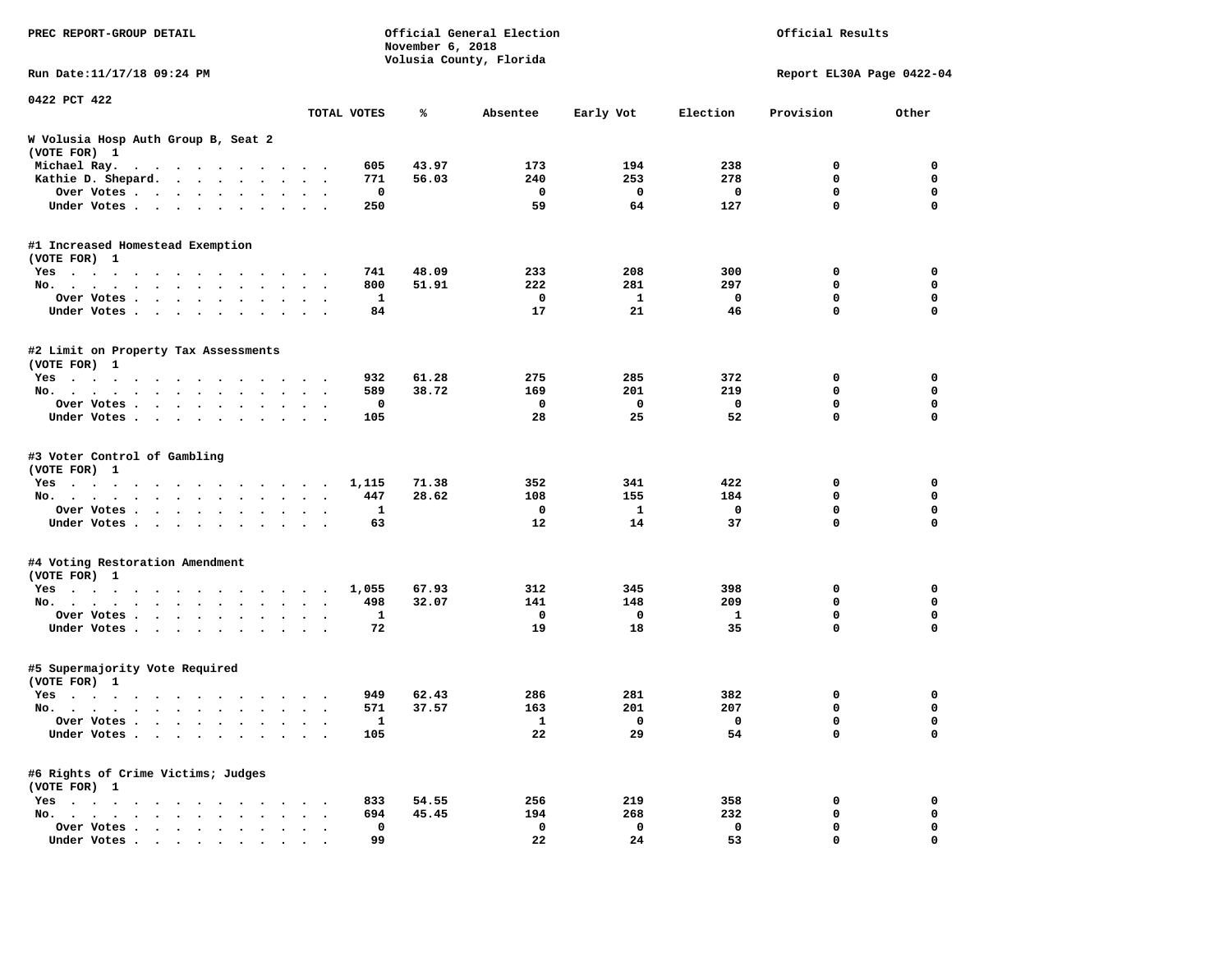| PREC REPORT-GROUP DETAIL                         |                 | November 6, 2018             | Official General Election<br>Volusia County, Florida | Official Results   |                   |                           |                         |
|--------------------------------------------------|-----------------|------------------------------|------------------------------------------------------|--------------------|-------------------|---------------------------|-------------------------|
| Run Date: 11/17/18 09:24 PM                      |                 |                              |                                                      |                    |                   | Report EL30A Page 0422-05 |                         |
| 0422 PCT 422                                     | TOTAL VOTES     | ℁                            | Absentee                                             | Early Vot          | Election          | Provision                 | Other                   |
| #7 Survivor Benefits                             |                 |                              |                                                      |                    |                   |                           |                         |
| (VOTE FOR) 1                                     |                 |                              |                                                      |                    |                   |                           |                         |
| Yes                                              |                 | 59.00<br>901                 | 269                                                  | 239                | 393               | 0                         | 0                       |
| No.                                              |                 | 41.00<br>626                 | 184                                                  | 245                | 197               | $\mathbf{0}$              | $\mathbf 0$             |
| Over Votes                                       |                 | 0                            | 0                                                    | $\mathbf{0}$       | $\mathbf 0$       | $\mathbf 0$               | 0                       |
| Under Votes                                      |                 | 99                           | 19                                                   | 27                 | 53                | $\mathbf 0$               | $\Omega$                |
| #9 Prohibits Oil, Gas Drilling, Vaping           |                 |                              |                                                      |                    |                   |                           |                         |
| (VOTE FOR) 1                                     |                 |                              |                                                      |                    |                   |                           |                         |
| Yes                                              |                 | 64.07<br>963                 | 299                                                  | 304                | 360               | 0                         | 0                       |
| No.                                              |                 | 35.93<br>540                 | 149                                                  | 174                | 217               | $\mathbf 0$               | $\mathbf 0$             |
| Over Votes                                       |                 | -1                           | $^{\circ}$                                           | $\mathbf{1}$       | $^{\circ}$        | $\mathbf{0}$              | $\mathbf 0$             |
| Under Votes                                      |                 | 122                          | 24                                                   | 32                 | 66                | $\Omega$                  | $\Omega$                |
| #10 State and Local Structure and Op             |                 |                              |                                                      |                    |                   |                           |                         |
| (VOTE FOR) 1                                     |                 |                              |                                                      |                    |                   |                           |                         |
| Yes                                              |                 | 814<br>54.93                 | 256                                                  | 222                | 336               | 0                         | $\Omega$                |
| No.                                              |                 | 45.07<br>668                 | 193                                                  | 248                | 227               | 0                         | 0                       |
| Over Votes                                       |                 | $\mathbf{1}$                 | $\mathbf{1}$<br>22                                   | $\mathbf{0}$<br>41 | $\mathbf 0$<br>80 | $\mathbf{0}$<br>$\Omega$  | $\Omega$<br>$\mathbf 0$ |
| Under Votes                                      |                 | 143                          |                                                      |                    |                   |                           |                         |
| #11 Removal of Obs Prov; Crim Statute            |                 |                              |                                                      |                    |                   |                           |                         |
| (VOTE FOR) 1                                     |                 |                              |                                                      |                    |                   |                           |                         |
| Yes                                              |                 | 902<br>60.86<br>580<br>39.14 | 261<br>176                                           | 281<br>195         | 360<br>209        | 0<br>0                    | $\Omega$<br>0           |
| No.<br>Over Votes                                |                 | $\mathbf{1}$                 | $\mathbf 0$                                          | $\mathbf 0$        | $\mathbf{1}$      | $\mathbf{0}$              | $\mathbf 0$             |
| Under Votes                                      |                 | 143                          | 35                                                   | 35                 | 73                | $\mathbf 0$               | $\Omega$                |
|                                                  |                 |                              |                                                      |                    |                   |                           |                         |
| #12 Lobbying and Abuse of Office<br>(VOTE FOR) 1 |                 |                              |                                                      |                    |                   |                           |                         |
| Yes                                              | 1,140           | 76.00                        | 347                                                  | 332                | 461               | 0                         | 0                       |
| No.                                              |                 | 360<br>24.00                 | 101                                                  | 143                | 116               | $\Omega$                  | 0                       |
| Over Votes                                       |                 | 1                            | $\mathbf 0$                                          | $\mathbf{1}$       | $\mathbf 0$       | $\mathbf 0$               | $\mathbf 0$             |
| Under Votes                                      |                 | 125                          | 24                                                   | 35                 | 66                | $\Omega$                  | $\Omega$                |
| #13 Ends Dog Racing                              |                 |                              |                                                      |                    |                   |                           |                         |
| (VOTE FOR) 1                                     |                 |                              |                                                      |                    |                   |                           |                         |
| Yes                                              | 1,016           | 66.02                        | 306                                                  | 333                | 377               | 0                         | 0                       |
| No.                                              | $\cdot$ $\cdot$ | 33.98<br>523                 | 147                                                  | 161                | 215               | $\mathbf 0$               | 0                       |
| Over Votes                                       | $\bullet$       | $\Omega$                     | $\mathbf{0}$                                         | $\mathbf{0}$       | $\mathbf 0$       | $\mathbf{0}$              | $\mathbf 0$             |
| Under Votes                                      |                 | 87                           | 19                                                   | 17                 | 51                | $\mathbf{0}$              | $\Omega$                |
|                                                  |                 |                              |                                                      |                    |                   |                           |                         |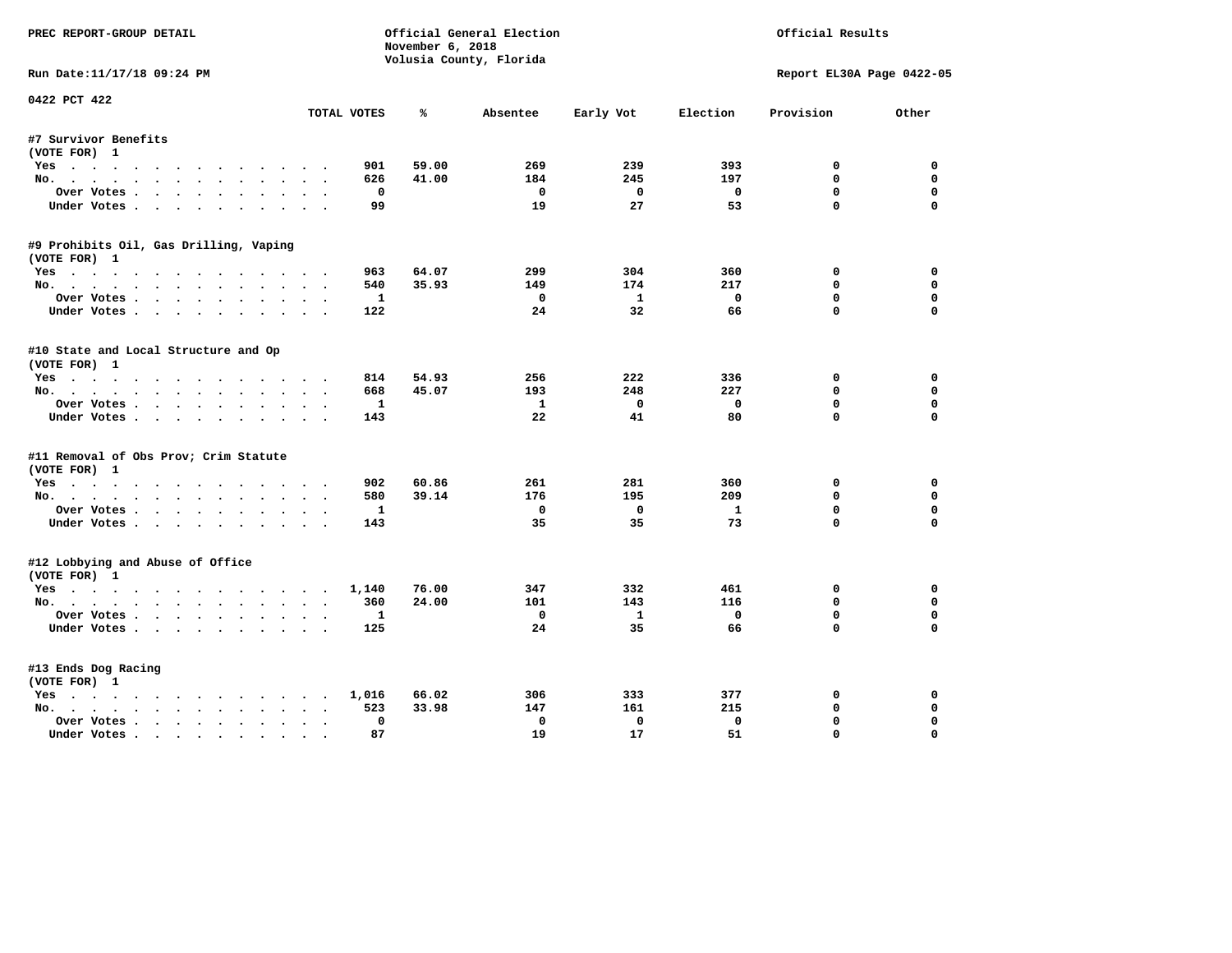**PREC REPORT-GROUP DETAIL COMPUTER CONSUMING A CONSUMING CONSUMING A LIGACION CONSUMING A LIGACION** 

*November 6, 2018 November 6, 2018*  **Volusia County, Florida**  Official Results

**Run Date:11/17/18 09:24 PM Report EL30A Page 0423-01** 

| 0423 PCT 423                                                                                                                                  |                                                  |                         |       |                         |                         |                         |                |             |
|-----------------------------------------------------------------------------------------------------------------------------------------------|--------------------------------------------------|-------------------------|-------|-------------------------|-------------------------|-------------------------|----------------|-------------|
|                                                                                                                                               |                                                  | TOTAL VOTES             | ℁     | Absentee                | Early Vot               | Election                | Provision      | Other       |
| REGISTERED VOTERS - TOTAL .<br>$\overline{\phantom{a}}$<br>$\ddot{\phantom{a}}$                                                               | $\ddot{\phantom{a}}$                             | 2,858                   |       |                         |                         |                         |                |             |
| BALLOTS CAST - TOTAL.<br>$\ddot{\phantom{a}}$<br>$\sim$<br>$\ddot{\phantom{a}}$<br>$\ddot{\phantom{a}}$<br>$\ddot{\phantom{a}}$               |                                                  | 1,445                   |       | 459                     | 348                     | 636                     | $\overline{a}$ | $\mathbf 0$ |
| BALLOTS CAST - BLANK.<br>$\ddot{\phantom{0}}$<br>$\bullet$<br>$\bullet$<br>$\bullet$                                                          | $\cdot$<br>$\bullet$                             | 0                       |       | 0                       | 0                       | $\mathbf 0$             | $\mathbf 0$    | $\mathbf 0$ |
| VOTER TURNOUT - TOTAL<br>$\ddot{\phantom{a}}$<br>$\Delta$                                                                                     |                                                  |                         | 50.56 |                         |                         |                         |                |             |
| VOTER TURNOUT - BLANK                                                                                                                         |                                                  |                         |       |                         |                         |                         |                |             |
| $\ddot{\phantom{a}}$<br>$\bullet$                                                                                                             |                                                  |                         |       |                         |                         |                         |                |             |
|                                                                                                                                               |                                                  |                         |       |                         |                         |                         |                |             |
| United States Senator                                                                                                                         |                                                  |                         |       |                         |                         |                         |                |             |
| (VOTE FOR) 1                                                                                                                                  |                                                  |                         |       |                         |                         |                         |                |             |
| Rick Scott (REP).<br>$\ddot{\phantom{0}}$<br>$\sim$ $\sim$<br>$\sim$ $\sim$<br>$\cdot$<br>$\overline{\phantom{a}}$                            |                                                  | 689                     | 48.05 | 229                     | 145                     | 314                     | $\mathbf{1}$   | 0           |
| Bill Nelson (DEM).                                                                                                                            |                                                  | 742                     | 51.74 | 222                     | 201                     | 318                     | $\mathbf{1}$   | $\mathbf 0$ |
| WRITE-IN.<br>$\cdot$ $\cdot$ $\cdot$<br>$\cdots$<br>$\bullet$<br>$\ddot{\phantom{a}}$                                                         |                                                  | 3                       | .21   | 3                       | $\mathbf 0$             | $\mathbf 0$             | $\Omega$       | $\mathbf 0$ |
| Over Votes<br>$\ddot{\phantom{a}}$<br>$\ddot{\phantom{a}}$                                                                                    |                                                  | $\mathbf 0$             |       | $\Omega$                | $\Omega$                | 0                       | $\Omega$       | $\mathbf 0$ |
| Under Votes<br>$\bullet$<br>$\bullet$                                                                                                         | $\ddot{\phantom{0}}$<br>$\overline{\phantom{a}}$ | 11                      |       | 5                       | $\overline{a}$          | 4                       | $\Omega$       | $\mathbf 0$ |
|                                                                                                                                               |                                                  |                         |       |                         |                         |                         |                |             |
| Representative in Congress District 6                                                                                                         |                                                  |                         |       |                         |                         |                         |                |             |
| (VOTE FOR) 1                                                                                                                                  |                                                  |                         |       |                         |                         |                         |                |             |
| Michael Waltz (REP)                                                                                                                           |                                                  | 660                     | 47.08 | 220                     | 146                     | 293                     | $\mathbf{1}$   | $\mathbf 0$ |
|                                                                                                                                               |                                                  | 742                     | 52.92 | 224                     | 196                     | 321                     | $\mathbf{1}$   | $\mathbf 0$ |
| Nancy Soderberg (DEM)<br>$\mathcal{A}$ . The set of the set of the set of $\mathcal{A}$                                                       |                                                  |                         |       |                         |                         |                         |                |             |
| Over Votes<br>$\bullet$<br>$\bullet$<br>$\ddot{\phantom{a}}$                                                                                  |                                                  | $\mathbf 0$             |       | $\mathbf 0$             | $\mathbf 0$             | $\mathbf 0$             | 0              | 0           |
| Under Votes<br>$\bullet$<br>$\cdot$                                                                                                           |                                                  | 43                      |       | 15                      | 6                       | 22                      | 0              | $\mathbf 0$ |
|                                                                                                                                               |                                                  |                         |       |                         |                         |                         |                |             |
| Governor and Lieutenant Governor<br>(VOTE FOR) 1                                                                                              |                                                  |                         |       |                         |                         |                         |                |             |
| Ron DeSantis (REP)<br>$\cdot$ $\cdot$ $\cdot$ $\cdot$ $\cdot$ $\cdot$ $\cdot$                                                                 |                                                  | 658                     | 46.05 | 221                     | 143                     | 293                     | $\mathbf{1}$   | 0           |
| Andrew Gillum (DEM)                                                                                                                           | $\ddot{\phantom{1}}$                             | 746                     | 52.20 | 216                     | 202                     | 327                     | $\mathbf{1}$   | $\mathbf 0$ |
| Darcy G. Richardson (REF) .<br>$\bullet$<br>$\ddot{\phantom{a}}$                                                                              |                                                  | 13                      | .91   | 10                      | $\mathbf{1}$            | $\mathbf{z}$            | 0              | $\mathbf 0$ |
| Ryan Christopher Foley.<br>$\sim$<br>$\bullet$<br>$\bullet$                                                                                   |                                                  | 5                       | .35   | $\overline{\mathbf{2}}$ | $\overline{\mathbf{2}}$ | $\mathbf{1}$            | $\Omega$       | $\mathbf 0$ |
| Kyle "KC" Gibson                                                                                                                              |                                                  | $\overline{\mathbf{2}}$ | .14   | $\overline{a}$          | $\mathbf 0$             | 0                       | $\mathbf 0$    | $\mathbf 0$ |
| $\bullet$<br>$\bullet$<br>$\bullet$<br>$\ddot{\phantom{a}}$                                                                                   | $\ddot{\phantom{0}}$                             | 3                       | .21   | $\mathbf{1}$            | $\mathbf 0$             | $\overline{\mathbf{2}}$ | 0              | $\mathbf 0$ |
| Bruce Stanley<br>$\ddot{\phantom{a}}$                                                                                                         | $\overline{\phantom{a}}$                         |                         |       | $\overline{a}$          | $\Omega$                | $\Omega$                | $\Omega$       | $\mathbf 0$ |
| WRITE-IN.<br>$\cdot$ $\cdot$ $\cdot$ $\cdot$ $\cdot$ $\cdot$ $\cdot$<br>$\sim$                                                                |                                                  | $\overline{a}$          | .14   |                         |                         |                         |                |             |
| Over Votes<br>$\bullet$<br>$\ddot{\phantom{a}}$                                                                                               | $\bullet$                                        | 4                       |       | $\mathbf 0$             | $\mathbf 0$             | $\overline{\mathbf{4}}$ | $\mathbf 0$    | $\mathbf 0$ |
| Under Votes<br>$\ddot{\phantom{a}}$                                                                                                           | $\bullet$                                        | 12                      |       | 5                       | $\mathbf 0$             | 7                       | $\mathbf 0$    | 0           |
|                                                                                                                                               |                                                  |                         |       |                         |                         |                         |                |             |
| Attorney General                                                                                                                              |                                                  |                         |       |                         |                         |                         |                |             |
| (VOTE FOR) 1                                                                                                                                  |                                                  |                         |       |                         |                         |                         |                |             |
| Ashley Moody (REP)<br>$\cdots$                                                                                                                |                                                  | 681                     | 48.30 | 230                     | 149                     | 301                     | 1              | $\mathbf 0$ |
| Sean Shaw (DEM)<br>$\cdot$ $\cdot$ $\cdot$ $\cdot$ $\cdot$<br>$\ddot{\phantom{a}}$<br>$\ddot{\phantom{a}}$                                    |                                                  | 703                     | 49.86 | 207                     | 193                     | 302                     | $\mathbf{1}$   | $\mathbf 0$ |
| Jeffrey Marc Siskind.<br>$\bullet$                                                                                                            | $\bullet$<br>$\bullet$                           | 26                      | 1.84  | 12                      | 4                       | 10                      | 0              | $\mathbf 0$ |
| Over Votes<br>$\ddot{\phantom{a}}$<br>$\sim$                                                                                                  |                                                  | $\mathbf{1}$            |       | $\mathbf 0$             | $\mathbf 0$             | $\mathbf{1}$            | $\mathbf 0$    | $\mathbf 0$ |
| Under Votes<br>$\bullet$                                                                                                                      |                                                  | 34                      |       | 10                      | $\overline{\mathbf{2}}$ | 22                      | $\mathbf 0$    | $\mathbf 0$ |
|                                                                                                                                               |                                                  |                         |       |                         |                         |                         |                |             |
| Chief Financial Officer                                                                                                                       |                                                  |                         |       |                         |                         |                         |                |             |
| (VOTE FOR) 1                                                                                                                                  |                                                  |                         |       |                         |                         |                         |                |             |
| Jimmy Patronis (REP).<br>$\sim$ $\sim$<br>$\sim$ $\sim$<br>$\bullet$                                                                          |                                                  | 678                     | 48.46 | 224                     | 149                     | 304                     | $\mathbf{1}$   | 0           |
| Jeremy Ring (DEM).<br>$\cdot \cdot \cdot \cdot$<br>$\ddot{\phantom{a}}$<br>$\ddot{\phantom{a}}$                                               | $\sim$ $\sim$                                    | 720                     | 51.47 | 219                     | 193                     | 307                     | $\mathbf{1}$   | $\mathbf 0$ |
| WRITE-IN.<br>$\cdots$<br>$\bullet$                                                                                                            |                                                  | 1                       | .07   | 1                       | 0                       | 0                       | $\mathbf 0$    | $\mathbf 0$ |
| Over Votes.<br>$\mathcal{L}(\mathbf{z})$ , and $\mathcal{L}(\mathbf{z})$ , and $\mathcal{L}(\mathbf{z})$<br>$\bullet$<br>$\ddot{\phantom{1}}$ |                                                  | $\mathbf{1}$            |       | $\mathbf 0$             | $\Omega$                | $\mathbf{1}$            | 0              | $\mathbf 0$ |
| Under Votes.<br>$\sim$ $\sim$<br>$\sim$ $\sim$<br>$\bullet$<br>$\bullet$                                                                      |                                                  | 45                      |       | 15                      | 6                       | 24                      | 0              | $\mathbf 0$ |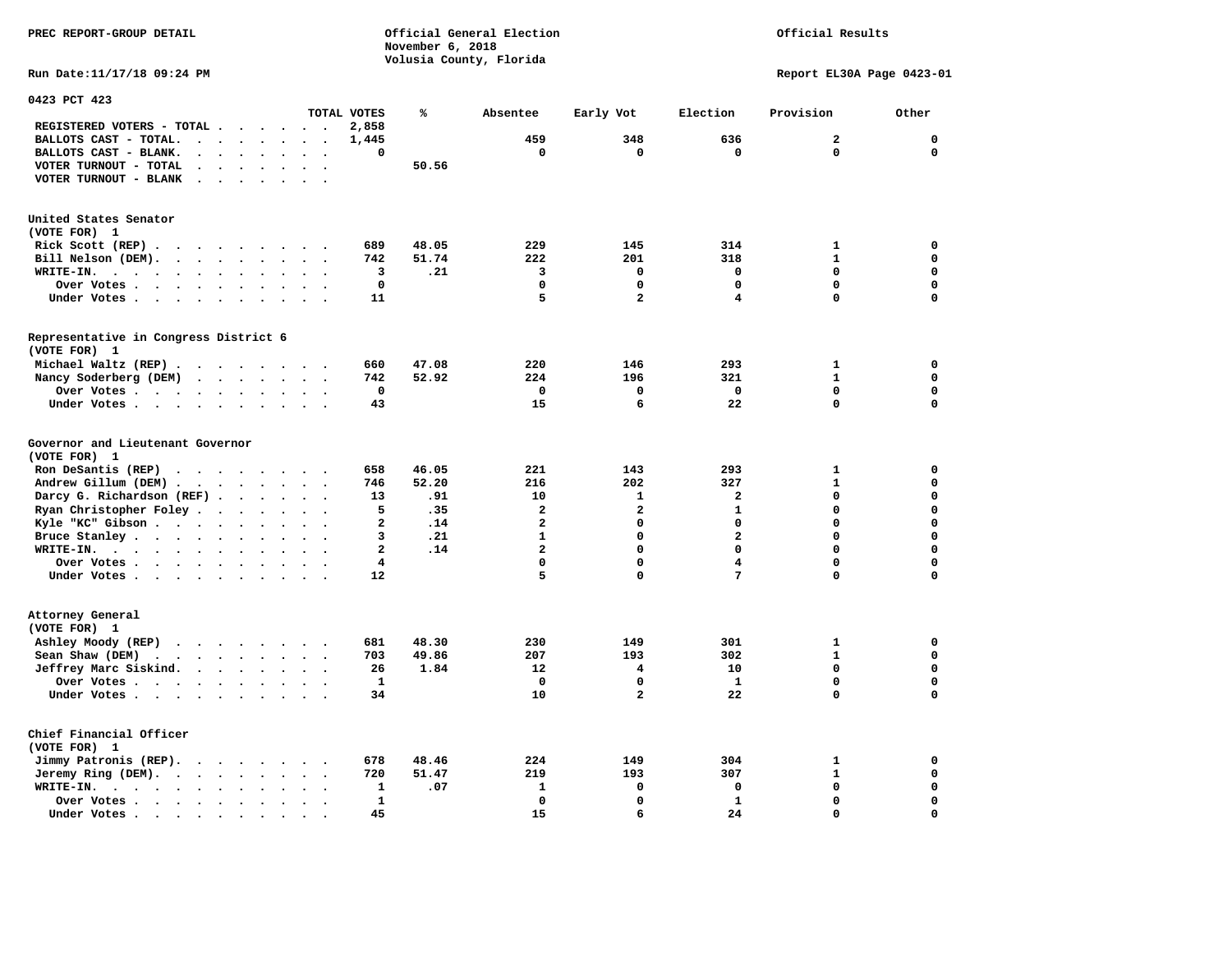| PREC REPORT-GROUP DETAIL                                                                                                                                                                                                                          | Official General Election<br>November 6, 2018<br>Volusia County, Florida |                |       |              |                | Official Results |                           |             |  |  |
|---------------------------------------------------------------------------------------------------------------------------------------------------------------------------------------------------------------------------------------------------|--------------------------------------------------------------------------|----------------|-------|--------------|----------------|------------------|---------------------------|-------------|--|--|
| Run Date: 11/17/18 09:24 PM                                                                                                                                                                                                                       |                                                                          |                |       |              |                |                  | Report EL30A Page 0423-02 |             |  |  |
| 0423 PCT 423                                                                                                                                                                                                                                      |                                                                          |                |       |              |                |                  |                           |             |  |  |
|                                                                                                                                                                                                                                                   |                                                                          | TOTAL VOTES    | ℁     | Absentee     | Early Vot      | Election         | Provision                 | Other       |  |  |
| Commissioner of Agriculture<br>(VOTE FOR) 1                                                                                                                                                                                                       |                                                                          |                |       |              |                |                  |                           |             |  |  |
| Matt Caldwell (REP)                                                                                                                                                                                                                               |                                                                          | 670            | 47.99 | 233          | 147            | 289              | 1                         | $\mathbf 0$ |  |  |
| Nicole "Nikki" Fried (DEM).                                                                                                                                                                                                                       |                                                                          | 726            | 52.01 | 217          | 197            | 311              | $\mathbf{1}$              | 0           |  |  |
| Over Votes                                                                                                                                                                                                                                        | $\sim$ $\sim$ $\sim$                                                     | 1              |       | $\mathbf 0$  | $\mathbf 0$    | $\mathbf{1}$     | $\mathbf{0}$              | $\mathbf 0$ |  |  |
| Under Votes                                                                                                                                                                                                                                       |                                                                          | 48             |       | 9            | $\overline{4}$ | 35               | $\mathbf 0$               | 0           |  |  |
| State Senator District 14<br>(VOTE FOR) 1                                                                                                                                                                                                         |                                                                          |                |       |              |                |                  |                           |             |  |  |
| Dorothy L. Hukill (REP).                                                                                                                                                                                                                          |                                                                          | 647            | 46.99 | 221          | 143            | 282              | 1                         | 0           |  |  |
| Melissa "Mel" Martin (DEM).                                                                                                                                                                                                                       |                                                                          | 730            | 53.01 | 216          | 198            | 315              | $\mathbf{1}$              | $\mathbf 0$ |  |  |
| Over Votes                                                                                                                                                                                                                                        |                                                                          | 0              |       | $\mathbf 0$  | $\mathbf 0$    | $\mathbf 0$      | $\mathbf 0$               | $\mathbf 0$ |  |  |
| Under Votes                                                                                                                                                                                                                                       | $\cdot$ $\cdot$ $\cdot$                                                  | 68             |       | 22           | $\overline{7}$ | 39               | $\mathbf 0$               | $\mathbf 0$ |  |  |
| State Representative District 27<br>(VOTE FOR) 1                                                                                                                                                                                                  |                                                                          |                |       |              |                |                  |                           |             |  |  |
| David Santiago (REP).                                                                                                                                                                                                                             |                                                                          | 707            | 50.79 | 235          | 156            | 315              | 1                         | $\mathbf 0$ |  |  |
| Carol Lawrence (DEM).                                                                                                                                                                                                                             |                                                                          | 685            | 49.21 | 208          | 186            | 290              | $\mathbf{1}$              | $\mathbf 0$ |  |  |
| Over Votes                                                                                                                                                                                                                                        | $\ddot{\phantom{1}}$<br>$\bullet$                                        | 0              |       | 0            | 0              | 0                | $\mathbf 0$               | $\mathbf 0$ |  |  |
| Under Votes                                                                                                                                                                                                                                       |                                                                          | 53             |       | 16           | 6              | 31               | $\mathbf 0$               | $\mathbf 0$ |  |  |
| Justice of the Supreme Court Lawson<br>(VOTE FOR) 1                                                                                                                                                                                               |                                                                          |                |       |              |                |                  |                           |             |  |  |
| $Yes \t . \t .$<br>$\sim$<br>$\sim$ $\sim$<br>$\cdot$ $\cdot$<br>$\ddot{\phantom{0}}$                                                                                                                                                             |                                                                          | 840            | 69.36 | 275          | 202            | 362              | 1                         | $\mathbf 0$ |  |  |
| No.<br>$\cdots$<br>$\ddot{\phantom{a}}$                                                                                                                                                                                                           | $\sim$<br>$\ddot{\phantom{0}}$                                           | 371            | 30.64 | 116          | 103            | 152              | $\mathbf 0$               | $\mathbf 0$ |  |  |
| Over Votes                                                                                                                                                                                                                                        | $\cdot$ $\cdot$ $\cdot$                                                  | $\overline{a}$ |       | $\mathbf 0$  | $\mathbf 0$    | $\overline{a}$   | $\mathbf 0$               | $\mathbf 0$ |  |  |
| Under Votes                                                                                                                                                                                                                                       | $\cdot$ $\cdot$ $\cdot$                                                  | 232            |       | 68           | 43             | 120              | ${\bf 1}$                 | 0           |  |  |
| 5th District Court of Appeal Eisnaugle<br>(VOTE FOR) 1                                                                                                                                                                                            |                                                                          |                |       |              |                |                  |                           |             |  |  |
| Yes                                                                                                                                                                                                                                               |                                                                          | 744            | 61.85 | 245          | 182            | 317              | 0                         | 0           |  |  |
| No.                                                                                                                                                                                                                                               |                                                                          | 459            | 38.15 | 152          | 118            | 188              | $\mathbf{1}$              | $\mathbf 0$ |  |  |
| Over Votes<br>$\ddot{\phantom{0}}$<br>$\bullet$<br>$\cdot$                                                                                                                                                                                        |                                                                          | 1              |       | 0            | 0              | $\mathbf{1}$     | 0                         | 0           |  |  |
| Under Votes                                                                                                                                                                                                                                       |                                                                          | 241            |       | 62           | 48             | 130              | $\mathbf{1}$              | $\mathbf 0$ |  |  |
| Circuit Judge 7th Judicial, Grp 15<br>(VOTE FOR) 1                                                                                                                                                                                                |                                                                          |                |       |              |                |                  |                           |             |  |  |
| Linda L. Gaustad                                                                                                                                                                                                                                  |                                                                          | 774            | 64.39 | 260          | 193            | 320              | 1                         | $\mathbf 0$ |  |  |
| Ryan Will $\cdots$ , $\cdots$ , $\cdots$ , $\cdots$                                                                                                                                                                                               |                                                                          | 428            | 35.61 | 127          | 113            | 188              | 0                         | 0           |  |  |
| Over Votes                                                                                                                                                                                                                                        |                                                                          | 0              |       | $\mathbf{o}$ | 0              | $\mathbf{o}$     | $\mathbf 0$               | $\mathbf 0$ |  |  |
| Under Votes<br>$\ddot{\phantom{0}}$<br>$\bullet$<br>$\bullet$                                                                                                                                                                                     |                                                                          | 243            |       | 72           | 42             | 128              | $\mathbf{1}$              | $\mathbf 0$ |  |  |
| School Board Member District 5<br>(VOTE FOR) 1                                                                                                                                                                                                    |                                                                          |                |       |              |                |                  |                           |             |  |  |
| Ruben Colon.<br>$\mathbf{A}$ . The contribution of the contribution of the contribution of the contribution of the contribution of the contribution of the contribution of the contribution of the contribution of the contribution of the contri |                                                                          | 607            | 47.83 | 175          | 180            | 250              | 2                         | $\mathbf 0$ |  |  |
| Melody Johnson.                                                                                                                                                                                                                                   | $\cdot$ $\cdot$ $\cdot$                                                  | 662            | 52.17 | 234          | 145            | 283              | 0                         | 0           |  |  |
| Over Votes<br>$\sim$ $\sim$<br>$\ddot{\phantom{a}}$<br>$\ddot{\phantom{1}}$<br>$\ddot{\phantom{a}}$                                                                                                                                               | $\ddot{\phantom{a}}$<br>$\cdot$                                          | 0              |       | $\mathbf 0$  | $\mathbf 0$    | $\mathbf 0$      | $\mathbf 0$               | $\mathbf 0$ |  |  |
| Under Votes                                                                                                                                                                                                                                       |                                                                          | 176            |       | 50           | 23             | 103              | $\Omega$                  | $\Omega$    |  |  |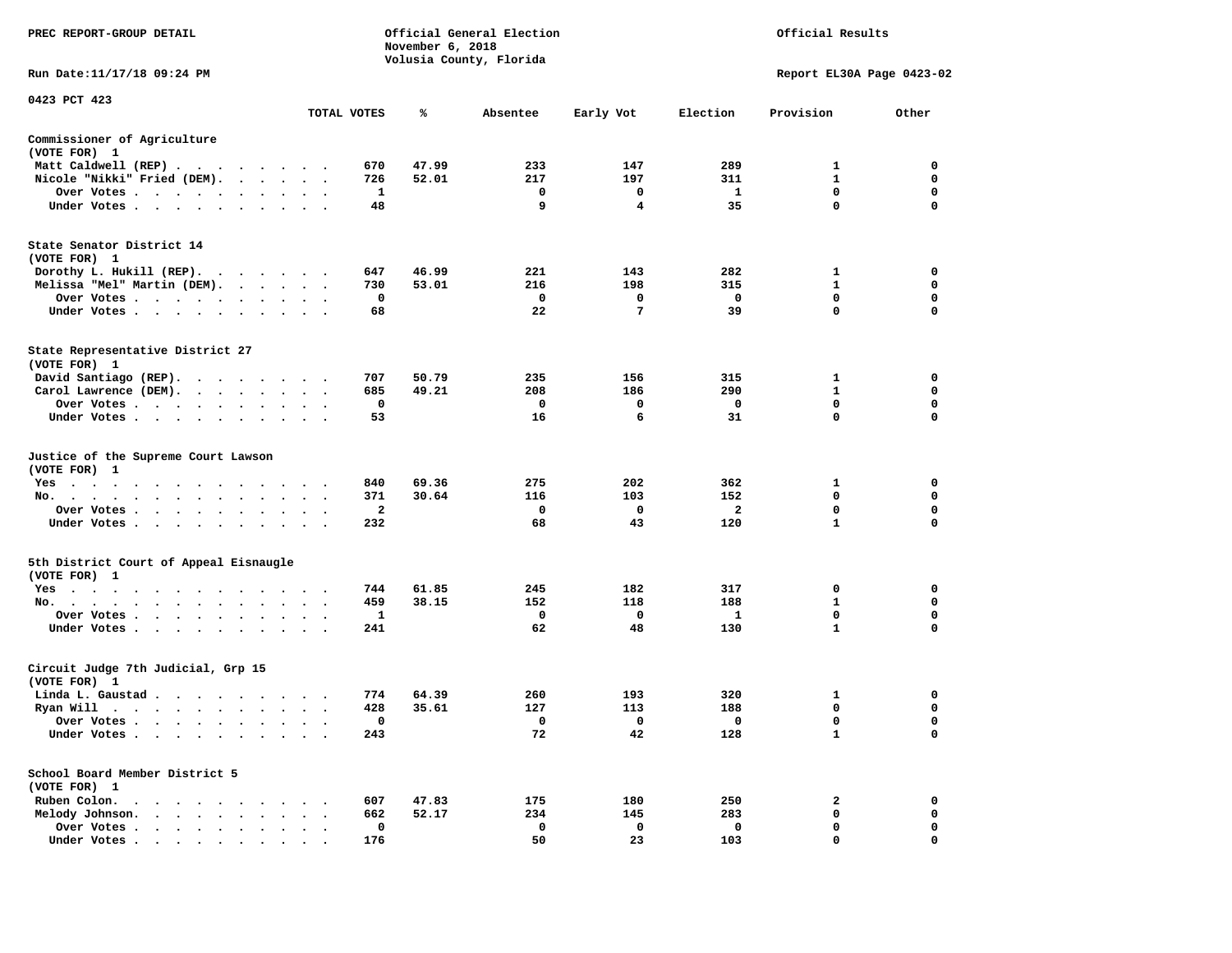| PREC REPORT-GROUP DETAIL                                                                                                                  |                         |              | November 6, 2018 | Official General Election<br>Volusia County, Florida | Official Results |              |                             |                  |
|-------------------------------------------------------------------------------------------------------------------------------------------|-------------------------|--------------|------------------|------------------------------------------------------|------------------|--------------|-----------------------------|------------------|
| Run Date: 11/17/18 09:24 PM                                                                                                               |                         |              |                  |                                                      |                  |              | Report EL30A Page 0423-03   |                  |
| 0423 PCT 423                                                                                                                              |                         | TOTAL VOTES  | ℁                | Absentee                                             | Early Vot        | Election     | Provision                   | Other            |
| Deltona Mayor<br>(VOTE FOR) 1                                                                                                             |                         |              |                  |                                                      |                  |              |                             |                  |
| Santiago Avila Jr.<br>$\sim$                                                                                                              |                         | 620          | 46.79            | 183                                                  | 152              | 283          | 2                           | 0                |
| Heidi K. Herzberg.<br>.                                                                                                                   |                         | 705          | 53.21            | 248                                                  | 178              | 279          | 0                           | $\mathbf 0$      |
| Over Votes .<br>$\sim$<br>$\begin{array}{cccccccccccccc} \bullet & \bullet & \bullet & \bullet & \bullet & \bullet & \bullet \end{array}$ |                         | 1            |                  | 0                                                    | 1                | 0            | 0                           | 0                |
| Under Votes<br>$\cdot$                                                                                                                    |                         | 119          |                  | 28                                                   | 17               | 74           | 0                           | $\mathbf 0$      |
| Deltona City Commission District 3<br>(VOTE FOR) 1                                                                                        |                         |              |                  |                                                      |                  |              |                             |                  |
| H. Lester Carrero.                                                                                                                        |                         | 546          | 45.16            | 192                                                  | 129              | 224          | 1                           | 0                |
| Maritza Vazquez<br>.                                                                                                                      |                         | 663          | 54.84            | 202                                                  | 177              | 283          | 1                           | 0                |
| Over Votes                                                                                                                                |                         | 0            |                  | 0                                                    | 0                | 0            | $\mathbf 0$                 | $\mathbf 0$      |
| Under Votes<br>$\sim$                                                                                                                     | $\ddot{\phantom{1}}$    | 236          |                  | 65                                                   | 42               | 129          | 0                           | 0                |
| Soil and Water Cons Dist Seat 1<br>(VOTE FOR) 1                                                                                           |                         |              |                  |                                                      |                  |              |                             |                  |
| William Bliss.<br>.                                                                                                                       |                         | 668          | 57.34            | 225                                                  | 181              | 260          | 2                           | 0                |
| Derrick Orberg.<br>$\cdots$<br>$\bullet$<br>$\ddot{\phantom{a}}$                                                                          |                         | 497          | 42.66            | 153                                                  | 117              | 227          | 0                           | 0                |
| Over Votes .<br>$\cdots$<br>$\bullet$                                                                                                     | $\bullet$ .             | 0            |                  | 0                                                    | 0                | 0            | 0                           | 0                |
| Under Votes                                                                                                                               |                         | 280          |                  | 81                                                   | 50               | 149          | 0                           | $\mathbf 0$      |
| Soil and Water Cons Dist Seat 3<br>(VOTE FOR) 1                                                                                           |                         |              |                  |                                                      |                  |              |                             |                  |
| Beth James.<br>$\cdot$                                                                                                                    |                         | 477          | 40.70            | 150                                                  | 115              | 210          | 2                           | 0                |
| Wesley Wayne Wilson Jr                                                                                                                    | $\cdot$ $\cdot$ $\cdot$ | 265          | 22.61            | 85                                                   | 57               | 123          | 0                           | 0                |
| Christine Wilt.<br>$\sim$ $\sim$                                                                                                          |                         | 430          | 36.69            | 143                                                  | 132              | 155          | 0                           | 0                |
| Over Votes                                                                                                                                |                         | 0            |                  | 0                                                    | 0                | 0            | $\mathbf 0$                 | $\mathbf 0$<br>0 |
| Under Votes                                                                                                                               |                         | 273          |                  | 81                                                   | 44               | 148          | 0                           |                  |
| Soil and Water Cons Dist Seat 5<br>(VOTE FOR) 1                                                                                           |                         |              |                  |                                                      |                  |              |                             |                  |
| J. Mark Barfield                                                                                                                          |                         | 213          | 18.41            | 60                                                   | 52               | 101          | 0                           | 0                |
| Andy Kelly<br>$\bullet$<br>$\bullet$                                                                                                      |                         | 567          | 49.01            | 187                                                  | 169              | 211          | 0                           | 0                |
| David Schaefer.<br>$\bullet$<br>$\bullet$                                                                                                 | $\bullet$<br>$\bullet$  | 377          | 32.58            | 127                                                  | 79               | 170          | $\mathbf{1}$                | 0                |
| Over Votes<br>$\ddot{\phantom{a}}$<br>$\bullet$<br>Under Votes<br>$\bullet$<br>$\cdot$                                                    |                         | 2<br>286     |                  | 2<br>83                                              | 0<br>48          | 0<br>154     | $\mathbf 0$<br>$\mathbf{1}$ | 0<br>$\mathbf 0$ |
|                                                                                                                                           |                         |              |                  |                                                      |                  |              |                             |                  |
| W Volusia Hosp Auth Group A, Seat 1<br>(VOTE FOR) 1                                                                                       |                         |              |                  |                                                      |                  |              |                             |                  |
| John M. Hill<br>$\blacksquare$                                                                                                            |                         | 622          | 52.53            | 209                                                  | 143              | 269          | 1                           | 0                |
| Voloria Manning<br>$\ddot{\phantom{a}}$                                                                                                   |                         | 562          | 47.47            | 176                                                  | 161              | 225          | 0                           | 0                |
| Over Votes .<br>$\bullet$                                                                                                                 |                         | $\mathbf{1}$ |                  | 0                                                    | 0                | $\mathbf{1}$ | 0                           | 0                |
| Under Votes.<br>$\ddot{\phantom{a}}$<br>$\cdot$ $\cdot$ $\cdot$ $\cdot$<br>$\ddot{\phantom{0}}$                                           |                         | 260          |                  | 74                                                   | 44               | 141          | $\mathbf{1}$                | $\mathbf 0$      |
| W Volusia Hosp Auth Group B, Seat 1<br>(VOTE FOR) 1                                                                                       |                         |              |                  |                                                      |                  |              |                             |                  |
| Webster Barnaby<br>$\sim$<br>$\sim$ $\sim$ $\sim$                                                                                         |                         | 477          | 39.68            | 156                                                  | 117              | 204          | 0                           | 0                |
| Dolores Guzman.<br>$\sim$ $\sim$<br>$\ddot{\phantom{0}}$                                                                                  |                         | 725          | 60.32            | 232                                                  | 190              | 302          | 1                           | 0                |
| Over Votes .<br>$\sim$ $\sim$ $\sim$ $\sim$ $\sim$<br>$\bullet$<br>$\bullet$                                                              |                         | 1            |                  | $\mathbf{1}$                                         | 0                | 0            | 0                           | 0                |
| Under Votes                                                                                                                               |                         | 242          |                  | 70                                                   | 41               | 130          | $\mathbf{1}$                | $\Omega$         |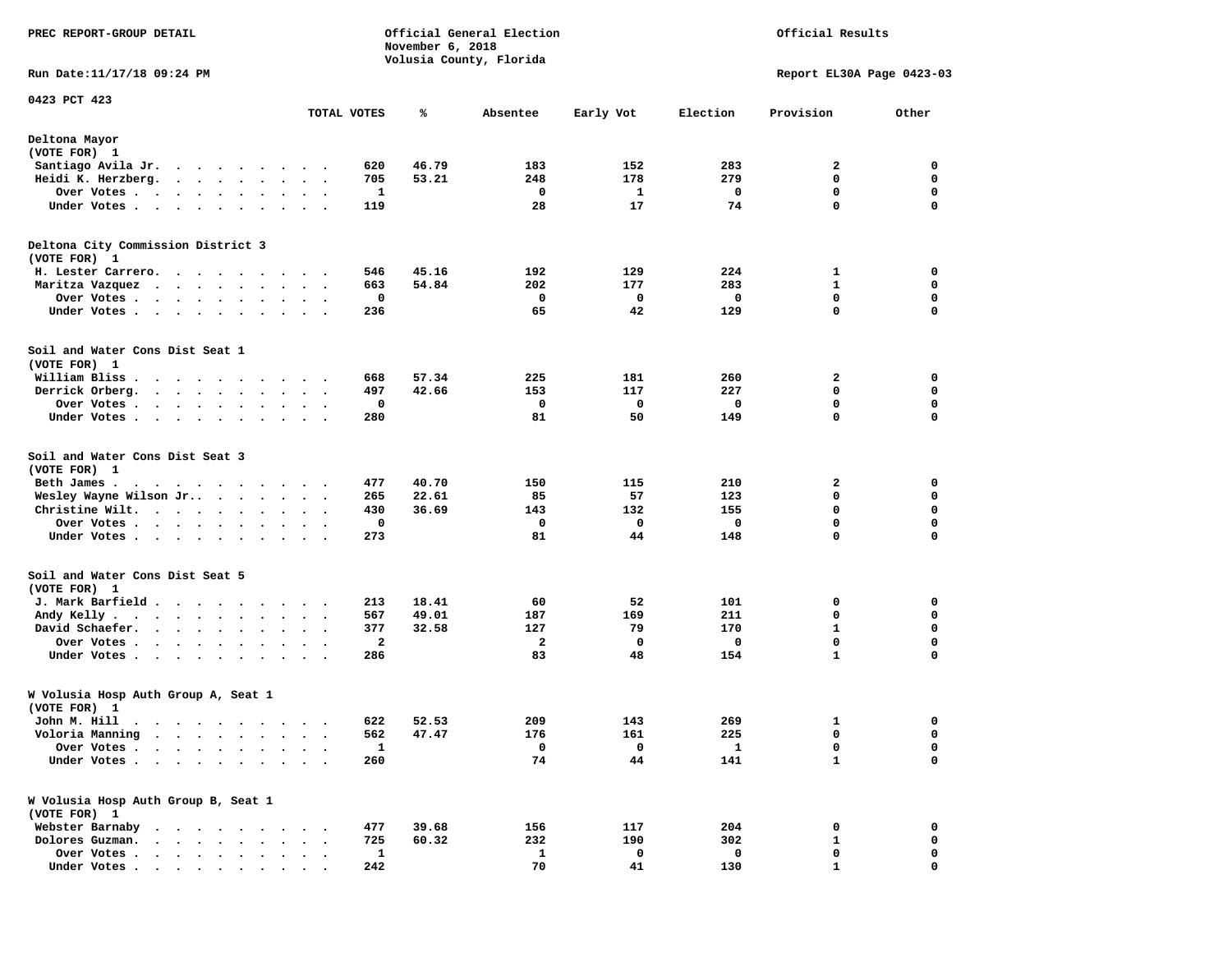| PREC REPORT-GROUP DETAIL                                                                                                                                                                                                                                    |                                                                | November 6, 2018 | Official General Election<br>Volusia County, Florida | Official Results |                |                           |             |
|-------------------------------------------------------------------------------------------------------------------------------------------------------------------------------------------------------------------------------------------------------------|----------------------------------------------------------------|------------------|------------------------------------------------------|------------------|----------------|---------------------------|-------------|
| Run Date:11/17/18 09:24 PM                                                                                                                                                                                                                                  |                                                                |                  |                                                      |                  |                | Report EL30A Page 0423-04 |             |
| 0423 PCT 423                                                                                                                                                                                                                                                | TOTAL VOTES                                                    | ℁                | Absentee                                             | Early Vot        | Election       | Provision                 | Other       |
| W Volusia Hosp Auth Group B, Seat 2                                                                                                                                                                                                                         |                                                                |                  |                                                      |                  |                |                           |             |
| (VOTE FOR) 1                                                                                                                                                                                                                                                |                                                                |                  |                                                      |                  |                |                           |             |
| Michael Ray.                                                                                                                                                                                                                                                | 513                                                            | 43.66            | 160                                                  | 120              | 232            | 1                         | 0           |
| Kathie D. Shepard.                                                                                                                                                                                                                                          | 662                                                            | 56.34            | 225                                                  | 181              | 256            | 0                         | 0           |
| Over Votes                                                                                                                                                                                                                                                  | 1<br>$\blacksquare$                                            |                  | 1                                                    | 0                | 0              | 0                         | 0           |
| Under Votes                                                                                                                                                                                                                                                 | 269                                                            |                  | 73                                                   | 47               | 148            | $\mathbf{1}$              | $\mathbf 0$ |
| #1 Increased Homestead Exemption                                                                                                                                                                                                                            |                                                                |                  |                                                      |                  |                |                           |             |
| (VOTE FOR) 1                                                                                                                                                                                                                                                |                                                                |                  |                                                      |                  |                |                           |             |
| $Yes \cdot \cdot \cdot$<br>$\mathbf{r}$ , and the set of the set of the set of the set of the set of the set of the set of the set of the set of the set of the set of the set of the set of the set of the set of the set of the set of the set of the set | 694                                                            | 50.99            | 228                                                  | 144              | 322            | 0                         | 0           |
| No.                                                                                                                                                                                                                                                         | 667<br>$\ddot{\phantom{1}}$<br>$\bullet$ .<br><br><br><br><br> | 49.01            | 210                                                  | 190              | 266            | 1                         | 0           |
| Over Votes<br>$\cdot$                                                                                                                                                                                                                                       | 3                                                              |                  | $\mathbf 0$                                          | 1                | $\overline{a}$ | 0                         | $\mathbf 0$ |
| Under Votes<br>$\blacksquare$ .                                                                                                                                                                                                                             | 81                                                             |                  | 21                                                   | 13               | 46             | $\mathbf{1}$              | 0           |
| #2 Limit on Property Tax Assessments<br>(VOTE FOR) 1                                                                                                                                                                                                        |                                                                |                  |                                                      |                  |                |                           |             |
| Yes                                                                                                                                                                                                                                                         | 840                                                            | 63.16            | 282                                                  | 203              | 355            | 0                         | 0           |
| No.                                                                                                                                                                                                                                                         | 490                                                            | 36.84            | 142                                                  | 131              | 216            | 1                         | 0           |
| Over Votes                                                                                                                                                                                                                                                  | 1                                                              |                  | 0                                                    | 0                | 1              | 0                         | 0           |
| Under Votes                                                                                                                                                                                                                                                 | 114<br>$\cdot$ $\cdot$ $\cdot$                                 |                  | 35                                                   | 14               | 64             | $\mathbf{1}$              | $\mathbf 0$ |
| #3 Voter Control of Gambling<br>(VOTE FOR) 1<br>Yes                                                                                                                                                                                                         | 988                                                            | 71.54            | 341                                                  | 232              | 414            | 1                         | 0           |
| No.<br>$\cdot$<br>$\cdot$ $\cdot$ $\cdot$ $\cdot$                                                                                                                                                                                                           | 393                                                            | 28.46            | 107                                                  | 107              | 179            | 0                         | 0           |
| Over Votes<br>$\sim$<br>$\bullet$                                                                                                                                                                                                                           | 1<br>$\cdot$                                                   |                  | 0                                                    | 0                | 1              | $\mathbf 0$               | 0           |
| Under Votes                                                                                                                                                                                                                                                 | 63                                                             |                  | 11                                                   | 9                | 42             | $\mathbf{1}$              | $\mathbf 0$ |
| #4 Voting Restoration Amendment<br>(VOTE FOR) 1                                                                                                                                                                                                             |                                                                |                  |                                                      |                  |                |                           |             |
| $Yes \cdot \cdot \cdot$<br>$\cdots$<br>$\cdots$                                                                                                                                                                                                             | 945                                                            | 68.53            | 291                                                  | 246              | 406            | 2                         | 0           |
| No.                                                                                                                                                                                                                                                         | 434<br>$\ddot{\phantom{1}}$                                    | 31.47            | 148                                                  | 94               | 192            | 0                         | 0           |
| Over Votes<br>$\cdot$                                                                                                                                                                                                                                       | $\mathbf{2}$                                                   |                  | 0                                                    | 0                | $\mathbf{2}$   | 0                         | $\mathbf 0$ |
| Under Votes                                                                                                                                                                                                                                                 | 64                                                             |                  | 20                                                   | 8                | 36             | 0                         | 0           |
| #5 Supermajority Vote Required<br>(VOTE FOR) 1                                                                                                                                                                                                              |                                                                |                  |                                                      |                  |                |                           |             |
| Yes                                                                                                                                                                                                                                                         | 864                                                            | 64.38            | 314                                                  | 197              | 352            | 1                         | 0           |
| No.<br>$\ddot{\phantom{0}}$<br>$\sim$                                                                                                                                                                                                                       | 478<br>$\ddot{\phantom{0}}$                                    | 35.62            | 123                                                  | 134              | 220            | 1                         | 0           |
| Over votes $\cdots$                                                                                                                                                                                                                                         | 2                                                              |                  | 0                                                    | 1                | 1              | 0                         | 0           |
| Under Votes                                                                                                                                                                                                                                                 | 101                                                            |                  | 22                                                   | 16               | 63             | 0                         | 0           |
| #6 Rights of Crime Victims; Judges<br>(VOTE FOR) 1                                                                                                                                                                                                          |                                                                |                  |                                                      |                  |                |                           |             |
| $Yes \cdot \cdot \cdot \cdot \cdot$                                                                                                                                                                                                                         | 750                                                            | 55.39            | 245                                                  | 160              | 343            | 2                         | 0           |
| No. $\cdot$ $\cdot$ $\cdot$<br>$\cdot$ $\cdot$ $\cdot$<br>$\bullet$                                                                                                                                                                                         | 604                                                            | 44.61            | 187                                                  | 176              | 241            | 0                         | 0           |
| Over Votes                                                                                                                                                                                                                                                  | 3                                                              |                  | 0                                                    | 1                | $\mathbf{2}$   | 0                         | 0           |
| Under Votes                                                                                                                                                                                                                                                 | 88                                                             |                  | 27                                                   | 11               | 50             | 0                         | 0           |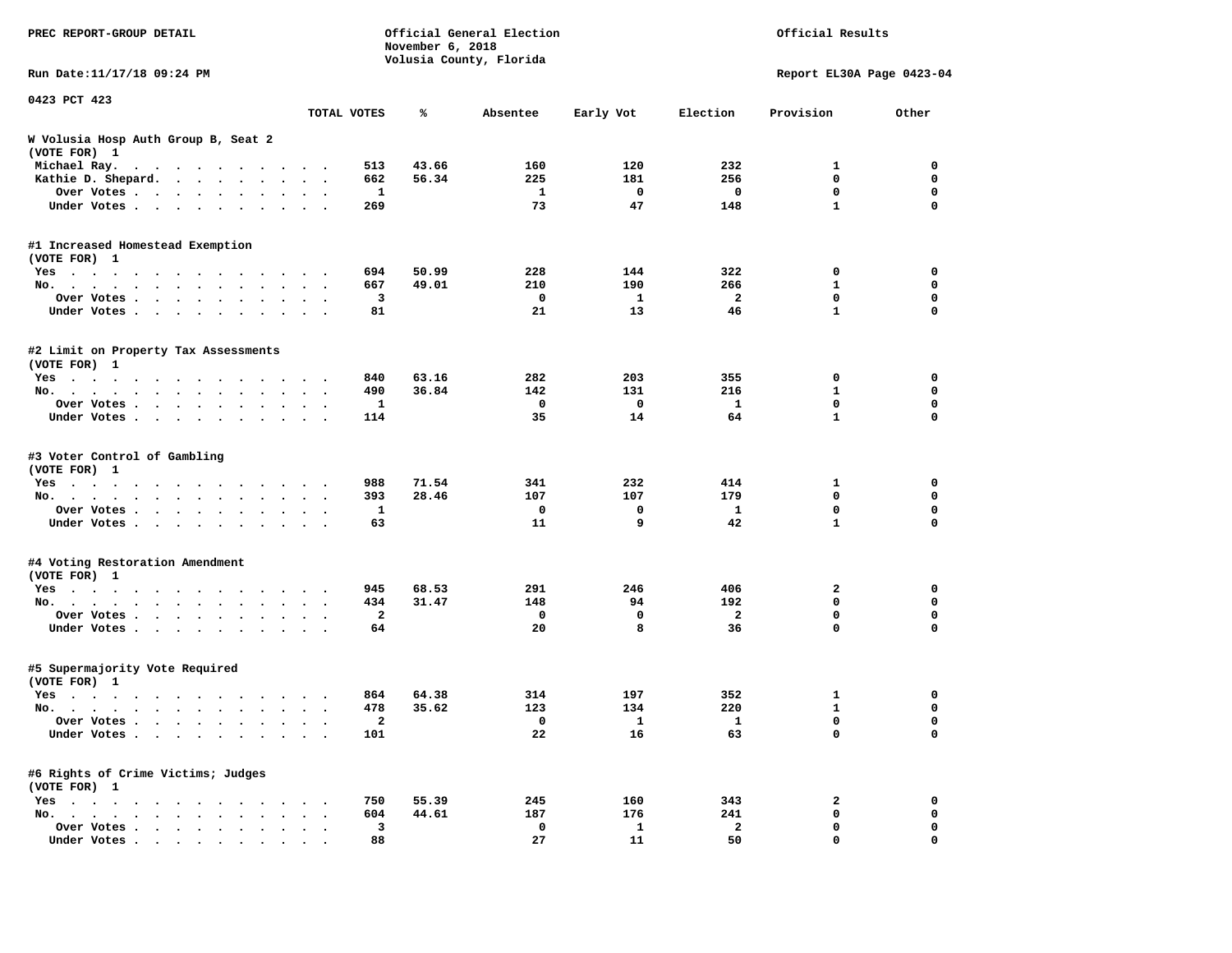| PREC REPORT-GROUP DETAIL               | Official General Election<br>November 6, 2018 |       |                         |                   | Official Results |                           |             |
|----------------------------------------|-----------------------------------------------|-------|-------------------------|-------------------|------------------|---------------------------|-------------|
|                                        |                                               |       | Volusia County, Florida |                   |                  |                           |             |
| Run Date:11/17/18 09:24 PM             |                                               |       |                         |                   |                  | Report EL30A Page 0423-05 |             |
| 0423 PCT 423                           | TOTAL VOTES                                   | ℁     | Absentee                | Early Vot         | Election         | Provision                 | Other       |
| #7 Survivor Benefits                   |                                               |       |                         |                   |                  |                           |             |
| (VOTE FOR) 1                           |                                               |       |                         |                   |                  |                           |             |
| Yes                                    | 847                                           | 62.74 | 276                     | 181               | 389              | $\mathbf{1}$              | 0           |
| No.                                    | 503                                           | 37.26 | 158                     | 155               | 189              | $\mathbf{1}$              | $\mathbf 0$ |
| Over Votes                             | $\mathbf{1}$                                  |       | 0                       | $\Omega$          | $\mathbf{1}$     | $^{\circ}$                | $\Omega$    |
| Under Votes                            | 94                                            |       | 25                      | 12                | 57               | $\Omega$                  | $\Omega$    |
| #9 Prohibits Oil, Gas Drilling, Vaping |                                               |       |                         |                   |                  |                           |             |
| (VOTE FOR) 1                           |                                               |       |                         |                   |                  |                           |             |
| Yes                                    | 863                                           | 64.40 | 270                     | 220               | 372              | 1                         | 0           |
| No.                                    | 477                                           | 35.60 | 157                     | 118               | 202              | 0                         | $\mathbf 0$ |
| Over Votes                             | 0                                             |       | $\Omega$                | $\mathbf 0$       | $\mathbf 0$      | $\mathbf 0$               | $\mathbf 0$ |
| Under Votes                            | 105                                           |       | 32                      | 10                | 62               | $\mathbf{1}$              | $\Omega$    |
| #10 State and Local Structure and Op   |                                               |       |                         |                   |                  |                           |             |
| (VOTE FOR) 1                           |                                               |       |                         |                   |                  |                           |             |
| Yes                                    | 775                                           | 58.71 | 255                     | 185               | 334              | $\mathbf{1}$              | 0           |
| No.                                    | 545                                           | 41.29 | 172                     | 147               | 225              | $\mathbf{1}$              | $\mathbf 0$ |
| Over Votes                             | $\mathbf 0$                                   |       | $^{\circ}$              | $\mathbf{0}$      | $\mathbf 0$      | $\mathbf{0}$              | $\mathbf 0$ |
| Under Votes                            | 125                                           |       | 32                      | 16                | 77               | $\Omega$                  | $\Omega$    |
| #11 Removal of Obs Prov; Crim Statute  |                                               |       |                         |                   |                  |                           |             |
| (VOTE FOR) 1                           |                                               |       |                         |                   |                  |                           |             |
| Yes                                    | 794                                           | 60.98 | 254                     | 218               | 320              | $\mathbf{2}$              | $\mathbf 0$ |
| No.                                    | 508                                           | 39.02 | 161                     | 118               | 229              | $\mathbf{0}$              | 0           |
| Over Votes                             | $\mathbf 0$                                   |       | $\mathbf 0$             | $\mathbf 0$       | $\mathbf 0$      | $\mathbf 0$               | $\mathbf 0$ |
| Under Votes.                           | 143                                           |       | 44                      | 12                | 87               | $\Omega$                  | $\mathbf 0$ |
| #12 Lobbying and Abuse of Office       |                                               |       |                         |                   |                  |                           |             |
| (VOTE FOR) 1                           |                                               |       |                         |                   |                  |                           |             |
| Yes                                    | 1,021                                         | 76.65 | 354                     | 237               | 430              | $\mathbf 0$               | $\mathbf 0$ |
| No.                                    | 311                                           | 23.35 | 73                      | 99                | 137              | $\overline{a}$            | 0           |
| Over Votes                             | $\mathbf 0$                                   |       | $\mathbf{o}$            | $\mathbf{o}$      | $\mathbf 0$      | $\mathbf 0$               | $\mathbf 0$ |
| Under Votes                            | 113                                           |       | 32                      | $12 \overline{ }$ | 69               | $\Omega$                  | $\Omega$    |
| #13 Ends Dog Racing                    |                                               |       |                         |                   |                  |                           |             |
| (VOTE FOR) 1                           |                                               |       |                         |                   |                  |                           |             |
| Yes                                    | 877                                           | 64.58 | 279                     | 220               | 376              | 2                         | 0           |
| No.                                    | 481                                           | 35.42 | 160                     | 119               | 202              | $\mathbf{0}$              | 0           |
| Over Votes                             | $\mathbf{1}$<br>$\ddot{\phantom{a}}$          |       | $\mathbf{0}$            | $\Omega$          | $\mathbf{1}$     | $\mathbf{0}$              | $\Omega$    |
| Under Votes                            | 86                                            |       | 20                      | 9                 | 57               | $\mathbf{0}$              | $\Omega$    |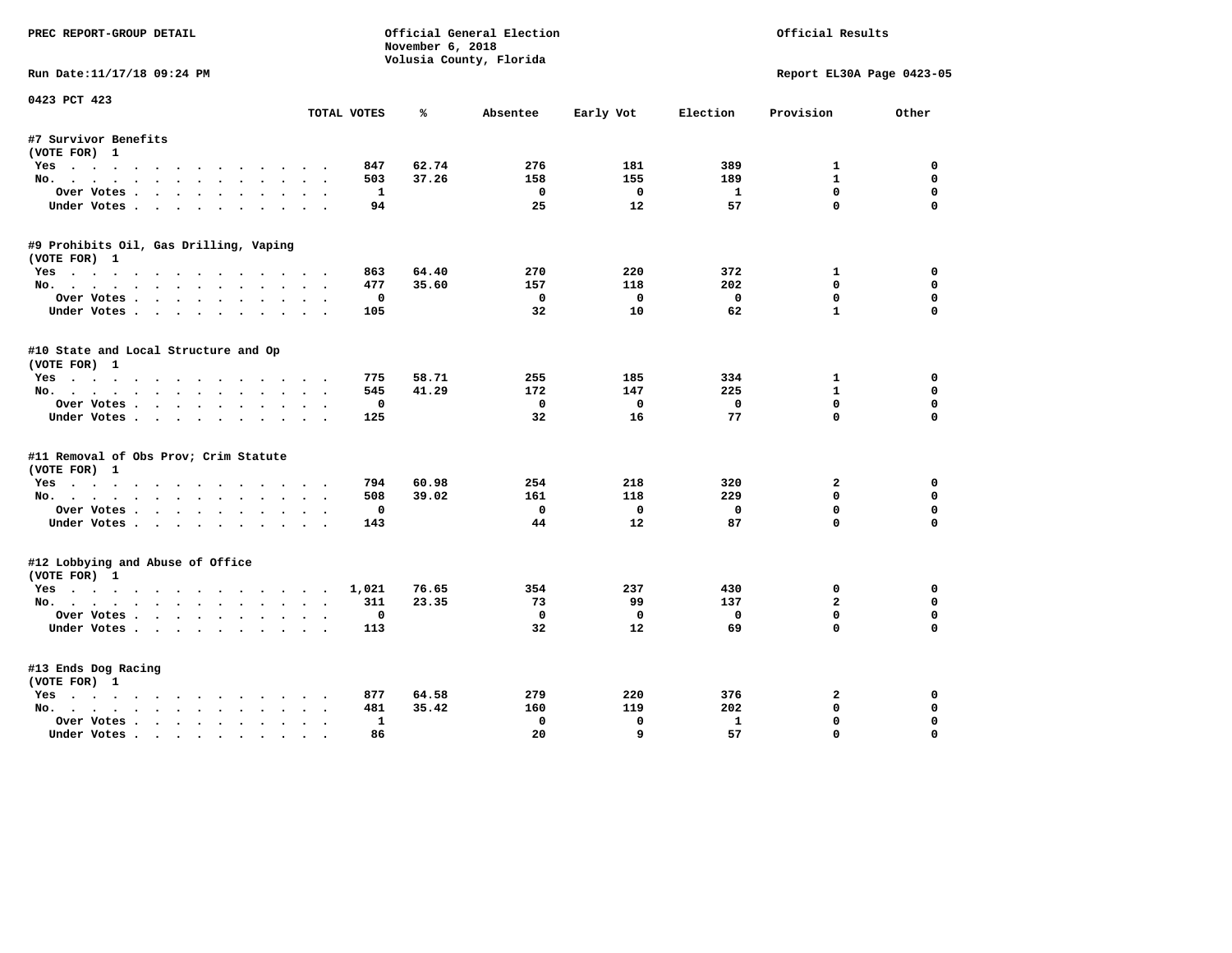**PREC REPORT-GROUP DETAIL COMPUTER CONSUMING A CONSUMING CONSUMING A LIGACION CONSUMING A LIGACION** *November 6, 2018 November 6, 2018* 

 **Volusia County, Florida** 

Official Results

**Run Date:11/17/18 09:24 PM Report EL30A Page 0427-01** 

| 0427 PCT 427                                                                                                                        |                                   |                         |       |              |                         |                         |              |             |
|-------------------------------------------------------------------------------------------------------------------------------------|-----------------------------------|-------------------------|-------|--------------|-------------------------|-------------------------|--------------|-------------|
|                                                                                                                                     |                                   | TOTAL VOTES             | ℁     | Absentee     | Early Vot               | Election                | Provision    | Other       |
| REGISTERED VOTERS - TOTAL.<br>$\ddot{\phantom{a}}$<br>$\ddot{\phantom{a}}$<br>$\ddot{\phantom{a}}$                                  | $\sim$<br>$\ddot{\phantom{a}}$    | 3,215                   |       |              |                         |                         |              |             |
| BALLOTS CAST - TOTAL.<br>$\sim$<br>$\ddot{\phantom{a}}$<br>$\ddot{\phantom{a}}$<br>$\ddot{\phantom{a}}$                             |                                   | 1,638                   |       | 486          | 534                     | 618                     | 0            | $\Omega$    |
| BALLOTS CAST - BLANK.<br>$\bullet$<br>$\bullet$<br>$\bullet$<br>$\bullet$                                                           | $\bullet$<br>$\bullet$            | 0                       |       | 0            | 0                       | 0                       | $\Omega$     | $\mathbf 0$ |
| VOTER TURNOUT - TOTAL<br>$\ddot{\phantom{a}}$<br>$\Delta$                                                                           |                                   |                         | 50.95 |              |                         |                         |              |             |
| $\blacksquare$                                                                                                                      |                                   |                         |       |              |                         |                         |              |             |
| VOTER TURNOUT - BLANK<br>$\cdot$<br>$\ddot{\phantom{a}}$                                                                            |                                   |                         |       |              |                         |                         |              |             |
|                                                                                                                                     |                                   |                         |       |              |                         |                         |              |             |
| United States Senator                                                                                                               |                                   |                         |       |              |                         |                         |              |             |
| (VOTE FOR) 1                                                                                                                        |                                   |                         |       |              |                         |                         |              |             |
| Rick Scott (REP).<br>$\ddot{\phantom{0}}$<br>$\sim$ $\sim$<br>$\sim$ $\sim$<br>$\cdot$<br>$\overline{\phantom{a}}$                  |                                   | 754                     | 46.46 | 220          | 236                     | 298                     | 0            | 0           |
| Bill Nelson (DEM).<br>$\cdots$                                                                                                      | $\ddot{\phantom{a}}$              | 863                     | 53.17 | 261          | 292                     | 310                     | 0            | $\mathbf 0$ |
| WRITE-IN.<br>$\sim$ $\sim$ $\sim$<br>$\cdot$ $\cdot$ $\cdot$ $\cdot$<br>$\bullet$                                                   |                                   | 6                       | .37   | $\mathbf{1}$ | $\mathbf{1}$            | 4                       | $\Omega$     | $\mathbf 0$ |
|                                                                                                                                     |                                   | 3                       |       | $\mathbf 0$  | $\overline{a}$          | $\mathbf{1}$            | 0            | $\mathbf 0$ |
| Over Votes<br>$\bullet$<br>$\ddot{\phantom{a}}$                                                                                     |                                   |                         |       |              |                         |                         |              |             |
| Under Votes<br>$\ddot{\phantom{0}}$<br>$\ddot{\phantom{0}}$<br>$\bullet$                                                            | $\ddot{\phantom{1}}$<br>$\cdot$   | 12                      |       | 4            | 3                       | 5                       | 0            | $\mathbf 0$ |
|                                                                                                                                     |                                   |                         |       |              |                         |                         |              |             |
| Representative in Congress District 6                                                                                               |                                   |                         |       |              |                         |                         |              |             |
| (VOTE FOR) 1                                                                                                                        |                                   |                         |       |              |                         |                         |              |             |
| Michael Waltz (REP)<br>$\sim$ $\sim$<br>$\sim$ $\sim$ $\sim$                                                                        |                                   | 724                     | 45.22 | 206          | 232                     | 286                     | 0            | $\mathbf 0$ |
| Nancy Soderberg (DEM)<br>$\sim$ $\sim$ $\sim$ $\sim$<br>$\bullet$ . $\bullet$ .                                                     | $\ddot{\phantom{a}}$<br>$\bullet$ | 877                     | 54.78 | 269          | 292                     | 316                     | $\Omega$     | $\mathbf 0$ |
| Over Votes .<br>$\mathcal{L}(\mathbf{z})$ , and $\mathcal{L}(\mathbf{z})$ , and $\mathcal{L}(\mathbf{z})$<br>$\bullet$<br>$\bullet$ |                                   | 0                       |       | $\mathbf 0$  | $\mathbf 0$             | 0                       | 0            | 0           |
| Under Votes<br>$\cdot$<br>$\ddot{\phantom{a}}$                                                                                      | $\cdot$                           | 37                      |       | 11           | 10                      | 16                      | 0            | $\mathbf 0$ |
|                                                                                                                                     |                                   |                         |       |              |                         |                         |              |             |
|                                                                                                                                     |                                   |                         |       |              |                         |                         |              |             |
| Governor and Lieutenant Governor                                                                                                    |                                   |                         |       |              |                         |                         |              |             |
| (VOTE FOR) 1                                                                                                                        |                                   |                         |       |              |                         |                         |              |             |
| Ron DeSantis (REP)<br>$\cdot$ $\cdot$ $\cdot$ $\cdot$<br>$\sim$ $\sim$ $\sim$                                                       |                                   | 712                     | 43.84 | 207          | 226                     | 279                     | 0            | 0           |
| Andrew Gillum (DEM)<br>$\ddot{\phantom{0}}$                                                                                         | $\cdot$<br>$\bullet$              | 883                     | 54.37 | 265          | 299                     | 319                     | 0            | $\mathbf 0$ |
| Darcy G. Richardson (REF).<br>$\bullet$                                                                                             |                                   | 14                      | .86   | 5            | 3                       | 6                       | 0            | $\mathbf 0$ |
| Ryan Christopher Foley.<br>$\ddot{\phantom{1}}$<br>$\bullet$                                                                        |                                   | 7                       | .43   | 4            | $\mathbf 0$             | 3                       | 0            | $\mathbf 0$ |
| Kyle "KC" Gibson.<br>$\sim$ $\sim$ $\sim$ $\sim$<br>$\bullet$<br>$\bullet$<br>$\bullet$                                             | $\bullet$                         | 5                       | .31   | $\mathbf{1}$ | $\mathbf 0$             | $\overline{\mathbf{4}}$ | 0            | $\mathbf 0$ |
| Bruce Stanley<br>$\bullet$<br>$\ddot{\phantom{a}}$                                                                                  |                                   | $\overline{a}$          | .12   | 0            | $\mathbf{1}$            | $\mathbf{1}$            | 0            | $\mathbf 0$ |
| WRITE-IN.<br>$\cdots$<br>$\bullet$                                                                                                  |                                   | $\mathbf{1}$            | .06   | $\mathbf 0$  | $\mathbf 0$             | $\mathbf{1}$            | $\Omega$     | $\mathbf 0$ |
| Over Votes<br>$\ddot{\phantom{1}}$<br>$\ddot{\phantom{a}}$<br>$\ddot{\phantom{a}}$                                                  | $\ddot{\phantom{0}}$              | $\overline{\mathbf{4}}$ |       | $\mathbf{1}$ | 3                       | $\mathbf 0$             | 0            | $\mathbf 0$ |
| Under Votes<br>$\ddot{\phantom{a}}$                                                                                                 | $\bullet$                         | 10                      |       | 3            | $\overline{\mathbf{2}}$ | 5                       | 0            | $\mathbf 0$ |
|                                                                                                                                     |                                   |                         |       |              |                         |                         |              |             |
| Attorney General                                                                                                                    |                                   |                         |       |              |                         |                         |              |             |
| (VOTE FOR) 1                                                                                                                        |                                   |                         |       |              |                         |                         |              |             |
|                                                                                                                                     |                                   | 753                     | 46.80 | 226          | 231                     | 296                     | $\mathbf{0}$ | $\mathbf 0$ |
| Ashley Moody (REP)                                                                                                                  | $\sim$ $\sim$                     |                         |       |              |                         |                         | 0            |             |
| Sean Shaw (DEM)<br>$\cdot$ $\cdot$ $\cdot$ $\cdot$ $\cdot$<br>$\ddot{\phantom{a}}$                                                  |                                   | 824                     | 51.21 | 245          | 287                     | 292                     |              | $\mathbf 0$ |
| Jeffrey Marc Siskind.<br>$\bullet$<br>$\bullet$                                                                                     | $\bullet$                         | 32                      | 1.99  | 5            | 9                       | 18                      | 0            | $\mathbf 0$ |
| Over Votes<br>$\sim$<br>$\ddot{\phantom{a}}$<br>$\ddot{\phantom{a}}$                                                                |                                   | $\overline{a}$          |       | $\mathbf 0$  | 1                       | 1                       | 0            | $\mathbf 0$ |
| Under Votes<br>$\ddot{\phantom{0}}$                                                                                                 |                                   | 27                      |       | 10           | 6                       | 11                      | 0            | $\mathbf 0$ |
|                                                                                                                                     |                                   |                         |       |              |                         |                         |              |             |
| Chief Financial Officer                                                                                                             |                                   |                         |       |              |                         |                         |              |             |
| (VOTE FOR) 1                                                                                                                        |                                   |                         |       |              |                         |                         |              |             |
| Jimmy Patronis (REP).<br>$\sim$ $\sim$<br>$\sim$ $\sim$<br>$\ddot{\phantom{a}}$                                                     |                                   | 709                     | 44.76 | 206          | 223                     | 280                     | 0            | 0           |
| Jeremy Ring (DEM).<br>$\cdot$ $\cdot$ $\cdot$ $\cdot$<br>$\sim$                                                                     |                                   | 871                     | 54.99 | 266          | 296                     | 309                     | 0            | 0           |
| WRITE-IN.<br>$\cdots$<br>$\bullet$                                                                                                  |                                   | 4                       | .25   | 1            | $\overline{\mathbf{2}}$ | 1                       | 0            | $\mathbf 0$ |
| Over Votes.                                                                                                                         |                                   | $\Omega$                |       | $\mathbf 0$  | $\mathbf 0$             | $\mathbf 0$             | $\Omega$     | $\mathbf 0$ |
| $\sim$ $\sim$ $\sim$ $\sim$<br>$\ddot{\phantom{1}}$<br>$\bullet$<br>Under Votes.                                                    |                                   | 54                      |       | 13           | 13                      | 28                      | $\Omega$     | $\mathbf 0$ |
| $\sim$ $\sim$<br>$\sim$ $\sim$<br>$\blacksquare$ .<br>$\bullet$                                                                     |                                   |                         |       |              |                         |                         |              |             |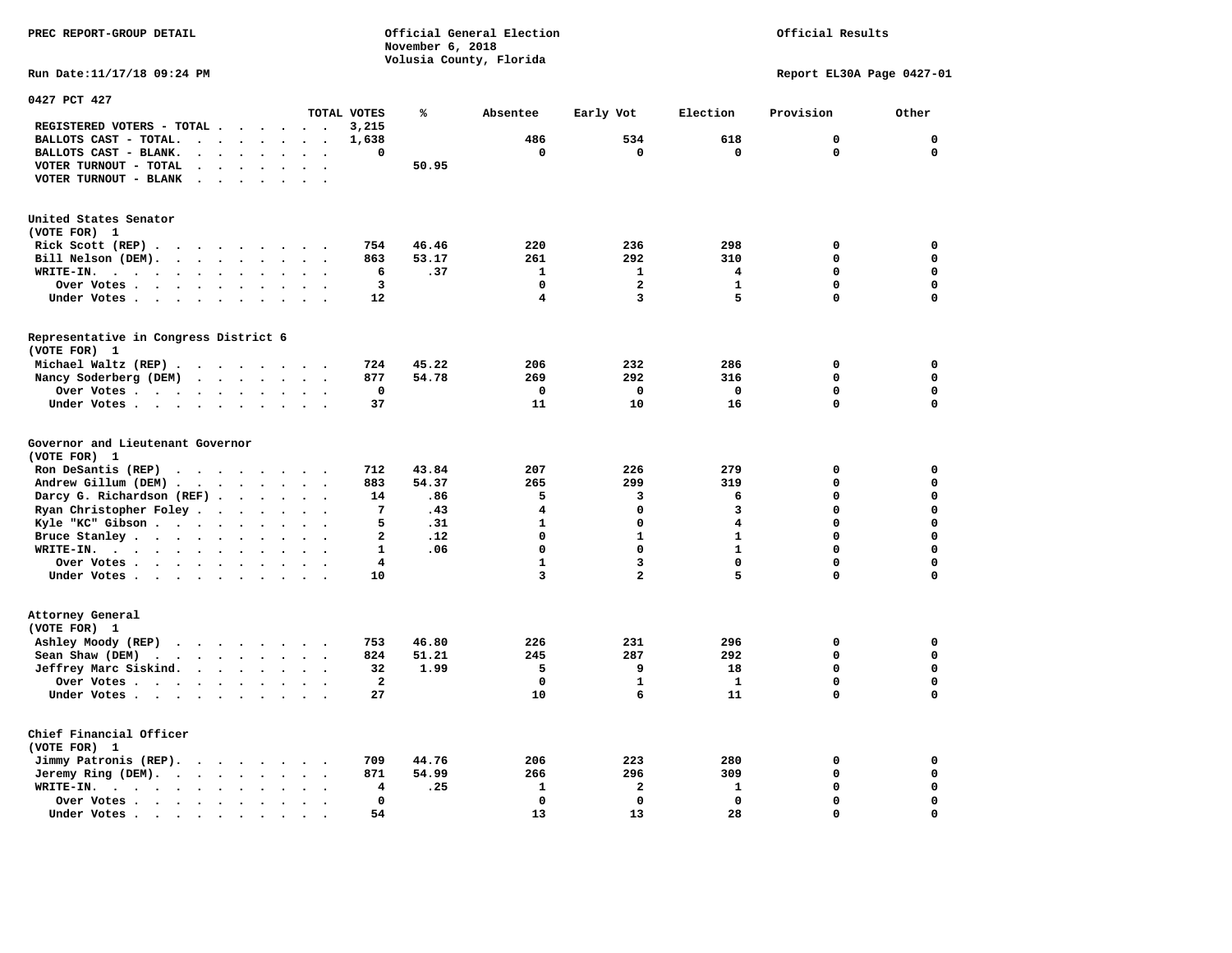| PREC REPORT-GROUP DETAIL                                                                                                                                                                                                                          | Official General Election<br>November 6, 2018<br>Volusia County, Florida |             |       |             |             |              | Official Results          |             |  |  |  |
|---------------------------------------------------------------------------------------------------------------------------------------------------------------------------------------------------------------------------------------------------|--------------------------------------------------------------------------|-------------|-------|-------------|-------------|--------------|---------------------------|-------------|--|--|--|
| Run Date: 11/17/18 09:24 PM                                                                                                                                                                                                                       |                                                                          |             |       |             |             |              | Report EL30A Page 0427-02 |             |  |  |  |
| 0427 PCT 427                                                                                                                                                                                                                                      |                                                                          |             |       |             |             |              |                           |             |  |  |  |
|                                                                                                                                                                                                                                                   |                                                                          | TOTAL VOTES | ℁     | Absentee    | Early Vot   | Election     | Provision                 | Other       |  |  |  |
| Commissioner of Agriculture<br>(VOTE FOR) 1                                                                                                                                                                                                       |                                                                          |             |       |             |             |              |                           |             |  |  |  |
| Matt Caldwell (REP)                                                                                                                                                                                                                               |                                                                          | 714         | 44.88 | 207         | 228         | 279          | 0                         | $\mathbf 0$ |  |  |  |
| Nicole "Nikki" Fried (DEM).                                                                                                                                                                                                                       |                                                                          | 877         | 55.12 | 266         | 294         | 317          | $\mathbf 0$               | 0           |  |  |  |
| Over Votes                                                                                                                                                                                                                                        | $\sim$ $\sim$                                                            | $\mathbf 0$ |       | $\mathbf 0$ | $\mathbf 0$ | $\mathbf{o}$ | $\mathbf 0$               | $\mathbf 0$ |  |  |  |
| Under Votes                                                                                                                                                                                                                                       |                                                                          | 47          |       | 13          | 12          | 22           | $\mathbf 0$               | 0           |  |  |  |
| State Senator District 14<br>(VOTE FOR) 1                                                                                                                                                                                                         |                                                                          |             |       |             |             |              |                           |             |  |  |  |
| Dorothy L. Hukill (REP).                                                                                                                                                                                                                          |                                                                          | 701         | 44.71 | 212         | 222         | 267          | 0                         | 0           |  |  |  |
| Melissa "Mel" Martin (DEM).                                                                                                                                                                                                                       |                                                                          | 867         | 55.29 | 251         | 294         | 322          | $\mathbf 0$               | $\mathbf 0$ |  |  |  |
| Over Votes                                                                                                                                                                                                                                        |                                                                          | 1           |       | $\mathbf 0$ | $\mathbf 0$ | $\mathbf{1}$ | $\mathbf 0$               | $\mathbf 0$ |  |  |  |
| Under Votes                                                                                                                                                                                                                                       | $\cdot$ $\cdot$ $\cdot$                                                  | 69          |       | 23          | 18          | 28           | $\mathbf 0$               | $\mathbf 0$ |  |  |  |
| State Representative District 27<br>(VOTE FOR) 1                                                                                                                                                                                                  |                                                                          |             |       |             |             |              |                           |             |  |  |  |
| David Santiago (REP).                                                                                                                                                                                                                             |                                                                          | 776         | 48.50 | 217         | 243         | 316          | 0                         | $\mathbf 0$ |  |  |  |
| Carol Lawrence (DEM).                                                                                                                                                                                                                             |                                                                          | 824         | 51.50 | 260         | 283         | 281          | $\mathbf 0$               | $\mathbf 0$ |  |  |  |
| Over Votes<br>$\ddot{\phantom{1}}$                                                                                                                                                                                                                |                                                                          | 0           |       | 0           | 0           | $\mathbf 0$  | $\mathbf 0$               | $\mathbf 0$ |  |  |  |
| Under Votes                                                                                                                                                                                                                                       |                                                                          | 38          |       | 9           | 8           | 21           | $\mathbf 0$               | $\mathbf 0$ |  |  |  |
| Justice of the Supreme Court Lawson<br>(VOTE FOR) 1                                                                                                                                                                                               |                                                                          |             |       |             |             |              |                           |             |  |  |  |
| $Yes \t . \t .$<br>$\ddot{\phantom{1}}$<br>$\sim$ $\sim$<br>$\ddotsc$<br>$\ddotsc$                                                                                                                                                                |                                                                          | 940         | 65.41 | 299         | 284         | 357          | 0                         | $\mathbf 0$ |  |  |  |
| No.<br>$\cdots$<br>$\ddot{\phantom{a}}$                                                                                                                                                                                                           | $\sim$<br>$\cdot$                                                        | 497         | 34.59 | 131         | 180         | 186          | $\mathbf 0$               | $\mathbf 0$ |  |  |  |
| Over Votes                                                                                                                                                                                                                                        | $\cdot$ $\cdot$ $\cdot$                                                  | 0           |       | $\mathbf 0$ | 0           | $\mathbf 0$  | $\mathbf 0$               | $\mathbf 0$ |  |  |  |
| Under Votes                                                                                                                                                                                                                                       | $\ddot{\phantom{0}}$<br>$\ddot{\phantom{1}}$                             | 201         |       | 56          | 70          | 75           | 0                         | 0           |  |  |  |
| 5th District Court of Appeal Eisnaugle<br>(VOTE FOR) 1                                                                                                                                                                                            |                                                                          |             |       |             |             |              |                           |             |  |  |  |
| Yes                                                                                                                                                                                                                                               |                                                                          | 880         | 61.58 | 270         | 268         | 342          | 0                         | 0           |  |  |  |
| No.                                                                                                                                                                                                                                               |                                                                          | 549         | 38.42 | 159         | 197         | 193          | $\mathbf 0$               | $\mathbf 0$ |  |  |  |
| Over Votes<br>$\ddot{\phantom{0}}$<br>$\cdot$<br>$\cdot$                                                                                                                                                                                          |                                                                          | 2           |       | 0           | 0           | $\mathbf{2}$ | 0                         | 0           |  |  |  |
| Under Votes                                                                                                                                                                                                                                       |                                                                          | 207         |       | 57          | 69          | 81           | $\mathbf 0$               | $\Omega$    |  |  |  |
| Circuit Judge 7th Judicial, Grp 15<br>(VOTE FOR) 1                                                                                                                                                                                                |                                                                          |             |       |             |             |              |                           |             |  |  |  |
| Linda L. Gaustad                                                                                                                                                                                                                                  |                                                                          | 913         | 64.16 | 257         | 302         | 354          | 0                         | $\mathbf 0$ |  |  |  |
| Ryan Will $\cdots$ , $\cdots$ , $\cdots$ , $\cdots$                                                                                                                                                                                               |                                                                          | 510         | 35.84 | 174         | 160         | 176          | 0                         | 0           |  |  |  |
| Over Votes                                                                                                                                                                                                                                        | $\cdot$ .                                                                | 0           |       | 0           | 0           | $\mathbf 0$  | 0                         | $\mathbf 0$ |  |  |  |
| Under Votes<br>$\ddot{\phantom{1}}$<br>$\bullet$<br>$\bullet$                                                                                                                                                                                     |                                                                          | 215         |       | 55          | 72          | 88           | $\mathbf 0$               | $\mathbf 0$ |  |  |  |
| School Board Member District 5<br>(VOTE FOR) 1                                                                                                                                                                                                    |                                                                          |             |       |             |             |              |                           |             |  |  |  |
| Ruben Colon.<br>$\mathbf{A}$ . The contribution of the contribution of the contribution of the contribution of the contribution of the contribution of the contribution of the contribution of the contribution of the contribution of the contri |                                                                          | 761         | 50.53 | 187         | 287         | 287          | 0                         | $\mathbf 0$ |  |  |  |
| Melody Johnson.                                                                                                                                                                                                                                   | $\cdot$ $\cdot$ $\cdot$                                                  | 745         | 49.47 | 249         | 213         | 283          | 0                         | 0           |  |  |  |
| Over Votes<br>$\ddot{\phantom{0}}$<br>$\ddot{\phantom{a}}$<br>$\sim$<br>$\cdot$<br>$\cdot$                                                                                                                                                        | $\ddot{\phantom{a}}$                                                     | 1           |       | $\mathbf 0$ | 1           | $\mathbf 0$  | $\mathbf 0$               | $\mathbf 0$ |  |  |  |
| Under Votes,                                                                                                                                                                                                                                      |                                                                          | 131         |       | 50          | 33          | 48           | $\Omega$                  | $\Omega$    |  |  |  |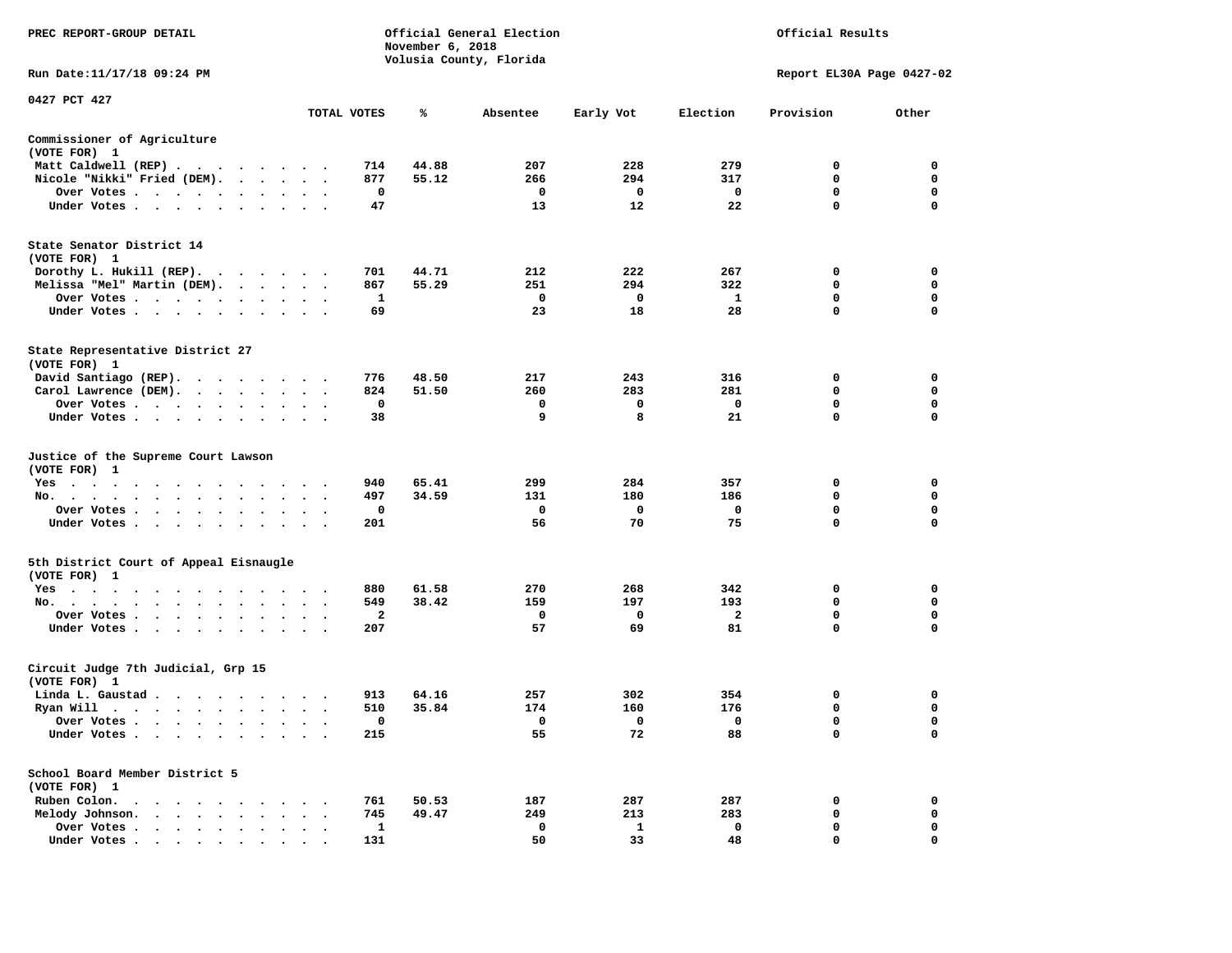| PREC REPORT-GROUP DETAIL                                                                                                                                                                                                         |                                              |             | November 6, 2018 | Official General Election | Official Results |             |                           |                            |
|----------------------------------------------------------------------------------------------------------------------------------------------------------------------------------------------------------------------------------|----------------------------------------------|-------------|------------------|---------------------------|------------------|-------------|---------------------------|----------------------------|
| Run Date: 11/17/18 09:24 PM                                                                                                                                                                                                      |                                              |             |                  | Volusia County, Florida   |                  |             | Report EL30A Page 0427-03 |                            |
| 0427 PCT 427                                                                                                                                                                                                                     |                                              | TOTAL VOTES | ℁                | Absentee                  | Early Vot        | Election    | Provision                 | Other                      |
|                                                                                                                                                                                                                                  |                                              |             |                  |                           |                  |             |                           |                            |
| Deltona Mayor<br>(VOTE FOR) 1                                                                                                                                                                                                    |                                              |             |                  |                           |                  |             |                           |                            |
| Santiago Avila Jr.                                                                                                                                                                                                               |                                              | 788         | 50.22            | 222                       | 241              | 325         | 0                         | 0                          |
| Heidi K. Herzberg.<br>$\cdot$ $\cdot$ $\cdot$ $\cdot$ $\cdot$<br>$\ddot{\phantom{1}}$                                                                                                                                            | $\bullet$                                    | 781         | 49.78            | 246                       | 271              | 264         | 0                         | 0                          |
| Over Votes .<br>$\mathcal{A}=\mathcal{A}=\mathcal{A}=\mathcal{A}=\mathcal{A}$ .<br>$\ddot{\phantom{1}}$<br>$\bullet$<br>Under Votes.<br>$\mathbf{r}$ , and $\mathbf{r}$ , and $\mathbf{r}$ , and $\mathbf{r}$ , and $\mathbf{r}$ | $\ddot{\phantom{0}}$                         | 0<br>69     |                  | 0<br>18                   | 0<br>22          | 0<br>29     | 0<br>$\mathbf 0$          | $\mathbf 0$<br>$\mathbf 0$ |
| Deltona City Commission District 5                                                                                                                                                                                               |                                              |             |                  |                           |                  |             |                           |                            |
| (VOTE FOR) 1                                                                                                                                                                                                                     |                                              | 735         | 50.17            | 229                       | 230              | 276         | 0                         | 0                          |
| Donald Freeman.<br>$\bullet$<br>$\bullet$<br>$\bullet$<br>$\bullet$<br>$\cdot$ .<br>Victor M. Ramos<br>$\cdot$ $\cdot$ $\cdot$ $\cdot$<br>$\bullet$ .<br><br><br><br><br><br>$\cdot$                                             | $\sim$ $\sim$ $\sim$<br>$\cdot$ .            | 730         | 49.83            | 205                       | 255              | 270         | 0                         | 0                          |
| Over Votes .<br>$\sim$<br>$\cdot$<br>$\bullet$                                                                                                                                                                                   |                                              | 0           |                  | 0                         | 0                | 0           | 0                         | 0                          |
| $\bullet$<br>$\bullet$<br>Under Votes.<br>$\cdot$ $\cdot$<br>$\bullet$<br>$\bullet$<br>$\bullet$                                                                                                                                 | $\bullet$                                    | 173         |                  | 52                        | 49               | 72          | 0                         | $\mathbf 0$                |
|                                                                                                                                                                                                                                  |                                              |             |                  |                           |                  |             |                           |                            |
| Soil and Water Cons Dist Seat 1<br>(VOTE FOR) 1                                                                                                                                                                                  |                                              |             |                  |                           |                  |             |                           |                            |
| William Bliss.<br>.                                                                                                                                                                                                              |                                              | 827         | 58.65            | 234                       | 280              | 313         | 0                         | 0                          |
| Derrick Orberg.<br>$\begin{array}{cccccccccccccccccc} \bullet & \bullet & \bullet & \bullet & \bullet & \bullet & \bullet & \bullet & \bullet & \bullet & \bullet & \bullet \end{array}$                                         | $\ddot{\phantom{1}}$                         | 583         | 41.35            | 184                       | 182              | 217         | 0                         | $\mathbf 0$                |
| Over Votes.<br>. As a set of the set of the set of $\mathcal{A}$                                                                                                                                                                 |                                              | 0           |                  | 0                         | 0                | 0           | 0                         | 0                          |
| Under Votes<br>$\sim$ $\sim$<br>$\cdot$                                                                                                                                                                                          | $\ddot{\phantom{1}}$                         | 228         |                  | 68                        | 72               | 88          | 0                         | $\mathbf 0$                |
| Soil and Water Cons Dist Seat 3<br>(VOTE FOR) 1                                                                                                                                                                                  |                                              |             |                  |                           |                  |             |                           |                            |
| Beth James.<br>. As the state of the state of the state of the state $\alpha$                                                                                                                                                    |                                              | 576         | 40.97            | 181                       | 166              | 229         | 0                         | 0                          |
| Wesley Wayne Wilson Jr<br>$\cdot$                                                                                                                                                                                                | $\bullet$                                    | 272         | 19.35            | 75                        | 85               | 112         | 0                         | 0                          |
| Christine Wilt.<br>$\bullet$                                                                                                                                                                                                     | $\ddot{\phantom{1}}$                         | 558         | 39.69            | 157                       | 214              | 187         | $\mathbf 0$               | $\mathbf 0$                |
| Over Votes.<br>$\cdots$<br>$\ddot{\phantom{0}}$<br>$\bullet$                                                                                                                                                                     |                                              | 0           |                  | $\mathbf 0$               | 0                | 0           | 0                         | $\mathbf 0$                |
| Under Votes<br>$\bullet$<br>$\bullet$                                                                                                                                                                                            |                                              | 232         |                  | 73                        | 69               | 90          | 0                         | 0                          |
| Soil and Water Cons Dist Seat 5                                                                                                                                                                                                  |                                              |             |                  |                           |                  |             |                           |                            |
| (VOTE FOR) 1                                                                                                                                                                                                                     |                                              |             |                  |                           |                  |             |                           |                            |
| J. Mark Barfield<br>Andy Kelly.<br>$\mathcal{A}=\mathcal{A}=\mathcal{A}=\mathcal{A}=\mathcal{A}=\mathcal{A}=\mathcal{A}=\mathcal{A}$<br>$\bullet$                                                                                | $\ddot{\phantom{1}}$                         | 268<br>702  | 19.23<br>50.36   | 77<br>189                 | 70<br>259        | 121<br>254  | 0<br>0                    | 0<br>0                     |
| David Schaefer.<br>$\cdot$ $\cdot$ $\cdot$ $\cdot$ $\cdot$                                                                                                                                                                       |                                              | 424         | 30.42            | 146                       | 133              | 145         | $\mathbf 0$               | $\mathbf 0$                |
| Over Votes .<br>$\bullet$ .<br><br><br><br><br><br><br><br><br><br><br><br><br><br>                                                                                                                                              |                                              | 0           |                  | 0                         | 0                | $\mathbf 0$ | $\mathbf 0$               | $\mathbf 0$                |
| $\bullet$<br>$\bullet$<br>Under Votes<br>$\sim$                                                                                                                                                                                  | $\bullet$<br>$\cdot$<br>$\ddot{\phantom{1}}$ | 244         |                  | 74                        | 72               | 98          | 0                         | 0                          |
| W Volusia Hosp Auth Group A, Seat 1<br>(VOTE FOR) 1                                                                                                                                                                              |                                              |             |                  |                           |                  |             |                           |                            |
| John M. Hill                                                                                                                                                                                                                     |                                              |             | 718 50.89        | 219                       | 216              | 283         | $\sim$                    | $\mathbf 0$                |
| Voloria Manning<br>$\ddot{\phantom{1}}$<br>$\sim$<br>$\bullet$ . $\bullet$<br>$\cdot$<br>$\ddot{\phantom{1}}$<br>$\bullet$                                                                                                       |                                              | 693         | 49.11            | 198                       | 250              | 245         | 0                         | 0                          |
| Over Votes .<br>$\ddot{\phantom{a}}$<br>$\sim$<br>$\sim$                                                                                                                                                                         |                                              | 0           |                  | 0                         | 0                | 0           | 0                         | 0                          |
| Under Votes .<br>.                                                                                                                                                                                                               |                                              | 227         |                  | 69                        | 68               | 90          | $\mathbf 0$               | 0                          |
| W Volusia Hosp Auth Group B, Seat 1<br>(VOTE FOR) 1                                                                                                                                                                              |                                              |             |                  |                           |                  |             |                           |                            |
| Webster Barnaby                                                                                                                                                                                                                  |                                              | 573         | 39.90            | 174                       | 185              | 214         | 0                         | 0                          |
| Dolores Guzman.<br>$\ddot{\phantom{a}}$                                                                                                                                                                                          |                                              | 863         | 60.10            | 246                       | 288              | 329         | 0                         | 0                          |
| Over Votes .<br>$\cdot$ $\cdot$ $\cdot$ $\cdot$ $\cdot$                                                                                                                                                                          |                                              | 1           |                  | 0                         | 1                | 0           | 0                         | 0                          |
| Under Votes                                                                                                                                                                                                                      |                                              | 201         |                  | 66                        | 60               | 75          | 0                         | 0                          |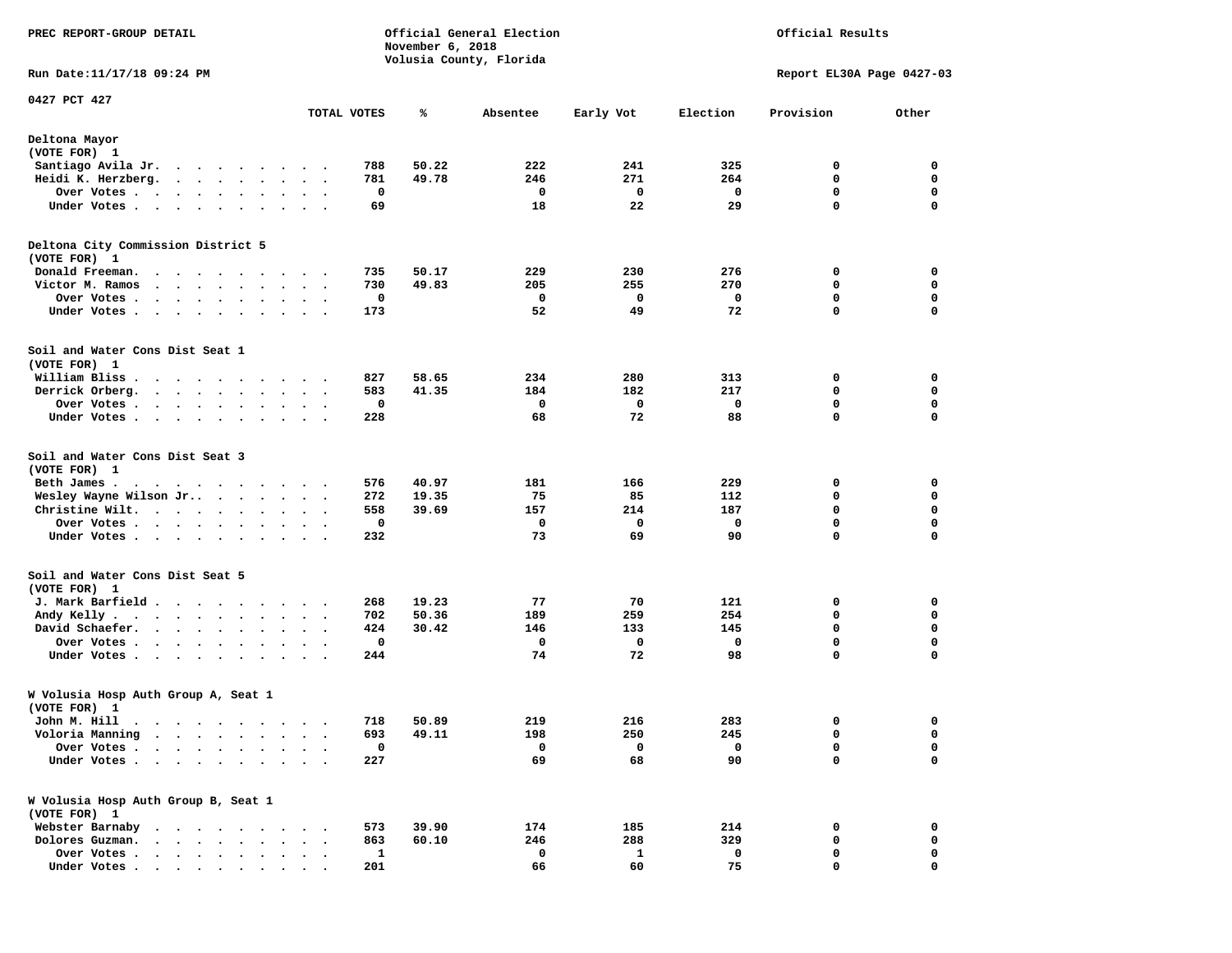| PREC REPORT-GROUP DETAIL                                                                                                                                                                                                                                 |                                          |       |          |                | Official General Election<br>November 6, 2018<br>Volusia County, Florida |                           |             |  |  |  |
|----------------------------------------------------------------------------------------------------------------------------------------------------------------------------------------------------------------------------------------------------------|------------------------------------------|-------|----------|----------------|--------------------------------------------------------------------------|---------------------------|-------------|--|--|--|
| Run Date:11/17/18 09:24 PM                                                                                                                                                                                                                               |                                          |       |          |                |                                                                          | Report EL30A Page 0427-04 |             |  |  |  |
| 0427 PCT 427                                                                                                                                                                                                                                             | TOTAL VOTES                              | ℁     | Absentee | Early Vot      | Election                                                                 | Provision                 | Other       |  |  |  |
| W Volusia Hosp Auth Group B, Seat 2                                                                                                                                                                                                                      |                                          |       |          |                |                                                                          |                           |             |  |  |  |
| (VOTE FOR) 1                                                                                                                                                                                                                                             |                                          |       |          |                |                                                                          |                           |             |  |  |  |
| Michael Ray.                                                                                                                                                                                                                                             | 632                                      | 45.08 | 190      | 198            | 244                                                                      | 0                         | 0           |  |  |  |
| Kathie D. Shepard.                                                                                                                                                                                                                                       | 770                                      | 54.92 | 224      | 263            | 283                                                                      | 0                         | 0           |  |  |  |
| Over Votes                                                                                                                                                                                                                                               | 0                                        |       | 0        | 0              | 0                                                                        | 0                         | 0           |  |  |  |
| Under Votes                                                                                                                                                                                                                                              | 236                                      |       | 72       | 73             | 91                                                                       | 0                         | $\mathbf 0$ |  |  |  |
| #1 Increased Homestead Exemption                                                                                                                                                                                                                         |                                          |       |          |                |                                                                          |                           |             |  |  |  |
| (VOTE FOR) 1                                                                                                                                                                                                                                             |                                          |       |          |                |                                                                          |                           |             |  |  |  |
| $Yes \cdot \cdot \cdot$<br>. The contract of the contract of the contract of the contract of the contract of the contract of the contract of the contract of the contract of the contract of the contract of the contract of the contract of the contrac | 814                                      | 52.05 | 259      | 260            | 295                                                                      | 0                         | 0           |  |  |  |
| No.                                                                                                                                                                                                                                                      | 750<br>$\ddot{\phantom{a}}$              | 47.95 | 213      | 253            | 284                                                                      | 0                         | 0           |  |  |  |
| Over Votes<br>$\ddot{\phantom{1}}$                                                                                                                                                                                                                       | 3                                        |       | 0        | $\overline{a}$ | 1                                                                        | 0                         | $\mathbf 0$ |  |  |  |
| Under Votes<br>$\sim$                                                                                                                                                                                                                                    | 71                                       |       | 14       | 19             | 38                                                                       | 0                         | 0           |  |  |  |
| #2 Limit on Property Tax Assessments<br>(VOTE FOR) 1                                                                                                                                                                                                     |                                          |       |          |                |                                                                          |                           |             |  |  |  |
| Yes                                                                                                                                                                                                                                                      | 961                                      | 62.93 | 303      | 305            | 353                                                                      | 0                         | 0           |  |  |  |
| No.<br>$\sim$ $\sim$ $\sim$                                                                                                                                                                                                                              | 566                                      | 37.07 | 154      | 203            | 209                                                                      | 0                         | 0           |  |  |  |
| Over Votes                                                                                                                                                                                                                                               | 1                                        |       | 0        | 0              | 1                                                                        | $\mathbf 0$               | 0           |  |  |  |
| Under Votes                                                                                                                                                                                                                                              | 110<br>$\sim$ $\sim$ $\sim$              |       | 29       | 26             | 55                                                                       | $\mathbf 0$               | $\mathbf 0$ |  |  |  |
| #3 Voter Control of Gambling<br>(VOTE FOR) 1<br>Yes                                                                                                                                                                                                      | 1,158                                    | 73.66 | 361      | 368            | 429                                                                      | 0                         | 0           |  |  |  |
| No.<br>$\mathbf{r}$ , $\mathbf{r}$ , $\mathbf{r}$ , $\mathbf{r}$ , $\mathbf{r}$<br>$\cdot$ $\cdot$ $\cdot$ $\cdot$                                                                                                                                       | 414                                      | 26.34 | 115      | 149            | 150                                                                      | 0                         | 0           |  |  |  |
| Over Votes<br>$\ddot{\phantom{0}}$<br>$\bullet$                                                                                                                                                                                                          | 1<br>$\cdot$<br>$\cdot$                  |       | 0        | 1              | 0                                                                        | $\mathbf 0$               | 0           |  |  |  |
| Under Votes                                                                                                                                                                                                                                              | 65                                       |       | 10       | 16             | 39                                                                       | $\mathbf 0$               | $\mathbf 0$ |  |  |  |
| #4 Voting Restoration Amendment                                                                                                                                                                                                                          |                                          |       |          |                |                                                                          |                           |             |  |  |  |
| (VOTE FOR) 1                                                                                                                                                                                                                                             |                                          |       |          |                |                                                                          |                           |             |  |  |  |
| $Yes \cdot \cdot \cdot$<br>$\cdots$<br>.                                                                                                                                                                                                                 | 1,038                                    | 66.28 | 302      | 350            | 386                                                                      | 0                         | 0           |  |  |  |
| No.<br>$\bullet$                                                                                                                                                                                                                                         | 528<br>$\bullet$<br>$\ddot{\phantom{1}}$ | 33.72 | 168      | 164            | 196                                                                      | 0                         | 0           |  |  |  |
| Over Votes<br>$\ddot{\phantom{0}}$                                                                                                                                                                                                                       | 0                                        |       | 0        | 0              | 0                                                                        | 0                         | $\mathbf 0$ |  |  |  |
| Under Votes                                                                                                                                                                                                                                              | 72                                       |       | 16       | 20             | 36                                                                       | 0                         | 0           |  |  |  |
| #5 Supermajority Vote Required<br>(VOTE FOR) 1                                                                                                                                                                                                           |                                          |       |          |                |                                                                          |                           |             |  |  |  |
| Yes                                                                                                                                                                                                                                                      | 977                                      | 64.19 | 313      | 295            | 369                                                                      | 0                         | 0           |  |  |  |
| No.<br>$\ddot{\phantom{0}}$<br>$\sim$ $\sim$                                                                                                                                                                                                             | 545<br>$\bullet$                         | 35.81 | 150      | 202            | 193                                                                      | 0                         | 0           |  |  |  |
| Over votes $\cdots$                                                                                                                                                                                                                                      |                                          |       | 0        | 0              | $\mathbf 0$                                                              | 0                         | 0           |  |  |  |
| Under Votes                                                                                                                                                                                                                                              | 116                                      |       | 23       | 37             | 56                                                                       | 0                         | 0           |  |  |  |
| #6 Rights of Crime Victims; Judges<br>(VOTE FOR) 1                                                                                                                                                                                                       |                                          |       |          |                |                                                                          |                           |             |  |  |  |
| $Yes \cdot \cdot \cdot \cdot \cdot$                                                                                                                                                                                                                      | 867                                      | 56.52 | 277      | 248            | 342                                                                      | 0                         | 0           |  |  |  |
| No. $\cdot$ $\cdot$ $\cdot$<br>$\cdot$ $\cdot$ $\cdot$<br>$\ddot{\phantom{a}}$                                                                                                                                                                           | 667                                      | 43.48 | 188      | 255            | 224                                                                      | 0                         | 0           |  |  |  |
| Over Votes                                                                                                                                                                                                                                               | 1                                        |       | 0        | 0              | $\mathbf{1}$                                                             | 0                         | 0           |  |  |  |
| Under Votes                                                                                                                                                                                                                                              | 103                                      |       | 21       | 31             | 51                                                                       | 0                         | 0           |  |  |  |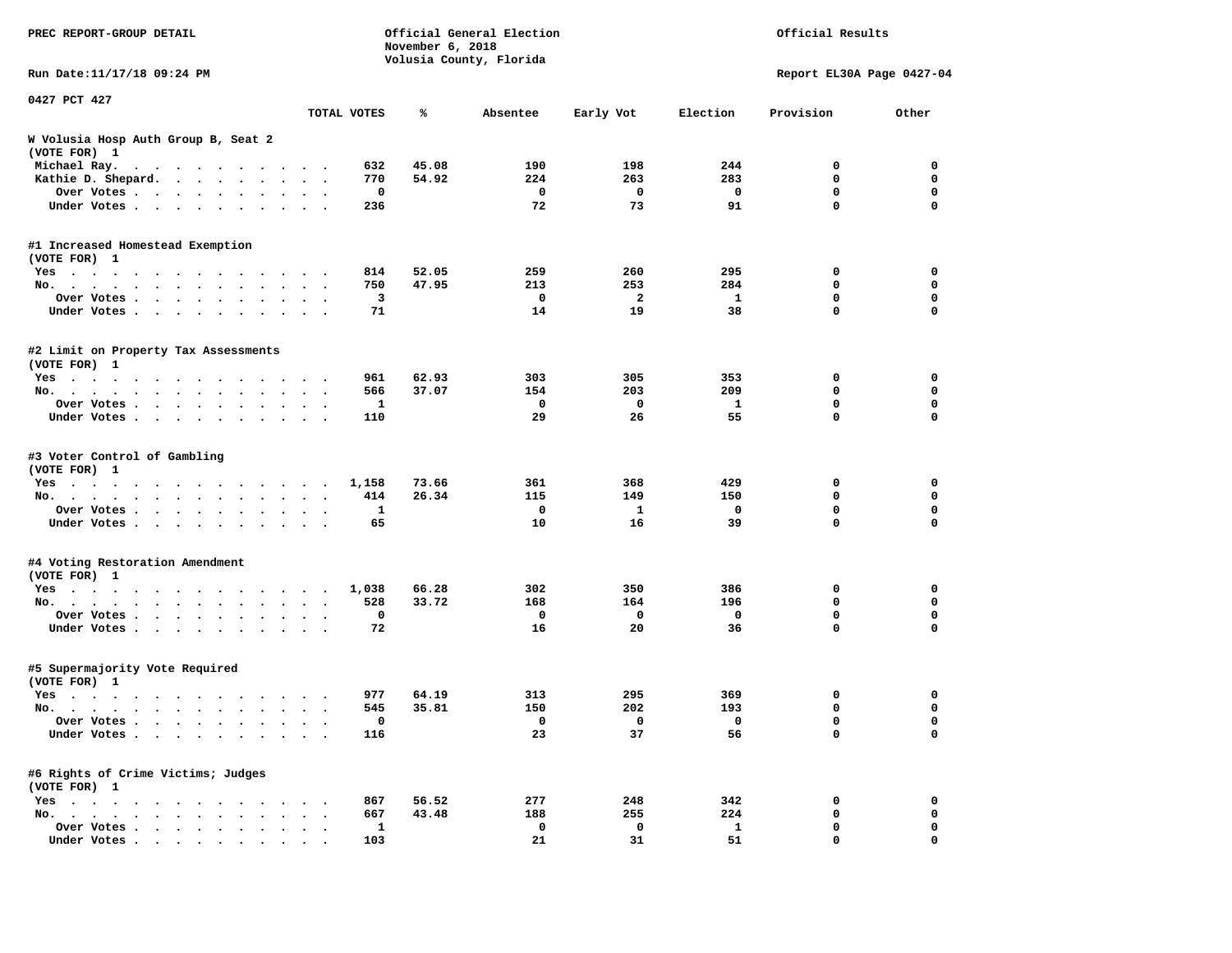| PREC REPORT-GROUP DETAIL                              |                           | November 6, 2018 | Official General Election<br>Volusia County, Florida | Official Results |                         |                           |              |
|-------------------------------------------------------|---------------------------|------------------|------------------------------------------------------|------------------|-------------------------|---------------------------|--------------|
| Run Date:11/17/18 09:24 PM                            |                           |                  |                                                      |                  |                         | Report EL30A Page 0427-05 |              |
| 0427 PCT 427                                          | TOTAL VOTES               | ℁                | Absentee                                             | Early Vot        | Election                | Provision                 | Other        |
|                                                       |                           |                  |                                                      |                  |                         |                           |              |
| #7 Survivor Benefits<br>(VOTE FOR) 1                  |                           |                  |                                                      |                  |                         |                           |              |
| Yes                                                   | 927                       | 60.79            | 277                                                  | 268              | 382                     | 0                         | 0            |
| No.                                                   | 598                       | 39.21            | 182                                                  | 235              | 181                     | $\mathbf 0$               | $\mathbf 0$  |
| Over Votes                                            | $\mathbf 0$               |                  | $\mathbf 0$                                          | $\mathbf{o}$     | $\mathbf 0$             | 0                         | $\mathbf 0$  |
| Under Votes                                           | 113                       |                  | 27                                                   | 31               | 55                      | $\mathbf 0$               | $\mathbf 0$  |
| #9 Prohibits Oil, Gas Drilling, Vaping                |                           |                  |                                                      |                  |                         |                           |              |
| (VOTE FOR) 1                                          |                           |                  |                                                      |                  |                         |                           |              |
| Yes                                                   | 989                       | 65.45            | 291                                                  | 327              | 371                     | 0                         | $\mathbf 0$  |
| No.                                                   | 522                       | 34.55            | 167                                                  | 171              | 184                     | 0                         | $\mathbf 0$  |
| Over Votes.                                           | $\overline{\mathbf{4}}$   |                  | $\mathbf 0$                                          | $\mathbf{1}$     | $\overline{\mathbf{3}}$ | $\mathbf 0$               | $\mathbf 0$  |
| Under Votes                                           | 123                       |                  | 28                                                   | 35               | 60                      | $\mathbf 0$               | $\mathbf 0$  |
| #10 State and Local Structure and Op<br>(VOTE FOR) 1  |                           |                  |                                                      |                  |                         |                           |              |
| Yes                                                   | 889                       | 59.58            | 279                                                  | 262              | 348                     | 0                         | $\mathbf{0}$ |
| No.                                                   | 603                       | 40.42            | 170                                                  | 228              | 205                     | 0                         | 0            |
| Over Votes                                            | $\mathbf 0$               |                  | $\mathbf{0}$                                         | $\Omega$         | $\mathbf{0}$            | 0                         | $\mathbf 0$  |
| Under Votes                                           | 146                       |                  | 37                                                   | 44               | 65                      | $\mathbf 0$               | $\mathbf 0$  |
| #11 Removal of Obs Prov; Crim Statute<br>(VOTE FOR) 1 |                           |                  |                                                      |                  |                         |                           |              |
| Yes                                                   | 918                       | 62.20            | 273                                                  | 293              | 352                     | 0                         | $\mathbf 0$  |
| No.                                                   | 558                       | 37.80            | 174                                                  | 192              | 192                     | 0                         | 0            |
| Over Votes                                            | $\overline{\mathbf{2}}$   |                  | 0                                                    | $\mathbf{o}$     | $\overline{a}$          | 0                         | $\mathbf 0$  |
| Under Votes.                                          | 160                       |                  | 39                                                   | 49               | 72                      | $\mathbf 0$               | $\mathbf 0$  |
| #12 Lobbying and Abuse of Office<br>(VOTE FOR) 1      |                           |                  |                                                      |                  |                         |                           |              |
| Yes                                                   | 1,193                     | 79.01            | 380                                                  | 369              | 444                     | 0                         | $\mathbf 0$  |
| No.                                                   | 317                       | 20.99            | 78                                                   | 123              | 116                     | $\mathbf 0$               | $\mathbf{0}$ |
| Over Votes                                            | 0                         |                  | $\mathbf 0$                                          | $\mathbf 0$      | $\mathbf 0$             | 0                         | 0            |
| Under Votes.                                          | 128                       |                  | 28                                                   | 42               | 58                      | $\mathbf 0$               | $\Omega$     |
| #13 Ends Dog Racing<br>(VOTE FOR) 1                   |                           |                  |                                                      |                  |                         |                           |              |
| Yes                                                   | 1,087                     | 70.58            | 328                                                  | 363              | 396                     | 0                         | 0            |
| No.                                                   | 453<br>$\sim$ $\sim$      | 29.42            | 136                                                  | 139              | 178                     | $\mathbf 0$               | 0            |
| Over Votes                                            | 0<br>$\ddot{\phantom{1}}$ |                  | $\Omega$                                             | $\mathbf 0$      | $\Omega$                | $\mathbf 0$               | $\mathbf 0$  |
| Under Votes                                           | 98<br>$\sim$              |                  | 22                                                   | 32               | 44                      | $\mathbf 0$               | $\mathbf 0$  |
|                                                       |                           |                  |                                                      |                  |                         |                           |              |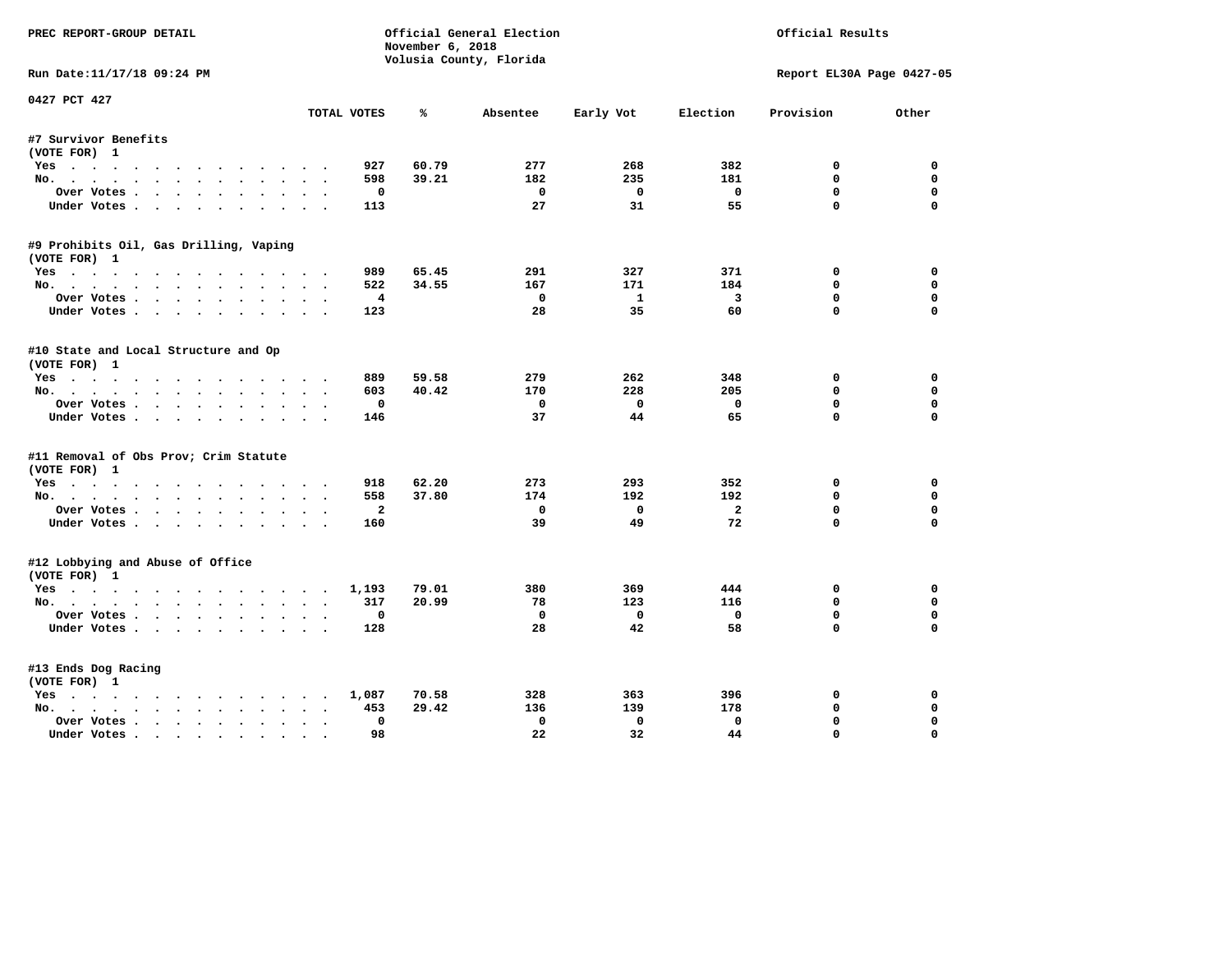**PREC REPORT-GROUP DETAIL COMPUTER CONSUMING A CONSUMING CONSUMING A LIGACION CONSUMING A LIGACION** *November 6, 2018 November 6, 2018*  **Volusia County, Florida** 

Official Results

**Run Date:11/17/18 09:24 PM Report EL30A Page 0429-01** 

| 0429 PCT 429                                                                                                                                           |                                   |              |       |                |              |                         |             |             |
|--------------------------------------------------------------------------------------------------------------------------------------------------------|-----------------------------------|--------------|-------|----------------|--------------|-------------------------|-------------|-------------|
|                                                                                                                                                        |                                   | TOTAL VOTES  | ℁     | Absentee       | Early Vot    | Election                | Provision   | Other       |
| REGISTERED VOTERS - TOTAL .<br>$\sim$<br>$\ddot{\phantom{a}}$                                                                                          | $\sim$<br>$\cdot$                 | 1,867        |       |                |              |                         |             |             |
| BALLOTS CAST - TOTAL.<br>$\sim$<br>$\ddot{\phantom{a}}$<br>$\ddot{\phantom{a}}$<br>$\ddot{\phantom{a}}$                                                |                                   | 939          |       | 272            | 300          | 367                     | $\mathbf 0$ | $\mathbf 0$ |
| BALLOTS CAST - BLANK.<br>$\bullet$<br>$\ddot{\phantom{a}}$<br>$\bullet$<br>$\ddot{\phantom{1}}$<br>$\bullet$                                           | $\ddot{\phantom{a}}$<br>$\bullet$ | 0            |       | $\mathbf 0$    | $\mathbf 0$  | $\mathbf 0$             | $\mathbf 0$ | $\mathbf 0$ |
| VOTER TURNOUT - TOTAL<br>$\ddot{\phantom{a}}$<br>$\ddot{\phantom{a}}$<br>$\ddot{\phantom{a}}$                                                          |                                   |              | 50.29 |                |              |                         |             |             |
| VOTER TURNOUT - BLANK<br>$\bullet$                                                                                                                     |                                   |              |       |                |              |                         |             |             |
|                                                                                                                                                        |                                   |              |       |                |              |                         |             |             |
| United States Senator                                                                                                                                  |                                   |              |       |                |              |                         |             |             |
| (VOTE FOR) 1                                                                                                                                           |                                   |              |       |                |              |                         |             |             |
| Rick Scott (REP).<br>$\cdot$ $\cdot$ $\cdot$ $\cdot$<br>$\ddot{\phantom{1}}$                                                                           | $\sim$                            | 395          | 42.43 | 112            | 119          | 164                     | 0           | $\mathbf 0$ |
| Bill Nelson (DEM).<br>$\cdot$                                                                                                                          |                                   | 534          | 57.36 | 156            | 177          | 201                     | 0           | $\mathbf 0$ |
| WRITE-IN.<br>$\cdot$ $\cdot$ $\cdot$<br>$\cdot$ $\cdot$ $\cdot$ $\cdot$<br>$\ddot{\phantom{a}}$                                                        |                                   | 2            | .21   | $\mathbf{1}$   | $\mathbf{1}$ | $\mathbf 0$             | $\mathbf 0$ | $\mathbf 0$ |
| Over Votes<br>$\bullet$<br>$\ddot{\phantom{a}}$                                                                                                        |                                   | 0            |       | $\mathbf 0$    | $\mathbf 0$  | $\mathbf 0$             | 0           | $\mathbf 0$ |
|                                                                                                                                                        |                                   | 8            |       | 3              | 3            | $\overline{\mathbf{2}}$ | 0           | $\mathbf 0$ |
| Under Votes<br>$\bullet$<br>$\ddot{\phantom{1}}$                                                                                                       | $\bullet$<br>$\cdot$              |              |       |                |              |                         |             |             |
| Representative in Congress District 6                                                                                                                  |                                   |              |       |                |              |                         |             |             |
| (VOTE FOR) 1                                                                                                                                           |                                   |              |       |                |              |                         |             |             |
| Michael Waltz (REP)                                                                                                                                    |                                   | 383          | 41.81 | 108            | 124          | 151                     | 0           | $\mathbf 0$ |
| Nancy Soderberg (DEM)                                                                                                                                  |                                   | 533          | 58.19 | 158            | 170          | 205                     | $\mathbf 0$ | $\mathbf 0$ |
| Over Votes<br>$\ddot{\phantom{a}}$<br>$\bullet$                                                                                                        |                                   | 0            |       | $\mathbf 0$    | 0            | 0                       | 0           | $\mathbf 0$ |
| Under Votes<br>$\bullet$<br>$\bullet$                                                                                                                  | $\sim$<br>$\bullet$               | 23           |       | 6              | 6            | 11                      | 0           | $\mathbf 0$ |
|                                                                                                                                                        |                                   |              |       |                |              |                         |             |             |
| Governor and Lieutenant Governor                                                                                                                       |                                   |              |       |                |              |                         |             |             |
| (VOTE FOR) 1                                                                                                                                           |                                   |              |       |                |              |                         |             |             |
| Ron DeSantis (REP)                                                                                                                                     |                                   | 387          | 41.39 | 112            | 117          | 158                     | 0           | 0           |
| Andrew Gillum (DEM)<br>$\sim$                                                                                                                          | $\ddot{\phantom{a}}$<br>$\bullet$ | 533          | 57.01 | 155            | 175          | 203                     | 0           | $\mathbf 0$ |
| Darcy G. Richardson (REF).<br>$\bullet$ .<br>$\sim$                                                                                                    | $\cdot$ $\cdot$                   | 5            | .53   | $\mathbf{1}$   | 3            | $\mathbf{1}$            | $\mathbf 0$ | $\mathbf 0$ |
| Ryan Christopher Foley.<br>$\sim$<br>$\ddot{\phantom{a}}$<br>$\ddot{\phantom{a}}$<br>$\ddot{\phantom{a}}$                                              |                                   | 5            | .53   | $\overline{a}$ | 3            | $\mathbf 0$             | $\mathbf 0$ | $\mathbf 0$ |
| Kyle "KC" Gibson.<br>$\mathcal{L}(\mathcal{A})$ , and $\mathcal{A}(\mathcal{A})$ , and $\mathcal{A}(\mathcal{A})$<br>$\bullet$<br>$\ddot{\phantom{a}}$ | $\bullet$<br>$\ddot{\phantom{a}}$ | 4            | .43   | $\mathbf{1}$   | $\mathbf{1}$ | $\overline{\mathbf{2}}$ | $\mathbf 0$ | $\mathbf 0$ |
| Bruce Stanley<br>$\bullet$                                                                                                                             | $\ddot{\phantom{1}}$              | 0            |       | $\Omega$       | $\mathbf 0$  | 0                       | 0           | $\mathbf 0$ |
| WRITE-IN.<br>$\cdots$<br>$\ddot{\phantom{a}}$                                                                                                          | $\ddot{\phantom{a}}$              | $\mathbf{1}$ | .11   | $\mathbf{1}$   | $\mathbf 0$  | 0                       | 0           | $\mathbf 0$ |
| Over Votes<br>$\bullet$<br>$\sim$                                                                                                                      |                                   | $\mathbf{1}$ |       | $\Omega$       | $\Omega$     | $\mathbf{1}$            | $\Omega$    | 0           |
| Under Votes<br>$\ddot{\phantom{a}}$<br>$\cdot$                                                                                                         |                                   | 3            |       | 0              | $\mathbf{1}$ | $\overline{\mathbf{2}}$ | 0           | $\mathbf 0$ |
|                                                                                                                                                        |                                   |              |       |                |              |                         |             |             |
| Attorney General                                                                                                                                       |                                   |              |       |                |              |                         |             |             |
| (VOTE FOR) 1                                                                                                                                           |                                   |              |       |                |              |                         |             |             |
| Ashley Moody (REP)                                                                                                                                     |                                   | 399          | 43.37 | 115            | 118          | 166                     | 0           | $\mathbf 0$ |
| Sean Shaw (DEM)<br>$\mathbf{r}$ , $\mathbf{r}$ , $\mathbf{r}$ , $\mathbf{r}$ , $\mathbf{r}$                                                            | $\ddotsc$                         | 496          | 53.91 | 145            | 165          | 186                     | 0           | $\mathbf 0$ |
| Jeffrey Marc Siskind.<br>$\bullet$<br>$\bullet$                                                                                                        | $\bullet$<br>$\ddot{\phantom{a}}$ | 25           | 2.72  | 6              | 12           | 7                       | 0           | $\mathbf 0$ |
| Over Votes<br>$\bullet$                                                                                                                                |                                   | 0            |       | $\Omega$       | 0            | 0                       | 0           | 0           |
| Under Votes<br>$\ddot{\phantom{a}}$                                                                                                                    |                                   | 19           |       | 6              | 5            | 8                       | 0           | $\mathbf 0$ |
|                                                                                                                                                        |                                   |              |       |                |              |                         |             |             |
| Chief Financial Officer                                                                                                                                |                                   |              |       |                |              |                         |             |             |
| (VOTE FOR) 1                                                                                                                                           |                                   |              |       |                |              |                         |             |             |
| Jimmy Patronis (REP).<br><b>Contract Contract Contract</b><br>$\sim$<br>$\ddot{\phantom{a}}$                                                           |                                   | 389          | 42.98 | 111            | 117          | 161                     | 0           | $\mathbf 0$ |
| Jeremy Ring $(DEM)$ .<br>$\bullet$<br>$\bullet$                                                                                                        | $\bullet$<br>$\bullet$            | 515          | 56.91 | 152            | 170          | 193                     | 0           | $\mathbf 0$ |
| WRITE-IN.<br>$\cdot$ $\cdot$ $\cdot$ $\cdot$ $\cdot$<br>$\bullet$                                                                                      |                                   | 1            | .11   | $\mathbf{1}$   | 0            | $\mathbf 0$             | 0           | $\mathbf 0$ |
| Over Votes .<br><b>Contract Contract Contract</b><br>$\bullet$<br>$\bullet$                                                                            |                                   | $\Omega$     |       | $\Omega$       | $\mathbf 0$  | $\mathbf 0$             | $\Omega$    | $\mathbf 0$ |
| Under Votes.<br>$\bullet$<br>$\bullet$                                                                                                                 |                                   | 34           |       | 8              | 13           | 13                      | 0           | $\mathbf 0$ |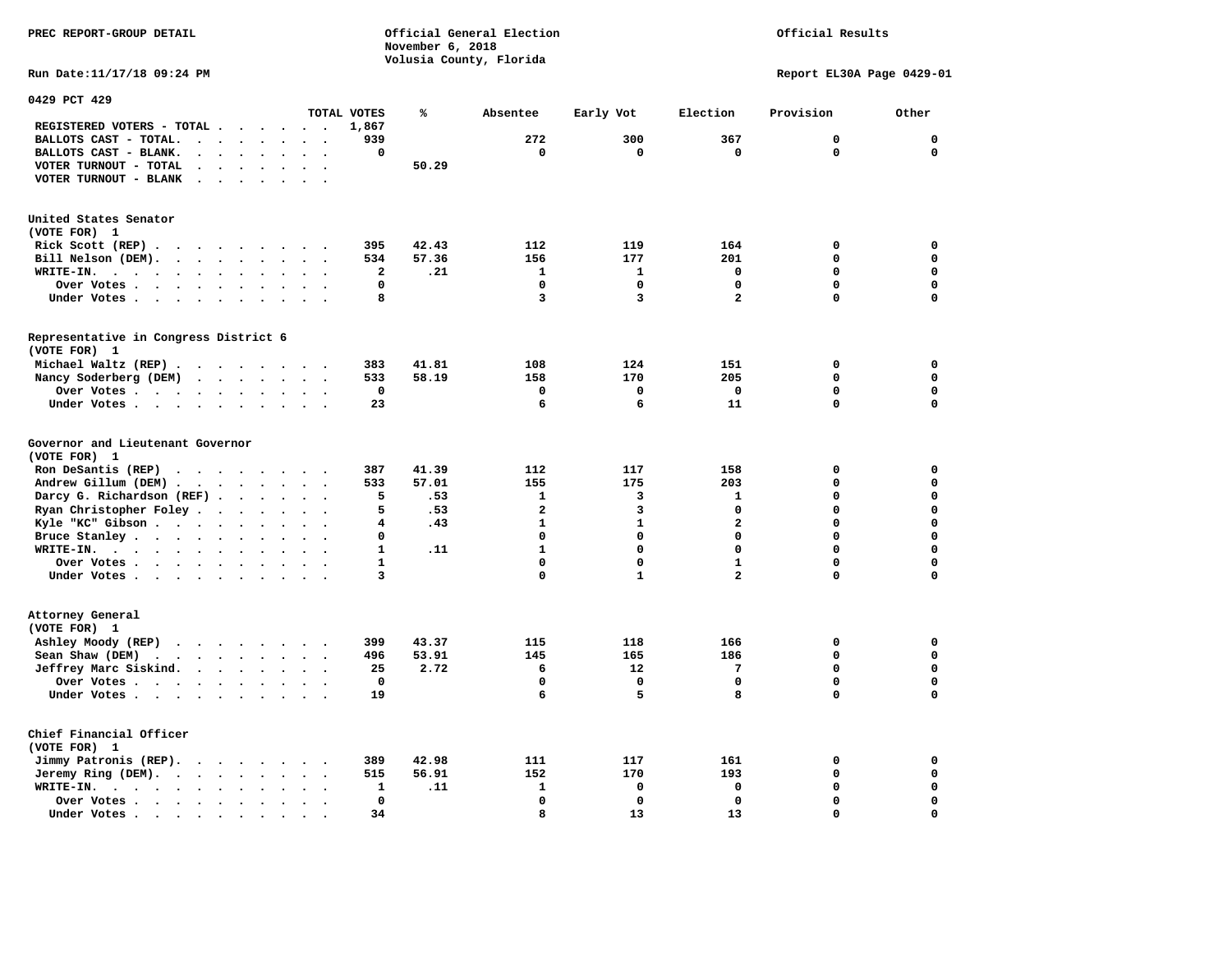| PREC REPORT-GROUP DETAIL                                                                                                                                                                                                                          |                                 |                          | November 6, 2018 | Official General Election<br>Volusia County, Florida |              |                    | Official Results          |                  |
|---------------------------------------------------------------------------------------------------------------------------------------------------------------------------------------------------------------------------------------------------|---------------------------------|--------------------------|------------------|------------------------------------------------------|--------------|--------------------|---------------------------|------------------|
| Run Date:11/17/18 09:24 PM                                                                                                                                                                                                                        |                                 |                          |                  |                                                      |              |                    | Report EL30A Page 0429-02 |                  |
| 0429 PCT 429                                                                                                                                                                                                                                      |                                 |                          |                  |                                                      |              |                    |                           |                  |
|                                                                                                                                                                                                                                                   |                                 | TOTAL VOTES              | ℁                | Absentee                                             | Early Vot    | Election           | Provision                 | Other            |
| Commissioner of Agriculture<br>(VOTE FOR) 1                                                                                                                                                                                                       |                                 |                          |                  |                                                      |              |                    |                           |                  |
| Matt Caldwell (REP)                                                                                                                                                                                                                               |                                 | 378                      | 41.63            | 108                                                  | 118          | 152                | 0                         | $\mathbf 0$      |
| Nicole "Nikki" Fried (DEM).                                                                                                                                                                                                                       |                                 | 530                      | 58.37            | 156                                                  | 172          | 202                | $\mathbf 0$               | 0                |
| Over Votes                                                                                                                                                                                                                                        |                                 | $\mathbf 0$              |                  | $\mathbf 0$                                          | $\mathbf 0$  | $\mathbf 0$        | $\mathbf 0$               | $\mathbf 0$      |
| Under Votes                                                                                                                                                                                                                                       |                                 | 31                       |                  | 8                                                    | 10           | 13                 | $\Omega$                  | 0                |
| State Senator District 14<br>(VOTE FOR) 1                                                                                                                                                                                                         |                                 |                          |                  |                                                      |              |                    |                           |                  |
| Dorothy L. Hukill (REP).                                                                                                                                                                                                                          |                                 | 375                      | 41.67            | 109                                                  | 113          | 153                | 0                         | 0                |
| Melissa "Mel" Martin (DEM).                                                                                                                                                                                                                       |                                 | 525                      | 58.33            | 153                                                  | 174          | 198                | $\mathbf 0$               | $\mathbf 0$      |
| Over Votes                                                                                                                                                                                                                                        |                                 | $\mathbf 0$              |                  | $\mathbf 0$                                          | 0            | $\mathbf 0$        | $\mathbf 0$               | $\mathbf 0$      |
| Under Votes                                                                                                                                                                                                                                       |                                 | 39                       |                  | 10                                                   | 13           | 16                 | 0                         | $\mathbf 0$      |
| State Representative District 27<br>(VOTE FOR) 1                                                                                                                                                                                                  |                                 |                          |                  |                                                      |              |                    |                           |                  |
| David Santiago (REP).                                                                                                                                                                                                                             |                                 | 434                      | 47.59            | 132                                                  | 126          | 176                | 0                         | $\mathbf 0$      |
| Carol Lawrence (DEM).                                                                                                                                                                                                                             |                                 | 478                      | 52.41            | 133                                                  | 165          | 180                | $\mathbf 0$               | $\mathbf 0$      |
| Over Votes                                                                                                                                                                                                                                        | $\bullet$                       | 0                        |                  | 0                                                    | 0            | $\mathbf 0$        | $\mathbf 0$               | $\mathbf 0$      |
| Under Votes                                                                                                                                                                                                                                       |                                 | 27                       |                  | 7                                                    | 9            | 11                 | 0                         | $\mathbf 0$      |
| Justice of the Supreme Court Lawson<br>(VOTE FOR) 1                                                                                                                                                                                               |                                 |                          |                  |                                                      |              |                    |                           |                  |
| $Yes \cdot \cdot \cdot$<br>$\cdot$<br>$\cdot$<br>$\blacksquare$                                                                                                                                                                                   |                                 | 517                      | 63.67            | 160                                                  | 158          | 199                | 0                         | $\mathbf 0$      |
| No.<br>$\sim$ $\sim$<br>$\ddot{\phantom{0}}$                                                                                                                                                                                                      |                                 | 295                      | 36.33            | 75                                                   | 107          | 113                | $\mathbf 0$               | $\mathbf 0$      |
| Over Votes                                                                                                                                                                                                                                        | $\cdot$<br>$\ddot{\phantom{1}}$ | $\overline{a}$<br>$\sim$ |                  | $\mathbf{1}$                                         | $\mathbf 0$  | $\mathbf{1}$<br>54 | 0<br>0                    | $\mathbf 0$<br>0 |
| Under Votes<br>$\ddot{\phantom{0}}$                                                                                                                                                                                                               | $\ddot{\phantom{a}}$            | 125                      |                  | 36                                                   | 35           |                    |                           |                  |
| 5th District Court of Appeal Eisnaugle<br>(VOTE FOR) 1                                                                                                                                                                                            |                                 |                          |                  |                                                      |              |                    |                           |                  |
| Yes                                                                                                                                                                                                                                               |                                 | 480                      | 59.33            | 144                                                  | 152          | 184                | $\Omega$                  | 0                |
| No.                                                                                                                                                                                                                                               |                                 | 329                      | 40.67            | 91                                                   | 115          | 123                | $\mathbf 0$               | $\mathbf 0$      |
| Over Votes<br>$\ddot{\phantom{0}}$<br>$\cdot$                                                                                                                                                                                                     |                                 | 2                        |                  | 1                                                    | 0            | <b>1</b>           | 0                         | 0                |
| Under Votes<br>$\sim$                                                                                                                                                                                                                             | $\cdot$ $\cdot$ $\cdot$         | 128                      |                  | 36                                                   | 33           | 59                 | 0                         | $\mathbf 0$      |
| Circuit Judge 7th Judicial, Grp 15<br>(VOTE FOR) 1                                                                                                                                                                                                |                                 |                          |                  |                                                      |              |                    |                           |                  |
| Linda L. Gaustad                                                                                                                                                                                                                                  |                                 | 545                      | 66.46            | 166                                                  | 184          | 195                | 0                         | $\mathbf 0$      |
| Ryan Will $\cdots$ , $\cdots$ , $\cdots$                                                                                                                                                                                                          | $\sim$<br>$\bullet$ . $\bullet$ | 275                      | 33.54            | 72                                                   | 88           | 115                | 0                         | 0                |
| Over Votes                                                                                                                                                                                                                                        | $\cdot$ .                       | 0                        |                  | $\mathbf{o}$                                         | 0            | $\mathbf 0$        | 0                         | $\mathbf 0$      |
| Under Votes<br>$\ddot{\phantom{a}}$<br>$\cdot$<br>$\bullet$                                                                                                                                                                                       |                                 | 119                      |                  | 34                                                   | 28           | 57                 | 0                         | $\mathbf 0$      |
| School Board Member District 5<br>(VOTE FOR) 1                                                                                                                                                                                                    |                                 |                          |                  |                                                      |              |                    |                           |                  |
| Ruben Colon.<br>$\mathbf{A}$ . The contribution of the contribution of the contribution of the contribution of the contribution of the contribution of the contribution of the contribution of the contribution of the contribution of the contri |                                 | 501                      | 57.59            | 137                                                  | 158          | 206                | 0                         | $\mathbf 0$      |
| Melody Johnson.<br>$\sim$                                                                                                                                                                                                                         | $\cdot$ $\cdot$ $\cdot$         | 369                      | 42.41            | 113                                                  | 127          | 129                | 0                         | 0                |
| Over Votes .<br>$\sim$ $\sim$ $\sim$ $\sim$<br>$\sim$ $\sim$<br>$\bullet$<br>$\cdot$                                                                                                                                                              | $\cdot$<br>$\ddot{\phantom{a}}$ | 0                        |                  | $\mathbf 0$                                          | $\mathbf{o}$ | $\mathbf 0$        | $\mathbf 0$               | $\mathbf 0$      |
| Under Votes                                                                                                                                                                                                                                       |                                 | 69                       |                  | 22.                                                  | 15           | 32                 | $\Omega$                  | $\Omega$         |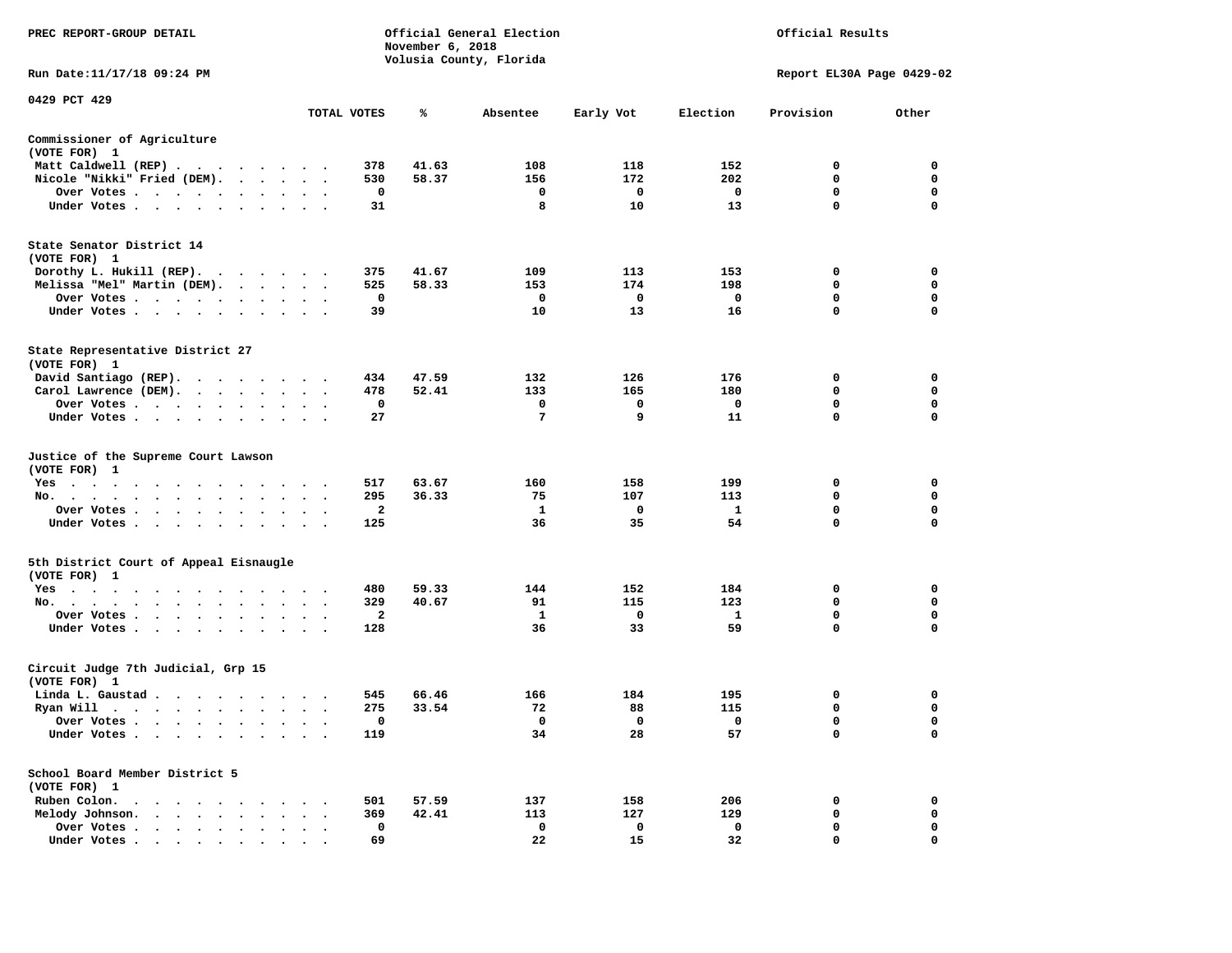| PREC REPORT-GROUP DETAIL                                                                                                                                                                                                                        |                                                 | November 6, 2018 | Official General Election<br>Volusia County, Florida |           |          | Official Results          |             |  |  |
|-------------------------------------------------------------------------------------------------------------------------------------------------------------------------------------------------------------------------------------------------|-------------------------------------------------|------------------|------------------------------------------------------|-----------|----------|---------------------------|-------------|--|--|
| Run Date:11/17/18 09:24 PM                                                                                                                                                                                                                      |                                                 |                  |                                                      |           |          | Report EL30A Page 0429-03 |             |  |  |
| 0429 PCT 429                                                                                                                                                                                                                                    | TOTAL VOTES                                     | ℁                | Absentee                                             | Early Vot | Election | Provision                 | Other       |  |  |
| Deltona Mayor                                                                                                                                                                                                                                   |                                                 |                  |                                                      |           |          |                           |             |  |  |
| (VOTE FOR) 1                                                                                                                                                                                                                                    |                                                 |                  |                                                      |           |          |                           |             |  |  |
| Santiago Avila Jr.                                                                                                                                                                                                                              | 462                                             | 51.91            | 125                                                  | 143       | 194      | 0                         | 0           |  |  |
| Heidi K. Herzberg.                                                                                                                                                                                                                              | 428                                             | 48.09            | 133                                                  | 145       | 150      | 0                         | 0           |  |  |
| Over Votes .<br>$\sim$<br>$\cdots$                                                                                                                                                                                                              |                                                 | 0                | 0                                                    | 0         | 0        | 0                         | 0           |  |  |
| Under Votes                                                                                                                                                                                                                                     |                                                 | 49               | 14                                                   | 12        | 23       | 0                         | $\mathbf 0$ |  |  |
| Deltona City Commission District 4<br>(VOTE FOR) 1                                                                                                                                                                                              |                                                 |                  |                                                      |           |          |                           |             |  |  |
| Robert "Bob" McFall                                                                                                                                                                                                                             | 402                                             | 47.29            | 126                                                  | 139       | 137      | 0                         | 0           |  |  |
| Ruben Munoz.                                                                                                                                                                                                                                    | 448                                             | 52.71            | 124                                                  | 137       | 187      | 0                         | 0           |  |  |
| Over Votes                                                                                                                                                                                                                                      |                                                 | 1                | 0                                                    | 0         | 1        | $\mathbf 0$               | $\mathbf 0$ |  |  |
| Under Votes                                                                                                                                                                                                                                     |                                                 | 88               | 22                                                   | 24        | 42       | 0                         | 0           |  |  |
| Soil and Water Cons Dist Seat 1<br>(VOTE FOR) 1                                                                                                                                                                                                 |                                                 |                  |                                                      |           |          |                           |             |  |  |
| William Bliss.<br>. The contract of the contract of the contract of the contract of the contract of the contract of the contract of the contract of the contract of the contract of the contract of the contract of the contract of the contrac | 489                                             | 60.90            | 142                                                  | 161       | 186      | 0                         | 0           |  |  |
| Derrick Orberg.                                                                                                                                                                                                                                 | 314                                             | 39.10            | 87                                                   | 103       | 124      | 0                         | 0           |  |  |
| Over Votes                                                                                                                                                                                                                                      |                                                 | 0                | 0                                                    | 0         | 0        | 0                         | 0           |  |  |
| Under Votes                                                                                                                                                                                                                                     | 136                                             |                  | 43                                                   | 36        | 57       | 0                         | 0           |  |  |
| Soil and Water Cons Dist Seat 3<br>(VOTE FOR) 1                                                                                                                                                                                                 |                                                 |                  |                                                      |           |          |                           |             |  |  |
| Beth James.                                                                                                                                                                                                                                     | 291                                             | 36.24            | 85                                                   | 86        | 120      | 0                         | 0           |  |  |
| Wesley Wayne Wilson Jr                                                                                                                                                                                                                          | 185                                             | 23.04            | 54                                                   | 45        | 86       | 0                         | 0           |  |  |
| Christine Wilt.                                                                                                                                                                                                                                 | 327                                             | 40.72            | 92                                                   | 136       | 99       | 0                         | 0           |  |  |
| Over Votes                                                                                                                                                                                                                                      |                                                 | 0                | 0                                                    | 0         | 0        | 0                         | 0           |  |  |
| Under Votes                                                                                                                                                                                                                                     | 136                                             |                  | 41                                                   | 33        | 62       | 0                         | 0           |  |  |
| Soil and Water Cons Dist Seat 5<br>(VOTE FOR) 1                                                                                                                                                                                                 |                                                 |                  |                                                      |           |          |                           |             |  |  |
| J. Mark Barfield                                                                                                                                                                                                                                | 164                                             | 20.30            | 53                                                   | 45        | 66       | 0                         | 0           |  |  |
| Andy Kelly                                                                                                                                                                                                                                      | 384                                             | 47.52            | 99                                                   | 140       | 145      | 0                         | 0           |  |  |
| David Schaefer.                                                                                                                                                                                                                                 | 260<br>$\bullet$<br>$\bullet$<br>$\blacksquare$ | 32.18            | 77                                                   | 84        | 99       | 0                         | 0           |  |  |
| Over Votes                                                                                                                                                                                                                                      |                                                 | 2                | 1                                                    | 0         | 1        | 0                         | 0           |  |  |
| Under Votes<br>$\bullet$ .                                                                                                                                                                                                                      | 129<br>$\bullet$                                |                  | 42                                                   | 31        | 56       | $\mathbf 0$               | $\mathbf 0$ |  |  |
| W Volusia Hosp Auth Group A, Seat 1<br>(VOTE FOR) 1                                                                                                                                                                                             |                                                 |                  |                                                      |           |          |                           |             |  |  |
| John M. Hill                                                                                                                                                                                                                                    | 430                                             | 52.57            | 119                                                  | 130       | 181      | 0                         | 0           |  |  |
| Voloria Manning<br>$\bullet$<br>$\ddot{\phantom{0}}$<br>$\ddot{\phantom{a}}$                                                                                                                                                                    | 388                                             | 47.43            | 116                                                  | 142       | 130      | 0                         | 0           |  |  |
| Over Votes .                                                                                                                                                                                                                                    |                                                 | 0                | 0                                                    | 0         | 0        | 0                         | 0           |  |  |
| Under Votes.<br>$\ddot{\phantom{0}}$<br>$\sim$ $\sim$ $\sim$<br>$\ddot{\phantom{1}}$<br>$\bullet$                                                                                                                                               | 121<br>$\ddot{\phantom{1}}$                     |                  | 37                                                   | 28        | 56       | 0                         | 0           |  |  |
| W Volusia Hosp Auth Group B, Seat 1<br>(VOTE FOR) 1                                                                                                                                                                                             |                                                 |                  |                                                      |           |          |                           |             |  |  |
| Webster Barnaby                                                                                                                                                                                                                                 | 309                                             | 37.32            | 96                                                   | 100       | 113      | 0                         | 0           |  |  |
| Dolores Guzman.<br>$\bullet$ .<br><br><br><br><br>                                                                                                                                                                                              | 519                                             | 62.68            | 144                                                  | 172       | 203      | 0                         | 0           |  |  |
| Over Votes.<br>$\bullet$ .<br><br><br><br><br><br>$\ddot{\phantom{0}}$<br>$\ddot{\phantom{a}}$                                                                                                                                                  |                                                 | 0                | 0                                                    | 0         | 0        | 0                         | 0           |  |  |
| Under Votes                                                                                                                                                                                                                                     | 111                                             |                  | 32                                                   | 28        | 51       | 0                         | 0           |  |  |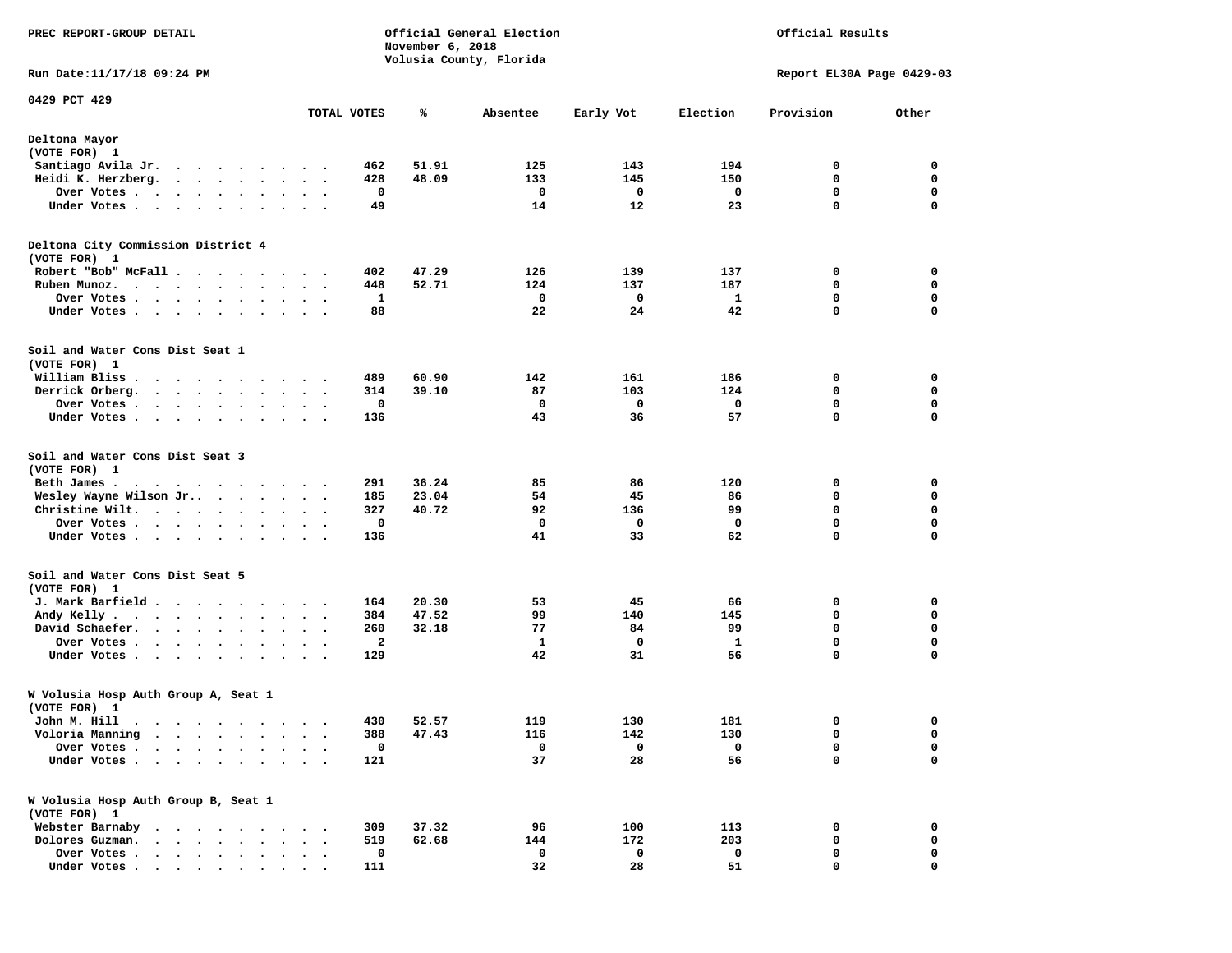| PREC REPORT-GROUP DETAIL                                                                                                                                                                                                                                    |                                  | November 6, 2018 | Official General Election<br>Volusia County, Florida |           |          | Official Results          |                  |
|-------------------------------------------------------------------------------------------------------------------------------------------------------------------------------------------------------------------------------------------------------------|----------------------------------|------------------|------------------------------------------------------|-----------|----------|---------------------------|------------------|
| Run Date:11/17/18 09:24 PM                                                                                                                                                                                                                                  |                                  |                  |                                                      |           |          | Report EL30A Page 0429-04 |                  |
| 0429 PCT 429                                                                                                                                                                                                                                                | TOTAL VOTES                      | ℁                | Absentee                                             | Early Vot | Election | Provision                 | Other            |
| W Volusia Hosp Auth Group B, Seat 2                                                                                                                                                                                                                         |                                  |                  |                                                      |           |          |                           |                  |
| (VOTE FOR) 1                                                                                                                                                                                                                                                |                                  |                  |                                                      |           |          |                           |                  |
| Michael Ray.                                                                                                                                                                                                                                                | 330                              | 40.89            | 102                                                  | 97        | 131      | 0                         | 0                |
| Kathie D. Shepard.                                                                                                                                                                                                                                          | 477                              | 59.11            | 132                                                  | 170       | 175      | 0                         | 0                |
| Over Votes                                                                                                                                                                                                                                                  | 1<br>$\bullet$<br>$\blacksquare$ |                  | 0                                                    | 1         | 0        | 0                         | 0                |
| Under Votes                                                                                                                                                                                                                                                 | 131                              |                  | 38                                                   | 32        | 61       | $\mathbf 0$               | $\mathbf 0$      |
| #1 Increased Homestead Exemption                                                                                                                                                                                                                            |                                  |                  |                                                      |           |          |                           |                  |
| (VOTE FOR) 1                                                                                                                                                                                                                                                |                                  |                  |                                                      |           |          |                           |                  |
| $Yes \cdot \cdot \cdot$<br>$\mathbf{r}$ , and the set of the set of the set of the set of the set of the set of the set of the set of the set of the set of the set of the set of the set of the set of the set of the set of the set of the set of the set | 434                              | 48.93            | 118                                                  | 133       | 183      | 0                         | 0                |
| No.                                                                                                                                                                                                                                                         | 453<br>$\ddot{\phantom{1}}$<br>1 | 51.07            | 137<br>1                                             | 157<br>0  | 159<br>0 | 0<br>0                    | 0<br>$\mathbf 0$ |
| Over Votes<br>$\cdot$<br>Under Votes<br>$\sim$<br>$\bullet$                                                                                                                                                                                                 | 51                               |                  | 16                                                   | 10        | 25       | 0                         | 0                |
|                                                                                                                                                                                                                                                             |                                  |                  |                                                      |           |          |                           |                  |
| #2 Limit on Property Tax Assessments<br>(VOTE FOR) 1                                                                                                                                                                                                        |                                  |                  |                                                      |           |          |                           |                  |
| $Yes \t . \t .$<br>.                                                                                                                                                                                                                                        | 566                              | 63.67            | 168                                                  | 178       | 220      | 0                         | 0                |
| No.<br>$\cdot$ $\cdot$ $\cdot$                                                                                                                                                                                                                              | 323                              | 36.33            | 94                                                   | 106       | 123      | 0                         | 0                |
| Over Votes                                                                                                                                                                                                                                                  | 1                                |                  | 0                                                    | 1         | 0        | $\mathbf 0$               | 0                |
| Under Votes                                                                                                                                                                                                                                                 | 49<br>$\sim$<br>$\cdot$ .        |                  | 10                                                   | 15        | 24       | $\mathbf 0$               | $\mathbf 0$      |
| #3 Voter Control of Gambling                                                                                                                                                                                                                                |                                  |                  |                                                      |           |          |                           |                  |
| (VOTE FOR) 1                                                                                                                                                                                                                                                |                                  |                  |                                                      |           |          |                           |                  |
| Yes                                                                                                                                                                                                                                                         | 660                              | 73.66            | 200                                                  | 208       | 252      | 0                         | 0                |
| No.<br>$\cdots$<br>$\ddot{\phantom{a}}$                                                                                                                                                                                                                     | 236<br>1                         | 26.34            | 65<br>0                                              | 76<br>1   | 95<br>0  | 0<br>$\mathbf 0$          | 0<br>0           |
| Over Votes<br>$\ddot{\phantom{0}}$<br>$\bullet$<br>Under Votes                                                                                                                                                                                              | $\cdot$<br>42                    |                  | 7                                                    | 15        | 20       | $\mathbf 0$               | $\mathbf 0$      |
|                                                                                                                                                                                                                                                             |                                  |                  |                                                      |           |          |                           |                  |
| #4 Voting Restoration Amendment<br>(VOTE FOR) 1                                                                                                                                                                                                             |                                  |                  |                                                      |           |          |                           |                  |
| $Yes \cdot \cdot \cdot$<br>$\cdots$<br>$\cdot$                                                                                                                                                                                                              | 610                              | 68.39            | 178                                                  | 201       | 231      | 0                         | 0                |
| No.                                                                                                                                                                                                                                                         | 282                              | 31.61            | 82                                                   | 88        | 112      | 0                         | 0                |
| Over Votes<br>$\cdot$                                                                                                                                                                                                                                       | 0                                |                  | 0                                                    | 0         | 0        | 0                         | $\mathbf 0$      |
| Under Votes                                                                                                                                                                                                                                                 | 47                               |                  | 12                                                   | 11        | 24       | 0                         | 0                |
| #5 Supermajority Vote Required<br>(VOTE FOR) 1                                                                                                                                                                                                              |                                  |                  |                                                      |           |          |                           |                  |
| Yes                                                                                                                                                                                                                                                         | 563                              | 65.16            | 165                                                  | 171       | 227      | 0                         | 0                |
| No.<br>$\ddot{\phantom{0}}$<br>$\sim$                                                                                                                                                                                                                       | 301<br>$\ddot{\phantom{0}}$      | 34.84            | 85                                                   | 111       | 105      | 0                         | 0                |
| Over votes $\cdots$                                                                                                                                                                                                                                         |                                  |                  | 0                                                    |           | 0        | 0                         | 0                |
| Under Votes                                                                                                                                                                                                                                                 | 75                               |                  | 22                                                   | 18        | 35       | 0                         | 0                |
| #6 Rights of Crime Victims; Judges<br>(VOTE FOR) 1                                                                                                                                                                                                          |                                  |                  |                                                      |           |          |                           |                  |
| $Yes \cdot \cdot \cdot \cdot \cdot$                                                                                                                                                                                                                         | 505                              | 58.05            | 142                                                  | 152       | 211      | 0                         | 0                |
| No. $\cdot$ $\cdot$ $\cdot$<br>$\cdot$ $\cdot$ $\cdot$<br>$\ddot{\phantom{a}}$                                                                                                                                                                              | 365                              | 41.95            | 110                                                  | 133       | 122      | 0                         | 0                |
| Over Votes                                                                                                                                                                                                                                                  | 1                                |                  | 0                                                    | 1         | 0        | 0                         | 0                |
| Under Votes.                                                                                                                                                                                                                                                | 68                               |                  | 20                                                   | 14        | 34       | $\mathbf 0$               | $\mathbf 0$      |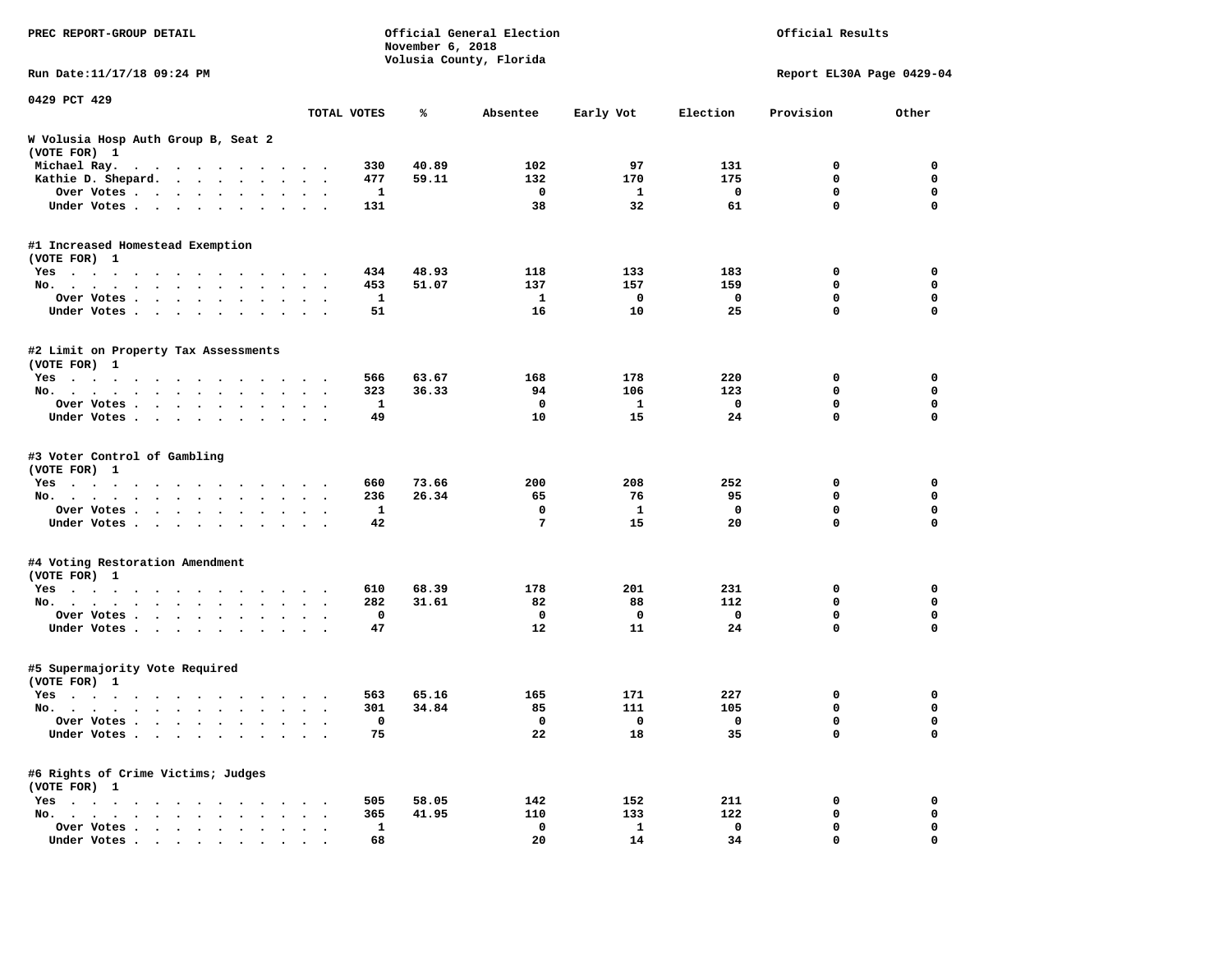| PREC REPORT-GROUP DETAIL                             |             | November 6, 2018             | Official General Election<br>Volusia County, Florida |                         | Official Results    |                             |                  |
|------------------------------------------------------|-------------|------------------------------|------------------------------------------------------|-------------------------|---------------------|-----------------------------|------------------|
| Run Date:11/17/18 09:24 PM                           |             |                              |                                                      |                         |                     | Report EL30A Page 0429-05   |                  |
| 0429 PCT 429                                         | TOTAL VOTES | ℁                            | Absentee                                             | Early Vot               | Election            | Provision                   | Other            |
| #7 Survivor Benefits                                 |             |                              |                                                      |                         |                     |                             |                  |
| (VOTE FOR) 1                                         |             |                              |                                                      |                         |                     |                             |                  |
| Yes                                                  |             | 61.68<br>536                 | 149                                                  | 150                     | 237                 | 0                           | 0                |
| No.                                                  |             | 38.32<br>333                 | 105                                                  | 133                     | 95                  | $\mathbf{0}$                | $\mathbf 0$      |
| Over Votes.                                          |             | 0                            | $\mathbf{o}$                                         | $\overline{\mathbf{0}}$ | $\mathbf 0$         | $\mathbf 0$                 | $\mathbf 0$      |
| Under Votes                                          |             | 70                           | 18                                                   | 17                      | 35                  | $\Omega$                    | $\Omega$         |
| #9 Prohibits Oil, Gas Drilling, Vaping               |             |                              |                                                      |                         |                     |                             |                  |
| (VOTE FOR) 1                                         |             |                              |                                                      |                         |                     |                             |                  |
| Yes                                                  |             | 67.36<br>582                 | 165                                                  | 193                     | 224                 | $\mathbf{o}$                | 0                |
| No.                                                  |             | 282<br>32.64                 | 88                                                   | 85                      | 109                 | $\mathbf{0}$                | $\mathbf 0$      |
| Over Votes                                           |             | 0                            | $\Omega$                                             | $\Omega$                | $\mathbf 0$         | $\mathbf 0$                 | $\mathbf 0$      |
| Under Votes                                          |             | 75                           | 19                                                   | 22                      | 34                  | $\Omega$                    | $\Omega$         |
| #10 State and Local Structure and Op<br>(VOTE FOR) 1 |             |                              |                                                      |                         |                     |                             |                  |
| Yes                                                  |             | 60.00<br>513                 | 141                                                  | 159                     | 213                 | 0                           | 0                |
| No.                                                  |             | 40.00<br>342                 | 112                                                  | 119                     | 111                 | $\mathbf{0}$                | 0                |
| Over Votes                                           |             | 0                            | 0                                                    | $\overline{\mathbf{0}}$ | $\mathbf 0$         | $\mathbf 0$                 | $\mathbf 0$      |
| Under Votes.                                         |             | 84                           | 19                                                   | 22                      | 43                  | $\Omega$                    | $\mathbf 0$      |
| #11 Removal of Obs Prov; Crim Statute                |             |                              |                                                      |                         |                     |                             |                  |
| (VOTE FOR) 1                                         |             |                              |                                                      |                         |                     |                             |                  |
| Yes                                                  |             | 62.47<br>531                 | 150                                                  | 184                     | 197                 | 0                           | 0                |
| No.                                                  |             | 319<br>37.53                 | 100                                                  | 95                      | 124                 | $\Omega$                    | 0                |
| Over Votes                                           | $\cdot$     | 0                            | $\mathbf 0$                                          | $\mathbf 0$             | $\mathbf 0$         | $\mathbf 0$                 | $\mathbf 0$      |
| Under Votes                                          |             | 89                           | 22                                                   | 21                      | 46                  | $\Omega$                    | $\Omega$         |
| #12 Lobbying and Abuse of Office<br>(VOTE FOR) 1     |             |                              |                                                      |                         |                     |                             |                  |
| Yes                                                  |             | 77.58<br>668                 | 203                                                  | 200                     | 265                 | $\mathbf{o}$                | $\mathbf 0$      |
| No.                                                  |             | 22.42<br>193                 | 52                                                   | 80                      | 61                  | $\mathbf{0}$                | 0                |
| Over Votes                                           |             | $\mathbf 0$                  | $\mathbf 0$                                          | $\mathbf 0$             | $\mathbf 0$         | $\mathbf 0$                 | $\mathbf 0$      |
| Under Votes                                          |             | 78                           | 17                                                   | 20                      | 41                  | $\Omega$                    | $\Omega$         |
| #13 Ends Dog Racing                                  |             |                              |                                                      |                         |                     |                             |                  |
| (VOTE FOR) 1                                         |             |                              |                                                      |                         |                     |                             |                  |
| Yes                                                  |             | 68.84<br>603                 | 179                                                  | 205                     | 219                 | 0                           | 0                |
| No.                                                  |             | 273<br>31.16<br>$\mathbf{1}$ | 82<br>$\mathbf 0$                                    | 78<br>$\mathbf{0}$      | 113<br>$\mathbf{1}$ | $\mathbf 0$<br>$\mathbf{0}$ | 0<br>$\mathbf 0$ |
| Over Votes<br>Under Votes                            |             | 62                           | 11                                                   | 17                      | 34                  | 0                           | $\Omega$         |
|                                                      |             |                              |                                                      |                         |                     |                             |                  |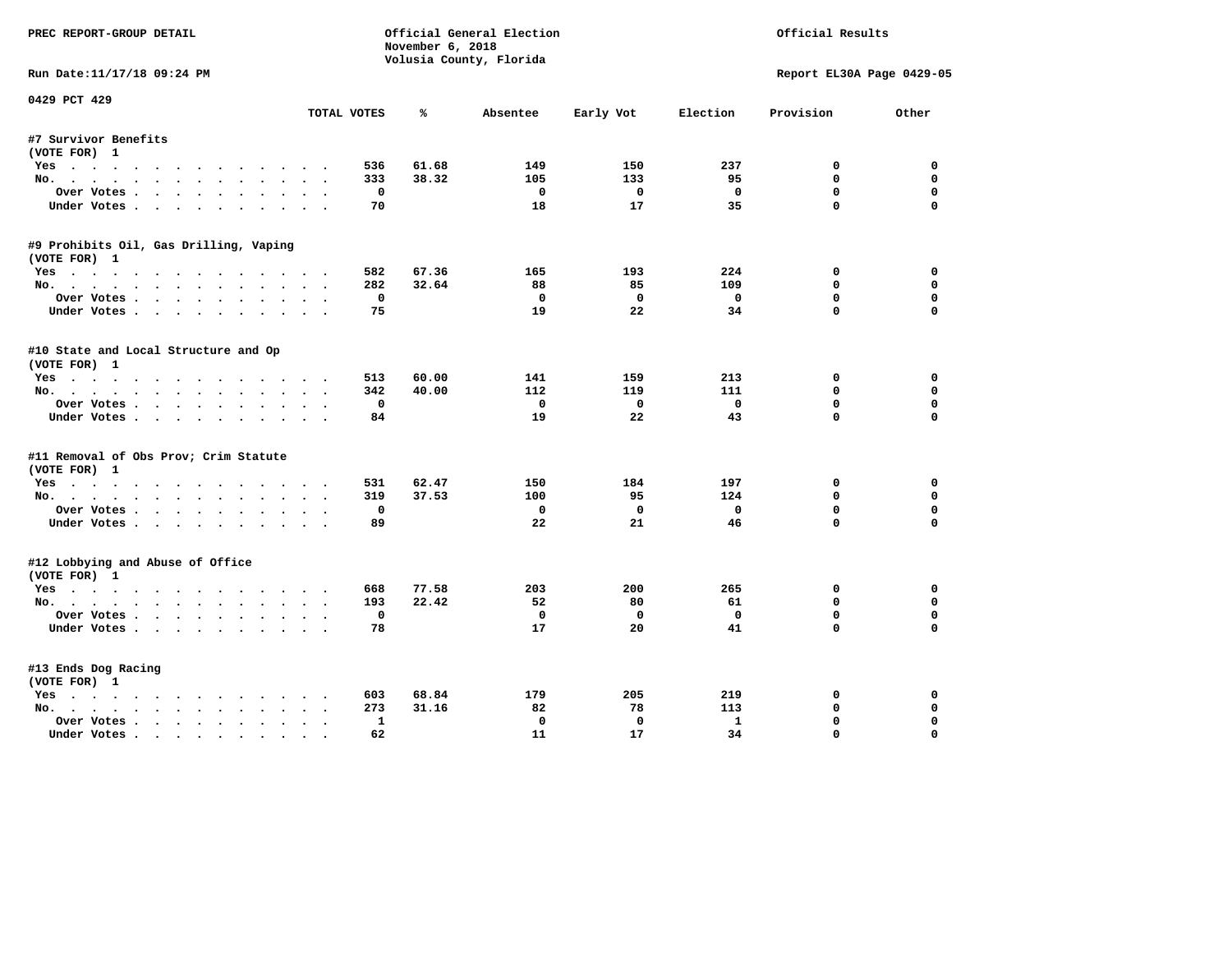**PREC REPORT-GROUP DETAIL Official General Election Official Results November 6, 2018 Volusia County, Florida Run Date:11/17/18 09:24 PM Report EL30A Page 0501-01 0501 PCT 501 TOTAL VOTES % Absentee Early Vot Election Provision Other REGISTERED VOTERS - TOTAL . . . . . . 2,928 BALLOTS CAST - TOTAL. . . . . . . . 2,124 873 603 647 0 1 BALLOTS CAST - BLANK. . . . . . . . 0 0 0 0 0 0 VOTER TURNOUT - TOTAL . . . . . . . 72.54 VOTER TURNOUT - BLANK . . . . . . . United States Senator (VOTE FOR) 1 Rick Scott (REP) . . . . . . . . . 1,397 66.08 582 369 445 0 1 Bill Nelson (DEM). . . . . . . . . 712 33.68 283 233 196 0 0 WRITE-IN. . . . . . . . . . . . 5 .24 4 1 0 0 0 Over Votes . . . . . . . . . . 0 0 0 0 0 0 Under Votes . . . . . . . . . . 10** 4 0 6 0 0 0 **Representative in Congress District 6 (VOTE FOR) 1 Michael Waltz (REP) . . . . . . . . 1,344 64.37 545 363 435 0 1 Nancy Soderberg (DEM) . . . . . . . 744 35.63 310 236 198 0 0 Over Votes . . . . . . . . . . 1 0 0 1 0 0** 

 **Under Votes . . . . . . . . . . 35 18 18 13** 13 0

**Governor and Lieutenant Governor (VOTE FOR) 1 Ron DeSantis (REP) . . . . . . . . 1,393 66.14 567 370 455 0 1 Andrew Gillum (DEM) . . . . . . . . 693 32.91 280 229 184 0 0 Darcy G. Richardson (REF) . . . . . . 5 . 24 3** 1 1 1 0 0 0<br>**Ryan Christopher Foley . . . . . . 4 . 19** 1 1 2 0 0  **Ryan Christopher Foley . . . . . . . 4 .19 1 1 2 0 0 Kyle "KC" Gibson . . . . . . . . . . 3 .14** 3 **Bruce Stanley . . . . . . . . . . 4 .19** 3 1 0 0 0 0  **WRITE-IN. . . . . . . . . . . . 4 .19 4 0 0 0 0 0ver Votes . . . . . . . . . . 3** 1 1 1 0  **Under Votes . . . . . . . . . . 15 11 0 4 0 0 Attorney General (VOTE FOR) 1 Ashley Moody (REP) . . . . . . . . 1,448 69.38 601 378 468 0 1 Sean Shaw (DEM)** . . . . . . . . 618 29.61 244 217 157 0 0 0  **Jeffrey Marc Siskind. . . . . . . . 21 1.01 12 2 7 0 0 Over Votes . . . . . . . . . . 1 0 1 0 0 0 Under Votes . . . . . . . . . . 36 16 5 15 0 0 Chief Financial Officer (VOTE FOR) 1 Jimmy Patronis (REP). . . . . . . . 1,380 67.25 566 365 448 0 1** 

 **Jeremy Ring (DEM).** . . . . . . . 672 32.75 273 227 172 0 0 0  **WRITE-IN. . . . . . . . . . . . 0 0 0 0 0 0 Over Votes . . . . . . . . . . 0 0 0 0 0 0** 

 **Under Votes . . . . . . . . . . 72** 34 11 27 0

 $\Omega$ 

 $\mathbf{0}$ 

 $\mathbf{0}$ 

 $\mathbf 0$ 

 $\mathbf{o}$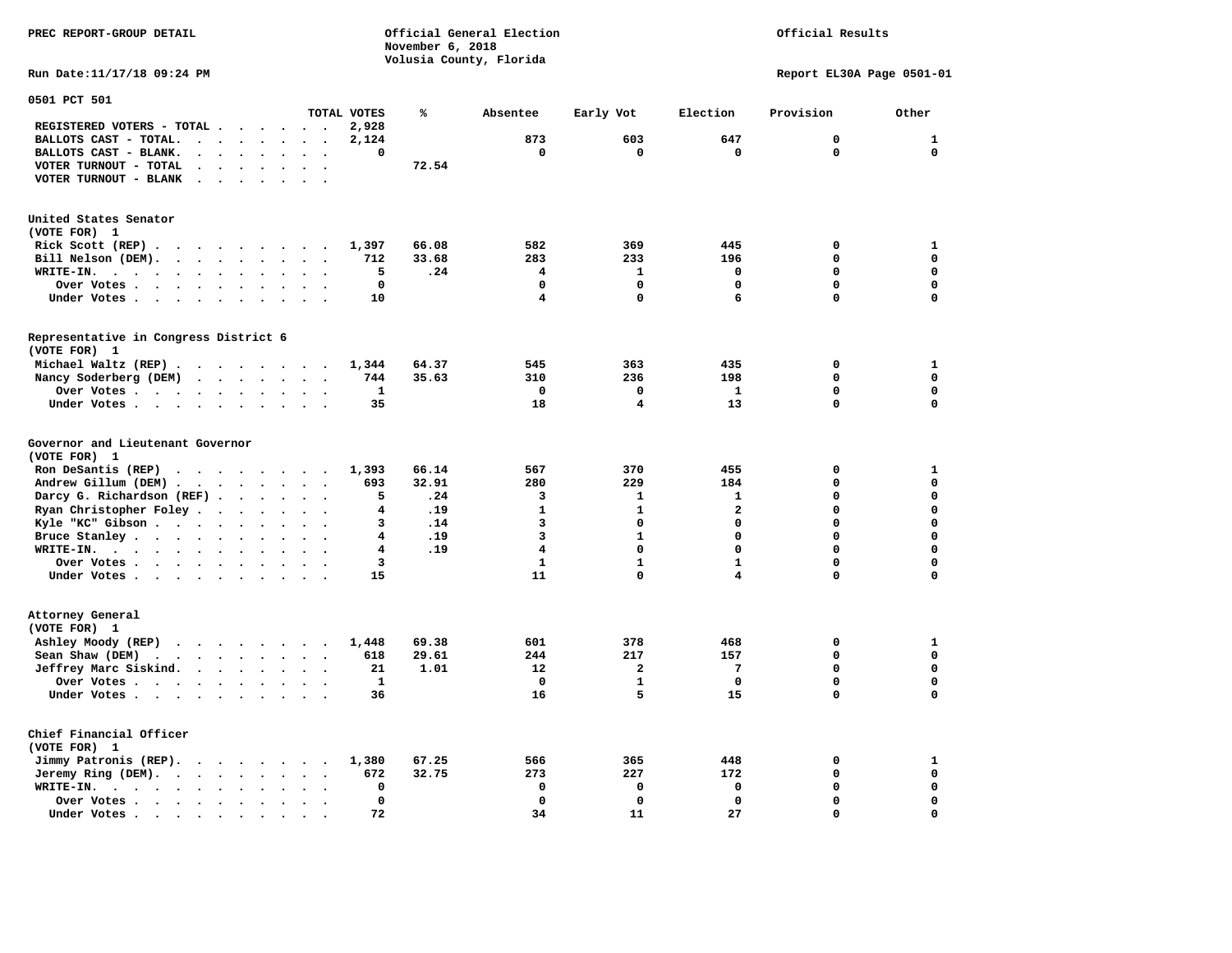| PREC REPORT-GROUP DETAIL                                                                                                                                                                                                                                             |                                   |             | November 6, 2018 | Official General Election<br>Volusia County, Florida | Official Results |              |                           |                  |
|----------------------------------------------------------------------------------------------------------------------------------------------------------------------------------------------------------------------------------------------------------------------|-----------------------------------|-------------|------------------|------------------------------------------------------|------------------|--------------|---------------------------|------------------|
| Run Date: 11/17/18 09:24 PM                                                                                                                                                                                                                                          |                                   |             |                  |                                                      |                  |              | Report EL30A Page 0501-02 |                  |
| 0501 PCT 501                                                                                                                                                                                                                                                         |                                   | TOTAL VOTES | ℁                | Absentee                                             | Early Vot        | Election     | Provision                 | Other            |
| Commissioner of Agriculture<br>(VOTE FOR) 1                                                                                                                                                                                                                          |                                   |             |                  |                                                      |                  |              |                           |                  |
| Matt Caldwell (REP)                                                                                                                                                                                                                                                  |                                   | 1,357       | 66.03            | 551                                                  | 366              | 439          | 0                         | 1                |
| Nicole "Nikki" Fried (DEM).                                                                                                                                                                                                                                          |                                   | 698         | 33.97            | 285                                                  | 227              | 186          | 0                         | 0                |
| Over Votes                                                                                                                                                                                                                                                           | $\sim$ $\sim$                     | 0           |                  | 0                                                    | 0                | 0            | $\mathbf 0$               | $\mathbf 0$      |
| Under Votes                                                                                                                                                                                                                                                          |                                   | 69          |                  | 37                                                   | 10               | 22           | $\mathbf 0$               | 0                |
| State Representative District 24<br>(VOTE FOR) 1                                                                                                                                                                                                                     |                                   |             |                  |                                                      |                  |              |                           |                  |
| Paul Renner (REP).                                                                                                                                                                                                                                                   |                                   | 1,073       | 65.87            | 464                                                  | 291              | 317          | 0                         | 1                |
| Adam Morley (DEM).                                                                                                                                                                                                                                                   |                                   | 556         | 34.13            | 230                                                  | 193              | 133          | 0                         | 0                |
| Over Votes                                                                                                                                                                                                                                                           | $\cdot$                           | 0           |                  | 0                                                    | 0                | 0            | 0                         | 0                |
| Under Votes                                                                                                                                                                                                                                                          | $\sim$ $\sim$                     | 59          |                  | 30                                                   | 7                | 22           | $\mathbf 0$               | $\mathbf 0$      |
| State Representative District 25<br>(VOTE FOR) 1                                                                                                                                                                                                                     |                                   |             |                  |                                                      |                  |              |                           |                  |
| Tom Leek $(REP)$ .                                                                                                                                                                                                                                                   |                                   | 285         | 67.86            | 93                                                   | 71               | 121          | 0                         | 0                |
| Kathleen "Katie" Tripp (DEM)                                                                                                                                                                                                                                         |                                   | 130         | 30.95            | 46                                                   | 37               | 47           | 0                         | 0                |
| Joseph "Joe" Hannoush (LPF)                                                                                                                                                                                                                                          |                                   | 5           | 1.19             | 1                                                    | 2                | $\mathbf{2}$ | $\mathbf 0$               | $\mathbf 0$      |
| Over Votes                                                                                                                                                                                                                                                           | $\ddot{\phantom{1}}$<br>$\bullet$ | 0           |                  | $\mathbf 0$                                          | 0                | $\mathbf 0$  | $\mathbf 0$               | 0                |
| Under Votes                                                                                                                                                                                                                                                          |                                   | 16          |                  | 9                                                    | $\overline{a}$   | 5            | $\mathbf 0$               | 0                |
| Justice of the Supreme Court Lawson<br>(VOTE FOR) 1                                                                                                                                                                                                                  |                                   |             |                  |                                                      |                  |              |                           |                  |
| $Yes \cdot \cdot \cdot$<br>$\cdots$<br>. The contract of the contract of the contract of the contract of the contract of the contract of the contract of the contract of the contract of the contract of the contract of the contract of the contract of the contrac |                                   | 1,311       | 74.91            | 546                                                  | 366              | 398          | 0                         | 1                |
| No.                                                                                                                                                                                                                                                                  | $\ddot{\phantom{1}}$              | 439         | 25.09            | 151                                                  | 147              | 141          | 0                         | $\mathbf 0$      |
| Over Votes<br>$\sim$                                                                                                                                                                                                                                                 |                                   | 4           |                  | 0                                                    | 3                | 1            | 0<br>$\mathbf 0$          | 0<br>$\mathbf 0$ |
| Under Votes<br>$\sim$                                                                                                                                                                                                                                                | $\bullet$<br>$\ddot{\phantom{1}}$ | 370         |                  | 176                                                  | 87               | 107          |                           |                  |
| 5th District Court of Appeal Eisnaugle<br>(VOTE FOR) 1                                                                                                                                                                                                               |                                   |             |                  |                                                      |                  |              |                           |                  |
| Yes                                                                                                                                                                                                                                                                  |                                   | 1,191       | 68.61            | 479                                                  | 332              | 379          | 0                         | 1                |
| No.                                                                                                                                                                                                                                                                  | $\bullet$                         | 545<br>0    | 31.39            | 208                                                  | 178              | 159          | 0<br>0                    | 0<br>0           |
| Over Votes<br>Under Votes                                                                                                                                                                                                                                            | $\ddot{\phantom{1}}$<br>$\bullet$ | 388         |                  | 0<br>186                                             | 0<br>93          | 0<br>109     | 0                         | 0                |
|                                                                                                                                                                                                                                                                      |                                   |             |                  |                                                      |                  |              |                           |                  |
| Circuit Judge 7th Judicial, Grp 15<br>(VOTE FOR) 1                                                                                                                                                                                                                   |                                   |             |                  |                                                      |                  |              |                           |                  |
| Linda L. Gaustad                                                                                                                                                                                                                                                     |                                   | 887         | 50.51            | 361                                                  | 267              | 259          | 0                         | 0                |
| Ryan Will $\cdots$ , $\cdots$ , $\cdots$                                                                                                                                                                                                                             |                                   | 869         | 49.49            | 350                                                  | 233              | 285          | $\mathbf 0$               | $\mathbf{1}$     |
| Over Votes.<br>$\bullet$<br>$\bullet$                                                                                                                                                                                                                                |                                   | 1           |                  | 0                                                    | 0                | 1            | 0                         | 0                |
| Under Votes.<br>$\ddot{\phantom{a}}$<br>$\ddot{\phantom{0}}$<br>$\sim$                                                                                                                                                                                               |                                   | 367         |                  | 162                                                  | 103              | 102          | 0                         | 0                |
| Soil and Water Cons Dist Seat 1<br>(VOTE FOR) 1                                                                                                                                                                                                                      |                                   |             |                  |                                                      |                  |              |                           |                  |
| William Bliss.<br>$\sim$<br>$\ddot{\phantom{0}}$                                                                                                                                                                                                                     |                                   | 929         | 56.78            | 375                                                  | 272              | 281          | 0                         | 1                |
| Derrick Orberg.<br>$\cdot$ $\cdot$ $\cdot$ $\cdot$ $\cdot$                                                                                                                                                                                                           |                                   | 707         | 43.22            | 287                                                  | 199              | 221          | 0                         | 0                |
| Over Votes .<br>$\cdot$ $\cdot$ $\cdot$ $\cdot$ $\cdot$                                                                                                                                                                                                              |                                   | 0           |                  | 0                                                    | 0                | $\mathbf 0$  | 0                         | 0                |
| Under Votes                                                                                                                                                                                                                                                          |                                   | 488         |                  | 211                                                  | 132              | 145          | 0                         | $\mathbf 0$      |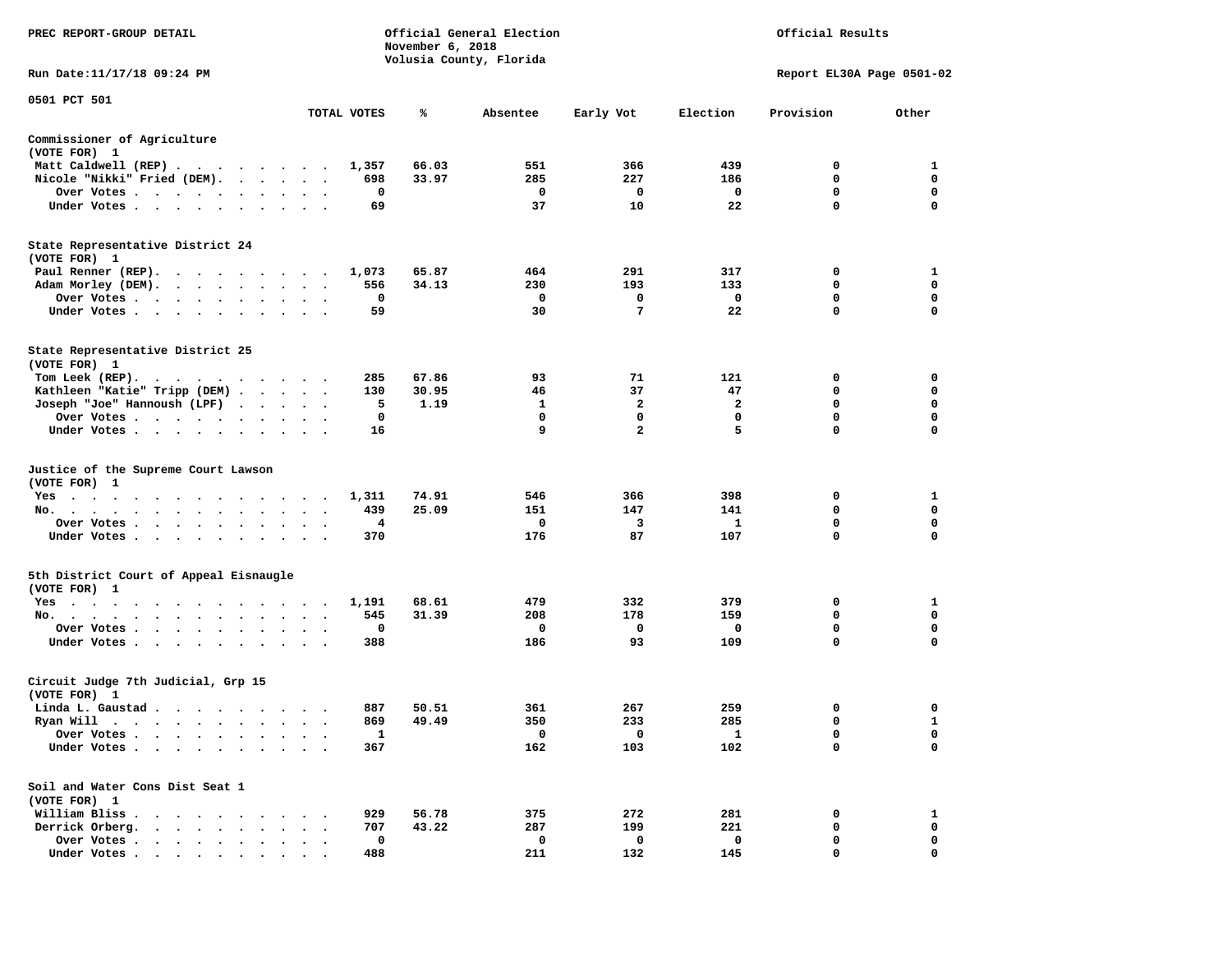| PREC REPORT-GROUP DETAIL                                                                                                                                                    |                                    |                         | November 6, 2018 | Official General Election | Official Results |              |                           |             |
|-----------------------------------------------------------------------------------------------------------------------------------------------------------------------------|------------------------------------|-------------------------|------------------|---------------------------|------------------|--------------|---------------------------|-------------|
| Run Date: 11/17/18 09:24 PM                                                                                                                                                 |                                    |                         |                  | Volusia County, Florida   |                  |              | Report EL30A Page 0501-03 |             |
| 0501 PCT 501                                                                                                                                                                |                                    |                         |                  |                           |                  |              |                           |             |
|                                                                                                                                                                             | TOTAL VOTES                        |                         | %ะ               | Absentee                  | Early Vot        | Election     | Provision                 | Other       |
| Soil and Water Cons Dist Seat 3<br>(VOTE FOR) 1                                                                                                                             |                                    |                         |                  |                           |                  |              |                           |             |
| Beth James.                                                                                                                                                                 |                                    | 889                     | 55.01            | 364                       | 258              | 267          | 0                         | 0           |
| Wesley Wayne Wilson Jr<br>$\cdot$                                                                                                                                           | $\ddot{\phantom{1}}$               | 234                     | 14.48            | 90                        | 62               | 82           | 0                         | 0           |
| Christine Wilt.                                                                                                                                                             |                                    | 493                     | 30.51            | 199                       | 150              | 143          | 0                         | 1           |
| Over Votes .<br>$\cdots$                                                                                                                                                    |                                    | 0                       |                  | 0                         | 0                | 0            | $\mathbf 0$               | $\mathbf 0$ |
| Under Votes                                                                                                                                                                 |                                    | 508                     |                  | 220                       | 133              | 155          | 0                         | 0           |
| Soil and Water Cons Dist Seat 5                                                                                                                                             |                                    |                         |                  |                           |                  |              |                           |             |
| (VOTE FOR) 1                                                                                                                                                                |                                    | 387                     | 24.08            | 158                       | 114              | 114          | 0                         | 1           |
| J. Mark Barfield<br>Andy Kelly                                                                                                                                              |                                    | 644                     | 40.07            | 265                       | 186              | 193          | 0                         | 0           |
| David Schaefer.<br>$\cdot$ $\cdot$ $\cdot$ $\cdot$<br>$\sim$ $\sim$<br>$\bullet$                                                                                            | $\bullet$                          | 576                     | 35.84            | 227                       | 161              | 188          | 0                         | $\mathbf 0$ |
| Over Votes                                                                                                                                                                  |                                    | 0                       |                  | 0                         | 0                | 0            | 0                         | 0           |
| Under Votes                                                                                                                                                                 |                                    | 517                     |                  | 223                       | 142              | 152          | 0                         | 0           |
| #1 Increased Homestead Exemption<br>(VOTE FOR) 1                                                                                                                            |                                    |                         |                  |                           |                  |              |                           |             |
| Yes                                                                                                                                                                         |                                    | 1,078                   | 52.59            | 502                       | 263              | 312          | 0                         | 1           |
| No.                                                                                                                                                                         |                                    | 972                     | 47.41            | 341                       | 320              | 311          | 0                         | 0           |
| Over Votes                                                                                                                                                                  |                                    | 0                       |                  | 0                         | $\mathbf{o}$     | 0            | 0                         | $\mathbf 0$ |
| Under Votes                                                                                                                                                                 |                                    | 74                      |                  | 30                        | 20               | 24           | 0                         | $\mathbf 0$ |
| #2 Limit on Property Tax Assessments<br>(VOTE FOR) 1                                                                                                                        |                                    |                         |                  |                           |                  |              |                           |             |
| Yes                                                                                                                                                                         |                                    | 1,451                   | 71.30            | 581                       | 396              | 473          | 0                         | 1           |
| No.                                                                                                                                                                         |                                    | 584                     | 28.70            | 250                       | 187              | 147          | 0                         | 0           |
| Over Votes .<br>$\begin{array}{cccccccccccccccccc} \bullet & \bullet & \bullet & \bullet & \bullet & \bullet & \bullet & \bullet & \bullet & \bullet & \bullet \end{array}$ | $\bullet$                          | 0                       |                  | 0                         | $\mathbf{o}$     | 0            | 0                         | 0           |
| Under Votes                                                                                                                                                                 |                                    | 89                      |                  | 42                        | 20               | 27           | 0                         | $\mathbf 0$ |
| #3 Voter Control of Gambling<br>(VOTE FOR) 1                                                                                                                                |                                    |                         |                  |                           |                  |              |                           |             |
| Yes                                                                                                                                                                         |                                    | 1,337                   | 64.84            | 600                       | 357              | 379          | 0                         | 1           |
| No.                                                                                                                                                                         |                                    | 725                     | 35.16            | 251                       | 227              | 247          | 0                         | $\mathbf 0$ |
| Over Votes .                                                                                                                                                                |                                    | 1                       |                  | 0                         | 0                | 1            | 0                         | 0           |
| Under Votes                                                                                                                                                                 | $\sim$ $\sim$ $\sim$ $\sim$ $\sim$ | 61                      |                  | 22                        | 19               | 20           | 0                         | 0           |
| #4 Voting Restoration Amendment<br>(VOTE FOR) 1                                                                                                                             |                                    |                         |                  |                           |                  |              |                           |             |
| Yes 1,104                                                                                                                                                                   |                                    |                         | 53.33            | 442                       | 324              | 337          | 0                         | 1           |
| No.<br>$\ddot{\phantom{1}}$                                                                                                                                                 |                                    | 966                     | 46.67            | 410                       | 267              | 289          | 0                         | 0           |
| Over Votes                                                                                                                                                                  |                                    | 1                       |                  | 0                         | 1                | 0            | 0                         | 0           |
| Under Votes.                                                                                                                                                                |                                    | 53                      |                  | 21                        | 11               | 21           | 0                         | $\mathbf 0$ |
| #5 Supermajority Vote Required<br>(VOTE FOR) 1                                                                                                                              |                                    |                         |                  |                           |                  |              |                           |             |
| Yes                                                                                                                                                                         |                                    | 1,451                   | 71.87            | 617                       | 406              | 427          | 0                         | 1           |
| $No. \t . \t .$                                                                                                                                                             |                                    | 568                     | 28.13            | 211                       | 176              | 181          | 0                         | 0           |
| Over Votes                                                                                                                                                                  |                                    | $\overline{\mathbf{2}}$ |                  | 0                         | $\mathbf{1}$     | $\mathbf{1}$ | 0                         | 0           |
| Under Votes                                                                                                                                                                 |                                    | 103                     |                  | 45                        | 20               | 38           | 0                         | $\Omega$    |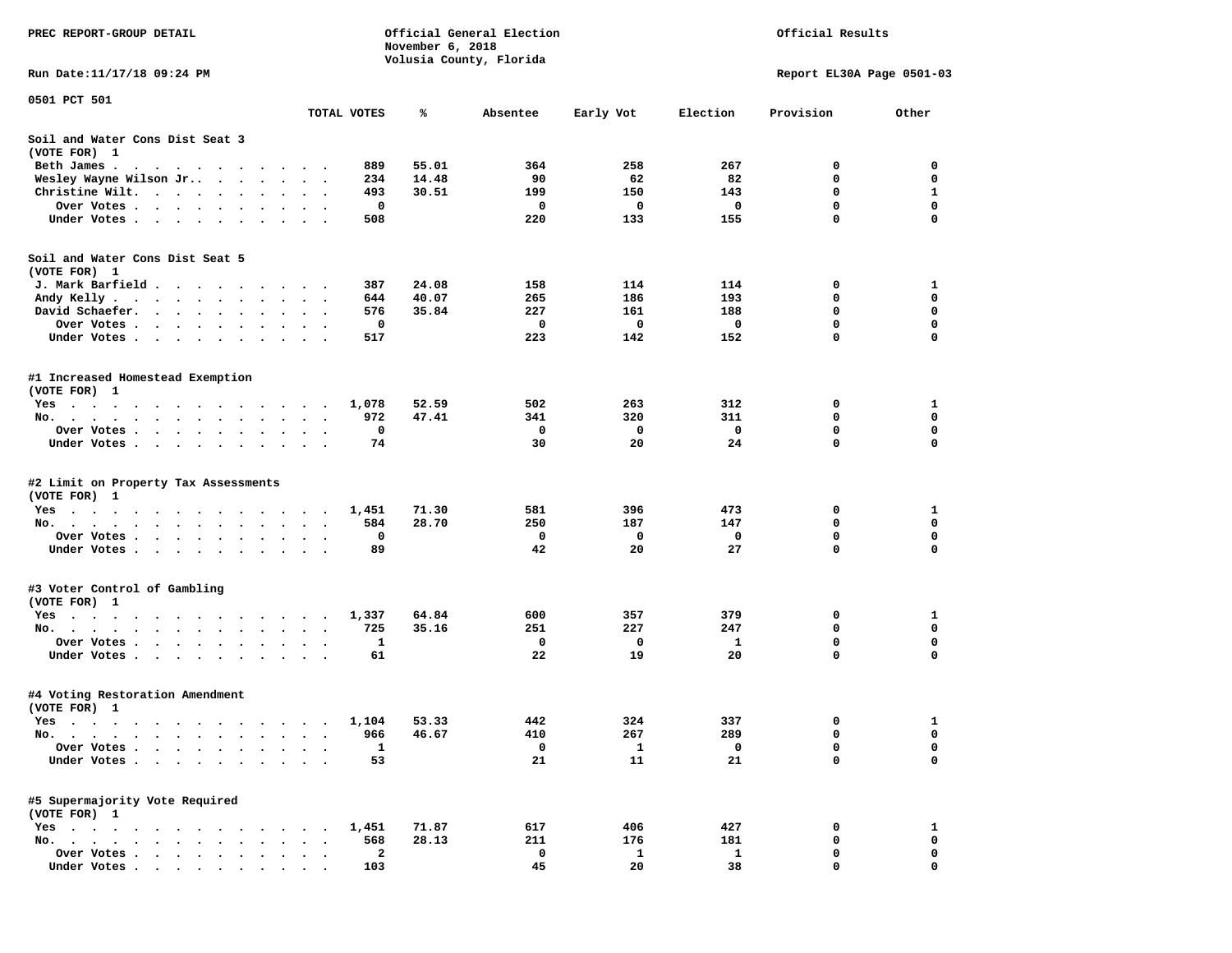| PREC REPORT-GROUP DETAIL                                    |                      | November 6, 2018               | Official General Election<br>Volusia County, Florida | Official Results         |                               |                             |                         |
|-------------------------------------------------------------|----------------------|--------------------------------|------------------------------------------------------|--------------------------|-------------------------------|-----------------------------|-------------------------|
| Run Date:11/17/18 09:24 PM                                  |                      |                                |                                                      |                          |                               | Report EL30A Page 0501-04   |                         |
| 0501 PCT 501                                                | TOTAL VOTES          | ℁                              | Absentee                                             | Early Vot                | Election                      | Provision                   | Other                   |
| #6 Rights of Crime Victims; Judges                          |                      |                                |                                                      |                          |                               |                             |                         |
| (VOTE FOR) 1                                                |                      |                                |                                                      |                          |                               |                             |                         |
| Yes 1,038                                                   |                      | 51.11                          | 450                                                  | 274                      | 313                           | $^{\circ}$                  | 1                       |
| No.                                                         |                      | 48.89<br>993                   | 381                                                  | 313                      | 299                           | 0                           | $\mathbf 0$             |
| Over Votes                                                  |                      | $\mathbf 0$                    | $\overline{\phantom{0}}$                             | $\overline{\mathbf{0}}$  | $\overline{\mathbf{0}}$       | 0                           | $\mathbf 0$             |
| Under Votes                                                 |                      | 93                             | 42                                                   | 16                       | 35                            | $\mathbf{0}$                | $\mathbf 0$             |
| #7 Survivor Benefits<br>(VOTE FOR) 1                        |                      |                                |                                                      |                          |                               |                             |                         |
| Yes                                                         | 1,030                | 51.22                          | 449                                                  | 275                      | 305                           | 0                           | 1                       |
| No.                                                         |                      | 981<br>48.78                   | 372                                                  | 306                      | 303                           | $\mathbf 0$                 | $\mathbf{0}$            |
| Over Votes                                                  |                      | 0                              | $\overline{\phantom{0}}$                             | $\overline{\phantom{0}}$ | $\overline{\phantom{0}}$      | $\mathbf 0$                 | 0                       |
| Under Votes                                                 |                      | 113                            | 52                                                   | 22                       | 39                            | $\mathbf 0$                 | 0                       |
| #9 Prohibits Oil, Gas Drilling, Vaping<br>(VOTE FOR) 1      |                      |                                |                                                      |                          |                               |                             |                         |
| Yes 1,167                                                   |                      | 57.63                          | 514                                                  | 331                      | 322                           | 0                           | 0                       |
| No.                                                         |                      | 858<br>42.37                   | 316                                                  | 248                      | 293                           | $\mathbf 0$                 | $\mathbf{1}$            |
| Over Votes                                                  |                      | $\overline{a}$                 | $\mathbf{o}$                                         | $\mathbf{1}$             | $\mathbf{1}$                  | $\mathbf 0$                 | $\mathbf 0$             |
| Under Votes                                                 |                      | 97                             | 43                                                   | 23                       | 31                            | $\Omega$                    | $\Omega$                |
| #10 State and Local Structure and Op<br>(VOTE FOR) 1<br>Yes | 1,020                | 51.33                          | 482                                                  | 257                      | 281                           | 0                           | 0                       |
| No.                                                         |                      | 967<br>48.67                   | 339                                                  | 314                      | 313                           | 0                           | $\mathbf{1}$            |
| Over Votes                                                  |                      | 0                              | $\mathbf{o}$                                         | $\overline{\mathbf{0}}$  | $\mathbf 0$                   | $\mathbf 0$                 | $\mathbf 0$             |
| Under Votes                                                 |                      | 137                            | 52                                                   | 32                       | 53                            | $\mathbf 0$                 | $\Omega$                |
| #11 Removal of Obs Prov; Crim Statute<br>(VOTE FOR) 1       |                      |                                |                                                      |                          |                               |                             |                         |
| Yes                                                         |                      | 999<br>51.10                   | 448                                                  | 270                      | 280                           | 0                           | 1                       |
| No.                                                         |                      | 956<br>48.90                   | 347                                                  | 293                      | 316                           | $\Omega$                    | $\mathbf{0}$            |
| Over Votes                                                  |                      | 0                              | $\mathbf 0$                                          | $\overline{\mathbf{0}}$  | $\overline{\mathbf{0}}$       | 0                           | $\mathbf 0$             |
| Under Votes                                                 |                      | 169                            | 78                                                   | 40                       | 51                            | $\Omega$                    | 0                       |
| #12 Lobbying and Abuse of Office<br>(VOTE FOR) 1            |                      |                                |                                                      |                          |                               |                             |                         |
| Yes                                                         | 1,617                | 81.01                          | 683                                                  | 456                      | 477                           | 0                           | 1                       |
| No.                                                         |                      | 379<br>18.99                   | 138                                                  | 119                      | 122                           | $\mathbf 0$                 | $\mathbf 0$             |
| Over Votes<br>Under Votes                                   |                      | $\overline{\mathbf{1}}$<br>127 | $\overline{\mathbf{0}}$<br>52                        | $\overline{0}$<br>28     | $\overline{\mathbf{1}}$<br>47 | $\mathbf{0}$<br>$\mathbf 0$ | $\mathbf 0$<br>$\Omega$ |
| #13 Ends Dog Racing                                         |                      |                                |                                                      |                          |                               |                             |                         |
| (VOTE FOR) 1<br>Yes 1,209                                   |                      | 59.24                          | 532                                                  | 364                      | 312                           | 0                           | 1                       |
| No.                                                         |                      | 832<br>40.76                   | 303                                                  | 220                      | 309                           | $\mathbf 0$                 | $\mathbf 0$             |
| Over Votes                                                  | $\ddot{\phantom{0}}$ | $\mathbf{1}$                   | $\mathbf 0$                                          | $\mathbf 0$              | $\mathbf{1}$                  | $\mathbf 0$                 | $\mathbf 0$             |
| Under Votes.                                                |                      | 82                             | 38                                                   | 19                       | 25                            | $\mathbf 0$                 | 0                       |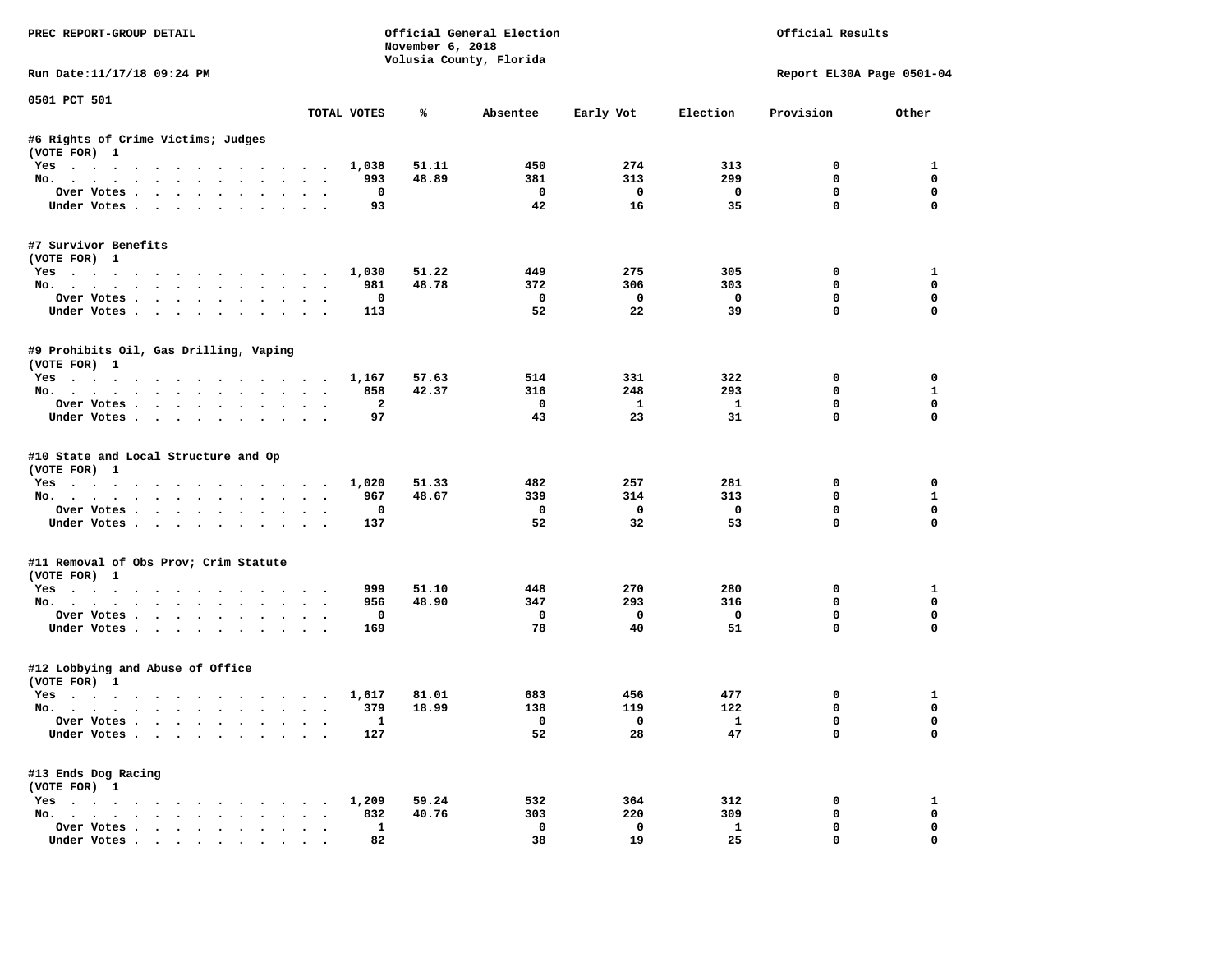**November 6, 2018 Volusia County, Florida Run Date:11/17/18 09:24 PM Report EL30A Page 0502-01 0502 PCT 502 TOTAL VOTES % Absentee Early Vot Election Provision Other REGISTERED VOTERS - TOTAL . . . . . . 4,969 BALLOTS CAST - TOTAL. . . . . . . . 3,434 1,233 1,041 1,157 2 1 BALLOTS CAST - BLANK. . . . . . . . 0 0 0 0 0 0 VOTER TURNOUT - TOTAL . . . . . . . . 69.11 VOTER TURNOUT - BLANK . . . . . . . United States Senator (VOTE FOR) 1 Rick Scott (REP) . . . . . . . . . 1,955 57.40 670 553 729 2 1 Bill Nelson (DEM). . . . . . . . . 1,441 42.31 553 481 407 0 0 WRITE-IN. . . . . . . . . . . . 10 .29 3 2 5 0 0 Over Votes . . . . . . . . . . 1 0 0 1 0 0 Under Votes . . . . . . . . . . 27** 7 5 15 0 0 **Representative in Congress District 6 (VOTE FOR) 1 Michael Waltz (REP) . . . . . . . . 1,937 57.19 660 554 720 2 1 Nancy Soderberg (DEM) . . . . . . . 1,450 42.81 551 479 420 0 0 Over Votes . . . . . . . . . . 0 0 0 0 0 0**  $\Omega$  **Under Votes . . . . . . . . . . 47** 22 8 17 0 **Governor and Lieutenant Governor (VOTE FOR) 1 Ron DeSantis (REP) . . . . . . . . 1,960 57.51 663 551 743 2 1 Andrew Gillum (DEM) . . . . . . . . 1,397 40.99 540 471 386 0 0 Darcy G. Richardson (REF) . . . . . . 24 .70 11 6 7 0 0 Ryan Christopher Foley . . . . . . 10 .29** 4 3 3 0 0 0<br> **Ryle "KC"** Gibson . . . . . . . . . 6 .18 2 2 2 2 0 0  **Kyle "KC" Gibson . . . . . . . . . . 6 .18** 2 2 2 2 2 **Bruce Stanley . . . . . . . . . . 9 .26** 3 2 4 0 0  **WRITE-IN. . . . . . . . . . . . 2 .06 0 0 2 0 0**  $\mathbf{0}$ **Over Votes . . . . . . . . . . . 6** 2 2 2 0  $\mathbf{0}$ **Under Votes . . . . . . . . . . 20** 8 4 8 0 **Attorney General (VOTE FOR) 1 Ashley Moody (REP)** . . . . . . 2,058 60.85 693 591 771 2 1  **Sean Shaw (DEM) . . . . . . . . . 1,265 37.40 496 424 345 0 0 Jeffrey Marc Siskind. . . . . . . . 59 1.74 26 13 20 0 0 Over Votes . . . . . . . . . . 0 0 0 0 0 0**  $\mathbf 0$  **Under Votes . . . . . . . . . . 52** 18 13 21 0 **Chief Financial Officer (VOTE FOR) 1 Jimmy Patronis (REP). . . . . . . . 1,979 59.50 669 560 747 2 1 Jeremy Ring (DEM). . . . . . . . . 1,344 40.41 524 455 365 0 0 WRITE-IN. . . . . . . . . . . . 3 .09 1 0 2 0 0 Over Votes . . . . . . . . . . . 2** 1 0 1 0 0 0  $\mathbf{o}$  **Under Votes . . . . . . . . . . 106** 38 38 36 42 0

**PREC REPORT-GROUP DETAIL Official General Election Official Results**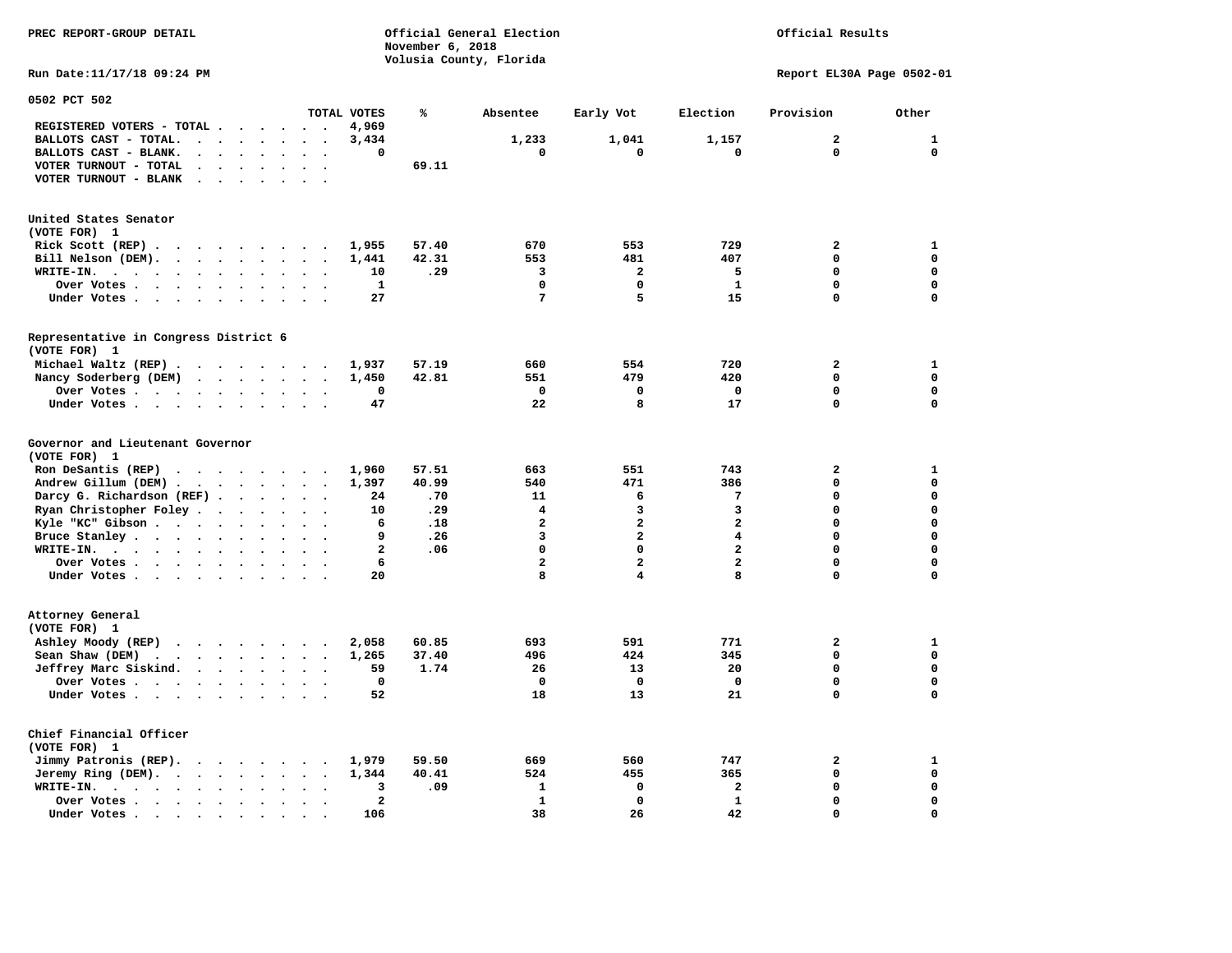| PREC REPORT-GROUP DETAIL                                                                                                                                                                                                                   |                                                             | November 6, 2018 | Official General Election |           |          | Official Results          |             |
|--------------------------------------------------------------------------------------------------------------------------------------------------------------------------------------------------------------------------------------------|-------------------------------------------------------------|------------------|---------------------------|-----------|----------|---------------------------|-------------|
| Run Date:11/17/18 09:24 PM                                                                                                                                                                                                                 |                                                             |                  | Volusia County, Florida   |           |          | Report EL30A Page 0502-02 |             |
| 0502 PCT 502                                                                                                                                                                                                                               | TOTAL VOTES                                                 | ℁                | Absentee                  | Early Vot | Election | Provision                 | Other       |
|                                                                                                                                                                                                                                            |                                                             |                  |                           |           |          |                           |             |
| Commissioner of Agriculture<br>(VOTE FOR) 1                                                                                                                                                                                                |                                                             |                  |                           |           |          |                           |             |
| Matt Caldwell (REP)                                                                                                                                                                                                                        | 1,923                                                       | 57.83            | 648                       | 544       | 728      | 2                         | 1           |
| Nicole "Nikki" Fried (DEM).                                                                                                                                                                                                                | 1,402                                                       | 42.17            | 542                       | 473       | 387      | 0                         | $\mathbf 0$ |
| Over Votes<br>$\bullet$                                                                                                                                                                                                                    | 0<br>$\bullet$<br>$\bullet$<br>$\bullet$                    |                  | 0                         | 0         | 0        | 0                         | 0           |
| Under Votes                                                                                                                                                                                                                                | 109                                                         |                  | 43                        | 24        | 42       | 0                         | $\mathbf 0$ |
| State Representative District 24<br>(VOTE FOR) 1                                                                                                                                                                                           |                                                             |                  |                           |           |          |                           |             |
| Paul Renner (REP).                                                                                                                                                                                                                         | 1,916<br>$\sim$                                             | 58.04            | 656                       | 546       | 711      | 2                         | 1           |
| Adam Morley (DEM).                                                                                                                                                                                                                         | 1,385<br>$\ddotsc$<br>$\bullet$ .                           | 41.96            | 533                       | 456       | 396      | 0                         | 0           |
| Over Votes                                                                                                                                                                                                                                 | 1                                                           |                  | 0                         | 0         | 1        | 0                         | $\mathbf 0$ |
| Under Votes<br>$\ddot{\phantom{a}}$<br>$\blacksquare$ .                                                                                                                                                                                    | 132                                                         |                  | 44                        | 39        | 49       | 0                         | 0           |
| Justice of the Supreme Court Lawson<br>(VOTE FOR) 1                                                                                                                                                                                        |                                                             |                  |                           |           |          |                           |             |
| $Yes \t . \t .$<br>$\cdots$<br>the contract of the contract of the                                                                                                                                                                         | 2,014<br>$\cdot$                                            | 70.84            | 753                       | 587       | 672      | 1                         | 1           |
| No.<br>$\cdots$<br>$\sim$ $\sim$<br>$\sim$ $\sim$<br>$\cdot$                                                                                                                                                                               | 829                                                         | 29.16            | 287                       | 290       | 251      | 1                         | 0           |
| Over Votes                                                                                                                                                                                                                                 | 0                                                           |                  | 0                         | 0         | 0        | 0                         | 0           |
| Under Votes<br>$\sim$                                                                                                                                                                                                                      | 591<br>$\ddot{\phantom{a}}$<br>$\cdot$ $\cdot$              |                  | 193                       | 164       | 234      | 0                         | $\mathbf 0$ |
| 5th District Court of Appeal Eisnaugle<br>(VOTE FOR) 1                                                                                                                                                                                     |                                                             | 62.71            | 630                       | 530       | 604      | 1                         |             |
| Yes<br>No.<br>$\cdot$<br>$\ddot{\phantom{0}}$<br>$\ddot{\phantom{0}}$                                                                                                                                                                      | 1,766<br>1,050<br>$\cdot$                                   | 37.29            | 400                       | 339       | 310      | $\mathbf{1}$              | 1<br>0      |
| Over Votes                                                                                                                                                                                                                                 | 0                                                           |                  | 0                         | 0         | 0        | $\mathbf 0$               | 0           |
| $\bullet$<br>Under Votes                                                                                                                                                                                                                   | $\bullet$<br>$\bullet$<br>$\bullet$<br>618<br>$\sim$ $\sim$ |                  | 203                       | 172       | 243      | 0                         | $\mathbf 0$ |
| Circuit Judge 7th Judicial, Grp 15<br>(VOTE FOR) 1                                                                                                                                                                                         |                                                             |                  |                           |           |          |                           |             |
| Linda L. Gaustad                                                                                                                                                                                                                           | 1,501<br>$\bullet$<br>$\overline{\phantom{a}}$              | 52.61            | 555                       | 487       | 458      | 0                         | 1           |
| Ryan Will<br>. The contract of the contract of the contract of the contract of the contract of the contract of the contract of the contract of the contract of the contract of the contract of the contract of the contract of the contrac | 1,352<br>$\bullet$<br>$\ddot{\phantom{0}}$                  | 47.39            | 499                       | 377       | 475      | 1                         | 0           |
| Over Votes<br>$\bullet$<br>$\bullet$                                                                                                                                                                                                       | 1                                                           |                  | 0                         | 0         | 1        | $\mathbf 0$               | 0           |
| Under Votes<br>$\sim$ 100 $\sim$<br>$\sim$<br>$\bullet$                                                                                                                                                                                    | 580                                                         |                  | 179                       | 177       | 223      | $\mathbf{1}$              | 0           |
| Soil and Water Cons Dist Seat 1<br>(VOTE FOR) 1                                                                                                                                                                                            |                                                             |                  |                           |           |          |                           |             |
| William Bliss.                                                                                                                                                                                                                             | 1,565<br>$\sim$                                             | 59.24            | 554                       | 498       | 512      | 0                         | 1           |
| Derrick Orberg.                                                                                                                                                                                                                            | 1,077<br>$\bullet$<br>$\ddot{\phantom{1}}$                  | 40.76            | 423                       | 304       | 350      | 0                         | $\mathbf 0$ |
| Over Votes                                                                                                                                                                                                                                 | Ŧ.                                                          |                  | 0                         | 1         | 0        | 0                         | 0           |
| Under Votes                                                                                                                                                                                                                                | 791                                                         |                  | 256                       | 238       | 295      | $\mathbf{2}$              | 0           |
| Soil and Water Cons Dist Seat 3<br>(VOTE FOR) 1                                                                                                                                                                                            |                                                             |                  |                           |           |          |                           |             |
| Beth James.<br>$\sim$ $\sim$<br>$\sim$<br>$\ddot{\phantom{0}}$<br>$\sim$                                                                                                                                                                   | 1,307                                                       | 49.92            | 467                       | 388       | 452      | 0                         | 0           |
| Wesley Wayne Wilson Jr                                                                                                                                                                                                                     | 384                                                         | 14.67            | 150                       | 106       | 127      | 0                         | 1           |
| Christine Wilt.<br>$\cdot$                                                                                                                                                                                                                 | 927                                                         | 35.41            | 353                       | 304       | 270      | 0                         | 0           |
| Over Votes                                                                                                                                                                                                                                 | 0                                                           |                  | 0                         | 0         | 0        | 0                         | 0           |
| Under Votes                                                                                                                                                                                                                                | 816                                                         |                  | 263                       | 243       | 308      | $\overline{a}$            | $\mathbf 0$ |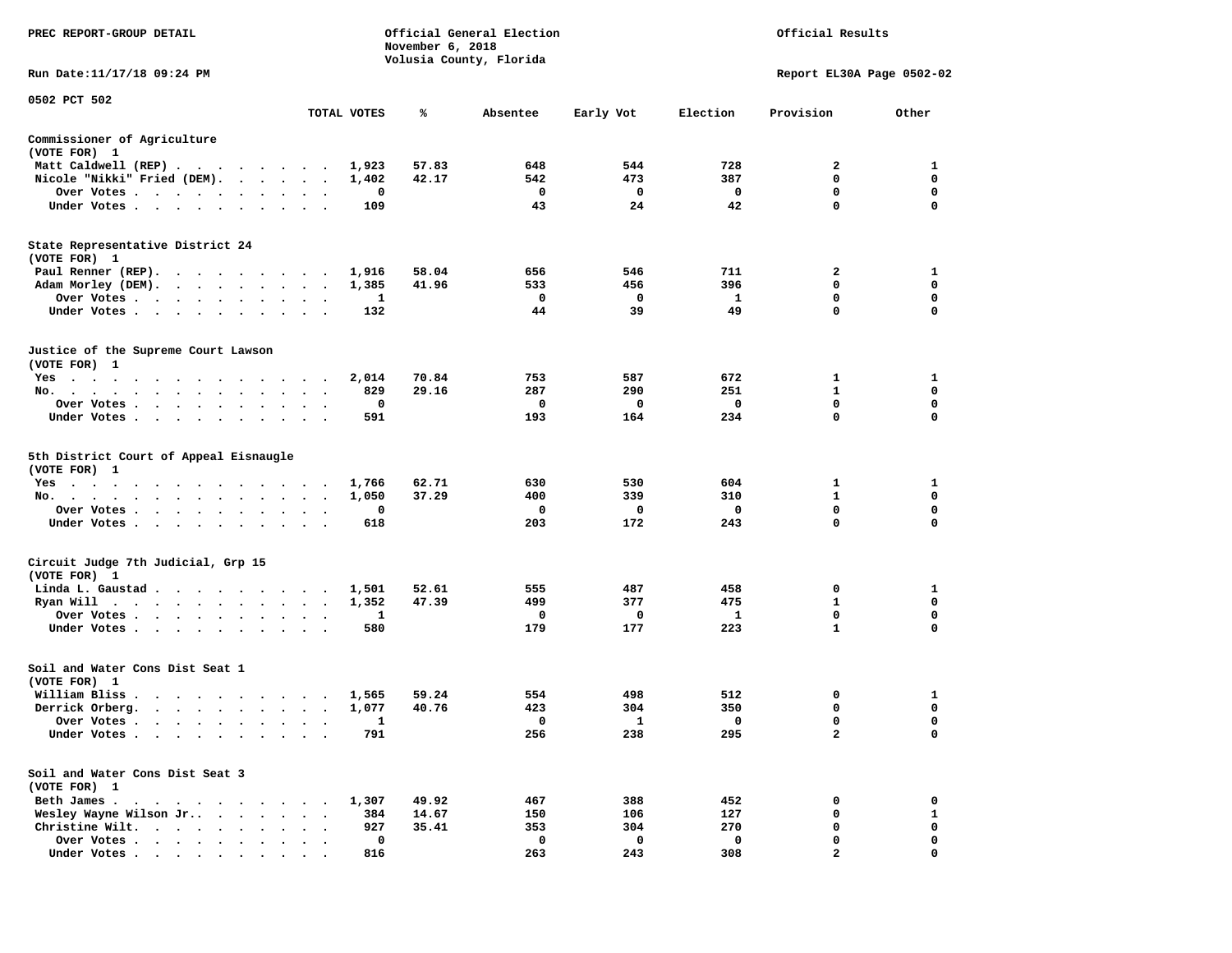| PREC REPORT-GROUP DETAIL                                                                                                                                                                                                                          |                        |                | November 6, 2018 | Official General Election |                       |                       | Official Results          |                  |
|---------------------------------------------------------------------------------------------------------------------------------------------------------------------------------------------------------------------------------------------------|------------------------|----------------|------------------|---------------------------|-----------------------|-----------------------|---------------------------|------------------|
| Run Date: 11/17/18 09:24 PM                                                                                                                                                                                                                       |                        |                |                  | Volusia County, Florida   |                       |                       | Report EL30A Page 0502-03 |                  |
|                                                                                                                                                                                                                                                   |                        |                |                  |                           |                       |                       |                           |                  |
| 0502 PCT 502                                                                                                                                                                                                                                      |                        | TOTAL VOTES    | %ะ               | Absentee                  | Early Vot             | Election              | Provision                 | Other            |
| Soil and Water Cons Dist Seat 5<br>(VOTE FOR) 1                                                                                                                                                                                                   |                        |                |                  |                           |                       |                       |                           |                  |
| J. Mark Barfield                                                                                                                                                                                                                                  |                        | 578            | 22.27            | 208                       | 168                   | 202                   | 0                         | 0                |
| Andy Kelly.<br>$\sim$                                                                                                                                                                                                                             | $\sim$<br>$\bullet$    | 1,121          | 43.20            | 405                       | 383                   | 332                   | 0                         | 1                |
| David Schaefer.<br>$\begin{array}{cccccccccccccc} \bullet & \bullet & \bullet & \bullet & \bullet & \bullet & \bullet & \bullet & \bullet & \bullet \end{array}$                                                                                  |                        | 896            | 34.53            | 349                       | 241                   | 306                   | 0                         | $\mathbf 0$      |
| Over Votes.<br>. The contract of the contract of the contract of the contract of the contract of the contract of the contract of the contract of the contract of the contract of the contract of the contract of the contract of the contrac      |                        | 0              |                  | 0                         | 0                     | 0                     | 0                         | $\mathbf 0$      |
| Under Votes.<br>$\mathbf{r}$ . The contract of the contract of the contract of the contract of the contract of the contract of the contract of the contract of the contract of the contract of the contract of the contract of the contract of th |                        | 839            |                  | 271                       | 249                   | 317                   | $\overline{a}$            | 0                |
| #1 Increased Homestead Exemption                                                                                                                                                                                                                  |                        |                |                  |                           |                       |                       |                           |                  |
| (VOTE FOR) 1                                                                                                                                                                                                                                      |                        |                |                  |                           |                       |                       |                           |                  |
| Yes                                                                                                                                                                                                                                               |                        | 1,753          | 53.62            | 678                       | 471                   | 603                   | 0                         | 1                |
| No.                                                                                                                                                                                                                                               |                        | 1,516          | 46.38            | 509<br>0                  | 529<br>$\overline{a}$ | 477<br>$\overline{2}$ | 1<br>$\mathbf 0$          | 0<br>$\mathbf 0$ |
| Over Votes<br>$\bullet$<br>Under Votes                                                                                                                                                                                                            | $\bullet$              | 4<br>161       |                  | 46                        | 39                    | 75                    | $\mathbf{1}$              | $\mathbf 0$      |
|                                                                                                                                                                                                                                                   |                        |                |                  |                           |                       |                       |                           |                  |
| #2 Limit on Property Tax Assessments<br>(VOTE FOR) 1                                                                                                                                                                                              |                        |                |                  |                           |                       |                       |                           |                  |
| Yes                                                                                                                                                                                                                                               | $\sim$                 | 2,163          | 66.33            | 773                       | 624                   | 764                   | 1                         | 1                |
| No.                                                                                                                                                                                                                                               | $\bullet$<br>$\bullet$ | 1,098          | 33.67            | 393                       | 386                   | 319                   | $\mathbf 0$               | $\mathbf 0$      |
| Over Votes                                                                                                                                                                                                                                        |                        | 3              |                  | 1                         | 0                     | 2                     | 0                         | 0                |
| Under Votes                                                                                                                                                                                                                                       |                        | 170            |                  | 66                        | 31                    | 72                    | $\mathbf{1}$              | $\mathbf 0$      |
| #3 Voter Control of Gambling<br>(VOTE FOR) 1                                                                                                                                                                                                      |                        |                |                  |                           |                       |                       |                           |                  |
| Yes                                                                                                                                                                                                                                               |                        | 2,163          | 65.11            | 830                       | 656                   | 675                   | 1                         | 1                |
| No.                                                                                                                                                                                                                                               |                        | 1,159          | 34.89            | 371                       | 362                   | 425                   | 1                         | 0                |
| Over Votes                                                                                                                                                                                                                                        |                        | 2              |                  | 0                         | 0                     | 2                     | 0                         | 0                |
| Under Votes                                                                                                                                                                                                                                       |                        | 110            |                  | 32                        | 23                    | 55                    | 0                         | 0                |
| #4 Voting Restoration Amendment                                                                                                                                                                                                                   |                        |                |                  |                           |                       |                       |                           |                  |
| (VOTE FOR) 1                                                                                                                                                                                                                                      |                        |                | 56.33            | 691                       | 602                   | 576                   | 0                         | 1                |
| Yes<br>No.                                                                                                                                                                                                                                        | $\sim$                 | 1,870<br>1,450 | 43.67            | 508                       | 411                   | 529                   | $\mathbf{2}$              | 0                |
| Over Votes                                                                                                                                                                                                                                        | $\bullet$<br>$\bullet$ | 3              |                  | 0                         | $\mathbf{2}$          | 1                     | $\mathbf 0$               | $\mathbf 0$      |
| Under Votes                                                                                                                                                                                                                                       |                        | 111            |                  | 34                        | 26                    | 51                    | 0                         | $\mathbf 0$      |
|                                                                                                                                                                                                                                                   |                        |                |                  |                           |                       |                       |                           |                  |
| #5 Supermajority Vote Required<br>(VOTE FOR) 1                                                                                                                                                                                                    |                        |                |                  |                           |                       |                       |                           |                  |
| Yes                                                                                                                                                                                                                                               |                        | 2,248          | 69.49            | 836                       | 651                   | 760                   | 0                         | $\mathbf{1}$     |
| No.<br>the company of the company of the company of the company of the company of the company of the company of the company of the company of the company of the company of the company of the company of the company of the company              |                        | 987            | 30.51            | 333                       | 340                   | 312                   | $\overline{\mathbf{2}}$   | 0                |
| Over Votes                                                                                                                                                                                                                                        |                        | 4              |                  | 0                         | 1                     | 3                     | 0                         | 0                |
| Under Votes.<br>$\overline{\phantom{a}}$                                                                                                                                                                                                          |                        | 195            |                  | 64                        | 49                    | 82                    | 0                         | 0                |
| #6 Rights of Crime Victims; Judges<br>(VOTE FOR) 1                                                                                                                                                                                                |                        |                |                  |                           |                       |                       |                           |                  |
| $Yes \cdot \cdot \cdot$<br>$\sim$<br>$\bullet$<br>$\bullet$                                                                                                                                                                                       |                        | 1,667          | 51.21            | 617                       | 467                   | 581                   | 1                         | 1                |
| No.<br>$\bullet$ .<br>$\sim$<br>$\ddot{\phantom{a}}$<br>$\ddot{\phantom{a}}$                                                                                                                                                                      |                        | 1,588          | 48.79            | 554                       | 526                   | 507                   | 1                         | 0                |
| Over Votes .<br>$\cdots$                                                                                                                                                                                                                          |                        | 3              |                  | $\mathbf{2}$              | 1                     | 0                     | 0                         | 0                |
| Under Votes                                                                                                                                                                                                                                       |                        | 176            |                  | 60                        | 47                    | 69                    | 0                         | $\Omega$         |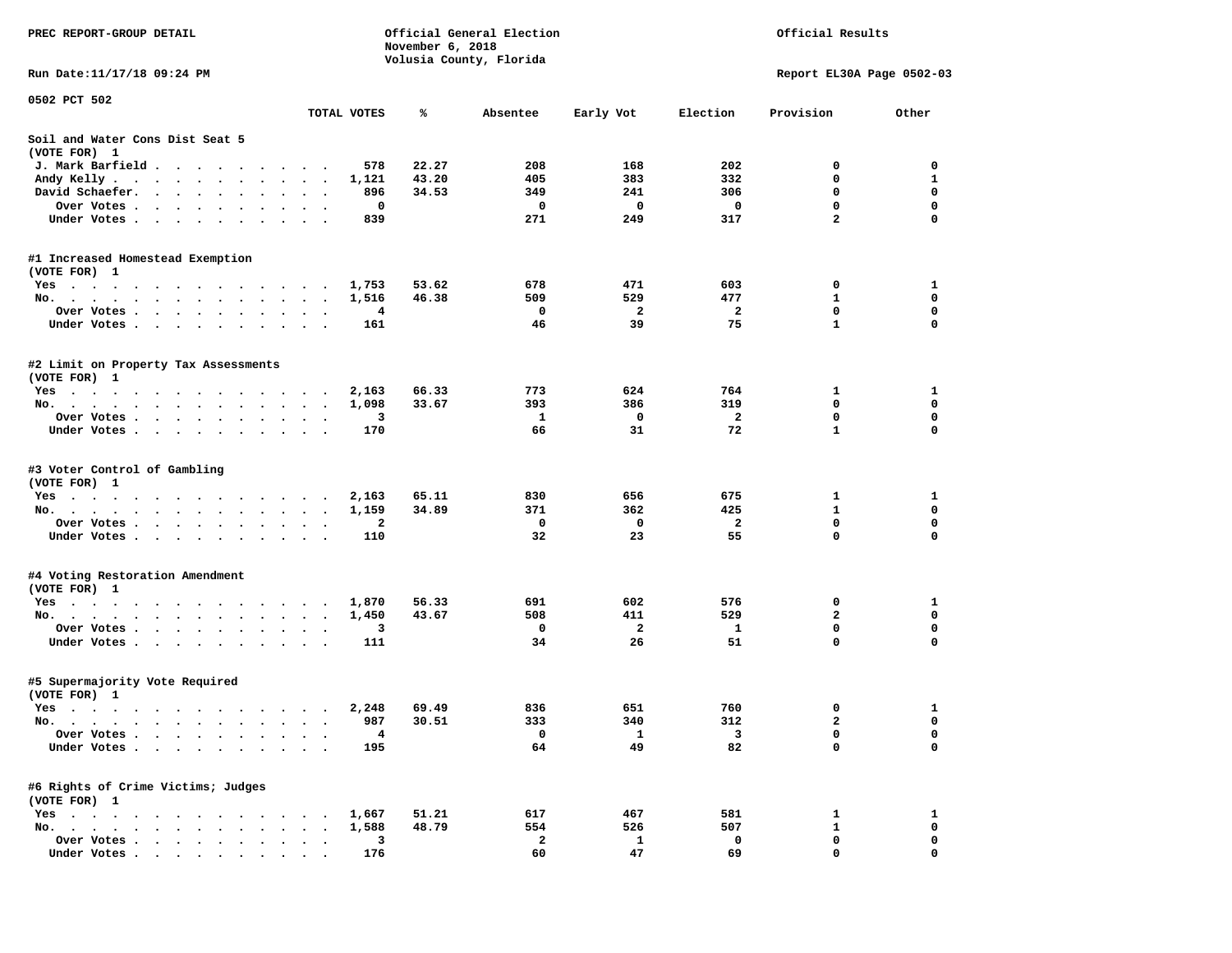| PREC REPORT-GROUP DETAIL               |                                                     | November 6, 2018 | Official General Election<br>Volusia County, Florida |                         |                | Official Results            |                  |
|----------------------------------------|-----------------------------------------------------|------------------|------------------------------------------------------|-------------------------|----------------|-----------------------------|------------------|
| Run Date:11/17/18 09:24 PM             |                                                     |                  |                                                      |                         |                | Report EL30A Page 0502-04   |                  |
| 0502 PCT 502                           | TOTAL VOTES                                         | ℁                | Absentee                                             | Early Vot               | Election       | Provision                   | Other            |
| #7 Survivor Benefits                   |                                                     |                  |                                                      |                         |                |                             |                  |
| (VOTE FOR) 1                           |                                                     |                  |                                                      |                         |                |                             |                  |
| Yes                                    | 1,608                                               | 49.66            | 570                                                  | 450                     | 587            | 0                           | 1                |
| No.                                    | 1,630                                               | 50.34            | 592                                                  | 544                     | 493            | $\mathbf{1}$                | $\mathbf 0$      |
| Over Votes                             | $\overline{a}$                                      |                  | $\mathbf{1}$                                         | $\mathbf{0}$            | $\mathbf{1}$   | $\mathbf{0}$                | 0                |
| Under Votes                            | 194                                                 |                  | 70                                                   | 47                      | 76             | $\mathbf{1}$                | $\Omega$         |
| #9 Prohibits Oil, Gas Drilling, Vaping |                                                     |                  |                                                      |                         |                |                             |                  |
| (VOTE FOR) 1                           |                                                     |                  |                                                      |                         |                |                             |                  |
| Yes                                    | 2,010                                               | 62.04            | 752                                                  | 621                     | 636            | 0                           | 1                |
| No.                                    | 1,230                                               | 37.96            | 415                                                  | 369                     | 445            | $\mathbf{1}$                | $\mathbf 0$      |
| Over Votes                             | $\mathbf{2}$                                        |                  | $^{\circ}$                                           | $\overline{2}$          | $^{\circ}$     | $\Omega$                    | $\Omega$         |
| Under Votes                            | 192                                                 |                  | 66                                                   | 49                      | 76             | $\mathbf{1}$                | $\Omega$         |
| #10 State and Local Structure and Op   |                                                     |                  |                                                      |                         |                |                             |                  |
| (VOTE FOR) 1                           |                                                     |                  |                                                      |                         |                |                             |                  |
| Yes                                    | 1,658                                               | 52.25            | 616                                                  | 468                     | 573            | $\mathbf{1}$                | $\Omega$         |
| No.                                    | 1,515                                               | 47.75            | 527                                                  | 512                     | 475            | $\mathbf{1}$                | 0                |
| Over Votes                             | $\mathbf{1}$                                        |                  | 1                                                    | $\mathbf{0}$            | $\mathbf 0$    | $\mathbf{0}$                | $\Omega$         |
| Under Votes                            | 260                                                 |                  | 89                                                   | 61                      | 109            | $\Omega$                    | $\mathbf{1}$     |
| #11 Removal of Obs Prov; Crim Statute  |                                                     |                  |                                                      |                         |                |                             |                  |
| (VOTE FOR) 1                           |                                                     |                  |                                                      |                         |                |                             |                  |
| Yes                                    | 1,606                                               | 51.59            | 630                                                  | 489                     | 487            | 0                           | $\Omega$         |
| No.                                    | 1,507                                               | 48.41            | 493                                                  | 472                     | 541            | $\mathbf{1}$                | 0                |
| Over Votes.                            | $\overline{4}$                                      |                  | $\Omega$                                             | $\overline{\mathbf{2}}$ | $\overline{a}$ | $\Omega$                    | $\mathbf 0$      |
| Under Votes                            | 317                                                 |                  | 110                                                  | 78                      | 127            | $\mathbf{1}$                | $\mathbf{1}$     |
| #12 Lobbying and Abuse of Office       |                                                     |                  |                                                      |                         |                |                             |                  |
| (VOTE FOR) 1                           |                                                     |                  |                                                      |                         |                |                             |                  |
| Yes                                    | 2,520                                               | 78.63            | 938                                                  | 746                     | 835            | 0                           | 1                |
| No.                                    | 685                                                 | 21.37            | 217                                                  | 238                     | 229            | $\mathbf{1}$<br>$\mathbf 0$ | 0<br>$\mathbf 0$ |
| Over Votes                             | 1                                                   |                  | $\mathbf 0$                                          | $\mathbf{1}$            | $\mathbf 0$    | $\mathbf{1}$                | $\Omega$         |
| Under Votes                            | 228                                                 |                  | 78                                                   | 56                      | 93             |                             |                  |
| #13 Ends Dog Racing                    |                                                     |                  |                                                      |                         |                |                             |                  |
| (VOTE FOR) 1                           |                                                     |                  |                                                      |                         |                |                             |                  |
| Yes                                    | 1,998                                               | 61.14            | 750                                                  | 622                     | 624            | 1                           | 1                |
| No.                                    | 1,270                                               | 38.86            | 427                                                  | 373                     | 470            | $\mathbf{0}$                | 0                |
| Over Votes                             | $\overline{a}$<br>$\ddot{\phantom{a}}$<br>$\bullet$ |                  | $\mathbf{1}$                                         | $\mathbf{1}$            | $\mathbf 0$    | $\mathbf{0}$                | $\Omega$         |
| Under Votes                            | 164<br>$\sim$                                       |                  | 55                                                   | 45                      | 63             | $\mathbf{1}$                | $\mathbf 0$      |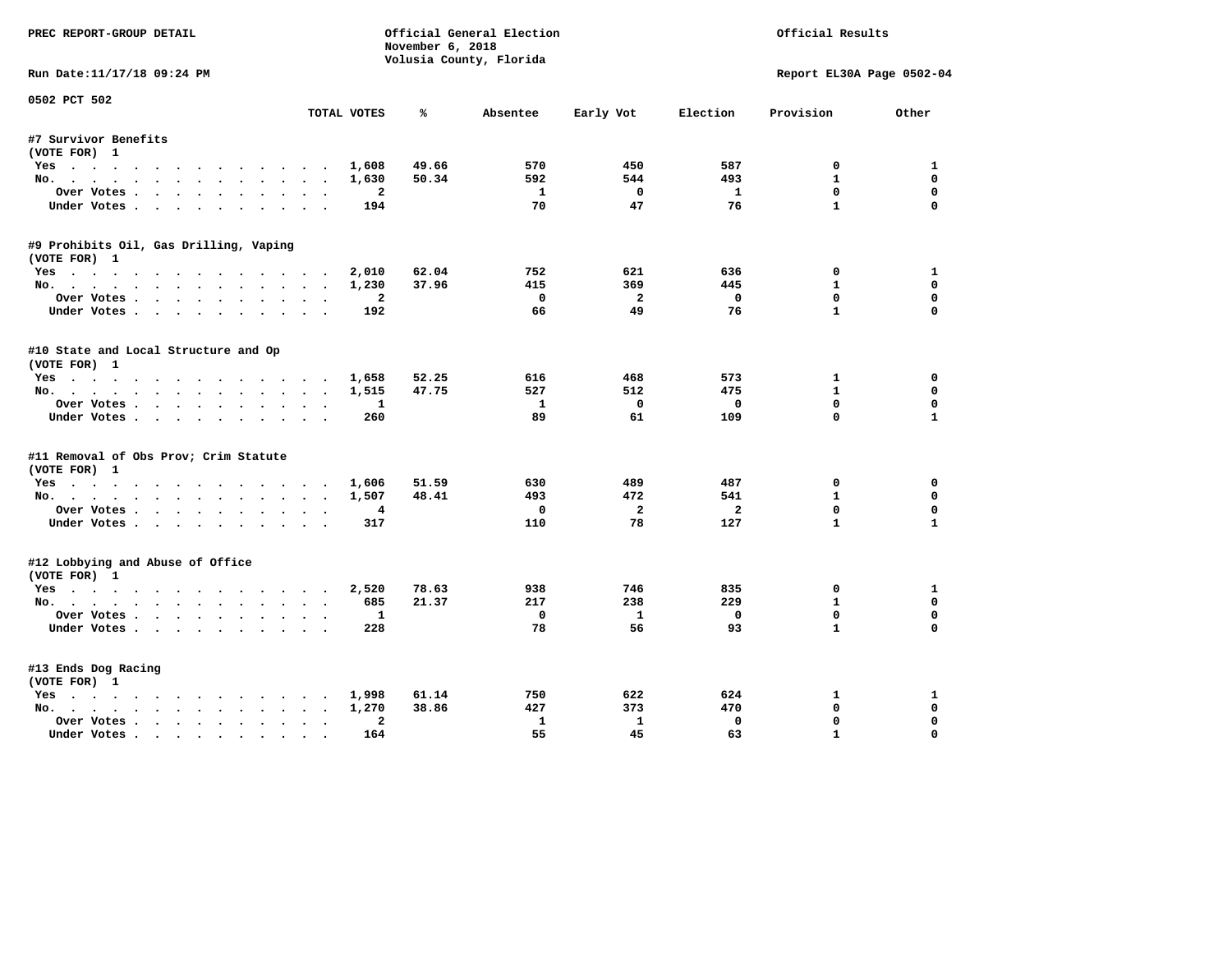**PREC REPORT-GROUP DETAIL Official General Election Official Results** *November 6, 2018 November 6, 2018*  **Volusia County, Florida Run Date:11/17/18 09:24 PM Report EL30A Page 0503-01 0503 PCT 503 TOTAL VOTES % Absentee Early Vot Election Provision Other** 

|                                                                         |                      |                      |                      |                         |                      |                      |                      | TOTAL VOTES  | ℁     | Absentee       | Early Vot    | Election                | Provision   | Other        |
|-------------------------------------------------------------------------|----------------------|----------------------|----------------------|-------------------------|----------------------|----------------------|----------------------|--------------|-------|----------------|--------------|-------------------------|-------------|--------------|
| REGISTERED VOTERS - TOTAL .                                             |                      |                      |                      |                         |                      | $\Delta$             | $\bullet$            | 1,174        |       |                |              |                         |             |              |
| BALLOTS CAST - TOTAL                                                    |                      |                      |                      |                         |                      |                      |                      | 871          |       | 294            | 211          | 366                     | 0           | $\mathbf 0$  |
| BALLOTS CAST - BLANK.                                                   | $\ddot{\phantom{0}}$ | $\ddot{\phantom{a}}$ | $\ddot{\phantom{a}}$ |                         |                      |                      |                      | $\mathbf 0$  |       | $\Omega$       | 0            | 0                       | 0           | $\mathbf{0}$ |
| VOTER TURNOUT - TOTAL                                                   | $\ddot{\phantom{a}}$ |                      | $\ddot{\phantom{a}}$ |                         |                      |                      |                      |              | 74.19 |                |              |                         |             |              |
| VOTER TURNOUT - BLANK                                                   | $\bullet$            | $\bullet$            | $\ddot{\phantom{a}}$ | $\bullet$               |                      | $\bullet$            | $\ddot{\phantom{0}}$ |              |       |                |              |                         |             |              |
| United States Senator                                                   |                      |                      |                      |                         |                      |                      |                      |              |       |                |              |                         |             |              |
| (VOTE FOR) 1                                                            |                      |                      |                      |                         |                      |                      |                      |              |       |                |              |                         |             |              |
| Rick Scott (REP).<br>$\ddot{\phantom{a}}$                               |                      |                      |                      | $\cdots$                |                      | $\sim$               |                      | 567          | 65.40 | 176            | 138          | 253                     | 0           | 0            |
| Bill Nelson (DEM).<br>$\bullet$                                         | $\ddot{\phantom{0}}$ |                      | $\ddot{\phantom{0}}$ | $\sim$                  | $\bullet$            | $\sim$               | $\ddot{\phantom{a}}$ | 298          | 34.37 | 114            | 73           | 111                     | 0           | $\mathbf 0$  |
| WRITE-IN.<br>$\cdots$<br>$\bullet$                                      | $\bullet$            |                      | $\bullet$            |                         |                      |                      |                      | $\mathbf{2}$ | .23   | 1              | $\mathbf 0$  | $\mathbf{1}$            | 0           | $\mathbf 0$  |
| Over Votes .<br>$\ddot{\phantom{a}}$<br>$\bullet$                       | $\bullet$            | $\bullet$            | $\bullet$            | $\bullet$               | $\bullet$            | $\ddot{\phantom{a}}$ |                      | $\mathbf 0$  |       | 0              | $\mathbf 0$  | $\mathbf 0$             | 0           | $\mathbf 0$  |
| Under Votes.<br>$\sim$ $\sim$<br>$\sim$                                 |                      | $\ddot{\phantom{1}}$ | $\ddot{\phantom{a}}$ | $\cdot$                 | $\ddot{\phantom{a}}$ |                      |                      | 4            |       | 3              | $\mathbf 0$  | $\mathbf{1}$            | 0           | $\mathbf 0$  |
| Representative in Congress District 6<br>(VOTE FOR) 1                   |                      |                      |                      |                         |                      |                      |                      |              |       |                |              |                         |             |              |
| Michael Waltz (REP).<br>$\ddot{\phantom{1}}$                            |                      | $\sim$               | $\ddot{\phantom{1}}$ | $\sim$                  | $\sim$               | $\sim$               |                      | 566          | 65.66 | 173            | 138          | 255                     | 0           | $\mathbf 0$  |
| Nancy Soderberg (DEM)                                                   |                      | $\ddot{\phantom{a}}$ |                      |                         |                      |                      |                      | 296          | 34.34 | 116            | 72           | 108                     | 0           | $\mathbf 0$  |
| Over Votes .                                                            | $\sim$               |                      | $\ddot{\phantom{0}}$ | $\bullet$               | $\bullet$            |                      |                      | 0            |       | 0              | $\mathbf 0$  | 0                       | 0           | $\mathbf 0$  |
| $\sim$ $\sim$ $\sim$ $\sim$                                             |                      | $\ddot{\phantom{0}}$ | $\bullet$            | $\bullet$               | $\bullet$            | $\bullet$            |                      | 9            |       | 5              | $\mathbf{1}$ | 3                       | 0           | $\mathbf 0$  |
| Under Votes<br>$\sim$ $\sim$<br>$\cdot$                                 |                      |                      |                      |                         |                      |                      |                      |              |       |                |              |                         |             |              |
| Governor and Lieutenant Governor<br>(VOTE FOR) 1                        |                      |                      |                      |                         |                      |                      |                      |              |       |                |              |                         |             |              |
| Ron DeSantis (REP)<br>$\bullet$<br>$\ddot{\phantom{1}}$                 |                      | $\ddot{\phantom{1}}$ | $\bullet$            | $\bullet$               |                      |                      |                      | 569          | 66.24 | 180            | 140          | 249                     | 0           | 0            |
| Andrew Gillum (DEM)                                                     |                      | $\sim$               |                      | $\cdot$ $\cdot$ $\cdot$ |                      | $\sim$               |                      | 283          | 32.95 | 104            | 70           | 109                     | 0           | $\mathbf 0$  |
| Darcy G. Richardson (REF).                                              |                      |                      | $\ddot{\phantom{a}}$ |                         |                      |                      |                      | $\mathbf 0$  |       | 0              | $\mathbf 0$  | $\mathbf 0$             | 0           | $\mathbf 0$  |
| Ryan Christopher Foley.                                                 |                      | $\bullet$            | $\bullet$            | $\ddot{\phantom{a}}$    | $\bullet$            |                      |                      | $\mathbf{1}$ | .12   | $\mathbf{1}$   | 0            | $\mathbf 0$             | $\Omega$    | $\mathbf 0$  |
| Kyle "KC" Gibson.<br>$\bullet$ , $\bullet$ , $\bullet$ , $\bullet$      |                      |                      | $\bullet$            | $\bullet$               | $\bullet$            | $\bullet$            |                      | 3            | .35   | $\overline{a}$ | 0            | $\mathbf{1}$            | 0           | $\mathbf 0$  |
| Bruce Stanley.<br>$\cdot$ $\cdot$ $\cdot$ $\cdot$                       |                      |                      | $\ddot{\phantom{a}}$ |                         |                      |                      |                      | 3            | .35   | $\mathbf{1}$   | 0            | $\overline{\mathbf{2}}$ | 0           | $\mathbf 0$  |
| WRITE-IN.<br>$\ddot{\phantom{1}}$<br>$\cdot$ $\cdot$ $\cdot$ $\cdot$    |                      |                      | $\ddot{\phantom{a}}$ | $\bullet$               |                      |                      |                      | $\mathbf 0$  |       | $\mathbf 0$    | $\Omega$     | $\mathbf 0$             | $\Omega$    | $\mathbf 0$  |
| Over Votes .<br>$\ddot{\phantom{a}}$<br>$\bullet$                       |                      |                      | $\bullet$            |                         |                      |                      |                      | $\mathbf{2}$ |       | 0              | 0            | $\overline{a}$          | 0           | $\mathbf 0$  |
| Under Votes.<br>$\ddot{\phantom{0}}$<br>$\ddot{\phantom{a}}$            |                      |                      | $\ddot{\phantom{a}}$ |                         |                      |                      |                      | 10           |       | 6              | $\mathbf{1}$ | 3                       | $\Omega$    | $\mathbf 0$  |
| Attorney General<br>(VOTE FOR) 1                                        |                      |                      |                      |                         |                      |                      |                      |              |       |                |              |                         |             |              |
| Ashley Moody (REP)<br>$\cdot$ $\cdot$ $\cdot$ $\cdot$ $\cdot$           |                      |                      |                      |                         |                      |                      |                      | 589          | 68.73 | 183            | 144          | 262                     | 0           | 0            |
| Sean Shaw (DEM)<br>$\cdot$ $\cdot$ $\cdot$ $\cdot$ $\cdot$<br>$\bullet$ |                      |                      |                      |                         | $\bullet$            | $\ddot{\phantom{a}}$ | $\bullet$            | 259          | 30.22 | 101            | 66           | 92                      | 0           | $\mathbf 0$  |
| Jeffrey Marc Siskind.                                                   | $\cdot$ $\cdot$      |                      | $\ddot{\phantom{a}}$ | $\ddot{\phantom{a}}$    | $\ddot{\phantom{a}}$ |                      |                      | 9            | 1.05  | $\overline{a}$ | $\mathbf{1}$ | 6                       | $\Omega$    | $\mathbf 0$  |
| Over Votes.<br>$\cdots$                                                 |                      |                      |                      | $\ddot{\phantom{1}}$    | $\bullet$            |                      |                      | 0            |       | $\mathbf 0$    | $\mathbf 0$  | $\mathbf 0$             | $\mathbf 0$ | $\mathbf 0$  |
| Under Votes                                                             |                      |                      |                      |                         | $\cdot$              | $\ddot{\phantom{a}}$ | $\ddot{\phantom{0}}$ | 14           |       | 8              | $\Omega$     | 6                       | $\Omega$    | $\mathbf 0$  |
| Chief Financial Officer<br>(VOTE FOR) 1                                 |                      |                      |                      |                         |                      |                      |                      |              |       |                |              |                         |             |              |
| Jimmy Patronis (REP).                                                   | $\cdot$              | $\ddot{\phantom{1}}$ |                      | $\bullet$ . $\bullet$   |                      |                      |                      | 564          | 67.22 | 171            | 140          | 253                     | 0           | 0            |
| Jeremy Ring (DEM).<br>$\bullet$                                         | $\bullet$            | $\bullet$            | $\bullet$            |                         |                      |                      |                      | 275          | 32.78 | 109            | 67           | 99                      | 0           | 0            |
| WRITE-IN.<br>$\bullet$ .<br><br><br><br><br><br>$\sim$ $\sim$<br>$\sim$ | $\ddot{\phantom{0}}$ |                      | $\ddot{\phantom{a}}$ |                         |                      |                      |                      | $\mathbf 0$  |       | $\mathbf 0$    | $\mathbf 0$  | $\mathbf 0$             | $\Omega$    | $\mathbf 0$  |
| Over Votes .<br>$\sim$ $\sim$<br>$\ddot{\phantom{a}}$                   |                      | $\ddot{\phantom{a}}$ | $\bullet$            |                         |                      |                      |                      | $\mathbf 0$  |       | $\mathbf 0$    | $\mathbf 0$  | $\mathbf 0$             | 0           | 0            |
| Under Votes                                                             |                      |                      | $\ddot{\phantom{a}}$ | $\overline{a}$          |                      |                      |                      | 32           |       | 14             | 4            | 14                      | $\Omega$    | $\mathbf 0$  |
|                                                                         |                      |                      |                      |                         |                      |                      |                      |              |       |                |              |                         |             |              |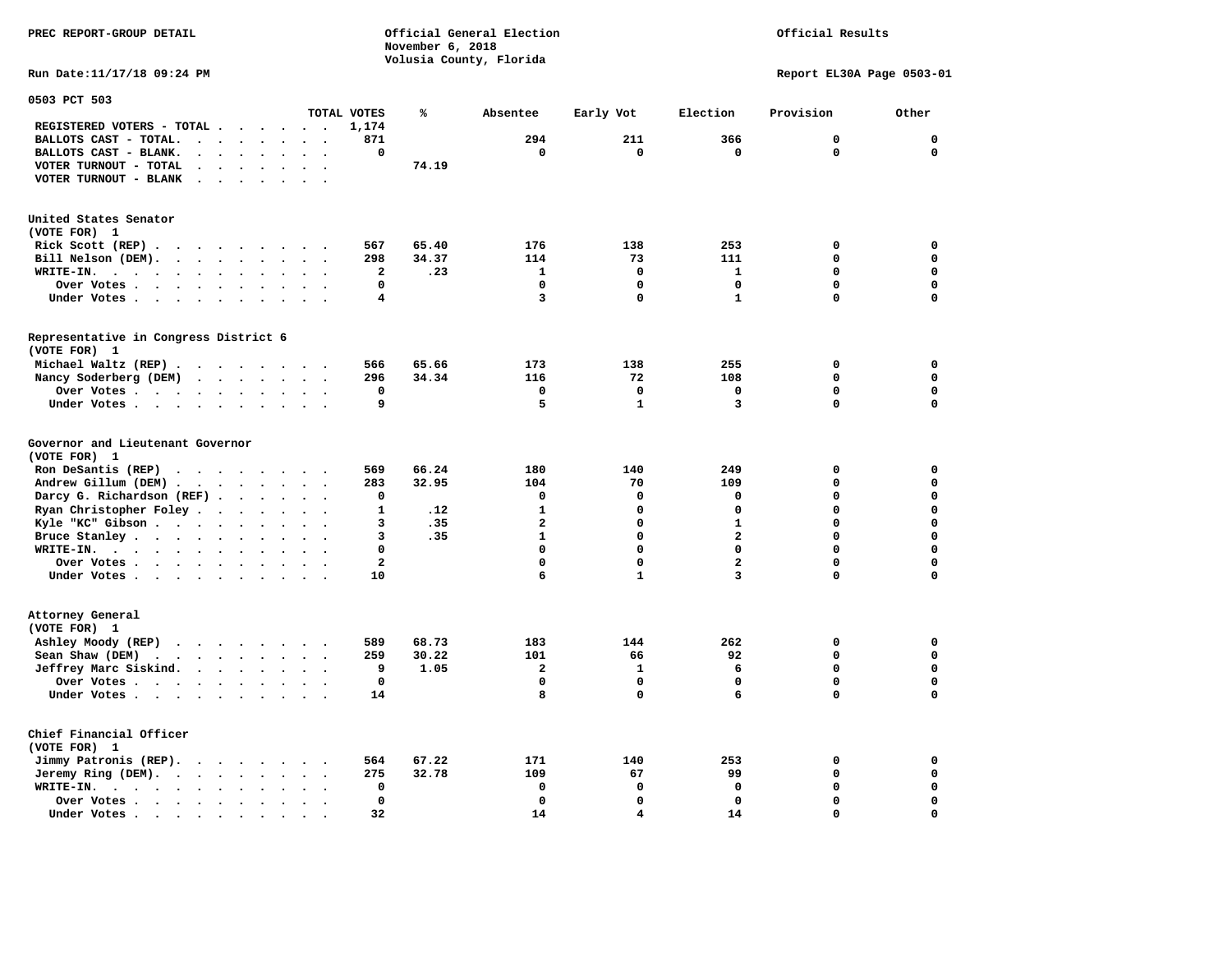| PREC REPORT-GROUP DETAIL                                                     |              | November 6, 2018 | Official General Election<br>Volusia County, Florida |                         |              | Official Results          |                  |
|------------------------------------------------------------------------------|--------------|------------------|------------------------------------------------------|-------------------------|--------------|---------------------------|------------------|
| Run Date: 11/17/18 09:24 PM                                                  |              |                  |                                                      |                         |              | Report EL30A Page 0503-02 |                  |
| 0503 PCT 503                                                                 | TOTAL VOTES  | %                | Absentee                                             | Early Vot               | Election     | Provision                 | Other            |
|                                                                              |              |                  |                                                      |                         |              |                           |                  |
| Commissioner of Agriculture<br>(VOTE FOR) 1                                  |              |                  |                                                      |                         |              |                           |                  |
| Matt Caldwell (REP)                                                          | 551          | 65.05            | 168                                                  | 143                     | 240          | 0                         | 0                |
| Nicole "Nikki" Fried (DEM).                                                  | 296          | 34.95            | 116                                                  | 66                      | 114          | 0                         | 0                |
| Over Votes                                                                   | 0            |                  | 0                                                    | 0                       | $\mathbf{o}$ | 0                         | 0                |
| Under Votes                                                                  | 24           |                  | 10                                                   | $\overline{\mathbf{2}}$ | 12           | 0                         | $\mathbf 0$      |
| State Representative District 24                                             |              |                  |                                                      |                         |              |                           |                  |
| (VOTE FOR) 1                                                                 |              |                  |                                                      |                         |              |                           |                  |
| Paul Renner (REP).                                                           | 7            | 70.00            | 2                                                    | 2                       | 3            | 0                         | 0                |
| Adam Morley (DEM).                                                           | 3            | 30.00            | 3                                                    | 0                       | 0            | 0                         | $\mathbf 0$      |
| Over Votes                                                                   | 0            |                  | 0                                                    | 0                       | 0            | 0                         | $\mathbf 0$      |
| Under Votes                                                                  | 0            |                  | 0                                                    | 0                       | 0            | 0                         | $\Omega$         |
| State Representative District 25                                             |              |                  |                                                      |                         |              |                           |                  |
| (VOTE FOR) 1                                                                 |              |                  |                                                      |                         |              |                           |                  |
| Tom Leek $(REP)$ .                                                           | 568          | 66.98            | 180                                                  | 138                     | 250          | 0                         | 0                |
| Kathleen "Katie" Tripp (DEM)                                                 | 269          | 31.72            | 102                                                  | 66                      | 101          | 0                         | 0                |
| Joseph "Joe" Hannoush (LPF)                                                  | 11           | 1.30             | 5                                                    | $\mathbf{2}$            | 4            | 0                         | $\mathbf 0$      |
| Over Votes                                                                   | 0            |                  | 0                                                    | 0                       | 0            | 0                         | 0                |
| Under Votes                                                                  | 13           |                  | $\mathbf{2}$                                         | 3                       | 8            | 0                         | $\Omega$         |
| Justice of the Supreme Court Lawson                                          |              |                  |                                                      |                         |              |                           |                  |
| (VOTE FOR) 1                                                                 |              |                  |                                                      |                         |              |                           |                  |
| Yes                                                                          | 559          | 77.00            | 195                                                  | 133                     | 231          | 0                         | 0                |
| No.                                                                          | 167          | 23.00            | 44                                                   | 51                      | 72           | 0                         | 0                |
| Over Votes                                                                   | $\mathbf{2}$ |                  | 0                                                    | $\overline{\mathbf{2}}$ | 0            | 0<br>0                    | $\mathbf 0$      |
| Under Votes                                                                  | 143          |                  | 55                                                   | 25                      | 63           |                           | 0                |
| 5th District Court of Appeal Eisnaugle                                       |              |                  |                                                      |                         |              |                           |                  |
| (VOTE FOR) 1                                                                 |              |                  |                                                      |                         |              |                           |                  |
| Yes                                                                          | 490<br>227   | 68.34<br>31.66   | 165                                                  | 119<br>67               | 206<br>89    | 0<br>0                    | 0<br>0           |
| No.                                                                          |              |                  | 71                                                   |                         |              |                           |                  |
| Over Votes                                                                   | 0            |                  | 0                                                    | 0                       | $\mathbf{o}$ | 0<br>0                    | 0<br>$\mathbf 0$ |
| Under Votes                                                                  | 154          |                  | 58                                                   | 25                      | 71           |                           |                  |
| Circuit Judge 7th Judicial, Grp 15                                           |              |                  |                                                      |                         |              |                           |                  |
| (VOTE FOR) 1                                                                 |              |                  |                                                      |                         |              |                           |                  |
| Linda L. Gaustad                                                             | 344          | 45.68            | 107                                                  | 84                      | 153          | 0                         | 0                |
| Ryan Will $\cdots$ , $\cdots$ , $\cdots$ , $\cdots$                          | 409          | 54.32            | 152                                                  | 105                     | 152          | $\mathbf 0$               | $\mathbf 0$      |
| Over Votes .                                                                 | 1            |                  | 0                                                    | 0                       | 1            | 0                         | 0                |
| Under Votes.<br>$\ddot{\phantom{a}}$                                         | 117          |                  | 35                                                   | 22                      | 60           | 0                         | 0                |
| Ormond Beach Mayor                                                           |              |                  |                                                      |                         |              |                           |                  |
| (VOTE FOR) 1                                                                 |              |                  |                                                      |                         |              |                           |                  |
| Rob Bridger.                                                                 | 282          | 34.35            | 104                                                  | 70                      | 108          | 0                         | 0                |
| Bill Partington<br>$\ddot{\phantom{1}}$<br>$\ddot{\phantom{a}}$<br>$\bullet$ | 539          | 65.65            | 169                                                  | 134                     | 236          | 0                         | 0                |
| Over Votes .<br>$\bullet$                                                    | 1            |                  | 0                                                    | 0                       | 1            | 0                         | 0                |
| Under Votes.<br>$\bullet$<br>$\bullet$<br>$\blacksquare$<br>$\bullet$        | 49           |                  | 21                                                   | 7                       | 21           | 0                         | $\mathbf 0$      |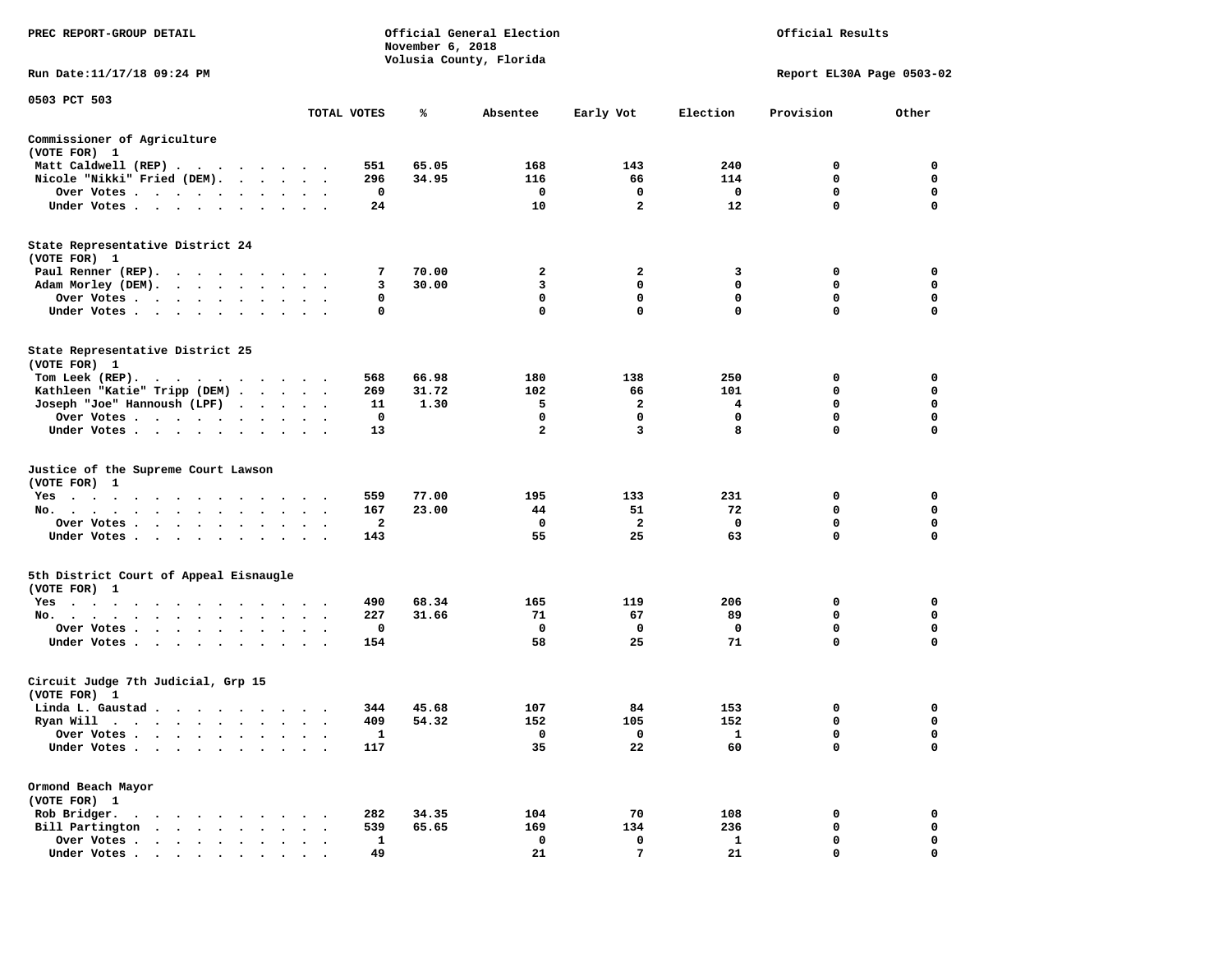| PREC REPORT-GROUP DETAIL                                                                                                                                                                                                                     |                                   |             | November 6, 2018 | Official General Election<br>Volusia County, Florida |           |          | Official Results          |                            |
|----------------------------------------------------------------------------------------------------------------------------------------------------------------------------------------------------------------------------------------------|-----------------------------------|-------------|------------------|------------------------------------------------------|-----------|----------|---------------------------|----------------------------|
| Run Date: 11/17/18 09:24 PM                                                                                                                                                                                                                  |                                   |             |                  |                                                      |           |          | Report EL30A Page 0503-03 |                            |
| 0503 PCT 503                                                                                                                                                                                                                                 |                                   | TOTAL VOTES | ℁                | Absentee                                             | Early Vot | Election | Provision                 | Other                      |
| Ormond Beach City Commissioner Zone 1<br>(VOTE FOR) 1                                                                                                                                                                                        |                                   |             |                  |                                                      |           |          |                           |                            |
| Kathy Maloney Johnson<br>$\blacksquare$ .<br>$\sim$<br>$\cdot$ .<br>$\cdot$                                                                                                                                                                  |                                   | 299         | 36.91            | 111                                                  | 73        | 115      | 0                         | 0                          |
| Dwight Selby<br>$\cdots$<br>$\bullet$<br>$\bullet$                                                                                                                                                                                           |                                   | 511         | 63.09            | 164                                                  | 127       | 220      | 0                         | 0                          |
| Over Votes<br>$\bullet$<br>$\bullet$<br>$\bullet$                                                                                                                                                                                            | $\cdot$<br>$\bullet$              | 1           |                  | 0                                                    | 1         | 0        | $\mathbf 0$               | 0                          |
| Under Votes<br>$\sim$<br>$\ddot{\phantom{1}}$<br>$\bullet$                                                                                                                                                                                   |                                   | 60          |                  | 19                                                   | 10        | 31       | 0                         | 0                          |
| Soil and Water Cons Dist Seat 1                                                                                                                                                                                                              |                                   |             |                  |                                                      |           |          |                           |                            |
| (VOTE FOR) 1                                                                                                                                                                                                                                 |                                   |             |                  |                                                      |           |          |                           |                            |
| William Bliss<br>$\sim$<br>$\cdot$<br>$\cdot$<br>$\cdot$<br>$\cdot$<br>$\sim$ $\sim$                                                                                                                                                         |                                   | 359         | 51.29            | 116                                                  | 96        | 147      | 0                         | 0                          |
| Derrick Orberg.<br>$\bullet$ .<br><br><br><br><br><br><br><br><br><br><br><br><br>$\ddot{\phantom{0}}$<br>$\sim$ $\sim$<br>$\bullet$<br>$\bullet$                                                                                            | $\bullet$<br>$\ddot{\phantom{0}}$ | 341         | 48.71            | 122                                                  | 75        | 144      | 0                         | 0                          |
| Over Votes .<br>$\ddot{\phantom{0}}$<br>$\cdot$<br>$\bullet$<br>Under Votes.<br>$\cdot$ $\cdot$ $\cdot$ $\cdot$<br>$\ddot{\phantom{1}}$<br>$\bullet$<br>$\bullet$                                                                            |                                   | 0<br>171    |                  | 0<br>56                                              | 0<br>40   | 0<br>75  | 0<br>$\mathbf 0$          | 0<br>$\mathbf 0$           |
|                                                                                                                                                                                                                                              |                                   |             |                  |                                                      |           |          |                           |                            |
| Soil and Water Cons Dist Seat 3<br>(VOTE FOR) 1                                                                                                                                                                                              |                                   |             |                  |                                                      |           |          |                           |                            |
| Beth James.<br>. As in the contract of the contract of the contract of the contract of the contract of the contract of the contract of the contract of the contract of the contract of the contract of the contract of the contract of the c |                                   | 379         | 55.57            | 119                                                  | 80        | 180      | 0                         | 0                          |
| Wesley Wayne Wilson Jr<br>$\sim$ $\sim$ $\sim$<br>$\bullet$                                                                                                                                                                                  | $\ddot{\phantom{0}}$              | 106         | 15.54            | 36                                                   | 30        | 40       | 0                         | 0                          |
| Christine Wilt.<br>$\cdot$ $\cdot$ $\cdot$<br>$\bullet$<br>$\bullet$                                                                                                                                                                         |                                   | 197         | 28.89            | 76                                                   | 57        | 64       | $\mathbf 0$               | $\mathbf 0$                |
| Over Votes .<br>$\cdot$ $\cdot$ $\cdot$<br>$\bullet$<br>$\bullet$                                                                                                                                                                            | $\bullet$                         | 0           |                  | 0                                                    | 0         | 0        | 0                         | $\mathbf 0$                |
| Under Votes<br>$\ddot{\phantom{1}}$<br>$\bullet$                                                                                                                                                                                             |                                   | 189         |                  | 63                                                   | 44        | 82       | 0                         | 0                          |
| Soil and Water Cons Dist Seat 5<br>(VOTE FOR) 1                                                                                                                                                                                              |                                   |             |                  |                                                      |           |          |                           |                            |
| J. Mark Barfield.<br>$\ddotsc$<br>$\cdot$ $\cdot$ $\cdot$<br>$\bullet$                                                                                                                                                                       | $\bullet$                         | 128         | 18.74            | 34                                                   | 41        | 53       | 0                         | 0                          |
| Andy Kelly.<br>$\cdot$ $\cdot$ $\cdot$ $\cdot$ $\cdot$ $\cdot$<br>$\ddot{\phantom{0}}$<br>$\bullet$<br>$\bullet$                                                                                                                             | $\bullet$<br>$\cdot$              | 295         | 43.19            | 96                                                   | 77        | 122      | 0                         | $\mathbf 0$                |
| David Schaefer.<br>$\ddot{\phantom{0}}$<br>$\bullet$<br>$\bullet$<br>$\bullet$                                                                                                                                                               |                                   | 260         | 38.07            | 103                                                  | 47        | 110      | 0                         | 0                          |
| Over Votes .<br>$\ddot{\phantom{0}}$<br>$\bullet$<br>$\bullet$<br>$\bullet$<br>$\bullet$<br>$\bullet$                                                                                                                                        | $\bullet$                         | 1           |                  | 0                                                    | 1<br>45   | 0<br>81  | $\mathbf 0$<br>0          | $\mathbf 0$<br>$\mathbf 0$ |
| Under Votes.<br>$\sim$ $\sim$ $\sim$<br>$\ddot{\phantom{1}}$<br>$\ddot{\phantom{0}}$<br>$\ddot{\phantom{1}}$<br>$\sim$                                                                                                                       | $\sim$ $\sim$                     | 187         |                  | 61                                                   |           |          |                           |                            |
| #1 Increased Homestead Exemption                                                                                                                                                                                                             |                                   |             |                  |                                                      |           |          |                           |                            |
| (VOTE FOR) 1                                                                                                                                                                                                                                 |                                   | 354         | 42.29            | 119                                                  | 83        | 152      | 0                         | 0                          |
| $Yes \cdot \cdot \cdot$<br>$\bullet$<br>$\bullet$<br>$\bullet$<br>$\bullet$<br>$\bullet$<br>$\bullet$<br>$\bullet$<br>No.<br>$\bullet$<br>$\cdot$<br>$\cdot$                                                                                 |                                   | 483         | 57.71            | 164                                                  | 120       | 199      | 0                         | 0                          |
| Over Votes .<br>$\bullet$<br>$\ddot{\phantom{a}}$<br>$\ddot{\phantom{a}}$                                                                                                                                                                    |                                   | 1           |                  | 0                                                    | 1         | 0        | 0                         | 0                          |
| Under Votes.<br>$\bullet$                                                                                                                                                                                                                    |                                   | 33          |                  | 11                                                   | 7         | 15       | 0                         | 0                          |
| #2 Limit on Property Tax Assessments<br>(VOTE FOR) 1                                                                                                                                                                                         |                                   |             |                  |                                                      |           |          |                           |                            |
| Yes<br>the contract of the contract of the contract of the contract of the contract of the contract of the contract of                                                                                                                       |                                   | 587         | 69.96            | 191                                                  | 134       | 262      | 0                         | 0                          |
| No.<br>$\sim$<br>$\bullet$                                                                                                                                                                                                                   |                                   | 252         | 30.04            | 93                                                   | 71        | 88       | 0                         | 0                          |
| Over Votes                                                                                                                                                                                                                                   |                                   | 0           |                  | 0                                                    | 0         | 0        | 0                         | 0                          |
| Under Votes.<br>$\bullet$ .<br>$\bullet$<br>$\bullet$<br>$\bullet$                                                                                                                                                                           |                                   | 32          |                  | 10                                                   | 6         | 16       | 0                         | 0                          |
| #3 Voter Control of Gambling<br>(VOTE FOR) 1                                                                                                                                                                                                 |                                   |             |                  |                                                      |           |          |                           |                            |
| $Yes \t . \t .$<br>$\cdots$                                                                                                                                                                                                                  |                                   | 504         | 59.09            | 181                                                  | 115       | 208      | 0                         | 0                          |
| No.<br>$\ddot{\phantom{a}}$<br>$\sim$<br>$\sim$<br>$\ddot{\phantom{a}}$<br>$\ddot{\phantom{a}}$                                                                                                                                              |                                   | 349         | 40.91            | 107                                                  | 92        | 150      | 0                         | 0                          |
| Over Votes .<br>$\cdot \cdot \cdot \cdot$<br>$\cdot$                                                                                                                                                                                         |                                   | 0           |                  | 0                                                    | 0         | 0        | 0                         | 0                          |
| Under Votes                                                                                                                                                                                                                                  |                                   | 18          |                  | 6                                                    | $\Delta$  | 8        | $\Omega$                  | O                          |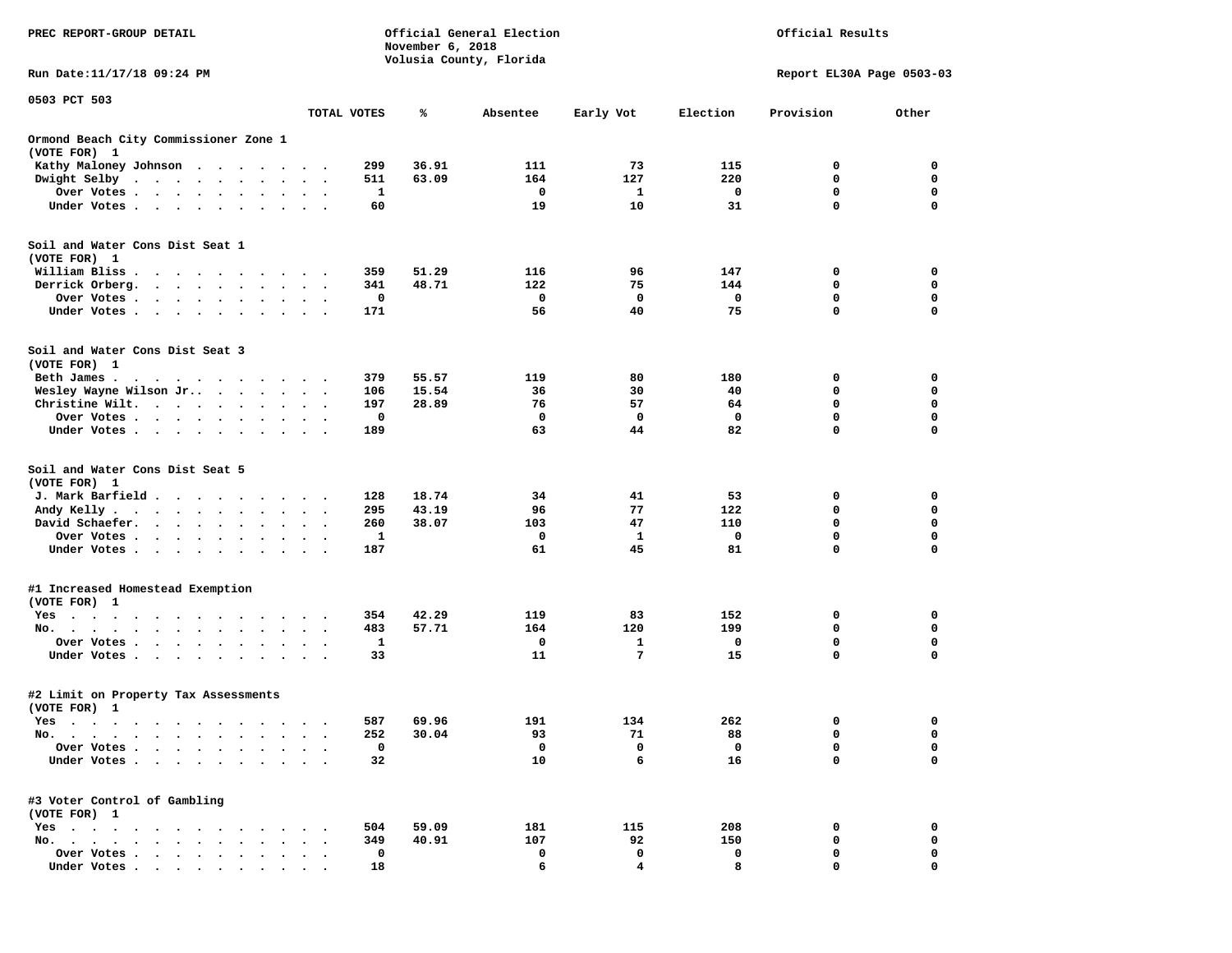| PREC REPORT-GROUP DETAIL                              |                      |                    | November 6, 2018 | Official General Election<br>Volusia County, Florida |                 |                          | Official Results          |                  |
|-------------------------------------------------------|----------------------|--------------------|------------------|------------------------------------------------------|-----------------|--------------------------|---------------------------|------------------|
| Run Date:11/17/18 09:24 PM                            |                      |                    |                  |                                                      |                 |                          | Report EL30A Page 0503-04 |                  |
| 0503 PCT 503                                          |                      | TOTAL VOTES        | ℁                | Absentee                                             | Early Vot       | Election                 | Provision                 | Other            |
| #4 Voting Restoration Amendment                       |                      |                    |                  |                                                      |                 |                          |                           |                  |
| (VOTE FOR) 1                                          |                      |                    |                  |                                                      |                 |                          |                           |                  |
| Yes                                                   |                      | 427                | 50.65            | 159                                                  | 92              | 176                      | $^{\circ}$                | $^{\circ}$       |
| No.                                                   |                      | 416                | 49.35            | 127                                                  | 111             | 178                      | 0                         | $\mathbf 0$      |
| Over Votes                                            |                      | <b>1</b>           |                  | $\overline{\phantom{a}}$                             | <sup>1</sup>    | $\overline{\phantom{0}}$ | 0                         | $\mathbf 0$      |
| Under Votes                                           |                      | 27                 |                  | 8                                                    | $7\phantom{.0}$ | 12                       | $\mathbf 0$               | $\mathbf 0$      |
| #5 Supermajority Vote Required<br>(VOTE FOR) 1        |                      |                    |                  |                                                      |                 |                          |                           |                  |
| Yes                                                   |                      | 592                | 71.24            | 199                                                  | 134             | 259                      | 0                         | 0                |
| No.                                                   |                      | 239                | 28.76            | 83                                                   | 69              | 87                       | $\mathbf 0$               | 0                |
| Over Votes                                            |                      | $\mathbf{1}$       |                  | $\mathbf 0$                                          | $\mathbf 0$     | $\mathbf{1}$             | $\mathbf 0$               | 0                |
| Under Votes                                           |                      | 39                 |                  | 12                                                   | 8               | 19                       | $\mathbf 0$               | 0                |
| #6 Rights of Crime Victims; Judges<br>(VOTE FOR) 1    |                      |                    |                  |                                                      |                 |                          |                           |                  |
| Yes                                                   |                      | 371                | 44.75            | 132                                                  | 78              | 161                      | 0                         | $\mathbf 0$      |
| No.                                                   |                      | 458                | 55.25            | 151                                                  | 125             | 182                      | $\mathbf 0$               | $\mathbf 0$      |
| Over Votes                                            |                      | $\overline{a}$     |                  | $\mathbf{o}$                                         | $\mathbf 0$     | $\overline{2}$           | $\mathbf 0$               | $\mathbf 0$      |
| Under Votes                                           |                      | 40                 |                  | 11                                                   | 8               | 21                       | $\Omega$                  | $\Omega$         |
| #7 Survivor Benefits<br>(VOTE FOR) 1<br>Yes           |                      | 337                | 40.80            | 125                                                  | 65              | 147                      | 0                         | 0                |
| No.                                                   |                      | 489                | 59.20            | 156                                                  | 136             | 197                      | 0                         | 0                |
| Over Votes                                            |                      | $\mathbf 0$        |                  | $\mathbf{o}$                                         | $\mathbf{o}$    | $\mathbf 0$              | $\mathbf 0$               | $\mathbf 0$      |
| Under Votes                                           |                      | 45                 |                  | 13                                                   | 10              | 22                       | $\mathbf 0$               | $\Omega$         |
| #9 Prohibits Oil, Gas Drilling, Vaping                |                      |                    |                  |                                                      |                 |                          |                           |                  |
| (VOTE FOR) 1                                          |                      |                    |                  |                                                      |                 |                          |                           |                  |
| Yes                                                   |                      | 448                | 53.78            | 171                                                  | 104<br>98       | 173<br>174               | 0<br>$\Omega$             | 0<br>$\mathbf 0$ |
| No.<br>Over Votes                                     |                      | 385<br>$\mathbf 0$ | 46.22            | 113<br>$\mathbf 0$                                   | $\mathbf 0$     | $\mathbf 0$              | 0                         | 0                |
| Under Votes                                           |                      | 38                 |                  | 10                                                   | 9               | 19                       | $\mathbf{0}$              | $\mathbf 0$      |
| #10 State and Local Structure and Op<br>(VOTE FOR) 1  |                      |                    |                  |                                                      |                 |                          |                           |                  |
| Yes                                                   |                      | 381                | 46.46            | 145                                                  | 83              | 153                      | 0                         | 0                |
| No.                                                   |                      | 439                | 53.54            | 137                                                  | 119             | 183                      | $\mathbf 0$               | $\mathbf 0$      |
| Over Votes                                            |                      | $\Omega$           |                  | $\overline{\mathbf{0}}$                              | $\mathbf{0}$    | $\overline{\mathbf{0}}$  | $\mathbf 0$               | $\Omega$         |
| Under Votes                                           |                      | 51                 |                  | 12                                                   | 9               | 30                       | $\mathbf 0$               | $\Omega$         |
| #11 Removal of Obs Prov; Crim Statute<br>(VOTE FOR) 1 |                      |                    |                  |                                                      |                 |                          |                           |                  |
| Yes                                                   |                      | 389                | 48.32            | 139                                                  | 95              | 155                      | 0                         | 0                |
| No.                                                   |                      | 416                | 51.68            | 140                                                  | 102             | 174                      | $\mathbf 0$               | $\mathbf 0$      |
| Over Votes                                            | $\ddot{\phantom{0}}$ | $\mathbf 0$        |                  | $\mathbf 0$                                          | $\mathbf 0$     | $\mathbf 0$              | $\mathbf 0$               | 0                |
| Under Votes                                           |                      | 66                 |                  | 15                                                   | 14              | 37                       | $\mathbf{0}$              | 0                |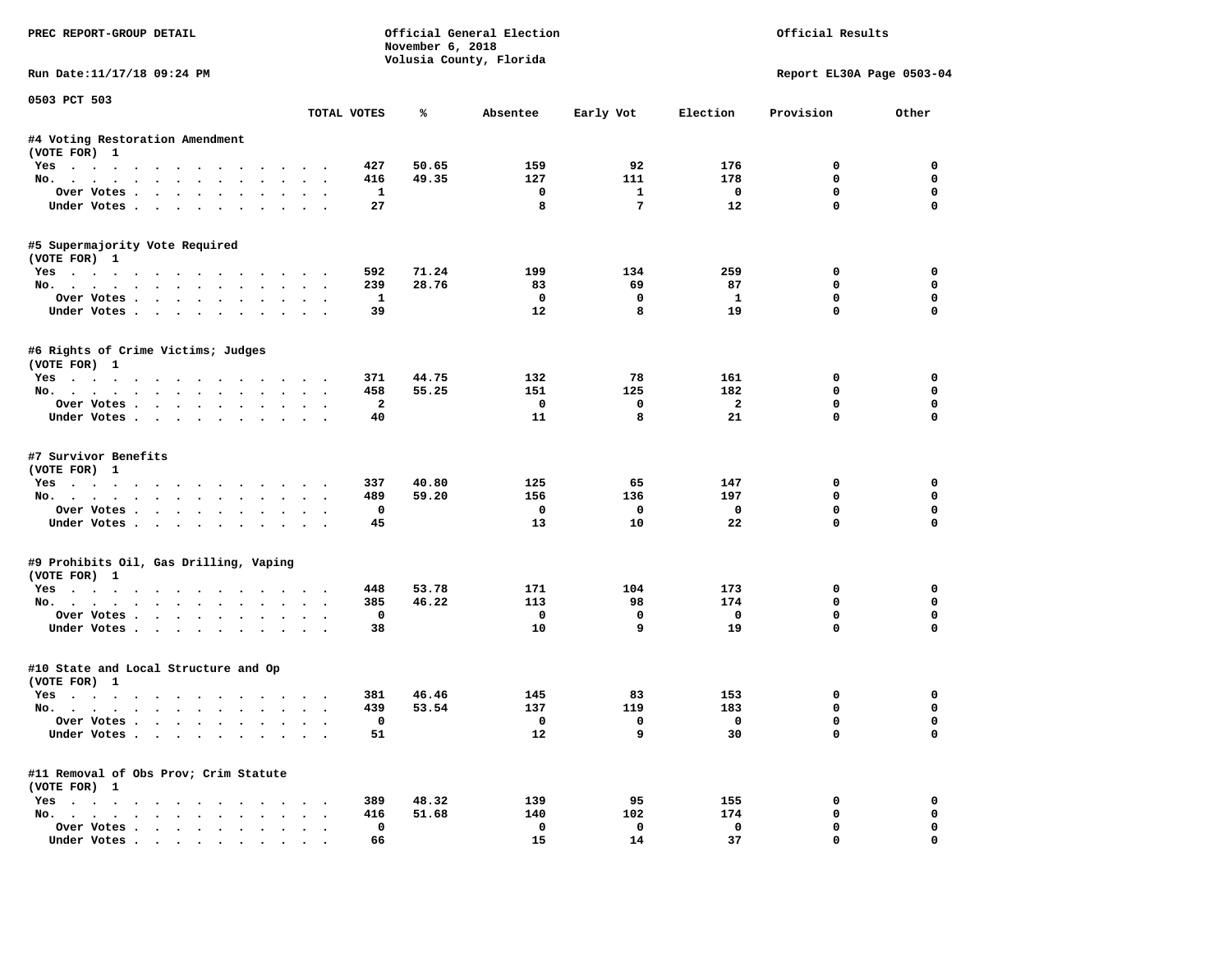| PREC REPORT-GROUP DETAIL                                                                                                                                                                                                              |             | November 6, 2018<br>Volusia County, Florida | Official General Election |              |          | Official Results          |       |
|---------------------------------------------------------------------------------------------------------------------------------------------------------------------------------------------------------------------------------------|-------------|---------------------------------------------|---------------------------|--------------|----------|---------------------------|-------|
| Run Date: 11/17/18 09:24 PM                                                                                                                                                                                                           |             |                                             |                           |              |          | Report EL30A Page 0503-05 |       |
| 0503 PCT 503                                                                                                                                                                                                                          |             |                                             |                           |              |          |                           |       |
|                                                                                                                                                                                                                                       | TOTAL VOTES | %ะ                                          | Absentee                  | Early Vot    | Election | Provision                 | Other |
| #12 Lobbying and Abuse of Office<br>(VOTE FOR) 1                                                                                                                                                                                      |             |                                             |                           |              |          |                           |       |
| Yes                                                                                                                                                                                                                                   | 658         | 80.05                                       | 230                       | 154          | 274      |                           |       |
| No.                                                                                                                                                                                                                                   | 164         | 19.95                                       | 52                        | 48           | 64       |                           |       |
| Over Votes                                                                                                                                                                                                                            |             | $^{\circ}$                                  |                           | 0            |          |                           |       |
| Under Votes                                                                                                                                                                                                                           | 49          |                                             | 12                        | 9            | 28       |                           |       |
| #13 Ends Dog Racing<br>(VOTE FOR) 1                                                                                                                                                                                                   |             |                                             |                           |              |          |                           |       |
| the contract of the contract of the contract of the contract of the contract of the contract of the contract of the contract of the contract of the contract of the contract of the contract of the contract of the contract o<br>Yes | 474         | 57.18                                       | 167                       | 119          | 188      | 0                         |       |
| No.                                                                                                                                                                                                                                   | 355         | 42.82                                       | 114                       | 83           | 158      |                           |       |
| Over Votes                                                                                                                                                                                                                            |             | $\mathbf{o}$                                |                           | <sup>0</sup> | n        |                           |       |
| Under Votes                                                                                                                                                                                                                           | 42          |                                             | 13                        | 9            | 20       |                           |       |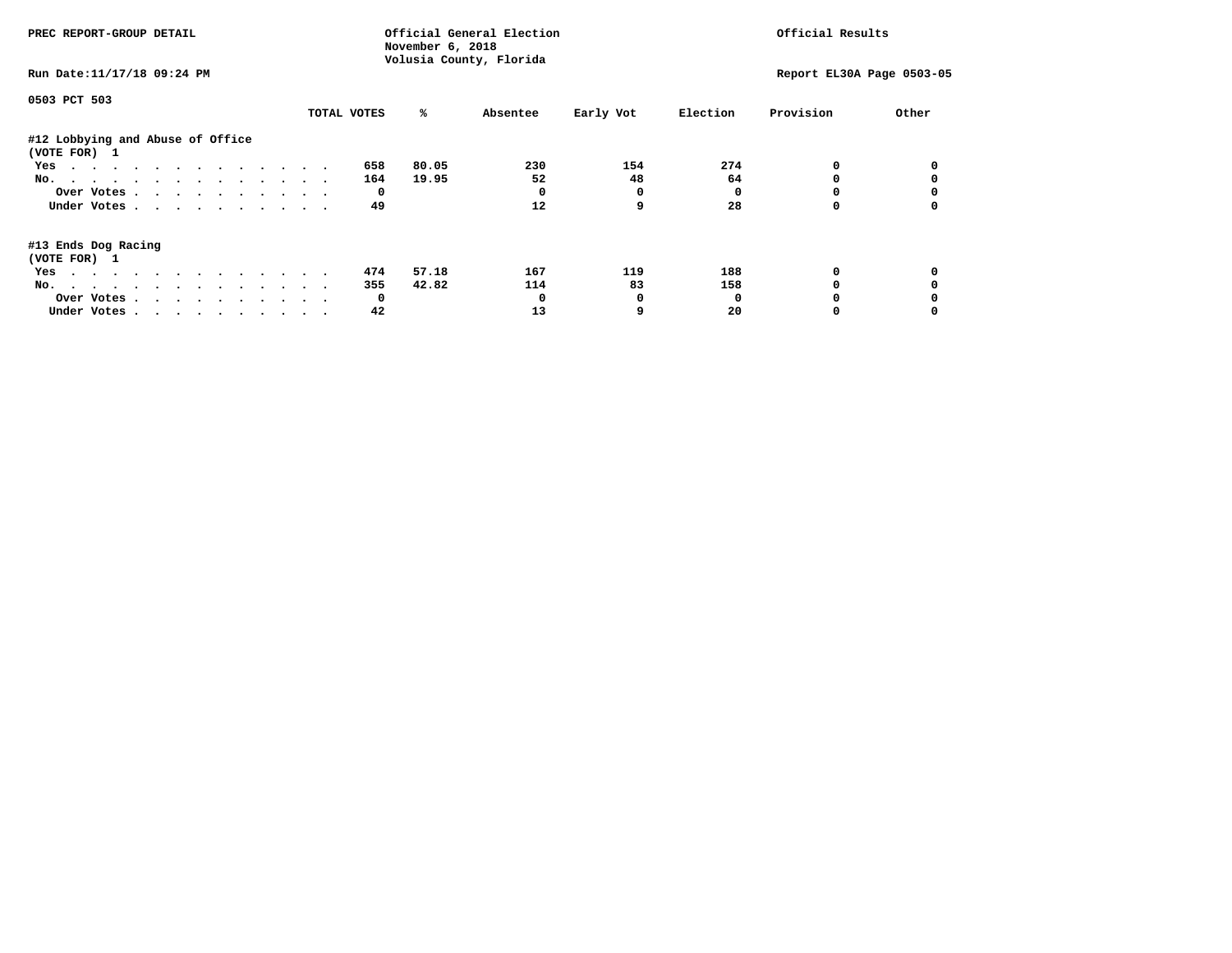**PREC REPORT-GROUP DETAIL COMPUTER CONSUMING A CONSUMING CONSUMING A LIGACION CONSUMING A LIGACION** *November 6, 2018 November 6, 2018*  **Volusia County, Florida** 

Official Results

**Run Date:11/17/18 09:24 PM Report EL30A Page 0504-01** 

| 0504 PCT 504                                                                                           |                                              |                                              |                         |       |                         |                         |                         |                |              |
|--------------------------------------------------------------------------------------------------------|----------------------------------------------|----------------------------------------------|-------------------------|-------|-------------------------|-------------------------|-------------------------|----------------|--------------|
|                                                                                                        |                                              |                                              | TOTAL VOTES             | ℁     | Absentee                | Early Vot               | Election                | Provision      | Other        |
| REGISTERED VOTERS - TOTAL .<br>$\bullet$                                                               | $\ddot{\phantom{1}}$                         | $\ddot{\phantom{a}}$                         | 2,413                   |       |                         |                         |                         |                |              |
| BALLOTS CAST - TOTAL.<br>$\ddot{\phantom{1}}$<br>$\bullet$<br>$\overline{a}$                           | $\ddot{\phantom{a}}$<br>$\bullet$            | $\bullet$<br>$\bullet$                       | 1,536                   |       | 550                     | 461                     | 522                     | $\overline{a}$ | $\mathbf{1}$ |
| BALLOTS CAST - BLANK.<br>$\cdot$<br>$\bullet$<br>$\bullet$                                             | $\ddot{\phantom{a}}$                         |                                              | 0                       |       | 0                       | 0                       | $\mathbf 0$             | 0              | $\mathbf 0$  |
| VOTER TURNOUT - TOTAL<br>$\ddot{\phantom{a}}$<br>$\ddot{\phantom{a}}$<br>$\cdot$                       | $\bullet$<br>$\ddot{\phantom{a}}$            | $\ddot{\phantom{a}}$<br>$\cdot$              |                         | 63.66 |                         |                         |                         |                |              |
| VOTER TURNOUT - BLANK<br>$\bullet$                                                                     |                                              |                                              |                         |       |                         |                         |                         |                |              |
| United States Senator<br>(VOTE FOR) 1                                                                  |                                              |                                              |                         |       |                         |                         |                         |                |              |
| Rick Scott $(REP)$                                                                                     |                                              | $\sim$                                       | 840                     | 55.15 | 300                     | 246                     | 292                     | 1              | 1            |
| Bill Nelson (DEM).<br>$\cdot$ $\cdot$ $\cdot$ $\cdot$ $\cdot$ $\cdot$ $\cdot$ $\cdot$                  |                                              |                                              | 678                     | 44.52 | 246                     | 209                     | 222                     | $\mathbf{1}$   | $\mathbf 0$  |
| WRITE-IN.<br>$\sim$ $\sim$<br>$\bullet$<br>$\ddot{\phantom{1}}$<br>$\ddot{\phantom{a}}$<br>$\bullet$   | $\bullet$                                    |                                              | 5                       | .33   | $\mathbf{1}$            | $\overline{a}$          | $\overline{\mathbf{2}}$ | 0              | $\mathbf 0$  |
| Over Votes.<br>$\ddot{\phantom{0}}$<br>$\sim$ $\sim$<br>$\ddot{\phantom{0}}$<br>$\bullet$<br>$\bullet$ | $\ddot{\phantom{a}}$<br>$\bullet$            |                                              | $\mathbf 0$             |       | $\mathbf 0$             | 0                       | 0                       | $\Omega$       | $\mathbf 0$  |
| Under Votes<br>$\ddot{\phantom{1}}$<br>$\sim$ $\sim$ $\sim$<br>$\ddot{\phantom{a}}$                    | $\sim$<br>$\ddot{\phantom{a}}$               |                                              | 13                      |       | 3                       | $\overline{\mathbf{4}}$ | 6                       | 0              | $\mathbf 0$  |
| Representative in Congress District 6                                                                  |                                              |                                              |                         |       |                         |                         |                         |                |              |
| (VOTE FOR) 1                                                                                           |                                              |                                              |                         |       |                         |                         |                         |                |              |
| Michael Waltz (REP).<br>$\cdot$ $\cdot$<br>$\sim$ $\sim$ $\sim$                                        |                                              | $\sim$ $\sim$                                | 826                     | 54.63 | 294                     | 238                     | 292                     | 1              | 1            |
| Nancy Soderberg (DEM)<br>$\cdot$ $\cdot$ $\cdot$                                                       | $\ddot{\phantom{1}}$                         |                                              | 686                     | 45.37 | 246                     | 216                     | 223                     | $\mathbf{1}$   | $\mathbf 0$  |
| Over Votes.<br>$\cdots$<br>$\sim$ $\sim$                                                               | $\ddot{\phantom{a}}$<br>$\bullet$            | $\bullet$<br>$\bullet$                       | $\mathbf 0$             |       | $\mathbf 0$             | 0                       | $\mathbf 0$             | 0              | $\mathbf 0$  |
| Under Votes                                                                                            | $\bullet$<br>$\ddot{\phantom{a}}$            | $\ddot{\phantom{a}}$                         | 24                      |       | 10                      | $7\phantom{.0}$         | 7                       | 0              | $\mathbf 0$  |
| Governor and Lieutenant Governor<br>(VOTE FOR) 1                                                       |                                              |                                              |                         |       |                         |                         |                         |                |              |
| Ron DeSantis (REP)                                                                                     |                                              |                                              | 828                     | 54.37 | 294                     | 239                     | 294                     | $\mathbf{1}$   | 0            |
| Andrew Gillum (DEM).<br>$\ddot{\phantom{a}}$<br>$\ddot{\phantom{a}}$<br>$\ddot{\phantom{a}}$           | $\ddot{\phantom{a}}$<br>$\ddot{\phantom{0}}$ |                                              | 663                     | 43.53 | 236                     | 216                     | 210                     | $\mathbf{1}$   | $\mathbf 0$  |
| Darcy G. Richardson (REF).                                                                             | $\sim$ $\sim$ $\sim$                         | $\sim$<br>$\bullet$                          | 11                      | .72   | 6                       | 3                       | 2                       | 0              | $\mathbf 0$  |
| Ryan Christopher Foley.<br>$\sim$<br>$\ddot{\phantom{a}}$                                              | $\ddot{\phantom{a}}$                         | $\sim$                                       | 9                       | .59   | 4                       | $\mathbf 0$             | 5                       | $\Omega$       | $\mathbf 0$  |
| Kyle "KC" Gibson<br>$\sim$ $\sim$<br>$\bullet$                                                         | $\bullet$                                    |                                              | 4                       | .26   | $\mathbf{2}$            | 0                       | $\overline{\mathbf{2}}$ | 0              | $\mathbf 0$  |
| Bruce Stanley<br>$\bullet$                                                                             | $\bullet$<br>$\bullet$                       | $\bullet$<br>$\ddot{\phantom{0}}$            | 4                       | .26   | $\mathbf 0$             | $\overline{a}$          | $\overline{\mathbf{2}}$ | 0              | $\mathbf 0$  |
| WRITE-IN.                                                                                              | $\bullet$                                    |                                              | 4                       | .26   | $\overline{\mathbf{3}}$ | 0                       | $\mathbf{1}$            | 0              | $\mathbf 0$  |
| Over Votes                                                                                             | $\ddot{\phantom{a}}$<br>$\ddot{\phantom{a}}$ | $\ddot{\phantom{a}}$<br>$\ddot{\phantom{a}}$ | $\overline{\mathbf{2}}$ |       | $\mathbf 0$             | 0                       | $\overline{\mathbf{2}}$ | 0              | $\mathbf 0$  |
| Under Votes                                                                                            | $\bullet$ . $\bullet$                        | $\sim$<br>$\ddot{\phantom{a}}$               | 11                      |       | 5                       | $\mathbf{1}$            | 4                       | 0              | $\mathbf{1}$ |
| Attorney General<br>(VOTE FOR) 1                                                                       |                                              |                                              |                         |       |                         |                         |                         |                |              |
| Ashley Moody (REP)<br>$\cdot$                                                                          |                                              | $\ddot{\phantom{0}}$                         | 868                     | 57.64 | 312                     | 252                     | 303                     | 1              | 0            |
| Sean Shaw (DEM)<br>$\cdot$ $\cdot$ $\cdot$ $\cdot$ $\cdot$ $\cdot$                                     | $\cdot$<br>$\sim$                            | $\sim$                                       | 598                     | 39.71 | 213                     | 196                     | 188                     | $\mathbf{1}$   | $\mathbf 0$  |
| Jeffrey Marc Siskind.<br>$\sim$ $\sim$ $\sim$<br>$\ddot{\phantom{a}}$                                  | $\bullet$                                    |                                              | 40                      | 2.66  | 14                      | 7                       | 19                      | 0              | $\mathbf 0$  |
| Over Votes                                                                                             | $\ddot{\phantom{a}}$<br>$\bullet$            | $\bullet$<br>$\bullet$                       | $\mathbf 0$             |       | $\mathbf 0$             | 0                       | $\mathbf 0$             | 0              | $\mathbf 0$  |
| Under Votes                                                                                            | $\ddot{\phantom{1}}$                         | $\bullet$                                    | 30                      |       | 11                      | 6                       | 12                      | 0              | ${\bf 1}$    |
| Chief Financial Officer<br>(VOTE FOR) 1                                                                |                                              |                                              |                         |       |                         |                         |                         |                |              |
| Jimmy Patronis (REP).<br>$\cdots$                                                                      |                                              |                                              | 851                     | 57.27 | 310                     | 242                     | 298                     | 1              | 0            |
| Jeremy Ring (DEM).<br>$\sim$ $\sim$ $\sim$<br>$\bullet$<br>$\bullet$                                   |                                              |                                              | 634                     | 42.66 | 223                     | 207                     | 203                     | $\mathbf{1}$   | $\mathbf 0$  |
| WRITE-IN.<br>$\cdot$ $\cdot$ $\cdot$ $\cdot$ $\cdot$ $\cdot$<br>$\bullet$<br>$\bullet$                 |                                              | $\ddot{\phantom{0}}$                         | 1                       | .07   | 0                       | 0                       | $\mathbf{1}$            | 0              | $\mathbf 0$  |
| Over Votes .<br>$\cdots$<br>$\ddot{\phantom{a}}$                                                       | $\ddot{\phantom{a}}$                         |                                              | 0                       |       | $\mathbf 0$             | 0                       | $\mathbf 0$             | 0              | $\mathbf 0$  |
| Under Votes<br>$\bullet$                                                                               |                                              |                                              | 50                      |       | 17                      | 12                      | 20                      | $\Omega$       | $\mathbf{1}$ |
|                                                                                                        |                                              |                                              |                         |       |                         |                         |                         |                |              |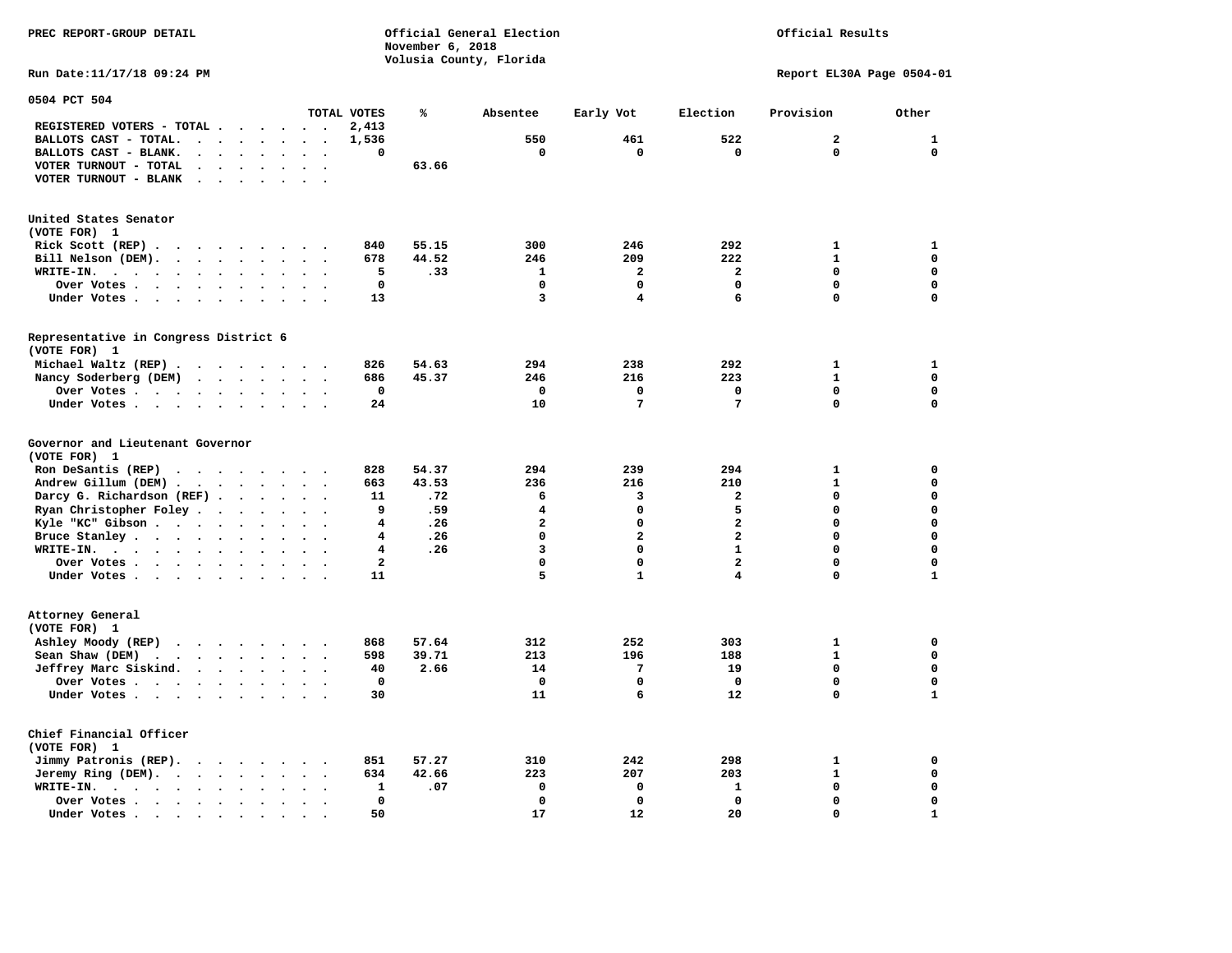| PREC REPORT-GROUP DETAIL                                                                                                                                                                                                             |                                              |             | November 6, 2018 | Official General Election<br>Volusia County, Florida |              |          | Official Results          |              |
|--------------------------------------------------------------------------------------------------------------------------------------------------------------------------------------------------------------------------------------|----------------------------------------------|-------------|------------------|------------------------------------------------------|--------------|----------|---------------------------|--------------|
| Run Date:11/17/18 09:24 PM                                                                                                                                                                                                           |                                              |             |                  |                                                      |              |          | Report EL30A Page 0504-02 |              |
| 0504 PCT 504                                                                                                                                                                                                                         |                                              | TOTAL VOTES | ℁                | Absentee                                             | Early Vot    | Election | Provision                 | Other        |
| Commissioner of Agriculture<br>(VOTE FOR) 1                                                                                                                                                                                          |                                              |             |                  |                                                      |              |          |                           |              |
| Matt Caldwell (REP)                                                                                                                                                                                                                  |                                              | 822         | 54.87            | 306                                                  | 226          | 289      | 1                         | 0            |
| Nicole "Nikki" Fried (DEM).                                                                                                                                                                                                          |                                              | 676         | 45.13            | 232                                                  | 224          | 219      | 1                         | 0            |
| Over Votes<br>$\bullet$                                                                                                                                                                                                              | $\bullet$                                    | 0           |                  | 0                                                    | 0            | 0        | 0                         | 0            |
| Under Votes                                                                                                                                                                                                                          |                                              | 38          |                  | 12                                                   | 11           | 14       | 0                         | $\mathbf{1}$ |
| State Representative District 25<br>(VOTE FOR) 1                                                                                                                                                                                     |                                              |             |                  |                                                      |              |          |                           |              |
| Tom Leek (REP).                                                                                                                                                                                                                      |                                              | 814         | 54.38            | 300                                                  | 230          | 283      | 1                         | 0            |
| Kathleen "Katie" Tripp (DEM)                                                                                                                                                                                                         |                                              | 642         | 42.89            | 227                                                  | 206          | 208      | $\mathbf{1}$              | $\mathbf 0$  |
| Joseph "Joe" Hannoush (LPF)<br>$\ddot{\phantom{1}}$<br>$\sim$                                                                                                                                                                        | $\cdot$ $\cdot$ $\cdot$                      | 41          | 2.74             | 9                                                    | 15           | 17       | 0                         | 0            |
| Over Votes<br>$\bullet$                                                                                                                                                                                                              | $\bullet$                                    | 0           |                  | 0                                                    | $\mathbf 0$  | 0        | 0                         | $\mathbf 0$  |
| Under Votes                                                                                                                                                                                                                          | $\sim$ $\sim$<br>$\sim$                      | 39          |                  | 14                                                   | 10           | 14       | 0                         | $\mathbf{1}$ |
| Justice of the Supreme Court Lawson<br>(VOTE FOR) 1                                                                                                                                                                                  |                                              |             |                  |                                                      |              |          |                           |              |
| $Yes \cdot \cdot \cdot$<br>$\bullet$<br>$\bullet$<br>$\cdot$ $\cdot$<br>$\cdot$ $\cdot$ $\cdot$<br>$\cdot$                                                                                                                           |                                              | 866         | 68.35            | 337                                                  | 246          | 282      | 1                         | 0            |
| No.<br>$\ddot{\phantom{1}}$                                                                                                                                                                                                          |                                              | 401         | 31.65            | 120                                                  | 139          | 142      | 0                         | 0            |
| Over Votes<br>$\blacksquare$ .                                                                                                                                                                                                       |                                              | 0           |                  | 0                                                    | 0            | 0        | 0                         | 0            |
| Under Votes<br>$\ddot{\phantom{0}}$                                                                                                                                                                                                  |                                              | 269         |                  | 93                                                   | 76           | 98       | $\mathbf{1}$              | $\mathbf{1}$ |
| 5th District Court of Appeal Eisnaugle<br>(VOTE FOR) 1                                                                                                                                                                               |                                              |             |                  |                                                      |              |          |                           |              |
| $Yes \cdot \cdot \cdot$<br>$\cdot$ $\cdot$<br>$\sim$<br>.                                                                                                                                                                            |                                              | 769         | 61.32            | 296                                                  | 218          | 254      | 1                         | 0            |
| No.<br>. The contract of the contract of the contract of the contract of the contract of the contract of the contract of the contract of the contract of the contract of the contract of the contract of the contract of the contrac | $\ddot{\phantom{1}}$<br>$\bullet$            | 485         | 38.68            | 156                                                  | 162          | 167      | $\mathbf 0$               | 0            |
| Over Votes                                                                                                                                                                                                                           |                                              | 1           |                  | 0                                                    | 0            | 1        | 0                         | 0            |
| Under Votes<br>$\cdot$                                                                                                                                                                                                               | $\bullet$                                    | 281         |                  | 98                                                   | 81           | 100      | 1                         | 1            |
| Circuit Judge 7th Judicial, Grp 15<br>(VOTE FOR) 1                                                                                                                                                                                   |                                              |             |                  |                                                      |              |          |                           |              |
| Linda L. Gaustad                                                                                                                                                                                                                     |                                              | 675         | 52.12            | 240                                                  | 203          | 231      | 1                         | 0            |
| Ryan Will                                                                                                                                                                                                                            | $\sim$                                       | 620         | 47.88            | 237                                                  | 184          | 199      | 0                         | 0            |
| Over Votes<br>$\bullet$                                                                                                                                                                                                              | $\bullet$                                    | 0           |                  | 0                                                    | 0            | 0        | $\mathbf 0$               | 0            |
| Under Votes                                                                                                                                                                                                                          |                                              | 241         |                  | 73                                                   | 74           | 92       | $\mathbf{1}$              | $\mathbf{1}$ |
| Soil and Water Cons Dist Seat 1<br>(VOTE FOR) 1                                                                                                                                                                                      |                                              |             |                  |                                                      |              |          |                           |              |
| William Bliss.<br>.<br>$\cdot$<br>$\sim$                                                                                                                                                                                             |                                              | 713         | 58.01            | 272                                                  | 195          | 245      | 1                         | 0            |
| Derrick Orberg.<br>$\cdots$                                                                                                                                                                                                          |                                              | 516         | 41.99            | 177                                                  | 169          | 170      | 0                         | $\mathbf 0$  |
| Over Votes.<br>$\overline{\phantom{a}}$                                                                                                                                                                                              |                                              | 1           |                  | 0                                                    | $\mathbf{1}$ | 0        | 0                         | 0            |
| Under Votes<br>$\ddot{\phantom{0}}$<br>$\ddot{\phantom{a}}$                                                                                                                                                                          |                                              | 306         |                  | 101                                                  | 96           | 107      | $\mathbf{1}$              | $\mathbf{1}$ |
| Soil and Water Cons Dist Seat 3<br>(VOTE FOR) 1                                                                                                                                                                                      |                                              |             |                  |                                                      |              |          |                           |              |
| Beth James.<br>$\cdot$ $\cdot$ $\cdot$<br>$\ddot{\phantom{1}}$<br>$\sim$<br>$\bullet$ .                                                                                                                                              |                                              | 610         | 50.04            | 225                                                  | 181          | 203      | 1                         | 0            |
| Wesley Wayne Wilson Jr<br>$\bullet$ . $\bullet$<br>$\bullet$                                                                                                                                                                         | $\ddot{\phantom{0}}$<br>$\ddot{\phantom{0}}$ | 174         | 14.27            | 66                                                   | 50           | 58       | 0                         | 0            |
| Christine Wilt.<br>$\bullet$                                                                                                                                                                                                         |                                              | 435         | 35.68            | 149                                                  | 137          | 149      | 0                         | 0            |
| Over Votes .<br>$\mathcal{A}$ , and $\mathcal{A}$ , and $\mathcal{A}$<br>$\ddot{\phantom{0}}$                                                                                                                                        | $\ddot{\phantom{1}}$                         | 0           |                  | 0                                                    | 0            | 0        | 0                         | 0            |
| Under Votes                                                                                                                                                                                                                          |                                              | 317         |                  | 110                                                  | 93           | 112      | $\mathbf{1}$              | $\mathbf{1}$ |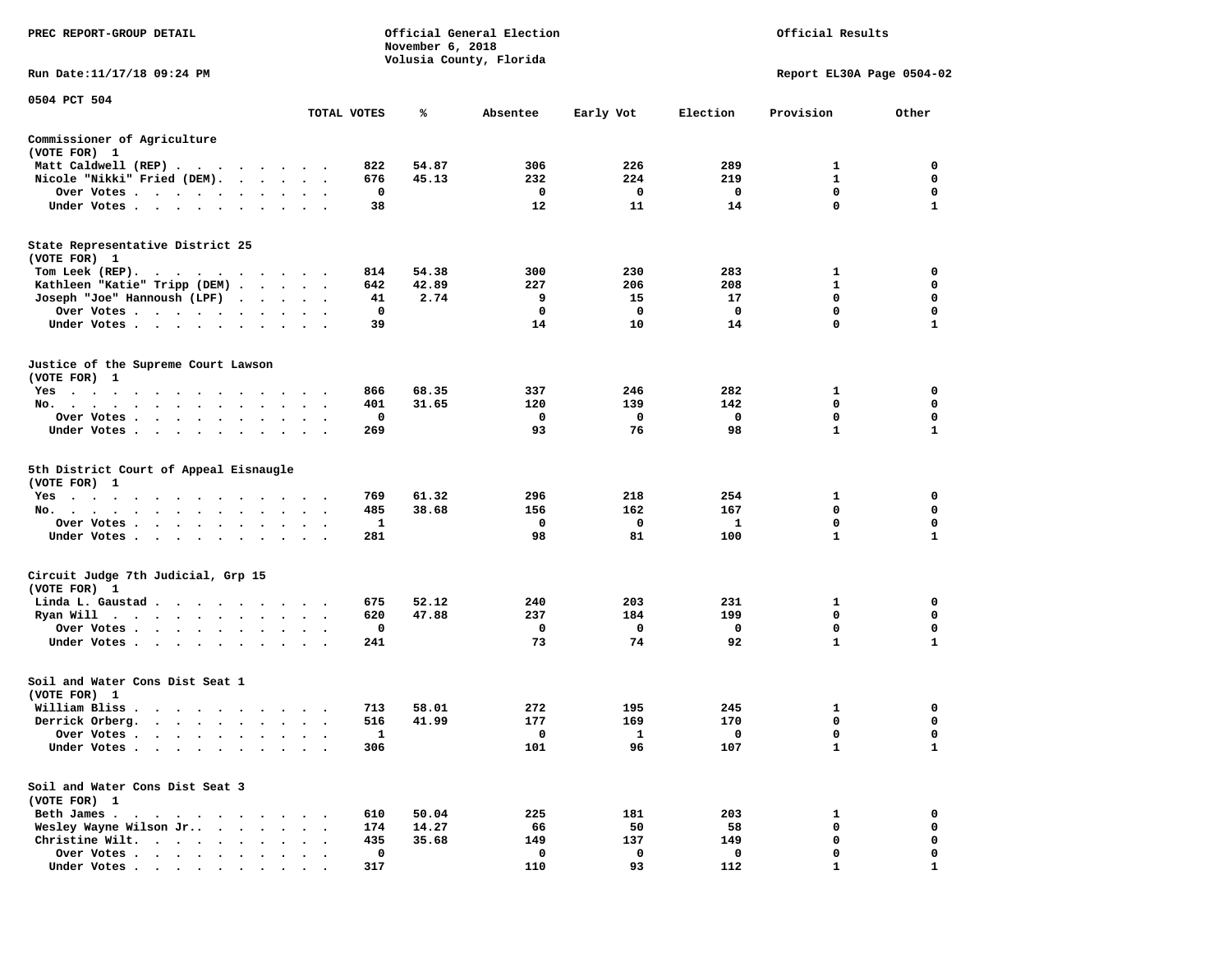| PREC REPORT-GROUP DETAIL                                                                                                    |                          |              | November 6, 2018 | Official General Election |              |              | Official Results          |              |
|-----------------------------------------------------------------------------------------------------------------------------|--------------------------|--------------|------------------|---------------------------|--------------|--------------|---------------------------|--------------|
| Run Date:11/17/18 09:24 PM                                                                                                  |                          |              |                  | Volusia County, Florida   |              |              | Report EL30A Page 0504-03 |              |
| 0504 PCT 504                                                                                                                |                          |              |                  |                           |              |              |                           |              |
|                                                                                                                             | TOTAL VOTES              |              | ℁                | Absentee                  | Early Vot    | Election     | Provision                 | Other        |
| Soil and Water Cons Dist Seat 5<br>(VOTE FOR) 1                                                                             |                          |              |                  |                           |              |              |                           |              |
| J. Mark Barfield<br>$\cdot$                                                                                                 |                          | 257          | 21.36            | 101                       | 67           | 89           | 0                         | 0            |
| Andy Kelly<br>$\bullet$ .                                                                                                   | $\ddot{\phantom{1}}$     | 538          | 44.72            | 194                       | 157          | 186          | 1                         | $\mathbf 0$  |
| David Schaefer.<br>$\cdot$ $\cdot$ $\cdot$ $\cdot$<br>$\bullet$ .                                                           |                          | 408          | 33.92            | 140                       | 137          | 131          | 0                         | $\mathbf 0$  |
| Over Votes .<br>$\cdots$                                                                                                    |                          | 0            |                  | 0                         | 0            | 0            | $\mathbf 0$               | $\mathbf 0$  |
| Under Votes.<br>.                                                                                                           |                          | 333          |                  | 115                       | 100          | 116          | 1                         | 1            |
| #1 Increased Homestead Exemption                                                                                            |                          |              |                  |                           |              |              |                           |              |
| (VOTE FOR) 1                                                                                                                |                          |              |                  |                           |              |              |                           |              |
| $Yes \cdot \cdot \cdot \cdot \cdot \cdot$<br>$\cdot$                                                                        |                          | 717<br>744   | 49.08<br>50.92   | 285<br>242                | 200<br>241   | 231<br>261   | 1<br>0                    | 0<br>0       |
| No.<br>$\cdot$ $\cdot$ $\cdot$ $\cdot$ $\cdot$<br>Over Votes .<br>$\sim$ $\sim$ $\sim$ $\sim$ $\sim$<br>$\sim$<br>$\bullet$ | $\cdot$                  | $\mathbf{2}$ |                  | 0                         | 1            | $\mathbf{1}$ | $\mathbf 0$               | $\mathbf 0$  |
| $\sim$<br>$\bullet$<br>Under Votes<br>$\ddot{\phantom{1}}$                                                                  | $\cdot$                  | 73           |                  | 23                        | 19           | 29           | $\mathbf{1}$              | 1            |
|                                                                                                                             |                          |              |                  |                           |              |              |                           |              |
| #2 Limit on Property Tax Assessments<br>(VOTE FOR) 1                                                                        |                          |              |                  |                           |              |              |                           |              |
| $Yes \cdot \cdot \cdot \cdot$                                                                                               |                          | 970          | 67.04            | 353                       | 284          | 332          | 1                         | 0            |
| No.<br>$\bullet$<br>$\bullet$<br>$\bullet$<br>$\bullet$                                                                     | $\bullet$                | 477          | 32.96            | 162                       | 156          | 159          | 0                         | 0            |
| Over Votes.<br>$\cdots$<br>$\cdot$                                                                                          |                          | 0            |                  | 0                         | 0            | 0            | 0                         | 0            |
| Under Votes.<br>$\cdots$                                                                                                    |                          | 89           |                  | 35                        | 21           | 31           | $\mathbf{1}$              | $\mathbf{1}$ |
| #3 Voter Control of Gambling<br>(VOTE FOR) 1                                                                                |                          |              |                  |                           |              |              |                           |              |
| Yes                                                                                                                         |                          | 990          | 66.71            | 384                       | 287          | 317          | 2                         | 0            |
| No.                                                                                                                         | $\cdot$                  | 494          | 33.29            | 151                       | 157          | 186          | $\mathbf 0$               | $\mathbf 0$  |
| Over Votes .<br>$\cdots$                                                                                                    |                          | 0            |                  | 0                         | 0            | 0            | $\mathbf 0$               | 0            |
| Under Votes.                                                                                                                | $\sim$ $\sim$            | 52           |                  | 15                        | 17           | 19           | 0                         | 1            |
| #4 Voting Restoration Amendment                                                                                             |                          |              |                  |                           |              |              |                           |              |
| (VOTE FOR) 1                                                                                                                |                          |              |                  |                           |              |              |                           |              |
| Yes                                                                                                                         |                          | 883          | 59.46            | 314                       | 266          | 301          | 2                         | 0            |
| No.<br>$\bullet$ , $\bullet$ , $\bullet$ , $\bullet$ , $\bullet$                                                            |                          | 602          | 40.54            | 225                       | 177          | 200          | 0                         | 0            |
| Over Votes                                                                                                                  | $\bullet$ .<br>$\bullet$ | 1            |                  | 0                         | 1            | $\mathbf 0$  | $\mathbf 0$               | $\mathbf 0$  |
| Under Votes<br>$\ddot{\phantom{1}}$                                                                                         |                          | 50           |                  | 11                        | 17           | 21           | 0                         | 1            |
| #5 Supermajority Vote Required<br>(VOTE FOR) 1                                                                              |                          |              |                  |                           |              |              |                           |              |
| Yes                                                                                                                         |                          | 1,028        | 70.60            | 379                       | 295          | 353          | 1                         | 0            |
| No.                                                                                                                         |                          | 428          | 29.40            | 139                       | 147          | 142          | 0                         | $\mathbf 0$  |
| Over Votes .<br>$\cdot$                                                                                                     |                          | 0            |                  | 0                         | 0            | 0            | 0                         | 0            |
| Under Votes .<br>$\ddot{\phantom{a}}$<br>$\sim$<br>$\ddot{\phantom{a}}$                                                     |                          | 80           |                  | 32                        | 19           | 27           | $\mathbf{1}$              | 1            |
| #6 Rights of Crime Victims; Judges<br>(VOTE FOR) 1                                                                          |                          |              |                  |                           |              |              |                           |              |
| $Yes \t . \t .$<br>$\bullet$<br>$\bullet$                                                                                   |                          | 714          | 49.24            | 249                       | 211          | 253          | 1                         | 0            |
| $No.$<br>$\ddot{\phantom{1}}$                                                                                               |                          | 736          | 50.76            | 262                       | 234          | 240          | 0                         | 0            |
| Over Votes .                                                                                                                |                          | 1            |                  | 0                         | $\mathbf{1}$ | 0            | 0                         | 0            |
| Under Votes.<br>$\cdot$<br>$\cdot$<br>$\bullet$<br>$\bullet$                                                                |                          | 85           |                  | 39                        | 15           | 29           | 1                         | 1            |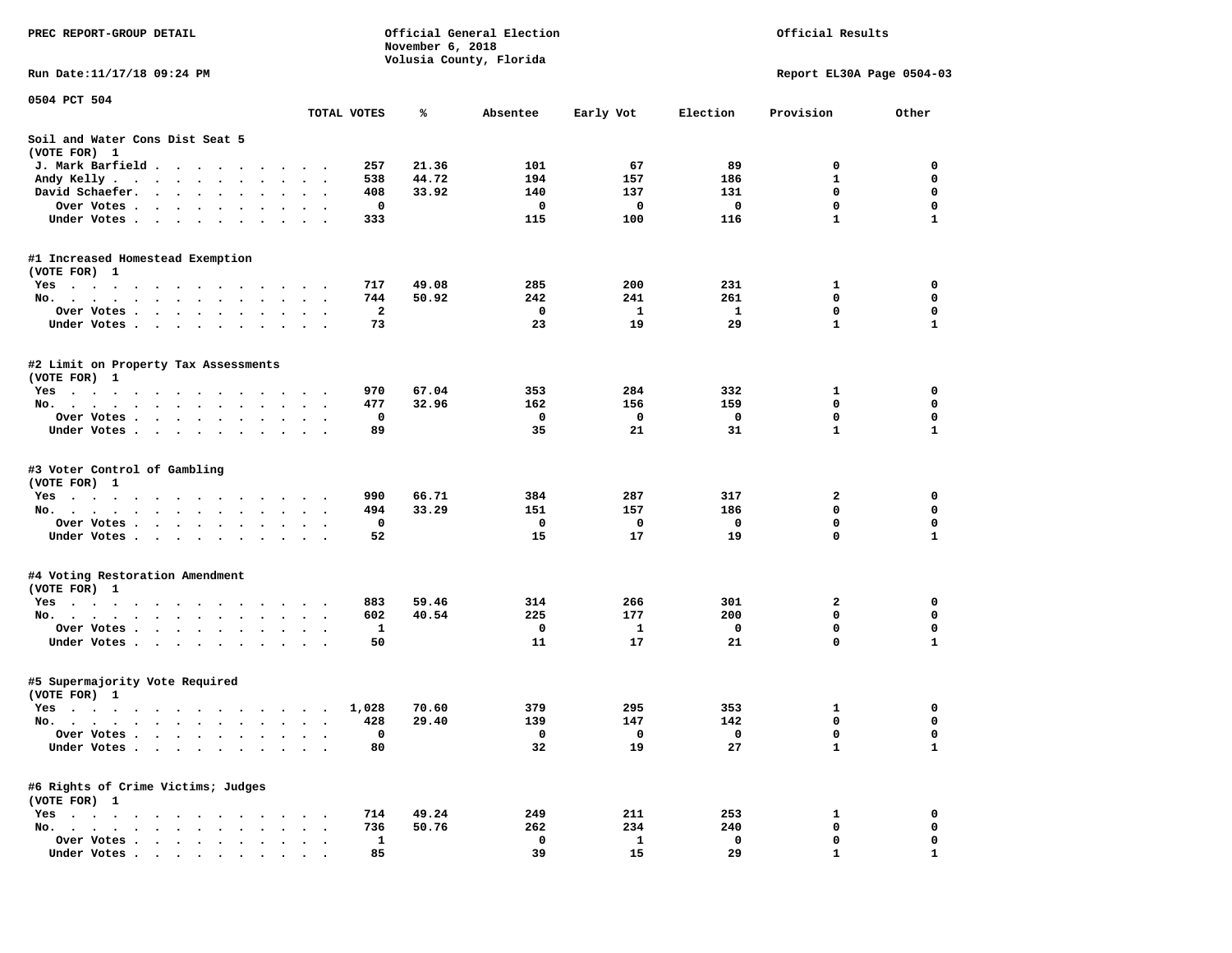| PREC REPORT-GROUP DETAIL               |                          | November 6, 2018 | Official General Election |                         |                | Official Results          |              |
|----------------------------------------|--------------------------|------------------|---------------------------|-------------------------|----------------|---------------------------|--------------|
|                                        |                          |                  | Volusia County, Florida   |                         |                |                           |              |
| Run Date:11/17/18 09:24 PM             |                          |                  |                           |                         |                | Report EL30A Page 0504-04 |              |
| 0504 PCT 504                           | TOTAL VOTES              | ℁                | Absentee                  | Early Vot               | Election       | Provision                 | Other        |
| #7 Survivor Benefits                   |                          |                  |                           |                         |                |                           |              |
| (VOTE FOR) 1                           |                          |                  |                           |                         |                |                           |              |
| Yes                                    | 746                      | 51.48            | 284                       | 189                     | 272            | $\mathbf{1}$              | 0            |
| No.                                    |                          | 703<br>48.52     | 236                       | 249                     | 218            | $\mathbf{0}$              | $\mathbf 0$  |
| Over Votes                             |                          | $\mathbf 0$      | $\mathbf 0$               | $\mathbf 0$             | $\mathbf{o}$   | $\mathbf{0}$              | $\mathbf 0$  |
| Under Votes                            |                          | 87               | 30                        | 23                      | 32             | $\mathbf{1}$              | $\mathbf{1}$ |
| #9 Prohibits Oil, Gas Drilling, Vaping |                          |                  |                           |                         |                |                           |              |
| (VOTE FOR) 1                           |                          |                  |                           |                         |                |                           |              |
| Yes                                    | 920                      | 62.84            | 339                       | 266                     | 314            | 1                         | 0            |
| No.                                    |                          | 544<br>37.16     | 185                       | 176                     | 183            | $\Omega$                  | $\mathbf 0$  |
| Over Votes                             |                          | $\overline{2}$   | $\Omega$                  | $^{\circ}$              | $\overline{a}$ | $\Omega$                  | $\mathbf 0$  |
| Under Votes                            |                          | 70               | 26                        | 19                      | 23             | $\mathbf{1}$              | $\mathbf{1}$ |
| #10 State and Local Structure and Op   |                          |                  |                           |                         |                |                           |              |
| (VOTE FOR) 1                           |                          |                  |                           |                         |                |                           |              |
| Yes                                    |                          | 52.17<br>744     | 293                       | 185                     | 265            | $\mathbf{1}$              | $\Omega$     |
| No.                                    |                          | 47.83<br>682     | 216                       | 246                     | 220            | $\mathbf 0$               | 0            |
| Over Votes                             |                          | 0                | $^{\circ}$                | $\overline{0}$          | $\mathbf 0$    | $\mathbf{0}$              | $\Omega$     |
| Under Votes                            | 110                      |                  | 41                        | 30                      | 37             | $\mathbf{1}$              | $\mathbf{1}$ |
| #11 Removal of Obs Prov; Crim Statute  |                          |                  |                           |                         |                |                           |              |
| (VOTE FOR) 1                           |                          |                  |                           |                         |                |                           |              |
| Yes                                    |                          | 762<br>54.55     | 294                       | 227                     | 240            | 1                         | 0            |
| No.                                    |                          | 45.45<br>635     | 203                       | 201                     | 231            | $\mathbf 0$               | 0            |
| Over Votes                             | $\overline{\phantom{a}}$ | 0                | $\mathbf 0$               | $\mathbf 0$             | $\mathbf 0$    | $\mathbf 0$               | $\mathbf 0$  |
| Under Votes                            | 139                      |                  | 53                        | 33                      | 51             | $\mathbf{1}$              | $\mathbf{1}$ |
| #12 Lobbying and Abuse of Office       |                          |                  |                           |                         |                |                           |              |
| (VOTE FOR) 1                           |                          |                  |                           |                         |                |                           |              |
| Yes                                    | 1,160                    | 80.67            | 421                       | 342                     | 396            | 1                         | 0            |
| No.                                    | 278                      | 19.33            | 86                        | 101                     | 91             | $\Omega$                  | 0            |
| Over Votes                             |                          | 0                | 0                         | $\overline{\mathbf{0}}$ | $\mathbf 0$    | $\mathbf{0}$              | $\mathbf 0$  |
| Under Votes                            |                          | 98               | 43                        | 18                      | 35             | $\mathbf{1}$              | $\mathbf{1}$ |
| #13 Ends Dog Racing                    |                          |                  |                           |                         |                |                           |              |
| (VOTE FOR) 1                           |                          |                  |                           |                         |                |                           |              |
| Yes                                    |                          | 58.06<br>846     | 316                       | 240                     | 289            | 1                         | 0            |
| No.                                    |                          | 41.94<br>611     | 208                       | 202                     | 201            | $\mathbf{0}$              | 0            |
| Over Votes .<br>$\cdots$               |                          | 0                | $\Omega$                  | $\Omega$                | $\Omega$       | 0                         | $\mathbf 0$  |
| Under Votes                            |                          | 79               | 26                        | 19                      | 32             | $\mathbf{1}$              | $\mathbf{1}$ |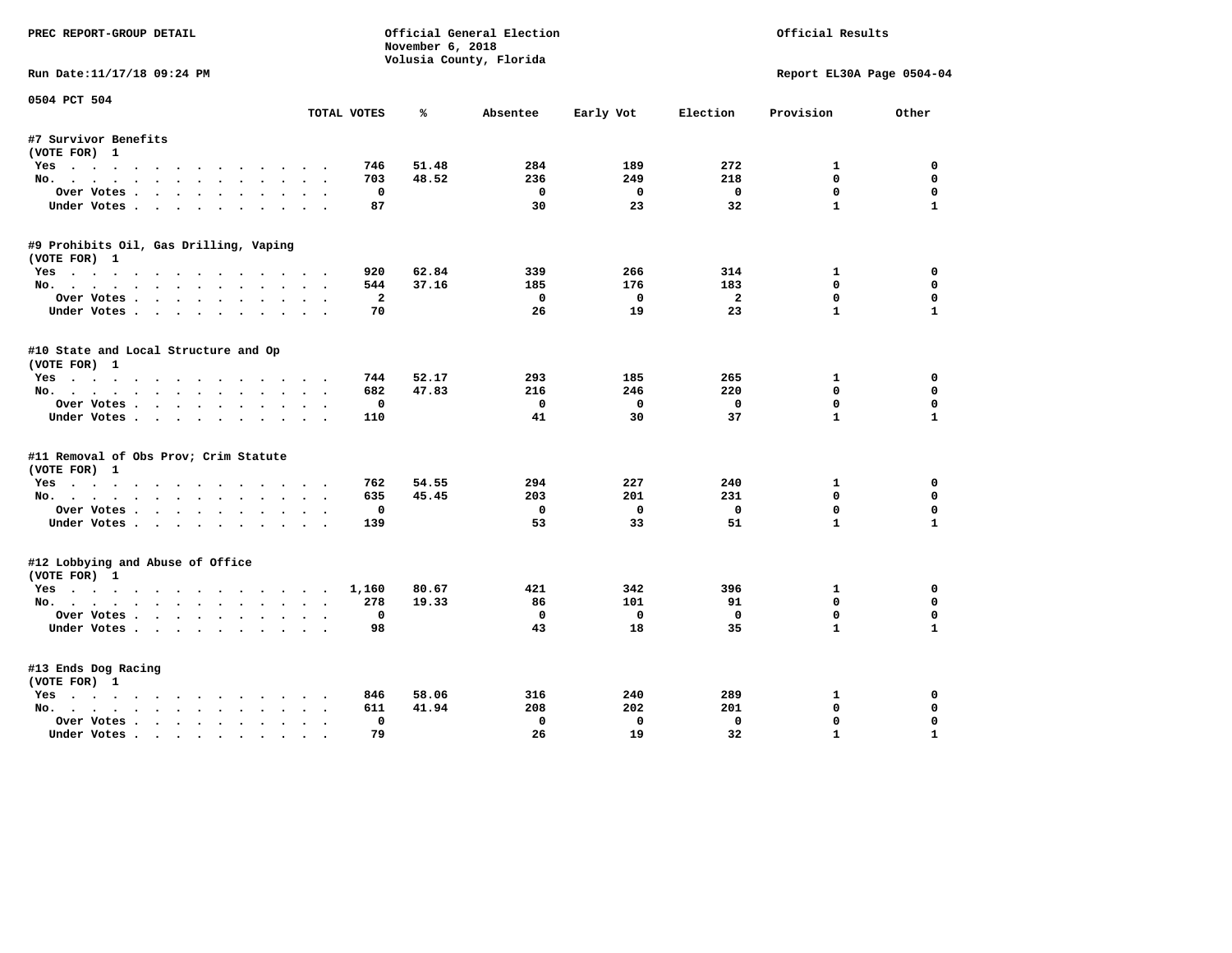**PREC REPORT-GROUP DETAIL COMPUTER CONSUMING A CONSUMING CONSUMING A LIGACION CONSUMING A LIGACION** *November 6, 2018 November 6, 2018*  **Volusia County, Florida** 

## Official Results

**Run Date:11/17/18 09:24 PM Report EL30A Page 0506-01** 

| 0506 PCT 506                                                                                               |                         |                                              |                         |       |                         |                |                         |              |              |
|------------------------------------------------------------------------------------------------------------|-------------------------|----------------------------------------------|-------------------------|-------|-------------------------|----------------|-------------------------|--------------|--------------|
|                                                                                                            |                         |                                              | TOTAL VOTES             | ℁     | Absentee                | Early Vot      | Election                | Provision    | Other        |
| REGISTERED VOTERS - TOTAL .                                                                                | $\cdot$ $\cdot$ $\cdot$ | $\sim$ $\sim$<br>$\ddot{\phantom{a}}$        | 2,858                   |       |                         |                |                         |              |              |
| BALLOTS CAST - TOTAL.<br>$\ddot{\phantom{a}}$<br>$\ddot{\phantom{a}}$<br>$\ddot{\phantom{a}}$              | $\cdot$                 |                                              | 1,991                   |       | 611                     | 706            | 672                     | $\mathbf{1}$ | $\mathbf{1}$ |
| BALLOTS CAST - BLANK.<br>$\ddot{\phantom{a}}$<br>$\sim$<br>$\ddot{\phantom{a}}$                            | $\ddot{\phantom{a}}$    | $\sim$<br>$\ddot{\phantom{a}}$               | $\overline{\mathbf{2}}$ | .10   | $\mathbf 0$             | $\mathbf{1}$   | $\mathbf{1}$            | $\mathbf 0$  | $\mathbf 0$  |
| VOTER TURNOUT - TOTAL                                                                                      |                         |                                              |                         | 69.66 |                         |                |                         |              |              |
| VOTER TURNOUT - BLANK<br>$\ddot{\phantom{a}}$<br>$\cdot$                                                   |                         |                                              |                         | .07   |                         |                |                         |              |              |
|                                                                                                            |                         |                                              |                         |       |                         |                |                         |              |              |
| United States Senator                                                                                      |                         |                                              |                         |       |                         |                |                         |              |              |
| (VOTE FOR) 1                                                                                               |                         |                                              |                         |       |                         |                |                         |              |              |
| Rick Scott (REP).<br>$\cdot$<br>$\ddot{\phantom{0}}$                                                       |                         | $\sim$<br>$\overline{\phantom{a}}$           | 1,118                   | 56.72 | 339                     | 367            | 411                     | 0            | 1            |
| Bill Nelson (DEM).<br>$\cdot$ $\cdot$<br>$\ddot{\phantom{a}}$<br>$\ddot{\phantom{a}}$                      | $\ddot{\phantom{a}}$    |                                              | 844                     | 42.82 | 260                     | 334            | 249                     | $\mathbf{1}$ | $\mathbf 0$  |
| WRITE-IN.<br>$\cdot$ .<br>$\sim$<br>$\ddot{\phantom{0}}$<br>$\ddot{\phantom{1}}$<br>$\bullet$<br>$\bullet$ | $\ddot{\phantom{a}}$    | $\ddot{\phantom{a}}$                         | 9                       | .46   | 3                       | $\overline{a}$ | 4                       | $\Omega$     | $\mathbf 0$  |
| Over Votes .<br>$\sim$ $\sim$<br>$\ddot{\phantom{1}}$<br>$\ddot{\phantom{a}}$<br>$\bullet$                 | $\bullet$               |                                              | $\mathbf 0$             |       | $\mathbf 0$             | 0              | $\mathbf 0$             | 0            | 0            |
| Under Votes<br>$\ddot{\phantom{a}}$                                                                        | $\bullet$<br>$\cdot$    | $\ddot{\phantom{a}}$<br>$\bullet$            | 20                      |       | 9                       | 3              | 8                       | $\Omega$     | $\mathbf 0$  |
|                                                                                                            |                         |                                              |                         |       |                         |                |                         |              |              |
| Representative in Congress District 6<br>(VOTE FOR) 1                                                      |                         |                                              |                         |       |                         |                |                         |              |              |
| Michael Waltz (REP)                                                                                        |                         |                                              | 1,102                   | 56.57 | 339                     | 365            | 397                     | $\mathbf 0$  | $\mathbf{1}$ |
|                                                                                                            |                         |                                              |                         |       |                         |                |                         | $\mathbf{1}$ | $\mathbf 0$  |
| Nancy Soderberg (DEM)                                                                                      |                         | $\sim$<br>$\ddot{\phantom{0}}$               | 846<br>$\mathbf 0$      | 43.43 | 259<br>$\mathbf 0$      | 332<br>0       | 254<br>$\mathbf 0$      | 0            | $\mathbf 0$  |
| Over Votes .<br>$\ddot{\phantom{a}}$                                                                       | $\bullet$               |                                              |                         |       |                         |                |                         | 0            |              |
| Under Votes<br>$\bullet$                                                                                   | $\bullet$               |                                              | 43                      |       | 13                      | 9              | 21                      |              | $\mathbf 0$  |
| Governor and Lieutenant Governor<br>(VOTE FOR) 1                                                           |                         |                                              |                         |       |                         |                |                         |              |              |
| Ron DeSantis (REP).<br>$\sim$ $\sim$ $\sim$<br>$\cdots$                                                    |                         | $\ddot{\phantom{1}}$                         | 1,137                   | 57.69 | 345                     | 373            | 418                     | 0            | 1            |
| Andrew Gillum (DEM)                                                                                        |                         | $\sim$                                       | 807                     | 40.94 | 247                     | 323            | 236                     | $\mathbf{1}$ | $\mathbf 0$  |
| Darcy G. Richardson (REF).<br>$\bullet$                                                                    | $\bullet$               | $\bullet$                                    | 10                      | .51   | 3                       | 5              | $\overline{\mathbf{2}}$ | 0            | $\mathbf 0$  |
| Ryan Christopher Foley.<br>$\ddot{\phantom{a}}$<br>$\bullet$                                               | $\ddot{\phantom{a}}$    |                                              | 9                       | .46   | 6                       | 0              | 3                       | 0            | $\mathbf 0$  |
| Kyle "KC" Gibson<br>$\ddot{\phantom{0}}$                                                                   | $\bullet$<br>$\bullet$  | $\bullet$                                    | $\mathbf{2}$            | .10   | $\mathbf{1}$            | $\mathbf{1}$   | $\mathbf 0$             | $\Omega$     | $\mathbf 0$  |
| Bruce Stanley<br>$\ddot{\phantom{a}}$<br>$\bullet$                                                         |                         |                                              | 5                       | .25   | $\overline{\mathbf{2}}$ | $\mathbf 0$    | 3                       | $\Omega$     | $\mathbf 0$  |
| WRITE-IN.<br>$\ddot{\phantom{a}}$<br>$\cdot$                                                               |                         |                                              | $\mathbf{1}$            | .05   | $\mathbf 0$             | 0              | $\mathbf{1}$            | 0            | $\mathbf 0$  |
| Over Votes .<br>$\cdots$ $\cdots$<br>$\ddot{\phantom{0}}$                                                  | $\bullet$<br>$\bullet$  | $\ddot{\phantom{a}}$<br>$\ddot{\phantom{0}}$ | 0                       |       | $\mathbf 0$             | 0              | $\mathbf 0$             | 0            | 0            |
| Under Votes                                                                                                | $\bullet$               | $\ddot{\phantom{0}}$                         | 20                      |       | 7                       | 4              | 9                       | 0            | 0            |
|                                                                                                            |                         |                                              |                         |       |                         |                |                         |              |              |
| Attorney General<br>(VOTE FOR) 1                                                                           |                         |                                              |                         |       |                         |                |                         |              |              |
| Ashley Moody (REP)                                                                                         |                         |                                              | 1,190                   | 61.28 | 367                     | 397            | 425                     | 0            | 1            |
| Sean Shaw (DEM)<br>$\cdot$ $\cdot$ $\cdot$ $\cdot$ $\cdot$                                                 | $\ddot{\phantom{a}}$    |                                              | 726                     | 37.38 | 225                     | 291            | 209                     | $\mathbf{1}$ | $\mathbf 0$  |
| Jeffrey Marc Siskind.                                                                                      | $\bullet$               | $\ddot{\phantom{a}}$<br>$\ddot{\phantom{a}}$ | 26                      | 1.34  | $7\phantom{.0}$         | 6              | 13                      | 0            | $\mathbf 0$  |
| Over Votes .<br>$\cdots$<br>$\bullet$                                                                      | $\bullet$               |                                              | $\mathbf{1}$            |       | $\mathbf 0$             | $\mathbf{1}$   | $\Omega$                | $\Omega$     | $\mathbf 0$  |
| Under Votes<br>$\bullet$                                                                                   |                         |                                              | 48                      |       | 12                      | 11             | 25                      | 0            | $\mathbf 0$  |
|                                                                                                            |                         |                                              |                         |       |                         |                |                         |              |              |
| Chief Financial Officer<br>(VOTE FOR) 1                                                                    |                         |                                              |                         |       |                         |                |                         |              |              |
| Jimmy Patronis (REP).<br>$\cdot$ $\cdot$ $\cdot$ $\cdot$ $\cdot$                                           |                         | $\cdot$<br>$\ddot{\phantom{a}}$              | 1,136                   | 59.23 | 358                     | 375            | 402                     | 0            | 1            |
| Jeremy Ring (DEM).<br>$\sim$ $\sim$<br>$\bullet$<br>$\ddot{\phantom{a}}$                                   |                         |                                              | 781                     | 40.72 | 231                     | 311            | 238                     | $\mathbf{1}$ | $\mathbf 0$  |
| WRITE-IN.<br>$\cdot$ $\cdot$ $\cdot$ $\cdot$ $\cdot$<br>$\bullet$<br>$\bullet$                             |                         | $\ddot{\phantom{a}}$                         | 1                       | .05   | $\mathbf 0$             | 0              | $\mathbf{1}$            | 0            | $\mathbf 0$  |
| Over Votes.<br>$\cdots$<br>$\bullet$                                                                       |                         |                                              | 0                       |       | $\mathbf 0$             | 0              | $\mathbf 0$             | 0            | 0            |
| Under Votes<br>$\sim$<br>$\ddot{\phantom{a}}$                                                              |                         |                                              | 73                      |       | 22                      | 20             | 31                      | 0            | $\mathbf 0$  |
|                                                                                                            |                         |                                              |                         |       |                         |                |                         |              |              |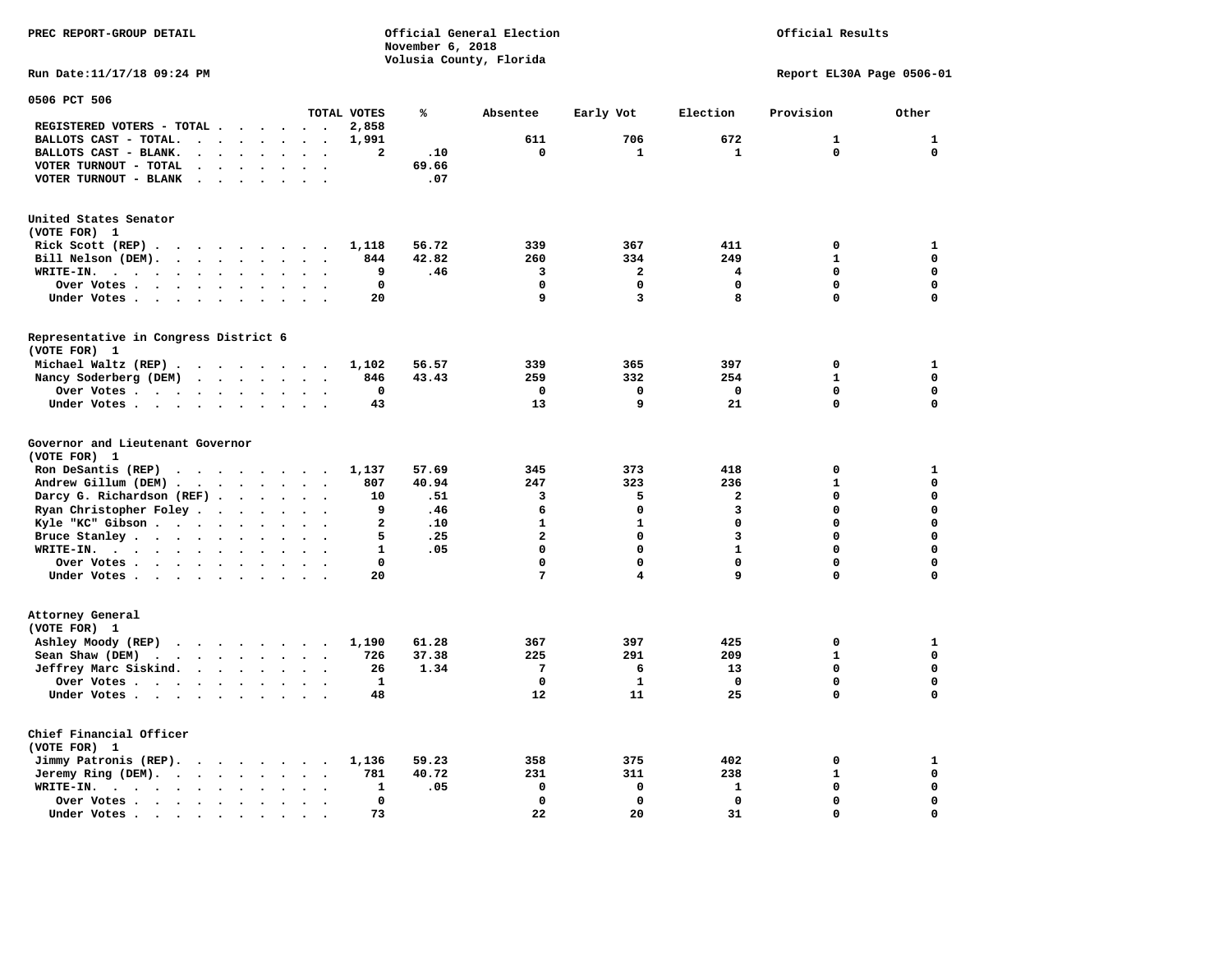| PREC REPORT-GROUP DETAIL                                                                                                                                                                                                                          |                                      | November 6, 2018 | Official General Election<br>Volusia County, Florida | Official Results<br>Report EL30A Page 0506-02 |          |              |              |
|---------------------------------------------------------------------------------------------------------------------------------------------------------------------------------------------------------------------------------------------------|--------------------------------------|------------------|------------------------------------------------------|-----------------------------------------------|----------|--------------|--------------|
| Run Date: 11/17/18 09:24 PM                                                                                                                                                                                                                       |                                      |                  |                                                      |                                               |          |              |              |
| 0506 PCT 506                                                                                                                                                                                                                                      | TOTAL VOTES                          | ℁                | Absentee                                             | Early Vot                                     | Election | Provision    | Other        |
| Commissioner of Agriculture                                                                                                                                                                                                                       |                                      |                  |                                                      |                                               |          |              |              |
| (VOTE FOR) 1                                                                                                                                                                                                                                      |                                      |                  |                                                      |                                               |          |              |              |
| Matt Caldwell (REP)                                                                                                                                                                                                                               | 1,088                                | 56.61            | 341                                                  | 362                                           | 384      | 0            | 1            |
| Nicole "Nikki" Fried (DEM).                                                                                                                                                                                                                       | 834                                  | 43.39            | 253                                                  | 324                                           | 256      | 1            | 0            |
| Over Votes                                                                                                                                                                                                                                        | 0<br>$\bullet$                       |                  | 0                                                    | 0                                             | 0        | $\mathbf 0$  | 0            |
| Under Votes                                                                                                                                                                                                                                       | 69                                   |                  | 17                                                   | 20                                            | 32       | 0            | $\mathbf 0$  |
| State Representative District 25                                                                                                                                                                                                                  |                                      |                  |                                                      |                                               |          |              |              |
| (VOTE FOR) 1                                                                                                                                                                                                                                      |                                      |                  |                                                      |                                               |          |              |              |
| Tom Leek $(REP)$ .                                                                                                                                                                                                                                | 1,129                                | 58.20            | 354                                                  | 381                                           | 393      | 0            | 1            |
| Kathleen "Katie" Tripp (DEM)                                                                                                                                                                                                                      | 771                                  | 39.74            | 240                                                  | 301                                           | 229      | 1            | 0            |
| Joseph "Joe" Hannoush (LPF)                                                                                                                                                                                                                       | 40                                   | 2.06             | 7                                                    | 11                                            | 22       | 0            | 0            |
| Over Votes                                                                                                                                                                                                                                        | 0<br>$\bullet$ .<br><br><br><br><br> |                  | 0                                                    | 0                                             | 0        | 0            | 0            |
| Under Votes                                                                                                                                                                                                                                       | 51                                   |                  | 10                                                   | 13                                            | 28       | 0            | $\mathbf 0$  |
| Justice of the Supreme Court Lawson                                                                                                                                                                                                               |                                      |                  |                                                      |                                               |          |              |              |
| (VOTE FOR) 1                                                                                                                                                                                                                                      |                                      |                  |                                                      |                                               |          |              |              |
| $Yes \cdot \cdot \cdot \cdot$<br>.                                                                                                                                                                                                                | 1,238                                | 75.12            | 398                                                  | 445                                           | 394      | 1            | 0            |
| No.                                                                                                                                                                                                                                               | 410                                  | 24.88            | 121                                                  | 148                                           | 140      | 0            | $\mathbf{1}$ |
| Over Votes<br>$\bullet$<br>$\bullet$                                                                                                                                                                                                              | 0                                    |                  | 0                                                    | 0                                             | 0        | 0            | $\mathbf 0$  |
| Under Votes<br>$\sim$ $\sim$                                                                                                                                                                                                                      | 343                                  |                  | 92                                                   | 113                                           | 138      | 0            | 0            |
| 5th District Court of Appeal Eisnaugle                                                                                                                                                                                                            |                                      |                  |                                                      |                                               |          |              |              |
| (VOTE FOR) 1                                                                                                                                                                                                                                      |                                      |                  |                                                      |                                               |          |              |              |
| Yes                                                                                                                                                                                                                                               | 1,106                                | 68.27            | 359                                                  | 398                                           | 348      | 1            | 0            |
| No.                                                                                                                                                                                                                                               | 514<br>$\bullet$<br>$\cdot$          | 31.73            | 151                                                  | 185                                           | 177      | 0            | $\mathbf{1}$ |
| Over Votes<br>$\cdot$                                                                                                                                                                                                                             | 2                                    |                  | 1                                                    | 0                                             | 1        | 0            | 0            |
| Under Votes                                                                                                                                                                                                                                       | 369                                  |                  | 100                                                  | 123                                           | 146      | 0            | $\mathbf 0$  |
| Circuit Judge 7th Judicial, Grp 15                                                                                                                                                                                                                |                                      |                  |                                                      |                                               |          |              |              |
| (VOTE FOR) 1                                                                                                                                                                                                                                      |                                      |                  |                                                      |                                               |          |              |              |
| Linda L. Gaustad                                                                                                                                                                                                                                  | 712                                  | 41.81            | 206                                                  | 256                                           | 249      | 1            | 0            |
| Ryan Will<br>$\cdots$                                                                                                                                                                                                                             | 991                                  | 58.19            | 327                                                  | 366                                           | 297      | 0            | $\mathbf{1}$ |
| Over Votes.                                                                                                                                                                                                                                       | $\mathbf{2}$                         |                  | 0                                                    | 1                                             | 1        | 0            | 0            |
| Under Votes                                                                                                                                                                                                                                       | 286                                  |                  | 78                                                   | 83                                            | 125      | 0            | $\mathbf 0$  |
| Ormond Beach Mayor                                                                                                                                                                                                                                |                                      |                  |                                                      |                                               |          |              |              |
| (VOTE FOR) 1                                                                                                                                                                                                                                      |                                      |                  |                                                      |                                               |          |              |              |
| Rob Bridger.<br>$\mathbf{a}$ . The contribution of the contribution of the contribution of the contribution of the contribution of the contribution of the contribution of the contribution of the contribution of the contribution of the contri | 704                                  | 37.63            | 207                                                  | 275                                           | 222      | 0            | 0            |
| Bill Partington                                                                                                                                                                                                                                   | 1,167                                | 62.37            | 368                                                  | 396                                           | 401      | 1            | $\mathbf{1}$ |
| Over Votes                                                                                                                                                                                                                                        | 1                                    |                  | 0                                                    | 0                                             | 1        | 0            | 0            |
| Under Votes.                                                                                                                                                                                                                                      | 119                                  |                  | 36                                                   | 35                                            | 48       | 0            | $\mathbf 0$  |
| Ormond Beach City Commissioner Zone 1                                                                                                                                                                                                             |                                      |                  |                                                      |                                               |          |              |              |
| (VOTE FOR) 1                                                                                                                                                                                                                                      |                                      |                  |                                                      |                                               |          |              |              |
| Kathy Maloney Johnson<br>$\sim$                                                                                                                                                                                                                   | 754                                  | 41.13            | 230                                                  | 288                                           | 236      | 0            | 0            |
| Dwight Selby<br>$\cdots$<br>$\ddot{\phantom{a}}$                                                                                                                                                                                                  | 1,079                                | 58.87            | 343                                                  | 372                                           | 362      | $\mathbf{1}$ | $\mathbf 1$  |
| Over Votes .<br>$\mathbf{r} = \mathbf{r} + \mathbf{r} + \mathbf{r} + \mathbf{r}$                                                                                                                                                                  | 0                                    |                  | 0                                                    | 0                                             | 0        | 0            | 0            |
| Under Votes                                                                                                                                                                                                                                       | 158                                  |                  | 38                                                   | 46                                            | 74       | 0            | $\mathbf{0}$ |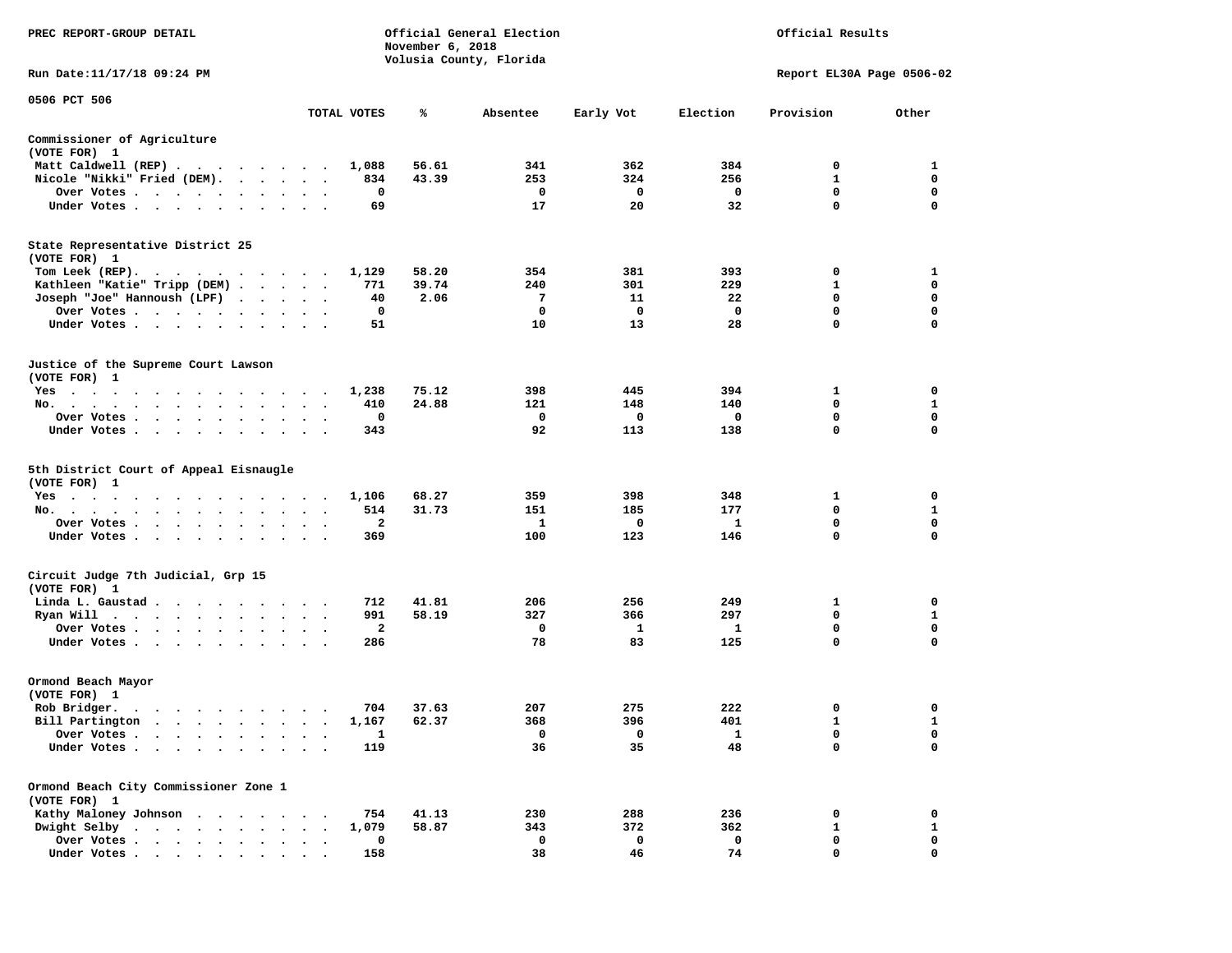| PREC REPORT-GROUP DETAIL                                                                                                                                      |                                              |                                 | November 6, 2018 | Official General Election<br>Volusia County, Florida | Official Results<br>Report EL30A Page 0506-03 |          |           |             |
|---------------------------------------------------------------------------------------------------------------------------------------------------------------|----------------------------------------------|---------------------------------|------------------|------------------------------------------------------|-----------------------------------------------|----------|-----------|-------------|
| Run Date:11/17/18 09:24 PM                                                                                                                                    |                                              |                                 |                  |                                                      |                                               |          |           |             |
| 0506 PCT 506                                                                                                                                                  |                                              | TOTAL VOTES                     | ℁                | Absentee                                             | Early Vot                                     | Election | Provision | Other       |
| Soil and Water Cons Dist Seat 1<br>(VOTE FOR) 1                                                                                                               |                                              |                                 |                  |                                                      |                                               |          |           |             |
| William Bliss.<br>$\bullet$<br>$\sim$<br>$\cdots$                                                                                                             |                                              | 899                             | 57.15            | 300                                                  | 307                                           | 292      | 0         | 0           |
| Derrick Orberg.<br>$\sim 100$ km s $^{-1}$<br>$\sim$ $\sim$<br>$\ddot{\phantom{1}}$<br>$\ddot{\phantom{a}}$                                                   |                                              | 674                             | 42.85            | 189                                                  | 259                                           | 224      | 1         | 1           |
| Over Votes .<br>$\cdot$ $\cdot$ $\cdot$ $\cdot$ $\cdot$<br>$\bullet$                                                                                          | $\bullet$                                    | 1                               |                  | 0                                                    | 1                                             | 0        | 0         | $\mathbf 0$ |
| Under Votes<br>$\ddot{\phantom{1}}$<br>$\ddot{\phantom{1}}$<br>$\ddot{\phantom{1}}$                                                                           |                                              | 417                             |                  | 122                                                  | 139                                           | 156      | 0         | 0           |
| Soil and Water Cons Dist Seat 3<br>(VOTE FOR) 1                                                                                                               |                                              |                                 |                  |                                                      |                                               |          |           |             |
| Beth James.                                                                                                                                                   | $\ddot{\phantom{1}}$                         | 768                             | 49.93            | 234                                                  | 273                                           | 261      | 0         | 0           |
| Wesley Wayne Wilson Jr                                                                                                                                        | $\sim$                                       | 275<br>$\overline{\phantom{a}}$ | 17.88            | 81                                                   | 100                                           | 92       | 1         | 1           |
| Christine Wilt.<br>$\ddot{\phantom{1}}$<br>$\cdot$                                                                                                            |                                              | 495<br>0                        | 32.18            | 161<br>0                                             | 179                                           | 155<br>0 | 0<br>0    | 0<br>0      |
| Over Votes<br>$\bullet$<br>$\bullet$<br>Under Votes                                                                                                           |                                              | 453                             |                  | 135                                                  | 0<br>154                                      | 164      | 0         | 0           |
|                                                                                                                                                               |                                              |                                 |                  |                                                      |                                               |          |           |             |
| Soil and Water Cons Dist Seat 5<br>(VOTE FOR) 1                                                                                                               |                                              |                                 |                  |                                                      |                                               |          |           |             |
| J. Mark Barfield .                                                                                                                                            |                                              | 276                             | 17.95            | 95                                                   | 97                                            | 83       | 0         | 1           |
| Andy Kelly<br>$\cdots$                                                                                                                                        |                                              | 711                             | 46.23            | 225                                                  | 236                                           | 250      | 0         | 0           |
| David Schaefer.<br>$\sim$ $\sim$ $\sim$ $\sim$<br>$\bullet$ . $\bullet$<br>$\bullet$                                                                          | $\bullet$                                    | 551                             | 35.83            | 166                                                  | 207                                           | 177      | 1         | 0           |
| Over Votes.<br>$\sim$ $\sim$<br>$\sim 100$ km s $^{-1}$<br>$\sim$ $\sim$                                                                                      |                                              | 0                               |                  | 0                                                    | 0                                             | 0        | 0         | 0           |
| Under Votes<br>$\ddot{\phantom{0}}$<br>$\bullet$                                                                                                              | $\bullet$<br>$\ddot{\phantom{a}}$            | 453<br>$\cdot$                  |                  | 125                                                  | 166                                           | 162      | 0         | 0           |
| #1 Increased Homestead Exemption<br>(VOTE FOR) 1                                                                                                              |                                              |                                 |                  |                                                      |                                               |          |           |             |
| Yes                                                                                                                                                           |                                              | 817                             | 42.91            | 290                                                  | 274                                           | 251      | 1         | 1           |
| No.<br>$\sim$ $\sim$<br>$\ddot{\phantom{0}}$<br>$\sim$                                                                                                        | $\bullet$                                    | 1,087                           | 57.09            | 299                                                  | 407                                           | 381      | 0         | 0           |
| Over Votes .<br>$\sim$ $\sim$<br>$\sim$<br>$\bullet$<br>$\bullet$<br>$\bullet$                                                                                | $\bullet$<br>$\bullet$                       | 1<br>$\bullet$                  |                  | 0                                                    | 1                                             | 0        | 0         | $\mathbf 0$ |
| Under Votes<br>$\ddot{\phantom{1}}$                                                                                                                           | $\ddot{\phantom{a}}$<br>$\ddot{\phantom{1}}$ | 86                              |                  | 22                                                   | 24                                            | 40       | 0         | $\mathbf 0$ |
| #2 Limit on Property Tax Assessments                                                                                                                          |                                              |                                 |                  |                                                      |                                               |          |           |             |
| (VOTE FOR) 1                                                                                                                                                  |                                              |                                 |                  |                                                      |                                               |          |           |             |
| $Yes \cdot \cdot \cdot$<br>$\blacksquare$<br>. As in the contract of the contract $\alpha$<br>$\ddot{\phantom{1}}$<br>$\bullet$                               |                                              | 1,231<br>$\blacksquare$ .       | 65.31            | 412                                                  | 420                                           | 397      | 1         | 1           |
| No.<br>$\ddot{\phantom{0}}$<br>$\cdot$                                                                                                                        |                                              | 654                             | 34.69            | 173                                                  | 258                                           | 223      | 0         | 0           |
| Over Votes .<br>$\ddot{\phantom{1}}$<br>$\sim$<br>$\ddot{\phantom{1}}$<br>$\blacksquare$<br>$\cdot$<br>Under Votes<br>$\sim$ $\sim$<br>$\bullet$<br>$\bullet$ |                                              | 0<br>106                        |                  | 0<br>26                                              | 0<br>28                                       | 0<br>52  | 0<br>0    | 0<br>0      |
|                                                                                                                                                               |                                              |                                 |                  |                                                      |                                               |          |           |             |
| #3 Voter Control of Gambling<br>(VOTE FOR) 1                                                                                                                  |                                              |                                 |                  |                                                      |                                               |          |           |             |
| Yes<br>$\sim$ $\sim$<br>$\cdots$<br>$\sim$<br>$\cdots$                                                                                                        |                                              | 1,143                           | 59.38            | 403                                                  | 379                                           | 360      | 0         | 1           |
| No.<br>$\blacksquare$                                                                                                                                         |                                              | 782                             | 40.62            | 196                                                  | 305                                           | 280      | 1         | 0           |
| Over Votes<br>$\bullet$                                                                                                                                       |                                              | 0                               |                  | 0                                                    | 0                                             | 0        | 0         | 0           |
| Under Votes.<br>$\sim$<br>$\bullet$<br>$\ddot{\phantom{0}}$<br>$\bullet$<br>$\bullet$                                                                         |                                              | 66                              |                  | 12                                                   | 22                                            | 32       | 0         | 0           |
| #4 Voting Restoration Amendment<br>(VOTE FOR) 1                                                                                                               |                                              |                                 |                  |                                                      |                                               |          |           |             |
| $Yes \t . \t .$<br>$\bullet$ .<br><br><br><br><br><br>$\ddot{\phantom{a}}$<br>$\cdot$                                                                         |                                              | 1,121                           | 58.05            | 347                                                  | 398                                           | 374      | 1         | 1           |
| No.<br>$\sim$                                                                                                                                                 |                                              | 810                             | 41.95            | 254                                                  | 287                                           | 269      | 0         | 0           |
| Over Votes<br>$\ddot{\phantom{a}}$                                                                                                                            |                                              | 0                               |                  | 0                                                    | 0                                             | 0        | 0         | 0           |
| Under Votes                                                                                                                                                   |                                              | 60                              |                  | 10                                                   | 21                                            | 29       | $\Omega$  | O           |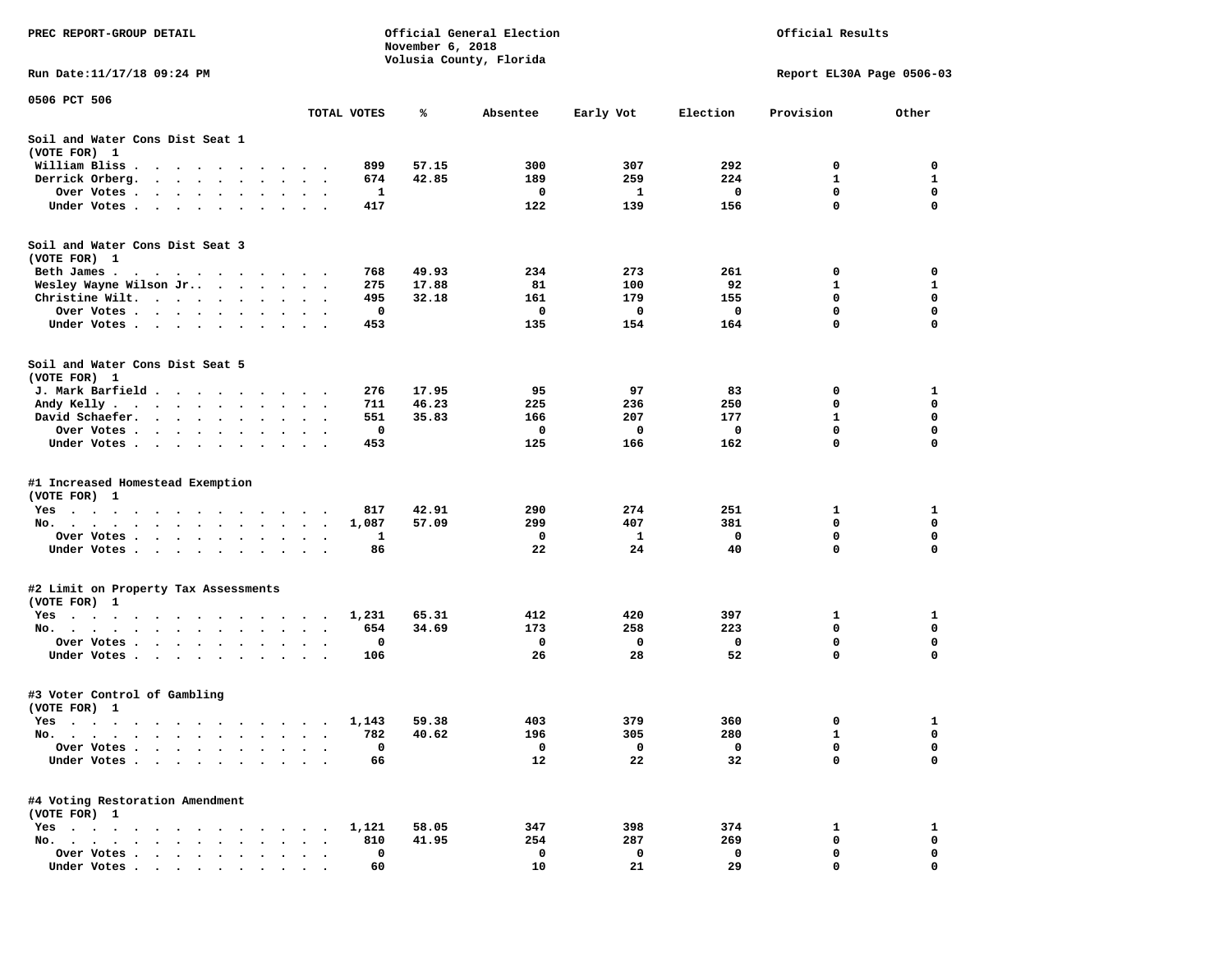| PREC REPORT-GROUP DETAIL                                      |                      |                    | November 6, 2018 | Official General Election<br>Volusia County, Florida | Official Results        |                         |                            |                         |
|---------------------------------------------------------------|----------------------|--------------------|------------------|------------------------------------------------------|-------------------------|-------------------------|----------------------------|-------------------------|
| Run Date:11/17/18 09:24 PM                                    |                      |                    |                  |                                                      |                         |                         | Report EL30A Page 0506-04  |                         |
| 0506 PCT 506                                                  |                      | TOTAL VOTES        | ℁                | Absentee                                             | Early Vot               | Election                | Provision                  | Other                   |
| #5 Supermajority Vote Required                                |                      |                    |                  |                                                      |                         |                         |                            |                         |
| (VOTE FOR) 1                                                  |                      |                    |                  |                                                      |                         |                         |                            |                         |
| Yes                                                           |                      | 1,220              | 64.72            | 425                                                  | 404                     | 389                     | $\mathbf{1}$               | 1                       |
| No.                                                           |                      | 665                | 35.28            | 161                                                  | 268                     | 236                     | 0                          | $\mathbf 0$             |
| Over Votes                                                    |                      | $\mathbf{1}$       |                  | $\overline{\phantom{0}}$                             | $\mathbf{1}$            | $\overline{\mathbf{0}}$ | 0                          | $\mathbf 0$             |
| Under Votes                                                   |                      | 105                |                  | 25                                                   | 33                      | 47                      | $\mathbf{0}$               | $\mathbf 0$             |
| #6 Rights of Crime Victims; Judges<br>(VOTE FOR) 1            |                      |                    |                  |                                                      |                         |                         |                            |                         |
| Yes                                                           |                      | 871                | 46.04            | 291                                                  | 276                     | 303                     | $\mathbf{1}$               | 0                       |
| No.                                                           |                      | 1,021              | 53.96            | 298                                                  | 400                     | 322                     | $^{\circ}$                 | 1                       |
| Over Votes                                                    |                      | $\mathbf{1}$       |                  | $\overline{\phantom{a}}$                             | $\overline{\mathbf{0}}$ | $\mathbf{1}$            | $\mathbf 0$                | $\mathbf 0$             |
| Under Votes                                                   | $\sim$ $\sim$        | 98                 |                  | 22                                                   | 30                      | 46                      | $\mathbf 0$                | 0                       |
| #7 Survivor Benefits<br>(VOTE FOR) 1                          |                      |                    |                  |                                                      |                         |                         |                            |                         |
| Yes                                                           |                      | 886                | 46.90            | 309                                                  | 269                     | 306                     | $\mathbf{1}$               | 1                       |
| No.                                                           |                      | 1,003              | 53.10            | 280                                                  | 404                     | 319                     | $\mathbf 0$                | $\mathbf 0$             |
| Over Votes                                                    | $\ddot{\phantom{0}}$ | 1                  |                  | $\mathbf{o}$                                         | $\mathbf{1}$            | $\mathbf{o}$            | $\mathbf 0$                | $\mathbf 0$             |
| Under Votes                                                   |                      | 101                |                  | 22                                                   | 32                      | 47                      | $\Omega$                   | $\Omega$                |
| #9 Prohibits Oil, Gas Drilling, Vaping<br>(VOTE FOR) 1<br>Yes |                      | 1,098              | 57.94            | 364                                                  | 362                     | 370                     | $\mathbf{1}$               | 1                       |
| No.                                                           |                      | 797                | 42.06            | 227                                                  | 311                     | 259                     | $\mathbf 0$                | $\mathbf 0$             |
| Over Votes                                                    |                      | 0                  |                  | $\mathbf{o}$                                         | $\overline{\mathbf{0}}$ | $\mathbf{o}$            | $\mathbf 0$                | $\mathbf 0$             |
| Under Votes                                                   |                      | 96                 |                  | 20                                                   | 33                      | 43                      | $\mathbf 0$                | $\Omega$                |
| #10 State and Local Structure and Op<br>(VOTE FOR) 1          |                      |                    |                  |                                                      |                         |                         |                            |                         |
| Yes                                                           |                      | 927                | 49.87            | 333                                                  | 284                     | 308                     | 1                          | 1                       |
| No.                                                           |                      | 932                | 50.13            | 250                                                  | 377                     | 305                     | $\Omega$                   | $\mathbf 0$             |
| Over Votes                                                    |                      | <b>1</b>           |                  | $\mathbf{o}$                                         | $\mathbf{1}$            | $\mathbf 0$             | 0                          | 0                       |
| Under Votes                                                   |                      | 131                |                  | 28                                                   | 44                      | 59                      | $\mathbf{0}$               | 0                       |
| #11 Removal of Obs Prov; Crim Statute<br>(VOTE FOR) 1         |                      |                    |                  |                                                      |                         |                         |                            |                         |
| Yes                                                           |                      | 915                | 50.25            | 309                                                  | 320                     | 284                     | $\mathbf{1}$               | 1                       |
| No.                                                           |                      | 906                | 49.75            | 257                                                  | 336                     | 313                     | $\mathbf 0$                | $\mathbf 0$             |
| Over Votes<br>Under Votes                                     |                      | $\mathbf 0$<br>170 |                  | $\Omega$<br>45                                       | $\overline{a}$<br>50    | $\overline{0}$<br>75    | $\mathbf 0$<br>$\mathbf 0$ | $\mathbf 0$<br>$\Omega$ |
|                                                               |                      |                    |                  |                                                      |                         |                         |                            |                         |
| #12 Lobbying and Abuse of Office<br>(VOTE FOR) 1              |                      |                    |                  |                                                      |                         |                         |                            |                         |
| Yes                                                           |                      | 1,380              | 73.68            | 464                                                  | 462                     | 452                     | $\mathbf{1}$               | 1                       |
| No.                                                           |                      | 493                | 26.32            | 122                                                  | 207                     | 164                     | $\mathbf 0$                | $\mathbf 0$             |
| Over Votes                                                    | $\ddot{\phantom{0}}$ | 0                  |                  | $\mathbf 0$                                          | $\mathbf 0$             | $\mathbf 0$<br>56       | $\mathbf 0$<br>$\mathbf 0$ | $\mathbf 0$<br>0        |
| Under Votes                                                   |                      | 118                |                  | 25                                                   | 37                      |                         |                            |                         |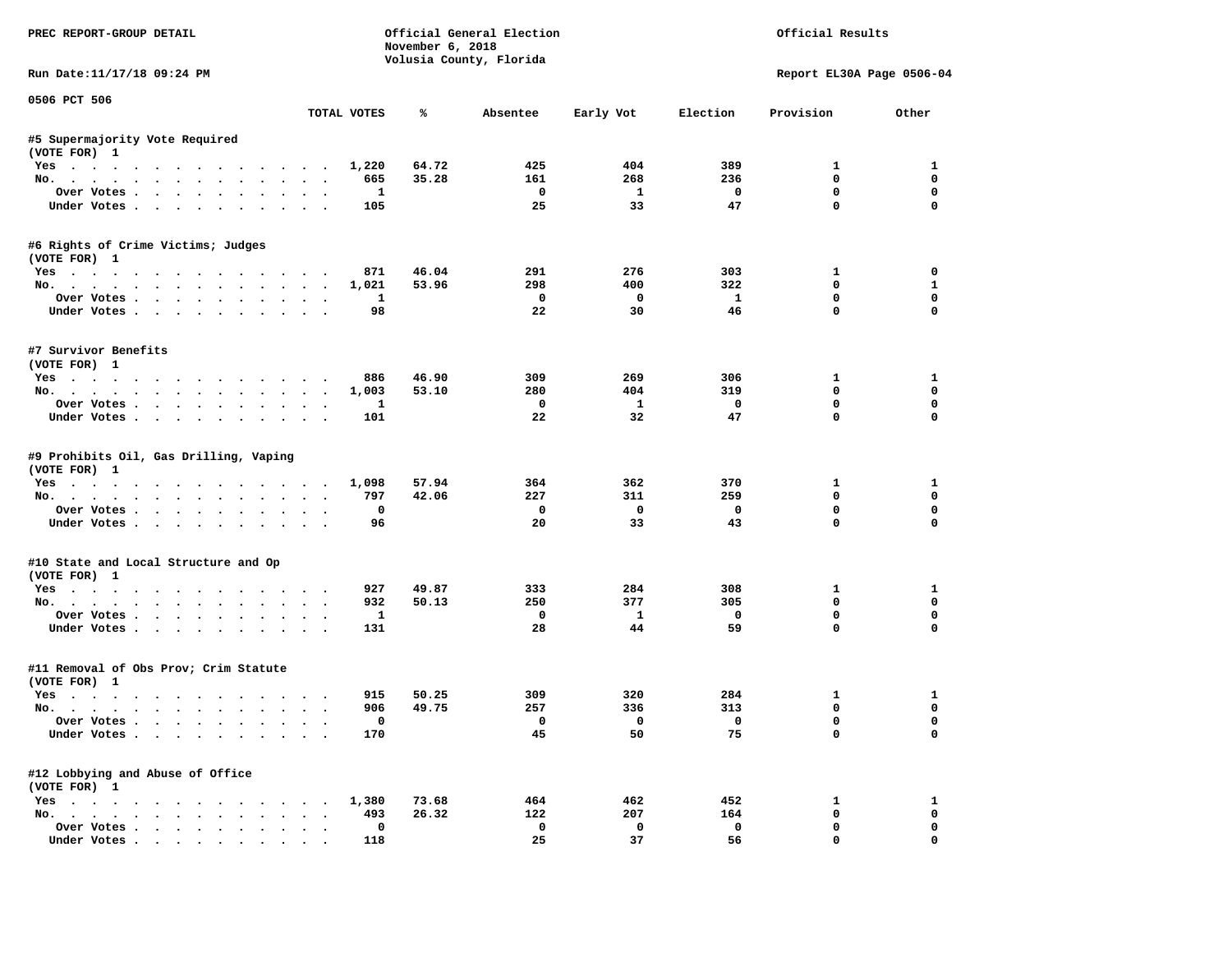| PREC REPORT-GROUP DETAIL            |  |  |  |  | November 6, 2018 | Official General Election<br>Volusia County, Florida | Official Results |          |           |          |                           |       |
|-------------------------------------|--|--|--|--|------------------|------------------------------------------------------|------------------|----------|-----------|----------|---------------------------|-------|
| Run Date: 11/17/18 09:24 PM         |  |  |  |  |                  |                                                      |                  |          |           |          | Report EL30A Page 0506-05 |       |
| 0506 PCT 506                        |  |  |  |  |                  | TOTAL VOTES                                          | %ะ               | Absentee | Early Vot | Election | Provision                 | Other |
| #13 Ends Dog Racing<br>(VOTE FOR) 1 |  |  |  |  |                  |                                                      |                  |          |           |          |                           |       |
| Yes                                 |  |  |  |  |                  | 1,112                                                | 58.46            | 345      | 391       | 374      |                           |       |
| No.                                 |  |  |  |  |                  | 790                                                  | 41.54            | 245      | 290       | 255      |                           | 0     |
| Over Votes                          |  |  |  |  |                  | 0                                                    |                  | 0        | 0         | O        |                           | 0     |
| Under Votes, , , , , , , , , , ,    |  |  |  |  |                  | 89                                                   |                  | 21       | 25        | 43       |                           | 0     |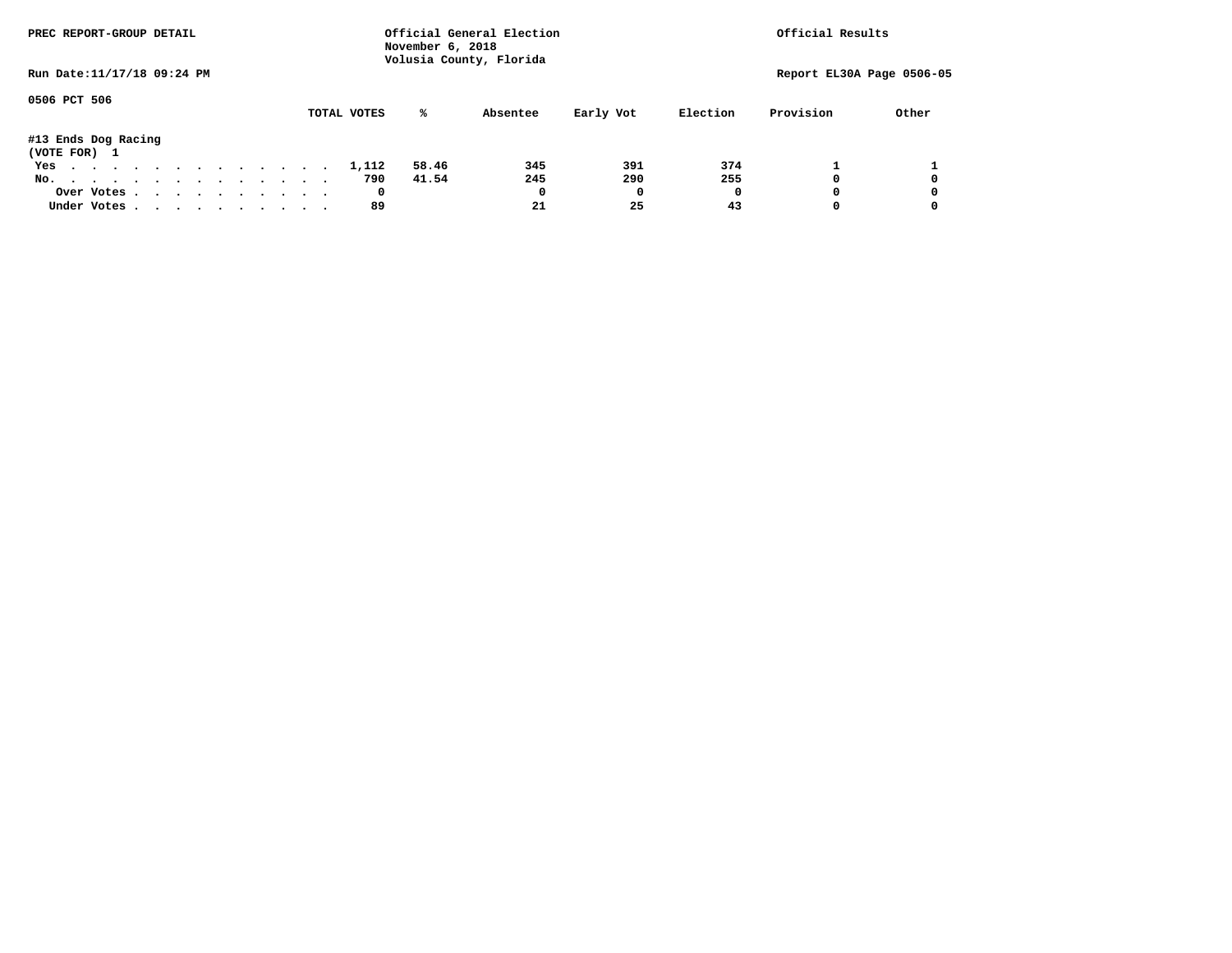**PREC REPORT-GROUP DETAIL COMPUTER CONSUMING A CONSUMING CONSUMING A LIGACION CONSUMING A LIGACION** *November 6, 2018 November 6, 2018*  **Volusia County, Florida Run Date:11/17/18 09:24 PM Report EL30A Page 0508-01** 

| 0508 PCT 508                                                                                                                                                                      |                                         |                      |                             |                         |                                   |        |                |                |                         |                         |              |                  |                  |
|-----------------------------------------------------------------------------------------------------------------------------------------------------------------------------------|-----------------------------------------|----------------------|-----------------------------|-------------------------|-----------------------------------|--------|----------------|----------------|-------------------------|-------------------------|--------------|------------------|------------------|
|                                                                                                                                                                                   |                                         |                      |                             |                         |                                   |        | TOTAL VOTES    | ℁              | Absentee                | Early Vot               | Election     | Provision        | Other            |
| REGISTERED VOTERS - TOTAL .                                                                                                                                                       |                                         |                      |                             |                         | $\ddot{\phantom{a}}$              |        | 2,424          |                |                         |                         |              |                  |                  |
| BALLOTS CAST - TOTAL.                                                                                                                                                             | $\cdot$                                 | $\bullet$            | $\ddot{\phantom{a}}$        | $\bullet$               | $\bullet$                         | $\sim$ | 1,634          |                | 632                     | 492                     | 510          | 0                | $\mathbf 0$      |
| BALLOTS CAST - BLANK.<br>$\ddot{\phantom{a}}$                                                                                                                                     |                                         |                      |                             |                         |                                   |        | 0              |                | $\mathbf 0$             | $\mathbf 0$             | $\mathbf 0$  | $\mathbf 0$      | $\mathbf 0$      |
| VOTER TURNOUT - TOTAL<br>$\ddot{\phantom{a}}$                                                                                                                                     | $\Delta$                                | $\bullet$            | $\ddot{\phantom{a}}$        | $\ddot{\phantom{a}}$    | $\ddot{\phantom{a}}$              |        |                | 67.41          |                         |                         |              |                  |                  |
| VOTER TURNOUT - BLANK<br>$\ddot{\phantom{a}}$                                                                                                                                     |                                         |                      |                             |                         |                                   |        |                |                |                         |                         |              |                  |                  |
| United States Senator<br>(VOTE FOR) 1                                                                                                                                             |                                         |                      |                             |                         |                                   |        |                |                |                         |                         |              |                  |                  |
| Rick Scott $(REP)$                                                                                                                                                                |                                         |                      |                             |                         |                                   |        | 1,001          | 61.87          | 368                     | 269                     | 364          | 0                | $\mathbf 0$      |
| Bill Nelson (DEM).<br>$\cdot$ $\cdot$ $\cdot$ $\cdot$ $\cdot$ $\cdot$                                                                                                             |                                         |                      |                             |                         | $\sim$                            |        | 610            | 37.70          | 254                     | 213                     | 143          | 0                | $\mathbf 0$      |
| WRITE-IN.<br>$\ddotsc$ $\ddotsc$<br>$\bullet$<br>$\ddot{\phantom{0}}$<br>$\ddot{\phantom{a}}$                                                                                     | $\ddot{\phantom{0}}$                    | $\bullet$            | $\bullet$                   |                         |                                   |        | 7              | .43            | $\overline{\mathbf{2}}$ | 5                       | $\mathbf 0$  | $\mathbf 0$      | $\mathbf 0$      |
| Over Votes .<br>$\ddot{\phantom{1}}$<br>$\sim$ $\sim$                                                                                                                             | $\bullet$                               | $\bullet$            | $\bullet$                   | $\bullet$               | $\ddot{\phantom{a}}$              |        | $\mathbf 0$    |                | 0                       | $\mathbf 0$             | 0            | 0                | $\mathbf 0$      |
| Under Votes.<br>$\ddot{\phantom{0}}$<br>$\sim$<br>$\ddot{\phantom{a}}$                                                                                                            | $\ddot{\phantom{1}}$                    | $\cdot$              | $\cdot$                     |                         |                                   |        | 16             |                | 8                       | 5                       | 3            | 0                | $\mathbf 0$      |
| Representative in Congress District 6                                                                                                                                             |                                         |                      |                             |                         |                                   |        |                |                |                         |                         |              |                  |                  |
| (VOTE FOR) 1                                                                                                                                                                      |                                         |                      |                             |                         |                                   |        |                |                |                         |                         |              |                  |                  |
| Michael Waltz (REP).                                                                                                                                                              | $\cdot$ $\cdot$ $\cdot$                 |                      | $\sim$ $\sim$               |                         | <b>Contract Contract Contract</b> |        | 957            | 59.63          | 347                     | 263                     | 347          | 0                | $\mathbf 0$      |
| Nancy Soderberg (DEM)                                                                                                                                                             | $\cdot \cdot \cdot$                     |                      |                             | $\cdot$ $\cdot$ $\cdot$ |                                   |        | 648            | 40.37          | 273                     | 221                     | 154          | $\mathbf 0$      | $\mathbf 0$      |
| Over Votes.<br>$\sim$ $\sim$ $\sim$ $\sim$                                                                                                                                        |                                         | $\bullet$            | $\bullet$                   | $\bullet$               | $\bullet$                         |        | 0              |                | $\mathbf 0$             | $\mathbf 0$             | $\mathbf 0$  | $\mathbf 0$      | $\mathbf 0$      |
| Under Votes                                                                                                                                                                       |                                         |                      | $\ddot{\phantom{a}}$        | $\sim$                  | $\bullet$                         |        | 29             |                | 12                      | 8                       | 9            | $\mathbf 0$      | $\mathbf 0$      |
| Governor and Lieutenant Governor<br>(VOTE FOR) 1<br>Ron DeSantis (REP)<br>$\cdot$ $\cdot$ $\cdot$ $\cdot$ $\cdot$ $\cdot$ $\cdot$ $\cdot$<br>Andrew Gillum (DEM).<br>$\mathbf{r}$ | $\ddot{\phantom{a}}$                    | $\ddot{\phantom{1}}$ | $\ddot{\phantom{a}}$        | $\ddot{\phantom{a}}$    |                                   |        | 990<br>603     | 61.22<br>37.29 | 368<br>242              | 264<br>216              | 358<br>145   | $\mathbf 0$<br>0 | 0<br>$\mathbf 0$ |
| Darcy G. Richardson (REF).                                                                                                                                                        |                                         |                      | $\sim$ $\sim$ $\sim$ $\sim$ |                         | $\sim$                            |        | 14             | .87            | 8                       | 3                       | 3            | $\mathbf 0$      | $\mathbf 0$      |
| Ryan Christopher Foley.                                                                                                                                                           | $\sim$                                  | $\ddot{\phantom{a}}$ | $\ddot{\phantom{a}}$        | $\ddot{\phantom{a}}$    | $\ddot{\phantom{a}}$              |        | $\overline{a}$ | .12            | $\overline{\mathbf{2}}$ | $\mathbf 0$             | 0            | $\Omega$         | $\mathbf 0$      |
| Kyle "KC" Gibson                                                                                                                                                                  | $\sim$                                  | $\bullet$            | $\ddot{\phantom{0}}$        |                         |                                   |        | 5              | .31            | 5                       | $\mathbf 0$             | 0            | 0                | $\mathbf 0$      |
| Bruce Stanley.                                                                                                                                                                    |                                         | $\bullet$            | $\bullet$                   | $\bullet$               | $\bullet$                         |        | 0              |                | 0                       | $\mathbf 0$             | 0            | 0                | $\mathbf 0$      |
| WRITE-IN.<br>$\ddot{\phantom{a}}$<br>$\sim$ $\sim$                                                                                                                                |                                         | $\bullet$            |                             |                         | $\ddot{\phantom{a}}$              |        | 3              | .19            | $\mathbf{1}$            | $\overline{\mathbf{2}}$ | 0            | $\Omega$         | $\mathbf 0$      |
| Over Votes .<br>$\cdot$ $\cdot$ $\cdot$ $\cdot$ $\cdot$                                                                                                                           |                                         |                      | $\cdot$                     | $\cdot$                 | $\ddot{\phantom{a}}$              |        | 3              |                | $\mathbf{1}$            | ${\bf 1}$               | $\mathbf{1}$ | 0                | 0                |
| Under Votes                                                                                                                                                                       |                                         |                      | $\ddot{\phantom{0}}$        | $\bullet$               | $\sim$                            |        | 14             |                | 5                       | 6                       | 3            | 0                | $\mathbf 0$      |
| Attorney General<br>(VOTE FOR) 1                                                                                                                                                  |                                         |                      |                             |                         |                                   |        |                |                |                         |                         |              |                  |                  |
| Ashley Moody (REP)<br>$\cdot$ $\cdot$ $\cdot$ $\cdot$ $\cdot$ $\cdot$                                                                                                             |                                         |                      |                             |                         | $\ddot{\phantom{1}}$              |        | 1,051          | 65.44          | 389                     | 293                     | 369          | 0                | 0                |
| Sean Shaw (DEM)<br>$\ddot{\phantom{0}}$                                                                                                                                           | $\sim$ $\sim$ $\sim$                    |                      | $\sim$                      | $\ddot{\phantom{a}}$    | $\sim$                            |        | 522            | 32.50          | 222                     | 180                     | 120          | 0                | $\mathbf 0$      |
| Jeffrey Marc Siskind.                                                                                                                                                             | $\cdot$ $\cdot$ $\cdot$                 |                      | $\cdot$                     |                         |                                   |        | 33             | 2.05           | 12                      | 9                       | 12           | $\mathbf 0$      | $\mathbf 0$      |
| Over Votes.<br>$\mathbf{r}$ , and $\mathbf{r}$ , and $\mathbf{r}$                                                                                                                 |                                         |                      | $\bullet$                   | $\bullet$               | $\bullet$                         |        | $\mathbf 0$    |                | $\mathbf 0$             | $\mathbf 0$             | $\mathbf 0$  | 0                | $\mathbf 0$      |
| Under Votes                                                                                                                                                                       |                                         |                      | $\ddot{\phantom{a}}$        | $\ddot{\phantom{a}}$    | $\ddot{\phantom{a}}$              |        | 28             |                | 9                       | 10                      | 9            | $\mathbf 0$      | $\mathbf 0$      |
| Chief Financial Officer<br>(VOTE FOR) 1                                                                                                                                           |                                         |                      |                             |                         |                                   |        |                |                |                         |                         |              |                  |                  |
| Jimmy Patronis (REP).                                                                                                                                                             | $\cdot$ $\cdot$ $\cdot$ $\cdot$ $\cdot$ |                      |                             |                         | $\sim$                            |        | 1,011          | 64.07          | 370                     | 272                     | 369          | $\mathbf 0$      | 0                |
| Jeremy Ring (DEM).<br>$\ddot{\phantom{0}}$                                                                                                                                        | $\bullet$                               | $\bullet$            | $\ddot{\phantom{a}}$        |                         |                                   |        | 567            | 35.93          | 240                     | 201                     | 126          | $\mathbf 0$      | $\mathbf 0$      |
| WRITE-IN.<br>$\sim$ $\sim$ $\sim$ $\sim$ $\sim$<br>$\sim$ $\sim$                                                                                                                  | $\bullet$                               | $\bullet$            | $\bullet$                   |                         |                                   |        | 0              |                | 0                       | $\mathbf 0$             | $\mathbf 0$  | 0                | $\mathbf 0$      |
| Over Votes.<br>$\cdots$ $\cdots$                                                                                                                                                  |                                         | $\ddot{\phantom{a}}$ | $\ddot{\phantom{a}}$        |                         |                                   |        | $\mathbf{0}$   |                | $\mathbf 0$             | $\mathbf 0$             | 0            | 0                | $\mathbf 0$      |
| Under Votes                                                                                                                                                                       | $\cdot$                                 | $\bullet$            |                             |                         |                                   |        | 56             |                | 22                      | 19                      | 15           | 0                | $\mathbf 0$      |
|                                                                                                                                                                                   |                                         |                      |                             |                         |                                   |        |                |                |                         |                         |              |                  |                  |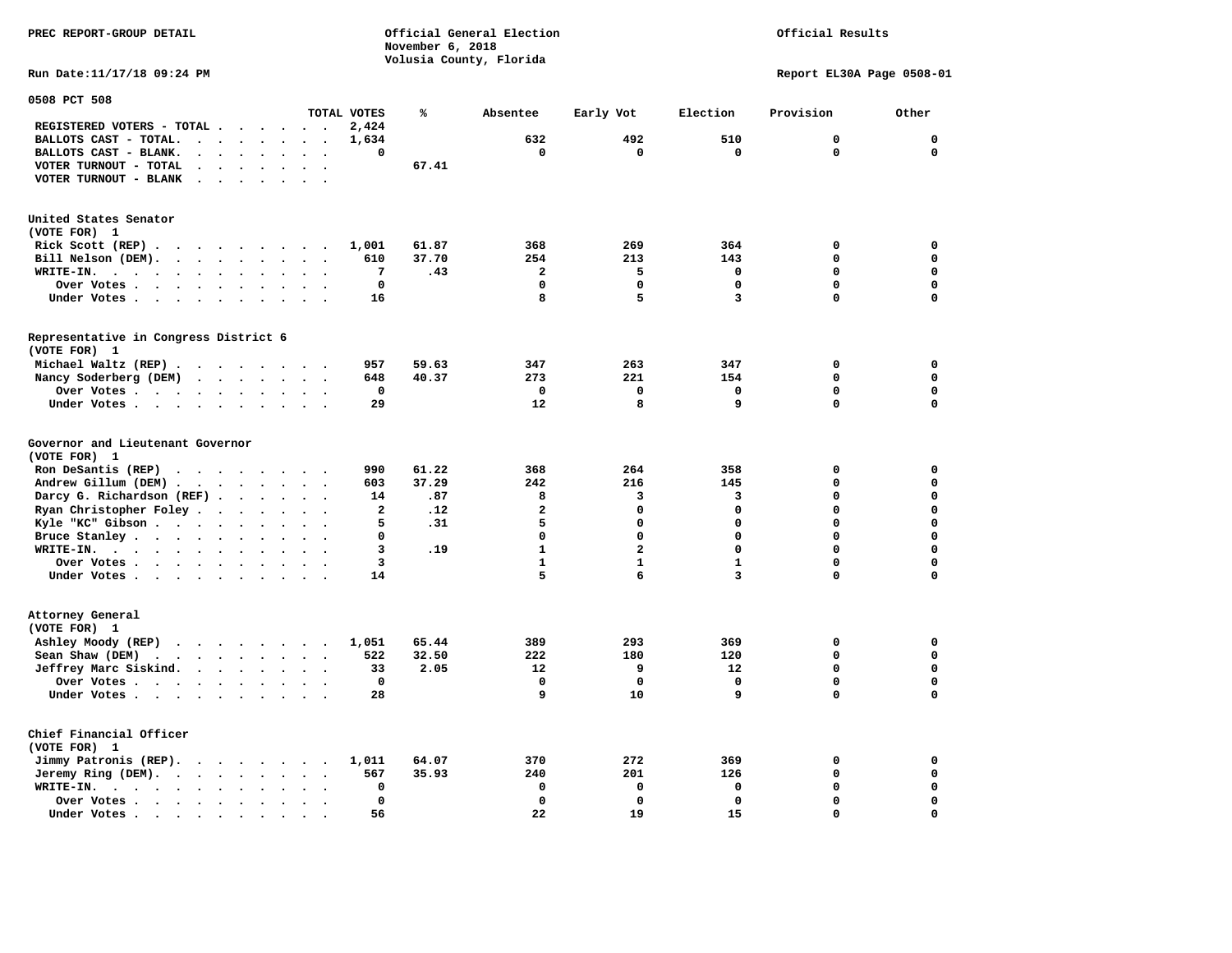| PREC REPORT-GROUP DETAIL                                                                            |                                   |             | November 6, 2018 | Official General Election<br>Volusia County, Florida | Official Results<br>Report EL30A Page 0508-02 |          |                  |                  |
|-----------------------------------------------------------------------------------------------------|-----------------------------------|-------------|------------------|------------------------------------------------------|-----------------------------------------------|----------|------------------|------------------|
| Run Date: 11/17/18 09:24 PM                                                                         |                                   |             |                  |                                                      |                                               |          |                  |                  |
| 0508 PCT 508                                                                                        |                                   | TOTAL VOTES | %                | Absentee                                             | Early Vot                                     | Election | Provision        | Other            |
| Commissioner of Agriculture                                                                         |                                   |             |                  |                                                      |                                               |          |                  |                  |
| (VOTE FOR) 1                                                                                        |                                   |             |                  |                                                      |                                               |          |                  |                  |
| Matt Caldwell (REP)                                                                                 |                                   | 980         | 61.87            | 357                                                  | 268                                           | 355      | 0                | 0                |
| Nicole "Nikki" Fried (DEM).                                                                         |                                   | 604         | 38.13            | 257                                                  | 204                                           | 143      | 0                | 0                |
| Over Votes<br>Under Votes                                                                           |                                   | 0<br>50     |                  | 0<br>18                                              | 0<br>20                                       | 0<br>12  | 0<br>$\mathbf 0$ | 0<br>$\Omega$    |
|                                                                                                     |                                   |             |                  |                                                      |                                               |          |                  |                  |
| State Representative District 25<br>(VOTE FOR) 1                                                    |                                   |             |                  |                                                      |                                               |          |                  |                  |
| Tom Leek (REP).<br>$\cdots$                                                                         |                                   | 976         | 61.08            | 351                                                  | 273                                           | 352      | 0                | 0                |
| Kathleen "Katie" Tripp (DEM)                                                                        |                                   | 590         | 36.92            | 260                                                  | 195                                           | 135      | 0                | 0                |
| Joseph "Joe" Hannoush (LPF)                                                                         |                                   | 32          | 2.00             | 11                                                   | 9                                             | 12       | 0                | $\mathbf 0$      |
| Over Votes                                                                                          | $\ddot{\phantom{1}}$<br>$\bullet$ | 0           |                  | 0                                                    | 0                                             | 0        | 0                | 0                |
| Under Votes                                                                                         |                                   | 36          |                  | 10                                                   | 15                                            | 11       | 0                | $\mathbf 0$      |
| Justice of the Supreme Court Lawson<br>(VOTE FOR) 1                                                 |                                   |             |                  |                                                      |                                               |          |                  |                  |
| $Yes \t . \t .$<br>$\ddot{\phantom{1}}$<br>$\bullet$<br>$\sim$<br>$\bullet$<br>$\sim$ $\sim$ $\sim$ | $\sim$ $\sim$                     | 1,100       | 77.85            | 438                                                  | 337                                           | 325      | 0                | 0                |
| No.<br>$\bullet$ .<br>$\bullet$                                                                     |                                   | 313         | 22.15            | 128                                                  | 87                                            | 98       | 0                | 0                |
| Over Votes.<br>$\cdots$<br>$\cdot$<br>$\cdot$                                                       |                                   | 0           |                  | 0                                                    | 0                                             | 0        | 0                | 0                |
| Under Votes<br>$\bullet$                                                                            |                                   | 221         |                  | 66                                                   | 68                                            | 87       | 0                | 0                |
| 5th District Court of Appeal Eisnaugle<br>(VOTE FOR) 1                                              |                                   |             |                  |                                                      |                                               |          |                  |                  |
| $Yes \t . \t .$<br>$\ddot{\phantom{1}}$<br>$\ddot{\phantom{0}}$<br>$\cdots$                         |                                   | 1,022       | 72.43            | 401                                                  | 308                                           | 313      | 0                | 0                |
| No.                                                                                                 | $\cdot$ .                         | 389         | 27.57            | 167                                                  | 115                                           | 107      | 0                | 0                |
| Over Votes                                                                                          |                                   | 0           |                  | 0                                                    | 0                                             | 0        | $\mathbf 0$      | $\mathbf 0$      |
| Under Votes<br>$\sim$<br>$\cdot$                                                                    | $\bullet$<br>$\ddot{\phantom{0}}$ | 223         |                  | 64                                                   | 69                                            | 90       | 0                | 0                |
| Circuit Judge 7th Judicial, Grp 15<br>(VOTE FOR) 1                                                  |                                   |             |                  |                                                      |                                               |          |                  |                  |
| Linda L. Gaustad                                                                                    |                                   | 660         | 46.25            | 283                                                  | 196                                           | 181      | 0                | 0                |
| Ryan Will                                                                                           | $\ddot{\phantom{a}}$              | 767         | 53.75            | 282                                                  | 228                                           | 257      | 0                | 0                |
| Over Votes                                                                                          | $\bullet$<br>$\ddot{\phantom{1}}$ | 0           |                  | 0                                                    | 0                                             | 0<br>72  | 0<br>$\mathbf 0$ | 0<br>$\mathbf 0$ |
| Under Votes                                                                                         |                                   | 207         |                  | 67                                                   | 68                                            |          |                  |                  |
| Ormond Beach Mayor<br>(VOTE FOR) 1                                                                  |                                   |             |                  |                                                      |                                               |          |                  |                  |
| Rob Bridger.<br>$\bullet$                                                                           |                                   | 629         | 40.71            | 237                                                  | 209                                           | 183      | 0                | 0                |
| Bill Partington                                                                                     |                                   | 916         | 59.29            | 360                                                  | 261                                           | 295      | $\mathbf 0$      | $\mathbf 0$      |
| Over Votes .                                                                                        |                                   | 0           |                  | 0                                                    | 0                                             | 0        | 0                | 0                |
| Under Votes.                                                                                        |                                   | 89          |                  | 35                                                   | 22                                            | 32       | 0                | 0                |
| Ormond Beach City Commissioner Zone 1<br>(VOTE FOR) 1                                               |                                   |             |                  |                                                      |                                               |          |                  |                  |
| Kathy Maloney Johnson.                                                                              |                                   | 695         | 46.74            | 288                                                  | 212                                           | 195      | 0                | 0                |
| Dwight Selby<br>$\bullet$<br>$\bullet$                                                              |                                   | 792         | 53.26            | 287                                                  | 240                                           | 265      | 0                | 0                |
| Over Votes                                                                                          |                                   | $\mathbf 0$ |                  | 0                                                    | 0                                             | 0        | 0                | 0                |
| Under Votes                                                                                         |                                   | 147         |                  | 57                                                   | 40                                            | 50       | 0                | $\mathbf 0$      |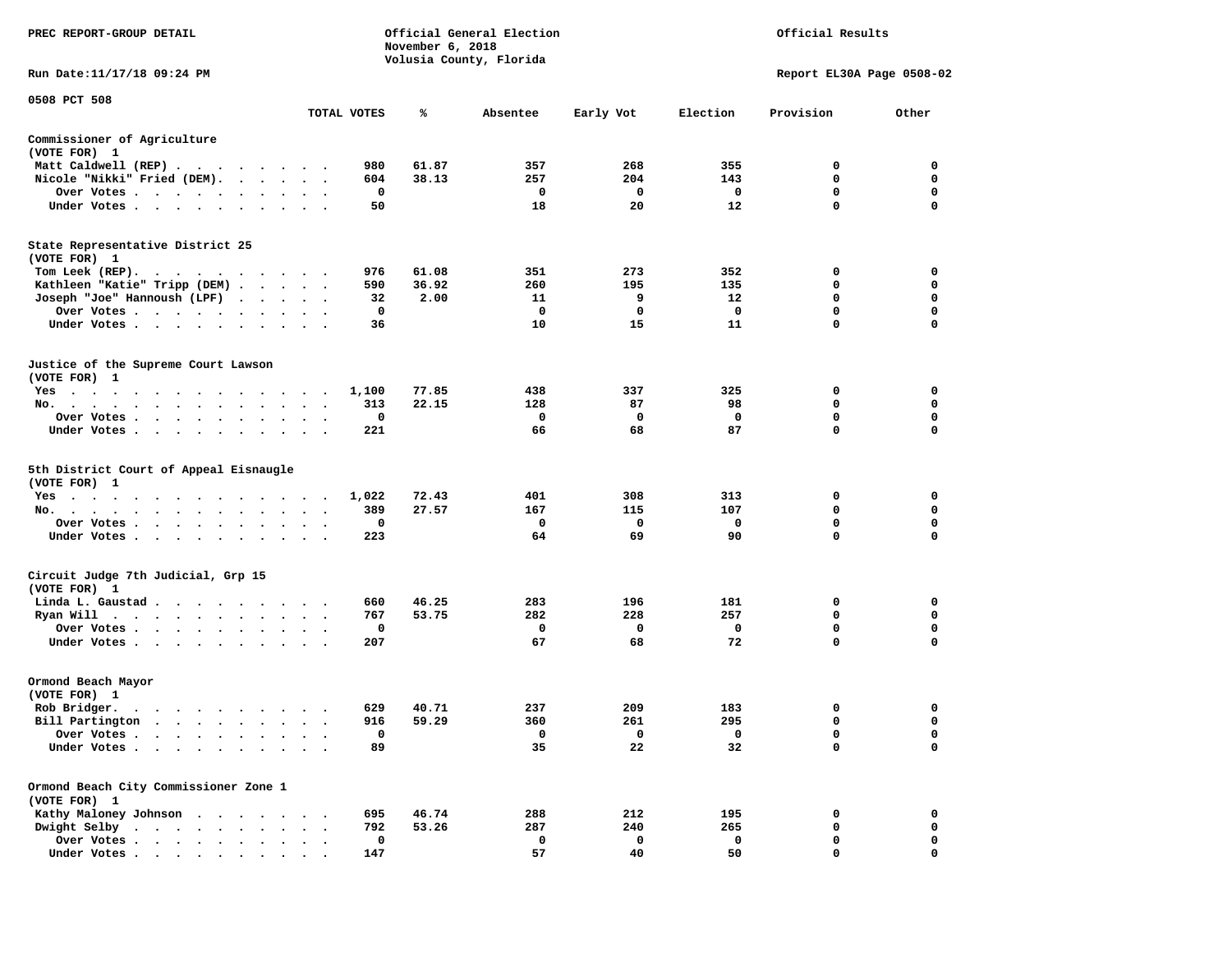| PREC REPORT-GROUP DETAIL                                                                                                                                                                                                                                                                             |                                   |                       | November 6, 2018 | Official General Election<br>Volusia County, Florida | Official Results<br>Report EL30A Page 0508-03 |          |               |             |
|------------------------------------------------------------------------------------------------------------------------------------------------------------------------------------------------------------------------------------------------------------------------------------------------------|-----------------------------------|-----------------------|------------------|------------------------------------------------------|-----------------------------------------------|----------|---------------|-------------|
| Run Date:11/17/18 09:24 PM                                                                                                                                                                                                                                                                           |                                   |                       |                  |                                                      |                                               |          |               |             |
| 0508 PCT 508                                                                                                                                                                                                                                                                                         |                                   | TOTAL VOTES           | ℁                | Absentee                                             | Early Vot                                     | Election | Provision     | Other       |
| Soil and Water Cons Dist Seat 1<br>(VOTE FOR) 1                                                                                                                                                                                                                                                      |                                   |                       |                  |                                                      |                                               |          |               |             |
| William Bliss.<br>$\bullet$<br>$\sim$<br>$\sim$                                                                                                                                                                                                                                                      |                                   | 746                   | 56.99            | 306                                                  | 229                                           | 211      | 0             | 0           |
| Derrick Orberg.<br>$\sim$ $\sim$ $\sim$<br>$\cdot$<br>$\ddot{\phantom{0}}$                                                                                                                                                                                                                           |                                   | 563                   | 43.01            | 203                                                  | 164                                           | 196      | 0             | 0           |
| Over Votes .<br>$\mathcal{A}=\mathcal{A}=\mathcal{A}=\mathcal{A}=\mathcal{A}=\mathcal{A}$ .<br>$\bullet$                                                                                                                                                                                             | $\bullet$                         | 0<br>$\cdot$          |                  | 0                                                    | 0                                             | 0        | 0             | 0           |
| Under Votes<br>$\ddot{\phantom{1}}$<br>$\ddot{\phantom{0}}$<br>$\ddot{\phantom{1}}$                                                                                                                                                                                                                  |                                   | 325                   |                  | 123                                                  | 99                                            | 103      | $\mathbf 0$   | 0           |
| Soil and Water Cons Dist Seat 3<br>(VOTE FOR) 1                                                                                                                                                                                                                                                      |                                   |                       |                  |                                                      |                                               |          |               |             |
| Beth James.                                                                                                                                                                                                                                                                                          | $\sim$ $\sim$                     | 693                   | 53.97            | 264                                                  | 195                                           | 234      | 0             | 0           |
| Wesley Wayne Wilson Jr                                                                                                                                                                                                                                                                               | $\bullet$                         | 203<br>$\blacksquare$ | 15.81            | 76<br>158                                            | 57<br>135                                     | 70<br>95 | 0<br>0        | 0<br>0      |
| Christine Wilt.<br>$\ddot{\phantom{0}}$<br>$\ddot{\phantom{1}}$<br>Over Votes<br>$\ddot{\phantom{a}}$                                                                                                                                                                                                |                                   | 388<br>0              | 30.22            | 0                                                    | 0                                             | 0        | 0             | 0           |
| $\bullet$<br>Under Votes<br>$\cdot$                                                                                                                                                                                                                                                                  |                                   | 350                   |                  | 134                                                  | 105                                           | 111      | 0             | 0           |
| Soil and Water Cons Dist Seat 5<br>(VOTE FOR) 1                                                                                                                                                                                                                                                      |                                   |                       |                  |                                                      |                                               |          |               |             |
| J. Mark Barfield                                                                                                                                                                                                                                                                                     | $\sim$                            | 281                   | 21.95            | 115                                                  | 76                                            | 90       | 0             | 0           |
| Andy Kelly                                                                                                                                                                                                                                                                                           |                                   | 540                   | 42.19            | 212                                                  | 180                                           | 148      | 0             | 0           |
| David Schaefer.<br>$\sim$ , and $\sim$ , and $\sim$<br>$\bullet$                                                                                                                                                                                                                                     |                                   | 459                   | 35.86            | 173                                                  | 125                                           | 161      | 0             | 0           |
| Over Votes.<br>$\cdot$ $\cdot$<br>$\sim 100$ km s $^{-1}$<br>$\sim$ $\sim$                                                                                                                                                                                                                           |                                   | 0                     |                  | 0                                                    | 0                                             | 0        | 0             | 0           |
| Under Votes<br>$\ddot{\phantom{0}}$<br>$\bullet$                                                                                                                                                                                                                                                     | $\bullet$<br>$\bullet$<br>$\cdot$ | 354                   |                  | 132                                                  | 111                                           | 111      | 0             | 0           |
| #1 Increased Homestead Exemption<br>(VOTE FOR) 1                                                                                                                                                                                                                                                     |                                   |                       |                  |                                                      |                                               |          |               |             |
| Yes                                                                                                                                                                                                                                                                                                  |                                   | 747                   | 47.82            | 305                                                  | 225                                           | 217      | 0             | 0           |
| No.<br>$\bullet$<br>$\ddot{\phantom{a}}$<br>$\ddot{\phantom{1}}$                                                                                                                                                                                                                                     |                                   | 815                   | 52.18            | 301                                                  | 246                                           | 268      | 0             | 0           |
| Over Votes .<br>$\sim$ $\sim$<br>$\sim$ $\sim$<br>$\bullet$<br>$\bullet$                                                                                                                                                                                                                             |                                   | 0                     |                  | 0                                                    | 0                                             | 0        | 0             | 0           |
| Under Votes<br>$\sim$                                                                                                                                                                                                                                                                                | $\cdot$ $\cdot$ $\cdot$           | 72                    |                  | 26                                                   | 21                                            | 25       | $\mathbf 0$   | $\mathbf 0$ |
| #2 Limit on Property Tax Assessments<br>(VOTE FOR) 1                                                                                                                                                                                                                                                 |                                   |                       |                  |                                                      |                                               |          |               |             |
| $Yes \cdot \cdot \cdot$<br>$\bullet$<br>$\mathcal{A}$ . The contribution of the contribution of the contribution of the contribution of the contribution of the contribution of the contribution of the contribution of the contribution of the contribution of the contri<br>$\bullet$<br>$\bullet$ | $\blacksquare$ .                  | 1,137                 | 72.93            | 436                                                  | 324                                           | 377      | 0             | 0           |
| No.<br>$\sim$                                                                                                                                                                                                                                                                                        |                                   | 422                   | 27.07            | 170                                                  | 145                                           | 107      | 0             | 0           |
| Over Votes .<br>$\ddot{\phantom{1}}$<br>$\sim$<br>$\bullet$ .<br>$\ddot{\phantom{0}}$<br>$\cdot$                                                                                                                                                                                                     | $\bullet$                         | 0                     |                  | 0                                                    | 0                                             | 0        | 0             | 0           |
| Under Votes.<br>$\sim$ $\sim$ $\sim$<br>$\bullet$<br>$\bullet$                                                                                                                                                                                                                                       |                                   | 75                    |                  | 26                                                   | 23                                            | 26       | 0             | 0           |
| #3 Voter Control of Gambling<br>(VOTE FOR) 1                                                                                                                                                                                                                                                         |                                   |                       |                  |                                                      |                                               |          |               |             |
| Yes<br>$\sim$ $\sim$ $\sim$                                                                                                                                                                                                                                                                          |                                   | 1,015                 | 63.76            | 448                                                  | 292                                           | 275      | 0             | 0           |
| $No. \t .$<br>$\cdot$<br>$\bullet$<br>$\bullet$                                                                                                                                                                                                                                                      |                                   | 577                   | 36.24            | 175                                                  | 187                                           | 215      | 0             | 0           |
| Over Votes .<br>$\ddot{\phantom{a}}$<br>$\ddot{\phantom{a}}$<br>$\cdot$<br>Under Votes.<br>$\ddot{\phantom{0}}$<br>$\sim$ $\sim$<br>$\bullet$<br>$\bullet$                                                                                                                                           |                                   | 1<br>41               |                  | 0<br>9                                               | 1<br>12                                       | 0<br>20  | 0<br>$\Omega$ | 0<br>0      |
|                                                                                                                                                                                                                                                                                                      |                                   |                       |                  |                                                      |                                               |          |               |             |
| #4 Voting Restoration Amendment<br>(VOTE FOR) 1                                                                                                                                                                                                                                                      |                                   |                       |                  |                                                      |                                               |          |               |             |
| $Yes \cdot \cdot \cdot$<br>$\ddot{\phantom{0}}$<br>$\bullet$<br>$\ddot{\phantom{0}}$<br>$\bullet$<br>$\ddot{\phantom{a}}$                                                                                                                                                                            |                                   | 866                   | 54.36            | 360                                                  | 269                                           | 237      | 0             | 0           |
| $No.$<br>$\sim$<br>$\sim$                                                                                                                                                                                                                                                                            |                                   | 727                   | 45.64            | 262                                                  | 209                                           | 256      | 0             | 0           |
| Over Votes .<br>$\cdots$<br>Under Votes                                                                                                                                                                                                                                                              |                                   | 2<br>39               |                  | 0<br>10                                              | $\mathbf{1}$<br>13                            | 1<br>16  | 0<br>$\Omega$ | 0<br>O      |
|                                                                                                                                                                                                                                                                                                      |                                   |                       |                  |                                                      |                                               |          |               |             |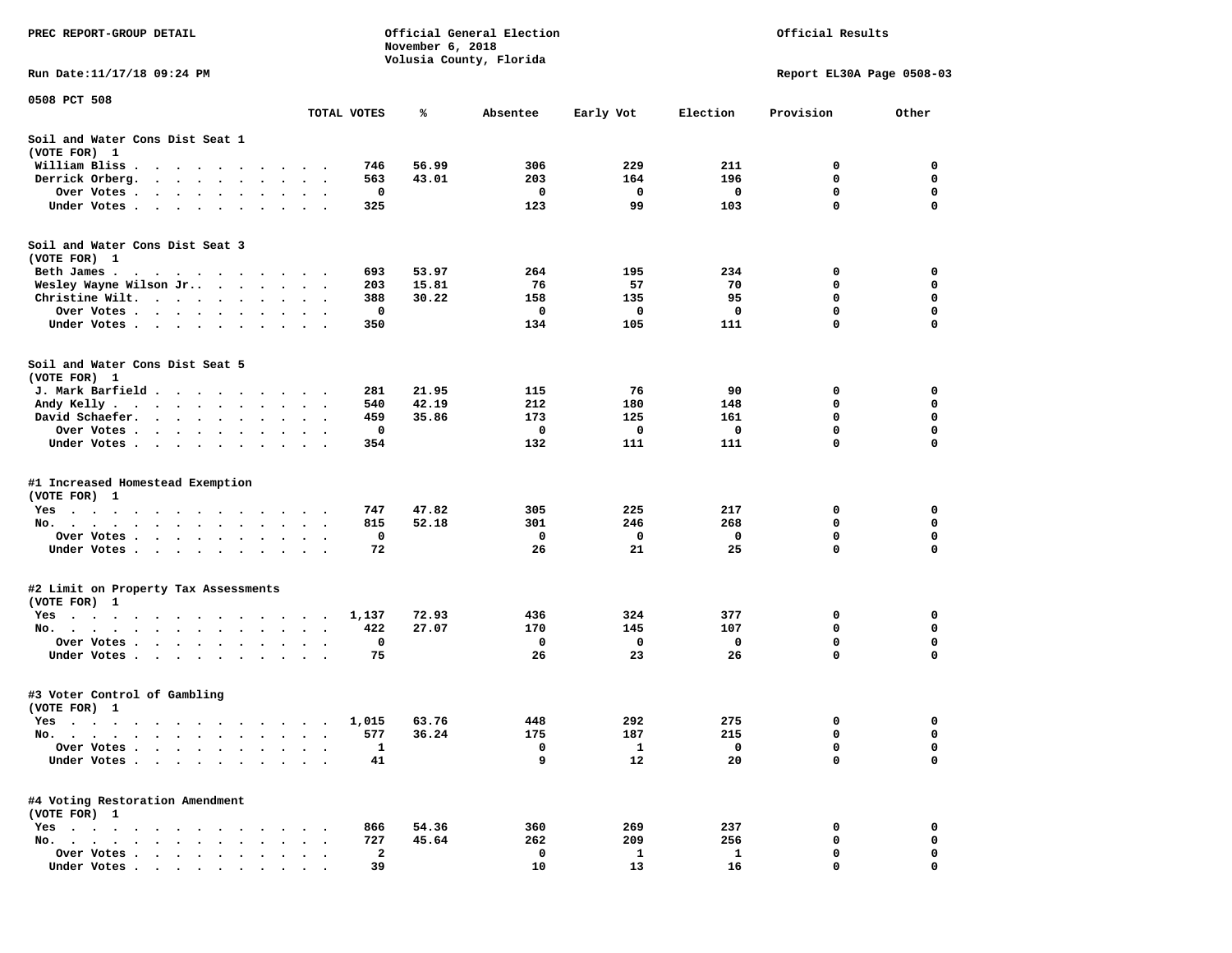| PREC REPORT-GROUP DETAIL                                      |           |                    | November 6, 2018 | Official General Election<br>Volusia County, Florida | Official Results<br>Report EL30A Page 0508-04 |                         |                            |                         |
|---------------------------------------------------------------|-----------|--------------------|------------------|------------------------------------------------------|-----------------------------------------------|-------------------------|----------------------------|-------------------------|
| Run Date:11/17/18 09:24 PM                                    |           |                    |                  |                                                      |                                               |                         |                            |                         |
| 0508 PCT 508                                                  |           | TOTAL VOTES        | ℁                | Absentee                                             | Early Vot                                     | Election                | Provision                  | Other                   |
| #5 Supermajority Vote Required                                |           |                    |                  |                                                      |                                               |                         |                            |                         |
| (VOTE FOR) 1                                                  |           |                    |                  |                                                      |                                               |                         |                            |                         |
| Yes                                                           |           | 1,130              | 72.44            | 452                                                  | 321                                           | 357                     | $^{\circ}$                 | $^{\circ}$              |
| No.                                                           |           | 430                | 27.56            | 153                                                  | 149                                           | 128                     | 0                          | $\mathbf 0$             |
| Over Votes                                                    |           | <b>1</b>           |                  | $\overline{\phantom{0}}$                             | $\overline{\mathbf{0}}$                       | $\mathbf{1}$            | 0                          | $\mathbf 0$             |
| Under Votes                                                   |           | 73                 |                  | 27                                                   | 22                                            | 24                      | $\mathbf 0$                | $\mathbf 0$             |
| #6 Rights of Crime Victims; Judges<br>(VOTE FOR) 1            |           |                    |                  |                                                      |                                               |                         |                            |                         |
| Yes                                                           |           | 832                | 52.89            | 346                                                  | 234                                           | 252                     | 0                          | 0                       |
| No.                                                           |           | 741                | 47.11            | 263                                                  | 241                                           | 237                     | $\mathbf 0$                | 0                       |
| Over Votes                                                    |           | $\mathbf{1}$       |                  | $\overline{\phantom{a}}$                             | $\overline{\phantom{0}}$                      | $\mathbf{1}$            | $\mathbf 0$                | 0                       |
| Under Votes                                                   |           | 60                 |                  | 23                                                   | 17                                            | 20                      | $\mathbf 0$                | 0                       |
| #7 Survivor Benefits<br>(VOTE FOR) 1                          |           |                    |                  |                                                      |                                               |                         |                            |                         |
| Yes                                                           |           | 851                | 54.87            | 358                                                  | 233                                           | 260                     | 0                          | $\mathbf 0$             |
| No.                                                           |           | 700                | 45.13            | 247                                                  | 229                                           | 224                     | $\mathbf 0$                | $\mathbf 0$             |
| Over Votes                                                    |           | $\mathbf{o}$       |                  | $\mathbf 0$                                          | $\overline{\mathbf{0}}$                       | $\overline{\mathbf{0}}$ | $\mathbf 0$                | $\mathbf 0$             |
| Under Votes                                                   |           | 83                 |                  | 27                                                   | 30                                            | 26                      | $\Omega$                   | $\Omega$                |
| #9 Prohibits Oil, Gas Drilling, Vaping<br>(VOTE FOR) 1<br>Yes |           | 877                | 56.36            | 378                                                  | 250                                           | 249                     | 0                          | 0                       |
| No.                                                           |           | 679                | 43.64            | 228                                                  | 214                                           | 237                     | 0                          | 0                       |
| Over Votes                                                    |           | $\mathbf{2}$       |                  | $\mathbf{o}$                                         | $\mathbf{o}$                                  | $\overline{a}$          | $\mathbf 0$<br>$\mathbf 0$ | $\mathbf 0$<br>$\Omega$ |
| Under Votes                                                   |           | 76                 |                  | 26                                                   | 28                                            | 22                      |                            |                         |
| #10 State and Local Structure and Op<br>(VOTE FOR) 1          |           |                    |                  |                                                      |                                               |                         |                            |                         |
| Yes                                                           |           | 869                | 56.72            | 373                                                  | 238                                           | 258                     | 0                          | 0                       |
| No.                                                           |           | 663                | 43.28            | 223                                                  | 217                                           | 223                     | $\Omega$                   | $\mathbf 0$             |
| Over Votes                                                    |           | 0                  |                  | $\mathbf 0$                                          | $\overline{\mathbf{0}}$                       | $\mathbf 0$             | 0                          | 0                       |
| Under Votes                                                   |           | 102                |                  | 36                                                   | 37                                            | 29                      | $\mathbf{0}$               | $\mathbf 0$             |
| #11 Removal of Obs Prov; Crim Statute<br>(VOTE FOR) 1         |           |                    |                  |                                                      |                                               |                         |                            |                         |
| Yes                                                           |           | 836                | 55.92            | 360                                                  | 243                                           | 233                     | 0                          | 0                       |
| No.                                                           |           | 659                | 44.08            | 222                                                  | 204                                           | 233                     | $\mathbf 0$                | 0                       |
| Over Votes<br>Under Votes                                     |           | $\mathbf 0$<br>139 |                  | $\overline{\mathbf{0}}$<br>50                        | $\overline{0}$<br>45                          | $\overline{0}$<br>44    | $\mathbf 0$<br>$\mathbf 0$ | $\Omega$<br>$\Omega$    |
| #12 Lobbying and Abuse of Office                              |           |                    |                  |                                                      |                                               |                         |                            |                         |
| (VOTE FOR) 1<br>Yes 1,223                                     |           |                    | 79.31            | 481                                                  | 361                                           | 381                     | 0                          | 0                       |
| No.                                                           |           | 319                | 20.69            | 117                                                  | 102                                           | 100                     | $\mathbf 0$                | $\mathbf 0$             |
| Over Votes                                                    | $\ddotsc$ | 0                  |                  | $\mathbf 0$                                          | $\mathbf 0$                                   | $\mathbf 0$             | $\mathbf 0$                | 0                       |
| Under Votes                                                   |           | 92                 |                  | 34                                                   | 29                                            | 29                      | $\mathbf 0$                | 0                       |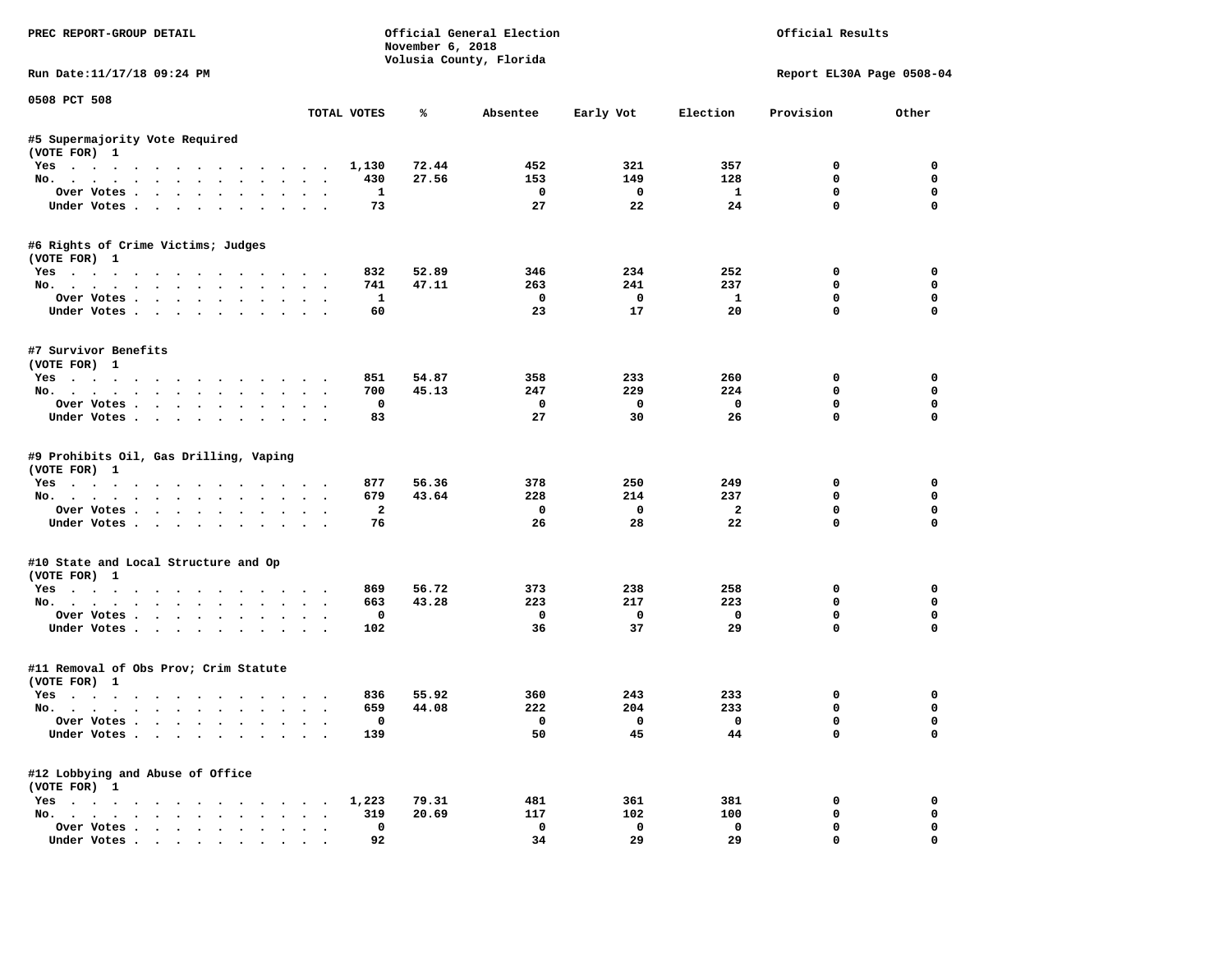|                                     | PREC REPORT-GROUP DETAIL |  |  |  |  | Official General Election<br>November 6, 2018<br>Volusia County, Florida | Official Results |  |             |       |          |           |          |                           |       |
|-------------------------------------|--------------------------|--|--|--|--|--------------------------------------------------------------------------|------------------|--|-------------|-------|----------|-----------|----------|---------------------------|-------|
| Run Date: 11/17/18 09:24 PM         |                          |  |  |  |  |                                                                          |                  |  |             |       |          |           |          | Report EL30A Page 0508-05 |       |
| 0508 PCT 508                        |                          |  |  |  |  |                                                                          |                  |  | TOTAL VOTES | %ะ    | Absentee | Early Vot | Election | Provision                 | Other |
| #13 Ends Dog Racing<br>(VOTE FOR) 1 |                          |  |  |  |  |                                                                          |                  |  |             |       |          |           |          |                           |       |
| Yes                                 |                          |  |  |  |  |                                                                          |                  |  | 937         | 59.42 | 415      | 267       | 255      | 0                         |       |
| No.                                 |                          |  |  |  |  |                                                                          |                  |  | 640         | 40.58 | 195      | 207       | 238      | 0                         |       |
| Over Votes                          |                          |  |  |  |  |                                                                          |                  |  | 0           |       | 0        |           |          | 0                         |       |
| Under Votes                         |                          |  |  |  |  |                                                                          |                  |  | 57          |       | 22       | 18        | 17       | 0                         |       |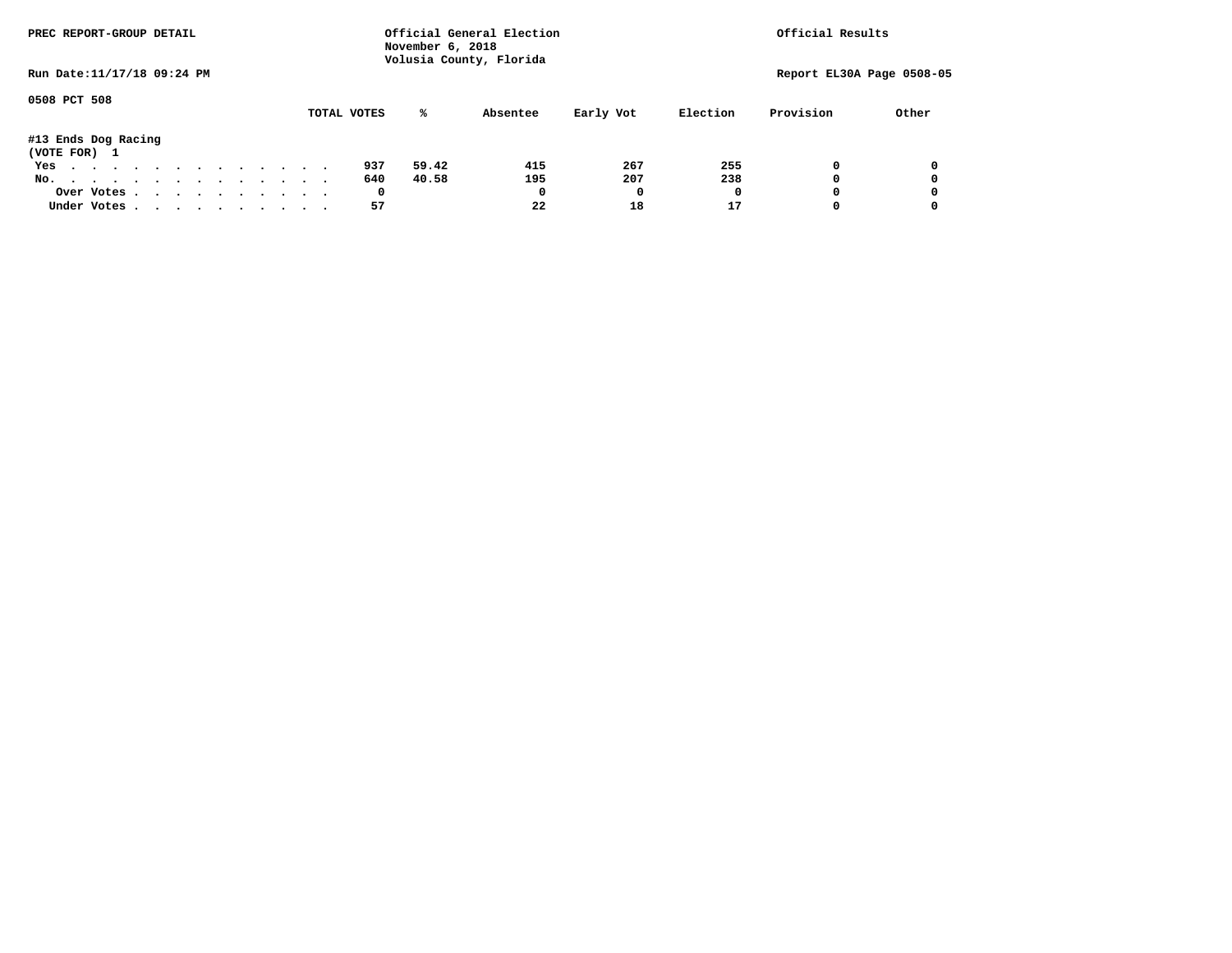**Volusia County, Florida Run Date:11/17/18 09:24 PM Report EL30A Page 0509-01 0509 PCT 509 TOTAL VOTES % Absentee Early Vot Election Provision Other REGISTERED VOTERS - TOTAL . . . . . . 1,216 BALLOTS CAST - TOTAL. . . . . . . . 782 277 209 295 0 1 BALLOTS CAST - BLANK. . . . . . . . 0 0 0 0 0 0 VOTER TURNOUT - TOTAL . . . . . . . . 64.31 VOTER TURNOUT - BLANK . . . . . . . United States Senator (VOTE FOR) 1 Rick Scott (REP) . . . . . . . . 530** 68.56 175 138 217 0 0 0  **Bill Nelson (DEM). . . . . . . . . 241 31.18 96 70 75 0 0 WRITE-IN. . . . . . . . . . . . 2 .26 0 0 2 0 0 Over Votes . . . . . . . . . . 2** 1 1 0 0 0 0 **Under Votes . . . . . . . . . . 7** 5 0 1 0 1 **Representative in Congress District 6 (VOTE FOR) 1 Michael Waltz (REP) . . . . . . . . 524 68.23 176 136 212 0 0 Nancy Soderberg (DEM) . . . . . . . 244 31.77 93 70 81 0 0 Over Votes . . . . . . . . . . 0 0 0 0 0 0 Under Votes . . . . . . . . . . 14 8 3 3 2 0 Governor and Lieutenant Governor (VOTE FOR) 1 Ron DeSantis (REP) . . . . . . . . 529 68.26 175 138 216 0 0 Andrew Gillum (DEM) . . . . . . . . 224 28.90 84 67 73 0 0 Darcy G. Richardson (REF) . . . . . 10** 1.29 7 2 1 0 0<br>**Ryan Christopher Foley . . . . . . 2 .26** 1 0 1 0 0  **Ryan Christopher Foley . . . . . . . 2 .26 1 0 1 0 0 Kyle "KC" Gibson . . . . . . . . . . 7 .90** 4 **Bruce Stanley . . . . . . . . . . 3 .39 2** 1 0 0 0 0  **WRITE-IN. . . . . . . . . . . . 0 0 0 0 0 0 Over Votes . . . . . . . . . . 3** 2 1 0 0 0  **Under Votes . . . . . . . . . . 4** 2 0 1 0 **Attorney General (VOTE FOR) 1 Ashley Moody (REP) . . . . . . . . 553 72.10 194 140 219 0 0 Sean Shaw (DEM)** . . . . . . . . 202 26.34 70 65 67 0 0 0  **Jeffrey Marc Siskind. . . . . . . . 12 1.56 4 3 5 0 0 Over Votes . . . . . . . . . . . 1** 1 0 0 0  **Under Votes . . . . . . . . . . 14** 8 1 4 0 **Chief Financial Officer (VOTE FOR) 1 Jimmy Patronis (REP). . . . . . . . 529 70.16 175 144 210 0 0** 

 **Jeremy Ring (DEM).** . . . . . . . 225 29.84 87 61 77 0 0 0  **WRITE-IN. . . . . . . . . . . . 0 0 0 0 0 0 Over Votes . . . . . . . . . . 0 0 0 0 0 0** 

 **Under Votes . . . . . . . . . . 28 15 4 8 0 1** 

**PREC REPORT-GROUP DETAIL Official General Election Official Results** 

 **November 6, 2018** 

 $\mathbf{1}$ 

 $\mathbf{0}$ 

 $\mathbf 1$ 

 $\mathbf 1$ 

 $\mathbf{1}$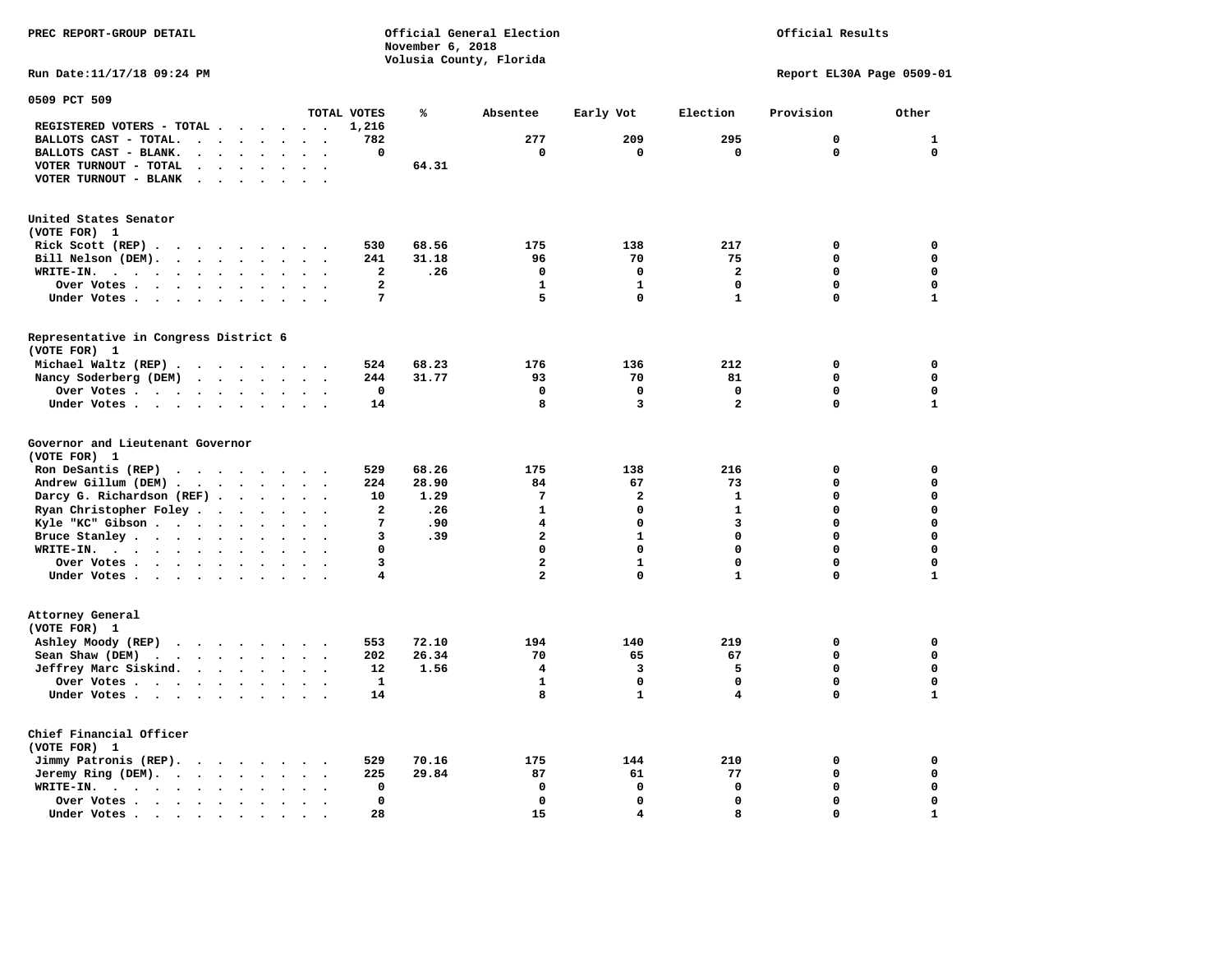| PREC REPORT-GROUP DETAIL                                                         |               |                                 |             | November 6, 2018 | Official General Election<br>Volusia County, Florida |                |              | Official Results          |              |
|----------------------------------------------------------------------------------|---------------|---------------------------------|-------------|------------------|------------------------------------------------------|----------------|--------------|---------------------------|--------------|
| Run Date: 11/17/18 09:24 PM                                                      |               |                                 |             |                  |                                                      |                |              | Report EL30A Page 0509-02 |              |
| 0509 PCT 509                                                                     |               |                                 | TOTAL VOTES | ℁                | Absentee                                             | Early Vot      | Election     | Provision                 | Other        |
|                                                                                  |               |                                 |             |                  |                                                      |                |              |                           |              |
| Commissioner of Agriculture<br>(VOTE FOR) 1                                      |               |                                 |             |                  |                                                      |                |              |                           |              |
| Matt Caldwell (REP)                                                              |               |                                 | 512         | 67.90            | 167                                                  | 136            | 209          | 0                         | 0            |
| Nicole "Nikki" Fried (DEM).                                                      |               |                                 | 242         | 32.10            | 94                                                   | 69             | 79           | 0                         | 0            |
| Over Votes                                                                       |               | $\bullet$ .<br><br><br><br><br> | 0           |                  | 0                                                    | 0              | 0            | 0                         | 0            |
| Under Votes                                                                      |               |                                 | 28          |                  | 16                                                   | 4              | 7            | $\mathbf 0$               | $\mathbf{1}$ |
| State Representative District 25<br>(VOTE FOR) 1                                 |               |                                 |             |                  |                                                      |                |              |                           |              |
| Tom Leek (REP).<br>.                                                             |               |                                 | 492         | 67.68            | 159                                                  | 132            | 201          | 0                         | 0            |
| Kathleen "Katie" Tripp (DEM)                                                     |               |                                 | 214         | 29.44            | 88                                                   | 63             | 63           | 0                         | 0            |
| Joseph "Joe" Hannoush (LPF)                                                      |               |                                 | 21          | 2.89             | 5                                                    | 6              | 10           | $\mathbf 0$               | $\mathbf 0$  |
| Over Votes.                                                                      |               |                                 | 0           |                  | 0                                                    | 0              | 0            | 0                         | 0            |
| Under Votes                                                                      |               |                                 | 24          |                  | 12                                                   | $\overline{a}$ | 9            | $\mathbf 0$               | $\mathbf{1}$ |
| State Representative District 26<br>(VOTE FOR) 1                                 |               |                                 |             |                  |                                                      |                |              |                           |              |
| Elizabeth Fetterhoff (REP).                                                      |               |                                 | 21          | 70.00            | 10                                                   | 3              | 8            | 0                         | 0            |
| Patrick Henry (DEM)                                                              |               |                                 | 9           | 30.00            | 3                                                    | 3              | 3            | 0                         | 0            |
| Over Votes                                                                       |               |                                 | 0           |                  | 0                                                    | $\Omega$       | 0            | 0                         | 0            |
| Under Votes                                                                      |               |                                 | 1           |                  | 0                                                    | $\mathbf{0}$   | $\mathbf{1}$ | $\mathbf 0$               | 0            |
| Justice of the Supreme Court Lawson<br>(VOTE FOR) 1                              |               |                                 |             |                  |                                                      |                |              |                           |              |
| $Yes \t . \t .$<br>.                                                             |               |                                 | 488         | 73.05            | 177                                                  | 140            | 171          | 0                         | 0            |
| No.                                                                              |               | $\ddot{\phantom{1}}$            | 180         | 26.95            | 56                                                   | 53             | 71           | 0                         | 0            |
| Over Votes                                                                       |               |                                 | 0           |                  | 0                                                    | 0              | $\mathbf 0$  | $\mathbf 0$               | $\mathbf 0$  |
| Under Votes                                                                      | $\sim$        | $\ddot{\phantom{1}}$            | 114         |                  | 44                                                   | 16             | 53           | 0                         | 1            |
| 5th District Court of Appeal Eisnaugle<br>(VOTE FOR) 1                           |               |                                 |             |                  |                                                      |                |              |                           |              |
| Yes                                                                              |               |                                 | 450         | 67.98            | 161                                                  | 132            | 157          | 0                         | 0            |
| No.                                                                              | $\sim$ $\sim$ |                                 | 212         | 32.02            | 72                                                   | 58             | 82           | 0                         | 0            |
| Over Votes                                                                       |               |                                 | 0           |                  | 0                                                    | 0              | 0            | $\mathbf 0$               | 0            |
| Under Votes                                                                      |               |                                 | 120         |                  | 44                                                   | 19             | 56           | $\mathbf 0$               | $\mathbf{1}$ |
| Circuit Judge 7th Judicial, Grp 15<br>(VOTE FOR) 1                               |               |                                 |             |                  |                                                      |                |              |                           |              |
| Linda L. Gaustad                                                                 |               |                                 | 269         | 39.62            | 87                                                   | 75             | 107          | 0                         | 0            |
| Ryan Will $\cdots$ , $\cdots$ , $\cdots$ , $\cdots$                              |               |                                 | 410         | 60.38            | 154                                                  | 114            | 142          | $\mathbf 0$               | $\mathbf 0$  |
| Over Votes                                                                       |               |                                 | 0           |                  | 0                                                    | 0              | 0            | 0                         | 0            |
| Under Votes.<br>$\ddot{\phantom{0}}$                                             |               |                                 | 103         |                  | 36                                                   | 20             | 46           | 0                         | $\mathbf{1}$ |
| Soil and Water Cons Dist Seat 1<br>(VOTE FOR) 1                                  |               |                                 |             |                  |                                                      |                |              |                           |              |
| William Bliss.<br>$\ddot{\phantom{1}}$<br>$\bullet$                              |               |                                 | 319         | 50.96            | 111                                                  | 94             | 114          | 0                         | 0            |
| Derrick Orberg.<br>$\ddot{\phantom{0}}$<br>$\sim$ $\sim$<br>$\ddot{\phantom{a}}$ |               |                                 | 307         | 49.04            | 102                                                  | 80             | 125          | 0                         | 0            |
| Over Votes .<br>$\cdot$ $\cdot$ $\cdot$ $\cdot$ $\cdot$                          |               |                                 | $\mathbf 0$ |                  | $\mathbf 0$                                          | $\mathbf 0$    | $\mathbf 0$  | $\mathbf 0$               | 0            |
| Under Votes                                                                      |               |                                 | 156         |                  | 64                                                   | 35             | 56           | $\mathbf 0$               | 1            |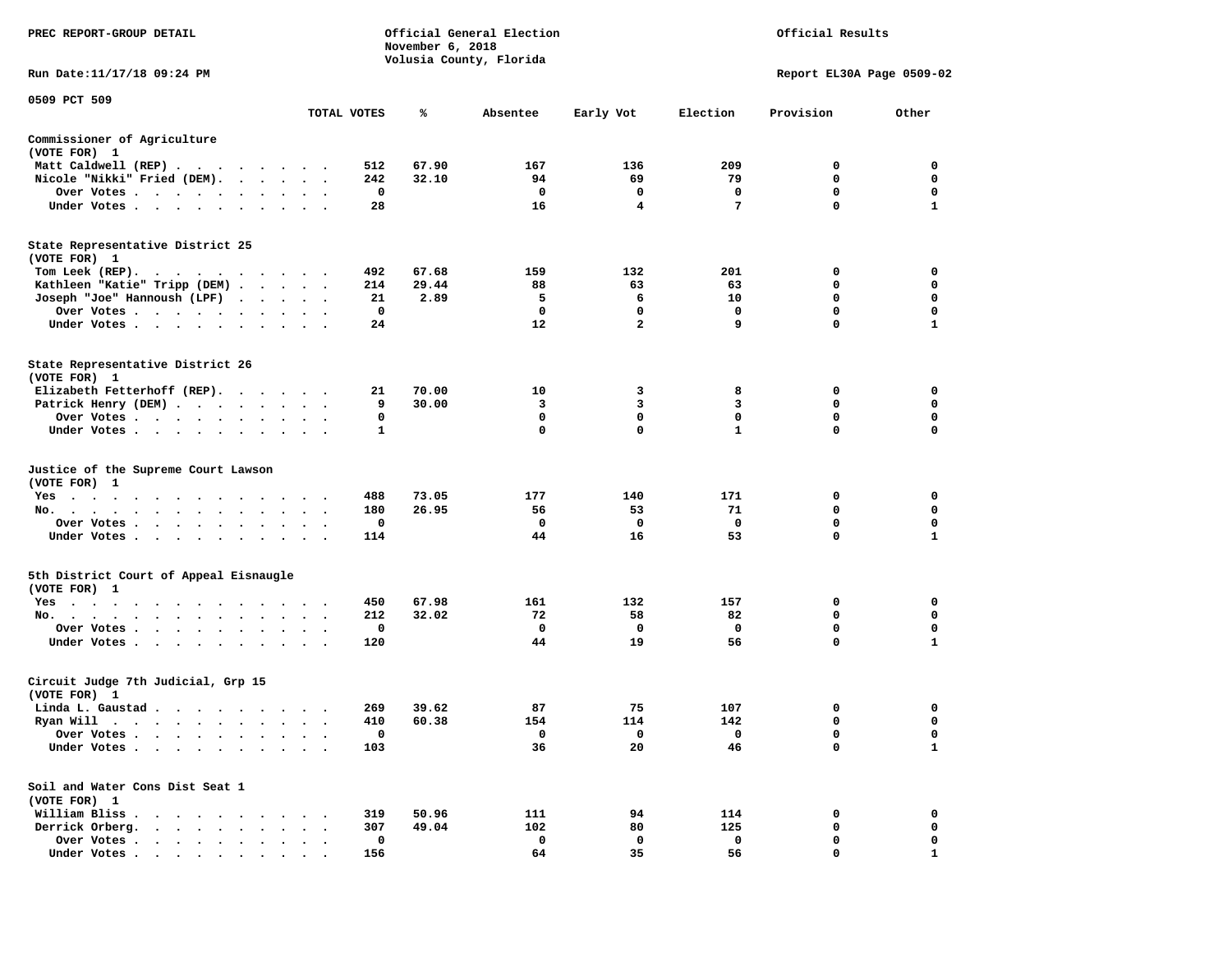| PREC REPORT-GROUP DETAIL                                                                                                   |                        | November 6, 2018 | Official General Election<br>Volusia County, Florida |                         | Official Results |                           |              |  |
|----------------------------------------------------------------------------------------------------------------------------|------------------------|------------------|------------------------------------------------------|-------------------------|------------------|---------------------------|--------------|--|
| Run Date: 11/17/18 09:24 PM                                                                                                |                        |                  |                                                      |                         |                  | Report EL30A Page 0509-03 |              |  |
| 0509 PCT 509                                                                                                               |                        |                  |                                                      |                         |                  |                           |              |  |
|                                                                                                                            | TOTAL VOTES            | ℁                | Absentee                                             | Early Vot               | Election         | Provision                 | Other        |  |
| Soil and Water Cons Dist Seat 3<br>(VOTE FOR) 1                                                                            |                        |                  |                                                      |                         |                  |                           |              |  |
| Beth James.                                                                                                                |                        | 57.00<br>350     | 106                                                  | 95                      | 149              | 0                         | 0            |  |
| Wesley Wayne Wilson Jr                                                                                                     |                        | 19.38<br>119     | 38                                                   | 33                      | 48               | $\mathbf 0$               | $\mathbf 0$  |  |
| Christine Wilt.<br>$\sim$                                                                                                  |                        | 145<br>23.62     | 67                                                   | 38                      | 40               | 0                         | 0            |  |
| Over Votes                                                                                                                 |                        | 0                | 0                                                    | 0                       | 0                | $\mathbf 0$               | 0            |  |
| Under Votes                                                                                                                | $\sim$ $\sim$          | 168              | 66                                                   | 43                      | 58               | $\mathbf 0$               | $\mathbf{1}$ |  |
| Soil and Water Cons Dist Seat 5<br>(VOTE FOR) 1                                                                            |                        |                  |                                                      |                         |                  |                           |              |  |
| J. Mark Barfield                                                                                                           |                        | 21.17<br>130     | 43                                                   | 41                      | 46               | 0                         | 0            |  |
| Andy Kelly                                                                                                                 |                        | 36.48<br>224     | 85                                                   | 71                      | 68               | 0                         | 0            |  |
| David Schaefer.<br>$\sim$<br>$\ddot{\phantom{1}}$                                                                          |                        | 260<br>42.35     | 82                                                   | 56                      | 122              | 0                         | $\mathbf 0$  |  |
| Over Votes                                                                                                                 |                        | 1                | 0                                                    | 0                       | $\mathbf{1}$     | $\mathbf 0$               | 0            |  |
| Under Votes                                                                                                                |                        | 167              | 67                                                   | 41                      | 58               | $\Omega$                  | $\mathbf{1}$ |  |
| #1 Increased Homestead Exemption<br>(VOTE FOR) 1                                                                           |                        |                  |                                                      |                         |                  |                           |              |  |
| Yes                                                                                                                        |                        | 47.93<br>359     | 135                                                  | 91                      | 133              | 0                         | 0            |  |
| No.                                                                                                                        |                        | 390<br>52.07     | 128                                                  | 112                     | 150              | 0                         | 0            |  |
| Over Votes                                                                                                                 | $\ddot{\phantom{1}}$   | 1                | 0                                                    | 1                       | $\mathbf 0$      | 0                         | 0            |  |
| Under Votes                                                                                                                |                        | 32               | 14                                                   | 5                       | 12               | $\Omega$                  | $\mathbf{1}$ |  |
| #2 Limit on Property Tax Assessments<br>(VOTE FOR) 1                                                                       |                        |                  |                                                      |                         |                  |                           |              |  |
| $Yes \cdot \cdot \cdot \cdot \cdot \cdot \cdot \cdot$<br>$\sim$ $\sim$ $\sim$ $\sim$                                       |                        | 521<br>69.65     | 182                                                  | 137                     | 202              | 0                         | 0            |  |
| No.                                                                                                                        | $\ddot{\phantom{1}}$   | 227<br>30.35     | 78                                                   | 65                      | 84               | 0                         | 0            |  |
| Over Votes                                                                                                                 |                        | 0                | 0                                                    | 0                       | 0                | $\mathbf 0$               | 0            |  |
| Under Votes                                                                                                                |                        | 34               | 17                                                   | 7                       | 9                | $\mathbf{0}$              | $\mathbf{1}$ |  |
| #3 Voter Control of Gambling<br>(VOTE FOR) 1                                                                               |                        |                  |                                                      |                         |                  |                           |              |  |
| Yes                                                                                                                        |                        | 437<br>57.65     | 166                                                  | 119                     | 152              | 0                         | 0            |  |
| No.                                                                                                                        | $\bullet$<br>$\bullet$ | 321<br>42.35     | 102                                                  | 87                      | 132              | 0                         | 0            |  |
| Over Votes                                                                                                                 |                        | 1                | 0                                                    | 0                       | $\mathbf{1}$     | $\mathbf 0$               | 0            |  |
| Under Votes                                                                                                                |                        | 23               | 9                                                    | $\overline{\mathbf{3}}$ | 10               | $\mathbf 0$               | $\mathbf{1}$ |  |
| #4 Voting Restoration Amendment<br>(VOTE FOR) 1                                                                            |                        |                  |                                                      |                         |                  |                           |              |  |
| Yes                                                                                                                        |                        | 394<br>51.64     | 146                                                  | 105                     | 143              | 0                         | 0            |  |
| No. $\cdot$ $\cdot$ $\cdot$                                                                                                |                        | 48.36<br>369     | 123                                                  | 102                     | 144              | 0                         | $\mathbf 0$  |  |
| Over Votes .                                                                                                               |                        | 0                | 0                                                    | 0                       | 0                | $\mathbf 0$               | 0            |  |
| Under Votes.<br>$\sim$<br>$\ddot{\phantom{a}}$<br>$\ddot{\phantom{a}}$                                                     |                        | 19               | 8                                                    | $\mathbf{2}$            | 8                | 0                         | $\mathbf{1}$ |  |
| #5 Supermajority Vote Required<br>(VOTE FOR) 1                                                                             |                        |                  |                                                      |                         |                  |                           |              |  |
| Yes<br>$\sim$ $\sim$ $\sim$<br>$\bullet$                                                                                   |                        | 532<br>70.74     | 186                                                  | 131                     | 214              | 0                         | 1            |  |
| No.<br>$\ddot{\phantom{a}}$<br>$\bullet$<br>$\ddot{\phantom{1}}$<br>$\sim$<br>$\ddot{\phantom{1}}$<br>$\ddot{\phantom{a}}$ |                        | 220<br>29.26     | 77                                                   | 71                      | 72               | 0                         | 0            |  |
| Over Votes                                                                                                                 |                        | 0                | 0                                                    | 0                       | 0                | 0                         | 0            |  |
| Under Votes.<br>$\cdots$                                                                                                   |                        | 30               | 14                                                   | 7                       | 9                | 0                         | 0            |  |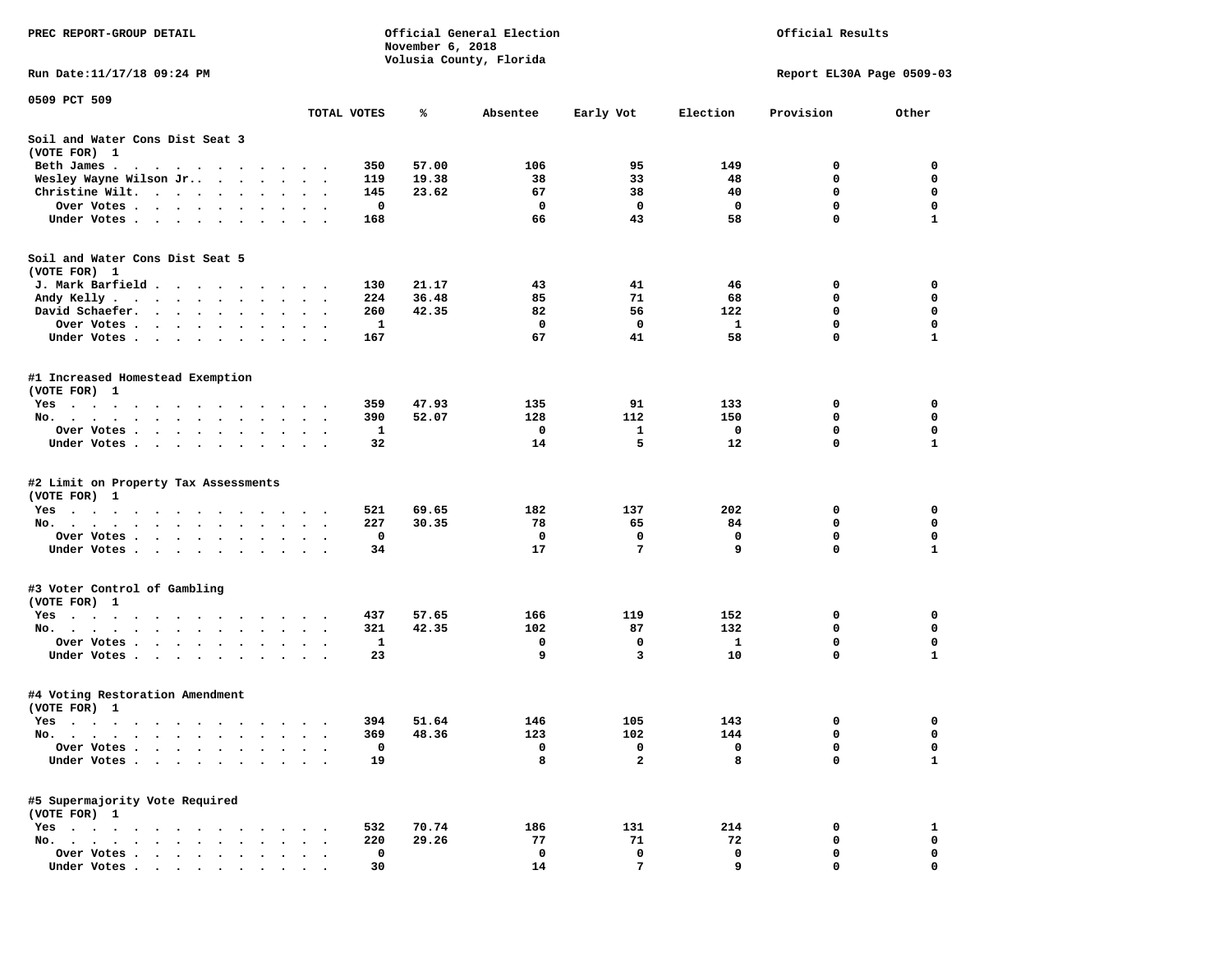| PREC REPORT-GROUP DETAIL                                                         |           |                     | November 6, 2018 | Official General Election<br>Volusia County, Florida |                                | Official Results              |                           |                             |  |
|----------------------------------------------------------------------------------|-----------|---------------------|------------------|------------------------------------------------------|--------------------------------|-------------------------------|---------------------------|-----------------------------|--|
| Run Date:11/17/18 09:24 PM                                                       |           |                     |                  |                                                      |                                |                               | Report EL30A Page 0509-04 |                             |  |
| 0509 PCT 509                                                                     |           | TOTAL VOTES         | ℁                | Absentee                                             | Early Vot                      | Election                      | Provision                 | Other                       |  |
| #6 Rights of Crime Victims; Judges                                               |           |                     |                  |                                                      |                                |                               |                           |                             |  |
| (VOTE FOR) 1                                                                     |           |                     |                  |                                                      |                                |                               |                           |                             |  |
| Yes                                                                              |           | 346                 | 46.26            | 121                                                  | 90                             | 135                           | $\mathbf 0$               | $\mathbf 0$                 |  |
| No.                                                                              |           | 402                 | 53.74            | 141                                                  | 111                            | 149                           | $\mathbf 0$               | $\mathbf{1}$                |  |
| Over Votes                                                                       |           | $\mathbf{o}$        |                  | $\overline{\mathbf{0}}$                              | $\mathbf{o}$                   | $\overline{\mathbf{0}}$       | $\mathbf 0$               | $\mathbf 0$                 |  |
| Under Votes                                                                      |           | 34                  |                  | 15                                                   | 8                              | 11                            | $\mathbf 0$               | $\Omega$                    |  |
| #7 Survivor Benefits                                                             |           |                     |                  |                                                      |                                |                               |                           |                             |  |
| (VOTE FOR) 1                                                                     |           |                     |                  |                                                      |                                |                               |                           |                             |  |
| Yes                                                                              |           | 369                 | 49.27            | 143                                                  | 94                             | 131                           | $\mathbf 0$               | $\mathbf{1}$                |  |
| No.                                                                              |           | 380                 | 50.73            | 120                                                  | 107                            | 153                           | 0                         | 0                           |  |
| Over Votes                                                                       |           | 0                   |                  | $\overline{\mathbf{0}}$                              | $\mathbf 0$                    | $\overline{\phantom{0}}$      | $\mathbf 0$               | 0                           |  |
| Under Votes                                                                      |           | 33                  |                  | 14                                                   | 8                              | 11                            | $\mathbf 0$               | 0                           |  |
| #9 Prohibits Oil, Gas Drilling, Vaping<br>(VOTE FOR) 1                           |           |                     |                  |                                                      |                                |                               |                           |                             |  |
| Yes                                                                              |           | 370                 | 49.40            | 154                                                  | 104                            | 112                           | $\Omega$                  | $\Omega$                    |  |
| No.                                                                              |           | 379                 | 50.60            | 109                                                  | 97                             | 172                           | $\mathbf 0$               | $\mathbf{1}$                |  |
| Over Votes                                                                       |           | $\overline{a}$      |                  | $\mathbf{1}$                                         | 0                              | $\mathbf{1}$                  | $^{\circ}$                | $\mathbf 0$                 |  |
| Under Votes                                                                      |           | 31                  |                  | 13                                                   | 8                              | 10                            | $\Omega$                  | $\Omega$                    |  |
| #10 State and Local Structure and Op<br>(VOTE FOR) 1<br>Yes                      |           | 378                 | 51.43            | 137                                                  | 102                            | 138                           | 0                         | 1                           |  |
| No.                                                                              |           | 357                 | 48.57            | 126                                                  | 96                             | 135                           | 0                         | $\mathbf 0$                 |  |
| Over Votes                                                                       |           | $\mathbf 0$         |                  | $\mathbf{o}$                                         | $\mathbf{o}$                   | $\mathbf{o}$                  | $\mathbf 0$               | $\mathbf 0$                 |  |
| Under Votes                                                                      |           | 47                  |                  | 14                                                   | 11                             | 22                            | $\mathbf 0$               | $\Omega$                    |  |
| #11 Removal of Obs Prov; Crim Statute                                            |           |                     |                  |                                                      |                                |                               |                           |                             |  |
| (VOTE FOR) 1                                                                     |           |                     |                  |                                                      |                                |                               |                           |                             |  |
| Yes                                                                              |           | 339                 | 46.69            | 141                                                  | 92                             | 106                           | $\mathbf 0$               | $\mathbf 0$                 |  |
| No.<br>Over Votes                                                                |           | 387<br>$\mathbf{1}$ | 53.31            | 110<br>$\mathbf 0$                                   | 105<br>$\overline{\mathbf{0}}$ | 171<br>$\mathbf{1}$           | 0<br>0                    | $\mathbf{1}$<br>$\mathbf 0$ |  |
| Under Votes                                                                      |           | 55                  |                  | 26                                                   | 12                             | 17                            | $\mathbf 0$               | $\Omega$                    |  |
|                                                                                  |           |                     |                  |                                                      |                                |                               |                           |                             |  |
| #12 Lobbying and Abuse of Office<br>(VOTE FOR) 1                                 |           |                     |                  |                                                      |                                |                               |                           |                             |  |
| Yes                                                                              |           | 559                 | 75.03            | 192                                                  | 142                            | 224                           | 0                         | 1                           |  |
| No.                                                                              |           | 186                 | 24.97            | 71                                                   | 56                             | 59                            | $\mathbf 0$               | $\mathbf 0$                 |  |
| Over Votes<br>Under Votes                                                        |           | $\mathbf{1}$<br>36  |                  | $\overline{0}$<br>14                                 | $\mathbf{1}$<br>10             | $\overline{\mathbf{0}}$<br>12 | $\mathbf 0$<br>$\Omega$   | $\mathbf 0$<br>$\Omega$     |  |
| #13 Ends Dog Racing                                                              |           |                     |                  |                                                      |                                |                               |                           |                             |  |
| (VOTE FOR) 1                                                                     |           |                     |                  |                                                      |                                |                               |                           |                             |  |
| Yes                                                                              |           | 347<br>405          | 46.14<br>53.86   | 128<br>137                                           | 95<br>109                      | 124<br>158                    | 0<br>0                    | 0<br>$\mathbf{1}$           |  |
| No.<br>Over Votes                                                                | $\bullet$ | $\mathbf 0$         |                  | $\mathbf 0$                                          | $\mathbf 0$                    | $\mathbf 0$                   | $\mathbf 0$               | $\mathbf{0}$                |  |
| Under Votes, $\cdot$ , $\cdot$ , $\cdot$ , $\cdot$ , $\cdot$ , $\cdot$ , $\cdot$ |           | 30                  |                  | 12                                                   | 5                              | 13                            | $\Omega$                  | $\Omega$                    |  |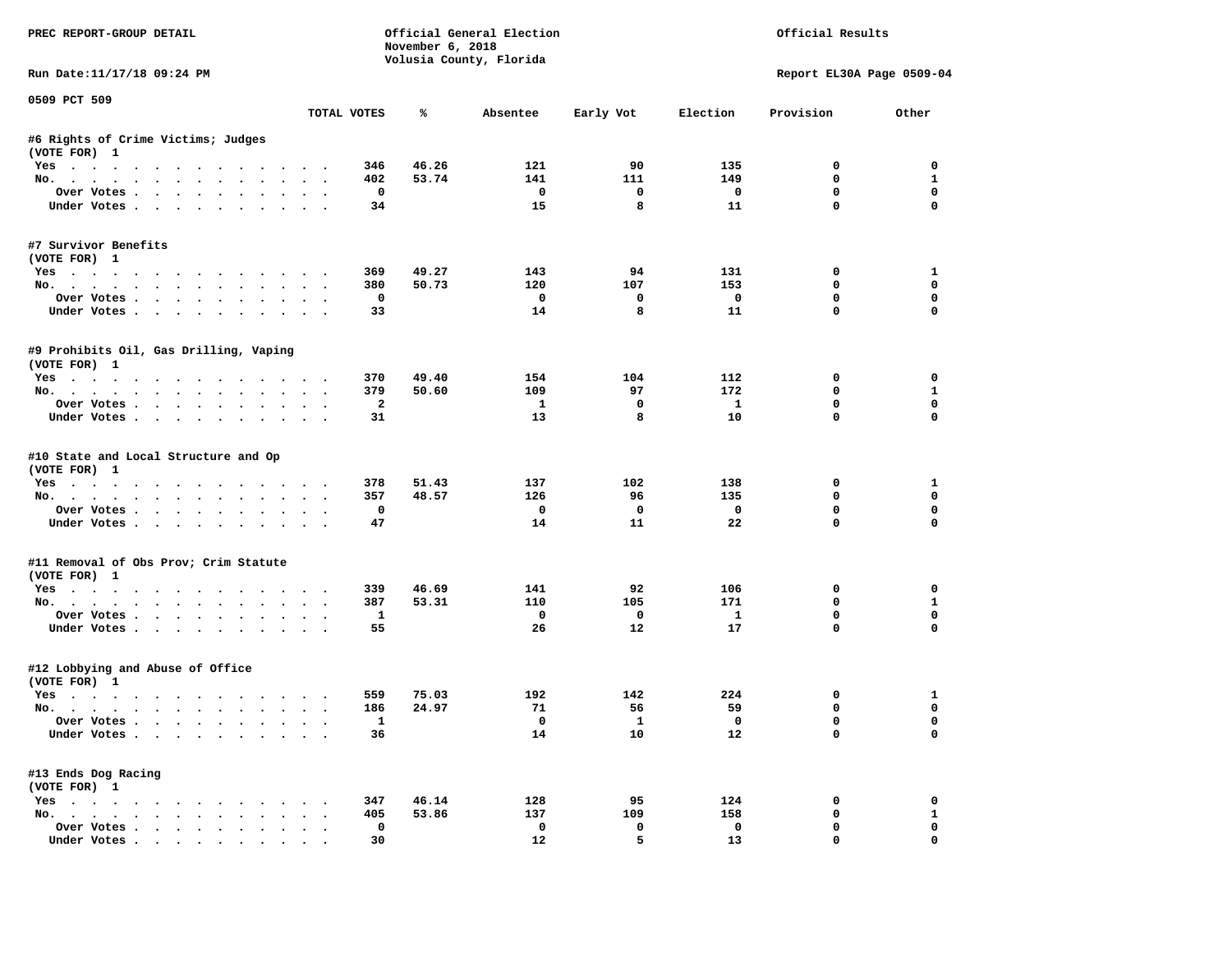**November 6, 2018 Volusia County, Florida Run Date:11/17/18 09:24 PM Report EL30A Page 0510-01 0510 PCT 510 TOTAL VOTES % Absentee Early Vot Election Provision Other REGISTERED VOTERS - TOTAL . . . . . . 4,365 BALLOTS CAST - TOTAL.** . . . . . . 3,203 1,191 968 1,042 1 1 1  **BALLOTS CAST - BLANK. . . . . . . . 0 0 0 0 0 0 VOTER TURNOUT - TOTAL . . . . . . . 73.38 VOTER TURNOUT - BLANK . . . . . . . United States Senator (VOTE FOR) 1 Rick Scott (REP) . . . . . . . . 2,032** 63.86 748 566 717 1 0  **Bill Nelson (DEM). . . . . . . . . 1,140 35.83 430 394 316 0 0 WRITE-IN.** . . . . . . . . . . . 10 .31 4 4 1 0 1  **Over Votes . . . . . . . . . . 1 0 0 1 0 0 Under Votes . . . . . . . . . . 20** 9 4 7 0 0 0 **Representative in Congress District 6 (VOTE FOR) 1 Michael Waltz (REP) . . . . . . . . 1,964 62.53 721 558 684 1 0 Nancy Soderberg (DEM) . . . . . . . 1,177 37.47 439 399 338 0 1 Over Votes . . . . . . . . . . 0 0 0 0 0 0**  $\Omega$  **Under Votes . . . . . . . . . . 62** 31 1 1 20 0 0 **Governor and Lieutenant Governor (VOTE FOR) 1 Ron DeSantis (REP) . . . . . . . . 2,012 63.19 732 564 715 1 0 Andrew Gillum (DEM) . . . . . . . . 1,138 35.74 438 397 303 0 0 Darcy G. Richardson (REF) . . . . . . 13 .41 4 4 5 0 0 Ryan Christopher Foley . . . . . . . 8 .25 2 0 6 0 0 Kyle "KC" Gibson . . . . . . . . . . 5 .16** 3 **Bruce Stanley . . . . . . . . . . 2** .06 0 0 0 2 0 0 0 0  **WRITE-IN. . . . . . . . . . . . 6 .19 2 2 2 0 0**  $\mathbf{0}$ **Over Votes . . . . . . . . . . . 2** 0 0 0 2 0 0  $\mathbf 1$  **Under Votes . . . . . . . . . . 17** 10 1 5 0 **Attorney General (VOTE FOR) 1 Ashley Moody (REP) . . . . . . . . 2,061 65.68 751 580 729 1 0 Sean Shaw (DEM)** . . . . . . . . 1,041 33.17 402 368 271 0 0  **Jeffrey Marc Siskind.** . . . . . . 36 1.15 9 13 14 0 0 0<br>Over Votes  **Over Votes . . . . . . . . . . 1 0 1 0 0 0**  $\mathbf 1$  **Under Votes . . . . . . . . . . . 64** 29 6 28 0 **Chief Financial Officer (VOTE FOR) 1 Jimmy Patronis (REP). . . . . . . . 2,010 64.86 741 564 704 1 0 Jeremy Ring (DEM).** . . . . . . . 1,083 34.95 408 384 291 0 0 0  **WRITE-IN. . . . . . . . . . . . 6 .19 0 4 2 0 0 Over Votes . . . . . . . . . . 0 0 0 0 0 0**  $\mathbf{1}$  **Under Votes . . . . . . . . . . 104** 42 16 45 0

**PREC REPORT-GROUP DETAIL Official General Election Official Results**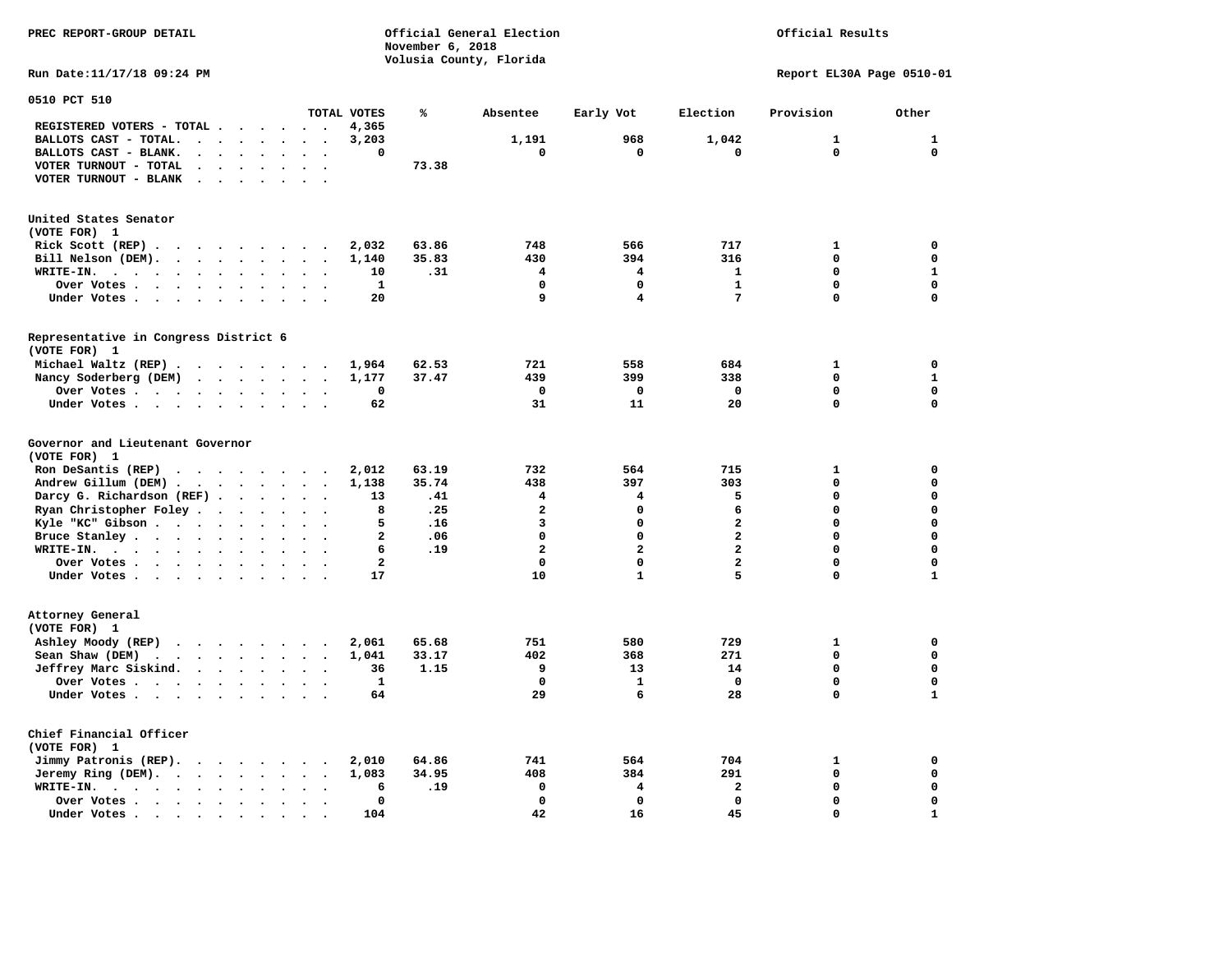| PREC REPORT-GROUP DETAIL                                                                                                                                                                                                                    |                                  |                | November 6, 2018 | Official General Election<br>Volusia County, Florida |              | Official Results |                           |              |  |
|---------------------------------------------------------------------------------------------------------------------------------------------------------------------------------------------------------------------------------------------|----------------------------------|----------------|------------------|------------------------------------------------------|--------------|------------------|---------------------------|--------------|--|
| Run Date:11/17/18 09:24 PM                                                                                                                                                                                                                  |                                  |                |                  |                                                      |              |                  | Report EL30A Page 0510-02 |              |  |
| 0510 PCT 510                                                                                                                                                                                                                                |                                  | TOTAL VOTES    | ℁                | Absentee                                             | Early Vot    | Election         | Provision                 | Other        |  |
| Commissioner of Agriculture<br>(VOTE FOR) 1                                                                                                                                                                                                 |                                  |                |                  |                                                      |              |                  |                           |              |  |
| Matt Caldwell (REP)                                                                                                                                                                                                                         |                                  | 1,979          | 63.72            | 719                                                  | 555          | 704              | 1                         | 0            |  |
| Nicole "Nikki" Fried (DEM).                                                                                                                                                                                                                 |                                  | 1,127          | 36.28            | 430                                                  | 396          | 301              | 0                         | 0            |  |
| Over Votes                                                                                                                                                                                                                                  | $\ddot{\phantom{0}}$             | 0              |                  | 0                                                    | 0            | 0                | $\mathbf 0$               | 0            |  |
| Under Votes<br>$\ddot{\phantom{1}}$                                                                                                                                                                                                         |                                  | 97             |                  | 42                                                   | 17           | 37               | 0                         | 1            |  |
| State Representative District 25<br>(VOTE FOR) 1                                                                                                                                                                                            |                                  |                |                  |                                                      |              |                  |                           |              |  |
| Tom Leek (REP).                                                                                                                                                                                                                             |                                  | 1,986          | 63.51            | 722                                                  | 563          | 700              | 1                         | 0            |  |
| Kathleen "Katie" Tripp (DEM)                                                                                                                                                                                                                |                                  | 1,085          | 34.70            | 417                                                  | 381          | 287              | 0                         | 0            |  |
| Joseph "Joe" Hannoush (LPF)<br>.                                                                                                                                                                                                            |                                  | 56             | 1.79             | 15                                                   | 10           | 31               | 0                         | 0            |  |
| Over Votes                                                                                                                                                                                                                                  | $\sim$ $\sim$<br>$\bullet$ .     | 0              |                  | 0                                                    | 0            | 0                | $\mathbf 0$               | 0            |  |
| Under Votes                                                                                                                                                                                                                                 |                                  | 76             |                  | 37                                                   | 14           | 24               | 0                         | 1            |  |
| Justice of the Supreme Court Lawson<br>(VOTE FOR) 1                                                                                                                                                                                         |                                  |                |                  |                                                      |              |                  |                           |              |  |
| $Yes \t . \t .$<br>$\cdot$ $\cdot$ $\cdot$ $\cdot$ $\cdot$ $\cdot$<br>$\ddot{\phantom{1}}$<br>$\blacksquare$<br>$\cdot$                                                                                                                     |                                  | 1,986          | 75.74            | 760                                                  | 594          | 632              | 0                         | 0            |  |
| No.<br>$\bullet$<br>$\cdot$                                                                                                                                                                                                                 |                                  | 636            | 24.26            | 217                                                  | 221          | 198              | 0                         | 0            |  |
| Over Votes<br>$\bullet$<br>$\bullet$<br>$\bullet$<br>$\bullet$                                                                                                                                                                              |                                  | 3              |                  | 0                                                    | $\mathbf{2}$ | 1                | 0                         | 0            |  |
| Under Votes<br>$\sim$<br>$\cdot$<br>$\bullet$                                                                                                                                                                                               |                                  | 578            |                  | 214                                                  | 151          | 211              | $\mathbf{1}$              | $\mathbf{1}$ |  |
| 5th District Court of Appeal Eisnaugle<br>(VOTE FOR) 1                                                                                                                                                                                      |                                  |                |                  |                                                      |              |                  |                           |              |  |
| $Yes \t . \t .$<br>$\sim$ 100 $\sim$                                                                                                                                                                                                        |                                  | 1,782          | 68.56            | 659                                                  | 546          | 577              | 0                         | 0            |  |
| No.                                                                                                                                                                                                                                         | $\cdot$ .                        | 817            | 31.44            | 307                                                  | 276          | 233              | 1                         | $\mathbf 0$  |  |
| Over Votes<br>$\bullet$                                                                                                                                                                                                                     |                                  | 2              |                  | 1                                                    | 1            | 0                | 0                         | 0            |  |
| Under Votes<br>$\cdot$<br>$\bullet$                                                                                                                                                                                                         | $\ddot{\phantom{1}}$             | 602            |                  | 224                                                  | 145          | 232              | $\mathbf 0$               | $\mathbf{1}$ |  |
| Circuit Judge 7th Judicial, Grp 15                                                                                                                                                                                                          |                                  |                |                  |                                                      |              |                  |                           |              |  |
| (VOTE FOR) 1                                                                                                                                                                                                                                |                                  |                | 40.89            | 423                                                  | 366          | 326              | 0                         | 0            |  |
| Linda L. Gaustad<br>Ryan Will                                                                                                                                                                                                               | $\overline{\phantom{a}}$         | 1,115<br>1,612 | 59.11            | 593                                                  | 481          | 537              | 1                         | 0            |  |
| . The contract of the contract of the contract of the contract of the contract of the contract of the contract of the contract of the contract of the contract of the contract of the contract of the contract of the contrac<br>Over Votes | $\sim$<br>$\bullet$ .<br>$\cdot$ | 2              |                  | 0                                                    | 0            | 2                | 0                         | 0            |  |
| Under Votes                                                                                                                                                                                                                                 |                                  | 474            |                  | 175                                                  | 121          | 177              | 0                         | 1            |  |
| Ormond Beach Mayor                                                                                                                                                                                                                          |                                  |                |                  |                                                      |              |                  |                           |              |  |
| (VOTE FOR) 1                                                                                                                                                                                                                                |                                  |                |                  |                                                      |              |                  |                           |              |  |
| Rob Bridger.                                                                                                                                                                                                                                |                                  | 1,031          | 35.13            | 405                                                  | 346          | 280              | 0                         | 0            |  |
| Bill Partington                                                                                                                                                                                                                             |                                  | 1,904          | 64.87            | 674                                                  | 561          | 668              | $\mathbf{1}$              | $\mathbf 0$  |  |
| Over Votes.                                                                                                                                                                                                                                 |                                  | 2              |                  | 0                                                    | 2            | 0                | 0                         | 0            |  |
| Under Votes.                                                                                                                                                                                                                                |                                  | 266            |                  | 112                                                  | 59           | 94               | 0                         | $\mathbf{1}$ |  |
| Ormond Beach City Commissioner Zone 3<br>(VOTE FOR) 1                                                                                                                                                                                       |                                  |                |                  |                                                      |              |                  |                           |              |  |
| Sandy Kauffman.                                                                                                                                                                                                                             |                                  |                | 39.27            | 397                                                  | 352          | 355              | 0                         | 0            |  |
| Susan S. Persis                                                                                                                                                                                                                             |                                  | 1,104<br>1,707 | 60.73            | 635                                                  | 515          | 556              | $\mathbf{1}$              | 0            |  |
| Over Votes .                                                                                                                                                                                                                                |                                  | 0              |                  | 0                                                    | 0            | 0                | 0                         | 0            |  |
| Under Votes .                                                                                                                                                                                                                               |                                  | 392            |                  | 159                                                  | 101          | 131              | 0                         | 1            |  |
|                                                                                                                                                                                                                                             |                                  |                |                  |                                                      |              |                  |                           |              |  |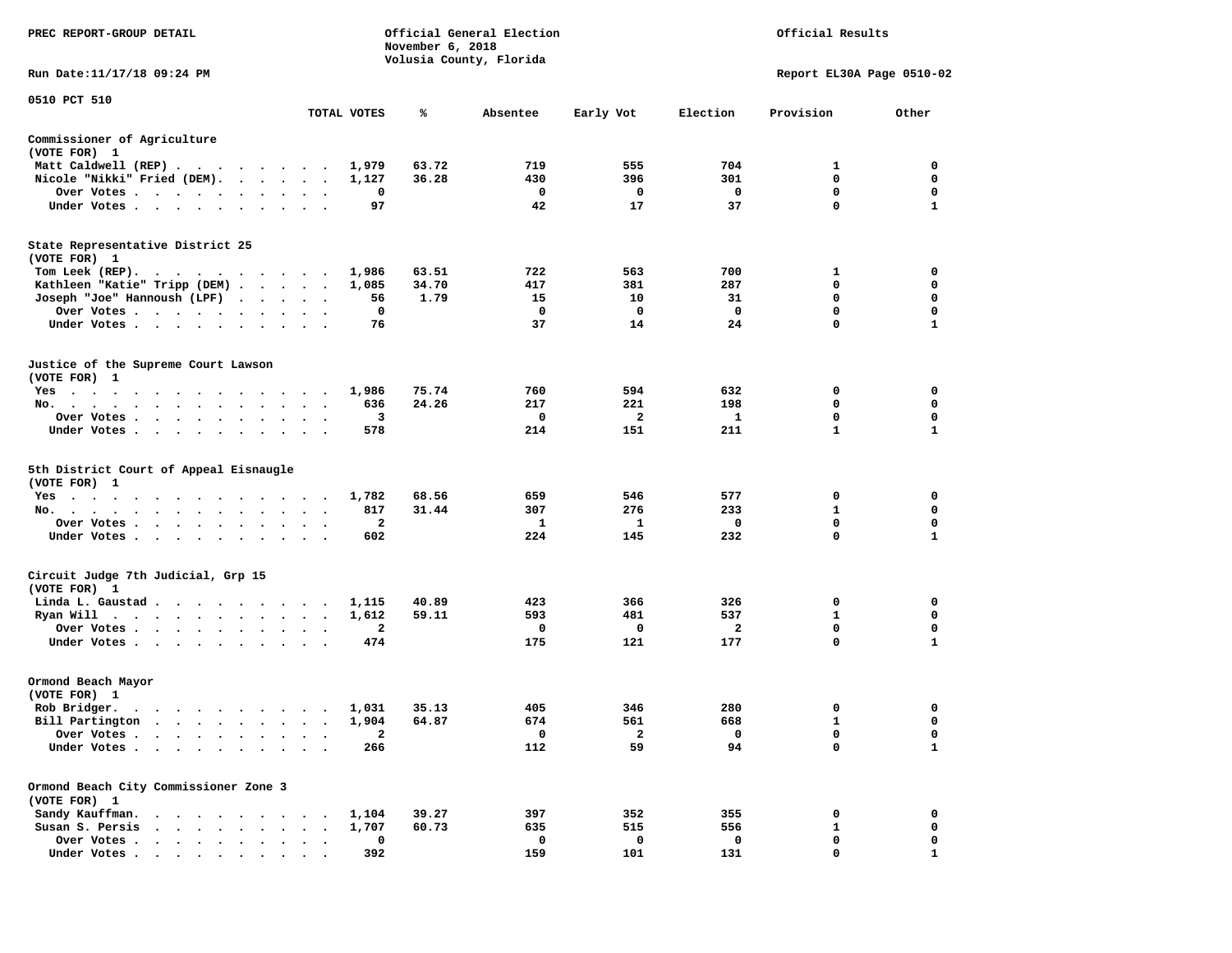| PREC REPORT-GROUP DETAIL                                                                           |                                                      |             | November 6, 2018 | Official General Election<br>Volusia County, Florida |           |             | Official Results          |              |
|----------------------------------------------------------------------------------------------------|------------------------------------------------------|-------------|------------------|------------------------------------------------------|-----------|-------------|---------------------------|--------------|
| Run Date:11/17/18 09:24 PM                                                                         |                                                      |             |                  |                                                      |           |             | Report EL30A Page 0510-03 |              |
| 0510 PCT 510                                                                                       |                                                      | TOTAL VOTES | ℁                | Absentee                                             | Early Vot | Election    | Provision                 | Other        |
| Soil and Water Cons Dist Seat 1<br>(VOTE FOR) 1                                                    |                                                      |             |                  |                                                      |           |             |                           |              |
| William Bliss.<br>$\bullet$<br>$\ddot{\phantom{1}}$<br>$\cdots$                                    | $\overline{\phantom{a}}$<br>$\overline{\phantom{a}}$ | 1,317       | 53.60            | 510                                                  | 415       | 392         | 0                         | 0            |
| Derrick Orberg.<br>$\sim$ $\sim$<br>$\ddot{\phantom{1}}$<br>$\sim$ $\sim$                          |                                                      | 1,140       | 46.40            | 395                                                  | 351       | 393         | 1                         | 0            |
| Over Votes .<br>$\cdots$<br>$\bullet$ . $\bullet$<br>$\sim$<br>$\bullet$                           | $\cdot$<br>$\bullet$                                 | 1           |                  | 0                                                    | 0         | 1           | 0                         | 0            |
| Under Votes<br>$\ddot{\phantom{0}}$<br>$\bullet$<br>$\bullet$                                      |                                                      | 745         |                  | 286                                                  | 202       | 256         | 0                         | $\mathbf{1}$ |
| Soil and Water Cons Dist Seat 3<br>(VOTE FOR) 1                                                    |                                                      |             |                  |                                                      |           |             |                           |              |
| Beth James.                                                                                        |                                                      | 1,307       | 54.28            | 474                                                  | 400       | 432         | 1                         | 0            |
| Wesley Wayne Wilson Jr                                                                             |                                                      | 363         | 15.07            | 124                                                  | 105       | 134         | $\mathbf 0$               | 0            |
| Christine Wilt.<br>$\sim$<br>$\bullet$<br>$\bullet$                                                |                                                      | 738         | 30.65            | 294                                                  | 237       | 207         | 0                         | 0            |
| Over Votes<br>$\blacksquare$ .<br>$\bullet$                                                        | $\bullet$                                            | 0           |                  | 0                                                    | 0         | 0           | 0                         | $\mathbf 0$  |
| Under Votes<br>$\ddot{\phantom{1}}$                                                                | $\cdot$ $\cdot$ $\cdot$                              | 795         |                  | 299                                                  | 226       | 269         | 0                         | $\mathbf{1}$ |
| Soil and Water Cons Dist Seat 5<br>(VOTE FOR) 1                                                    |                                                      |             |                  |                                                      |           |             |                           |              |
| J. Mark Barfield.<br>$\cdots$                                                                      | $\cdot$                                              | 475         | 19.66            | 203                                                  | 141       | 131         | 0                         | 0            |
| Andy Kelly<br>$\ddot{\phantom{0}}$                                                                 |                                                      | 975         | 40.36            | 341                                                  | 321       | 312         | 1                         | 0            |
| David Schaefer.<br>$\sim$ $\sim$ $\sim$ $\sim$<br>$\ddot{\bullet}$ $\ddot{\bullet}$                |                                                      | 966         | 39.98            | 348                                                  | 286       | 332         | 0                         | 0            |
| Over Votes                                                                                         |                                                      | 0           |                  | 0                                                    | 0         | $\mathbf 0$ | 0                         | $\mathbf 0$  |
| Under Votes<br>$\cdot$                                                                             | $\cdot$<br>$\cdot$ .                                 | 787         |                  | 299                                                  | 220       | 267         | 0                         | $\mathbf{1}$ |
| #1 Increased Homestead Exemption                                                                   |                                                      |             |                  |                                                      |           |             |                           |              |
| (VOTE FOR) 1                                                                                       |                                                      |             |                  |                                                      |           |             |                           |              |
| Yes                                                                                                |                                                      | 1,393       | 45.52            | 581                                                  | 372       | 440         | 0                         | 0            |
| No.<br>$\bullet$ , $\bullet$ , $\bullet$ , $\bullet$ , $\bullet$                                   | $\cdot$                                              | 1,667       | 54.48            | 556                                                  | 566       | 544         | $\mathbf{1}$              | 0            |
| Over Votes .<br>$\blacksquare$ .<br>$\bullet$                                                      | $\bullet$<br>$\bullet$<br>$\bullet$                  | 4           |                  | 0                                                    | 1         | 3           | 0                         | 0            |
| Under Votes<br>$\ddot{\phantom{0}}$                                                                | $\ddot{\phantom{a}}$<br>$\ddot{\phantom{1}}$         | 139         |                  | 54                                                   | 29        | 55          | 0                         | $\mathbf{1}$ |
| #2 Limit on Property Tax Assessments<br>(VOTE FOR) 1                                               |                                                      |             |                  |                                                      |           |             |                           |              |
| $Yes \t . \t .$<br>$\bullet$<br>$\cdot$<br>$\cdots$<br>$\sim$ 100 $\sim$                           | $\overline{\phantom{a}}$<br>$\blacksquare$           | 2,073       | 68.46            | 767                                                  | 595       | 710         | 1                         | 0            |
| No.<br>$\bullet$                                                                                   |                                                      | 955         | 31.54            | 358                                                  | 332       | 265         | 0                         | 0            |
| Over Votes .<br>$\sim$ $\sim$<br><b>Contract Contract</b><br>$\bullet$<br>$\bullet$                |                                                      | 4           |                  | 0                                                    | 4         | 0           | 0                         | 0            |
| Under Votes<br>$\bullet$ .<br>$\bullet$                                                            |                                                      | 171         |                  | 66                                                   | 37        | 67          | 0                         | 1            |
| #3 Voter Control of Gambling<br>(VOTE FOR) 1                                                       |                                                      |             |                  |                                                      |           |             |                           |              |
| Yes                                                                                                |                                                      | 1,810       | 58.22            | 725                                                  | 541       | 543         | 1                         | $\mathbf 0$  |
| No. .                                                                                              |                                                      | 1,299       | 41.78            | 428                                                  | 411       | 460         | 0                         | 0            |
| Over Votes                                                                                         |                                                      | 0           |                  | 0                                                    | 0         | 0           | $\mathbf 0$               | 0            |
| Under Votes<br>$\bullet$<br>$\bullet$                                                              |                                                      | 94          |                  | 38                                                   | 16        | 39          | $\mathbf 0$               | 1            |
| #4 Voting Restoration Amendment<br>(VOTE FOR) 1                                                    |                                                      |             |                  |                                                      |           |             |                           |              |
| $Yes \cdot \cdot \cdot$<br>$\overline{\phantom{a}}$<br>$\sim$ $\sim$<br>$\sim$<br>$\sim$<br>$\sim$ |                                                      | 1,602       | 51.35            | 606                                                  | 528       | 467         | 1                         | 0            |
| No.<br>$\bullet$ .<br>$\ddot{\phantom{a}}$                                                         |                                                      | 1,518       | 48.65            | 559                                                  | 420       | 539         | 0                         | 0            |
| Over Votes<br>$\blacksquare$                                                                       |                                                      | 1           |                  | 0                                                    | 0         | 1           | 0                         | 0            |
| Under Votes                                                                                        |                                                      | 82          |                  | 26                                                   | 20        | 35          | 0                         |              |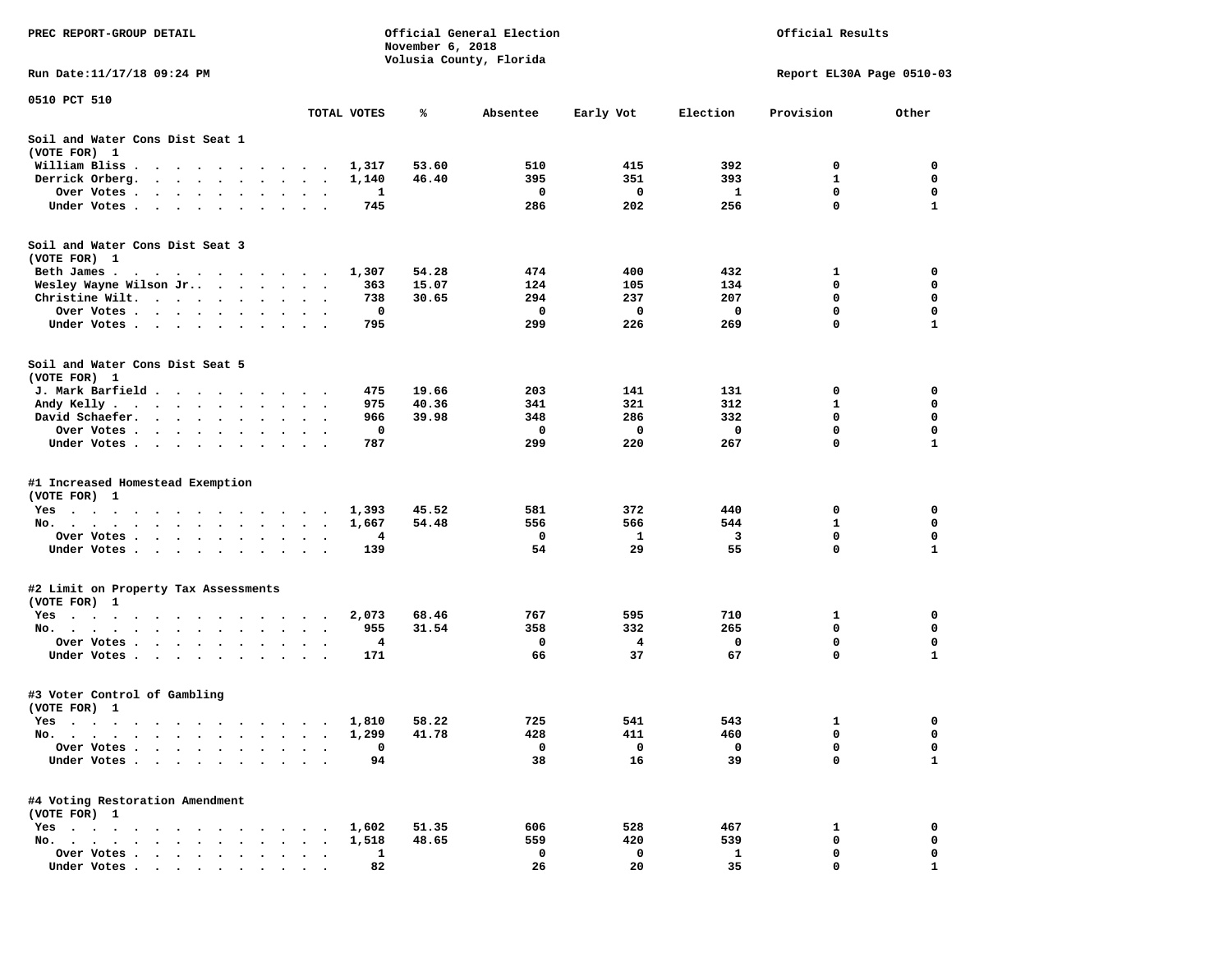| PREC REPORT-GROUP DETAIL                              |              | November 6, 2018 | Official General Election<br>Volusia County, Florida |              | Official Results |                           |              |  |
|-------------------------------------------------------|--------------|------------------|------------------------------------------------------|--------------|------------------|---------------------------|--------------|--|
| Run Date: 11/17/18 09:24 PM                           |              |                  |                                                      |              |                  | Report EL30A Page 0510-04 |              |  |
| 0510 PCT 510                                          | TOTAL VOTES  | ℁                | Absentee                                             | Early Vot    | Election         | Provision                 | Other        |  |
| #5 Supermajority Vote Required                        |              |                  |                                                      |              |                  |                           |              |  |
| (VOTE FOR) 1                                          |              |                  |                                                      |              |                  |                           |              |  |
| Yes                                                   | 2,076        | 68.67            | 800                                                  | 581          | 694              | 1                         | 0            |  |
| No.                                                   | 947          | 31.33            | 324                                                  | 336          | 287              | 0                         | 0            |  |
| Over Votes                                            | 1            |                  | 0                                                    | $\mathbf{1}$ | 0                | 0                         | 0            |  |
| Under Votes.                                          | 179          |                  | 67                                                   | 50           | 61               | $\mathbf 0$               | $\mathbf{1}$ |  |
| #6 Rights of Crime Victims; Judges                    |              |                  |                                                      |              |                  |                           |              |  |
| (VOTE FOR) 1                                          |              |                  |                                                      |              |                  |                           |              |  |
| Yes 1,354                                             |              | 44.54            | 540                                                  | 372          | 442              | 0                         | 0            |  |
| No.                                                   | 1,686        | 55.46            | 589                                                  | 556          | 540              | $\mathbf{1}$              | 0            |  |
| Over Votes                                            | 1            |                  | 0                                                    | 1            | $\mathbf 0$      | 0                         | 0            |  |
| Under Votes                                           | 162          |                  | 62                                                   | 39           | 60               | $\mathbf 0$               | $\mathbf{1}$ |  |
| #7 Survivor Benefits                                  |              |                  |                                                      |              |                  |                           |              |  |
| (VOTE FOR) 1                                          |              |                  |                                                      |              |                  |                           |              |  |
| Yes                                                   | 1,372        | 44.95            | 565                                                  | 355          | 452              | 0                         | 0            |  |
| No.                                                   | 1,680        | 55.05            | 575                                                  | 574          | 530              | $\mathbf{1}$              | 0            |  |
| Over Votes.                                           | $\mathbf{2}$ |                  | 0                                                    | $\mathbf 0$  | $\overline{a}$   | 0                         | 0            |  |
| Under Votes                                           | 149          |                  | 51                                                   | 39           | 58               | $\mathbf 0$               | $\mathbf{1}$ |  |
| #9 Prohibits Oil, Gas Drilling, Vaping                |              |                  |                                                      |              |                  |                           |              |  |
| (VOTE FOR) 1                                          |              |                  |                                                      |              |                  |                           |              |  |
| Yes.                                                  | 1,595        | 52.18            | 628                                                  | 494          | 473              | 0                         | 0            |  |
| No.                                                   | 1,462        | 47.82            | 517                                                  | 431          | 513              | 1                         | 0            |  |
| Over Votes                                            | $\mathbf{1}$ |                  | 0                                                    | $\mathbf{1}$ | 0                | 0                         | 0            |  |
| Under Votes                                           | 145          |                  | 46                                                   | 42           | 56               | $\mathbf 0$               | $\mathbf{1}$ |  |
| #10 State and Local Structure and Op                  |              |                  |                                                      |              |                  |                           |              |  |
| (VOTE FOR) 1                                          |              |                  |                                                      |              |                  |                           |              |  |
| Yes 1,368                                             |              | 46.06            | 577                                                  | 378          | 413              | 0                         | 0            |  |
| No.                                                   | 1,602        | 53.94            | 525                                                  | 532          | 544              | $\mathbf{1}$              | 0            |  |
| Over Votes                                            | 0            |                  | 0                                                    | 0            | 0                | 0                         | 0            |  |
| Under Votes                                           | 233          |                  | 89                                                   | 58           | 85               | $\mathbf 0$               | $\mathbf{1}$ |  |
| #11 Removal of Obs Prov; Crim Statute<br>(VOTE FOR) 1 |              |                  |                                                      |              |                  |                           |              |  |
| Yes                                                   | 1,432        | 48.84            | 600                                                  | 423          | 409              | 0                         | 0            |  |
| No.                                                   | 1,500        | 51.16            | 487                                                  | 475          | 537              | $\mathbf{1}$              | 0            |  |
|                                                       |              |                  |                                                      |              |                  |                           |              |  |
| Over Votes<br>Under Votes                             | ı<br>270     |                  | 0<br>104                                             | 0<br>70      | 1<br>95          | 0<br>0                    | 0<br>1       |  |
|                                                       |              |                  |                                                      |              |                  |                           |              |  |
| #12 Lobbying and Abuse of Office<br>(VOTE FOR) 1      |              |                  |                                                      |              |                  |                           |              |  |
| $Yes \cdot \cdot \cdot \cdot \cdot \cdot \cdot$       | 2,313        | 76.95            | 914                                                  | 653          | 745              | 1                         | 0            |  |
| No.                                                   | 693          | 23.05            | 216                                                  | 256          | 221              | 0                         | 0            |  |
| Over Votes                                            | $\mathbf{2}$ |                  | 0                                                    | $\mathbf{2}$ | $\mathbf 0$      | 0                         | 0            |  |
| Under Votes                                           | 195          |                  | 61                                                   | 57           | 76               | 0                         | 1            |  |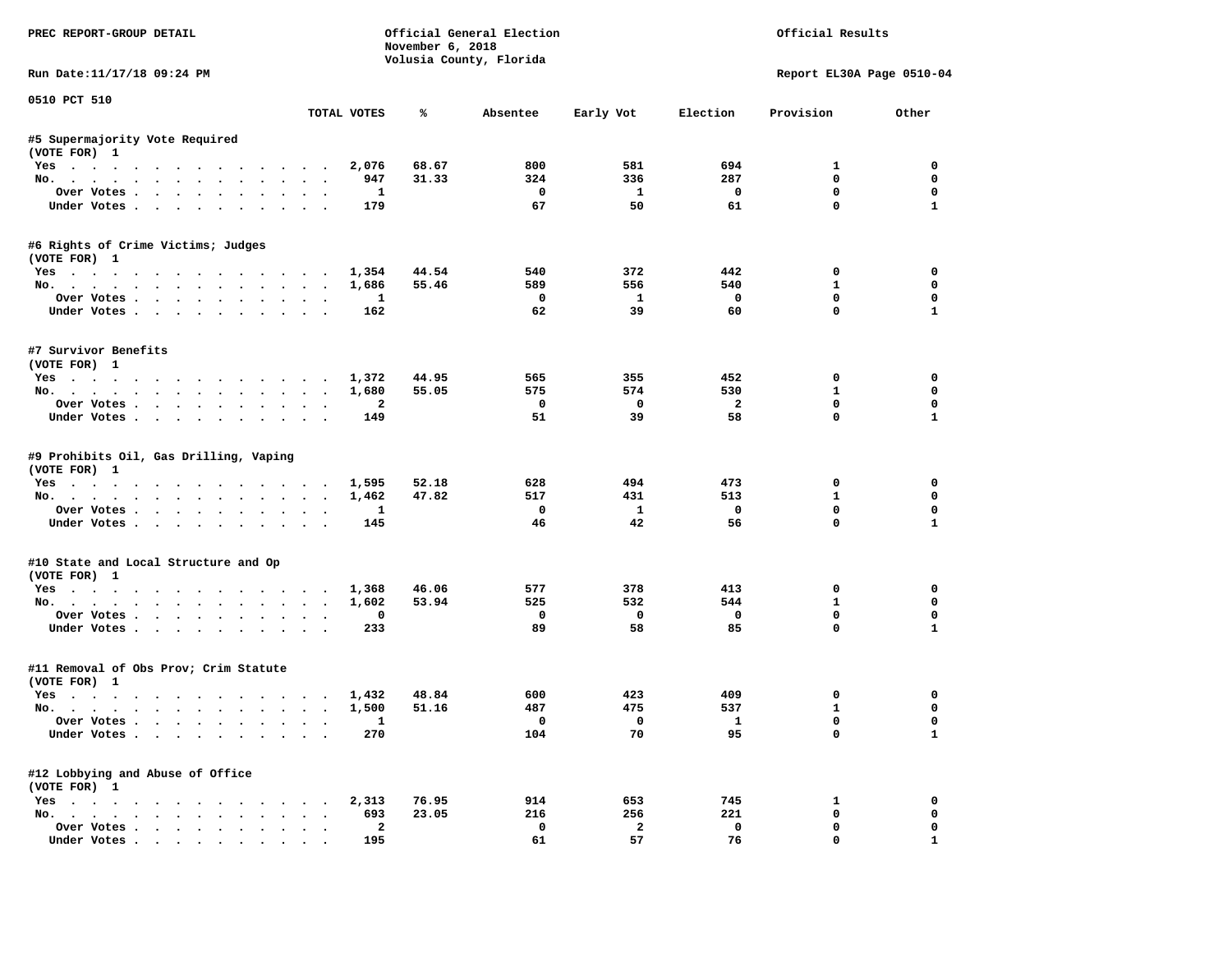| PREC REPORT-GROUP DETAIL            | November 6, 2018<br>Volusia County, Florida | Official General Election |          | Official Results          |  |  |
|-------------------------------------|---------------------------------------------|---------------------------|----------|---------------------------|--|--|
| Run Date: 11/17/18 09:24 PM         |                                             |                           |          | Report EL30A Page 0510-05 |  |  |
| 0510 PCT 510                        | %ะ<br>TOTAL VOTES                           | Early Vot<br>Absentee     | Election | Provision<br>Other        |  |  |
| #13 Ends Dog Racing<br>(VOTE FOR) 1 |                                             |                           |          |                           |  |  |
| Yes                                 | 58.23<br>1,790                              | 717<br>538                | 535      | 0<br>0                    |  |  |
| No.                                 | 41.77<br>1,284                              | 424<br>394                | 465      |                           |  |  |
| Over Votes                          |                                             | O                         | o        | $\Omega$<br>0             |  |  |
| Under Votes                         | 128                                         | 36<br>49                  | 42       | 0                         |  |  |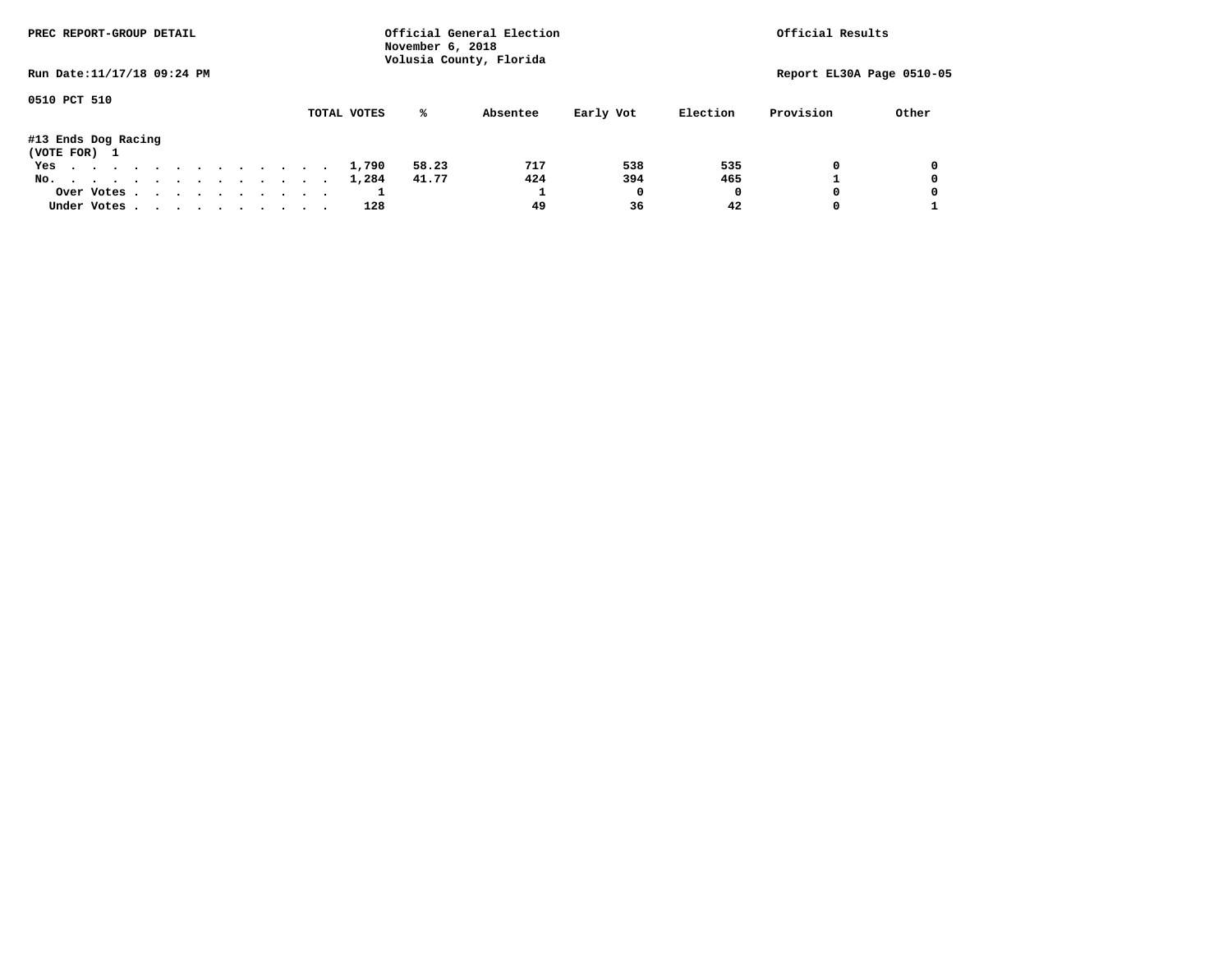**PREC REPORT-GROUP DETAIL COMPUTER CONSUMING A CONSUMING CONSUMING A LIGACION CONSUMING A LIGACION** *November 6, 2018 November 6, 2018*  **Volusia County, Florida** 

## Official Results

**Run Date:11/17/18 09:24 PM Report EL30A Page 0511-01** 

| 0511 PCT 511                                                                                                      |                                              |              |       |              |                         |                         |             |             |
|-------------------------------------------------------------------------------------------------------------------|----------------------------------------------|--------------|-------|--------------|-------------------------|-------------------------|-------------|-------------|
|                                                                                                                   |                                              | TOTAL VOTES  | ℁     | Absentee     | Early Vot               | Election                | Provision   | Other       |
| REGISTERED VOTERS - TOTAL .<br>$\overline{\phantom{a}}$                                                           | $\ddot{\phantom{0}}$                         | 990          |       |              |                         |                         |             |             |
| BALLOTS CAST - TOTAL.<br>$\sim$<br>$\ddot{\phantom{a}}$<br>$\ddot{\phantom{a}}$<br>$\ddot{\phantom{a}}$           |                                              | 640          |       | 170          | 203                     | 267                     | $\mathbf 0$ | $\mathbf 0$ |
| BALLOTS CAST - BLANK.<br>$\ddot{\phantom{a}}$<br>$\ddot{\phantom{a}}$<br>$\bullet$<br>$\bullet$<br>$\bullet$      | $\bullet$<br>$\bullet$                       | 0            |       | 0            | 0                       | $\mathbf 0$             | $\mathbf 0$ | $\mathbf 0$ |
| VOTER TURNOUT - TOTAL<br>$\ddot{\phantom{a}}$<br>$\ddot{\phantom{a}}$<br>$\ddot{\phantom{1}}$                     |                                              |              | 64.65 |              |                         |                         |             |             |
| VOTER TURNOUT - BLANK<br>$\ddot{\phantom{a}}$                                                                     |                                              |              |       |              |                         |                         |             |             |
|                                                                                                                   |                                              |              |       |              |                         |                         |             |             |
| United States Senator                                                                                             |                                              |              |       |              |                         |                         |             |             |
| (VOTE FOR) 1                                                                                                      |                                              |              |       |              |                         |                         |             |             |
| Rick Scott (REP).<br>$\ddot{\phantom{0}}$<br>$\sim$ $\sim$ $\sim$<br>$\sim 100$<br>$\cdot$<br>$\sim$              |                                              | 448          | 70.55 | 95           | 144                     | 209                     | 0           | 0           |
| Bill Nelson (DEM).                                                                                                | $\overline{\phantom{a}}$                     | 185          | 29.13 | 72           | 58                      | 55                      | 0           | $\mathbf 0$ |
| $\cdots$<br>WRITE-IN.<br>$\cdot \cdot \cdot$ .<br>$\cdot$ $\cdot$ $\cdot$ $\cdot$                                 |                                              | 2            | .31   | $\mathbf 0$  | $\mathbf{1}$            | $\mathbf{1}$            | $\Omega$    | $\mathbf 0$ |
| $\ddot{\phantom{a}}$<br>$\bullet$                                                                                 |                                              | 0            |       | $\Omega$     | $\mathbf 0$             | $\mathbf 0$             | 0           | $\mathbf 0$ |
| Over Votes<br>$\cdot$<br>$\sim$<br>$\bullet$                                                                      |                                              |              |       |              |                         |                         |             |             |
| Under Votes<br>$\bullet$<br>$\bullet$                                                                             | $\bullet$<br>$\cdot$                         | 5            |       | 3            | $\mathbf 0$             | $\overline{a}$          | 0           | $\mathbf 0$ |
|                                                                                                                   |                                              |              |       |              |                         |                         |             |             |
| Representative in Congress District 6<br>(VOTE FOR) 1                                                             |                                              |              |       |              |                         |                         |             |             |
|                                                                                                                   |                                              |              |       |              |                         |                         |             |             |
| Michael Waltz (REP)                                                                                               |                                              | 451          | 71.36 | 98           | 139                     | 214                     | $\mathbf 0$ | $\mathbf 0$ |
| Nancy Soderberg (DEM)                                                                                             |                                              | 181          | 28.64 | 69           | 61                      | 51                      | $\mathbf 0$ | $\mathbf 0$ |
| Over Votes<br>$\bullet$<br>$\bullet$<br>$\cdot$                                                                   | $\cdot$                                      | $\mathbf 0$  |       | 0            | $\mathbf 0$             | $\mathbf 0$             | 0           | 0           |
| Under Votes<br>$\ddot{\phantom{a}}$<br>$\ddot{\phantom{a}}$                                                       |                                              | 8            |       | 3            | 3                       | $\overline{\mathbf{2}}$ | 0           | $\mathbf 0$ |
| Governor and Lieutenant Governor<br>(VOTE FOR) 1                                                                  |                                              |              |       |              |                         |                         |             |             |
| Ron DeSantis (REP)                                                                                                |                                              | 455          | 71.54 | 97           | 141                     | 217                     | 0           | $\mathbf 0$ |
| $\cdot$ $\cdot$ $\cdot$ $\cdot$ $\cdot$ $\cdot$ $\cdot$ $\cdot$                                                   |                                              |              |       |              |                         |                         | 0           | $\mathbf 0$ |
| Andrew Gillum (DEM)                                                                                               | $\sim$<br>$\bullet$                          | 176          | 27.67 | 68           | 60<br>$\mathbf 0$       | 48                      | 0           |             |
| Darcy G. Richardson (REF).<br>$\bullet$<br>$\ddot{\phantom{a}}$                                                   |                                              | 4            | .63   | 3            |                         | $\mathbf{1}$            |             | $\mathbf 0$ |
| Ryan Christopher Foley.<br>$\ddot{\phantom{1}}$<br>$\bullet$<br>$\bullet$                                         |                                              | $\mathbf{1}$ | .16   | $\Omega$     | $\mathbf{1}$            | 0                       | $\mathbf 0$ | $\mathbf 0$ |
| Kyle "KC" Gibson<br>$\ddot{\phantom{1}}$<br>$\bullet$<br>$\bullet$                                                | $\bullet$<br>$\ddot{\phantom{a}}$            | 0            |       | $\mathbf 0$  | $\mathbf 0$             | 0                       | 0           | $\mathbf 0$ |
| Bruce Stanley<br>$\overline{\phantom{a}}$                                                                         |                                              | 0            |       | $\Omega$     | $\mathbf 0$             | 0                       | 0           | $\mathbf 0$ |
| WRITE-IN.<br>$\mathbf{r}$ , $\mathbf{r}$ , $\mathbf{r}$ , $\mathbf{r}$ , $\mathbf{r}$ , $\mathbf{r}$<br>$\bullet$ |                                              | 0            |       | $\Omega$     | $\Omega$                | $\Omega$                | $\mathbf 0$ | $\mathbf 0$ |
| Over Votes<br>$\cdot$<br>$\bullet$                                                                                | $\ddot{\phantom{a}}$<br>$\ddot{\phantom{a}}$ | 0            |       | $\mathbf 0$  | $\mathbf 0$             | 0                       | 0           | $\mathbf 0$ |
| Under Votes<br>$\bullet$                                                                                          | $\cdot$                                      | 4            |       | 2            | $\mathbf 1$             | $\mathbf{1}$            | 0           | 0           |
| Attorney General<br>(VOTE FOR) 1                                                                                  |                                              |              |       |              |                         |                         |             |             |
| Ashley Moody (REP)<br>.                                                                                           |                                              | 459          | 73.09 | 102          | 142                     | 215                     | 0           | $\mathbf 0$ |
| Sean Shaw (DEM)<br>$\sim$ $\sim$ $\sim$ $\sim$ $\sim$<br>$\ddot{\phantom{a}}$                                     |                                              | 156          | 24.84 | 61           | 55                      | 40                      | 0           | $\mathbf 0$ |
| Jeffrey Marc Siskind.<br>$\bullet$                                                                                | $\bullet$<br>$\ddot{\phantom{a}}$            | 13           | 2.07  | 0            | 4                       | 9                       | 0           | $\mathbf 0$ |
| Over Votes<br>$\ddot{\phantom{0}}$<br>$\ddot{\phantom{a}}$<br>$\ddot{\phantom{a}}$                                |                                              | 1            |       | $\mathbf{1}$ | $\mathbf 0$             | $\mathbf 0$             | 0           | $\mathbf 0$ |
| Under Votes                                                                                                       |                                              | 11           |       | 6            | $\overline{\mathbf{2}}$ | 3                       | 0           | $\mathbf 0$ |
|                                                                                                                   |                                              |              |       |              |                         |                         |             |             |
| Chief Financial Officer<br>(VOTE FOR) 1                                                                           |                                              |              |       |              |                         |                         |             |             |
| Jimmy Patronis (REP).<br>$\sim$ $\sim$<br>$\sim$ $\sim$ $\sim$<br>$\ddot{\phantom{0}}$                            |                                              | 450          | 72.70 | 94           | 147                     | 209                     | $\mathbf 0$ | 0           |
| Jeremy Ring (DEM).<br>$\cdots$ $\cdots$<br>$\bullet$                                                              | $\bullet$ .<br>$\overline{\phantom{a}}$      | 169          | 27.30 | 66           | 53                      | 50                      | 0           | $\mathbf 0$ |
| WRITE-IN.<br>$\cdot$ $\cdot$ $\cdot$ $\cdot$ $\cdot$ $\cdot$<br>$\bullet$                                         |                                              | 0            |       | $\mathbf 0$  | $\mathbf 0$             | $\mathbf 0$             | 0           | $\mathbf 0$ |
| Over Votes.<br>$\bullet$                                                                                          |                                              | 0            |       | $\Omega$     | $\mathbf 0$             | $\mathbf 0$             | $\mathbf 0$ | $\mathbf 0$ |
| Under Votes.<br>$\sim$<br>$\blacksquare$ .<br>$\sim$ $\sim$<br>$\sim$<br>$\bullet$                                |                                              | 21           |       | 10           | $\overline{\mathbf{3}}$ | 8                       | 0           | $\mathbf 0$ |
|                                                                                                                   |                                              |              |       |              |                         |                         |             |             |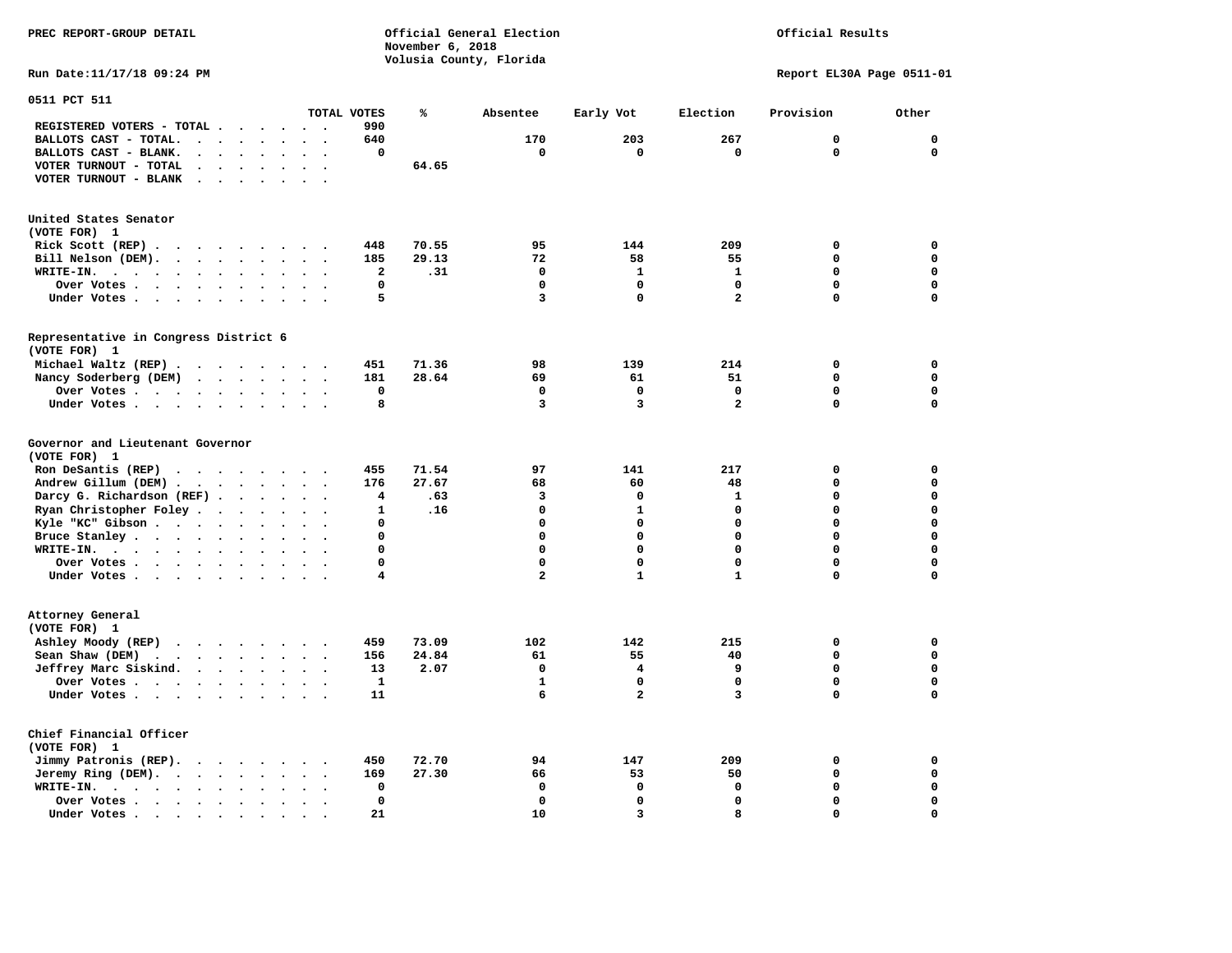| PREC REPORT-GROUP DETAIL                                                                                            |                      |             | November 6, 2018 | Official General Election<br>Volusia County, Florida |              |                 | Official Results          |             |
|---------------------------------------------------------------------------------------------------------------------|----------------------|-------------|------------------|------------------------------------------------------|--------------|-----------------|---------------------------|-------------|
| Run Date:11/17/18 09:24 PM                                                                                          |                      |             |                  |                                                      |              |                 | Report EL30A Page 0511-02 |             |
| 0511 PCT 511                                                                                                        |                      | TOTAL VOTES | ℁                | Absentee                                             | Early Vot    | Election        | Provision                 | Other       |
| Commissioner of Agriculture                                                                                         |                      |             |                  |                                                      |              |                 |                           |             |
| (VOTE FOR) 1                                                                                                        |                      |             |                  |                                                      |              |                 |                           |             |
| Matt Caldwell (REP)                                                                                                 |                      | 443         | 71.34            | 95                                                   | 141          | 207             | 0                         | 0           |
| Nicole "Nikki" Fried (DEM).                                                                                         |                      | 178         | 28.66            | 67                                                   | 58           | 53              | 0                         | 0           |
| Over Votes                                                                                                          |                      | 0           |                  | 0                                                    | 0            | 0               | 0                         | 0           |
| Under Votes                                                                                                         |                      | 19          |                  | 8                                                    | 4            | $7\phantom{.0}$ | 0                         | $\mathbf 0$ |
| State Representative District 26<br>(VOTE FOR) 1                                                                    |                      |             |                  |                                                      |              |                 |                           |             |
| Elizabeth Fetterhoff (REP).                                                                                         |                      | 458         | 73.05            | 99                                                   | 141          | 218             | 0                         | 0           |
| Patrick Henry (DEM)                                                                                                 |                      | 169         | 26.95            | 63                                                   | 61           | 45              | 0                         | $\mathbf 0$ |
| Over Votes                                                                                                          |                      | 0           |                  | 0                                                    | 0            | 0               | 0                         | 0           |
| Under Votes                                                                                                         | $\ddot{\phantom{1}}$ | 13          |                  | 8                                                    | $\mathbf{1}$ | 4               | 0                         | $\mathbf 0$ |
| Justice of the Supreme Court Lawson<br>(VOTE FOR) 1                                                                 |                      |             |                  |                                                      |              |                 |                           |             |
| Yes                                                                                                                 |                      | 364         | 71.37            | 96                                                   | 121          | 147             | 0                         | 0           |
| No.                                                                                                                 |                      | 146         | 28.63            | 36                                                   | 47           | 63              | 0                         | 0           |
| Over Votes                                                                                                          | $\bullet$            | 0           |                  | $\mathbf 0$                                          | 0            | 0               | $\mathbf 0$               | $\mathbf 0$ |
| Under Votes                                                                                                         |                      | 130         |                  | 38                                                   | 35           | 57              | 0                         | 0           |
| 5th District Court of Appeal Eisnaugle<br>(VOTE FOR) 1                                                              |                      |             |                  |                                                      |              |                 |                           |             |
| Yes                                                                                                                 |                      | 338         | 66.40            | 89                                                   | 114          | 135             | 0                         | 0           |
| No.                                                                                                                 |                      | 171         | 33.60            | 42                                                   | 52           | 77              | 0                         | 0           |
| Over Votes                                                                                                          |                      | 0           |                  | 0                                                    | 0            | $\mathbf 0$     | 0                         | 0           |
| Under Votes<br>$\cdot$                                                                                              |                      | 131         |                  | 39                                                   | 37           | 55              | 0                         | $\mathbf 0$ |
| Circuit Judge 7th Judicial, Grp 15<br>(VOTE FOR) 1                                                                  |                      |             |                  |                                                      |              |                 |                           |             |
| Linda L. Gaustad.<br>. The contract of the contract of the contract of the contract of the contract of the $\alpha$ |                      | 236         | 44.95            | 58                                                   | 95           | 83              | 0                         | 0           |
| Ryan Will $\cdots$ , $\cdots$ , $\cdots$                                                                            | $\ddot{\phantom{1}}$ | 289         | 55.05            | 81                                                   | 81           | 127             | $\mathbf 0$               | $\mathbf 0$ |
| Over Votes                                                                                                          |                      | 0           |                  | 0                                                    | 0            | 0               | 0                         | 0           |
| Under Votes                                                                                                         | $\bullet$            | 115         |                  | 31                                                   | 27           | 57              | 0                         | $\mathbf 0$ |
| Soil and Water Cons Dist Seat 1<br>(VOTE FOR) 1                                                                     |                      |             |                  |                                                      |              |                 |                           |             |
| William Bliss.<br>$\mathbf{r}$ , and $\mathbf{r}$ , and $\mathbf{r}$ , and $\mathbf{r}$                             |                      | 243         | 49.19            | 76                                                   | 75           | 92              | 0                         | 0           |
| Derrick Orberg.                                                                                                     |                      | 251         | 50.81            | 52                                                   | 86           | 113             | 0                         | 0           |
| Over Votes                                                                                                          |                      | $\mathbf 0$ |                  | $\mathbf 0$                                          | $\mathbf 0$  | $\mathbf 0$     | 0                         | $\mathbf 0$ |
| Under Votes                                                                                                         |                      | 146         |                  | 42                                                   | 42           | 62              | 0                         | 0           |
| Soil and Water Cons Dist Seat 3<br>(VOTE FOR) 1                                                                     |                      |             |                  |                                                      |              |                 |                           |             |
| Beth James                                                                                                          |                      | 270         | 55.67            | 61                                                   | 86           | 123             | 0                         | 0           |
| Wesley Wayne Wilson Jr<br>$\cdots$                                                                                  |                      | 80          | 16.49            | 14                                                   | 27           | 39              | 0                         | 0           |
| Christine Wilt.<br>$\cdots$                                                                                         |                      | 135         | 27.84            | 49                                                   | 49           | 37              | 0                         | 0           |
| Over Votes                                                                                                          |                      | $\mathbf 0$ |                  | 0                                                    | 0            | $\mathbf 0$     | 0                         | $\mathbf 0$ |
| Under Votes                                                                                                         |                      | 155         |                  | 46                                                   | 41           | 68              | $\Omega$                  | 0           |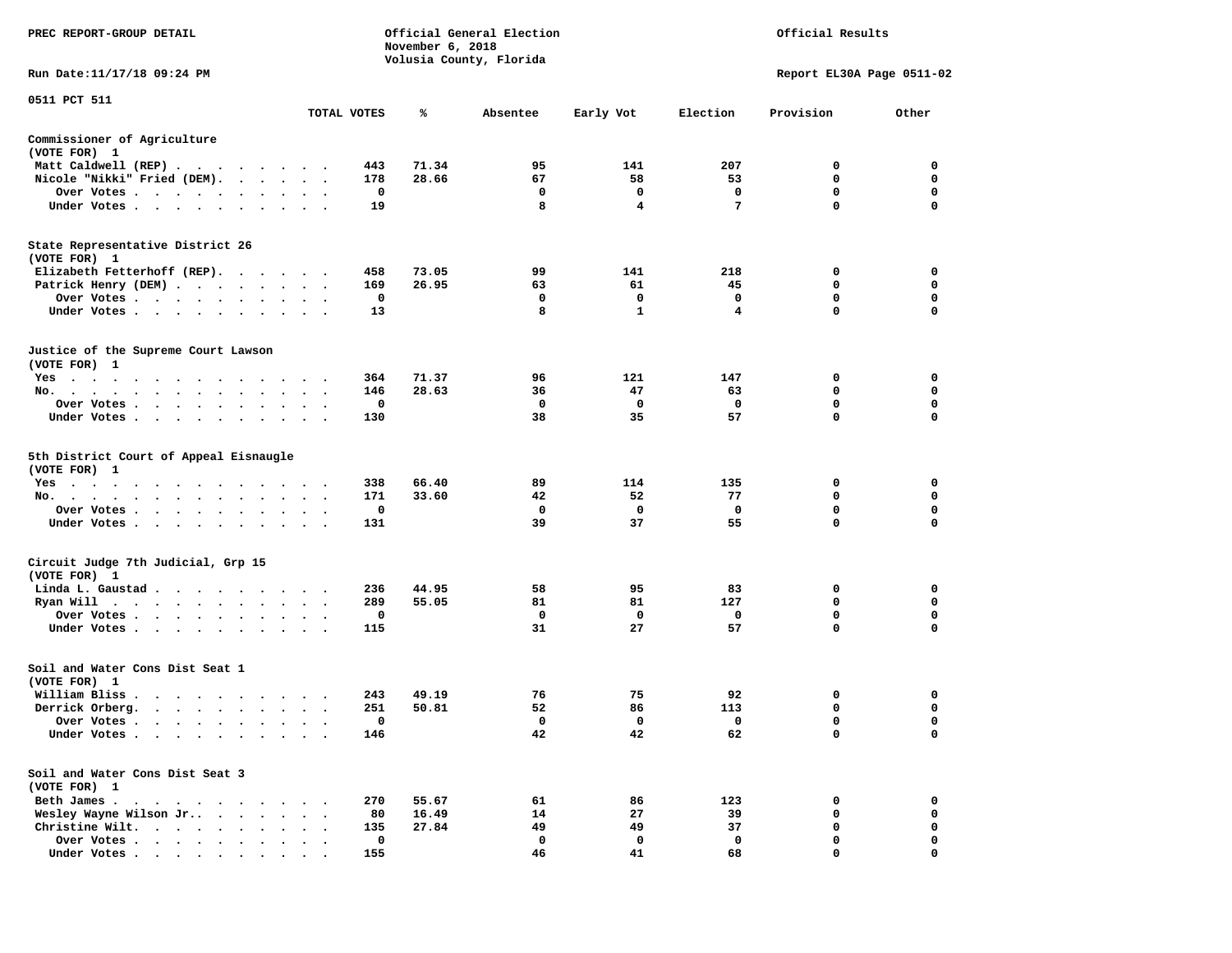| PREC REPORT-GROUP DETAIL                                                                                                                                                                                                                         |             | November 6, 2018             | Official General Election<br>Volusia County, Florida |             |            | Official Results          |             |
|--------------------------------------------------------------------------------------------------------------------------------------------------------------------------------------------------------------------------------------------------|-------------|------------------------------|------------------------------------------------------|-------------|------------|---------------------------|-------------|
| Run Date: 11/17/18 09:24 PM                                                                                                                                                                                                                      |             |                              |                                                      |             |            | Report EL30A Page 0511-03 |             |
| 0511 PCT 511                                                                                                                                                                                                                                     |             |                              |                                                      |             |            |                           |             |
|                                                                                                                                                                                                                                                  | TOTAL VOTES | ℁                            | Absentee                                             | Early Vot   | Election   | Provision                 | Other       |
| Soil and Water Cons Dist Seat 5<br>(VOTE FOR) 1                                                                                                                                                                                                  |             |                              |                                                      |             |            |                           |             |
| J. Mark Barfield                                                                                                                                                                                                                                 |             | 19.83<br>96                  | 28                                                   | 32          | 36         | 0                         | 0           |
| Andy Kelly                                                                                                                                                                                                                                       |             | 39.46<br>191                 | 56                                                   | 63          | 72         | $\mathbf 0$               | $\mathbf 0$ |
| David Schaefer.                                                                                                                                                                                                                                  |             | 197<br>40.70                 | 43                                                   | 64          | 90         | 0                         | $\mathbf 0$ |
| Over Votes                                                                                                                                                                                                                                       |             | 0                            | $\mathbf{o}$                                         | $\mathbf 0$ | 0          | $\mathbf 0$               | $\mathbf 0$ |
| Under Votes                                                                                                                                                                                                                                      |             | 156                          | 43                                                   | 44          | 69         | $\mathbf 0$               | $\mathbf 0$ |
| W Volusia Hosp Auth Group A, Seat 1<br>(VOTE FOR) 1                                                                                                                                                                                              |             |                              |                                                      |             |            |                           |             |
| John M. Hill<br>$\cdots$                                                                                                                                                                                                                         |             | 75.11<br>169                 | 44                                                   | 50          | 75         | 0                         | 0           |
| Voloria Manning                                                                                                                                                                                                                                  |             | 24.89<br>56                  | 18                                                   | 17          | 21         | 0                         | $\mathbf 0$ |
| Over Votes .<br>$\cdots$                                                                                                                                                                                                                         |             | 0                            | 0                                                    | 0           | 0          | 0                         | 0           |
| Under Votes                                                                                                                                                                                                                                      |             | 58                           | 12                                                   | 21          | 25         | $\mathbf 0$               | $\mathbf 0$ |
| W Volusia Hosp Auth Group B, Seat 1<br>(VOTE FOR) 1                                                                                                                                                                                              |             |                              |                                                      |             |            |                           |             |
| Webster Barnaby<br>$\cdots$                                                                                                                                                                                                                      |             | 145<br>67.13                 | 39                                                   | 41          | 65         | 0                         | 0           |
| Dolores Guzman.<br>. The contract of the contract of the contract of the contract of the contract of the contract of the contract of the contract of the contract of the contract of the contract of the contract of the contract of the contrac |             | 32.87<br>71                  | 21                                                   | 24          | 26         | 0                         | $\mathbf 0$ |
| Over Votes                                                                                                                                                                                                                                       |             | 0                            | $\mathbf 0$                                          | 0           | 0          | 0                         | 0           |
| Under Votes                                                                                                                                                                                                                                      |             | 67                           | 14                                                   | 23          | 30         | $\mathbf 0$               | 0           |
| W Volusia Hosp Auth Group B, Seat 2<br>(VOTE FOR) 1                                                                                                                                                                                              |             |                              |                                                      |             |            |                           |             |
| Michael Ray.                                                                                                                                                                                                                                     |             | 69.27<br>151                 | 39                                                   | 44          | 68         | 0                         | 0           |
| Kathie D. Shepard.                                                                                                                                                                                                                               |             | 67<br>30.73                  | 21                                                   | 20          | 26         | 0                         | 0           |
| Over Votes                                                                                                                                                                                                                                       |             | 0                            | $\mathbf{o}$                                         | 0           | 0          | $\mathbf 0$               | $\mathbf 0$ |
| Under Votes                                                                                                                                                                                                                                      |             | 65                           | 14                                                   | 24          | 27         | $\mathbf 0$               | $\mathbf 0$ |
| #1 Increased Homestead Exemption<br>(VOTE FOR) 1                                                                                                                                                                                                 |             |                              |                                                      |             |            |                           |             |
| Yes                                                                                                                                                                                                                                              |             | 51.46<br>318                 | 97                                                   | 96          | 125        | 0                         | 0           |
| No.                                                                                                                                                                                                                                              |             | 48.54<br>300                 | 69                                                   | 101         | 130        | 0                         | 0           |
| Over Votes                                                                                                                                                                                                                                       | $\sim$      | 1                            | 0                                                    | 1           | 0          | 0                         | $\mathbf 0$ |
| Under Votes                                                                                                                                                                                                                                      |             | 21                           | 4                                                    | 5           | 12         | 0                         | $\mathbf 0$ |
| #2 Limit on Property Tax Assessments<br>(VOTE FOR) 1                                                                                                                                                                                             |             |                              |                                                      |             |            |                           |             |
| Yes                                                                                                                                                                                                                                              |             | 73.06<br>453                 | 113                                                  | 151         | 189        | 0                         | 0           |
| No.                                                                                                                                                                                                                                              |             | 167<br>26.94                 | 49                                                   | 48          | 70         | 0                         | 0           |
| Over Votes .<br>$\cdot$ $\cdot$ $\cdot$ $\cdot$                                                                                                                                                                                                  |             | $\mathbf 0$                  | 0                                                    | 0           | 0          | 0                         | 0           |
| Under Votes.<br>$\mathbf{r} = \mathbf{r} + \mathbf{r}$ .<br>$\ddot{\phantom{0}}$<br>$\bullet$                                                                                                                                                    |             | 20                           | 8                                                    | 4           | 8          | 0                         | 0           |
| #3 Voter Control of Gambling                                                                                                                                                                                                                     |             |                              |                                                      |             |            |                           |             |
| (VOTE FOR) 1                                                                                                                                                                                                                                     |             |                              |                                                      |             |            |                           |             |
| $Yes \cdot \cdot \cdot \cdot \cdot \cdot \cdot \cdot$<br>$\cdots$<br>No.                                                                                                                                                                         |             | 381<br>60.96<br>39.04<br>244 | 114<br>51                                            | 122<br>80   | 145<br>113 | 0<br>0                    | 0<br>0      |
| Over Votes<br>$\bullet$                                                                                                                                                                                                                          |             | 0                            | 0                                                    | 0           | 0          | 0                         | 0           |
| Under Votes                                                                                                                                                                                                                                      |             | 15                           | 5                                                    |             | q          |                           |             |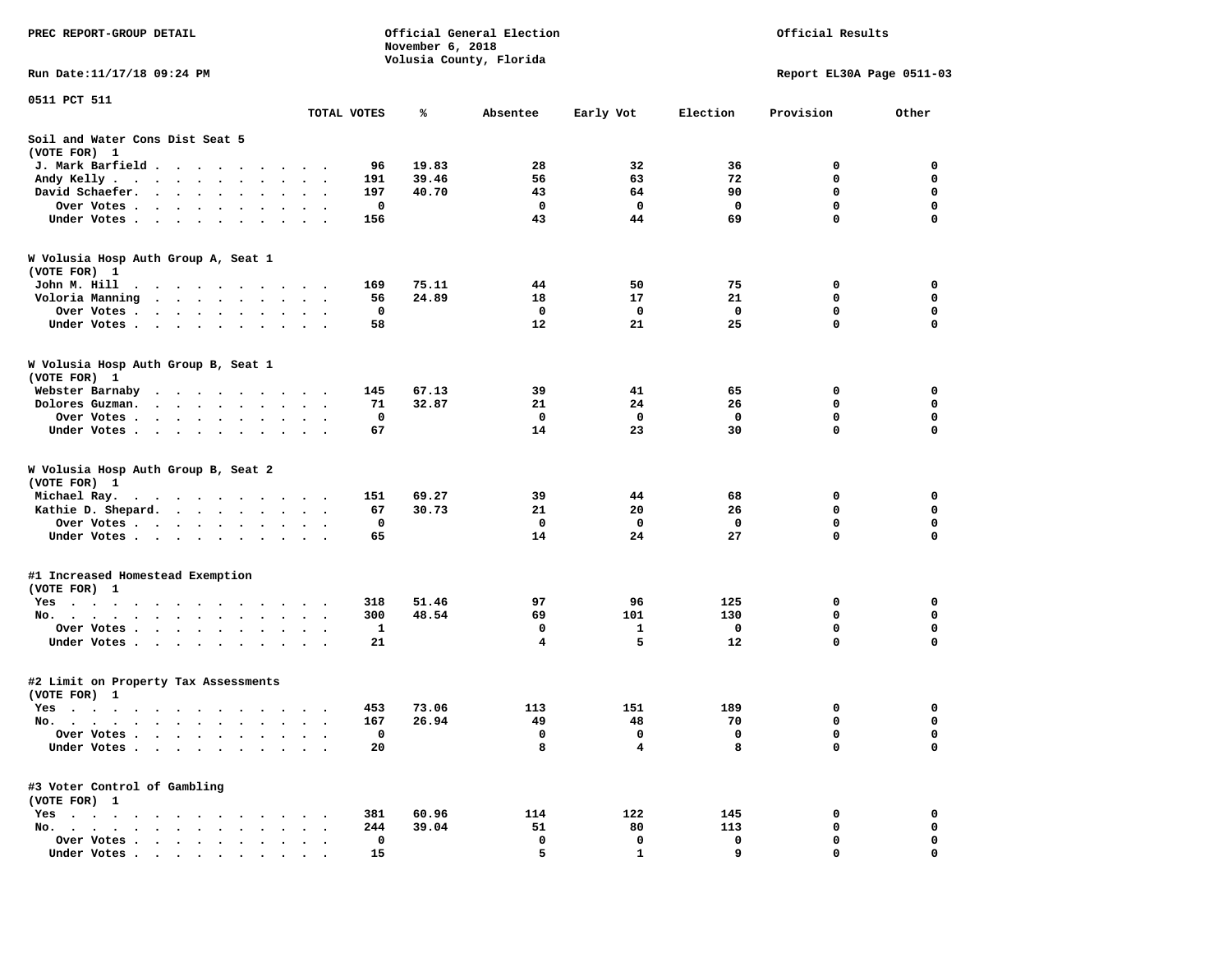| PREC REPORT-GROUP DETAIL                                                                                                                                                                                                             |               |              | November 6, 2018 | Official General Election<br>Volusia County, Florida |              |          | Official Results          |             |
|--------------------------------------------------------------------------------------------------------------------------------------------------------------------------------------------------------------------------------------|---------------|--------------|------------------|------------------------------------------------------|--------------|----------|---------------------------|-------------|
| Run Date:11/17/18 09:24 PM                                                                                                                                                                                                           |               |              |                  |                                                      |              |          | Report EL30A Page 0511-04 |             |
| 0511 PCT 511                                                                                                                                                                                                                         |               | TOTAL VOTES  | ℁                | Absentee                                             | Early Vot    | Election | Provision                 | Other       |
| #4 Voting Restoration Amendment<br>(VOTE FOR) 1                                                                                                                                                                                      |               |              |                  |                                                      |              |          |                           |             |
| Yes                                                                                                                                                                                                                                  |               | 302          | 48.71            | 95                                                   | 102          | 105      | 0                         | 0           |
| No.                                                                                                                                                                                                                                  |               | 318          | 51.29            | 70                                                   | 99           | 149      | $\mathbf 0$               | $\mathbf 0$ |
| Over Votes<br>$\bullet$                                                                                                                                                                                                              | $\bullet$     | 2            |                  | 0                                                    | 1            | 1        | 0                         | 0           |
| Under Votes                                                                                                                                                                                                                          |               | 18           |                  | 5                                                    | $\mathbf{1}$ | 12       | $\mathbf 0$               | 0           |
| #5 Supermajority Vote Required<br>(VOTE FOR) 1                                                                                                                                                                                       |               |              |                  |                                                      |              |          |                           |             |
| $Yes \cdot \cdot \cdot$<br>.                                                                                                                                                                                                         |               | 470          | 76.67            | 130                                                  | 140          | 200      | 0                         | 0           |
| No.                                                                                                                                                                                                                                  |               | 143          | 23.33            | 29                                                   | 55           | 59       | 0                         | $\mathbf 0$ |
| Over Votes                                                                                                                                                                                                                           |               | $\mathbf{1}$ |                  | $\mathbf 0$                                          | $\mathbf{1}$ | 0        | $\mathbf 0$               | $\mathbf 0$ |
| Under Votes<br>$\ddot{\phantom{0}}$                                                                                                                                                                                                  |               | 26           |                  | 11                                                   | 7            | 8        | $\mathbf 0$               | 0           |
| #6 Rights of Crime Victims; Judges<br>(VOTE FOR) 1                                                                                                                                                                                   |               |              |                  |                                                      |              |          |                           |             |
| Yes                                                                                                                                                                                                                                  |               | 285          | 46.27            | 87                                                   | 88           | 110      | 0                         | 0           |
| No.                                                                                                                                                                                                                                  | $\sim$ $\sim$ | 331          | 53.73            | 75                                                   | 109          | 147      | 0                         | 0           |
| Over Votes                                                                                                                                                                                                                           |               | 0            |                  | $\mathbf 0$                                          | 0            | 0        | $\mathbf 0$               | 0           |
| Under Votes                                                                                                                                                                                                                          | $\sim$ $\sim$ | 24           |                  | 8                                                    | 6            | 10       | $\mathbf 0$               | $\mathbf 0$ |
| #7 Survivor Benefits<br>(VOTE FOR) 1                                                                                                                                                                                                 |               |              |                  |                                                      |              |          |                           |             |
| Yes                                                                                                                                                                                                                                  |               | 314          | 51.14            | 97                                                   | 98           | 119      | 0                         | 0           |
| No.                                                                                                                                                                                                                                  |               | 300          | 48.86            | 64                                                   | 99           | 137      | $\mathbf 0$               | 0           |
| Over Votes                                                                                                                                                                                                                           | $\bullet$     | 0            |                  | 0                                                    | 0            | 0        | 0                         | 0           |
| Under Votes                                                                                                                                                                                                                          |               | 26           |                  | 9                                                    | 6            | 11       | $\mathbf 0$               | 0           |
| #9 Prohibits Oil, Gas Drilling, Vaping<br>(VOTE FOR) 1                                                                                                                                                                               |               |              |                  |                                                      |              |          |                           |             |
| Yes                                                                                                                                                                                                                                  |               | 311          | 50.32            | 85                                                   | 117          | 109      | 0                         | 0           |
| No.                                                                                                                                                                                                                                  |               | 307          | 49.68            | 75                                                   | 83           | 149      | 0                         | $\mathbf 0$ |
| Over Votes                                                                                                                                                                                                                           |               | 1            |                  | $\mathbf 0$                                          | 0            | 1        | $\mathbf 0$               | $\mathbf 0$ |
| Under Votes<br>$\ddot{\phantom{0}}$<br>$\ddot{\phantom{0}}$                                                                                                                                                                          |               | 21           |                  | 10                                                   | 3            | 8        | $\Omega$                  | 0           |
| #10 State and Local Structure and Op<br>(VOTE FOR) 1                                                                                                                                                                                 |               |              |                  |                                                      |              |          |                           |             |
| Yes<br>. The contract of the contract of the contract of the contract of the contract of the contract of the contract of the contract of the contract of the contract of the contract of the contract of the contract of the contrac |               | 324          | 53.20            | 96                                                   | 101          | 127      | 0                         | 0           |
| No.                                                                                                                                                                                                                                  | $\bullet$     | 285          | 46.80            | 64                                                   | 94           | 127      | $\mathbf 0$               | 0           |
| Over votes $\cdots$ $\cdots$ $\cdots$ $\cdots$                                                                                                                                                                                       |               | 0            |                  | $\mathbf{o}$                                         |              | 0        | 0                         | 0           |
| Under Votes                                                                                                                                                                                                                          |               | 31           |                  | 10                                                   | 8            | 13       | $\mathbf 0$               | 0           |
| #11 Removal of Obs Prov; Crim Statute<br>(VOTE FOR) 1                                                                                                                                                                                |               |              |                  |                                                      |              |          |                           |             |
| $Yes \cdot \cdot \cdot \cdot \cdot \cdot$<br>$\sim$                                                                                                                                                                                  |               | 275          | 46.45            | 88                                                   | 93           | 94       | 0                         | 0           |
| No.<br>$\ddot{\phantom{0}}$                                                                                                                                                                                                          |               | 317          | 53.55            | 63                                                   | 101          | 153      | 0                         | 0           |
| Over Votes                                                                                                                                                                                                                           |               | $\mathbf{1}$ |                  | 0                                                    | 1            | 0        | 0                         | 0           |
| Under Votes.<br>$\mathbf{r}$ , $\mathbf{r}$ , $\mathbf{r}$ , $\mathbf{r}$                                                                                                                                                            |               | 47           |                  | 19                                                   | 8            | 20       | 0                         | $\mathbf 0$ |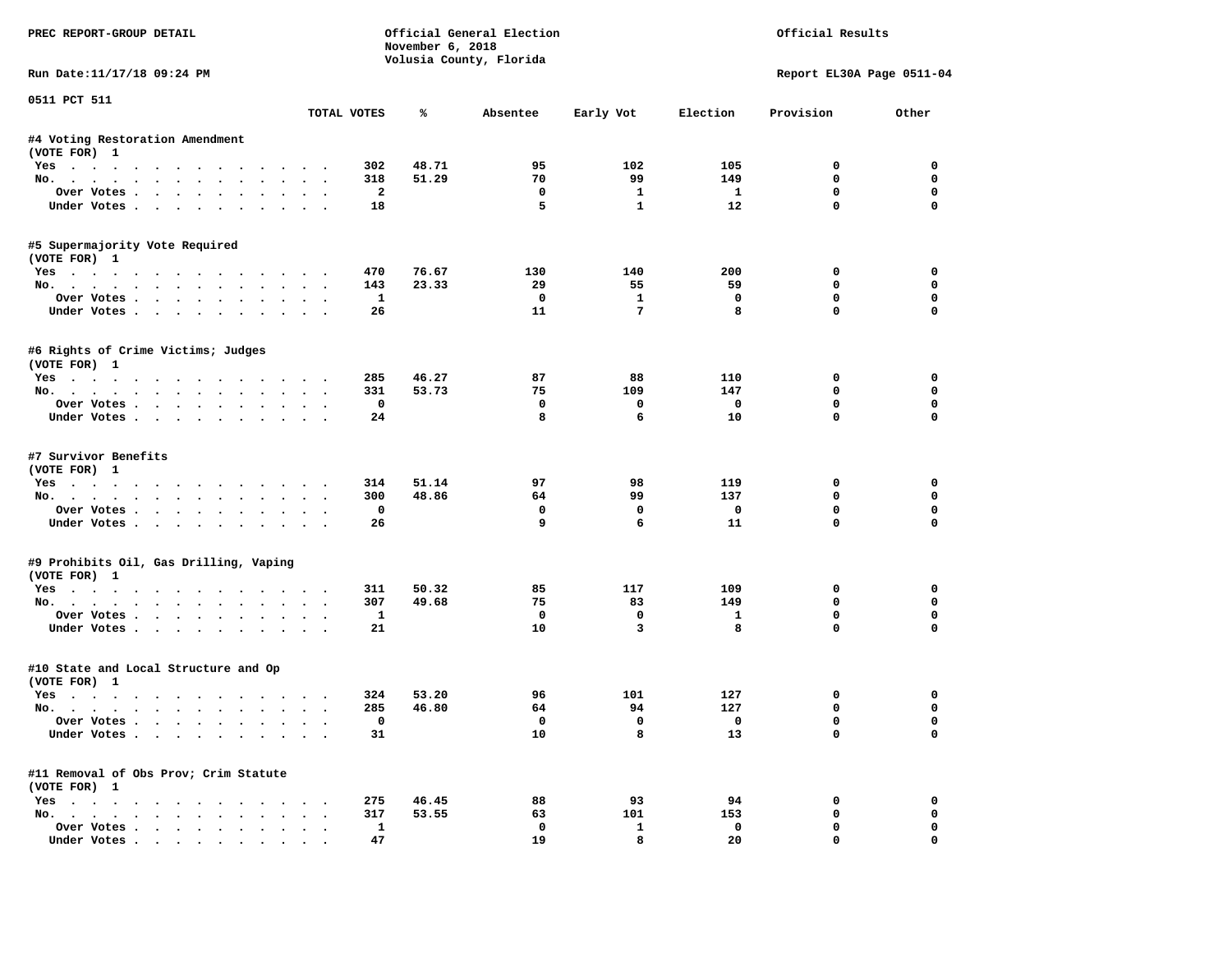| PREC REPORT-GROUP DETAIL                                                                                                                                                                                                             |             | November 6, 2018<br>Volusia County, Florida | Official General Election |           |          | Official Results          |       |
|--------------------------------------------------------------------------------------------------------------------------------------------------------------------------------------------------------------------------------------|-------------|---------------------------------------------|---------------------------|-----------|----------|---------------------------|-------|
| Run Date: 11/17/18 09:24 PM                                                                                                                                                                                                          |             |                                             |                           |           |          | Report EL30A Page 0511-05 |       |
| 0511 PCT 511                                                                                                                                                                                                                         |             |                                             |                           |           |          |                           |       |
|                                                                                                                                                                                                                                      | TOTAL VOTES | %ะ                                          | Absentee                  | Early Vot | Election | Provision                 | Other |
| #12 Lobbying and Abuse of Office<br>(VOTE FOR) 1                                                                                                                                                                                     |             |                                             |                           |           |          |                           |       |
| Yes                                                                                                                                                                                                                                  | 495         | 81.15                                       | 127                       | 158       | 210      |                           |       |
| No.                                                                                                                                                                                                                                  | 115         | 18.85                                       | 32                        | 38        | 45       |                           |       |
| Over Votes                                                                                                                                                                                                                           |             | $\mathbf{o}$                                |                           | 0         |          |                           |       |
| Under Votes                                                                                                                                                                                                                          |             | 30                                          | 11                        |           | 12       |                           |       |
| #13 Ends Dog Racing<br>(VOTE FOR) 1                                                                                                                                                                                                  |             |                                             |                           |           |          |                           |       |
| . The contract of the contract of the contract of the contract of the contract of the contract of the contract of the contract of the contract of the contract of the contract of the contract of the contract of the contrac<br>Yes | 286         | 46.35                                       | 97                        | 101       | 88       | 0                         |       |
| No.                                                                                                                                                                                                                                  | 331         | 53.65                                       | 65                        | 96        | 170      |                           |       |
| Over Votes                                                                                                                                                                                                                           |             |                                             |                           |           |          |                           |       |
| Under Votes                                                                                                                                                                                                                          |             | 22                                          |                           |           |          |                           |       |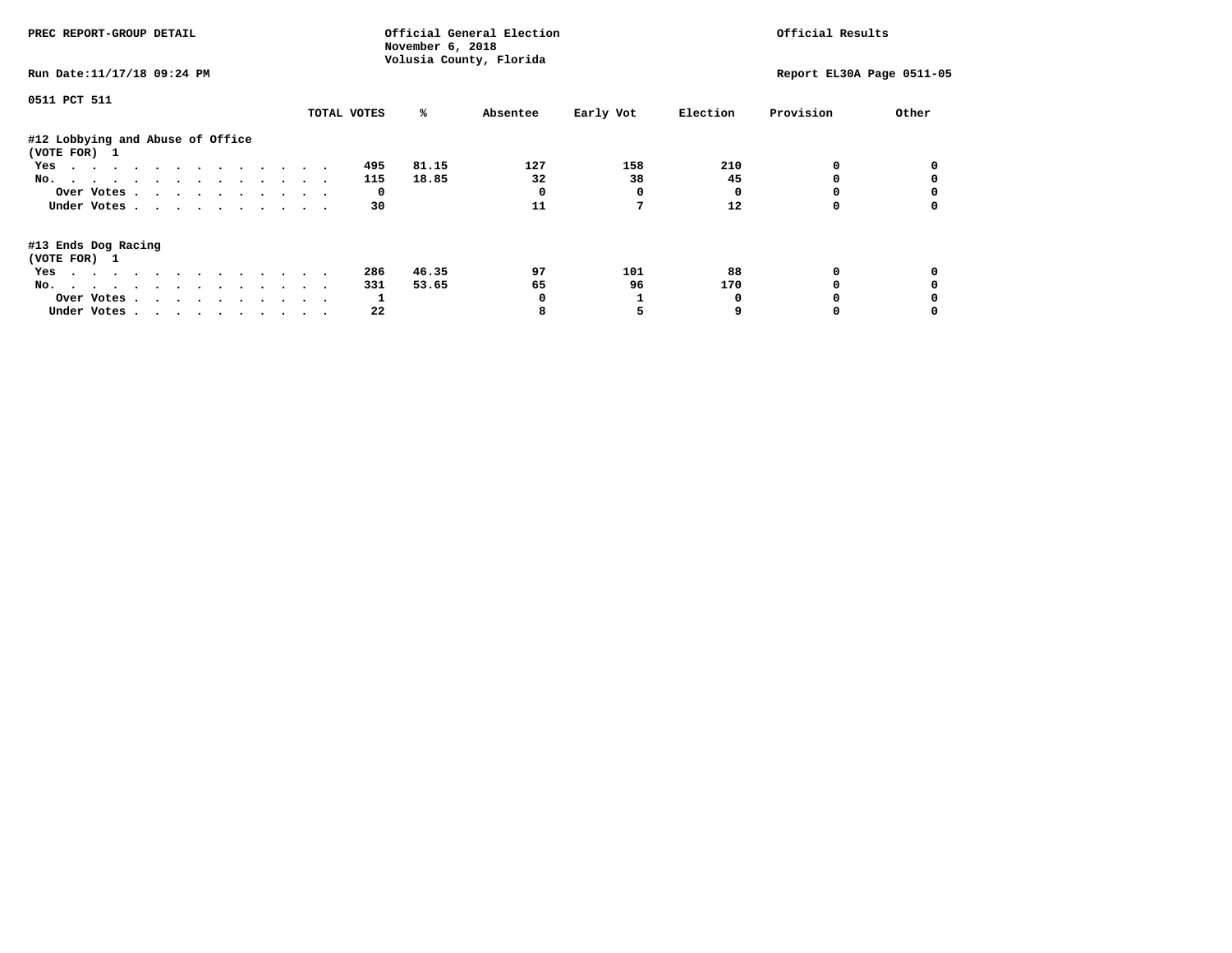**PREC REPORT-GROUP DETAIL COMPUTER CONSUMING A CONSUMING CONSUMING A LIGACION CONSUMING A LIGACION** *November 6, 2018 November 6, 2018*  **Volusia County, Florida** 

# Official Results

**Run Date:11/17/18 09:24 PM Report EL30A Page 0512-01** 

| 0512 PCT 512                                                                                            |                      |                      |                          |                      |                          |              |       |                         |                         |                |                         |              |
|---------------------------------------------------------------------------------------------------------|----------------------|----------------------|--------------------------|----------------------|--------------------------|--------------|-------|-------------------------|-------------------------|----------------|-------------------------|--------------|
|                                                                                                         |                      |                      |                          |                      |                          | TOTAL VOTES  | ℁     | Absentee                | Early Vot               | Election       | Provision               | Other        |
| REGISTERED VOTERS - TOTAL .                                                                             | $\ddot{\phantom{a}}$ |                      | $\sim$                   | $\sim$               |                          | 4,524        |       |                         |                         |                |                         |              |
| BALLOTS CAST - TOTAL.<br>$\sim$                                                                         | $\ddot{\phantom{a}}$ | $\ddot{\phantom{1}}$ |                          | $\ddot{\phantom{a}}$ | $\bullet$                | 3,023        |       | 1,104                   | 966                     | 945            | 6                       | $\mathbf{2}$ |
| BALLOTS CAST - BLANK.<br>$\bullet$<br>$\bullet$                                                         | $\cdot$              |                      | $\ddot{\phantom{a}}$     |                      |                          | $\mathbf{1}$ | .03   | $\mathbf 0$             | 0                       | $\mathbf{1}$   | $\mathbf 0$             | $\mathbf 0$  |
| VOTER TURNOUT - TOTAL<br>$\ddot{\phantom{a}}$<br>$\cdot$                                                | $\ddot{\phantom{a}}$ | $\cdot$              | $\bullet$                | $\ddot{\phantom{a}}$ | $\cdot$                  |              | 66.82 |                         |                         |                |                         |              |
| VOTER TURNOUT - BLANK                                                                                   |                      |                      |                          |                      |                          |              | .02   |                         |                         |                |                         |              |
| United States Senator                                                                                   |                      |                      |                          |                      |                          |              |       |                         |                         |                |                         |              |
| (VOTE FOR) 1                                                                                            |                      |                      |                          |                      |                          |              |       |                         |                         |                |                         |              |
| Rick Scott $(REP)$                                                                                      |                      |                      |                          |                      |                          | 1,707        | 56.88 | 582                     | 531                     | 590            | 4                       | $\mathbf 0$  |
| Bill Nelson (DEM).<br>$\cdot$ $\cdot$ $\cdot$ $\cdot$ $\cdot$ $\cdot$ $\cdot$                           |                      |                      |                          | $\sim$               |                          | 1,286        | 42.85 | 512                     | 430                     | 340            | $\overline{\mathbf{2}}$ | $\mathbf{2}$ |
| WRITE-IN.<br>$\cdot$ $\cdot$ $\cdot$ $\cdot$ $\cdot$<br>$\sim$ $\sim$<br>$\ddot{\phantom{a}}$<br>$\sim$ |                      | $\bullet$ .          | $\bullet$                |                      |                          | 8            | .27   | $\overline{a}$          | $\mathbf{1}$            | 5              | 0                       | $\mathbf 0$  |
| Over Votes .<br>the contract of the contract of the                                                     | $\ddot{\phantom{a}}$ |                      | $\bullet$                |                      |                          | $\mathbf{0}$ |       | $\Omega$                | $\Omega$                | $\Omega$       | $\Omega$                | $\mathbf 0$  |
| Under Votes                                                                                             | $\ddot{\phantom{a}}$ |                      | $\ddot{\phantom{a}}$     |                      |                          | 22           |       | 8                       | 4                       | 10             | $\Omega$                | $\mathbf 0$  |
| Representative in Congress District 6                                                                   |                      |                      |                          |                      |                          |              |       |                         |                         |                |                         |              |
| (VOTE FOR) 1                                                                                            |                      |                      |                          |                      |                          |              |       |                         |                         |                |                         |              |
| Michael Waltz (REP)                                                                                     |                      |                      |                          |                      |                          | 1,665        | 56.19 | 557                     | 522                     | 582            | 4                       | 0            |
| Nancy Soderberg (DEM)                                                                                   |                      |                      |                          |                      |                          | 1,298        | 43.81 | 528                     | 433                     | 333            | $\overline{a}$          | $\mathbf{2}$ |
| Over Votes                                                                                              |                      | $\bullet$ .          | $\bullet$                |                      | $\ddot{\phantom{a}}$     | 0            |       | 0                       | $\mathbf 0$             | 0              | 0                       | $\mathbf 0$  |
| Under Votes                                                                                             | $\sim$ $\sim$        |                      | $\ddot{\phantom{a}}$     |                      |                          | 60           |       | 19                      | 11                      | 30             | 0                       | $\mathbf 0$  |
|                                                                                                         |                      |                      |                          |                      |                          |              |       |                         |                         |                |                         |              |
| Governor and Lieutenant Governor<br>(VOTE FOR) 1                                                        |                      |                      |                          |                      |                          |              |       |                         |                         |                |                         |              |
| Ron DeSantis (REP) $\cdot \cdot \cdot \cdot \cdot \cdot$                                                |                      |                      |                          |                      | $\overline{\phantom{a}}$ | 1,697        | 56.66 | 570                     | 527                     | 596            | 4                       | $\mathbf 0$  |
| Andrew Gillum (DEM)                                                                                     |                      |                      |                          |                      |                          | 1,259        | 42.04 | 495                     | 432                     | 328            | $\overline{\mathbf{2}}$ | $\mathbf{2}$ |
| Darcy G. Richardson (REF).                                                                              | $\bullet$ .          | $\ddotsc$            |                          | $\ddot{\phantom{a}}$ | $\ddot{\phantom{a}}$     | 12           | .40   | 8                       | $\overline{a}$          | $\overline{a}$ | $\Omega$                | $\mathbf 0$  |
| Ryan Christopher Foley                                                                                  | $\ddot{\phantom{a}}$ | $\ddot{\phantom{a}}$ | $\ddot{\phantom{a}}$     | $\ddot{\phantom{a}}$ |                          | 11           | .37   | 8                       | 0                       | 3              | 0                       | $\mathbf 0$  |
| Kyle "KC" Gibson                                                                                        |                      |                      |                          | $\sim$               | $\ddot{\phantom{a}}$     | 6            | .20   | 3                       | $\mathbf 0$             | 3              | $\mathbf 0$             | $\mathbf 0$  |
|                                                                                                         |                      | $\ddot{\phantom{0}}$ | $\bullet$                |                      |                          | 5            | .17   | 4                       | 0                       | $\mathbf{1}$   | 0                       | $\mathbf 0$  |
| Bruce Stanley                                                                                           | $\bullet$            |                      | $\bullet$                |                      |                          | 5            |       | $\overline{\mathbf{4}}$ | $\mathbf 0$             | $\mathbf{1}$   | $\Omega$                | $\mathbf 0$  |
| WRITE-IN.<br>$\cdots$                                                                                   | $\ddot{\phantom{a}}$ |                      |                          |                      |                          |              | .17   |                         |                         |                |                         |              |
| Over Votes                                                                                              |                      | $\ddot{\phantom{a}}$ | $\bullet$                | $\ddot{\phantom{a}}$ |                          | 6            |       | $\overline{a}$          | $\mathbf{1}$            | 3              | 0                       | $\mathbf 0$  |
| Under Votes                                                                                             |                      | $\ddotsc$            |                          |                      |                          | 22           |       | 10                      | $\overline{\mathbf{4}}$ | 8              | 0                       | $\mathbf 0$  |
| Attorney General<br>(VOTE FOR) 1                                                                        |                      |                      |                          |                      |                          |              |       |                         |                         |                |                         |              |
| Ashley Moody (REP)                                                                                      |                      |                      |                          |                      |                          | 1,772        | 60.03 | 599                     | 552                     | 617            | 4                       | $\mathbf 0$  |
| Sean Shaw (DEM)<br>$\mathbf{r}$ , $\mathbf{r}$ , $\mathbf{r}$ , $\mathbf{r}$ , $\mathbf{r}$             |                      | $\sim$               | $\ddot{\phantom{a}}$     | $\sim$               |                          | 1,126        | 38.14 | 454                     | 389                     | 279            | $\mathbf{z}$            | $\mathbf{2}$ |
| Jeffrey Marc Siskind.                                                                                   |                      |                      |                          | $\sim$               | $\cdot$                  | 54           | 1.83  | 24                      | 13                      | 17             | 0                       | $\mathbf 0$  |
| Over Votes                                                                                              | $\ddot{\phantom{a}}$ |                      | $\ddot{\phantom{a}}$     |                      |                          | $\mathbf{1}$ |       | $\mathbf 0$             | $\mathbf 0$             | $\mathbf{1}$   | 0                       | $\mathbf 0$  |
| Under Votes                                                                                             |                      |                      |                          |                      |                          | 70           |       | 27                      | 12                      | 31             | 0                       | $\mathbf 0$  |
|                                                                                                         |                      |                      |                          |                      |                          |              |       |                         |                         |                |                         |              |
| Chief Financial Officer<br>(VOTE FOR) 1                                                                 |                      |                      |                          |                      |                          |              |       |                         |                         |                |                         |              |
| Jimmy Patronis (REP).                                                                                   |                      |                      | $\overline{\phantom{a}}$ |                      |                          | 1,698        | 58.23 | 557                     | 535                     | 602            | 4                       | $\mathbf 0$  |
| Jeremy Ring (DEM).<br>$\cdots$                                                                          |                      |                      |                          | $\sim$               | $\cdot$                  | 1,215        | 41.67 | 505                     | 407                     | 299            | $\mathbf{z}$            | $\mathbf{z}$ |
| WRITE-IN.<br>$\cdots$<br>$\bullet$<br>$\sim$                                                            | $\bullet$            |                      | $\ddot{\phantom{a}}$     |                      |                          | 3            | .10   | $\mathbf{2}$            | 0                       | $\mathbf{1}$   | 0                       | $\mathbf 0$  |
| Over Votes<br>$\bullet$                                                                                 | $\bullet$            |                      | $\bullet$                |                      |                          | 0            |       | $\mathbf 0$             | 0                       | $\mathbf 0$    | 0                       | $\mathbf 0$  |
| Under Votes.<br>$\bullet$<br>$\bullet$<br>$\bullet$                                                     | $\bullet$            |                      |                          |                      |                          | 107          |       | 40                      | 24                      | 43             | $\Omega$                | $\mathbf 0$  |
|                                                                                                         |                      |                      |                          |                      |                          |              |       |                         |                         |                |                         |              |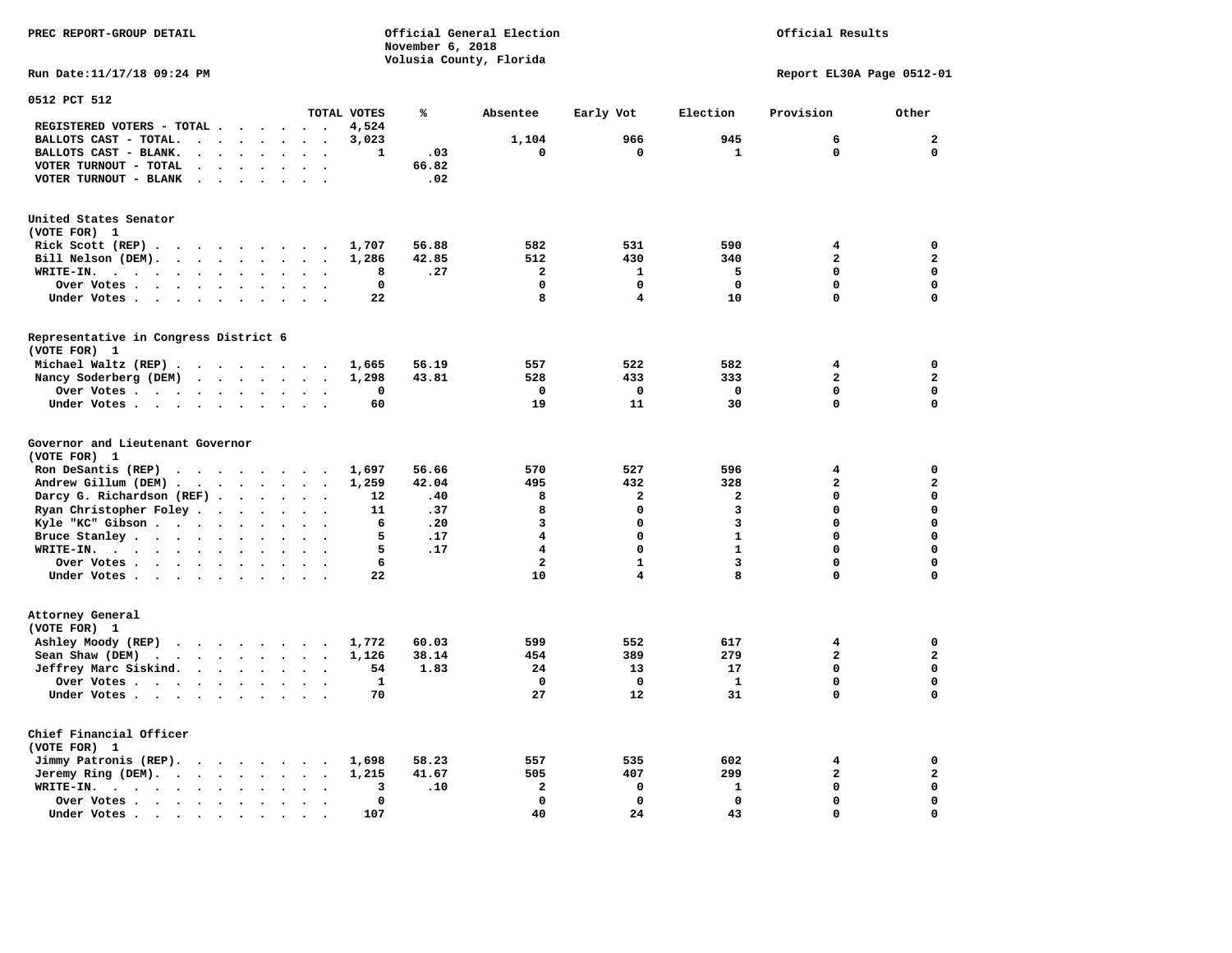| PREC REPORT-GROUP DETAIL                                                                                               |                      |              | November 6, 2018 | Official General Election<br>Volusia County, Florida | Official Results |              |                           |                  |
|------------------------------------------------------------------------------------------------------------------------|----------------------|--------------|------------------|------------------------------------------------------|------------------|--------------|---------------------------|------------------|
| Run Date: 11/17/18 09:24 PM                                                                                            |                      |              |                  |                                                      |                  |              | Report EL30A Page 0512-02 |                  |
| 0512 PCT 512                                                                                                           |                      | TOTAL VOTES  | ℁                | Absentee                                             | Early Vot        | Election     | Provision                 | Other            |
| Commissioner of Agriculture<br>(VOTE FOR) 1                                                                            |                      |              |                  |                                                      |                  |              |                           |                  |
| Matt Caldwell (REP)                                                                                                    |                      | 1,637        | 56.18            | 545                                                  | 518              | 571          | 3                         | 0                |
| Nicole "Nikki" Fried (DEM).                                                                                            |                      | 1,277        | 43.82            | 520                                                  | 421              | 331          | 3                         | $\mathbf{2}$     |
| Over Votes                                                                                                             |                      | 3            |                  | 0                                                    | 2                | $\mathbf{1}$ | 0                         | 0                |
| Under Votes                                                                                                            |                      | 106          |                  | 39                                                   | 25               | 42           | $\mathbf 0$               | $\mathbf 0$      |
| State Representative District 25                                                                                       |                      |              |                  |                                                      |                  |              |                           |                  |
| (VOTE FOR) 1                                                                                                           |                      |              |                  |                                                      |                  |              |                           |                  |
| Tom Leek (REP).<br>$\cdots$                                                                                            |                      | 1,565        | 58.81            | 536                                                  | 490              | 535          | 3                         | 1                |
| Kathleen "Katie" Tripp (DEM)                                                                                           |                      | 1,042        | 39.16            | 442                                                  | 349              | 249          | 2<br>$\mathbf 0$          | 0<br>$\mathbf 0$ |
| Joseph "Joe" Hannoush (LPF)                                                                                            |                      | 54           | 2.03             | 14                                                   | 20               | 20           | $\mathbf 0$               |                  |
| Over Votes                                                                                                             |                      | 0<br>74      |                  | 0<br>24                                              | 0<br>15          | 0<br>34      | $\mathbf 0$               | 0<br>1           |
| Under Votes                                                                                                            |                      |              |                  |                                                      |                  |              |                           |                  |
| State Representative District 26<br>(VOTE FOR) 1                                                                       |                      |              |                  |                                                      |                  |              |                           |                  |
| Elizabeth Fetterhoff (REP).                                                                                            |                      | 138          | 48.76            | 45                                                   | 29               | 63           | 1                         | 0                |
| Patrick Henry (DEM)                                                                                                    |                      | 145          | 51.24            | 43                                                   | 61               | 41           | 0                         | 0                |
| Over Votes                                                                                                             |                      | 0            |                  | 0                                                    | 0                | 0            | $\mathbf 0$               | 0                |
| Under Votes                                                                                                            |                      | 5            |                  | 0                                                    | $\overline{2}$   | 3            | $\mathbf 0$               | 0                |
| Justice of the Supreme Court Lawson<br>(VOTE FOR) 1                                                                    |                      |              |                  |                                                      |                  |              |                           |                  |
| Yes                                                                                                                    |                      | 1,845        | 72.90            | 705                                                  | 590              | 544          | 5                         | 1                |
| No.                                                                                                                    |                      | 686          | 27.10            | 247                                                  | 220              | 218          | 1                         | 0                |
| Over Votes                                                                                                             |                      | 1            |                  | 0                                                    | 0                | 1            | $\mathbf 0$               | 0                |
| Under Votes                                                                                                            |                      | 491          |                  | 152                                                  | 156              | 182          | $\mathbf 0$               | $\mathbf{1}$     |
| 5th District Court of Appeal Eisnaugle                                                                                 |                      |              |                  |                                                      |                  |              |                           |                  |
| (VOTE FOR) 1                                                                                                           |                      |              |                  |                                                      |                  |              |                           |                  |
| Yes                                                                                                                    |                      | 1,696<br>827 | 67.22<br>32.78   | 621<br>331                                           | 542<br>265       | 528<br>231   | 4<br>0                    | 1<br>0           |
| No.<br>Over Votes                                                                                                      |                      | 0            |                  | 0                                                    | 0                | 0            | 0                         | 0                |
| Under Votes                                                                                                            | $\ddot{\phantom{1}}$ | 500          |                  | 152                                                  | 159              | 186          | $\overline{a}$            | 1                |
| Circuit Judge 7th Judicial, Grp 15<br>(VOTE FOR) 1                                                                     |                      |              |                  |                                                      |                  |              |                           |                  |
| Linda L. Gaustad                                                                                                       |                      | 1,177        | 45.17            | 451                                                  | 384              | 339          | 3                         | 0                |
| Ryan Will                                                                                                              |                      | 1,429        | 54.83            | 522                                                  | 450              | 455          | $\mathbf{1}$              | $\mathbf{1}$     |
| . As the contribution of the contribution of the contribution of the contribution of the $\mathcal{A}$<br>Over Votes . |                      | 1            |                  | 0                                                    | 1                | 0            | 0                         | 0                |
| Under Votes.<br>$\bullet$                                                                                              |                      | 416          |                  | 131                                                  | 131              | 151          | $\mathbf{2}$              | 1                |
|                                                                                                                        |                      |              |                  |                                                      |                  |              |                           |                  |
| Ormond Beach Mayor<br>(VOTE FOR) 1                                                                                     |                      |              |                  |                                                      |                  |              |                           |                  |
| Rob Bridger.<br>$\bullet$<br>$\ddot{\phantom{1}}$<br>$\ddot{\phantom{a}}$<br>$\sim$                                    |                      | 1,125        | 40.21            | 426                                                  | 377              | 320          | 2                         | 0                |
| Bill Partington<br>$\sim$<br>$\bullet$<br>$\ddot{\phantom{a}}$<br>$\ddot{\phantom{a}}$                                 |                      | 1,673        | 59.79            | 604                                                  | 534              | 532          | $\mathbf{2}$              | 1                |
| Over Votes .<br>$\bullet$ .<br>$\bullet$<br>$\bullet$                                                                  |                      | 1            |                  | 1                                                    | 0                | 0            | 0                         | 0                |
| Under Votes.<br>$\ddot{\phantom{0}}$<br>$\sim$<br>$\bullet$<br>$\bullet$                                               |                      | 224          |                  | 73                                                   | 55               | 93           | $\overline{a}$            | $\mathbf{1}$     |
|                                                                                                                        |                      |              |                  |                                                      |                  |              |                           |                  |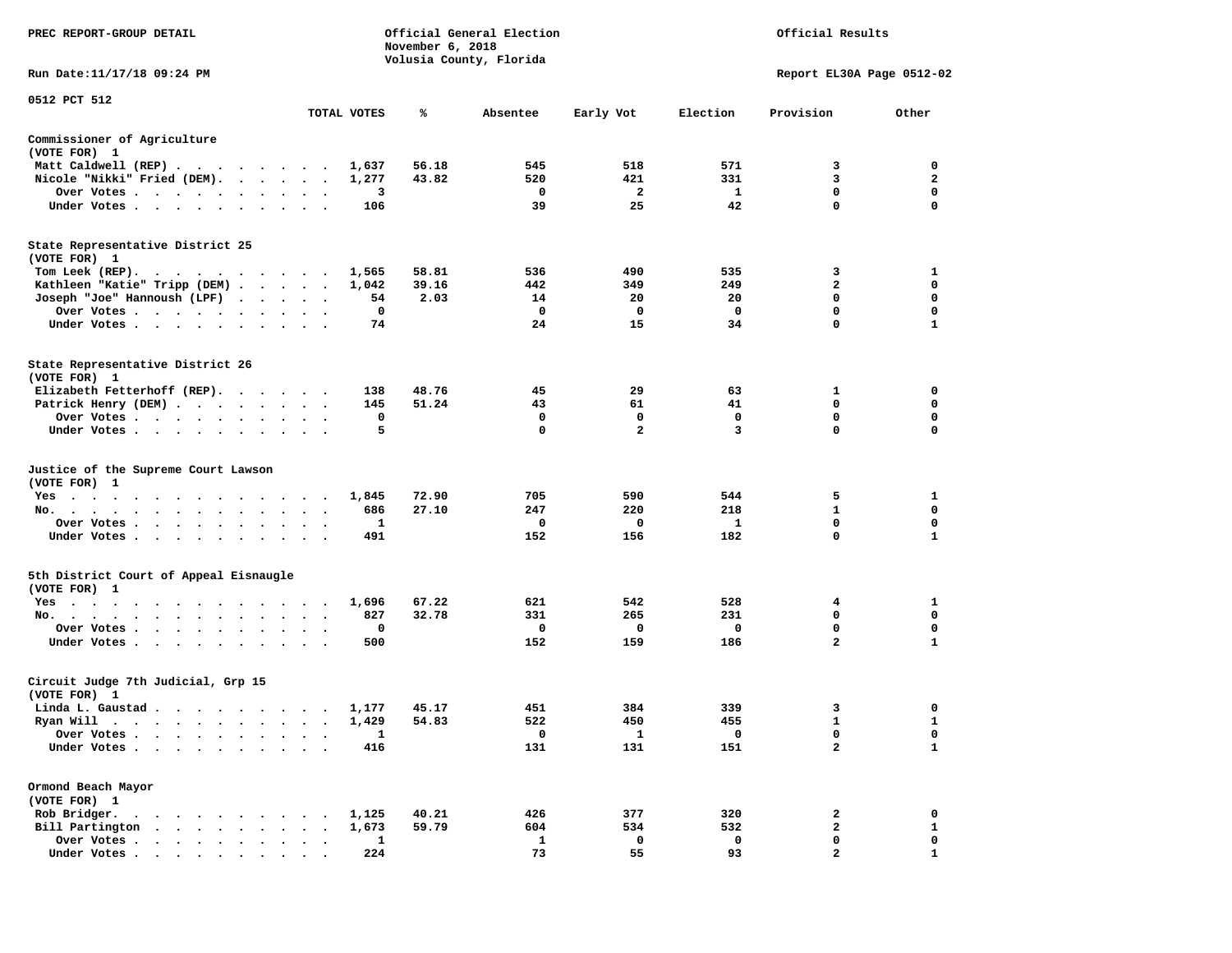| PREC REPORT-GROUP DETAIL                                                                                                                                                                                                                     |                                      | November 6, 2018 | Official General Election<br>Volusia County, Florida | Official Results |            |                                        |                   |
|----------------------------------------------------------------------------------------------------------------------------------------------------------------------------------------------------------------------------------------------|--------------------------------------|------------------|------------------------------------------------------|------------------|------------|----------------------------------------|-------------------|
| Run Date: 11/17/18 09:24 PM                                                                                                                                                                                                                  |                                      |                  |                                                      |                  |            | Report EL30A Page 0512-03              |                   |
| 0512 PCT 512                                                                                                                                                                                                                                 | TOTAL VOTES                          | ℁                | Absentee                                             | Early Vot        | Election   | Provision                              | Other             |
| Ormond Beach City Commissioner Zone 3<br>(VOTE FOR) 1                                                                                                                                                                                        |                                      |                  |                                                      |                  |            |                                        |                   |
| Sandy Kauffman.<br>$\ddot{\phantom{0}}$<br>$\ddot{\phantom{1}}$<br>$\cdot$<br>$\sim$ $\sim$<br>$\cdot$                                                                                                                                       | 1,158<br>$\ddot{\phantom{a}}$        | 42.23            | 389                                                  | 378              | 386        | 4                                      | 1                 |
| Susan S. Persis<br>$\ddot{\phantom{0}}$<br>$\sim$<br>$\ddot{\phantom{a}}$<br>$\bullet$                                                                                                                                                       | 1,584                                | 57.77            | 623                                                  | 495              | 466        | 0                                      | 0                 |
| Over Votes.<br>$\sim$<br>$\sim$ $\sim$<br>$\bullet$<br>$\bullet$<br>$\bullet$<br>$\bullet$                                                                                                                                                   | 0<br>$\ddot{\phantom{a}}$<br>$\cdot$ |                  | 0                                                    | 0                | 0          | $\mathbf 0$                            | 0                 |
| Under Votes<br>$\cdot$                                                                                                                                                                                                                       | 281                                  |                  | 92                                                   | 93               | 93         | $\mathbf{2}$                           | $\mathbf{1}$      |
| Soil and Water Cons Dist Seat 1                                                                                                                                                                                                              |                                      |                  |                                                      |                  |            |                                        |                   |
| (VOTE FOR) 1                                                                                                                                                                                                                                 |                                      |                  |                                                      |                  |            |                                        |                   |
| William Bliss.<br>.<br>Derrick Orberg.<br>$\cdot$ $\cdot$ $\cdot$ $\cdot$ $\cdot$ $\cdot$ $\cdot$                                                                                                                                            | 1,352<br>985                         | 57.85<br>42.15   | 535<br>319                                           | 410<br>364       | 405<br>299 | 2<br>$\mathbf{2}$                      | 0<br>1            |
| $\bullet$<br>Over Votes .<br>$\cdot$ $\cdot$ $\cdot$ $\cdot$<br>$\ddot{\phantom{0}}$<br>$\bullet$                                                                                                                                            | $\ddot{\phantom{1}}$<br>0            |                  | 0                                                    | 0                | 0          | 0                                      | 0                 |
| Under Votes<br>$\bullet$<br>$\bullet$                                                                                                                                                                                                        | 686<br>$\ddot{\phantom{0}}$          |                  | 250                                                  | 192              | 241        | $\mathbf{2}$                           | $\mathbf{1}$      |
| Soil and Water Cons Dist Seat 3<br>(VOTE FOR) 1                                                                                                                                                                                              |                                      |                  |                                                      |                  |            |                                        |                   |
| Beth James.<br>. The contract of the contract of the contract of the contract of the contract of the contract of the contract of the contract of the contract of the contract of the contract of the contract of the contract of the contrac | 1,116                                | 48.25            | 391                                                  | 387              | 336        | 2                                      | 0                 |
| Wesley Wayne Wilson Jr<br>$\sim$ $\sim$ $\sim$ $\sim$ $\sim$<br>$\ddot{\phantom{a}}$                                                                                                                                                         | 379<br>$\sim$                        | 16.39            | 125                                                  | 128              | 125        | 1                                      | 0                 |
| Christine Wilt.<br>$\cdot$                                                                                                                                                                                                                   | 818                                  | 35.37            | 327                                                  | 254              | 235        | $\mathbf{1}$                           | $\mathbf{1}$      |
| Over Votes<br>$\bullet$<br>$\bullet$                                                                                                                                                                                                         | 0                                    |                  | 0                                                    | 0                | 0          | 0                                      | 0                 |
| Under Votes<br>$\bullet$                                                                                                                                                                                                                     | 710                                  |                  | 261                                                  | 197              | 249        | $\overline{\mathbf{2}}$                | $\mathbf{1}$      |
| Soil and Water Cons Dist Seat 5<br>(VOTE FOR) 1                                                                                                                                                                                              |                                      |                  |                                                      |                  |            |                                        |                   |
| J. Mark Barfield.<br>$\sim$ $\sim$ $\sim$ $\sim$ $\sim$<br>$\cdot$                                                                                                                                                                           | 504<br>$\cdot$                       | 21.74            | 187                                                  | 146              | 170        | 0                                      | 1                 |
| Andy Kelly.<br>$\mathcal{A}=\mathcal{A}=\mathcal{A}=\mathcal{A}=\mathcal{A}=\mathcal{A}=\mathcal{A}=\mathcal{A}$<br>$\bullet$ .                                                                                                              | 1,003<br>$\ddot{\phantom{1}}$        | 43.27            | 394                                                  | 324              | 283        | $\overline{\mathbf{2}}$                | $\mathbf 0$       |
| David Schaefer.<br>$\sim$ $\sim$ $\sim$ $\sim$<br>$\bullet$<br>$\ddot{\phantom{0}}$                                                                                                                                                          | 811                                  | 34.99            | 264                                                  | 300              | 245        | $\mathbf{2}$                           | 0                 |
| Over Votes<br>$\sim$ $\sim$<br>$\bullet$<br>$\bullet$<br>$\bullet$                                                                                                                                                                           | 0<br>$\bullet$                       |                  | 0                                                    | 0                | 0          | $\mathbf 0$<br>$\overline{\mathbf{2}}$ | 0<br>$\mathbf{1}$ |
| Under Votes                                                                                                                                                                                                                                  | 705                                  |                  | 259                                                  | 196              | 247        |                                        |                   |
| #1 Increased Homestead Exemption<br>(VOTE FOR) 1                                                                                                                                                                                             |                                      |                  |                                                      |                  |            |                                        |                   |
| $Yes \t . \t .$<br>$\ddot{\phantom{1}}$<br>$\cdot$<br>$\blacksquare$<br>$\sim$<br>$\bullet$<br>$\cdot$ $\cdot$                                                                                                                               | 1,270<br>$\cdot$                     | 44.25            | 529                                                  | 360              | 377        | 4                                      | 0                 |
| No.<br>$\bullet$<br>$\bullet$                                                                                                                                                                                                                | 1,600<br>$\bullet$<br>$\cdot$        | 55.75            | 524                                                  | 573              | 500        | $\mathbf{2}$                           | 1                 |
| Over Votes .<br>$\ddot{\phantom{1}}$<br>$\bullet$<br>$\ddot{\phantom{a}}$<br>$\bullet$                                                                                                                                                       | з                                    |                  | 0                                                    | $\mathbf{2}$     | 1          | $\mathbf 0$                            | $\mathbf 0$       |
| Under Votes.<br>$\ddot{\phantom{1}}$<br>$\cdot$                                                                                                                                                                                              | 150                                  |                  | 51                                                   | 31               | 67         | $\mathbf 0$                            | 1                 |
| #2 Limit on Property Tax Assessments<br>(VOTE FOR) 1                                                                                                                                                                                         |                                      |                  |                                                      |                  |            |                                        |                   |
| Yes                                                                                                                                                                                                                                          | 1,900                                | 66.62            | 671                                                  | 614              | 611        | 3                                      | 1                 |
| No.<br>$\bullet$                                                                                                                                                                                                                             | 952                                  | 33.38            | 374                                                  | 310              | 266        | 2                                      | 0                 |
| Over Votes .<br>$\bullet$<br>$\overline{\phantom{a}}$                                                                                                                                                                                        | 1                                    |                  | 0                                                    | 0                | 1          | 0<br>$\mathbf{1}$                      | 0                 |
| Under Votes.<br>$\sim$<br>$\sim$<br>$\ddot{\phantom{0}}$<br>$\cdot$<br>$\bullet$                                                                                                                                                             | 170<br>$\sim$                        |                  | 59                                                   | 42               | 67         |                                        | $\mathbf{1}$      |
| #3 Voter Control of Gambling<br>(VOTE FOR) 1                                                                                                                                                                                                 |                                      |                  |                                                      |                  |            |                                        |                   |
| $Yes \cdot \cdot \cdot$<br>$\cdot$ $\cdot$ $\cdot$ $\cdot$ $\cdot$<br>$\sim$ 100 $\sim$<br>$\sim$ $\sim$                                                                                                                                     | 1,776                                | 60.86            | 703                                                  | 536              | 532        | 4                                      | 1                 |
| No.<br>$\sim$ $\sim$<br>$\ddot{\phantom{a}}$<br>$\ddot{\phantom{a}}$<br>$\ddot{\phantom{1}}$                                                                                                                                                 | 1,142                                | 39.14            | 364                                                  | 406              | 370        | $\mathbf{2}$                           | 0                 |
| Over Votes .<br>$\bullet$ .<br><br><br><br><br><br><br><br><br><br><br><br><br>$\bullet$<br>Under Votes.<br>$\ddot{\phantom{a}}$<br>$\sim$<br>$\sim$<br>$\sim$                                                                               | 4<br>101                             |                  | 2<br>35                                              | 2<br>22          | 0<br>43    | 0<br>$\mathbf 0$                       | 0<br>$\mathbf{1}$ |
|                                                                                                                                                                                                                                              |                                      |                  |                                                      |                  |            |                                        |                   |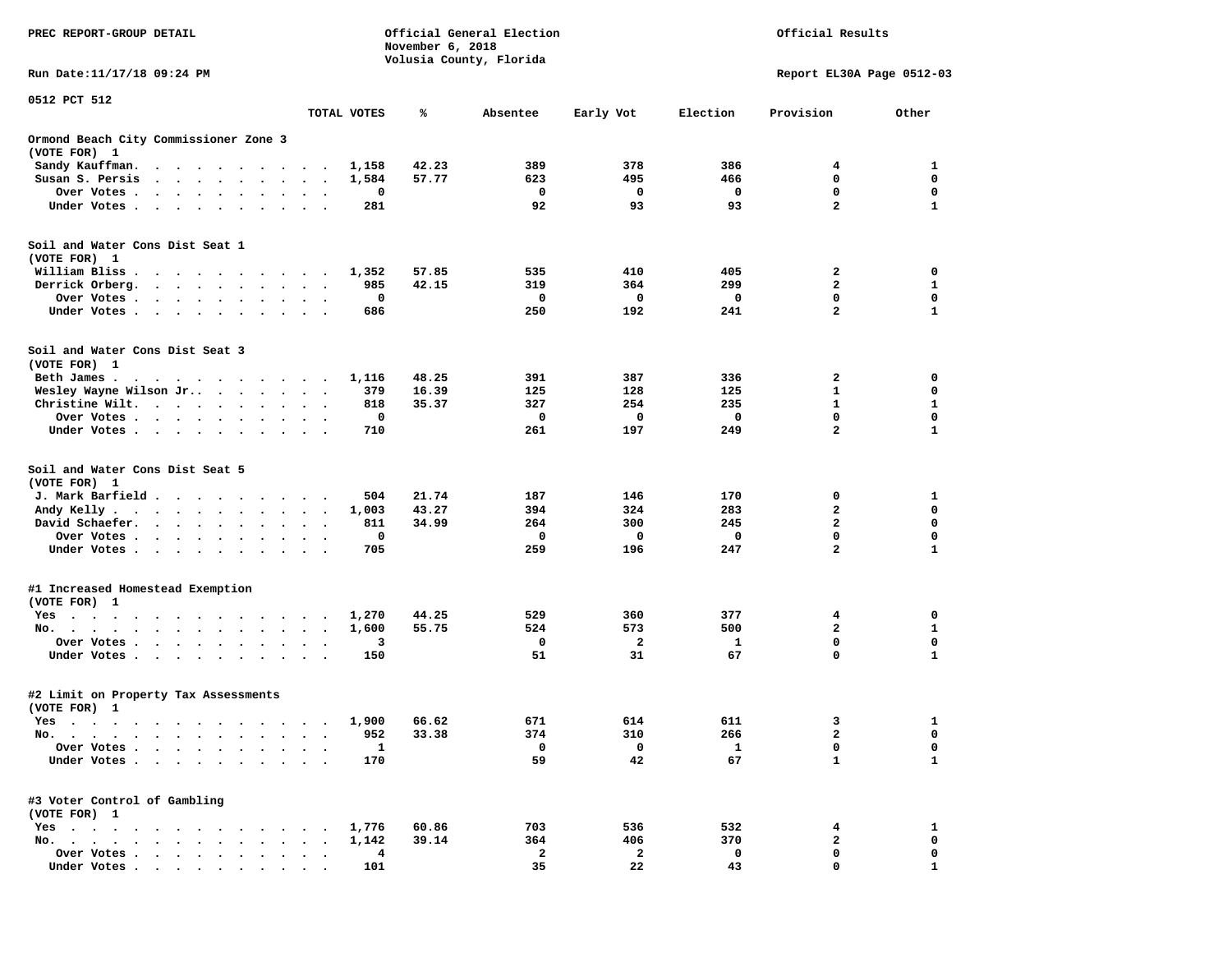| PREC REPORT-GROUP DETAIL                              |                      |                          | November 6, 2018 | Official General Election<br>Volusia County, Florida |                          |                          | Official Results          |                             |
|-------------------------------------------------------|----------------------|--------------------------|------------------|------------------------------------------------------|--------------------------|--------------------------|---------------------------|-----------------------------|
| Run Date:11/17/18 09:24 PM                            |                      |                          |                  |                                                      |                          |                          | Report EL30A Page 0512-04 |                             |
| 0512 PCT 512                                          |                      | TOTAL VOTES              | ℁                | Absentee                                             | Early Vot                | Election                 | Provision                 | Other                       |
|                                                       |                      |                          |                  |                                                      |                          |                          |                           |                             |
| #4 Voting Restoration Amendment<br>(VOTE FOR) 1       |                      |                          |                  |                                                      |                          |                          |                           |                             |
| Yes 1,656                                             |                      |                          | 56.62            | 646                                                  | 521                      | 483                      | $4^{\circ}$               | $\overline{2}$              |
| No.                                                   |                      | 1,269                    | 43.38            | 426                                                  | 419                      | 422                      | $\overline{a}$            | $\mathbf 0$                 |
| Over Votes                                            |                      | 3                        |                  | $\overline{\mathbf{0}}$                              | $\overline{\mathbf{2}}$  | $\mathbf{1}$             | $\mathbf 0$               | $\mathbf 0$                 |
| Under Votes                                           |                      | 95                       |                  | 32                                                   | 24                       | 39                       | $\mathbf 0$               | $\mathbf 0$                 |
| #5 Supermajority Vote Required<br>(VOTE FOR) 1        |                      |                          |                  |                                                      |                          |                          |                           |                             |
| Yes                                                   |                      | 1,839                    | 64.46            | 696                                                  | 562                      | 578                      | 3                         | 0                           |
| No.                                                   |                      | 1,014                    | 35.54            | 350                                                  | 365                      | 295                      | 3                         | 1                           |
| Over Votes                                            |                      | 0                        |                  | $\overline{\phantom{0}}$                             | $\overline{\phantom{0}}$ | $\overline{\phantom{0}}$ | 0                         | $\mathbf 0$                 |
| Under Votes                                           |                      | 170                      |                  | 58                                                   | 39                       | 72                       | $\mathbf 0$               | $\mathbf{1}$                |
| #6 Rights of Crime Victims; Judges<br>(VOTE FOR) 1    |                      |                          |                  |                                                      |                          |                          |                           |                             |
| Yes 1,284                                             |                      |                          | 44.83            | 495                                                  | 356                      | 427                      | 5                         | 1                           |
| No.                                                   |                      | 1,580                    | 55.17            | 553                                                  | 574                      | 451                      | $\mathbf{1}$              | $\mathbf{1}$                |
| Over Votes.                                           |                      | -1                       |                  | $\mathbf{o}$                                         | $\mathbf{1}$             | $\overline{\mathbf{0}}$  | $\mathbf 0$               | $\mathbf 0$                 |
| Under Votes                                           |                      | 158                      |                  | 56                                                   | 35                       | 67                       | $\Omega$                  | $\Omega$                    |
| #7 Survivor Benefits<br>(VOTE FOR) 1                  |                      |                          | 46.92            | 509                                                  | 359                      | 459                      | 3                         | 1                           |
| Yes 1,331<br>No. 1,506                                |                      |                          | 53.08            | 529                                                  | 555                      | 419                      | $\overline{a}$            | $\mathbf{1}$                |
| Over Votes                                            |                      | 0                        |                  | $\mathbf{o}$                                         | $\overline{\mathbf{0}}$  | $\mathbf 0$              | $\mathbf 0$               | $\mathbf{0}$                |
| Under Votes                                           |                      | 186                      |                  | 66                                                   | 52                       | 67                       | $\mathbf{1}$              | $\Omega$                    |
| #9 Prohibits Oil, Gas Drilling, Vaping                |                      |                          |                  |                                                      |                          |                          |                           |                             |
| (VOTE FOR) 1                                          |                      |                          |                  |                                                      |                          |                          |                           |                             |
| Yes                                                   |                      | 1,638                    | 57.31            | 645<br>395                                           | 516<br>411               | 475<br>410               | $\overline{a}$<br>3       | $\mathbf 0$<br>$\mathbf{1}$ |
| No.<br>Over Votes                                     |                      | 1,220<br>1               | 42.69            | $\mathbf 0$                                          | $\mathbf{1}$             | $\mathbf 0$              | 0                         | $\mathbf 0$                 |
| Under Votes                                           |                      | 164                      |                  | 64                                                   | 38                       | 60                       | $\mathbf{1}$              | $\mathbf{1}$                |
| #10 State and Local Structure and Op<br>(VOTE FOR) 1  |                      |                          |                  |                                                      |                          |                          |                           |                             |
| Yes 1,331                                             |                      |                          | 47.72            | 512                                                  | 383                      | 432                      | $\overline{4}$            | 0                           |
| No.                                                   |                      | 1,458                    | 52.28            | 513                                                  | 526                      | 417                      | $\mathbf{1}$              | $\mathbf{1}$                |
| Over Votes                                            |                      | $\overline{\phantom{a}}$ |                  | $\overline{\mathbf{0}}$                              | $\overline{0}$           | $\overline{\mathbf{1}}$  | $\mathbf{0}$              | $\mathbf{0}$                |
| Under Votes                                           |                      | 233                      |                  | 79                                                   | 57                       | 95                       | $\mathbf{1}$              | $\mathbf{1}$                |
| #11 Removal of Obs Prov; Crim Statute<br>(VOTE FOR) 1 |                      |                          |                  |                                                      |                          |                          |                           |                             |
| Yes 1,415                                             |                      |                          | 51.45            | 580                                                  | 412                      | 419                      | 3                         | 1                           |
| No.                                                   |                      | 1,335                    | 48.55            | 428                                                  | 480                      | 424                      | $\mathbf{2}$              | $\mathbf{1}$                |
| Over Votes                                            | $\ddot{\phantom{0}}$ | $\mathbf{2}$             |                  | $\mathbf 0$                                          | $\mathbf{1}$             | 1                        | $\mathbf 0$               | $\mathbf 0$                 |
| Under Votes                                           |                      | 271                      |                  | 96                                                   | 73                       | 101                      | $\mathbf{1}$              | 0                           |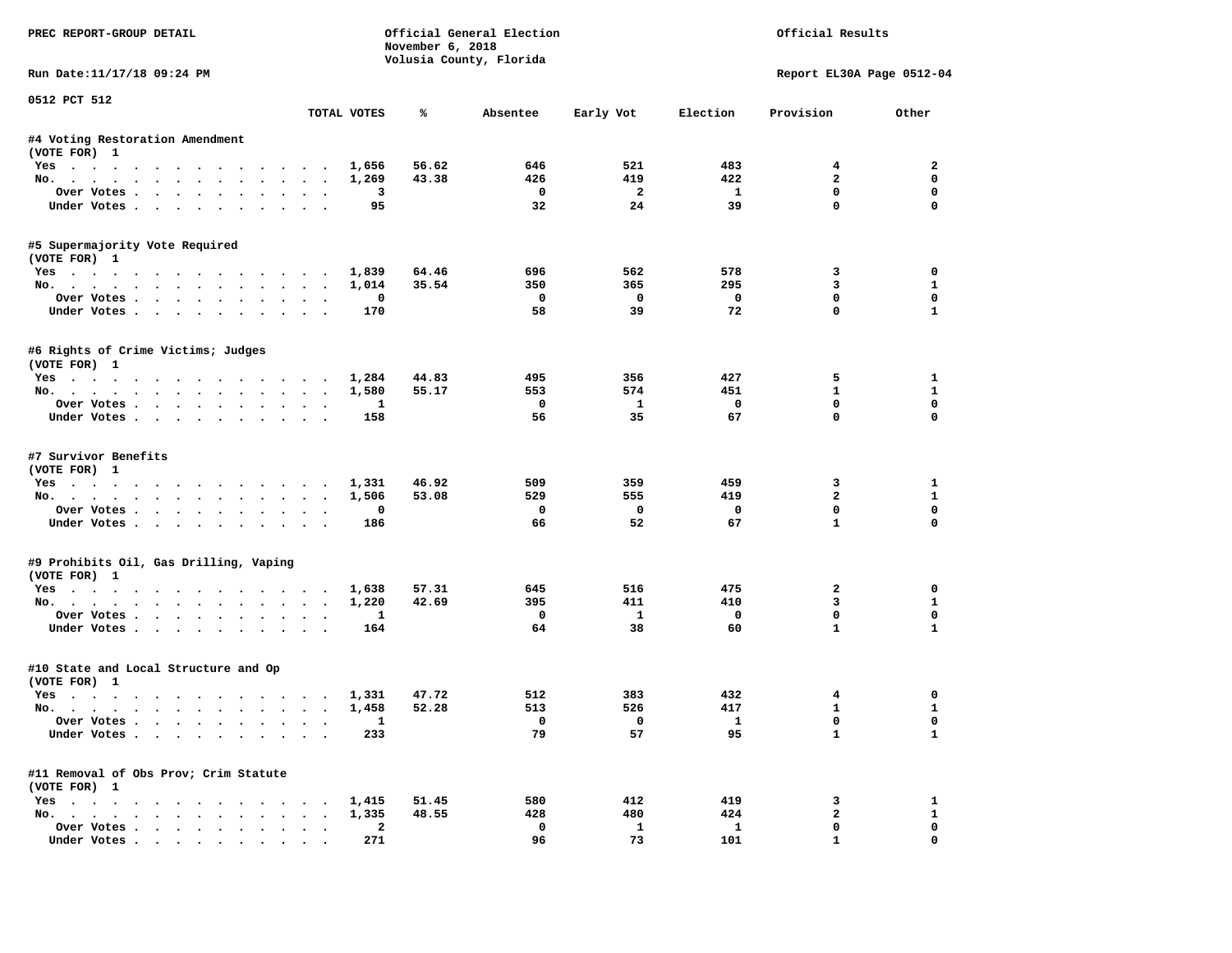| PREC REPORT-GROUP DETAIL                         |             | November 6, 2018 | Official General Election<br>Volusia County, Florida |           | Official Results |                           |       |
|--------------------------------------------------|-------------|------------------|------------------------------------------------------|-----------|------------------|---------------------------|-------|
| Run Date: 11/17/18 09:24 PM                      |             |                  |                                                      |           |                  | Report EL30A Page 0512-05 |       |
| 0512 PCT 512                                     |             |                  |                                                      |           |                  |                           |       |
|                                                  | TOTAL VOTES | %ะ               | Absentee                                             | Early Vot | Election         | Provision                 | Other |
| #12 Lobbying and Abuse of Office<br>(VOTE FOR) 1 |             |                  |                                                      |           |                  |                           |       |
| Yes                                              | 2,138       | 75.44            | 814                                                  | 664       | 656              |                           |       |
| No.                                              | 696         | 24.56            | 224                                                  | 256       | 214              |                           |       |
| Over Votes                                       | $^{\circ}$  |                  |                                                      | 0         |                  |                           |       |
| Under Votes                                      | 189         |                  | 66                                                   | 46        | 75               |                           |       |
| #13 Ends Dog Racing<br>(VOTE FOR) 1              |             |                  |                                                      |           |                  |                           |       |
| Yes                                              | 1,676       | 58.36            | 662                                                  | 513       | 499              |                           |       |
| No.                                              | 1,196       | 41.64            | 390                                                  | 415       | 387              |                           |       |
| Over Votes                                       |             |                  |                                                      |           | n                |                           |       |
| Under Votes                                      | 150         |                  | 52                                                   | 37        | 59               |                           |       |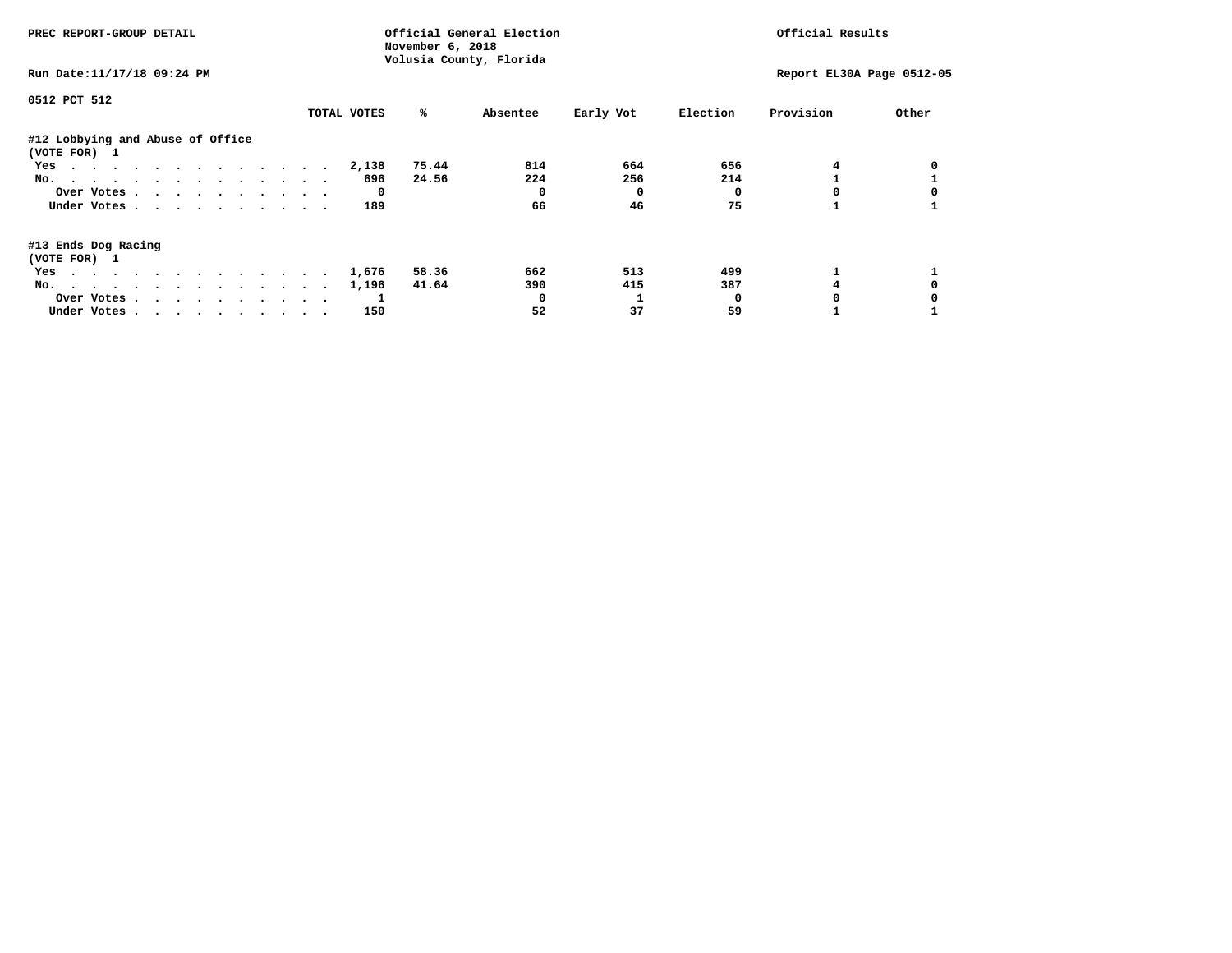**PREC REPORT-GROUP DETAIL COMPUTER CONSUMING A CONSUMING CONSUMING A LIGACION CONSUMING A LIGACION** *November 6, 2018 November 6, 2018*  **Volusia County, Florida** 

### Official Results

**Run Date:11/17/18 09:24 PM Report EL30A Page 0515-01** 

| 0515 PCT 515                                                                                                                     |                                   |                         |       |                         |                |                         |             |             |
|----------------------------------------------------------------------------------------------------------------------------------|-----------------------------------|-------------------------|-------|-------------------------|----------------|-------------------------|-------------|-------------|
|                                                                                                                                  |                                   | TOTAL VOTES             | ℁     | Absentee                | Early Vot      | Election                | Provision   | Other       |
| REGISTERED VOTERS - TOTAL .<br>$\cdot$ $\cdot$ $\cdot$ $\cdot$ $\cdot$                                                           |                                   | 3,271                   |       |                         |                |                         |             |             |
| BALLOTS CAST - TOTAL.<br>$\cdot$<br>$\cdot$<br>$\ddot{\phantom{a}}$<br>$\cdot$<br>$\ddot{\phantom{a}}$                           |                                   | 1,892                   |       | 628                     | 677            | 587                     | 0           | $\mathbf 0$ |
| BALLOTS CAST - BLANK.<br>$\ddot{\phantom{a}}$<br>$\bullet$<br>$\mathbf{r}$<br>$\ddot{\phantom{a}}$<br>$\ddot{\phantom{a}}$       | $\overline{a}$<br>$\overline{a}$  | $\mathbf{z}$            | .11   | $\overline{a}$          | $\mathbf 0$    | $\mathbf 0$             | 0           | $\mathbf 0$ |
| VOTER TURNOUT - TOTAL                                                                                                            |                                   |                         | 57.84 |                         |                |                         |             |             |
| VOTER TURNOUT - BLANK<br>$\ddot{\phantom{1}}$                                                                                    |                                   |                         | .06   |                         |                |                         |             |             |
|                                                                                                                                  |                                   |                         |       |                         |                |                         |             |             |
| United States Senator                                                                                                            |                                   |                         |       |                         |                |                         |             |             |
| (VOTE FOR) 1                                                                                                                     |                                   |                         |       |                         |                |                         |             |             |
| Rick Scott (REP).<br>$\cdots$<br>$\ddot{\phantom{1}}$                                                                            | $\overline{\phantom{a}}$          | 903                     | 48.06 | 286                     | 319            | 298                     | 0           | 0           |
| Bill Nelson (DEM).<br>$\cdot$ $\cdot$ $\cdot$ $\cdot$ $\cdot$<br>$\sim$                                                          | $\cdot$ $\cdot$                   | 971                     | 51.68 | 336                     | 354            | 281                     | $\mathbf 0$ | $\mathbf 0$ |
| WRITE-IN.<br>$\cdot$ $\cdot$ $\cdot$<br>$\sim$<br>$\sim$ $\sim$<br>$\bullet$<br>$\ddot{\phantom{a}}$<br>$\overline{\phantom{a}}$ | $\overline{\phantom{a}}$          | 5                       | .27   | 3                       | $\mathbf{1}$   | $\mathbf{1}$            | 0           | $\mathbf 0$ |
| Over Votes.<br>$\ddot{\phantom{a}}$<br>$\sim$ $\sim$ $\sim$ $\sim$<br>$\bullet$                                                  |                                   | 0                       |       | $\mathbf 0$             | $\mathbf 0$    | $\mathbf 0$             | 0           | 0           |
| Under Votes<br>$\sim$<br>$\bullet$<br>$\bullet$                                                                                  | $\ddot{\phantom{a}}$<br>$\bullet$ | 13                      |       | 3                       | 3              | 7                       | 0           | $\mathbf 0$ |
|                                                                                                                                  |                                   |                         |       |                         |                |                         |             |             |
| Representative in Congress District 6<br>(VOTE FOR) 1                                                                            |                                   |                         |       |                         |                |                         |             |             |
|                                                                                                                                  |                                   |                         |       |                         |                |                         |             |             |
| Michael Waltz (REP)                                                                                                              |                                   | 876                     | 47.27 | 275                     | 315            | 286                     | 0           | 0           |
| Nancy Soderberg (DEM)                                                                                                            | $\ddot{\phantom{0}}$<br>$\bullet$ | 977                     | 52.73 | 340                     | 353            | 284                     | 0           | $\mathbf 0$ |
| Over Votes<br>$\sim$<br>$\overline{\phantom{a}}$                                                                                 |                                   | 1                       |       | $\mathbf 0$             | $\mathbf 0$    | $\mathbf{1}$            | 0           | $\mathbf 0$ |
| Under Votes<br>$\ddot{\phantom{a}}$                                                                                              |                                   | 38                      |       | 13                      | 9              | 16                      | $\mathbf 0$ | $\mathbf 0$ |
| Governor and Lieutenant Governor<br>(VOTE FOR) 1                                                                                 |                                   |                         |       |                         |                |                         |             |             |
| Ron DeSantis (REP)<br>$\cdot$ $\cdot$ $\cdot$<br>$\cdots$                                                                        | $\sim$                            | 886                     | 47.30 | 274                     | 327            | 285                     | 0           | $\mathbf 0$ |
| Andrew Gillum (DEM)                                                                                                              |                                   | 957                     | 51.09 | 327                     | 343            | 287                     | 0           | $\mathbf 0$ |
| Darcy G. Richardson (REF).<br>$\bullet$<br>$\bullet$                                                                             |                                   | 12                      | .64   | 9                       | $\mathbf{1}$   | $\mathbf{2}$            | 0           | $\mathbf 0$ |
| Ryan Christopher Foley.<br>$\sim$<br>$\bullet$                                                                                   |                                   | 9                       | .48   | 3                       | $\mathbf{1}$   | 5                       | 0           | $\mathbf 0$ |
| Kyle "KC" Gibson<br>$\bullet$<br>$\bullet$<br>$\bullet$                                                                          | $\bullet$                         | 7                       | .37   | $\overline{\mathbf{4}}$ | $\mathbf 0$    | 3                       | 0           | $\mathbf 0$ |
| Bruce Stanley<br>$\bullet$                                                                                                       |                                   | $\mathbf{1}$            | .05   | $\mathbf{1}$            | $\mathbf 0$    | 0                       | 0           | $\mathbf 0$ |
| WRITE-IN.<br>$\cdot$<br>$\bullet$                                                                                                |                                   | $\mathbf{1}$            | .05   | $\mathbf{1}$            | $\mathbf 0$    | $\Omega$                | $\Omega$    | $\mathbf 0$ |
| Over Votes<br>$\ddot{\phantom{a}}$<br>$\bullet$                                                                                  | $\ddot{\phantom{a}}$              | 6                       |       | $\overline{a}$          | $\overline{a}$ | $\overline{\mathbf{2}}$ | $\mathbf 0$ | $\mathbf 0$ |
| Under Votes<br>$\ddot{\phantom{a}}$                                                                                              | $\sim$                            | 13                      |       | 7                       | 3              | 3                       | 0           | $\mathbf 0$ |
|                                                                                                                                  |                                   |                         |       |                         |                |                         |             |             |
| Attorney General<br>(VOTE FOR) 1                                                                                                 |                                   |                         |       |                         |                |                         |             |             |
| Ashley Moody (REP)<br>$\cdot$                                                                                                    |                                   | 950                     | 51.38 | 302                     | 341            | 307                     | 0           | 0           |
| Sean Shaw (DEM)<br>$\cdot$ $\cdot$ $\cdot$ $\cdot$<br>$\bullet$                                                                  |                                   | 856                     | 46.30 | 292                     | 318            | 246                     | 0           | $\mathbf 0$ |
| Jeffrey Marc Siskind.<br>$\bullet$<br>$\bullet$                                                                                  | $\bullet$                         | 43                      | 2.33  | 15                      | 11             | 17                      | 0           | $\mathbf 0$ |
| Over Votes<br>$\ddot{\phantom{a}}$                                                                                               |                                   | $\mathbf 0$             |       | $\Omega$                | $\mathbf 0$    | $\mathbf 0$             | $\mathbf 0$ | $\mathbf 0$ |
| Under Votes                                                                                                                      |                                   | 43                      |       | 19                      | 7              | 17                      | 0           | $\mathbf 0$ |
|                                                                                                                                  |                                   |                         |       |                         |                |                         |             |             |
| Chief Financial Officer<br>(VOTE FOR) 1                                                                                          |                                   |                         |       |                         |                |                         |             |             |
| Jimmy Patronis (REP).<br>$\sim$ $\sim$<br>$\ddot{\phantom{1}}$<br>$\bullet$                                                      |                                   | 891                     | 48.96 | 280                     | 321            | 290                     | $\mathbf 0$ | 0           |
| Jeremy Ring (DEM).<br>$\sim$ $\sim$ $\sim$<br>$\sim$<br>$\bullet$<br>$\bullet$                                                   |                                   | 927                     | 50.93 | 317                     | 337            | 273                     | 0           | $\mathbf 0$ |
| WRITE-IN.<br>$\cdot$ $\cdot$ $\cdot$ $\cdot$ $\cdot$<br>$\bullet$<br>$\bullet$                                                   |                                   | 2                       | .11   | $\mathbf 0$             | 1              | 1                       | 0           | 0           |
| Over Votes.<br>$\sim$ $\sim$ $\sim$ $\sim$ $\sim$<br>$\ddot{\phantom{1}}$<br>$\bullet$                                           |                                   | $\overline{\mathbf{2}}$ |       | $\Omega$                | $\mathbf{1}$   | $\mathbf{1}$            | $\mathbf 0$ | $\mathbf 0$ |
| Under Votes.<br>$\sim$ $\sim$<br>$\blacksquare$<br>$\bullet$<br>$\bullet$                                                        |                                   | 70                      |       | 31                      | 17             | 22                      | 0           | $\mathbf 0$ |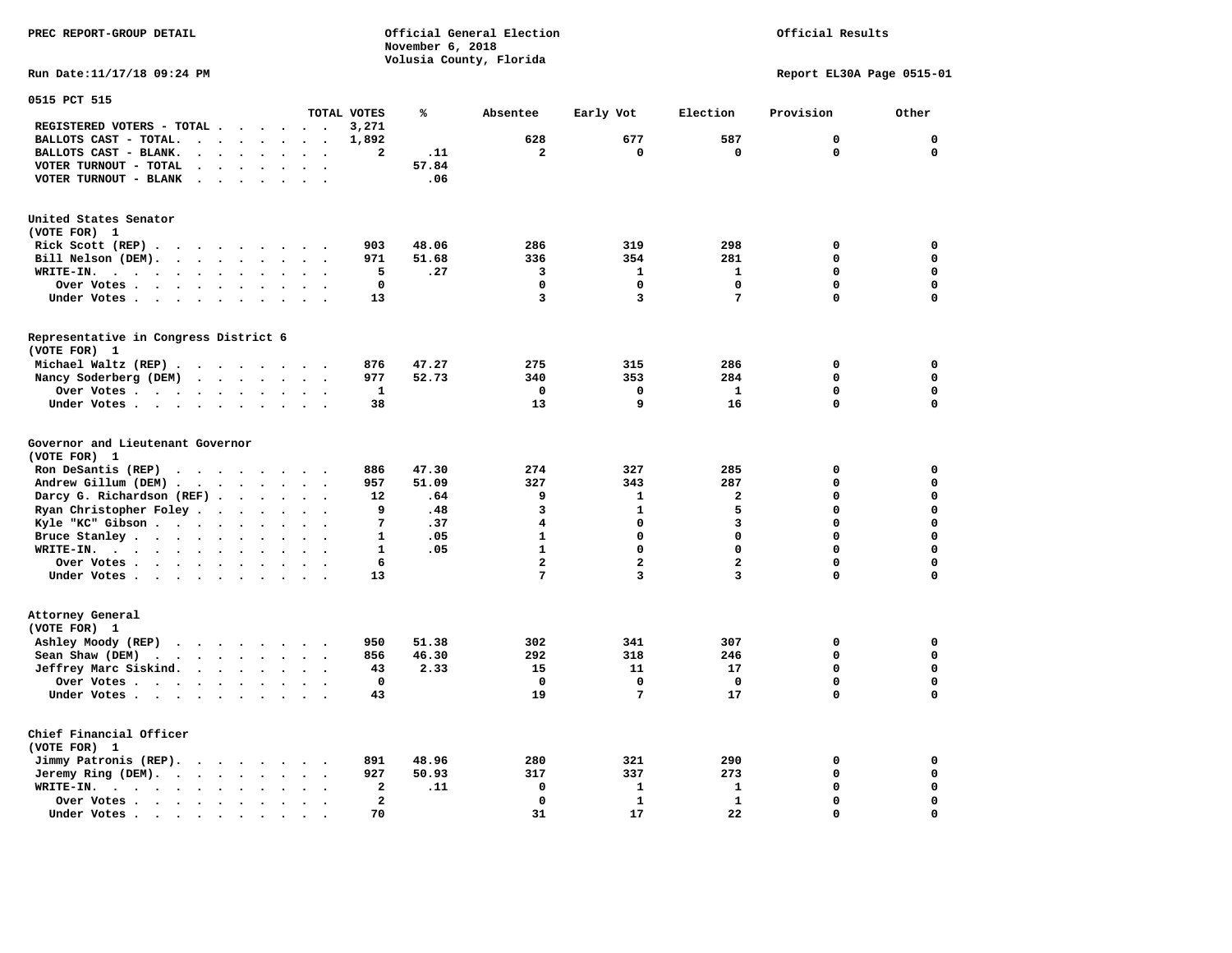| PREC REPORT-GROUP DETAIL                                                                                                                                                                                                                         |                                     |             | November 6, 2018 | Official General Election<br>Volusia County, Florida | Official Results |              |                           |             |  |
|--------------------------------------------------------------------------------------------------------------------------------------------------------------------------------------------------------------------------------------------------|-------------------------------------|-------------|------------------|------------------------------------------------------|------------------|--------------|---------------------------|-------------|--|
| Run Date: 11/17/18 09:24 PM                                                                                                                                                                                                                      |                                     |             |                  |                                                      |                  |              | Report EL30A Page 0515-02 |             |  |
| 0515 PCT 515                                                                                                                                                                                                                                     |                                     | TOTAL VOTES | %ะ               | Absentee                                             | Early Vot        | Election     | Provision                 | Other       |  |
| Commissioner of Agriculture<br>(VOTE FOR) 1                                                                                                                                                                                                      |                                     |             |                  |                                                      |                  |              |                           |             |  |
| Matt Caldwell (REP)                                                                                                                                                                                                                              |                                     | 890         | 48.93            | 277                                                  | 325              | 288          | 0                         | 0           |  |
| Nicole "Nikki" Fried (DEM).                                                                                                                                                                                                                      |                                     | 929         | 51.07            | 318                                                  | 338              | 273          | 0                         | 0           |  |
| Over Votes<br>$\ddot{\phantom{1}}$                                                                                                                                                                                                               | $\bullet$<br>$\bullet$              | 1           |                  | 0                                                    | 0                | 1            | 0                         | 0           |  |
| Under Votes                                                                                                                                                                                                                                      |                                     | 72          |                  | 33                                                   | 14               | 25           | $\mathbf 0$               | $\mathbf 0$ |  |
| State Representative District 25<br>(VOTE FOR) 1                                                                                                                                                                                                 |                                     |             |                  |                                                      |                  |              |                           |             |  |
| Tom Leek (REP).<br>. The contract of the contract of the contract of the contract of the contract of the contract of the contract of the contract of the contract of the contract of the contract of the contract of the contract of the contrac |                                     | 884         | 48.28            | 273                                                  | 326              | 285          | 0                         | 0           |  |
| Kathleen "Katie" Tripp (DEM)                                                                                                                                                                                                                     |                                     | 896         | 48.94            | 312                                                  | 327              | 257          | 0                         | $\mathbf 0$ |  |
| Joseph "Joe" Hannoush (LPF) .                                                                                                                                                                                                                    | $\cdot$ $\cdot$ $\cdot$ $\cdot$     | 51          | 2.79             | 17                                                   | 12               | 22           | 0                         | 0           |  |
| Over Votes                                                                                                                                                                                                                                       | $\bullet$<br>$\ddot{\phantom{1}}$   | 0           |                  | 0                                                    | 0                | 0            | 0                         | $\mathbf 0$ |  |
| Under Votes                                                                                                                                                                                                                                      |                                     | 61          |                  | 26                                                   | 12               | 23           | $\mathbf 0$               | $\mathbf 0$ |  |
| Justice of the Supreme Court Lawson<br>(VOTE FOR) 1                                                                                                                                                                                              |                                     |             |                  |                                                      |                  |              |                           |             |  |
| $Yes \t . \t .$<br>$\ddot{\phantom{1}}$<br>$\ddot{\phantom{1}}$<br>$\cdots$                                                                                                                                                                      | $\sim$                              | 1,103       | 69.50            | 387                                                  | 391              | 325          | 0                         | 0           |  |
| No.                                                                                                                                                                                                                                              | $\cdot$                             | 484         | 30.50            | 142                                                  | 199              | 143          | 0                         | 0           |  |
| Over Votes<br>$\bullet$ .<br>$\bullet$                                                                                                                                                                                                           |                                     | 1           |                  | 0                                                    | 1                | 0            | 0                         | 0           |  |
| Under Votes<br>$\bullet$                                                                                                                                                                                                                         |                                     | 304         |                  | 99                                                   | 86               | 119          | $\mathbf 0$               | $\mathbf 0$ |  |
| 5th District Court of Appeal Eisnaugle<br>(VOTE FOR) 1                                                                                                                                                                                           |                                     |             |                  |                                                      |                  |              |                           |             |  |
| $Yes \t . \t .$<br>$\sim$ 100 $\sim$<br>.                                                                                                                                                                                                        |                                     | 1,012       | 64.79            | 348                                                  | 350              | 314          | 0                         | 0           |  |
| No.<br>. The contract of the contract of the contract of the contract of the contract of the contract of the contract of the contract of the contract of the contract of the contract of the contract of the contract of the contrac             | $\bullet$ .<br>$\ddot{\phantom{1}}$ | 550         | 35.21            | 171                                                  | 230              | 149          | $\mathbf 0$               | $\mathbf 0$ |  |
| Over Votes                                                                                                                                                                                                                                       |                                     | 0           |                  | 0                                                    | 0                | 0            | 0                         | 0           |  |
| Under Votes<br>$\ddot{\phantom{0}}$                                                                                                                                                                                                              | $\bullet$<br>$\bullet$              | 330         |                  | 109                                                  | 97               | 124          | 0                         | 0           |  |
| Circuit Judge 7th Judicial, Grp 15<br>(VOTE FOR) 1                                                                                                                                                                                               |                                     |             |                  |                                                      |                  |              |                           |             |  |
| Linda L. Gaustad                                                                                                                                                                                                                                 |                                     | 846         | 52.35            | 315                                                  | 291              | 240          | 0                         | 0           |  |
| Ryan Will<br>$\cdots$                                                                                                                                                                                                                            | $\bullet$ .<br><br><br><br><br><br> | 770         | 47.65            | 227                                                  | 302              | 241          | 0                         | 0           |  |
| Over Votes                                                                                                                                                                                                                                       | $\ddot{\phantom{1}}$<br>$\bullet$   | 0           |                  | 0                                                    | 0                | 0            | $\mathbf 0$               | $\mathbf 0$ |  |
| Under Votes                                                                                                                                                                                                                                      |                                     | 276         |                  | 86                                                   | 84               | 106          | $\mathbf 0$               | 0           |  |
| Ormond Beach Mayor                                                                                                                                                                                                                               |                                     |             |                  |                                                      |                  |              |                           |             |  |
| (VOTE FOR) 1                                                                                                                                                                                                                                     |                                     |             |                  |                                                      |                  |              |                           |             |  |
| Rob Bridger.                                                                                                                                                                                                                                     |                                     | 772         | 44.24            | 266                                                  | 283              | 223          | 0                         | 0           |  |
| Bill Partington                                                                                                                                                                                                                                  |                                     | 973         | 55.76            | 312                                                  | 349              | 312          | $\mathbf 0$               | $\mathbf 0$ |  |
| Over Votes .                                                                                                                                                                                                                                     |                                     | 1           |                  | 0                                                    | 0                | $\mathbf{1}$ | 0<br>$\mathbf 0$          | 0<br>0      |  |
| Under Votes.                                                                                                                                                                                                                                     |                                     | 146         |                  | 50                                                   | 45               | 51           |                           |             |  |
| Ormond Beach City Commissioner Zone 2<br>(VOTE FOR) 1                                                                                                                                                                                            |                                     |             |                  |                                                      |                  |              |                           |             |  |
| Joe Dugan.<br>$\sim$ $\sim$                                                                                                                                                                                                                      |                                     | 662         | 38.65            | 190                                                  | 261              | 211          | 0                         | 0           |  |
| David W. Glasser.<br>$\sim$<br>$\ddot{\phantom{a}}$                                                                                                                                                                                              |                                     | 261         | 15.24            | 107                                                  | 84               | 70           | $\mathbf 0$               | 0           |  |
| Troy Kent<br>$\sim$<br>$\sim$ $\sim$                                                                                                                                                                                                             |                                     | 790         | 46.12            | 259                                                  | 282              | 249          | 0                         | 0           |  |
| Over Votes<br>$\bullet$                                                                                                                                                                                                                          | $\bullet$                           | 2           |                  | 1                                                    | 0                | 1            | 0                         | 0           |  |
| Under Votes                                                                                                                                                                                                                                      |                                     | 177         |                  | 71                                                   | 50               | 56           | $\mathbf 0$               | $\Omega$    |  |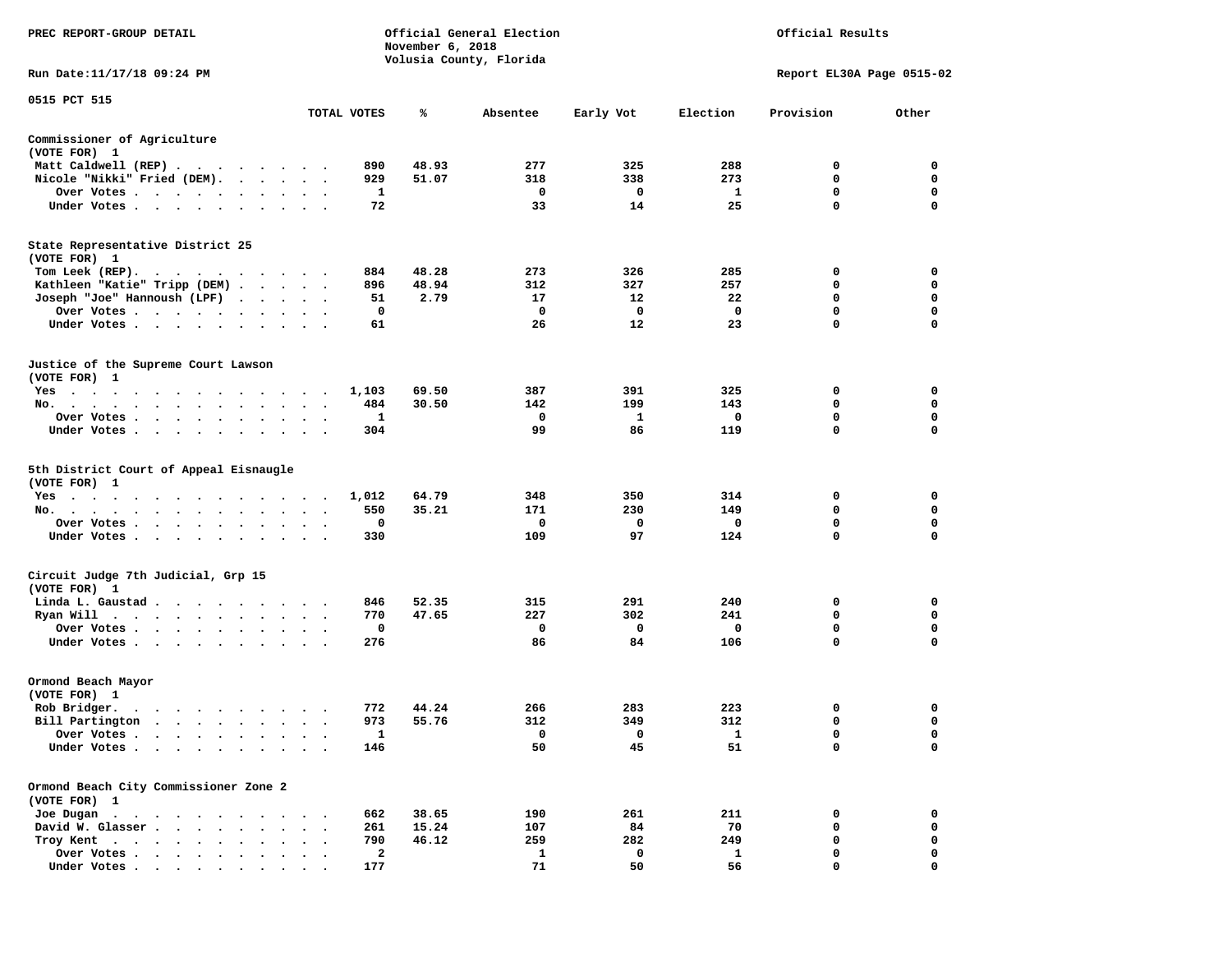| PREC REPORT-GROUP DETAIL                                                                                                            | November 6, 2018                                 | Official General Election<br>Volusia County, Florida | Official Results |          |           |              |                           |             |
|-------------------------------------------------------------------------------------------------------------------------------------|--------------------------------------------------|------------------------------------------------------|------------------|----------|-----------|--------------|---------------------------|-------------|
| Run Date:11/17/18 09:24 PM                                                                                                          |                                                  |                                                      |                  |          |           |              | Report EL30A Page 0515-03 |             |
| 0515 PCT 515                                                                                                                        |                                                  | TOTAL VOTES                                          | ℁                | Absentee | Early Vot | Election     | Provision                 | Other       |
| Soil and Water Cons Dist Seat 1<br>(VOTE FOR) 1                                                                                     |                                                  |                                                      |                  |          |           |              |                           |             |
| William Bliss.<br>$\bullet$<br>$\sim$<br>$\sim$ $\sim$ $\sim$ $\sim$<br>$\sim$                                                      |                                                  | 907                                                  | 60.03            | 316      | 327       | 264          | 0                         | 0           |
| Derrick Orberg.<br>$\sim 100$ km s $^{-1}$<br>$\sim$ $\sim$<br>$\ddot{\phantom{1}}$<br>$\ddot{\phantom{a}}$                         |                                                  | 604                                                  | 39.97            | 193      | 228       | 183          | 0                         | 0           |
| Over Votes .<br>$\cdot$ $\cdot$ $\cdot$ $\cdot$ $\cdot$<br>$\bullet$                                                                | $\bullet$                                        | 0                                                    |                  | 0        | 0         | 0            | 0                         | $\mathbf 0$ |
| Under Votes<br>$\sim$<br>$\ddot{\phantom{1}}$<br>$\ddot{\phantom{1}}$                                                               |                                                  | 381                                                  |                  | 119      | 122       | 140          | $\mathbf 0$               | 0           |
| Soil and Water Cons Dist Seat 3<br>(VOTE FOR) 1                                                                                     |                                                  |                                                      |                  |          |           |              |                           |             |
| Beth James.                                                                                                                         | $\sim$                                           | 694                                                  | 46.08            | 219      | 250       | 225          | 0                         | 0           |
| Wesley Wayne Wilson Jr                                                                                                              | $\ddot{\phantom{0}}$<br>$\cdot$                  | 234                                                  | 15.54            | 71       | 92        | 71           | 0                         | 0           |
| Christine Wilt.<br>$\sim$<br>$\cdot$                                                                                                |                                                  | 578                                                  | 38.38            | 217      | 214       | 147          | 0                         | 0           |
| Over Votes<br>$\bullet$<br>$\cdot$                                                                                                  |                                                  | 1                                                    |                  | 0        | 0         | 1            | 0<br>0                    | 0<br>0      |
| Under Votes                                                                                                                         |                                                  | 385                                                  |                  | 121      | 121       | 143          |                           |             |
| Soil and Water Cons Dist Seat 5<br>(VOTE FOR) 1                                                                                     |                                                  |                                                      |                  |          |           |              |                           |             |
| J. Mark Barfield.                                                                                                                   |                                                  | 307                                                  | 20.60            | 107      | 105       | 95           | 0                         | 0           |
| Andy Kelly<br>$\cdots$                                                                                                              |                                                  | 703                                                  | 47.18            | 251      | 248       | 204          | 0                         | 0           |
| David Schaefer.<br><b>Contract Contract Contract</b><br>$\bullet$ . $\bullet$<br>$\bullet$                                          | $\bullet$                                        | 480                                                  | 32.21            | 143      | 193       | 144          | 0                         | 0           |
| Over Votes.<br>$\sim$ $\sim$<br>$\sim 100$ km s $^{-1}$<br>$\sim$ $\sim$                                                            |                                                  | 1                                                    |                  | 0        | 1         | 0            | 0                         | 0           |
| Under Votes<br>$\ddot{\phantom{1}}$<br>$\bullet$                                                                                    | $\bullet$<br>$\cdot$<br>$\overline{\phantom{a}}$ | 401                                                  |                  | 127      | 130       | 144          | 0                         | 0           |
| #1 Increased Homestead Exemption<br>(VOTE FOR) 1                                                                                    |                                                  |                                                      |                  |          |           |              |                           |             |
| Yes                                                                                                                                 |                                                  | 748                                                  | 42.21            | 273      | 247       | 228          | 0                         | 0           |
| No.<br>$\sim$ $\sim$<br>$\ddot{\phantom{1}}$<br>$\ddot{\phantom{0}}$                                                                |                                                  | 1,024                                                | 57.79            | 310      | 402       | 312          | 0                         | 0           |
| Over Votes .<br>$\sim$ $\sim$<br>$\sim$<br>$\bullet$<br>$\bullet$<br>$\bullet$                                                      | $\bullet$                                        | 1                                                    |                  | 0        | 1         | $\mathbf{o}$ | 0                         | $\mathbf 0$ |
| Under Votes<br>$\ddot{\phantom{0}}$                                                                                                 | $\ddot{\phantom{a}}$<br>$\ddot{\phantom{1}}$     | 119                                                  |                  | 45       | 27        | 47           | 0                         | $\mathbf 0$ |
| #2 Limit on Property Tax Assessments                                                                                                |                                                  |                                                      |                  |          |           |              |                           |             |
| (VOTE FOR) 1                                                                                                                        |                                                  |                                                      |                  |          |           |              |                           |             |
| $Yes \cdot \cdot \cdot$<br>$\blacksquare$<br>. As in the contribution of the state $\mathcal{A}$<br>$\ddot{\phantom{1}}$<br>$\cdot$ | $\blacksquare$ .                                 | 1,083                                                | 61.60            | 343      | 389       | 351          | 0                         | 0           |
| No.<br>$\sim$ $\sim$<br>$\ddot{\phantom{0}}$                                                                                        |                                                  | 675                                                  | 38.40            | 233      | 255       | 187          | 0                         | 0           |
| Over Votes .<br>$\ddot{\phantom{1}}$<br>$\sim$<br>$\ddot{\phantom{0}}$<br>$\ddot{\phantom{1}}$<br>$\cdot$                           |                                                  | 0                                                    |                  | 0        | 0         | 0            | 0                         | 0           |
| Under Votes<br>$\sim$ $\sim$<br>$\bullet$<br>$\cdot$                                                                                |                                                  | 134                                                  |                  | 52       | 33        | 49           | 0                         | 0           |
| #3 Voter Control of Gambling<br>(VOTE FOR) 1                                                                                        |                                                  |                                                      |                  |          |           |              |                           |             |
| Yes<br>$\sim$ $\sim$<br>.<br>$\sim$<br>$\cdots$                                                                                     |                                                  | 1,176                                                | 64.72            | 431      | 403       | 342          | 0                         | 0           |
| No.<br>$\blacksquare$                                                                                                               |                                                  | 641                                                  | 35.28            | 165      | 259       | 217          | 0                         | 0           |
| Over Votes<br>$\bullet$                                                                                                             |                                                  | $\mathbf 1$                                          |                  | 0        | 1         | 0            | 0                         | 0           |
| Under Votes.<br>$\sim$ $\sim$ $\sim$<br>$\bullet$<br>$\ddot{\phantom{1}}$<br>$\bullet$                                              |                                                  | 74                                                   |                  | 32       | 14        | 28           | 0                         | 0           |
| #4 Voting Restoration Amendment<br>(VOTE FOR) 1                                                                                     |                                                  |                                                      |                  |          |           |              |                           |             |
| $Yes \cdot \cdot \cdot$<br>$\ddot{\phantom{1}}$<br>$\sim$<br>$\bullet$<br>$\cdot$                                                   |                                                  | 1,191                                                | 65.33            | 392      | 432       | 367          | 0                         | 0           |
| No.<br>$\ddot{\phantom{a}}$                                                                                                         |                                                  | 632                                                  | 34.67            | 208      | 228       | 196          | 0                         | 0           |
| Over Votes<br>$\cdot$                                                                                                               |                                                  | 0                                                    |                  | 0        | 0         | 0            | 0                         | 0           |
| Under Votes                                                                                                                         |                                                  | 69                                                   |                  | 28       | 17        | 24           | U                         | O           |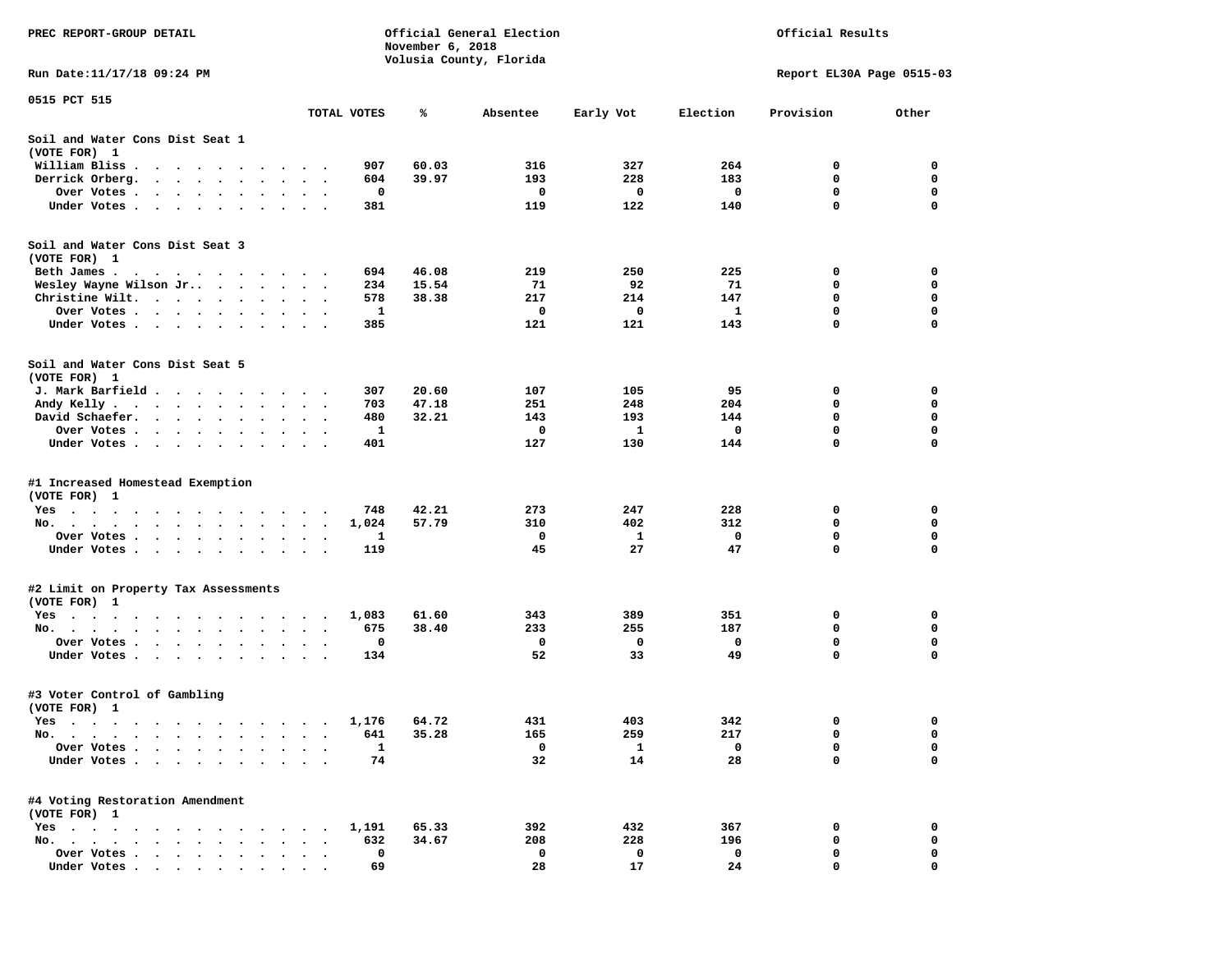| PREC REPORT-GROUP DETAIL                                             |                      |                    | November 6, 2018 | Official General Election<br>Volusia County, Florida |                         |                               | Official Results            |                      |
|----------------------------------------------------------------------|----------------------|--------------------|------------------|------------------------------------------------------|-------------------------|-------------------------------|-----------------------------|----------------------|
| Run Date:11/17/18 09:24 PM                                           |                      |                    |                  |                                                      |                         |                               | Report EL30A Page 0515-04   |                      |
| 0515 PCT 515                                                         |                      | TOTAL VOTES        | ℁                | Absentee                                             | Early Vot               | Election                      | Provision                   | Other                |
| #5 Supermajority Vote Required                                       |                      |                    |                  |                                                      |                         |                               |                             |                      |
| (VOTE FOR) 1                                                         |                      |                    |                  |                                                      |                         |                               |                             |                      |
| Yes                                                                  |                      | 1,119              | 63.47            | 368                                                  | 392                     | 359                           | $^{\circ}$                  | $^{\circ}$           |
| No.                                                                  |                      | 644                | 36.53            | 214                                                  | 248                     | 182                           | 0                           | $\mathbf 0$          |
| Over Votes                                                           |                      | 0                  |                  | $\overline{\phantom{0}}$                             | $\overline{\mathbf{0}}$ | $\overline{\phantom{0}}$      | 0                           | $\mathbf 0$          |
| Under Votes                                                          |                      | 129                |                  | 46                                                   | 37                      | 46                            | $\mathbf{0}$                | $\mathbf 0$          |
| #6 Rights of Crime Victims; Judges<br>(VOTE FOR) 1                   |                      |                    |                  |                                                      |                         |                               |                             |                      |
| Yes                                                                  |                      | 857                | 48.42            | 306                                                  | 273                     | 278                           | 0                           | 0                    |
| No.                                                                  |                      | 913                | 51.58            | 277                                                  | 367                     | 269                           | $\mathbf 0$                 | 0                    |
| Over Votes                                                           |                      | $\mathbf{1}$       |                  | $\overline{\phantom{0}}$                             | $\overline{\mathbf{0}}$ | $\mathbf{1}$                  | $\mathbf 0$                 | 0                    |
| Under Votes                                                          |                      | 121                |                  | 45                                                   | 37                      | 39                            | $\mathbf 0$                 | 0                    |
| #7 Survivor Benefits<br>(VOTE FOR) 1                                 |                      |                    |                  |                                                      |                         |                               |                             |                      |
| Yes                                                                  |                      | 939                | 53.17            | 322                                                  | 310                     | 307                           | 0                           | $\mathbf 0$          |
| No.                                                                  |                      | 827                | 46.83            | 262                                                  | 330                     | 235                           | $\mathbf 0$                 | $\mathbf 0$          |
| Over Votes                                                           |                      | 0                  |                  | $\overline{\mathbf{0}}$                              | $\overline{\mathbf{0}}$ | $\overline{\mathbf{0}}$       | $\mathbf 0$                 | $\mathbf 0$          |
| Under Votes                                                          |                      | 126                |                  | 44                                                   | 37                      | 45                            | $\Omega$                    | $\Omega$             |
| #9 Prohibits Oil, Gas Drilling, Vaping<br>(VOTE FOR) 1<br>Yes<br>No. |                      | 1,138<br>653       | 63.54<br>36.46   | 402<br>192                                           | 402<br>243              | 334<br>218                    | 0<br>0                      | 0<br>0               |
| Over Votes                                                           |                      | $\mathbf{1}$       |                  | $\mathbf{o}$                                         | $\mathbf{1}$            | $\mathbf 0$                   | $\mathbf 0$                 | $\mathbf 0$          |
| Under Votes                                                          |                      | 100                |                  | 34                                                   | 31                      | 35                            | $\mathbf 0$                 | $\Omega$             |
| #10 State and Local Structure and Op                                 |                      |                    |                  |                                                      |                         |                               |                             |                      |
| (VOTE FOR) 1                                                         |                      |                    |                  |                                                      |                         |                               |                             |                      |
| Yes                                                                  |                      | 919<br>813         | 53.06<br>46.94   | 338<br>237                                           | 313<br>313              | 268<br>263                    | 0<br>$\Omega$               | 0<br>$\mathbf 0$     |
| No.<br>Over Votes                                                    |                      | $\overline{a}$     |                  | $\mathbf 0$                                          | $\overline{\mathbf{0}}$ | $\overline{a}$                | 0                           | 0                    |
| Under Votes                                                          |                      | 158                |                  | 53                                                   | 51                      | 54                            | $\mathbf{0}$                | $\mathbf 0$          |
| #11 Removal of Obs Prov; Crim Statute<br>(VOTE FOR) 1                |                      |                    |                  |                                                      |                         |                               |                             |                      |
| Yes                                                                  |                      | 936                | 54.67            | 331                                                  | 332                     | 273                           | 0                           | 0                    |
| No.                                                                  |                      | 776                | 45.33            | 232                                                  | 290                     | 254                           | $\mathbf 0$                 | $\mathbf 0$          |
| Over Votes<br>Under Votes                                            |                      | $\mathbf 0$<br>180 |                  | $\overline{\mathbf{0}}$<br>65                        | $\overline{0}$<br>55    | $\overline{\mathbf{0}}$<br>60 | $\mathbf{0}$<br>$\mathbf 0$ | $\Omega$<br>$\Omega$ |
| #12 Lobbying and Abuse of Office                                     |                      |                    |                  |                                                      |                         |                               |                             |                      |
| (VOTE FOR) 1<br>Yes 1,315                                            |                      |                    | 75.23            | 430                                                  | 465                     | 420                           | 0                           | 0                    |
| No.                                                                  |                      | 433                | 24.77            | 150                                                  | 164                     | 119                           | $\mathbf 0$                 | $\mathbf 0$          |
| Over Votes                                                           | $\ddot{\phantom{0}}$ | $\mathbf{1}$       |                  | $\mathbf 0$                                          | $\Omega$                | $\mathbf{1}$                  | $\mathbf 0$                 | 0                    |
| Under Votes.                                                         |                      | 143                |                  | 48                                                   | 48                      | 47                            | $\mathbf{0}$                | 0                    |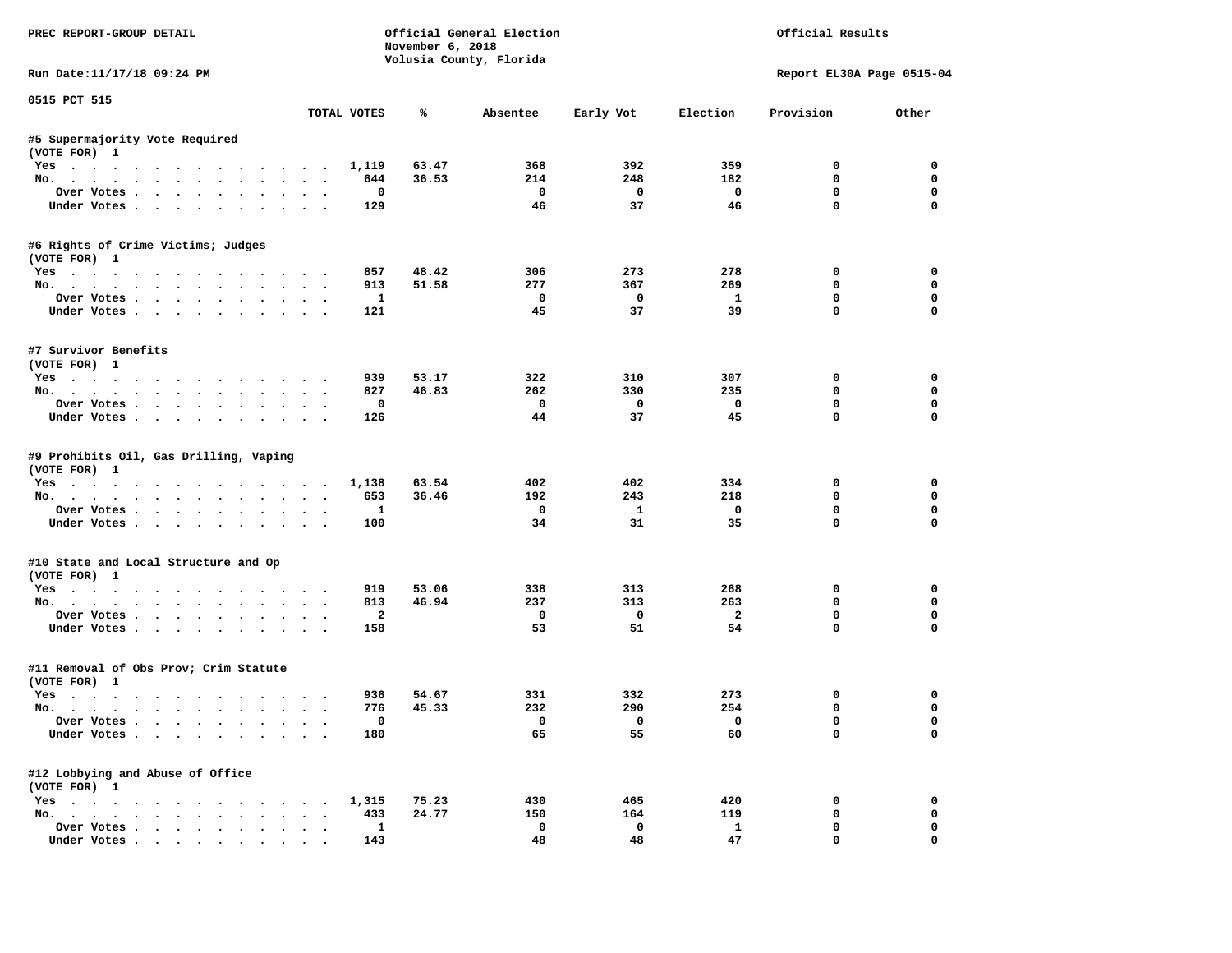|                                     | PREC REPORT-GROUP DETAIL |  |  |  | Official General Election<br>November 6, 2018<br>Volusia County, Florida | Official Results |  |             |       |          |                |          |           |                           |
|-------------------------------------|--------------------------|--|--|--|--------------------------------------------------------------------------|------------------|--|-------------|-------|----------|----------------|----------|-----------|---------------------------|
| Run Date: 11/17/18 09:24 PM         |                          |  |  |  |                                                                          |                  |  |             |       |          |                |          |           | Report EL30A Page 0515-05 |
| 0515 PCT 515                        |                          |  |  |  |                                                                          |                  |  | TOTAL VOTES | %ะ    | Absentee | Early Vot      | Election | Provision | Other                     |
| #13 Ends Dog Racing<br>(VOTE FOR) 1 |                          |  |  |  |                                                                          |                  |  |             |       |          |                |          |           |                           |
| Yes                                 |                          |  |  |  |                                                                          |                  |  | 1,130       | 63.06 | 408      | 398            | 324      |           | 0                         |
| No.                                 |                          |  |  |  |                                                                          |                  |  | 662         | 36.94 | 189      | 246            | 227      |           | 0                         |
| Over Votes.                         |                          |  |  |  |                                                                          |                  |  | 2           |       | 0        | $\overline{2}$ | O        |           | 0                         |
| Under Votes                         |                          |  |  |  |                                                                          |                  |  | 98          |       | 31       | 31             | 36       |           | 0                         |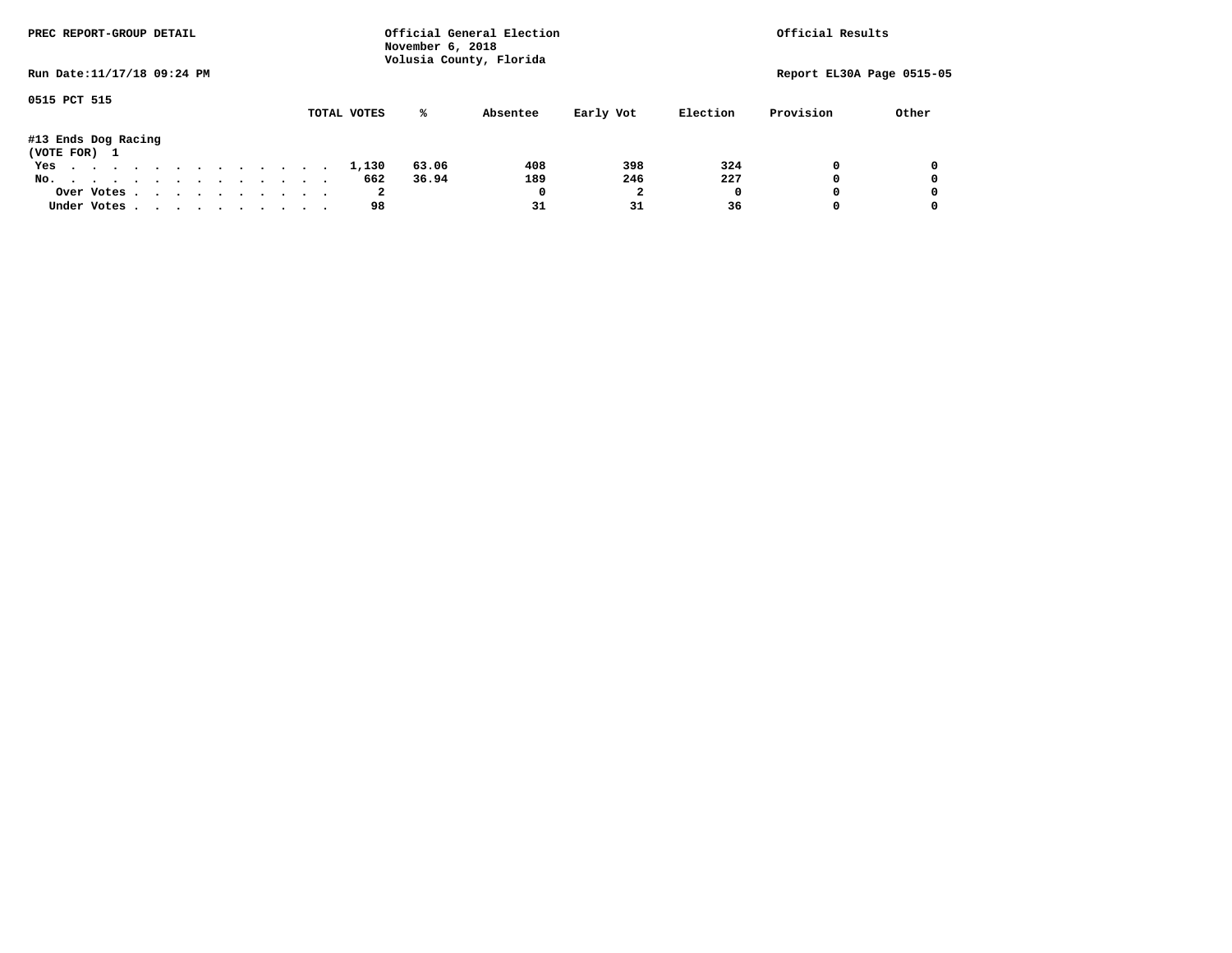**November 6, 2018 Volusia County, Florida Run Date:11/17/18 09:24 PM Report EL30A Page 0516-01 0516 PCT 516 TOTAL VOTES % Absentee Early Vot Election Provision Other REGISTERED VOTERS - TOTAL . . . . . . 2,468 BALLOTS CAST - TOTAL. . . . . . . . 1,839 659 531 649 0 0 BALLOTS CAST - BLANK. . . . . . . . 0 0 0 0 0 0 VOTER TURNOUT - TOTAL . . . . . . . 74.51 VOTER TURNOUT - BLANK . . . . . . . United States Senator (VOTE FOR) 1 Rick Scott (REP) . . . . . . . . . 1,116 61.25 403 318 395 0 0 Bill Nelson (DEM). . . . . . . . . 700 38.42 244 212 244 0 0 WRITE-IN. . . . . . . . . . . . 6 .33 4 0 2 0 0 Over Votes . . . . . . . . . . 1 0 0 1 0 0 Under Votes . . . . . . . . . . 16** 8 1 7 0 0 0 **Representative in Congress District 6 (VOTE FOR) 1 Michael Waltz (REP) . . . . . . . . 1,099 60.92 399 314 386 0 0 Nancy Soderberg (DEM) . . . . . . . 705 39.08 245 211 249 0 0 Over Votes . . . . . . . . . . 1 0 1 0 0 0**  $\Omega$  **Under Votes . . . . . . . . . . 34 15 5 14 0 Governor and Lieutenant Governor (VOTE FOR) 1 Ron DeSantis (REP) . . . . . . . . 1,136 62.35 410 313 413 0 0 Andrew Gillum (DEM) . . . . . . . . 669 36.72 236 212 221 0 0 Darcy G. Richardson (REF) . . . . . . 7 .38** 3 1 3 0 0 0<br>**Ryan Christopher Foley . . . . . . 3 .16** 2 0 1 0 0  **Ryan Christopher Foley . . . . . . . 3 .16 2 0 1 0 0 Kyle "KC" Gibson . . . . . . . . . . 4 .22** 0 **Bruce Stanley . . . . . . . . . . 3 .16** 2 0 1 0 0  **WRITE-IN. . . . . . . . . . . . 0 0 0 0 0 0**  $\mathbf{0}$ **Over Votes . . . . . . . . . . . 2** 1 1 0 0 0  $\mathbf{0}$ **Under Votes . . . . . . . . . . . 15** 5 2 8 0 **Attorney General (VOTE FOR) 1 Ashley Moody (REP) . . . . . . . . 1,157 64.78 413 332 412 0 0 Sean Shaw (DEM)** . . . . . . . . 608 34.04 216 189 203 0 0  **Jeffrey Marc Siskind. . . . . . . . 21 1.18 9 3 9 0 0 Over Votes . . . . . . . . . . 0 0 0 0 0 0**  $\mathbf 0$  **Under Votes . . . . . . . . . . 53 21 7 25 0 0 Chief Financial Officer (VOTE FOR) 1 Jimmy Patronis (REP). . . . . . . . 1,139 64.79 401 323 415 0 0 Jeremy Ring (DEM).** . . . . . . . 617 35.10 229 192 196 0 0 0  **WRITE-IN. . . . . . . . . . . . 2 .11 1 1 0 0 0 Over Votes . . . . . . . . . . 1 0 1 0 0 0**  $\mathbf{o}$  **Under Votes . . . . . . . . . . 80** 28 14 38 0

**PREC REPORT-GROUP DETAIL Official General Election Official Results**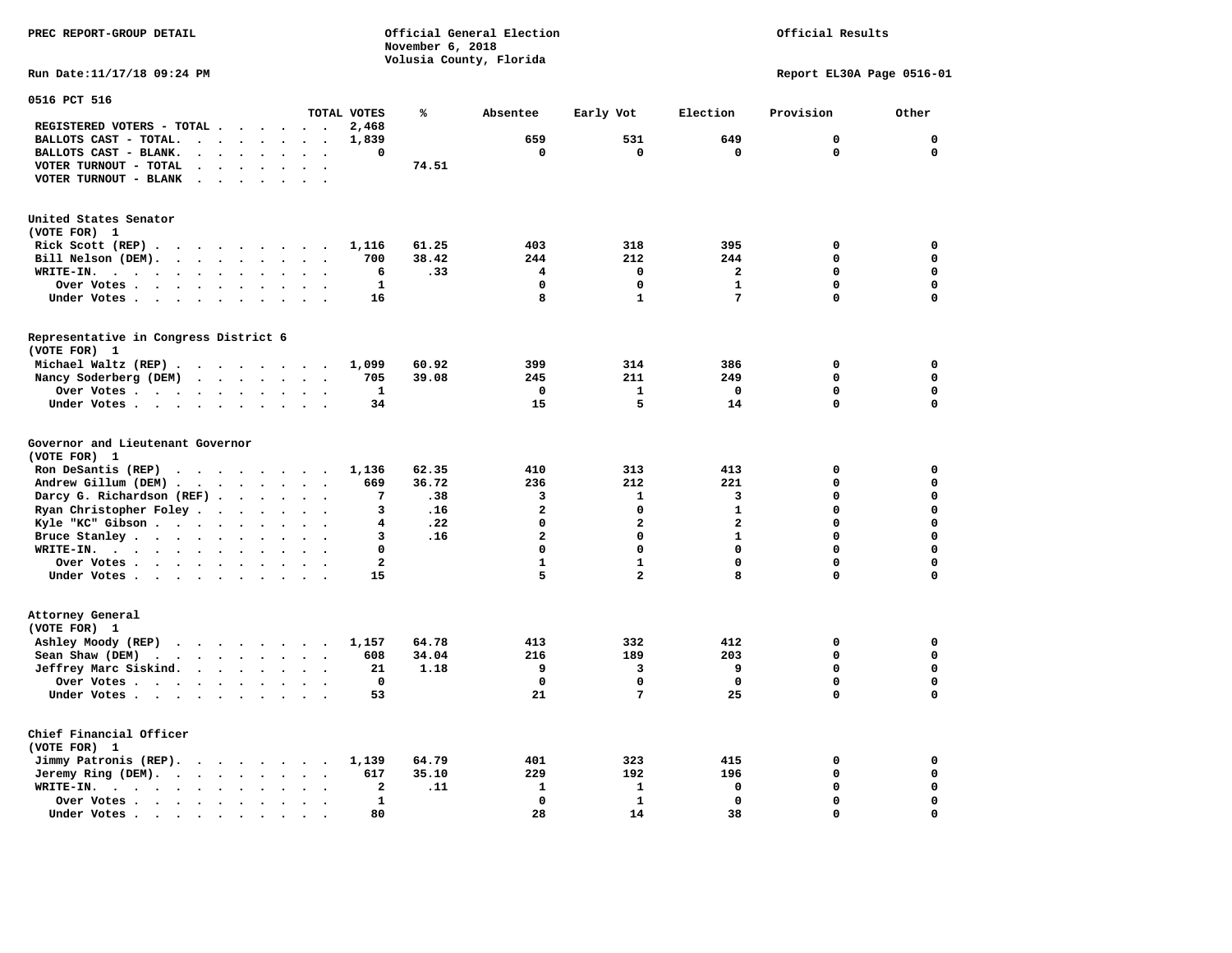| PREC REPORT-GROUP DETAIL                                                                                                                                                                                                                   |                                     |             | November 6, 2018 | Official General Election<br>Volusia County, Florida | Official Results |          |                           |             |  |
|--------------------------------------------------------------------------------------------------------------------------------------------------------------------------------------------------------------------------------------------|-------------------------------------|-------------|------------------|------------------------------------------------------|------------------|----------|---------------------------|-------------|--|
| Run Date: 11/17/18 09:24 PM                                                                                                                                                                                                                |                                     |             |                  |                                                      |                  |          | Report EL30A Page 0516-02 |             |  |
| 0516 PCT 516                                                                                                                                                                                                                               |                                     | TOTAL VOTES | ℁                | Absentee                                             | Early Vot        | Election | Provision                 | Other       |  |
| Commissioner of Agriculture<br>(VOTE FOR) 1                                                                                                                                                                                                |                                     |             |                  |                                                      |                  |          |                           |             |  |
| Matt Caldwell (REP)                                                                                                                                                                                                                        |                                     | 1,093       | 62.21            | 402                                                  | 304              | 387      | 0                         | 0           |  |
| Nicole "Nikki" Fried (DEM).                                                                                                                                                                                                                |                                     | 664         | 37.79            | 230                                                  | 212              | 222      | 0                         | 0           |  |
| Over Votes                                                                                                                                                                                                                                 | $\cdot$<br>$\bullet$                | 0           |                  | 0                                                    | 0                | 0        | 0                         | 0           |  |
| Under Votes                                                                                                                                                                                                                                |                                     | 82          |                  | 27                                                   | 15               | 40       | $\mathbf 0$               | 0           |  |
| State Representative District 25<br>(VOTE FOR) 1                                                                                                                                                                                           |                                     |             |                  |                                                      |                  |          |                           |             |  |
| Tom Leek (REP).                                                                                                                                                                                                                            |                                     | 1,174       | 65.37            | 423                                                  | 328              | 423      | 0                         | 0           |  |
| Kathleen "Katie" Tripp (DEM)                                                                                                                                                                                                               |                                     | 598         | 33.30            | 218                                                  | 192              | 188      | 0                         | 0           |  |
| Joseph "Joe" Hannoush (LPF)                                                                                                                                                                                                                |                                     | 24          | 1.34             | 5                                                    | 5                | 14       | 0                         | 0           |  |
| Over Votes                                                                                                                                                                                                                                 | $\ddot{\phantom{1}}$<br>$\bullet$ . | 0           |                  | 0                                                    | $\mathbf 0$      | 0        | $\mathbf 0$               | $\mathbf 0$ |  |
| Under Votes                                                                                                                                                                                                                                | $\sim$ $\sim$                       | 43          |                  | 13                                                   | 6                | 24       | $\mathbf 0$               | 0           |  |
| Justice of the Supreme Court Lawson<br>(VOTE FOR) 1                                                                                                                                                                                        |                                     |             |                  |                                                      |                  |          |                           |             |  |
| $Yes \t . \t .$<br>$\bullet$<br>$\cdot$                                                                                                                                                                                                    |                                     | 1,136       | 75.73            | 417                                                  | 334              | 385      | 0                         | 0           |  |
| No.<br>$\bullet$                                                                                                                                                                                                                           |                                     | 364         | 24.27            | 112                                                  | 117              | 135      | 0                         | 0           |  |
| Over Votes<br>$\bullet$<br>$\bullet$<br>$\bullet$                                                                                                                                                                                          | $\bullet$                           | 0           |                  | 0                                                    | 0                | 0        | 0                         | 0           |  |
| Under Votes<br>$\bullet$ .                                                                                                                                                                                                                 |                                     | 339         |                  | 130                                                  | 80               | 129      | $\mathbf 0$               | $\mathbf 0$ |  |
| 5th District Court of Appeal Eisnaugle<br>(VOTE FOR) 1                                                                                                                                                                                     |                                     |             |                  |                                                      |                  |          |                           |             |  |
| $Yes \cdot \cdot \cdot$<br>$\sim$<br>$\sim$<br>the contract of the contract of the contract of the contract of the contract of the contract of the contract of                                                                             |                                     | 1,044       | 70.64            | 365                                                  | 312              | 367      | 0                         | 0           |  |
| No.                                                                                                                                                                                                                                        | $\ddot{\phantom{1}}$                | 434         | 29.36            | 146                                                  | 139              | 149      | 0                         | $\mathbf 0$ |  |
| Over Votes<br>$\bullet$                                                                                                                                                                                                                    |                                     | 0           |                  | 0                                                    | 0                | 0        | 0                         | 0           |  |
| Under Votes<br>$\bullet$                                                                                                                                                                                                                   | $\bullet$<br>$\bullet$              | 361         |                  | 148                                                  | 80               | 133      | 0                         | $\mathbf 0$ |  |
| Circuit Judge 7th Judicial, Grp 15<br>(VOTE FOR) 1                                                                                                                                                                                         |                                     |             |                  |                                                      |                  |          |                           |             |  |
| Linda L. Gaustad                                                                                                                                                                                                                           |                                     | 640         | 40.66            | 218                                                  | 208              | 214      | 0                         | 0           |  |
| Ryan Will<br>. The contract of the contract of the contract of the contract of the contract of the contract of the contract of the contract of the contract of the contract of the contract of the contract of the contract of the contrac | $\sim$ $\sim$                       | 934         | 59.34            | 335                                                  | 276              | 323      | 0                         | 0           |  |
| Over Votes                                                                                                                                                                                                                                 | $\sim$ $\sim$                       | 0           |                  | 0                                                    | 0                | 0        | 0                         | 0           |  |
| Under Votes                                                                                                                                                                                                                                |                                     | 265         |                  | 106                                                  | 47               | 112      | 0                         | 0           |  |
| Ormond Beach Mayor<br>(VOTE FOR) 1                                                                                                                                                                                                         |                                     |             |                  |                                                      |                  |          |                           |             |  |
| Rob Bridger.                                                                                                                                                                                                                               |                                     | 618         | 36.20            | 208                                                  | 209              | 201      | 0                         | 0           |  |
| Bill Partington                                                                                                                                                                                                                            |                                     | 1,089       | 63.80            | 408                                                  | 296              | 385      | $\mathbf 0$               | $\mathbf 0$ |  |
| Over Votes .                                                                                                                                                                                                                               |                                     | 1           |                  | 0                                                    | 0                | 1        | 0                         | 0           |  |
| Under Votes.                                                                                                                                                                                                                               |                                     | 131         |                  | 43                                                   | 26               | 62       | 0                         | 0           |  |
| Ormond Beach City Commissioner Zone 1<br>(VOTE FOR) 1                                                                                                                                                                                      |                                     |             |                  |                                                      |                  |          |                           |             |  |
| Kathy Maloney Johnson<br>$\ddot{\phantom{a}}$                                                                                                                                                                                              |                                     | 767         | 45.04            | 275                                                  | 245              | 247      | 0                         | 0           |  |
| Dwight Selby<br>$\sim$ $\sim$ $\sim$ $\sim$<br>$\sim$<br>$\bullet$                                                                                                                                                                         |                                     | 936         | 54.96            | 332                                                  | 259              | 345      | 0                         | 0           |  |
| Over Votes.<br>$\cdot$ $\cdot$ $\cdot$ $\cdot$                                                                                                                                                                                             |                                     | 0           |                  | 0                                                    | 0                | 0        | 0                         | 0           |  |
| Under Votes                                                                                                                                                                                                                                |                                     | 136         |                  | 52                                                   | 27               | 57       | $\mathbf{0}$              | $\mathbf 0$ |  |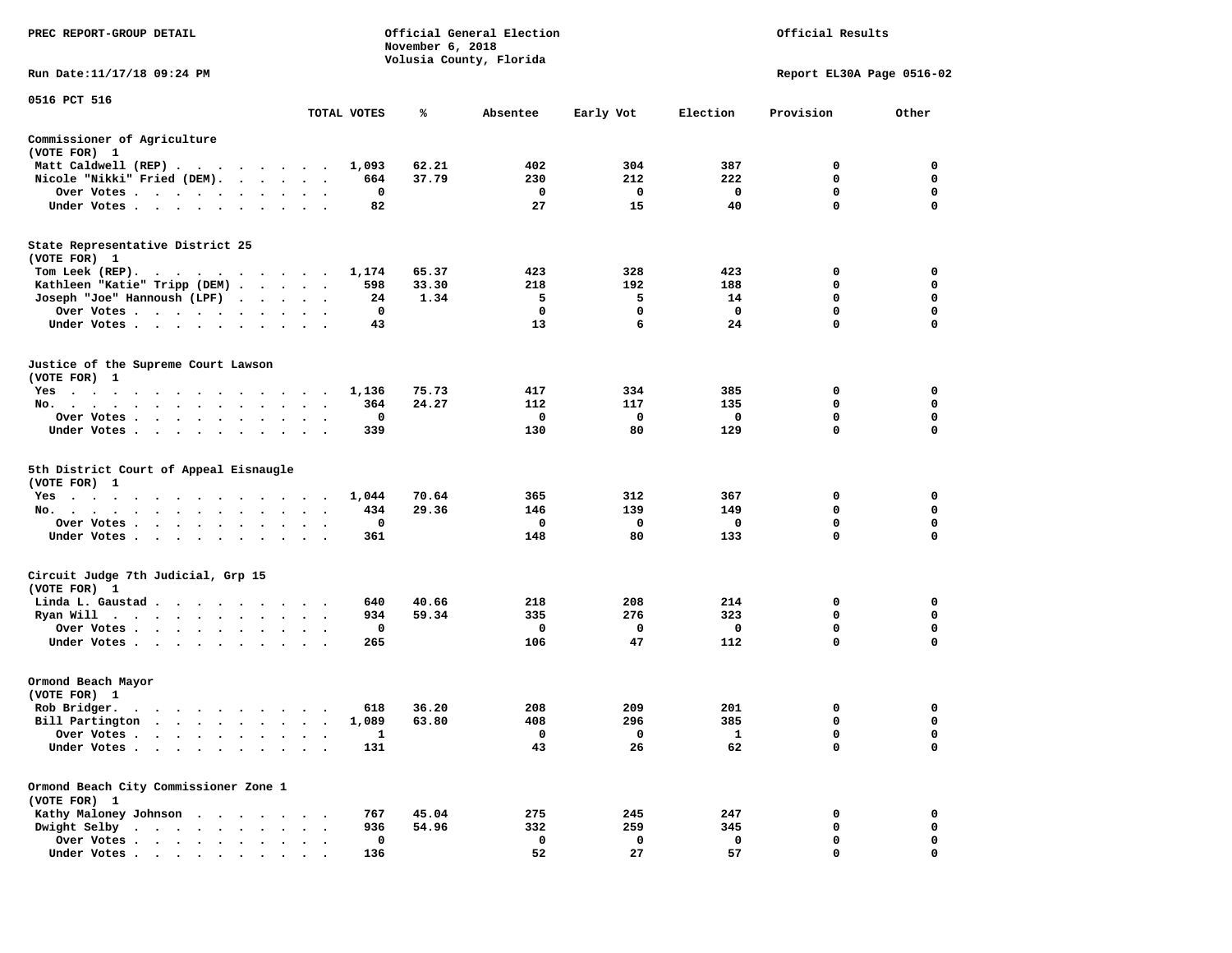| PREC REPORT-GROUP DETAIL                                                                                       | Official General Election<br>Official Results<br>November 6, 2018<br>Volusia County, Florida |             |       |          |           |                           |             |             |
|----------------------------------------------------------------------------------------------------------------|----------------------------------------------------------------------------------------------|-------------|-------|----------|-----------|---------------------------|-------------|-------------|
| Run Date:11/17/18 09:24 PM                                                                                     |                                                                                              |             |       |          |           | Report EL30A Page 0516-03 |             |             |
| 0516 PCT 516                                                                                                   |                                                                                              | TOTAL VOTES | %     | Absentee | Early Vot | Election                  | Provision   | Other       |
| Soil and Water Cons Dist Seat 1<br>(VOTE FOR) 1                                                                |                                                                                              |             |       |          |           |                           |             |             |
| William Bliss.<br>$\bullet$<br>$\sim$<br>$\sim$ $\sim$ $\sim$ $\sim$<br>$\sim$                                 |                                                                                              | 777         | 56.30 | 267      | 235       | 275                       | 0           | 0           |
| Derrick Orberg.<br>$\sim 100$ km s $^{-1}$<br>$\sim$ $\sim$<br>$\sim$ $\sim$<br>$\ddot{\phantom{a}}$           |                                                                                              | 603         | 43.70 | 195      | 208       | 200                       | 0           | 0           |
| Over Votes .<br>$\cdot$ $\cdot$ $\cdot$ $\cdot$ $\cdot$<br>$\bullet$                                           | $\bullet$<br>$\bullet$                                                                       | 1           |       | 0        | 1         | 0                         | 0           | $\mathbf 0$ |
| Under Votes<br>$\sim$<br>$\ddot{\phantom{1}}$<br>$\ddot{\phantom{1}}$                                          |                                                                                              | 458         |       | 197      | 87        | 174                       | $\mathbf 0$ | 0           |
| Soil and Water Cons Dist Seat 3<br>(VOTE FOR) 1                                                                |                                                                                              |             |       |          |           |                           |             |             |
| Beth James.                                                                                                    | $\sim$                                                                                       | 710         | 52.67 | 234      | 232       | 244                       | 0           | 0           |
| Wesley Wayne Wilson Jr                                                                                         | $\ddot{\phantom{0}}$                                                                         | 220         | 16.32 | 74       | 62        | 84                        | 0           | 0           |
| Christine Wilt.<br>$\bullet$ .<br>$\ddot{\phantom{1}}$<br>$\cdot$<br>Over Votes                                |                                                                                              | 418<br>1    | 31.01 | 152<br>0 | 131<br>0  | 135<br>1                  | 0<br>0      | 0<br>0      |
| $\bullet$<br>$\cdot$<br>Under Votes                                                                            |                                                                                              | 490         |       | 199      | 106       | 185                       | 0           | 0           |
|                                                                                                                |                                                                                              |             |       |          |           |                           |             |             |
| Soil and Water Cons Dist Seat 5<br>(VOTE FOR) 1                                                                |                                                                                              |             |       |          |           |                           |             |             |
| J. Mark Barfield.                                                                                              | $\cdot$                                                                                      | 257         | 19.24 | 83       | 91        | 83                        | 0           | 0           |
| Andy Kelly<br>$\cdots$                                                                                         |                                                                                              | 589         | 44.09 | 213      | 168       | 208                       | 0           | 0           |
| David Schaefer.<br><b>Contract Contract Contract</b><br>$\bullet$ . $\bullet$<br>$\bullet$                     | $\bullet$                                                                                    | 490         | 36.68 | 159      | 163       | 168                       | 0           | 0           |
| Over Votes.<br>$\sim$ $\sim$<br>$\sim 100$ km s $^{-1}$<br>$\sim$ $\sim$                                       |                                                                                              | 0           |       | 0        | 0         | 0                         | 0           | 0           |
| Under Votes<br>$\ddot{\phantom{0}}$<br>$\bullet$                                                               | $\bullet$<br>$\cdot$<br>$\cdot$                                                              | 503         |       | 204      | 109       | 190                       | 0           | 0           |
| #1 Increased Homestead Exemption<br>(VOTE FOR) 1                                                               |                                                                                              |             |       |          |           |                           |             |             |
| Yes                                                                                                            |                                                                                              | 754         | 43.14 | 305      | 183       | 266                       | 0           | 0           |
| No.<br>$\sim$<br>$\cdot$<br>$\cdot$                                                                            |                                                                                              | 994         | 56.86 | 318      | 327       | 349                       | 0           | 0           |
| Over Votes .<br>$\sim$ $\sim$<br>$\sim$<br>$\bullet$<br>$\blacksquare$<br>$\bullet$                            | $\bullet$                                                                                    | 1           |       | 0        | 1         | 0                         | 0           | $\mathbf 0$ |
| Under Votes<br>$\ddot{\phantom{1}}$                                                                            | $\ddot{\phantom{0}}$<br>$\cdot$ .                                                            | 90          |       | 36       | 20        | 34                        | 0           | $\mathbf 0$ |
| #2 Limit on Property Tax Assessments                                                                           |                                                                                              |             |       |          |           |                           |             |             |
| (VOTE FOR) 1                                                                                                   |                                                                                              |             |       |          |           |                           |             |             |
| $Yes \t . \t .$<br>$\blacksquare$<br>. As in the contribution of the state $\mathcal{A}$<br>$\cdot$<br>$\cdot$ | $\sim$                                                                                       | 1,125       | 64.62 | 408      | 321       | 396                       | 0           | 0           |
| No.<br>$\sim$ $\sim$<br>$\ddot{\phantom{0}}$                                                                   |                                                                                              | 616         | 35.38 | 208      | 192       | 216                       | 0           | 0           |
| Over Votes .<br>$\ddot{\phantom{1}}$<br>$\sim$<br>$\sim$<br>$\cdot$<br>$\sim$<br>$\cdot$                       | $\ddot{\phantom{0}}$                                                                         | 1           |       | 0        | 1         | 0                         | 0           | 0           |
| Under Votes<br>$\sim$ $\sim$<br>$\bullet$<br>$\bullet$                                                         |                                                                                              | 97          |       | 43       | 17        | 37                        | 0           | 0           |
| #3 Voter Control of Gambling<br>(VOTE FOR) 1                                                                   |                                                                                              |             |       |          |           |                           |             |             |
| Yes<br>$\cdots$<br>.<br>$\cdots$                                                                               |                                                                                              | 994         | 56.16 | 386      | 274       | 334                       | 0           | 0           |
| $No. \t .$<br>$\sim$<br>$\ddot{\phantom{0}}$<br>$\bullet$<br>$\bullet$                                         |                                                                                              | 776         | 43.84 | 245      | 244       | 287                       | 0           | 0           |
| Over Votes .<br>$\ddot{\phantom{a}}$<br>$\bullet$<br>$\ddot{\phantom{1}}$                                      |                                                                                              | 1           |       | 0        | 0         | 1                         | 0           | 0           |
| Under Votes<br>$\cdots$<br>$\bullet$                                                                           |                                                                                              | 68          |       | 28       | 13        | 27                        | 0           | 0           |
| #4 Voting Restoration Amendment<br>(VOTE FOR) 1                                                                |                                                                                              |             |       |          |           |                           |             |             |
| $Yes \cdot \cdot \cdot$<br>$\cdot$ $\cdot$ $\cdot$ $\cdot$<br>$\ddot{\phantom{0}}$<br>$\bullet$                |                                                                                              | 986         | 55.42 | 352      | 282       | 352                       | 0           | 0           |
| No.<br>$\ddot{\phantom{0}}$<br>$\cdot$<br>$\ddot{\phantom{0}}$<br>$\cdots$<br>$\ddot{\phantom{a}}$             |                                                                                              | 793         | 44.58 | 282      | 235       | 276                       | 0           | 0           |
| Over Votes<br>$\bullet$                                                                                        |                                                                                              | 1           |       | 0        | 1         | 0                         | 0           | 0           |
| Under Votes                                                                                                    |                                                                                              | 59          |       | 25       | 13        | 21                        | 0           | $\mathbf 0$ |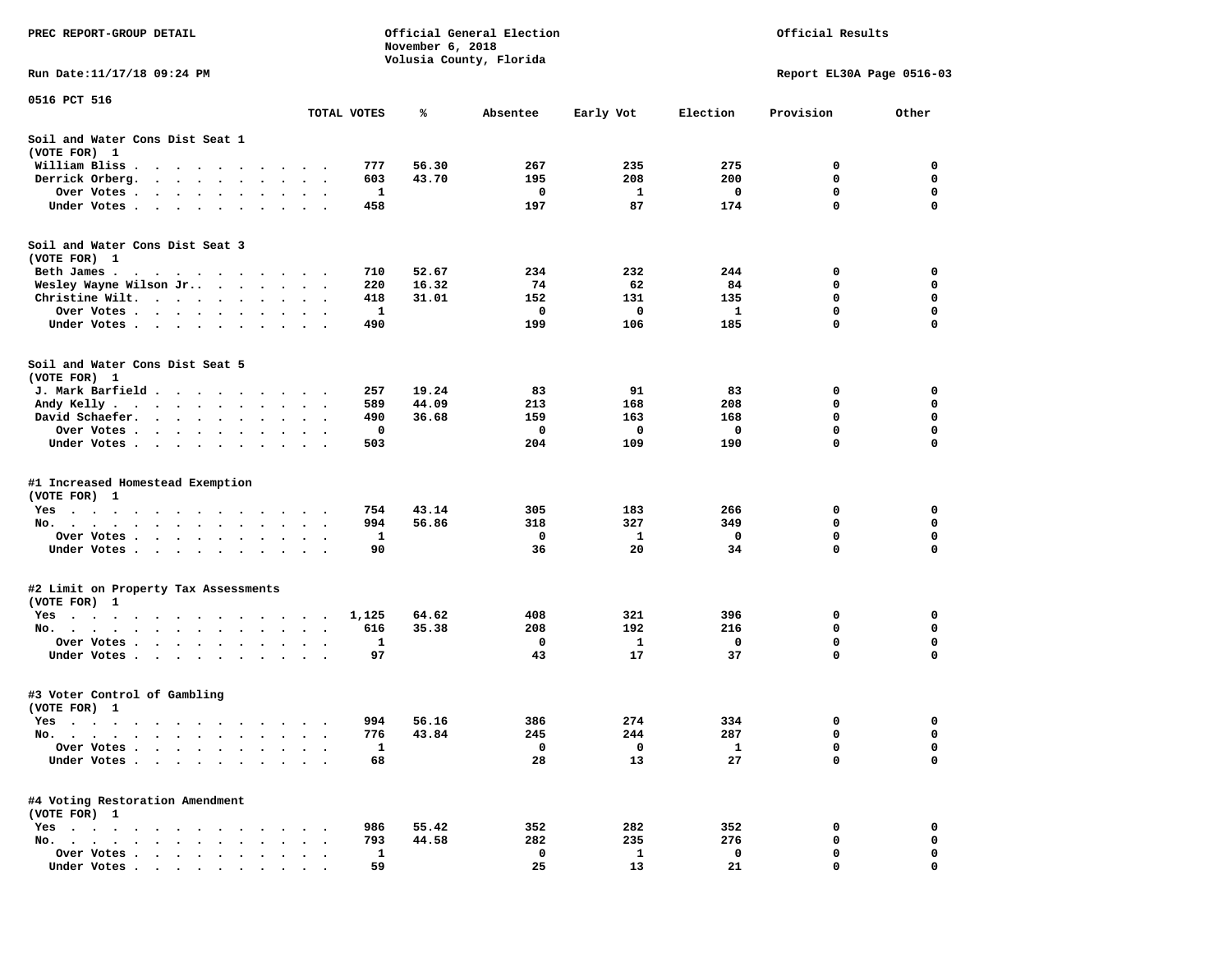| PREC REPORT-GROUP DETAIL                                      |                      |                         | November 6, 2018 | Official General Election<br>Volusia County, Florida |                         |                         | Official Results          |             |
|---------------------------------------------------------------|----------------------|-------------------------|------------------|------------------------------------------------------|-------------------------|-------------------------|---------------------------|-------------|
| Run Date:11/17/18 09:24 PM                                    |                      |                         |                  |                                                      |                         |                         | Report EL30A Page 0516-04 |             |
| 0516 PCT 516                                                  |                      | TOTAL VOTES             | ℁                | Absentee                                             | Early Vot               | Election                | Provision                 | Other       |
| #5 Supermajority Vote Required                                |                      |                         |                  |                                                      |                         |                         |                           |             |
| (VOTE FOR) 1                                                  |                      |                         |                  |                                                      |                         |                         |                           |             |
| Yes                                                           |                      | 1,100                   | 63.62            | 402                                                  | 315                     | 383                     | $^{\circ}$                | $^{\circ}$  |
| No.                                                           |                      | 629                     | 36.38            | 214                                                  | 196                     | 219                     | 0                         | $\mathbf 0$ |
| Over Votes                                                    |                      | $\overline{\mathbf{2}}$ |                  | $\overline{\phantom{0}}$                             | $\mathbf{1}$            | $\mathbf{1}$            | 0                         | $\mathbf 0$ |
| Under Votes                                                   |                      | 108                     |                  | 43                                                   | 19                      | 46                      | $\mathbf{0}$              | $\mathbf 0$ |
| #6 Rights of Crime Victims; Judges<br>(VOTE FOR) 1            |                      |                         |                  |                                                      |                         |                         |                           |             |
| Yes                                                           |                      | 706                     | 40.64            | 298                                                  | 172                     | 236                     | 0                         | 0           |
| No.                                                           |                      | 1,031                   | 59.36            | 321                                                  | 338                     | 372                     | $\mathbf 0$               | 0           |
| Over Votes                                                    |                      | $\overline{\mathbf{3}}$ |                  | $\overline{\phantom{0}}$                             | $\overline{\mathbf{2}}$ | $\mathbf{1}$            | $\mathbf 0$               | 0           |
| Under Votes                                                   |                      | 99                      |                  | 40                                                   | 19                      | 40                      | $\mathbf 0$               | 0           |
| #7 Survivor Benefits<br>(VOTE FOR) 1                          |                      |                         |                  |                                                      |                         |                         |                           |             |
| Yes                                                           |                      | 704                     | 40.84            | 277                                                  | 187                     | 240                     | 0                         | $\mathbf 0$ |
| No.                                                           |                      | 1,020                   | 59.16            | 339                                                  | 326                     | 355                     | $\mathbf 0$               | $\mathbf 0$ |
| Over Votes                                                    | $\ddot{\phantom{0}}$ | 0                       |                  | $\mathbf{o}$                                         | $\overline{\mathbf{0}}$ | $\overline{\mathbf{0}}$ | $\mathbf 0$               | $\mathbf 0$ |
| Under Votes                                                   |                      | 115                     |                  | 43                                                   | 18                      | 54                      | $\Omega$                  | $\Omega$    |
| #9 Prohibits Oil, Gas Drilling, Vaping<br>(VOTE FOR) 1<br>Yes |                      | 926                     | 53.04            | 342                                                  | 256                     | 328                     | 0                         | 0           |
| No.                                                           |                      | 820                     | 46.96            | 284                                                  | 255                     | 281                     | $\mathbf 0$               | 0           |
| Over Votes                                                    |                      | 3                       |                  | $\mathbf{o}$                                         | $\overline{2}$          | $\mathbf{1}$            | $\mathbf 0$               | $\mathbf 0$ |
| Under Votes                                                   |                      | 90                      |                  | 33                                                   | 18                      | 39                      | $\mathbf 0$               | $\Omega$    |
| #10 State and Local Structure and Op<br>(VOTE FOR) 1          |                      |                         |                  |                                                      |                         |                         |                           |             |
| Yes                                                           |                      | 705                     | 41.45            | 287                                                  | 178                     | 240                     | 0                         | 0           |
| No.                                                           |                      | 996                     | 58.55            | 327                                                  | 323                     | 346                     | $\Omega$                  | $\mathbf 0$ |
| Over Votes                                                    |                      | $\overline{a}$          |                  | $\mathbf 0$                                          | $\mathbf{1}$            | $\mathbf{1}$            | 0                         | 0           |
| Under Votes                                                   |                      | 136                     |                  | 45                                                   | 29                      | 62                      | $\mathbf{0}$              | $\mathbf 0$ |
| #11 Removal of Obs Prov; Crim Statute<br>(VOTE FOR) 1         |                      |                         |                  |                                                      |                         |                         |                           |             |
| Yes                                                           |                      | 794                     | 47.46            | 315                                                  | 226                     | 253                     | 0                         | 0           |
| No.                                                           |                      | 879                     | 52.54            | 277                                                  | 274                     | 328                     | $\mathbf 0$               | $\mathbf 0$ |
| Over Votes                                                    |                      | $\mathbf{1}$            |                  | $\overline{\mathbf{0}}$                              | $\overline{0}$          | $\mathbf{1}$            | $\mathbf{0}$              | $\Omega$    |
| Under Votes                                                   |                      | 165                     |                  | 67                                                   | 31                      | 67                      | $\mathbf 0$               | $\Omega$    |
| #12 Lobbying and Abuse of Office<br>(VOTE FOR) 1              |                      |                         |                  |                                                      |                         |                         |                           |             |
| Yes 1,259                                                     |                      |                         | 73.16            | 472                                                  | 364                     | 423                     | 0                         | 0           |
| No.                                                           |                      | 462                     | 26.84            | 143                                                  | 145                     | 174                     | $\mathbf 0$               | $\mathbf 0$ |
| Over Votes                                                    | $\ddot{\phantom{0}}$ | 3                       |                  | $\mathbf 0$                                          | $\mathbf{1}$            | $\mathbf{2}$            | $\mathbf 0$               | 0           |
| Under Votes.                                                  |                      | 115                     |                  | 44                                                   | 21                      | 50                      | $\mathbf{0}$              | 0           |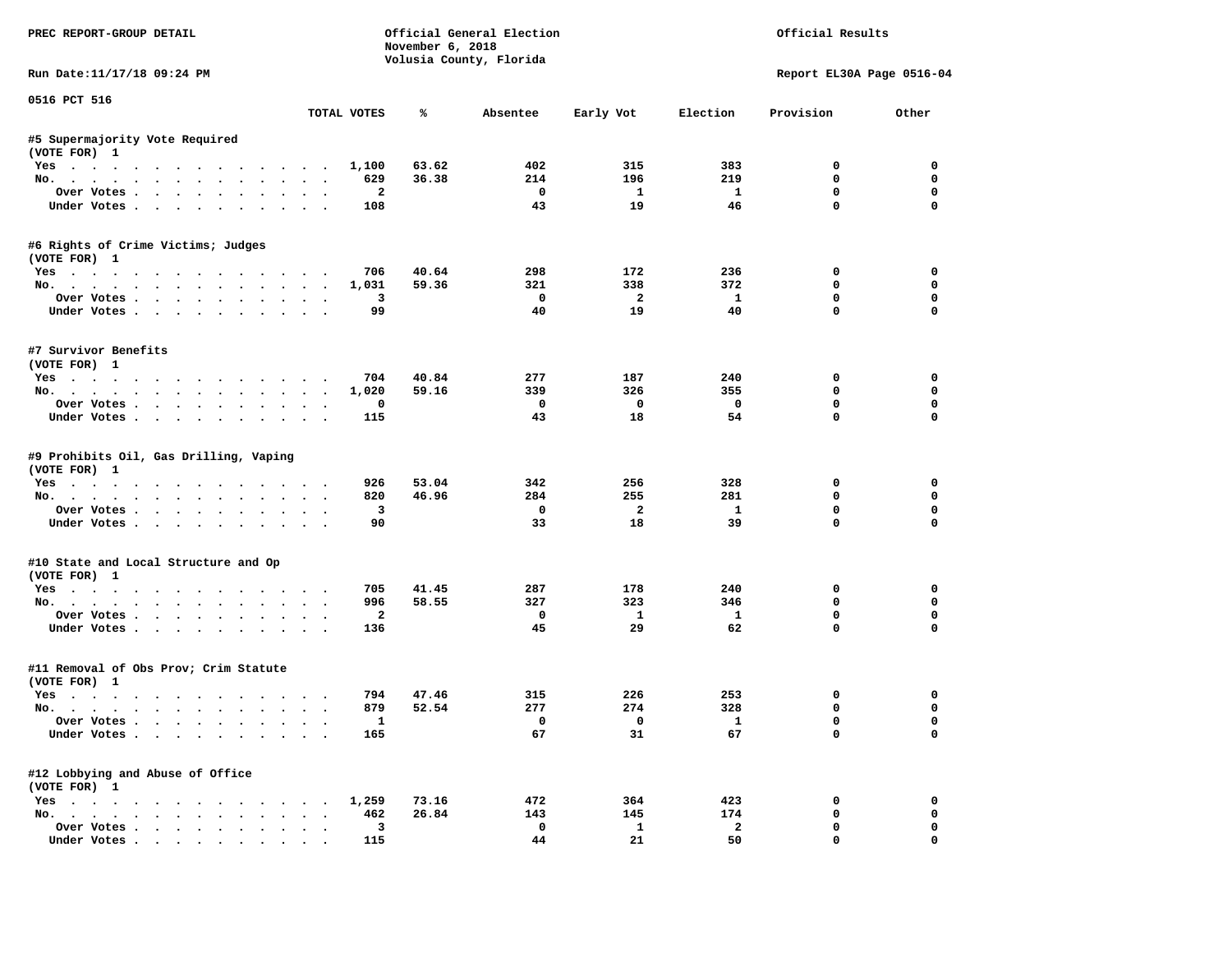| PREC REPORT-GROUP DETAIL            |  |  |  |  | Official General Election<br>November 6, 2018<br>Volusia County, Florida |  | Official Results |  |             |       |          |           |          |                           |       |
|-------------------------------------|--|--|--|--|--------------------------------------------------------------------------|--|------------------|--|-------------|-------|----------|-----------|----------|---------------------------|-------|
| Run Date: 11/17/18 09:24 PM         |  |  |  |  |                                                                          |  |                  |  |             |       |          |           |          | Report EL30A Page 0516-05 |       |
| 0516 PCT 516                        |  |  |  |  |                                                                          |  |                  |  | TOTAL VOTES | %ะ    | Absentee | Early Vot | Election | Provision                 | Other |
| #13 Ends Dog Racing<br>(VOTE FOR) 1 |  |  |  |  |                                                                          |  |                  |  |             |       |          |           |          |                           |       |
| Yes                                 |  |  |  |  |                                                                          |  |                  |  | 984         | 56.26 | 361      | 289       | 334      | 0                         |       |
| No.                                 |  |  |  |  |                                                                          |  |                  |  | 765         | 43.74 | 262      | 224       | 279      | 0                         |       |
| Over Votes                          |  |  |  |  |                                                                          |  |                  |  | Τ.          |       | 0        |           |          | 0                         |       |
| Under Votes                         |  |  |  |  |                                                                          |  |                  |  | 89          |       | 36       | 17        | 36       | 0                         |       |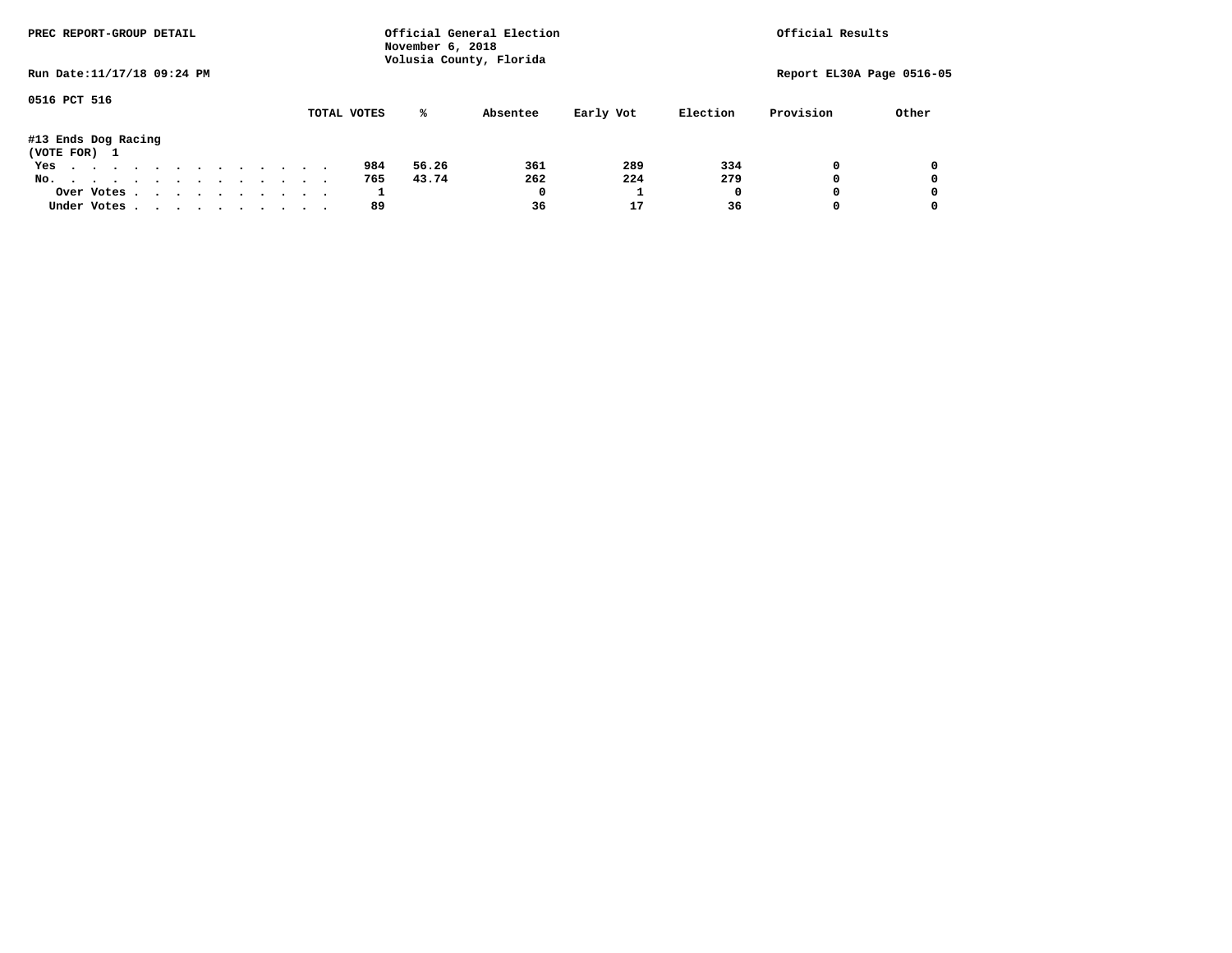**November 6, 2018 Volusia County, Florida Run Date:11/17/18 09:24 PM Report EL30A Page 0517-01 0517 PCT 517 TOTAL VOTES % Absentee Early Vot Election Provision Other REGISTERED VOTERS - TOTAL . . . . . . 2,531 BALLOTS CAST - TOTAL. . . . . . . . 1,546 552 536 453 3 2 BALLOTS CAST - BLANK. . . . . . . . 0 0 0 0 0 0 VOTER TURNOUT - TOTAL . . . . . . . 61.08 VOTER TURNOUT - BLANK . . . . . . . United States Senator (VOTE FOR) 1 Rick Scott (REP) . . . . . . . . . 832 54.24 302 288 237 3 2 Bill Nelson (DEM). . . . . . . . . 698 45.50 245 243 210 0 0 WRITE-IN. . . . . . . . . . . . 4 .26 1 1 2 0 0 Over Votes . . . . . . . . . . 0 0 0 0 0 0 Under Votes . . . . . . . . . 12** 4 4 4 0 0 0 **Representative in Congress District 6 (VOTE FOR) 1 Michael Waltz (REP) . . . . . . . . 833 54.87 305 287 236 3 2 Nancy Soderberg (DEM) . . . . . . . 685 45.13 234 241 210 0 0 Over Votes . . . . . . . . . . 0 0 0 0 0 0**  $\Omega$  **Under Votes . . . . . . . . . . 28 13 8 7 0 Governor and Lieutenant Governor (VOTE FOR) 1 Ron DeSantis (REP) . . . . . . . . 834 54.58 308 287 234 3 2 Andrew Gillum (DEM) . . . . . . . . 664 43.46 226 238 200 0 0 Darcy G. Richardson (REF) . . . . . . 9 .59 2 1 6 0 0 Ryan Christopher Foley . . . . . . . 5 .33 1 1 3 0 0 Kyle "KC" Gibson . . . . . . . . . 9 .59** 3 2 2 **Bruce Stanley . . . . . . . . . . 3 .20** 1 1 1 0 0 0  **WRITE-IN. . . . . . . . . . . . 4 .26 1 2 1 0 0**  $\mathbf{0}$ **Over Votes . . . . . . . . . . 4** 2 0 2 0 2 0  $\mathbf{0}$  **Under Votes . . . . . . . . . . 14** 8 4 2 0 **Attorney General (VOTE FOR) 1 Ashley Moody (REP) . . . . . . . . 893 58.94 328 304 257 3 1 Sean Shaw (DEM)** . . . . . . . . 582 38.42 202 217 162 0 1  **Jeffrey Marc Siskind. . . . . . . . 40 2.64 11 11 18 0 0 Over Votes . . . . . . . . . . 0 0 0 0 0 0**  $\mathbf 0$  **Under Votes . . . . . . . . . . 31 11 4 16 0 0 Chief Financial Officer (VOTE FOR) 1 Jimmy Patronis (REP). . . . . . . . 867 58.27 317 306 239 3 2 Jeremy Ring (DEM).** . . . . . . . 620 41.67 216 219 185 0 0 0  **WRITE-IN. . . . . . . . . . . . 1 .07 0 0 1 0 0 Over Votes . . . . . . . . . . 0 0 0 0 0 0**  $\mathbf{o}$  **Under Votes . . . . . . . . . . 58 19 11 28 0** 

**PREC REPORT-GROUP DETAIL Official General Election Official Results**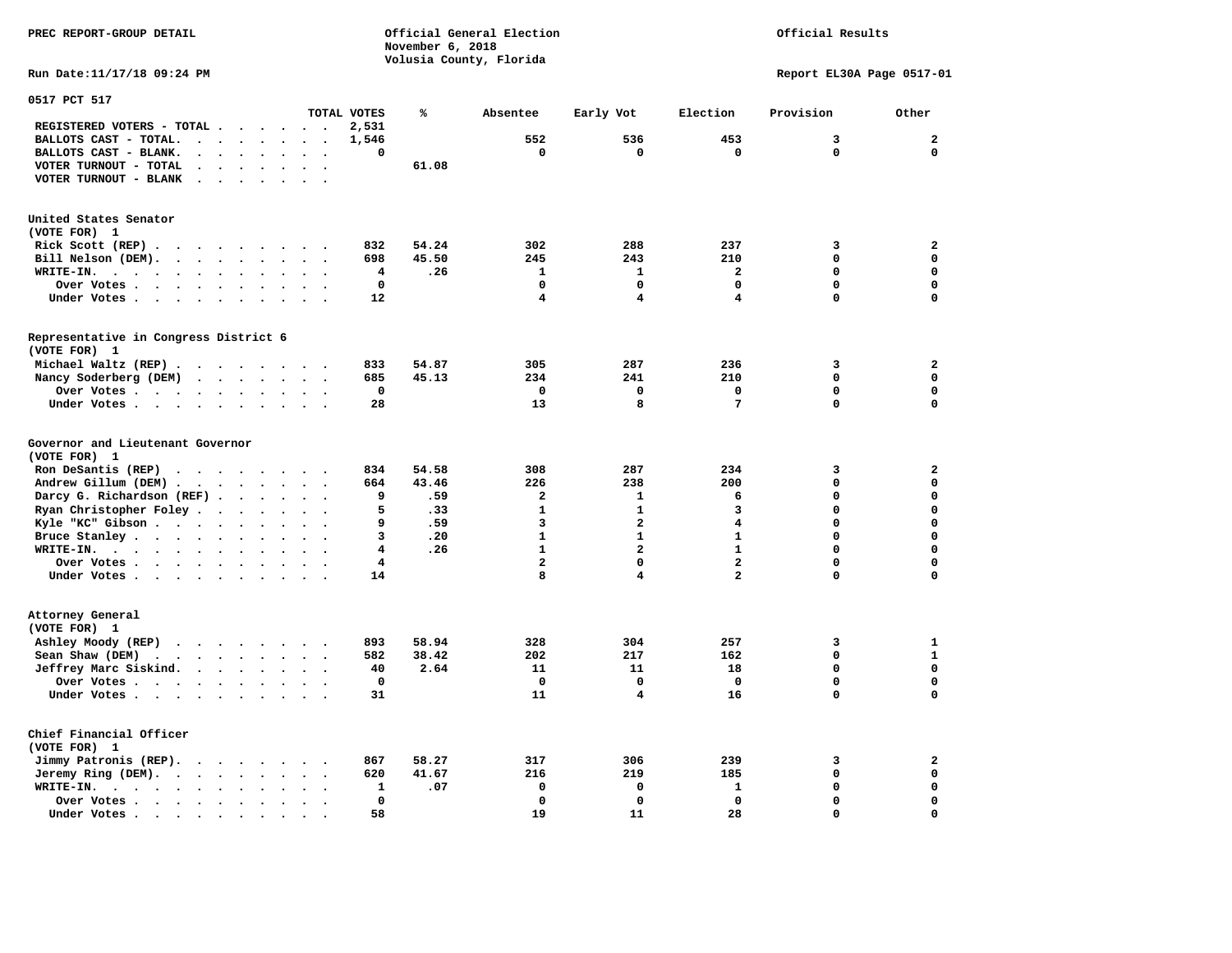| PREC REPORT-GROUP DETAIL                                                                                                  |                                                                 | November 6, 2018 | Official General Election |                       |                       | Official Results          |                                                 |
|---------------------------------------------------------------------------------------------------------------------------|-----------------------------------------------------------------|------------------|---------------------------|-----------------------|-----------------------|---------------------------|-------------------------------------------------|
|                                                                                                                           |                                                                 |                  | Volusia County, Florida   |                       |                       |                           |                                                 |
| Run Date:11/17/18 09:24 PM                                                                                                |                                                                 |                  |                           |                       |                       | Report EL30A Page 0517-02 |                                                 |
| 0517 PCT 517                                                                                                              | TOTAL VOTES                                                     | ℁                | Absentee                  | Early Vot             | Election              | Provision                 | Other                                           |
| Commissioner of Agriculture                                                                                               |                                                                 |                  |                           |                       |                       |                           |                                                 |
| (VOTE FOR) 1                                                                                                              |                                                                 |                  |                           |                       |                       |                           |                                                 |
| Matt Caldwell (REP)                                                                                                       | 802                                                             | 54.19            | 295                       | 281                   | 221                   | 3                         | 2                                               |
| Nicole "Nikki" Fried (DEM).                                                                                               | 678                                                             | 45.81            | 233                       | 245                   | 200                   | 0                         | 0                                               |
| Over Votes                                                                                                                | 0                                                               |                  | 0                         | 0                     | 0                     | 0                         | $\mathbf 0$                                     |
| Under Votes                                                                                                               | 66                                                              |                  | 24                        | 10                    | 32                    | 0                         | $\mathbf 0$                                     |
| State Representative District 25                                                                                          |                                                                 |                  |                           |                       |                       |                           |                                                 |
| (VOTE FOR) 1                                                                                                              |                                                                 |                  |                           |                       |                       |                           |                                                 |
| Tom Leek $(REP)$ .                                                                                                        | 826                                                             | 55.21            | 306                       | 282                   | 233                   | 3                         | 2                                               |
| Kathleen "Katie" Tripp (DEM)                                                                                              | 623                                                             | 41.64            | 222                       | 223                   | 178                   | 0                         | $\mathbf 0$                                     |
| Joseph "Joe" Hannoush (LPF)                                                                                               | 47                                                              | 3.14             | 6                         | 23                    | 18                    | 0                         | $\mathbf 0$                                     |
| Over Votes                                                                                                                | 0                                                               |                  | 0                         | 0                     | 0                     | $\mathbf 0$               | $\mathbf 0$                                     |
| Under Votes                                                                                                               | 50                                                              |                  | 18                        | 8                     | 24                    | 0                         | $\mathbf 0$                                     |
|                                                                                                                           |                                                                 |                  |                           |                       |                       |                           |                                                 |
| Justice of the Supreme Court Lawson<br>(VOTE FOR) 1                                                                       |                                                                 |                  |                           |                       |                       |                           |                                                 |
|                                                                                                                           | 911                                                             | 71.39            | 347                       | 304                   | 258                   | 1                         | 1                                               |
| Yes                                                                                                                       |                                                                 |                  |                           |                       |                       |                           |                                                 |
| No.<br>$\bullet$                                                                                                          | 365                                                             | 28.61            | 111                       | 145                   | 108                   | 1                         | 0                                               |
| Over Votes<br>$\cdot$                                                                                                     | 1<br>$\cdot$                                                    |                  | 0                         | 0                     | 1                     | 0                         | 0                                               |
| Under Votes                                                                                                               | 269                                                             |                  | 94                        | 87                    | 86                    | 1                         | $\mathbf{1}$                                    |
| 5th District Court of Appeal Eisnaugle<br>(VOTE FOR) 1<br>Yes<br>No.<br>Over Votes<br>$\ddot{\phantom{a}}$<br>Under Votes | 806<br>457<br>$\sim$ $\sim$<br>1<br>282<br>$\ddot{\phantom{1}}$ | 63.82<br>36.18   | 304<br>149<br>0<br>99     | 270<br>175<br>0<br>91 | 230<br>132<br>1<br>90 | 1<br>1<br>0<br>1          | 1<br>$\mathbf 0$<br>$\mathbf 0$<br>$\mathbf{1}$ |
| Circuit Judge 7th Judicial, Grp 15                                                                                        |                                                                 |                  |                           |                       |                       |                           |                                                 |
| (VOTE FOR) 1                                                                                                              |                                                                 |                  |                           |                       |                       |                           |                                                 |
| Linda L. Gaustad                                                                                                          | 668                                                             | 51.35            | 235                       | 220                   | 212                   | 1                         | 0                                               |
| Ryan Will $\cdots$ , $\cdots$ , $\cdots$                                                                                  | 633<br>$\sim$ $\sim$                                            | 48.65            | 239                       | 236                   | 156                   | 1                         | 1                                               |
| Over Votes                                                                                                                | 1                                                               |                  | 0                         | 1                     | 0                     | 0                         | $\mathbf 0$                                     |
| Under Votes                                                                                                               | 244                                                             |                  | 78                        | 79                    | 85                    | 1                         | 1                                               |
| Ormond Beach Mayor                                                                                                        |                                                                 |                  |                           |                       |                       |                           |                                                 |
| (VOTE FOR) 1                                                                                                              |                                                                 |                  |                           |                       |                       |                           |                                                 |
| Rob Bridger.                                                                                                              | 594                                                             | 41.86            | 201                       | 217                   | 172                   | 2                         | 2                                               |
| Bill Partington                                                                                                           | 825                                                             | 58.14            | 307                       | 278                   | 240                   | $\mathbf 0$               | $\mathbf 0$                                     |
| Over Votes                                                                                                                | 1                                                               |                  | 0                         | 1                     | 0                     | 0                         | 0                                               |
| Under Votes.                                                                                                              | 126                                                             |                  | 44                        | 40                    | 41                    | $\mathbf{1}$              | 0                                               |
| Ormond Beach City Commissioner Zone 2                                                                                     |                                                                 |                  |                           |                       |                       |                           |                                                 |
| (VOTE FOR) 1                                                                                                              |                                                                 |                  |                           |                       |                       |                           |                                                 |
| Joe Dugan<br>$\cdot$                                                                                                      | 519                                                             | 37.10            | 153                       | 186                   | 177                   | 1                         | $\mathbf{2}$                                    |
| David W. Glasser<br>$\sim$<br>$\bullet$                                                                                   | 161                                                             | 11.51            | 69                        | 49                    | 43                    | $\mathbf 0$               | 0                                               |
| Troy Kent.<br>$\ddot{\phantom{0}}$<br>$\cdot$ $\cdot$ $\cdot$ $\cdot$                                                     | 719                                                             | 51.39            | 268                       | 259                   | 191                   | 1                         | $\mathbf 0$                                     |
| Over Votes                                                                                                                | 2<br>145                                                        |                  | 1<br>61                   | 1<br>41               | 0<br>42               | 0                         | 0                                               |
| Under Votes                                                                                                               |                                                                 |                  |                           |                       |                       |                           |                                                 |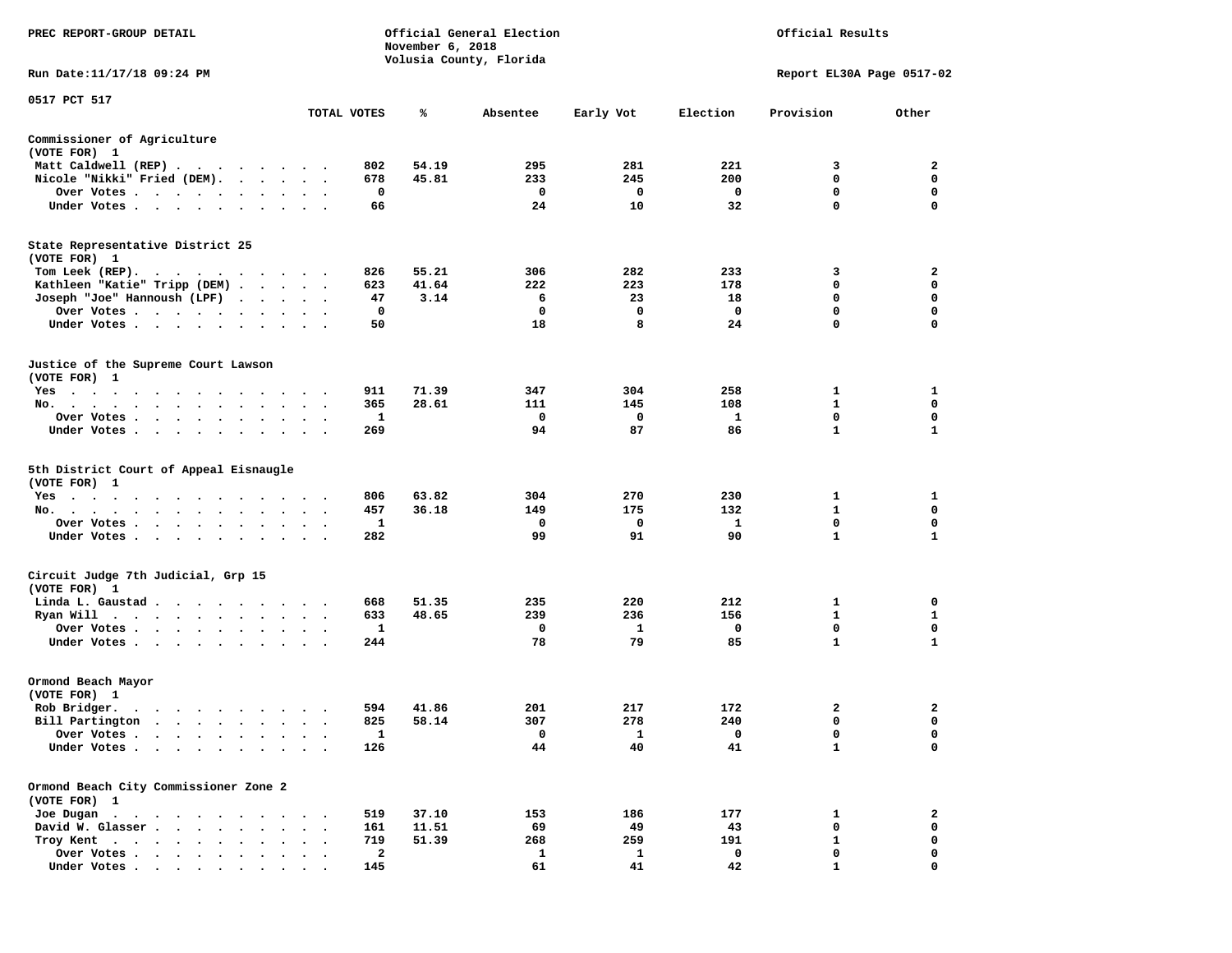| PREC REPORT-GROUP DETAIL                                                                                                                  |           |                                        |             | November 6, 2018 | Official General Election<br>Volusia County, Florida |            |              | Official Results          |              |
|-------------------------------------------------------------------------------------------------------------------------------------------|-----------|----------------------------------------|-------------|------------------|------------------------------------------------------|------------|--------------|---------------------------|--------------|
| Run Date:11/17/18 09:24 PM                                                                                                                |           |                                        |             |                  |                                                      |            |              | Report EL30A Page 0517-03 |              |
| 0517 PCT 517                                                                                                                              |           |                                        | TOTAL VOTES | ℁                | Absentee                                             | Early Vot  | Election     | Provision                 | Other        |
| Soil and Water Cons Dist Seat 1                                                                                                           |           |                                        |             |                  |                                                      |            |              |                           |              |
| (VOTE FOR) 1<br>William Bliss.                                                                                                            |           |                                        | 699         | 58.94            | 247                                                  | 236        | 213          | 2                         | 1            |
| $\bullet$<br>$\ddot{\phantom{1}}$<br>$\cdots$<br>$\ddot{\phantom{1}}$<br>Derrick Orberg.<br>$\bullet$<br>$\sim$                           |           |                                        | 487         | 41.06            | 180                                                  | 181        | 126          | 0                         | 0            |
| $\ddot{\phantom{0}}$<br>Over Votes .<br>$\cdots$<br>$\cdot$<br>$\sim$<br>$\bullet$                                                        | $\bullet$ |                                        | 1           |                  | 1                                                    | 0          | 0            | 0                         | 0            |
| Under Votes.<br>$\ddot{\phantom{1}}$<br>$\ddot{\phantom{1}}$<br>$\ddot{\phantom{0}}$<br>$\cdot$                                           |           |                                        | 359         |                  | 124                                                  | 119        | 114          | $\mathbf{1}$              | 1            |
| Soil and Water Cons Dist Seat 3<br>(VOTE FOR) 1                                                                                           |           |                                        |             |                  |                                                      |            |              |                           |              |
| Beth James.                                                                                                                               | $\bullet$ |                                        | 572         | 48.60            | 207                                                  | 201        | 161          | 2                         | 1            |
| Wesley Wayne Wilson Jr                                                                                                                    | $\bullet$ | $\ddot{\phantom{0}}$<br>$\blacksquare$ | 186         | 15.80            | 65                                                   | 60         | 61           | 0                         | 0            |
| Christine Wilt.<br>$\sim$ $\sim$<br>$\bullet$<br>$\bullet$                                                                                |           |                                        | 419         | 35.60            | 147                                                  | 154        | 118          | 0                         | 0            |
| Over Votes<br>$\bullet$ .<br>$\bullet$<br>$\bullet$                                                                                       |           |                                        | 1           |                  | 0                                                    | 1          | 0            | 0                         | 0            |
| Under Votes<br>$\cdot$                                                                                                                    |           |                                        | 368         |                  | 133                                                  | 120        | 113          | 1                         | 1            |
| Soil and Water Cons Dist Seat 5<br>(VOTE FOR) 1                                                                                           |           |                                        |             |                  |                                                      |            |              |                           |              |
| J. Mark Barfield.<br>$\cdots$                                                                                                             | $\cdot$   |                                        | 253         | 21.50            | 88                                                   | 78         | 85           | 2                         | 0            |
| Andy Kelly<br>$\sim$ $\sim$ $\sim$ $\sim$<br>$\sim$ $\sim$                                                                                |           |                                        | 530         | 45.03            | 195                                                  | 187        | 147          | 0                         | 1            |
| David Schaefer.<br>$\sim$ $\sim$ $\sim$ $\sim$<br>$\bullet$ . $\bullet$<br>$\bullet$                                                      | $\bullet$ |                                        | 394         | 33.47            | 138                                                  | 150        | 106          | 0                         | 0            |
| Over Votes.<br>$\sim$ $\sim$<br>$\sim$ 100 $\sim$<br>$\blacksquare$ .                                                                     |           |                                        | 1           |                  | 0                                                    | 0          | 1            | 0                         | 0            |
| Under Votes<br>$\ddot{\phantom{0}}$<br>$\bullet$                                                                                          | $\bullet$ | $\cdot$<br>$\blacksquare$              | 368         |                  | 131                                                  | 121        | 114          | 1                         | 1            |
| #1 Increased Homestead Exemption<br>(VOTE FOR) 1                                                                                          |           |                                        |             |                  |                                                      |            |              |                           |              |
| Yes                                                                                                                                       |           |                                        | 704         | 47.76            | 254                                                  | 242        | 206          | 1                         | 1            |
| No. $\cdots$ $\cdots$<br>$\ddot{\phantom{a}}$<br>$\ddot{\phantom{a}}$<br>$\bullet$<br>$\bullet$                                           |           |                                        | 770         | 52.24            | 276                                                  | 270        | 224          | 0                         | 0            |
| Over Votes .<br>$\sim$ $\sim$<br>$\bullet$<br>$\bullet$<br>$\bullet$<br>$\bullet$                                                         | $\bullet$ |                                        | 2           |                  | 2                                                    | 0          | 0            | 0                         | 0            |
| Under Votes<br>$\bullet$                                                                                                                  | $\cdot$   | $\sim$ $\sim$                          | 70          |                  | 20                                                   | 24         | 23           | $\overline{a}$            | $\mathbf{1}$ |
| #2 Limit on Property Tax Assessments                                                                                                      |           |                                        |             |                  |                                                      |            |              |                           |              |
| (VOTE FOR) 1                                                                                                                              |           |                                        |             |                  |                                                      |            |              |                           |              |
| $Yes \cdot \cdot \cdot$<br>$\bullet$<br>$\bullet$<br>$\bullet$<br>$\bullet$<br>$\blacksquare$<br>$\cdot$<br>No.<br>$\bullet$<br>$\bullet$ |           |                                        | 928<br>522  | 64.00<br>36.00   | 328<br>193                                           | 314<br>187 | 284<br>142   | 1<br>0                    | 1<br>0       |
| Over Votes .<br>$\ddot{\phantom{1}}$<br>$\ddot{\phantom{1}}$<br>$\bullet$<br>$\bullet$                                                    |           |                                        | 2           |                  | 0                                                    | 2          | 0            | 0                         | 0            |
| Under Votes.<br>$\sim$<br>$\bullet$<br>$\bullet$<br>$\bullet$                                                                             |           |                                        | 94          |                  | 31                                                   | 33         | 27           | $\overline{\mathbf{2}}$   | 1            |
| #3 Voter Control of Gambling<br>(VOTE FOR) 1                                                                                              |           |                                        |             |                  |                                                      |            |              |                           |              |
| Yes<br>$\sim$ $\sim$<br>$\sim$<br>$\cdots$<br>.                                                                                           |           |                                        | 991         | 66.42            | 381                                                  | 322        | 286          | 1                         | 1            |
| $No. \t .$<br>$\blacksquare$ .<br>$\bullet$<br>$\bullet$<br>$\bullet$                                                                     |           |                                        | 501         | 33.58            | 158                                                  | 196        | 147          | 0                         | 0            |
| Over Votes .<br>$\ddot{\phantom{a}}$<br>$\ddot{\phantom{a}}$<br>$\ddot{\phantom{a}}$                                                      |           |                                        | $\mathbf 1$ |                  | 0                                                    | 0          | $\mathbf{1}$ | 0                         | 0            |
| Under Votes.<br>$\sim$ $\sim$ $\sim$ $\sim$<br>$\ddot{\phantom{1}}$<br>$\cdot$                                                            |           |                                        | 53          |                  | 13                                                   | 18         | 19           | $\mathbf{z}$              | $\mathbf{1}$ |
| #4 Voting Restoration Amendment<br>(VOTE FOR) 1                                                                                           |           |                                        |             |                  |                                                      |            |              |                           |              |
| $Yes \cdot \cdot \cdot$<br>$\cdot$ $\cdot$ $\cdot$<br>$\cdot$                                                                             |           |                                        | 912         | 61.13            | 326                                                  | 312        | 272          | 1                         | 1            |
| No.<br>$\ddot{\phantom{1}}$<br>$\ddot{\phantom{a}}$<br>$\ddot{\phantom{a}}$<br>$\overline{\phantom{a}}$<br>$\sim$                         |           |                                        | 580         | 38.87            | 209                                                  | 208        | 163          | 0                         | 0            |
| Over Votes                                                                                                                                |           |                                        | 1           |                  | 0                                                    | 1          | 0            | 0                         | 0            |
| Under Votes                                                                                                                               |           |                                        | 53          |                  | 17                                                   | 15         | 18           |                           |              |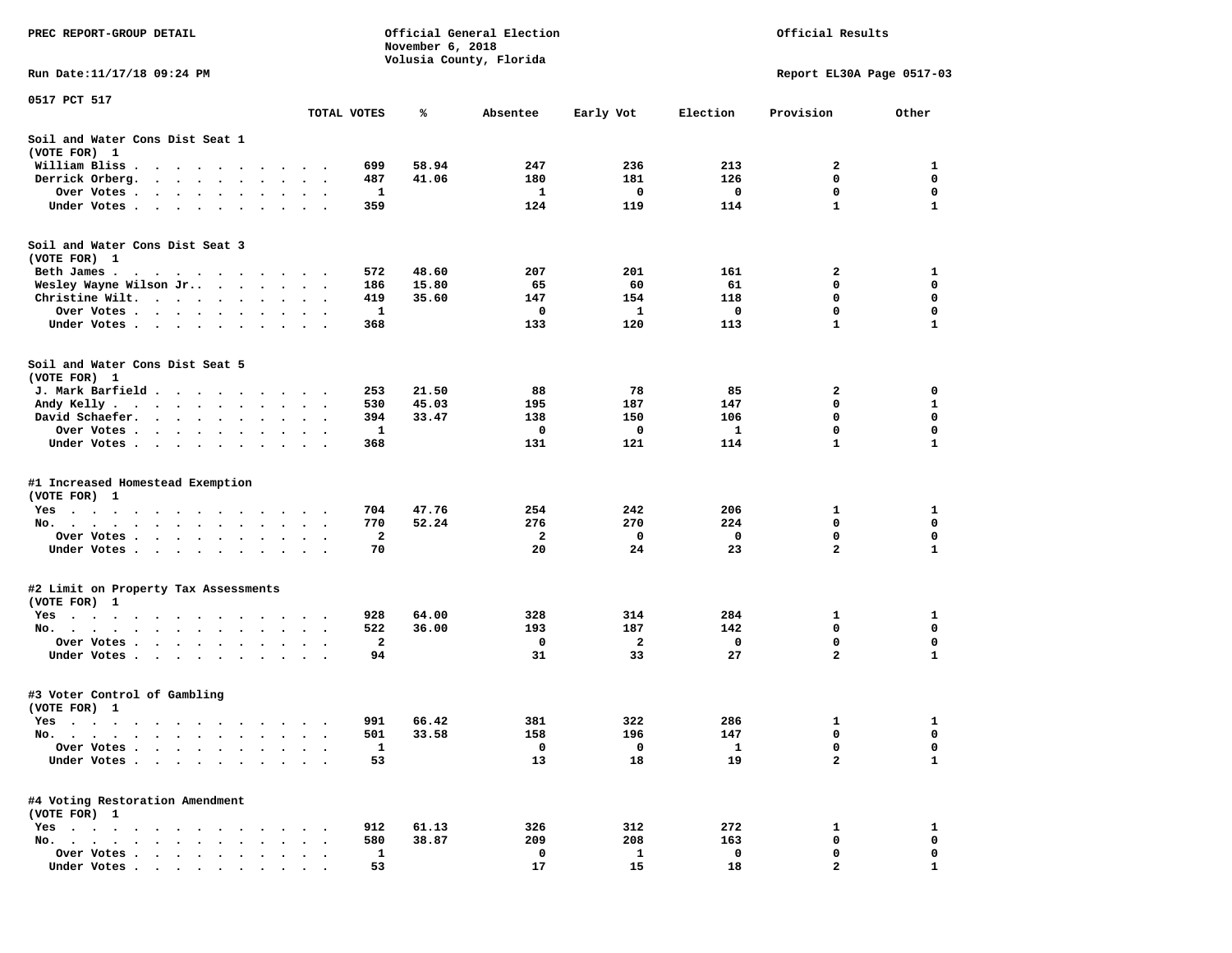| PREC REPORT-GROUP DETAIL                                             |                                     | November 6, 2018 | Official General Election<br>Volusia County, Florida |                    |                    | Official Results             |                            |
|----------------------------------------------------------------------|-------------------------------------|------------------|------------------------------------------------------|--------------------|--------------------|------------------------------|----------------------------|
| Run Date: 11/17/18 09:24 PM                                          |                                     |                  |                                                      |                    |                    |                              | Report EL30A Page 0517-04  |
| 0517 PCT 517                                                         | TOTAL VOTES                         | ℁                | Absentee                                             | Early Vot          | Election           | Provision                    | Other                      |
| #5 Supermajority Vote Required                                       |                                     |                  |                                                      |                    |                    |                              |                            |
| (VOTE FOR) 1                                                         |                                     |                  |                                                      |                    |                    |                              |                            |
| Yes                                                                  | 936                                 | 64.73            | 366                                                  | 303                | 264                | $\mathbf{2}$                 | 1                          |
| No.                                                                  | 510                                 | 35.27            | 156                                                  | 201                | 153                | 0                            | $\mathbf 0$                |
| Over Votes                                                           | $\mathbf 0$                         |                  | $\mathbf 0$                                          | $\mathbf{o}$       | $\mathbf{o}$       | $\mathbf 0$                  | $\mathbf 0$                |
| Under Votes                                                          | 100                                 |                  | 30                                                   | 32                 | 36                 | $\mathbf{1}$                 | $\mathbf{1}$               |
| #6 Rights of Crime Victims; Judges                                   |                                     |                  |                                                      |                    |                    |                              |                            |
| (VOTE FOR) 1                                                         |                                     |                  |                                                      |                    |                    |                              |                            |
| Yes                                                                  | 748                                 | 51.48            | 253                                                  | 235<br>274         | 257                | $\overline{2}$<br>$^{\circ}$ | $\mathbf{1}$<br>$^{\circ}$ |
| No.                                                                  | 705                                 | 48.52            | 264                                                  |                    | 167                |                              | $\mathbf 0$                |
| Over Votes.                                                          | $\mathbf{1}$<br>92                  |                  | $\mathbf{1}$<br>34                                   | $\mathbf{o}$<br>27 | $\mathbf{o}$<br>29 | $\mathbf 0$<br>$\mathbf{1}$  | $\mathbf{1}$               |
| Under Votes                                                          |                                     |                  |                                                      |                    |                    |                              |                            |
| #7 Survivor Benefits                                                 |                                     |                  |                                                      |                    |                    |                              |                            |
| (VOTE FOR) 1                                                         |                                     |                  |                                                      |                    |                    |                              |                            |
| Yes                                                                  | 732                                 | 50.80            | 258                                                  | 223                | 248                | $\overline{2}$               | $\mathbf{1}$               |
| No.                                                                  | 709                                 | 49.20            | 260                                                  | 283                | 166                | $\mathbf 0$                  | $\mathbf 0$                |
| Over Votes                                                           | $\mathbf 0$                         |                  | $\mathbf 0$                                          | $\mathbf 0$        | $\mathbf 0$        | $\mathbf 0$                  | $\mathbf 0$                |
| Under Votes                                                          | 105                                 |                  | 34                                                   | 30                 | 39                 | $\mathbf{1}$                 | $\mathbf{1}$               |
| #9 Prohibits Oil, Gas Drilling, Vaping<br>(VOTE FOR) 1<br>Yes<br>No. | 911<br>534                          | 63.04<br>36.96   | 322<br>190                                           | 306<br>201         | 281<br>143         | 1<br>$\mathbf 0$             | 1<br>$\mathbf 0$           |
| Over Votes                                                           | $\mathbf{1}$                        |                  | $\mathbf{0}$                                         | $\mathbf{1}$       | $\mathbf 0$        | $\mathbf 0$                  | $\mathbf 0$                |
| Under Votes                                                          | 100                                 |                  | 40                                                   | 28                 | 29                 | $\overline{a}$               | $\mathbf{1}$               |
| #10 State and Local Structure and Op                                 |                                     |                  |                                                      |                    |                    |                              |                            |
| (VOTE FOR) 1                                                         | 716                                 | 51.22            | 266                                                  | 230                | 218                |                              | $\mathbf{1}$               |
| Yes                                                                  | 682                                 | 48.78            | 235                                                  | 265                | 182                | 1<br>$\Omega$                | $\mathbf{0}$               |
| No.<br>Over Votes                                                    | $\mathbf 0$                         |                  | 0                                                    | $\mathbf{o}$       | $\mathbf{o}$       | $\mathbf 0$                  | $\mathbf 0$                |
|                                                                      | 148                                 |                  | 51                                                   | 41                 | 53                 | $\overline{a}$               | $\mathbf{1}$               |
| Under Votes                                                          |                                     |                  |                                                      |                    |                    |                              |                            |
| #11 Removal of Obs Prov; Crim Statute<br>(VOTE FOR) 1                |                                     |                  |                                                      |                    |                    |                              |                            |
| Yes                                                                  | 765                                 | 55.27            | 286                                                  | 246                | 231                | $\mathbf{1}$                 | 1                          |
| No.                                                                  | 619                                 | 44.73            | 210                                                  | 246                | 163                | $\mathbf 0$                  | $\mathbf 0$                |
| Over Votes                                                           | $\Omega$                            |                  | $\Omega$                                             | $\Omega$           | $\Omega$           | $\mathbf 0$                  | $\mathbf{0}$               |
| Under Votes                                                          | 162                                 |                  | 56                                                   | 44                 | 59                 | $\overline{a}$               | $\mathbf{1}$               |
| #12 Lobbying and Abuse of Office                                     |                                     |                  |                                                      |                    |                    |                              |                            |
| (VOTE FOR) 1                                                         |                                     |                  |                                                      |                    |                    |                              |                            |
| Yes                                                                  | 1,064                               | 74.25            | 392                                                  | 362                | 308                | 1                            | $\mathbf{1}$               |
| No.                                                                  | 369                                 | 25.75            | 120                                                  | 142                | 107                | $\mathbf 0$                  | $\mathbf 0$                |
| Over Votes                                                           | $\mathbf 0$<br>$\ddot{\phantom{1}}$ |                  | $\mathbf 0$                                          | $\mathbf{o}$       | $\mathbf{0}$       | $\mathbf 0$                  | $\mathbf 0$                |
| Under Votes.                                                         | 113                                 |                  | 40                                                   | 32                 | 38                 | $\overline{a}$               | $\mathbf{1}$               |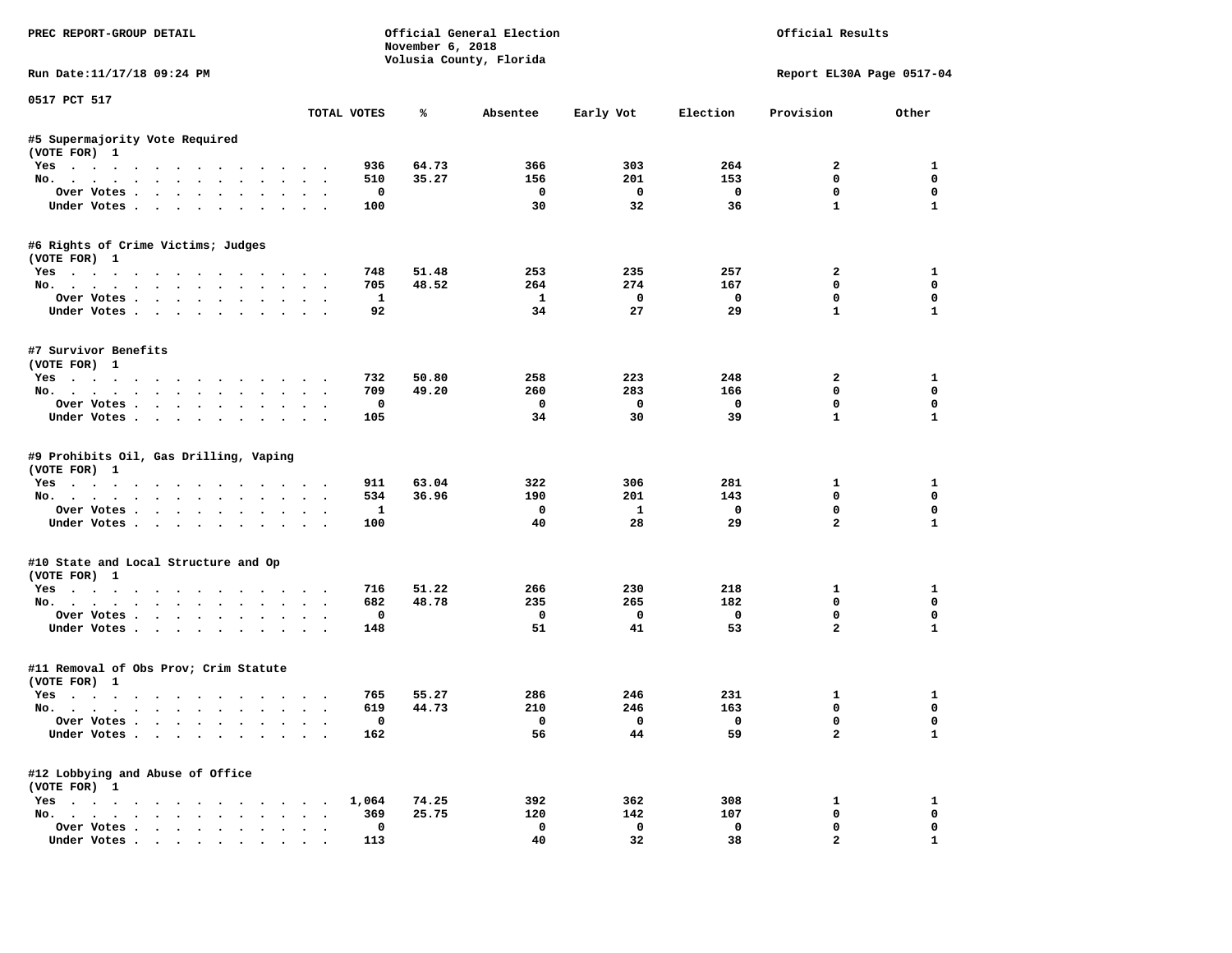| PREC REPORT-GROUP DETAIL            |  |  |  |  | Official General Election<br>November 6, 2018<br>Volusia County, Florida |  | Official Results |  |             |       |          |           |          |           |                           |
|-------------------------------------|--|--|--|--|--------------------------------------------------------------------------|--|------------------|--|-------------|-------|----------|-----------|----------|-----------|---------------------------|
| Run Date: 11/17/18 09:24 PM         |  |  |  |  |                                                                          |  |                  |  |             |       |          |           |          |           | Report EL30A Page 0517-05 |
| 0517 PCT 517                        |  |  |  |  |                                                                          |  |                  |  | TOTAL VOTES | %ะ    | Absentee | Early Vot | Election | Provision | Other                     |
| #13 Ends Dog Racing<br>(VOTE FOR) 1 |  |  |  |  |                                                                          |  |                  |  |             |       |          |           |          |           |                           |
| Yes                                 |  |  |  |  |                                                                          |  |                  |  | 883         | 60.19 | 313      | 308       | 259      |           |                           |
| No.                                 |  |  |  |  |                                                                          |  |                  |  | 584         | 39.81 | 207      | 208       | 168      |           | 0                         |
| Over Votes.                         |  |  |  |  |                                                                          |  |                  |  | ÷.          |       | 0        | 0         |          |           | 0                         |
| Under Votes                         |  |  |  |  |                                                                          |  |                  |  | 78          |       | 32       | 20        | 25       |           |                           |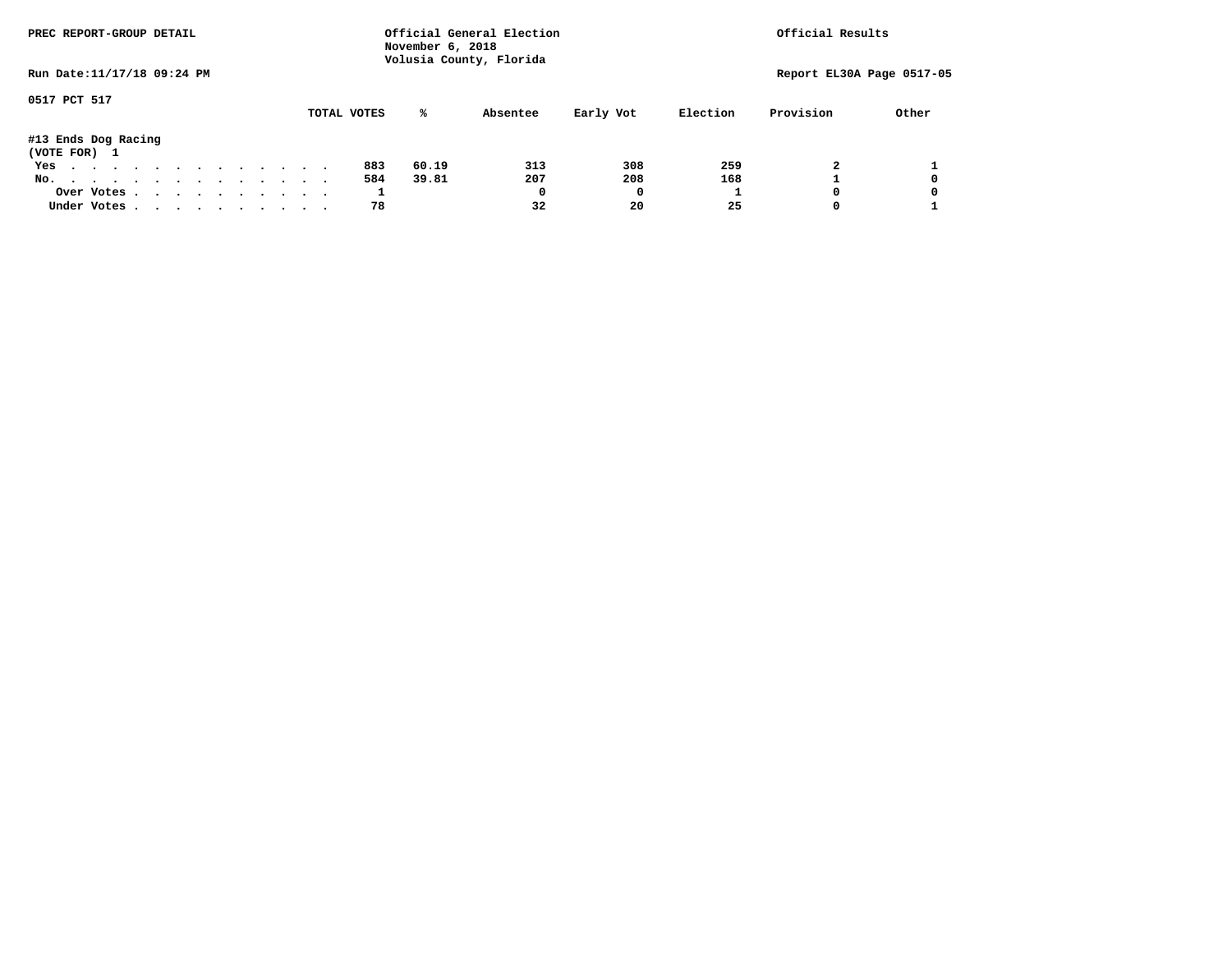**PREC REPORT-GROUP DETAIL COMPUTER CONSUMING A CONSUMING CONSUMING A LIGACION CONSUMING A LIGACION** *November 6, 2018 November 6, 2018* 

 **Volusia County, Florida** 

### Official Results

**Run Date:11/17/18 09:24 PM Report EL30A Page 0519-01** 

| 0519 PCT 519                                                                                                |                      |              |       |                |                         |                         |              |              |
|-------------------------------------------------------------------------------------------------------------|----------------------|--------------|-------|----------------|-------------------------|-------------------------|--------------|--------------|
|                                                                                                             |                      | TOTAL VOTES  | ℁     | Absentee       | Early Vot               | Election                | Provision    | Other        |
| REGISTERED VOTERS - TOTAL .<br>$\ddot{\phantom{1}}$<br>$\overline{\phantom{a}}$<br>$\overline{\phantom{a}}$ | $\sim$               | 1,602        |       |                |                         |                         |              |              |
| BALLOTS CAST - TOTAL.<br>$\sim$<br>$\ddot{\phantom{a}}$<br>$\mathbf{r}$<br>$\ddot{\phantom{a}}$             |                      | 991          |       | 247            | 469                     | 273                     | 1            | 1            |
| BALLOTS CAST - BLANK.<br>$\bullet$<br>$\bullet$<br>$\bullet$<br>$\bullet$<br>$\ddot{\phantom{a}}$           | $\ddot{\phantom{a}}$ | 0            |       | 0              | 0                       | 0                       | $\Omega$     | $\mathbf 0$  |
| VOTER TURNOUT - TOTAL<br>$\ddot{\phantom{a}}$                                                               |                      |              | 61.86 |                |                         |                         |              |              |
| VOTER TURNOUT - BLANK<br>$\ddot{\phantom{a}}$                                                               |                      |              |       |                |                         |                         |              |              |
|                                                                                                             |                      |              |       |                |                         |                         |              |              |
| United States Senator                                                                                       |                      |              |       |                |                         |                         |              |              |
| (VOTE FOR) 1                                                                                                |                      |              |       |                |                         |                         |              |              |
| Rick Scott (REP).<br>$\bullet$<br>$\sim$ $\sim$ $\sim$<br>$\ddot{\phantom{0}}$<br>$\sim$                    |                      | 506          | 51.58 | 126            | 240                     | 140                     | $\mathbf 0$  | $\mathbf 0$  |
| Bill Nelson (DEM).<br>$\cdot$ $\cdot$ $\cdot$ $\cdot$ $\cdot$ $\cdot$ $\cdot$ $\cdot$                       |                      | 469          | 47.81 | 117            | 222                     | 128                     | $\mathbf{1}$ | $\mathbf{1}$ |
| WRITE-IN.<br>$\sim$ $\sim$ $\sim$ $\sim$<br>$\sim$ $\sim$<br>$\ddot{\phantom{0}}$<br>$\bullet$<br>$\bullet$ | $\bullet$            | 6            | .61   | $\overline{a}$ | $\mathbf{1}$            | 3                       | $\mathbf 0$  | $\mathbf 0$  |
| Over Votes .<br>$\sim$<br>$\sim$ $\sim$ $\sim$ $\sim$<br>$\bullet$<br>$\bullet$                             |                      | $\mathbf 0$  |       | $\mathbf 0$    | $\mathbf 0$             | $\mathbf 0$             | 0            | $\mathbf 0$  |
| Under Votes                                                                                                 |                      | 10           |       | $\overline{a}$ | 6                       | $\overline{a}$          | 0            | $\mathbf 0$  |
| $\ddot{\phantom{0}}$<br>$\bullet$<br>$\bullet$                                                              | $\ddot{\phantom{a}}$ |              |       |                |                         |                         |              |              |
| Representative in Congress District 6<br>(VOTE FOR) 1                                                       |                      |              |       |                |                         |                         |              |              |
|                                                                                                             |                      |              |       |                |                         |                         |              |              |
| Michael Waltz (REP).<br>$\cdots$<br>$\sim$                                                                  | $\sim$ $\sim$        | 482          | 49.79 | 119            | 238                     | 125                     | $\mathbf 0$  | 0            |
| Nancy Soderberg (DEM)<br>$\cdots$<br>$\ddot{\phantom{a}}$                                                   | $\ddot{\phantom{a}}$ | 486          | 50.21 | 122            | 218                     | 144                     | $\mathbf{1}$ | $\mathbf{1}$ |
| Over Votes .<br>$\sim$ $\sim$ $\sim$ $\sim$<br>$\bullet$<br>$\ddot{\phantom{a}}$<br>$\ddot{\phantom{a}}$    |                      | 0            |       | $\Omega$       | $\mathbf 0$             | 0                       | 0            | $\mathbf 0$  |
| Under Votes<br>$\bullet$<br>$\ddot{\phantom{a}}$                                                            |                      | 23           |       | 6              | 13                      | 4                       | $\mathbf 0$  | $\mathbf 0$  |
| Governor and Lieutenant Governor<br>(VOTE FOR) 1                                                            |                      |              |       |                |                         |                         |              |              |
| Ron DeSantis (REP)<br>$\cdot$ $\cdot$ $\cdot$ $\cdot$ $\cdot$<br>$\sim$                                     |                      | 497          | 50.61 | 124            | 238                     | 135                     | $\mathbf 0$  | $\mathbf 0$  |
| Andrew Gillum (DEM)                                                                                         | $\sim$               | 463          | 47.15 | 114            | 216                     | 131                     | $\mathbf{1}$ | $\mathbf{1}$ |
| Darcy G. Richardson (REF).<br>$\bullet$                                                                     |                      | 12           | 1.22  | 3              | 4                       | 5                       | $\Omega$     | $\mathbf 0$  |
| Ryan Christopher Foley.<br>$\sim$<br>$\bullet$<br>$\ddot{\phantom{a}}$                                      |                      | $\mathbf{2}$ | .20   | $\mathbf{1}$   | $\mathbf{1}$            | 0                       | $\mathbf 0$  | $\mathbf 0$  |
| Kyle "KC" Gibson<br>$\bullet$<br>$\bullet$<br>$\bullet$                                                     | $\bullet$            | $\mathbf{2}$ | .20   | $\overline{a}$ | $\mathbf 0$             | 0                       | 0            | $\mathbf 0$  |
| Bruce Stanley<br>$\bullet$                                                                                  |                      | 5            | .51   | $\mathbf{1}$   | $\overline{\mathbf{2}}$ | $\overline{\mathbf{2}}$ | $\Omega$     | $\mathbf 0$  |
| WRITE-IN.<br>$\bullet$                                                                                      |                      | $\mathbf{1}$ | .10   | $\mathbf 0$    | $\mathbf{1}$            | $\Omega$                | 0            | $\mathbf 0$  |
| Over Votes .<br>$\cdot$ $\cdot$ $\cdot$ $\cdot$ $\cdot$<br>$\bullet$<br>$\bullet$                           | $\bullet$            | 3            |       | $\mathbf{1}$   | $\overline{a}$          | $\mathbf 0$             | 0            | $\mathbf 0$  |
| Under Votes<br>$\ddot{\phantom{a}}$                                                                         | $\sim$               | 6            |       | $\mathbf{1}$   | 5                       | $\mathbf 0$             | 0            | $\mathbf 0$  |
|                                                                                                             |                      |              |       |                |                         |                         |              |              |
| Attorney General<br>(VOTE FOR) 1                                                                            |                      |              |       |                |                         |                         |              |              |
| Ashley Moody (REP)<br>$\mathbf{a}$ , and $\mathbf{a}$ , and $\mathbf{a}$ , and $\mathbf{a}$                 |                      | 527          | 54.44 | 129            | 255                     | 143                     | $\mathbf 0$  | $\mathbf 0$  |
| Sean Shaw (DEM)<br>$\sim$ $\sim$<br>$\sim$ $\sim$<br>$\ddot{\phantom{1}}$<br>$\bullet$<br>$\bullet$         |                      | 423          | 43.70 | 104            | 200                     | 117                     | $\mathbf{1}$ | $\mathbf{1}$ |
| Jeffrey Marc Siskind.<br>$\bullet$                                                                          | $\sim$               | 18           | 1.86  | 11             | 3                       | 4                       | $\mathbf 0$  | $\mathbf 0$  |
| Over Votes .<br>$\cdots$<br>$\bullet$<br>$\ddot{\phantom{a}}$                                               |                      | $\mathbf 0$  |       | $\mathbf{0}$   | $\mathbf 0$             | $\mathbf 0$             | $\mathbf 0$  | 0            |
| Under Votes<br>$\bullet$                                                                                    |                      | 23           |       | 3              | 11                      | 9                       | 0            | $\mathbf 0$  |
| Chief Financial Officer                                                                                     |                      |              |       |                |                         |                         |              |              |
| (VOTE FOR) 1                                                                                                |                      |              |       |                |                         |                         |              |              |
| Jimmy Patronis (REP).<br>$\cdots$<br>$\sim$<br>$\overline{\phantom{a}}$                                     |                      | 509          | 53.08 | 124            | 249                     | 136                     | 0            | $\Omega$     |
| Jeremy Ring (DEM).<br>$\sim$<br>$\bullet$<br>$\ddot{\phantom{a}}$                                           |                      | 449          | 46.82 | 113            | 207                     | 127                     | 1            | $\mathbf{1}$ |
| WRITE-IN.<br>$\cdot$ $\cdot$ $\cdot$ $\cdot$ $\cdot$<br>$\ddot{\phantom{a}}$<br>$\bullet$                   |                      | 1            | .10   | 1              | $\mathbf 0$             | 0                       | $\mathbf 0$  | $\mathbf 0$  |
| Over Votes.                                                                                                 |                      | 0            |       | $\mathbf 0$    | $\mathbf 0$             | 0                       | 0            | 0            |
| $\cdot$ $\cdot$ $\cdot$<br>$\ddot{\phantom{a}}$<br>$\bullet$                                                |                      | 32           |       | 9              | 13                      | 10                      | $\Omega$     | $\mathbf 0$  |
| Under Votes<br>$\bullet$                                                                                    |                      |              |       |                |                         |                         |              |              |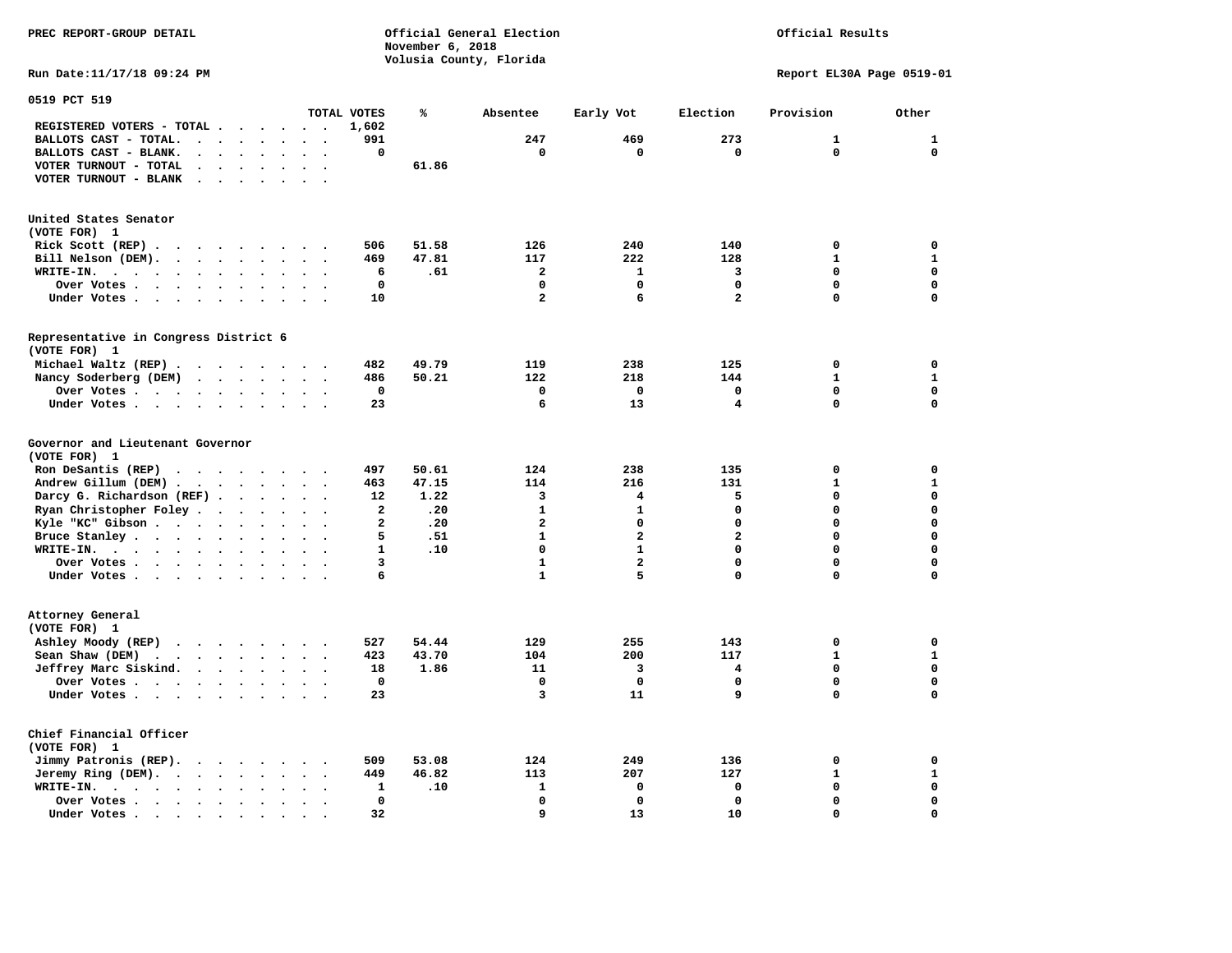| <b>PREC REPORT-GROUP DETAIL</b>                                                                                                                                                                                                               |                      |              | November 6, 2018 | Official General Election<br>Volusia County, Florida |             |             | Official Results          |             |
|-----------------------------------------------------------------------------------------------------------------------------------------------------------------------------------------------------------------------------------------------|----------------------|--------------|------------------|------------------------------------------------------|-------------|-------------|---------------------------|-------------|
| Run Date:11/17/18 09:24 PM                                                                                                                                                                                                                    |                      |              |                  |                                                      |             |             | Report EL30A Page 0519-02 |             |
| 0519 PCT 519                                                                                                                                                                                                                                  |                      | TOTAL VOTES  | ℁                | Absentee                                             | Early Vot   | Election    | Provision                 | Other       |
| Commissioner of Agriculture                                                                                                                                                                                                                   |                      |              |                  |                                                      |             |             |                           |             |
| (VOTE FOR) 1                                                                                                                                                                                                                                  |                      |              |                  |                                                      |             |             |                           |             |
| Matt Caldwell (REP)                                                                                                                                                                                                                           |                      | 498          | 51.66            | 125                                                  | 247         | 126         | 0                         | 0           |
| Nicole "Nikki" Fried (DEM).                                                                                                                                                                                                                   |                      | 466          | 48.34            | 118                                                  | 210         | 136         | 1                         | 1           |
| Over Votes<br>$\sim$                                                                                                                                                                                                                          |                      | 0            |                  | 0                                                    | 0           | $\mathbf 0$ | 0                         | 0           |
| Under Votes                                                                                                                                                                                                                                   |                      | 27           |                  | 4                                                    | 12          | 11          | $\mathbf 0$               | $\mathbf 0$ |
| State Representative District 26<br>(VOTE FOR) 1                                                                                                                                                                                              |                      |              |                  |                                                      |             |             |                           |             |
| Elizabeth Fetterhoff (REP).                                                                                                                                                                                                                   |                      | 527          | 54.50            | 131                                                  | 256         | 140         | 0                         | 0           |
| Patrick Henry (DEM)                                                                                                                                                                                                                           |                      | 440          | 45.50            | 115                                                  | 200         | 123         | 1                         | 1           |
| Over Votes                                                                                                                                                                                                                                    |                      | 0            |                  | 0                                                    | 0           | 0           | 0                         | 0           |
| Under Votes                                                                                                                                                                                                                                   | $\ddot{\phantom{1}}$ | 24           |                  | 1                                                    | 13          | 10          | 0                         | $\mathbf 0$ |
| Justice of the Supreme Court Lawson<br>(VOTE FOR) 1                                                                                                                                                                                           |                      |              |                  |                                                      |             |             |                           |             |
| Yes                                                                                                                                                                                                                                           |                      | 547          | 66.87            | 145                                                  | 260         | 142         | 0                         | 0           |
| No.                                                                                                                                                                                                                                           |                      | 271          | 33.13            | 59                                                   | 138         | 74          | 0                         | 0           |
| Over Votes                                                                                                                                                                                                                                    | $\bullet$            | 1            |                  | 0                                                    | 1           | $\mathbf 0$ | $\mathbf 0$               | 0           |
| Under Votes<br>$\sim 10^{-11}$                                                                                                                                                                                                                | $\ddot{\phantom{a}}$ | 172          |                  | 43                                                   | 70          | 57          | 1                         | 1           |
| 5th District Court of Appeal Eisnaugle<br>(VOTE FOR) 1                                                                                                                                                                                        |                      |              |                  |                                                      |             |             |                           |             |
| Yes                                                                                                                                                                                                                                           |                      | 505          | 62.35            | 122                                                  | 249         | 134         | 0                         | 0           |
| No.                                                                                                                                                                                                                                           |                      | 305          | 37.65            | 81                                                   | 146         | 78          | 0                         | 0           |
| Over Votes<br>$\ddot{\phantom{1}}$                                                                                                                                                                                                            |                      | 0            |                  | 0                                                    | 0           | 0           | 0                         | 0           |
| Under Votes<br>$\bullet$                                                                                                                                                                                                                      |                      | 181          |                  | 44                                                   | 74          | 61          | $\mathbf{1}$              | 1           |
| Circuit Judge 7th Judicial, Grp 15<br>(VOTE FOR) 1                                                                                                                                                                                            |                      |              |                  |                                                      |             |             |                           |             |
| Linda L. Gaustad.<br>.                                                                                                                                                                                                                        |                      | 417          | 50.06            | 114                                                  | 191         | 112         | 0                         | 0           |
| Ryan Will $\cdots$                                                                                                                                                                                                                            |                      | 416          | 49.94            | 106                                                  | 204         | 106         | $\mathbf 0$               | $\mathbf 0$ |
| Over Votes                                                                                                                                                                                                                                    |                      | 0            |                  | 0                                                    | 0           | 0           | 0                         | 0           |
| Under Votes                                                                                                                                                                                                                                   |                      | 158          |                  | 27                                                   | 74          | 55          | $\mathbf{1}$              | 1           |
| Ormond Beach Mayor<br>(VOTE FOR) 1                                                                                                                                                                                                            |                      |              |                  |                                                      |             |             |                           |             |
| Rob Bridger.<br>. The contract of the contract of the contract of the contract of the contract of the contract of the contract of the contract of the contract of the contract of the contract of the contract of the contract of the contrac |                      | 369          | 40.15            | 89                                                   | 172         | 107         | 1                         | 0           |
| Bill Partington                                                                                                                                                                                                                               |                      | 550          | 59.85            | 138                                                  | 266         | 145         | 0                         | 1           |
| Over Votes .<br>. The contract of the contract of the $\mathcal{A}_\mathcal{A}$                                                                                                                                                               |                      | 0            |                  | $\mathbf 0$                                          | $\mathbf 0$ | $\mathbf 0$ | 0                         | $\mathbf 0$ |
| Under Votes                                                                                                                                                                                                                                   |                      | 72           |                  | 20                                                   | 31          | 21          | 0                         | 0           |
| Ormond Beach City Commissioner Zone 2                                                                                                                                                                                                         |                      |              |                  |                                                      |             |             |                           |             |
| (VOTE FOR) 1<br>Joe Dugan                                                                                                                                                                                                                     |                      | 342          | 38.13            | 77                                                   | 170         | 94          | 1                         | 0           |
| David W. Glasser.<br>$\sim$<br>$\ddot{\phantom{a}}$                                                                                                                                                                                           |                      | 97           | 10.81            | 24                                                   | 39          | 34          | 0                         | 0           |
| Troy Kent<br>$\ddot{\phantom{0}}$<br>$\bullet$                                                                                                                                                                                                |                      | 458          | 51.06            | 121                                                  | 220         | 116         | 0                         | 1           |
| Over Votes .<br>$\cdots$                                                                                                                                                                                                                      |                      | $\mathbf{2}$ |                  | $\mathbf{1}$                                         | 1           | $\mathbf 0$ | 0                         | 0           |
| Under Votes,                                                                                                                                                                                                                                  |                      | 92           |                  | 24                                                   | 39          | 29          | 0                         | $\Omega$    |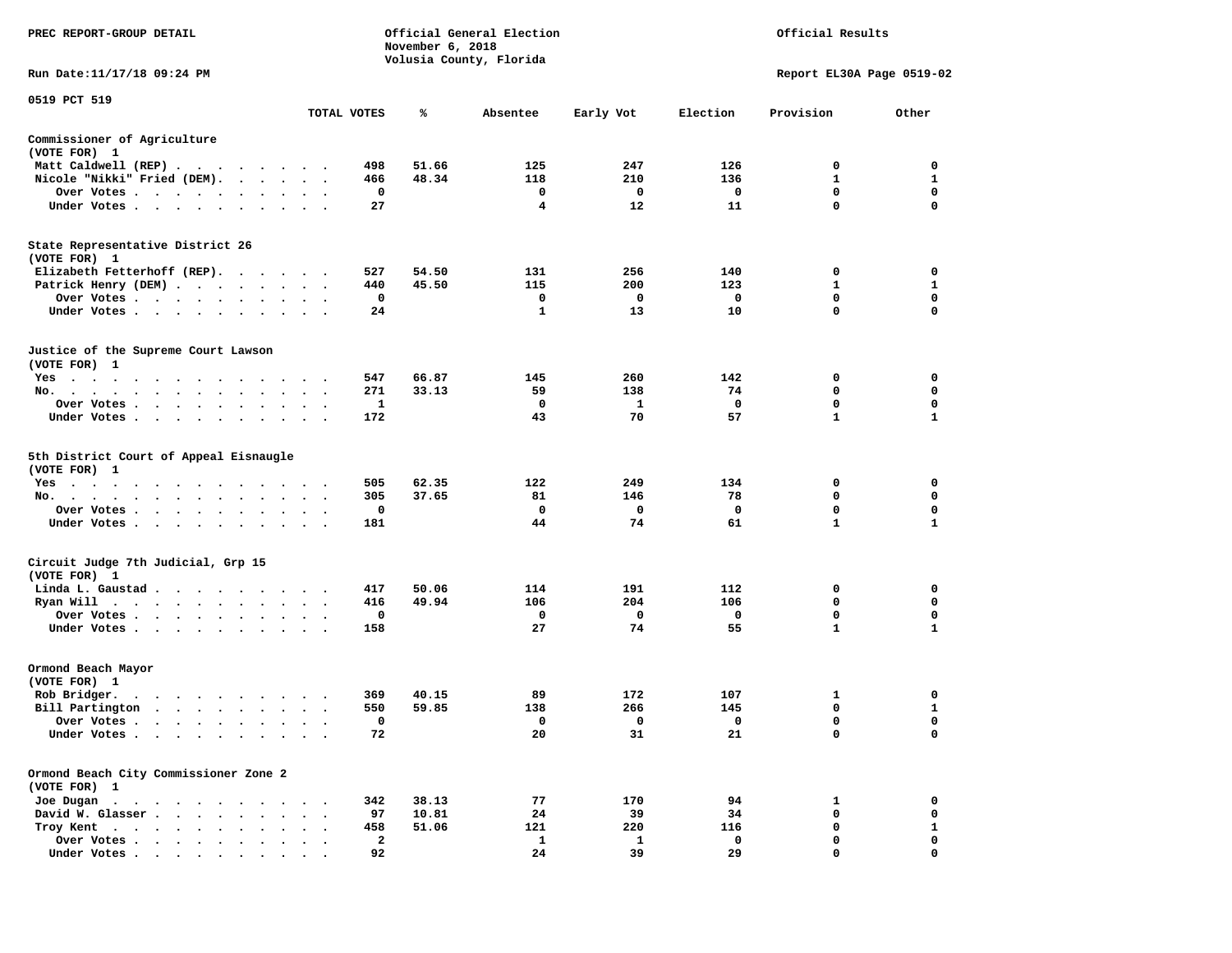| PREC REPORT-GROUP DETAIL                                                                                                                    |                                     |          | November 6, 2018 | Official General Election<br>Volusia County, Florida |           | Official Results<br>Report EL30A Page 0519-03 |                  |                   |  |  |
|---------------------------------------------------------------------------------------------------------------------------------------------|-------------------------------------|----------|------------------|------------------------------------------------------|-----------|-----------------------------------------------|------------------|-------------------|--|--|
| Run Date: 11/17/18 09:24 PM                                                                                                                 |                                     |          |                  |                                                      |           |                                               |                  |                   |  |  |
| 0519 PCT 519                                                                                                                                | TOTAL VOTES                         |          | ℁                | Absentee                                             | Early Vot | Election                                      | Provision        | Other             |  |  |
| Soil and Water Cons Dist Seat 1<br>(VOTE FOR) 1                                                                                             |                                     |          |                  |                                                      |           |                                               |                  |                   |  |  |
| William Bliss.<br>$\ddot{\phantom{1}}$<br>$\cdots$<br>$\bullet$                                                                             | $\sim$ $\sim$<br>$\bullet$          | 439      | 55.85            | 110                                                  | 214       | 115                                           | 0                | 0                 |  |  |
| Derrick Orberg.<br>$\sim$ $\sim$ $\sim$ $\sim$ $\sim$<br>$\ddot{\phantom{a}}$<br>$\cdot$                                                    | $\bullet$                           | 347      | 44.15            | 83                                                   | 170       | 94                                            | 0                | 0                 |  |  |
| Over Votes .<br>$\cdot$ $\cdot$ $\cdot$ $\cdot$<br>$\bullet$<br>$\bullet$                                                                   |                                     | 2        |                  | 0                                                    | 1         | 1                                             | 0                | 0                 |  |  |
| Under Votes                                                                                                                                 | $\bullet$                           | 203      |                  | 54                                                   | 84        | 63                                            | $\mathbf{1}$     | 1                 |  |  |
| Soil and Water Cons Dist Seat 3<br>(VOTE FOR) 1                                                                                             |                                     |          |                  |                                                      |           |                                               |                  |                   |  |  |
| Beth James.                                                                                                                                 |                                     | 368      | 47.12            | 93                                                   | 181       | 94                                            | 0                | 0                 |  |  |
| Wesley Wayne Wilson Jr                                                                                                                      |                                     | 136      | 17.41            | 25                                                   | 80        | 31                                            | 0                | $\mathbf 0$       |  |  |
| Christine Wilt.<br>$\ddot{\phantom{1}}$                                                                                                     | $\bullet$                           | 277      | 35.47            | 74                                                   | 122       | 81                                            | 0                | 0                 |  |  |
| Over Votes<br>$\bullet$                                                                                                                     | $\bullet$<br>$\bullet$              | 1        |                  | 0                                                    | 1         | 0                                             | 0                | 0                 |  |  |
| Under Votes                                                                                                                                 |                                     | 209      |                  | 55                                                   | 85        | 67                                            | $\mathbf{1}$     | $\mathbf{1}$      |  |  |
| Soil and Water Cons Dist Seat 5<br>(VOTE FOR) 1                                                                                             |                                     |          |                  |                                                      |           |                                               |                  |                   |  |  |
| J. Mark Barfield                                                                                                                            | $\ddot{\phantom{1}}$                | 151      | 19.16            | 45                                                   | 74        | 32                                            | 0                | 0                 |  |  |
| Andy Kelly<br>$\bullet$                                                                                                                     | $\ddot{\phantom{1}}$<br>$\bullet$   | 375      | 47.59            | 89                                                   | 181       | 105                                           | 0                | 0                 |  |  |
| David Schaefer.<br>$\mathbf{r} = \mathbf{r} + \mathbf{r}$ , where $\mathbf{r} = \mathbf{r}$<br>$\bullet$ .<br><br><br><br><br><br>$\bullet$ |                                     | 262      | 33.25            | 64                                                   | 130       | 68                                            | 0                | 0                 |  |  |
| Over Votes                                                                                                                                  |                                     | 0        |                  | 0                                                    | 0         | 0                                             | $\mathbf 0$      | 0                 |  |  |
| Under Votes                                                                                                                                 | $\bullet$<br>$\sim$ $\sim$ $\sim$   | 203      |                  | 49                                                   | 84        | 68                                            | $\mathbf{1}$     | $\mathbf{1}$      |  |  |
| #1 Increased Homestead Exemption<br>(VOTE FOR) 1                                                                                            |                                     |          |                  |                                                      |           |                                               |                  |                   |  |  |
| Yes<br>$\cdots$                                                                                                                             |                                     | 415      | 44.15            | 115                                                  | 181       | 119                                           | 0                | 0                 |  |  |
| No.<br>$\bullet$                                                                                                                            |                                     | 525      | 55.85            | 118                                                  | 269       | 137                                           | $\mathbf{1}$     | 0                 |  |  |
| Over Votes<br>$\bullet$                                                                                                                     | $\bullet$<br>$\bullet$<br>$\bullet$ | 0        |                  | 0                                                    | 0         | 0                                             | 0                | 0                 |  |  |
| Under Votes                                                                                                                                 | $\sim$ $\sim$                       | 51       |                  | 14                                                   | 19        | 17                                            | 0                | 1                 |  |  |
| #2 Limit on Property Tax Assessments<br>(VOTE FOR) 1                                                                                        |                                     |          |                  |                                                      |           |                                               |                  |                   |  |  |
| $Yes \t . \t .$<br>$\sim$ $\sim$<br>$\cdot$<br>$\blacksquare$<br>$\sim$<br>$\bullet$<br>$\cdot$ $\cdot$<br>$\bullet$                        |                                     | 601      | 64.83            | 152                                                  | 274       | 175                                           | 0                | 0                 |  |  |
| No.<br>$\bullet$<br>$\bullet$                                                                                                               | $\bullet$                           | 326      | 35.17            | 77                                                   | 168       | 80                                            | 1                | 0                 |  |  |
| Over Votes<br>$\bullet$<br>$\bullet$                                                                                                        | $\bullet$                           | 0        |                  | 0                                                    | 0         | 0                                             | 0                | 0                 |  |  |
| Under Votes<br>$\sim$ $\sim$<br>$\bullet$<br>$\bullet$<br>$\bullet$                                                                         |                                     | 64       |                  | 18                                                   | 27        | 18                                            | 0                | 1                 |  |  |
| #3 Voter Control of Gambling<br>(VOTE FOR) 1                                                                                                |                                     |          |                  |                                                      |           |                                               |                  |                   |  |  |
| Yes                                                                                                                                         |                                     | 651      | 68.53            | 178                                                  | 295       | 177                                           | 1                | 0                 |  |  |
| No. $\cdot$ $\cdot$ $\cdot$<br>$\cdot$                                                                                                      |                                     | 299      | 31.47            | 63                                                   | 155       | 81                                            | 0                | 0                 |  |  |
| Over Votes .<br>Under Votes.<br>$\ddot{\phantom{0}}$<br>$\bullet$<br>$\bullet$<br>$\bullet$                                                 |                                     | 0<br>41  |                  | 0<br>6                                               | 0<br>19   | 0<br>15                                       | 0<br>0           | 0<br>$\mathbf{1}$ |  |  |
| #4 Voting Restoration Amendment                                                                                                             |                                     |          |                  |                                                      |           |                                               |                  |                   |  |  |
| (VOTE FOR) 1                                                                                                                                |                                     |          |                  |                                                      |           |                                               |                  |                   |  |  |
| $Yes \cdot \cdot \cdot$<br>$\bullet$                                                                                                        |                                     | 596      | 62.08            | 160                                                  | 260       | 175                                           | 1                | 0                 |  |  |
| No.<br>$\sim$<br>$\ddot{\phantom{a}}$<br>Over Votes .                                                                                       |                                     | 364<br>1 | 37.92            | 80<br>0                                              | 197       | 87<br>0                                       | $\mathbf 0$<br>0 | 0<br>0            |  |  |
| $\ddot{\phantom{0}}$<br>$\sim$ $\sim$<br>$\bullet$<br>$\bullet$<br>Under Votes.<br>$\cdot$ $\cdot$ $\cdot$ $\cdot$ $\cdot$                  |                                     | 30       |                  | 7                                                    | 1<br>11   | 11                                            | 0                | 1                 |  |  |
| $\bullet$                                                                                                                                   | $\bullet$                           |          |                  |                                                      |           |                                               |                  |                   |  |  |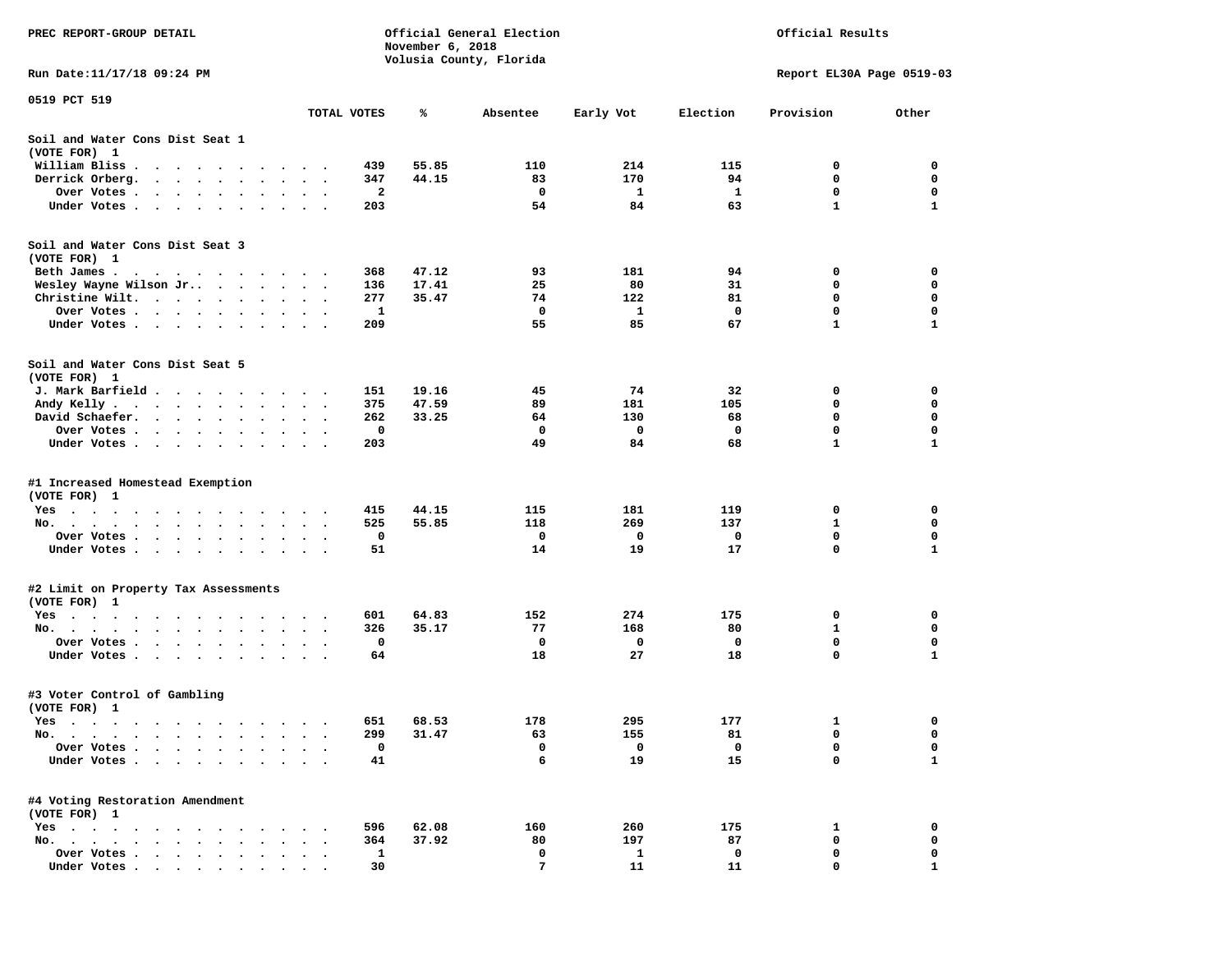| PREC REPORT-GROUP DETAIL                                      |                      |                         | November 6, 2018 | Official General Election<br>Volusia County, Florida |                         |                               | Official Results           |                          |
|---------------------------------------------------------------|----------------------|-------------------------|------------------|------------------------------------------------------|-------------------------|-------------------------------|----------------------------|--------------------------|
| Run Date:11/17/18 09:24 PM                                    |                      |                         |                  |                                                      |                         |                               | Report EL30A Page 0519-04  |                          |
| 0519 PCT 519                                                  |                      | TOTAL VOTES             | ℁                | Absentee                                             | Early Vot               | Election                      | Provision                  | Other                    |
| #5 Supermajority Vote Required                                |                      |                         |                  |                                                      |                         |                               |                            |                          |
| (VOTE FOR) 1                                                  |                      |                         |                  |                                                      |                         |                               |                            |                          |
| Yes                                                           |                      | 622                     | 66.81            | 158                                                  | 293                     | 171                           | $^{\circ}$                 | $^{\circ}$               |
| No.                                                           |                      | 309                     | 33.19            | 70                                                   | 156                     | 82                            | $\mathbf{1}$               | $\mathbf 0$              |
| Over Votes                                                    |                      | <b>1</b>                |                  | $\mathbf 0$                                          | $\mathbf{1}$            | $\mathbf{o}$                  | $\mathbf 0$                | $\mathbf 0$              |
| Under Votes                                                   |                      | 59                      |                  | 19                                                   | 19                      | 20                            | $\mathbf 0$                | $\mathbf{1}$             |
| #6 Rights of Crime Victims; Judges<br>(VOTE FOR) 1            |                      |                         |                  |                                                      |                         |                               |                            |                          |
| Yes                                                           |                      | 441                     | 46.91            | 115                                                  | 188                     | 138                           | 0                          | 0                        |
| No.                                                           |                      | 499                     | 53.09            | 119                                                  | 262                     | 117                           | $\mathbf{1}$               | 0                        |
| Over Votes                                                    |                      | $\mathbf{1}$            |                  | $\overline{\phantom{0}}$                             | $\mathbf{1}$            | $\overline{\phantom{0}}$      | 0                          | 0                        |
| Under Votes                                                   |                      | 50                      |                  | 13                                                   | 18                      | 18                            | $\mathbf 0$                | $\mathbf{1}$             |
| #7 Survivor Benefits<br>(VOTE FOR) 1                          |                      |                         |                  |                                                      |                         |                               |                            |                          |
| Yes                                                           |                      | 477                     | 51.24            | 132                                                  | 205                     | 140                           | 0                          | $\mathbf 0$              |
| No.                                                           |                      | 454                     | 48.76            | 98                                                   | 243                     | 112                           | $\mathbf{1}$               | $\mathbf 0$              |
| Over Votes                                                    |                      | $\mathbf 0$             |                  | $\mathbf 0$                                          | $\overline{\mathbf{0}}$ | $\overline{\mathbf{0}}$       | $\mathbf 0$                | $\mathbf 0$              |
| Under Votes                                                   |                      | 60                      |                  | 17                                                   | 21                      | 21                            | $\Omega$                   | $\mathbf{1}$             |
| #9 Prohibits Oil, Gas Drilling, Vaping<br>(VOTE FOR) 1<br>Yes |                      | 577                     | 62.45            | 154                                                  | 270                     | 152                           | $\mathbf{1}$               | 0                        |
| No.                                                           |                      | 347                     | 37.55            | 76                                                   | 171                     | 100                           | $\mathbf 0$                | 0                        |
| Over Votes                                                    |                      | $\overline{\mathbf{4}}$ |                  | $\mathbf{o}$                                         | $\overline{4}$          | $\mathbf 0$                   | $\mathbf 0$                | $\mathbf 0$              |
| Under Votes                                                   |                      | 63                      |                  | 17                                                   | 24                      | 21                            | $\mathbf 0$                | $\mathbf{1}$             |
| #10 State and Local Structure and Op<br>(VOTE FOR) 1          |                      |                         |                  |                                                      |                         |                               |                            |                          |
| Yes                                                           |                      | 471                     | 51.99            | 126                                                  | 217                     | 128                           | 0                          | $\mathbf 0$              |
| No.                                                           |                      | 435                     | 48.01            | 100                                                  | 217                     | 117                           | $\mathbf{1}$               | $\mathbf 0$              |
| Over Votes                                                    |                      | $\overline{a}$          |                  | $\mathbf{o}$                                         | $\overline{\mathbf{2}}$ | $\overline{\mathbf{0}}$       | 0                          | 0                        |
| Under Votes                                                   |                      | 83                      |                  | 21                                                   | 33                      | 28                            | $\mathbf{0}$               | $\mathbf{1}$             |
| #11 Removal of Obs Prov; Crim Statute<br>(VOTE FOR) 1         |                      |                         |                  |                                                      |                         |                               |                            |                          |
| Yes                                                           |                      | 467                     | 52.47            | 139                                                  | 210                     | 118                           | 0                          | 0                        |
| No.                                                           |                      | 423                     | 47.53            | 80                                                   | 219                     | 123                           | $\mathbf{1}$               | $\mathbf 0$              |
| Over Votes<br>Under Votes                                     |                      | $\mathbf{1}$<br>100     |                  | $\overline{0}$<br>28                                 | $\mathbf{1}$<br>39      | $\overline{\mathbf{0}}$<br>32 | $\mathbf 0$<br>$\mathbf 0$ | $\Omega$<br>$\mathbf{1}$ |
| #12 Lobbying and Abuse of Office                              |                      |                         |                  |                                                      |                         |                               |                            |                          |
| (VOTE FOR) 1                                                  |                      |                         | 75.19            | 172                                                  | 329                     | 184                           | 0                          | 0                        |
| Yes<br>No.                                                    |                      | 685<br>226              | 24.81            | 53                                                   | 114                     | 58                            | $\mathbf{1}$               | $\mathbf 0$              |
| Over Votes                                                    | $\ddot{\phantom{0}}$ | $\mathbf{1}$            |                  | $^{\circ}$                                           | $\mathbf{0}$            | $\mathbf{1}$                  | $\mathbf 0$                | 0                        |
| Under Votes                                                   |                      | 79                      |                  | 22                                                   | 26                      | 30                            | $\mathbf{0}$               | $\mathbf{1}$             |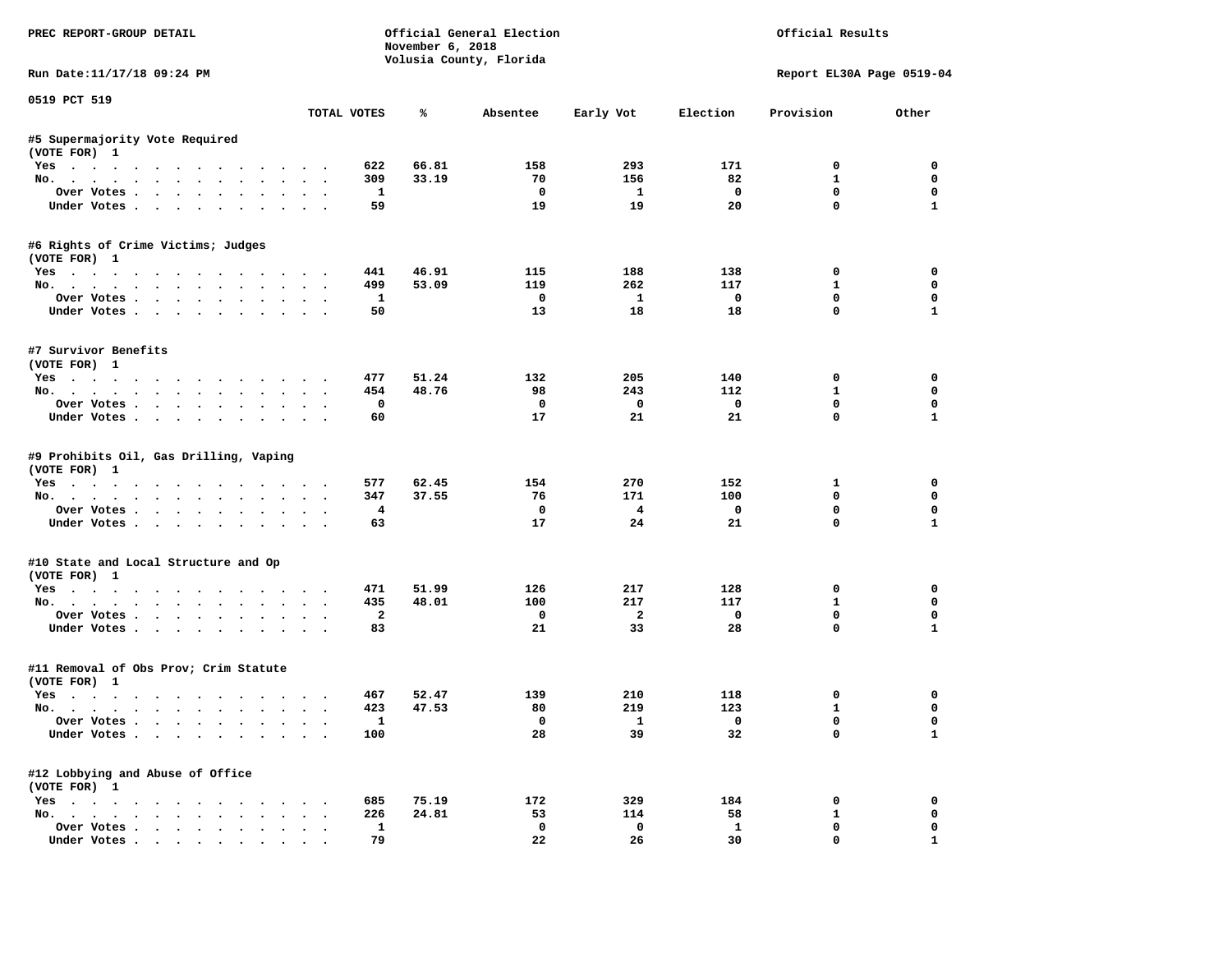| PREC REPORT-GROUP DETAIL            |  |  |  |  |  | Official General Election<br>November 6, 2018<br>Volusia County, Florida |  | Official Results |             |       |          |           |          |              |                           |
|-------------------------------------|--|--|--|--|--|--------------------------------------------------------------------------|--|------------------|-------------|-------|----------|-----------|----------|--------------|---------------------------|
| Run Date: 11/17/18 09:24 PM         |  |  |  |  |  |                                                                          |  |                  |             |       |          |           |          |              | Report EL30A Page 0519-05 |
| 0519 PCT 519                        |  |  |  |  |  |                                                                          |  |                  | TOTAL VOTES | ℁     | Absentee | Early Vot | Election | Provision    | Other                     |
| #13 Ends Dog Racing<br>(VOTE FOR) 1 |  |  |  |  |  |                                                                          |  |                  |             |       |          |           |          |              |                           |
| Yes                                 |  |  |  |  |  |                                                                          |  |                  | 572         | 61.24 | 151      | 260       | 160      |              | 0                         |
| No.                                 |  |  |  |  |  |                                                                          |  |                  | 362         | 38.76 | 80       | 188       | 94       | 0            | 0                         |
| Over Votes                          |  |  |  |  |  |                                                                          |  |                  | 0           |       | 0        | 0         |          | <sup>0</sup> | 0                         |
| Under Votes                         |  |  |  |  |  |                                                                          |  |                  | 57          |       | 16       | 21        | 19       |              |                           |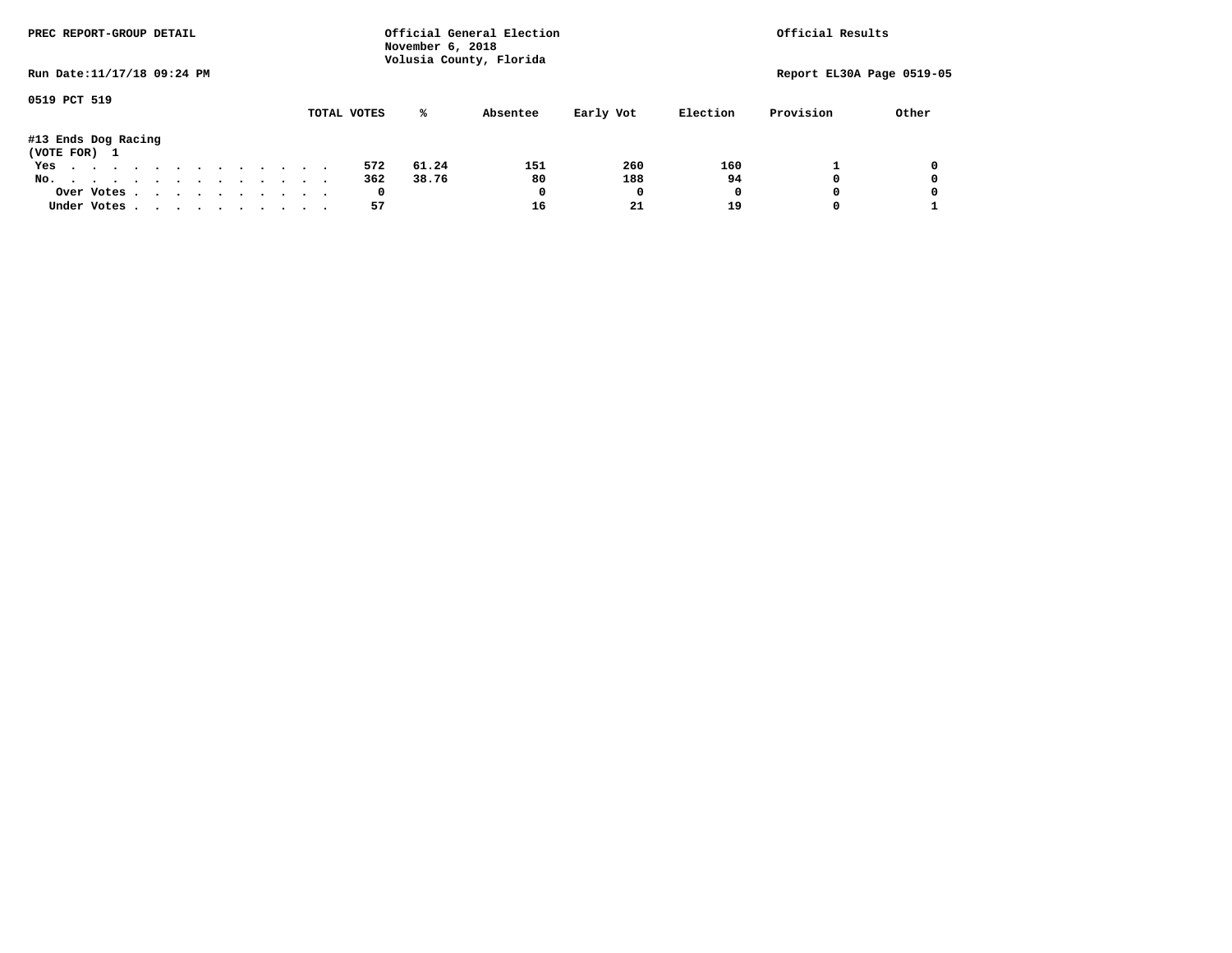**November 6, 2018 Volusia County, Florida Run Date:11/17/18 09:24 PM Report EL30A Page 0521-01 0521 PCT 521 TOTAL VOTES % Absentee Early Vot Election Provision Other REGISTERED VOTERS - TOTAL . . . . . . 4,120 BALLOTS CAST - TOTAL.** . . . . . 2,894 1,308 891 694 1 0  **BALLOTS CAST - BLANK. . . . . . . . 0 0 0 0 0 0 VOTER TURNOUT - TOTAL . . . . . . . 70.24 VOTER TURNOUT - BLANK . . . . . . . United States Senator (VOTE FOR) 1 Rick Scott (REP) . . . . . . . . . 1,681 58.80 728 523 430 0 0 Bill Nelson (DEM). . . . . . . . . 1,171 40.96 556 362 252 1 0 WRITE-IN. . . . . . . . . . . . 7 .24 5 1 1 0 0 Over Votes . . . . . . . . . . 0 0 0 0 0 0 Under Votes . . . . . . . . . . 35** 19 5 11 0 0 0 **Representative in Congress District 6 (VOTE FOR) 1 Michael Waltz (REP) . . . . . . . . 1,655 58.17 719 509 427 0 0 Nancy Soderberg (DEM) . . . . . . . 1,190 41.83 561 372 256 1 0 Over Votes . . . . . . . . . . 0 0 0 0 0 0**  $\Omega$  **Under Votes . . . . . . . . . . 49 28 10 11 0 0 Governor and Lieutenant Governor (VOTE FOR) 1 Ron DeSantis (REP) . . . . . . . . 1,668 58.26 721 514 433 0 0 Andrew Gillum (DEM) . . . . . . . . 1,132 39.54 533 361 237 1 0 Darcy G. Richardson (REF) . . . . . 21 .73 12** 4 5 0 0 0<br>**Ryan Christopher Foley . . . . . . 21 .73** 14 2 5 0 0 **Ryan Christopher Foley . . . . . . 21 .73 14 2 5 0 0** 0<br> **Ryle "KC"** Gibson . . . . . . . . . 6 .21 4 1 1 0 0  **Kyle "KC" Gibson . . . . . . . . . . 6 .21** 4 **Bruce Stanley . . . . . . . . . . 11 .38** 6 3 2 0 0  **WRITE-IN. . . . . . . . . . . . 4 .14 2 0 2 0 0**  $\mathbf{0}$ **Over Votes . . . . . . . . . . 6** 1 1 1 0  $\mathbf{0}$ **Under Votes . . . . . . . . . . 25** 12 5 8 0 **Attorney General (VOTE FOR) 1 Ashley Moody (REP) . . . . . . . . 1,764 62.11 759 550 455 0 0 Sean Shaw (DEM) . . . . . . . . . 1,019 35.88 490 323 205 1 0 Jeffrey Marc Siskind.** . . . . . . 57 2.01 29 9 19 0 0 0<br>Over Votes  **Over Votes . . . . . . . . . . 0 0 0 0 0 0**  $\mathbf 0$  **Under Votes . . . . . . . . . . 54 30 9 15 0 0 Chief Financial Officer (VOTE FOR) 1 Jimmy Patronis (REP). . . . . . . . 1,675 60.58 718 515 442 0 0 Jeremy Ring (DEM).** . . . . . . . 1,088 39.35 519 351 217 1 0 **WRITE-IN.** . . . . . . . . . . . . 2 .07 0 1 1 0 0 0  **Over Votes . . . . . . . . . . 1 0 1 0 0 0**  $\mathbf{o}$  **Under Votes . . . . . . . . . . 128 71 23 34 0 0** 

**PREC REPORT-GROUP DETAIL Official General Election Official Results**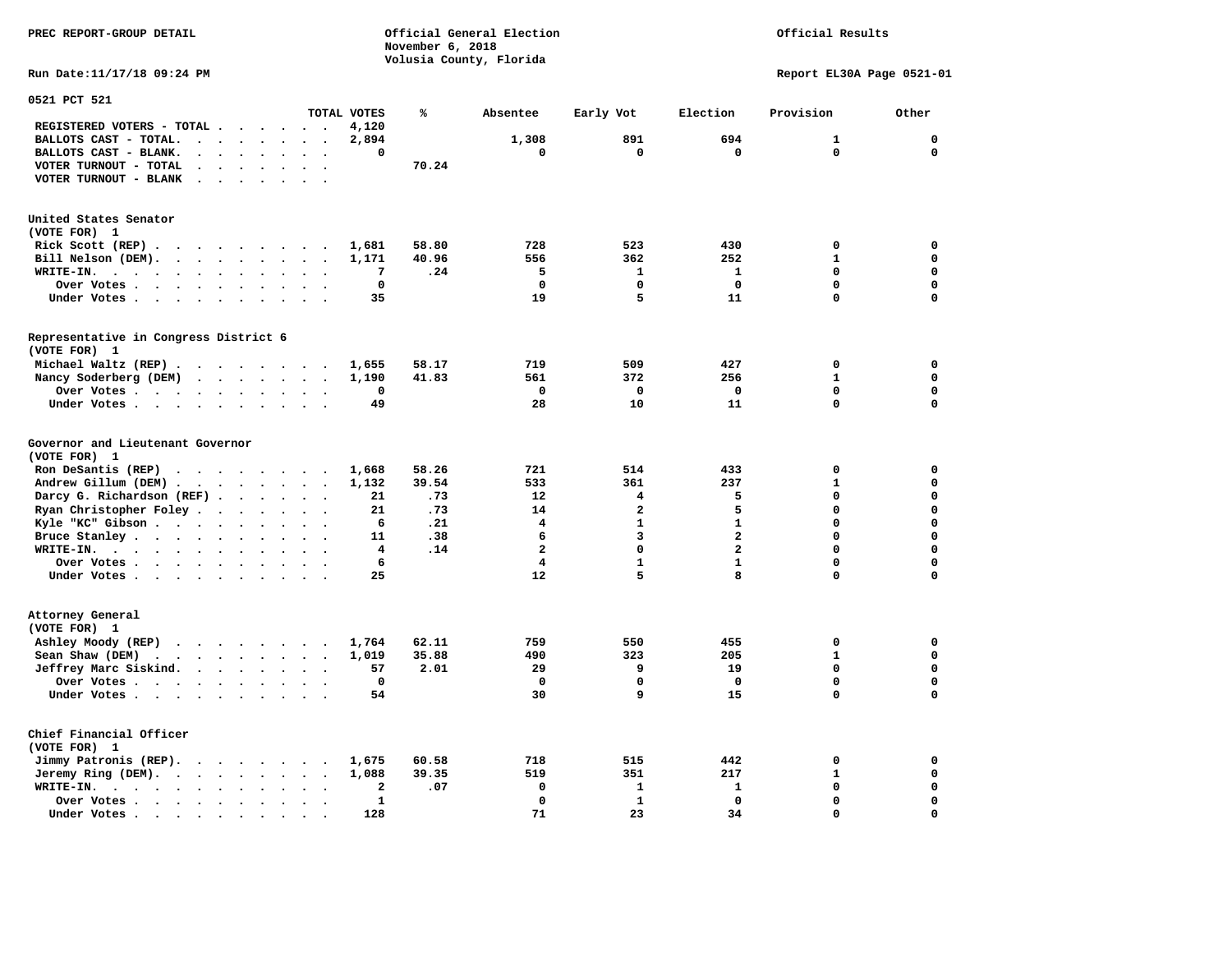| PREC REPORT-GROUP DETAIL                                                                                                                                                                                                                                                            |                                     |                | November 6, 2018 | Official General Election<br>Volusia County, Florida |            |          | Official Results          |             |
|-------------------------------------------------------------------------------------------------------------------------------------------------------------------------------------------------------------------------------------------------------------------------------------|-------------------------------------|----------------|------------------|------------------------------------------------------|------------|----------|---------------------------|-------------|
| Run Date: 11/17/18 09:24 PM                                                                                                                                                                                                                                                         |                                     |                |                  |                                                      |            |          | Report EL30A Page 0521-02 |             |
| 0521 PCT 521                                                                                                                                                                                                                                                                        |                                     | TOTAL VOTES    | ℁                | Absentee                                             | Early Vot  | Election | Provision                 | Other       |
| Commissioner of Agriculture<br>(VOTE FOR) 1                                                                                                                                                                                                                                         |                                     |                |                  |                                                      |            |          |                           |             |
| Matt Caldwell (REP)                                                                                                                                                                                                                                                                 |                                     | 1,625          | 58.79            | 704                                                  | 507        | 414      | 0                         | 0           |
| Nicole "Nikki" Fried (DEM).                                                                                                                                                                                                                                                         |                                     | 1,139          | 41.21            | 539                                                  | 361        | 238      | 1                         | 0           |
| Over Votes<br>$\bullet$                                                                                                                                                                                                                                                             | $\cdot$                             | 1              |                  | 0                                                    | 0          | 1        | $\mathbf 0$               | 0           |
| Under Votes<br>$\ddot{\phantom{1}}$                                                                                                                                                                                                                                                 |                                     | 129            |                  | 65                                                   | 23         | 41       | $\mathbf 0$               | 0           |
| State Representative District 25<br>(VOTE FOR) 1                                                                                                                                                                                                                                    |                                     |                |                  |                                                      |            |          |                           |             |
| Tom Leek $(REP)$ .                                                                                                                                                                                                                                                                  |                                     | 1,642          | 58.83            | 730                                                  | 506        | 406      | 0                         | 0           |
| Kathleen "Katie" Tripp (DEM)                                                                                                                                                                                                                                                        |                                     | 1,104          | 39.56            | 520                                                  | 349        | 234      | 1                         | 0           |
| Joseph "Joe" Hannoush (LPF)                                                                                                                                                                                                                                                         | $\cdot$ $\cdot$                     | 45             | 1.61             | 11                                                   | 10         | 24       | 0                         | 0           |
| Over Votes                                                                                                                                                                                                                                                                          | $\ddot{\phantom{1}}$<br>$\bullet$ . | 0              |                  | 0                                                    | 0          | 0        | $\mathbf 0$               | $\mathbf 0$ |
| Under Votes                                                                                                                                                                                                                                                                         |                                     | 103            |                  | 47                                                   | 26         | 30       | $\Omega$                  | 0           |
| Justice of the Supreme Court Lawson<br>(VOTE FOR) 1                                                                                                                                                                                                                                 |                                     |                |                  |                                                      |            |          |                           |             |
| $Yes \cdot \cdot \cdot$<br>$\sim$<br>$\cdot$ $\cdot$                                                                                                                                                                                                                                |                                     | 1,839          | 76.28            | 873                                                  | 560        | 405      | 1                         | 0           |
| No.<br>$\bullet$<br>$\sim$                                                                                                                                                                                                                                                          |                                     | 572            | 23.72            | 220                                                  | 188        | 164      | 0                         | 0           |
| Over Votes<br>$\bullet$<br>$\bullet$<br>$\bullet$                                                                                                                                                                                                                                   | $\bullet$                           | 0              |                  | 0                                                    | 0          | 0        | 0                         | 0           |
| Under Votes                                                                                                                                                                                                                                                                         |                                     | 483            |                  | 215                                                  | 143        | 125      | $\mathbf 0$               | $\mathbf 0$ |
| 5th District Court of Appeal Eisnaugle<br>(VOTE FOR) 1                                                                                                                                                                                                                              |                                     |                |                  |                                                      |            |          |                           |             |
| $Yes \cdot \cdot \cdot$<br>$\sim$ $\sim$<br>$\sim$<br>. The contract of the contract of the contract of the contract of the contract of the contract of the contract of the contract of the contract of the contract of the contract of the contract of the contract of the contrac |                                     | 1,707          | 71.42            | 802                                                  | 517        | 387      | 1                         | 0           |
| No.                                                                                                                                                                                                                                                                                 | $\ddot{\phantom{1}}$                | 683            | 28.58            | 295                                                  | 214        | 174      | $\mathbf 0$               | $\mathbf 0$ |
| Over Votes<br>$\cdot$                                                                                                                                                                                                                                                               |                                     | 2              |                  | 0                                                    | 2          | 0        | 0                         | 0           |
| Under Votes<br>$\ddot{\phantom{0}}$                                                                                                                                                                                                                                                 | $\bullet$<br>$\ddot{\phantom{0}}$   | 502            |                  | 211                                                  | 158        | 133      | $\mathbf 0$               | $\mathbf 0$ |
| Circuit Judge 7th Judicial, Grp 15<br>(VOTE FOR) 1                                                                                                                                                                                                                                  |                                     |                |                  |                                                      |            |          |                           |             |
| Linda L. Gaustad                                                                                                                                                                                                                                                                    |                                     | 1,322          | 53.89            | 609                                                  | 402        | 311      | 0                         | 0           |
| Ryan Will<br>. The contract of the contract of the contract of the contract of the contract of the contract of the contract of the contract of the contract of the contract of the contract of the contract of the contract of the contrac                                          | $\bullet$<br>$\ddot{\phantom{1}}$   | 1,131          | 46.11            | 519                                                  | 357        | 254      | 1                         | 0           |
| Over Votes                                                                                                                                                                                                                                                                          | $\bullet$<br>$\bullet$              | 1              |                  | 0                                                    | 1          | 0        | $\mathbf 0$               | 0           |
| Under Votes                                                                                                                                                                                                                                                                         |                                     | 440            |                  | 180                                                  | 131        | 129      | 0                         | 0           |
| Ormond Beach Mayor<br>(VOTE FOR) 1                                                                                                                                                                                                                                                  |                                     |                |                  |                                                      |            |          |                           |             |
|                                                                                                                                                                                                                                                                                     |                                     |                |                  | 482                                                  |            | 242      |                           | 0           |
| Rob Bridger.<br>Bill Partington                                                                                                                                                                                                                                                     |                                     | 1,100<br>1,554 | 41.45<br>58.55   | 721                                                  | 375<br>445 | 388      | 1<br>$\mathbf 0$          | $\mathbf 0$ |
| Over Votes                                                                                                                                                                                                                                                                          |                                     | 1              |                  | 0                                                    | 0          | 1        | 0                         | 0           |
| Under Votes.                                                                                                                                                                                                                                                                        |                                     | 239            |                  | 105                                                  | 71         | 63       | 0                         | 0           |
|                                                                                                                                                                                                                                                                                     |                                     |                |                  |                                                      |            |          |                           |             |
| Ormond Beach City Commissioner Zone 4<br>(VOTE FOR) 1                                                                                                                                                                                                                               |                                     |                |                  |                                                      |            |          |                           |             |
| Barry W. du Moulin                                                                                                                                                                                                                                                                  |                                     | 624            | 25.20            | 290                                                  | 215        | 118      | 1                         | 0           |
| Rob Littleton.<br>$\ddot{\phantom{a}}$                                                                                                                                                                                                                                              |                                     | 1,379          | 55.69            | 629                                                  | 401        | 349      | $\mathbf 0$               | 0           |
| David J. Romeo.                                                                                                                                                                                                                                                                     |                                     | 473            | 19.10            | 201                                                  | 142        | 130      | 0                         | 0           |
| Over Votes .<br>$\ddot{\phantom{0}}$<br>$\ddot{\phantom{0}}$                                                                                                                                                                                                                        |                                     | 0              |                  | 0                                                    | 0          | 0        | 0                         | 0           |
| Under Votes                                                                                                                                                                                                                                                                         |                                     | 418            |                  | 188                                                  | 133        | 97       | $\Omega$                  |             |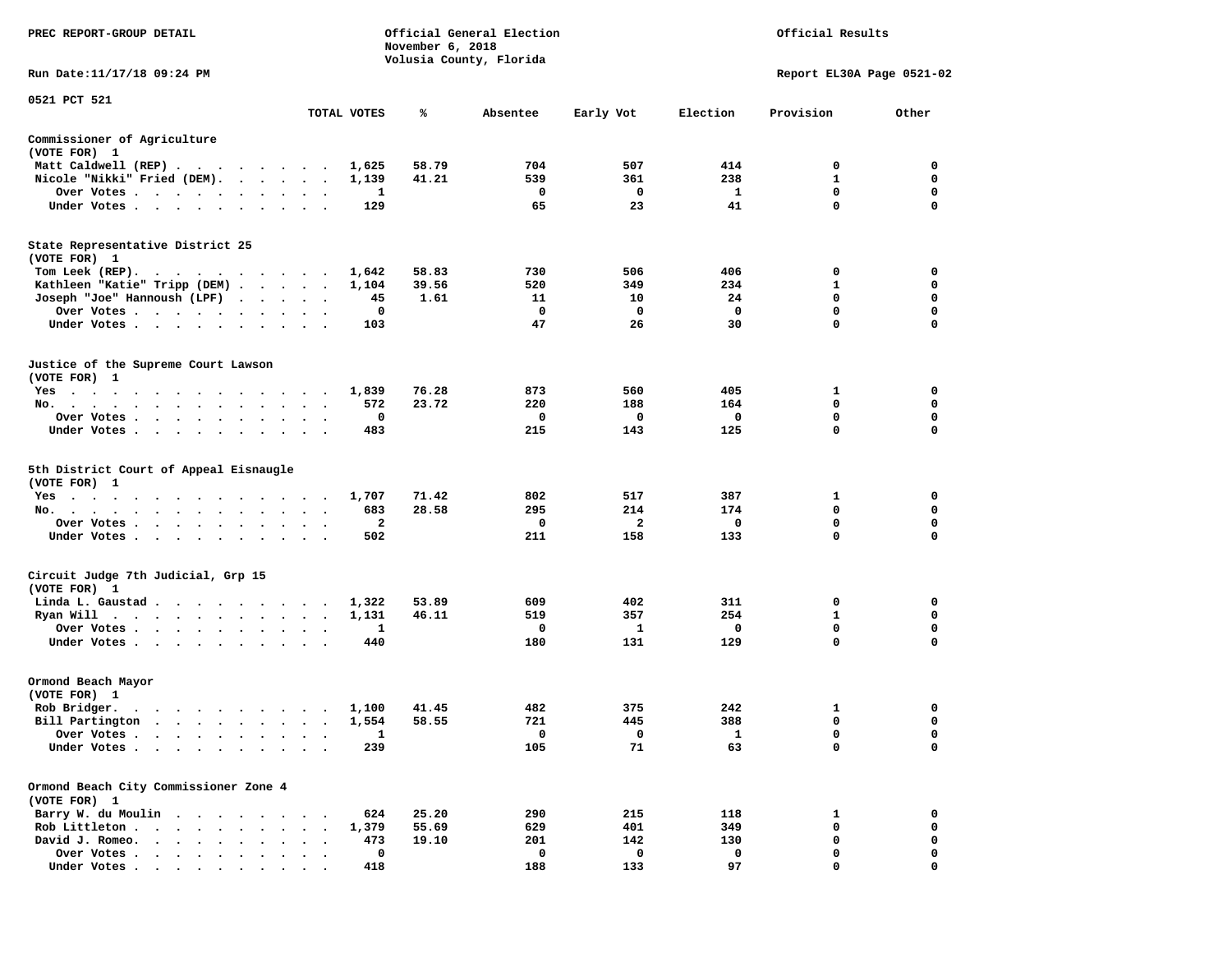| PREC REPORT-GROUP DETAIL                                                                                                                                                                                                                             |                                            | November 6, 2018 | Official General Election<br>Volusia County, Florida | Official Results |              |                           |             |
|------------------------------------------------------------------------------------------------------------------------------------------------------------------------------------------------------------------------------------------------------|--------------------------------------------|------------------|------------------------------------------------------|------------------|--------------|---------------------------|-------------|
| Run Date:11/17/18 09:24 PM                                                                                                                                                                                                                           |                                            |                  |                                                      |                  |              | Report EL30A Page 0521-03 |             |
| 0521 PCT 521                                                                                                                                                                                                                                         |                                            |                  |                                                      |                  |              |                           |             |
|                                                                                                                                                                                                                                                      | TOTAL VOTES                                | ℁                | Absentee                                             | Early Vot        | Election     | Provision                 | Other       |
| Soil and Water Cons Dist Seat 1<br>(VOTE FOR) 1                                                                                                                                                                                                      |                                            |                  |                                                      |                  |              |                           |             |
| William Bliss.<br>$\cdots$                                                                                                                                                                                                                           | 1,325                                      | 58.22            | 625                                                  | 414              | 285          | 1                         | 0           |
| Derrick Orberg.<br>$\mathbf{r}$ . The set of the set of the set of the set of the set of the set of the set of the set of the set of the set of the set of the set of the set of the set of the set of the set of the set of the set of the set of t | 951<br>$\ddot{\phantom{a}}$                | 41.78            | 416                                                  | 274              | 261          | 0                         | 0           |
| Over Votes .<br>. The contract of the contract of the contract of the contract of the contract of the contract of the contract of the contract of the contract of the contract of the contract of the contract of the contract of the contrac        | 0<br>$\bullet$<br>$\bullet$<br>$\bullet$   |                  | 0                                                    | 0                | 0            | 0                         | 0           |
| Under Votes                                                                                                                                                                                                                                          | 618                                        |                  | 267                                                  | 203              | 148          | 0                         | 0           |
| Soil and Water Cons Dist Seat 3<br>(VOTE FOR) 1                                                                                                                                                                                                      |                                            |                  |                                                      |                  |              |                           |             |
| Beth James.                                                                                                                                                                                                                                          | 1,193<br>$\overline{\phantom{a}}$          | 52.90            | 546                                                  | 348              | 299          | 0                         | 0           |
| Wesley Wayne Wilson Jr                                                                                                                                                                                                                               | 329                                        | 14.59            | 149                                                  | 92               | 88           | 0                         | 0           |
| Christine Wilt.                                                                                                                                                                                                                                      | 733                                        | 32.51            | 332                                                  | 239              | 162          | 0                         | $\mathbf 0$ |
| Over Votes                                                                                                                                                                                                                                           | 1                                          |                  | 0                                                    | 1                | $\mathbf 0$  | 0                         | 0           |
| Under Votes                                                                                                                                                                                                                                          | 638                                        |                  | 281                                                  | 211              | 145          | 1                         | 0           |
| Soil and Water Cons Dist Seat 5<br>(VOTE FOR) 1                                                                                                                                                                                                      |                                            |                  |                                                      |                  |              |                           |             |
| J. Mark Barfield                                                                                                                                                                                                                                     | 481                                        | 21.37            | 216                                                  | 142              | 123          | 0                         | 0           |
| Andy Kelly                                                                                                                                                                                                                                           | 945                                        | 41.98            | 443                                                  | 302              | 200          | 0                         | 0           |
| David Schaefer.                                                                                                                                                                                                                                      | 825<br>$\bullet$ .<br>$\ddot{\phantom{1}}$ | 36.65            | 367                                                  | 237              | 221          | 0                         | $\mathbf 0$ |
| Over Votes<br>$\ddot{\phantom{0}}$                                                                                                                                                                                                                   | 0                                          |                  | 0                                                    | 0                | 0            | 0                         | 0           |
| Under Votes                                                                                                                                                                                                                                          | 643                                        |                  | 282                                                  | 210              | 150          | 1                         | $\Omega$    |
| #1 Increased Homestead Exemption<br>(VOTE FOR) 1                                                                                                                                                                                                     |                                            |                  |                                                      |                  |              |                           |             |
| $Yes \t . \t .$<br>. The contract of the contract of the contract of the contract of the contract of the contract of the contract of the contract of the contract of the contract of the contract of the contract of the contract of the contrac     | 1,249                                      | 45.73            | 628                                                  | 327              | 294          | 0                         | 0           |
| No.<br>.                                                                                                                                                                                                                                             | 1,482                                      | 54.27            | 611                                                  | 512              | 358          | 1                         | 0           |
| Over Votes                                                                                                                                                                                                                                           | 4<br>$\sim$ $\sim$                         |                  | 0                                                    | 4                | 0            | 0                         | 0           |
| Under Votes                                                                                                                                                                                                                                          | 159                                        |                  | 69                                                   | 48               | 42           | 0                         | 0           |
| #2 Limit on Property Tax Assessments<br>(VOTE FOR) 1                                                                                                                                                                                                 |                                            |                  |                                                      |                  |              |                           |             |
| Yes                                                                                                                                                                                                                                                  | 1,905                                      | 70.17            | 876                                                  | 553              | 476          | 0                         | 0           |
| No.                                                                                                                                                                                                                                                  | 810                                        | 29.83            | 349                                                  | 285              | 175          | 1                         | 0           |
| Over Votes .                                                                                                                                                                                                                                         | 1<br>$\bullet$                             |                  | 0                                                    | 1                | 0            | 0                         | 0           |
| Under Votes                                                                                                                                                                                                                                          | 178                                        |                  | 83                                                   | 52               | 43           | 0                         | 0           |
| #3 Voter Control of Gambling<br>(VOTE FOR) 1                                                                                                                                                                                                         |                                            |                  |                                                      |                  |              |                           |             |
| <b>Yes</b>                                                                                                                                                                                                                                           |                                            | 1,891 67.75      | 909                                                  | 556              | 426          |                           | 0           |
| No.<br>$\bullet$<br>$\cdots$<br>$\sim$ $\sim$<br>$\ddot{\phantom{0}}$<br>$\bullet$                                                                                                                                                                   | 900<br>$\bullet$                           | 32.25            | 360                                                  | 300              | 239          | 1                         | 0           |
| Over Votes .<br>$\ddot{\phantom{1}}$<br>$\ddot{\phantom{a}}$<br>$\sim$<br>$\sim$                                                                                                                                                                     | $\mathbf{1}$                               |                  | 0                                                    | 0                | $\mathbf{1}$ | 0                         | 0           |
| Under Votes                                                                                                                                                                                                                                          | 102                                        |                  | 39                                                   | 35               | 28           | 0                         | $\mathbf 0$ |
| #4 Voting Restoration Amendment<br>(VOTE FOR) 1                                                                                                                                                                                                      |                                            |                  |                                                      |                  |              |                           |             |
| $Yes \cdot \cdot \cdot$                                                                                                                                                                                                                              | 1,614                                      | 57.79            | 757                                                  | 483              | 373          | 1                         | 0           |
| No.                                                                                                                                                                                                                                                  | 1,179                                      | 42.21            | 516                                                  | 372              | 291          | 0                         | 0           |
| Over Votes                                                                                                                                                                                                                                           | 5                                          |                  | 0                                                    | 4                | $\mathbf{1}$ | 0                         | 0           |
| Under Votes.                                                                                                                                                                                                                                         | 96                                         |                  | 35                                                   | 32               | 29           | 0                         | 0           |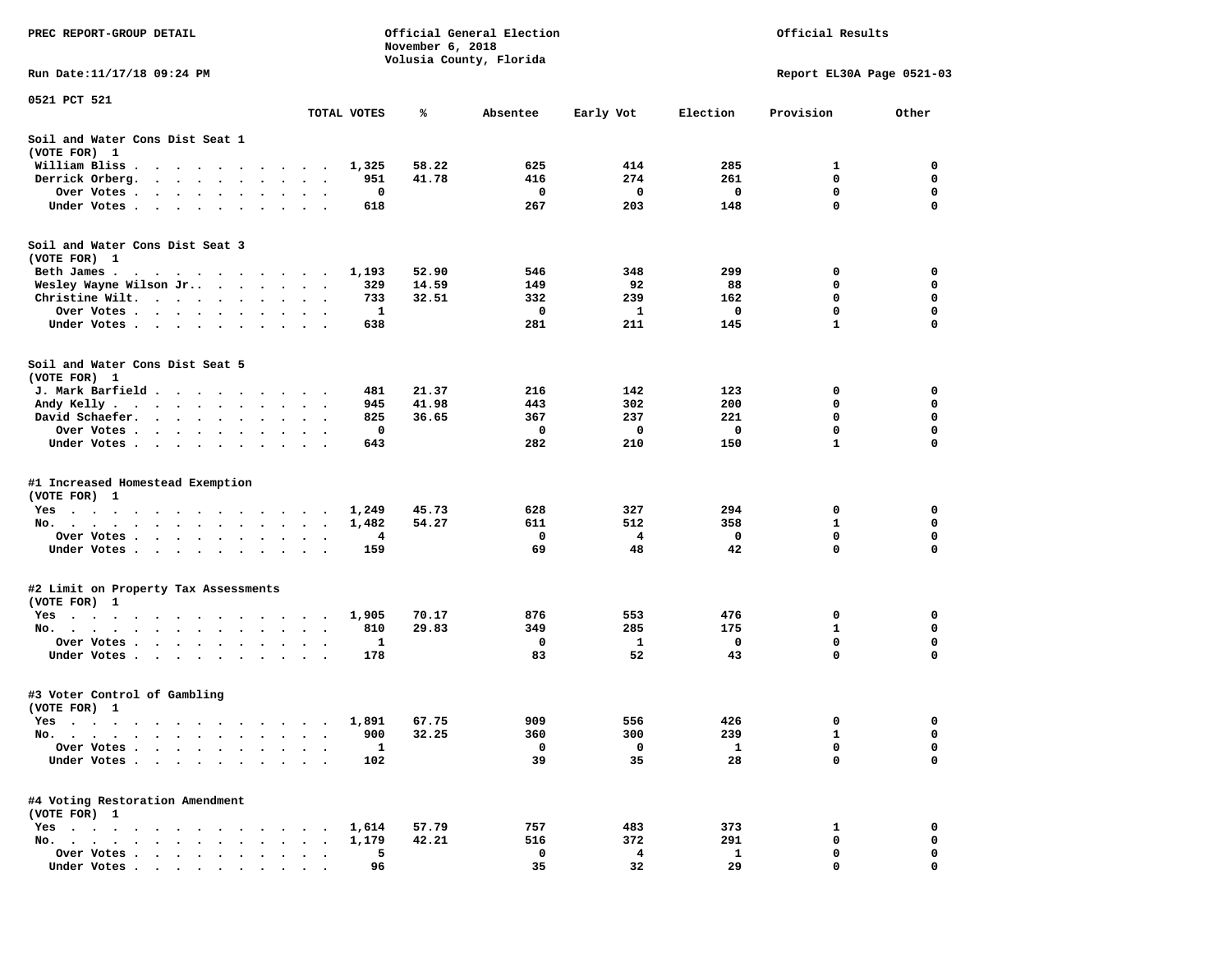| PREC REPORT-GROUP DETAIL                                         |                                         | November 6, 2018 | Official General Election<br>Volusia County, Florida |              |              | Official Results          |             |
|------------------------------------------------------------------|-----------------------------------------|------------------|------------------------------------------------------|--------------|--------------|---------------------------|-------------|
| Run Date: 11/17/18 09:24 PM                                      |                                         |                  |                                                      |              |              | Report EL30A Page 0521-04 |             |
| 0521 PCT 521                                                     | TOTAL VOTES                             | ℁                | Absentee                                             | Early Vot    | Election     | Provision                 | Other       |
| #5 Supermajority Vote Required                                   |                                         |                  |                                                      |              |              |                           |             |
| (VOTE FOR) 1                                                     |                                         |                  |                                                      |              |              |                           |             |
| Yes                                                              | 1,951                                   | 72.29            | 922                                                  | 546          | 483          | 0                         | 0           |
| No.                                                              | 748                                     | 27.71            | 302                                                  | 282          | 163          | 1                         | 0           |
| Over Votes                                                       | $\mathbf 0$<br>$\overline{\phantom{a}}$ |                  | 0                                                    | $\mathbf 0$  | 0            | 0                         | 0           |
| Under Votes.                                                     | 195                                     |                  | 84                                                   | 63           | 48           | $\mathbf 0$               | 0           |
| #6 Rights of Crime Victims; Judges                               |                                         |                  |                                                      |              |              |                           |             |
| (VOTE FOR) 1                                                     |                                         |                  |                                                      |              |              |                           |             |
| Yes 1,423                                                        |                                         | 52.16            | 680                                                  | 391          | 352          | 0                         | 0           |
| No.                                                              | 1,305                                   | 47.84            | 554                                                  | 447          | 303          | $\mathbf{1}$              | 0           |
| Over Votes                                                       | 0                                       |                  | $\mathbf 0$                                          | $\mathbf 0$  | $\mathbf 0$  | 0                         | 0           |
| Under Votes                                                      | 166                                     |                  | 74                                                   | 53           | 39           | $\mathbf 0$               | 0           |
| #7 Survivor Benefits                                             |                                         |                  |                                                      |              |              |                           |             |
| (VOTE FOR) 1                                                     |                                         |                  |                                                      |              |              |                           |             |
| Yes                                                              | 1,460                                   | 54.03            | 711                                                  | 397          | 352          | 0                         | 0           |
| No.                                                              | 1,242                                   | 45.97            | 521                                                  | 432          | 288          | $\mathbf{1}$              | 0           |
| Over Votes.                                                      | 1                                       |                  | 0                                                    | $\mathbf 0$  | $\mathbf{1}$ | 0                         | 0           |
| Under Votes                                                      | 191                                     |                  | 76                                                   | 62           | 53           | $\mathbf 0$               | $\mathbf 0$ |
| #9 Prohibits Oil, Gas Drilling, Vaping                           |                                         |                  |                                                      |              |              |                           |             |
| (VOTE FOR) 1                                                     | 1,601                                   | 59.19            | 777                                                  | 480          | 343          | 1                         | 0           |
| Yes.<br>No.                                                      | 1,104                                   | 40.81            | 458                                                  | 347          | 299          | 0                         | 0           |
| Over Votes.                                                      | $\overline{a}$                          |                  | $\mathbf{1}$                                         | $\mathbf{1}$ | $\mathbf 0$  | 0                         | 0           |
| Under Votes                                                      | 187                                     |                  | 72                                                   | 63           | 52           | $\mathbf 0$               | 0           |
|                                                                  |                                         |                  |                                                      |              |              |                           |             |
| #10 State and Local Structure and Op                             |                                         |                  |                                                      |              |              |                           |             |
| (VOTE FOR) 1<br>Yes 1,488                                        |                                         | 56.24            | 739                                                  | 415          | 334          | 0                         | 0           |
| No.                                                              | 1,158                                   | 43.76            | 475                                                  | 395          | 287          | $\mathbf{1}$              | 0           |
| Over Votes                                                       | 1                                       |                  | 0                                                    | 1            | 0            | 0                         | 0           |
| Under Votes                                                      | 247                                     |                  | 94                                                   | 80           | 73           | $\mathbf 0$               | $\mathbf 0$ |
|                                                                  |                                         |                  |                                                      |              |              |                           |             |
| #11 Removal of Obs Prov; Crim Statute<br>(VOTE FOR) 1            |                                         |                  |                                                      |              |              |                           |             |
| Yes                                                              | 1,460                                   | 56.46            | 694                                                  | 425          | 341          | 0                         | 0           |
| No.                                                              | 1,126                                   | 43.54            | 475                                                  | 375          | 276          | 0                         | 0           |
| Over Votes                                                       | 0                                       |                  | 0                                                    | 0            | 0            | 0                         | 0           |
| Under Votes                                                      | 308                                     |                  | 139                                                  | 91           | 77           | 1                         | 0           |
| #12 Lobbying and Abuse of Office                                 |                                         |                  |                                                      |              |              |                           |             |
| (VOTE FOR) 1                                                     |                                         |                  |                                                      |              |              |                           |             |
| $Yes \cdot \cdot \cdot \cdot \cdot \cdot \cdot$<br>$\sim$ $\sim$ | 2,137                                   | 79.65            | 1,013                                                | 616          | 508          | 0                         | 0           |
| No.                                                              | 546                                     | 20.35            | 206                                                  | 213          | 127          | 0                         | 0           |
| Over Votes                                                       | $\mathbf{2}$                            |                  | $\mathbf 0$                                          | $\mathbf{1}$ | $\mathbf{1}$ | 0                         | 0           |
| Under Votes                                                      | 209                                     |                  | 89                                                   | 61           | 58           | $\mathbf{1}$              | 0           |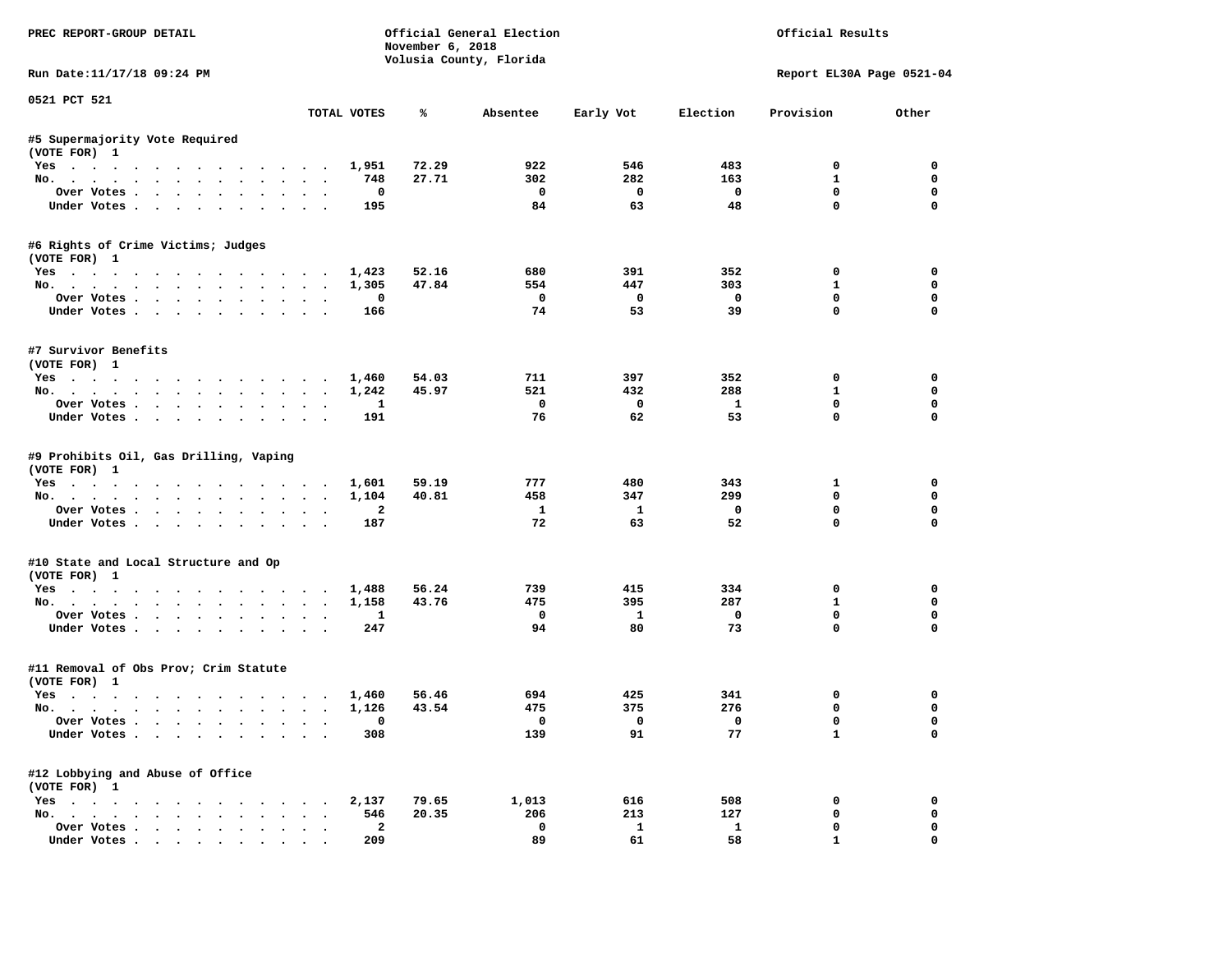| PREC REPORT-GROUP DETAIL            |  |  |  |  | November 6, 2018 | Official General Election<br>Volusia County, Florida |  | Official Results |             |       |          |           |          |              |                           |
|-------------------------------------|--|--|--|--|------------------|------------------------------------------------------|--|------------------|-------------|-------|----------|-----------|----------|--------------|---------------------------|
| Run Date: 11/17/18 09:24 PM         |  |  |  |  |                  |                                                      |  |                  |             |       |          |           |          |              | Report EL30A Page 0521-05 |
| 0521 PCT 521                        |  |  |  |  |                  |                                                      |  |                  | TOTAL VOTES | ℁     | Absentee | Early Vot | Election | Provision    | Other                     |
| #13 Ends Dog Racing<br>(VOTE FOR) 1 |  |  |  |  |                  |                                                      |  |                  |             |       |          |           |          |              |                           |
| Yes                                 |  |  |  |  |                  |                                                      |  |                  | 1,684       | 61.55 | 788      | 516       | 379      |              | 0                         |
| No.                                 |  |  |  |  |                  |                                                      |  |                  | 1,052       | 38.45 | 451      | 324       | 277      | <sup>0</sup> | 0                         |
| Over Votes                          |  |  |  |  |                  |                                                      |  |                  |             |       | 0        | 0         |          | <sup>0</sup> | 0                         |
| Under Votes                         |  |  |  |  |                  |                                                      |  |                  | 158         |       | 69       | 51        | 38       |              |                           |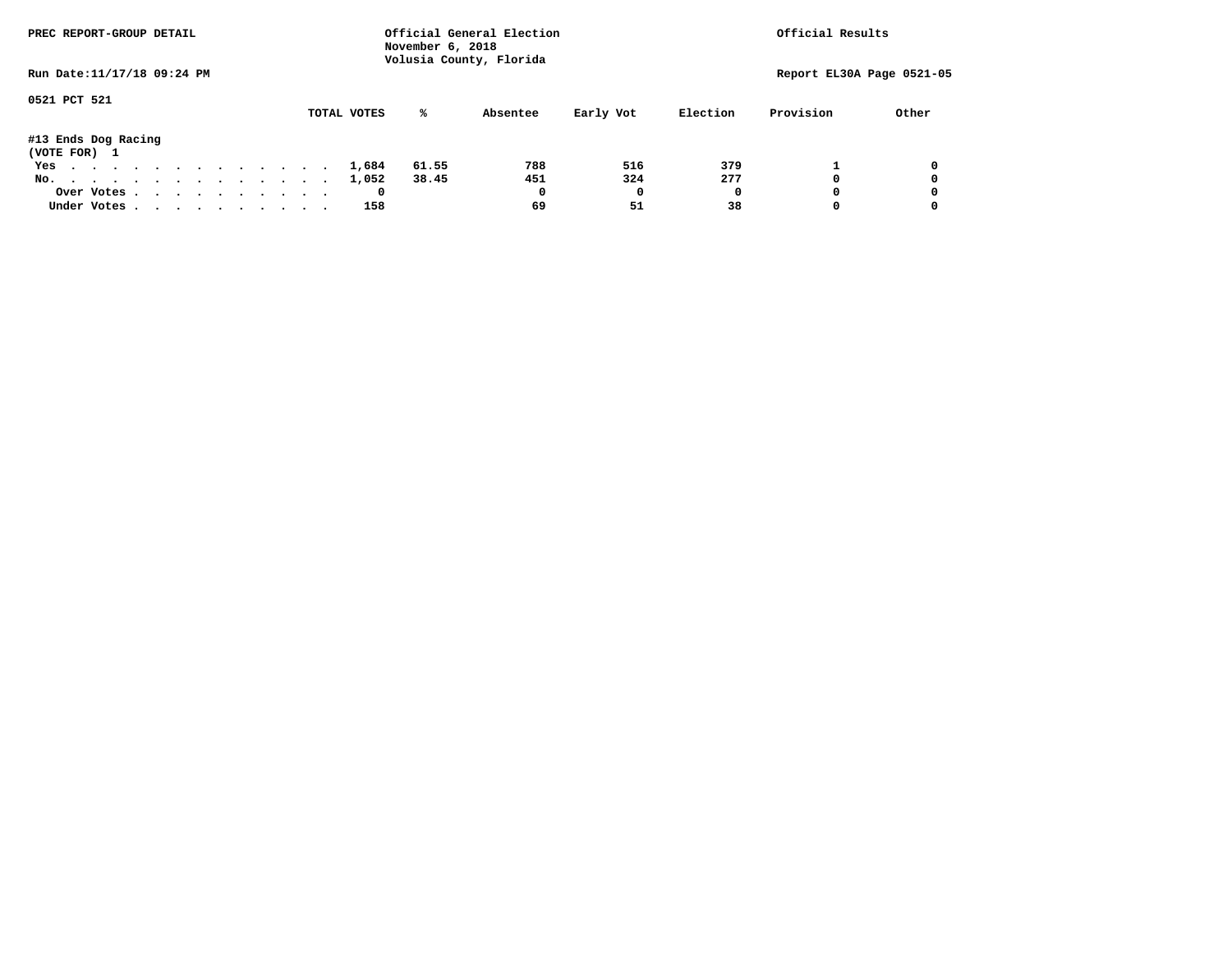**PREC REPORT-GROUP DETAIL COMPUTER CONSUMING A CONSUMING CONSUMING A LIGACION CONSUMING A LIGACION** *November 6, 2018 November 6, 2018* 

 **Volusia County, Florida** 

Official Results

**Run Date:11/17/18 09:24 PM Report EL30A Page 0522-01** 

| 0522 PCT 522                                                                                     |                             |                      |                          |                      |                          |                         |       |                         |                |                         |             |              |
|--------------------------------------------------------------------------------------------------|-----------------------------|----------------------|--------------------------|----------------------|--------------------------|-------------------------|-------|-------------------------|----------------|-------------------------|-------------|--------------|
|                                                                                                  |                             |                      |                          |                      |                          | TOTAL VOTES             | ℁     | Absentee                | Early Vot      | Election                | Provision   | Other        |
| REGISTERED VOTERS - TOTAL .                                                                      | $\ddot{\phantom{a}}$        |                      |                          | $\sim$ $\sim$        | $\ddot{\phantom{a}}$     | 3,977                   |       |                         |                |                         |             |              |
| BALLOTS CAST - TOTAL.<br>$\cdot$<br>$\ddot{\phantom{a}}$                                         | $\sim$                      |                      | $\ddot{\phantom{a}}$     |                      |                          | 2,481                   |       | 836                     | 775            | 870                     | 0           | $\mathbf 0$  |
| BALLOTS CAST - BLANK.<br>$\sim$ $\sim$                                                           | $\sim$                      | $\sim$               | $\ddot{\phantom{a}}$     | $\ddot{\phantom{a}}$ | $\overline{\phantom{a}}$ | 0                       |       | $\mathbf 0$             | $\mathbf 0$    | $\mathbf 0$             | $\mathbf 0$ | $\mathbf 0$  |
| VOTER TURNOUT - TOTAL                                                                            |                             |                      |                          |                      |                          |                         | 62.38 |                         |                |                         |             |              |
| VOTER TURNOUT - BLANK<br>$\sim$<br>$\cdot$                                                       |                             |                      |                          |                      |                          |                         |       |                         |                |                         |             |              |
|                                                                                                  |                             |                      |                          |                      |                          |                         |       |                         |                |                         |             |              |
| United States Senator                                                                            |                             |                      |                          |                      |                          |                         |       |                         |                |                         |             |              |
| (VOTE FOR) 1                                                                                     |                             |                      |                          |                      |                          |                         |       |                         |                |                         |             |              |
| Rick Scott (REP).<br>$\sim$                                                                      |                             |                      |                          |                      | $\overline{\phantom{a}}$ | 1,378                   | 55.97 | 468                     | 417            | 493                     | 0           | 0            |
| Bill Nelson (DEM).<br>$\mathbf{L} = \mathbf{L} \times \mathbf{L} = \mathbf{L} \times \mathbf{L}$ |                             | $\ddot{\phantom{0}}$ |                          |                      |                          | 1,075                   | 43.66 | 356                     | 352            | 367                     | $\mathbf 0$ | $\mathbf 0$  |
| WRITE-IN.<br>$\cdots$<br>$\ddot{\bullet}$ $\ddot{\bullet}$<br>$\bullet$                          | $\ddot{\phantom{a}}$        |                      | $\ddot{\phantom{a}}$     | $\ddot{\phantom{a}}$ | $\ddot{\phantom{a}}$     | 9                       | .37   | 4                       | 3              | $\overline{\mathbf{2}}$ | 0           | $\mathbf 0$  |
| Over Votes.<br>$\ddot{\phantom{1}}$<br>$\sim$ $\sim$ $\sim$<br>$\bullet$                         | $\bullet$                   |                      | $\bullet$                |                      |                          | $\mathbf{1}$            |       | $\mathbf 0$             | $\mathbf 0$    | $\mathbf{1}$            | $\mathbf 0$ | $\mathbf 0$  |
|                                                                                                  |                             |                      |                          |                      |                          | 18                      |       | 8                       | 3              | $7\phantom{.0}$         | $\mathbf 0$ | $\Omega$     |
| Under Votes                                                                                      | $\ddot{\phantom{a}}$        | $\cdot$              | $\ddot{\phantom{1}}$     | $\ddot{\phantom{0}}$ | $\bullet$                |                         |       |                         |                |                         |             |              |
| Representative in Congress District 6                                                            |                             |                      |                          |                      |                          |                         |       |                         |                |                         |             |              |
| (VOTE FOR) 1                                                                                     |                             |                      |                          |                      |                          |                         |       |                         |                |                         |             |              |
| Michael Waltz $(REP)$                                                                            |                             |                      |                          |                      | $\ddot{\phantom{a}}$     | 1,340                   | 55.05 | 443                     | 414            | 483                     | 0           | $\mathbf 0$  |
| Nancy Soderberg (DEM)<br>$\cdots$                                                                |                             |                      |                          | $\ddot{\phantom{a}}$ | $\ddot{\phantom{a}}$     | 1,094                   | 44.95 | 376                     | 350            | 368                     | $\mathbf 0$ | $\mathbf 0$  |
| Over Votes.<br>$\cdots$                                                                          | $\sim$                      |                      | $\ddot{\phantom{a}}$     |                      |                          | 0                       |       | 0                       | 0              | 0                       | 0           | $\mathbf 0$  |
| Under Votes                                                                                      | $\bullet$                   |                      | $\bullet$                |                      |                          | 47                      |       | 17                      | 11             | 19                      | $\mathbf 0$ | $\mathbf{0}$ |
|                                                                                                  |                             |                      |                          |                      |                          |                         |       |                         |                |                         |             |              |
| Governor and Lieutenant Governor                                                                 |                             |                      |                          |                      |                          |                         |       |                         |                |                         |             |              |
| (VOTE FOR) 1                                                                                     |                             |                      |                          |                      |                          |                         |       |                         |                |                         |             |              |
| Ron DeSantis (REP)                                                                               | $\sim$ $\sim$ $\sim$ $\sim$ |                      |                          | $\ddot{\phantom{0}}$ |                          | 1,375                   | 55.85 | 459                     | 421            | 495                     | 0           | $\mathbf 0$  |
| Andrew Gillum (DEM)                                                                              |                             |                      |                          | $\ddot{\phantom{a}}$ | $\overline{\phantom{a}}$ | 1,038                   | 42.16 | 344                     | 346            | 348                     | $\mathbf 0$ | $\mathbf 0$  |
| Darcy G. Richardson (REF).                                                                       | $\bullet$                   |                      | $\bullet$                | $\bullet$            |                          | 16                      | .65   | 7                       | 3              | 6                       | $\Omega$    | 0            |
| Ryan Christopher Foley.<br>$\sim$                                                                | $\ddot{\phantom{a}}$        |                      | $\ddot{\phantom{a}}$     |                      |                          | 11                      | .45   | 6                       | $\overline{a}$ | 3                       | $\mathbf 0$ | $\mathbf 0$  |
| Kyle "KC" Gibson                                                                                 | $\bullet$                   | $\bullet$            | $\bullet$                | $\bullet$            |                          | 13                      | .53   | 5                       | 0              | 8                       | $\mathbf 0$ | $\mathbf 0$  |
| Bruce Stanley                                                                                    | $\overline{\phantom{a}}$    |                      | $\ddot{\phantom{a}}$     |                      |                          | 4                       | .16   | $\overline{\mathbf{2}}$ | $\mathbf{1}$   | $\mathbf{1}$            | $\Omega$    | $\mathbf 0$  |
| WRITE-IN.                                                                                        |                             |                      |                          |                      |                          | 5                       | .20   | 4                       | 0              | $\mathbf{1}$            | $\mathbf 0$ | $\mathbf 0$  |
|                                                                                                  |                             |                      |                          |                      |                          | 6                       |       | $\overline{\mathbf{2}}$ | 0              | $\overline{\mathbf{4}}$ | $\mathbf 0$ | $\mathbf 0$  |
| Over Votes.<br>$\cdot$                                                                           |                             | $\bullet$            | $\bullet$                | $\bullet$            | $\ddot{\phantom{a}}$     |                         |       | 7                       | $\overline{a}$ | 4                       | $\mathbf 0$ | 0            |
| Under Votes                                                                                      |                             |                      |                          | $\sim$               | $\sim$                   | 13                      |       |                         |                |                         |             |              |
| Attorney General                                                                                 |                             |                      |                          |                      |                          |                         |       |                         |                |                         |             |              |
| (VOTE FOR) 1                                                                                     |                             |                      |                          |                      |                          |                         |       |                         |                |                         |             |              |
| Ashley Moody (REP)                                                                               |                             |                      |                          |                      |                          | 1,431                   | 58.96 | 484                     | 437            | 510                     | $\Omega$    | 0            |
| Sean Shaw (DEM)<br>$\cdot$ $\cdot$<br>$\sim$ $\sim$                                              | $\ddot{\phantom{a}}$        |                      | $\ddot{\phantom{a}}$     |                      |                          | 948                     | 39.06 | 314                     | 316            | 318                     | $\mathbf 0$ | $\mathbf 0$  |
| Jeffrey Marc Siskind.                                                                            |                             |                      | $\ddot{\phantom{1}}$     | $\sim$               | $\overline{\phantom{a}}$ | 48                      | 1.98  | 15                      | 10             | 23                      | $\mathbf 0$ | $\mathbf 0$  |
| Over Votes.<br>$\cdots$                                                                          | $\overline{\phantom{a}}$    |                      | $\ddot{\phantom{a}}$     |                      |                          | $\overline{\mathbf{2}}$ |       | $\mathbf 0$             | $\Omega$       | $\overline{\mathbf{2}}$ | $\mathbf 0$ | $\mathbf 0$  |
| Under Votes                                                                                      |                             |                      |                          |                      |                          | 52                      |       | 23                      | 12             | 17                      | 0           | 0            |
|                                                                                                  |                             |                      |                          |                      |                          |                         |       |                         |                |                         |             |              |
| Chief Financial Officer                                                                          |                             |                      |                          |                      |                          |                         |       |                         |                |                         |             |              |
| (VOTE FOR) 1                                                                                     |                             |                      |                          |                      |                          |                         |       |                         |                |                         |             |              |
| Jimmy Patronis (REP).<br>$\cdot$                                                                 |                             |                      |                          | $\cdot$              |                          | 1,380                   | 57.67 | 459                     | 418            | 503                     | 0           | 0            |
| Jeremy Ring (DEM).<br>$\mathbf{r}$ , and $\mathbf{r}$ , and $\mathbf{r}$                         | $\bullet$                   |                      | $\bullet$                |                      |                          | 1,012                   | 42.29 | 347                     | 333            | 332                     | $\mathbf 0$ | 0            |
| WRITE-IN.<br>$\cdot$ $\cdot$ $\cdot$ $\cdot$ $\cdot$ $\cdot$<br>$\bullet$                        | $\bullet$                   |                      | $\ddot{\phantom{a}}$     |                      |                          | 1                       | .04   | 0                       | 0              | 1                       | $\mathbf 0$ | $\mathbf 0$  |
| Over Votes.<br>$\cdots$                                                                          | $\ddot{\phantom{a}}$        |                      |                          |                      |                          | $\mathbf{z}$            |       | $\mathbf 0$             | $\overline{a}$ | $\mathbf 0$             | $\mathbf 0$ | $\mathbf 0$  |
| Under Votes                                                                                      | $\ddot{\phantom{a}}$        |                      | $\overline{\phantom{a}}$ |                      |                          | 86                      |       | 30                      | 22             | 34                      | $\mathbf 0$ | $\Omega$     |
|                                                                                                  |                             |                      |                          |                      |                          |                         |       |                         |                |                         |             |              |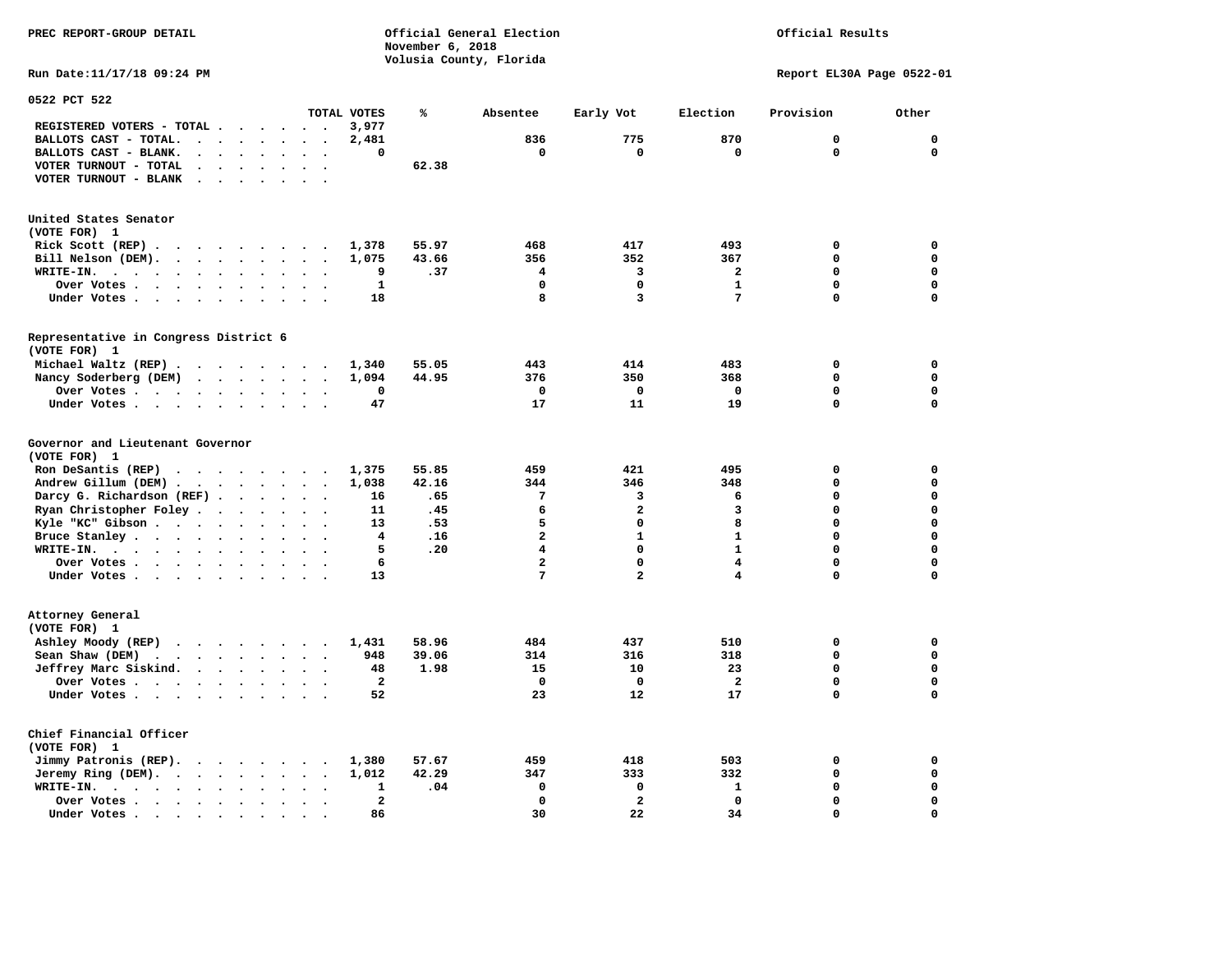| PREC REPORT-GROUP DETAIL                                                                                                                                                                                                                                       |              | November 6, 2018 | Official General Election | Official Results |                           |             |             |
|----------------------------------------------------------------------------------------------------------------------------------------------------------------------------------------------------------------------------------------------------------------|--------------|------------------|---------------------------|------------------|---------------------------|-------------|-------------|
| Run Date: 11/17/18 09:24 PM                                                                                                                                                                                                                                    |              |                  | Volusia County, Florida   |                  | Report EL30A Page 0522-02 |             |             |
| 0522 PCT 522                                                                                                                                                                                                                                                   |              |                  |                           |                  |                           |             |             |
|                                                                                                                                                                                                                                                                | TOTAL VOTES  | %                | Absentee                  | Early Vot        | Election                  | Provision   | Other       |
| Commissioner of Agriculture<br>(VOTE FOR) 1                                                                                                                                                                                                                    |              |                  |                           |                  |                           |             |             |
| Matt Caldwell (REP)                                                                                                                                                                                                                                            | 1,322        | 55.27            | 450                       | 399              | 473                       | 0           | 0           |
| Nicole "Nikki" Fried (DEM).                                                                                                                                                                                                                                    | 1,070        | 44.73            | 354                       | 351              | 365                       | 0           | 0           |
| Over Votes                                                                                                                                                                                                                                                     | 0            |                  | $\mathbf 0$               | $\mathbf 0$      | $\mathbf 0$               | 0           | 0           |
| Under Votes                                                                                                                                                                                                                                                    | 89           |                  | 32                        | 25               | 32                        | $\mathbf 0$ | $\mathbf 0$ |
| State Representative District 25<br>(VOTE FOR) 1                                                                                                                                                                                                               |              |                  |                           |                  |                           |             |             |
| Tom Leek (REP).<br>$\cdots$                                                                                                                                                                                                                                    | 1,329        | 55.42            | 441                       | 401              | 487                       | 0           | 0           |
| Kathleen "Katie" Tripp (DEM)                                                                                                                                                                                                                                   | 1,017        | 42.41            | 348                       | 345              | 324                       | 0           | 0           |
| Joseph "Joe" Hannoush (LPF)                                                                                                                                                                                                                                    | 52           | 2.17             | 16                        | 10               | 26                        | $\mathbf 0$ | $\mathbf 0$ |
| Over Votes                                                                                                                                                                                                                                                     | 0            |                  | 0                         | 0                | 0                         | 0           | 0           |
| Under Votes                                                                                                                                                                                                                                                    | 82           |                  | 31                        | 18               | 33                        | 0           | $\mathbf 0$ |
| State Representative District 26<br>(VOTE FOR) 1                                                                                                                                                                                                               |              |                  |                           |                  |                           |             |             |
| Elizabeth Fetterhoff (REP).                                                                                                                                                                                                                                    | 1            | 100.00           | 0                         | 1                | 0                         | 0           | 0           |
| Patrick Henry (DEM)                                                                                                                                                                                                                                            | 0            |                  | 0                         | 0                | 0                         | 0           | 0           |
| Over Votes                                                                                                                                                                                                                                                     | 0            |                  | 0                         | $\mathbf 0$      | $\mathbf 0$               | 0           | 0           |
| Under Votes                                                                                                                                                                                                                                                    | 0            |                  | $\mathbf{0}$              | $\Omega$         | $\Omega$                  | $\Omega$    | 0           |
| Justice of the Supreme Court Lawson<br>(VOTE FOR) 1                                                                                                                                                                                                            |              |                  |                           |                  |                           |             |             |
| Yes                                                                                                                                                                                                                                                            | 1,549        | 73.48            | 545                       | 475              | 529                       | 0           | 0           |
| No.                                                                                                                                                                                                                                                            | 559          | 26.52            | 167                       | 189              | 203                       | 0           | 0           |
| Over Votes                                                                                                                                                                                                                                                     | 0            |                  | 0                         | 0                | 0                         | $\mathbf 0$ | $\mathbf 0$ |
| Under Votes                                                                                                                                                                                                                                                    | 373          |                  | 124                       | 111              | 138                       | $\mathbf 0$ | $\mathbf 0$ |
|                                                                                                                                                                                                                                                                |              |                  |                           |                  |                           |             |             |
| 5th District Court of Appeal Eisnaugle<br>(VOTE FOR) 1                                                                                                                                                                                                         |              |                  |                           |                  |                           |             |             |
| Yes                                                                                                                                                                                                                                                            | 1,414        | 67.56            | 506                       | 431              | 477                       | 0           | 0           |
| No.                                                                                                                                                                                                                                                            | 679          | 32.44            | 205                       | 223              | 251                       | 0           | 0           |
| Over Votes                                                                                                                                                                                                                                                     | 1            |                  | 0                         | 1                | 0                         | 0           | 0           |
| Under Votes.                                                                                                                                                                                                                                                   | 387          |                  | 125                       | 120              | 142                       | $\mathbf 0$ | 0           |
| Circuit Judge 7th Judicial, Grp 15<br>(VOTE FOR) 1                                                                                                                                                                                                             |              |                  |                           |                  |                           |             |             |
| Linda L. Gaustad                                                                                                                                                                                                                                               | 1,061        | 49.56            | 335                       | 342              | 384                       | 0           | 0           |
| Ryan Will<br>$\blacksquare$ .<br>. The contract of the contract of the contract of the contract of the contract of the contract of the contract of the contract of the contract of the contract of the contract of the contract of the contract of the contrac | 1,080        | 50.44            | 379                       | 335              | 366                       | 0           | $\Omega$    |
| Over Votes                                                                                                                                                                                                                                                     | $\mathbf{2}$ |                  | 0                         | 1                | 1                         | 0           | 0           |
| Under Votes.                                                                                                                                                                                                                                                   | 338          |                  | 122                       | 97               | 119                       | 0           | 0           |
| Ormond Beach Mayor<br>(VOTE FOR) 1                                                                                                                                                                                                                             |              |                  |                           |                  |                           |             |             |
| Rob Bridger.                                                                                                                                                                                                                                                   | 949          | 40.71            | 316                       | 329              | 304                       | 0           | 0           |
| Bill Partington                                                                                                                                                                                                                                                | 1,382        | 59.29            | 462                       | 401              | 519                       | 0           | 0           |
| Over Votes                                                                                                                                                                                                                                                     | 0            |                  | 0                         | 0                | 0                         | 0           | 0           |
| Under Votes                                                                                                                                                                                                                                                    | 150          |                  | 58                        | 45               | 47                        | O           | $\Omega$    |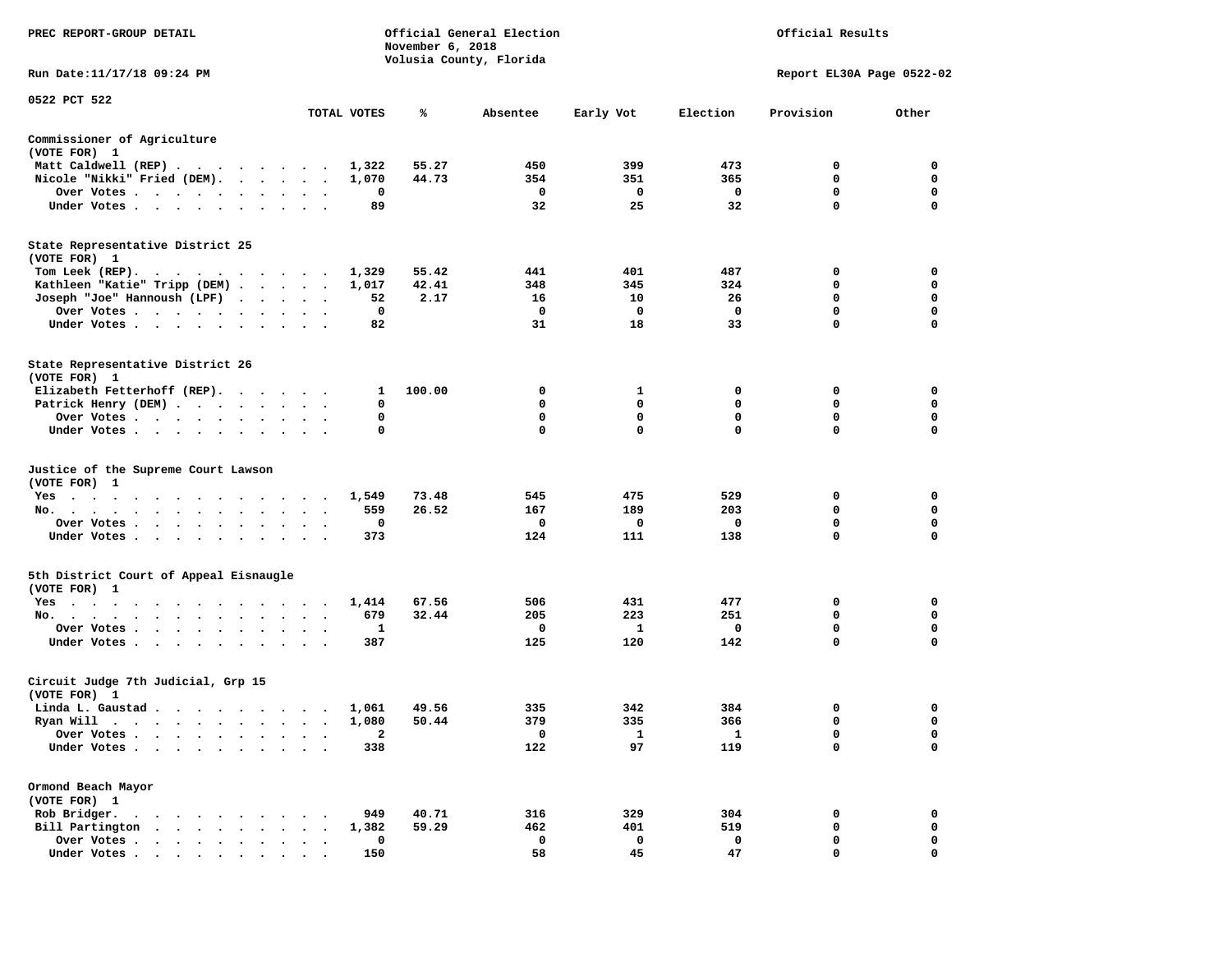| PREC REPORT-GROUP DETAIL                                                                                                                                                                                                                                     |                                                             |                     | November 6, 2018 | Official General Election | Official Results   |          |                            |                         |
|--------------------------------------------------------------------------------------------------------------------------------------------------------------------------------------------------------------------------------------------------------------|-------------------------------------------------------------|---------------------|------------------|---------------------------|--------------------|----------|----------------------------|-------------------------|
| Run Date: 11/17/18 09:24 PM                                                                                                                                                                                                                                  |                                                             |                     |                  | Volusia County, Florida   |                    |          | Report EL30A Page 0522-03  |                         |
| 0522 PCT 522                                                                                                                                                                                                                                                 |                                                             |                     |                  |                           |                    |          |                            |                         |
|                                                                                                                                                                                                                                                              |                                                             | TOTAL VOTES         | ℁                | Absentee                  | Early Vot          | Election | Provision                  | Other                   |
| Ormond Beach City Commissioner Zone 4<br>(VOTE FOR) 1                                                                                                                                                                                                        |                                                             |                     |                  |                           |                    |          |                            |                         |
| Barry W. du Moulin<br>$\sim$ $\sim$                                                                                                                                                                                                                          |                                                             | 537                 | 24.02            | 198                       | 204                | 135      | 0                          | 0                       |
| Rob Littleton.<br>$\begin{array}{cccccccccccccc} \bullet & \bullet & \bullet & \bullet & \bullet & \bullet & \bullet & \bullet & \bullet \end{array}$<br>$\bullet$                                                                                           | $\ddot{\phantom{0}}$<br>$\bullet$                           | 1,336               | 59.75            | 437                       | 378                | 521      | 0                          | 0                       |
| David J. Romeo.<br>$\cdot$ $\cdot$ $\cdot$ $\cdot$<br>$\bullet$<br>$\bullet$                                                                                                                                                                                 |                                                             | 363                 | 16.23            | 113                       | 108                | 142      | 0                          | 0                       |
| Over Votes.<br>$\mathcal{A}=\mathcal{A}=\mathcal{A}=\mathcal{A}=\mathcal{A}=\mathcal{A}$ .<br>$\bullet$<br>Under Votes.                                                                                                                                      |                                                             | 0                   |                  | 0<br>88                   | 0                  | 0        | $\mathbf 0$<br>$\mathbf 0$ | $\mathbf 0$<br>$\Omega$ |
| <u>in the contract of the contract of the contract of the contract of the contract of the contract of the contract of the contract of the contract of the contract of the contract of the contract of the contract of the contra</u><br>$\ddot{\phantom{1}}$ |                                                             | 245                 |                  |                           | 85                 | 72       |                            |                         |
| Soil and Water Cons Dist Seat 1<br>(VOTE FOR) 1                                                                                                                                                                                                              |                                                             |                     |                  |                           |                    |          |                            |                         |
| William Bliss.<br>.                                                                                                                                                                                                                                          |                                                             | 1,126               | 56.53            | 382                       | 332                | 412      | 0                          | 0                       |
| Derrick Orberg.<br>$\cdot$ $\cdot$ $\cdot$ $\cdot$ $\cdot$ $\cdot$ $\cdot$                                                                                                                                                                                   | $\bullet$ .<br><br><br><br><br><br><br>$\ddot{\phantom{0}}$ | 866                 | 43.47            | 282                       | 292                | 292      | 0                          | 0                       |
| Over Votes .<br>$\cdot$ $\cdot$ $\cdot$ $\cdot$<br>$\bullet$ $\bullet$                                                                                                                                                                                       |                                                             | 0                   |                  | 0                         | 0                  | 0        | 0                          | 0                       |
| Under Votes                                                                                                                                                                                                                                                  |                                                             | 489                 |                  | 172                       | 151                | 166      | $\mathbf 0$                | $\mathbf 0$             |
| Soil and Water Cons Dist Seat 3<br>(VOTE FOR) 1                                                                                                                                                                                                              |                                                             |                     |                  |                           |                    |          |                            |                         |
| Beth James.<br>the contract of the contract of the contract of the contract of the contract of the contract of the contract of                                                                                                                               |                                                             | 1,002               | 50.53            | 339                       | 306                | 357      | 0                          | 0                       |
| Wesley Wayne Wilson Jr                                                                                                                                                                                                                                       | $\ddot{\phantom{1}}$                                        | 337                 | 16.99            | 109                       | 101                | 127      | 0                          | $\mathbf 0$             |
| Christine Wilt.<br>$\ddot{\phantom{0}}$                                                                                                                                                                                                                      |                                                             | 644                 | 32.48            | 223                       | 204                | 217      | 0                          | 0                       |
| Over Votes                                                                                                                                                                                                                                                   |                                                             | 0                   |                  | 0                         | 0                  | 0        | $\mathbf 0$                | $\mathbf 0$             |
| Under Votes                                                                                                                                                                                                                                                  |                                                             | 498                 |                  | 165                       | 164                | 169      | $\mathbf 0$                | 0                       |
| Soil and Water Cons Dist Seat 5<br>(VOTE FOR) 1                                                                                                                                                                                                              |                                                             |                     |                  |                           |                    |          |                            |                         |
| J. Mark Barfield<br>$\cdots$<br>$\sim$                                                                                                                                                                                                                       |                                                             | 410                 | 20.76            | 142                       | 107                | 161      | 0                          | 0                       |
| Andy Kelly                                                                                                                                                                                                                                                   | $\ddot{\phantom{0}}$                                        | 884                 | 44.76            | 285                       | 291                | 308      | 0                          | $\mathbf 0$             |
| David Schaefer.<br>$\sim$ $\sim$ $\sim$ $\sim$<br>$\ddot{\phantom{0}}$                                                                                                                                                                                       |                                                             | 681                 | 34.48            | 237                       | 218                | 226      | 0                          | 0                       |
| Over Votes                                                                                                                                                                                                                                                   |                                                             | 0                   |                  | 0                         | 0                  | 0        | $\mathbf 0$                | $\mathbf 0$             |
| Under Votes                                                                                                                                                                                                                                                  |                                                             | 506                 |                  | 172                       | 159                | 175      | $\mathbf 0$                | 0                       |
| #1 Increased Homestead Exemption<br>(VOTE FOR) 1                                                                                                                                                                                                             |                                                             |                     |                  |                           |                    |          |                            |                         |
| Yes                                                                                                                                                                                                                                                          |                                                             | 1,097               | 46.05            | 373                       | 319                | 405      | 0                          | 0                       |
| No.<br>$\cdots$                                                                                                                                                                                                                                              | $\ddot{\phantom{0}}$                                        | 1,285               | 53.95            | 425                       | 432                | 428      | $\mathbf 0$                | $\mathbf 0$             |
| Over Votes<br>$\ddot{\phantom{0}}$                                                                                                                                                                                                                           | $\bullet$<br>$\sim$                                         | 3                   |                  | 0                         | 0                  | 3        | 0                          | 0<br>0                  |
| Under Votes                                                                                                                                                                                                                                                  |                                                             | 96                  |                  | 38                        | 24                 | 34       | $\mathbf 0$                |                         |
| #2 Limit on Property Tax Assessments<br>(VOTE FOR) 1                                                                                                                                                                                                         |                                                             |                     |                  |                           |                    |          |                            |                         |
| Yes                                                                                                                                                                                                                                                          |                                                             | 1,563               | 66.17            | 508                       | 485                | 570      | 0                          | 0                       |
| No. .<br>$\bullet$<br>$\ddot{\phantom{a}}$<br>$\bullet$<br>$\cdot$<br>$\cdot$<br>$\overline{\phantom{a}}$                                                                                                                                                    |                                                             | 799                 | 33.83            | 277                       | 261                | 261      | 0                          | $\mathbf 0$             |
| Over Votes .                                                                                                                                                                                                                                                 |                                                             | 5                   |                  | 0                         | $\mathbf{1}$       | 4        | 0                          | 0                       |
| Under Votes.                                                                                                                                                                                                                                                 |                                                             | 114                 |                  | 51                        | 28                 | 35       | 0                          | 0                       |
| #3 Voter Control of Gambling<br>(VOTE FOR) 1                                                                                                                                                                                                                 |                                                             |                     |                  |                           |                    |          |                            |                         |
| $Yes \cdot \cdot \cdot \cdot$<br>and a contract and<br>$\sim$<br>$\sim$<br>$\sim$ $\sim$                                                                                                                                                                     |                                                             | 1,585               | 65.58            | 571                       | 457                | 557      | 0                          | 0                       |
| No.<br>$\bullet$<br>$\bullet$                                                                                                                                                                                                                                |                                                             | 832<br>$\mathbf{2}$ | 34.42            | 241<br>0                  | 299                | 292      | 0<br>0                     | 0<br>0                  |
| Over Votes .<br>$\mathbf{r}$ , $\mathbf{r}$ , $\mathbf{r}$<br>$\bullet$<br>Under Votes.<br>$\cdot$ $\cdot$ $\cdot$ $\cdot$ $\cdot$                                                                                                                           |                                                             | 62                  |                  | 24                        | $\mathbf{1}$<br>18 | 1<br>20  | $\mathbf 0$                | 0                       |
|                                                                                                                                                                                                                                                              |                                                             |                     |                  |                           |                    |          |                            |                         |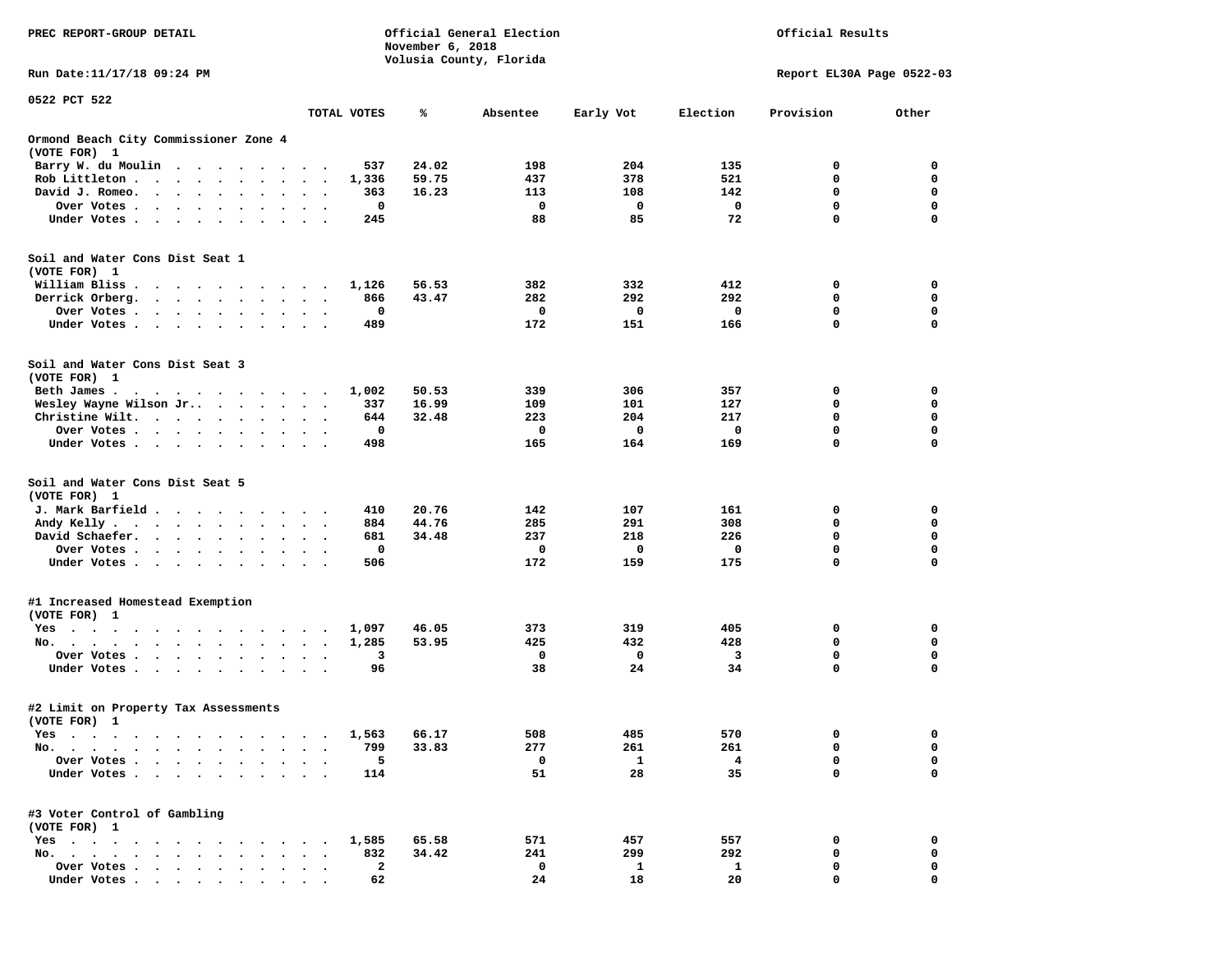| PREC REPORT-GROUP DETAIL                             |                      |                                 | November 6, 2018 | Official General Election<br>Volusia County, Florida | Official Results        |                           |                             |                      |  |
|------------------------------------------------------|----------------------|---------------------------------|------------------|------------------------------------------------------|-------------------------|---------------------------|-----------------------------|----------------------|--|
| Run Date:11/17/18 09:24 PM                           |                      |                                 |                  |                                                      |                         | Report EL30A Page 0522-04 |                             |                      |  |
| 0522 PCT 522                                         |                      | TOTAL VOTES                     | ℁                | Absentee                                             | Early Vot               | Election                  | Provision                   | Other                |  |
| #4 Voting Restoration Amendment                      |                      |                                 |                  |                                                      |                         |                           |                             |                      |  |
| (VOTE FOR) 1                                         |                      |                                 |                  |                                                      |                         |                           |                             |                      |  |
| Yes 1,481                                            |                      |                                 | 61.45            | 500                                                  | 462                     | 519                       | $^{\circ}$                  | $^{\circ}$           |  |
| No.                                                  |                      | 929                             | 38.55            | 307                                                  | 290                     | 332                       | 0                           | $\mathbf 0$          |  |
| Over Votes                                           |                      | $\overline{a}$                  |                  | $\overline{\phantom{0}}$                             | $\mathbf{1}$            | $\mathbf{1}$              | 0                           | $\mathbf 0$          |  |
| Under Votes                                          |                      | 69                              |                  | 29                                                   | 22                      | 18                        | $\mathbf 0$                 | $\mathbf 0$          |  |
| #5 Supermajority Vote Required<br>(VOTE FOR) 1       |                      |                                 |                  |                                                      |                         |                           |                             |                      |  |
| Yes 1,603                                            |                      |                                 | 67.72            | 554                                                  | 476                     | 573                       | 0                           | 0                    |  |
| No.                                                  |                      | 764                             | 32.28            | 235                                                  | 270                     | 259                       | $\mathbf 0$                 | 0                    |  |
| Over Votes                                           |                      | $\mathbf{1}$                    |                  | $\overline{\phantom{a}}$                             | $\overline{\mathbf{0}}$ | $\mathbf{1}$              | 0                           | 0                    |  |
| Under Votes                                          |                      | 113                             |                  | 47                                                   | 29                      | 37                        | $\mathbf 0$                 | 0                    |  |
| #6 Rights of Crime Victims; Judges<br>(VOTE FOR) 1   |                      |                                 |                  |                                                      |                         |                           |                             |                      |  |
| Yes 1,231                                            |                      |                                 | 51.81            | 405                                                  | 341                     | 485                       | 0                           | $\mathbf 0$          |  |
| No.                                                  |                      | 1,145                           | 48.19            | 383                                                  | 405                     | 357                       | $\mathbf 0$                 | $\mathbf 0$          |  |
| Over Votes.                                          |                      | 2                               |                  | -1                                                   | $\overline{\mathbf{0}}$ | $\mathbf{1}$              | $\mathbf 0$                 | $\mathbf 0$          |  |
| Under Votes                                          |                      | 103                             |                  | 47                                                   | 29                      | 27                        | $\Omega$                    | $\Omega$             |  |
| #7 Survivor Benefits<br>(VOTE FOR) 1<br>Yes 1,218    |                      |                                 | 51.65            | 425                                                  | 309                     | 484                       | 0                           | 0                    |  |
| No.                                                  |                      | 1,140                           | 48.35            | 365                                                  | 427                     | 348                       | $\mathbf 0$                 | 0                    |  |
| Over Votes                                           |                      | $\overline{a}$                  |                  | $\mathbf{o}$                                         | $\mathbf{1}$            | $\mathbf{1}$              | $\mathbf 0$                 | $\mathbf 0$          |  |
| Under Votes                                          |                      | 121                             |                  | 46                                                   | 38                      | 37                        | $\mathbf 0$                 | $\Omega$             |  |
| #9 Prohibits Oil, Gas Drilling, Vaping               |                      |                                 |                  |                                                      |                         |                           |                             |                      |  |
| (VOTE FOR) 1                                         |                      |                                 |                  |                                                      |                         |                           |                             |                      |  |
| Yes                                                  |                      | 1,429                           | 60.24<br>39.76   | 509<br>281                                           | 436<br>312              | 484<br>350                | 0<br>$\Omega$               | 0<br>$\mathbf 0$     |  |
| No.<br>Over Votes                                    |                      | 943<br>$\overline{\mathbf{3}}$  |                  | $\mathbf{1}$                                         | $\mathbf{1}$            | $\mathbf{1}$              | 0                           | 0                    |  |
| Under Votes                                          |                      | 106                             |                  | 45                                                   | 26                      | 35                        | $\Omega$                    | $\mathbf 0$          |  |
| #10 State and Local Structure and Op<br>(VOTE FOR) 1 |                      |                                 |                  |                                                      |                         |                           |                             |                      |  |
| Yes 1,249                                            |                      |                                 | 53.58            | 451                                                  | 347                     | 451                       | 0                           | 0                    |  |
| No.                                                  |                      | 1,082                           | 46.42            | 330                                                  | 388                     | 364                       | $\mathbf 0$                 | $\mathbf 0$          |  |
| Over Votes<br>Under Votes                            |                      | $\overline{\phantom{a}}$<br>149 |                  | $\overline{\mathbf{0}}$<br>55                        | $\overline{0}$<br>40    | $\mathbf{1}$<br>54        | $\mathbf{0}$<br>$\mathbf 0$ | $\Omega$<br>$\Omega$ |  |
| #11 Removal of Obs Prov; Crim Statute                |                      |                                 |                  |                                                      |                         |                           |                             |                      |  |
| (VOTE FOR) 1<br>Yes 1,265                            |                      |                                 | 55.48            | 431                                                  | 372                     | 462                       | 0                           | 0                    |  |
| No.                                                  |                      | 1,015                           | 44.52            | 322                                                  | 351                     | 342                       | $\mathbf 0$                 | $\mathbf 0$          |  |
| Over Votes                                           | $\ddot{\phantom{0}}$ | $\overline{\mathbf{3}}$         |                  | $\mathbf 0$                                          | $\mathbf{1}$            | $\mathbf{2}$              | $\mathbf 0$                 | 0                    |  |
| Under Votes.                                         |                      | 198                             |                  | 83                                                   | 51                      | 64                        | $\mathbf{0}$                | 0                    |  |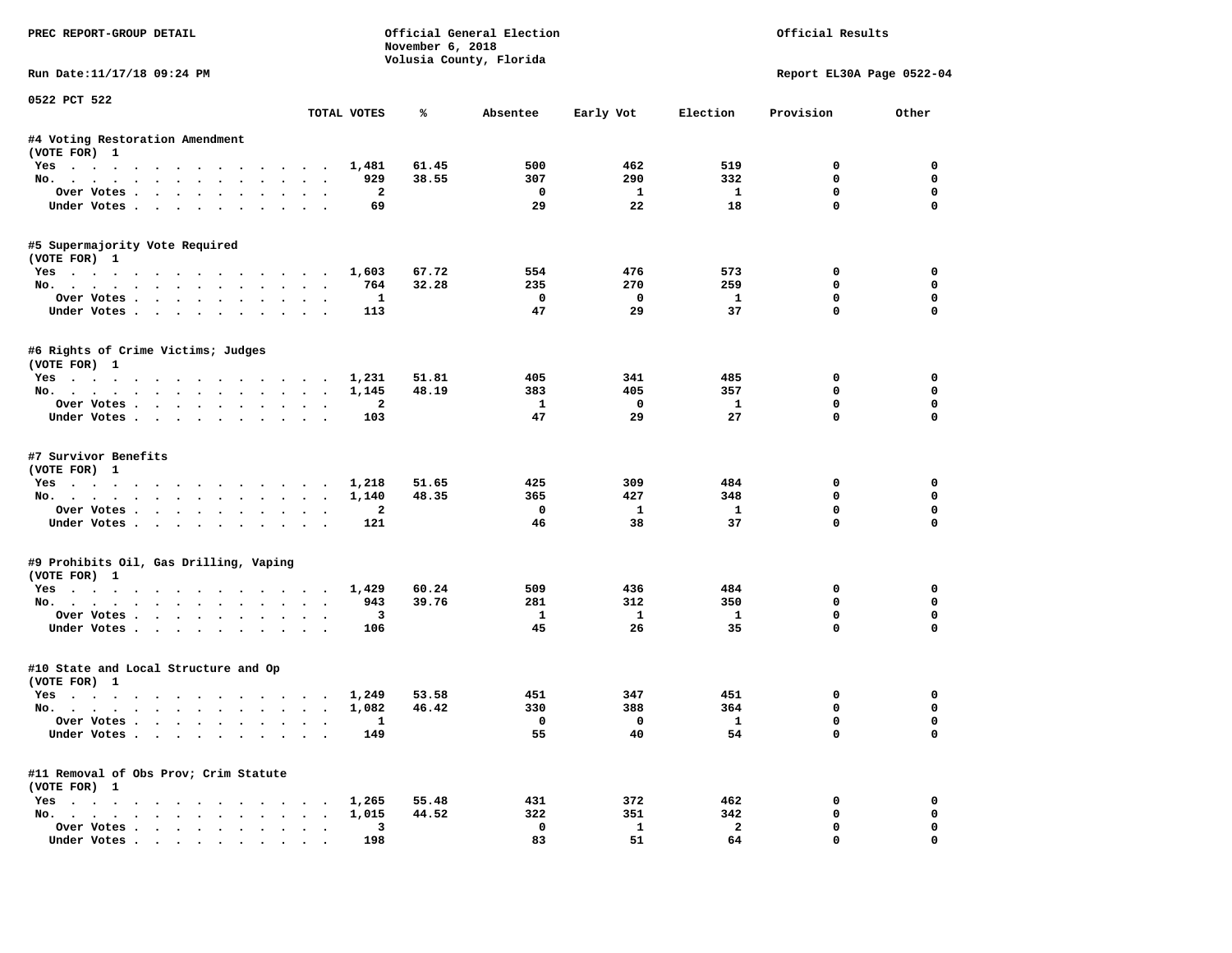| PREC REPORT-GROUP DETAIL                         |             | November 6, 2018 | Official General Election |           | Official Results |                           |       |  |
|--------------------------------------------------|-------------|------------------|---------------------------|-----------|------------------|---------------------------|-------|--|
| Run Date: 11/17/18 09:24 PM                      |             |                  | Volusia County, Florida   |           |                  | Report EL30A Page 0522-05 |       |  |
| 0522 PCT 522                                     |             |                  |                           |           |                  |                           |       |  |
|                                                  | TOTAL VOTES | ℁                | Absentee                  | Early Vot | Election         | Provision                 | Other |  |
| #12 Lobbying and Abuse of Office<br>(VOTE FOR) 1 |             |                  |                           |           |                  |                           |       |  |
| Yes                                              | 1,809       | 77.31            | 611                       | 555       | 643              |                           |       |  |
| No.                                              | 531         | 22.69            | 169                       | 183       | 179              |                           |       |  |
| Over Votes.                                      |             |                  |                           | $\Omega$  |                  |                           |       |  |
| Under Votes                                      | 139         |                  | 56                        | 37        | 46               |                           |       |  |
| #13 Ends Dog Racing<br>(VOTE FOR) 1              |             |                  |                           |           |                  |                           |       |  |
| Yes                                              | 1,404       | 59.07            | 504                       | 421       | 479              | 0                         |       |  |
| No.                                              | 973         | 40.93            | 291                       | 328       | 354              |                           |       |  |
| Over Votes                                       |             | 3                |                           |           |                  |                           |       |  |
| Under Votes                                      | 101         |                  | 41                        | 24        | 36               |                           |       |  |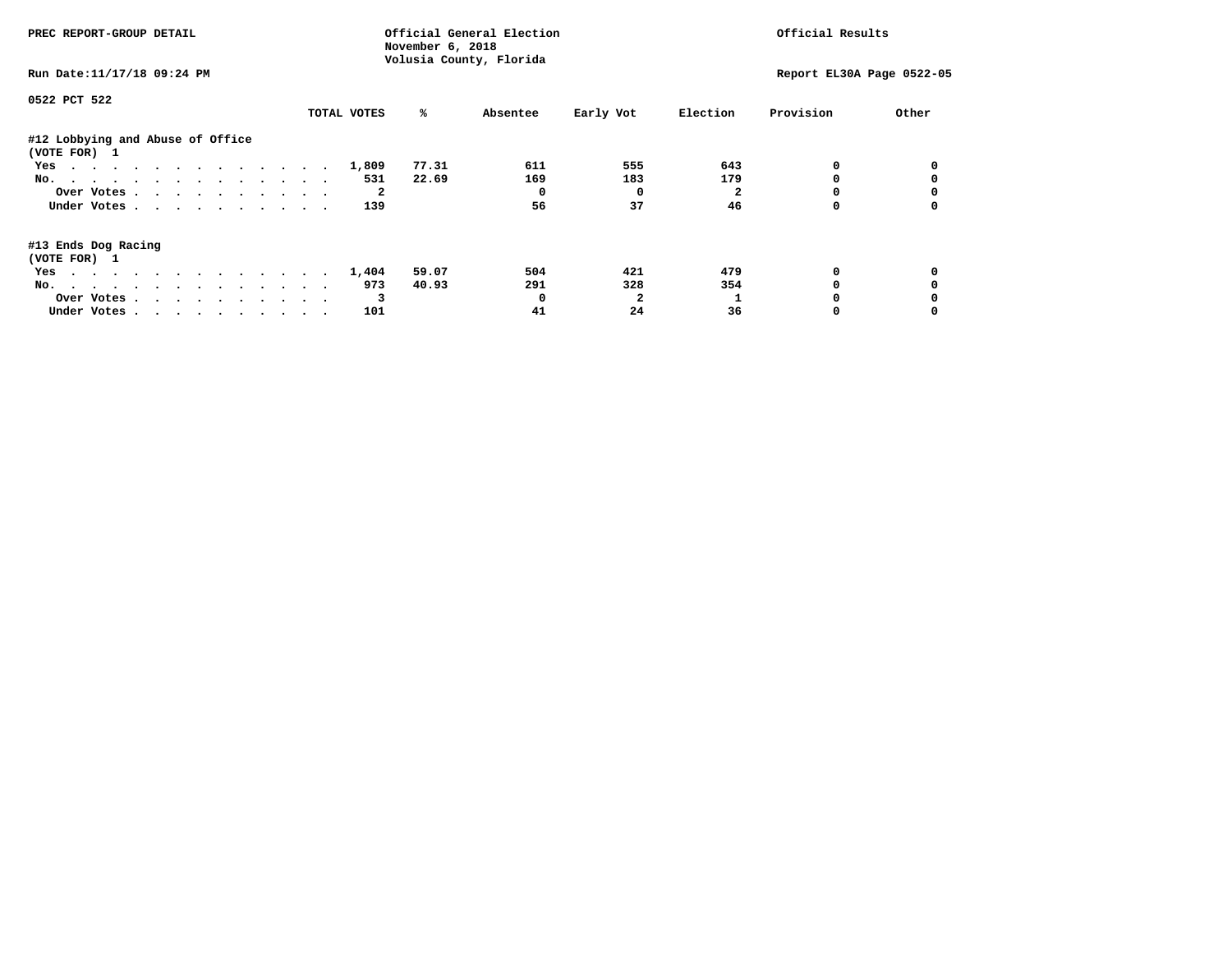### **PREC REPORT-GROUP DETAIL COMPUTER CONSUMING A CONSUMING CONSUMING A LIGACION CONSUMING A LIGACION** *November 6, 2018 November 6, 2018*  **Volusia County, Florida**

## Official Results

**Run Date:11/17/18 09:24 PM Report EL30A Page 0523-01** 

| 0523 PCT 523                                                                                                                                                        |                                                                      |                |       |                |                         |                |             |              |
|---------------------------------------------------------------------------------------------------------------------------------------------------------------------|----------------------------------------------------------------------|----------------|-------|----------------|-------------------------|----------------|-------------|--------------|
|                                                                                                                                                                     |                                                                      | TOTAL VOTES    | %     | Absentee       | Early Vot               | Election       | Provision   | Other        |
| REGISTERED VOTERS - TOTAL .<br>$\ddot{\phantom{a}}$                                                                                                                 | $\sim$<br>$\overline{\phantom{a}}$<br>$\overline{\phantom{a}}$       | 2,748          |       |                |                         |                |             |              |
| BALLOTS CAST - TOTAL.<br>$\sim$<br>$\bullet$<br>$\ddot{\phantom{a}}$                                                                                                | $\bullet$                                                            | 1,401          |       | 490            | 383                     | 527            | $\mathbf 0$ | $\mathbf{1}$ |
| BALLOTS CAST - BLANK.<br>$\ddot{\phantom{a}}$<br>$\bullet$                                                                                                          | $\bullet$<br>$\ddot{\phantom{a}}$<br>$\bullet$                       | $\mathbf 0$    |       | $\mathbf 0$    | 0                       | $\mathbf 0$    | $\Omega$    | $\mathbf 0$  |
| VOTER TURNOUT - TOTAL<br>$\ddot{\phantom{a}}$<br>$\Delta$<br>$\ddot{\phantom{1}}$                                                                                   |                                                                      |                | 50.98 |                |                         |                |             |              |
| VOTER TURNOUT - BLANK<br>$\overline{\phantom{a}}$                                                                                                                   |                                                                      |                |       |                |                         |                |             |              |
|                                                                                                                                                                     |                                                                      |                |       |                |                         |                |             |              |
|                                                                                                                                                                     |                                                                      |                |       |                |                         |                |             |              |
| United States Senator<br>(VOTE FOR) 1                                                                                                                               |                                                                      |                |       |                |                         |                |             |              |
| Rick Scott (REP).<br>$\ddot{\phantom{1}}$<br>$\sim$ $\sim$<br>$\cdot$ $\cdot$                                                                                       | $\sim$<br>$\sim$                                                     | 728            | 52.49 | 255            | 193                     | 279            | 0           | $\mathbf{1}$ |
|                                                                                                                                                                     |                                                                      | 648            | 46.72 | 225            | 184                     | 239            | 0           | $\mathbf 0$  |
| Bill Nelson (DEM).<br>$\cdots$                                                                                                                                      | $\ddot{\phantom{a}}$                                                 |                |       |                |                         |                |             |              |
| WRITE-IN.<br>$\sim$ $\sim$ $\sim$<br>$\cdot$ $\cdot$<br>$\bullet$<br>$\bullet$                                                                                      | $\bullet$                                                            | 11             | .79   | 4              | 3                       | 4              | 0           | $\mathbf 0$  |
| Over Votes<br>$\cdot$                                                                                                                                               | $\bullet$                                                            | 1              |       | $\mathbf 0$    | $\mathbf{1}$            | $\mathbf 0$    | 0           | $\mathbf 0$  |
| Under Votes<br>$\ddot{\phantom{0}}$<br>$\bullet$                                                                                                                    | $\blacksquare$<br>$\ddot{\phantom{0}}$<br>$\bullet$                  | 13             |       | 6              | $\overline{a}$          | 5              | $\Omega$    | $\mathbf 0$  |
|                                                                                                                                                                     |                                                                      |                |       |                |                         |                |             |              |
| Representative in Congress District 6                                                                                                                               |                                                                      |                |       |                |                         |                |             |              |
| (VOTE FOR) 1                                                                                                                                                        |                                                                      |                |       |                |                         |                |             |              |
| Michael Waltz (REP).                                                                                                                                                |                                                                      | 720            | 52.14 | 238            | 186                     | 295            | 0           | $\mathbf{1}$ |
| Nancy Soderberg (DEM)<br>$\mathcal{A}$ , and $\mathcal{A}$ , and $\mathcal{A}$ , and $\mathcal{A}$                                                                  | $\bullet$                                                            | 661            | 47.86 | 244            | 191                     | 226            | 0           | $\mathbf 0$  |
| Over Votes .<br>$\sim$ $\sim$ $\sim$ $\sim$<br>$\bullet$<br>$\ddot{\phantom{a}}$                                                                                    | $\bullet$                                                            | 0              |       | 0              | $\mathbf 0$             | 0              | 0           | 0            |
| Under Votes<br>$\ddot{\phantom{a}}$                                                                                                                                 | $\bullet$<br>$\sim$                                                  | 20             |       | 8              | 6                       | 6              | $\Omega$    | $\mathbf 0$  |
| Governor and Lieutenant Governor                                                                                                                                    |                                                                      |                |       |                |                         |                |             |              |
| (VOTE FOR) 1                                                                                                                                                        |                                                                      |                |       |                |                         |                |             |              |
| Ron DeSantis (REP)<br>$\begin{array}{cccccccccccccc} \bullet & \bullet & \bullet & \bullet & \bullet & \bullet & \bullet & \bullet & \bullet & \bullet \end{array}$ | $\sim$                                                               | 731            | 52.48 | 246            | 190                     | 294            | 0           | $\mathbf{1}$ |
| Andrew Gillum (DEM)                                                                                                                                                 | $\ddot{\phantom{1}}$<br>$\ddot{\phantom{a}}$<br>$\ddot{\phantom{1}}$ | 620            | 44.51 | 227            | 186                     | 207            | 0           | $\mathbf 0$  |
| Darcy G. Richardson (REF).<br>$\bullet$                                                                                                                             | $\bullet$<br>$\sim$                                                  | 24             | 1.72  | 9              | $\mathbf{1}$            | 14             | 0           | 0            |
| Ryan Christopher Foley.<br>$\bullet$<br>$\bullet$                                                                                                                   | $\bullet$                                                            | 5              | .36   | $\overline{a}$ | $\mathbf{1}$            | $\overline{a}$ | $\Omega$    | $\mathbf 0$  |
| Kyle "KC" Gibson.<br>$\sim$ $\sim$ $\sim$ $\sim$ $\sim$<br>$\bullet$<br>$\ddot{\phantom{a}}$                                                                        | $\bullet$<br>$\ddot{\phantom{a}}$<br>$\ddot{\phantom{a}}$            | 3              | .22   | $\overline{a}$ | $\mathbf{1}$            | $\mathbf 0$    | $\Omega$    | $\mathbf 0$  |
| Bruce Stanley                                                                                                                                                       | $\bullet$<br>$\overline{\phantom{a}}$                                | 6              | .43   | $\overline{a}$ | $\mathbf{1}$            | 3              | 0           | $\mathbf 0$  |
| WRITE-IN.<br>$\cdots$<br>$\cdot$                                                                                                                                    |                                                                      | 4              | .29   | $\overline{a}$ | $\mathbf{1}$            | $\mathbf{1}$   | 0           | $\mathbf 0$  |
| Over Votes .                                                                                                                                                        |                                                                      | 0              |       | $\mathbf 0$    | 0                       | 0              | 0           | $\mathbf 0$  |
| $\cdots$<br>$\ddot{\phantom{a}}$                                                                                                                                    | $\bullet$                                                            | 8              |       | $\mathbf 0$    | $\overline{a}$          |                | 0           | $\mathbf 0$  |
| Under Votes<br>$\sim$                                                                                                                                               | $\ddot{\phantom{a}}$<br>$\ddot{\phantom{0}}$                         |                |       |                |                         | 6              |             |              |
| Attorney General<br>(VOTE FOR) 1                                                                                                                                    |                                                                      |                |       |                |                         |                |             |              |
|                                                                                                                                                                     |                                                                      |                |       |                |                         |                |             |              |
| Ashley Moody (REP)                                                                                                                                                  | $\sim$ $\sim$                                                        | 758            | 54.85 | 259            | 193                     | 305            | 0           | 1            |
| Sean Shaw (DEM)<br>$\mathbf{r}$ , $\mathbf{r}$ , $\mathbf{r}$ , $\mathbf{r}$ , $\mathbf{r}$                                                                         | $\ddot{\phantom{a}}$                                                 | 580            | 41.97 | 210            | 178                     | 192            | 0           | $\mathbf 0$  |
| Jeffrey Marc Siskind.<br><b>Contract Contract Street</b><br>$\bullet$                                                                                               | $\bullet$<br>$\ddot{\phantom{a}}$<br>$\overline{\phantom{a}}$        | 44             | 3.18  | 15             | 8                       | 21             | 0           | $\mathbf 0$  |
| Over Votes<br>$\bullet$                                                                                                                                             | $\ddot{\phantom{a}}$                                                 | 1              |       | 0              | 0                       | $\mathbf{1}$   | 0           | $\mathbf 0$  |
| Under Votes<br>$\bullet$                                                                                                                                            |                                                                      | 18             |       | 6              | $\overline{\mathbf{4}}$ | 8              | 0           | $\mathbf 0$  |
|                                                                                                                                                                     |                                                                      |                |       |                |                         |                |             |              |
| Chief Financial Officer<br>(VOTE FOR) 1                                                                                                                             |                                                                      |                |       |                |                         |                |             |              |
|                                                                                                                                                                     |                                                                      |                | 54.70 | 242            | 195                     | 307            | 0           | $\mathbf{1}$ |
| Jimmy Patronis (REP).<br>$\cdot$ $\cdot$ $\cdot$ $\cdot$<br>$\sim$                                                                                                  | $\ddot{\phantom{a}}$                                                 | 745            |       |                |                         |                |             | $\mathbf 0$  |
| Jeremy Ring (DEM).                                                                                                                                                  | $\bullet$<br>$\ddot{\phantom{1}}$<br>$\bullet$                       | 614            | 45.08 | 235            | 177                     | 202            | 0           |              |
| WRITE-IN.<br>$\sim$<br>$\sim$ $\sim$<br>$\ddot{\phantom{0}}$<br>$\sim$<br>$\ddot{\phantom{a}}$<br>$\bullet$                                                         |                                                                      | 3              | .22   | $\mathbf 1$    | $\mathbf 1$             | $\mathbf{1}$   | 0           | $\mathbf 0$  |
| Over Votes.<br>$\cdots$<br>$\bullet$<br>$\bullet$                                                                                                                   |                                                                      | $\overline{a}$ |       | $\mathbf 0$    | $\mathbf{1}$            | $\mathbf{1}$   | $\Omega$    | $\mathbf 0$  |
| Under Votes.<br>$\bullet$<br>$\bullet$<br>$\bullet$<br>$\bullet$                                                                                                    |                                                                      | 37             |       | 12             | 9                       | 16             | $\Omega$    | $\mathbf 0$  |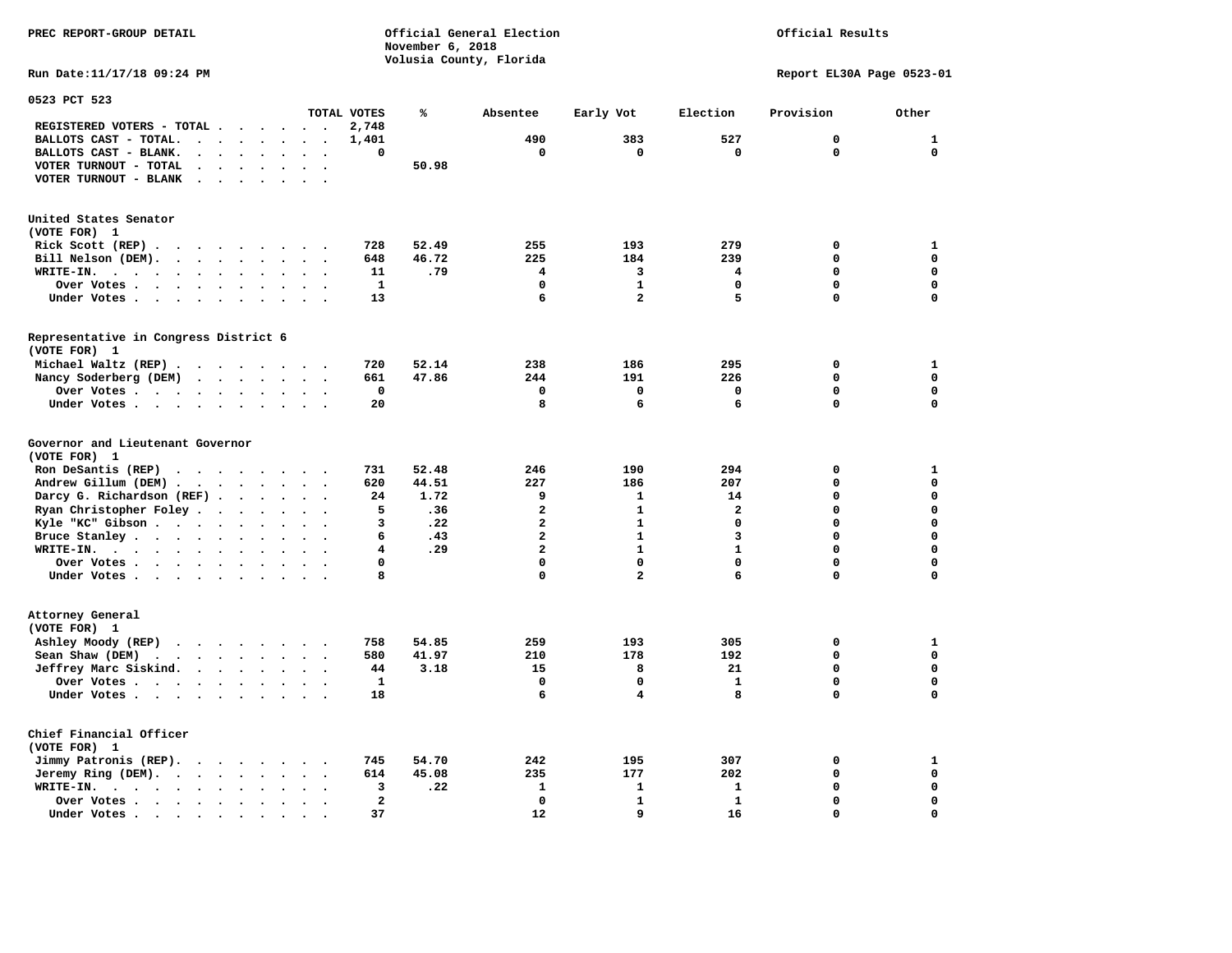| PREC REPORT-GROUP DETAIL                                                                                                                                                      |                                 |             | November 6, 2018 | Official General Election<br>Volusia County, Florida | Official Results |             |                           |              |  |
|-------------------------------------------------------------------------------------------------------------------------------------------------------------------------------|---------------------------------|-------------|------------------|------------------------------------------------------|------------------|-------------|---------------------------|--------------|--|
| Run Date:11/17/18 09:24 PM                                                                                                                                                    |                                 |             |                  |                                                      |                  |             | Report EL30A Page 0523-02 |              |  |
| 0523 PCT 523                                                                                                                                                                  |                                 | TOTAL VOTES | ℁                | Absentee                                             | Early Vot        | Election    | Provision                 | Other        |  |
| Commissioner of Agriculture                                                                                                                                                   |                                 |             |                  |                                                      |                  |             |                           |              |  |
| (VOTE FOR) 1                                                                                                                                                                  |                                 |             |                  |                                                      |                  |             |                           |              |  |
| Matt Caldwell (REP)                                                                                                                                                           |                                 | 721         | 52.86            | 242                                                  | 185              | 293         | 0                         | 1            |  |
| Nicole "Nikki" Fried (DEM).                                                                                                                                                   |                                 | 643         | 47.14            | 242                                                  | 187              | 214         | 0                         | 0            |  |
| Over Votes<br>$\cdot$                                                                                                                                                         | $\bullet$<br>$\bullet$          | 0           |                  | 0                                                    | 0                | 0           | 0                         | 0            |  |
| Under Votes                                                                                                                                                                   |                                 | 37          |                  | 6                                                    | 11               | 20          | 0                         | $\mathbf 0$  |  |
| State Representative District 26<br>(VOTE FOR) 1                                                                                                                              |                                 |             |                  |                                                      |                  |             |                           |              |  |
| Elizabeth Fetterhoff (REP).                                                                                                                                                   |                                 | 759         | 55.69            | 257                                                  | 197              | 304         | 0                         | 1            |  |
| Patrick Henry (DEM)                                                                                                                                                           |                                 | 604         | 44.31            | 219                                                  | 180              | 205         | 0                         | $\mathbf 0$  |  |
| Over Votes                                                                                                                                                                    |                                 | 1           |                  | 0                                                    | 0                | 1           | 0                         | 0            |  |
| Under Votes<br>$\sim$                                                                                                                                                         | $\bullet$<br>$\bullet$          | 37          |                  | 14                                                   | 6                | 17          | 0                         | $\mathbf 0$  |  |
| Justice of the Supreme Court Lawson<br>(VOTE FOR) 1                                                                                                                           |                                 |             |                  |                                                      |                  |             |                           |              |  |
| Yes                                                                                                                                                                           |                                 | 871         | 70.87            | 352                                                  | 211              | 308         | 0                         | 0            |  |
| No.                                                                                                                                                                           |                                 | 358         | 29.13            | 89                                                   | 116              | 153         | 0                         | 0            |  |
| Over Votes.<br>$\mathbf{r}$ , and $\mathbf{r}$ , and $\mathbf{r}$ , and $\mathbf{r}$                                                                                          | $\cdot$ $\cdot$<br>$\bullet$    | 1           |                  | 0                                                    | 1                | 0           | 0                         | 0            |  |
| Under Votes                                                                                                                                                                   | $\bullet$                       | 171         |                  | 49                                                   | 55               | 66          | 0                         | 1            |  |
| 5th District Court of Appeal Eisnaugle<br>(VOTE FOR) 1                                                                                                                        |                                 |             |                  |                                                      |                  |             |                           |              |  |
| $Yes \t . \t .$<br>$\cdot$ $\cdot$<br>$\cdots$<br>$\sim$<br>$\sim$ $\sim$                                                                                                     |                                 | 815         | 67.19            | 320                                                  | 196              | 299         | 0                         | 0            |  |
| No.<br>$\ddot{\phantom{0}}$                                                                                                                                                   |                                 | 398         | 32.81            | 111                                                  | 128              | 159         | 0                         | 0            |  |
| Over Votes<br>$\cdot$                                                                                                                                                         | $\bullet$                       | 0           |                  | 0                                                    | 0                | 0           | $\mathbf 0$               | 0            |  |
| Under Votes<br>$\sim$                                                                                                                                                         |                                 | 188         |                  | 59                                                   | 59               | 69          | 0                         | $\mathbf{1}$ |  |
| Circuit Judge 7th Judicial, Grp 15<br>(VOTE FOR) 1                                                                                                                            |                                 |             |                  |                                                      |                  |             |                           |              |  |
| Linda L. Gaustad                                                                                                                                                              |                                 | 700         | 56.77            | 283                                                  | 179              | 238         | 0                         | 0            |  |
| Ryan Will<br>$\mathcal{A}$ . The second contribution of the second contribution $\mathcal{A}$                                                                                 | $\cdot$<br>$\ddot{\phantom{1}}$ | 533         | 43.23            | 161                                                  | 151              | 220         | 0                         | 1            |  |
| Over Votes<br>$\cdot$                                                                                                                                                         |                                 | 0           |                  | 0                                                    | 0                | 0           | 0                         | 0            |  |
| Under Votes<br>$\bullet$                                                                                                                                                      | $\bullet$                       | 168         |                  | 46                                                   | 53               | 69          | 0                         | $\mathbf 0$  |  |
| Soil and Water Cons Dist Seat 1<br>(VOTE FOR) 1                                                                                                                               |                                 |             |                  |                                                      |                  |             |                           |              |  |
| William Bliss.<br>$\begin{array}{cccccccccccccccccc} \bullet & \bullet & \bullet & \bullet & \bullet & \bullet & \bullet & \bullet & \bullet & \bullet & \bullet \end{array}$ |                                 | 718         | 60.64            | 270                                                  | 195              | 253         | 0                         | 0            |  |
| Derrick Orberg.                                                                                                                                                               | $\ddot{\phantom{1}}$            | 466         | 39.36            | 157                                                  | 123              | 185         | 0                         | 1            |  |
| Over Votes .<br>$\cdots$                                                                                                                                                      |                                 | 0           |                  | $\mathbf 0$                                          | 0                | $\mathbf 0$ | 0                         | $\mathbf 0$  |  |
| Under Votes                                                                                                                                                                   |                                 | 217         |                  | 63                                                   | 65               | 89          | 0                         | 0            |  |
| Soil and Water Cons Dist Seat 3<br>(VOTE FOR) 1                                                                                                                               |                                 |             |                  |                                                      |                  |             |                           |              |  |
| Beth James.<br>$\overline{\phantom{a}}$                                                                                                                                       |                                 | 531         | 45.04            | 186                                                  | 157              | 188         | 0                         | 0            |  |
| Wesley Wayne Wilson Jr                                                                                                                                                        |                                 | 265         | 22.48            | 93                                                   | 54               | 118         | 0                         | 0            |  |
| Christine Wilt.<br>$\cdots$<br>$\ddot{\phantom{a}}$                                                                                                                           |                                 | 383         | 32.49            | 147                                                  | 106              | 130         | 0                         | 0            |  |
| Over Votes.<br>$\cdot$ $\cdot$ $\cdot$ $\cdot$ $\cdot$                                                                                                                        |                                 | $\mathbf 0$ |                  | 0                                                    | 0                | 0           | 0                         | $\mathbf 0$  |  |
| Under Votes                                                                                                                                                                   |                                 | 222         |                  | 64                                                   | 66               | 91          | $\Omega$                  |              |  |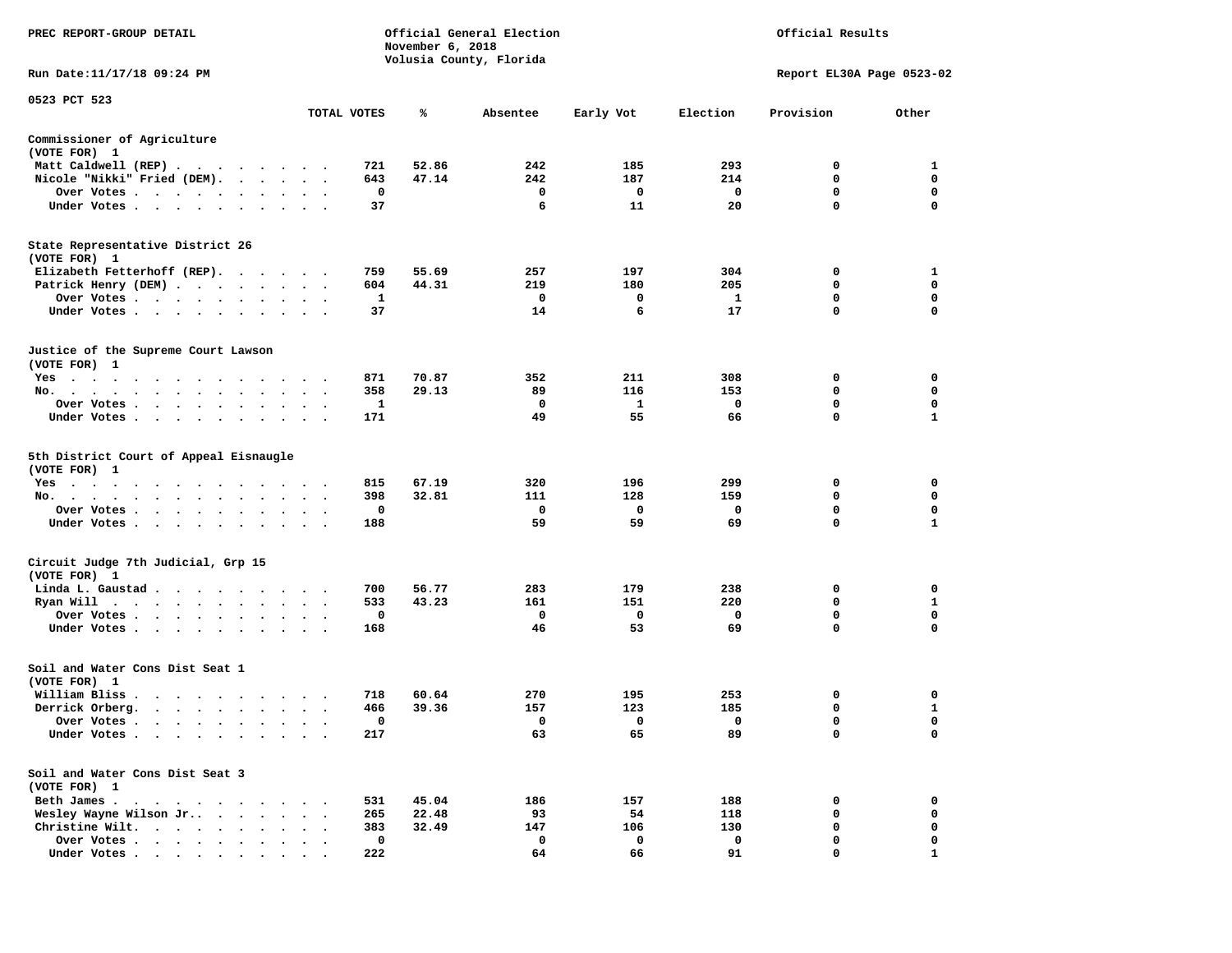| PREC REPORT-GROUP DETAIL                                                                                                                                                                                                             |                             | Official Results |                         |           |              |                           |              |
|--------------------------------------------------------------------------------------------------------------------------------------------------------------------------------------------------------------------------------------|-----------------------------|------------------|-------------------------|-----------|--------------|---------------------------|--------------|
| Run Date:11/17/18 09:24 PM                                                                                                                                                                                                           |                             |                  | Volusia County, Florida |           |              | Report EL30A Page 0523-03 |              |
| 0523 PCT 523                                                                                                                                                                                                                         |                             |                  |                         |           |              |                           |              |
|                                                                                                                                                                                                                                      | TOTAL VOTES                 | ℁                | Absentee                | Early Vot | Election     | Provision                 | Other        |
| Soil and Water Cons Dist Seat 5<br>(VOTE FOR) 1                                                                                                                                                                                      |                             |                  |                         |           |              |                           |              |
| J. Mark Barfield                                                                                                                                                                                                                     | 277<br>$\sim$ $\sim$        | 23.74            | 107                     | 77        | 93           | 0                         | 0            |
| Andy Kelly                                                                                                                                                                                                                           | 506                         | 43.36            | 193                     | 135       | 178          | 0                         | 0            |
| David Schaefer.                                                                                                                                                                                                                      | 384<br>$\bullet$            | 32.90            | 124                     | 101       | 159          | 0                         | 0            |
| Over Votes                                                                                                                                                                                                                           | 0                           |                  | $\mathbf{o}$            | 0         | 0            | 0                         | $\mathbf 0$  |
| Under Votes                                                                                                                                                                                                                          | 234                         |                  | 66                      | 70        | 97           | 0                         | 1            |
| #1 Increased Homestead Exemption                                                                                                                                                                                                     |                             |                  |                         |           |              |                           |              |
| (VOTE FOR) 1                                                                                                                                                                                                                         |                             |                  |                         |           |              |                           |              |
| Yes                                                                                                                                                                                                                                  | 614                         | 45.72            | 226                     | 162       | 226          | 0                         | 0            |
| No.                                                                                                                                                                                                                                  | 729                         | 54.28            | 245                     | 205       | 278          | 0                         | 1            |
| Over Votes<br>$\bullet$                                                                                                                                                                                                              | з<br>$\ddot{\phantom{1}}$   |                  | 1                       | 0         | 2            | 0                         | 0            |
| Under Votes                                                                                                                                                                                                                          | 55                          |                  | 18                      | 16        | 21           | 0                         | 0            |
| #2 Limit on Property Tax Assessments<br>(VOTE FOR) 1                                                                                                                                                                                 |                             |                  |                         |           |              |                           |              |
| Yes                                                                                                                                                                                                                                  | 902                         | 67.21            | 325                     | 244       | 332          | 0                         | $\mathbf{1}$ |
| No.<br>$\bullet$<br>$\bullet$                                                                                                                                                                                                        | 440<br>$\ddot{\phantom{1}}$ | 32.79            | 141                     | 125       | 174          | 0                         | $\mathbf 0$  |
| Over Votes                                                                                                                                                                                                                           | 0                           |                  | 0                       | 0         | 0            | 0                         | 0            |
| Under Votes                                                                                                                                                                                                                          | 59                          |                  | 24                      | 14        | 21           | $\mathbf 0$               | 0            |
| #3 Voter Control of Gambling                                                                                                                                                                                                         |                             |                  |                         |           |              |                           |              |
| (VOTE FOR) 1                                                                                                                                                                                                                         | 960                         | 69.92            | 379                     | 236       | 345          | 0                         | 0            |
| Yes                                                                                                                                                                                                                                  |                             | 30.08            | 104                     |           | 172          | 0                         | $\mathbf{1}$ |
| No.                                                                                                                                                                                                                                  | 413<br>1                    |                  | 0                       | 136<br>0  | 1            | 0                         | $\mathbf 0$  |
| Over Votes<br>Under Votes                                                                                                                                                                                                            | 27                          |                  | 7                       | 11        | 9            | $\mathbf 0$               | 0            |
|                                                                                                                                                                                                                                      |                             |                  |                         |           |              |                           |              |
| #4 Voting Restoration Amendment<br>(VOTE FOR) 1                                                                                                                                                                                      |                             |                  |                         |           |              |                           |              |
| Yes<br>.                                                                                                                                                                                                                             | 893                         | 64.90            | 323                     | 250       | 319          | 0                         | 1            |
| No.                                                                                                                                                                                                                                  | 483                         | 35.10            | 159                     | 123       | 201          | 0                         | $\mathbf 0$  |
| Over Votes                                                                                                                                                                                                                           | 1<br>$\ddot{\phantom{1}}$   |                  | 0                       | 0         | $\mathbf{1}$ | 0                         | 0            |
| Under Votes.                                                                                                                                                                                                                         | 24                          |                  | 8                       | 10        | 6            | 0                         | 0            |
| #5 Supermajority Vote Required<br>(VOTE FOR) 1                                                                                                                                                                                       |                             |                  |                         |           |              |                           |              |
| Yes                                                                                                                                                                                                                                  | 913                         | 68.24            | 327                     | 226       | 360          | 0                         | 0            |
| No.<br>. The contract of the contract of the contract of the contract of the contract of the contract of the contract of the contract of the contract of the contract of the contract of the contract of the contract of the contrac | 425                         | 31.76            | 140                     | 138       | 146          | $\mathbf 0$               | $\mathbf{1}$ |
| Over Votes .<br>$\ddot{\phantom{1}}$<br>$\ddot{\phantom{0}}$<br>$\cdot$                                                                                                                                                              | 0                           |                  | 0                       | 0         | 0            | 0                         | 0            |
| Under Votes.<br>$\ddot{\phantom{1}}$<br>$\ddot{\phantom{0}}$<br>$\bullet$                                                                                                                                                            | 63                          |                  | 23                      | 19        | 21           | 0                         | 0            |
| #6 Rights of Crime Victims; Judges<br>(VOTE FOR) 1                                                                                                                                                                                   |                             |                  |                         |           |              |                           |              |
| $Yes \t . \t .$<br>$\bullet$<br>$\blacksquare$<br>$\ddot{\phantom{a}}$                                                                                                                                                               | 782                         | 57.97            | 298                     | 197       | 287          | 0                         | 0            |
| $No.$ $\cdot$ $\cdot$ $\cdot$                                                                                                                                                                                                        | 567                         | 42.03            | 171                     | 169       | 226          | 0                         | $\mathbf{1}$ |
| Over Votes .<br>$\bullet$<br>$\ddot{\phantom{a}}$                                                                                                                                                                                    | 3                           |                  | 0                       | 2         | 1            | 0                         | 0            |
| Under Votes.<br>$\bullet$<br>$\ddot{\phantom{0}}$<br>$\ddot{\phantom{0}}$<br>$\ddot{\phantom{1}}$<br>$\bullet$                                                                                                                       | 49                          |                  | 21                      | 15        | 13           | 0                         | 0            |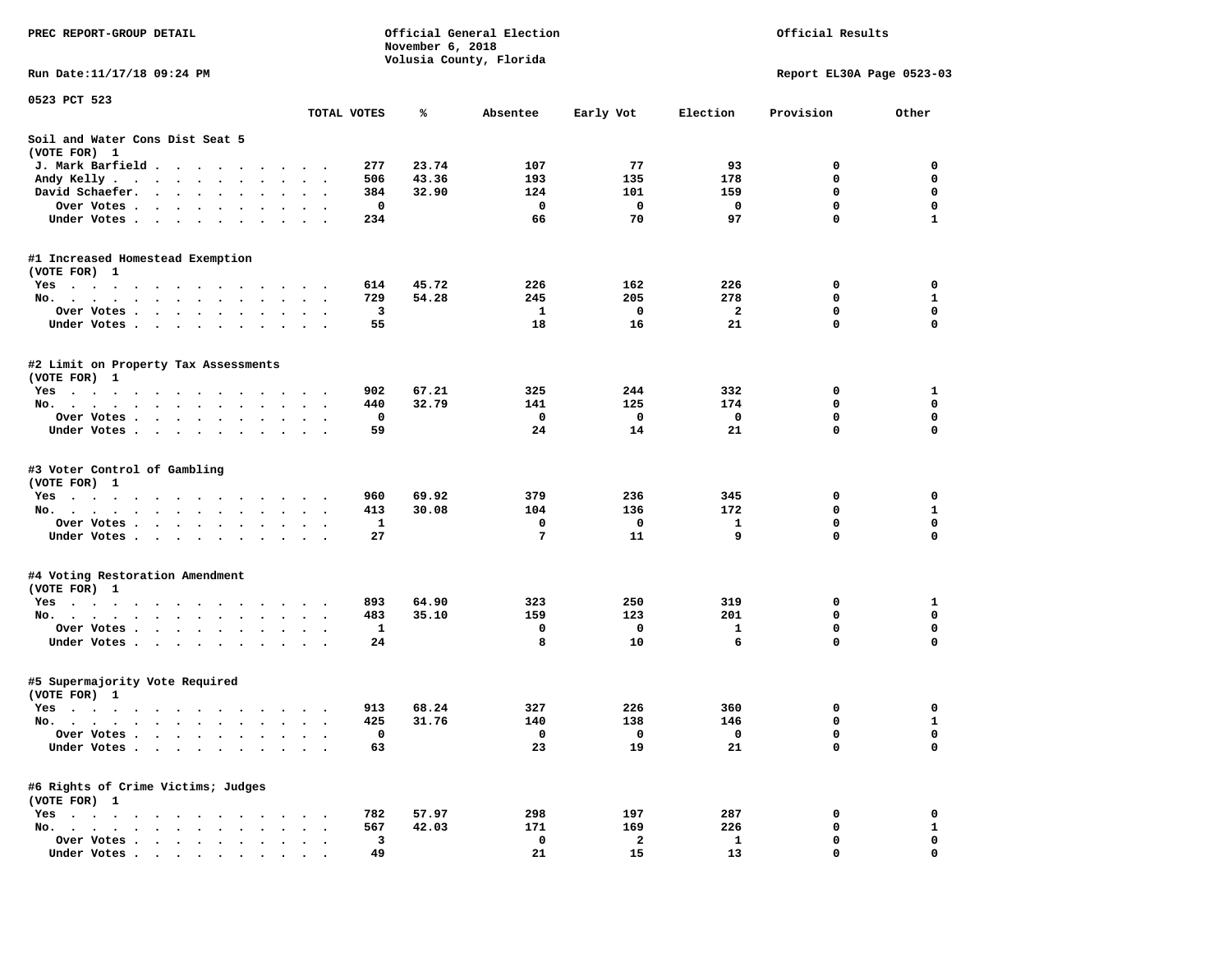| PREC REPORT-GROUP DETAIL<br>Official General Election<br>November 6, 2018 |                       |       |                         |              |              | Official Results          |              |
|---------------------------------------------------------------------------|-----------------------|-------|-------------------------|--------------|--------------|---------------------------|--------------|
|                                                                           |                       |       | Volusia County, Florida |              |              |                           |              |
| Run Date:11/17/18 09:24 PM                                                |                       |       |                         |              |              | Report EL30A Page 0523-04 |              |
| 0523 PCT 523                                                              | TOTAL VOTES           | ℁     | Absentee                | Early Vot    | Election     | Provision                 | Other        |
| #7 Survivor Benefits                                                      |                       |       |                         |              |              |                           |              |
| (VOTE FOR) 1                                                              |                       |       |                         |              |              |                           |              |
| Yes                                                                       | 824                   | 61.86 | 312                     | 202          | 310          | 0                         | 0            |
| No.                                                                       | 508                   | 38.14 | 153                     | 161          | 193          | $\mathbf{0}$              | $\mathbf{1}$ |
| Over Votes                                                                | $\mathbf{1}$          |       | $^{\circ}$              | $\mathbf{1}$ | $\Omega$     | $\Omega$                  | $\mathbf 0$  |
| Under Votes                                                               | 68                    |       | 25                      | 19           | 24           | $\Omega$                  | $\Omega$     |
| #9 Prohibits Oil, Gas Drilling, Vaping                                    |                       |       |                         |              |              |                           |              |
| (VOTE FOR) 1                                                              |                       |       |                         |              |              |                           |              |
| Yes                                                                       | 812                   | 60.87 | 307                     | 214          | 290          | 0                         | 1            |
| No.                                                                       | 522                   | 39.13 | 160                     | 143          | 219          | 0                         | $\mathbf 0$  |
| Over Votes                                                                | 0                     |       | $\Omega$                | $\mathbf 0$  | $\mathbf 0$  | $\mathbf 0$               | 0            |
| Under Votes                                                               | 67                    |       | 23                      | 26           | 18           | $\Omega$                  | $\Omega$     |
| #10 State and Local Structure and Op                                      |                       |       |                         |              |              |                           |              |
| (VOTE FOR) 1                                                              |                       |       |                         |              |              |                           |              |
| Yes                                                                       | 783                   | 59.45 | 324                     | 185          | 274          | 0                         | $\Omega$     |
| No.                                                                       | 534                   | 40.55 | 139                     | 171          | 223          | $\mathbf{0}$              | $\mathbf{1}$ |
| Over Votes                                                                | $\mathbf 0$           |       | $\Omega$                | $\mathbf{0}$ | $\mathbf 0$  | $\mathbf 0$               | $\mathbf 0$  |
| Under Votes                                                               | 84                    |       | 27                      | 27           | 30           | $\Omega$                  | $\Omega$     |
| #11 Removal of Obs Prov; Crim Statute                                     |                       |       |                         |              |              |                           |              |
| (VOTE FOR) 1                                                              |                       |       |                         |              |              |                           |              |
| Yes                                                                       | 747                   | 57.77 | 291                     | 198          | 258          | 0                         | $\mathbf 0$  |
| No.                                                                       | 546                   | 42.23 | 160                     | 155          | 231          | $\mathbf{0}$              | 0            |
| Over Votes                                                                | 1                     |       | $\mathbf 0$             | $\mathbf 0$  | $\mathbf{1}$ | $\mathbf 0$               | $\mathbf 0$  |
| Under Votes.                                                              | 107                   |       | 39                      | 30           | 37           | $\Omega$                  | $\mathbf{1}$ |
| #12 Lobbying and Abuse of Office                                          |                       |       |                         |              |              |                           |              |
| (VOTE FOR) 1                                                              |                       |       |                         |              |              |                           |              |
| Yes                                                                       | 1,044                 | 78.91 | 384                     | 267          | 393          | $\mathbf 0$               | $\mathbf 0$  |
| No.                                                                       | 279                   | 21.09 | 81                      | 93           | 105          | $\Omega$                  | 0            |
| Over Votes                                                                | $\overline{a}$        |       | $\mathbf 0$             | $\mathbf{1}$ | $\mathbf{1}$ | $\mathbf 0$               | $\mathbf 0$  |
| Under Votes                                                               | 76                    |       | 25                      | 22           | 28           | $\Omega$                  | $\mathbf{1}$ |
| #13 Ends Dog Racing                                                       |                       |       |                         |              |              |                           |              |
| (VOTE FOR) 1                                                              |                       |       |                         |              |              |                           |              |
| Yes                                                                       | 760                   | 56.42 | 283                     | 202          | 275          | 0                         | 0            |
| No.                                                                       | 587                   | 43.58 | 189                     | 165          | 232          | $\mathbf 0$               | $\mathbf{1}$ |
| Over Votes                                                                | $\Omega$<br>$\bullet$ |       | $\mathbf{0}$            | $\mathbf{0}$ | $\mathbf 0$  | $\mathbf{0}$              | $\Omega$     |
| Under Votes                                                               | 54                    |       | 18                      | 16           | 20           | $\mathbf{0}$              | $\mathbf 0$  |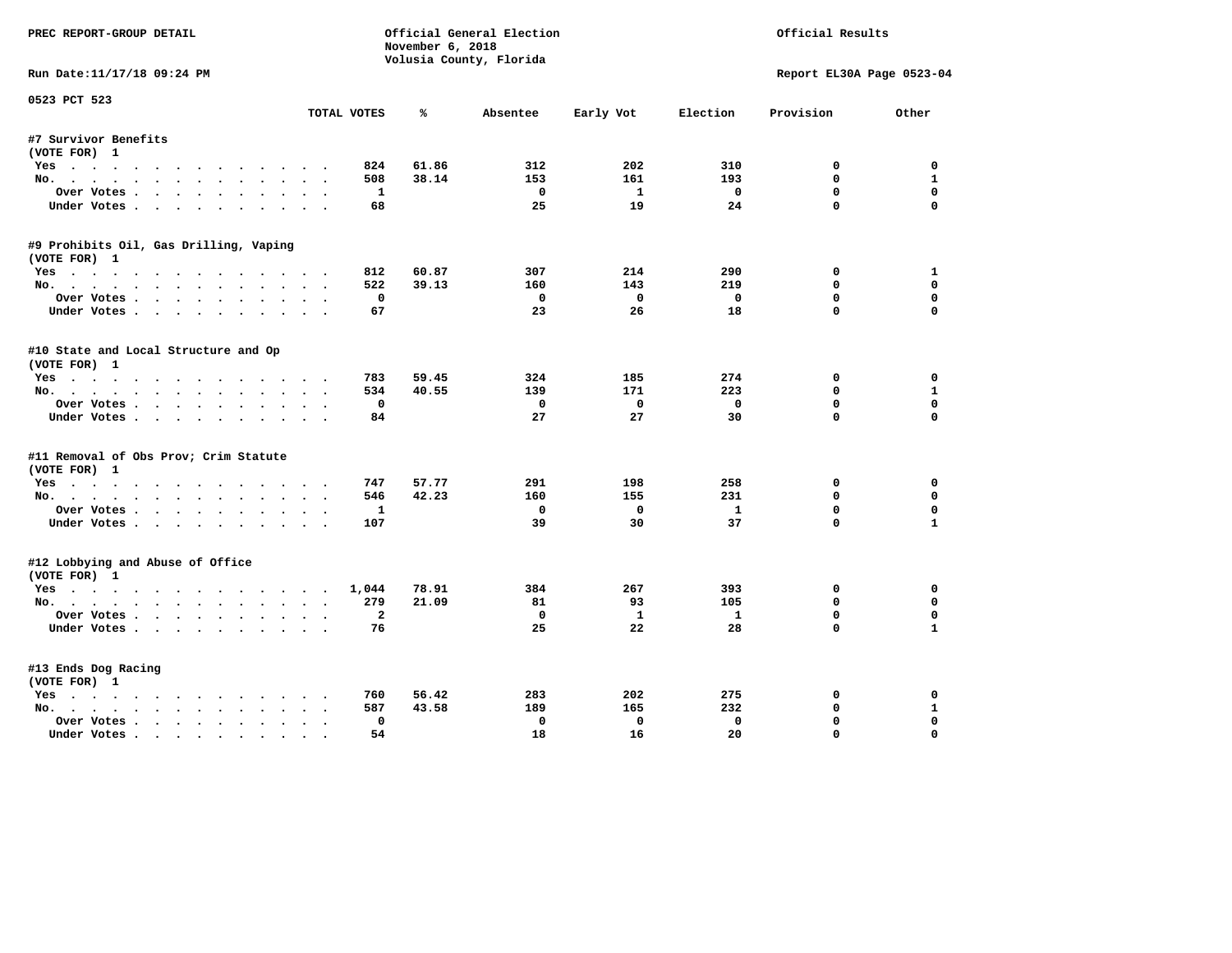## Official Results

**Run Date:11/17/18 09:24 PM Report EL30A Page 0526-01** 

| 0526 PCT 526                                                                                 |                                                                                                                                                                                                                                      |                                   |              |       |              |              |              |              |              |
|----------------------------------------------------------------------------------------------|--------------------------------------------------------------------------------------------------------------------------------------------------------------------------------------------------------------------------------------|-----------------------------------|--------------|-------|--------------|--------------|--------------|--------------|--------------|
|                                                                                              |                                                                                                                                                                                                                                      |                                   | TOTAL VOTES  | ℁     | Absentee     | Early Vot    | Election     | Provision    | Other        |
| REGISTERED VOTERS - TOTAL .<br>$\bullet$                                                     | $\ddot{\phantom{1}}$                                                                                                                                                                                                                 | $\ddot{\phantom{0}}$              | 2,083        |       |              |              |              |              |              |
| BALLOTS CAST - TOTAL.<br>$\sim$<br>$\bullet$<br>$\overline{a}$                               | $\ddot{\phantom{a}}$<br>$\bullet$                                                                                                                                                                                                    | $\bullet$<br>$\bullet$            | 1,050        |       | 278          | 223          | 547          | $\mathbf{0}$ | $\mathbf 2$  |
| BALLOTS CAST - BLANK.<br>$\ddot{\phantom{a}}$<br>$\bullet$<br>$\bullet$                      | $\ddot{\phantom{a}}$                                                                                                                                                                                                                 | $\ddot{\phantom{a}}$              | 0            |       | $\mathbf 0$  | 0            | $\mathbf 0$  | $\mathbf 0$  | $\mathbf 0$  |
| VOTER TURNOUT - TOTAL<br>$\ddot{\phantom{a}}$<br>$\ddot{\phantom{a}}$<br>$\cdot$             | $\bullet$<br>$\sim$                                                                                                                                                                                                                  | $\ddot{\phantom{a}}$<br>$\cdot$   |              | 50.41 |              |              |              |              |              |
| VOTER TURNOUT - BLANK<br>$\bullet$                                                           |                                                                                                                                                                                                                                      |                                   |              |       |              |              |              |              |              |
| United States Senator<br>(VOTE FOR) 1                                                        |                                                                                                                                                                                                                                      |                                   |              |       |              |              |              |              |              |
| Rick Scott $(REP)$                                                                           |                                                                                                                                                                                                                                      | $\sim$ $\sim$                     | 494          | 47.45 | 137          | 88           | 269          | 0            | $\mathbf 0$  |
| Bill Nelson (DEM).<br>$\cdot$ $\cdot$ $\cdot$ $\cdot$ $\cdot$ $\cdot$ $\cdot$ $\cdot$        |                                                                                                                                                                                                                                      |                                   | 546          | 52.45 | 137          | 135          | 273          | 0            | ${\bf 1}$    |
| WRITE-IN.<br>$\sim$<br>$\sim$ $\sim$<br>$\bullet$<br>$\sim$ $\sim$<br>$\ddot{\phantom{0}}$   | $\bullet$                                                                                                                                                                                                                            |                                   | 1            | .10   | $\mathbf{1}$ | 0            | $\mathbf 0$  | 0            | $\mathbf 0$  |
| Over Votes.<br>$\ddot{\phantom{0}}$<br>$\sim$ $\sim$<br>$\sim 100$ km s $^{-1}$<br>$\bullet$ | $\ddot{\phantom{a}}$<br>$\bullet$                                                                                                                                                                                                    | $\ddot{\phantom{a}}$              | $\mathbf{1}$ |       | $\Omega$     | $\mathbf 0$  | $\mathbf{1}$ | 0            | $\mathbf 0$  |
| Under Votes<br>$\ddot{\phantom{1}}$<br>$\sim$ $\sim$ $\sim$<br>$\ddot{\phantom{a}}$          | $\sim$<br>$\ddot{\phantom{a}}$                                                                                                                                                                                                       |                                   | 8            |       | 3            | 0            | 4            | 0            | $\mathbf{1}$ |
| Representative in Congress District 6                                                        |                                                                                                                                                                                                                                      |                                   |              |       |              |              |              |              |              |
| (VOTE FOR) 1                                                                                 |                                                                                                                                                                                                                                      |                                   |              |       |              |              |              |              |              |
| Michael Waltz (REP).<br>$\sim$ $\sim$                                                        | <u>in the second second and the second second and the second second second and second and second and second and second and second and second and second and second and second and second and second and second and second and se</u> |                                   | 475          | 46.43 | 124          | 88           | 263          | 0            | $\mathbf 0$  |
| Nancy Soderberg (DEM)<br>$\cdot$ $\cdot$ $\cdot$                                             | $\sim$ $\sim$                                                                                                                                                                                                                        |                                   | 548          | 53.57 | 142          | 132          | 272          | $\mathbf{0}$ | $\mathbf{z}$ |
| Over Votes.                                                                                  | $\ddot{\phantom{a}}$<br>$\bullet$                                                                                                                                                                                                    | $\bullet$<br>$\cdot$              | ${\bf 1}$    |       | $\mathbf 0$  | 0            | $\mathbf{1}$ | 0            | $\mathbf 0$  |
| Under Votes                                                                                  | $\ddot{\phantom{a}}$                                                                                                                                                                                                                 | $\ddot{\phantom{a}}$              | 26           |       | 12           | 3            | 11           | 0            | $\mathbf 0$  |
| Governor and Lieutenant Governor<br>(VOTE FOR) 1                                             |                                                                                                                                                                                                                                      |                                   |              |       |              |              |              |              |              |
| Ron DeSantis (REP)                                                                           |                                                                                                                                                                                                                                      |                                   | 497          | 47.74 | 127          | 90           | 280          | 0            | 0            |
| Andrew Gillum (DEM).<br>$\ddot{\phantom{a}}$<br>$\ddot{\phantom{a}}$<br>$\ddot{\phantom{a}}$ | $\ddotsc$                                                                                                                                                                                                                            |                                   | 526          | 50.53 | 135          | 131          | 259          | 0            | $\mathbf{1}$ |
| Darcy G. Richardson (REF)                                                                    |                                                                                                                                                                                                                                      | $\sim$<br>$\bullet$               | 9            | .86   | 7            | 0            | 1            | 0            | $\mathbf{1}$ |
| Ryan Christopher Foley.<br>$\sim$<br>$\ddot{\phantom{a}}$                                    | $\ddot{\phantom{a}}$                                                                                                                                                                                                                 | $\sim$                            | 5            | .48   | 3            | $\mathbf{1}$ | $\mathbf{1}$ | $\Omega$     | $\mathbf 0$  |
| Kyle "KC" Gibson<br>$\sim$ $\sim$<br>$\bullet$                                               | $\bullet$                                                                                                                                                                                                                            |                                   | 3            | .29   | $\mathbf 0$  | $\mathbf{1}$ | $\mathbf{2}$ | $\Omega$     | $\mathbf 0$  |
| Bruce Stanley<br>$\bullet$                                                                   | $\bullet$<br>$\bullet$                                                                                                                                                                                                               | $\bullet$<br>$\ddot{\phantom{a}}$ | 0            |       | $\mathbf 0$  | 0            | 0            | 0            | $\mathbf 0$  |
| WRITE-IN.                                                                                    | $\bullet$                                                                                                                                                                                                                            |                                   | $\mathbf{1}$ | .10   | $\mathbf 0$  | 0            | $\mathbf{1}$ | 0            | $\mathbf 0$  |
| Over Votes                                                                                   | $\bullet$<br>$\cdot$                                                                                                                                                                                                                 | $\sim$<br>$\ddot{\phantom{a}}$    | 0            |       | $\mathbf 0$  | 0            | $\mathbf 0$  | 0            | $\mathbf 0$  |
| Under Votes                                                                                  | $\ddot{\phantom{0}}$                                                                                                                                                                                                                 | $\ddot{\phantom{a}}$              | 9            |       | 6            | $\mathbf 0$  | 3            | 0            | $\mathbf 0$  |
| Attorney General<br>(VOTE FOR) 1                                                             |                                                                                                                                                                                                                                      |                                   |              |       |              |              |              |              |              |
| Ashley Moody (REP)<br>$\cdot$ $\cdot$ $\cdot$ $\cdot$ $\cdot$ $\cdot$                        |                                                                                                                                                                                                                                      | $\ddot{\phantom{0}}$              | 533          | 51.85 | 143          | 94           | 295          | 0            | $\mathbf{1}$ |
| Sean Shaw (DEM)<br>$\cdot$ $\cdot$ $\cdot$ $\cdot$ $\cdot$ $\cdot$                           | $\ddot{\phantom{a}}$<br>$\sim$                                                                                                                                                                                                       | $\sim$<br>$\sim$                  | 470          | 45.72 | 119          | 120          | 230          | 0            | $\mathbf{1}$ |
| Jeffrey Marc Siskind.<br>$\cdots$                                                            | $\bullet$                                                                                                                                                                                                                            |                                   | 25           | 2.43  | 9            | 6            | 10           | 0            | $\mathbf 0$  |
| Over Votes                                                                                   | $\ddot{\phantom{a}}$<br>$\bullet$                                                                                                                                                                                                    | $\bullet$<br>$\bullet$            | $\mathbf 0$  |       | $\mathbf 0$  | 0            | $\mathbf 0$  | 0            | $\mathbf 0$  |
| Under Votes                                                                                  | $\ddot{\phantom{1}}$                                                                                                                                                                                                                 | $\bullet$                         | 22           |       | 7            | 3            | 12           | 0            | $\mathbf 0$  |
| Chief Financial Officer<br>(VOTE FOR) 1                                                      |                                                                                                                                                                                                                                      |                                   |              |       |              |              |              |              |              |
| Jimmy Patronis (REP).<br>$\cdots$                                                            |                                                                                                                                                                                                                                      | $\sim$                            | 504          | 49.75 | 135          | 91           | 277          | 0            | $\mathbf{1}$ |
| Jeremy Ring (DEM).<br>$\sim 100$ $\sim$<br>$\bullet$<br>$\bullet$                            |                                                                                                                                                                                                                                      |                                   | 509          | 50.25 | 131          | 126          | 251          | 0            | $\mathbf 1$  |
| WRITE-IN.<br>$\cdot$ $\cdot$ $\cdot$ $\cdot$ $\cdot$<br>$\ddot{\phantom{0}}$<br>$\bullet$    |                                                                                                                                                                                                                                      | $\ddot{\phantom{a}}$              | 0            |       | $\mathbf 0$  | 0            | $\mathbf 0$  | 0            | $\mathbf 0$  |
| Over Votes .<br>$\ddot{\phantom{a}}$                                                         | $\ddot{\phantom{a}}$                                                                                                                                                                                                                 |                                   | $\mathbf{1}$ |       | $\mathbf 0$  | $\mathbf 0$  | $\mathbf{1}$ | 0            | $\mathbf 0$  |
| Under Votes<br>$\bullet$                                                                     |                                                                                                                                                                                                                                      |                                   | 36           |       | 12           | 6            | 18           | $\Omega$     | $\mathbf 0$  |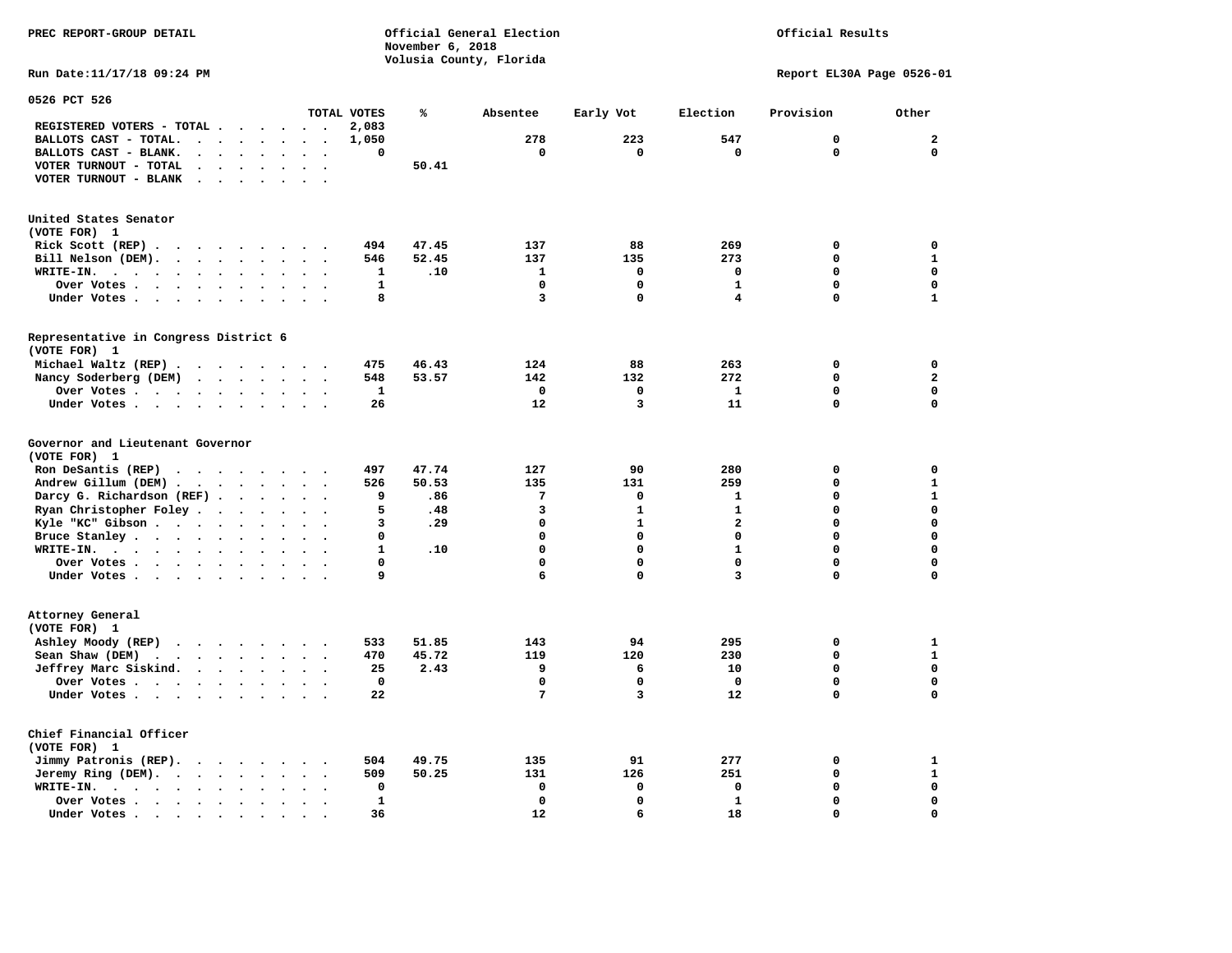| PREC REPORT-GROUP DETAIL                                                                                                                                                                |                                   |             | November 6, 2018 | Official General Election<br>Volusia County, Florida | Official Results |             |                           |              |  |
|-----------------------------------------------------------------------------------------------------------------------------------------------------------------------------------------|-----------------------------------|-------------|------------------|------------------------------------------------------|------------------|-------------|---------------------------|--------------|--|
| Run Date:11/17/18 09:24 PM                                                                                                                                                              |                                   |             |                  |                                                      |                  |             | Report EL30A Page 0526-02 |              |  |
| 0526 PCT 526                                                                                                                                                                            |                                   | TOTAL VOTES | ℁                | Absentee                                             | Early Vot        | Election    | Provision                 | Other        |  |
| Commissioner of Agriculture                                                                                                                                                             |                                   |             |                  |                                                      |                  |             |                           |              |  |
| (VOTE FOR) 1                                                                                                                                                                            |                                   |             |                  |                                                      |                  |             |                           |              |  |
| Matt Caldwell (REP)                                                                                                                                                                     |                                   | 485         | 47.74            | 131                                                  | 90               | 263         | 0                         | 1            |  |
| Nicole "Nikki" Fried (DEM).                                                                                                                                                             |                                   | 531         | 52.26            | 137                                                  | 128              | 265         | 0                         | 1            |  |
| Over Votes<br>$\sim$                                                                                                                                                                    | $\bullet$<br>$\bullet$            | 0           |                  | 0                                                    | 0                | $\mathbf 0$ | 0                         | $\mathbf 0$  |  |
| Under Votes                                                                                                                                                                             |                                   | 34          |                  | 10                                                   | 5                | 19          | 0                         | $\mathbf 0$  |  |
| State Representative District 26<br>(VOTE FOR) 1                                                                                                                                        |                                   |             |                  |                                                      |                  |             |                           |              |  |
| Elizabeth Fetterhoff (REP).                                                                                                                                                             |                                   | 514         | 50.79            | 139                                                  | 91               | 284         | 0                         | 0            |  |
| Patrick Henry (DEM)                                                                                                                                                                     |                                   | 498         | 49.21            | 133                                                  | 125              | 239         | 0                         | 1            |  |
| Over Votes                                                                                                                                                                              |                                   | 0           |                  | 0                                                    | 0                | 0           | 0                         | 0            |  |
| Under Votes                                                                                                                                                                             | $\bullet$<br>$\ddot{\phantom{0}}$ | 38          |                  | 6                                                    | 7                | 24          | 0                         | $\mathbf{1}$ |  |
| Justice of the Supreme Court Lawson<br>(VOTE FOR) 1                                                                                                                                     |                                   |             |                  |                                                      |                  |             |                           |              |  |
| Yes                                                                                                                                                                                     |                                   | 608         | 66.74            | 176                                                  | 115              | 315         | 0                         | 2            |  |
| No.                                                                                                                                                                                     |                                   | 303         | 33.26            | 65                                                   | 76               | 162         | 0                         | 0            |  |
| Over Votes                                                                                                                                                                              | $\bullet$                         | 0           |                  | 0                                                    | 0                | 0           | 0                         | 0            |  |
| Under Votes                                                                                                                                                                             | $\bullet$ .                       | 139         |                  | 37                                                   | 32               | 70          | 0                         | 0            |  |
| 5th District Court of Appeal Eisnaugle<br>(VOTE FOR) 1                                                                                                                                  |                                   |             |                  |                                                      |                  |             |                           |              |  |
| Yes                                                                                                                                                                                     |                                   | 573         | 63.38            | 163                                                  | 103              | 305         | 0                         | 2            |  |
| No.<br>$\ddot{\phantom{0}}$                                                                                                                                                             |                                   | 331         | 36.62            | 79                                                   | 86               | 166         | 0                         | 0            |  |
| Over Votes                                                                                                                                                                              | $\bullet$<br>$\bullet$            | 0           |                  | 0                                                    | 0                | 0           | $\mathbf 0$               | 0            |  |
| Under Votes                                                                                                                                                                             |                                   | 146         |                  | 36                                                   | 34               | 76          | 0                         | $\mathbf 0$  |  |
| Circuit Judge 7th Judicial, Grp 15<br>(VOTE FOR) 1                                                                                                                                      |                                   |             |                  |                                                      |                  |             |                           |              |  |
| Linda L. Gaustad                                                                                                                                                                        |                                   | 514         | 56.67            | 136                                                  | 113              | 264         | 0                         | 1            |  |
| Ryan Will                                                                                                                                                                               | $\ddot{\phantom{1}}$<br>$\cdot$   | 393         | 43.33            | 112                                                  | 76               | 204         | 0                         | $\mathbf{1}$ |  |
| Over Votes                                                                                                                                                                              |                                   | 3           |                  | 0                                                    | 1                | 2           | 0                         | 0            |  |
| Under Votes<br>$\cdot$                                                                                                                                                                  | $\bullet$                         | 140         |                  | 30                                                   | 33               | 77          | 0                         | $\mathbf 0$  |  |
| Soil and Water Cons Dist Seat 1<br>(VOTE FOR) 1                                                                                                                                         |                                   |             |                  |                                                      |                  |             |                           |              |  |
| William Bliss.<br>$\begin{array}{cccccccccccccccccc} \bullet & \bullet & \bullet & \bullet & \bullet & \bullet & \bullet & \bullet & \bullet & \bullet & \bullet & \bullet \end{array}$ |                                   | 542         | 63.69            | 143                                                  | 117              | 280         | 0                         | 2            |  |
| Derrick Orberg.                                                                                                                                                                         | $\ddot{\phantom{1}}$              | 309         | 36.31            | 80                                                   | 64               | 165         | 0                         | $\mathbf 0$  |  |
| Over Votes .<br>$\cdots$                                                                                                                                                                |                                   | 0           |                  | $\mathbf 0$                                          | $\mathbf 0$      | $\mathbf 0$ | 0                         | $\mathbf 0$  |  |
| Under Votes                                                                                                                                                                             |                                   | 199         |                  | 55                                                   | 42               | 102         | 0                         | 0            |  |
| Soil and Water Cons Dist Seat 3<br>(VOTE FOR) 1                                                                                                                                         |                                   |             |                  |                                                      |                  |             |                           |              |  |
| Beth James.<br>$\cdot$ $\cdot$ $\cdot$ $\cdot$                                                                                                                                          |                                   | 354         | 42.14            | 102                                                  | 68               | 183         | 0                         | 1            |  |
| Wesley Wayne Wilson Jr                                                                                                                                                                  |                                   | 176         | 20.95            | 44                                                   | 31               | 100         | 0                         | 1            |  |
| Christine Wilt.<br>$\cdot$ $\cdot$ $\cdot$ $\cdot$ $\cdot$                                                                                                                              |                                   | 310         | 36.90            | 76                                                   | 78               | 156         | 0                         | $\mathbf 0$  |  |
| Over Votes .<br>$\cdot$ $\cdot$ $\cdot$ $\cdot$ $\cdot$                                                                                                                                 |                                   | $\mathbf 0$ |                  | 0                                                    | 0                | 0           | 0                         | 0            |  |
| Under Votes                                                                                                                                                                             |                                   | 210         |                  | 56                                                   | 46               | 108         | 0                         | $\mathbf 0$  |  |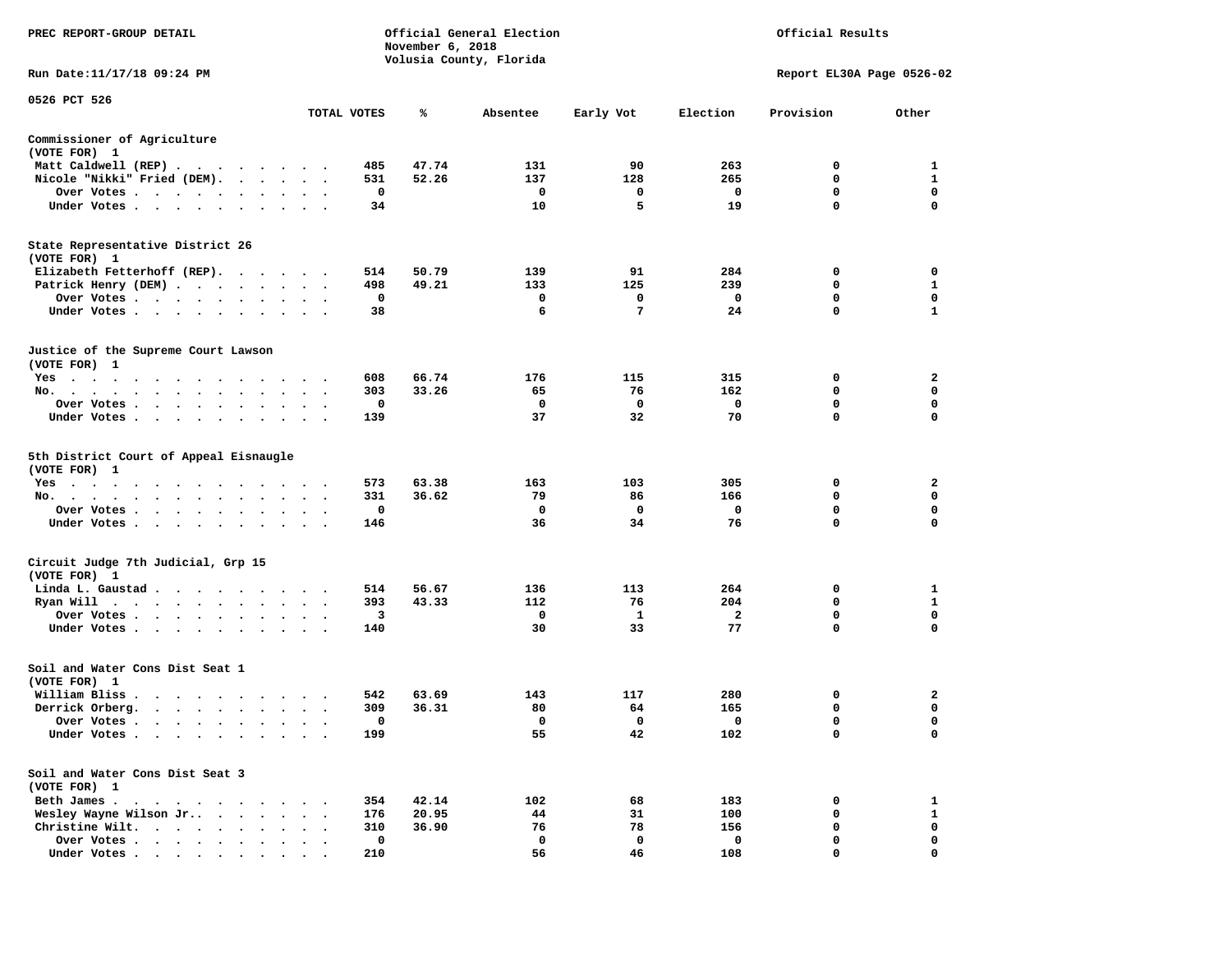| PREC REPORT-GROUP DETAIL                                                                                   |                      |                         | November 6, 2018 | Official General Election | Official Results        |                           |             |              |
|------------------------------------------------------------------------------------------------------------|----------------------|-------------------------|------------------|---------------------------|-------------------------|---------------------------|-------------|--------------|
| Run Date: 11/17/18 09:24 PM                                                                                |                      |                         |                  | Volusia County, Florida   |                         | Report EL30A Page 0526-03 |             |              |
| 0526 PCT 526                                                                                               |                      |                         |                  |                           |                         |                           |             |              |
|                                                                                                            | TOTAL VOTES          |                         | ℁                | Absentee                  | Early Vot               | Election                  | Provision   | Other        |
| Soil and Water Cons Dist Seat 5<br>(VOTE FOR) 1                                                            |                      |                         |                  |                           |                         |                           |             |              |
| J. Mark Barfield                                                                                           |                      | 160                     | 19.05            | 47                        | 33                      | 80                        | 0           | 0            |
| Andy Kelly<br>$\bullet$                                                                                    | $\ddotsc$            | 454                     | 54.05            | 118                       | 96                      | 238                       | 0           | $\mathbf{2}$ |
| David Schaefer.<br>$\bullet$                                                                               |                      | 226                     | 26.90            | 58                        | 49                      | 119                       | 0           | $\mathbf 0$  |
| Over Votes<br>$\ddot{\phantom{0}}$                                                                         |                      | 0                       |                  | $\mathbf 0$               | $\mathbf 0$             | 0                         | $\mathbf 0$ | $\mathbf 0$  |
| Under Votes                                                                                                |                      | 210                     |                  | 55                        | 45                      | 110                       | 0           | $\mathbf 0$  |
| #1 Increased Homestead Exemption                                                                           |                      |                         |                  |                           |                         |                           |             |              |
| (VOTE FOR) 1                                                                                               |                      |                         |                  |                           |                         |                           |             |              |
| Yes                                                                                                        |                      | 444                     | 44.53            | 125                       | 90                      | 228                       | 0           | 1            |
| No.                                                                                                        |                      | 553                     | 55.47            | 137                       | 121                     | 294                       | 0           | $\mathbf{1}$ |
| Over Votes .<br><b>Contract Contract Contract</b><br>$\cdot$ $\cdot$ $\cdot$<br>$\bullet$                  |                      | 0                       |                  | 0                         | 0                       | 0                         | $\mathbf 0$ | $\mathbf 0$  |
| Under Votes                                                                                                |                      | 53                      |                  | 16                        | 12                      | 25                        | 0           | $\mathbf 0$  |
| #2 Limit on Property Tax Assessments<br>(VOTE FOR) 1                                                       |                      |                         |                  |                           |                         |                           |             |              |
| Yes                                                                                                        |                      | 606                     | 61.34            | 170                       | 108                     | 326                       | 0           | 2            |
| No.                                                                                                        | $\ddot{\phantom{1}}$ | 382                     | 38.66            | 87                        | 103                     | 192                       | $\mathbf 0$ | $\mathbf 0$  |
| Over Votes                                                                                                 |                      | 1                       |                  | 1                         | 0                       | 0                         | 0           | 0            |
| Under Votes                                                                                                |                      | 61                      |                  | 20                        | 12                      | 29                        | 0           | 0            |
| #3 Voter Control of Gambling                                                                               |                      |                         |                  |                           |                         |                           |             |              |
| (VOTE FOR) 1                                                                                               |                      |                         |                  |                           |                         |                           |             |              |
| Yes                                                                                                        |                      | 739                     | 72.38            | 202                       | 155                     | 381                       | 0           | 1            |
| No.                                                                                                        | $\cdot$ .            | 282                     | 27.62            | 67                        | 63                      | 151                       | 0           | 1            |
| Over Votes                                                                                                 |                      | 1                       |                  | 1                         | 0                       | 0                         | $\mathbf 0$ | $\mathbf 0$  |
| Under Votes                                                                                                |                      | 28                      |                  | 8                         | 5                       | 15                        | 0           | 0            |
| #4 Voting Restoration Amendment<br>(VOTE FOR) 1                                                            |                      |                         |                  |                           |                         |                           |             |              |
| Yes                                                                                                        |                      | 685                     | 67.42            | 169                       | 145                     | 369                       | 0           | 2            |
| No.<br>$\bullet$                                                                                           |                      | 331                     | 32.58            | 100                       | 71                      | 160                       | 0           | 0            |
| Over Votes .<br>$\bullet$                                                                                  | $\bullet$            | $\mathbf{1}$            |                  | 0                         | 0                       | 1                         | 0           | $\mathbf 0$  |
| Under Votes                                                                                                |                      | 33                      |                  | 9                         | 7                       | 17                        | 0           | $\mathbf 0$  |
| #5 Supermajority Vote Required<br>(VOTE FOR) 1                                                             |                      |                         |                  |                           |                         |                           |             |              |
| Yes                                                                                                        |                      | 600                     | 60.91            | 177                       | 111                     | 310                       | 0           | 2            |
| No.                                                                                                        |                      | 385                     | 39.09            | 80                        | 98                      | 207                       | 0           | 0            |
| Over Votes .<br>$\sim$ $\sim$ $\sim$                                                                       |                      | $\mathbf{2}$            |                  | 0                         | $\overline{\mathbf{2}}$ | 0                         | 0           | 0            |
| Under Votes<br>$\bullet$                                                                                   |                      | 63                      |                  | 21                        | 12                      | 30                        | 0           | 0            |
| #6 Rights of Crime Victims; Judges                                                                         |                      |                         |                  |                           |                         |                           |             |              |
| (VOTE FOR) 1                                                                                               |                      |                         |                  |                           |                         |                           |             |              |
| $Yes \t . \t .$<br>$\sim$<br>$\sim$<br>$\bullet$<br>No.<br>$\sim$<br>$\sim$                                |                      | 535<br>460              | 53.77            | 154<br>108                | 86<br>126               | 293<br>226                | 0<br>0      | 2<br>0       |
| $\sim$ $\sim$<br>$\sim$<br>$\ddot{\phantom{a}}$                                                            |                      | $\overline{\mathbf{2}}$ | 46.23            | 0                         | 0                       | 2                         | 0           | 0            |
| Over Votes .<br>$\sim$ $\sim$<br>$\bullet$<br>$\cdot$<br>Under Votes.<br>$\sim$ $\sim$ $\sim$<br>$\bullet$ |                      | 53                      |                  | 16                        | 11                      | 26                        | 0           | 0            |
| $\bullet$                                                                                                  |                      |                         |                  |                           |                         |                           |             |              |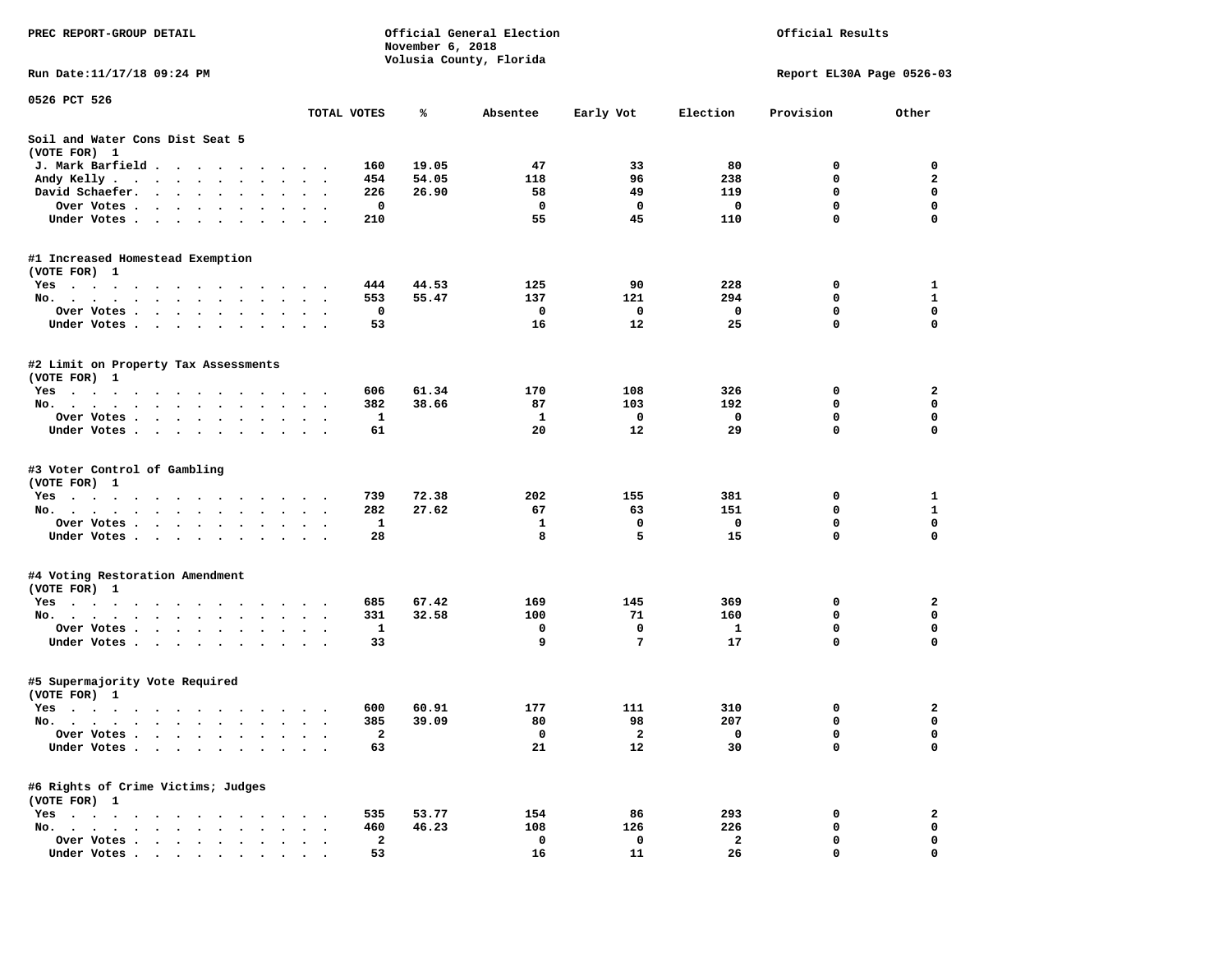| PREC REPORT-GROUP DETAIL                              |                         | November 6, 2018 | Official General Election<br>Volusia County, Florida |              | Official Results |             |                           |  |
|-------------------------------------------------------|-------------------------|------------------|------------------------------------------------------|--------------|------------------|-------------|---------------------------|--|
| Run Date:11/17/18 09:24 PM                            |                         |                  |                                                      |              |                  |             | Report EL30A Page 0526-04 |  |
| 0526 PCT 526                                          |                         | ℁                |                                                      |              | Election         |             | Other                     |  |
|                                                       | TOTAL VOTES             |                  | Absentee                                             | Early Vot    |                  | Provision   |                           |  |
| #7 Survivor Benefits<br>(VOTE FOR) 1                  |                         |                  |                                                      |              |                  |             |                           |  |
| Yes                                                   | 554                     | 55.85            | 147                                                  | 94           | 311              | 0           | $\mathbf{2}$              |  |
| No.                                                   | 438                     | 44.15            | 112                                                  | 117          | 209              | $\mathbf 0$ | $\mathbf 0$               |  |
| Over Votes                                            | $\mathbf{2}$            |                  | $\mathbf{1}$                                         | $\mathbf{1}$ | $\mathbf{o}$     | $\mathbf 0$ | 0                         |  |
| Under Votes                                           | 56                      |                  | 18                                                   | 11           | 27               | $\mathbf 0$ | $\mathbf 0$               |  |
|                                                       |                         |                  |                                                      |              |                  |             |                           |  |
| #9 Prohibits Oil, Gas Drilling, Vaping                |                         |                  |                                                      |              |                  |             |                           |  |
| (VOTE FOR) 1<br>Yes                                   | 635                     | 63.56            | 177                                                  | 132          | 325              | 0           | $\mathbf{1}$              |  |
|                                                       | 364                     | 36.44            | 87                                                   | 80           | 196              | $\mathbf 0$ | $\mathbf{1}$              |  |
| No.<br>Over Votes.                                    | $\overline{\mathbf{3}}$ |                  | $\mathbf{1}$                                         | $\mathbf{1}$ | $\mathbf{1}$     | $\mathbf 0$ | 0                         |  |
|                                                       | 48                      |                  | 13                                                   | 10           | 25               | $\mathbf 0$ | $\mathbf 0$               |  |
| Under Votes                                           |                         |                  |                                                      |              |                  |             |                           |  |
| #10 State and Local Structure and Op<br>(VOTE FOR) 1  |                         |                  |                                                      |              |                  |             |                           |  |
| Yes                                                   | 531                     | 54.57            | 162                                                  | 93           | 274              | $\mathbf 0$ | $\overline{a}$            |  |
| No.                                                   | 442                     | 45.43            | 95                                                   | 114          | 233              | $\mathbf 0$ | 0                         |  |
| Over Votes.                                           | $\mathbf{1}$            |                  | $\Omega$                                             | $\Omega$     | $\mathbf{1}$     | $\mathbf 0$ | 0                         |  |
| Under Votes                                           | 76                      |                  | 21                                                   | 16           | 39               | $\mathbf 0$ | $\mathbf 0$               |  |
| #11 Removal of Obs Prov; Crim Statute<br>(VOTE FOR) 1 |                         |                  |                                                      |              |                  |             |                           |  |
| Yes                                                   | 584                     | 61.22            | 166                                                  | 111          | 305              | 0           | $\overline{a}$            |  |
| No.                                                   | 370                     | 38.78            | 82                                                   | 93           | 195              | $\mathbf 0$ | 0                         |  |
| Over Votes                                            | 0                       |                  | $^{\circ}$                                           | $\mathbf{o}$ | $\mathbf 0$      | 0           | 0                         |  |
| Under Votes.                                          | 96                      |                  | 30                                                   | 19           | 47               | $\mathbf 0$ | $\mathbf 0$               |  |
|                                                       |                         |                  |                                                      |              |                  |             |                           |  |
| #12 Lobbying and Abuse of Office<br>(VOTE FOR) 1      |                         |                  |                                                      |              |                  |             |                           |  |
| Yes                                                   | 738                     | 74.77            | 212                                                  | 150          | 374              | 0           | $\overline{a}$            |  |
| No.                                                   | 249                     | 25.23            | 52                                                   | 59           | 138              | $\mathbf 0$ | 0                         |  |
| Over Votes                                            | $\overline{a}$          |                  | $\mathbf{o}$                                         | $\mathbf{1}$ | $\mathbf{1}$     | 0           | 0                         |  |
| Under Votes.                                          | 61                      |                  | 14                                                   | 13           | 34               | $\mathbf 0$ | $\mathbf 0$               |  |
|                                                       |                         |                  |                                                      |              |                  |             |                           |  |
| #13 Ends Dog Racing<br>(VOTE FOR) 1                   |                         |                  |                                                      |              |                  |             |                           |  |
| Yes                                                   | 624                     | 61.78            | 179                                                  | 138          | 305              | 0           | $\mathbf{2}$              |  |
| No.                                                   | 386                     | 38.22            | 87                                                   | 80           | 219              | $\mathbf 0$ | 0                         |  |
| Over Votes                                            | $\Omega$                |                  | $^{\circ}$                                           | $\mathbf 0$  | $\Omega$         | $\mathbf 0$ | $\mathbf 0$               |  |
| Under Votes                                           | 40<br>$\sim$            |                  | $12 \overline{ }$                                    | 5            | 23               | $\mathbf 0$ | 0                         |  |
|                                                       |                         |                  |                                                      |              |                  |             |                           |  |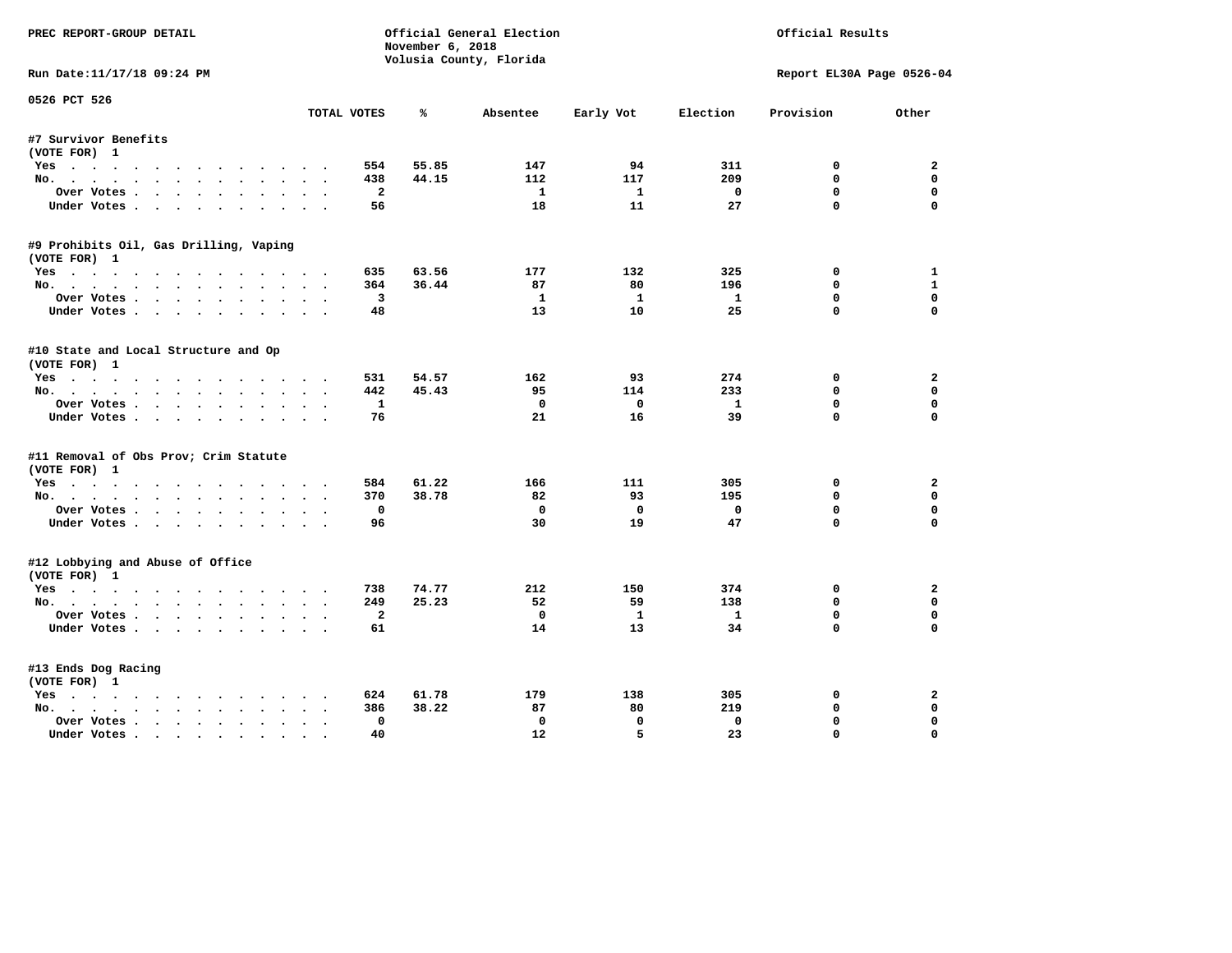**PREC REPORT-GROUP DETAIL COMPUTER CONSUMING A CONSUMING CONSUMING A LIGACION CONSUMING A LIGACION** *November 6, 2018 November 6, 2018*  **Volusia County, Florida Run Date:11/17/18 09:24 PM Report EL30A Page 0527-01** 

| 0527 PCT 527                                                                                                 |                                    |                      |                      |                      |                          |              |       |                         |                         |                         |              |              |
|--------------------------------------------------------------------------------------------------------------|------------------------------------|----------------------|----------------------|----------------------|--------------------------|--------------|-------|-------------------------|-------------------------|-------------------------|--------------|--------------|
|                                                                                                              |                                    |                      |                      |                      |                          | TOTAL VOTES  | ℁     | Absentee                | Early Vot               | Election                | Provision    | Other        |
| REGISTERED VOTERS - TOTAL .                                                                                  |                                    |                      |                      | $\ddot{\phantom{0}}$ |                          | 1,991        |       |                         |                         |                         |              |              |
| BALLOTS CAST - TOTAL.<br>$\ddot{\phantom{a}}$                                                                | $\ddot{\phantom{a}}$               | $\bullet$            | $\bullet$            | $\bullet$            | $\bullet$                | 1,092        |       | 480                     | 247                     | 362                     | 1            | $\mathbf 2$  |
| BALLOTS CAST - BLANK.<br>$\ddot{\phantom{a}}$                                                                |                                    |                      |                      | $\sim$               |                          | 0            |       | 0                       | 0                       | 0                       | $\mathbf 0$  | 0            |
| VOTER TURNOUT - TOTAL<br>$\ddot{\phantom{a}}$                                                                | $\ddot{\phantom{a}}$               | $\Delta$             | $\ddot{\phantom{a}}$ | $\sim$               | $\overline{\phantom{a}}$ |              | 54.85 |                         |                         |                         |              |              |
| VOTER TURNOUT - BLANK<br>$\bullet$                                                                           |                                    |                      |                      |                      |                          |              |       |                         |                         |                         |              |              |
| United States Senator<br>(VOTE FOR) 1                                                                        |                                    |                      |                      |                      |                          |              |       |                         |                         |                         |              |              |
| Rick Scott (REP).<br>$\cdots$                                                                                | $\sim$ $\sim$ $\sim$ $\sim$ $\sim$ |                      |                      |                      |                          | 571          | 52.43 | 258                     | 119                     | 193                     | 0            | $\mathbf{1}$ |
| Bill Nelson (DEM).<br>$\sim$ $\sim$ $\sim$ $\sim$ $\sim$<br>$\ddot{\phantom{a}}$                             |                                    |                      |                      | $\sim$               |                          | 510          | 46.83 | 217                     | 127                     | 164                     | $\mathbf{1}$ | ${\bf 1}$    |
| WRITE-IN.<br>$\sim$ $\sim$<br>$\ddot{\phantom{a}}$<br>$\ddot{\phantom{a}}$<br>$\sim$<br>$\ddot{\phantom{0}}$ | $\ddot{\phantom{a}}$               | $\bullet$            |                      |                      |                          | 8            | .73   | 4                       | $\mathbf{1}$            | 3                       | 0            | $\mathbf 0$  |
| Over Votes.<br>$\ddot{\phantom{1}}$<br>$\ddot{\phantom{0}}$<br>$\ddot{\phantom{a}}$                          | $\bullet$                          | $\bullet$            | $\bullet$            | $\bullet$            |                          | $\mathbf 0$  |       | $\mathbf 0$             | $\Omega$                | $\Omega$                | $\Omega$     | $\mathbf 0$  |
| Under Votes.<br>$\cdot$ $\cdot$ $\cdot$ $\cdot$                                                              | $\ddot{\phantom{0}}$               | $\ddot{\phantom{a}}$ | $\cdot$              | $\sim$               |                          | 3            |       | 1                       | $\mathbf 0$             | $\overline{a}$          | 0            | $\mathbf 0$  |
| Representative in Congress District 6                                                                        |                                    |                      |                      |                      |                          |              |       |                         |                         |                         |              |              |
| (VOTE FOR) 1                                                                                                 |                                    |                      |                      |                      |                          |              |       |                         |                         |                         |              |              |
| Michael Waltz (REP).<br>$\sim$ $\sim$                                                                        | $\cdots$                           |                      |                      |                      |                          | 533          | 49.67 | 237                     | 121                     | 174                     | $\mathbf 0$  | 1            |
| Nancy Soderberg (DEM)<br>$\cdot$ $\cdot$ $\cdot$                                                             |                                    | $\ddot{\phantom{0}}$ | $\cdot$              |                      |                          | 540          | 50.33 | 235                     | 124                     | 179                     | $\mathbf{1}$ | $\mathbf{1}$ |
| Over Votes.<br>$\cdots$                                                                                      | $\bullet$                          | $\bullet$            | $\bullet$            | $\ddot{\phantom{0}}$ | $\ddot{\phantom{0}}$     | 0            |       | 0                       | $\mathbf 0$             | 0                       | $\mathbf 0$  | 0            |
| Under Votes                                                                                                  |                                    | $\sim$ $\sim$        |                      | $\sim$               |                          | 19           |       | 8                       | $\overline{\mathbf{c}}$ | 9                       | 0            | $\mathbf 0$  |
| Governor and Lieutenant Governor<br>(VOTE FOR) 1                                                             |                                    |                      |                      |                      |                          |              |       |                         |                         |                         |              |              |
| Ron DeSantis (REP)<br>.                                                                                      |                                    |                      |                      |                      |                          | 549          | 50.60 | 250                     | 115                     | 183                     | 0            | 1            |
| Andrew Gillum (DEM) .<br>$\ddot{\phantom{a}}$<br>$\ddot{\phantom{a}}$                                        | $\ddot{\phantom{a}}$               | $\sim$ $\sim$        |                      | $\sim$               |                          | 510          | 47.00 | 213                     | 127                     | 168                     | $\mathbf{1}$ | ${\bf 1}$    |
| Darcy G. Richardson (REF).                                                                                   | $\cdots$                           |                      |                      | $\sim$               |                          | 6            | .55   | 5                       | 0                       | 1                       | 0            | $\mathbf 0$  |
| Ryan Christopher Foley.<br>$\bullet$                                                                         | $\bullet$                          |                      | $\bullet$            |                      |                          | 9            | .83   | $\overline{\mathbf{4}}$ | $\overline{a}$          | 3                       | $\Omega$     | $\mathbf 0$  |
| Kyle "KC" Gibson                                                                                             | $\bullet$                          |                      |                      |                      |                          | 5            | .46   | 3                       | $\mathbf{1}$            | $\mathbf{1}$            | 0            | $\mathbf 0$  |
| Bruce Stanley                                                                                                | $\ddot{\phantom{0}}$               | $\bullet$            | $\bullet$            | $\ddot{\phantom{a}}$ |                          | 5            | .46   | 3                       | 0                       | $\overline{\mathbf{2}}$ | 0            | $\mathbf 0$  |
| WRITE-IN.<br>$\cdot$                                                                                         | $\bullet$                          |                      |                      |                      |                          | $\mathbf{1}$ | .09   | 0                       | $\mathbf{1}$            | 0                       | 0            | 0            |
| Over Votes .<br>$\cdot$ $\cdot$ $\cdot$ $\cdot$                                                              | $\bullet$                          | $\bullet$            |                      |                      |                          | 3            |       | 0                       | $\mathbf{1}$            | $\mathbf{2}$            | 0            | $\mathbf 0$  |
| Under Votes                                                                                                  | $\ddot{\phantom{0}}$               | $\bullet$            | $\bullet$            | $\bullet$            | $\overline{\phantom{a}}$ | 4            |       | $\mathbf{z}$            | 0                       | $\mathbf{z}$            | 0            | $\mathbf 0$  |
| Attorney General<br>(VOTE FOR) 1                                                                             |                                    |                      |                      |                      |                          |              |       |                         |                         |                         |              |              |
| Ashley Moody (REP)<br>$\cdot$ $\cdot$ $\cdot$ $\cdot$ $\cdot$ $\cdot$                                        |                                    |                      |                      | $\sim$               |                          | 580          | 54.21 | 266                     | 123                     | 190                     | 0            | 1            |
| Sean Shaw (DEM)<br><b>Contract Contract Contract</b>                                                         | $\bullet$                          | $\ddot{\phantom{0}}$ | $\bullet$            | $\bullet$            | $\bullet$                | 464          | 43.36 | 199                     | 119                     | 144                     | $\mathbf{1}$ | $\mathbf{1}$ |
| Jeffrey Marc Siskind.<br>$\sim$ $\sim$                                                                       | $\bullet$                          | $\bullet$            |                      |                      |                          | 26           | 2.43  | 10                      | 2                       | 14                      | $\Omega$     | $\mathbf 0$  |
| Over Votes                                                                                                   | $\ddot{\phantom{0}}$               | $\bullet$            | $\bullet$            | $\ddot{\phantom{0}}$ |                          | $\mathbf{1}$ |       | $\mathbf 0$             | $\mathbf{1}$            | $\mathbf{0}$            | $\mathbf 0$  | $\mathbf 0$  |
| Under Votes                                                                                                  |                                    | $\ddot{\phantom{0}}$ | $\ddot{\phantom{a}}$ |                      |                          | 21           |       | 5                       | $\mathbf{z}$            | 14                      | 0            | $\mathbf 0$  |
| Chief Financial Officer<br>(VOTE FOR) 1                                                                      |                                    |                      |                      |                      |                          |              |       |                         |                         |                         |              |              |
| Jimmy Patronis (REP).<br>$\mathbf{r}$ , and $\mathbf{r}$ , and $\mathbf{r}$                                  |                                    |                      | $\sim$               |                      |                          | 543          | 51.13 | 247                     | 120                     | 175                     | 0            | 1            |
| Jeremy Ring (DEM).<br>$\sim$ $\sim$<br>$\ddot{\phantom{a}}$                                                  | $\bullet$                          | $\ddot{\phantom{a}}$ |                      |                      |                          | 516          | 48.59 | 221                     | 123                     | 170                     | $\mathbf{1}$ | ${\bf 1}$    |
| WRITE-IN.<br>$\sim$ $\sim$<br>$\cdots$ $\cdots$<br>$\cdot$                                                   | $\ddot{\phantom{a}}$               | $\ddot{\phantom{a}}$ |                      |                      |                          | 3            | .28   | $\overline{\mathbf{2}}$ | $\mathbf 0$             | $\mathbf{1}$            | 0            | $\mathbf 0$  |
| Over Votes .<br>$\cdots$<br>$\ddot{\phantom{a}}$                                                             | $\bullet$                          |                      |                      |                      |                          | $\mathbf{0}$ |       | $\mathbf 0$             | $\mathbf 0$             | $\mathbf{0}$            | 0            | $\mathbf 0$  |
| Under Votes                                                                                                  | $\ddot{\phantom{a}}$               |                      |                      |                      |                          | 30           |       | 10                      | 4                       | 16                      | 0            | $\mathbf 0$  |
|                                                                                                              |                                    |                      |                      |                      |                          |              |       |                         |                         |                         |              |              |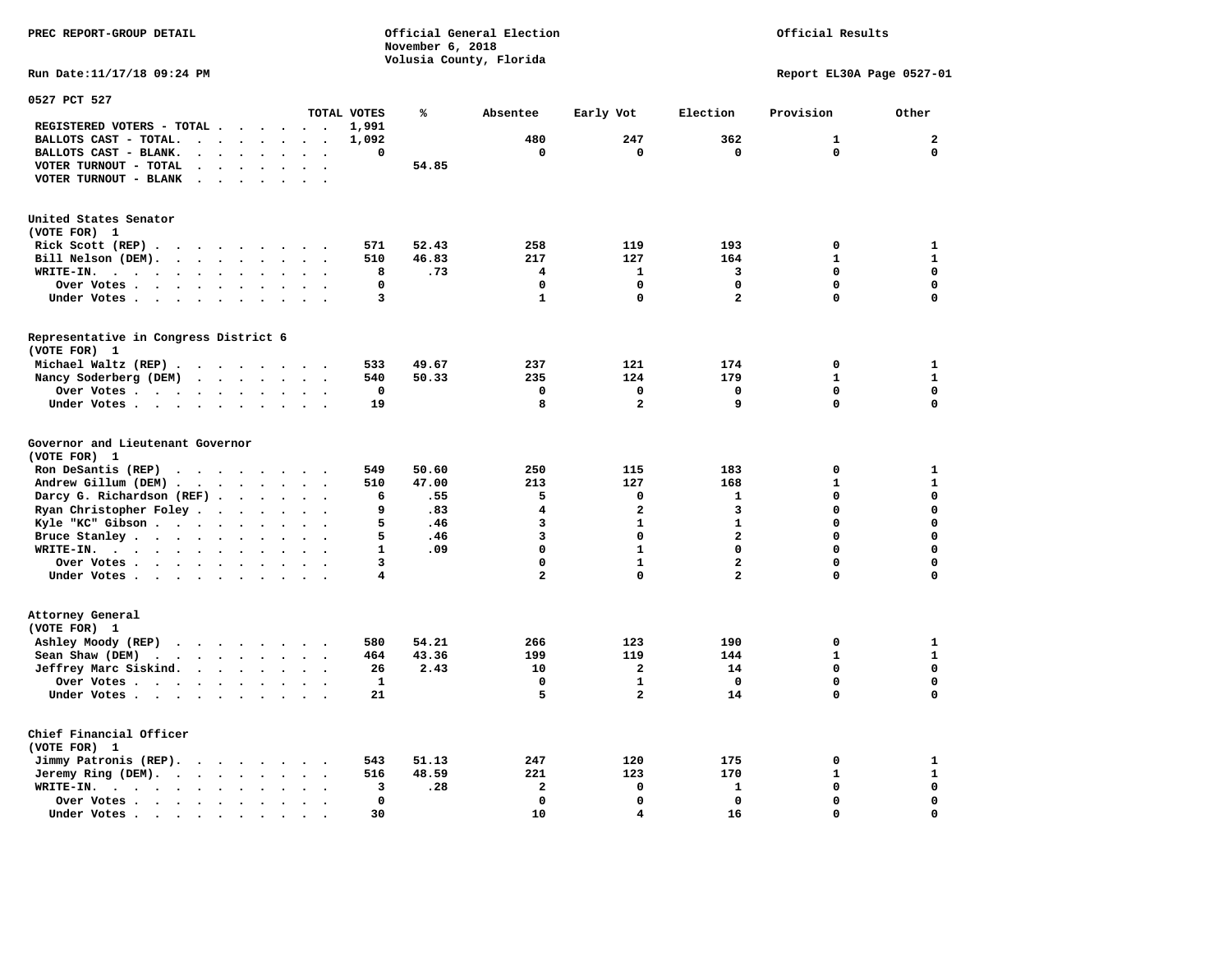| PREC REPORT-GROUP DETAIL                                                                                                                                                                                                                                 |                                              |              | November 6, 2018 | Official General Election<br>Volusia County, Florida | Official Results |          |                           |             |  |
|----------------------------------------------------------------------------------------------------------------------------------------------------------------------------------------------------------------------------------------------------------|----------------------------------------------|--------------|------------------|------------------------------------------------------|------------------|----------|---------------------------|-------------|--|
| Run Date:11/17/18 09:24 PM                                                                                                                                                                                                                               |                                              |              |                  |                                                      |                  |          | Report EL30A Page 0527-02 |             |  |
| 0527 PCT 527                                                                                                                                                                                                                                             |                                              | TOTAL VOTES  | ℁                | Absentee                                             | Early Vot        | Election | Provision                 | Other       |  |
| Commissioner of Agriculture                                                                                                                                                                                                                              |                                              |              |                  |                                                      |                  |          |                           |             |  |
| (VOTE FOR) 1                                                                                                                                                                                                                                             |                                              |              |                  |                                                      |                  |          |                           |             |  |
| Matt Caldwell (REP)                                                                                                                                                                                                                                      |                                              | 544          | 51.42            | 247                                                  | 122              | 174      | 0                         | 1           |  |
| Nicole "Nikki" Fried (DEM).                                                                                                                                                                                                                              |                                              | 514          | 48.58            | 224                                                  | 121              | 167      | 1                         | 1           |  |
| Over Votes<br>$\sim$ $\sim$                                                                                                                                                                                                                              | $\bullet$<br>$\bullet$                       | 0            |                  | 0                                                    | 0                | 0        | 0                         | $\mathbf 0$ |  |
| Under Votes<br>$\ddot{\phantom{1}}$                                                                                                                                                                                                                      |                                              | 34           |                  | 9                                                    | 4                | 21       | 0                         | 0           |  |
| State Representative District 26<br>(VOTE FOR) 1                                                                                                                                                                                                         |                                              |              |                  |                                                      |                  |          |                           |             |  |
| Elizabeth Fetterhoff (REP).                                                                                                                                                                                                                              |                                              | 555          | 52.41            | 260                                                  | 120              | 174      | 0                         | 1           |  |
| Patrick Henry (DEM)                                                                                                                                                                                                                                      |                                              | 504          | 47.59            | 214                                                  | 120              | 168      | 1                         | 1           |  |
| Over Votes                                                                                                                                                                                                                                               |                                              | 0            |                  | 0                                                    | 0                | 0        | 0                         | 0           |  |
| Under Votes<br>$\cdot$ .                                                                                                                                                                                                                                 |                                              | 33           |                  | 6                                                    | 7                | 20       | 0                         | $\mathbf 0$ |  |
| Justice of the Supreme Court Lawson<br>(VOTE FOR) 1                                                                                                                                                                                                      |                                              |              |                  |                                                      |                  |          |                           |             |  |
| $Yes \cdot \cdot \cdot$<br>the company of the company of the company of the company of the company of the company of the company of the company of the company of the company of the company of the company of the company of the company of the company |                                              | 672          | 73.60            | 320                                                  | 147              | 203      | 0                         | 2           |  |
| No.<br>$\cdot$ $\cdot$ $\cdot$ $\cdot$                                                                                                                                                                                                                   |                                              | 241          | 26.40            | 81                                                   | 61               | 99       | 0                         | 0           |  |
| Over Votes .<br>$\cdots$<br>$\cdot$                                                                                                                                                                                                                      |                                              | 1            |                  | 0                                                    | 1                | 0        | $\mathbf 0$               | 0           |  |
| Under Votes<br>$\ddot{\phantom{0}}$                                                                                                                                                                                                                      | $\bullet$<br>$\ddot{\phantom{0}}$            | 178          |                  | 79                                                   | 38               | 60       | $\mathbf{1}$              | 0           |  |
| 5th District Court of Appeal Eisnaugle<br>(VOTE FOR) 1                                                                                                                                                                                                   |                                              |              |                  |                                                      |                  |          |                           |             |  |
| $Yes \cdot \cdot \cdot$<br>$\cdots$<br>$\sim$ $\sim$<br>$\overline{\phantom{a}}$<br>$\sim$ $\sim$                                                                                                                                                        | $\cdots$                                     | 621          | 68.32            | 286                                                  | 140              | 193      | 0                         | 2           |  |
| No.<br>$\ddot{\phantom{0}}$                                                                                                                                                                                                                              |                                              | 288          | 31.68            | 108                                                  | 72               | 108      | 0                         | $\mathbf 0$ |  |
| Over Votes                                                                                                                                                                                                                                               | $\bullet$                                    | 0            |                  | 0                                                    | 0                | 0        | 0                         | 0           |  |
| Under Votes<br>$\cdot$<br>$\bullet$                                                                                                                                                                                                                      |                                              | 183          |                  | 86                                                   | 35               | 61       | 1                         | 0           |  |
| Circuit Judge 7th Judicial, Grp 15<br>(VOTE FOR) 1                                                                                                                                                                                                       |                                              |              |                  |                                                      |                  |          |                           |             |  |
| Linda L. Gaustad                                                                                                                                                                                                                                         | $\cdot$ $\cdot$                              | 551          | 59.06            | 253                                                  | 124              | 172      | 0                         | 2           |  |
| Ryan Will<br>$\cdots$<br>$\ddot{\phantom{0}}$                                                                                                                                                                                                            | $\cdot$<br>$\cdot$                           | 382          | 40.94            | 156                                                  | 93               | 133      | 0                         | 0           |  |
| Over Votes<br>$\ddot{\phantom{1}}$                                                                                                                                                                                                                       |                                              | 0            |                  | 0                                                    | 0                | 0        | 0                         | 0           |  |
| Under Votes                                                                                                                                                                                                                                              |                                              | 159          |                  | 71                                                   | 30               | 57       | $\mathbf{1}$              | $\mathbf 0$ |  |
| Soil and Water Cons Dist Seat 1<br>(VOTE FOR) 1                                                                                                                                                                                                          |                                              |              |                  |                                                      |                  |          |                           |             |  |
| William Bliss.<br>$\cdot$ $\cdot$ $\cdot$ $\cdot$ $\cdot$ $\cdot$ $\cdot$ $\cdot$                                                                                                                                                                        |                                              | 546          | 60.94            | 242                                                  | 119              | 183      | 0                         | 2           |  |
| Derrick Orberg.                                                                                                                                                                                                                                          | $\ddot{\phantom{a}}$<br>$\ddot{\phantom{0}}$ | 350          | 39.06            | 145                                                  | 87               | 118      | 0                         | 0           |  |
| Over Votes .<br>$\cdots$                                                                                                                                                                                                                                 |                                              | $\mathbf{2}$ |                  | 0                                                    | 1                | 1        | 0                         | $\mathbf 0$ |  |
| Under Votes                                                                                                                                                                                                                                              |                                              | 194          |                  | 93                                                   | 40               | 60       | 1                         | 0           |  |
| Soil and Water Cons Dist Seat 3<br>(VOTE FOR) 1                                                                                                                                                                                                          |                                              |              |                  |                                                      |                  |          |                           |             |  |
| Beth James                                                                                                                                                                                                                                               |                                              | 416          | 46.95            | 175                                                  | 100              | 140      | 0                         | 1           |  |
| Wesley Wayne Wilson Jr<br>$\cdot$ $\cdot$                                                                                                                                                                                                                |                                              | 152          | 17.16            | 59                                                   | 34               | 59       | 0                         | 0           |  |
| Christine Wilt.<br>$\cdot$ $\cdot$ $\cdot$ $\cdot$ $\cdot$                                                                                                                                                                                               |                                              | 318          | 35.89            | 148                                                  | 70               | 99       | 0                         | 1           |  |
| Over Votes                                                                                                                                                                                                                                               |                                              | 1            |                  | 0                                                    | 1                | 0        | 0                         | 0           |  |
| Under Votes                                                                                                                                                                                                                                              |                                              | 205          |                  | 98                                                   | 42               | 64       | -1                        | $\mathbf 0$ |  |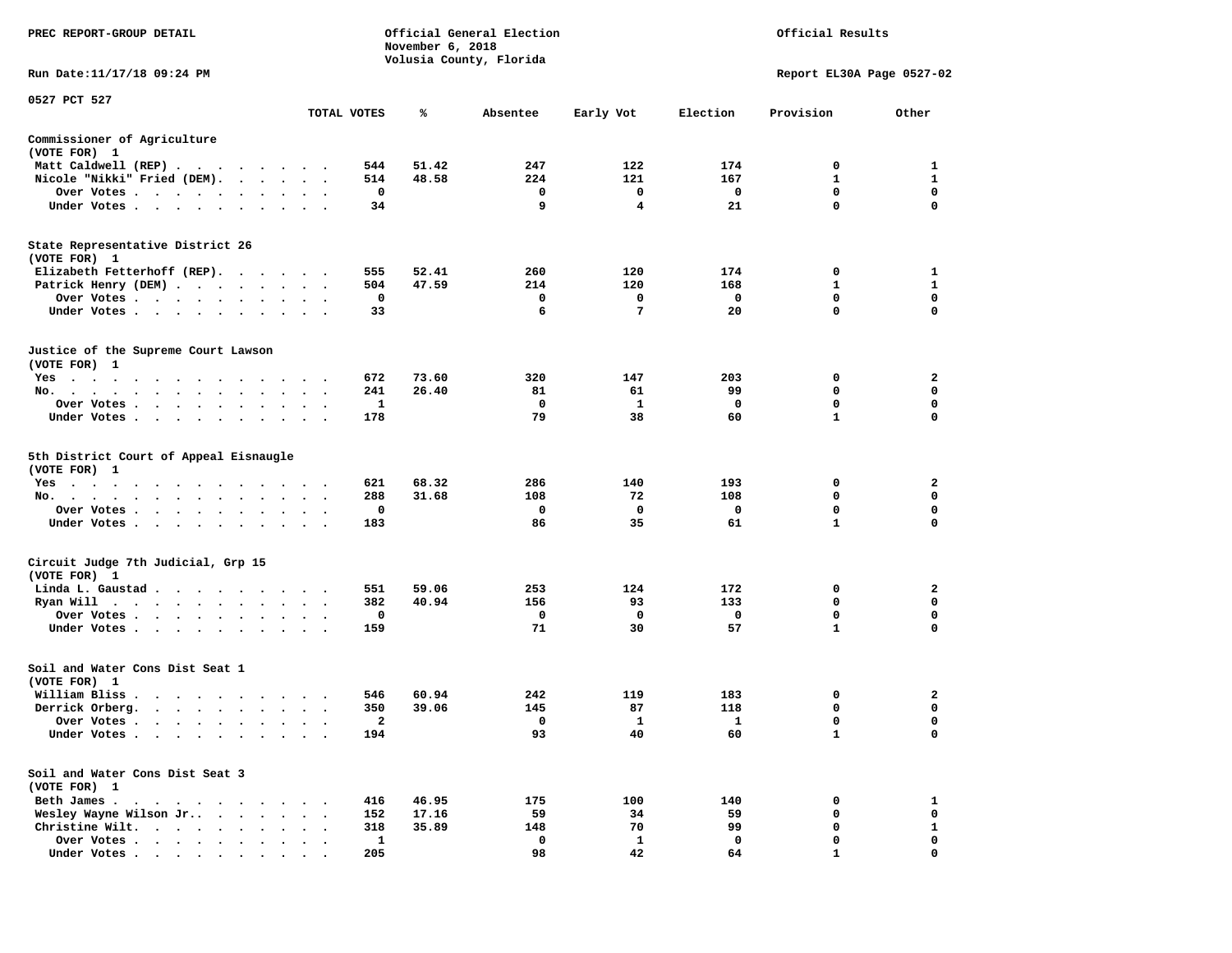| PREC REPORT-GROUP DETAIL                                                                   |                      | November 6, 2018                        | Official General Election | Official Results<br>Report EL30A Page 0527-03 |                                  |                            |                            |
|--------------------------------------------------------------------------------------------|----------------------|-----------------------------------------|---------------------------|-----------------------------------------------|----------------------------------|----------------------------|----------------------------|
| Run Date: 11/17/18 09:24 PM                                                                |                      |                                         | Volusia County, Florida   |                                               |                                  |                            |                            |
| 0527 PCT 527                                                                               |                      |                                         |                           |                                               |                                  |                            |                            |
|                                                                                            | TOTAL VOTES          | ℁                                       | Absentee                  | Early Vot                                     | Election                         | Provision                  | Other                      |
| Soil and Water Cons Dist Seat 5<br>(VOTE FOR) 1                                            |                      |                                         |                           |                                               |                                  |                            |                            |
| J. Mark Barfield                                                                           |                      | 24.72<br>218                            | 96                        | 52                                            | 69                               | 0                          | 1                          |
| Andy Kelly<br>$\bullet$                                                                    | $\ddotsc$            | 46.37<br>409                            | 173                       | 87                                            | 148                              | 0                          | $\mathbf{1}$               |
| David Schaefer.<br>$\cdot$ $\cdot$ $\cdot$ $\cdot$ $\cdot$ $\cdot$<br>$\ddot{\phantom{0}}$ |                      | 255<br>28.91                            | 110                       | 64                                            | 81                               | 0                          | 0                          |
| Over Votes                                                                                 |                      | 1                                       | 0                         | 1                                             | 0                                | $\mathbf 0$                | $\mathbf 0$                |
| Under Votes.                                                                               |                      | 209                                     | 101                       | 43                                            | 64                               | $\mathbf{1}$               | $\mathbf 0$                |
| #1 Increased Homestead Exemption<br>(VOTE FOR) 1                                           |                      |                                         |                           |                                               |                                  |                            |                            |
| Yes                                                                                        |                      | 472<br>45.74                            | 226                       | 107                                           | 138                              | 0                          | 1                          |
| No.                                                                                        | $\cdot$ .            | 560<br>54.26                            | 227                       | 128                                           | 203                              | 1                          | $\mathbf{1}$               |
| Over Votes<br>$\bullet$                                                                    |                      | 0                                       | 0                         | 0                                             | 0                                | 0                          | $\mathbf 0$                |
| Under Votes                                                                                |                      | 60                                      | 27                        | 12                                            | 21                               | 0                          | $\mathbf 0$                |
| #2 Limit on Property Tax Assessments                                                       |                      |                                         |                           |                                               |                                  |                            |                            |
| (VOTE FOR) 1<br>Yes                                                                        |                      | 66.11<br>669                            | 297                       | 150                                           | 221                              | 0                          | 1                          |
| No.                                                                                        |                      | 33.89<br>343                            | 148                       | 83                                            | 110                              | $\mathbf{1}$               | $\mathbf{1}$               |
| Over Votes<br>$\sim$                                                                       | $\ddot{\phantom{1}}$ | 0                                       | 0                         | 0                                             | 0                                | 0                          | 0                          |
| Under Votes                                                                                |                      | 80                                      | 35                        | 14                                            | 31                               | 0                          | 0                          |
| #3 Voter Control of Gambling<br>(VOTE FOR) 1<br>Yes<br>No.<br>Over Votes<br>Under Votes    | $\sim$ $\sim$        | 72.11<br>755<br>292<br>27.89<br>1<br>44 | 344<br>116<br>0<br>20     | 165<br>71<br>$\mathbf 0$<br>11                | 243<br>105<br>$\mathbf{1}$<br>13 | 1<br>0<br>$\mathbf 0$<br>0 | 2<br>0<br>$\mathbf 0$<br>0 |
| #4 Voting Restoration Amendment<br>(VOTE FOR) 1                                            |                      |                                         |                           |                                               |                                  |                            |                            |
| Yes                                                                                        |                      | 709<br>67.65                            | 312                       | 151                                           | 243                              | 1                          | 2                          |
| No.                                                                                        |                      | 339<br>32.35                            | 146                       | 85                                            | 108                              | 0                          | 0                          |
| Over Votes                                                                                 | $\bullet$            | 0                                       | 0                         | 0                                             | 0                                | 0                          | $\mathbf 0$                |
| Under Votes                                                                                |                      | 44                                      | 22                        | 11                                            | 11                               | 0                          | $\mathbf 0$                |
| #5 Supermajority Vote Required<br>(VOTE FOR) 1                                             |                      |                                         |                           |                                               |                                  |                            |                            |
| Yes                                                                                        |                      | 66.93<br>690                            | 322                       | 155                                           | 212                              | 0                          | $\mathbf{1}$               |
| No.                                                                                        |                      | 33.07<br>341                            | 133                       | 81                                            | 125                              | $\mathbf{1}$               | 1                          |
| Over Votes                                                                                 |                      | 0                                       | 0                         | 0                                             | 0                                | 0                          | 0                          |
| Under Votes<br>$\bullet$                                                                   |                      | 61                                      | 25                        | 11                                            | 25                               | 0                          | 0                          |
| #6 Rights of Crime Victims; Judges<br>(VOTE FOR) 1                                         |                      |                                         |                           |                                               |                                  |                            |                            |
| $Yes \cdot \cdot \cdot \cdot \cdot \cdot \cdot$                                            |                      | 58.61<br>606                            | 278                       | 115                                           | 212                              | 0                          | 1                          |
| $No.$ $\cdot$ $\cdot$ $\cdot$<br>$\sim$<br>$\sim$<br>$\sim$                                |                      | 428<br>41.39                            | 173                       | 122                                           | 131                              | 1                          | $\mathbf{1}$               |
| Over Votes.<br>$\cdot$ $\cdot$ $\cdot$ $\cdot$<br>$\cdot$                                  |                      | 0                                       | 0                         | 0                                             | 0                                | 0                          | 0                          |
| Under Votes.<br>$\sim$ $\sim$ $\sim$ $\sim$ $\sim$<br>$\bullet$                            |                      | 58                                      | 29                        | 10                                            | 19                               | 0                          | 0                          |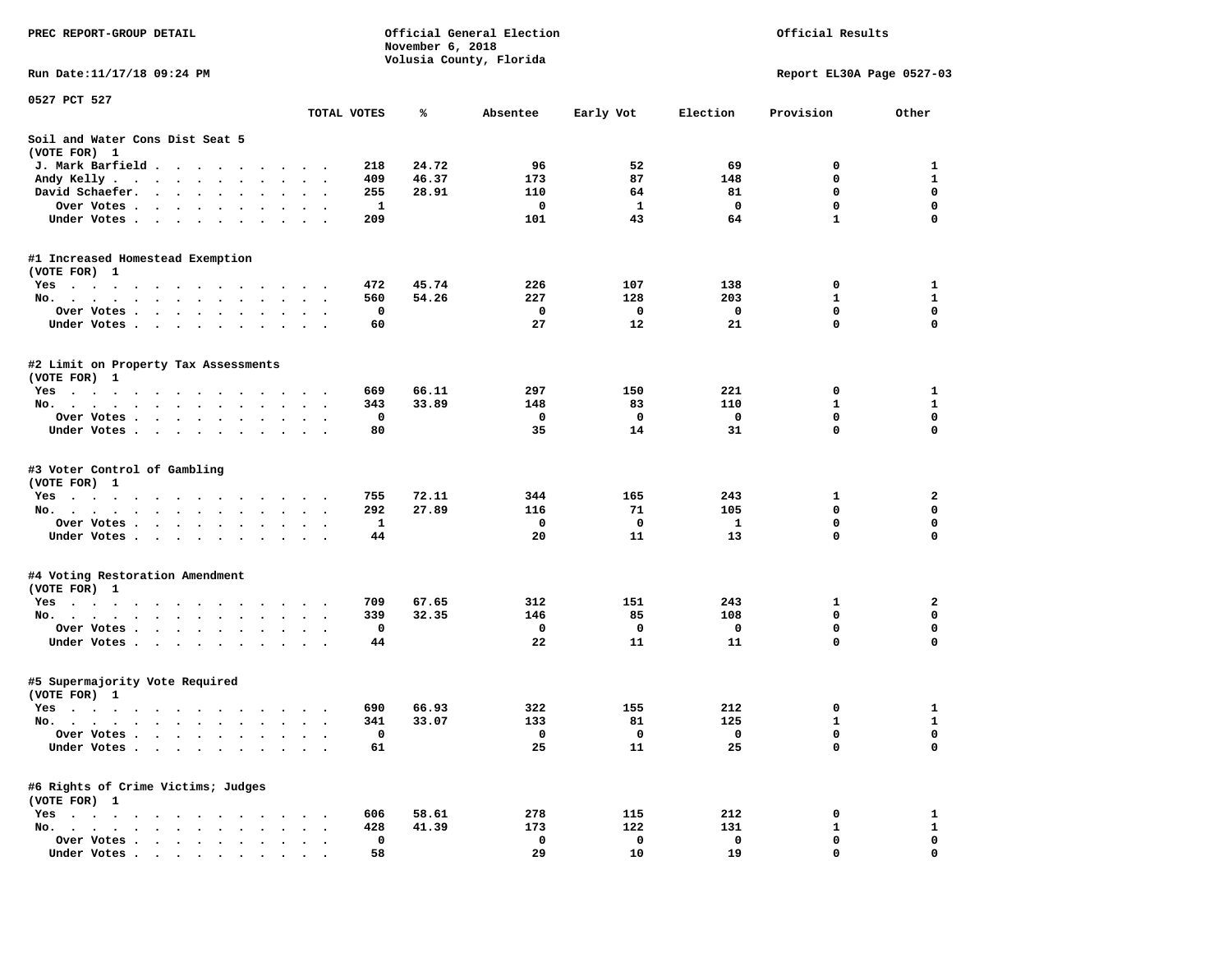| PREC REPORT-GROUP DETAIL<br>Official General Election<br>November 6, 2018 |                                     |       |                         |              |              | Official Results          |              |
|---------------------------------------------------------------------------|-------------------------------------|-------|-------------------------|--------------|--------------|---------------------------|--------------|
|                                                                           |                                     |       | Volusia County, Florida |              |              |                           |              |
| Run Date:11/17/18 09:24 PM                                                |                                     |       |                         |              |              | Report EL30A Page 0527-04 |              |
| 0527 PCT 527                                                              | TOTAL VOTES                         | ℁     | Absentee                | Early Vot    | Election     | Provision                 | Other        |
| #7 Survivor Benefits                                                      |                                     |       |                         |              |              |                           |              |
| (VOTE FOR) 1                                                              |                                     |       |                         |              |              |                           |              |
| Yes                                                                       | 625                                 | 61.70 | 287                     | 129          | 208          | 0                         | 1            |
| No.                                                                       | 388                                 | 38.30 | 151                     | 106          | 129          | $\mathbf{1}$              | $\mathbf{1}$ |
| Over Votes                                                                | $\overline{a}$                      |       | $^{\circ}$              | <b>1</b>     | $\mathbf{1}$ | $\Omega$                  | $\mathbf 0$  |
| Under Votes                                                               | 77                                  |       | 42                      | 11           | 24           | $\Omega$                  | $\Omega$     |
| #9 Prohibits Oil, Gas Drilling, Vaping                                    |                                     |       |                         |              |              |                           |              |
| (VOTE FOR) 1                                                              |                                     |       |                         |              |              |                           |              |
| Yes                                                                       | 658                                 | 64.07 | 292                     | 159          | 204          | 1                         | $\mathbf{2}$ |
| No.                                                                       | 369                                 | 35.93 | 156                     | 75           | 138          | $\Omega$                  | $\mathbf 0$  |
| Over Votes                                                                | $\overline{a}$                      |       | $\overline{a}$          | $\Omega$     | $\mathbf 0$  | $\mathbf 0$               | 0            |
| Under Votes                                                               | 63                                  |       | 30                      | 13           | 20           | $\Omega$                  | $\Omega$     |
| #10 State and Local Structure and Op                                      |                                     |       |                         |              |              |                           |              |
| (VOTE FOR) 1                                                              |                                     |       |                         |              |              |                           |              |
| Yes                                                                       | 621                                 | 61.73 | 305                     | 135          | 180          | 0                         | 1            |
| No.                                                                       | 385                                 | 38.27 | 140                     | 99           | 144          | $\mathbf{1}$              | $\mathbf{1}$ |
| Over Votes                                                                | $\mathbf 0$                         |       | $\mathbf{0}$            | $\Omega$     | $\mathbf 0$  | $\mathbf{0}$              | 0            |
| Under Votes                                                               | 86                                  |       | 35                      | 13           | 38           | $\Omega$                  | $\Omega$     |
| #11 Removal of Obs Prov; Crim Statute                                     |                                     |       |                         |              |              |                           |              |
| (VOTE FOR) 1                                                              |                                     |       |                         |              |              |                           |              |
| Yes                                                                       | 586                                 | 60.10 | 276                     | 137          | 170          | 1                         | $\mathbf{2}$ |
| No.                                                                       | 389                                 | 39.90 | 150                     | 92           | 147          | $\mathbf{0}$              | 0            |
| Over Votes                                                                | $\mathbf{o}$                        |       | $\mathbf 0$             | $\mathbf 0$  | $\mathbf 0$  | $\mathbf 0$               | $\mathbf 0$  |
| Under Votes.                                                              | 117                                 |       | 54                      | 18           | 45           | $\Omega$                  | $\Omega$     |
| #12 Lobbying and Abuse of Office                                          |                                     |       |                         |              |              |                           |              |
| (VOTE FOR) 1                                                              |                                     |       |                         |              |              |                           |              |
| Yes                                                                       | 835                                 | 82.59 | 375                     | 189          | 269          | 1                         | 1            |
| No.                                                                       | 176                                 | 17.41 | 67                      | 45           | 63           | $\mathbf{0}$              | $\mathbf{1}$ |
| Over Votes                                                                | $\mathbf{1}$                        |       | $\mathbf{1}$            | $\mathbf{o}$ | $\mathbf 0$  | $\mathbf 0$               | $\mathbf 0$  |
| Under Votes                                                               | 80                                  |       | 37                      | 13           | 30           | $\Omega$                  | $\Omega$     |
| #13 Ends Dog Racing                                                       |                                     |       |                         |              |              |                           |              |
| (VOTE FOR) 1                                                              |                                     |       |                         |              |              |                           |              |
| Yes                                                                       | 628                                 | 60.68 | 290                     | 143          | 192          | 1                         | $\mathbf{2}$ |
| No.                                                                       | 407                                 | 39.32 | 162                     | 94           | 151          | $\mathbf{0}$              | 0            |
| Over Votes .<br>$\cdots$                                                  | $\mathbf 0$<br>$\ddot{\phantom{a}}$ |       | $\mathbf{0}$            | $\mathbf{0}$ | $\mathbf 0$  | $\mathbf{0}$              | $\Omega$     |
| Under Votes                                                               | 57                                  |       | 28                      | 10           | 19           | $\mathbf{0}$              | $\mathbf 0$  |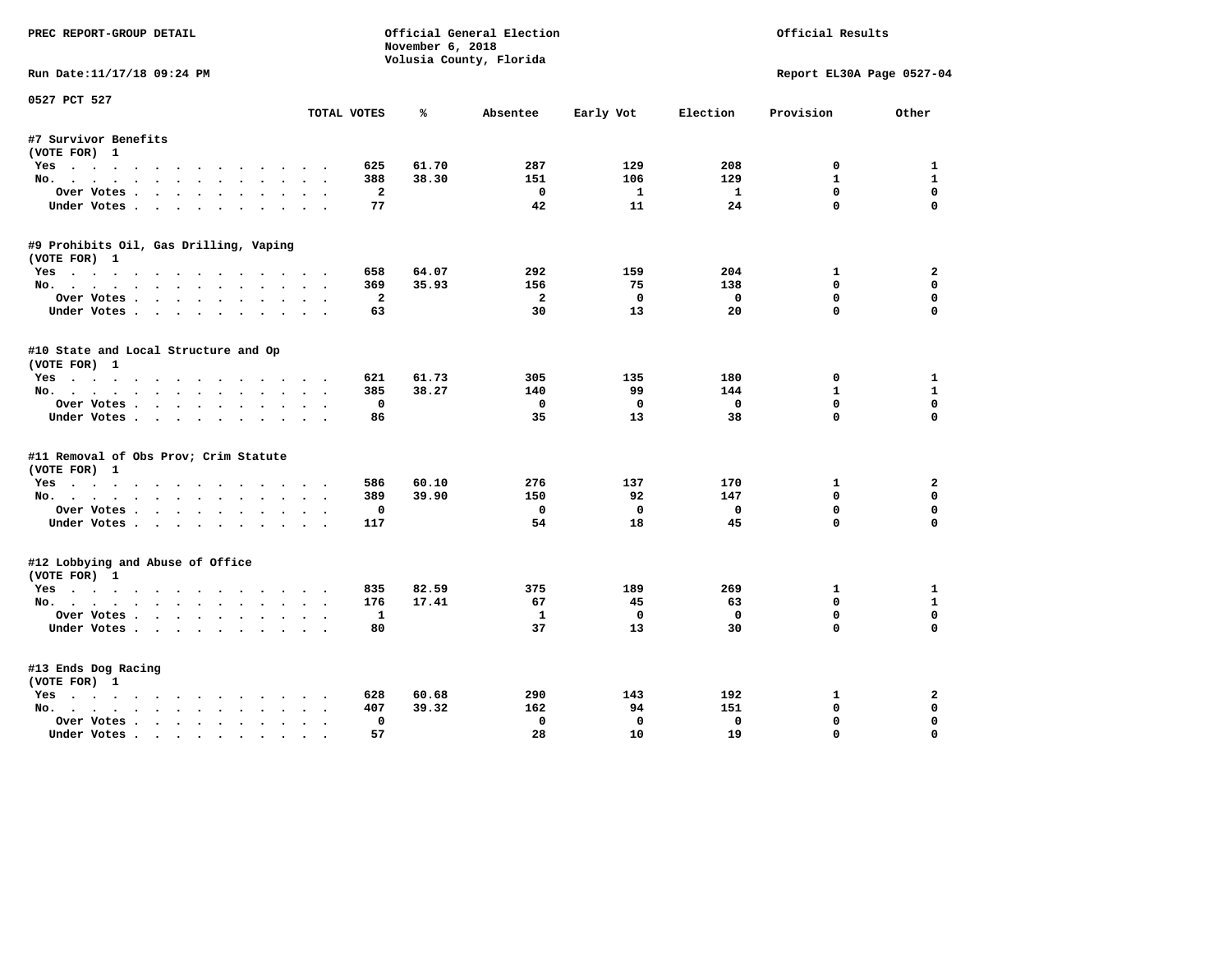## Official Results

**Run Date:11/17/18 09:24 PM Report EL30A Page 0528-01** 

| 0528 PCT 528                                                                                                      |                                   |                                              |                         |       |                |                         |                         |                         |              |
|-------------------------------------------------------------------------------------------------------------------|-----------------------------------|----------------------------------------------|-------------------------|-------|----------------|-------------------------|-------------------------|-------------------------|--------------|
|                                                                                                                   |                                   |                                              | TOTAL VOTES             | ℁     | Absentee       | Early Vot               | Election                | Provision               | Other        |
| REGISTERED VOTERS - TOTAL .<br>$\overline{\phantom{a}}$                                                           | $\ddot{\phantom{a}}$              | $\sim$                                       | 2,004                   |       |                |                         |                         |                         |              |
| BALLOTS CAST - TOTAL.<br>$\cdot$<br>$\ddot{\phantom{a}}$<br>$\sim$                                                | $\ddot{\phantom{a}}$              |                                              | 1,006                   |       | 295            | 276                     | 433                     | $\overline{a}$          | $\mathbf 0$  |
| BALLOTS CAST - BLANK.<br>$\bullet$<br>$\ddot{\phantom{a}}$                                                        | $\ddot{\phantom{a}}$<br>$\bullet$ | $\ddot{\phantom{a}}$<br>$\ddot{\phantom{a}}$ | 0                       |       | $\mathbf 0$    | $\mathbf 0$             | $\mathbf 0$             | 0                       | $\mathbf{0}$ |
| VOTER TURNOUT - TOTAL<br>$\ddot{\phantom{1}}$<br>$\ddot{\phantom{a}}$                                             |                                   |                                              |                         | 50.20 |                |                         |                         |                         |              |
| VOTER TURNOUT - BLANK<br>$\ddot{\phantom{a}}$                                                                     |                                   |                                              |                         |       |                |                         |                         |                         |              |
|                                                                                                                   |                                   |                                              |                         |       |                |                         |                         |                         |              |
|                                                                                                                   |                                   |                                              |                         |       |                |                         |                         |                         |              |
| United States Senator                                                                                             |                                   |                                              |                         |       |                |                         |                         |                         |              |
| (VOTE FOR) 1                                                                                                      |                                   |                                              |                         |       |                |                         |                         |                         |              |
| Rick Scott (REP).<br>$\cdot$<br>$\ddot{\phantom{1}}$<br>$\sim$<br>$\cdot$                                         | $\ddot{\phantom{1}}$              |                                              | 457                     | 45.93 | 140            | 102                     | 214                     | $\mathbf{1}$            | 0            |
| Bill Nelson (DEM).<br>$\mathbf{r}$ , $\mathbf{r}$ , $\mathbf{r}$ , $\mathbf{r}$                                   | $\sim$<br>$\ddot{\phantom{1}}$    | $\ddot{\phantom{a}}$                         | 533                     | 53.57 | 149            | 170                     | 213                     | $\mathbf{1}$            | $\mathbf 0$  |
| WRITE-IN.<br>$\sim$ $\sim$ $\sim$ $\sim$<br>$\bullet$ .<br>$\sim$ $\sim$ $\sim$<br>$\bullet$                      |                                   |                                              | 5                       | .50   | 3              | $\Omega$                | $\mathbf{z}$            | 0                       | $\mathbf 0$  |
| Over Votes .<br>$\cdots$<br>$\bullet$<br>$\ddot{\phantom{a}}$                                                     |                                   |                                              | $\mathbf 0$             |       | $\mathbf 0$    | $\mathbf 0$             | 0                       | 0                       | $\mathbf 0$  |
| Under Votes                                                                                                       | $\bullet$<br>$\bullet$            | $\ddot{\phantom{0}}$                         | 11                      |       | 3              | 4                       | 4                       | 0                       | $\mathbf 0$  |
|                                                                                                                   |                                   |                                              |                         |       |                |                         |                         |                         |              |
| Representative in Congress District 6                                                                             |                                   |                                              |                         |       |                |                         |                         |                         |              |
| (VOTE FOR) 1                                                                                                      |                                   |                                              |                         |       |                |                         |                         |                         |              |
| Michael Waltz (REP).<br>.                                                                                         |                                   |                                              | 443                     | 45.20 | 139            | 95                      | 209                     | $\mathbf 0$             | 0            |
| Nancy Soderberg (DEM)<br><b>Contract Contract Contract</b>                                                        | $\sim$<br>$\bullet$               | $\ddot{\phantom{0}}$<br>$\bullet$            | 537                     | 54.80 | 150            | 173                     | 213                     | $\mathbf{1}$            | $\mathbf 0$  |
| Over Votes .<br>$\ddot{\phantom{a}}$                                                                              | $\bullet$                         |                                              | 0                       |       | $\mathbf 0$    | 0                       | $\Omega$                | 0                       | 0            |
| Under Votes<br>$\ddot{\phantom{a}}$                                                                               |                                   |                                              | 26                      |       | 6              | 8                       | 11                      | $\mathbf{1}$            | $\mathbf 0$  |
| Governor and Lieutenant Governor<br>(VOTE FOR) 1<br>Ron DeSantis (REP)<br>$\ddot{\phantom{a}}$<br>$\cdot$ $\cdot$ | $\sim$                            |                                              | 450                     | 45.09 | 141            | 98                      | 210                     | $\mathbf{1}$            | $\mathbf 0$  |
| Andrew Gillum (DEM)                                                                                               |                                   |                                              | 514                     | 51.50 | 139            | 166                     | 208                     | $\mathbf{1}$            | $\mathbf 0$  |
| Darcy G. Richardson (REF).<br>$\bullet$                                                                           | $\bullet$                         |                                              | 17                      | 1.70  | 7              | $\mathbf{2}$            | 8                       | 0                       | $\mathbf 0$  |
| Ryan Christopher Foley.<br>$\sim$<br>$\bullet$                                                                    |                                   |                                              | 7                       | .70   | $\overline{a}$ | 4                       | $\mathbf{1}$            | $\mathbf 0$             | $\mathbf 0$  |
| Kyle "KC" Gibson<br>$\ddot{\phantom{1}}$<br>$\bullet$                                                             | $\bullet$                         | $\bullet$                                    | 2                       | .20   | $\mathbf 0$    | $\mathbf 0$             | $\mathbf{z}$            | 0                       | $\mathbf 0$  |
| Bruce Stanley<br>$\bullet$                                                                                        |                                   |                                              | 5                       | .50   | 3              | $\mathbf{1}$            | $\mathbf{1}$            | 0                       | $\mathbf 0$  |
| WRITE-IN.<br>$\cdots$<br>$\bullet$                                                                                |                                   |                                              | 3                       | .30   | $\Omega$       | $\overline{\mathbf{2}}$ | $\mathbf{1}$            | $\mathbf 0$             | $\mathbf 0$  |
| Over Votes .<br>$\cdot$<br>$\bullet$                                                                              | $\bullet$                         | $\bullet$<br>$\ddot{\phantom{a}}$            | $\overline{\mathbf{2}}$ |       | $\mathbf{1}$   | $\mathbf{1}$            | 0                       | 0                       | $\mathbf 0$  |
| Under Votes                                                                                                       | $\sim$                            | $\sim$                                       | 6                       |       | $\overline{a}$ | $\overline{\mathbf{2}}$ | $\overline{\mathbf{2}}$ | 0                       | $\mathbf 0$  |
|                                                                                                                   |                                   |                                              |                         |       |                |                         |                         |                         |              |
| Attorney General<br>(VOTE FOR) 1                                                                                  |                                   |                                              |                         |       |                |                         |                         |                         |              |
| Ashley Moody (REP)                                                                                                |                                   |                                              | 480                     | 48.73 | 148            | 110                     | 220                     | $\overline{\mathbf{2}}$ | $\mathbf 0$  |
| Sean Shaw (DEM)<br>$\cdots$                                                                                       | $\bullet$<br>$\ddot{\phantom{a}}$ |                                              | 474                     | 48.12 | 137            | 154                     | 183                     | 0                       | $\mathbf 0$  |
| Jeffrey Marc Siskind.                                                                                             | $\ddot{\phantom{a}}$<br>$\bullet$ | $\sim$                                       | 31                      | 3.15  | 6              | 8                       | 17                      | 0                       | $\mathbf 0$  |
| Over Votes .<br>$\cdots$<br>$\bullet$                                                                             |                                   |                                              | $\mathbf 0$             |       | $\mathbf 0$    | $\mathbf 0$             | $\mathbf 0$             | 0                       | $\mathbf 0$  |
| Under Votes<br>$\ddot{\phantom{a}}$                                                                               |                                   |                                              | 21                      |       | 4              | $\overline{\mathbf{4}}$ | 13                      | 0                       | 0            |
| Chief Financial Officer<br>(VOTE FOR) 1                                                                           |                                   |                                              |                         |       |                |                         |                         |                         |              |
| Jimmy Patronis (REP).<br>$\sim$ $\sim$<br>$\sim$ $\sim$                                                           | $\ddot{\phantom{a}}$              |                                              | 452                     | 46.60 | 136            | 104                     | 211                     | 1                       | 0            |
| Jeremy Ring (DEM).<br>$\bullet$<br>$\sim$ $\sim$<br>$\ddot{\phantom{a}}$                                          |                                   |                                              | 517                     | 53.30 | 154            | 161                     | 202                     | 0                       | $\mathbf 0$  |
| WRITE-IN.<br>$\bullet$<br>$\bullet$                                                                               |                                   |                                              | 1                       | .10   | $\Omega$       | $\mathbf 0$             | $\mathbf{1}$            | $\mathbf 0$             | $\mathbf 0$  |
| Over Votes.<br>$\cdots$<br>$\bullet$                                                                              |                                   |                                              | 1                       |       | $\mathbf 0$    | $\mathbf 0$             | $\mathbf{1}$            | 0                       | 0            |
| Under Votes<br>$\overline{\phantom{a}}$                                                                           |                                   |                                              | 35                      |       | 5              | 11                      | 18                      | $\mathbf{1}$            | $\mathbf 0$  |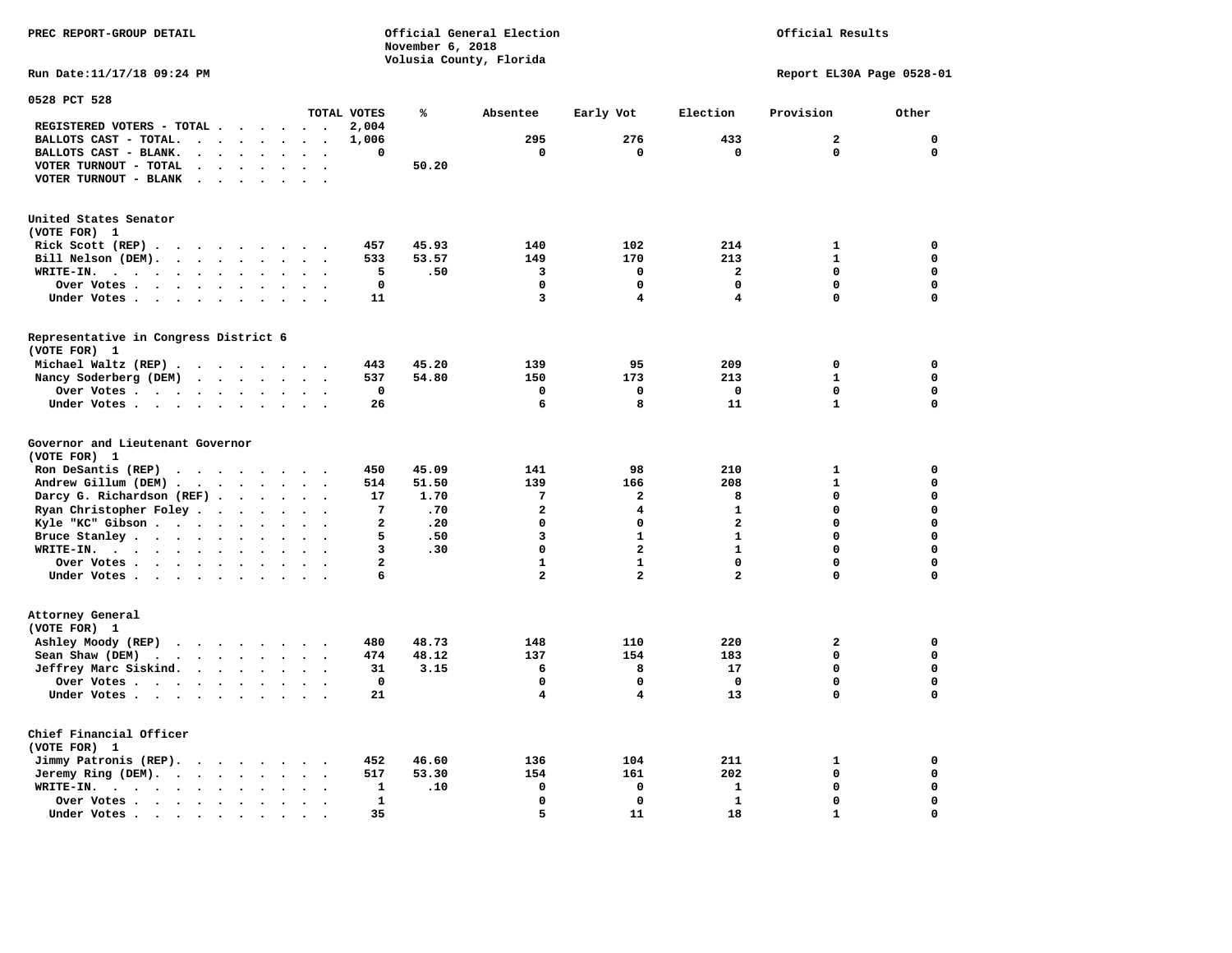| PREC REPORT-GROUP DETAIL                                                                                            |                      |              | November 6, 2018 | Official General Election<br>Volusia County, Florida | Official Results |             |                           |             |
|---------------------------------------------------------------------------------------------------------------------|----------------------|--------------|------------------|------------------------------------------------------|------------------|-------------|---------------------------|-------------|
| Run Date:11/17/18 09:24 PM                                                                                          |                      |              |                  |                                                      |                  |             | Report EL30A Page 0528-02 |             |
| 0528 PCT 528                                                                                                        |                      | TOTAL VOTES  | ℁                | Absentee                                             | Early Vot        | Election    | Provision                 | Other       |
| Commissioner of Agriculture                                                                                         |                      |              |                  |                                                      |                  |             |                           |             |
| (VOTE FOR) 1                                                                                                        |                      |              |                  |                                                      |                  |             |                           |             |
| Matt Caldwell (REP)                                                                                                 |                      | 445          | 45.55            | 135                                                  | 102              | 207         | 1                         | 0           |
| Nicole "Nikki" Fried (DEM).                                                                                         |                      | 532          | 54.45            | 155                                                  | 167              | 209         | $\mathbf{1}$              | 0           |
| Over Votes                                                                                                          |                      | 0            |                  | 0                                                    | 0                | 0           | 0                         | 0           |
| Under Votes<br>$\cdot$                                                                                              |                      | 29           |                  | 5                                                    | 7                | 17          | 0                         | $\mathbf 0$ |
| State Representative District 26<br>(VOTE FOR) 1                                                                    |                      |              |                  |                                                      |                  |             |                           |             |
| Elizabeth Fetterhoff (REP).                                                                                         |                      | 475          | 48.62            | 143                                                  | 110              | 220         | 2                         | 0           |
| Patrick Henry (DEM)                                                                                                 |                      | 502          | 51.38            | 148                                                  | 156              | 198         | 0                         | $\mathbf 0$ |
| Over Votes                                                                                                          |                      | 0            |                  | 0                                                    | 0                | 0           | 0                         | 0           |
| Under Votes                                                                                                         | $\cdot$<br>$\cdot$   | 29           |                  | 4                                                    | 10               | 15          | 0                         | $\mathbf 0$ |
| Justice of the Supreme Court Lawson<br>(VOTE FOR) 1                                                                 |                      |              |                  |                                                      |                  |             |                           |             |
| Yes                                                                                                                 |                      | 598          | 67.04            | 189                                                  | 141              | 267         | 1                         | 0           |
| No.                                                                                                                 |                      | 294          | 32.96            | 76                                                   | 102              | 116         | 0                         | 0           |
| Over Votes                                                                                                          | $\bullet$            | $\mathbf{2}$ |                  | 1                                                    | 0                | -1          | $\mathbf 0$               | $\mathbf 0$ |
| Under Votes<br>$\ddot{\phantom{1}}$                                                                                 |                      | 112          |                  | 29                                                   | 33               | 49          | 1                         | 0           |
| 5th District Court of Appeal Eisnaugle<br>(VOTE FOR) 1                                                              |                      |              |                  |                                                      |                  |             |                           |             |
| Yes                                                                                                                 |                      | 530          | 59.55            | 166                                                  | 123              | 240         | 1                         | 0           |
| No.<br>$\ddot{\phantom{0}}$                                                                                         |                      | 360          | 40.45            | 94                                                   | 120              | 146         | 0                         | 0           |
| Over Votes                                                                                                          |                      | 1            |                  | 1                                                    | 0                | 0           | 0                         | 0           |
| Under Votes<br>$\cdot$                                                                                              |                      | 115          |                  | 34                                                   | 33               | 47          | $\mathbf{1}$              | $\mathbf 0$ |
| Circuit Judge 7th Judicial, Grp 15<br>(VOTE FOR) 1                                                                  |                      |              |                  |                                                      |                  |             |                           |             |
| Linda L. Gaustad.<br>. The contract of the contract of the contract of the contract of the contract of the $\alpha$ |                      | 505          | 56.30            | 141                                                  | 152              | 212         | 0                         | 0           |
| Ryan Will $\cdots$ , $\cdots$ , $\cdots$                                                                            | $\ddot{\phantom{1}}$ | 392          | 43.70            | 121                                                  | 101              | 169         | 1                         | $\mathbf 0$ |
| Over Votes                                                                                                          |                      | 3            |                  | 0                                                    | 0                | 3           | 0                         | 0           |
| Under Votes                                                                                                         | $\bullet$            | 106          |                  | 33                                                   | 23               | 49          | $\mathbf{1}$              | $\mathbf 0$ |
| Soil and Water Cons Dist Seat 1<br>(VOTE FOR) 1                                                                     |                      |              |                  |                                                      |                  |             |                           |             |
| William Bliss.                                                                                                      |                      | 528          | 60.62            | 153                                                  | 142              | 232         | 1                         | 0           |
| Derrick Orberg.<br>$\cdots$                                                                                         | $\ddot{\phantom{0}}$ | 343          | 39.38            | 98                                                   | 101              | 144         | 0                         | 0           |
| Over Votes<br>$\sim$                                                                                                |                      | 1            |                  | $\mathbf 0$                                          | 1                | $\mathbf 0$ | 0                         | $\mathbf 0$ |
| Under Votes                                                                                                         |                      | 134          |                  | 44                                                   | 32               | 57          | 1                         | 0           |
| Soil and Water Cons Dist Seat 3<br>(VOTE FOR) 1                                                                     |                      |              |                  |                                                      |                  |             |                           |             |
| Beth James                                                                                                          |                      | 353          | 41.14            | 110                                                  | 86               | 156         | 1                         | 0           |
| Wesley Wayne Wilson Jr<br>$\sim$ $\sim$                                                                             |                      | 171          | 19.93            | 45                                                   | 49               | 77          | 0                         | 0           |
| Christine Wilt.<br>$\cdots$                                                                                         |                      | 334          | 38.93            | 96                                                   | 107              | 131         | 0                         | 0           |
| Over Votes                                                                                                          |                      | 1            |                  | $\mathbf 0$                                          | 1                | 0           | 0                         | $\mathbf 0$ |
| Under Votes                                                                                                         |                      | 147          |                  | 44                                                   | 33               | 69          |                           | $\Omega$    |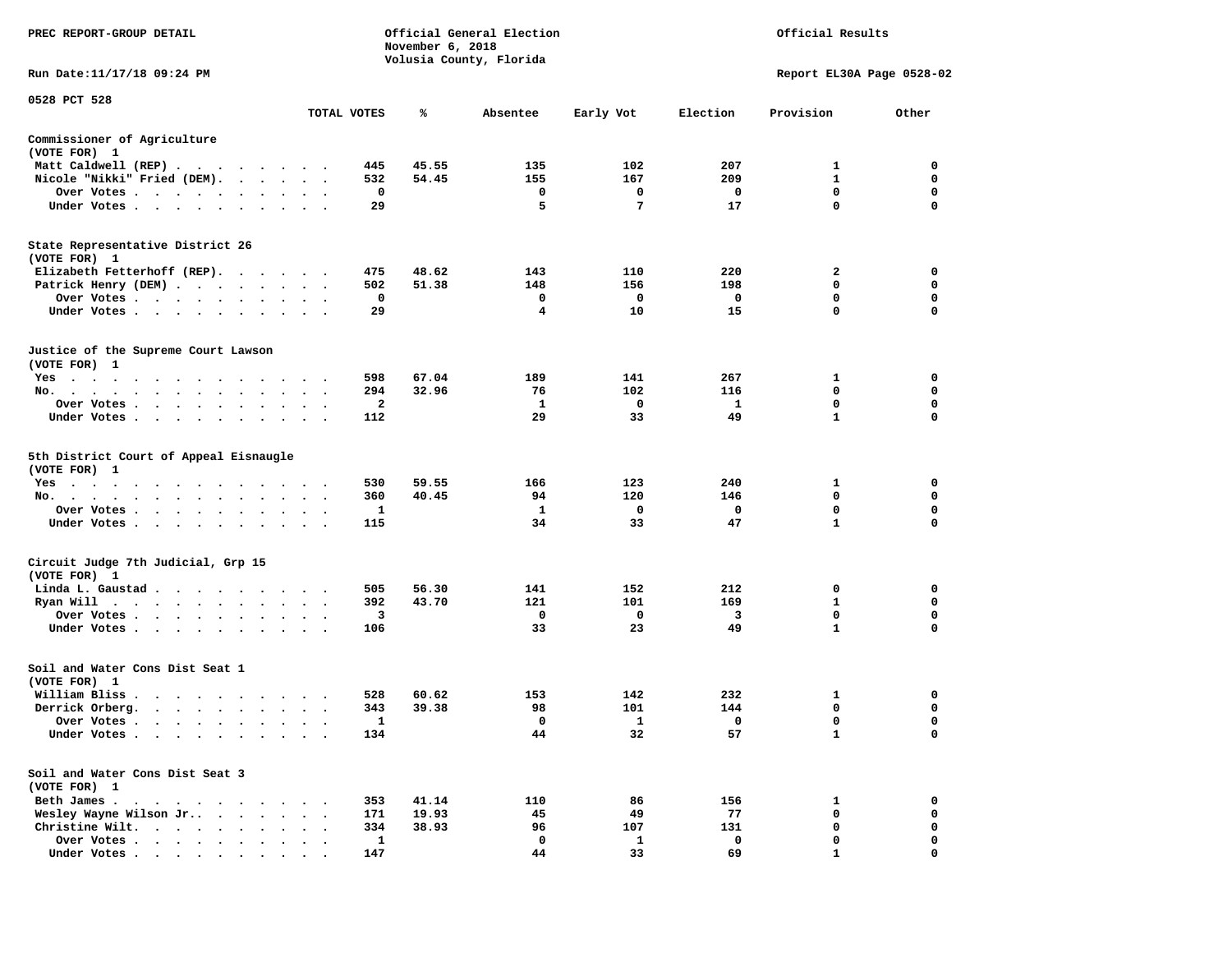| PREC REPORT-GROUP DETAIL                                                                                                                                                                                                                         |                      |             | November 6, 2018 | Official General Election |           | Official Results |                           |             |  |
|--------------------------------------------------------------------------------------------------------------------------------------------------------------------------------------------------------------------------------------------------|----------------------|-------------|------------------|---------------------------|-----------|------------------|---------------------------|-------------|--|
| Run Date: 11/17/18 09:24 PM                                                                                                                                                                                                                      |                      |             |                  | Volusia County, Florida   |           |                  | Report EL30A Page 0528-03 |             |  |
| 0528 PCT 528                                                                                                                                                                                                                                     |                      |             |                  |                           |           |                  |                           |             |  |
|                                                                                                                                                                                                                                                  |                      | TOTAL VOTES | ℁                | Absentee                  | Early Vot | Election         | Provision                 | Other       |  |
| Soil and Water Cons Dist Seat 5<br>(VOTE FOR) 1                                                                                                                                                                                                  |                      |             |                  |                           |           |                  |                           |             |  |
| J. Mark Barfield<br>$\ddot{\phantom{1}}$                                                                                                                                                                                                         |                      | 180         | 21.05            | 56                        | 38        | 86               | 0                         | 0           |  |
| Andy Kelly<br>$\ddot{\phantom{0}}$                                                                                                                                                                                                               | $\ddot{\phantom{1}}$ | 440         | 51.46            | 124                       | 138       | 177              | 1                         | 0           |  |
| David Schaefer.<br>the contract of the contract of the contract of the contract of the contract of<br>$\bullet$                                                                                                                                  |                      | 235         | 27.49            | 68                        | 65        | 102              | 0                         | $\mathbf 0$ |  |
| Over Votes .<br>$\cdots$                                                                                                                                                                                                                         |                      | 3           |                  | 2                         | 1         | 0                | $\mathbf 0$               | $\mathbf 0$ |  |
| Under Votes                                                                                                                                                                                                                                      |                      | 148         |                  | 45                        | 34        | 68               | $\mathbf{1}$              | 0           |  |
| #1 Increased Homestead Exemption                                                                                                                                                                                                                 |                      |             |                  |                           |           |                  |                           |             |  |
| (VOTE FOR) 1<br>Yes                                                                                                                                                                                                                              |                      | 426         | 43.74            | 145                       | 92        | 189              | 0                         | 0           |  |
| No.                                                                                                                                                                                                                                              |                      | 548         | 56.26            | 141                       | 175       | 231              | 1                         | 0           |  |
| Over Votes .<br>$\cdots$<br>$\bullet$<br>$\bullet$                                                                                                                                                                                               | $\bullet$            | 0           |                  | $\mathbf 0$               | 0         | $\mathbf 0$      | $\mathbf 0$               | $\mathbf 0$ |  |
| Under Votes<br>$\ddot{\phantom{1}}$                                                                                                                                                                                                              |                      | 32          |                  | 9                         | 9         | 13               | $\mathbf{1}$              | 0           |  |
| #2 Limit on Property Tax Assessments<br>(VOTE FOR) 1                                                                                                                                                                                             |                      |             |                  |                           |           |                  |                           |             |  |
| Yes                                                                                                                                                                                                                                              |                      | 590         | 61.46            | 186                       | 139       | 264              | 1                         | 0           |  |
| No.<br>$\bullet$<br>$\bullet$                                                                                                                                                                                                                    | $\bullet$            | 370         | 38.54            | 99                        | 122       | 148              | $\mathbf{1}$              | 0           |  |
| Over Votes<br>$\cdot$<br>$\cdot$                                                                                                                                                                                                                 |                      | 0           |                  | 0                         | 0         | 0                | 0                         | 0           |  |
| Under Votes<br>$\cdot$<br>$\bullet$                                                                                                                                                                                                              |                      | 46          |                  | 10                        | 15        | 21               | 0                         | $\Omega$    |  |
| #3 Voter Control of Gambling<br>(VOTE FOR) 1                                                                                                                                                                                                     |                      |             |                  |                           |           |                  |                           |             |  |
| Yes                                                                                                                                                                                                                                              |                      | 688         | 69.57            | 206                       | 175       | 307              | 0                         | 0           |  |
| No.                                                                                                                                                                                                                                              | $\sim$ $\sim$        | 301         | 30.43            | 87                        | 96        | 116              | $\overline{a}$            | $\mathbf 0$ |  |
| Over Votes.<br>$\mathbf{r}$ . The contract of the contract of the contract of the contract of the contract of the contract of the contract of the contract of the contract of the contract of the contract of the contract of the contract of th |                      | 1           |                  | 0                         | 0         | 1                | 0                         | 0           |  |
| Under Votes                                                                                                                                                                                                                                      |                      | 16          |                  | $\overline{a}$            | 5         | 9                | 0                         | $\Omega$    |  |
| #4 Voting Restoration Amendment<br>(VOTE FOR) 1                                                                                                                                                                                                  |                      |             |                  |                           |           |                  |                           |             |  |
| Yes                                                                                                                                                                                                                                              |                      | 699         | 70.68            | 196                       | 207       | 295              | 1                         | 0           |  |
| No.                                                                                                                                                                                                                                              |                      | 290         | 29.32            | 96                        | 65        | 128              | 1                         | 0           |  |
| Over Votes                                                                                                                                                                                                                                       | $\bullet$<br>$\cdot$ | 0           |                  | 0                         | 0         | $\mathbf 0$      | $\mathbf 0$               | $\mathbf 0$ |  |
| Under Votes<br>$\sim$                                                                                                                                                                                                                            |                      | 17          |                  | 3                         | 4         | 10               | 0                         | 0           |  |
| #5 Supermajority Vote Required<br>(VOTE FOR) 1                                                                                                                                                                                                   |                      |             |                  |                           |           |                  |                           |             |  |
| Yes                                                                                                                                                                                                                                              |                      | 582         | 59.94            | 186                       | 127       | 268              | 1                         | 0           |  |
| No.                                                                                                                                                                                                                                              |                      | 389         | 40.06            | 102                       | 139       | 147              | $\mathbf{1}$              | $\mathbf 0$ |  |
| Over Votes                                                                                                                                                                                                                                       |                      | 0           |                  | 0                         | 0         | 0                | 0                         | 0           |  |
| Under Votes.                                                                                                                                                                                                                                     |                      | 35          |                  | 7                         | 10        | 18               | 0                         | 0           |  |
| #6 Rights of Crime Victims; Judges<br>(VOTE FOR) 1                                                                                                                                                                                               |                      |             |                  |                           |           |                  |                           |             |  |
| $Yes \t . \t .$<br>$\bullet$<br>$\bullet$                                                                                                                                                                                                        |                      | 515         | 52.87            | 158                       | 119       | 237              | 1                         | 0           |  |
| No.<br>$\ddot{\phantom{0}}$                                                                                                                                                                                                                      |                      | 459         | 47.13            | 128                       | 148       | 183              | 0                         | 0           |  |
| Over Votes .<br>$\cdot$ $\cdot$ $\cdot$                                                                                                                                                                                                          |                      | 0           |                  | 0                         | 0         | 0                | 0                         | 0           |  |
| Under Votes                                                                                                                                                                                                                                      |                      | 32          |                  | 9                         | 9         | 13               | 1                         | 0           |  |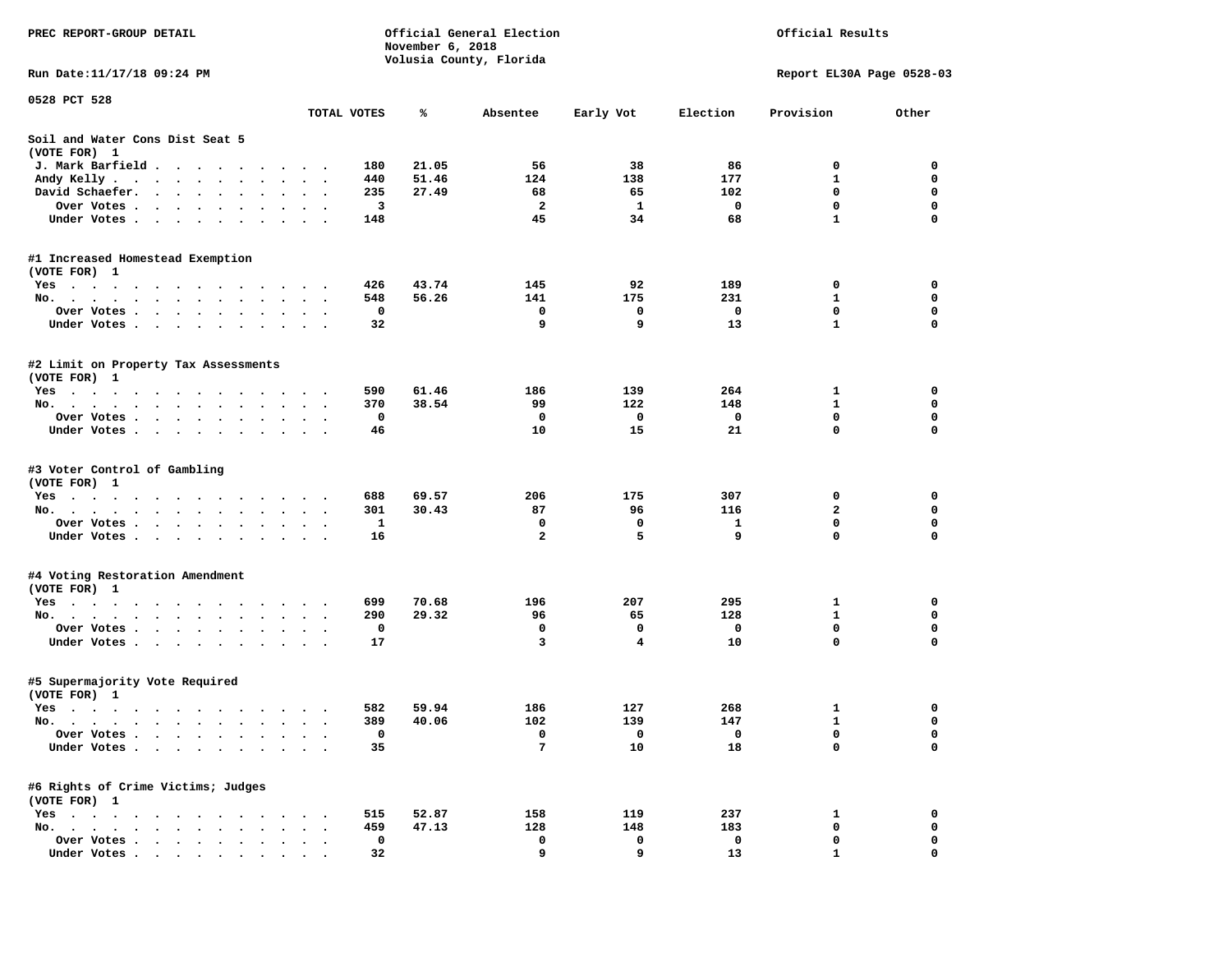| PREC REPORT-GROUP DETAIL               |                     | November 6, 2018 | Official General Election<br>Official Results |              |             |              |                           |
|----------------------------------------|---------------------|------------------|-----------------------------------------------|--------------|-------------|--------------|---------------------------|
| Run Date:11/17/18 09:24 PM             |                     |                  | Volusia County, Florida                       |              |             |              | Report EL30A Page 0528-04 |
| 0528 PCT 528                           |                     |                  |                                               |              |             |              |                           |
|                                        | TOTAL VOTES         | ℁                | Absentee                                      | Early Vot    | Election    | Provision    | Other                     |
| #7 Survivor Benefits                   |                     |                  |                                               |              |             |              |                           |
| (VOTE FOR) 1                           |                     |                  |                                               |              |             |              |                           |
| Yes                                    | 550                 | 56.82            | 171                                           | 115          | 263         | 1            | 0                         |
| No.                                    | 418                 | 43.18            | 117                                           | 151          | 150         | $\mathbf 0$  | 0                         |
| Over Votes                             | $\Omega$            |                  | $\mathbf{0}$                                  | $\mathbf{0}$ | $\Omega$    | $\mathbf 0$  | $\mathbf 0$               |
| Under Votes.                           | 38                  |                  | $7\phantom{.0}$                               | 10           | 20          | $\mathbf{1}$ | $\mathbf 0$               |
| #9 Prohibits Oil, Gas Drilling, Vaping |                     |                  |                                               |              |             |              |                           |
| (VOTE FOR) 1                           |                     |                  |                                               |              |             |              |                           |
| Yes                                    | 604                 | 62.20            | 192                                           | 179          | 232         | 1            | 0                         |
| No.                                    | 367                 | 37.80            | 96                                            | 88           | 183         | $\mathbf{0}$ | 0                         |
| Over Votes.                            | 0                   |                  | $\mathbf 0$                                   | $\mathbf 0$  | $\mathbf 0$ | $\mathbf 0$  | 0                         |
| Under Votes.                           | 35                  |                  | 7                                             | 9            | 18          | $\mathbf{1}$ | $\Omega$                  |
|                                        |                     |                  |                                               |              |             |              |                           |
| #10 State and Local Structure and Op   |                     |                  |                                               |              |             |              |                           |
| (VOTE FOR) 1                           |                     |                  |                                               |              |             |              |                           |
| Yes                                    | 493                 | 51.95            | 157                                           | 113          | 222         | 1            | 0                         |
| No.                                    | 456                 | 48.05            | 123                                           | 147          | 186         | $\mathbf{0}$ | 0                         |
| Over Votes.                            | $\mathbf 0$         |                  | $\mathbf{o}$                                  | $\mathbf 0$  | $\mathbf 0$ | $\mathbf 0$  | $\mathbf 0$               |
| Under Votes.                           | 57                  |                  | 15                                            | 16           | 25          | $\mathbf{1}$ | $\Omega$                  |
| #11 Removal of Obs Prov; Crim Statute  |                     |                  |                                               |              |             |              |                           |
| (VOTE FOR) 1                           |                     |                  |                                               |              |             |              |                           |
| Yes                                    | 541                 | 57.55            | 167                                           | 150          | 223         | $\mathbf{1}$ | $\mathbf 0$               |
| No.                                    | 399                 | 42.45            | 107                                           | 110          | 182         | $\mathbf 0$  | 0                         |
| Over Votes                             | $\mathbf 0$         |                  | $\mathbf 0$                                   | $\mathbf 0$  | $\mathbf 0$ | $\mathbf 0$  | 0                         |
| Under Votes                            | 66                  |                  | 21                                            | 16           | 28          | $\mathbf{1}$ | $\mathbf 0$               |
|                                        |                     |                  |                                               |              |             |              |                           |
| #12 Lobbying and Abuse of Office       |                     |                  |                                               |              |             |              |                           |
| (VOTE FOR) 1                           |                     |                  | 215                                           |              |             |              | $\mathbf 0$               |
| Yes                                    | 705                 | 73.59            |                                               | 175          | 314         | $\mathbf{1}$ |                           |
| No.                                    | 253                 | 26.41            | 65                                            | 87           | 101         | $\mathbf{0}$ | 0                         |
| Over Votes                             | $\mathbf 0$         |                  | $\mathbf 0$                                   | $\mathbf 0$  | $\mathbf 0$ | $\mathbf 0$  | 0                         |
| Under Votes.                           | 48                  |                  | 15                                            | 14           | 18          | $\mathbf{1}$ | 0                         |
| #13 Ends Dog Racing                    |                     |                  |                                               |              |             |              |                           |
| (VOTE FOR) 1                           |                     |                  |                                               |              |             |              |                           |
| Yes                                    | 581                 | 59.84            | 177                                           | 167          | 236         | 1            | $\mathbf 0$               |
| No.                                    | 390                 | 40.16            | 108                                           | 99           | 182         | $\mathbf{1}$ | 0                         |
| Over Votes                             | $\mathbf 0$         |                  | $\Omega$                                      | $\mathbf 0$  | $\mathbf 0$ | $\mathbf 0$  | $\mathbf 0$               |
| Under Votes                            | 35<br>$\sim$ $\sim$ |                  | 10                                            | 10           | 15          | $\mathbf 0$  | $\mathbf 0$               |
|                                        |                     |                  |                                               |              |             |              |                           |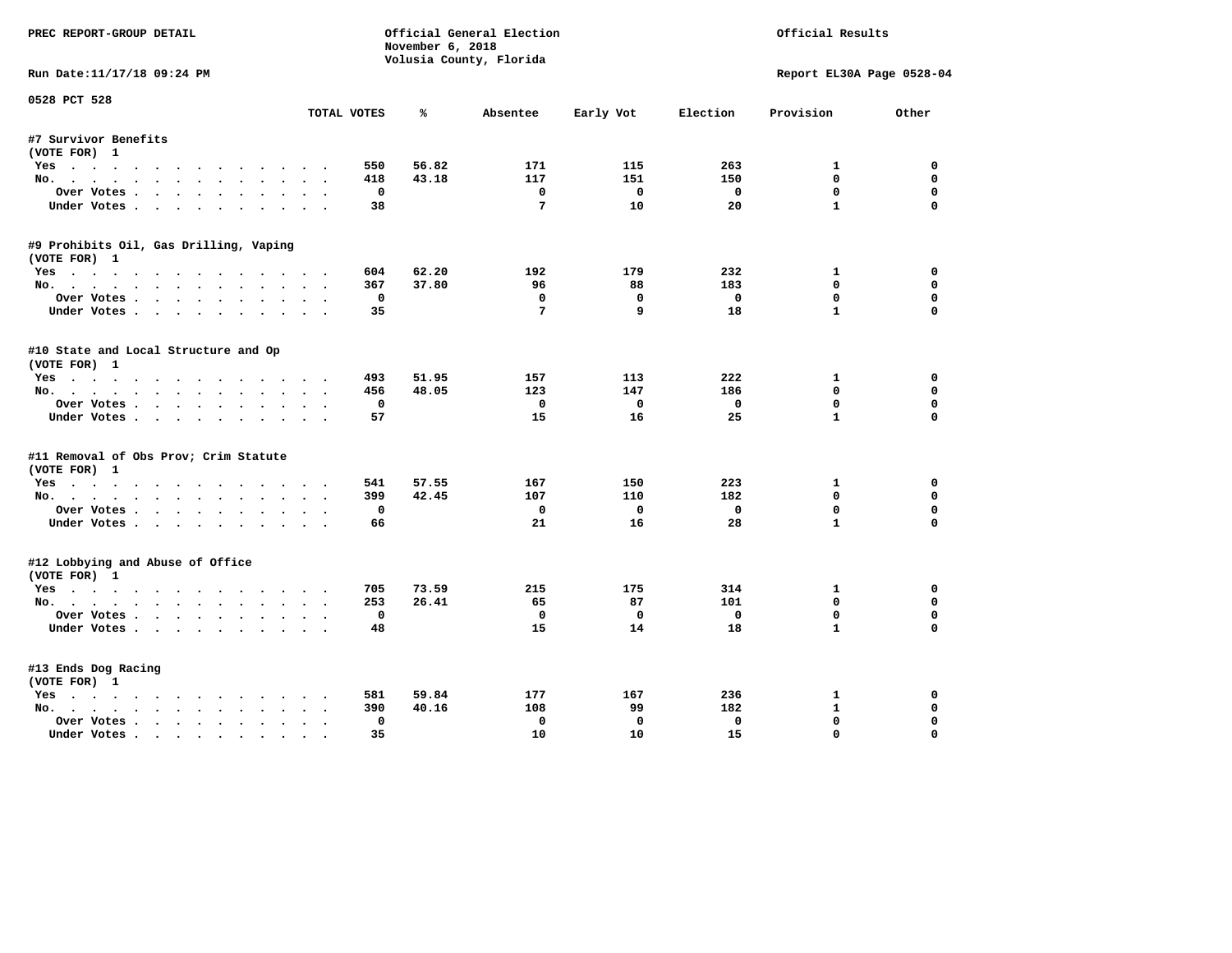Official Results

**Run Date:11/17/18 09:24 PM Report EL30A Page 0529-01** 

| 0529 PCT 529                                                                                                 |                                        |                                              |                         |       |                |                         |                 |                         |             |
|--------------------------------------------------------------------------------------------------------------|----------------------------------------|----------------------------------------------|-------------------------|-------|----------------|-------------------------|-----------------|-------------------------|-------------|
|                                                                                                              |                                        |                                              | TOTAL VOTES             | %     | Absentee       | Early Vot               | Election        | Provision               | Other       |
| REGISTERED VOTERS - TOTAL .<br>$\ddot{\phantom{a}}$<br>$\ddot{\phantom{a}}$                                  | $\overline{\phantom{a}}$               | $\sim$<br>$\overline{\phantom{a}}$           | 2,012                   |       |                |                         |                 |                         |             |
| BALLOTS CAST - TOTAL.<br>$\sim$<br>$\bullet$<br>$\ddot{\phantom{a}}$                                         | $\bullet$                              |                                              | 1,080                   |       | 335            | 322                     | 419             | 4                       | $\mathbf 0$ |
| BALLOTS CAST - BLANK.<br>$\ddot{\phantom{a}}$<br>$\bullet$                                                   | $\bullet$                              | $\ddot{\phantom{a}}$<br>$\bullet$            | 0                       |       | 0              | $\mathbf 0$             | 0               | $\mathbf 0$             | $\mathbf 0$ |
| VOTER TURNOUT - TOTAL<br>$\ddot{\phantom{a}}$<br>$\Delta$<br>$\overline{\phantom{a}}$                        |                                        |                                              |                         | 53.68 |                |                         |                 |                         |             |
| VOTER TURNOUT - BLANK<br>$\overline{\phantom{a}}$                                                            |                                        |                                              |                         |       |                |                         |                 |                         |             |
|                                                                                                              |                                        |                                              |                         |       |                |                         |                 |                         |             |
| United States Senator                                                                                        |                                        |                                              |                         |       |                |                         |                 |                         |             |
| (VOTE FOR) 1                                                                                                 |                                        |                                              |                         |       |                |                         |                 |                         |             |
| Rick Scott (REP).<br>$\bullet$<br>$\sim$ $\sim$<br>$\cdots$                                                  | $\overline{\phantom{a}}$               | $\cdot$                                      | 539                     | 50.47 | 156            | 164                     | 219             | 0                       | 0           |
| Bill Nelson (DEM).                                                                                           |                                        | $\ddot{\phantom{a}}$                         | 527                     | 49.34 | 174            | 156                     | 193             | 4                       | $\mathbf 0$ |
| WRITE-IN.<br>$\sim$ $\sim$ $\sim$<br>$\cdot$ $\cdot$<br>$\bullet$<br>$\ddot{\phantom{a}}$                    | $\bullet$                              |                                              | $\mathbf{2}$            | .19   | 0              | $\mathbf{1}$            | 1               | $\Omega$                | $\mathbf 0$ |
| Over Votes.                                                                                                  |                                        |                                              | $\mathbf 0$             |       | $\Omega$       | 0                       | $\mathbf 0$     | 0                       | $\mathbf 0$ |
| $\cdots$<br>$\bullet$                                                                                        | $\bullet$                              |                                              | 12                      |       | 5              | $\mathbf{1}$            | 6               | 0                       | $\mathbf 0$ |
| Under Votes<br>$\sim$                                                                                        | $\ddot{\phantom{0}}$<br>$\blacksquare$ | $\ddot{\phantom{1}}$<br>$\cdot$              |                         |       |                |                         |                 |                         |             |
| Representative in Congress District 6                                                                        |                                        |                                              |                         |       |                |                         |                 |                         |             |
| (VOTE FOR) 1                                                                                                 |                                        |                                              |                         |       |                |                         |                 |                         |             |
| Michael Waltz (REP) .<br>$\cdots$                                                                            |                                        |                                              | 524                     | 49.25 | 154            | 156                     | 214             | 0                       | 0           |
| Nancy Soderberg (DEM)<br>$\sim$ $\sim$ $\sim$ $\sim$ $\sim$                                                  |                                        | $\ddot{\phantom{0}}$<br>$\cdot$              | 540                     | 50.75 | 178            | 160                     | 198             | $\overline{\mathbf{4}}$ | $\mathbf 0$ |
| Over Votes .<br>$\bullet$                                                                                    | $\bullet$                              |                                              | 0                       |       | 0              | 0                       | $\mathbf 0$     | 0                       | 0           |
| Under Votes<br>$\ddot{\phantom{0}}$                                                                          | $\cdot$<br>$\bullet$                   | $\cdot$                                      | 16                      |       | 3              | 6                       | $7\phantom{.0}$ | 0                       | $\mathbf 0$ |
|                                                                                                              |                                        |                                              |                         |       |                |                         |                 |                         |             |
| Governor and Lieutenant Governor                                                                             |                                        |                                              |                         |       |                |                         |                 |                         |             |
| (VOTE FOR) 1                                                                                                 |                                        |                                              |                         |       |                |                         |                 |                         |             |
| Ron DeSantis (REP)<br>$\cdot$ $\cdot$ $\cdot$ $\cdot$ $\cdot$ $\cdot$ $\cdot$                                |                                        |                                              | 532                     | 49.58 | 160            | 159                     | 213             | 0                       | $\mathbf 0$ |
| Andrew Gillum (DEM)                                                                                          |                                        | $\sim$<br>$\bullet$                          | 521                     | 48.56 | 169            | 155                     | 193             | 4                       | $\mathbf 0$ |
| Darcy G. Richardson (REF).<br>$\bullet$                                                                      | $\ddot{\phantom{a}}$                   |                                              | 11                      | 1.03  | 3              | $\overline{\mathbf{2}}$ | 6               | 0                       | $\mathbf 0$ |
| Ryan Christopher Foley.<br>$\sim$<br>$\bullet$                                                               | $\bullet$                              |                                              | 4                       | .37   | $\mathbf 0$    | $\mathbf{1}$            | 3               | $\Omega$                | $\mathbf 0$ |
| Kyle "KC" Gibson<br>$\sim$ $\sim$<br>$\bullet$                                                               | $\bullet$<br>$\bullet$                 | $\bullet$<br>$\overline{\phantom{a}}$        | $\overline{a}$          | .19   | $\overline{a}$ | 0                       | 0               | 0                       | $\mathbf 0$ |
| Bruce Stanley<br>$\ddot{\phantom{a}}$                                                                        | $\overline{a}$                         | $\overline{\phantom{a}}$                     | $\overline{\mathbf{2}}$ | .19   | $\mathbf 0$    | $\mathbf{1}$            | $\mathbf{1}$    | 0                       | $\mathbf 0$ |
| WRITE-IN.                                                                                                    |                                        |                                              | $\mathbf{1}$            | .09   | $\Omega$       | $\mathbf{1}$            | $\mathbf 0$     | $\Omega$                | $\mathbf 0$ |
| $\cdots$<br>$\bullet$                                                                                        |                                        |                                              | $\mathbf{1}$            |       | $\mathbf 0$    | $\mathbf{1}$            | 0               | 0                       | $\mathbf 0$ |
| Over Votes                                                                                                   | $\bullet$<br>$\ddot{\phantom{a}}$      | $\ddot{\phantom{a}}$<br>$\ddot{\phantom{a}}$ |                         |       |                | $\overline{a}$          |                 |                         |             |
| Under Votes                                                                                                  | $\ddot{\phantom{a}}$                   | $\ddot{\phantom{a}}$                         | 6                       |       | $\mathbf{1}$   |                         | 3               | 0                       | 0           |
| Attorney General                                                                                             |                                        |                                              |                         |       |                |                         |                 |                         |             |
| (VOTE FOR) 1                                                                                                 |                                        |                                              |                         |       |                |                         |                 |                         |             |
| Ashley Moody (REP)                                                                                           |                                        | $\sim$ $\sim$                                | 571                     | 53.67 | 165            | 168                     | 236             | $\mathbf{2}$            | $\mathbf 0$ |
| Sean Shaw (DEM)<br>$\cdot$ $\cdot$ $\cdot$ $\cdot$ $\cdot$ $\cdot$                                           | $\ddot{\phantom{a}}$                   |                                              | 466                     | 43.80 | 156            | 145                     | 163             | $\overline{\mathbf{2}}$ | $\mathbf 0$ |
| Jeffrey Marc Siskind.<br>$\cdot \cdot \cdot \cdot$                                                           | $\bullet$                              | $\ddot{\phantom{0}}$<br>$\bullet$            | 27                      | 2.54  | 8              | 7                       | 12              | 0                       | 0           |
| $\sim$                                                                                                       | $\ddot{\phantom{a}}$                   |                                              | 0                       |       | $\mathbf 0$    | 0                       | $\mathbf 0$     | 0                       | $\mathbf 0$ |
| Over Votes<br>Under Votes                                                                                    |                                        |                                              | 16                      |       | 6              | $\overline{a}$          | 8               | 0                       | $\mathbf 0$ |
| $\ddot{\phantom{a}}$                                                                                         |                                        |                                              |                         |       |                |                         |                 |                         |             |
| Chief Financial Officer                                                                                      |                                        |                                              |                         |       |                |                         |                 |                         |             |
| (VOTE FOR) 1                                                                                                 |                                        |                                              |                         |       |                |                         |                 |                         |             |
| Jimmy Patronis (REP).<br>$\sim$ $\sim$<br>$\sim$ $\sim$                                                      | $\cdot$                                |                                              | 553                     | 53.17 | 161            | 165                     | 227             | 0                       | 0           |
| Jeremy Ring (DEM).<br>$\mathcal{A}=\mathcal{A}=\mathcal{A}=\mathcal{A}$ .<br>$\bullet$ .<br><br><br><br><br> | $\bullet$<br>$\sim$                    | $\sim$<br>$\ddot{\phantom{a}}$               | 485                     | 46.63 | 159            | 149                     | 173             | 4                       | $\mathbf 0$ |
| WRITE-IN.<br>$\sim$<br>$\cdots$<br>$\bullet$<br>$\bullet$                                                    |                                        |                                              | $\mathbf{2}$            | .19   | 1              | 0                       | 1               | 0                       | $\mathbf 0$ |
| Over Votes.<br>$\sim$ $\sim$ $\sim$ $\sim$<br>$\ddot{\phantom{a}}$                                           |                                        |                                              | $\mathbf{1}$            |       | $\mathbf 0$    | $\mathbf{1}$            | $\mathbf 0$     | $\Omega$                | $\mathbf 0$ |
| $\bullet$<br>Under Votes.                                                                                    |                                        |                                              | 39                      |       | 14             | 7                       | 18              | 0                       | $\mathbf 0$ |
| $\sim$ $\sim$<br>$\sim$<br>$\bullet$<br>$\bullet$                                                            |                                        |                                              |                         |       |                |                         |                 |                         |             |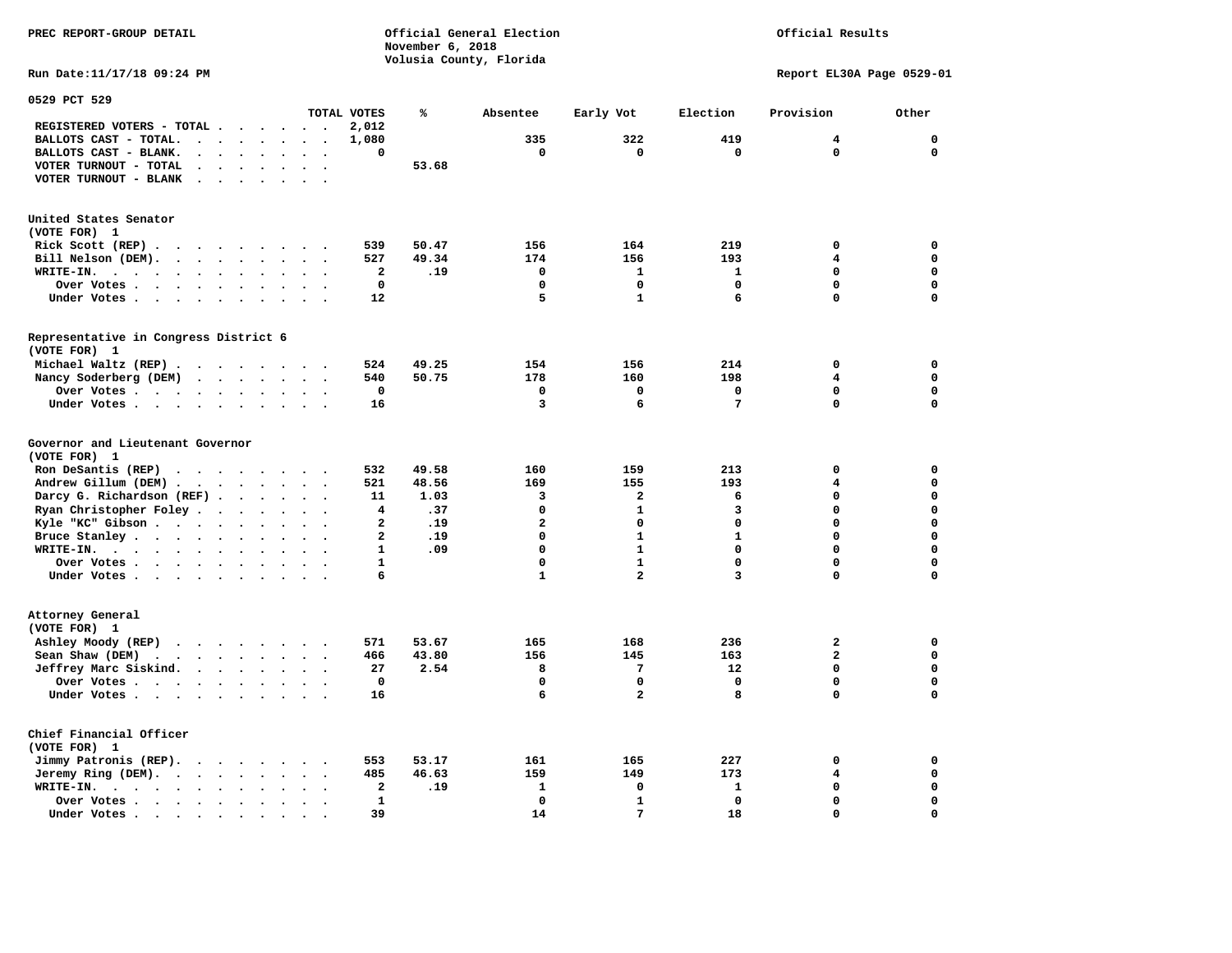| PREC REPORT-GROUP DETAIL                               |                                     |             | November 6, 2018 | Official General Election<br>Volusia County, Florida | Official Results |             |                           |             |
|--------------------------------------------------------|-------------------------------------|-------------|------------------|------------------------------------------------------|------------------|-------------|---------------------------|-------------|
| Run Date:11/17/18 09:24 PM                             |                                     |             |                  |                                                      |                  |             | Report EL30A Page 0529-02 |             |
| 0529 PCT 529                                           |                                     | TOTAL VOTES | ℁                | Absentee                                             | Early Vot        | Election    | Provision                 | Other       |
| Commissioner of Agriculture                            |                                     |             |                  |                                                      |                  |             |                           |             |
| (VOTE FOR) 1                                           |                                     |             |                  |                                                      |                  |             |                           |             |
| Matt Caldwell (REP)                                    |                                     | 537         | 51.24            | 159                                                  | 164              | 214         | 0                         | 0           |
| Nicole "Nikki" Fried (DEM).                            |                                     | 511         | 48.76            | 163                                                  | 151              | 193         | 4                         | 0           |
| Over Votes                                             |                                     | 0           |                  | 0                                                    | 0                | $\mathbf 0$ | 0                         | 0           |
| Under Votes<br>$\cdot$                                 |                                     | 32          |                  | 13                                                   | 7                | 12          | 0                         | $\mathbf 0$ |
| State Representative District 26<br>(VOTE FOR) 1       |                                     |             |                  |                                                      |                  |             |                           |             |
| Elizabeth Fetterhoff (REP).                            |                                     | 555         | 52.66            | 159                                                  | 164              | 231         | 1                         | 0           |
| Patrick Henry (DEM)                                    |                                     | 499         | 47.34            | 167                                                  | 152              | 177         | 3                         | $\mathbf 0$ |
| Over Votes                                             |                                     | 0           |                  | 0                                                    | 0                | 0           | 0                         | 0           |
| Under Votes                                            | $\bullet$<br>$\bullet$              | 26          |                  | 9                                                    | 6                | 11          | 0                         | $\mathbf 0$ |
| Justice of the Supreme Court Lawson<br>(VOTE FOR) 1    |                                     |             |                  |                                                      |                  |             |                           |             |
| Yes                                                    |                                     | 630         | 66.88            | 204                                                  | 189              | 235         | 2                         | 0           |
| No.                                                    |                                     | 312         | 33.12            | 87                                                   | 89               | 134         | 2                         | 0           |
| Over Votes                                             | $\bullet$                           | 1           |                  | 0                                                    | 0                | 1           | $\mathbf 0$               | 0           |
| Under Votes<br>$\ddot{\phantom{1}}$                    |                                     | 137         |                  | 44                                                   | 44               | 49          | 0                         | 0           |
| 5th District Court of Appeal Eisnaugle<br>(VOTE FOR) 1 |                                     |             |                  |                                                      |                  |             |                           |             |
| Yes                                                    |                                     | 579         | 61.73            | 177                                                  | 175              | 224         | 3                         | 0           |
| No.<br>$\ddot{\phantom{0}}$                            |                                     | 359         | 38.27            | 116                                                  | 102              | 140         | 1                         | 0           |
| Over Votes                                             |                                     | 0           |                  | 0                                                    | 0                | $\mathbf 0$ | 0                         | 0           |
| Under Votes                                            |                                     | 142         |                  | 42                                                   | 45               | 55          | 0                         | $\mathbf 0$ |
| Circuit Judge 7th Judicial, Grp 15<br>(VOTE FOR) 1     |                                     |             |                  |                                                      |                  |             |                           |             |
| Linda L. Gaustad.<br>.                                 |                                     | 526         | 55.72            | 165                                                  | 161              | 198         | 2                         | 0           |
| Ryan Will $\cdots$                                     | $\bullet$ .<br>$\ddot{\phantom{1}}$ | 418         | 44.28            | 125                                                  | 116              | 175         | $\overline{a}$            | $\mathbf 0$ |
| Over Votes<br>$\ddot{\phantom{1}}$                     |                                     | 0           |                  | 0                                                    | 0                | 0           | 0                         | 0           |
| Under Votes                                            | $\bullet$                           | 136         |                  | 45                                                   | 45               | 46          | $\mathbf 0$               | $\mathbf 0$ |
| Soil and Water Cons Dist Seat 1<br>(VOTE FOR) 1        |                                     |             |                  |                                                      |                  |             |                           |             |
| William Bliss.                                         |                                     | 521         | 58.80            | 152                                                  | 153              | 214         | 2                         | 0           |
| Derrick Orberg.<br>$\cdots$                            | $\bullet$                           | 365         | 41.20            | 119                                                  | 106              | 138         | $\mathbf{2}$              | 0           |
| Over Votes<br>$\blacksquare$                           |                                     | $\mathbf 0$ |                  | $\Omega$                                             | $\mathbf 0$      | $\mathbf 0$ | 0                         | $\Omega$    |
| Under Votes                                            |                                     | 194         |                  | 64                                                   | 63               | 67          | 0                         | 0           |
| Soil and Water Cons Dist Seat 3<br>(VOTE FOR) 1        |                                     |             |                  |                                                      |                  |             |                           |             |
| Beth James.                                            |                                     | 413         | 46.67            | 129                                                  | 112              | 170         | 2                         | 0           |
| Wesley Wayne Wilson Jr                                 |                                     | 155         | 17.51            | 48                                                   | 41               | 65          | 1                         | 0           |
| Christine Wilt.<br>$\cdots$                            |                                     | 317         | 35.82            | 90                                                   | 105              | 121         | 1                         | 0           |
| Over Votes                                             |                                     | $\mathbf 0$ |                  | $\mathbf 0$                                          | $\mathbf 0$      | $\mathbf 0$ | 0                         | $\mathbf 0$ |
| Under Votes                                            |                                     | 195         |                  | 68                                                   | 64               | 63          | 0                         | $\Omega$    |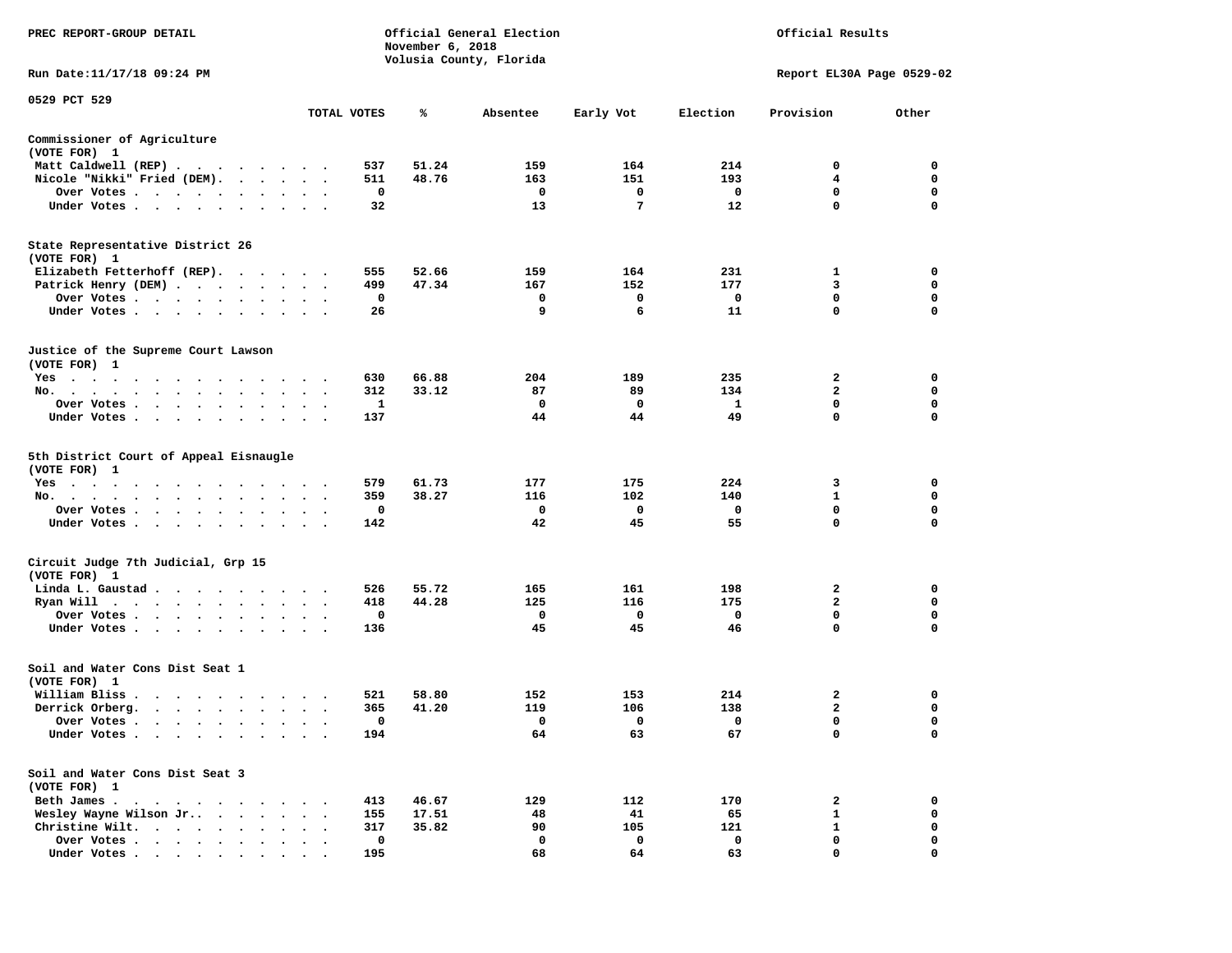| Official General Election<br>PREC REPORT-GROUP DETAIL<br>November 6, 2018                                                                                                                                                                        |                      |            |                |                         |             | Official Results |                           |             |  |  |
|--------------------------------------------------------------------------------------------------------------------------------------------------------------------------------------------------------------------------------------------------|----------------------|------------|----------------|-------------------------|-------------|------------------|---------------------------|-------------|--|--|
| Run Date: 11/17/18 09:24 PM                                                                                                                                                                                                                      |                      |            |                | Volusia County, Florida |             |                  | Report EL30A Page 0529-03 |             |  |  |
| 0529 PCT 529                                                                                                                                                                                                                                     |                      |            |                |                         |             |                  |                           |             |  |  |
|                                                                                                                                                                                                                                                  | TOTAL VOTES          |            | ℁              | Absentee                | Early Vot   | Election         | Provision                 | Other       |  |  |
| Soil and Water Cons Dist Seat 5<br>(VOTE FOR) 1                                                                                                                                                                                                  |                      |            |                |                         |             |                  |                           |             |  |  |
| J. Mark Barfield                                                                                                                                                                                                                                 |                      | 192        | 21.94          | 62                      | 46          | 82               | $\mathbf{2}$              | 0           |  |  |
| Andy Kelly<br>$\bullet$<br>$\bullet$                                                                                                                                                                                                             | $\ddot{\phantom{0}}$ | 398        | 45.49          | 107                     | 121         | 170              | 0                         | 0           |  |  |
| David Schaefer.<br>$\cdot$ $\cdot$ $\cdot$ $\cdot$ $\cdot$<br>$\ddot{\phantom{0}}$<br>$\cdot$                                                                                                                                                    |                      | 285        | 32.57          | 97                      | 87          | 99               | $\mathbf{z}$              | $\mathbf 0$ |  |  |
| Over Votes.<br>$\mathbf{r}$ . The contract of the contract of the contract of the contract of the contract of the contract of the contract of the contract of the contract of the contract of the contract of the contract of the contract of th |                      | 1          |                | 0                       | $\mathbf 0$ | 1                | $\mathbf 0$               | $\mathbf 0$ |  |  |
| Under Votes                                                                                                                                                                                                                                      |                      | 204        |                | 69                      | 68          | 67               | 0                         | 0           |  |  |
| #1 Increased Homestead Exemption                                                                                                                                                                                                                 |                      |            |                |                         |             |                  |                           |             |  |  |
| (VOTE FOR) 1                                                                                                                                                                                                                                     |                      |            |                |                         |             |                  |                           |             |  |  |
| Yes                                                                                                                                                                                                                                              |                      | 460        | 44.66          | 160                     | 121         | 179              | 0                         | 0           |  |  |
| No.                                                                                                                                                                                                                                              |                      | 570        | 55.34          | 156                     | 191         | 219              | 4                         | 0           |  |  |
| Over Votes.<br>$\cdot$ $\cdot$ $\cdot$ $\cdot$<br>$\sim$<br>$\bullet$<br>$\bullet$                                                                                                                                                               |                      | 1          |                | 0                       | 1           | 0                | 0                         | $\mathbf 0$ |  |  |
| Under Votes<br>$\ddot{\phantom{1}}$                                                                                                                                                                                                              |                      | 49         |                | 19                      | 9           | 21               | 0                         | $\mathbf 0$ |  |  |
| #2 Limit on Property Tax Assessments<br>(VOTE FOR) 1                                                                                                                                                                                             |                      |            |                |                         |             |                  |                           |             |  |  |
| Yes                                                                                                                                                                                                                                              |                      | 635        | 62.07          | 195                     | 187         | 253              | 0                         | 0           |  |  |
| No.<br>$\bullet$<br>$\bullet$                                                                                                                                                                                                                    | $\cdot$ .            | 388        | 37.93          | 120                     | 122         | 142              | 4                         | 0           |  |  |
| Over Votes<br>$\bullet$<br>$\bullet$                                                                                                                                                                                                             |                      | 0          |                | 0                       | 0           | 0                | 0                         | 0           |  |  |
| Under Votes                                                                                                                                                                                                                                      |                      | 57         |                | 20                      | 13          | 24               | 0                         | $\Omega$    |  |  |
| #3 Voter Control of Gambling                                                                                                                                                                                                                     |                      |            |                |                         |             |                  |                           |             |  |  |
| (VOTE FOR) 1                                                                                                                                                                                                                                     |                      |            |                |                         |             |                  |                           |             |  |  |
| Yes                                                                                                                                                                                                                                              |                      | 704        | 67.30          | 236                     | 193         | 272              | 3                         | 0           |  |  |
| No.                                                                                                                                                                                                                                              | $\cdot$ $\cdot$      | 342        | 32.70          | 84                      | 124         | 133              | 1                         | $\mathbf 0$ |  |  |
| Over Votes                                                                                                                                                                                                                                       |                      | 1          |                | $\mathbf 0$             | 1           | 0                | $\mathbf 0$<br>0          | 0<br>0      |  |  |
| Under Votes                                                                                                                                                                                                                                      | $\cdot$ .            | 33         |                | 15                      | 4           | 14               |                           |             |  |  |
| #4 Voting Restoration Amendment<br>(VOTE FOR) 1                                                                                                                                                                                                  |                      |            |                |                         |             |                  |                           |             |  |  |
| Yes<br><u>in the second contract of the second contract of the second contract of the second contract of the second contract of the second contract of the second contract of the second contract of the second contract of the second </u>      |                      | 653        | 62.49          | 201                     | 183         | 266              | 3                         | 0           |  |  |
| No.                                                                                                                                                                                                                                              |                      | 392        | 37.51          | 119                     | 131         | 141              | 1                         | 0           |  |  |
| Over Votes                                                                                                                                                                                                                                       | $\bullet$ $\bullet$  | 0          |                | 0                       | $\mathbf 0$ | $\mathbf 0$      | $\mathbf 0$               | $\mathbf 0$ |  |  |
| Under Votes<br>$\sim$ $\sim$                                                                                                                                                                                                                     |                      | 35         |                | 15                      | 8           | 12               | 0                         | $\mathbf 0$ |  |  |
| #5 Supermajority Vote Required<br>(VOTE FOR) 1                                                                                                                                                                                                   |                      |            |                |                         |             |                  |                           |             |  |  |
| Yes                                                                                                                                                                                                                                              |                      | 644        | 63.64          | 209                     | 186         | 248              | 1                         | 0           |  |  |
| No.<br>. As the state of the state of the state of the state of the state of the state of the state of the state of the state of the state of the state of the state of the state of the state of the state of the state of the stat             |                      | 368        | 36.36          | 101                     | 121         | 143              | 3                         | $\mathbf 0$ |  |  |
| Over Votes .<br>$\ddot{\phantom{1}}$<br>$\ddot{\phantom{0}}$                                                                                                                                                                                     |                      | 0          |                | 0                       | 0           | 0                | 0                         | 0           |  |  |
| Under Votes<br>$\bullet$<br>$\bullet$<br>$\bullet$                                                                                                                                                                                               |                      | 68         |                | 25                      | 15          | 28               | 0                         | $\mathbf 0$ |  |  |
| #6 Rights of Crime Victims; Judges                                                                                                                                                                                                               |                      |            |                |                         |             |                  |                           |             |  |  |
| (VOTE FOR) 1                                                                                                                                                                                                                                     |                      |            |                |                         |             |                  |                           |             |  |  |
| $Yes \t . \t .$<br>$\bullet$<br>$\bullet$<br>No.<br>$\sim$ $\sim$<br>$\sim$                                                                                                                                                                      |                      | 536<br>484 | 52.55<br>47.45 | 173<br>139              | 138         | 225<br>172       | 0<br>4                    | 0<br>0      |  |  |
| Over Votes<br>$\ddot{\phantom{a}}$                                                                                                                                                                                                               |                      | 0          |                | 0                       | 169<br>0    | 0                | 0                         | 0           |  |  |
| Under Votes.<br>$\bullet$<br>$\bullet$<br>$\bullet$                                                                                                                                                                                              |                      | 60         |                | 23                      | 15          | 22               | 0                         | 0           |  |  |
|                                                                                                                                                                                                                                                  |                      |            |                |                         |             |                  |                           |             |  |  |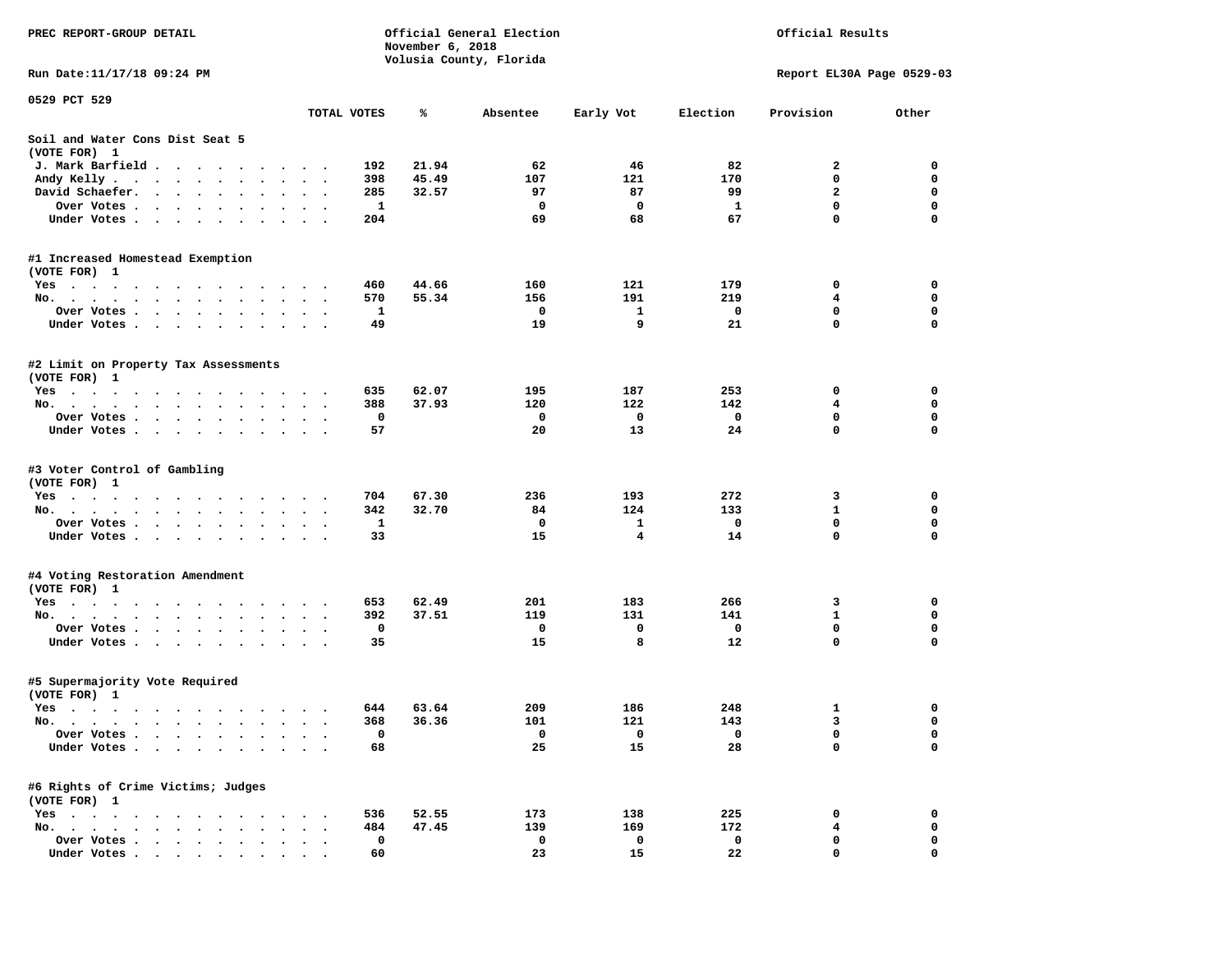| PREC REPORT-GROUP DETAIL                              | November 6, 2018<br>Volusia County, Florida |       |              |              |              | Official General Election<br>Official Results |                           |  |  |  |
|-------------------------------------------------------|---------------------------------------------|-------|--------------|--------------|--------------|-----------------------------------------------|---------------------------|--|--|--|
| Run Date:11/17/18 09:24 PM                            |                                             |       |              |              |              |                                               | Report EL30A Page 0529-04 |  |  |  |
| 0529 PCT 529                                          |                                             |       |              |              |              |                                               |                           |  |  |  |
|                                                       | TOTAL VOTES                                 | ℁     | Absentee     | Early Vot    | Election     | Provision                                     | Other                     |  |  |  |
| #7 Survivor Benefits<br>(VOTE FOR) 1                  |                                             |       |              |              |              |                                               |                           |  |  |  |
| Yes                                                   | 519                                         | 50.98 | 166          | 130          | 221          | $\overline{2}$                                | 0                         |  |  |  |
| No.                                                   | 499                                         | 49.02 | 145          | 178          | 174          | $\overline{a}$                                | 0                         |  |  |  |
| Over Votes                                            | 1                                           |       | $\mathbf{0}$ | $\mathbf{1}$ | $^{\circ}$   | $\mathbf 0$                                   | 0                         |  |  |  |
| Under Votes.                                          | 61                                          |       | 24           | 13           | 24           | $\Omega$                                      | $\Omega$                  |  |  |  |
| #9 Prohibits Oil, Gas Drilling, Vaping                |                                             |       |              |              |              |                                               |                           |  |  |  |
| (VOTE FOR) 1                                          | 626                                         | 61.43 | 204          | 185          | 235          | $\mathbf{2}$                                  | 0                         |  |  |  |
| Yes<br>No.                                            | 393                                         | 38.57 | 107          | 126          | 158          | $\overline{2}$                                | 0                         |  |  |  |
| Over Votes                                            | $\overline{a}$                              |       | $^{\circ}$   | 1            | 1            | 0                                             | 0                         |  |  |  |
| Under Votes.                                          | 59                                          |       | 24           | 10           | 25           | $\Omega$                                      | $\Omega$                  |  |  |  |
|                                                       |                                             |       |              |              |              |                                               |                           |  |  |  |
| #10 State and Local Structure and Op<br>(VOTE FOR) 1  |                                             |       |              |              |              |                                               |                           |  |  |  |
| Yes                                                   | 523                                         | 52.25 | 159          | 150          | 213          | 1                                             | 0                         |  |  |  |
| No.                                                   | 478                                         | 47.75 | 149          | 154          | 173          | $\overline{a}$                                | 0                         |  |  |  |
| Over Votes                                            | 0                                           |       | $^{\circ}$   | $\mathbf{o}$ | $\mathbf 0$  | $\mathbf 0$                                   | 0                         |  |  |  |
| Under Votes                                           | 79                                          |       | 27           | 18           | 33           | $\mathbf{1}$                                  | $\mathbf 0$               |  |  |  |
| #11 Removal of Obs Prov; Crim Statute<br>(VOTE FOR) 1 |                                             |       |              |              |              |                                               |                           |  |  |  |
| Yes                                                   | 543                                         | 54.79 | 177          | 167          | 199          | 0                                             | 0                         |  |  |  |
| No.                                                   | 448                                         | 45.21 | 126          | 135          | 183          | 4                                             | 0                         |  |  |  |
| Over Votes                                            | $\mathbf 0$                                 |       | $\mathbf 0$  | $\mathbf 0$  | $\mathbf 0$  | $\mathbf 0$                                   | 0                         |  |  |  |
| Under Votes.                                          | 89                                          |       | 32           | 20           | 37           | $\Omega$                                      | $\mathbf 0$               |  |  |  |
| #12 Lobbying and Abuse of Office<br>(VOTE FOR) 1      |                                             |       |              |              |              |                                               |                           |  |  |  |
| Yes                                                   | 768                                         | 76.04 | 247          | 225          | 295          | $\mathbf{1}$                                  | $\mathbf 0$               |  |  |  |
| No.                                                   | 242                                         | 23.96 | 61           | 81           | 97           | 3                                             | 0                         |  |  |  |
| Over Votes                                            | $\mathbf 0$                                 |       | $\mathbf 0$  | $\mathbf 0$  | $\mathbf{o}$ | $\mathbf 0$                                   | 0                         |  |  |  |
| Under Votes.                                          | 70                                          |       | 27           | 16           | 27           | $\Omega$                                      | $\Omega$                  |  |  |  |
| #13 Ends Dog Racing<br>(VOTE FOR) 1                   |                                             |       |              |              |              |                                               |                           |  |  |  |
| Yes                                                   | 597                                         | 58.47 | 194          | 174          | 229          | 0                                             | $\mathbf 0$               |  |  |  |
| No.                                                   | 424                                         | 41.53 | 116          | 140          | 165          | 3                                             | 0                         |  |  |  |
| Over Votes                                            | $\Omega$                                    |       | $\Omega$     | $\mathbf 0$  | $\mathbf 0$  | $\mathbf 0$                                   | 0                         |  |  |  |
| Under Votes                                           | 59                                          |       | 25           | 8            | 25           | $\mathbf{1}$                                  | $\mathbf 0$               |  |  |  |
|                                                       |                                             |       |              |              |              |                                               |                           |  |  |  |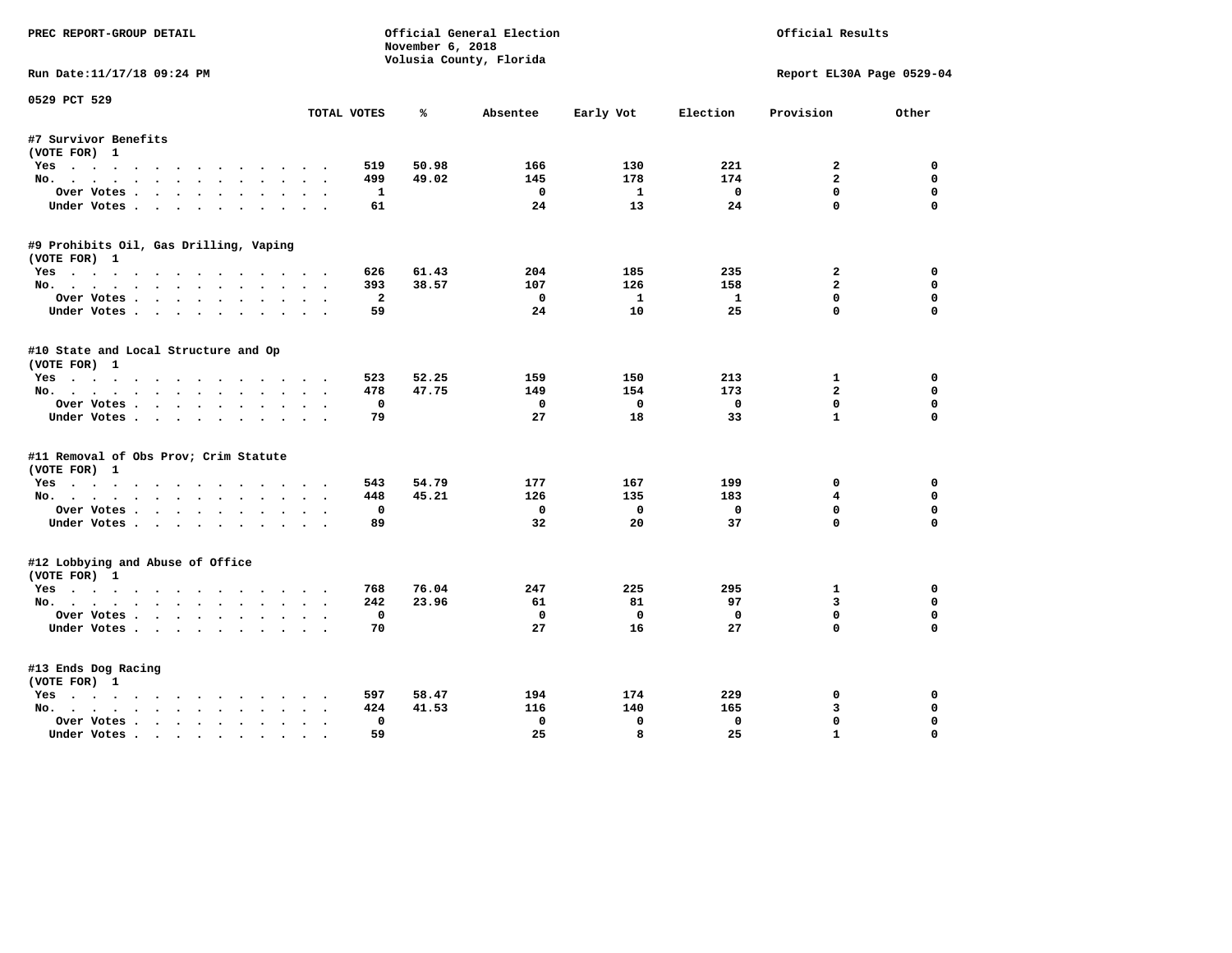**PREC REPORT-GROUP DETAIL COMPUTER CONSUMING A CONSUMING CONSUMING A LIGACION CONSUMING A LIGACION** *November 6, 2018 November 6, 2018*  **Volusia County, Florida Run Date:11/17/18 09:24 PM Report EL30A Page 0530-01** 

## Official Results

| 0530 PCT 530                                                                                                                                                                                                                                                                                                                                               |                                                               |                                                                                                |                                                                                                                                       |                                                                                   |                                                                                                                               |                      |                                                                         |                                                    |                                                                                                                                       |                                                                                                           |                                                                      |                                                                                             |                                                                                                                 |
|------------------------------------------------------------------------------------------------------------------------------------------------------------------------------------------------------------------------------------------------------------------------------------------------------------------------------------------------------------|---------------------------------------------------------------|------------------------------------------------------------------------------------------------|---------------------------------------------------------------------------------------------------------------------------------------|-----------------------------------------------------------------------------------|-------------------------------------------------------------------------------------------------------------------------------|----------------------|-------------------------------------------------------------------------|----------------------------------------------------|---------------------------------------------------------------------------------------------------------------------------------------|-----------------------------------------------------------------------------------------------------------|----------------------------------------------------------------------|---------------------------------------------------------------------------------------------|-----------------------------------------------------------------------------------------------------------------|
|                                                                                                                                                                                                                                                                                                                                                            |                                                               |                                                                                                |                                                                                                                                       |                                                                                   |                                                                                                                               |                      | TOTAL VOTES                                                             | ℁                                                  | Absentee                                                                                                                              | Early Vot                                                                                                 | Election                                                             | Provision                                                                                   | Other                                                                                                           |
| REGISTERED VOTERS - TOTAL .                                                                                                                                                                                                                                                                                                                                |                                                               | $\ddot{\phantom{a}}$                                                                           |                                                                                                                                       |                                                                                   | $\ddot{\phantom{a}}$                                                                                                          |                      | 2,421                                                                   |                                                    |                                                                                                                                       |                                                                                                           |                                                                      |                                                                                             |                                                                                                                 |
| BALLOTS CAST - TOTAL.                                                                                                                                                                                                                                                                                                                                      | $\cdot$                                                       | $\bullet$                                                                                      | $\ddot{\phantom{a}}$                                                                                                                  | $\bullet$                                                                         | $\bullet$                                                                                                                     | $\ddot{\phantom{a}}$ | 1,152                                                                   |                                                    | 307                                                                                                                                   | 220                                                                                                       | 622                                                                  | 3                                                                                           | $\mathbf 0$                                                                                                     |
| BALLOTS CAST - BLANK.<br>$\ddot{\phantom{a}}$                                                                                                                                                                                                                                                                                                              |                                                               |                                                                                                |                                                                                                                                       |                                                                                   |                                                                                                                               |                      | 0                                                                       |                                                    | $\mathbf 0$                                                                                                                           | $\mathbf 0$                                                                                               | $\mathbf 0$                                                          | $\mathbf 0$                                                                                 | $\mathbf 0$                                                                                                     |
| VOTER TURNOUT - TOTAL<br>$\ddot{\phantom{a}}$                                                                                                                                                                                                                                                                                                              | $\Delta$                                                      | $\bullet$                                                                                      | $\ddot{\phantom{a}}$                                                                                                                  | $\ddot{\phantom{a}}$                                                              | $\ddot{\phantom{a}}$                                                                                                          |                      |                                                                         | 47.58                                              |                                                                                                                                       |                                                                                                           |                                                                      |                                                                                             |                                                                                                                 |
| VOTER TURNOUT - BLANK<br>$\ddot{\phantom{a}}$                                                                                                                                                                                                                                                                                                              |                                                               |                                                                                                |                                                                                                                                       |                                                                                   |                                                                                                                               |                      |                                                                         |                                                    |                                                                                                                                       |                                                                                                           |                                                                      |                                                                                             |                                                                                                                 |
| United States Senator<br>(VOTE FOR) 1                                                                                                                                                                                                                                                                                                                      |                                                               |                                                                                                |                                                                                                                                       |                                                                                   |                                                                                                                               |                      |                                                                         |                                                    |                                                                                                                                       |                                                                                                           |                                                                      |                                                                                             |                                                                                                                 |
| Rick Scott $(REP)$                                                                                                                                                                                                                                                                                                                                         |                                                               |                                                                                                |                                                                                                                                       |                                                                                   | $\ddot{\phantom{0}}$                                                                                                          |                      | 512                                                                     | 44.91                                              | 146                                                                                                                                   | 82                                                                                                        | 283                                                                  | 1                                                                                           | 0                                                                                                               |
| Bill Nelson (DEM).<br>$\cdot$ $\cdot$ $\cdot$ $\cdot$ $\cdot$ $\cdot$                                                                                                                                                                                                                                                                                      |                                                               |                                                                                                |                                                                                                                                       |                                                                                   | $\sim$                                                                                                                        |                      | 619                                                                     | 54.30                                              | 154                                                                                                                                   | 136                                                                                                       | 328                                                                  | $\mathbf{1}$                                                                                | $\mathbf 0$                                                                                                     |
| WRITE-IN.<br>$\ddotsc$<br>$\bullet$<br>$\ddot{\phantom{0}}$<br>$\ddot{\phantom{a}}$                                                                                                                                                                                                                                                                        | $\bullet$                                                     | $\bullet$                                                                                      | $\bullet$                                                                                                                             |                                                                                   |                                                                                                                               |                      | 9                                                                       | .79                                                | $\overline{\mathbf{2}}$                                                                                                               | $\overline{\mathbf{2}}$                                                                                   | 5                                                                    | $\mathbf 0$                                                                                 | $\mathbf 0$                                                                                                     |
| Over Votes .<br>$\bullet$ .<br>$\sim$ $\sim$ $\sim$                                                                                                                                                                                                                                                                                                        | $\bullet$ .                                                   | $\bullet$                                                                                      | $\bullet$                                                                                                                             | $\bullet$                                                                         |                                                                                                                               |                      | $\mathbf{0}$                                                            |                                                    | $\mathbf 0$                                                                                                                           | $\mathbf 0$                                                                                               | 0                                                                    | $\Omega$                                                                                    | $\mathbf 0$                                                                                                     |
| Under Votes.<br>$\sim$ $\sim$ $\sim$<br>$\ddot{\phantom{1}}$                                                                                                                                                                                                                                                                                               | $\ddot{\phantom{0}}$                                          | $\ddot{\phantom{a}}$                                                                           | $\cdot$                                                                                                                               |                                                                                   |                                                                                                                               |                      | 12                                                                      |                                                    | 5                                                                                                                                     | $\mathbf 0$                                                                                               | 6                                                                    | $\mathbf{1}$                                                                                | $\mathbf 0$                                                                                                     |
| Representative in Congress District 6                                                                                                                                                                                                                                                                                                                      |                                                               |                                                                                                |                                                                                                                                       |                                                                                   |                                                                                                                               |                      |                                                                         |                                                    |                                                                                                                                       |                                                                                                           |                                                                      |                                                                                             |                                                                                                                 |
| (VOTE FOR) 1                                                                                                                                                                                                                                                                                                                                               |                                                               |                                                                                                |                                                                                                                                       |                                                                                   |                                                                                                                               |                      |                                                                         |                                                    |                                                                                                                                       |                                                                                                           |                                                                      |                                                                                             |                                                                                                                 |
| Michael Waltz (REP).                                                                                                                                                                                                                                                                                                                                       | $\cdot$ $\cdot$ $\cdot$                                       |                                                                                                | $\sim$ $\sim$                                                                                                                         |                                                                                   | $\sim$ $\sim$                                                                                                                 |                      | 489                                                                     | 43.39                                              | 138                                                                                                                                   | 84                                                                                                        | 266                                                                  | 1                                                                                           | $\mathbf 0$                                                                                                     |
| Nancy Soderberg (DEM)                                                                                                                                                                                                                                                                                                                                      | $\cdot \cdot \cdot$                                           |                                                                                                | $\ddot{\phantom{a}}$                                                                                                                  | $\sim$ $\sim$                                                                     |                                                                                                                               |                      | 638                                                                     | 56.61                                              | 159                                                                                                                                   | 131                                                                                                       | 347                                                                  | $\mathbf{1}$                                                                                | $\mathbf 0$                                                                                                     |
| Over Votes.<br>$\cdot$ $\cdot$ $\cdot$ $\cdot$                                                                                                                                                                                                                                                                                                             |                                                               | $\ddot{\phantom{a}}$                                                                           | $\bullet$                                                                                                                             | $\bullet$                                                                         | $\bullet$                                                                                                                     |                      | 0                                                                       |                                                    | $\mathbf 0$                                                                                                                           | $\mathbf 0$                                                                                               | $\mathbf 0$                                                          | $\mathbf 0$                                                                                 | $\mathbf 0$                                                                                                     |
| Under Votes                                                                                                                                                                                                                                                                                                                                                |                                                               |                                                                                                |                                                                                                                                       | $\sim$                                                                            | $\bullet$                                                                                                                     |                      | 25                                                                      |                                                    | 10                                                                                                                                    | 5                                                                                                         | 9                                                                    | $\mathbf{1}$                                                                                | $\mathbf 0$                                                                                                     |
| Governor and Lieutenant Governor<br>(VOTE FOR) 1<br>Ron DeSantis (REP)<br>.<br>Andrew Gillum (DEM).<br>$\sim$<br>Darcy G. Richardson (REF)<br>Ryan Christopher Foley.<br>Kyle "KC" Gibson<br>Bruce Stanley<br>WRITE-IN.<br>$\cdot \cdot \cdot \cdot$<br>$\sim$ $\sim$<br>Over Votes .<br>$\mathbf{a}$ , and $\mathbf{a}$ , and $\mathbf{a}$<br>Under Votes | $\ddot{\phantom{0}}$<br>$\sim$                                | $\ddot{\phantom{a}}$<br>$\ddot{\phantom{a}}$<br>$\bullet$<br>$\bullet$<br>$\ddot{\phantom{1}}$ | $\ddot{\phantom{a}}$<br>$\ddot{\phantom{a}}$<br>$\bullet$<br>$\bullet$<br>$\overline{\phantom{a}}$<br>$\cdot$<br>$\ddot{\phantom{0}}$ | $\ddot{\phantom{a}}$<br>$\ddot{\phantom{a}}$<br>$\bullet$<br>$\cdot$<br>$\bullet$ | $\sim$<br>$\ddot{\phantom{a}}$<br>$\ddot{\phantom{a}}$<br>$\bullet$<br>$\ddot{\phantom{a}}$<br>$\ddot{\phantom{a}}$<br>$\sim$ |                      | 494<br>611<br>14<br>7<br>7<br>$\overline{a}$<br>$\mathbf{1}$<br>3<br>13 | 43.49<br>53.79<br>1.23<br>.62<br>.62<br>.18<br>.09 | 143<br>149<br>$\mathbf{2}$<br>$\overline{\mathbf{4}}$<br>$\mathbf{1}$<br>$\mathbf{1}$<br>$\mathbf{1}$<br>$\overline{\mathbf{2}}$<br>4 | 81<br>137<br>1<br>$\mathbf 0$<br>$\mathbf 0$<br>$\mathbf 0$<br>$\mathbf 0$<br>$\mathbf 0$<br>$\mathbf{1}$ | 269<br>324<br>11<br>3<br>6<br>$\mathbf{1}$<br>0<br>$\mathbf{1}$<br>7 | $\mathbf{1}$<br>$\mathbf{1}$<br>$\mathbf 0$<br>$\Omega$<br>0<br>0<br>0<br>0<br>$\mathbf{1}$ | 0<br>$\mathbf 0$<br>$\mathbf 0$<br>$\mathbf 0$<br>$\mathbf 0$<br>$\mathbf 0$<br>$\mathbf 0$<br>0<br>$\mathbf 0$ |
| Attorney General<br>(VOTE FOR) 1<br>Ashley Moody (REP)<br>$\cdot$ $\cdot$ $\cdot$ $\cdot$ $\cdot$ $\cdot$<br>Sean Shaw (DEM)<br>$\ddot{\phantom{0}}$<br>Jeffrey Marc Siskind.<br>Over Votes.<br>$\begin{array}{cccccccccccccc} \bullet & \bullet & \bullet & \bullet & \bullet & \bullet & \bullet & \bullet \end{array}$<br>Under Votes                   | $\sim$ $\sim$ $\sim$ $\sim$ $\sim$<br>$\cdot$ $\cdot$ $\cdot$ |                                                                                                | $\ddot{\phantom{a}}$<br>$\bullet$                                                                                                     | $\cdot$<br>$\bullet$<br>$\ddot{\phantom{a}}$                                      | $\sim$<br>$\cdot$<br>$\ddot{\phantom{a}}$                                                                                     |                      | 536<br>552<br>40<br>$\mathbf 0$<br>24                                   | 47.52<br>48.94<br>3.55                             | 152<br>139<br>$7\phantom{.0}$<br>$\mathbf 0$<br>9                                                                                     | 83<br>130<br>3<br>$\mathbf 0$<br>4                                                                        | 300<br>282<br>30<br>$\mathbf 0$<br>10                                | $\mathbf{1}$<br>$\mathbf{1}$<br>$\mathbf 0$<br>0<br>$\mathbf{1}$                            | 0<br>$\mathbf 0$<br>$\mathbf 0$<br>$\mathbf 0$<br>$\mathbf 0$                                                   |
| Chief Financial Officer<br>(VOTE FOR) 1<br>Jimmy Patronis (REP).<br>Jeremy Ring (DEM).<br>$\ddot{\phantom{0}}$<br>WRITE-IN.<br>$\sim$ $\sim$<br>$\sim$ $\sim$ $\sim$ $\sim$ $\sim$<br>Over Votes.<br>and the second control of the second                                                                                                                  | $\cdot$ $\cdot$ $\cdot$ $\cdot$<br>$\bullet$<br>$\bullet$     | $\bullet$<br>$\bullet$<br>$\ddot{\phantom{1}}$                                                 | $\bullet$<br>$\ddot{\phantom{1}}$                                                                                                     | $\sim$                                                                            | $\sim$<br>$\bullet$                                                                                                           |                      | 514<br>598<br>$\mathbf{2}$<br>$\mathbf{0}$                              | 46.14<br>53.68<br>.18                              | 144<br>147<br>0<br>$\mathbf 0$                                                                                                        | 80<br>132<br>0<br>$\mathbf 0$<br>8                                                                        | 289<br>318<br>$\mathbf{z}$<br>0                                      | 1<br>$\mathbf{1}$<br>0<br>0<br>$\mathbf{1}$                                                 | 0<br>$\mathbf 0$<br>$\mathbf 0$<br>$\mathbf 0$<br>$\mathbf 0$                                                   |
| Under Votes                                                                                                                                                                                                                                                                                                                                                | $\cdot$                                                       | $\bullet$                                                                                      |                                                                                                                                       |                                                                                   |                                                                                                                               |                      | 38                                                                      |                                                    | 16                                                                                                                                    |                                                                                                           | 13                                                                   |                                                                                             |                                                                                                                 |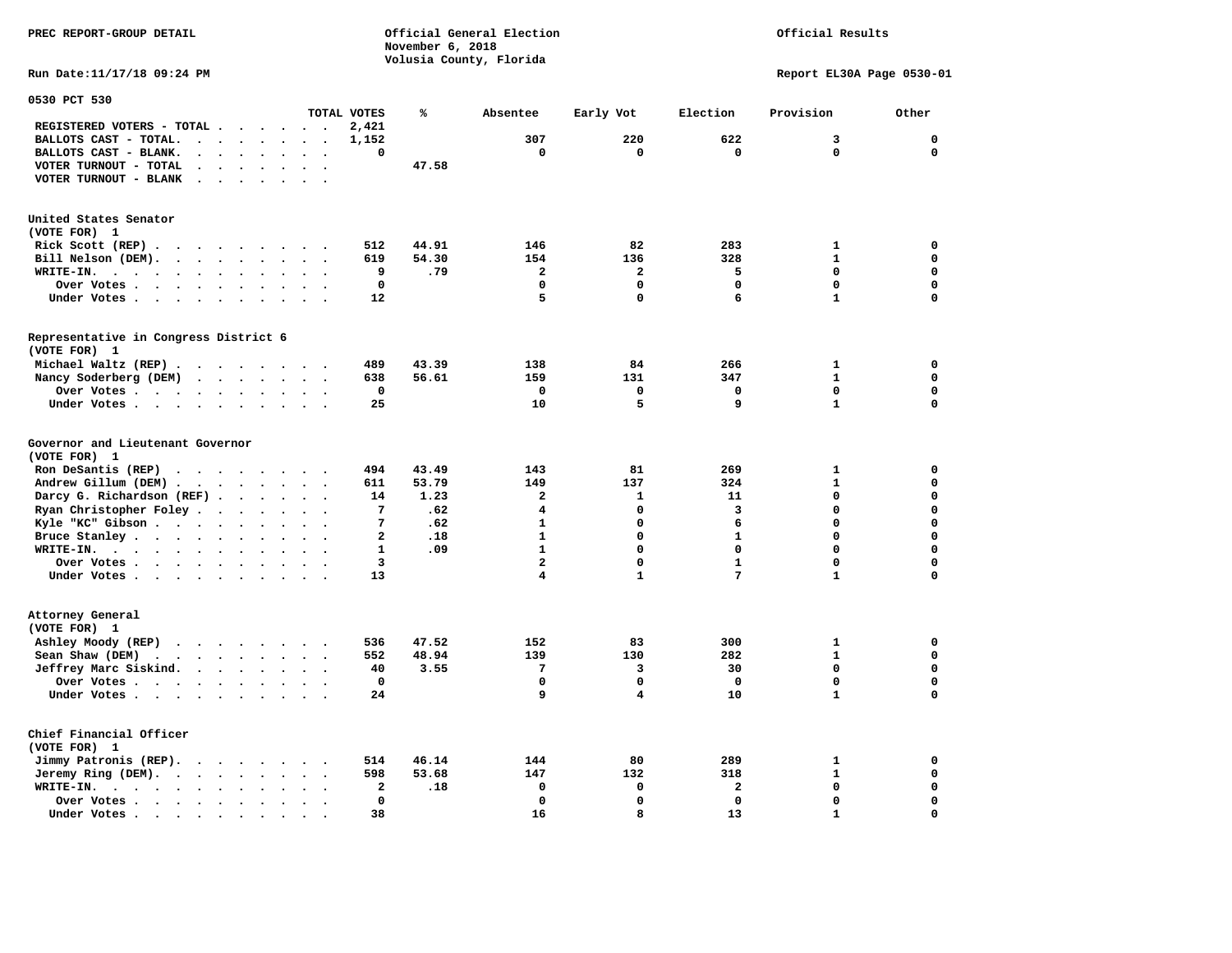| PREC REPORT-GROUP DETAIL                                                                                                                                                                                                                   |                                   |             | November 6, 2018 | Official General Election<br>Volusia County, Florida | Official Results |             |                           |             |
|--------------------------------------------------------------------------------------------------------------------------------------------------------------------------------------------------------------------------------------------|-----------------------------------|-------------|------------------|------------------------------------------------------|------------------|-------------|---------------------------|-------------|
| Run Date:11/17/18 09:24 PM                                                                                                                                                                                                                 |                                   |             |                  |                                                      |                  |             | Report EL30A Page 0530-02 |             |
| 0530 PCT 530                                                                                                                                                                                                                               |                                   | TOTAL VOTES | ℁                | Absentee                                             | Early Vot        | Election    | Provision                 | Other       |
| Commissioner of Agriculture                                                                                                                                                                                                                |                                   |             |                  |                                                      |                  |             |                           |             |
| (VOTE FOR) 1                                                                                                                                                                                                                               |                                   |             |                  |                                                      |                  |             |                           |             |
| Matt Caldwell (REP)                                                                                                                                                                                                                        |                                   | 500         | 44.96            | 141                                                  | 80               | 278         | 1                         | 0           |
| Nicole "Nikki" Fried (DEM).                                                                                                                                                                                                                |                                   | 612         | 55.04            | 151                                                  | 131              | 329         | $\mathbf{1}$              | 0           |
| Over Votes                                                                                                                                                                                                                                 |                                   | 0           |                  | 0                                                    | 0                | $\mathbf 0$ | 0                         | 0           |
| Under Votes<br>$\cdot$                                                                                                                                                                                                                     |                                   | 40          |                  | 15                                                   | 9                | 15          | $\mathbf{1}$              | $\mathbf 0$ |
| State Representative District 26<br>(VOTE FOR) 1                                                                                                                                                                                           |                                   |             |                  |                                                      |                  |             |                           |             |
| Elizabeth Fetterhoff (REP).                                                                                                                                                                                                                |                                   | 527         | 47.18            | 148                                                  | 80               | 298         | 1                         | 0           |
| Patrick Henry (DEM)                                                                                                                                                                                                                        |                                   | 590         | 52.82            | 149                                                  | 134              | 306         | $\mathbf{1}$              | $\mathbf 0$ |
| Over Votes                                                                                                                                                                                                                                 |                                   | 0           |                  | 0                                                    | 0                | 0           | 0                         | 0           |
| Under Votes                                                                                                                                                                                                                                | $\bullet$<br>$\bullet$            | 35          |                  | 10                                                   | 6                | 18          | $\mathbf{1}$              | $\mathbf 0$ |
| Justice of the Supreme Court Lawson<br>(VOTE FOR) 1                                                                                                                                                                                        |                                   |             |                  |                                                      |                  |             |                           |             |
| Yes                                                                                                                                                                                                                                        |                                   | 679         | 66.11            | 199                                                  | 112              | 367         | 1                         | 0           |
| No.                                                                                                                                                                                                                                        |                                   | 348         | 33.89            | 75                                                   | 87               | 184         | 2                         | 0           |
| Over Votes                                                                                                                                                                                                                                 | $\bullet$                         | 1           |                  | 0                                                    | 1                | 0           | $\mathbf 0$               | $\mathbf 0$ |
| Under Votes<br>$\ddot{\phantom{1}}$                                                                                                                                                                                                        |                                   | 124         |                  | 33                                                   | 20               | 71          | 0                         | 0           |
| 5th District Court of Appeal Eisnaugle<br>(VOTE FOR) 1                                                                                                                                                                                     |                                   |             |                  |                                                      |                  |             |                           |             |
| $Yes \cdot \cdot \cdot \cdot \cdot \cdot$<br>$\cdots$                                                                                                                                                                                      |                                   | 622         | 61.40            | 169                                                  | 109              | 342         | 2                         | 0           |
| No.<br>$\ddot{\phantom{0}}$                                                                                                                                                                                                                |                                   | 391         | 38.60            | 99                                                   | 89               | 202         | 1                         | 0           |
| Over Votes<br>$\sim$                                                                                                                                                                                                                       |                                   | 0           |                  | 0                                                    | $\Omega$         | 0           | 0                         | 0           |
| Under Votes                                                                                                                                                                                                                                |                                   | 139         |                  | 39                                                   | 22               | 78          | 0                         | $\mathbf 0$ |
| Circuit Judge 7th Judicial, Grp 15<br>(VOTE FOR) 1                                                                                                                                                                                         |                                   |             |                  |                                                      |                  |             |                           |             |
| Linda L. Gaustad.<br>.                                                                                                                                                                                                                     |                                   | 580         | 57.43            | 143                                                  | 120              | 316         | 1                         | 0           |
| Ryan Will<br>. The contract of the contract of the contract of the contract of the contract of the contract of the contract of the contract of the contract of the contract of the contract of the contract of the contract of the contrac | $\bullet$<br>$\ddot{\phantom{1}}$ | 430         | 42.57            | 121                                                  | 76               | 231         | $\overline{a}$            | $\mathbf 0$ |
| Over Votes<br>$\cdot$                                                                                                                                                                                                                      |                                   | 0           |                  | 0                                                    | 0                | 0           | 0                         | 0           |
| Under Votes<br>$\sim$                                                                                                                                                                                                                      | $\bullet$                         | 142         |                  | 43                                                   | 24               | 75          | 0                         | $\mathbf 0$ |
| Soil and Water Cons Dist Seat 1<br>(VOTE FOR) 1                                                                                                                                                                                            |                                   |             |                  |                                                      |                  |             |                           |             |
| William Bliss.<br>$\cdot$ $\cdot$ $\cdot$ $\cdot$ $\cdot$ $\cdot$                                                                                                                                                                          |                                   | 576         | 59.44            | 146                                                  | 123              | 306         | 1                         | 0           |
| Derrick Orberg.                                                                                                                                                                                                                            | $\ddot{\phantom{a}}$              | 393         | 40.56            | 104                                                  | 69               | 219         | $\mathbf{1}$              | 0           |
| Over Votes<br>$\blacksquare$                                                                                                                                                                                                               |                                   | 0           |                  | $\mathbf 0$                                          | $\mathbf 0$      | $\mathbf 0$ | 0                         | $\mathbf 0$ |
| Under Votes                                                                                                                                                                                                                                |                                   | 183         |                  | 57                                                   | 28               | 97          | 1                         | 0           |
| Soil and Water Cons Dist Seat 3<br>(VOTE FOR) 1                                                                                                                                                                                            |                                   |             |                  |                                                      |                  |             |                           |             |
| Beth James                                                                                                                                                                                                                                 |                                   | 401         | 41.81            | 119                                                  | 70               | 211         | 1                         | 0           |
| Wesley Wayne Wilson Jr                                                                                                                                                                                                                     |                                   | 214         | 22.31            | 55                                                   | 36               | 123         | 0                         | 0           |
| Christine Wilt.<br>$\cdots$                                                                                                                                                                                                                |                                   | 344         | 35.87            | 74                                                   | 86               | 183         | 1                         | 0           |
| Over Votes                                                                                                                                                                                                                                 |                                   | $\mathbf 0$ |                  | $\mathbf 0$                                          | 0                | 0           | 0                         | $\mathbf 0$ |
| Under Votes                                                                                                                                                                                                                                |                                   | 193         |                  | 59                                                   | 28               | 105         |                           | 0           |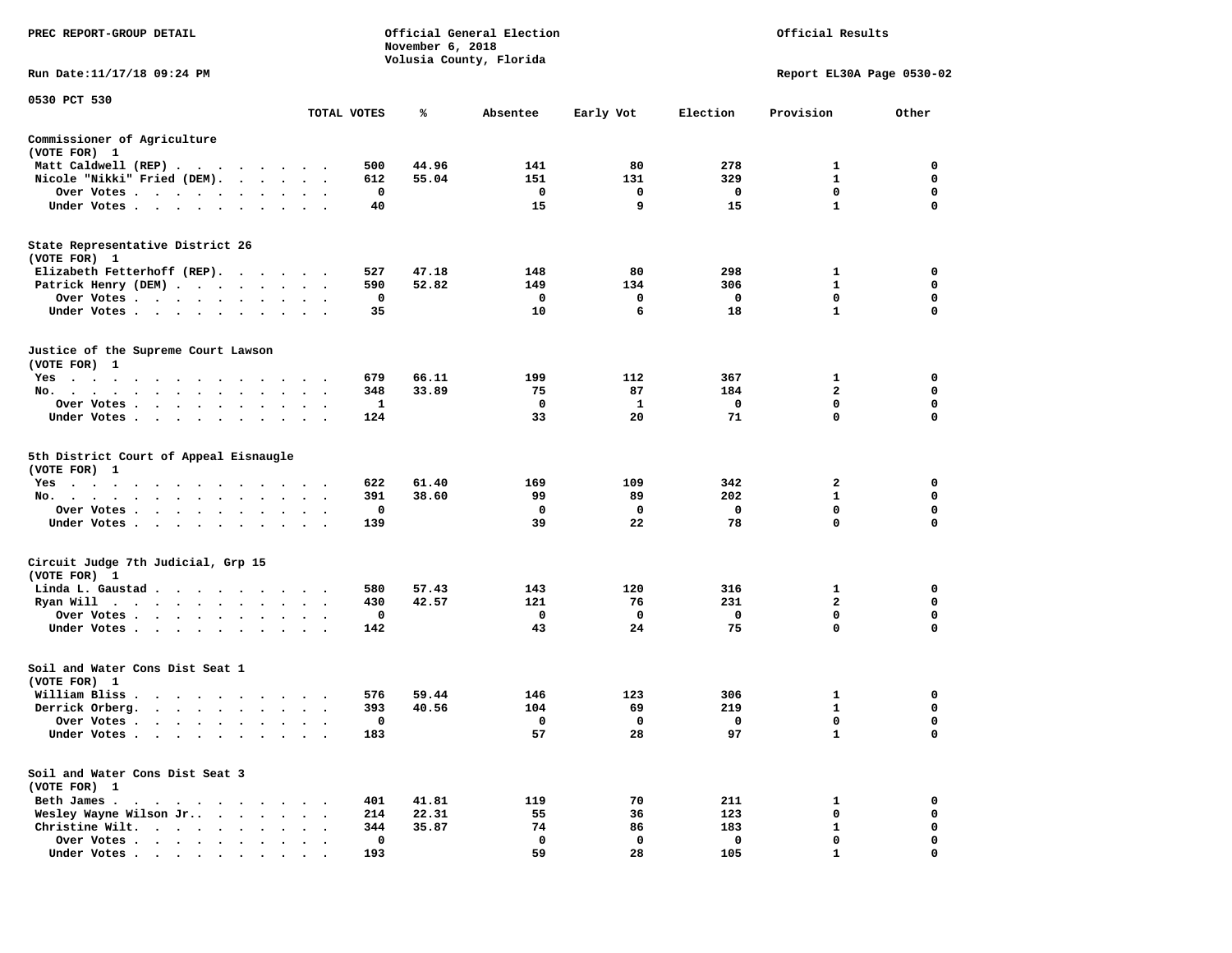| PREC REPORT-GROUP DETAIL                                                                                                                                                                                                                                                                                                              |                               | Official Results |                         |           |          |                           |             |
|---------------------------------------------------------------------------------------------------------------------------------------------------------------------------------------------------------------------------------------------------------------------------------------------------------------------------------------|-------------------------------|------------------|-------------------------|-----------|----------|---------------------------|-------------|
| Run Date:11/17/18 09:24 PM                                                                                                                                                                                                                                                                                                            |                               |                  | Volusia County, Florida |           |          | Report EL30A Page 0530-03 |             |
| 0530 PCT 530                                                                                                                                                                                                                                                                                                                          |                               |                  |                         |           |          |                           |             |
|                                                                                                                                                                                                                                                                                                                                       | TOTAL VOTES                   | ℁                | Absentee                | Early Vot | Election | Provision                 | Other       |
| Soil and Water Cons Dist Seat 5<br>(VOTE FOR) 1                                                                                                                                                                                                                                                                                       |                               |                  |                         |           |          |                           |             |
| J. Mark Barfield                                                                                                                                                                                                                                                                                                                      | 200<br>$\cdot$ .              | 20.96            | 71                      | 30        | 99       | 0                         | 0           |
| Andy Kelly                                                                                                                                                                                                                                                                                                                            | 484                           | 50.73            | 111                     | 121       | 251      | 1                         | 0           |
| David Schaefer.                                                                                                                                                                                                                                                                                                                       | 270<br>$\bullet$              | 28.30            | 62                      | 41        | 166      | $\mathbf{1}$              | 0           |
| Over Votes                                                                                                                                                                                                                                                                                                                            | 0                             |                  | $\mathbf{o}$            | 0         | 0        | 0                         | $\mathbf 0$ |
| Under Votes                                                                                                                                                                                                                                                                                                                           | 198                           |                  | 63                      | 28        | 106      | $\mathbf{1}$              | 0           |
| #1 Increased Homestead Exemption                                                                                                                                                                                                                                                                                                      |                               |                  |                         |           |          |                           |             |
| (VOTE FOR) 1                                                                                                                                                                                                                                                                                                                          |                               |                  |                         |           |          |                           |             |
| Yes                                                                                                                                                                                                                                                                                                                                   | 496                           | 45.05            | 138                     | 83        | 275      | 0                         | 0           |
| No.                                                                                                                                                                                                                                                                                                                                   | 605                           | 54.95            | 152                     | 127       | 324      | 2                         | 0           |
| Over Votes<br>$\ddot{\phantom{0}}$<br>$\bullet$                                                                                                                                                                                                                                                                                       | 0<br>$\bullet$ .<br>$\bullet$ |                  | 0                       | 0         | 0        | 0                         | 0           |
| Under Votes<br>$\ddot{\phantom{0}}$                                                                                                                                                                                                                                                                                                   | 51                            |                  | 17                      | 10        | 23       | $\mathbf{1}$              | 0           |
| #2 Limit on Property Tax Assessments<br>(VOTE FOR) 1                                                                                                                                                                                                                                                                                  |                               |                  |                         |           |          |                           |             |
|                                                                                                                                                                                                                                                                                                                                       | 665                           | 61.29            | 183                     | 120       | 360      | $\mathbf{2}$              | 0           |
| Yes<br>No.<br>$\bullet$<br>$\ddot{\phantom{0}}$                                                                                                                                                                                                                                                                                       | 420                           | 38.71            | 102                     | 86        | 232      | 0                         | $\mathbf 0$ |
| Over Votes                                                                                                                                                                                                                                                                                                                            | $\ddot{\phantom{1}}$<br>0     |                  | 0                       | 0         | 0        | 0                         | 0           |
| Under Votes                                                                                                                                                                                                                                                                                                                           | 67                            |                  | 22                      | 14        | 30       | $\mathbf{1}$              | 0           |
|                                                                                                                                                                                                                                                                                                                                       |                               |                  |                         |           |          |                           |             |
| #3 Voter Control of Gambling<br>(VOTE FOR) 1                                                                                                                                                                                                                                                                                          |                               |                  |                         |           |          |                           |             |
| Yes                                                                                                                                                                                                                                                                                                                                   | 781                           | 70.30            | 210                     | 150       | 421      | 0                         | 0           |
| No.                                                                                                                                                                                                                                                                                                                                   | 330                           | 29.70            | 84                      | 61        | 182      | 3                         | $\mathbf 0$ |
| Over Votes                                                                                                                                                                                                                                                                                                                            | 0                             |                  | 0                       | 0         | 0        | 0                         | $\mathbf 0$ |
| Under Votes                                                                                                                                                                                                                                                                                                                           | 41                            |                  | 13                      | 9         | 19       | 0                         | 0           |
|                                                                                                                                                                                                                                                                                                                                       |                               |                  |                         |           |          |                           |             |
| #4 Voting Restoration Amendment<br>(VOTE FOR) 1                                                                                                                                                                                                                                                                                       |                               |                  |                         |           |          |                           |             |
| Yes                                                                                                                                                                                                                                                                                                                                   | 801                           | 71.45            | 199                     | 158       | 442      | 2                         | 0           |
| No.                                                                                                                                                                                                                                                                                                                                   | 320                           | 28.55            | 98                      | 56        | 165      | 1                         | $\mathbf 0$ |
| Over Votes                                                                                                                                                                                                                                                                                                                            | 1<br>$\ddot{\phantom{1}}$     |                  | 0                       | 0         | 1        | 0                         | 0           |
| Under Votes                                                                                                                                                                                                                                                                                                                           | 30                            |                  | 10                      | 6         | 14       | 0                         | 0           |
| #5 Supermajority Vote Required<br>(VOTE FOR) 1                                                                                                                                                                                                                                                                                        |                               |                  |                         |           |          |                           |             |
| Yes                                                                                                                                                                                                                                                                                                                                   | 662                           | 61.70            | 196                     | 106       | 358      | $\mathbf{2}$              | 0           |
| No.<br>$\mathbf{a} \cdot \mathbf{a} \cdot \mathbf{a} \cdot \mathbf{a} \cdot \mathbf{a} \cdot \mathbf{a} \cdot \mathbf{a} \cdot \mathbf{a} \cdot \mathbf{a} \cdot \mathbf{a} \cdot \mathbf{a} \cdot \mathbf{a} \cdot \mathbf{a} \cdot \mathbf{a} \cdot \mathbf{a} \cdot \mathbf{a} \cdot \mathbf{a} \cdot \mathbf{a} \cdot \mathbf{a}$ | 411                           | 38.30            | 91                      | 100       | 220      | $\mathbf{0}$              | 0           |
| Over Votes.<br>$\sim$<br>$\sim$ $\sim$ $\sim$                                                                                                                                                                                                                                                                                         | 0                             |                  | 0                       | 0         | 0        | 0                         | 0           |
| Under Votes<br>$\bullet$                                                                                                                                                                                                                                                                                                              | 79                            |                  | 20                      | 14        | 44       | $\mathbf{1}$              | 0           |
| #6 Rights of Crime Victims; Judges<br>(VOTE FOR) 1                                                                                                                                                                                                                                                                                    |                               |                  |                         |           |          |                           |             |
| $Yes \cdot \cdot \cdot$<br>$\bullet$<br>$\sim$<br>$\cdot$ $\cdot$                                                                                                                                                                                                                                                                     | 598                           | 55.06            | 166                     | 84        | 347      | 1                         | 0           |
| $No.$ $\cdot$ $\cdot$ $\cdot$<br>$\ddot{\phantom{a}}$                                                                                                                                                                                                                                                                                 | 488                           | 44.94            | 125                     | 124       | 238      | $\mathbf{1}$              | 0           |
| Over Votes .<br>$\ddot{\phantom{1}}$<br>$\sim$ $\sim$                                                                                                                                                                                                                                                                                 | 0                             |                  | 0                       | 0         | 0        | 0                         | 0           |
| Under Votes.<br>$\cdots$<br>$\sim$<br>$\bullet$                                                                                                                                                                                                                                                                                       | 66                            |                  | 16                      | 12        | 37       | $\mathbf{1}$              | 0           |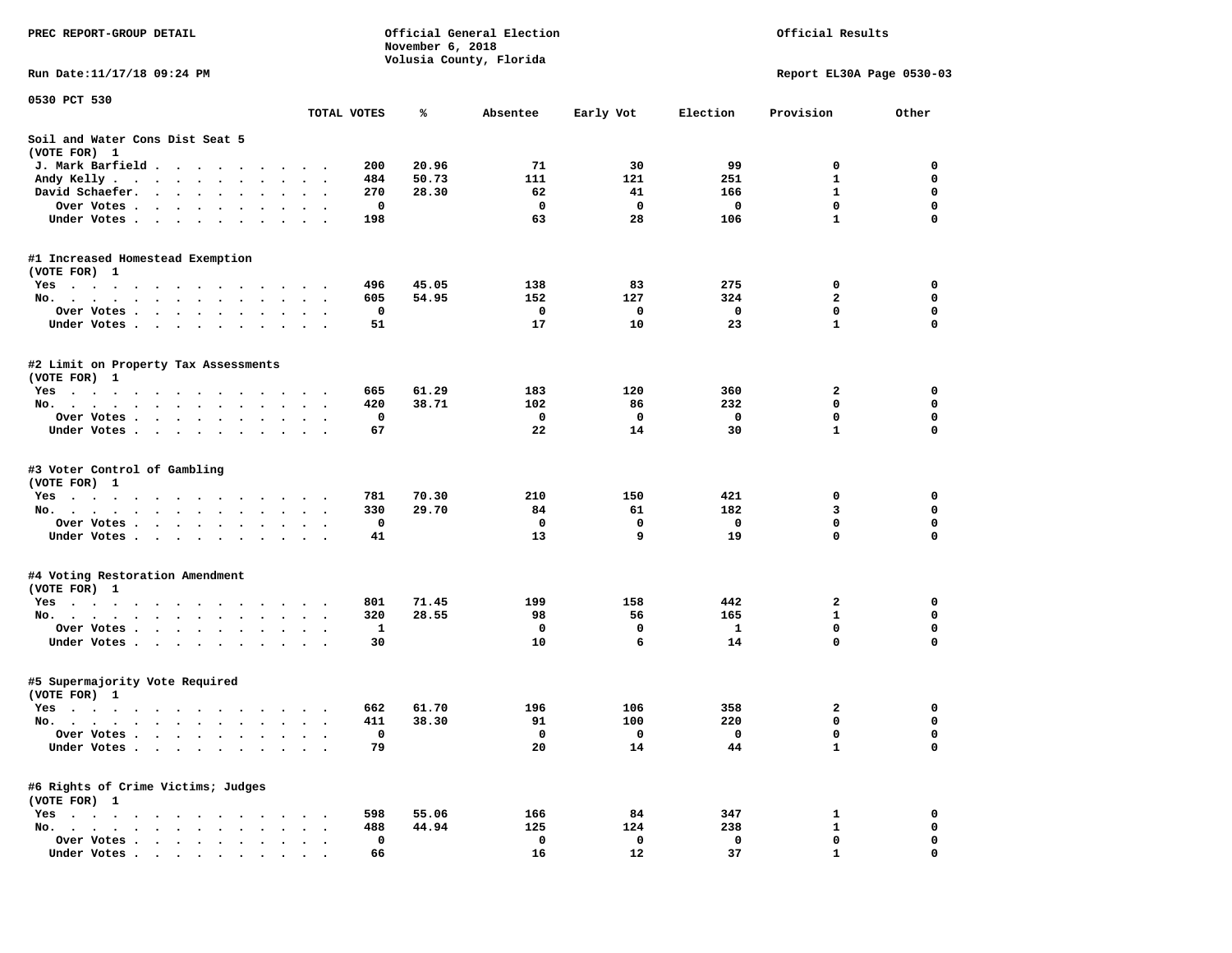| PREC REPORT-GROUP DETAIL               | Official General Election<br>Official Results<br>November 6, 2018 |       |                         |                    |                    |                                     |                  |
|----------------------------------------|-------------------------------------------------------------------|-------|-------------------------|--------------------|--------------------|-------------------------------------|------------------|
|                                        |                                                                   |       | Volusia County, Florida |                    |                    |                                     |                  |
| Run Date:11/17/18 09:24 PM             |                                                                   |       |                         |                    |                    | Report EL30A Page 0530-04           |                  |
| 0530 PCT 530                           | TOTAL VOTES                                                       | ℁     | Absentee                | Early Vot          | Election           | Provision                           | Other            |
| #7 Survivor Benefits                   |                                                                   |       |                         |                    |                    |                                     |                  |
| (VOTE FOR) 1                           |                                                                   |       |                         |                    |                    |                                     |                  |
| Yes                                    | 642                                                               | 59.78 | 187                     | 100                | 354                | $\mathbf{1}$                        | 0                |
| No.                                    | 432                                                               | 40.22 | 100                     | 107                | 224                | $\mathbf{1}$                        | $\mathbf 0$      |
| Over Votes                             | $\mathbf 0$                                                       |       | $\mathbf 0$             | $^{\circ}$         | $\mathbf{o}$       | $\Omega$                            | $\mathbf 0$      |
| Under Votes                            | 78                                                                |       | 20                      | 13                 | 44                 | $\mathbf{1}$                        | $\mathbf 0$      |
| #9 Prohibits Oil, Gas Drilling, Vaping |                                                                   |       |                         |                    |                    |                                     |                  |
| (VOTE FOR) 1                           |                                                                   |       |                         |                    |                    |                                     |                  |
| Yes                                    | 706                                                               | 65.55 | 198                     | 144                | 363                | $\mathbf{1}$                        | 0                |
| No.                                    | 371                                                               | 34.45 | 91                      | 61                 | 218                | $\mathbf{1}$                        | 0                |
| Over Votes                             | $\overline{a}$                                                    |       | $^{\circ}$              | $\overline{a}$     | $\Omega$           | $\Omega$                            | $\mathbf 0$      |
| Under Votes                            | 73                                                                |       | 18                      | 13                 | 41                 | $\mathbf{1}$                        | $\Omega$         |
| #10 State and Local Structure and Op   |                                                                   |       |                         |                    |                    |                                     |                  |
| (VOTE FOR) 1                           |                                                                   |       |                         |                    |                    |                                     |                  |
| Yes                                    | 636                                                               | 59.27 | 184                     | 108                | 343                | $\mathbf{1}$                        | $\Omega$         |
| No.                                    | 437                                                               | 40.73 | 100                     | 100                | 236                | $\mathbf{1}$                        | 0                |
| Over Votes                             | 0                                                                 |       | $\Omega$                | $\mathbf{0}$       | $\mathbf 0$        | $\Omega$                            | $\Omega$         |
| Under Votes                            | 79                                                                |       | 23                      | 12                 | 43                 | $\mathbf{1}$                        | $\Omega$         |
| #11 Removal of Obs Prov; Crim Statute  |                                                                   |       |                         |                    |                    |                                     |                  |
| (VOTE FOR) 1                           |                                                                   |       |                         |                    |                    |                                     |                  |
| Yes                                    | 618                                                               | 58.75 | 167                     | 125                | 325                | 1                                   | 0                |
| No.                                    | 434                                                               | 41.25 | 114                     | 78                 | 241                | $\mathbf{1}$                        | 0                |
| Over Votes                             | 0<br>$\overline{\phantom{a}}$                                     |       | $\mathbf 0$             | $\mathbf 0$        | $\mathbf 0$        | $\mathbf 0$                         | $\mathbf 0$      |
| Under Votes                            | 100                                                               |       | 26                      | 17                 | 56                 | $\mathbf{1}$                        | $\Omega$         |
| #12 Lobbying and Abuse of Office       |                                                                   |       |                         |                    |                    |                                     |                  |
| (VOTE FOR) 1                           |                                                                   |       |                         |                    |                    |                                     |                  |
| Yes                                    | 807                                                               | 75.07 | 229                     | 141                | 435                | $\overline{\mathbf{2}}$<br>$\Omega$ | 0                |
| No.                                    | 268<br>$\mathbf{o}$                                               | 24.93 | 57<br>$^{\circ}$        | 63<br>$\mathbf{o}$ | 148<br>$\mathbf 0$ | $\mathbf 0$                         | 0<br>$\mathbf 0$ |
| Over Votes                             | 77                                                                |       | 21                      | 16                 | 39                 | $\mathbf{1}$                        | $\Omega$         |
| Under Votes                            |                                                                   |       |                         |                    |                    |                                     |                  |
| #13 Ends Dog Racing                    |                                                                   |       |                         |                    |                    |                                     |                  |
| (VOTE FOR) 1                           |                                                                   |       |                         |                    |                    |                                     |                  |
| Yes                                    | 614                                                               | 56.85 | 176                     | 118                | 319                | 1                                   | 0                |
| No.                                    | 466                                                               | 43.15 | 112                     | 87                 | 266                | $\mathbf{1}$                        | 0                |
| Over Votes .<br>$\cdots$               | 0                                                                 |       | $\Omega$                | $\Omega$           | $\mathbf 0$        | 0                                   | $\mathbf 0$      |
| Under Votes                            | 72                                                                |       | 19                      | 15                 | 37                 | $\mathbf{1}$                        | $\Omega$         |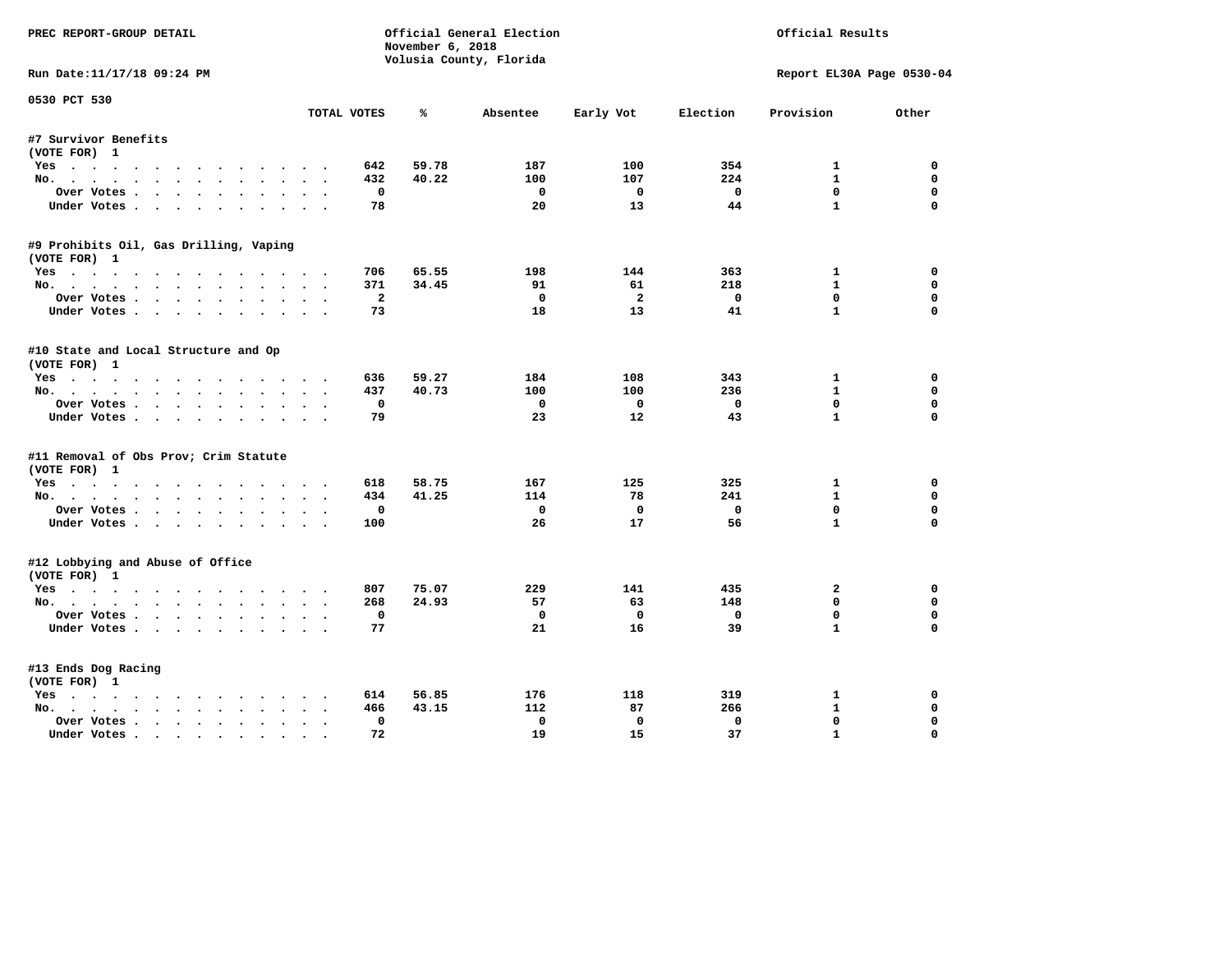## Official Results

**Run Date:11/17/18 09:24 PM Report EL30A Page 0532-01** 

| 0532 PCT 532                                                                                   |                      |                      |                                              |              |       |                |                |                         |              |              |
|------------------------------------------------------------------------------------------------|----------------------|----------------------|----------------------------------------------|--------------|-------|----------------|----------------|-------------------------|--------------|--------------|
|                                                                                                |                      |                      |                                              | TOTAL VOTES  | ℁     | Absentee       | Early Vot      | Election                | Provision    | Other        |
| REGISTERED VOTERS - TOTAL .<br>$\ddot{\phantom{a}}$                                            |                      | $\cdot$              | $\sim$                                       | 2,594        |       |                |                |                         |              |              |
| BALLOTS CAST - TOTAL.<br>$\sim$<br>$\bullet$                                                   | $\ddot{\phantom{0}}$ | $\ddot{\phantom{a}}$ | $\ddot{\phantom{0}}$<br>$\bullet$            | 2,108        |       | 869            | 557            | 680                     | 1            | $\mathbf{1}$ |
| BALLOTS CAST - BLANK.<br>$\ddot{\phantom{a}}$<br>$\bullet$                                     |                      | $\ddot{\phantom{a}}$ |                                              | $\mathbf{1}$ | .05   | $\mathbf 0$    | $\mathbf 0$    | $\mathbf{1}$            | 0            | $\mathbf 0$  |
| VOTER TURNOUT - TOTAL<br>$\bullet$<br>$\ddot{\phantom{a}}$<br>$\cdot$                          | $\cdot$              | $\bullet$            | $\sim$<br>$\bullet$                          |              | 81.26 |                |                |                         |              |              |
| VOTER TURNOUT - BLANK<br>$\ddot{\phantom{a}}$                                                  |                      |                      |                                              |              | .04   |                |                |                         |              |              |
| United States Senator                                                                          |                      |                      |                                              |              |       |                |                |                         |              |              |
| (VOTE FOR) 1                                                                                   |                      |                      |                                              |              |       |                |                |                         |              |              |
| Rick Scott $(REP)$ .                                                                           |                      |                      |                                              | 1,416        | 67.59 | 562            | 361            | 491                     | 1            | 1            |
| Bill Nelson (DEM).<br>$\mathbf{r}$ , $\mathbf{r}$ , $\mathbf{r}$ , $\mathbf{r}$ , $\mathbf{r}$ |                      |                      | $\sim$                                       | 678          | 32.36 | 300            | 194            | 184                     | $\mathbf 0$  | $\mathbf 0$  |
| WRITE-IN.<br>$\cdot$ $\cdot$ $\cdot$ $\cdot$<br>$\sim$<br>$\ddot{\phantom{1}}$                 | $\bullet$            | $\ddot{\phantom{0}}$ | $\ddot{\phantom{a}}$                         | 1            | .05   | $\mathbf{1}$   | $\mathbf 0$    | $\mathbf 0$             | 0            | $\mathbf 0$  |
| Over Votes<br>$\ddot{\phantom{a}}$                                                             | $\bullet$            | $\bullet$            |                                              | $\mathbf 0$  |       | $\Omega$       | $\Omega$       | $\Omega$                | $\Omega$     | $\mathbf 0$  |
| Under Votes<br>$\ddot{\phantom{a}}$                                                            |                      | $\cdot$              |                                              | 13           |       | 6              | $\overline{a}$ | 5                       | $\mathbf 0$  | $\mathbf 0$  |
| Representative in Congress District 6<br>(VOTE FOR) 1                                          |                      |                      |                                              |              |       |                |                |                         |              |              |
| Michael Waltz (REP)                                                                            |                      |                      |                                              | 1,379        | 66.30 | 546            | 354            | 477                     | $\mathbf{1}$ | $\mathbf{1}$ |
| Nancy Soderberg (DEM)                                                                          |                      |                      |                                              | 701          | 33.70 | 312            | 199            | 190                     | 0            | $\mathbf 0$  |
| Over Votes                                                                                     | $\ddot{\phantom{a}}$ | $\bullet$            | $\bullet$                                    | $\mathbf 0$  |       | $\mathbf 0$    | $\mathbf 0$    | $\mathbf 0$             | 0            | $\mathbf 0$  |
| Under Votes                                                                                    |                      | $\ddot{\phantom{a}}$ |                                              | 28           |       | 11             | 4              | 13                      | 0            | $\mathbf 0$  |
|                                                                                                |                      |                      |                                              |              |       |                |                |                         |              |              |
| Governor and Lieutenant Governor<br>(VOTE FOR) 1                                               |                      |                      |                                              |              |       |                |                |                         |              |              |
| Ron DeSantis (REP)<br>$\cdots$                                                                 |                      |                      | $\sim$                                       | 1,410        | 67.46 | 555            | 358            | 495                     | 1            | $\mathbf{1}$ |
| Andrew Gillum (DEM)                                                                            | $\ddotsc$            |                      |                                              | 661          | 31.63 | 296            | 193            | 172                     | 0            | $\mathbf 0$  |
| Darcy G. Richardson (REF).<br>$\bullet$                                                        | $\ddot{\phantom{a}}$ | $\ddot{\phantom{a}}$ | $\ddot{\phantom{a}}$<br>$\ddot{\phantom{a}}$ | 8            | .38   | 5              | $\mathbf{1}$   | $\overline{\mathbf{2}}$ | $\mathbf 0$  | $\mathbf 0$  |
| Ryan Christopher Foley<br>$\bullet$                                                            | $\ddot{\phantom{a}}$ | $\ddot{\phantom{a}}$ | $\ddot{\phantom{a}}$                         | 5            | .24   | $\mathbf{1}$   | $\mathbf 0$    | 4                       | 0            | $\mathbf 0$  |
| Kyle "KC" Gibson                                                                               | $\ddot{\phantom{a}}$ | $\ddot{\phantom{a}}$ | $\ddot{\phantom{a}}$<br>$\ddot{\phantom{a}}$ | 4            | .19   | 3              | $\mathbf{1}$   | 0                       | $\mathbf 0$  | $\mathbf 0$  |
| Bruce Stanley<br>$\ddot{\phantom{1}}$                                                          |                      | $\bullet$            |                                              | $\mathbf{1}$ | .05   | $\Omega$       | $\mathbf{1}$   | 0                       | 0            | $\mathbf 0$  |
| WRITE-IN.<br>$\ddot{\phantom{a}}$                                                              |                      |                      |                                              | $\mathbf{1}$ | .05   | $\mathbf{1}$   | $\Omega$       | $\Omega$                | 0            | $\mathbf 0$  |
| Over Votes                                                                                     | $\bullet$            | $\bullet$            | $\bullet$                                    | 6            |       | $\overline{2}$ | $\overline{a}$ | $\overline{\mathbf{2}}$ | 0            | $\mathbf 0$  |
| Under Votes                                                                                    | $\sim$ 100 $\mu$     | $\ddot{\phantom{a}}$ |                                              | 12           |       | 6              | $\mathbf{1}$   | 5                       | 0            | $\mathbf 0$  |
|                                                                                                |                      |                      |                                              |              |       |                |                |                         |              |              |
| Attorney General<br>(VOTE FOR) 1                                                               |                      |                      |                                              |              |       |                |                |                         |              |              |
| Ashley Moody (REP)                                                                             |                      |                      |                                              | 1,447        | 69.60 | 566            | 374            | 505                     | $\mathbf{1}$ | $\mathbf{1}$ |
| Sean Shaw (DEM)                                                                                | $\cdot$              | $\ddot{\phantom{a}}$ |                                              | 601          | 28.91 | 271            | 172            | 158                     | 0            | $\mathbf 0$  |
| Jeffrey Marc Siskind.                                                                          |                      | $\sim$ $\sim$        | $\bullet$                                    | 31           | 1.49  | 17             | 6              | 8                       | 0            | $\mathbf 0$  |
| Over Votes<br>$\ddot{\phantom{a}}$                                                             |                      |                      |                                              | $\mathbf 0$  |       | $\mathbf 0$    | $\mathbf 0$    | $\mathbf 0$             | 0            | $\mathbf 0$  |
| Under Votes                                                                                    |                      |                      |                                              | 29           |       | 15             | 5              | 9                       | 0            | $\mathbf 0$  |
| Chief Financial Officer<br>(VOTE FOR) 1                                                        |                      |                      |                                              |              |       |                |                |                         |              |              |
| Jimmy Patronis (REP).<br>$\sim$ $\sim$<br>$\cdot$ $\cdot$                                      |                      | $\sim$               |                                              | 1,406        | 68.29 | 548            | 360            | 496                     | $\mathbf{1}$ | $\mathbf{1}$ |
| Jeremy Ring (DEM).<br>$\cdots$ $\cdots$                                                        | $\ddot{\phantom{0}}$ | $\cdot$              | $\ddot{\phantom{a}}$<br>$\cdot$              | 652          | 31.67 | 298            | 190            | 164                     | 0            | $\mathbf 0$  |
| WRITE-IN.<br>$\ddot{\phantom{a}}$<br>$\bullet$                                                 |                      |                      |                                              | 1            | .05   | $\mathbf{1}$   | $\mathbf 0$    | $\mathbf 0$             | 0            | $\mathbf 0$  |
| Over Votes .<br>$\cdots$<br>$\bullet$                                                          |                      |                      |                                              | 0            |       | $\mathbf 0$    | $\mathbf 0$    | $\mathbf 0$             | 0            | $\mathbf 0$  |
| Under Votes.<br>$\bullet$<br>$\bullet$<br>$\bullet$<br>$\bullet$<br>$\bullet$                  |                      |                      |                                              | 49           |       | 22             | 7              | 20                      | $\Omega$     | $\mathbf 0$  |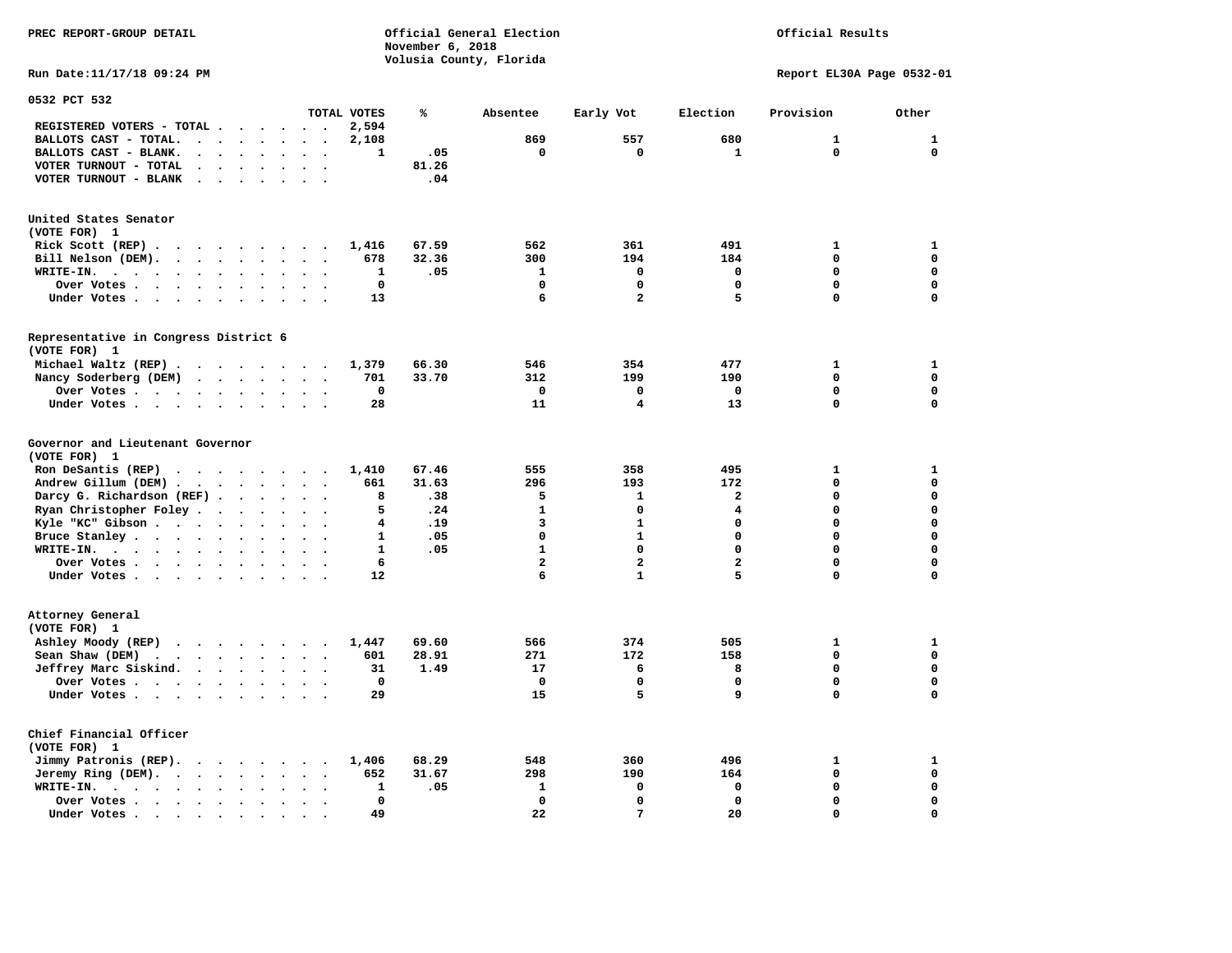| PREC REPORT-GROUP DETAIL                                                                                                                     |                                   |             | November 6, 2018 | Official General Election<br>Volusia County, Florida |           | Official Results |                           |              |  |  |
|----------------------------------------------------------------------------------------------------------------------------------------------|-----------------------------------|-------------|------------------|------------------------------------------------------|-----------|------------------|---------------------------|--------------|--|--|
| Run Date:11/17/18 09:24 PM                                                                                                                   |                                   |             |                  |                                                      |           |                  | Report EL30A Page 0532-02 |              |  |  |
| 0532 PCT 532                                                                                                                                 |                                   | TOTAL VOTES | ℁                | Absentee                                             | Early Vot | Election         | Provision                 | Other        |  |  |
| Commissioner of Agriculture<br>(VOTE FOR) 1                                                                                                  |                                   |             |                  |                                                      |           |                  |                           |              |  |  |
| Matt Caldwell (REP)                                                                                                                          |                                   | 1,362       | 66.54            | 538                                                  | 353       | 469              | 1                         | 1            |  |  |
| Nicole "Nikki" Fried (DEM).                                                                                                                  |                                   | 685         | 33.46            | 304                                                  | 192       | 189              | 0                         | 0            |  |  |
| Over Votes<br>$\sim$ $\sim$                                                                                                                  | $\cdot$<br>$\bullet$              | 0           |                  | 0                                                    | 0         | 0                | $\mathbf 0$               | 0            |  |  |
| Under Votes<br>$\ddot{\phantom{1}}$                                                                                                          |                                   | 61          |                  | 27                                                   | 12        | 22               | 0                         | 0            |  |  |
| State Representative District 24<br>(VOTE FOR) 1                                                                                             |                                   |             |                  |                                                      |           |                  |                           |              |  |  |
| Paul Renner (REP).                                                                                                                           |                                   | 1,395       | 68.25            | 551                                                  | 358       | 484              | 1                         | 1            |  |  |
| Adam Morley (DEM).                                                                                                                           | $\ddot{\phantom{1}}$              | 649         | 31.75            | 292                                                  | 188       | 169              | 0                         | 0            |  |  |
| Over Votes                                                                                                                                   |                                   | 0           |                  | 0                                                    | 0         | 0                | 0                         | 0            |  |  |
| Under Votes<br>$\sim$                                                                                                                        | $\bullet$                         | 64          |                  | 26                                                   | 11        | 27               | 0                         | $\mathbf 0$  |  |  |
| Justice of the Supreme Court Lawson<br>(VOTE FOR) 1                                                                                          |                                   |             |                  |                                                      |           |                  |                           |              |  |  |
| $Yes \cdot \cdot \cdot$<br>.                                                                                                                 |                                   | 1,408       | 79.55            | 592                                                  | 383       | 432              | 1                         | 0            |  |  |
| No.<br>$\cdot$ $\cdot$ $\cdot$ $\cdot$                                                                                                       |                                   | 362         | 20.45            | 148                                                  | 90        | 124              | 0                         | 0            |  |  |
| Over Votes .<br>.<br>$\cdot$                                                                                                                 |                                   | -1          |                  | 1                                                    | 0         | 0                | 0                         | 0            |  |  |
| Under Votes<br>$\cdot$                                                                                                                       | $\bullet$<br>$\ddot{\phantom{0}}$ | 337         |                  | 128                                                  | 84        | 124              | 0                         | 1            |  |  |
| 5th District Court of Appeal Eisnaugle<br>(VOTE FOR) 1                                                                                       |                                   |             |                  |                                                      |           |                  |                           |              |  |  |
| $Yes \cdot \cdot \cdot$<br>$\cdot$ $\cdot$ $\cdot$ $\cdot$ $\cdot$ $\cdot$<br>$\cdots$<br>$\sim$ $\sim$<br><b>Contract Contract Contract</b> |                                   | 1,246       | 71.44            | 515                                                  | 342       | 388              | 1                         | 0            |  |  |
| No.<br>$\ddot{\phantom{0}}$<br>$\cdot$                                                                                                       |                                   | 498         | 28.56            | 212                                                  | 123       | 163              | 0                         | 0            |  |  |
| Over Votes                                                                                                                                   | $\cdot$<br>$\bullet$              | 1           |                  | 0                                                    | 1         | 0                | $\mathbf 0$               | 0            |  |  |
| Under Votes<br>$\sim$ $\sim$<br>$\cdot$<br>$\cdot$                                                                                           |                                   | 363         |                  | 142                                                  | 91        | 129              | 0                         | 1            |  |  |
| Circuit Judge 7th Judicial, Grp 15<br>(VOTE FOR) 1                                                                                           |                                   |             |                  |                                                      |           |                  |                           |              |  |  |
| Linda L. Gaustad                                                                                                                             | $\sim$ $\sim$                     | 807         | 46.09            | 350                                                  | 210       | 247              | 0                         | 0            |  |  |
| Ryan Will<br>$\cdots$<br>$\cdot$                                                                                                             | $\cdot$                           | 944         | 53.91            | 380                                                  | 260       | 303              | 1                         | 0            |  |  |
| Over Votes<br>$\ddot{\phantom{1}}$                                                                                                           |                                   | 0           |                  | 0                                                    | 0         | 0                | 0                         | 0            |  |  |
| Under Votes                                                                                                                                  |                                   | 357         |                  | 139                                                  | 87        | 130              | 0                         | $\mathbf{1}$ |  |  |
| Soil and Water Cons Dist Seat 1<br>(VOTE FOR) 1                                                                                              |                                   |             |                  |                                                      |           |                  |                           |              |  |  |
| William Bliss.                                                                                                                               |                                   | 896         | 54.80            | 377                                                  | 219       | 299              | 1                         | 0            |  |  |
| Derrick Orberg.<br>$\begin{array}{cccccccccccccccccc} . & . & . & . & . & . & . & . & . \end{array}$                                         | $\ddot{\phantom{1}}$              | 739         | 45.20            | 300                                                  | 214       | 225              | 0                         | 0            |  |  |
| Over Votes .<br>$\cdots$                                                                                                                     |                                   | 0           |                  | 0                                                    | 0         | 0                | 0                         | $\mathbf 0$  |  |  |
| Under Votes                                                                                                                                  |                                   | 473         |                  | 192                                                  | 124       | 156              | 0                         | $\mathbf{1}$ |  |  |
| Soil and Water Cons Dist Seat 3<br>(VOTE FOR) 1                                                                                              |                                   |             |                  |                                                      |           |                  |                           |              |  |  |
| Beth James.<br>$\sim$ $\sim$ $\sim$ $\sim$<br>$\bullet$                                                                                      |                                   | 914         | 57.30            | 359                                                  | 248       | 307              | 0                         | 0            |  |  |
| Wesley Wayne Wilson Jr<br>$\cdot$ $\cdot$                                                                                                    |                                   | 193         | 12.10            | 68                                                   | 44        | 80               | $\mathbf{1}$              | 0            |  |  |
| Christine Wilt.<br>$\cdots$                                                                                                                  |                                   | 488         | 30.60            | 226                                                  | 128       | 134              | 0                         | 0            |  |  |
| Over Votes .<br>$\cdot$                                                                                                                      |                                   | 0           |                  | 0                                                    | 0         | 0                | 0                         | 0            |  |  |
| Under Votes.                                                                                                                                 |                                   | 513         |                  | 216                                                  | 137       | 159              | 0                         | 1            |  |  |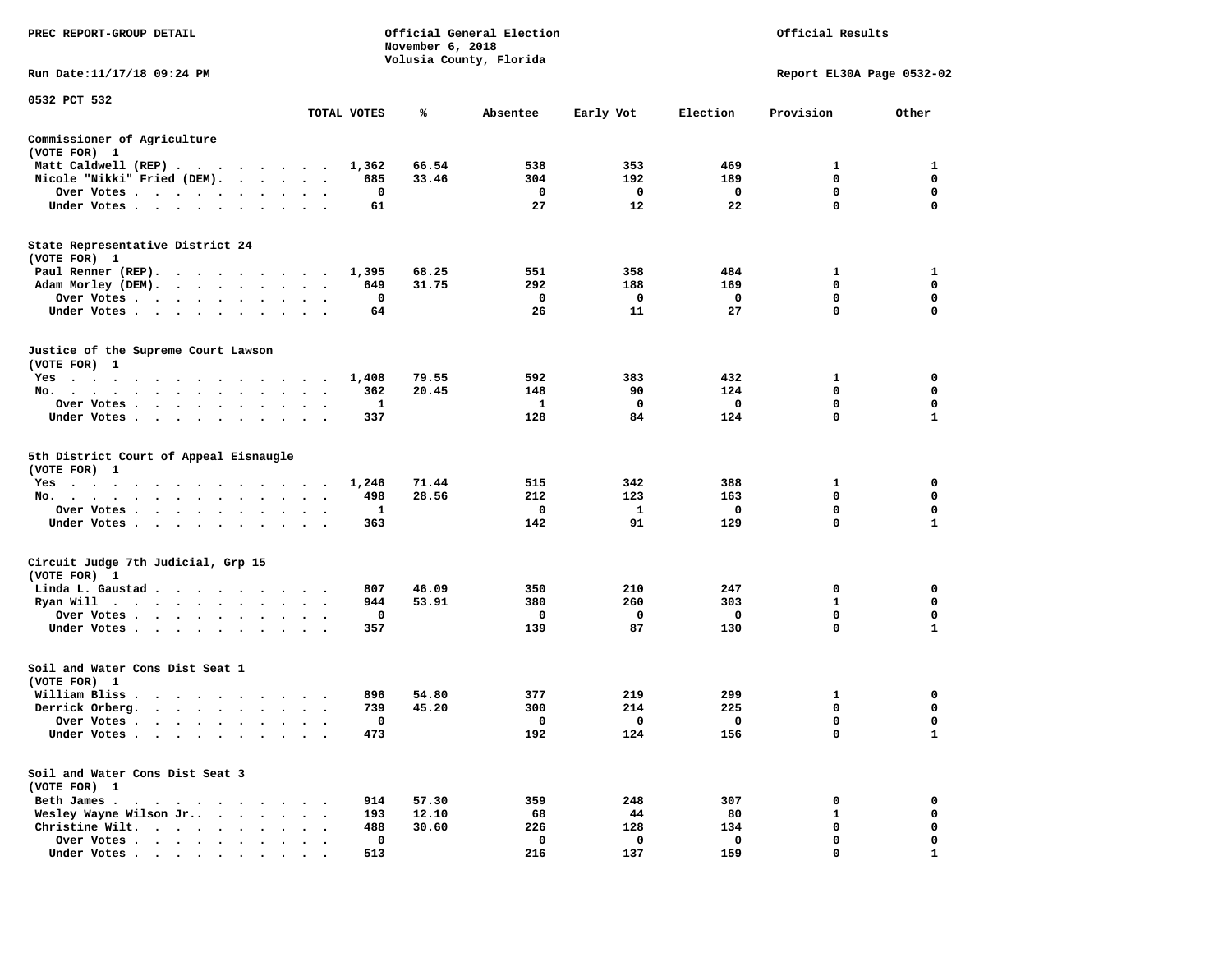| PREC REPORT-GROUP DETAIL                                                            | Official General Election<br>November 6, 2018<br>Volusia County, Florida |             |       |          |           | Official Results        |                           |              |
|-------------------------------------------------------------------------------------|--------------------------------------------------------------------------|-------------|-------|----------|-----------|-------------------------|---------------------------|--------------|
| Run Date: 11/17/18 09:24 PM                                                         |                                                                          |             |       |          |           |                         | Report EL30A Page 0532-03 |              |
| 0532 PCT 532                                                                        |                                                                          |             |       |          |           |                         |                           |              |
|                                                                                     |                                                                          | TOTAL VOTES | %     | Absentee | Early Vot | Election                | Provision                 | Other        |
| Soil and Water Cons Dist Seat 5<br>(VOTE FOR) 1                                     |                                                                          |             |       |          |           |                         |                           |              |
| J. Mark Barfield                                                                    |                                                                          | 350         | 21.79 | 142      | 83        | 124                     | 1                         | 0            |
| Andy Kelly<br>$\ddot{\phantom{0}}$                                                  | $\ddot{\phantom{0}}$<br>$\bullet$                                        | 604         | 37.61 | 266      | 154       | 184                     | $\mathbf 0$               | 0            |
| David Schaefer.<br>$\cdots$<br>$\sim$                                               |                                                                          | 652         | 40.60 | 252      | 188       | 212                     | 0                         | 0            |
| Over Votes .<br>. The contract of the contract of the contract of $\mathcal{A}$     |                                                                          | 0           |       | 0        | 0         | $\overline{\mathbf{0}}$ | $\mathbf 0$               | $\mathbf 0$  |
| Under Votes.                                                                        |                                                                          | 502         |       | 209      | 132       | 160                     | 0                         | $\mathbf{1}$ |
| #1 Increased Homestead Exemption<br>(VOTE FOR) 1                                    |                                                                          |             |       |          |           |                         |                           |              |
| Yes                                                                                 |                                                                          | 981         | 48.30 | 433      | 232       | 315                     | $\mathbf{o}$              | 1            |
| No.                                                                                 |                                                                          | 1,050       | 51.70 | 403      | 313       | 333                     | 1                         | 0            |
| Over Votes .<br>$\cdots$<br>$\bullet$                                               | $\bullet$                                                                | 1           |       | 0        | 1         | 0                       | 0                         | 0            |
| Under Votes                                                                         | $\ddot{\phantom{a}}$                                                     | 76          |       | 33       | 11        | 32                      | 0                         | $\mathbf 0$  |
| #2 Limit on Property Tax Assessments<br>(VOTE FOR) 1                                |                                                                          |             |       |          |           |                         |                           |              |
| Yes                                                                                 |                                                                          | 1,433       | 70.87 | 576      | 373       | 483                     | 0                         | 1            |
| No.                                                                                 |                                                                          | 589         | 29.13 | 259      | 173       | 157                     | $\mathbf 0$               | $\mathbf 0$  |
| Over Votes                                                                          |                                                                          | 0           |       | 0        | 0         | 0                       | 0                         | 0            |
| Under Votes                                                                         |                                                                          | 86          |       | 34       | 11        | 40                      | $\mathbf{1}$              | $\Omega$     |
| #3 Voter Control of Gambling<br>(VOTE FOR) 1                                        |                                                                          |             |       |          |           |                         |                           |              |
| Yes                                                                                 |                                                                          | 1,218       | 59.24 | 545      | 295       | 377                     | 0                         | 1            |
| No.                                                                                 |                                                                          | 838         | 40.76 | 305      | 254       | 278                     | 1                         | 0            |
| Over Votes                                                                          |                                                                          | 0           |       | 0        | 0         | 0                       | $\mathbf 0$               | $\mathbf 0$  |
| Under Votes                                                                         |                                                                          | 52          |       | 19       | 8         | 25                      | 0                         | 0            |
| #4 Voting Restoration Amendment<br>(VOTE FOR) 1                                     |                                                                          |             |       |          |           |                         |                           |              |
| Yes                                                                                 |                                                                          | 986         | 47.96 | 417      | 275       | 294                     | 0                         | 0            |
| No.                                                                                 |                                                                          | 1,070       | 52.04 | 428      | 276       | 364                     | 1                         | 1            |
| Over Votes .<br>the contract of the contract of the<br>$\bullet$                    | $\bullet$                                                                | 0           |       | 0        | 0         | $\mathbf 0$             | $\mathbf 0$               | $\mathbf 0$  |
| Under Votes                                                                         |                                                                          | 52          |       | 24       | 6         | 22                      | 0                         | $\mathbf 0$  |
| #5 Supermajority Vote Required<br>(VOTE FOR) 1                                      |                                                                          |             |       |          |           |                         |                           |              |
| Yes 1,473                                                                           |                                                                          |             | 73.50 | 617      | 369       | 485                     | 1                         | $\mathbf{1}$ |
| No.                                                                                 |                                                                          | 531         | 26.50 | 209      | 174       | 148                     | 0                         | $\mathbf 0$  |
| Over Votes .                                                                        |                                                                          | 0           |       | 0        | 0         | 0                       | 0                         | 0            |
| Under Votes.<br>$\bullet$ .<br><br><br>$\bullet$ .<br>$\bullet$<br>$\bullet$        |                                                                          | 104         |       | 43       | 14        | 47                      | 0                         | 0            |
| #6 Rights of Crime Victims; Judges<br>(VOTE FOR) 1                                  |                                                                          |             |       |          |           |                         |                           |              |
| $Yes \t . \t .$<br>$\sim$ $\sim$<br>$\ddot{\phantom{1}}$                            |                                                                          | 930         | 46.22 | 404      | 222       | 304                     | 0                         | 0            |
| No.<br>$\mathbf{r}$ , $\mathbf{r}$ , $\mathbf{r}$<br>$\sim$<br>$\ddot{\phantom{a}}$ |                                                                          | 1,082       | 53.78 | 429      | 319       | 332                     | 1                         | 1            |
| Over Votes<br>Under Votes                                                           |                                                                          | 0<br>96     |       | 0<br>36  | 0<br>16   | 0<br>44                 | 0<br>0                    | 0<br>0       |
|                                                                                     |                                                                          |             |       |          |           |                         |                           |              |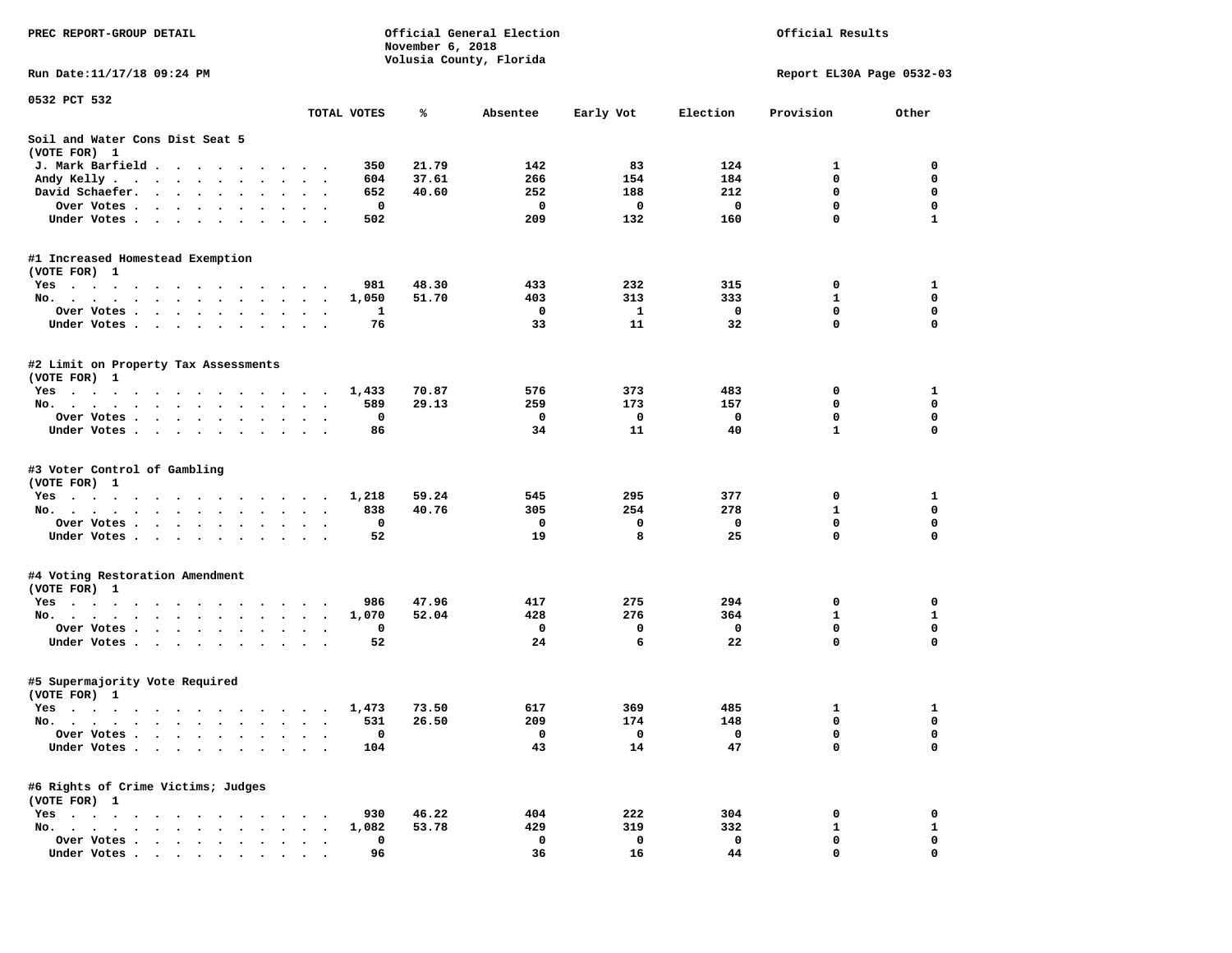| PREC REPORT-GROUP DETAIL<br>Official General Election<br>November 6, 2018 |                       |                         |              |              |              | Official Results          |              |  |
|---------------------------------------------------------------------------|-----------------------|-------------------------|--------------|--------------|--------------|---------------------------|--------------|--|
|                                                                           |                       | Volusia County, Florida |              |              |              |                           |              |  |
| Run Date:11/17/18 09:24 PM                                                |                       |                         |              |              |              | Report EL30A Page 0532-04 |              |  |
| 0532 PCT 532                                                              | TOTAL VOTES           | ℁                       | Absentee     | Early Vot    | Election     | Provision                 | Other        |  |
| #7 Survivor Benefits                                                      |                       |                         |              |              |              |                           |              |  |
| (VOTE FOR) 1                                                              |                       |                         |              |              |              |                           |              |  |
| Yes                                                                       | 846                   | 42.38                   | 375          | 187          | 283          | 0                         | 1            |  |
| No.                                                                       | 1,150                 | 57.62                   | 447          | 348          | 354          | $\mathbf{1}$              | $\Omega$     |  |
| Over Votes.                                                               | $\Omega$              |                         | $^{\circ}$   | $\Omega$     | $^{\circ}$   | $^{\circ}$                | $\mathbf 0$  |  |
| Under Votes                                                               | 112                   |                         | 47           | 22           | 43           | $\Omega$                  | $\Omega$     |  |
| #9 Prohibits Oil, Gas Drilling, Vaping                                    |                       |                         |              |              |              |                           |              |  |
| (VOTE FOR) 1                                                              |                       |                         |              |              |              |                           |              |  |
| Yes                                                                       | 1,031                 | 51.19                   | 467          | 265          | 298          | 0                         | 1            |  |
| No.                                                                       | 983                   | 48.81                   | 365          | 279          | 338          | $\mathbf{1}$              | $\Omega$     |  |
| Over Votes                                                                | 0                     |                         | 0            | $\mathbf 0$  | $\mathbf 0$  | $\mathbf 0$               | 0            |  |
| Under Votes                                                               | 94                    |                         | 37           | 13           | 44           | $\Omega$                  | $\Omega$     |  |
| #10 State and Local Structure and Op                                      |                       |                         |              |              |              |                           |              |  |
| (VOTE FOR) 1                                                              |                       |                         |              |              |              |                           |              |  |
| Yes                                                                       | 914                   | 46.23                   | 404          | 222          | 287          | 0                         | 1            |  |
| No.                                                                       | 1,063                 | 53.77                   | 413          | 315          | 334          | $\mathbf{1}$              | 0            |  |
| Over Votes                                                                | 0                     |                         | $^{\circ}$   | $\mathbf{0}$ | $\mathbf{o}$ | $\mathbf{0}$              | $\mathbf 0$  |  |
| Under Votes                                                               | 131                   |                         | 52           | 20           | 59           | $\Omega$                  | $\Omega$     |  |
| #11 Removal of Obs Prov; Crim Statute                                     |                       |                         |              |              |              |                           |              |  |
| (VOTE FOR) 1                                                              |                       |                         |              |              |              |                           |              |  |
| Yes                                                                       | 979                   | 50.05                   | 446          | 242          | 291          | 0                         | $\mathbf 0$  |  |
| No.                                                                       | 977                   | 49.95                   | 357          | 290          | 329          | $\Omega$                  | $\mathbf{1}$ |  |
| Over Votes                                                                | $\mathbf{1}$          |                         | $\mathbf 0$  | $\mathbf 0$  | $\mathbf{1}$ | $\mathbf 0$               | $\mathbf 0$  |  |
| Under Votes.                                                              | 151                   |                         | 66           | 25           | 59           | $\mathbf{1}$              | $\Omega$     |  |
| #12 Lobbying and Abuse of Office                                          |                       |                         |              |              |              |                           |              |  |
| (VOTE FOR) 1                                                              |                       |                         |              |              |              |                           |              |  |
| Yes                                                                       | 1,635                 | 81.95                   | 679          | 435          | 520          | 0                         | 1            |  |
| No.                                                                       | 360                   | 18.05                   | 147          | 103          | 109          | $\mathbf{1}$              | 0            |  |
| Over Votes                                                                | $\mathbf 0$           |                         | $\mathbf 0$  | $\mathbf{0}$ | $\mathbf 0$  | $\mathbf 0$               | $\mathbf 0$  |  |
| Under Votes                                                               | 113                   |                         | 43           | 19           | 51           | $\Omega$                  | $\Omega$     |  |
| #13 Ends Dog Racing                                                       |                       |                         |              |              |              |                           |              |  |
| (VOTE FOR) 1                                                              |                       |                         |              |              |              |                           |              |  |
| Yes                                                                       | 1,175                 | 58.05                   | 494          | 301          | 378          | 1                         | 1            |  |
| No.                                                                       | 849                   | 41.95                   | 343          | 239          | 267          | $\mathbf{0}$              | 0            |  |
| Over Votes                                                                | $\Omega$<br>$\bullet$ |                         | $\mathbf{0}$ | $\mathbf{0}$ | $\Omega$     | $\mathbf{0}$              | $\Omega$     |  |
| Under Votes                                                               | 84                    |                         | 32           | 17           | 35           | $\mathbf{0}$              | $\Omega$     |  |
|                                                                           |                       |                         |              |              |              |                           |              |  |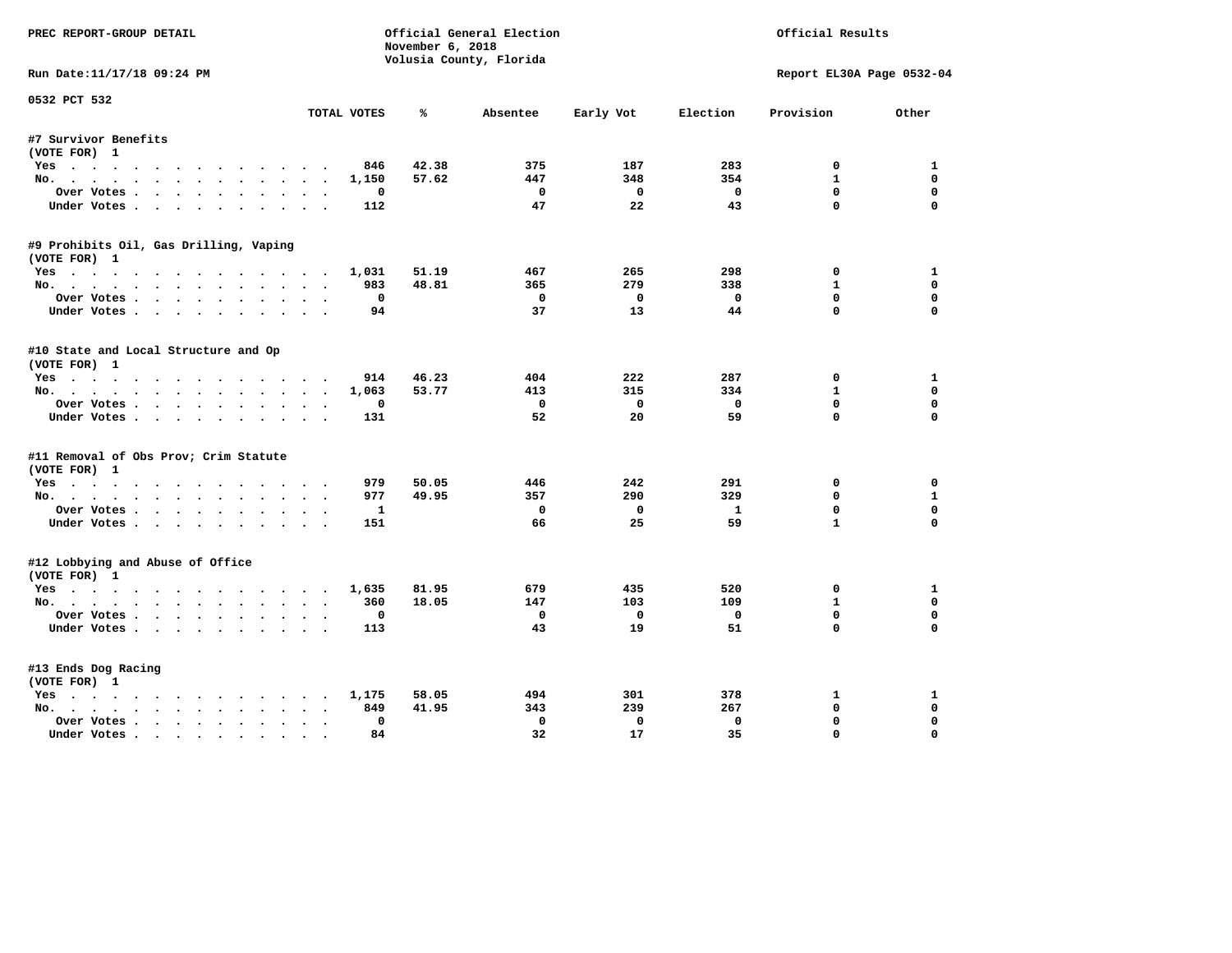| PREC REPORT-GROUP DETAIL                                                                                                                | Official General Election<br>Official Results<br>November 6, 2018 |                         |              |                 |                           |             |
|-----------------------------------------------------------------------------------------------------------------------------------------|-------------------------------------------------------------------|-------------------------|--------------|-----------------|---------------------------|-------------|
| Run Date: 11/17/18 09:24 PM                                                                                                             |                                                                   | Volusia County, Florida |              |                 | Report EL30A Page 0602-01 |             |
| 0602 PCT 602                                                                                                                            |                                                                   |                         |              |                 |                           |             |
| TOTAL VOTES                                                                                                                             | ℁                                                                 | Absentee                | Early Vot    | Election        | Provision                 | Other       |
| REGISTERED VOTERS - TOTAL .<br>5,037<br>$\overline{\phantom{a}}$                                                                        |                                                                   |                         |              |                 |                           |             |
| BALLOTS CAST - TOTAL.<br>3,102<br>$\cdot$ $\cdot$<br>$\mathbf{r}$ , $\mathbf{r}$<br>$\overline{\phantom{a}}$                            |                                                                   | 1,073                   | 958          | 1,071           | $\mathbf 0$               | $\mathbf 0$ |
| BALLOTS CAST - BLANK.<br>$\ddot{\phantom{a}}$<br>$\mathbf{r}$                                                                           | 0                                                                 | 0                       | 0            | 0               | 0                         | $\mathbf 0$ |
| VOTER TURNOUT - TOTAL<br>$\cdot$ $\cdot$ $\cdot$ $\cdot$ $\cdot$ $\cdot$<br>$\ddot{\phantom{1}}$                                        | 61.58                                                             |                         |              |                 |                           |             |
| VOTER TURNOUT - BLANK<br>$\sim 100$ km s $^{-1}$<br>$\sim$<br>$\sim$<br>$\sim$<br>$\sim$                                                |                                                                   |                         |              |                 |                           |             |
| United States Senator<br>(VOTE FOR) 1                                                                                                   |                                                                   |                         |              |                 |                           |             |
| Rick Scott (REP) $\cdots$ $\cdots$ $\cdots$ $\cdots$<br>1,716                                                                           | 55.79                                                             | 634                     | 469          | 613             | 0                         | $\mathbf 0$ |
| Bill Nelson (DEM).<br>$\cdot$ $\cdot$ $\cdot$<br>1,350<br>$\ddot{\phantom{1}}$<br>$\sim$<br>$\overline{\phantom{a}}$                    | 43.89                                                             | 431                     | 473          | 446             | $\mathbf 0$               | $\mathbf 0$ |
| WRITE-IN.<br>$\cdots$<br>$\ddot{\phantom{1}}$                                                                                           | 10<br>.33                                                         | 4                       | 3            | 3               | 0                         | 0           |
| Over Votes.<br><b>Contract Contract Contract</b><br>$\bullet$<br>$\bullet$<br>$\bullet$<br>$\ddot{\phantom{a}}$<br>$\ddot{\phantom{0}}$ | $\mathbf{1}$                                                      | $\mathbf 0$             | $\mathbf{1}$ | $\mathbf 0$     | 0                         | $\mathbf 0$ |
| Under Votes<br>$\sim$ $\sim$ $\sim$ $\sim$                                                                                              | 25                                                                | 4                       | 12           | 9               | $\mathbf 0$               | $\mathbf 0$ |
| Representative in Congress District 6<br>(VOTE FOR) 1                                                                                   |                                                                   |                         |              |                 |                           |             |
| Michael Waltz (REP) .<br>1,664<br>$\cdots$                                                                                              | 54.45                                                             | 600                     | 464          | 600             | 0                         | $\mathbf 0$ |
| Nancy Soderberg (DEM)<br>1,392                                                                                                          | 45.55                                                             | 461                     | 479          | 452             | $\mathbf 0$               | $\mathbf 0$ |
| Over Votes<br>$\sim$ $\sim$ $\sim$<br>$\ddot{\phantom{a}}$                                                                              | 0                                                                 | 0                       | 0            | 0               | $\mathbf 0$               | $\mathbf 0$ |
| Under Votes                                                                                                                             | 46                                                                | 12                      | 15           | 19              | $\Omega$                  | $\Omega$    |
| Governor and Lieutenant Governor<br>(VOTE FOR) 1                                                                                        |                                                                   |                         |              |                 |                           |             |
| Ron DeSantis (REP) $\cdot \cdot \cdot \cdot \cdot \cdot \cdot$<br>1,655                                                                 | 53.70                                                             | 609                     | 448          | 598             | $\mathbf 0$               | $\mathbf 0$ |
| Andrew Gillum (DEM)<br>1,374                                                                                                            | 44.58                                                             | 435                     | 495          | 444             | $\Omega$                  | $\mathbf 0$ |
| Darcy G. Richardson (REF)                                                                                                               | 23<br>.75                                                         | 12                      | 3            | 8               | $\Omega$                  | $\mathbf 0$ |
| Ryan Christopher Foley<br>$\ddot{\phantom{a}}$<br>$\cdots$                                                                              | 13<br>.42                                                         | 8                       | 0            | 5               | $\Omega$                  | $\Omega$    |
| Kyle "KC" Gibson                                                                                                                        | 7<br>.23                                                          | $\overline{a}$          | $\mathbf{1}$ | 4               | $\mathbf 0$               | $\Omega$    |
| Bruce Stanley<br>$\bullet$<br>$\ddot{\phantom{a}}$<br>$\ddot{\phantom{0}}$                                                              | 5<br>.16                                                          | $\overline{a}$          | 0            | 3               | $\mathbf 0$               | $\mathbf 0$ |
| WRITE-IN.<br>$\ddot{\phantom{a}}$<br>$\sim$ $\sim$                                                                                      | 5<br>.16                                                          | $\mathbf{1}$            | 3            | $\mathbf{1}$    | $\mathbf 0$               | $\mathbf 0$ |
| Over Votes<br>$\bullet$<br>$\bullet$<br>$\cdot$                                                                                         | $\mathbf{1}$                                                      | $\mathbf 0$             | $\mathbf{0}$ | $\mathbf{1}$    | $\Omega$                  | $\Omega$    |
| Under Votes                                                                                                                             | 19                                                                | 4                       | 8            | $7\phantom{.0}$ | 0                         | 0           |
| Attorney General<br>(VOTE FOR) 1                                                                                                        |                                                                   |                         |              |                 |                           |             |
| Ashley Moody (REP)<br>1,734<br>$\mathbf{r}$ , and $\mathbf{r}$ , and $\mathbf{r}$ , and $\mathbf{r}$                                    | 57.13                                                             | 636                     | 474          | 624             | 0                         | $\mathbf 0$ |
| 1,235<br>Sean Shaw (DEM)                                                                                                                | 40.69                                                             | 386                     | 449          | 400             | 0                         | $\mathbf 0$ |
| Jeffrey Marc Siskind.<br>$\bullet$<br>$\bullet$                                                                                         | 66<br>2.17                                                        | 33                      | 12           | 21              | $\mathbf 0$               | $\Omega$    |
| Over Votes                                                                                                                              | $\mathbf 0$                                                       | $\mathbf 0$             | $\mathbf 0$  | $\mathbf 0$     | $\mathbf 0$               | $\mathbf 0$ |
| Under Votes<br>$\ddot{\phantom{a}}$<br>$\ddot{\phantom{a}}$                                                                             | 67                                                                | 18                      | 23           | 26              | 0                         | 0           |
| Chief Financial Officer<br>(VOTE FOR) 1                                                                                                 |                                                                   |                         |              |                 |                           |             |
| Jimmy Patronis (REP).<br>1,698                                                                                                          | 56.51                                                             | 621                     | 466          | 611             | 0                         | 0           |
| Jeremy Ring (DEM).<br>1,302<br>$\ddot{\phantom{1}}$                                                                                     | 43.33                                                             | 412                     | 466          | 424             | 0                         | $\mathbf 0$ |
| WRITE-IN.<br>$\cdot$ $\cdot$ $\cdot$ $\cdot$ $\cdot$ $\cdot$ $\cdot$<br>$\sim$ $\sim$                                                   | 5<br>.17                                                          | $\overline{\mathbf{2}}$ | $\mathbf 0$  | 3               | $\mathbf 0$               | $\mathbf 0$ |
| Over Votes<br>$\ddot{\phantom{a}}$<br>$\cdot$                                                                                           | 0                                                                 | $\mathbf 0$             | $\mathbf 0$  | $\mathbf 0$     | $\mathbf 0$               | $\mathbf 0$ |
| Under Votes<br>$\sim$<br>$\ddot{\phantom{a}}$                                                                                           | 97                                                                | 38                      | 26           | 33              | $\mathbf 0$               | $\Omega$    |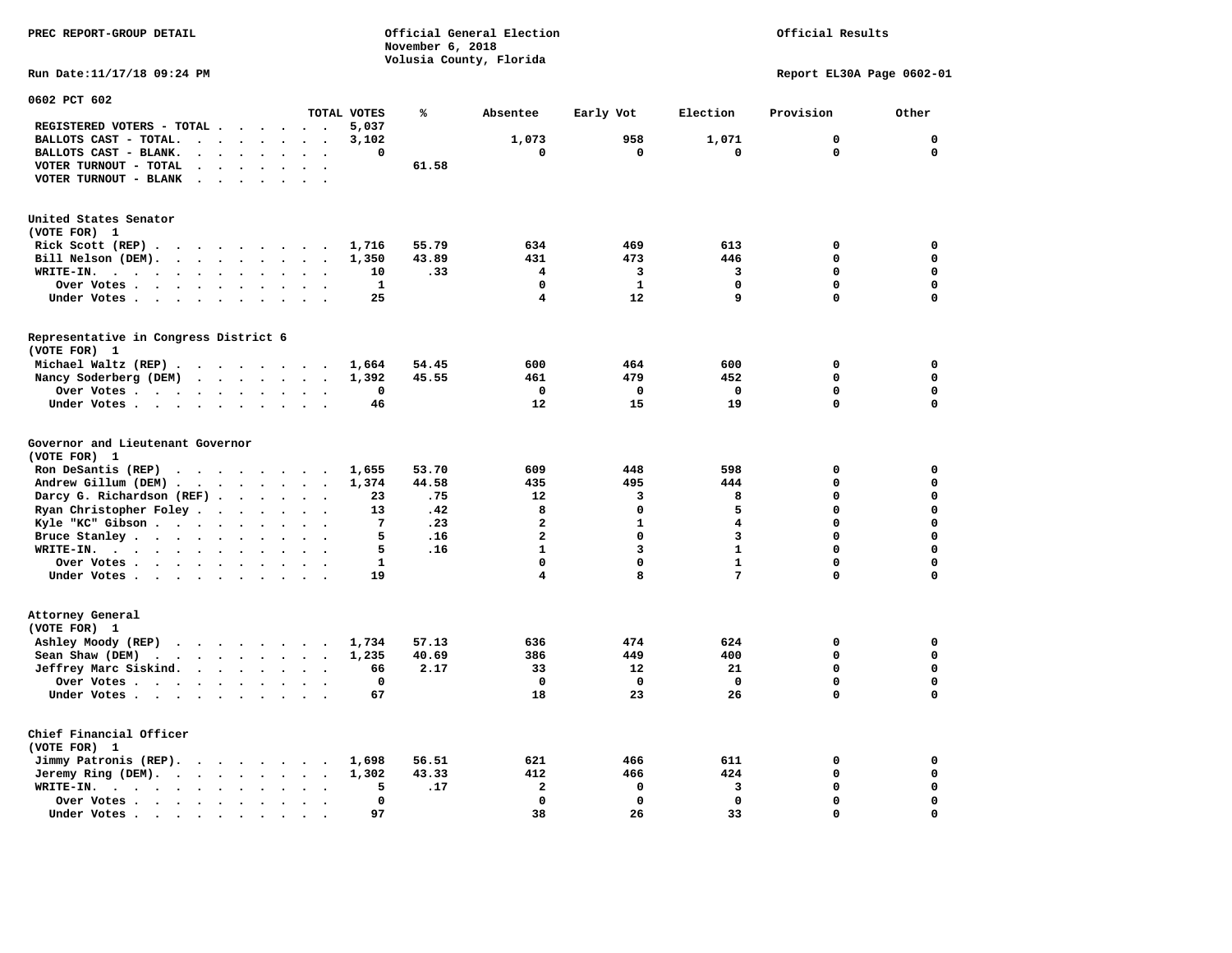| PREC REPORT-GROUP DETAIL<br>Official General Election<br>November 6, 2018<br>Volusia County, Florida |                                   |             |       |              |                |              | Official Results          |             |  |
|------------------------------------------------------------------------------------------------------|-----------------------------------|-------------|-------|--------------|----------------|--------------|---------------------------|-------------|--|
| Run Date: 11/17/18 09:24 PM                                                                          |                                   |             |       |              |                |              | Report EL30A Page 0602-02 |             |  |
| 0602 PCT 602                                                                                         |                                   |             |       |              |                |              |                           |             |  |
|                                                                                                      |                                   | TOTAL VOTES | ℁     | Absentee     | Early Vot      | Election     | Provision                 | Other       |  |
| Commissioner of Agriculture<br>(VOTE FOR) 1                                                          |                                   |             |       |              |                |              |                           |             |  |
| Matt Caldwell (REP)                                                                                  |                                   | 1,630       | 54.19 | 598          | 455            | 577          | 0                         | 0           |  |
| Nicole "Nikki" Fried (DEM).                                                                          |                                   | 1,378       | 45.81 | 440          | 478            | 460          | $\mathbf 0$               | 0           |  |
| Over Votes                                                                                           |                                   | 0           |       | $\mathbf 0$  | $\mathbf 0$    | $\mathbf{o}$ | $\mathbf 0$               | $\mathbf 0$ |  |
| Under Votes                                                                                          |                                   | 94          |       | 35           | 25             | 34           | 0                         | 0           |  |
| State Senator District 14<br>(VOTE FOR) 1                                                            |                                   |             |       |              |                |              |                           |             |  |
| Dorothy L. Hukill (REP).                                                                             |                                   | 168         | 62.92 | 54           | 51             | 63           | 0                         | 0           |  |
| Melissa "Mel" Martin (DEM).                                                                          |                                   | 99          | 37.08 | 45           | 28             | 26           | $\mathbf 0$               | $\mathbf 0$ |  |
| Over Votes                                                                                           |                                   | 0           |       | $\mathbf 0$  | $\mathbf 0$    | $\mathbf 0$  | $\mathbf 0$               | $\mathbf 0$ |  |
| Under Votes                                                                                          |                                   | 15          |       | 8            | $\overline{a}$ | 5            | $\mathbf 0$               | $\mathbf 0$ |  |
| State Representative District 26<br>(VOTE FOR) 1                                                     |                                   |             |       |              |                |              |                           |             |  |
| Elizabeth Fetterhoff (REP).                                                                          |                                   | 1,713       | 56.82 | 622          | 472            | 619          | 0                         | $\mathbf 0$ |  |
| Patrick Henry (DEM)                                                                                  |                                   | 1,302       | 43.18 | 426          | 461            | 415          | $\mathbf 0$               | $\mathbf 0$ |  |
| Over Votes                                                                                           | $\bullet$<br>$\ddot{\phantom{1}}$ | 0           |       | $\mathbf{o}$ | $\mathbf 0$    | $\mathbf 0$  | $\mathbf 0$               | $\mathbf 0$ |  |
| Under Votes                                                                                          |                                   | 87          |       | 25           | 25             | 37           | $\mathbf 0$               | $\mathbf 0$ |  |
| Justice of the Supreme Court Lawson<br>(VOTE FOR) 1                                                  |                                   |             |       |              |                |              |                           |             |  |
| $Yes \cdot \cdot \cdot$<br>$\sim$ $\sim$<br>.                                                        |                                   | 1,917       | 72.01 | 725          | 542            | 650          | 0                         | 0           |  |
| No.                                                                                                  | $\cdot$ $\cdot$ $\cdot$           | 745         | 27.99 | 211          | 274            | 260          | $\mathbf 0$               | $\mathbf 0$ |  |
| Over Votes                                                                                           |                                   | 0           |       | 0            | 0              | $\mathbf 0$  | $\mathbf 0$               | $\mathbf 0$ |  |
| Under Votes                                                                                          | $\cdot$ $\cdot$ $\cdot$           | 440         |       | 137          | 142            | 161          | 0                         | 0           |  |
| 5th District Court of Appeal Eisnaugle<br>(VOTE FOR) 1                                               |                                   |             |       |              |                |              |                           |             |  |
| Yes                                                                                                  |                                   | 1,719       | 65.31 | 636          | 489            | 594          | 0                         | 0           |  |
| No.                                                                                                  |                                   | 913         | 34.69 | 287          | 319            | 307          | 0                         | $\mathbf 0$ |  |
| Over Votes<br>$\sim$ $\sim$<br>$\cdot$                                                               | $\cdot$                           | 0           |       | 0            | 0              | $\mathbf 0$  | 0                         | 0           |  |
| Under Votes                                                                                          |                                   | 470         |       | 150          | 150            | 170          | $\mathbf 0$               | $\mathbf 0$ |  |
| Circuit Judge 7th Judicial, Grp 15<br>(VOTE FOR) 1                                                   |                                   |             |       |              |                |              |                           |             |  |
| Linda L. Gaustad                                                                                     |                                   | 1,449       | 54.19 | 482          | 461            | 506          | 0                         | 0           |  |
| Ryan Will $\cdots$ , $\cdots$ , $\cdots$ , $\cdots$                                                  |                                   | 1,225       | 45.81 | 456          | 350            | 419          | 0                         | 0           |  |
| Over Votes                                                                                           |                                   | 4           |       | <b>1</b>     | 2              | $\mathbf{1}$ | 0                         | $\mathbf 0$ |  |
| Under Votes<br>$\sim$<br>$\cdot$<br>$\bullet$<br>$\bullet$                                           |                                   | 424         |       | 134          | 145            | 145          | $\mathbf 0$               | $\mathbf 0$ |  |
| County Council Member District 3<br>(VOTE FOR) 1                                                     |                                   |             |       |              |                |              |                           |             |  |
| Michael J. Arminio                                                                                   |                                   | 0           |       | 0            | 0              | 0            | 0                         | $\mathbf 0$ |  |
| Deborah A. "Deb" Denys                                                                               |                                   | 0           |       | 0            | 0              | 0            | 0                         | 0           |  |
| Over Votes                                                                                           | $\ddot{\phantom{a}}$<br>$\bullet$ | 0           |       | 0            | $\mathbf 0$    | $\mathbf 0$  | $\mathbf 0$               | $\mathbf 0$ |  |
| Under Votes,                                                                                         |                                   | 0           |       | $\Omega$     | $\Omega$       | $\Omega$     | $\Omega$                  | $\Omega$    |  |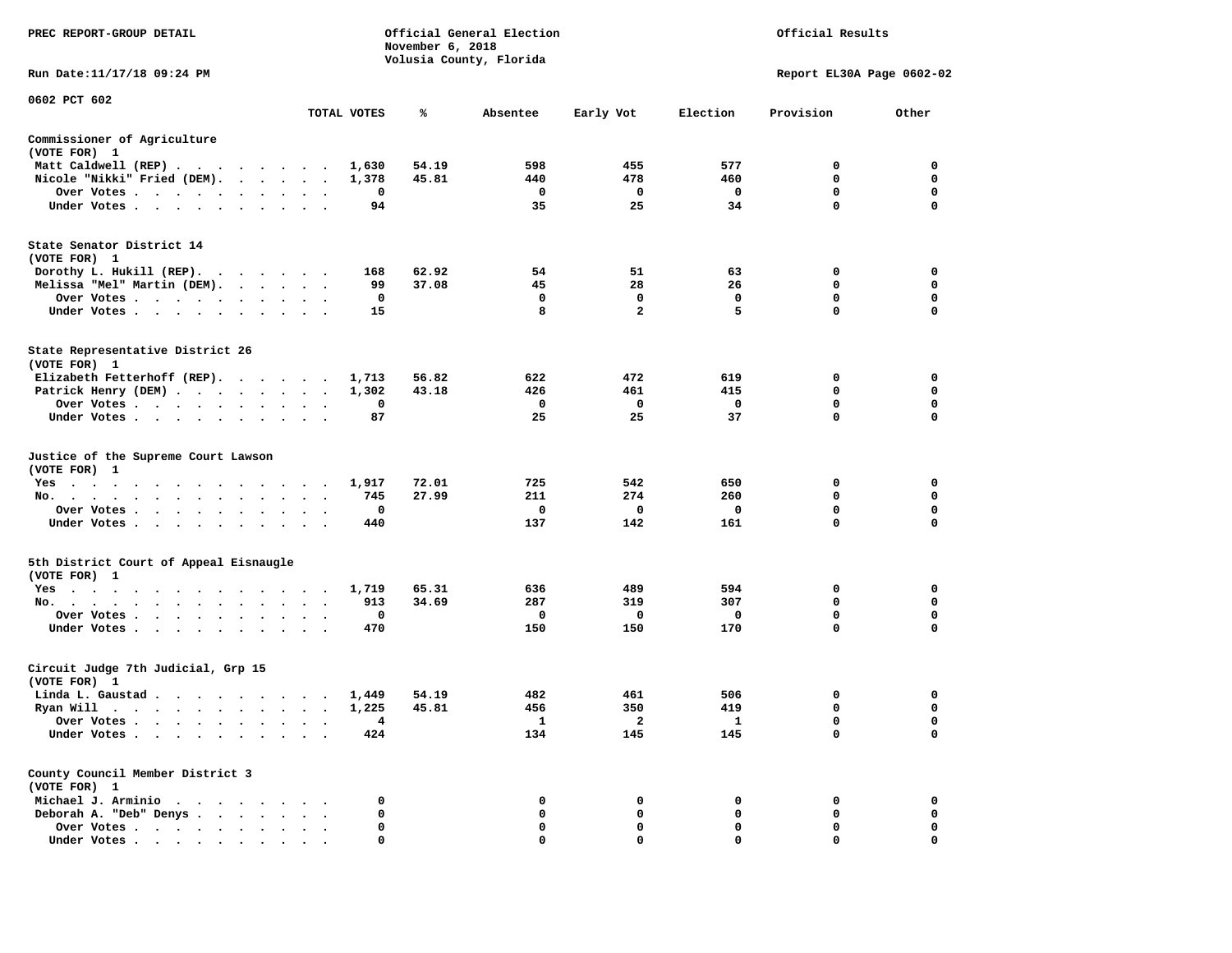| PREC REPORT-GROUP DETAIL                            | Official General Election<br>Official Results<br>November 6, 2018<br>Volusia County, Florida |       |              |              |              |                           |              |
|-----------------------------------------------------|----------------------------------------------------------------------------------------------|-------|--------------|--------------|--------------|---------------------------|--------------|
| Run Date: 11/17/18 09:24 PM                         |                                                                                              |       |              |              |              | Report EL30A Page 0602-03 |              |
| 0602 PCT 602<br>TOTAL VOTES                         |                                                                                              | ℁     | Absentee     | Early Vot    | Election     | Provision                 | Other        |
| School Board Member District 5<br>(VOTE FOR) 1      |                                                                                              |       |              |              |              |                           |              |
| Ruben Colon.                                        | 0                                                                                            |       | 0            | 0            | 0            | 0                         | 0            |
| Melody Johnson.                                     | 0                                                                                            |       | 0            | 0            | 0            | 0                         | 0            |
| Over Votes                                          | 0                                                                                            |       | 0            | 0            | 0            | 0                         | $\mathbf 0$  |
| Under Votes                                         | 0                                                                                            |       | $\mathbf 0$  | $\mathbf{0}$ | $\mathbf 0$  | 0                         | $\mathbf 0$  |
| Soil and Water Cons Dist Seat 1<br>(VOTE FOR) 1     |                                                                                              |       |              |              |              |                           |              |
| William Bliss                                       | 1,540                                                                                        | 60.75 | 513          | 472          | 555          | 0                         | $\mathbf{o}$ |
| Derrick Orberg.                                     | 995                                                                                          | 39.25 | 356          | 291          | 348          | 0                         | 0            |
| Over Votes<br>$\ddot{\phantom{1}}$                  | 0                                                                                            |       | $\mathbf{o}$ | 0            | 0            | 0                         | 0            |
| Under Votes                                         | 567                                                                                          |       | 204          | 195          | 168          | 0                         | $\mathbf 0$  |
| Soil and Water Cons Dist Seat 3<br>(VOTE FOR) 1     |                                                                                              |       |              |              |              |                           |              |
| Beth James.                                         | 1,150                                                                                        | 46.06 | 404          | 335          | 411          | 0                         | 0            |
| Wesley Wayne Wilson Jr                              | 437                                                                                          | 17.50 | 150          | 131          | 156          | 0                         | $\mathbf 0$  |
| Christine Wilt.                                     | 910                                                                                          | 36.44 | 302          | 282          | 326          | $\mathbf 0$               | 0            |
| Over Votes                                          | 0                                                                                            |       | 0            | 0            | 0            | $\mathbf 0$               | 0            |
| Under Votes                                         | 605                                                                                          |       | 217          | 210          | 178          | $\mathbf 0$               | $\mathbf 0$  |
| Soil and Water Cons Dist Seat 5<br>(VOTE FOR) 1     |                                                                                              |       |              |              |              |                           |              |
| J. Mark Barfield                                    | 540                                                                                          | 21.72 | 218          | 156          | 166          | 0                         | 0            |
| Andy Kelly                                          | 1,124                                                                                        | 45.21 | 349          | 372          | 403          | 0                         | $\mathbf 0$  |
| David Schaefer.<br>$\ddot{\phantom{1}}$             | 822                                                                                          | 33.07 | 287          | 228          | 307          | $\mathbf 0$               | $\mathbf 0$  |
| Over Votes                                          | 2                                                                                            |       | 0            | 1            | $\mathbf{1}$ | 0                         | $\mathbf 0$  |
| Under Votes                                         | 614                                                                                          |       | 219          | 201          | 194          | 0                         | $\mathbf 0$  |
| W Volusia Hosp Auth Group A, Seat 1<br>(VOTE FOR) 1 |                                                                                              |       |              |              |              |                           |              |
| John M. Hill                                        | 0                                                                                            |       | 0            | 0            | 0            | 0                         | 0            |
| Voloria Manning                                     | 0                                                                                            |       | 0            | 0            | 0            | $\mathbf 0$               | 0            |
| Over Votes                                          | 0                                                                                            |       | 0            | 0            | $\mathbf 0$  | 0                         | $\mathbf 0$  |
| Under Votes                                         | 0                                                                                            |       | $\mathbf 0$  | 0            | $\mathbf{0}$ | $\mathbf 0$               | $\mathbf 0$  |
| W Volusia Hosp Auth Group B, Seat 1<br>(VOTE FOR) 1 |                                                                                              |       |              |              |              |                           |              |
| Webster Barnaby                                     |                                                                                              |       | $\sim$       | $^{\circ}$   | $\mathbf 0$  | $\Omega$                  |              |
| Dolores Guzman.<br>$\cdots$<br>$\sim$               | 0                                                                                            |       | 0            | 0            | 0            | 0                         | 0            |
| Over Votes .                                        | 0                                                                                            |       | 0            | 0            | $\mathbf 0$  | $\mathbf 0$               | 0            |
| Under Votes.<br>$\cdot$ $\cdot$ $\cdot$<br>$\sim$   | 0                                                                                            |       | $\mathbf 0$  | 0            | $\mathbf 0$  | 0                         | 0            |
| W Volusia Hosp Auth Group B, Seat 2<br>(VOTE FOR) 1 |                                                                                              |       |              |              |              |                           |              |
| Michael Ray.                                        | 0                                                                                            |       | 0            | 0            | 0            | 0                         | 0            |
| Kathie D. Shepard.                                  | 0                                                                                            |       | 0            | 0            | 0            | 0                         | 0            |
| Over Votes                                          | 0                                                                                            |       | 0            | 0            | 0            | 0                         | 0            |
| Under Votes                                         | 0                                                                                            |       |              |              | $\Omega$     | $\Omega$                  | 0            |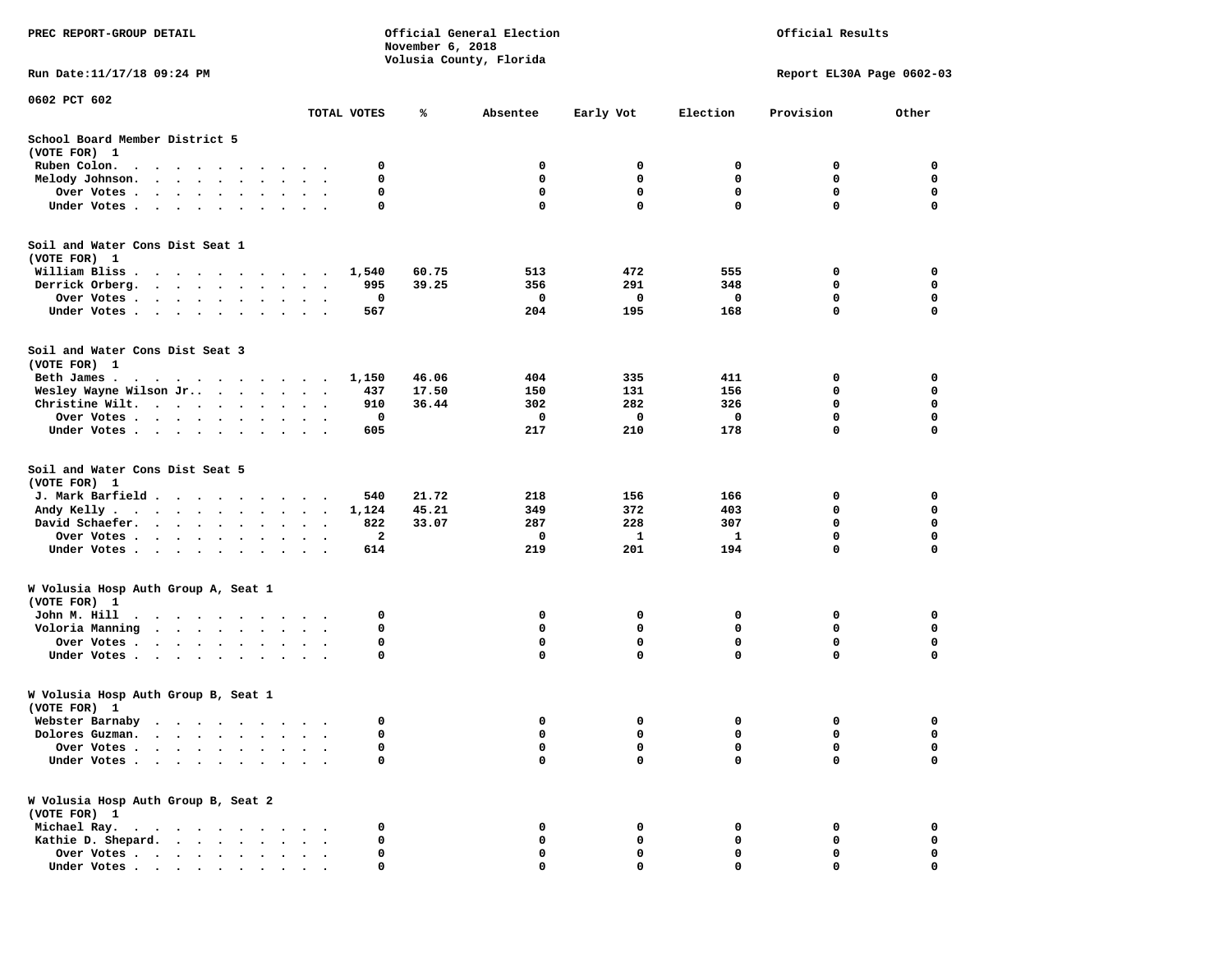| PREC REPORT-GROUP DETAIL                       | Official General Election<br>Official Results<br>November 6, 2018<br>Volusia County, Florida |                |                  |                         |                    |                             |                         |
|------------------------------------------------|----------------------------------------------------------------------------------------------|----------------|------------------|-------------------------|--------------------|-----------------------------|-------------------------|
| Run Date:11/17/18 09:24 PM                     |                                                                                              |                |                  |                         |                    | Report EL30A Page 0602-04   |                         |
| 0602 PCT 602                                   | TOTAL VOTES                                                                                  | ℁              | Absentee         | Early Vot               | Election           | Provision                   | Other                   |
| #1 Increased Homestead Exemption               |                                                                                              |                |                  |                         |                    |                             |                         |
| (VOTE FOR) 1                                   |                                                                                              |                |                  |                         |                    |                             |                         |
| Yes                                            |                                                                                              | 47.62<br>1,408 | 558              | 407                     | 443                | 0                           | 0                       |
| No.                                            |                                                                                              | 52.38<br>1,549 | 465              | 508                     | 576                | 0                           | 0                       |
| Over Votes                                     |                                                                                              | $\mathbf{2}$   | 0                | $\mathbf{1}$            | 1                  | $\mathbf 0$                 | $\mathbf 0$             |
| Under Votes                                    |                                                                                              | 143            | 50               | 42                      | 51                 | $\mathbf 0$                 | $\Omega$                |
| #2 Limit on Property Tax Assessments           |                                                                                              |                |                  |                         |                    |                             |                         |
| (VOTE FOR) 1                                   |                                                                                              |                |                  |                         |                    |                             |                         |
| Yes                                            |                                                                                              | 65.92<br>1,938 | 694              | 561                     | 683                | 0                           | 0                       |
| No.                                            |                                                                                              | 1,002<br>34.08 | 316              | 354                     | 332                | 0                           | $\mathbf 0$             |
| Over Votes.                                    |                                                                                              | 0              | $\mathbf 0$      | $\overline{\mathbf{0}}$ | $\mathbf{o}$       | $\mathbf 0$                 | $\mathbf 0$             |
| Under Votes                                    |                                                                                              | 162            | 63               | 43                      | 56                 | $\Omega$                    | $\Omega$                |
| #3 Voter Control of Gambling                   |                                                                                              |                |                  |                         |                    |                             |                         |
| (VOTE FOR) 1                                   |                                                                                              |                |                  |                         |                    |                             |                         |
| Yes                                            |                                                                                              | 65.48<br>1,965 | 731              | 583<br>339              | 651                | 0<br>$\Omega$               | 0                       |
| No.                                            |                                                                                              | 34.52<br>1,036 | 312              |                         | 385                |                             | 0                       |
| Over Votes                                     |                                                                                              | 1              | $^{\circ}$<br>30 | $\mathbf{0}$<br>36      | $\mathbf{1}$<br>34 | $\mathbf 0$<br>$\mathbf{0}$ | $\mathbf 0$<br>$\Omega$ |
| Under Votes                                    |                                                                                              | 100            |                  |                         |                    |                             |                         |
| #4 Voting Restoration Amendment                |                                                                                              |                |                  |                         |                    |                             |                         |
| (VOTE FOR) 1                                   |                                                                                              |                |                  |                         |                    |                             |                         |
| Yes                                            |                                                                                              | 60.15<br>1,810 | 604              | 595                     | 611                | 0                           | 0                       |
| No.                                            |                                                                                              | 39.85<br>1,199 | 437              | 333                     | 429                | 0                           | 0                       |
| Over Votes                                     |                                                                                              | 1              | 0                | $\mathbf{1}$            | 0                  | $\mathbf 0$                 | $\mathbf 0$             |
| Under Votes                                    |                                                                                              | 92             | 32               | 29                      | 31                 | $\mathbf 0$                 | $\Omega$                |
| #5 Supermajority Vote Required                 |                                                                                              |                |                  |                         |                    |                             |                         |
| (VOTE FOR) 1                                   |                                                                                              |                |                  |                         |                    |                             |                         |
| Yes                                            |                                                                                              | 66.51<br>1,956 | 748              | 543                     | 665                | 0                           | 0                       |
| No.                                            |                                                                                              | 985<br>33.49   | 267              | 366                     | 352                | 0                           | $\mathbf 0$             |
| Over Votes                                     |                                                                                              | 1              | 0                | <b>1</b>                | $\mathbf{o}$       | 0                           | $\mathbf 0$             |
| Under Votes                                    |                                                                                              | 160            | 58               | 48                      | 54                 | $\Omega$                    | $\Omega$                |
| #6 Rights of Crime Victims; Judges             |                                                                                              |                |                  |                         |                    |                             |                         |
| (VOTE FOR) 1                                   |                                                                                              |                |                  |                         |                    |                             |                         |
| Yes                                            |                                                                                              | 1,421<br>48.37 | 555              | 390                     | 476                | 0                           | 0                       |
| No.                                            |                                                                                              | 1,517<br>51.63 | 465              | 510                     | 542                | 0                           | 0                       |
| Over votes $\cdots$ $\cdots$ $\cdots$ $\cdots$ |                                                                                              |                | 1                | $\overline{\mathbf{3}}$ | $\mathbf{1}$       | 0                           | 0                       |
| Under Votes                                    |                                                                                              | 159            | 52               | 55                      | 52                 | 0                           | 0                       |
| #7 Survivor Benefits                           |                                                                                              |                |                  |                         |                    |                             |                         |
| (VOTE FOR) 1                                   |                                                                                              |                |                  |                         |                    |                             |                         |
| Yes                                            |                                                                                              | 1,515<br>51.78 | 579              | 422                     | 514                | 0                           | 0                       |
| No.                                            |                                                                                              | 48.22<br>1,411 | 431              | 479                     | 501                | 0                           | 0                       |
| Over Votes                                     | $\ddot{\phantom{0}}$<br>$\ddot{\phantom{a}}$                                                 | 2              | 0                | 0                       | $\overline{a}$     | 0                           | 0                       |
| Under Votes                                    |                                                                                              | 174            | 63               | 57                      | 54                 | $\mathbf{0}$                | 0                       |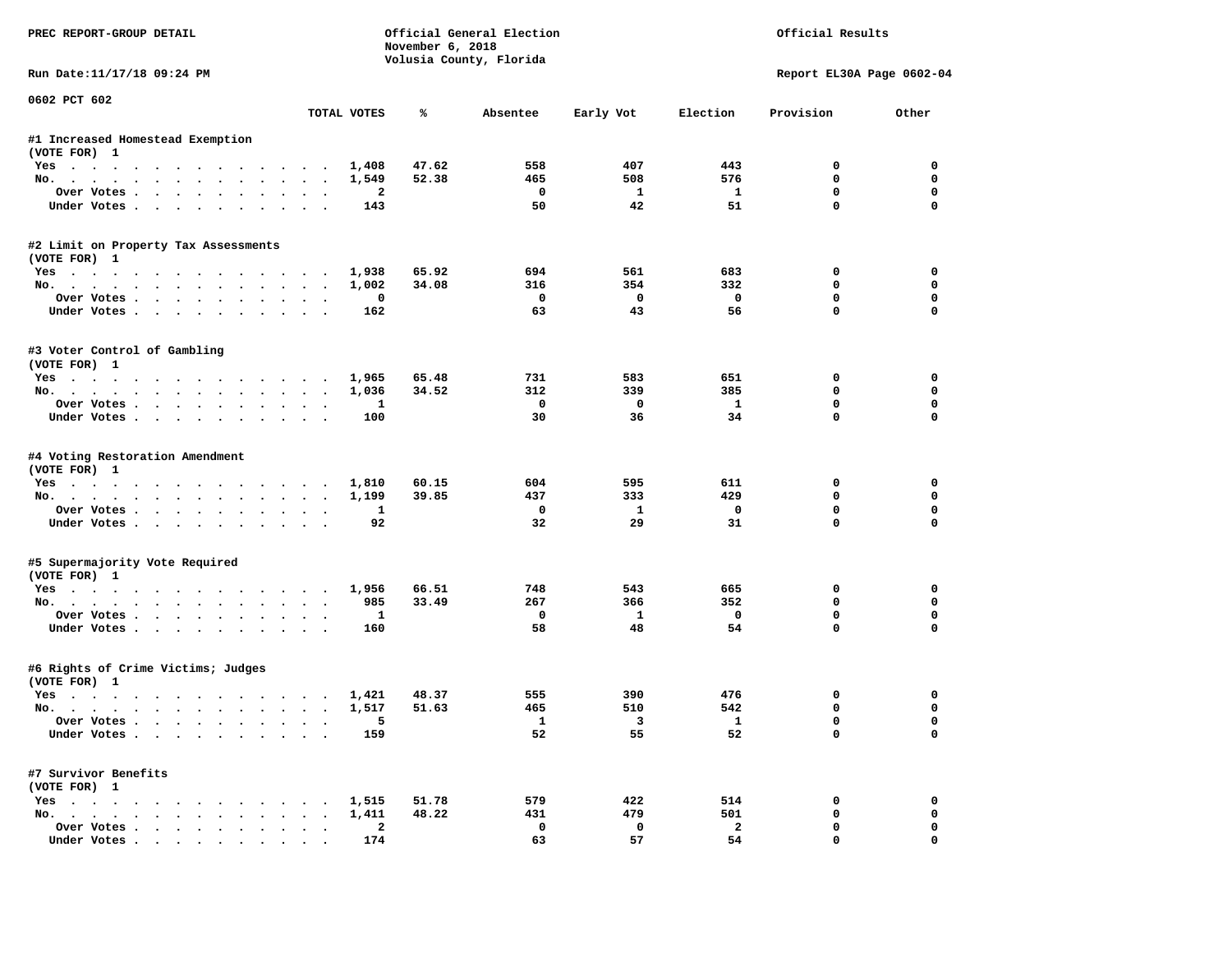| PREC REPORT-GROUP DETAIL                               | November 6, 2018 | Official General Election<br>Volusia County, Florida |            | Official Results<br>Report EL30A Page 0602-05 |             |             |  |
|--------------------------------------------------------|------------------|------------------------------------------------------|------------|-----------------------------------------------|-------------|-------------|--|
| Run Date:11/17/18 09:24 PM                             |                  |                                                      |            |                                               |             |             |  |
| 0602 PCT 602<br>TOTAL VOTES                            | ℁                | Absentee                                             | Early Vot  | Election                                      | Provision   | Other       |  |
|                                                        |                  |                                                      |            |                                               |             |             |  |
| #9 Prohibits Oil, Gas Drilling, Vaping<br>(VOTE FOR) 1 |                  |                                                      |            |                                               |             |             |  |
| Yes                                                    | 1,768<br>60.01   | 623                                                  | 545        | 600                                           | 0           | 0           |  |
| No.                                                    | 39.99<br>1,178   | 399                                                  | 361        | 418                                           | 0           | $\mathbf 0$ |  |
| Over Votes<br>$\sim$ $\sim$                            | 0                | $\mathbf 0$                                          | 0          | $\mathbf 0$                                   | 0           | $\mathbf 0$ |  |
| Under Votes                                            | 156              | 51                                                   | 52         | 53                                            | 0           | $\mathbf 0$ |  |
| #10 State and Local Structure and Op<br>(VOTE FOR) 1   |                  |                                                      |            |                                               |             |             |  |
| Yes                                                    | 53.22<br>1,537   | 610                                                  | 445        | 482                                           | 0           | 0           |  |
| No.                                                    | 46.78<br>1,351   | 396                                                  | 444        | 511                                           | 0           | 0           |  |
| Over Votes.                                            | 1                | 0                                                    | $\Omega$   | $\mathbf{1}$                                  | 0           | $\mathbf 0$ |  |
| Under Votes                                            | 213              | 67                                                   | 69         | 77                                            | 0           | 0           |  |
|                                                        |                  |                                                      |            |                                               |             |             |  |
| #11 Removal of Obs Prov; Crim Statute<br>(VOTE FOR) 1  |                  |                                                      |            |                                               |             |             |  |
| Yes                                                    | 54.24<br>1,542   | 553                                                  | 471        | 518                                           | 0           | 0           |  |
| No.                                                    | 45.76<br>1,301   | 431                                                  | 407        | 463                                           | 0           | 0           |  |
| Over Votes                                             | 4                | 1                                                    | 1          | $\overline{2}$                                | 0           | $\mathbf 0$ |  |
| Under Votes                                            | 255              | 88                                                   | 79         | 88                                            | 0           | $\mathbf 0$ |  |
| #12 Lobbying and Abuse of Office<br>(VOTE FOR) 1       |                  |                                                      |            |                                               |             |             |  |
| Yes                                                    | 75.88<br>2,212   | 819                                                  | 641        | 752                                           | 0           | 0           |  |
| No.                                                    | 24.12<br>703     | 192                                                  | 253        | 258                                           | 0           | 0           |  |
| Over Votes                                             | 0                | 0                                                    | $^{\circ}$ | $\mathbf 0$                                   | 0           | $\mathbf 0$ |  |
| Under Votes.                                           | 187              | 62                                                   | 64         | 61                                            | $\Omega$    | $\mathbf 0$ |  |
| #13 Ends Dog Racing<br>(VOTE FOR) 1                    |                  |                                                      |            |                                               |             |             |  |
| Yes                                                    | 56.39<br>1,677   | 583                                                  | 542        | 552                                           | 0           | 0           |  |
| No.                                                    | 43.61<br>1,297   | 451                                                  | 363        | 483                                           | $\mathbf 0$ | $\mathbf 0$ |  |
| Over Votes.<br>$\ddot{\phantom{0}}$                    | 0                | 0                                                    | 0          | 0                                             | $\mathbf 0$ | $\mathbf 0$ |  |
| Under Votes                                            | 128              | 39                                                   | 53         | 36                                            | $\mathbf 0$ | $\mathbf 0$ |  |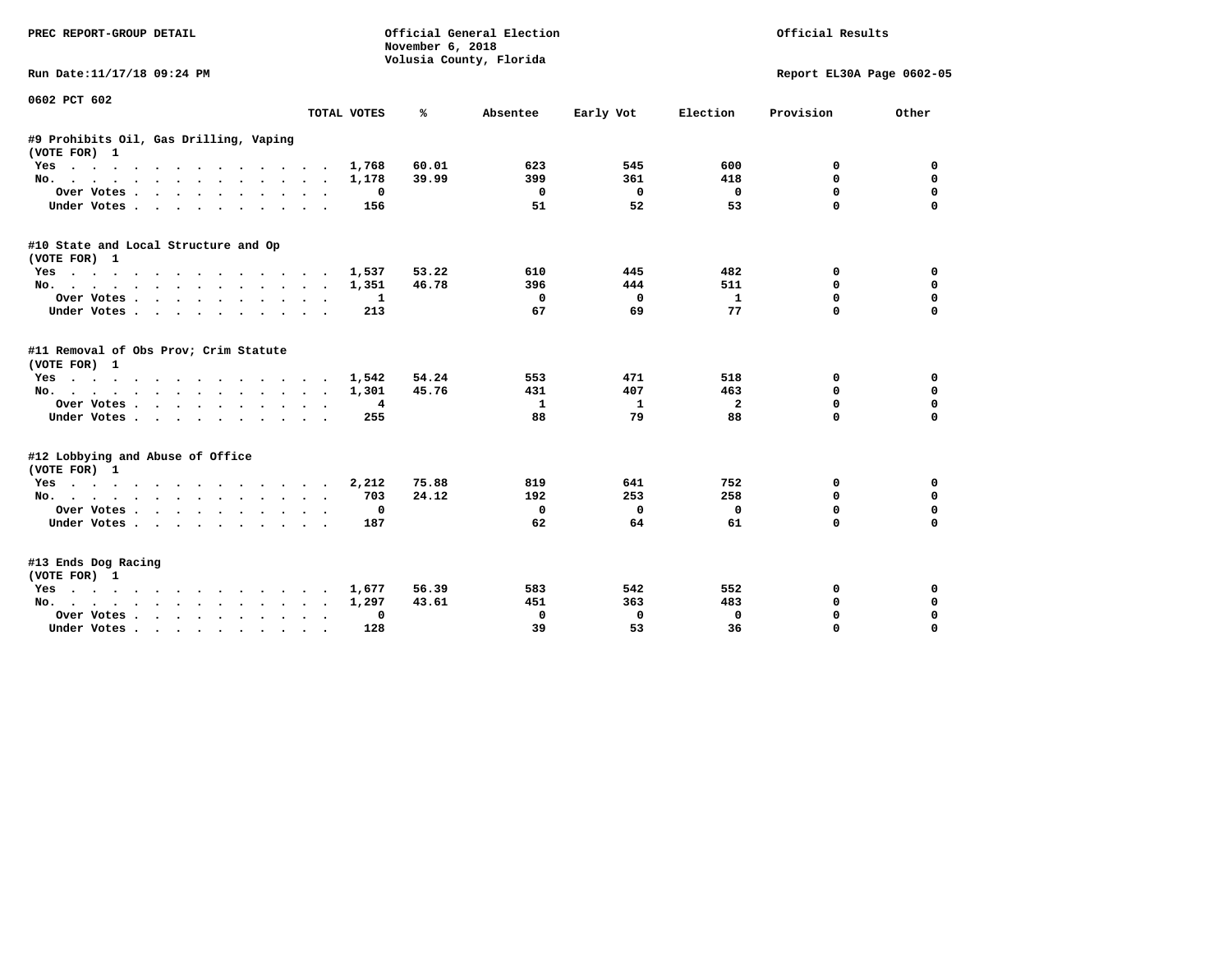**PREC REPORT-GROUP DETAIL Official General Election Official Results November 6, 2018 Volusia County, Florida Run Date:11/17/18 09:24 PM Report EL30A Page 0603-01 0603 PCT 603 TOTAL VOTES % Absentee Early Vot Election Provision Other REGISTERED VOTERS - TOTAL . . . . . . 3,867 BALLOTS CAST - TOTAL.** . . . . . 2,163 561 756 844 1 1 1  **BALLOTS CAST - BLANK. . . . . . . . 0 0 0 0 0 0 VOTER TURNOUT - TOTAL . . . . . . . 55.93 VOTER TURNOUT - BLANK . . . . . . . United States Senator (VOTE FOR) 1 Rick Scott (REP) . . . . . . . . 506** 23.56 163 163 179 1 0  **Bill Nelson (DEM). . . . . . . . . 1,639 76.30 391 589 658 0 1 WRITE-IN. . . . . . . . . . . . 3 .14 0 2 1 0 0 Over Votes . . . . . . . . . . 1 0 1 0 0 0 Under Votes . . . . . . . . . . 14** 7 1 6 0 0 0 **Representative in Congress District 6 (VOTE FOR) 1 Michael Waltz (REP) . . . . . . . . 477 22.38 148 161 168 0 0 Nancy Soderberg (DEM) . . . . . . . 1,654 77.62 403 587 662 1 1 Over Votes . . . . . . . . . . 0 0 0 0 0 0 Under Votes . . . . . . . . . . 32** 10 8 14 0 **Governor and Lieutenant Governor (VOTE FOR) 1 Ron DeSantis (REP) . . . . . . . . 481 22.38 155 159 167 0 0 Andrew Gillum (DEM) . . . . . . . . 1,633 75.99 383 586 662 1 1 Darcy G. Richardson (REF) . . . . . 19** .88 12 3 4 0 0 0<br>**Ryan Christopher Foley** . . . . . . 4 .19 1 1 2 0 0  **Ryan Christopher Foley . . . . . . . 4 .19 1 1 2 0 0 Kyle "KC" Gibson . . . . . . . . . . 4 .19** 2 **Bruce Stanley . . . . . . . . . . 5 .23** 2 2 1 0 0

 $\Omega$ 

 **WRITE-IN. . . . . . . . . . . . 3 .14 1 0 2 0 0**  $\mathbf{0}$ **0ver Votes . . . . . . . . . . 3** 1 1 1 0  $\mathbf{0}$  **Under Votes . . . . . . . . . . 11 4 3 4 0 0 Attorney General (VOTE FOR) 1 Ashley Moody (REP)** . . . . . . 515 24.09 168 166 180 180 1 0  **Sean Shaw (DEM) . . . . . . . . . 1,593 74.51 370 573 649 0 1 Jeffrey Marc Siskind. . . . . . . . 30 1.40 13 12 5 0 0 Over Votes . . . . . . . . . . 0 0 0 0 0 0**  $\mathbf 0$  **Under Votes . . . . . . . . . . 25 10 5 10 0 0 Chief Financial Officer (VOTE FOR) 1 Jimmy Patronis (REP). . . . . . . . 508 24.03 159 164 184 1 0 Jeremy Ring (DEM).** . . . . . . . 1,602 75.78 385 578 638 0 1  **WRITE-IN. . . . . . . . . . . . 4 .19 0 1 3 0 0 Over Votes . . . . . . . . . . 1 0 1 0 0 0**  $\mathbf{o}$  **Under Votes . . . . . . . . . . 48** 17 12 19 0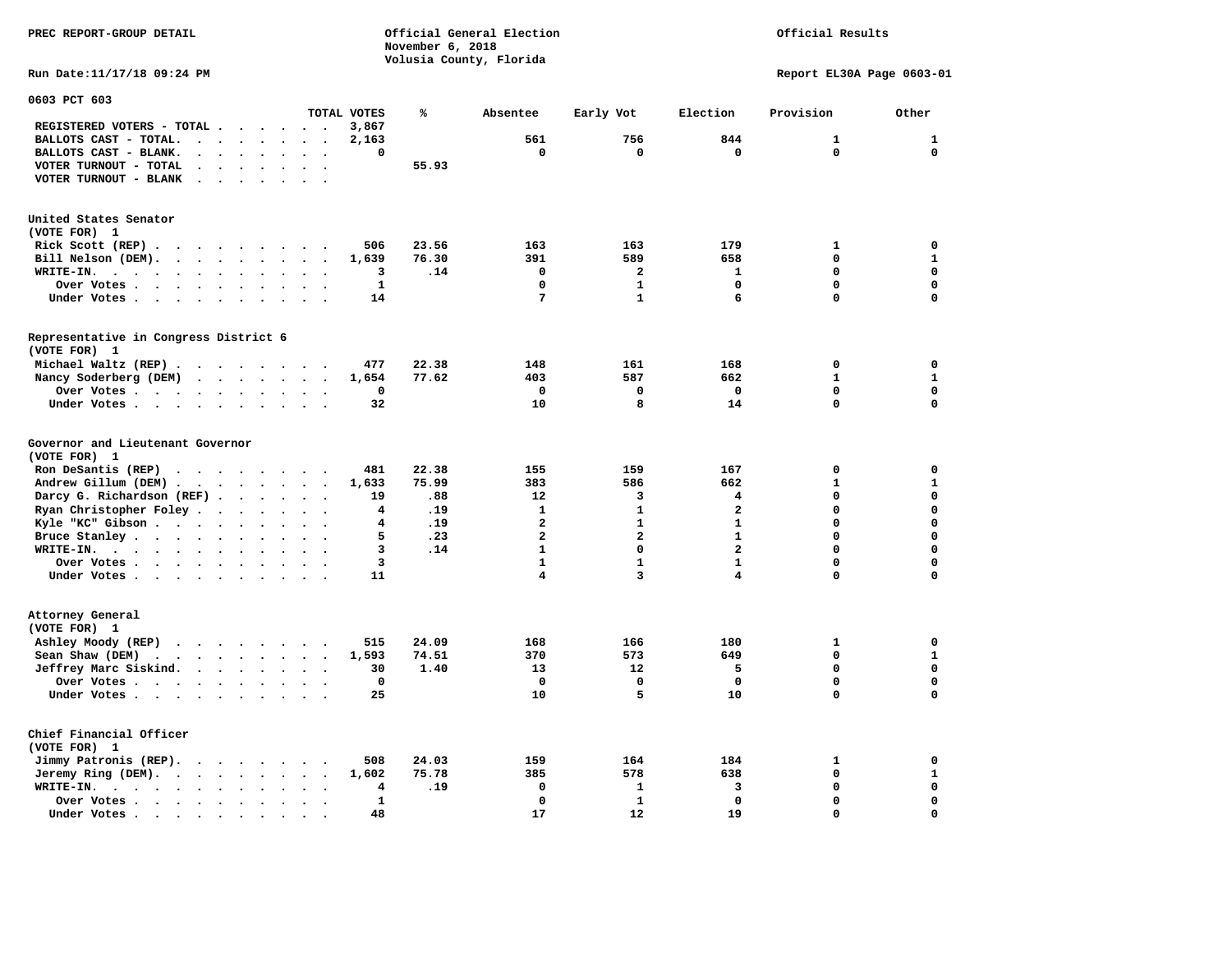| PREC REPORT-GROUP DETAIL<br>Official General Election<br>November 6, 2018<br>Volusia County, Florida |                      |                      |       |             |              | Official Results  |                           |                  |  |  |
|------------------------------------------------------------------------------------------------------|----------------------|----------------------|-------|-------------|--------------|-------------------|---------------------------|------------------|--|--|
| Run Date: 11/17/18 09:24 PM                                                                          |                      |                      |       |             |              |                   | Report EL30A Page 0603-02 |                  |  |  |
| 0603 PCT 603                                                                                         |                      | TOTAL VOTES          | ℁     | Absentee    | Early Vot    | Election          | Provision                 | Other            |  |  |
|                                                                                                      |                      |                      |       |             |              |                   |                           |                  |  |  |
| Commissioner of Agriculture<br>(VOTE FOR) 1                                                          |                      |                      |       |             |              |                   |                           |                  |  |  |
| Matt Caldwell (REP)                                                                                  |                      | 490                  | 23.19 | 148         | 168          | 173               | 1                         | 0                |  |  |
| Nicole "Nikki" Fried (DEM).                                                                          |                      | 1,623                | 76.81 | 395         | 578          | 649               | 0                         | 1                |  |  |
| Over Votes<br>Under Votes                                                                            |                      | 0<br>$\bullet$<br>50 |       | 0<br>18     | 0<br>10      | $\mathbf 0$<br>22 | 0<br>$\mathbf 0$          | 0<br>$\mathbf 0$ |  |  |
| State Representative District 25                                                                     |                      |                      |       |             |              |                   |                           |                  |  |  |
| (VOTE FOR) 1                                                                                         |                      |                      |       |             |              |                   |                           |                  |  |  |
| Tom Leek (REP).<br>.<br>Kathleen "Katie" Tripp (DEM)                                                 |                      | 0<br>0               |       | 0<br>0      | 0<br>0       | 0<br>0            | 0<br>0                    | 0<br>0           |  |  |
| Joseph "Joe" Hannoush (LPF)                                                                          |                      | 0                    |       | 0           | 0            | $\mathbf 0$       | $\mathbf 0$               | $\mathbf 0$      |  |  |
| Over Votes                                                                                           | $\sim$ $\sim$ $\sim$ | 0                    |       | 0           | 0            | $\mathbf 0$       | 0                         | $\mathbf 0$      |  |  |
| Under Votes                                                                                          |                      | 0                    |       | $\mathbf 0$ | $\mathbf 0$  | $\mathbf 0$       | 0                         | $\mathbf 0$      |  |  |
| State Representative District 26                                                                     |                      |                      |       |             |              |                   |                           |                  |  |  |
| (VOTE FOR) 1                                                                                         |                      |                      |       |             |              |                   |                           |                  |  |  |
| Elizabeth Fetterhoff (REP).                                                                          |                      | 556                  | 26.30 | 171<br>378  | 192<br>550   | 192<br>629        | 1<br>0                    | 0<br>1           |  |  |
| Patrick Henry (DEM)<br>Over Votes                                                                    |                      | 1,558<br>3           | 73.70 | 0           | 0            | 3                 | 0                         | 0                |  |  |
| Under Votes                                                                                          |                      | 46                   |       | 12          | 14           | 20                | 0                         | 0                |  |  |
| Justice of the Supreme Court Lawson<br>(VOTE FOR) 1                                                  |                      |                      |       |             |              |                   |                           |                  |  |  |
| $Yes \t . \t .$<br>.                                                                                 |                      | 1,141                | 59.99 | 339         | 399          | 402               | 1                         | 0                |  |  |
| No.                                                                                                  |                      | 761                  | 40.01 | 140         | 283          | 337               | 0                         | 1                |  |  |
| Over Votes                                                                                           |                      | 0                    |       | 0           | 0            | 0                 | $\mathbf 0$               | $\mathbf 0$      |  |  |
| Under Votes                                                                                          | $\sim$ $\sim$        | 261                  |       | 82          | 74           | 105               | 0                         | 0                |  |  |
| 5th District Court of Appeal Eisnaugle<br>(VOTE FOR) 1                                               |                      |                      |       |             |              |                   |                           |                  |  |  |
| Yes                                                                                                  |                      | 1,042                | 54.90 | 289         | 372          | 380               | 1                         | 0                |  |  |
| No.                                                                                                  | $\ddot{\phantom{1}}$ | 856                  | 45.10 | 186         | 310          | 359               | 0                         | 1                |  |  |
| Over Votes                                                                                           |                      | 1                    |       | 0           | 1            | 0                 | $\mathbf 0$               | 0                |  |  |
| Under Votes                                                                                          |                      | 264                  |       | 86          | 73           | 105               | $\mathbf 0$               | $\mathbf 0$      |  |  |
| Circuit Judge 7th Judicial, Grp 15<br>(VOTE FOR) 1                                                   |                      |                      |       |             |              |                   |                           |                  |  |  |
| Linda L. Gaustad                                                                                     |                      | 1,248                | 65.17 | 294         | 445          | 508               | 1                         | 0                |  |  |
| Ryan Will $\cdots$ , $\cdots$ , $\cdots$ , $\cdots$                                                  |                      | 667                  | 34.83 | 188         | 243          | 235               | $\mathbf 0$               | $\mathbf{1}$     |  |  |
| Over Votes                                                                                           |                      | 0                    |       | 0           | 0            | 0                 | 0                         | 0                |  |  |
| Under Votes.                                                                                         |                      | 248                  |       | 79          | 68           | 101               | 0                         | 0                |  |  |
| Daytona Beach City Commissioner Zone 5<br>(VOTE FOR) 1                                               |                      |                      |       |             |              |                   |                           |                  |  |  |
| Katienna Brown-Gardner.                                                                              |                      | 826                  | 41.36 | 193         | 360          | 272               | 1                         | 0                |  |  |
| Dannette Henry.<br>$\sim$ $\sim$                                                                     |                      | 1,171                | 58.64 | 309         | 352          | 509               | 0                         | 1                |  |  |
| Over Votes .<br>$\sim$ $\sim$ $\sim$                                                                 |                      | 3                    |       | 1           | $\mathbf{1}$ | 1                 | 0                         | 0                |  |  |
| Under Votes                                                                                          |                      | 163                  |       | 58          | 43           | 62                | 0                         | $\mathbf 0$      |  |  |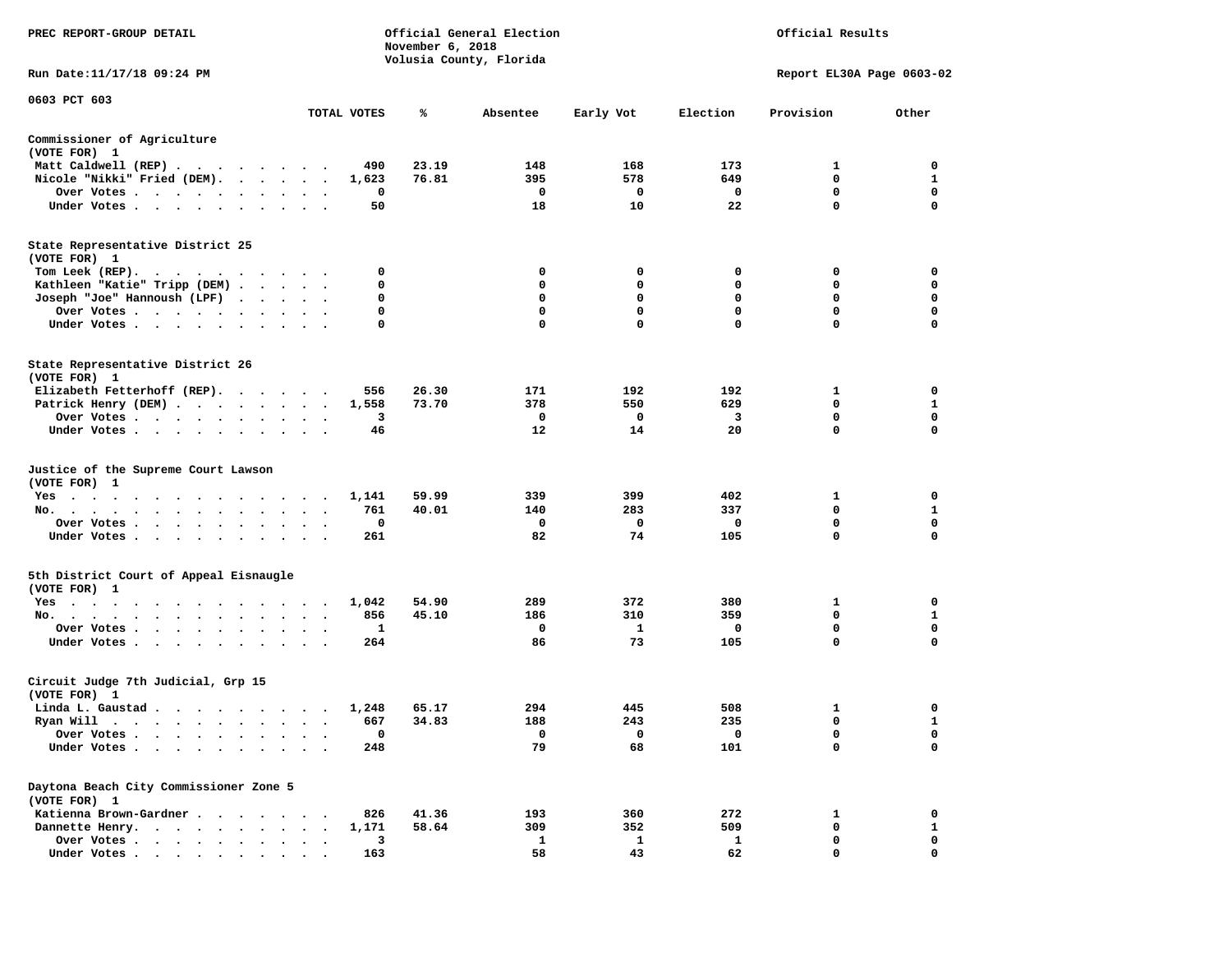| PREC REPORT-GROUP DETAIL                                                                                                                       |                                          |              | November 6, 2018 | Official General Election<br>Volusia County, Florida | Official Results |              |                           |              |  |
|------------------------------------------------------------------------------------------------------------------------------------------------|------------------------------------------|--------------|------------------|------------------------------------------------------|------------------|--------------|---------------------------|--------------|--|
| Run Date:11/17/18 09:24 PM                                                                                                                     |                                          |              |                  |                                                      |                  |              | Report EL30A Page 0603-03 |              |  |
| 0603 PCT 603                                                                                                                                   |                                          | TOTAL VOTES  | %                | Absentee                                             | Early Vot        | Election     | Provision                 | Other        |  |
| Soil and Water Cons Dist Seat 1<br>(VOTE FOR) 1                                                                                                |                                          |              |                  |                                                      |                  |              |                           |              |  |
| William Bliss.<br>$\bullet$<br>$\cdots$                                                                                                        |                                          | 1,189        | 63.75            | 299                                                  | 444              | 444          | 1                         | 1            |  |
| Derrick Orberg.<br>$\cdots$<br>$\cdot$                                                                                                         |                                          | 676          | 36.25            | 167                                                  | 227              | 282          | 0                         | 0            |  |
| Over Votes .<br>$\mathcal{A}=\mathcal{A}=\mathcal{A}=\mathcal{A}=\mathcal{A}=\mathcal{A}$ .<br>$\sim$                                          | $\bullet$<br>$\bullet$                   | 1            |                  | 0                                                    | 0                | 1            | 0                         | 0            |  |
| Under Votes<br>$\ddot{\phantom{0}}$<br>$\ddot{\phantom{1}}$<br>$\ddot{\phantom{1}}$                                                            |                                          | 297          |                  | 95                                                   | 85               | 117          | $\mathbf 0$               | 0            |  |
| Soil and Water Cons Dist Seat 3<br>(VOTE FOR) 1                                                                                                |                                          |              |                  |                                                      |                  |              |                           |              |  |
| Beth James.                                                                                                                                    |                                          | 476          | 25.63            | 146                                                  | 159              | 170          | 1                         | 0            |  |
| Wesley Wayne Wilson Jr                                                                                                                         | $\cdot$                                  | 460          | 24.77            | 106                                                  | 142              | 212          | 0                         | 0            |  |
| Christine Wilt.                                                                                                                                |                                          | 921          | 49.60            | 209                                                  | 369              | 342          | 0                         | 1            |  |
| Over Votes<br>$\cdot$                                                                                                                          |                                          | 0            |                  | 0                                                    | 0                | 0            | $\mathbf 0$<br>0          | 0<br>0       |  |
| Under Votes<br>$\ddot{\phantom{0}}$                                                                                                            |                                          | 306          |                  | 100                                                  | 86               | 120          |                           |              |  |
| Soil and Water Cons Dist Seat 5<br>(VOTE FOR) 1                                                                                                |                                          |              |                  |                                                      |                  |              |                           |              |  |
| J. Mark Barfield                                                                                                                               |                                          | 262          | 14.19            | 74                                                   | 84               | 104          | 0                         | 0            |  |
| Andy Kelly                                                                                                                                     |                                          | 1,181        | 63.94            | 266                                                  | 438              | 476          | 0                         | 1            |  |
| David Schaefer.<br>$\mathcal{A}=\mathcal{A}=\mathcal{A}=\mathcal{A}=\mathcal{A}$ .<br>$\bullet$                                                | $\cdot$<br>$\bullet$<br>$\bullet$        | 404          | 21.87            | 118                                                  | 144              | 141          | 1                         | 0            |  |
| Over Votes<br>$\sim$ $\sim$                                                                                                                    |                                          | $\mathbf{2}$ |                  | 0                                                    | 1                | 1            | 0                         | 0            |  |
| Under Votes<br>$\ddot{\phantom{0}}$<br>$\bullet$                                                                                               | $\bullet$<br>$\bullet$<br>$\blacksquare$ | 314          |                  | 103                                                  | 89               | 122          | 0                         | 0            |  |
| #1 Increased Homestead Exemption<br>(VOTE FOR) 1                                                                                               |                                          |              |                  |                                                      |                  |              |                           |              |  |
| Yes                                                                                                                                            |                                          | 835          | 40.95            | 232                                                  | 297              | 305          | 1                         | 0            |  |
| No.                                                                                                                                            |                                          | 1,204        | 59.05            | 292                                                  | 427              | 484          | 0                         | 1            |  |
| Over Votes .<br>$\sim$ $\sim$<br>$\sim$ $\sim$<br>$\bullet$<br>$\bullet$                                                                       | $\bullet$<br>$\bullet$                   | 4            |                  | 0                                                    | 4                | $\mathbf{o}$ | 0                         | 0            |  |
| Under Votes<br>$\sim$                                                                                                                          | $\bullet$ .<br><br><br><br><br><br>      | 120          |                  | 37                                                   | 28               | 55           | $\mathbf 0$               | $\mathbf 0$  |  |
| #2 Limit on Property Tax Assessments                                                                                                           |                                          |              |                  |                                                      |                  |              |                           |              |  |
| (VOTE FOR) 1                                                                                                                                   |                                          |              |                  |                                                      |                  |              |                           |              |  |
| $Yes \cdot \cdot \cdot$<br>$\cdot$<br>$\cdots$<br>$\bullet$<br>$\cdot$ $\cdot$                                                                 | $\sim$                                   | 1,043        | 51.33            | 307                                                  | 370              | 366          | 0                         | 0            |  |
| No.                                                                                                                                            |                                          | 989          | 48.67            | 211                                                  | 356              | 420          | 1                         | 1            |  |
| Over Votes .<br>$\sim$ $\sim$ $\sim$ $\sim$<br>$\ddot{\phantom{0}}$<br>$\cdot$<br>Under Votes                                                  |                                          | з            |                  | 0<br>43                                              | 0<br>30          | 3<br>55      | 0<br>0                    | 0<br>0       |  |
| $\bullet$<br>$\cdot$                                                                                                                           |                                          | 128          |                  |                                                      |                  |              |                           |              |  |
| #3 Voter Control of Gambling<br>(VOTE FOR) 1                                                                                                   |                                          |              |                  |                                                      |                  |              |                           |              |  |
| Yes<br>$\cdots$                                                                                                                                |                                          | 1,602        | 76.98            | 448                                                  | 560              | 592          | 1                         | 1            |  |
| $No. \t .$<br>$\bullet$<br>$\bullet$<br>$\bullet$<br>$\bullet$                                                                                 |                                          | 479          | 23.02            | 94                                                   | 182              | 203          | 0                         | 0            |  |
| Over Votes .<br>$\ddot{\phantom{a}}$<br>$\bullet$<br>$\ddot{\phantom{a}}$                                                                      |                                          | 2            |                  | $\mathbf 0$                                          | $\mathbf{2}$     | 0            | 0                         | 0            |  |
| Under Votes.<br>$\bullet$<br>$\bullet$                                                                                                         |                                          | 80           |                  | 19                                                   | 12               | 49           | $\mathbf 0$               | 0            |  |
| #4 Voting Restoration Amendment<br>(VOTE FOR) 1                                                                                                |                                          |              |                  |                                                      |                  |              |                           |              |  |
| $Yes \cdot \cdot \cdot$<br>$\bullet$ .<br><br><br><br><br><br>$\sim$<br>$\bullet$<br>$\bullet$<br>$\ddot{\phantom{0}}$<br>$\ddot{\phantom{1}}$ |                                          | 1,712        | 81.68            | 427                                                  | 612              | 671          | 1                         | 1            |  |
| No.<br>$\sim$<br>$\overline{\phantom{a}}$<br>$\sim$<br>$\sim$                                                                                  |                                          | 384          | 18.32            | 117                                                  | 132              | 135          | 0                         | 0            |  |
| Over Votes                                                                                                                                     |                                          | $\mathbf{1}$ |                  | 0                                                    | 1                | 0            | 0                         | 0            |  |
| Under Votes                                                                                                                                    |                                          | 66           |                  | 17                                                   | 11               | 38           | $\Omega$                  | <sup>n</sup> |  |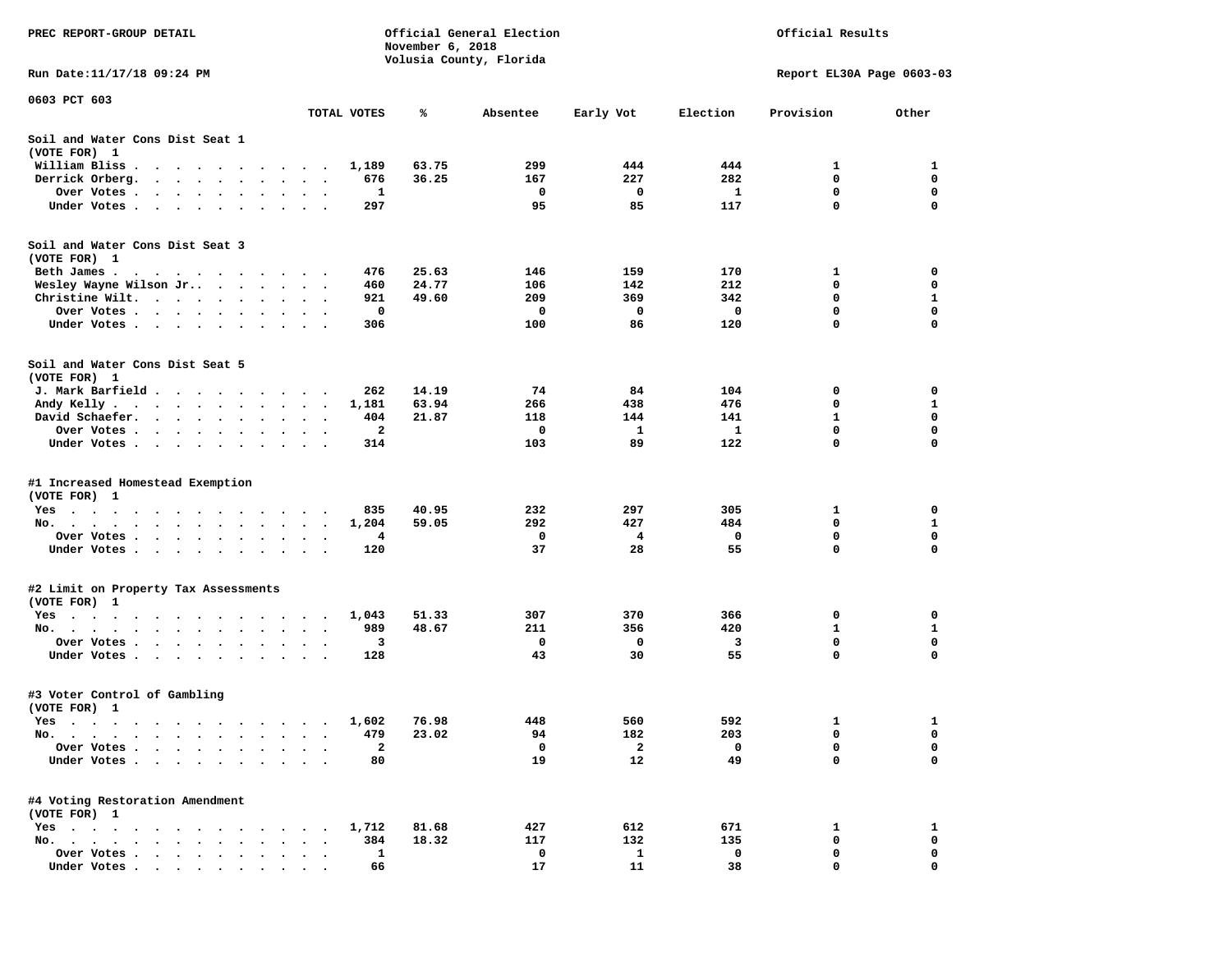| PREC REPORT-GROUP DETAIL                              |                                | November 6, 2018 | Official General Election<br>Volusia County, Florida | Official Results   |                               |                         |                             |
|-------------------------------------------------------|--------------------------------|------------------|------------------------------------------------------|--------------------|-------------------------------|-------------------------|-----------------------------|
| Run Date: 11/17/18 09:24 PM                           |                                |                  |                                                      |                    |                               |                         | Report EL30A Page 0603-04   |
| 0603 PCT 603                                          | TOTAL VOTES                    | ℁                | Absentee                                             | Early Vot          | Election                      | Provision               | Other                       |
| #5 Supermajority Vote Required                        |                                |                  |                                                      |                    |                               |                         |                             |
| (VOTE FOR) 1                                          |                                |                  |                                                      |                    |                               |                         |                             |
| Yes                                                   | 986                            | 48.74            | 311                                                  | 323                | 351                           | $\mathbf{1}$            | $\Omega$                    |
| No.                                                   | 1,037                          | 51.26            | 213                                                  | 396                | 427                           | 0                       | $\mathbf{1}$                |
| Over Votes                                            | 3                              |                  | $\mathbf 0$                                          | $\mathbf{1}$       | $\overline{a}$                | $\mathbf 0$             | $\mathbf 0$                 |
| Under Votes                                           | 137                            |                  | 37                                                   | 36                 | 64                            | $\mathbf 0$             | $\mathbf 0$                 |
| #6 Rights of Crime Victims; Judges                    |                                |                  |                                                      |                    |                               |                         |                             |
| (VOTE FOR) 1                                          |                                | 50.27            | 301                                                  | 321                | 401                           | $\mathbf{1}$            | $\mathbf 0$                 |
| Yes<br>No.                                            | 1,024<br>1,013                 | 49.73            | 220                                                  | 404                | 388                           | $^{\circ}$              | $\mathbf{1}$                |
| Over Votes.                                           | 1                              |                  | $\mathbf 0$                                          | $\mathbf{o}$       | $\mathbf{1}$                  | $\mathbf 0$             | $\mathbf 0$                 |
| Under Votes                                           | 125                            |                  | 40                                                   | 31                 | 54                            | $\mathbf 0$             | $\mathbf 0$                 |
|                                                       |                                |                  |                                                      |                    |                               |                         |                             |
| #7 Survivor Benefits                                  |                                |                  |                                                      |                    |                               |                         |                             |
| (VOTE FOR) 1                                          |                                | 55.84            | 322                                                  | 365                | 445                           | $\mathbf{1}$            | $\mathbf 0$                 |
| Yes 1,133<br>No.                                      | 896                            | 44.16            | 195                                                  | 360                | 340                           | $\mathbf 0$             | $\mathbf{1}$                |
| Over Votes                                            | $\overline{a}$                 |                  | $\mathbf 0$                                          | $\mathbf{1}$       | $\mathbf{1}$                  | $\mathbf 0$             | $\mathbf 0$                 |
| Under Votes                                           | 132                            |                  | 44                                                   | 30                 | 58                            | $\Omega$                | $\Omega$                    |
|                                                       |                                |                  |                                                      |                    |                               |                         |                             |
| #9 Prohibits Oil, Gas Drilling, Vaping                |                                |                  |                                                      |                    |                               |                         |                             |
| (VOTE FOR) 1                                          |                                |                  |                                                      |                    |                               |                         |                             |
| Yes                                                   | 1,499                          | 73.81            | 395                                                  | 547                | 555                           | 1                       | 1                           |
| No.                                                   | 532                            | 26.19            | 129                                                  | 176                | 227                           | $\mathbf 0$             | $\mathbf 0$                 |
| Over Votes                                            | $\overline{\mathbf{4}}$<br>128 |                  | $\mathbf 0$<br>37                                    | $\mathbf{1}$<br>32 | $\overline{\mathbf{3}}$<br>59 | $\mathbf 0$<br>$\Omega$ | $\mathbf 0$<br>$\mathbf 0$  |
| Under Votes                                           |                                |                  |                                                      |                    |                               |                         |                             |
| #10 State and Local Structure and Op                  |                                |                  |                                                      |                    |                               |                         |                             |
| (VOTE FOR) 1                                          |                                |                  |                                                      |                    |                               |                         |                             |
| Yes                                                   | 1,116                          | 55.91            | 330                                                  | 386<br>322         | 399                           | 1<br>$\mathbf 0$        | $\mathbf 0$                 |
| No.                                                   | 880<br>$\mathbf{1}$            | 44.09            | 186<br>$\mathbf 0$                                   | $\mathbf{o}$       | 371<br>$\mathbf{1}$           | $\mathbf 0$             | $\mathbf{1}$<br>$\mathbf 0$ |
| Over Votes<br>Under Votes                             | 166                            |                  | 45                                                   | 48                 | 73                            | $\mathbf 0$             | $\mathbf{0}$                |
|                                                       |                                |                  |                                                      |                    |                               |                         |                             |
| #11 Removal of Obs Prov; Crim Statute<br>(VOTE FOR) 1 |                                |                  |                                                      |                    |                               |                         |                             |
| Yes                                                   | 1,402                          | 70.42            | 350                                                  | 491                | 560                           | $\mathbf 0$             | 1                           |
| No.                                                   | 589<br>$\ddot{\phantom{1}}$    | 29.58            | 157                                                  | 221                | 210                           | $\mathbf{1}$            | $\mathbf 0$                 |
| Over Votes                                            | $\mathbf{0}$                   |                  | $\Omega$                                             | $\Omega$           | $\Omega$                      | $\mathbf 0$             | $\mathbf{0}$                |
| Under Votes                                           | 172                            |                  | 54                                                   | 44                 | 74                            | $\Omega$                | $\mathbf 0$                 |
| #12 Lobbying and Abuse of Office                      |                                |                  |                                                      |                    |                               |                         |                             |
| (VOTE FOR) 1                                          |                                |                  |                                                      |                    |                               |                         |                             |
| Yes                                                   | 1,276                          | 63.45            | 389                                                  | 442                | 444                           | 1                       | $\mathbf 0$                 |
| No.                                                   | 735                            | 36.55            | 132                                                  | 274                | 328                           | $\mathbf 0$             | $\mathbf{1}$                |
| Over Votes                                            | $\mathbf 0$                    |                  | $\mathbf 0$                                          | $\mathbf{o}$       | $\mathbf{0}$                  | $\mathbf 0$             | $\mathbf 0$                 |
| Under Votes.                                          | 152                            |                  | 40                                                   | 40                 | 72                            | $\mathbf{0}$            | $\mathbf 0$                 |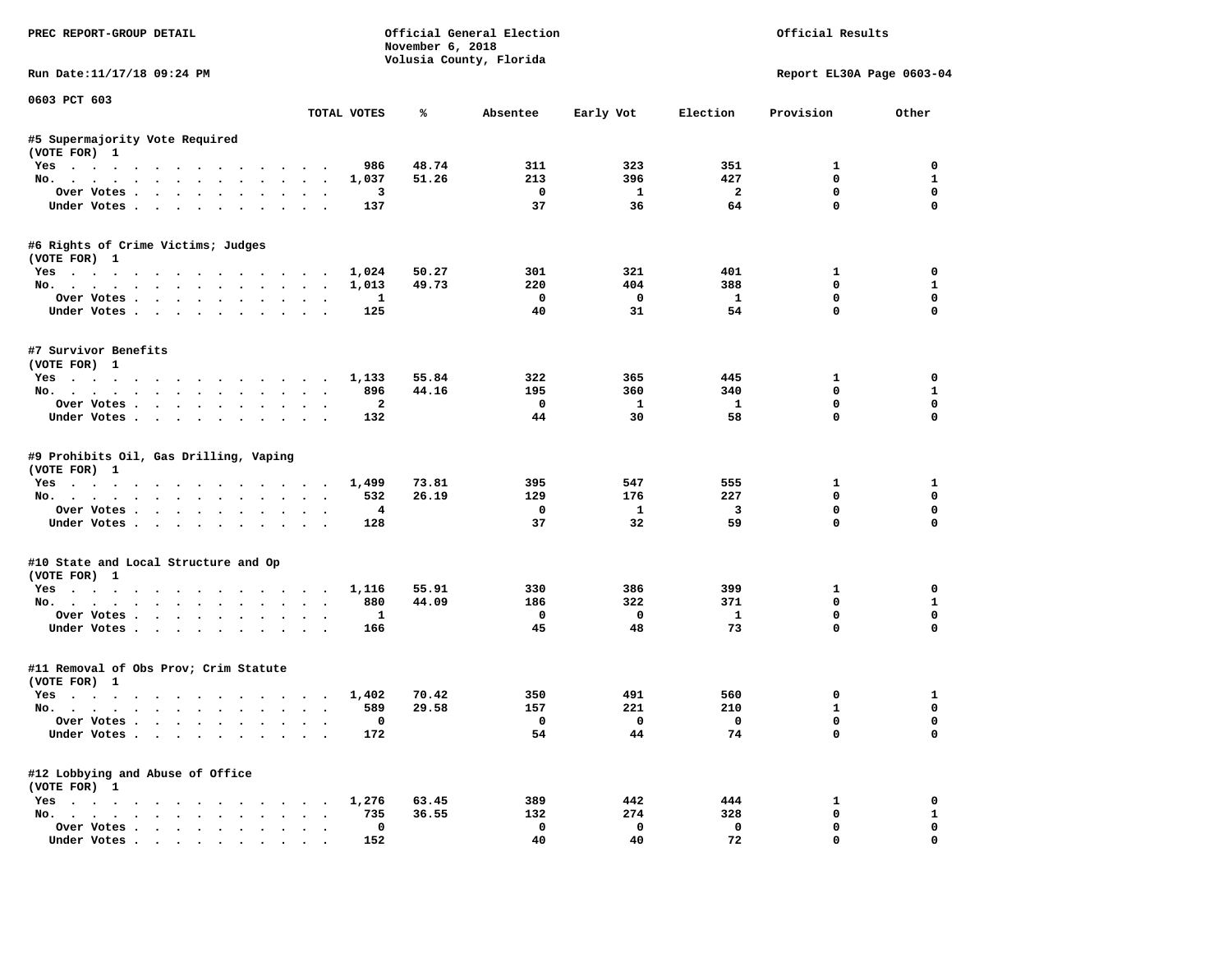| PREC REPORT-GROUP DETAIL            |  |  |  |  | November 6, 2018 | Official General Election<br>Volusia County, Florida | Official Results |          |           |          |                           |       |
|-------------------------------------|--|--|--|--|------------------|------------------------------------------------------|------------------|----------|-----------|----------|---------------------------|-------|
| Run Date: 11/17/18 09:24 PM         |  |  |  |  |                  |                                                      |                  |          |           |          | Report EL30A Page 0603-05 |       |
| 0603 PCT 603                        |  |  |  |  |                  | TOTAL VOTES                                          | %ะ               | Absentee | Early Vot | Election | Provision                 | Other |
| #13 Ends Dog Racing<br>(VOTE FOR) 1 |  |  |  |  |                  |                                                      |                  |          |           |          |                           |       |
| Yes                                 |  |  |  |  |                  | 1,329                                                | 64.89            | 347      | 484       | 497      |                           |       |
| No.                                 |  |  |  |  |                  | 719                                                  | 35.11            | 183      | 240       | 295      |                           | 0     |
| Over Votes                          |  |  |  |  |                  | 2                                                    |                  |          |           |          |                           | 0     |
| Under Votes, , , , , , , , , , ,    |  |  |  |  |                  |                                                      |                  | 31       | 30        | 52       |                           | 0     |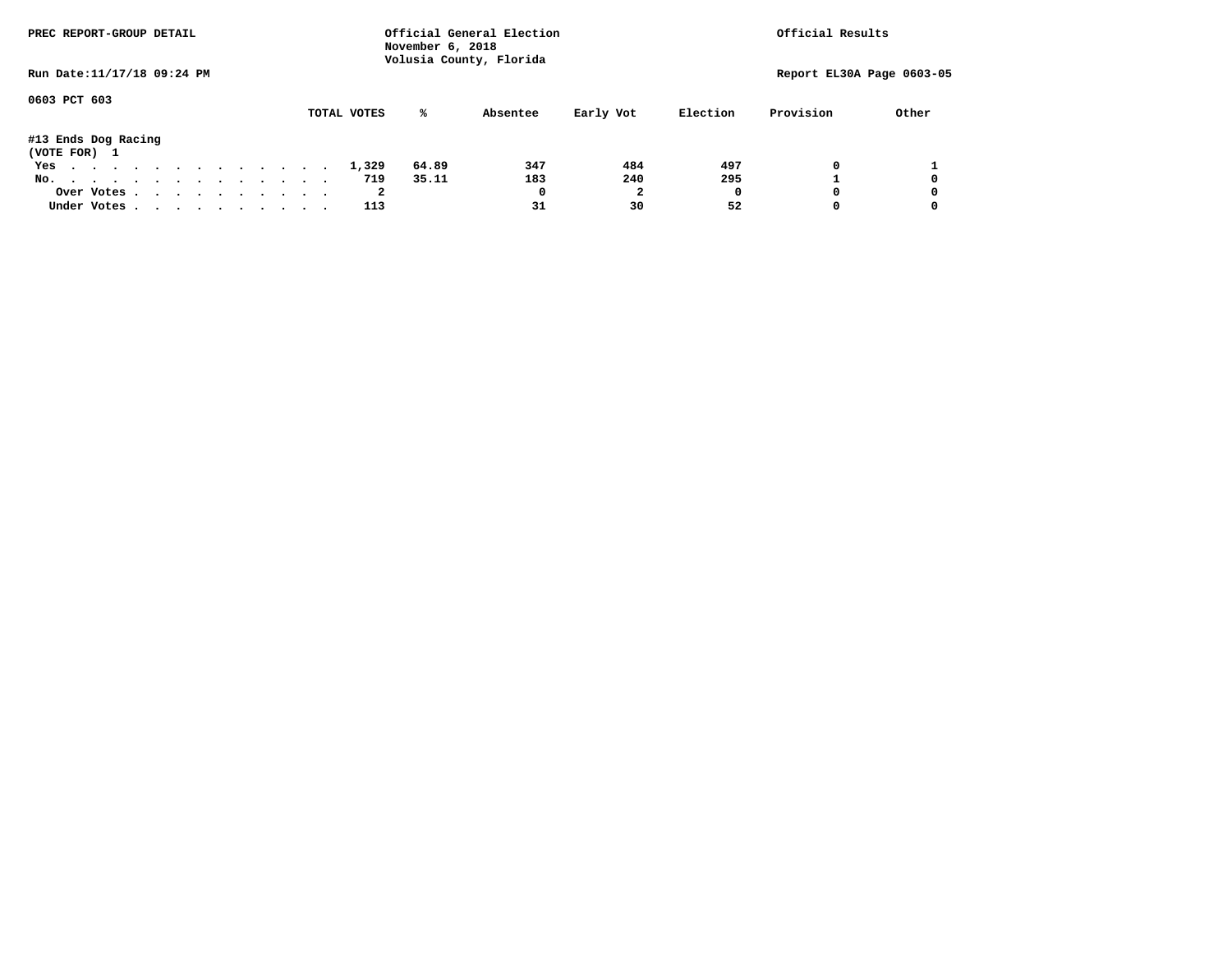**PREC REPORT-GROUP DETAIL Official General Election Official Results November 6, 2018 Volusia County, Florida Run Date:11/17/18 09:24 PM Report EL30A Page 0607-01 0607 PCT 607 TOTAL VOTES % Absentee Early Vot Election Provision Other REGISTERED VOTERS - TOTAL . . . . . . 4,542 BALLOTS CAST - TOTAL. . . . . . . . 2,748 961 753 1,028 6 0 BALLOTS CAST - BLANK. . . . . . . . 0 0 0 0 0 0 VOTER TURNOUT - TOTAL . . . . . . . 60.50 VOTER TURNOUT - BLANK . . . . . . . United States Senator (VOTE FOR) 1 Rick Scott (REP) . . . . . . . . . 1,493 54.83 510 393 587 3 0 Bill Nelson (DEM). . . . . . . . . 1,218 44.73 433 354 428 3 0 WRITE-IN. . . . . . . . . . . . 12 .44 4 2 6 0 0 Over Votes . . . . . . . . . . 0 0 0 0 0 0 Under Votes . . . . . . . . . . 25 14 14 1** 7 0

**Representative in Congress District 6 (VOTE FOR) 1 Michael Waltz (REP) . . . . . . . . 1,454 54.05 501 379 571 3 0 Nancy Soderberg (DEM)** . . . . . 1,236 45.95 430 367 436 3 3 0  **Over Votes . . . . . . . . . . 0 0 0 0 0 0 Under Votes . . . . . . . . . . 58** 30 30 7 21 0

| Governor and Lieutenant Governor                               |  |  |  |              |       |     |     |          |              |  |
|----------------------------------------------------------------|--|--|--|--------------|-------|-----|-----|----------|--------------|--|
| (VOTE FOR) 1                                                   |  |  |  |              |       |     |     |          |              |  |
| Ron DeSantis (REP) $\cdot \cdot \cdot \cdot \cdot \cdot \cdot$ |  |  |  | 1,479        | 54.38 | 494 | 387 | 594      |              |  |
| Andrew Gillum (DEM)                                            |  |  |  | 1,201        | 44.15 | 421 | 356 | 422      |              |  |
| Darcy G. Richardson (REF)                                      |  |  |  | 21           | .77   | 16  | 2   | 3        |              |  |
| Ryan Christopher Foley                                         |  |  |  | 4            | .15   | 3   |     |          |              |  |
| Kyle "KC" Gibson                                               |  |  |  |              | .29   |     |     |          |              |  |
| Bruce Stanley                                                  |  |  |  |              | .15   | 2   |     | 2        |              |  |
| WRITE-IN.                                                      |  |  |  | 3            | .11   |     |     | 2        |              |  |
| Over Votes.                                                    |  |  |  | 6            |       |     |     |          |              |  |
| Under Votes.                                                   |  |  |  | 22           |       | 14  |     |          |              |  |
| Attorney General                                               |  |  |  |              |       |     |     |          |              |  |
| (VOTE FOR) 1                                                   |  |  |  |              |       |     |     |          |              |  |
| Ashley Moody (REP)                                             |  |  |  | 1,534        | 57.45 | 513 | 399 | 619      |              |  |
| Sean Shaw (DEM) $\cdots$ $\cdots$ $\cdots$                     |  |  |  | 1,079        | 40.41 | 387 | 330 | 359      |              |  |
| Jeffrey Marc Siskind.                                          |  |  |  | 57           | 2.13  | 23  | 13  | 21       |              |  |
| Over Votes                                                     |  |  |  | $\mathbf{o}$ |       | 0   | 0   | 0        |              |  |
| Under Votes                                                    |  |  |  | 78           |       | 38  | 11  | 29       | <sup>n</sup> |  |
| Chief Financial Officer                                        |  |  |  |              |       |     |     |          |              |  |
| (VOTE FOR) 1                                                   |  |  |  |              |       |     |     |          |              |  |
| Jimmy Patronis (REP).                                          |  |  |  | 1,505        | 57.01 | 501 | 390 | 612      |              |  |
| Jeremy Ring (DEM).                                             |  |  |  | 1,133        | 42.92 | 412 | 345 | 374      |              |  |
|                                                                |  |  |  | 2            | .08   |     |     | $\Omega$ |              |  |

 **Over Votes . . . . . . . . . . 1 0 1 0 0 0** 

 **Under Votes . . . . . . . . . . 107** 47 16 42 2

 $\mathbf 0$ 

 $\mathbf 0$ 

 $\mathbf{o}$ 

 $\mathbf 0$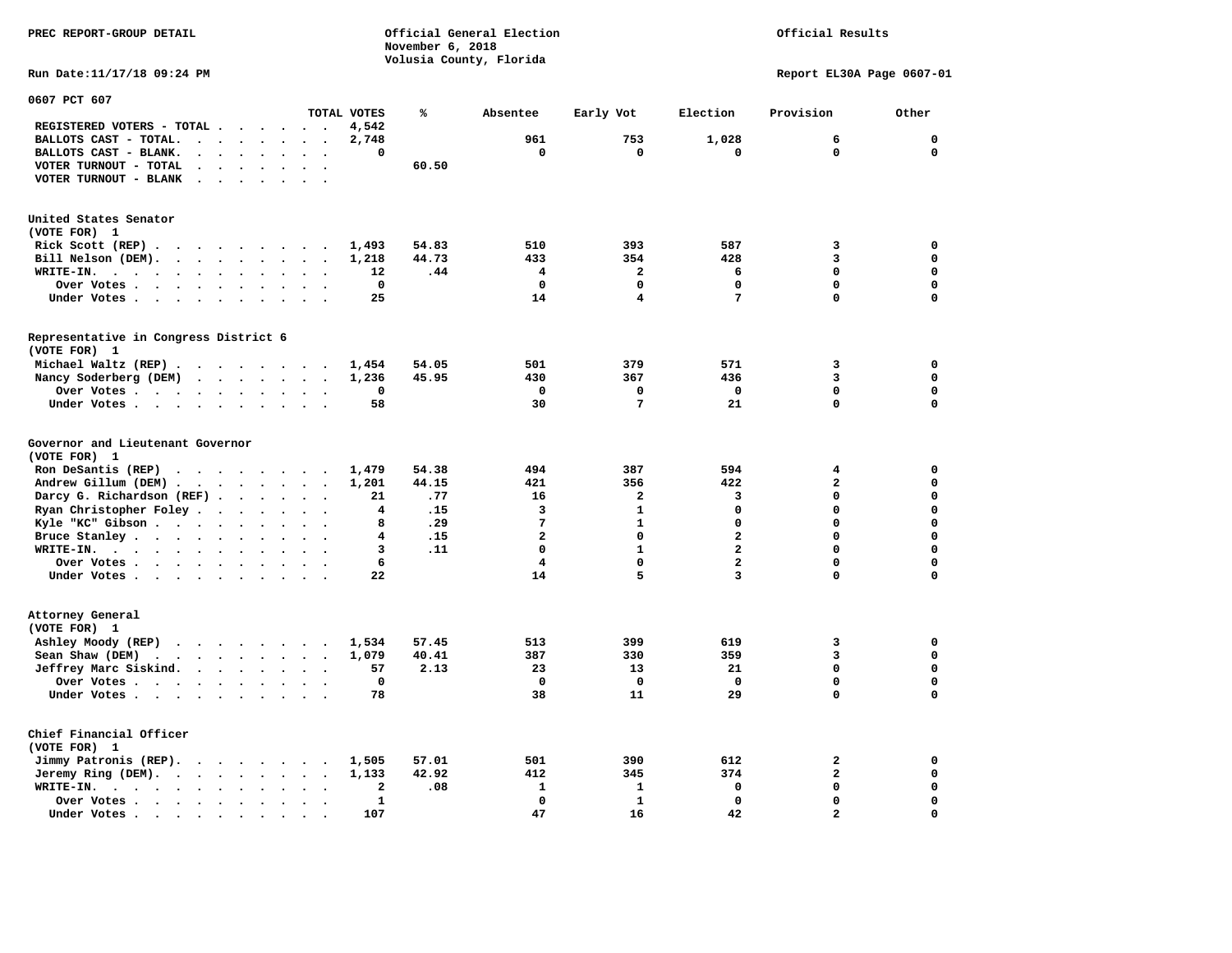| PREC REPORT-GROUP DETAIL                                                                                   |                                                  | November 6, 2018 | Official General Election<br>Volusia County, Florida |                        |                        | Official Results            |                                      |
|------------------------------------------------------------------------------------------------------------|--------------------------------------------------|------------------|------------------------------------------------------|------------------------|------------------------|-----------------------------|--------------------------------------|
| Run Date:11/17/18 09:24 PM                                                                                 |                                                  |                  |                                                      |                        |                        | Report EL30A Page 0607-02   |                                      |
| 0607 PCT 607                                                                                               | TOTAL VOTES                                      | ℁                | Absentee                                             | Early Vot              | Election               | Provision                   | Other                                |
|                                                                                                            |                                                  |                  |                                                      |                        |                        |                             |                                      |
| Commissioner of Agriculture<br>(VOTE FOR) 1                                                                |                                                  |                  |                                                      |                        |                        |                             |                                      |
| Matt Caldwell (REP)                                                                                        | 1,437                                            | 54.21            | 486                                                  | 377                    | 571                    | 3                           | 0                                    |
| Nicole "Nikki" Fried (DEM).                                                                                | 1,214                                            | 45.79            | 436                                                  | 359                    | 416                    | 3                           | $\mathbf 0$                          |
| Over Votes<br>$\sim$                                                                                       | 0                                                |                  | 0                                                    | 0                      | 0                      | 0                           | 0                                    |
| Under Votes                                                                                                | 97                                               |                  | 39                                                   | 17                     | 41                     | 0                           | $\mathbf 0$                          |
| State Representative District 25<br>(VOTE FOR) 1                                                           |                                                  |                  |                                                      |                        |                        |                             |                                      |
| Tom Leek $(REP)$ .                                                                                         | 1,461                                            | 54.95            | 508                                                  | 385                    | 565                    | 3                           | 0                                    |
| Kathleen "Katie" Tripp (DEM)                                                                               | 1,141                                            | 42.91            | 399                                                  | 336                    | 403                    | 3                           | 0                                    |
| Joseph "Joe" Hannoush (LPF)                                                                                | 57                                               | 2.14             | 16                                                   | 20                     | 21                     | $\mathbf 0$                 | $\mathbf 0$                          |
| Over Votes                                                                                                 | 0                                                |                  | 0                                                    | 0                      | 0                      | 0                           | $\mathbf 0$                          |
| Under Votes.                                                                                               | 89                                               |                  | 38                                                   | 12                     | 39                     | 0                           | $\mathbf 0$                          |
|                                                                                                            |                                                  |                  |                                                      |                        |                        |                             |                                      |
| Justice of the Supreme Court Lawson<br>(VOTE FOR) 1                                                        |                                                  |                  |                                                      |                        |                        |                             |                                      |
| $Yes \t . \t . \t .$<br>$\sim$ $\sim$<br>$\overline{\phantom{a}}$<br>$\overline{\phantom{a}}$<br>$\bullet$ | 1,670                                            | 71.77            | 603                                                  | 439                    | 625                    | 3                           | 0                                    |
| No.                                                                                                        | 657<br>$\bullet$<br>$\cdot$                      | 28.23            | 202                                                  | 200                    | 253                    | 2                           | 0                                    |
| Over Votes<br>$\sim$ $\sim$                                                                                | 1                                                |                  | 0                                                    | 1                      | 0                      | 0                           | $\mathbf 0$                          |
| Under Votes                                                                                                | 420<br>$\sim$ $\sim$                             |                  | 156                                                  | 113                    | 150                    | $\mathbf{1}$                | $\mathbf 0$                          |
| 5th District Court of Appeal Eisnaugle<br>(VOTE FOR) 1<br>Yes<br>No.<br>Over Votes<br>Under Votes          | 1,507<br>790<br>$\ddot{\phantom{1}}$<br>1<br>450 | 65.61<br>34.39   | 536<br>264<br>0<br>161                               | 393<br>238<br>1<br>121 | 575<br>286<br>0<br>167 | 3<br>2<br>0<br>$\mathbf{1}$ | 0<br>0<br>$\mathbf 0$<br>$\mathbf 0$ |
| Circuit Judge 7th Judicial, Grp 15<br>(VOTE FOR) 1                                                         |                                                  |                  |                                                      |                        |                        |                             |                                      |
| Linda L. Gaustad                                                                                           | 1,245                                            | 53.76            | 440                                                  | 349                    | 454                    | 2                           | 0                                    |
| Ryan Will $\cdots$ , $\cdots$ , $\cdots$                                                                   | 1,071                                            | 46.24            | 375                                                  | 285                    | 409                    | $\mathbf{2}$                | $\mathbf 0$                          |
| Over Votes.                                                                                                | 1<br>$\sim$                                      |                  | 0                                                    | 1                      | 0                      | 0                           | $\mathbf 0$                          |
| Under Votes                                                                                                | 431                                              |                  | 146                                                  | 118                    | 165                    | $\overline{a}$              | $\mathbf 0$                          |
| Soil and Water Cons Dist Seat 1<br>(VOTE FOR) 1                                                            |                                                  |                  |                                                      |                        |                        |                             |                                      |
| William Bliss                                                                                              | 1,299                                            | 59.97            | 472                                                  | 355                    | 469                    | з                           | 0                                    |
| Derrick Orberg.<br>$\sim$<br>$\bullet$<br>$\bullet$<br>$\blacksquare$<br>$\bullet$                         | 867                                              | 40.03            | 272                                                  | 234                    | 360                    | 1                           | 0                                    |
| Over Votes .<br>$\sim$<br>$\sim$ $\sim$<br>$\bullet$                                                       | 0                                                |                  | 0                                                    | $\mathbf 0$            | 0                      | 0                           | 0                                    |
| Under Votes.                                                                                               | 582                                              |                  | 217                                                  | 164                    | 199                    | $\overline{a}$              | $\mathbf 0$                          |
| Soil and Water Cons Dist Seat 3                                                                            |                                                  |                  |                                                      |                        |                        |                             |                                      |
| (VOTE FOR) 1                                                                                               |                                                  |                  |                                                      |                        |                        |                             |                                      |
| Beth James.                                                                                                | 1,028<br>$\ddot{\phantom{0}}$                    | 47.99            | 349                                                  | 262                    | 415                    | 2<br>1                      | 0<br>0                               |
| Wesley Wayne Wilson Jr<br>Christine Wilt.                                                                  | 363<br>$\ddot{\phantom{a}}$<br>751               | 16.95<br>35.06   | 125<br>266                                           | 87<br>234              | 150<br>250             | $\mathbf{1}$                | $\mathbf 0$                          |
| Over Votes                                                                                                 | 0<br>$\ddot{\phantom{a}}$                        |                  | 0                                                    | 0                      | 0                      | 0                           | $\mathbf 0$                          |
| Under Votes                                                                                                | 606                                              |                  | 221                                                  | 170                    | 213                    | C                           | $\Omega$                             |
|                                                                                                            |                                                  |                  |                                                      |                        |                        |                             |                                      |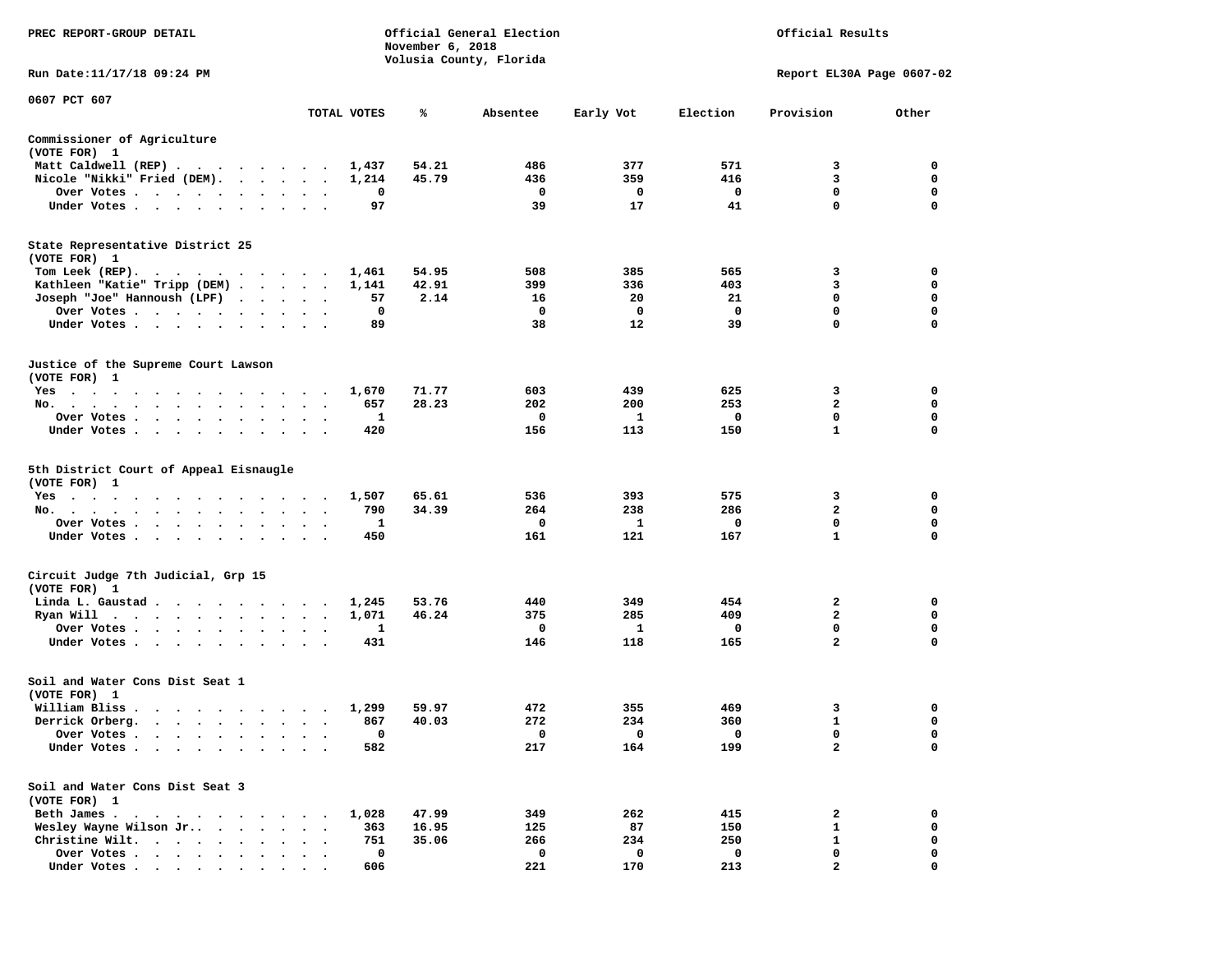| PREC REPORT-GROUP DETAIL                                              |                                                       | November 6, 2018 | Official General Election |           |            | Official Results        |                           |
|-----------------------------------------------------------------------|-------------------------------------------------------|------------------|---------------------------|-----------|------------|-------------------------|---------------------------|
| Run Date: 11/17/18 09:24 PM                                           |                                                       |                  | Volusia County, Florida   |           |            |                         | Report EL30A Page 0607-03 |
| 0607 PCT 607                                                          |                                                       |                  |                           |           |            |                         |                           |
|                                                                       | TOTAL VOTES                                           | %                | Absentee                  | Early Vot | Election   | Provision               | Other                     |
| Soil and Water Cons Dist Seat 5<br>(VOTE FOR) 1                       |                                                       |                  |                           |           |            |                         |                           |
| J. Mark Barfield                                                      |                                                       | 22.10<br>471     | 175                       | 119       | 176        | 1                       | 0                         |
| Andy Kelly                                                            |                                                       | 44.86<br>956     | 348                       | 265       | 342        | $\mathbf{1}$            | $\mathbf 0$               |
| David Schaefer.<br>$\sim$ $\sim$ $\sim$ $\sim$<br>$\bullet$           |                                                       | 33.04<br>704     | 211                       | 201       | 290        | $\overline{a}$          | 0                         |
| Over Votes .<br>.                                                     |                                                       | 0                | 0                         | 0         | 0          | $\mathbf 0$             | $\mathbf 0$               |
| Under Votes                                                           | $\sim$ $\sim$                                         | 617              | 227                       | 168       | 220        | $\overline{\mathbf{2}}$ | $\Omega$                  |
| #1 Increased Homestead Exemption                                      |                                                       |                  |                           |           |            |                         |                           |
| (VOTE FOR) 1                                                          |                                                       |                  |                           |           |            |                         |                           |
| Yes                                                                   | 1,263                                                 | 48.17            | 478                       | 299       | 484<br>487 | 2<br>3                  | 0<br>$\mathbf 0$          |
| No.<br>Over Votes                                                     | 1,359<br>$\ddot{\phantom{a}}$<br>$\bullet$<br>$\cdot$ | 51.83<br>2       | 438<br>0                  | 431<br>0  | 2          | $\mathbf 0$             | 0                         |
| $\sim$ $\sim$<br>$\ddot{\phantom{0}}$<br>$\bullet$<br>Under Votes     |                                                       | 124              | 45                        | 23        | 55         | $\mathbf{1}$            | $\mathbf 0$               |
|                                                                       |                                                       |                  |                           |           |            |                         |                           |
| #2 Limit on Property Tax Assessments<br>(VOTE FOR) 1                  |                                                       |                  |                           |           |            |                         |                           |
| $Yes \t . \t .$<br>$\bullet$<br>$\sim$<br>$\cdots$                    | 1,641<br>$\overline{\phantom{a}}$                     | 63.29            | 571                       | 425       | 642        | 3                       | 0                         |
| No.<br>$\bullet$                                                      | $\bullet$<br>$\overline{\phantom{a}}$                 | 36.71<br>952     | 330                       | 300       | 320        | $\overline{a}$          | $\mathbf 0$               |
| Over Votes .<br>$\sim$ $\sim$<br>$\cdot$                              |                                                       | 0                | 0                         | 0         | 0          | $\mathbf 0$             | $\mathbf 0$               |
| Under Votes.<br>$\cdots$<br>$\bullet$<br>$\sim$                       |                                                       | 155              | 60                        | 28        | 66         | $\mathbf{1}$            | 0                         |
| #3 Voter Control of Gambling                                          |                                                       |                  |                           |           |            |                         |                           |
| (VOTE FOR) 1<br>Yes                                                   | 1,839                                                 | 68.95            | 688                       | 504       | 641        | 6                       | 0                         |
| No.                                                                   |                                                       | 828<br>31.05     | 247                       | 233       | 348        | 0                       | 0                         |
| Over Votes .<br>$\cdots$                                              |                                                       | 0                | 0                         | 0         | 0          | $\mathbf 0$             | 0                         |
| Under Votes                                                           | $\ddot{\phantom{1}}$                                  | 81               | 26                        | 16        | 39         | $\mathbf 0$             | $\mathbf 0$               |
| #4 Voting Restoration Amendment                                       |                                                       |                  |                           |           |            |                         |                           |
| (VOTE FOR) 1                                                          |                                                       |                  |                           |           |            |                         |                           |
| Yes                                                                   | 1,605                                                 | 60.34            | 562                       | 442       | 597        | 4                       | 0                         |
| No.<br>$\cdot$ $\cdot$ $\cdot$ $\cdot$                                | 1,055<br>$\bullet$                                    | 39.66            | 370                       | 290       | 393        | $\mathbf{2}$            | 0                         |
| Over Votes                                                            | $\bullet$<br>$\bullet$                                | 0                | 0                         | 0         | 0          | $\mathbf 0$             | 0                         |
| Under Votes.                                                          |                                                       | 88               | 29                        | 21        | 38         | 0                       | $\mathbf 0$               |
| #5 Supermajority Vote Required<br>(VOTE FOR) 1                        |                                                       |                  |                           |           |            |                         |                           |
| Yes                                                                   | 1,708                                                 | 66.00            | 632                       | 421       | 652        | 3                       | 0                         |
| No.                                                                   |                                                       | 880<br>34.00     | 265                       | 301       | 311        | 3                       | $\mathbf 0$               |
| Over Votes                                                            |                                                       | 0                | 0                         | 0         | 0          | 0                       | 0                         |
| Under Votes .                                                         |                                                       | 160              | 64                        | 31        | 65         | 0                       | 0                         |
| #6 Rights of Crime Victims; Judges                                    |                                                       |                  |                           |           |            |                         |                           |
| (VOTE FOR) 1                                                          |                                                       |                  |                           |           |            |                         |                           |
| $Yes \t . \t .$<br>$\sim$<br>$\sim$ $\sim$                            | 1,279                                                 | 49.55            | 473                       | 276       | 526        | 4                       | 0                         |
| $\sim$ $\sim$<br>No.<br>$\sim$<br>$\bullet$<br>$\ddot{\phantom{a}}$   | 1,302                                                 | 50.45            | 418                       | 444       | 438        | $\mathbf{2}$            | 0                         |
| Over Votes<br>$\cdot$ $\cdot$ $\cdot$ $\cdot$<br>$\ddot{\phantom{0}}$ |                                                       | $\mathbf{1}$     | 0                         | 1         | 0          | 0                       | 0                         |
| Under Votes                                                           |                                                       | 166              | 70                        | 32        | 64         | $\Omega$                | $\Omega$                  |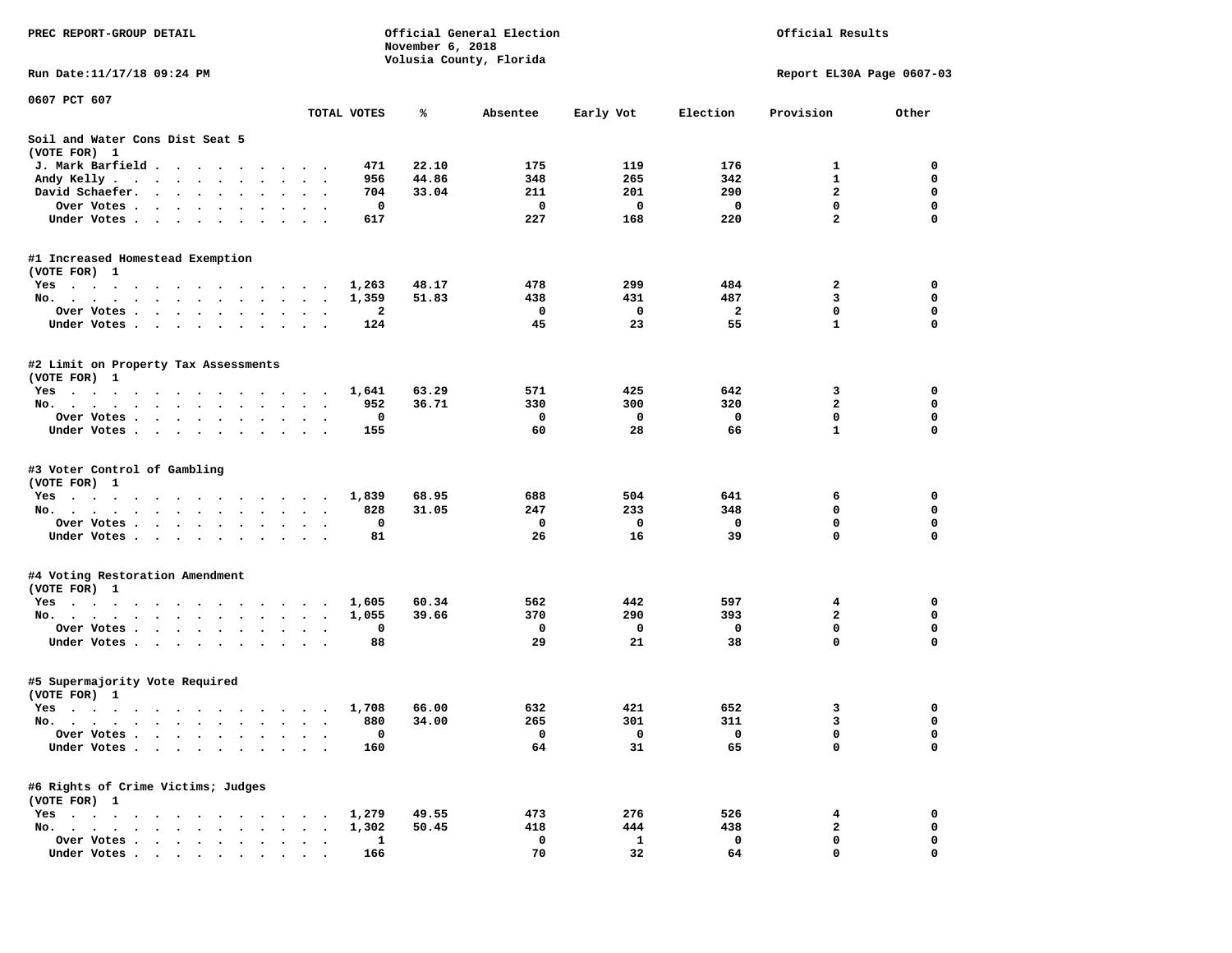| PREC REPORT-GROUP DETAIL                         |                                      | November 6, 2018 | Official General Election<br>Volusia County, Florida |              |              | Official Results          |              |
|--------------------------------------------------|--------------------------------------|------------------|------------------------------------------------------|--------------|--------------|---------------------------|--------------|
| Run Date:11/17/18 09:24 PM                       |                                      |                  |                                                      |              |              | Report EL30A Page 0607-04 |              |
| 0607 PCT 607                                     |                                      |                  |                                                      |              |              |                           |              |
|                                                  | TOTAL VOTES                          | ℁                | Absentee                                             | Early Vot    | Election     | Provision                 | Other        |
| #7 Survivor Benefits                             |                                      |                  |                                                      |              |              |                           |              |
| (VOTE FOR) 1                                     |                                      |                  |                                                      |              |              |                           |              |
| Yes                                              | 1,298                                | 50.35            | 483                                                  | 278          | 534          | 3                         | 0            |
| No.                                              | 1,280                                | 49.65            | 408                                                  | 442          | 427          | $\overline{\mathbf{3}}$   | 0            |
| Over Votes                                       | 0                                    |                  | $\Omega$                                             | $\mathbf 0$  | $\mathbf{o}$ | $\mathbf 0$               | 0            |
| Under Votes                                      | 170                                  |                  | 70                                                   | 33           | 67           | $\mathbf 0$               | $\mathbf 0$  |
| #9 Prohibits Oil, Gas Drilling, Vaping           |                                      |                  |                                                      |              |              |                           |              |
| (VOTE FOR) 1                                     |                                      |                  |                                                      |              |              |                           |              |
| Yes                                              | 1,570                                | 60.64            | 579                                                  | 424          | 563          | 4                         | $\mathbf 0$  |
| No.                                              | 1,019                                | 39.36            | 323                                                  | 292          | 402          | $\overline{2}$            | 0            |
| Over Votes                                       | $\mathbf{1}$                         |                  | $\Omega$                                             | $\mathbf{1}$ | $\mathbf{0}$ | $\mathbf 0$               | 0            |
| Under Votes                                      | 158                                  |                  | 59                                                   | 36           | 63           | $\mathbf 0$               | $\mathbf 0$  |
|                                                  |                                      |                  |                                                      |              |              |                           |              |
| #10 State and Local Structure and Op             |                                      |                  |                                                      |              |              |                           |              |
| (VOTE FOR) 1                                     |                                      |                  |                                                      |              |              |                           |              |
| Yes                                              | 1,368                                | 54.09            | 521                                                  | 329          | 516          | $\overline{2}$            | $\mathbf{0}$ |
| No.                                              | 1,161                                | 45.91            | 355                                                  | 383          | 420          | 3                         | 0            |
| Over Votes.                                      | $\Omega$                             |                  | $\Omega$                                             | $\Omega$     | $\Omega$     | $\mathbf 0$               | $\mathbf 0$  |
| Under Votes.                                     | 219                                  |                  | 85                                                   | 41           | 92           | $\mathbf{1}$              | $\mathbf 0$  |
| #11 Removal of Obs Prov; Crim Statute            |                                      |                  |                                                      |              |              |                           |              |
| (VOTE FOR) 1                                     |                                      |                  |                                                      |              |              |                           |              |
| Yes                                              | 1,352                                | 54.38            | 496                                                  | 347          | 505          | 4                         | 0            |
| No.                                              | 1,134                                | 45.62            | 358                                                  | 350          | 424          | $\mathbf{z}$              | 0            |
| Over Votes                                       | 1                                    |                  | $^{\circ}$                                           | <b>1</b>     | $\mathbf 0$  | $\mathbf 0$               | 0            |
| Under Votes.                                     | 261                                  |                  | 107                                                  | 55           | 99           | $\mathbf 0$               | $\mathbf 0$  |
|                                                  |                                      |                  |                                                      |              |              |                           |              |
| #12 Lobbying and Abuse of Office<br>(VOTE FOR) 1 |                                      |                  |                                                      |              |              |                           |              |
| Yes                                              | 1,965                                | 76.52            | 704                                                  | 500          | 755          | 6                         | $\mathbf 0$  |
| No.                                              | 603                                  | 23.48            | 188                                                  | 215          | 200          | $\mathbf 0$               | 0            |
| Over Votes.                                      | 0                                    |                  | $\mathbf 0$                                          | $\mathbf 0$  | $\mathbf 0$  | 0                         | 0            |
| Under Votes.                                     | 180                                  |                  | 69                                                   | 38           | 73           | $\Omega$                  | $\Omega$     |
|                                                  |                                      |                  |                                                      |              |              |                           |              |
| #13 Ends Dog Racing                              |                                      |                  |                                                      |              |              |                           |              |
|                                                  |                                      |                  |                                                      |              |              |                           |              |
|                                                  |                                      |                  |                                                      |              |              |                           |              |
| Yes                                              | 1,544                                | 59.32            | 557                                                  | 427          | 558          | 2                         | 0            |
| No.                                              | 1,059                                | 40.68            | 343                                                  | 300          | 413          | 3                         | 0            |
| (VOTE FOR) 1<br>Over Votes                       | $\mathbf{2}$<br>$\ddot{\phantom{0}}$ |                  | $^{\circ}$                                           | 1            | $\mathbf{1}$ | $\mathbf 0$               | 0            |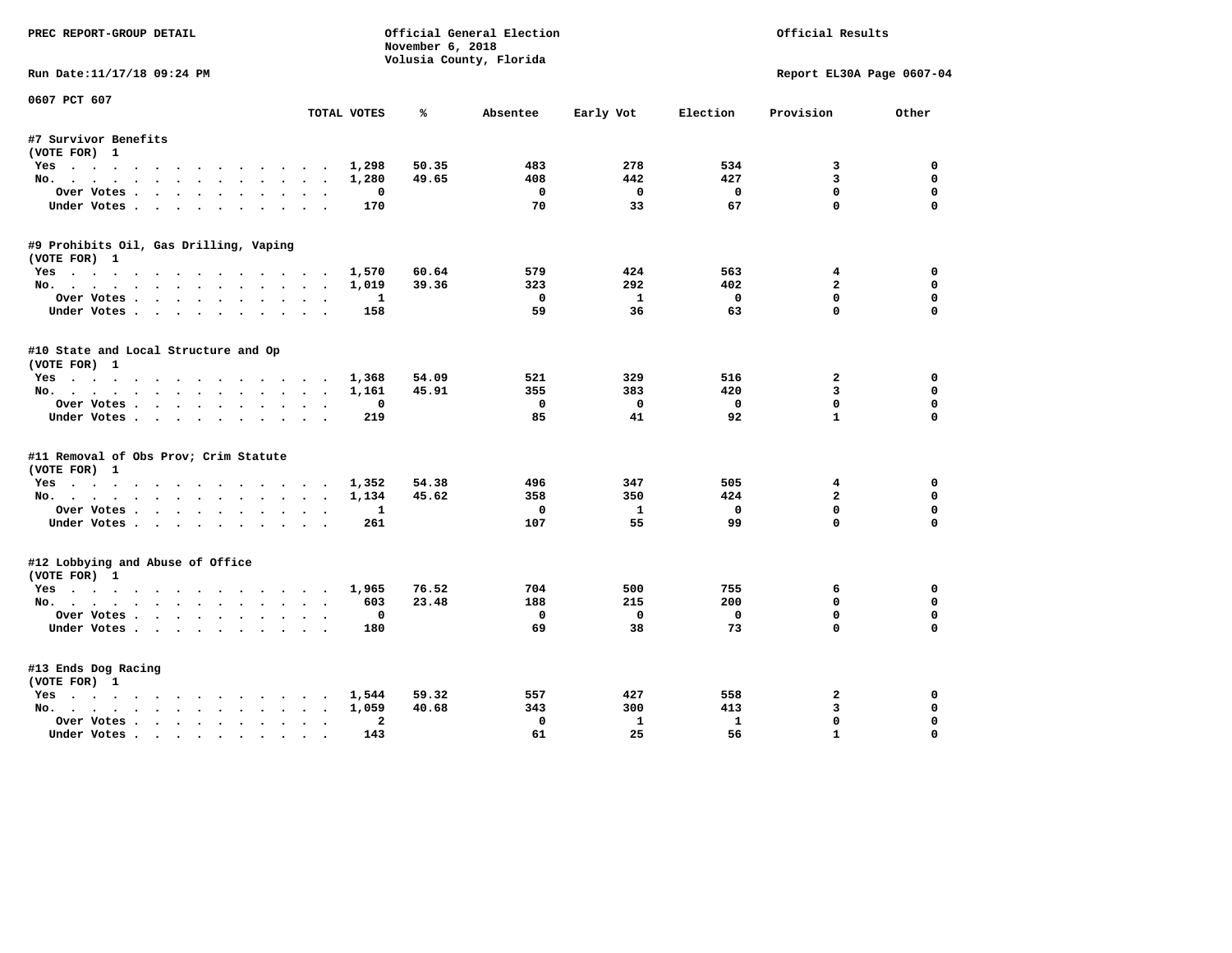## Official Results

**Run Date:11/17/18 09:24 PM Report EL30A Page 0614-01** 

| 0614 PCT 614                                                                                                                                                                                                                                            |                                                                                                                                                                                                                                   |                      |                      |                      |                          |                      |                          |              |       |                         |              |                         |             |              |
|---------------------------------------------------------------------------------------------------------------------------------------------------------------------------------------------------------------------------------------------------------|-----------------------------------------------------------------------------------------------------------------------------------------------------------------------------------------------------------------------------------|----------------------|----------------------|----------------------|--------------------------|----------------------|--------------------------|--------------|-------|-------------------------|--------------|-------------------------|-------------|--------------|
|                                                                                                                                                                                                                                                         |                                                                                                                                                                                                                                   |                      |                      |                      |                          |                      |                          | TOTAL VOTES  | ℁     | Absentee                | Early Vot    | Election                | Provision   | Other        |
| REGISTERED VOTERS - TOTAL .                                                                                                                                                                                                                             |                                                                                                                                                                                                                                   |                      |                      |                      | $\overline{\phantom{a}}$ | $\ddot{\phantom{a}}$ |                          | 4,218        |       |                         |              |                         |             |              |
| BALLOTS CAST - TOTAL.                                                                                                                                                                                                                                   | $\bullet$                                                                                                                                                                                                                         | $\ddot{\phantom{a}}$ |                      | $\ddot{\phantom{a}}$ | $\bullet$                | $\ddot{\phantom{a}}$ | $\bullet$                | 1,943        |       | 508                     | 641          | 788                     | 5           | $\mathbf{1}$ |
| BALLOTS CAST - BLANK.<br>$\bullet$                                                                                                                                                                                                                      |                                                                                                                                                                                                                                   |                      |                      |                      |                          |                      |                          | 1            | .05   | 1                       | 0            | $\mathbf 0$             | $\mathbf 0$ | $\mathbf 0$  |
| VOTER TURNOUT - TOTAL<br>$\ddot{\phantom{a}}$                                                                                                                                                                                                           | $\cdot$                                                                                                                                                                                                                           | $\ddot{\phantom{a}}$ |                      | $\cdot$              | $\ddot{\phantom{a}}$     | $\ddot{\phantom{a}}$ | $\ddot{\phantom{a}}$     |              | 46.06 |                         |              |                         |             |              |
| VOTER TURNOUT - BLANK<br>$\ddot{\phantom{0}}$                                                                                                                                                                                                           |                                                                                                                                                                                                                                   |                      |                      |                      |                          |                      |                          |              | .02   |                         |              |                         |             |              |
| United States Senator                                                                                                                                                                                                                                   |                                                                                                                                                                                                                                   |                      |                      |                      |                          |                      |                          |              |       |                         |              |                         |             |              |
| (VOTE FOR) 1                                                                                                                                                                                                                                            |                                                                                                                                                                                                                                   |                      |                      |                      |                          |                      |                          |              |       |                         |              |                         |             |              |
| Rick Scott (REP).<br>$\mathcal{A}$ . The contract of the contract of the contract of the contract of the contract of the contract of the contract of the contract of the contract of the contract of the contract of the contract of the contract of th |                                                                                                                                                                                                                                   |                      |                      |                      |                          |                      | $\overline{\phantom{a}}$ | 331          | 17.24 | 128                     | 86           | 116                     | 1           | $\mathbf 0$  |
| Bill Nelson (DEM).<br>$\mathbf{r}$ , $\mathbf{r}$ , $\mathbf{r}$ , $\mathbf{r}$ , $\mathbf{r}$ , $\mathbf{r}$                                                                                                                                           |                                                                                                                                                                                                                                   |                      |                      |                      |                          | $\sim$               |                          | 1,585        | 82.55 | 372                     | 553          | 655                     | 4           | $\mathbf{1}$ |
| WRITE-IN.<br>$\ddot{\phantom{a}}$<br>$\ddotsc$<br>$\sim$                                                                                                                                                                                                |                                                                                                                                                                                                                                   | $\ddot{\phantom{a}}$ |                      | $\bullet$            | $\bullet$                |                      |                          | 4            | .21   | $\overline{a}$          | $\mathbf 0$  | $\overline{a}$          | $\Omega$    | $\mathbf 0$  |
| Over Votes .<br>$\ddot{\phantom{0}}$<br>$\bullet$<br>$\sim$                                                                                                                                                                                             | $\ddot{\phantom{0}}$                                                                                                                                                                                                              | $\bullet$            |                      |                      | $\bullet$                |                      |                          | 3            |       | $\mathbf 0$             | $\mathbf{1}$ | $\overline{\mathbf{2}}$ | 0           | $\mathbf 0$  |
| Under Votes<br>$\sim$<br>$\sim$ $\sim$                                                                                                                                                                                                                  |                                                                                                                                                                                                                                   | $\ddot{\phantom{a}}$ |                      |                      |                          |                      |                          | 20           |       | 6                       | $\mathbf{1}$ | 13                      | $\Omega$    | $\mathbf 0$  |
|                                                                                                                                                                                                                                                         |                                                                                                                                                                                                                                   |                      |                      |                      |                          |                      |                          |              |       |                         |              |                         |             |              |
| Representative in Congress District 6<br>(VOTE FOR) 1                                                                                                                                                                                                   |                                                                                                                                                                                                                                   |                      |                      |                      |                          |                      |                          |              |       |                         |              |                         |             |              |
| Michael Waltz (REP).<br>$\cdots$                                                                                                                                                                                                                        |                                                                                                                                                                                                                                   |                      |                      |                      |                          | $\sim$               |                          | 306          | 16.11 | 123                     | 76           | 106                     | 1           | 0            |
| Nancy Soderberg (DEM)                                                                                                                                                                                                                                   | $\mathbf{r}$ . The set of the set of the set of the set of the set of the set of the set of the set of the set of the set of the set of the set of the set of the set of the set of the set of the set of the set of the set of t |                      |                      |                      |                          |                      |                          | 1,593        | 83.89 | 373                     | 553          | 662                     | 4           | $\mathbf{1}$ |
| Over Votes                                                                                                                                                                                                                                              |                                                                                                                                                                                                                                   | $\bullet$            |                      | $\bullet$            | $\ddot{\phantom{a}}$     | $\ddot{\phantom{a}}$ | $\ddot{\phantom{a}}$     | 0            |       | $\mathbf 0$             | $\mathbf 0$  | $\mathbf 0$             | 0           | $\mathbf 0$  |
| Under Votes                                                                                                                                                                                                                                             |                                                                                                                                                                                                                                   | $\ddot{\phantom{a}}$ | $\ddot{\phantom{0}}$ |                      | $\bullet$                | $\ddot{\phantom{a}}$ |                          | 44           |       | 12                      | 12           | 20                      | 0           | 0            |
|                                                                                                                                                                                                                                                         |                                                                                                                                                                                                                                   |                      |                      |                      |                          |                      |                          |              |       |                         |              |                         |             |              |
| Governor and Lieutenant Governor                                                                                                                                                                                                                        |                                                                                                                                                                                                                                   |                      |                      |                      |                          |                      |                          |              |       |                         |              |                         |             |              |
| (VOTE FOR) 1                                                                                                                                                                                                                                            |                                                                                                                                                                                                                                   |                      |                      |                      |                          |                      |                          |              |       |                         |              |                         |             |              |
| Ron DeSantis (REP)<br>$\cdot$ $\cdot$ $\cdot$ $\cdot$ $\cdot$ $\cdot$                                                                                                                                                                                   |                                                                                                                                                                                                                                   |                      |                      |                      |                          | $\sim$               |                          | 296          | 15.34 | 117                     | 73           | 105                     | 0           | 1            |
| Andrew Gillum (DEM).<br>$\cdots$                                                                                                                                                                                                                        |                                                                                                                                                                                                                                   |                      |                      |                      |                          | $\ddot{\phantom{a}}$ |                          | 1,614        | 83.67 | 373                     | 563          | 673                     | 5           | $\mathbf 0$  |
| Darcy G. Richardson (REF).                                                                                                                                                                                                                              |                                                                                                                                                                                                                                   | $\bullet$            |                      | $\ddot{\phantom{a}}$ | $\ddot{\phantom{a}}$     | $\bullet$            | $\bullet$                | 6            | .31   | 5                       | 0            | $\mathbf{1}$            | 0           | $\mathbf 0$  |
| Ryan Christopher Foley.                                                                                                                                                                                                                                 | $\sim$ $\sim$                                                                                                                                                                                                                     | $\bullet$            |                      | $\bullet$            | $\ddot{\phantom{a}}$     | $\ddot{\phantom{a}}$ |                          | 3            | .16   | $\mathbf{1}$            | 0            | $\mathbf{2}$            | 0           | $\mathbf 0$  |
| Kyle "KC" Gibson                                                                                                                                                                                                                                        |                                                                                                                                                                                                                                   | $\ddot{\phantom{a}}$ |                      | $\ddot{\phantom{a}}$ | $\ddot{\phantom{a}}$     |                      |                          | 5            | .26   | 3                       | $\mathbf{1}$ | $\mathbf{1}$            | $\Omega$    | $\mathbf 0$  |
| Bruce Stanley                                                                                                                                                                                                                                           |                                                                                                                                                                                                                                   | $\bullet$            |                      |                      | $\bullet$                | $\ddot{\phantom{a}}$ |                          | 3            | .16   | $\overline{a}$          | 0            | $\mathbf{1}$            | 0           | $\mathbf 0$  |
| WRITE-IN.<br>$\cdots$                                                                                                                                                                                                                                   |                                                                                                                                                                                                                                   | $\bullet$            |                      |                      |                          |                      |                          | $\mathbf{2}$ | .10   | $\mathbf{1}$            | $\mathbf{1}$ | $\mathbf 0$             | 0           | $\mathbf 0$  |
| Over Votes                                                                                                                                                                                                                                              |                                                                                                                                                                                                                                   |                      |                      | $\bullet$            | $\bullet$                | $\bullet$            | $\ddot{\phantom{0}}$     | 4            |       | $\overline{\mathbf{2}}$ | $\mathbf{1}$ | $\mathbf{1}$            | 0           | $\mathbf 0$  |
| Under Votes                                                                                                                                                                                                                                             |                                                                                                                                                                                                                                   |                      |                      | $\ddot{\phantom{a}}$ | $\ddot{\phantom{0}}$     |                      |                          | 10           |       | 4                       | 2            | 4                       | 0           | $\mathbf 0$  |
| Attorney General                                                                                                                                                                                                                                        |                                                                                                                                                                                                                                   |                      |                      |                      |                          |                      |                          |              |       |                         |              |                         |             |              |
| (VOTE FOR) 1                                                                                                                                                                                                                                            |                                                                                                                                                                                                                                   |                      |                      |                      |                          |                      |                          |              |       |                         |              |                         |             |              |
| Ashley Moody (REP)<br>$\cdot$                                                                                                                                                                                                                           |                                                                                                                                                                                                                                   |                      |                      |                      |                          |                      |                          | 334          | 17.45 | 133                     | 88           | 112                     | 0           | 1            |
| Sean Shaw (DEM)<br>$\cdot$ $\cdot$ $\cdot$ $\cdot$ $\cdot$ $\cdot$ $\cdot$                                                                                                                                                                              |                                                                                                                                                                                                                                   |                      |                      |                      |                          | $\sim$               | $\overline{\phantom{a}}$ | 1,549        | 80.93 | 355                     | 540          | 649                     | 5           | $\mathbf 0$  |
| Jeffrey Marc Siskind.                                                                                                                                                                                                                                   |                                                                                                                                                                                                                                   |                      |                      |                      |                          | $\sim$               | $\ddot{\phantom{a}}$     | 31           | 1.62  | $7\phantom{.0}$         | 9            | 15                      | 0           | $\mathbf 0$  |
| Over Votes .<br>$\cdots$                                                                                                                                                                                                                                |                                                                                                                                                                                                                                   | $\bullet$            |                      |                      | $\bullet$                |                      |                          | $\mathbf 0$  |       | $\mathbf 0$             | $\mathbf 0$  | $\mathbf 0$             | 0           | $\mathbf 0$  |
| Under Votes                                                                                                                                                                                                                                             |                                                                                                                                                                                                                                   | $\sim$               |                      |                      |                          |                      |                          | 29           |       | 13                      | 4            | 12                      | $\Omega$    | $\mathbf 0$  |
|                                                                                                                                                                                                                                                         |                                                                                                                                                                                                                                   |                      |                      |                      |                          |                      |                          |              |       |                         |              |                         |             |              |
| Chief Financial Officer                                                                                                                                                                                                                                 |                                                                                                                                                                                                                                   |                      |                      |                      |                          |                      |                          |              |       |                         |              |                         |             |              |
| (VOTE FOR) 1                                                                                                                                                                                                                                            |                                                                                                                                                                                                                                   |                      |                      |                      |                          |                      |                          |              |       |                         |              |                         |             |              |
| Jimmy Patronis (REP).                                                                                                                                                                                                                                   | $\sim$ $\sim$                                                                                                                                                                                                                     |                      | $\sim$ $\sim$        |                      | $\bullet$                |                      |                          | 315          | 16.64 | 119                     | 85           | 111                     | 0           | 0            |
| Jeremy Ring (DEM).<br>$\ddot{\phantom{a}}$                                                                                                                                                                                                              |                                                                                                                                                                                                                                   | $\ddot{\phantom{0}}$ |                      | $\bullet$            | $\bullet$                |                      |                          | 1,572        | 83.04 | 371                     | 542          | 653                     | 5           | $\mathbf{1}$ |
| WRITE-IN.<br>$\ddot{\phantom{0}}$<br><b>Contract Contract Contract</b>                                                                                                                                                                                  | $\bullet$                                                                                                                                                                                                                         | $\bullet$            |                      |                      | $\ddot{\phantom{0}}$     |                      |                          | 6            | .32   | 3                       | $\mathbf{z}$ | $\mathbf{1}$            | 0           | $\mathbf 0$  |
| Over Votes .<br>$\sim$ $\sim$ $\sim$ $\sim$ $\sim$                                                                                                                                                                                                      | $\bullet$                                                                                                                                                                                                                         | $\bullet$            |                      |                      |                          |                      |                          | 0            |       | $\mathbf 0$             | $\mathbf 0$  | $\mathbf 0$             | 0           | $\mathbf 0$  |
| Under Votes.<br>$\ddot{\phantom{1}}$<br>$\sim$ $\sim$<br>$\sim$                                                                                                                                                                                         | $\bullet$                                                                                                                                                                                                                         | $\cdot$              |                      |                      |                          |                      |                          | 50           |       | 15                      | 12           | 23                      | 0           | $\mathbf 0$  |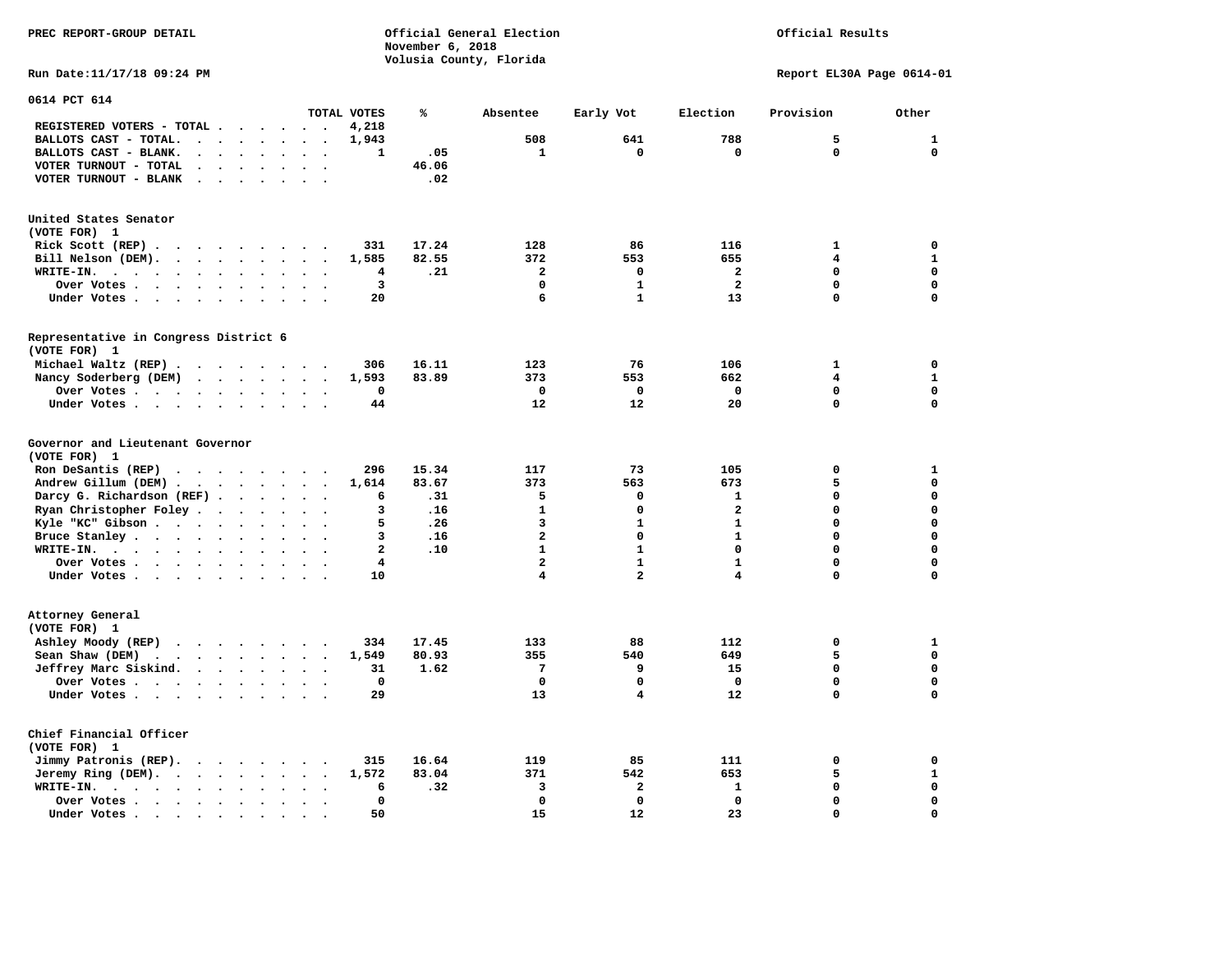| PREC REPORT-GROUP DETAIL                                                                                                                                                                                                  |                                                  |             | November 6, 2018 | Official General Election<br>Volusia County, Florida |                         |              | Official Results          |              |
|---------------------------------------------------------------------------------------------------------------------------------------------------------------------------------------------------------------------------|--------------------------------------------------|-------------|------------------|------------------------------------------------------|-------------------------|--------------|---------------------------|--------------|
| Run Date:11/17/18 09:24 PM                                                                                                                                                                                                |                                                  |             |                  |                                                      |                         |              | Report EL30A Page 0614-02 |              |
| 0614 PCT 614                                                                                                                                                                                                              |                                                  | TOTAL VOTES | ℁                | Absentee                                             | Early Vot               | Election     | Provision                 | Other        |
|                                                                                                                                                                                                                           |                                                  |             |                  |                                                      |                         |              |                           |              |
| Commissioner of Agriculture<br>(VOTE FOR) 1                                                                                                                                                                               |                                                  |             |                  |                                                      |                         |              |                           |              |
| Matt Caldwell (REP)                                                                                                                                                                                                       |                                                  | 312         | 16.44            | 118                                                  | 82                      | 111          | 0                         | 1            |
| Nicole "Nikki" Fried (DEM).                                                                                                                                                                                               |                                                  | 1,586       | 83.56            | 371                                                  | 550                     | 660          | 5                         | $\mathbf 0$  |
| Over Votes<br>$\cdot$                                                                                                                                                                                                     |                                                  | 0           |                  | $\mathbf 0$                                          | $\mathbf 0$             | $\mathbf{o}$ | $\mathbf 0$               | $\mathbf 0$  |
| Under Votes                                                                                                                                                                                                               | $\bullet$ , $\bullet$ , $\bullet$ , $\bullet$    | 45          |                  | 19                                                   | 9                       | 17           | $\mathbf{0}$              | $\Omega$     |
| State Representative District 26<br>(VOTE FOR) 1                                                                                                                                                                          |                                                  |             |                  |                                                      |                         |              |                           |              |
| Elizabeth Fetterhoff (REP).                                                                                                                                                                                               |                                                  | 361         | 18.94            | 139                                                  | 98                      | 123          | $\mathbf 0$               | 1            |
| Patrick Henry (DEM)                                                                                                                                                                                                       |                                                  | 1,545       | 81.06            | 356                                                  | 534                     | 650          | 5                         | $\mathbf 0$  |
| Over Votes                                                                                                                                                                                                                |                                                  | 0           |                  | $\mathbf 0$                                          | 0                       | $\mathbf 0$  | $\mathbf 0$               | $\mathbf 0$  |
| Under Votes                                                                                                                                                                                                               |                                                  | 37          |                  | 13                                                   | 9                       | 15           | $\mathbf 0$               | $\mathbf 0$  |
| Justice of the Supreme Court Lawson<br>(VOTE FOR) 1                                                                                                                                                                       |                                                  |             |                  |                                                      |                         |              |                           |              |
| $Yes \cdot \cdot \cdot$<br>$\cdot$ $\cdot$<br>$\sim$ $\sim$<br>.                                                                                                                                                          |                                                  | 989         | 57.37            | 311                                                  | 288                     | 385          | 4                         | 1            |
| No.                                                                                                                                                                                                                       |                                                  | 735         | 42.63            | 144                                                  | 282                     | 308          | $\mathbf{1}$              | $\mathbf 0$  |
| Over Votes<br>$\bullet$<br>$\bullet$                                                                                                                                                                                      | $\bullet$<br>$\bullet$                           | 2           |                  | 0                                                    | 1                       | 1            | 0                         | 0            |
| Under Votes                                                                                                                                                                                                               |                                                  | 217         |                  | 53                                                   | 70                      | 94           | 0                         | $\mathbf 0$  |
| 5th District Court of Appeal Eisnaugle<br>(VOTE FOR) 1<br>$Yes \cdot \cdot \cdot \cdot \cdot$<br>$\sim$<br>.<br>No.<br>$\mathbf{a}$ . The second contribution of $\mathbf{a}$<br>$\sim$<br>$\sim$<br>$\ddot{\phantom{1}}$ |                                                  | 908<br>799  | 53.19<br>46.81   | 273<br>172                                           | 271<br>298              | 360<br>327   | 3<br>$\mathbf{2}$         | 1<br>0       |
| Over Votes                                                                                                                                                                                                                | $\sim$                                           | 1           |                  | $\mathbf 0$                                          | 0                       | 1            | $\mathbf 0$               | 0            |
| Under Votes<br>$\sim$                                                                                                                                                                                                     | $\cdot$ $\cdot$ $\cdot$                          | 235         |                  | 63                                                   | 72                      | 100          | $\mathbf 0$               | $\mathbf 0$  |
| Circuit Judge 7th Judicial, Grp 15<br>(VOTE FOR) 1                                                                                                                                                                        |                                                  |             |                  |                                                      |                         |              |                           |              |
| Linda L. Gaustad                                                                                                                                                                                                          |                                                  | 1,189       | 69.01            | 301                                                  | 406                     | 478          | 3                         | $\mathbf{1}$ |
| Ryan Will $\cdots$ $\cdots$ $\cdots$                                                                                                                                                                                      | $\ddot{\phantom{1}}$                             | 534         | 30.99            | 146                                                  | 167                     | 219          | $\mathbf{2}$              | 0            |
| Over Votes<br>$\cdot$<br>$\ddot{\phantom{1}}$<br>$\cdot$                                                                                                                                                                  |                                                  | 1           |                  | 0                                                    | 0                       | 1            | 0                         | 0            |
| Under Votes<br>$\sim$                                                                                                                                                                                                     |                                                  | 219         |                  | 61                                                   | 68                      | 90           | $\mathbf 0$               | $\Omega$     |
| Daytona Beach City Commissioner Zone 5<br>(VOTE FOR) 1                                                                                                                                                                    |                                                  |             |                  |                                                      |                         |              |                           |              |
| Katienna Brown-Gardner.                                                                                                                                                                                                   |                                                  | 820         | 45.18            | 204                                                  | 290                     | 324          | 1                         | 1            |
| Dannette Henry.                                                                                                                                                                                                           |                                                  | 995         | 54.82            | 257                                                  | 316                     | 418          | $\overline{\mathbf{4}}$   | $\mathbf 0$  |
| Over Votes.                                                                                                                                                                                                               | $\sim$ $\sim$                                    | 7           |                  | $\mathbf 0$                                          | $\mathbf{1}$            | - 6          | 0                         | 0            |
| Under Votes                                                                                                                                                                                                               |                                                  | 121         |                  | 47                                                   | 34                      | 40           | 0                         | $\mathbf 0$  |
| Soil and Water Cons Dist Seat 1<br>(VOTE FOR) 1                                                                                                                                                                           |                                                  |             |                  |                                                      |                         |              |                           |              |
| William Bliss.<br>.                                                                                                                                                                                                       |                                                  | 1,103       | 63.94            | 276                                                  | 388                     | 439          | 0                         | 0            |
| Derrick Orberg.                                                                                                                                                                                                           | $\ddot{\phantom{1}}$<br>$\overline{\phantom{a}}$ | 622         | 36.06            | 166                                                  | 186                     | 264          | 5                         | $\mathbf{1}$ |
| Over Votes<br>$\sim$ $\sim$<br>$\ddot{\phantom{0}}$<br>$\ddot{\phantom{a}}$<br>$\ddot{\phantom{a}}$                                                                                                                       | $\ddot{\phantom{a}}$                             | 2           |                  | 0                                                    | $\overline{\mathbf{2}}$ | 0            | $\mathbf 0$               | $\mathbf 0$  |
| Under Votes, , , , , , ,                                                                                                                                                                                                  | $\sim$                                           | 216         |                  | 66                                                   | 65                      | 85           | $\Omega$                  | $\mathbf 0$  |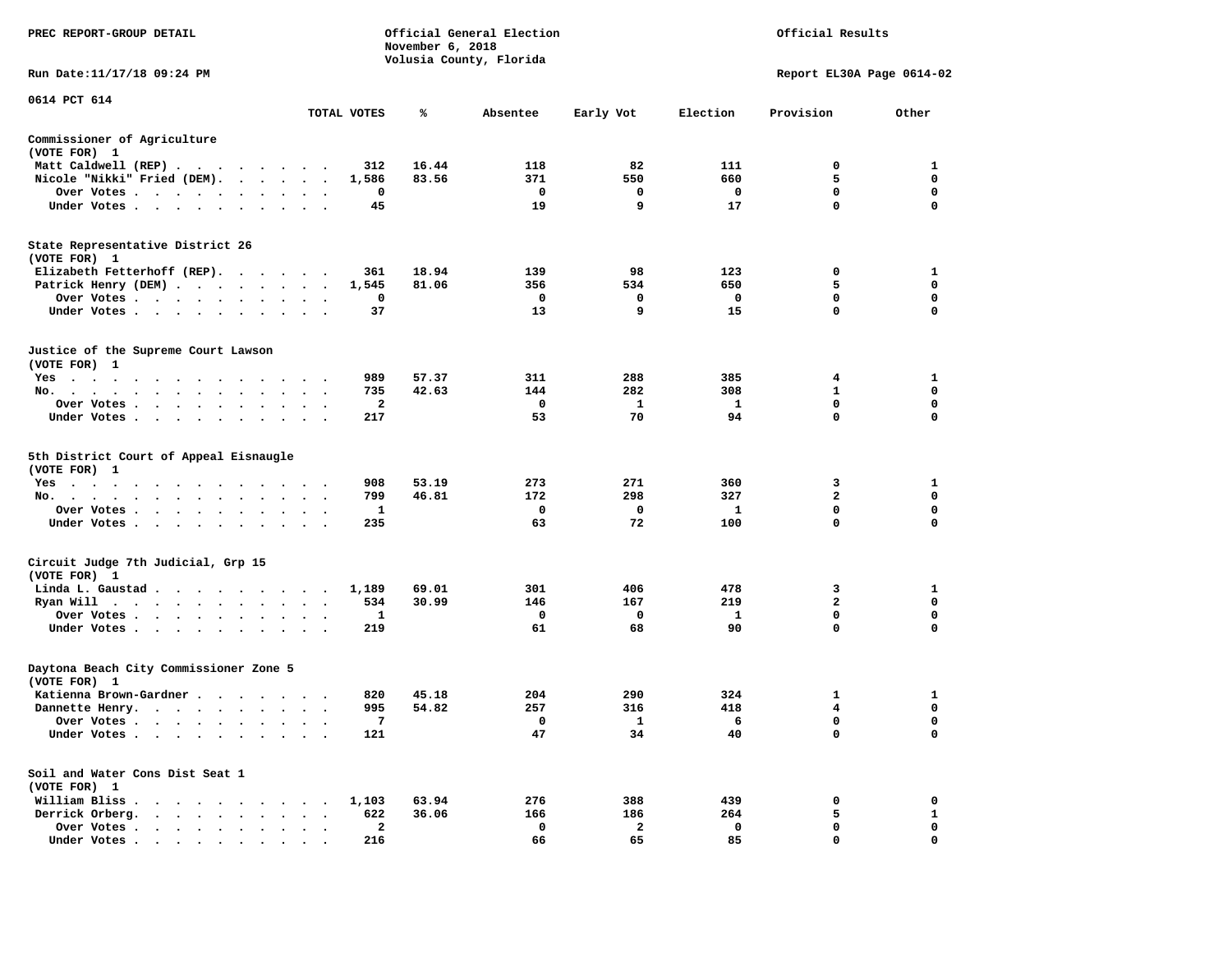| PREC REPORT-GROUP DETAIL                                                                                                         |                             | November 6, 2018 | Official General Election | Official Results |          |                            |                  |
|----------------------------------------------------------------------------------------------------------------------------------|-----------------------------|------------------|---------------------------|------------------|----------|----------------------------|------------------|
| Run Date:11/17/18 09:24 PM                                                                                                       |                             |                  | Volusia County, Florida   |                  |          | Report EL30A Page 0614-03  |                  |
| 0614 PCT 614                                                                                                                     |                             |                  |                           |                  |          |                            |                  |
|                                                                                                                                  | TOTAL VOTES                 | ℁                | Absentee                  | Early Vot        | Election | Provision                  | Other            |
| Soil and Water Cons Dist Seat 3<br>(VOTE FOR) 1                                                                                  |                             |                  |                           |                  |          |                            |                  |
| Beth James.<br>the contract of the contract of the contract of the contract of the contract of the contract of the contract of   | 362                         | 21.08            | 123                       | 90               | 148      | 1                          | 0                |
| Wesley Wayne Wilson Jr                                                                                                           | 472<br>$\ddot{\phantom{1}}$ | 27.49            | 106                       | 147              | 215      | 3                          | 1                |
| Christine Wilt.<br>$\ddot{\phantom{1}}$                                                                                          | 883                         | 51.43            | 211                       | 336              | 335      | $\mathbf{1}$               | 0                |
| Over Votes                                                                                                                       | 2                           |                  | 1                         | 1                | 0        | $\mathbf 0$                | $\mathbf 0$      |
| Under Votes                                                                                                                      | 224                         |                  | 67                        | 67               | 90       | $\mathbf 0$                | $\mathbf 0$      |
| Soil and Water Cons Dist Seat 5<br>(VOTE FOR) 1                                                                                  |                             |                  |                           |                  |          |                            |                  |
| J. Mark Barfield                                                                                                                 | 217                         | 12.78            | 69                        | 62               | 86       | 0                          | 0                |
| Andy Kelly                                                                                                                       | 1,139                       | 67.08            | 272                       | 403              | 462      | $\overline{a}$             | $\mathbf 0$      |
| David Schaefer.<br>$\cdot$                                                                                                       | 342<br>$\bullet$            | 20.14            | 96                        | 100              | 142      | 3                          | 1                |
| Over Votes<br>$\sim$ $\sim$                                                                                                      | 1                           |                  | 0                         | 1                | 0        | $\mathbf 0$                | $\mathbf 0$      |
| Under Votes                                                                                                                      | 244                         |                  | 71                        | 75               | 98       | $\mathbf 0$                | $\mathbf 0$      |
| #1 Increased Homestead Exemption<br>(VOTE FOR) 1                                                                                 |                             |                  |                           |                  |          |                            |                  |
| Yes                                                                                                                              | 615                         | 33.28            | 189                       | 188              | 235      | 2                          | 1                |
| No.                                                                                                                              | 1,233<br>$\sim$ $\sim$      | 66.72            | 291                       | 430              | 509      | 3                          | 0                |
| Over Votes                                                                                                                       | 1<br>$\ddot{\phantom{1}}$   |                  | 0                         | 1                | 0        | 0                          | 0                |
| Under Votes                                                                                                                      | 94                          |                  | 28                        | 22               | 44       | $\mathbf 0$                | 0                |
| #2 Limit on Property Tax Assessments<br>(VOTE FOR) 1                                                                             |                             |                  |                           |                  |          |                            |                  |
| $Yes \cdot \cdot \cdot$<br>$\cdots$<br>$\sim$ $\sim$ $\sim$<br>$\sim$                                                            | 858                         | 46.86            | 246                       | 275              | 333      | 3                          | 1                |
| No.                                                                                                                              | 973                         | 53.14            | 224                       | 333              | 414      | $\overline{2}$             | 0                |
| Over Votes.<br>$\cdots$                                                                                                          | 3                           |                  | 0                         | $\mathbf{2}$     | <b>1</b> | $\mathbf 0$                | 0                |
| Under Votes                                                                                                                      | 109                         |                  | 38                        | 31               | 40       | $\mathbf 0$                | $\mathbf 0$      |
| #3 Voter Control of Gambling<br>(VOTE FOR) 1                                                                                     |                             |                  |                           |                  |          |                            |                  |
| Yes                                                                                                                              | 1,515                       | 80.46            | 393                       | 502              | 614      | 5                          | 1                |
| No.                                                                                                                              | 368<br>$\ddot{\phantom{1}}$ | 19.54            | 103                       | 120              | 145      | 0                          | 0                |
| Over Votes .<br>$\mathcal{A}=\mathcal{A}=\mathcal{A}=\mathcal{A}=\mathcal{A}=\mathcal{A}=\mathcal{A}=\mathcal{A}$<br>Under Votes | 3<br>57                     |                  | 0<br>12                   | 1<br>18          | 2<br>27  | $\mathbf 0$<br>$\mathbf 0$ | 0<br>$\mathbf 0$ |
| #4 Voting Restoration Amendment<br>(VOTE FOR) 1                                                                                  |                             |                  |                           |                  |          |                            |                  |
| Yes. 1,607                                                                                                                       |                             | 85.25            | 417                       | 544              | 641      | 4                          | $\mathbf{1}$     |
| No.                                                                                                                              | 278                         | 14.75            | 80                        | 81               | 117      | 0                          | 0                |
| Over Votes .<br>$\ddot{\phantom{a}}$<br>$\ddot{\phantom{0}}$<br>$\bullet$<br>$\bullet$                                           | $\mathbf{2}$                |                  | 0                         | 1                | 1        | $\mathbf 0$                | 0                |
| Under Votes.<br>$\sim$<br>$\sim$ $\sim$<br>$\ddot{\phantom{a}}$<br>$\ddot{\phantom{a}}$                                          | 56                          |                  | 11                        | 15               | 29       | $\mathbf{1}$               | 0                |
| #5 Supermajority Vote Required<br>(VOTE FOR) 1                                                                                   |                             |                  |                           |                  |          |                            |                  |
| $Yes \t . \t .$                                                                                                                  | 812                         | 44.01            | 273                       | 237              | 299      | 2                          | 1                |
| No.<br>$\ddot{\phantom{1}}$<br>$\ddot{\phantom{a}}$<br>$\bullet$                                                                 | 1,033                       | 55.99            | 213                       | 370              | 447      | 3                          | 0                |
| Over Votes .                                                                                                                     | $\mathbf{1}$                |                  | 0                         | 0                | 1        | 0                          | 0                |
| Under Votes.<br>$\cdots$                                                                                                         | 97                          |                  | 22                        | 34               | 41       | 0                          | 0                |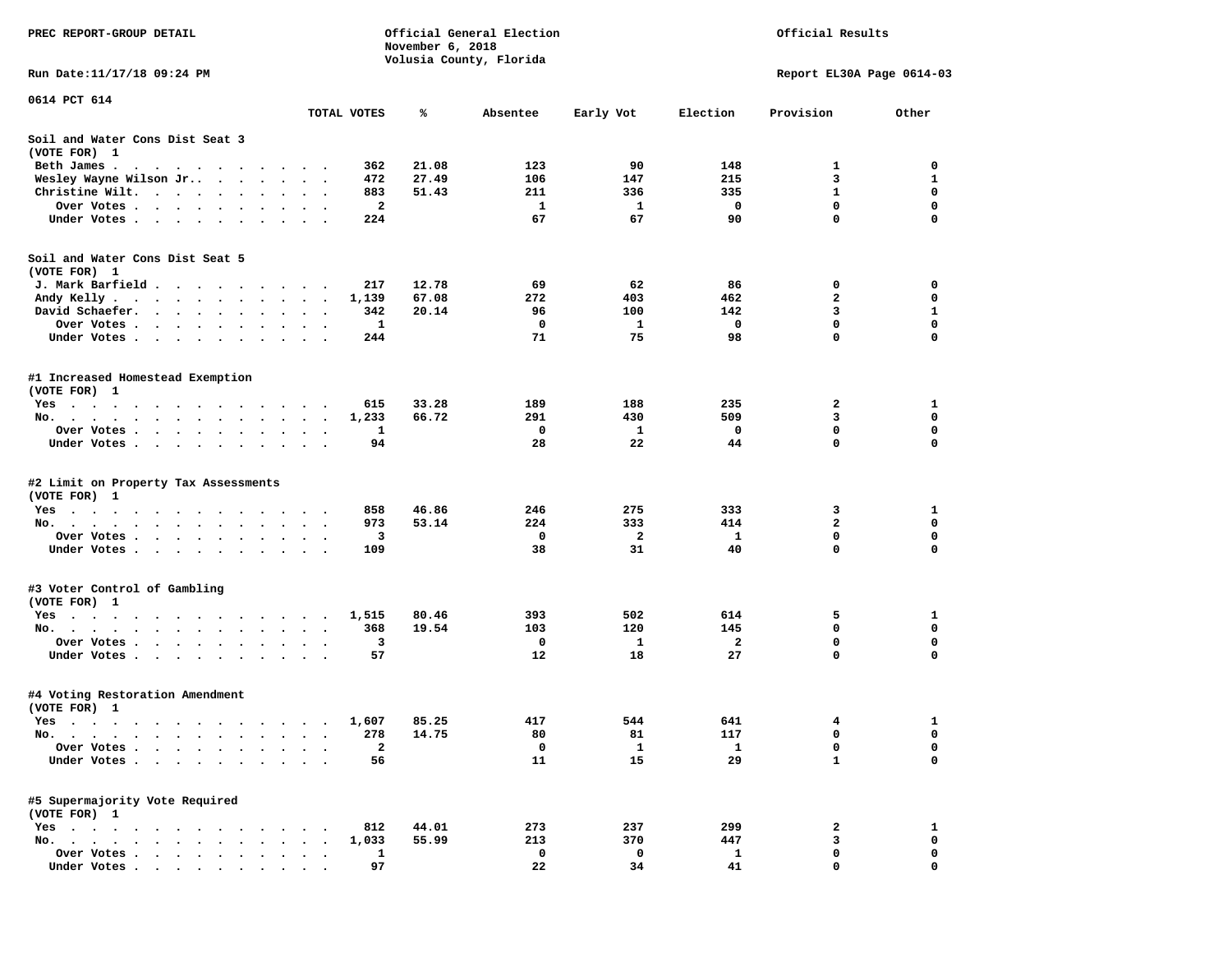| PREC REPORT-GROUP DETAIL                                    |           |                                | November 6, 2018 | Official General Election<br>Volusia County, Florida |                         |                          | Official Results           |                          |
|-------------------------------------------------------------|-----------|--------------------------------|------------------|------------------------------------------------------|-------------------------|--------------------------|----------------------------|--------------------------|
| Run Date:11/17/18 09:24 PM                                  |           |                                |                  |                                                      |                         |                          | Report EL30A Page 0614-04  |                          |
| 0614 PCT 614                                                |           | TOTAL VOTES                    | ℁                | Absentee                                             | Early Vot               | Election                 | Provision                  | Other                    |
| #6 Rights of Crime Victims; Judges                          |           |                                |                  |                                                      |                         |                          |                            |                          |
| (VOTE FOR) 1                                                |           |                                |                  |                                                      |                         |                          |                            |                          |
| Yes                                                         |           | 916                            | 49.67            | 271                                                  | 265                     | 376                      | $\overline{4}$             | $^{\circ}$               |
| No.                                                         |           | 928                            | 50.33            | 215                                                  | 348                     | 363                      | $\mathbf{1}$               | $\mathbf{1}$             |
| Over Votes                                                  |           | $\overline{4}$                 |                  | $\mathbf{1}$                                         | $\overline{\mathbf{2}}$ | $\mathbf{1}$             | $\mathbf 0$                | $\mathbf 0$              |
| Under Votes                                                 |           | 95                             |                  | 21                                                   | 26                      | 48                       | $\mathbf 0$                | $\mathbf 0$              |
| #7 Survivor Benefits<br>(VOTE FOR) 1                        |           |                                |                  |                                                      |                         |                          |                            |                          |
| Yes                                                         |           | 1,000                          | 54.53            | 308                                                  | 291                     | 397                      | 3                          | 1                        |
| No.                                                         |           | 834                            | 45.47            | 177                                                  | 318                     | 337                      | $\overline{2}$             | 0                        |
| Over Votes                                                  |           | $\mathbf{1}$                   |                  | $\overline{\phantom{0}}$                             | $\mathbf{1}$            | $\overline{\phantom{0}}$ | $\mathbf 0$                | 0                        |
| Under Votes                                                 |           | 108                            |                  | 23                                                   | 31                      | 54                       | $\mathbf 0$                | 0                        |
| #9 Prohibits Oil, Gas Drilling, Vaping<br>(VOTE FOR) 1      |           |                                |                  |                                                      |                         |                          |                            |                          |
| Yes 1,352                                                   |           |                                | 74.08            | 348                                                  | 464                     | 535                      | 5                          | 0                        |
| No.                                                         |           | 473                            | 25.92            | 135                                                  | 136                     | 201                      | $\mathbf 0$                | $\mathbf{1}$             |
| Over Votes                                                  |           | 6                              |                  | $\mathbf 0$                                          | $\overline{\mathbf{3}}$ | $\overline{\mathbf{3}}$  | $\mathbf 0$                | $\mathbf 0$              |
| Under Votes                                                 |           | 112                            |                  | 25                                                   | 38                      | 49                       | $\Omega$                   | $\Omega$                 |
| #10 State and Local Structure and Op<br>(VOTE FOR) 1<br>Yes |           | 963                            | 53.26            | 310                                                  | 298                     | 351                      | 3                          | 1                        |
| No.                                                         |           | 845                            | 46.74            | 166                                                  | 303                     | 374                      | $\overline{a}$             | $\mathbf 0$              |
| Over Votes                                                  |           | $\mathbf{1}$                   |                  | $\mathbf{o}$                                         | $\mathbf{1}$            | $\mathbf 0$              | $\mathbf 0$                | $\mathbf 0$              |
| Under Votes                                                 |           | 134                            |                  | 32                                                   | 39                      | 63                       | $\mathbf 0$                | $\Omega$                 |
| #11 Removal of Obs Prov; Crim Statute<br>(VOTE FOR) 1       |           |                                |                  |                                                      |                         |                          |                            |                          |
| Yes                                                         |           | 1,268                          | 70.37            | 308                                                  | 424                     | 530                      | 5                          | 1                        |
| No.                                                         |           | 534                            | 29.63            | 157                                                  | 175                     | 202                      | $\Omega$                   | $\mathbf 0$              |
| Over Votes                                                  |           | 0                              |                  | $\mathbf 0$                                          | $\overline{\mathbf{0}}$ | $\mathbf 0$              | 0                          | $\mathbf 0$              |
| Under Votes                                                 |           | 141                            |                  | 43                                                   | 42                      | 56                       | $\Omega$                   | 0                        |
| #12 Lobbying and Abuse of Office<br>(VOTE FOR) 1            |           |                                |                  |                                                      |                         |                          |                            |                          |
| Yes                                                         |           | 1,071                          | 58.94            | 344                                                  | 323                     | 401                      | $\mathbf{3}$               | 0                        |
| No.                                                         |           | 746                            | 41.06            | 132                                                  | 284                     | 328                      | $\overline{a}$             | $\mathbf 0$              |
| Over Votes<br>Under Votes                                   |           | $\overline{\mathbf{1}}$<br>125 |                  | $\overline{\mathbf{0}}$<br>32                        | $\overline{0}$<br>34    | $\mathbf{1}$<br>58       | $\mathbf 0$<br>$\mathbf 0$ | $\Omega$<br>$\mathbf{1}$ |
| #13 Ends Dog Racing                                         |           |                                |                  |                                                      |                         |                          |                            |                          |
| (VOTE FOR) 1<br>Yes 1,202                                   |           |                                | 65.22            | 287                                                  | 432                     | 480                      | $\mathbf{2}$               | 1                        |
| No.                                                         |           | 641                            | 34.78            | 199                                                  | 181                     | 259                      | $\mathbf{2}$               | $\mathbf 0$              |
| Over Votes                                                  | $\ddotsc$ | $\mathbf{2}$                   |                  | $\mathbf 0$                                          | $\mathbf{1}$            | $\mathbf{1}$             | $\mathbf 0$                | 0                        |
| Under Votes.                                                |           | 98                             |                  | 22                                                   | 27                      | 48                       | $\mathbf{1}$               | 0                        |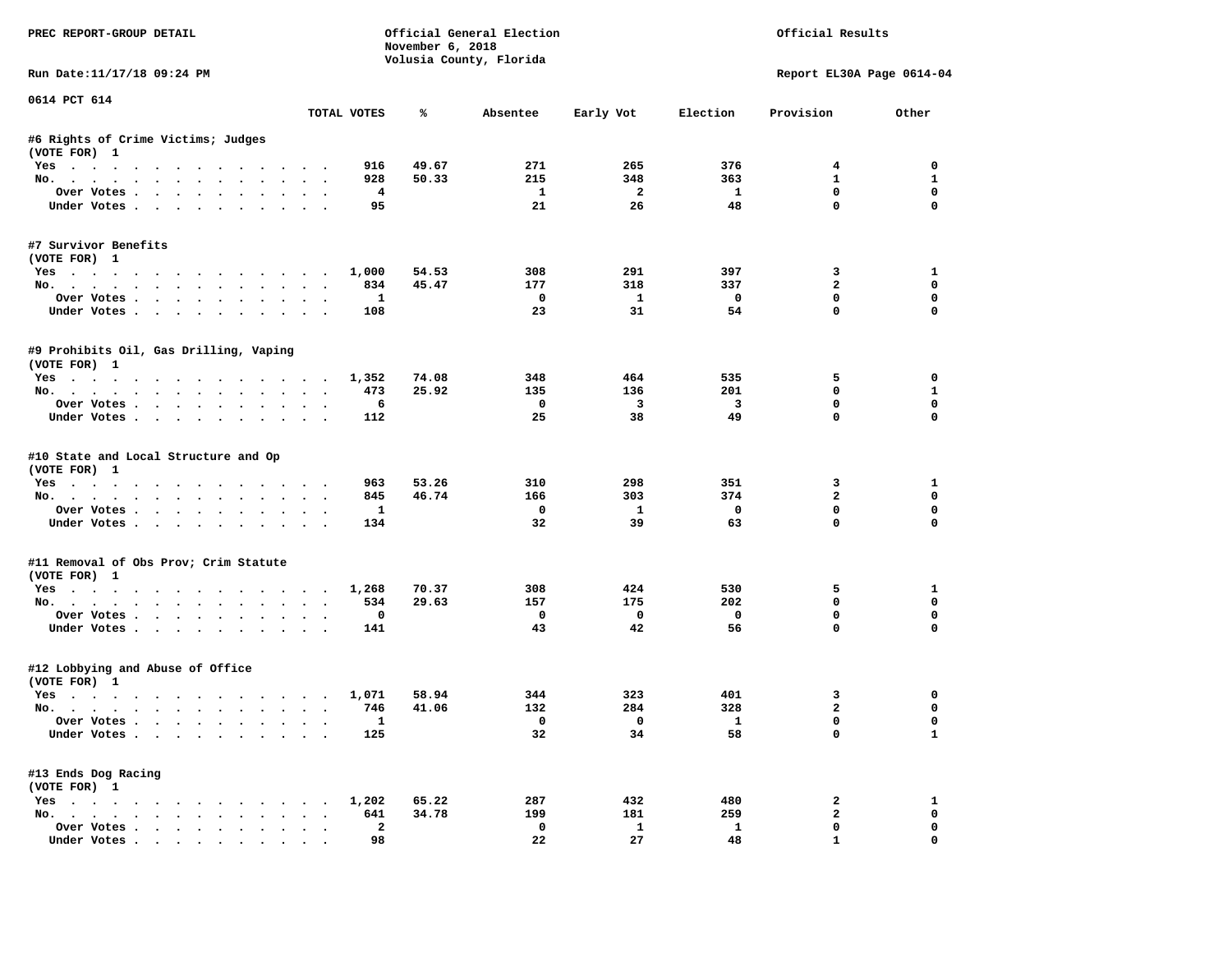### Official Results

**Run Date:11/17/18 09:24 PM Report EL30A Page 0619-01** 

| 0619 PCT 619                                                                                                           |                                   |              |       |                         |                |                |                         |              |
|------------------------------------------------------------------------------------------------------------------------|-----------------------------------|--------------|-------|-------------------------|----------------|----------------|-------------------------|--------------|
|                                                                                                                        |                                   | TOTAL VOTES  | ℁     | Absentee                | Early Vot      | Election       | Provision               | Other        |
| REGISTERED VOTERS - TOTAL .<br>$\overline{\phantom{a}}$<br>$\ddot{\phantom{a}}$<br>$\ddot{\phantom{a}}$                | $\sim$<br>$\ddot{\phantom{a}}$    | 2,363        |       |                         |                |                |                         |              |
| BALLOTS CAST - TOTAL.<br>$\sim$<br>$\ddot{\phantom{a}}$<br>$\ddot{\phantom{a}}$<br>$\ddot{\phantom{a}}$                |                                   | 1,074        |       | 274                     | 349            | 446            | 4                       | $\mathbf{1}$ |
| BALLOTS CAST - BLANK.<br>$\bullet$<br>$\bullet$<br>$\bullet$<br>$\bullet$                                              | $\bullet$<br>$\bullet$            | 0            |       | $\mathbf 0$             | 0              | $\mathbf 0$    | $\mathbf 0$             | $\mathbf 0$  |
| VOTER TURNOUT - TOTAL<br>$\ddot{\phantom{a}}$<br>$\ddot{\phantom{a}}$<br>$\ddot{\phantom{1}}$                          |                                   |              | 45.45 |                         |                |                |                         |              |
| VOTER TURNOUT - BLANK<br>$\ddot{\phantom{a}}$                                                                          |                                   |              |       |                         |                |                |                         |              |
|                                                                                                                        |                                   |              |       |                         |                |                |                         |              |
|                                                                                                                        |                                   |              |       |                         |                |                |                         |              |
| United States Senator                                                                                                  |                                   |              |       |                         |                |                |                         |              |
| (VOTE FOR) 1                                                                                                           |                                   |              |       |                         |                |                |                         |              |
| Rick Scott (REP).<br>$\ddot{\phantom{1}}$<br>$\sim$ $\sim$<br>$\sim$ 100 $\sim$<br>$\cdot$<br>$\overline{\phantom{a}}$ |                                   | 194          | 18.20 | 64                      | 45             | 84             | $\mathbf{1}$            | 0            |
| Bill Nelson (DEM).<br>$\mathbf{r}$ , $\mathbf{r}$ , $\mathbf{r}$ , $\mathbf{r}$ , $\mathbf{r}$ , $\mathbf{r}$          | $\overline{\phantom{a}}$          | 866          | 81.24 | 204                     | 301            | 357            | 3                       | ${\bf 1}$    |
| WRITE-IN.<br>$\ddotsc$ $\ddotsc$<br>$\ddot{\phantom{a}}$<br>$\bullet$<br>$\bullet$                                     |                                   | 6            | .56   | 3                       | $\mathbf 0$    | 3              | $\Omega$                | $\mathbf 0$  |
| Over Votes<br>$\bullet$<br>$\ddot{\phantom{a}}$<br>$\bullet$                                                           |                                   | $\mathbf{1}$ |       | $\Omega$                | $\mathbf{1}$   | $\mathbf 0$    | 0                       | $\mathbf 0$  |
| Under Votes<br>$\bullet$<br>$\bullet$                                                                                  | $\ddot{\phantom{a}}$<br>$\cdot$   | 7            |       | $\overline{\mathbf{3}}$ | $\overline{a}$ | $\overline{a}$ | 0                       | $\mathbf 0$  |
|                                                                                                                        |                                   |              |       |                         |                |                |                         |              |
| Representative in Congress District 6                                                                                  |                                   |              |       |                         |                |                |                         |              |
| (VOTE FOR) 1                                                                                                           |                                   |              |       |                         |                |                |                         |              |
| Michael Waltz (REP)                                                                                                    |                                   | 175          | 16.67 | 61                      | 42             | 72             | 0                       | $\mathbf 0$  |
| Nancy Soderberg (DEM)<br>$\cdots$<br>$\bullet$ .<br><br><br><br><br><br><br><br><br><br><br>                           | $\bullet$                         | 875          | 83.33 | 207                     | 301            | 362            | 4                       | $\mathbf{1}$ |
| Over Votes<br>$\ddot{\phantom{1}}$<br>$\bullet$                                                                        |                                   | 0            |       | 0                       | $\mathbf 0$    | 0              | 0                       | $\mathbf 0$  |
| Under Votes<br>$\cdot$<br>$\ddot{\phantom{a}}$                                                                         | $\cdot$<br>$\ddot{\phantom{a}}$   | 24           |       | 6                       | 6              | 12             | 0                       | $\mathbf 0$  |
| Governor and Lieutenant Governor<br>(VOTE FOR) 1                                                                       |                                   |              |       |                         |                |                |                         |              |
| Ron DeSantis (REP)<br>.                                                                                                |                                   | 165          | 15.39 | 58                      | 40             | 67             | 0                       | $\mathbf 0$  |
| Andrew Gillum (DEM)<br>$\ddot{\phantom{0}}$                                                                            | $\ddot{\phantom{a}}$<br>$\bullet$ | 889          | 82.93 | 204                     | 308            | 372            | 4                       | ${\bf 1}$    |
| Darcy G. Richardson (REF).<br>$\bullet$                                                                                |                                   | 6            | .56   | 4                       | $\mathbf 0$    | $\mathbf{z}$   | 0                       | $\mathbf 0$  |
| Ryan Christopher Foley.<br>$\ddot{\phantom{1}}$<br>$\bullet$                                                           |                                   | 6            | .56   | 5                       | $\Omega$       | $\mathbf{1}$   | $\mathbf 0$             | $\mathbf 0$  |
| Kyle "KC" Gibson.<br>$\cdot$ $\cdot$ $\cdot$<br>$\bullet$<br>$\bullet$<br>$\bullet$                                    | $\bullet$<br>$\ddot{\phantom{a}}$ | 5            | .47   | $\mathbf{1}$            | $\mathbf{1}$   | 3              | 0                       | $\mathbf 0$  |
| Bruce Stanley<br>$\bullet$<br>$\overline{\phantom{a}}$                                                                 |                                   | $\mathbf{1}$ | .09   | $\mathbf{1}$            | $\mathbf 0$    | 0              | 0                       | $\mathbf 0$  |
| WRITE-IN.<br>$\cdots$<br>$\bullet$                                                                                     |                                   | 0            |       | $\Omega$                | $\Omega$       | $\Omega$       | $\mathbf 0$             | $\mathbf 0$  |
| Over Votes<br>$\cdot$<br>$\bullet$                                                                                     | $\ddot{\phantom{0}}$              | 0            |       | $\mathbf 0$             | $\mathbf 0$    | 0              | 0                       | $\mathbf 0$  |
| Under Votes<br>$\bullet$                                                                                               | $\ddot{\phantom{a}}$              | $\mathbf{z}$ |       | $\mathbf{1}$            | $\mathbf 0$    | $\mathbf{1}$   | 0                       | 0            |
|                                                                                                                        |                                   |              |       |                         |                |                |                         |              |
| Attorney General<br>(VOTE FOR) 1                                                                                       |                                   |              |       |                         |                |                |                         |              |
| Ashley Moody (REP)<br>$\cdot$                                                                                          | $\sim$<br>$\sim$                  | 191          | 18.07 | 66                      | 49             | 76             | 0                       | $\mathbf 0$  |
| Sean Shaw (DEM)<br>$\cdot$ $\cdot$ $\cdot$ $\cdot$<br>$\ddot{\phantom{a}}$                                             |                                   | 847          | 80.13 | 197                     | 291            | 354            | 4                       | $\mathbf{1}$ |
| Jeffrey Marc Siskind.<br>$\sim$ $\sim$ $\sim$ $\sim$ $\sim$<br>$\bullet$<br>$\bullet$                                  | $\bullet$                         | 19           | 1.80  | 5                       | 6              | 8              | $\mathbf 0$             | $\mathbf 0$  |
| Over Votes<br>$\ddot{\phantom{a}}$<br>$\ddot{\phantom{a}}$                                                             |                                   | $\mathbf 0$  |       | $\mathbf 0$             | $\mathbf 0$    | $\mathbf 0$    | 0                       | $\mathbf 0$  |
| Under Votes<br>$\ddot{\phantom{a}}$                                                                                    |                                   | 17           |       | 6                       | 3              | 8              | 0                       | $\mathbf 0$  |
|                                                                                                                        |                                   |              |       |                         |                |                |                         |              |
| Chief Financial Officer<br>(VOTE FOR) 1                                                                                |                                   |              |       |                         |                |                |                         |              |
| Jimmy Patronis (REP).<br>$\cdot$                                                                                       |                                   | 198          | 18.84 | 67                      | 53             | 78             | 0                       | 0            |
| $\sim$ $\sim$<br>$\sim$                                                                                                |                                   |              |       | 201                     | 290            |                | $\overline{\mathbf{4}}$ | ${\bf 1}$    |
| Jeremy Ring (DEM).<br><b>Contract Contract Contract</b><br>$\ddot{\phantom{0}}$<br>$\sim$<br>$\ddot{\phantom{a}}$      | $\ddot{\phantom{a}}$              | 852          | 81.07 |                         |                | 356            |                         |              |
| WRITE-IN.<br>$\cdot$ $\cdot$ $\cdot$ $\cdot$<br>$\bullet$<br>$\bullet$                                                 |                                   | 1            | .10   | 1                       | 0              | 0              | 0                       | $\mathbf 0$  |
| Over Votes.<br>$\mathcal{L}(\mathcal{A})$ , and $\mathcal{L}(\mathcal{A})$<br>$\ddot{\phantom{1}}$<br>$\bullet$        |                                   | 0            |       | $\Omega$                | $\mathbf 0$    | $\mathbf 0$    | 0                       | $\mathbf 0$  |
| Under Votes.<br>$\sim$<br>$\blacksquare$ .<br>$\blacksquare$<br>$\bullet$<br>$\bullet$                                 |                                   | 23           |       | 5                       | 6              | 12             | 0                       | $\mathbf 0$  |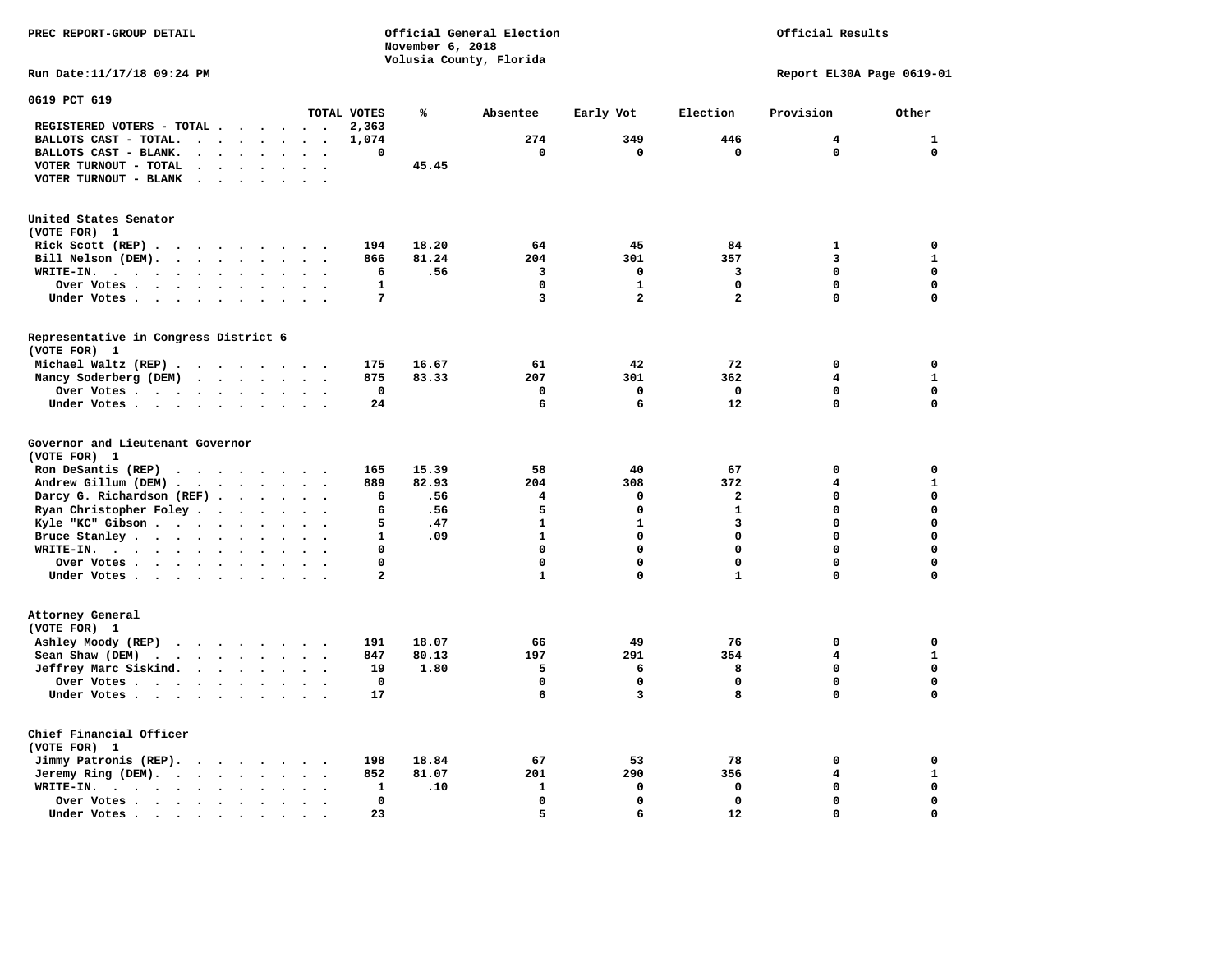| PREC REPORT-GROUP DETAIL                                                                                                                                                                          |                                   |             | November 6, 2018 | Official General Election<br>Volusia County, Florida |                |                 | Official Results          |              |
|---------------------------------------------------------------------------------------------------------------------------------------------------------------------------------------------------|-----------------------------------|-------------|------------------|------------------------------------------------------|----------------|-----------------|---------------------------|--------------|
| Run Date:11/17/18 09:24 PM                                                                                                                                                                        |                                   |             |                  |                                                      |                |                 | Report EL30A Page 0619-02 |              |
| 0619 PCT 619                                                                                                                                                                                      |                                   | TOTAL VOTES | ℁                | Absentee                                             | Early Vot      | Election        | Provision                 | Other        |
| Commissioner of Agriculture                                                                                                                                                                       |                                   |             |                  |                                                      |                |                 |                           |              |
| (VOTE FOR) 1                                                                                                                                                                                      |                                   |             |                  |                                                      |                |                 |                           |              |
| Matt Caldwell (REP)                                                                                                                                                                               |                                   | 183         | 17.38            | 63                                                   | 44             | 76              | 0                         | 0            |
| Nicole "Nikki" Fried (DEM).                                                                                                                                                                       |                                   | 870         | 82.62            | 204                                                  | 298            | 363             | $\overline{4}$            | 1            |
| Over Votes                                                                                                                                                                                        |                                   | 0           |                  | 0                                                    | 0              | 0               | 0                         | 0            |
| Under Votes<br>$\cdot$                                                                                                                                                                            |                                   | 21          |                  | 7                                                    | 7              | $7\phantom{.0}$ | 0                         | $\mathbf 0$  |
| State Representative District 26<br>(VOTE FOR) 1                                                                                                                                                  |                                   |             |                  |                                                      |                |                 |                           |              |
| Elizabeth Fetterhoff (REP).                                                                                                                                                                       |                                   | 214         | 20.21            | 75                                                   | 55             | 84              | 0                         | 0            |
| Patrick Henry (DEM)                                                                                                                                                                               |                                   | 845         | 79.79            | 192                                                  | 292            | 356             | 4                         | 1            |
| Over Votes                                                                                                                                                                                        |                                   | 0           |                  | 0                                                    | 0              | 0               | 0                         | 0            |
| Under Votes                                                                                                                                                                                       | $\ddot{\phantom{0}}$              | 15          |                  | 7                                                    | $\overline{a}$ | 6               | 0                         | $\mathbf 0$  |
| Justice of the Supreme Court Lawson<br>(VOTE FOR) 1                                                                                                                                               |                                   |             |                  |                                                      |                |                 |                           |              |
| Yes                                                                                                                                                                                               |                                   | 583         | 61.11            | 172                                                  | 150            | 257             | 3                         | 1            |
| No.                                                                                                                                                                                               |                                   | 371         | 38.89            | 65                                                   | 150            | 155             | 1                         | 0            |
| Over Votes                                                                                                                                                                                        | $\bullet$<br>$\ddot{\phantom{1}}$ | -1          |                  | 0                                                    | -1             | $\mathbf 0$     | $\mathbf 0$               | $\mathbf 0$  |
| Under Votes<br>$\sim$                                                                                                                                                                             |                                   | 119         |                  | 37                                                   | 48             | 34              | 0                         | 0            |
| 5th District Court of Appeal Eisnaugle<br>(VOTE FOR) 1                                                                                                                                            |                                   |             |                  |                                                      |                |                 |                           |              |
| Yes                                                                                                                                                                                               |                                   | 541         | 56.59            | 146                                                  | 150            | 243             | 2                         | 0            |
| No.<br>$\ddot{\phantom{1}}$                                                                                                                                                                       |                                   | 415         | 43.41            | 87                                                   | 156            | 170             | 2                         | 0            |
| Over Votes                                                                                                                                                                                        |                                   | 0           |                  | 0                                                    | 0              | $\mathbf 0$     | 0                         | 0            |
| Under Votes                                                                                                                                                                                       |                                   | 118         |                  | 41                                                   | 43             | 33              | 0                         | $\mathbf{1}$ |
| Circuit Judge 7th Judicial, Grp 15<br>(VOTE FOR) 1                                                                                                                                                |                                   |             |                  |                                                      |                |                 |                           |              |
| Linda L. Gaustad.<br>.                                                                                                                                                                            |                                   | 702         | 72.37            | 159                                                  | 223            | 318             | 2                         | 0            |
| Ryan Will $\cdots$ , $\cdots$ , $\cdots$                                                                                                                                                          | $\ddot{\phantom{1}}$              | 268         | 27.63            | 82                                                   | 87             | 97              | $\overline{\mathbf{2}}$   | $\mathbf 0$  |
| Over Votes                                                                                                                                                                                        |                                   | 2           |                  | 0                                                    | 2              | 0               | 0                         | 0            |
| Under Votes                                                                                                                                                                                       | $\bullet$                         | 102         |                  | 33                                                   | 37             | 31              | 0                         | 1            |
| Soil and Water Cons Dist Seat 1<br>(VOTE FOR) 1                                                                                                                                                   |                                   |             |                  |                                                      |                |                 |                           |              |
| William Bliss.<br>$\begin{array}{cccccccccccccccccc} \bullet & \bullet & \bullet & \bullet & \bullet & \bullet & \bullet & \bullet & \bullet & \bullet & \bullet & \bullet & \bullet \end{array}$ |                                   | 631         | 65.87            | 144                                                  | 213            | 271             | 3                         | 0            |
| Derrick Orberg.                                                                                                                                                                                   |                                   | 327         | 34.13            | 97                                                   | 93             | 137             | 0                         | 0            |
| Over Votes<br>$\sim$ 100 $\pm$                                                                                                                                                                    |                                   | $\Omega$    |                  | $\Omega$                                             | $\mathbf 0$    | $\mathbf 0$     | 0                         | $\Omega$     |
| Under Votes                                                                                                                                                                                       |                                   | 116         |                  | 33                                                   | 43             | 38              | 1                         | 1            |
| Soil and Water Cons Dist Seat 3<br>(VOTE FOR) 1                                                                                                                                                   |                                   |             |                  |                                                      |                |                 |                           |              |
| Beth James                                                                                                                                                                                        |                                   | 225         | 23.73            | 79                                                   | 68             | 77              | 1                         | 0            |
| Wesley Wayne Wilson Jr<br>$\cdot$ $\cdot$                                                                                                                                                         |                                   | 242         | 25.53            | 52                                                   | 61             | 129             | 0                         | 0            |
| Christine Wilt.<br>$\cdot$ $\cdot$ $\cdot$ $\cdot$ $\cdot$                                                                                                                                        |                                   | 481         | 50.74            | 108                                                  | 172            | 199             | 2                         | 0            |
| Over Votes                                                                                                                                                                                        |                                   | $\mathbf 0$ |                  | 0                                                    | $\mathbf 0$    | 0               | 0                         | $\mathbf 0$  |
| Under Votes                                                                                                                                                                                       |                                   | 126         |                  | 35                                                   | 48             | 41              |                           | $\mathbf{1}$ |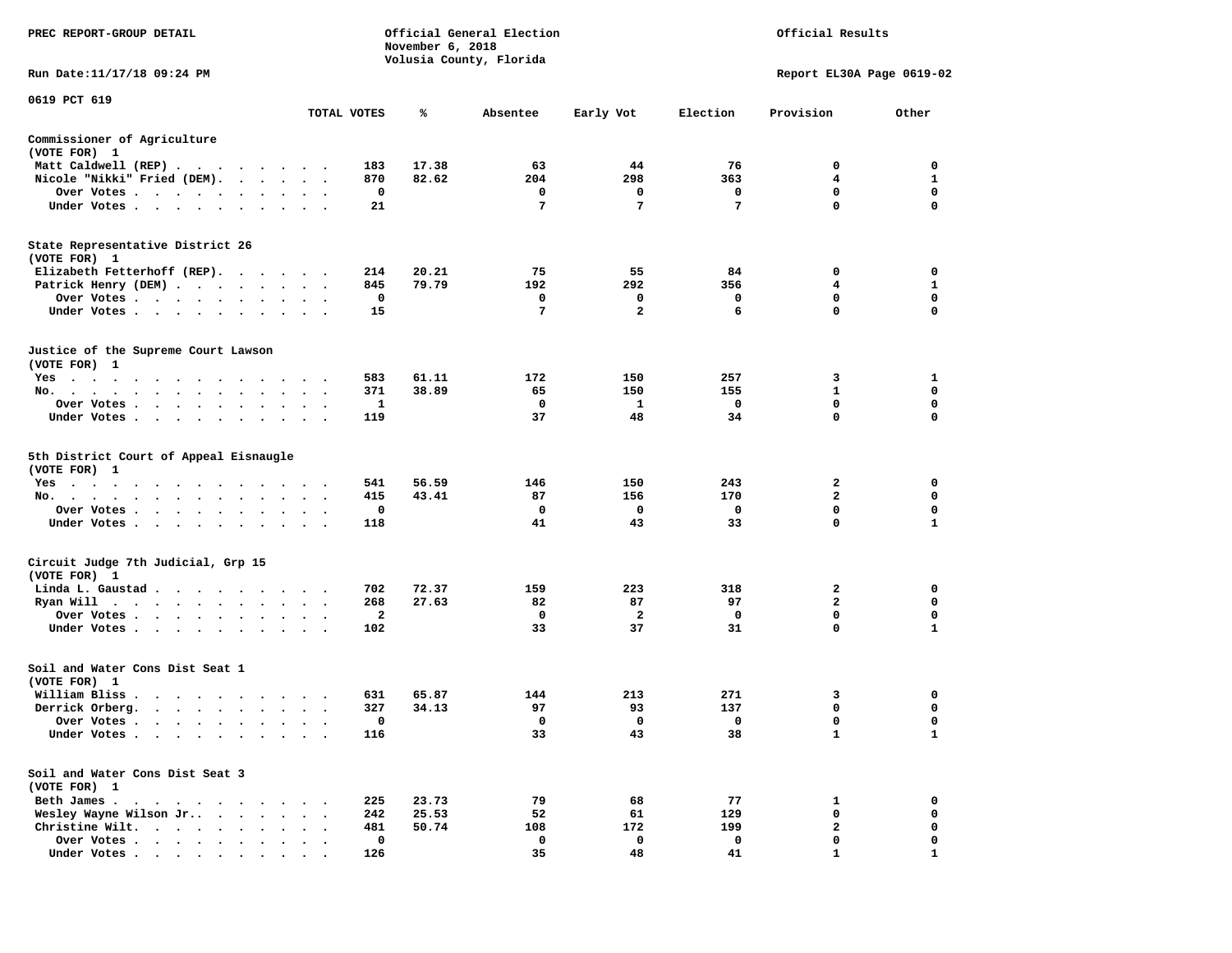| PREC REPORT-GROUP DETAIL                                                                                                        |                                   | November 6, 2018  | Official General Election | Official Results |             |                             |                  |
|---------------------------------------------------------------------------------------------------------------------------------|-----------------------------------|-------------------|---------------------------|------------------|-------------|-----------------------------|------------------|
| Run Date:11/17/18 09:24 PM                                                                                                      |                                   |                   | Volusia County, Florida   |                  |             | Report EL30A Page 0619-03   |                  |
| 0619 PCT 619                                                                                                                    |                                   |                   |                           |                  |             |                             |                  |
|                                                                                                                                 | TOTAL VOTES                       | ℁                 | Absentee                  | Early Vot        | Election    | Provision                   | Other            |
| Soil and Water Cons Dist Seat 5<br>(VOTE FOR) 1                                                                                 |                                   |                   |                           |                  |             |                             |                  |
| J. Mark Barfield<br>$\cdot$                                                                                                     |                                   | 16.82<br>160      | 52                        | 37               | 71          | 0                           | 0                |
| Andy Kelly<br>$\bullet$                                                                                                         | $\ddot{\phantom{1}}$              | 63.51<br>604      | 130                       | 208              | 263         | 3                           | 0                |
| David Schaefer.<br>$\cdot$ $\cdot$ $\cdot$ $\cdot$<br>$\ddot{\phantom{0}}$                                                      |                                   | 19.66<br>187      | 59                        | 55               | 72          | 1                           | $\mathbf 0$      |
| Over Votes .<br>$\cdots$<br>$\sim$                                                                                              |                                   | 1                 | 1                         | 0                | 0           | $\mathbf 0$                 | $\mathbf 0$      |
| Under Votes.<br>$\cdots$                                                                                                        | $\sim$ $\sim$                     | 122               | 32                        | 49               | 40          | 0                           | 1                |
| #1 Increased Homestead Exemption                                                                                                |                                   |                   |                           |                  |             |                             |                  |
| (VOTE FOR) 1                                                                                                                    |                                   |                   |                           |                  |             |                             |                  |
| $Yes \cdot \cdot \cdot \cdot \cdot \cdot$<br>$\bullet$                                                                          |                                   | 40.21<br>413      | 127                       | 119              | 167         | 0                           | 0                |
| No.<br>$\cdot$ $\cdot$ $\cdot$ $\cdot$                                                                                          |                                   | 59.79<br>614<br>0 | 134<br>0                  | 214<br>0         | 264<br>0    | $\mathbf{2}$<br>$\mathbf 0$ | 0<br>$\mathbf 0$ |
| Over Votes.<br>$\sim$ $\sim$ $\sim$ $\sim$<br>$\bullet$ .<br>$\ddot{\phantom{0}}$<br>$\bullet$<br>$\bullet$                     | $\bullet$<br>$\cdot$              | 47                | 13                        | 16               | 15          | 2                           | 1                |
| Under Votes<br>$\cdot$                                                                                                          |                                   |                   |                           |                  |             |                             |                  |
| #2 Limit on Property Tax Assessments<br>(VOTE FOR) 1                                                                            |                                   |                   |                           |                  |             |                             |                  |
| $Yes \cdot \cdot \cdot \cdot$                                                                                                   | $\sim$ $\sim$                     | 529<br>52.27      | 156                       | 148              | 224         | 1                           | 0                |
| No.<br>$\bullet$<br>$\bullet$<br>$\bullet$<br>$\bullet$                                                                         | $\ddot{\phantom{0}}$              | 483<br>47.73      | 100                       | 180              | 201         | $\mathbf{2}$                | 0                |
| Over Votes.<br>$\cdots$<br>$\cdot$                                                                                              |                                   | 1                 | 0                         | 1                | 0           | 0                           | 0                |
| Under Votes<br>$\ddot{\phantom{a}}$                                                                                             | $\bullet$                         | 61                | 18                        | 20               | 21          | $\mathbf{1}$                | $\mathbf{1}$     |
| #3 Voter Control of Gambling<br>(VOTE FOR) 1                                                                                    |                                   |                   |                           |                  |             |                             |                  |
| Yes                                                                                                                             |                                   | 881<br>84.47      | 231                       | 285              | 361         | 4                           | 0                |
| No.                                                                                                                             | $\cdot$                           | 162<br>15.53      | 36                        | 55               | 71          | 0                           | $\mathbf 0$      |
| Over Votes .<br>the contract of the contract of the contract of the contract of the contract of the contract of the contract of |                                   | 0                 | 0                         | 0                | 0           | $\mathbf 0$                 | 0                |
| Under Votes.                                                                                                                    | $\sim$ $\sim$                     | 31                | 7                         | 9                | 14          | 0                           | 1                |
| #4 Voting Restoration Amendment                                                                                                 |                                   |                   |                           |                  |             |                             |                  |
| (VOTE FOR) 1                                                                                                                    |                                   |                   |                           |                  |             |                             |                  |
| Yes                                                                                                                             |                                   | 912<br>87.52      | 221                       | 313              | 374         | 4                           | 0                |
| No.<br>$\begin{array}{cccccccccccccc} \bullet & \bullet & \bullet & \bullet & \bullet & \bullet \end{array}$                    |                                   | 12.48<br>130      | 42                        | 30               | 58          | 0                           | $\mathbf 0$      |
| Over Votes<br>$\sim$                                                                                                            | $\ddot{\phantom{0}}$<br>$\bullet$ | 0                 | 0                         | 0                | $\mathbf 0$ | $\mathbf 0$                 | $\mathbf 0$      |
| Under Votes<br>$\ddot{\phantom{0}}$                                                                                             |                                   | 32                | 11                        | 6                | 14          | 0                           | 1                |
| #5 Supermajority Vote Required<br>(VOTE FOR) 1                                                                                  |                                   |                   |                           |                  |             |                             |                  |
| Yes                                                                                                                             |                                   | 489<br>48.08      | 156                       | 130              | 201         | 2                           | 0                |
| No.                                                                                                                             |                                   | 528<br>51.92      | 100                       | 204              | 223         | $\mathbf{1}$                | $\mathbf 0$      |
| Over Votes .<br>$\cdot$                                                                                                         |                                   | 0                 | 0                         | 0                | 0           | 0                           | 0                |
| Under Votes .<br>$\sim$<br>$\ddot{\phantom{0}}$<br>$\ddot{\phantom{0}}$                                                         |                                   | 57                | 18                        | 15               | 22          | $\mathbf{1}$                | 1                |
| #6 Rights of Crime Victims; Judges<br>(VOTE FOR) 1                                                                              |                                   |                   |                           |                  |             |                             |                  |
| $Yes \t . \t .$<br>$\bullet$<br>$\bullet$                                                                                       |                                   | 51.57<br>525      | 166                       | 137              | 221         | 1                           | 0                |
| $No.$<br>$\ddot{\phantom{a}}$                                                                                                   |                                   | 48.43<br>493      | 90                        | 197              | 204         | 2                           | 0                |
| Over Votes .                                                                                                                    |                                   | 1                 | 0                         | $\mathbf{1}$     | 0           | 0                           | 0                |
| Under Votes.<br>$\cdot$<br>$\cdot$<br>$\bullet$<br>$\cdot$                                                                      |                                   | 55                | 18                        | 14               | 21          | $\mathbf{1}$                | 1                |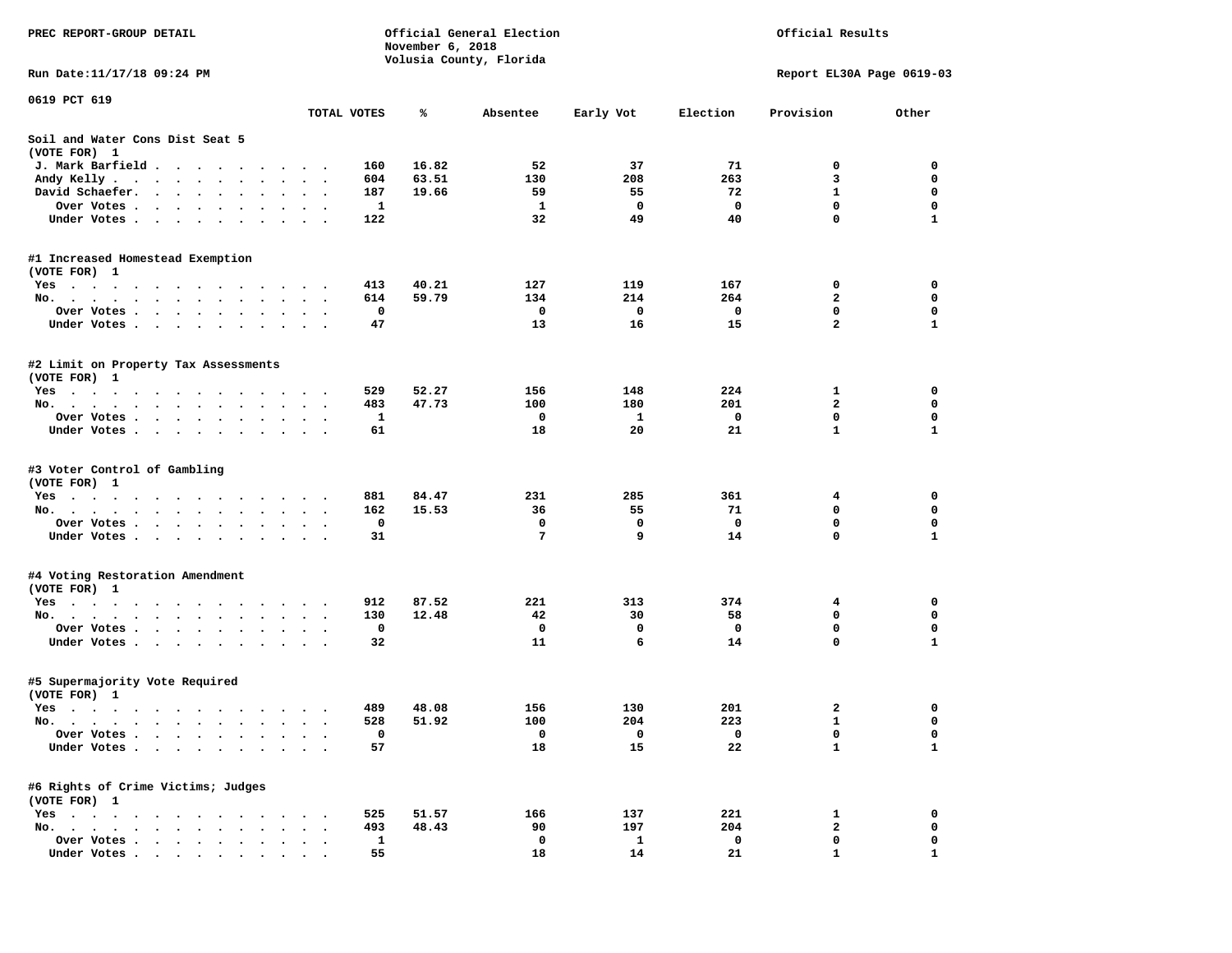| PREC REPORT-GROUP DETAIL                              |             | November 6, 2018 | Official General Election<br>Volusia County, Florida | Official Results        |              |                           |              |
|-------------------------------------------------------|-------------|------------------|------------------------------------------------------|-------------------------|--------------|---------------------------|--------------|
| Run Date:11/17/18 09:24 PM                            |             |                  |                                                      |                         |              | Report EL30A Page 0619-04 |              |
| 0619 PCT 619                                          | TOTAL VOTES | ℁                | Absentee                                             | Early Vot               | Election     | Provision                 | Other        |
|                                                       |             |                  |                                                      |                         |              |                           |              |
| #7 Survivor Benefits<br>(VOTE FOR) 1                  |             |                  |                                                      |                         |              |                           |              |
| Yes                                                   | 569         | 56.06            | 176                                                  | 144                     | 245          | 4                         | $\mathbf 0$  |
| No.                                                   | 446         | 43.94            | 80                                                   | 188                     | 178          | $\mathbf{0}$              | 0            |
| Over Votes                                            | 0           |                  | $\Omega$                                             | $\mathbf 0$             | $\mathbf{o}$ | 0                         | 0            |
| Under Votes.                                          | 59          |                  | 18                                                   | 17                      | 23           | $\Omega$                  | $\mathbf{1}$ |
| #9 Prohibits Oil, Gas Drilling, Vaping                |             |                  |                                                      |                         |              |                           |              |
| (VOTE FOR) 1                                          | 766         | 75.47            | 201                                                  | 249                     | 314          | $\mathbf{2}$              | 0            |
| Yes<br>No.                                            | 249         | 24.53            | 57                                                   | 83                      | 107          | $\mathbf{1}$              | $\mathbf{1}$ |
| Over Votes                                            | 0           |                  | $^{\circ}$                                           | 0                       | $\mathbf{o}$ | 0                         | $\mathbf 0$  |
| Under Votes.                                          | 59          |                  | 16                                                   | 17                      | 25           | $\mathbf{1}$              | $\Omega$     |
|                                                       |             |                  |                                                      |                         |              |                           |              |
| #10 State and Local Structure and Op<br>(VOTE FOR) 1  |             |                  |                                                      |                         |              |                           |              |
| Yes                                                   | 566         | 56.21            | 188                                                  | 156                     | 220          | $\mathbf{2}$              | 0            |
| No.                                                   | 441         | 43.79            | 66                                                   | 170                     | 204          | $\mathbf{1}$              | 0            |
| Over Votes                                            | 0           |                  | $\mathbf 0$                                          | $\mathbf 0$             | $\mathbf 0$  | $\mathbf 0$               | 0            |
| Under Votes                                           | 67          |                  | 20                                                   | 23                      | 22           | $\mathbf{1}$              | $\mathbf{1}$ |
| #11 Removal of Obs Prov; Crim Statute<br>(VOTE FOR) 1 |             |                  |                                                      |                         |              |                           |              |
| Yes                                                   | 699         | 69.97            | 173                                                  | 227                     | 296          | 3                         | 0            |
| No.                                                   | 300         | 30.03            | 74                                                   | 102                     | 124          | $\mathbf{0}$              | 0            |
| Over Votes                                            | $\mathbf 0$ |                  | $\mathbf 0$                                          | $\mathbf 0$             | $\mathbf 0$  | $\mathbf 0$               | 0            |
| Under Votes.                                          | 75          |                  | 27                                                   | 20                      | 26           | $\mathbf{1}$              | $\mathbf{1}$ |
| #12 Lobbying and Abuse of Office<br>(VOTE FOR) 1      |             |                  |                                                      |                         |              |                           |              |
| Yes                                                   | 628         | 62.12            | 194                                                  | 182                     | 252          | $\mathbf 0$               | $\mathbf 0$  |
| No.                                                   | 383         | 37.88            | 64                                                   | 149                     | 168          | $\overline{2}$            | 0            |
| Over Votes                                            | $\mathbf 0$ |                  | $\mathbf 0$                                          | $\mathbf 0$             | $\mathbf 0$  | $\mathbf 0$               | $\mathbf 0$  |
| Under Votes.                                          | 63          |                  | 16                                                   | 18                      | 26           | $\overline{2}$            | $\mathbf{1}$ |
| #13 Ends Dog Racing<br>(VOTE FOR) 1                   |             |                  |                                                      |                         |              |                           |              |
| Yes                                                   | 658         | 64.64            | 162                                                  | 218                     | 275          | 3                         | $\mathbf 0$  |
| No.                                                   | 360         | 35.36            | 100                                                  | 108                     | 151          | $\mathbf{1}$              | 0            |
| Over Votes                                            | 3           |                  | $\Omega$                                             | $\overline{\mathbf{3}}$ | $\mathbf 0$  | $\mathbf 0$               | 0            |
| Under Votes                                           | 53          |                  | 12                                                   | 20                      | 20           | $\mathbf 0$               | $\mathbf{1}$ |
|                                                       |             |                  |                                                      |                         |              |                           |              |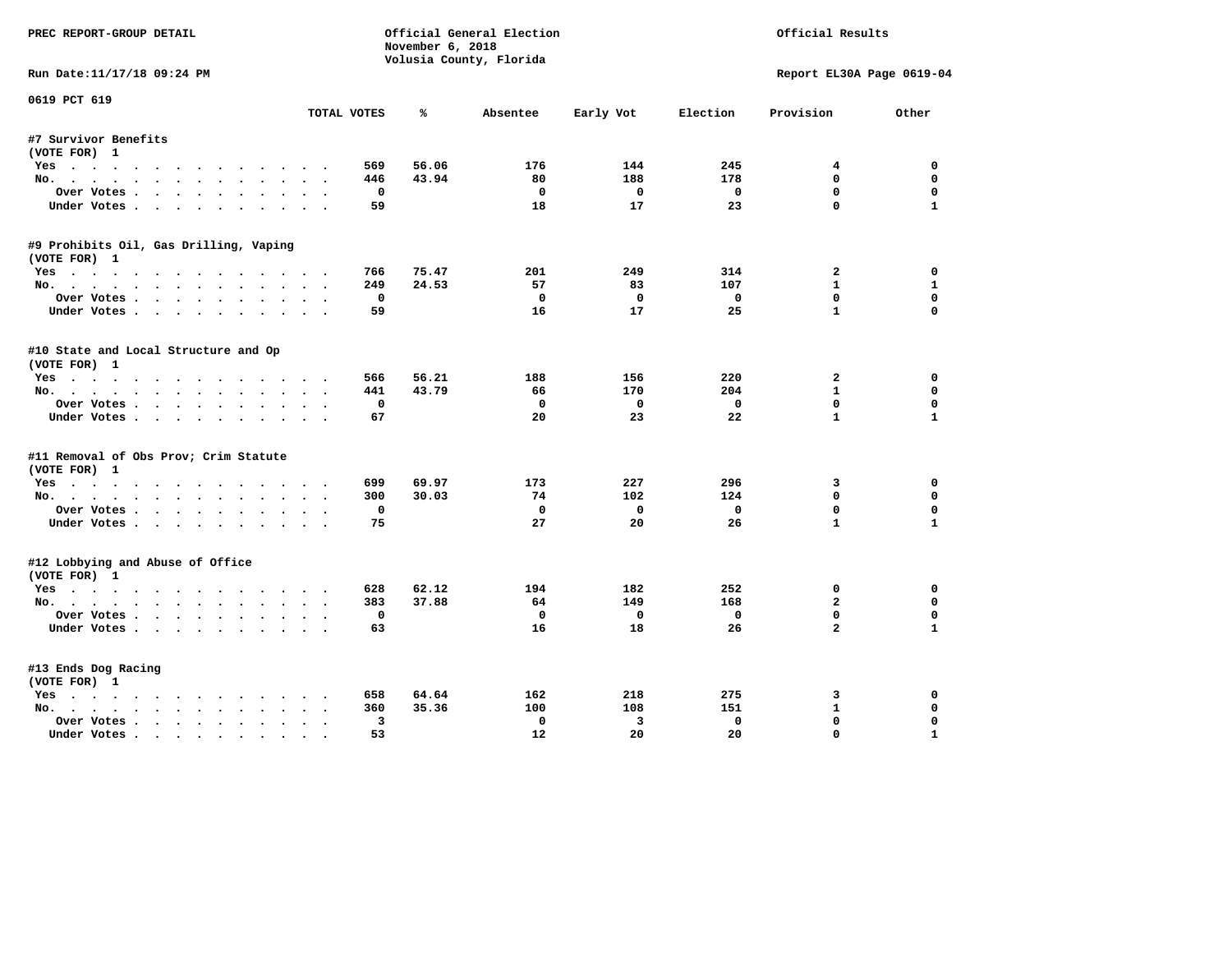### Official Results

**Run Date:11/17/18 09:24 PM Report EL30A Page 0620-01** 

| 0620 PCT 620                                                                                                                      |                                                  |                                              |              |       |              |                         |                 |                         |              |
|-----------------------------------------------------------------------------------------------------------------------------------|--------------------------------------------------|----------------------------------------------|--------------|-------|--------------|-------------------------|-----------------|-------------------------|--------------|
|                                                                                                                                   |                                                  |                                              | TOTAL VOTES  | ℁     | Absentee     | Early Vot               | Election        | Provision               | Other        |
| REGISTERED VOTERS - TOTAL .<br>$\overline{\phantom{a}}$                                                                           | $\ddot{\phantom{a}}$                             | $\overline{\phantom{a}}$<br>$\sim$           | 2,302        |       |              |                         |                 |                         |              |
| BALLOTS CAST - TOTAL.<br>$\ddot{\phantom{a}}$<br>$\ddot{\phantom{a}}$<br>$\sim$                                                   | $\ddot{\phantom{a}}$                             |                                              | 1,029        |       | 60           | 260                     | 698             | 10                      | $\mathbf{1}$ |
| BALLOTS CAST - BLANK.<br>$\ddot{\phantom{a}}$<br>$\bullet$                                                                        | $\ddot{\phantom{a}}$<br>$\bullet$                | $\ddot{\phantom{a}}$<br>$\ddot{\phantom{0}}$ | 0            |       | $\mathbf 0$  | $\mathbf 0$             | $\mathbf 0$     | $\mathbf 0$             | $\mathbf{0}$ |
| VOTER TURNOUT - TOTAL<br>$\ddot{\phantom{1}}$<br>$\ddot{\phantom{a}}$                                                             |                                                  |                                              |              | 44.70 |              |                         |                 |                         |              |
| VOTER TURNOUT - BLANK<br>$\ddot{\phantom{a}}$                                                                                     |                                                  |                                              |              |       |              |                         |                 |                         |              |
|                                                                                                                                   |                                                  |                                              |              |       |              |                         |                 |                         |              |
|                                                                                                                                   |                                                  |                                              |              |       |              |                         |                 |                         |              |
| United States Senator                                                                                                             |                                                  |                                              |              |       |              |                         |                 |                         |              |
| (VOTE FOR) 1                                                                                                                      |                                                  |                                              |              |       |              |                         |                 |                         |              |
| Rick Scott (REP).<br>$\bullet$<br>$\ddot{\phantom{1}}$<br>$\sim$                                                                  | $\cdot$<br>$\cdot$                               |                                              | 42           | 4.11  | 4            | 11                      | 26              | $\mathbf{1}$            | 0            |
| Bill Nelson (DEM).<br>$\cdot$ $\cdot$ $\cdot$ $\cdot$                                                                             | $\sim$<br>$\ddot{\phantom{1}}$                   | $\ddot{\phantom{a}}$                         | 975          | 95.49 | 55           | 248                     | 662             | 9                       | $\mathbf{1}$ |
| WRITE-IN.<br>$\sim$ $\sim$ $\sim$ $\sim$<br>$\mathcal{L}(\mathcal{A})$ . The $\mathcal{A}(\mathcal{A})$<br>$\bullet$<br>$\bullet$ |                                                  |                                              | 4            | .39   | $\Omega$     | $\Omega$                | 4               | 0                       | $\mathbf 0$  |
| Over Votes.<br>$\sim$<br>$\sim$ $\sim$ $\sim$ $\sim$<br>$\bullet$                                                                 | $\ddot{\phantom{a}}$                             |                                              | $\mathbf{1}$ |       | $\mathbf 0$  | $\mathbf 0$             | $\mathbf{1}$    | 0                       | $\mathbf 0$  |
| Under Votes                                                                                                                       | $\bullet$<br>$\bullet$                           | $\ddot{\phantom{0}}$                         | 7            |       | $\mathbf{1}$ | $\mathbf{1}$            | 5               | 0                       | $\mathbf 0$  |
|                                                                                                                                   |                                                  |                                              |              |       |              |                         |                 |                         |              |
| Representative in Congress District 6<br>(VOTE FOR) 1                                                                             |                                                  |                                              |              |       |              |                         |                 |                         |              |
|                                                                                                                                   |                                                  |                                              |              |       |              |                         | 16              | $\overline{a}$          | 0            |
| Michael Waltz (REP).                                                                                                              |                                                  |                                              | 27           | 2.71  | 3            | 6                       |                 |                         |              |
| Nancy Soderberg (DEM)<br><b>Contract Contract Contract</b>                                                                        | $\sim$<br>$\bullet$                              | $\ddot{\phantom{a}}$<br>$\ddot{\phantom{1}}$ | 970          | 97.29 | 57           | 251                     | 653             | 8                       | ${\bf 1}$    |
| Over Votes .<br>$\cdot$ $\cdot$ $\cdot$ $\cdot$<br>$\ddot{\phantom{a}}$                                                           | $\bullet$                                        |                                              | 0            |       | 0            | 0                       | $\Omega$        | 0                       | $\mathbf 0$  |
| Under Votes<br>$\ddot{\phantom{a}}$                                                                                               |                                                  |                                              | 32           |       | $\Omega$     | 3                       | 29              | $\mathbf 0$             | $\mathbf 0$  |
| Governor and Lieutenant Governor<br>(VOTE FOR) 1                                                                                  |                                                  |                                              |              |       |              |                         |                 |                         |              |
| Ron DeSantis (REP)<br>$\cdot$ $\cdot$ $\cdot$<br>$\sim$ $\sim$                                                                    | $\overline{\phantom{a}}$<br>$\ddot{\phantom{1}}$ | $\ddot{\phantom{a}}$                         | 17           | 1.65  | 3            | 6                       | $7\phantom{.0}$ | $\mathbf{1}$            | $\mathbf 0$  |
| Andrew Gillum (DEM)                                                                                                               |                                                  | $\sim$<br>$\cdot$                            | 1,008        | 98.05 | 55           | 254                     | 689             | 9                       | $\mathbf{1}$ |
| Darcy G. Richardson (REF).<br>$\bullet$                                                                                           | $\bullet$                                        |                                              | 1            | .10   | 1            | 0                       | 0               | 0                       | $\mathbf 0$  |
| Ryan Christopher Foley.<br>$\ddot{\phantom{1}}$<br>$\bullet$                                                                      |                                                  |                                              | 1            | .10   | $\Omega$     | $\mathbf 0$             | $\mathbf{1}$    | $\mathbf 0$             | $\mathbf 0$  |
| Kyle "KC" Gibson<br>$\bullet$                                                                                                     | $\bullet$<br>$\bullet$                           | $\bullet$                                    | 0            |       | $\Omega$     | $\mathbf 0$             | 0               | 0                       | $\mathbf 0$  |
| Bruce Stanley<br>$\bullet$                                                                                                        |                                                  |                                              | $\Omega$     |       | 0            | $\Omega$                | $\Omega$        | 0                       | $\mathbf 0$  |
| WRITE-IN.<br>$\cdots$<br>$\sim$<br>$\bullet$                                                                                      |                                                  |                                              | $\mathbf{1}$ | .10   | $\mathbf 0$  | $\mathbf 0$             | $\mathbf{1}$    | $\mathbf 0$             | $\mathbf 0$  |
| Over Votes .<br>$\cdot$ $\cdot$ $\cdot$ $\cdot$<br>$\ddot{\phantom{1}}$                                                           | $\bullet$<br>$\bullet$                           | $\bullet$<br>$\ddot{\phantom{a}}$            | 0            |       | $\mathbf 0$  | $\mathbf 0$             | 0               | 0                       | $\mathbf 0$  |
| Under Votes                                                                                                                       | $\ddot{\phantom{a}}$                             | $\sim$                                       | $\mathbf{1}$ |       | $\mathbf{1}$ | $\mathbf 0$             | 0               | 0                       | $\mathbf 0$  |
|                                                                                                                                   |                                                  |                                              |              |       |              |                         |                 |                         |              |
| Attorney General<br>(VOTE FOR) 1                                                                                                  |                                                  |                                              |              |       |              |                         |                 |                         |              |
| Ashley Moody (REP)                                                                                                                |                                                  |                                              | 41           | 4.02  | 7            | 12                      | 20              | $\overline{\mathbf{2}}$ | $\mathbf 0$  |
| Sean Shaw (DEM)<br>$\cdots$                                                                                                       | $\bullet$<br>$\ddot{\phantom{a}}$                |                                              | 972          | 95.39 | 52           | 245                     | 666             | 8                       | ${\bf 1}$    |
| Jeffrey Marc Siskind.                                                                                                             | $\ddot{\phantom{a}}$<br>$\bullet$                | $\ddot{\phantom{a}}$                         | 6            | .59   | $\mathbf 0$  | $\mathbf{1}$            | 5               | 0                       | $\mathbf 0$  |
| Over Votes .<br>$\cdots$ $\cdots$<br>$\bullet$                                                                                    |                                                  |                                              | $\mathbf 0$  |       | $\mathbf 0$  | $\mathbf 0$             | $\mathbf 0$     | 0                       | $\mathbf 0$  |
| Under Votes<br>$\bullet$                                                                                                          |                                                  |                                              | 10           |       | $\mathbf{1}$ | $\overline{\mathbf{2}}$ | 7               | 0                       | 0            |
|                                                                                                                                   |                                                  |                                              |              |       |              |                         |                 |                         |              |
| Chief Financial Officer<br>(VOTE FOR) 1                                                                                           |                                                  |                                              |              |       |              |                         |                 |                         |              |
| Jimmy Patronis (REP).                                                                                                             |                                                  |                                              | 37           | 3.65  | 3            | 12                      | 21              | 1                       | 0            |
| $\sim$ $\sim$<br>$\sim$ $\sim$                                                                                                    |                                                  |                                              |              |       | 56           | 245                     | 663             | 9                       | ${\bf 1}$    |
| Jeremy Ring (DEM).<br>$\bullet$<br>$\sim$ $\sim$<br>$\ddot{\phantom{a}}$                                                          |                                                  |                                              | 974          | 96.06 |              |                         |                 |                         |              |
| WRITE-IN.<br>$\bullet$<br>$\cdot$ $\cdot$ $\cdot$<br>$\sim$ $\sim$<br>$\bullet$                                                   |                                                  |                                              | 3            | .30   | $\mathbf 0$  | $\mathbf 0$             | 3               | $\mathbf 0$             | $\mathbf 0$  |
| Over Votes.<br>$\bullet$<br>$\bullet$                                                                                             |                                                  |                                              | 1            |       | $\mathbf 0$  | $\mathbf 0$             | $\mathbf{1}$    | 0                       | 0            |
| Under Votes<br>$\overline{\phantom{a}}$                                                                                           |                                                  |                                              | 14           |       | $\mathbf{1}$ | 3                       | 10              | 0                       | $\mathbf 0$  |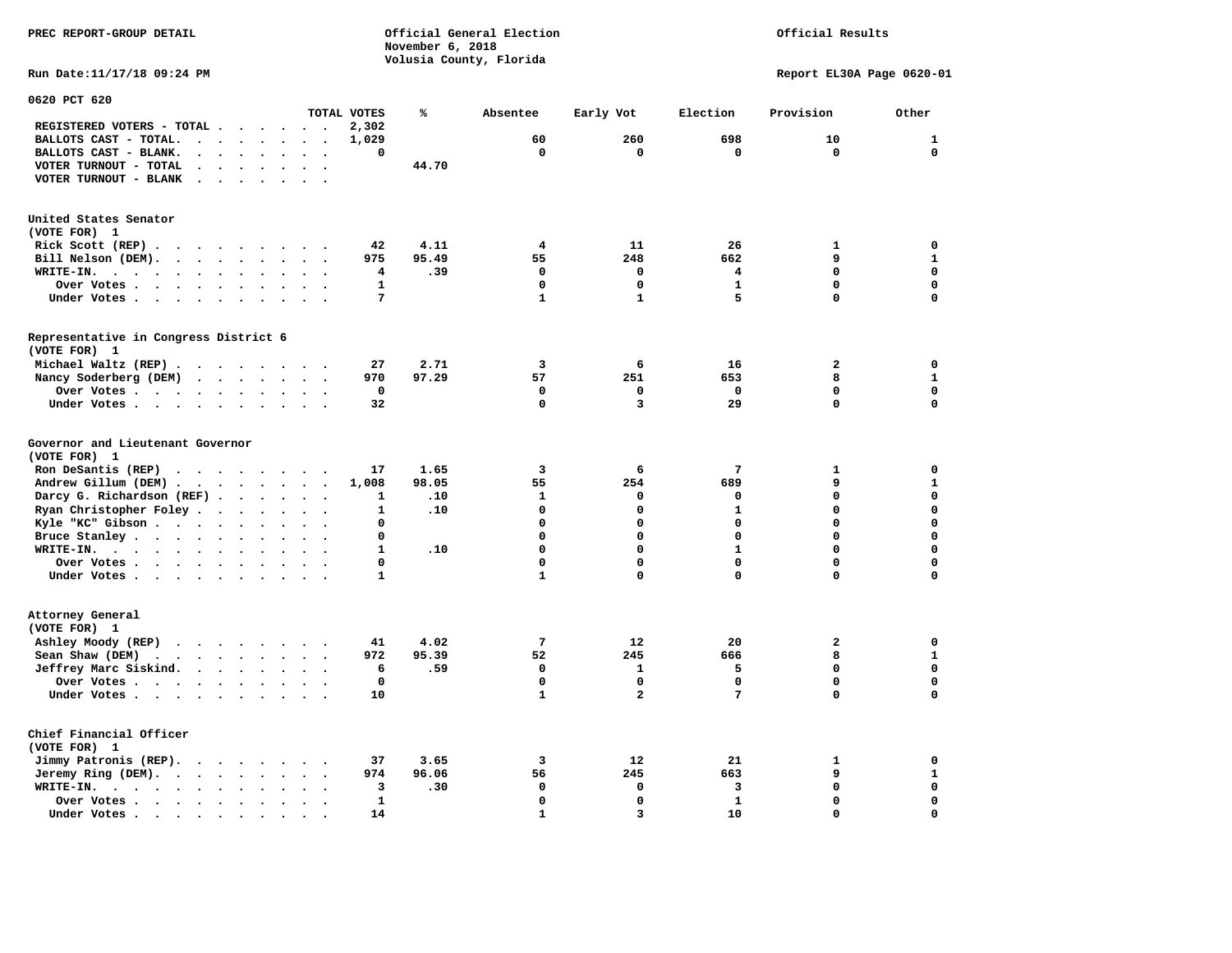| PREC REPORT-GROUP DETAIL                                                                                                                                                                                                                                                    |                                                        |             | November 6, 2018 | Official General Election<br>Volusia County, Florida |             |              | Official Results          |              |
|-----------------------------------------------------------------------------------------------------------------------------------------------------------------------------------------------------------------------------------------------------------------------------|--------------------------------------------------------|-------------|------------------|------------------------------------------------------|-------------|--------------|---------------------------|--------------|
| Run Date:11/17/18 09:24 PM                                                                                                                                                                                                                                                  |                                                        |             |                  |                                                      |             |              | Report EL30A Page 0620-02 |              |
| 0620 PCT 620                                                                                                                                                                                                                                                                |                                                        | TOTAL VOTES | ℁                | Absentee                                             | Early Vot   | Election     | Provision                 | Other        |
|                                                                                                                                                                                                                                                                             |                                                        |             |                  |                                                      |             |              |                           |              |
| Commissioner of Agriculture<br>(VOTE FOR) 1                                                                                                                                                                                                                                 |                                                        |             |                  |                                                      |             |              |                           |              |
| Matt Caldwell (REP)                                                                                                                                                                                                                                                         |                                                        | 29          | 2.86             | 3                                                    | 8           | 18           | 0                         | $\mathbf 0$  |
| Nicole "Nikki" Fried (DEM).                                                                                                                                                                                                                                                 |                                                        | 984         | 97.14            | 56                                                   | 248         | 669          | 10                        | $\mathbf{1}$ |
| Over Votes<br>$\blacksquare$                                                                                                                                                                                                                                                |                                                        | $\mathbf 0$ |                  | $\mathbf 0$                                          | $\Omega$    | $\mathbf{o}$ | $\mathbf{0}$              | $\mathbf 0$  |
| Under Votes                                                                                                                                                                                                                                                                 |                                                        | 16          |                  | $\mathbf{1}$                                         | 4           | 11           | $\mathbf 0$               | $\mathbf 0$  |
| State Representative District 26<br>(VOTE FOR) 1                                                                                                                                                                                                                            |                                                        |             |                  |                                                      |             |              |                           |              |
| Elizabeth Fetterhoff (REP).                                                                                                                                                                                                                                                 |                                                        | 34          | 3.36             | 3                                                    | 12          | 18           | 1                         | 0            |
| Patrick Henry (DEM)                                                                                                                                                                                                                                                         |                                                        | 978         | 96.64            | 55                                                   | 244         | 669          | 9                         | $\mathbf{1}$ |
| Over Votes                                                                                                                                                                                                                                                                  | $\ddot{\phantom{1}}$                                   | $\mathbf 0$ |                  | $\mathbf 0$                                          | $\mathbf 0$ | $\mathbf 0$  | $\mathbf 0$               | $\mathbf 0$  |
| Under Votes<br>$\sim$                                                                                                                                                                                                                                                       |                                                        | 17          |                  | $\overline{a}$                                       | 4           | 11           | 0                         | $\mathbf 0$  |
| Justice of the Supreme Court Lawson<br>(VOTE FOR) 1                                                                                                                                                                                                                         |                                                        |             |                  |                                                      |             |              |                           |              |
| $Yes \t . \t .$<br>$\sim$ $\sim$<br>$\sim$<br>. The contract of the contract of the contract of the contract of the contract of the contract of the contract of the contract of the contract of the contract of the contract of the contract of the contract of the contrac |                                                        | 479         | 52.64            | 40                                                   | 110         | 326          | 2                         | 1            |
| No.<br>$\sim$<br>$\sim$ $\sim$ $\sim$ $\sim$<br>$\sim$ $\sim$<br>$\ddot{\phantom{1}}$                                                                                                                                                                                       | $\ddot{\phantom{1}}$<br>$\ddot{\phantom{1}}$           | 431         | 47.36            | 14                                                   | 124         | 288          | 5                         | $\mathbf 0$  |
| Over Votes<br>$\ddot{\phantom{a}}$<br>$\bullet$<br>$\bullet$<br>$\bullet$                                                                                                                                                                                                   |                                                        | $\mathbf 0$ |                  | $\mathbf 0$                                          | $\mathbf 0$ | $\mathbf 0$  | $\mathbf 0$               | $\mathbf 0$  |
| Under Votes                                                                                                                                                                                                                                                                 |                                                        | 119         |                  | 6                                                    | 26          | 84           | 3                         | $\Omega$     |
| 5th District Court of Appeal Eisnaugle<br>(VOTE FOR) 1                                                                                                                                                                                                                      |                                                        |             |                  |                                                      |             |              |                           |              |
| $Yes \t . \t .$<br>$\blacksquare$ .<br>$\sim$<br>$\sim$ $\sim$<br>$\sim$<br>$\overline{\phantom{a}}$<br>No.<br>$\sim$<br>$\ddot{\phantom{a}}$                                                                                                                               |                                                        | 467<br>464  | 50.16<br>49.84   | 36<br>18                                             | 105<br>132  | 318<br>311   | 7<br>3                    | 1<br>0       |
| $\mathbf{u} = \mathbf{u} + \mathbf{u} + \mathbf{u} + \mathbf{u} + \mathbf{u}$<br>$\sim$<br>Over Votes<br>$\sim 100$                                                                                                                                                         |                                                        | 0           |                  | 0                                                    | 0           | 0            | 0                         | 0            |
| $\ddot{\phantom{1}}$<br>Under Votes<br>$\ddot{\phantom{0}}$                                                                                                                                                                                                                 | $\cdot$ $\cdot$ $\cdot$                                | 98          |                  | 6                                                    | 23          | 69           | 0                         | $\mathbf 0$  |
|                                                                                                                                                                                                                                                                             |                                                        |             |                  |                                                      |             |              |                           |              |
| Circuit Judge 7th Judicial, Grp 15<br>(VOTE FOR) 1                                                                                                                                                                                                                          |                                                        |             |                  |                                                      |             |              |                           |              |
| Linda L. Gaustad                                                                                                                                                                                                                                                            |                                                        | 702         | 74.92            | 35                                                   | 172         | 487          | 7                         | 1            |
| Ryan Will $\cdots$                                                                                                                                                                                                                                                          |                                                        | 235         | 25.08            | 18                                                   | 61          | 153          | 3                         | $\mathbf 0$  |
| Over Votes<br>$\sim$<br>$\ddot{\phantom{1}}$                                                                                                                                                                                                                                |                                                        | 0           |                  | 0                                                    | 0           | 0            | 0                         | 0            |
| Under Votes<br>$\sim$ $\sim$                                                                                                                                                                                                                                                | $\cdot$ $\cdot$                                        | 92          |                  | 7                                                    | 27          | 58           | $\mathbf{0}$              | $\mathbf 0$  |
| Daytona Beach City Commissioner Zone 3<br>(VOTE FOR) 1                                                                                                                                                                                                                      |                                                        |             |                  |                                                      |             |              |                           |              |
| Quanita May.                                                                                                                                                                                                                                                                |                                                        | 724         | 73.95            | 47                                                   | 161         | 506          | 10                        | 0            |
| Amy Pyle.<br>$\mathbf{r}$ , and $\mathbf{r}$ , and $\mathbf{r}$ , and $\mathbf{r}$                                                                                                                                                                                          | $\ddot{\phantom{0}}$<br>$\sim$<br>$\ddot{\phantom{0}}$ | 255         | 26.05            | 12                                                   | 81          | 161          | $\mathbf 0$               | $\mathbf{1}$ |
| Over Votes                                                                                                                                                                                                                                                                  | $\sim$                                                 | $\mathbf 0$ |                  | $\mathbf 0$                                          | $\mathbf 0$ | $\mathbf{o}$ | $\mathbf 0$               | $\mathbf 0$  |
| Under Votes<br>$\bullet$<br>$\bullet$<br>$\bullet$                                                                                                                                                                                                                          |                                                        | 50          |                  | $\mathbf{1}$                                         | 18          | 31           | $\mathbf 0$               | $\Omega$     |
| Soil and Water Cons Dist Seat 1<br>(VOTE FOR) 1                                                                                                                                                                                                                             |                                                        |             |                  |                                                      |             |              |                           |              |
| William Bliss.<br>$\cdot$                                                                                                                                                                                                                                                   | $\cdot$ $\cdot$ $\cdot$                                | 598         | 62.49            | 25                                                   | 150         | 417          | 6                         | 0            |
| Derrick Orberg.<br>$\cdots$<br>$\sim$                                                                                                                                                                                                                                       | $\ddot{\phantom{a}}$                                   | 359         | 37.51            | 25                                                   | 89          | 240          | 4                         | $\mathbf{1}$ |
| Over Votes<br>$\ddot{\phantom{0}}$<br>$\ddot{\phantom{a}}$<br>$\blacksquare$<br>$\ddot{\phantom{a}}$<br>$\cdot$                                                                                                                                                             |                                                        | 0           |                  | 0                                                    | $\mathbf 0$ | 0            | $\mathbf 0$               | $\mathbf 0$  |
|                                                                                                                                                                                                                                                                             |                                                        | 72          |                  | 10                                                   | 21          | 41           | $\Omega$                  | $\mathbf 0$  |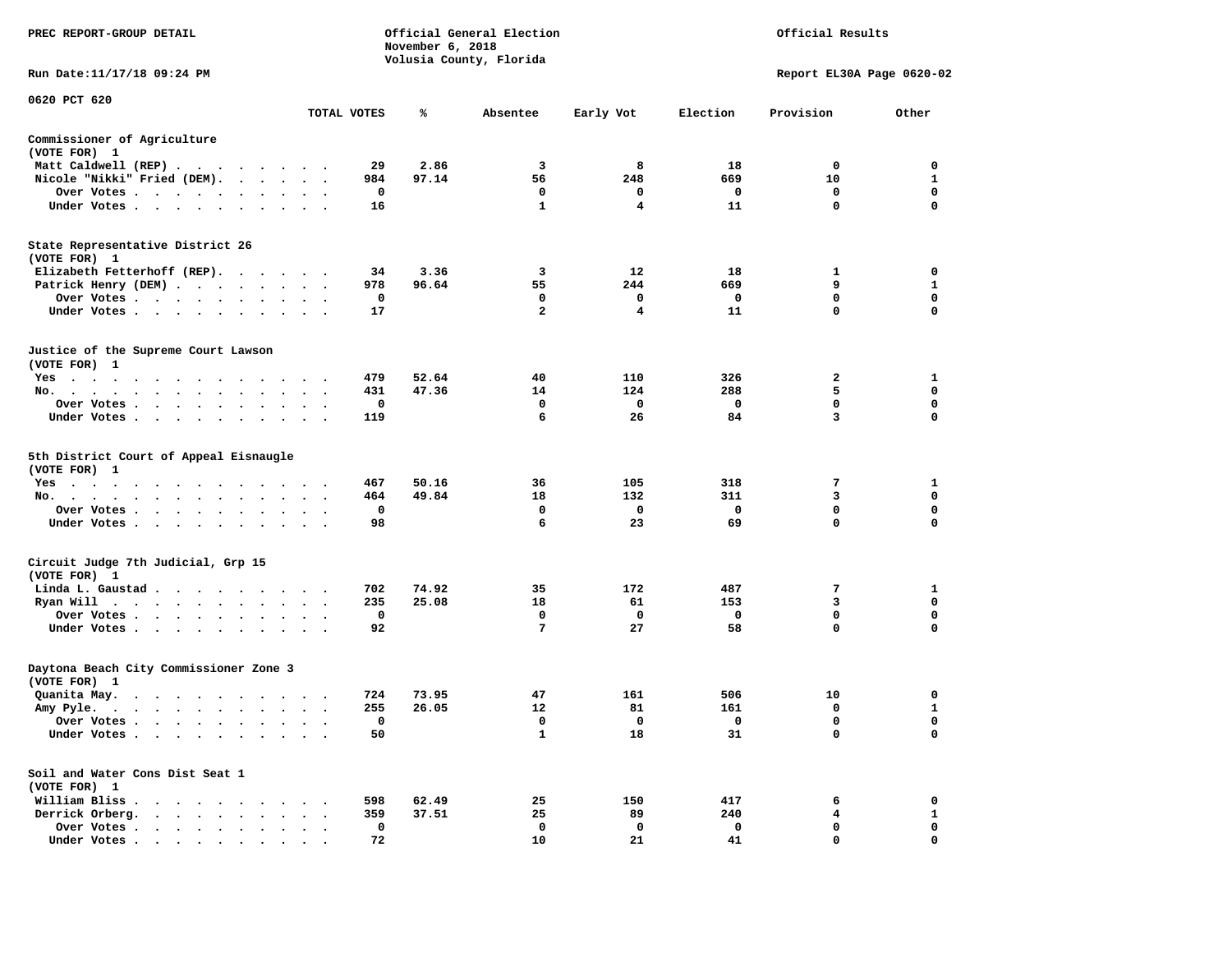| PREC REPORT-GROUP DETAIL                                                                                                                                                                                                                     |                      |                         | November 6, 2018 | Official General Election<br>Volusia County, Florida |           |              | Official Results          |                  |
|----------------------------------------------------------------------------------------------------------------------------------------------------------------------------------------------------------------------------------------------|----------------------|-------------------------|------------------|------------------------------------------------------|-----------|--------------|---------------------------|------------------|
| Run Date: 11/17/18 09:24 PM                                                                                                                                                                                                                  |                      |                         |                  |                                                      |           |              | Report EL30A Page 0620-03 |                  |
| 0620 PCT 620                                                                                                                                                                                                                                 | TOTAL VOTES          |                         | ℁                | Absentee                                             | Early Vot | Election     | Provision                 | Other            |
| Soil and Water Cons Dist Seat 3<br>(VOTE FOR) 1                                                                                                                                                                                              |                      |                         |                  |                                                      |           |              |                           |                  |
| Beth James.<br>. The contract of the contract of the contract of the contract of the contract of the contract of the contract of the contract of the contract of the contract of the contract of the contract of the contract of the contrac |                      | 112                     | 11.84            | 9                                                    | 22        | 81           | 0                         | 0                |
| Wesley Wayne Wilson Jr<br>$\bullet$                                                                                                                                                                                                          | $\ddot{\phantom{0}}$ | 368                     | 38.90            | 19                                                   | 92        | 249          | 7                         | 1                |
| Christine Wilt.                                                                                                                                                                                                                              |                      | 466                     | 49.26            | 21                                                   | 122       | 320          | 3                         | 0                |
| Over Votes                                                                                                                                                                                                                                   |                      | $\mathbf{2}$            |                  | $\mathbf 0$                                          | 1         | $\mathbf{1}$ | $\mathbf 0$               | $\mathbf 0$      |
| Under Votes<br>$\sim$                                                                                                                                                                                                                        |                      | 81                      |                  | 11                                                   | 23        | 47           | 0                         | 0                |
| Soil and Water Cons Dist Seat 5                                                                                                                                                                                                              |                      |                         |                  |                                                      |           |              |                           |                  |
| (VOTE FOR) 1                                                                                                                                                                                                                                 |                      |                         |                  |                                                      |           |              |                           |                  |
| J. Mark Barfield                                                                                                                                                                                                                             |                      | 168                     | 17.70            | 7                                                    | 34        | 126          | 1<br>7                    | 0                |
| Andy Kelly<br>David Schaefer.<br>$\mathbf{r}$ , and $\mathbf{r}$ , and $\mathbf{r}$ , and $\mathbf{r}$                                                                                                                                       |                      | 643<br>138              | 67.76<br>14.54   | 31<br>11                                             | 160<br>42 | 444<br>83    | $\mathbf{z}$              | 1<br>$\mathbf 0$ |
| $\bullet$<br>Over Votes<br>$\cdot$                                                                                                                                                                                                           | $\ddot{\phantom{1}}$ | 1                       |                  | 0                                                    | 0         | 1            | 0                         | 0                |
| Under Votes<br>$\sim$                                                                                                                                                                                                                        | $\ddot{\phantom{1}}$ | 79                      |                  | 11                                                   | 24        | 44           | 0                         | 0                |
| #1 Increased Homestead Exemption<br>(VOTE FOR) 1                                                                                                                                                                                             |                      |                         |                  |                                                      |           |              |                           |                  |
| Yes                                                                                                                                                                                                                                          |                      | 386                     | 39.19            | 20                                                   | 66        | 294          | 5                         | 1                |
| No.<br>$\bullet$                                                                                                                                                                                                                             |                      | 599                     | 60.81            | 35                                                   | 176       | 384          | 4                         | 0                |
| Over Votes<br>$\bullet$                                                                                                                                                                                                                      |                      | 1                       |                  | 0                                                    | 1         | 0            | $\mathbf 0$               | $\mathbf 0$      |
| Under Votes                                                                                                                                                                                                                                  |                      | 43                      |                  | 5                                                    | 17        | 20           | $\mathbf{1}$              | $\mathbf 0$      |
| #2 Limit on Property Tax Assessments<br>(VOTE FOR) 1                                                                                                                                                                                         |                      |                         |                  |                                                      |           |              |                           |                  |
| $Yes \cdot \cdot \cdot \cdot \cdot \cdot \cdot$                                                                                                                                                                                              |                      | 500                     | 50.61            | 27                                                   | 87        | 377          | 8                         | 1                |
| No.                                                                                                                                                                                                                                          |                      | 488                     | 49.39            | 30                                                   | 157       | 299          | $\mathbf{2}$              | 0                |
| Over Votes .<br>$\cdots$<br>$\bullet$<br>$\bullet$                                                                                                                                                                                           |                      | 2                       |                  | $\mathbf 0$                                          | 1         | 1            | 0                         | 0                |
| Under Votes                                                                                                                                                                                                                                  |                      | 39                      |                  | 3                                                    | 15        | 21           | 0                         | $\mathbf 0$      |
| #3 Voter Control of Gambling<br>(VOTE FOR) 1                                                                                                                                                                                                 |                      |                         |                  |                                                      |           |              |                           |                  |
| Yes                                                                                                                                                                                                                                          |                      | 843                     | 84.72            | 46                                                   | 208       | 581          | 7                         | 1                |
| No.<br>$\ddot{\phantom{0}}$                                                                                                                                                                                                                  | $\ddot{\phantom{1}}$ | 152                     | 15.28            | 10                                                   | 38        | 101          | 3                         | $\mathbf 0$      |
| Over Votes .<br>$\mathbf{r}$ , and $\mathbf{r}$ , and $\mathbf{r}$<br>$\bullet$                                                                                                                                                              |                      | $\overline{\mathbf{2}}$ |                  | 0                                                    | 1         | 1            | 0                         | 0                |
| Under Votes                                                                                                                                                                                                                                  |                      | 32                      |                  | $\overline{\mathbf{4}}$                              | 13        | 15           | 0                         | 0                |
| #4 Voting Restoration Amendment<br>(VOTE FOR) 1                                                                                                                                                                                              |                      |                         |                  |                                                      |           |              |                           |                  |
| Yes                                                                                                                                                                                                                                          |                      | 940                     | 93.91            | 53                                                   | 232       | 645          | 9                         | 1                |
| No.                                                                                                                                                                                                                                          |                      | 61                      | 6.09             | 5                                                    | 16        | 40           | 0                         | 0                |
| Over Votes .                                                                                                                                                                                                                                 |                      | $\mathbf{1}$            |                  | 0                                                    | 0         | 0            | $\mathbf{1}$              | 0                |
| Under Votes.                                                                                                                                                                                                                                 |                      | 27                      |                  | $\mathbf{2}$                                         | 12        | 13           | 0                         | $\mathbf 0$      |
| #5 Supermajority Vote Required<br>(VOTE FOR) 1                                                                                                                                                                                               |                      |                         |                  |                                                      |           |              |                           |                  |
| Yes<br>$\Delta$                                                                                                                                                                                                                              |                      | 320                     | 32.23            | 30                                                   | 87        | 198          | 4                         | 1                |
| $No.$ $\cdot$ $\cdot$ $\cdot$<br>$\Delta$                                                                                                                                                                                                    |                      | 673                     | 67.77            | 28                                                   | 156       | 484          | 5                         | 0                |
| Over Votes .                                                                                                                                                                                                                                 |                      | 0                       |                  | 0                                                    | 0         | 0            | 0                         | 0                |
| Under Votes.<br>$\sim$                                                                                                                                                                                                                       |                      | 36                      |                  | $\mathbf{2}$                                         | 17        | 16           | $\mathbf{1}$              | $\mathbf 0$      |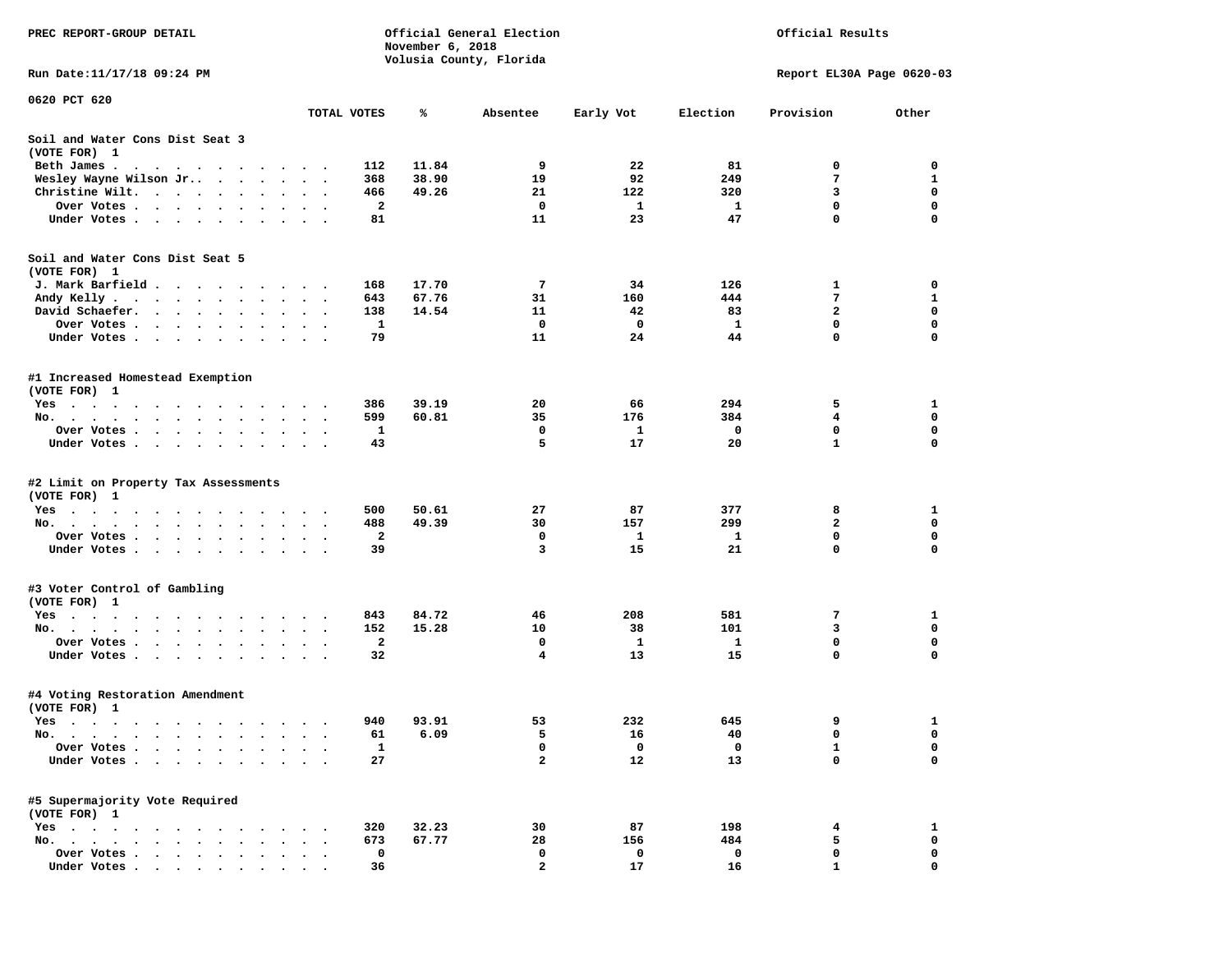| PREC REPORT-GROUP DETAIL                                                                                                                                                                                                                                                                                                                                                                                                                                                                   |        |                         | November 6, 2018 | Official General Election<br>Volusia County, Florida |                                |                          | Official Results            |                            |
|--------------------------------------------------------------------------------------------------------------------------------------------------------------------------------------------------------------------------------------------------------------------------------------------------------------------------------------------------------------------------------------------------------------------------------------------------------------------------------------------|--------|-------------------------|------------------|------------------------------------------------------|--------------------------------|--------------------------|-----------------------------|----------------------------|
| Run Date: 11/17/18 09:24 PM                                                                                                                                                                                                                                                                                                                                                                                                                                                                |        |                         |                  |                                                      |                                |                          | Report EL30A Page 0620-04   |                            |
| 0620 PCT 620                                                                                                                                                                                                                                                                                                                                                                                                                                                                               |        | TOTAL VOTES             | %                | Absentee                                             | Early Vot                      | Election                 | Provision                   | Other                      |
|                                                                                                                                                                                                                                                                                                                                                                                                                                                                                            |        |                         |                  |                                                      |                                |                          |                             |                            |
| #6 Rights of Crime Victims; Judges<br>(VOTE FOR) 1                                                                                                                                                                                                                                                                                                                                                                                                                                         |        |                         |                  |                                                      |                                |                          |                             |                            |
| Yes                                                                                                                                                                                                                                                                                                                                                                                                                                                                                        |        | 421                     | 42.35            | 31                                                   | 102                            | 282                      | 5                           | 1                          |
| No.                                                                                                                                                                                                                                                                                                                                                                                                                                                                                        |        | 573                     | 57.65            | 26                                                   | 143                            | 400                      | 4                           | $\mathbf 0$                |
| Over Votes                                                                                                                                                                                                                                                                                                                                                                                                                                                                                 |        | $\mathbf 0$             |                  | $\mathbf 0$                                          | $\overline{\phantom{0}}$       | $\overline{\phantom{0}}$ | $\mathbf 0$                 | $\mathbf 0$                |
| Under Votes                                                                                                                                                                                                                                                                                                                                                                                                                                                                                |        | 35                      |                  | 3                                                    | 15                             | 16                       | $\mathbf{1}$                | 0                          |
| #7 Survivor Benefits                                                                                                                                                                                                                                                                                                                                                                                                                                                                       |        |                         |                  |                                                      |                                |                          |                             |                            |
| (VOTE FOR) 1                                                                                                                                                                                                                                                                                                                                                                                                                                                                               |        |                         |                  |                                                      |                                |                          |                             |                            |
| Yes                                                                                                                                                                                                                                                                                                                                                                                                                                                                                        |        | 452                     | 45.80            | 42                                                   | 108                            | 295                      | 6                           | 1                          |
| No.                                                                                                                                                                                                                                                                                                                                                                                                                                                                                        |        | 535                     | 54.20            | 14                                                   | 135                            | 384                      | $\overline{a}$              | $\mathbf 0$                |
| Over Votes                                                                                                                                                                                                                                                                                                                                                                                                                                                                                 |        | $\mathbf{1}$            |                  | $\mathbf{o}$                                         | $\overline{\mathbf{0}}$        | $\mathbf{1}$             | $\mathbf 0$                 | 0                          |
| Under Votes                                                                                                                                                                                                                                                                                                                                                                                                                                                                                |        | 41                      |                  | $\overline{4}$                                       | 17                             | 18                       | $\overline{a}$              | 0                          |
| #9 Prohibits Oil, Gas Drilling, Vaping<br>(VOTE FOR) 1                                                                                                                                                                                                                                                                                                                                                                                                                                     |        |                         |                  |                                                      |                                |                          |                             |                            |
| Yes                                                                                                                                                                                                                                                                                                                                                                                                                                                                                        |        | 804                     | 81.29            | 42                                                   | 205                            | 551                      | 5                           | 1                          |
| No.                                                                                                                                                                                                                                                                                                                                                                                                                                                                                        |        | 185                     | 18.71            | 15                                                   | 36                             | 130                      | $\overline{4}$              | $\mathbf 0$                |
| Over Votes                                                                                                                                                                                                                                                                                                                                                                                                                                                                                 |        | $\mathbf{1}$            |                  | $^{\circ}$                                           | $\overline{\mathbf{0}}$        | $\mathbf{1}$             | $^{\circ}$                  | 0                          |
| Under Votes                                                                                                                                                                                                                                                                                                                                                                                                                                                                                |        | 39                      |                  | $\overline{\mathbf{3}}$                              | 19                             | 16                       | $\mathbf{1}$                | $\Omega$                   |
| #10 State and Local Structure and Op<br>(VOTE FOR) 1<br>Yes                                                                                                                                                                                                                                                                                                                                                                                                                                |        | 516                     | 52.81            | 38                                                   | 94                             | 376                      | 7                           | 1                          |
| No.                                                                                                                                                                                                                                                                                                                                                                                                                                                                                        |        | 461                     | 47.19            | 20                                                   | 144<br>$\overline{\mathbf{0}}$ | 295                      | $\mathbf{2}$<br>$\mathbf 0$ | $\mathbf 0$<br>$\mathbf 0$ |
| Over Votes                                                                                                                                                                                                                                                                                                                                                                                                                                                                                 |        | 0<br>52                 |                  | $\mathbf{o}$<br>$\overline{a}$                       | 22                             | $\mathbf 0$<br>27        | $\mathbf{1}$                | $\Omega$                   |
| Under Votes                                                                                                                                                                                                                                                                                                                                                                                                                                                                                |        |                         |                  |                                                      |                                |                          |                             |                            |
| #11 Removal of Obs Prov; Crim Statute<br>(VOTE FOR) 1                                                                                                                                                                                                                                                                                                                                                                                                                                      |        |                         |                  |                                                      |                                |                          |                             |                            |
| Yes                                                                                                                                                                                                                                                                                                                                                                                                                                                                                        |        | 670                     | 67.95            | 42                                                   | 202                            | 419                      | 6                           | 1                          |
| No.                                                                                                                                                                                                                                                                                                                                                                                                                                                                                        |        | 316                     | 32.05            | 13                                                   | 41                             | 259                      | 3                           | $\mathbf 0$                |
| Over Votes                                                                                                                                                                                                                                                                                                                                                                                                                                                                                 |        | $\mathbf{o}$            |                  | $\mathbf{o}$                                         | $\overline{\mathbf{0}}$        | $\overline{\mathbf{0}}$  | $\mathbf 0$                 | $\mathbf 0$                |
| Under Votes                                                                                                                                                                                                                                                                                                                                                                                                                                                                                |        | 43                      |                  | 5                                                    | 17                             | 20                       | $\mathbf{1}$                | $\Omega$                   |
| #12 Lobbying and Abuse of Office<br>(VOTE FOR) 1                                                                                                                                                                                                                                                                                                                                                                                                                                           |        |                         |                  |                                                      |                                |                          |                             |                            |
| Yes                                                                                                                                                                                                                                                                                                                                                                                                                                                                                        |        | 577                     | 58.76            | 37                                                   | 122                            | 412                      | 5                           | 1                          |
| No.                                                                                                                                                                                                                                                                                                                                                                                                                                                                                        |        | 405                     | 41.24            | 20                                                   | 119                            | 263                      | 3                           | 0                          |
| Over Votes                                                                                                                                                                                                                                                                                                                                                                                                                                                                                 |        | $\overline{\mathbf{3}}$ |                  | $\mathbf{o}$                                         | $\overline{\mathbf{0}}$        | $\overline{\mathbf{3}}$  | $\mathbf 0$                 | $\mathbf 0$                |
| Under Votes                                                                                                                                                                                                                                                                                                                                                                                                                                                                                |        | 44                      |                  | $\overline{\mathbf{3}}$                              | 19                             | 20                       | $\overline{a}$              | $\mathbf 0$                |
| #13 Ends Dog Racing<br>(VOTE FOR) 1                                                                                                                                                                                                                                                                                                                                                                                                                                                        |        |                         |                  |                                                      |                                |                          |                             |                            |
| Yes                                                                                                                                                                                                                                                                                                                                                                                                                                                                                        |        | 711                     | 72.77            | 33                                                   | 193                            | 479                      | 5                           | 1                          |
| No.                                                                                                                                                                                                                                                                                                                                                                                                                                                                                        |        | 266                     | 27.23            | 22                                                   | 48                             | 192                      | $\overline{4}$              | $\mathbf 0$                |
| Over Votes                                                                                                                                                                                                                                                                                                                                                                                                                                                                                 | $\sim$ | $\overline{a}$          |                  | $\mathbf 0$                                          | $\mathbf 0$                    | $\overline{2}$           | $\mathbf 0$                 | $\mathbf 0$                |
| $\blacksquare$ $\blacksquare$ $\blacksquare$ $\blacksquare$ $\blacksquare$ $\blacksquare$ $\blacksquare$ $\blacksquare$ $\blacksquare$ $\blacksquare$ $\blacksquare$ $\blacksquare$ $\blacksquare$ $\blacksquare$ $\blacksquare$ $\blacksquare$ $\blacksquare$ $\blacksquare$ $\blacksquare$ $\blacksquare$ $\blacksquare$ $\blacksquare$ $\blacksquare$ $\blacksquare$ $\blacksquare$ $\blacksquare$ $\blacksquare$ $\blacksquare$ $\blacksquare$ $\blacksquare$ $\blacksquare$ $\blacks$ |        | 50.                     |                  | 5.                                                   | <b>19</b>                      | 25                       | $\mathbf{1}$                | $\Omega$                   |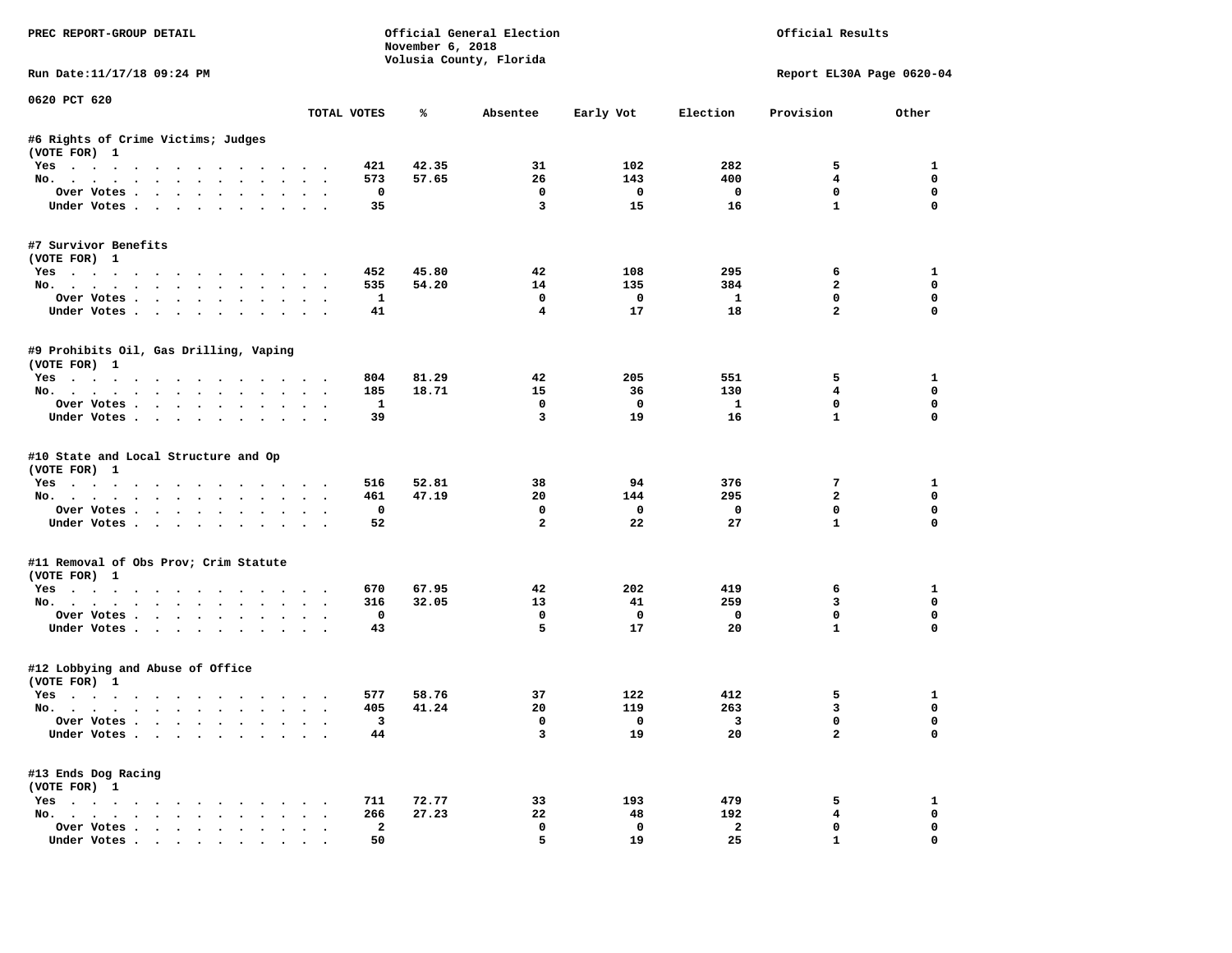# Official Results

**Run Date:11/17/18 09:24 PM Report EL30A Page 0621-01** 

| 0621 PCT 621                                                                                                    |                                                  |                |       |                         |                         |              |                         |             |
|-----------------------------------------------------------------------------------------------------------------|--------------------------------------------------|----------------|-------|-------------------------|-------------------------|--------------|-------------------------|-------------|
|                                                                                                                 |                                                  | TOTAL VOTES    | ℁     | Absentee                | Early Vot               | Election     | Provision               | Other       |
| REGISTERED VOTERS - TOTAL .<br>$\cdots$                                                                         |                                                  | 2,106          |       |                         |                         |              |                         |             |
| BALLOTS CAST - TOTAL.<br>$\ddot{\phantom{a}}$<br>$\ddot{\phantom{a}}$<br>$\cdot$<br>$\ddot{\phantom{a}}$        |                                                  | 967            |       | 265                     | 314                     | 386          | $\overline{\mathbf{2}}$ | $\mathbf 0$ |
| BALLOTS CAST - BLANK.<br>$\sim$<br>$\ddot{\phantom{a}}$<br>$\sim$<br>$\sim$<br>$\ddot{\phantom{a}}$             | $\ddot{\phantom{a}}$<br>$\overline{\phantom{a}}$ | 0              |       | $\mathbf 0$             | $\mathbf 0$             | $\mathbf 0$  | $\mathbf 0$             | $\mathbf 0$ |
|                                                                                                                 |                                                  |                |       |                         |                         |              |                         |             |
| VOTER TURNOUT - TOTAL                                                                                           |                                                  |                | 45.92 |                         |                         |              |                         |             |
| VOTER TURNOUT - BLANK<br>$\sim$ $\sim$<br>$\ddot{\phantom{a}}$                                                  |                                                  |                |       |                         |                         |              |                         |             |
| United States Senator                                                                                           |                                                  |                |       |                         |                         |              |                         |             |
| (VOTE FOR) 1                                                                                                    |                                                  |                |       |                         |                         |              |                         |             |
| Rick Scott (REP).<br>$\sim$ $\sim$<br>.                                                                         |                                                  | 130            | 13.54 | 49                      | 38                      | 43           | 0                       | 0           |
| Bill Nelson (DEM).<br>$\mathbf{r}$ , $\mathbf{r}$ , $\mathbf{r}$ , $\mathbf{r}$<br>$\cdot$ $\cdot$ $\cdot$      |                                                  | 829            | 86.35 | 212                     | 274                     | 341          | $\overline{\mathbf{2}}$ | $\mathbf 0$ |
| WRITE-IN.<br>$\cdot$ $\cdot$ $\cdot$<br>$\sim$ $\sim$ $\sim$ $\sim$ $\sim$<br>$\bullet$<br>$\cdot$<br>$\bullet$ | $\overline{\phantom{a}}$<br>$\ddot{\phantom{a}}$ | 1              | .10   | $\mathbf 0$             | $\mathbf 0$             | $\mathbf{1}$ | $\mathbf 0$             | $\mathbf 0$ |
|                                                                                                                 |                                                  | $\mathbf 0$    |       | $\mathbf 0$             | $\mathbf 0$             | $\mathbf 0$  | $\mathbf 0$             | 0           |
| Over Votes .<br>$\sim$<br>$\sim$ $\sim$ $\sim$ $\sim$<br>$\bullet$<br>$\bullet$                                 |                                                  |                |       |                         |                         |              |                         |             |
| Under Votes<br>$\bullet$<br>$\ddot{\phantom{0}}$                                                                | $\sim$<br>$\bullet$                              | 7              |       | 4                       | $\overline{\mathbf{2}}$ | $\mathbf{1}$ | $\mathbf 0$             | $\mathbf 0$ |
| Representative in Congress District 6<br>(VOTE FOR) 1                                                           |                                                  |                |       |                         |                         |              |                         |             |
|                                                                                                                 |                                                  |                |       |                         |                         |              |                         |             |
| Michael Waltz (REP)                                                                                             |                                                  | 113            | 11.96 | 41                      | 37                      | 35           | 0                       | 0           |
| Nancy Soderberg (DEM)                                                                                           | $\bullet$                                        | 832            | 88.04 | 218                     | 270                     | 342          | $\overline{\mathbf{2}}$ | $\mathbf 0$ |
| Over Votes<br>$\overline{\phantom{a}}$                                                                          | $\ddot{\phantom{a}}$                             | $\mathbf 0$    |       | $\mathbf 0$             | 0                       | $\mathbf 0$  | $\mathbf 0$             | 0           |
| Under Votes                                                                                                     |                                                  | 22             |       | 6                       | 7                       | 9            | $\mathbf 0$             | $\mathbf 0$ |
| Governor and Lieutenant Governor<br>(VOTE FOR) 1                                                                |                                                  |                |       |                         |                         |              |                         |             |
| Ron DeSantis (REP)<br>$\cdots$                                                                                  | $\sim$                                           | 107            | 11.12 | 41                      | 34                      | 32           | $\mathbf 0$             | 0           |
| Andrew Gillum (DEM)                                                                                             |                                                  | 850            | 88.36 | 216                     | 278                     | 354          | $\overline{a}$          | $\mathbf 0$ |
| Darcy G. Richardson (REF).<br>$\ddot{\phantom{a}}$<br>$\bullet$                                                 |                                                  | $\mathbf{2}$   | .21   | $\mathbf{2}$            | 0                       | 0            | $\mathbf 0$             | 0           |
| Ryan Christopher Foley<br>$\bullet$<br>$\bullet$                                                                |                                                  | $\mathbf{1}$   | .10   | $\mathbf 0$             | $\mathbf{1}$            | 0            | $\mathbf 0$             | $\mathbf 0$ |
| Kyle "KC" Gibson<br>$\bullet$<br>$\bullet$                                                                      | $\bullet$                                        | $\mathbf{1}$   | .10   | $\mathbf{1}$            | 0                       | 0            | $\mathbf 0$             | 0           |
| Bruce Stanley<br>$\bullet$                                                                                      |                                                  | $\mathbf{1}$   | .10   | $\mathbf{1}$            | 0                       | 0            | $\Omega$                | 0           |
| WRITE-IN.<br>$\cdots$                                                                                           |                                                  | $\Omega$       |       | $\Omega$                | $\Omega$                | $\Omega$     | $\Omega$                | $\mathbf 0$ |
| Over Votes<br>$\ddot{\phantom{a}}$<br>$\bullet$                                                                 | $\ddot{\phantom{a}}$<br>$\overline{\phantom{a}}$ | $\overline{a}$ |       | $\overline{a}$          | $\Omega$                | $\mathbf 0$  | $\mathbf 0$             | $\mathbf 0$ |
| Under Votes                                                                                                     | $\sim$                                           | 3              |       | $\overline{\mathbf{2}}$ | $\mathbf{1}$            | 0            | 0                       | $\mathbf 0$ |
|                                                                                                                 |                                                  |                |       |                         |                         |              |                         |             |
| Attorney General<br>(VOTE FOR) 1                                                                                |                                                  |                |       |                         |                         |              |                         |             |
| Ashley Moody (REP)<br>$\cdots$                                                                                  |                                                  | 120            | 12.54 | 49                      | 39                      | 32           | $\mathbf 0$             | 0           |
| Sean Shaw (DEM)<br>$\cdot$ $\cdot$ $\cdot$ $\cdot$ $\cdot$                                                      |                                                  | 824            | 86.10 | 207                     | 270                     | 345          | $\mathbf{2}$            | $\mathbf 0$ |
| Jeffrey Marc Siskind.<br>$\bullet$                                                                              | $\bullet$                                        | 13             | 1.36  | 6                       | 2                       | 5            | $\mathbf 0$             | 0           |
| Over Votes<br>$\ddot{\phantom{a}}$                                                                              |                                                  | $\mathbf 0$    |       | $\Omega$                | $\mathbf 0$             | $\mathbf 0$  | $\mathbf 0$             | 0           |
| Under Votes                                                                                                     |                                                  | 10             |       | 3                       | 3                       | 4            | $\mathbf 0$             | $\mathbf 0$ |
|                                                                                                                 |                                                  |                |       |                         |                         |              |                         |             |
| Chief Financial Officer<br>(VOTE FOR) 1                                                                         |                                                  |                |       |                         |                         |              |                         |             |
| Jimmy Patronis (REP).<br>$\cdot$ $\cdot$ $\cdot$ $\cdot$<br>$\overline{\phantom{a}}$                            |                                                  | 117            | 12.32 | 41                      | 40                      | 36           | $\mathbf 0$             | 0           |
| Jeremy Ring (DEM).<br>$\ddot{\phantom{0}}$<br>$\ddot{\phantom{a}}$                                              |                                                  | 833            | 87.68 | 220                     | 267                     | 344          | $\overline{\mathbf{2}}$ | $\mathbf 0$ |
| WRITE-IN.<br>$\cdot$ $\cdot$ $\cdot$ $\cdot$ $\cdot$ $\cdot$<br>$\bullet$                                       |                                                  | $\mathbf 0$    |       | 0                       | 0                       | 0            | $\mathbf 0$             | 0           |
| Over Votes<br>$\ddot{\phantom{1}}$<br>$\bullet$                                                                 |                                                  | $\mathbf 0$    |       | $\Omega$                | 0                       | $\mathbf 0$  | $\mathbf 0$             | $\mathbf 0$ |
| Under Votes.<br>$\sim$ $\sim$<br>$\sim$ $\sim$<br>$\sim$<br>$\bullet$                                           |                                                  | 17             |       | 4                       | 7                       | 6            | $\mathbf 0$             | $\mathbf 0$ |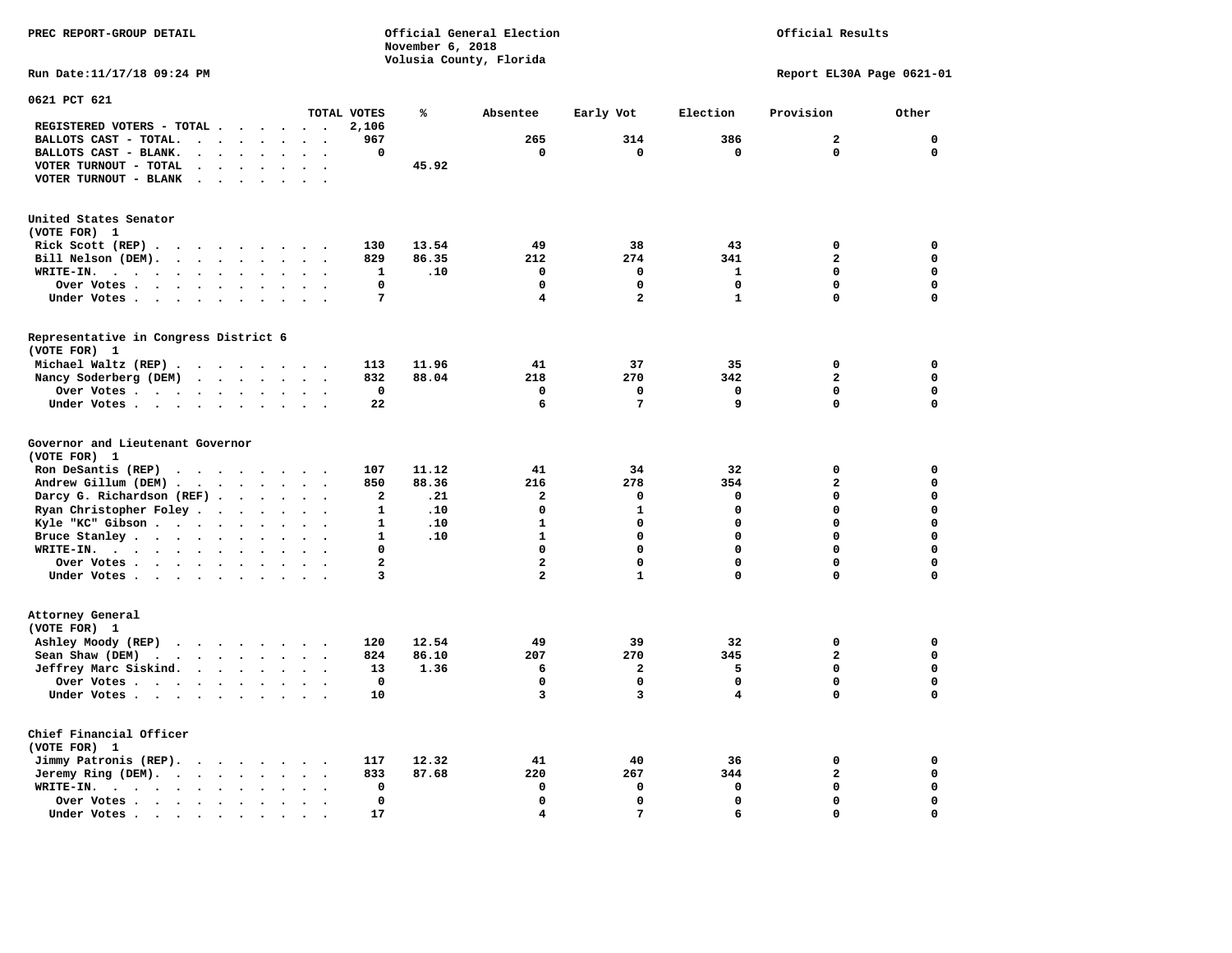| PREC REPORT-GROUP DETAIL                                                                                                                                                                          |                      |             | November 6, 2018 | Official General Election<br>Volusia County, Florida |             |                         | Official Results          |             |
|---------------------------------------------------------------------------------------------------------------------------------------------------------------------------------------------------|----------------------|-------------|------------------|------------------------------------------------------|-------------|-------------------------|---------------------------|-------------|
| Run Date:11/17/18 09:24 PM                                                                                                                                                                        |                      |             |                  |                                                      |             |                         | Report EL30A Page 0621-02 |             |
| 0621 PCT 621                                                                                                                                                                                      |                      | TOTAL VOTES | ℁                | Absentee                                             | Early Vot   | Election                | Provision                 | Other       |
| Commissioner of Agriculture                                                                                                                                                                       |                      |             |                  |                                                      |             |                         |                           |             |
| (VOTE FOR) 1                                                                                                                                                                                      |                      |             |                  |                                                      |             |                         |                           |             |
| Matt Caldwell (REP)                                                                                                                                                                               |                      | 113         | 11.89            | 42                                                   | 39          | 32                      | 0                         | 0           |
| Nicole "Nikki" Fried (DEM).                                                                                                                                                                       |                      | 837         | 88.11            | 219                                                  | 267         | 349                     | $\overline{2}$            | 0           |
| Over Votes                                                                                                                                                                                        |                      | 1           |                  | 0                                                    | 0           | 1                       | 0                         | 0           |
| Under Votes                                                                                                                                                                                       |                      | 16          |                  | 4                                                    | 8           | 4                       | 0                         | $\mathbf 0$ |
| State Representative District 26<br>(VOTE FOR) 1                                                                                                                                                  |                      |             |                  |                                                      |             |                         |                           |             |
| Elizabeth Fetterhoff (REP).                                                                                                                                                                       |                      | 135         | 14.18            | 54                                                   | 43          | 38                      | 0                         | 0           |
| Patrick Henry (DEM)                                                                                                                                                                               |                      | 817         | 85.82            | 207                                                  | 266         | 342                     | $\overline{a}$            | $\mathbf 0$ |
| Over Votes                                                                                                                                                                                        |                      | 0           |                  | 0                                                    | 0           | 0                       | 0                         | 0           |
| Under Votes                                                                                                                                                                                       | $\ddot{\phantom{a}}$ | 15          |                  | 4                                                    | 5           | 6                       | 0                         | $\mathbf 0$ |
| Justice of the Supreme Court Lawson<br>(VOTE FOR) 1                                                                                                                                               |                      |             |                  |                                                      |             |                         |                           |             |
| Yes                                                                                                                                                                                               |                      | 509         | 59.53            | 157                                                  | 142         | 209                     | 1                         | 0           |
| No.                                                                                                                                                                                               |                      | 346         | 40.47            | 76                                                   | 133         | 136                     | 1                         | 0           |
| Over Votes                                                                                                                                                                                        | $\bullet$            | 3           |                  | 0                                                    | -1          | $\overline{\mathbf{2}}$ | $\mathbf 0$               | $\mathbf 0$ |
| Under Votes<br>$\sim$                                                                                                                                                                             |                      | 109         |                  | 32                                                   | 38          | 39                      | 0                         | 0           |
| 5th District Court of Appeal Eisnaugle<br>(VOTE FOR) 1                                                                                                                                            |                      |             |                  |                                                      |             |                         |                           |             |
| Yes                                                                                                                                                                                               |                      | 478         | 55.52            | 147                                                  | 130         | 201                     | 0                         | 0           |
| No.<br>$\ddot{\phantom{1}}$                                                                                                                                                                       |                      | 383         | 44.48            | 88                                                   | 143         | 150                     | 2                         | 0           |
| Over Votes                                                                                                                                                                                        |                      | 3           |                  | 0                                                    | 2           | 1                       | 0                         | 0           |
| Under Votes                                                                                                                                                                                       |                      | 103         |                  | 30                                                   | 39          | 34                      | 0                         | $\Omega$    |
| Circuit Judge 7th Judicial, Grp 15<br>(VOTE FOR) 1                                                                                                                                                |                      |             |                  |                                                      |             |                         |                           |             |
| Linda L. Gaustad.<br>.                                                                                                                                                                            |                      | 632         | 72.90            | 180                                                  | 199         | 251                     | 2                         | 0           |
| Ryan Will $\cdots$ , $\cdots$ , $\cdots$                                                                                                                                                          | $\ddot{\phantom{1}}$ | 235         | 27.10            | 59                                                   | 78          | 98                      | 0                         | $\mathbf 0$ |
| Over Votes                                                                                                                                                                                        |                      | 0           |                  | 0                                                    | 0           | 0                       | 0                         | 0           |
| Under Votes                                                                                                                                                                                       | $\bullet$            | 100         |                  | 26                                                   | 37          | 37                      | 0                         | $\Omega$    |
| Soil and Water Cons Dist Seat 1<br>(VOTE FOR) 1                                                                                                                                                   |                      |             |                  |                                                      |             |                         |                           |             |
| William Bliss.<br>$\begin{array}{cccccccccccccccccc} \bullet & \bullet & \bullet & \bullet & \bullet & \bullet & \bullet & \bullet & \bullet & \bullet & \bullet & \bullet & \bullet \end{array}$ |                      | 578         | 66.59            | 157                                                  | 199         | 220                     | 2                         | 0           |
| Derrick Orberg.                                                                                                                                                                                   | $\ddot{\phantom{1}}$ | 290         | 33.41            | 72                                                   | 81          | 137                     | 0                         | 0           |
| Over Votes<br>$\blacksquare$                                                                                                                                                                      |                      | 1           |                  | $\Omega$                                             | $\mathbf 0$ | 1                       | 0                         | $\Omega$    |
| Under Votes                                                                                                                                                                                       |                      | 98          |                  | 36                                                   | 34          | 28                      | 0                         | 0           |
| Soil and Water Cons Dist Seat 3<br>(VOTE FOR) 1                                                                                                                                                   |                      |             |                  |                                                      |             |                         |                           |             |
| Beth James                                                                                                                                                                                        |                      | 162         | 18.75            | 53                                                   | 53          | 56                      | 0                         | 0           |
| Wesley Wayne Wilson Jr<br>$\cdot$ $\cdot$                                                                                                                                                         |                      | 235         | 27.20            | 50                                                   | 66          | 119                     | 0                         | 0           |
| Christine Wilt.<br>$\cdot$ $\cdot$ $\cdot$ $\cdot$ $\cdot$                                                                                                                                        |                      | 467         | 54.05            | 128                                                  | 157         | 180                     | 2                         | 0           |
| Over Votes.<br>$\cdots$                                                                                                                                                                           |                      | $\mathbf 0$ |                  | 0                                                    | 0           | 0                       | 0                         | $\mathbf 0$ |
| Under Votes                                                                                                                                                                                       |                      | 103         |                  | 34                                                   | 38          | 31                      | $\Omega$                  | 0           |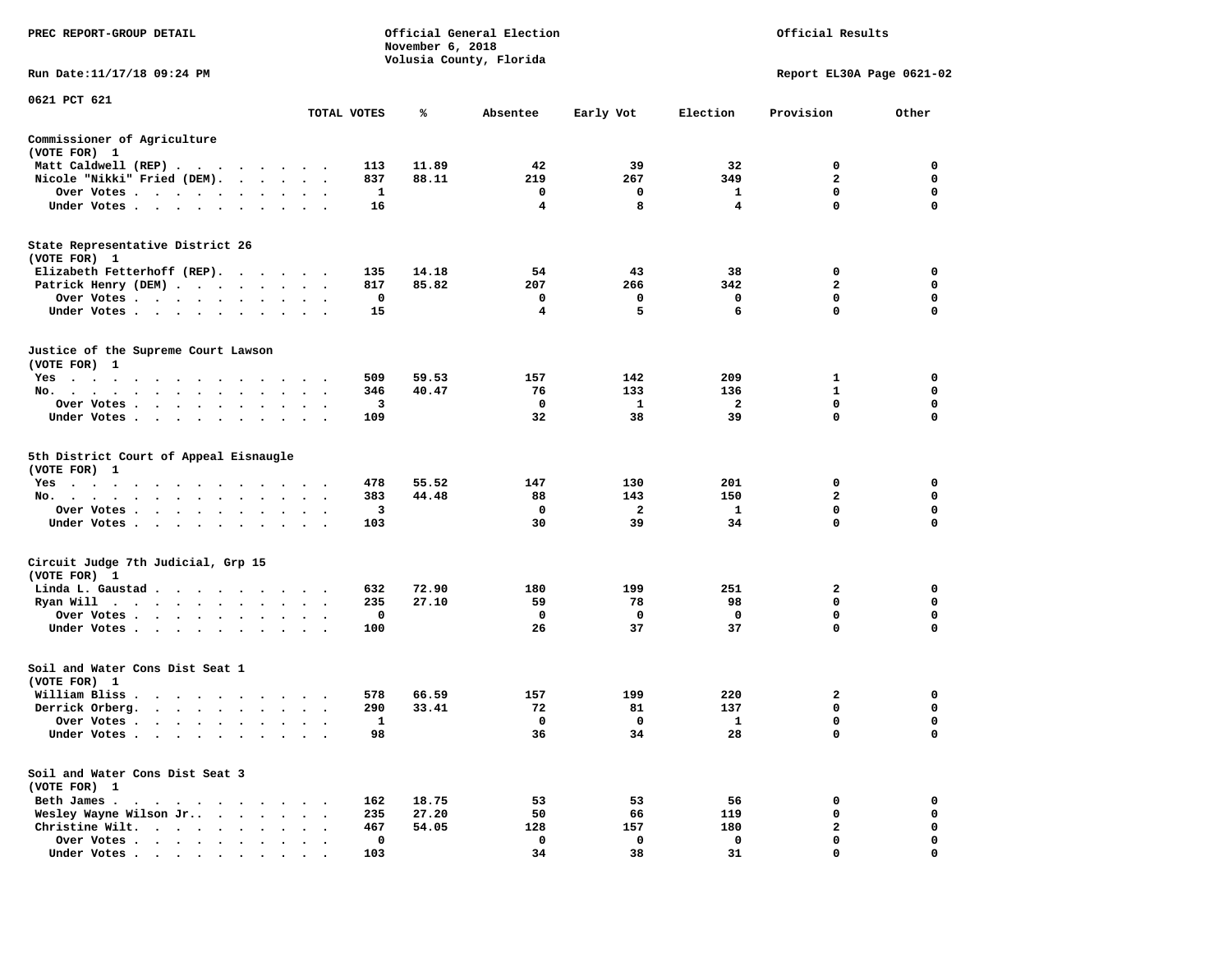| PREC REPORT-GROUP DETAIL                                                                                                                              |                        |             | November 6, 2018 | Official General Election<br>Volusia County, Florida |              |                  | Official Results          |             |
|-------------------------------------------------------------------------------------------------------------------------------------------------------|------------------------|-------------|------------------|------------------------------------------------------|--------------|------------------|---------------------------|-------------|
| Run Date:11/17/18 09:24 PM                                                                                                                            |                        |             |                  |                                                      |              |                  | Report EL30A Page 0621-03 |             |
| 0621 PCT 621                                                                                                                                          |                        |             |                  |                                                      |              |                  |                           |             |
|                                                                                                                                                       |                        | TOTAL VOTES | ℁                | Absentee                                             | Early Vot    | Election         | Provision                 | Other       |
| Soil and Water Cons Dist Seat 5<br>(VOTE FOR) 1                                                                                                       |                        |             |                  |                                                      |              |                  |                           |             |
| J. Mark Barfield<br>$\cdot$                                                                                                                           |                        | 109         | 12.60            | 34                                                   | 25           | 50               | 0                         | 0           |
| Andy Kelly<br>$\bullet$                                                                                                                               | $\ddot{\phantom{1}}$   | 612         | 70.75            | 157                                                  | 211          | 242              | $\mathbf{2}$              | 0           |
| David Schaefer.<br>$\cdot$ $\cdot$ $\cdot$ $\cdot$<br>$\ddot{\phantom{0}}$                                                                            |                        | 144         | 16.65            | 41                                                   | 40           | 63               | $\mathbf 0$               | $\mathbf 0$ |
| Over Votes .<br>$\cdots$                                                                                                                              |                        | 0           |                  | 0                                                    | 0            | 0                | $\mathbf 0$               | $\mathbf 0$ |
| Under Votes.<br>$\cdots$                                                                                                                              | $\sim$ $\sim$          | 102         |                  | 33                                                   | 38           | 31               | 0                         | 0           |
| #1 Increased Homestead Exemption                                                                                                                      |                        |             |                  |                                                      |              |                  |                           |             |
| (VOTE FOR) 1                                                                                                                                          |                        |             |                  |                                                      |              |                  |                           |             |
| $Yes \cdot \cdot \cdot \cdot \cdot \cdot$<br>$\cdots$<br>$\bullet$                                                                                    |                        | 369<br>552  | 40.07            | 97<br>155                                            | 101<br>194   | 171<br>201       | 0<br>$\mathbf{2}$         | 0<br>0      |
| No.<br>$\cdot$ $\cdot$ $\cdot$ $\cdot$ $\cdot$<br>Over Votes.                                                                                         |                        | 0           | 59.93            | 0                                                    | 0            | 0                | 0                         | $\mathbf 0$ |
| $\mathbf{a}$ , and $\mathbf{a}$ , and $\mathbf{a}$<br>$\ddot{\phantom{0}}$<br>$\sim$<br>$\bullet$<br>$\bullet$<br>Under Votes<br>$\ddot{\phantom{1}}$ | $\bullet$<br>$\bullet$ | 46          |                  | 13                                                   | 19           | 14               | 0                         | 0           |
|                                                                                                                                                       |                        |             |                  |                                                      |              |                  |                           |             |
| #2 Limit on Property Tax Assessments<br>(VOTE FOR) 1                                                                                                  |                        |             |                  |                                                      |              |                  |                           |             |
| $Yes \cdot \cdot \cdot \cdot$                                                                                                                         | $\bullet$              | 478         | 51.96            | 140                                                  | 131          | 207              | 0                         | 0           |
| No.<br>$\bullet$<br>$\bullet$<br>$\bullet$<br>$\bullet$                                                                                               | $\ddot{\phantom{0}}$   | 442         | 48.04            | 110                                                  | 163          | 167              | 2                         | 0           |
| Over Votes.<br>$\cdots$<br>$\cdot$                                                                                                                    |                        | 0           |                  | 0                                                    | $\mathbf{o}$ | 0                | 0                         | 0           |
| Under Votes<br>$\sim$ $\sim$                                                                                                                          |                        | 47          |                  | 15                                                   | 20           | 12               | 0                         | $\Omega$    |
| #3 Voter Control of Gambling<br>(VOTE FOR) 1                                                                                                          |                        |             |                  |                                                      |              |                  |                           |             |
| Yes                                                                                                                                                   |                        | 778         | 83.03            | 208                                                  | 251          | 317              | 2                         | 0           |
| No.                                                                                                                                                   | $\cdot$                | 159         | 16.97            | 49                                                   | 49           | 61               | $\mathbf 0$               | $\mathbf 0$ |
| Over Votes.<br>the contract of the contract of the contract of the contract of the contract of the contract of the contract of                        |                        | 0           |                  | 0                                                    | 0            | 0                | $\mathbf 0$               | 0           |
| Under Votes.                                                                                                                                          | $\sim$ $\sim$          | 30          |                  | 8                                                    | 14           | 8                | 0                         | $\Omega$    |
| #4 Voting Restoration Amendment                                                                                                                       |                        |             |                  |                                                      |              |                  |                           |             |
| (VOTE FOR) 1                                                                                                                                          |                        |             |                  |                                                      |              |                  |                           |             |
| Yes                                                                                                                                                   |                        | 840         | 88.79            | 225                                                  | 274          | 339              | 2                         | 0           |
| No.<br>$\mathbf{r} = \mathbf{r} + \mathbf{r}$ .                                                                                                       |                        | 106         | 11.21            | 35                                                   | 31           | 40               | $\mathbf 0$               | 0           |
| Over Votes                                                                                                                                            | $\sim$<br>$\bullet$    | 1           |                  | 0                                                    | 1<br>8       | $\mathbf 0$<br>7 | $\mathbf 0$<br>0          | $\mathbf 0$ |
| Under Votes<br>$\ddot{\phantom{1}}$                                                                                                                   |                        | 20          |                  | 5                                                    |              |                  |                           | 0           |
| #5 Supermajority Vote Required<br>(VOTE FOR) 1                                                                                                        |                        |             |                  |                                                      |              |                  |                           |             |
| Yes                                                                                                                                                   |                        | 388         | 42.22            | 123                                                  | 119          | 146              | 0                         | 0           |
| No.                                                                                                                                                   |                        | 531         | 57.78            | 121                                                  | 178          | 230              | $\overline{a}$            | $\mathbf 0$ |
| Over Votes .                                                                                                                                          |                        | 0           |                  | 0                                                    | 0            | 0                | 0                         | 0           |
| Under Votes.                                                                                                                                          |                        | 48          |                  | 21                                                   | 17           | 10               | 0                         | 0           |
| #6 Rights of Crime Victims; Judges                                                                                                                    |                        |             |                  |                                                      |              |                  |                           |             |
| (VOTE FOR) 1                                                                                                                                          |                        |             |                  |                                                      |              |                  |                           |             |
| $Yes \t . \t .$<br>$\bullet$<br>$\bullet$                                                                                                             |                        | 425<br>494  | 46.25            | 131                                                  | 124          | 170              | 0<br>$\mathbf{2}$         | 0           |
| No.<br>$\ddot{\phantom{1}}$<br>Over Votes .<br>$\cdot$ $\cdot$ $\cdot$                                                                                |                        | 0           | 53.75            | 115<br>0                                             | 173<br>0     | 204<br>0         | 0                         | 0<br>0      |
| Under Votes                                                                                                                                           |                        | 48          |                  | 19                                                   | 17           | 12               | 0                         | 0           |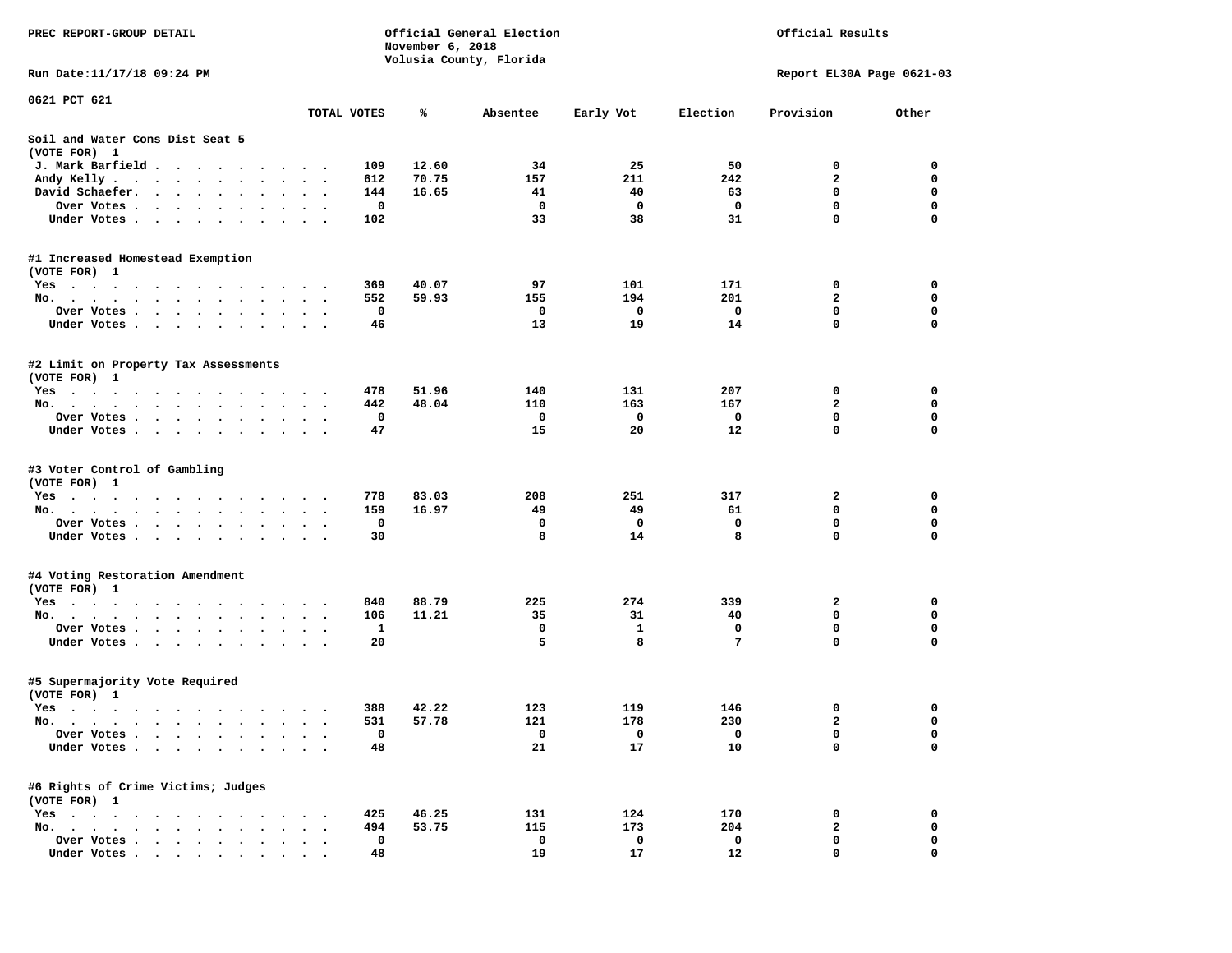| PREC REPORT-GROUP DETAIL               |                       | November 6, 2018        | Official General Election |                         |              | Official Results              |                  |
|----------------------------------------|-----------------------|-------------------------|---------------------------|-------------------------|--------------|-------------------------------|------------------|
|                                        |                       | Volusia County, Florida |                           |                         |              |                               |                  |
| Run Date:11/17/18 09:24 PM             |                       |                         |                           |                         |              | Report EL30A Page 0621-04     |                  |
| 0621 PCT 621                           | TOTAL VOTES           | ℁                       | Absentee                  | Early Vot               | Election     | Provision                     | Other            |
| #7 Survivor Benefits                   |                       |                         |                           |                         |              |                               |                  |
| (VOTE FOR) 1                           |                       |                         |                           |                         |              |                               |                  |
| Yes                                    | 438                   | 47.92                   | 136                       | 135                     | 167          | 0                             | 0                |
| No.                                    | 476                   | 52.08                   | 108                       | 160                     | 206          | $\overline{a}$                | $\mathbf 0$      |
| Over Votes                             | 1                     |                         | $^{\circ}$                | 1                       | $\mathbf{o}$ | $\Omega$                      | $\Omega$         |
| Under Votes                            | 52                    |                         | 21                        | 18                      | 13           | $\Omega$                      | $\Omega$         |
| #9 Prohibits Oil, Gas Drilling, Vaping |                       |                         |                           |                         |              |                               |                  |
| (VOTE FOR) 1                           |                       |                         |                           |                         |              |                               |                  |
| Yes                                    | 725                   | 78.55                   | 188                       | 245                     | 290          | $\mathbf{2}$                  | 0                |
| No.                                    | 198                   | 21.45                   | 58                        | 53                      | 87           | $\mathbf{0}$                  | $\mathbf 0$      |
| Over Votes                             | -1                    |                         | $\Omega$                  | $^{\circ}$              | 1            | $\mathbf 0$                   | $\mathbf 0$      |
| Under Votes                            | 43                    |                         | 19                        | 16                      | 8            | $\Omega$                      | $\Omega$         |
| #10 State and Local Structure and Op   |                       |                         |                           |                         |              |                               |                  |
| (VOTE FOR) 1                           |                       |                         |                           |                         |              |                               |                  |
| Yes                                    | 514                   | 56.92                   | 139                       | 151                     | 224          | 0                             | 0                |
| No.                                    | 389                   | 43.08                   | 100                       | 141                     | 146          | $\overline{a}$                | $\mathbf 0$      |
| Over Votes                             | $\mathbf{1}$          |                         | $^{\circ}$                | $\overline{0}$          | $\mathbf{1}$ | $\mathbf 0$                   | $\mathbf 0$      |
| Under Votes                            | 63                    |                         | 26                        | 22                      | 15           | $\Omega$                      | $\Omega$         |
| #11 Removal of Obs Prov; Crim Statute  |                       |                         |                           |                         |              |                               |                  |
| (VOTE FOR) 1                           |                       |                         |                           |                         |              |                               |                  |
| Yes                                    | 627                   | 69.36                   | 167                       | 214                     | 244          | $\mathbf{2}$                  | $\mathbf 0$      |
| No.                                    | 277                   | 30.64                   | 72                        | 80                      | 125          | $\mathbf{0}$                  | 0                |
| Over Votes                             | $\mathbf 0$           |                         | $\mathbf 0$               | $\mathbf 0$             | $\mathbf 0$  | $\mathbf 0$                   | $\mathbf 0$      |
| Under Votes.                           | 63                    |                         | 26                        | 20                      | 17           | $\Omega$                      | $\Omega$         |
| #12 Lobbying and Abuse of Office       |                       |                         |                           |                         |              |                               |                  |
| (VOTE FOR) 1                           |                       |                         |                           |                         |              |                               |                  |
| Yes                                    | 551<br>361            | 60.42<br>39.58          | 160<br>84                 | 159<br>132              | 232<br>143   | $\mathbf 0$<br>$\overline{a}$ | $\mathbf 0$<br>0 |
| No.<br>Over Votes                      | $\mathbf 0$           |                         | $\mathbf{o}$              | $\overline{\mathbf{0}}$ | $\mathbf 0$  | $\mathbf 0$                   | $\mathbf 0$      |
| Under Votes                            | 55                    |                         | 21                        | 23                      | 11           | $\Omega$                      | $\Omega$         |
|                                        |                       |                         |                           |                         |              |                               |                  |
| #13 Ends Dog Racing                    |                       |                         |                           |                         |              |                               |                  |
| (VOTE FOR) 1                           |                       |                         |                           |                         |              |                               |                  |
| Yes                                    | 598                   | 64.72                   | 146                       | 223                     | 227          | 2                             | 0                |
| No.                                    | 326                   | 35.28                   | 102                       | 75                      | 149          | $\mathbf{0}$                  | 0                |
| Over Votes                             | $\Omega$<br>$\bullet$ |                         | $\mathbf 0$               | $\mathbf 0$             | $\mathbf 0$  | $\mathbf{0}$                  | $\Omega$         |
| Under Votes                            | 43                    |                         | 17                        | 16                      | 10           | $\mathbf{0}$                  | $\Omega$         |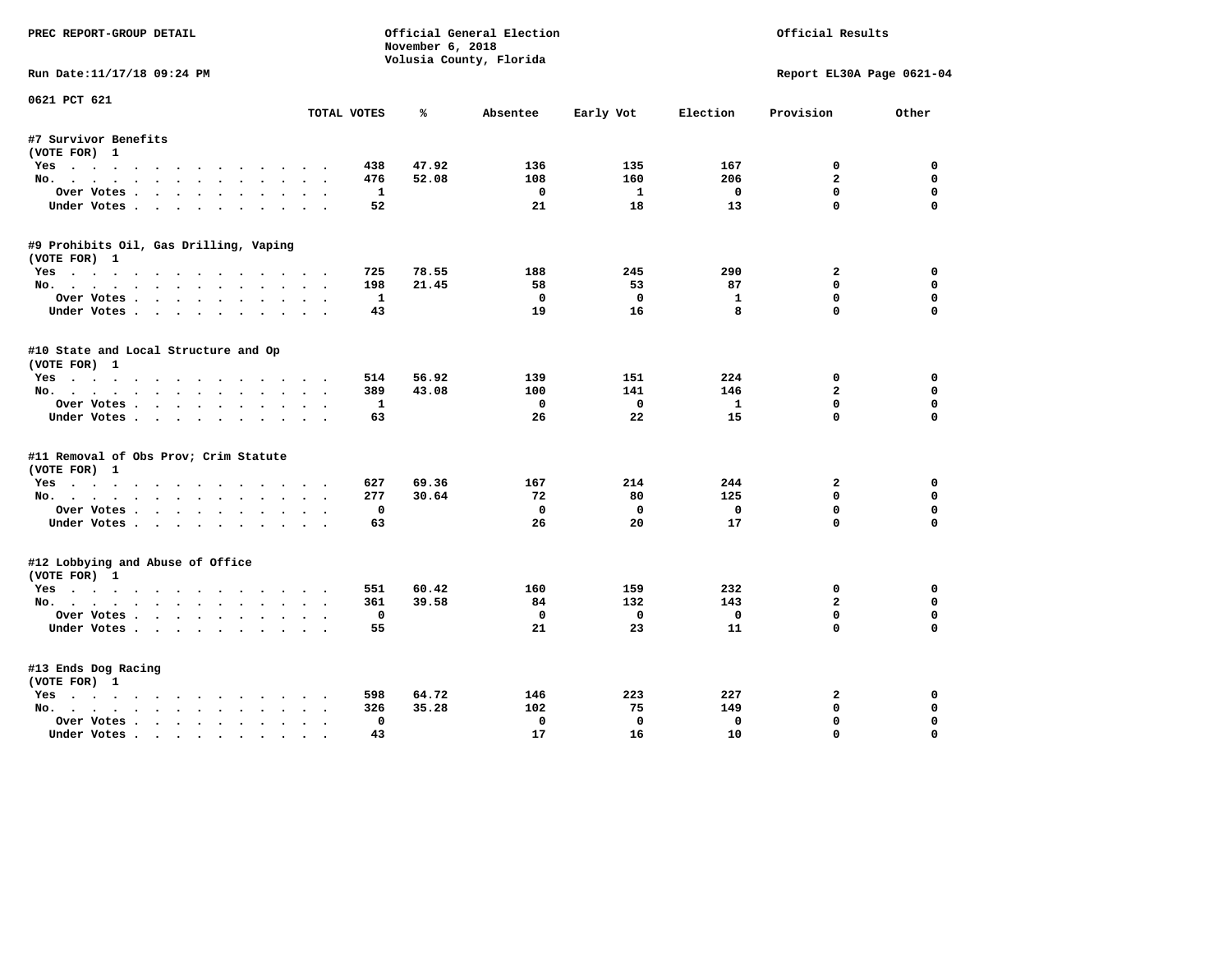## Official Results

**Run Date:11/17/18 09:24 PM Report EL30A Page 0622-01** 

| 0622 PCT 622                                                                                                                         |                                              |                         |       |                |                         |                         |             |             |
|--------------------------------------------------------------------------------------------------------------------------------------|----------------------------------------------|-------------------------|-------|----------------|-------------------------|-------------------------|-------------|-------------|
|                                                                                                                                      |                                              | TOTAL VOTES             | ℁     | Absentee       | Early Vot               | Election                | Provision   | Other       |
| REGISTERED VOTERS - TOTAL .<br>$\sim$<br>$\ddot{\phantom{a}}$<br>$\ddot{\phantom{a}}$                                                | $\sim$<br>$\cdot$                            | 1,009                   |       |                |                         |                         |             |             |
| BALLOTS CAST - TOTAL.<br>$\sim$<br>$\ddot{\phantom{a}}$<br>$\ddot{\phantom{a}}$<br>$\ddot{\phantom{a}}$                              |                                              | 347                     |       | 117            | 117                     | 109                     | 4           | $\mathbf 0$ |
| BALLOTS CAST - BLANK.<br>$\ddot{\phantom{a}}$<br>$\ddot{\phantom{a}}$<br>$\bullet$<br>$\bullet$                                      | $\ddot{\phantom{a}}$<br>$\bullet$            | 0                       |       | 0              | $\Omega$                | $\mathbf 0$             | $\Omega$    | $\mathbf 0$ |
| VOTER TURNOUT - TOTAL<br>$\ddot{\phantom{a}}$<br>$\ddot{\phantom{a}}$<br>$\ddot{\phantom{1}}$                                        |                                              |                         | 34.39 |                |                         |                         |             |             |
| VOTER TURNOUT - BLANK<br>$\ddot{\phantom{a}}$                                                                                        |                                              |                         |       |                |                         |                         |             |             |
|                                                                                                                                      |                                              |                         |       |                |                         |                         |             |             |
|                                                                                                                                      |                                              |                         |       |                |                         |                         |             |             |
| United States Senator                                                                                                                |                                              |                         |       |                |                         |                         |             |             |
| (VOTE FOR) 1                                                                                                                         |                                              |                         |       |                |                         |                         |             |             |
| Rick Scott (REP).<br>$\ddot{\phantom{1}}$<br>$\sim$ $\sim$ $\sim$<br>$\cdots$<br>$\sim$                                              | $\ddot{\phantom{0}}$                         | 145                     | 42.40 | 48             | 48                      | 45                      | 4           | 0           |
| Bill Nelson (DEM).<br>$\mathbf{r}$ , $\mathbf{r}$ , $\mathbf{r}$ , $\mathbf{r}$ , $\mathbf{r}$ , $\mathbf{r}$                        |                                              | 194                     | 56.73 | 67             | 66                      | 61                      | 0           | $\mathbf 0$ |
| WRITE-IN.<br>$\cdot$ $\cdot$ $\cdot$<br>$\cdot$ $\cdot$ $\cdot$ $\cdot$<br>$\ddot{\phantom{a}}$<br>$\bullet$<br>$\ddot{\phantom{0}}$ |                                              | з                       | .88   | $\overline{a}$ | $\mathbf{1}$            | $\mathbf 0$             | $\Omega$    | $\mathbf 0$ |
| Over Votes<br>$\ddot{\phantom{0}}$<br>$\sim$<br>$\bullet$                                                                            |                                              | 0                       |       | $\Omega$       | $\mathbf 0$             | $\mathbf 0$             | 0           | $\mathbf 0$ |
| Under Votes<br>$\bullet$<br>$\blacksquare$                                                                                           | $\bullet$<br>$\cdot$                         | 5                       |       | $\Omega$       | $\overline{a}$          | 3                       | 0           | $\mathbf 0$ |
|                                                                                                                                      |                                              |                         |       |                |                         |                         |             |             |
| Representative in Congress District 6                                                                                                |                                              |                         |       |                |                         |                         |             |             |
| (VOTE FOR) 1                                                                                                                         |                                              |                         |       |                |                         |                         |             |             |
| Michael Waltz (REP)                                                                                                                  |                                              | 138                     | 40.47 | 46             | 44                      | 44                      | 4           | 0           |
| Nancy Soderberg (DEM)                                                                                                                |                                              | 203                     | 59.53 | 71             | 72                      | 60                      | 0           | $\mathbf 0$ |
| Over Votes<br>$\bullet$<br>$\bullet$<br>$\cdot$                                                                                      | $\ddot{\phantom{a}}$                         | $\mathbf 0$             |       | $\mathbf 0$    | 0                       | $\mathbf 0$             | 0           | 0           |
| Under Votes<br>$\ddot{\phantom{a}}$<br>$\ddot{\phantom{a}}$                                                                          |                                              | 6                       |       | $\mathbf 0$    | $\mathbf{1}$            | 5                       | 0           | $\mathbf 0$ |
|                                                                                                                                      |                                              |                         |       |                |                         |                         |             |             |
| Governor and Lieutenant Governor<br>(VOTE FOR) 1                                                                                     |                                              |                         |       |                |                         |                         |             |             |
| Ron DeSantis (REP)<br>$\cdot$ $\cdot$ $\cdot$ $\cdot$ $\cdot$ $\cdot$ $\cdot$ $\cdot$                                                |                                              | 146                     | 42.69 | 49             | 46                      | 47                      | 4           | 0           |
| Andrew Gillum (DEM)                                                                                                                  | $\sim$<br>$\bullet$                          | 193                     | 56.43 | 65             | 71                      | 57                      | 0           | $\mathbf 0$ |
| Darcy G. Richardson (REF).<br>$\bullet$<br>$\ddot{\phantom{a}}$                                                                      |                                              | 3                       | .88   | 3              | $\mathbf 0$             | 0                       | 0           | $\mathbf 0$ |
| Ryan Christopher Foley.<br>$\ddot{\phantom{1}}$<br>$\bullet$<br>$\bullet$                                                            |                                              | 0                       |       | $\Omega$       | $\Omega$                | 0                       | $\mathbf 0$ | $\mathbf 0$ |
| Kyle "KC" Gibson<br>$\ddot{\phantom{1}}$<br>$\bullet$<br>$\bullet$                                                                   | $\bullet$<br>$\ddot{\phantom{a}}$            | 0                       |       | $\Omega$       | $\mathbf 0$             | 0                       | 0           | $\mathbf 0$ |
| Bruce Stanley<br>$\overline{\phantom{a}}$                                                                                            |                                              | 0                       |       | $\mathbf 0$    | $\mathbf 0$             | 0                       | 0           | $\mathbf 0$ |
| WRITE-IN.<br>$\mathbf{r}$ , $\mathbf{r}$ , $\mathbf{r}$ , $\mathbf{r}$ , $\mathbf{r}$ , $\mathbf{r}$<br>$\sim$                       |                                              | 0                       |       | $\Omega$       | $\Omega$                | $\Omega$                | $\mathbf 0$ | $\mathbf 0$ |
|                                                                                                                                      |                                              | $\overline{\mathbf{2}}$ |       | $\mathbf 0$    | $\mathbf 0$             | $\overline{\mathbf{2}}$ | 0           | $\mathbf 0$ |
| Over Votes<br>$\cdot$<br>$\bullet$                                                                                                   | $\ddot{\phantom{a}}$<br>$\ddot{\phantom{a}}$ |                         |       | $\mathbf 0$    | $\mathbf 0$             | 3                       | 0           |             |
| Under Votes<br>$\bullet$                                                                                                             | $\cdot$                                      | 3                       |       |                |                         |                         |             | 0           |
| Attorney General                                                                                                                     |                                              |                         |       |                |                         |                         |             |             |
| (VOTE FOR) 1                                                                                                                         |                                              |                         |       |                |                         |                         |             |             |
| Ashley Moody (REP)<br>.                                                                                                              |                                              | 152                     | 44.97 | 52             | 49                      | 47                      | 4           | $\mathbf 0$ |
|                                                                                                                                      |                                              | 179                     |       | 59             | 65                      | 55                      | 0           | $\mathbf 0$ |
| Sean Shaw (DEM)<br>$\sim$ $\sim$ $\sim$ $\sim$ $\sim$<br>$\cdot$<br>$\sim$                                                           |                                              |                         | 52.96 |                |                         |                         |             |             |
| Jeffrey Marc Siskind.<br>$\sim$ $\sim$ $\sim$ $\sim$ $\sim$ $\sim$<br>$\ddot{\phantom{a}}$<br>$\bullet$                              | $\ddot{\phantom{1}}$<br>$\bullet$            | 7                       | 2.07  | 3              | $\overline{\mathbf{2}}$ | $\overline{\mathbf{2}}$ | 0           | $\mathbf 0$ |
| Over Votes<br>$\ddot{\phantom{1}}$<br>$\ddot{\phantom{a}}$                                                                           |                                              | 0                       |       | $\mathbf 0$    | $\mathbf 0$             | $\mathbf 0$             | 0           | $\mathbf 0$ |
| Under Votes                                                                                                                          |                                              | 9                       |       | 3              | $\mathbf{1}$            | 5                       | 0           | $\mathbf 0$ |
|                                                                                                                                      |                                              |                         |       |                |                         |                         |             |             |
| Chief Financial Officer<br>(VOTE FOR) 1                                                                                              |                                              |                         |       |                |                         |                         |             |             |
|                                                                                                                                      |                                              |                         |       |                |                         |                         |             |             |
| Jimmy Patronis (REP).<br>$\sim$ $\sim$<br>$\sim$ 100 $\sim$<br>$\bullet$<br>$\ddot{\phantom{a}}$                                     |                                              | 138                     | 41.95 | 41             | 48                      | 45                      | 4           | 0           |
| Jeremy Ring (DEM).<br>$\cdots$ $\cdots$<br>$\bullet$<br>$\bullet$ .                                                                  | $\bullet$                                    | 189                     | 57.45 | 67             | 66                      | 56                      | 0           | $\mathbf 0$ |
| WRITE-IN.<br>$\cdot$ $\cdot$ $\cdot$ $\cdot$ $\cdot$ $\cdot$<br>$\bullet$                                                            |                                              | 2                       | .61   | $\mathbf{2}$   | $\Omega$                | 0                       | 0           | $\mathbf 0$ |
| Over Votes.<br>$\bullet$                                                                                                             |                                              | 0                       |       | $\Omega$       | $\mathbf 0$             | 0                       | $\mathbf 0$ | $\mathbf 0$ |
| Under Votes.<br>$\sim$<br>$\blacksquare$ .<br>$\sim$ $\sim$<br>$\sim$<br>$\bullet$                                                   |                                              | 18                      |       | $\overline{7}$ | $\overline{\mathbf{3}}$ | 8                       | 0           | $\mathbf 0$ |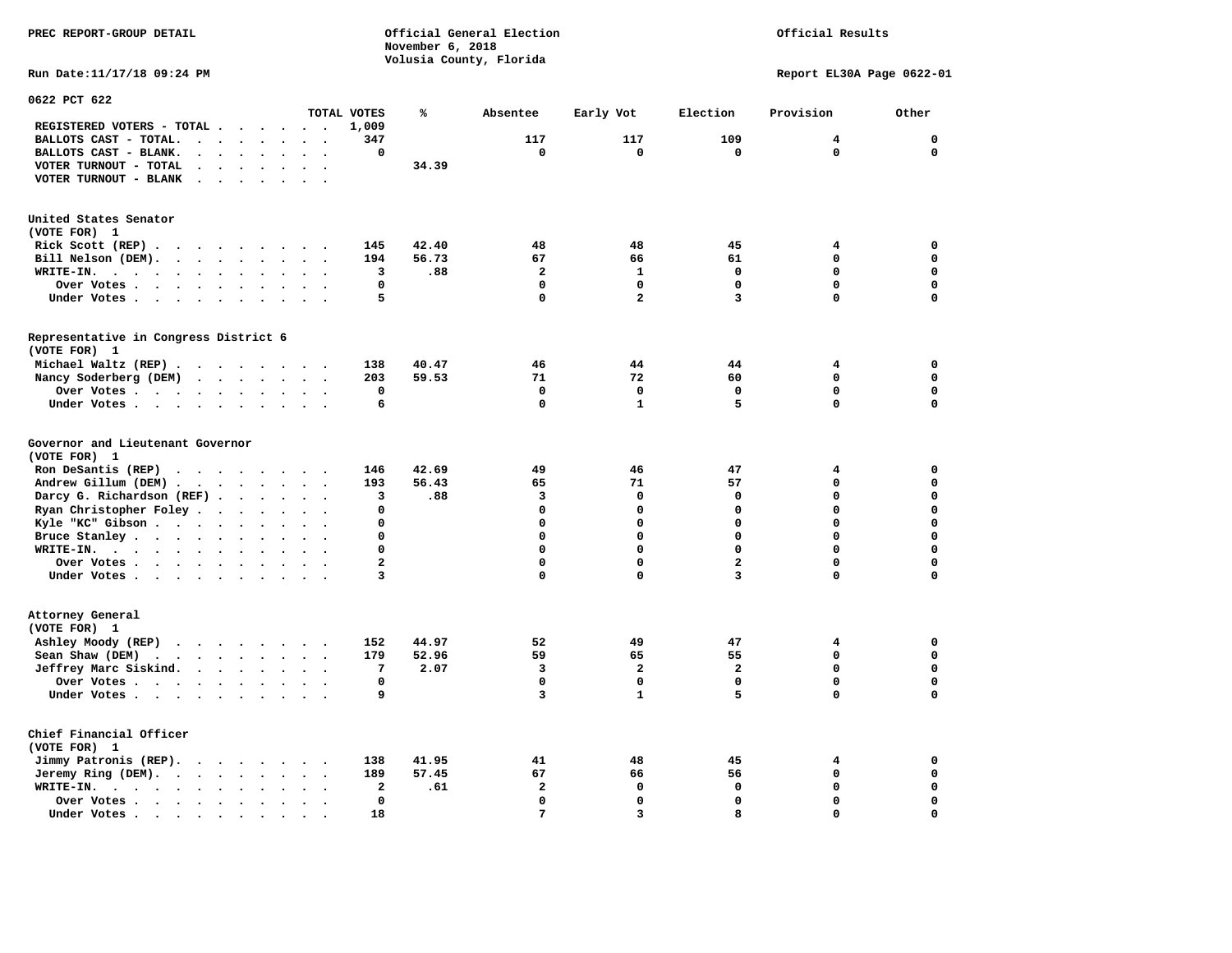| PREC REPORT-GROUP DETAIL                                                                                                                                                                                                                      |                                   |             | November 6, 2018 | Official General Election<br>Volusia County, Florida |                |                 | Official Results            |             |
|-----------------------------------------------------------------------------------------------------------------------------------------------------------------------------------------------------------------------------------------------|-----------------------------------|-------------|------------------|------------------------------------------------------|----------------|-----------------|-----------------------------|-------------|
| Run Date: 11/17/18 09:24 PM                                                                                                                                                                                                                   |                                   |             |                  |                                                      |                |                 | Report EL30A Page 0622-02   |             |
| 0622 PCT 622                                                                                                                                                                                                                                  |                                   |             |                  |                                                      |                |                 |                             |             |
|                                                                                                                                                                                                                                               |                                   | TOTAL VOTES | ℁                | Absentee                                             | Early Vot      | Election        | Provision                   | Other       |
| Commissioner of Agriculture<br>(VOTE FOR) 1                                                                                                                                                                                                   |                                   |             |                  |                                                      |                |                 |                             |             |
| Matt Caldwell (REP)                                                                                                                                                                                                                           |                                   | 138         | 41.19            | 45                                                   | 45             | 44              | 4                           | $\mathbf 0$ |
| Nicole "Nikki" Fried (DEM).                                                                                                                                                                                                                   |                                   | 197         | 58.81            | 69                                                   | 70             | 58              | $\mathbf 0$                 | 0           |
| Over Votes                                                                                                                                                                                                                                    | $\cdot$ $\cdot$ $\cdot$           | 0           |                  | $\mathbf 0$                                          | $\mathbf 0$    | $\mathbf 0$     | $\mathbf 0$                 | $\mathbf 0$ |
| Under Votes                                                                                                                                                                                                                                   |                                   | 12          |                  | 3                                                    | $\overline{a}$ | $7\phantom{.0}$ | $\mathbf 0$                 | $\Omega$    |
| State Representative District 26<br>(VOTE FOR) 1                                                                                                                                                                                              |                                   |             |                  |                                                      |                |                 |                             |             |
| Elizabeth Fetterhoff (REP).                                                                                                                                                                                                                   |                                   | 145         | 43.81            | 50                                                   | 46             | 45              | 4                           | 0           |
| Patrick Henry (DEM)                                                                                                                                                                                                                           |                                   | 186         | 56.19            | 62                                                   | 67             | 57              | $\mathbf 0$                 | $\mathbf 0$ |
| Over Votes                                                                                                                                                                                                                                    |                                   | 0           |                  | $\mathbf 0$                                          | $\mathbf 0$    | $\mathbf 0$     | $\mathbf 0$                 | $\mathbf 0$ |
| Under Votes                                                                                                                                                                                                                                   | $\sim$ $\sim$ $\sim$              | 16          |                  | 5                                                    | 4              | $7\phantom{.0}$ | $\mathbf 0$                 | $\mathbf 0$ |
| Justice of the Supreme Court Lawson<br>(VOTE FOR) 1                                                                                                                                                                                           |                                   |             |                  |                                                      |                |                 |                             |             |
| $Yes \t . \t .$<br>the contract of the contract of the contract of the contract of the contract of the contract of the contract of                                                                                                            |                                   | 191         | 64.97            | 74                                                   | 62             | 52              | 3                           | $\mathbf 0$ |
| No.<br>$\mathbf{r}$ , and $\mathbf{r}$ , and $\mathbf{r}$                                                                                                                                                                                     | $\sim$ $\sim$<br>$\blacksquare$ . | 103         | 35.03            | 22                                                   | 40             | 40              | $\mathbf{1}$                | $\mathbf 0$ |
| Over Votes<br>$\ddot{\phantom{1}}$<br>$\bullet$<br>$\bullet$<br>$\bullet$                                                                                                                                                                     | $\bullet$                         | 0           |                  | $\mathbf{o}$                                         | 0              | $\mathbf 0$     | $\mathbf 0$                 | $\mathbf 0$ |
| Under Votes                                                                                                                                                                                                                                   |                                   | 53          |                  | 21                                                   | 15             | 17              | $\mathbf 0$                 | $\mathbf 0$ |
| 5th District Court of Appeal Eisnaugle<br>(VOTE FOR) 1                                                                                                                                                                                        |                                   |             |                  |                                                      |                |                 |                             |             |
| $Yes \t . \t .$<br>$\sim$<br>$\ddot{\phantom{1}}$<br>$\ddot{\phantom{1}}$<br>$\ddot{\phantom{1}}$<br>$\ddot{\phantom{1}}$<br>$\sim$<br>$\ddot{\phantom{0}}$                                                                                   |                                   | 183         | 63.10            | 64                                                   | 65             | 52              | $\overline{2}$              | 0           |
| No.<br>$\cdot$ $\cdot$ $\cdot$                                                                                                                                                                                                                | $\cdot$ $\cdot$ $\cdot$           | 107         | 36.90            | 29                                                   | 39             | 38              | $\mathbf{1}$                | $\mathbf 0$ |
| Over Votes                                                                                                                                                                                                                                    |                                   | 0           |                  | $\mathbf 0$                                          | $\mathbf 0$    | $\mathbf 0$     | $\mathbf 0$<br>$\mathbf{1}$ | $\mathbf 0$ |
| Under Votes                                                                                                                                                                                                                                   |                                   | 57          |                  | 24                                                   | 13             | 19              |                             | 0           |
| Circuit Judge 7th Judicial, Grp 15<br>(VOTE FOR) 1                                                                                                                                                                                            |                                   |             |                  |                                                      |                |                 |                             |             |
| Linda L. Gaustad                                                                                                                                                                                                                              |                                   | 177         | 60.62            | 57                                                   | 70             | 47              | 3                           | 0           |
| Ryan Will $\cdots$ , $\cdots$ , $\cdots$ , $\cdots$                                                                                                                                                                                           |                                   | 115         | 39.38            | 43                                                   | 29             | 42              | $\mathbf{1}$                | $\mathbf 0$ |
| Over Votes<br>$\ddot{\phantom{1}}$                                                                                                                                                                                                            |                                   | 0           |                  | 0                                                    | 0              | 0               | 0                           | 0           |
| Under Votes                                                                                                                                                                                                                                   |                                   | 55          |                  | 17                                                   | 18             | 20              | $\mathbf 0$                 | $\Omega$    |
| Daytona Beach City Commissioner Zone 3<br>(VOTE FOR) 1                                                                                                                                                                                        |                                   |             |                  |                                                      |                |                 |                             |             |
| Quanita May.<br>. The contract of the contract of the contract of the contract of the contract of the contract of the contract of the contract of the contract of the contract of the contract of the contract of the contract of the contrac |                                   | 131         | 42.26            | 39                                                   | 47             | 44              | 1                           | 0           |
| Amy Pyle.<br>. The contract of the contract of the contract of the contract of the contract of the contract of the contract of the contract of the contract of the contract of the contract of the contract of the contract of the contrac    | $\sim$<br>$\bullet$ . $\bullet$   | 179         | 57.74            | 69                                                   | 57             | 51              | $\overline{\mathbf{2}}$     | 0           |
| Over Votes                                                                                                                                                                                                                                    | $\cdot$ .                         | 0           |                  | 0                                                    | 0              | 0               | $\mathbf 0$                 | 0           |
| Under Votes<br>$\ddot{\phantom{1}}$<br>$\bullet$<br>$\blacksquare$                                                                                                                                                                            |                                   | 37          |                  | 9                                                    | 13             | 14              | $\mathbf{1}$                | $\mathbf 0$ |
| Soil and Water Cons Dist Seat 1<br>(VOTE FOR) 1                                                                                                                                                                                               |                                   |             |                  |                                                      |                |                 |                             |             |
| William Bliss.<br>.                                                                                                                                                                                                                           |                                   | 149         | 53.21            | 57                                                   | 58             | 33              | 1                           | $\mathbf 0$ |
| Derrick Orberg.                                                                                                                                                                                                                               | $\cdot$ $\cdot$ $\cdot$           | 131         | 46.79            | 41                                                   | 40             | 49              | $\mathbf{1}$                | 0           |
| Over Votes<br>$\ddot{\phantom{1}}$<br>$\cdot$                                                                                                                                                                                                 | $\cdot$                           | 0           |                  | $\mathbf 0$                                          | $\mathbf 0$    | $\mathbf 0$     | $\mathbf 0$                 | $\mathbf 0$ |
| Under Votes                                                                                                                                                                                                                                   |                                   | 67          |                  | 19                                                   | 19             | 27              | $\overline{2}$              | $\Omega$    |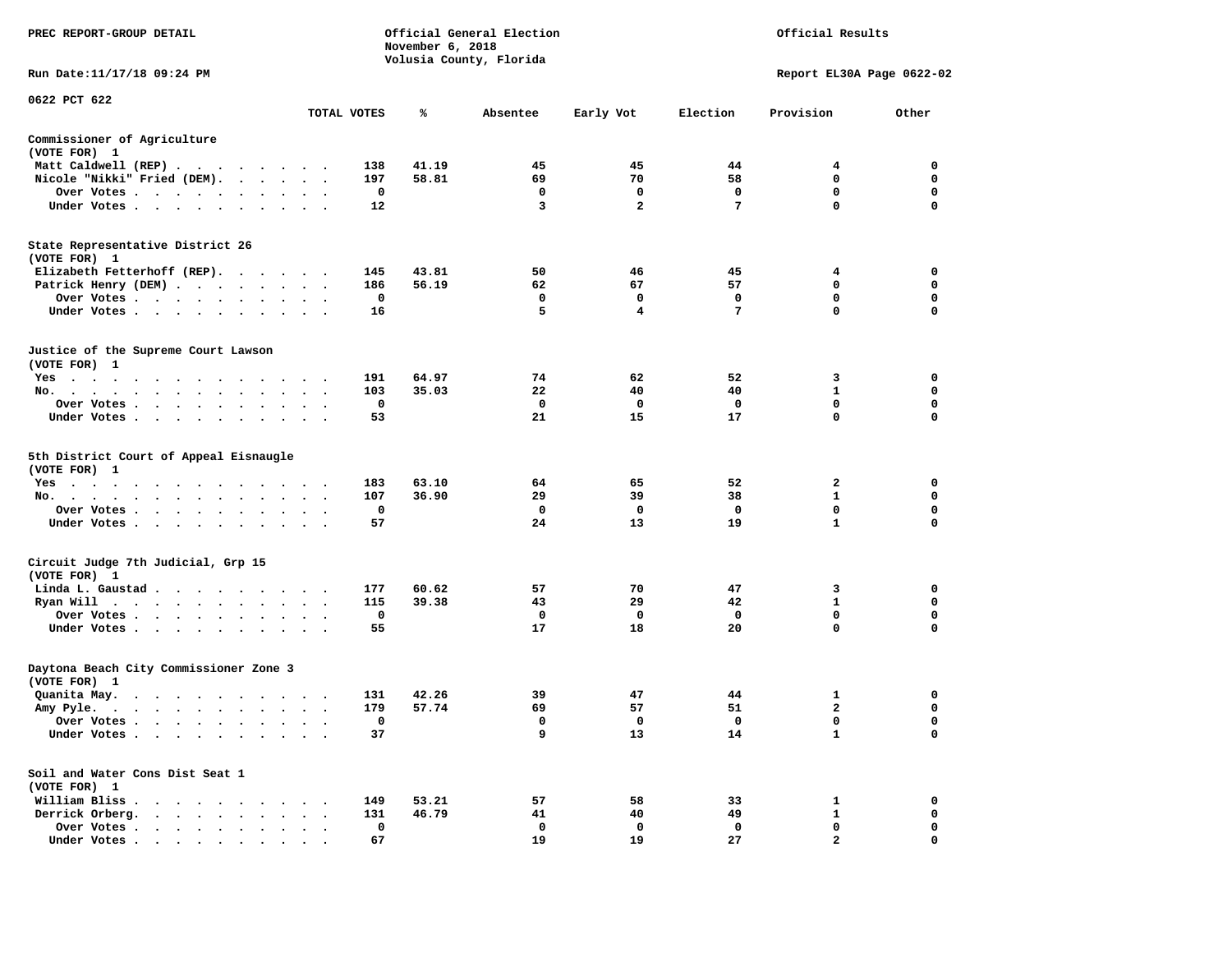| PREC REPORT-GROUP DETAIL                                                                                                       |              | November 6, 2018 | Official General Election |                         |              | Official Results          |             |
|--------------------------------------------------------------------------------------------------------------------------------|--------------|------------------|---------------------------|-------------------------|--------------|---------------------------|-------------|
|                                                                                                                                |              |                  | Volusia County, Florida   |                         |              |                           |             |
| Run Date: 11/17/18 09:24 PM                                                                                                    |              |                  |                           |                         |              | Report EL30A Page 0622-03 |             |
| 0622 PCT 622                                                                                                                   |              |                  |                           |                         |              |                           |             |
|                                                                                                                                | TOTAL VOTES  | ℁                | Absentee                  | Early Vot               | Election     | Provision                 | Other       |
| Soil and Water Cons Dist Seat 3                                                                                                |              |                  |                           |                         |              |                           |             |
| (VOTE FOR) 1                                                                                                                   |              |                  |                           |                         |              |                           |             |
| Beth James.<br>the contract of the contract of the contract of the contract of the contract of the contract of the contract of | 115          | 40.35            | 37                        | 38                      | 38           | 2                         | 0           |
| Wesley Wayne Wilson Jr<br>$\ddot{\phantom{1}}$                                                                                 | 77           | 27.02            | 29                        | 24                      | 24           | 0                         | 0           |
| Christine Wilt.                                                                                                                | 93           | 32.63            | 31                        | 40                      | 22           | 0                         | $\mathbf 0$ |
| Over Votes                                                                                                                     | 0            |                  | $\mathbf{o}$              | 0                       | 0            | 0                         | 0           |
| Under Votes                                                                                                                    | 62           |                  | 20                        | 15                      | 25           | $\overline{2}$            | $\Omega$    |
| Soil and Water Cons Dist Seat 5                                                                                                |              |                  |                           |                         |              |                           |             |
| (VOTE FOR) 1                                                                                                                   |              |                  |                           |                         |              |                           |             |
| J. Mark Barfield                                                                                                               | 49           | 17.69            | 20                        | 15                      | 14           | 0                         | 0           |
| Andy Kelly                                                                                                                     | 143          | 51.62            | 49                        | 59                      | 34           | 1                         | 0           |
| David Schaefer.<br>$\bullet$<br>$\bullet$                                                                                      | 85           | 30.69            | 26                        | 26                      | 32           | $\mathbf{1}$              | $\mathbf 0$ |
| Over Votes                                                                                                                     | $\mathbf{1}$ |                  | $\mathbf 0$               | 0                       | $\mathbf{1}$ | $\mathbf 0$               | 0           |
| Under Votes                                                                                                                    | 69           |                  | 22                        | 17                      | 28           | $\overline{a}$            | $\Omega$    |
| #1 Increased Homestead Exemption<br>(VOTE FOR) 1                                                                               |              |                  |                           |                         |              |                           |             |
| Yes                                                                                                                            | 135          | 41.67            | 55                        | 40                      | 39           | 1                         | 0           |
| No.<br>$\ddot{\phantom{0}}$                                                                                                    | 189          | 58.33            | 52                        | 73                      | 62           | 2                         | 0           |
| Over Votes                                                                                                                     | 0            |                  | $\mathbf{o}$              | $\mathbf 0$             | 0            | 0                         | 0           |
| Under Votes                                                                                                                    | 23           |                  | 10                        | $\overline{\mathbf{4}}$ | 8            | $\mathbf{1}$              | $\mathbf 0$ |
|                                                                                                                                |              |                  |                           |                         |              |                           |             |
| #2 Limit on Property Tax Assessments                                                                                           |              |                  |                           |                         |              |                           |             |
| (VOTE FOR) 1                                                                                                                   |              |                  |                           |                         |              |                           |             |
| Yes                                                                                                                            | 176          | 55.87            | 66                        | 56                      | 52           | 2                         | 0           |
| No.                                                                                                                            | 139<br>0     | 44.13            | 36<br>$\mathbf 0$         | 56<br>0                 | 46<br>0      | 1<br>0                    | 0<br>0      |
| Over Votes<br>$\bullet$                                                                                                        | 32           |                  | 15                        | 5                       | 11           | $\mathbf{1}$              | $\mathbf 0$ |
| Under Votes                                                                                                                    |              |                  |                           |                         |              |                           |             |
| #3 Voter Control of Gambling                                                                                                   |              |                  |                           |                         |              |                           |             |
| (VOTE FOR) 1                                                                                                                   |              |                  |                           |                         |              |                           |             |
| Yes                                                                                                                            | 248          | 73.81            | 81                        | 83                      | 81           | 3                         | 0           |
| No.<br>$\ddot{\phantom{1}}$                                                                                                    | 88           | 26.19            | 29                        | 33                      | 25           | $\mathbf{1}$              | 0           |
| Over Votes                                                                                                                     | 0            |                  | 0                         | 0                       | 0            | 0                         | 0           |
| Under Votes<br>$\ddot{\phantom{1}}$                                                                                            | 11           |                  | $\overline{7}$            | $\mathbf{1}$            | 3            | $\mathbf 0$               | $\Omega$    |
| #4 Voting Restoration Amendment                                                                                                |              |                  |                           |                         |              |                           |             |
| (VOTE FOR) 1                                                                                                                   |              |                  |                           |                         |              |                           |             |
| Yes                                                                                                                            | 238          | 71.90            | 74                        | 85                      | 77           | $\mathbf{2}$              | 0           |
| No.<br>$\sim$ $\sim$ $\sim$                                                                                                    | 93           | 28.10            | 35                        | 30                      | 26           | 2                         | 0           |
| Over Votes .                                                                                                                   | $\mathbf 0$  |                  | 0                         | $\mathbf 0$             | 0            | $\mathbf 0$               | 0           |
| Under Votes.                                                                                                                   | 16           |                  | 8                         | $\overline{a}$          | 6            | $\mathbf 0$               | $\mathbf 0$ |
| #5 Supermajority Vote Required                                                                                                 |              |                  |                           |                         |              |                           |             |
|                                                                                                                                |              |                  |                           |                         |              |                           |             |
| (VOTE FOR) 1<br>Yes                                                                                                            | 198          | 62.46            | 78                        | 57                      | 61           | 2                         | 0           |
| $\sim$ $\sim$ $\sim$ $\sim$<br>$No.$ $\cdot$ $\cdot$ $\cdot$<br>$\bullet$ .<br><br><br><br><br><br><br>$\sim$ $\sim$           | 119          | 37.54            | 28                        | 49                      | 40           | $\mathbf{2}$              | 0           |
| Over Votes .                                                                                                                   | 0            |                  | 0                         | 0                       | 0            | 0                         | 0           |
| Under Votes                                                                                                                    | 30           |                  | 11                        | 11                      | 8            | $\mathbf{0}$              | 0           |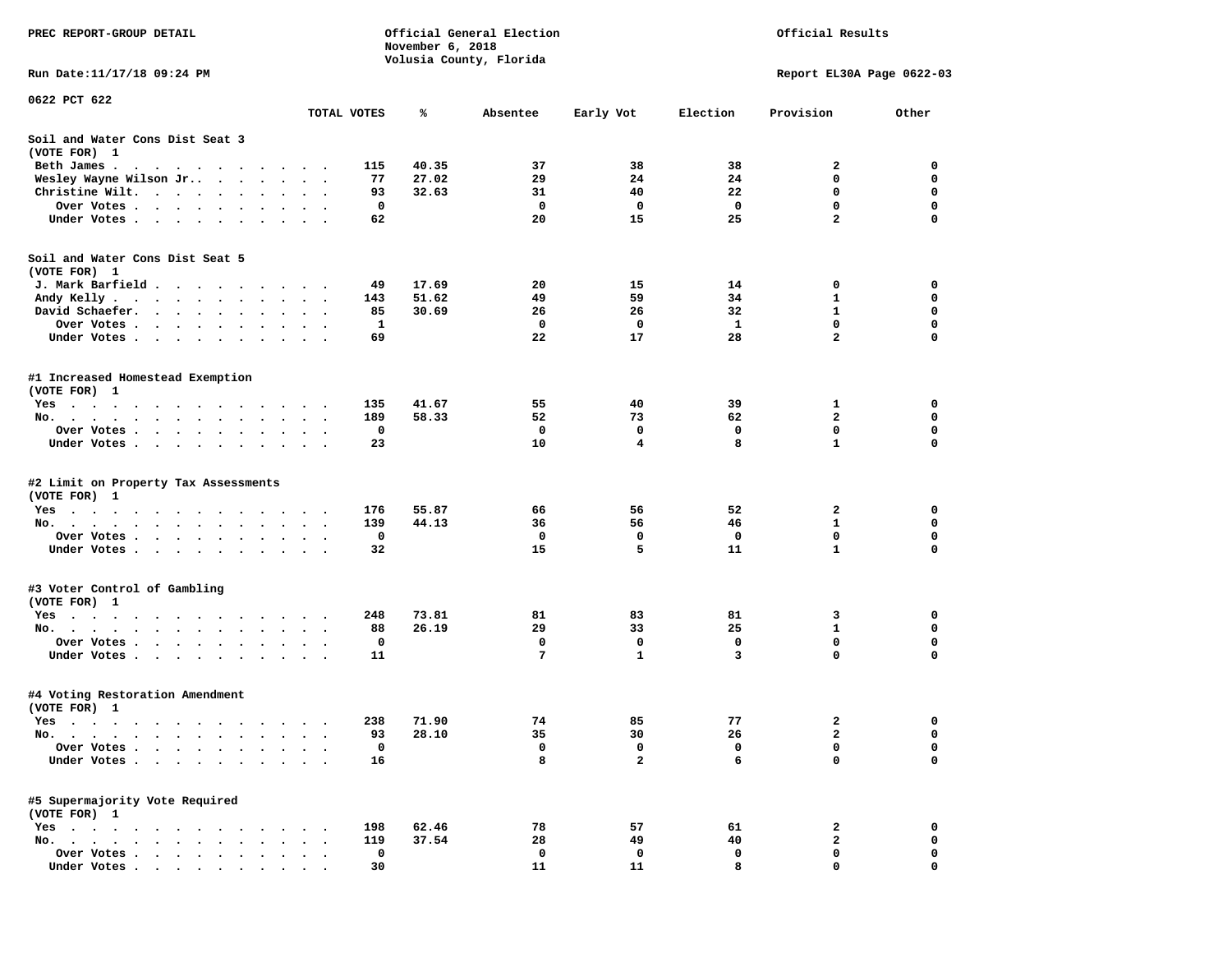| PREC REPORT-GROUP DETAIL                                                                                                                                                                                                                                                                                                                                                                                                                                                                   |                                |                          | November 6, 2018 | Official General Election<br>Volusia County, Florida |                         |                   | Official Results               |                  |
|--------------------------------------------------------------------------------------------------------------------------------------------------------------------------------------------------------------------------------------------------------------------------------------------------------------------------------------------------------------------------------------------------------------------------------------------------------------------------------------------|--------------------------------|--------------------------|------------------|------------------------------------------------------|-------------------------|-------------------|--------------------------------|------------------|
| Run Date: 11/17/18 09:24 PM                                                                                                                                                                                                                                                                                                                                                                                                                                                                |                                |                          |                  |                                                      |                         |                   | Report EL30A Page 0622-04      |                  |
| 0622 PCT 622                                                                                                                                                                                                                                                                                                                                                                                                                                                                               |                                | TOTAL VOTES              | %                | Absentee                                             | Early Vot               | Election          | Provision                      | Other            |
| #6 Rights of Crime Victims; Judges                                                                                                                                                                                                                                                                                                                                                                                                                                                         |                                |                          |                  |                                                      |                         |                   |                                |                  |
| (VOTE FOR) 1                                                                                                                                                                                                                                                                                                                                                                                                                                                                               |                                |                          |                  |                                                      |                         |                   |                                |                  |
| Yes                                                                                                                                                                                                                                                                                                                                                                                                                                                                                        |                                | 194                      | 60.82            | 74                                                   | 56                      | 62                | $\overline{2}$                 | $\Omega$         |
| No.                                                                                                                                                                                                                                                                                                                                                                                                                                                                                        |                                | 125                      | 39.18            | 32                                                   | 50                      | 41                | $\overline{a}$                 | $\mathbf 0$      |
| Over Votes                                                                                                                                                                                                                                                                                                                                                                                                                                                                                 |                                | $\overline{\phantom{0}}$ |                  | $\mathbf{0}$                                         | $\overline{\mathbf{0}}$ | $\mathbf 0$       | $\mathbf 0$                    | 0                |
| Under Votes                                                                                                                                                                                                                                                                                                                                                                                                                                                                                |                                | 28                       |                  | 11                                                   | 11                      | 6                 | $\mathbf 0$                    | $\Omega$         |
| #7 Survivor Benefits                                                                                                                                                                                                                                                                                                                                                                                                                                                                       |                                |                          |                  |                                                      |                         |                   |                                |                  |
| (VOTE FOR) 1                                                                                                                                                                                                                                                                                                                                                                                                                                                                               |                                |                          |                  |                                                      |                         |                   |                                |                  |
| Yes                                                                                                                                                                                                                                                                                                                                                                                                                                                                                        |                                | 198                      | 62.26            | 73                                                   | 58                      | 64                | $\mathbf{3}$                   | 0                |
| No.                                                                                                                                                                                                                                                                                                                                                                                                                                                                                        |                                | 120<br>$\mathbf{o}$      | 37.74            | 33<br>$\mathbf{o}$                                   | 46<br>$\mathbf{o}$      | 40<br>$\mathbf 0$ | $\mathbf{1}$<br>$\mathbf 0$    | 0<br>$\mathbf 0$ |
| Over Votes<br>Under Votes                                                                                                                                                                                                                                                                                                                                                                                                                                                                  |                                | 29                       |                  | 11                                                   | 13                      | 5                 | $\mathbf 0$                    | $\mathbf 0$      |
|                                                                                                                                                                                                                                                                                                                                                                                                                                                                                            |                                |                          |                  |                                                      |                         |                   |                                |                  |
| #9 Prohibits Oil, Gas Drilling, Vaping<br>(VOTE FOR) 1                                                                                                                                                                                                                                                                                                                                                                                                                                     |                                |                          |                  |                                                      |                         |                   |                                |                  |
| Yes                                                                                                                                                                                                                                                                                                                                                                                                                                                                                        |                                | 220                      | 68.54            | 79                                                   | 77                      | 64                | $\mathbf 0$                    | $\Omega$         |
| No.                                                                                                                                                                                                                                                                                                                                                                                                                                                                                        |                                | 101                      | 31.46            | 28                                                   | 30                      | 39                | $4\overline{ }$                | $\mathbf 0$      |
| Over Votes                                                                                                                                                                                                                                                                                                                                                                                                                                                                                 |                                | $\mathbf{1}$             |                  | $\mathbf{0}$                                         | $\mathbf{1}$            | $\mathbf 0$       | $\mathbf 0$                    | 0                |
| Under Votes                                                                                                                                                                                                                                                                                                                                                                                                                                                                                |                                | 25                       |                  | 10                                                   | 9                       | 6                 | $\Omega$                       | $\Omega$         |
| #10 State and Local Structure and Op<br>(VOTE FOR) 1<br>Yes<br>No.                                                                                                                                                                                                                                                                                                                                                                                                                         |                                | 185<br>128               | 59.11<br>40.89   | 67<br>35                                             | 61<br>46                | 55<br>45          | $\mathbf{2}$<br>$\overline{a}$ | 0<br>0           |
| Over Votes                                                                                                                                                                                                                                                                                                                                                                                                                                                                                 |                                | 0                        |                  | $\mathbf{o}$                                         | $\mathbf{o}$            | 0                 | $\mathbf 0$                    | $\mathbf 0$      |
| Under Votes                                                                                                                                                                                                                                                                                                                                                                                                                                                                                |                                | 34                       |                  | 15                                                   | 10                      | 9                 | $\mathbf 0$                    | $\Omega$         |
| #11 Removal of Obs Prov; Crim Statute                                                                                                                                                                                                                                                                                                                                                                                                                                                      |                                |                          |                  |                                                      |                         |                   |                                |                  |
| (VOTE FOR) 1                                                                                                                                                                                                                                                                                                                                                                                                                                                                               |                                |                          |                  |                                                      |                         |                   |                                |                  |
| Yes                                                                                                                                                                                                                                                                                                                                                                                                                                                                                        |                                | 208                      | 67.97            | 70                                                   | 73                      | 64                | $\mathbf{1}$                   | 0                |
| No.                                                                                                                                                                                                                                                                                                                                                                                                                                                                                        |                                | 98                       | 32.03            | 30                                                   | 32                      | 33                | 3                              | $\mathbf 0$      |
| Over Votes                                                                                                                                                                                                                                                                                                                                                                                                                                                                                 |                                | $\mathbf 0$              |                  | $\mathbf 0$                                          | $\overline{\mathbf{0}}$ | $\mathbf 0$       | $\mathbf 0$                    | $\mathbf 0$      |
| Under Votes                                                                                                                                                                                                                                                                                                                                                                                                                                                                                |                                | 41                       |                  | 17                                                   | 12                      | 12                | $\Omega$                       | $\Omega$         |
| #12 Lobbying and Abuse of Office<br>(VOTE FOR) 1                                                                                                                                                                                                                                                                                                                                                                                                                                           |                                |                          |                  |                                                      |                         |                   |                                |                  |
| Yes                                                                                                                                                                                                                                                                                                                                                                                                                                                                                        |                                | 230                      | 73.72            | 83                                                   | 70                      | 74                | 3                              | 0                |
| No.                                                                                                                                                                                                                                                                                                                                                                                                                                                                                        |                                | 82                       | 26.28            | 19                                                   | 36                      | 26                | $\mathbf{1}$                   | 0                |
| Over Votes                                                                                                                                                                                                                                                                                                                                                                                                                                                                                 |                                | $\mathbf{o}$             |                  | $\overline{\mathbf{0}}$                              | $\overline{\mathbf{0}}$ | $\mathbf 0$       | $\mathbf 0$                    | $\mathbf 0$      |
| Under Votes                                                                                                                                                                                                                                                                                                                                                                                                                                                                                |                                | 35                       |                  | 15                                                   | 11                      | 9                 | $\mathbf 0$                    | $\mathbf 0$      |
| #13 Ends Dog Racing<br>(VOTE FOR) 1                                                                                                                                                                                                                                                                                                                                                                                                                                                        |                                |                          |                  |                                                      |                         |                   |                                |                  |
| Yes                                                                                                                                                                                                                                                                                                                                                                                                                                                                                        |                                | 212                      | 65.23            | 72                                                   | 75                      | 63                | $\overline{a}$                 | $\mathbf 0$      |
| No.                                                                                                                                                                                                                                                                                                                                                                                                                                                                                        |                                | 113                      | 34.77            | 36                                                   | 34                      | 41                | $\mathbf{2}$                   | $\mathbf 0$      |
| Over Votes                                                                                                                                                                                                                                                                                                                                                                                                                                                                                 | $\sim$<br>$\ddot{\phantom{a}}$ | $\mathbf 0$              |                  | $\mathbf 0$                                          | $\mathbf 0$             | $\mathbf 0$       | $\mathbf 0$                    | $\mathbf 0$      |
| $\blacksquare$ $\blacksquare$ $\blacksquare$ $\blacksquare$ $\blacksquare$ $\blacksquare$ $\blacksquare$ $\blacksquare$ $\blacksquare$ $\blacksquare$ $\blacksquare$ $\blacksquare$ $\blacksquare$ $\blacksquare$ $\blacksquare$ $\blacksquare$ $\blacksquare$ $\blacksquare$ $\blacksquare$ $\blacksquare$ $\blacksquare$ $\blacksquare$ $\blacksquare$ $\blacksquare$ $\blacksquare$ $\blacksquare$ $\blacksquare$ $\blacksquare$ $\blacksquare$ $\blacksquare$ $\blacksquare$ $\blacks$ |                                | 22.                      |                  | $\mathbf{Q}$                                         | 8                       | 5.                | $\Omega$                       | $\Omega$         |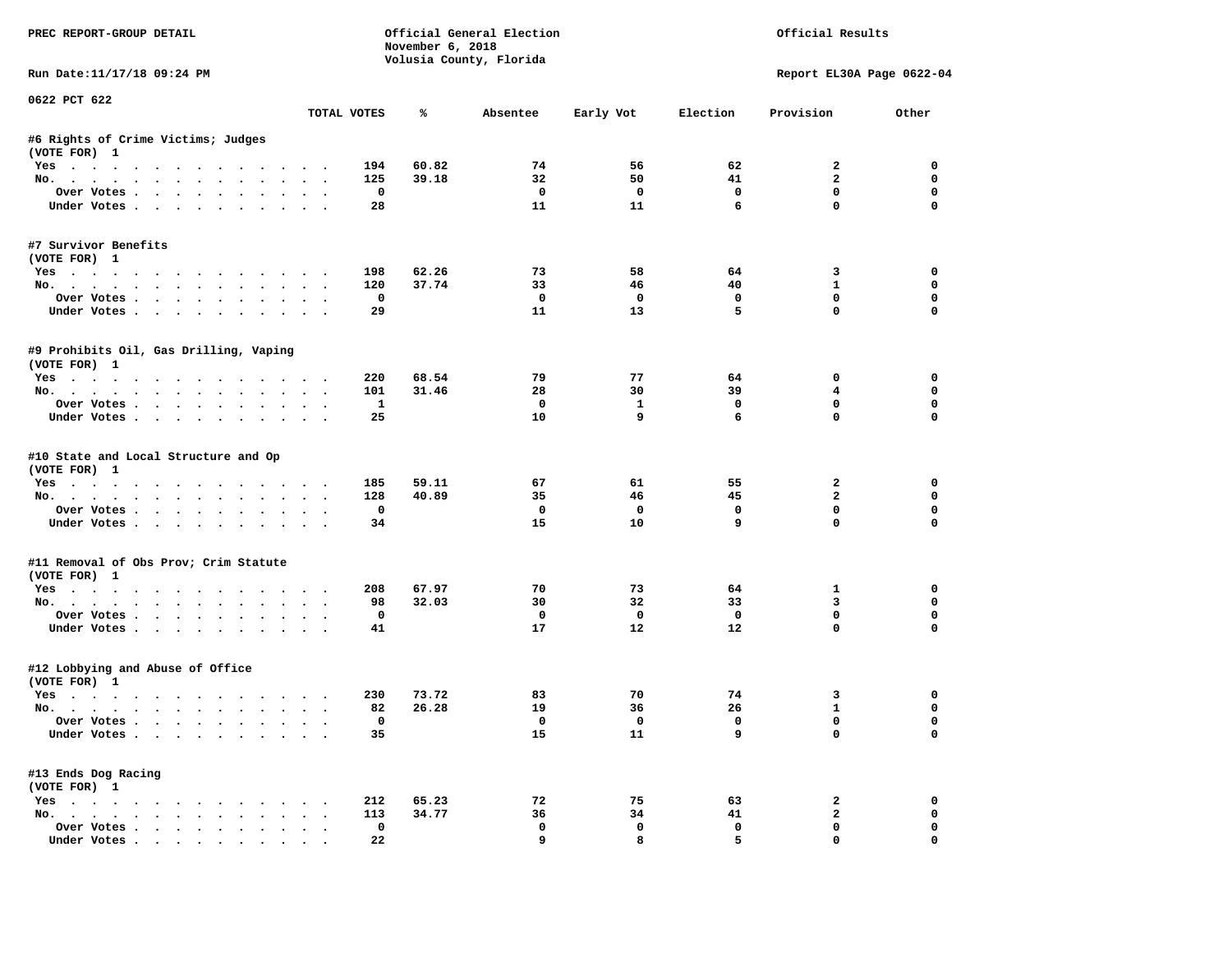# Official Results

**Run Date:11/17/18 09:24 PM Report EL30A Page 0623-01** 

| 0623 PCT 623                                                                                                                                                     |                                 |                      |               |                      |                                              |                                                           |                          |                         |                       |                 |                         |                            |                       |                       |
|------------------------------------------------------------------------------------------------------------------------------------------------------------------|---------------------------------|----------------------|---------------|----------------------|----------------------------------------------|-----------------------------------------------------------|--------------------------|-------------------------|-----------------------|-----------------|-------------------------|----------------------------|-----------------------|-----------------------|
|                                                                                                                                                                  |                                 |                      |               |                      |                                              |                                                           |                          | TOTAL VOTES             | ℁                     | Absentee        | Early Vot               | Election                   | Provision             | Other                 |
| REGISTERED VOTERS - TOTAL .                                                                                                                                      |                                 |                      |               |                      |                                              | $\bullet$                                                 |                          | 2,772                   |                       |                 |                         |                            |                       |                       |
| BALLOTS CAST - TOTAL.                                                                                                                                            | $\cdot$                         | $\ddot{\phantom{a}}$ |               | $\bullet$            | $\ddot{\phantom{a}}$                         | $\ddot{\phantom{a}}$                                      | $\bullet$                | 1,359                   |                       | 417             | 395                     | 546                        | 1                     | $\mathbf 0$           |
| BALLOTS CAST - BLANK.<br>$\bullet$                                                                                                                               | $\ddot{\phantom{a}}$            |                      |               |                      |                                              |                                                           |                          | 1                       | .07                   | 1               | $\mathbf 0$             | 0                          | 0                     | $\mathbf 0$           |
| VOTER TURNOUT - TOTAL<br>$\ddot{\phantom{a}}$                                                                                                                    | $\cdot$                         | $\cdot$              |               | $\ddot{\phantom{a}}$ | $\ddot{\phantom{a}}$                         | $\Delta$                                                  | $\ddot{\phantom{a}}$     |                         | 49.03                 |                 |                         |                            |                       |                       |
| VOTER TURNOUT - BLANK<br>$\ddot{\phantom{a}}$                                                                                                                    | $\ddot{\phantom{a}}$            |                      |               |                      |                                              |                                                           |                          |                         | .04                   |                 |                         |                            |                       |                       |
| United States Senator                                                                                                                                            |                                 |                      |               |                      |                                              |                                                           |                          |                         |                       |                 |                         |                            |                       |                       |
| (VOTE FOR) 1                                                                                                                                                     |                                 |                      |               |                      |                                              |                                                           |                          |                         |                       |                 |                         |                            |                       |                       |
| Rick Scott (REP).<br>$\cdots$                                                                                                                                    |                                 |                      |               |                      |                                              |                                                           |                          | 666                     | 49.63                 | 198             | 201                     | 266                        | 1                     | 0                     |
| Bill Nelson (DEM).<br>$\mathbf{r}$ , $\mathbf{r}$ , $\mathbf{r}$ , $\mathbf{r}$ , $\mathbf{r}$                                                                   |                                 |                      |               |                      | $\cdot$                                      | $\sim$                                                    |                          | 672                     | 50.07                 | 210             | 191                     | 271                        | $\mathbf 0$           | 0                     |
| WRITE-IN.<br>$\cdot$ $\cdot$<br>$\bullet$<br>$\sim$ $\sim$<br>$\overline{\phantom{a}}$                                                                           | $\ddot{\phantom{a}}$            | $\ddot{\phantom{a}}$ |               | $\bullet$            | $\ddot{\phantom{a}}$                         |                                                           |                          | 4                       | .30                   | $\mathbf{1}$    | $\mathbf{1}$            | $\overline{a}$             | $\mathbf{0}$          | $\mathbf 0$           |
| Over Votes.<br>$\ddot{\phantom{0}}$<br>$\langle \cdot \rangle$<br>$\sim$ 100 $\sim$                                                                              | $\bullet$                       | $\bullet$            |               | $\bullet$            | $\bullet$                                    |                                                           |                          | $\mathbf 0$             |                       | 0               | $\Omega$                | $\mathbf 0$                | $\mathbf 0$           | $\mathbf 0$           |
| Under Votes.<br>$\ddot{\phantom{1}}$<br>$\ddot{\phantom{1}}$                                                                                                     |                                 | $\ddot{\phantom{a}}$ |               |                      |                                              |                                                           |                          | 17                      |                       | 8               | $\overline{\mathbf{2}}$ | 7                          | 0                     | $\mathbf 0$           |
|                                                                                                                                                                  |                                 |                      |               |                      |                                              |                                                           |                          |                         |                       |                 |                         |                            |                       |                       |
| Representative in Congress District 6<br>(VOTE FOR) 1                                                                                                            |                                 |                      |               |                      |                                              |                                                           |                          |                         |                       |                 |                         |                            |                       |                       |
| Michael Waltz (REP).<br>$\sim$ $\sim$                                                                                                                            |                                 |                      | $\sim$ $\sim$ |                      | $\sim$                                       | $\sim$                                                    |                          | 679                     | 51.13                 | 201             | 211                     | 266                        | 1                     | 0                     |
| Nancy Soderberg (DEM)<br>$\cdot$ $\cdot$                                                                                                                         |                                 | $\sim$               |               | $\sim$ $\sim$        |                                              |                                                           |                          | 649                     | 48.87                 | 202             | 183                     | 264                        | $\mathbf{0}$          | $\mathbf 0$           |
| Over Votes                                                                                                                                                       |                                 | $\bullet$            |               | $\bullet$            | $\bullet$                                    | $\ddot{\phantom{a}}$                                      | $\overline{\phantom{a}}$ | 1                       |                       | $\mathbf 0$     | $\mathbf 0$             | 1                          | $\mathbf 0$           | $\mathbf 0$           |
| Under Votes                                                                                                                                                      |                                 | $\ddot{\phantom{1}}$ |               | $\ddot{\phantom{1}}$ | $\ddot{\phantom{a}}$                         | $\sim$                                                    |                          | 30                      |                       | 14              | $\mathbf{1}$            | 15                         | 0                     | $\mathbf 0$           |
| Governor and Lieutenant Governor<br>(VOTE FOR) 1<br>Ron DeSantis (REP)<br>$\cdots$<br>Andrew Gillum (DEM).<br>$\sim$ $\sim$ $\sim$<br>Darcy G. Richardson (REF). |                                 | $\ddot{\phantom{0}}$ | $\ddotsc$     | $\blacksquare$       | $\ddot{\phantom{a}}$<br>$\ddot{\phantom{1}}$ | <b>Contract Contract Contract</b><br>$\ddot{\phantom{1}}$ | $\ddot{\phantom{a}}$     | 677<br>635<br>12        | 50.52<br>47.39<br>.90 | 195<br>201<br>5 | 203<br>180<br>5         | 278<br>254<br>$\mathbf{2}$ | 1<br>0<br>$\mathbf 0$ | 0<br>0<br>$\mathbf 0$ |
| Ryan Christopher Foley                                                                                                                                           |                                 | $\ddot{\phantom{a}}$ |               | $\ddot{\phantom{a}}$ | $\ddot{\phantom{a}}$                         | $\sim$                                                    |                          | 6                       | .45                   | $\overline{a}$  | $\overline{\mathbf{2}}$ | $\mathbf{z}$               | $\mathbf 0$           | $\mathbf 0$           |
| Kyle "KC" Gibson                                                                                                                                                 |                                 | $\bullet$            |               | $\ddot{\phantom{a}}$ | $\ddot{\phantom{a}}$                         |                                                           |                          | 8                       | .60                   | 4               | $\mathbf{2}$            | $\mathbf{z}$               | 0                     | $\mathbf 0$           |
| Bruce Stanley                                                                                                                                                    |                                 | $\bullet$            |               | $\bullet$            | $\bullet$                                    | $\bullet$                                                 |                          | $\overline{\mathbf{2}}$ | .15                   | $\mathbf{1}$    | $\mathbf{1}$            | 0                          | 0                     | $\mathbf 0$           |
| WRITE-IN.                                                                                                                                                        |                                 | $\bullet$            |               |                      |                                              |                                                           |                          | $\mathbf 0$             |                       | 0               | 0                       | 0                          | 0                     | 0                     |
| Over Votes                                                                                                                                                       |                                 |                      |               | $\ddot{\phantom{1}}$ | $\bullet$                                    | $\ddot{\phantom{a}}$                                      | $\ddot{\phantom{a}}$     | $\overline{a}$          |                       | $\mathbf{1}$    | $\mathbf 0$             | $\mathbf{1}$               | $\mathbf 0$           | $\mathbf 0$           |
| Under Votes                                                                                                                                                      |                                 |                      |               | $\bullet$            | $\ddot{\phantom{0}}$                         |                                                           |                          | 17                      |                       | 8               | $\overline{\mathbf{2}}$ | 7                          | 0                     | $\mathbf 0$           |
|                                                                                                                                                                  |                                 |                      |               |                      |                                              |                                                           |                          |                         |                       |                 |                         |                            |                       |                       |
| Attorney General<br>(VOTE FOR) 1                                                                                                                                 |                                 |                      |               |                      |                                              |                                                           |                          |                         |                       |                 |                         |                            |                       |                       |
| Ashley Moody (REP)<br>$\cdot$ $\cdot$ $\cdot$ $\cdot$ $\cdot$ $\cdot$ $\cdot$ $\cdot$                                                                            |                                 |                      |               |                      |                                              |                                                           | $\cdot$                  | 705                     | 53.01                 | 209             | 210                     | 285                        | 1                     | 0                     |
| Sean Shaw (DEM)<br>$\cdots$ $\cdots$<br>$\sim$ $\sim$                                                                                                            |                                 |                      |               |                      | $\ddot{\phantom{a}}$                         | $\sim$                                                    |                          | 577                     | 43.38                 | 183             | 167                     | 227                        | 0                     | 0                     |
| Jeffrey Marc Siskind.<br>$\cdot$ $\cdot$ $\cdot$ $\cdot$                                                                                                         |                                 |                      |               |                      | $\ddot{\phantom{a}}$                         |                                                           |                          | 48                      | 3.61                  | 13              | 13                      | 22                         | $\mathbf 0$           | $\mathbf 0$           |
| Over Votes                                                                                                                                                       |                                 | $\bullet$            |               | $\bullet$            | $\bullet$                                    |                                                           |                          | $\mathbf{0}$            |                       | $\mathbf 0$     | $\Omega$                | $\Omega$                   | $\mathbf 0$           | $\mathbf 0$           |
| Under Votes                                                                                                                                                      |                                 | $\sim$               |               | $\ddot{\phantom{a}}$ |                                              |                                                           |                          | 29                      |                       | 12              | 5                       | 12                         | 0                     | $\mathbf 0$           |
| Chief Financial Officer<br>(VOTE FOR) 1                                                                                                                          |                                 |                      |               |                      |                                              |                                                           |                          |                         |                       |                 |                         |                            |                       |                       |
| Jimmy Patronis (REP).                                                                                                                                            | $\cdot$ $\cdot$ $\cdot$ $\cdot$ |                      |               |                      | $\ddot{\phantom{1}}$                         |                                                           |                          | 688                     | 52.44                 | 196             | 210                     | 281                        | 1                     | 0                     |
| Jeremy Ring (DEM).<br>$\sim$ $\sim$<br>$\bullet$                                                                                                                 | $\ddot{\phantom{a}}$            | $\bullet$            |               |                      |                                              |                                                           |                          | 623                     | 47.48                 | 201             | 177                     | 245                        | $\mathbf{0}$          | $\mathbf 0$           |
| WRITE-IN.<br>$\cdot$ $\cdot$ $\cdot$ $\cdot$ $\cdot$                                                                                                             | $\bullet$                       | $\bullet$            |               |                      | $\bullet$                                    | $\ddot{\phantom{a}}$                                      |                          | 1                       | .08                   | 0               | $\mathbf 0$             | 1                          | $\mathbf 0$           | $\mathbf 0$           |
| Over Votes .<br>$\sim$ $\sim$<br>$\sim$                                                                                                                          | $\ddot{\phantom{a}}$            | $\bullet$            |               |                      |                                              |                                                           |                          | $\mathbf 0$             |                       | 0               | 0                       | 0                          | $\Omega$              | 0                     |
| Under Votes                                                                                                                                                      |                                 | $\ddot{\phantom{a}}$ |               |                      |                                              |                                                           |                          | 47                      |                       | 20              | 8                       | 19                         | $\mathbf 0$           | $\mathbf 0$           |
|                                                                                                                                                                  |                                 |                      |               |                      |                                              |                                                           |                          |                         |                       |                 |                         |                            |                       |                       |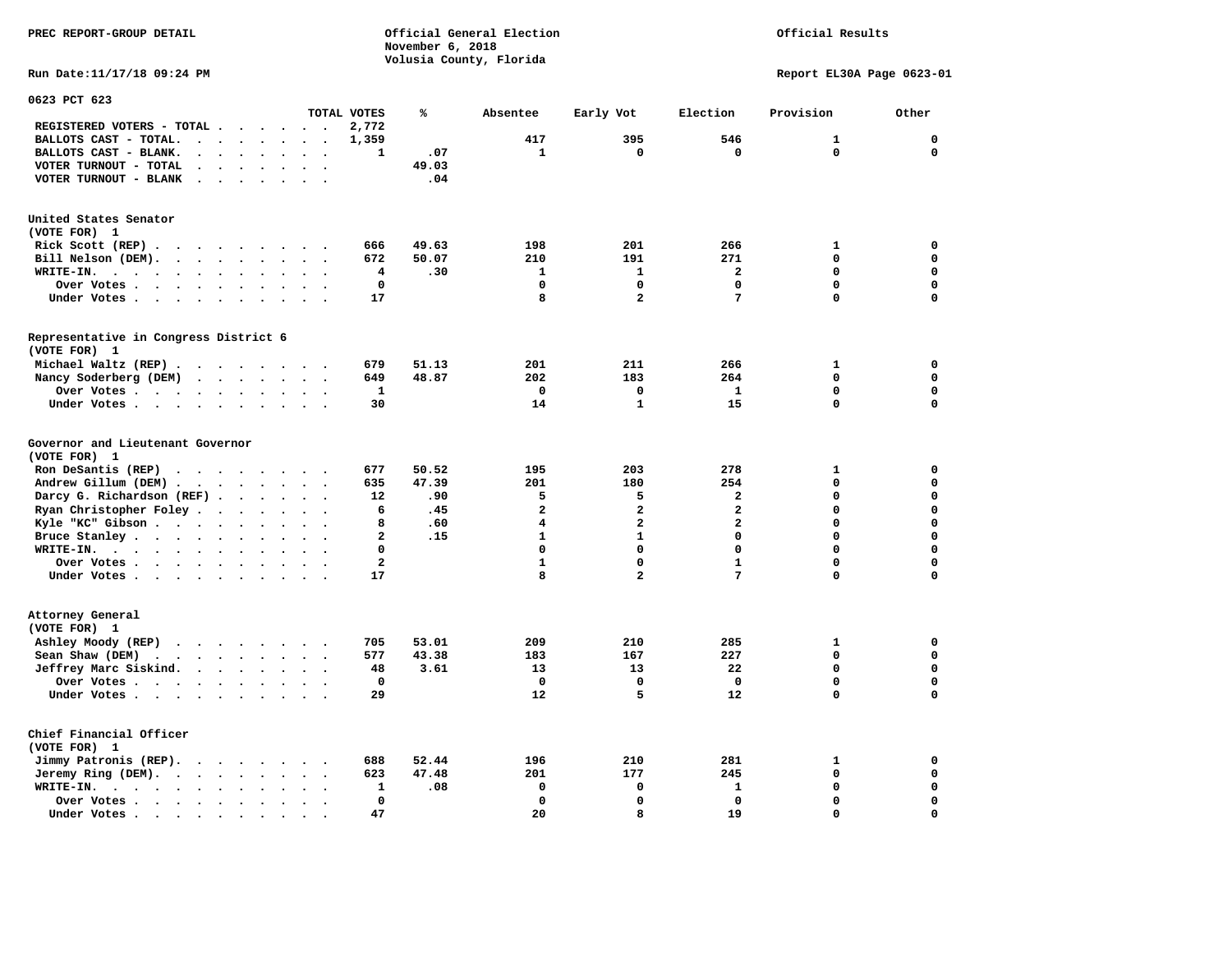| PREC REPORT-GROUP DETAIL                                                                                      |                                   |              | November 6, 2018 | Official General Election<br>Volusia County, Florida | Official Results |             |                           |             |
|---------------------------------------------------------------------------------------------------------------|-----------------------------------|--------------|------------------|------------------------------------------------------|------------------|-------------|---------------------------|-------------|
| Run Date: 11/17/18 09:24 PM                                                                                   |                                   |              |                  |                                                      |                  |             | Report EL30A Page 0623-02 |             |
| 0623 PCT 623                                                                                                  |                                   | TOTAL VOTES  | ℁                | Absentee                                             | Early Vot        | Election    | Provision                 | Other       |
| Commissioner of Agriculture<br>(VOTE FOR) 1                                                                   |                                   |              |                  |                                                      |                  |             |                           |             |
| Matt Caldwell (REP)                                                                                           |                                   | 668          | 51.35            | 190                                                  | 204              | 273         | 1                         | 0           |
| Nicole "Nikki" Fried (DEM).                                                                                   |                                   | 633          | 48.65            | 202                                                  | 182              | 249         | 0                         | 0           |
| Over Votes<br>$\sim$<br>$\bullet$                                                                             | $\cdot$                           | 0            |                  | 0                                                    | 0                | 0           | $\mathbf 0$               | 0           |
| Under Votes<br>$\ddot{\phantom{1}}$                                                                           |                                   | 58           |                  | 25                                                   | 9                | 24          | $\mathbf 0$               | 0           |
| State Representative District 25<br>(VOTE FOR) 1                                                              |                                   |              |                  |                                                      |                  |             |                           |             |
| Tom Leek (REP).                                                                                               |                                   | 658          | 50.15            | 190                                                  | 198              | 269         | 1                         | 0           |
| Kathleen "Katie" Tripp (DEM)                                                                                  |                                   | 607          | 46.27            | 193                                                  | 177              | 237         | 0                         | 0           |
| Joseph "Joe" Hannoush (LPF) .<br>$\cdot$ $\cdot$                                                              | $\ddotsc$ $\ddotsc$               | 47           | 3.58             | 17                                                   | 13               | 17          | 0                         | 0           |
| Over Votes                                                                                                    | $\bullet$ .<br>$\bullet$          | 0            |                  | 0                                                    | 0                | 0           | $\mathbf 0$               | $\mathbf 0$ |
| Under Votes                                                                                                   |                                   | 47           |                  | 17                                                   | 7                | 23          | $\Omega$                  | 0           |
| Justice of the Supreme Court Lawson<br>(VOTE FOR) 1                                                           |                                   |              |                  |                                                      |                  |             |                           |             |
| $Yes \cdot \cdot \cdot$<br>$\bullet$<br>$\bullet$<br>$\bullet$<br>$\cdot$ $\cdot$ $\cdot$ $\cdot$             | $\sim$ $\sim$                     | 783          | 67.68            | 241                                                  | 241              | 301         | 0                         | 0           |
| No.<br>$\bullet$                                                                                              |                                   | 374          | 32.32            | 99                                                   | 111              | 164         | 0                         | 0           |
| Over Votes<br>$\bullet$<br>$\bullet$<br>$\bullet$<br>$\bullet$                                                |                                   | 0            |                  | 0                                                    | 0                | 0           | 0                         | 0           |
| Under Votes<br>$\sim$                                                                                         |                                   | 202          |                  | 77                                                   | 43               | 81          | $\mathbf{1}$              | $\mathbf 0$ |
| 5th District Court of Appeal Eisnaugle<br>(VOTE FOR) 1                                                        |                                   |              |                  |                                                      |                  |             |                           |             |
| $Yes \cdot \cdot \cdot$<br>$\sim$ 100 $\sim$<br>$\sim$<br>$\overline{\phantom{a}}$<br>$\cdot$ $\cdot$ $\cdot$ | $\cdot$ $\cdot$ $\cdot$           | 709          | 62.47            | 213                                                  | 220              | 276         | 0                         | 0           |
| No.<br>$\bullet$                                                                                              | $\ddot{\phantom{1}}$              | 426          | 37.53            | 122                                                  | 125              | 179         | $\mathbf 0$               | $\mathbf 0$ |
| Over Votes<br>$\bullet$                                                                                       |                                   | 0            |                  | 0                                                    | 0                | 0           | 0                         | 0           |
| Under Votes<br>$\bullet$                                                                                      | $\bullet$<br>$\ddot{\phantom{0}}$ | 224          |                  | 82                                                   | 50               | 91          | $\mathbf{1}$              | $\Omega$    |
| Circuit Judge 7th Judicial, Grp 15<br>(VOTE FOR) 1                                                            |                                   |              |                  |                                                      |                  |             |                           |             |
| Linda L. Gaustad                                                                                              |                                   | 648          | 56.06            | 195                                                  | 172              | 281         | 0                         | 0           |
| Ryan Will                                                                                                     | $\cdot$                           | 508          | 43.94            | 154                                                  | 174              | 180         | 0                         | 0           |
| Over Votes<br>$\sim$                                                                                          | $\cdot$                           | 1            |                  | 0                                                    | 0                | 1           | 0                         | 0           |
| Under Votes<br>$\ddot{\phantom{1}}$                                                                           | $\sim$ $\sim$                     | 202          |                  | 68                                                   | 49               | 84          | 1                         | 0           |
| Daytona Beach City Commissioner Zone 3<br>(VOTE FOR) 1                                                        |                                   |              |                  |                                                      |                  |             |                           |             |
| Quanita May.                                                                                                  |                                   | 476          | 37.93            | 152                                                  | 137              | 187         | 0                         | 0           |
| Amy Pyle.<br>$\cdots$<br>$\overline{\phantom{a}}$                                                             |                                   | 779          | 62.07            | 230                                                  | 233              | 315         | $\mathbf{1}$              | $\mathbf 0$ |
| Over Votes.<br>$\bullet$ . $\bullet$<br>$\bullet$                                                             |                                   | 4            |                  | 0                                                    | 1                | 3           | 0                         | 0           |
| Under Votes                                                                                                   |                                   | 100          |                  | 35                                                   | 24               | 41          | 0                         | 0           |
| Soil and Water Cons Dist Seat 1<br>(VOTE FOR) 1                                                               |                                   |              |                  |                                                      |                  |             |                           |             |
| William Bliss.<br>$\ddot{\phantom{0}}$<br>$\cdot$ $\cdot$ $\cdot$                                             |                                   | 622          | 56.14            | 184                                                  | 195              | 243         | 0                         | 0           |
| Derrick Orberg.<br>$\cdot$ $\cdot$ $\cdot$ $\cdot$ $\cdot$ $\cdot$                                            |                                   | 486          | 43.86            | 146                                                  | 144              | 196         | 0                         | 0           |
| Over Votes .<br>$\mathbf{r}$ , $\mathbf{r}$ , $\mathbf{r}$ , $\mathbf{r}$                                     |                                   | $\mathbf{1}$ |                  | $\mathbf{1}$                                         | 0                | $\mathbf 0$ | 0                         | 0           |
| Under Votes                                                                                                   |                                   | 250          |                  | 86                                                   | 56               | 107         | $\mathbf{1}$              | $\mathbf 0$ |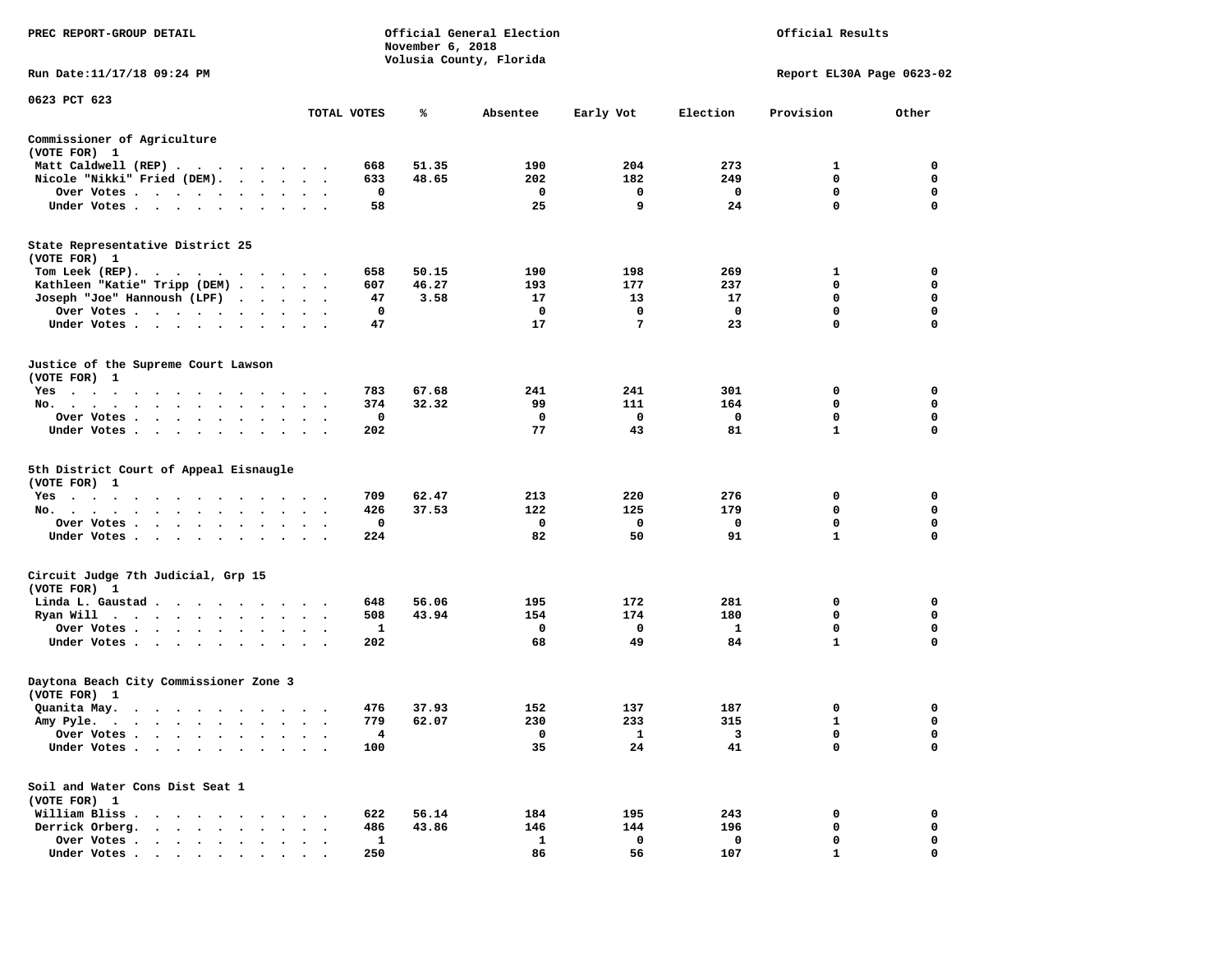| PREC REPORT-GROUP DETAIL                                                                                                                                                                                                                     |                          | November 6, 2018 | Official General Election |                         | Official Results |                           |              |             |
|----------------------------------------------------------------------------------------------------------------------------------------------------------------------------------------------------------------------------------------------|--------------------------|------------------|---------------------------|-------------------------|------------------|---------------------------|--------------|-------------|
| Run Date: 11/17/18 09:24 PM                                                                                                                                                                                                                  |                          |                  |                           | Volusia County, Florida |                  | Report EL30A Page 0623-03 |              |             |
| 0623 PCT 623                                                                                                                                                                                                                                 |                          |                  |                           |                         |                  |                           |              |             |
|                                                                                                                                                                                                                                              |                          | TOTAL VOTES      | ℁                         | Absentee                | Early Vot        | Election                  | Provision    | Other       |
| Soil and Water Cons Dist Seat 3<br>(VOTE FOR) 1                                                                                                                                                                                              |                          |                  |                           |                         |                  |                           |              |             |
| Beth James.<br>. The contract of the contract of the contract of the contract of the contract of the contract of the contract of the contract of the contract of the contract of the contract of the contract of the contract of the contrac |                          | 484              | 44.69                     | 144                     | 147              | 193                       | 0            | 0           |
| Wesley Wayne Wilson Jr<br>$\bullet$                                                                                                                                                                                                          | $\bullet$ .<br>$\bullet$ | 209              | 19.30                     | 55                      | 45               | 109                       | 0            | 0           |
| Christine Wilt.<br>the contract of the contract of the contract of the contract of the contract of the contract of the contract of                                                                                                           |                          | 390              | 36.01                     | 128                     | 135              | 127                       | 0            | 0           |
| Over Votes.<br>$\cdots$                                                                                                                                                                                                                      |                          | 2                |                           | 1                       | 0                | <b>1</b>                  | $\mathbf 0$  | $\mathbf 0$ |
| Under Votes.<br>$\cdots$<br>$\ddot{\phantom{0}}$                                                                                                                                                                                             |                          | 274              |                           | 89                      | 68               | 116                       | 1            | 0           |
| Soil and Water Cons Dist Seat 5                                                                                                                                                                                                              |                          |                  |                           |                         |                  |                           |              |             |
| (VOTE FOR) 1                                                                                                                                                                                                                                 |                          |                  |                           |                         |                  |                           |              |             |
| J. Mark Barfield<br>Andy Kelly                                                                                                                                                                                                               |                          | 210<br>496       | 19.66<br>46.44            | 55<br>164               | 47<br>155        | 108<br>177                | 0<br>0       | 0<br>0      |
| David Schaefer.<br>$\bullet$ , $\bullet$ , $\bullet$ , $\bullet$ , $\bullet$<br>$\bullet$<br>$\ddot{\phantom{a}}$<br>$\bullet$                                                                                                               |                          | 362              | 33.90                     | 106                     | 124              | 132                       | 0            | $\mathbf 0$ |
| $\bullet$<br>Over Votes .                                                                                                                                                                                                                    | $\bullet$                | 1                |                           | 1                       | 0                | 0                         | 0            | 0           |
| Under Votes<br>$\sim$ $\sim$                                                                                                                                                                                                                 | $\ddot{\phantom{1}}$     | 290              |                           | 91                      | 69               | 129                       | $\mathbf{1}$ | 0           |
| #1 Increased Homestead Exemption<br>(VOTE FOR) 1                                                                                                                                                                                             |                          |                  |                           |                         |                  |                           |              |             |
| Yes                                                                                                                                                                                                                                          |                          | 621              | 48.21                     | 207                     | 162              | 252                       | 0            | 0           |
| No.<br>$\bullet$                                                                                                                                                                                                                             |                          | 667              | 51.79                     | 192                     | 222              | 252                       | 1            | 0           |
| Over Votes<br>$\sim$ $\sim$                                                                                                                                                                                                                  |                          | 3                |                           | 0                       | 0                | 3                         | 0            | 0           |
| Under Votes                                                                                                                                                                                                                                  |                          | 68               |                           | 18                      | 11               | 39                        | 0            | $\mathbf 0$ |
| #2 Limit on Property Tax Assessments<br>(VOTE FOR) 1                                                                                                                                                                                         |                          |                  |                           |                         |                  |                           |              |             |
| $Yes \cdot \cdot \cdot \cdot \cdot$<br>$\sim$ $\sim$ $\sim$<br>$\sim$                                                                                                                                                                        |                          | 829              | 64.87                     | 268                     | 235              | 326                       | 0            | 0           |
| No.                                                                                                                                                                                                                                          |                          | 449              | 35.13                     | 127                     | 143              | 178                       | 1            | 0           |
| Over Votes .<br>$\sim$ $\sim$ $\sim$<br>$\bullet$ .<br>$\bullet$ .<br>$\bullet$ .<br>$\bullet$<br>$\bullet$                                                                                                                                  |                          | 2                |                           | 0                       | 0                | 2                         | 0            | 0           |
| Under Votes                                                                                                                                                                                                                                  |                          | 79               |                           | 22                      | 17               | 40                        | 0            | $\mathbf 0$ |
| #3 Voter Control of Gambling<br>(VOTE FOR) 1                                                                                                                                                                                                 |                          |                  |                           |                         |                  |                           |              |             |
| Yes                                                                                                                                                                                                                                          |                          | 904              | 68.38                     | 293                     | 254              | 357                       | 0            | 0           |
| No.                                                                                                                                                                                                                                          | $\ddot{\phantom{1}}$     | 418              | 31.62                     | 114                     | 135              | 168                       | 1            | $\mathbf 0$ |
| Over Votes .<br>$\begin{array}{cccccccccccccc} \bullet & \bullet & \bullet & \bullet & \bullet & \bullet & \bullet & \bullet & \bullet \end{array}$                                                                                          |                          | 1                |                           | 0                       | 0                | 1                         | 0            | 0           |
| Under Votes<br>$\sim$ $\sim$                                                                                                                                                                                                                 | $\sim$ $\sim$            | 36               |                           | 10                      | 6                | 20                        | 0            | 0           |
| #4 Voting Restoration Amendment<br>(VOTE FOR) 1                                                                                                                                                                                              |                          |                  |                           |                         |                  |                           |              |             |
| Yes                                                                                                                                                                                                                                          |                          | 853              | 64.28                     | 255                     | 243              | 355                       | 0            | 0           |
| No.<br>$\ddot{\phantom{1}}$                                                                                                                                                                                                                  |                          | 474              | 35.72                     | 152                     | 146              | 175                       | 1            | 0           |
| Over Votes                                                                                                                                                                                                                                   |                          | 0                |                           | 0                       | 0                | 0                         | 0            | 0           |
| Under Votes.                                                                                                                                                                                                                                 |                          | 32               |                           | 10                      | 6                | 16                        | 0            | $\mathbf 0$ |
| #5 Supermajority Vote Required<br>(VOTE FOR) 1                                                                                                                                                                                               |                          |                  |                           |                         |                  |                           |              |             |
| $Yes \t . \t .$                                                                                                                                                                                                                              |                          | 838              | 65.88                     | 269                     | 225              | 344                       | 0            | 0           |
| $No.$ $\ldots$ $\ldots$                                                                                                                                                                                                                      |                          | 434              | 34.12                     | 114                     | 154              | 165                       | 1            | 0           |
| Over Votes<br>$\ddot{\phantom{a}}$                                                                                                                                                                                                           |                          | 0                |                           | 0                       | 0                | 0                         | 0            | 0           |
| Under Votes                                                                                                                                                                                                                                  |                          | 87               |                           | 34                      | 16               | 37                        | 0            | $\mathbf 0$ |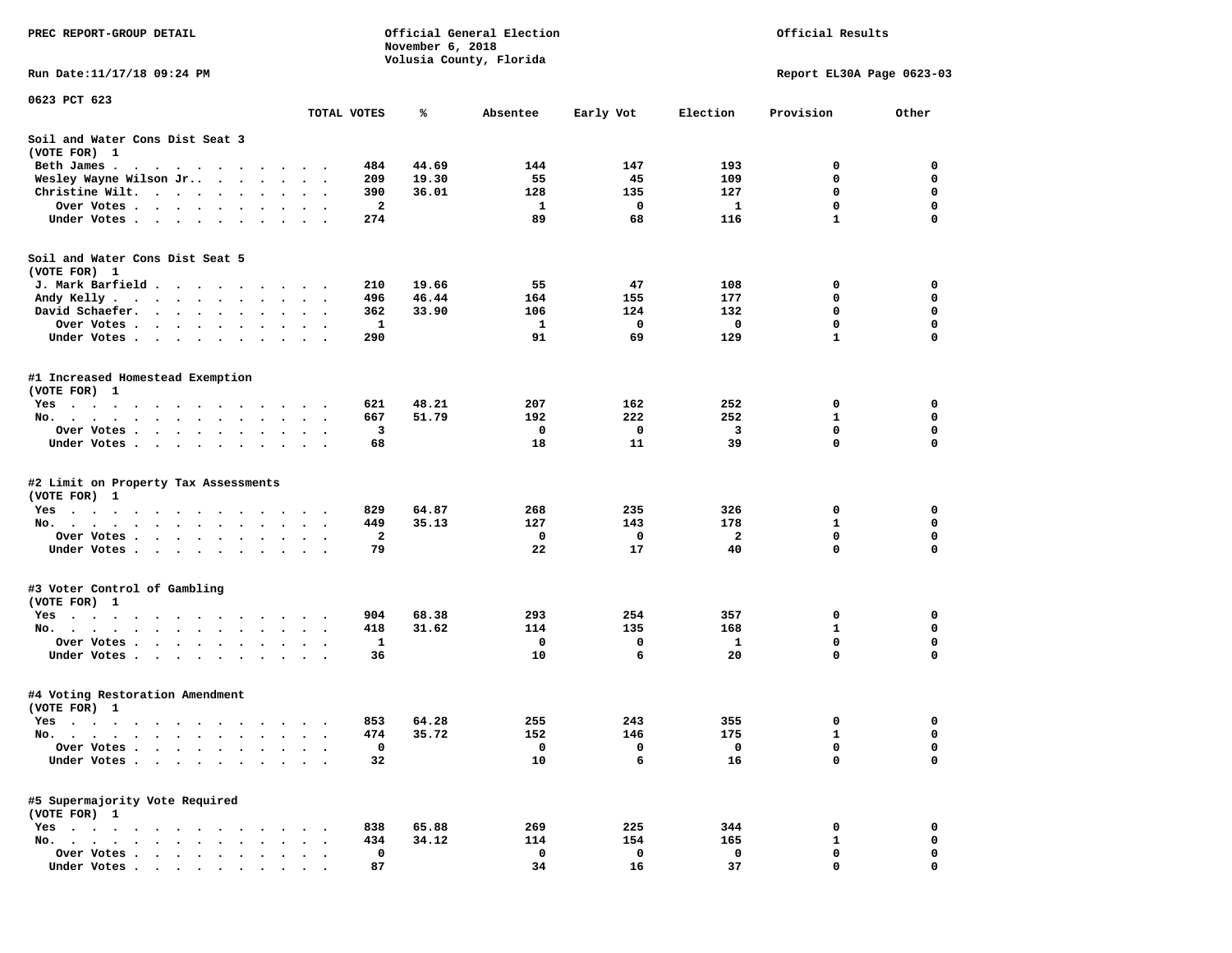| PREC REPORT-GROUP DETAIL                                                                                                                                                                                                                                 |                                    | November 6, 2018 | Official General Election<br>Volusia County, Florida |                               |                   | Official Results           |                            |
|----------------------------------------------------------------------------------------------------------------------------------------------------------------------------------------------------------------------------------------------------------|------------------------------------|------------------|------------------------------------------------------|-------------------------------|-------------------|----------------------------|----------------------------|
| Run Date:11/17/18 09:24 PM                                                                                                                                                                                                                               |                                    |                  |                                                      |                               |                   |                            | Report EL30A Page 0623-04  |
| 0623 PCT 623                                                                                                                                                                                                                                             | TOTAL VOTES                        | ℁                | Absentee                                             | Early Vot                     | Election          | Provision                  | Other                      |
| #6 Rights of Crime Victims; Judges<br>(VOTE FOR) 1                                                                                                                                                                                                       |                                    |                  |                                                      |                               |                   |                            |                            |
| Yes                                                                                                                                                                                                                                                      | 696                                | 54.29            | 211                                                  | 165                           | 320               | $^{\circ}$                 | 0                          |
| No.                                                                                                                                                                                                                                                      | 586                                | 45.71            | 176                                                  | 213                           | 196               | 1                          | $\mathbf 0$                |
| Over Votes                                                                                                                                                                                                                                               |                                    | <b>1</b>         | $\mathbf{o}$                                         | $\mathbf{1}$                  | $\mathbf{o}$      | 0                          | 0                          |
| Under Votes<br>$\sim$                                                                                                                                                                                                                                    | 76                                 |                  | 30                                                   | 16                            | 30                | $\mathbf 0$                | $\Omega$                   |
| #7 Survivor Benefits<br>(VOTE FOR) 1                                                                                                                                                                                                                     |                                    |                  |                                                      |                               |                   |                            |                            |
| Yes                                                                                                                                                                                                                                                      | 713                                | 55.79            | 210                                                  | 164                           | 339               | 0                          | 0                          |
| No.                                                                                                                                                                                                                                                      | 565                                | 44.21            | 174                                                  | 214                           | 176               | 1                          | 0                          |
| Over Votes                                                                                                                                                                                                                                               |                                    | 0                | 0                                                    | 0                             | $\mathbf{o}$      | $\mathbf 0$                | 0                          |
| Under Votes<br>$\ddot{\phantom{a}}$                                                                                                                                                                                                                      | 81                                 |                  | 33                                                   | 17                            | 31                | $\mathbf 0$                | $\mathbf 0$                |
| #9 Prohibits Oil, Gas Drilling, Vaping<br>(VOTE FOR) 1                                                                                                                                                                                                   |                                    |                  |                                                      |                               |                   |                            |                            |
| Yes                                                                                                                                                                                                                                                      | 775                                | 60.17            | 256                                                  | 217                           | 302               | 0                          | $\mathbf 0$                |
| No.                                                                                                                                                                                                                                                      | 513                                | 39.83            | 135                                                  | 162                           | 215               | 1                          | 0                          |
| Over Votes<br>$\bullet$ .<br>$\ddot{\phantom{0}}$                                                                                                                                                                                                        | $\sim$<br>$\overline{\phantom{a}}$ | $\mathbf{o}$     | 0                                                    | 0                             | $\mathbf 0$       | $\mathbf 0$                | $\mathbf 0$                |
| Under Votes                                                                                                                                                                                                                                              | 71                                 |                  | 26                                                   | 16                            | 29                | $\Omega$                   | $\Omega$                   |
| #10 State and Local Structure and Op<br>(VOTE FOR) 1                                                                                                                                                                                                     |                                    |                  |                                                      |                               |                   |                            |                            |
| Yes                                                                                                                                                                                                                                                      | 712                                | 56.87            | 238                                                  | 176                           | 298               | 0                          | 0                          |
| No.<br>$\sim$ $\sim$ $\sim$<br>$\ddot{\phantom{a}}$<br>$\sim$<br>$\cdot$                                                                                                                                                                                 | 540                                | 43.13            | 142                                                  | 196                           | 201               | 1                          | 0                          |
| Over Votes                                                                                                                                                                                                                                               | $\sim$ $\sim$                      | 1                | 0                                                    | 0                             | $\mathbf{1}$      | $\mathbf 0$                | 0                          |
| Under Votes<br>$\sim$<br>$\ddot{\phantom{a}}$                                                                                                                                                                                                            | 106                                |                  | 37                                                   | 23                            | 46                | $\Omega$                   | $\Omega$                   |
| #11 Removal of Obs Prov; Crim Statute<br>(VOTE FOR) 1                                                                                                                                                                                                    |                                    |                  |                                                      |                               |                   |                            |                            |
| Yes                                                                                                                                                                                                                                                      | 703                                | 56.88            | 221                                                  | 201                           | 281               | 0                          | $\mathbf 0$                |
| No.                                                                                                                                                                                                                                                      | 533                                | 43.12            | 152                                                  | 168                           | 212               | 1                          | 0                          |
| Over Votes<br>$\ddot{\phantom{1}}$<br>$\bullet$<br>Under Votes                                                                                                                                                                                           | 120<br>$\cdot$                     | 3                | $\mathbf{o}$<br>44                                   | $\overline{\mathbf{3}}$<br>23 | $\mathbf 0$<br>53 | 0<br>0                     | 0<br>$\mathbf 0$           |
| #12 Lobbying and Abuse of Office<br>(VOTE FOR) 1                                                                                                                                                                                                         |                                    |                  |                                                      |                               |                   |                            |                            |
| Yes                                                                                                                                                                                                                                                      | 983                                | 77.65            | 306                                                  | 270                           | 407               | 0                          | 0                          |
| No.                                                                                                                                                                                                                                                      | 283<br>$\sim$ $\sim$<br>$\cdot$    | 22.35            | 74                                                   | 108                           | 100               | $\mathbf{1}$               | $\mathbf 0$                |
| Over Votes<br>Under Votes<br>$\ddot{\phantom{1}}$<br>$\ddot{\phantom{a}}$                                                                                                                                                                                | $\cdot$ $\cdot$ $\cdot$<br>93      | $\mathbf 0$      | $^{\circ}$<br>37                                     | $\mathbf 0$<br>17             | $\mathbf 0$<br>39 | $\mathbf 0$<br>$\mathbf 0$ | $\mathbf 0$<br>0           |
|                                                                                                                                                                                                                                                          |                                    |                  |                                                      |                               |                   |                            |                            |
| #13 Ends Dog Racing<br>(VOTE FOR) 1                                                                                                                                                                                                                      |                                    |                  |                                                      |                               |                   |                            |                            |
| $Yes \cdot \cdot \cdot$<br>. The contract contract of the contract of the contract of the contract of the contract of the contract of the contract of the contract of the contract of the contract of the contract of the contract of the contract of th | 693                                | 53.80            | 224                                                  | 204                           | 265               | 0                          | 0                          |
| No.                                                                                                                                                                                                                                                      | 595<br>$\bullet$                   | 46.20            | 167                                                  | 175                           | 252               | 1<br>$\mathbf 0$           | 0                          |
| Over Votes<br>$\bullet$<br>Under Votes.                                                                                                                                                                                                                  | 71                                 | 0                | $\mathbf 0$<br>26                                    | $\mathbf 0$<br>16             | $\mathbf 0$<br>29 | $\mathbf 0$                | $\mathbf 0$<br>$\mathbf 0$ |
|                                                                                                                                                                                                                                                          |                                    |                  |                                                      |                               |                   |                            |                            |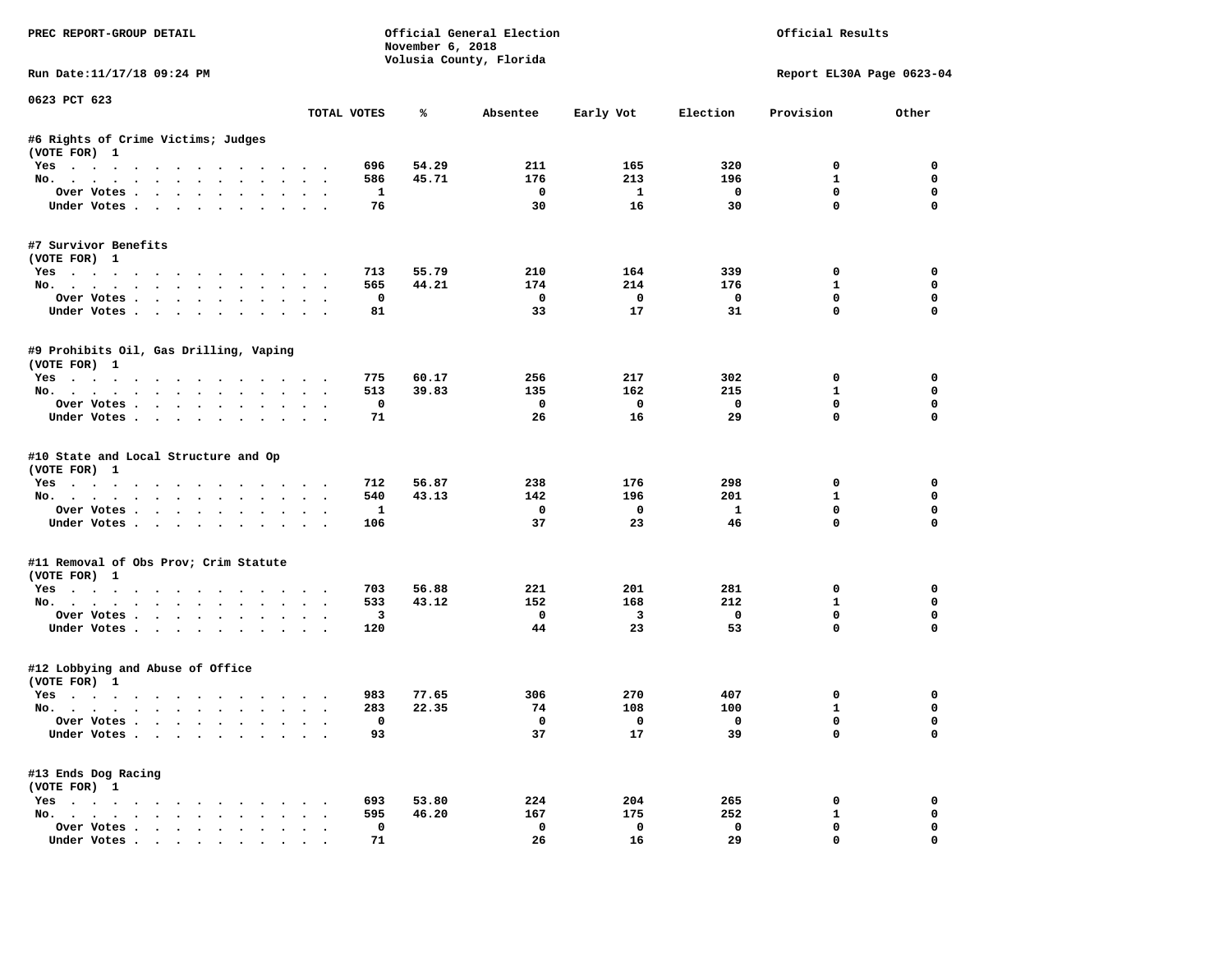Official Results

**Run Date:11/17/18 09:24 PM Report EL30A Page 0625-01** 

| 0625 PCT 625                                                                                                                |                                                  |                |       |                 |                         |                         |                |              |
|-----------------------------------------------------------------------------------------------------------------------------|--------------------------------------------------|----------------|-------|-----------------|-------------------------|-------------------------|----------------|--------------|
|                                                                                                                             |                                                  | TOTAL VOTES    | ℁     | Absentee        | Early Vot               | Election                | Provision      | Other        |
| REGISTERED VOTERS - TOTAL .<br>$\sim$<br>$\ddot{\phantom{a}}$<br>$\ddot{\phantom{a}}$                                       | $\sim$<br>$\ddot{\phantom{0}}$                   | 1,749          |       |                 |                         |                         |                |              |
| BALLOTS CAST - TOTAL.<br>$\sim$<br>$\ddot{\phantom{a}}$<br>$\bullet$<br>$\ddot{\phantom{a}}$                                |                                                  | 1,149          |       | 410             | 405                     | 330                     | $\overline{a}$ | $\mathbf{2}$ |
| BALLOTS CAST - BLANK.<br>$\ddot{\phantom{a}}$<br>$\ddot{\phantom{a}}$<br>$\bullet$<br>$\bullet$<br>$\bullet$                | $\bullet$<br>$\bullet$                           | 0              |       | $\mathbf 0$     | $\mathbf 0$             | $\mathbf 0$             | $\mathbf 0$    | $\mathbf 0$  |
| VOTER TURNOUT - TOTAL<br>$\bullet$<br>$\ddot{\phantom{a}}$<br>$\ddot{\phantom{1}}$                                          |                                                  |                | 65.69 |                 |                         |                         |                |              |
| VOTER TURNOUT - BLANK<br>$\overline{\phantom{a}}$                                                                           |                                                  |                |       |                 |                         |                         |                |              |
|                                                                                                                             |                                                  |                |       |                 |                         |                         |                |              |
|                                                                                                                             |                                                  |                |       |                 |                         |                         |                |              |
| United States Senator                                                                                                       |                                                  |                |       |                 |                         |                         |                |              |
| (VOTE FOR) 1                                                                                                                |                                                  |                |       |                 |                         |                         |                |              |
| Rick Scott (REP).<br>$\ddot{\phantom{a}}$<br>$\sim$ $\sim$ $\sim$<br>$\sim$ $\sim$<br>$\sim$                                | $\overline{\phantom{a}}$                         | 679            | 59.41 | 236             | 224                     | 217                     | 1              | $\mathbf{1}$ |
| Bill Nelson (DEM).<br>$\cdots$                                                                                              |                                                  | 461            | 40.33 | 173             | 180                     | 106                     | $\mathbf{1}$   | $\mathbf{1}$ |
| WRITE-IN.<br>$\cdot$ $\cdot$ $\cdot$<br>$\cdot$ $\cdot$ $\cdot$ $\cdot$<br>$\ddot{\phantom{a}}$<br>$\bullet$                |                                                  | з              | .26   | $\mathbf 0$     | 0                       | 3                       | $\Omega$       | $\mathbf{0}$ |
| Over Votes<br>$\bullet$<br>$\sim$                                                                                           |                                                  | 1              |       | $\Omega$        | $\mathbf{1}$            | $\mathbf 0$             | 0              | $\mathbf 0$  |
| Under Votes<br>$\bullet$<br>$\bullet$                                                                                       | $\cdot$<br>$\cdot$                               | 5              |       | $\mathbf{1}$    | $\Omega$                | 4                       | $\mathbf 0$    | $\mathbf 0$  |
|                                                                                                                             |                                                  |                |       |                 |                         |                         |                |              |
| Representative in Congress District 6                                                                                       |                                                  |                |       |                 |                         |                         |                |              |
| (VOTE FOR) 1                                                                                                                |                                                  |                |       |                 |                         |                         |                |              |
| Michael Waltz (REP)                                                                                                         |                                                  | 674            | 59.54 | 232             | 226                     | 215                     | 1              | 0            |
| Nancy Soderberg (DEM)                                                                                                       | $\bullet$                                        | 458            | 40.46 | 171             | 177                     | 108                     | $\mathbf{1}$   | $\mathbf{1}$ |
| Over Votes .<br>$\sim$ $\sim$ $\sim$ $\sim$<br>$\ddot{\phantom{a}}$<br>$\bullet$                                            |                                                  | 0              |       | 0               | 0                       | $\mathbf 0$             | 0              | $\mathbf 0$  |
| Under Votes<br>$\ddot{\phantom{a}}$<br>$\bullet$                                                                            | $\sim$<br>$\ddot{\phantom{a}}$                   | 17             |       | $7\phantom{.0}$ | $\overline{\mathbf{2}}$ | 7                       | $\mathbf 0$    | $\mathbf{1}$ |
| Governor and Lieutenant Governor                                                                                            |                                                  |                |       |                 |                         |                         |                |              |
| (VOTE FOR) 1                                                                                                                |                                                  |                |       |                 |                         |                         |                |              |
| Ron DeSantis (REP)<br>$\cdot$ $\cdot$ $\cdot$ $\cdot$ $\cdot$ $\cdot$ $\cdot$                                               |                                                  | 682            | 59.62 | 235             | 224                     | 222                     | $\mathbf{1}$   | $\mathbf 0$  |
| Andrew Gillum (DEM)<br>$\ddot{\phantom{1}}$                                                                                 | $\ddot{\phantom{1}}$<br>$\bullet$                | 441            | 38.55 | 162             | 178                     | 98                      | $\mathbf{1}$   | $\mathbf{z}$ |
| Darcy G. Richardson (REF).<br>$\ddot{\phantom{a}}$<br>$\ddot{\phantom{a}}$                                                  |                                                  | 9              | .79   | 6               | $\mathbf{1}$            | 2                       | 0              | 0            |
| Ryan Christopher Foley.<br>$\sim$ $\sim$<br>$\bullet$<br>$\bullet$                                                          |                                                  | з              | .26   | $\mathbf{1}$    | $\Omega$                | $\overline{a}$          | $\Omega$       | $\mathbf 0$  |
| Kyle "KC" Gibson.<br>$\mathcal{A}=\mathcal{A}=\mathcal{A}$ .<br>$\bullet$<br>$\ddot{\phantom{a}}$<br>$\bullet$              | $\ddot{\phantom{a}}$<br>$\overline{\phantom{a}}$ | 5              | .44   | $\overline{4}$  | $\Omega$                | $\mathbf{1}$            | $\mathbf 0$    | $\mathbf 0$  |
| Bruce Stanley<br>$\ddot{\phantom{a}}$                                                                                       |                                                  | 3              | .26   | $\mathbf{1}$    | $\mathbf{1}$            | $\mathbf{1}$            | 0              | $\mathbf 0$  |
| WRITE-IN.<br>$\cdots$<br>$\sim$                                                                                             |                                                  | $\mathbf{1}$   | .09   | $\mathbf 0$     | $\Omega$                | $\mathbf{1}$            | 0              | $\mathbf 0$  |
| Over Votes<br>$\ddot{\phantom{0}}$<br>$\bullet$                                                                             |                                                  | $\overline{a}$ |       | $\Omega$        | $\mathbf{1}$            | $\mathbf{1}$            | 0              | $\mathbf 0$  |
| Under Votes<br>$\cdot$                                                                                                      | $\ddot{\phantom{a}}$                             | 3              |       | $\mathbf{1}$    | $\mathbf 0$             | $\overline{\mathbf{2}}$ | 0              | $\mathbf 0$  |
|                                                                                                                             |                                                  |                |       |                 |                         |                         |                |              |
| Attorney General                                                                                                            |                                                  |                |       |                 |                         |                         |                |              |
| (VOTE FOR) 1                                                                                                                |                                                  |                |       |                 |                         |                         |                |              |
| Ashley Moody (REP)                                                                                                          | $\sim$                                           | 697            | 61.68 | 248             | 230                     | 218                     | 1              | 0            |
| Sean Shaw (DEM)<br>$\cdots$<br>$\ddot{\phantom{a}}$                                                                         |                                                  | 409            | 36.19 | 153             | 163                     | 90                      | $\mathbf{1}$   | $\mathbf 2$  |
| Jeffrey Marc Siskind.<br>$\sim$ $\sim$ $\sim$ $\sim$<br>$\ddot{\phantom{a}}$<br>$\bullet$                                   | $\ddot{\phantom{a}}$<br>$\ddot{\phantom{a}}$     | 24             | 2.12  | 5               | 9                       | 10                      | 0              | $\mathbf 0$  |
| Over Votes<br>$\ddot{\phantom{0}}$                                                                                          |                                                  | $\Omega$       |       | $\Omega$        | $\mathbf 0$             | $\mathbf 0$             | 0              | $\mathbf 0$  |
| Under Votes<br>$\ddot{\phantom{0}}$                                                                                         |                                                  | 19             |       | 4               | 3                       | 12                      | 0              | $\mathbf 0$  |
|                                                                                                                             |                                                  |                |       |                 |                         |                         |                |              |
| Chief Financial Officer                                                                                                     |                                                  |                |       |                 |                         |                         |                |              |
| (VOTE FOR) 1                                                                                                                |                                                  |                |       |                 |                         |                         |                |              |
| Jimmy Patronis (REP).<br>$\mathbf{r}$ , and $\mathbf{r}$ , and $\mathbf{r}$<br>$\ddot{\phantom{a}}$<br>$\ddot{\phantom{a}}$ |                                                  | 691            | 62.08 | 241             | 228                     | 222                     | 0              | 0            |
| Jeremy Ring (DEM).<br>$\bullet$<br>$\bullet$                                                                                | $\ddot{\phantom{1}}$<br>$\bullet$                | 421            | 37.83 | 158             | 171                     | 90                      | $\mathbf{1}$   | ${\bf 1}$    |
| WRITE-IN.<br>$\bullet$<br>$\bullet$<br>$\bullet$<br>$\sim$<br>$\ddot{\phantom{1}}$                                          |                                                  | 1              | .09   | $\mathbf 0$     | $\mathbf 0$             | $\mathbf{1}$            | 0              | $\mathbf 0$  |
| Over Votes .<br>$\sim$ $\sim$ $\sim$ $\sim$ $\sim$<br>$\bullet$                                                             |                                                  | $\Omega$       |       | $\Omega$        | $\Omega$                | $\mathbf 0$             | $\mathbf 0$    | $\mathbf 0$  |
| Under Votes .<br>$\bullet$<br>$\bullet$ .<br>$\bullet$<br>$\bullet$<br>$\bullet$                                            |                                                  | 36             |       | 11              | 6                       | 17                      | $\mathbf{1}$   | $\mathbf{1}$ |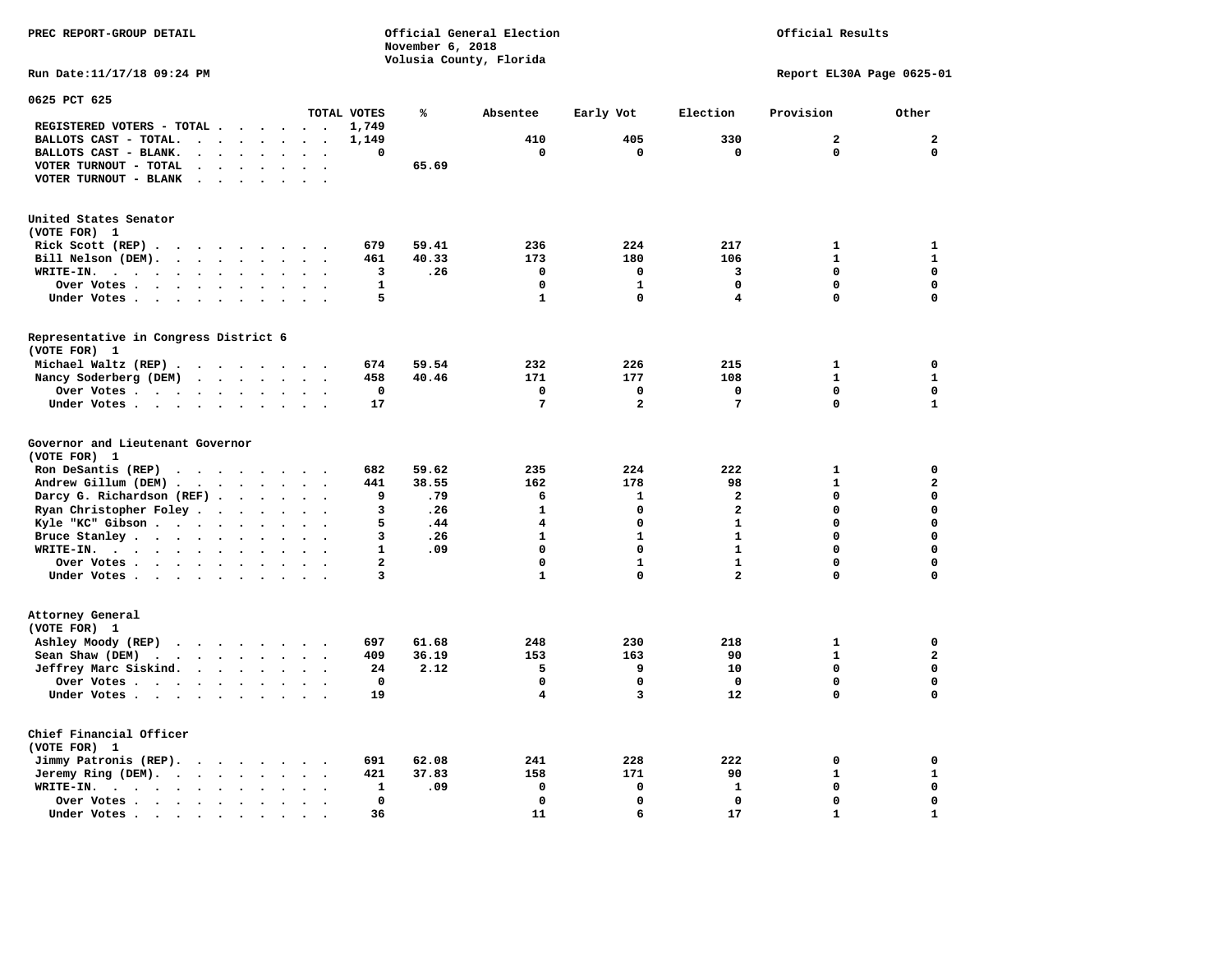| PREC REPORT-GROUP DETAIL                                                                                                |                      |              | Official General Election<br>November 6, 2018<br>Volusia County, Florida |             |             |             | Official Results          |              |  |
|-------------------------------------------------------------------------------------------------------------------------|----------------------|--------------|--------------------------------------------------------------------------|-------------|-------------|-------------|---------------------------|--------------|--|
| Run Date: 11/17/18 09:24 PM                                                                                             |                      |              |                                                                          |             |             |             | Report EL30A Page 0625-02 |              |  |
| 0625 PCT 625                                                                                                            |                      |              |                                                                          |             |             |             |                           |              |  |
|                                                                                                                         |                      | TOTAL VOTES  | ℁                                                                        | Absentee    | Early Vot   | Election    | Provision                 | Other        |  |
| Commissioner of Agriculture<br>(VOTE FOR) 1                                                                             |                      |              |                                                                          |             |             |             |                           |              |  |
| Matt Caldwell (REP)                                                                                                     |                      | 656          | 58.94                                                                    | 232         | 221         | 202         | 1                         | 0            |  |
| Nicole "Nikki" Fried (DEM).                                                                                             |                      | 457          | 41.06                                                                    | 168         | 179         | 107         | 1                         | $\mathbf{2}$ |  |
| Over Votes<br><b>Contract Contract Contract</b>                                                                         |                      | 0            |                                                                          | 0           | 0           | 0           | 0                         | 0            |  |
| Under Votes                                                                                                             |                      | 36           |                                                                          | 10          | 5           | 21          | $\mathbf 0$               | $\mathbf 0$  |  |
| State Representative District 25<br>(VOTE FOR) 1                                                                        |                      |              |                                                                          |             |             |             |                           |              |  |
| Tom Leek (REP).<br>$\cdots$                                                                                             |                      | 668          | 60.13                                                                    | 233         | 225         | 210         | 0                         | 0            |  |
| Kathleen "Katie" Tripp (DEM)                                                                                            |                      | 428          | 38.52                                                                    | 165         | 166         | 95          | 1                         | 1            |  |
| Joseph "Joe" Hannoush (LPF)                                                                                             |                      | 15           | 1.35                                                                     | з           | 4           | 8           | $\mathbf 0$               | $\mathbf 0$  |  |
| Over Votes<br>$\bullet$                                                                                                 | $\bullet$            | 0            |                                                                          | 0           | 0           | 0           | $\mathbf 0$               | 0            |  |
| Under Votes                                                                                                             |                      | 38           |                                                                          | 9           | 10          | 17          | $\mathbf{1}$              | 1            |  |
| Justice of the Supreme Court Lawson<br>(VOTE FOR) 1                                                                     |                      |              |                                                                          |             |             |             |                           |              |  |
| $Yes \t . \t .$<br>$\cdot$<br>$\bullet$<br>$\bullet$<br>$\bullet$<br>$\overline{\phantom{a}}$<br>$\bullet$<br>$\bullet$ |                      | 715          | 72.74                                                                    | 256         | 261         | 197         | 0                         | 1            |  |
| No.<br>$\bullet$<br>$\bullet$                                                                                           |                      | 268          | 27.26                                                                    | 98          | 95          | 72          | 2                         | 1            |  |
| Over Votes<br>$\cdot$<br>$\bullet$                                                                                      |                      | 0            |                                                                          | 0           | 0           | 0           | $\mathbf 0$               | $\mathbf 0$  |  |
| Under Votes<br>$\sim$ $\sim$<br>$\bullet$<br>$\bullet$                                                                  |                      | 166          |                                                                          | 56          | 49          | 61          | $\mathbf 0$               | 0            |  |
| 5th District Court of Appeal Eisnaugle<br>(VOTE FOR) 1                                                                  |                      |              |                                                                          |             |             |             |                           |              |  |
| $Yes \cdot \cdot \cdot$<br>.                                                                                            |                      | 638          | 65.44                                                                    | 216         | 235         | 187         | 0                         | 0            |  |
| No.<br>$\sim$<br>$\sim$ $\sim$<br>$\sim$<br>$\cdot$                                                                     |                      | 337          | 34.56                                                                    | 137         | 121         | 76          | 2                         | 1            |  |
| Over Votes                                                                                                              |                      | 0            |                                                                          | 0           | 0           | 0           | $\mathbf 0$               | 0            |  |
| Under Votes                                                                                                             |                      | 174          |                                                                          | 57          | 49          | 67          | $\mathbf 0$               | $\mathbf{1}$ |  |
| Circuit Judge 7th Judicial, Grp 15<br>(VOTE FOR) 1                                                                      |                      |              |                                                                          |             |             |             |                           |              |  |
| Linda L. Gaustad                                                                                                        |                      | 461          | 47.48                                                                    | 165         | 171         | 122         | 2                         | 1            |  |
| Ryan Will<br>$\cdot$ $\cdot$ $\cdot$ $\cdot$ $\cdot$<br>$\cdot$ $\cdot$ $\cdot$ $\cdot$                                 | $\bullet$            | 510          | 52.52                                                                    | 195         | 173         | 142         | 0                         | 0            |  |
| Over Votes<br>$\bullet$                                                                                                 | $\ddot{\phantom{1}}$ | 1            |                                                                          | 0           | 0           | 1           | 0                         | 0            |  |
| Under Votes                                                                                                             |                      | 177          |                                                                          | 50          | 61          | 65          | 0                         | 1            |  |
| Daytona Beach City Commissioner Zone 1<br>(VOTE FOR) 1                                                                  |                      |              |                                                                          |             |             |             |                           |              |  |
| Danny Fuqua.                                                                                                            |                      | 496          | 46.75                                                                    | 159         | 188         | 149         | 0                         | 0            |  |
| Ruth Trager.<br>$\sim$ $\sim$                                                                                           |                      | 565          | 53.25                                                                    | 226         | 182         | 155         | $\mathbf{1}$              | $\mathbf{1}$ |  |
| Over Votes .                                                                                                            |                      | $\mathbf{1}$ |                                                                          | 0           | 1           | 0           | 0                         | 0            |  |
| Under Votes.<br>$\ddot{\phantom{a}}$<br>$\sim$                                                                          |                      | 87           |                                                                          | 25          | 34          | 26          | $\mathbf{1}$              | 1            |  |
| Soil and Water Cons Dist Seat 1<br>(VOTE FOR) 1                                                                         |                      |              |                                                                          |             |             |             |                           |              |  |
| William Bliss.<br>$\cdot$ $\cdot$ $\cdot$ $\cdot$ $\cdot$                                                               |                      | 530          | 58.31                                                                    | 182         | 203         | 143         | 1                         | 1            |  |
| Derrick Orberg.<br>$\sim$ $\sim$<br>$\ddot{\phantom{0}}$                                                                |                      | 379          | 41.69                                                                    | 131         | 138         | 109         | 1                         | 0            |  |
| Over Votes .<br>$\cdot$ $\cdot$ $\cdot$ $\cdot$ $\cdot$                                                                 |                      | $\mathbf 0$  |                                                                          | $\mathbf 0$ | $\mathbf 0$ | $\mathbf 0$ | 0                         | 0            |  |
| Under Votes                                                                                                             |                      | 240          |                                                                          | 97          | 64          | 78          | $\Omega$                  | 1            |  |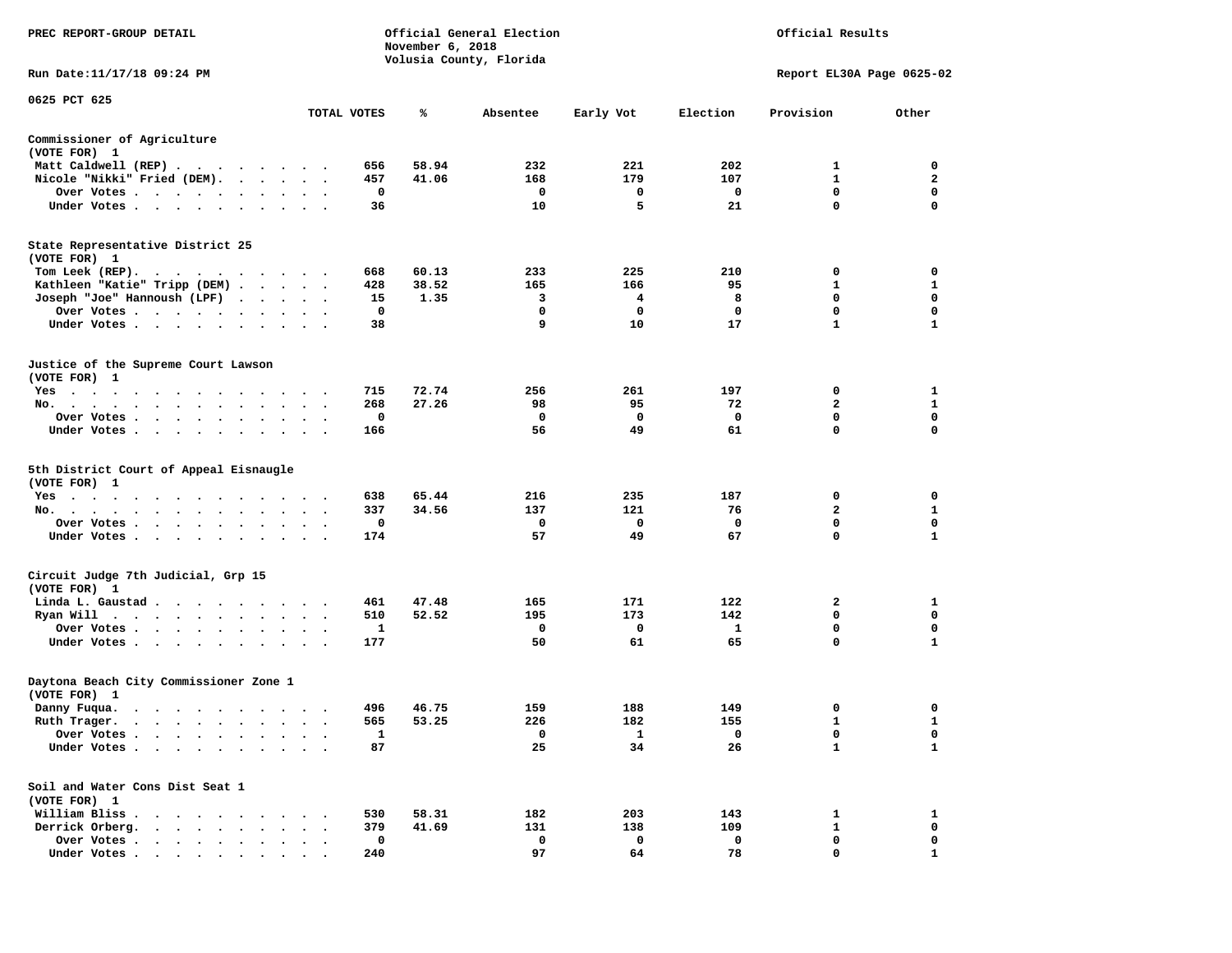| PREC REPORT-GROUP DETAIL                                                                                                                                                                                                                     |                      |            | November 6, 2018 | Official General Election | Official Results |                           |              |              |  |
|----------------------------------------------------------------------------------------------------------------------------------------------------------------------------------------------------------------------------------------------|----------------------|------------|------------------|---------------------------|------------------|---------------------------|--------------|--------------|--|
| Run Date: 11/17/18 09:24 PM                                                                                                                                                                                                                  |                      |            |                  | Volusia County, Florida   |                  | Report EL30A Page 0625-03 |              |              |  |
| 0625 PCT 625                                                                                                                                                                                                                                 |                      |            |                  |                           |                  |                           |              |              |  |
|                                                                                                                                                                                                                                              | TOTAL VOTES          |            | ℁                | Absentee                  | Early Vot        | Election                  | Provision    | Other        |  |
| Soil and Water Cons Dist Seat 3<br>(VOTE FOR) 1                                                                                                                                                                                              |                      |            |                  |                           |                  |                           |              |              |  |
| Beth James.<br>. The contract of the contract of the contract of the contract of the contract of the contract of the contract of the contract of the contract of the contract of the contract of the contract of the contract of the contrac |                      | 478        | 53.53            | 165                       | 172              | 139                       | 1            | 1            |  |
| Wesley Wayne Wilson Jr<br>$\ddot{\phantom{0}}$                                                                                                                                                                                               | $\ddot{\phantom{1}}$ | 127        | 14.22            | 39                        | 41               | 47                        | $\mathbf 0$  | $\mathbf 0$  |  |
| Christine Wilt.<br>$\bullet$                                                                                                                                                                                                                 |                      | 288        | 32.25            | 106                       | 121              | 60                        | 1            | 0            |  |
| Over Votes<br>$\bullet$                                                                                                                                                                                                                      |                      | 0          |                  | 0                         | 0                | 0                         | $\mathbf 0$  | $\mathbf 0$  |  |
| Under Votes                                                                                                                                                                                                                                  |                      | 256        |                  | 100                       | 71               | 84                        | $\mathbf 0$  | $\mathbf{1}$ |  |
| Soil and Water Cons Dist Seat 5                                                                                                                                                                                                              |                      |            |                  |                           |                  |                           |              |              |  |
| (VOTE FOR) 1                                                                                                                                                                                                                                 |                      |            |                  |                           |                  |                           |              |              |  |
| J. Mark Barfield                                                                                                                                                                                                                             |                      | 160        | 18.02            | 60                        | 48               | 52                        | 0            | 0            |  |
| Andy Kelly<br>David Schaefer.                                                                                                                                                                                                                |                      | 413<br>315 | 46.51<br>35.47   | 139<br>110                | 163<br>119       | 109<br>85                 | 1<br>1       | 1<br>0       |  |
| $\sim$ $\sim$ $\sim$ $\sim$ $\sim$<br>$\sim$<br>$\bullet$ $\bullet$<br>$\ddot{\phantom{0}}$                                                                                                                                                  |                      | 0          |                  | 0                         | 0                | 0                         | $\mathbf 0$  | $\mathbf 0$  |  |
| Over Votes                                                                                                                                                                                                                                   |                      | 261        |                  | 101                       | 75               | 84                        | $\mathbf 0$  | $\mathbf{1}$ |  |
| Under Votes                                                                                                                                                                                                                                  |                      |            |                  |                           |                  |                           |              |              |  |
| #1 Increased Homestead Exemption<br>(VOTE FOR) 1                                                                                                                                                                                             |                      |            |                  |                           |                  |                           |              |              |  |
| Yes                                                                                                                                                                                                                                          |                      | 506        | 45.71            | 181                       | 170              | 154                       | 0            | 1            |  |
| No.<br>$\cdots$<br>$\sim$<br>$\ddot{\phantom{a}}$<br>$\ddot{\phantom{1}}$<br>$\bullet$                                                                                                                                                       |                      | 601        | 54.29            | 214                       | 227              | 158                       | 2            | 0            |  |
| Over Votes<br>$\bullet$                                                                                                                                                                                                                      |                      | 0          |                  | 0                         | 0                | 0                         | 0            | 0            |  |
| Under Votes                                                                                                                                                                                                                                  |                      | 42         |                  | 15                        | 8                | 18                        | $\mathbf 0$  | 1            |  |
| #2 Limit on Property Tax Assessments<br>(VOTE FOR) 1                                                                                                                                                                                         |                      |            |                  |                           |                  |                           |              |              |  |
| $Yes \cdot \cdot \cdot \cdot$<br>$\sim$ $\sim$ $\sim$ $\sim$<br>$\cdots$<br>$\sim$ $\sim$                                                                                                                                                    |                      | 724        | 65.94            | 260                       | 253              | 209                       | 1            | 1            |  |
| No.                                                                                                                                                                                                                                          |                      | 374        | 34.06            | 134                       | 138              | 101                       | 1            | $\mathbf 0$  |  |
| Over Votes .<br>$\ddot{\phantom{0}}$<br>$\ddot{\phantom{0}}$                                                                                                                                                                                 |                      | 0          |                  | 0                         | 0                | 0                         | 0            | 0            |  |
| Under Votes                                                                                                                                                                                                                                  |                      | 51         |                  | 16                        | 14               | 20                        | $\mathbf 0$  | 1            |  |
| #3 Voter Control of Gambling                                                                                                                                                                                                                 |                      |            |                  |                           |                  |                           |              |              |  |
| (VOTE FOR) 1                                                                                                                                                                                                                                 |                      |            |                  |                           |                  |                           |              |              |  |
| Yes                                                                                                                                                                                                                                          |                      | 692        | 62.06            | 257                       | 230              | 202                       | 2            | 1            |  |
| No.                                                                                                                                                                                                                                          | $\ddot{\phantom{1}}$ | 423        | 37.94            | 143                       | 166              | 114                       | 0            | 0            |  |
| Over Votes.<br>$\mathcal{A}=\mathcal{A}=\mathcal{A}=\mathcal{A}=\mathcal{A}=\mathcal{A}=\mathcal{A}=\mathcal{A}$                                                                                                                             |                      | 0          |                  | 0                         | 0                | 0                         | $\mathbf 0$  | 0            |  |
| Under Votes                                                                                                                                                                                                                                  |                      | 34         |                  | 10                        | 9                | 14                        | $\mathbf 0$  | 1            |  |
| #4 Voting Restoration Amendment<br>(VOTE FOR) 1                                                                                                                                                                                              |                      |            |                  |                           |                  |                           |              |              |  |
| Yes                                                                                                                                                                                                                                          |                      | 629        | 56.56            | 230                       | 222              | 174                       | 2            | 1            |  |
| $No.$ $\cdot$ $\cdot$ $\cdot$                                                                                                                                                                                                                |                      | 483        | 43.44            | 167                       | 172              | 144                       | 0            | 0            |  |
| Over Votes .                                                                                                                                                                                                                                 |                      | 0          |                  | 0                         | 0                | 0                         | $\mathbf 0$  | 0            |  |
| Under Votes.<br>$\ddot{\phantom{a}}$<br>$\ddot{\phantom{a}}$<br>$\ddot{\phantom{a}}$                                                                                                                                                         |                      | 37         |                  | 13                        | 11               | 12                        | $\mathbf 0$  | 1            |  |
| #5 Supermajority Vote Required                                                                                                                                                                                                               |                      |            |                  |                           |                  |                           |              |              |  |
| (VOTE FOR) 1                                                                                                                                                                                                                                 |                      |            |                  |                           |                  |                           |              |              |  |
| $Yes \t . \t .$<br>$\ddot{\phantom{a}}$<br>$\bullet$                                                                                                                                                                                         |                      | 727        | 65.91            | 255                       | 256              | 214                       | 1            | $\mathbf{1}$ |  |
| No.<br>$\sim$                                                                                                                                                                                                                                |                      | 376        | 34.09            | 136                       | 142              | 96                        | $\mathbf{1}$ | $\mathbf{1}$ |  |
| Over Votes.<br>$\cdot$ $\cdot$ $\cdot$                                                                                                                                                                                                       |                      | 0          |                  | 0                         | 0                | 0                         | 0            | 0            |  |
| Under Votes                                                                                                                                                                                                                                  |                      | 46         |                  | 19                        | 7                | 20                        | 0            | $\Omega$     |  |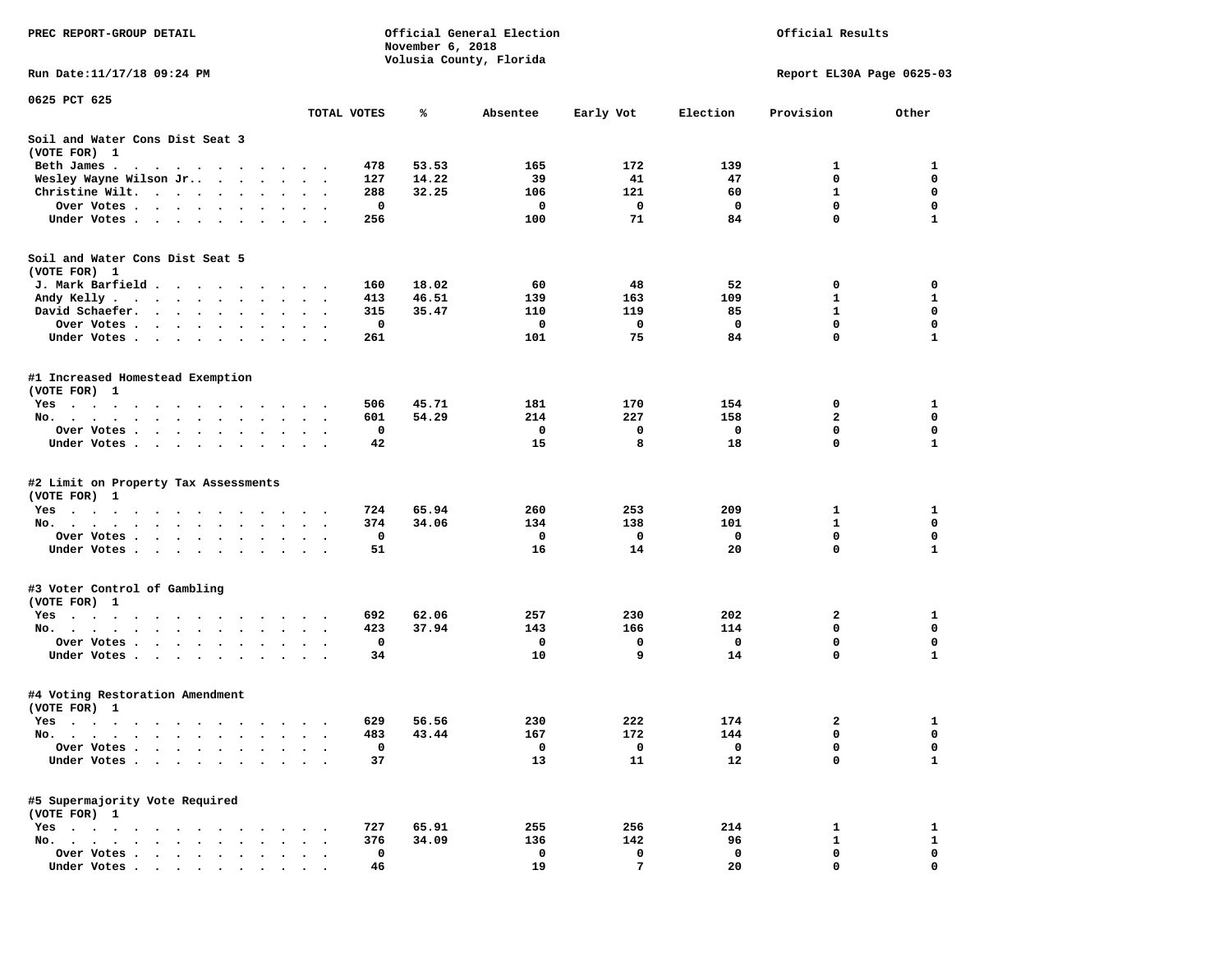| PREC REPORT-GROUP DETAIL                                    |                      |                         | November 6, 2018 | Official General Election<br>Volusia County, Florida |                          |                          | Official Results                    |                  |
|-------------------------------------------------------------|----------------------|-------------------------|------------------|------------------------------------------------------|--------------------------|--------------------------|-------------------------------------|------------------|
| Run Date:11/17/18 09:24 PM                                  |                      |                         |                  |                                                      |                          |                          | Report EL30A Page 0625-04           |                  |
| 0625 PCT 625                                                |                      | TOTAL VOTES             | ℁                | Absentee                                             | Early Vot                | Election                 | Provision                           | Other            |
|                                                             |                      |                         |                  |                                                      |                          |                          |                                     |                  |
| #6 Rights of Crime Victims; Judges<br>(VOTE FOR) 1          |                      |                         |                  |                                                      |                          |                          |                                     |                  |
| Yes                                                         |                      | 523                     | 47.85            | 186                                                  | 169                      | 165                      | $\mathbf{1}$                        | 2                |
| No.                                                         |                      | 570                     | 52.15            | 204                                                  | 222                      | 143                      | $\mathbf{1}$                        | $\mathbf 0$      |
| Over Votes                                                  |                      | $\overline{\mathbf{2}}$ |                  | $\mathbf{1}$                                         | $\overline{\mathbf{0}}$  | $\mathbf{1}$             | $\mathbf 0$                         | $\mathbf 0$      |
| Under Votes                                                 |                      | 54                      |                  | 19                                                   | 14                       | 21                       | $\mathbf 0$                         | $\mathbf 0$      |
| #7 Survivor Benefits<br>(VOTE FOR) 1                        |                      |                         |                  |                                                      |                          |                          |                                     |                  |
| Yes                                                         |                      | 533                     | 48.54            | 186                                                  | 170                      | 175                      | $\mathbf{1}$                        | 1                |
| No.                                                         |                      | 565                     | 51.46            | 205                                                  | 221                      | 138                      | $\mathbf{1}$                        | 0                |
| Over Votes                                                  |                      | 0                       |                  | $\overline{\phantom{0}}$                             | $\overline{\phantom{0}}$ | $\overline{\phantom{0}}$ | 0                                   | 0                |
| Under Votes                                                 |                      | 51                      |                  | 19                                                   | 14                       | 17                       | $\mathbf 0$                         | $\mathbf{1}$     |
|                                                             |                      |                         |                  |                                                      |                          |                          |                                     |                  |
| #9 Prohibits Oil, Gas Drilling, Vaping<br>(VOTE FOR) 1      |                      |                         |                  |                                                      |                          |                          |                                     |                  |
| Yes                                                         |                      | 614                     | 55.42            | 225                                                  | 202                      | 184                      | $\overline{a}$                      | 1                |
| No.                                                         |                      | 494                     | 44.58            | 171                                                  | 189                      | 134                      | $\mathbf 0$                         | $\mathbf 0$      |
| Over Votes                                                  |                      | $\mathbf{1}$            |                  | $\mathbf{o}$                                         | $\mathbf{1}$             | $\mathbf 0$              | $\mathbf 0$                         | $\mathbf 0$      |
| Under Votes                                                 |                      | 40                      |                  | 14                                                   | 13                       | 12                       | $\Omega$                            | $\mathbf{1}$     |
| #10 State and Local Structure and Op<br>(VOTE FOR) 1<br>Yes |                      | 557                     | 51.62            | 193                                                  | 185                      | 177                      | $\mathbf{1}$                        | 1                |
| No.                                                         |                      | 522                     | 48.38            | 192                                                  | 202                      | 127                      | $\mathbf{1}$                        | $\mathbf 0$      |
| Over Votes                                                  |                      | $\mathbf{1}$            |                  | $\mathbf{1}$                                         | $\mathbf{o}$             | $\mathbf 0$              | $\mathbf 0$                         | $\mathbf 0$      |
| Under Votes                                                 |                      | 69                      |                  | 24                                                   | 18                       | 26                       | $\mathbf 0$                         | $\mathbf{1}$     |
| #11 Removal of Obs Prov; Crim Statute                       |                      |                         |                  |                                                      |                          |                          |                                     |                  |
| (VOTE FOR) 1                                                |                      |                         |                  |                                                      |                          |                          |                                     |                  |
| Yes                                                         |                      | 548                     | 51.31            | 200                                                  | 188<br>195               | 157<br>139               | $\overline{\mathbf{2}}$<br>$\Omega$ | 1<br>$\mathbf 0$ |
| No.<br>Over Votes                                           |                      | 520<br>$\mathbf{1}$     | 48.69            | 186<br>$\mathbf 0$                                   | $\mathbf{1}$             | $\mathbf 0$              | 0                                   | $\mathbf 0$      |
| Under Votes                                                 |                      | 80                      |                  | 24                                                   | 21                       | 34                       | $\mathbf{0}$                        | $\mathbf{1}$     |
|                                                             |                      |                         |                  |                                                      |                          |                          |                                     |                  |
| #12 Lobbying and Abuse of Office<br>(VOTE FOR) 1            |                      |                         |                  |                                                      |                          |                          |                                     |                  |
| Yes                                                         |                      | 825                     | 75.90            | 299                                                  | 289                      | 235                      | $\mathbf{1}$                        | 1                |
| No.                                                         |                      | 262                     | 24.10            | 91                                                   | 103                      | 67                       | $\mathbf{1}$                        | $\mathbf 0$      |
| Over Votes                                                  |                      | $\mathbf{1}$            |                  | $\Omega$                                             | $\overline{0}$           | $\mathbf{1}$             | $\mathbf 0$                         | $\mathbf 0$      |
| Under Votes                                                 |                      | 61                      |                  | 20                                                   | 13                       | 27                       | $\mathbf 0$                         | $\mathbf{1}$     |
| #13 Ends Dog Racing                                         |                      |                         |                  |                                                      |                          |                          |                                     |                  |
| (VOTE FOR) 1                                                |                      |                         | 52.00            | 203                                                  | 209                      |                          | 1                                   | 2                |
| Yes<br>No.                                                  |                      | 573<br>529              | 48.00            | 187                                                  | 184                      | 158<br>158               | 0                                   | $\mathbf 0$      |
| Over Votes                                                  | $\ddot{\phantom{0}}$ | $\mathbf{1}$            |                  | $\mathbf 0$                                          | $\mathbf{1}$             | $\mathbf 0$              | $\mathbf 0$                         | $\mathbf 0$      |
|                                                             |                      |                         |                  |                                                      |                          |                          | $\mathbf{1}$                        | 0                |
| Under Votes                                                 |                      | 46                      |                  | 20                                                   | 11                       | 14                       |                                     |                  |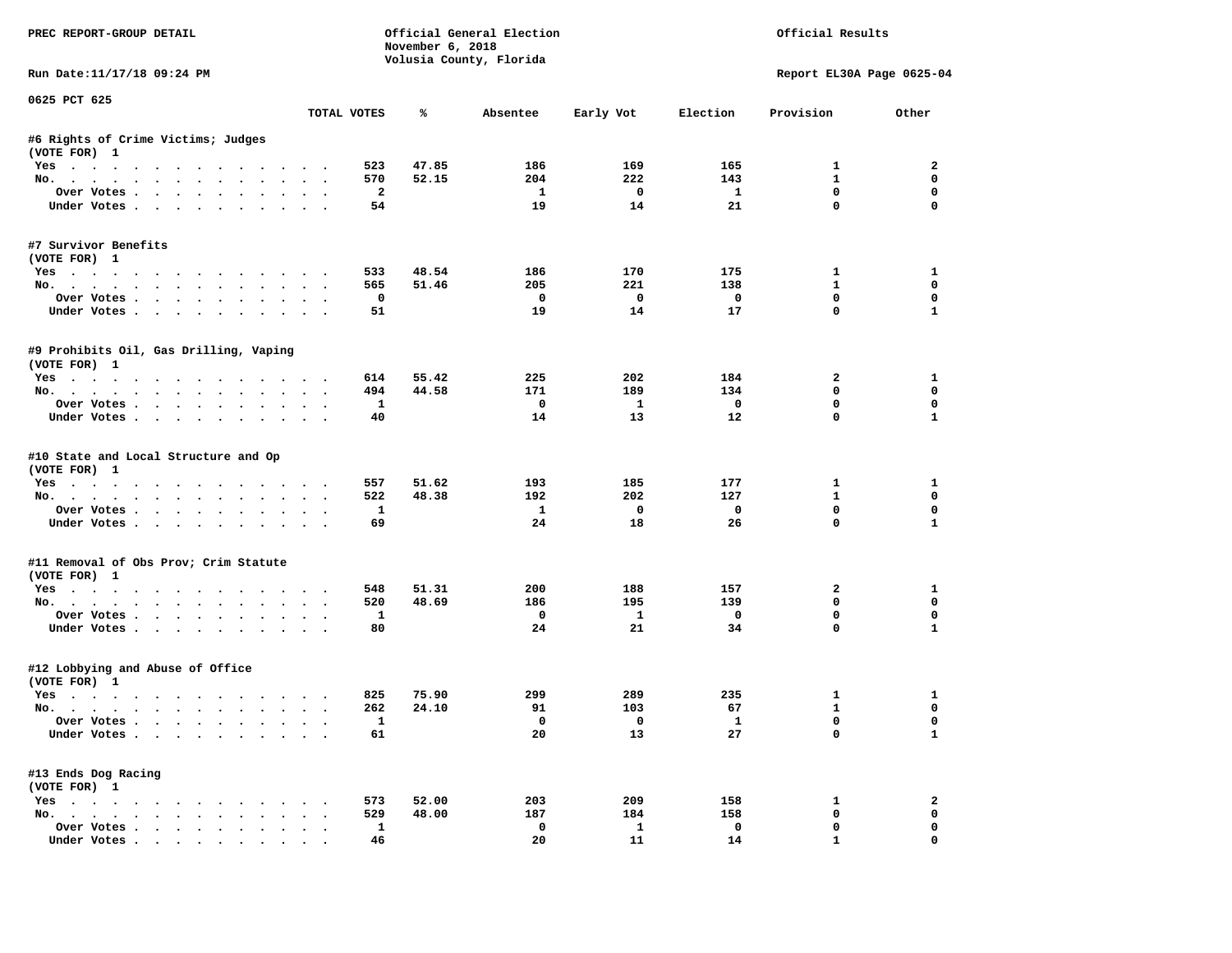Official Results

**Run Date:11/17/18 09:24 PM Report EL30A Page 0626-01** 

| 0626 PCT 626                                                                                                                                                                                                                                   |                                                                          |              |       |                 |                         |                |             |              |
|------------------------------------------------------------------------------------------------------------------------------------------------------------------------------------------------------------------------------------------------|--------------------------------------------------------------------------|--------------|-------|-----------------|-------------------------|----------------|-------------|--------------|
|                                                                                                                                                                                                                                                |                                                                          | TOTAL VOTES  | ℁     | Absentee        | Early Vot               | Election       | Provision   | Other        |
| REGISTERED VOTERS - TOTAL .<br>.                                                                                                                                                                                                               |                                                                          | 1,668        |       |                 |                         |                |             |              |
| BALLOTS CAST - TOTAL.<br>$\ddot{\phantom{a}}$<br>$\ddot{\phantom{a}}$<br>$\ddot{\phantom{a}}$<br>$\ddot{\phantom{a}}$                                                                                                                          |                                                                          | 872          |       | 254             | 286                     | 332            | $\mathbf 0$ | $\mathbf 0$  |
| BALLOTS CAST - BLANK.<br>$\ddotsc$<br>$\sim$ $\sim$<br>$\sim$ 100 $\mu$                                                                                                                                                                        | $\ddot{\phantom{a}}$<br>$\ddot{\phantom{a}}$<br>$\overline{\phantom{a}}$ | 0            |       | $\mathbf 0$     | $\mathbf 0$             | $\mathbf 0$    | $\Omega$    | $\mathbf 0$  |
| VOTER TURNOUT - TOTAL                                                                                                                                                                                                                          |                                                                          |              | 52.28 |                 |                         |                |             |              |
| VOTER TURNOUT - BLANK<br>$\sim$ $\sim$<br>$\ddot{\phantom{a}}$                                                                                                                                                                                 |                                                                          |              |       |                 |                         |                |             |              |
|                                                                                                                                                                                                                                                |                                                                          |              |       |                 |                         |                |             |              |
| United States Senator                                                                                                                                                                                                                          |                                                                          |              |       |                 |                         |                |             |              |
| (VOTE FOR) 1                                                                                                                                                                                                                                   |                                                                          |              |       |                 |                         |                |             |              |
| Rick Scott (REP).<br>$\cdots$                                                                                                                                                                                                                  |                                                                          | 383          | 44.59 | 114             | 140                     | 129            | $\mathbf 0$ | $\mathbf 0$  |
| Bill Nelson (DEM).<br>$\mathbf{r}$ , $\mathbf{r}$ , $\mathbf{r}$ , $\mathbf{r}$                                                                                                                                                                | $\mathbf{r}$ , $\mathbf{r}$ , $\mathbf{r}$                               | 473          | 55.06 | 138             | 141                     | 194            | $\Omega$    | $\mathbf 0$  |
| WRITE-IN.<br>$\cdots$<br>$\ddot{\phantom{a}}$<br>$\bullet$                                                                                                                                                                                     | $\ddot{\phantom{a}}$<br>$\ddot{\phantom{a}}$                             | 3            | .35   | $\mathbf{1}$    | $\mathbf{1}$            | 1              | $\mathbf 0$ | $\mathbf 0$  |
| Over Votes<br>$\mathcal{L}(\mathcal{A})$ , and $\mathcal{A}(\mathcal{A})$<br>$\sim$<br>$\bullet$                                                                                                                                               |                                                                          | $\mathbf 0$  |       | 0               | 0                       | $\mathbf{0}$   | $\mathbf 0$ | $\mathbf 0$  |
| Under Votes                                                                                                                                                                                                                                    | $\sim$ $\sim$                                                            | 13           |       | $\mathbf{1}$    | 4                       | 8              | $\Omega$    | $\Omega$     |
|                                                                                                                                                                                                                                                |                                                                          |              |       |                 |                         |                |             |              |
| Representative in Congress District 6<br>(VOTE FOR) 1                                                                                                                                                                                          |                                                                          |              |       |                 |                         |                |             |              |
| Michael Waltz (REP)                                                                                                                                                                                                                            |                                                                          | 384          | 45.28 | 109             | 148                     | 127            | $\mathbf 0$ | $\mathbf 0$  |
|                                                                                                                                                                                                                                                |                                                                          |              |       |                 |                         |                | $\mathbf 0$ | $\mathbf 0$  |
| Nancy Soderberg (DEM)                                                                                                                                                                                                                          | $\overline{\phantom{a}}$                                                 | 464          | 54.72 | 138<br>0        | 129                     | 197            | $\Omega$    | $\mathbf 0$  |
| Over Votes<br>$\ddot{\phantom{a}}$                                                                                                                                                                                                             | $\sim$                                                                   | 0            |       |                 | 0                       | $\Omega$       |             |              |
| Under Votes<br>$\sim$ $\sim$                                                                                                                                                                                                                   |                                                                          | 24           |       | $7\phantom{.0}$ | 9                       | 8              | $\Omega$    | 0            |
| Governor and Lieutenant Governor<br>(VOTE FOR) 1                                                                                                                                                                                               |                                                                          |              |       |                 |                         |                |             |              |
| Ron DeSantis (REP)<br>$\cdot$ $\cdot$ $\cdot$ $\cdot$ $\cdot$ $\cdot$ $\cdot$                                                                                                                                                                  |                                                                          | 387          | 44.95 | 114             | 142                     | 131            | $\mathbf 0$ | $\mathbf 0$  |
| Andrew Gillum (DEM)                                                                                                                                                                                                                            |                                                                          | 465          | 54.01 | 135             | 139                     | 191            | $\Omega$    | $\mathbf 0$  |
| Darcy G. Richardson (REF).<br>$\ddot{\phantom{a}}$<br>$\ddot{\phantom{a}}$                                                                                                                                                                     |                                                                          | $\mathbf{2}$ | .23   | $\mathbf{1}$    | 0                       | $\mathbf{1}$   | $\Omega$    | $\mathbf{0}$ |
| Ryan Christopher Foley<br>$\ddot{\phantom{1}}$<br>$\bullet$                                                                                                                                                                                    |                                                                          | 1            | .12   | 0               | 0                       | $\mathbf{1}$   | $\Omega$    | $\mathbf 0$  |
| Kyle "KC" Gibson<br>$\ddot{\phantom{a}}$<br>$\bullet$                                                                                                                                                                                          | $\ddot{\phantom{a}}$                                                     | $\mathbf{z}$ | .23   | $\mathbf 0$     | 0                       | $\overline{a}$ | $\Omega$    | $\mathbf 0$  |
| Bruce Stanley                                                                                                                                                                                                                                  | $\cdot$ $\cdot$                                                          | 3            | .35   | $\mathbf{1}$    | $\mathbf{1}$            | $\mathbf{1}$   | $\Omega$    | $\mathbf 0$  |
| WRITE-IN.<br>$\mathbf{r}$ . The contract of the contract of the contract of the contract of the contract of the contract of the contract of the contract of the contract of the contract of the contract of the contract of the contract of th |                                                                          | $\mathbf{1}$ | .12   | $\mathbf 0$     | $\mathbf{1}$            | $\mathbf 0$    | $\Omega$    | $\mathbf 0$  |
| Over Votes<br>$\ddot{\phantom{a}}$<br>$\bullet$                                                                                                                                                                                                | $\bullet$<br>$\ddot{\phantom{a}}$                                        | 6            |       | $\overline{a}$  | $\overline{\mathbf{2}}$ | $\overline{a}$ | $\mathbf 0$ | $\mathbf 0$  |
| Under Votes                                                                                                                                                                                                                                    | $\ddot{\phantom{0}}$                                                     | 5            |       | $\mathbf{1}$    | $\mathbf{1}$            | 3              | $\mathbf 0$ | $\mathbf 0$  |
|                                                                                                                                                                                                                                                |                                                                          |              |       |                 |                         |                |             |              |
| Attorney General<br>(VOTE FOR) 1                                                                                                                                                                                                               |                                                                          |              |       |                 |                         |                |             |              |
| Ashley Moody (REP)                                                                                                                                                                                                                             |                                                                          | 402          | 47.24 | 112             | 147                     | 143            | 0           | $\mathbf 0$  |
| Sean Shaw (DEM)<br>$\cdot$ $\cdot$ $\cdot$ $\cdot$ $\cdot$                                                                                                                                                                                     | $\cdot$ $\cdot$ $\cdot$                                                  | 425          | 49.94 | 128             | 127                     | 170            | $\mathbf 0$ | $\mathbf 0$  |
| Jeffrey Marc Siskind.<br>$\ddot{\phantom{a}}$                                                                                                                                                                                                  | $\ddot{\phantom{1}}$                                                     | 24           | 2.82  | 8               | 7                       | 9              | $\mathbf 0$ | $\mathbf 0$  |
| Over Votes<br>$\sim$                                                                                                                                                                                                                           |                                                                          | $\mathbf 0$  |       | 0               | $\mathbf 0$             | $\mathbf 0$    | $\mathbf 0$ | 0            |
| Under Votes<br>$\ddot{\phantom{a}}$                                                                                                                                                                                                            |                                                                          | 21           |       | 6               | 5                       | 10             | $\Omega$    | $\Omega$     |
|                                                                                                                                                                                                                                                |                                                                          |              |       |                 |                         |                |             |              |
| Chief Financial Officer<br>(VOTE FOR) 1                                                                                                                                                                                                        |                                                                          |              |       |                 |                         |                |             |              |
| Jimmy Patronis (REP).<br>$\cdots$                                                                                                                                                                                                              |                                                                          | 390          | 46.54 | 110             | 145                     | 135            | $\mathbf 0$ | $\mathbf 0$  |
| Jeremy Ring (DEM).                                                                                                                                                                                                                             | $\ddot{\phantom{1}}$                                                     | 447          | 53.34 | 133             | 131                     | 183            | $\mathbf 0$ | $\mathbf 0$  |
| WRITE-IN.<br>$\cdots$<br>$\ddot{\phantom{a}}$                                                                                                                                                                                                  |                                                                          | 1            | .12   | $\mathbf{1}$    | 0                       | $\mathbf 0$    | $\mathbf 0$ | $\mathbf 0$  |
| Over Votes<br>$\bullet$                                                                                                                                                                                                                        |                                                                          | $\Omega$     |       | $\mathbf 0$     | $\mathbf 0$             | $\mathbf{0}$   | $\Omega$    | $\Omega$     |
| Under Votes.<br>$\ddot{\phantom{0}}$<br>$\bullet$ .<br>$\bullet$<br>$\bullet$<br>$\bullet$                                                                                                                                                     |                                                                          | 34           |       | 10              | 10                      | 14             | $\Omega$    | $\Omega$     |
|                                                                                                                                                                                                                                                |                                                                          |              |       |                 |                         |                |             |              |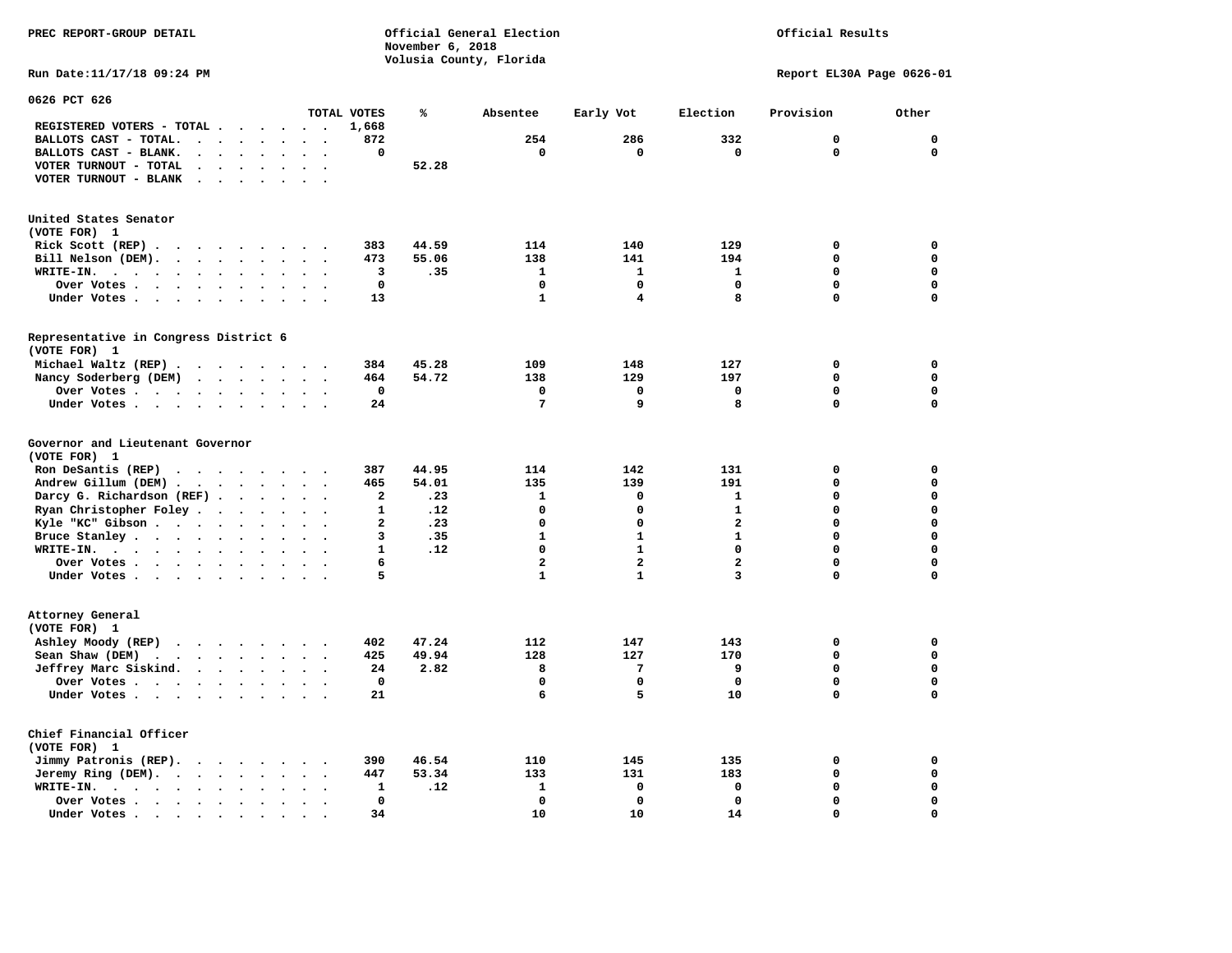| Official General Election<br>PREC REPORT-GROUP DETAIL<br>November 6, 2018<br>Volusia County, Florida                                                                                                                                                     |                                                           |             |       |                   |                    | Official Results  |                           |                            |
|----------------------------------------------------------------------------------------------------------------------------------------------------------------------------------------------------------------------------------------------------------|-----------------------------------------------------------|-------------|-------|-------------------|--------------------|-------------------|---------------------------|----------------------------|
| Run Date:11/17/18 09:24 PM                                                                                                                                                                                                                               |                                                           |             |       |                   |                    |                   | Report EL30A Page 0626-02 |                            |
| 0626 PCT 626                                                                                                                                                                                                                                             |                                                           |             |       |                   |                    |                   |                           |                            |
|                                                                                                                                                                                                                                                          |                                                           | TOTAL VOTES | ℁     | Absentee          | Early Vot          | Election          | Provision                 | Other                      |
| Commissioner of Agriculture<br>(VOTE FOR) 1                                                                                                                                                                                                              |                                                           |             |       |                   |                    |                   |                           |                            |
| Matt Caldwell (REP)                                                                                                                                                                                                                                      |                                                           | 377         | 44.88 | 107               | 138                | 132               | 0                         | $\mathbf 0$                |
| Nicole "Nikki" Fried (DEM). .<br>$\sim$ $\sim$                                                                                                                                                                                                           |                                                           | 463         | 55.12 | 140               | 137                | 186               | $\mathbf 0$               | 0                          |
| Over Votes<br>$\blacksquare$                                                                                                                                                                                                                             |                                                           | 1           |       | $\mathbf 0$       | $\mathbf{1}$       | $\mathbf 0$       | $\mathbf 0$               | $\mathbf 0$                |
| Under Votes                                                                                                                                                                                                                                              | $\sim$ $\sim$<br>$\ddot{\phantom{1}}$                     | 31          |       | 7                 | 10                 | 14                | $\Omega$                  | $\Omega$                   |
| State Representative District 26<br>(VOTE FOR) 1                                                                                                                                                                                                         |                                                           |             |       |                   |                    |                   |                           |                            |
| Elizabeth Fetterhoff (REP).                                                                                                                                                                                                                              |                                                           | 394         | 46.68 | 116               | 147                | 131               | 0                         | 0                          |
| Patrick Henry (DEM)                                                                                                                                                                                                                                      |                                                           | 450         | 53.32 | 130               | 129                | 191               | $\mathbf 0$               | $\mathbf 0$                |
| Over Votes                                                                                                                                                                                                                                               |                                                           | 1           |       | $\mathbf 0$       | $\mathbf{1}$       | $\mathbf 0$       | $\mathbf 0$               | $\mathbf 0$                |
| Under Votes<br>$\ddot{\phantom{1}}$                                                                                                                                                                                                                      |                                                           | 27          |       | 8                 | 9                  | 10                | 0                         | $\mathbf 0$                |
| Justice of the Supreme Court Lawson<br>(VOTE FOR) 1                                                                                                                                                                                                      |                                                           |             |       |                   |                    |                   |                           |                            |
| $Yes \cdot \cdot \cdot$<br>. The contract of the contract of the contract of the contract of the contract of the contract of the contract of the contract of the contract of the contract of the contract of the contract of the contract of the contrac |                                                           | 476         | 65.21 | 147               | 144                | 185               | $\mathbf 0$               | $\mathbf 0$                |
| No.<br>$\sim$<br>$\sim$<br>$\sim$<br>$\blacksquare$ .<br>$\sim$<br>$\blacksquare$ .                                                                                                                                                                      | $\bullet$<br>$\bullet$<br>$\bullet$                       | 254         | 34.79 | 61                | 99                 | 94                | $\mathbf 0$               | $\mathbf 0$                |
| Over Votes<br>$\bullet$<br>$\bullet$<br>$\bullet$                                                                                                                                                                                                        | $\bullet$                                                 | $\mathbf 0$ |       | $\mathbf 0$       | 0                  | $\mathbf 0$       | $\mathbf 0$               | $\mathbf 0$                |
| Under Votes<br>$\cdot$                                                                                                                                                                                                                                   | $\cdot$ .<br>$\sim$                                       | 142         |       | 46                | 43                 | 53                | 0                         | $\mathbf 0$                |
| 5th District Court of Appeal Eisnaugle<br>(VOTE FOR) 1                                                                                                                                                                                                   |                                                           |             |       |                   |                    |                   |                           |                            |
| $Yes \t . \t .$<br>$\cdot$<br>$\cdot$                                                                                                                                                                                                                    |                                                           | 451         | 62.55 | 136               | 140                | 175               | 0                         | $\mathbf 0$                |
| No.<br>$\cdot$ $\cdot$ $\cdot$ $\cdot$ $\cdot$<br>$\sim$ $\sim$ $\sim$<br>$\sim$ $\sim$<br>$\ddot{\phantom{1}}$                                                                                                                                          |                                                           | 270<br>0    | 37.45 | 74<br>$\mathbf 0$ | 101<br>$\mathbf 0$ | 95<br>$\mathbf 0$ | $\mathbf 0$<br>0          | $\mathbf 0$<br>$\mathbf 0$ |
| Over Votes                                                                                                                                                                                                                                               | $\bullet$ , $\bullet$ , $\bullet$ , $\bullet$             | 151         |       | 44                | 45                 | 62                | 0                         | 0                          |
| Under Votes<br>$\ddot{\phantom{0}}$                                                                                                                                                                                                                      | $\cdot$ $\cdot$ $\cdot$                                   |             |       |                   |                    |                   |                           |                            |
| Circuit Judge 7th Judicial, Grp 15<br>(VOTE FOR) 1                                                                                                                                                                                                       |                                                           |             |       |                   |                    |                   |                           |                            |
| Linda L. Gaustad                                                                                                                                                                                                                                         |                                                           | 405         | 55.63 | 111               | 138                | 156               | $\Omega$                  | 0                          |
| Ryan Will $\cdots$ , $\cdots$ , $\cdots$                                                                                                                                                                                                                 | $\sim$<br>$\overline{\phantom{a}}$                        | 323         | 44.37 | 97                | 105                | 121               | $\mathbf 0$               | $\mathbf 0$                |
| Over Votes<br>$\ddot{\phantom{1}}$<br>$\cdot$                                                                                                                                                                                                            |                                                           | 1           |       | 0                 | 0                  | <b>1</b>          | 0                         | 0                          |
| Under Votes                                                                                                                                                                                                                                              | $\cdot$ $\cdot$ $\cdot$                                   | 143         |       | 46                | 43                 | 54                | 0                         | $\Omega$                   |
| Daytona Beach City Commissioner Zone 3<br>(VOTE FOR) 1                                                                                                                                                                                                   |                                                           |             |       |                   |                    |                   |                           |                            |
| Quanita May.<br>$\mathbf{u} = \mathbf{u} + \mathbf{u} + \mathbf{u} + \mathbf{u} + \mathbf{u} + \mathbf{u} + \mathbf{u} + \mathbf{u} + \mathbf{u}$                                                                                                        |                                                           | 408         | 51.84 | 139               | 137                | 132               | 0                         | $\mathbf 0$                |
| Amy Pyle.                                                                                                                                                                                                                                                | $\bullet$<br>$\ddot{\phantom{a}}$<br>$\ddot{\phantom{0}}$ | 379         | 48.16 | 94                | 121                | 164               | 0                         | 0                          |
| Over Votes<br>$\sim$                                                                                                                                                                                                                                     | $\ddot{\phantom{a}}$<br>$\cdot$                           | 1           |       | 0                 | 1                  | $\mathbf{o}$      | 0                         | 0                          |
| Under Votes<br>$\ddot{\phantom{1}}$<br>$\ddot{\phantom{a}}$<br>$\ddot{\phantom{a}}$<br>$\bullet$                                                                                                                                                         |                                                           | 84          |       | 21                | 27                 | 36                | 0                         | $\mathbf 0$                |
| Soil and Water Cons Dist Seat 1<br>(VOTE FOR) 1                                                                                                                                                                                                          |                                                           |             |       |                   |                    |                   |                           |                            |
| William Bliss.<br>.                                                                                                                                                                                                                                      |                                                           | 381         | 55.06 | 118               | 126                | 137               | 0                         | $\mathbf 0$                |
| Derrick Orberg.<br>$\mathcal{A}$ , and $\mathcal{A}$ , and $\mathcal{A}$<br>$\sim$                                                                                                                                                                       | $\cdot$ $\cdot$ $\cdot$                                   | 311         | 44.94 | 91                | 101                | 119               | 0                         | 0                          |
| Over Votes<br>$\bullet$<br>$\bullet$<br>$\bullet$<br>$\ddot{\phantom{a}}$                                                                                                                                                                                | $\cdot$<br>$\ddot{\phantom{a}}$<br>$\ddot{\phantom{a}}$   | 0           |       | $\mathbf 0$       | $\mathbf 0$        | $\mathbf 0$       | $\mathbf 0$               | $\mathbf 0$                |
| Under Votes                                                                                                                                                                                                                                              |                                                           | 180         |       | 45                | 59                 | 76                | $\Omega$                  | $\Omega$                   |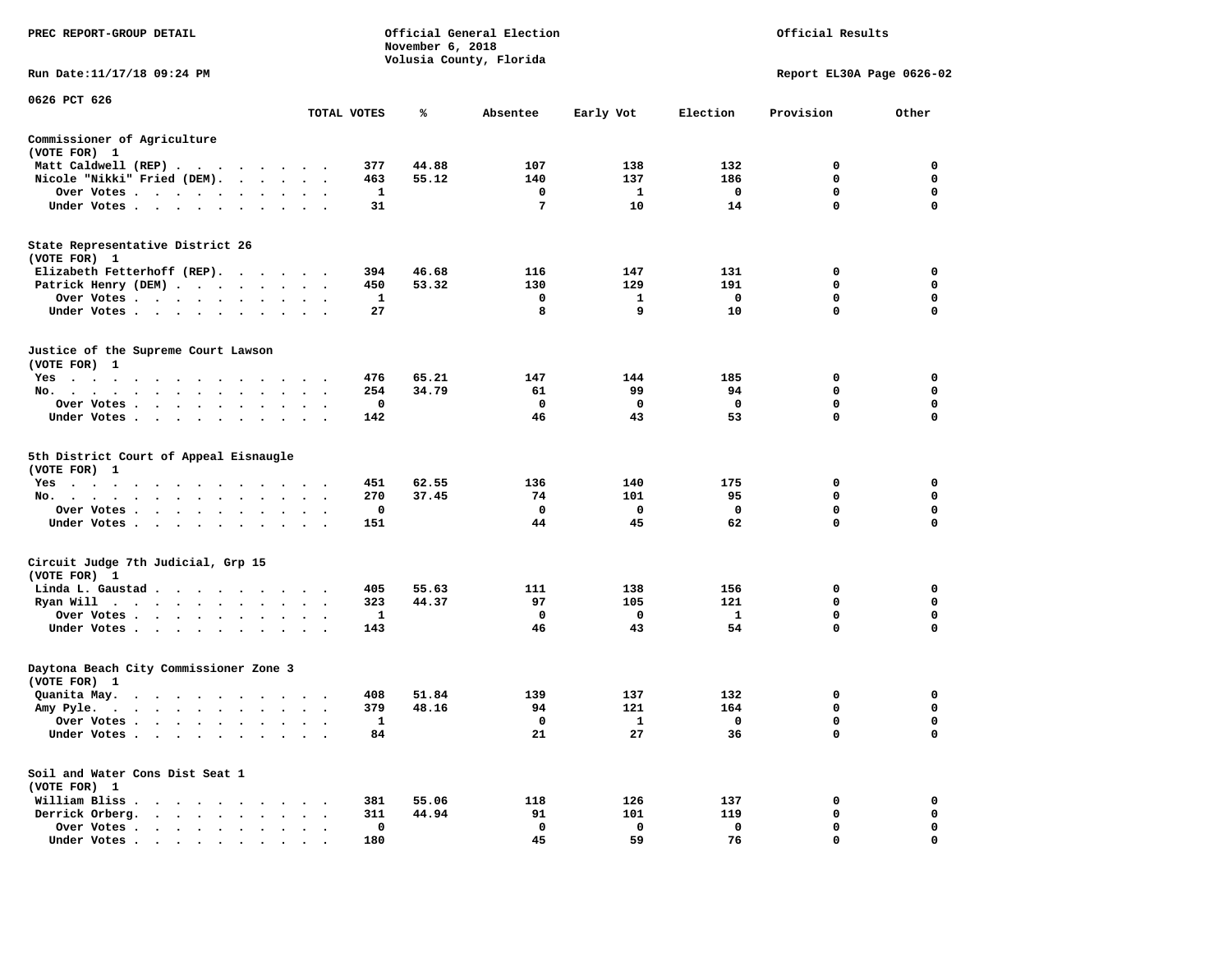| PREC REPORT-GROUP DETAIL                                                                                                       |                      |     | November 6, 2018 | Official General Election |             | Official Results |                           |              |  |
|--------------------------------------------------------------------------------------------------------------------------------|----------------------|-----|------------------|---------------------------|-------------|------------------|---------------------------|--------------|--|
|                                                                                                                                |                      |     |                  | Volusia County, Florida   |             |                  |                           |              |  |
| Run Date: 11/17/18 09:24 PM                                                                                                    |                      |     |                  |                           |             |                  | Report EL30A Page 0626-03 |              |  |
| 0626 PCT 626                                                                                                                   |                      |     |                  |                           |             |                  |                           |              |  |
|                                                                                                                                | TOTAL VOTES          |     | ℁                | Absentee                  | Early Vot   | Election         | Provision                 | Other        |  |
| Soil and Water Cons Dist Seat 3<br>(VOTE FOR) 1                                                                                |                      |     |                  |                           |             |                  |                           |              |  |
| Beth James.<br>the contract of the contract of the contract of the contract of the contract of the contract of the contract of |                      | 273 | 39.68            | 87                        | 97          | 89               | 0                         | 0            |  |
| Wesley Wayne Wilson Jr                                                                                                         | $\ddot{\phantom{1}}$ | 158 | 22.97            | 40                        | 40          | 78               | 0                         | $\mathbf 0$  |  |
| Christine Wilt.                                                                                                                |                      | 257 | 37.35            | 77                        | 91          | 89               | 0                         | 0            |  |
| Over Votes<br>$\ddot{\phantom{1}}$                                                                                             | $\bullet$ .          | 0   |                  | $\mathbf{o}$              | $\mathbf 0$ | 0                | $\mathbf 0$               | $\mathbf 0$  |  |
| Under Votes                                                                                                                    | $\sim$ $\sim$        | 184 |                  | 50                        | 58          | 76               | 0                         | $\mathbf 0$  |  |
| Soil and Water Cons Dist Seat 5                                                                                                |                      |     |                  |                           |             |                  |                           |              |  |
| (VOTE FOR) 1                                                                                                                   |                      |     |                  |                           |             |                  |                           |              |  |
| J. Mark Barfield                                                                                                               |                      | 134 | 19.53            | 37                        | 43          | 54               | 0                         | 0            |  |
| Andy Kelly                                                                                                                     | $\cdot$              | 335 | 48.83            | 101                       | 112         | 122              | 0                         | 0            |  |
| David Schaefer.<br>$\sim$ $\sim$<br>$\bullet$ .                                                                                | $\bullet$            | 217 | 31.63            | 70                        | 70          | 77               | 0                         | 0            |  |
| Over Votes<br>$\begin{array}{cccccccccccccc} \bullet & \bullet & \bullet & \bullet & \bullet \end{array}$                      |                      | 0   |                  | $\mathbf 0$               | 0           | 0                | $\mathbf 0$               | $\mathbf 0$  |  |
| Under Votes                                                                                                                    |                      | 186 |                  | 46                        | 61          | 79               | $\mathbf 0$               | $\mathbf 0$  |  |
|                                                                                                                                |                      |     |                  |                           |             |                  |                           |              |  |
| #1 Increased Homestead Exemption<br>(VOTE FOR) 1                                                                               |                      |     |                  |                           |             |                  |                           |              |  |
| Yes                                                                                                                            |                      | 372 | 45.70            | 120                       | 106         | 146              | 0                         | $\mathbf{o}$ |  |
| No. .<br>$\cdot$ $\cdot$ $\cdot$ $\cdot$ $\cdot$ $\cdot$ $\cdot$<br>$\sim$<br>$\bullet$<br>$\ddot{\phantom{0}}$<br>$\sim$      |                      | 442 | 54.30            | 124                       | 161         | 157              | 0                         | 0            |  |
| Over Votes                                                                                                                     | $\ddot{\phantom{1}}$ | 0   |                  | 0                         | 0           | 0                | 0                         | 0            |  |
| Under Votes.                                                                                                                   |                      | 58  |                  | 10                        | 19          | 29               | 0                         | $\mathbf 0$  |  |
|                                                                                                                                |                      |     |                  |                           |             |                  |                           |              |  |
| #2 Limit on Property Tax Assessments<br>(VOTE FOR) 1                                                                           |                      |     |                  |                           |             |                  |                           |              |  |
| $Yes \cdot \cdot \cdot \cdot \cdot \cdot \cdot$<br>$\cdot$ $\cdot$ $\cdot$                                                     |                      | 526 | 64.78            | 156                       | 174         | 196              | 0                         | 0            |  |
| No.                                                                                                                            |                      | 286 | 35.22            | 85                        | 97          | 104              | 0                         | $\mathbf 0$  |  |
| Over Votes .<br>$\cdot$ $\cdot$ $\cdot$ $\cdot$ $\cdot$<br>$\sim$ $\sim$<br>$\bullet$                                          |                      | 0   |                  | 0                         | 0           | 0                | 0                         | 0            |  |
| Under Votes                                                                                                                    |                      | 60  |                  | 13                        | 15          | 32               | 0                         | 0            |  |
|                                                                                                                                |                      |     |                  |                           |             |                  |                           |              |  |
| #3 Voter Control of Gambling<br>(VOTE FOR) 1                                                                                   |                      |     |                  |                           |             |                  |                           |              |  |
| Yes                                                                                                                            |                      | 586 | 70.10            | 180                       | 178         | 228              | 0                         | 0            |  |
| No.                                                                                                                            |                      | 250 | 29.90            | 65                        | 99          | 86               | 0                         | 0            |  |
| Over Votes                                                                                                                     | $\ddot{\phantom{1}}$ | 0   |                  | $\mathbf 0$               | 0           | 0                | $\mathbf 0$               | $\mathbf 0$  |  |
| Under Votes                                                                                                                    |                      | 36  |                  | 9                         | 9           | 18               | $\mathbf 0$               | 0            |  |
|                                                                                                                                |                      |     |                  |                           |             |                  |                           |              |  |
| #4 Voting Restoration Amendment<br>(VOTE FOR) 1                                                                                |                      |     |                  |                           |             |                  |                           |              |  |
| Yes                                                                                                                            |                      | 548 | 65.39            | 153                       | 170         | 225              | 0                         | 0            |  |
| $No.$ $\cdot$ $\cdot$ $\cdot$                                                                                                  |                      | 290 | 34.61            | 92                        | 107         | 91               | 0                         | 0            |  |
| Over Votes .<br>$\sim$<br>$\ddot{\phantom{a}}$                                                                                 |                      | 0   |                  | 0                         | 0           | 0                | $\mathbf 0$               | $\mathbf 0$  |  |
| Under Votes.<br>$\ddot{\phantom{a}}$<br>$\ddot{\phantom{a}}$<br>$\ddot{\phantom{a}}$                                           |                      | 34  |                  | 9                         | 9           | 16               | 0                         | 0            |  |
|                                                                                                                                |                      |     |                  |                           |             |                  |                           |              |  |
| #5 Supermajority Vote Required<br>(VOTE FOR) 1                                                                                 |                      |     |                  |                           |             |                  |                           |              |  |
| $Yes \cdot \cdot \cdot$<br>$\bullet$<br>$\cdot$                                                                                |                      | 516 | 64.18            | 162                       | 163         | 191              | 0                         | 0            |  |
| No.                                                                                                                            |                      | 288 | 35.82            | 74                        | 106         | 108              | 0                         | 0            |  |
| Over Votes .                                                                                                                   |                      | 0   |                  | 0                         | 0           | 0                | 0                         | 0            |  |
| Under Votes                                                                                                                    |                      | 68  |                  | 18                        | 17          | 33               | 0                         | $\Omega$     |  |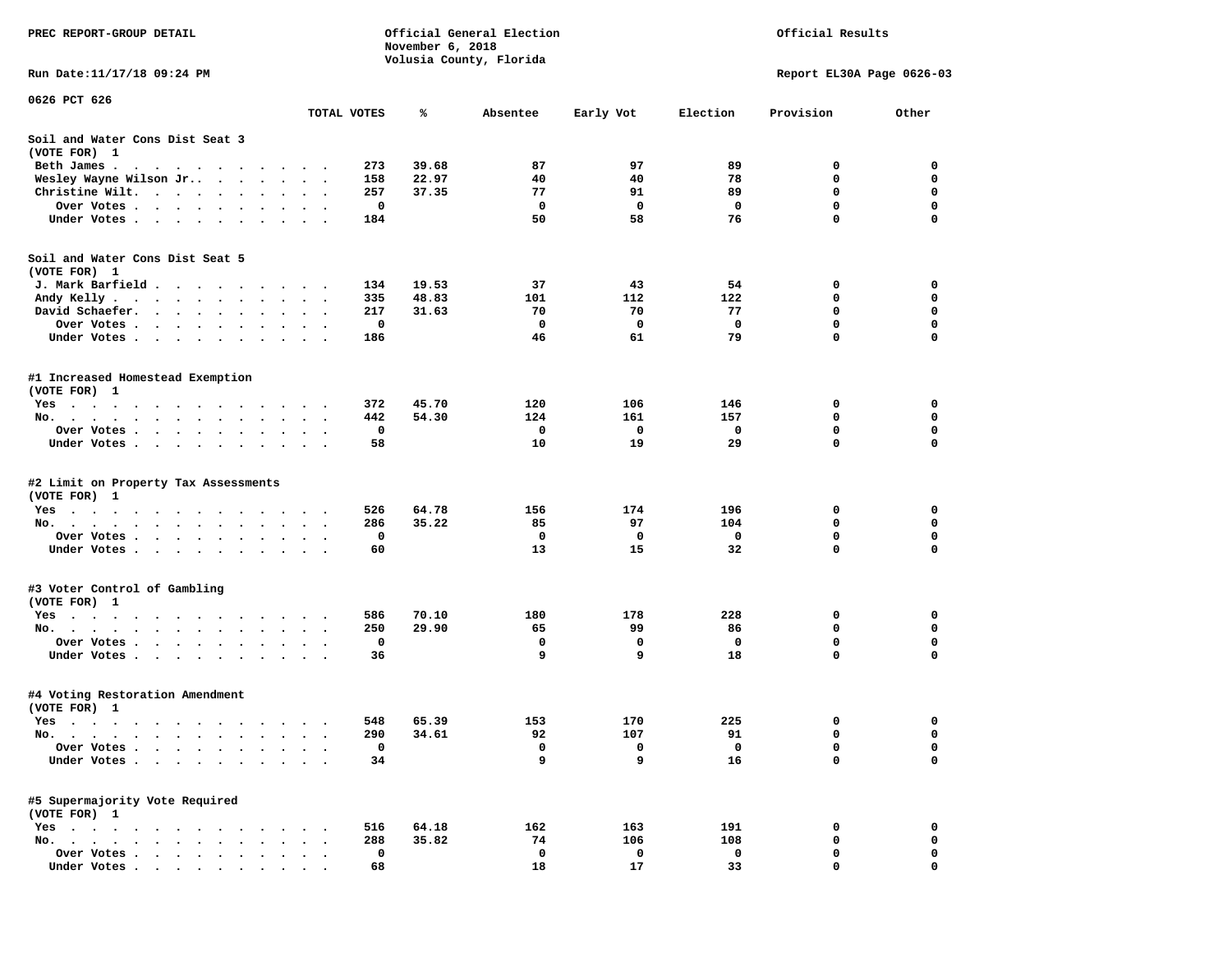| PREC REPORT-GROUP DETAIL                                                                                                                                                                                                                                                                                                                                                                                                                                                                   |        |              | November 6, 2018 | Official General Election<br>Volusia County, Florida |                         | Official Results        |                           |              |  |
|--------------------------------------------------------------------------------------------------------------------------------------------------------------------------------------------------------------------------------------------------------------------------------------------------------------------------------------------------------------------------------------------------------------------------------------------------------------------------------------------|--------|--------------|------------------|------------------------------------------------------|-------------------------|-------------------------|---------------------------|--------------|--|
| Run Date:11/17/18 09:24 PM                                                                                                                                                                                                                                                                                                                                                                                                                                                                 |        |              |                  |                                                      |                         |                         | Report EL30A Page 0626-04 |              |  |
| 0626 PCT 626                                                                                                                                                                                                                                                                                                                                                                                                                                                                               |        | TOTAL VOTES  | ℁                | Absentee                                             | Early Vot               | Election                | Provision                 | Other        |  |
| #6 Rights of Crime Victims; Judges                                                                                                                                                                                                                                                                                                                                                                                                                                                         |        |              |                  |                                                      |                         |                         |                           |              |  |
| (VOTE FOR) 1                                                                                                                                                                                                                                                                                                                                                                                                                                                                               |        |              |                  |                                                      |                         |                         |                           |              |  |
| Yes                                                                                                                                                                                                                                                                                                                                                                                                                                                                                        |        | 439          | 54.40            | 125                                                  | 124                     | 190                     | 0                         | 0            |  |
| No.                                                                                                                                                                                                                                                                                                                                                                                                                                                                                        |        | 368          | 45.60            | 110                                                  | 148                     | 110                     | $\mathbf 0$               | $\mathbf 0$  |  |
| Over Votes                                                                                                                                                                                                                                                                                                                                                                                                                                                                                 |        | $\mathbf{1}$ |                  | $\overline{\mathbf{0}}$                              | $\overline{a}$          | $\mathbf{1}$            | $\Omega$                  | $\mathbf{0}$ |  |
| Under Votes                                                                                                                                                                                                                                                                                                                                                                                                                                                                                |        | 64           |                  | 19                                                   | 14                      | 31                      | $\mathbf 0$               | $\Omega$     |  |
| #7 Survivor Benefits                                                                                                                                                                                                                                                                                                                                                                                                                                                                       |        |              |                  |                                                      |                         |                         |                           |              |  |
| (VOTE FOR) 1                                                                                                                                                                                                                                                                                                                                                                                                                                                                               |        |              |                  |                                                      |                         |                         |                           |              |  |
| Yes                                                                                                                                                                                                                                                                                                                                                                                                                                                                                        |        | 457          | 56.91            | 139                                                  | 123                     | 195                     | 0                         | 0            |  |
| No.                                                                                                                                                                                                                                                                                                                                                                                                                                                                                        |        | 346          | 43.09            | 92                                                   | 147                     | 107                     | $\mathbf{0}$              | 0            |  |
| Over Votes                                                                                                                                                                                                                                                                                                                                                                                                                                                                                 |        | $\mathbf 0$  |                  | $^{\circ}$                                           | $\mathbf{O}$            | $\mathbf{o}$            | $\mathbf 0$               | $\mathbf 0$  |  |
| Under Votes                                                                                                                                                                                                                                                                                                                                                                                                                                                                                |        | 69           |                  | 23                                                   | 16                      | 30                      | $\Omega$                  | 0            |  |
| #9 Prohibits Oil, Gas Drilling, Vaping<br>(VOTE FOR) 1                                                                                                                                                                                                                                                                                                                                                                                                                                     |        |              |                  |                                                      |                         |                         |                           |              |  |
| Yes                                                                                                                                                                                                                                                                                                                                                                                                                                                                                        |        | 523          | 64.65            | 163                                                  | 151                     | 209                     | $\mathbf 0$               | $\Omega$     |  |
| No.                                                                                                                                                                                                                                                                                                                                                                                                                                                                                        |        | 286          | 35.35            | 74                                                   | 118                     | 94                      | $\Omega$                  | 0            |  |
| Over Votes                                                                                                                                                                                                                                                                                                                                                                                                                                                                                 |        | $\mathbf{o}$ |                  | $\mathbf 0$                                          | $\overline{\mathbf{0}}$ | $\mathbf 0$             | $\mathbf 0$               | 0            |  |
| Under Votes                                                                                                                                                                                                                                                                                                                                                                                                                                                                                |        | 63           |                  | 17                                                   | 17                      | 29                      | $\mathbf 0$               | $\mathbf 0$  |  |
| #10 State and Local Structure and Op<br>(VOTE FOR) 1<br>Yes<br>No.                                                                                                                                                                                                                                                                                                                                                                                                                         |        | 473<br>310   | 60.41<br>39.59   | 149<br>83                                            | 121<br>140              | 203<br>87               | 0<br>$\mathbf 0$          | 0<br>0       |  |
| Over Votes                                                                                                                                                                                                                                                                                                                                                                                                                                                                                 |        | $\mathbf 0$  |                  | $\mathbf{o}$                                         | $\overline{\mathbf{0}}$ | $\mathbf 0$             | $\mathbf 0$               | 0            |  |
| Under Votes                                                                                                                                                                                                                                                                                                                                                                                                                                                                                |        | 89           |                  | 22                                                   | 25                      | 42                      | $\mathbf 0$               | $\Omega$     |  |
| #11 Removal of Obs Prov; Crim Statute                                                                                                                                                                                                                                                                                                                                                                                                                                                      |        |              |                  |                                                      |                         |                         |                           |              |  |
| (VOTE FOR) 1                                                                                                                                                                                                                                                                                                                                                                                                                                                                               |        |              |                  |                                                      |                         |                         |                           |              |  |
| Yes                                                                                                                                                                                                                                                                                                                                                                                                                                                                                        |        | 468          | 60.15            | 137                                                  | 147                     | 184                     | $^{\circ}$                | $\Omega$     |  |
| No.                                                                                                                                                                                                                                                                                                                                                                                                                                                                                        |        | 310          | 39.85            | 89                                                   | 115                     | 106                     | $\mathbf 0$               | $\mathbf 0$  |  |
| Over Votes                                                                                                                                                                                                                                                                                                                                                                                                                                                                                 |        | $\mathbf 0$  |                  | $\mathbf 0$                                          | $\overline{\mathbf{0}}$ | $\overline{\mathbf{0}}$ | 0                         | 0            |  |
| Under Votes                                                                                                                                                                                                                                                                                                                                                                                                                                                                                |        | 94           |                  | 28                                                   | 24                      | 42                      | $\mathbf 0$               | $\Omega$     |  |
| #12 Lobbying and Abuse of Office<br>(VOTE FOR) 1                                                                                                                                                                                                                                                                                                                                                                                                                                           |        |              |                  |                                                      |                         |                         |                           |              |  |
| Yes                                                                                                                                                                                                                                                                                                                                                                                                                                                                                        |        | 584          | 73.64            | 174                                                  | 186                     | 224                     | 0                         | 0            |  |
| No.                                                                                                                                                                                                                                                                                                                                                                                                                                                                                        |        | 209          | 26.36            | 58                                                   | 80                      | 71                      | 0                         | 0            |  |
| Over Votes                                                                                                                                                                                                                                                                                                                                                                                                                                                                                 |        | $\mathbf 0$  |                  | $\overline{\mathbf{0}}$                              | $\overline{\mathbf{0}}$ | $\mathbf{o}$            | $\mathbf 0$               | $\mathbf 0$  |  |
| Under Votes                                                                                                                                                                                                                                                                                                                                                                                                                                                                                |        | 79           |                  | 22                                                   | 20                      | 37                      | $\mathbf{0}$              | $\mathbf 0$  |  |
| #13 Ends Dog Racing<br>(VOTE FOR) 1                                                                                                                                                                                                                                                                                                                                                                                                                                                        |        |              |                  |                                                      |                         |                         |                           |              |  |
| Yes                                                                                                                                                                                                                                                                                                                                                                                                                                                                                        |        | 487          | 60.12            | 151                                                  | 152                     | 184                     | 0                         | 0            |  |
| No.                                                                                                                                                                                                                                                                                                                                                                                                                                                                                        |        | 323          | 39.88            | 86                                                   | 118                     | 119                     | 0                         | 0            |  |
| Over Votes                                                                                                                                                                                                                                                                                                                                                                                                                                                                                 | $\sim$ | $\mathbf 0$  |                  | $\mathbf{o}$                                         | $\mathbf 0$             | $\mathbf 0$             | $\mathbf 0$               | 0            |  |
| $\blacksquare$ $\blacksquare$ $\blacksquare$ $\blacksquare$ $\blacksquare$ $\blacksquare$ $\blacksquare$ $\blacksquare$ $\blacksquare$ $\blacksquare$ $\blacksquare$ $\blacksquare$ $\blacksquare$ $\blacksquare$ $\blacksquare$ $\blacksquare$ $\blacksquare$ $\blacksquare$ $\blacksquare$ $\blacksquare$ $\blacksquare$ $\blacksquare$ $\blacksquare$ $\blacksquare$ $\blacksquare$ $\blacksquare$ $\blacksquare$ $\blacksquare$ $\blacksquare$ $\blacksquare$ $\blacksquare$ $\blacks$ |        | 62           |                  | 17                                                   | -16                     | 29                      | $\Omega$                  | $\Omega$     |  |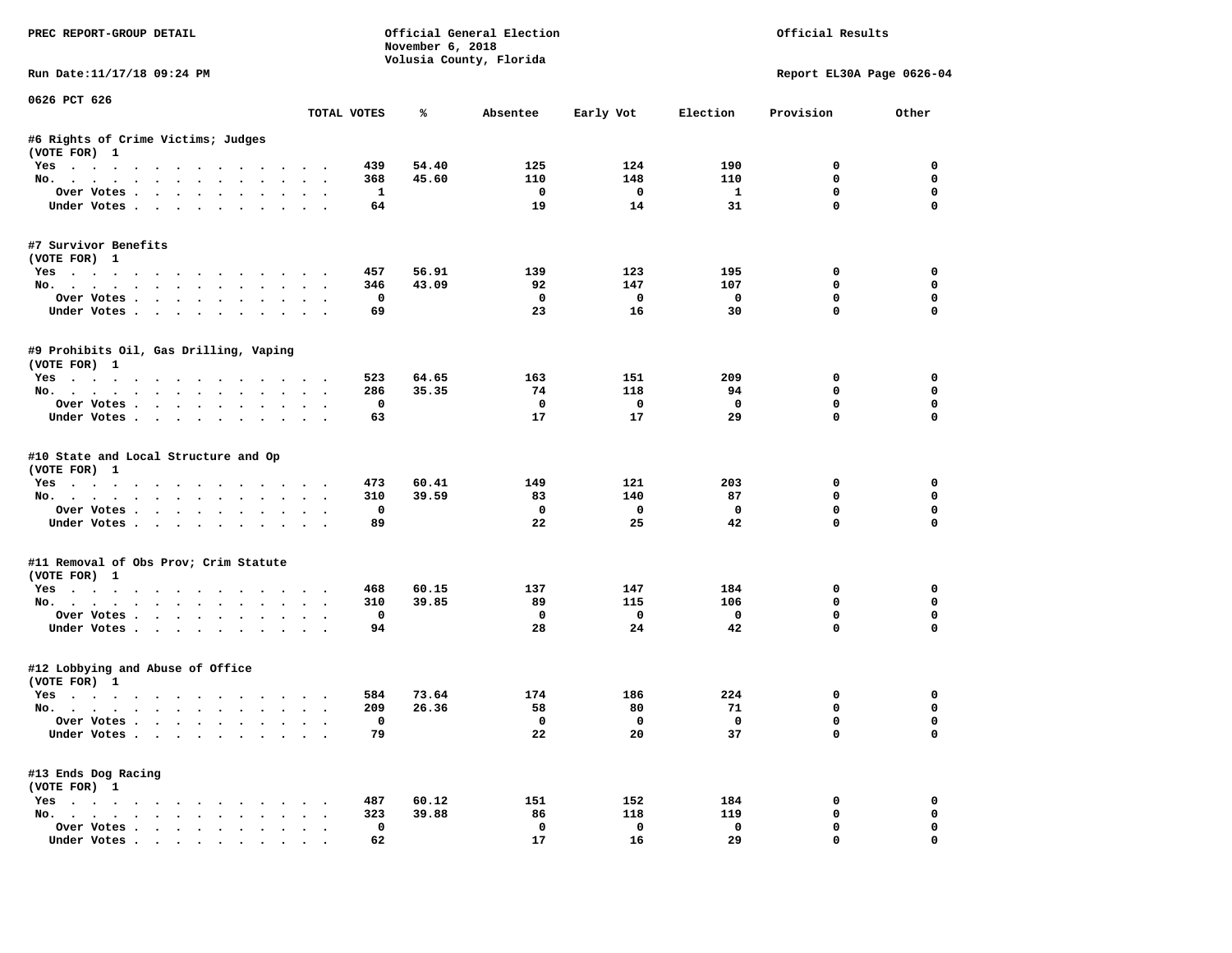**PREC REPORT-GROUP DETAIL COMPUTER CONSUMING A CONSUMING CONSUMING A LIGACION CONSUMING A LIGACION** *November 6, 2018 November 6, 2018*  **Volusia County, Florida Run Date:11/17/18 09:24 PM Report EL30A Page 0628-01** 

| 0628 PCT 628                                                                                                                                                                                                                                                       |                      |                      |                          |                      |                      |                          |                         |       |                         |                             |                         |                         |             |
|--------------------------------------------------------------------------------------------------------------------------------------------------------------------------------------------------------------------------------------------------------------------|----------------------|----------------------|--------------------------|----------------------|----------------------|--------------------------|-------------------------|-------|-------------------------|-----------------------------|-------------------------|-------------------------|-------------|
|                                                                                                                                                                                                                                                                    |                      |                      |                          |                      |                      |                          | TOTAL VOTES             | ℁     | Absentee                | Early Vot                   | Election                | Provision               | Other       |
| REGISTERED VOTERS - TOTAL .                                                                                                                                                                                                                                        |                      |                      |                          |                      | $\ddot{\phantom{a}}$ |                          | 4,314                   |       |                         |                             |                         |                         |             |
| BALLOTS CAST - TOTAL.                                                                                                                                                                                                                                              | $\ddot{\phantom{a}}$ | $\bullet$            | $\bullet$                | $\bullet$            | $\ddot{\phantom{a}}$ | $\ddot{\phantom{a}}$     | 1,996                   |       | 507                     | 619                         | 868                     | $\mathbf{z}$            | $\mathbf 0$ |
| BALLOTS CAST - BLANK.<br>$\ddot{\phantom{a}}$                                                                                                                                                                                                                      |                      |                      |                          |                      |                      |                          | 0                       |       | 0                       | $\mathbf 0$                 | $\mathbf 0$             | 0                       | $\mathbf 0$ |
| VOTER TURNOUT - TOTAL<br>$\ddot{\phantom{a}}$                                                                                                                                                                                                                      | $\overline{a}$       | $\bullet$            | $\cdot$                  | $\ddot{\phantom{a}}$ | $\ddot{\phantom{a}}$ | $\overline{\phantom{a}}$ |                         | 46.27 |                         |                             |                         |                         |             |
| VOTER TURNOUT - BLANK<br>$\bullet$                                                                                                                                                                                                                                 |                      |                      |                          |                      |                      |                          |                         |       |                         |                             |                         |                         |             |
| United States Senator                                                                                                                                                                                                                                              |                      |                      |                          |                      |                      |                          |                         |       |                         |                             |                         |                         |             |
| (VOTE FOR) 1                                                                                                                                                                                                                                                       |                      |                      |                          |                      |                      |                          |                         |       |                         |                             |                         |                         |             |
| Rick Scott $(REP)$                                                                                                                                                                                                                                                 |                      |                      |                          |                      | $\sim$ $\sim$        |                          | 356                     | 17.99 | 138                     | 92                          | 126                     | $\mathbf 0$             | 0           |
| Bill Nelson (DEM).<br>$\cdot$ $\cdot$ $\cdot$ $\cdot$ $\cdot$ $\cdot$                                                                                                                                                                                              |                      |                      |                          |                      | $\sim$               |                          | 1,610                   | 81.35 | 359                     | 522                         | 727                     | 2                       | 0           |
| WRITE-IN.<br>$\cdot$ $\cdot$<br>$\sim$ $\sim$                                                                                                                                                                                                                      | $\cdot$              | $\ddot{\phantom{a}}$ | $\ddot{\phantom{a}}$     |                      |                      |                          | 13                      | .66   | 3                       | 3                           | 7                       | 0                       | $\mathbf 0$ |
| Over Votes .<br>$\ddot{\phantom{1}}$<br>$\sim$ $\sim$                                                                                                                                                                                                              | $\ddot{\phantom{a}}$ | $\bullet$            | $\bullet$                | $\bullet$            |                      |                          | $\overline{\mathbf{2}}$ |       | 0                       | $\mathbf{1}$                | $\mathbf{1}$            | 0                       | $\mathbf 0$ |
| Under Votes<br>$\sim$                                                                                                                                                                                                                                              | $\ddot{\phantom{1}}$ | $\ddot{\phantom{a}}$ | $\cdot$                  |                      |                      |                          | 15                      |       | $\overline{7}$          | $\mathbf{1}$                | 7                       | 0                       | $\mathbf 0$ |
| Representative in Congress District 6                                                                                                                                                                                                                              |                      |                      |                          |                      |                      |                          |                         |       |                         |                             |                         |                         |             |
| (VOTE FOR) 1                                                                                                                                                                                                                                                       |                      |                      |                          |                      |                      |                          |                         |       |                         |                             |                         |                         |             |
| Michael Waltz (REP).<br>$\cdots$                                                                                                                                                                                                                                   |                      |                      |                          |                      | $\sim$ $\sim$        |                          | 338                     | 17.30 | 134                     | 83                          | 121                     | 0                       | 0           |
| Nancy Soderberg (DEM)                                                                                                                                                                                                                                              | $\cdots$             |                      |                          |                      | $\sim$               |                          | 1,616                   | 82.70 | 358                     | 525                         | 731                     | 2                       | $\mathbf 0$ |
| Over Votes.<br>$\cdots$                                                                                                                                                                                                                                            |                      | $\ddot{\phantom{0}}$ | $\ddot{\phantom{1}}$     | $\bullet$            | $\bullet$            | $\ddot{\phantom{a}}$     | 0                       |       | $\mathbf 0$             | 0                           | $\mathbf 0$             | 0                       | $\mathbf 0$ |
| Under Votes                                                                                                                                                                                                                                                        |                      | $\sim$               | $\sim$ $\sim$            |                      | $\ddot{\phantom{a}}$ |                          | 42                      |       | 15                      | 11                          | 16                      | 0                       | $\mathbf 0$ |
| Governor and Lieutenant Governor<br>(VOTE FOR) 1<br>Ron DeSantis (REP)                                                                                                                                                                                             |                      |                      |                          |                      | $\sim$ $\sim$        |                          | 334                     | 16.83 | 134                     | 83                          | 117                     | $\mathbf 0$             | $\mathbf 0$ |
| $\cdot$ $\cdot$ $\cdot$ $\cdot$ $\cdot$ $\cdot$                                                                                                                                                                                                                    |                      |                      |                          |                      |                      |                          |                         |       | 362                     | 531                         |                         | $\overline{\mathbf{2}}$ | $\mathbf 0$ |
| Andrew Gillum (DEM).<br>$\sim$                                                                                                                                                                                                                                     | $\sim$               | $\cdot$ .            |                          | $\sim$               | $\ddot{\phantom{a}}$ |                          | 1,629                   | 82.07 | $\overline{a}$          |                             | 734                     |                         | $\mathbf 0$ |
| Darcy G. Richardson (REF).                                                                                                                                                                                                                                         |                      | $\sim$               | $\sim$ $\sim$            |                      | $\ddot{\phantom{a}}$ |                          | 6                       | .30   | $\overline{a}$          | $\mathbf{2}$<br>0           | 2<br>4                  | 0<br>0                  | $\mathbf 0$ |
| Ryan Christopher Foley.                                                                                                                                                                                                                                            | $\sim$               | $\bullet$            | $\bullet$                | $\ddot{\phantom{a}}$ | $\ddot{\phantom{a}}$ |                          | 6                       | .30   |                         |                             |                         |                         |             |
| Kyle "KC" Gibson                                                                                                                                                                                                                                                   | $\ddot{\phantom{a}}$ | $\bullet$            | $\ddot{\phantom{a}}$     |                      |                      |                          | 6                       | .30   | 3<br>$\mathbf 0$        | $\mathbf 0$<br>$\mathbf{1}$ | 3<br>$\overline{a}$     | 0<br>$\Omega$           | $\mathbf 0$ |
| Bruce Stanley                                                                                                                                                                                                                                                      |                      | $\bullet$            | $\ddot{\phantom{a}}$     | $\ddot{\phantom{a}}$ | $\ddot{\phantom{a}}$ |                          | 3                       | .15   |                         |                             |                         |                         | $\mathbf 0$ |
| WRITE-IN.<br>$\cdots$<br>$\cdot$ .                                                                                                                                                                                                                                 |                      | $\bullet$            |                          |                      |                      |                          | 1                       | .05   | 0                       | $\mathbf 0$                 | $\mathbf{1}$            | 0                       | $\mathbf 0$ |
| Over Votes.<br>$\cdot$                                                                                                                                                                                                                                             |                      |                      | $\bullet$                | $\bullet$            | $\mathbf{A}$         | $\bullet$                | 1                       |       | 0                       | $\mathbf 0$                 | $\mathbf{1}$            | 0                       | $\mathbf 0$ |
| Under Votes                                                                                                                                                                                                                                                        |                      |                      |                          | $\bullet$            | $\bullet$            |                          | 10                      |       | $\overline{\mathbf{4}}$ | $\overline{\mathbf{2}}$     | 4                       | 0                       | $\mathbf 0$ |
| Attorney General<br>(VOTE FOR) 1                                                                                                                                                                                                                                   |                      |                      |                          |                      |                      |                          |                         |       |                         |                             |                         |                         |             |
| Ashley Moody (REP)<br>.                                                                                                                                                                                                                                            |                      |                      |                          |                      | $\ddot{\phantom{0}}$ | $\ddot{\phantom{0}}$     | 364                     | 18.53 | 146                     | 90                          | 128                     | $\mathbf 0$             | 0           |
| Sean Shaw (DEM)<br>and the contract of the contract of the contract of the contract of the contract of the contract of the contract of the contract of the contract of the contract of the contract of the contract of the contract of the contra<br>$\sim$ $\sim$ |                      |                      |                          |                      | $\sim$ $\sim$        |                          | 1,568                   | 79.84 | 343                     | 519                         | 704                     | $\overline{\mathbf{2}}$ | $\mathbf 0$ |
| Jeffrey Marc Siskind.                                                                                                                                                                                                                                              | $\sim$ $\sim$ $\sim$ |                      | $\ddot{\phantom{a}}$     |                      |                      |                          | 32                      | 1.63  | 6                       | 6                           | 20                      | $\mathbf 0$             | $\mathbf 0$ |
| Over Votes.<br>and the second control of the second                                                                                                                                                                                                                |                      |                      | $\bullet$                | $\bullet$            | $\bullet$            |                          | $\mathbf{1}$            |       | $\mathbf 0$             | 0                           | $\mathbf{1}$            | 0                       | $\mathbf 0$ |
| Under Votes                                                                                                                                                                                                                                                        |                      | $\ddot{\phantom{0}}$ | $\sim$                   | $\cdot$              | $\ddot{\phantom{a}}$ |                          | 31                      |       | 12                      | 4                           | 15                      | 0                       | $\mathbf 0$ |
| Chief Financial Officer<br>(VOTE FOR) 1                                                                                                                                                                                                                            |                      |                      |                          |                      |                      |                          |                         |       |                         |                             |                         |                         |             |
| Jimmy Patronis (REP).                                                                                                                                                                                                                                              |                      |                      | $\ddot{\phantom{1}}$     | $\bullet$            |                      |                          | 363                     | 18.69 | 137                     | 95                          | 131                     | 0                       | 0           |
| Jeremy Ring (DEM).<br>$\ddotsc$                                                                                                                                                                                                                                    | $\bullet$            | $\bullet$            |                          |                      |                      |                          | 1,574                   | 81.05 | 348                     | 511                         | 713                     | $\mathbf{z}$            | $\mathbf 0$ |
| WRITE-IN.<br>$\cdot$ $\cdot$ $\cdot$<br>$\ddotsc$                                                                                                                                                                                                                  | $\bullet$            | $\ddot{\phantom{a}}$ | $\bullet$                | $\ddot{\phantom{0}}$ | $\bullet$            |                          | 5                       | .26   | 1                       | $\overline{\mathbf{2}}$     | $\overline{\mathbf{2}}$ | 0                       | $\mathbf 0$ |
| Over Votes.<br>$\sim$ $\sim$ $\sim$ $\sim$                                                                                                                                                                                                                         | $\ddot{\phantom{a}}$ | $\bullet$            | $\overline{\phantom{a}}$ |                      |                      |                          | $\mathbf{2}$            |       | $\mathbf 0$             | $\mathbf{1}$                | $\mathbf{1}$            | 0                       | $\mathbf 0$ |
| Under Votes                                                                                                                                                                                                                                                        |                      | $\ddot{\phantom{a}}$ |                          |                      |                      |                          | 52                      |       | 21                      | 10                          | 21                      | 0                       | $\mathbf 0$ |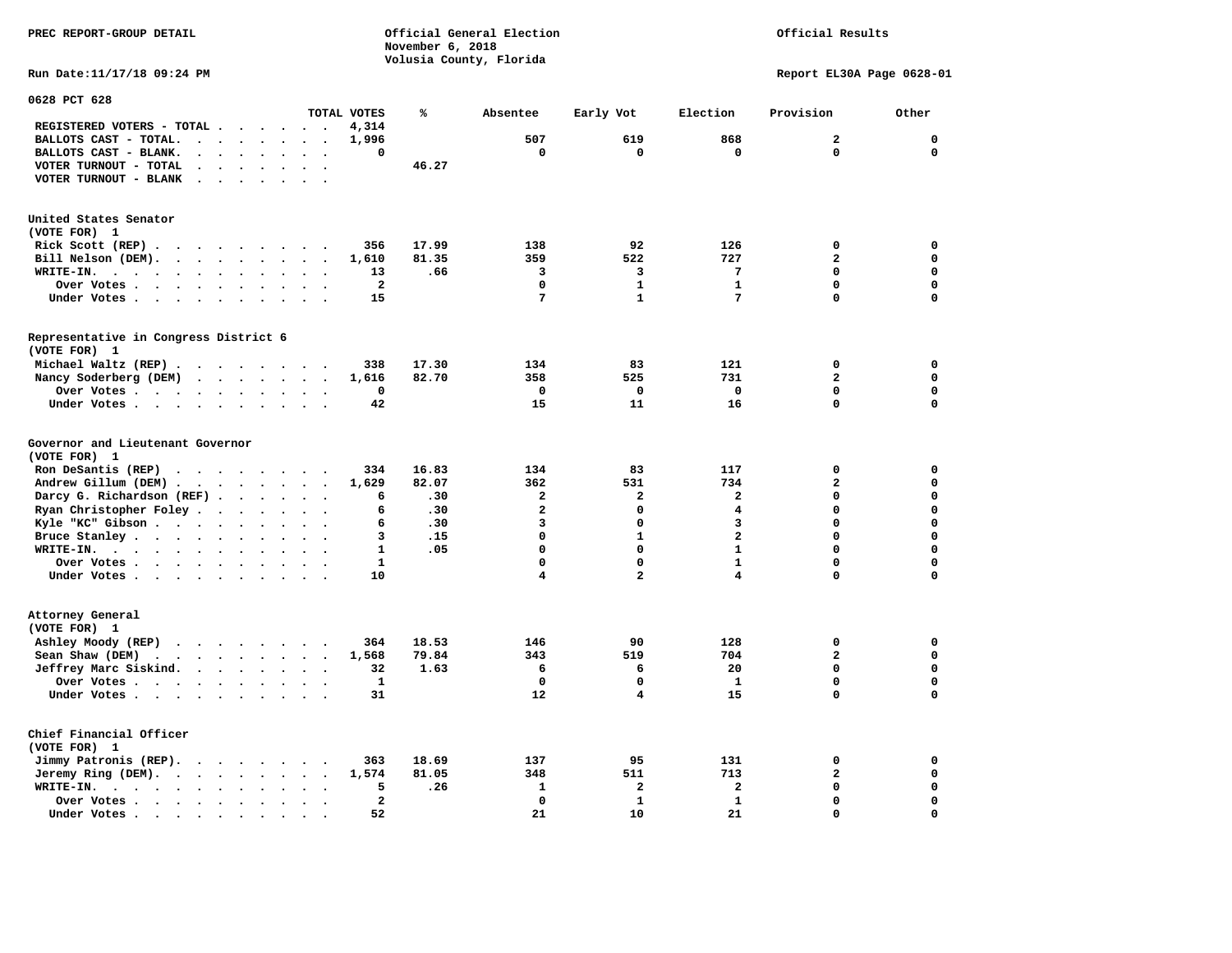| PREC REPORT-GROUP DETAIL                                                                                                                                                            |                                                                                                    | November 6, 2018 | Official General Election<br>Volusia County, Florida | Official Results |          |                           |             |
|-------------------------------------------------------------------------------------------------------------------------------------------------------------------------------------|----------------------------------------------------------------------------------------------------|------------------|------------------------------------------------------|------------------|----------|---------------------------|-------------|
| Run Date:11/17/18 09:24 PM                                                                                                                                                          |                                                                                                    |                  |                                                      |                  |          | Report EL30A Page 0628-02 |             |
| 0628 PCT 628                                                                                                                                                                        | TOTAL VOTES                                                                                        | ℁                | Absentee                                             | Early Vot        | Election | Provision                 | Other       |
| Commissioner of Agriculture<br>(VOTE FOR) 1                                                                                                                                         |                                                                                                    |                  |                                                      |                  |          |                           |             |
| Matt Caldwell (REP)                                                                                                                                                                 | 343                                                                                                | 17.66            | 133                                                  | 84               | 126      | 0                         | 0           |
| Nicole "Nikki" Fried (DEM).                                                                                                                                                         | 1,599                                                                                              | 82.34            | 353                                                  | 523              | 721      | $\mathbf{2}$              | 0           |
| Over Votes                                                                                                                                                                          | 0<br>$\bullet$<br>$\cdot$<br>$\bullet$                                                             |                  | 0                                                    | 0                | 0        | 0                         | 0           |
| Under Votes<br>$\ddot{\phantom{1}}$                                                                                                                                                 | 54                                                                                                 |                  | 21                                                   | 12               | 21       | 0                         | 0           |
| State Representative District 26<br>(VOTE FOR) 1                                                                                                                                    |                                                                                                    |                  |                                                      |                  |          |                           |             |
| Elizabeth Fetterhoff (REP).                                                                                                                                                         | 374                                                                                                | 19.27            | 139                                                  | 96               | 139      | 0                         | 0           |
| Patrick Henry (DEM)                                                                                                                                                                 | 1,567<br>$\cdot$                                                                                   | 80.73            | 353                                                  | 507              | 705      | 2                         | 0           |
| Over Votes                                                                                                                                                                          | 0                                                                                                  |                  | 0                                                    | 0                | 0        | 0                         | 0           |
| Under Votes<br>$\cdot$ .                                                                                                                                                            | 55<br>$\bullet$                                                                                    |                  | 15                                                   | 16               | 24       | 0                         | $\mathbf 0$ |
| Justice of the Supreme Court Lawson<br>(VOTE FOR) 1                                                                                                                                 |                                                                                                    |                  |                                                      |                  |          |                           |             |
| Yes                                                                                                                                                                                 | 922                                                                                                | 52.06            | 282                                                  | 284              | 355      | 1                         | 0           |
| No.                                                                                                                                                                                 | 849                                                                                                | 47.94            | 155                                                  | 270              | 424      | 0                         | 0           |
| Over Votes .<br>$\cdot$                                                                                                                                                             | 2                                                                                                  |                  | 0                                                    | 1                | 1        | 0                         | 0           |
| Under Votes<br>$\sim$                                                                                                                                                               | 223<br>$\ddot{\phantom{1}}$                                                                        |                  | 70                                                   | 64               | 88       | 1                         | 0           |
| 5th District Court of Appeal Eisnaugle<br>(VOTE FOR) 1                                                                                                                              |                                                                                                    |                  |                                                      |                  |          |                           |             |
| Yes                                                                                                                                                                                 | 838                                                                                                | 47.51            | 255                                                  | 264              | 318      | 1                         | 0           |
| No.                                                                                                                                                                                 | 926                                                                                                | 52.49            | 181                                                  | 291              | 454      | 0                         | 0           |
| Over Votes                                                                                                                                                                          | 0<br>$\bullet$<br>$\cdot$<br>$\bullet$                                                             |                  | 0                                                    | 0                | 0        | 0                         | 0           |
| Under Votes<br>$\ddot{\phantom{0}}$                                                                                                                                                 | 232                                                                                                |                  | 71                                                   | 64               | 96       | 1                         | 0           |
| Circuit Judge 7th Judicial, Grp 15<br>(VOTE FOR) 1                                                                                                                                  |                                                                                                    |                  |                                                      |                  |          |                           |             |
| Linda L. Gaustad                                                                                                                                                                    | 1,224                                                                                              | 69.86            | 268                                                  | 404              | 550      | 2                         | 0           |
| Ryan Will $\cdots$ $\cdots$ $\cdots$                                                                                                                                                | 528<br>$\bullet$<br>$\bullet$<br>$\bullet$                                                         | 30.14            | 163                                                  | 156              | 209      | 0                         | 0           |
| Over Votes<br>$\bullet$                                                                                                                                                             | 0                                                                                                  |                  | 0                                                    | 0                | 0        | 0                         | 0           |
| Under Votes<br>$\ddot{\phantom{0}}$                                                                                                                                                 | 244                                                                                                |                  | 76                                                   | 59               | 109      | 0                         | $\mathbf 0$ |
| Soil and Water Cons Dist Seat 1<br>(VOTE FOR) 1                                                                                                                                     |                                                                                                    |                  |                                                      |                  |          |                           |             |
| William Bliss.<br>$\begin{array}{cccccccccccccc} \bullet & \bullet & \bullet & \bullet & \bullet & \bullet & \bullet & \bullet & \bullet & \bullet & \bullet & \bullet \end{array}$ | 1,151                                                                                              | 66.65            | 274                                                  | 378              | 498      | 1                         | 0           |
| Derrick Orberg.<br>$\cdot$ $\cdot$ $\cdot$ $\cdot$ $\cdot$ $\cdot$ $\cdot$                                                                                                          | 576<br>$\ddot{\phantom{0}}$<br>$\ddot{\phantom{1}}$                                                | 33.35            | 153                                                  | 169              | 254      | 0                         | 0           |
| Over Votes .                                                                                                                                                                        | 0                                                                                                  |                  | 0                                                    | 0                | 0        | $\mathbf 0$               | $\mathbf 0$ |
| Under Votes                                                                                                                                                                         | 269<br>$\begin{array}{cccccccccccccc} \bullet & \bullet & \bullet & \bullet & \bullet \end{array}$ |                  | 80                                                   | 72               | 116      | 1                         | 0           |
| Soil and Water Cons Dist Seat 3<br>(VOTE FOR) 1                                                                                                                                     |                                                                                                    |                  |                                                      |                  |          |                           |             |
| Beth James.<br>$\sim$ $\sim$ $\sim$ $\sim$<br>$\bullet$                                                                                                                             | 362                                                                                                | 21.21            | 126                                                  | 99               | 136      | 1                         | 0           |
| Wesley Wayne Wilson Jr<br>$\cdot$ $\cdot$                                                                                                                                           | 442                                                                                                | 25.89            | 86                                                   | 117              | 239      | 0                         | 0           |
| Christine Wilt.<br>$\mathbf{r}$ , $\mathbf{r}$ , $\mathbf{r}$ , $\mathbf{r}$<br>$\bullet$                                                                                           | 903                                                                                                | 52.90            | 202                                                  | 324              | 376      | 1                         | 0           |
| Over Votes .<br>$\mathbf{r}$ . The set of the set of $\mathbf{r}$                                                                                                                   | 0                                                                                                  |                  | 0                                                    | 0                | 0        | 0                         | 0           |
| Under Votes                                                                                                                                                                         | 289                                                                                                |                  | 93                                                   | 79               | 117      | $\mathbf{0}$              | $\mathbf 0$ |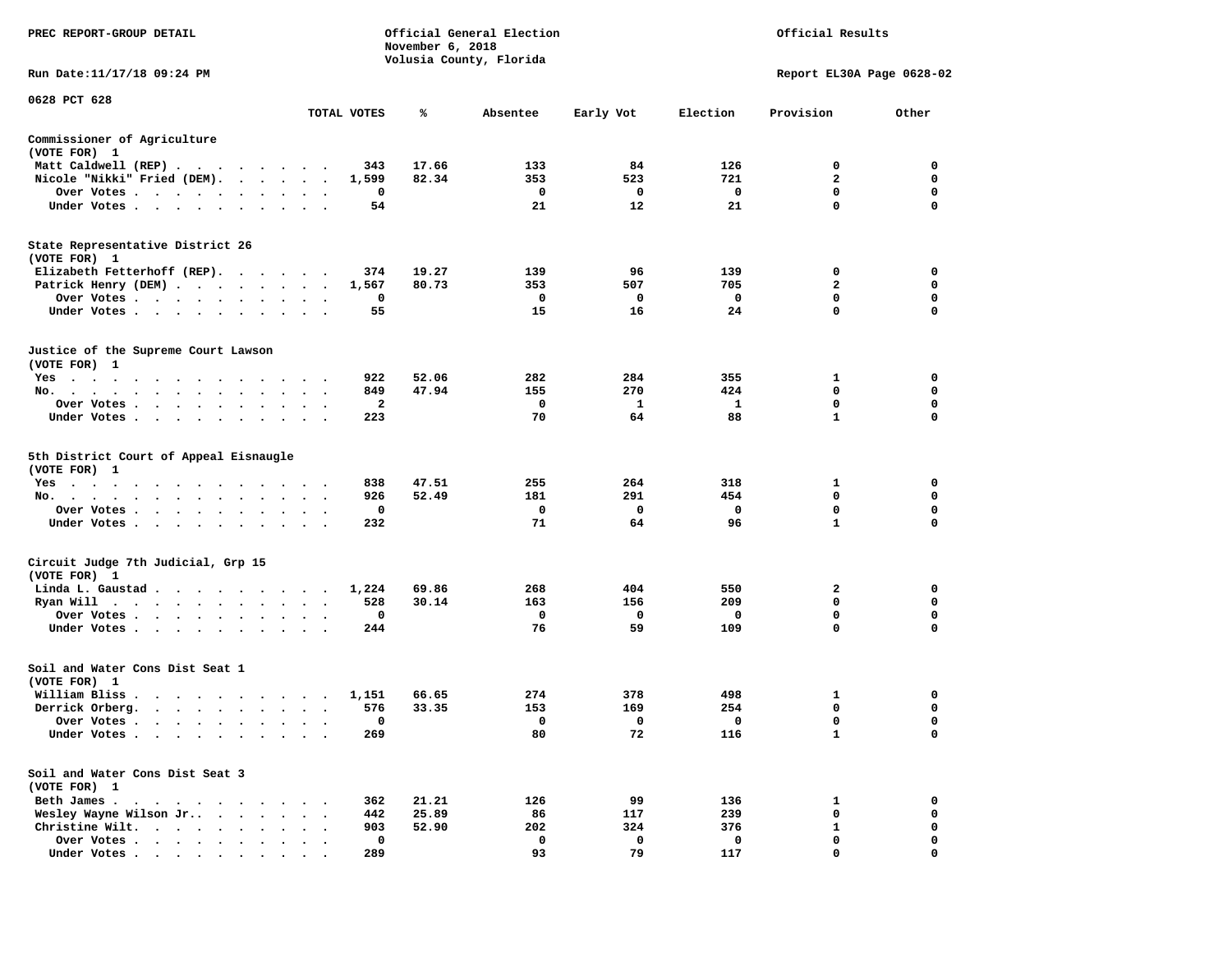| PREC REPORT-GROUP DETAIL                                                                 |                      |         | November 6, 2018 | Official General Election<br>Volusia County, Florida |           | Official Results |                            |                            |  |
|------------------------------------------------------------------------------------------|----------------------|---------|------------------|------------------------------------------------------|-----------|------------------|----------------------------|----------------------------|--|
| Run Date: 11/17/18 09:24 PM                                                              |                      |         |                  |                                                      |           |                  | Report EL30A Page 0628-03  |                            |  |
| 0628 PCT 628                                                                             |                      |         |                  |                                                      |           |                  |                            |                            |  |
|                                                                                          | TOTAL VOTES          |         | ℁                | Absentee                                             | Early Vot | Election         | Provision                  | Other                      |  |
| Soil and Water Cons Dist Seat 5<br>(VOTE FOR) 1                                          |                      |         |                  |                                                      |           |                  |                            |                            |  |
| J. Mark Barfield                                                                         |                      | 224     | 13.14            | 81                                                   | 43        | 100              | 0                          | 0                          |  |
| Andy Kelly                                                                               | $\ddot{\phantom{1}}$ | 1,165   | 68.33            | 258                                                  | 398       | 507              | $\overline{a}$             | $\mathbf 0$                |  |
| David Schaefer.<br>$\cdot$                                                               |                      | 316     | 18.53            | 80                                                   | 98        | 138              | 0                          | 0                          |  |
| Over Votes                                                                               |                      | 2       |                  | 0                                                    | 1         | $\mathbf{1}$     | $\mathbf 0$                | $\mathbf 0$                |  |
| Under Votes                                                                              |                      | 289     |                  | 88                                                   | 79        | 122              | $\mathbf 0$                | $\mathbf 0$                |  |
| #1 Increased Homestead Exemption<br>(VOTE FOR) 1                                         |                      |         |                  |                                                      |           |                  |                            |                            |  |
| Yes                                                                                      |                      | 677     | 36.26            | 200                                                  | 185       | 292              | 0                          | 0                          |  |
| No.                                                                                      | $\cdot$              | 1,190   | 63.74            | 279                                                  | 400       | 510              | 1                          | 0                          |  |
| Over Votes.<br>$\cdot$<br>$\bullet$ , $\bullet$ , $\bullet$<br>$\cdot$                   | $\bullet$            | 2       |                  | 0                                                    | 2         | 0                | 0                          | 0                          |  |
| Under Votes                                                                              |                      | 127     |                  | 28                                                   | 32        | 66               | $\mathbf{1}$               | $\mathbf 0$                |  |
| #2 Limit on Property Tax Assessments<br>(VOTE FOR) 1                                     |                      |         |                  |                                                      |           |                  |                            |                            |  |
| Yes                                                                                      |                      | 872     | 47.01            | 245                                                  | 255       | 371              | 1                          | 0                          |  |
| No.                                                                                      | $\ddot{\phantom{1}}$ | 983     | 52.99            | 225                                                  | 326       | 432              | $\mathbf 0$                | $\mathbf 0$                |  |
| Over Votes                                                                               |                      | 1       |                  | 1                                                    | 0         | 0                | 0                          | 0                          |  |
| Under Votes                                                                              |                      | 140     |                  | 36                                                   | 38        | 65               | $\mathbf{1}$               | 0                          |  |
| #3 Voter Control of Gambling<br>(VOTE FOR) 1                                             |                      |         |                  |                                                      |           |                  |                            |                            |  |
| Yes                                                                                      |                      | 1,512   | 78.96            | 394                                                  | 460       | 657              | 1                          | 0                          |  |
| No.                                                                                      | $\ddot{\phantom{1}}$ | 403     | 21.04            | 96                                                   | 136       | 170              | $\mathbf{1}$               | 0                          |  |
| Over Votes                                                                               |                      | 1       |                  | $\mathbf 0$                                          | 1         | 0                | $\mathbf 0$                | $\mathbf 0$                |  |
| Under Votes                                                                              |                      | 80      |                  | 17                                                   | 22        | 41               | 0                          | 0                          |  |
| #4 Voting Restoration Amendment<br>(VOTE FOR) 1                                          |                      |         |                  |                                                      |           |                  |                            |                            |  |
| Yes<br>.                                                                                 |                      | 1,642   | 85.48            | 398                                                  | 535       | 707              | 2                          | 0                          |  |
| No.                                                                                      | $\bullet$            | 279     | 14.52            | 89                                                   | 69        | 121              | 0                          | 0                          |  |
| Over Votes<br>Under Votes                                                                | $\bullet$            | 4<br>71 |                  | 1<br>19                                              | 1<br>14   | 2<br>38          | $\mathbf 0$<br>$\mathbf 0$ | $\mathbf 0$<br>$\mathbf 0$ |  |
|                                                                                          |                      |         |                  |                                                      |           |                  |                            |                            |  |
| #5 Supermajority Vote Required<br>(VOTE FOR) 1                                           |                      |         |                  |                                                      |           |                  |                            |                            |  |
| Yes                                                                                      |                      | 817     | 43.92            | 257                                                  | 225       | 333              | 2                          | 0                          |  |
| No.<br>.                                                                                 |                      | 1,043   | 56.08            | 213                                                  | 361       | 469              | 0                          | 0                          |  |
| Over Votes .<br>$\cdots$<br>$\ddot{\phantom{1}}$                                         |                      | 1       |                  | 0                                                    | 0         | $\mathbf{1}$     | 0                          | 0                          |  |
| Under Votes<br>$\ddot{\phantom{1}}$<br>$\bullet$                                         |                      | 135     |                  | 37                                                   | 33        | 65               | $\mathbf 0$                | 0                          |  |
| #6 Rights of Crime Victims; Judges<br>(VOTE FOR) 1                                       |                      |         |                  |                                                      |           |                  |                            |                            |  |
| $Yes \cdot \cdot \cdot \cdot \cdot \cdot \cdot$                                          |                      | 890     | 47.85            | 242                                                  | 235       | 413              | 0                          | 0                          |  |
| No.<br>$\cdot$ $\cdot$<br>$\sim$<br>$\sim$<br>$\sim$                                     |                      | 970     | 52.15            | 231                                                  | 349       | 388              | 2                          | 0                          |  |
| Over Votes .<br>$\cdot$ $\cdot$ $\cdot$ $\cdot$<br>$\bullet$                             |                      | 2       |                  | 0                                                    | 2         | 0                | 0                          | 0                          |  |
| Under Votes.<br>$\bullet$ .<br><br><br><br><br><br><br><br><br><br><br><br><br>$\bullet$ |                      | 134     |                  | 34                                                   | 33        | 67               | 0                          | 0                          |  |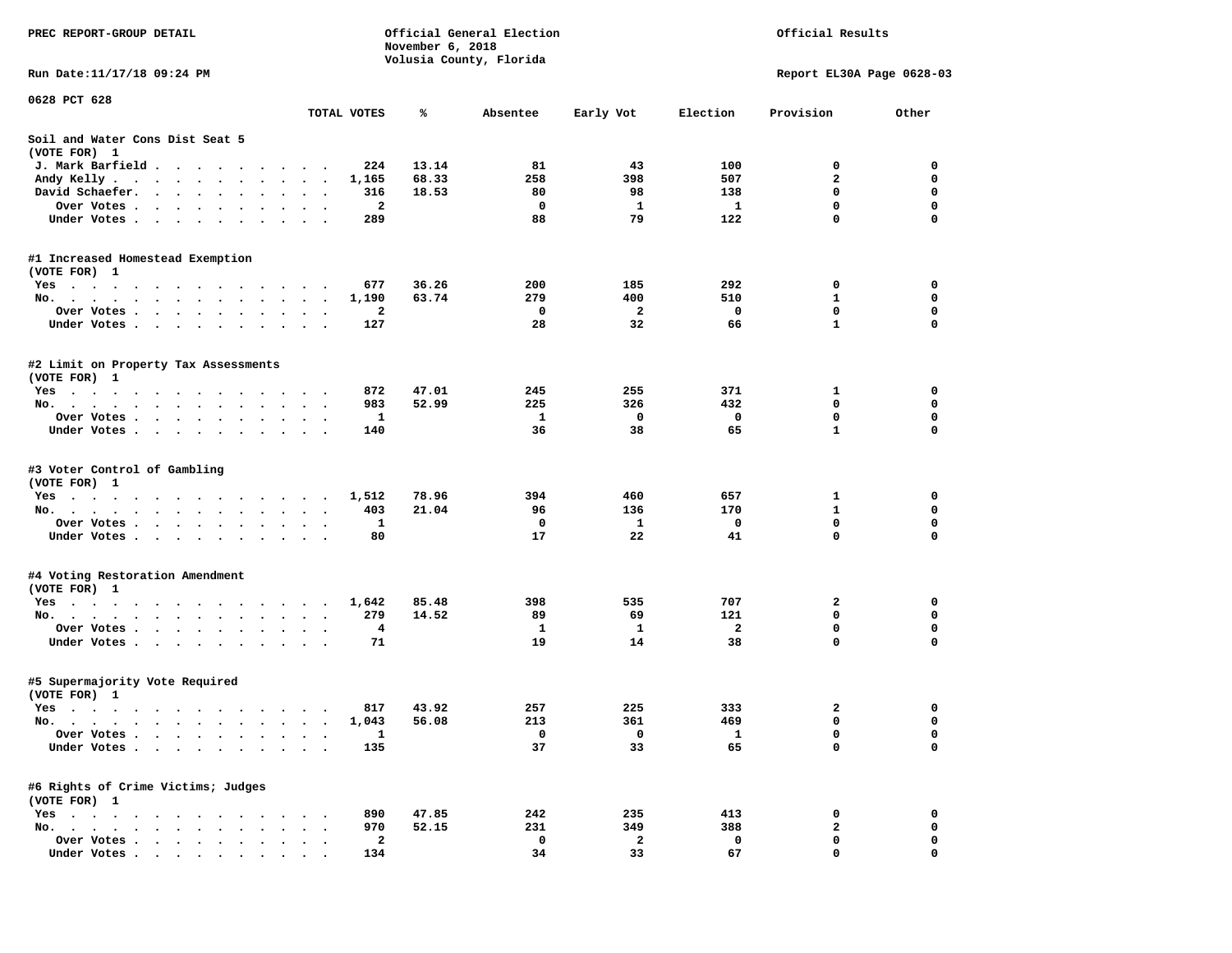| PREC REPORT-GROUP DETAIL                                                                                                                                                                                                                          |                               | November 6, 2018 | Official General Election |                         | Official Results |                           |             |
|---------------------------------------------------------------------------------------------------------------------------------------------------------------------------------------------------------------------------------------------------|-------------------------------|------------------|---------------------------|-------------------------|------------------|---------------------------|-------------|
|                                                                                                                                                                                                                                                   |                               |                  | Volusia County, Florida   |                         |                  |                           |             |
| Run Date:11/17/18 09:24 PM                                                                                                                                                                                                                        |                               |                  |                           |                         |                  | Report EL30A Page 0628-04 |             |
| 0628 PCT 628                                                                                                                                                                                                                                      | TOTAL VOTES                   | ℁                | Absentee                  | Early Vot               | Election         | Provision                 | Other       |
| #7 Survivor Benefits                                                                                                                                                                                                                              |                               |                  |                           |                         |                  |                           |             |
| (VOTE FOR) 1                                                                                                                                                                                                                                      |                               |                  |                           |                         |                  |                           |             |
| Yes                                                                                                                                                                                                                                               | 1,020                         | 54.69            | 284                       | 265                     | 471              | 0                         | 0           |
| No.                                                                                                                                                                                                                                               | 845                           | 45.31            | 192                       | 319                     | 332              | $\overline{a}$            | $\Omega$    |
| Over Votes                                                                                                                                                                                                                                        | 0                             |                  | $\mathbf 0$               | $\mathbf{o}$            | $\mathbf{o}$     | $\mathbf{0}$              | $\mathbf 0$ |
| Under Votes                                                                                                                                                                                                                                       | 131                           |                  | 31                        | 35                      | 65               | $\mathbf{0}$              | $\Omega$    |
| #9 Prohibits Oil, Gas Drilling, Vaping                                                                                                                                                                                                            |                               |                  |                           |                         |                  |                           |             |
| (VOTE FOR) 1                                                                                                                                                                                                                                      |                               |                  |                           |                         |                  |                           |             |
| Yes                                                                                                                                                                                                                                               | 1,408                         | 75.62            | 353                       | 456                     | 597              | $\mathbf{2}$              | 0           |
| No.                                                                                                                                                                                                                                               | 454                           | 24.38            | 120                       | 124                     | 210              | $\Omega$                  | $\mathbf 0$ |
| Over Votes                                                                                                                                                                                                                                        | $\overline{4}$                |                  | $\Omega$                  | $\overline{\mathbf{3}}$ | $\mathbf{1}$     | $\mathbf{0}$              | $\Omega$    |
| Under Votes                                                                                                                                                                                                                                       | 130                           |                  | 34                        | 36                      | 60               | $\Omega$                  | $\Omega$    |
| #10 State and Local Structure and Op                                                                                                                                                                                                              |                               |                  |                           |                         |                  |                           |             |
| (VOTE FOR) 1                                                                                                                                                                                                                                      |                               |                  |                           |                         |                  |                           |             |
| Yes                                                                                                                                                                                                                                               | 928                           | 50.49            | 276                       | 260                     | 390              | $\mathbf{2}$              | $\Omega$    |
| No.                                                                                                                                                                                                                                               | 910                           | 49.51            | 189                       | 321                     | 400              | 0                         | $\mathbf 0$ |
| Over Votes                                                                                                                                                                                                                                        | 0                             |                  | $^{\circ}$                | $\mathbf{0}$            | $\mathbf 0$      | $\mathbf{0}$              | $\Omega$    |
| Under Votes                                                                                                                                                                                                                                       | 158                           |                  | 42                        | 38                      | 78               | $\Omega$                  | $\Omega$    |
| #11 Removal of Obs Prov; Crim Statute                                                                                                                                                                                                             |                               |                  |                           |                         |                  |                           |             |
| (VOTE FOR) 1                                                                                                                                                                                                                                      |                               |                  |                           |                         |                  |                           |             |
| Yes                                                                                                                                                                                                                                               | 1,305                         | 71.31            | 309                       | 419                     | 576              | 1                         | 0           |
| No.                                                                                                                                                                                                                                               | 525                           | 28.69            | 149                       | 161                     | 214              | $\mathbf{1}$              | 0           |
| Over Votes                                                                                                                                                                                                                                        | 1<br>$\overline{\phantom{a}}$ |                  | 0                         | $\mathbf{o}$            | $\mathbf{1}$     | $\Omega$                  | $\mathbf 0$ |
| Under Votes                                                                                                                                                                                                                                       | 165                           |                  | 49                        | 39                      | 77               | $\mathbf 0$               | $\Omega$    |
| #12 Lobbying and Abuse of Office                                                                                                                                                                                                                  |                               |                  |                           |                         |                  |                           |             |
| (VOTE FOR) 1                                                                                                                                                                                                                                      |                               |                  |                           |                         |                  |                           |             |
| Yes                                                                                                                                                                                                                                               | 1,113                         | 60.46            | 330                       | 315                     | 466              | $\mathbf{2}$              | 0           |
| No.                                                                                                                                                                                                                                               | 728                           | 39.54            | 140                       | 265                     | 323              | $\Omega$                  | 0           |
| Over Votes.                                                                                                                                                                                                                                       | $\mathbf{2}$                  |                  | 0                         | $\overline{\mathbf{0}}$ | $\overline{a}$   | $\mathbf 0$               | $\mathbf 0$ |
| Under Votes                                                                                                                                                                                                                                       | 153                           |                  | 37                        | 39                      | 77               | $\Omega$                  | $\Omega$    |
| #13 Ends Dog Racing                                                                                                                                                                                                                               |                               |                  |                           |                         |                  |                           |             |
| (VOTE FOR) 1                                                                                                                                                                                                                                      |                               |                  |                           |                         |                  |                           |             |
| Yes                                                                                                                                                                                                                                               | 1,223                         | 65.75            | 307                       | 403                     | 512              | 1                         | 0           |
| No.                                                                                                                                                                                                                                               | $\sim$ $\sim$<br>637          | 34.25            | 167                       | 181                     | 288              | $\mathbf{1}$              | 0           |
| Over Votes .<br>$\mathbf{r}$ . The contract of the contract of the contract of the contract of the contract of the contract of the contract of the contract of the contract of the contract of the contract of the contract of the contract of th | $\overline{a}$                |                  | 0                         | $\mathbf{1}$            | $\mathbf{1}$     | 0                         | $\Omega$    |
| Under Votes                                                                                                                                                                                                                                       | 134                           |                  | 33                        | 34                      | 67               | 0                         | $\Omega$    |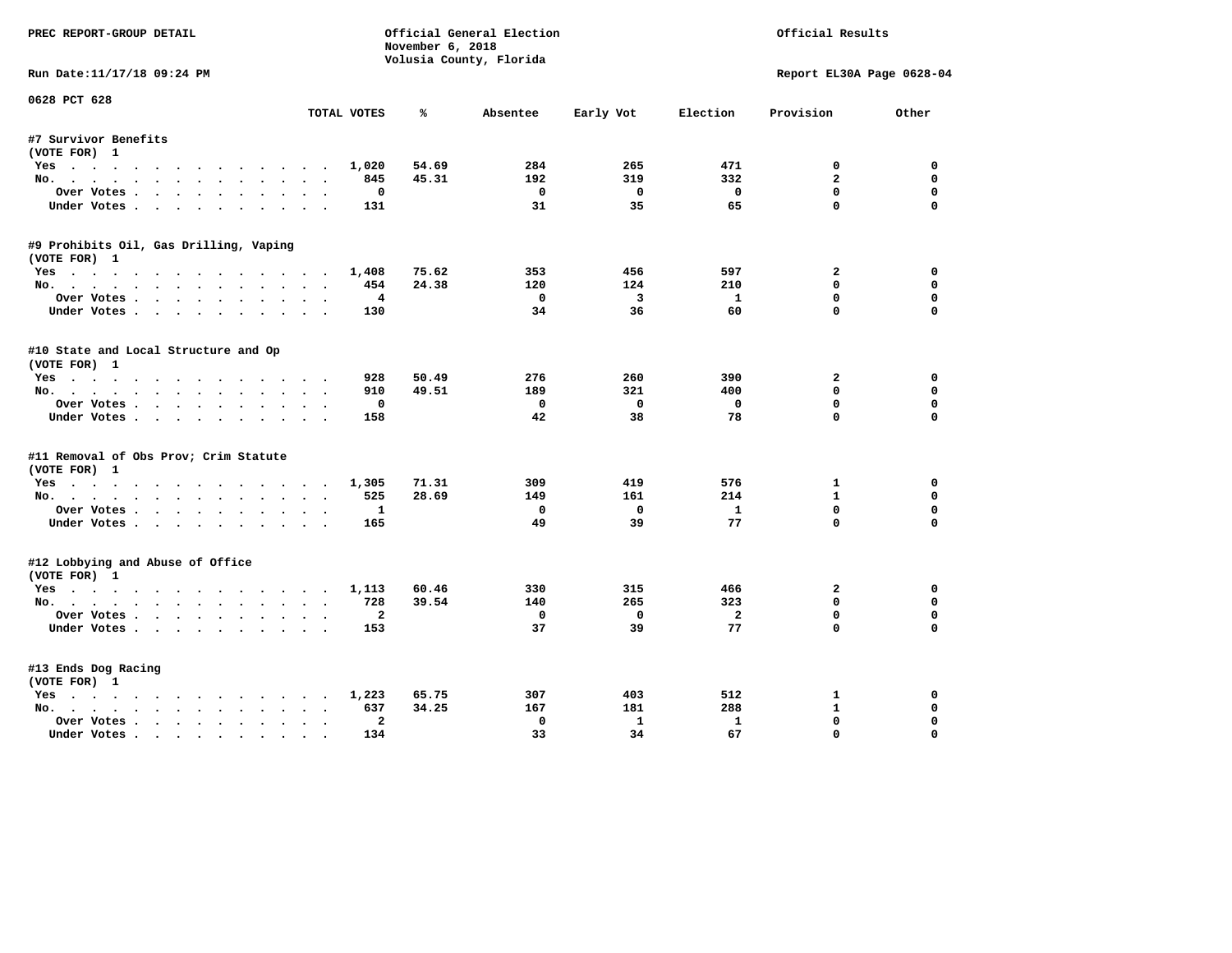**PREC REPORT-GROUP DETAIL COMPUTER CONSUMING A CONSUMING CONSUMING A LIGACION CONSUMING A LIGACION** *November 6, 2018 November 6, 2018*  **Volusia County, Florida** 

## Official Results

**Run Date:11/17/18 09:24 PM Report EL30A Page 0633-01** 

| 0633 PCT 633                                                                                                                                                                                                                                               |             |                      |                      |                          |                      |                                    |              |       |                         |              |                         |                |             |
|------------------------------------------------------------------------------------------------------------------------------------------------------------------------------------------------------------------------------------------------------------|-------------|----------------------|----------------------|--------------------------|----------------------|------------------------------------|--------------|-------|-------------------------|--------------|-------------------------|----------------|-------------|
|                                                                                                                                                                                                                                                            |             |                      |                      |                          |                      |                                    | TOTAL VOTES  | ℁     | Absentee                | Early Vot    | Election                | Provision      | Other       |
| REGISTERED VOTERS - TOTAL .                                                                                                                                                                                                                                |             |                      |                      | $\overline{\phantom{a}}$ | $\ddot{\phantom{a}}$ |                                    | 4,483        |       |                         |              |                         |                |             |
| BALLOTS CAST - TOTAL.                                                                                                                                                                                                                                      | $\bullet$   | $\ddot{\phantom{a}}$ | $\ddot{\phantom{a}}$ | $\bullet$                | $\ddot{\phantom{a}}$ | $\bullet$                          | 1,962        |       | 616                     | 598          | 743                     | 5              | $\mathbf 0$ |
| BALLOTS CAST - BLANK.<br>$\bullet$                                                                                                                                                                                                                         |             |                      |                      |                          |                      |                                    | 1            | .05   | 1                       | 0            | $\mathbf 0$             | $\mathbf 0$    | 0           |
| VOTER TURNOUT - TOTAL<br>$\ddot{\phantom{a}}$                                                                                                                                                                                                              | $\cdot$     | $\ddot{\phantom{a}}$ | $\ddot{\phantom{a}}$ | $\ddot{\phantom{a}}$     | $\ddot{\phantom{1}}$ | $\ddot{\phantom{a}}$               |              | 43.77 |                         |              |                         |                |             |
| VOTER TURNOUT - BLANK<br>$\ddot{\phantom{0}}$                                                                                                                                                                                                              |             |                      |                      |                          |                      |                                    |              | .02   |                         |              |                         |                |             |
| United States Senator                                                                                                                                                                                                                                      |             |                      |                      |                          |                      |                                    |              |       |                         |              |                         |                |             |
| (VOTE FOR) 1                                                                                                                                                                                                                                               |             |                      |                      |                          |                      |                                    |              |       |                         |              |                         |                |             |
| Rick Scott (REP).<br>$\cdots$                                                                                                                                                                                                                              |             |                      |                      |                          |                      |                                    | 760          | 39.03 | 262                     | 188          | 308                     | $\mathbf{z}$   | $\mathbf 0$ |
| Bill Nelson (DEM).<br>$\cdot$ $\cdot$ $\cdot$ $\cdot$ $\cdot$ $\cdot$ $\cdot$                                                                                                                                                                              |             |                      |                      |                          | $\sim$               |                                    | 1,177        | 60.45 | 344                     | 402          | 428                     | 3              | $\mathbf 0$ |
| WRITE-IN.<br>$\sim$ $\sim$ $\sim$ $\sim$<br>$\sim$ $\sim$<br>$\sim$                                                                                                                                                                                        |             | $\ddot{\phantom{0}}$ | $\bullet$            | $\bullet$                |                      |                                    | 10           | .51   | $\overline{\mathbf{2}}$ | 3            | 5                       | 0              | $\mathbf 0$ |
| Over Votes .<br>$\ddot{\phantom{0}}$<br>$\bullet$<br>$\sim 100$ km s $^{-1}$                                                                                                                                                                               | $\bullet$ . | $\bullet$            |                      | $\bullet$                |                      |                                    | 0            |       | $\Omega$                | 0            | $\Omega$                | 0              | $\mathbf 0$ |
| Under Votes<br>$\sim$ $\sim$                                                                                                                                                                                                                               |             | $\ddot{\phantom{a}}$ |                      |                          |                      |                                    | 15           |       | 8                       | 5            | $\overline{a}$          | $\Omega$       | $\mathbf 0$ |
|                                                                                                                                                                                                                                                            |             |                      |                      |                          |                      |                                    |              |       |                         |              |                         |                |             |
| Representative in Congress District 6<br>(VOTE FOR) 1                                                                                                                                                                                                      |             |                      |                      |                          |                      |                                    |              |       |                         |              |                         |                |             |
| Michael Waltz (REP).<br>$\cdots$                                                                                                                                                                                                                           |             |                      |                      |                          | $\sim$               |                                    | 736          | 38.21 | 249                     | 179          | 305                     | 3              | 0           |
| Nancy Soderberg (DEM)<br>$\mathbf{r}$ . The set of the set of the set of the set of the set of the set of the set of the set of the set of the set of the set of the set of the set of the set of the set of the set of the set of the set of the set of t |             |                      |                      |                          |                      |                                    | 1,190        | 61.79 | 353                     | 411          | 424                     | $\overline{a}$ | $\mathbf 0$ |
| Over Votes                                                                                                                                                                                                                                                 |             | $\ddot{\phantom{0}}$ | $\ddot{\phantom{a}}$ | $\bullet$                | $\ddot{\phantom{a}}$ | $\ddot{\phantom{a}}$               | 0            |       | $\mathbf 0$             | 0            | $\mathbf 0$             | 0              | $\mathbf 0$ |
| Under Votes                                                                                                                                                                                                                                                |             | $\ddot{\phantom{a}}$ | $\ddot{\phantom{0}}$ | $\bullet$                | $\ddot{\phantom{a}}$ |                                    | 36           |       | 14                      | 8            | 14                      | 0              | 0           |
|                                                                                                                                                                                                                                                            |             |                      |                      |                          |                      |                                    |              |       |                         |              |                         |                |             |
| Governor and Lieutenant Governor<br>(VOTE FOR) 1                                                                                                                                                                                                           |             |                      |                      |                          |                      |                                    |              |       |                         |              |                         |                |             |
| Ron DeSantis (REP)<br>$\cdot$ $\cdot$ $\cdot$ $\cdot$ $\cdot$ $\cdot$                                                                                                                                                                                      |             |                      |                      |                          | $\sim$               |                                    | 735          | 37.79 | 252                     | 181          | 300                     | $\mathbf{z}$   | $\mathbf 0$ |
| Andrew Gillum (DEM).<br>$\cdots$                                                                                                                                                                                                                           |             |                      |                      |                          | $\ddot{\phantom{a}}$ |                                    | 1,176        | 60.46 | 334                     | 411          | 428                     | 3              | $\mathbf 0$ |
| Darcy G. Richardson (REF).                                                                                                                                                                                                                                 |             | $\bullet$            | $\ddot{\phantom{a}}$ | $\bullet$                | $\bullet$            | $\bullet$                          | 15           | .77   | 8                       | 3            | 4                       | 0              | $\mathbf 0$ |
| Ryan Christopher Foley                                                                                                                                                                                                                                     |             | $\bullet$            | $\ddot{\phantom{a}}$ | $\ddot{\phantom{a}}$     | $\sim$               |                                    | 8            | .41   | 4                       | 0            | 4                       | 0              | $\mathbf 0$ |
| Kyle "KC" Gibson                                                                                                                                                                                                                                           |             | $\ddot{\phantom{a}}$ | $\ddot{\phantom{a}}$ | $\ddot{\phantom{a}}$     |                      |                                    | 8            | .41   | 5                       | $\mathbf{1}$ | $\overline{a}$          | $\Omega$       | $\mathbf 0$ |
| Bruce Stanley                                                                                                                                                                                                                                              |             |                      |                      |                          | $\ddot{\phantom{a}}$ |                                    | 1            | .05   | $\mathbf{1}$            | 0            | 0                       | 0              | $\mathbf 0$ |
| WRITE-IN.                                                                                                                                                                                                                                                  |             | $\bullet$            |                      | $\bullet$                |                      |                                    | $\mathbf{2}$ | .10   | $\mathbf 0$             | $\mathbf{1}$ | $\mathbf{1}$            | 0              | $\mathbf 0$ |
| $\cdots$                                                                                                                                                                                                                                                   |             | $\bullet$            |                      |                          |                      |                                    |              |       | 3                       | 0            | $\overline{\mathbf{2}}$ | 0              | $\mathbf 0$ |
| Over Votes                                                                                                                                                                                                                                                 |             |                      | $\ddot{\phantom{0}}$ | $\bullet$                | $\bullet$            | $\ddot{\phantom{a}}$               | 5            |       | 9                       |              | 2                       | 0              | $\mathbf 0$ |
| Under Votes                                                                                                                                                                                                                                                |             |                      |                      | $\sim$ $\sim$            |                      |                                    | 12           |       |                         | 1            |                         |                |             |
| Attorney General<br>(VOTE FOR) 1                                                                                                                                                                                                                           |             |                      |                      |                          |                      |                                    |              |       |                         |              |                         |                |             |
| Ashley Moody (REP)                                                                                                                                                                                                                                         |             |                      |                      |                          |                      |                                    | 787          | 40.67 | 278                     | 190          | 317                     | $\overline{a}$ | 0           |
|                                                                                                                                                                                                                                                            |             |                      |                      |                          |                      |                                    |              |       |                         |              |                         | 3              | $\mathbf 0$ |
| Sean Shaw (DEM)<br>$\cdot$                                                                                                                                                                                                                                 |             |                      |                      |                          |                      | $\sim$<br>$\overline{\phantom{a}}$ | 1,101        | 56.90 | 310                     | 392          | 396                     |                | $\mathbf 0$ |
| Jeffrey Marc Siskind.                                                                                                                                                                                                                                      |             |                      |                      |                          | $\ddot{\phantom{a}}$ | $\ddot{\phantom{a}}$               | 47           | 2.43  | 16                      | 10           | 21                      | 0              |             |
| Over Votes .                                                                                                                                                                                                                                               |             | $\bullet$            |                      | $\bullet$                |                      |                                    | $\mathbf{1}$ |       | $\mathbf 0$             | $\mathbf{1}$ | $\mathbf 0$             | $\mathbf 0$    | $\mathbf 0$ |
| Under Votes                                                                                                                                                                                                                                                |             | $\sim$               |                      |                          |                      |                                    | 26           |       | 12                      | 5            | 9                       | $\Omega$       | $\mathbf 0$ |
| Chief Financial Officer                                                                                                                                                                                                                                    |             |                      |                      |                          |                      |                                    |              |       |                         |              |                         |                |             |
| (VOTE FOR) 1                                                                                                                                                                                                                                               |             |                      |                      |                          |                      |                                    |              |       |                         |              |                         |                |             |
| Jimmy Patronis (REP).<br>$\sim$ $\sim$                                                                                                                                                                                                                     |             | $\sim$ $\sim$        |                      | $\bullet$                |                      |                                    | 773          | 40.16 | 267                     | 192          | 312                     | 2              | 0           |
| Jeremy Ring (DEM).<br>$\ddot{\phantom{a}}$                                                                                                                                                                                                                 |             | $\bullet$            | $\bullet$            | $\bullet$                |                      |                                    | 1,144        | 59.43 | 334                     | 396          | 411                     | 3              | $\mathbf 0$ |
| WRITE-IN.<br>$\ddot{\phantom{0}}$<br><b>Contract Contract Contract</b>                                                                                                                                                                                     | $\bullet$   | $\bullet$            |                      | $\ddot{\phantom{0}}$     |                      |                                    | 8            | .42   | 1                       | 0            | 7                       | 0              | $\mathbf 0$ |
| Over Votes .<br>$\sim$ $\sim$ $\sim$ $\sim$ $\sim$                                                                                                                                                                                                         | $\bullet$   | $\bullet$            |                      |                          |                      |                                    | 0            |       | $\mathbf 0$             | $\mathbf 0$  | $\mathbf 0$             | 0              | 0           |
| Under Votes.<br>$\ddot{\phantom{1}}$<br>$\sim$ $\sim$<br>$\blacksquare$ .                                                                                                                                                                                  | $\bullet$   | $\cdot$              |                      |                          |                      |                                    | 37           |       | 14                      | 10           | 13                      | 0              | $\mathbf 0$ |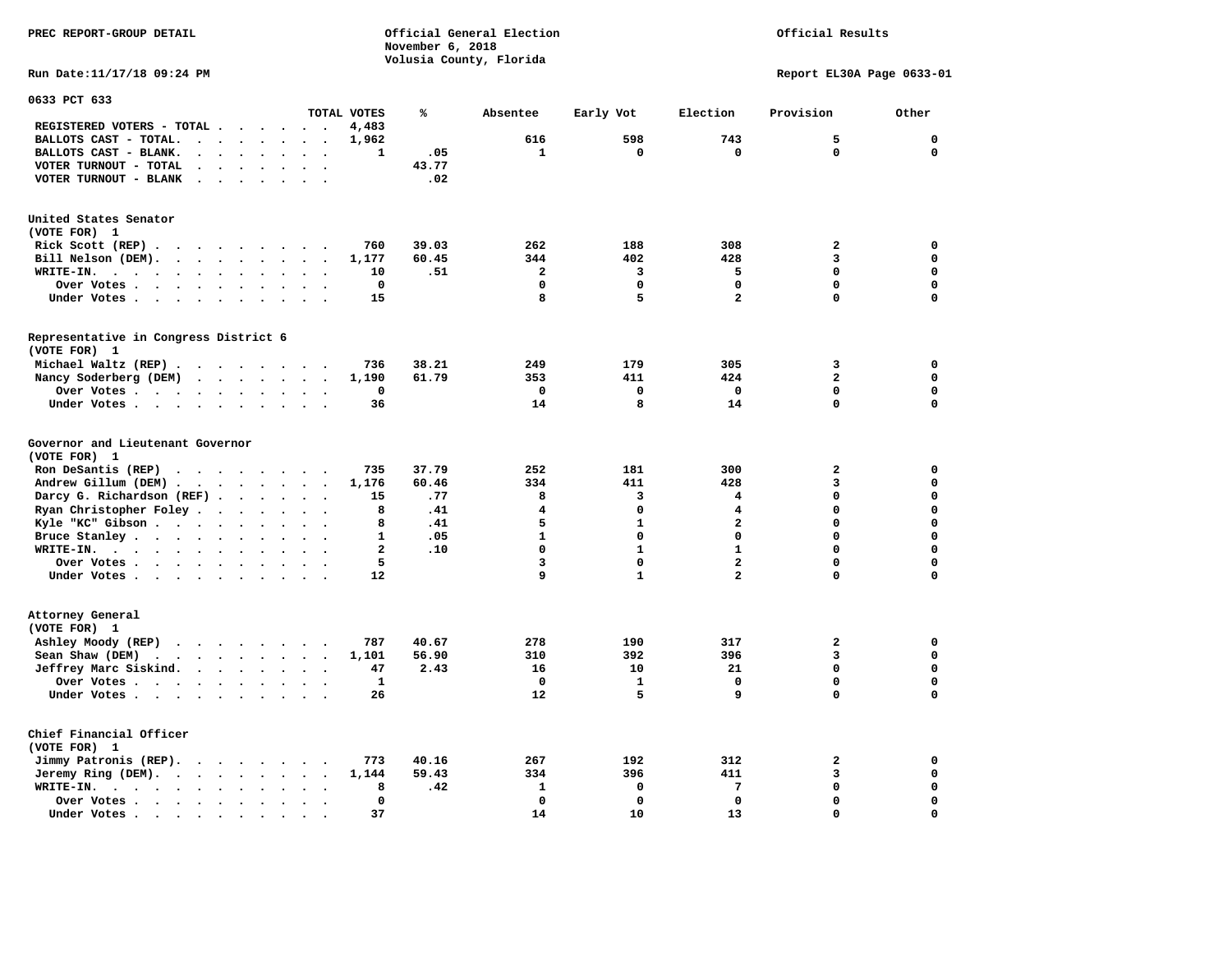| PREC REPORT-GROUP DETAIL                                                                                                                                                                                                                                             |                                                       | November 6, 2018 | Official General Election<br>Volusia County, Florida | Official Results |                         |                           |             |
|----------------------------------------------------------------------------------------------------------------------------------------------------------------------------------------------------------------------------------------------------------------------|-------------------------------------------------------|------------------|------------------------------------------------------|------------------|-------------------------|---------------------------|-------------|
| Run Date:11/17/18 09:24 PM                                                                                                                                                                                                                                           |                                                       |                  |                                                      |                  |                         | Report EL30A Page 0633-02 |             |
| 0633 PCT 633                                                                                                                                                                                                                                                         | TOTAL VOTES                                           | ℁                | Absentee                                             | Early Vot        | Election                | Provision                 | Other       |
| Commissioner of Agriculture                                                                                                                                                                                                                                          |                                                       |                  |                                                      |                  |                         |                           |             |
| (VOTE FOR) 1                                                                                                                                                                                                                                                         |                                                       |                  |                                                      |                  |                         |                           |             |
| Matt Caldwell (REP)                                                                                                                                                                                                                                                  | 733                                                   | 38.18            | 258                                                  | 175              | 298                     | 2                         | $\mathbf 0$ |
| Nicole "Nikki" Fried (DEM).                                                                                                                                                                                                                                          | 1,187                                                 | 61.82            | 344                                                  | 413              | 427                     | 3                         | $\mathbf 0$ |
| Over Votes<br>$\bullet$                                                                                                                                                                                                                                              | 2                                                     |                  | $\mathbf{o}$                                         | $\mathbf{o}$     | $\overline{\mathbf{2}}$ | 0                         | 0           |
| Under Votes.                                                                                                                                                                                                                                                         | 40                                                    |                  | 14                                                   | 10               | 16                      | $\mathbf 0$               | $\Omega$    |
| State Representative District 26<br>(VOTE FOR) 1                                                                                                                                                                                                                     |                                                       |                  |                                                      |                  |                         |                           |             |
| Elizabeth Fetterhoff (REP).                                                                                                                                                                                                                                          | 786                                                   | 40.85            | 272                                                  | 200              | 312                     | $\mathbf{2}$              | $\mathbf 0$ |
| Patrick Henry (DEM)                                                                                                                                                                                                                                                  | 1,138                                                 | 59.15            | 329                                                  | 390              | 416                     | 3                         | 0           |
| Over Votes                                                                                                                                                                                                                                                           | 0                                                     |                  | 0                                                    | 0                | $\mathbf 0$             | 0                         | 0           |
| Under Votes<br>$\ddot{\phantom{a}}$                                                                                                                                                                                                                                  | 38                                                    |                  | 15                                                   | 8                | 15                      | $\mathbf 0$               | $\mathbf 0$ |
| Justice of the Supreme Court Lawson<br>(VOTE FOR) 1                                                                                                                                                                                                                  |                                                       |                  |                                                      |                  |                         |                           |             |
| $Yes \cdot \cdot \cdot \cdot \cdot$<br>. The contract of the contract of the contract of the contract of the contract of the contract of the contract of the contract of the contract of the contract of the contract of the contract of the contract of the contrac | 1,144                                                 | 65.71            | 398                                                  | 333              | 410                     | 3                         | $\mathbf 0$ |
| No.                                                                                                                                                                                                                                                                  | 597                                                   | 34.29            | 147                                                  | 200              | 248                     | $\mathbf{2}$              | 0           |
| Over Votes<br>$\sim$ $\sim$<br>$\ddot{\phantom{a}}$                                                                                                                                                                                                                  | 1<br>$\ddot{\phantom{a}}$<br>$\overline{\phantom{a}}$ |                  | 0                                                    | 0                | $\mathbf{1}$            | $\mathbf 0$               | $\mathbf 0$ |
| Under Votes                                                                                                                                                                                                                                                          | 220                                                   |                  | 71                                                   | 65               | 84                      | $\Omega$                  | $\Omega$    |
| 5th District Court of Appeal Eisnaugle<br>(VOTE FOR) 1                                                                                                                                                                                                               |                                                       |                  |                                                      |                  |                         |                           |             |
| Yes                                                                                                                                                                                                                                                                  | 1,030                                                 | 59.40            | 341                                                  | 308              | 378                     | 3                         | 0           |
| No.<br>$\sim$ $\sim$<br>$\cdot$<br>$\cdot$                                                                                                                                                                                                                           | 704                                                   | 40.60            | 201                                                  | 225              | 276                     | $\mathbf{2}$              | 0           |
| Over Votes                                                                                                                                                                                                                                                           | 0<br>$\bullet$                                        |                  | $\mathbf{o}$                                         | 0                | 0                       | $\mathbf 0$               | 0           |
| Under Votes<br>$\sim$<br>$\sim$                                                                                                                                                                                                                                      | 228                                                   |                  | 74                                                   | 65               | 89                      | $\mathbf 0$               | $\Omega$    |
| Circuit Judge 7th Judicial, Grp 15<br>(VOTE FOR) 1                                                                                                                                                                                                                   |                                                       |                  |                                                      |                  |                         |                           |             |
| Linda L. Gaustad                                                                                                                                                                                                                                                     | 1,091                                                 | 63.80            | 359                                                  | 348              | 379                     | 5                         | 0           |
| Ryan Will $\cdots$ , $\cdots$ , $\cdots$ , $\cdots$                                                                                                                                                                                                                  | 619                                                   | 36.20            | 179                                                  | 179              | 261                     | 0                         | 0           |
| Over Votes<br>$\ddot{\phantom{1}}$<br>$\bullet$                                                                                                                                                                                                                      | 4                                                     |                  | $\mathbf{o}$                                         | 3                | 1                       | 0                         | 0           |
| Under Votes<br>$\sim$                                                                                                                                                                                                                                                | 248                                                   |                  | 78                                                   | 68               | 102                     | 0                         | $\mathbf 0$ |
| Daytona Beach City Commissioner Zone 1<br>(VOTE FOR) 1                                                                                                                                                                                                               |                                                       |                  |                                                      |                  |                         |                           |             |
| Danny Fuqua.                                                                                                                                                                                                                                                         | 946                                                   | 50.89            | 225                                                  | 338              | 380                     | 3                         | 0           |
| Ruth Trager.                                                                                                                                                                                                                                                         | 913<br>$\ddot{\phantom{1}}$                           | 49.11            | 352                                                  | 223              | 336                     | $\mathbf{2}$              | $\mathbf 0$ |
| Over Votes                                                                                                                                                                                                                                                           | $\mathbf{1}$                                          |                  | $\mathbf{o}$                                         | $\mathbf{1}$     | $\mathbf 0$             | $\mathbf 0$               | $\mathbf 0$ |
| Under Votes<br>$\ddot{\phantom{a}}$                                                                                                                                                                                                                                  | 102                                                   |                  | 39                                                   | 36               | 27                      | $\mathbf 0$               | 0           |
| Soil and Water Cons Dist Seat 1<br>(VOTE FOR) 1                                                                                                                                                                                                                      |                                                       |                  |                                                      |                  |                         |                           |             |
| William Bliss.                                                                                                                                                                                                                                                       | 1,076                                                 | 64.16            | 319                                                  | 343              | 412                     | 2                         | 0           |
| Derrick Orberg.                                                                                                                                                                                                                                                      | 601<br>$\bullet$ , $\bullet$ , $\bullet$ , $\bullet$  | 35.84            | 202                                                  | 167              | 231                     | $\mathbf{1}$              | 0           |
| Over Votes<br>$\bullet$                                                                                                                                                                                                                                              | 2<br>$\blacksquare$                                   |                  | $\mathbf 0$                                          | $\mathbf{2}$     | $\mathbf 0$             | $\mathbf 0$               | $\mathbf 0$ |
| Under Votes.                                                                                                                                                                                                                                                         | 283                                                   |                  | 95                                                   | 86               | 100                     | $\overline{a}$            | $\mathbf 0$ |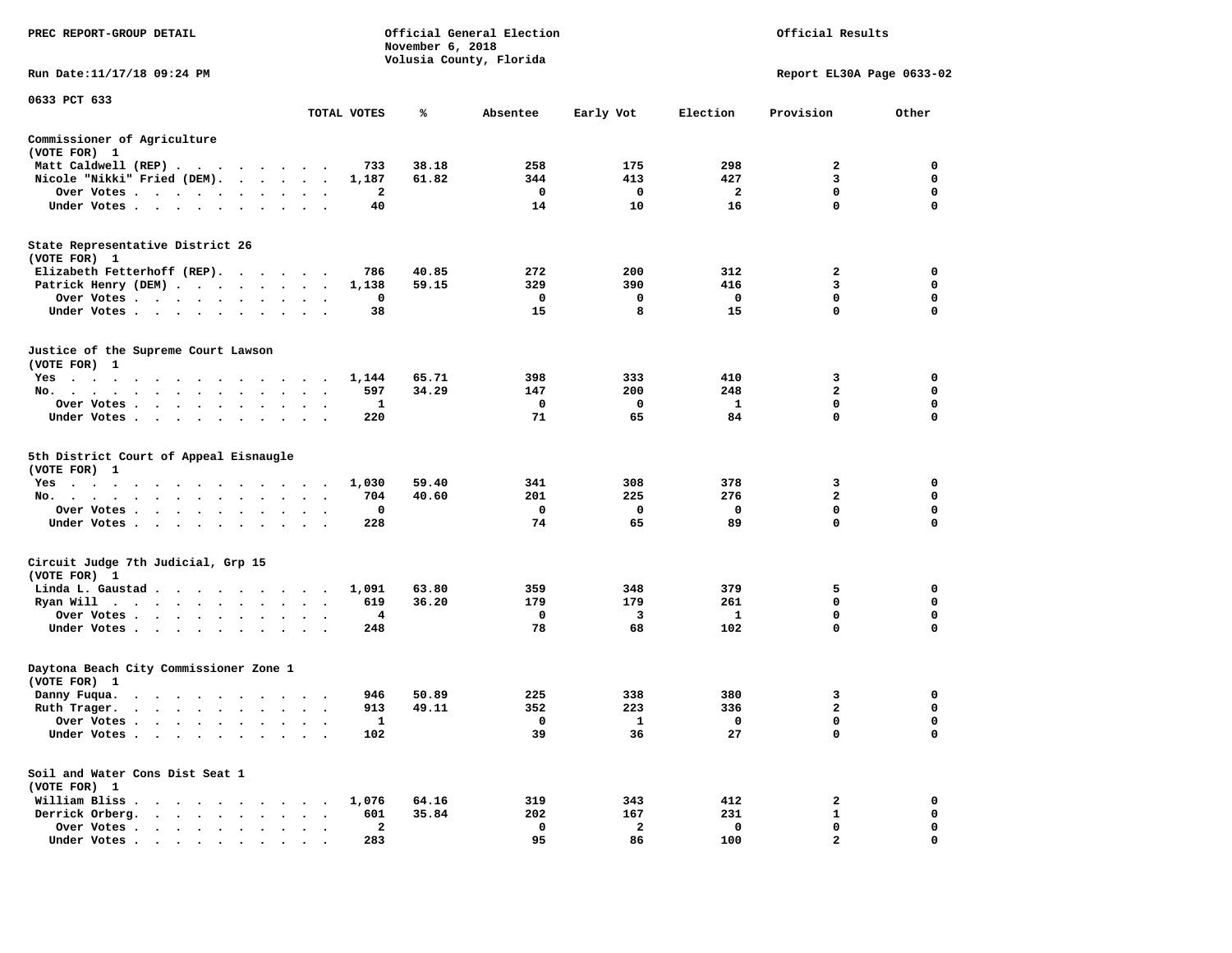| PREC REPORT-GROUP DETAIL                                                                                                          |                      |              | November 6, 2018 | Official General Election |             | Official Results |                             |                  |  |
|-----------------------------------------------------------------------------------------------------------------------------------|----------------------|--------------|------------------|---------------------------|-------------|------------------|-----------------------------|------------------|--|
|                                                                                                                                   |                      |              |                  | Volusia County, Florida   |             |                  |                             |                  |  |
| Run Date: 11/17/18 09:24 PM                                                                                                       |                      |              |                  |                           |             |                  | Report EL30A Page 0633-03   |                  |  |
| 0633 PCT 633                                                                                                                      |                      |              |                  |                           |             |                  |                             |                  |  |
|                                                                                                                                   |                      | TOTAL VOTES  | ℁                | Absentee                  | Early Vot   | Election         | Provision                   | Other            |  |
| Soil and Water Cons Dist Seat 3<br>(VOTE FOR) 1                                                                                   |                      |              |                  |                           |             |                  |                             |                  |  |
| Beth James.                                                                                                                       |                      | 579          | 35.15            | 200                       | 152         | 225              | 2                           | 0                |  |
| Wesley Wayne Wilson Jr                                                                                                            | $\ddot{\phantom{1}}$ | 334          | 20.28            | 94                        | 108         | 132              | 0                           | $\mathbf 0$      |  |
| Christine Wilt.                                                                                                                   |                      | 734          | 44.57            | 211                       | 248         | 273              | 2                           | 0                |  |
| Over Votes                                                                                                                        |                      | 3            |                  | $\mathbf 0$               | 2           | $\mathbf{1}$     | $\mathbf 0$                 | $\mathbf 0$      |  |
| Under Votes                                                                                                                       |                      | 312          |                  | 111                       | 88          | 112              | $\mathbf{1}$                | $\mathbf 0$      |  |
| Soil and Water Cons Dist Seat 5                                                                                                   |                      |              |                  |                           |             |                  |                             |                  |  |
| (VOTE FOR) 1                                                                                                                      |                      |              |                  |                           |             |                  |                             |                  |  |
| J. Mark Barfield                                                                                                                  |                      | 320          | 19.55            | 114                       | 93          | 112              | 1                           | 0                |  |
| Andy Kelly                                                                                                                        |                      | 893          | 54.55            | 234                       | 302         | 357              | 0                           | 0                |  |
| David Schaefer.<br>$\sim$ $\sim$ $\sim$ $\sim$ $\sim$<br>$\bullet$ .<br><br><br><br><br><br><br><br><br><br><br><br><br>$\bullet$ |                      | 424          | 25.90            | 154                       | 110         | 158              | $\mathbf{z}$<br>$\mathbf 0$ | 0<br>$\mathbf 0$ |  |
| Over Votes                                                                                                                        |                      | $\mathbf{2}$ |                  | 0                         | 2           | $\mathbf 0$      |                             | $\mathbf 0$      |  |
| Under Votes                                                                                                                       |                      | 323          |                  | 114                       | 91          | 116              | $\mathbf{z}$                |                  |  |
| #1 Increased Homestead Exemption<br>(VOTE FOR) 1                                                                                  |                      |              |                  |                           |             |                  |                             |                  |  |
| Yes                                                                                                                               |                      | 772          | 41.42            | 301                       | 209         | 260              | 2                           | 0                |  |
| No.                                                                                                                               | $\ddot{\phantom{1}}$ | 1,092        | 58.58            | 284                       | 357         | 449              | 2                           | 0                |  |
| Over Votes                                                                                                                        |                      | 5            |                  | 1                         | 2           | $\overline{a}$   | 0                           | $\mathbf 0$      |  |
| Under Votes                                                                                                                       |                      | 93           |                  | 30                        | 30          | 32               | $\mathbf{1}$                | $\mathbf 0$      |  |
| #2 Limit on Property Tax Assessments<br>(VOTE FOR) 1                                                                              |                      |              |                  |                           |             |                  |                             |                  |  |
| Yes                                                                                                                               |                      | 1,082        | 57.68            | 377                       | 297         | 405              | 3                           | 0                |  |
| No.                                                                                                                               |                      | 794          | 42.32            | 210                       | 270         | 312              | $\overline{a}$              | $\mathbf 0$      |  |
| Over Votes .<br>$\bullet$<br>$\cdots$<br>$\sim$                                                                                   | $\ddot{\phantom{0}}$ | 2            |                  | 0                         | 1           | 1                | 0                           | 0                |  |
| Under Votes                                                                                                                       |                      | 84           |                  | 29                        | 30          | 25               | 0                           | $\mathbf 0$      |  |
|                                                                                                                                   |                      |              |                  |                           |             |                  |                             |                  |  |
| #3 Voter Control of Gambling                                                                                                      |                      |              |                  |                           |             |                  |                             |                  |  |
| (VOTE FOR) 1                                                                                                                      |                      |              | 72.62            | 475                       | 431         | 479              | 5                           | 0                |  |
| Yes                                                                                                                               |                      | 1,390<br>524 | 27.38            | 121                       | 149         | 254              | 0                           | 0                |  |
| No.                                                                                                                               |                      | 1            |                  | 0                         | $\mathbf 0$ | 1                | $\mathbf 0$                 | $\mathbf 0$      |  |
| Over Votes<br>Under Votes                                                                                                         |                      | 47           |                  | 20                        | 18          | 9                | 0                           | 0                |  |
|                                                                                                                                   |                      |              |                  |                           |             |                  |                             |                  |  |
| #4 Voting Restoration Amendment<br>(VOTE FOR) 1                                                                                   |                      |              |                  |                           |             |                  |                             |                  |  |
| Yes 1,348                                                                                                                         |                      |              | 70.24            | 413                       | 452         | 479              | 4                           | 0                |  |
| No.<br>$\sim$ $\sim$<br>$\cdot$                                                                                                   |                      | 571          | 29.76            | 190                       | 130         | 250              | 1                           | 0                |  |
| Over Votes<br>$\overline{\phantom{a}}$                                                                                            |                      | $\mathbf{2}$ |                  | 1                         | 0           | 1                | 0                           | 0                |  |
| Under Votes.                                                                                                                      |                      | 41           |                  | 12                        | 16          | 13               | 0                           | $\mathbf 0$      |  |
| #5 Supermajority Vote Required<br>(VOTE FOR) 1                                                                                    |                      |              |                  |                           |             |                  |                             |                  |  |
| $Yes \t . \t .$                                                                                                                   |                      | 1,093        | 58.23            | 408                       | 287         | 393              | 5                           | 0                |  |
| $No.$ $\ldots$ $\ldots$<br>$\ddot{\phantom{a}}$<br>$\sim$                                                                         |                      | 784          | 41.77            | 183                       | 276         | 325              | 0                           | 0                |  |
| Over Votes .<br>$\ddot{\phantom{a}}$                                                                                              |                      | 0            |                  | 0                         | 0           | 0                | 0                           | 0                |  |
| Under Votes                                                                                                                       |                      | 85           |                  | 25                        | 35          | 25               | 0                           | O                |  |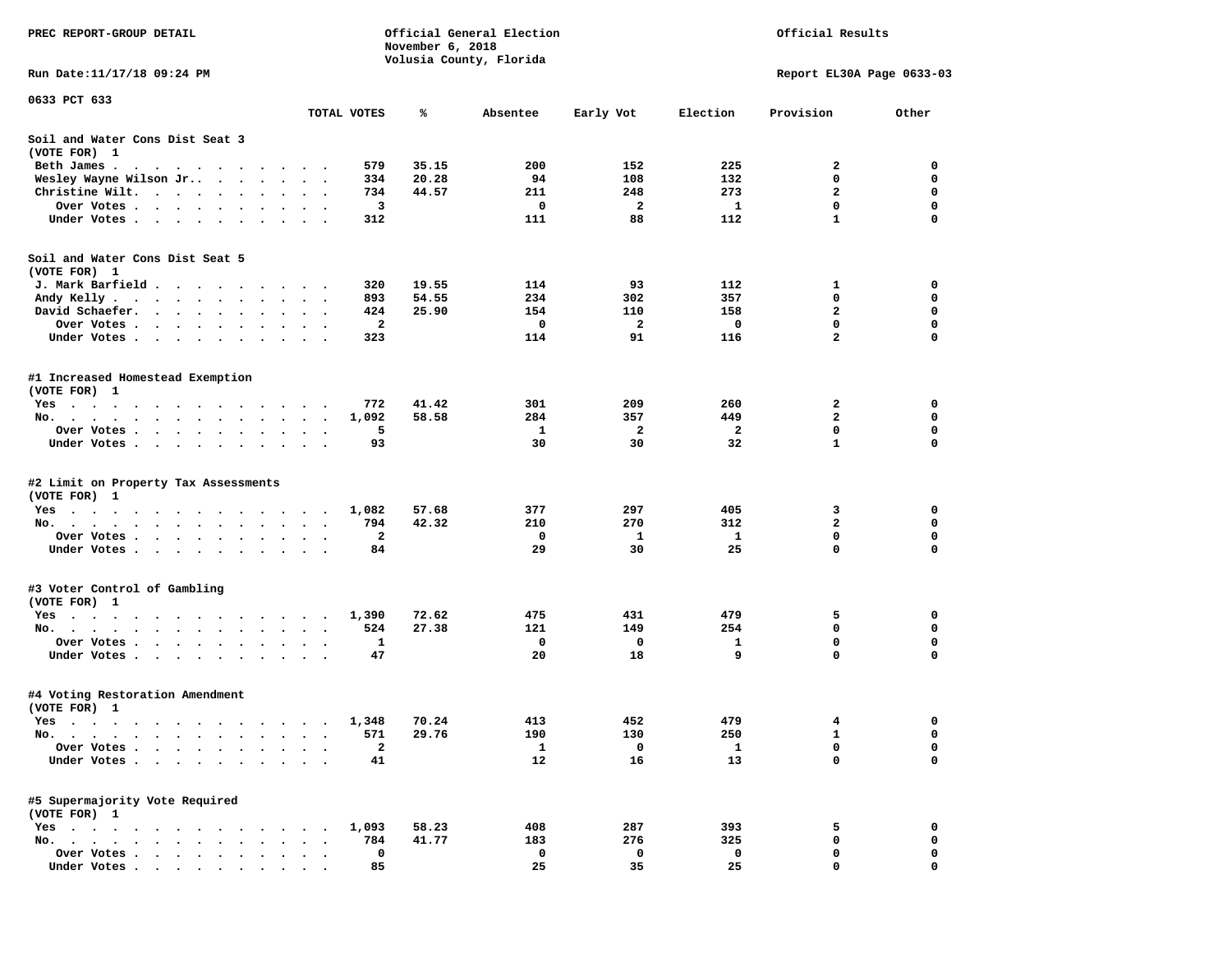| PREC REPORT-GROUP DETAIL                                    |                      |                                 | November 6, 2018 | Official General Election<br>Volusia County, Florida |                          |                                | Official Results           |               |
|-------------------------------------------------------------|----------------------|---------------------------------|------------------|------------------------------------------------------|--------------------------|--------------------------------|----------------------------|---------------|
| Run Date:11/17/18 09:24 PM                                  |                      |                                 |                  |                                                      |                          |                                | Report EL30A Page 0633-04  |               |
| 0633 PCT 633                                                |                      | TOTAL VOTES                     | ℁                | Absentee                                             | Early Vot                | Election                       | Provision                  | Other         |
|                                                             |                      |                                 |                  |                                                      |                          |                                |                            |               |
| #6 Rights of Crime Victims; Judges<br>(VOTE FOR) 1          |                      |                                 |                  |                                                      |                          |                                |                            |               |
| Yes                                                         |                      | 948                             | 50.45            | 357                                                  | 258                      | 329                            | $4\phantom{1}$             | $^{\circ}$    |
| No.                                                         |                      | 931                             | 49.55            | 231                                                  | 311                      | 388                            | $\mathbf{1}$               | $\mathbf 0$   |
| Over Votes                                                  |                      | $\mathbf{1}$                    |                  | $\overline{\phantom{0}}$                             | $\overline{\mathbf{0}}$  | $\mathbf{1}$                   | $\mathbf 0$                | $\mathbf 0$   |
| Under Votes                                                 |                      | 82                              |                  | 28                                                   | 29                       | 25                             | $\mathbf 0$                | $\mathbf 0$   |
| #7 Survivor Benefits<br>(VOTE FOR) 1                        |                      |                                 |                  |                                                      |                          |                                |                            |               |
| Yes 1,001                                                   |                      |                                 | 53.53            | 363                                                  | 268                      | 365                            | 5                          | 0             |
| No.                                                         |                      | 869                             | 46.47            | 220                                                  | 296                      | 353                            | $\mathbf 0$                | 0             |
| Over Votes                                                  |                      | $\mathbf{1}$                    |                  | $\mathbf{1}$                                         | $\overline{\phantom{0}}$ | $\overline{\phantom{0}}$       | $\mathbf 0$                | 0             |
| Under Votes                                                 |                      | 91                              |                  | 32                                                   | 34                       | 25                             | $\mathbf 0$                | 0             |
| #9 Prohibits Oil, Gas Drilling, Vaping<br>(VOTE FOR) 1      |                      |                                 |                  |                                                      |                          |                                |                            |               |
| Yes 1,278                                                   |                      |                                 | 67.91            | 413                                                  | 394                      | 469                            | $\overline{a}$             | $\mathbf 0$   |
| No.                                                         |                      | 604                             | 32.09            | 181                                                  | 171                      | 249                            | $\mathbf{3}$               | $\mathbf 0$   |
| Over Votes                                                  |                      | $\overline{4}$                  |                  | $\mathbf 0$                                          | $\mathbf{1}$             | $\overline{\mathbf{3}}$        | $\mathbf 0$                | $\mathbf 0$   |
| Under Votes                                                 |                      | 76                              |                  | 22                                                   | 32                       | 22                             | $\Omega$                   | $\Omega$      |
| #10 State and Local Structure and Op<br>(VOTE FOR) 1<br>Yes |                      | 991                             | 53.68            | 358                                                  | 283                      | 346                            | $4\phantom{1}$             | 0             |
| No.                                                         |                      | 855                             | 46.32            | 223                                                  | 270                      | 361                            | $\mathbf{1}$               | 0             |
| Over Votes                                                  |                      | 0                               |                  | $\mathbf{o}$                                         | $\mathbf{o}$             | $\mathbf 0$                    | $\mathbf 0$                | $\mathbf 0$   |
| Under Votes                                                 |                      | 116                             |                  | 35                                                   | 45                       | 36                             | $\mathbf 0$                | $\Omega$      |
| #11 Removal of Obs Prov; Crim Statute<br>(VOTE FOR) 1       |                      |                                 |                  |                                                      |                          |                                |                            |               |
| Yes                                                         |                      | 1,180                           | 64.13            | 396                                                  | 365                      | 414                            | 5                          | 0             |
| No.                                                         |                      | 660                             | 35.87            | 177                                                  | 189                      | 294                            | $\Omega$                   | $\mathbf 0$   |
| Over Votes                                                  |                      | $\overline{a}$                  |                  | $\mathbf 0$                                          | $\overline{\mathbf{0}}$  | $\overline{a}$                 | 0                          | 0             |
| Under Votes                                                 |                      | 120                             |                  | 43                                                   | 44                       | 33                             | $\Omega$                   | $\mathbf 0$   |
| #12 Lobbying and Abuse of Office<br>(VOTE FOR) 1            |                      |                                 |                  |                                                      |                          |                                |                            |               |
| Yes 1,285                                                   |                      |                                 | 69.31            | 452                                                  | 361                      | 467                            | 5                          | 0             |
| No.                                                         |                      | 569                             | 30.69            | 136                                                  | 192                      | 241                            | $\mathbf 0$                | $\mathbf 0$   |
| Over Votes<br>Under Votes                                   |                      | $\overline{\phantom{a}}$<br>106 |                  | $\overline{\mathbf{0}}$<br>28                        | $\overline{a}$<br>45     | $\overline{\phantom{a}}$<br>33 | $\mathbf 0$<br>$\mathbf 0$ | $\Omega$<br>0 |
| #13 Ends Dog Racing                                         |                      |                                 |                  |                                                      |                          |                                |                            |               |
| (VOTE FOR) 1<br>Yes 1,206                                   |                      |                                 | 64.11            | 386                                                  | 370                      | 447                            | 3                          | 0             |
| No.                                                         |                      | 675                             | 35.89            | 205                                                  | 193                      | 275                            | $\mathbf{2}$               | $\mathbf 0$   |
| Over Votes                                                  | $\ddot{\phantom{0}}$ | $\mathbf{2}$                    |                  | $\mathbf 0$                                          | $\mathbf{1}$             | 1                              | $\mathbf 0$                | 0             |
| Under Votes.                                                |                      | 79                              |                  | 25                                                   | 34                       | 20                             | $\mathbf{0}$               | 0             |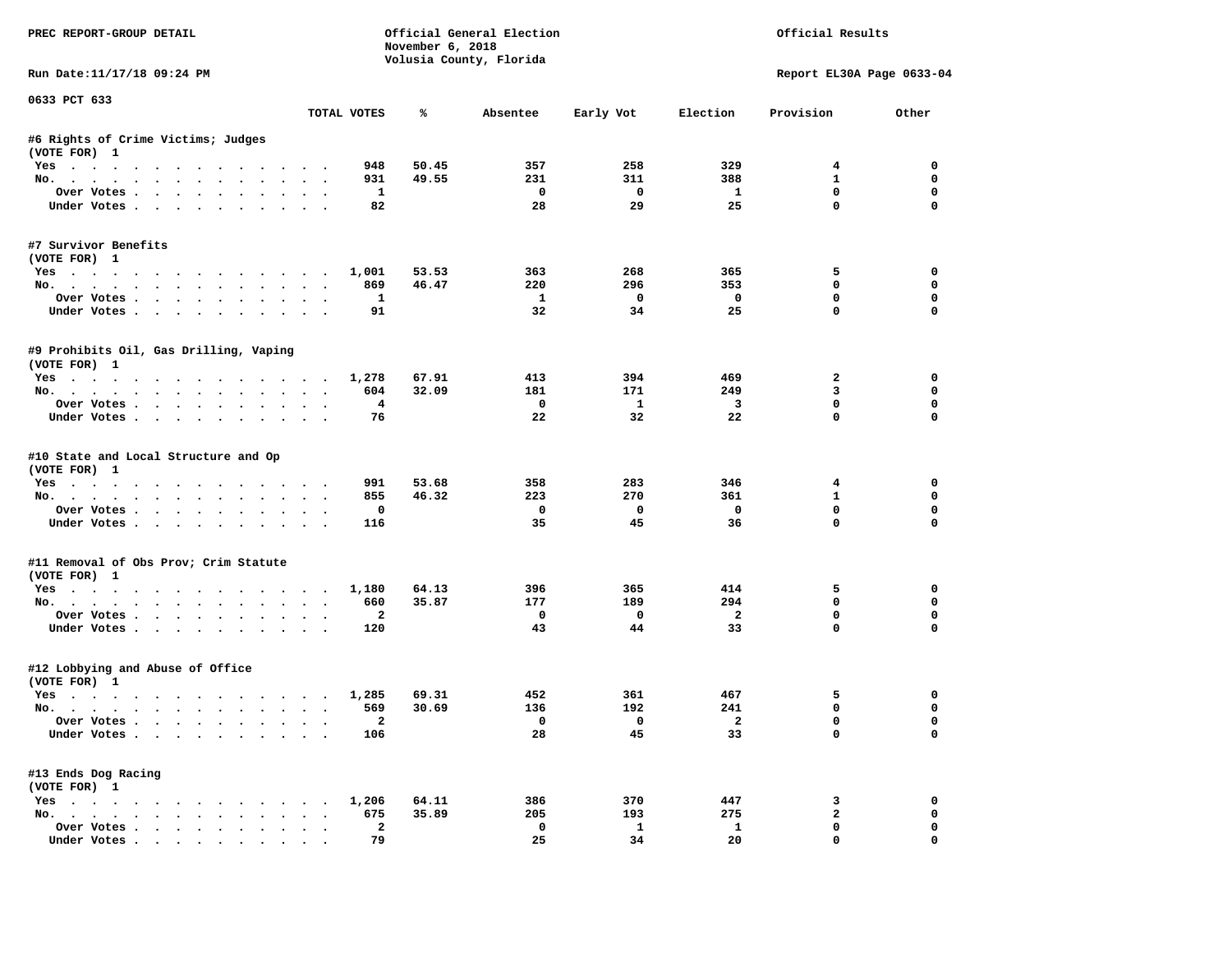**PREC REPORT-GROUP DETAIL COMPUTER CONSUMING A CONSUMING CONSUMING A LIGACION CONSUMING A LIGACION November 6, 2018 Volusia County, Florida** 

## Official Results

**Run Date:11/17/18 09:24 PM Report EL30A Page 0638-01** 

| 0638 PCT 638                                                                                                                       |                                |                         |       |                |              |                         |              |              |
|------------------------------------------------------------------------------------------------------------------------------------|--------------------------------|-------------------------|-------|----------------|--------------|-------------------------|--------------|--------------|
|                                                                                                                                    |                                | TOTAL VOTES             | ℁     | Absentee       | Early Vot    | Election                | Provision    | Other        |
| REGISTERED VOTERS - TOTAL.<br>$\ddot{\phantom{a}}$<br>$\ddot{\phantom{1}}$                                                         | $\overline{\phantom{a}}$       | 2,398                   |       |                |              |                         |              |              |
| BALLOTS CAST - TOTAL.<br>$\ddot{\phantom{a}}$<br>$\sim$<br>$\sim$<br>$\sim$                                                        |                                | 1,520                   |       | 601            | 258          | 661                     | $\mathbf{0}$ | $\mathbf 0$  |
| BALLOTS CAST - BLANK.<br>$\ddot{\phantom{a}}$<br>$\bullet$<br>$\bullet$<br>$\bullet$                                               | $\cdot$<br>$\bullet$           | 0                       |       | $\mathbf 0$    | 0            | $\mathbf 0$             | $\mathbf 0$  | $\mathbf{0}$ |
| VOTER TURNOUT - TOTAL<br>$\ddot{\phantom{a}}$<br>$\ddot{\phantom{a}}$                                                              |                                |                         | 63.39 |                |              |                         |              |              |
| VOTER TURNOUT - BLANK<br>$\ddot{\phantom{a}}$                                                                                      |                                |                         |       |                |              |                         |              |              |
| $\bullet$                                                                                                                          |                                |                         |       |                |              |                         |              |              |
|                                                                                                                                    |                                |                         |       |                |              |                         |              |              |
| United States Senator                                                                                                              |                                |                         |       |                |              |                         |              |              |
| (VOTE FOR) 1                                                                                                                       |                                |                         |       |                |              |                         |              |              |
| Rick Scott (REP).<br>$\cdot$<br>$\cdot$ $\cdot$<br>$\sim$<br>$\bullet$<br>$\overline{\phantom{a}}$                                 |                                | 871                     | 58.11 | 331            | 134          | 406                     | $\mathbf 0$  | 0            |
| Bill Nelson (DEM).<br>$\cdot$ $\cdot$ $\cdot$ $\cdot$ $\cdot$ $\cdot$                                                              | $\cdot$ $\cdot$ $\cdot$        | 624                     | 41.63 | 255            | 124          | 245                     | $\Omega$     | $\mathbf 0$  |
| WRITE-IN.<br>$\cdots$<br>$\bullet$ .<br><br><br><br><br><br><br><br><br><br><br><br>$\ddot{\phantom{a}}$<br>$\bullet$<br>$\bullet$ |                                | 4                       | .27   | $\overline{2}$ | $\Omega$     | $\overline{\mathbf{2}}$ | $\Omega$     | $\mathbf 0$  |
| Over Votes<br>$\sim$ $\sim$ $\sim$ $\sim$ $\sim$<br>$\bullet$<br>$\bullet$                                                         |                                | $\mathbf{1}$            |       | $\mathbf 0$    | $\mathbf 0$  | $\mathbf{1}$            | $\mathbf 0$  | $\mathbf 0$  |
| Under Votes<br>$\bullet$<br>$\bullet$                                                                                              | $\sim$ $\sim$                  | 20                      |       | 13             | $\Omega$     | 7                       | $\Omega$     | $\mathbf 0$  |
|                                                                                                                                    |                                |                         |       |                |              |                         |              |              |
| Representative in Congress District 6                                                                                              |                                |                         |       |                |              |                         |              |              |
| (VOTE FOR) 1                                                                                                                       |                                |                         |       |                |              |                         |              |              |
| Michael Waltz (REP)                                                                                                                |                                | 835                     | 56.08 | 318            | 128          | 389                     | $\mathbf 0$  | 0            |
| Nancy Soderberg (DEM)<br>$\sim$ $\sim$ $\sim$ $\sim$ $\sim$<br>$\sim$<br>$\ddot{\phantom{0}}$                                      | $\ddotsc$                      | 654                     | 43.92 | 269            | 127          | 258                     | $\mathbf 0$  | $\mathbf 0$  |
| Over Votes<br>$\ddot{\phantom{a}}$<br>$\sim$                                                                                       |                                | 0                       |       | $\mathbf 0$    | 0            | 0                       | $\Omega$     | 0            |
| Under Votes<br>$\ddot{\phantom{1}}$                                                                                                |                                | 31                      |       | 14             | 3            | 14                      | 0            | $\mathbf 0$  |
|                                                                                                                                    |                                |                         |       |                |              |                         |              |              |
| Governor and Lieutenant Governor                                                                                                   |                                |                         |       |                |              |                         |              |              |
| (VOTE FOR) 1                                                                                                                       |                                |                         |       |                |              |                         |              |              |
| Ron DeSantis (REP)<br>$\cdot$ $\cdot$ $\cdot$<br>$\sim$ $\sim$ $\sim$<br>$\sim$                                                    |                                | 863                     | 57.38 | 332            | 132          | 399                     | $\mathbf 0$  | $\mathbf 0$  |
| Andrew Gillum (DEM)                                                                                                                |                                | 619                     | 41.16 | 250            | 122          | 247                     | $\Omega$     | $\mathbf 0$  |
| Darcy G. Richardson (REF).<br>$\bullet$<br>$\ddot{\phantom{a}}$                                                                    |                                | 5                       | .33   | 1              | $\mathbf{2}$ | 2                       | $\Omega$     | $\mathbf 0$  |
| Ryan Christopher Foley.<br>$\sim$<br>$\bullet$                                                                                     |                                | 7                       | .47   | 3              | $\mathbf{1}$ | 3                       | $\mathbf 0$  | $\mathbf 0$  |
| Kyle "KC" Gibson<br>$\bullet$<br>$\bullet$<br>$\bullet$                                                                            |                                | 6                       | .40   | 3              | $\mathbf 0$  | 3                       | $\mathbf 0$  | $\mathbf 0$  |
| Bruce Stanley<br>$\overline{\phantom{a}}$                                                                                          |                                | $\overline{\mathbf{2}}$ | .13   | $\Omega$       | $\Omega$     | $\overline{\mathbf{2}}$ | 0            | $\mathbf 0$  |
| WRITE-IN.<br>$\cdots$<br>$\bullet$                                                                                                 |                                | $\overline{\mathbf{2}}$ | .13   | $\mathbf{1}$   | $\Omega$     | $\mathbf{1}$            | $\Omega$     | $\mathbf 0$  |
| Over Votes.                                                                                                                        |                                | 3                       |       | $\mathbf{1}$   | $\mathbf{1}$ | $\mathbf{1}$            | $\mathbf 0$  | $\mathbf 0$  |
| $\cdot$ $\cdot$ $\cdot$ $\cdot$<br>$\ddot{\phantom{1}}$<br>$\bullet$<br>$\bullet$<br>Under Votes<br>$\ddot{\phantom{a}}$           | $\ddot{\phantom{a}}$<br>$\sim$ | 13                      |       | 10             | $\mathbf 0$  | 3                       | 0            | $\mathbf 0$  |
|                                                                                                                                    | $\sim$                         |                         |       |                |              |                         |              |              |
| Attorney General                                                                                                                   |                                |                         |       |                |              |                         |              |              |
| (VOTE FOR) 1                                                                                                                       |                                |                         |       |                |              |                         |              |              |
|                                                                                                                                    |                                |                         | 61.23 | 345            | 143          | 428                     | $\mathbf 0$  | $\mathbf 0$  |
| Ashley Moody (REP)<br>$\cdots$                                                                                                     |                                | 916                     |       |                |              |                         |              |              |
| Sean Shaw (DEM)<br>$\cdot$ $\cdot$ $\cdot$ $\cdot$ $\cdot$<br>$\ddot{\phantom{a}}$<br>$\ddot{\phantom{a}}$                         |                                | 549                     | 36.70 | 228            | 108          | 213                     | $\mathbf 0$  | $\mathbf 0$  |
| Jeffrey Marc Siskind.<br>$\ddot{\phantom{a}}$                                                                                      |                                | 31                      | 2.07  | 16             | 5            | 10                      | $\mathbf 0$  | $\mathbf 0$  |
| Over Votes .<br>$\sim$ $\sim$ $\sim$ $\sim$<br>$\bullet$<br>$\ddot{\phantom{a}}$                                                   |                                | $\mathbf{1}$            |       | $\mathbf 0$    | $\mathbf 0$  | $\mathbf{1}$            | $\mathbf 0$  | $\mathbf 0$  |
| Under Votes<br>$\ddot{\phantom{0}}$                                                                                                |                                | 23                      |       | 12             | $\mathbf{2}$ | 9                       | $\mathbf 0$  | 0            |
|                                                                                                                                    |                                |                         |       |                |              |                         |              |              |
| Chief Financial Officer                                                                                                            |                                |                         |       |                |              |                         |              |              |
| (VOTE FOR) 1                                                                                                                       |                                |                         |       |                |              |                         |              |              |
| Jimmy Patronis (REP).<br>$\cdot$ $\cdot$ $\cdot$ $\cdot$<br>$\sim$                                                                 |                                | 877                     | 59.54 | 321            | 137          | 419                     | 0            | 0            |
| Jeremy Ring (DEM).<br>$\cdots$<br>$\ddot{\phantom{a}}$                                                                             |                                | 596                     | 40.46 | 260            | 114          | 222                     | $\mathbf 0$  | $\mathbf 0$  |
| WRITE-IN.<br>$\sim$ $\sim$ $\sim$ $\sim$ $\sim$<br>$\ddot{\phantom{a}}$<br>$\bullet$<br>$\ddot{\phantom{a}}$                       |                                | 0                       |       | $\mathbf 0$    | $\mathbf 0$  | 0                       | $\mathbf 0$  | $\mathbf 0$  |
| Over Votes.<br>$\cdots$<br>$\bullet$                                                                                               |                                | $\mathbf 0$             |       | $\Omega$       | $\mathbf 0$  | $\mathbf 0$             | $\mathbf 0$  | 0            |
| Under Votes<br>$\overline{\phantom{a}}$                                                                                            |                                | 47                      |       | 20             | 7            | 20                      | 0            | $\mathbf 0$  |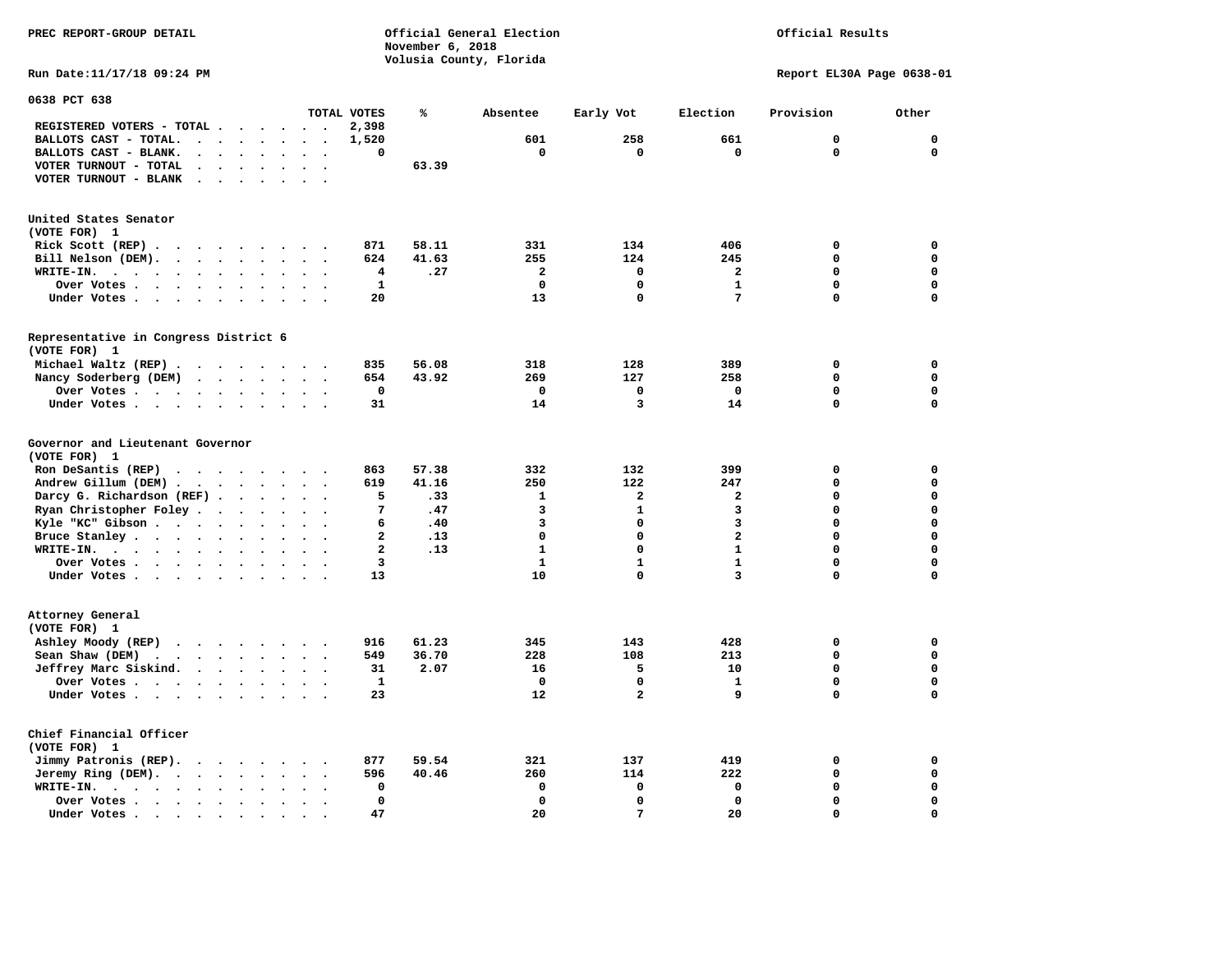| PREC REPORT-GROUP DETAIL                                                   |                                | November 6, 2018 | Official General Election<br>Volusia County, Florida | Official Results   |                    |                    |                            |                         |
|----------------------------------------------------------------------------|--------------------------------|------------------|------------------------------------------------------|--------------------|--------------------|--------------------|----------------------------|-------------------------|
| Run Date: 11/17/18 09:24 PM                                                |                                |                  |                                                      |                    |                    |                    | Report EL30A Page 0638-02  |                         |
| 0638 PCT 638                                                               |                                | TOTAL VOTES      | ℁                                                    | Absentee           | Early Vot          | Election           | Provision                  | Other                   |
|                                                                            |                                |                  |                                                      |                    |                    |                    |                            |                         |
| Commissioner of Agriculture<br>(VOTE FOR) 1                                |                                |                  |                                                      |                    |                    |                    |                            |                         |
| Matt Caldwell (REP)                                                        |                                | 865              | 58.68                                                | 321                | 135                | 409                | 0                          | $\mathbf 0$             |
| Nicole "Nikki" Fried (DEM).                                                |                                | 609              | 41.32                                                | 259<br>$\mathbf 0$ | 119<br>$\mathbf 0$ | 231                | $\mathbf 0$<br>$\mathbf 0$ | 0<br>$\mathbf 0$        |
| Over Votes<br>Under Votes                                                  | $\cdot$ $\cdot$ $\cdot$        | 1<br>45          |                                                      | 21                 | $\overline{\bf 4}$ | $\mathbf{1}$<br>20 | $\mathbf 0$                | 0                       |
| State Senator District 14                                                  |                                |                  |                                                      |                    |                    |                    |                            |                         |
| (VOTE FOR) 1                                                               |                                |                  |                                                      |                    |                    |                    |                            |                         |
| Dorothy L. Hukill (REP).                                                   |                                | 6<br>7           | 46.15<br>53.85                                       | 2<br>4             | 1<br>3             | 3<br>$\mathbf 0$   | 0<br>$\mathbf{0}$          | 0<br>$\mathbf 0$        |
| Melissa "Mel" Martin (DEM).<br>Over Votes                                  |                                | 0                |                                                      | $\mathbf 0$        | $\mathbf 0$        | $\mathbf 0$        | $\mathbf 0$                | $\mathbf 0$             |
| Under Votes                                                                |                                | 0                |                                                      | 0                  | $\mathbf 0$        | $\mathbf 0$        | $\mathbf 0$                | $\mathbf 0$             |
| State Representative District 26<br>(VOTE FOR) 1                           |                                |                  |                                                      |                    |                    |                    |                            |                         |
| Elizabeth Fetterhoff (REP).                                                |                                | 903              | 61.26                                                | 336                | 140                | 427                | 0                          | $\mathbf 0$             |
| Patrick Henry (DEM)                                                        |                                | 571              | 38.74                                                | 244                | 114                | 213                | $\mathbf 0$                | $\mathbf 0$             |
| Over Votes                                                                 | $\ddot{\phantom{1}}$           | 0                |                                                      | $\mathbf{o}$       | 0                  | $\mathbf 0$        | $\mathbf 0$                | $\mathbf 0$             |
| Under Votes                                                                |                                | 46               |                                                      | 21                 | 4                  | 21                 | $\mathbf 0$                | $\mathbf 0$             |
| Justice of the Supreme Court Lawson<br>(VOTE FOR) 1                        |                                |                  |                                                      |                    |                    |                    |                            |                         |
| $Yes \t . \t .$<br>$\sim$<br>$\cdot$ $\cdot$<br>$\ddotsc$<br>$\ddotsc$     |                                | 955              | 74.73                                                | 365                | 166                | 424                | 0                          | 0                       |
| No.<br>$\cdots$<br>$\cdot$ $\cdot$ $\cdot$                                 | $\sim$<br>$\ddot{\phantom{0}}$ | 323              | 25.27                                                | 124                | 53                 | 146                | $\mathbf 0$                | $\mathbf 0$             |
| Over Votes                                                                 | $\cdot$ $\cdot$ $\cdot$        | 1                |                                                      | 0                  | $\mathbf 0$        | $\mathbf{1}$<br>90 | $\mathbf 0$<br>0           | $\mathbf 0$<br>0        |
| Under Votes                                                                | $\cdot$ $\cdot$ $\cdot$        | 241              |                                                      | 112                | 39                 |                    |                            |                         |
| 5th District Court of Appeal Eisnaugle<br>(VOTE FOR) 1                     |                                |                  |                                                      |                    |                    |                    |                            |                         |
| Yes                                                                        |                                | 890              | 70.08                                                | 346                | 147                | 397                | 0                          | 0                       |
| No.<br>Over Votes                                                          |                                | 380<br>1         | 29.92                                                | 142<br>0           | 71<br>0            | 167<br>1           | 0<br>0                     | $\mathbf 0$<br>0        |
| $\ddot{\phantom{0}}$<br>$\ddot{\phantom{1}}$<br>$\bullet$<br>Under Votes   |                                | 249              |                                                      | 113                | 40                 | 96                 | $\mathbf 0$                | $\mathbf 0$             |
| Circuit Judge 7th Judicial, Grp 15<br>(VOTE FOR) 1                         |                                |                  |                                                      |                    |                    |                    |                            |                         |
| Linda L. Gaustad                                                           |                                | 758              | 59.59                                                | 293                | 141                | 324                | 0                          | 0                       |
| Ryan Will $\cdots$ , $\cdots$ , $\cdots$ , $\cdots$                        |                                | 514              | 40.41                                                | 202                | 75                 | 237                | 0                          | 0                       |
| Over Votes                                                                 |                                | 0                |                                                      | 0                  | 0                  | 0                  | 0                          | $\mathbf 0$             |
| Under Votes<br>$\ddot{\phantom{1}}$<br>$\bullet$<br>$\bullet$<br>$\bullet$ |                                | 248              |                                                      | 106                | 42                 | 100                | $\mathbf 0$                | $\mathbf 0$             |
| Daytona Beach City Commissioner Zone 1<br>(VOTE FOR) 1                     |                                |                  |                                                      |                    |                    |                    |                            |                         |
| Danny Fuqua.                                                               |                                | 235              | 38.03                                                | 59                 | 42                 | 134                | 0                          | $\mathbf 0$             |
| Ruth Trager.                                                               |                                | 383              | 61.97                                                | 120                | 48                 | 215                | 0                          | 0                       |
| Over Votes<br>$\cdot$<br>Under Votes                                       | $\cdot$<br>$\cdot$             | 1<br>72          |                                                      | $\mathbf 0$<br>29  | $\mathbf 0$<br>7   | $\mathbf{1}$<br>36 | $\mathbf 0$<br>$\Omega$    | $\mathbf 0$<br>$\Omega$ |
|                                                                            |                                |                  |                                                      |                    |                    |                    |                            |                         |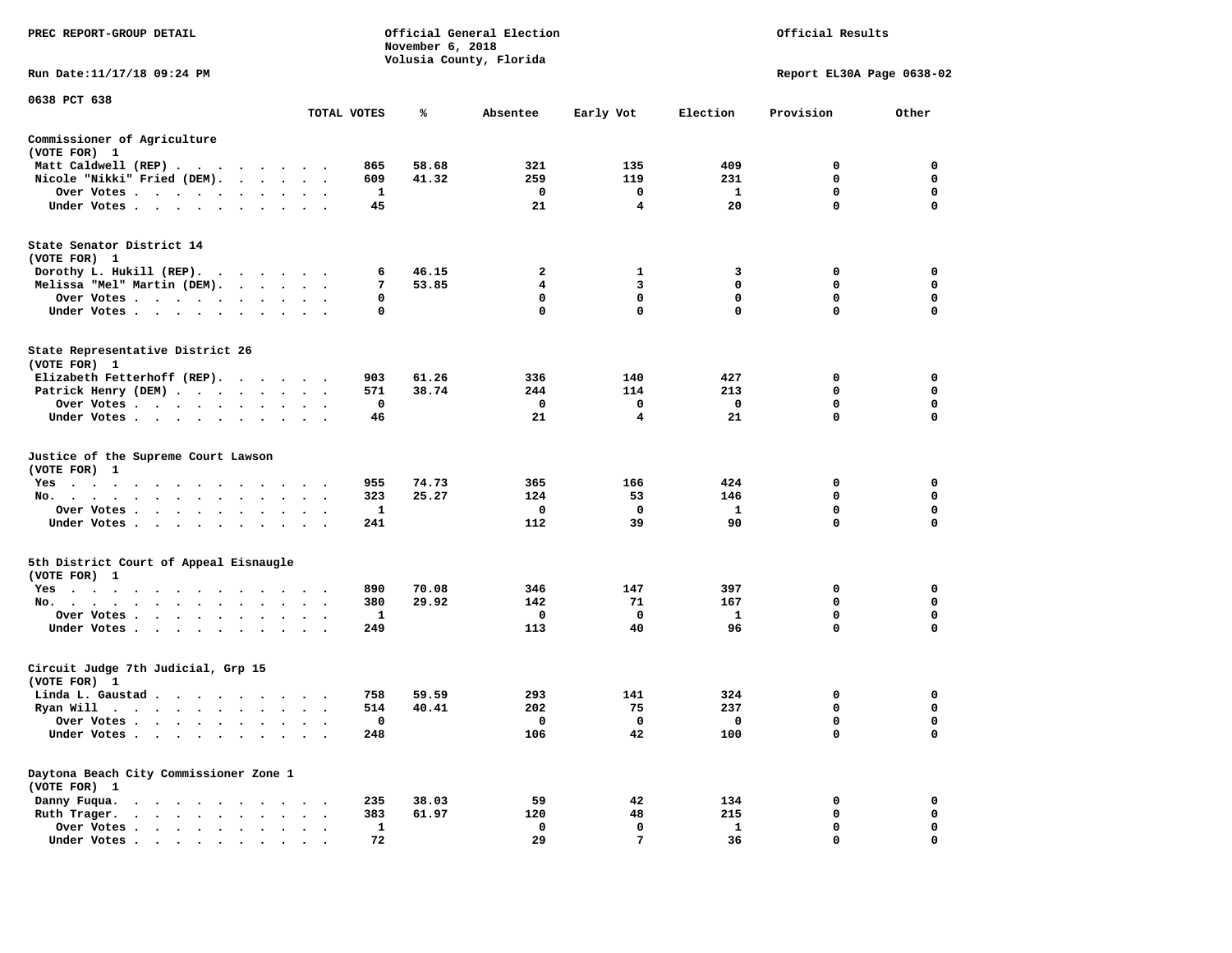| PREC REPORT-GROUP DETAIL                                                                                                                                                                                                                                                                                |                                                     |             | November 6, 2018 | Official General Election<br>Volusia County, Florida |           | Official Results          |           |                  |  |
|---------------------------------------------------------------------------------------------------------------------------------------------------------------------------------------------------------------------------------------------------------------------------------------------------------|-----------------------------------------------------|-------------|------------------|------------------------------------------------------|-----------|---------------------------|-----------|------------------|--|
| Run Date:11/17/18 09:24 PM                                                                                                                                                                                                                                                                              |                                                     |             |                  |                                                      |           | Report EL30A Page 0638-03 |           |                  |  |
| 0638 PCT 638                                                                                                                                                                                                                                                                                            |                                                     | TOTAL VOTES | ℁                | Absentee                                             | Early Vot | Election                  | Provision | Other            |  |
| Soil and Water Cons Dist Seat 1                                                                                                                                                                                                                                                                         |                                                     |             |                  |                                                      |           |                           |           |                  |  |
| (VOTE FOR) 1                                                                                                                                                                                                                                                                                            |                                                     |             |                  |                                                      |           |                           |           |                  |  |
| William Bliss.<br>$\ddot{\phantom{1}}$<br>$\cdots$                                                                                                                                                                                                                                                      |                                                     | 742         | 61.78            | 290                                                  | 129       | 323                       | 0         | 0                |  |
| Derrick Orberg.<br>$\sim$ $\sim$ $\sim$ $\sim$ $\sim$<br>$\begin{array}{cccccccccccccc} \bullet & \bullet & \bullet & \bullet & \bullet \end{array}$<br>$\bullet$                                                                                                                                       |                                                     | 459         | 38.22            | 176                                                  | 76        | 207                       | 0         | 0<br>$\mathbf 0$ |  |
| Over Votes .<br>$\cdot$ $\cdot$ $\cdot$ $\cdot$ $\cdot$<br>$\bullet$<br>Under Votes<br>$\ddot{\phantom{1}}$<br>$\ddot{\phantom{0}}$<br>$\ddot{\phantom{1}}$                                                                                                                                             | $\bullet$                                           | 0<br>319    |                  | 0<br>135                                             | 0<br>53   | 0<br>131                  | 0<br>0    | 0                |  |
| Soil and Water Cons Dist Seat 3                                                                                                                                                                                                                                                                         |                                                     |             |                  |                                                      |           |                           |           |                  |  |
| (VOTE FOR) 1                                                                                                                                                                                                                                                                                            |                                                     |             |                  |                                                      |           |                           |           |                  |  |
| Beth James.                                                                                                                                                                                                                                                                                             | $\ddot{\phantom{1}}$                                | 573         | 47.91            | 221                                                  | 82        | 270                       | 0         | 0                |  |
| Wesley Wayne Wilson Jr                                                                                                                                                                                                                                                                                  | $\ddot{\phantom{1}}$<br>$\blacksquare$ .            | 244         | 20.40            | 84                                                   | 45        | 115                       | 0<br>0    | 0                |  |
| Christine Wilt.<br>$\sim$ $\sim$<br>$\cdot$<br>Over Votes<br>$\cdot$                                                                                                                                                                                                                                    |                                                     | 379<br>0    | 31.69            | 159<br>0                                             | 77<br>0   | 143<br>0                  | 0         | 0<br>0           |  |
| $\bullet$<br>Under Votes                                                                                                                                                                                                                                                                                |                                                     | 324         |                  | 137                                                  | 54        | 133                       | 0         | 0                |  |
|                                                                                                                                                                                                                                                                                                         |                                                     |             |                  |                                                      |           |                           |           |                  |  |
| Soil and Water Cons Dist Seat 5<br>(VOTE FOR) 1                                                                                                                                                                                                                                                         |                                                     |             |                  |                                                      |           |                           |           |                  |  |
| J. Mark Barfield                                                                                                                                                                                                                                                                                        |                                                     | 310         | 26.07            | 94                                                   | 56        | 160                       | 0         | 0                |  |
| Andy Kelly                                                                                                                                                                                                                                                                                              |                                                     | 543         | 45.67            | 230                                                  | 98        | 215                       | 0         | 0                |  |
| David Schaefer.<br>$\cdots$<br>$\bullet$                                                                                                                                                                                                                                                                | $\bullet$                                           | 336         | 28.26            | 135                                                  | 47        | 154                       | 0         | 0                |  |
| Over Votes                                                                                                                                                                                                                                                                                              |                                                     | 0           |                  | 0                                                    | 0         | 0                         | 0         | 0                |  |
| Under Votes<br>$\ddot{\phantom{0}}$<br>$\bullet$                                                                                                                                                                                                                                                        | $\bullet$<br>$\ddot{\phantom{a}}$<br>$\blacksquare$ | 331         |                  | 142                                                  | 57        | 132                       | 0         | 0                |  |
|                                                                                                                                                                                                                                                                                                         |                                                     |             |                  |                                                      |           |                           |           |                  |  |
| #1 Increased Homestead Exemption<br>(VOTE FOR) 1                                                                                                                                                                                                                                                        |                                                     |             |                  |                                                      |           |                           |           |                  |  |
| Yes                                                                                                                                                                                                                                                                                                     |                                                     | 716         | 50.35            | 287                                                  | 112       | 317                       | 0         | 0                |  |
| No.<br>$\cdot$<br>$\ddot{\phantom{1}}$                                                                                                                                                                                                                                                                  |                                                     | 706         | 49.65            | 262                                                  | 140       | 304                       | 0         | 0                |  |
| Over Votes .<br>$\sim$ $\sim$ $\sim$ $\sim$<br>$\bullet$<br>$\blacksquare$<br>$\bullet$                                                                                                                                                                                                                 | $\bullet$                                           | 0           |                  | 0                                                    | 0         | $\mathbf 0$               | 0         | $\mathbf 0$      |  |
| Under Votes<br>$\ddot{\phantom{1}}$                                                                                                                                                                                                                                                                     | $\sim$<br>$\cdot$ .                                 | 98          |                  | 52                                                   | 6         | 40                        | 0         | $\mathbf 0$      |  |
| #2 Limit on Property Tax Assessments                                                                                                                                                                                                                                                                    |                                                     |             |                  |                                                      |           |                           |           |                  |  |
| (VOTE FOR) 1                                                                                                                                                                                                                                                                                            |                                                     |             |                  |                                                      |           |                           |           |                  |  |
| $Yes \cdot \cdot \cdot$<br>$\sim$<br>$\blacksquare$ .<br>$\sim$ $\sim$<br>. The contract of the contract of the contract of the contract of the contract of the contract of the contract of the contract of the contract of the contract of the contract of the contract of the contract of the contrac | $\sim$                                              | 1,026       | 72.15            | 384                                                  | 181       | 461                       | 0         | 0                |  |
| No.                                                                                                                                                                                                                                                                                                     |                                                     | 396         | 27.85            | 163                                                  | 70        | 163                       | 0         | 0                |  |
| Over Votes .<br>$\ddot{\phantom{1}}$<br>$\sim$ $\sim$ $\sim$<br>$\ddot{\phantom{0}}$<br>$\cdot$<br>$\cdot$                                                                                                                                                                                              |                                                     | 0           |                  | 0                                                    | 0         | 0                         | 0         | 0                |  |
| Under Votes<br>$\bullet$ .<br>$\bullet$                                                                                                                                                                                                                                                                 |                                                     | 98          |                  | 54                                                   | 7         | 37                        | 0         | 0                |  |
| #3 Voter Control of Gambling                                                                                                                                                                                                                                                                            |                                                     |             |                  |                                                      |           |                           |           |                  |  |
| (VOTE FOR) 1                                                                                                                                                                                                                                                                                            |                                                     |             |                  |                                                      |           |                           |           |                  |  |
| Yes<br>$\cdots$<br>$\cdots$<br>$\cdots$                                                                                                                                                                                                                                                                 |                                                     | 1,058       | 72.27            | 433                                                  | 171       | 454                       | 0         | 0                |  |
| No.<br>$\blacksquare$                                                                                                                                                                                                                                                                                   |                                                     | 406         | 27.73            | 139                                                  | 82        | 185                       | 0         | 0                |  |
| Over Votes<br>$\ddot{\phantom{a}}$<br>$\bullet$                                                                                                                                                                                                                                                         |                                                     | $\mathbf 1$ |                  | 0                                                    | 0         | $\mathbf{1}$              | 0         | 0                |  |
| Under Votes.<br>$\sim$ $\sim$<br>$\bullet$<br>$\ddot{\phantom{0}}$<br>$\bullet$<br>$\bullet$                                                                                                                                                                                                            |                                                     | 55          |                  | 29                                                   | 5         | 21                        | 0         | 0                |  |
| #4 Voting Restoration Amendment<br>(VOTE FOR) 1                                                                                                                                                                                                                                                         |                                                     |             |                  |                                                      |           |                           |           |                  |  |
| $Yes \t . \t .$<br>$\sim$ $\sim$<br>$\sim$<br>$\cdot$                                                                                                                                                                                                                                                   |                                                     | 865         | 59.57            | 337                                                  | 161       | 367                       | 0         | 0                |  |
| No.<br>$\sim$                                                                                                                                                                                                                                                                                           |                                                     | 587         | 40.43            | 239                                                  | 90        | 258                       | 0         | 0                |  |
| Over Votes .<br>$\bullet$                                                                                                                                                                                                                                                                               |                                                     | 2           |                  | 0                                                    | 0         | 2                         | 0         | 0                |  |
| Under Votes                                                                                                                                                                                                                                                                                             |                                                     | 66          |                  | 25                                                   | 7         | 34                        | 0         | O                |  |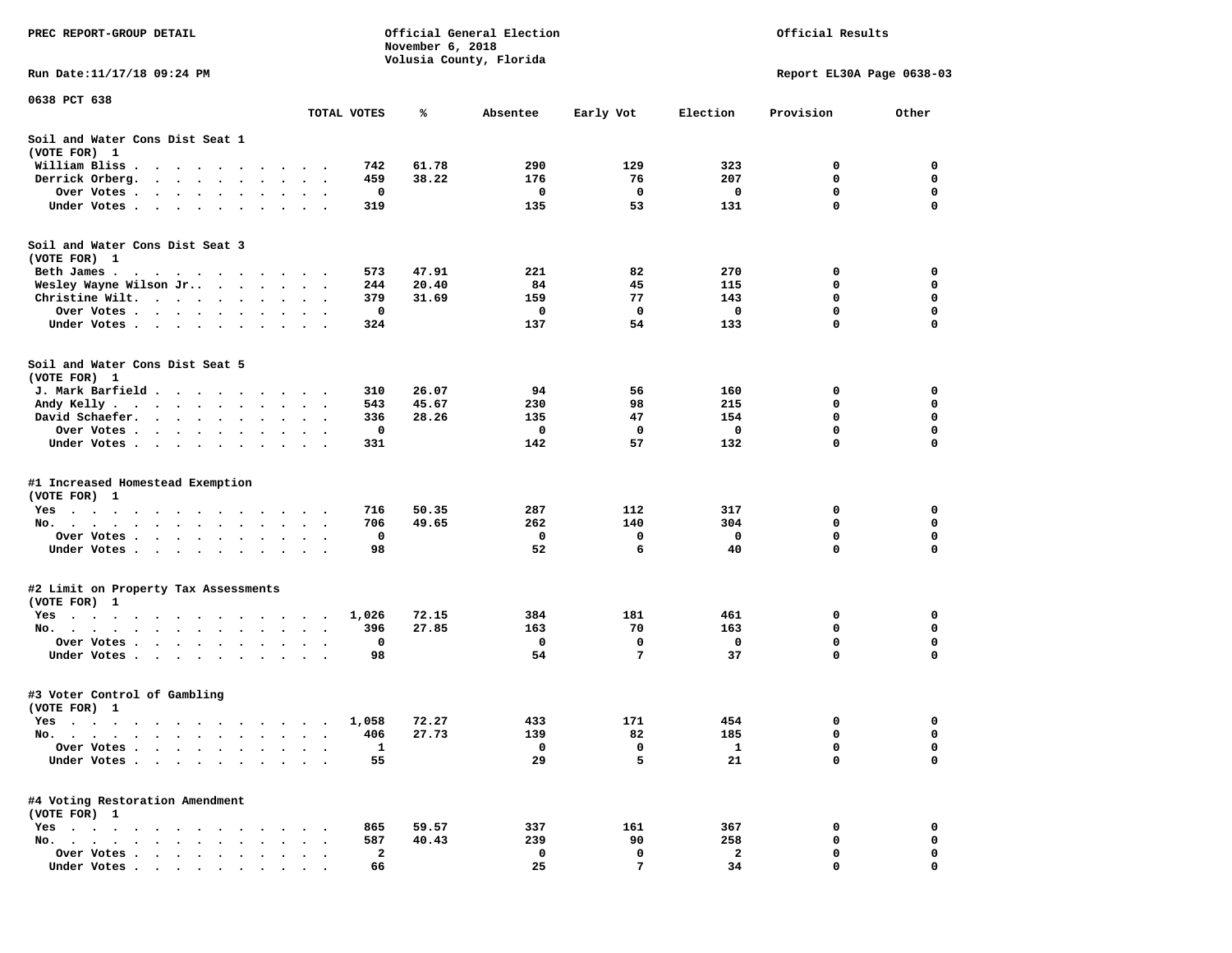| PREC REPORT-GROUP DETAIL                                                                                                                                                                                                                                                                                                                                                                                                                                                                   |                                |                     | November 6, 2018 | Official General Election<br>Volusia County, Florida |                               |                                | Official Results           |                            |
|--------------------------------------------------------------------------------------------------------------------------------------------------------------------------------------------------------------------------------------------------------------------------------------------------------------------------------------------------------------------------------------------------------------------------------------------------------------------------------------------|--------------------------------|---------------------|------------------|------------------------------------------------------|-------------------------------|--------------------------------|----------------------------|----------------------------|
| Run Date:11/17/18 09:24 PM                                                                                                                                                                                                                                                                                                                                                                                                                                                                 |                                |                     |                  |                                                      |                               |                                | Report EL30A Page 0638-04  |                            |
| 0638 PCT 638                                                                                                                                                                                                                                                                                                                                                                                                                                                                               |                                | TOTAL VOTES         | %                | Absentee                                             | Early Vot                     | Election                       | Provision                  | Other                      |
| #5 Supermajority Vote Required                                                                                                                                                                                                                                                                                                                                                                                                                                                             |                                |                     |                  |                                                      |                               |                                |                            |                            |
| (VOTE FOR) 1                                                                                                                                                                                                                                                                                                                                                                                                                                                                               |                                |                     |                  |                                                      |                               |                                |                            |                            |
| Yes                                                                                                                                                                                                                                                                                                                                                                                                                                                                                        |                                | 1,010               | 71.63            | 398                                                  | 178                           | 434                            | $\Omega$                   | $\Omega$                   |
| No.                                                                                                                                                                                                                                                                                                                                                                                                                                                                                        |                                | 400                 | 28.37            | 156                                                  | 70                            | 174                            | $^{\circ}$                 | $\mathbf 0$                |
| Over Votes                                                                                                                                                                                                                                                                                                                                                                                                                                                                                 |                                | 0                   |                  | $\overline{\phantom{0}}$                             | $\mathbf{0}$                  | $\overline{\mathbf{0}}$        | 0                          | 0                          |
| Under Votes                                                                                                                                                                                                                                                                                                                                                                                                                                                                                |                                | 110                 |                  | 47                                                   | 10                            | 53                             | $\mathbf 0$                | $\mathbf 0$                |
| #6 Rights of Crime Victims; Judges                                                                                                                                                                                                                                                                                                                                                                                                                                                         |                                |                     |                  |                                                      |                               |                                |                            |                            |
| (VOTE FOR) 1                                                                                                                                                                                                                                                                                                                                                                                                                                                                               |                                | 876                 | 61.34            | 333                                                  | 149                           | 394                            | 0                          | 0                          |
| Yes                                                                                                                                                                                                                                                                                                                                                                                                                                                                                        |                                | 552                 | 38.66            | 229                                                  | 97                            | 226                            | $\mathbf 0$                | 0                          |
| No.<br>Over Votes                                                                                                                                                                                                                                                                                                                                                                                                                                                                          |                                | $\mathbf{1}$        |                  | $\overline{\phantom{0}}$                             | $\mathbf{1}$                  | $\overline{\phantom{0}}$       | $\mathbf 0$                | 0                          |
| Under Votes                                                                                                                                                                                                                                                                                                                                                                                                                                                                                |                                | 91                  |                  | 39                                                   | 11                            | 41                             | $\mathbf 0$                | 0                          |
|                                                                                                                                                                                                                                                                                                                                                                                                                                                                                            |                                |                     |                  |                                                      |                               |                                |                            |                            |
| #7 Survivor Benefits<br>(VOTE FOR) 1                                                                                                                                                                                                                                                                                                                                                                                                                                                       |                                |                     |                  |                                                      |                               |                                |                            |                            |
| Yes                                                                                                                                                                                                                                                                                                                                                                                                                                                                                        |                                | 895                 | 63.43            | 363                                                  | 144                           | 388                            | $\Omega$                   | $\Omega$                   |
| No.                                                                                                                                                                                                                                                                                                                                                                                                                                                                                        |                                | 516                 | 36.57            | 195                                                  | 99                            | 222                            | $\mathbf 0$                | 0                          |
| Over Votes                                                                                                                                                                                                                                                                                                                                                                                                                                                                                 |                                | $^{\circ}$          |                  | $^{\circ}$                                           | $\overline{\mathbf{0}}$       | $\overline{\mathbf{0}}$        | $^{\circ}$                 | 0                          |
| Under Votes                                                                                                                                                                                                                                                                                                                                                                                                                                                                                |                                | 109                 |                  | 43                                                   | 15                            | 51                             | $\Omega$                   | $\Omega$                   |
| #9 Prohibits Oil, Gas Drilling, Vaping<br>(VOTE FOR) 1                                                                                                                                                                                                                                                                                                                                                                                                                                     |                                |                     |                  |                                                      |                               |                                |                            |                            |
| Yes<br>No.                                                                                                                                                                                                                                                                                                                                                                                                                                                                                 |                                | 860<br>549          | 61.04<br>38.96   | 339<br>216                                           | 157<br>91                     | 364<br>242                     | 0<br>0                     | 0<br>0                     |
| Over Votes                                                                                                                                                                                                                                                                                                                                                                                                                                                                                 |                                | <b>1</b>            |                  | $\mathbf 0$                                          | $\mathbf 0$                   | $\mathbf{1}$                   | $\mathbf 0$                | $\mathbf 0$                |
| Under Votes                                                                                                                                                                                                                                                                                                                                                                                                                                                                                |                                | 110                 |                  | 46                                                   | 10                            | 54                             | $\mathbf 0$                | $\Omega$                   |
|                                                                                                                                                                                                                                                                                                                                                                                                                                                                                            |                                |                     |                  |                                                      |                               |                                |                            |                            |
| #10 State and Local Structure and Op<br>(VOTE FOR) 1                                                                                                                                                                                                                                                                                                                                                                                                                                       |                                |                     |                  |                                                      |                               |                                |                            |                            |
| Yes                                                                                                                                                                                                                                                                                                                                                                                                                                                                                        |                                | 923                 | 65.93            | 368                                                  | 159                           | 396                            | 0                          | $\mathbf 0$                |
| No.                                                                                                                                                                                                                                                                                                                                                                                                                                                                                        |                                | 477                 | 34.07            | 182                                                  | 86                            | 209                            | $\mathbf 0$                | 0                          |
| Over Votes                                                                                                                                                                                                                                                                                                                                                                                                                                                                                 |                                | 0                   |                  | $\mathbf{o}$                                         | $\overline{\mathbf{0}}$       | $\mathbf{o}$                   | $\mathbf 0$                | $\mathbf 0$                |
| Under Votes                                                                                                                                                                                                                                                                                                                                                                                                                                                                                |                                | 120                 |                  | 51                                                   | 13                            | 56                             | $\Omega$                   | $\Omega$                   |
| #11 Removal of Obs Prov; Crim Statute                                                                                                                                                                                                                                                                                                                                                                                                                                                      |                                |                     |                  |                                                      |                               |                                |                            |                            |
| (VOTE FOR) 1                                                                                                                                                                                                                                                                                                                                                                                                                                                                               |                                |                     |                  |                                                      |                               |                                |                            |                            |
| Yes                                                                                                                                                                                                                                                                                                                                                                                                                                                                                        |                                | 800                 | 58.78            | 327                                                  | 149                           | 324                            | 0                          | 0                          |
| No.                                                                                                                                                                                                                                                                                                                                                                                                                                                                                        |                                | 561                 | 41.22            | 197                                                  | 91                            | 273                            | 0                          | 0                          |
| Over Votes<br>Under Votes                                                                                                                                                                                                                                                                                                                                                                                                                                                                  |                                | $\mathbf{o}$<br>159 |                  | $\overline{\phantom{0}}$<br>77                       | $\overline{\mathbf{0}}$<br>18 | $\overline{\phantom{0}}$<br>64 | $\mathbf 0$<br>$\mathbf 0$ | $\mathbf 0$<br>$\mathbf 0$ |
| #12 Lobbying and Abuse of Office                                                                                                                                                                                                                                                                                                                                                                                                                                                           |                                |                     |                  |                                                      |                               |                                |                            |                            |
| (VOTE FOR) 1                                                                                                                                                                                                                                                                                                                                                                                                                                                                               |                                |                     |                  |                                                      |                               |                                |                            |                            |
| Yes                                                                                                                                                                                                                                                                                                                                                                                                                                                                                        |                                | 1,123               | 80.50            | 437                                                  | 193                           | 493                            | 0                          | $\mathbf 0$                |
| No.                                                                                                                                                                                                                                                                                                                                                                                                                                                                                        |                                | 272                 | 19.50            | 110                                                  | 51                            | 111                            | 0                          | 0                          |
| Over Votes                                                                                                                                                                                                                                                                                                                                                                                                                                                                                 | $\sim$<br>$\ddot{\phantom{a}}$ | 0                   |                  | $\mathbf 0$                                          | $\mathbf 0$                   | $\mathbf 0$                    | $\mathbf 0$                | 0                          |
| $\blacksquare$ $\blacksquare$ $\blacksquare$ $\blacksquare$ $\blacksquare$ $\blacksquare$ $\blacksquare$ $\blacksquare$ $\blacksquare$ $\blacksquare$ $\blacksquare$ $\blacksquare$ $\blacksquare$ $\blacksquare$ $\blacksquare$ $\blacksquare$ $\blacksquare$ $\blacksquare$ $\blacksquare$ $\blacksquare$ $\blacksquare$ $\blacksquare$ $\blacksquare$ $\blacksquare$ $\blacksquare$ $\blacksquare$ $\blacksquare$ $\blacksquare$ $\blacksquare$ $\blacksquare$ $\blacksquare$ $\blacks$ |                                | 125                 |                  | 54                                                   | 14                            | 57                             | $\Omega$                   | $\Omega$                   |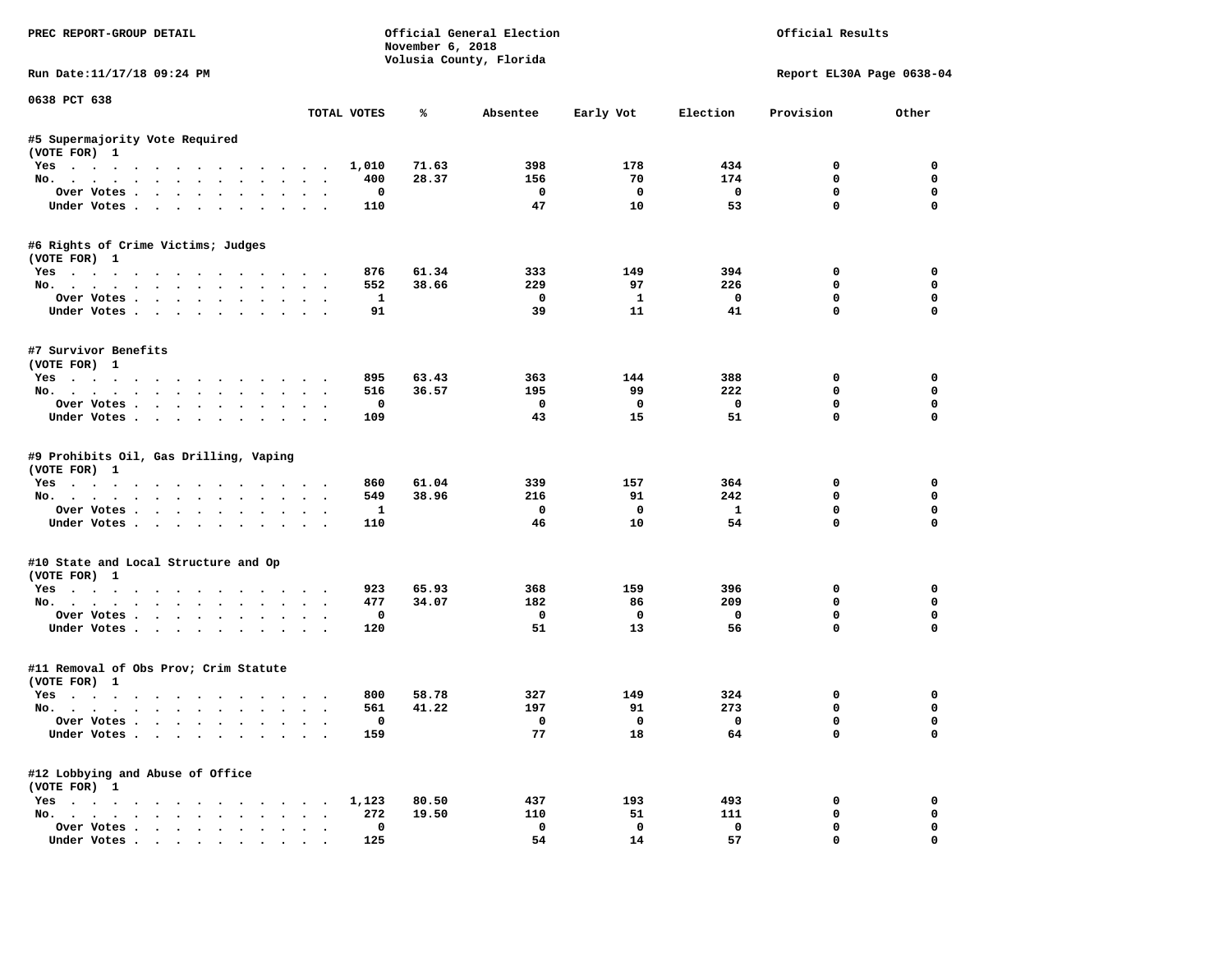| PREC REPORT-GROUP DETAIL            |  |  |  |  | Official General Election<br>November 6, 2018<br>Volusia County, Florida |  |  |  |             |       |          |           |          | Official Results |                           |  |
|-------------------------------------|--|--|--|--|--------------------------------------------------------------------------|--|--|--|-------------|-------|----------|-----------|----------|------------------|---------------------------|--|
| Run Date: 11/17/18 09:24 PM         |  |  |  |  |                                                                          |  |  |  |             |       |          |           |          |                  | Report EL30A Page 0638-05 |  |
| 0638 PCT 638                        |  |  |  |  |                                                                          |  |  |  | TOTAL VOTES | %ะ    | Absentee | Early Vot | Election | Provision        | Other                     |  |
| #13 Ends Dog Racing<br>(VOTE FOR) 1 |  |  |  |  |                                                                          |  |  |  |             |       |          |           |          |                  |                           |  |
| Yes                                 |  |  |  |  |                                                                          |  |  |  | 776         | 54.61 | 306      | 141       | 329      |                  | 0                         |  |
| No.                                 |  |  |  |  |                                                                          |  |  |  | 645         | 45.39 | 252      | 109       | 284      |                  | 0                         |  |
| Over Votes                          |  |  |  |  |                                                                          |  |  |  | 0           |       | 0        | 0         | O        |                  | 0                         |  |
| Under Votes                         |  |  |  |  |                                                                          |  |  |  | 99          |       | 43       | 8         | 48       |                  |                           |  |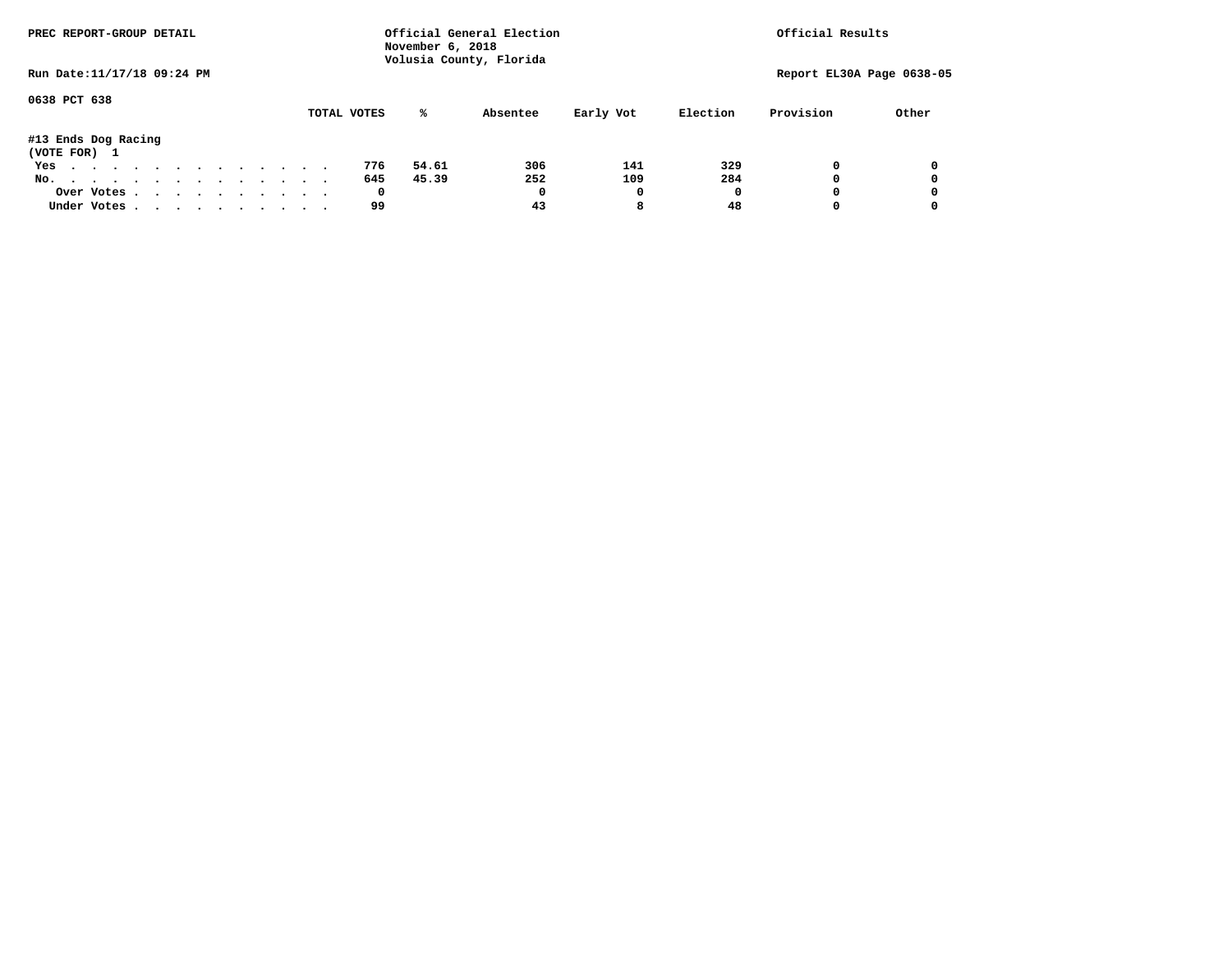|                                                                                                                                                                                                                                                                  | November 6, 2018      |                         |                         |                         |                           |              |
|------------------------------------------------------------------------------------------------------------------------------------------------------------------------------------------------------------------------------------------------------------------|-----------------------|-------------------------|-------------------------|-------------------------|---------------------------|--------------|
|                                                                                                                                                                                                                                                                  |                       | Volusia County, Florida |                         |                         |                           |              |
| Run Date: 11/17/18 09:24 PM                                                                                                                                                                                                                                      |                       |                         |                         |                         | Report EL30A Page 0641-01 |              |
| 0641 PCT 641<br>TOTAL VOTES                                                                                                                                                                                                                                      | ℁                     |                         |                         |                         |                           |              |
|                                                                                                                                                                                                                                                                  |                       | Absentee                | Early Vot               | Election                | Provision                 | Other        |
| REGISTERED VOTERS - TOTAL<br>4,915                                                                                                                                                                                                                               |                       |                         |                         |                         |                           |              |
| BALLOTS CAST - TOTAL.<br>2,841<br>$\cdot$ $\cdot$ $\cdot$ $\cdot$ $\cdot$ $\cdot$ $\cdot$                                                                                                                                                                        |                       | 1,230                   | 852                     | 752                     | 5                         | $\mathbf{2}$ |
| BALLOTS CAST - BLANK.<br>$\ddot{\phantom{a}}$<br>$\sim$<br>$\ddot{\phantom{a}}$<br>$\ddot{\phantom{a}}$                                                                                                                                                          | 0                     | 0                       | 0                       | 0                       | 0                         | $\mathbf 0$  |
| VOTER TURNOUT - TOTAL<br>$\cdot$ $\cdot$ $\cdot$ $\cdot$ $\cdot$<br>$\cdot$ .                                                                                                                                                                                    | 57.80                 |                         |                         |                         |                           |              |
| VOTER TURNOUT - BLANK<br>$\sim$<br>$\sim$<br>$\overline{\phantom{a}}$                                                                                                                                                                                            |                       |                         |                         |                         |                           |              |
|                                                                                                                                                                                                                                                                  |                       |                         |                         |                         |                           |              |
| United States Senator<br>(VOTE FOR) 1                                                                                                                                                                                                                            |                       |                         |                         |                         |                           |              |
| Rick Scott (REP).<br>1,536<br>$\cdots$<br>$\sim$<br>$\overline{\phantom{a}}$                                                                                                                                                                                     | 54.35                 | 713                     | 398                     | 421                     | 3                         | $\mathbf{1}$ |
| Bill Nelson (DEM).<br>$\mathbf{r}$ . The set of the set of the set of the set of the set of the set of the set of the set of the set of the set of the set of the set of the set of the set of the set of the set of the set of the set of the set of t<br>1,278 | 45.22                 | 504                     | 447                     | 324                     | $\overline{a}$            | $\mathbf{1}$ |
|                                                                                                                                                                                                                                                                  | 12<br>.42             | 6                       | 3                       | 3                       | $\mathbf 0$               | $\mathbf 0$  |
| WRITE-IN.<br>$\sim$ $\sim$<br>$\bullet$<br>$\bullet$                                                                                                                                                                                                             |                       | 0                       | $\mathbf 0$             | $\mathbf{1}$            | $\mathbf 0$               | $\Omega$     |
| Over Votes<br>$\ddot{\phantom{a}}$                                                                                                                                                                                                                               | 1                     |                         |                         |                         |                           |              |
| Under Votes<br>$\ddot{\phantom{1}}$                                                                                                                                                                                                                              | 14                    | $\overline{7}$          | $\overline{\mathbf{4}}$ | $\overline{\mathbf{3}}$ | 0                         | 0            |
| Representative in Congress District 6                                                                                                                                                                                                                            |                       |                         |                         |                         |                           |              |
| (VOTE FOR) 1                                                                                                                                                                                                                                                     |                       |                         |                         |                         |                           |              |
| Michael Waltz (REP)<br>1,482                                                                                                                                                                                                                                     | 53.10                 | 675                     | 383                     | 420                     | 3                         | 1            |
| Nancy Soderberg (DEM)<br>1,309                                                                                                                                                                                                                                   | 46.90                 | 531                     | 456                     | 319                     | $\mathbf{2}$              | $\mathbf{1}$ |
| Over Votes                                                                                                                                                                                                                                                       | $\mathbf 0$           | $\mathbf 0$             | $\mathbf 0$             | 0                       | $\mathbf 0$               | $\mathbf 0$  |
| Under Votes                                                                                                                                                                                                                                                      | 50                    | 24                      | 13                      | 13                      | $\Omega$                  | $\mathbf 0$  |
| Governor and Lieutenant Governor                                                                                                                                                                                                                                 |                       |                         |                         |                         |                           |              |
| (VOTE FOR) 1                                                                                                                                                                                                                                                     |                       |                         |                         |                         |                           |              |
| Ron DeSantis (REP) $\cdot \cdot \cdot \cdot \cdot \cdot$<br>1,525                                                                                                                                                                                                | 54.27                 | 705                     | 387                     | 429                     | 3                         | 1            |
| Andrew Gillum (DEM)<br>1,243                                                                                                                                                                                                                                     | 44.23                 | 482                     | 445                     | 313                     | $\mathbf{2}$              | $\mathbf{1}$ |
| Darcy G. Richardson (REF)<br>$\ddot{\phantom{1}}$                                                                                                                                                                                                                | .60<br>17             | 11                      | 3                       | 3                       | 0                         | $\mathbf 0$  |
| Ryan Christopher Foley                                                                                                                                                                                                                                           | 12<br>.43             | $7\phantom{.0}$         | 5                       | 0                       | 0                         | $\mathbf 0$  |
| Kyle "KC" Gibson                                                                                                                                                                                                                                                 | 9<br>.32              | 8                       | $\Omega$                | $\mathbf{1}$            | $\Omega$                  | $\mathbf 0$  |
| Bruce Stanley<br>$\ddot{\phantom{0}}$<br>$\ddot{\phantom{a}}$<br>$\bullet$                                                                                                                                                                                       | $\mathbf{2}$<br>.07   | $\mathbf{1}$            | $\mathbf{1}$            | $\mathbf 0$             | $\mathbf 0$               | $\mathbf 0$  |
| WRITE-IN.<br>$\ddot{\phantom{a}}$                                                                                                                                                                                                                                | $\overline{a}$<br>.07 | $\overline{a}$          | $\mathbf 0$             | $\mathbf 0$             | $\mathbf 0$               | $\Omega$     |
| Over Votes<br>$\sim$<br>$\ddot{\phantom{a}}$                                                                                                                                                                                                                     | 8                     | 4                       | $\overline{\mathbf{3}}$ | $\mathbf{1}$            | 0                         | $\mathbf 0$  |
| Under Votes                                                                                                                                                                                                                                                      | 23                    | 10                      | 8                       | 5                       | $\Omega$                  | $\mathbf 0$  |
|                                                                                                                                                                                                                                                                  |                       |                         |                         |                         |                           |              |
| Attorney General                                                                                                                                                                                                                                                 |                       |                         |                         |                         |                           |              |
| (VOTE FOR) 1                                                                                                                                                                                                                                                     |                       |                         |                         |                         |                           |              |
| Ashley Moody (REP)<br>1,599                                                                                                                                                                                                                                      | 57.44                 | 728                     | 433                     | 434                     | 3                         | 1            |
| $\cdots$<br>1,136<br>Sean Shaw (DEM)                                                                                                                                                                                                                             | 40.80                 | 447                     | 398                     | 289                     | $\mathbf{2}$              | $\mathbf 0$  |
| Jeffrey Marc Siskind.<br>$\ddot{\phantom{0}}$<br>$\sim$                                                                                                                                                                                                          | 49<br>1.76            | 28                      | 6                       | 15                      | $\mathbf 0$               | $\mathbf 0$  |
| Over Votes<br>$\ddot{\phantom{a}}$                                                                                                                                                                                                                               | $\mathbf{1}$          | $\mathbf{1}$            | $\mathbf 0$             | $\mathbf 0$             | 0                         | $\mathbf 0$  |
| Under Votes                                                                                                                                                                                                                                                      | 56                    | 26                      | 15                      | 14                      | 0                         | $\mathbf{1}$ |
| Chief Financial Officer<br>(VOTE FOR) 1                                                                                                                                                                                                                          |                       |                         |                         |                         |                           |              |
| Jimmy Patronis (REP).<br>1,538                                                                                                                                                                                                                                   | 56.03                 | 700                     | 410                     | 424                     | 3                         | $\mathbf{1}$ |
| Jeremy Ring (DEM).<br>1,205<br>$\ddot{\phantom{1}}$                                                                                                                                                                                                              | 43.90                 | 480                     | 421                     | 302                     | $\mathbf{2}$              | $\mathbf 0$  |
| WRITE-IN.<br>$\cdot$ $\cdot$ $\cdot$ $\cdot$ $\cdot$ $\cdot$ $\cdot$<br>$\ddot{\phantom{a}}$                                                                                                                                                                     | $\mathbf{2}$<br>.07   | 1                       | 1                       | 0                       | $\mathbf 0$               | 0            |
| Over Votes<br>$\ddot{\phantom{a}}$<br>$\ddot{\phantom{a}}$                                                                                                                                                                                                       | 1                     | $\mathbf 0$             | $\mathbf{1}$            | $\mathbf 0$             | 0                         | $\mathbf 0$  |
| Under Votes, , , , , , , ,<br>$\sim$ $\sim$                                                                                                                                                                                                                      | 95                    | 49                      | 19                      | 26                      | $\Omega$                  | 1            |

**PREC REPORT-GROUP DETAIL Official General Election Official Results**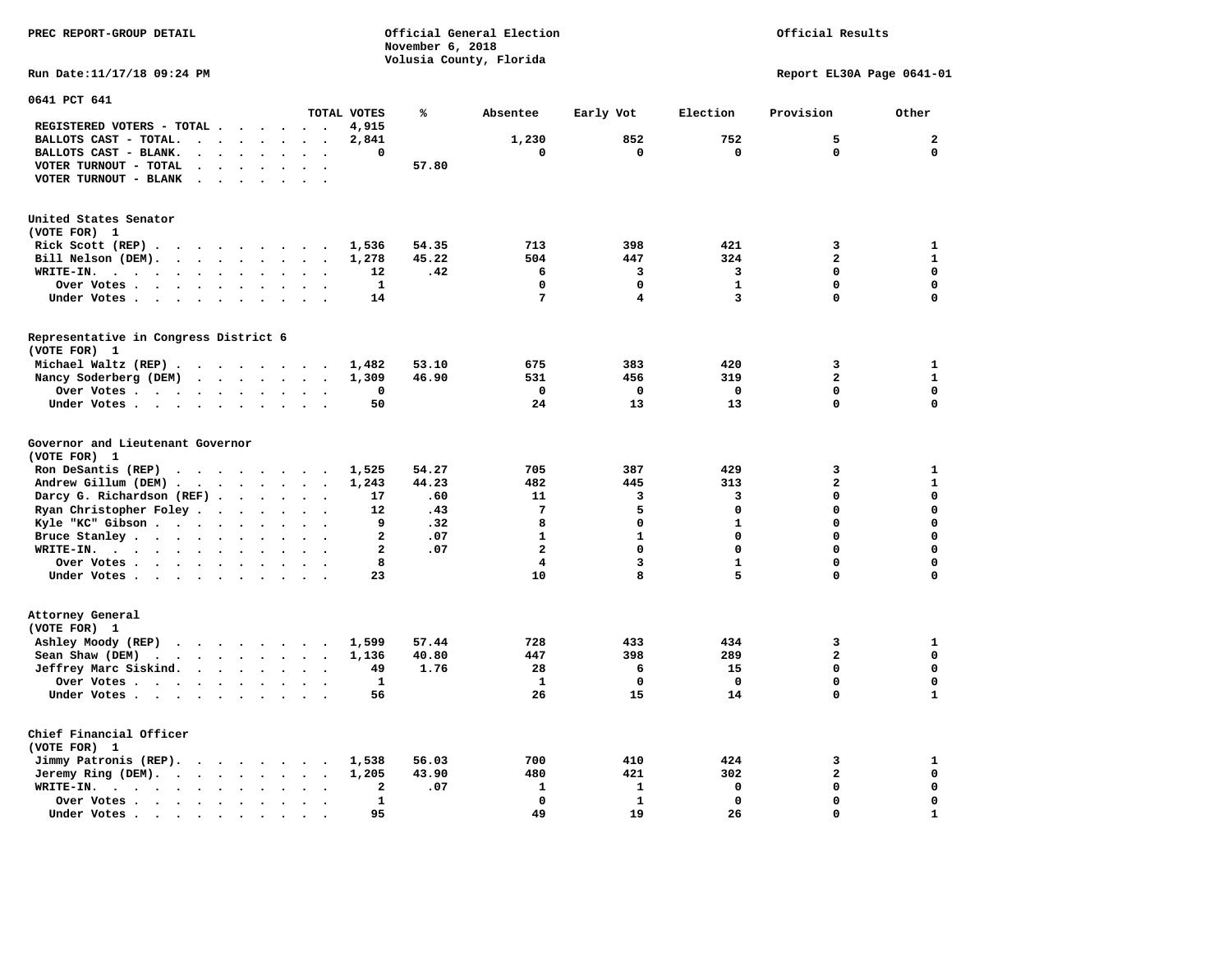| PREC REPORT-GROUP DETAIL                                                    |                      |             | November 6, 2018 | Official General Election<br>Volusia County, Florida |             | Official Results        |                           |                |  |
|-----------------------------------------------------------------------------|----------------------|-------------|------------------|------------------------------------------------------|-------------|-------------------------|---------------------------|----------------|--|
| Run Date: 11/17/18 09:24 PM                                                 |                      |             |                  |                                                      |             |                         | Report EL30A Page 0641-02 |                |  |
| 0641 PCT 641                                                                |                      | TOTAL VOTES | ℁                | Absentee                                             | Early Vot   | Election                | Provision                 | Other          |  |
| Commissioner of Agriculture                                                 |                      |             |                  |                                                      |             |                         |                           |                |  |
| (VOTE FOR) 1                                                                |                      |             |                  |                                                      |             |                         |                           |                |  |
| Matt Caldwell (REP)                                                         |                      | 1,494       | 54.37            | 683                                                  | 392         | 416                     | 3                         | 0              |  |
| Nicole "Nikki" Fried (DEM).                                                 |                      | 1,254       | 45.63            | 498                                                  | 441         | 311                     | $\mathbf{2}$              | $\mathbf{2}$   |  |
| Over Votes                                                                  | $\cdot$              | 0           |                  | 0                                                    | 0           | 0                       | 0                         | 0              |  |
| Under Votes                                                                 |                      | 93          |                  | 49                                                   | 19          | 25                      | $\mathbf 0$               | $\mathbf 0$    |  |
| State Representative District 25<br>(VOTE FOR) 1                            |                      |             |                  |                                                      |             |                         |                           |                |  |
| Tom Leek (REP).<br>.                                                        |                      | 0           |                  | 0                                                    | 0           | 0                       | 0                         | 0              |  |
| Kathleen "Katie" Tripp (DEM)                                                |                      | 0           |                  | 0                                                    | 0           | 0                       | 0                         | 0              |  |
| Joseph "Joe" Hannoush (LPF)                                                 |                      | 0           |                  | 0                                                    | 0           | $\mathbf 0$             | $\mathbf 0$               | $\mathbf 0$    |  |
| Over Votes                                                                  |                      | 0           |                  | 0                                                    | 0           | $\mathbf 0$             | 0                         | 0              |  |
| Under Votes                                                                 |                      | 0           |                  | $\mathbf 0$                                          | $\mathbf 0$ | $\mathbf 0$             | $\mathbf 0$               | $\mathbf 0$    |  |
| State Representative District 26<br>(VOTE FOR) 1                            |                      |             |                  |                                                      |             |                         |                           |                |  |
| Elizabeth Fetterhoff (REP).                                                 |                      | 1,551       | 56.44            | 722                                                  | 398         | 427                     | 3                         | 1              |  |
| Patrick Henry (DEM)                                                         |                      | 1,197       | 43.56            | 468                                                  | 428         | 299                     | $\overline{a}$            | 0              |  |
| Over Votes                                                                  |                      | 0           |                  | 0                                                    | $\mathbf 0$ | $\mathbf{o}$            | 0                         | 0              |  |
| Under Votes                                                                 |                      | 93          |                  | 40                                                   | 26          | 26                      | 0                         | 1              |  |
| Justice of the Supreme Court Lawson                                         |                      |             |                  |                                                      |             |                         |                           |                |  |
| (VOTE FOR) 1                                                                |                      |             |                  |                                                      |             |                         |                           |                |  |
| Yes                                                                         |                      | 1,674       | 70.31            | 754                                                  | 483         | 434                     | 2                         | 1              |  |
| No.                                                                         |                      | 707         | 29.69            | 281                                                  | 241         | 183                     | $\mathbf{2}$              | 0              |  |
| Over Votes                                                                  |                      | 4           |                  | 1                                                    | 0           | $\overline{\mathbf{3}}$ | $\mathbf 0$               | $\mathbf 0$    |  |
| Under Votes                                                                 | $\ddot{\phantom{1}}$ | 456         |                  | 194                                                  | 128         | 132                     | 1                         | 1              |  |
| 5th District Court of Appeal Eisnaugle<br>(VOTE FOR) 1                      |                      |             |                  |                                                      |             |                         |                           |                |  |
| Yes                                                                         |                      | 1,552       | 65.60            | 693                                                  | 446         | 412                     | 1                         | 0              |  |
| No.                                                                         |                      | 814         | 34.40            | 337                                                  | 266         | 207                     | 3                         | 1              |  |
| Over Votes                                                                  |                      | 0           |                  | 0                                                    | 0           | 0                       | $\mathbf 0$               | 0              |  |
| Under Votes                                                                 |                      | 475         |                  | 200                                                  | 140         | 133                     | $\mathbf{1}$              | $\mathbf{1}$   |  |
| Circuit Judge 7th Judicial, Grp 15<br>(VOTE FOR) 1                          |                      |             |                  |                                                      |             |                         |                           |                |  |
| Linda L. Gaustad                                                            |                      | 1,293       | 53.41            | 519                                                  | 423         | 348                     | 3                         | 0              |  |
| Ryan Will $\cdots$ , $\cdots$ , $\cdots$ , $\cdots$                         |                      | 1,128       | 46.59            | 535                                                  | 299         | 292                     | $\mathbf{1}$              | $\mathbf{1}$   |  |
| Over Votes .                                                                |                      | 3           |                  | 0                                                    | 0           | 3                       | 0                         | 0              |  |
| Under Votes.<br>$\sim$ $\sim$<br>$\sim$<br>$\bullet$                        |                      | 417         |                  | 176                                                  | 130         | 109                     | $\mathbf{1}$              | 1              |  |
| Soil and Water Cons Dist Seat 1<br>(VOTE FOR) 1                             |                      |             |                  |                                                      |             |                         |                           |                |  |
| William Bliss.<br>$\sim$ $\sim$                                             |                      | 1,353       | 59.60            | 544                                                  | 438         | 368                     | 3                         | 0              |  |
| Derrick Orberg.<br>$\bullet$<br>$\sim$<br>$\ddot{\phantom{a}}$<br>$\bullet$ |                      | 917         | 40.40            | 394                                                  | 256         | 266                     | 1                         | 0              |  |
| Over Votes .                                                                |                      | $\mathbf 0$ |                  | 0                                                    | 0           | 0                       | 0                         | 0              |  |
| Under Votes.<br>$\cdots$<br>$\sim$ $\sim$<br>$\bullet$                      | $\bullet$            | 571         |                  | 292                                                  | 158         | 118                     | $\mathbf{1}$              | $\overline{a}$ |  |
|                                                                             |                      |             |                  |                                                      |             |                         |                           |                |  |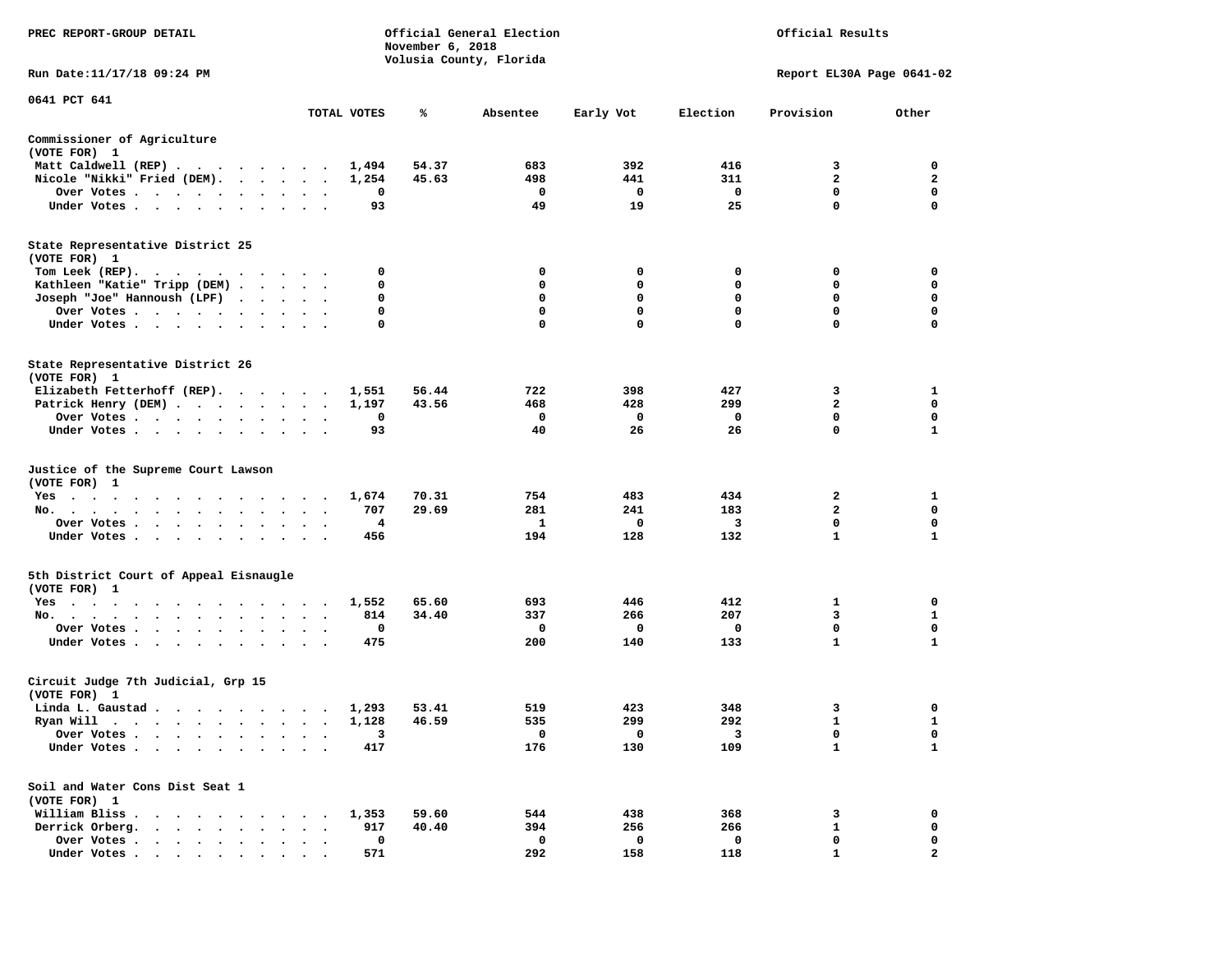| Official Results<br>Official General Election<br>PREC REPORT-GROUP DETAIL<br>November 6, 2018                                                                                                                                                |                                            |       |                         |              |             |                           |                         |
|----------------------------------------------------------------------------------------------------------------------------------------------------------------------------------------------------------------------------------------------|--------------------------------------------|-------|-------------------------|--------------|-------------|---------------------------|-------------------------|
|                                                                                                                                                                                                                                              |                                            |       | Volusia County, Florida |              |             |                           |                         |
| Run Date: 11/17/18 09:24 PM                                                                                                                                                                                                                  |                                            |       |                         |              |             | Report EL30A Page 0641-03 |                         |
| 0641 PCT 641                                                                                                                                                                                                                                 |                                            |       |                         |              |             |                           |                         |
|                                                                                                                                                                                                                                              | TOTAL VOTES                                | ℁     | Absentee                | Early Vot    | Election    | Provision                 | Other                   |
| Soil and Water Cons Dist Seat 3<br>(VOTE FOR) 1                                                                                                                                                                                              |                                            |       |                         |              |             |                           |                         |
| Beth James.                                                                                                                                                                                                                                  | 1,042                                      | 46.29 | 469                     | 285          | 286         | 2                         | 0                       |
| Wesley Wayne Wilson Jr                                                                                                                                                                                                                       | 354<br>$\cdot$                             | 15.73 | 142                     | 118          | 94          | $\mathbf 0$               | $\mathbf 0$             |
| Christine Wilt.                                                                                                                                                                                                                              | 855                                        | 37.98 | 328                     | 279          | 246         | $\mathbf{2}$              | 0                       |
| Over Votes                                                                                                                                                                                                                                   | 1<br>$\cdot$                               |       | $\mathbf 0$             | $\mathbf{1}$ | $\mathbf 0$ | $\mathbf 0$               | $\mathbf 0$             |
| Under Votes                                                                                                                                                                                                                                  | 589                                        |       | 291                     | 169          | 126         | $\mathbf{1}$              | $\overline{2}$          |
| Soil and Water Cons Dist Seat 5<br>(VOTE FOR) 1                                                                                                                                                                                              |                                            |       |                         |              |             |                           |                         |
| J. Mark Barfield                                                                                                                                                                                                                             | 435<br>$\cdot$                             | 19.56 | 192                     | 133          | 109         | 1                         | $\mathbf 0$             |
| Andy Kelly                                                                                                                                                                                                                                   | 1,063<br>$\bullet$                         | 47.80 | 413                     | 358          | 290         | $\mathbf{2}$              | $\mathbf 0$             |
| David Schaefer.                                                                                                                                                                                                                              | 726<br>$\ddot{\phantom{0}}$<br>$\cdot$     | 32.64 | 321                     | 186          | 218         | $\mathbf{1}$              | 0                       |
| Over Votes                                                                                                                                                                                                                                   | 0                                          |       | 0                       | 0            | 0           | $\mathbf 0$               | $\mathbf 0$             |
| Under Votes                                                                                                                                                                                                                                  | 617                                        |       | 304                     | 175          | 135         | $\mathbf{1}$              | $\overline{\mathbf{2}}$ |
| #1 Increased Homestead Exemption<br>(VOTE FOR) 1                                                                                                                                                                                             |                                            |       |                         |              |             |                           |                         |
| Yes                                                                                                                                                                                                                                          | 1,245                                      | 46.11 | 620                     | 357          | 265         | 2                         | 1                       |
| No.                                                                                                                                                                                                                                          | 1,455<br>$\ddot{\phantom{a}}$<br>$\bullet$ | 53.89 | 546                     | 450          | 456         | 3                         | 0                       |
| Over Votes                                                                                                                                                                                                                                   | 1<br>$\bullet$                             |       | 0                       | 1            | 0           | 0                         | $\mathbf 0$             |
| Under Votes                                                                                                                                                                                                                                  | 140                                        |       | 64                      | 44           | 31          | 0                         | $\mathbf{1}$            |
| #2 Limit on Property Tax Assessments<br>(VOTE FOR) 1                                                                                                                                                                                         |                                            |       |                         |              |             |                           |                         |
| Yes                                                                                                                                                                                                                                          | 1,718<br>$\overline{\phantom{a}}$          | 64.22 | 772                     | 491          | 452         | 2                         | 1                       |
| No.                                                                                                                                                                                                                                          | 957<br>$\bullet$                           | 35.78 | 377                     | 315          | 262         | 3                         | $\mathbf 0$             |
| Over Votes.                                                                                                                                                                                                                                  | 0                                          |       | 0                       | 0            | 0           | 0                         | 0                       |
| Under Votes                                                                                                                                                                                                                                  | 166                                        |       | 81                      | 46           | 38          | $\mathbf 0$               | $\mathbf{1}$            |
| #3 Voter Control of Gambling<br>(VOTE FOR) 1                                                                                                                                                                                                 |                                            |       |                         |              |             |                           |                         |
| Yes                                                                                                                                                                                                                                          | 1,811                                      | 65.43 | 838                     | 539          | 431         | 2                         | 1                       |
| No.                                                                                                                                                                                                                                          | 957                                        | 34.57 | 357                     | 286          | 311         | 3                         | 0                       |
| Over Votes.<br>. The contract of the contract of the contract of the contract of the contract of the contract of the contract of the contract of the contract of the contract of the contract of the contract of the contract of the contrac | 0                                          |       | 0                       | 0            | 0           | $\mathbf 0$               | $\mathbf 0$             |
| Under Votes                                                                                                                                                                                                                                  | 73                                         |       | 35                      | 27           | 10          | 0                         | $\mathbf{1}$            |
| #4 Voting Restoration Amendment<br>(VOTE FOR) 1                                                                                                                                                                                              |                                            |       |                         |              |             |                           |                         |
| Yes 1,660                                                                                                                                                                                                                                    |                                            | 59.99 | 701                     | 529          | 427         | 2                         | 1                       |
| No.<br>$\overline{\phantom{a}}$<br>$\bullet$                                                                                                                                                                                                 | 1,107                                      | 40.01 | 497                     | 295          | 312         | 3                         | 0                       |
| Over Votes.<br>$\cdots$<br>$\ddot{\phantom{1}}$                                                                                                                                                                                              | 0<br>$\ddot{\phantom{0}}$<br>$\cdot$       |       | 0                       | 0            | 0           | $\mathbf 0$               | 0                       |
| Under Votes                                                                                                                                                                                                                                  | 74<br>$\sim$<br>$\sim$ $\sim$              |       | 32                      | 28           | 13          | $\mathbf 0$               | $\mathbf{1}$            |
| #5 Supermajority Vote Required<br>(VOTE FOR) 1                                                                                                                                                                                               |                                            |       |                         |              |             |                           |                         |
| $Yes \t . \t .$<br>$\ddot{\phantom{0}}$<br>$\sim$<br>$\sim$ $\sim$<br>$\sim$<br>$\sim$<br>$\overline{\phantom{a}}$                                                                                                                           | 1,759<br>$\sim$                            | 65.08 | 826                     | 460          | 468         | 4                         | 1                       |
| No.<br>$\overline{\phantom{a}}$<br>$\sim$                                                                                                                                                                                                    | 944                                        | 34.92 | 342                     | 350          | 251         | 1                         | $\mathbf 0$             |
| Over Votes .<br>$\sim$ $\sim$ $\sim$ $\sim$<br>$\sim$                                                                                                                                                                                        | 0                                          |       | 0                       | 0            | 0           | 0                         | 0                       |
| Under Votes                                                                                                                                                                                                                                  | 138                                        |       | 62                      | 42           | 33          | $\mathbf 0$               | $\mathbf{1}$            |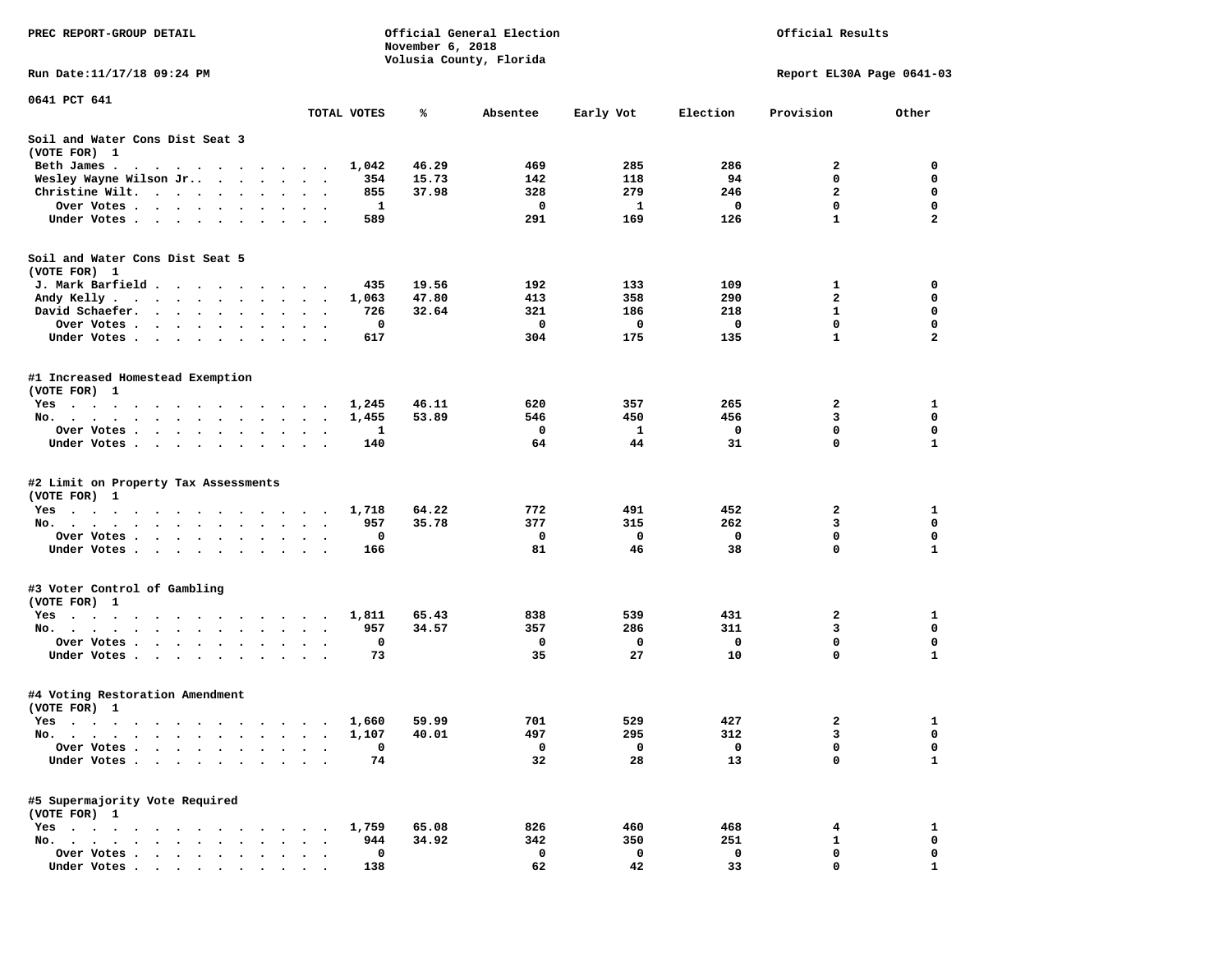| PREC REPORT-GROUP DETAIL                                                                                                                                                                                                                                                                                                                                                                                                                                                                   |                  |                       | November 6, 2018 | Official General Election<br>Volusia County, Florida |                                |                                | Official Results           |                            |
|--------------------------------------------------------------------------------------------------------------------------------------------------------------------------------------------------------------------------------------------------------------------------------------------------------------------------------------------------------------------------------------------------------------------------------------------------------------------------------------------|------------------|-----------------------|------------------|------------------------------------------------------|--------------------------------|--------------------------------|----------------------------|----------------------------|
| Run Date:11/17/18 09:24 PM                                                                                                                                                                                                                                                                                                                                                                                                                                                                 |                  |                       |                  |                                                      |                                |                                | Report EL30A Page 0641-04  |                            |
| 0641 PCT 641                                                                                                                                                                                                                                                                                                                                                                                                                                                                               |                  | TOTAL VOTES           | ℁                | Absentee                                             | Early Vot                      | Election                       | Provision                  | Other                      |
| #6 Rights of Crime Victims; Judges                                                                                                                                                                                                                                                                                                                                                                                                                                                         |                  |                       |                  |                                                      |                                |                                |                            |                            |
| (VOTE FOR) 1                                                                                                                                                                                                                                                                                                                                                                                                                                                                               |                  |                       |                  |                                                      | 373                            | 275                            |                            |                            |
| Yes 1,266                                                                                                                                                                                                                                                                                                                                                                                                                                                                                  |                  |                       | 46.78            | 615                                                  |                                |                                | $\mathbf{2}$               | 1                          |
| No.<br>Over Votes                                                                                                                                                                                                                                                                                                                                                                                                                                                                          |                  | 1,440<br>$\mathbf{1}$ | 53.22            | 556<br>$\mathbf{1}$                                  | 438<br>$\overline{\mathbf{0}}$ | 443<br>$\overline{\mathbf{0}}$ | 3<br>$\mathbf 0$           | $\mathbf 0$<br>$\mathbf 0$ |
| Under Votes                                                                                                                                                                                                                                                                                                                                                                                                                                                                                |                  | 134                   |                  | 58                                                   | 41                             | 34                             | $\Omega$                   | $\mathbf{1}$               |
| #7 Survivor Benefits                                                                                                                                                                                                                                                                                                                                                                                                                                                                       |                  |                       |                  |                                                      |                                |                                |                            |                            |
| (VOTE FOR) 1                                                                                                                                                                                                                                                                                                                                                                                                                                                                               |                  |                       |                  |                                                      |                                |                                |                            |                            |
| Yes 1,364                                                                                                                                                                                                                                                                                                                                                                                                                                                                                  |                  |                       | 50.69            | 657                                                  | 402                            | 302                            | $\mathbf{2}$               | 1                          |
| No.                                                                                                                                                                                                                                                                                                                                                                                                                                                                                        |                  | 1,327                 | 49.31            | 508<br>$\overline{\mathbf{0}}$                       | 401<br>$\overline{\mathbf{0}}$ | 415<br>$\mathbf{1}$            | $\overline{3}$<br>$\Omega$ | $\Omega$<br>$\Omega$       |
| Over Votes<br>Under Votes                                                                                                                                                                                                                                                                                                                                                                                                                                                                  |                  | $\mathbf{1}$<br>149   |                  | 65                                                   | 49                             | 34                             | $\mathbf 0$                | $\mathbf{1}$               |
|                                                                                                                                                                                                                                                                                                                                                                                                                                                                                            |                  |                       |                  |                                                      |                                |                                |                            |                            |
| #9 Prohibits Oil, Gas Drilling, Vaping<br>(VOTE FOR) 1                                                                                                                                                                                                                                                                                                                                                                                                                                     |                  |                       |                  |                                                      |                                |                                |                            |                            |
| Yes 1,619                                                                                                                                                                                                                                                                                                                                                                                                                                                                                  |                  |                       | 60.01            | 714                                                  | 518                            | 383                            | 3                          | 1                          |
| No.                                                                                                                                                                                                                                                                                                                                                                                                                                                                                        |                  | 1,079                 | 39.99            | 450                                                  | 286                            | 341                            | $\overline{2}$             | $\mathbf 0$                |
| Over Votes                                                                                                                                                                                                                                                                                                                                                                                                                                                                                 |                  | 3                     |                  | $\overline{\mathbf{0}}$                              | $\overline{\mathbf{2}}$        | $\mathbf{1}$                   | $\mathbf 0$                | 0                          |
| Under Votes                                                                                                                                                                                                                                                                                                                                                                                                                                                                                |                  | 140                   |                  | 66                                                   | 46                             | 27                             | $\mathbf 0$                | $\mathbf{1}$               |
| #10 State and Local Structure and Op<br>(VOTE FOR) 1<br>Yes                                                                                                                                                                                                                                                                                                                                                                                                                                |                  | 1,385                 | 51.81            | 661                                                  | 413                            | 307                            | 3                          | $\mathbf{1}$               |
| No.                                                                                                                                                                                                                                                                                                                                                                                                                                                                                        |                  | 1,288                 | 48.19            | 496                                                  | 387                            | 403                            | $\overline{a}$             | $\mathbf 0$                |
| Over Votes                                                                                                                                                                                                                                                                                                                                                                                                                                                                                 |                  | 0                     |                  | $\overline{\phantom{0}}$                             | $\overline{\mathbf{0}}$        | $\mathbf 0$                    | 0                          | 0                          |
| Under Votes                                                                                                                                                                                                                                                                                                                                                                                                                                                                                |                  | 168                   |                  | 73                                                   | 52                             | 42                             | $\mathbf 0$                | $\mathbf{1}$               |
| #11 Removal of Obs Prov; Crim Statute                                                                                                                                                                                                                                                                                                                                                                                                                                                      |                  |                       |                  |                                                      |                                |                                |                            |                            |
| (VOTE FOR) 1                                                                                                                                                                                                                                                                                                                                                                                                                                                                               |                  | 1,469                 | 56.11            | 643                                                  | 470                            | 353                            | $\overline{a}$             | 1                          |
| Yes<br>No.                                                                                                                                                                                                                                                                                                                                                                                                                                                                                 |                  | 1,149                 | 43.89            | 478                                                  | 317                            | 351                            | $\overline{\mathbf{3}}$    | 0                          |
| Over Votes                                                                                                                                                                                                                                                                                                                                                                                                                                                                                 |                  | 0                     |                  | $\overline{\mathbf{0}}$                              | $\overline{\mathbf{0}}$        | $\mathbf 0$                    | $\mathbf 0$                | $\mathbf 0$                |
| Under Votes                                                                                                                                                                                                                                                                                                                                                                                                                                                                                |                  | 223                   |                  | 109                                                  | 65                             | 48                             | $\mathbf 0$                | $\mathbf{1}$               |
| #12 Lobbying and Abuse of Office<br>(VOTE FOR) 1                                                                                                                                                                                                                                                                                                                                                                                                                                           |                  |                       |                  |                                                      |                                |                                |                            |                            |
| Yes                                                                                                                                                                                                                                                                                                                                                                                                                                                                                        |                  | 2,033                 | 75.30            | 948                                                  | 561                            | 521                            | $\overline{a}$             | $\mathbf{1}$               |
| No.                                                                                                                                                                                                                                                                                                                                                                                                                                                                                        |                  | 667                   | 24.70            | 225                                                  | 241                            | 198                            | 3                          | $\Omega$                   |
| Over Votes                                                                                                                                                                                                                                                                                                                                                                                                                                                                                 |                  | $\mathbf{1}$          |                  | $\overline{\phantom{a}}$                             | $\overline{\phantom{0}}$       | $\mathbf{1}$                   | $\mathbf 0$                | $\mathbf 0$                |
| Under Votes                                                                                                                                                                                                                                                                                                                                                                                                                                                                                |                  | 140                   |                  | 57                                                   | 50                             | 32                             | $\mathbf 0$                | $\mathbf{1}$               |
| #13 Ends Dog Racing<br>(VOTE FOR) 1                                                                                                                                                                                                                                                                                                                                                                                                                                                        |                  |                       |                  |                                                      |                                |                                |                            |                            |
| Yes 1,612                                                                                                                                                                                                                                                                                                                                                                                                                                                                                  |                  |                       | 58.96            | 708                                                  | 504                            | 397                            | $\overline{a}$             | 1                          |
| No.                                                                                                                                                                                                                                                                                                                                                                                                                                                                                        |                  | 1,122                 | 41.04            | 470                                                  | 316                            | 333                            | 3                          | $\mathbf 0$                |
| Over Votes                                                                                                                                                                                                                                                                                                                                                                                                                                                                                 | $\sim$<br>$\sim$ | 0                     |                  | $\mathbf 0$                                          | $\mathbf 0$                    | $\mathbf 0$                    | $\mathbf 0$                | 0                          |
| $\blacksquare$ $\blacksquare$ $\blacksquare$ $\blacksquare$ $\blacksquare$ $\blacksquare$ $\blacksquare$ $\blacksquare$ $\blacksquare$ $\blacksquare$ $\blacksquare$ $\blacksquare$ $\blacksquare$ $\blacksquare$ $\blacksquare$ $\blacksquare$ $\blacksquare$ $\blacksquare$ $\blacksquare$ $\blacksquare$ $\blacksquare$ $\blacksquare$ $\blacksquare$ $\blacksquare$ $\blacksquare$ $\blacksquare$ $\blacksquare$ $\blacksquare$ $\blacksquare$ $\blacksquare$ $\blacksquare$ $\blacks$ |                  | 107                   |                  | 52                                                   | 32                             | 22.                            | $\Omega$                   | $\mathbf{1}$               |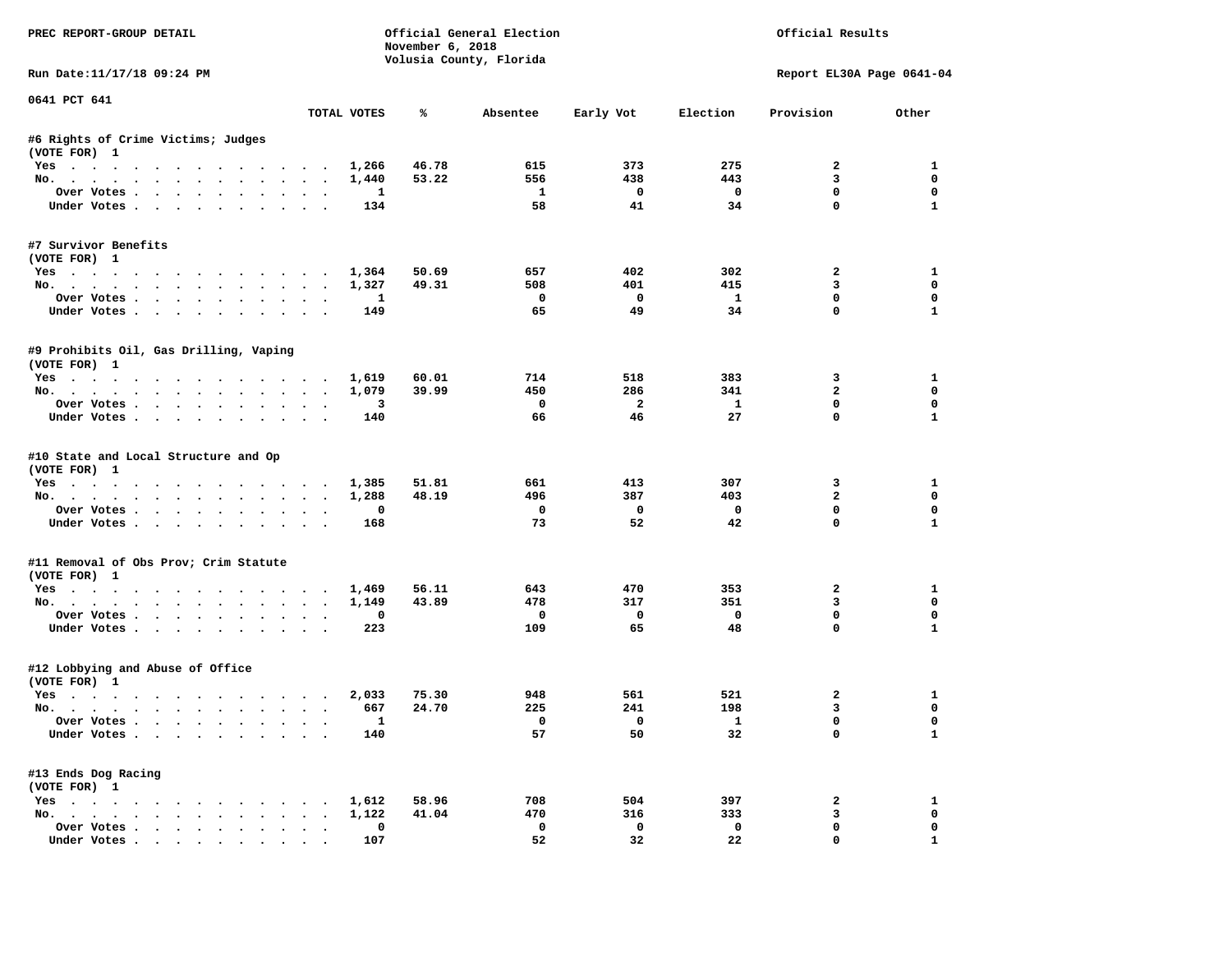|                                                                                                                                                                        |                | November 6, 2018 |                         |              |              |                           |                  |
|------------------------------------------------------------------------------------------------------------------------------------------------------------------------|----------------|------------------|-------------------------|--------------|--------------|---------------------------|------------------|
|                                                                                                                                                                        |                |                  | Volusia County, Florida |              |              |                           |                  |
| Run Date:11/17/18 09:24 PM                                                                                                                                             |                |                  |                         |              |              | Report EL30A Page 0701-01 |                  |
| 0701 PCT 701                                                                                                                                                           |                |                  |                         |              |              |                           |                  |
|                                                                                                                                                                        | TOTAL VOTES    | ℁                | Absentee                | Early Vot    | Election     | Provision                 | Other            |
| REGISTERED VOTERS - TOTAL .<br>$\cdots$                                                                                                                                | 4,631          |                  |                         |              |              |                           |                  |
| BALLOTS CAST - TOTAL.<br>$\begin{array}{cccccccccccccc} \bullet & \bullet & \bullet & \bullet & \bullet & \bullet & \bullet & \bullet & \bullet & \bullet \end{array}$ | 2,810          |                  | 1,039                   | 597          | 1,171        | 3                         | 0                |
| BALLOTS CAST - BLANK.<br>$\mathbf{r}$ , $\mathbf{r}$ , $\mathbf{r}$ , $\mathbf{r}$ , $\mathbf{r}$ , $\mathbf{r}$<br>$\ddot{\phantom{a}}$<br>$\overline{\phantom{a}}$   | 0              |                  | 0                       | 0            | 0            | 0                         | $\Omega$         |
| VOTER TURNOUT - TOTAL<br>$\sim$<br>$\sim$<br>$\bullet$<br>$\ddot{\phantom{a}}$<br>$\bullet$<br>$\cdot$                                                                 |                | 60.68            |                         |              |              |                           |                  |
| VOTER TURNOUT - BLANK                                                                                                                                                  |                |                  |                         |              |              |                           |                  |
| United States Senator                                                                                                                                                  |                |                  |                         |              |              |                           |                  |
| (VOTE FOR) 1                                                                                                                                                           |                |                  |                         |              |              |                           |                  |
| Rick Scott (REP) $\cdots$ $\cdots$ $\cdots$ $\cdots$                                                                                                                   | 1,553          | 55.72            | 572                     | 297          | 681          | 3                         | 0                |
| Bill Nelson (DEM).<br>$\cdot$ $\cdot$ $\cdot$ $\cdot$ $\cdot$ $\cdot$<br>$\cdot$<br>$\overline{\phantom{a}}$                                                           | 1,225          | 43.95            | 452                     | 296          | 477          | 0                         | $\mathbf 0$      |
| WRITE-IN.<br>$\cdots$<br>$\cdots$<br>$\cdot$<br>$\cdot$                                                                                                                | 9              | .32              | $\mathbf{2}$            | 1            | 6            | $\mathbf 0$               | $\mathbf 0$      |
| Over Votes<br>$\bullet$<br>$\cdot$<br>$\bullet$                                                                                                                        | 0              |                  | 0                       | 0            | 0            | 0                         | $\Omega$         |
| Under Votes<br>$\ddot{\phantom{0}}$<br>$\sim$                                                                                                                          | 23             |                  | 13                      | 3            | 7            | 0                         | 0                |
|                                                                                                                                                                        |                |                  |                         |              |              |                           |                  |
| Representative in Congress District 6                                                                                                                                  |                |                  |                         |              |              |                           |                  |
| (VOTE FOR) 1                                                                                                                                                           |                |                  |                         |              |              |                           |                  |
| Michael Waltz (REP)                                                                                                                                                    | 1,505          | 54.57            | 536                     | 287          | 679          | 3                         | $\mathbf 0$      |
| Nancy Soderberg (DEM)<br>$\overline{\phantom{a}}$                                                                                                                      | 1,253          | 45.43            | 474                     | 304          | 475          | $\mathbf 0$               | $\mathbf 0$      |
| Over Votes                                                                                                                                                             | 0              |                  | $\mathbf 0$             | 0            | 0            | 0                         | $\mathbf 0$      |
| Under Votes<br>$\sim$<br>$\sim$                                                                                                                                        | 52             |                  | 29                      | 6            | 17           | 0                         | 0                |
| Governor and Lieutenant Governor                                                                                                                                       |                |                  |                         |              |              |                           |                  |
| (VOTE FOR) 1                                                                                                                                                           |                |                  |                         |              |              |                           |                  |
| Ron DeSantis (REP) $\cdot \cdot \cdot \cdot \cdot \cdot$                                                                                                               | 1,543          | 55.56            | 550                     | 294          | 696          | з                         | 0                |
| Andrew Gillum (DEM)<br>$\ddot{\phantom{0}}$                                                                                                                            | 1,169          | 42.10            | 439                     | 292          | 438          | 0                         | $\mathbf 0$      |
| Darcy G. Richardson (REF)                                                                                                                                              | 26             | .94              | 14                      | 4            | 8            | 0                         | $\mathbf 0$      |
| Ryan Christopher Foley<br>$\sim$                                                                                                                                       | 10             | .36              | $7\phantom{.0}$         | 0            | 3            | 0                         | $\Omega$         |
| Kyle "KC" Gibson<br>$\sim$<br>$\ddot{\phantom{a}}$<br>$\ddot{\phantom{a}}$<br>$\cdot$                                                                                  | 11             | .40              | 5                       | $\mathbf{1}$ | 5            | 0                         | $\mathbf 0$      |
| Bruce Stanley<br>$\cdot$ $\cdot$ $\cdot$                                                                                                                               | 16             | .58              | 8                       | 3            | 5            | 0                         | $\mathbf 0$      |
| WRITE-IN.<br>$\cdot$ $\cdot$ $\cdot$ $\cdot$ $\cdot$ $\cdot$<br>$\sim$<br>$\cdot$                                                                                      | $\overline{a}$ | .07              | $\mathbf{1}$            | 0            | $\mathbf{1}$ | 0                         | $\Omega$         |
| Over Votes<br>$\ddot{\phantom{1}}$<br>$\overline{\phantom{a}}$                                                                                                         | 7              |                  | $\overline{a}$          | $\mathbf 0$  | 5            | 0                         | $\mathbf 0$      |
| Under Votes                                                                                                                                                            | 26             |                  | 13                      | 3            | 10           | 0                         | $\Omega$         |
|                                                                                                                                                                        |                |                  |                         |              |              |                           |                  |
| Attorney General<br>(VOTE FOR) 1                                                                                                                                       |                |                  |                         |              |              |                           |                  |
|                                                                                                                                                                        |                |                  |                         |              |              |                           |                  |
| Ashley Moody (REP)                                                                                                                                                     | 1,613          | 58.80            | 587                     | 304          | 719          | з                         | 0                |
| Sean Shaw (DEM)<br>$\cdots$                                                                                                                                            | 1,065          | 38.83            | 398                     | 266          | 401          | 0                         | $\mathbf 0$      |
| Jeffrey Marc Siskind.<br>$\ddot{\phantom{a}}$<br>$\ddot{\phantom{a}}$<br>$\overline{\phantom{a}}$                                                                      | 65             | 2.37             | 28                      | 13           | 24           | $\mathbf 0$               | $\Omega$         |
| Over Votes                                                                                                                                                             | $\mathbf{1}$   |                  | $\mathbf 0$             | $\mathbf{1}$ | $\mathbf 0$  | 0                         | $\mathbf 0$      |
| Under Votes<br>$\sim$ $\sim$                                                                                                                                           | 66             |                  | 26                      | 13           | 27           | $\mathbf 0$               | 0                |
| Chief Financial Officer<br>(VOTE FOR) 1                                                                                                                                |                |                  |                         |              |              |                           |                  |
|                                                                                                                                                                        | 1,560          | 57.48            | 558                     | 294          | 705          | 3                         | 0                |
| Jimmy Patronis (REP).<br>$\sim$<br>$\overline{\phantom{a}}$                                                                                                            |                | 42.48            | 438                     | 289          | 426          | 0                         | $\mathbf 0$      |
| Jeremy Ring $(DEM)$ .                                                                                                                                                  | 1,153          |                  |                         | $\mathbf 0$  |              | 0                         | $\mathbf 0$      |
| WRITE-IN.<br>$\sim$ $\sim$ $\sim$<br>$\sim$ $\sim$<br>$\cdot$<br>$\Delta$                                                                                              | 1              | .04              | 0                       |              | $\mathbf{1}$ |                           |                  |
| Over Votes<br>$\ddot{\phantom{a}}$<br>$\bullet$<br>$\cdot$                                                                                                             | 0              |                  | 0                       | 0            | $\mathbf 0$  | 0<br>0                    | $\mathbf 0$<br>0 |
| Under Votes.<br>.<br>$\bullet$                                                                                                                                         | 96             |                  | 43                      | 14           | 39           |                           |                  |

Official Results

**PREC REPORT-GROUP DETAIL COMPUTER CONSUMING A CONSUMING CONSUMING A LIGACION CONSUMING A LIGACION**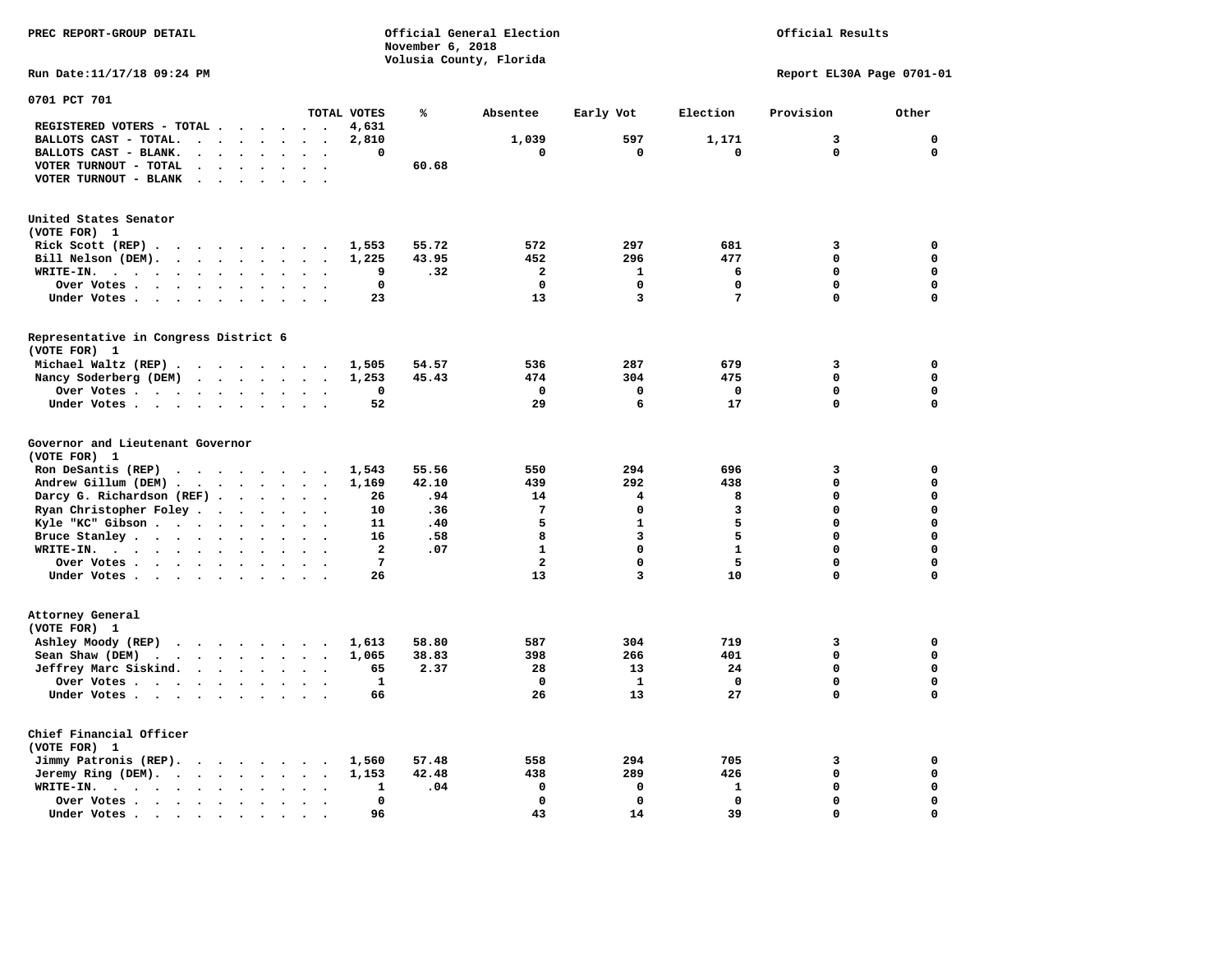| PREC REPORT-GROUP DETAIL                                                                                                                                                                                                                             |                                                | November 6, 2018 | Official General Election |            |            | Official Results          |             |
|------------------------------------------------------------------------------------------------------------------------------------------------------------------------------------------------------------------------------------------------------|------------------------------------------------|------------------|---------------------------|------------|------------|---------------------------|-------------|
| Run Date:11/17/18 09:24 PM                                                                                                                                                                                                                           |                                                |                  | Volusia County, Florida   |            |            | Report EL30A Page 0701-02 |             |
| 0701 PCT 701                                                                                                                                                                                                                                         |                                                |                  |                           |            |            |                           |             |
|                                                                                                                                                                                                                                                      | TOTAL VOTES                                    | ℁                | Absentee                  | Early Vot  | Election   | Provision                 | Other       |
| Commissioner of Agriculture<br>(VOTE FOR) 1                                                                                                                                                                                                          |                                                |                  |                           |            |            |                           |             |
| Matt Caldwell (REP)                                                                                                                                                                                                                                  | 1,483                                          | 54.74            | 533                       | 282        | 666        | 2                         | 0           |
| Nicole "Nikki" Fried (DEM).                                                                                                                                                                                                                          | 1,226                                          | 45.26            | 464                       | 297        | 465        | 0                         | 0           |
| Over Votes<br>$\bullet$                                                                                                                                                                                                                              | 0<br>$\bullet$<br>$\bullet$<br>$\bullet$       |                  | 0                         | 0          | 0          | 0                         | 0           |
| Under Votes                                                                                                                                                                                                                                          | 101<br>$\ddot{\phantom{0}}$                    |                  | 42                        | 18         | 40         | $\mathbf{1}$              | $\mathbf 0$ |
| State Representative District 26<br>(VOTE FOR) 1                                                                                                                                                                                                     |                                                |                  |                           |            |            |                           |             |
| Elizabeth Fetterhoff (REP).                                                                                                                                                                                                                          | 1,566                                          | 57.68            | 562                       | 302        | 699        | 3                         | 0           |
| Patrick Henry (DEM)                                                                                                                                                                                                                                  | 1,149                                          | 42.32            | 436                       | 279        | 434        | 0                         | 0           |
| Over Votes<br>$\ddot{\phantom{1}}$                                                                                                                                                                                                                   | 1                                              |                  | 0                         | 0          | 1          | 0                         | $\mathbf 0$ |
| Under Votes<br>$\ddot{\phantom{a}}$<br>$\blacksquare$ .                                                                                                                                                                                              | 94                                             |                  | 41                        | 16         | 37         | 0                         | 0           |
|                                                                                                                                                                                                                                                      |                                                |                  |                           |            |            |                           |             |
| Justice of the Supreme Court Lawson<br>(VOTE FOR) 1                                                                                                                                                                                                  |                                                |                  |                           |            |            |                           |             |
| $Yes \t . \t .$<br>$\cdots$<br>$\cdots$                                                                                                                                                                                                              | 1,702<br>$\blacksquare$ .                      | 70.62            | 662                       | 349        | 689        | 2                         | 0           |
| No.<br>$\sim$ $\sim$ $\sim$<br>$\sim$<br>$\sim$<br>$\sim$<br>$\ddot{\phantom{0}}$                                                                                                                                                                    | 708                                            | 29.38            | 225                       | 167        | 315        | 1                         | 0           |
| Over Votes                                                                                                                                                                                                                                           | 3                                              |                  | 0                         | 1          | 2          | 0                         | 0           |
| Under Votes<br>$\ddot{\phantom{1}}$                                                                                                                                                                                                                  | 397<br>$\ddot{\phantom{a}}$<br>$\cdot$ $\cdot$ |                  | 152                       | 80         | 165        | $\mathbf 0$               | $\mathbf 0$ |
| 5th District Court of Appeal Eisnaugle<br>(VOTE FOR) 1<br>Yes<br>$\mathcal{A}=\mathcal{A}=\mathcal{A}=\mathcal{A}=\mathcal{A}=\mathcal{A}$<br>$\cdots$<br>No.<br>$\bullet$                                                                           | 1,577<br>820                                   | 65.79<br>34.21   | 597<br>288                | 333<br>184 | 647<br>346 | 0<br>$\mathbf{2}$         | 0<br>0      |
| Over Votes<br>$\bullet$                                                                                                                                                                                                                              | 1<br>$\bullet$<br>$\bullet$<br>$\bullet$       |                  | 0                         | 1          | 0          | $\mathbf 0$               | 0           |
| Under Votes                                                                                                                                                                                                                                          | 412<br>$\sim$ $\sim$                           |                  | 154                       | 79         | 178        | $\mathbf{1}$              | $\mathbf 0$ |
| Circuit Judge 7th Judicial, Grp 15<br>(VOTE FOR) 1                                                                                                                                                                                                   |                                                |                  |                           |            |            |                           |             |
| Linda L. Gaustad<br>$\sim$ $\sim$                                                                                                                                                                                                                    | 1,245<br>$\bullet$<br>$\overline{\phantom{a}}$ | 51.19            | 461                       | 267        | 516        | 1                         | 0           |
| Ryan Will<br>. The contract of the contract of the contract of the contract of the contract of the contract of the contract of the contract of the contract of the contract of the contract of the contract of the contract of the contrac<br>$\sim$ | 1,187<br>$\bullet$<br>$\blacksquare$ .         | 48.81            | 438                       | 257        | 491        | 1                         | 0           |
| Over Votes<br>$\bullet$<br>$\bullet$                                                                                                                                                                                                                 | 1                                              |                  | 0                         | 1          | 0          | $\mathbf 0$               | 0           |
| Under Votes<br>$\sim$ 100 $\sim$<br>$\sim$<br>$\bullet$                                                                                                                                                                                              | 377                                            |                  | 140                       | 72         | 164        | $\mathbf{1}$              | 0           |
| Soil and Water Cons Dist Seat 1<br>(VOTE FOR) 1                                                                                                                                                                                                      |                                                |                  |                           |            |            |                           |             |
| William Bliss.                                                                                                                                                                                                                                       | 1,294                                          | 57.33            | 501                       | 279        | 512        | 2                         | 0           |
| Derrick Orberg.                                                                                                                                                                                                                                      | 963<br>$\bullet$<br>$\bullet$                  | 42.67            | 324                       | 219        | 420        | 0                         | 0           |
| Over Votes                                                                                                                                                                                                                                           | Ŧ.                                             |                  | 0                         |            | 1          | 0                         | 0           |
| Under Votes                                                                                                                                                                                                                                          | 552                                            |                  | 214                       | 99         | 238        | $\mathbf{1}$              | 0           |
| Soil and Water Cons Dist Seat 3<br>(VOTE FOR) 1                                                                                                                                                                                                      |                                                |                  |                           |            |            |                           |             |
| Beth James.<br>$\sim$ $\sim$<br>$\sim$<br>$\ddot{\phantom{1}}$<br>$\overline{a}$                                                                                                                                                                     | 1,036                                          | 46.33            | 364                       | 235        | 436        | 1                         | 0           |
| Wesley Wayne Wilson Jr<br>$\sim$<br>$\bullet$                                                                                                                                                                                                        | 406                                            | 18.16            | 155                       | 58         | 192        | $\mathbf{1}$              | 0           |
| Christine Wilt.<br>$\cdot$ $\cdot$ $\cdot$ $\cdot$<br>$\ddot{\phantom{0}}$                                                                                                                                                                           | 794                                            | 35.51            | 298                       | 199        | 297        | 0                         | 0           |
| Over Votes .<br>$\mathbf{r}$ . The set of $\mathbf{r}$<br>$\ddot{\phantom{a}}$                                                                                                                                                                       | 1                                              |                  | 0                         | 1          | 0          | 0                         | 0           |
| Under Votes                                                                                                                                                                                                                                          | 573                                            |                  | 222                       | 104        | 246        |                           | O           |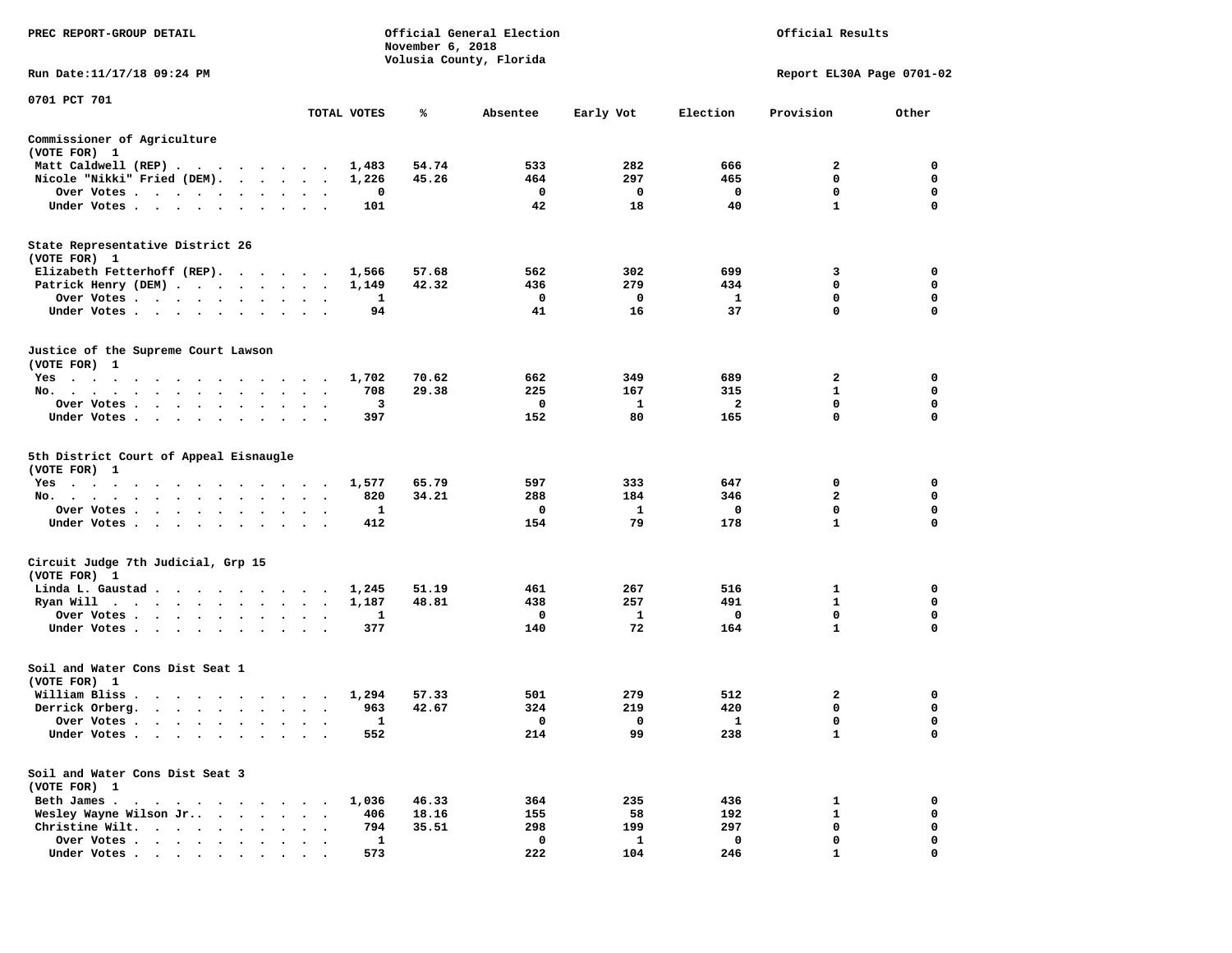| PREC REPORT-GROUP DETAIL                                                                                                                                                                                                                                 |                          |             | November 6, 2018 | Official General Election |            |              | Official Results          |             |
|----------------------------------------------------------------------------------------------------------------------------------------------------------------------------------------------------------------------------------------------------------|--------------------------|-------------|------------------|---------------------------|------------|--------------|---------------------------|-------------|
| Run Date: 11/17/18 09:24 PM                                                                                                                                                                                                                              |                          |             |                  | Volusia County, Florida   |            |              | Report EL30A Page 0701-03 |             |
| 0701 PCT 701                                                                                                                                                                                                                                             |                          |             |                  |                           |            |              |                           |             |
|                                                                                                                                                                                                                                                          |                          | TOTAL VOTES | ℁                | Absentee                  | Early Vot  | Election     | Provision                 | Other       |
| Soil and Water Cons Dist Seat 5<br>(VOTE FOR) 1                                                                                                                                                                                                          |                          |             |                  |                           |            |              |                           |             |
| J. Mark Barfield<br>$\cdot$                                                                                                                                                                                                                              |                          | 467         | 21.02            | 176                       | 91         | 200          | 0                         | 0           |
| Andy Kelly.<br>the contract of the contract of the contract of the contract of the contract of the contract of the contract of                                                                                                                           |                          | 1,004       | 45.18            | 381                       | 223        | 400          | 0                         | 0           |
| David Schaefer.<br>$\cdot$ $\cdot$ $\cdot$ $\cdot$ $\cdot$<br>$\bullet$ .<br><br><br><br><br><br><br>$\bullet$                                                                                                                                           |                          | 751         | 33.80            | 261                       | 177        | 311          | $\mathbf{2}$              | $\mathbf 0$ |
| Over Votes .<br>$\cdots$<br>$\sim$                                                                                                                                                                                                                       |                          | 0           |                  | 0                         | 0          | $\mathbf{o}$ | $\mathbf 0$               | $\mathbf 0$ |
| Under Votes.<br>$\cdots$                                                                                                                                                                                                                                 | . .                      | 588         |                  | 221                       | 106        | 260          | $\mathbf{1}$              | 0           |
| #1 Increased Homestead Exemption                                                                                                                                                                                                                         |                          |             |                  |                           |            |              |                           |             |
| (VOTE FOR) 1                                                                                                                                                                                                                                             |                          |             |                  |                           |            |              |                           |             |
| Yes                                                                                                                                                                                                                                                      |                          | 1,183       | 44.08<br>55.92   | 457<br>540                | 201<br>374 | 523<br>586   | 2<br>1                    | 0<br>0      |
| No.<br>Over Votes .<br>$\mathbf{r}$ . The contract of the contract of the contract of the contract of the contract of the contract of the contract of the contract of the contract of the contract of the contract of the contract of the contract of th | $\cdot$<br>$\cdot$       | 1,501<br>3  |                  | 0                         | 0          | 3            | $\mathbf 0$               | 0           |
| $\bullet$<br>Under Votes<br>$\ddot{\phantom{1}}$                                                                                                                                                                                                         |                          | 123         |                  | 42                        | 22         | 59           | 0                         | 0           |
|                                                                                                                                                                                                                                                          |                          |             |                  |                           |            |              |                           |             |
| #2 Limit on Property Tax Assessments<br>(VOTE FOR) 1                                                                                                                                                                                                     |                          |             |                  |                           |            |              |                           |             |
| $Yes \t . \t .$<br>the contract of the contract of the contract of the contract of the contract of the contract of the contract of                                                                                                                       |                          | 1,671       | 63.25            | 634                       | 320        | 714          | 3                         | 0           |
| No.<br>$\bullet$<br>$\bullet$<br>$\bullet$<br>$\bullet$                                                                                                                                                                                                  | $\bullet$<br>$\cdot$     | 971         | 36.75            | 347                       | 242        | 382          | 0                         | $\mathbf 0$ |
| Over Votes.<br><b>Contract Contract Contract</b><br>$\bullet$<br>$\bullet$<br>$\bullet$<br>$\bullet$                                                                                                                                                     |                          | 1           |                  | 0                         | 0          | 1            | 0                         | 0           |
| Under Votes.<br>$\cdots$                                                                                                                                                                                                                                 |                          | 167         |                  | 58                        | 35         | 74           | $\mathbf 0$               | $\Omega$    |
| #3 Voter Control of Gambling<br>(VOTE FOR) 1                                                                                                                                                                                                             |                          |             |                  |                           |            |              |                           |             |
| $Yes \t . \t .$<br>the contract of the contract of the contract of the contract of the contract of the contract of the contract of                                                                                                                       |                          | 1,813       | 66.22            | 748                       | 337        | 727          | 1                         | 0           |
| No.                                                                                                                                                                                                                                                      | $\sim$ $\sim$            | 925         | 33.78            | 272                       | 237        | 414          | $\mathbf{2}$              | 0           |
| Over Votes .<br>$\cdots$                                                                                                                                                                                                                                 |                          | 3           |                  | 3                         | 0          | 0            | $\mathbf 0$               | 0           |
| Under Votes.<br>$\cdots$                                                                                                                                                                                                                                 | $\ddot{\phantom{1}}$     | 69          |                  | 16                        | 23         | 30           | 0                         | 0           |
| #4 Voting Restoration Amendment                                                                                                                                                                                                                          |                          |             |                  |                           |            |              |                           |             |
| (VOTE FOR) 1                                                                                                                                                                                                                                             |                          |             |                  |                           |            |              |                           |             |
| Yes                                                                                                                                                                                                                                                      | $\overline{\phantom{a}}$ | 1,643       | 60.01            | 625                       | 347        | 670          | 1                         | 0           |
| No.                                                                                                                                                                                                                                                      | $\bullet$                | 1,095       | 39.99            | 392                       | 232        | 469          | $\mathbf{2}$              | 0           |
| Over Votes                                                                                                                                                                                                                                               | $\bullet$<br>$\bullet$   | 1           |                  | 0                         | 1          | 0            | $\mathbf 0$               | $\mathbf 0$ |
| Under Votes<br>$\ddot{\phantom{0}}$                                                                                                                                                                                                                      | $\ddot{\phantom{0}}$     | 71          |                  | 22                        | 17         | 32           | 0                         | 0           |
| #5 Supermajority Vote Required<br>(VOTE FOR) 1                                                                                                                                                                                                           |                          |             |                  |                           |            |              |                           |             |
| Yes                                                                                                                                                                                                                                                      |                          | 1,763       | 66.23            | 688                       | 329        | 745          | 1                         | 0           |
| No.                                                                                                                                                                                                                                                      |                          | 899         | 33.77            | 292                       | 239        | 366          | $\overline{a}$            | $\mathbf 0$ |
| Over Votes                                                                                                                                                                                                                                               |                          | 0           |                  | 0                         | 0          | 0            | 0                         | 0           |
| Under Votes.                                                                                                                                                                                                                                             |                          | 148         |                  | 59                        | 29         | 60           | 0                         | 0           |
| #6 Rights of Crime Victims; Judges                                                                                                                                                                                                                       |                          |             |                  |                           |            |              |                           |             |
| (VOTE FOR) 1                                                                                                                                                                                                                                             |                          |             |                  |                           |            |              |                           |             |
| $Yes \t . \t .$<br>$\bullet$                                                                                                                                                                                                                             |                          | 1,399       | 52.20            | 576                       | 221        | 601          | 1                         | 0           |
| No.<br>$\ddot{\phantom{0}}$                                                                                                                                                                                                                              |                          | 1,281       | 47.80            | 415                       | 351        | 513          | 2                         | 0           |
| Over Votes<br>$\cdot$ $\cdot$ $\cdot$<br>$\overline{\phantom{a}}$                                                                                                                                                                                        |                          | 2           |                  | 0                         | 0          | $\mathbf{2}$ | 0                         | 0           |
| Under Votes                                                                                                                                                                                                                                              |                          | 128         |                  | 48                        | 25         | 55           | 0                         | 0           |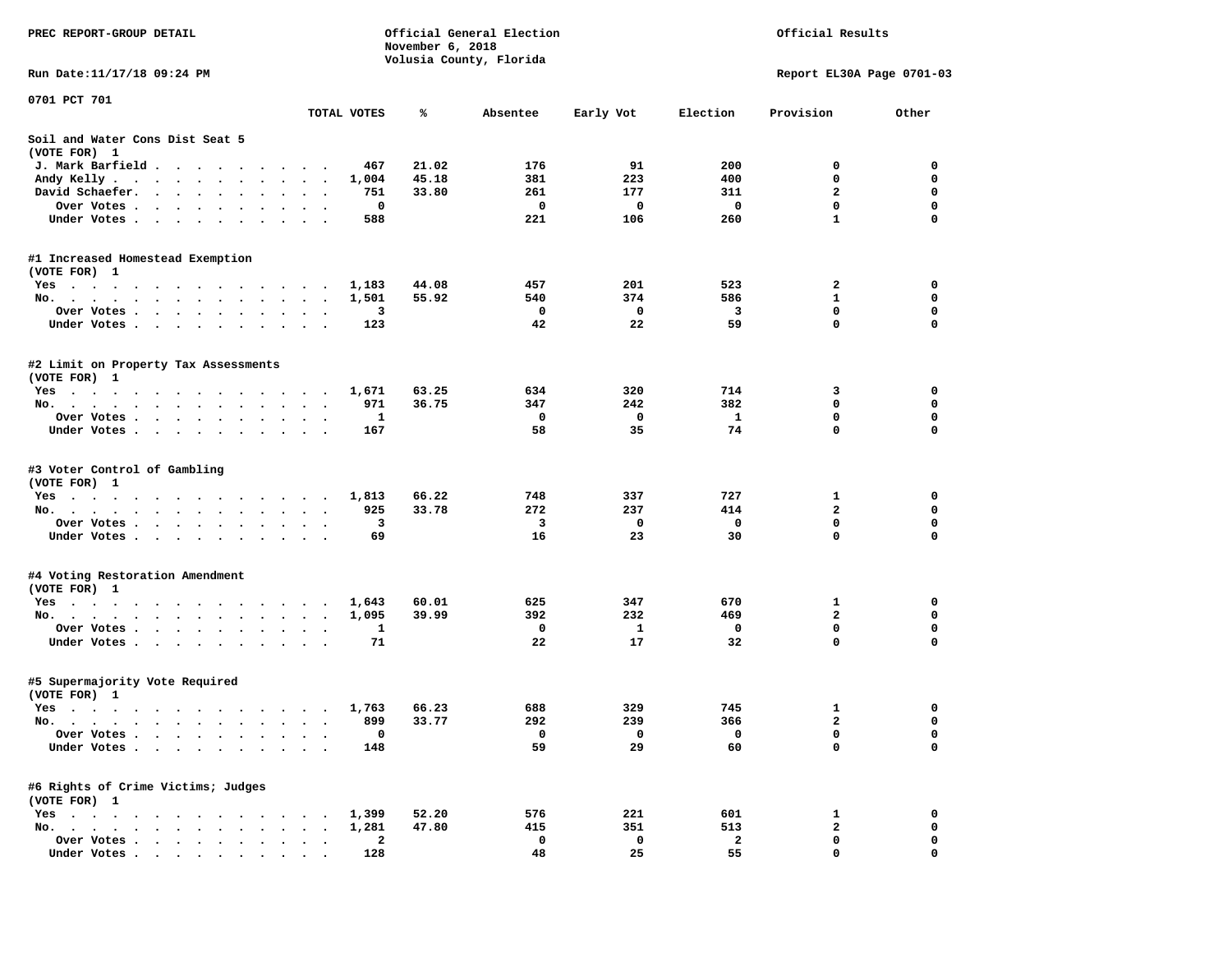| PREC REPORT-GROUP DETAIL               |                                         |                  | Official General Election |                         |              | Official Results          |             |
|----------------------------------------|-----------------------------------------|------------------|---------------------------|-------------------------|--------------|---------------------------|-------------|
|                                        |                                         | November 6, 2018 | Volusia County, Florida   |                         |              |                           |             |
| Run Date:11/17/18 09:24 PM             |                                         |                  |                           |                         |              | Report EL30A Page 0701-04 |             |
| 0701 PCT 701                           | TOTAL VOTES                             | ℁                | Absentee                  |                         | Election     | Provision                 | Other       |
|                                        |                                         |                  |                           | Early Vot               |              |                           |             |
| #7 Survivor Benefits                   |                                         |                  |                           |                         |              |                           |             |
| (VOTE FOR) 1                           |                                         |                  |                           |                         |              |                           |             |
| Yes                                    | 1,453                                   | 54.42            | 593                       | 224                     | 634          | $\overline{a}$            | 0           |
| No.                                    | 1,217                                   | 45.58            | 390                       | 342                     | 484          | $\mathbf{1}$              | $\mathbf 0$ |
| Over Votes                             |                                         | 1                | $\mathbf{o}$              | $\mathbf{1}$            | $\mathbf 0$  | $\Omega$                  | 0           |
| Under Votes                            |                                         | 139              | 56                        | 30                      | 53           | $\mathbf 0$               | $\mathbf 0$ |
| #9 Prohibits Oil, Gas Drilling, Vaping |                                         |                  |                           |                         |              |                           |             |
| (VOTE FOR) 1                           |                                         |                  |                           |                         |              |                           |             |
| Yes                                    | 1,586                                   | 59.40            | 629                       | 314                     | 642          | $\mathbf{1}$              | 0           |
| No.                                    | 1,084                                   | 40.60            | 355                       | 256                     | 471          | $\overline{a}$            | 0           |
| Over Votes                             |                                         | 1                | $\Omega$                  | $\mathbf{0}$            | $\mathbf{1}$ | $\mathbf{0}$              | $\Omega$    |
| Under Votes                            |                                         | 139              | 55                        | 27                      | 57           | $\Omega$                  | $\mathbf 0$ |
| #10 State and Local Structure and Op   |                                         |                  |                           |                         |              |                           |             |
| (VOTE FOR) 1                           |                                         |                  |                           |                         |              |                           |             |
| Yes                                    | 1,442                                   | 55.16            | 602                       | 235                     | 604          | $\mathbf{1}$              | $\Omega$    |
| No.                                    | 1,172                                   | 44.84            | 367                       | 324                     | 480          | $\mathbf{1}$              | $\mathbf 0$ |
| Over Votes                             |                                         | $\Omega$         | $^{\circ}$                | $\mathbf{0}$            | $\Omega$     | $\Omega$                  | $\mathbf 0$ |
| Under Votes                            |                                         | 196              | 70                        | 38                      | 87           | $\mathbf{1}$              | $\Omega$    |
| #11 Removal of Obs Prov; Crim Statute  |                                         |                  |                           |                         |              |                           |             |
| (VOTE FOR) 1                           |                                         |                  |                           |                         |              |                           |             |
| Yes                                    | 1,333                                   | 52.05            | 552                       | 266                     | 514          | $\mathbf{1}$              | $\Omega$    |
| No.                                    | 1,228                                   | 47.95            | 389                       | 290                     | 548          | $\mathbf{1}$              | 0           |
| Over Votes                             |                                         | 1                | 0                         | $^{\circ}$              | 1            | $\Omega$                  | $\Omega$    |
| Under Votes                            |                                         | 248              | 98                        | 41                      | 108          | $\mathbf{1}$              | $\mathbf 0$ |
| #12 Lobbying and Abuse of Office       |                                         |                  |                           |                         |              |                           |             |
| (VOTE FOR) 1                           |                                         |                  |                           |                         |              |                           |             |
| Yes                                    | 2,044                                   | 77.78            | 783                       | 402                     | 856          | 3                         | 0           |
| No.                                    |                                         | 22.22<br>584     | 180                       | 162                     | 242          | $\mathbf{0}$              | $\mathbf 0$ |
| Over Votes                             |                                         | 1                | 0                         | $\overline{\mathbf{0}}$ | $\mathbf{1}$ | $\mathbf 0$               | $\mathbf 0$ |
| Under Votes                            |                                         | 181              | 76                        | 33                      | 72           | $\Omega$                  | $\Omega$    |
| #13 Ends Dog Racing                    |                                         |                  |                           |                         |              |                           |             |
| (VOTE FOR) 1                           |                                         |                  |                           |                         |              |                           |             |
| Yes                                    | 1,514                                   | 56.26            | 612                       | 328                     | 572          | 2                         | 0           |
| No.                                    | 1,177                                   | 43.74            | 370                       | 246                     | 560          | $\mathbf{1}$              | 0           |
| Over Votes                             | $\bullet$ .<br>$\overline{\phantom{a}}$ | $\Omega$         | $\Omega$                  | $\Omega$                | $^{\circ}$   | 0                         | $\Omega$    |
| Under Votes                            | $\sim$                                  | 119              | 57                        | 23                      | 39           | $\mathbf{0}$              | $\Omega$    |
|                                        |                                         |                  |                           |                         |              |                           |             |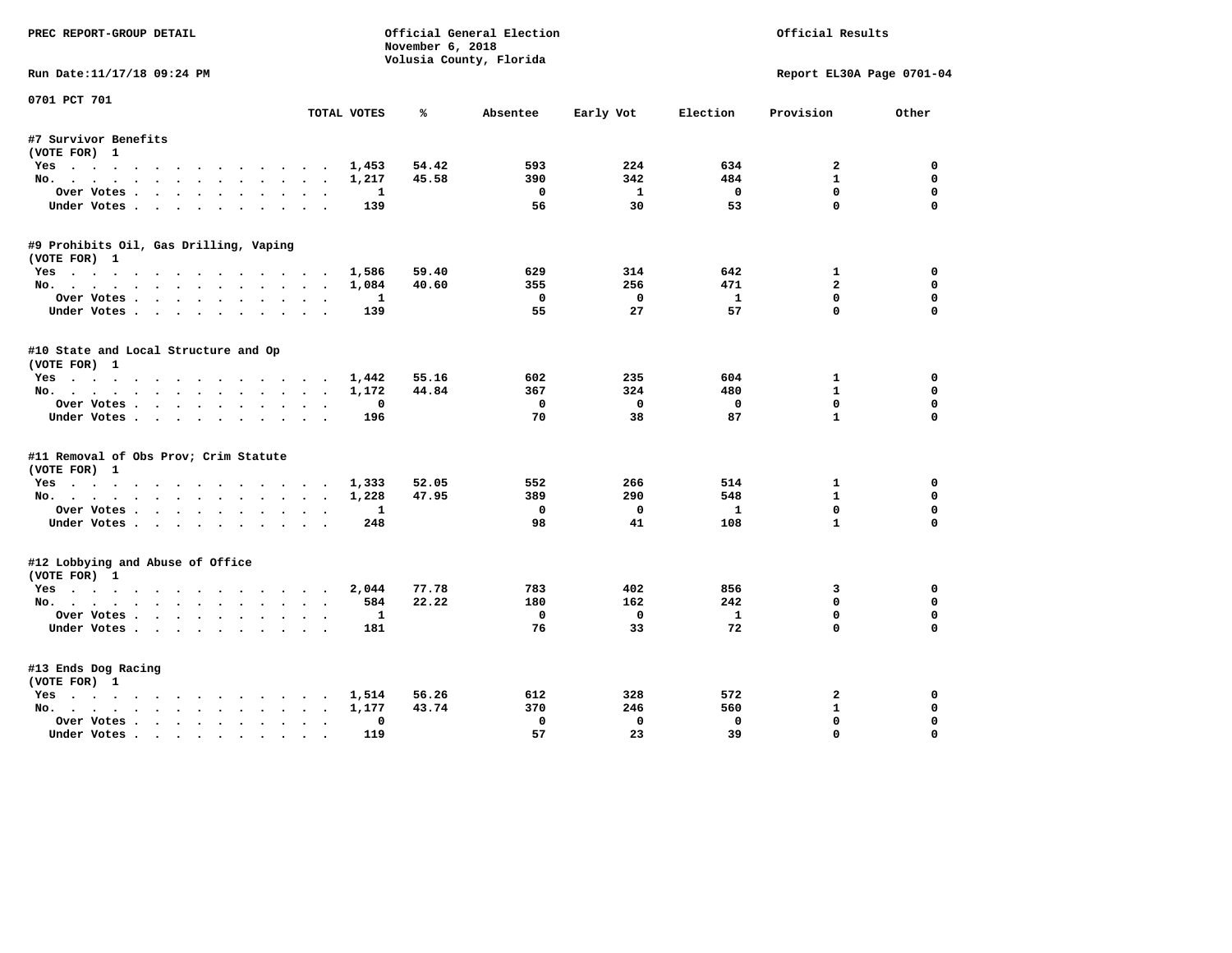**PREC REPORT-GROUP DETAIL COMPUTER CONSUMING A CONSUMING CONSUMING A LIGACION CONSUMING A LIGACION** *November 6, 2018 November 6, 2018*  **Volusia County, Florida** 

Official Results

**Run Date:11/17/18 09:24 PM Report EL30A Page 0703-01** 

| 0703 PCT 703                                                                                                                 |                                                                      |                         |       |                         |                |                         |                         |             |
|------------------------------------------------------------------------------------------------------------------------------|----------------------------------------------------------------------|-------------------------|-------|-------------------------|----------------|-------------------------|-------------------------|-------------|
|                                                                                                                              |                                                                      | TOTAL VOTES             | ℁     | Absentee                | Early Vot      | Election                | Provision               | Other       |
| REGISTERED VOTERS - TOTAL .<br>$\sim$ $\sim$ $\sim$                                                                          | $\sim$ $\sim$<br>$\overline{\phantom{a}}$                            | 4,050                   |       |                         |                |                         |                         |             |
| BALLOTS CAST - TOTAL.<br>$\ddot{\phantom{a}}$<br>$\sim$<br>$\ddot{\phantom{a}}$<br>$\Delta$<br>$\ddot{\phantom{a}}$          |                                                                      | 2,293                   |       | 800                     | 529            | 962                     | $\overline{a}$          | $\mathbf 0$ |
| BALLOTS CAST - BLANK.<br>$\sim$<br>$\ddot{\phantom{0}}$<br>$\sim$                                                            | $\ddot{\phantom{a}}$<br>$\ddot{\phantom{a}}$<br>$\ddot{\phantom{a}}$ | 1                       | .04   | $\mathbf{1}$            | $\mathbf 0$    | $\mathbf 0$             | $\mathbf 0$             | $\mathbf 0$ |
| VOTER TURNOUT - TOTAL                                                                                                        |                                                                      |                         | 56.62 |                         |                |                         |                         |             |
| VOTER TURNOUT - BLANK<br>$\sim$ $\sim$                                                                                       |                                                                      |                         | .02   |                         |                |                         |                         |             |
|                                                                                                                              |                                                                      |                         |       |                         |                |                         |                         |             |
| United States Senator                                                                                                        |                                                                      |                         |       |                         |                |                         |                         |             |
| (VOTE FOR) 1                                                                                                                 |                                                                      |                         |       |                         |                |                         |                         |             |
| Rick Scott (REP).<br>$\cdots$<br>$\sim$ $\sim$                                                                               |                                                                      | 1,195                   | 52.44 | 416                     | 246            | 531                     | $\mathbf{z}$            | $\mathbf 0$ |
| Bill Nelson (DEM).<br>$\mathbf{r}$ , $\mathbf{r}$ , $\mathbf{r}$ , $\mathbf{r}$ , $\mathbf{r}$ , $\mathbf{r}$ , $\mathbf{r}$ | $\ddot{\phantom{1}}$                                                 | 1,076                   | 47.21 | 374                     | 279            | 423                     | 0                       | $\mathbf 0$ |
| WRITE-IN.<br>$\cdots$<br><b>Contract Contract Contract</b><br>$\ddot{\phantom{a}}$<br>$\bullet$                              | $\bullet$<br>$\ddot{\phantom{a}}$                                    | 8                       | .35   | $\overline{a}$          | $\overline{a}$ | 4                       | 0                       | $\mathbf 0$ |
| Over Votes .<br>$\sim$ $\sim$ $\sim$ $\sim$<br>$\bullet$                                                                     | $\bullet$                                                            | $\mathbf{2}$            |       | $\mathbf{2}$            | 0              | 0                       | 0                       | 0           |
| Under Votes                                                                                                                  | $\sim$<br>$\cdot$                                                    | 12                      |       | 6                       | $\overline{a}$ | 4                       | 0                       | $\mathbf 0$ |
|                                                                                                                              |                                                                      |                         |       |                         |                |                         |                         |             |
| Representative in Congress District 6                                                                                        |                                                                      |                         |       |                         |                |                         |                         |             |
| (VOTE FOR) 1                                                                                                                 |                                                                      |                         |       |                         |                |                         |                         |             |
| Michael Waltz (REP)                                                                                                          |                                                                      | 1,156                   | 51.26 | 408                     | 229            | 517                     | $\mathbf{z}$            | $\mathbf 0$ |
| Nancy Soderberg (DEM)                                                                                                        | $\overline{\phantom{a}}$                                             | 1,099                   | 48.74 | 378                     | 291            | 430                     | 0                       | $\mathbf 0$ |
| Over Votes                                                                                                                   | $\ddot{\phantom{a}}$<br>$\sim$                                       | 0                       |       | $\Omega$                | 0              | 0                       | 0                       | $\mathbf 0$ |
| Under Votes<br>$\ddot{\phantom{a}}$<br>$\ddot{\phantom{a}}$                                                                  |                                                                      | 38                      |       | 14                      | 9              | 15                      | 0                       | $\mathbf 0$ |
| Governor and Lieutenant Governor<br>(VOTE FOR) 1                                                                             |                                                                      |                         |       |                         |                |                         |                         |             |
| Ron DeSantis (REP)<br>$\cdot$ $\cdot$ $\cdot$ $\cdot$ $\cdot$ $\cdot$ $\cdot$                                                |                                                                      | 1,186                   | 52.15 | 414                     | 233            | 537                     | $\overline{\mathbf{2}}$ | 0           |
| Andrew Gillum (DEM)                                                                                                          | $\ddot{\phantom{a}}$                                                 | 1,045                   | 45.95 | 350                     | 293            | 402                     | 0                       | $\mathbf 0$ |
| Darcy G. Richardson (REF).<br>$\ddot{\phantom{0}}$                                                                           | $\ddot{\phantom{a}}$                                                 | 28                      | 1.23  | 19                      | 0              | 9                       | 0                       | $\mathbf 0$ |
| Ryan Christopher Foley.<br>$\sim$<br>$\bullet$                                                                               | $\bullet$                                                            | 4                       | .18   | $\overline{a}$          | 0              | $\overline{a}$          | $\Omega$                | $\mathbf 0$ |
| Kyle "KC" Gibson<br>$\ddot{\phantom{a}}$<br>$\bullet$                                                                        | $\bullet$<br>$\ddot{\phantom{a}}$                                    | 4                       | .18   | 3                       | 0              | $\mathbf{1}$            | 0                       | $\mathbf 0$ |
| Bruce Stanley<br>$\ddot{\phantom{a}}$                                                                                        | $\ddot{\phantom{a}}$<br>$\sim$                                       | 4                       | .18   | $\overline{\mathbf{2}}$ | $\mathbf{1}$   | $\mathbf{1}$            | 0                       | $\mathbf 0$ |
| WRITE-IN.<br>$\bullet$                                                                                                       |                                                                      | 3                       | .13   | $\Omega$                | $\mathbf{1}$   | $\overline{\mathbf{2}}$ | $\Omega$                | $\mathbf 0$ |
| Over Votes<br>$\mathbf{r}$                                                                                                   | $\bullet$<br>$\overline{\phantom{a}}$<br>$\ddot{\phantom{a}}$        | $\overline{\mathbf{2}}$ |       | $\mathbf{1}$            | $\mathbf 0$    | $\mathbf{1}$            | 0                       | $\mathbf 0$ |
| Under Votes                                                                                                                  | $\ddot{\phantom{a}}$                                                 | 17                      |       | 9                       | $\mathbf{1}$   | 7                       | 0                       | $\mathbf 0$ |
|                                                                                                                              |                                                                      |                         |       |                         |                |                         |                         |             |
| Attorney General<br>(VOTE FOR) 1                                                                                             |                                                                      |                         |       |                         |                |                         |                         |             |
| Ashley Moody (REP)                                                                                                           |                                                                      | 1,257                   | 55.62 | 452                     | 248            | 555                     | $\overline{\mathbf{2}}$ | $\mathbf 0$ |
| Sean Shaw (DEM)<br>$\cdot$ $\cdot$ $\cdot$ $\cdot$ $\cdot$ $\cdot$                                                           | $\ddot{\phantom{a}}$<br>$\ddot{\phantom{a}}$                         | 958                     | 42.39 | 318                     | 266            | 374                     | 0                       | $\mathbf 0$ |
| Jeffrey Marc Siskind.<br>$\cdots$<br>$\ddot{\phantom{1}}$                                                                    | $\ddot{\phantom{a}}$<br>$\bullet$                                    | 45                      | 1.99  | 18                      | 10             | 17                      | 0                       | $\mathbf 0$ |
| Over Votes                                                                                                                   | $\bullet$                                                            | $\mathbf{1}$            |       | $\mathbf 0$             | $\mathbf{1}$   | $\mathbf 0$             | 0                       | $\mathbf 0$ |
| Under Votes<br>$\bullet$                                                                                                     |                                                                      | 32                      |       | 12                      | 4              | 16                      | $\Omega$                | $\mathbf 0$ |
| Chief Financial Officer                                                                                                      |                                                                      |                         |       |                         |                |                         |                         |             |
| (VOTE FOR) 1                                                                                                                 |                                                                      |                         |       |                         |                |                         |                         |             |
| Jimmy Patronis (REP).<br>$\cdot$ $\cdot$ $\cdot$ $\cdot$ $\cdot$                                                             | $\sim$<br>$\overline{\phantom{a}}$                                   | 1,187                   | 53.42 | 412                     | 234            | 539                     | $\overline{\mathbf{2}}$ | 0           |
| Jeremy Ring $(DEM)$ .                                                                                                        | $\ddot{\phantom{0}}$<br>$\bullet$                                    | 1,032                   | 46.44 | 361                     | 280            | 391                     | 0                       | $\mathbf 0$ |
| WRITE-IN.<br>$\cdots$<br>$\bullet$<br>$\bullet$<br>$\sim$                                                                    |                                                                      | 3                       | .14   | $\mathbf 0$             | $\mathbf{1}$   | $\mathbf{2}$            | 0                       | $\mathbf 0$ |
| Over Votes<br>$\bullet$<br>$\bullet$                                                                                         |                                                                      | 0                       |       | $\Omega$                | $\mathbf 0$    | $\Omega$                | $\Omega$                | $\mathbf 0$ |
| Under Votes.<br>$\bullet$<br>$\bullet$<br>$\bullet$<br>$\bullet$                                                             |                                                                      | 71                      |       | 27                      | 14             | 30                      | $\Omega$                | $\mathbf 0$ |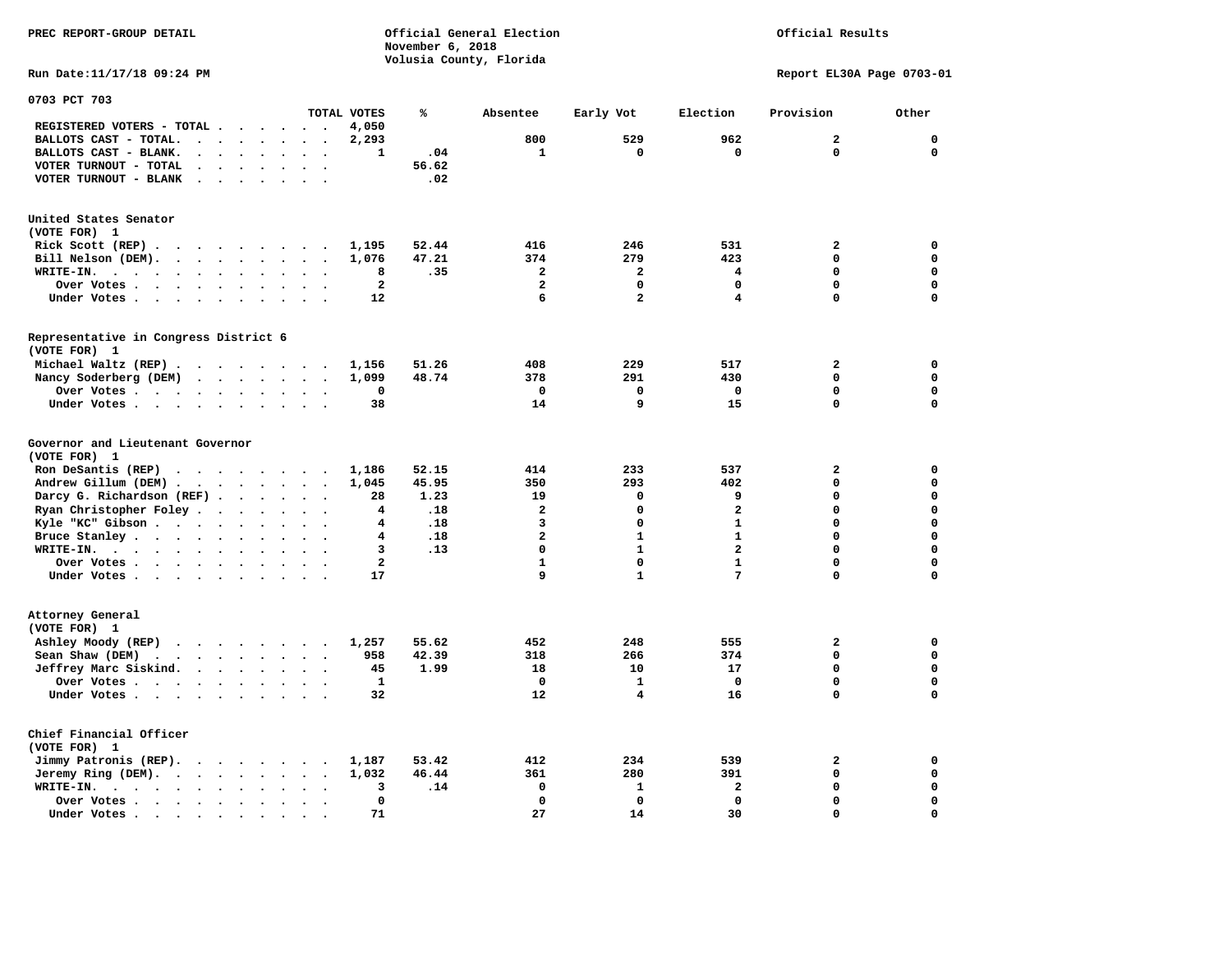| PREC REPORT-GROUP DETAIL                                                                                                                                                                                                                                         |                                                | November 6, 2018 | Official General Election |           |          | Official Results          |                  |
|------------------------------------------------------------------------------------------------------------------------------------------------------------------------------------------------------------------------------------------------------------------|------------------------------------------------|------------------|---------------------------|-----------|----------|---------------------------|------------------|
| Run Date:11/17/18 09:24 PM                                                                                                                                                                                                                                       |                                                |                  | Volusia County, Florida   |           |          | Report EL30A Page 0703-02 |                  |
| 0703 PCT 703                                                                                                                                                                                                                                                     |                                                |                  |                           |           |          |                           |                  |
|                                                                                                                                                                                                                                                                  | TOTAL VOTES                                    | ℁                | Absentee                  | Early Vot | Election | Provision                 | Other            |
| Commissioner of Agriculture<br>(VOTE FOR) 1                                                                                                                                                                                                                      |                                                |                  |                           |           |          |                           |                  |
| Matt Caldwell (REP)                                                                                                                                                                                                                                              | 1,169                                          | 52.47            | 415                       | 227       | 525      | 2                         | 0                |
| Nicole "Nikki" Fried (DEM).                                                                                                                                                                                                                                      | 1,059                                          | 47.53            | 364                       | 288       | 407      | 0                         | 0                |
| Over Votes<br>$\bullet$                                                                                                                                                                                                                                          | 0<br>$\bullet$<br>$\bullet$<br>$\bullet$       |                  | 0                         | 0         | 0        | 0                         | 0                |
| Under Votes                                                                                                                                                                                                                                                      | 65                                             |                  | 21                        | 14        | 30       | 0                         | $\mathbf 0$      |
| State Representative District 26<br>(VOTE FOR) 1                                                                                                                                                                                                                 |                                                |                  |                           |           |          |                           |                  |
| Elizabeth Fetterhoff (REP).                                                                                                                                                                                                                                      | 1,225                                          | 54.98            | 447                       | 242       | 534      | 2                         | 0                |
| Patrick Henry (DEM)                                                                                                                                                                                                                                              | 1,003                                          | 45.02            | 331                       | 273       | 399      | 0                         | 0                |
| Over Votes                                                                                                                                                                                                                                                       | 0<br>$\ddot{\phantom{a}}$                      |                  | 0                         | 0         | 0        | 0                         | $\mathbf 0$      |
| Under Votes<br>$\ddot{\phantom{a}}$<br>$\blacksquare$ .                                                                                                                                                                                                          | 65                                             |                  | 22                        | 14        | 29       | 0                         | 0                |
| Justice of the Supreme Court Lawson<br>(VOTE FOR) 1                                                                                                                                                                                                              |                                                |                  |                           |           |          |                           |                  |
| $Yes \t . \t .$<br>$\cdots$<br>$\cdots$                                                                                                                                                                                                                          | 1,401<br>$\blacksquare$ .                      | 71.37            | 505                       | 302       | 592      | 2                         | 0                |
| No.<br>$\sim$ $\sim$ $\sim$<br>$\sim$<br>$\ddot{\phantom{0}}$<br>$\sim$<br>$\ddot{\phantom{1}}$                                                                                                                                                                  | 562                                            | 28.63            | 160                       | 153       | 249      | 0                         | 0                |
| Over Votes                                                                                                                                                                                                                                                       | 0                                              |                  | 0                         | 0         | 0        | 0                         | 0                |
| Under Votes<br>$\ddot{\phantom{1}}$                                                                                                                                                                                                                              | 330<br>$\ddot{\phantom{a}}$<br>$\cdot$ $\cdot$ |                  | 135                       | 74        | 121      | $\mathbf 0$               | $\mathbf 0$      |
| 5th District Court of Appeal Eisnaugle<br>(VOTE FOR) 1                                                                                                                                                                                                           |                                                |                  |                           |           |          |                           |                  |
| Yes<br>$\mathcal{A}=\mathcal{A}=\mathcal{A}=\mathcal{A}=\mathcal{A}=\mathcal{A}$<br>$\begin{array}{cccccccccccccccccc} \bullet & \bullet & \bullet & \bullet & \bullet & \bullet & \bullet & \bullet & \bullet & \bullet & \bullet \end{array}$<br>$\sim$ $\sim$ | 1,287                                          | 65.83            | 464                       | 268       | 553      | 2                         | 0                |
| No.<br>$\bullet$                                                                                                                                                                                                                                                 | 668                                            | 34.17            | 198                       | 187       | 283      | 0                         | 0                |
| Over Votes<br>$\bullet$                                                                                                                                                                                                                                          | 0<br>$\bullet$<br>$\bullet$<br>$\bullet$       |                  | 0                         | 0         | 0        | 0                         | 0<br>$\mathbf 0$ |
| Under Votes                                                                                                                                                                                                                                                      | 338                                            |                  | 138                       | 74        | 126      | 0                         |                  |
| Circuit Judge 7th Judicial, Grp 15<br>(VOTE FOR) 1                                                                                                                                                                                                               |                                                |                  |                           |           |          |                           |                  |
| Linda L. Gaustad                                                                                                                                                                                                                                                 | 1,037<br>$\cdot$<br>$\overline{\phantom{a}}$   | 52.27            | 357                       | 252       | 428      | 0                         | 0                |
| Ryan Will<br>the contract of the contract of the contract of the contract of the contract of the contract of the contract of the contract of the contract of the contract of the contract of the contract of the contract of the contract o<br>$\bullet$         | 947<br>$\bullet$                               | 47.73            | 338                       | 214       | 393      | 2                         | 0                |
| Over Votes<br>$\bullet$                                                                                                                                                                                                                                          | 2                                              |                  | 0                         | 1         | 1        | $\mathbf 0$               | 0                |
| Under Votes<br>$\sim$ 100 $\sim$<br>$\sim$<br>$\bullet$                                                                                                                                                                                                          | 307                                            |                  | 105                       | 62        | 140      | 0                         | 0                |
| Soil and Water Cons Dist Seat 1<br>(VOTE FOR) 1                                                                                                                                                                                                                  |                                                |                  |                           |           |          |                           |                  |
| William Bliss.                                                                                                                                                                                                                                                   | 1,112                                          | 59.47            | 386                       | 268       | 457      | 1                         | 0                |
| Derrick Orberg.<br>$\cdots$                                                                                                                                                                                                                                      | 758<br>$\bullet$<br>$\bullet$                  | 40.53            | 261                       | 181       | 315      | 1                         | 0                |
| Over Votes                                                                                                                                                                                                                                                       | υ                                              |                  | 0                         | 0         | 0        | 0                         | 0                |
| Under Votes                                                                                                                                                                                                                                                      | 423                                            |                  | 153                       | 80        | 190      | 0                         | 0                |
| Soil and Water Cons Dist Seat 3<br>(VOTE FOR) 1                                                                                                                                                                                                                  |                                                |                  |                           |           |          |                           |                  |
| Beth James.<br>$\sim$ $\sim$<br>$\sim$<br>$\ddot{\phantom{1}}$<br>$\ddot{\phantom{a}}$                                                                                                                                                                           | 819                                            | 44.54            | 297                       | 182       | 339      | 1                         | 0                |
| Wesley Wayne Wilson Jr                                                                                                                                                                                                                                           | 381                                            | 20.72            | 101                       | 83        | 197      | 0                         | 0                |
| Christine Wilt.                                                                                                                                                                                                                                                  | 639                                            | 34.75            | 234                       | 180       | 224      | 1                         | 0                |
| Over Votes                                                                                                                                                                                                                                                       | $\mathbf 0$                                    |                  | 0                         | 0         | 0        | 0                         | 0                |
| Under Votes                                                                                                                                                                                                                                                      | 454                                            |                  | 168                       | 84        | 202      | 0                         | $\mathbf 0$      |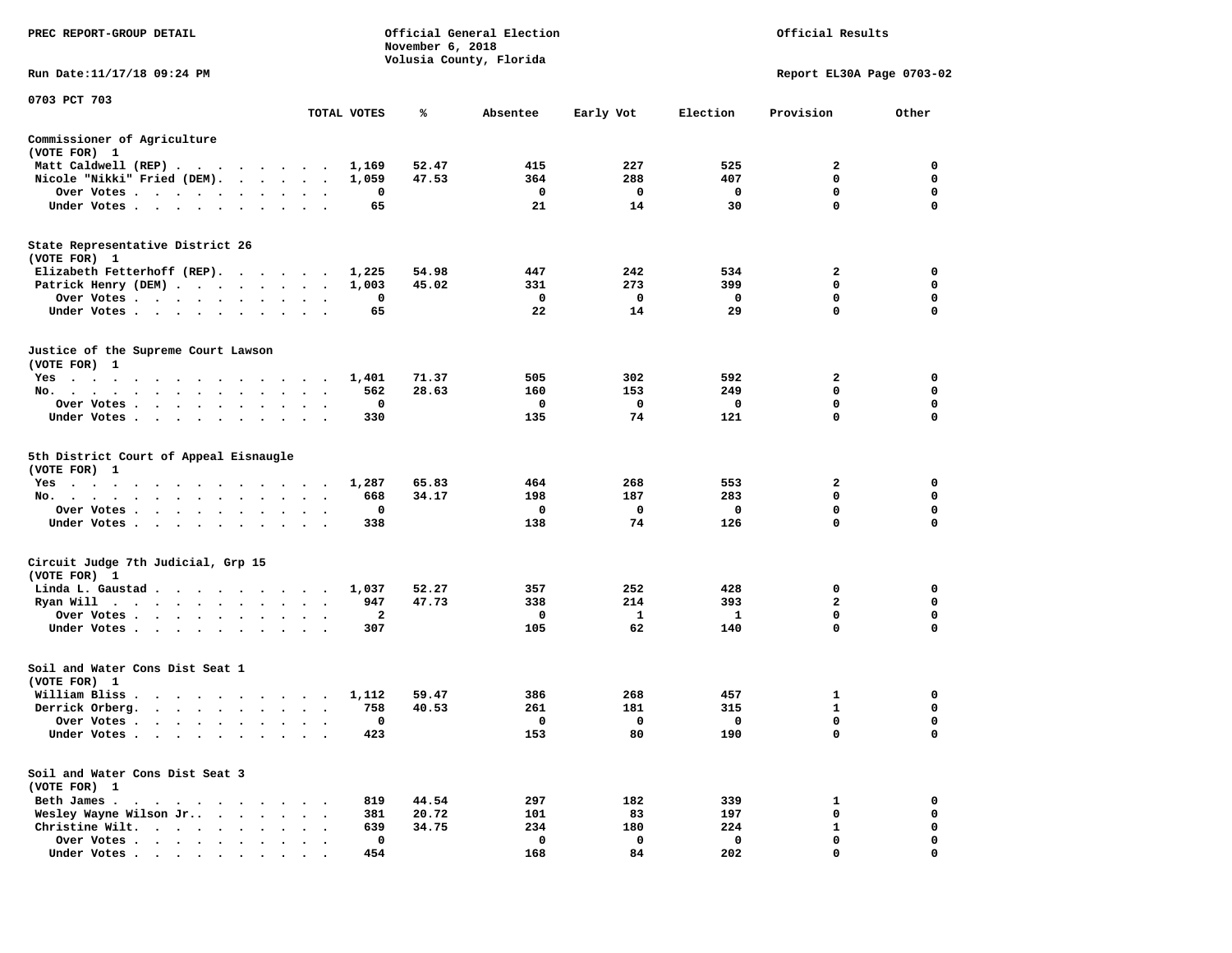| PREC REPORT-GROUP DETAIL                                                                                                           |                        |                                | November 6, 2018 | Official General Election<br>Volusia County, Florida | Official Results |                     |                           |             |  |  |
|------------------------------------------------------------------------------------------------------------------------------------|------------------------|--------------------------------|------------------|------------------------------------------------------|------------------|---------------------|---------------------------|-------------|--|--|
| Run Date: 11/17/18 09:24 PM                                                                                                        |                        |                                |                  |                                                      |                  |                     | Report EL30A Page 0703-03 |             |  |  |
| 0703 PCT 703                                                                                                                       |                        |                                |                  |                                                      |                  |                     |                           |             |  |  |
|                                                                                                                                    |                        | TOTAL VOTES                    | ℁                | Absentee                                             | Early Vot        | Election            | Provision                 | Other       |  |  |
| Soil and Water Cons Dist Seat 5<br>(VOTE FOR) 1                                                                                    |                        |                                |                  |                                                      |                  |                     |                           |             |  |  |
| J. Mark Barfield<br>$\ddot{\phantom{1}}$                                                                                           |                        | 400                            | 21.72            | 129                                                  | 91               | 180                 | 0                         | 0           |  |  |
| Andy Kelly.<br>$\cdots$<br>$\bullet$                                                                                               | $\ddot{\phantom{1}}$   | 848                            | 46.04            | 285                                                  | 235              | 328                 | 0                         | 0           |  |  |
| David Schaefer.<br>$\cdot$ $\cdot$ $\cdot$ $\cdot$ $\cdot$<br>$\bullet$                                                            |                        | 594                            | 32.25            | 220                                                  | 126              | 246                 | $\mathbf{2}$              | $\mathbf 0$ |  |  |
| Over Votes .<br>$\cdots$<br>$\sim$                                                                                                 |                        | 0                              |                  | 0                                                    | 0                | 0                   | $\mathbf 0$               | $\mathbf 0$ |  |  |
| Under Votes.<br>$\cdots$                                                                                                           | . .                    | 451                            |                  | 166                                                  | 77               | 208                 | 0                         | 0           |  |  |
| #1 Increased Homestead Exemption                                                                                                   |                        |                                |                  |                                                      |                  |                     |                           |             |  |  |
| (VOTE FOR) 1                                                                                                                       |                        |                                |                  |                                                      |                  |                     |                           |             |  |  |
| Yes                                                                                                                                |                        | 1,056                          | 48.42            | 391                                                  | 212              | 452                 | 1                         | 0<br>0      |  |  |
| No.<br>Over Votes .                                                                                                                |                        | 1,125<br>з                     | 51.58            | 364<br>0                                             | 297<br>1         | 463<br>$\mathbf{2}$ | 1<br>$\mathbf 0$          | 0           |  |  |
| .<br>$\bullet$<br>Under Votes<br>$\ddot{\phantom{1}}$                                                                              | $\cdot$<br>$\cdot$     | 109                            |                  | 45                                                   | 19               | 45                  | 0                         | 0           |  |  |
|                                                                                                                                    |                        |                                |                  |                                                      |                  |                     |                           |             |  |  |
| #2 Limit on Property Tax Assessments<br>(VOTE FOR) 1                                                                               |                        |                                |                  |                                                      |                  |                     |                           |             |  |  |
| $Yes \t . \t .$<br>the contract of the contract of the contract of the contract of the contract of the contract of the contract of |                        | 1,447                          | 67.05            | 515                                                  | 310              | 620                 | 2                         | 0           |  |  |
| No.<br>$\bullet$<br>$\bullet$<br>$\bullet$<br>$\bullet$                                                                            | $\bullet$<br>$\cdot$   | 711                            | 32.95            | 228                                                  | 192              | 291                 | 0                         | $\mathbf 0$ |  |  |
| Over Votes.<br><b>Contract Contract Contract</b><br>$\bullet$<br>$\bullet$<br>$\sim$<br>$\bullet$                                  |                        | 0                              |                  | 0                                                    | 0                | 0                   | 0                         | 0           |  |  |
| Under Votes.<br>$\cdots$                                                                                                           |                        | 135                            |                  | 57                                                   | 27               | 51                  | $\mathbf 0$               | $\mathbf 0$ |  |  |
| #3 Voter Control of Gambling                                                                                                       |                        |                                |                  |                                                      |                  |                     |                           |             |  |  |
| (VOTE FOR) 1<br>$Yes \t . \t .$                                                                                                    |                        | 1,573                          | 70.41            | 564                                                  | 346              | 662                 | 1                         | 0           |  |  |
| the contract of the contract of the contract of the contract of the contract of the contract of the contract of<br>No.             | $\ddot{\phantom{1}}$   | 661                            | 29.59            | 210                                                  | 173              | 277                 | 1                         | $\mathbf 0$ |  |  |
| Over Votes .<br>$\cdots$                                                                                                           |                        | 2                              |                  | 0                                                    | 0                | $\overline{a}$      | $\mathbf 0$               | 0           |  |  |
| Under Votes.<br>$\cdots$                                                                                                           | $\sim$ $\sim$          | 57                             |                  | 26                                                   | 10               | 21                  | 0                         | 0           |  |  |
|                                                                                                                                    |                        |                                |                  |                                                      |                  |                     |                           |             |  |  |
| #4 Voting Restoration Amendment<br>(VOTE FOR) 1                                                                                    |                        |                                |                  |                                                      |                  |                     |                           |             |  |  |
| Yes                                                                                                                                |                        | 1,435                          | 64.18            | 492                                                  | 333              | 609                 | 1                         | 0           |  |  |
| No.<br>$\begin{array}{cccccccccccccc} \bullet & \bullet & \bullet & \bullet & \bullet & \bullet & \bullet \end{array}$             | $\bullet$              | 801                            | 35.82            | 285                                                  | 183              | 332                 | $\mathbf{1}$              | 0           |  |  |
| Over Votes.<br>$\cdots$                                                                                                            | $\bullet$ .<br>$\cdot$ | $\mathbf{2}$                   |                  | 1                                                    | 0                | 1                   | $\mathbf 0$               | $\mathbf 0$ |  |  |
| Under Votes                                                                                                                        | $\ddot{\phantom{1}}$   | 55                             |                  | 22                                                   | 13               | 20                  | 0                         | 0           |  |  |
| #5 Supermajority Vote Required<br>(VOTE FOR) 1                                                                                     |                        |                                |                  |                                                      |                  |                     |                           |             |  |  |
| Yes                                                                                                                                |                        | 1,457                          | 67.14            | 561                                                  | 295              | 600                 | 1                         | 0           |  |  |
| No.                                                                                                                                |                        | 713                            | 32.86            | 195                                                  | 210              | 307                 | $\mathbf{1}$              | $\mathbf 0$ |  |  |
| Over Votes                                                                                                                         |                        | $\mathbf{1}$                   |                  | 0                                                    | 0                | 1                   | 0                         | 0           |  |  |
| Under Votes .                                                                                                                      |                        | 122                            |                  | 44                                                   | 24               | 54                  | 0                         | 0           |  |  |
| #6 Rights of Crime Victims; Judges                                                                                                 |                        |                                |                  |                                                      |                  |                     |                           |             |  |  |
| (VOTE FOR) 1                                                                                                                       |                        |                                |                  |                                                      |                  |                     |                           |             |  |  |
| $Yes \t . \t .$<br>$\bullet$<br>$\bullet$                                                                                          |                        | 1,194                          | 54.67            | 430                                                  | 250              | 513                 | 1                         | 0           |  |  |
| No.<br>$\ddot{\phantom{0}}$                                                                                                        |                        | 990                            | 45.33            | 328                                                  | 259              | 402                 | 1                         | 0           |  |  |
| Over Votes<br>$\cdot$ $\cdot$ $\cdot$<br>$\overline{\phantom{a}}$<br>Under Votes                                                   |                        | $\overline{\mathbf{2}}$<br>107 |                  | 0<br>42                                              | 0<br>20          | 2<br>45             | 0<br>0                    | 0<br>0      |  |  |
|                                                                                                                                    |                        |                                |                  |                                                      |                  |                     |                           |             |  |  |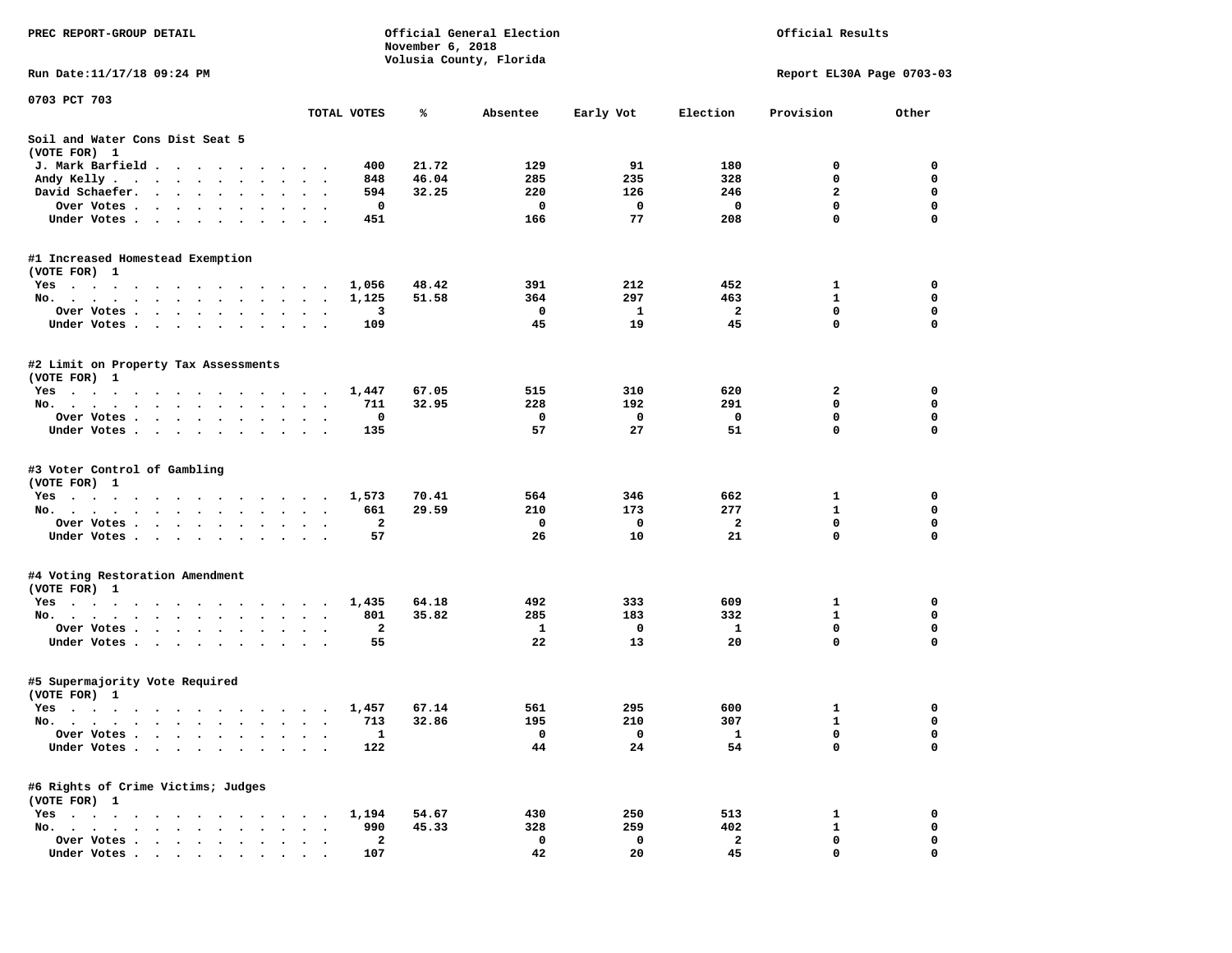| PREC REPORT-GROUP DETAIL                         |                               | November 6, 2018 | Official General Election | Official Results |              |                |                           |
|--------------------------------------------------|-------------------------------|------------------|---------------------------|------------------|--------------|----------------|---------------------------|
| Run Date:11/17/18 09:24 PM                       |                               |                  | Volusia County, Florida   |                  |              |                | Report EL30A Page 0703-04 |
| 0703 PCT 703                                     |                               |                  |                           |                  |              |                |                           |
|                                                  | TOTAL VOTES                   | ℁                | Absentee                  | Early Vot        | Election     | Provision      | Other                     |
| #7 Survivor Benefits                             |                               |                  |                           |                  |              |                |                           |
| (VOTE FOR) 1                                     |                               |                  |                           |                  |              |                |                           |
| Yes                                              | 1,267                         | 58.33            | 444                       | 244              | 577          | $\mathbf{2}$   | 0                         |
| No.                                              | 905                           | 41.67            | 309                       | 261              | 335          | $\mathbf 0$    | 0                         |
| Over Votes                                       | 1                             |                  | $\Omega$                  | $\mathbf{1}$     | $\Omega$     | $\mathbf 0$    | 0                         |
| Under Votes.                                     | 120                           |                  | 47                        | 23               | 50           | $\mathbf 0$    | $\mathbf 0$               |
| #9 Prohibits Oil, Gas Drilling, Vaping           |                               |                  |                           |                  |              |                |                           |
| (VOTE FOR) 1                                     |                               |                  |                           |                  |              |                |                           |
| Yes                                              | 1,401                         | 64.06            | 522                       | 323              | 556          | 0              | 0                         |
| No.                                              | 786                           | 35.94            | 241                       | 187              | 356          | $\overline{a}$ | 0                         |
| Over Votes.                                      | -1                            |                  | $\mathbf{1}$              | $\mathbf 0$      | $\mathbf 0$  | $\mathbf 0$    | 0                         |
| Under Votes.                                     | 105                           |                  | 36                        | 19               | 50           | $\Omega$       | $\Omega$                  |
|                                                  |                               |                  |                           |                  |              |                |                           |
| #10 State and Local Structure and Op             |                               |                  |                           |                  |              |                |                           |
| (VOTE FOR) 1                                     |                               |                  |                           |                  |              |                |                           |
| Yes                                              | 1,260                         | 59.10            | 461                       | 258              | 540          | 1              | 0                         |
| No.                                              | 872                           | 40.90            | 278                       | 240              | 353          | $\mathbf{1}$   | 0                         |
| Over Votes                                       | $\mathbf{1}$                  |                  | $\Omega$                  | $\mathbf 0$      | $\mathbf{1}$ | $\mathbf 0$    | $\mathbf 0$               |
| Under Votes.                                     | 160                           |                  | 61                        | 31               | 68           | $\Omega$       | $\Omega$                  |
| #11 Removal of Obs Prov; Crim Statute            |                               |                  |                           |                  |              |                |                           |
| (VOTE FOR) 1                                     |                               |                  |                           |                  |              |                |                           |
| Yes                                              | 1,222                         | 58.58            | 419                       | 309              | 494          | $\mathbf 0$    | $\mathbf 0$               |
| No.                                              | 864                           | 41.42            | 293                       | 189              | 380          | $\overline{a}$ | 0                         |
| Over Votes                                       | $\mathbf 0$                   |                  | $\mathbf 0$               | 0                | $\mathbf 0$  | $\mathbf 0$    | 0                         |
| Under Votes                                      | 207                           |                  | 88                        | 31               | 88           | $\Omega$       | $\mathbf 0$               |
|                                                  |                               |                  |                           |                  |              |                |                           |
| #12 Lobbying and Abuse of Office<br>(VOTE FOR) 1 |                               |                  |                           |                  |              |                |                           |
| Yes                                              | 1,700                         | 78.89            | 615                       | 363              | 720          | $\mathbf{2}$   | $\mathbf 0$               |
| No.                                              | 455                           | 21.11            | 133                       | 138              | 184          | $\mathbf{0}$   | 0                         |
|                                                  | $\mathbf{1}$                  |                  | $\mathbf 0$               | $\mathbf 0$      | $\mathbf{1}$ | $\mathbf 0$    | 0                         |
| Over Votes                                       |                               |                  | 52                        |                  | 57           | $\mathbf 0$    | $\Omega$                  |
| Under Votes.                                     | 137                           |                  |                           | 28               |              |                |                           |
| #13 Ends Dog Racing                              |                               |                  |                           |                  |              |                |                           |
| (VOTE FOR) 1                                     |                               |                  |                           |                  |              |                |                           |
| Yes                                              | 1,308                         | 59.84            | 476                       | 312              | 520          | 0              | $\mathbf 0$               |
| No.                                              | 878<br>$\sim$ $\sim$          | 40.16            | 283                       | 198              | 395          | $\mathbf{2}$   | 0                         |
| Over Votes                                       | $\mathbf{0}$<br>$\sim$ $\sim$ |                  | $\mathbf 0$               | $\mathbf 0$      | $\mathbf 0$  | $\mathbf 0$    | 0                         |
| Under Votes                                      | 107<br>$\sim$                 |                  | 41                        | 19               | 47           | $\mathbf 0$    | $\mathbf 0$               |
|                                                  |                               |                  |                           |                  |              |                |                           |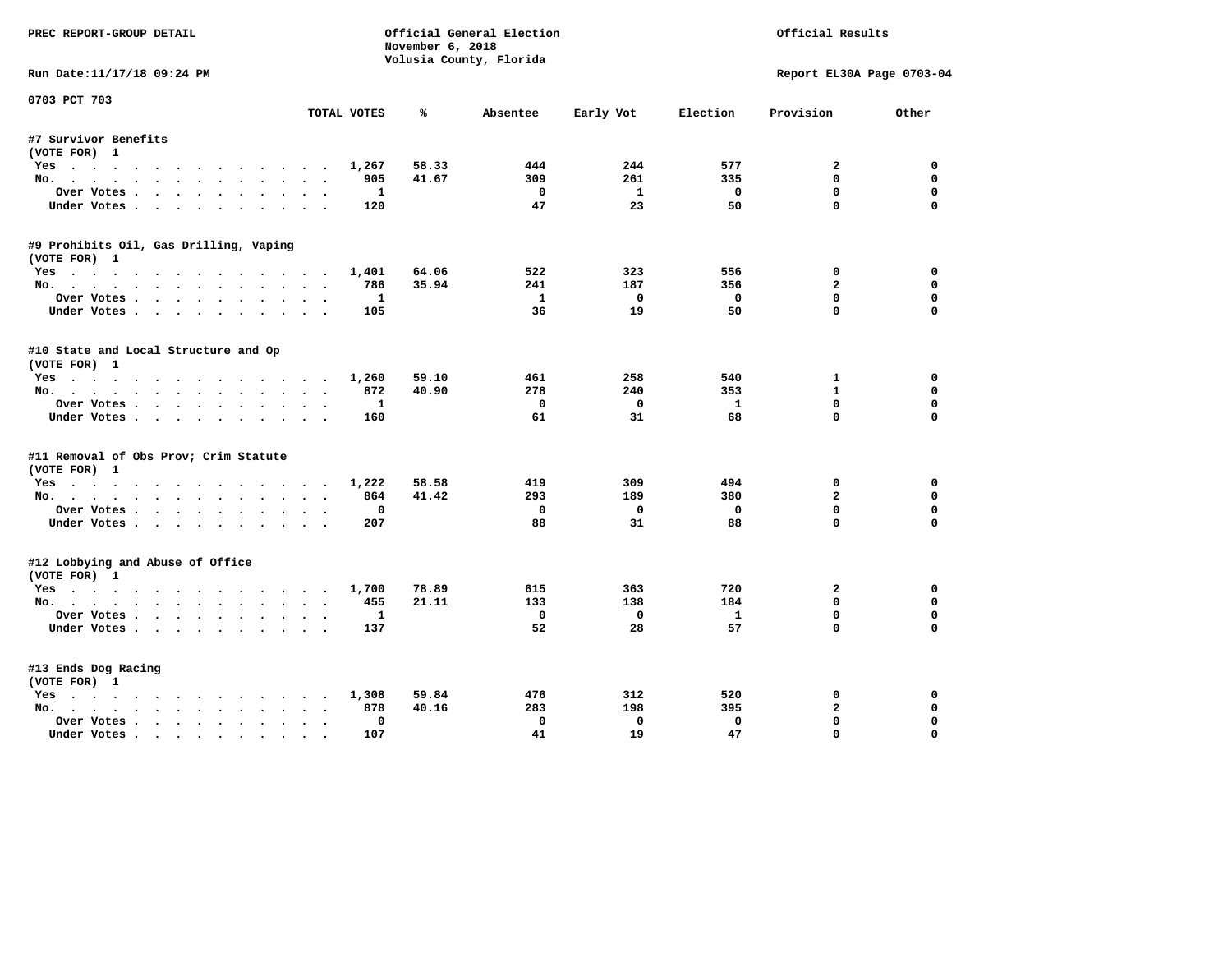**PREC REPORT-GROUP DETAIL COMPUTER CONSUMING A CONSUMING CONSUMING A LIGACION CONSUMING A LIGACION** *November 6, 2018 November 6, 2018*  **Volusia County, Florida** 

Official Results

**Run Date:11/17/18 09:24 PM Report EL30A Page 0705-01** 

| 0705 PCT 705                                                                                            |                                                     |                          |                |       |                |                |                         |              |             |
|---------------------------------------------------------------------------------------------------------|-----------------------------------------------------|--------------------------|----------------|-------|----------------|----------------|-------------------------|--------------|-------------|
|                                                                                                         |                                                     |                          | TOTAL VOTES    | ℁     | Absentee       | Early Vot      | Election                | Provision    | Other       |
| REGISTERED VOTERS - TOTAL .                                                                             | $\ddot{\phantom{a}}$<br>$\overline{\phantom{a}}$    | $\ddot{\phantom{a}}$     | 1,472          |       |                |                |                         |              |             |
| BALLOTS CAST - TOTAL.<br>$\ddot{\phantom{a}}$<br>$\ddot{\phantom{a}}$                                   | $\overline{\phantom{a}}$                            |                          | 965            |       | 319            | 181            | 464                     | $\mathbf{1}$ | $\mathbf 0$ |
| BALLOTS CAST - BLANK.<br>$\bullet$<br>$\bullet$                                                         | $\bullet$<br>$\ddot{\phantom{a}}$                   | $\bullet$                | 0              |       | $\mathbf 0$    | $\mathbf 0$    | $\mathbf 0$             | $\Omega$     | $\mathbf 0$ |
| VOTER TURNOUT - TOTAL<br>$\ddot{\phantom{0}}$<br>$\ddot{\phantom{1}}$                                   |                                                     |                          |                | 65.56 |                |                |                         |              |             |
| VOTER TURNOUT - BLANK<br>$\ddot{\phantom{a}}$                                                           |                                                     |                          |                |       |                |                |                         |              |             |
|                                                                                                         |                                                     |                          |                |       |                |                |                         |              |             |
|                                                                                                         |                                                     |                          |                |       |                |                |                         |              |             |
| United States Senator<br>(VOTE FOR) 1                                                                   |                                                     |                          |                |       |                |                |                         |              |             |
|                                                                                                         |                                                     |                          | 574            | 59.85 | 186            | 99             | 288                     | $\mathbf{1}$ | 0           |
| Rick Scott (REP).<br>$\bullet$<br>$\sim$ $\sim$<br>$\ddot{\phantom{1}}$<br>$\cdot$                      | $\overline{\phantom{a}}$                            |                          |                |       |                |                |                         | $\mathbf 0$  | $\mathbf 0$ |
| Bill Nelson (DEM).<br>$\cdot$ $\cdot$ $\cdot$ $\cdot$ $\cdot$ $\cdot$                                   | $\ddot{\phantom{1}}$                                | $\ddot{\phantom{a}}$     | 383            | 39.94 | 129            | 82             | 172                     |              |             |
| WRITE-IN.<br>$\sim$ $\sim$ $\sim$<br>$\blacksquare$<br>$\ddot{\phantom{a}}$<br>$\bullet$<br>$\bullet$   | $\bullet$                                           |                          | 2              | .21   | $\mathbf 0$    | $\mathbf 0$    | $\mathbf{z}$            | $\mathbf 0$  | 0           |
| Over Votes .<br>$\sim$<br>$\cdot$ $\cdot$ $\cdot$<br>$\bullet$                                          | $\bullet$                                           |                          | 0              |       | $\mathbf 0$    | $\mathbf 0$    | 0                       | $\mathbf 0$  | 0           |
| Under Votes<br>$\sim$<br>$\bullet$                                                                      | $\ddot{\phantom{1}}$<br>$\ddot{\phantom{0}}$        |                          | 6              |       | 4              | 0              | $\overline{\mathbf{2}}$ | $\mathbf 0$  | $\mathbf 0$ |
|                                                                                                         |                                                     |                          |                |       |                |                |                         |              |             |
| Representative in Congress District 6<br>(VOTE FOR) 1                                                   |                                                     |                          |                |       |                |                |                         |              |             |
|                                                                                                         |                                                     |                          |                |       | 187            | 88             | 285                     | 1            | 0           |
| Michael Waltz (REP).<br>$\sim$ $\sim$<br>$\cdots$                                                       |                                                     |                          | 561            | 59.05 |                |                |                         |              |             |
| Nancy Soderberg (DEM)<br><b>Contract Contract Contract</b>                                              | $\mathbf{z} = \mathbf{z}$ .<br>$\ddot{\phantom{0}}$ | $\bullet$                | 389            | 40.95 | 129            | 91             | 169                     | $\mathbf 0$  | $\mathbf 0$ |
| Over Votes<br>$\ddot{\phantom{a}}$<br>$\ddot{\phantom{a}}$                                              | $\bullet$                                           |                          | 0              |       | 0              | 0              | $\Omega$                | $\mathbf 0$  | 0           |
| Under Votes<br>$\bullet$                                                                                | $\ddot{\phantom{a}}$                                |                          | 15             |       | 3              | $\overline{a}$ | 10                      | $\mathbf 0$  | $\mathbf 0$ |
| Governor and Lieutenant Governor<br>(VOTE FOR) 1                                                        |                                                     |                          |                |       |                |                |                         |              |             |
| Ron DeSantis (REP)<br>$\cdot$ $\cdot$ $\cdot$<br>$\cdot$ $\cdot$                                        | $\sim$                                              |                          | 580            | 60.67 | 189            | 97             | 293                     | $\mathbf{1}$ | $\mathbf 0$ |
| Andrew Gillum (DEM)                                                                                     | $\sim$                                              | $\ddot{\phantom{a}}$     | 360            | 37.66 | 116            | 83             | 161                     | $\mathbf 0$  | $\mathbf 0$ |
| Darcy G. Richardson (REF).<br>$\bullet$                                                                 | $\bullet$                                           |                          | 5              | .52   | 3              | 0              | $\mathbf{z}$            | $\Omega$     | 0           |
| Ryan Christopher Foley.<br>$\ddot{\phantom{1}}$<br>$\ddot{\phantom{a}}$                                 | $\ddot{\phantom{a}}$                                |                          | 2              | .21   | $\overline{a}$ | 0              | 0                       | $\mathbf 0$  | $\mathbf 0$ |
| Kyle "KC" Gibson<br>$\bullet$<br>$\bullet$                                                              | $\bullet$<br>$\bullet$                              |                          | 4              | .42   | 3              | 0              | $\mathbf{1}$            | $\mathbf 0$  | $\mathbf 0$ |
| Bruce Stanley<br>$\overline{\phantom{a}}$                                                               | $\ddot{\phantom{a}}$                                |                          | 3              | .31   | $\mathbf{1}$   | $\Omega$       | $\overline{a}$          | $\mathbf 0$  | $\mathbf 0$ |
| WRITE-IN.<br>$\cdots$<br>$\sim$ $\sim$<br>$\cdot$                                                       |                                                     |                          | $\overline{a}$ | .21   | $\mathbf{1}$   | $\Omega$       | $\mathbf{1}$            | $\mathbf 0$  | $\mathbf 0$ |
| Over Votes .<br>$\cdot$ $\cdot$ $\cdot$ $\cdot$ $\cdot$<br>$\bullet$                                    | $\bullet$<br>$\bullet$                              | $\ddot{\phantom{0}}$     | $\mathbf{1}$   |       | $\mathbf{1}$   | 0              | 0                       | $\mathbf 0$  | 0           |
| Under Votes                                                                                             | $\ddot{\phantom{1}}$<br>$\sim$                      |                          | 8              |       | 3              | $\mathbf{1}$   | 4                       | 0            | $\mathbf 0$ |
|                                                                                                         |                                                     |                          |                |       |                |                |                         |              |             |
| Attorney General<br>(VOTE FOR) 1                                                                        |                                                     |                          |                |       |                |                |                         |              |             |
| Ashley Moody (REP)                                                                                      |                                                     |                          | 581            | 61.74 | 187            | 97             | 296                     | $\mathbf{1}$ | $\mathbf 0$ |
| Sean Shaw (DEM)<br>$\sim$ $\sim$ $\sim$<br>$\sim 100$ km s $^{-1}$<br>$\ddot{\phantom{a}}$<br>$\bullet$ | $\bullet$                                           |                          | 339            | 36.03 | 116            | 79             | 144                     | $\mathbf 0$  | $\mathbf 0$ |
| Jeffrey Marc Siskind.                                                                                   | $\ddot{\phantom{1}}$<br>$\mathbf{r}$                | $\ddot{\phantom{a}}$     | 21             | 2.23  | 8              | $\mathbf{2}$   | 11                      | $\mathbf 0$  | $\mathbf 0$ |
| Over Votes .<br>$\sim$ $\sim$ $\sim$ $\sim$<br>$\bullet$                                                | $\ddot{\phantom{a}}$                                |                          | $\mathbf 0$    |       | $\mathbf 0$    | $\mathbf 0$    | $\mathbf 0$             | $\mathbf 0$  | $\mathbf 0$ |
| Under Votes<br>$\ddot{\phantom{a}}$                                                                     |                                                     |                          | 24             |       | 8              | 3              | 13                      | $\mathbf 0$  | 0           |
| Chief Financial Officer<br>(VOTE FOR) 1                                                                 |                                                     |                          |                |       |                |                |                         |              |             |
| Jimmy Patronis (REP).<br>$\cdot$ $\cdot$ $\cdot$ $\cdot$                                                | $\ddot{\phantom{1}}$<br>$\ddot{\phantom{a}}$        |                          | 579            | 62.33 | 182            | 94             | 302                     | 1            | 0           |
| Jeremy Ring (DEM).<br>$\ddot{\phantom{a}}$<br>$\sim$<br>$\ddot{\phantom{a}}$<br>$\bullet$               | $\bullet$                                           |                          | 349            | 37.57 | 125            | 82             | 142                     | $\mathbf 0$  | 0           |
| WRITE-IN.<br>$\bullet$<br>$\cdot$ $\cdot$ $\cdot$ $\cdot$ $\cdot$<br>$\bullet$                          |                                                     | $\overline{\phantom{a}}$ | 1              | .11   | 0              | $\mathbf{1}$   | $\mathbf 0$             | $\mathbf 0$  | $\mathbf 0$ |
| Over Votes.<br>$\cdot$ $\cdot$ $\cdot$ $\cdot$<br>$\ddot{\phantom{a}}$<br>$\bullet$                     |                                                     |                          | 0              |       | $\mathbf 0$    | $\mathbf 0$    | $\mathbf 0$             | $\mathbf 0$  | 0           |
| Under Votes<br>$\overline{\phantom{a}}$                                                                 |                                                     |                          | 36             |       | 12             | 4              | 20                      | $\Omega$     | $\mathbf 0$ |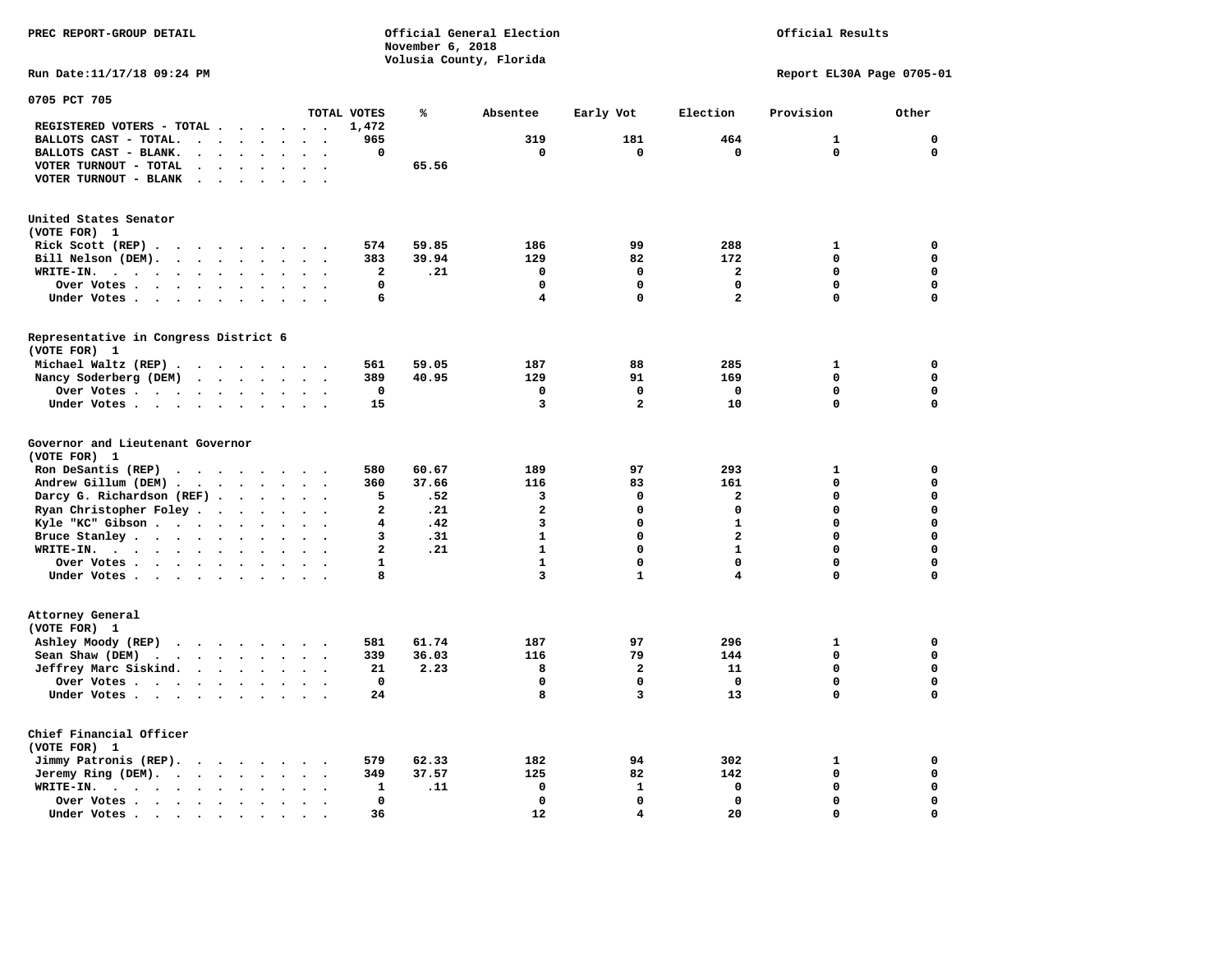| PREC REPORT-GROUP DETAIL                                                                                                                                                                                                                   |             | November 6, 2018 | Official General Election | Official Results |          |                           |             |  |  |
|--------------------------------------------------------------------------------------------------------------------------------------------------------------------------------------------------------------------------------------------|-------------|------------------|---------------------------|------------------|----------|---------------------------|-------------|--|--|
| Run Date: 11/17/18 09:24 PM                                                                                                                                                                                                                |             |                  | Volusia County, Florida   |                  |          | Report EL30A Page 0705-02 |             |  |  |
| 0705 PCT 705                                                                                                                                                                                                                               |             |                  |                           |                  |          |                           |             |  |  |
|                                                                                                                                                                                                                                            | TOTAL VOTES | ℁                | Absentee                  | Early Vot        | Election | Provision                 | Other       |  |  |
| Commissioner of Agriculture<br>(VOTE FOR) 1                                                                                                                                                                                                |             |                  |                           |                  |          |                           |             |  |  |
| Matt Caldwell (REP)                                                                                                                                                                                                                        | 554         | 59.96            | 184                       | 91               | 278      | 1                         | 0           |  |  |
| Nicole "Nikki" Fried (DEM).                                                                                                                                                                                                                | 370         | 40.04            | 123                       | 84               | 163      | 0                         | 0           |  |  |
| Over Votes                                                                                                                                                                                                                                 | 0           |                  | 0                         | 0                | 0        | 0                         | 0           |  |  |
| Under Votes                                                                                                                                                                                                                                | 41          |                  | 12                        | 6                | 23       | $\mathbf 0$               | $\mathbf 0$ |  |  |
| State Senator District 14<br>(VOTE FOR) 1                                                                                                                                                                                                  |             |                  |                           |                  |          |                           |             |  |  |
| Dorothy L. Hukill $(REP)$ .                                                                                                                                                                                                                | 341         | 61.89            | 108                       | 64               | 169      | 0                         | 0           |  |  |
| Melissa "Mel" Martin (DEM).                                                                                                                                                                                                                | 210         | 38.11            | 81                        | 51               | 78       | 0                         | 0           |  |  |
| Over Votes                                                                                                                                                                                                                                 | 0           |                  | 0                         | 0                | 0        | 0                         | 0           |  |  |
| Under Votes                                                                                                                                                                                                                                | 21          |                  | 5                         | $\mathbf 0$      | 16       | 0                         | 0           |  |  |
| State Representative District 25<br>(VOTE FOR) 1                                                                                                                                                                                           |             |                  |                           |                  |          |                           |             |  |  |
| Tom Leek $(REP)$ .                                                                                                                                                                                                                         | 573         | 61.55            | 184                       | 96               | 292      | 1                         | 0           |  |  |
| Kathleen "Katie" Tripp (DEM)                                                                                                                                                                                                               | 339         | 36.41            | 122                       | 77               | 140      | 0                         | 0           |  |  |
| Joseph "Joe" Hannoush (LPF)                                                                                                                                                                                                                | 19          | 2.04             | 4                         | 1                | 14       | $\mathbf 0$               | $\mathbf 0$ |  |  |
| Over Votes                                                                                                                                                                                                                                 | 0           |                  | 0                         | 0                | 0        | 0                         | 0           |  |  |
| Under Votes                                                                                                                                                                                                                                | 34          |                  | 9                         | 7                | 18       | $\mathbf 0$               | $\mathbf 0$ |  |  |
| Justice of the Supreme Court Lawson<br>(VOTE FOR) 1                                                                                                                                                                                        |             |                  |                           |                  |          |                           |             |  |  |
| Yes                                                                                                                                                                                                                                        | 576         | 74.61            | 201                       | 102              | 272      | 1                         | 0           |  |  |
| No.                                                                                                                                                                                                                                        | 196         | 25.39            | 54                        | 49               | 93       | 0                         | 0           |  |  |
| Over Votes                                                                                                                                                                                                                                 | 0           |                  | 0                         | 0                | 0        | $\mathbf 0$               | 0           |  |  |
| Under Votes                                                                                                                                                                                                                                | 193         |                  | 64                        | 30               | 99       | 0                         | 0           |  |  |
| 5th District Court of Appeal Eisnaugle<br>(VOTE FOR) 1                                                                                                                                                                                     |             |                  |                           |                  |          |                           |             |  |  |
| Yes<br>.                                                                                                                                                                                                                                   | 507         | 66.62            | 171                       | 92               | 243      | 1                         | 0           |  |  |
| No.                                                                                                                                                                                                                                        | 254         | 33.38            | 76                        | 59               | 119      | 0                         | 0           |  |  |
| Over Votes                                                                                                                                                                                                                                 | 0           |                  | $\mathbf 0$               | 0                | 0        | $\mathbf 0$               | $\mathbf 0$ |  |  |
| Under Votes                                                                                                                                                                                                                                | 204         |                  | 72                        | 30               | 102      | $\mathbf 0$               | $\mathbf 0$ |  |  |
| Circuit Judge 7th Judicial, Grp 15<br>(VOTE FOR) 1                                                                                                                                                                                         |             |                  |                           |                  |          |                           |             |  |  |
| Linda L. Gaustad                                                                                                                                                                                                                           | 357         | 46.36            | 115                       | 68               | 174      | 0                         | 0           |  |  |
| Ryan Will<br>. The contract of the contract of the contract of the contract of the contract of the contract of the contract of the contract of the contract of the contract of the contract of the contract of the contract of the contrac | 413         | 53.64            | 137                       | 79               | 196      | $\mathbf{1}$              | $\mathbf 0$ |  |  |
| Over Votes<br>$\bullet$                                                                                                                                                                                                                    | 0           |                  | 0                         | 0                | 0        | 0                         | 0           |  |  |
| Under Votes.<br>$\ddot{\phantom{0}}$<br>$\ddot{\phantom{1}}$<br>$\bullet$<br>$\cdot$                                                                                                                                                       | 195         |                  | 67                        | 34               | 94       | 0                         | $\mathbf 0$ |  |  |
| Soil and Water Cons Dist Seat 1                                                                                                                                                                                                            |             |                  |                           |                  |          |                           |             |  |  |
| (VOTE FOR) 1                                                                                                                                                                                                                               | 428         | 58.39            | 140                       |                  | 198      |                           | 0           |  |  |
| William Bliss.<br>$\ddot{\phantom{0}}$<br>$\sim$ 100 $\sim$<br>$\cdot$<br>Derrick Orberg.<br>$\ddot{\phantom{a}}$<br>$\sim$                                                                                                                | 305         | 41.61            | 101                       | 90<br>49         | 154      | 0<br>1                    | 0           |  |  |
| Over Votes .<br>$\cdot$ $\cdot$ $\cdot$ $\cdot$ $\cdot$                                                                                                                                                                                    | $\mathbf 0$ |                  | $\mathbf 0$               | 0                | 0        | 0                         | 0           |  |  |
| Under Votes                                                                                                                                                                                                                                | 232         |                  | 78                        | 42               | 112      | $\Omega$                  | $\Omega$    |  |  |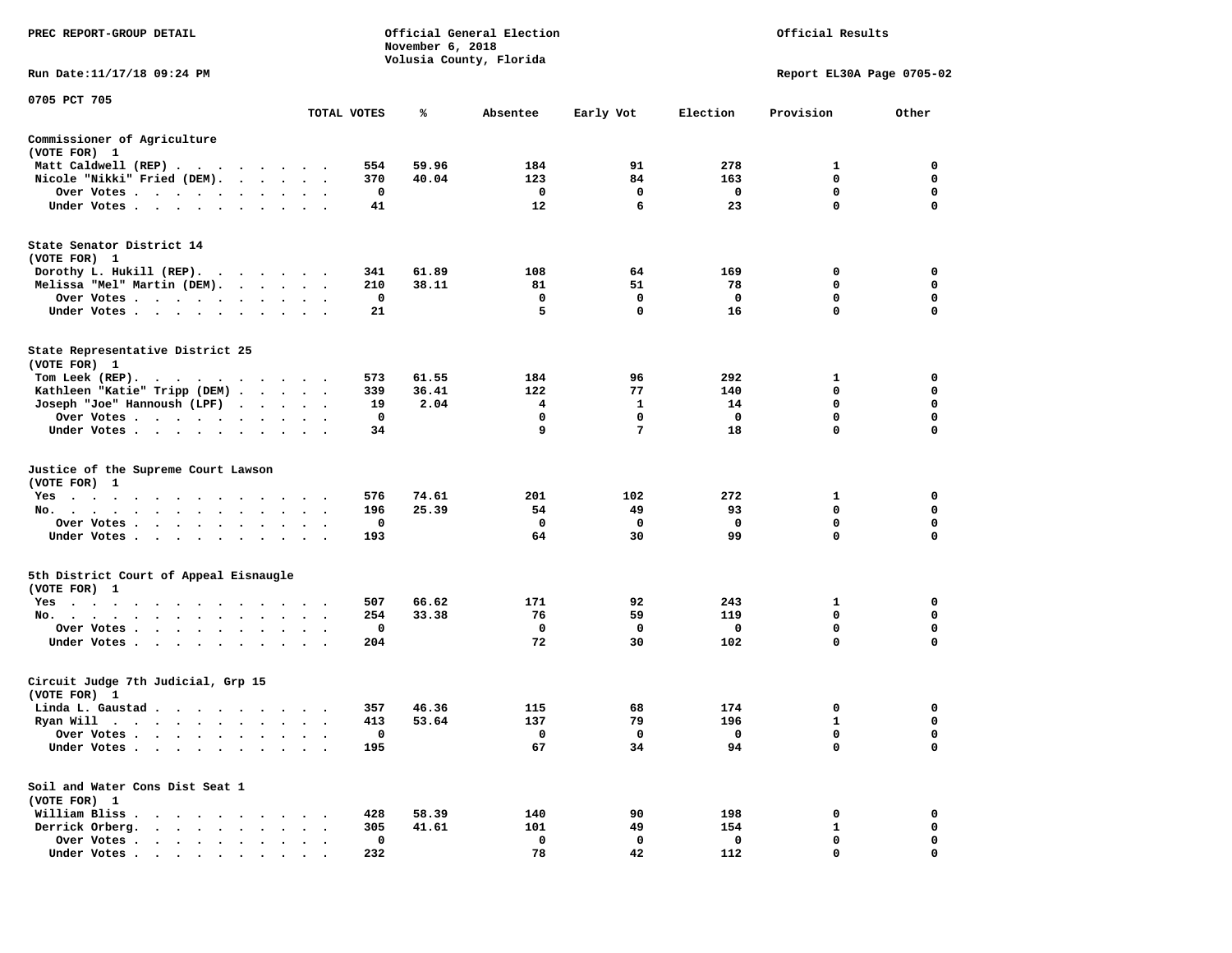| PREC REPORT-GROUP DETAIL                                                                                                                                                                                                                     |                       | November 6, 2018 | Official General Election<br>Volusia County, Florida | Official Results |          |                           |             |
|----------------------------------------------------------------------------------------------------------------------------------------------------------------------------------------------------------------------------------------------|-----------------------|------------------|------------------------------------------------------|------------------|----------|---------------------------|-------------|
| Run Date: 11/17/18 09:24 PM                                                                                                                                                                                                                  |                       |                  |                                                      |                  |          | Report EL30A Page 0705-03 |             |
| 0705 PCT 705                                                                                                                                                                                                                                 |                       |                  |                                                      |                  |          |                           |             |
|                                                                                                                                                                                                                                              | TOTAL VOTES           | ℁                | Absentee                                             | Early Vot        | Election | Provision                 | Other       |
| Soil and Water Cons Dist Seat 3<br>(VOTE FOR) 1                                                                                                                                                                                              |                       |                  |                                                      |                  |          |                           |             |
| Beth James.<br>. The contract of the contract of the contract of the contract of the contract of the contract of the contract of the contract of the contract of the contract of the contract of the contract of the contract of the contrac | $\cdot$ .             | 49.38<br>356     | 113                                                  | 65               | 177      | 1                         | 0           |
| Wesley Wayne Wilson Jr                                                                                                                                                                                                                       | $\ddot{\phantom{1}}$  | 18.59<br>134     | 37                                                   | 22               | 75       | 0                         | 0           |
| Christine Wilt.                                                                                                                                                                                                                              |                       | 32.04<br>231     | 82                                                   | 52               | 97       | 0                         | 0           |
| Over Votes                                                                                                                                                                                                                                   |                       | 0                | 0                                                    | $\mathbf 0$      | 0        | $\mathbf 0$               | $\mathbf 0$ |
| Under Votes<br>$\sim$                                                                                                                                                                                                                        |                       | 244              | 87                                                   | 42               | 115      | $\mathbf 0$               | 0           |
| Soil and Water Cons Dist Seat 5<br>(VOTE FOR) 1                                                                                                                                                                                              |                       |                  |                                                      |                  |          |                           |             |
| J. Mark Barfield                                                                                                                                                                                                                             |                       | 20.45<br>146     | 50                                                   | 20               | 76       | 0                         | 0           |
| Andy Kelly                                                                                                                                                                                                                                   |                       | 293<br>41.04     | 97                                                   | 69               | 127      | 0                         | 0           |
| David Schaefer.<br>$\cdot$ $\cdot$ $\cdot$ $\cdot$<br>$\bullet$ . $\bullet$ .<br>$\ddot{\phantom{0}}$                                                                                                                                        | $\bullet$             | 38.52<br>275     | 82                                                   | 48               | 144      | $\mathbf{1}$              | $\mathbf 0$ |
| Over Votes<br>$\sim$ $\sim$                                                                                                                                                                                                                  |                       | 0                | 0                                                    | $\mathbf 0$      | 0        | 0                         | 0           |
| Under Votes                                                                                                                                                                                                                                  | $\ddot{\phantom{1}}$  | 251              | 90                                                   | 44               | 117      | $\mathbf 0$               | 0           |
| #1 Increased Homestead Exemption<br>(VOTE FOR) 1                                                                                                                                                                                             |                       |                  |                                                      |                  |          |                           |             |
| Yes                                                                                                                                                                                                                                          |                       | 475<br>52.08     | 155                                                  | 92               | 228      | 0                         | 0           |
| No.                                                                                                                                                                                                                                          |                       | 47.92<br>437     | 142                                                  | 84               | 210      | 1                         | 0           |
| Over Votes                                                                                                                                                                                                                                   |                       | 0                | $\mathbf{o}$                                         | 0                | 0        | 0                         | $\mathbf 0$ |
| Under Votes                                                                                                                                                                                                                                  |                       | 53               | 22                                                   | 5                | 26       | $\mathbf 0$               | $\mathbf 0$ |
| #2 Limit on Property Tax Assessments<br>(VOTE FOR) 1                                                                                                                                                                                         |                       |                  |                                                      |                  |          |                           |             |
| $Yes \cdot \cdot \cdot \cdot \cdot \cdot \cdot$                                                                                                                                                                                              |                       | 640<br>70.02     | 211                                                  | 119              | 309      | 1                         | 0           |
| No.                                                                                                                                                                                                                                          |                       | 274<br>29.98     | 87                                                   | 56               | 131      | 0                         | 0           |
| Over Votes.<br>$\cdot$ $\cdot$ $\cdot$ $\cdot$ $\cdot$<br>$\begin{array}{cccccccccccccc} \bullet & \bullet & \bullet & \bullet & \bullet \end{array}$                                                                                        |                       | 0                | $\mathbf 0$                                          | 0                | 0        | 0                         | 0           |
| Under Votes                                                                                                                                                                                                                                  |                       | 51               | 21                                                   | 6                | 24       | $\mathbf 0$               | $\mathbf 0$ |
| #3 Voter Control of Gambling<br>(VOTE FOR) 1                                                                                                                                                                                                 |                       |                  |                                                      |                  |          |                           |             |
| Yes                                                                                                                                                                                                                                          |                       | 63.82<br>598     | 208                                                  | 107              | 283      | 0                         | 0           |
| No.                                                                                                                                                                                                                                          | $\ddot{\phantom{1}}$  | 36.18<br>339     | 101                                                  | 69               | 168      | $\mathbf{1}$              | $\mathbf 0$ |
| Over Votes.<br>$\begin{array}{cccccccccccccc} \bullet & \bullet & \bullet & \bullet & \bullet & \bullet & \bullet & \bullet & \bullet & \bullet \end{array}$<br>$\sim$                                                                       |                       | 0                | 0                                                    | 0                | 0        | 0                         | 0           |
| Under Votes                                                                                                                                                                                                                                  | $\bullet$ . $\bullet$ | 28               | 10                                                   | 5                | 13       | $\Omega$                  | 0           |
| #4 Voting Restoration Amendment<br>(VOTE FOR) 1                                                                                                                                                                                              |                       |                  |                                                      |                  |          |                           |             |
| Yes                                                                                                                                                                                                                                          |                       | 56.84<br>532     | 179                                                  | 107              | 246      | $\mathbf 0$               | 0           |
| No.<br>$\cdots$                                                                                                                                                                                                                              |                       | 43.16<br>404     | 126                                                  | 71               | 206      | 1                         | 0           |
| Over Votes .                                                                                                                                                                                                                                 |                       | 0                | 0                                                    | 0                | 0        | $\mathbf 0$               | 0           |
| Under Votes.<br>$\bullet$<br>$\cdot$                                                                                                                                                                                                         |                       | 29               | 14                                                   | 3                | 12       | $\mathbf 0$               | $\mathbf 0$ |
| #5 Supermajority Vote Required<br>(VOTE FOR) 1                                                                                                                                                                                               |                       |                  |                                                      |                  |          |                           |             |
| Yes<br>$\cdots$<br>$\ddot{\phantom{a}}$                                                                                                                                                                                                      |                       | 70.41<br>640     | 221                                                  | 118              | 300      | 1                         | 0           |
| No.<br>$\sim$<br>$\ddot{\phantom{a}}$                                                                                                                                                                                                        |                       | 269<br>29.59     | 74                                                   | 56               | 139      | 0                         | 0           |
| Over Votes .<br>$\ddot{\phantom{a}}$                                                                                                                                                                                                         |                       | 0                | 0                                                    | 0                | 0        | 0                         | 0           |
| Under Votes.<br>$\begin{array}{cccccccccccccc} \bullet & \bullet & \bullet & \bullet & \bullet & \bullet & \bullet & \bullet & \bullet & \bullet \end{array}$                                                                                |                       | 56               | 24                                                   | 7                | 25       | 0                         | $\mathbf 0$ |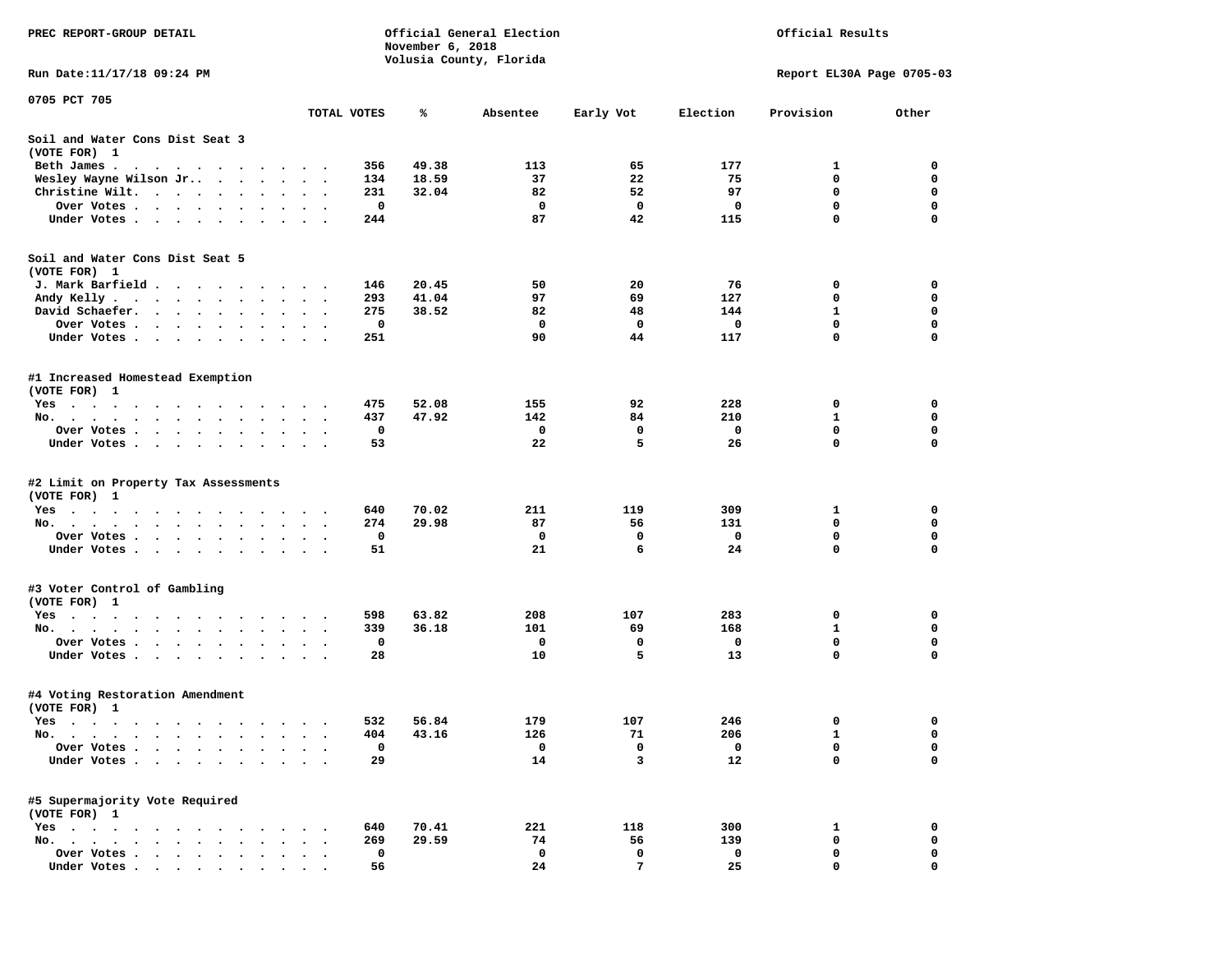| PREC REPORT-GROUP DETAIL                                                                                                                                                                                                                                                                                                                                                                                                                                                                   |        |                         | November 6, 2018 | Official General Election<br>Volusia County, Florida |                         |                          | Official Results          |             |
|--------------------------------------------------------------------------------------------------------------------------------------------------------------------------------------------------------------------------------------------------------------------------------------------------------------------------------------------------------------------------------------------------------------------------------------------------------------------------------------------|--------|-------------------------|------------------|------------------------------------------------------|-------------------------|--------------------------|---------------------------|-------------|
| Run Date:11/17/18 09:24 PM                                                                                                                                                                                                                                                                                                                                                                                                                                                                 |        |                         |                  |                                                      |                         |                          | Report EL30A Page 0705-04 |             |
| 0705 PCT 705                                                                                                                                                                                                                                                                                                                                                                                                                                                                               |        | TOTAL VOTES             | %                | Absentee                                             | Early Vot               | Election                 | Provision                 | Other       |
| #6 Rights of Crime Victims; Judges                                                                                                                                                                                                                                                                                                                                                                                                                                                         |        |                         |                  |                                                      |                         |                          |                           |             |
| (VOTE FOR) 1                                                                                                                                                                                                                                                                                                                                                                                                                                                                               |        |                         |                  |                                                      |                         |                          |                           |             |
| Yes                                                                                                                                                                                                                                                                                                                                                                                                                                                                                        |        | 449                     | 49.07            | 155                                                  | 83                      | 211                      | $\mathbf 0$               | $\Omega$    |
| No.                                                                                                                                                                                                                                                                                                                                                                                                                                                                                        |        | 466                     | 50.93            | 145                                                  | 93                      | 227                      | $\mathbf{1}$              | $\mathbf 0$ |
| Over Votes                                                                                                                                                                                                                                                                                                                                                                                                                                                                                 |        | $\overline{\mathbf{0}}$ |                  | $\overline{\phantom{0}}$                             | $\mathbf 0$             | $\overline{\phantom{0}}$ | $\mathbf 0$               | 0           |
| Under Votes                                                                                                                                                                                                                                                                                                                                                                                                                                                                                |        | 50                      |                  | 19                                                   | 5                       | 26                       | $\mathbf 0$               | $\mathbf 0$ |
| #7 Survivor Benefits                                                                                                                                                                                                                                                                                                                                                                                                                                                                       |        |                         |                  |                                                      |                         |                          |                           |             |
| (VOTE FOR) 1                                                                                                                                                                                                                                                                                                                                                                                                                                                                               |        | 454                     | 49.94            | 155                                                  | 91                      | 208                      | 0                         | 0           |
| Yes<br>No.                                                                                                                                                                                                                                                                                                                                                                                                                                                                                 |        | 455                     | 50.06            | 143                                                  | 84                      | 227                      | $\mathbf{1}$              | 0           |
| Over Votes                                                                                                                                                                                                                                                                                                                                                                                                                                                                                 |        | $\mathbf{o}$            |                  | $\overline{\phantom{0}}$                             | $\mathbf 0$             | $\overline{\phantom{0}}$ | $\mathbf 0$               | 0           |
| Under Votes                                                                                                                                                                                                                                                                                                                                                                                                                                                                                |        | 56                      |                  | 21                                                   | 6                       | 29                       | $\Omega$                  | $\mathbf 0$ |
|                                                                                                                                                                                                                                                                                                                                                                                                                                                                                            |        |                         |                  |                                                      |                         |                          |                           |             |
| #9 Prohibits Oil, Gas Drilling, Vaping<br>(VOTE FOR) 1                                                                                                                                                                                                                                                                                                                                                                                                                                     |        |                         |                  |                                                      |                         |                          |                           |             |
| Yes                                                                                                                                                                                                                                                                                                                                                                                                                                                                                        |        | 579                     | 63.56            | 194                                                  | 121                     | 264                      | $\Omega$                  | $\Omega$    |
| No.                                                                                                                                                                                                                                                                                                                                                                                                                                                                                        |        | 332                     | 36.44            | 103                                                  | 55                      | 173                      | $\mathbf{1}$              | $\mathbf 0$ |
| Over Votes                                                                                                                                                                                                                                                                                                                                                                                                                                                                                 |        | $\mathbf{1}$            |                  | $\mathbf{1}$                                         | 0                       | $\overline{\phantom{0}}$ | $^{\circ}$                | 0           |
| Under Votes                                                                                                                                                                                                                                                                                                                                                                                                                                                                                |        | 53                      |                  | 21                                                   | 5                       | 27                       | $\Omega$                  | $\Omega$    |
| #10 State and Local Structure and Op<br>(VOTE FOR) 1<br>Yes                                                                                                                                                                                                                                                                                                                                                                                                                                |        | 459                     | 51.57            | 163                                                  | 84                      | 212                      | 0                         | 0           |
| No.                                                                                                                                                                                                                                                                                                                                                                                                                                                                                        |        | 431                     | 48.43            | 125                                                  | 89                      | 216                      | $\mathbf{1}$              | 0           |
| Over Votes                                                                                                                                                                                                                                                                                                                                                                                                                                                                                 |        | 0                       |                  | $\mathbf 0$                                          | $\mathbf 0$             | $\overline{\mathbf{0}}$  | $\mathbf 0$               | $\mathbf 0$ |
| Under Votes                                                                                                                                                                                                                                                                                                                                                                                                                                                                                |        | 75                      |                  | 31                                                   | 8                       | 36                       | $\mathbf 0$               | $\Omega$    |
| #11 Removal of Obs Prov; Crim Statute<br>(VOTE FOR) 1                                                                                                                                                                                                                                                                                                                                                                                                                                      |        |                         |                  |                                                      |                         |                          |                           |             |
| Yes                                                                                                                                                                                                                                                                                                                                                                                                                                                                                        |        | 434                     | 50.00            | 155                                                  | 93                      | 186                      | 0                         | $\mathbf 0$ |
| No.                                                                                                                                                                                                                                                                                                                                                                                                                                                                                        |        | 434                     | 50.00            | 127                                                  | 72                      | 234                      | $\mathbf{1}$              | 0           |
| Over Votes                                                                                                                                                                                                                                                                                                                                                                                                                                                                                 |        | $\mathbf{o}$            |                  | $\overline{\phantom{0}}$                             | $\overline{\mathbf{0}}$ | $\overline{\mathbf{0}}$  | $\mathbf 0$               | $\mathbf 0$ |
| Under Votes                                                                                                                                                                                                                                                                                                                                                                                                                                                                                |        | 97                      |                  | 37                                                   | 16                      | 44                       | $\Omega$                  | $\Omega$    |
| #12 Lobbying and Abuse of Office<br>(VOTE FOR) 1                                                                                                                                                                                                                                                                                                                                                                                                                                           |        |                         |                  |                                                      |                         |                          |                           |             |
| Yes                                                                                                                                                                                                                                                                                                                                                                                                                                                                                        |        | 718                     | 80.22            | 248                                                  | 133                     | 336                      | 1                         | 0           |
| No.                                                                                                                                                                                                                                                                                                                                                                                                                                                                                        |        | 177                     | 19.78            | 43                                                   | 40                      | 94                       | $\mathbf 0$               | 0           |
| Over Votes                                                                                                                                                                                                                                                                                                                                                                                                                                                                                 |        | $\mathbf{1}$            |                  | $\overline{\mathbf{0}}$                              | $\mathbf 0$             | $\mathbf{1}$             | $\mathbf 0$               | $\mathbf 0$ |
| Under Votes                                                                                                                                                                                                                                                                                                                                                                                                                                                                                |        | 69                      |                  | 28                                                   | 8                       | 33                       | $\mathbf 0$               | $\mathbf 0$ |
| #13 Ends Dog Racing<br>(VOTE FOR) 1                                                                                                                                                                                                                                                                                                                                                                                                                                                        |        |                         |                  |                                                      |                         |                          |                           |             |
| Yes                                                                                                                                                                                                                                                                                                                                                                                                                                                                                        |        | 544                     | 59.07            | 172                                                  | 116                     | 256                      | $\mathbf 0$               | $\mathbf 0$ |
| No.                                                                                                                                                                                                                                                                                                                                                                                                                                                                                        |        | 377                     | 40.93            | 126                                                  | 58                      | 192                      | 1                         | $\mathbf 0$ |
| Over Votes                                                                                                                                                                                                                                                                                                                                                                                                                                                                                 | $\sim$ | $\mathbf{1}$            |                  | $\mathbf 0$                                          | $\mathbf{1}$            | $\mathbf 0$              | $\mathbf 0$               | 0           |
| $\blacksquare$ $\blacksquare$ $\blacksquare$ $\blacksquare$ $\blacksquare$ $\blacksquare$ $\blacksquare$ $\blacksquare$ $\blacksquare$ $\blacksquare$ $\blacksquare$ $\blacksquare$ $\blacksquare$ $\blacksquare$ $\blacksquare$ $\blacksquare$ $\blacksquare$ $\blacksquare$ $\blacksquare$ $\blacksquare$ $\blacksquare$ $\blacksquare$ $\blacksquare$ $\blacksquare$ $\blacksquare$ $\blacksquare$ $\blacksquare$ $\blacksquare$ $\blacksquare$ $\blacksquare$ $\blacksquare$ $\blacks$ |        | 43                      |                  | 21                                                   | б.                      | -16                      | $\Omega$                  | $\Omega$    |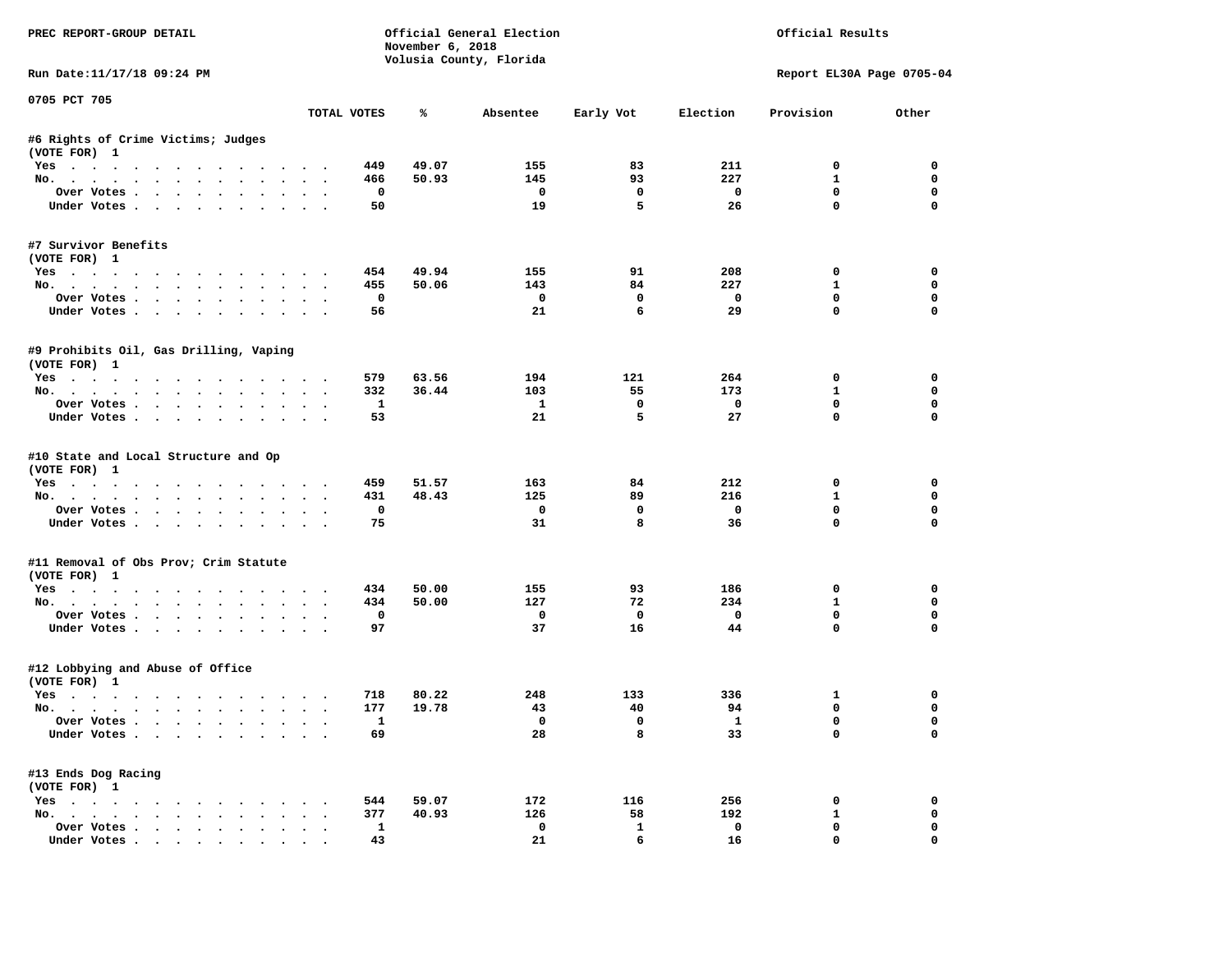**November 6, 2018 Volusia County, Florida Run Date:11/17/18 09:24 PM Report EL30A Page 0706-01 0706 PCT 706 TOTAL VOTES % Absentee Early Vot Election Provision Other REGISTERED VOTERS - TOTAL . . . . . . 4,633 BALLOTS CAST - TOTAL. . . . . . . . 3,221 1,432 757 1,025 4 3 BALLOTS CAST - BLANK. . . . . . . . 0 0 0 0 0 0 VOTER TURNOUT - TOTAL . . . . . . . 69.52 VOTER TURNOUT - BLANK . . . . . . . United States Senator (VOTE FOR) 1 Rick Scott (REP) . . . . . . . . 2,070 64.61** 937 451 680 1 1 1  **Bill Nelson (DEM). . . . . . . . . 1,130 35.27 485 303 338 2 2 WRITE-IN. . . . . . . . . . . . 4 .12 1 2 1 0 0 Over Votes . . . . . . . . . . 0 0 0 0 0 0 Under Votes . . . . . . . . . . 17** 9 1 6 1 0 **Representative in Congress District 6 (VOTE FOR) 1 Michael Waltz (REP) . . . . . . . . 2,049 64.66 941 447 658 2 1 Nancy Soderberg (DEM) . . . . . . . 1,120 35.34 469 302 345 2 2 Over Votes . . . . . . . . . . 0 0 0 0 0 0**  $\Omega$  **Under Votes . . . . . . . . . . 52** 22 8 22 0 **Governor and Lieutenant Governor (VOTE FOR) 1 Ron DeSantis (REP) . . . . . . . . 2,070 64.87 934 452 681 2 1 Andrew Gillum (DEM) . . . . . . . . 1,092 34.22 463 299 327 2 1 Darcy G. Richardson (REF) . . . . . 15 .47** 3 3 2 10 0 0 0<br>**Ryan Christopher Foley . . . . . . 8 .25** 5 0 3 0 0  **Ryan Christopher Foley . . . . . . . 8 .25 5 0 3 0 0 Kyle "KC" Gibson . . . . . . . . . 1 .03** 1 **Bruce Stanley . . . . . . . . . . 5 .16** 4 1 0 0 0 0  **WRITE-IN. . . . . . . . . . . . 0 0 0 0 0 0**  $\mathbf{0}$ **Over Votes . . . . . . . . . . 7** 4 2 1 0  $\mathbf 1$  **Under Votes . . . . . . . . . . 23** 18 1 3 0 **Attorney General (VOTE FOR) 1 Ashley Moody (REP) . . . . . . . . 2,139 67.69 962 474 700 2 1 Sean Shaw (DEM)** . . . . . . . . 974 30.82 420 264 287 2 1  **Jeffrey Marc Siskind. . . . . . . . 47 1.49 20 8 19 0 0 Over Votes . . . . . . . . . . 0 0 0 0 0 0**  $\mathbf 1$  **Under Votes . . . . . . . . . . 61** 30 11 19 0 **Chief Financial Officer (VOTE FOR) 1 Jimmy Patronis (REP). . . . . . . . 2,090 67.05 948 458 681 2 1 Jeremy Ring (DEM). . . . . . . . . 1,027 32.95 433 282 309 2 1 WRITE-IN. . . . . . . . . . . . 0 0 0 0 0 0 Over Votes . . . . . . . . . . 0 0 0 0 0 0**  $\mathbf{1}$  **Under Votes . . . . . . . . . . 104** 51 17 35 0

**PREC REPORT-GROUP DETAIL Official General Election Official Results**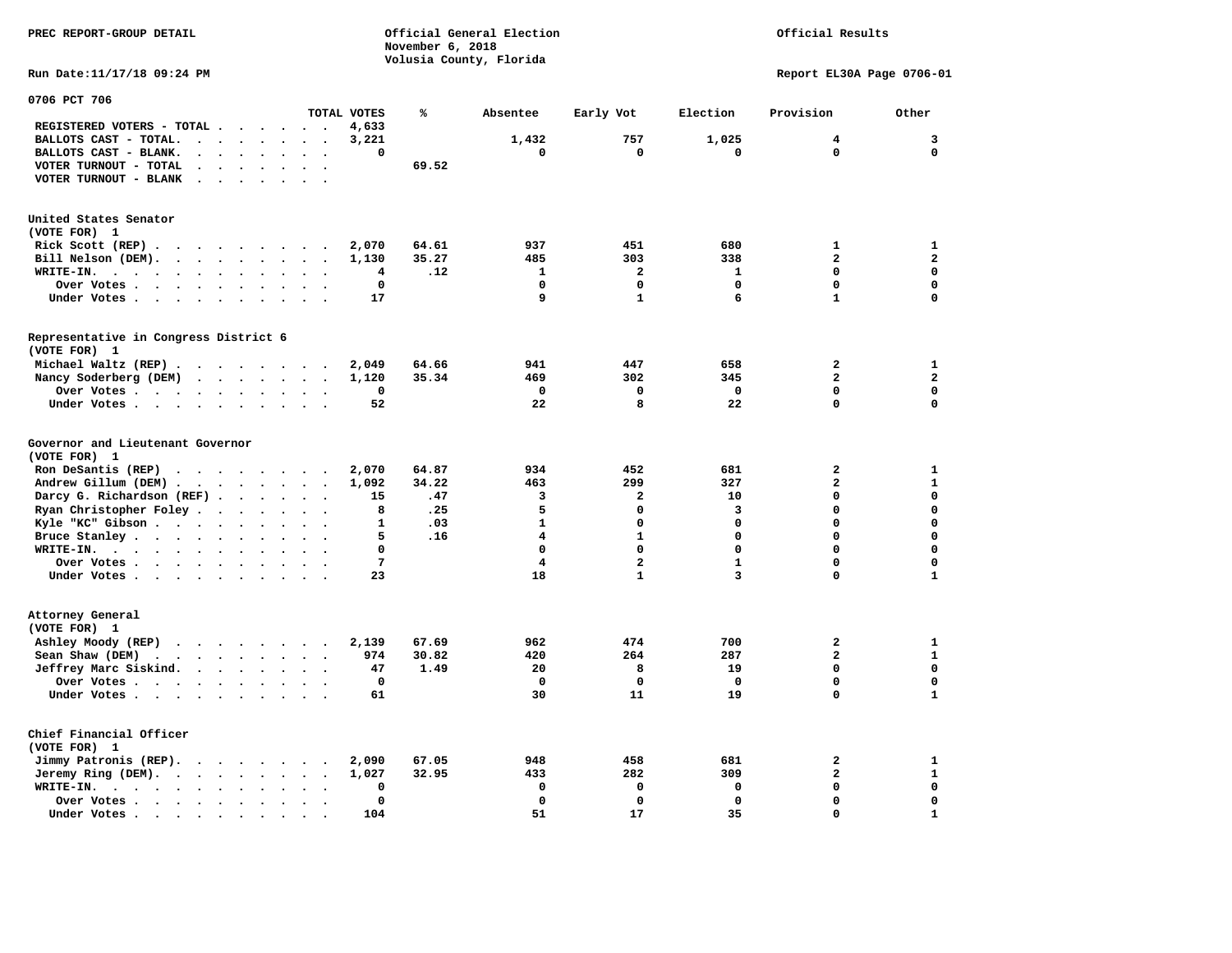| PREC REPORT-GROUP DETAIL                                                                                                                                                                                                                             |                                |              | November 6, 2018 | Official General Election<br>Volusia County, Florida | Official Results |              |                           |              |
|------------------------------------------------------------------------------------------------------------------------------------------------------------------------------------------------------------------------------------------------------|--------------------------------|--------------|------------------|------------------------------------------------------|------------------|--------------|---------------------------|--------------|
| Run Date: 11/17/18 09:24 PM                                                                                                                                                                                                                          |                                |              |                  |                                                      |                  |              | Report EL30A Page 0706-02 |              |
| 0706 PCT 706                                                                                                                                                                                                                                         |                                | TOTAL VOTES  | %                | Absentee                                             | Early Vot        | Election     | Provision                 | Other        |
|                                                                                                                                                                                                                                                      |                                |              |                  |                                                      |                  |              |                           |              |
| Commissioner of Agriculture<br>(VOTE FOR) 1                                                                                                                                                                                                          |                                |              |                  |                                                      |                  |              |                           |              |
| Matt Caldwell (REP)                                                                                                                                                                                                                                  |                                | 2,031        | 65.39            | 921                                                  | 453              | 653          | 3                         | 1            |
| Nicole "Nikki" Fried (DEM).                                                                                                                                                                                                                          |                                | 1,075        | 34.61            | 459                                                  | 286              | 328          | $\mathbf{1}$              | 1            |
| Over Votes                                                                                                                                                                                                                                           |                                | 1            |                  | 0                                                    | 0                | 1            | 0<br>$\mathbf 0$          | 0            |
| Under Votes                                                                                                                                                                                                                                          |                                | 114          |                  | 52                                                   | 18               | 43           |                           | 1            |
| State Senator District 14<br>(VOTE FOR) 1                                                                                                                                                                                                            |                                |              |                  |                                                      |                  |              |                           |              |
| Dorothy L. Hukill $(REP)$ .                                                                                                                                                                                                                          |                                | 0            |                  | 0                                                    | 0                | 0            | 0                         | 0            |
| Melissa "Mel" Martin (DEM).                                                                                                                                                                                                                          |                                | 0            |                  | 0                                                    | 0                | 0            | 0                         | 0            |
| Over Votes                                                                                                                                                                                                                                           |                                | 0            |                  | 0                                                    | 0                | $\mathbf 0$  | $\mathbf 0$               | $\mathbf 0$  |
| Under Votes                                                                                                                                                                                                                                          | $\sim$<br>$\ddot{\phantom{1}}$ | 0            |                  | 0                                                    | $\mathbf 0$      | $\Omega$     | 0                         | 0            |
| State Representative District 25<br>(VOTE FOR) 1                                                                                                                                                                                                     |                                |              |                  |                                                      |                  |              |                           |              |
| Tom Leek $(REP)$ .                                                                                                                                                                                                                                   |                                | 2,038        | 65.26            | 922                                                  | 461              | 652          | 2                         | 1            |
| Kathleen "Katie" Tripp (DEM)                                                                                                                                                                                                                         |                                | 1,049        | 33.59            | 458                                                  | 269              | 319          | 2                         | 1            |
| Joseph "Joe" Hannoush (LPF)                                                                                                                                                                                                                          |                                | 36           | 1.15             | 8                                                    | 10               | 18           | 0                         | $\mathbf 0$  |
| Over Votes                                                                                                                                                                                                                                           |                                | 0            |                  | 0                                                    | 0                | $\mathbf{o}$ | $\mathbf 0$               | $\mathbf 0$  |
| Under Votes                                                                                                                                                                                                                                          |                                | 98           |                  | 44                                                   | 17               | 36           | $\Omega$                  | 1            |
| Justice of the Supreme Court Lawson<br>(VOTE FOR) 1                                                                                                                                                                                                  |                                |              |                  |                                                      |                  |              |                           |              |
| Yes                                                                                                                                                                                                                                                  |                                | 1,918        | 73.83            | 885                                                  | 433              | 595          | 3                         | 2            |
| No.                                                                                                                                                                                                                                                  |                                | 680          | 26.17            | 262                                                  | 184              | 233          | $\mathbf{1}$              | 0            |
| Over Votes                                                                                                                                                                                                                                           |                                | 0            |                  | 0                                                    | 0                | 0            | $\mathbf 0$               | $\mathbf 0$  |
| Under Votes                                                                                                                                                                                                                                          |                                | 623          |                  | 285                                                  | 140              | 197          | $\mathbf 0$               | 1            |
| 5th District Court of Appeal Eisnaugle<br>(VOTE FOR) 1                                                                                                                                                                                               |                                |              |                  |                                                      |                  |              |                           |              |
| Yes                                                                                                                                                                                                                                                  |                                | 1,742        | 67.76            | 796                                                  | 394              | 549          | 2                         | 1            |
| No.                                                                                                                                                                                                                                                  |                                | 829          | 32.24            | 343                                                  | 214              | 270          | 1                         | 1            |
| Over Votes                                                                                                                                                                                                                                           | $\ddot{\phantom{1}}$           | 0            |                  | 0                                                    | 0                | 0            | 0                         | 0            |
| Under Votes                                                                                                                                                                                                                                          |                                | 650          |                  | 293                                                  | 149              | 206          | $\mathbf{1}$              | 1            |
| Circuit Judge 7th Judicial, Grp 15<br>(VOTE FOR) 1                                                                                                                                                                                                   |                                |              |                  |                                                      |                  |              |                           |              |
| Linda L. Gaustad                                                                                                                                                                                                                                     |                                | 1,315        | 50.42            | 571                                                  | 342              | 399          | 2                         | 1            |
| Ryan Will<br>$\sim$<br>. The contract of the contract of the contract of the contract of the contract of the contract of the contract of the contract of the contract of the contract of the contract of the contract of the contract of the contrac |                                | 1,293        | 49.58            | 597                                                  | 269              | 425          | $\overline{a}$            | $\mathbf 0$  |
| Over Votes                                                                                                                                                                                                                                           |                                | 0            |                  | 0                                                    | 0                | 0            | 0                         | 0            |
| Under Votes.                                                                                                                                                                                                                                         |                                | 613          |                  | 264                                                  | 146              | 201          | 0                         | $\mathbf{2}$ |
| Daytona Beach Shores Mayor<br>(VOTE FOR) 1                                                                                                                                                                                                           |                                |              |                  |                                                      |                  |              |                           |              |
| Lorraine Geiger                                                                                                                                                                                                                                      |                                | 1,102        | 36.18            | 554                                                  | 230              | 317          | 1                         | 0            |
| Nancy Miller                                                                                                                                                                                                                                         |                                | 1,944        | 63.82            | 789                                                  | 483              | 668          | 3                         | 1            |
| Over Votes .<br>$\sim$                                                                                                                                                                                                                               |                                | $\mathbf{1}$ |                  | 0                                                    | 0                | 1            | 0                         | 0            |
| Under Votes                                                                                                                                                                                                                                          |                                | 174          |                  | 89                                                   | 44               | 39           | $\Omega$                  | າ            |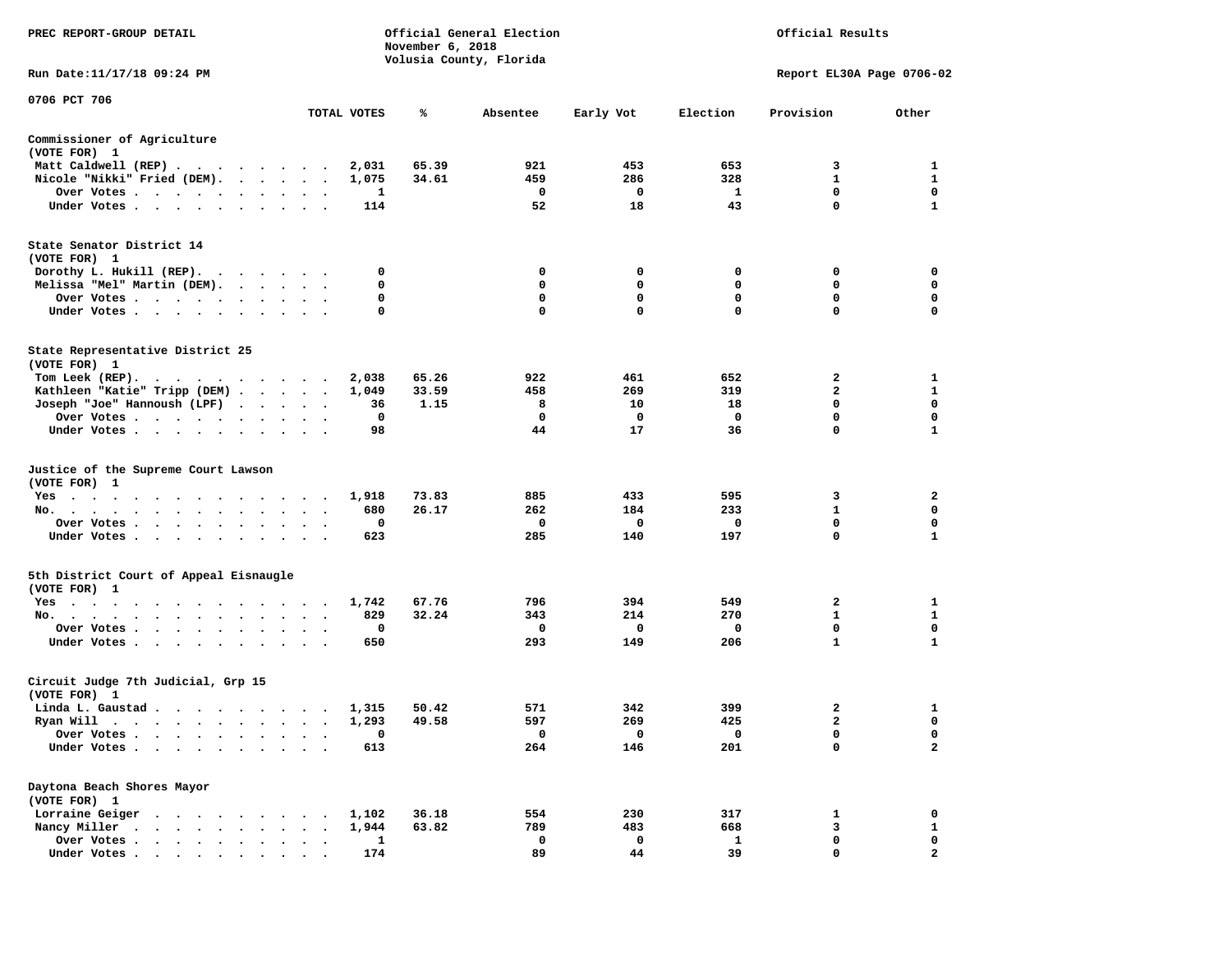| PREC REPORT-GROUP DETAIL                                                                                                                                                                                                                     |                                                  |              | November 6, 2018 | Official General Election | Official Results |                           |                         |              |
|----------------------------------------------------------------------------------------------------------------------------------------------------------------------------------------------------------------------------------------------|--------------------------------------------------|--------------|------------------|---------------------------|------------------|---------------------------|-------------------------|--------------|
| Run Date:11/17/18 09:24 PM                                                                                                                                                                                                                   |                                                  |              |                  | Volusia County, Florida   |                  | Report EL30A Page 0706-03 |                         |              |
| 0706 PCT 706                                                                                                                                                                                                                                 |                                                  | TOTAL VOTES  | ℁                | Absentee                  | Early Vot        | Election                  | Provision               | Other        |
|                                                                                                                                                                                                                                              |                                                  |              |                  |                           |                  |                           |                         |              |
| Daytona Beach Shores City Council Seat 4<br>(VOTE FOR) 1                                                                                                                                                                                     |                                                  |              |                  |                           |                  |                           |                         |              |
| Michael Politis                                                                                                                                                                                                                              |                                                  | 1,803        | 64.55            | 757                       | 428              | 615                       | 3                       | 0            |
| John Schmitz<br><b>Contract Contract Contract Contract</b>                                                                                                                                                                                   |                                                  | 990          | 35.45            | 489                       | 213              | 286                       | $\mathbf{1}$            | 1            |
| Over Votes<br>$\bullet$                                                                                                                                                                                                                      | $\bullet$<br>$\bullet$<br>$\blacksquare$         | 2            |                  | 0                         | 0                | 2                         | 0                       | 0            |
| Under Votes.                                                                                                                                                                                                                                 |                                                  | 426          |                  | 186                       | 116              | 122                       | 0                       | $\mathbf{2}$ |
| Soil and Water Cons Dist Seat 1<br>(VOTE FOR) 1                                                                                                                                                                                              |                                                  |              |                  |                           |                  |                           |                         |              |
| William Bliss.<br>$\bullet$<br>$\sim$ $\sim$<br>$\cdots$                                                                                                                                                                                     | $\overline{\phantom{a}}$                         | 1,323        | 54.22            | 585                       | 317              | 417                       | 4                       | 0            |
| Derrick Orberg.                                                                                                                                                                                                                              | $\bullet$<br>$\bullet$<br>$\ddot{\phantom{0}}$   | 1,117        | 45.78            | 515                       | 242              | 359                       | 0                       | 1            |
| Over Votes<br>$\ddot{\phantom{0}}$                                                                                                                                                                                                           |                                                  | 1            |                  | 0                         | 1                | 0                         | 0                       | $\mathbf 0$  |
| Under Votes                                                                                                                                                                                                                                  |                                                  | 780          |                  | 332                       | 197              | 249                       | 0                       | $\mathbf{2}$ |
| Soil and Water Cons Dist Seat 3<br>(VOTE FOR) 1                                                                                                                                                                                              |                                                  |              |                  |                           |                  |                           |                         |              |
| Beth James.<br>. The contract of the contract of the contract of the contract of the contract of the contract of the contract of the contract of the contract of the contract of the contract of the contract of the contract of the contrac | $\sim$                                           | 1,356        | 56.22            | 614                       | 303              | 436                       | 2                       | 1            |
| Wesley Wayne Wilson Jr                                                                                                                                                                                                                       | $\sim$<br>$\ddot{\phantom{1}}$                   | 351          | 14.55            | 148                       | 66               | 137                       | 0                       | 0            |
| Christine Wilt.                                                                                                                                                                                                                              |                                                  | 705          | 29.23            | 320                       | 187              | 196                       | $\mathbf{2}$            | $\mathbf 0$  |
| Over Votes<br>$\ddot{\phantom{0}}$                                                                                                                                                                                                           | $\cdot$<br>$\bullet$<br>$\overline{\phantom{a}}$ | 0            |                  | 0                         | 0                | 0                         | 0                       | $\mathbf 0$  |
| Under Votes<br>$\sim$                                                                                                                                                                                                                        |                                                  | 809          |                  | 350                       | 201              | 256                       | $\mathbf 0$             | $\mathbf{2}$ |
| Soil and Water Cons Dist Seat 5<br>(VOTE FOR) 1                                                                                                                                                                                              |                                                  |              |                  |                           |                  |                           |                         |              |
| J. Mark Barfield                                                                                                                                                                                                                             | $\sim$ $\sim$                                    | 490          | 20.52            | 224                       | 95               | 171                       | 0                       | 0            |
| Andy Kelly<br>$\ddot{\phantom{0}}$                                                                                                                                                                                                           | $\bullet$<br>$\ddot{\phantom{1}}$                | 901          | 37.73            | 386                       | 243              | 269                       | 3                       | 0            |
| David Schaefer.<br>$\cdots$                                                                                                                                                                                                                  |                                                  | 997          | 41.75            | 475                       | 209              | 311                       | 1                       | 1            |
| Over Votes                                                                                                                                                                                                                                   |                                                  | 0            |                  | 0                         | 0                | 0                         | 0                       | 0            |
| Under Votes                                                                                                                                                                                                                                  |                                                  | 833          |                  | 347                       | 210              | 274                       | 0                       | $\mathbf{2}$ |
| #1 Increased Homestead Exemption<br>(VOTE FOR) 1                                                                                                                                                                                             |                                                  |              |                  |                           |                  |                           |                         |              |
| Yes                                                                                                                                                                                                                                          | $\cdot$                                          | 1,581        | 51.72            | 719                       | 353              | 507                       | 2                       | 0            |
| No.                                                                                                                                                                                                                                          |                                                  | 1,476        | 48.28            | 647                       | 361              | 464                       | $\mathbf{2}$            | $\mathbf{2}$ |
| Over Votes .<br>$\sim$ $\sim$ $\sim$ $\sim$<br>$\ddot{\bullet}$ $\ddot{\bullet}$<br>$\ddot{\phantom{0}}$                                                                                                                                     | $\bullet$                                        | 4            |                  | 1                         | 1                | $\overline{a}$            | 0                       | $\mathbf 0$  |
| Under Votes<br>$\sim$ $\sim$                                                                                                                                                                                                                 |                                                  | 160          |                  | 65                        | 42               | 52                        | 0                       | $\mathbf 1$  |
| #2 Limit on Property Tax Assessments<br>(VOTE FOR) 1                                                                                                                                                                                         |                                                  |              |                  |                           |                  |                           |                         |              |
| res.                                                                                                                                                                                                                                         |                                                  |              | 2,162 70.68      | 961                       | 496              | 703                       | $\overline{\mathbf{2}}$ | 0            |
| No.                                                                                                                                                                                                                                          | $\ddot{\phantom{0}}$                             | 897          | 29.32            | 409                       | 217              | 267                       | 2                       | 2            |
| Over Votes .<br><b><i>Contract Contract</i></b><br>$\ddot{\phantom{0}}$<br>$\cdot$                                                                                                                                                           |                                                  | $\mathbf{2}$ |                  | 0                         | 0                | $\mathbf{2}$              | 0                       | 0            |
| Under Votes                                                                                                                                                                                                                                  |                                                  | 160          |                  | 62                        | 44               | 53                        | 0                       | $\mathbf{1}$ |
| #3 Voter Control of Gambling<br>(VOTE FOR) 1                                                                                                                                                                                                 |                                                  |              |                  |                           |                  |                           |                         |              |
| $Yes \cdot \cdot \cdot$<br>$\cdots$                                                                                                                                                                                                          |                                                  | 1,968        | 63.36            | 896                       | 445              | 623                       | 3                       | 1            |
| No.                                                                                                                                                                                                                                          |                                                  | 1,138        | 36.64            | 487                       | 284              | 365                       | 1                       | 1            |
| Over Votes                                                                                                                                                                                                                                   |                                                  | 0            |                  | 0                         | 0                | 0                         | 0                       | 0            |
| Under Votes                                                                                                                                                                                                                                  |                                                  | 115          |                  | 49                        | 28               | 37                        | 0                       |              |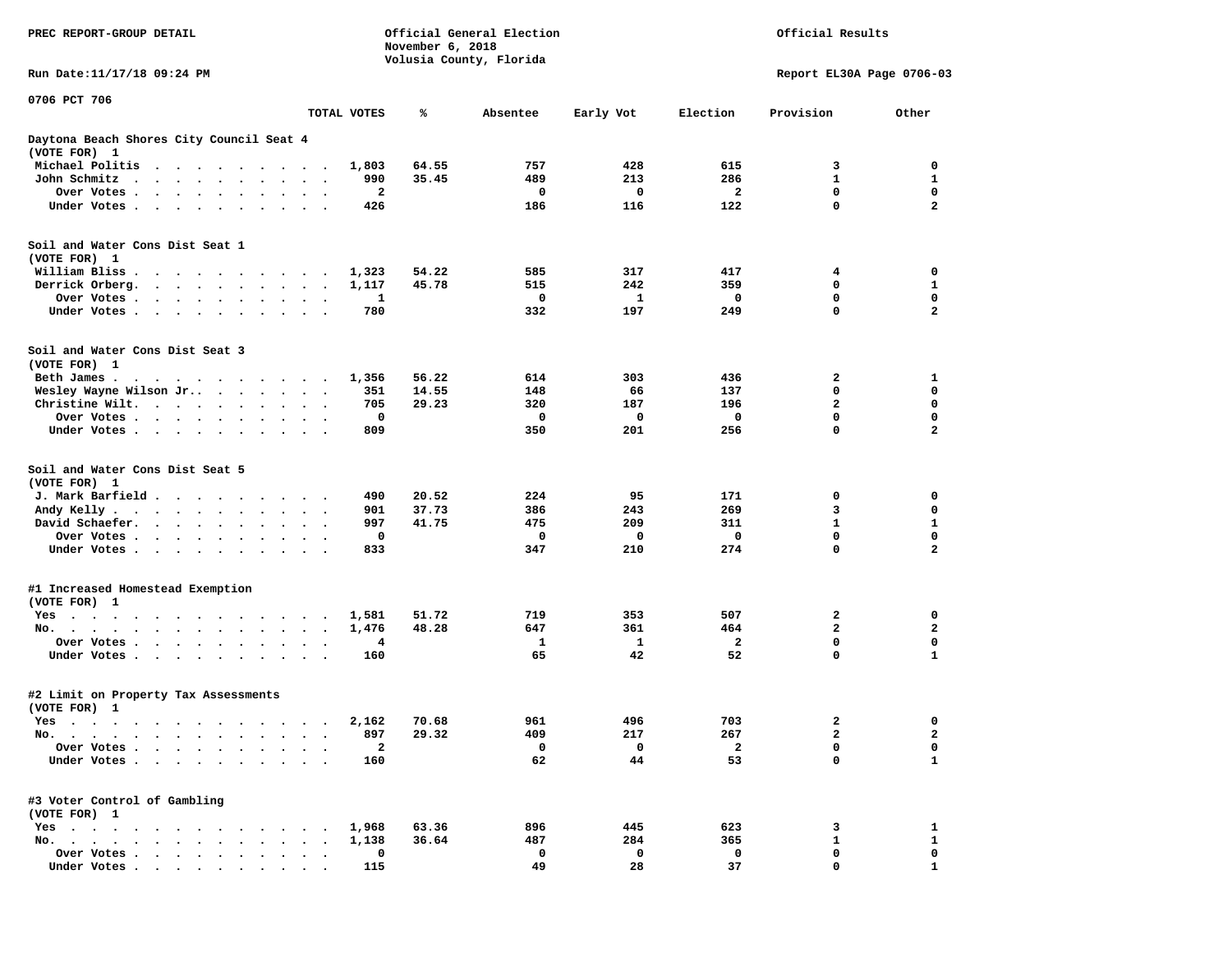| PREC REPORT-GROUP DETAIL                       |                                              |              | November 6, 2018 | Official General Election<br>Volusia County, Florida |                          |                         | Official Results             |                             |
|------------------------------------------------|----------------------------------------------|--------------|------------------|------------------------------------------------------|--------------------------|-------------------------|------------------------------|-----------------------------|
| Run Date: 11/17/18 09:24 PM                    |                                              |              |                  |                                                      |                          |                         | Report EL30A Page 0706-04    |                             |
| 0706 PCT 706                                   |                                              | TOTAL VOTES  | ℁                | Absentee                                             | Early Vot                | Election                | Provision                    | Other                       |
| #4 Voting Restoration Amendment                |                                              |              |                  |                                                      |                          |                         |                              |                             |
| (VOTE FOR) 1                                   |                                              |              |                  |                                                      |                          |                         |                              |                             |
| Yes                                            |                                              | 1,561        | 50.44            | 685                                                  | 386                      | 486                     | 3                            | 1                           |
| No.                                            |                                              | 1,534        | 49.56            | 700                                                  | 342                      | 490                     | $\mathbf{1}$                 | $\mathbf{1}$                |
| Over Votes                                     |                                              | $\mathbf{2}$ |                  | 0                                                    | $\mathbf 0$              | $\mathbf{2}$            | $\mathbf 0$                  | $\mathbf 0$                 |
| Under Votes                                    |                                              | 124          |                  | 47                                                   | 29                       | 47                      | $\mathbf 0$                  | $\mathbf{1}$                |
| #5 Supermajority Vote Required                 |                                              |              |                  |                                                      |                          |                         |                              |                             |
| (VOTE FOR) 1                                   |                                              |              |                  |                                                      |                          |                         |                              |                             |
| Yes                                            |                                              | 2,160        | 71.17            | 993                                                  | 469                      | 696                     | 2                            | 0                           |
| No.                                            |                                              | 875          | 28.83            | 351                                                  | 244                      | 277                     | $\mathbf{1}$                 | $\overline{a}$              |
| Over Votes                                     |                                              | 0            |                  | 0<br>88                                              | $\Omega$<br>44           | $\mathbf{o}$<br>52      | $\mathbf 0$<br>$\mathbf{1}$  | $\mathbf 0$<br>$\mathbf{1}$ |
| Under Votes                                    |                                              | 186          |                  |                                                      |                          |                         |                              |                             |
| #6 Rights of Crime Victims; Judges             |                                              |              |                  |                                                      |                          |                         |                              |                             |
| (VOTE FOR) 1                                   |                                              |              |                  |                                                      |                          |                         |                              |                             |
| Yes                                            |                                              | 1,437        | 47.47            | 616                                                  | 320                      | 498                     | $\mathbf{2}$                 | 1                           |
| No.                                            |                                              | 1,590        | 52.53            | 726                                                  | 392<br>$\mathbf{0}$      | 470                     | $\mathbf{1}$<br>$\mathbf{0}$ | $\mathbf{1}$<br>0           |
| Over Votes<br>Under Votes                      |                                              | 0<br>194     |                  | $\Omega$<br>90                                       | 45                       | 0<br>57                 | $\mathbf{1}$                 | $\mathbf{1}$                |
|                                                |                                              |              |                  |                                                      |                          |                         |                              |                             |
| #7 Survivor Benefits                           |                                              |              |                  |                                                      |                          |                         |                              |                             |
| (VOTE FOR) 1                                   |                                              |              |                  |                                                      |                          |                         |                              |                             |
| Yes                                            |                                              | 1,465        | 48.96            | 652                                                  | 303                      | 508                     | 2                            | 0                           |
| No.                                            |                                              | 1,527        | 51.04            | 676                                                  | 401                      | 447                     | $\mathbf{1}$                 | $\mathbf{2}$                |
| Over Votes                                     |                                              | 1            |                  | 0                                                    | $\mathbf 0$              | 1                       | $\mathbf 0$                  | $\mathbf 0$                 |
| Under Votes                                    |                                              | 228          |                  | 104                                                  | 53                       | 69                      | $\mathbf{1}$                 | $\mathbf{1}$                |
| #9 Prohibits Oil, Gas Drilling, Vaping         |                                              |              |                  |                                                      |                          |                         |                              |                             |
| (VOTE FOR) 1                                   |                                              |              |                  |                                                      |                          |                         |                              |                             |
| Yes                                            |                                              | 1,718        | 56.55            | 779                                                  | 404                      | 533                     | 2                            | 0                           |
| No.                                            |                                              | 1,320        | 43.45            | 573                                                  | 314                      | 431                     | $\mathbf{1}$                 | $\mathbf{1}$                |
| Over Votes                                     |                                              | 1            |                  | 0                                                    | $\mathbf 0$              | $\mathbf{1}$            | $\mathbf 0$                  | $\mathbf 0$                 |
| Under Votes                                    |                                              | 182          |                  | 80                                                   | 39                       | 60                      | $\mathbf{1}$                 | $\overline{a}$              |
| #10 State and Local Structure and Op           |                                              |              |                  |                                                      |                          |                         |                              |                             |
| (VOTE FOR) 1                                   |                                              |              |                  |                                                      |                          |                         |                              |                             |
| Yes                                            |                                              | 1,487        | 50.24            | 661                                                  | 317                      | 507                     | 2                            | 0                           |
| No.                                            |                                              | 1,473        | 49.76            | 656                                                  | 381                      | 434                     | $\mathbf{1}$                 | $\mathbf{1}$                |
| Over votes $\cdots$ $\cdots$ $\cdots$ $\cdots$ |                                              |              |                  |                                                      | $\overline{\phantom{0}}$ | $\overline{\mathbf{2}}$ | 0                            | 0                           |
| Under Votes                                    |                                              | 259          |                  | 115                                                  | 59                       | 82                      | $\mathbf{1}$                 | $\mathbf{2}$                |
| #11 Removal of Obs Prov; Crim Statute          |                                              |              |                  |                                                      |                          |                         |                              |                             |
| (VOTE FOR) 1                                   |                                              |              |                  |                                                      |                          |                         |                              |                             |
| Yes                                            |                                              | 1,438        | 49.45            | 634                                                  | 351                      | 452                     | 1                            | 0                           |
| No.                                            |                                              | 1,470        | 50.55            | 654                                                  | 338                      | 476                     | $\mathbf{2}$                 | 0                           |
| Over Votes                                     | $\ddot{\phantom{a}}$<br>$\ddot{\phantom{a}}$ | 3            |                  | 0                                                    | $\overline{\mathbf{2}}$  | $\mathbf{1}$            | 0                            | 0                           |
| Under Votes                                    |                                              | 310          |                  | 144                                                  | 66                       | 96                      | $\mathbf{1}$                 | 3                           |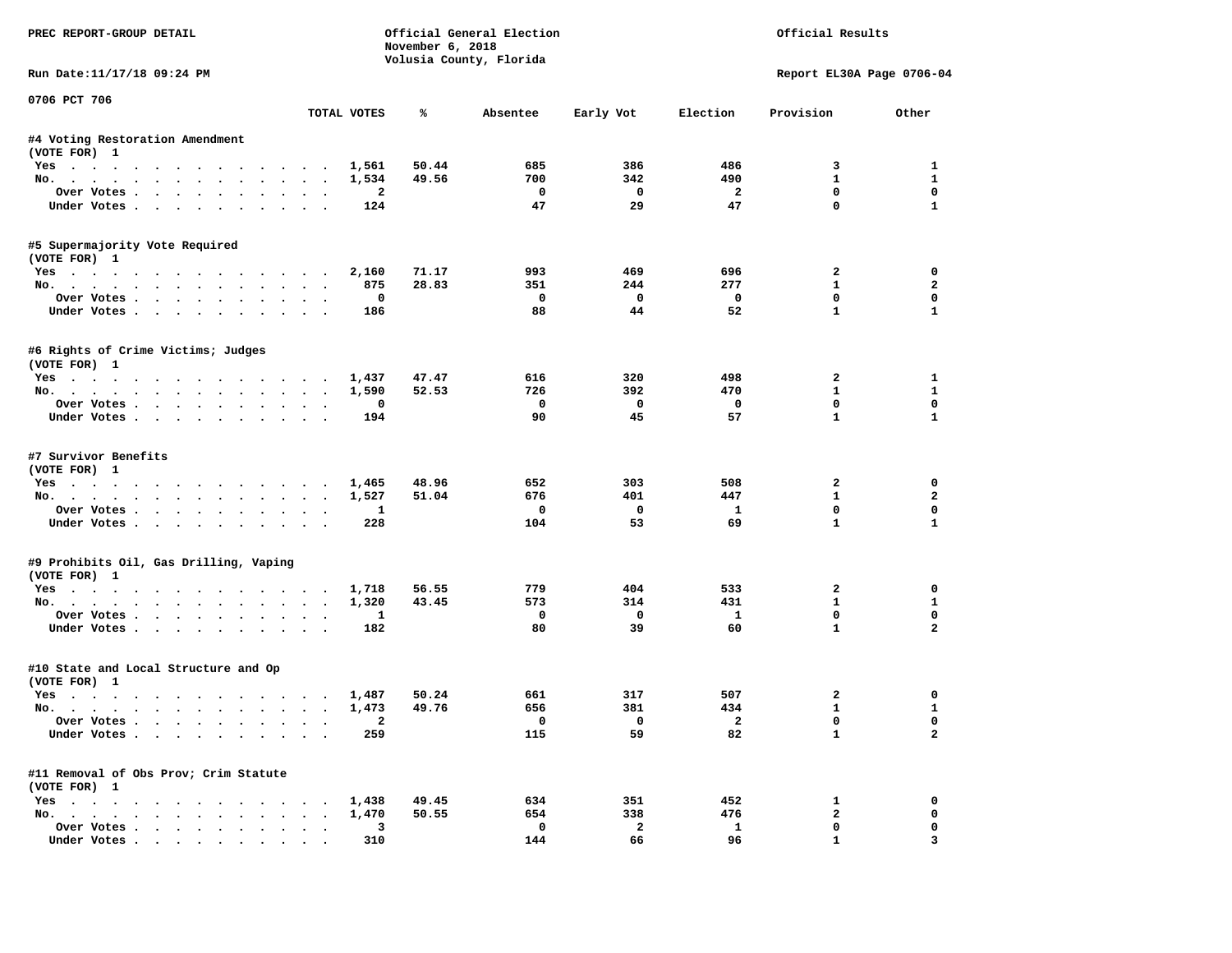| PREC REPORT-GROUP DETAIL                                          |              | November 6, 2018 | Official General Election<br>Volusia County, Florida |             |            | Official Results          |                |
|-------------------------------------------------------------------|--------------|------------------|------------------------------------------------------|-------------|------------|---------------------------|----------------|
| Run Date:11/17/18 09:24 PM                                        |              |                  |                                                      |             |            | Report EL30A Page 0706-05 |                |
| 0706 PCT 706                                                      | TOTAL VOTES  | %ะ               | Absentee                                             | Early Vot   | Election   | Provision                 | Other          |
| #12 Lobbying and Abuse of Office<br>(VOTE FOR) 1                  |              |                  |                                                      |             |            |                           |                |
| Yes                                                               | 2,484        | 82.06            | 1,127                                                | 565         | 789        | 2                         | 1              |
| No.                                                               | 543          | 17.94            | 223                                                  | 147         | 172        | $\mathbf{1}$              | $\mathbf 0$    |
| Over Votes.                                                       | 0            |                  | $\mathbf 0$                                          | $\mathbf 0$ | $^{\circ}$ | 0                         | $\mathbf 0$    |
| Under Votes                                                       | 194          |                  | 82                                                   | 45          | 64         | $\mathbf{1}$              | $\mathbf{2}$   |
| #13 Ends Dog Racing<br>(VOTE FOR) 1                               |              |                  |                                                      |             |            |                           |                |
| $\frac{1}{2}$<br>Yes                                              | 1,596        | 53.20            | 735                                                  | 370         | 489        | $\mathbf{2}$              | 0              |
| No.                                                               | 1,404        | 46.80            | 605                                                  | 333         | 465        | 0                         | 1              |
| Over Votes.                                                       | 1            |                  | 1                                                    | $\Omega$    | $\Omega$   | 0                         | $\mathbf 0$    |
| Under Votes                                                       | 220          |                  | 91                                                   | 54          | 71         | $\mathbf{z}$              | $\overline{a}$ |
| Daytona Beach Shores Limit two terms on Council<br>(VOTE FOR) 1   |              |                  |                                                      |             |            |                           |                |
| Yes                                                               | 2,475        | 81.82            | 1,118                                                | 566         | 789        | 2                         | 0              |
| No.                                                               | 550          | 18.18            | 219                                                  | 151         | 178        | $\mathbf{1}$              | $\mathbf{1}$   |
| Over Votes.                                                       | 1            |                  | $\mathbf{1}$                                         | 0           | 0          | $\Omega$                  | $\mathbf 0$    |
| Under Votes                                                       | 195          |                  | 94                                                   | 40          | 58         | $\mathbf{1}$              | $\overline{a}$ |
| Daytona Beach Shores Limit two term Councilmember<br>(VOTE FOR) 1 |              |                  |                                                      |             |            |                           |                |
| Yes                                                               | 2,427        | 80.71            | 1,086                                                | 560         | 779        | 2                         | 0              |
| No.                                                               | 580          | 19.29            | 243                                                  | 153         | 182        | $\mathbf{1}$              | $\mathbf{1}$   |
| Over Votes                                                        | $\mathbf{o}$ |                  | 0                                                    | 0           | 0          | 0                         | $\mathbf 0$    |
| Under Votes                                                       | 214          |                  | 103                                                  | 44          | 64         | $\mathbf{1}$              | $\overline{a}$ |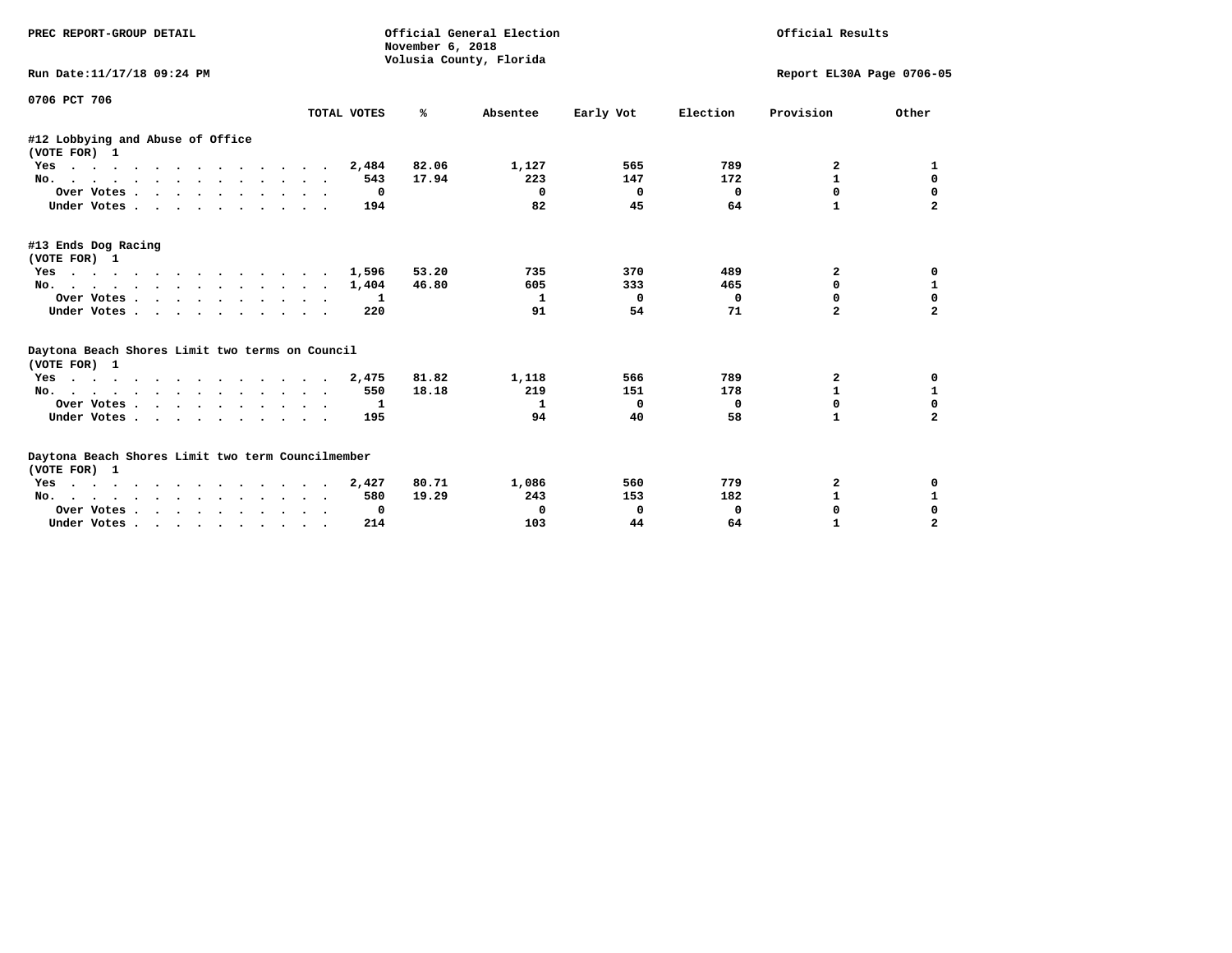**PREC REPORT-GROUP DETAIL Official General Election Official Results November 6, 2018 Volusia County, Florida Run Date:11/17/18 09:24 PM Report EL30A Page 0709-01 0709 PCT 709 TOTAL VOTES % Absentee Early Vot Election Provision Other REGISTERED VOTERS - TOTAL . . . . . . 3,694 BALLOTS CAST - TOTAL. . . . . . . . 1,995 706 424 863 0 2 BALLOTS CAST - BLANK. . . . . . . . 0 0 0 0 0 0 VOTER TURNOUT - TOTAL . . . . . . .** 54.01  **VOTER TURNOUT - BLANK . . . . . . .** 

| (VOTE FOR) 1                          |  |  |  |  |       |       |     |     |     |  |
|---------------------------------------|--|--|--|--|-------|-------|-----|-----|-----|--|
| Rick Scott $(REP)$                    |  |  |  |  | 1,141 | 57.54 | 399 | 241 | 499 |  |
| Bill Nelson (DEM).                    |  |  |  |  | 835   | 42.11 | 301 | 182 | 352 |  |
| WRITE-IN.                             |  |  |  |  |       | .35   |     |     |     |  |
| Over Votes                            |  |  |  |  |       |       |     |     |     |  |
| Under Votes.                          |  |  |  |  | 11    |       |     |     |     |  |
|                                       |  |  |  |  |       |       |     |     |     |  |
| Representative in Congress District 6 |  |  |  |  |       |       |     |     |     |  |
| (VOTE FOR) 1                          |  |  |  |  |       |       |     |     |     |  |
| Michael Waltz (REP)                   |  |  |  |  | 1,099 | 56.33 | 371 | 241 | 485 |  |
| Nancy Soderberg (DEM)                 |  |  |  |  | 852   | 43.67 | 316 | 177 | 359 |  |
| Over Votes                            |  |  |  |  |       |       |     |     |     |  |
| Under Votes                           |  |  |  |  | 44    |       |     |     |     |  |

| (VOTE FOR) 1              |       |       |     |     |     |  |
|---------------------------|-------|-------|-----|-----|-----|--|
| Ron DeSantis (REP)        | 1,121 | 56.62 | 384 | 243 | 493 |  |
| Andrew Gillum (DEM)       | 810   | 40.91 | 298 | 172 | 340 |  |
| Darcy G. Richardson (REF) | 21    | 1.06  |     |     | 10  |  |
| Ryan Christopher Foley    | 10    | .51   |     |     |     |  |
| Kyle "KC" Gibson          | 10    | .51   |     |     |     |  |
| Bruce Stanley.            |       | .25   |     |     |     |  |
| WRITE-IN.                 |       | .15   |     |     |     |  |
| Over Votes                |       |       |     |     |     |  |
| Under Votes.              | 14    |       |     |     |     |  |

| Attorney General        |  |  |  |  |  |                 |               |                 |           |                 |  |  |
|-------------------------|--|--|--|--|--|-----------------|---------------|-----------------|-----------|-----------------|--|--|
| (VOTE FOR) 1            |  |  |  |  |  |                 |               |                 |           |                 |  |  |
| Ashley Moody (REP)      |  |  |  |  |  | 1,178           | 60.38         | 408             | 245       | 524             |  |  |
| Sean Shaw (DEM)         |  |  |  |  |  | 729<br>44<br>44 | 37.37<br>2.26 | 267<br>14<br>17 | 162<br>11 | 300<br>19<br>20 |  |  |
| Jeffrey Marc Siskind.   |  |  |  |  |  |                 |               |                 |           |                 |  |  |
| Over Votes              |  |  |  |  |  |                 |               |                 |           |                 |  |  |
| Under Votes.            |  |  |  |  |  |                 |               |                 |           |                 |  |  |
| Chief Financial Officer |  |  |  |  |  |                 |               |                 |           |                 |  |  |
| (VOTE FOR) 1            |  |  |  |  |  |                 |               |                 |           |                 |  |  |
| Jimmy Patronis (REP).   |  |  |  |  |  | 1,127           | 59.04         | 373             | 246       | 507             |  |  |
| Jeremy Ring (DEM).      |  |  |  |  |  | 780             | 40.86         | 293             | 164       | 323             |  |  |
| WRITE-IN.               |  |  |  |  |  |                 | .10           |                 |           |                 |  |  |
| Over Votes              |  |  |  |  |  |                 |               |                 |           |                 |  |  |
| Under Votes             |  |  |  |  |  | 86              |               |                 | 14        | 31              |  |  |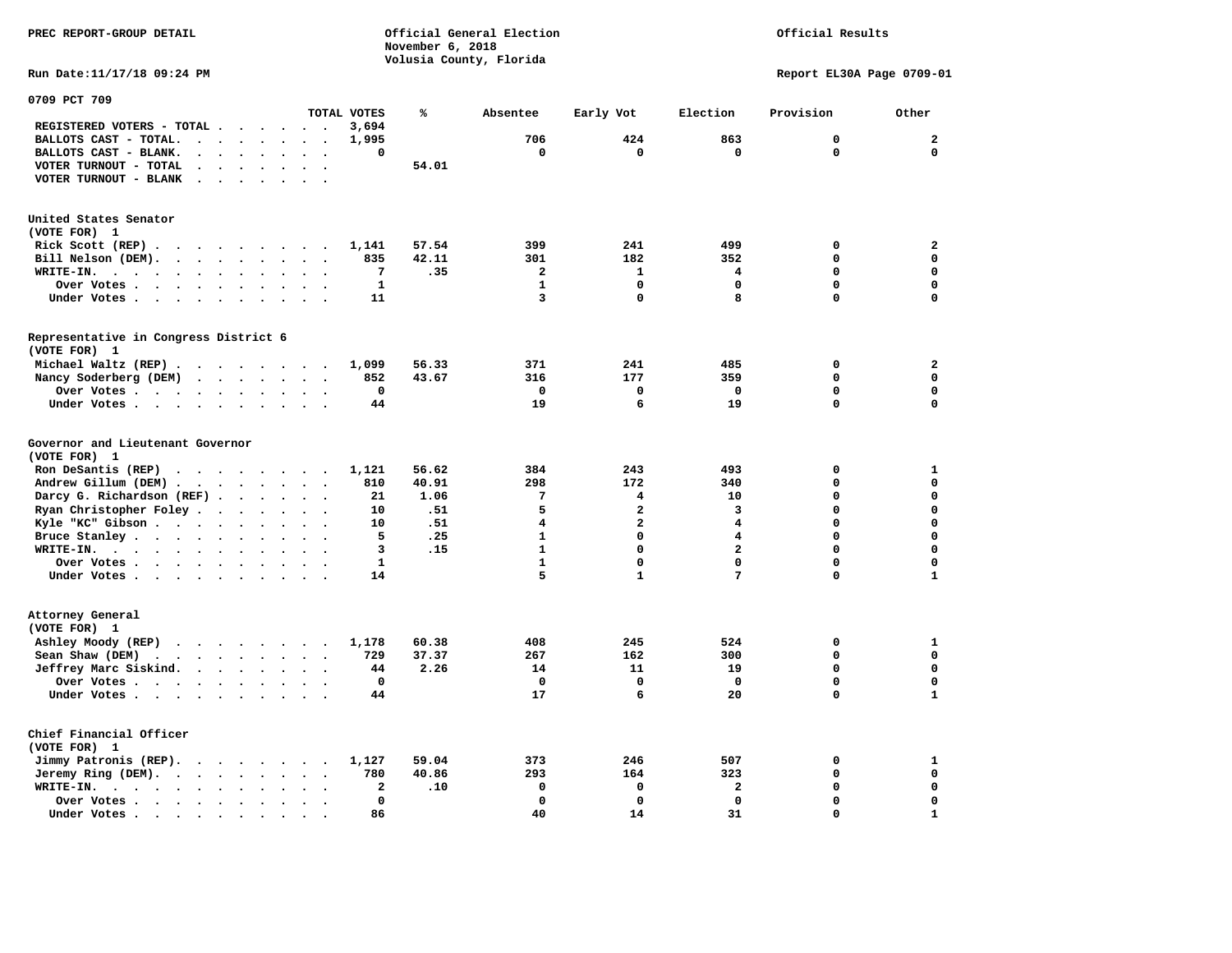| PREC REPORT-GROUP DETAIL                                                                               |                                              |              | November 6, 2018 | Official General Election<br>Volusia County, Florida |            |            | Official Results          |                              |
|--------------------------------------------------------------------------------------------------------|----------------------------------------------|--------------|------------------|------------------------------------------------------|------------|------------|---------------------------|------------------------------|
| Run Date: 11/17/18 09:24 PM                                                                            |                                              |              |                  |                                                      |            |            | Report EL30A Page 0709-02 |                              |
| 0709 PCT 709                                                                                           |                                              | TOTAL VOTES  | ℁                | Absentee                                             | Early Vot  | Election   | Provision                 | Other                        |
| Commissioner of Agriculture                                                                            |                                              |              |                  |                                                      |            |            |                           |                              |
| (VOTE FOR) 1                                                                                           |                                              |              |                  |                                                      |            |            |                           |                              |
| Matt Caldwell (REP)                                                                                    |                                              | 1,099        | 57.42            | 380                                                  | 233        | 485        | 0                         | 1                            |
| Nicole "Nikki" Fried (DEM).                                                                            |                                              | 815          | 42.58            | 295                                                  | 175        | 345        | 0                         | 0                            |
| Over Votes                                                                                             | $\bullet$ .                                  | 0            |                  | 0                                                    | 0          | 0          | 0                         | 0                            |
| Under Votes                                                                                            |                                              | 81           |                  | 31                                                   | 16         | 33         | $\mathbf 0$               | $\mathbf{1}$                 |
| State Senator District 14<br>(VOTE FOR) 1<br>Dorothy L. Hukill $(REP)$ .                               |                                              | 1,075        | 56.79            | 352                                                  | 242        | 480        | 0                         | 1                            |
| Melissa "Mel" Martin (DEM).                                                                            |                                              | 818          | 43.21            | 308                                                  | 168        | 342        | 0                         | $\mathbf 0$                  |
| Over Votes                                                                                             |                                              | 0            |                  | 0                                                    | 0          | 0          | 0                         | 0                            |
| Under Votes                                                                                            |                                              | 100          |                  | 46                                                   | 12         | 41         | 0                         | 1                            |
| State Representative District 25<br>(VOTE FOR) 1<br>Tom Leek $(REP)$ .<br>Kathleen "Katie" Tripp (DEM) |                                              | 1,086<br>788 | 56.68<br>41.13   | 377<br>289                                           | 233<br>167 | 475<br>332 | 0<br>0                    | 1<br>0                       |
| Joseph "Joe" Hannoush (LPF)                                                                            |                                              | 42           | 2.19             | 11                                                   | 10         | 21         | 0                         | $\mathbf 0$                  |
| Over Votes<br>$\sim$ $\sim$                                                                            |                                              | 0            |                  | 0                                                    | 0          | 0          | 0                         | 0                            |
| Under Votes                                                                                            |                                              | 79           |                  | 29                                                   | 14         | 35         | 0                         | 1                            |
| Justice of the Supreme Court Lawson<br>(VOTE FOR) 1                                                    |                                              |              |                  |                                                      |            |            |                           |                              |
| $Yes \t . \t .$<br>$\cdots$<br>.                                                                       |                                              | 1,232        | 73.38            | 464                                                  | 239        | 529        | 0                         | 0                            |
| No.                                                                                                    | $\cdot$ $\cdot$                              | 447          | 26.62            | 129                                                  | 121        | 197        | 0                         | 0                            |
| Over Votes                                                                                             |                                              | 0            |                  | 0                                                    | 0          | 0          | $\mathbf 0$               | $\mathbf 0$                  |
| Under Votes                                                                                            | $\ddot{\phantom{0}}$<br>$\ddot{\phantom{1}}$ | 316          |                  | 113                                                  | 64         | 137        | 0                         | $\mathbf{2}$                 |
| 5th District Court of Appeal Eisnaugle<br>(VOTE FOR) 1                                                 |                                              |              |                  |                                                      |            |            |                           |                              |
| Yes                                                                                                    |                                              | 1,112        | 66.83            | 409                                                  | 217        | 486        | 0                         | 0                            |
| No.                                                                                                    | $\bullet$<br>$\cdot$                         | 552          | 33.17            | 189                                                  | 137        | 226        | 0<br>0                    | 0                            |
| Over Votes<br>Under Votes                                                                              | $\ddot{\phantom{1}}$                         | 1<br>330     |                  | 0<br>108                                             | 1<br>69    | 0<br>151   | $\mathbf 0$               | 0<br>$\overline{\mathbf{2}}$ |
| Circuit Judge 7th Judicial, Grp 15<br>(VOTE FOR) 1                                                     |                                              |              |                  |                                                      |            |            |                           |                              |
| Linda L. Gaustad                                                                                       |                                              | 888          | 52.86            | 308                                                  | 191        | 389        | 0                         | 0                            |
| Ryan Will $\cdots$ , $\cdots$ , $\cdots$ , $\cdots$                                                    |                                              | 792          | 47.14            | 296                                                  | 176        | 320        | $\mathbf 0$               | $\mathbf 0$                  |
| Over Votes                                                                                             |                                              | 0            |                  | 0                                                    | 0          | 0          | 0                         | 0                            |
| Under Votes.<br>$\bullet$                                                                              |                                              | 315          |                  | 102                                                  | 57         | 154        | 0                         | $\mathbf{2}$                 |
| Soil and Water Cons Dist Seat 1<br>(VOTE FOR) 1                                                        |                                              |              |                  |                                                      |            |            |                           |                              |
| William Bliss.<br>$\bullet$                                                                            |                                              | 936          | 59.28            | 334                                                  | 203        | 399        | 0                         | 0                            |
| Derrick Orberg.<br>$\sim$<br>$\ddot{\phantom{0}}$<br>$\ddot{\phantom{a}}$<br>$\ddot{\phantom{a}}$      |                                              | 643          | 40.72            | 225                                                  | 143        | 275        | 0                         | 0                            |
| Over Votes .                                                                                           |                                              | 0            |                  | 0                                                    | 0          | 0          | $\mathbf 0$               | 0                            |
| Under Votes                                                                                            |                                              | 416          |                  | 147                                                  | 78         | 189        | $\mathbf 0$               | $\overline{2}$               |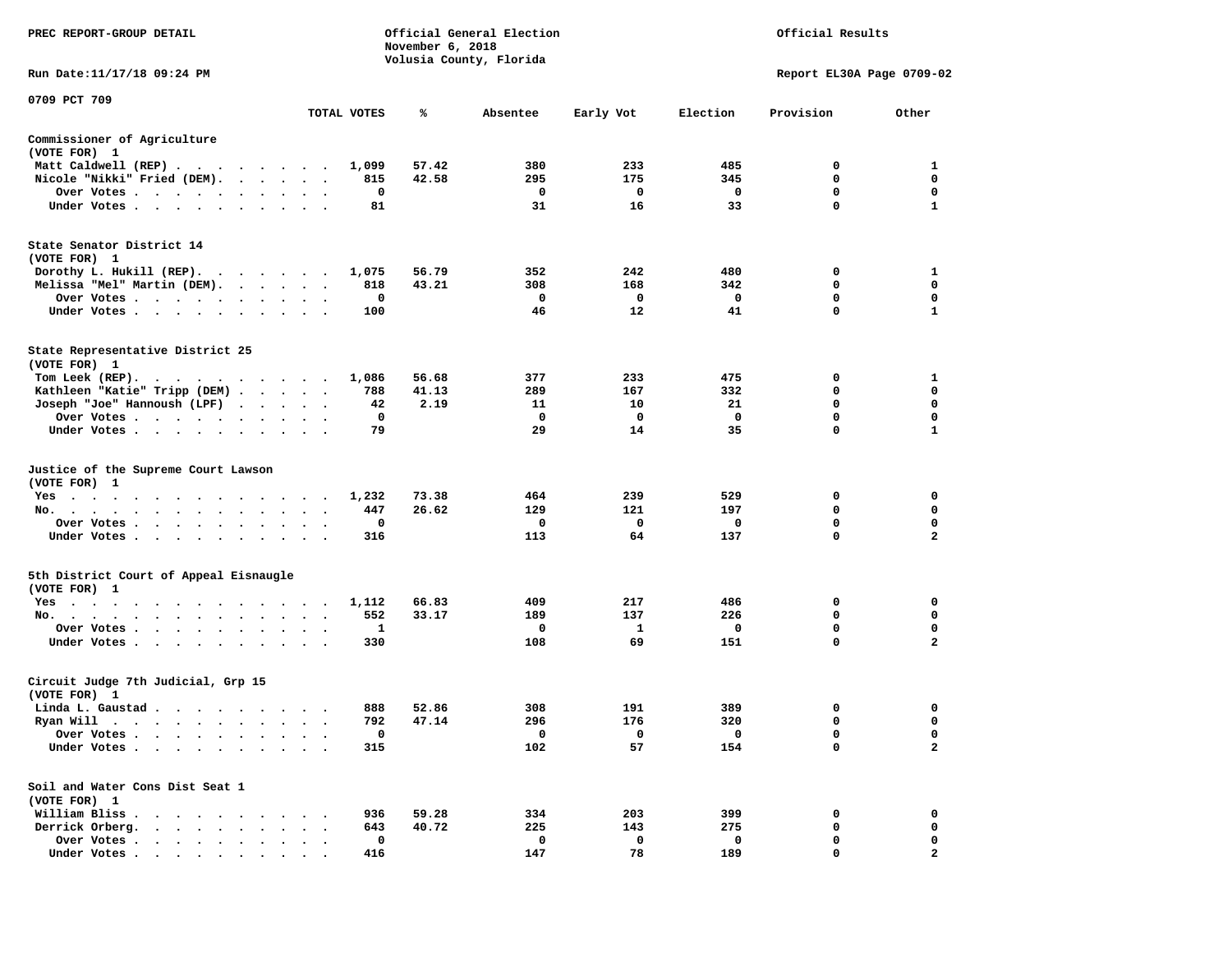| PREC REPORT-GROUP DETAIL                                                                                                                                                                                                                     |                                   |                         | November 6, 2018 | Official General Election | Official Results |              |                           |                         |
|----------------------------------------------------------------------------------------------------------------------------------------------------------------------------------------------------------------------------------------------|-----------------------------------|-------------------------|------------------|---------------------------|------------------|--------------|---------------------------|-------------------------|
| Run Date: 11/17/18 09:24 PM                                                                                                                                                                                                                  |                                   |                         |                  | Volusia County, Florida   |                  |              | Report EL30A Page 0709-03 |                         |
| 0709 PCT 709                                                                                                                                                                                                                                 |                                   |                         |                  |                           |                  |              |                           |                         |
|                                                                                                                                                                                                                                              | TOTAL VOTES                       |                         | ℁                | Absentee                  | Early Vot        | Election     | Provision                 | Other                   |
| Soil and Water Cons Dist Seat 3<br>(VOTE FOR) 1                                                                                                                                                                                              |                                   |                         |                  |                           |                  |              |                           |                         |
| Beth James.<br>. The contract of the contract of the contract of the contract of the contract of the contract of the contract of the contract of the contract of the contract of the contract of the contract of the contract of the contrac |                                   | 743                     | 47.63            | 264                       | 167              | 312          | 0                         | 0                       |
| Wesley Wayne Wilson Jr                                                                                                                                                                                                                       | $\ddot{\phantom{0}}$<br>$\bullet$ | 305                     | 19.55            | 114                       | 57               | 134          | 0                         | 0                       |
| Christine Wilt.                                                                                                                                                                                                                              |                                   | 512                     | 32.82            | 171                       | 123              | 218          | 0                         | 0                       |
| Over Votes.<br>$\sim$                                                                                                                                                                                                                        |                                   | 1                       |                  | 0                         | 0                | 1            | $\mathbf 0$               | $\mathbf 0$             |
| Under Votes.                                                                                                                                                                                                                                 |                                   | 434                     |                  | 157                       | 77               | 198          | 0                         | $\overline{\mathbf{2}}$ |
| Soil and Water Cons Dist Seat 5                                                                                                                                                                                                              |                                   |                         |                  |                           |                  |              |                           |                         |
| (VOTE FOR) 1                                                                                                                                                                                                                                 |                                   |                         |                  |                           |                  |              |                           |                         |
| J. Mark Barfield                                                                                                                                                                                                                             |                                   | 360<br>690              | 23.14<br>44.34   | 117<br>246                | 73<br>154        | 170<br>290   | 0<br>0                    | 0<br>0                  |
| Andy Kelly<br>David Schaefer.<br>$\sim$ $\sim$ $\sim$ $\sim$ $\sim$<br>$\bullet$ .<br>$\bullet$ . $\bullet$<br>$\bullet$<br>$\bullet$                                                                                                        |                                   | 506                     | 32.52            | 184                       | 117              | 205          | 0                         | 0                       |
| Over Votes.<br>.                                                                                                                                                                                                                             |                                   | 0                       |                  | 0                         | $\mathbf{o}$     | 0            | $\mathbf 0$               | $\mathbf 0$             |
| Under Votes                                                                                                                                                                                                                                  |                                   | 439                     |                  | 159                       | 80               | 198          | 0                         | $\mathbf{2}$            |
|                                                                                                                                                                                                                                              |                                   |                         |                  |                           |                  |              |                           |                         |
| #1 Increased Homestead Exemption<br>(VOTE FOR) 1                                                                                                                                                                                             |                                   |                         |                  |                           |                  |              |                           |                         |
| Yes                                                                                                                                                                                                                                          |                                   | 917                     | 48.78            | 363                       | 185              | 369          | 0                         | 0                       |
| No.<br>$\bullet$<br>$\cdot$ $\cdot$<br>$\bullet$                                                                                                                                                                                             |                                   | 963                     | 51.22            | 299                       | 222              | 441          | 0                         | 1                       |
| Over Votes<br>$\sim$                                                                                                                                                                                                                         |                                   | 2                       |                  | 1                         | 0                | 1            | 0                         | 0                       |
| Under Votes                                                                                                                                                                                                                                  |                                   | 113                     |                  | 43                        | 17               | 52           | 0                         | $\mathbf{1}$            |
| #2 Limit on Property Tax Assessments<br>(VOTE FOR) 1                                                                                                                                                                                         |                                   |                         |                  |                           |                  |              |                           |                         |
| Yes                                                                                                                                                                                                                                          |                                   | 1,234                   | 66.59            | 446                       | 244              | 543          | 0                         | 1                       |
| No.                                                                                                                                                                                                                                          |                                   | 619                     | 33.41            | 212                       | 158              | 249          | 0                         | $\mathbf 0$             |
| Over Votes .<br>$\cdot$ $\cdot$ $\cdot$ $\cdot$ $\cdot$<br>$\cdot$                                                                                                                                                                           |                                   | 1                       |                  | 0                         | 1                | 0            | 0                         | 0                       |
| Under Votes<br>$\sim$                                                                                                                                                                                                                        |                                   | 141                     |                  | 48                        | 21               | 71           | 0                         | $\mathbf{1}$            |
|                                                                                                                                                                                                                                              |                                   |                         |                  |                           |                  |              |                           |                         |
| #3 Voter Control of Gambling                                                                                                                                                                                                                 |                                   |                         |                  |                           |                  |              |                           |                         |
| (VOTE FOR) 1                                                                                                                                                                                                                                 |                                   |                         |                  |                           |                  |              |                           |                         |
| Yes                                                                                                                                                                                                                                          |                                   | 1,338                   | 69.69<br>30.31   | 511<br>165                | 267<br>144       | 560<br>272   | 0<br>0                    | 0                       |
| No.                                                                                                                                                                                                                                          |                                   | 582<br>1                |                  | 1                         | $\mathbf{o}$     | 0            | $\mathbf 0$               | 1<br>$\mathbf 0$        |
| Over Votes .<br>$\mathbf{a}$ . The second contribution of the second contribution $\mathbf{a}$<br>Under Votes                                                                                                                                |                                   | 74                      |                  | 29                        | 13               | 31           | 0                         | 1                       |
|                                                                                                                                                                                                                                              |                                   |                         |                  |                           |                  |              |                           |                         |
| #4 Voting Restoration Amendment<br>(VOTE FOR) 1                                                                                                                                                                                              |                                   |                         |                  |                           |                  |              |                           |                         |
| Yes 1,203                                                                                                                                                                                                                                    |                                   |                         | 62.43            | 436                       | 247              | 520          | 0                         | 0                       |
| No.<br>$\sim$ $\sim$                                                                                                                                                                                                                         |                                   | 724                     | 37.57            | 243                       | 168              | 312          | 0                         | 1                       |
| Over Votes<br>$\overline{\phantom{a}}$                                                                                                                                                                                                       |                                   | 0                       |                  | 0                         | 0                | 0            | 0                         | 0                       |
| Under Votes.                                                                                                                                                                                                                                 |                                   | 68                      |                  | 27                        | 9                | 31           | 0                         | 1                       |
| #5 Supermajority Vote Required<br>(VOTE FOR) 1                                                                                                                                                                                               |                                   |                         |                  |                           |                  |              |                           |                         |
| $Yes \cdot \cdot \cdot$                                                                                                                                                                                                                      |                                   | 1,285                   | 68.75            | 475                       | 263              | 546          | 0                         | 1                       |
| $No.$ $\ldots$ $\ldots$<br>$\ddot{\phantom{a}}$<br>$\ddot{\phantom{a}}$                                                                                                                                                                      |                                   | 584                     | 31.25            | 178                       | 142              | 264          | 0                         | 0                       |
| Over Votes<br>$\ddot{\phantom{a}}$                                                                                                                                                                                                           |                                   | $\overline{\mathbf{2}}$ |                  | 0                         | $\mathbf{1}$     | $\mathbf{1}$ | 0                         | 0                       |
| Under Votes                                                                                                                                                                                                                                  |                                   | 124                     |                  | 53                        | 18               | 52           | 0                         |                         |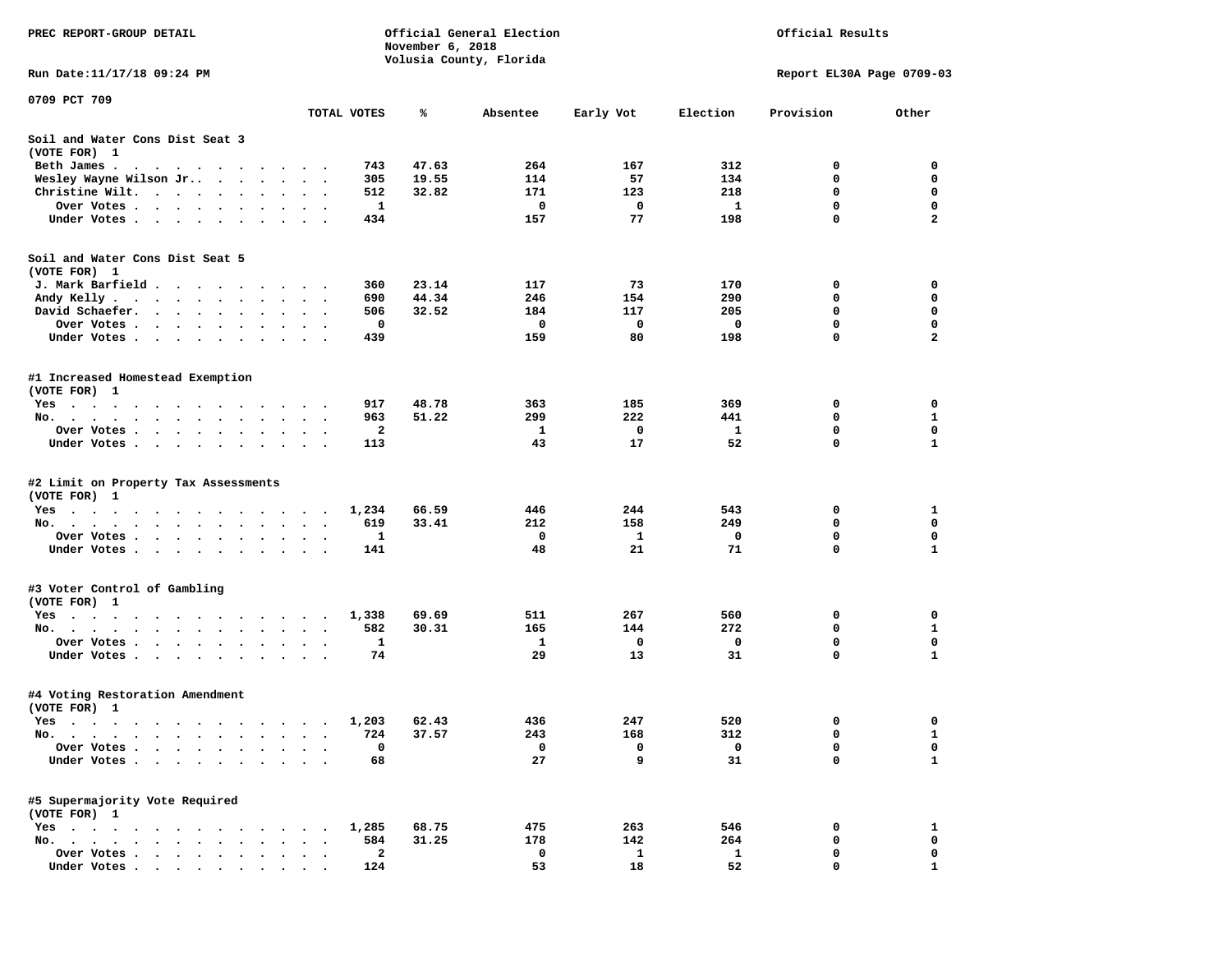| PREC REPORT-GROUP DETAIL                                                         |           |              | November 6, 2018 | Official General Election<br>Volusia County, Florida |                                | Official Results               |                            |                   |  |
|----------------------------------------------------------------------------------|-----------|--------------|------------------|------------------------------------------------------|--------------------------------|--------------------------------|----------------------------|-------------------|--|
| Run Date:11/17/18 09:24 PM                                                       |           |              |                  |                                                      |                                |                                | Report EL30A Page 0709-04  |                   |  |
| 0709 PCT 709                                                                     |           | TOTAL VOTES  | ℁                | Absentee                                             | Early Vot                      | Election                       | Provision                  | Other             |  |
| #6 Rights of Crime Victims; Judges                                               |           |              |                  |                                                      |                                |                                |                            |                   |  |
| (VOTE FOR) 1                                                                     |           |              |                  |                                                      |                                |                                |                            |                   |  |
| Yes                                                                              |           | 1,040        | 55.11            | 389                                                  | 206                            | 445                            | 0                          | $\mathbf 0$       |  |
| No.                                                                              |           | 847          | 44.89            | 270                                                  | 202                            | 374                            | $\mathbf 0$                | $\mathbf{1}$      |  |
| Over Votes                                                                       |           | $\mathbf{1}$ |                  | $\overline{\phantom{0}}$                             | $\overline{\mathbf{0}}$        | $\mathbf{1}$                   | $\mathbf 0$                | $\mathbf 0$       |  |
| Under Votes                                                                      |           | 107          |                  | 47                                                   | 16                             | 43                             | $\mathbf 0$                | $\mathbf{1}$      |  |
| #7 Survivor Benefits                                                             |           |              |                  |                                                      |                                |                                |                            |                   |  |
| (VOTE FOR) 1                                                                     |           |              |                  |                                                      |                                |                                |                            |                   |  |
| Yes                                                                              |           | 1,055        | 56.21            | 401                                                  | 202                            | 452                            | $\mathbf 0$                | $\mathbf 0$       |  |
| No.                                                                              |           | 822          | 43.79            | 254                                                  | 205                            | 362                            | 0                          | $\mathbf{1}$      |  |
| Over Votes                                                                       |           | $\mathbf{o}$ |                  | $\overline{\phantom{0}}$<br>51                       | $\overline{\mathbf{0}}$<br>17  | $\overline{\phantom{0}}$<br>49 | $\mathbf 0$<br>$\mathbf 0$ | 0<br>$\mathbf{1}$ |  |
| Under Votes                                                                      |           | 118          |                  |                                                      |                                |                                |                            |                   |  |
| #9 Prohibits Oil, Gas Drilling, Vaping<br>(VOTE FOR) 1                           |           |              |                  |                                                      |                                |                                |                            |                   |  |
| Yes                                                                              |           | 1,133        | 60.49            | 403                                                  | 246                            | 484                            | $\Omega$                   | $\Omega$          |  |
| No.                                                                              |           | 740          | 39.51            | 250                                                  | 160                            | 329                            | $\mathbf 0$                | $\mathbf{1}$      |  |
| Over Votes                                                                       |           | $\mathbf{1}$ |                  | $^{\circ}$                                           | $\mathbf{1}$                   | $\overline{\mathbf{0}}$        | 0                          | $\mathbf 0$       |  |
| Under Votes                                                                      |           | 121          |                  | 53                                                   | 17                             | 50                             | $\Omega$                   | $\mathbf{1}$      |  |
| #10 State and Local Structure and Op<br>(VOTE FOR) 1<br>Yes                      |           | 1,021        | 56.25            | 392                                                  | 202                            | 426                            | 0<br>0                     | 1<br>$\mathbf 0$  |  |
| No.<br>Over Votes.                                                               |           | 794<br>0     | 43.75            | 232<br>$\mathbf{o}$                                  | 191<br>$\overline{\mathbf{0}}$ | 371<br>$\mathbf{o}$            | $\mathbf 0$                | $\mathbf 0$       |  |
| Under Votes                                                                      |           | 180          |                  | 82                                                   | 31                             | 66                             | $\mathbf 0$                | $\mathbf{1}$      |  |
|                                                                                  |           |              |                  |                                                      |                                |                                |                            |                   |  |
| #11 Removal of Obs Prov; Crim Statute<br>(VOTE FOR) 1                            |           |              |                  |                                                      |                                |                                |                            |                   |  |
| Yes                                                                              |           | 1,025        | 57.62            | 397                                                  | 225                            | 403                            | $\mathbf 0$                | $\mathbf 0$       |  |
| No.                                                                              |           | 754          | 42.38            | 218                                                  | 166                            | 369                            | 0                          | $\mathbf{1}$      |  |
| Over Votes                                                                       |           | 0            |                  | $\mathbf{o}$                                         | $\overline{\mathbf{0}}$        | $\mathbf 0$                    | 0                          | $\mathbf 0$       |  |
| Under Votes                                                                      |           | 216          |                  | 91                                                   | 33                             | 91                             | $\mathbf 0$                | $\mathbf{1}$      |  |
| #12 Lobbying and Abuse of Office<br>(VOTE FOR) 1                                 |           |              |                  |                                                      |                                |                                |                            |                   |  |
| Yes                                                                              |           | 1,419        | 76.66            | 523                                                  | 289                            | 606                            | 0                          | 1                 |  |
| No.                                                                              |           | 432          | 23.34            | 124                                                  | 112                            | 196                            | $\mathbf 0$                | $\mathbf 0$       |  |
| Over Votes.                                                                      |           | 0            |                  | $\overline{\phantom{0}}$                             | $\overline{\mathbf{0}}$        | $\overline{\phantom{0}}$       | $\mathbf 0$                | $\mathbf{0}$      |  |
| Under Votes                                                                      |           | 144          |                  | 59                                                   | 23                             | 61                             | $\Omega$                   | $\mathbf{1}$      |  |
| #13 Ends Dog Racing<br>(VOTE FOR) 1                                              |           |              |                  |                                                      |                                |                                |                            |                   |  |
| Yes 1,081                                                                        |           |              | 56.78            | 411                                                  | 225                            | 445                            | 0                          | 0                 |  |
| No.                                                                              |           | 823          | 43.22            | 260                                                  | 178                            | 384                            | 0                          | $\mathbf{1}$      |  |
| Over Votes                                                                       | $\bullet$ | $\mathbf 0$  |                  | $\mathbf 0$                                          | $\mathbf 0$                    | $\mathbf 0$                    | $\mathbf 0$                | $\mathbf{0}$      |  |
| Under Votes, $\cdot$ , $\cdot$ , $\cdot$ , $\cdot$ , $\cdot$ , $\cdot$ , $\cdot$ |           | 91           |                  | 35                                                   | 21                             | 34                             | $\Omega$                   | $\mathbf{1}$      |  |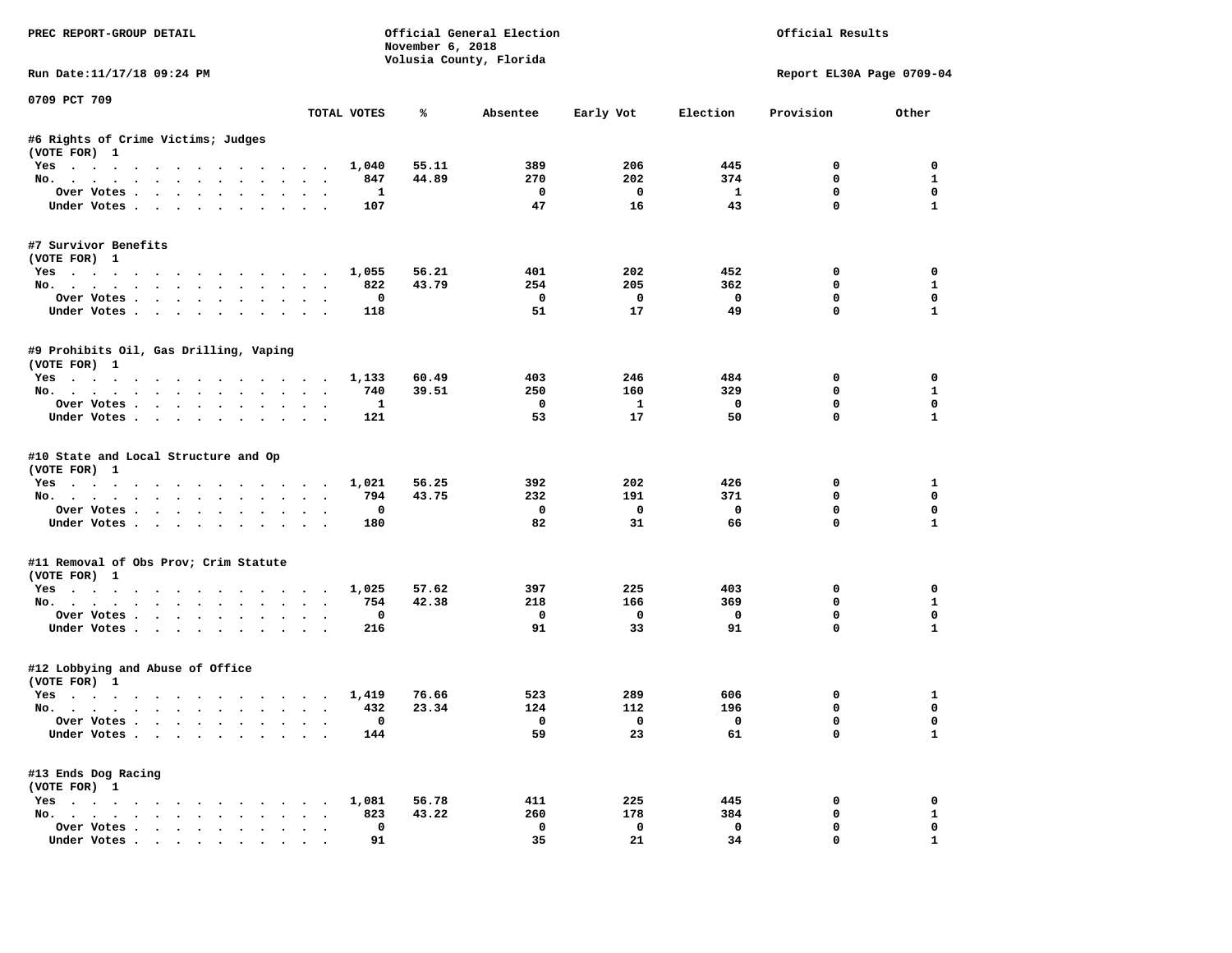**PREC REPORT-GROUP DETAIL COMPUTER CONSUMING A CONSUMING CONSUMING A LIGACION CONSUMING A LIGACION** *November 6, 2018 November 6, 2018*  **Volusia County, Florida Run Date:11/17/18 09:24 PM Report EL30A Page 0711-01** 

| 0711 PCT 711                                                                          |                                              |                             |                          |                                   |                               |                          |                         |       |                         |              |                         |             |             |
|---------------------------------------------------------------------------------------|----------------------------------------------|-----------------------------|--------------------------|-----------------------------------|-------------------------------|--------------------------|-------------------------|-------|-------------------------|--------------|-------------------------|-------------|-------------|
|                                                                                       |                                              |                             |                          |                                   |                               |                          | TOTAL VOTES             | ℁     | Absentee                | Early Vot    | Election                | Provision   | Other       |
| REGISTERED VOTERS - TOTAL .                                                           |                                              |                             |                          |                                   | $\ddot{\phantom{0}}$          |                          | 4,453                   |       |                         |              |                         |             |             |
| BALLOTS CAST - TOTAL.                                                                 | $\overline{a}$                               | $\ddot{\phantom{a}}$        | $\ddot{\phantom{a}}$     | $\bullet$                         | $\ddot{\phantom{a}}$          | $\ddot{\phantom{a}}$     | 2,417                   |       | 958                     | 502          | 957                     | $\mathbf 0$ | $\mathbf 0$ |
| BALLOTS CAST - BLANK.<br>$\ddot{\phantom{a}}$                                         |                                              |                             |                          |                                   |                               |                          | 0                       |       | 0                       | $\mathbf 0$  | $\mathbf 0$             | $\mathbf 0$ | $\mathbf 0$ |
| VOTER TURNOUT - TOTAL<br>$\ddot{\phantom{a}}$                                         |                                              | $\bullet$                   | $\ddot{\phantom{a}}$     | $\ddot{\phantom{a}}$              | $\ddot{\phantom{a}}$          | $\overline{\phantom{a}}$ |                         | 54.28 |                         |              |                         |             |             |
| VOTER TURNOUT - BLANK<br>$\bullet$                                                    |                                              |                             |                          |                                   |                               |                          |                         |       |                         |              |                         |             |             |
| United States Senator                                                                 |                                              |                             |                          |                                   |                               |                          |                         |       |                         |              |                         |             |             |
| (VOTE FOR) 1                                                                          |                                              |                             |                          |                                   |                               |                          |                         |       |                         |              |                         |             |             |
| Rick Scott $(REP)$                                                                    |                                              |                             |                          |                                   |                               |                          | 1,338                   | 55.96 | 533                     | 262          | 543                     | $\mathbf 0$ | 0           |
| Bill Nelson (DEM).<br>$\cdot$ $\cdot$ $\cdot$ $\cdot$ $\cdot$ $\cdot$                 |                                              |                             |                          |                                   | $\sim$                        |                          | 1,045                   | 43.71 | 407                     | 239          | 399                     | 0           | 0           |
| WRITE-IN.<br>$\cdot$ $\cdot$<br>$\sim$ $\sim$                                         | $\cdot$                                      | $\ddot{\phantom{a}}$        | $\ddot{\phantom{a}}$     |                                   |                               |                          | 8                       | .33   | $\overline{\mathbf{4}}$ | $\mathbf 0$  | 4                       | 0           | $\mathbf 0$ |
| Over Votes .<br>$\ddot{\phantom{1}}$<br>$\sim$ $\sim$ $\sim$                          | $\ddot{\phantom{a}}$<br>$\bullet$            |                             | $\bullet$                | $\bullet$                         |                               |                          | 0                       |       | $\mathbf 0$             | 0            | 0                       | 0           | $\mathbf 0$ |
| Under Votes<br>$\sim$                                                                 | $\ddot{\phantom{1}}$<br>$\ddot{\phantom{a}}$ |                             | $\cdot$                  |                                   |                               |                          | 26                      |       | 14                      | $\mathbf{1}$ | 11                      | 0           | $\mathbf 0$ |
|                                                                                       |                                              |                             |                          |                                   |                               |                          |                         |       |                         |              |                         |             |             |
| Representative in Congress District 6<br>(VOTE FOR) 1                                 |                                              |                             |                          |                                   |                               |                          |                         |       |                         |              |                         |             |             |
| Michael Waltz (REP).<br>$\cdots$                                                      |                                              |                             |                          |                                   |                               |                          | 1,291                   | 54.22 | 511                     | 258          | 522                     | 0           | 0           |
| Nancy Soderberg (DEM)                                                                 |                                              |                             |                          |                                   |                               |                          | 1,090                   | 45.78 | 431                     | 239          | 420                     | $\mathbf 0$ | $\mathbf 0$ |
| Over Votes                                                                            | $\sim$ $\sim$                                |                             | $\bullet$                | $\bullet$                         | $\ddot{\phantom{a}}$          | $\ddot{\phantom{a}}$     | 1                       |       | $\mathbf{1}$            | 0            | $\mathbf 0$             | $\mathbf 0$ | $\mathbf 0$ |
| Under Votes                                                                           |                                              | $\cdot$ $\cdot$ $\cdot$     |                          |                                   | $\ddot{\phantom{a}}$          |                          | 35                      |       | 15                      | 5            | 15                      | 0           | $\mathbf 0$ |
|                                                                                       |                                              |                             |                          |                                   |                               |                          |                         |       |                         |              |                         |             |             |
| Governor and Lieutenant Governor<br>(VOTE FOR) 1                                      |                                              |                             |                          |                                   |                               |                          |                         |       |                         |              |                         |             |             |
| Ron DeSantis (REP)<br>$\cdot$ $\cdot$ $\cdot$ $\cdot$ $\cdot$ $\cdot$ $\cdot$ $\cdot$ |                                              |                             |                          |                                   |                               |                          | 1,322                   | 55.24 | 527                     | 260          | 535                     | $\mathbf 0$ | $\mathbf 0$ |
| Andrew Gillum (DEM).<br>$\sim$<br>$\sim$                                              |                                              | $\cdot$ .                   | $\sim$                   |                                   | $\ddot{\phantom{a}}$          |                          | 1,021                   | 42.67 | 391                     | 237          | 393                     | 0           | $\mathbf 0$ |
| Darcy G. Richardson (REF).                                                            |                                              | $\sim$ $\sim$ $\sim$ $\sim$ |                          |                                   | $\ddot{\phantom{a}}$          |                          | 21                      | .88   | 12                      | $\mathbf{2}$ | 7                       | 0           | $\mathbf 0$ |
| Ryan Christopher Foley.<br>$\sim$                                                     |                                              | $\bullet$                   | $\bullet$                | $\mathbf{r}$                      | $\sim$                        |                          | 10                      | .42   | $\overline{7}$          | $\mathbf{1}$ | $\overline{\mathbf{2}}$ | 0           | $\mathbf 0$ |
| Kyle "KC" Gibson                                                                      | $\ddot{\phantom{a}}$                         | $\bullet$                   | $\ddot{\phantom{a}}$     |                                   |                               |                          | 12                      | .50   | 6                       | $\mathbf{1}$ | 5                       | 0           | $\mathbf 0$ |
| Bruce Stanley                                                                         |                                              | $\ddot{\phantom{a}}$        | $\ddot{\phantom{a}}$     | $\ddot{\phantom{a}}$              | $\ddot{\phantom{a}}$          |                          | 3                       | .13   | $\overline{a}$          | $\Omega$     | $\mathbf{1}$            | $\Omega$    | $\mathbf 0$ |
| WRITE-IN.<br>$\cdots$<br>$\cdot$ $\cdot$                                              |                                              | $\bullet$                   |                          |                                   |                               |                          | 4                       | .17   | $\overline{a}$          | 0            | $\overline{a}$          | 0           | $\mathbf 0$ |
| Over Votes.                                                                           |                                              |                             |                          |                                   | $\sim$                        |                          | 4                       |       | 3                       | $\mathbf 0$  | $\mathbf{1}$            | 0           | $\mathbf 0$ |
| $\cdot$<br>Under Votes                                                                |                                              | $\ddot{\phantom{1}}$        | $\bullet$                | $\ddot{\phantom{a}}$<br>$\bullet$ |                               | $\bullet$                | 20                      |       | 8                       | $\mathbf{1}$ | 11                      | 0           | $\mathbf 0$ |
|                                                                                       |                                              |                             |                          |                                   |                               |                          |                         |       |                         |              |                         |             |             |
| Attorney General<br>(VOTE FOR) 1                                                      |                                              |                             |                          |                                   |                               |                          |                         |       |                         |              |                         |             |             |
| Ashley Moody (REP)                                                                    |                                              |                             |                          |                                   |                               |                          | 1,402                   | 58.93 | 561                     | 272          | 569                     | $\mathbf 0$ | 0           |
| $\cdot$ $\cdot$ $\cdot$ $\cdot$ $\cdot$ $\cdot$                                       |                                              | $\sim$                      |                          | $\ddot{\phantom{a}}$              | $\sim$ $\sim$<br>$\mathbf{r}$ |                          | 928                     | 39.01 | 360                     | 222          | 346                     | 0           | $\mathbf 0$ |
| Sean Shaw (DEM)<br>$\cdots$ $\cdots$<br>$\sim$ $\sim$                                 |                                              |                             |                          |                                   |                               |                          |                         |       |                         |              |                         | $\mathbf 0$ | $\mathbf 0$ |
| Jeffrey Marc Siskind.<br>$\sim$ $\sim$                                                |                                              | $\ddot{\phantom{a}}$        |                          |                                   |                               |                          | 49                      | 2.06  | 21                      | 4            | 24                      |             |             |
| Over Votes.<br>$\cdots$                                                               |                                              |                             | $\bullet$                | $\bullet$                         | $\bullet$                     |                          | $\overline{\mathbf{2}}$ |       | $\Omega$                | $\mathbf{1}$ | $\mathbf{1}$            | 0           | $\mathbf 0$ |
| Under Votes                                                                           | $\ddot{\phantom{0}}$                         |                             | $\sim$                   | $\ddot{\phantom{a}}$              | $\sim$                        |                          | 36                      |       | 16                      | 3            | 17                      | 0           | $\mathbf 0$ |
| Chief Financial Officer<br>(VOTE FOR) 1                                               |                                              |                             |                          |                                   |                               |                          |                         |       |                         |              |                         |             |             |
| Jimmy Patronis (REP).<br>$\cdot$ $\cdot$ $\cdot$ $\cdot$                              |                                              |                             | $\sim$                   |                                   | $\sim$                        |                          | 1,347                   | 57.74 | 526                     | 261          | 560                     | 0           | 0           |
| Jeremy Ring (DEM).<br>$\ddot{\phantom{0}}$                                            | $\bullet$                                    | $\bullet$                   |                          |                                   |                               |                          | 985                     | 42.22 | 391                     | 230          | 364                     | $\mathbf 0$ | $\mathbf 0$ |
| WRITE-IN.<br>$\cdot$ $\cdot$ $\cdot$<br>$\ddot{\phantom{0}}$                          | $\bullet$                                    | $\ddot{\phantom{a}}$        | $\bullet$                |                                   | $\cdot$                       |                          | 1                       | .04   | 0                       | $\mathbf 0$  | ${\bf 1}$               | 0           | $\mathbf 0$ |
| Over Votes.<br>$\sim$ $\sim$ $\sim$ $\sim$ $\sim$                                     | $\ddot{\phantom{a}}$                         | $\ddot{\phantom{a}}$        | $\overline{\phantom{a}}$ |                                   |                               |                          | $\overline{\mathbf{2}}$ |       | $\mathbf{1}$            | $\mathbf 0$  | $\mathbf{1}$            | 0           | $\mathbf 0$ |
| Under Votes                                                                           | $\ddot{\phantom{a}}$                         |                             |                          |                                   |                               |                          | 82                      |       | 40                      | 11           | 31                      | 0           | $\mathbf 0$ |
|                                                                                       |                                              |                             |                          |                                   |                               |                          |                         |       |                         |              |                         |             |             |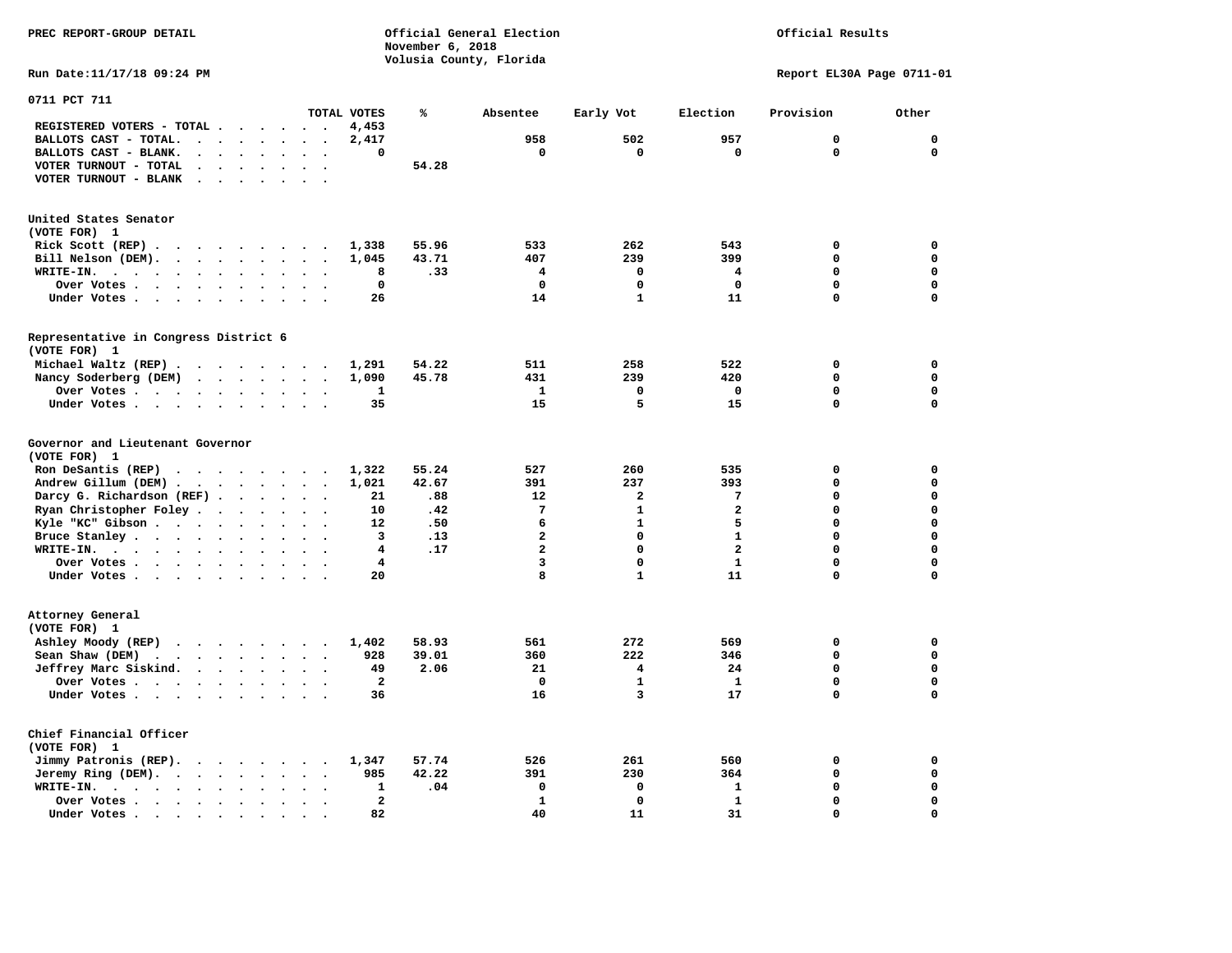| PREC REPORT-GROUP DETAIL                                                               |               |              | November 6, 2018 | Official General Election<br>Volusia County, Florida |             |          | Official Results          |                  |
|----------------------------------------------------------------------------------------|---------------|--------------|------------------|------------------------------------------------------|-------------|----------|---------------------------|------------------|
| Run Date: 11/17/18 09:24 PM                                                            |               |              |                  |                                                      |             |          | Report EL30A Page 0711-02 |                  |
| 0711 PCT 711                                                                           |               | TOTAL VOTES  | ℁                | Absentee                                             | Early Vot   | Election | Provision                 | Other            |
| Commissioner of Agriculture                                                            |               |              |                  |                                                      |             |          |                           |                  |
| (VOTE FOR) 1                                                                           |               |              |                  |                                                      |             |          |                           |                  |
| Matt Caldwell (REP)                                                                    |               | 1,296        | 55.60            | 512                                                  | 247         | 537      | 0                         | 0                |
| Nicole "Nikki" Fried (DEM).                                                            |               | 1,035        | 44.40            | 408                                                  | 239         | 388      | 0                         | 0                |
| Over Votes                                                                             | $\bullet$     | 0            |                  | 0                                                    | 0           | 0        | 0                         | 0                |
| Under Votes                                                                            |               | 86           |                  | 38                                                   | 16          | 32       | $\mathbf 0$               | $\mathbf 0$      |
| State Senator District 14<br>(VOTE FOR) 1                                              |               |              |                  |                                                      |             |          |                           |                  |
| Dorothy L. Hukill $(REP)$ .                                                            |               | 1,262        | 54.68            | 478                                                  | 243         | 541      | 0                         | 0                |
| Melissa "Mel" Martin (DEM).                                                            |               | 1,046        | 45.32            | 420                                                  | 240         | 386      | 0                         | 0<br>$\mathbf 0$ |
| Over Votes<br>Under Votes                                                              |               | 0<br>109     |                  | 0<br>60                                              | 0<br>19     | 0<br>30  | 0<br>0                    | $\mathbf 0$      |
|                                                                                        |               |              |                  |                                                      |             |          |                           |                  |
| State Representative District 25<br>(VOTE FOR) 1                                       |               |              |                  |                                                      |             |          |                           |                  |
| Tom Leek $(REP)$ .                                                                     |               | 1,297        | 55.52            | 520                                                  | 254         | 523      | 0                         | 0                |
| Kathleen "Katie" Tripp (DEM)                                                           |               | 1,004        | 42.98            | 392                                                  | 229         | 383      | 0                         | 0                |
| Joseph "Joe" Hannoush (LPF)                                                            |               | 35           | 1.50             | 12                                                   | 3           | 20       | 0                         | $\mathbf 0$      |
| Over Votes                                                                             |               | 0            |                  | 0                                                    | $\Omega$    | 0        | 0                         | 0                |
| Under Votes                                                                            |               | 81           |                  | 34                                                   | 16          | 31       | 0                         | 0                |
| Justice of the Supreme Court Lawson<br>(VOTE FOR) 1                                    |               |              |                  |                                                      |             |          |                           |                  |
| $Yes \t . \t .$<br>.                                                                   |               | 1,522        | 73.14            | 643                                                  | 292         | 587      | 0                         | 0                |
| No.                                                                                    |               | 559          | 26.86            | 198                                                  | 138         | 223      | 0                         | 0                |
| Over Votes                                                                             |               | 2            |                  | 2                                                    | 0           | 0        | $\mathbf 0$               | $\mathbf 0$      |
| Under Votes                                                                            | $\sim$ $\sim$ | 334          |                  | 115                                                  | 72          | 147      | 0                         | 0                |
| 5th District Court of Appeal Eisnaugle<br>(VOTE FOR) 1                                 |               |              |                  |                                                      |             |          |                           |                  |
| Yes                                                                                    |               | 1,413        | 68.43            | 583                                                  | 267         | 563      | 0                         | 0                |
| No.                                                                                    |               | 652          | 31.57            | 254                                                  | 160         | 238      | 0                         | 0                |
| Over Votes                                                                             |               | 2            |                  | 1                                                    | 0           | 1        | 0                         | 0                |
| Under Votes                                                                            |               | 350          |                  | 120                                                  | 75          | 155      | $\mathbf 0$               | $\mathbf 0$      |
| Circuit Judge 7th Judicial, Grp 15<br>(VOTE FOR) 1                                     |               |              |                  |                                                      |             |          |                           |                  |
| Linda L. Gaustad                                                                       |               | 1,114        | 55.12            | 449                                                  | 229         | 436      | 0                         | 0                |
| Ryan Will $\cdots$ , $\cdots$ , $\cdots$ , $\cdots$                                    |               | 907          | 44.88            | 369                                                  | 191         | 347      | $\mathbf 0$               | $\mathbf 0$      |
| Over Votes                                                                             |               | 1            |                  | 0                                                    | 0           | 1        | 0                         | 0                |
| Under Votes .<br>$\bullet$                                                             |               | 395          |                  | 140                                                  | 82          | 173      | 0                         | $\mathbf 0$      |
| Soil and Water Cons Dist Seat 1<br>(VOTE FOR) 1                                        |               |              |                  |                                                      |             |          |                           |                  |
| William Bliss.<br>$\bullet$                                                            |               | 1,179        | 60.90            | 478                                                  | 242         | 459      | 0                         | 0                |
| Derrick Orberg.<br>$\sim$<br>$\sim$<br>$\langle \cdot \rangle$<br>$\ddot{\phantom{a}}$ |               | 757          | 39.10            | 293                                                  | 167         | 297      | 0                         | 0                |
| Over Votes .<br>$\cdot$                                                                |               | $\mathbf{1}$ |                  | $\mathbf{1}$                                         | $\mathbf 0$ | 0        | $\mathbf 0$               | 0                |
| Under Votes                                                                            |               | 480          |                  | 186                                                  | 93          | 201      | $\mathbf 0$               | $\Omega$         |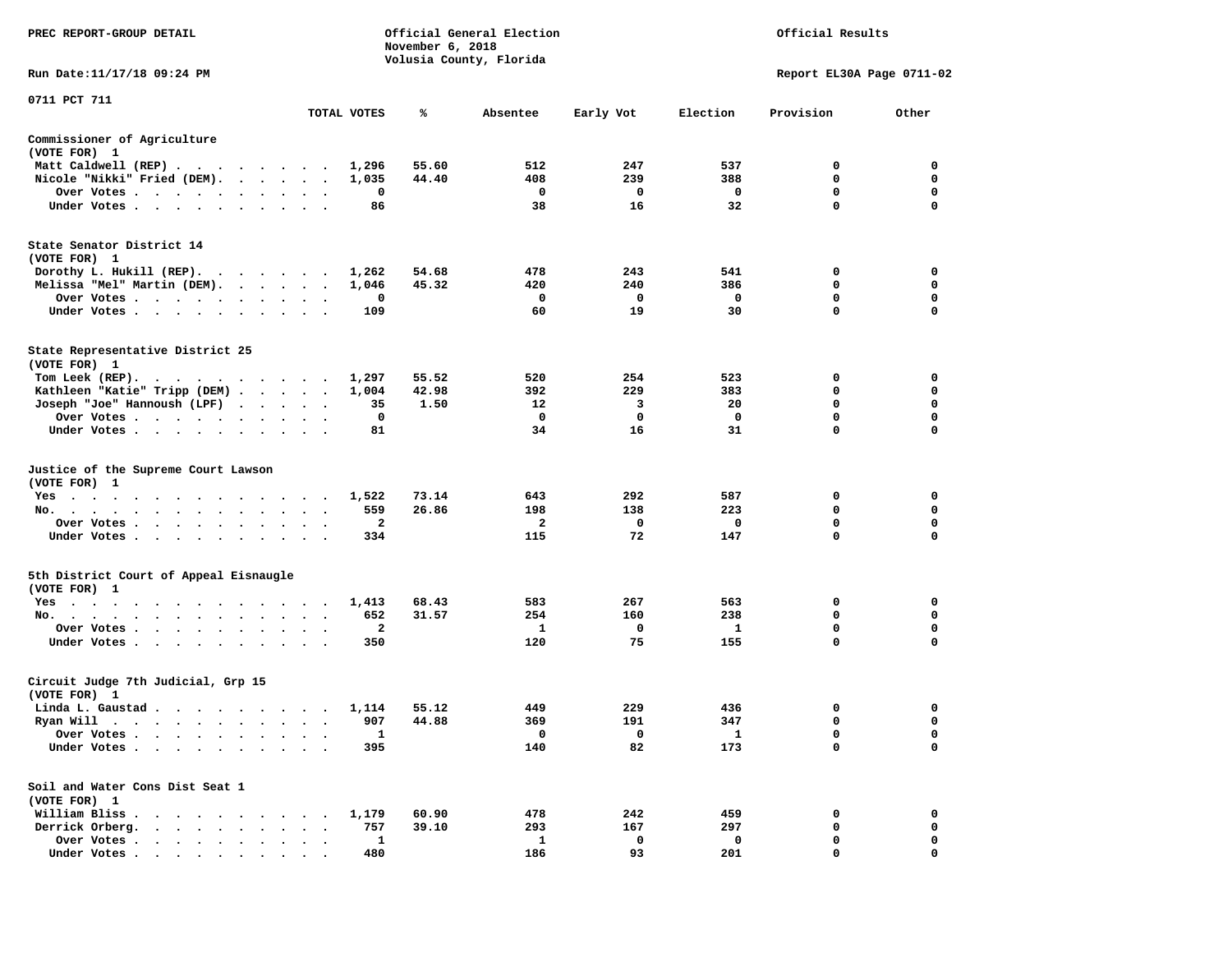| PREC REPORT-GROUP DETAIL                                                                                                                                                                                                                                             |                                    |                    | November 6, 2018 | Official General Election | Official Results          |            |             |             |  |
|----------------------------------------------------------------------------------------------------------------------------------------------------------------------------------------------------------------------------------------------------------------------|------------------------------------|--------------------|------------------|---------------------------|---------------------------|------------|-------------|-------------|--|
| Run Date: 11/17/18 09:24 PM                                                                                                                                                                                                                                          |                                    |                    |                  | Volusia County, Florida   | Report EL30A Page 0711-03 |            |             |             |  |
| 0711 PCT 711                                                                                                                                                                                                                                                         |                                    |                    |                  |                           |                           |            |             |             |  |
|                                                                                                                                                                                                                                                                      | TOTAL VOTES                        |                    | %ะ               | Absentee                  | Early Vot                 | Election   | Provision   | Other       |  |
| Soil and Water Cons Dist Seat 3<br>(VOTE FOR) 1                                                                                                                                                                                                                      |                                    |                    |                  |                           |                           |            |             |             |  |
| Beth James.                                                                                                                                                                                                                                                          |                                    | 932                | 48.32            | 368                       | 191                       | 373        | 0           | 0           |  |
| Wesley Wayne Wilson Jr<br>$\bullet$                                                                                                                                                                                                                                  | $\ddot{\phantom{1}}$               | 353                | 18.30            | 131                       | 65                        | 157        | 0           | 0           |  |
| Christine Wilt.                                                                                                                                                                                                                                                      |                                    | 644                | 33.39            | 270                       | 144                       | 230        | 0           | 0           |  |
| Over Votes .<br>$\cdots$                                                                                                                                                                                                                                             |                                    | 0                  |                  | 0                         | 0                         | 0          | $\mathbf 0$ | $\mathbf 0$ |  |
| Under Votes.<br>$\cdots$                                                                                                                                                                                                                                             |                                    | 488                |                  | 189                       | 102                       | 197        | 0           | 0           |  |
| Soil and Water Cons Dist Seat 5                                                                                                                                                                                                                                      |                                    |                    |                  |                           |                           |            |             |             |  |
| (VOTE FOR) 1                                                                                                                                                                                                                                                         |                                    |                    |                  |                           |                           |            |             |             |  |
| J. Mark Barfield                                                                                                                                                                                                                                                     |                                    | 434                | 22.68            | 180                       | 82<br>185                 | 172<br>355 | 0<br>0      | 0<br>0      |  |
| Andy Kelly<br>David Schaefer.                                                                                                                                                                                                                                        |                                    | 901<br>579         | 47.07<br>30.25   | 361<br>217                | 133                       | 229        | 0           | $\mathbf 0$ |  |
| $\bullet$ , $\bullet$ , $\bullet$ , $\bullet$ , $\bullet$<br>$\ddot{\phantom{0}}$<br>$\bullet$<br>$\bullet$<br>$\bullet$<br>Over Votes .<br>.                                                                                                                        | $\ddot{\phantom{0}}$               | 0                  |                  | 0                         | 0                         | 0          | 0           | 0           |  |
| Under Votes                                                                                                                                                                                                                                                          |                                    | 503                |                  | 200                       | 102                       | 201        | 0           | 0           |  |
| $\sim$ $\sim$                                                                                                                                                                                                                                                        | $\ddot{\phantom{1}}$               |                    |                  |                           |                           |            |             |             |  |
| #1 Increased Homestead Exemption<br>(VOTE FOR) 1                                                                                                                                                                                                                     |                                    |                    |                  |                           |                           |            |             |             |  |
| Yes                                                                                                                                                                                                                                                                  |                                    | 1,046              | 45.40            | 489                       | 181                       | 376        | 0           | 0           |  |
| No.                                                                                                                                                                                                                                                                  | $\cdot$<br>$\bullet$               | 1,258              | 54.60            | 424                       | 302                       | 532        | 0           | 0           |  |
| Over Votes                                                                                                                                                                                                                                                           |                                    | 1                  |                  | 0                         | $\mathbf{o}$              | -1         | 0           | 0           |  |
| Under Votes                                                                                                                                                                                                                                                          |                                    | 112                |                  | 45                        | 19                        | 48         | 0           | $\mathbf 0$ |  |
| #2 Limit on Property Tax Assessments<br>(VOTE FOR) 1                                                                                                                                                                                                                 |                                    |                    |                  |                           |                           |            |             |             |  |
| $Yes \cdot \cdot \cdot \cdot \cdot$<br>. The contract of the contract of the contract of the contract of the contract of the contract of the contract of the contract of the contract of the contract of the contract of the contract of the contract of the contrac |                                    | 1,552              | 68.25            | 622                       | 304                       | 626        | 0           | 0           |  |
| No.                                                                                                                                                                                                                                                                  |                                    | 722                | 31.75            | 267                       | 176                       | 279        | 0           | 0           |  |
| Over Votes .<br>$\sim$<br>$\cdot$ $\cdot$ $\cdot$                                                                                                                                                                                                                    | $\bullet$                          | 2                  |                  | 0                         | $\mathbf{1}$              | 1          | 0           | 0           |  |
| Under Votes                                                                                                                                                                                                                                                          |                                    | 141                |                  | 69                        | 21                        | 51         | 0           | $\mathbf 0$ |  |
|                                                                                                                                                                                                                                                                      |                                    |                    |                  |                           |                           |            |             |             |  |
| #3 Voter Control of Gambling                                                                                                                                                                                                                                         |                                    |                    |                  |                           |                           |            |             |             |  |
| (VOTE FOR) 1                                                                                                                                                                                                                                                         |                                    |                    |                  |                           |                           |            |             | 0           |  |
| Yes<br>No.                                                                                                                                                                                                                                                           |                                    | 1,581<br>772       | 67.19<br>32.81   | 683<br>250                | 280<br>210                | 618<br>312 | 0<br>0      | $\mathbf 0$ |  |
| Over Votes .<br>$\begin{array}{cccccccccccccc} \bullet & \bullet & \bullet & \bullet & \bullet & \bullet & \bullet & \bullet & \bullet \end{array}$                                                                                                                  | $\sim$                             | 1                  |                  | 0                         | 0                         | 1          | 0           | 0           |  |
| $\sim$ 100 $\sim$<br>Under Votes                                                                                                                                                                                                                                     | $\sim$ $\sim$ $\sim$ $\sim$ $\sim$ | 63                 |                  | 25                        | 12                        | 26         | 0           | 0           |  |
| #4 Voting Restoration Amendment                                                                                                                                                                                                                                      |                                    |                    |                  |                           |                           |            |             |             |  |
| (VOTE FOR) 1                                                                                                                                                                                                                                                         |                                    |                    |                  |                           |                           |            |             |             |  |
| Yes 1,432                                                                                                                                                                                                                                                            |                                    |                    | 60.68            | 571                       | 302                       | 559        | 0           | 0           |  |
| No.<br>$\ddot{\phantom{1}}$                                                                                                                                                                                                                                          |                                    | 928<br>$\mathbf 1$ | 39.32            | 364<br>0                  | 190<br>0                  | 374        | 0<br>0      | 0<br>0      |  |
| Over Votes<br>Under Votes.                                                                                                                                                                                                                                           |                                    | 56                 |                  | 23                        | 10                        | 1<br>23    | 0           | $\mathbf 0$ |  |
|                                                                                                                                                                                                                                                                      |                                    |                    |                  |                           |                           |            |             |             |  |
| #5 Supermajority Vote Required<br>(VOTE FOR) 1                                                                                                                                                                                                                       |                                    |                    |                  |                           |                           |            |             |             |  |
| Yes                                                                                                                                                                                                                                                                  |                                    | 1,584              | 69.72            | 674                       | 293                       | 617        | 0           | 0           |  |
| $No. \t . \t .$                                                                                                                                                                                                                                                      |                                    | 688                | 30.28            | 224                       | 187                       | 277        | 0           | 0           |  |
| Over Votes                                                                                                                                                                                                                                                           |                                    | 1                  |                  | 0                         | $\mathbf{1}$              | 0          | 0           | 0           |  |
| Under Votes                                                                                                                                                                                                                                                          |                                    | 144                |                  | 60                        | 21                        | 63         | 0           | $\mathbf 0$ |  |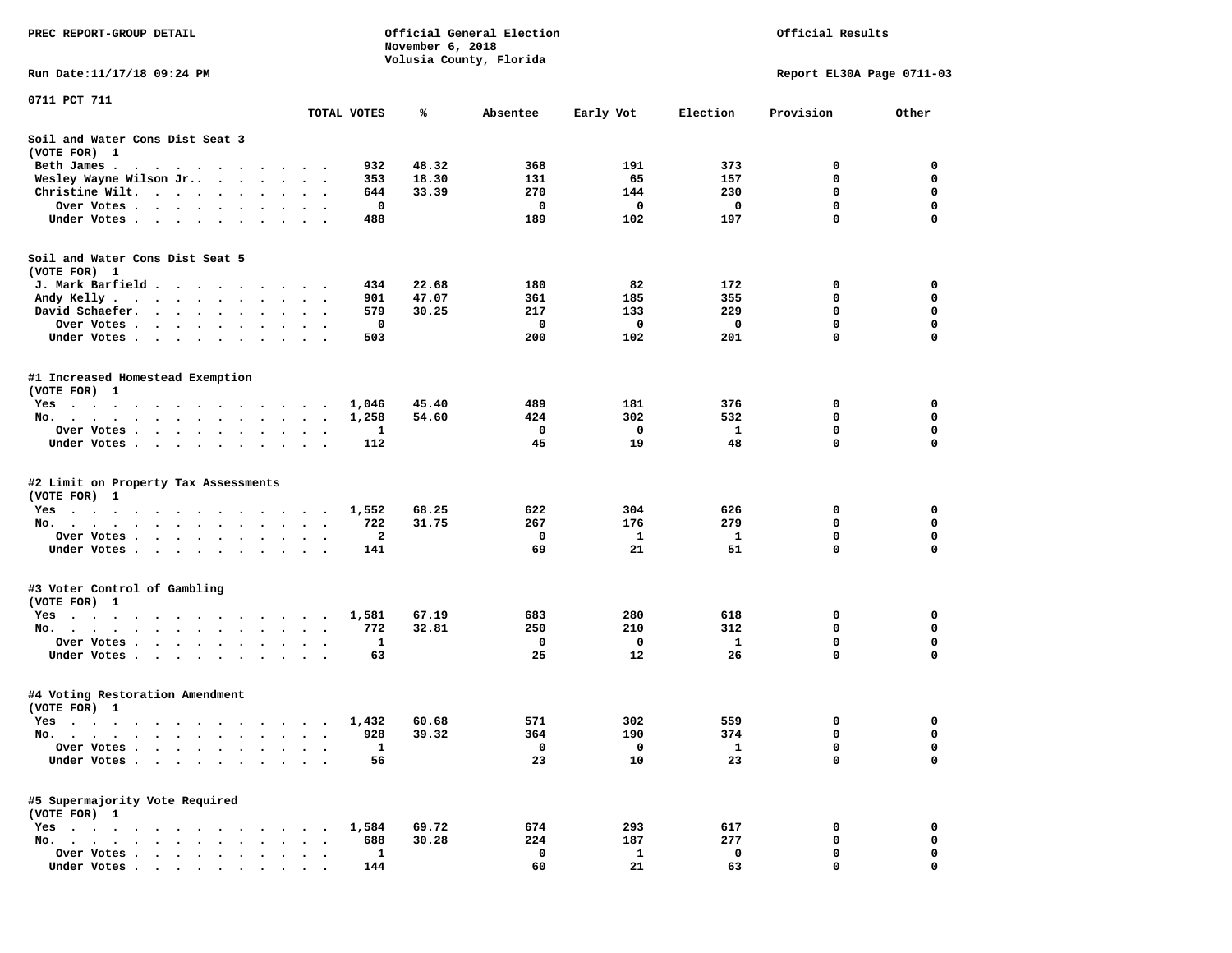| PREC REPORT-GROUP DETAIL                                                                                                                                                                                                                         |                                                                        | November 6, 2018 | Official General Election<br>Volusia County, Florida |                               |                    | Official Results           |               |
|--------------------------------------------------------------------------------------------------------------------------------------------------------------------------------------------------------------------------------------------------|------------------------------------------------------------------------|------------------|------------------------------------------------------|-------------------------------|--------------------|----------------------------|---------------|
| Run Date:11/17/18 09:24 PM                                                                                                                                                                                                                       |                                                                        |                  |                                                      |                               |                    | Report EL30A Page 0711-04  |               |
| 0711 PCT 711                                                                                                                                                                                                                                     | TOTAL VOTES                                                            | ℁                | Absentee                                             | Early Vot                     | Election           | Provision                  | Other         |
| #6 Rights of Crime Victims; Judges<br>(VOTE FOR) 1                                                                                                                                                                                               |                                                                        |                  |                                                      |                               |                    |                            |               |
| Yes                                                                                                                                                                                                                                              | 1,253                                                                  | 54.79            | 533                                                  | 192                           | 528                | $\Omega$                   | $\mathbf 0$   |
| No.                                                                                                                                                                                                                                              | 1,034                                                                  | 45.21            | 370                                                  | 289                           | 375                | $\mathbf 0$                | $\mathbf 0$   |
| Over Votes                                                                                                                                                                                                                                       | 2                                                                      |                  | $\mathbf{o}$                                         | $\mathbf{1}$                  | $\mathbf{1}$       | 0                          | 0             |
| Under Votes<br>$\sim$                                                                                                                                                                                                                            | 128<br>$\sim$ $\sim$<br>$\sim$                                         |                  | 55                                                   | 20                            | 53                 | $\mathbf{0}$               | $\Omega$      |
| #7 Survivor Benefits<br>(VOTE FOR) 1                                                                                                                                                                                                             |                                                                        |                  |                                                      |                               |                    |                            |               |
| Yes                                                                                                                                                                                                                                              | 1,360                                                                  | 59.96            | 580                                                  | 220                           | 560                | 0                          | $\mathbf 0$   |
| No.                                                                                                                                                                                                                                              | 908                                                                    | 40.04            | 314                                                  | 258                           | 336                | 0                          | 0             |
| Over Votes                                                                                                                                                                                                                                       | 0                                                                      |                  | $\mathbf 0$                                          | 0                             | $\mathbf{o}$       | 0                          | 0             |
| Under Votes<br>$\sim$                                                                                                                                                                                                                            | 149                                                                    |                  | 64                                                   | 24                            | 61                 | $\mathbf 0$                | $\mathbf 0$   |
| #9 Prohibits Oil, Gas Drilling, Vaping<br>(VOTE FOR) 1                                                                                                                                                                                           |                                                                        |                  |                                                      |                               |                    |                            |               |
| Yes                                                                                                                                                                                                                                              | 1,428                                                                  | 62.66            | 589                                                  | 289                           | 550                | 0                          | $\mathbf 0$   |
| No.                                                                                                                                                                                                                                              | 851                                                                    | 37.34            | 316                                                  | 189                           | 346                | 0                          | $\mathbf 0$   |
| Over Votes<br>$\sim$                                                                                                                                                                                                                             | 6<br>$\sim$<br>$\ddot{\phantom{a}}$<br>$\overline{\phantom{a}}$        |                  | 0                                                    | $\overline{a}$                | 4                  | $\mathbf 0$                | $\mathbf 0$   |
| Under Votes                                                                                                                                                                                                                                      | 132                                                                    |                  | 53                                                   | 22                            | 57                 | $\mathbf 0$                | $\Omega$      |
| #10 State and Local Structure and Op<br>(VOTE FOR) 1                                                                                                                                                                                             |                                                                        |                  |                                                      |                               |                    |                            |               |
| Yes                                                                                                                                                                                                                                              | 1,294                                                                  | 58.00            | 568                                                  | 224                           | 502                | 0                          | 0             |
| No.<br>$\sim$ $\sim$ $\sim$<br>$\ddot{\phantom{a}}$<br>$\ddot{\phantom{a}}$<br>$\sim$<br>$\cdot$                                                                                                                                                 | 937                                                                    | 42.00            | 316                                                  | 249                           | 372                | 0                          | 0             |
| Over Votes                                                                                                                                                                                                                                       | 1<br>$\cdot$                                                           |                  | $\mathbf{o}$                                         | $\mathbf 0$                   | $\mathbf{1}$       | $\mathbf 0$                | 0             |
| Under Votes<br>$\bullet$                                                                                                                                                                                                                         | 185<br>$\ddot{\phantom{a}}$                                            |                  | 74                                                   | 29                            | 82                 | $\Omega$                   | $\Omega$      |
| #11 Removal of Obs Prov; Crim Statute<br>(VOTE FOR) 1                                                                                                                                                                                            |                                                                        |                  |                                                      |                               |                    |                            |               |
| Yes                                                                                                                                                                                                                                              | 1,244                                                                  | 56.96            | 535                                                  | 238                           | 471                | 0                          | $\mathbf 0$   |
| No.                                                                                                                                                                                                                                              | 940<br>$\sim$                                                          | 43.04            | 322                                                  | 229                           | 389                | 0                          | 0             |
| Over Votes<br>$\ddot{\phantom{1}}$                                                                                                                                                                                                               | 1                                                                      |                  | $\mathbf{o}$                                         | $\mathbf{1}$                  | $\mathbf 0$        | 0                          | 0             |
| Under Votes<br>$\ddot{\phantom{1}}$                                                                                                                                                                                                              | 232<br>$\cdot$ $\cdot$ $\cdot$                                         |                  | 101                                                  | 34                            | 97                 | $\mathbf{0}$               | $\mathbf 0$   |
| #12 Lobbying and Abuse of Office<br>(VOTE FOR) 1                                                                                                                                                                                                 |                                                                        |                  |                                                      |                               |                    |                            |               |
| Yes                                                                                                                                                                                                                                              | 1,768                                                                  | 78.40            | 741                                                  | 337                           | 690                | 0                          | 0             |
| No.                                                                                                                                                                                                                                              | 487                                                                    | 21.60            | 154                                                  | 138                           | 195                | $\mathbf 0$                | $\mathbf 0$   |
| Over Votes<br>Under Votes<br>$\ddot{\phantom{a}}$                                                                                                                                                                                                | $\mathbf 0$<br>$\cdot$ $\cdot$ $\cdot$<br>162                          |                  | $^{\circ}$<br>63                                     | $\overline{\mathbf{0}}$<br>27 | $\mathbf{0}$<br>72 | $\mathbf 0$<br>$\mathbf 0$ | $\Omega$<br>0 |
|                                                                                                                                                                                                                                                  |                                                                        |                  |                                                      |                               |                    |                            |               |
| #13 Ends Dog Racing<br>(VOTE FOR) 1                                                                                                                                                                                                              |                                                                        |                  |                                                      |                               |                    |                            |               |
| $Yes \t . \t .$<br>. The contract of the contract of the contract of the contract of the contract of the contract of the contract of the contract of the contract of the contract of the contract of the contract of the contract of the contrac | 1,367                                                                  | 59.18            | 548                                                  | 282                           | 537                | 0                          | 0             |
| No.                                                                                                                                                                                                                                              | 943<br>$\bullet$ .<br><br><br><br><br><br><br><br><br><br><br><br><br> | 40.82            | 362                                                  | 205                           | 376                | $\mathbf 0$                | 0             |
| Over Votes<br>$\ddot{\phantom{0}}$                                                                                                                                                                                                               | 1<br>$\blacksquare$<br>$\bullet$                                       |                  | 1                                                    | $\mathbf 0$                   | $\mathbf 0$        | $\mathbf 0$                | $\mathbf 0$   |
| Under Votes.                                                                                                                                                                                                                                     | 106                                                                    |                  | 47                                                   | 15                            | 44                 | $\mathbf 0$                | $\mathbf 0$   |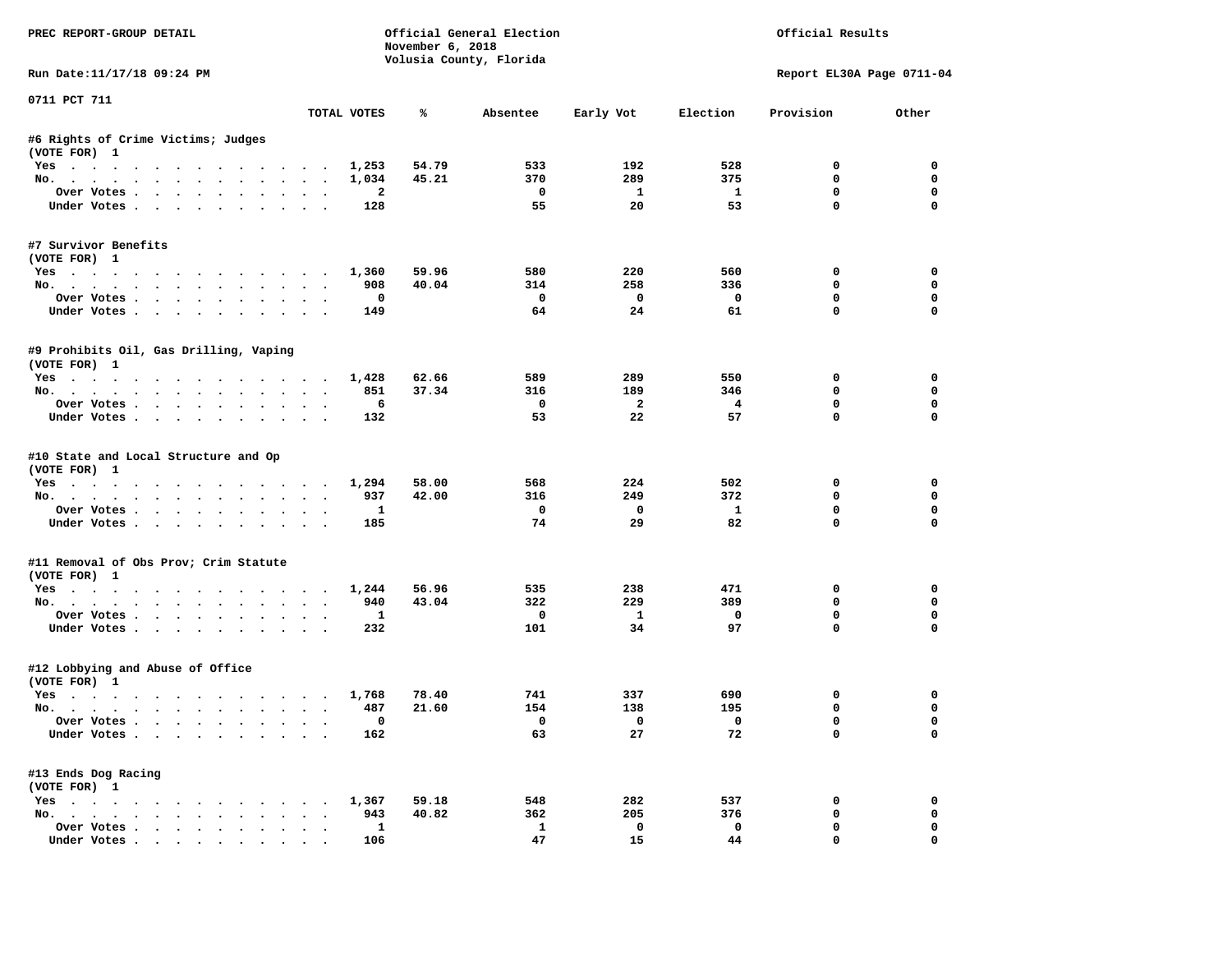**November 6, 2018 Volusia County, Florida Run Date:11/17/18 09:24 PM Report EL30A Page 0712-01 0712 PCT 712 TOTAL VOTES % Absentee Early Vot Election Provision Other REGISTERED VOTERS - TOTAL . . . . . . 2,310 BALLOTS CAST - TOTAL. . . . . . . . 1,270 489 254 527 0 0 BALLOTS CAST - BLANK. . . . . . . . 0 0 0 0 0 0 VOTER TURNOUT - TOTAL . . . . . . . 54.98 VOTER TURNOUT - BLANK . . . . . . . United States Senator (VOTE FOR) 1 Rick Scott (REP) . . . . . . . . . 670 53.34 251 130 289 0 0 Bill Nelson (DEM). . . . . . . . . 582 46.34 231 123 228 0 0 WRITE-IN. . . . . . . . . . . . 4 .32 1 0 3 0 0 Over Votes . . . . . . . . . . 1 0 0 1 0 0 Under Votes . . . . . . . . . . 13** 6 1 6 0 0 0 **Representative in Congress District 6 (VOTE FOR) 1 Michael Waltz (REP) . . . . . . . . 654 52.57 238 130 286 0 0 Nancy Soderberg (DEM) . . . . . . . 590 47.43 244 122 224 0 0 Over Votes . . . . . . . . . . 1 0 0 1 0 0 Under Votes . . . . . . . . . . 25 7 2 16 0 0 Governor and Lieutenant Governor (VOTE FOR) 1 Ron DeSantis (REP) . . . . . . . . 659 52.43 239 127 293 0 0 Andrew Gillum (DEM) . . . . . . . . 579 46.06 237 126 216 0 0 Darcy G. Richardson (REF) . . . . . 9 .72** 6 0 3 0 0 0<br>**Ryan Christopher Foley** . . . . . . 5 .40 3 0 2 0 0  **Ryan Christopher Foley . . . . . . . 5 .40 3 0 2 0 0 Kyle "KC" Gibson . . . . . . . . . . 1 .08** 0 0 **Bruce Stanley . . . . . . . . . . 4 .32** 1 0 3 0 0  **WRITE-IN. . . . . . . . . . . . 0 0 0 0 0 0 Over Votes . . . . . . . . . . . 2** 1 1 0 0 0 **Under Votes . . . . . . . . . . 11 2 0 9 0 0 Attorney General (VOTE FOR) 1 Ashley Moody (REP) . . . . . . . . 700 56.50 262 139 299 0 0 Sean Shaw (DEM)** . . . . . . . . 516 41.65 210 108 198 0 0  **Jeffrey Marc Siskind. . . . . . . . 23 1.86 7 2 14 0 0 Over Votes . . . . . . . . . . 0 0 0 0 0 0 Under Votes . . . . . . . . . . 31 10 5 16 0 0 Chief Financial Officer (VOTE FOR) 1 Jimmy Patronis (REP). . . . . . . . 658 54.16 241 131 286 0 0 Jeremy Ring (DEM).** . . . . . . . 555 45.68 229 114 212 0 0 0

 **WRITE-IN. . . . . . . . . . . . 2 .16 1 0 1 0 0 Over Votes . . . . . . . . . . 0 0 0 0 0 0** 

 **Under Votes . . . . . . . . . . . 55** 18 9 28 0

 $\Omega$ 

 $\mathbf{0}$ 

 $\mathbf{0}$ 

 $\mathbf 0$ 

 $\mathbf{o}$ 

**PREC REPORT-GROUP DETAIL Official General Election Official Results**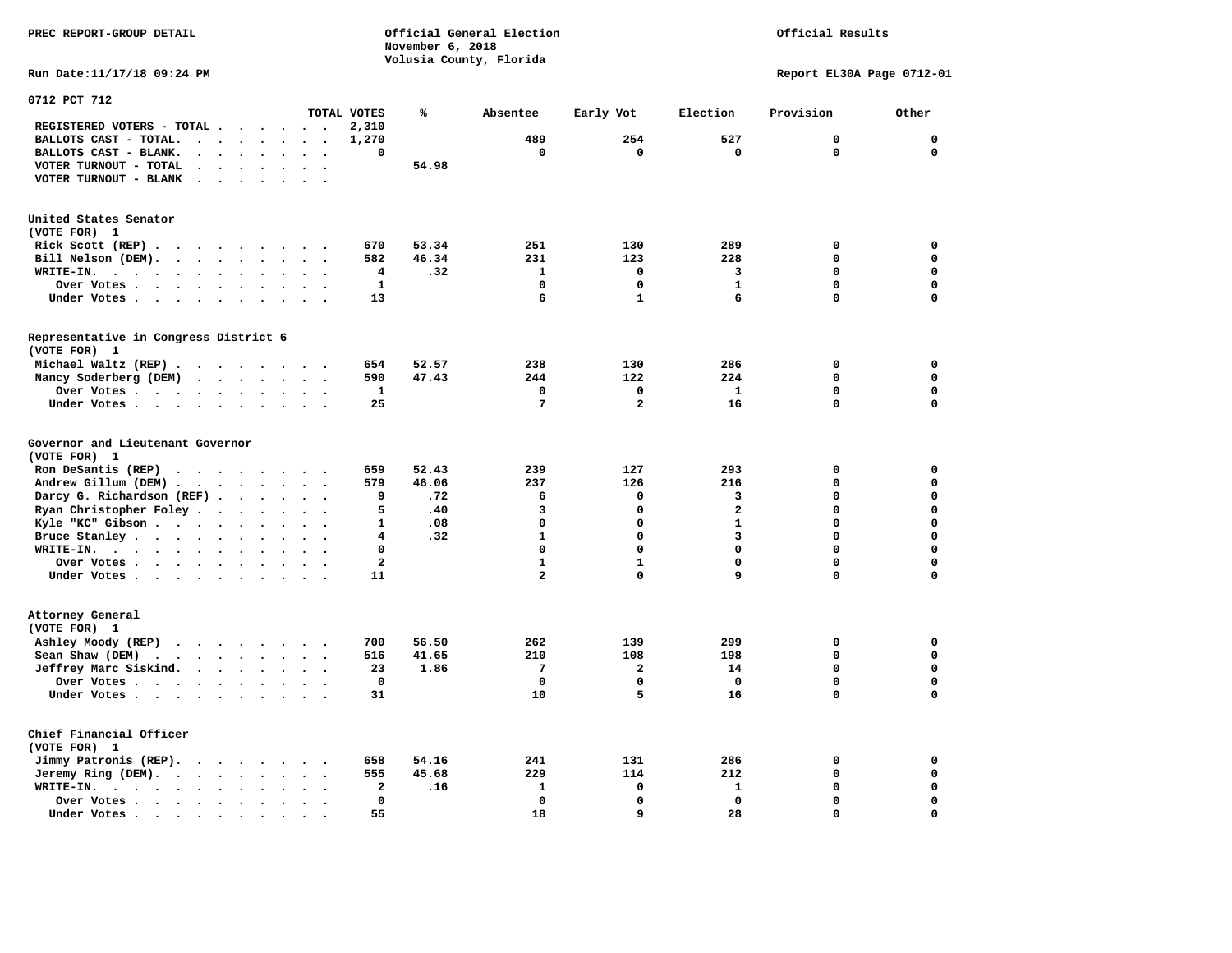| PREC REPORT-GROUP DETAIL                                                  |                      |                      |             | November 6, 2018 | Official General Election<br>Volusia County, Florida | Official Results |          |                           |                  |
|---------------------------------------------------------------------------|----------------------|----------------------|-------------|------------------|------------------------------------------------------|------------------|----------|---------------------------|------------------|
| Run Date: 11/17/18 09:24 PM                                               |                      |                      |             |                  |                                                      |                  |          | Report EL30A Page 0712-02 |                  |
| 0712 PCT 712                                                              |                      |                      | TOTAL VOTES | %                | Absentee                                             | Early Vot        | Election | Provision                 | Other            |
| Commissioner of Agriculture                                               |                      |                      |             |                  |                                                      |                  |          |                           |                  |
| (VOTE FOR) 1                                                              |                      |                      |             |                  |                                                      |                  |          |                           |                  |
| Matt Caldwell (REP)                                                       |                      |                      | 645         | 52.40            | 244                                                  | 125              | 276      | 0                         | 0                |
| Nicole "Nikki" Fried (DEM).                                               |                      |                      | 586         | 47.60            | 235                                                  | 124              | 227      | 0                         | 0                |
| Over Votes                                                                |                      | $\bullet$ .          | 0           |                  | 0                                                    | 0                | 0        | 0                         | 0                |
| Under Votes                                                               |                      |                      | 39          |                  | 10                                                   | 5                | 24       | $\mathbf 0$               | $\mathbf 0$      |
| State Senator District 14<br>(VOTE FOR) 1                                 |                      |                      |             |                  |                                                      |                  |          |                           |                  |
| Dorothy L. Hukill (REP).<br>.                                             |                      |                      | 642         | 52.80            | 231                                                  | 126              | 285      | 0                         | 0                |
| Melissa "Mel" Martin (DEM).                                               |                      |                      | 574         | 47.20            | 233                                                  | 120              | 221      | 0                         | 0                |
| Over Votes                                                                |                      |                      | 0           |                  | 0<br>25                                              | 0<br>8           | 0<br>21  | 0<br>0                    | 0<br>$\mathbf 0$ |
| Under Votes                                                               | $\cdots$             |                      | 54          |                  |                                                      |                  |          |                           |                  |
| State Representative District 25<br>(VOTE FOR) 1                          |                      |                      |             |                  |                                                      |                  |          |                           |                  |
| Tom Leek $(REP)$ .                                                        |                      |                      | 656         | 53.51            | 245                                                  | 131              | 280      | 0                         | 0                |
| Kathleen "Katie" Tripp (DEM)                                              |                      |                      | 553         | 45.11            | 226                                                  | 114              | 213      | 0                         | 0                |
| Joseph "Joe" Hannoush (LPF)                                               |                      |                      | 17          | 1.39             | 4                                                    | 0                | 13       | 0                         | $\mathbf 0$      |
| Over Votes<br>$\sim$ $\sim$                                               |                      |                      | 0           |                  | 0                                                    | 0                | 0        | 0                         | 0                |
| Under Votes                                                               |                      |                      | 44          |                  | 14                                                   | 9                | 21       | 0                         | 0                |
| Justice of the Supreme Court Lawson<br>(VOTE FOR) 1                       |                      |                      |             |                  |                                                      |                  |          |                           |                  |
| $Yes \t . \t .$<br>$\cdots$<br>$\cdots$                                   |                      |                      | 779         | 72.13            | 319                                                  | 151              | 309      | 0                         | 0                |
| No.                                                                       |                      | $\ddot{\phantom{1}}$ | 301         | 27.87            | 102                                                  | 69               | 130      | 0                         | 0                |
| Over Votes                                                                |                      |                      | 0           |                  | $\mathbf 0$                                          | 0                | 0        | $\mathbf 0$               | $\mathbf 0$      |
| Under Votes                                                               | $\sim$               | $\ddot{\phantom{1}}$ | 190         |                  | 68                                                   | 34               | 88       | 0                         | 0                |
| 5th District Court of Appeal Eisnaugle<br>(VOTE FOR) 1                    |                      |                      |             |                  |                                                      |                  |          |                           |                  |
| Yes                                                                       |                      |                      | 691         | 64.46            | 276                                                  | 125              | 290      | 0                         | 0                |
| No.<br>$\ddot{\phantom{0}}$<br>$\sim$                                     | $\ddot{\phantom{a}}$ |                      | 381         | 35.54            | 145                                                  | 90               | 146      | 0                         | 0                |
| Over Votes                                                                |                      | $\ddot{\phantom{1}}$ | 1           |                  | 0                                                    | 0                | 1        | $\mathbf 0$               | 0                |
| Under Votes                                                               |                      |                      | 197         |                  | 68                                                   | 39               | 90       | $\mathbf 0$               | $\mathbf 0$      |
| Circuit Judge 7th Judicial, Grp 15<br>(VOTE FOR) 1                        |                      |                      |             |                  |                                                      |                  |          |                           |                  |
| Linda L. Gaustad                                                          |                      |                      | 629         | 59.23            | 271                                                  | 118              | 240      | 0                         | 0                |
| Ryan Will $\cdots$ , $\cdots$ , $\cdots$ , $\cdots$                       |                      |                      | 433         | 40.77            | 152                                                  | 96               | 185      | $\mathbf 0$               | $\mathbf 0$      |
| Over Votes .                                                              |                      |                      | 0           |                  | 0                                                    | 0                | 0        | 0                         | 0                |
| Under Votes.<br>$\ddotsc$<br>$\ddot{\phantom{a}}$                         |                      |                      | 208         |                  | 66                                                   | 40               | 102      | 0                         | $\mathbf 0$      |
| Soil and Water Cons Dist Seat 1<br>(VOTE FOR) 1                           |                      |                      |             |                  |                                                      |                  |          |                           |                  |
| William Bliss.<br>$\ddot{\phantom{1}}$<br>$\cdot$<br>$\sim$ $\sim$        |                      |                      | 614         | 60.79            | 254                                                  | 117              | 243      | 0                         | 0                |
| Derrick Orberg.<br>$\cdot$ $\cdot$ $\cdot$ $\cdot$ $\cdot$                |                      |                      | 396         | 39.21            | 142                                                  | 89               | 165      | 0                         | 0                |
| Over Votes .<br>$\mathbf{r}$ , $\mathbf{r}$ , $\mathbf{r}$ , $\mathbf{r}$ |                      |                      | $\mathbf 0$ |                  | 0                                                    | 0                | 0        | 0                         | 0                |
| Under Votes.<br>$\cdot$ $\cdot$ $\cdot$                                   |                      |                      | 260         |                  | 93                                                   | 48               | 119      | 0                         | $\mathbf 0$      |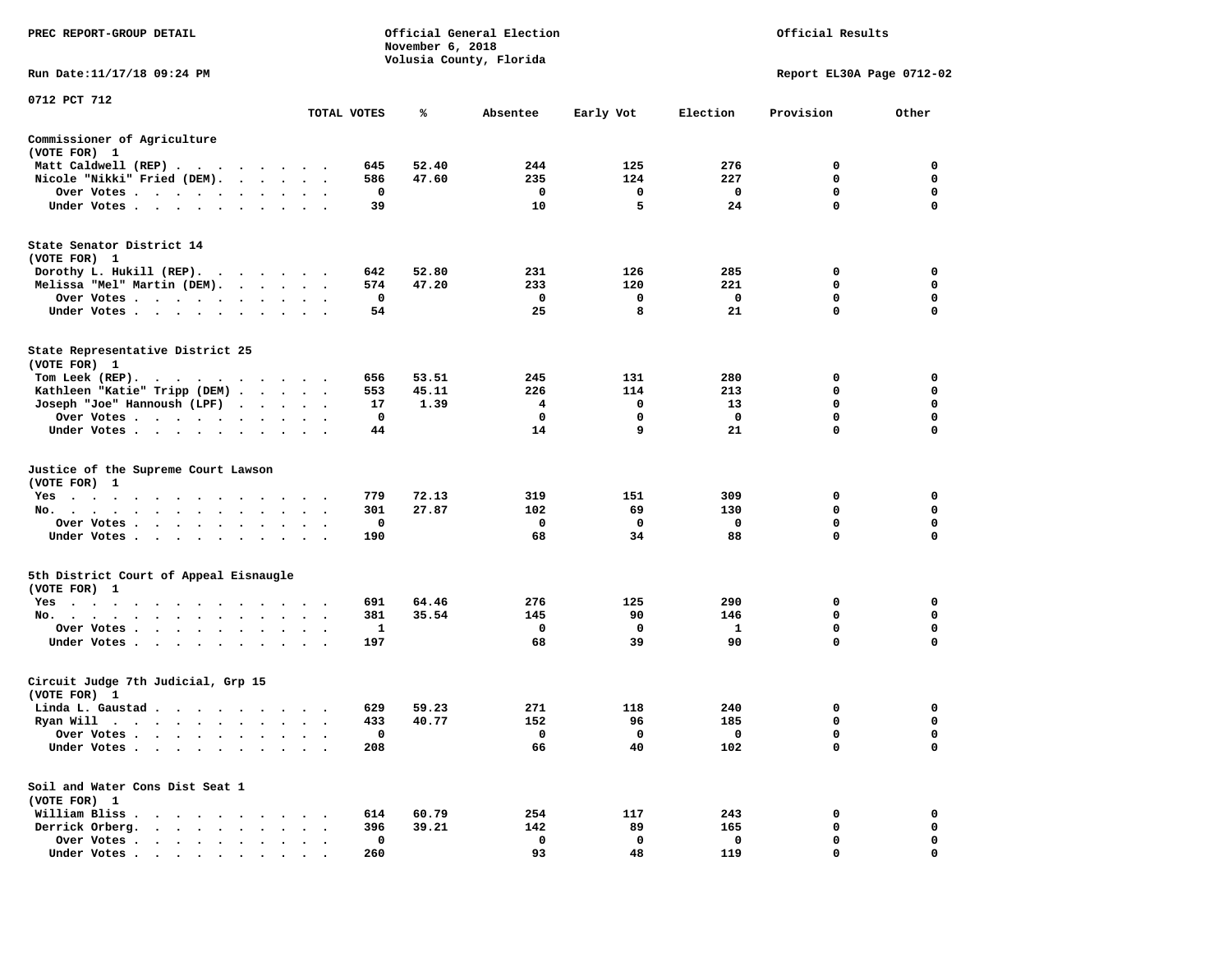| PREC REPORT-GROUP DETAIL                                                                                                                                                                                                                           |                                   |              | November 6, 2018 | Official General Election | Official Results |                           |             |             |  |
|----------------------------------------------------------------------------------------------------------------------------------------------------------------------------------------------------------------------------------------------------|-----------------------------------|--------------|------------------|---------------------------|------------------|---------------------------|-------------|-------------|--|
|                                                                                                                                                                                                                                                    |                                   |              |                  | Volusia County, Florida   |                  | Report EL30A Page 0712-03 |             |             |  |
| Run Date: 11/17/18 09:24 PM                                                                                                                                                                                                                        |                                   |              |                  |                           |                  |                           |             |             |  |
| 0712 PCT 712                                                                                                                                                                                                                                       |                                   | TOTAL VOTES  | ℁                | Absentee                  | Early Vot        | Election                  | Provision   | Other       |  |
|                                                                                                                                                                                                                                                    |                                   |              |                  |                           |                  |                           |             |             |  |
| Soil and Water Cons Dist Seat 3<br>(VOTE FOR) 1                                                                                                                                                                                                    |                                   |              |                  |                           |                  |                           |             |             |  |
| Beth James.<br>the contract of the contract of the contract of the contract of the contract of the contract of the contract of                                                                                                                     |                                   | 481          | 47.30            | 186                       | 100              | 195                       | 0           | 0           |  |
| Wesley Wayne Wilson Jr                                                                                                                                                                                                                             | $\ddot{\phantom{0}}$<br>$\bullet$ | 178          | 17.50            | 63                        | 38               | 77                        | 0           | 0           |  |
| Christine Wilt. $\cdot \cdot \cdot \cdot \cdot$<br>$\bullet$                                                                                                                                                                                       |                                   | 358          | 35.20            | 150                       | 69               | 139                       | 0           | 0           |  |
| Over Votes<br>$\sim$                                                                                                                                                                                                                               |                                   | 0            |                  | 0                         | 0                | 0                         | $\mathbf 0$ | $\mathbf 0$ |  |
| Under Votes                                                                                                                                                                                                                                        |                                   | 253          |                  | 90                        | 47               | 116                       | 0           | $\mathbf 0$ |  |
| Soil and Water Cons Dist Seat 5                                                                                                                                                                                                                    |                                   |              |                  |                           |                  |                           |             |             |  |
| (VOTE FOR) 1                                                                                                                                                                                                                                       |                                   |              |                  |                           |                  |                           |             |             |  |
| J. Mark Barfield                                                                                                                                                                                                                                   |                                   | 255          | 25.35            | 111                       | 44               | 100                       | 0           | 0           |  |
| Andy Kelly                                                                                                                                                                                                                                         |                                   | 441          | 43.84            | 176                       | 92               | 173                       | 0           | 0           |  |
| David Schaefer.<br>$\cdot$ $\cdot$ $\cdot$ $\cdot$ $\cdot$ $\cdot$<br>$\bullet$                                                                                                                                                                    |                                   | 310          | 30.82            | 104                       | 67               | 139                       | 0           | 0           |  |
| Over Votes .                                                                                                                                                                                                                                       |                                   | 0            |                  | 0                         | 0                | 0                         | $\mathbf 0$ | $\mathbf 0$ |  |
| Under Votes                                                                                                                                                                                                                                        |                                   | 264          |                  | 98                        | 51               | 115                       | 0           | $\mathbf 0$ |  |
| #1 Increased Homestead Exemption<br>(VOTE FOR) 1                                                                                                                                                                                                   |                                   |              |                  |                           |                  |                           |             |             |  |
| Yes                                                                                                                                                                                                                                                |                                   | 574          | 47.20            | 241                       | 109              | 224                       | 0           | 0           |  |
| No.<br>$\cdots$<br>$\ddot{\phantom{0}}$                                                                                                                                                                                                            |                                   | 642          | 52.80            | 235                       | 135              | 272                       | 0           | 0           |  |
| Over Votes                                                                                                                                                                                                                                         | $\ddot{\phantom{1}}$              | 1            |                  | 0                         | 0                | 1                         | 0           | 0           |  |
| Under Votes                                                                                                                                                                                                                                        |                                   | 53           |                  | 13                        | 10               | 30                        | 0           | $\Omega$    |  |
| #2 Limit on Property Tax Assessments                                                                                                                                                                                                               |                                   |              |                  |                           |                  |                           |             |             |  |
| (VOTE FOR) 1                                                                                                                                                                                                                                       |                                   |              |                  |                           |                  |                           |             |             |  |
| $Yes \cdot \cdot \cdot \cdot \cdot$<br>$\sim$ $\sim$<br>$\cdots$                                                                                                                                                                                   |                                   | 762          | 62.87            | 284                       | 150              | 328                       | 0           | 0           |  |
| No.                                                                                                                                                                                                                                                |                                   | 450          | 37.13            | 188                       | 93               | 169                       | 0           | 0           |  |
| Over Votes .<br>$\bullet$<br>$\cdots$<br>$\cdot$                                                                                                                                                                                                   |                                   | 0            |                  | 0                         | 0                | 0                         | 0           | 0           |  |
| Under Votes                                                                                                                                                                                                                                        |                                   | 58           |                  | 17                        | 11               | 30                        | 0           | $\mathbf 0$ |  |
| #3 Voter Control of Gambling                                                                                                                                                                                                                       |                                   |              |                  |                           |                  |                           |             |             |  |
| (VOTE FOR) 1                                                                                                                                                                                                                                       |                                   |              |                  |                           |                  |                           |             |             |  |
| Yes                                                                                                                                                                                                                                                |                                   | 843          | 67.82            | 341                       | 167              | 335                       | 0           | 0           |  |
| No.                                                                                                                                                                                                                                                |                                   | 400          | 32.18            | 142                       | 82               | 176                       | 0           | 0           |  |
| Over Votes .<br>$\mathcal{A}$ . The set of the set of the set of the set of the set of the set of the set of the set of the set of the set of the set of the set of the set of the set of the set of the set of the set of the set of the set of t |                                   | $\mathbf{2}$ |                  | 0                         | 0                | $\mathbf{2}$              | $\mathbf 0$ | $\mathbf 0$ |  |
| Under Votes                                                                                                                                                                                                                                        |                                   | 25           |                  | 6                         | 5                | 14                        | 0           | 0           |  |
| #4 Voting Restoration Amendment                                                                                                                                                                                                                    |                                   |              |                  |                           |                  |                           |             |             |  |
| (VOTE FOR) 1                                                                                                                                                                                                                                       |                                   |              |                  |                           |                  |                           | 0           | 0           |  |
| Yes<br>No.<br>$\sim$ $\sim$                                                                                                                                                                                                                        |                                   | 801<br>439   | 64.60<br>35.40   | 318<br>163                | 164<br>87        | 319<br>189                | 0           | 0           |  |
| Over Votes<br>$\overline{\phantom{a}}$                                                                                                                                                                                                             |                                   | $\mathbf{1}$ |                  | 0                         | 0                | 1                         | 0           | 0           |  |
| Under Votes.                                                                                                                                                                                                                                       |                                   | 29           |                  | 8                         | 3                | 18                        | 0           | $\mathbf 0$ |  |
|                                                                                                                                                                                                                                                    |                                   |              |                  |                           |                  |                           |             |             |  |
| #5 Supermajority Vote Required<br>(VOTE FOR) 1                                                                                                                                                                                                     |                                   |              |                  |                           |                  |                           |             |             |  |
| $Yes \t . \t .$                                                                                                                                                                                                                                    |                                   | 811          | 67.08            | 332                       | 154              | 325                       | 0           | 0           |  |
| $No. \t . \t .$<br>$\sim$<br>$\ddot{\phantom{a}}$<br>$\sim$                                                                                                                                                                                        |                                   | 398          | 32.92            | 146                       | 91               | 161                       | 0           | 0           |  |
| Over Votes .<br>$\ddot{\phantom{a}}$                                                                                                                                                                                                               |                                   | $\mathbf{1}$ |                  | 0                         | 1                | 0                         | 0           | 0           |  |
| Under Votes                                                                                                                                                                                                                                        |                                   | 60           |                  | 11                        | 8                | 41                        | 0           | $\Omega$    |  |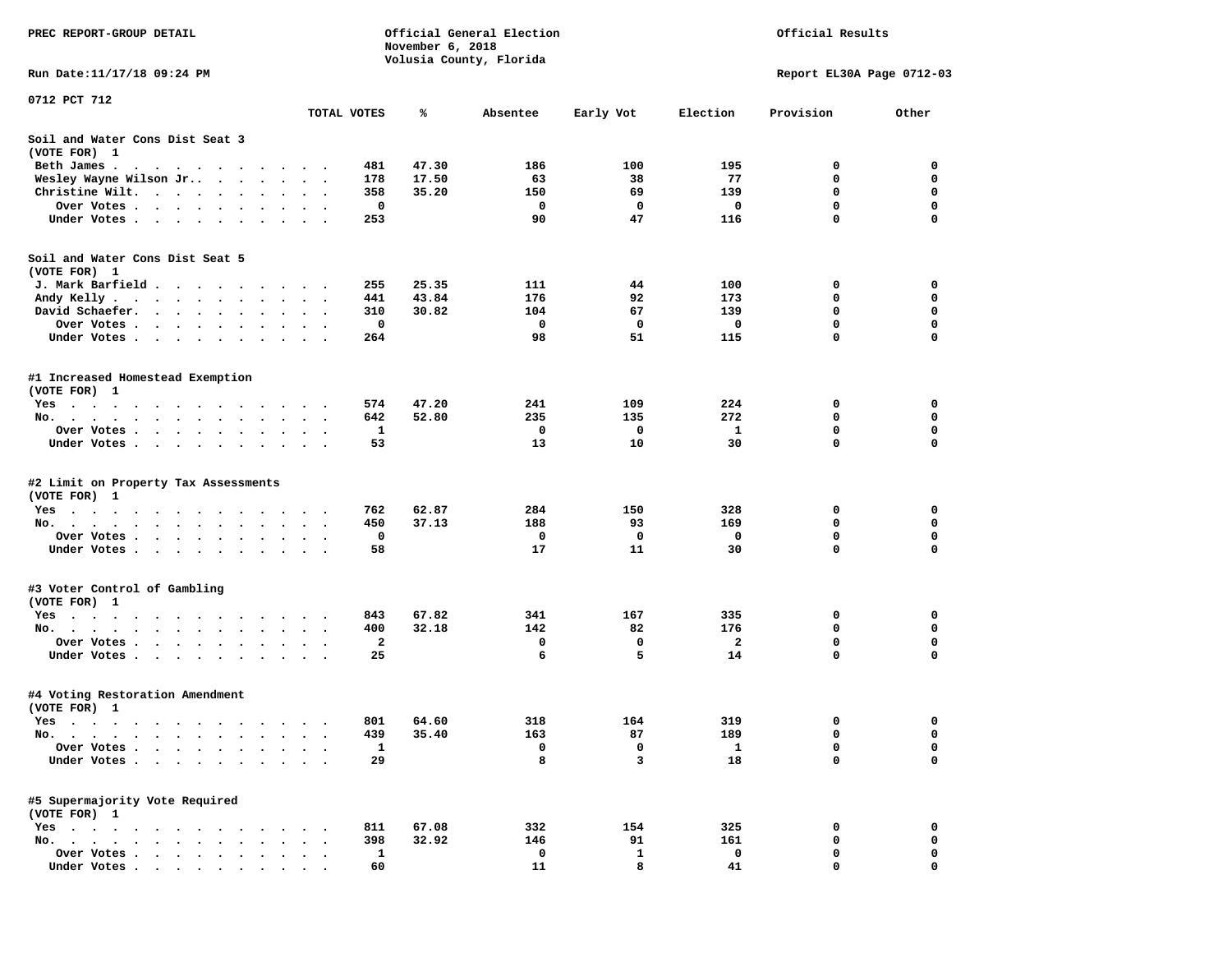| PREC REPORT-GROUP DETAIL                                                                                                                                                                                                                         |                                                      | November 6, 2018 | Official General Election<br>Volusia County, Florida |                    |                         | Official Results           |                  |
|--------------------------------------------------------------------------------------------------------------------------------------------------------------------------------------------------------------------------------------------------|------------------------------------------------------|------------------|------------------------------------------------------|--------------------|-------------------------|----------------------------|------------------|
| Run Date:11/17/18 09:24 PM                                                                                                                                                                                                                       |                                                      |                  |                                                      |                    |                         | Report EL30A Page 0712-04  |                  |
| 0712 PCT 712                                                                                                                                                                                                                                     | TOTAL VOTES                                          | ℁                | Absentee                                             | Early Vot          | Election                | Provision                  | Other            |
| #6 Rights of Crime Victims; Judges<br>(VOTE FOR) 1                                                                                                                                                                                               |                                                      |                  |                                                      |                    |                         |                            |                  |
| Yes                                                                                                                                                                                                                                              | 651                                                  | 53.85            | 265                                                  | 107                | 279                     | $\Omega$                   | $\mathbf 0$      |
| No.                                                                                                                                                                                                                                              | 558                                                  | 46.15            | 206                                                  | 137                | 215                     | $\mathbf 0$                | $\mathbf 0$      |
| Over Votes                                                                                                                                                                                                                                       | $\overline{\mathbf{2}}$                              |                  | $\mathbf{o}$                                         | $\mathbf{o}$       | $\overline{\mathbf{2}}$ | 0                          | 0                |
| Under Votes<br>$\sim$ $\sim$                                                                                                                                                                                                                     | 59                                                   |                  | 18                                                   | 10                 | 31                      | $\mathbf{0}$               | $\Omega$         |
| #7 Survivor Benefits<br>(VOTE FOR) 1                                                                                                                                                                                                             |                                                      |                  |                                                      |                    |                         |                            |                  |
| Yes                                                                                                                                                                                                                                              | 664                                                  | 54.83            | 269                                                  | 112                | 283                     | 0                          | $\mathbf 0$      |
| No.                                                                                                                                                                                                                                              | 547                                                  | 45.17            | 203                                                  | 132                | 212                     | 0                          | 0                |
| Over Votes                                                                                                                                                                                                                                       | 0                                                    |                  | 0                                                    | 0                  | $\mathbf 0$             | 0                          | 0                |
| Under Votes<br>$\sim$                                                                                                                                                                                                                            | 59                                                   |                  | 17                                                   | 10                 | 32                      | $\mathbf 0$                | $\mathbf 0$      |
| #9 Prohibits Oil, Gas Drilling, Vaping<br>(VOTE FOR) 1                                                                                                                                                                                           |                                                      |                  |                                                      |                    |                         |                            |                  |
| Yes                                                                                                                                                                                                                                              | 783                                                  | 64.76            | 329                                                  | 146                | 308                     | 0                          | $\mathbf 0$      |
| No.                                                                                                                                                                                                                                              | 426                                                  | 35.24            | 141                                                  | 99                 | 186                     | 0                          | 0                |
| Over Votes<br>$\sim$<br>$\ddot{\phantom{0}}$                                                                                                                                                                                                     | $\overline{a}$<br>$\sim$<br>$\overline{\phantom{a}}$ |                  | $\mathbf{1}$                                         | $\mathbf 0$        | $\mathbf{1}$            | $\mathbf 0$                | $\mathbf 0$      |
| Under Votes                                                                                                                                                                                                                                      | 59                                                   |                  | 18                                                   | 9                  | 32                      | $\Omega$                   | $\Omega$         |
| #10 State and Local Structure and Op<br>(VOTE FOR) 1                                                                                                                                                                                             |                                                      |                  |                                                      |                    |                         |                            |                  |
| Yes                                                                                                                                                                                                                                              | 641                                                  | 54.37            | 268                                                  | 119                | 254                     | 0                          | 0                |
| No.<br>$\ddot{\phantom{a}}$<br>$\sim$ $\sim$ $\sim$<br>$\ddot{\phantom{a}}$<br>$\sim$                                                                                                                                                            | 538                                                  | 45.63            | 193                                                  | 123                | 222                     | 0                          | 0                |
| Over Votes                                                                                                                                                                                                                                       | 1<br>$\ddot{\phantom{1}}$                            |                  | 0                                                    | $\mathbf 0$        | $\mathbf{1}$            | $\mathbf 0$<br>$\Omega$    | 0<br>$\Omega$    |
| Under Votes<br>$\sim$<br>$\ddot{\phantom{a}}$                                                                                                                                                                                                    | 90                                                   |                  | 28                                                   | 12                 | 50                      |                            |                  |
| #11 Removal of Obs Prov; Crim Statute<br>(VOTE FOR) 1                                                                                                                                                                                            |                                                      |                  |                                                      |                    |                         |                            |                  |
| Yes                                                                                                                                                                                                                                              | 696                                                  | 59.49            | 291                                                  | 133                | 272                     | 0                          | $\mathbf 0$      |
| No.                                                                                                                                                                                                                                              | 474                                                  | 40.51            | 165                                                  | 102                | 207                     | 0                          | 0                |
| Over Votes<br>Under Votes                                                                                                                                                                                                                        | $\overline{\mathbf{2}}$<br>98<br>.                   |                  | $\mathbf{o}$<br>33                                   | $\mathbf{1}$<br>18 | 1<br>47                 | 0<br>0                     | 0<br>$\mathbf 0$ |
| #12 Lobbying and Abuse of Office<br>(VOTE FOR) 1                                                                                                                                                                                                 |                                                      |                  |                                                      |                    |                         |                            |                  |
| Yes                                                                                                                                                                                                                                              | 942                                                  | 78.76            | 378                                                  | 194                | 370                     | 0                          | 0                |
| No.                                                                                                                                                                                                                                              | 254<br>$\cdot$                                       | 21.24            | 88                                                   | 49                 | 117                     | $\mathbf 0$                | $\mathbf 0$      |
| Over Votes<br>Under Votes<br>$\ddot{\phantom{a}}$                                                                                                                                                                                                | $\mathbf{1}$<br>73                                   |                  | $^{\circ}$<br>23                                     | $\Omega$<br>11     | $\mathbf{1}$<br>39      | $\mathbf 0$<br>$\mathbf 0$ | $\mathbf 0$<br>0 |
| #13 Ends Dog Racing                                                                                                                                                                                                                              |                                                      |                  |                                                      |                    |                         |                            |                  |
| (VOTE FOR) 1                                                                                                                                                                                                                                     |                                                      |                  |                                                      |                    |                         |                            |                  |
| $Yes \t . \t .$<br>. The contract contract of the contract of the contract of the contract of the contract of the contract of the contract of the contract of the contract of the contract of the contract of the contract of the contract of th | 768<br>462                                           | 62.44<br>37.56   | 314<br>157                                           | 162<br>88          | 292<br>217              | 0<br>$\mathbf 0$           | 0<br>0           |
| No.<br>Over Votes<br>$\ddot{\phantom{0}}$                                                                                                                                                                                                        | $\cdot$ $\cdot$ $\cdot$<br>0                         |                  | $\mathbf 0$                                          | $\mathbf 0$        | $\mathbf 0$             | $\mathbf 0$                | $\mathbf 0$      |
| Under Votes.                                                                                                                                                                                                                                     | 40                                                   |                  | 18                                                   | $\overline{4}$     | 18                      | $\mathbf 0$                | $\mathbf 0$      |
|                                                                                                                                                                                                                                                  |                                                      |                  |                                                      |                    |                         |                            |                  |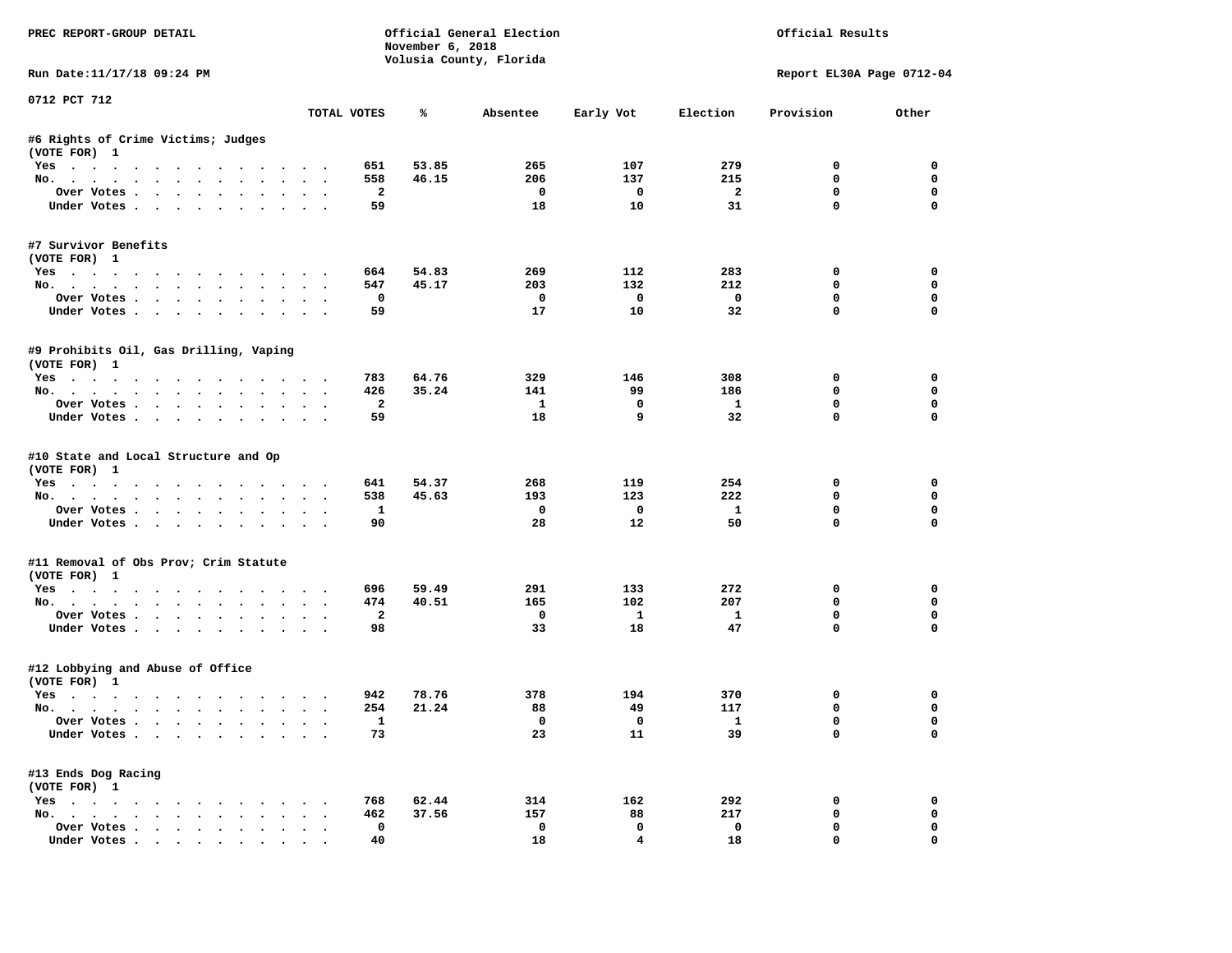**PREC REPORT-GROUP DETAIL COMPUTER CONSUMING A CONSUMING CONSUMING A LIGACION CONSUMING A LIGACION** *November 6, 2018 November 6, 2018*  **Volusia County, Florida Run Date:11/17/18 09:24 PM Report EL30A Page 0714-01** 

| 0714 PCT 714                                                                                                                                                                                                                                                                                                                                          |                                                           |                                                                                 |                                                                                                             |                                                                                     |                                                                                                                                                        |                                   |                                                               |                                                   |                                                                                                                      |                                                                            |                                                                                            |                                                             |                                                                                                                                     |
|-------------------------------------------------------------------------------------------------------------------------------------------------------------------------------------------------------------------------------------------------------------------------------------------------------------------------------------------------------|-----------------------------------------------------------|---------------------------------------------------------------------------------|-------------------------------------------------------------------------------------------------------------|-------------------------------------------------------------------------------------|--------------------------------------------------------------------------------------------------------------------------------------------------------|-----------------------------------|---------------------------------------------------------------|---------------------------------------------------|----------------------------------------------------------------------------------------------------------------------|----------------------------------------------------------------------------|--------------------------------------------------------------------------------------------|-------------------------------------------------------------|-------------------------------------------------------------------------------------------------------------------------------------|
|                                                                                                                                                                                                                                                                                                                                                       |                                                           |                                                                                 |                                                                                                             |                                                                                     |                                                                                                                                                        |                                   | TOTAL VOTES                                                   | ℁                                                 | Absentee                                                                                                             | Early Vot                                                                  | Election                                                                                   | Provision                                                   | Other                                                                                                                               |
| REGISTERED VOTERS - TOTAL .                                                                                                                                                                                                                                                                                                                           |                                                           |                                                                                 |                                                                                                             |                                                                                     | $\ddot{\phantom{a}}$                                                                                                                                   |                                   | 3,803                                                         |                                                   |                                                                                                                      |                                                                            |                                                                                            |                                                             |                                                                                                                                     |
| BALLOTS CAST - TOTAL.                                                                                                                                                                                                                                                                                                                                 | $\ddot{\phantom{a}}$                                      | $\bullet$                                                                       | $\bullet$                                                                                                   | $\bullet$                                                                           | $\ddot{\phantom{a}}$                                                                                                                                   | $\bullet$                         | 2,314                                                         |                                                   | 862                                                                                                                  | 518                                                                        | 932                                                                                        | $\mathbf{z}$                                                | $\mathbf{0}$                                                                                                                        |
| BALLOTS CAST - BLANK.<br>$\ddot{\phantom{a}}$                                                                                                                                                                                                                                                                                                         |                                                           |                                                                                 |                                                                                                             |                                                                                     |                                                                                                                                                        |                                   | 0                                                             |                                                   | 0                                                                                                                    | $\mathbf 0$                                                                | $\mathbf 0$                                                                                | 0                                                           | $\mathbf 0$                                                                                                                         |
| VOTER TURNOUT - TOTAL<br>$\ddot{\phantom{a}}$                                                                                                                                                                                                                                                                                                         |                                                           | $\bullet$                                                                       | $\cdot$                                                                                                     | $\ddot{\phantom{a}}$                                                                | $\ddot{\phantom{a}}$                                                                                                                                   | $\overline{\phantom{a}}$          |                                                               | 60.85                                             |                                                                                                                      |                                                                            |                                                                                            |                                                             |                                                                                                                                     |
| VOTER TURNOUT - BLANK<br>$\bullet$                                                                                                                                                                                                                                                                                                                    |                                                           |                                                                                 |                                                                                                             |                                                                                     |                                                                                                                                                        |                                   |                                                               |                                                   |                                                                                                                      |                                                                            |                                                                                            |                                                             |                                                                                                                                     |
| United States Senator                                                                                                                                                                                                                                                                                                                                 |                                                           |                                                                                 |                                                                                                             |                                                                                     |                                                                                                                                                        |                                   |                                                               |                                                   |                                                                                                                      |                                                                            |                                                                                            |                                                             |                                                                                                                                     |
| (VOTE FOR) 1                                                                                                                                                                                                                                                                                                                                          |                                                           |                                                                                 |                                                                                                             |                                                                                     |                                                                                                                                                        |                                   |                                                               |                                                   |                                                                                                                      |                                                                            |                                                                                            |                                                             |                                                                                                                                     |
| Rick Scott $(REP)$                                                                                                                                                                                                                                                                                                                                    |                                                           |                                                                                 |                                                                                                             |                                                                                     |                                                                                                                                                        |                                   | 1,214                                                         | 52.78                                             | 445                                                                                                                  | 236                                                                        | 531                                                                                        | $\mathbf{2}$                                                | 0                                                                                                                                   |
| Bill Nelson (DEM).<br>$\cdot$ $\cdot$ $\cdot$ $\cdot$ $\cdot$ $\cdot$                                                                                                                                                                                                                                                                                 |                                                           |                                                                                 |                                                                                                             |                                                                                     | $\sim$                                                                                                                                                 |                                   | 1,074                                                         | 46.70                                             | 408                                                                                                                  | 279                                                                        | 387                                                                                        | 0                                                           | 0                                                                                                                                   |
| WRITE-IN.<br>$\sim$ $\sim$<br>$\ddot{\phantom{0}}$<br>$\cdot$ $\cdot$                                                                                                                                                                                                                                                                                 | $\ddot{\phantom{a}}$                                      | $\ddot{\phantom{a}}$                                                            | $\ddot{\phantom{a}}$                                                                                        |                                                                                     |                                                                                                                                                        |                                   | 12                                                            | .52                                               | 5                                                                                                                    | $\overline{a}$                                                             | 5                                                                                          | 0                                                           | $\mathbf 0$                                                                                                                         |
| Over Votes .<br>$\ddot{\phantom{1}}$<br>$\bullet$ , $\bullet$ , $\bullet$ , $\bullet$ , $\bullet$                                                                                                                                                                                                                                                     |                                                           | $\bullet$                                                                       | $\bullet$                                                                                                   | $\bullet$                                                                           |                                                                                                                                                        |                                   | $\overline{\mathbf{2}}$                                       |                                                   | $\mathbf{1}$                                                                                                         | 0                                                                          | $\mathbf{1}$                                                                               | 0                                                           | $\mathbf 0$                                                                                                                         |
| Under Votes<br>$\sim$                                                                                                                                                                                                                                                                                                                                 | $\ddot{\phantom{0}}$                                      | $\ddot{\phantom{a}}$                                                            | $\cdot$                                                                                                     |                                                                                     |                                                                                                                                                        |                                   | 12                                                            |                                                   | 3                                                                                                                    | $\mathbf{1}$                                                               | 8                                                                                          | 0                                                           | $\mathbf 0$                                                                                                                         |
|                                                                                                                                                                                                                                                                                                                                                       |                                                           |                                                                                 |                                                                                                             |                                                                                     |                                                                                                                                                        |                                   |                                                               |                                                   |                                                                                                                      |                                                                            |                                                                                            |                                                             |                                                                                                                                     |
| Representative in Congress District 6<br>(VOTE FOR) 1                                                                                                                                                                                                                                                                                                 |                                                           |                                                                                 |                                                                                                             |                                                                                     |                                                                                                                                                        |                                   |                                                               |                                                   |                                                                                                                      |                                                                            |                                                                                            |                                                             |                                                                                                                                     |
| Michael Waltz (REP)                                                                                                                                                                                                                                                                                                                                   |                                                           |                                                                                 |                                                                                                             |                                                                                     |                                                                                                                                                        |                                   | 1,197                                                         | 52.39                                             | 432                                                                                                                  | 241                                                                        | 523                                                                                        | 1                                                           | 0                                                                                                                                   |
| Nancy Soderberg (DEM)<br>$\mathbf{r}$ . The set of the set of the set of the set of the set of the set of the set of the set of the set of the set of the set of the set of the set of the set of the set of the set of the set of the set of the set of t                                                                                            |                                                           |                                                                                 |                                                                                                             |                                                                                     |                                                                                                                                                        |                                   | 1,088                                                         | 47.61                                             | 416                                                                                                                  | 270                                                                        | 401                                                                                        | $\mathbf{1}$                                                | $\mathbf 0$                                                                                                                         |
| Over Votes                                                                                                                                                                                                                                                                                                                                            |                                                           |                                                                                 | $\bullet$                                                                                                   | $\bullet$                                                                           | $\ddot{\phantom{a}}$                                                                                                                                   | $\ddot{\phantom{a}}$              | 0                                                             |                                                   | $\mathbf 0$                                                                                                          | $\mathbf 0$                                                                | $\mathbf 0$                                                                                | $\mathbf 0$                                                 | $\mathbf 0$                                                                                                                         |
| Under Votes                                                                                                                                                                                                                                                                                                                                           |                                                           |                                                                                 |                                                                                                             |                                                                                     | $\ddot{\phantom{a}}$                                                                                                                                   |                                   | 29                                                            |                                                   | 14                                                                                                                   | 7                                                                          | 8                                                                                          | 0                                                           | $\mathbf 0$                                                                                                                         |
| Governor and Lieutenant Governor<br>(VOTE FOR) 1<br>Ron DeSantis (REP)<br>$\cdot$ $\cdot$ $\cdot$ $\cdot$ $\cdot$ $\cdot$ $\cdot$ $\cdot$<br>Andrew Gillum (DEM).<br>$\cdots$<br>Darcy G. Richardson (REF).<br>Ryan Christopher Foley.<br>Kyle "KC" Gibson<br>Bruce Stanley<br>WRITE-IN.<br>$\cdot$ $\cdot$<br>Over Votes.<br>$\cdots$<br>Under Votes | $\sim$                                                    | $\sim$ $\sim$ $\sim$ $\sim$<br>$\bullet$<br>$\bullet$<br>$\bullet$<br>$\bullet$ | $\bullet$<br>$\bullet$<br>$\ddot{\phantom{a}}$<br>$\ddot{\phantom{a}}$<br>$\bullet$<br>$\ddot{\phantom{1}}$ | $\ddot{\phantom{a}}$<br>$\bullet$<br>$\ddot{\phantom{a}}$<br>$\bullet$<br>$\bullet$ | $\ddot{\phantom{a}}$<br>$\ddot{\phantom{a}}$<br>$\ddot{\phantom{a}}$<br>$\ddot{\phantom{a}}$<br>$\ddot{\phantom{a}}$<br>$\sim$<br>$\ddot{\phantom{0}}$ | $\bullet$<br>$\ddot{\phantom{a}}$ | 1,204<br>1,064<br>22<br>4<br>5<br>4<br>1<br>$\mathbf{2}$<br>8 | 52.26<br>46.18<br>.95<br>.17<br>.22<br>.17<br>.04 | 437<br>401<br>11<br>3<br>$\overline{a}$<br>$\overline{a}$<br>$\mathbf{1}$<br>$\mathbf{1}$<br>$\overline{\mathbf{4}}$ | 238<br>274<br>4<br>0<br>$\mathbf{1}$<br>$\Omega$<br>0<br>$\mathbf{1}$<br>0 | 527<br>389<br>7<br>$\mathbf{1}$<br>$\mathbf{2}$<br>$\overline{a}$<br>0<br>$\mathbf 0$<br>4 | $\mathbf{z}$<br>0<br>0<br>0<br>0<br>$\Omega$<br>0<br>0<br>0 | $\mathbf 0$<br>$\mathbf 0$<br>$\mathbf 0$<br>$\mathbf 0$<br>$\mathbf 0$<br>$\mathbf 0$<br>$\mathbf 0$<br>$\mathbf 0$<br>$\mathbf 0$ |
| Attorney General<br>(VOTE FOR) 1<br>Ashley Moody (REP)<br>$\cdot$ $\cdot$ $\cdot$ $\cdot$ $\cdot$ $\cdot$ $\cdot$<br>Sean Shaw (DEM)<br>$\cdots$<br>$\sim$ $\sim$<br>Jeffrey Marc Siskind.<br>$\sim$ $\sim$ $\sim$<br>Over Votes.<br>Under Votes                                                                                                      |                                                           | $\sim$                                                                          | $\ddot{\phantom{a}}$<br>$\bullet$<br>$\ddot{\phantom{a}}$                                                   | $\mathbf{r}$<br>$\bullet$<br>$\cdot$                                                | $\sim$<br>$\bullet$<br>$\bullet$                                                                                                                       |                                   | 1,270<br>979<br>35<br>0<br>30                                 | 55.60<br>42.86<br>1.53                            | 466<br>373<br>10<br>$\mathbf 0$<br>13                                                                                | 260<br>247<br>7<br>0<br>4                                                  | 543<br>358<br>18<br>$\mathbf{0}$<br>13                                                     | $\mathbf{1}$<br>$\mathbf{1}$<br>$\mathbf 0$<br>0<br>0       | 0<br>$\mathbf 0$<br>$\mathbf 0$<br>$\mathbf 0$<br>$\mathbf 0$                                                                       |
| Chief Financial Officer<br>(VOTE FOR) 1<br>Jimmy Patronis (REP).<br>$\cdot$ $\cdot$ $\cdot$ $\cdot$<br>Jeremy Ring (DEM).<br>$\sim$ $\sim$<br>WRITE-IN.<br>$\mathbf{r}$ , $\mathbf{r}$ , $\mathbf{r}$<br>$\sim$ $\sim$<br>Over Votes.<br><b>Contract Contract Contract Contract</b>                                                                   | $\ddot{\phantom{0}}$<br>$\bullet$<br>$\ddot{\phantom{a}}$ | $\bullet$<br>$\bullet$<br>$\bullet$                                             | $\ddot{\phantom{0}}$<br>$\bullet$<br>$\ddot{\phantom{a}}$                                                   | $\sim$<br>$\ddot{\phantom{0}}$                                                      | $\sim$<br>$\ddot{\phantom{a}}$                                                                                                                         |                                   | 1,238<br>1,013<br>3<br>$\mathbf{1}$                           | 54.92<br>44.94<br>.13                             | 443<br>397<br>0<br>$\mathbf 0$                                                                                       | 247<br>256<br>$\overline{\mathbf{2}}$<br>$\mathbf{1}$                      | 547<br>359<br>${\bf 1}$<br>$\mathbf 0$                                                     | 1<br>$\mathbf{1}$<br>0<br>0                                 | 0<br>$\mathbf 0$<br>$\mathbf 0$<br>$\mathbf 0$                                                                                      |
| Under Votes                                                                                                                                                                                                                                                                                                                                           |                                                           | $\ddot{\phantom{a}}$                                                            | $\ddot{\phantom{a}}$                                                                                        |                                                                                     |                                                                                                                                                        |                                   | 59                                                            |                                                   | 22                                                                                                                   | 12                                                                         | 25                                                                                         | 0                                                           | $\mathbf 0$                                                                                                                         |
|                                                                                                                                                                                                                                                                                                                                                       |                                                           |                                                                                 |                                                                                                             |                                                                                     |                                                                                                                                                        |                                   |                                                               |                                                   |                                                                                                                      |                                                                            |                                                                                            |                                                             |                                                                                                                                     |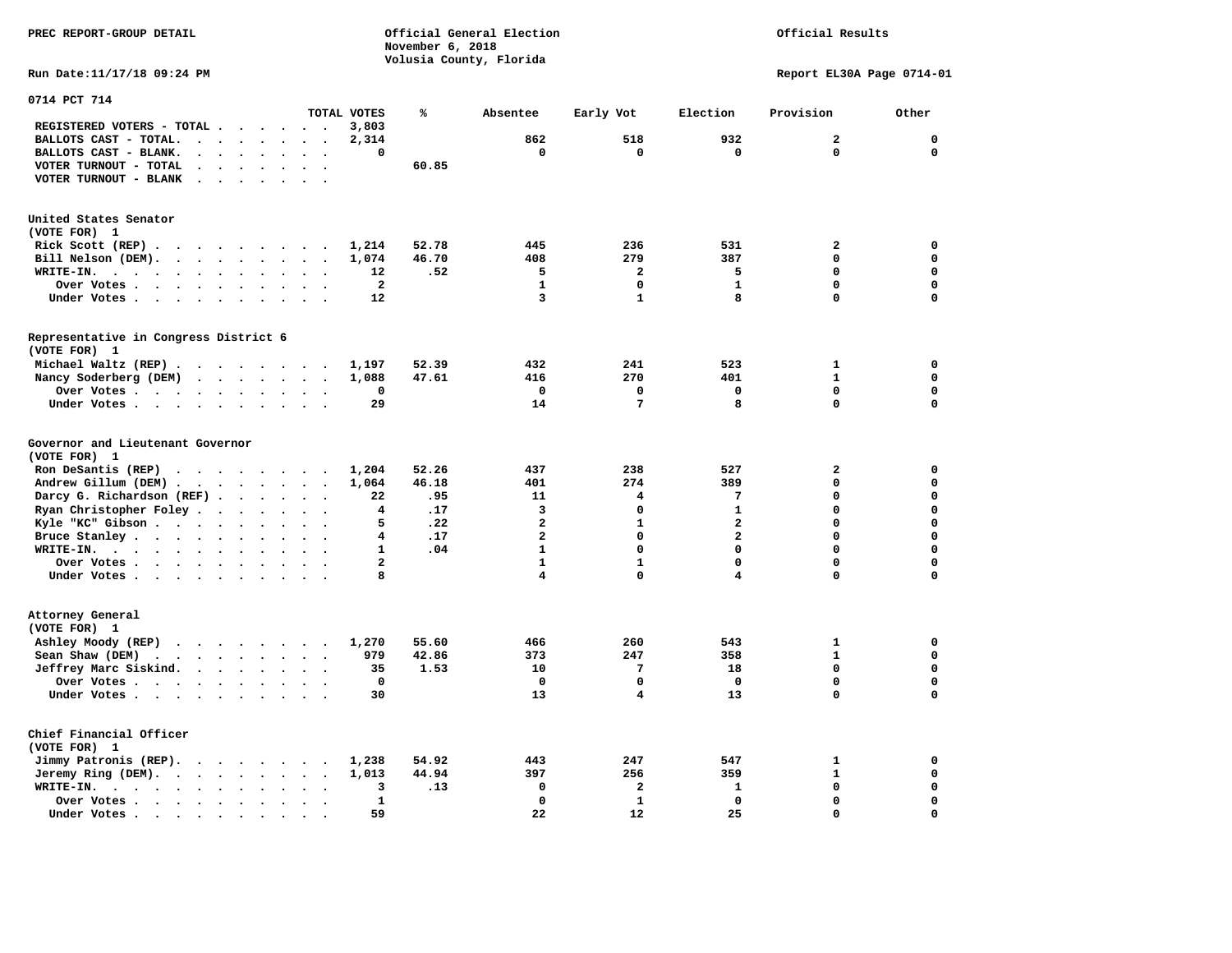| PREC REPORT-GROUP DETAIL                                                                                                                                                                                                             |               |              | November 6, 2018 | Official General Election<br>Volusia County, Florida | Official Results            |                  |                           |                  |
|--------------------------------------------------------------------------------------------------------------------------------------------------------------------------------------------------------------------------------------|---------------|--------------|------------------|------------------------------------------------------|-----------------------------|------------------|---------------------------|------------------|
| Run Date: 11/17/18 09:24 PM                                                                                                                                                                                                          |               |              |                  |                                                      |                             |                  | Report EL30A Page 0714-02 |                  |
| 0714 PCT 714                                                                                                                                                                                                                         |               | TOTAL VOTES  | ℁                | Absentee                                             | Early Vot                   | Election         | Provision                 | Other            |
| Commissioner of Agriculture                                                                                                                                                                                                          |               |              |                  |                                                      |                             |                  |                           |                  |
| (VOTE FOR) 1                                                                                                                                                                                                                         |               |              |                  |                                                      |                             |                  |                           |                  |
| Matt Caldwell (REP)                                                                                                                                                                                                                  |               | 1,190        | 52.72            | 428                                                  | 238                         | 523              | 1                         | 0                |
| Nicole "Nikki" Fried (DEM).                                                                                                                                                                                                          |               | 1,067        | 47.28            | 410                                                  | 271                         | 385              | $\mathbf{1}$              | 0                |
| Over Votes                                                                                                                                                                                                                           | $\cdot$       | 0            |                  | 0                                                    | 0                           | $\mathbf{o}$     | 0                         | 0                |
| Under Votes                                                                                                                                                                                                                          |               | 57           |                  | 24                                                   | 9                           | 24               | $\mathbf 0$               | $\mathbf 0$      |
| State Senator District 14<br>(VOTE FOR) 1                                                                                                                                                                                            |               |              |                  |                                                      |                             |                  |                           |                  |
| Dorothy L. Hukill $(REP)$ .                                                                                                                                                                                                          |               | 1,140        | 51.68            | 406                                                  | 232                         | 501              | 1                         | 0                |
| Melissa "Mel" Martin (DEM).                                                                                                                                                                                                          |               | 1,066        | 48.32            | 399                                                  | 273                         | 393              | 1                         | 0                |
| Over Votes                                                                                                                                                                                                                           |               | 0            |                  | 0                                                    | 0                           | 0                | $\mathbf 0$               | $\mathbf 0$      |
| Under Votes                                                                                                                                                                                                                          |               | 91           |                  | 48                                                   | 9                           | 34               | 0                         | $\mathbf 0$      |
| State Representative District 25<br>(VOTE FOR) 1                                                                                                                                                                                     |               |              |                  |                                                      |                             |                  |                           |                  |
| Tom Leek $(REP)$ .                                                                                                                                                                                                                   |               | 1,178        | 52.85            | 422                                                  | 241                         | 514              | 1                         | 0                |
| Kathleen "Katie" Tripp (DEM)                                                                                                                                                                                                         |               | 1,004        | 45.04            | 385                                                  | 258                         | 360              | $\mathbf{1}$              | 0                |
| Joseph "Joe" Hannoush (LPF)                                                                                                                                                                                                          |               | 47           | 2.11             | 15                                                   | 6                           | 26               | $\mathbf 0$               | $\mathbf 0$      |
| Over Votes                                                                                                                                                                                                                           |               | 0            |                  | 0                                                    | 0                           | $\mathbf{o}$     | 0                         | 0                |
| Under Votes.                                                                                                                                                                                                                         |               | 68           |                  | 31                                                   | 9                           | 28               | 0                         | 0                |
| State Representative District 26                                                                                                                                                                                                     |               |              |                  |                                                      |                             |                  |                           |                  |
| (VOTE FOR) 1                                                                                                                                                                                                                         |               |              |                  |                                                      |                             |                  |                           |                  |
| Elizabeth Fetterhoff (REP).                                                                                                                                                                                                          |               | 10           | 58.82            | 3                                                    | 3                           | 4                | 0                         | 0                |
| Patrick Henry (DEM)                                                                                                                                                                                                                  |               | 7            | 41.18            | 6                                                    | $\mathbf{1}$<br>$\mathbf 0$ | 0<br>$\mathbf 0$ | 0<br>$\mathbf 0$          | 0<br>$\mathbf 0$ |
| Over Votes<br>Under Votes                                                                                                                                                                                                            |               | 0<br>0       |                  | 0<br>0                                               | $\mathbf 0$                 | $\mathbf 0$      | 0                         | 0                |
|                                                                                                                                                                                                                                      | $\sim$ $\sim$ |              |                  |                                                      |                             |                  |                           |                  |
| Justice of the Supreme Court Lawson<br>(VOTE FOR) 1                                                                                                                                                                                  |               |              |                  |                                                      |                             |                  |                           |                  |
| Yes<br>the contract of the contract of the contract of the contract of the contract of the contract of the contract of                                                                                                               |               | 1,482        | 74.47            | 580                                                  | 315                         | 586              | 1                         | 0                |
| No.                                                                                                                                                                                                                                  |               | 508          | 25.53            | 158                                                  | 148                         | 201              | 1                         | 0                |
| Over Votes                                                                                                                                                                                                                           |               | 1            |                  | 0                                                    | 0                           | 1                | $\mathbf 0$               | $\mathbf 0$      |
| Under Votes                                                                                                                                                                                                                          |               | 323          |                  | 124                                                  | 55                          | 144              | $\mathbf 0$               | $\Omega$         |
| 5th District Court of Appeal Eisnaugle<br>(VOTE FOR) 1                                                                                                                                                                               |               |              |                  |                                                      |                             |                  |                           |                  |
| Yes                                                                                                                                                                                                                                  |               | 1,346        | 68.22            | 507                                                  | 284                         | 554              | 1                         | 0                |
| No.<br>. The contract of the contract of the contract of the contract of the contract of the contract of the contract of the contract of the contract of the contract of the contract of the contract of the contract of the contrac |               | 627          | 31.78            | 226                                                  | 173                         | 227              | $\mathbf{1}$              | $\Omega$         |
| Over Votes                                                                                                                                                                                                                           |               | 0            |                  | 0                                                    | 0                           | 0                | 0                         | 0                |
| Under Votes.                                                                                                                                                                                                                         |               | 341          |                  | 129                                                  | 61                          | 151              | 0                         | $\mathbf 0$      |
| Circuit Judge 7th Judicial, Grp 15<br>(VOTE FOR) 1                                                                                                                                                                                   |               |              |                  |                                                      |                             |                  |                           |                  |
| Linda L. Gaustad.<br>$\ddot{\phantom{a}}$<br>$\ddot{\phantom{a}}$                                                                                                                                                                    |               | 1,088        | 54.95            | 401                                                  | 250                         | 436              | 1                         | 0                |
| Ryan Will .<br>$\sim$ $\sim$<br>$\bullet$<br>$\bullet$<br>$\ddot{\phantom{a}}$                                                                                                                                                       |               | 892          | 45.05            | 335                                                  | 204                         | 352              | $\mathbf{1}$              | 0                |
| Over Votes .<br>$\ddot{\phantom{a}}$                                                                                                                                                                                                 |               | $\mathbf{2}$ |                  | 0                                                    | $\mathbf{1}$                | $\mathbf{1}$     | 0                         | 0                |
| Under Votes                                                                                                                                                                                                                          |               | 332          |                  | 126                                                  | 63                          | 143              | 0                         | $\Omega$         |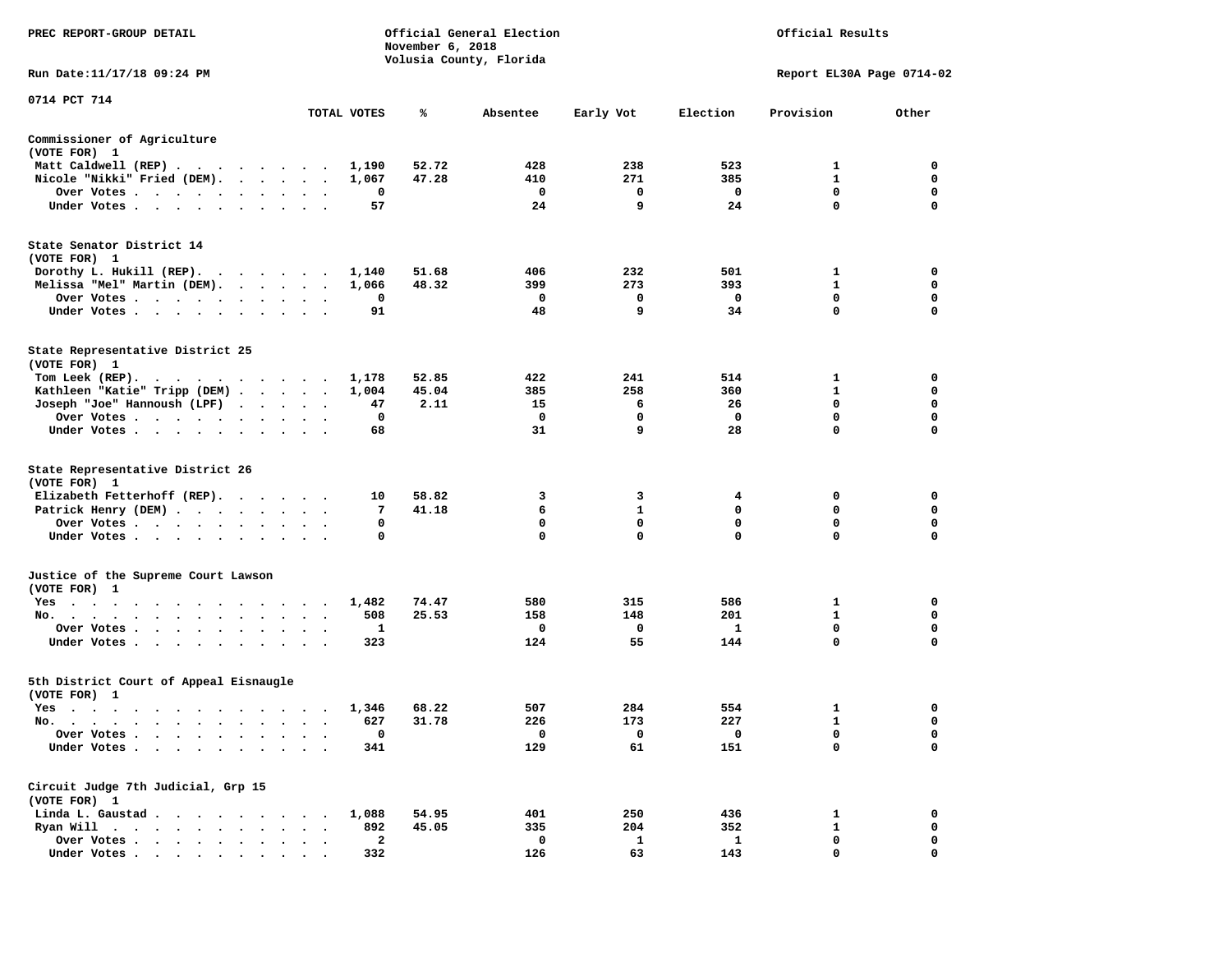| PREC REPORT-GROUP DETAIL                                                                                                                           |                                              |              | November 6, 2018 | Official General Election<br>Volusia County, Florida |            |              | Official Results          |             |
|----------------------------------------------------------------------------------------------------------------------------------------------------|----------------------------------------------|--------------|------------------|------------------------------------------------------|------------|--------------|---------------------------|-------------|
| Run Date:11/17/18 09:24 PM                                                                                                                         |                                              |              |                  |                                                      |            |              | Report EL30A Page 0714-03 |             |
| 0714 PCT 714                                                                                                                                       |                                              | TOTAL VOTES  | %                | Absentee                                             | Early Vot  | Election     | Provision                 | Other       |
| Soil and Water Cons Dist Seat 1<br>(VOTE FOR) 1                                                                                                    |                                              |              |                  |                                                      |            |              |                           |             |
| William Bliss.<br>$\bullet$<br>$\cdots$                                                                                                            |                                              | 1,095        | 58.84            | 399                                                  | 262        | 434          | 0                         | 0           |
| Derrick Orberg.<br>$\cdots$<br>$\bullet$                                                                                                           |                                              | 766          | 41.16            | 286                                                  | 166        | 312          | $\mathbf{2}$              | 0           |
| Over Votes .<br>$\cdots$<br>$\ddot{\phantom{0}}$                                                                                                   | $\cdot$<br>$\bullet$                         | 1            |                  | 0                                                    | 0          | 1            | 0                         | $\mathbf 0$ |
| Under Votes<br>$\sim$<br>$\ddot{\phantom{0}}$<br>$\ddot{\phantom{0}}$<br>$\ddot{\phantom{1}}$<br>$\cdot$                                           |                                              | 452          |                  | 177                                                  | 90         | 185          | 0                         | 0           |
| Soil and Water Cons Dist Seat 3<br>(VOTE FOR) 1                                                                                                    |                                              |              |                  |                                                      |            |              |                           |             |
| Beth James.                                                                                                                                        | $\ddot{\phantom{1}}$                         | 873          | 47.45            | 323                                                  | 194        | 354          | 2                         | 0           |
| Wesley Wayne Wilson Jr                                                                                                                             | $\cdot$ .                                    | 329          | 17.88            | 109                                                  | 78         | 142          | 0                         | 0           |
| Christine Wilt.<br>$\sim$ $\sim$<br>$\cdot$                                                                                                        |                                              | 638          | 34.67            | 249                                                  | 151        | 238          | 0                         | 0           |
| Over Votes<br>$\cdot$                                                                                                                              |                                              | 1            |                  | 0                                                    | 0<br>95    | 1            | 0<br>$\Omega$             | 0<br>0      |
| Under Votes                                                                                                                                        |                                              | 473          |                  | 181                                                  |            | 197          |                           |             |
| Soil and Water Cons Dist Seat 5<br>(VOTE FOR) 1                                                                                                    |                                              |              |                  |                                                      |            |              |                           |             |
| J. Mark Barfield                                                                                                                                   |                                              | 437          | 24.02            | 166                                                  | 96         | 174          | 1                         | 0           |
| Andy Kelly                                                                                                                                         |                                              | 855          | 47.00            | 326                                                  | 196        | 332          | 1                         | 0           |
| David Schaefer.<br>$\mathcal{A}$ , and $\mathcal{A}$ , and $\mathcal{A}$<br>$\bullet$                                                              | $\bullet$                                    | 527          | 28.97            | 189                                                  | 127        | 211          | 0                         | 0           |
| Over Votes<br>$\sim$ $\sim$                                                                                                                        |                                              | $\mathbf{z}$ |                  | 0                                                    | 0          | $\mathbf{2}$ | 0                         | 0           |
| Under Votes<br>$\ddot{\phantom{0}}$<br>$\bullet$                                                                                                   | $\cdot$<br>$\ddot{\phantom{0}}$<br>$\cdot$   | 493          |                  | 181                                                  | 99         | 213          | 0                         | 0           |
| #1 Increased Homestead Exemption<br>(VOTE FOR) 1                                                                                                   |                                              |              |                  |                                                      |            |              |                           |             |
| Yes                                                                                                                                                |                                              | 1,069        | 48.59            | 447                                                  | 209        | 413          | 0                         | 0           |
| No.<br>$\sim$ $\sim$                                                                                                                               |                                              | 1,131        | 51.41            | 367                                                  | 288        | 474          | $\mathbf{2}$              | 0           |
| Over Votes .<br>$\mathcal{L}(\mathcal{A})$ , and $\mathcal{A}(\mathcal{A})$ , and $\mathcal{A}(\mathcal{A})$<br>$\bullet$<br>$\blacksquare$        | $\bullet$<br>$\bullet$                       | 1            |                  | 0                                                    | 1          | 0            | $\mathbf 0$               | $\mathbf 0$ |
| Under Votes<br>$\sim$                                                                                                                              | $\ddot{\phantom{0}}$<br>$\ddot{\phantom{1}}$ | 113          |                  | 48                                                   | 20         | 45           | 0                         | $\mathbf 0$ |
| #2 Limit on Property Tax Assessments                                                                                                               |                                              |              |                  |                                                      |            |              |                           |             |
| (VOTE FOR) 1                                                                                                                                       |                                              |              |                  |                                                      |            |              |                           |             |
| $Yes \cdot \cdot \cdot$<br>$\sim$<br>$\blacksquare$ .<br>$\sim$ $\sim$<br>$\cdots$                                                                 | $\sim$                                       | 1,474        | 67.46            | 565                                                  | 309        | 598          | 2                         | 0           |
| No.                                                                                                                                                |                                              | 711          | 32.54            | 239                                                  | 186        | 286          | 0                         | 0           |
| Over Votes .<br>$\ddot{\phantom{1}}$<br>$\sim$ $\sim$ $\sim$<br>$\ddot{\bullet}$ $\ddot{\bullet}$<br>$\cdot$<br>Under Votes<br>$\bullet$<br>$\sim$ |                                              | 1<br>128     |                  | 1<br>57                                              | 0<br>23    | 0<br>48      | 0<br>0                    | 0<br>0      |
| #3 Voter Control of Gambling                                                                                                                       |                                              |              |                  |                                                      |            |              |                           |             |
| (VOTE FOR) 1                                                                                                                                       |                                              |              |                  |                                                      |            |              |                           |             |
| Yes<br>$\cdots$<br>$\cdots$<br>$\cdots$<br>No.                                                                                                     |                                              | 1,585<br>663 | 70.51<br>29.49   | 645<br>200                                           | 353<br>147 | 585<br>316   | 2<br>0                    | 0<br>0      |
| $\blacksquare$<br>Over Votes<br>$\ddot{\phantom{a}}$<br>$\bullet$<br>$\ddot{\phantom{a}}$                                                          |                                              | 4            |                  | 0                                                    | 1          | 3            | 0                         | 0           |
| Under Votes.<br>$\sim$ $\sim$ $\sim$ $\sim$<br>$\bullet$<br>$\bullet$                                                                              |                                              | 62           |                  | 17                                                   | 17         | 28           | 0                         | 0           |
| #4 Voting Restoration Amendment<br>(VOTE FOR) 1                                                                                                    |                                              |              |                  |                                                      |            |              |                           |             |
| $Yes \cdot \cdot \cdot$<br>$\sim$ $\sim$<br>$\sim$<br>$\ddot{\phantom{a}}$<br>$\bullet$<br>$\bullet$                                               |                                              | 1,364        | 60.65            | 491                                                  | 312        | 561          | 0                         | 0           |
| No.<br>$\sim$<br>$\sim$<br>$\overline{\phantom{a}}$<br>$\sim$                                                                                      |                                              | 885          | 39.35            | 347                                                  | 191        | 345          | $\mathbf{2}$              | 0           |
| Over Votes<br>$\bullet$                                                                                                                            |                                              | 0            |                  | 0                                                    | 0          | 0            | 0                         | 0           |
| Under Votes                                                                                                                                        |                                              | 65           |                  | 24                                                   | 15         | 26           | $\Omega$                  | O           |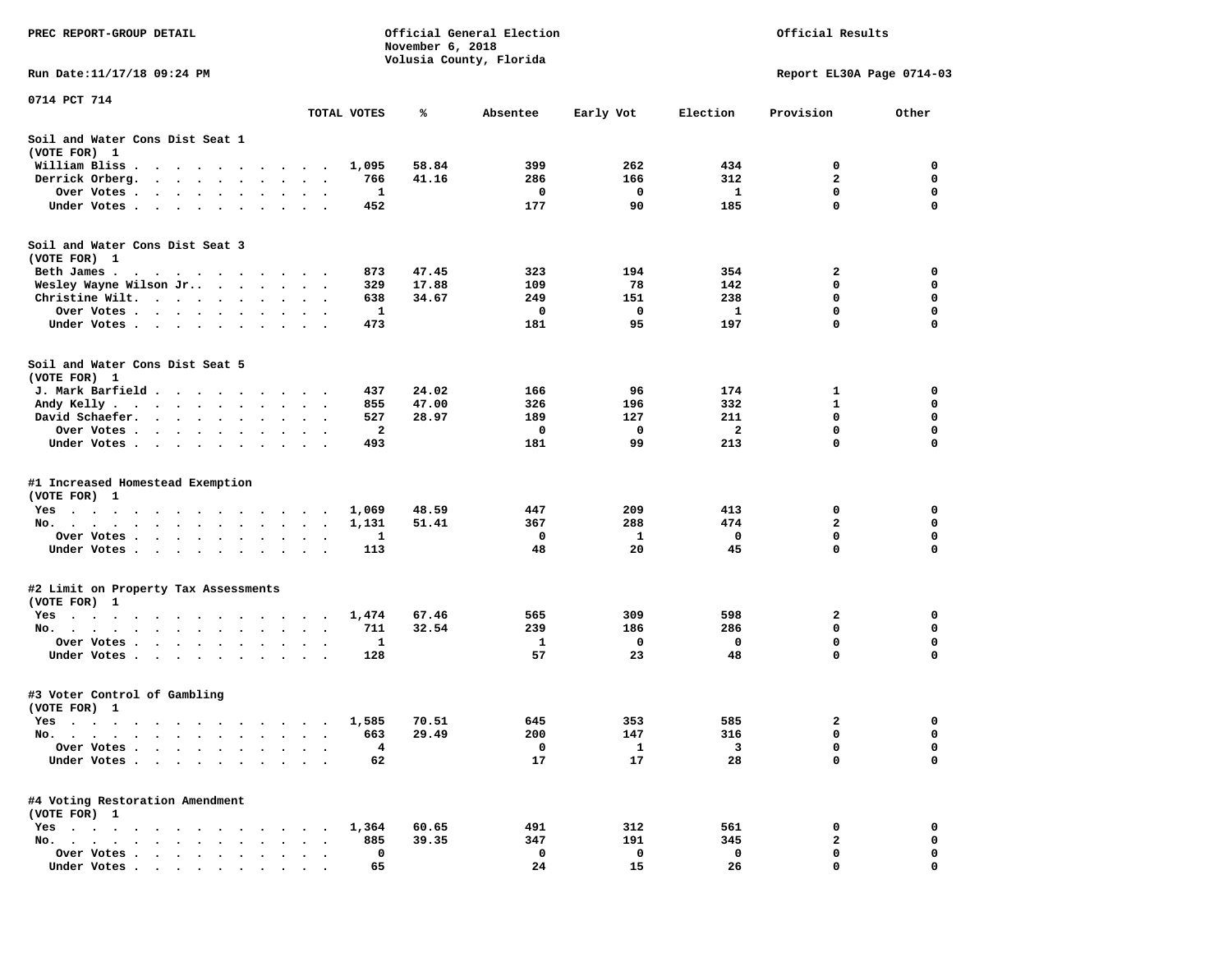| PREC REPORT-GROUP DETAIL                                      |                      |                     | November 6, 2018 | Official General Election<br>Volusia County, Florida |                          |                         | Official Results            |                      |
|---------------------------------------------------------------|----------------------|---------------------|------------------|------------------------------------------------------|--------------------------|-------------------------|-----------------------------|----------------------|
| Run Date:11/17/18 09:24 PM                                    |                      |                     |                  |                                                      |                          |                         | Report EL30A Page 0714-04   |                      |
| 0714 PCT 714                                                  |                      | TOTAL VOTES         | ℁                | Absentee                                             | Early Vot                | Election                | Provision                   | Other                |
| #5 Supermajority Vote Required                                |                      |                     |                  |                                                      |                          |                         |                             |                      |
| (VOTE FOR) 1                                                  |                      |                     |                  |                                                      |                          |                         |                             |                      |
| Yes 1,474                                                     |                      |                     | 67.31            | 578                                                  | 290                      | 604                     | $\overline{a}$              | $^{\circ}$           |
| No.                                                           |                      | 716                 | 32.69            | 227                                                  | 205                      | 284                     | $\mathbf 0$                 | $\mathbf 0$          |
| Over Votes                                                    |                      | $\mathbf 0$         |                  | $\overline{\phantom{0}}$                             | $\overline{\mathbf{0}}$  | $\overline{\mathbf{0}}$ | 0                           | $\mathbf 0$          |
| Under Votes                                                   |                      | 124                 |                  | 57                                                   | 23                       | 44                      | $\mathbf{0}$                | $\mathbf 0$          |
| #6 Rights of Crime Victims; Judges<br>(VOTE FOR) 1            |                      |                     |                  |                                                      |                          |                         |                             |                      |
| Yes                                                           |                      | 1,196               | 54.22            | 487                                                  | 233                      | 476                     | 0                           | 0                    |
| No.                                                           |                      | 1,010               | 45.78            | 331                                                  | 263                      | 414                     | $\overline{a}$              | 0                    |
| Over Votes                                                    |                      | 3                   |                  | $\overline{\phantom{a}}$                             | $\overline{\phantom{0}}$ | $\overline{\mathbf{3}}$ | $\mathbf 0$                 | 0                    |
| Under Votes                                                   | $\cdot$ $\cdot$      | 105                 |                  | 44                                                   | 22                       | 39                      | $\mathbf 0$                 | 0                    |
| #7 Survivor Benefits<br>(VOTE FOR) 1                          |                      |                     |                  |                                                      |                          |                         |                             |                      |
| Yes 1,220                                                     |                      |                     | 55.78            | 504                                                  | 237                      | 478                     | $\mathbf{1}$                | $\mathbf 0$          |
| No.                                                           |                      | 967                 | 44.22            | 311                                                  | 252                      | 403                     | $\mathbf{1}$                | $\mathbf 0$          |
| Over Votes                                                    |                      | 0                   |                  | $\mathbf{o}$                                         | $\overline{\mathbf{0}}$  | $\overline{\mathbf{0}}$ | $\mathbf 0$                 | $\mathbf 0$          |
| Under Votes                                                   |                      | 127                 |                  | 47                                                   | 29                       | 51                      | $\Omega$                    | $\Omega$             |
| #9 Prohibits Oil, Gas Drilling, Vaping<br>(VOTE FOR) 1<br>Yes |                      | 1,395<br>811        | 63.24<br>36.76   | 554<br>263                                           | 307<br>189               | 534<br>357              | 0<br>$\overline{a}$         | 0<br>0               |
| No.<br>Over Votes                                             |                      | $\mathbf{1}$        |                  | $\mathbf{o}$                                         | $\mathbf{1}$             | $\mathbf{o}$            | $\mathbf 0$                 | $\mathbf 0$          |
| Under Votes                                                   |                      | 107                 |                  | 45                                                   | 21                       | 41                      | $\mathbf 0$                 | $\Omega$             |
|                                                               |                      |                     |                  |                                                      |                          |                         |                             |                      |
| #10 State and Local Structure and Op<br>(VOTE FOR) 1          |                      |                     |                  |                                                      |                          |                         |                             |                      |
| Yes                                                           |                      | 1,229               | 56.85            | 525                                                  | 242                      | 461                     | $\mathbf{1}$                | 0                    |
| No.                                                           |                      | 933                 | 43.15            | 279                                                  | 245                      | 408                     | $\mathbf{1}$                | $\mathbf 0$          |
| Over Votes                                                    |                      | 0                   |                  | $\mathbf{o}$                                         | $\overline{\mathbf{0}}$  | $\overline{\mathbf{0}}$ | $\mathbf 0$                 | 0                    |
| Under Votes                                                   |                      | 152                 |                  | 58                                                   | 31                       | 63                      | $\Omega$                    | $\Omega$             |
| #11 Removal of Obs Prov; Crim Statute<br>(VOTE FOR) 1         |                      |                     |                  |                                                      |                          |                         |                             |                      |
| Yes 1,205                                                     |                      |                     | 56.33            | 485                                                  | 265                      | 455                     | 0                           | 0                    |
| No.                                                           |                      | 934                 | 43.67            | 305                                                  | 217                      | 410                     | $\overline{a}$              | $\mathbf 0$          |
| Over Votes<br>Under Votes                                     |                      | $\mathbf{1}$<br>174 |                  | $\overline{\mathbf{0}}$<br>72                        | $\overline{a}$<br>36     | $\mathbf{1}$<br>66      | $\mathbf{0}$<br>$\mathbf 0$ | $\Omega$<br>$\Omega$ |
| #12 Lobbying and Abuse of Office                              |                      |                     |                  |                                                      |                          |                         |                             |                      |
| (VOTE FOR) 1<br>Yes 1,679                                     |                      |                     | 77.30            | 646                                                  | 357                      | 674                     | 2                           | 0                    |
| No.                                                           |                      | 493                 | 22.70            | 153                                                  | 132                      | 208                     | $\mathbf 0$                 | $\mathbf 0$          |
| Over Votes                                                    | $\ddot{\phantom{0}}$ | $\mathbf{1}$        |                  | $\mathbf 0$                                          | $\mathbf{1}$             | $\mathbf 0$             | $\mathbf 0$                 | 0                    |
| Under Votes.                                                  |                      | 141                 |                  | 63                                                   | 28                       | 50                      | $\mathbf{0}$                | 0                    |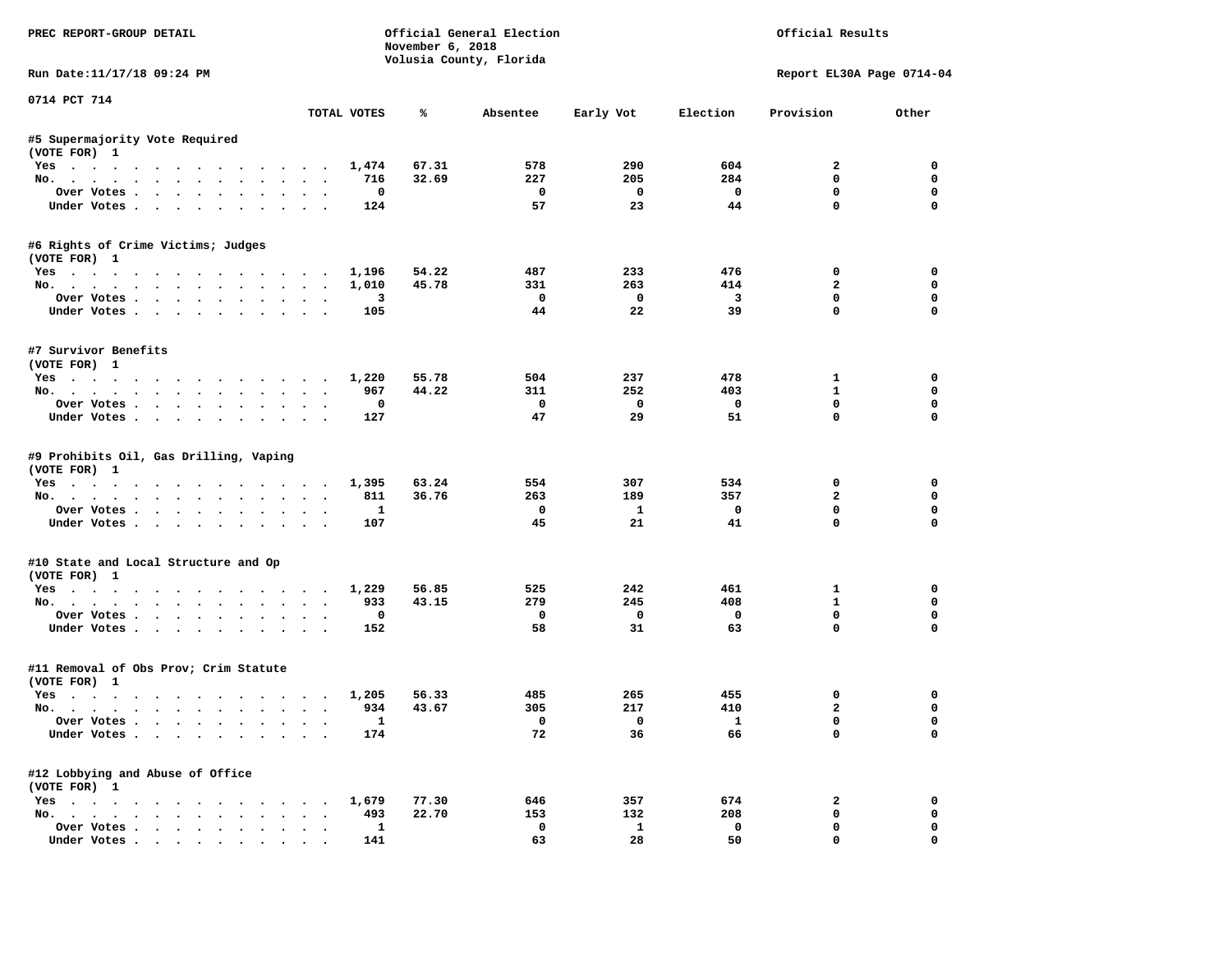| PREC REPORT-GROUP DETAIL            |            |  |  |  |  |  |             | November 6, 2018 | Official General Election<br>Volusia County, Florida |           |          | Official Results |                           |
|-------------------------------------|------------|--|--|--|--|--|-------------|------------------|------------------------------------------------------|-----------|----------|------------------|---------------------------|
| Run Date: 11/17/18 09:24 PM         |            |  |  |  |  |  |             |                  |                                                      |           |          |                  | Report EL30A Page 0714-05 |
| 0714 PCT 714                        |            |  |  |  |  |  | TOTAL VOTES | %ะ               | Absentee                                             | Early Vot | Election | Provision        | Other                     |
| #13 Ends Dog Racing<br>(VOTE FOR) 1 |            |  |  |  |  |  |             |                  |                                                      |           |          |                  |                           |
| Yes                                 |            |  |  |  |  |  | 1,305       | 59.24            | 498                                                  | 302       | 505      | 0                | 0                         |
| No.                                 |            |  |  |  |  |  | 898         | 40.76            | 314                                                  | 188       | 394      |                  | 0                         |
|                                     | Over Votes |  |  |  |  |  | 0           |                  | 0                                                    |           | O        |                  | 0                         |
| Under Votes, , , , , , , , , , ,    |            |  |  |  |  |  | 111         |                  | 50                                                   | 28        | 33       |                  | 0                         |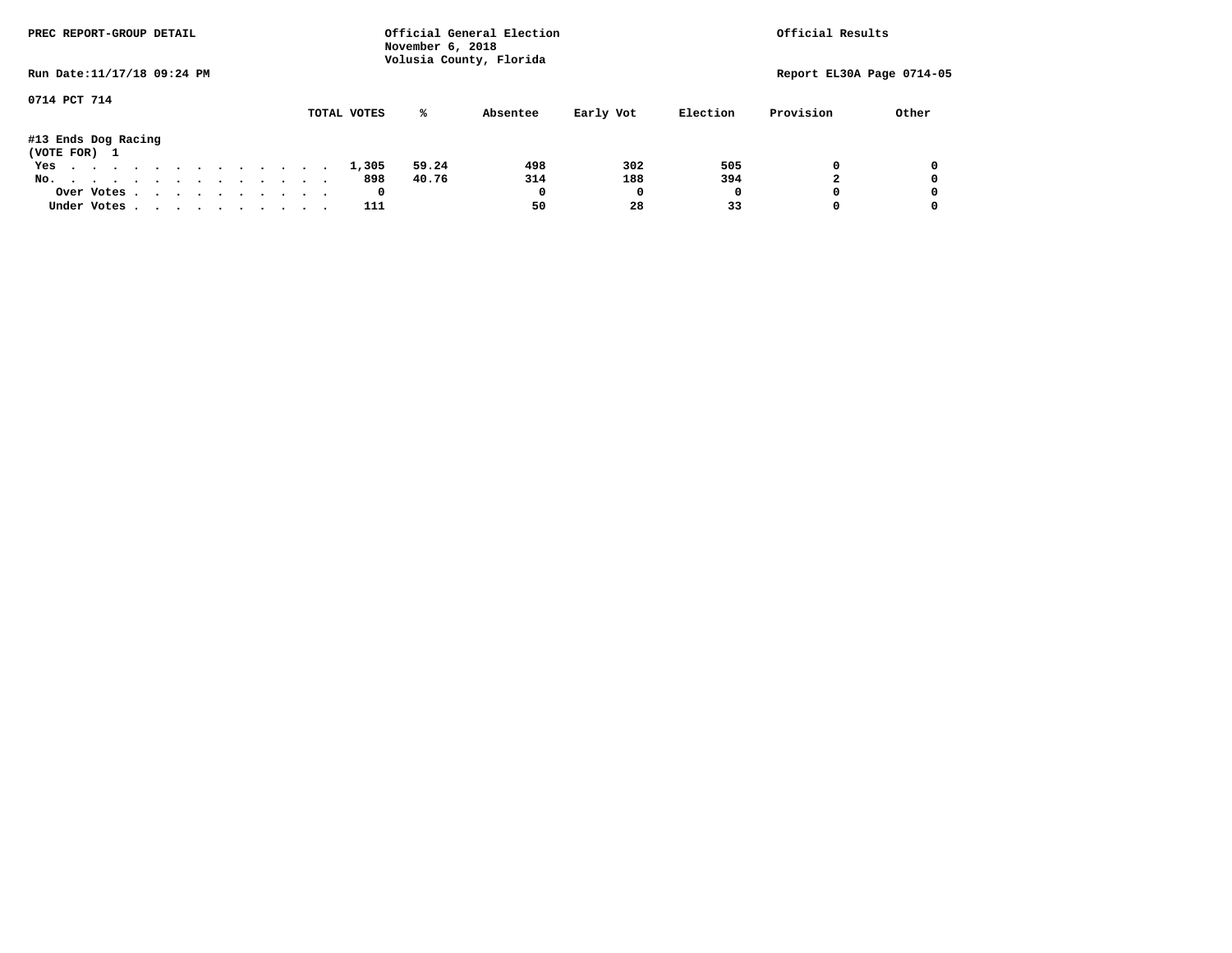## Official Results

**Run Date:11/17/18 09:24 PM Report EL30A Page 0716-01** 

| 0716 PCT 716                                                                                                       |                                                  |                         |       |                         |                |                         |             |             |
|--------------------------------------------------------------------------------------------------------------------|--------------------------------------------------|-------------------------|-------|-------------------------|----------------|-------------------------|-------------|-------------|
|                                                                                                                    |                                                  | TOTAL VOTES             | ℁     | Absentee                | Early Vot      | Election                | Provision   | Other       |
| REGISTERED VOTERS - TOTAL .<br>$\cdots$                                                                            | $\sim$ $\sim$<br>$\overline{\phantom{a}}$        | 2,806                   |       |                         |                |                         |             |             |
| BALLOTS CAST - TOTAL.<br>$\ddot{\phantom{a}}$<br>$\ddot{\phantom{a}}$<br>$\cdot$<br>$\sim$<br>$\ddot{\phantom{a}}$ |                                                  | 2,014                   |       | 888                     | 386            | 740                     | $\mathbf 0$ | $\mathbf 0$ |
| BALLOTS CAST - BLANK.<br>$\sim$ 100 $\mu$<br>$\ddot{\phantom{a}}$<br>$\ddot{\phantom{0}}$<br>$\sim$                | $\ddot{\phantom{a}}$<br>$\overline{\phantom{a}}$ | 1                       | .05   | $\mathbf 0$             | $\mathbf 0$    | $\mathbf{1}$            | $\mathbf 0$ | $\mathbf 0$ |
| VOTER TURNOUT - TOTAL                                                                                              |                                                  |                         | 71.77 |                         |                |                         |             |             |
| VOTER TURNOUT - BLANK<br>$\sim$ $\sim$                                                                             |                                                  |                         | .04   |                         |                |                         |             |             |
|                                                                                                                    |                                                  |                         |       |                         |                |                         |             |             |
| United States Senator                                                                                              |                                                  |                         |       |                         |                |                         |             |             |
| (VOTE FOR) 1                                                                                                       |                                                  |                         |       |                         |                |                         |             |             |
| Rick Scott (REP).<br>.<br>$\sim$ $\sim$                                                                            | $\sim$ $\sim$                                    | 1,501                   | 74.98 | 641                     | 279            | 581                     | 0           | 0           |
| Bill Nelson (DEM).<br>$\cdot$ $\cdot$ $\cdot$ $\cdot$<br>$\ddot{\phantom{1}}$                                      |                                                  | 498                     | 24.88 | 241                     | 107            | 150                     | $\Omega$    | $\mathbf 0$ |
| WRITE-IN.<br>$\cdots$<br>$\mathbf{r}$ , and $\mathbf{r}$ , and $\mathbf{r}$<br>$\bullet$<br>$\ddot{\phantom{a}}$   | $\ddot{\phantom{a}}$<br>$\ddot{\phantom{a}}$     | 3                       | .15   | $\mathbf{1}$            | 0              | $\overline{\mathbf{2}}$ | 0           | $\mathbf 0$ |
| Over Votes .<br>$\sim$<br>$\sim$ $\sim$ $\sim$ $\sim$<br>$\bullet$<br>$\bullet$                                    |                                                  | $\mathbf 0$             |       | $\mathbf 0$             | 0              | $\mathbf 0$             | 0           | 0           |
| Under Votes<br>$\sim$<br>$\ddot{\phantom{0}}$<br>$\ddot{\phantom{0}}$                                              | $\ddot{\phantom{0}}$<br>$\bullet$                | 12                      |       | 5                       | 0              | 7                       | 0           | $\mathbf 0$ |
|                                                                                                                    |                                                  |                         |       |                         |                |                         |             |             |
| Representative in Congress District 6                                                                              |                                                  |                         |       |                         |                |                         |             |             |
| (VOTE FOR) 1                                                                                                       |                                                  |                         |       |                         |                |                         |             |             |
| Michael Waltz (REP)                                                                                                |                                                  | 1,468                   | 73.92 | 622                     | 272            | 574                     | 0           | 0           |
| Nancy Soderberg (DEM)<br>$\cdots$                                                                                  | $\ddot{\phantom{1}}$<br>$\ddot{\phantom{1}}$     | 518                     | 26.08 | 250                     | 112            | 156                     | 0           | $\mathbf 0$ |
| Over Votes<br>$\sim$<br>$\ddot{\phantom{a}}$                                                                       | $\ddot{\phantom{a}}$                             | $\mathbf 0$             |       | $\mathbf 0$             | 0              | 0                       | 0           | $\mathbf 0$ |
| Under Votes<br>$\ddot{\phantom{0}}$                                                                                |                                                  | 28                      |       | 16                      | $\overline{a}$ | 10                      | $\Omega$    | $\mathbf 0$ |
| Governor and Lieutenant Governor<br>(VOTE FOR) 1                                                                   |                                                  |                         |       |                         |                |                         |             |             |
| Ron DeSantis (REP)<br>$\cdot$ $\cdot$ $\cdot$ $\cdot$ $\cdot$ $\cdot$                                              | $\sim$                                           | 1,505                   | 75.06 | 639                     | 276            | 590                     | 0           | $\mathbf 0$ |
| Andrew Gillum (DEM)                                                                                                |                                                  | 481                     | 23.99 | 233                     | 105            | 143                     | 0           | $\mathbf 0$ |
| Darcy G. Richardson (REF).<br>$\bullet$<br>$\ddot{\phantom{a}}$                                                    |                                                  | 7                       | .35   | 3                       | $\mathbf{1}$   | 3                       | 0           | $\mathbf 0$ |
| Ryan Christopher Foley.<br>$\sim$<br>$\bullet$<br>$\bullet$                                                        |                                                  | 6                       | .30   | 4                       | $\mathbf{1}$   | $\mathbf{1}$            | 0           | $\mathbf 0$ |
| Kyle "KC" Gibson<br>$\ddot{\phantom{0}}$<br>$\bullet$<br>$\bullet$                                                 | $\ddot{\phantom{a}}$                             | $\overline{\mathbf{2}}$ | .10   | $\mathbf{1}$            | $\mathbf{1}$   | $\mathbf 0$             | 0           | $\mathbf 0$ |
| Bruce Stanley<br>$\ddot{\phantom{a}}$<br>$\bullet$                                                                 | $\ddot{\phantom{a}}$                             | 3                       | .15   | $\overline{\mathbf{2}}$ | $\mathbf{1}$   | 0                       | 0           | $\mathbf 0$ |
| WRITE-IN.<br>$\bullet$<br>$\ddot{\phantom{a}}$                                                                     |                                                  | 1                       | .05   | $\mathbf{1}$            | $\Omega$       | $\Omega$                | $\Omega$    | $\mathbf 0$ |
| Over Votes.<br>$\ddot{\phantom{a}}$<br>$\bullet$                                                                   | $\ddot{\phantom{a}}$<br>$\overline{\phantom{a}}$ | $\mathbf{1}$            |       | $\mathbf{1}$            | $\mathbf 0$    | $\mathbf 0$             | $\Omega$    | $\mathbf 0$ |
| Under Votes<br>$\sim$                                                                                              | $\sim$                                           | 8                       |       | 4                       | $\mathbf{1}$   | 3                       | 0           | $\mathbf 0$ |
| Attorney General                                                                                                   |                                                  |                         |       |                         |                |                         |             |             |
| (VOTE FOR) 1                                                                                                       |                                                  |                         |       |                         |                |                         |             |             |
| Ashley Moody (REP)                                                                                                 |                                                  | 1,524                   | 76.54 | 652                     | 282            | 590                     | $\mathbf 0$ | 0           |
| Sean Shaw (DEM)<br>$\ddot{\phantom{1}}$<br>$\sim$ $\sim$<br>$\ddot{\phantom{a}}$                                   |                                                  | 448                     | 22.50 | 219                     | 100            | 129                     | 0           | $\mathbf 0$ |
| Jeffrey Marc Siskind.<br>$\cdots$<br>$\bullet$                                                                     | $\ddot{\phantom{a}}$<br>$\bullet$                | 19                      | .95   | 5                       | 3              | 11                      | 0           | $\mathbf 0$ |
| Over Votes.<br>$\ddot{\phantom{a}}$<br>$\ddot{\phantom{a}}$                                                        |                                                  | $\mathbf 0$             |       | $\mathbf 0$             | $\mathbf 0$    | $\mathbf{0}$            | $\Omega$    | $\mathbf 0$ |
| Under Votes                                                                                                        |                                                  | 23                      |       | 12                      | $\mathbf{1}$   | 10                      | 0           | $\mathbf 0$ |
|                                                                                                                    |                                                  |                         |       |                         |                |                         |             |             |
| Chief Financial Officer<br>(VOTE FOR) 1                                                                            |                                                  |                         |       |                         |                |                         |             |             |
| Jimmy Patronis (REP).<br>$\sim$ $\sim$<br>$\sim$ $\sim$<br>$\ddot{\phantom{1}}$                                    |                                                  | 1,496                   | 75.82 | 638                     | 279            | 579                     | 0           | 0           |
| Jeremy Ring (DEM).<br>$\cdot$ $\cdot$ $\cdot$ $\cdot$ $\cdot$<br>$\bullet$<br>$\bullet$                            | $\sim$<br>$\ddot{\phantom{a}}$                   | 476                     | 24.13 | 231                     | 105            | 140                     | 0           | $\mathbf 0$ |
| WRITE-IN.<br>$\cdot$ $\cdot$ $\cdot$ $\cdot$ $\cdot$<br>$\bullet$<br>$\bullet$<br>$\bullet$                        |                                                  | 1                       | .05   | 1                       | 0              | 0                       | 0           | 0           |
| Over Votes.<br>$\sim$ $\sim$ $\sim$ $\sim$<br>$\ddot{\phantom{a}}$<br>$\cdot$                                      |                                                  | $\Omega$                |       | $\Omega$                | 0              | $\Omega$                | $\Omega$    | $\mathbf 0$ |
| Under Votes.<br>$\cdot$ $\cdot$<br>$\sim$<br>$\sim$<br>$\bullet$                                                   |                                                  | 41                      |       | 18                      | $\overline{a}$ | 21                      | 0           | $\mathbf 0$ |
|                                                                                                                    |                                                  |                         |       |                         |                |                         |             |             |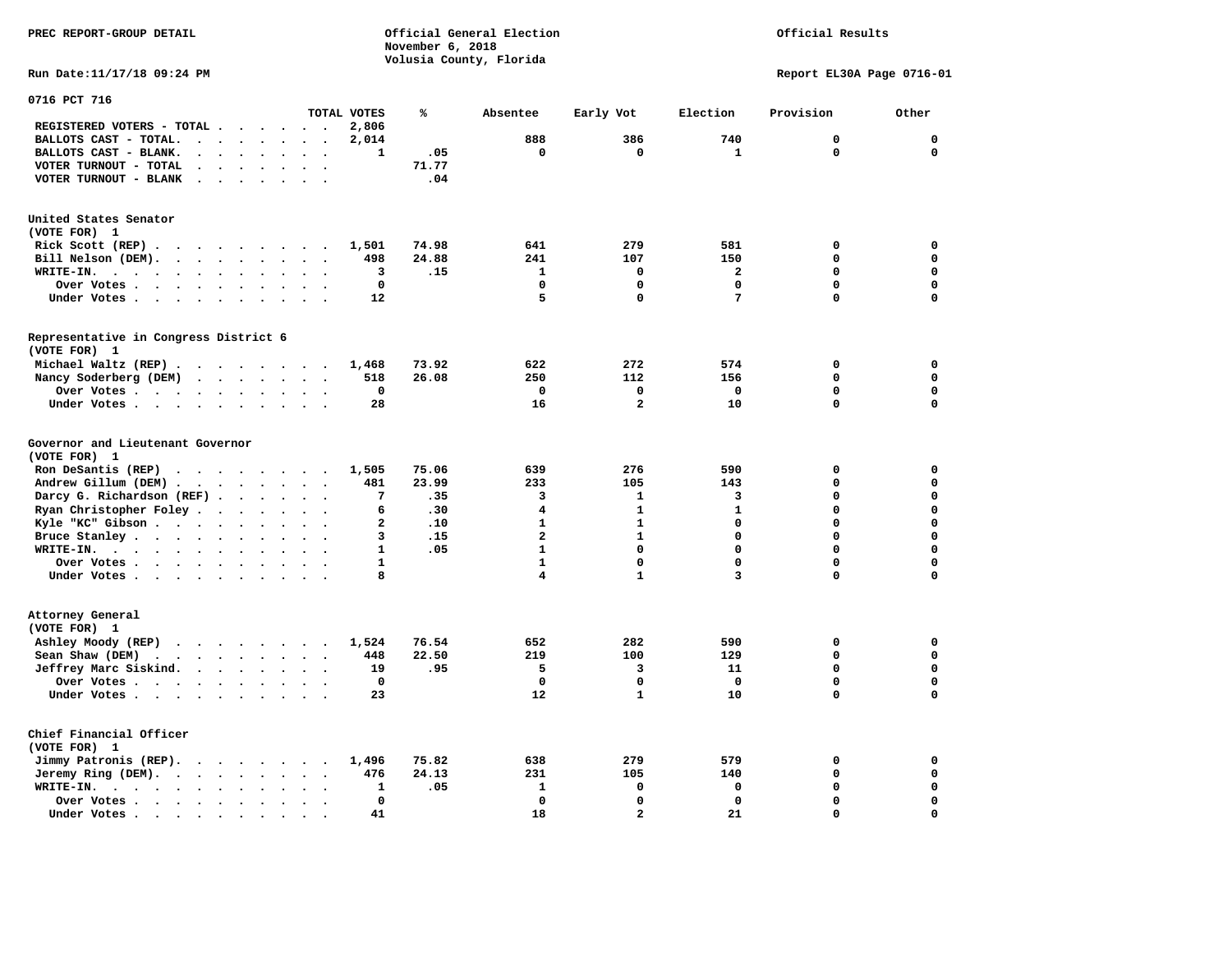| PREC REPORT-GROUP DETAIL                                    |                                 |             | November 6, 2018 | Official General Election<br>Volusia County, Florida |              |          | Official Results          |                  |
|-------------------------------------------------------------|---------------------------------|-------------|------------------|------------------------------------------------------|--------------|----------|---------------------------|------------------|
| Run Date: 11/17/18 09:24 PM                                 |                                 |             |                  |                                                      |              |          | Report EL30A Page 0716-02 |                  |
| 0716 PCT 716                                                |                                 | TOTAL VOTES | ℁                | Absentee                                             | Early Vot    | Election | Provision                 | Other            |
| Commissioner of Agriculture<br>(VOTE FOR) 1                 |                                 |             |                  |                                                      |              |          |                           |                  |
| Matt Caldwell (REP)                                         |                                 | 1,472       | 74.49            | 633                                                  | 272          | 567      | 0                         | 0                |
| Nicole "Nikki" Fried (DEM).                                 |                                 | 504         | 25.51            | 237                                                  | 111          | 156      | 0                         | 0                |
| Over Votes                                                  | $\bullet$ .<br><br><br><br><br> | 0           |                  | 0                                                    | 0            | 0        | 0                         | 0                |
| Under Votes                                                 |                                 | 38          |                  | 18                                                   | 3            | 17       | $\mathbf 0$               | $\Omega$         |
| State Senator District 14<br>(VOTE FOR) 1                   |                                 |             |                  |                                                      |              |          |                           |                  |
| Dorothy L. Hukill $(REP)$ .                                 |                                 | 1,455       | 74.31            | 614                                                  | 277          | 564      | 0                         | 0                |
| Melissa "Mel" Martin (DEM).                                 |                                 | 503         | 25.69            | 240                                                  | 108          | 155      | 0                         | 0<br>$\mathbf 0$ |
| Over Votes<br>Under Votes                                   |                                 | 1<br>55     |                  | 0<br>34                                              | 0<br>1       | 1<br>20  | 0<br>0                    | $\Omega$         |
|                                                             |                                 |             |                  |                                                      |              |          |                           |                  |
| State Representative District 25<br>(VOTE FOR) 1            |                                 |             |                  |                                                      |              |          |                           |                  |
| Tom Leek $(REP)$ .                                          |                                 | 1,474       | 74.37            | 632                                                  | 275          | 567      | 0                         | 0                |
| Kathleen "Katie" Tripp (DEM)                                |                                 | 492         | 24.82            | 232                                                  | 106          | 154      | 0                         | 0                |
| Joseph "Joe" Hannoush (LPF)                                 |                                 | 16          | .81              | 6                                                    | 4            | 6        | 0                         | $\mathbf 0$      |
| Over Votes<br>$\sim$ $\sim$ $\sim$                          |                                 | 0           |                  | 0                                                    | 0            | 0        | 0                         | 0                |
| Under Votes                                                 |                                 | 32          |                  | 18                                                   | $\mathbf{1}$ | 13       | 0                         | 0                |
| Justice of the Supreme Court Lawson<br>(VOTE FOR) 1         |                                 |             |                  |                                                      |              |          |                           |                  |
| $Yes \t . \t .$<br>.                                        |                                 | 1,330       | 78.84            | 586                                                  | 255          | 489      | 0                         | 0                |
| No.                                                         |                                 | 357         | 21.16            | 149                                                  | 71           | 137      | 0                         | 0                |
| Over Votes                                                  |                                 | 0           |                  | 0                                                    | 0            | 0        | $\mathbf 0$               | $\mathbf 0$      |
| Under Votes                                                 | $\sim$<br>$\ddot{\phantom{1}}$  | 327         |                  | 153                                                  | 60           | 114      | 0                         | 0                |
| 5th District Court of Appeal Eisnaugle<br>(VOTE FOR) 1      |                                 |             |                  |                                                      |              |          |                           |                  |
| Yes                                                         |                                 | 1,189       | 70.82            | 505                                                  | 240          | 444      | 0                         | 0                |
| No.                                                         | $\bullet$<br>$\cdot$            | 490         | 29.18            | 226                                                  | 86           | 178      | 0                         | 0                |
| Over Votes                                                  |                                 | 1           |                  | 0                                                    | 0            | 1        | 0                         | 0                |
| Under Votes                                                 |                                 | 334         |                  | 157                                                  | 60           | 117      | $\mathbf 0$               | $\mathbf 0$      |
| Circuit Judge 7th Judicial, Grp 15<br>(VOTE FOR) 1          |                                 |             |                  |                                                      |              |          |                           |                  |
| Linda L. Gaustad                                            |                                 | 679         | 40.51            | 298                                                  | 137          | 244      | 0                         | 0                |
| Ryan Will $\cdots$ , $\cdots$ , $\cdots$ , $\cdots$         |                                 | 997         | 59.49            | 444                                                  | 182          | 371      | $\mathbf 0$               | $\mathbf 0$      |
| Over Votes .                                                |                                 | 0           |                  | 0                                                    | 0            | 0        | 0                         | 0                |
| Under Votes.<br>$\bullet$                                   |                                 | 338         |                  | 146                                                  | 67           | 125      | $\Omega$                  | $\mathbf 0$      |
| County Council Member District 3<br>(VOTE FOR) 1            |                                 |             |                  |                                                      |              |          |                           |                  |
| Michael J. Arminio<br>$\ddot{\phantom{1}}$<br>$\sim$ $\sim$ |                                 | 510         | 30.39            | 222                                                  | 93           | 195      | 0                         | 0                |
| Deborah A. "Deb" Denys.<br>$\cdot$ $\cdot$ $\cdot$          |                                 | 1,168       | 69.61            | 526                                                  | 222          | 420      | 0                         | 0                |
| Over Votes                                                  |                                 | $\mathbf 0$ |                  | $\mathbf 0$                                          | 0            | 0        | 0                         | 0                |
| Under Votes                                                 |                                 | 336         |                  | 140                                                  | 71           | 125      | $\Omega$                  | $\Omega$         |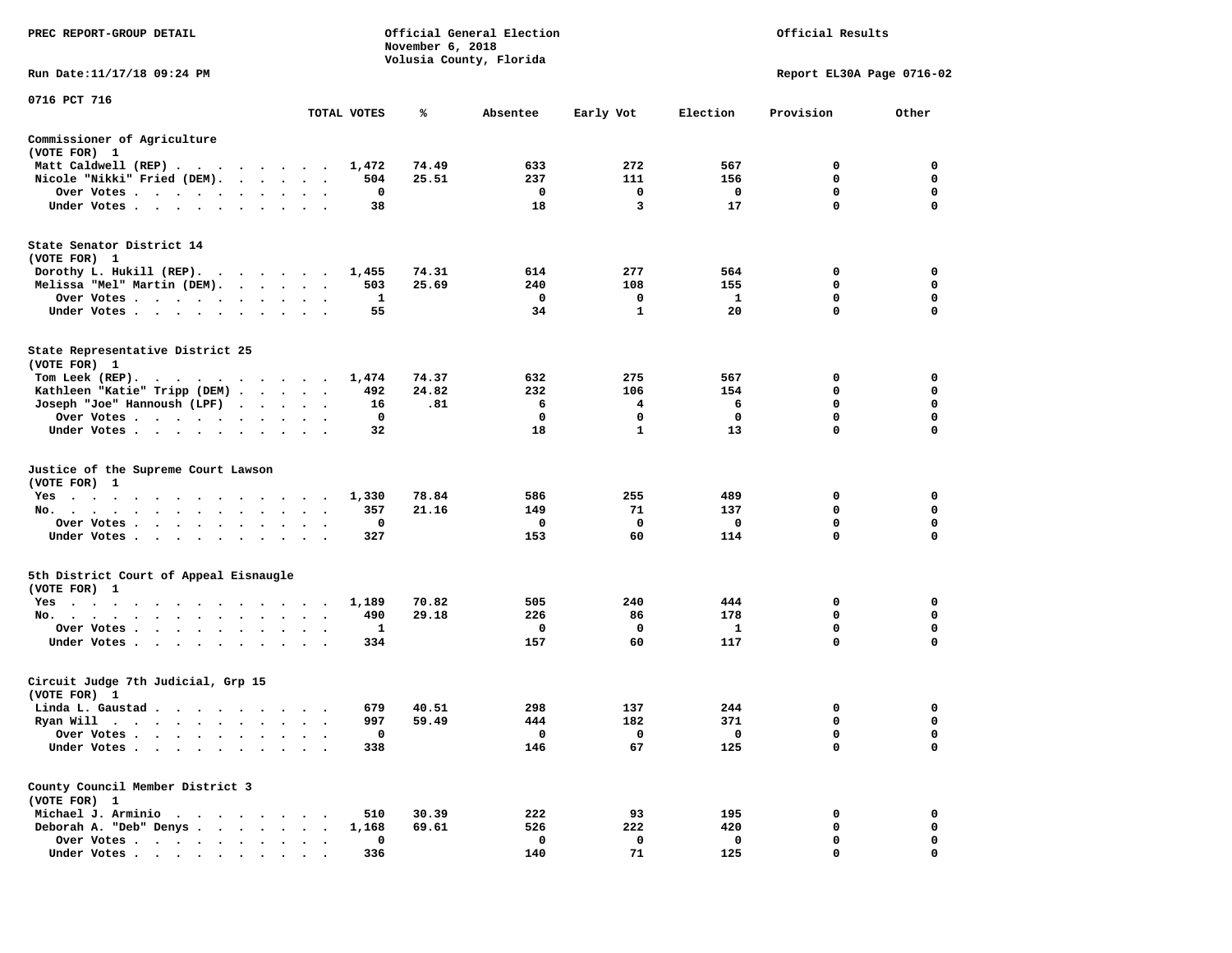| PREC REPORT-GROUP DETAIL                                                                                                                                                                                                                      |                                                                | November 6, 2018 | Official General Election<br>Volusia County, Florida |           |              | Official Results          |             |
|-----------------------------------------------------------------------------------------------------------------------------------------------------------------------------------------------------------------------------------------------|----------------------------------------------------------------|------------------|------------------------------------------------------|-----------|--------------|---------------------------|-------------|
| Run Date:11/17/18 09:24 PM                                                                                                                                                                                                                    |                                                                |                  |                                                      |           |              | Report EL30A Page 0716-03 |             |
| 0716 PCT 716                                                                                                                                                                                                                                  |                                                                |                  |                                                      |           |              |                           |             |
|                                                                                                                                                                                                                                               | TOTAL VOTES                                                    | ℁                | Absentee                                             | Early Vot | Election     | Provision                 | Other       |
| Soil and Water Cons Dist Seat 1<br>(VOTE FOR) 1                                                                                                                                                                                               |                                                                |                  |                                                      |           |              |                           |             |
| William Bliss.<br>.                                                                                                                                                                                                                           | 748                                                            | 46.78            | 313                                                  | 154       | 281          | 0                         | 0           |
| Derrick Orberg.                                                                                                                                                                                                                               | 851                                                            | 53.22            | 395                                                  | 157       | 299          | 0                         | 0           |
| Over Votes .<br>. The contract of the contract of the contract of the contract of the contract of the contract of the contract of the contract of the contract of the contract of the contract of the contract of the contract of the contrac | 1<br>$\bullet$<br>$\bullet$<br>$\bullet$                       |                  | 0                                                    | 1         | 0            | 0                         | 0           |
| Under Votes                                                                                                                                                                                                                                   | 414                                                            |                  | 180                                                  | 74        | 160          | 0                         | 0           |
| Soil and Water Cons Dist Seat 3<br>(VOTE FOR) 1                                                                                                                                                                                               |                                                                |                  |                                                      |           |              |                           |             |
| Beth James.                                                                                                                                                                                                                                   | 1,009<br>$\overline{\phantom{a}}$                              | 63.22            | 441                                                  | 202       | 366          | 0                         | 0           |
| Wesley Wayne Wilson Jr                                                                                                                                                                                                                        | 219                                                            | 13.72            | 89                                                   | 42        | 88           | 0                         | 0           |
| Christine Wilt.                                                                                                                                                                                                                               | 368                                                            | 23.06            | 174                                                  | 65        | 129          | 0                         | $\mathbf 0$ |
| Over Votes                                                                                                                                                                                                                                    | 1                                                              |                  | 0                                                    | 0         | <b>1</b>     | 0                         | 0           |
| Under Votes                                                                                                                                                                                                                                   | 417                                                            |                  | 184                                                  | 77        | 156          | 0                         | 0           |
| Soil and Water Cons Dist Seat 5<br>(VOTE FOR) 1                                                                                                                                                                                               |                                                                |                  |                                                      |           |              |                           |             |
| J. Mark Barfield                                                                                                                                                                                                                              | 299                                                            | 18.90            | 138                                                  | 51        | 110          | 0                         | 0           |
| Andy Kelly                                                                                                                                                                                                                                    | 498                                                            | 31.48            | 212                                                  | 107       | 179          | 0                         | 0           |
| David Schaefer.                                                                                                                                                                                                                               | 785<br>$\bullet$ .<br><br><br><br><br><br>$\ddot{\phantom{1}}$ | 49.62            | 345                                                  | 150       | 290          | 0                         | $\mathbf 0$ |
| Over Votes<br>$\ddot{\phantom{0}}$                                                                                                                                                                                                            | 1                                                              |                  | 0                                                    | 1         | 0            | 0                         | 0           |
| Under Votes                                                                                                                                                                                                                                   | 431                                                            |                  | 193                                                  | 77        | 161          | 0                         | $\Omega$    |
| #1 Increased Homestead Exemption<br>(VOTE FOR) 1                                                                                                                                                                                              |                                                                |                  |                                                      |           |              |                           |             |
| $Yes \t . \t .$<br>the contract of the contract of the contract of the contract of the contract of the contract of the contract of                                                                                                            | 917                                                            | 47.34            | 433                                                  | 156       | 328          | 0                         | 0           |
| No.                                                                                                                                                                                                                                           | 1,020                                                          | 52.66            | 425                                                  | 220       | 375          | 0                         | 0           |
| Over Votes                                                                                                                                                                                                                                    | 3<br>$\sim$ $\sim$                                             |                  | 0                                                    | 1         | 2            | 0                         | 0           |
| Under Votes                                                                                                                                                                                                                                   | 74                                                             |                  | 30                                                   | 9         | 35           | 0                         | 0           |
| #2 Limit on Property Tax Assessments<br>(VOTE FOR) 1                                                                                                                                                                                          |                                                                |                  |                                                      |           |              |                           |             |
| Yes                                                                                                                                                                                                                                           | 1,468                                                          | 75.87            | 642                                                  | 267       | 559          | 0                         | 0           |
| No.                                                                                                                                                                                                                                           | 467                                                            | 24.13            | 214                                                  | 110       | 143          | 0                         | 0           |
| Over Votes .                                                                                                                                                                                                                                  | 0<br>$\bullet$                                                 |                  | 0                                                    | 0         | 0            | $\mathbf 0$               | 0           |
| Under Votes<br>$\cdot$ $\cdot$                                                                                                                                                                                                                | 79                                                             |                  | 32                                                   | 9         | 38           | $\mathbf 0$               | 0           |
| #3 Voter Control of Gambling<br>(VOTE FOR) 1                                                                                                                                                                                                  |                                                                |                  |                                                      |           |              |                           |             |
| res                                                                                                                                                                                                                                           |                                                                | 1,118 57.27      | 533                                                  | 199       | 386          |                           | 0           |
| No.                                                                                                                                                                                                                                           | 834<br>$\ddot{\phantom{0}}$                                    | 42.73            | 332                                                  | 179       | 323          | 0                         | 0           |
| Over Votes .<br>$\cdot$ $\cdot$ $\cdot$ $\cdot$ $\cdot$<br>$\sim$                                                                                                                                                                             | $\mathbf{2}$                                                   |                  | 0                                                    | 1         | $\mathbf{1}$ | 0                         | 0           |
| Under Votes                                                                                                                                                                                                                                   | 60                                                             |                  | 23                                                   | 7         | 30           | $\mathbf 0$               | 0           |
| #4 Voting Restoration Amendment<br>(VOTE FOR) 1                                                                                                                                                                                               |                                                                |                  |                                                      |           |              |                           |             |
| $Yes \cdot \cdot \cdot$<br>$\cdots$                                                                                                                                                                                                           | 818                                                            | 41.69            | 404                                                  | 146       | 268          | 0                         | 0           |
| No.                                                                                                                                                                                                                                           | 1,144                                                          | 58.31            | 465                                                  | 235       | 444          | 0                         | 0           |
| Over Votes                                                                                                                                                                                                                                    | 1                                                              |                  | 0                                                    | 0         | 1            | 0                         | 0           |
| Under Votes.                                                                                                                                                                                                                                  | 51                                                             |                  | 19                                                   | 5         | 27           | 0                         | 0           |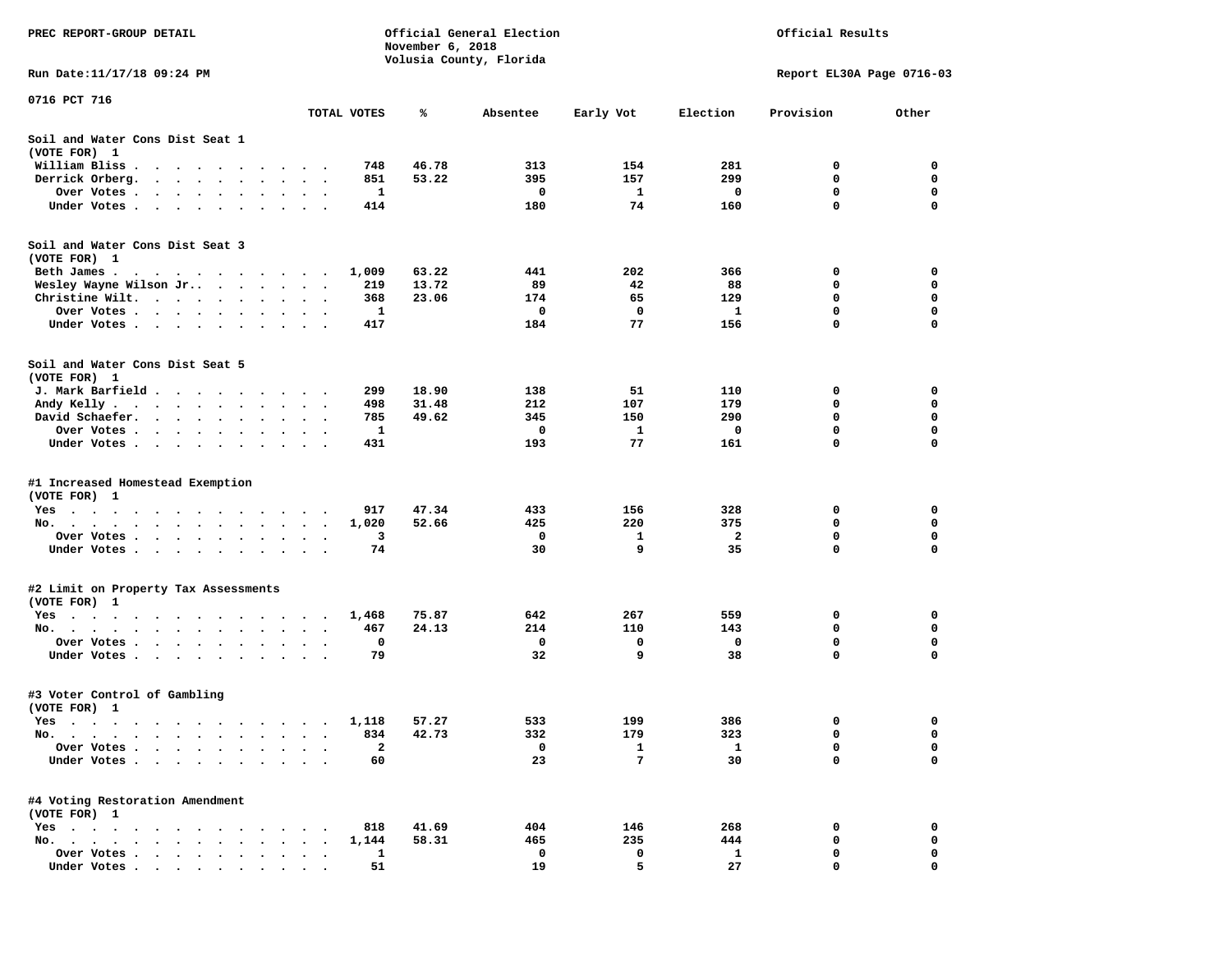| PREC REPORT-GROUP DETAIL                                             |                    | November 6, 2018 | Official General Election<br>Volusia County, Florida |              |                         | Official Results |                            |
|----------------------------------------------------------------------|--------------------|------------------|------------------------------------------------------|--------------|-------------------------|------------------|----------------------------|
| Run Date: 11/17/18 09:24 PM                                          |                    |                  |                                                      |              |                         |                  | Report EL30A Page 0716-04  |
| 0716 PCT 716                                                         | TOTAL VOTES        | ℁                | Absentee                                             | Early Vot    | Election                | Provision        | Other                      |
|                                                                      |                    |                  |                                                      |              |                         |                  |                            |
| #5 Supermajority Vote Required<br>(VOTE FOR) 1                       |                    |                  |                                                      |              |                         |                  |                            |
| Yes                                                                  | 1,501              | 77.73            | 657                                                  | 277          | 567                     | 0                | $\Omega$                   |
| No.                                                                  | 430                | 22.27            | 194                                                  | 98           | 138                     | $\mathbf 0$      | $\mathbf 0$                |
| Over Votes                                                           | 1                  |                  | $\mathbf 0$                                          | $\mathbf{o}$ | $\mathbf{1}$            | $\mathbf 0$      | $\mathbf 0$                |
| Under Votes                                                          | 82                 |                  | 37                                                   | 11           | 34                      | $\mathbf 0$      | $\mathbf{0}$               |
| #6 Rights of Crime Victims; Judges                                   |                    |                  |                                                      |              |                         |                  |                            |
| (VOTE FOR) 1                                                         |                    |                  |                                                      |              |                         |                  |                            |
| Yes                                                                  | 819                | 42.41            | 383                                                  | 129          | 307                     | $\mathbf 0$      | $\mathbf 0$                |
| No.                                                                  | 1,112              | 57.59            | 464                                                  | 247          | 401                     | 0                | 0                          |
| Over Votes.                                                          | $\mathbf 0$        |                  | $\mathbf 0$                                          | $\mathbf{o}$ | $\overline{\mathbf{0}}$ | $\mathbf 0$      | $\mathbf 0$                |
| Under Votes                                                          | 83                 |                  | 41                                                   | 10           | 32                      | $\mathbf 0$      | $\mathbf 0$                |
| #7 Survivor Benefits<br>(VOTE FOR) 1                                 |                    |                  |                                                      |              |                         |                  |                            |
|                                                                      | 806                | 42.11            | 383                                                  | 128          | 295                     | 0                | $\mathbf 0$                |
| Yes<br>No.                                                           | 1,108              | 57.89            | 460                                                  | 239          | 409                     | $\mathbf 0$      | $\mathbf 0$                |
|                                                                      |                    |                  | $\mathbf 0$                                          | $\mathbf 0$  | $\mathbf 0$             | $\mathbf 0$      | $\mathbf 0$                |
| Over Votes                                                           | $\mathbf 0$        |                  | 45                                                   | 19           | 36                      | $\Omega$         | $\Omega$                   |
| Under Votes                                                          | 100                |                  |                                                      |              |                         |                  |                            |
| #9 Prohibits Oil, Gas Drilling, Vaping<br>(VOTE FOR) 1<br>Yes<br>No. | 862<br>1,064       | 44.76<br>55.24   | 404<br>442                                           | 153<br>220   | 305<br>402              | 0<br>0           | 0<br>$\mathbf 0$           |
| Over Votes                                                           | $\mathbf{1}$       |                  | $\mathbf 0$                                          | $\mathbf 0$  | $\mathbf{1}$            | $\mathbf 0$      | $\mathbf 0$                |
| Under Votes                                                          | 87                 |                  | 42                                                   | 13           | 32                      | $\Omega$         | $\mathbf 0$                |
| #10 State and Local Structure and Op<br>(VOTE FOR) 1                 |                    |                  |                                                      |              |                         |                  |                            |
| Yes                                                                  | 855                | 45.12            | 407                                                  | 145          | 303                     | $\mathbf 0$      | $\mathbf 0$                |
| No.                                                                  | 1,040              | 54.88            | 423                                                  | 224          | 393                     | $\mathbf 0$      | $\mathbf{0}$               |
| Over Votes                                                           | $\mathbf{1}$       |                  | $\mathbf 0$                                          | $\mathbf{o}$ | $\mathbf{1}$            | $\mathbf 0$      | $\mathbf 0$                |
| Under Votes                                                          | 118                |                  | 58                                                   | 17           | 43                      | $\mathbf{0}$     | $\mathbf{0}$               |
|                                                                      |                    |                  |                                                      |              |                         |                  |                            |
| #11 Removal of Obs Prov; Crim Statute<br>(VOTE FOR) 1                |                    |                  |                                                      |              |                         |                  |                            |
| Yes                                                                  | 809                | 42.87            | 405                                                  | 131          | 273                     | 0                | $\mathbf 0$                |
| No.                                                                  | 1,078              | 57.13            | 423                                                  | 237          | 418                     | $\mathbf 0$      | $\mathbf 0$                |
| Over Votes                                                           | $\Omega$           |                  | $\Omega$                                             | $\Omega$     | $\mathbf 0$             | $\mathbf 0$      | $\mathbf{0}$               |
| Under Votes                                                          | 127                |                  | 60                                                   | 18           | 49                      | $\mathbf 0$      | $\mathbf 0$                |
| #12 Lobbying and Abuse of Office                                     |                    |                  |                                                      |              |                         |                  |                            |
| (VOTE FOR) 1                                                         |                    |                  |                                                      |              |                         |                  |                            |
| Yes                                                                  | 1,577              | 82.18<br>17.82   | 706<br>145                                           | 300<br>71    | 571<br>126              | 0<br>$\mathbf 0$ | $\mathbf 0$<br>$\mathbf 0$ |
| No.                                                                  | 342<br>$\mathbf 0$ |                  | $\mathbf 0$                                          | $\mathbf{o}$ | $\mathbf{0}$            | $\mathbf 0$      | $\mathbf 0$                |
| Over Votes<br>Under Votes                                            | 95                 |                  | 37                                                   | 15           | 43                      | $\mathbf 0$      | $\mathbf 0$                |
|                                                                      |                    |                  |                                                      |              |                         |                  |                            |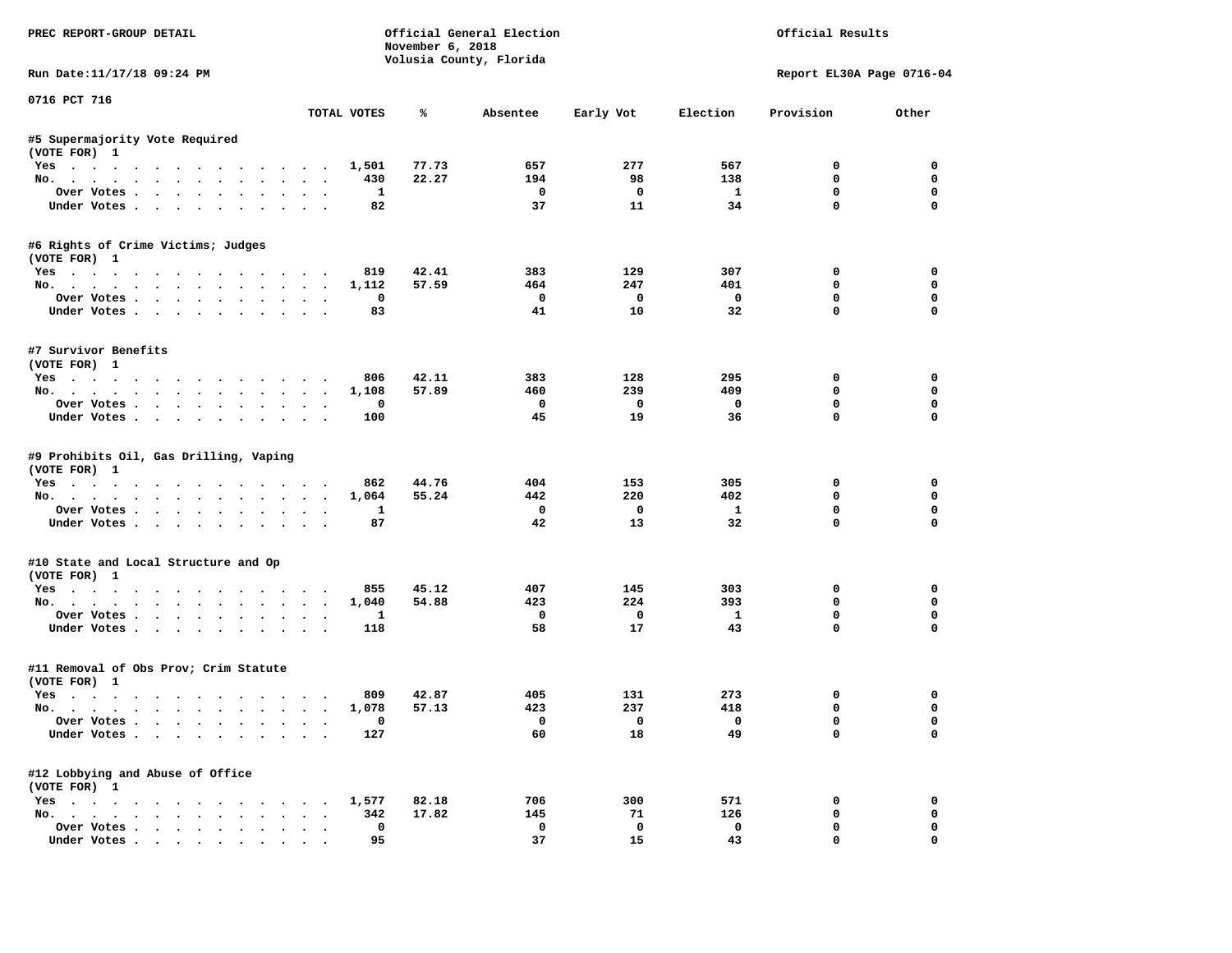| PREC REPORT-GROUP DETAIL            |  |  |  |  |  |  |             | November 6, 2018 | Official General Election<br>Volusia County, Florida |           |          | Official Results          |       |
|-------------------------------------|--|--|--|--|--|--|-------------|------------------|------------------------------------------------------|-----------|----------|---------------------------|-------|
| Run Date: 11/17/18 09:24 PM         |  |  |  |  |  |  |             |                  |                                                      |           |          | Report EL30A Page 0716-05 |       |
| 0716 PCT 716                        |  |  |  |  |  |  | TOTAL VOTES | %ะ               | Absentee                                             | Early Vot | Election | Provision                 | Other |
| #13 Ends Dog Racing<br>(VOTE FOR) 1 |  |  |  |  |  |  |             |                  |                                                      |           |          |                           |       |
| Yes                                 |  |  |  |  |  |  | 998         | 51.44            | 472                                                  | 188       | 338      | 0                         |       |
| No.                                 |  |  |  |  |  |  | 942         | 48.56            | 386                                                  | 187       | 369      | 0                         |       |
| Over Votes                          |  |  |  |  |  |  | 0           |                  | 0                                                    |           |          | 0                         |       |
| Under Votes                         |  |  |  |  |  |  | 74          |                  | 30                                                   | 11        | 33       | 0                         |       |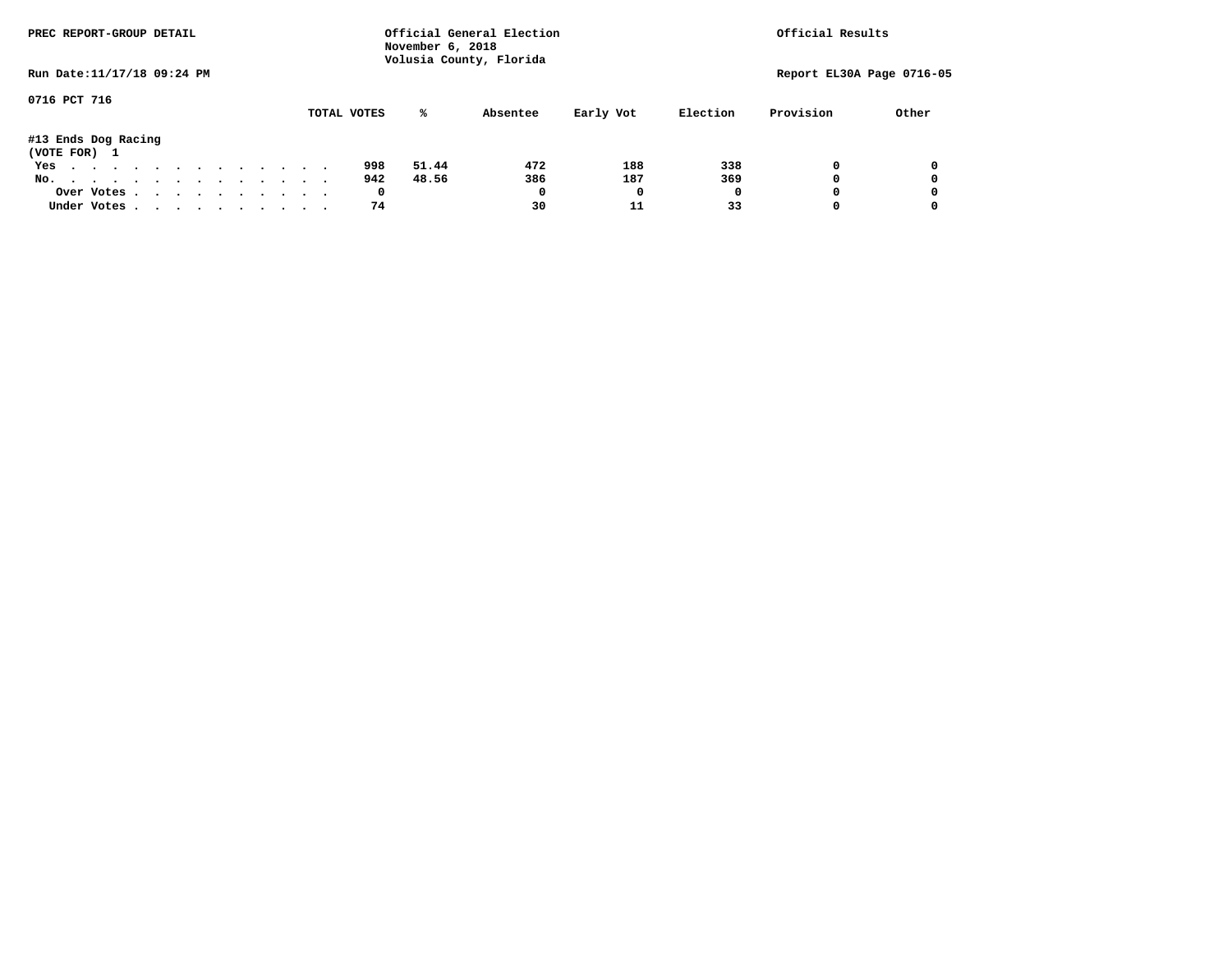## Official Results

**Run Date:11/17/18 09:24 PM Report EL30A Page 0717-01** 

| 0717 PCT 717                                                                                                                                                        |                      |                                              |              |       |                         |              |                         |              |             |
|---------------------------------------------------------------------------------------------------------------------------------------------------------------------|----------------------|----------------------------------------------|--------------|-------|-------------------------|--------------|-------------------------|--------------|-------------|
|                                                                                                                                                                     |                      |                                              | TOTAL VOTES  | ℁     | Absentee                | Early Vot    | Election                | Provision    | Other       |
| REGISTERED VOTERS - TOTAL .                                                                                                                                         | $\ddot{\phantom{a}}$ | $\ddot{\phantom{a}}$                         | 2,124        |       |                         |              |                         |              |             |
| BALLOTS CAST - TOTAL.<br>$\cdot$<br>$\ddot{\phantom{a}}$<br>$\ddot{\phantom{a}}$                                                                                    | $\bullet$            | $\bullet$<br>$\bullet$                       | 1,250        |       | 383                     | 237          | 629                     | 1            | $\mathbf 0$ |
| BALLOTS CAST - BLANK.<br>$\bullet$                                                                                                                                  |                      |                                              | 0            |       | $\mathbf 0$             | 0            | $\mathbf 0$             | 0            | $\mathbf 0$ |
| VOTER TURNOUT - TOTAL<br>$\ddot{\phantom{a}}$<br>$\Delta$<br>$\overline{a}$                                                                                         | $\ddot{\phantom{a}}$ | $\ddot{\phantom{a}}$<br>$\ddot{\phantom{a}}$ |              | 58.85 |                         |              |                         |              |             |
| VOTER TURNOUT - BLANK<br>$\cdot$                                                                                                                                    |                      |                                              |              |       |                         |              |                         |              |             |
| United States Senator                                                                                                                                               |                      |                                              |              |       |                         |              |                         |              |             |
| (VOTE FOR) 1                                                                                                                                                        |                      |                                              |              |       |                         |              |                         |              |             |
| Rick Scott (REP).<br>.                                                                                                                                              |                      | $\cdot$                                      | 684          | 55.25 | 226                     | 99           | 359                     | 0            | $\mathbf 0$ |
| Bill Nelson (DEM).<br>$\cdots$<br>$\ddot{\phantom{a}}$                                                                                                              |                      | $\sim$                                       | 552          | 44.59 | 152                     | 136          | 263                     | $\mathbf{1}$ | $\mathbf 0$ |
| WRITE-IN.<br>$\ddotsc$<br>$\ddot{\phantom{a}}$<br>$\bullet$<br>$\ddot{\phantom{a}}$<br>$\bullet$                                                                    | $\bullet$            |                                              | $\mathbf{2}$ | .16   | $\mathbf 0$             | $\mathbf 0$  | $\overline{\mathbf{2}}$ | $\mathbf 0$  | $\mathbf 0$ |
| Over Votes .<br>$\ddot{\phantom{0}}$<br>$\ddot{\phantom{1}}$<br>$\sim$ $\sim$<br>$\bullet$<br>$\bullet$<br>$\bullet$                                                | $\bullet$            |                                              | $\mathbf{0}$ |       | $\Omega$                | $\Omega$     | $\mathbf 0$             | 0            | $\mathbf 0$ |
| Under Votes.<br>$\ddot{\phantom{0}}$<br>$\ddot{\phantom{a}}$<br>$\ddot{\phantom{a}}$<br>$\sim$<br>$\sim$<br>$\cdot$                                                 | $\cdot$              |                                              | 12           |       | 5                       | $\mathbf{z}$ | 5                       | 0            | $\mathbf 0$ |
| Representative in Congress District 6                                                                                                                               |                      |                                              |              |       |                         |              |                         |              |             |
| (VOTE FOR) 1                                                                                                                                                        |                      |                                              |              |       |                         |              |                         |              |             |
| Michael Waltz (REP).<br>$\sim$ $\sim$<br>$\sim$                                                                                                                     | $\sim$ $\sim$        | $\sim$                                       | 671          | 54.20 | 214                     | 97           | 360                     | 0            | $\mathbf 0$ |
| Nancy Soderberg (DEM)<br>$\sim$<br>$\langle \rangle$<br>$\ddot{\phantom{a}}$                                                                                        | $\bullet$            |                                              | 567          | 45.80 | 167                     | 138          | 261                     | $\mathbf{1}$ | $\mathbf 0$ |
| Over Votes<br>$\bullet$<br>$\ddot{\phantom{0}}$                                                                                                                     | $\bullet$            | $\bullet$<br>$\cdot$                         | 0            |       | $\mathbf 0$             | 0            | $\mathbf 0$             | $\mathbf 0$  | $\mathbf 0$ |
| Under Votes<br>$\bullet$<br>$\ddot{\phantom{a}}$                                                                                                                    | $\ddot{\phantom{1}}$ | $\bullet$                                    | 12           |       | $\mathbf{2}$            | 2            | 8                       | 0            | $\mathbf 0$ |
| Governor and Lieutenant Governor<br>(VOTE FOR) 1                                                                                                                    |                      |                                              |              |       |                         |              |                         |              |             |
| Ron DeSantis (REP)                                                                                                                                                  |                      |                                              | 670          | 53.95 | 217                     | 99           | 354                     | $\mathbf 0$  | 0           |
| Andrew Gillum (DEM).<br>$\bullet$<br>$\overline{\phantom{a}}$<br>$\ddot{\phantom{a}}$<br>$\bullet$                                                                  | $\bullet$            |                                              | 544          | 43.80 | 147                     | 138          | 258                     | $\mathbf{1}$ | $\mathbf 0$ |
| Darcy G. Richardson (REF).<br>$\bullet$<br>$\sim$                                                                                                                   | $\ddot{\phantom{1}}$ | $\ddot{\phantom{a}}$<br>$\bullet$            | 12           | .97   | 4                       | 0            | 8                       | $\mathbf 0$  | $\mathbf 0$ |
| Ryan Christopher Foley.<br>$\ddot{\phantom{1}}$<br>$\ddot{\phantom{a}}$                                                                                             | $\ddot{\phantom{a}}$ | $\sim$                                       | 6            | .48   | 3                       | 0            | 3                       | $\Omega$     | $\mathbf 0$ |
| Kyle "KC" Gibson<br>$\bullet$<br>$\bullet$                                                                                                                          | $\ddot{\phantom{a}}$ |                                              | 4            | .32   | $\overline{a}$          | 0            | $\mathbf{2}$            | 0            | $\mathbf 0$ |
| Bruce Stanley<br>$\bullet$<br>$\bullet$                                                                                                                             | $\bullet$            | $\bullet$<br>$\ddot{\phantom{a}}$            | 5            | .40   | $\overline{\mathbf{4}}$ | 0            | $\mathbf{1}$            | 0            | $\mathbf 0$ |
| WRITE-IN.<br>$\cdots$<br>$\bullet$                                                                                                                                  |                      |                                              | $\mathbf{1}$ | .08   | $\mathbf 0$             | 0            | $\mathbf{1}$            | 0            | $\mathbf 0$ |
| Over Votes .<br>$\cdots$<br>$\cdot$                                                                                                                                 | $\ddot{\phantom{a}}$ | $\cdot$                                      | 3            |       | $\overline{\mathbf{2}}$ | 0            | $\mathbf{1}$            | 0            | 0           |
| Under Votes<br>$\bullet$                                                                                                                                            | $\bullet$            | $\bullet$<br>$\cdot$                         | 5            |       | 4                       | 0            | $\mathbf{1}$            | 0            | $\mathbf 0$ |
| Attorney General<br>(VOTE FOR) 1                                                                                                                                    |                      |                                              |              |       |                         |              |                         |              |             |
| Ashley Moody (REP)<br>$\begin{array}{cccccccccccccc} \bullet & \bullet & \bullet & \bullet & \bullet & \bullet & \bullet & \bullet & \bullet & \bullet \end{array}$ |                      |                                              | 703          | 57.20 | 226                     | 109          | 368                     | 0            | 0           |
| Sean Shaw (DEM)<br>$\ddotsc$<br>$\sim$ $\sim$<br>$\sim$<br>$\sim$                                                                                                   | $\cdot$              | $\sim$<br>$\overline{\phantom{a}}$           | 506          | 41.17 | 147                     | 126          | 232                     | $\mathbf{1}$ | $\mathbf 0$ |
| Jeffrey Marc Siskind.<br>$\sim$ $\sim$ $\sim$<br>$\ddot{\phantom{a}}$                                                                                               |                      |                                              | 20           | 1.63  | 5                       | $\mathbf 0$  | 15                      | 0            | $\mathbf 0$ |
| Over Votes .<br>$\mathcal{A}=\mathcal{A}=\mathcal{A}=\mathcal{A}=\mathcal{A}$ .<br>$\bullet$                                                                        | $\bullet$            | $\cdot$<br>$\bullet$                         | 1            |       | $\mathbf 0$             | 0            | $\mathbf{1}$            | 0            | $\mathbf 0$ |
| Under Votes<br>$\ddot{\phantom{0}}$<br>$\ddot{\phantom{0}}$                                                                                                         | $\bullet$            | $\bullet$                                    | 20           |       | 5                       | 2            | 13                      | 0            | 0           |
| Chief Financial Officer<br>(VOTE FOR) 1                                                                                                                             |                      |                                              |              |       |                         |              |                         |              |             |
| Jimmy Patronis (REP).<br>$\sim$ $\sim$ $\sim$ $\sim$<br>$\bullet$                                                                                                   | $\ddot{\phantom{1}}$ |                                              | 687          | 56.73 | 221                     | 100          | 366                     | 0            | 0           |
| Jeremy Ring (DEM).<br>$\sim$ $\sim$<br>$\bullet$<br>$\bullet$                                                                                                       |                      |                                              | 522          | 43.10 | 152                     | 131          | 238                     | $\mathbf{1}$ | $\mathbf 0$ |
| WRITE-IN.<br>$\sim$<br>$\ddot{\phantom{a}}$<br>$\sim$ $\sim$<br>$\bullet$<br>$\bullet$<br>$\sim$ $\sim$<br>$\bullet$                                                |                      | $\ddot{\phantom{a}}$<br>$\ddot{\phantom{a}}$ | $\mathbf{2}$ | .17   | 0                       | 1            | ${\bf 1}$               | 0            | $\mathbf 0$ |
| Over Votes .<br>$\cdots$<br>$\ddot{\phantom{a}}$                                                                                                                    |                      |                                              | $\mathbf{1}$ |       | $\Omega$                | 0            | $\mathbf{1}$            | 0            | $\mathbf 0$ |
| Under Votes<br>$\bullet$                                                                                                                                            |                      |                                              | 38           |       | 10                      | 5            | 23                      | 0            | $\mathbf 0$ |
|                                                                                                                                                                     |                      |                                              |              |       |                         |              |                         |              |             |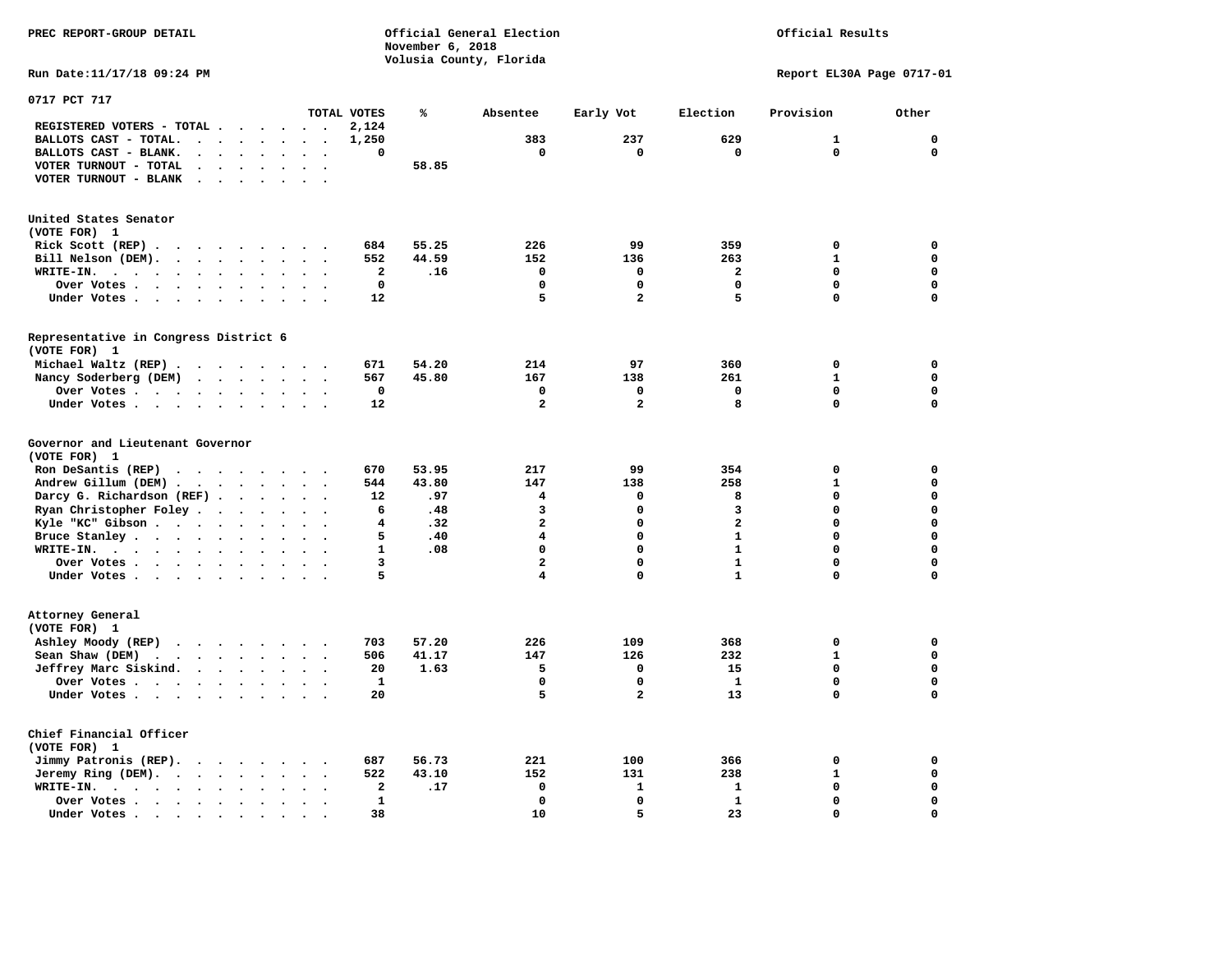| PREC REPORT-GROUP DETAIL                                                                                                                                                                                                                                                                       |                      |                         | November 6, 2018 | Official General Election<br>Volusia County, Florida |                |             | Official Results          |             |
|------------------------------------------------------------------------------------------------------------------------------------------------------------------------------------------------------------------------------------------------------------------------------------------------|----------------------|-------------------------|------------------|------------------------------------------------------|----------------|-------------|---------------------------|-------------|
| Run Date:11/17/18 09:24 PM                                                                                                                                                                                                                                                                     |                      |                         |                  |                                                      |                |             | Report EL30A Page 0717-02 |             |
| 0717 PCT 717                                                                                                                                                                                                                                                                                   |                      |                         |                  |                                                      |                |             |                           |             |
|                                                                                                                                                                                                                                                                                                |                      | TOTAL VOTES             | ℁                | Absentee                                             | Early Vot      | Election    | Provision                 | Other       |
| Commissioner of Agriculture<br>(VOTE FOR) 1                                                                                                                                                                                                                                                    |                      |                         |                  |                                                      |                |             |                           |             |
| Matt Caldwell (REP)                                                                                                                                                                                                                                                                            |                      | 650                     | 53.90            | 207                                                  | 100            | 343         | 0                         | 0           |
| Nicole "Nikki" Fried (DEM).                                                                                                                                                                                                                                                                    |                      | 556                     | 46.10            | 160                                                  | 133            | 262         | 1                         | 0           |
| Over Votes                                                                                                                                                                                                                                                                                     | $\sim$               | 1                       |                  | 0                                                    | 0              | 1           | 0                         | 0           |
| Under Votes                                                                                                                                                                                                                                                                                    |                      | 43                      |                  | 16                                                   | 4              | 23          | $\mathbf 0$               | 0           |
| State Senator District 14<br>(VOTE FOR) 1                                                                                                                                                                                                                                                      |                      |                         |                  |                                                      |                |             |                           |             |
| Dorothy L. Hukill $(REP)$ .                                                                                                                                                                                                                                                                    |                      | 648                     | 53.87            | 201                                                  | 100            | 347         | 0                         | 0           |
| Melissa "Mel" Martin (DEM).                                                                                                                                                                                                                                                                    |                      | 555                     | 46.13            | 164                                                  | 134            | 256         | 1                         | 0           |
| Over Votes                                                                                                                                                                                                                                                                                     |                      | 2                       |                  | 0                                                    | 0              | 2           | $\mathbf 0$               | 0           |
| Under Votes                                                                                                                                                                                                                                                                                    |                      | 45                      |                  | 18                                                   | 3              | 24          | $\mathbf 0$               | $\mathbf 0$ |
| State Representative District 25<br>(VOTE FOR) 1                                                                                                                                                                                                                                               |                      |                         |                  |                                                      |                |             |                           |             |
| Tom Leek $(REP)$ .                                                                                                                                                                                                                                                                             |                      | 649                     | 53.50            | 208                                                  | 101            | 340         | 0                         | 0           |
| Kathleen "Katie" Tripp (DEM)                                                                                                                                                                                                                                                                   |                      | 542                     | 44.68            | 152                                                  | 134            | 255         | 1                         | 0           |
| Joseph "Joe" Hannoush (LPF)                                                                                                                                                                                                                                                                    |                      | 22                      | 1.81             | 9                                                    | 0              | 13          | 0                         | 0           |
| Over Votes                                                                                                                                                                                                                                                                                     |                      | 1                       |                  | 0                                                    | 0              | 1           | 0                         | $\mathbf 0$ |
| Under Votes                                                                                                                                                                                                                                                                                    |                      | 36                      |                  | 14                                                   | $\overline{a}$ | 20          | $\mathbf 0$               | $\mathbf 0$ |
| Justice of the Supreme Court Lawson<br>(VOTE FOR) 1                                                                                                                                                                                                                                            |                      |                         |                  |                                                      |                |             |                           |             |
| $Yes \cdot \cdot \cdot$<br>$\sim$ $\sim$ $\sim$ $\sim$ $\sim$<br>. The contract of the contract of the contract of the contract of the contract of the contract of the contract of the contract of the contract of the contract of the contract of the contract of the contract of the contrac |                      | 770                     | 72.44            | 249                                                  | 134            | 386         | 1                         | 0           |
| No.                                                                                                                                                                                                                                                                                            | $\sim$ $\sim$        | 293                     | 27.56            | 80                                                   | 73             | 140         | 0                         | 0           |
| Over Votes                                                                                                                                                                                                                                                                                     |                      | 1                       |                  | 0                                                    | 0              | 1           | 0                         | 0           |
| Under Votes                                                                                                                                                                                                                                                                                    |                      | 186                     |                  | 54                                                   | 30             | 102         | 0                         | 0           |
| 5th District Court of Appeal Eisnaugle<br>(VOTE FOR) 1                                                                                                                                                                                                                                         |                      |                         |                  |                                                      |                |             |                           |             |
| Yes<br>.                                                                                                                                                                                                                                                                                       |                      | 693                     | 65.44            | 223                                                  | 116            | 354         | 0                         | 0           |
| No.<br>$\cdot$                                                                                                                                                                                                                                                                                 |                      | 366                     | 34.56            | 105                                                  | 91             | 169         | 1                         | 0           |
| Over Votes                                                                                                                                                                                                                                                                                     | $\ddot{\phantom{1}}$ | 1                       |                  | 0                                                    | 0              | 1           | $\mathbf 0$               | 0           |
| Under Votes                                                                                                                                                                                                                                                                                    |                      | 190                     |                  | 55                                                   | 30             | 105         | 0                         | 0           |
| Circuit Judge 7th Judicial, Grp 15<br>(VOTE FOR) 1                                                                                                                                                                                                                                             |                      |                         |                  |                                                      |                |             |                           |             |
| Linda L. Gaustad                                                                                                                                                                                                                                                                               |                      | 571                     | 53.77            | 169                                                  | 131            | 270         | 1                         | 0           |
| Ryan Will<br>$\bullet$<br>. The contract of the contract of the contract of the contract of the contract of the contract of the contract of the contract of the contract of the contract of the contract of the contract of the contract of the contrac                                        |                      | 491                     | 46.23            | 164                                                  | 79             | 248         | $\mathbf 0$               | $\mathbf 0$ |
| Over Votes                                                                                                                                                                                                                                                                                     |                      | $\mathbf{1}$            |                  | 0                                                    | 0              | $\mathbf 1$ | 0                         | 0           |
| Under Votes.                                                                                                                                                                                                                                                                                   |                      | 187                     |                  | 50                                                   | 27             | 110         | 0                         | 0           |
| Soil and Water Cons Dist Seat 1<br>(VOTE FOR) 1                                                                                                                                                                                                                                                |                      |                         |                  |                                                      |                |             |                           |             |
| William Bliss.<br>$\ddot{\phantom{1}}$<br>$\ddot{\phantom{1}}$                                                                                                                                                                                                                                 |                      | 624                     | 62.40            | 197                                                  | 138            | 288         | 1                         | 0           |
| Derrick Orberg.                                                                                                                                                                                                                                                                                |                      | 376                     | 37.60            | 108                                                  | 68             | 200         | 0                         | 0           |
| Over Votes .<br>$\sim$<br>$\ddot{\phantom{1}}$                                                                                                                                                                                                                                                 |                      | $\overline{\mathbf{2}}$ |                  | 1                                                    | 0              | 1           | 0                         | 0           |
| Under Votes                                                                                                                                                                                                                                                                                    |                      | 248                     |                  | 77                                                   | 31             | 140         | 0                         | 0           |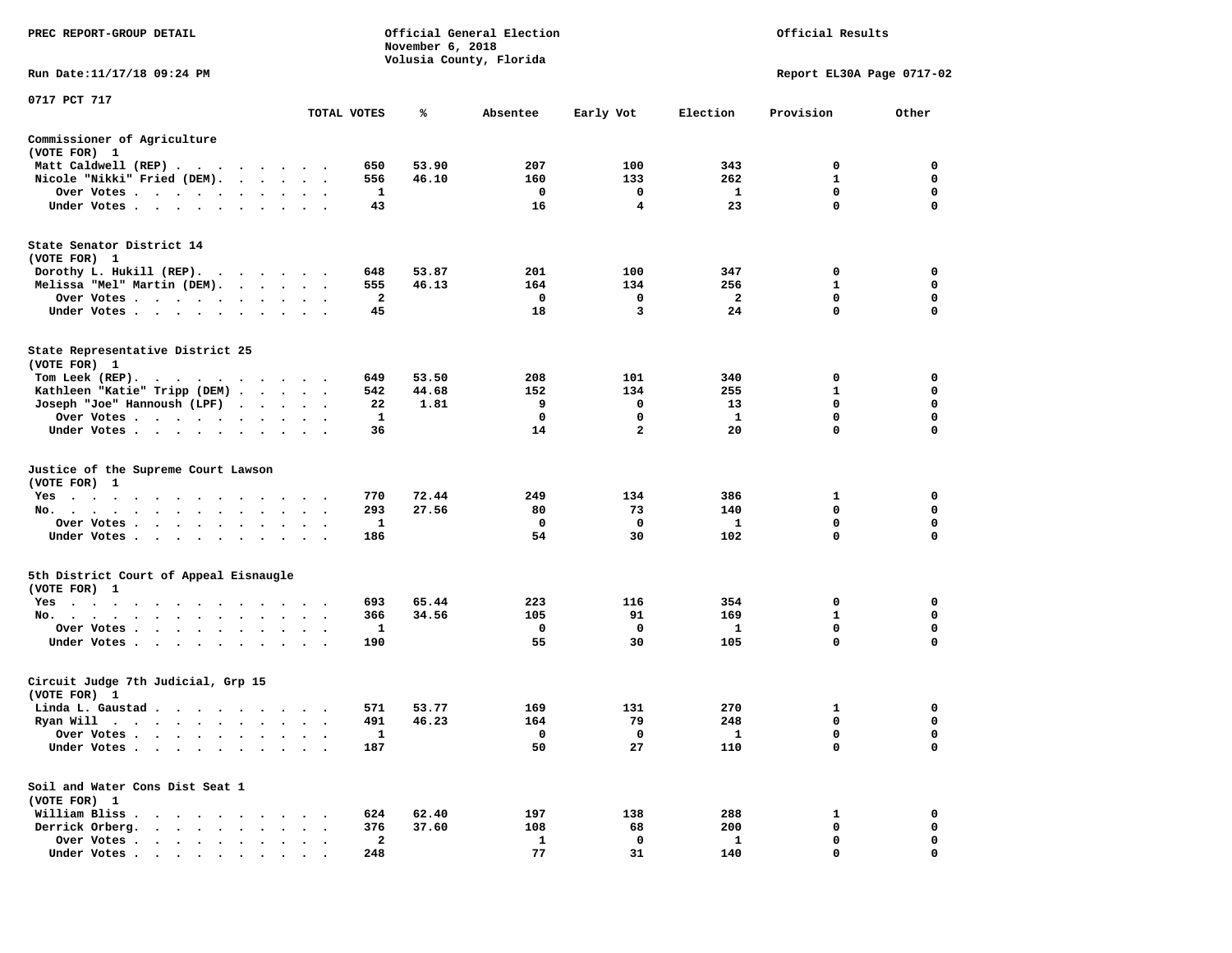| PREC REPORT-GROUP DETAIL                                                                                                                                                                                                                     |                      |                    | November 6, 2018 | Official General Election |             |          | Official Results           |                  |
|----------------------------------------------------------------------------------------------------------------------------------------------------------------------------------------------------------------------------------------------|----------------------|--------------------|------------------|---------------------------|-------------|----------|----------------------------|------------------|
| Run Date: 11/17/18 09:24 PM                                                                                                                                                                                                                  |                      |                    |                  | Volusia County, Florida   |             |          | Report EL30A Page 0717-03  |                  |
| 0717 PCT 717                                                                                                                                                                                                                                 |                      |                    |                  |                           |             |          |                            |                  |
|                                                                                                                                                                                                                                              | TOTAL VOTES          |                    | ℁                | Absentee                  | Early Vot   | Election | Provision                  | Other            |
| Soil and Water Cons Dist Seat 3<br>(VOTE FOR) 1                                                                                                                                                                                              |                      |                    |                  |                           |             |          |                            |                  |
| Beth James.<br>. The contract of the contract of the contract of the contract of the contract of the contract of the contract of the contract of the contract of the contract of the contract of the contract of the contract of the contrac |                      | 473                | 47.73            | 153                       | 81          | 239      | 0                          | 0                |
| Wesley Wayne Wilson Jr<br>$\ddot{\phantom{0}}$                                                                                                                                                                                               | $\ddot{\phantom{1}}$ | 147                | 14.83            | 55                        | 27          | 64       | 1                          | 0                |
| Christine Wilt.<br>$\bullet$                                                                                                                                                                                                                 |                      | 371                | 37.44            | 97                        | 94          | 180      | 0                          | 0                |
| Over Votes<br>$\bullet$                                                                                                                                                                                                                      |                      | 0                  |                  | 0                         | $\mathbf 0$ | 0        | $\mathbf 0$                | $\mathbf 0$      |
| Under Votes                                                                                                                                                                                                                                  |                      | 259                |                  | 78                        | 35          | 146      | $\mathbf 0$                | $\mathbf 0$      |
| Soil and Water Cons Dist Seat 5<br>(VOTE FOR) 1                                                                                                                                                                                              |                      |                    |                  |                           |             |          |                            |                  |
| J. Mark Barfield                                                                                                                                                                                                                             |                      | 227                | 22.93            | 84                        | 42          | 101      | 0                          | 0                |
| Andy Kelly                                                                                                                                                                                                                                   |                      | 448                | 45.25            | 137                       | 103         | 207      | 1                          | 0                |
| David Schaefer.<br>$\sim$ $\sim$ $\sim$ $\sim$ $\sim$<br>$\bullet$ .<br>$\bullet$ $\bullet$<br>$\ddot{\phantom{0}}$                                                                                                                          |                      | 315                | 31.82            | 89                        | 54          | 172      | 0                          | 0                |
| Over Votes                                                                                                                                                                                                                                   |                      | 0                  |                  | 0                         | 0           | 0        | $\mathbf 0$                | $\mathbf 0$      |
| Under Votes                                                                                                                                                                                                                                  |                      | 260                |                  | 73                        | 38          | 149      | $\mathbf 0$                | $\mathbf 0$      |
| #1 Increased Homestead Exemption<br>(VOTE FOR) 1                                                                                                                                                                                             |                      |                    |                  |                           |             |          |                            |                  |
| Yes                                                                                                                                                                                                                                          |                      | 567                | 47.73            | 200                       | 101         | 266      | 0                          | 0                |
| No.<br>$\cdots$<br>$\sim$<br>$\ddot{\phantom{0}}$<br>$\sim$<br>$\bullet$                                                                                                                                                                     |                      | 621                | 52.27            | 164                       | 122         | 334      | 1                          | 0                |
| Over Votes                                                                                                                                                                                                                                   |                      | 3                  |                  | 0                         | 1           | 2        | 0                          | 0                |
| Under Votes                                                                                                                                                                                                                                  |                      | 59                 |                  | 19                        | 13          | 27       | $\mathbf 0$                | $\mathbf 0$      |
| #2 Limit on Property Tax Assessments<br>(VOTE FOR) 1                                                                                                                                                                                         |                      |                    |                  |                           |             |          |                            |                  |
| $Yes \cdot \cdot \cdot \cdot \cdot \cdot \cdot$                                                                                                                                                                                              |                      | 799                | 67.88            | 249                       | 150         | 399      | 1                          | 0                |
| No.                                                                                                                                                                                                                                          |                      | 378                | 32.12            | 112                       | 75          | 191      | 0                          | 0                |
| Over Votes .<br>$\cdot$ $\cdot$ $\cdot$ $\cdot$ $\cdot$<br>$\ddot{\phantom{0}}$<br>$\ddot{\phantom{0}}$                                                                                                                                      |                      | 3                  |                  | 0                         | 0           | 3        | 0                          | 0                |
| Under Votes                                                                                                                                                                                                                                  |                      | 70                 |                  | 22                        | 12          | 36       | $\mathbf 0$                | $\mathbf 0$      |
| #3 Voter Control of Gambling<br>(VOTE FOR) 1                                                                                                                                                                                                 |                      |                    |                  |                           |             |          |                            |                  |
| Yes                                                                                                                                                                                                                                          |                      | 801                | 66.31            | 284                       | 140         | 376      | 1                          | 0                |
| No.                                                                                                                                                                                                                                          | $\ddot{\phantom{1}}$ | 407                | 33.69            | 88                        | 86          | 233      | 0                          | 0                |
| Over Votes .<br>$\mathcal{A}=\mathcal{A}=\mathcal{A}=\mathcal{A}=\mathcal{A}=\mathcal{A}=\mathcal{A}=\mathcal{A}$<br>Under Votes                                                                                                             |                      | $\mathbf{2}$<br>40 |                  | 0<br>11                   | 1<br>10     | 1<br>19  | $\mathbf 0$<br>$\mathbf 0$ | $\mathbf 0$<br>0 |
| #4 Voting Restoration Amendment<br>(VOTE FOR) 1                                                                                                                                                                                              |                      |                    |                  |                           |             |          |                            |                  |
| Yes                                                                                                                                                                                                                                          |                      | 751                | 61.91            | 223                       | 149         | 378      | 1                          | 0                |
| No.                                                                                                                                                                                                                                          |                      | 462                | 38.09            | 148                       | 79          | 235      | 0                          | 0                |
| Over Votes .<br>$\sim$<br>$\ddot{\phantom{a}}$<br>$\bullet$                                                                                                                                                                                  |                      | $\mathbf{2}$       |                  | 0                         | 1           | 1        | $\mathbf 0$                | 0                |
| Under Votes.<br>$\ddot{\phantom{a}}$<br>$\ddot{\phantom{a}}$<br>$\sim$                                                                                                                                                                       |                      | 35                 |                  | 12                        | 8           | 15       | $\mathbf 0$                | $\mathbf 0$      |
| #5 Supermajority Vote Required<br>(VOTE FOR) 1                                                                                                                                                                                               |                      |                    |                  |                           |             |          |                            |                  |
| $Yes \t . \t .$<br>$\bullet$                                                                                                                                                                                                                 |                      | 796                | 66.78            | 274                       | 140         | 381      | 1                          | 0                |
| No.<br>$\sim$ $\sim$<br>$\ddot{\phantom{a}}$<br>$\ddot{\phantom{a}}$                                                                                                                                                                         |                      | 396                | 33.22            | 93                        | 85          | 218      | 0                          | 0                |
| Over Votes .                                                                                                                                                                                                                                 |                      | $\mathbf{1}$       |                  | 0                         | 0           | 1        | 0                          | 0                |
| Under Votes.<br>$\cdot$ $\cdot$ $\cdot$ $\cdot$ $\cdot$                                                                                                                                                                                      |                      | 57                 |                  | 16                        | 12          | 29       | 0                          | 0                |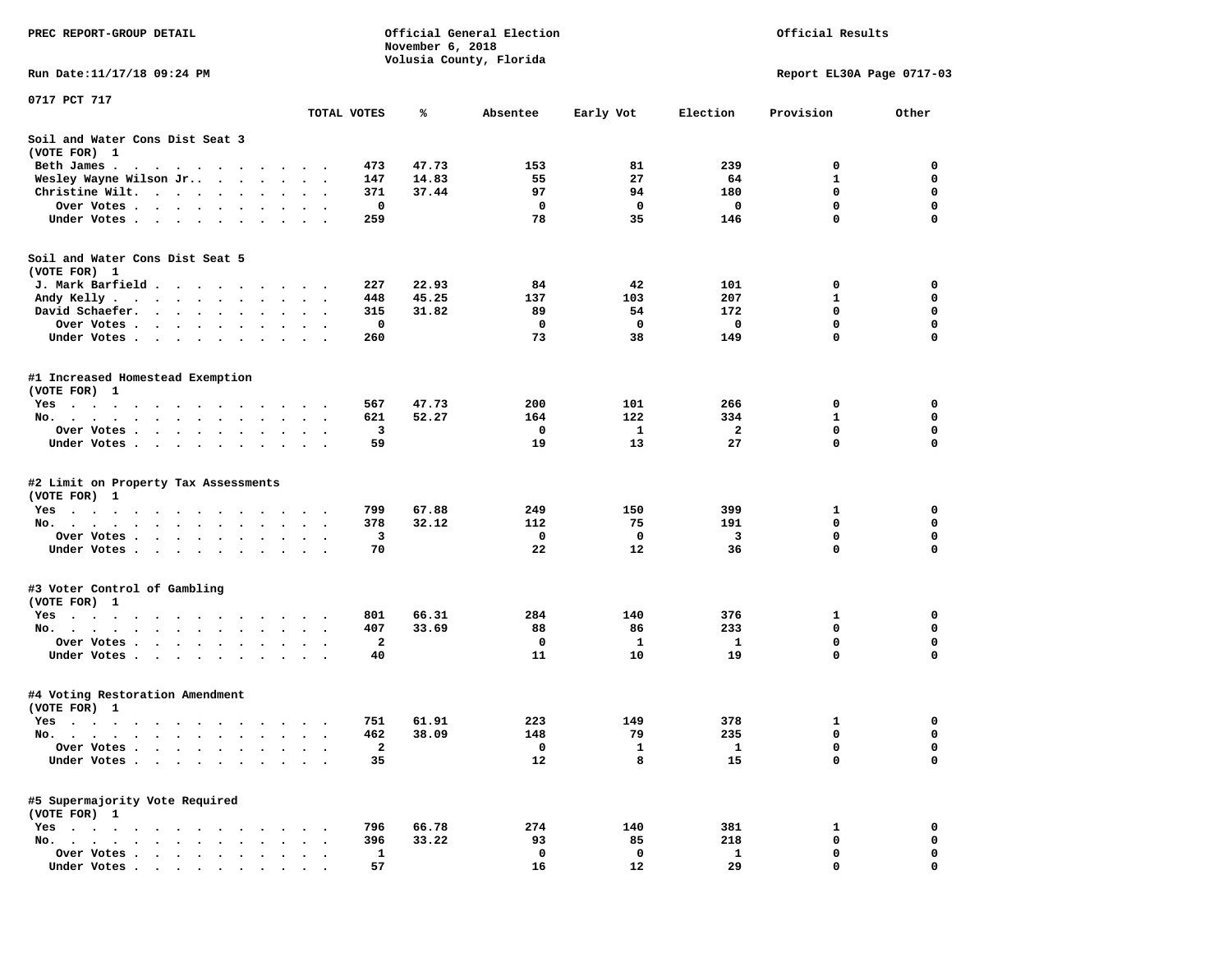| PREC REPORT-GROUP DETAIL                                           |                      |                         | November 6, 2018 | Official General Election<br>Volusia County, Florida |                         |                         | Official Results            |             |
|--------------------------------------------------------------------|----------------------|-------------------------|------------------|------------------------------------------------------|-------------------------|-------------------------|-----------------------------|-------------|
| Run Date:11/17/18 09:24 PM                                         |                      |                         |                  |                                                      |                         |                         | Report EL30A Page 0717-04   |             |
| 0717 PCT 717                                                       |                      | TOTAL VOTES             | ℁                | Absentee                                             | Early Vot               | Election                | Provision                   | Other       |
|                                                                    |                      |                         |                  |                                                      |                         |                         |                             |             |
| #6 Rights of Crime Victims; Judges<br>(VOTE FOR) 1                 |                      |                         |                  |                                                      |                         |                         |                             |             |
| Yes                                                                |                      | 614                     | 51.34            | 222                                                  | 114                     | 278                     | $^{\circ}$                  | $^{\circ}$  |
| No.                                                                |                      | 582                     | 48.66            | 144                                                  | 111                     | 326                     | $\mathbf{1}$                | $\mathbf 0$ |
| Over Votes                                                         |                      | $\overline{\mathbf{2}}$ |                  | $\overline{\phantom{0}}$                             | $\overline{\mathbf{0}}$ | $\overline{\mathbf{2}}$ | $\mathbf 0$                 | $\mathbf 0$ |
| Under Votes                                                        |                      | 52                      |                  | 17                                                   | 12                      | 23                      | $\mathbf 0$                 | $\mathbf 0$ |
| #7 Survivor Benefits<br>(VOTE FOR) 1                               |                      |                         |                  |                                                      |                         |                         |                             |             |
| Yes                                                                |                      | 642                     | 54.09            | 221                                                  | 120                     | 300                     | $\mathbf{1}$                | 0           |
| No.                                                                |                      | 545                     | 45.91            | 143                                                  | 102                     | 300                     | $\mathbf 0$                 | 0           |
| Over Votes                                                         |                      | $\mathbf{1}$            |                  | $\overline{\phantom{0}}$                             | $\overline{\mathbf{0}}$ | $\mathbf{1}$            | $\mathbf 0$                 | $\mathbf 0$ |
| Under Votes                                                        |                      | 62                      |                  | 19                                                   | 15                      | 28                      | $\mathbf 0$                 | 0           |
| #9 Prohibits Oil, Gas Drilling, Vaping<br>(VOTE FOR) 1             |                      |                         |                  |                                                      |                         |                         |                             |             |
| Yes                                                                |                      | 758                     | 63.38            | 247                                                  | 150                     | 360                     | $\mathbf{1}$                | $\mathbf 0$ |
| No.                                                                |                      | 438                     | 36.62            | 121                                                  | 75                      | 242                     | $\mathbf 0$                 | $\mathbf 0$ |
| Over Votes                                                         |                      | $\mathbf{1}$            |                  | $\mathbf{o}$                                         | $\overline{\mathbf{0}}$ | $\mathbf{1}$            | $\mathbf 0$                 | $\mathbf 0$ |
| Under Votes                                                        |                      | 53                      |                  | 15                                                   | 12                      | 26                      | $\Omega$                    | $\Omega$    |
| #10 State and Local Structure and Op<br>(VOTE FOR) 1<br>Yes<br>No. |                      | 615<br>549              | 52.84<br>47.16   | 227<br>126                                           | 110<br>112              | 277<br>311              | $\mathbf{1}$<br>$\mathbf 0$ | 0<br>0      |
| Over Votes                                                         |                      | $\overline{a}$          |                  | $\mathbf{o}$                                         | $\overline{\mathbf{0}}$ | $\overline{a}$          | $\mathbf 0$                 | $\mathbf 0$ |
| Under Votes                                                        |                      | 84                      |                  | 30                                                   | 15                      | 39                      | $\mathbf 0$                 | $\Omega$    |
|                                                                    |                      |                         |                  |                                                      |                         |                         |                             |             |
| #11 Removal of Obs Prov; Crim Statute<br>(VOTE FOR) 1              |                      |                         |                  |                                                      |                         |                         |                             |             |
| Yes                                                                |                      | 673                     | 58.17            | 208                                                  | 142                     | 322                     | 1                           | 0           |
| No.                                                                |                      | 484                     | 41.83            | 145                                                  | 79                      | 260                     | $\Omega$                    | $\mathbf 0$ |
| Over Votes                                                         |                      | $\mathbf{1}$            |                  | $\mathbf{o}$                                         | $\overline{\mathbf{0}}$ | $\mathbf{1}$            | 0                           | 0           |
| Under Votes                                                        |                      | 92                      |                  | 30                                                   | 16                      | 46                      | $\Omega$                    | 0           |
| #12 Lobbying and Abuse of Office<br>(VOTE FOR) 1                   |                      |                         |                  |                                                      |                         |                         |                             |             |
| Yes                                                                |                      | 915                     | 77.87            | 300                                                  | 169                     | 445                     | $\mathbf{1}$                | 0           |
| No.                                                                |                      | 260                     | 22.13            | 61                                                   | 53                      | 146                     | $\mathbf 0$                 | $\mathbf 0$ |
| Over Votes                                                         |                      | $\overline{\mathbf{2}}$ |                  | $\overline{0}$                                       | $\mathbf{0}$            | $\overline{\mathbf{2}}$ | $\mathbf 0$                 | $\Omega$    |
| Under Votes                                                        |                      | 73                      |                  | 22                                                   | 15                      | 36                      | $\mathbf 0$                 | $\Omega$    |
| #13 Ends Dog Racing<br>(VOTE FOR) 1                                |                      |                         |                  |                                                      |                         |                         |                             |             |
| Yes                                                                |                      | 727                     | 60.18            | 227                                                  | 150                     | 349                     | 1                           | 0           |
| No.                                                                |                      | 481                     | 39.82            | 138                                                  | 78                      | 265                     | $\mathbf 0$                 | $\mathbf 0$ |
| Over Votes                                                         | $\ddot{\phantom{0}}$ | 3                       |                  | $\mathbf 0$                                          | $\mathbf 0$             | $\overline{\mathbf{3}}$ | $\mathbf 0$                 | $\mathbf 0$ |
| Under Votes                                                        |                      | 39                      |                  | 18                                                   | 9                       | 12                      | $\mathbf 0$                 | $\mathbf 0$ |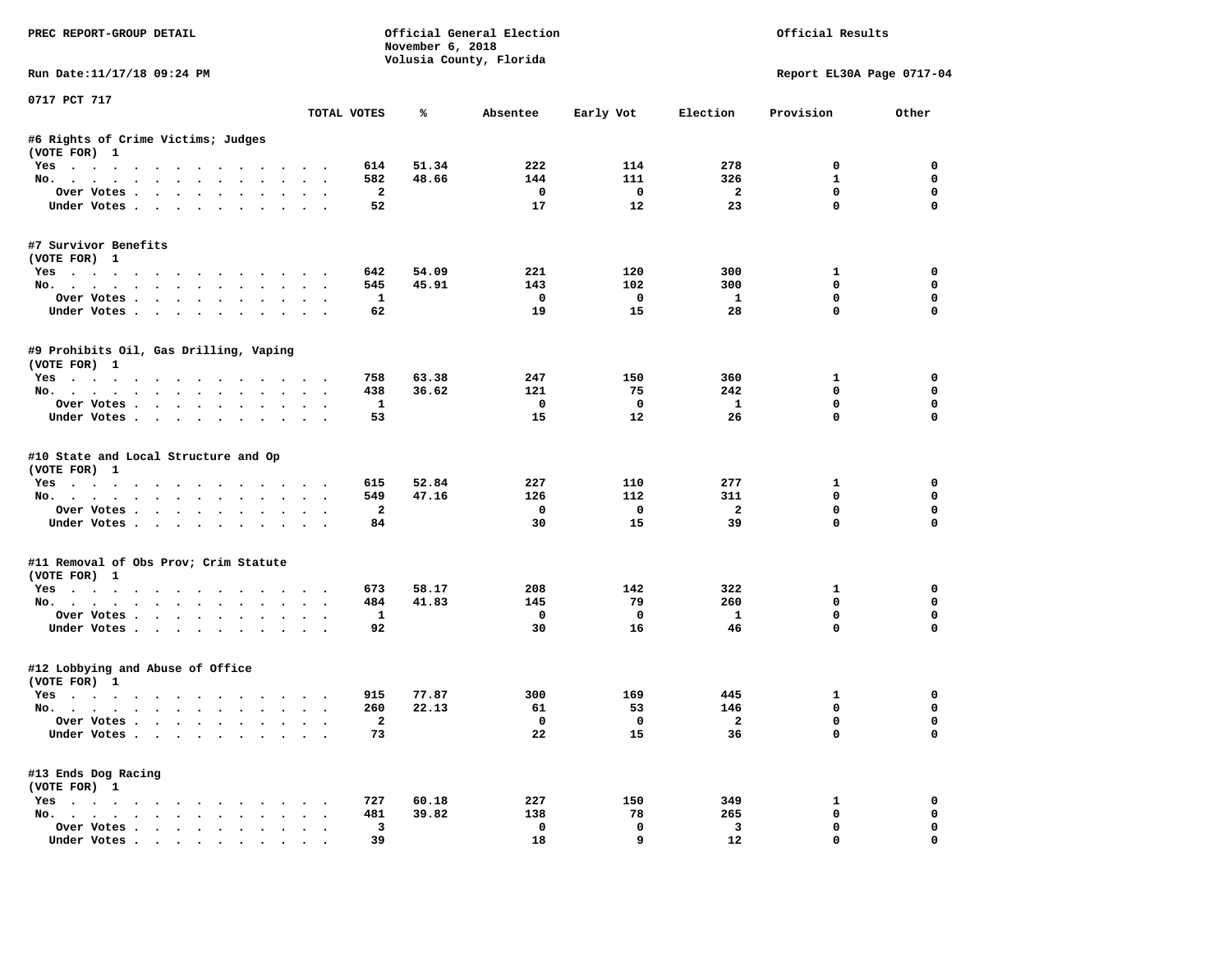Official Results

**Run Date:11/17/18 09:24 PM Report EL30A Page 0718-01** 

| 0718 PCT 718                                                                                                                                                                                                                                                                                                                                                                                                                                                                          |                                                                                                                                                  |                                                          |                                                    |                                                                                                             |                                                                                                   |                                                                                                      |                                                                                                 |                                                                                                                  |
|---------------------------------------------------------------------------------------------------------------------------------------------------------------------------------------------------------------------------------------------------------------------------------------------------------------------------------------------------------------------------------------------------------------------------------------------------------------------------------------|--------------------------------------------------------------------------------------------------------------------------------------------------|----------------------------------------------------------|----------------------------------------------------|-------------------------------------------------------------------------------------------------------------|---------------------------------------------------------------------------------------------------|------------------------------------------------------------------------------------------------------|-------------------------------------------------------------------------------------------------|------------------------------------------------------------------------------------------------------------------|
|                                                                                                                                                                                                                                                                                                                                                                                                                                                                                       |                                                                                                                                                  | TOTAL VOTES                                              | ℁                                                  | Absentee                                                                                                    | Early Vot                                                                                         | Election                                                                                             | Provision                                                                                       | Other                                                                                                            |
| REGISTERED VOTERS - TOTAL .<br>$\sim$ $\sim$ $\sim$ $\sim$ $\sim$                                                                                                                                                                                                                                                                                                                                                                                                                     |                                                                                                                                                  | 3,970                                                    |                                                    |                                                                                                             |                                                                                                   |                                                                                                      |                                                                                                 |                                                                                                                  |
| BALLOTS CAST - TOTAL.<br>$\ddot{\phantom{a}}$<br>$\ddot{\phantom{a}}$<br>$\ddot{\phantom{a}}$<br>$\ddot{\phantom{a}}$                                                                                                                                                                                                                                                                                                                                                                 |                                                                                                                                                  | 2,436                                                    |                                                    | 898                                                                                                         | 497                                                                                               | 1,037                                                                                                | $\mathbf{2}$                                                                                    | $\mathbf{2}$                                                                                                     |
| BALLOTS CAST - BLANK.<br>$\sim$<br>$\sim$<br>$\ddot{\phantom{a}}$<br>$\ddot{\phantom{a}}$<br>$\bullet$                                                                                                                                                                                                                                                                                                                                                                                | $\sim$<br>$\ddot{\phantom{1}}$                                                                                                                   | 1                                                        | .04                                                | $\mathbf 0$                                                                                                 | $\mathbf 0$                                                                                       | $\mathbf{1}$                                                                                         | $\mathbf 0$                                                                                     | $\mathbf 0$                                                                                                      |
| VOTER TURNOUT - TOTAL                                                                                                                                                                                                                                                                                                                                                                                                                                                                 |                                                                                                                                                  |                                                          | 61.36                                              |                                                                                                             |                                                                                                   |                                                                                                      |                                                                                                 |                                                                                                                  |
| $\ddot{\phantom{a}}$                                                                                                                                                                                                                                                                                                                                                                                                                                                                  |                                                                                                                                                  |                                                          |                                                    |                                                                                                             |                                                                                                   |                                                                                                      |                                                                                                 |                                                                                                                  |
| VOTER TURNOUT - BLANK<br>$\sim$ $\sim$                                                                                                                                                                                                                                                                                                                                                                                                                                                |                                                                                                                                                  |                                                          | .03                                                |                                                                                                             |                                                                                                   |                                                                                                      |                                                                                                 |                                                                                                                  |
| United States Senator                                                                                                                                                                                                                                                                                                                                                                                                                                                                 |                                                                                                                                                  |                                                          |                                                    |                                                                                                             |                                                                                                   |                                                                                                      |                                                                                                 |                                                                                                                  |
| (VOTE FOR) 1                                                                                                                                                                                                                                                                                                                                                                                                                                                                          |                                                                                                                                                  |                                                          |                                                    |                                                                                                             |                                                                                                   |                                                                                                      |                                                                                                 |                                                                                                                  |
| Rick Scott (REP).<br>$\cdots$                                                                                                                                                                                                                                                                                                                                                                                                                                                         |                                                                                                                                                  | 1,355                                                    | 56.04                                              | 489                                                                                                         | 262                                                                                               | 602                                                                                                  | $\mathbf{2}$                                                                                    | 0                                                                                                                |
| Bill Nelson (DEM).                                                                                                                                                                                                                                                                                                                                                                                                                                                                    |                                                                                                                                                  | 1,053                                                    | 43.55                                              | 398                                                                                                         | 234                                                                                               | 419                                                                                                  | $\mathbf 0$                                                                                     | $\overline{a}$                                                                                                   |
| WRITE-IN.<br>$\sim$ $\sim$ $\sim$<br>$\sim$ $\sim$ $\sim$ $\sim$ $\sim$<br>$\ddot{\phantom{0}}$<br>$\bullet$<br>$\ddot{\phantom{a}}$                                                                                                                                                                                                                                                                                                                                                  | $\bullet$                                                                                                                                        | 10                                                       | .41                                                | $\mathbf{2}$                                                                                                | 1                                                                                                 | 7                                                                                                    | $\mathbf 0$                                                                                     | $\mathbf 0$                                                                                                      |
|                                                                                                                                                                                                                                                                                                                                                                                                                                                                                       |                                                                                                                                                  | $\mathbf 0$                                              |                                                    | $\mathbf 0$                                                                                                 | $\mathbf 0$                                                                                       | 0                                                                                                    | $\mathbf 0$                                                                                     | 0                                                                                                                |
| Over Votes<br>$\ddot{\phantom{1}}$<br>$\bullet$<br>$\bullet$                                                                                                                                                                                                                                                                                                                                                                                                                          |                                                                                                                                                  |                                                          |                                                    | 9                                                                                                           | $\Omega$                                                                                          | 9                                                                                                    | $\mathbf 0$                                                                                     | $\mathbf 0$                                                                                                      |
| Under Votes<br>$\bullet$<br>$\ddot{\phantom{0}}$                                                                                                                                                                                                                                                                                                                                                                                                                                      | $\sim$ $\sim$                                                                                                                                    | 18                                                       |                                                    |                                                                                                             |                                                                                                   |                                                                                                      |                                                                                                 |                                                                                                                  |
| Representative in Congress District 6                                                                                                                                                                                                                                                                                                                                                                                                                                                 |                                                                                                                                                  |                                                          |                                                    |                                                                                                             |                                                                                                   |                                                                                                      |                                                                                                 |                                                                                                                  |
| (VOTE FOR) 1                                                                                                                                                                                                                                                                                                                                                                                                                                                                          |                                                                                                                                                  |                                                          |                                                    |                                                                                                             |                                                                                                   |                                                                                                      |                                                                                                 |                                                                                                                  |
| Michael Waltz (REP)                                                                                                                                                                                                                                                                                                                                                                                                                                                                   |                                                                                                                                                  | 1,327                                                    | 55.94                                              | 459                                                                                                         | 260                                                                                               | 606                                                                                                  | $\overline{a}$                                                                                  | 0                                                                                                                |
| Nancy Soderberg (DEM)<br>$\cdots$                                                                                                                                                                                                                                                                                                                                                                                                                                                     |                                                                                                                                                  | 1,045                                                    | 44.06                                              | 408                                                                                                         | 234                                                                                               | 401                                                                                                  | $\Omega$                                                                                        | $\overline{\mathbf{2}}$                                                                                          |
| Over Votes<br>$\sim$<br>$\ddot{\phantom{a}}$<br>$\bullet$                                                                                                                                                                                                                                                                                                                                                                                                                             |                                                                                                                                                  | $\mathbf{2}$                                             |                                                    | $\mathbf 0$                                                                                                 | $\mathbf{1}$                                                                                      | $\mathbf{1}$                                                                                         | $\mathbf 0$                                                                                     | $\mathbf 0$                                                                                                      |
| Under Votes<br>$\bullet$<br>$\bullet$                                                                                                                                                                                                                                                                                                                                                                                                                                                 | $\sim$                                                                                                                                           | 62                                                       |                                                    | 31                                                                                                          | $\overline{a}$                                                                                    | 29                                                                                                   | $\Omega$                                                                                        | $\mathbf 0$                                                                                                      |
| Governor and Lieutenant Governor<br>(VOTE FOR) 1<br>Ron DeSantis (REP)<br>Andrew Gillum (DEM)<br>Darcy G. Richardson (REF).<br>$\ddot{\phantom{a}}$<br>$\ddot{\phantom{a}}$<br>Ryan Christopher Foley<br>$\ddot{\phantom{a}}$<br>$\ddot{\phantom{a}}$<br>$\ddot{\phantom{a}}$<br>Kyle "KC" Gibson<br>$\bullet$<br>$\ddot{\phantom{a}}$<br>Bruce Stanley<br>$\ddot{\phantom{a}}$<br>$\bullet$<br>WRITE-IN.<br>$\cdots$<br>$\ddot{\phantom{a}}$<br>Over Votes<br>$\bullet$<br>$\bullet$ | $\ddot{\phantom{a}}$<br>$\ddot{\phantom{1}}$<br>$\Delta \sim 10^{-11}$<br>$\cdot$ .<br>$\bullet$<br>$\ddot{\phantom{a}}$<br>$\ddot{\phantom{a}}$ | 1,372<br>998<br>27<br>5<br>$\overline{a}$<br>3<br>4<br>7 | 56.91<br>41.39<br>1.12<br>.21<br>.08<br>.12<br>.17 | 493<br>374<br>15<br>$\overline{\mathbf{2}}$<br>$\Omega$<br>$\mathbf 0$<br>$\overline{\mathbf{2}}$<br>3<br>9 | 264<br>227<br>5<br>$\mathbf{1}$<br>$\mathbf 0$<br>$\Omega$<br>$\mathbf 0$<br>$\Omega$<br>$\Omega$ | 613<br>395<br>7<br>$\mathbf{z}$<br>$\overline{\mathbf{2}}$<br>3<br>$\overline{\mathbf{2}}$<br>4<br>9 | $\overline{a}$<br>$\mathbf 0$<br>0<br>$\Omega$<br>$\mathbf 0$<br>$\Omega$<br>0<br>$\Omega$<br>0 | 0<br>$\mathbf{z}$<br>$\mathbf 0$<br>$\mathbf 0$<br>$\mathbf 0$<br>$\mathbf 0$<br>$\mathbf 0$<br>0<br>$\mathbf 0$ |
| Under Votes<br>$\ddot{\phantom{a}}$<br>$\ddot{\phantom{a}}$<br>Attorney General<br>(VOTE FOR) 1                                                                                                                                                                                                                                                                                                                                                                                       |                                                                                                                                                  | 18                                                       |                                                    |                                                                                                             |                                                                                                   |                                                                                                      |                                                                                                 |                                                                                                                  |
| Ashley Moody (REP)                                                                                                                                                                                                                                                                                                                                                                                                                                                                    |                                                                                                                                                  | 1,433                                                    | 60.13                                              | 517                                                                                                         | 271                                                                                               | 644                                                                                                  | 1                                                                                               | 0                                                                                                                |
| Sean Shaw (DEM)<br>$\ddot{\phantom{a}}$<br>$\bullet$ .                                                                                                                                                                                                                                                                                                                                                                                                                                | $\cdot$ $\cdot$                                                                                                                                  | 908                                                      | 38.10                                              | 348                                                                                                         | 213                                                                                               | 344                                                                                                  | $\mathbf{1}$                                                                                    | $\mathbf{z}$                                                                                                     |
| Jeffrey Marc Siskind.<br>$\ddot{\phantom{a}}$<br>$\ddot{\phantom{a}}$                                                                                                                                                                                                                                                                                                                                                                                                                 | $\cdot$<br>$\ddot{\phantom{a}}$                                                                                                                  | 42                                                       | 1.76                                               | 13                                                                                                          | 6                                                                                                 | 23                                                                                                   | $\Omega$                                                                                        | $\mathbf 0$                                                                                                      |
| Over Votes<br>$\ddot{\phantom{a}}$<br>$\ddot{\phantom{0}}$                                                                                                                                                                                                                                                                                                                                                                                                                            |                                                                                                                                                  | 1                                                        |                                                    | 1                                                                                                           | $\mathbf 0$                                                                                       | $\mathbf 0$                                                                                          | $\mathbf 0$                                                                                     | 0                                                                                                                |
| Under Votes<br>$\ddot{\phantom{a}}$<br>$\bullet$<br>$\overline{a}$                                                                                                                                                                                                                                                                                                                                                                                                                    | $\ddot{\phantom{a}}$                                                                                                                             | 52                                                       |                                                    | 19                                                                                                          | 7                                                                                                 | 26                                                                                                   | $\Omega$                                                                                        | $\mathbf 0$                                                                                                      |
| Chief Financial Officer<br>(VOTE FOR) 1                                                                                                                                                                                                                                                                                                                                                                                                                                               |                                                                                                                                                  |                                                          |                                                    |                                                                                                             |                                                                                                   |                                                                                                      |                                                                                                 |                                                                                                                  |
| Jimmy Patronis (REP).<br>$\cdots$                                                                                                                                                                                                                                                                                                                                                                                                                                                     | $\cdot$                                                                                                                                          | 1,371                                                    | 58.72                                              | 486                                                                                                         | 272                                                                                               | 611                                                                                                  | $\overline{\mathbf{2}}$                                                                         | 0                                                                                                                |
| Jeremy Ring (DEM).<br>$\bullet$<br>$\bullet$                                                                                                                                                                                                                                                                                                                                                                                                                                          | $\ddot{\phantom{a}}$<br>$\ddot{\phantom{a}}$                                                                                                     | 962                                                      | 41.20                                              | 371                                                                                                         | 209                                                                                               | 380                                                                                                  | $\mathbf 0$                                                                                     | $\mathbf{2}$                                                                                                     |
| WRITE-IN.<br>$\sim$ $\sim$ $\sim$ $\sim$<br>$\ddot{\phantom{a}}$<br>$\ddot{\phantom{0}}$<br>$\overline{a}$                                                                                                                                                                                                                                                                                                                                                                            |                                                                                                                                                  | $\overline{a}$                                           | .09                                                | $\mathbf 0$                                                                                                 | $\mathbf 0$                                                                                       | $\mathbf{z}$                                                                                         | $\mathbf 0$                                                                                     | $\mathbf 0$                                                                                                      |
| Over Votes.<br>$\cdots$<br>$\bullet$<br>$\ddot{\phantom{a}}$<br>$\ddot{\phantom{a}}$                                                                                                                                                                                                                                                                                                                                                                                                  | $\ddot{\phantom{a}}$                                                                                                                             | $\mathbf 0$                                              |                                                    | $\mathbf 0$                                                                                                 | $\mathbf 0$                                                                                       | $\mathbf 0$                                                                                          | $\mathbf 0$                                                                                     | $\mathbf 0$                                                                                                      |
| Under Votes.<br>$\cdots$<br>$\cdot$                                                                                                                                                                                                                                                                                                                                                                                                                                                   |                                                                                                                                                  | 101                                                      |                                                    | 41                                                                                                          | 16                                                                                                | 44                                                                                                   | $\Omega$                                                                                        | $\mathbf 0$                                                                                                      |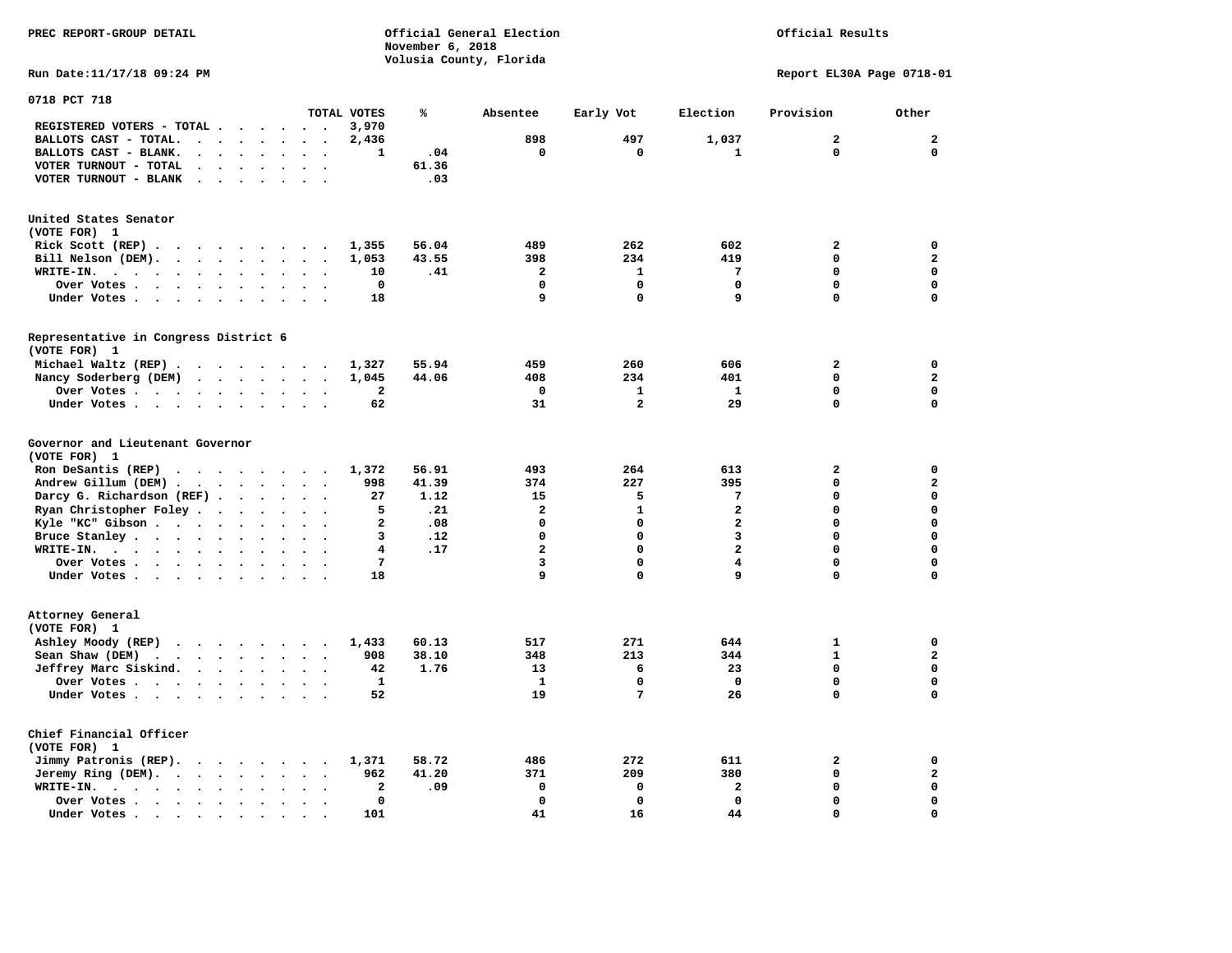| PREC REPORT-GROUP DETAIL                                                                                                                                                                                                                     |                                       |              | November 6, 2018 | Official General Election<br>Volusia County, Florida |              |          | Official Results          |              |
|----------------------------------------------------------------------------------------------------------------------------------------------------------------------------------------------------------------------------------------------|---------------------------------------|--------------|------------------|------------------------------------------------------|--------------|----------|---------------------------|--------------|
| Run Date:11/17/18 09:24 PM                                                                                                                                                                                                                   |                                       |              |                  |                                                      |              |          | Report EL30A Page 0718-02 |              |
| 0718 PCT 718                                                                                                                                                                                                                                 |                                       | TOTAL VOTES  | ℁                | Absentee                                             | Early Vot    | Election | Provision                 | Other        |
| Commissioner of Agriculture                                                                                                                                                                                                                  |                                       |              |                  |                                                      |              |          |                           |              |
| (VOTE FOR) 1                                                                                                                                                                                                                                 |                                       |              |                  |                                                      |              |          |                           |              |
| Matt Caldwell (REP)                                                                                                                                                                                                                          |                                       | 1,311        | 56.31            | 464                                                  | 246          | 600      | 1                         | 0            |
| Nicole "Nikki" Fried (DEM).                                                                                                                                                                                                                  |                                       | 1,017        | 43.69            | 394                                                  | 229          | 391      | $\mathbf{1}$              | 2            |
| Over Votes                                                                                                                                                                                                                                   | $\bullet$<br>$\bullet$                | 0            |                  | 0                                                    | 0            | 0        | $\mathbf 0$               | 0            |
| Under Votes<br>$\cdots$                                                                                                                                                                                                                      |                                       | 108          |                  | 40                                                   | 22           | 46       | $\mathbf 0$               | $\mathbf 0$  |
| State Senator District 14<br>(VOTE FOR) 1                                                                                                                                                                                                    |                                       |              |                  |                                                      |              |          |                           |              |
| Dorothy L. Hukill (REP).                                                                                                                                                                                                                     |                                       | 1,295        | 56.06            | 451                                                  | 251          | 592      | 1                         | 0            |
| Melissa "Mel" Martin (DEM).                                                                                                                                                                                                                  |                                       | 1,015        | 43.94            | 394                                                  | 228          | 390      | $\mathbf{1}$              | $\mathbf{2}$ |
| Over Votes<br>$\cdots$                                                                                                                                                                                                                       |                                       | 0            |                  | 0                                                    | 0            | 0        | 0                         | 0            |
| Under Votes                                                                                                                                                                                                                                  | $\sim$ $\sim$<br>$\ddot{\phantom{1}}$ | 126          |                  | 53                                                   | 18           | 55       | $\mathbf 0$               | $\mathbf 0$  |
| State Representative District 25<br>(VOTE FOR) 1                                                                                                                                                                                             |                                       |              |                  |                                                      |              |          |                           |              |
| Tom Leek (REP).<br>$\mathbf{r}$ , and $\mathbf{r}$ , and $\mathbf{r}$ , and $\mathbf{r}$ , and $\mathbf{r}$                                                                                                                                  |                                       | 1,308        | 56.09            | 466                                                  | 250          | 590      | 2                         | 0            |
| Kathleen "Katie" Tripp (DEM)                                                                                                                                                                                                                 |                                       | 995          | 42.67            | 386                                                  | 227          | 380      | 0                         | 2            |
| Joseph "Joe" Hannoush (LPF)<br>$\cdots$                                                                                                                                                                                                      |                                       | 29           | 1.24             | 6                                                    | 5            | 18       | $\mathbf 0$               | $\mathbf 0$  |
| Over Votes                                                                                                                                                                                                                                   |                                       | 0            |                  | 0<br>40                                              | 0<br>15      | 0        | 0<br>0                    | 0<br>0       |
| Under Votes                                                                                                                                                                                                                                  |                                       | 104          |                  |                                                      |              | 49       |                           |              |
| Justice of the Supreme Court Lawson<br>(VOTE FOR) 1                                                                                                                                                                                          |                                       |              |                  |                                                      |              |          |                           |              |
| $Yes \t . \t .$<br>the contract of the contract of the contract of the contract of the contract of the contract of the contract of                                                                                                           |                                       | 1,502        | 73.66            | 586                                                  | 300          | 612      | 2                         | 2            |
| No.                                                                                                                                                                                                                                          |                                       | 537          | 26.34            | 188                                                  | 107          | 242      | $\mathbf 0$               | $\mathbf 0$  |
| Over Votes                                                                                                                                                                                                                                   |                                       | 1            |                  | 0                                                    | 0            | 1        | 0                         | 0            |
| Under Votes                                                                                                                                                                                                                                  | $\sim$<br>$\ddot{\phantom{1}}$        | 396          |                  | 124                                                  | 90           | 182      | 0                         | $\mathbf 0$  |
| 5th District Court of Appeal Eisnaugle<br>(VOTE FOR) 1                                                                                                                                                                                       |                                       |              |                  |                                                      |              |          |                           |              |
| Yes<br>. The contract of the contract of the contract of the contract of the contract of the contract of the contract of the contract of the contract of the contract of the contract of the contract of the contract of the contrac         |                                       | 1,369        | 67.57            | 522                                                  | 268          | 576      | 2                         | 1            |
| No.                                                                                                                                                                                                                                          | $\bullet$                             | 657          | 32.43            | 248                                                  | 139          | 269      | 0                         | 1            |
| Over Votes.<br>. The contract of the contract of the contract of the contract of the contract of the contract of the contract of the contract of the contract of the contract of the contract of the contract of the contract of the contrac | $\bullet$ . $\bullet$                 | 2            |                  | 0                                                    | 1            | -1       | $\mathbf 0$               | $\mathbf 0$  |
| Under Votes                                                                                                                                                                                                                                  |                                       | 408          |                  | 128                                                  | 89           | 191      | $\mathbf 0$               | $\mathbf 0$  |
| Circuit Judge 7th Judicial, Grp 15<br>(VOTE FOR) 1                                                                                                                                                                                           |                                       |              |                  |                                                      |              |          |                           |              |
| Linda L. Gaustad                                                                                                                                                                                                                             |                                       | 1,036        | 51.29            | 379                                                  | 215          | 441      | 0                         | 1            |
| Ryan Will $\cdots$ , $\cdots$ , $\cdots$ , $\cdots$                                                                                                                                                                                          |                                       | 984          | 48.71            | 391                                                  | 194          | 397      | $\overline{a}$            | 0            |
| Over Votes .                                                                                                                                                                                                                                 |                                       | 1            |                  | 0                                                    | 1            | 0        | 0                         | 0            |
| Under Votes.                                                                                                                                                                                                                                 |                                       | 415          |                  | 128                                                  | 87           | 199      | 0                         | $\mathbf{1}$ |
| County Council Member District 3<br>(VOTE FOR) 1                                                                                                                                                                                             |                                       |              |                  |                                                      |              |          |                           |              |
| Michael J. Arminio<br>$\sim$<br>$\sim$ $\sim$                                                                                                                                                                                                |                                       | 784          | 39.54            | 260                                                  | 165          | 357      | 2                         | 0            |
| Deborah A. "Deb" Denys.<br>$\ddot{\phantom{a}}$<br>$\sim$ 100 $\sim$<br>$\ddot{\phantom{a}}$                                                                                                                                                 |                                       | 1,199        | 60.46            | 507                                                  | 232          | 459      | 0                         | $\mathbf{1}$ |
| Over Votes<br>$\ddot{\phantom{a}}$                                                                                                                                                                                                           |                                       | $\mathbf{1}$ |                  | 0                                                    | $\mathbf{1}$ | 0        | 0                         | 0            |
| Under Votes                                                                                                                                                                                                                                  |                                       | 452          |                  | 131                                                  | 99           | 221      | 0                         | 1            |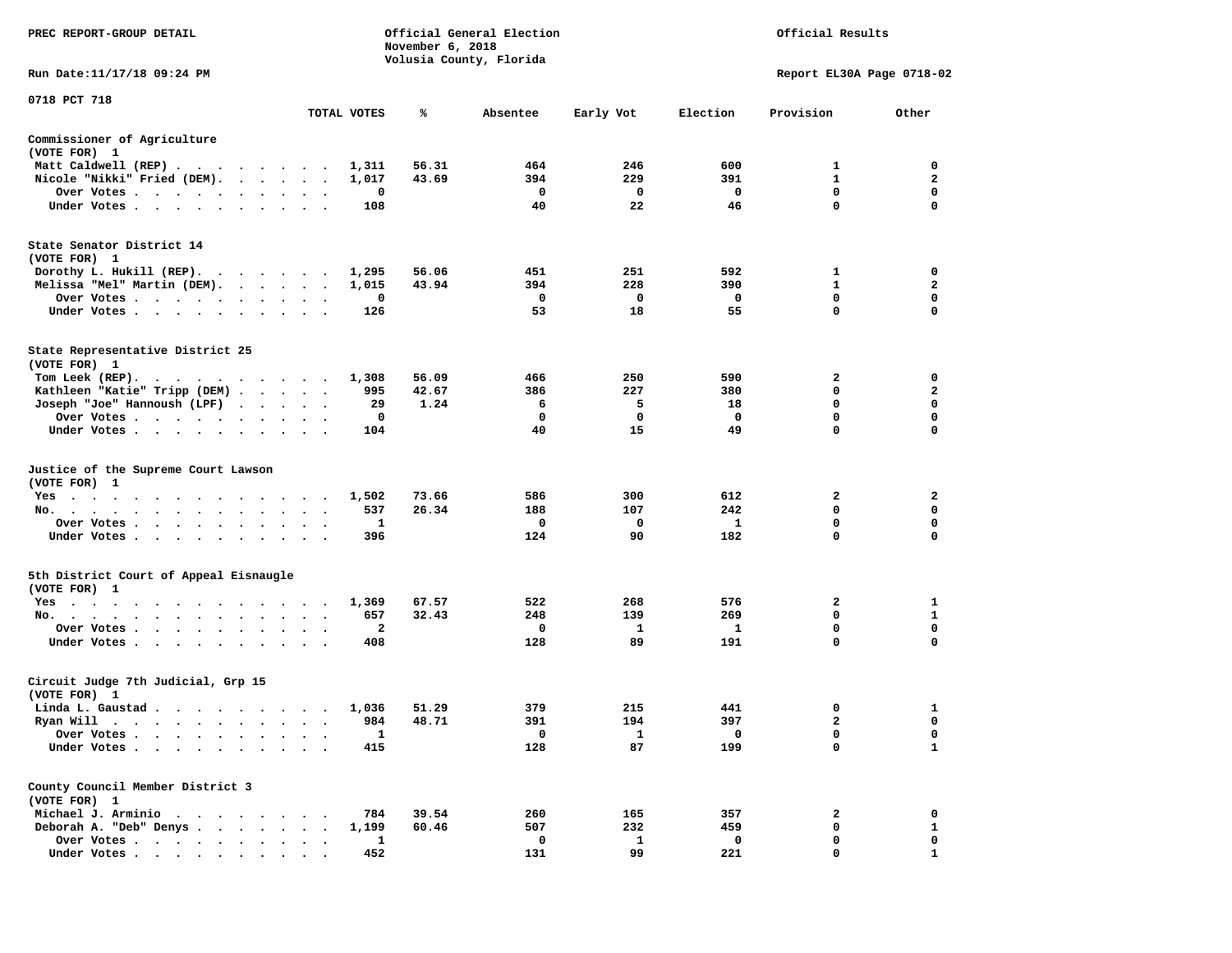| PREC REPORT-GROUP DETAIL                                                                                                                                                                                                                                                                             |                                                |              | November 6, 2018 | Official General Election<br>Volusia County, Florida |            |              | Official Results          |                         |
|------------------------------------------------------------------------------------------------------------------------------------------------------------------------------------------------------------------------------------------------------------------------------------------------------|------------------------------------------------|--------------|------------------|------------------------------------------------------|------------|--------------|---------------------------|-------------------------|
| Run Date:11/17/18 09:24 PM                                                                                                                                                                                                                                                                           |                                                |              |                  |                                                      |            |              | Report EL30A Page 0718-03 |                         |
| 0718 PCT 718                                                                                                                                                                                                                                                                                         |                                                | TOTAL VOTES  | ℁                | Absentee                                             | Early Vot  | Election     | Provision                 | Other                   |
| Soil and Water Cons Dist Seat 1                                                                                                                                                                                                                                                                      |                                                |              |                  |                                                      |            |              |                           |                         |
| (VOTE FOR) 1                                                                                                                                                                                                                                                                                         |                                                |              |                  | 396                                                  | 238        | 462          | 2                         | 0                       |
| William Bliss.<br>$\bullet$<br>$\cdots$<br>Derrick Orberg.<br>$\sim$ $\sim$ $\sim$ $\sim$ $\sim$<br>$\sim$ $\sim$<br>$\ddot{\phantom{a}}$                                                                                                                                                            |                                                | 1,098<br>781 | 58.44<br>41.56   | 309                                                  | 150        | 322          | 0                         | 0                       |
| Over Votes .<br>$\cdot$ $\cdot$ $\cdot$ $\cdot$ $\cdot$ $\cdot$<br>$\cdot$                                                                                                                                                                                                                           | $\cdot$<br>$\bullet$                           | 2            |                  | 0                                                    | 1          | 1            | $\mathbf 0$               | 0                       |
| Under Votes<br>$\ddot{\phantom{1}}$<br>$\ddot{\phantom{1}}$<br>$\ddot{\phantom{1}}$<br>$\cdot$                                                                                                                                                                                                       |                                                | 555          |                  | 193                                                  | 108        | 252          | 0                         | $\mathbf{2}$            |
| Soil and Water Cons Dist Seat 3<br>(VOTE FOR) 1                                                                                                                                                                                                                                                      |                                                |              |                  |                                                      |            |              |                           |                         |
| Beth James.                                                                                                                                                                                                                                                                                          | $\sim$                                         | 949          | 50.86            | 368                                                  | 187        | 393          | 1                         | 0                       |
| Wesley Wayne Wilson Jr                                                                                                                                                                                                                                                                               | $\ddot{\phantom{0}}$                           | 322          | 17.26            | 106                                                  | 63         | 152          | 1                         | 0                       |
| Christine Wilt.<br>$\sim$ $\sim$<br>$\ddot{\phantom{a}}$                                                                                                                                                                                                                                             |                                                | 595          | 31.89            | 218                                                  | 141        | 236          | 0                         | 0                       |
| Over Votes<br>$\bullet$<br>$\cdot$                                                                                                                                                                                                                                                                   |                                                | 1            |                  | 1                                                    | 0          | 0            | 0                         | 0                       |
| Under Votes                                                                                                                                                                                                                                                                                          |                                                | 569          |                  | 205                                                  | 106        | 256          | $\mathbf 0$               | $\overline{\mathbf{2}}$ |
| Soil and Water Cons Dist Seat 5<br>(VOTE FOR) 1                                                                                                                                                                                                                                                      |                                                |              |                  |                                                      |            |              |                           |                         |
| J. Mark Barfield                                                                                                                                                                                                                                                                                     |                                                | 421          | 22.45            | 144                                                  | 89         | 186          | 2                         | 0                       |
| Andy Kelly                                                                                                                                                                                                                                                                                           |                                                | 808          | 43.09            | 306                                                  | 179        | 323          | 0                         | 0                       |
| David Schaefer.<br><b>Contract Contract Contract</b><br>$\bullet$ . $\bullet$<br>$\bullet$                                                                                                                                                                                                           | $\bullet$                                      | 646          | 34.45            | 246                                                  | 119        | 281          | 0                         | 0                       |
| Over Votes<br>$\sim$ $\sim$                                                                                                                                                                                                                                                                          |                                                | 1            |                  | 0                                                    | 0          | $\mathbf{1}$ | 0                         | 0                       |
| Under Votes<br>$\ddot{\phantom{0}}$<br>$\bullet$                                                                                                                                                                                                                                                     | $\cdot$<br>$\cdot$<br>$\overline{\phantom{a}}$ | 560          |                  | 202                                                  | 110        | 246          | 0                         | $\mathbf{2}$            |
| #1 Increased Homestead Exemption<br>(VOTE FOR) 1                                                                                                                                                                                                                                                     |                                                |              |                  |                                                      |            |              |                           |                         |
| Yes                                                                                                                                                                                                                                                                                                  |                                                | 1,120        | 48.51            | 449                                                  | 205        | 465          | 1                         | 0                       |
| No.<br>$\sim$ $\sim$<br>$\ddot{\phantom{0}}$                                                                                                                                                                                                                                                         |                                                | 1,189        | 51.49            | 404                                                  | 273        | 509          | 1                         | 2                       |
| Over Votes .<br>$\sim$ $\sim$<br>$\sim$<br>$\bullet$<br>$\bullet$<br>$\bullet$                                                                                                                                                                                                                       | $\bullet$<br>$\bullet$                         | 1            |                  | 1                                                    | 0          | 0            | 0                         | $\mathbf 0$             |
| Under Votes<br>$\ddot{\phantom{1}}$                                                                                                                                                                                                                                                                  | $\ddot{\phantom{a}}$<br>$\ddot{\phantom{1}}$   | 126          |                  | 44                                                   | 19         | 63           | 0                         | $\mathbf 0$             |
| #2 Limit on Property Tax Assessments                                                                                                                                                                                                                                                                 |                                                |              |                  |                                                      |            |              |                           |                         |
| (VOTE FOR) 1                                                                                                                                                                                                                                                                                         |                                                |              |                  |                                                      |            |              |                           |                         |
| $Yes \cdot \cdot \cdot$<br>$\sim$<br>$\sim$<br>$\sim$ $\sim$<br>. The contract of the contract of the contract of the contract of the contract of the contract of the contract of the contract of the contract of the contract of the contract of the contract of the contract of the contrac<br>No. | $\sim$                                         | 1,511<br>774 | 66.13<br>33.87   | 577<br>272                                           | 287<br>183 | 644<br>319   | 2<br>0                    | 1<br>0                  |
| Over Votes .<br>$\ddot{\phantom{1}}$<br>$\sim$<br>$\sim$ 100 $\pm$<br>$\ddot{\phantom{0}}$<br>$\cdot$<br>$\cdot$                                                                                                                                                                                     |                                                | 0            |                  | 0                                                    | 0          | 0            | 0                         | 0                       |
| Under Votes<br>$\sim$ $\sim$<br>$\bullet$ .<br>$\blacksquare$                                                                                                                                                                                                                                        |                                                | 151          |                  | 49                                                   | 27         | 74           | 0                         | 1                       |
| #3 Voter Control of Gambling<br>(VOTE FOR) 1                                                                                                                                                                                                                                                         |                                                |              |                  |                                                      |            |              |                           |                         |
| Yes<br>$\sim$ $\sim$<br>$\cdots$<br>$\cdots$                                                                                                                                                                                                                                                         |                                                | 1,557        | 66.65            | 579                                                  | 314        | 660          | 2                         | 2                       |
| No.<br>$\blacksquare$ .<br>$\bullet$<br>$\bullet$                                                                                                                                                                                                                                                    |                                                | 779          | 33.35            | 286                                                  | 168        | 325          | 0                         | 0                       |
| Over Votes .<br>$\ddot{\phantom{a}}$<br>$\ddot{\phantom{a}}$<br>$\ddot{\phantom{a}}$                                                                                                                                                                                                                 |                                                | з            |                  | 0                                                    | 1          | $\mathbf{2}$ | 0                         | 0                       |
| Under Votes.<br>$\ddot{\phantom{1}}$<br>$\cdot$                                                                                                                                                                                                                                                      |                                                | 97           |                  | 33                                                   | 14         | 50           | 0                         | 0                       |
| #4 Voting Restoration Amendment<br>(VOTE FOR) 1                                                                                                                                                                                                                                                      |                                                |              |                  |                                                      |            |              |                           |                         |
| $Yes \cdot \cdot \cdot$<br>$\sim$ $\sim$<br>$\sim$<br>$\ddot{\phantom{a}}$<br>$\bullet$<br>$\ddot{\phantom{0}}$                                                                                                                                                                                      |                                                | 1,354        | 57.62            | 505                                                  | 284        | 563          | 0                         | 2                       |
| No.<br>$\ddot{\phantom{1}}$<br>$\sim$<br>$\overline{\phantom{a}}$<br>$\sim$                                                                                                                                                                                                                          |                                                | 996          | 42.38            | 363                                                  | 199        | 432          | $\mathbf{2}$              | 0                       |
| Over Votes<br>$\bullet$                                                                                                                                                                                                                                                                              |                                                | 3            |                  | 0                                                    | 2          | $\mathbf{1}$ | 0                         | 0                       |
| Under Votes                                                                                                                                                                                                                                                                                          |                                                | 83           |                  | 30                                                   | 12         | 41           | $\Omega$                  | $\Omega$                |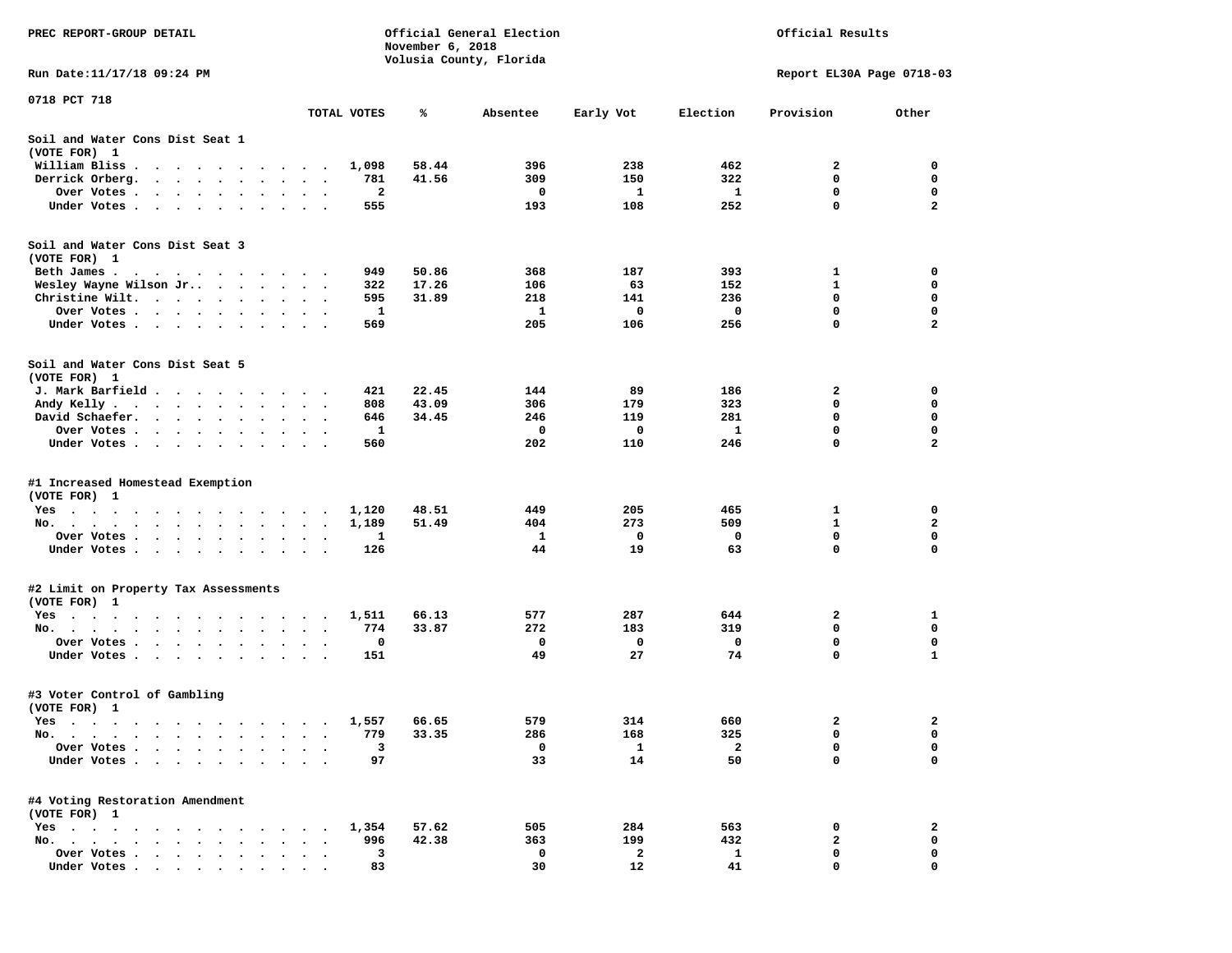| PREC REPORT-GROUP DETAIL                                      |                | November 6, 2018 | Official General Election<br>Volusia County, Florida |                    |                    | Official Results             |                  |
|---------------------------------------------------------------|----------------|------------------|------------------------------------------------------|--------------------|--------------------|------------------------------|------------------|
| Run Date:11/17/18 09:24 PM                                    |                |                  |                                                      |                    |                    | Report EL30A Page 0718-04    |                  |
| 0718 PCT 718                                                  | TOTAL VOTES    | ℁                | Absentee                                             | Early Vot          | Election           | Provision                    | Other            |
|                                                               |                |                  |                                                      |                    |                    |                              |                  |
| #5 Supermajority Vote Required<br>(VOTE FOR) 1                |                |                  |                                                      |                    |                    |                              |                  |
| Yes                                                           | 1,547          | 67.76            | 614                                                  | 282                | 648                | $\overline{a}$               | 1                |
| No.                                                           | 736            | 32.24            | 240                                                  | 193                | 302                | 0                            | $\mathbf{1}$     |
| Over Votes                                                    | $\mathbf{1}$   |                  | $\mathbf 0$                                          | $\mathbf{1}$       | $\mathbf{o}$       | $\mathbf 0$                  | $\mathbf 0$      |
| Under Votes                                                   | 152            |                  | 44                                                   | 21                 | 87                 | $\mathbf 0$                  | $\mathbf 0$      |
| #6 Rights of Crime Victims; Judges                            |                |                  |                                                      |                    |                    |                              |                  |
| (VOTE FOR) 1                                                  |                |                  |                                                      |                    |                    |                              |                  |
| Yes                                                           | 1,204          | 52.19            | 456                                                  | 222                | 523                | $\mathbf{1}$<br>$\mathbf{1}$ | $\overline{a}$   |
| No.                                                           | 1,103          | 47.81            | 401                                                  | 259                | 442                | $\mathbf 0$                  | 0<br>$\mathbf 0$ |
| Over Votes.<br>Under Votes                                    | 1              |                  | $\mathbf 0$<br>41                                    | $\mathbf{o}$<br>16 | $\mathbf{1}$<br>71 | $\mathbf 0$                  | $\mathbf 0$      |
|                                                               | 128            |                  |                                                      |                    |                    |                              |                  |
| #7 Survivor Benefits<br>(VOTE FOR) 1                          |                |                  |                                                      |                    |                    |                              |                  |
|                                                               |                | 54.09            | 478                                                  | 223                | 537                | $\overline{2}$               | $\overline{a}$   |
| Yes. 1,242<br>No.                                             | 1,054          | 45.91            | 373                                                  | 254                | 427                | $\mathbf 0$                  | $\mathbf 0$      |
|                                                               | $\mathbf 0$    |                  | $\mathbf 0$                                          | $\mathbf 0$        | $\mathbf 0$        | $\mathbf 0$                  | $\mathbf 0$      |
| Over Votes                                                    | 140            |                  | 47                                                   | 20                 | 73                 | $\Omega$                     | $\Omega$         |
| Under Votes                                                   |                |                  |                                                      |                    |                    |                              |                  |
| #9 Prohibits Oil, Gas Drilling, Vaping<br>(VOTE FOR) 1<br>Yes | 1,438          | 62.14            | 537                                                  | 292                | 605                | $\mathbf{2}$                 | 2                |
| No.                                                           | 876            | 37.86            | 322                                                  | 185                | 369                | $\mathbf 0$                  | $\mathbf 0$      |
| Over Votes                                                    | $\overline{4}$ |                  | $\overline{\mathbf{3}}$                              | $\mathbf{1}$       | $\mathbf 0$        | $\mathbf 0$                  | $\mathbf 0$      |
| Under Votes                                                   | 118            |                  | 36                                                   | 19                 | 63                 | $\Omega$                     | $\mathbf 0$      |
| #10 State and Local Structure and Op<br>(VOTE FOR) 1          |                |                  |                                                      |                    |                    |                              |                  |
| Yes                                                           | 1,236          | 55.03            | 493                                                  | 233                | 507                | 1                            | $\overline{a}$   |
| No.                                                           | 1,010          | 44.97            | 345                                                  | 238                | 426                | $\mathbf{1}$                 | $\mathbf{0}$     |
| Over Votes                                                    | $\mathbf 0$    |                  | $\mathbf 0$                                          | $\mathbf{o}$       | $\mathbf{o}$       | $\mathbf 0$                  | $\mathbf 0$      |
| Under Votes                                                   | 190            |                  | 60                                                   | 26                 | 104                | $\mathbf{0}$                 | $\mathbf{0}$     |
| #11 Removal of Obs Prov; Crim Statute                         |                |                  |                                                      |                    |                    |                              |                  |
| (VOTE FOR) 1                                                  |                |                  |                                                      |                    |                    |                              |                  |
| Yes                                                           | 1,236          | 55.93            | 478                                                  | 245                | 510                | $\mathbf{1}$                 | $\mathbf{2}$     |
| No.                                                           | 974            | 44.07            | 342                                                  | 216                | 415                | $\mathbf{1}$                 | $\mathbf 0$      |
| Over Votes                                                    | $\mathbf{1}$   |                  | $\mathbf{1}$                                         | $\Omega$           | $\Omega$           | $\mathbf{0}$                 | $\mathbf{0}$     |
| Under Votes                                                   | 225            |                  | 77                                                   | 36                 | 112                | $\Omega$                     | $\mathbf 0$      |
| #12 Lobbying and Abuse of Office<br>(VOTE FOR) 1              |                |                  |                                                      |                    |                    |                              |                  |
| Yes                                                           | 1,738          | 76.46            | 686                                                  | 338                | 710                | 2                            | $\mathbf{2}$     |
| No.                                                           | 535            | 23.54            | 155                                                  | 137                | 243                | $\mathbf 0$                  | $\mathbf 0$      |
| Over Votes                                                    | $\mathbf{1}$   |                  | $\mathbf 0$                                          | $\mathbf{1}$       | $\mathbf{0}$       | $\mathbf 0$                  | $\mathbf 0$      |
| Under Votes.                                                  | 162            |                  | 57                                                   | 21                 | 84                 | $\mathbf{0}$                 | $\mathbf 0$      |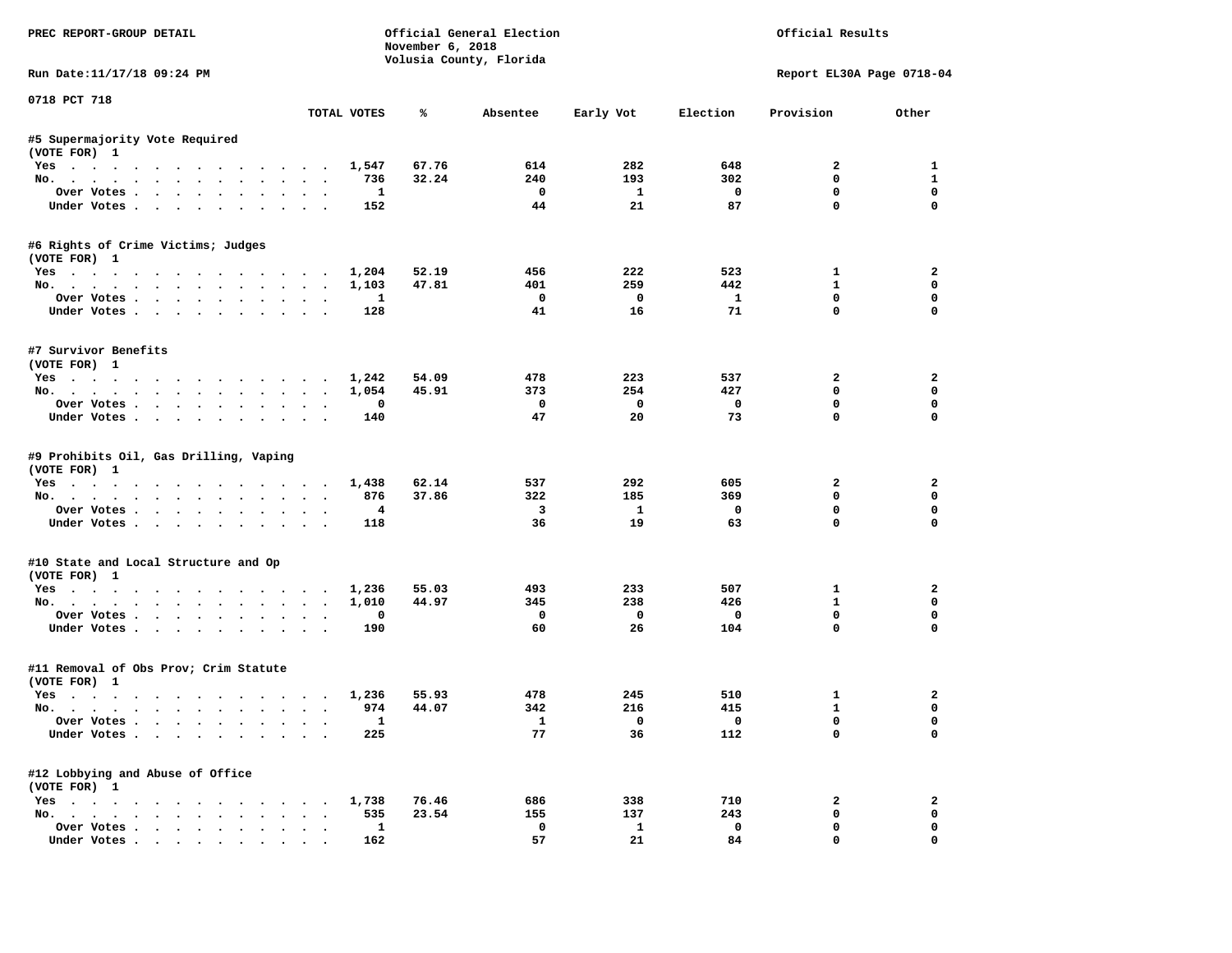| PREC REPORT-GROUP DETAIL            |  |  |  |             | November 6, 2018 | Official General Election<br>Volusia County, Florida |           |          | Official Results          |       |
|-------------------------------------|--|--|--|-------------|------------------|------------------------------------------------------|-----------|----------|---------------------------|-------|
| Run Date: 11/17/18 09:24 PM         |  |  |  |             |                  |                                                      |           |          | Report EL30A Page 0718-05 |       |
| 0718 PCT 718                        |  |  |  | TOTAL VOTES | %ะ               | Absentee                                             | Early Vot | Election | Provision                 | Other |
| #13 Ends Dog Racing<br>(VOTE FOR) 1 |  |  |  |             |                  |                                                      |           |          |                           |       |
| Yes                                 |  |  |  | 1,387       | 59.48            | 543                                                  | 284       | 558      |                           |       |
| No.                                 |  |  |  | 945         | 40.52            | 318                                                  | 197       | 428      |                           |       |
| Over Votes                          |  |  |  |             |                  | 0                                                    | 0         |          |                           | 0     |
| Under Votes, , , , , , , , , , ,    |  |  |  | 103         |                  | 37                                                   | 16        | 50       |                           | 0     |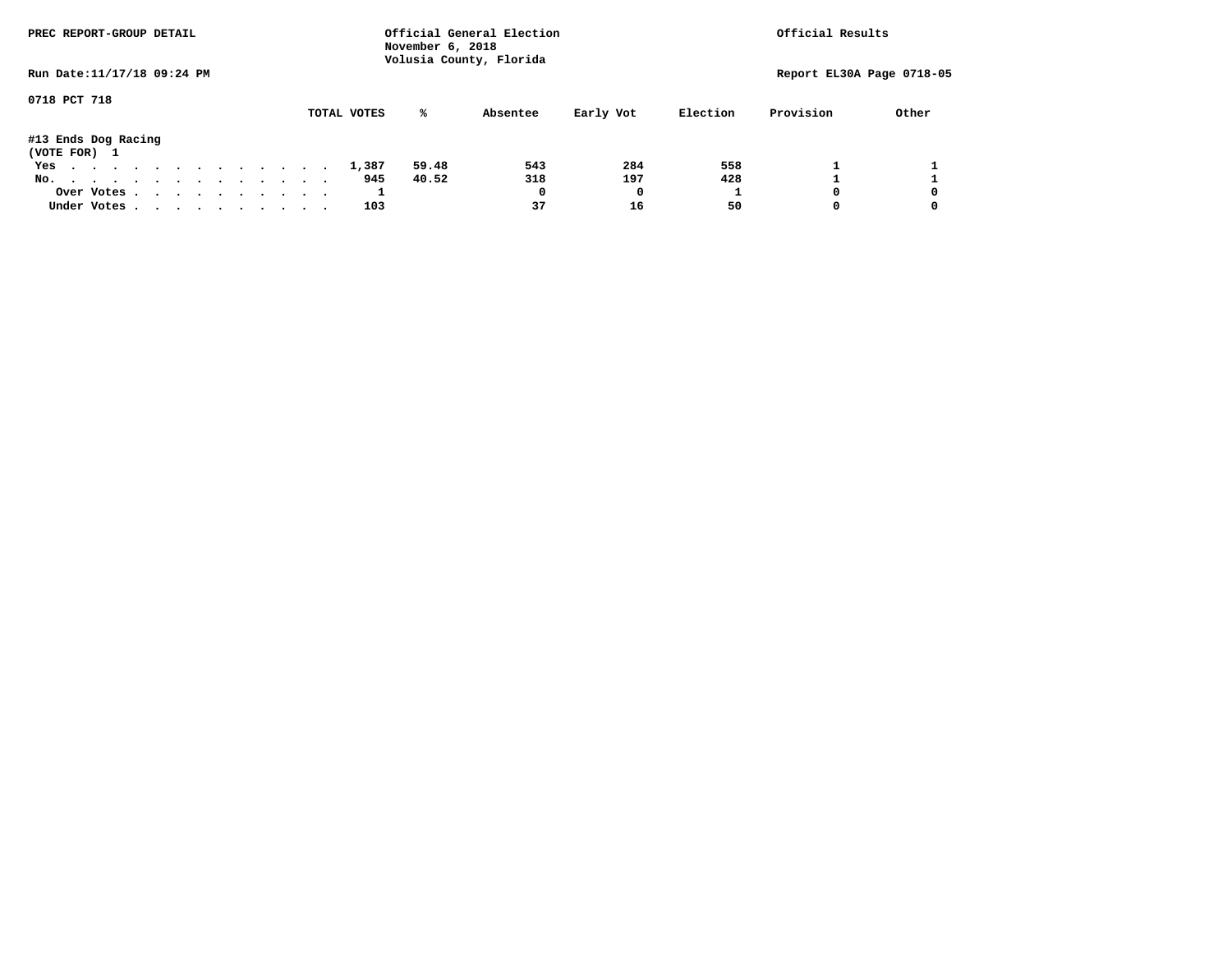Official Results

**Run Date:11/17/18 09:24 PM Report EL30A Page 0719-01** 

| 0719 PCT 719                                                                                                                 |                                              |                                              |              |       |                         |                         |                         |              |              |
|------------------------------------------------------------------------------------------------------------------------------|----------------------------------------------|----------------------------------------------|--------------|-------|-------------------------|-------------------------|-------------------------|--------------|--------------|
|                                                                                                                              |                                              |                                              | TOTAL VOTES  | ℁     | Absentee                | Early Vot               | Election                | Provision    | Other        |
| REGISTERED VOTERS - TOTAL .<br>$\bullet$                                                                                     | $\bullet$                                    | $\ddot{\phantom{0}}$<br>$\ddot{\phantom{a}}$ | 2,191        |       |                         |                         |                         |              |              |
| BALLOTS CAST - TOTAL.<br>$\sim$<br>$\ddot{\phantom{a}}$                                                                      | $\ddot{\phantom{a}}$<br>$\ddot{\phantom{a}}$ | $\ddot{\phantom{1}}$                         | 1,356        |       | 545                     | 261                     | 549                     | $\mathbf{1}$ | $\mathbf{0}$ |
| BALLOTS CAST - BLANK.<br>$\ddot{\phantom{a}}$<br>$\ddot{\phantom{a}}$                                                        | $\ddot{\phantom{a}}$                         |                                              | 1            | .07   | $\mathbf{1}$            | $\mathbf 0$             | $\mathbf 0$             | 0            | $\mathbf 0$  |
| VOTER TURNOUT - TOTAL<br>$\ddot{\phantom{a}}$<br>$\bullet$<br>$\sim$                                                         | $\bullet$<br>$\bullet$                       | $\ddot{\phantom{1}}$                         |              | 61.89 |                         |                         |                         |              |              |
| VOTER TURNOUT - BLANK<br>$\bullet$                                                                                           |                                              |                                              |              | .05   |                         |                         |                         |              |              |
| United States Senator                                                                                                        |                                              |                                              |              |       |                         |                         |                         |              |              |
| (VOTE FOR) 1                                                                                                                 |                                              |                                              |              |       |                         |                         |                         |              |              |
| Rick Scott (REP).<br>.                                                                                                       |                                              |                                              | 791          | 58.85 | 306                     | 139                     | 345                     | $\mathbf{1}$ | 0            |
| Bill Nelson (DEM).<br>$\cdot$ $\cdot$ $\cdot$ $\cdot$ $\cdot$ $\cdot$ $\cdot$ $\cdot$                                        |                                              |                                              | 550          | 40.92 | 233                     | 117                     | 200                     | $\mathbf 0$  | 0            |
| WRITE-IN.<br>$\cdot$ $\cdot$ $\cdot$<br>$\ddot{\phantom{a}}$<br>$\ddot{\phantom{a}}$                                         | $\ddot{\phantom{a}}$                         |                                              | 3            | .22   | $\mathbf 0$             | $\mathbf{1}$            | $\mathbf{2}$            | $\Omega$     | $\mathbf 0$  |
| Over Votes .<br>$\cdots$<br>$\bullet$                                                                                        | $\bullet$<br>$\bullet$                       |                                              | $\mathbf 0$  |       | $\Omega$                | $\Omega$                | 0                       | $\Omega$     | $\mathbf 0$  |
| Under Votes<br>$\sim$ $\sim$<br>$\ddot{\phantom{0}}$<br>$\ddot{\phantom{a}}$                                                 | $\ddot{\phantom{a}}$                         |                                              | 12           |       | 6                       | $\overline{\mathbf{4}}$ | $\overline{\mathbf{2}}$ | $\mathbf 0$  | $\mathbf 0$  |
| Representative in Congress District 6                                                                                        |                                              |                                              |              |       |                         |                         |                         |              |              |
| (VOTE FOR) 1                                                                                                                 |                                              |                                              |              |       |                         |                         |                         |              |              |
| Michael Waltz (REP)                                                                                                          |                                              |                                              | 767          | 57.84 | 293                     | 141                     | 333                     | 0            | 0            |
| Nancy Soderberg (DEM)<br>$\cdot$ $\cdot$ $\cdot$                                                                             | $\cdot$ $\cdot$ $\cdot$ $\cdot$              |                                              | 559          | 42.16 | 238                     | 114                     | 207                     | $\mathbf 0$  | $\mathbf 0$  |
| Over Votes<br>$\sim$                                                                                                         | $\bullet$<br>$\bullet$                       | $\ddot{\phantom{a}}$<br>$\ddot{\phantom{a}}$ | 0            |       | $\mathbf 0$             | $\mathbf 0$             | 0                       | $\mathbf 0$  | $\mathbf 0$  |
| Under Votes                                                                                                                  | $\sim$                                       | $\sim$                                       | 30           |       | 14                      | 6                       | 9                       | $\mathbf{1}$ | $\mathbf 0$  |
|                                                                                                                              |                                              |                                              |              |       |                         |                         |                         |              |              |
| Governor and Lieutenant Governor                                                                                             |                                              |                                              |              |       |                         |                         |                         |              |              |
| (VOTE FOR) 1                                                                                                                 |                                              |                                              |              |       |                         |                         |                         |              |              |
| Ron DeSantis (REP)<br>.                                                                                                      |                                              |                                              | 789          | 59.06 | 302                     | 144                     | 342                     | 1            | $\mathbf 0$  |
| Andrew Gillum (DEM)<br>$\ddot{\phantom{0}}$                                                                                  | $\sim$ $\sim$ $\sim$                         |                                              | 521          | 39.00 | 224                     | 108                     | 189                     | $\mathbf 0$  | $\mathbf 0$  |
| Darcy G. Richardson (REF).<br>$\sim$ $\sim$                                                                                  | $\sim$                                       | $\ddot{\phantom{0}}$<br>$\cdot$              | 13           | .97   | $\mathbf{1}$            | з                       | 9                       | $\mathbf 0$  | $\mathbf 0$  |
| Ryan Christopher Foley<br>$\bullet$                                                                                          | $\ddot{\phantom{a}}$<br>$\ddot{\phantom{a}}$ |                                              | 7            | .52   | $\overline{\mathbf{2}}$ | $\overline{\mathbf{2}}$ | 3                       | $\mathbf 0$  | $\mathbf 0$  |
| Kyle "KC" Gibson                                                                                                             | $\ddot{\phantom{a}}$<br>$\bullet$            |                                              | $\mathbf{1}$ | .07   | $\mathbf{1}$            | $\Omega$                | $\Omega$                | $\Omega$     | $\mathbf 0$  |
| Bruce Stanley<br>$\ddot{\phantom{a}}$                                                                                        | $\ddot{\phantom{a}}$<br>$\ddot{\phantom{a}}$ | $\ddot{\phantom{a}}$                         | 5            | .37   | 5                       | $\Omega$                | $\Omega$                | $\Omega$     | $\mathbf 0$  |
| WRITE-IN.<br>$\mathbf{r}$ , $\mathbf{r}$ , $\mathbf{r}$ , $\mathbf{r}$ , $\mathbf{r}$ , $\mathbf{r}$<br>$\ddot{\phantom{0}}$ | $\ddot{\phantom{a}}$                         |                                              | $\mathbf 0$  |       | $\mathbf 0$             | $\mathbf 0$             | 0                       | $\mathbf 0$  | $\mathbf 0$  |
| Over Votes                                                                                                                   | $\bullet$<br>$\bullet$                       | $\cdot$                                      | 6            |       | $\overline{\mathbf{3}}$ | $\overline{\mathbf{c}}$ | $\mathbf{1}$            | $\mathbf 0$  | $\mathbf 0$  |
| Under Votes                                                                                                                  | $\bullet$<br>$\ddot{\phantom{a}}$            | $\ddotsc$                                    | 14           |       | 7                       | $\overline{\mathbf{2}}$ | 5                       | 0            | $\mathbf 0$  |
| Attorney General                                                                                                             |                                              |                                              |              |       |                         |                         |                         |              |              |
| (VOTE FOR) 1                                                                                                                 |                                              |                                              |              |       |                         |                         |                         |              |              |
| Ashley Moody (REP)                                                                                                           |                                              |                                              | 827          | 61.90 | 312                     | 155                     | 359                     | $\mathbf{1}$ | 0            |
| Sean Shaw (DEM)<br>$\cdots$                                                                                                  |                                              | $\cdots$                                     | 465          | 34.81 | 208                     | 96                      | 161                     | $\mathbf 0$  | $\mathbf 0$  |
| Jeffrey Marc Siskind.                                                                                                        | $\ddot{\phantom{a}}$<br>$\ddot{\phantom{a}}$ |                                              | 44           | 3.29  | 16                      | 7                       | 21                      | 0            | $\mathbf 0$  |
| Over Votes                                                                                                                   | $\bullet$<br>$\bullet$                       |                                              | $\mathbf 0$  |       | $\Omega$                | $\mathbf 0$             | 0                       | $\Omega$     | $\mathbf 0$  |
| Under Votes                                                                                                                  | $\bullet$                                    |                                              | 20           |       | 9                       | 3                       | 8                       | $\mathbf 0$  | $\mathbf 0$  |
|                                                                                                                              |                                              |                                              |              |       |                         |                         |                         |              |              |
| Chief Financial Officer<br>(VOTE FOR) 1                                                                                      |                                              |                                              |              |       |                         |                         |                         |              |              |
| Jimmy Patronis (REP).<br>$\cdot$ $\cdot$ $\cdot$ $\cdot$                                                                     | $\sim$                                       | $\sim$                                       | 810          | 61.69 | 301                     | 152                     | 356                     | 1            | 0            |
| Jeremy Ring (DEM).<br>$\sim$ $\sim$ $\sim$ $\sim$<br>$\ddot{\phantom{a}}$                                                    |                                              |                                              | 503          | 38.31 | 224                     | 101                     | 178                     | $\mathbf 0$  | $\mathbf 0$  |
| WRITE-IN.<br>$\mathbf{r}$ , and $\mathbf{r}$ , and $\mathbf{r}$ , and $\mathbf{r}$<br>$\ddot{\phantom{a}}$                   | $\bullet$<br>$\bullet$                       | $\ddot{\phantom{0}}$                         | 0            |       | $\mathbf 0$             | $\mathbf 0$             | 0                       | $\mathbf 0$  | $\mathbf 0$  |
| Over Votes<br>$\ddot{\phantom{a}}$                                                                                           | $\ddot{\phantom{a}}$                         |                                              | $\mathbf 0$  |       | $\Omega$                | $\mathbf 0$             | $\mathbf 0$             | $\mathbf 0$  | $\mathbf 0$  |
| Under Votes<br>$\overline{\phantom{a}}$                                                                                      |                                              |                                              | 43           |       | 20                      | 8                       | 15                      | 0            | $\mathbf 0$  |
|                                                                                                                              |                                              |                                              |              |       |                         |                         |                         |              |              |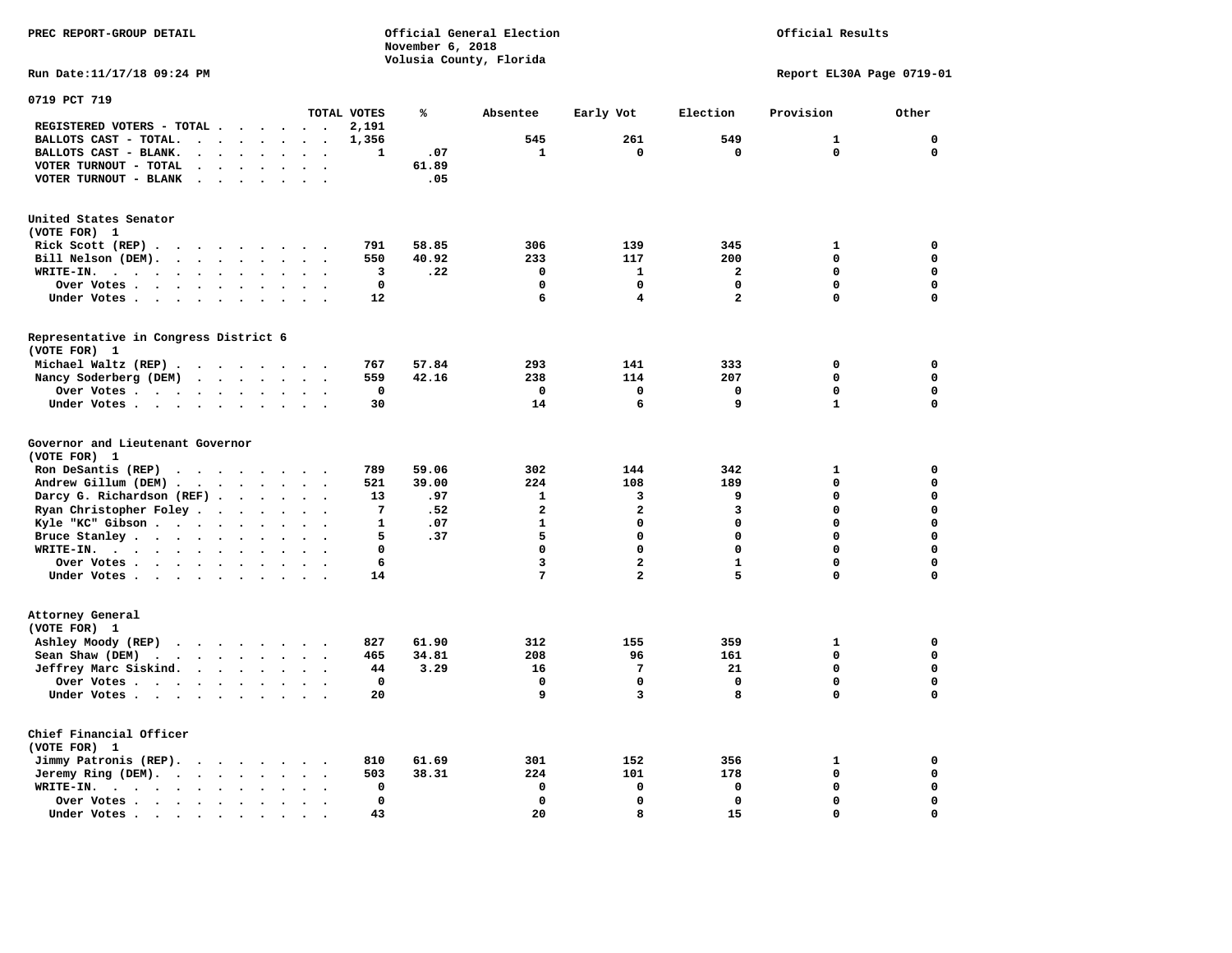| PREC REPORT-GROUP DETAIL                                                                                                                                                                                                                             |                     |                      |             | November 6, 2018 | Official General Election<br>Volusia County, Florida |           |          | Official Results          |             |
|------------------------------------------------------------------------------------------------------------------------------------------------------------------------------------------------------------------------------------------------------|---------------------|----------------------|-------------|------------------|------------------------------------------------------|-----------|----------|---------------------------|-------------|
| Run Date: 11/17/18 09:24 PM                                                                                                                                                                                                                          |                     |                      |             |                  |                                                      |           |          | Report EL30A Page 0719-02 |             |
| 0719 PCT 719                                                                                                                                                                                                                                         |                     |                      | TOTAL VOTES | ℁                | Absentee                                             | Early Vot | Election | Provision                 | Other       |
|                                                                                                                                                                                                                                                      |                     |                      |             |                  |                                                      |           |          |                           |             |
| Commissioner of Agriculture<br>(VOTE FOR) 1                                                                                                                                                                                                          |                     |                      |             |                  |                                                      |           |          |                           |             |
| Matt Caldwell (REP)                                                                                                                                                                                                                                  |                     |                      | 765         | 58.40            | 279                                                  | 141       | 345      | 0                         | 0           |
| Nicole "Nikki" Fried (DEM).                                                                                                                                                                                                                          |                     |                      | 545         | 41.60            | 242                                                  | 112       | 191      | 0                         | 0           |
| Over Votes                                                                                                                                                                                                                                           |                     |                      | 0           |                  | 0                                                    | 0         | 0        | 0                         | 0           |
| Under Votes                                                                                                                                                                                                                                          |                     |                      | 46          |                  | 24                                                   | 8         | 13       | $\mathbf{1}$              | 0           |
| State Senator District 14<br>(VOTE FOR) 1                                                                                                                                                                                                            |                     |                      |             |                  |                                                      |           |          |                           |             |
| Dorothy L. Hukill $(REP)$ .                                                                                                                                                                                                                          |                     |                      | 747         | 57.77            | 270                                                  | 139       | 338      | 0                         | 0           |
| Melissa "Mel" Martin (DEM).                                                                                                                                                                                                                          |                     |                      | 546         | 42.23            | 242                                                  | 111       | 193      | 0                         | 0           |
| Over Votes                                                                                                                                                                                                                                           |                     |                      | 0           |                  | 0                                                    | 0         | 0        | $\mathbf 0$               | $\mathbf 0$ |
| Under Votes<br>$\sim$                                                                                                                                                                                                                                | $\bullet$           | $\sim$ $\sim$        | 63          |                  | 33                                                   | 11        | 18       | $\mathbf{1}$              | 0           |
| State Representative District 25<br>(VOTE FOR) 1                                                                                                                                                                                                     |                     |                      |             |                  |                                                      |           |          |                           |             |
| Tom Leek $(REP)$ .                                                                                                                                                                                                                                   |                     |                      | 755         | 57.81            | 284                                                  | 137       | 334      | 0                         | 0           |
| Kathleen "Katie" Tripp (DEM)                                                                                                                                                                                                                         |                     |                      | 523         | 40.05            | 231                                                  | 109       | 183      | 0                         | 0           |
| Joseph "Joe" Hannoush (LPF)                                                                                                                                                                                                                          |                     |                      | 28          | 2.14             | 4                                                    | 7         | 17       | 0                         | $\mathbf 0$ |
| Over Votes                                                                                                                                                                                                                                           |                     |                      | 0           |                  | 0                                                    | 0         | 0        | $\mathbf 0$               | $\mathbf 0$ |
| Under Votes                                                                                                                                                                                                                                          |                     |                      | 50          |                  | 26                                                   | 8         | 15       | $\mathbf{1}$              | 0           |
| Justice of the Supreme Court Lawson<br>(VOTE FOR) 1                                                                                                                                                                                                  |                     |                      |             |                  |                                                      |           |          |                           |             |
| $Yes \cdot \cdot \cdot \cdot \cdot$<br>.                                                                                                                                                                                                             |                     |                      | 837         | 74.01            | 351                                                  | 158       | 328      | 0                         | 0           |
| No.<br>$\cdot$ $\cdot$ $\cdot$ $\cdot$                                                                                                                                                                                                               |                     |                      | 294         | 25.99            | 98                                                   | 61        | 135      | 0                         | 0           |
| Over Votes                                                                                                                                                                                                                                           |                     |                      | 0           |                  | 0                                                    | 0         | 0        | $\mathbf 0$               | 0           |
| Under Votes                                                                                                                                                                                                                                          |                     |                      | 225         |                  | 96                                                   | 42        | 86       | $\mathbf{1}$              | $\mathbf 0$ |
| 5th District Court of Appeal Eisnaugle<br>(VOTE FOR) 1                                                                                                                                                                                               |                     |                      |             |                  |                                                      |           |          |                           |             |
| Yes<br>the contract of the contract of the contract of the contract of the contract of the contract of the contract of                                                                                                                               |                     |                      | 755         | 67.83            | 311                                                  | 145       | 299      | 0                         | 0           |
| No.<br>$\cdot$ $\cdot$ $\cdot$ $\cdot$                                                                                                                                                                                                               | $\bullet$<br>$\sim$ |                      | 358         | 32.17            | 134                                                  | 71        | 153      | 0                         | 0           |
| Over Votes                                                                                                                                                                                                                                           |                     | $\ddot{\phantom{1}}$ | 0           |                  | 0                                                    | 0         | 0        | 0                         | 0           |
| Under Votes                                                                                                                                                                                                                                          |                     |                      | 243         |                  | 100                                                  | 45        | 97       | $\mathbf{1}$              | 0           |
| Circuit Judge 7th Judicial, Grp 15<br>(VOTE FOR) 1                                                                                                                                                                                                   |                     |                      |             |                  |                                                      |           |          |                           |             |
| Linda L. Gaustad                                                                                                                                                                                                                                     |                     |                      | 597         | 53.78            | 252                                                  | 105       | 240      | 0                         | 0           |
| Ryan Will<br>. The contract of the contract of the contract of the contract of the contract of the contract of the contract of the contract of the contract of the contract of the contract of the contract of the contract of the contrac<br>$\sim$ |                     |                      | 513         | 46.22            | 188                                                  | 108       | 217      | $\mathbf 0$               | $\mathbf 0$ |
| Over Votes .                                                                                                                                                                                                                                         |                     |                      | $\mathbf 0$ |                  | 0                                                    | 0         | 0        | 0                         | 0           |
| Under Votes.<br>$\ddot{\phantom{a}}$                                                                                                                                                                                                                 |                     |                      | 246         |                  | 105                                                  | 48        | 92       | $\mathbf{1}$              | 0           |
| Soil and Water Cons Dist Seat 1<br>(VOTE FOR) 1                                                                                                                                                                                                      |                     |                      |             |                  |                                                      |           |          |                           |             |
| William Bliss.<br>$\ddot{\phantom{1}}$<br>$\sim$ $\sim$                                                                                                                                                                                              |                     |                      | 640         | 61.24            | 253                                                  | 129       | 258      | 0                         | 0           |
| Derrick Orberg.<br>$\ddot{\phantom{a}}$<br>$\sim$<br>$\ddot{\phantom{a}}$                                                                                                                                                                            |                     |                      | 405         | 38.76            | 164                                                  | 66        | 175      | 0                         | 0           |
| Over Votes .<br>$\cdot$ $\cdot$ $\cdot$ $\cdot$ $\cdot$                                                                                                                                                                                              |                     |                      | $\mathbf 0$ |                  | 0                                                    | 0         | 0        | 0                         | 0           |
| Under Votes                                                                                                                                                                                                                                          |                     |                      | 311         |                  | 128                                                  | 66        | 116      |                           | $\Omega$    |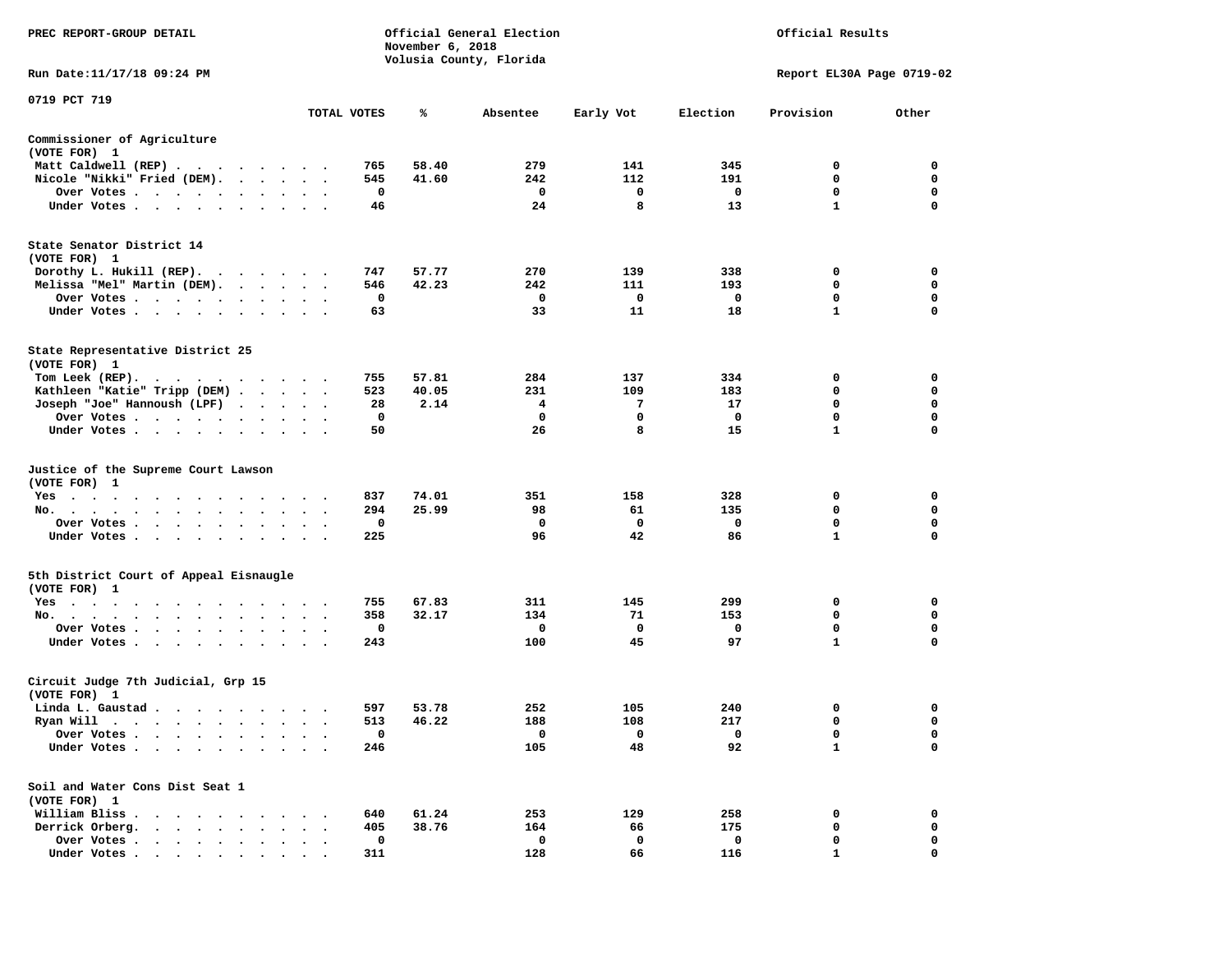| PREC REPORT-GROUP DETAIL                                                                                                                                                                                                                     |                      |                         | November 6, 2018 | Official General Election |             |          | Official Results          |             |
|----------------------------------------------------------------------------------------------------------------------------------------------------------------------------------------------------------------------------------------------|----------------------|-------------------------|------------------|---------------------------|-------------|----------|---------------------------|-------------|
| Run Date: 11/17/18 09:24 PM                                                                                                                                                                                                                  |                      |                         |                  | Volusia County, Florida   |             |          | Report EL30A Page 0719-03 |             |
| 0719 PCT 719                                                                                                                                                                                                                                 |                      |                         |                  |                           |             |          |                           |             |
|                                                                                                                                                                                                                                              | TOTAL VOTES          |                         | ℁                | Absentee                  | Early Vot   | Election | Provision                 | Other       |
| Soil and Water Cons Dist Seat 3<br>(VOTE FOR) 1                                                                                                                                                                                              |                      |                         |                  |                           |             |          |                           |             |
| Beth James.<br>. The contract of the contract of the contract of the contract of the contract of the contract of the contract of the contract of the contract of the contract of the contract of the contract of the contract of the contrac |                      | 537                     | 51.34            | 223                       | 74          | 240      | 0                         | 0           |
| Wesley Wayne Wilson Jr<br>$\ddot{\phantom{0}}$                                                                                                                                                                                               | $\ddot{\phantom{1}}$ | 191                     | 18.26            | 53                        | 49          | 89       | $\mathbf 0$               | 0           |
| Christine Wilt.<br>$\bullet$                                                                                                                                                                                                                 |                      | 318                     | 30.40            | 136                       | 76          | 106      | 0                         | 0           |
| Over Votes<br>$\bullet$                                                                                                                                                                                                                      |                      | -1                      |                  | 0                         | 1           | 0        | $\mathbf 0$               | $\mathbf 0$ |
| Under Votes                                                                                                                                                                                                                                  |                      | 309                     |                  | 133                       | 61          | 114      | $\mathbf{1}$              | $\mathbf 0$ |
| Soil and Water Cons Dist Seat 5                                                                                                                                                                                                              |                      |                         |                  |                           |             |          |                           |             |
| (VOTE FOR) 1                                                                                                                                                                                                                                 |                      | 255                     | 24.73            | 94                        | 48          | 113      | 0                         | 0           |
| J. Mark Barfield<br>Andy Kelly                                                                                                                                                                                                               |                      | 476                     | 46.17            | 203                       | 93          | 180      | 0                         | 0           |
| David Schaefer.<br>$\sim$ $\sim$ $\sim$ $\sim$ $\sim$<br>$\bullet$ .<br>$\bullet$ $\bullet$<br>$\ddot{\phantom{0}}$                                                                                                                          |                      | 300                     | 29.10            | 112                       | 52          | 136      | 0                         | 0           |
| Over Votes                                                                                                                                                                                                                                   |                      | 0                       |                  | 0                         | $\mathbf 0$ | 0        | $\mathbf 0$               | $\mathbf 0$ |
| Under Votes                                                                                                                                                                                                                                  |                      | 325                     |                  | 136                       | 68          | 120      | $\mathbf{1}$              | $\mathbf 0$ |
| #1 Increased Homestead Exemption<br>(VOTE FOR) 1                                                                                                                                                                                             |                      |                         |                  |                           |             |          |                           |             |
| Yes                                                                                                                                                                                                                                          |                      | 644                     | 50.19            | 259                       | 114         | 271      | 0                         | 0           |
| No.<br>$\cdots$<br>$\sim$<br>$\ddot{\phantom{1}}$<br>$\ddot{\phantom{0}}$                                                                                                                                                                    |                      | 639                     | 49.81            | 253                       | 131         | 254      | 1                         | 0           |
| Over Votes                                                                                                                                                                                                                                   |                      | 0                       |                  | 0                         | 0           | 0        | 0                         | 0           |
| Under Votes                                                                                                                                                                                                                                  |                      | 73                      |                  | 33                        | 16          | 24       | $\mathbf 0$               | $\mathbf 0$ |
| #2 Limit on Property Tax Assessments<br>(VOTE FOR) 1                                                                                                                                                                                         |                      |                         |                  |                           |             |          |                           |             |
| $Yes \cdot \cdot \cdot \cdot \cdot \cdot \cdot$<br>$\cdots$<br>$\sim$                                                                                                                                                                        |                      | 875                     | 69.12            | 346                       | 155         | 373      | 1                         | 0           |
| No.                                                                                                                                                                                                                                          |                      | 391                     | 30.88            | 160                       | 87          | 144      | 0                         | 0           |
| Over Votes .<br>$\cdot$ $\cdot$ $\cdot$ $\cdot$ $\cdot$<br>$\ddot{\phantom{0}}$<br>$\cdot$                                                                                                                                                   |                      | 0                       |                  | 0                         | 0           | 0        | 0                         | 0           |
| Under Votes                                                                                                                                                                                                                                  |                      | 90                      |                  | 39                        | 19          | 32       | $\mathbf 0$               | $\mathbf 0$ |
| #3 Voter Control of Gambling<br>(VOTE FOR) 1                                                                                                                                                                                                 |                      |                         |                  |                           |             |          |                           |             |
| Yes                                                                                                                                                                                                                                          |                      | 913                     | 69.69            | 388                       | 172         | 353      | 0                         | 0           |
| No.                                                                                                                                                                                                                                          | $\ddot{\phantom{1}}$ | 397                     | 30.31            | 137                       | 79          | 180      | 1                         | 0           |
| Over Votes .<br>$\mathbf{r}$ , and $\mathbf{r}$ , and $\mathbf{r}$ , and $\mathbf{r}$                                                                                                                                                        |                      | $\overline{\mathbf{2}}$ |                  | 0                         | 0           | 2        | $\mathbf 0$               | $\mathbf 0$ |
| Under Votes                                                                                                                                                                                                                                  |                      | 44                      |                  | 20                        | 10          | 14       | $\mathbf 0$               | 0           |
| #4 Voting Restoration Amendment<br>(VOTE FOR) 1                                                                                                                                                                                              |                      |                         |                  |                           |             |          |                           |             |
| Yes                                                                                                                                                                                                                                          |                      | 766                     | 58.56            | 304                       | 146         | 316      | 0                         | 0           |
| No.                                                                                                                                                                                                                                          |                      | 542                     | 41.44            | 221                       | 102         | 218      | 1                         | 0           |
| Over Votes .<br>$\overline{a}$<br>$\ddot{\phantom{a}}$<br>$\bullet$<br>$\bullet$                                                                                                                                                             |                      | 0                       |                  | 0                         | 0           | 0        | $\mathbf 0$               | 0           |
| Under Votes.<br>$\ddot{\phantom{a}}$<br>$\cdot$<br>$\ddot{\phantom{a}}$<br>$\ddot{\phantom{a}}$                                                                                                                                              |                      | 48                      |                  | 20                        | 13          | 15       | $\mathbf 0$               | $\mathbf 0$ |
| #5 Supermajority Vote Required<br>(VOTE FOR) 1                                                                                                                                                                                               |                      |                         |                  |                           |             |          |                           |             |
| $Yes \t . \t .$<br>$\ddot{\phantom{a}}$<br>$\overline{\phantom{a}}$<br>$\bullet$                                                                                                                                                             |                      | 915                     | 72.27            | 372                       | 174         | 368      | 1                         | 0           |
| No.<br>$\sim$ $\sim$ $\sim$<br>$\sim$<br>$\ddot{\phantom{a}}$                                                                                                                                                                                |                      | 351                     | 27.73            | 137                       | 70          | 144      | 0                         | 0           |
| Over Votes .                                                                                                                                                                                                                                 |                      | 0                       |                  | 0                         | 0           | 0        | 0                         | 0           |
| Under Votes.<br>$\bullet$<br>$\cdots$                                                                                                                                                                                                        |                      | 90                      |                  | 36                        | 17          | 37       | 0                         | $\mathbf 0$ |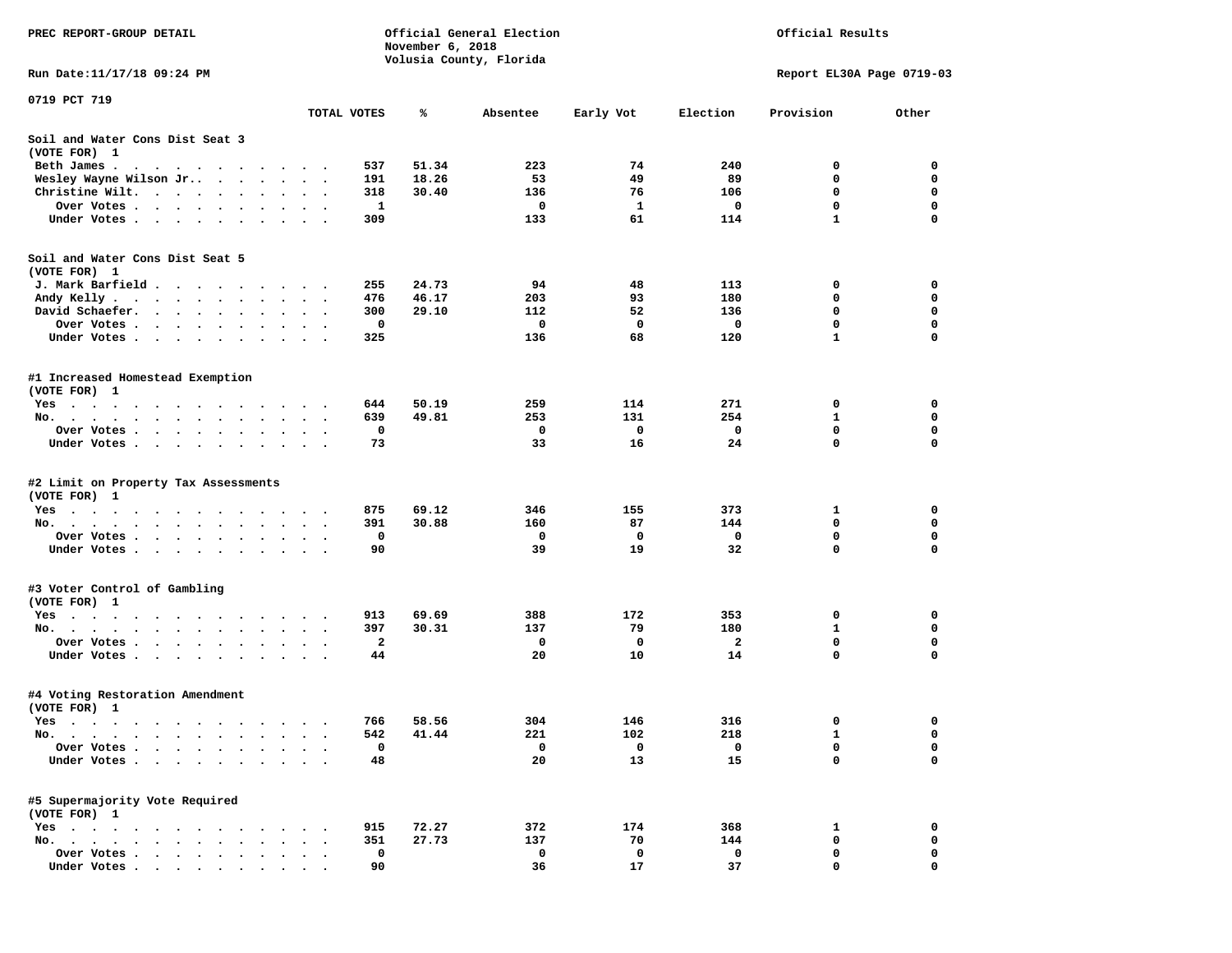| PREC REPORT-GROUP DETAIL                                                                                                                                                                                                                                                                                                                                                                                                                                                                   |        |              | November 6, 2018 | Official General Election<br>Volusia County, Florida |                         |                               | Official Results            |                            |
|--------------------------------------------------------------------------------------------------------------------------------------------------------------------------------------------------------------------------------------------------------------------------------------------------------------------------------------------------------------------------------------------------------------------------------------------------------------------------------------------|--------|--------------|------------------|------------------------------------------------------|-------------------------|-------------------------------|-----------------------------|----------------------------|
| Run Date:11/17/18 09:24 PM                                                                                                                                                                                                                                                                                                                                                                                                                                                                 |        |              |                  |                                                      |                         |                               | Report EL30A Page 0719-04   |                            |
| 0719 PCT 719                                                                                                                                                                                                                                                                                                                                                                                                                                                                               |        | TOTAL VOTES  | ℁                | Absentee                                             | Early Vot               | Election                      | Provision                   | Other                      |
| #6 Rights of Crime Victims; Judges                                                                                                                                                                                                                                                                                                                                                                                                                                                         |        |              |                  |                                                      |                         |                               |                             |                            |
| (VOTE FOR) 1                                                                                                                                                                                                                                                                                                                                                                                                                                                                               |        |              |                  |                                                      |                         |                               |                             |                            |
| Yes                                                                                                                                                                                                                                                                                                                                                                                                                                                                                        |        | 747          | 58.63            | 308                                                  | 136                     | 303                           | $^{\circ}$                  | $^{\circ}$                 |
| No.                                                                                                                                                                                                                                                                                                                                                                                                                                                                                        |        | 527          | 41.37            | 202                                                  | 111                     | 213                           | $\mathbf{1}$                | $\mathbf 0$                |
| Over Votes<br>Under Votes                                                                                                                                                                                                                                                                                                                                                                                                                                                                  |        | 1<br>81      |                  | $\overline{\phantom{0}}$<br>35                       | $\mathbf{1}$<br>13      | $\overline{\mathbf{0}}$<br>33 | $\mathbf 0$<br>$\mathbf 0$  | $\mathbf 0$<br>$\Omega$    |
|                                                                                                                                                                                                                                                                                                                                                                                                                                                                                            |        |              |                  |                                                      |                         |                               |                             |                            |
| #7 Survivor Benefits<br>(VOTE FOR) 1                                                                                                                                                                                                                                                                                                                                                                                                                                                       |        |              |                  |                                                      |                         |                               |                             |                            |
| Yes                                                                                                                                                                                                                                                                                                                                                                                                                                                                                        |        | 736          | 58.41            | 313                                                  | 139                     | 284                           | $\mathbf 0$                 | 0                          |
| No.                                                                                                                                                                                                                                                                                                                                                                                                                                                                                        |        | 524          | 41.59            | 193                                                  | 103                     | 227                           | $\mathbf{1}$                | 0                          |
| Over Votes                                                                                                                                                                                                                                                                                                                                                                                                                                                                                 |        | $^{\circ}$   |                  | $^{\circ}$                                           | $\overline{\mathbf{0}}$ | $\overline{\mathbf{0}}$       | $\Omega$                    | $\mathbf 0$                |
| Under Votes                                                                                                                                                                                                                                                                                                                                                                                                                                                                                |        | 96           |                  | 39                                                   | 19                      | 38                            | $\mathbf 0$                 | 0                          |
| #9 Prohibits Oil, Gas Drilling, Vaping<br>(VOTE FOR) 1                                                                                                                                                                                                                                                                                                                                                                                                                                     |        |              |                  |                                                      |                         |                               |                             |                            |
| Yes                                                                                                                                                                                                                                                                                                                                                                                                                                                                                        |        | 756          | 59.62            | 308                                                  | 162                     | 286                           | 0                           | 0                          |
| No.                                                                                                                                                                                                                                                                                                                                                                                                                                                                                        |        | 512          | 40.38            | 198                                                  | 84                      | 229                           | $\mathbf{1}$                | 0                          |
| Over Votes                                                                                                                                                                                                                                                                                                                                                                                                                                                                                 |        | 3            |                  | $\mathbf{o}$                                         | $\mathbf{1}$            | $\overline{\mathbf{2}}$       | $\mathbf 0$                 | 0                          |
| Under Votes                                                                                                                                                                                                                                                                                                                                                                                                                                                                                |        | 85           |                  | 39                                                   | 14                      | 32                            | $\mathbf 0$                 | $\Omega$                   |
| #10 State and Local Structure and Op<br>(VOTE FOR) 1<br>Yes<br>No.                                                                                                                                                                                                                                                                                                                                                                                                                         |        | 758<br>494   | 60.54<br>39.46   | 319<br>188                                           | 142<br>97               | 297<br>208                    | $\mathbf 0$<br>$\mathbf{1}$ | $\mathbf 0$<br>$\mathbf 0$ |
| Over Votes                                                                                                                                                                                                                                                                                                                                                                                                                                                                                 |        | 0            |                  | $\mathbf{o}$                                         | $\mathbf{o}$            | $\mathbf 0$                   | 0                           | 0                          |
| Under Votes                                                                                                                                                                                                                                                                                                                                                                                                                                                                                |        | 104          |                  | 38                                                   | 22                      | 44                            | $\mathbf 0$                 | $\mathbf 0$                |
| #11 Removal of Obs Prov; Crim Statute                                                                                                                                                                                                                                                                                                                                                                                                                                                      |        |              |                  |                                                      |                         |                               |                             |                            |
| (VOTE FOR) 1                                                                                                                                                                                                                                                                                                                                                                                                                                                                               |        |              |                  |                                                      |                         |                               |                             |                            |
| Yes                                                                                                                                                                                                                                                                                                                                                                                                                                                                                        |        | 686          | 56.37            | 289                                                  | 132                     | 265                           | 0                           | 0                          |
| No.                                                                                                                                                                                                                                                                                                                                                                                                                                                                                        |        | 531          | 43.63            | 200                                                  | 104                     | 226                           | $\mathbf{1}$                | $\mathbf 0$                |
| Over Votes                                                                                                                                                                                                                                                                                                                                                                                                                                                                                 |        | $\mathbf{1}$ |                  | $\mathbf 0$                                          | $\overline{\mathbf{0}}$ | $\mathbf{1}$                  | $\mathbf 0$<br>$\mathbf 0$  | $\mathbf 0$<br>$\Omega$    |
| Under Votes                                                                                                                                                                                                                                                                                                                                                                                                                                                                                |        | 138          |                  | 56                                                   | 25                      | 57                            |                             |                            |
| #12 Lobbying and Abuse of Office<br>(VOTE FOR) 1                                                                                                                                                                                                                                                                                                                                                                                                                                           |        |              |                  |                                                      |                         |                               |                             |                            |
| Yes                                                                                                                                                                                                                                                                                                                                                                                                                                                                                        |        | 1,016        | 80.76            | 415                                                  | 194                     | 406                           | 1                           | $\mathbf 0$                |
| No.                                                                                                                                                                                                                                                                                                                                                                                                                                                                                        |        | 242          | 19.24            | 91                                                   | 50                      | 101                           | $^{\circ}$                  | 0                          |
| Over Votes                                                                                                                                                                                                                                                                                                                                                                                                                                                                                 |        | $\mathbf{1}$ |                  | $\mathbf{1}$                                         | $\overline{\mathbf{0}}$ | $\overline{\phantom{0}}$      | $\mathbf 0$                 | $\mathbf 0$                |
| Under Votes                                                                                                                                                                                                                                                                                                                                                                                                                                                                                |        | 97           |                  | 38                                                   | 17                      | 42                            | $\mathbf{0}$                | 0                          |
| #13 Ends Dog Racing<br>(VOTE FOR) 1                                                                                                                                                                                                                                                                                                                                                                                                                                                        |        |              |                  |                                                      |                         |                               |                             |                            |
| Yes                                                                                                                                                                                                                                                                                                                                                                                                                                                                                        |        | 752          | 58.48            | 322                                                  | 142                     | 288                           | $\mathbf 0$                 | $\mathbf 0$                |
| No.                                                                                                                                                                                                                                                                                                                                                                                                                                                                                        |        | 534          | 41.52            | 192                                                  | 105                     | 236                           | 1                           | 0                          |
| Over Votes                                                                                                                                                                                                                                                                                                                                                                                                                                                                                 | $\sim$ | $\mathbf 0$  |                  | 0                                                    | $\mathbf 0$             | $\mathbf 0$                   | $\mathbf 0$                 | 0                          |
| $\blacksquare$ $\blacksquare$ $\blacksquare$ $\blacksquare$ $\blacksquare$ $\blacksquare$ $\blacksquare$ $\blacksquare$ $\blacksquare$ $\blacksquare$ $\blacksquare$ $\blacksquare$ $\blacksquare$ $\blacksquare$ $\blacksquare$ $\blacksquare$ $\blacksquare$ $\blacksquare$ $\blacksquare$ $\blacksquare$ $\blacksquare$ $\blacksquare$ $\blacksquare$ $\blacksquare$ $\blacksquare$ $\blacksquare$ $\blacksquare$ $\blacksquare$ $\blacksquare$ $\blacksquare$ $\blacksquare$ $\blacks$ |        | 70           |                  | 31                                                   | 14                      | 25                            | $\Omega$                    | $\Omega$                   |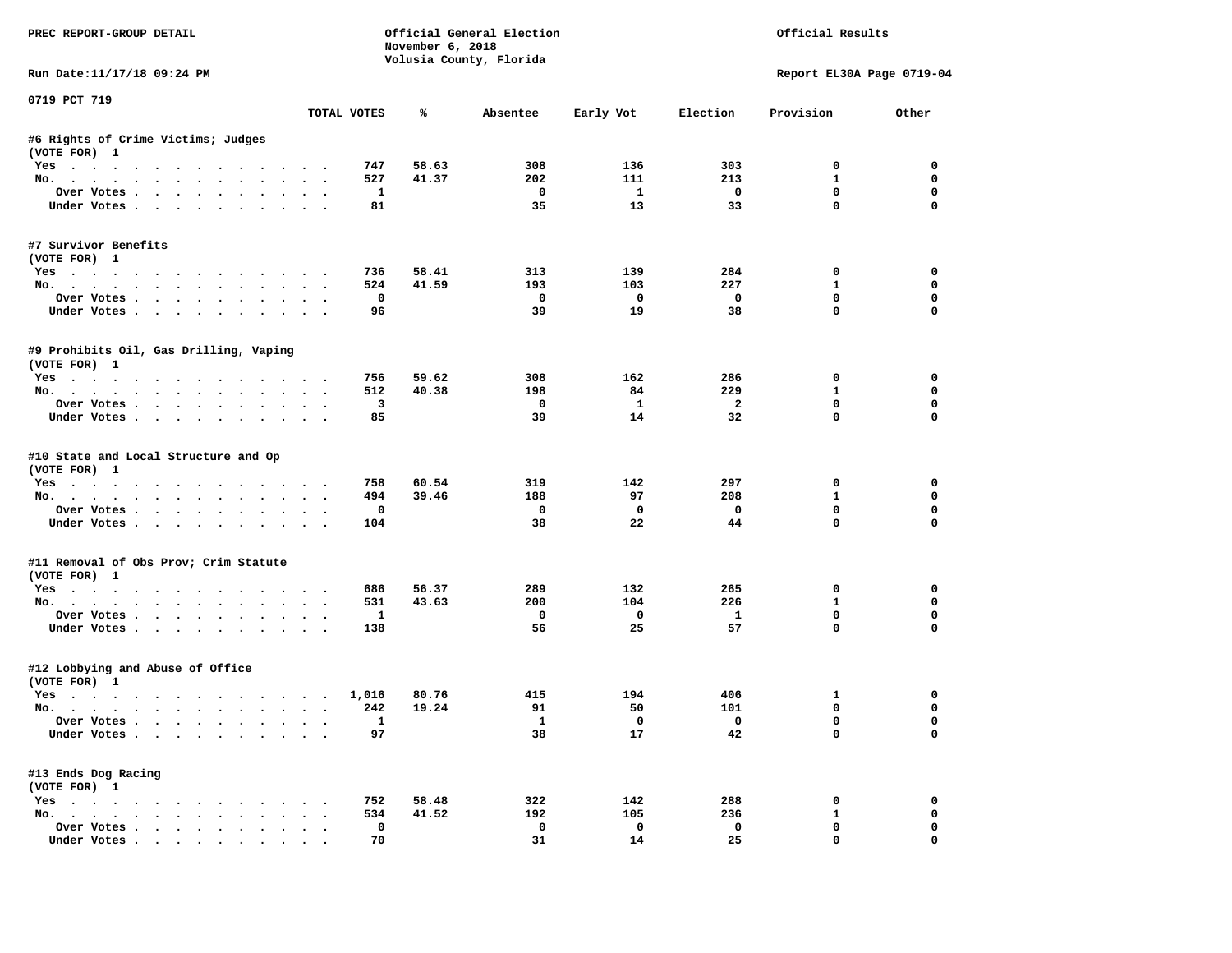## Official Results

**Run Date:11/17/18 09:24 PM Report EL30A Page 0720-01** 

| 0720 PCT 720                                                                                                                       |                                                                      |              |       |                         |                |                         |              |             |
|------------------------------------------------------------------------------------------------------------------------------------|----------------------------------------------------------------------|--------------|-------|-------------------------|----------------|-------------------------|--------------|-------------|
|                                                                                                                                    |                                                                      | TOTAL VOTES  | ℁     | Absentee                | Early Vot      | Election                | Provision    | Other       |
| REGISTERED VOTERS - TOTAL .<br>$\cdot$<br>$\sim$                                                                                   | $\ddot{\phantom{1}}$<br>$\ddot{\phantom{0}}$                         | 991          |       |                         |                |                         |              |             |
| BALLOTS CAST - TOTAL.<br>$\ddot{\phantom{a}}$<br>$\overline{a}$<br>$\ddot{\phantom{a}}$                                            |                                                                      | 610          |       | 215                     | 137            | 257                     | $\mathbf{1}$ | 0           |
| BALLOTS CAST - BLANK.<br>$\ddot{\phantom{a}}$<br>$\sim$<br>$\ddot{\phantom{a}}$                                                    | $\ddot{\phantom{a}}$<br>$\ddot{\phantom{a}}$<br>$\ddot{\phantom{a}}$ | $\mathbf 0$  |       | $\mathbf 0$             | $\mathbf 0$    | $\mathbf 0$             | $\mathbf 0$  | $\mathbf 0$ |
| VOTER TURNOUT - TOTAL                                                                                                              |                                                                      |              | 61.55 |                         |                |                         |              |             |
| VOTER TURNOUT - BLANK<br>$\sim$<br>$\cdot$                                                                                         |                                                                      |              |       |                         |                |                         |              |             |
|                                                                                                                                    |                                                                      |              |       |                         |                |                         |              |             |
| United States Senator                                                                                                              |                                                                      |              |       |                         |                |                         |              |             |
| (VOTE FOR) 1                                                                                                                       |                                                                      |              |       |                         |                |                         |              |             |
| Rick Scott (REP).<br>$\cdot$<br>$\ddot{\phantom{0}}$                                                                               | $\sim$                                                               | 348          | 57.43 | 108                     | 88             | 151                     | 1            | 0           |
| Bill Nelson (DEM).<br>$\sim$ $\sim$<br>$\ddot{\phantom{a}}$<br>$\sim$<br>$\cdot$ $\cdot$                                           |                                                                      | 254          | 41.91 | 102                     | 48             | 104                     | 0            | $\mathbf 0$ |
| WRITE-IN.<br>$\cdot$ .<br>$\sim$<br>$\ddot{\phantom{0}}$<br>$\ddot{\phantom{a}}$<br>$\bullet$<br>$\bullet$<br>$\ddot{\phantom{a}}$ | $\ddot{\phantom{a}}$<br>$\ddot{\phantom{a}}$<br>$\ddot{\phantom{a}}$ | 4            | .66   | 3                       | 0              | $\mathbf{1}$            | $\Omega$     | $\mathbf 0$ |
| Over Votes .<br>$\sim$<br>$\ddot{\phantom{a}}$<br>$\ddot{\phantom{a}}$<br>$\ddot{\phantom{a}}$<br>$\bullet$                        | $\bullet$                                                            | $\mathbf 0$  |       | $\mathbf 0$             | 0              | $\mathbf 0$             | 0            | 0           |
| Under Votes<br>$\ddot{\phantom{0}}$<br>$\cdot$                                                                                     | $\bullet$<br>$\ddot{\phantom{a}}$<br>$\bullet$                       | 4            |       | $\mathbf{2}$            | $\mathbf{1}$   | $\mathbf{1}$            | 0            | $\mathbf 0$ |
| Representative in Congress District 6                                                                                              |                                                                      |              |       |                         |                |                         |              |             |
| (VOTE FOR) 1                                                                                                                       |                                                                      |              |       |                         |                |                         |              |             |
| Michael Waltz (REP)                                                                                                                | $\overline{\phantom{a}}$                                             | 338          | 56.81 | 99                      | 88             | 150                     | 1            | $\mathbf 0$ |
|                                                                                                                                    |                                                                      |              |       |                         |                |                         | 0            | $\mathbf 0$ |
| Nancy Soderberg (DEM)                                                                                                              | $\sim$<br>$\bullet$                                                  | 257          | 43.19 | 110<br>$\mathbf 0$      | 46<br>0        | 101<br>$\mathbf 0$      | 0            | $\mathbf 0$ |
| Over Votes .<br>$\ddot{\phantom{0}}$                                                                                               | $\bullet$                                                            | $\mathbf 0$  |       |                         |                |                         |              |             |
| Under Votes<br>$\ddot{\phantom{0}}$                                                                                                | $\bullet$                                                            | 15           |       | 6                       | 3              | 6                       | 0            | $\mathbf 0$ |
| Governor and Lieutenant Governor<br>(VOTE FOR) 1                                                                                   |                                                                      |              |       |                         |                |                         |              |             |
| Ron DeSantis (REP).<br>$\sim$ $\sim$<br>$\cdots$                                                                                   | $\sim$                                                               | 360          | 59.31 | 112                     | 90             | 157                     | 1            | 0           |
| Andrew Gillum (DEM)                                                                                                                | $\sim$                                                               | 232          | 38.22 | 97                      | 46             | 89                      | 0            | $\mathbf 0$ |
| Darcy G. Richardson (REF).<br>$\bullet$                                                                                            | $\bullet$<br>$\bullet$                                               | 5            | .82   | $\mathbf{1}$            | 0              | 4                       | 0            | $\mathbf 0$ |
| Ryan Christopher Foley.<br>$\ddot{\phantom{a}}$<br>$\bullet$                                                                       | $\ddot{\phantom{a}}$                                                 | 6            | .99   | $\mathbf{1}$            | 0              | 5                       | 0            | $\mathbf 0$ |
| Kyle "KC" Gibson<br>$\ddot{\phantom{0}}$<br>$\bullet$                                                                              | $\bullet$<br>$\bullet$                                               | 3            | .49   | $\overline{\mathbf{2}}$ | $\mathbf{1}$   | $\mathbf 0$             | $\Omega$     | $\mathbf 0$ |
| Bruce Stanley<br>$\ddot{\phantom{a}}$<br>$\bullet$                                                                                 |                                                                      | $\mathbf{1}$ | .16   | $\mathbf 0$             | $\mathbf 0$    | $\mathbf{1}$            | $\Omega$     | $\mathbf 0$ |
| WRITE-IN.<br>$\cdots$<br>$\cdot$                                                                                                   |                                                                      | 0            |       | $\mathbf 0$             | 0              | 0                       | 0            | $\mathbf 0$ |
| Over Votes .<br>$\cdots$ $\cdots$<br>$\sim$<br>$\bullet$                                                                           | $\bullet$<br>$\bullet$<br>$\ddot{\phantom{0}}$                       | 0            |       | $\mathbf 0$             | 0              | 0                       | 0            | 0           |
| Under Votes<br>$\bullet$ .                                                                                                         | $\bullet$<br>$\sim$                                                  | 3            |       | $\mathbf{2}$            | 0              | $\mathbf{1}$            | 0            | 0           |
|                                                                                                                                    |                                                                      |              |       |                         |                |                         |              |             |
| Attorney General<br>(VOTE FOR) 1                                                                                                   |                                                                      |              |       |                         |                |                         |              |             |
| Ashley Moody (REP)                                                                                                                 |                                                                      | 373          | 61.96 | 118                     | 88             | 166                     | 1            | 0           |
| Sean Shaw (DEM)<br>$\cdot$ $\cdot$ $\cdot$ $\cdot$ $\cdot$ $\cdot$<br>$\sim$                                                       | $\bullet$<br>$\sim$                                                  | 205          | 34.05 | 84                      | 45             | 76                      | 0            | $\mathbf 0$ |
| Jeffrey Marc Siskind.                                                                                                              | $\bullet$<br>$\sim$<br>$\ddot{\phantom{a}}$                          | 24           | 3.99  | 10                      | 3              | 11                      | 0            | $\mathbf 0$ |
| Over Votes .<br>$\cdots$<br>$\bullet$                                                                                              | $\bullet$                                                            | $\mathbf 0$  |       | $\Omega$                | $\mathbf 0$    | $\mathbf 0$             | 0            | $\mathbf 0$ |
| Under Votes<br>$\bullet$                                                                                                           |                                                                      | 8            |       | 3                       | $\mathbf{1}$   | $\overline{\mathbf{4}}$ | 0            | $\mathbf 0$ |
|                                                                                                                                    |                                                                      |              |       |                         |                |                         |              |             |
| Chief Financial Officer                                                                                                            |                                                                      |              |       |                         |                |                         |              |             |
| (VOTE FOR) 1                                                                                                                       |                                                                      |              |       |                         |                |                         |              |             |
| Jimmy Patronis (REP).<br>$\mathbf{r}$ , and $\mathbf{r}$ , and $\mathbf{r}$<br>$\sim$                                              | $\sim$                                                               | 354          | 60.31 | 104                     | 91             | 158                     | 1            | 0           |
| Jeremy Ring (DEM).<br>$\sim$ $\sim$<br>$\bullet$<br>$\ddot{\phantom{a}}$                                                           | $\bullet$                                                            | 233          | 39.69 | 101                     | 44             | 88                      | 0            | $\mathbf 0$ |
| WRITE-IN.<br>$\cdot$ $\cdot$ $\cdot$ $\cdot$ $\cdot$<br>$\bullet$<br>$\bullet$                                                     |                                                                      | $\mathbf 0$  |       | $\mathbf 0$             | 0              | $\mathbf 0$             | $\Omega$     | $\mathbf 0$ |
| Over Votes.<br>$\cdots$<br>$\bullet$                                                                                               |                                                                      | $\mathbf 0$  |       | $\mathbf 0$             | 0              | $\mathbf 0$             | 0            | 0           |
| Under Votes<br>$\sim$<br>$\ddot{\phantom{a}}$                                                                                      |                                                                      | 23           |       | 10                      | $\overline{a}$ | 11                      | 0            | $\mathbf 0$ |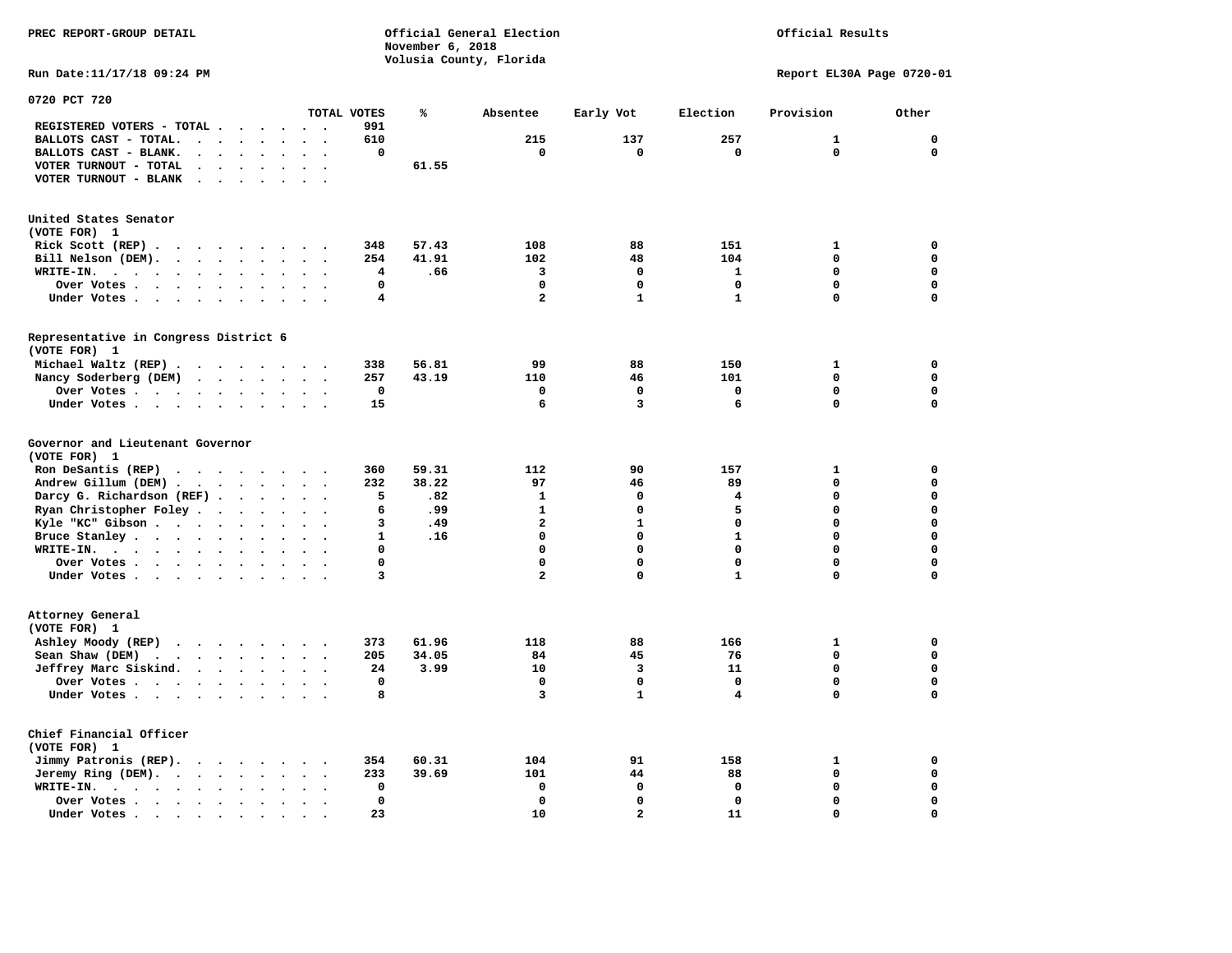| PREC REPORT-GROUP DETAIL                                                                                                                                                                                                                   |         |             | November 6, 2018 | Official General Election |              |                 | Official Results          |             |
|--------------------------------------------------------------------------------------------------------------------------------------------------------------------------------------------------------------------------------------------|---------|-------------|------------------|---------------------------|--------------|-----------------|---------------------------|-------------|
| Run Date: 11/17/18 09:24 PM                                                                                                                                                                                                                |         |             |                  | Volusia County, Florida   |              |                 | Report EL30A Page 0720-02 |             |
| 0720 PCT 720                                                                                                                                                                                                                               |         |             |                  |                           |              |                 |                           |             |
|                                                                                                                                                                                                                                            |         | TOTAL VOTES | ℁                | Absentee                  | Early Vot    | Election        | Provision                 | Other       |
| Commissioner of Agriculture<br>(VOTE FOR) 1                                                                                                                                                                                                |         |             |                  |                           |              |                 |                           |             |
| Matt Caldwell (REP)                                                                                                                                                                                                                        |         | 344         | 58.31            | 106                       | 84           | 153             | 1                         | 0           |
| Nicole "Nikki" Fried (DEM).                                                                                                                                                                                                                |         | 246         | 41.69            | 100                       | 49           | 97              | 0                         | 0           |
| Over Votes                                                                                                                                                                                                                                 |         | 0           |                  | 0                         | 0            | 0               | 0                         | $\mathbf 0$ |
| Under Votes                                                                                                                                                                                                                                |         | 20          |                  | 9                         | 4            | $7\phantom{.0}$ | $\mathbf{0}$              | $\mathbf 0$ |
| State Senator District 14                                                                                                                                                                                                                  |         |             |                  |                           |              |                 |                           |             |
| (VOTE FOR) 1                                                                                                                                                                                                                               |         |             |                  |                           |              |                 |                           |             |
| Dorothy L. Hukill $(REP)$ .                                                                                                                                                                                                                |         | 341         | 58.49            | 99                        | 89           | 152             | 1                         | 0           |
| Melissa "Mel" Martin (DEM).                                                                                                                                                                                                                |         | 242         | 41.51            | 101                       | 45           | 96              | 0                         | 0           |
| Over Votes                                                                                                                                                                                                                                 |         | 0<br>27     |                  | 0<br>15                   | 0<br>3       | 0<br>9          | 0<br>$\Omega$             | 0<br>0      |
| Under Votes                                                                                                                                                                                                                                |         |             |                  |                           |              |                 |                           |             |
| State Representative District 25<br>(VOTE FOR) 1                                                                                                                                                                                           |         |             |                  |                           |              |                 |                           |             |
| Tom Leek $(REP)$ .                                                                                                                                                                                                                         |         | 336         | 56.57            | 103                       | 83           | 149             | 1                         | 0           |
| Kathleen "Katie" Tripp (DEM)                                                                                                                                                                                                               |         | 246         | 41.41            | 104                       | 49           | 93              | 0                         | 0           |
| Joseph "Joe" Hannoush (LPF)                                                                                                                                                                                                                |         | 12          | 2.02             | 3                         | $\mathbf{2}$ | 7               | $\mathbf 0$               | 0           |
| Over Votes                                                                                                                                                                                                                                 |         | 0           |                  | 0                         | 0            | 0               | 0                         | 0           |
| Under Votes                                                                                                                                                                                                                                |         | 16          |                  | 5                         | 3            | 8               | $\mathbf 0$               | $\mathbf 0$ |
| Justice of the Supreme Court Lawson                                                                                                                                                                                                        |         |             |                  |                           |              |                 |                           |             |
| (VOTE FOR) 1                                                                                                                                                                                                                               |         |             |                  |                           |              |                 |                           |             |
| Yes                                                                                                                                                                                                                                        |         | 377         | 74.07            | 134                       | 84           | 158             | 1                         | 0           |
| No.                                                                                                                                                                                                                                        |         | 132         | 25.93            | 44                        | 27           | 61              | 0                         | 0           |
| Over Votes                                                                                                                                                                                                                                 |         | 0           |                  | 0                         | 0            | 0               | 0                         | 0           |
| Under Votes                                                                                                                                                                                                                                |         | 101         |                  | 37                        | 26           | 38              | 0                         | 0           |
| 5th District Court of Appeal Eisnaugle<br>(VOTE FOR) 1                                                                                                                                                                                     |         |             |                  |                           |              |                 |                           |             |
| Yes                                                                                                                                                                                                                                        |         | 337         | 67.13            | 112                       | 79           | 145             | 1                         | 0           |
| No.                                                                                                                                                                                                                                        |         | 165         | 32.87            | 64                        | 30           | 71              | 0                         | 0           |
| Over Votes                                                                                                                                                                                                                                 |         | 0           |                  | 0                         | 0            | 0               | 0                         | $\mathbf 0$ |
| Under Votes                                                                                                                                                                                                                                |         | 108         |                  | 39                        | 28           | 41              | 0                         | $\mathbf 0$ |
| Circuit Judge 7th Judicial, Grp 15<br>(VOTE FOR) 1                                                                                                                                                                                         |         |             |                  |                           |              |                 |                           |             |
| Linda L. Gaustad                                                                                                                                                                                                                           |         | 274         | 55.13            | 97                        | 65           | 112             | 0                         | 0           |
| Ryan Will<br>. As the state of the state of the state of the state of the state of the state of the state of the state of the state of the state of the state of the state of the state of the state of the state of the state of the stat |         | 223         | 44.87            | 84                        | 45           | 94              | $\mathbf 0$               | $\mathbf 0$ |
| Over Votes                                                                                                                                                                                                                                 |         | 0           |                  | 0                         | 0            | 0               | 0                         | 0           |
| Under Votes                                                                                                                                                                                                                                | $\cdot$ | 113         |                  | 34                        | 27           | 51              | $\mathbf{1}$              | $\mathbf 0$ |
| County Council Member District 3<br>(VOTE FOR) 1                                                                                                                                                                                           |         |             |                  |                           |              |                 |                           |             |
| Michael J. Arminio                                                                                                                                                                                                                         |         | 181         | 36.20            | 66                        | 41           | 74              | 0                         | 0           |
| Deborah A. "Deb" Denys.<br>$\ddot{\phantom{a}}$<br>$\cdot$ $\cdot$                                                                                                                                                                         |         | 319         | 63.80            | 122                       | 61           | 136             | $\mathbf 0$               | $\mathbf 0$ |
| Over Votes                                                                                                                                                                                                                                 |         | 0           |                  | 0                         | 0            | 0               | 0                         | 0           |
| Under Votes                                                                                                                                                                                                                                |         | 110         |                  | 27                        | 35           | 47              | $\mathbf{1}$              | 0           |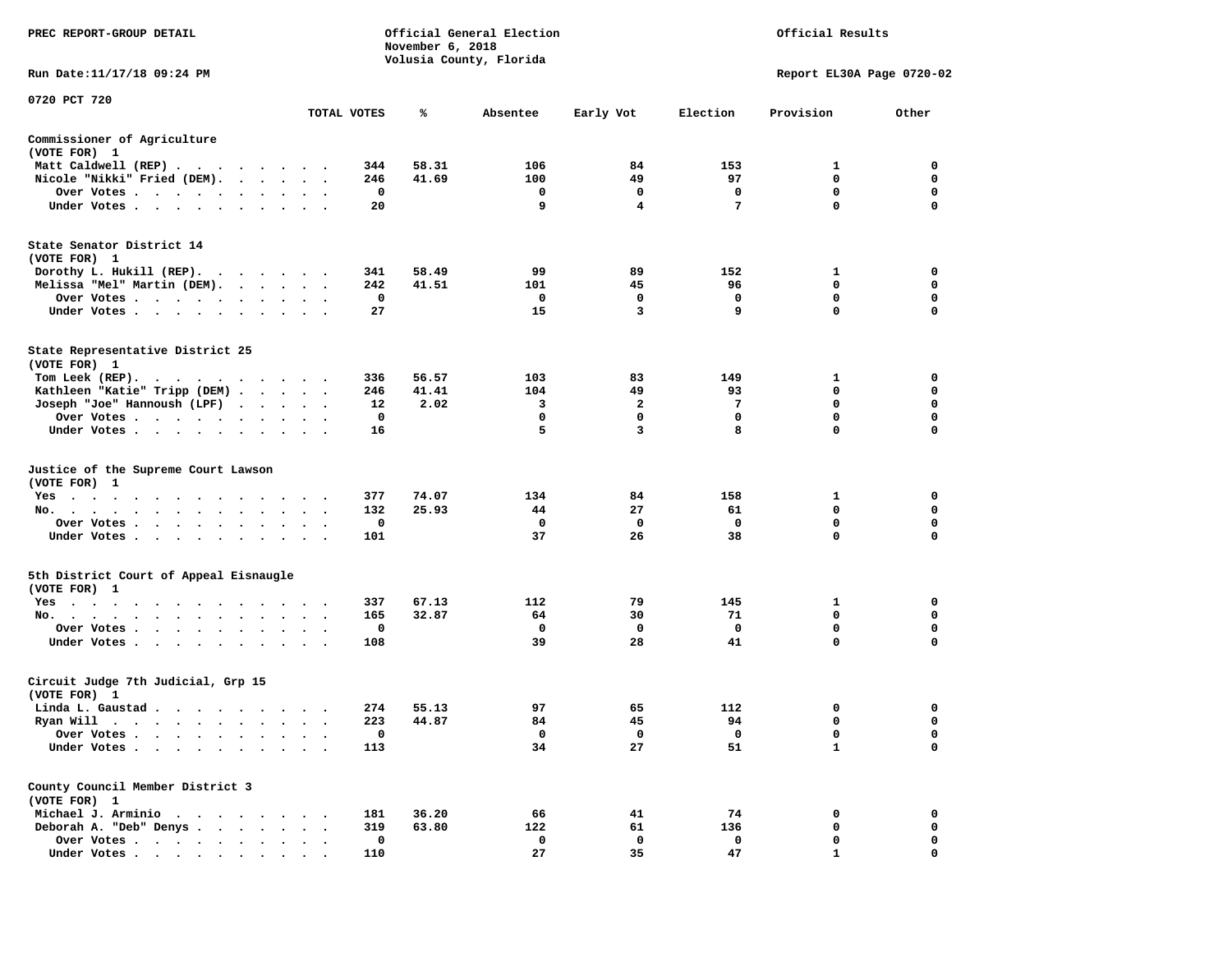| PREC REPORT-GROUP DETAIL                                                                                                                                                                                                                     |                         |                      | November 6, 2018 | Official General Election<br>Volusia County, Florida |          |             | Official Results |                           |             |
|----------------------------------------------------------------------------------------------------------------------------------------------------------------------------------------------------------------------------------------------|-------------------------|----------------------|------------------|------------------------------------------------------|----------|-------------|------------------|---------------------------|-------------|
| Run Date: 11/17/18 09:24 PM                                                                                                                                                                                                                  |                         |                      |                  |                                                      |          |             |                  | Report EL30A Page 0720-03 |             |
| 0720 PCT 720                                                                                                                                                                                                                                 |                         |                      | TOTAL VOTES      | %ะ                                                   | Absentee | Early Vot   | Election         | Provision                 | Other       |
| Soil and Water Cons Dist Seat 1<br>(VOTE FOR) 1                                                                                                                                                                                              |                         |                      |                  |                                                      |          |             |                  |                           |             |
| William Bliss.<br>$\ddot{\phantom{0}}$                                                                                                                                                                                                       |                         | $\cdot$              | 276              | 57.74                                                | 104      | 58          | 114              | 0                         | 0           |
| Derrick Orberg.<br>$\ddotsc$<br>$\sim$<br>$\bullet$<br>$\sim$                                                                                                                                                                                |                         |                      | 202              | 42.26                                                | 66       | 45          | 91               | 0                         | 0           |
| Over Votes .<br>$\sim$ $\sim$ $\sim$ $\sim$<br>$\bullet$<br>$\bullet$<br>$\bullet$                                                                                                                                                           |                         |                      | 0                |                                                      | 0        | 0           | 0                | 0                         | 0           |
| Under Votes<br>$\ddot{\phantom{0}}$                                                                                                                                                                                                          |                         |                      | 132              |                                                      | 45       | 34          | 52               | $\mathbf{1}$              | $\mathbf 0$ |
| Soil and Water Cons Dist Seat 3<br>(VOTE FOR) 1                                                                                                                                                                                              |                         |                      |                  |                                                      |          |             |                  |                           |             |
| Beth James.<br>. The contract of the contract of the contract of the contract of the contract of the contract of the contract of the contract of the contract of the contract of the contract of the contract of the contract of the contrac | $\cdot$ $\cdot$         |                      | 245              | 51.58                                                | 82       | 52          | 111              | 0                         | 0           |
| Wesley Wayne Wilson Jr                                                                                                                                                                                                                       | $\bullet$ .             | $\ddot{\phantom{1}}$ | 67               | 14.11                                                | 23       | 14          | 30               | 0                         | $\mathbf 0$ |
| Christine Wilt.<br>$\sim$ 100 $\pm$<br>$\bullet$<br>$\bullet$                                                                                                                                                                                |                         |                      | 163              | 34.32                                                | 65       | 33          | 65               | 0                         | 0           |
| Over Votes<br>$\bullet$<br>$\bullet$                                                                                                                                                                                                         | $\bullet$               | $\bullet$            | 0                |                                                      | 0        | 0           | 0                | 0                         | $\mathbf 0$ |
| Under Votes                                                                                                                                                                                                                                  | $\sim$                  | $\ddot{\phantom{1}}$ | 135              |                                                      | 45       | 38          | 51               | $\mathbf{1}$              | $\mathbf 0$ |
| Soil and Water Cons Dist Seat 5<br>(VOTE FOR) 1                                                                                                                                                                                              |                         |                      |                  |                                                      |          |             |                  |                           |             |
| J. Mark Barfield                                                                                                                                                                                                                             | $\bullet$               |                      | 96               | 20.60                                                | 36       | 25          | 35               | 0                         | 0           |
| Andy Kelly                                                                                                                                                                                                                                   |                         | $\ddot{\phantom{1}}$ | 209              | 44.85                                                | 77       | 43          | 89               | 0                         | 0           |
| David Schaefer.<br>$\sim$ $\sim$ $\sim$ $\sim$<br>$\bullet$ .<br>$\bullet$                                                                                                                                                                   |                         |                      | 161              | 34.55                                                | 53       | 32          | 76               | 0                         | 0           |
| Over Votes                                                                                                                                                                                                                                   |                         |                      | 0                |                                                      | 0        | 0           | 0                | $\mathbf 0$               | $\mathbf 0$ |
| Under Votes<br>$\ddot{\phantom{0}}$                                                                                                                                                                                                          | $\bullet$               | $\ddot{\phantom{1}}$ | 144              |                                                      | 49       | 37          | 57               | $\mathbf{1}$              | $\mathbf 0$ |
| #1 Increased Homestead Exemption                                                                                                                                                                                                             |                         |                      |                  |                                                      |          |             |                  |                           |             |
| (VOTE FOR) 1                                                                                                                                                                                                                                 |                         |                      |                  |                                                      |          |             |                  |                           |             |
| Yes<br>$\cdot$ $\cdot$ $\cdot$                                                                                                                                                                                                               | $\bullet$               |                      | 289              | 50.17                                                | 110      | 53          | 126              | 0                         | 0           |
| No.<br>$\cdot$<br>$\ddot{\phantom{a}}$<br>$\bullet$                                                                                                                                                                                          |                         |                      | 287              | 49.83                                                | 97       | 75          | 115              | 0                         | 0           |
| Over Votes<br>$\blacksquare$ .<br>$\bullet$                                                                                                                                                                                                  | $\bullet$               | $\bullet$            | 0                |                                                      | 0        | 0           | 0                | 0                         | 0           |
| Under Votes                                                                                                                                                                                                                                  | $\cdot$ $\cdot$ $\cdot$ |                      | 34               |                                                      | 8        | 9           | 16               | $\mathbf{1}$              | $\mathbf 0$ |
| #2 Limit on Property Tax Assessments<br>(VOTE FOR) 1                                                                                                                                                                                         |                         |                      |                  |                                                      |          |             |                  |                           |             |
| $Yes \t . \t .$<br>$\bullet$<br>$\bullet$<br>$\blacksquare$<br>$\sim$<br>$\bullet$<br>$\blacksquare$<br>$\bullet$                                                                                                                            |                         |                      | 397              | 70.14                                                | 137      | 89          | 171              | 0                         | 0           |
| No.<br>$\bullet$ .<br>$\bullet$                                                                                                                                                                                                              |                         |                      | 169              | 29.86                                                | 68       | 38          | 63               | 0                         | 0           |
| Over Votes<br>$\cdot$<br>$\bullet$<br>$\bullet$                                                                                                                                                                                              |                         | $\bullet$            | 1                |                                                      | 0        | 1           | 0                | 0                         | 0           |
| Under Votes<br>$\bullet$<br>$\bullet$                                                                                                                                                                                                        |                         |                      | 43               |                                                      | 10       | 9           | 23               | $\mathbf{1}$              | 0           |
| #3 Voter Control of Gambling<br>(VOTE FOR) 1                                                                                                                                                                                                 |                         |                      |                  |                                                      |          |             |                  |                           |             |
| Yes                                                                                                                                                                                                                                          |                         |                      | 407              | 69.34                                                | 151      | 87          | 168              | 1                         | $\mathbf 0$ |
| No.<br>$\sim$ $\sim$<br>$\bullet$                                                                                                                                                                                                            |                         |                      | 180              | 30.66                                                | 59       | 41          | 80               | 0                         | 0           |
| Over Votes                                                                                                                                                                                                                                   |                         |                      | 0                |                                                      | 0        | $\mathbf 0$ | 0                | 0                         | 0           |
| Under Votes<br>$\ddot{\phantom{a}}$<br>$\bullet$                                                                                                                                                                                             |                         |                      | 23               |                                                      | 5        | 9           | 9                | 0                         | 0           |
| #4 Voting Restoration Amendment<br>(VOTE FOR) 1                                                                                                                                                                                              |                         |                      |                  |                                                      |          |             |                  |                           |             |
|                                                                                                                                                                                                                                              |                         |                      | 368              | 62.48                                                | 133      | 78          | 157              | 0                         | 0           |
| $Yes \t . \t .$<br>$\bullet$<br>No.<br>$\sim$ $\sim$                                                                                                                                                                                         |                         |                      | 221              | 37.52                                                | 78       | 53          | 90               | 0                         | 0           |
| Over Votes<br>$\bullet$                                                                                                                                                                                                                      |                         |                      | 0                |                                                      | 0        | 0           | 0                | 0                         | 0           |
| Under Votes                                                                                                                                                                                                                                  |                         |                      | 21               |                                                      | 4        | 6           | 10               |                           | $\Omega$    |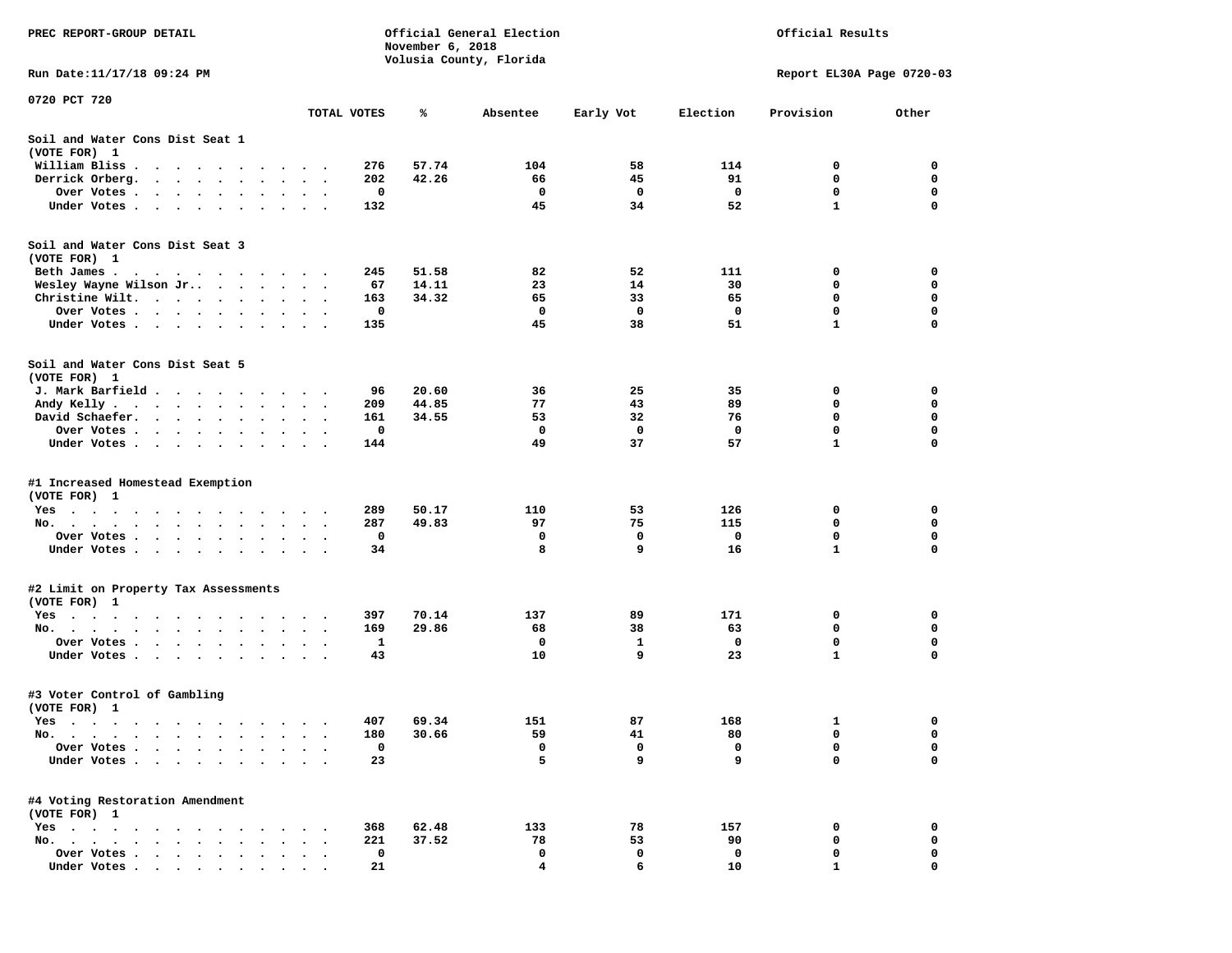| PREC REPORT-GROUP DETAIL                                      |                                     | November 6, 2018 | Official General Election<br>Volusia County, Florida |                             |                    | Official Results          |                  |
|---------------------------------------------------------------|-------------------------------------|------------------|------------------------------------------------------|-----------------------------|--------------------|---------------------------|------------------|
| Run Date: 11/17/18 09:24 PM                                   |                                     |                  |                                                      |                             |                    | Report EL30A Page 0720-04 |                  |
| 0720 PCT 720                                                  | TOTAL VOTES                         | ℁                | Absentee                                             | Early Vot                   | Election           | Provision                 | Other            |
| #5 Supermajority Vote Required                                |                                     |                  |                                                      |                             |                    |                           |                  |
| (VOTE FOR) 1                                                  |                                     |                  |                                                      |                             |                    |                           |                  |
| Yes                                                           | 389                                 | 68.49            | 140                                                  | 86                          | 162                | $\mathbf{1}$              | 0                |
| No.                                                           | 179                                 | 31.51            | 63                                                   | 44                          | 72                 | $\mathbf 0$               | $\mathbf 0$      |
| Over Votes                                                    | $\mathbf 0$                         |                  | $^{\circ}$                                           | $\mathbf 0$                 | $\mathbf{o}$       | 0                         | 0                |
| Under Votes                                                   | 42                                  |                  | 12                                                   | $7\phantom{.0}$             | 23                 | $\mathbf 0$               | 0                |
| #6 Rights of Crime Victims; Judges<br>(VOTE FOR) 1            |                                     |                  |                                                      |                             |                    |                           |                  |
| Yes                                                           | 307                                 | 53.39            | 112                                                  | 56                          | 139                | 0                         | 0                |
| No.                                                           | 268                                 | 46.61            | 93                                                   | 72                          | 103                | $\mathbf 0$               | 0                |
| Over Votes                                                    | $\mathbf{1}$                        |                  | $\mathbf{1}$                                         | $\mathbf 0$                 | $\mathbf{o}$       | $\mathbf 0$               | 0                |
| Under Votes                                                   | 34                                  |                  | 9                                                    | 9                           | 15                 | $\mathbf{1}$              | 0                |
|                                                               |                                     |                  |                                                      |                             |                    |                           |                  |
| #7 Survivor Benefits<br>(VOTE FOR) 1                          |                                     |                  |                                                      |                             |                    |                           |                  |
|                                                               | 302                                 | 52.98            | 118                                                  | 56                          | 128                | $\mathbf{0}$              | 0                |
| Yes<br>No.                                                    | 268                                 | 47.02            | 85                                                   | 71                          | 112                | $\mathbf 0$               | 0                |
|                                                               | $\mathbf{0}$                        |                  | $^{\circ}$                                           | $\Omega$                    | $^{\circ}$         | 0                         | $\mathbf 0$      |
| Over Votes<br>Under Votes                                     | 40                                  |                  | 12                                                   | 10                          | 17                 | $\mathbf{1}$              | $\Omega$         |
|                                                               |                                     |                  |                                                      |                             |                    |                           |                  |
| #9 Prohibits Oil, Gas Drilling, Vaping<br>(VOTE FOR) 1<br>Yes | 348                                 | 60.73            | 134                                                  | 62                          | 152                | 0                         | $\mathbf 0$      |
| No.                                                           | 225                                 | 39.27            | 66                                                   | 66                          | 93                 | 0                         | 0                |
| Over Votes.                                                   | $\mathbf 0$                         |                  | $\mathbf{o}$                                         | $\mathbf 0$                 | $\mathbf{o}$       | $\mathbf 0$               | 0                |
| Under Votes                                                   | 37                                  |                  | 15                                                   | 9                           | 12                 | $\mathbf{1}$              | $\mathbf 0$      |
| #10 State and Local Structure and Op                          |                                     |                  |                                                      |                             |                    |                           |                  |
| (VOTE FOR) 1                                                  |                                     |                  |                                                      |                             |                    |                           |                  |
| Yes                                                           | 293                                 | 53.18            | 110                                                  | 64                          | 119                | 0                         | 0                |
| No.                                                           | 258                                 | 46.82            | 85                                                   | 64                          | 109                | $\mathbf 0$               | 0                |
| Over Votes                                                    | $\mathbf 0$                         |                  | $\mathbf 0$                                          | $\mathbf 0$<br>$\mathbf{q}$ | $\mathbf{o}$       | $\mathbf 0$               | 0<br>$\Omega$    |
| Under Votes                                                   | 59                                  |                  | 20                                                   |                             | 29                 | $\mathbf{1}$              |                  |
| #11 Removal of Obs Prov; Crim Statute<br>(VOTE FOR) 1         |                                     |                  |                                                      |                             |                    |                           |                  |
| Yes                                                           | 309                                 | 56.91            | 120                                                  | 62                          | 127                | 0                         | 0                |
| No.                                                           | 234                                 | 43.09            | 70                                                   | 64                          | 100                | $\mathbf 0$               | 0                |
| Over Votes                                                    | $\mathbf{1}$                        |                  | $\mathbf{o}$                                         | $\mathbf{1}$                | $\mathbf{o}$       | $\mathbf 0$               | 0                |
| Under Votes                                                   | 66                                  |                  | 25                                                   | 10                          | 30                 | $\mathbf{1}$              | $\mathbf 0$      |
| #12 Lobbying and Abuse of Office                              |                                     |                  |                                                      |                             |                    |                           |                  |
| (VOTE FOR) 1                                                  |                                     |                  |                                                      |                             |                    |                           |                  |
| Yes                                                           | 453                                 | 79.89            | 160                                                  | 100                         | 193                | 0                         | $\mathbf 0$      |
| No.                                                           | 114                                 | 20.11            | 40                                                   | 32                          | 42                 | 0<br>$\mathbf 0$          | 0<br>$\mathbf 0$ |
| Over Votes                                                    | $\mathbf 0$<br>$\ddot{\phantom{1}}$ |                  | $\mathbf 0$<br>15                                    | $\mathbf 0$<br>5.           | $\mathbf 0$<br>22. | $\mathbf{1}$              | $\Omega$         |
| Under Votes, , , , , , , ,                                    | 43                                  |                  |                                                      |                             |                    |                           |                  |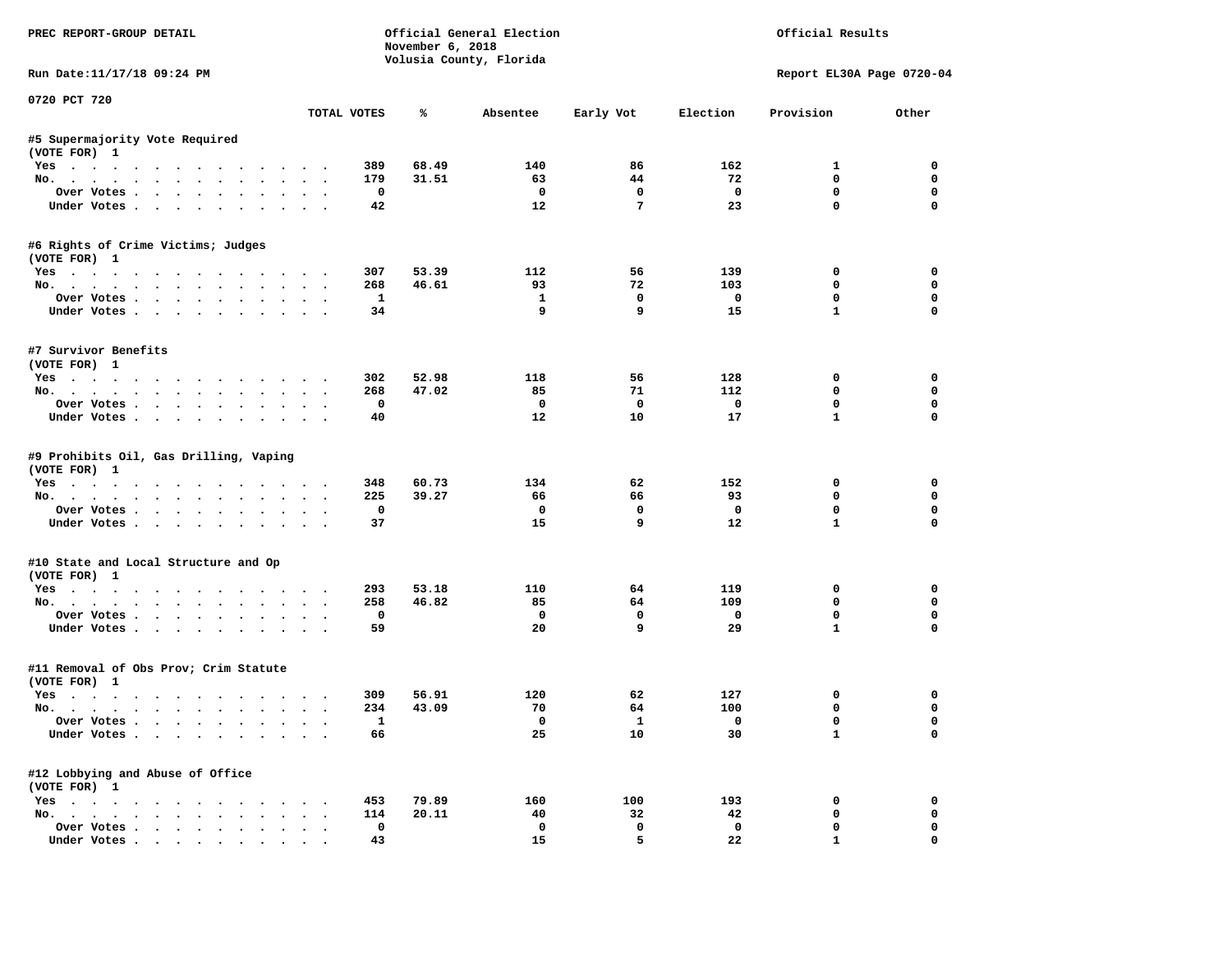| PREC REPORT-GROUP DETAIL            |  |  |  |  |  | Official General Election<br>November 6, 2018<br>Volusia County, Florida | Official Results |  |             |       |          |           |          |           |                           |
|-------------------------------------|--|--|--|--|--|--------------------------------------------------------------------------|------------------|--|-------------|-------|----------|-----------|----------|-----------|---------------------------|
| Run Date: 11/17/18 09:24 PM         |  |  |  |  |  |                                                                          |                  |  |             |       |          |           |          |           | Report EL30A Page 0720-05 |
| 0720 PCT 720                        |  |  |  |  |  |                                                                          |                  |  | TOTAL VOTES | %ะ    | Absentee | Early Vot | Election | Provision | Other                     |
| #13 Ends Dog Racing<br>(VOTE FOR) 1 |  |  |  |  |  |                                                                          |                  |  |             |       |          |           |          |           |                           |
| Yes                                 |  |  |  |  |  |                                                                          |                  |  | 335         | 58.16 | 126      | 79        | 130      | 0         | 0                         |
| No.                                 |  |  |  |  |  |                                                                          |                  |  | 241         | 41.84 | 77       | 51        | 113      | 0         | 0                         |
| Over Votes                          |  |  |  |  |  |                                                                          |                  |  |             |       | 0        |           | O        |           | 0                         |
| Under Votes.                        |  |  |  |  |  |                                                                          |                  |  | 33          |       | 12       | 6         | 14       |           |                           |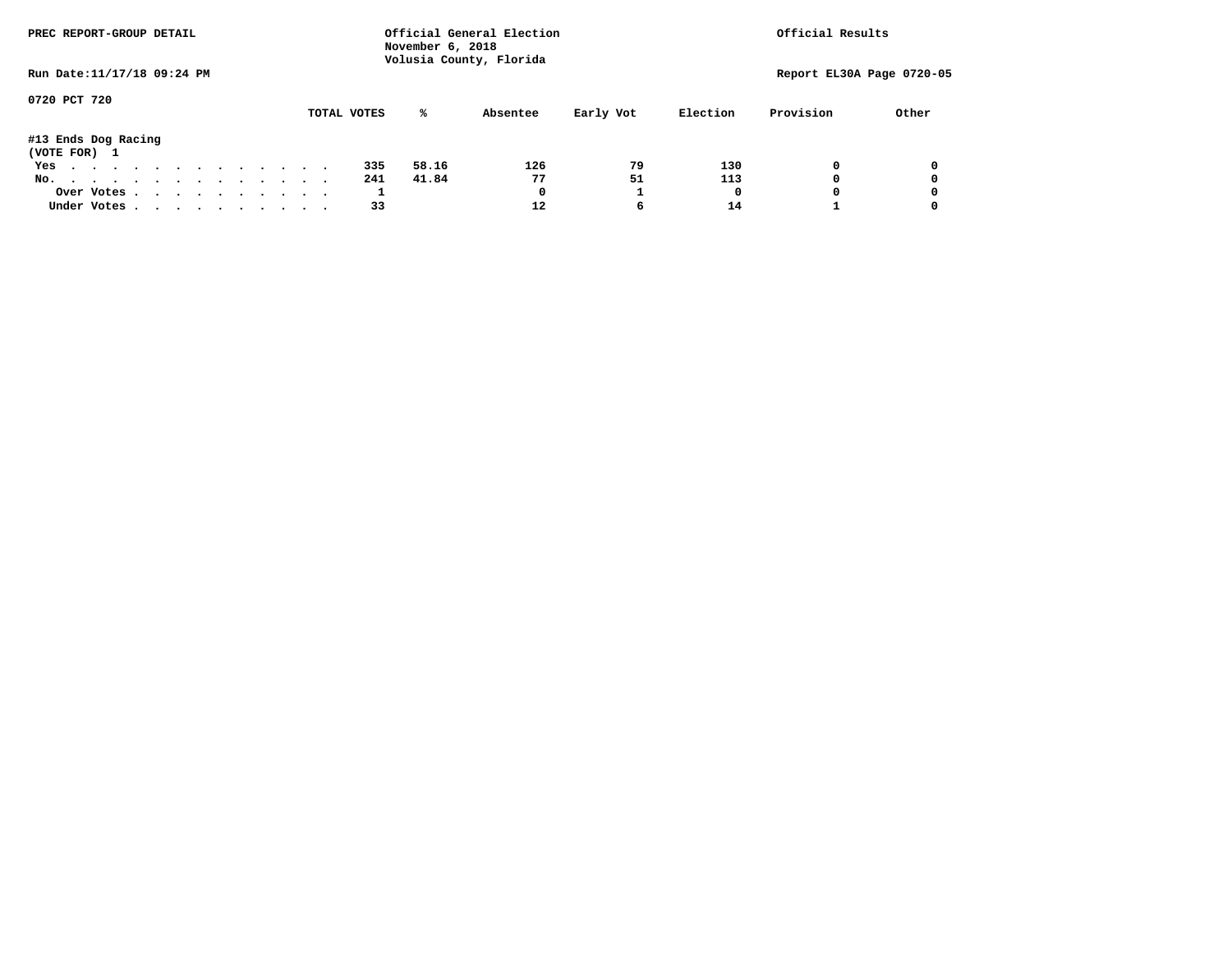**November 6, 2018 Volusia County, Florida Run Date:11/17/18 09:24 PM Report EL30A Page 0722-01 0722 PCT 722 TOTAL VOTES % Absentee Early Vot Election Provision Other REGISTERED VOTERS - TOTAL . . . . . . 2,930 BALLOTS CAST - TOTAL. . . . . . . . 1,548 507 238 802 1 0 BALLOTS CAST - BLANK. . . . . . . . 0 0 0 0 0 0 VOTER TURNOUT - TOTAL . . . . . . . 52.83 VOTER TURNOUT - BLANK . . . . . . . United States Senator (VOTE FOR) 1 Rick Scott (REP) . . . . . . . . . 882 57.53 282 124 476 0 0 Bill Nelson (DEM).** . . . . . . . 644 42.01 218 114 311 1 0  **WRITE-IN. . . . . . . . . . . . 7 .46 0 0 7 0 0 Over Votes . . . . . . . . . . 1** 1 0 0 0 0 0 0 **Under Votes . . . . . . . . . . 14** 6 0 8 0 0 0 **Representative in Congress District 6 (VOTE FOR) 1 Michael Waltz (REP) . . . . . . . . 860 56.58 278 121 461 0 0 Nancy Soderberg (DEM) . . . . . . . 660 43.42 221 112 326 1 0 Over Votes . . . . . . . . . . 0 0 0 0 0 0**  $\Omega$  **Under Votes . . . . . . . . . . 28 8 5 15 0 Governor and Lieutenant Governor (VOTE FOR) 1 Ron DeSantis (REP) . . . . . . . . 875 57.04 280 126 469 0 0 Andrew Gillum (DEM) . . . . . . . . 615 40.09 202 107 305 1 0 Darcy G. Richardson (REF) . . . . . 18** 1.17 4 3 11 0 0 0<br>**Ryan Christopher Foley . . . . . . 10 .65** 5 1 4 0 0  **Ryan Christopher Foley . . . . . . . 10 .65 5 1 4 0 0 Kyle "KC" Gibson . . . . . . . . . . 10 .65** 8 **Bruce Stanley . . . . . . . . . . 3 .20** 1 0 2 0 0  **WRITE-IN. . . . . . . . . . . . 3 .20 2 0 1 0 0**  $\mathbf{0}$ **Over Votes . . . . . . . . . . 1** 1 0 0 0 0 0  $\mathbf{0}$ **Under Votes . . . . . . . . . . 13** 4 0 9 0 0 **Attorney General (VOTE FOR) 1 Ashley Moody (REP) . . . . . . . . 912 60.24 293 129 490 0 0 Sean Shaw (DEM)** . . . . . . . . 556 36.72 195 96 264 1 0  **Jeffrey Marc Siskind. . . . . . . . 46 3.04 8 11 27 0 0 Over Votes . . . . . . . . . . 0 0 0 0 0 0**  $\mathbf 0$  **Under Votes . . . . . . . . . . 34 11 2 21 0 Chief Financial Officer (VOTE FOR) 1 Jimmy Patronis (REP). . . . . . . . 875 58.57 276 129 470 0 0 Jeremy Ring (DEM).** . . . . . . . 615 41.16 207 103 304 1 0  **WRITE-IN. . . . . . . . . . . . 4 .27 2 0 2 0 0 Over Votes . . . . . . . . . . 1 0 1 0 0 0**  $\mathbf{o}$ **Under Votes . . . . . . . . . . 53** 22 5 26 0

**PREC REPORT-GROUP DETAIL Official General Election Official Results**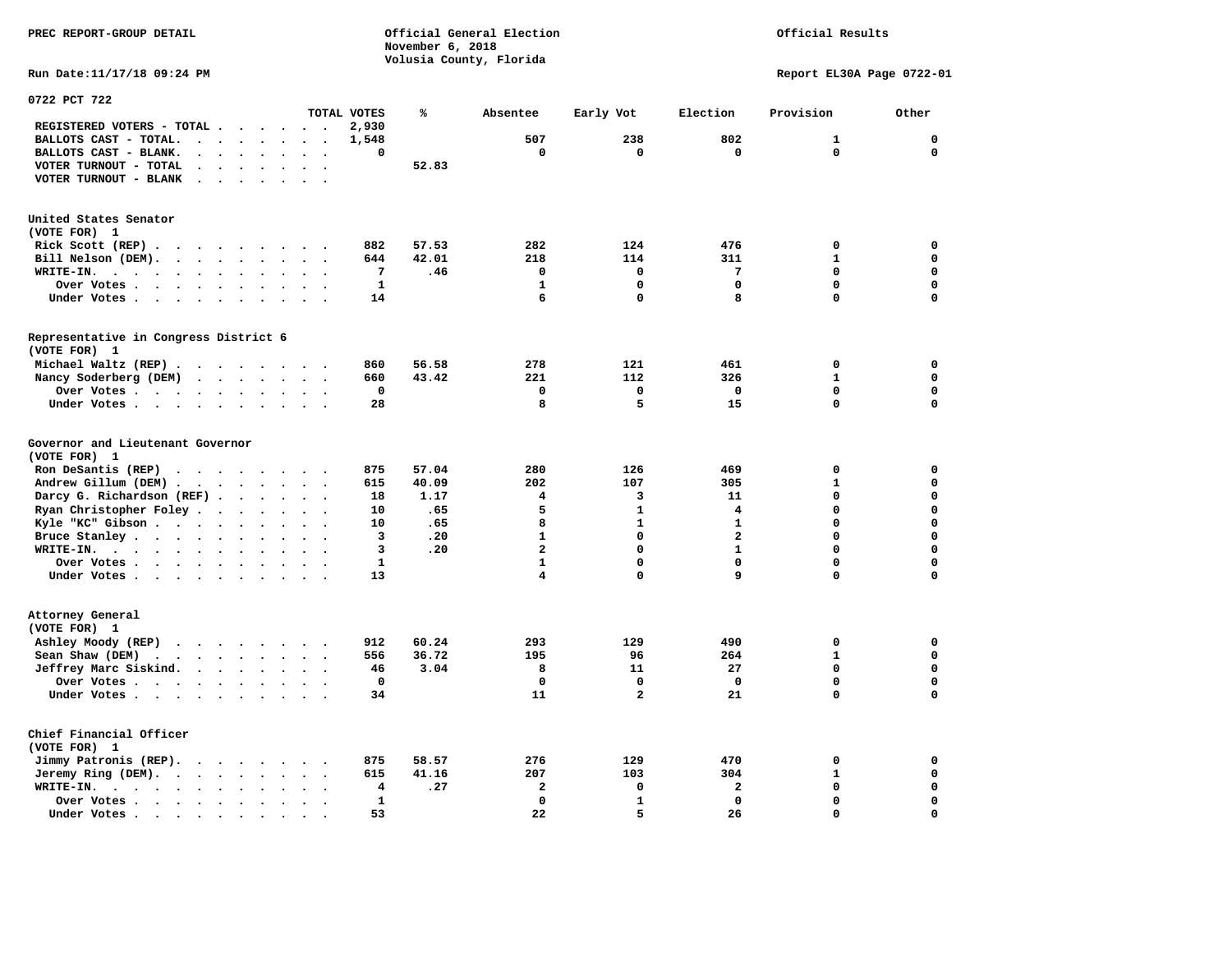| PREC REPORT-GROUP DETAIL                                                                                                                                                                                                                                    |                      |              | November 6, 2018 | Official General Election<br>Volusia County, Florida |             |              | Official Results          |             |
|-------------------------------------------------------------------------------------------------------------------------------------------------------------------------------------------------------------------------------------------------------------|----------------------|--------------|------------------|------------------------------------------------------|-------------|--------------|---------------------------|-------------|
| Run Date: 11/17/18 09:24 PM                                                                                                                                                                                                                                 |                      |              |                  |                                                      |             |              | Report EL30A Page 0722-02 |             |
| 0722 PCT 722                                                                                                                                                                                                                                                |                      |              | ℁                |                                                      |             |              |                           |             |
|                                                                                                                                                                                                                                                             |                      | TOTAL VOTES  |                  | Absentee                                             | Early Vot   | Election     | Provision                 | Other       |
| Commissioner of Agriculture<br>(VOTE FOR) 1                                                                                                                                                                                                                 |                      |              |                  |                                                      |             |              |                           |             |
| Matt Caldwell (REP)                                                                                                                                                                                                                                         |                      | 864          | 57.49            | 283                                                  | 121         | 460          | 0                         | 0           |
| Nicole "Nikki" Fried (DEM).                                                                                                                                                                                                                                 |                      | 639          | 42.51            | 207                                                  | 111         | 320          | 1                         | 0           |
| Over Votes                                                                                                                                                                                                                                                  |                      | 0            |                  | 0                                                    | 0           | 0            | 0                         | 0           |
| Under Votes                                                                                                                                                                                                                                                 |                      | 45           |                  | 17                                                   | 6           | 22           | $\mathbf 0$               | $\Omega$    |
| State Senator District 14<br>(VOTE FOR) 1                                                                                                                                                                                                                   |                      |              |                  |                                                      |             |              |                           |             |
| Dorothy L. Hukill $(REP)$ .                                                                                                                                                                                                                                 |                      | 845          | 57.13            | 267                                                  | 117         | 461          | 0                         | 0           |
| Melissa "Mel" Martin (DEM).                                                                                                                                                                                                                                 |                      | 634          | 42.87            | 210                                                  | 115         | 308          | 1                         | 0           |
| Over Votes                                                                                                                                                                                                                                                  |                      | 0            |                  | 0                                                    | 0           | 0            | $\mathbf 0$               | $\mathbf 0$ |
| Under Votes<br>$\sim$<br>$\bullet$                                                                                                                                                                                                                          |                      | 69           |                  | 30                                                   | 6           | 33           | 0                         | 0           |
| State Representative District 25<br>(VOTE FOR) 1                                                                                                                                                                                                            |                      |              |                  |                                                      |             |              |                           |             |
| Tom Leek $(REP)$ .                                                                                                                                                                                                                                          |                      | 842          | 56.10            | 274                                                  | 116         | 452          | 0                         | 0           |
| Kathleen "Katie" Tripp (DEM)                                                                                                                                                                                                                                |                      | 617          | 41.11            | 206                                                  | 108         | 302          | 1                         | 0           |
| Joseph "Joe" Hannoush (LPF)                                                                                                                                                                                                                                 |                      | 42           | 2.80             | 11                                                   | 8           | 23           | 0                         | $\mathbf 0$ |
| Over Votes                                                                                                                                                                                                                                                  |                      | 1            |                  | 0                                                    | 0           | $\mathbf{1}$ | $\mathbf 0$               | $\mathbf 0$ |
| Under Votes                                                                                                                                                                                                                                                 |                      | 46           |                  | 16                                                   | 6           | 24           | $\mathbf 0$               | 0           |
| Justice of the Supreme Court Lawson<br>(VOTE FOR) 1                                                                                                                                                                                                         |                      |              |                  |                                                      |             |              |                           |             |
| Yes                                                                                                                                                                                                                                                         |                      | 955          | 71.80            | 318                                                  | 146         | 490          | 1                         | 0           |
| No.<br>$\cdot$ $\cdot$ $\cdot$ $\cdot$                                                                                                                                                                                                                      |                      | 375          | 28.20            | 106                                                  | 69          | 200          | 0                         | 0           |
| Over Votes                                                                                                                                                                                                                                                  |                      | 0            |                  | 0                                                    | 0           | 0            | $\mathbf 0$               | $\mathbf 0$ |
| Under Votes                                                                                                                                                                                                                                                 |                      | 218          |                  | 83                                                   | 23          | 112          | $\mathbf 0$               | $\mathbf 0$ |
| 5th District Court of Appeal Eisnaugle<br>(VOTE FOR) 1                                                                                                                                                                                                      |                      |              |                  |                                                      |             |              |                           |             |
| Yes<br>the contract of the contract of the contract of the contract of the contract of the contract of the contract of                                                                                                                                      |                      | 871          | 65.89            | 288                                                  | 127         | 456          | 0                         | 0           |
| No.<br>$\sim$ $\sim$ $\sim$ $\sim$                                                                                                                                                                                                                          | $\bullet$<br>$\sim$  | 451          | 34.11            | 137                                                  | 83          | 230          | 1                         | 0           |
| Over Votes                                                                                                                                                                                                                                                  | $\ddot{\phantom{1}}$ | 1            |                  | 0                                                    | 0           | 1            | 0                         | 0           |
| Under Votes                                                                                                                                                                                                                                                 |                      | 225          |                  | 82                                                   | 28          | 115          | 0                         | 0           |
| Circuit Judge 7th Judicial, Grp 15<br>(VOTE FOR) 1                                                                                                                                                                                                          |                      |              |                  |                                                      |             |              |                           |             |
| Linda L. Gaustad                                                                                                                                                                                                                                            |                      | 697          | 52.68            | 238                                                  | 108         | 350          | 1                         | 0           |
| Ryan Will<br>$\sim$ $\sim$<br>. The contract of the contract of the contract of the contract of the contract of the contract of the contract of the contract of the contract of the contract of the contract of the contract of the contract of the contrac |                      | 626          | 47.32            | 200                                                  | 91          | 335          | $\mathbf 0$               | $\mathbf 0$ |
| Over Votes .                                                                                                                                                                                                                                                |                      | $\mathbf{1}$ |                  | 0                                                    | 0           | $\mathbf{1}$ | 0                         | 0           |
| Under Votes.<br>$\sim$<br>$\ddot{\phantom{1}}$                                                                                                                                                                                                              |                      | 224          |                  | 69                                                   | 39          | 116          | 0                         | 0           |
| County Council Member District 3<br>(VOTE FOR) 1                                                                                                                                                                                                            |                      |              |                  |                                                      |             |              |                           |             |
| Michael J. Arminio.<br>$\sim$ $\sim$ $\sim$                                                                                                                                                                                                                 |                      | 544          | 41.81            | 175                                                  | 90          | 279          | 0                         | 0           |
| Deborah A. "Deb" Denys.<br>$\ddot{\phantom{a}}$                                                                                                                                                                                                             |                      | 757          | 58.19            | 257                                                  | 106         | 393          | $\mathbf{1}$              | 0           |
| Over Votes                                                                                                                                                                                                                                                  |                      | $\mathbf 0$  |                  | 0                                                    | $\mathbf 0$ | 0            | 0                         | 0           |
| Under Votes.                                                                                                                                                                                                                                                |                      | 247          |                  | 75                                                   | 42          | 130          | $\Omega$                  | $\Omega$    |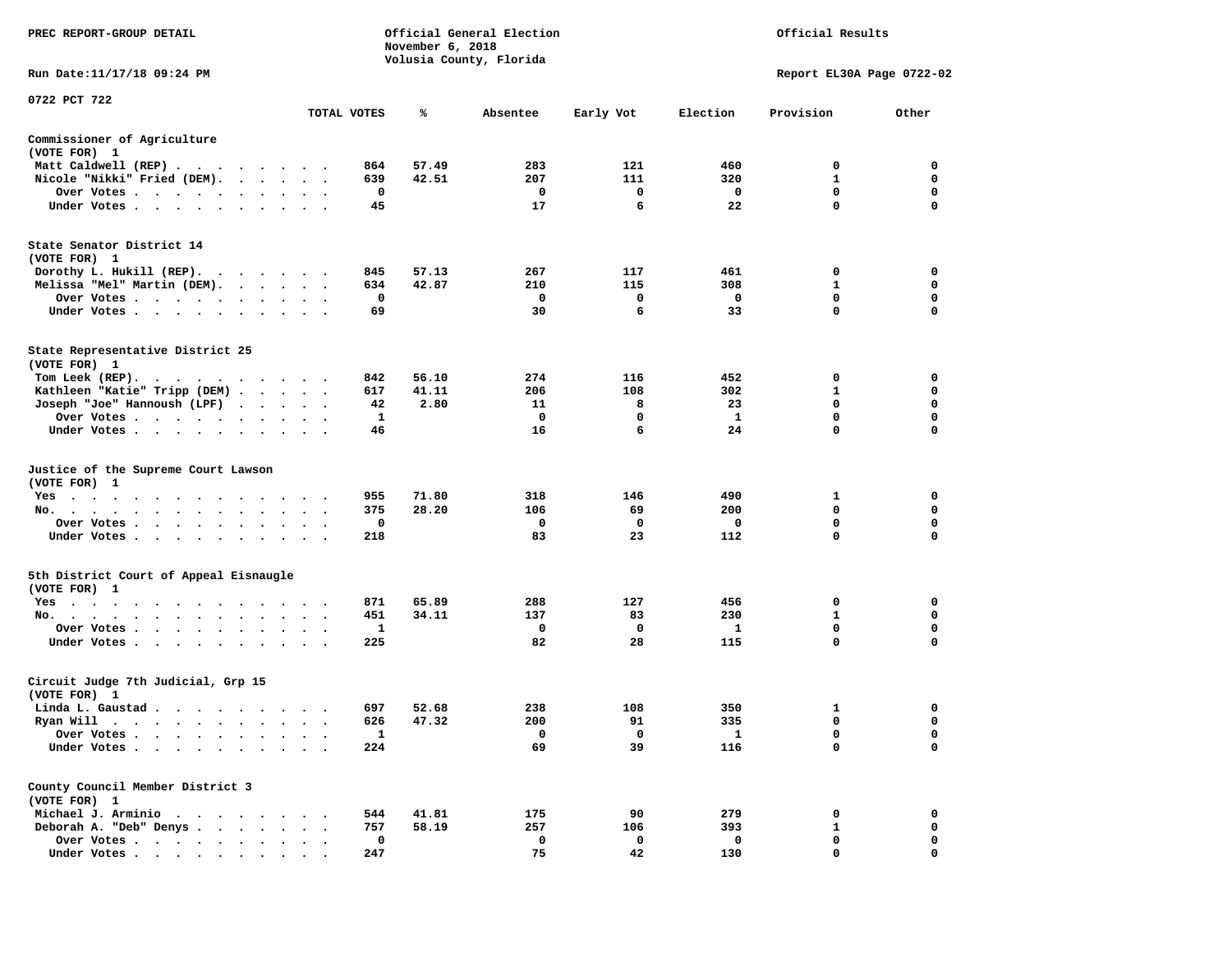| PREC REPORT-GROUP DETAIL                                                                                                                                                                                                                     |                                            | November 6, 2018 | Official General Election<br>Volusia County, Florida |           |              | Official Results          |             |
|----------------------------------------------------------------------------------------------------------------------------------------------------------------------------------------------------------------------------------------------|--------------------------------------------|------------------|------------------------------------------------------|-----------|--------------|---------------------------|-------------|
| Run Date:11/17/18 09:24 PM                                                                                                                                                                                                                   |                                            |                  |                                                      |           |              | Report EL30A Page 0722-03 |             |
| 0722 PCT 722                                                                                                                                                                                                                                 | TOTAL VOTES                                | ℁                | Absentee                                             | Early Vot | Election     | Provision                 | Other       |
| Soil and Water Cons Dist Seat 1                                                                                                                                                                                                              |                                            |                  |                                                      |           |              |                           |             |
| (VOTE FOR) 1                                                                                                                                                                                                                                 |                                            |                  |                                                      |           |              |                           |             |
| William Bliss.<br>$\cdot$<br>$\sim$                                                                                                                                                                                                          | 760                                        | 60.17            | 233                                                  | 125       | 402          | 0                         | 0           |
| Derrick Orberg.<br>$\cdot$ $\cdot$ $\cdot$ $\cdot$ $\cdot$<br>$\ddot{\phantom{0}}$                                                                                                                                                           | 503<br>$\bullet$<br>$\bullet$<br>$\bullet$ | 39.83            | 181                                                  | 75        | 246          | 1                         | 0           |
| Over Votes .<br>$\cdot$ $\cdot$ $\cdot$ $\cdot$ $\cdot$<br>$\cdot$                                                                                                                                                                           | 1                                          |                  | 1                                                    | 0         | 0            | 0                         | 0           |
| Under Votes<br>$\cdot$                                                                                                                                                                                                                       | 284                                        |                  | 92                                                   | 38        | 154          | 0                         | $\mathbf 0$ |
| Soil and Water Cons Dist Seat 3<br>(VOTE FOR) 1                                                                                                                                                                                              |                                            |                  |                                                      |           |              |                           |             |
| Beth James.<br>. As the state of the state of the state of the state of the state of the state of the state of the state of the state of the state of the state of the state of the state of the state of the state of the state of the stat | 600                                        | 47.89            | 186                                                  | 78        | 336          | 0                         | 0           |
| Wesley Wayne Wilson Jr                                                                                                                                                                                                                       | 278<br>$\sim$ $\sim$ $\sim$                | 22.19            | 80                                                   | 48        | 150          | 0                         | 0           |
| Christine Wilt.<br>$\cdot$                                                                                                                                                                                                                   | 375                                        | 29.93            | 143                                                  | 66        | 166          | 0                         | 0           |
| Over Votes<br>$\bullet$                                                                                                                                                                                                                      | 0<br>$\bullet$<br>$\cdot$                  |                  | 0                                                    | 0         | 0            | 0                         | 0           |
| Under Votes                                                                                                                                                                                                                                  | 295                                        |                  | 98                                                   | 46        | 150          | $\mathbf{1}$              | 0           |
| Soil and Water Cons Dist Seat 5<br>(VOTE FOR) 1                                                                                                                                                                                              |                                            |                  |                                                      |           |              |                           |             |
| J. Mark Barfield .<br>$\cdots$                                                                                                                                                                                                               | 304                                        | 24.44            | 91                                                   | 41        | 172          | 0                         | 0           |
| Andy Kelly.<br>$\begin{array}{cccccccccccccc} \bullet & \bullet & \bullet & \bullet & \bullet & \bullet & \bullet & \bullet & \bullet & \bullet & \bullet \end{array}$                                                                       | 543<br>$\ddot{\phantom{1}}$<br>$\bullet$ . | 43.65            | 177                                                  | 109       | 257          | 0                         | 0           |
| David Schaefer.<br>$\cdot$ $\cdot$ $\cdot$ $\cdot$<br>$\bullet$<br>$\ddot{\phantom{0}}$                                                                                                                                                      | 397                                        | 31.91            | 139                                                  | 40        | 218          | 0                         | 0           |
| Over Votes .<br>$\cdots$<br>$\bullet$                                                                                                                                                                                                        | 0<br>$\bullet$                             |                  | 0                                                    | 0         | 0            | $\mathbf 0$               | $\mathbf 0$ |
| Under Votes                                                                                                                                                                                                                                  | 304                                        |                  | 100                                                  | 48        | 155          | $\mathbf{1}$              | $\mathbf 0$ |
| #1 Increased Homestead Exemption<br>(VOTE FOR) 1                                                                                                                                                                                             |                                            |                  |                                                      |           |              |                           |             |
| $Yes \cdot \cdot \cdot$<br>$\sim$ $\sim$ $\sim$ $\sim$<br>$\cdots$                                                                                                                                                                           | 673<br>$\overline{\phantom{a}}$<br>$\sim$  | 45.91            | 244                                                  | 98        | 331          | 0                         | 0           |
| No.<br>$\sim$                                                                                                                                                                                                                                | 793                                        | 54.09            | 231                                                  | 131       | 430          | 1                         | 0           |
| Over Votes<br>$\bullet$ .<br>$\bullet$                                                                                                                                                                                                       | 2                                          |                  | 0                                                    | 0         | 2            | 0                         | 0           |
| Under Votes                                                                                                                                                                                                                                  | 80                                         |                  | 32                                                   | 9         | 39           | 0                         | 0           |
| #2 Limit on Property Tax Assessments<br>(VOTE FOR) 1                                                                                                                                                                                         |                                            |                  |                                                      |           |              |                           |             |
| $Yes \t . \t .$<br>$\cdot$ $\cdot$<br>the contract of the contract of the contract of the contract of the contract of the contract of the contract of                                                                                        | 1,006                                      | 69.38            | 341                                                  | 128       | 536          | 1                         | 0           |
| No.<br>. The contract of the contract of the contract of the contract of the contract of the contract of the contract of the contract of the contract of the contract of the contract of the contract of the contract of the contrac         | 444<br>$\bullet$ .<br>$\bullet$<br>$\sim$  | 30.62            | 123                                                  | 99        | 222          | $\mathbf 0$               | $\mathbf 0$ |
| Over Votes<br>$\bullet$                                                                                                                                                                                                                      | 0                                          |                  | 0                                                    | 0         | 0            | $\mathbf 0$               | 0           |
| Under Votes<br>$\bullet$                                                                                                                                                                                                                     | 98<br>$\bullet$<br>$\bullet$               |                  | 43                                                   | 11        | 44           | 0                         | 0           |
| #3 Voter Control of Gambling<br>(VOTE FOR) 1                                                                                                                                                                                                 |                                            |                  |                                                      |           |              |                           |             |
| Yes                                                                                                                                                                                                                                          | 1,043                                      | 69.39            | 371                                                  | 162       | 510          | 0                         | 0           |
| No.                                                                                                                                                                                                                                          | 460                                        | 30.61            | 120                                                  | 70        | 269          | 1                         | 0           |
| Over Votes<br>$\bullet$<br>$\cdot$                                                                                                                                                                                                           | 1                                          |                  | 0                                                    | 0         | $\mathbf{1}$ | 0                         | 0           |
| Under Votes .                                                                                                                                                                                                                                | 44                                         |                  | 16                                                   | 6         | 22           | 0                         | $\mathbf 0$ |
| #4 Voting Restoration Amendment<br>(VOTE FOR) 1                                                                                                                                                                                              |                                            |                  |                                                      |           |              |                           |             |
| $Yes \cdot \cdot \cdot$                                                                                                                                                                                                                      | 926                                        | 61.94            | 304                                                  | 150       | 472          | 0                         | 0           |
| No. .                                                                                                                                                                                                                                        | 569                                        | 38.06            | 182                                                  | 80        | 306          | 1                         | 0           |
| Over Votes<br>$\ddot{\phantom{a}}$<br>$\ddot{\phantom{a}}$                                                                                                                                                                                   | 1                                          |                  | 0                                                    | 0         | 1            | 0                         | 0           |
| Under Votes                                                                                                                                                                                                                                  | 52                                         |                  | 21                                                   | 8         | 23           | 0                         | 0           |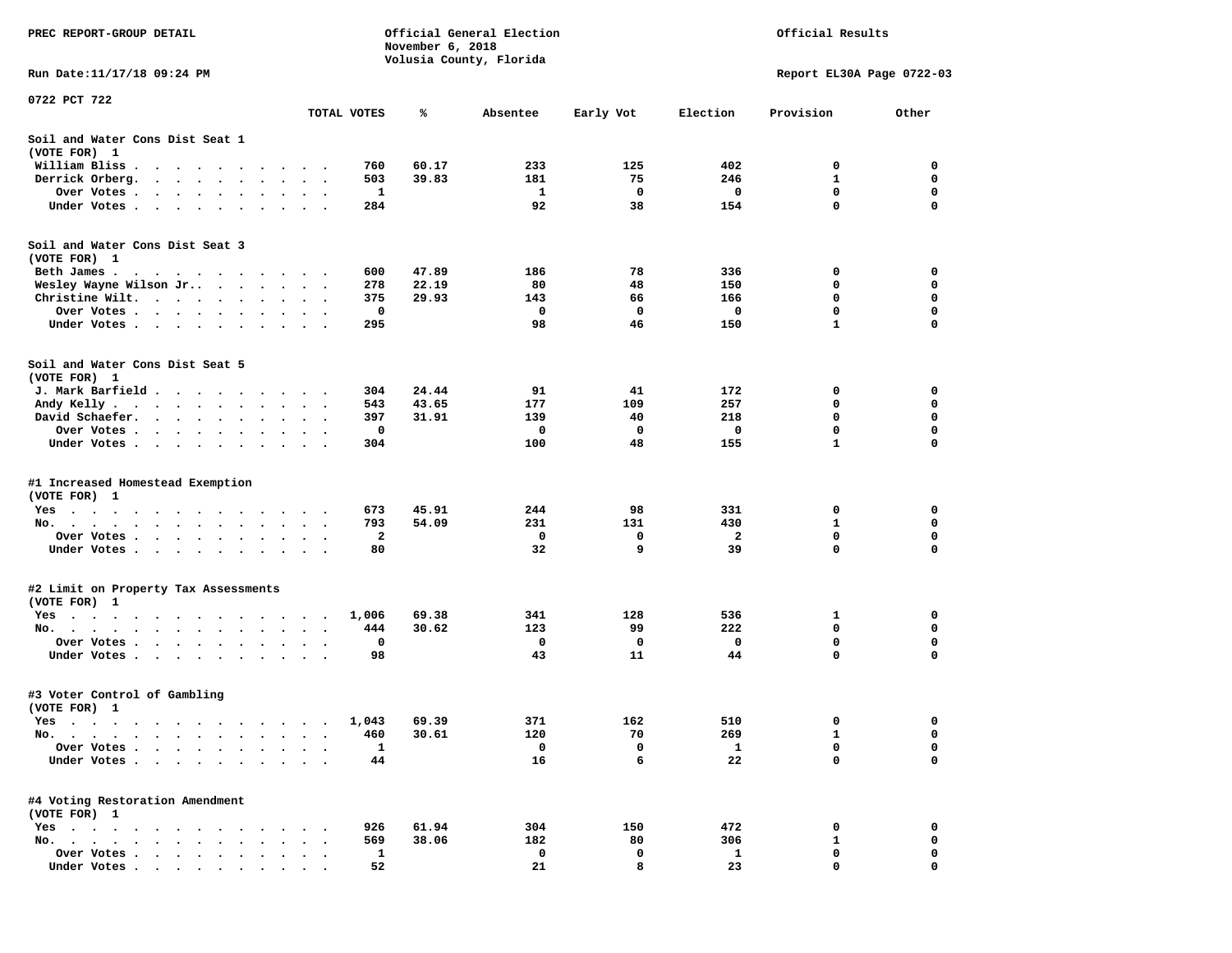| PREC REPORT-GROUP DETAIL                                             |           |              | November 6, 2018 | Official General Election<br>Volusia County, Florida |                         |                          | Official Results          |             |
|----------------------------------------------------------------------|-----------|--------------|------------------|------------------------------------------------------|-------------------------|--------------------------|---------------------------|-------------|
| Run Date: 11/17/18 09:24 PM                                          |           |              |                  |                                                      |                         |                          | Report EL30A Page 0722-04 |             |
| 0722 PCT 722                                                         |           | TOTAL VOTES  | ℁                | Absentee                                             | Early Vot               | Election                 | Provision                 | Other       |
| #5 Supermajority Vote Required                                       |           |              |                  |                                                      |                         |                          |                           |             |
| (VOTE FOR) 1                                                         |           |              |                  |                                                      |                         |                          |                           |             |
| Yes                                                                  |           | 1,041        | 71.60            | 363                                                  | 139                     | 539                      | $^{\circ}$                | $^{\circ}$  |
| No.                                                                  |           | 413          | 28.40            | 104                                                  | 88                      | 220                      | $\mathbf{1}$              | $\mathbf 0$ |
| Over Votes                                                           |           | $\mathbf 0$  |                  | $\overline{\phantom{0}}$                             | $\overline{\mathbf{0}}$ | $\overline{\mathbf{0}}$  | $\mathbf 0$               | $\mathbf 0$ |
| Under Votes                                                          |           | 94           |                  | 40                                                   | 11                      | 43                       | $\mathbf 0$               | $\mathbf 0$ |
| #6 Rights of Crime Victims; Judges<br>(VOTE FOR) 1                   |           |              |                  |                                                      |                         |                          |                           |             |
| Yes                                                                  |           | 861          | 58.89            | 294                                                  | 126                     | 440                      | $\mathbf{1}$              | 0           |
| No.                                                                  |           | 601          | 41.11            | 181                                                  | 101                     | 319                      | $^{\circ}$                | 0           |
| Over Votes                                                           |           | 0            |                  | $\overline{\phantom{a}}$                             | $\overline{\mathbf{0}}$ | $\overline{\phantom{0}}$ | $\mathbf 0$               | 0           |
| Under Votes                                                          |           | 86           |                  | 32                                                   | 11                      | 43                       | $\mathbf 0$               | 0           |
| #7 Survivor Benefits<br>(VOTE FOR) 1                                 |           |              |                  |                                                      |                         |                          |                           |             |
| Yes                                                                  |           | 887          | 61.05            | 313                                                  | 123                     | 450                      | $\mathbf{1}$              | $\mathbf 0$ |
| No.                                                                  |           | 566          | 38.95            | 158                                                  | 102                     | 306                      | $\mathbf 0$               | $\mathbf 0$ |
| Over Votes                                                           |           | $\mathbf{o}$ |                  | $\mathbf{o}$                                         | $\overline{\mathbf{0}}$ | $\overline{\mathbf{0}}$  | $\mathbf 0$               | $\mathbf 0$ |
| Under Votes                                                          |           | 95           |                  | 36                                                   | 13                      | 46                       | $\Omega$                  | $\Omega$    |
| #9 Prohibits Oil, Gas Drilling, Vaping<br>(VOTE FOR) 1<br>Yes<br>No. |           | 862<br>596   | 59.12<br>40.88   | 298<br>173                                           | 139<br>87               | 424<br>336               | $\mathbf{1}$<br>0         | 0<br>0      |
| Over Votes                                                           |           | $\mathbf 0$  |                  | $\mathbf{o}$                                         | $\mathbf{o}$            | $\mathbf{o}$             | $\mathbf 0$               | $\mathbf 0$ |
| Under Votes                                                          |           | 90           |                  | 36                                                   | 12                      | 42                       | $\mathbf 0$               | $\Omega$    |
|                                                                      |           |              |                  |                                                      |                         |                          |                           |             |
| #10 State and Local Structure and Op<br>(VOTE FOR) 1                 |           |              |                  |                                                      |                         |                          |                           |             |
| Yes                                                                  |           | 872          | 61.32            | 303                                                  | 122                     | 447                      | 0                         | 0           |
| No.                                                                  |           | 550          | 38.68            | 154                                                  | 100                     | 296                      | $\Omega$                  | $\mathbf 0$ |
| Over Votes                                                           |           | 0            |                  | $\mathbf 0$                                          | $\overline{\mathbf{0}}$ | $\mathbf 0$              | 0                         | 0           |
| Under Votes                                                          |           | 126          |                  | 50                                                   | 16                      | 59                       | $\mathbf{1}$              | $\mathbf 0$ |
| #11 Removal of Obs Prov; Crim Statute<br>(VOTE FOR) 1                |           |              |                  |                                                      |                         |                          |                           |             |
| Yes                                                                  |           | 791          | 56.14            | 286                                                  | 128                     | 376                      | $\mathbf{1}$              | 0           |
| No.                                                                  |           | 618          | 43.86            | 165                                                  | 90                      | 363                      | $\mathbf 0$               | 0           |
| Over Votes                                                           |           | $\mathbf 0$  |                  | $\overline{\mathbf{0}}$                              | $\Omega$                | $\overline{0}$           | $\mathbf 0$               | $\Omega$    |
| Under Votes                                                          |           | 139          |                  | 56                                                   | 20                      | 63                       | $\mathbf 0$               | $\Omega$    |
| #12 Lobbying and Abuse of Office<br>(VOTE FOR) 1                     |           |              |                  |                                                      |                         |                          |                           |             |
| Yes 1,138                                                            |           |              | 79.64            | 380                                                  | 158                     | 599                      | $\mathbf{1}$              | 0           |
| No.                                                                  |           | 291          | 20.36            | 79                                                   | 65                      | 147                      | $\mathbf 0$               | $\mathbf 0$ |
| Over Votes                                                           | $\ddotsc$ | $\mathbf{1}$ |                  | $\mathbf{o}$                                         | $\mathbf 0$             | $\mathbf{1}$             | $\mathbf 0$               | $\mathbf 0$ |
| Under Votes                                                          |           | 118          |                  | 48                                                   | 15                      | 55                       | $\mathbf{0}$              | $\mathbf 0$ |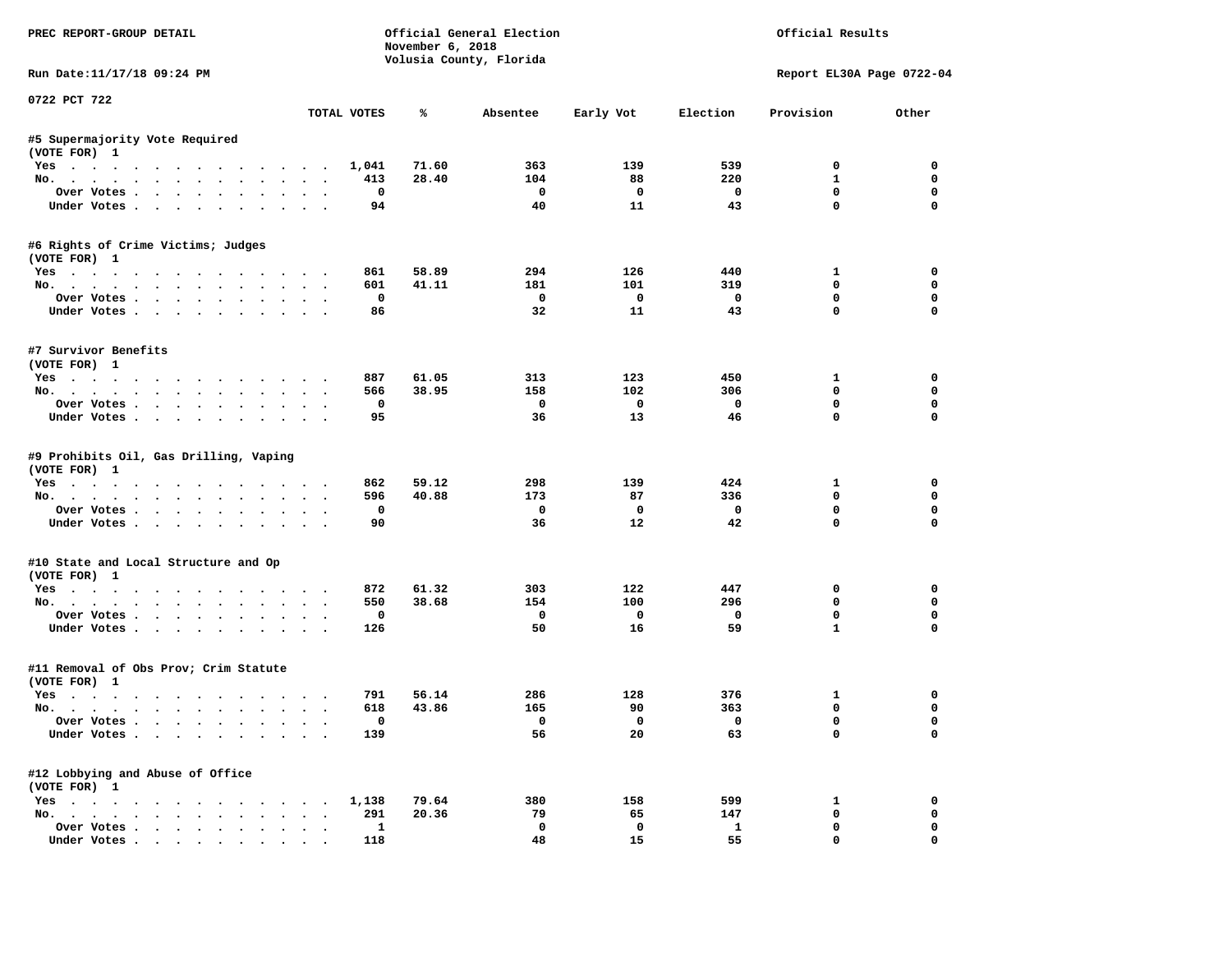| PREC REPORT-GROUP DETAIL            |  |  |  |  |  | Official General Election<br>November 6, 2018<br>Volusia County, Florida | Official Results |  |             |       |          |           |          |                           |       |
|-------------------------------------|--|--|--|--|--|--------------------------------------------------------------------------|------------------|--|-------------|-------|----------|-----------|----------|---------------------------|-------|
| Run Date: 11/17/18 09:24 PM         |  |  |  |  |  |                                                                          |                  |  |             |       |          |           |          | Report EL30A Page 0722-05 |       |
| 0722 PCT 722                        |  |  |  |  |  |                                                                          |                  |  | TOTAL VOTES | %ะ    | Absentee | Early Vot | Election | Provision                 | Other |
| #13 Ends Dog Racing<br>(VOTE FOR) 1 |  |  |  |  |  |                                                                          |                  |  |             |       |          |           |          |                           |       |
| Yes                                 |  |  |  |  |  |                                                                          |                  |  | 839         | 57.19 | 272      | 139       | 428      | 0                         | 0     |
| No.                                 |  |  |  |  |  |                                                                          |                  |  | 628         | 42.81 | 204      | 87        | 336      |                           | 0     |
| Over Votes                          |  |  |  |  |  |                                                                          |                  |  | 0           |       | 0        |           | 0        |                           | 0     |
| Under Votes                         |  |  |  |  |  |                                                                          |                  |  | 81          |       | 31       | 12        | 38       |                           | 0     |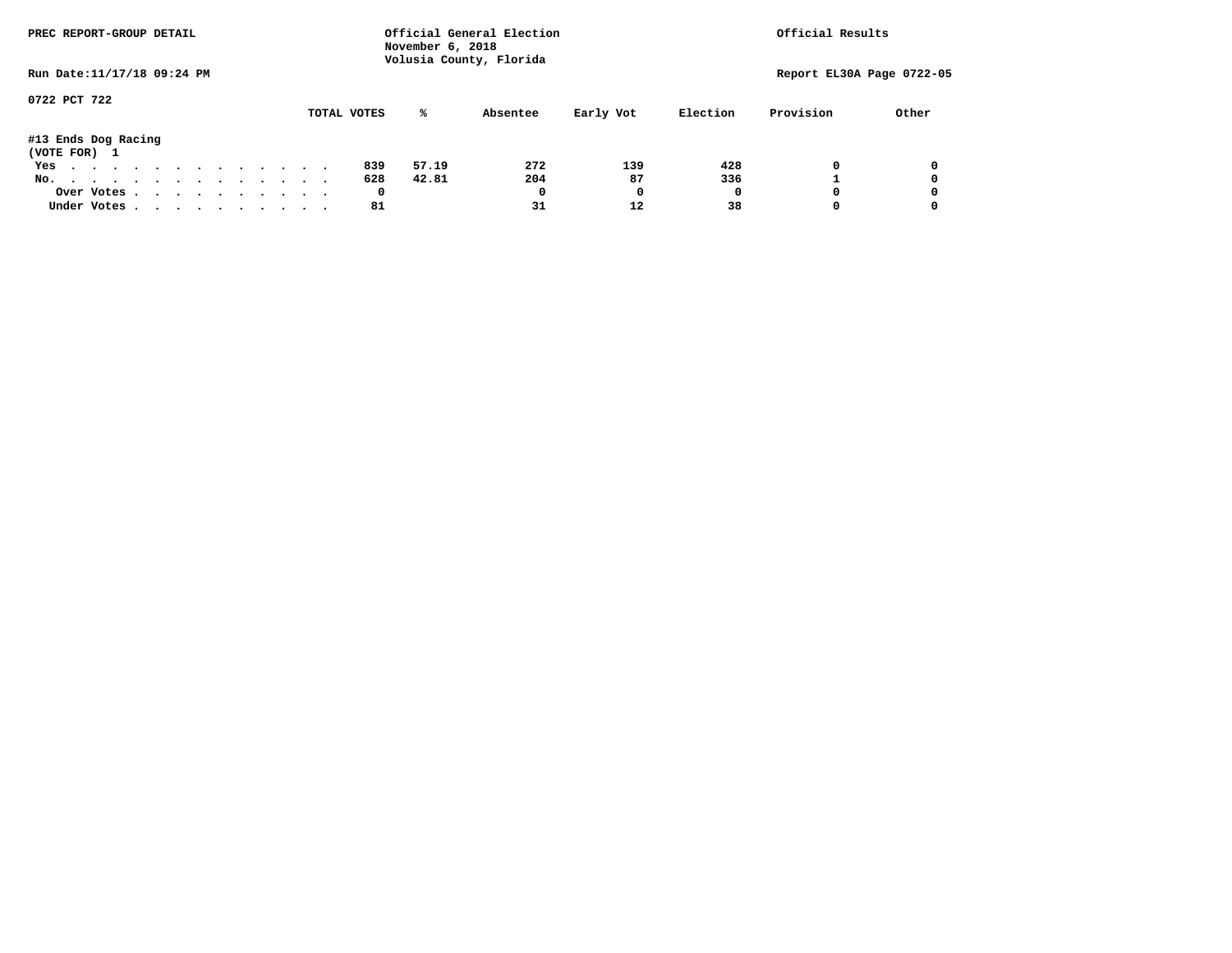**PREC REPORT-GROUP DETAIL COMPUTER CONSUMING A CONSUMING CONSUMING A LIGACION CONSUMING A LIGACION** *November 6, 2018 November 6, 2018*  **Volusia County, Florida** 

## Official Results

**Run Date:11/17/18 09:24 PM Report EL30A Page 0725-01** 

| 0725 PCT 725                                                                                      |                                   |                          |                          |                         |       |                         |                         |                         |              |              |
|---------------------------------------------------------------------------------------------------|-----------------------------------|--------------------------|--------------------------|-------------------------|-------|-------------------------|-------------------------|-------------------------|--------------|--------------|
|                                                                                                   |                                   |                          |                          | TOTAL VOTES             | ℁     | Absentee                | Early Vot               | Election                | Provision    | Other        |
| REGISTERED VOTERS - TOTAL .                                                                       | $\ddot{\phantom{a}}$              | $\sim$ $\sim$            | $\overline{\phantom{a}}$ | 2,249                   |       |                         |                         |                         |              |              |
| BALLOTS CAST - TOTAL.<br>$\ddot{\phantom{a}}$<br>$\ddot{\phantom{a}}$<br>$\ddot{\phantom{a}}$     | $\cdot$                           |                          |                          | 1,624                   |       | 665                     | 310                     | 648                     | $\mathbf{1}$ | $\mathbf 0$  |
| BALLOTS CAST - BLANK.<br>$\ddot{\phantom{a}}$<br>$\sim$<br>$\ddot{\phantom{a}}$                   | $\sim$<br>$\ddot{\phantom{a}}$    | $\sim$                   | $\ddot{\phantom{a}}$     | $\overline{\mathbf{2}}$ | .12   | $\overline{\mathbf{2}}$ | $\mathbf 0$             | $\mathbf 0$             | $\mathbf 0$  | $\mathbf 0$  |
| VOTER TURNOUT - TOTAL                                                                             |                                   |                          |                          |                         | 72.21 |                         |                         |                         |              |              |
| VOTER TURNOUT - BLANK<br>$\sim$<br>$\cdot$                                                        |                                   |                          |                          |                         | .09   |                         |                         |                         |              |              |
|                                                                                                   |                                   |                          |                          |                         |       |                         |                         |                         |              |              |
| United States Senator                                                                             |                                   |                          |                          |                         |       |                         |                         |                         |              |              |
| (VOTE FOR) 1                                                                                      |                                   |                          |                          |                         |       |                         |                         |                         |              |              |
| Rick Scott (REP).<br>$\cdots$<br>$\sim$                                                           |                                   | $\sim$                   |                          | 922                     | 57.16 | 365                     | 159                     | 397                     | 1            | 0            |
| Bill Nelson (DEM).<br>$\cdot$ $\cdot$ $\cdot$ $\cdot$ $\cdot$                                     | $\cdot$ $\cdot$                   |                          |                          | 687                     | 42.59 | 288                     | 151                     | 248                     | 0            | $\mathbf 0$  |
| WRITE-IN.<br>$\cdots$<br>$\bullet$ .<br>$\ddot{\phantom{1}}$<br>$\bullet$<br>$\bullet$            | $\ddot{\phantom{a}}$<br>$\bullet$ | $\ddot{\phantom{a}}$     | $\ddot{\phantom{a}}$     | 4                       | .25   | 4                       | 0                       | $\mathbf 0$             | 0            | $\mathbf 0$  |
| Over Votes.<br>$\ddot{\phantom{0}}$<br>$\sim$ $\sim$ $\sim$<br>$\bullet$<br>$\bullet$             | $\bullet$                         |                          |                          | $\mathbf 0$             |       | $\mathbf 0$             | 0                       | $\mathbf 0$             | 0            | $\mathbf 0$  |
| Under Votes<br>$\ddot{\phantom{0}}$                                                               | $\ddot{\phantom{1}}$<br>$\cdot$   | $\cdot$                  | $\bullet$                | 11                      |       | 8                       | $\mathbf 0$             | 3                       | $\Omega$     | $\mathbf 0$  |
|                                                                                                   |                                   |                          |                          |                         |       |                         |                         |                         |              |              |
| Representative in Congress District 6<br>(VOTE FOR) 1                                             |                                   |                          |                          |                         |       |                         |                         |                         |              |              |
| Michael Waltz (REP)                                                                               |                                   |                          | $\sim$                   | 905                     | 56.78 | 345                     | 161                     | 398                     | $\mathbf{1}$ | 0            |
| Nancy Soderberg (DEM)<br>$\cdots$                                                                 |                                   | $\sim$                   | $\bullet$                | 689                     | 43.22 | 305                     | 146                     | 238                     | 0            | $\mathbf 0$  |
| Over Votes.<br>$\cdots$<br>$\sim$                                                                 | $\ddot{\phantom{a}}$              |                          |                          | 0                       |       | 0                       | 0                       | 0                       | 0            | $\mathbf 0$  |
| Under Votes<br>$\ddot{\phantom{0}}$                                                               |                                   |                          |                          | 30                      |       | 15                      | 3                       | 12                      | 0            | $\mathbf 0$  |
|                                                                                                   |                                   |                          |                          |                         |       |                         |                         |                         |              |              |
| Governor and Lieutenant Governor<br>(VOTE FOR) 1                                                  |                                   |                          |                          |                         |       |                         |                         |                         |              |              |
| Ron DeSantis (REP)                                                                                | $\cdots$                          | $\ddot{\phantom{0}}$     |                          | 927                     | 57.65 | 352                     | 164                     | 410                     | $\mathbf{1}$ | 0            |
| Andrew Gillum (DEM)                                                                               |                                   | $\sim$                   | $\ddot{\phantom{a}}$     | 648                     | 40.30 | 284                     | 145                     | 219                     | 0            | $\mathbf 0$  |
| Darcy G. Richardson (REF).<br>$\bullet$                                                           | $\bullet$                         |                          |                          | 15                      | .93   | 7                       | $\Omega$                | 8                       | $\Omega$     | $\mathbf{0}$ |
| Ryan Christopher Foley.<br>$\sim$<br>$\ddot{\phantom{a}}$                                         |                                   |                          |                          | 7                       | .44   | 5                       | $\mathbf 0$             | $\overline{\mathbf{2}}$ | $\Omega$     | $\mathbf 0$  |
| Kyle "KC" Gibson                                                                                  |                                   |                          |                          | 5                       | .31   | 3                       | 0                       | $\overline{a}$          | 0            | $\mathbf 0$  |
| $\bullet$                                                                                         | $\bullet$<br>$\bullet$            | $\ddot{\phantom{a}}$     |                          | 4                       | .25   | $\mathbf 0$             | $\mathbf{1}$            | 3                       | 0            | $\mathbf 0$  |
| Bruce Stanley<br>$\ddot{\phantom{a}}$                                                             |                                   |                          |                          |                         |       | $\overline{\mathbf{2}}$ | $\mathbf 0$             | 0                       | $\Omega$     | $\mathbf 0$  |
| WRITE-IN.<br>$\cdots$<br>$\bullet$                                                                |                                   |                          |                          | $\mathbf{2}$            | .12   |                         |                         |                         |              |              |
| Over Votes.<br>$\sim$ $\sim$ $\sim$ $\sim$ $\sim$ $\sim$                                          | $\bullet$<br>$\bullet$            | $\bullet$                | $\ddot{\phantom{0}}$     | $\mathbf 0$             |       | $\mathbf 0$             | 0                       | 0                       | 0            | $\mathbf 0$  |
| Under Votes                                                                                       | $\ddot{\phantom{a}}$              | $\sim$                   | $\bullet$                | 16                      |       | 12                      | 0                       | 4                       | 0            | $\mathbf 0$  |
| Attorney General                                                                                  |                                   |                          |                          |                         |       |                         |                         |                         |              |              |
| (VOTE FOR) 1                                                                                      |                                   |                          |                          |                         |       |                         |                         |                         |              |              |
| Ashley Moody (REP)                                                                                |                                   |                          |                          | 963                     | 60.87 | 369                     | 172                     | 421                     | 1            | 0            |
| Sean Shaw (DEM)<br>$\cdot$ $\cdot$<br>$\sim$ $\sim$<br>$\ddot{\phantom{a}}$                       |                                   |                          |                          | 584                     | 36.92 | 266                     | 131                     | 187                     | 0            | $\mathbf 0$  |
| Jeffrey Marc Siskind.<br>$\cdots$                                                                 | $\bullet$                         | $\overline{\phantom{a}}$ |                          | 35                      | 2.21  | 13                      | 3                       | 19                      | 0            | $\mathbf 0$  |
| Over Votes.<br>$\cdots$<br>$\bullet$                                                              | $\ddot{\phantom{a}}$              |                          |                          | $\mathbf 0$             |       | $\mathbf 0$             | 0                       | $\mathbf 0$             | 0            | $\mathbf 0$  |
| Under Votes                                                                                       |                                   |                          |                          | 42                      |       | 17                      | $\overline{\mathbf{4}}$ | 21                      | 0            | $\mathbf 0$  |
|                                                                                                   |                                   |                          |                          |                         |       |                         |                         |                         |              |              |
| Chief Financial Officer<br>(VOTE FOR) 1                                                           |                                   |                          |                          |                         |       |                         |                         |                         |              |              |
| Jimmy Patronis (REP).<br>$\sim$ $\sim$<br>$\sim$ $\sim$ $\sim$                                    | $\bullet$                         |                          |                          | 939                     | 60.31 | 351                     | 163                     | 424                     | 1            | 0            |
| Jeremy Ring (DEM).<br>$\sim$ $\sim$ $\sim$ $\sim$<br>$\ddot{\phantom{a}}$<br>$\ddot{\phantom{a}}$ | $\ddot{\phantom{a}}$              |                          |                          | 617                     | 39.63 | 287                     | 138                     | 192                     | 0            | $\mathbf 0$  |
| WRITE-IN.<br>$\cdot$ $\cdot$ $\cdot$ $\cdot$ $\cdot$<br>$\bullet$<br>$\bullet$                    |                                   |                          |                          | 1                       | .06   | 0                       | 0                       | 1                       | 0            | $\mathbf 0$  |
| Over Votes.<br>$\ddot{\phantom{a}}$                                                               |                                   |                          |                          | $\mathbf 0$             |       | $\mathbf 0$             | 0                       | $\mathbf 0$             | 0            | $\mathbf 0$  |
| Under Votes<br>$\ddot{\phantom{a}}$                                                               |                                   |                          |                          | 67                      |       | 27                      | 9                       | 31                      | 0            | $\mathbf 0$  |
|                                                                                                   |                                   |                          |                          |                         |       |                         |                         |                         |              |              |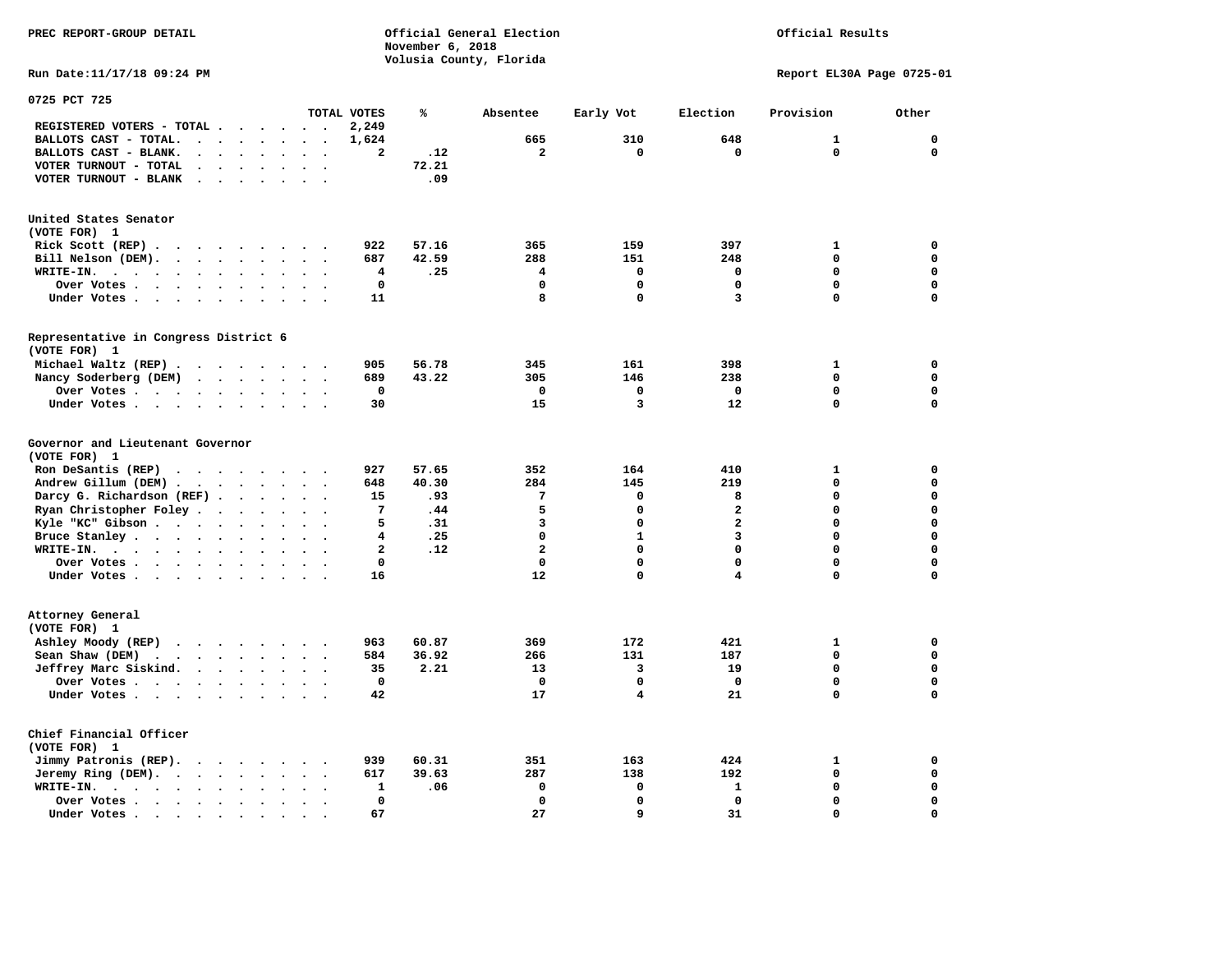| PREC REPORT-GROUP DETAIL                                                                                                                                                                                                                             |                      |             | November 6, 2018 | Official General Election<br>Volusia County, Florida |           |          | Official Results          |             |
|------------------------------------------------------------------------------------------------------------------------------------------------------------------------------------------------------------------------------------------------------|----------------------|-------------|------------------|------------------------------------------------------|-----------|----------|---------------------------|-------------|
| Run Date: 11/17/18 09:24 PM                                                                                                                                                                                                                          |                      |             |                  |                                                      |           |          | Report EL30A Page 0725-02 |             |
| 0725 PCT 725                                                                                                                                                                                                                                         |                      |             |                  |                                                      |           |          |                           |             |
|                                                                                                                                                                                                                                                      |                      | TOTAL VOTES | ℁                | Absentee                                             | Early Vot | Election | Provision                 | Other       |
| Commissioner of Agriculture<br>(VOTE FOR) 1                                                                                                                                                                                                          |                      |             |                  |                                                      |           |          |                           |             |
| Matt Caldwell (REP)                                                                                                                                                                                                                                  |                      | 901         | 58.05            | 342                                                  | 165       | 393      | 1                         | 0           |
| Nicole "Nikki" Fried (DEM).                                                                                                                                                                                                                          |                      | 651         | 41.95            | 294                                                  | 134       | 223      | 0                         | 0           |
| Over Votes                                                                                                                                                                                                                                           |                      | 0           |                  | 0                                                    | 0         | 0        | 0                         | 0           |
| Under Votes                                                                                                                                                                                                                                          |                      | 72          |                  | 29                                                   | 11        | 32       | $\mathbf 0$               | $\Omega$    |
| State Senator District 14<br>(VOTE FOR) 1                                                                                                                                                                                                            |                      |             |                  |                                                      |           |          |                           |             |
| Dorothy L. Hukill $(REP)$ .                                                                                                                                                                                                                          |                      | 880         | 57.22            | 331                                                  | 159       | 389      | 1                         | 0           |
| Melissa "Mel" Martin (DEM).                                                                                                                                                                                                                          |                      | 658         | 42.78            | 300                                                  | 140       | 218      | 0                         | 0           |
| Over Votes                                                                                                                                                                                                                                           |                      | 0           |                  | 0                                                    | 0         | 0        | $\mathbf 0$               | $\mathbf 0$ |
| Under Votes<br>$\sim$                                                                                                                                                                                                                                | $\bullet$            | 86          |                  | 34                                                   | 11        | 41       | 0                         | 0           |
| State Representative District 25<br>(VOTE FOR) 1                                                                                                                                                                                                     |                      |             |                  |                                                      |           |          |                           |             |
| Tom Leek $(REP)$ .                                                                                                                                                                                                                                   |                      | 906         | 58.15            | 334                                                  | 164       | 407      | 1                         | 0           |
| Kathleen "Katie" Tripp (DEM)                                                                                                                                                                                                                         |                      | 633         | 40.63            | 293                                                  | 137       | 203      | 0                         | 0           |
| Joseph "Joe" Hannoush (LPF)                                                                                                                                                                                                                          |                      | 19          | 1.22             | 6                                                    | 2         | 11       | 0                         | $\mathbf 0$ |
| Over Votes                                                                                                                                                                                                                                           |                      | 0           |                  | 0                                                    | 0         | 0        | $\mathbf 0$               | $\mathbf 0$ |
| Under Votes                                                                                                                                                                                                                                          |                      | 66          |                  | 32                                                   | 7         | 27       | $\mathbf 0$               | 0           |
| Justice of the Supreme Court Lawson<br>(VOTE FOR) 1                                                                                                                                                                                                  |                      |             |                  |                                                      |           |          |                           |             |
| Yes                                                                                                                                                                                                                                                  |                      | 995         | 74.81            | 428                                                  | 185       | 381      | 1                         | 0           |
| No.<br>$\cdot$ $\cdot$ $\cdot$ $\cdot$                                                                                                                                                                                                               |                      | 335         | 25.19            | 144                                                  | 62        | 129      | 0                         | 0           |
| Over Votes                                                                                                                                                                                                                                           |                      | 0           |                  | 0                                                    | 0         | 0        | $\mathbf 0$               | $\mathbf 0$ |
| Under Votes                                                                                                                                                                                                                                          |                      | 294         |                  | 93                                                   | 63        | 138      | $\mathbf 0$               | $\mathbf 0$ |
| 5th District Court of Appeal Eisnaugle<br>(VOTE FOR) 1                                                                                                                                                                                               |                      |             |                  |                                                      |           |          |                           |             |
| Yes<br>the contract of the contract of the contract of the contract of the contract of the contract of the contract of                                                                                                                               |                      | 891         | 67.45            | 380                                                  | 159       | 351      | 1                         | 0           |
| No.<br>$\cdot$ $\cdot$ $\cdot$ $\cdot$                                                                                                                                                                                                               | $\bullet$            | 430         | 32.55            | 187                                                  | 86        | 157      | 0                         | 0           |
| Over Votes                                                                                                                                                                                                                                           | $\ddot{\phantom{1}}$ | 0           |                  | 0                                                    | 0         | 0        | 0                         | 0           |
| Under Votes                                                                                                                                                                                                                                          |                      | 303         |                  | 98                                                   | 65        | 140      | 0                         | 0           |
| Circuit Judge 7th Judicial, Grp 15<br>(VOTE FOR) 1                                                                                                                                                                                                   |                      |             |                  |                                                      |           |          |                           |             |
| Linda L. Gaustad                                                                                                                                                                                                                                     |                      | 674         | 51.45            | 313                                                  | 130       | 231      | 0                         | 0           |
| Ryan Will<br>. The contract of the contract of the contract of the contract of the contract of the contract of the contract of the contract of the contract of the contract of the contract of the contract of the contract of the contrac<br>$\sim$ |                      | 636         | 48.55            | 255                                                  | 119       | 261      | $\mathbf{1}$              | $\Omega$    |
| Over Votes .                                                                                                                                                                                                                                         |                      | $\mathbf 0$ |                  | 0                                                    | 0         | 0        | 0                         | 0           |
| Under Votes.<br>$\cdot$                                                                                                                                                                                                                              |                      | 314         |                  | 97                                                   | 61        | 156      | 0                         | 0           |
| County Council Member District 3<br>(VOTE FOR) 1                                                                                                                                                                                                     |                      |             |                  |                                                      |           |          |                           |             |
| Michael J. Arminio<br>$\ddot{\phantom{1}}$<br>$\sim$ $\sim$ $\sim$                                                                                                                                                                                   |                      | 484         | 37.23            | 208                                                  | 89        | 186      | 1                         | 0           |
| Deborah A. "Deb" Denys.<br>$\ddot{\phantom{a}}$                                                                                                                                                                                                      |                      | 816         | 62.77            | 358                                                  | 153       | 305      | 0                         | 0           |
| Over Votes<br>$\bullet$ , $\bullet$ , $\bullet$ , $\bullet$                                                                                                                                                                                          |                      | $\mathbf 0$ |                  | 0                                                    | 0         | 0        | 0                         | 0           |
| Under Votes,                                                                                                                                                                                                                                         |                      | 324         |                  | 99                                                   | 68        | 157      | $\Omega$                  | $\Omega$    |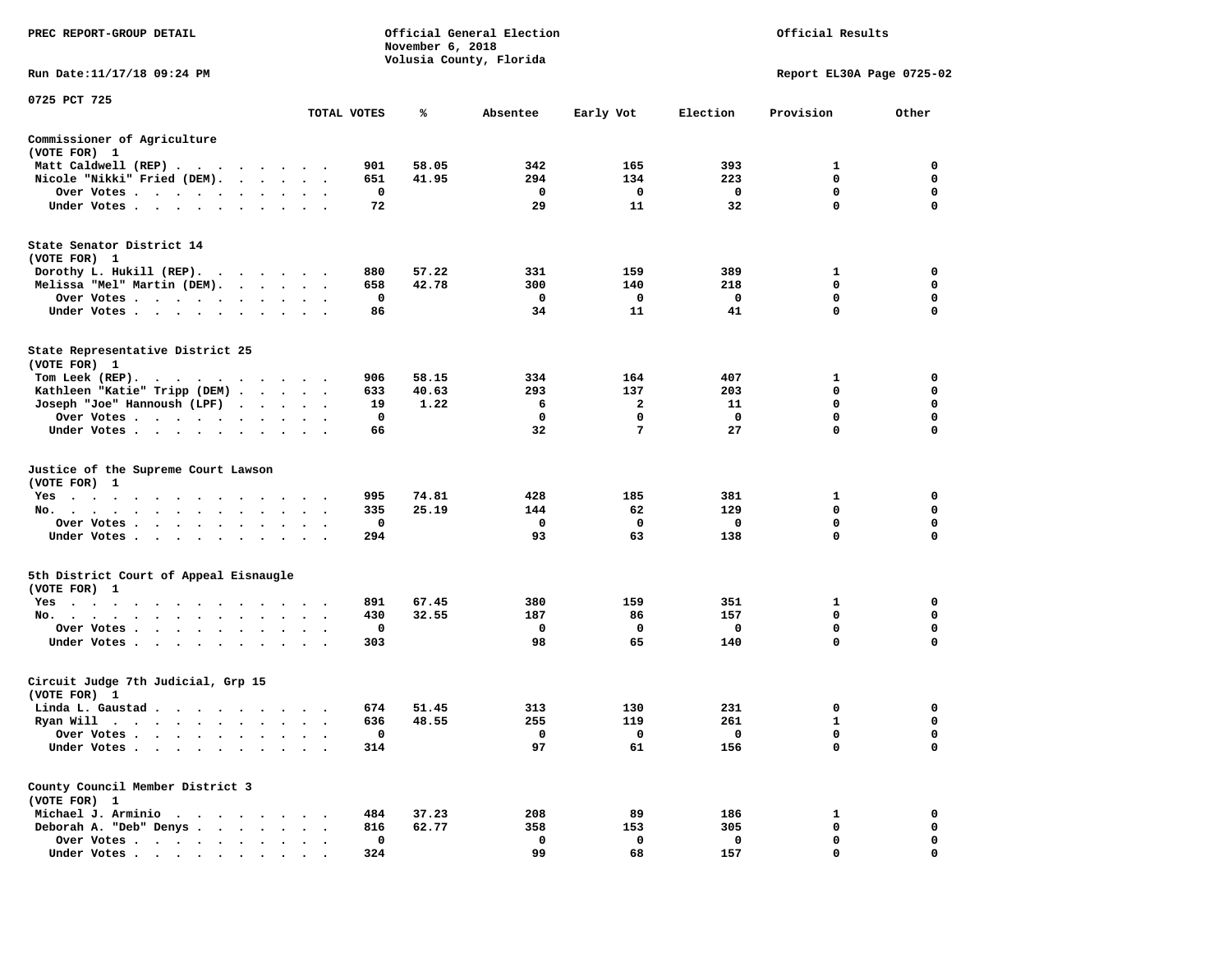| PREC REPORT-GROUP DETAIL                                                                                                                           |                                   | Official General Election<br>Official Results<br>November 6, 2018<br>Volusia County, Florida |       |          |           |          |                           |             |
|----------------------------------------------------------------------------------------------------------------------------------------------------|-----------------------------------|----------------------------------------------------------------------------------------------|-------|----------|-----------|----------|---------------------------|-------------|
| Run Date:11/17/18 09:24 PM                                                                                                                         |                                   |                                                                                              |       |          |           |          | Report EL30A Page 0725-03 |             |
| 0725 PCT 725                                                                                                                                       |                                   | TOTAL VOTES                                                                                  | ℁     | Absentee | Early Vot | Election | Provision                 | Other       |
| Soil and Water Cons Dist Seat 1<br>(VOTE FOR) 1                                                                                                    |                                   |                                                                                              |       |          |           |          |                           |             |
| William Bliss.<br>$\bullet$<br>$\sim$<br>$\sim$                                                                                                    |                                   | 706                                                                                          | 57.92 | 326      | 121       | 259      | 0                         | 0           |
| Derrick Orberg.<br>$\sim$ $\sim$ $\sim$<br>$\ddot{\phantom{1}}$<br>$\cdot$                                                                         |                                   | 513                                                                                          | 42.08 | 204      | 106       | 202      | 1                         | 0           |
| Over Votes .<br>$\mathbf{r}$ , and $\mathbf{r}$ , and $\mathbf{r}$ , and $\mathbf{r}$<br>$\bullet$                                                 | $\cdot$<br>$\bullet$              | 1                                                                                            |       | 0        | 1         | 0        | $\mathbf 0$               | 0           |
| Under Votes<br>$\sim$ $\sim$<br>$\ddot{\phantom{1}}$                                                                                               |                                   | 404                                                                                          |       | 135      | 82        | 187      | $\mathbf 0$               | 0           |
| Soil and Water Cons Dist Seat 3<br>(VOTE FOR) 1                                                                                                    |                                   |                                                                                              |       |          |           |          |                           |             |
| Beth James.                                                                                                                                        |                                   | 575                                                                                          | 47.68 | 238      | 108       | 228      | 1                         | 0           |
| Wesley Wayne Wilson Jr                                                                                                                             | $\sim$ $\sim$<br>$\cdot$          | 221                                                                                          | 18.33 | 80       | 32        | 109      | 0                         | 0           |
| Christine Wilt.<br>$\ddot{\phantom{a}}$                                                                                                            |                                   | 410<br>0                                                                                     | 34.00 | 206      | 84<br>0   | 120<br>0 | 0<br>0                    | 0<br>0      |
| Over Votes<br>$\bullet$<br>$\cdot$<br>Under Votes                                                                                                  |                                   | 418                                                                                          |       | 0<br>141 | 86        | 191      | 0                         | 0           |
| $\cdot$                                                                                                                                            |                                   |                                                                                              |       |          |           |          |                           |             |
| Soil and Water Cons Dist Seat 5<br>(VOTE FOR) 1                                                                                                    |                                   |                                                                                              |       |          |           |          |                           |             |
| J. Mark Barfield                                                                                                                                   |                                   | 270                                                                                          | 22.26 | 129      | 42        | 99       | 0                         | 0           |
| Andy Kelly                                                                                                                                         |                                   | 550                                                                                          | 45.34 | 246      | 105       | 199      | 0                         | 0           |
| David Schaefer.<br>$\mathcal{A}=\mathcal{A}=\mathcal{A}=\mathcal{A}=\mathcal{A}$ .<br>$\bullet$                                                    |                                   | 393                                                                                          | 32.40 | 152      | 79        | 161      | 1                         | 0           |
| Over Votes.<br>$\cdot$ $\cdot$<br>$\sim$ $\sim$<br>$\sim$ $\sim$                                                                                   |                                   | 0                                                                                            |       | 0        | 0         | 0        | 0                         | 0           |
| Under Votes<br>$\ddot{\phantom{0}}$<br>$\bullet$                                                                                                   | $\bullet$<br>$\bullet$<br>$\cdot$ | 411                                                                                          |       | 138      | 84        | 189      | 0                         | 0           |
| #1 Increased Homestead Exemption<br>(VOTE FOR) 1                                                                                                   |                                   |                                                                                              |       |          |           |          |                           |             |
| Yes                                                                                                                                                |                                   | 773                                                                                          | 50.06 | 343      | 121       | 308      | 1                         | 0           |
| No.<br>$\bullet$<br>$\ddot{\phantom{a}}$<br>$\bullet$                                                                                              |                                   | 771                                                                                          | 49.94 | 297      | 171       | 303      | 0                         | 0           |
| Over Votes .<br>$\sim$ $\sim$<br>$\sim$ $\sim$<br>$\bullet$<br>$\bullet$                                                                           |                                   | 0                                                                                            |       | 0        | 0         | 0        | 0                         | 0           |
| Under Votes<br>$\sim$                                                                                                                              | $\cdot$ $\cdot$ $\cdot$           | 80                                                                                           |       | 25       | 18        | 37       | $\mathbf 0$               | $\mathbf 0$ |
| #2 Limit on Property Tax Assessments                                                                                                               |                                   |                                                                                              |       |          |           |          |                           |             |
| (VOTE FOR) 1                                                                                                                                       |                                   |                                                                                              |       |          |           |          |                           |             |
| $Yes \cdot \cdot \cdot$<br>$\bullet$<br>$\mathcal{A}$ . The second contribution of the second contribution $\mathcal{A}$<br>$\bullet$<br>$\bullet$ | $\blacksquare$ .                  | 1,024                                                                                        | 67.02 | 419      | 181       | 423      | 1                         | 0           |
| No.<br>$\ddot{\phantom{0}}$                                                                                                                        |                                   | 504                                                                                          | 32.98 | 208      | 112       | 184      | 0                         | 0           |
| Over Votes .<br>$\ddot{\phantom{1}}$<br>$\sim$<br>$\bullet$ .<br><br><br><br><br><br>$\ddot{\phantom{0}}$<br>$\cdot$                               | $\bullet$                         | 0                                                                                            |       | 0        | 0         | 0        | 0                         | 0           |
| Under Votes.<br>$\sim$ $\sim$ $\sim$<br>$\bullet$ .<br>$\cdot$                                                                                     |                                   | 96                                                                                           |       | 38       | 17        | 41       | 0                         | 0           |
| #3 Voter Control of Gambling<br>(VOTE FOR) 1                                                                                                       |                                   |                                                                                              |       |          |           |          |                           |             |
| Yes<br>$\sim$ $\sim$ $\sim$<br>$\cdots$<br>$\sim$ $\sim$                                                                                           |                                   | 1,021                                                                                        | 65.07 | 451      | 174       | 395      | 1                         | 0           |
| $No. \t .$<br>$\blacksquare$ .<br>$\bullet$<br>$\bullet$<br>$\bullet$                                                                              |                                   | 548                                                                                          | 34.93 | 195      | 126       | 227      | 0                         | 0           |
| Over Votes .<br>$\bullet$<br>$\ddot{\phantom{a}}$<br>$\bullet$                                                                                     |                                   | 0                                                                                            |       | 0        | 0         | 0        | 0                         | 0           |
| Under Votes.<br>$\cdot$ $\cdot$ $\cdot$<br>$\bullet$<br>$\bullet$                                                                                  |                                   | 55                                                                                           |       | 19       | 10        | 26       | $\Omega$                  | 0           |
| #4 Voting Restoration Amendment<br>(VOTE FOR) 1                                                                                                    |                                   |                                                                                              |       |          |           |          |                           |             |
| $Yes \cdot \cdot \cdot$<br>$\cdot$ $\cdot$ $\cdot$<br>$\ddot{\phantom{0}}$<br>$\ddot{\phantom{1}}$<br>$\ddot{\phantom{1}}$                         |                                   | 861                                                                                          | 54.84 | 378      | 172       | 311      | 0                         | 0           |
| No.<br>$\ddot{\phantom{a}}$<br>$\ddot{\phantom{a}}$<br>$\sim$ $\sim$<br>$\sim$<br>$\overline{\phantom{a}}$<br>$\ddot{\phantom{a}}$                 |                                   | 709                                                                                          | 45.16 | 270      | 128       | 310      | 1                         | 0           |
| Over Votes                                                                                                                                         |                                   | 0                                                                                            |       | 0        | 0         | 0        | 0                         | 0           |
| Under Votes                                                                                                                                        |                                   | 54                                                                                           |       | 17       | 10        | 27       | $\Omega$                  | O           |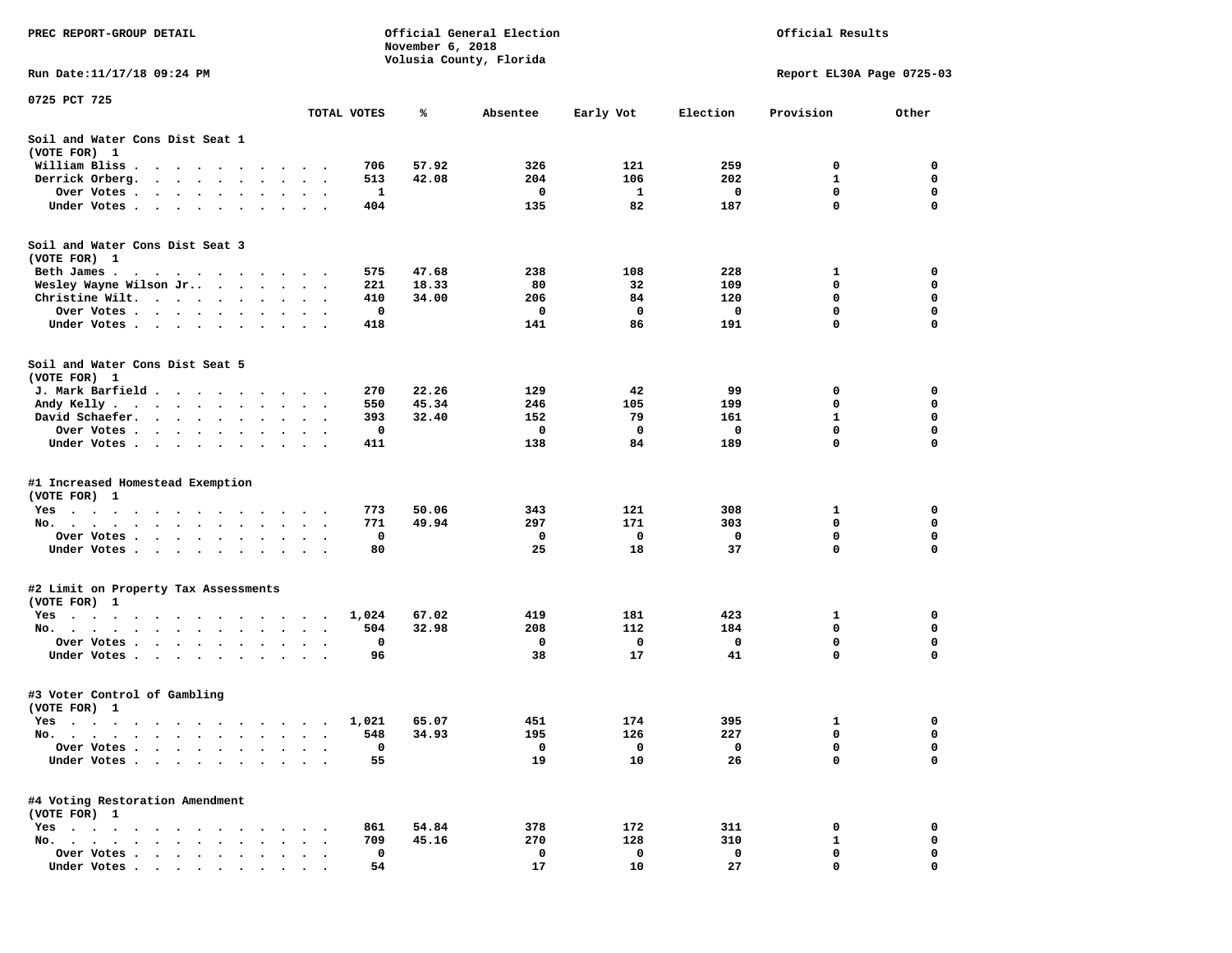| PREC REPORT-GROUP DETAIL                                                           |                                     | November 6, 2018 | Official General Election<br>Volusia County, Florida |                           |                            | Official Results                 |                                 |
|------------------------------------------------------------------------------------|-------------------------------------|------------------|------------------------------------------------------|---------------------------|----------------------------|----------------------------------|---------------------------------|
| Run Date: 11/17/18 09:24 PM                                                        |                                     |                  |                                                      |                           |                            |                                  | Report EL30A Page 0725-04       |
| 0725 PCT 725                                                                       | TOTAL VOTES                         | ℁                | Absentee                                             | Early Vot                 | Election                   | Provision                        | Other                           |
|                                                                                    |                                     |                  |                                                      |                           |                            |                                  |                                 |
| #5 Supermajority Vote Required<br>(VOTE FOR) 1                                     |                                     |                  |                                                      |                           |                            |                                  |                                 |
| Yes                                                                                | 1,036                               | 67.54            | 432                                                  | 188                       | 415                        | 1                                | $\Omega$                        |
| No.                                                                                | 498                                 | 32.46            | 201                                                  | 108                       | 189                        | $\mathbf 0$                      | $\mathbf 0$                     |
| Over Votes                                                                         | $\mathbf 0$                         |                  | $\mathbf{o}$                                         | $\mathbf{o}$              | $\mathbf{o}$               | $\mathbf 0$                      | $\mathbf 0$                     |
| Under Votes                                                                        | 90                                  |                  | 32                                                   | 14                        | 44                         | $\mathbf 0$                      | $\mathbf{0}$                    |
| #6 Rights of Crime Victims; Judges                                                 |                                     |                  |                                                      |                           |                            |                                  |                                 |
| (VOTE FOR) 1                                                                       |                                     |                  |                                                      |                           |                            |                                  |                                 |
| Yes                                                                                | 781                                 | 50.85            | 344                                                  | 131                       | 306                        | $\mathbf 0$                      | $\mathbf 0$                     |
| No.                                                                                | 755                                 | 49.15            | 296                                                  | 164                       | 294                        | 1                                | 0                               |
| Over Votes.                                                                        | 1                                   |                  | 0                                                    | $\mathbf{1}$              | $\mathbf 0$                | $\mathbf 0$                      | $\mathbf 0$                     |
| Under Votes                                                                        | 87                                  |                  | 25                                                   | 14                        | 48                         | $\mathbf 0$                      | $\mathbf 0$                     |
| #7 Survivor Benefits                                                               |                                     |                  |                                                      |                           |                            |                                  |                                 |
| (VOTE FOR) 1                                                                       |                                     |                  |                                                      |                           |                            |                                  |                                 |
| Yes                                                                                | 804                                 | 52.04            | 345                                                  | 135                       | 324                        | $\mathbf 0$                      | $\mathbf 0$                     |
| No.                                                                                | 741                                 | 47.96            | 294                                                  | 163                       | 283                        | $\mathbf{1}$                     | $\mathbf 0$                     |
| Over Votes                                                                         | $\mathbf 0$                         |                  | $\mathbf 0$                                          | $\mathbf 0$               | $\mathbf 0$                | $\mathbf 0$                      | $\mathbf 0$                     |
| Under Votes                                                                        | 79                                  |                  | 26                                                   | 12                        | 41                         | $\Omega$                         | $\Omega$                        |
| #9 Prohibits Oil, Gas Drilling, Vaping<br>(VOTE FOR) 1<br>Yes<br>No.<br>Over Votes | 930<br>610<br>$\mathbf 0$           | 60.39<br>39.61   | 386<br>250<br>$\mathbf 0$                            | 182<br>116<br>$\mathbf 0$ | 362<br>243<br>$\mathbf{0}$ | 0<br>$\mathbf{1}$<br>$\mathbf 0$ | 0<br>$\mathbf 0$<br>$\mathbf 0$ |
|                                                                                    | 84                                  |                  | 29                                                   | 12                        | 43                         | $\Omega$                         | $\mathbf 0$                     |
| Under Votes                                                                        |                                     |                  |                                                      |                           |                            |                                  |                                 |
| #10 State and Local Structure and Op<br>(VOTE FOR) 1                               |                                     |                  |                                                      |                           |                            |                                  |                                 |
| Yes                                                                                | 820                                 | 54.27            | 350                                                  | 144                       | 326                        | $\mathbf 0$                      | $\mathbf 0$                     |
| No.                                                                                | 691                                 | 45.73            | 272                                                  | 154                       | 264                        | $\mathbf{1}$                     | $\mathbf{0}$                    |
| Over Votes                                                                         | $\mathbf 0$                         |                  | 0                                                    | $\mathbf{o}$              | $\mathbf{o}$               | $\mathbf 0$                      | $\mathbf 0$                     |
| Under Votes                                                                        | 113                                 |                  | 43                                                   | 12                        | 58                         | $\mathbf 0$                      | $\mathbf{0}$                    |
|                                                                                    |                                     |                  |                                                      |                           |                            |                                  |                                 |
| #11 Removal of Obs Prov; Crim Statute<br>(VOTE FOR) 1                              |                                     |                  |                                                      |                           |                            |                                  |                                 |
| Yes                                                                                | 811                                 | 55.17            | 358                                                  | 156                       | 297                        | $\mathbf 0$                      | $\mathbf 0$                     |
| No.                                                                                | 659                                 | 44.83            | 248                                                  | 129                       | 281                        | $\mathbf{1}$                     | $\mathbf 0$                     |
| Over Votes                                                                         | $\mathbf 0$                         |                  | $\Omega$                                             | $\Omega$                  | $\Omega$                   | $\mathbf 0$                      | $\mathbf{0}$                    |
| Under Votes                                                                        | 154                                 |                  | 59                                                   | 25                        | 70                         | $\mathbf 0$                      | $\mathbf 0$                     |
| #12 Lobbying and Abuse of Office                                                   |                                     |                  |                                                      |                           |                            |                                  |                                 |
| (VOTE FOR) 1                                                                       |                                     |                  |                                                      |                           |                            |                                  |                                 |
| Yes                                                                                | 1,186                               | 78.28            | 495                                                  | 224                       | 467                        | 0                                | $\mathbf 0$                     |
| No.                                                                                | 329                                 | 21.72            | 129                                                  | 72                        | 127                        | $\mathbf{1}$                     | $\mathbf 0$                     |
| Over Votes                                                                         | $\mathbf 0$<br>$\ddot{\phantom{1}}$ |                  | $\mathbf 0$                                          | $\mathbf{o}$              | $\mathbf{0}$               | $\mathbf 0$                      | $\mathbf 0$                     |
| Under Votes                                                                        | 109                                 |                  | 41                                                   | 14                        | 54                         | $\mathbf{0}$                     | $\mathbf 0$                     |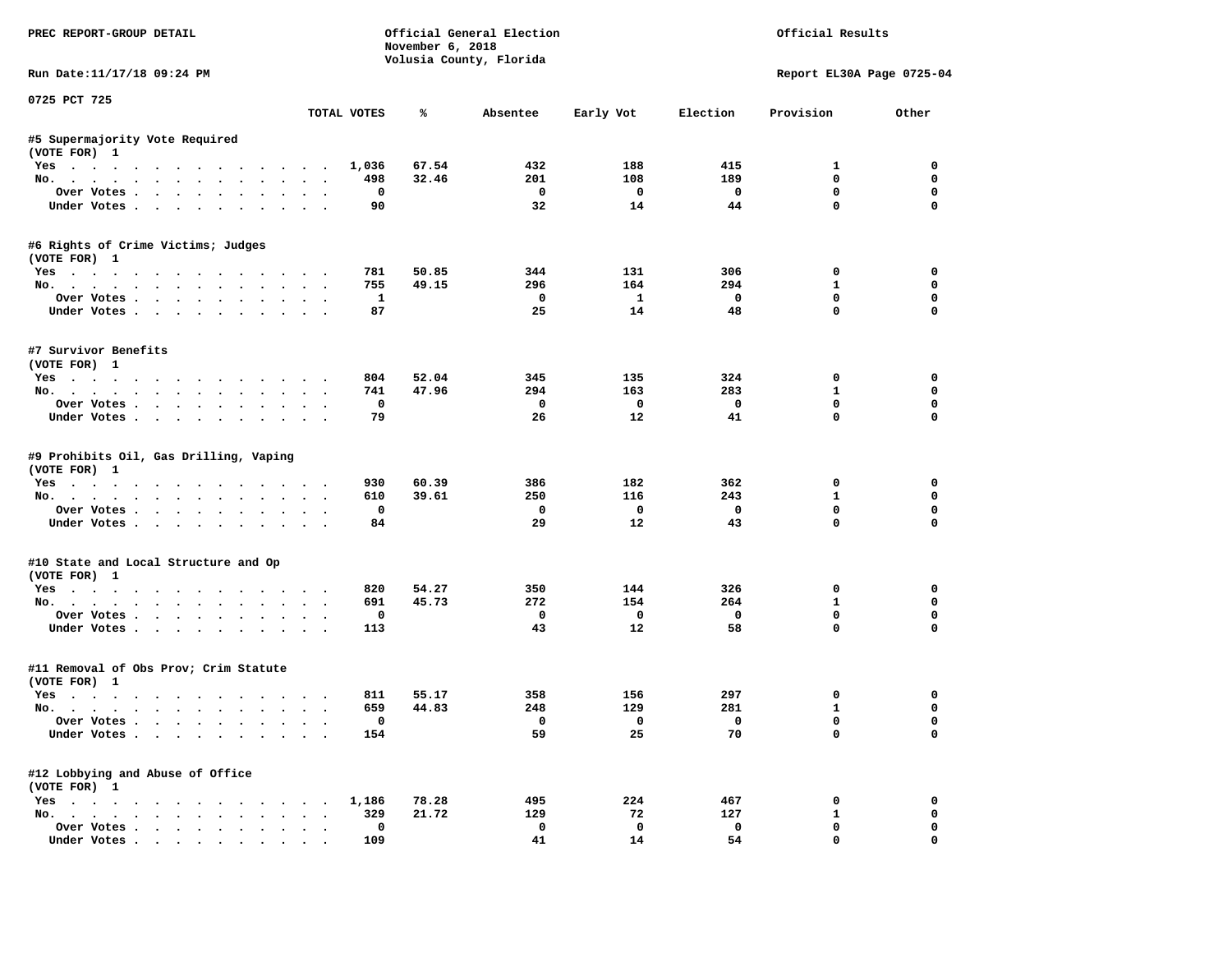| PREC REPORT-GROUP DETAIL            |  |  |  |  |  | Official General Election<br>November 6, 2018<br>Volusia County, Florida | Official Results |  |             |       |          |           |          |           |                           |
|-------------------------------------|--|--|--|--|--|--------------------------------------------------------------------------|------------------|--|-------------|-------|----------|-----------|----------|-----------|---------------------------|
| Run Date: 11/17/18 09:24 PM         |  |  |  |  |  |                                                                          |                  |  |             |       |          |           |          |           | Report EL30A Page 0725-05 |
| 0725 PCT 725                        |  |  |  |  |  |                                                                          |                  |  | TOTAL VOTES | %ะ    | Absentee | Early Vot | Election | Provision | Other                     |
| #13 Ends Dog Racing<br>(VOTE FOR) 1 |  |  |  |  |  |                                                                          |                  |  |             |       |          |           |          |           |                           |
| Yes                                 |  |  |  |  |  |                                                                          |                  |  | 932         | 60.21 | 399      | 178       | 355      | 0         | 0                         |
| No.                                 |  |  |  |  |  |                                                                          |                  |  | 616         | 39.79 | 237      | 123       | 255      |           | 0                         |
| Over Votes                          |  |  |  |  |  |                                                                          |                  |  | 0           |       | 0        | 0         | 0        |           | 0                         |
| Under Votes                         |  |  |  |  |  |                                                                          |                  |  | 76          |       | 29       |           | 38       |           | 0                         |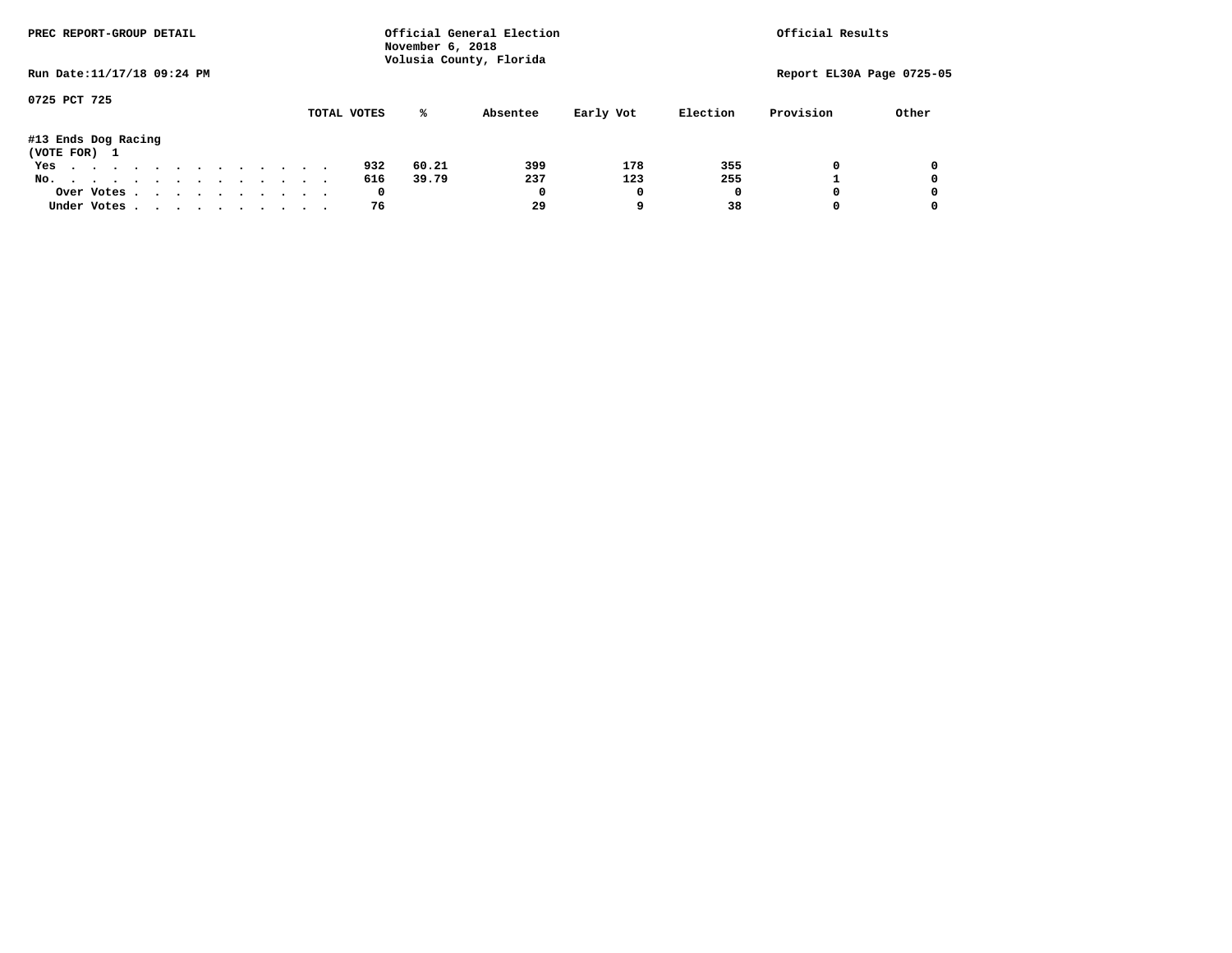**PREC REPORT-GROUP DETAIL Official General Election Official Results November 6, 2018 Volusia County, Florida Run Date:11/17/18 09:24 PM Report EL30A Page 0726-01 0726 PCT 726 TOTAL VOTES % Absentee Early Vot Election Provision Other REGISTERED VOTERS - TOTAL . . . . . . 3,208 BALLOTS CAST - TOTAL. . . . . . . . 2,422 980 324 1,112 0 6 BALLOTS CAST - BLANK. . . . . . . . 0 0 0 0 0 0 VOTER TURNOUT - TOTAL . . . . . . . 75.50 VOTER TURNOUT - BLANK . . . . . . . United States Senator (VOTE FOR) 1 Rick Scott (REP) . . . . . . . . 1,621 67.57** 640 204 777 0 0 0  **Bill Nelson (DEM). . . . . . . . . 773 32.22 329 119 319 0 6 WRITE-IN. . . . . . . . . . . . 5 .21 2 0 3 0 0 Over Votes . . . . . . . . . . 1 0 0 1 0 0 Under Votes . . . . . . . . . . 22** 9 1 12 0 0 **Representative in Congress District 6 (VOTE FOR) 1 Michael Waltz (REP) . . . . . . . . 1,602 67.42 644 201 757 0 0 Nancy Soderberg (DEM) . . . . . . . 774 32.58 317 119 332 0 6 Over Votes . . . . . . . . . . 0 0 0 0 0 0 Under Votes . . . . . . . . . . 46** 19 4 23 0 **Governor and Lieutenant Governor (VOTE FOR) 1 Ron DeSantis (REP) . . . . . . . . 1,646 68.38 650 207 789 0 0 Andrew Gillum (DEM) . . . . . . . . 745 30.95 313 116 310 0 6 Darcy G. Richardson (REF) . . . . . 9 .37** 6 1 2 0 0 0<br>**Ryan Christopher Foley . . . . . . 3 .12** 2 0 1 0 0 **Ryan Christopher Foley . . . . . . . 3 .12** 2 0 1 0 0 0<br> **Ryle "KC"** Gibson . . . . . . . . . 3 .12 2 0 1 0 0  **Kyle "KC" Gibson . . . . . . . . . . 3 .12** 2  **Bruce Stanley . . . . . . . . . . 0 0 0 0 0 0 WRITE-IN. . . . . . . . . . . . 1 .04 1 0 0 0 0 Over Votes . . . . . . . . . . 1 0 0 1 0 0 Under Votes . . . . . . . . . . 14** 6 0 8 0 0 **Attorney General (VOTE FOR) 1 Ashley Moody (REP) . . . . . . . . 1,667 70.07 659 208 799 0 1 Sean Shaw (DEM) . . . . . . . . . 681 28.63 293 108 275 0 5** 

 $\Omega$ 

 $\mathbf{0}$ 

 $\mathbf{0}$ 

 $\mathbf 0$ 

 $\mathbf{1}$ 

 **Jeffrey Marc Siskind. . . . . . . . 31 1.30 14 3 14 0 0 Over Votes . . . . . . . . . . 0 0 0 0 0 0 Under Votes . . . . . . . . . . 43** 14 5 24 0 **Chief Financial Officer (VOTE FOR) 1 Jimmy Patronis (REP). . . . . . . 1,638 69.61** 647 208 783 0 0  **Jeremy Ring (DEM).** . . . . . . . 712 30.26 308 110 289 0 5  **WRITE-IN. . . . . . . . . . . . 3 .13 1 0 2 0 0 Over Votes . . . . . . . . . . 0 0 0 0 0 0 Under Votes . . . . . . . . . . 69 24 6 38 0 1**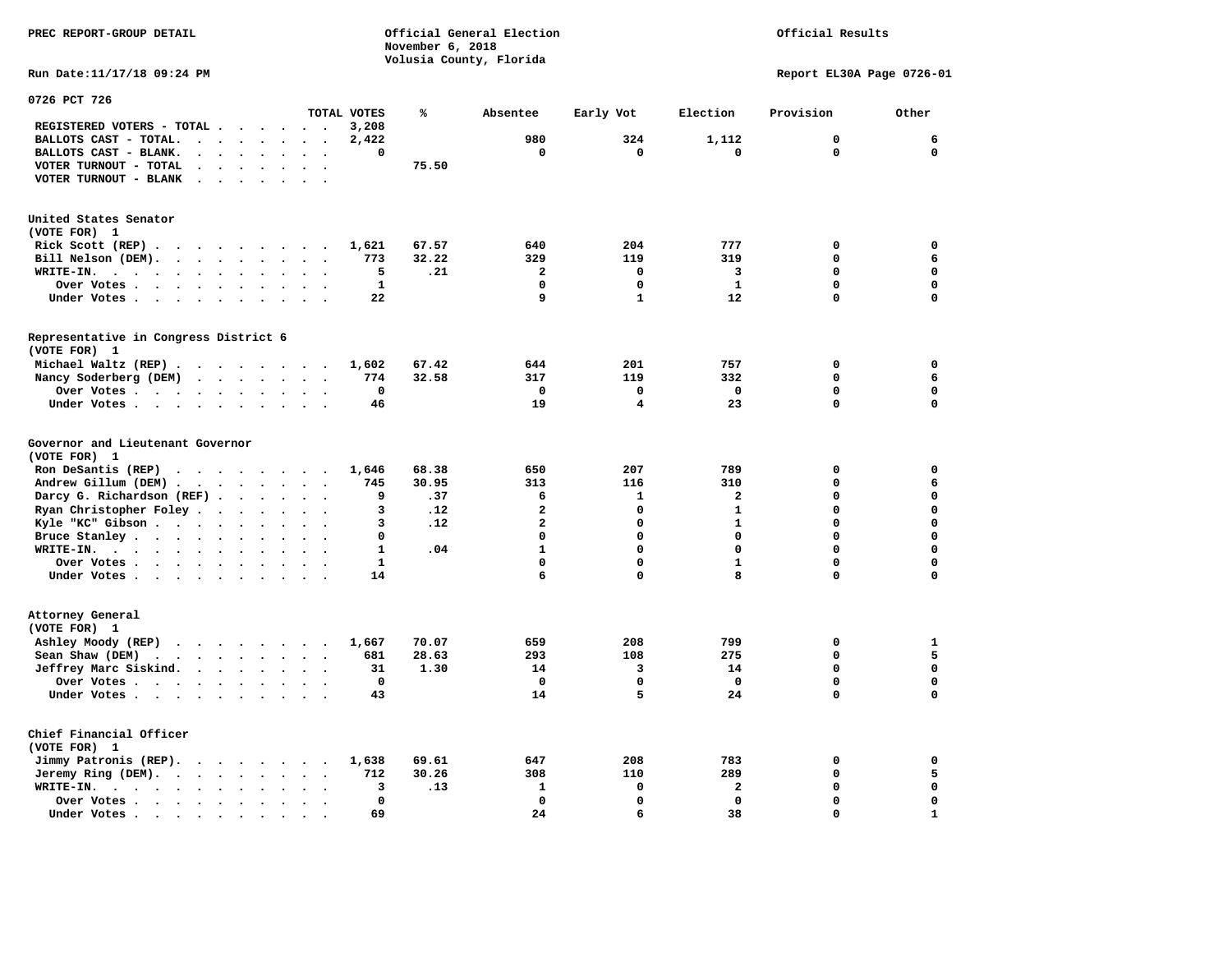| PREC REPORT-GROUP DETAIL                                                 |                      |              | November 6, 2018 | Official General Election<br>Volusia County, Florida |            |              | Official Results          |              |
|--------------------------------------------------------------------------|----------------------|--------------|------------------|------------------------------------------------------|------------|--------------|---------------------------|--------------|
| Run Date: 11/17/18 09:24 PM                                              |                      |              |                  |                                                      |            |              | Report EL30A Page 0726-02 |              |
| 0726 PCT 726                                                             |                      | TOTAL VOTES  | ℁                | Absentee                                             | Early Vot  | Election     | Provision                 | Other        |
| Commissioner of Agriculture                                              |                      |              |                  |                                                      |            |              |                           |              |
| (VOTE FOR) 1                                                             |                      |              |                  |                                                      |            |              |                           |              |
| Matt Caldwell (REP)<br>Nicole "Nikki" Fried (DEM).                       |                      | 1,605<br>746 | 68.27<br>31.73   | 643<br>314                                           | 199<br>119 | 763<br>307   | 0<br>0                    | 0<br>6       |
| Over Votes                                                               | $\ddot{\phantom{1}}$ | 0            |                  | 0                                                    | 0          | 0            | 0                         | 0            |
| Under Votes                                                              |                      | 71           |                  | 23                                                   | 6          | 42           | $\mathbf 0$               | $\mathbf 0$  |
| State Senator District 14<br>(VOTE FOR) 1<br>Dorothy L. Hukill $(REP)$ . |                      | 1,580        | 67.72            | 626                                                  | 201        | 753          | 0                         | 0            |
| Melissa "Mel" Martin (DEM).                                              |                      | 753          | 32.28            | 316                                                  | 116        | 315          | 0                         | 6            |
| Over Votes                                                               |                      | 1            |                  | 0                                                    | 1          | 0            | 0                         | 0            |
| Under Votes                                                              |                      | 88           |                  | 38                                                   | 6          | 44           | $\mathbf 0$               | $\mathbf 0$  |
| State Representative District 25<br>(VOTE FOR) 1                         |                      |              |                  |                                                      |            |              |                           |              |
| Tom Leek $(REP)$ .                                                       |                      | 1,623        | 68.63            | 652                                                  | 203        | 768          | 0                         | 0            |
| Kathleen "Katie" Tripp (DEM)                                             |                      | 717          | 30.32            | 301                                                  | 112        | 299          | 0                         | 5            |
| Joseph "Joe" Hannoush (LPF)                                              |                      | 25           | 1.06             | 9                                                    | 1          | 15           | $\mathbf 0$               | $\mathbf 0$  |
| Over Votes                                                               | $\ddot{\phantom{1}}$ | 1            |                  | 0                                                    | 0          | $\mathbf{1}$ | 0                         | 0            |
| Under Votes                                                              |                      | 56           |                  | 18                                                   | 8          | 29           | $\mathbf 0$               | $\mathbf{1}$ |
| Justice of the Supreme Court Lawson<br>(VOTE FOR) 1                      |                      |              |                  |                                                      |            |              |                           |              |
| Yes                                                                      |                      | 1,538        | 76.90            | 642                                                  | 198        | 696          | 0                         | 2            |
| No.                                                                      |                      | 462          | 23.10            | 171                                                  | 71         | 220          | 0                         | $\mathbf 0$  |
| Over Votes                                                               |                      | 1            |                  | 0                                                    | 1          | 0            | 0                         | 0            |
| Under Votes                                                              |                      | 421          |                  | 167                                                  | 54         | 196          | 0                         | 4            |
| 5th District Court of Appeal Eisnaugle<br>(VOTE FOR) 1                   |                      |              |                  |                                                      |            |              |                           |              |
| Yes                                                                      |                      | 1,342        | 68.05            | 546                                                  | 174        | 620          | 0                         | 2            |
| No.                                                                      |                      | 630          | 31.95            | 255                                                  | 93<br>0    | 282<br>0     | 0<br>$\mathbf 0$          | 0<br>0       |
| Over Votes<br>Under Votes                                                |                      | 1<br>449     |                  | 1<br>178                                             | 57         | 210          | $\mathbf 0$               | 4            |
| Circuit Judge 7th Judicial, Grp 15<br>(VOTE FOR) 1                       |                      |              |                  |                                                      |            |              |                           |              |
| Linda L. Gaustad                                                         |                      | 817          | 41.39            | 342                                                  | 111        | 363          | 0                         | 1            |
| Ryan Will $\cdots$ , $\cdots$ , $\cdots$ , $\cdots$                      |                      | 1,157        | 58.61            | 472                                                  | 148        | 537          | $\mathbf 0$               | 0            |
| Over Votes<br>$\bullet$                                                  |                      | 3            |                  | 1                                                    | 2          | 0            | 0                         | 0            |
| Under Votes.<br>$\ddot{\phantom{a}}$                                     |                      | 445          |                  | 165                                                  | 63         | 212          | 0                         | 5            |
| Soil and Water Cons Dist Seat 1<br>(VOTE FOR) 1                          |                      |              |                  |                                                      |            |              |                           |              |
| William Bliss.<br>$\ddot{\phantom{a}}$                                   |                      | 1,009        | 55.29            | 407                                                  | 138        | 463          | 0                         | 1            |
| Derrick Orberg.<br>$\sim$<br>$\sim$<br>$\cdot$                           |                      | 816          | 44.71            | 348                                                  | 106        | 362          | $\mathbf 0$               | $\mathbf 0$  |
| Over Votes .<br>$\sim$ $\sim$ $\sim$                                     |                      | 0            |                  | 0                                                    | 0          | $\mathbf 0$  | 0                         | 0            |
| Under Votes                                                              |                      | 597          |                  | 225                                                  | 80         | 287          | 0                         | 5            |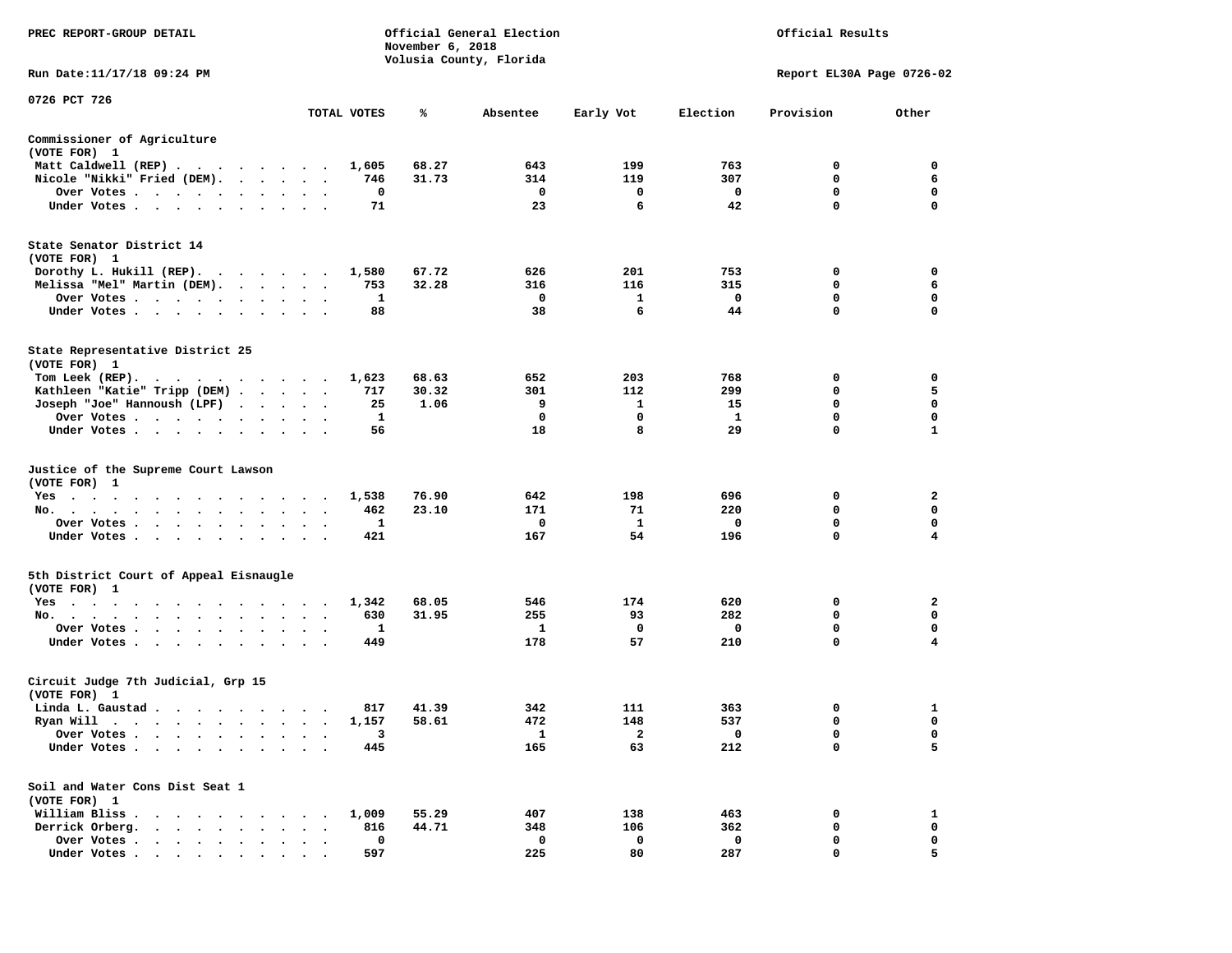| PREC REPORT-GROUP DETAIL                                                                                                         |                      |              | November 6, 2018 | Official General Election | Official Results |                         |                           |                         |
|----------------------------------------------------------------------------------------------------------------------------------|----------------------|--------------|------------------|---------------------------|------------------|-------------------------|---------------------------|-------------------------|
| Run Date: 11/17/18 09:24 PM                                                                                                      |                      |              |                  | Volusia County, Florida   |                  |                         | Report EL30A Page 0726-03 |                         |
| 0726 PCT 726                                                                                                                     |                      |              |                  |                           |                  |                         |                           |                         |
|                                                                                                                                  |                      | TOTAL VOTES  | ℁                | Absentee                  | Early Vot        | Election                | Provision                 | Other                   |
| Soil and Water Cons Dist Seat 3<br>(VOTE FOR) 1                                                                                  |                      |              |                  |                           |                  |                         |                           |                         |
| Beth James.                                                                                                                      |                      | 1,043        | 57.53            | 418                       | 142              | 482                     | 0                         | 1                       |
| Wesley Wayne Wilson Jr                                                                                                           | $\ddot{\phantom{1}}$ | 264          | 14.56            | 99                        | 33               | 132                     | 0                         | $\mathbf 0$             |
| Christine Wilt.                                                                                                                  |                      | 506          | 27.91            | 229                       | 72               | 205                     | 0                         | 0                       |
| Over Votes                                                                                                                       |                      | 0            |                  | $\mathbf 0$               | $\mathbf 0$      | $\overline{\mathbf{0}}$ | $\mathbf 0$               | $\mathbf 0$             |
| Under Votes                                                                                                                      |                      | 609          |                  | 234                       | 77               | 293                     | 0                         | 5                       |
| Soil and Water Cons Dist Seat 5                                                                                                  |                      |              |                  |                           |                  |                         |                           |                         |
| (VOTE FOR) 1                                                                                                                     |                      | 439          | 24.43            | 176                       | 51               | 212                     | 0                         | 0                       |
| J. Mark Barfield<br>Andy Kelly                                                                                                   |                      | 663          | 36.89            | 273                       | 89               | 300                     | 0                         | 1                       |
| David Schaefer.<br><b>Contract Contract Contract</b><br>$\bullet$ .<br><br><br><br><br><br><br><br><br><br><br><br><br>$\bullet$ |                      | 695          | 38.68            | 293                       | 99               | 303                     | 0                         | 0                       |
| Over Votes                                                                                                                       |                      | 0            |                  | 0                         | $\mathbf 0$      | 0                       | $\mathbf 0$               | $\mathbf 0$             |
| Under Votes                                                                                                                      |                      | 625          |                  | 238                       | 85               | 297                     | 0                         | 5                       |
| #1 Increased Homestead Exemption<br>(VOTE FOR) 1                                                                                 |                      |              |                  |                           |                  |                         |                           |                         |
| Yes                                                                                                                              |                      | 1,234        | 52.62            | 554                       | 132              | 545                     | 0                         | 3                       |
| No.                                                                                                                              |                      | 1,111        | 47.38            | 398                       | 182              | 529                     | 0                         | $\mathbf{2}$            |
| Over Votes                                                                                                                       |                      | 1            |                  | $\mathbf{1}$              | 0                | 0                       | 0                         | $\mathbf 0$             |
| Under Votes                                                                                                                      |                      | 76           |                  | 27                        | 10               | 38                      | 0                         | $\mathbf{1}$            |
| #2 Limit on Property Tax Assessments<br>(VOTE FOR) 1                                                                             |                      |              |                  |                           |                  |                         |                           |                         |
| Yes                                                                                                                              |                      | 1,720        | 73.63            | 682                       | 214              | 823                     | 0                         | 1                       |
| No.                                                                                                                              |                      | 616          | 26.37            | 258                       | 99               | 255                     | 0                         | $\overline{\mathbf{4}}$ |
| Over Votes .                                                                                                                     | $\sim$               | 0            |                  | $\mathbf 0$               | 0                | 0                       | 0                         | 0                       |
| Under Votes                                                                                                                      |                      | 86           |                  | 40                        | 11               | 34                      | 0                         | $\mathbf{1}$            |
| #3 Voter Control of Gambling<br>(VOTE FOR) 1                                                                                     |                      |              |                  |                           |                  |                         |                           |                         |
| Yes                                                                                                                              |                      | 1,484        | 63.15            | 647                       | 188              | 645                     | 0                         | 4                       |
| No.                                                                                                                              | $\ddot{\phantom{0}}$ | 866          | 36.85            | 307                       | 127              | 431                     | 0                         | $\mathbf{1}$            |
| Over Votes                                                                                                                       |                      | 3            |                  | 0                         | $\mathbf{2}$     | 1                       | $\mathbf 0$               | $\mathbf 0$             |
| Under Votes                                                                                                                      |                      | 69           |                  | 26                        | 7                | 35                      | 0                         | 1                       |
| #4 Voting Restoration Amendment<br>(VOTE FOR) 1                                                                                  |                      |              |                  |                           |                  |                         |                           |                         |
| Yes 1,147                                                                                                                        |                      |              | 48.60            | 497                       | 141              | 505                     | 0                         | 4                       |
| No.<br>$\sim$ $\sim$ $\sim$ $\sim$                                                                                               |                      | 1,213        | 51.40            | 463                       | 175              | 573                     | 0                         | 2                       |
| Over Votes .<br>$\sim$<br>$\ddot{\phantom{a}}$<br>$\bullet$<br>$\bullet$                                                         |                      | 0            |                  | 0                         | 0                | 0                       | 0                         | 0                       |
| Under Votes.<br>$\ddot{\phantom{a}}$<br>$\sim$<br>$\sim$<br>$\ddot{\phantom{0}}$<br>$\sim$<br>$\ddot{\phantom{a}}$               |                      | 62           |                  | 20                        | 8                | 34                      | 0                         | $\mathbf 0$             |
| #5 Supermajority Vote Required<br>(VOTE FOR) 1                                                                                   |                      |              |                  |                           |                  |                         |                           |                         |
| $Yes \cdot \cdot \cdot$                                                                                                          |                      | 1,681        | 72.27            | 725                       | 208              | 744                     | 0                         | 4                       |
| $No.$ $\cdot$ $\cdot$ $\cdot$<br>$\sim$<br>$\ddot{\phantom{a}}$<br>$\sim$<br>$\sim$                                              |                      | 645          | 27.73            | 219                       | 101              | 323                     | 0                         | $\mathbf{2}$            |
| Over Votes                                                                                                                       |                      | $\mathbf{1}$ |                  | 1                         | 0                | 0                       | 0                         | 0                       |
| Under Votes.<br>$\cdot$ $\cdot$ $\cdot$ $\cdot$<br>$\cdot$                                                                       |                      | 95           |                  | 35                        | 15               | 45                      | 0                         | $\mathbf 0$             |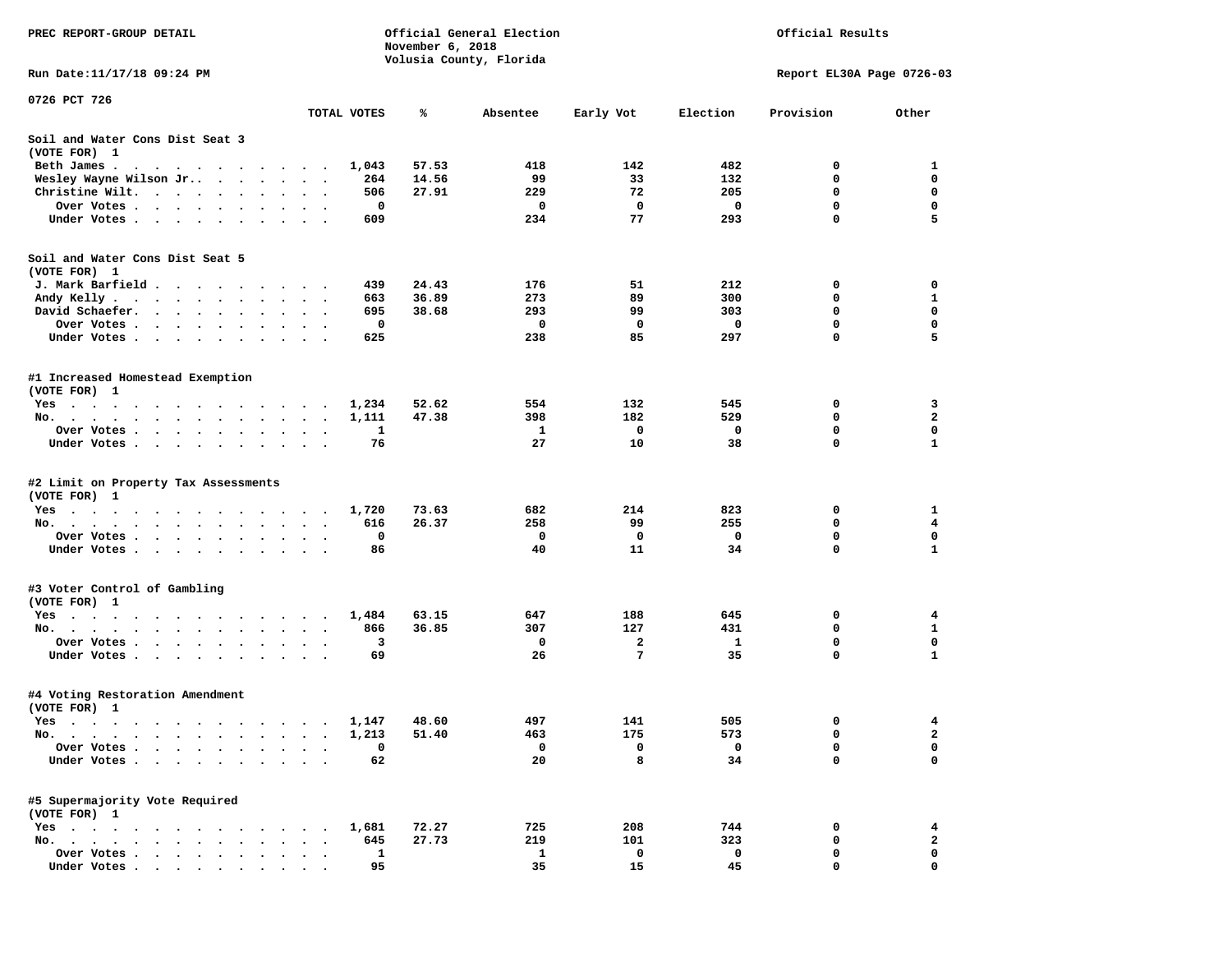| PREC REPORT-GROUP DETAIL                                          |           |                     | November 6, 2018 | Official General Election<br>Volusia County, Florida |                         |                          | Official Results           |                             |
|-------------------------------------------------------------------|-----------|---------------------|------------------|------------------------------------------------------|-------------------------|--------------------------|----------------------------|-----------------------------|
| Run Date: 11/17/18 09:24 PM                                       |           |                     |                  |                                                      |                         |                          | Report EL30A Page 0726-04  |                             |
| 0726 PCT 726                                                      |           | TOTAL VOTES         | ℁                | Absentee                                             | Early Vot               | Election                 | Provision                  | Other                       |
|                                                                   |           |                     |                  |                                                      |                         |                          |                            |                             |
| #6 Rights of Crime Victims; Judges<br>(VOTE FOR) 1                |           |                     |                  |                                                      |                         |                          |                            |                             |
| Yes 1,105                                                         |           |                     | 47.61            | 465                                                  | 124                     | 516                      | $^{\circ}$                 | $^{\circ}$                  |
| No.                                                               |           | 1,216               | 52.39            | 475                                                  | 184                     | 553                      | 0                          | $\overline{4}$              |
| Over Votes                                                        | $\sim$    | 0                   |                  | $\overline{\phantom{0}}$                             | $\overline{\mathbf{0}}$ | $\overline{\mathbf{0}}$  | 0                          | $\mathbf 0$                 |
| Under Votes                                                       |           | 101                 |                  | 40                                                   | 16                      | 43                       | $\mathbf 0$                | $\overline{a}$              |
| #7 Survivor Benefits<br>(VOTE FOR) 1                              |           |                     |                  |                                                      |                         |                          |                            |                             |
| Yes 1,115                                                         |           |                     | 48.21            | 500                                                  | 116                     | 495                      | 0                          | $\overline{4}$              |
| No.                                                               |           | 1,198               | 51.79            | 439                                                  | 194                     | 563                      | $\mathbf 0$                | $\overline{\mathbf{2}}$     |
| Over Votes                                                        |           | $\mathbf{1}$        |                  | $\overline{\phantom{a}}$                             | $\mathbf{1}$            | $\overline{\phantom{0}}$ | $\mathbf 0$                | $\mathbf 0$                 |
| Under Votes                                                       |           | 108                 |                  | 41                                                   | 13                      | 54                       | $\mathbf 0$                | $\mathbf 0$                 |
| #9 Prohibits Oil, Gas Drilling, Vaping<br>(VOTE FOR) 1            |           |                     |                  |                                                      |                         |                          |                            |                             |
| Yes 1,304                                                         |           |                     | 56.47            | 567                                                  | 164                     | 567                      | 0                          | 6                           |
| No.                                                               |           | 1,005               | 43.53            | 371                                                  | 144                     | 490                      | $\mathbf 0$                | $\mathbf 0$                 |
| Over Votes.                                                       |           | 1                   |                  | $\mathbf{1}$                                         | $\overline{\mathbf{0}}$ | $\overline{\mathbf{0}}$  | $\mathbf 0$                | $\mathbf 0$                 |
| Under Votes                                                       |           | 112                 |                  | 41                                                   | 16                      | 55                       | $\Omega$                   | $\Omega$                    |
| #10 State and Local Structure and Op<br>(VOTE FOR) 1<br>Yes 1,200 |           |                     | 53.00            | 536                                                  | 127                     | 532                      | 0                          | 5                           |
| No.                                                               |           | 1,064               | 47.00            | 381                                                  | 174                     | 509                      | $\mathbf 0$                | $\mathbf 0$                 |
| Over Votes                                                        |           | $\mathbf{1}$        |                  | $\mathbf{o}$                                         | $\mathbf{1}$<br>22      | $\mathbf 0$              | $\mathbf 0$<br>$\mathbf 0$ | $\mathbf 0$<br>$\mathbf{1}$ |
| Under Votes                                                       |           | 157                 |                  | 63                                                   |                         | 71                       |                            |                             |
| #11 Removal of Obs Prov; Crim Statute<br>(VOTE FOR) 1             |           |                     |                  |                                                      |                         |                          |                            |                             |
| Yes                                                               |           | 1,112               | 49.78            | 505                                                  | 141                     | 464                      | 0                          | $\overline{a}$              |
| No.                                                               |           | 1,122               | 50.22            | 405                                                  | 156                     | 559                      | $\Omega$                   | $\overline{\mathbf{2}}$     |
| Over Votes                                                        |           | 0                   |                  | $\mathbf 0$                                          | $\overline{\mathbf{0}}$ | $\overline{\mathbf{0}}$  | 0                          | $\mathbf 0$                 |
| Under Votes                                                       |           | 188                 |                  | 70                                                   | 27                      | 89                       | $\Omega$                   | $\overline{a}$              |
| #12 Lobbying and Abuse of Office<br>(VOTE FOR) 1                  |           |                     |                  |                                                      |                         |                          |                            |                             |
| Yes                                                               |           | 1,879               | 81.80            | 801                                                  | 227                     | 847                      | 0                          | 4                           |
| No.                                                               |           | 418                 | 18.20            | 134                                                  | 80                      | 202                      | $\mathbf 0$                | $\overline{a}$              |
| Over Votes<br>Under Votes                                         |           | $\mathbf{1}$<br>124 |                  | $\overline{\mathbf{0}}$<br>45                        | $\mathbf{O}$<br>17      | $\mathbf{1}$<br>62       | $\mathbf 0$<br>$\mathbf 0$ | $\mathbf 0$<br>$\Omega$     |
| #13 Ends Dog Racing                                               |           |                     |                  |                                                      |                         |                          |                            |                             |
| (VOTE FOR) 1                                                      |           |                     | 58.30            | 578                                                  | 160                     | 611                      | 0                          | 6                           |
| Yes 1,355<br>No.                                                  |           | 969                 | 41.70            | 357                                                  | 150                     | 462                      | $\mathbf 0$                | $\mathbf 0$                 |
| Over Votes                                                        | $\ddotsc$ | 0                   |                  | $\mathbf 0$                                          | $\mathbf 0$             | $\mathbf 0$              | $\mathbf 0$                | $\mathbf 0$                 |
| Under Votes                                                       |           | 98                  |                  | 45                                                   | 14                      | 39                       | $\mathbf 0$                | $\mathbf 0$                 |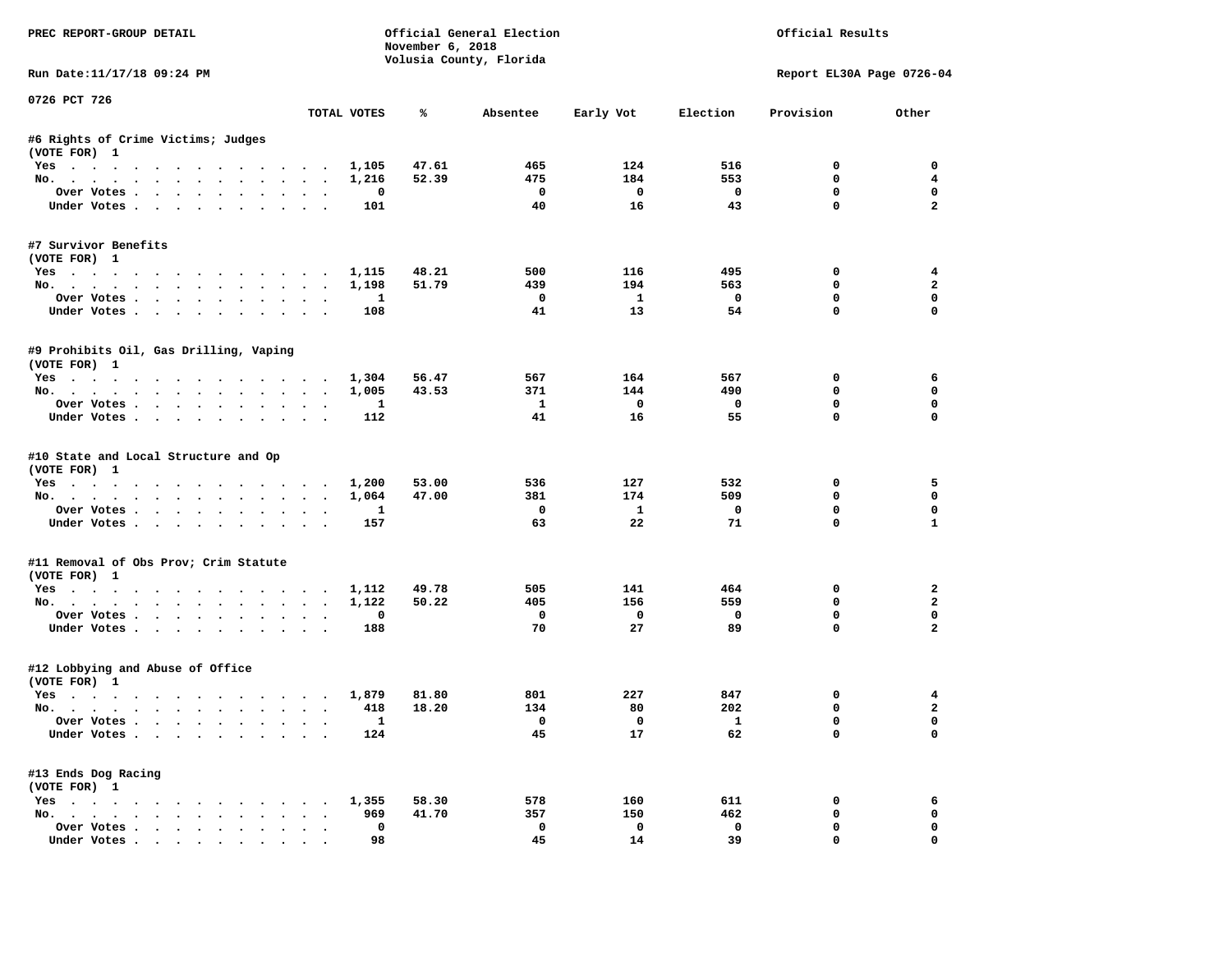**November 6, 2018 Volusia County, Florida Run Date:11/17/18 09:24 PM Report EL30A Page 0728-01 0728 PCT 728 TOTAL VOTES % Absentee Early Vot Election Provision Other REGISTERED VOTERS - TOTAL . . . . . . 4,316 BALLOTS CAST - TOTAL. . . . . . . . 2,765 904 571 1,287 0 3 BALLOTS CAST - BLANK. . . . . . . . 0 0 0 0 0 0 VOTER TURNOUT - TOTAL . . . . . . . 64.06 VOTER TURNOUT - BLANK . . . . . . . United States Senator (VOTE FOR) 1 Rick Scott (REP) . . . . . . . . . 1,625 59.11 507 321 795 0 2 Bill Nelson (DEM). . . . . . . . . 1,113 40.49 386 249 477 0 1 WRITE-IN. . . . . . . . . . . . 11 .40 5 1 5 0 0 Over Votes . . . . . . . . . . 0 0 0 0 0 0 Under Votes . . . . . . . . . . 16** 6 0 10 0 0 0 **Representative in Congress District 6 (VOTE FOR) 1 Michael Waltz (REP) . . . . . . . . 1,628 59.92 513 319 794 0 2 Nancy Soderberg (DEM) . . . . . . . 1,089 40.08 374 246 468 0 1 Over Votes . . . . . . . . . . 1 0 1 0 0 0**  $\Omega$  **Under Votes . . . . . . . . . . 47** 17 5 25 0 **Governor and Lieutenant Governor (VOTE FOR) 1 Ron DeSantis (REP) . . . . . . . . 1,643 59.85 509 320 813 0 1 Andrew Gillum (DEM) . . . . . . . . 1,052 38.32 361 244 446 0 1 Darcy G. Richardson (REF) . . . . . . 23 .84 14 1 8 0 0 Ryan Christopher Foley . . . . . . 8 .29** 3 3 2 0 0<br> **1** Ryle "KC" Gibson . . . . . . . . . 7 .26 3 0 4 0 0  **Kyle "KC" Gibson . . . . . . . . . . 7 .26** 3 **Bruce Stanley . . . . . . . . . . 6 .22** 3 1 2 0 0  **WRITE-IN. . . . . . . . . . . . 6 .22 2 1 3 0 0**  $\mathbf{1}$ **Over Votes . . . . . . . . . . . 5** 1 0 3 0  $\mathbf{0}$  **Under Votes . . . . . . . . . . . 15** 8 1 6 0 0 **Attorney General (VOTE FOR) 1 Ashley Moody (REP) . . . . . . . . 1,743 64.56 545 336 860 0 2 Sean Shaw (DEM)** . . . . . . . . 909 33.67 323 221 364 0 1  **Jeffrey Marc Siskind. . . . . . . . 48 1.78 17 9 22 0 0 Over Votes . . . . . . . . . . 0 0 0 0 0 0**  $\mathbf 0$  **Under Votes . . . . . . . . . . 65 19 5 41 0 0 Chief Financial Officer (VOTE FOR) 1 Jimmy Patronis (REP). . . . . . . . 1,672 62.62 516 324 830 0 2 Jeremy Ring (DEM).** . . . . . . . 992 37.15 356 234 401 0 1  **WRITE-IN. . . . . . . . . . . . 6 .22 0 3 3 0 0** 

 **Over Votes . . . . . . . . . . 0 0 0 0 0 0** 

 **Under Votes . . . . . . . . . . 95** 32 32 30 53 0

 $\mathbf{o}$ 

**PREC REPORT-GROUP DETAIL Official General Election Official Results**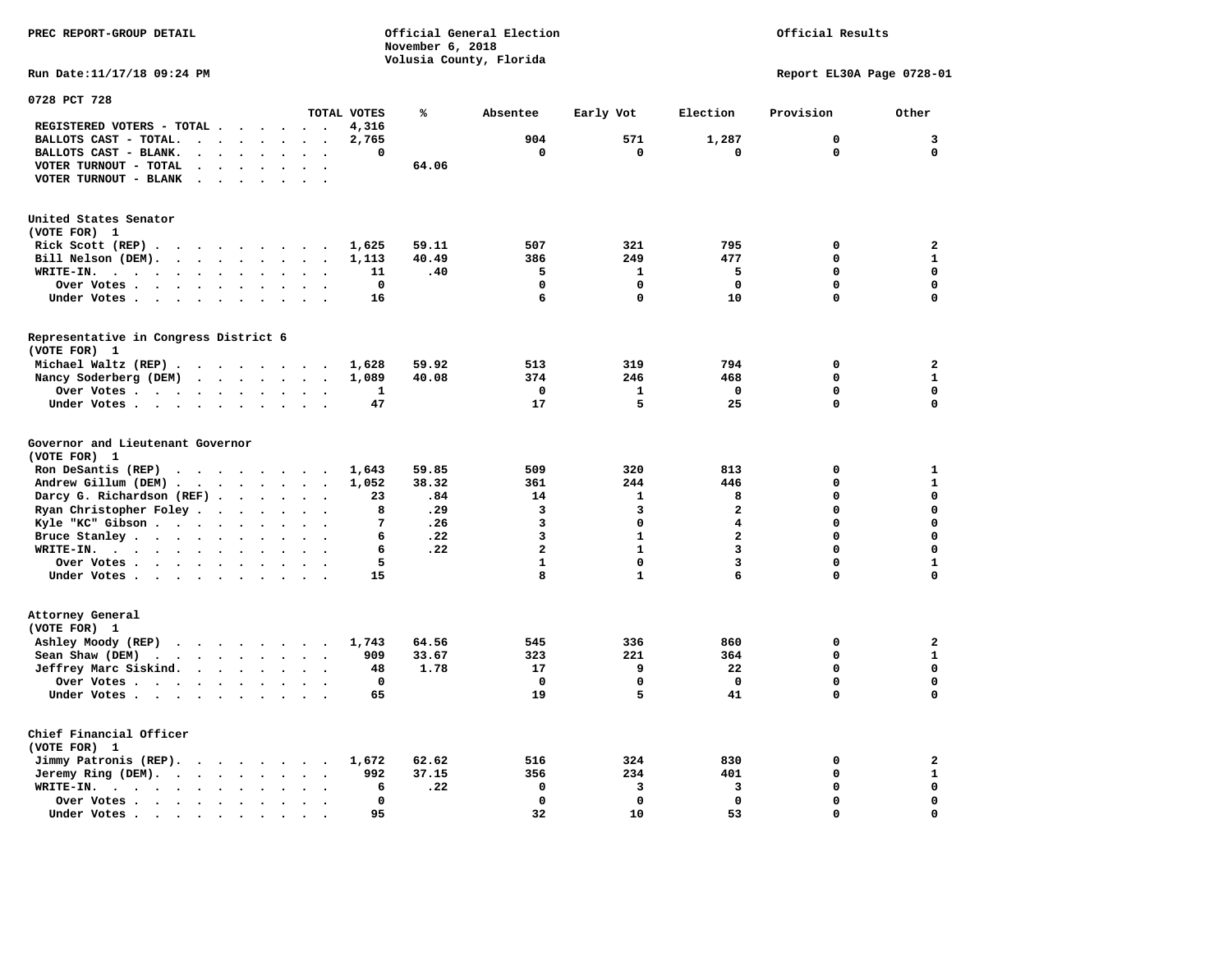| PREC REPORT-GROUP DETAIL                                                                                                                                                                                                                         |                         |              | November 6, 2018 | Official General Election<br>Volusia County, Florida |           |              | Official Results          |                             |
|--------------------------------------------------------------------------------------------------------------------------------------------------------------------------------------------------------------------------------------------------|-------------------------|--------------|------------------|------------------------------------------------------|-----------|--------------|---------------------------|-----------------------------|
| Run Date: 11/17/18 09:24 PM                                                                                                                                                                                                                      |                         |              |                  |                                                      |           |              | Report EL30A Page 0728-02 |                             |
| 0728 PCT 728                                                                                                                                                                                                                                     |                         | TOTAL VOTES  | ℁                | Absentee                                             | Early Vot | Election     | Provision                 | Other                       |
| Commissioner of Agriculture<br>(VOTE FOR) 1                                                                                                                                                                                                      |                         |              |                  |                                                      |           |              |                           |                             |
| Matt Caldwell (REP)                                                                                                                                                                                                                              |                         | 1,639        | 61.45            | 511                                                  | 330       | 796          | 0                         | 2                           |
| Nicole "Nikki" Fried (DEM).                                                                                                                                                                                                                      |                         | 1,028        | 38.55            | 359                                                  | 229       | 439          | 0                         | 1                           |
| Over Votes                                                                                                                                                                                                                                       |                         | 0            |                  | 0                                                    | 0         | 0            | 0                         | 0                           |
| Under Votes                                                                                                                                                                                                                                      |                         | 98           |                  | 34                                                   | 12        | 52           | $\mathbf 0$               | $\mathbf 0$                 |
| State Senator District 14<br>(VOTE FOR) 1                                                                                                                                                                                                        |                         |              |                  |                                                      |           |              |                           |                             |
| Dorothy L. Hukill $(REP)$ .                                                                                                                                                                                                                      |                         | 1,599        | 60.41            | 491                                                  | 317       | 789          | 0                         | 2                           |
| Melissa "Mel" Martin (DEM).                                                                                                                                                                                                                      |                         | 1,048        | 39.59            | 364<br>0                                             | 243       | 440          | 0<br>0                    | $\mathbf{1}$<br>$\mathbf 0$ |
| Over Votes<br>Under Votes                                                                                                                                                                                                                        | $\ddot{\phantom{1}}$    | 1<br>117     |                  | 49                                                   | 0<br>11   | 1<br>57      | 0                         | $\mathbf 0$                 |
|                                                                                                                                                                                                                                                  |                         |              |                  |                                                      |           |              |                           |                             |
| State Representative District 25<br>(VOTE FOR) 1                                                                                                                                                                                                 |                         |              |                  |                                                      |           |              |                           |                             |
| Tom Leek (REP).<br>the company of the company of the company of the company of the company of the company of the company of the company of the company of the company of the company of the company of the company of the company of the company |                         | 1,608        | 60.02            | 510                                                  | 311       | 785          | 0                         | 2                           |
| Kathleen "Katie" Tripp (DEM)                                                                                                                                                                                                                     |                         | 1,024<br>47  | 38.22<br>1.75    | 354<br>10                                            | 238<br>9  | 431<br>28    | 0<br>$\mathbf 0$          | 1<br>$\mathbf 0$            |
| Joseph "Joe" Hannoush (LPF)<br>Over Votes<br>$\sim$ $\sim$ $\sim$                                                                                                                                                                                |                         | 1            |                  | 1                                                    | 0         | 0            | 0                         | 0                           |
| Under Votes                                                                                                                                                                                                                                      |                         | 85           |                  | 29                                                   | 13        | 43           | 0                         | 0                           |
| Justice of the Supreme Court Lawson<br>(VOTE FOR) 1                                                                                                                                                                                              |                         |              |                  |                                                      |           |              |                           |                             |
| $Yes \t . \t .$<br>.                                                                                                                                                                                                                             |                         | 1,738        | 74.05            | 580                                                  | 352       | 804          | 0                         | 2                           |
| No.                                                                                                                                                                                                                                              |                         | 609          | 25.95            | 194                                                  | 130       | 284          | 0                         | 1                           |
| Over Votes                                                                                                                                                                                                                                       |                         | 1            |                  | 0                                                    | 1         | 0            | $\mathbf 0$               | $\mathbf 0$                 |
| Under Votes                                                                                                                                                                                                                                      | $\sim$<br>$\sim$ $\sim$ | 417          |                  | 130                                                  | 88        | 199          | 0                         | 0                           |
| 5th District Court of Appeal Eisnaugle<br>(VOTE FOR) 1                                                                                                                                                                                           |                         |              |                  |                                                      |           |              |                           |                             |
| Yes<br>. The contract of the contract of the contract of the contract of the contract of the contract of the contract of the contract of the contract of the contract of the contract of the contract of the contract of the contrac             |                         | 1,590        | 68.45            | 511                                                  | 326       | 751          | 0                         | 2                           |
| No.                                                                                                                                                                                                                                              | $\bullet$<br>$\cdot$    | 733          | 31.55            | 258                                                  | 153       | 321          | 0<br>0                    | 1                           |
| Over Votes<br>Under Votes                                                                                                                                                                                                                        | $\ddot{\phantom{1}}$    | 0<br>442     |                  | 0<br>135                                             | 0<br>92   | 0<br>215     | 0                         | 0<br>$\mathbf 0$            |
|                                                                                                                                                                                                                                                  |                         |              |                  |                                                      |           |              |                           |                             |
| Circuit Judge 7th Judicial, Grp 15<br>(VOTE FOR) 1                                                                                                                                                                                               |                         |              |                  |                                                      |           |              |                           |                             |
| Linda L. Gaustad                                                                                                                                                                                                                                 |                         | 1,069        | 45.55            | 379                                                  | 214       | 474          | 0                         | 2                           |
| Ryan Will $\cdots$ , $\cdots$ , $\cdots$ , $\cdots$                                                                                                                                                                                              |                         | 1,278        | 54.45            | 410                                                  | 265       | 602          | $\mathbf 0$               | $\mathbf{1}$                |
| Over Votes .                                                                                                                                                                                                                                     |                         | 1            |                  | 0                                                    | 1         | 0            | 0                         | 0                           |
| Under Votes.                                                                                                                                                                                                                                     |                         | 417          |                  | 115                                                  | 91        | 211          | 0                         | $\mathbf 0$                 |
| County Council Member District 3<br>(VOTE FOR) 1                                                                                                                                                                                                 |                         |              |                  |                                                      |           |              |                           |                             |
| Michael J. Arminio<br>$\bullet$                                                                                                                                                                                                                  |                         | 934          | 40.19            | 287                                                  | 183       | 463          | 0                         | 1                           |
| Deborah A. "Deb" Denys.<br>$\ddot{\phantom{a}}$<br>$\ddot{\phantom{a}}$                                                                                                                                                                          |                         | 1,390        | 59.81            | 505                                                  | 286       | 597          | 0                         | $\mathbf{2}$                |
| Over Votes<br>$\sim$ $\sim$ $\sim$                                                                                                                                                                                                               |                         | $\mathbf{1}$ |                  | 0                                                    | 0         | $\mathbf{1}$ | 0<br>$\Omega$             | 0                           |
| Under Votes.                                                                                                                                                                                                                                     |                         | 440          |                  | 112                                                  | 102       | 226          |                           | $\mathbf 0$                 |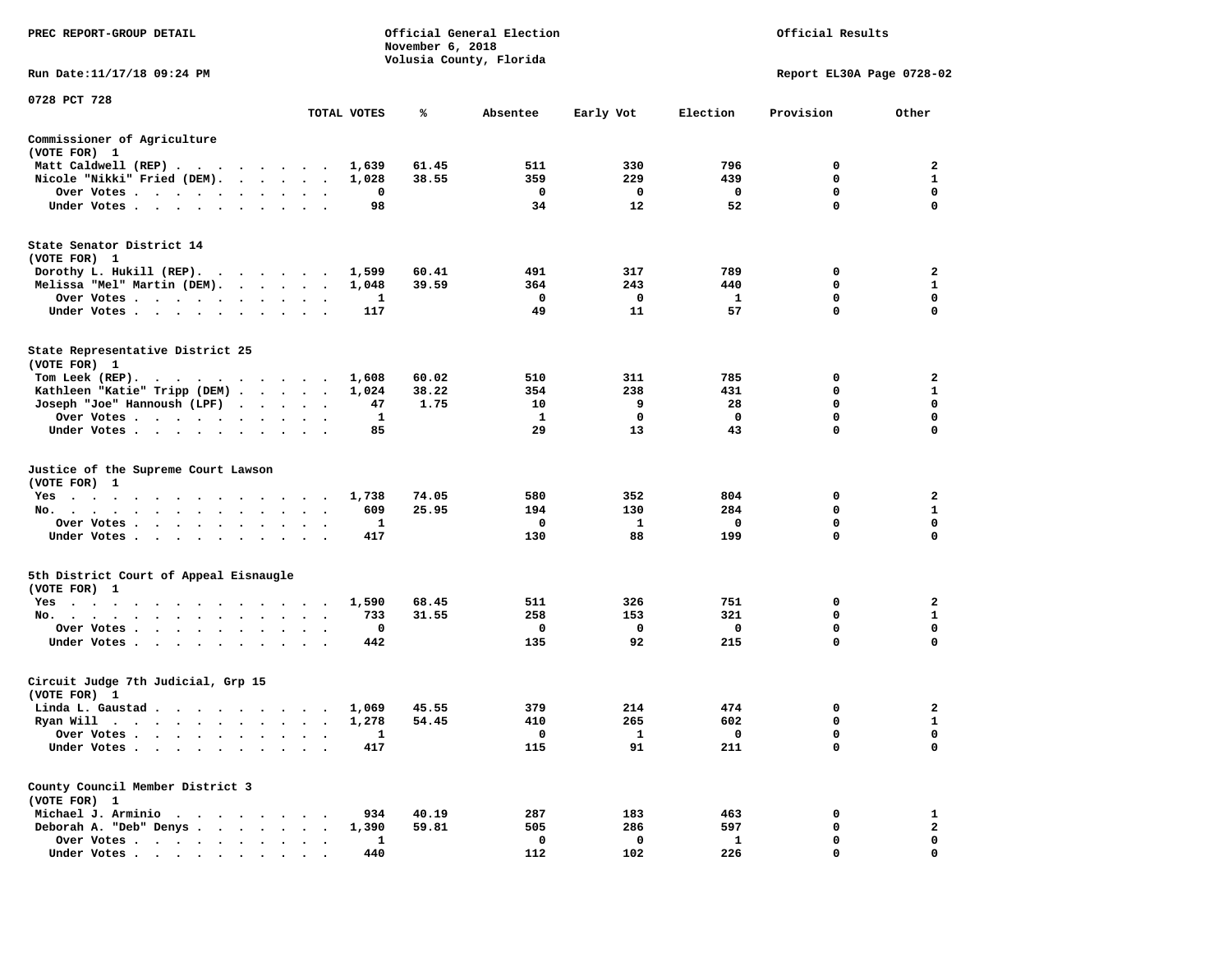| PREC REPORT-GROUP DETAIL                                                                                                                                                                                                                                                                          |                                              |              | November 6, 2018 | Official General Election<br>Volusia County, Florida |           |            | Official Results          |                  |
|---------------------------------------------------------------------------------------------------------------------------------------------------------------------------------------------------------------------------------------------------------------------------------------------------|----------------------------------------------|--------------|------------------|------------------------------------------------------|-----------|------------|---------------------------|------------------|
| Run Date:11/17/18 09:24 PM                                                                                                                                                                                                                                                                        |                                              |              |                  |                                                      |           |            | Report EL30A Page 0728-03 |                  |
| 0728 PCT 728                                                                                                                                                                                                                                                                                      |                                              | TOTAL VOTES  | %                | Absentee                                             | Early Vot | Election   | Provision                 | Other            |
| Soil and Water Cons Dist Seat 1                                                                                                                                                                                                                                                                   |                                              |              |                  |                                                      |           |            |                           |                  |
| (VOTE FOR) 1                                                                                                                                                                                                                                                                                      |                                              |              |                  | 435                                                  | 272       | 571        | 0                         |                  |
| William Bliss.<br>$\bullet$<br>$\cdots$<br>Derrick Orberg.<br>$\cdots$<br>$\ddot{\phantom{a}}$                                                                                                                                                                                                    |                                              | 1,281<br>907 | 58.55<br>41.45   | 310                                                  | 169       | 428        | 0                         | 3<br>0           |
| Over Votes .<br>$\ddot{\phantom{0}}$                                                                                                                                                                                                                                                              | $\bullet$<br>$\bullet$                       | 0            |                  | 0                                                    | 0         | 0          | $\mathbf 0$               | $\mathbf 0$      |
| Under Votes<br>$\ddot{\phantom{1}}$<br>$\ddot{\phantom{1}}$<br>$\ddot{\phantom{1}}$                                                                                                                                                                                                               |                                              | 577          |                  | 159                                                  | 130       | 288        | 0                         | 0                |
| Soil and Water Cons Dist Seat 3                                                                                                                                                                                                                                                                   |                                              |              |                  |                                                      |           |            |                           |                  |
| (VOTE FOR) 1                                                                                                                                                                                                                                                                                      |                                              |              | 50.62            | 356                                                  | 214       | 526        | 0                         | 3                |
| Beth James.<br>Wesley Wayne Wilson Jr                                                                                                                                                                                                                                                             | $\blacksquare$ .                             | 1,099<br>391 | 18.01            | 132                                                  | 74        | 185        | 0                         | 0                |
| Christine Wilt.<br>$\sim$ $\sim$                                                                                                                                                                                                                                                                  |                                              | 681          | 31.37            | 252                                                  | 150       | 279        | 0                         | 0                |
| Over Votes<br>$\bullet$<br>$\cdot$                                                                                                                                                                                                                                                                | $\bullet$                                    | 0            |                  | 0                                                    | 0         | 0          | 0                         | 0                |
| Under Votes                                                                                                                                                                                                                                                                                       |                                              | 594          |                  | 164                                                  | 133       | 297        | 0                         | 0                |
| Soil and Water Cons Dist Seat 5                                                                                                                                                                                                                                                                   |                                              |              |                  |                                                      |           |            |                           |                  |
| (VOTE FOR) 1                                                                                                                                                                                                                                                                                      |                                              |              |                  |                                                      |           |            |                           |                  |
| J. Mark Barfield<br>Andy Kelly                                                                                                                                                                                                                                                                    |                                              | 439<br>983   | 20.27<br>45.38   | 159<br>347                                           | 78<br>198 | 201<br>437 | 0<br>0                    | 1<br>1           |
| David Schaefer.<br>$\sim$ , and $\sim$ , and $\sim$<br>$\bullet$                                                                                                                                                                                                                                  |                                              | 744          | 34.35            | 231                                                  | 164       | 348        | 0                         | $\mathbf 1$      |
| Over Votes<br>$\sim$ $\sim$                                                                                                                                                                                                                                                                       | $\bullet$                                    | 0            |                  | 0                                                    | 0         | 0          | 0                         | 0                |
| Under Votes<br>$\ddot{\phantom{1}}$<br>$\bullet$                                                                                                                                                                                                                                                  | $\bullet$<br>$\cdot$                         | 599          |                  | 167                                                  | 131       | 301        | 0                         | 0                |
| #1 Increased Homestead Exemption                                                                                                                                                                                                                                                                  |                                              |              |                  |                                                      |           |            |                           |                  |
| (VOTE FOR) 1                                                                                                                                                                                                                                                                                      |                                              |              |                  |                                                      |           |            |                           |                  |
| Yes                                                                                                                                                                                                                                                                                               |                                              | 1,265        | 47.41            | 463                                                  | 249       | 553        | 0                         | 0                |
| No.<br>$\sim$ $\sim$ $\sim$                                                                                                                                                                                                                                                                       | $\bullet$<br>$\bullet$                       | 1,403        | 52.59            | 418                                                  | 304       | 678        | 0                         | 3<br>$\mathbf 0$ |
| Over Votes .<br>$\mathcal{L}(\mathcal{A})$ , and $\mathcal{A}(\mathcal{A})$ , and $\mathcal{A}(\mathcal{A})$<br>$\blacksquare$<br>$\bullet$                                                                                                                                                       | $\bullet$<br>$\bullet$                       | 2<br>95      |                  | 0<br>23                                              | 1<br>17   | -1<br>55   | 0<br>0                    | $\mathbf 0$      |
| Under Votes<br>$\ddot{\phantom{1}}$                                                                                                                                                                                                                                                               | $\ddot{\phantom{a}}$<br>$\ddot{\phantom{1}}$ |              |                  |                                                      |           |            |                           |                  |
| #2 Limit on Property Tax Assessments<br>(VOTE FOR) 1                                                                                                                                                                                                                                              |                                              |              |                  |                                                      |           |            |                           |                  |
| $Yes \cdot \cdot \cdot$<br>$\sim$<br>$\blacksquare$ .<br>. The contract of the contract of the contract of the contract of the contract of the contract of the contract of the contract of the contract of the contract of the contract of the contract of the contract of the contrac<br>$\cdot$ | $\blacksquare$ .                             | 1,777        | 67.18            | 596                                                  | 350       | 830        | 0                         | 1                |
| No.                                                                                                                                                                                                                                                                                               |                                              | 868          | 32.82            | 277                                                  | 202       | 387        | 0                         | $\mathbf{2}$     |
| Over Votes .<br>$\ddot{\phantom{1}}$<br>$\sim$ $\sim$ $\sim$<br>$\ddot{\phantom{0}}$<br>$\cdot$                                                                                                                                                                                                   |                                              | 1            |                  | 0                                                    | 0         | 1          | 0                         | 0                |
| Under Votes<br>$\bullet$<br>$\blacksquare$                                                                                                                                                                                                                                                        |                                              | 119          |                  | 31                                                   | 19        | 69         | 0                         | 0                |
| #3 Voter Control of Gambling<br>(VOTE FOR) 1                                                                                                                                                                                                                                                      |                                              |              |                  |                                                      |           |            |                           |                  |
| Yes<br>$\sim$ $\sim$ $\sim$<br>.<br>$\cdots$                                                                                                                                                                                                                                                      |                                              | 1,625        | 60.32            | 592                                                  | 327       | 704        | 0                         | 2                |
| No. .<br>$\bullet$<br>$\bullet$                                                                                                                                                                                                                                                                   |                                              | 1,069        | 39.68            | 287                                                  | 234       | 547        | 0                         | 1                |
| Over Votes<br>$\ddot{\phantom{a}}$                                                                                                                                                                                                                                                                |                                              | 0            |                  | 0                                                    | 0         | 0          | 0                         | 0                |
| Under Votes.<br>$\ddot{\phantom{0}}$<br>$\bullet$<br>$\bullet$<br>$\bullet$                                                                                                                                                                                                                       |                                              | 71           |                  | 25                                                   | 10        | 36         | 0                         | 0                |
| #4 Voting Restoration Amendment<br>(VOTE FOR) 1                                                                                                                                                                                                                                                   |                                              |              |                  |                                                      |           |            |                           |                  |
| $Yes \t . \t .$<br>$\ddot{\phantom{1}}$<br>$\sim$<br>$\ddot{\phantom{a}}$<br>$\ddot{\phantom{0}}$<br>$\ddot{\phantom{1}}$                                                                                                                                                                         |                                              | 1,495        | 55.15            | 517                                                  | 299       | 678        | 0                         | 1                |
| No.<br>$\sim$<br>$\sim$                                                                                                                                                                                                                                                                           |                                              | 1,216        | 44.85            | 376                                                  | 265       | 573        | 0                         | $\mathbf{2}$     |
| Over Votes .<br>and the state of the state of the state<br>$\bullet$                                                                                                                                                                                                                              |                                              | 1            |                  | 0                                                    | 0         | 1          | 0                         | 0                |
| Under Votes                                                                                                                                                                                                                                                                                       |                                              | 53           |                  | 11                                                   | 7         | 35         | n                         | $\Omega$         |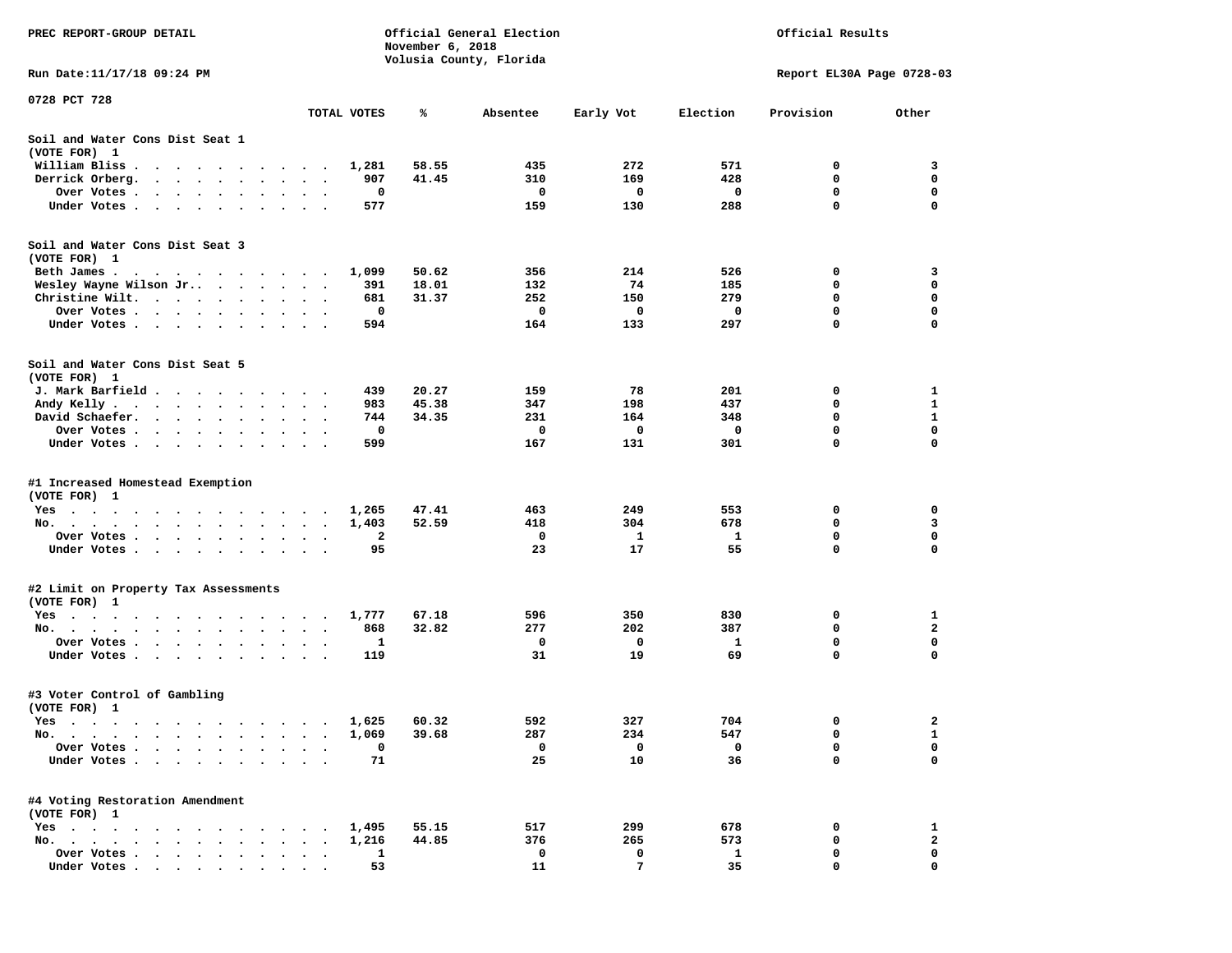| PREC REPORT-GROUP DETAIL                                                         |                                                              | November 6, 2018 | Official General Election<br>Volusia County, Florida |              |              | Official Results          |                         |
|----------------------------------------------------------------------------------|--------------------------------------------------------------|------------------|------------------------------------------------------|--------------|--------------|---------------------------|-------------------------|
| Run Date: 11/17/18 09:24 PM                                                      |                                                              |                  |                                                      |              |              | Report EL30A Page 0728-04 |                         |
| 0728 PCT 728                                                                     | TOTAL VOTES                                                  | ℁                | Absentee                                             | Early Vot    | Election     | Provision                 | Other                   |
| #5 Supermajority Vote Required                                                   |                                                              |                  |                                                      |              |              |                           |                         |
| (VOTE FOR) 1                                                                     |                                                              |                  |                                                      |              |              |                           |                         |
| Yes                                                                              | 1,799                                                        | 68.35            | 621                                                  | 357          | 820          | $^{\circ}$                | 1                       |
| No.                                                                              | 833                                                          | 31.65            | 248                                                  | 196          | 387          | $\mathbf 0$               | $\overline{a}$          |
| Over Votes                                                                       | 1                                                            |                  | $\mathbf 0$                                          | $\mathbf 0$  | $\mathbf{1}$ | $\mathbf 0$               | $\mathbf 0$             |
| Under Votes                                                                      | 132                                                          |                  | 35                                                   | 18           | 79           | $\mathbf 0$               | $\mathbf{0}$            |
| #6 Rights of Crime Victims; Judges                                               |                                                              |                  |                                                      |              |              |                           |                         |
| (VOTE FOR) 1<br>Yes                                                              | 1,309                                                        | 49.38            | 446                                                  | 256          | 606          | 0                         | $\mathbf{1}$            |
| No.                                                                              | 1,342                                                        | 50.62            | 425                                                  | 300          | 615          | $\mathbf{0}$              | $\overline{a}$          |
| Over Votes                                                                       | 1                                                            |                  | $^{\circ}$                                           | 1            | $^{\circ}$   | $\mathbf 0$               | $\mathbf 0$             |
| Under Votes                                                                      | 113                                                          |                  | 33                                                   | 14           | 66           | $\mathbf 0$               | $\mathbf 0$             |
|                                                                                  |                                                              |                  |                                                      |              |              |                           |                         |
| #7 Survivor Benefits<br>(VOTE FOR) 1                                             |                                                              |                  |                                                      |              |              |                           |                         |
|                                                                                  | 1,327                                                        | 50.25            | 460                                                  | 249          | 617          | 0                         | 1                       |
| Yes<br>No.                                                                       | 1,314                                                        | 49.75            | 406                                                  | 303          | 603          | 0                         | $\mathbf{2}$            |
| Over Votes                                                                       | 1                                                            |                  | $\mathbf 0$                                          | $\mathbf{o}$ | $\mathbf{1}$ | $\mathbf 0$               | $\mathbf 0$             |
| Under Votes                                                                      | 123                                                          |                  | 38                                                   | 19           | 66           | $\Omega$                  | $\Omega$                |
|                                                                                  |                                                              |                  |                                                      |              |              |                           |                         |
| #9 Prohibits Oil, Gas Drilling, Vaping<br>(VOTE FOR) 1                           |                                                              |                  |                                                      |              |              |                           |                         |
| Yes                                                                              | 1,524                                                        | 57.31            | 520                                                  | 338          | 665          | 0                         | $\mathbf{1}$            |
| No.                                                                              | 1,135                                                        | 42.69            | 345                                                  | 217          | 571          | $\mathbf 0$               | $\overline{a}$          |
| Over Votes                                                                       | $\overline{\mathbf{2}}$                                      |                  | $\mathbf{1}$                                         | $\mathbf{1}$ | 0            | 0                         | $\mathbf 0$             |
| Under Votes                                                                      | 104                                                          |                  | 38                                                   | 15           | 51           | $\mathbf 0$               | $\mathbf 0$             |
| #10 State and Local Structure and Op                                             |                                                              |                  |                                                      |              |              |                           |                         |
| (VOTE FOR) 1                                                                     |                                                              |                  |                                                      |              |              |                           |                         |
| Yes                                                                              | 1,276                                                        | 49.69            | 464                                                  | 249          | 562          | 0                         | 1                       |
| No.                                                                              | 1,292                                                        | 50.31            | 387                                                  | 283          | 620          | $\mathbf 0$               | $\overline{a}$          |
| Over Votes                                                                       | $\mathbf{1}$<br>$\sim$ $\sim$                                |                  | $\mathbf 0$                                          | $\mathbf{1}$ | $\mathbf{o}$ | $\mathbf 0$               | $\mathbf 0$             |
| Under Votes                                                                      | 196                                                          |                  | 53                                                   | 38           | 105          | $\Omega$                  | $\Omega$                |
| #11 Removal of Obs Prov; Crim Statute                                            |                                                              |                  |                                                      |              |              |                           |                         |
| (VOTE FOR) 1                                                                     |                                                              |                  |                                                      |              |              |                           |                         |
| Yes                                                                              | 1,308                                                        | 51.50            | 471                                                  | 267          | 569          | 0                         | 1                       |
| No.                                                                              | 1,232                                                        | 48.50            | 368                                                  | 262          | 600          | $\mathbf 0$               | $\overline{a}$          |
| Over Votes                                                                       | $\mathbf 0$                                                  |                  | $\mathbf 0$                                          | $\Omega$     | $\mathbf 0$  | $\mathbf 0$               | $\mathbf 0$             |
| Under Votes                                                                      | 225                                                          |                  | 65                                                   | 42           | 118          | $\mathbf 0$               | $\mathbf{0}$            |
| #12 Lobbying and Abuse of Office                                                 |                                                              |                  |                                                      |              |              |                           |                         |
| (VOTE FOR) 1                                                                     |                                                              |                  |                                                      |              |              |                           |                         |
| Yes                                                                              | 2,061                                                        | 79.00            | 692                                                  | 417          | 951          | 0                         | $\mathbf{1}$            |
| No.                                                                              | 548                                                          | 21.00            | 162                                                  | 131          | 253          | 0                         | $\overline{\mathbf{2}}$ |
| Over Votes                                                                       | $\mathbf{1}$<br>$\ddot{\phantom{a}}$<br>$\ddot{\phantom{1}}$ |                  | 0                                                    | $\mathbf 0$  | $\mathbf{1}$ | $\mathbf 0$               | $\mathbf 0$             |
| Under Votes, $\cdot$ , $\cdot$ , $\cdot$ , $\cdot$ , $\cdot$ , $\cdot$ , $\cdot$ | 155                                                          |                  | 50                                                   | 23           | 82           | $\Omega$                  | $\Omega$                |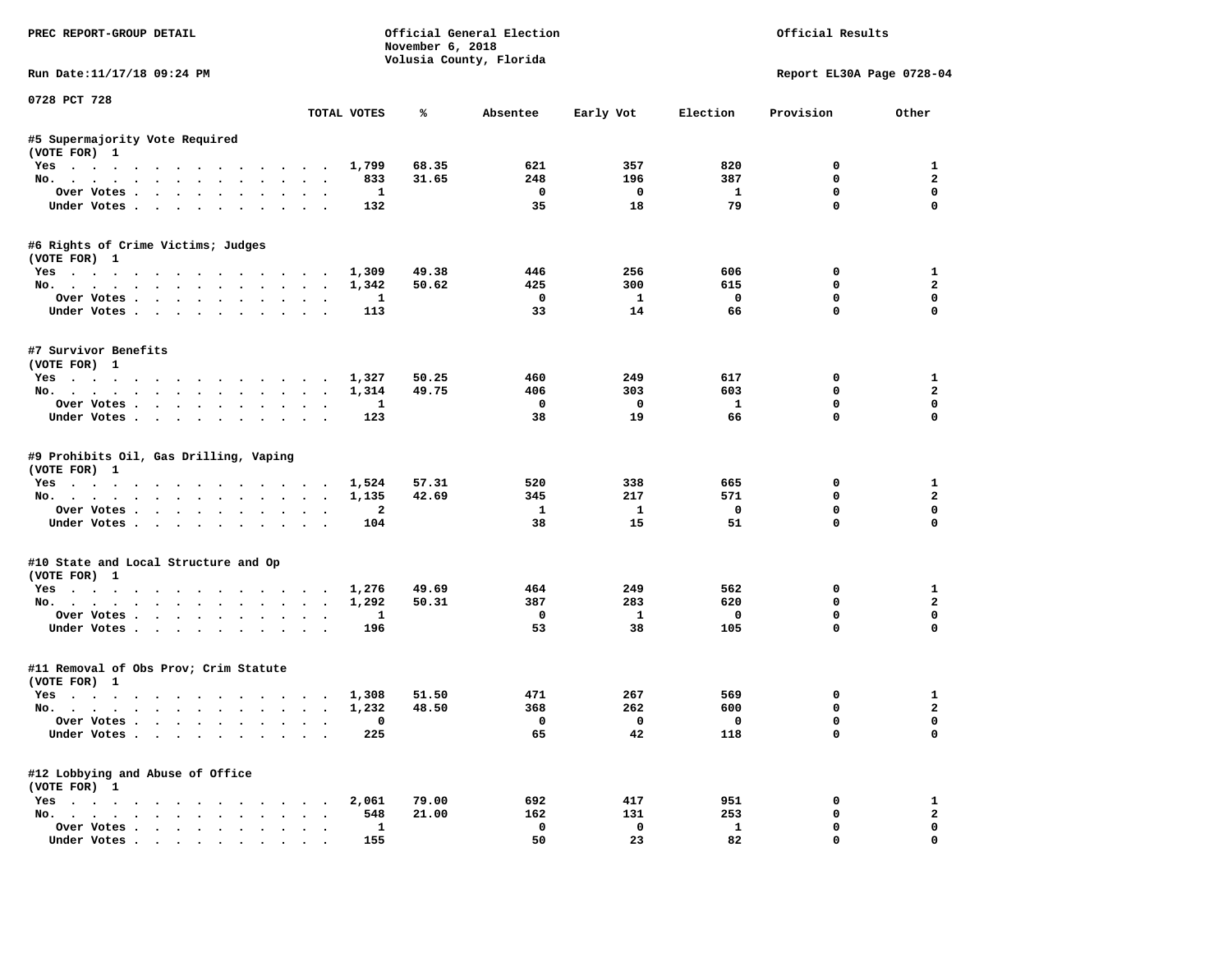| PREC REPORT-GROUP DETAIL            |            |  |  |  |  |  |             | November 6, 2018 | Official General Election<br>Volusia County, Florida |           |          | Official Results |                           |
|-------------------------------------|------------|--|--|--|--|--|-------------|------------------|------------------------------------------------------|-----------|----------|------------------|---------------------------|
| Run Date: 11/17/18 09:24 PM         |            |  |  |  |  |  |             |                  |                                                      |           |          |                  | Report EL30A Page 0728-05 |
| 0728 PCT 728                        |            |  |  |  |  |  | TOTAL VOTES | ℁                | Absentee                                             | Early Vot | Election | Provision        | Other                     |
| #13 Ends Dog Racing<br>(VOTE FOR) 1 |            |  |  |  |  |  |             |                  |                                                      |           |          |                  |                           |
| Yes                                 |            |  |  |  |  |  | 1,461       | 54.88            | 527                                                  | 300       | 633      | 0                |                           |
| No.                                 |            |  |  |  |  |  | 1,201       | 45.12            | 341                                                  | 261       | 597      | <sup>0</sup>     |                           |
|                                     | Over Votes |  |  |  |  |  |             |                  | 0                                                    | 0         |          | <sup>0</sup>     | 0                         |
| Under Votes                         |            |  |  |  |  |  | 102         |                  | 36                                                   | 10        | 56       |                  |                           |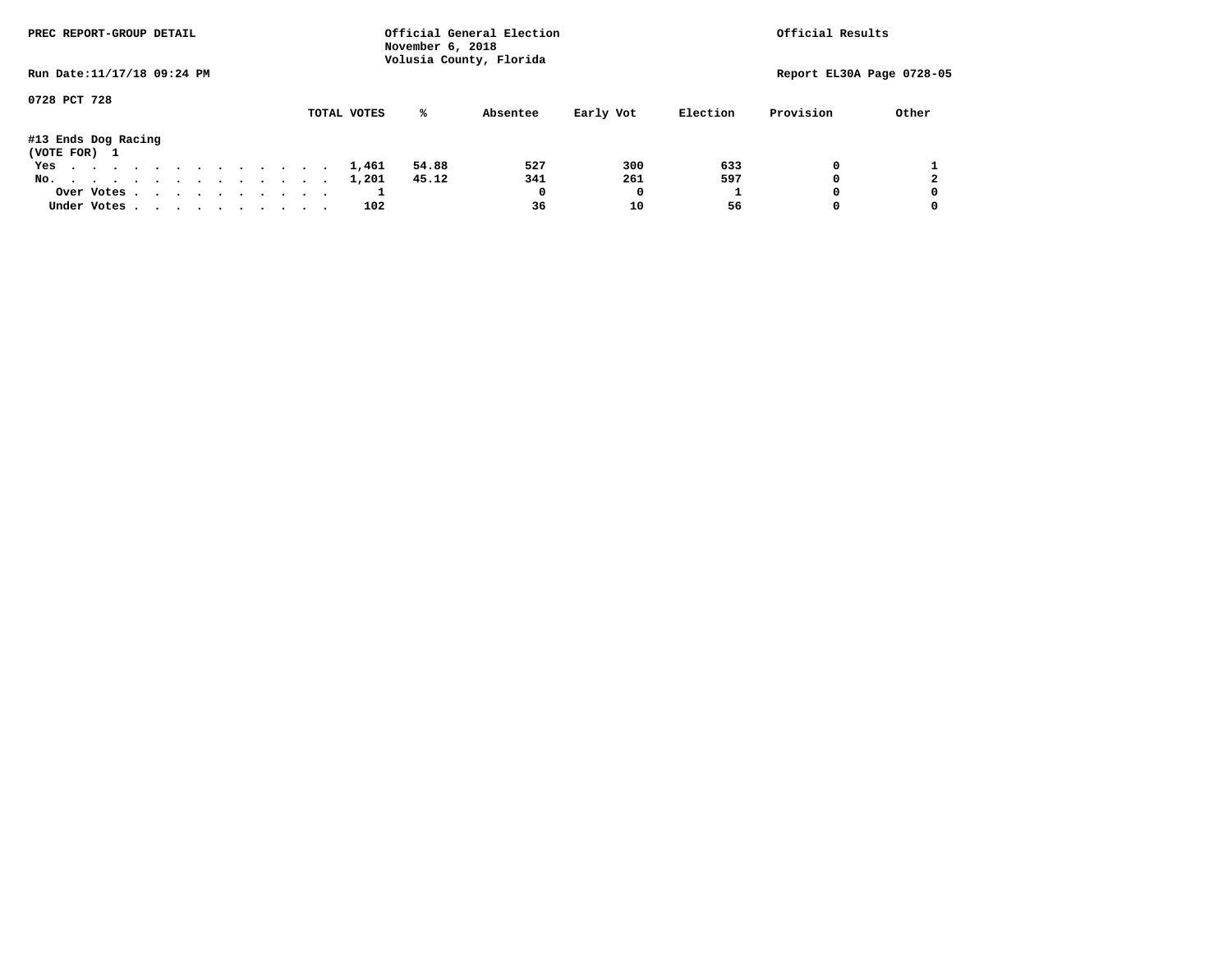**November 6, 2018 Volusia County, Florida Run Date:11/17/18 09:24 PM Report EL30A Page 0729-01 0729 PCT 729 TOTAL VOTES % Absentee Early Vot Election Provision Other REGISTERED VOTERS - TOTAL . . . . . . 4,746 BALLOTS CAST - TOTAL. . . . . . . . 3,171 1,088 674 1,406 2 1 BALLOTS CAST - BLANK. . . . . . . . 0 0 0 0 0 0 VOTER TURNOUT - TOTAL . . . . . . . 66.81 VOTER TURNOUT - BLANK . . . . . . . United States Senator (VOTE FOR) 1 Rick Scott (REP) . . . . . . . . 1,996** 63.22 667 383 944 1 1  **Bill Nelson (DEM). . . . . . . . . 1,157 36.65 415 288 453 1 0 WRITE-IN. . . . . . . . . . . . 4 .13 2 1 1 0 0 Over Votes . . . . . . . . . . 1 0 0 1 0 0 Under Votes . . . . . . . . . . 13** 4 2 7 0 0 **Representative in Congress District 6 (VOTE FOR) 1 Michael Waltz (REP) . . . . . . . . 1,956 62.79 643 384 927 1 1 Nancy Soderberg (DEM) . . . . . . . 1,159 37.21 422 285 451 1 0 Over Votes . . . . . . . . . . 0 0 0 0 0 0**  $\Omega$  **Under Votes . . . . . . . . . . 56 23 5 28 0 0 Governor and Lieutenant Governor (VOTE FOR) 1 Ron DeSantis (REP) . . . . . . . . 1,987 62.90 655 392 938 1 1 Andrew Gillum (DEM) . . . . . . . . 1,142 36.15 412 281 448 1 0 Darcy G. Richardson (REF) . . . . . . 13 .41 9 0 4 0 0 Ryan Christopher Foley . . . . . . . 5 .16** 3 0 2 0 0 0<br> **Ryle "KC"** Gibson . . . . . . . . . 7 .22 3 0 4 0 0  **Kyle "KC" Gibson . . . . . . . . . . 7 .22** 3 **Bruce Stanley . . . . . . . . . . 4 .13** 2 0 2 0 0 0  **WRITE-IN. . . . . . . . . . . . 1 .03 0 0 1 0 0**  $\mathbf{0}$ **Over Votes . . . . . . . . . . 1** 1 0 0 0 0 0  $\mathbf{0}$  **Under Votes . . . . . . . . . . 11 3 1 7 0 0 Attorney General (VOTE FOR) 1 Ashley Moody (REP) . . . . . . . . 2,023 64.92 683 392 945 2 1 Sean Shaw (DEM)** . . . . . . . . 1,045 33.54 370 268 407 0 0 0  **Jeffrey Marc Siskind. . . . . . . . 48 1.54 15 7 26 0 0 Over Votes . . . . . . . . . . 0 0 0 0 0 0**  $\mathbf 0$  **Under Votes . . . . . . . . . . . 55 20 7 28 0 Chief Financial Officer (VOTE FOR) 1 Jimmy Patronis (REP). . . . . . . 1,996 65.04** 670 387 937 1 1 1  **Jeremy Ring (DEM).** . . . . . . . 1,072 34.93 377 274 420 1 0  **WRITE-IN. . . . . . . . . . . . 1 .03 0 1 0 0 0 Over Votes . . . . . . . . . . 0 0 0 0 0 0**  $\mathbf{o}$  **Under Votes . . . . . . . . . . 102** 41 12 49 0

**PREC REPORT-GROUP DETAIL Official General Election Official Results**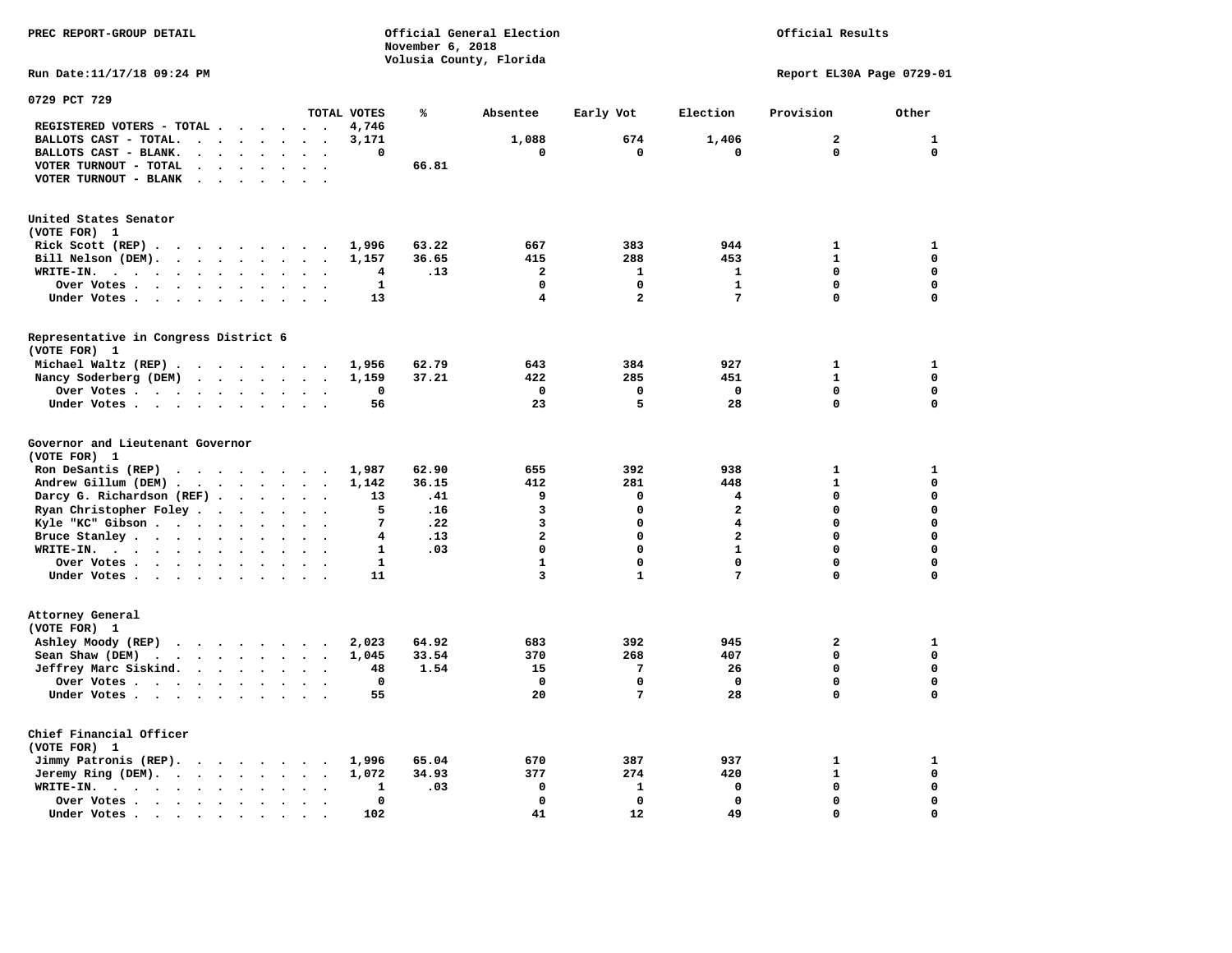| PREC REPORT-GROUP DETAIL                                                                                                                                                                                                                                       |                      |             | November 6, 2018 | Official General Election |           |             | Official Results          |                  |
|----------------------------------------------------------------------------------------------------------------------------------------------------------------------------------------------------------------------------------------------------------------|----------------------|-------------|------------------|---------------------------|-----------|-------------|---------------------------|------------------|
| Run Date: 11/17/18 09:24 PM                                                                                                                                                                                                                                    |                      |             |                  | Volusia County, Florida   |           |             | Report EL30A Page 0729-02 |                  |
| 0729 PCT 729                                                                                                                                                                                                                                                   |                      |             |                  |                           |           |             |                           |                  |
|                                                                                                                                                                                                                                                                |                      | TOTAL VOTES | %                | Absentee                  | Early Vot | Election    | Provision                 | Other            |
| Commissioner of Agriculture<br>(VOTE FOR) 1                                                                                                                                                                                                                    |                      |             |                  |                           |           |             |                           |                  |
| Matt Caldwell (REP)                                                                                                                                                                                                                                            |                      | 1,923       | 62.78            | 641                       | 382       | 898         | 1                         | 1                |
| Nicole "Nikki" Fried (DEM).                                                                                                                                                                                                                                    |                      | 1,140       | 37.22            | 407                       | 280       | 452         | $\mathbf{1}$<br>0         | 0                |
| Over Votes<br>Under Votes                                                                                                                                                                                                                                      |                      | 1<br>107    |                  | 0<br>40                   | 0<br>12   | 1<br>55     | $\mathbf 0$               | 0<br>$\mathbf 0$ |
|                                                                                                                                                                                                                                                                |                      |             |                  |                           |           |             |                           |                  |
| State Senator District 14<br>(VOTE FOR) 1                                                                                                                                                                                                                      |                      |             |                  |                           |           |             |                           |                  |
| Dorothy L. Hukill $(REP)$ .                                                                                                                                                                                                                                    |                      | 1,910       | 62.81            | 647                       | 371       | 890         | 1                         | 1                |
| Melissa "Mel" Martin (DEM).                                                                                                                                                                                                                                    |                      | 1,131       | 37.19            | 398                       | 286       | 446         | $\mathbf{1}$              | 0                |
| Over Votes                                                                                                                                                                                                                                                     |                      | 1           |                  | 0                         | 0         | 1           | $\mathbf 0$               | $\mathbf 0$      |
| Under Votes                                                                                                                                                                                                                                                    | $\ddot{\phantom{1}}$ | 129         |                  | 43                        | 17        | 69          | 0                         | 0                |
| State Representative District 25<br>(VOTE FOR) 1                                                                                                                                                                                                               |                      |             |                  |                           |           |             |                           |                  |
| Tom Leek $(REP)$ .                                                                                                                                                                                                                                             |                      | 1,930       | 62.83            | 639                       | 374       | 915         | 1                         | 1                |
| Kathleen "Katie" Tripp (DEM)                                                                                                                                                                                                                                   |                      | 1,106       | 36.00            | 404                       | 282       | 419         | 1                         | 0                |
| Joseph "Joe" Hannoush (LPF)                                                                                                                                                                                                                                    |                      | 36          | 1.17             | 11                        | 7         | 18          | 0                         | $\mathbf 0$      |
| Over Votes                                                                                                                                                                                                                                                     |                      | 0           |                  | $\mathbf 0$               | 0         | $\mathbf 0$ | $\mathbf 0$               | $\mathbf 0$      |
| Under Votes                                                                                                                                                                                                                                                    |                      | 99          |                  | 34                        | 11        | 54          | $\Omega$                  | 0                |
| Justice of the Supreme Court Lawson<br>(VOTE FOR) 1                                                                                                                                                                                                            |                      |             |                  |                           |           |             |                           |                  |
| Yes                                                                                                                                                                                                                                                            |                      | 1,959       | 75.06            | 715                       | 379       | 862         | 2                         | 1                |
| No.                                                                                                                                                                                                                                                            |                      | 651         | 24.94            | 196                       | 166       | 289         | 0                         | 0                |
| Over Votes                                                                                                                                                                                                                                                     |                      | 1           |                  | 0                         | 0         | 1           | $\mathbf 0$               | $\mathbf 0$      |
| Under Votes                                                                                                                                                                                                                                                    |                      | 560         |                  | 177                       | 129       | 254         | $\mathbf 0$               | $\mathbf 0$      |
| 5th District Court of Appeal Eisnaugle<br>(VOTE FOR) 1                                                                                                                                                                                                         |                      |             |                  |                           |           |             |                           |                  |
| Yes                                                                                                                                                                                                                                                            |                      | 1,741       | 67.17            | 603                       | 346       | 790         | 1                         | 1                |
| No.                                                                                                                                                                                                                                                            |                      | 851         | 32.83            | 305                       | 195       | 350         | 1                         | 0                |
| Over Votes                                                                                                                                                                                                                                                     | $\ddot{\phantom{1}}$ | 0           |                  | 0                         | 0         | 0           | $\mathbf 0$               | 0                |
| Under Votes                                                                                                                                                                                                                                                    |                      | 579         |                  | 180                       | 133       | 266         | $\mathbf 0$               | 0                |
| Circuit Judge 7th Judicial, Grp 15<br>(VOTE FOR) 1                                                                                                                                                                                                             |                      |             |                  |                           |           |             |                           |                  |
| Linda L. Gaustad                                                                                                                                                                                                                                               |                      | 1,245       | 47.68            | 428                       | 284       | 530         | 2                         | 1                |
| Ryan Will<br>$\blacksquare$ .<br>. The contract of the contract of the contract of the contract of the contract of the contract of the contract of the contract of the contract of the contract of the contract of the contract of the contract of the contrac |                      | 1,366       | 52.32            | 478                       | 275       | 613         | 0                         | $\mathbf 0$      |
| Over Votes .                                                                                                                                                                                                                                                   |                      | 1           |                  | 1                         | 0         | 0           | 0                         | 0                |
| Under Votes.                                                                                                                                                                                                                                                   |                      | 559         |                  | 181                       | 115       | 263         | 0                         | 0                |
| County Council Member District 3<br>(VOTE FOR) 1                                                                                                                                                                                                               |                      |             |                  |                           |           |             |                           |                  |
| Michael J. Arminio<br>$\sim$ $\sim$ $\sim$                                                                                                                                                                                                                     |                      | 1,063       | 41.52            | 384                       | 209       | 468         | 2                         | 0                |
| Deborah A. "Deb" Denys.<br>$\ddot{\phantom{a}}$                                                                                                                                                                                                                |                      | 1,497       | 58.48            | 522                       | 322       | 652         | 0                         | 1                |
| Over Votes .<br>$\sim$ $\sim$ $\sim$ $\sim$<br>$\sim 100$ km s $^{-1}$                                                                                                                                                                                         |                      | 0           |                  | 0                         | 0         | 0           | 0                         | 0                |
| Under Votes                                                                                                                                                                                                                                                    |                      | 611         |                  | 182                       | 143       | 286         | O                         | $\Omega$         |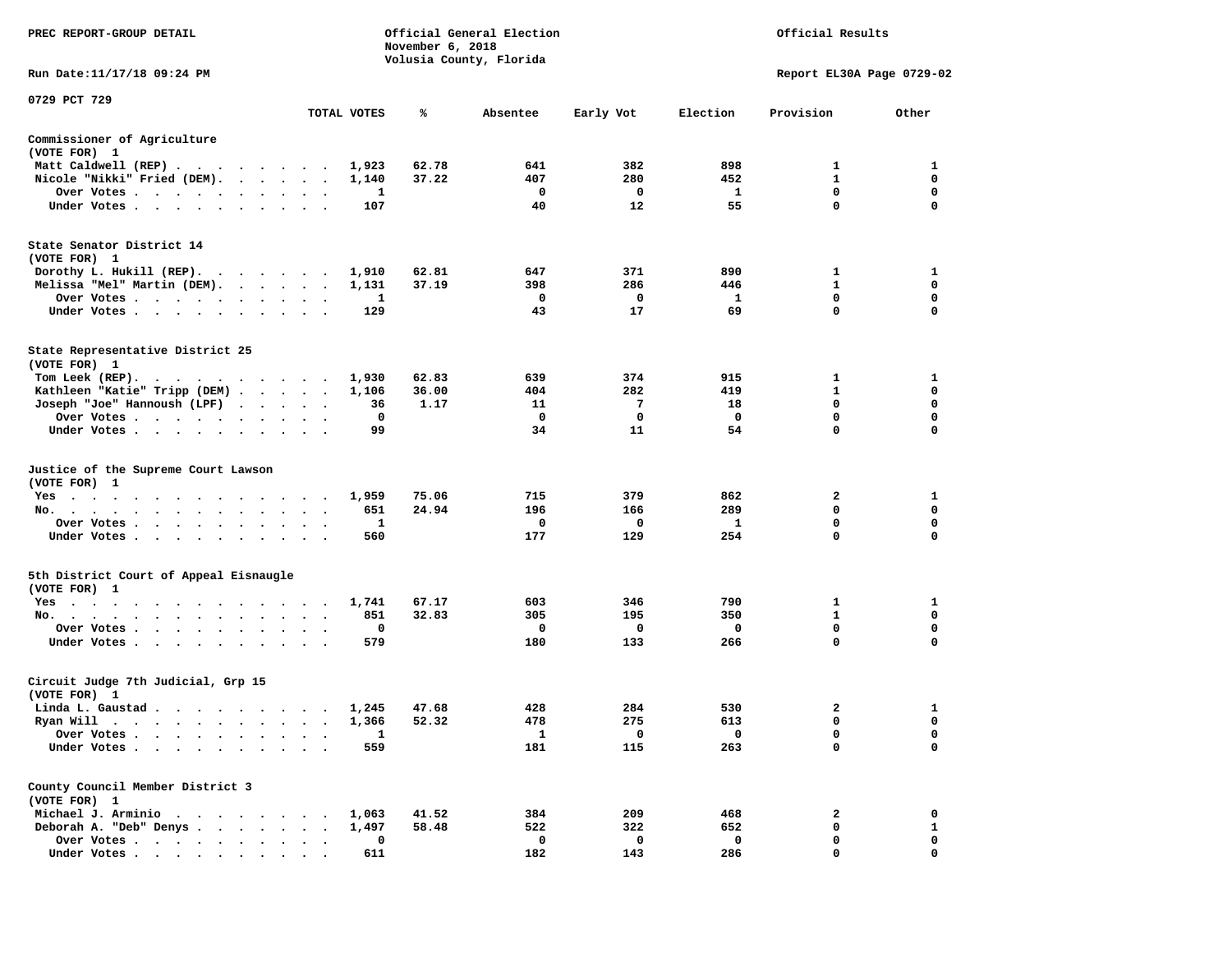| PREC REPORT-GROUP DETAIL                                                                                                                         |                                                               |             | November 6, 2018 | Official General Election<br>Volusia County, Florida |           |              | Official Results          |             |
|--------------------------------------------------------------------------------------------------------------------------------------------------|---------------------------------------------------------------|-------------|------------------|------------------------------------------------------|-----------|--------------|---------------------------|-------------|
| Run Date:11/17/18 09:24 PM                                                                                                                       |                                                               |             |                  |                                                      |           |              | Report EL30A Page 0729-03 |             |
| 0729 PCT 729                                                                                                                                     |                                                               | TOTAL VOTES | %                | Absentee                                             | Early Vot | Election     | Provision                 | Other       |
| Soil and Water Cons Dist Seat 1<br>(VOTE FOR) 1                                                                                                  |                                                               |             |                  |                                                      |           |              |                           |             |
| William Bliss.<br>$\ddot{\phantom{1}}$<br>$\cdots$                                                                                               | $\sim$                                                        | 1,380       | 56.35            | 491                                                  | 293       | 594          | 2                         | 0           |
| Derrick Orberg.<br>$\bullet$                                                                                                                     |                                                               | 1,069       | 43.65            | 351                                                  | 241       | 476          | 0                         | 1           |
| Over Votes .<br>$\cdot$ $\cdot$ $\cdot$ $\cdot$ $\cdot$ $\cdot$ $\cdot$                                                                          | $\cdot$<br>$\cdot$<br>$\bullet$                               | 1           |                  | 0                                                    | 0         | 1            | $\mathbf 0$               | $\mathbf 0$ |
| Under Votes<br>$\ddot{\phantom{1}}$<br>$\ddot{\phantom{1}}$<br>$\ddot{\phantom{0}}$<br>$\ddot{\phantom{1}}$<br>$\cdot$                           |                                                               | 721         |                  | 246                                                  | 140       | 335          | 0                         | 0           |
| Soil and Water Cons Dist Seat 3<br>(VOTE FOR) 1                                                                                                  |                                                               |             |                  |                                                      |           |              |                           |             |
| Beth James.                                                                                                                                      |                                                               | 1,274       | 52.54            | 443                                                  | 268       | 562          | 0                         | 1           |
| Wesley Wayne Wilson Jr                                                                                                                           | $\ddot{\phantom{1}}$                                          | 408         | 16.82            | 124                                                  | 85        | 199          | 0                         | 0           |
| Christine Wilt.<br>$\sim$ $\sim$<br>$\ddot{\phantom{a}}$                                                                                         |                                                               | 743         | 30.64            | 265                                                  | 179       | 297          | $\mathbf{2}$              | 0           |
| Over Votes<br>$\cdot$                                                                                                                            | $\cdot$ $\cdot$<br>$\bullet$                                  | 0           |                  | 0                                                    | 0         | 0            | 0<br>0                    | 0<br>0      |
| Under Votes<br>$\bullet$                                                                                                                         |                                                               | 746         |                  | 256                                                  | 142       | 348          |                           |             |
| Soil and Water Cons Dist Seat 5<br>(VOTE FOR) 1                                                                                                  |                                                               |             |                  |                                                      |           |              |                           |             |
| J. Mark Barfield                                                                                                                                 |                                                               | 551         | 22.85            | 207                                                  | 105       | 238          | 1                         | 0           |
| Andy Kelly                                                                                                                                       |                                                               | 997         | 41.35            | 351                                                  | 228       | 417          | 1                         | 0           |
| David Schaefer.<br>$\sim$ , and $\sim$ , and $\sim$<br>$\bullet$                                                                                 | $\bullet$                                                     | 863         | 35.79            | 274                                                  | 192       | 396          | 0                         | 1           |
| Over Votes<br>$\sim$ $\sim$                                                                                                                      |                                                               | 0           |                  | 0                                                    | 0         | 0            | 0                         | 0           |
| Under Votes<br>$\ddot{\phantom{1}}$<br>$\bullet$                                                                                                 | $\bullet$<br>$\ddot{\phantom{0}}$<br>$\overline{\phantom{a}}$ | 760         |                  | 256                                                  | 149       | 355          | 0                         | 0           |
| #1 Increased Homestead Exemption<br>(VOTE FOR) 1                                                                                                 |                                                               |             |                  |                                                      |           |              |                           |             |
| Yes                                                                                                                                              |                                                               | 1,461       | 48.49            | 559                                                  | 259       | 642          | 1                         | 0           |
| No.<br>$\sim$ $\sim$ $\sim$ $\sim$                                                                                                               | $\bullet$                                                     | 1,552       | 51.51            | 488                                                  | 384       | 678          | 1                         | 1           |
| Over Votes .<br>$\mathcal{A}=\mathcal{A}=\mathcal{A}=\mathcal{A}$ .<br>$\bullet$<br>$\blacksquare$                                               | $\bullet$<br>$\bullet$                                        | 0           |                  | 0                                                    | 0         | $\mathbf{o}$ | 0                         | $\mathbf 0$ |
| Under Votes<br>$\ddot{\phantom{1}}$                                                                                                              | $\ddot{\phantom{a}}$<br>$\ddot{\phantom{1}}$                  | 158         |                  | 41                                                   | 31        | 86           | 0                         | $\mathbf 0$ |
| #2 Limit on Property Tax Assessments                                                                                                             |                                                               |             |                  |                                                      |           |              |                           |             |
| (VOTE FOR) 1                                                                                                                                     |                                                               |             |                  |                                                      |           |              |                           |             |
| $Yes \cdot \cdot \cdot$<br>$\sim$<br>$\blacksquare$ .<br>$\cdots$<br>$\cdot$                                                                     | $\blacksquare$ .                                              | 2,059       | 68.72            | 704                                                  | 392       | 961          | 1                         | 1           |
| No.                                                                                                                                              |                                                               | 937<br>0    | 31.28            | 331<br>0                                             | 246<br>0  | 359<br>0     | 1<br>0                    | 0<br>0      |
| Over Votes .<br>$\ddot{\phantom{1}}$<br>$\sim$<br>$\sim$ 100 $\pm$<br>$\cdot$<br>$\sim$<br>$\cdot$<br>Under Votes<br>$\bullet$<br>$\blacksquare$ |                                                               | 175         |                  | 53                                                   | 36        | 86           | 0                         | 0           |
| #3 Voter Control of Gambling<br>(VOTE FOR) 1                                                                                                     |                                                               |             |                  |                                                      |           |              |                           |             |
| Yes<br>$\sim$ $\sim$ $\sim$<br>.<br>$\cdots$                                                                                                     |                                                               | 1,984       | 64.60            | 763                                                  | 428       | 791          | 2                         | 0           |
| No. .<br>$\bullet$<br>$\bullet$                                                                                                                  |                                                               | 1,087       | 35.40            | 296                                                  | 230       | 560          | 0                         | 1           |
| Over Votes<br>$\bullet$                                                                                                                          |                                                               | 1           |                  | $\mathbf{1}$                                         | 0         | 0            | 0                         | 0           |
| Under Votes.<br>$\ddot{\phantom{0}}$<br>$\bullet$<br>$\ddot{\phantom{0}}$<br>$\bullet$                                                           |                                                               | 99          |                  | 28                                                   | 16        | 55           | 0                         | 0           |
| #4 Voting Restoration Amendment<br>(VOTE FOR) 1                                                                                                  |                                                               |             |                  |                                                      |           |              |                           |             |
| $Yes \cdot \cdot \cdot$<br>$\ddot{\phantom{1}}$<br>$\sim$<br>$\ddot{\phantom{a}}$<br>$\ddot{\phantom{1}}$<br>$\ddot{\phantom{0}}$                |                                                               | 1,643       | 53.38            | 579                                                  | 385       | 678          | 1                         | 0           |
| No.<br>$\sim$                                                                                                                                    |                                                               | 1,435       | 46.62            | 487                                                  | 273       | 673          | $\mathbf{1}$              | 1           |
| Over Votes<br>$\ddot{\phantom{a}}$                                                                                                               |                                                               | 0           |                  | 0                                                    | 0         | 0            | 0                         | 0           |
| Under Votes                                                                                                                                      |                                                               | 93          |                  | 22                                                   | 16        | 55           | $\Omega$                  | $\Omega$    |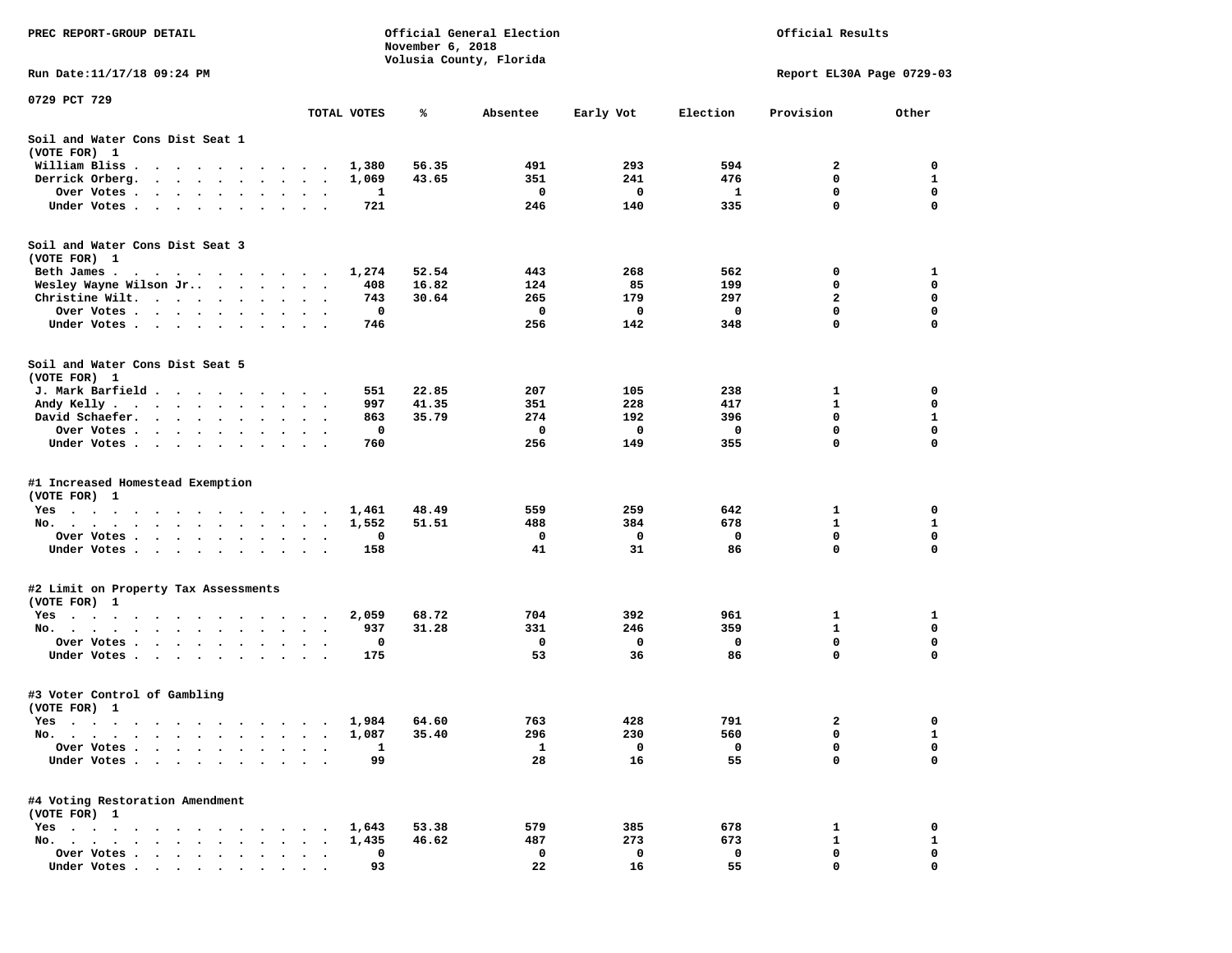| PREC REPORT-GROUP DETAIL                              |              | November 6, 2018 | Official General Election<br>Volusia County, Florida |                |              | Official Results          |                  |
|-------------------------------------------------------|--------------|------------------|------------------------------------------------------|----------------|--------------|---------------------------|------------------|
| Run Date: 11/17/18 09:24 PM                           |              |                  |                                                      |                |              | Report EL30A Page 0729-04 |                  |
| 0729 PCT 729                                          | TOTAL VOTES  | ℁                | Absentee                                             | Early Vot      | Election     | Provision                 | Other            |
| #5 Supermajority Vote Required                        |              |                  |                                                      |                |              |                           |                  |
| (VOTE FOR) 1                                          |              |                  |                                                      |                |              |                           |                  |
| Yes                                                   | 2,134        | 70.92            | 753                                                  | 414            | 965          | $\mathbf{1}$              | 1                |
| No.                                                   | 875          | 29.08            | 283                                                  | 230            | 361          | 1                         | 0                |
| Over Votes                                            | 1            |                  | 0                                                    | $\mathbf 0$    | $\mathbf{1}$ | 0                         | 0                |
| Under Votes.                                          | 161          |                  | 52                                                   | 30             | 79           | $\mathbf 0$               | 0                |
| #6 Rights of Crime Victims; Judges                    |              |                  |                                                      |                |              |                           |                  |
| (VOTE FOR) 1                                          |              |                  |                                                      |                |              |                           |                  |
| Yes 1,518                                             |              | 50.35            | 561                                                  | 289            | 667          | $\mathbf{1}$              | 0                |
| No.                                                   | 1,497        | 49.65            | 482                                                  | 355            | 658          | $\mathbf{1}$              | 1                |
| Over Votes                                            | 0            |                  | $\mathbf 0$                                          | 0              | 0            | 0                         | 0                |
| Under Votes                                           | 156          |                  | 45                                                   | 30             | 81           | $\mathbf 0$               | 0                |
| #7 Survivor Benefits                                  |              |                  |                                                      |                |              |                           |                  |
| (VOTE FOR) 1                                          |              |                  |                                                      |                |              |                           |                  |
| Yes                                                   | 1,557        | 51.88            | 562                                                  | 303            | 691          | 1                         | 0                |
| No.                                                   | 1,444        | 48.12            | 473                                                  | 335            | 634          | $\mathbf{1}$              | $\mathbf{1}$     |
| Over Votes.                                           | $\mathbf{2}$ |                  | 0                                                    | $\overline{a}$ | 0            | 0<br>$\mathbf 0$          | 0<br>$\mathbf 0$ |
| Under Votes                                           | 168          |                  | 53                                                   | 34             | 81           |                           |                  |
| #9 Prohibits Oil, Gas Drilling, Vaping                |              |                  |                                                      |                |              |                           |                  |
| (VOTE FOR) 1                                          |              |                  |                                                      |                |              |                           |                  |
| Yes.                                                  | 1,782        | 58.89            | 633                                                  | 407            | 741          | 1                         | 0                |
| No.                                                   | 1,244        | 41.11            | 409                                                  | 246            | 588          | 0                         | 1                |
| Over Votes                                            | 0            |                  | 0                                                    | $\mathbf 0$    | $\mathbf 0$  | 0                         | 0                |
| Under Votes                                           | 145          |                  | 46                                                   | 21             | 77           | $\mathbf{1}$              | 0                |
| #10 State and Local Structure and Op                  |              |                  |                                                      |                |              |                           |                  |
| (VOTE FOR) 1                                          |              |                  |                                                      |                |              |                           |                  |
| Yes 1,559                                             |              | 52.90            | 587                                                  | 314            | 657          | 0                         | $\mathbf{1}$     |
| No.                                                   | 1,388        | 47.10            | 431                                                  | 316            | 640          | $\mathbf{1}$              | 0                |
| Over Votes                                            | 0            |                  | 0                                                    | 0              | 0            | 0                         | 0                |
| Under Votes                                           | 224          |                  | 70                                                   | 44             | 109          | $\mathbf{1}$              | $\mathbf 0$      |
| #11 Removal of Obs Prov; Crim Statute                 |              |                  |                                                      |                |              |                           |                  |
| (VOTE FOR) 1                                          |              |                  |                                                      |                |              |                           |                  |
| Yes                                                   | 1,529        | 52.91            | 571                                                  | 347            | 610          | 1                         | 0                |
| No.                                                   | 1,361        | 47.09            | 428                                                  | 267            | 665          | 0                         | $\mathbf{1}$     |
| Over Votes                                            | 2            |                  | 0                                                    | 0              | 2            | 0                         | 0                |
| Under Votes                                           | 279          |                  | 89                                                   | 60             | 129          | 1                         | 0                |
| #12 Lobbying and Abuse of Office                      |              |                  |                                                      |                |              |                           |                  |
| (VOTE FOR) 1                                          |              |                  |                                                      |                |              |                           |                  |
| $Yes \cdot \cdot \cdot \cdot \cdot \cdot \cdot \cdot$ | 2,438        | 81.57            | 845                                                  | 504            | 1,088        | 1                         | 0                |
| No.                                                   | 551          | 18.43            | 179                                                  | 136            | 234          | 1                         | $\mathbf{1}$     |
| Over Votes                                            | 0            |                  | 0                                                    | $\mathbf 0$    | $\mathbf 0$  | 0                         | 0                |
| Under Votes                                           | 182          |                  | 64                                                   | 34             | 84           | 0                         | 0                |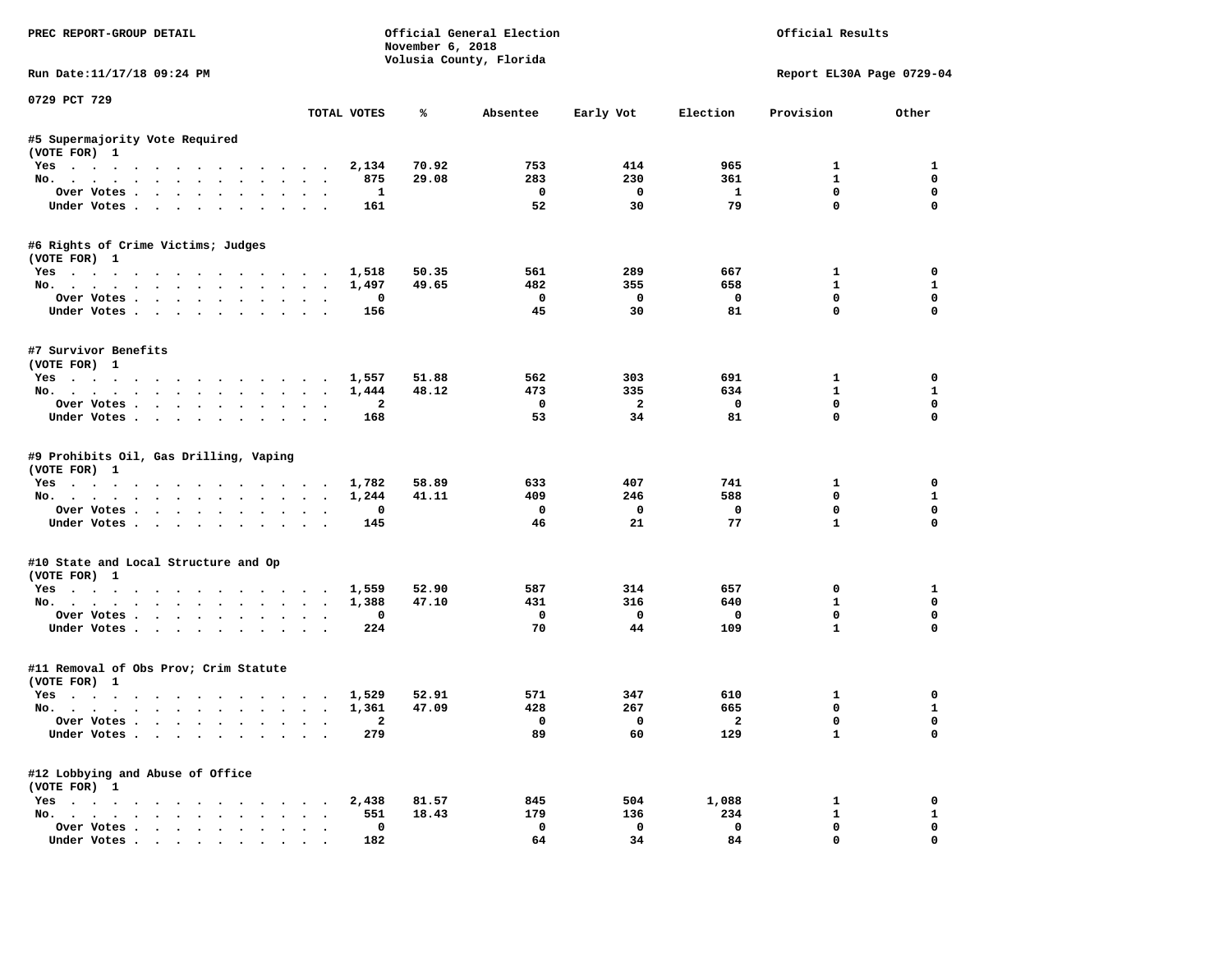| PREC REPORT-GROUP DETAIL            |  |  |  |  |  |             | November 6, 2018 | Official General Election<br>Volusia County, Florida |           |          | Official Results |                           |
|-------------------------------------|--|--|--|--|--|-------------|------------------|------------------------------------------------------|-----------|----------|------------------|---------------------------|
| Run Date: 11/17/18 09:24 PM         |  |  |  |  |  |             |                  |                                                      |           |          |                  | Report EL30A Page 0729-05 |
| 0729 PCT 729                        |  |  |  |  |  | TOTAL VOTES | ℁                | Absentee                                             | Early Vot | Election | Provision        | Other                     |
| #13 Ends Dog Racing<br>(VOTE FOR) 1 |  |  |  |  |  |             |                  |                                                      |           |          |                  |                           |
| Yes                                 |  |  |  |  |  | 1,860       | 61.06            | 653                                                  | 419       | 787      |                  | 0                         |
| No.                                 |  |  |  |  |  | 1,186       | 38.94            | 388                                                  | 239       | 557      |                  |                           |
| Over Votes                          |  |  |  |  |  |             |                  |                                                      | O         |          | <sup>0</sup>     | 0                         |
| Under Votes                         |  |  |  |  |  | 124         |                  | 46                                                   | 16        | 62       |                  |                           |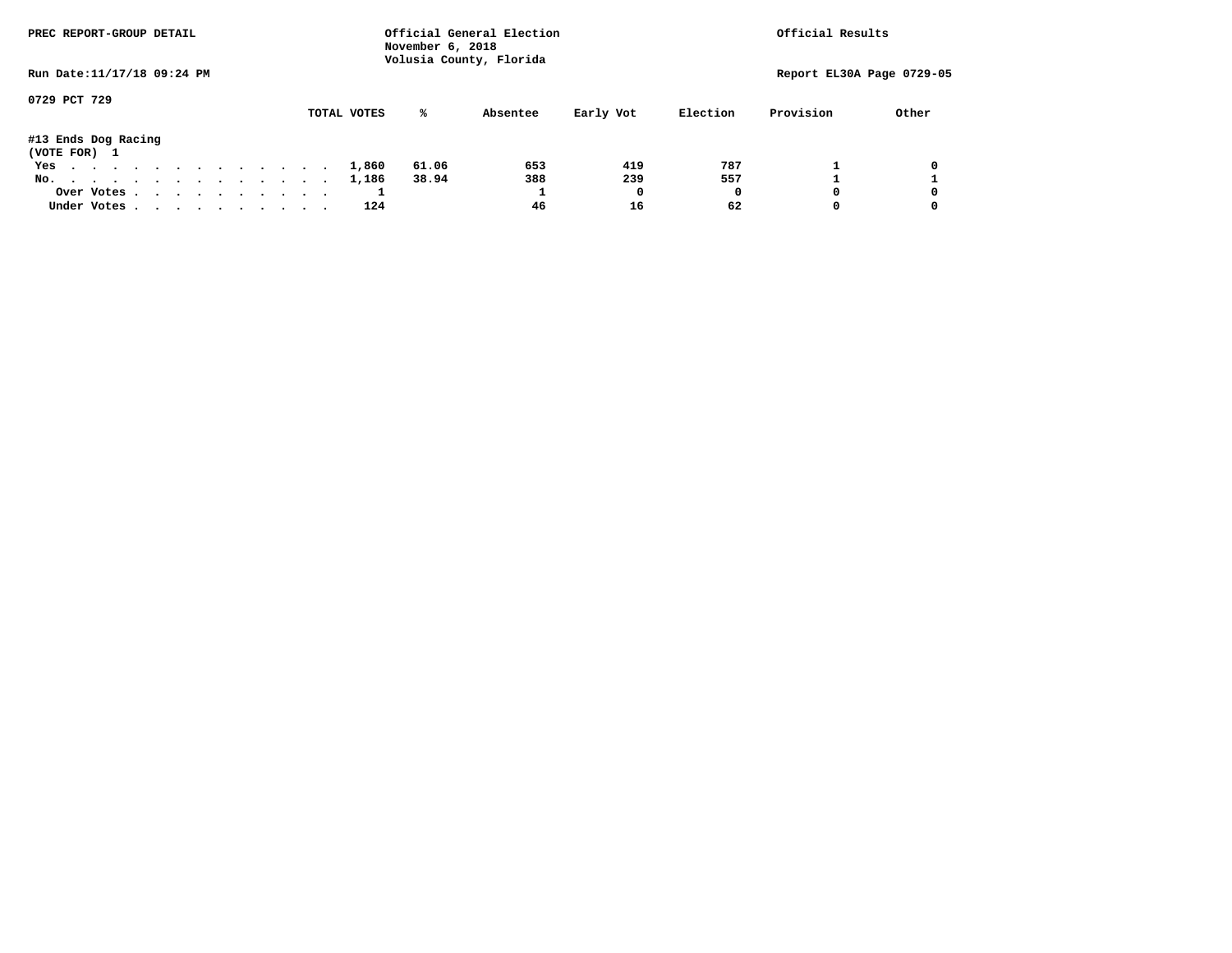| PREC REPORT-GROUP DETAIL                                                                                                                                                                                                                                                        |                | Official General Election<br>November 6, 2018 |                            |                              | Official Results           |                            |
|---------------------------------------------------------------------------------------------------------------------------------------------------------------------------------------------------------------------------------------------------------------------------------|----------------|-----------------------------------------------|----------------------------|------------------------------|----------------------------|----------------------------|
| Run Date: 11/17/18 09:24 PM                                                                                                                                                                                                                                                     |                | Volusia County, Florida                       |                            |                              | Report EL30A Page 0732-01  |                            |
| 0732 PCT 732<br>TOTAL VOTES                                                                                                                                                                                                                                                     | ℁              | Absentee                                      |                            | Election                     | Provision                  | Other                      |
| REGISTERED VOTERS - TOTAL .<br>.                                                                                                                                                                                                                                                | 4,895          |                                               | Early Vot                  |                              |                            |                            |
| BALLOTS CAST - TOTAL.<br>$\mathbf{r}$ , $\mathbf{r}$ , $\mathbf{r}$ , $\mathbf{r}$ , $\mathbf{r}$ , $\mathbf{r}$<br>$\sim$                                                                                                                                                      | 3,404          | 1,209                                         | 590                        | 1,605                        | $\mathbf 0$                | $\mathbf 0$                |
| BALLOTS CAST - BLANK.<br>$\ddot{\phantom{a}}$<br>$\sim$ $\sim$<br>$\mathbf{r}$<br>$\ddot{\phantom{a}}$                                                                                                                                                                          | $\mathbf 0$    | 0                                             | 0                          | 0                            | 0                          | 0                          |
| VOTER TURNOUT - TOTAL<br>$\cdot$ $\cdot$ $\cdot$ $\cdot$ $\cdot$<br>$\sim$ $\sim$                                                                                                                                                                                               | 69.54          |                                               |                            |                              |                            |                            |
| VOTER TURNOUT - BLANK<br>$\sim 100$ km s $^{-1}$<br>$\ddot{\phantom{0}}$<br>$\ddot{\phantom{a}}$<br>$\sim$                                                                                                                                                                      |                |                                               |                            |                              |                            |                            |
|                                                                                                                                                                                                                                                                                 |                |                                               |                            |                              |                            |                            |
| United States Senator                                                                                                                                                                                                                                                           |                |                                               |                            |                              |                            |                            |
| (VOTE FOR) 1                                                                                                                                                                                                                                                                    |                |                                               |                            |                              |                            |                            |
| Rick Scott $(REP)$ .                                                                                                                                                                                                                                                            | 2,080<br>61.47 | 699                                           | 339                        | 1,042                        | 0                          | 0                          |
| Bill Nelson (DEM).<br>$\cdots$<br>$\ddot{\phantom{a}}$<br>$\ddot{\phantom{a}}$                                                                                                                                                                                                  | 38.15<br>1,291 | 493                                           | 248                        | 550                          | 0                          | $\mathbf 0$<br>$\mathbf 0$ |
| WRITE-IN.<br>$\sim$ $\sim$                                                                                                                                                                                                                                                      | 13<br>.38      | 9<br>$\mathbf{1}$                             | 1                          | 3                            | 0<br>$\mathbf 0$           | $\mathbf 0$                |
| Over Votes<br>$\bullet$<br>$\bullet$<br>$\bullet$<br>$\cdot$<br>$\cdot$                                                                                                                                                                                                         | 1<br>19        | $7\phantom{.0}$                               | 0<br>$\overline{a}$        | 0<br>10                      | 0                          | $\mathbf 0$                |
| Under Votes<br>$\sim$ $\sim$                                                                                                                                                                                                                                                    |                |                                               |                            |                              |                            |                            |
| Representative in Congress District 6<br>(VOTE FOR) 1                                                                                                                                                                                                                           |                |                                               |                            |                              |                            |                            |
| Michael Waltz $(REP)$                                                                                                                                                                                                                                                           | 2,035<br>60.93 | 677                                           | 331                        | 1,027                        | 0                          | 0                          |
| Nancy Soderberg (DEM)                                                                                                                                                                                                                                                           | 1,305<br>39.07 | 506                                           | 253                        | 546                          | 0                          | $\mathbf 0$                |
| Over Votes<br>$\ddot{\phantom{0}}$<br>$\cdot$<br>$\bullet$                                                                                                                                                                                                                      | 1              | 0                                             | 0                          | 1                            | $\mathbf 0$                | $\mathbf 0$                |
| Under Votes                                                                                                                                                                                                                                                                     | 63             | 26                                            | 6                          | 31                           | 0                          | 0                          |
| Governor and Lieutenant Governor<br>(VOTE FOR) 1                                                                                                                                                                                                                                |                |                                               |                            |                              |                            | $\mathbf 0$                |
| Ron DeSantis (REP)<br>.                                                                                                                                                                                                                                                         | 2,071<br>61.42 | 681                                           | 340                        | 1,050                        | 0                          |                            |
| Andrew Gillum (DEM)                                                                                                                                                                                                                                                             | 1,263<br>37.46 | 482<br>.53<br>14                              | 247<br>$\mathbf{1}$        | 534<br>3                     | 0<br>$\mathbf 0$           | $\mathbf 0$<br>$\mathbf 0$ |
| Darcy G. Richardson (REF).<br>$\sim$<br>$\ddot{\phantom{a}}$<br>$\ddot{\phantom{a}}$<br>$\overline{\phantom{a}}$                                                                                                                                                                | 18             | 8                                             | $\mathbf 0$                | 3                            | $\mathbf 0$                | $\mathbf 0$                |
| Ryan Christopher Foley                                                                                                                                                                                                                                                          | .33<br>11      |                                               |                            |                              | $\mathbf 0$                | $\mathbf 0$                |
| Kyle "KC" Gibson<br>$\ddot{\phantom{a}}$<br>$\ddot{\phantom{a}}$<br>$\ddot{\phantom{a}}$<br>$\mathbf{r}$<br>$\cdot$                                                                                                                                                             | 6              | 4<br>.18<br>3                                 | $\mathbf 0$<br>$\mathbf 0$ | $\mathbf{2}$<br>$\mathbf{0}$ | 0                          | $\Omega$                   |
| Bruce Stanley.<br>$\sim$                                                                                                                                                                                                                                                        | 3              | .09                                           |                            |                              |                            |                            |
| $W\text{RITE-IN.}$<br>$\ddot{\phantom{a}}$<br>$\ddot{\phantom{a}}$                                                                                                                                                                                                              | $\mathbf 0$    | 0                                             | 0                          | $\mathbf 0$                  | $\mathbf 0$                | $\mathbf 0$                |
| Over Votes                                                                                                                                                                                                                                                                      | 11             | 3                                             | $\mathbf{1}$               | $\overline{7}$               | $\mathbf 0$<br>$\mathbf 0$ | $\mathbf 0$<br>0           |
| Under Votes<br>$\sim$                                                                                                                                                                                                                                                           | 21             | 14                                            | $\mathbf{1}$               | 6                            |                            |                            |
| Attorney General                                                                                                                                                                                                                                                                |                |                                               |                            |                              |                            |                            |
| (VOTE FOR) 1                                                                                                                                                                                                                                                                    |                |                                               |                            |                              |                            |                            |
| Ashley Moody (REP)<br>$\cdots$                                                                                                                                                                                                                                                  | 64.21<br>2,151 | 708                                           | 343                        | 1,100                        | 0                          | $\mathbf 0$                |
| Sean Shaw (DEM)<br>$\mathcal{A}$ . The set of the set of the set of the set of the set of the set of the set of the set of the set of the set of the set of the set of the set of the set of the set of the set of the set of the set of the set of t<br>$\bullet$<br>$\bullet$ | 34.12<br>1,143 | 451                                           | 237                        | 455                          | 0                          | $\mathbf 0$                |
| Jeffrey Marc Siskind.                                                                                                                                                                                                                                                           | 56<br>1.67     | 24                                            | 6                          | 26                           | $\mathbf 0$                | $\Omega$                   |
| Over Votes<br>$\bullet$<br>$\cdot$                                                                                                                                                                                                                                              | $\mathbf 0$    | $\mathbf 0$                                   | $\mathbf 0$                | $\mathbf 0$                  | $\mathbf 0$                | $\mathbf 0$                |
| Under Votes                                                                                                                                                                                                                                                                     | 54             | 26                                            | $\overline{\mathbf{4}}$    | 24                           | $\mathbf 0$                | $\mathbf 0$                |
| Chief Financial Officer<br>(VOTE FOR) 1                                                                                                                                                                                                                                         |                |                                               |                            |                              |                            |                            |
| Jimmy Patronis (REP).<br>$\bullet$                                                                                                                                                                                                                                              | 63.47<br>2,095 | 698                                           | 335                        | 1,062                        | 0                          | 0                          |
| Jeremy Ring (DEM).<br>$\ddot{\phantom{1}}$                                                                                                                                                                                                                                      | 36.50<br>1,205 | 470                                           | 242                        | 493                          | $\mathbf 0$                | $\mathbf 0$                |
| WRITE-IN.<br>$\ddot{\phantom{a}}$<br>$\sim$<br>$\sim$                                                                                                                                                                                                                           | 1              | 0<br>.03                                      | 0                          | 1                            | 0                          | 0                          |
| Over Votes .<br>$\bullet$<br>$\bullet$<br>$\cdot$<br>$\bullet$<br>$\overline{\phantom{a}}$                                                                                                                                                                                      | 0              | $\mathbf 0$                                   | $\mathbf 0$                | $\mathbf 0$                  | $\mathbf 0$                | $\Omega$                   |
| Under Votes.<br>$\bullet$<br>$\bullet$ , $\bullet$ , $\bullet$ , $\bullet$<br>$\bullet$                                                                                                                                                                                         | 103            | 41                                            | 13                         | 49                           | $\mathbf 0$                | $\Omega$                   |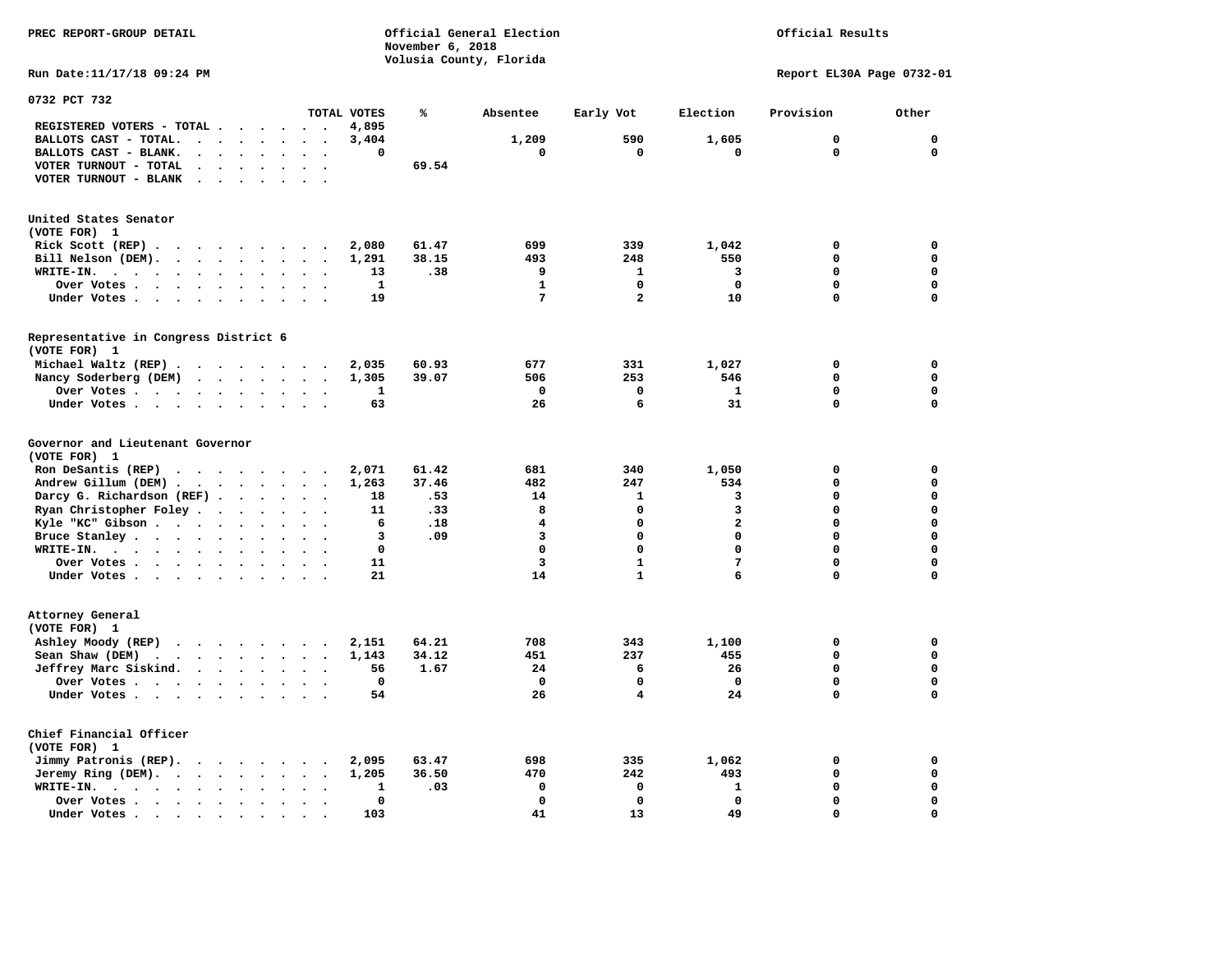| PREC REPORT-GROUP DETAIL                                                                                                                                                                                                                                 |                           |              | November 6, 2018 | Official General Election<br>Volusia County, Florida | Official Results |             |             |             |  |  |  |  |  |  |
|----------------------------------------------------------------------------------------------------------------------------------------------------------------------------------------------------------------------------------------------------------|---------------------------|--------------|------------------|------------------------------------------------------|------------------|-------------|-------------|-------------|--|--|--|--|--|--|
| Run Date:11/17/18 09:24 PM                                                                                                                                                                                                                               | Report EL30A Page 0732-02 |              |                  |                                                      |                  |             |             |             |  |  |  |  |  |  |
| 0732 PCT 732                                                                                                                                                                                                                                             |                           |              |                  |                                                      |                  |             |             |             |  |  |  |  |  |  |
|                                                                                                                                                                                                                                                          |                           | TOTAL VOTES  | ℁                | Absentee                                             | Early Vot        | Election    | Provision   | Other       |  |  |  |  |  |  |
| Commissioner of Agriculture<br>(VOTE FOR) 1                                                                                                                                                                                                              |                           |              |                  |                                                      |                  |             |             |             |  |  |  |  |  |  |
| Matt Caldwell (REP)                                                                                                                                                                                                                                      |                           | 2,028        | 61.51            | 664                                                  | 330              | 1,034       | 0           | 0           |  |  |  |  |  |  |
| Nicole "Nikki" Fried (DEM).                                                                                                                                                                                                                              |                           | 1,269        | 38.49            | 502                                                  | 250              | 517         | 0           | 0           |  |  |  |  |  |  |
| Over Votes                                                                                                                                                                                                                                               |                           | 0            |                  | 0                                                    | 0                | $\mathbf 0$ | 0           | 0           |  |  |  |  |  |  |
| Under Votes                                                                                                                                                                                                                                              |                           | 107          |                  | 43                                                   | 10               | 54          | $\mathbf 0$ | 0           |  |  |  |  |  |  |
| State Senator District 14<br>(VOTE FOR) 1                                                                                                                                                                                                                |                           |              |                  |                                                      |                  |             |             |             |  |  |  |  |  |  |
| Dorothy L. Hukill $(REP)$ .                                                                                                                                                                                                                              |                           | 1,972        | 60.77            | 623                                                  | 322              | 1,027       | 0           | 0           |  |  |  |  |  |  |
| Melissa "Mel" Martin (DEM).                                                                                                                                                                                                                              |                           | 1,273        | 39.23            | 513                                                  | 251              | 509         | 0           | 0           |  |  |  |  |  |  |
| Over Votes                                                                                                                                                                                                                                               |                           | 1            |                  | 0                                                    | 1                | 0           | $\mathbf 0$ | 0           |  |  |  |  |  |  |
| Under Votes                                                                                                                                                                                                                                              |                           | 158          |                  | 73                                                   | 16               | 69          | $\mathbf 0$ | $\mathbf 0$ |  |  |  |  |  |  |
| State Representative District 25<br>(VOTE FOR) 1                                                                                                                                                                                                         |                           |              |                  |                                                      |                  |             |             |             |  |  |  |  |  |  |
| Tom Leek $(REP)$ .                                                                                                                                                                                                                                       |                           | 2,030        | 61.65            | 669                                                  | 338              | 1,023       | 0           | 0           |  |  |  |  |  |  |
| Kathleen "Katie" Tripp (DEM)                                                                                                                                                                                                                             |                           | 1,220        | 37.05            | 481                                                  | 235              | 504         | 0           | 0           |  |  |  |  |  |  |
| Joseph "Joe" Hannoush (LPF)                                                                                                                                                                                                                              |                           | 43           | 1.31             | 13                                                   | 6                | 24          | 0           | $\mathbf 0$ |  |  |  |  |  |  |
| Over Votes                                                                                                                                                                                                                                               |                           | 0            |                  | 0                                                    | 0                | $\mathbf 0$ | 0           | $\mathbf 0$ |  |  |  |  |  |  |
| Under Votes                                                                                                                                                                                                                                              |                           | 111          |                  | 46                                                   | 11               | 54          | $\mathbf 0$ | $\mathbf 0$ |  |  |  |  |  |  |
| Justice of the Supreme Court Lawson<br>(VOTE FOR) 1                                                                                                                                                                                                      |                           |              |                  |                                                      |                  |             |             |             |  |  |  |  |  |  |
| $Yes \cdot \cdot \cdot$<br>. The contract of the contract of the contract of the contract of the contract of the contract of the contract of the contract of the contract of the contract of the contract of the contract of the contract of the contrac |                           | 2,167        | 75.61            | 755                                                  | 357              | 1,055       | 0           | 0           |  |  |  |  |  |  |
| No.                                                                                                                                                                                                                                                      | $\sim$ $\sim$             | 699          | 24.39            | 257                                                  | 147              | 295         | 0           | 0           |  |  |  |  |  |  |
| Over Votes                                                                                                                                                                                                                                               |                           | 1            |                  | 0                                                    | 0                | 1           | 0           | 0           |  |  |  |  |  |  |
| Under Votes                                                                                                                                                                                                                                              |                           | 537          |                  | 197                                                  | 86               | 254         | 0           | 0           |  |  |  |  |  |  |
| 5th District Court of Appeal Eisnaugle<br>(VOTE FOR) 1                                                                                                                                                                                                   |                           |              |                  |                                                      |                  |             |             |             |  |  |  |  |  |  |
| Yes                                                                                                                                                                                                                                                      |                           | 1,990        | 69.97            | 672                                                  | 322              | 996         | 0           | 0           |  |  |  |  |  |  |
| No.                                                                                                                                                                                                                                                      |                           | 854          | 30.03            | 334                                                  | 178              | 342         | 0           | 0           |  |  |  |  |  |  |
| Over Votes                                                                                                                                                                                                                                               |                           | 0            |                  | 0                                                    | 0                | 0           | $\mathbf 0$ | $\mathbf 0$ |  |  |  |  |  |  |
| Under Votes                                                                                                                                                                                                                                              |                           | 560          |                  | 203                                                  | 90               | 267         | 0           | 0           |  |  |  |  |  |  |
| Circuit Judge 7th Judicial, Grp 15<br>(VOTE FOR) 1                                                                                                                                                                                                       |                           |              |                  |                                                      |                  |             |             |             |  |  |  |  |  |  |
| Linda L. Gaustad                                                                                                                                                                                                                                         |                           | 1,423        | 50.60            | 530                                                  | 247              | 646         | 0           | 0           |  |  |  |  |  |  |
| Ryan Will<br>$\bullet$<br>. The contract of the contract of the contract of the contract of the contract of the contract of the contract of the contract of the contract of the contract of the contract of the contract of the contract of the contrac  |                           | 1,389        | 49.40            | 478                                                  | 238              | 673         | 0           | $\mathbf 0$ |  |  |  |  |  |  |
| Over Votes                                                                                                                                                                                                                                               |                           | $\mathbf{1}$ |                  | 0                                                    | 0                | 1           | 0           | 0           |  |  |  |  |  |  |
| Under Votes.                                                                                                                                                                                                                                             |                           | 591          |                  | 201                                                  | 105              | 285         | 0           | $\mathbf 0$ |  |  |  |  |  |  |
| Soil and Water Cons Dist Seat 1<br>(VOTE FOR) 1                                                                                                                                                                                                          |                           |              |                  |                                                      |                  |             |             |             |  |  |  |  |  |  |
| William Bliss.<br>$\sim$<br>$\sim$<br>$\ddot{\phantom{0}}$                                                                                                                                                                                               |                           | 1,522        | 56.81            | 563                                                  | 272              | 687         | 0           | 0           |  |  |  |  |  |  |
| Derrick Orberg.                                                                                                                                                                                                                                          |                           | 1,157        | 43.19            | 379                                                  | 200              | 578         | 0           | 0           |  |  |  |  |  |  |
| Over Votes .<br>$\ddot{\phantom{a}}$<br>$\ddot{\phantom{0}}$                                                                                                                                                                                             |                           | 1            |                  | $\mathbf{1}$                                         | 0                | 0           | 0           | 0           |  |  |  |  |  |  |
| Under Votes                                                                                                                                                                                                                                              |                           | 724          |                  | 266                                                  | 118              | 340         | 0           | 0           |  |  |  |  |  |  |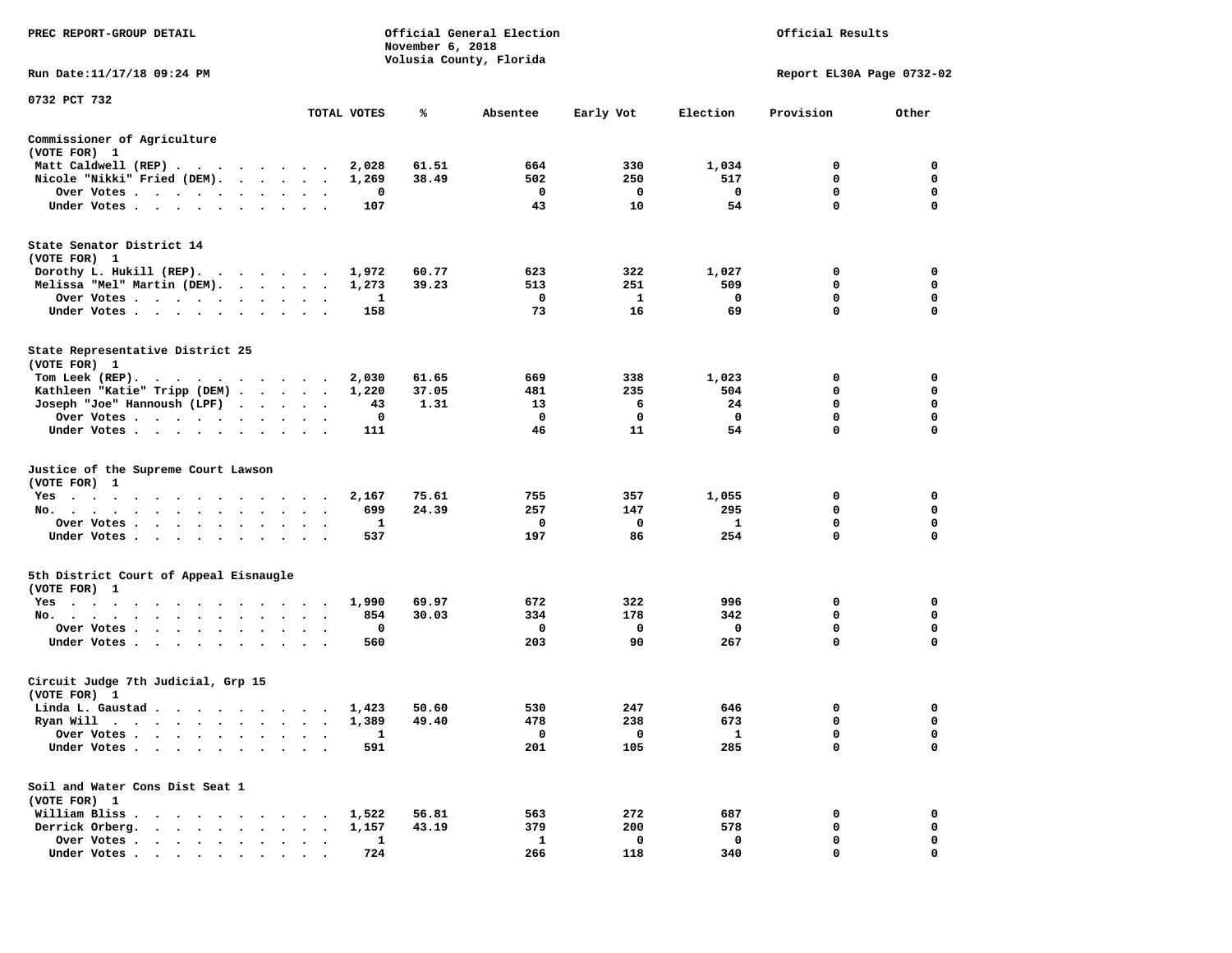| PREC REPORT-GROUP DETAIL                                                                                                                                                                                                                                     |                                   |                | November 6, 2018 | Official General Election | Official Results |                         |                           |             |
|--------------------------------------------------------------------------------------------------------------------------------------------------------------------------------------------------------------------------------------------------------------|-----------------------------------|----------------|------------------|---------------------------|------------------|-------------------------|---------------------------|-------------|
|                                                                                                                                                                                                                                                              |                                   |                |                  | Volusia County, Florida   |                  |                         |                           |             |
| Run Date: 11/17/18 09:24 PM                                                                                                                                                                                                                                  |                                   |                |                  |                           |                  |                         | Report EL30A Page 0732-03 |             |
| 0732 PCT 732                                                                                                                                                                                                                                                 |                                   |                |                  |                           |                  |                         |                           |             |
|                                                                                                                                                                                                                                                              |                                   | TOTAL VOTES    | ℁                | Absentee                  | Early Vot        | Election                | Provision                 | Other       |
| Soil and Water Cons Dist Seat 3<br>(VOTE FOR) 1                                                                                                                                                                                                              |                                   |                |                  |                           |                  |                         |                           |             |
| Beth James.<br>the contract of the contract of the contract of the contract of the contract of the contract of the contract of                                                                                                                               |                                   | 1,383          | 51.70            | 439                       | 222              | 722                     | 0                         | 0           |
| Wesley Wayne Wilson Jr                                                                                                                                                                                                                                       | $\ddot{\phantom{0}}$<br>$\bullet$ | 446            | 16.67            | 163                       | 77               | 206                     | 0                         | 0           |
| Christine Wilt.                                                                                                                                                                                                                                              |                                   | 846            | 31.63            | 333                       | 167              | 346                     | 0                         | 0           |
| Over Votes                                                                                                                                                                                                                                                   |                                   | 0              |                  | 0                         | 0                | $\overline{\mathbf{0}}$ | $\mathbf 0$               | $\mathbf 0$ |
| Under Votes                                                                                                                                                                                                                                                  |                                   | 729            |                  | 274                       | 124              | 331                     | 0                         | $\mathbf 0$ |
| Soil and Water Cons Dist Seat 5                                                                                                                                                                                                                              |                                   |                |                  |                           |                  |                         |                           |             |
| (VOTE FOR) 1                                                                                                                                                                                                                                                 |                                   |                |                  |                           |                  |                         |                           |             |
| J. Mark Barfield                                                                                                                                                                                                                                             |                                   | 637            | 23.97            | 233                       | 97               | 307                     | 0                         | 0           |
| Andy Kelly                                                                                                                                                                                                                                                   |                                   | 1,087          | 40.90            | 383                       | 224              | 480                     | 0                         | 0           |
| David Schaefer.                                                                                                                                                                                                                                              | $\bullet$<br>$\ddotsc$            | 934            | 35.14            | 314                       | 146              | 474                     | 0                         | 0           |
| Over Votes                                                                                                                                                                                                                                                   |                                   | 1              |                  | 0                         | 0                | 1                       | $\mathbf 0$               | $\mathbf 0$ |
| Under Votes                                                                                                                                                                                                                                                  |                                   | 745            |                  | 279                       | 123              | 343                     | 0                         | $\mathbf 0$ |
| #1 Increased Homestead Exemption<br>(VOTE FOR) 1                                                                                                                                                                                                             |                                   |                |                  |                           |                  |                         |                           |             |
| Yes                                                                                                                                                                                                                                                          |                                   | 1,497          | 46.45            | 614                       | 249              | 634                     | 0                         | 0           |
| No.                                                                                                                                                                                                                                                          |                                   | 1,726          | 53.55            | 536                       | 317              | 873                     | 0                         | 0           |
| Over Votes                                                                                                                                                                                                                                                   |                                   | 4              |                  | 1                         | 0                | $\overline{\mathbf{3}}$ | 0                         | 0           |
| Under Votes.                                                                                                                                                                                                                                                 |                                   | 177            |                  | 58                        | 24               | 95                      | 0                         | $\mathbf 0$ |
| #2 Limit on Property Tax Assessments<br>(VOTE FOR) 1                                                                                                                                                                                                         |                                   |                |                  |                           |                  |                         |                           |             |
| Yes                                                                                                                                                                                                                                                          |                                   | 2,372          | 73.28            | 812                       | 381              | 1,179                   | 0                         | 0           |
| No.                                                                                                                                                                                                                                                          |                                   | 865            | 26.72            | 335                       | 185              | 345                     | 0                         | 0           |
| Over Votes .<br>$\cdots$                                                                                                                                                                                                                                     |                                   | 1              |                  | 0                         | 1                | 0                       | 0                         | 0           |
| Under Votes                                                                                                                                                                                                                                                  |                                   | 166            |                  | 62                        | 23               | 81                      | 0                         | $\mathbf 0$ |
|                                                                                                                                                                                                                                                              |                                   |                |                  |                           |                  |                         |                           |             |
| #3 Voter Control of Gambling                                                                                                                                                                                                                                 |                                   |                |                  |                           |                  |                         |                           |             |
| (VOTE FOR) 1                                                                                                                                                                                                                                                 |                                   |                |                  |                           |                  |                         |                           |             |
| Yes                                                                                                                                                                                                                                                          |                                   | 2,097<br>1,205 | 63.51<br>36.49   | 805<br>371                | 377<br>203       | 915<br>631              | 0<br>0                    | 0<br>0      |
| No.                                                                                                                                                                                                                                                          |                                   | 3              |                  | 0                         | 0                | $\overline{\mathbf{3}}$ | $\mathbf 0$               | $\mathbf 0$ |
| Over Votes .<br>. The contract of the contract of the contract of the contract of the contract of the contract of the contract of the contract of the contract of the contract of the contract of the contract of the contract of the contrac<br>Under Votes | $\bullet$                         | 99             |                  | 33                        | 10               | 56                      | 0                         | 0           |
| #4 Voting Restoration Amendment                                                                                                                                                                                                                              |                                   |                |                  |                           |                  |                         |                           |             |
| (VOTE FOR) 1                                                                                                                                                                                                                                                 |                                   |                |                  |                           |                  |                         |                           |             |
| Yes 1,770                                                                                                                                                                                                                                                    |                                   |                | 53.65            | 696                       | 322              | 752                     | 0                         | 0           |
| No.<br>$\sim$                                                                                                                                                                                                                                                |                                   | 1,529          | 46.35            | 485                       | 249              | 795                     | 0                         | 0           |
| Over Votes                                                                                                                                                                                                                                                   |                                   | 2              |                  | 0                         | 2                | 0                       | 0                         | 0           |
| Under Votes.                                                                                                                                                                                                                                                 |                                   | 103            |                  | 28                        | 17               | 58                      | 0                         | $\mathbf 0$ |
|                                                                                                                                                                                                                                                              |                                   |                |                  |                           |                  |                         |                           |             |
| #5 Supermajority Vote Required<br>(VOTE FOR) 1                                                                                                                                                                                                               |                                   |                |                  |                           |                  |                         |                           |             |
| Yes<br>$\bullet$                                                                                                                                                                                                                                             |                                   | 2,325          | 72.27            | 853                       | 377              | 1,095                   | 0                         | 0           |
| No. .<br>$\ddot{\phantom{0}}$<br>$\sim$<br>$\cdot$                                                                                                                                                                                                           |                                   | 892            | 27.73            | 298                       | 186              | 408                     | 0                         | 0           |
| Over Votes .<br>$\cdot$                                                                                                                                                                                                                                      |                                   | 3              |                  | 0                         | 0                | 3                       | 0                         | 0           |
| Under Votes                                                                                                                                                                                                                                                  |                                   | 184            |                  | 58                        | 27               | 99                      | 0                         | n           |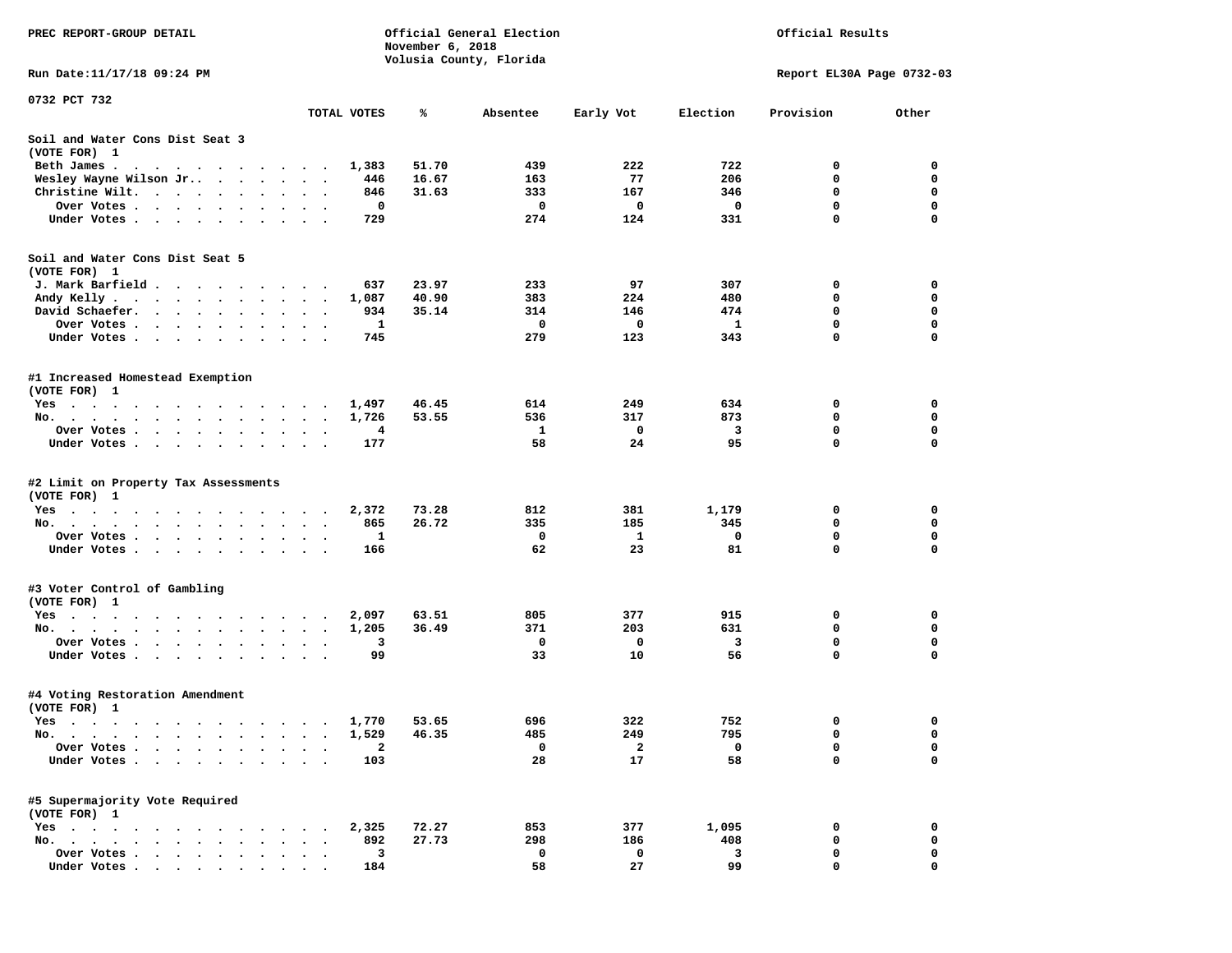| PREC REPORT-GROUP DETAIL                                                                                                                                                                                                                         |                                                                    | November 6, 2018 | Official General Election<br>Volusia County, Florida | Official Results        |                         |                           |             |
|--------------------------------------------------------------------------------------------------------------------------------------------------------------------------------------------------------------------------------------------------|--------------------------------------------------------------------|------------------|------------------------------------------------------|-------------------------|-------------------------|---------------------------|-------------|
| Run Date:11/17/18 09:24 PM                                                                                                                                                                                                                       |                                                                    |                  |                                                      |                         |                         | Report EL30A Page 0732-04 |             |
| 0732 PCT 732                                                                                                                                                                                                                                     | TOTAL VOTES                                                        | ℁                | Absentee                                             | Early Vot               | Election                | Provision                 | Other       |
| #6 Rights of Crime Victims; Judges<br>(VOTE FOR) 1                                                                                                                                                                                               |                                                                    |                  |                                                      |                         |                         |                           |             |
| Yes                                                                                                                                                                                                                                              | 1,631                                                              | 50.56            | 634                                                  | 272                     | 725                     | $\Omega$                  | $\mathbf 0$ |
| No.                                                                                                                                                                                                                                              | 1,595                                                              | 49.44            | 517                                                  | 293                     | 785                     | $\mathbf 0$               | $\mathbf 0$ |
| Over Votes                                                                                                                                                                                                                                       | 1                                                                  |                  | $\mathbf{o}$                                         | $\mathbf{o}$            | $\mathbf{1}$            | 0                         | 0           |
| Under Votes<br>$\sim$                                                                                                                                                                                                                            | 177<br>$\sim$ $\sim$ $\sim$                                        |                  | 58                                                   | 25                      | 94                      | $\mathbf{0}$              | $\Omega$    |
| #7 Survivor Benefits<br>(VOTE FOR) 1                                                                                                                                                                                                             |                                                                    |                  |                                                      |                         |                         |                           |             |
| Yes                                                                                                                                                                                                                                              | 1,666                                                              | 51.88            | 679                                                  | 268                     | 719                     | 0                         | $\mathbf 0$ |
| No.                                                                                                                                                                                                                                              | 1,545                                                              | 48.12            | 469                                                  | 292                     | 784                     | 0                         | 0           |
| Over Votes                                                                                                                                                                                                                                       | 2                                                                  |                  | 0                                                    | $\mathbf{1}$            | $\mathbf{1}$            | 0                         | 0           |
| Under Votes<br>$\sim$                                                                                                                                                                                                                            | 191                                                                |                  | 61                                                   | 29                      | 101                     | $\mathbf 0$               | $\mathbf 0$ |
| #9 Prohibits Oil, Gas Drilling, Vaping<br>(VOTE FOR) 1                                                                                                                                                                                           |                                                                    |                  |                                                      |                         |                         |                           |             |
| Yes                                                                                                                                                                                                                                              | 1,831                                                              | 57.02            | 716                                                  | 318                     | 797                     | 0                         | $\mathbf 0$ |
| No.                                                                                                                                                                                                                                              | 1,380                                                              | 42.98            | 427                                                  | 250                     | 703                     | 0                         | $\mathbf 0$ |
| Over Votes<br>$\sim$                                                                                                                                                                                                                             | 3<br>$\ddot{\phantom{a}}$<br>$\cdot$<br>$\cdot$                    |                  | $\mathbf{1}$                                         | $\mathbf{o}$            | $\overline{a}$          | $\mathbf 0$               | $\mathbf 0$ |
| Under Votes                                                                                                                                                                                                                                      | 190                                                                |                  | 65                                                   | 22                      | 103                     | $\Omega$                  | $\Omega$    |
| #10 State and Local Structure and Op<br>(VOTE FOR) 1                                                                                                                                                                                             |                                                                    |                  |                                                      |                         |                         |                           |             |
| Yes                                                                                                                                                                                                                                              | 1,728                                                              | 54.60            | 699                                                  | 281                     | 748                     | 0                         | 0           |
| No.<br>$\ddot{\phantom{a}}$<br>$\sim$ $\sim$<br>$\ddot{\phantom{a}}$<br>$\sim$<br>$\sim$                                                                                                                                                         | 1,437                                                              | 45.40            | 433                                                  | 274                     | 730                     | 0                         | 0           |
| Over Votes                                                                                                                                                                                                                                       | 0<br>$\ddot{\phantom{a}}$                                          |                  | $\mathbf{o}$                                         | $\mathbf{o}$            | $\mathbf 0$             | $\mathbf 0$               | 0           |
| Under Votes<br>$\sim$                                                                                                                                                                                                                            | 239<br>$\ddot{\phantom{a}}$                                        |                  | 77                                                   | 35                      | 127                     | $\mathbf 0$               | $\Omega$    |
| #11 Removal of Obs Prov; Crim Statute<br>(VOTE FOR) 1                                                                                                                                                                                            |                                                                    |                  |                                                      |                         |                         |                           |             |
| Yes                                                                                                                                                                                                                                              | 1,653                                                              | 53.08            | 659                                                  | 302                     | 692                     | 0                         | $\mathbf 0$ |
| No.                                                                                                                                                                                                                                              | 1,461                                                              | 46.92            | 447                                                  | 249                     | 765                     | 0                         | 0           |
| Over Votes                                                                                                                                                                                                                                       | 2                                                                  |                  | $\mathbf{o}$                                         | $\mathbf{1}$            | $\mathbf{1}$            | 0                         | 0           |
| Under Votes<br>$\sim$                                                                                                                                                                                                                            | 288<br>$\bullet$ .<br><br><br><br><br><br><br><br><br><br><br><br> |                  | 103                                                  | 38                      | 147                     | $\mathbf{0}$              | $\mathbf 0$ |
| #12 Lobbying and Abuse of Office<br>(VOTE FOR) 1                                                                                                                                                                                                 |                                                                    |                  |                                                      |                         |                         |                           |             |
| Yes                                                                                                                                                                                                                                              | 2,584                                                              | 81.21            | 950                                                  | 441                     | 1,193                   | 0                         | 0           |
| No.                                                                                                                                                                                                                                              | 598                                                                | 18.79            | 187                                                  | 120                     | 291                     | $\mathbf 0$               | $\mathbf 0$ |
| Over Votes                                                                                                                                                                                                                                       | $\overline{4}$<br>$\cdot$ $\cdot$ $\cdot$                          |                  | $\overline{0}$                                       | $\overline{\mathbf{0}}$ | $\overline{4}$          | $\mathbf 0$               | $\mathbf 0$ |
| Under Votes<br>$\ddot{\phantom{0}}$<br>$\ddot{\phantom{a}}$                                                                                                                                                                                      | 218                                                                |                  | 72                                                   | 29                      | 117                     | $\mathbf 0$               | 0           |
| #13 Ends Dog Racing<br>(VOTE FOR) 1                                                                                                                                                                                                              |                                                                    |                  |                                                      |                         |                         |                           |             |
| $Yes \t . \t .$<br>. The contract of the contract of the contract of the contract of the contract of the contract of the contract of the contract of the contract of the contract of the contract of the contract of the contract of the contrac | 1,801                                                              | 55.71            | 656                                                  | 324                     | 821                     | 0                         | 0           |
| No.                                                                                                                                                                                                                                              | 1,432                                                              | 44.29            | 493                                                  | 244                     | 695                     | $\mathbf 0$               | 0           |
| Over Votes                                                                                                                                                                                                                                       | 4<br>$\ddot{\phantom{1}}$<br>$\bullet$<br>$\bullet$                |                  | 1                                                    | $\mathbf{1}$            | $\overline{\mathbf{2}}$ | $\mathbf 0$               | $\mathbf 0$ |
| Under Votes.                                                                                                                                                                                                                                     | 167                                                                |                  | 59                                                   | 21                      | 87                      | $\mathbf 0$               | $\mathbf 0$ |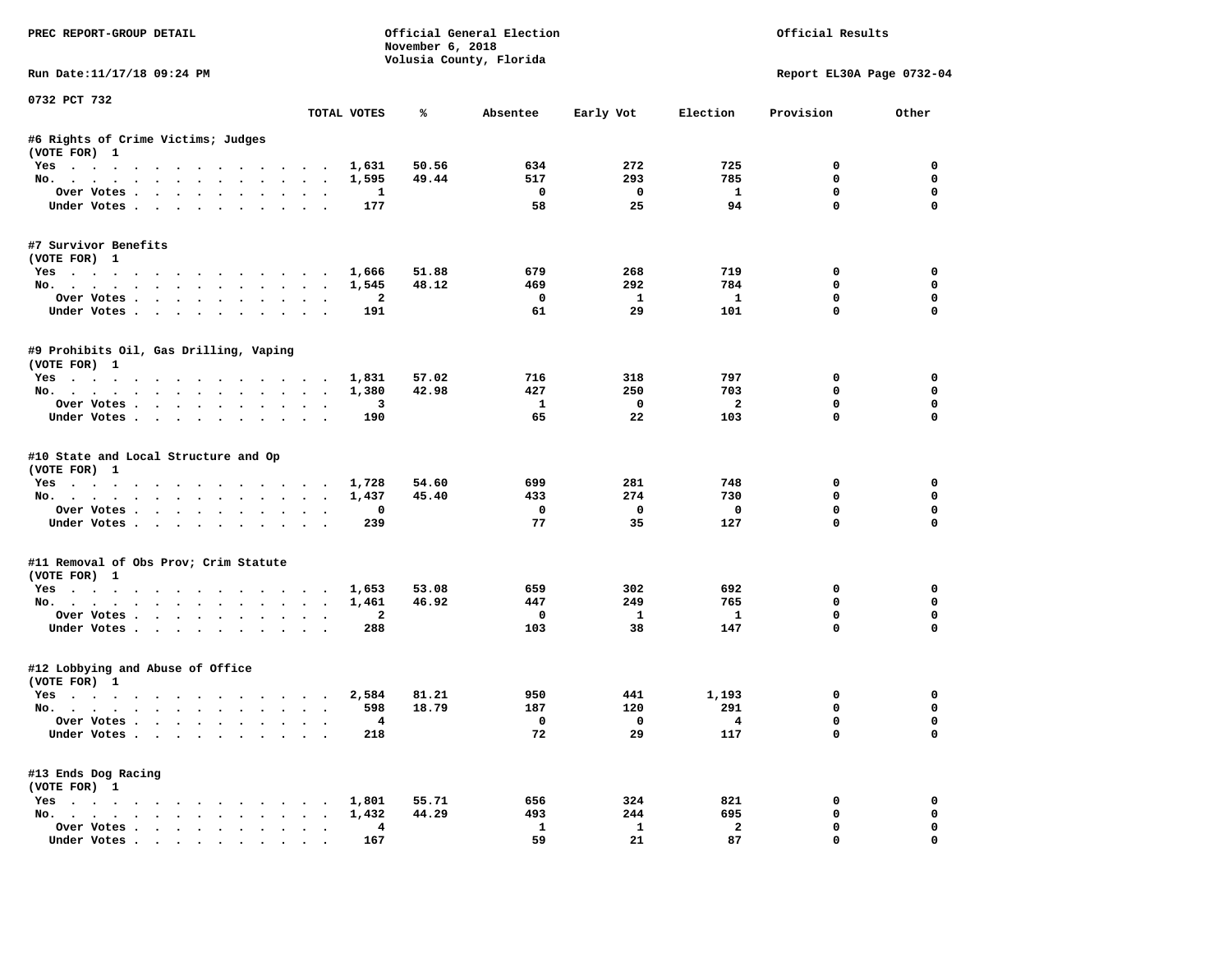**PREC REPORT-GROUP DETAIL Official General Election Official Results November 6, 2018 Volusia County, Florida Run Date:11/17/18 09:24 PM Report EL30A Page 0733-01 0733 PCT 733 TOTAL VOTES % Absentee Early Vot Election Provision Other REGISTERED VOTERS - TOTAL . . . . . . 2,639 BALLOTS CAST - TOTAL. . . . . . . . 1,812 671 314 826 1 0 BALLOTS CAST - BLANK. . . . . . . . 0 0 0 0 0 0 VOTER TURNOUT - TOTAL . . . . . . . 68.66 VOTER TURNOUT - BLANK . . . . . . . United States Senator (VOTE FOR) 1 Rick Scott (REP) . . . . . . . . . 1,085 60.28 405 170 510 0 0 Bill Nelson (DEM). . . . . . . . . 711 39.50 263 143 304 1 0 WRITE-IN. . . . . . . . . . . . 4 .22 0 0 4 0 0 Over Votes . . . . . . . . . . 0 0 0 0 0 0 Under Votes . . . . . . . . . . 12** 3 1 8 0 0 **Representative in Congress District 6 (VOTE FOR) 1 Michael Waltz (REP) . . . . . . . . 1,051 59.45 395 169 487 0 0 Nancy Soderberg (DEM) . . . . . . . 717 40.55 264 142 311 0 0 Over Votes . . . . . . . . . . 0 0 0 0 0 0 Under Votes . . . . . . . . . 44 12** 3 28 1 **Governor and Lieutenant Governor (VOTE FOR) 1 Ron DeSantis (REP) . . . . . . . . 1,087 60.42 403 171 513 0 0 Andrew Gillum (DEM) . . . . . . . . 689 38.30 255 143 290 1 0 Darcy G. Richardson (REF) . . . . . . 10 .56 5 0 5 0 0 Ryan Christopher Foley . . . . . . . 2 .11 0 0 2 0 0 Kyle "KC" Gibson . . . . . . . . . . 5 . 28 3** 3 **Bruce Stanley . . . . . . . . . . 5 .28** 1 0 4 0 0 0  **WRITE-IN. . . . . . . . . . . . 1 .06 0 0 1 0 0 Over Votes . . . . . . . . . . 0 0 0 0 0 0 Under Votes . . . . . . . . . . 13** 4 0 9 0 0

 $\Omega$ 

 $\mathbf{0}$ 

 $\mathbf{0}$ 

**Attorney General (VOTE FOR) 1 Ashley Moody (REP) . . . . . . . . 1,121 63.55 420 179 522 0 0 Sean Shaw (DEM)** . . . . . . . . 602 34.13 221 126 254 1 0  **Jeffrey Marc Siskind. . . . . . . . 41 2.32 10 7 24 0 0 Over Votes . . . . . . . . . . 0 0 0 0 0 0**  $\mathbf 0$  **Under Votes . . . . . . . . . . 48 20 2 26 0 Chief Financial Officer (VOTE FOR) 1 Jimmy Patronis (REP). . . . . . . . 1,084 62.41 406 173 505 0 0 Jeremy Ring (DEM).** . . . . . . . 651 37.48 236 136 278 1 0  **WRITE-IN. . . . . . . . . . . . 2 .12 0 0 2 0 0 Over Votes . . . . . . . . . . 0 0 0 0 0 0**  $\mathbf{o}$  **Under Votes . . . . . . . . . . 75** 29 3 5 41 0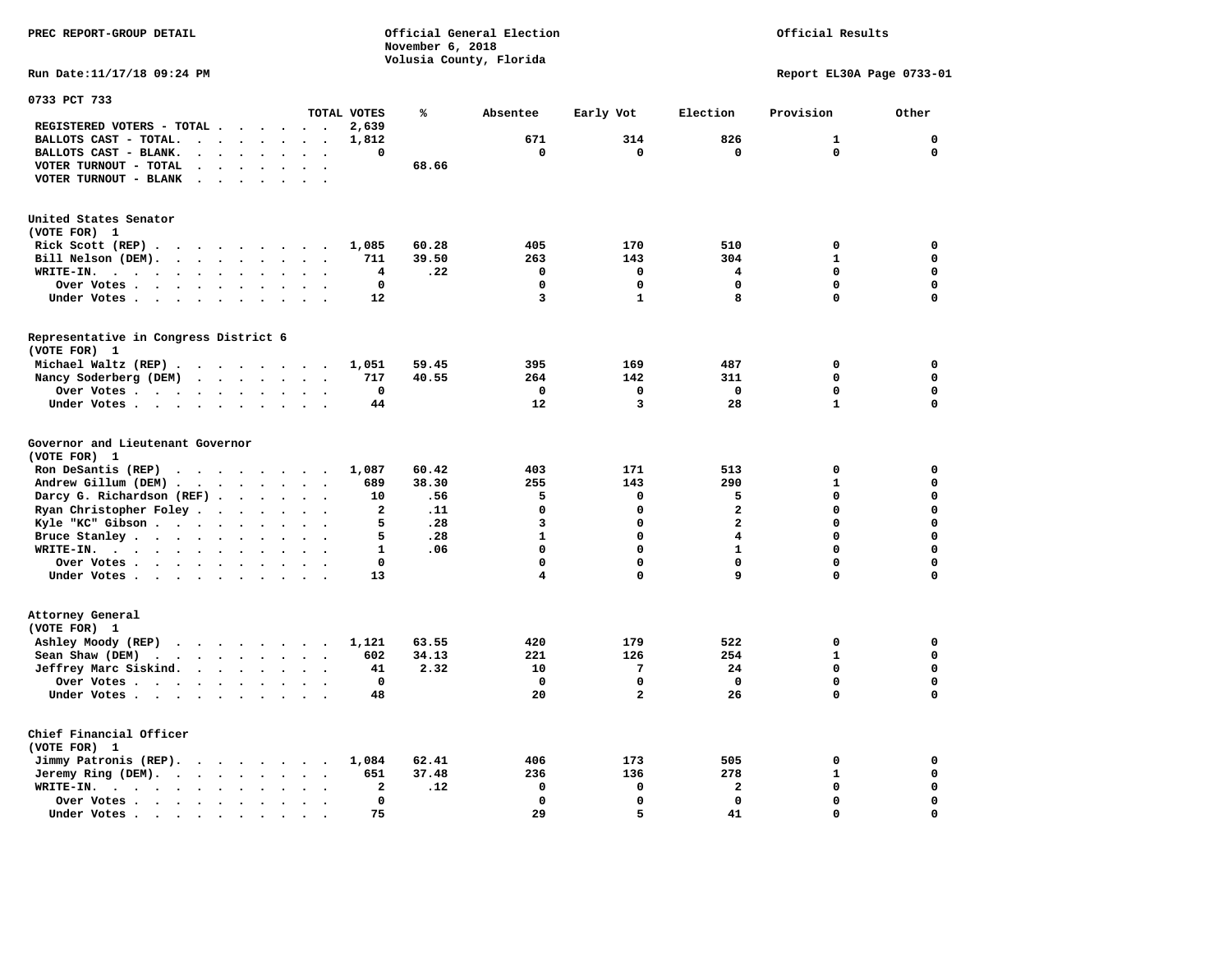| PREC REPORT-GROUP DETAIL                                                                                   |                                              |              | November 6, 2018 | Official General Election<br>Volusia County, Florida | Official Results |                   |                           |                  |
|------------------------------------------------------------------------------------------------------------|----------------------------------------------|--------------|------------------|------------------------------------------------------|------------------|-------------------|---------------------------|------------------|
| Run Date: 11/17/18 09:24 PM                                                                                |                                              |              |                  |                                                      |                  |                   | Report EL30A Page 0733-02 |                  |
| 0733 PCT 733                                                                                               |                                              | TOTAL VOTES  | ℁                | Absentee                                             | Early Vot        | Election          | Provision                 | Other            |
| Commissioner of Agriculture                                                                                |                                              |              |                  |                                                      |                  |                   |                           |                  |
| (VOTE FOR) 1                                                                                               |                                              |              |                  |                                                      |                  |                   |                           |                  |
| Matt Caldwell (REP)                                                                                        |                                              | 1,038        | 59.69            | 387<br>259                                           | 169              | 482<br>302        | 0<br>$\mathbf{1}$         | 0<br>0           |
| Nicole "Nikki" Fried (DEM).<br>Over Votes                                                                  | $\bullet$ .                                  | 701<br>0     | 40.31            | 0                                                    | 139<br>0         | $\mathbf 0$       | 0                         | 0                |
| Under Votes                                                                                                |                                              | 73           |                  | 25                                                   | 6                | 42                | $\mathbf 0$               | $\mathbf 0$      |
| State Senator District 14<br>(VOTE FOR) 1                                                                  |                                              |              | 58.40            | 371                                                  | 164              | 473               | 0                         | 0                |
| Dorothy L. Hukill $(REP)$ .<br>Melissa "Mel" Martin (DEM).                                                 |                                              | 1,008<br>718 | 41.60            | 263                                                  | 142              | 313               | 0                         | 0                |
| Over Votes                                                                                                 |                                              | 0            |                  | 0                                                    | 0                | 0                 | 0                         | $\mathbf 0$      |
| Under Votes                                                                                                |                                              | 86           |                  | 37                                                   | 8                | 40                | 1                         | 0                |
| State Representative District 25<br>(VOTE FOR) 1                                                           |                                              |              |                  |                                                      |                  |                   |                           |                  |
| Tom Leek $(REP)$ .                                                                                         |                                              | 1,038        | 59.45            | 384                                                  | 167              | 487               | 0                         | 0                |
| Kathleen "Katie" Tripp (DEM)                                                                               |                                              | 682          | 39.06            | 256                                                  | 137              | 288               | 1                         | 0                |
| Joseph "Joe" Hannoush (LPF)<br>Over Votes<br>$\sim$ $\sim$                                                 |                                              | 26<br>0      | 1.49             | 6<br>0                                               | 5<br>$\Omega$    | 15<br>$\mathbf 0$ | 0<br>0                    | $\mathbf 0$<br>0 |
| Under Votes                                                                                                |                                              | 66           |                  | 25                                                   | 5                | 36                | 0                         | 0                |
| Justice of the Supreme Court Lawson<br>(VOTE FOR) 1                                                        |                                              |              |                  |                                                      |                  |                   |                           |                  |
| $Yes \t . \t .$<br>$\cdots$<br>.                                                                           |                                              | 1,130        | 74.78            | 414                                                  | 205              | 511               | 0                         | 0                |
| No.                                                                                                        | $\cdot$ $\cdot$                              | 381          | 25.22            | 143                                                  | 71               | 167               | 0                         | 0                |
| Over Votes                                                                                                 |                                              | 0            |                  | 0                                                    | 0                | 0                 | $\mathbf 0$               | $\mathbf 0$      |
| Under Votes                                                                                                | $\sim$<br>$\sim$ $\sim$                      | 301          |                  | 114                                                  | 38               | 148               | 1                         | 0                |
| 5th District Court of Appeal Eisnaugle<br>(VOTE FOR) 1                                                     |                                              |              |                  |                                                      |                  |                   |                           |                  |
| Yes                                                                                                        |                                              | 1,001        | 67.23            | 345                                                  | 189              | 467               | 0                         | 0                |
| No.<br>Over Votes                                                                                          | $\bullet$<br>$\cdot$<br>$\ddot{\phantom{1}}$ | 488<br>0     | 32.77            | 210<br>0                                             | 86<br>0          | 192<br>0          | 0<br>0                    | 0<br>0           |
| Under Votes                                                                                                |                                              | 323          |                  | 116                                                  | 39               | 167               | $\mathbf{1}$              | $\mathbf 0$      |
| Circuit Judge 7th Judicial, Grp 15<br>(VOTE FOR) 1                                                         |                                              |              |                  |                                                      |                  |                   |                           |                  |
| Linda L. Gaustad                                                                                           |                                              | 724          | 48.14            | 273                                                  | 125              | 326               | 0                         | 0                |
| Ryan Will $\cdots$ , $\cdots$ , $\cdots$ , $\cdots$                                                        |                                              | 780          | 51.86            | 303                                                  | 141              | 336               | $\mathbf 0$               | $\mathbf 0$      |
| Over Votes .<br>Under Votes.<br>$\ddot{\phantom{1}}$                                                       |                                              | 1<br>307     |                  | 0<br>95                                              | 0<br>48          | 1<br>163          | 0<br>$\mathbf{1}$         | 0<br>$\mathbf 0$ |
| County Council Member District 3<br>(VOTE FOR) 1                                                           |                                              |              |                  |                                                      |                  |                   |                           |                  |
| Michael J. Arminio<br>$\cdots$<br>$\ddot{\phantom{1}}$<br>$\overline{\phantom{a}}$<br>$\ddot{\phantom{a}}$ |                                              | 596          | 39.71            | 235                                                  | 113              | 248               | 0                         | 0                |
| Deborah A. "Deb" Denys.<br>$\mathbf{L} = \mathbf{L} \times \mathbf{L}$                                     |                                              | 905          | 60.29            | 333                                                  | 153              | 419               | 0                         | 0                |
| Over Votes                                                                                                 |                                              | 0            |                  | 0                                                    | $\mathbf 0$      | $\mathbf 0$       | 0                         | 0                |
| Under Votes                                                                                                |                                              | 311          |                  | 103                                                  | 48               | 159               | 1                         | $\Omega$         |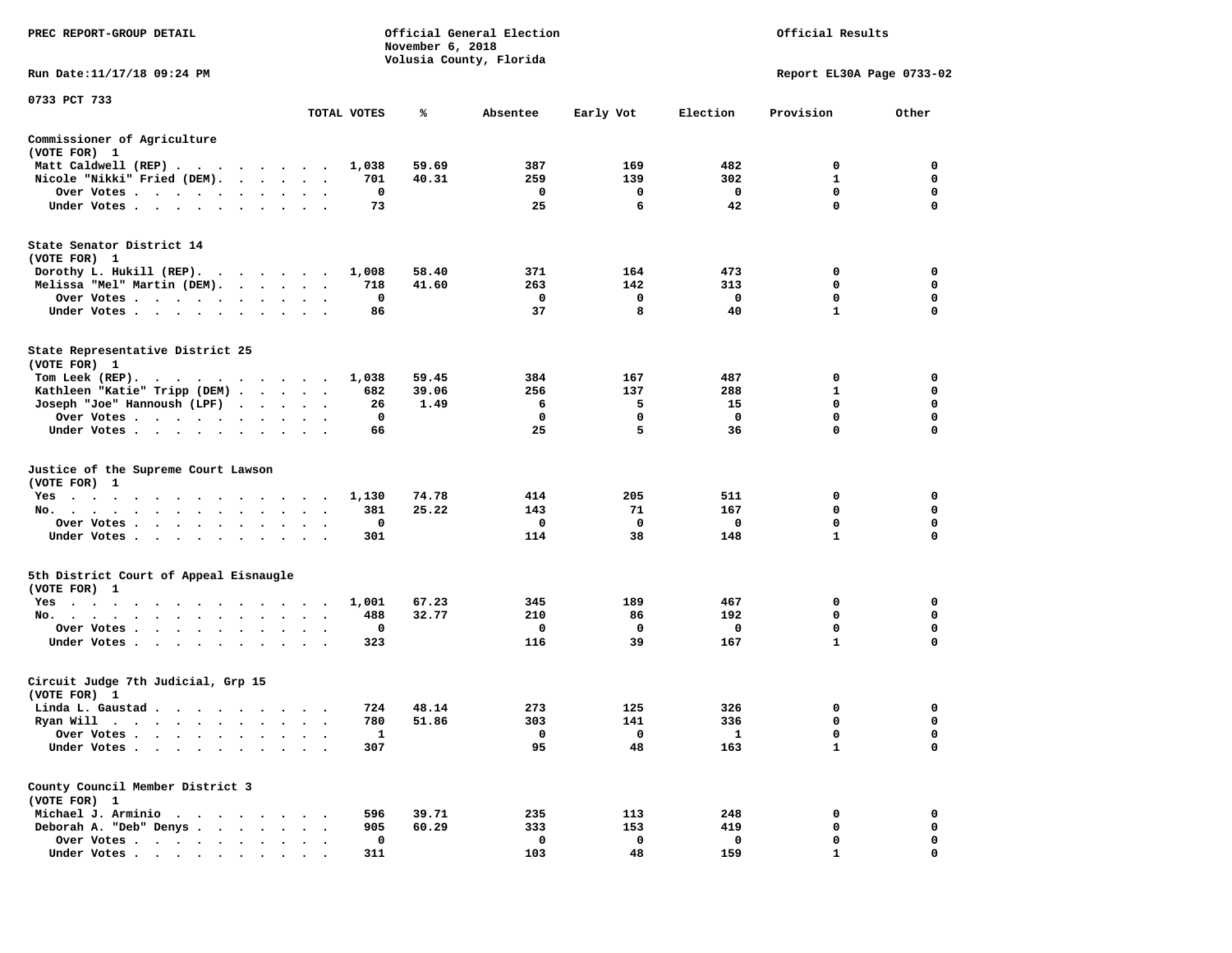| PREC REPORT-GROUP DETAIL                                                                                        |                                                  |             | November 6, 2018 | Official General Election<br>Volusia County, Florida | Official Results |                           |              |             |
|-----------------------------------------------------------------------------------------------------------------|--------------------------------------------------|-------------|------------------|------------------------------------------------------|------------------|---------------------------|--------------|-------------|
| Run Date:11/17/18 09:24 PM                                                                                      |                                                  |             |                  |                                                      |                  | Report EL30A Page 0733-03 |              |             |
| 0733 PCT 733                                                                                                    |                                                  | TOTAL VOTES | ℁                | Absentee                                             | Early Vot        | Election                  | Provision    | Other       |
| Soil and Water Cons Dist Seat 1<br>(VOTE FOR) 1                                                                 |                                                  |             |                  |                                                      |                  |                           |              |             |
| William Bliss.<br>$\ddot{\phantom{1}}$<br>$\sim$<br>$\sim$ $\sim$ $\sim$ $\sim$ $\sim$<br>$\sim$                |                                                  | 778         | 55.77            | 312                                                  | 144              | 322                       | 0            | 0           |
| Derrick Orberg.<br>$\sim 100$ km s $^{-1}$<br>$\sim$ $\sim$<br>$\ddot{\phantom{0}}$<br>$\bullet$                |                                                  | 617         | 44.23            | 219                                                  | 114              | 284                       | 0            | 0           |
| Over Votes .<br>$\cdot$ $\cdot$ $\cdot$ $\cdot$ $\cdot$<br>$\bullet$                                            | $\bullet$                                        | 0           |                  | 0                                                    | 0                | 0                         | $\mathbf 0$  | $\mathbf 0$ |
| Under Votes<br>$\sim$<br>$\ddot{\phantom{1}}$<br>$\ddot{\phantom{1}}$                                           |                                                  | 417         |                  | 140                                                  | 56               | 220                       | $\mathbf{1}$ | 0           |
| Soil and Water Cons Dist Seat 3<br>(VOTE FOR) 1                                                                 |                                                  |             |                  |                                                      |                  |                           |              |             |
| Beth James.                                                                                                     | $\sim$                                           | 688         | 49.89            | 243                                                  | 124              | 321                       | 0            | 0           |
| Wesley Wayne Wilson Jr<br>Christine Wilt.                                                                       | $\ddot{\phantom{1}}$<br>$\overline{\phantom{a}}$ | 252<br>439  | 18.27<br>31.83   | 109<br>175                                           | 35<br>87         | 108<br>177                | 0<br>0       | 0<br>0      |
| $\sim$<br>$\ddot{\phantom{1}}$<br>$\cdot$<br>Over Votes<br>$\cdot$                                              |                                                  | 0           |                  | 0                                                    | 0                | 0                         | 0            | 0           |
| $\bullet$<br>Under Votes                                                                                        |                                                  | 433         |                  | 144                                                  | 68               | 220                       | 1            | 0           |
| Soil and Water Cons Dist Seat 5<br>(VOTE FOR) 1                                                                 |                                                  |             |                  |                                                      |                  |                           |              |             |
| J. Mark Barfield.                                                                                               |                                                  | 268         | 19.36            | 99                                                   | 53               | 116                       | 0            | 0           |
| Andy Kelly                                                                                                      |                                                  | 620         | 44.80            | 246                                                  | 122              | 252                       | 0            | 0           |
| David Schaefer.<br><b>Contract Contract Contract</b><br>$\bullet$ . $\bullet$<br>$\bullet$                      | $\bullet$                                        | 496         | 35.84            | 185                                                  | 77               | 234                       | 0            | 0           |
| Over Votes<br>$\sim$ $\sim$                                                                                     |                                                  | 0           |                  | 0                                                    | 0                | 0                         | 0            | 0           |
| Under Votes<br>$\ddot{\phantom{1}}$<br>$\bullet$                                                                | $\cdot$<br>$\cdot$<br>$\cdot$                    | 428         |                  | 141                                                  | 62               | 224                       | 1            | 0           |
| #1 Increased Homestead Exemption<br>(VOTE FOR) 1                                                                |                                                  |             |                  |                                                      |                  |                           |              |             |
| Yes                                                                                                             |                                                  | 811         | 46.82            | 339                                                  | 124              | 348                       | 0            | 0           |
| No.<br>$\sim$<br>$\ddot{\phantom{1}}$<br>$\cdot$                                                                |                                                  | 921         | 53.18            | 305                                                  | 180              | 435                       | 1            | 0           |
| Over Votes .<br>$\sim$ $\sim$<br>$\sim$ $\sim$<br>$\bullet$<br>$\blacksquare$<br>$\bullet$                      | $\bullet$                                        | 0           |                  | 0                                                    | 0                | 0                         | 0            | $\mathbf 0$ |
| Under Votes<br>$\ddot{\phantom{1}}$                                                                             | $\sim$<br>$\cdot$ .                              | 80          |                  | 27                                                   | 10               | 43                        | 0            | $\mathbf 0$ |
| #2 Limit on Property Tax Assessments<br>(VOTE FOR) 1                                                            |                                                  |             |                  |                                                      |                  |                           |              |             |
| $Yes \cdot \cdot \cdot$<br>$\blacksquare$<br>.<br>$\cdot$<br>$\cdot$                                            | $\sim$                                           | 1,163       | 67.34            | 434                                                  | 189              | 540                       | 0            | 0           |
| No.                                                                                                             |                                                  | 564         | 32.66            | 206                                                  | 116              | 242                       | 0            | 0           |
| Over Votes .<br>$\ddot{\phantom{1}}$<br>$\sim$<br>$\sim$ $\sim$<br>$\ddot{\phantom{1}}$<br>$\cdot$<br>$\cdot$   |                                                  | 0           |                  | 0                                                    | 0                | 0                         | 0            | 0           |
| Under Votes<br>$\sim$ $\sim$<br>$\bullet$<br>$\blacksquare$                                                     |                                                  | 85          |                  | 31                                                   | 9                | 44                        | $\mathbf{1}$ | 0           |
| #3 Voter Control of Gambling<br>(VOTE FOR) 1                                                                    |                                                  |             |                  |                                                      |                  |                           |              |             |
| Yes<br>$\sim$ $\sim$<br>$\cdots$<br>$\cdots$                                                                    |                                                  | 1,108       | 63.06            | 454                                                  | 185              | 468                       | 1            | 0           |
| No.<br>$\blacksquare$ .<br>$\bullet$<br>$\bullet$<br>$\bullet$                                                  |                                                  | 649         | 36.94            | 192                                                  | 125              | 332                       | 0            | 0           |
| Over Votes .<br>$\ddot{\phantom{a}}$<br>$\ddot{\phantom{a}}$<br>$\ddot{\phantom{a}}$                            |                                                  | 0           |                  | 0                                                    | 0                | 0                         | 0            | 0           |
| Under Votes.<br>$\cdots$<br>$\cdot$<br>$\ddot{\phantom{1}}$                                                     |                                                  | 55          |                  | 25                                                   | 4                | 26                        | 0            | 0           |
| #4 Voting Restoration Amendment<br>(VOTE FOR) 1                                                                 |                                                  |             |                  |                                                      |                  |                           |              |             |
| $Yes \cdot \cdot \cdot$<br>$\cdot$ $\cdot$ $\cdot$ $\cdot$<br>$\ddot{\phantom{0}}$<br>$\bullet$                 |                                                  | 978         | 55.32            | 369                                                  | 176              | 432                       | 1            | 0           |
| No.<br>$\ddot{\phantom{0}}$<br>$\ddot{\phantom{a}}$<br>$\ddot{\phantom{a}}$<br>$\cdots$<br>$\ddot{\phantom{a}}$ |                                                  | 790         | 44.68            | 285                                                  | 134              | 371                       | 0            | 0           |
| Over Votes<br>$\overline{\phantom{a}}$                                                                          |                                                  | 0           |                  | 0                                                    | 0                | 0                         | 0            | 0           |
| Under Votes                                                                                                     |                                                  | 44          |                  | 17                                                   | 4                | 23                        | 0            | $\mathbf 0$ |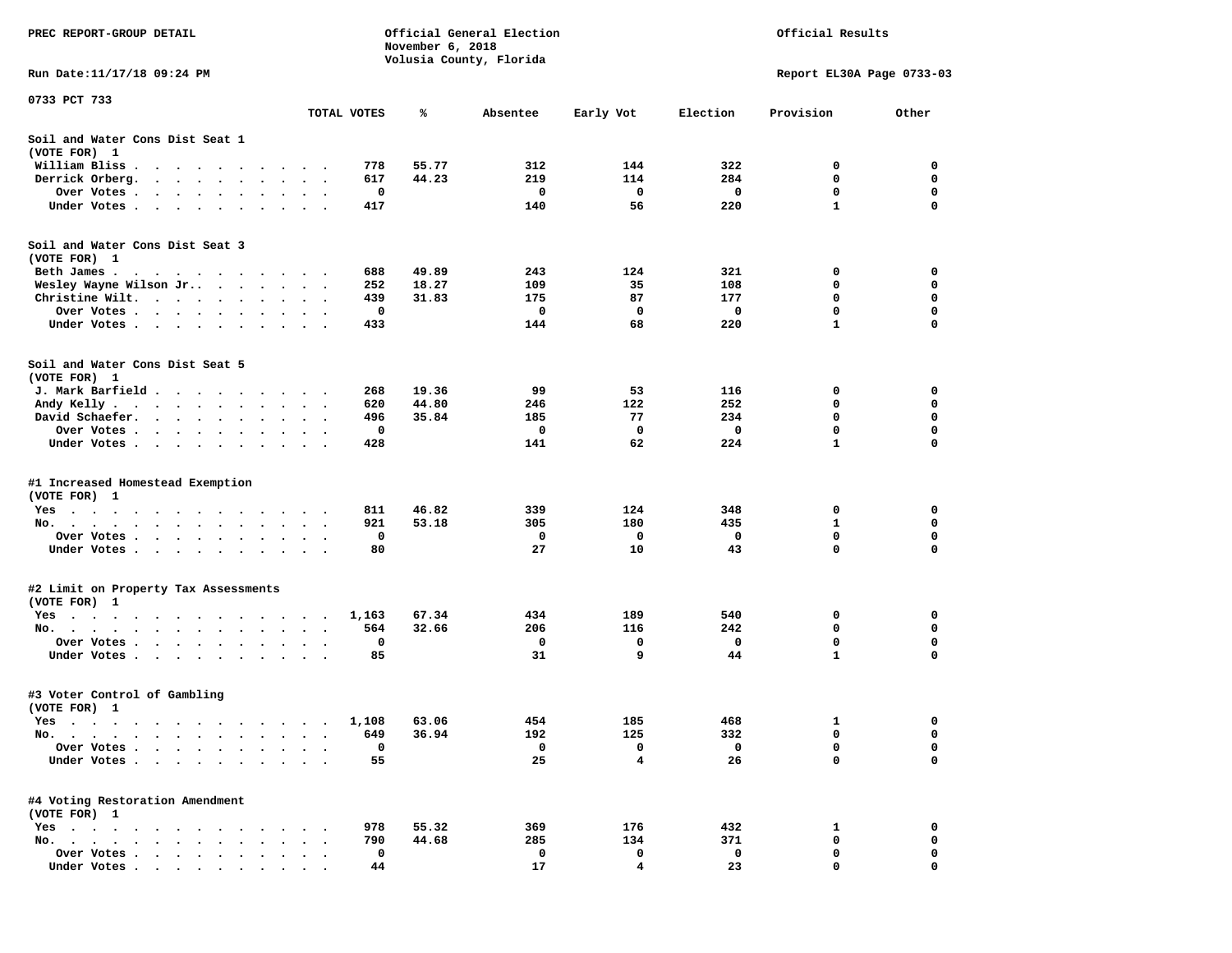| PREC REPORT-GROUP DETAIL                                             |              | November 6, 2018 | Official General Election<br>Volusia County, Florida | Official Results   |                   |                            |                            |
|----------------------------------------------------------------------|--------------|------------------|------------------------------------------------------|--------------------|-------------------|----------------------------|----------------------------|
| Run Date:11/17/18 09:24 PM                                           |              |                  |                                                      |                    |                   | Report EL30A Page 0733-04  |                            |
| 0733 PCT 733                                                         | TOTAL VOTES  | ℁                | Absentee                                             | Early Vot          | Election          | Provision                  | Other                      |
| #5 Supermajority Vote Required                                       |              |                  |                                                      |                    |                   |                            |                            |
| (VOTE FOR) 1                                                         |              |                  |                                                      |                    |                   |                            |                            |
| Yes                                                                  | 1,193        | 68.92            | 460                                                  | 187                | 546               | $\mathbf 0$                | $\mathbf 0$                |
| No.                                                                  | 538          | 31.08            | 185                                                  | 116                | 236               | $\mathbf{1}$               | $\mathbf 0$                |
| Over Votes                                                           | $\mathbf{o}$ |                  | $\mathbf{o}$                                         | $\mathbf{o}$       | $\mathbf{o}$      | $\mathbf 0$                | $\mathbf 0$                |
| Under Votes                                                          | 81           |                  | 26                                                   | 11                 | 44                | $\mathbf 0$                | $\mathbf 0$                |
| #6 Rights of Crime Victims; Judges                                   |              |                  |                                                      |                    |                   |                            |                            |
| (VOTE FOR) 1                                                         |              |                  |                                                      |                    |                   |                            |                            |
| Yes                                                                  | 869          | 50.06            | 333                                                  | 141                | 394               | 1                          | 0                          |
| No.                                                                  | 867          | 49.94            | 307                                                  | 163                | 397               | $\mathbf 0$                | $\mathbf 0$                |
| Over Votes.                                                          | $\mathbf{1}$ |                  | $\mathbf{1}$                                         | $\mathbf{o}$       | $\mathbf 0$       | $\mathbf 0$                | $\mathbf 0$                |
| Under Votes                                                          | 75           |                  | 30                                                   | 10                 | 35                | $\mathbf 0$                | $\mathbf 0$                |
| #7 Survivor Benefits<br>(VOTE FOR) 1                                 |              |                  |                                                      |                    |                   |                            |                            |
|                                                                      | 878          | 51.17            | 371                                                  | 131                | 376               | $\mathbf 0$                | $\mathbf 0$                |
| Yes                                                                  |              |                  |                                                      | 170                | 404               | $\mathbf{1}$               | $\mathbf{0}$               |
| No.                                                                  | 838          | 48.83            | 263                                                  |                    |                   |                            |                            |
| Over Votes                                                           | $\mathbf 0$  |                  | $\mathbf 0$                                          | $\mathbf{o}$<br>13 | $\mathbf 0$<br>46 | $\mathbf 0$<br>$\mathbf 0$ | $\mathbf 0$                |
| Under Votes                                                          | 96           |                  | 37                                                   |                    |                   |                            | $\mathbf{0}$               |
| #9 Prohibits Oil, Gas Drilling, Vaping<br>(VOTE FOR) 1<br>Yes<br>No. | 1,005<br>745 | 57.43<br>42.57   | 414<br>237                                           | 173<br>135         | 417<br>373        | 1<br>$\mathbf 0$           | $\mathbf 0$<br>$\mathbf 0$ |
| Over Votes                                                           | $\mathbf{0}$ |                  | $\mathbf 0$                                          | $\Omega$           | $\Omega$          | $\mathbf 0$                | $\mathbf{0}$               |
| Under Votes                                                          | 62           |                  | 20                                                   | 6                  | 36                | $\mathbf{0}$               | $\mathbf{0}$               |
| #10 State and Local Structure and Op<br>(VOTE FOR) 1                 |              |                  |                                                      |                    |                   |                            |                            |
| Yes                                                                  | 881          | 51.88            | 372                                                  | 132                | 377               | 0                          | $\mathbf 0$                |
| No.                                                                  | 817          | 48.12            | 264                                                  | 167                | 386               | $\mathbf 0$                | $\mathbf{0}$               |
| Over Votes                                                           | $^{\circ}$   |                  | $^{\circ}$                                           | $\Omega$           | $^{\circ}$        | $\mathbf 0$                | $\mathbf 0$                |
| Under Votes                                                          | 114          |                  | 35                                                   | 15                 | 63                | $\mathbf{1}$               | $\mathbf{0}$               |
|                                                                      |              |                  |                                                      |                    |                   |                            |                            |
| #11 Removal of Obs Prov; Crim Statute<br>(VOTE FOR) 1                |              |                  |                                                      |                    |                   |                            |                            |
| Yes                                                                  | 872          | 52.06            | 357                                                  | 153                | 361               | 1                          | $\mathbf 0$                |
| No.                                                                  | 803          | 47.94            | 261                                                  | 145                | 397               | $\mathbf 0$                | $\mathbf 0$                |
| Over Votes                                                           | $\Omega$     |                  | $\Omega$                                             | $\Omega$           | $\Omega$          | $\mathbf 0$                | $\mathbf 0$                |
| Under Votes                                                          | 137          |                  | 53                                                   | 16                 | 68                | $\mathbf 0$                | $\mathbf 0$                |
| #12 Lobbying and Abuse of Office                                     |              |                  |                                                      |                    |                   |                            |                            |
| (VOTE FOR) 1                                                         |              |                  |                                                      |                    |                   |                            |                            |
| Yes                                                                  | 1,366        | 79.14            | 531                                                  | 234                | 601               | 0                          | $\mathbf 0$                |
| No.                                                                  | 360          | 20.86            | 114                                                  | 71                 | 175               | 0                          | $\mathbf 0$                |
| Over Votes.                                                          | $\mathbf{1}$ |                  | $\mathbf 0$                                          | $\mathbf{1}$       | $\mathbf 0$       | $\mathbf 0$                | $\mathbf 0$                |
| Under Votes.                                                         | 85           |                  | 26                                                   | 8                  | 50                | $\mathbf{1}$               | $\mathbf{0}$               |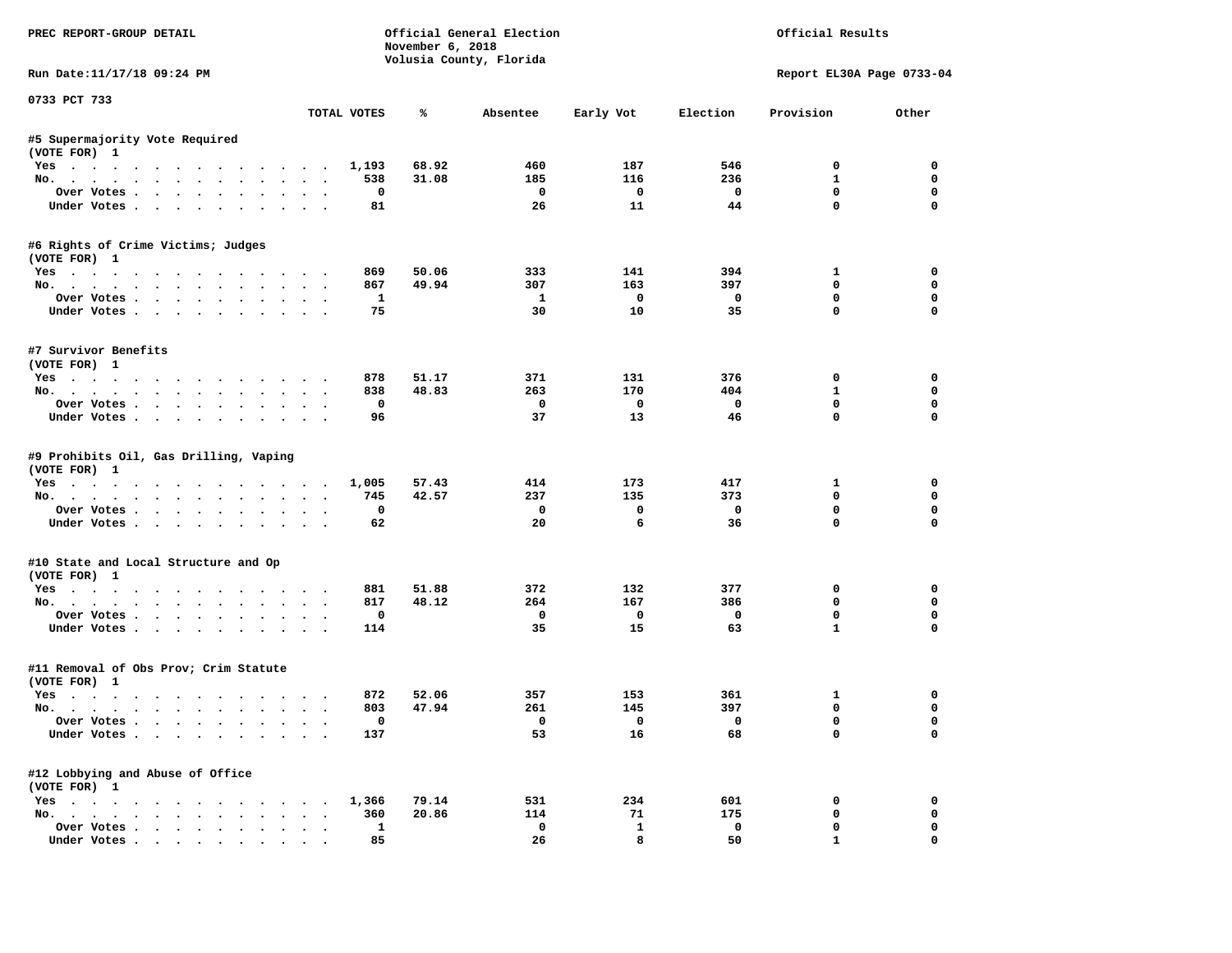| PREC REPORT-GROUP DETAIL            |  |  |  |  |  | November 6, 2018 | Official General Election<br>Volusia County, Florida | Official Results |           |          |                           |       |
|-------------------------------------|--|--|--|--|--|------------------|------------------------------------------------------|------------------|-----------|----------|---------------------------|-------|
| Run Date: 11/17/18 09:24 PM         |  |  |  |  |  |                  |                                                      |                  |           |          | Report EL30A Page 0733-05 |       |
| 0733 PCT 733                        |  |  |  |  |  | TOTAL VOTES      | %ะ                                                   | Absentee         | Early Vot | Election | Provision                 | Other |
| #13 Ends Dog Racing<br>(VOTE FOR) 1 |  |  |  |  |  |                  |                                                      |                  |           |          |                           |       |
| Yes                                 |  |  |  |  |  | 1,015            | 58.00                                                | 415              | 176       | 423      |                           |       |
| No.                                 |  |  |  |  |  | 735              | 42.00                                                | 233              | 131       | 371      |                           |       |
| Over Votes                          |  |  |  |  |  | 0                |                                                      |                  | 0         | 0        |                           |       |
| Under Votes, , , , , , , , , , ,    |  |  |  |  |  | 62               |                                                      | 23               |           | 32       |                           |       |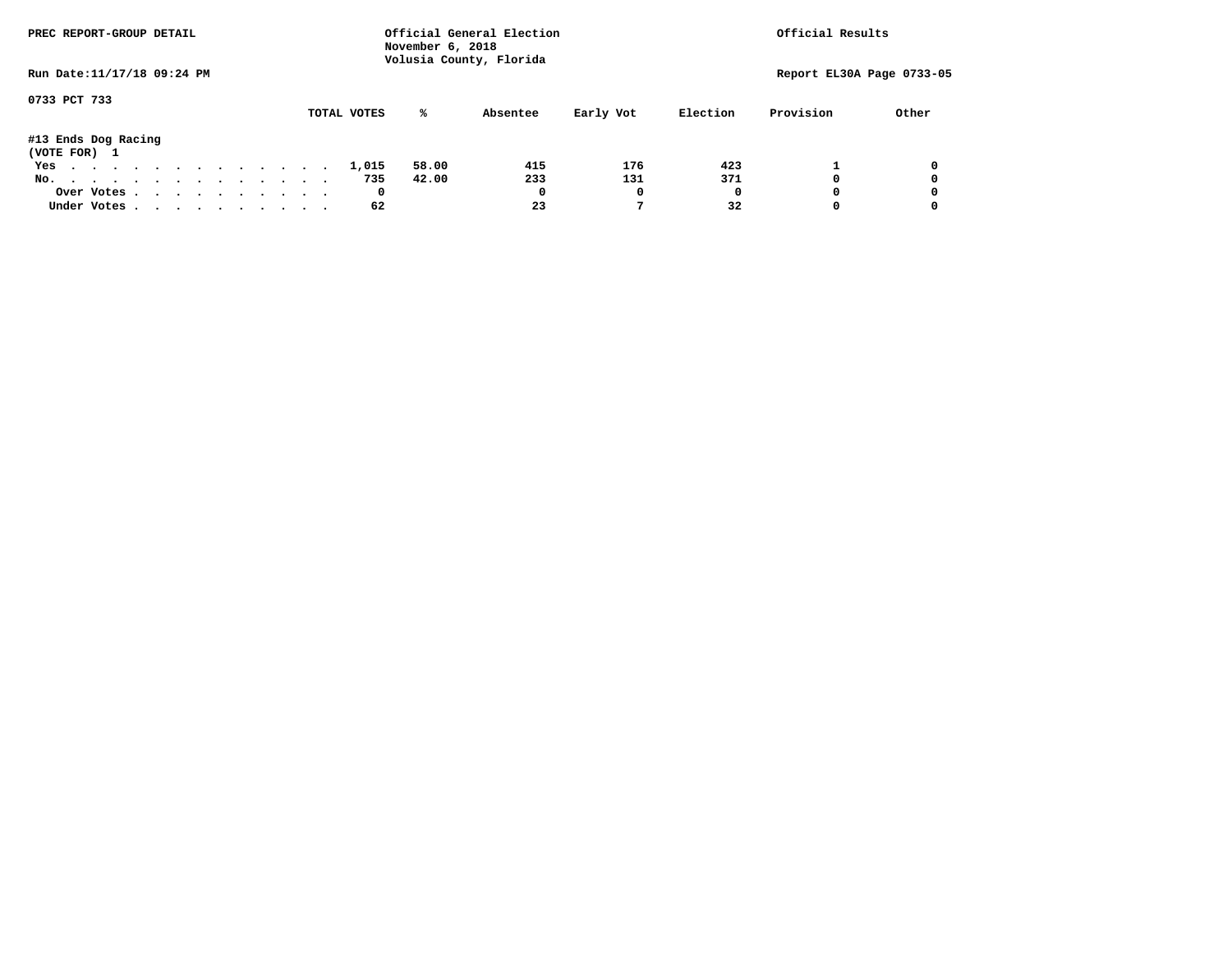**PREC REPORT-GROUP DETAIL Official General Election Official Results November 6, 2018 Volusia County, Florida Run Date:11/17/18 09:24 PM Report EL30A Page 0803-01 0803 PCT 803 TOTAL VOTES % Absentee Early Vot Election Provision Other REGISTERED VOTERS - TOTAL . . . . . . 2,080 BALLOTS CAST - TOTAL. . . . . . . . 1,579 470 460 645 2 2 BALLOTS CAST - BLANK. . . . . . . . 0 0 0 0 0 0 VOTER TURNOUT - TOTAL . . . . . . . 75.91 VOTER TURNOUT - BLANK . . . . . . . United States Senator (VOTE FOR) 1 Rick Scott (REP) . . . . . . . . . 1,025 65.20 284 283 456 0 2 Bill Nelson (DEM). . . . . . . . . 545 34.67 182 174 187 2 0 WRITE-IN.** . . . . . . . . . . . . 2 .13 1 0 1 0 0 0  **Over Votes . . . . . . . . . . 0 0 0 0 0 0 Under Votes . . . . . . . . . . 7** 3 3 1 0 0

**Representative in Congress District 6 (VOTE FOR) 1 Michael Waltz (REP) . . . . . . . . 998 63.97 273 285 439 0 1 Nancy Soderberg (DEM) . . . . . . . 562 36.03 189 169 201 2 1 Over Votes . . . . . . . . . . 0 0 0 0 0 0 Under Votes . . . . . . . . . . 19 8 6 5 0 0** 

**Governor and Lieutenant Governor (VOTE FOR) 1 Ron DeSantis (REP) . . . . . . . . 1,025 65.33 280 286 457 0 2 Andrew Gillum (DEM) . . . . . . . . 532 33.91 180 169 181 2 0 Darcy G. Richardson (REF) . . . . . . 2 .13 0 1 1 0 0 Ryan Christopher Foley . . . . . . . 3 .19 0 1 2 0 0 Kyle "KC" Gibson . . . . . . . . . . 3 .19 Bruce Stanley . . . . . . . . . . 1 .06 1 0 0 0 0 WRITE-IN. . . . . . . . . . . . 3 .19 1 1 1 0 0 Over Votes . . . . . . . . . . 1 0 0 1 0 0 Under Votes . . . . . . . . . . 9 7 2 0 0 0 Attorney General (VOTE FOR) 1 Ashley Moody (REP) . . . . . . . . 1,067 68.88 291 300 474 0 2 Sean Shaw (DEM)** . . . . . . . . 466 30.08 164 149 151 2 0  **Jeffrey Marc Siskind. . . . . . . . 16 1.03 6 4 6 0 0 Over Votes . . . . . . . . . . 0 0 0 0 0 0 Under Votes . . . . . . . . . . 30 9 9 7 14 0** 0 **Chief Financial Officer (VOTE FOR) 1 Jimmy Patronis (REP). . . . . . . . 1,017 66.34 278 289 449 0 1** 

 $\Omega$ 

 $\mathbf{0}$ 

 $\mathbf{0}$ 

 $\mathbf 0$ 

 $\mathbf{o}$ 

 **Jeremy Ring (DEM). . . . . . . . 516 33.66 173 160 180 2** 1  **WRITE-IN. . . . . . . . . . . . 0 0 0 0 0 0 Over Votes . . . . . . . . . . 0 0 0 0 0 0 Under Votes . . . . . . . . . . 46** 19 11 16 0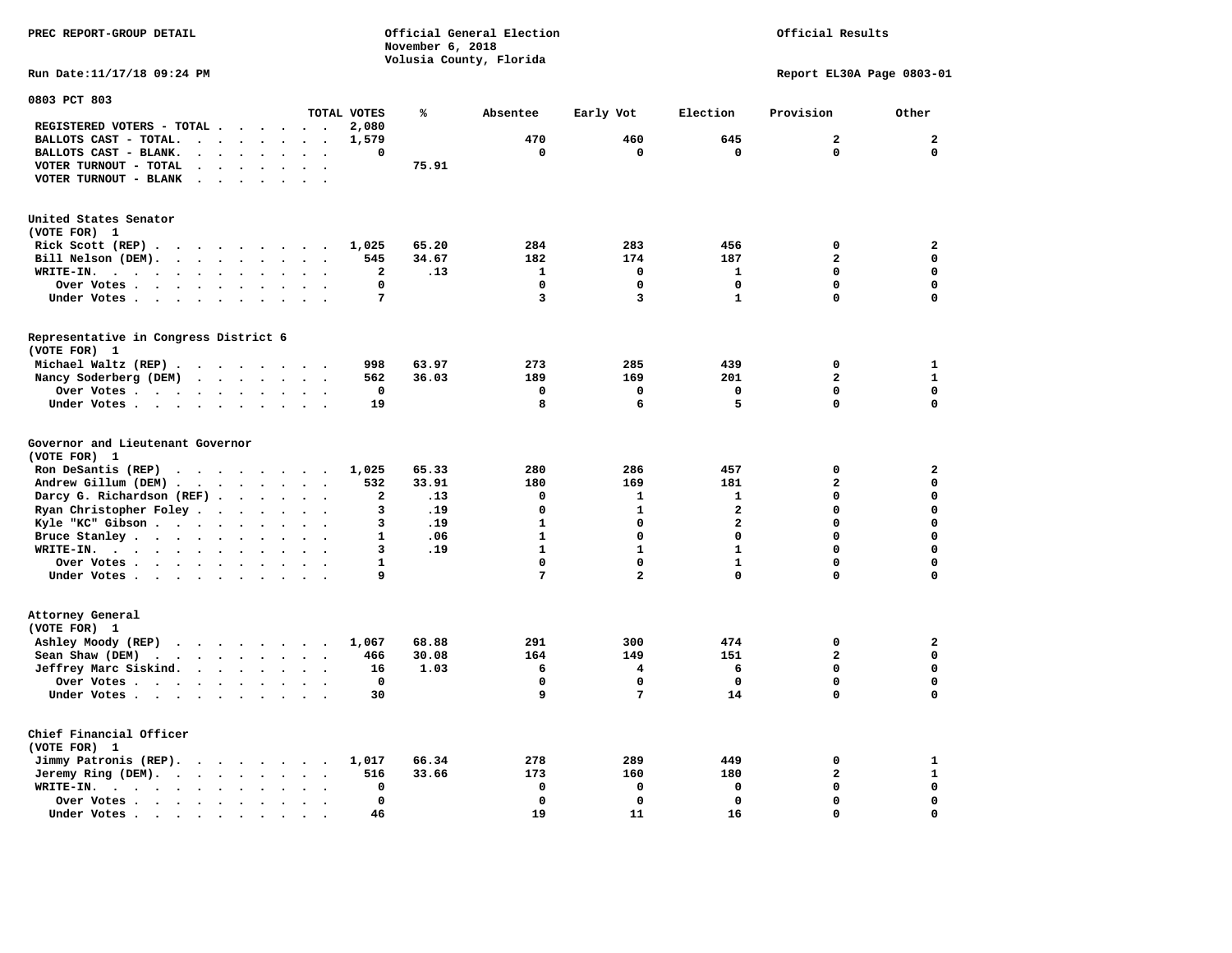| PREC REPORT-GROUP DETAIL                                                                                                                                                                                                                                             |                      |             | November 6, 2018 | Official General Election<br>Volusia County, Florida | Official Results |          |                           |              |
|----------------------------------------------------------------------------------------------------------------------------------------------------------------------------------------------------------------------------------------------------------------------|----------------------|-------------|------------------|------------------------------------------------------|------------------|----------|---------------------------|--------------|
| Run Date:11/17/18 09:24 PM                                                                                                                                                                                                                                           |                      |             |                  |                                                      |                  |          | Report EL30A Page 0803-02 |              |
| 0803 PCT 803                                                                                                                                                                                                                                                         |                      |             |                  |                                                      |                  |          |                           |              |
|                                                                                                                                                                                                                                                                      |                      | TOTAL VOTES | %                | Absentee                                             | Early Vot        | Election | Provision                 | Other        |
| Commissioner of Agriculture<br>(VOTE FOR) 1                                                                                                                                                                                                                          |                      |             |                  |                                                      |                  |          |                           |              |
| Matt Caldwell (REP)                                                                                                                                                                                                                                                  |                      | 989         | 64.43            | 277                                                  | 275              | 435      | 0                         | 2            |
| Nicole "Nikki" Fried (DEM).                                                                                                                                                                                                                                          |                      | 546         | 35.57            | 177                                                  | 172              | 195      | 2                         | 0            |
| Over Votes                                                                                                                                                                                                                                                           | $\sim$               | 0           |                  | 0                                                    | 0                | 0        | 0                         | 0            |
| Under Votes                                                                                                                                                                                                                                                          |                      | 44          |                  | 16                                                   | 13               | 15       | $\mathbf 0$               | 0            |
| State Senator District 14<br>(VOTE FOR) 1                                                                                                                                                                                                                            |                      |             |                  |                                                      |                  |          |                           |              |
| Dorothy L. Hukill $(REP)$ .                                                                                                                                                                                                                                          |                      | 977         | 64.70            | 268                                                  | 280              | 428      | 0                         | 1            |
| Melissa "Mel" Martin (DEM).                                                                                                                                                                                                                                          |                      | 533         | 35.30            | 174                                                  | 164              | 192      | 2                         | $\mathbf{1}$ |
| Over Votes                                                                                                                                                                                                                                                           |                      | 0           |                  | 0                                                    | 0                | 0        | $\mathbf 0$               | 0            |
| Under Votes                                                                                                                                                                                                                                                          |                      | 69          |                  | 28                                                   | 16               | 25       | $\mathbf 0$               | $\mathbf 0$  |
| State Representative District 25<br>(VOTE FOR) 1                                                                                                                                                                                                                     |                      |             |                  |                                                      |                  |          |                           |              |
| Tom Leek $(REP)$ .                                                                                                                                                                                                                                                   |                      | 990         | 64.79            | 274                                                  | 277              | 438      | 0                         | 1            |
| Kathleen "Katie" Tripp (DEM)                                                                                                                                                                                                                                         |                      | 518         | 33.90            | 172                                                  | 168              | 175      | $\mathbf{2}$              | $\mathbf{1}$ |
| Joseph "Joe" Hannoush (LPF)                                                                                                                                                                                                                                          |                      | 20          | 1.31             | 7                                                    | 3                | 10       | 0                         | 0            |
| Over Votes                                                                                                                                                                                                                                                           |                      | 1           |                  | 0                                                    | 0                | 1        | 0                         | $\mathbf 0$  |
| Under Votes                                                                                                                                                                                                                                                          |                      | 50          |                  | 17                                                   | 12               | 21       | $\mathbf 0$               | $\mathbf 0$  |
| Justice of the Supreme Court Lawson<br>(VOTE FOR) 1                                                                                                                                                                                                                  |                      |             |                  |                                                      |                  |          |                           |              |
| $Yes \cdot \cdot \cdot$<br>$\cdots$<br>. The contract of the contract of the contract of the contract of the contract of the contract of the contract of the contract of the contract of the contract of the contract of the contract of the contract of the contrac |                      | 1,025       | 76.32            | 314                                                  | 287              | 421      | 1                         | 2            |
| No.                                                                                                                                                                                                                                                                  | $\cdot$ $\cdot$      | 318         | 23.68            | 90                                                   | 101              | 127      | 0                         | 0            |
| Over Votes                                                                                                                                                                                                                                                           |                      | 1           |                  | 0                                                    | 1                | 0        | 0                         | 0            |
| Under Votes                                                                                                                                                                                                                                                          |                      | 235         |                  | 66                                                   | 71               | 97       | $\mathbf{1}$              | 0            |
| 5th District Court of Appeal Eisnaugle<br>(VOTE FOR) 1                                                                                                                                                                                                               |                      |             |                  |                                                      |                  |          |                           |              |
| Yes<br>.                                                                                                                                                                                                                                                             |                      | 913         | 68.91            | 273                                                  | 252              | 385      | 1                         | 2            |
| No.<br>$\cdot$                                                                                                                                                                                                                                                       |                      | 412         | 31.09            | 127                                                  | 133              | 152      | 0                         | $\mathbf 0$  |
| Over Votes                                                                                                                                                                                                                                                           | $\ddot{\phantom{1}}$ | 0           |                  | 0                                                    | 0                | 0        | $\mathbf 0$               | 0            |
| Under Votes                                                                                                                                                                                                                                                          |                      | 254         |                  | 70                                                   | 75               | 108      | 1                         | 0            |
| Circuit Judge 7th Judicial, Grp 15<br>(VOTE FOR) 1                                                                                                                                                                                                                   |                      |             |                  |                                                      |                  |          |                           |              |
| Linda L. Gaustad                                                                                                                                                                                                                                                     |                      | 697         | 52.60            | 203                                                  | 198              | 293      | 2                         | $\mathbf{1}$ |
| Ryan Will<br>$\bullet$<br>. The contract of the contract of the contract of the contract of the contract of the contract of the contract of the contract of the contract of the contract of the contract of the contract of the contract of the contrac              |                      | 628         | 47.40            | 196                                                  | 187              | 244      | $\mathbf 0$               | $\mathbf{1}$ |
| Over Votes                                                                                                                                                                                                                                                           |                      | 3           |                  | 0                                                    | 0                | 3        | 0                         | 0            |
| Under Votes.                                                                                                                                                                                                                                                         |                      | 251         |                  | 71                                                   | 75               | 105      | 0                         | 0            |
| County Council Member District 3<br>(VOTE FOR) 1                                                                                                                                                                                                                     |                      |             |                  |                                                      |                  |          |                           |              |
| Michael J. Arminio<br>$\sim$                                                                                                                                                                                                                                         |                      | 489         | 36.96            | 128                                                  | 148              | 213      | 0                         | 0            |
| Deborah A. "Deb" Denys                                                                                                                                                                                                                                               |                      | 834         | 63.04            | 273                                                  | 239              | 319      | 1                         | $\mathbf{2}$ |
| Over Votes .<br>$\cdot$ $\cdot$ $\cdot$                                                                                                                                                                                                                              |                      | 1           |                  | 0                                                    | 1                | 0        | 0                         | 0            |
| Under Votes                                                                                                                                                                                                                                                          |                      | 255         |                  | 69                                                   | 72               | 113      |                           | 0            |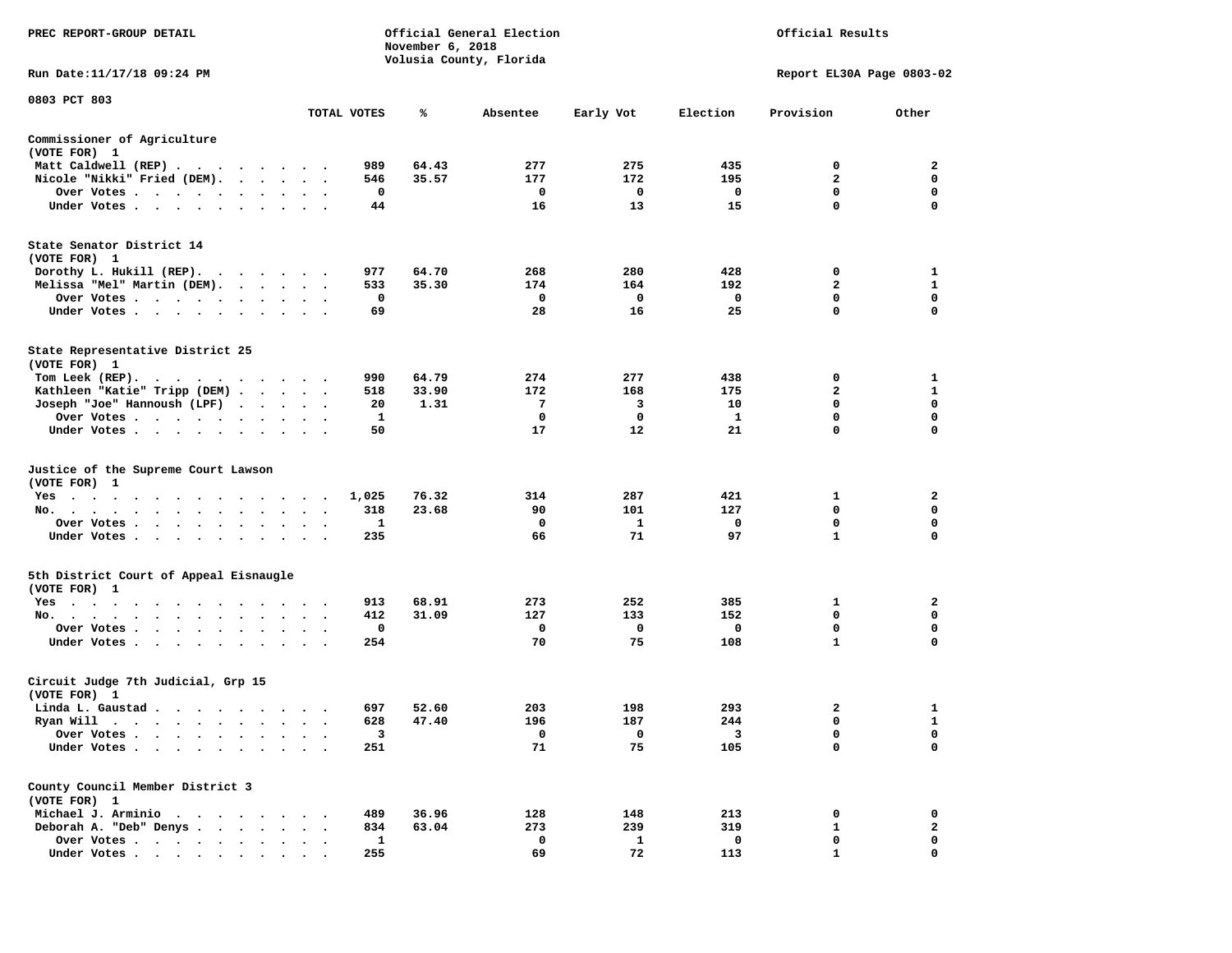| PREC REPORT-GROUP DETAIL                                                                                                        |                             | November 6, 2018 | Official General Election |             |                 | Official Results          |              |
|---------------------------------------------------------------------------------------------------------------------------------|-----------------------------|------------------|---------------------------|-------------|-----------------|---------------------------|--------------|
| Run Date:11/17/18 09:24 PM                                                                                                      |                             |                  | Volusia County, Florida   |             |                 | Report EL30A Page 0803-03 |              |
| 0803 PCT 803                                                                                                                    |                             |                  |                           |             |                 |                           |              |
|                                                                                                                                 | TOTAL VOTES                 | %ะ               | Absentee                  | Early Vot   | Election        | Provision                 | Other        |
| New Smyrna Beach Mayor<br>(VOTE FOR) 1                                                                                          |                             |                  |                           |             |                 |                           |              |
| Lisa Martin.<br>the contract of the contract of the contract of the contract of the contract of the contract of the contract of | 585                         | 39.63            | 163                       | 159         | 262             | 1                         | 0            |
| Russ Owen                                                                                                                       | 891                         | 60.37            | 285                       | 264         | 340             | 0                         | $\mathbf{2}$ |
| Over Votes<br>$\sim$<br>$\bullet$                                                                                               | 2<br>$\bullet$              |                  | 0                         | 1           | 1               | 0                         | 0            |
| Under Votes                                                                                                                     | 101                         |                  | 22                        | 36          | 42              | $\mathbf{1}$              | 0            |
| New Smyrna Beach City Commissioner Zone 1<br>(VOTE FOR) 1                                                                       |                             |                  |                           |             |                 |                           |              |
| Peggy Belflower<br>.                                                                                                            | 623                         | 47.05            | 188                       | 182         | 252             | 1                         | 0            |
| Michael Kolody.<br>$\bullet$ .                                                                                                  | 701<br>$\ddot{\phantom{1}}$ | 52.95            | 209                       | 209         | 281             | 0                         | 2            |
| Over Votes<br>$\bullet$                                                                                                         | 0                           |                  | 0                         | 0           | 0               | 0                         | 0            |
| Under Votes<br>$\sim$                                                                                                           | 255                         |                  | 73                        | 69          | 112             | $\mathbf{1}$              | $\mathbf 0$  |
|                                                                                                                                 |                             |                  |                           |             |                 |                           |              |
| New Smyrna Beach City Commissioner Zone 2<br>(VOTE FOR) 1                                                                       |                             |                  |                           |             |                 |                           |              |
| Travous Dever.                                                                                                                  | 444                         | 35.72            | 110                       | 124         | 209             | 0                         | 1            |
| Jake Sachs.<br>$\cdots$                                                                                                         | 799                         | 64.28            | 262                       | 232         | 303             | $\mathbf{1}$              | 1            |
| Over Votes                                                                                                                      | 0                           |                  | 0                         | 0           | 0               | 0                         | 0            |
| Under Votes                                                                                                                     | 336                         |                  | 98                        | 104         | 133             | $\mathbf{1}$              | 0            |
| Soil and Water Cons Dist Seat 1<br>(VOTE FOR) 1                                                                                 |                             |                  |                           |             |                 |                           |              |
| William Bliss.<br>.                                                                                                             | 732                         | 58.65            | 213                       | 207         | 309             | 2                         | 1            |
| Derrick Orberg.                                                                                                                 | 516                         | 41.35            | 156                       | 152         | 207             | 0                         | 1            |
| Over Votes                                                                                                                      | 0<br>$\cdot$                |                  | 0                         | 0           | 0               | 0                         | 0            |
| Under Votes                                                                                                                     | 331                         |                  | 101                       | 101         | 129             | $\mathbf 0$               | 0            |
| Soil and Water Cons Dist Seat 3<br>(VOTE FOR) 1                                                                                 |                             |                  |                           |             |                 |                           |              |
| Beth James.<br>the contract of the contract of the contract of the contract of the contract of the contract of the contract of  | 626                         | 50.73            | 177                       | 172         | 277             | 0                         | 0            |
| Wesley Wayne Wilson Jr                                                                                                          | 197                         | 15.96            | 54                        | 58          | 83              | 0                         | 2            |
| Christine Wilt.                                                                                                                 | 411                         | 33.31            | 133                       | 125         | 151             | $\mathbf{2}$              | 0            |
| Over Votes                                                                                                                      | 0                           |                  | 0                         | 0           | 0               | 0                         | 0            |
| Under Votes                                                                                                                     | 345                         |                  | 106                       | 105         | 134             | $\mathbf 0$               | $\mathbf 0$  |
| Soil and Water Cons Dist Seat 5<br>(VOTE FOR) 1                                                                                 |                             |                  |                           |             |                 |                           |              |
| J. Mark Barfield                                                                                                                | 265                         | 21.47            | 67                        | 62          | 136             | 0                         | 0            |
| Andy Kelly                                                                                                                      | 533                         | 43.19            | 157                       | 154         | 219             |                           | 1            |
| David Schaefer.                                                                                                                 | 436                         | 35.33            | 142                       | 137         | 156             | 0                         | 1            |
| Over Votes .<br>$\cdot$                                                                                                         | 0                           |                  | 0                         | $\mathbf 0$ | 0               | 0                         | 0            |
| Under Votes                                                                                                                     | 345                         |                  | 104                       | 107         | 134             | 0                         | 0            |
| #1 Increased Homestead Exemption<br>(VOTE FOR) 1                                                                                |                             |                  |                           |             |                 |                           |              |
|                                                                                                                                 | 691                         | 45.43            | 228                       | 173         | 288             | 1                         | 1            |
| Yes<br>No.                                                                                                                      | 830                         | 54.57            | 227                       | 277         | 324             | 1                         | $\mathbf{1}$ |
| Over Votes                                                                                                                      | 1                           |                  | 0                         | 0           | 1               | 0                         | 0            |
| Under Votes.                                                                                                                    | 57                          |                  | 15                        | 10          | 32 <sup>2</sup> | $\mathbf 0$               | $\mathbf 0$  |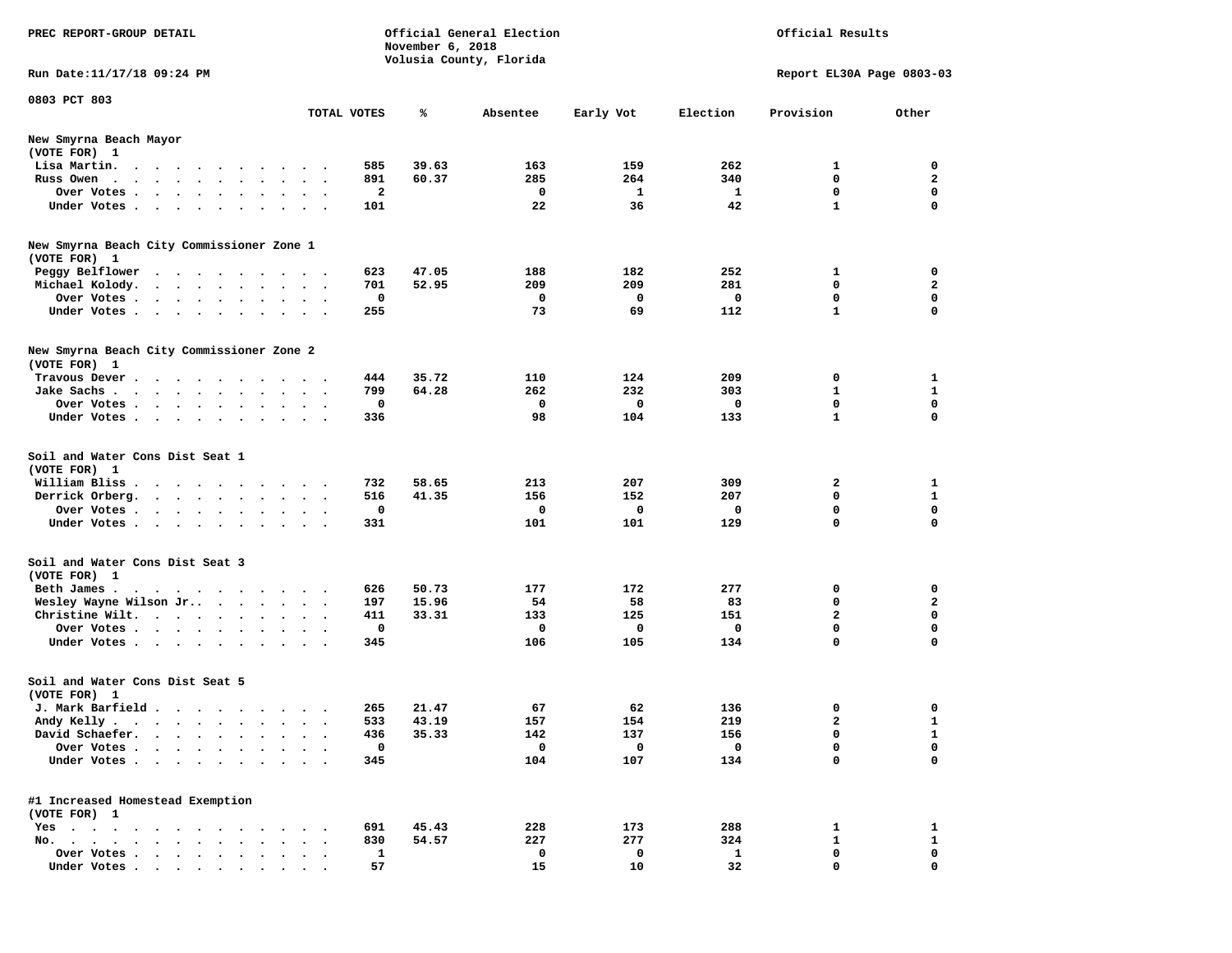| PREC REPORT-GROUP DETAIL                  |                | November 6, 2018 | Official General Election<br>Volusia County, Florida |                         | Official Results        |                           |                |
|-------------------------------------------|----------------|------------------|------------------------------------------------------|-------------------------|-------------------------|---------------------------|----------------|
| Run Date:11/17/18 09:24 PM                |                |                  |                                                      |                         |                         | Report EL30A Page 0803-04 |                |
| 0803 PCT 803                              | TOTAL VOTES    | ℁                | Absentee                                             | Early Vot               | Election                | Provision                 | Other          |
| #2 Limit on Property Tax Assessments      |                |                  |                                                      |                         |                         |                           |                |
| (VOTE FOR) 1                              |                |                  |                                                      |                         |                         |                           |                |
| Yes                                       | 951            | 63.15            | 293                                                  | 265                     | 391                     | 0                         | 2              |
| No.                                       | 555            | 36.85            | 153                                                  | 181                     | 220                     | $\mathbf{1}$              | 0              |
| Over Votes                                | 0              |                  | 0                                                    | $\mathbf 0$             | 0                       | $\mathbf 0$               | $\mathbf 0$    |
| Under Votes                               | 73             |                  | 24                                                   | 14                      | 34                      | $\mathbf{1}$              | $\mathbf 0$    |
| #3 Voter Control of Gambling              |                |                  |                                                      |                         |                         |                           |                |
| (VOTE FOR) 1                              |                |                  |                                                      |                         |                         |                           |                |
| Yes                                       | 981            | 64.24            | 318                                                  | 278                     | 381                     | 2                         | 2              |
| No.                                       | 546            | 35.76            | 138                                                  | 173                     | 235                     | $\Omega$                  | 0              |
| Over Votes                                | $\mathbf{1}$   |                  | $\mathbf 0$                                          | $\mathbf 0$             | $\mathbf{1}$            | $\mathbf 0$               | $\mathbf 0$    |
| Under Votes                               | 51             |                  | 14                                                   | 9                       | 28                      | $\Omega$                  | $\Omega$       |
| #4 Voting Restoration Amendment           |                |                  |                                                      |                         |                         |                           |                |
| (VOTE FOR) 1                              |                |                  |                                                      |                         |                         |                           |                |
| Yes                                       | 789            | 52.29            | 232                                                  | 240                     | 314                     | $\overline{\mathbf{2}}$   | 1              |
| No.                                       | 720            | 47.71            | 216                                                  | 205                     | 298                     | $\Omega$                  | 1              |
| Over Votes                                | $\overline{a}$ |                  | $^{\circ}$                                           | $\mathbf{1}$            | $\mathbf{1}$            | $\mathbf 0$               | 0              |
| Under Votes                               | 68             |                  | 22                                                   | 14                      | 32                      | $\mathbf{0}$              | $\mathbf 0$    |
| #5 Supermajority Vote Required            |                |                  |                                                      |                         |                         |                           |                |
| (VOTE FOR) 1                              |                |                  |                                                      |                         |                         |                           |                |
| Yes                                       | 945            | 63.30            | 297                                                  | 259                     | 387                     | 0                         | 2              |
| No.                                       | 548            | 36.70            | 150                                                  | 180                     | 216                     | $\overline{a}$            | 0              |
| Over Votes                                | 1              |                  | 0                                                    | <b>1</b>                | 0                       | $\mathbf 0$               | $\mathbf 0$    |
| Under Votes                               | 85             |                  | 23                                                   | 20                      | 42                      | $\mathbf 0$               | $\Omega$       |
| #6 Rights of Crime Victims; Judges        |                |                  |                                                      |                         |                         |                           |                |
| (VOTE FOR) 1                              |                |                  |                                                      |                         |                         |                           |                |
| Yes                                       | 629            | 42.13            | 197                                                  | 162                     | 270                     | 0                         | 0              |
| No.                                       | 864            | 57.87            | 249                                                  | 276                     | 335                     | $\overline{a}$            | $\mathbf{2}$   |
| Over Votes                                | 1              |                  | 0                                                    | 1                       | $\mathbf 0$             | $\mathbf 0$               | $\mathbf 0$    |
| Under Votes                               | 85             |                  | 24                                                   | 21                      | 40                      | $\Omega$                  | $\Omega$       |
| #7 Survivor Benefits                      |                |                  |                                                      |                         |                         |                           |                |
| (VOTE FOR) 1                              |                |                  |                                                      |                         |                         |                           |                |
| Yes                                       | 645            | 43.49            | 229                                                  | 154                     | 262                     | 0                         | 0              |
| No.                                       | 838            | 56.51            | 214                                                  | 286                     | 334                     | 2                         | $\overline{a}$ |
| Over Votes                                | 0              |                  |                                                      | $\overline{\mathbf{0}}$ | $\overline{\mathbf{0}}$ | 0                         | 0              |
| Under Votes                               | 96             |                  | 27                                                   | 20                      | 49                      | 0                         | 0              |
| #9 Prohibits Oil, Gas Drilling, Vaping    |                |                  |                                                      |                         |                         |                           |                |
| (VOTE FOR) 1                              |                |                  |                                                      |                         |                         |                           |                |
| $Yes \cdot \cdot \cdot \cdot \cdot \cdot$ | 834            | 56.66            | 259                                                  | 249                     | 323                     | 2                         | $\mathbf{1}$   |
| No.<br>$\sim$                             | 638            | 43.34            | 177                                                  | 189                     | 271                     | 0                         | $\mathbf{1}$   |
| Over Votes                                | 4              |                  | 0                                                    | $\mathbf{1}$            | 3                       | 0                         | 0              |
| Under Votes                               | 103            |                  | 34                                                   | 21                      | 48                      | $\mathbf 0$               | 0              |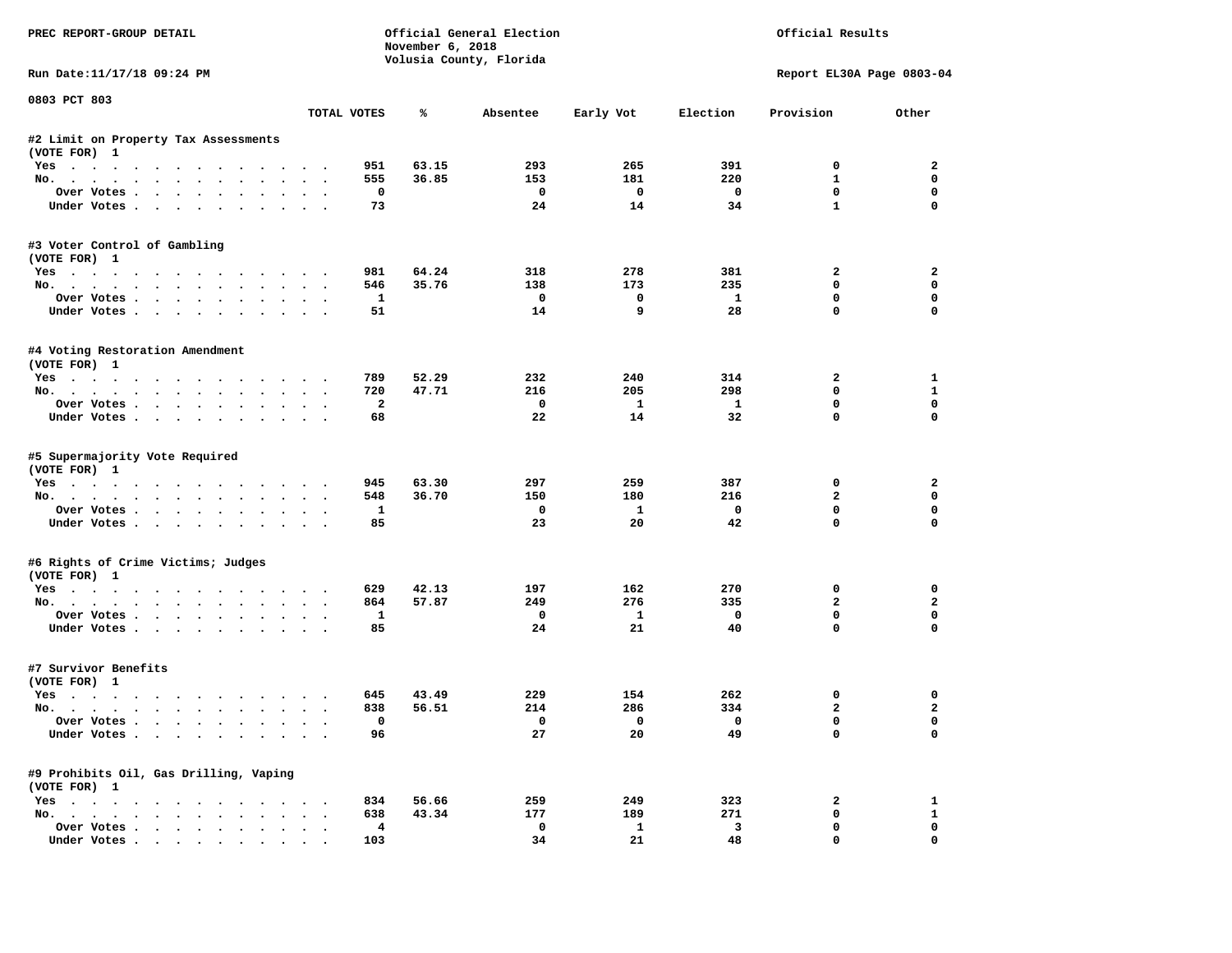| PREC REPORT-GROUP DETAIL                                       |                                                       | November 6, 2018 | Official General Election<br>Volusia County, Florida | Official Results |              |                           |                |
|----------------------------------------------------------------|-------------------------------------------------------|------------------|------------------------------------------------------|------------------|--------------|---------------------------|----------------|
| Run Date:11/17/18 09:24 PM                                     |                                                       |                  |                                                      |                  |              | Report EL30A Page 0803-05 |                |
| 0803 PCT 803                                                   | TOTAL VOTES                                           | %                | Absentee                                             | Early Vot        | Election     | Provision                 | Other          |
| #10 State and Local Structure and Op<br>(VOTE FOR) 1           |                                                       |                  |                                                      |                  |              |                           |                |
| Yes                                                            | 655                                                   | 45.08            | 227                                                  | 174              | 254          | 0                         | 0              |
| No.                                                            | 798                                                   | 54.92            | 209                                                  | 254              | 331          | $\overline{\mathbf{2}}$   | $\mathbf{2}$   |
| Over Votes.                                                    | 0                                                     |                  | 0                                                    | 0                | $\mathbf 0$  | 0                         | $\mathbf 0$    |
| Under Votes                                                    | 126                                                   |                  | 34                                                   | 32               | 60           | $\Omega$                  | $\Omega$       |
| #11 Removal of Obs Prov; Crim Statute                          |                                                       |                  |                                                      |                  |              |                           |                |
| (VOTE FOR) 1                                                   |                                                       |                  |                                                      |                  |              |                           |                |
| $Yes \cdot \cdot \cdot \cdot \cdot$<br>$\cdots$                | 710                                                   | 48.86            | 239                                                  | 188              | 281          | $\overline{\mathbf{2}}$   | 0              |
| No.                                                            | 743                                                   | 51.14            | 189                                                  | 242              | 310          | $\mathbf{0}$              | $\overline{a}$ |
| Over Votes                                                     | 0                                                     |                  | $\Omega$                                             | 0                | $\mathbf 0$  | $\mathbf 0$               | $\mathbf 0$    |
| Under Votes                                                    | 126                                                   |                  | 42                                                   | 30               | 54           | $\Omega$                  | $\Omega$       |
| #12 Lobbying and Abuse of Office<br>(VOTE FOR) 1               |                                                       |                  |                                                      |                  |              |                           |                |
| Yes                                                            | 1,120                                                 | 75.47            | 367                                                  | 315              | 436          | 0                         | 2              |
| No.                                                            | 364                                                   | 24.53            | 78                                                   | 121              | 163          | $\overline{a}$            | 0              |
| Over Votes                                                     | $\overline{a}$                                        |                  | 0                                                    | 1                | $\mathbf{1}$ | $\mathbf 0$               | $\mathbf 0$    |
| Under Votes                                                    | 93                                                    |                  | 25                                                   | 23               | 45           | $\Omega$                  | $\Omega$       |
| #13 Ends Dog Racing                                            |                                                       |                  |                                                      |                  |              |                           |                |
| (VOTE FOR) 1                                                   |                                                       |                  |                                                      |                  |              |                           |                |
| Yes                                                            | 879                                                   | 59.71            | 281                                                  | 261              | 334          | 2                         | 1              |
| No.                                                            | 593                                                   | 40.29            | 158                                                  | 177              | 257          | 0                         | 1              |
| Over Votes                                                     | 1                                                     |                  | 0                                                    | 1                | $\mathbf 0$  | $\mathbf 0$               | $\mathbf 0$    |
| Under Votes                                                    | 106                                                   |                  | 31                                                   | 21               | 54           | $\Omega$                  | 0              |
| New Smyrna Beach Turnbull Preservation Project<br>(VOTE FOR) 1 |                                                       |                  |                                                      |                  |              |                           |                |
| Yes, For Bonds.<br>$\cdots$                                    | 1,118                                                 | 75.54            | 369                                                  | 309              | 437          | 1                         | 2              |
| No, Against Bonds.                                             | 362                                                   | 24.46            | 76                                                   | 122              | 163          | $\mathbf{1}$              | $\mathbf 0$    |
| Over Votes<br>$\bullet$                                        | $\mathbf{z}$<br>$\bullet$<br>$\overline{\phantom{a}}$ |                  | 0                                                    | $\mathbf 0$      | $\mathbf{z}$ | $\Omega$                  | $\Omega$       |
| Under Votes                                                    | 97                                                    |                  | 25                                                   | 29               | 43           | $\Omega$                  | $\Omega$       |
|                                                                |                                                       |                  |                                                      |                  |              |                           |                |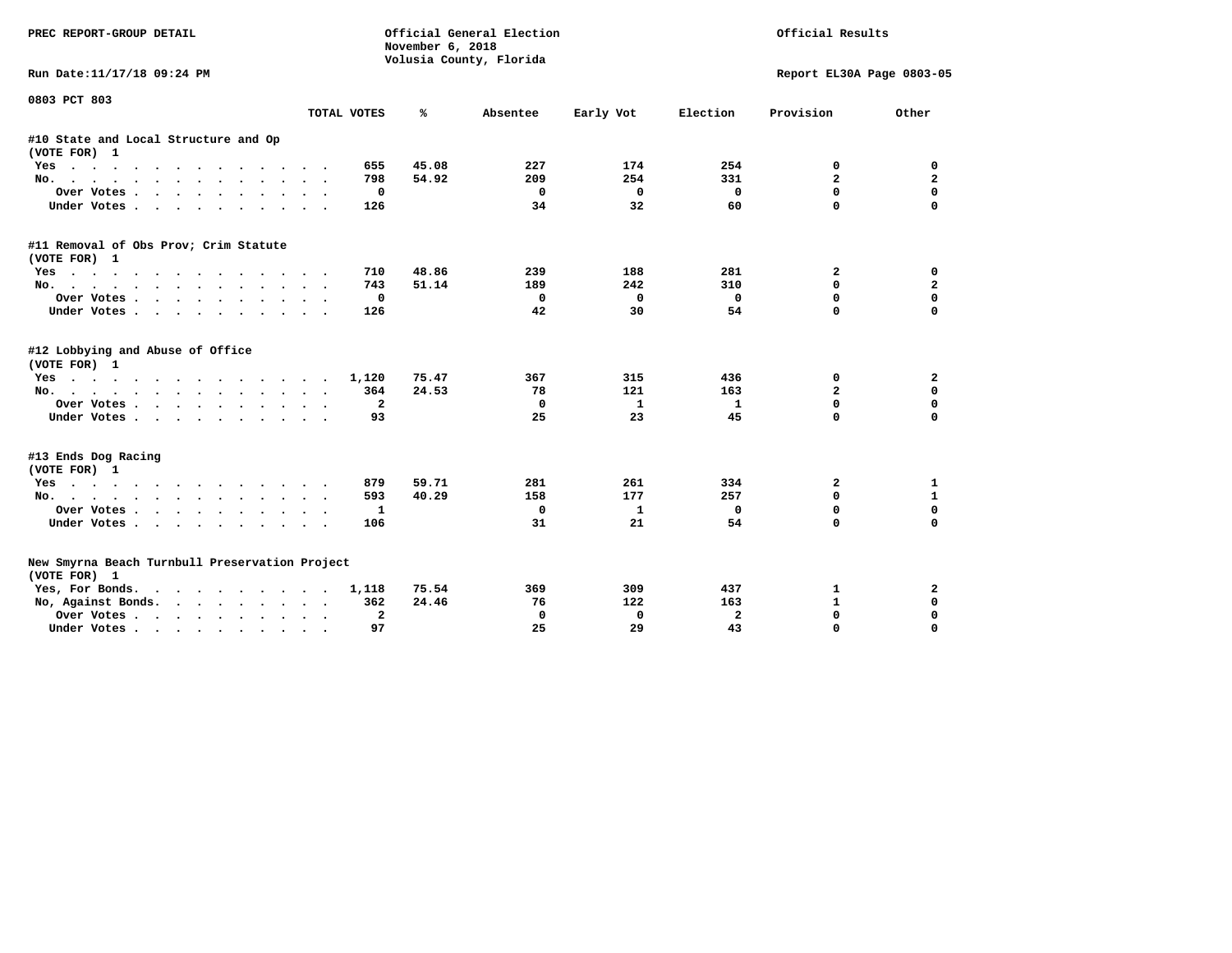**PREC REPORT-GROUP DETAIL COMPUTER CONSUMING A CONSUMING CONSUMING A LIGACION CONSUMING A LIGACION** *November 6, 2018 November 6, 2018*  **Volusia County, Florida Run Date:11/17/18 09:24 PM Report EL30A Page 0804-01** 

**0804 PCT 804** 

|                                                                                                                                                                 |                                                  | TOTAL VOTES                 | ℁     | Absentee     | Early Vot      | Election                | Provision               | Other                   |
|-----------------------------------------------------------------------------------------------------------------------------------------------------------------|--------------------------------------------------|-----------------------------|-------|--------------|----------------|-------------------------|-------------------------|-------------------------|
| REGISTERED VOTERS - TOTAL<br>$\overline{\phantom{a}}$                                                                                                           |                                                  | 3,592                       |       |              |                |                         |                         |                         |
| BALLOTS CAST - TOTAL.<br>$\bullet$<br>$\ddot{\phantom{a}}$<br>$\ddot{\phantom{a}}$                                                                              | $\bullet$<br>$\bullet$                           | 2,477                       |       | 841          | 902            | 727                     | 4                       | 3                       |
| BALLOTS CAST - BLANK.                                                                                                                                           |                                                  | 0                           |       | 0            | $\mathbf 0$    | 0                       | 0                       | $\mathbf 0$             |
| VOTER TURNOUT - TOTAL<br>$\ddot{\phantom{a}}$<br>$\ddot{\phantom{a}}$                                                                                           | $\ddot{\phantom{a}}$<br>$\ddot{\phantom{a}}$     |                             | 68.96 |              |                |                         |                         |                         |
| VOTER TURNOUT - BLANK                                                                                                                                           |                                                  |                             |       |              |                |                         |                         |                         |
|                                                                                                                                                                 |                                                  |                             |       |              |                |                         |                         |                         |
| United States Senator<br>(VOTE FOR) 1                                                                                                                           |                                                  |                             |       |              |                |                         |                         |                         |
| Rick Scott (REP).<br>$\cdots$                                                                                                                                   |                                                  | 1,458                       | 59.15 | 468          | 528            | 462                     | 0                       | 0                       |
| Bill Nelson (DEM).<br>$\ddot{\phantom{a}}$<br>$\ddot{\phantom{a}}$<br>$\ddot{\phantom{a}}$<br>$\ddot{\phantom{1}}$                                              | $\ddot{\phantom{a}}$<br>$\overline{\phantom{a}}$ | 1,002                       | 40.65 | 365          | 371            | 259                     | $\overline{\mathbf{4}}$ | 3                       |
| WRITE-IN.<br>$\sim$ $\sim$<br>$\bullet$<br>$\bullet$<br>$\bullet$<br>$\bullet$<br>$\bullet$<br>$\bullet$                                                        | $\bullet$<br>$\bullet$                           | 5                           | .20   | 2            | 2              | 1                       | 0                       | $\mathbf 0$             |
| Over Votes<br>$\sim$<br>$\ddot{\phantom{a}}$<br>$\Delta$<br>$\ddot{\phantom{a}}$                                                                                |                                                  | $\mathbf 0$                 |       | $\mathbf 0$  | $\mathbf 0$    | $\mathbf 0$             | $\Omega$                | $\mathbf 0$             |
| Under Votes.<br>$\ddot{\phantom{0}}$                                                                                                                            |                                                  | 12                          |       | 6            | $\mathbf{1}$   | 5                       | 0                       | $\mathbf 0$             |
| Representative in Congress District 6                                                                                                                           |                                                  |                             |       |              |                |                         |                         |                         |
| (VOTE FOR) 1                                                                                                                                                    |                                                  |                             |       |              |                |                         |                         |                         |
| Michael Waltz (REP).<br>$\cdot$ $\cdot$ $\cdot$ $\cdot$                                                                                                         | $\ddot{\phantom{0}}$<br>$\sim$                   | 1,453                       | 59.67 | 457          | 528            | 468                     | 0                       | $\mathbf 0$             |
| Nancy Soderberg (DEM)<br>$\ddot{\phantom{1}}$<br>$\ddot{\phantom{a}}$<br>$\bullet$<br>$\bullet$                                                                 | $\bullet$<br>$\bullet$                           | 982                         | 40.33 | 361          | 369            | 245                     | 4                       | 3                       |
| Over Votes .<br>$\ddot{\phantom{1}}$<br>$\ddot{\phantom{a}}$<br>$\bullet$<br>$\bullet$<br>$\cdot$<br>$\cdot$                                                    | $\bullet$<br>$\ddot{\phantom{a}}$                | 1                           |       | $\Omega$     | 1              | $\Omega$                | $\mathbf 0$             | $\mathbf 0$             |
| Under Votes.<br>$\sim$ $\sim$<br>$\bullet$<br>$\cdot$<br>$\ddot{\phantom{a}}$<br>$\ddot{\phantom{a}}$                                                           | $\bullet$<br>$\ddot{\phantom{a}}$                | 41                          |       | 23           | 4              | 14                      | 0                       | $\mathbf 0$             |
| Governor and Lieutenant Governor<br>(VOTE FOR) 1                                                                                                                |                                                  |                             |       |              |                |                         |                         |                         |
| Ron DeSantis (REP)<br>$\sim$<br>$\sim$ $\sim$<br>$\ddot{\phantom{1}}$                                                                                           | $\sim$<br>$\overline{\phantom{a}}$               | 1,482                       | 60.29 | 475          | 528            | 479                     | 0                       | 0                       |
| Andrew Gillum (DEM).<br>$\sim$ $-$<br>$\bullet$<br>$\ddot{\phantom{a}}$<br>$\bullet$                                                                            | $\bullet$<br>$\ddot{\phantom{a}}$                | 937                         | 38.12 | 342          | 361            | 228                     | 4                       | $\mathbf{z}$            |
| Darcy G. Richardson (REF) .<br>$\ddot{\phantom{a}}$<br>$\bullet$                                                                                                | $\ddot{\phantom{a}}$<br>$\ddot{\phantom{a}}$     | 21                          | .85   | 10           | 6              | 5                       | 0                       | 0                       |
| Ryan Christopher Foley.<br>$\bullet$<br>$\bullet$<br>$\bullet$                                                                                                  | $\bullet$<br>$\ddot{\phantom{a}}$                | 5                           | .20   | $\mathbf{1}$ | 3              | $\mathbf{1}$            | 0                       | $\mathbf 0$             |
| Kyle "KC" Gibson.<br>$\ddot{\phantom{0}}$<br>$\ddot{\phantom{a}}$<br>$\bullet$                                                                                  |                                                  | 10                          | .41   | 4            | $\mathbf{1}$   | 5                       | 0                       | $\mathbf 0$             |
| Bruce Stanley.<br>$\sim$<br>$\sim$ $\sim$<br>$\ddot{\phantom{a}}$                                                                                               |                                                  | 1                           | .04   | 0            | $\mathbf 0$    | $\mathbf{1}$            | 0                       | $\mathbf 0$             |
| WRITE-IN.<br>$\sim$ $\sim$<br>$\ddot{\phantom{a}}$<br>$\ddot{\phantom{0}}$<br>$\ddot{\phantom{1}}$<br>$\ddot{\phantom{a}}$<br>$\bullet$<br>$\ddot{\phantom{a}}$ | $\ddot{\phantom{1}}$                             | $\overline{a}$              | .08   | $\mathbf{1}$ | $\mathbf{1}$   | 0                       | $\Omega$                | $\mathbf 0$             |
| Over Votes .<br>$\ddot{\phantom{1}}$<br>$\ddot{\phantom{0}}$<br>$\bullet$<br>$\bullet$<br>$\bullet$                                                             |                                                  | $\overline{a}$              |       | 0            | $\mathbf 0$    | 2                       | 0                       | 0                       |
| Under Votes .<br>$\ddot{\phantom{a}}$<br>$\sim$<br><b>Contract Contract</b><br>$\ddot{\phantom{a}}$<br>$\bullet$                                                |                                                  | 17                          |       | 8            | $\overline{a}$ | 6                       | 0                       | $\mathbf{1}$            |
| Attorney General<br>(VOTE FOR) 1                                                                                                                                |                                                  |                             |       |              |                |                         |                         |                         |
| Ashley Moody (REP)<br>$\cdot$ $\cdot$ $\cdot$ $\cdot$ $\cdot$                                                                                                   | $\sim$<br>$\bullet$                              | 1,563                       | 64.19 | 502          | 563            | 498                     | 0                       | 0                       |
| Sean Shaw (DEM)<br>$\sim$ $\sim$ $\sim$<br>$\ddot{\phantom{1}}$<br>$\sim$ $\sim$<br>$\ddot{\phantom{a}}$<br>$\ddot{\phantom{a}}$                                | $\ddot{\phantom{a}}$<br>$\bullet$                | 833<br>$\ddot{\phantom{a}}$ | 34.21 | 312          | 321            | 195                     | $\overline{\mathbf{4}}$ | ${\bf 1}$               |
| Jeffrey Marc Siskind.<br>$\bullet$<br>$\ddot{\phantom{a}}$<br>$\bullet$<br>$\bullet$                                                                            | $\bullet$                                        | 39                          | 1.60  | 7            | 13             | 19                      | 0                       | 0                       |
| Over Votes.<br>$\ddot{\phantom{1}}$<br>$\sim$ $\sim$<br>$\sim$<br>$\cdot$<br>$\bullet$                                                                          | $\bullet$<br>$\bullet$                           | $\mathbf 0$                 |       | $\mathbf 0$  | $\mathbf 0$    | $\Omega$                | $\mathbf 0$             | $\mathbf 0$             |
| Under Votes.<br>$\cdot$ $\cdot$ $\cdot$ $\cdot$<br>$\bullet$<br>$\bullet$                                                                                       | $\bullet$<br>$\bullet$                           | 42                          |       | 20           | 5              | 15                      | 0                       | $\mathbf{2}$            |
| Chief Financial Officer<br>(VOTE FOR) 1                                                                                                                         |                                                  |                             |       |              |                |                         |                         |                         |
| Jimmy Patronis (REP).<br>$\cdots$<br>$\bullet$                                                                                                                  | $\ddot{\phantom{0}}$<br>$\bullet$                | 1,479                       | 61.68 | 470          | 527            | 482                     | 0                       | $\mathbf 0$             |
| Jeremy Ring (DEM).<br>$\bullet$<br>$\bullet$                                                                                                                    |                                                  | 915                         | 38.16 | 340          | 351            | 219                     | 4                       | $\mathbf 1$             |
| WRITE-IN.<br>$\ddot{\phantom{1}}$<br>$\bullet$<br>$\bullet$<br>$\ddot{\phantom{a}}$<br>$\bullet$<br>$\sim$<br>$\sim$<br>$\bullet$                               |                                                  | 4                           | .17   | $\mathbf 0$  | $\mathbf{2}$   | $\overline{\mathbf{2}}$ | $\mathbf 0$             | $\mathbf 0$             |
| Over Votes.<br>$\ddot{\phantom{0}}$<br>$\ddot{\phantom{a}}$<br>$\sim$<br>$\ddot{\phantom{a}}$<br>$\bullet$                                                      | $\ddot{\phantom{a}}$                             | $\mathbf 0$                 |       | $\mathbf 0$  | $\mathbf 0$    | $\mathbf 0$             | 0                       | 0                       |
| Under Votes.<br>$\sim$ $\sim$ $\sim$<br>$\overline{\phantom{a}}$<br>$\bullet$                                                                                   |                                                  | 79                          |       | 31           | 22             | 24                      | 0                       | $\overline{\mathbf{2}}$ |
|                                                                                                                                                                 |                                                  |                             |       |              |                |                         |                         |                         |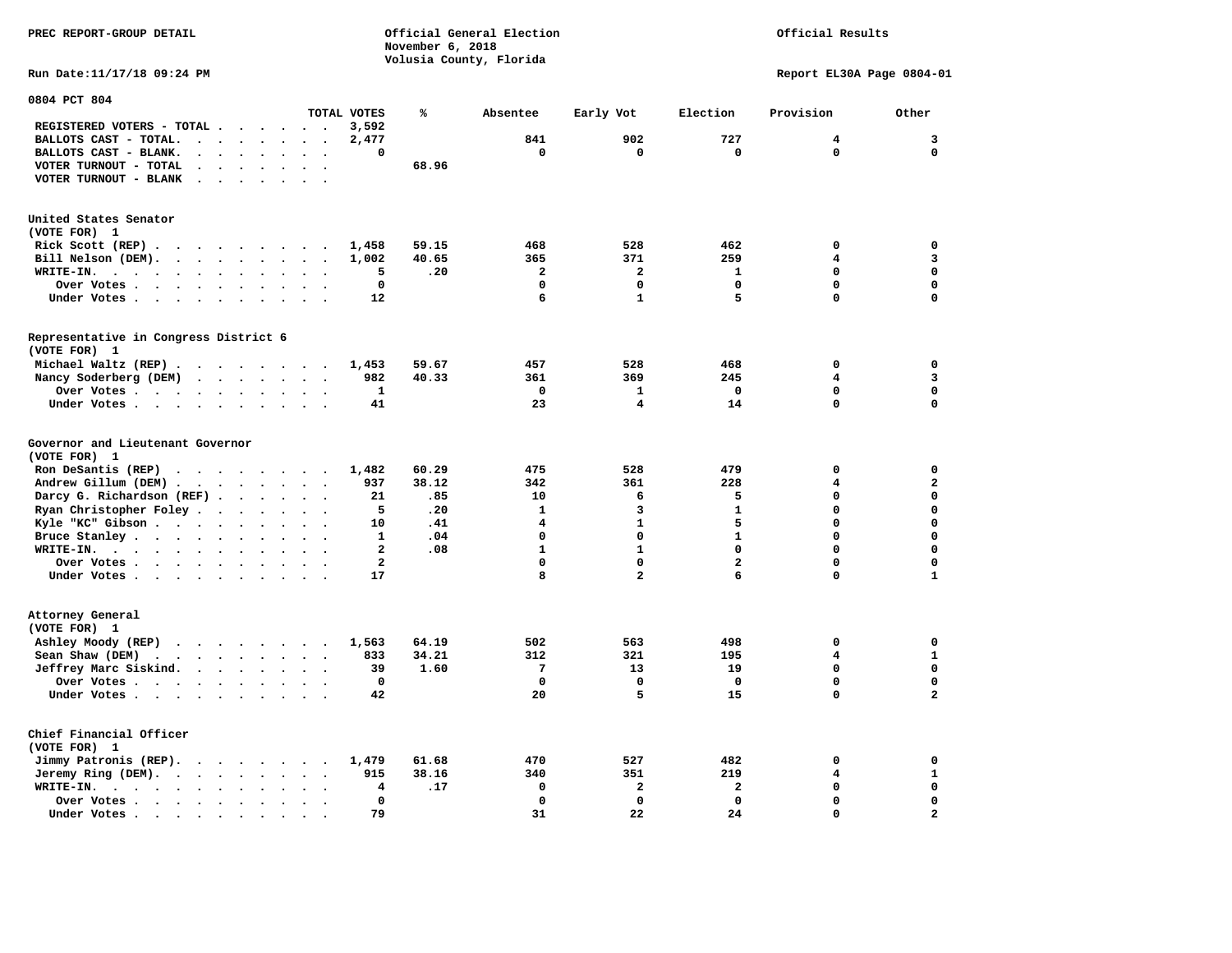| <b>PREC REPORT-GROUP DETAIL</b>                                                                                                                                                                                                                         |              | November 6, 2018 | Official General Election<br>Volusia County, Florida | Official Results |                |                           |                  |
|---------------------------------------------------------------------------------------------------------------------------------------------------------------------------------------------------------------------------------------------------------|--------------|------------------|------------------------------------------------------|------------------|----------------|---------------------------|------------------|
| Run Date:11/17/18 09:24 PM                                                                                                                                                                                                                              |              |                  |                                                      |                  |                | Report EL30A Page 0804-02 |                  |
| 0804 PCT 804                                                                                                                                                                                                                                            |              |                  |                                                      |                  |                |                           |                  |
|                                                                                                                                                                                                                                                         | TOTAL VOTES  | ℁                | Absentee                                             | Early Vot        | Election       | Provision                 | Other            |
| Commissioner of Agriculture<br>(VOTE FOR) 1                                                                                                                                                                                                             |              |                  |                                                      |                  |                |                           |                  |
| Matt Caldwell (REP)                                                                                                                                                                                                                                     | 1,422        | 59.32            | 454                                                  | 509              | 459            | 0                         | 0                |
| Nicole "Nikki" Fried (DEM).                                                                                                                                                                                                                             | 975<br>1     | 40.68            | 358<br>$\mathbf 0$                                   | 369<br>1         | 243<br>0       | 4<br>0                    | 1<br>$\mathbf 0$ |
| Over Votes<br>Under Votes                                                                                                                                                                                                                               | 79           |                  | 29                                                   | 23               | 25             | $\Omega$                  | $\mathbf{2}$     |
| State Senator District 14<br>(VOTE FOR) 1                                                                                                                                                                                                               |              |                  |                                                      |                  |                |                           |                  |
| Dorothy L. Hukill $(REP)$ .                                                                                                                                                                                                                             | 1,412        | 59.38            | 432                                                  | 515              | 464            | 1                         | 0                |
| Melissa "Mel" Martin (DEM).                                                                                                                                                                                                                             | 966<br>0     | 40.62            | 364<br>0                                             | 360<br>0         | 238<br>0       | 3<br>$\mathbf 0$          | 1<br>$\mathbf 0$ |
| Over Votes<br>Under Votes                                                                                                                                                                                                                               | 99           |                  | 45                                                   | 27               | 25             | $\mathbf 0$               | $\mathbf{2}$     |
| State Representative District 25<br>(VOTE FOR) 1                                                                                                                                                                                                        |              |                  |                                                      |                  |                |                           |                  |
| Tom Leek (REP).<br>. The contract of the contract of the contract of the contract of the contract of the contract of the contract of the contract of the contract of the contract of the contract of the contract of the contract of the contrac        | 1,412        | 58.86            | 450                                                  | 517              | 445            | 0                         | 0                |
| Kathleen "Katie" Tripp (DEM)                                                                                                                                                                                                                            | 953          | 39.72            | 353                                                  | 356              | 239            | 4                         | 1                |
| Joseph "Joe" Hannoush (LPF)                                                                                                                                                                                                                             | 34           | 1.42             | 8<br>0                                               | 11<br>0          | 15<br>0        | 0<br>$\mathbf 0$          | 0<br>$\mathbf 0$ |
| Over Votes<br>Under Votes                                                                                                                                                                                                                               | 0<br>78      |                  | 30                                                   | 18               | 28             | $\mathbf 0$               | $\mathbf{2}$     |
| Justice of the Supreme Court Lawson<br>(VOTE FOR) 1<br>$Yes \t . \t .$<br>the contract of the contract of the contract of the contract of the contract of the contract of the contract of<br>No.                                                        | 1,544<br>516 | 74.95<br>25.05   | 550<br>152                                           | 557<br>213       | 436<br>148     | 1<br>3                    | 0<br>0           |
| Over Votes                                                                                                                                                                                                                                              | 2            |                  | 0                                                    | 0                | $\overline{a}$ | $\mathbf 0$               | 0                |
| Under Votes                                                                                                                                                                                                                                             | 415          |                  | 139                                                  | 132              | 141            | $\mathbf 0$               | 3                |
| 5th District Court of Appeal Eisnaugle<br>(VOTE FOR) 1                                                                                                                                                                                                  |              |                  |                                                      |                  |                |                           |                  |
| Yes                                                                                                                                                                                                                                                     | 1,418        | 69.37            | 494                                                  | 529              | 393<br>189     | 2<br>$\mathbf{2}$         | 0<br>0           |
| No.<br>Over Votes                                                                                                                                                                                                                                       | 626<br>0     | 30.63            | 201<br>0                                             | 234<br>0         | 0              | $\mathbf 0$               | 0                |
| Under Votes                                                                                                                                                                                                                                             | 433          |                  | 146                                                  | 139              | 145            | 0                         | 3                |
| Circuit Judge 7th Judicial, Grp 15<br>(VOTE FOR) 1                                                                                                                                                                                                      |              |                  |                                                      |                  |                |                           |                  |
| Linda L. Gaustad                                                                                                                                                                                                                                        | 1,137        | 54.25            | 407                                                  | 422              | 304            | 4                         | 0                |
| Ryan Will<br>$\bullet$<br>. The contract of the contract of the contract of the contract of the contract of the contract of the contract of the contract of the contract of the contract of the contract of the contract of the contract of the contrac | 959          | 45.75            | 310                                                  | 365              | 284            | $\mathbf 0$               | $\mathbf 0$      |
| Over Votes                                                                                                                                                                                                                                              | 0            |                  | 0                                                    | 0                | 0              | 0                         | 0                |
| Under Votes.                                                                                                                                                                                                                                            | 381          |                  | 124                                                  | 115              | 139            | 0                         | 3                |
| County Council Member District 3<br>(VOTE FOR) 1                                                                                                                                                                                                        |              |                  |                                                      |                  |                |                           |                  |
| Michael J. Arminio                                                                                                                                                                                                                                      | 776          | 36.50            | 260                                                  | 293              | 221            | 2                         | 0                |
| Deborah A. "Deb" Denys                                                                                                                                                                                                                                  | 1,350        | 63.50            | 463                                                  | 502              | 383            | $\mathbf{2}$              | 0                |
| Over Votes .<br>$\ddot{\phantom{0}}$<br>Under Votes                                                                                                                                                                                                     | 1<br>350     |                  | 0<br>118                                             | 1<br>106         | 0<br>123       | 0<br>0                    | 0<br>3           |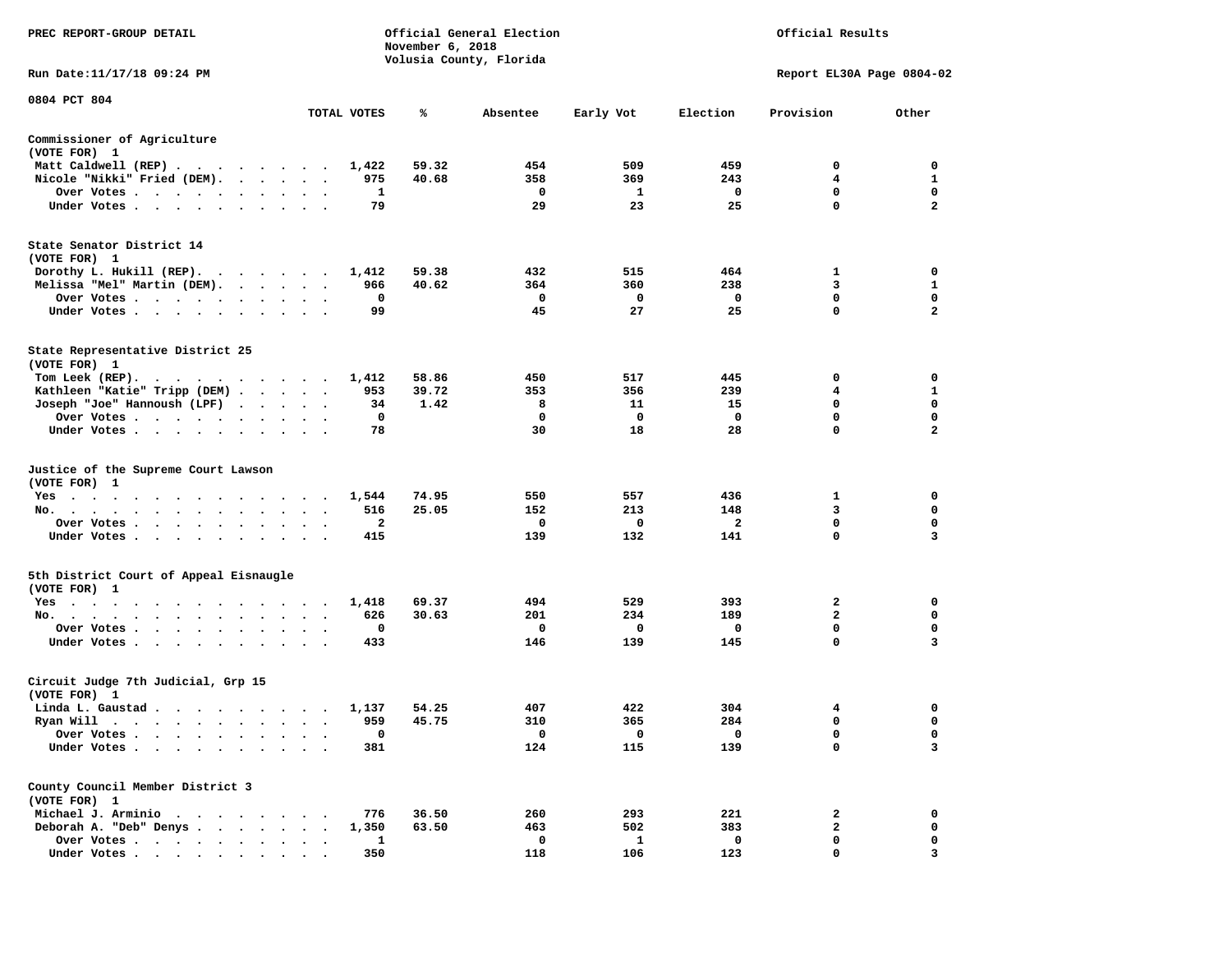| PREC REPORT-GROUP DETAIL                                  |             | November 6, 2018 | Official General Election |                |              | Official Results          |                         |
|-----------------------------------------------------------|-------------|------------------|---------------------------|----------------|--------------|---------------------------|-------------------------|
| Run Date: 11/17/18 09:24 PM                               |             |                  | Volusia County, Florida   |                |              | Report EL30A Page 0804-03 |                         |
|                                                           |             |                  |                           |                |              |                           |                         |
| 0804 PCT 804                                              | TOTAL VOTES | ℁                | Absentee                  | Early Vot      | Election     | Provision                 | Other                   |
| New Smyrna Beach Mayor                                    |             |                  |                           |                |              |                           |                         |
| (VOTE FOR) 1                                              |             |                  |                           |                |              |                           |                         |
| Lisa Martin.<br>$\cdots$                                  | 875         | 37.49            | 326                       | 285            | 260          | 4                         | 0                       |
| Russ Owen                                                 | 1,459       | 62.51            | 464                       | 577            | 418          | 0                         | 0                       |
| Over Votes                                                | 0           |                  | $\mathbf 0$               | $\mathbf{o}$   | 0            | $\mathbf 0$               | 0                       |
| Under Votes.                                              | 143         |                  | 51                        | 40             | 49           | 0                         | 3                       |
| New Smyrna Beach City Commissioner Zone 1                 |             |                  |                           |                |              |                           |                         |
| (VOTE FOR) 1                                              |             |                  |                           |                |              |                           |                         |
| Peggy Belflower                                           | 1,060       | 50.07            | 408                       | 364            | 285          | 3                         | 0                       |
| Michael Kolody.                                           | 1,057       | 49.93            | 327                       | 416            | 313          | $\mathbf{1}$              | 0                       |
| Over Votes                                                | 0           |                  | $\mathbf 0$               | $\Omega$       | 0            | 0                         | 0                       |
| Under Votes                                               | 360         |                  | 106                       | 122            | 129          | 0                         | 3                       |
|                                                           |             |                  |                           |                |              |                           |                         |
| New Smyrna Beach City Commissioner Zone 2<br>(VOTE FOR) 1 |             |                  |                           |                |              |                           |                         |
| Travous Dever                                             | 702         | 35.26            | 236                       | 245            | 220          | 1                         | 0                       |
| Jake Sachs                                                | 1,289       | 64.74            | 420                       | 505            | 361          | 3                         | 0                       |
| Over Votes.                                               | 0           |                  | 0                         | 0              | $\mathbf 0$  | 0                         | 0                       |
| Under Votes                                               | 486         |                  | 185                       | 152            | 146          | 0                         | 3                       |
|                                                           |             |                  |                           |                |              |                           |                         |
| Soil and Water Cons Dist Seat 1<br>(VOTE FOR) 1           |             |                  |                           |                |              |                           |                         |
| William Bliss                                             | 1,169       | 58.48            | 410                       | 440            | 316          | 3                         | 0                       |
| Derrick Orberg.                                           | 830         | 41.52            | 270                       | 311            | 248          | $\mathbf{1}$              | 0                       |
| Over Votes                                                | 2           |                  | $\mathbf 0$               | $\overline{a}$ | 0            | $\mathbf 0$               | 0                       |
| Under Votes                                               | 476         |                  | 161                       | 149            | 163          | 0                         | 3                       |
| Soil and Water Cons Dist Seat 3<br>(VOTE FOR) 1           |             |                  |                           |                |              |                           |                         |
| Beth James.                                               | 997         | 50.40            | 334                       | 371            | 292          | 0                         | 0                       |
| Wesley Wayne Wilson Jr                                    | 349         | 17.64            | 94                        | 129            | 126          | 0                         | 0                       |
| Christine Wilt.                                           | 632         | 31.95            | 242                       | 244            | 142          | 4                         | 0                       |
| Over Votes.                                               | 0           |                  | $\mathbf 0$               | $\mathbf 0$    | $\mathbf 0$  | $\mathbf 0$               | 0                       |
| Under Votes                                               | 499         |                  | 171                       | 158            | 167          | 0                         | 3                       |
| Soil and Water Cons Dist Seat 5<br>(VOTE FOR) 1           |             |                  |                           |                |              |                           |                         |
| J. Mark Barfield                                          | 468         | 23.73            | 156                       | 155            | 155          | 2                         | 0                       |
| Andy Kelly                                                | 848         | 43.00            | 283                       | 347            | 216          | C                         | $\sim$                  |
| David Schaefer.                                           | 656         | 33.27            | 224                       | 245            | 187          | 0                         | 0                       |
| Over Votes                                                | 0           |                  | $\mathbf 0$               | $\mathbf 0$    | 0            | 0                         | 0                       |
| Under Votes.                                              | 505         |                  | 178                       | 155            | 169          | $\mathbf 0$               | 3                       |
|                                                           |             |                  |                           |                |              |                           |                         |
| #1 Increased Homestead Exemption<br>(VOTE FOR) 1          |             |                  |                           |                |              |                           |                         |
| Yes                                                       | 1,105       | 46.57            | 408                       | 374            | 321          | 2                         | 0                       |
| No.                                                       | 1,268       | 53.43            | 401                       | 501            | 364          | $\mathbf{2}$              | 0                       |
| Over Votes                                                | 3           |                  | 0                         | $\overline{a}$ | $\mathbf{1}$ | 0                         | 0                       |
| Under Votes.                                              | 101         |                  | 32                        | 25             | 41           | 0                         | $\overline{\mathbf{3}}$ |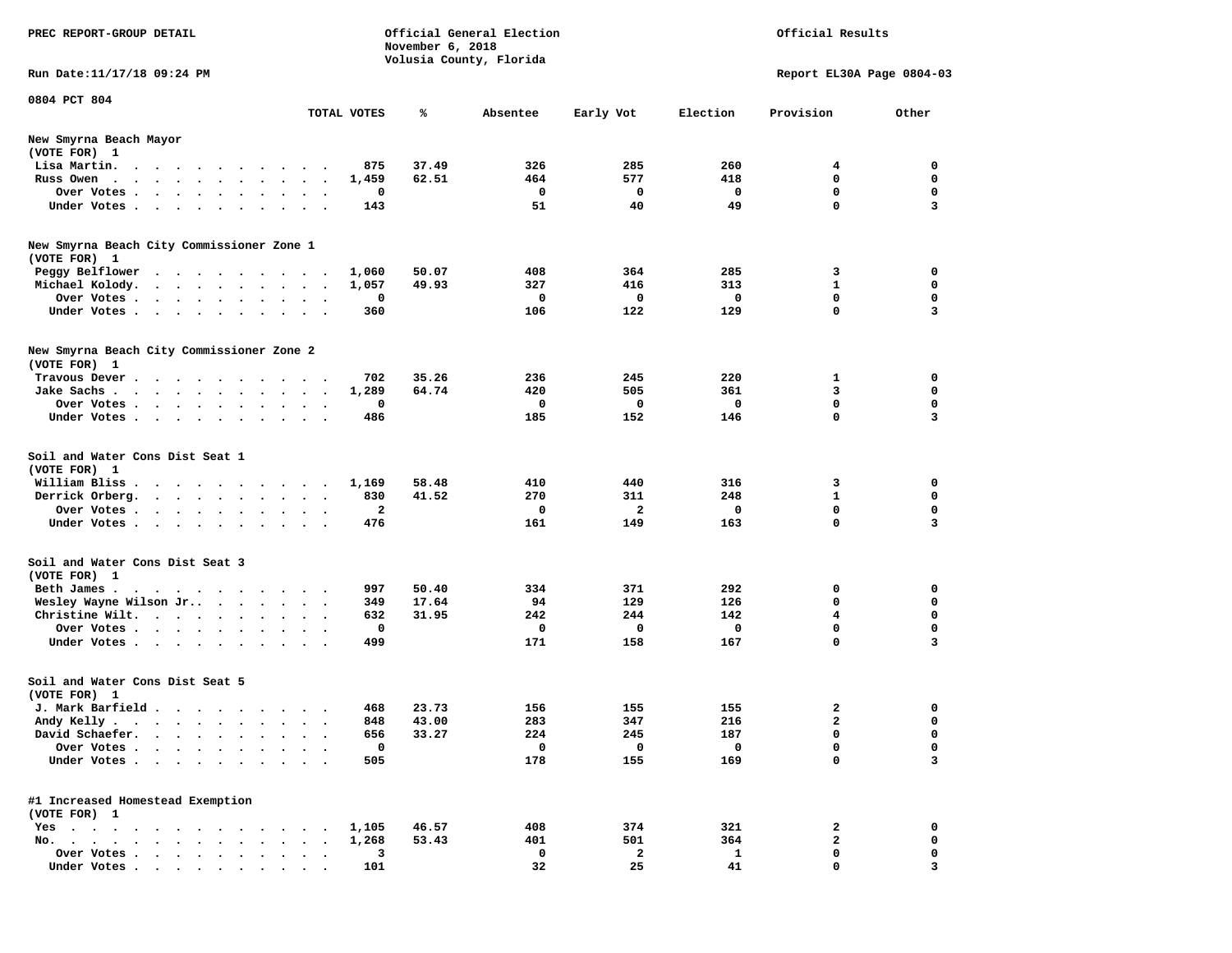| PREC REPORT-GROUP DETAIL                                                                                                                                                                                                                                                                                                                                                                                                                                                                   |                                |                                 | November 6, 2018 | Official General Election<br>Volusia County, Florida |                         | Official Results               |                            |                  |  |
|--------------------------------------------------------------------------------------------------------------------------------------------------------------------------------------------------------------------------------------------------------------------------------------------------------------------------------------------------------------------------------------------------------------------------------------------------------------------------------------------|--------------------------------|---------------------------------|------------------|------------------------------------------------------|-------------------------|--------------------------------|----------------------------|------------------|--|
| Run Date: 11/17/18 09:24 PM                                                                                                                                                                                                                                                                                                                                                                                                                                                                |                                |                                 |                  |                                                      |                         |                                | Report EL30A Page 0804-04  |                  |  |
| 0804 PCT 804                                                                                                                                                                                                                                                                                                                                                                                                                                                                               |                                | TOTAL VOTES                     | %ะ               | Absentee                                             | Early Vot               | Election                       | Provision                  | Other            |  |
|                                                                                                                                                                                                                                                                                                                                                                                                                                                                                            |                                |                                 |                  |                                                      |                         |                                |                            |                  |  |
| #2 Limit on Property Tax Assessments<br>(VOTE FOR) 1                                                                                                                                                                                                                                                                                                                                                                                                                                       |                                |                                 |                  |                                                      |                         |                                |                            |                  |  |
| Yes                                                                                                                                                                                                                                                                                                                                                                                                                                                                                        |                                | 1,507                           | 63.99            | 510                                                  | 529                     | 467                            | $\mathbf{1}$               | $\Omega$         |  |
| No.                                                                                                                                                                                                                                                                                                                                                                                                                                                                                        |                                | 848                             | 36.01            | 289                                                  | 342                     | 214                            | 3                          | $^{\circ}$       |  |
| Over Votes                                                                                                                                                                                                                                                                                                                                                                                                                                                                                 |                                | $\overline{\phantom{a}}$        |                  | $\overline{\phantom{0}}$                             | $\overline{\mathbf{2}}$ | $\overline{\phantom{0}}$       | 0                          | 0                |  |
| Under Votes                                                                                                                                                                                                                                                                                                                                                                                                                                                                                |                                | 120                             |                  | 42                                                   | 29                      | 46                             | $\mathbf 0$                | 3                |  |
| #3 Voter Control of Gambling<br>(VOTE FOR) 1                                                                                                                                                                                                                                                                                                                                                                                                                                               |                                |                                 |                  |                                                      |                         |                                |                            |                  |  |
| Yes. 1,580                                                                                                                                                                                                                                                                                                                                                                                                                                                                                 |                                |                                 | 65.72            | 576                                                  | 565                     | 435                            | $4\phantom{1}$             | 0                |  |
| No.                                                                                                                                                                                                                                                                                                                                                                                                                                                                                        |                                | 824                             | 34.28            | 240                                                  | 318                     | 266                            | $\mathbf 0$                | 0                |  |
| Over Votes                                                                                                                                                                                                                                                                                                                                                                                                                                                                                 |                                | $\mathbf{o}$                    |                  | $\mathbf{o}$                                         | $\overline{\mathbf{0}}$ | $\overline{\phantom{0}}$       | $\mathbf 0$                | 0                |  |
| Under Votes                                                                                                                                                                                                                                                                                                                                                                                                                                                                                |                                | 73                              |                  | 25                                                   | 19                      | 26                             | $\mathbf 0$                | 3                |  |
| #4 Voting Restoration Amendment<br>(VOTE FOR) 1                                                                                                                                                                                                                                                                                                                                                                                                                                            |                                |                                 |                  |                                                      |                         |                                |                            |                  |  |
| Yes 1,403                                                                                                                                                                                                                                                                                                                                                                                                                                                                                  |                                |                                 | 58.90            | 471                                                  | 533                     | 394                            | $4\overline{ }$            | $\mathbf{1}$     |  |
| No.                                                                                                                                                                                                                                                                                                                                                                                                                                                                                        |                                | 979                             | 41.10            | 335                                                  | 343                     | 301                            | $\mathbf 0$                | $\mathbf 0$      |  |
| Over Votes                                                                                                                                                                                                                                                                                                                                                                                                                                                                                 |                                | $\mathbf{o}$                    |                  | $\overline{\mathbf{0}}$                              | $\mathbf{O}$            | $\overline{\mathbf{0}}$        | $^{\circ}$                 | 0                |  |
| Under Votes                                                                                                                                                                                                                                                                                                                                                                                                                                                                                |                                | 95                              |                  | 35                                                   | 26                      | 32                             | $\Omega$                   | $\overline{a}$   |  |
| #5 Supermajority Vote Required<br>(VOTE FOR) 1<br>Yes                                                                                                                                                                                                                                                                                                                                                                                                                                      |                                | 1,545                           | 66.11            | 545                                                  | 530                     | 469                            | $\mathbf{1}$               | 0                |  |
| No.                                                                                                                                                                                                                                                                                                                                                                                                                                                                                        |                                | 792                             | 33.89            | 248                                                  | 332                     | 209                            | 3                          | 0                |  |
| Over Votes                                                                                                                                                                                                                                                                                                                                                                                                                                                                                 |                                | 5                               |                  | $\mathbf{1}$                                         | $\overline{2}$          | $\overline{a}$                 | $\mathbf 0$                | $\mathbf 0$      |  |
| Under Votes                                                                                                                                                                                                                                                                                                                                                                                                                                                                                |                                | 135                             |                  | 47                                                   | 38                      | 47                             | $\mathbf 0$                | 3                |  |
| #6 Rights of Crime Victims; Judges                                                                                                                                                                                                                                                                                                                                                                                                                                                         |                                |                                 |                  |                                                      |                         |                                |                            |                  |  |
| (VOTE FOR) 1                                                                                                                                                                                                                                                                                                                                                                                                                                                                               |                                |                                 |                  |                                                      |                         |                                |                            |                  |  |
| Yes                                                                                                                                                                                                                                                                                                                                                                                                                                                                                        |                                | 1,088<br>1,264                  | 46.26<br>53.74   | 373<br>422                                           | 364<br>499              | 350<br>340                     | $\mathbf{1}$<br>3          | $\mathbf 0$<br>0 |  |
| No.<br>Over Votes                                                                                                                                                                                                                                                                                                                                                                                                                                                                          |                                | 3                               |                  | $\overline{\mathbf{0}}$                              | $\overline{2}$          | $\mathbf{1}$                   | $\mathbf 0$                | $\mathbf 0$      |  |
| Under Votes                                                                                                                                                                                                                                                                                                                                                                                                                                                                                |                                | 122                             |                  | 46                                                   | 37                      | 36                             | $\Omega$                   | 3                |  |
| #7 Survivor Benefits<br>(VOTE FOR) 1                                                                                                                                                                                                                                                                                                                                                                                                                                                       |                                |                                 |                  |                                                      |                         |                                |                            |                  |  |
| Yes                                                                                                                                                                                                                                                                                                                                                                                                                                                                                        |                                | 1,150                           | 49.12            | 400                                                  | 384                     | 363                            | 3                          | 0                |  |
| No.                                                                                                                                                                                                                                                                                                                                                                                                                                                                                        |                                | 1,191                           | 50.88            | 389                                                  | 481                     | 320                            | $\mathbf{1}$               | 0                |  |
| Over Votes<br>Under Votes                                                                                                                                                                                                                                                                                                                                                                                                                                                                  |                                | $\overline{\phantom{a}}$<br>134 |                  | $\mathbf{1}$<br>51                                   | $\mathbf{1}$<br>36      | $\overline{\phantom{0}}$<br>44 | $\mathbf 0$<br>$\mathbf 0$ | $\mathbf 0$<br>3 |  |
| #9 Prohibits Oil, Gas Drilling, Vaping<br>(VOTE FOR) 1                                                                                                                                                                                                                                                                                                                                                                                                                                     |                                |                                 |                  |                                                      |                         |                                |                            |                  |  |
| Yes 1,426                                                                                                                                                                                                                                                                                                                                                                                                                                                                                  |                                |                                 | 60.76            | 520                                                  | 511                     | 390                            | 4                          | 1                |  |
| No.                                                                                                                                                                                                                                                                                                                                                                                                                                                                                        |                                | 921                             | 39.24            | 272                                                  | 354                     | 295                            | 0                          | $\mathbf 0$      |  |
| Over Votes                                                                                                                                                                                                                                                                                                                                                                                                                                                                                 | $\sim$<br>$\ddot{\phantom{a}}$ | 3                               |                  | $\mathbf{1}$                                         | $\mathbf{1}$            | $\mathbf{1}$                   | $\mathbf 0$                | 0                |  |
| $\blacksquare$ $\blacksquare$ $\blacksquare$ $\blacksquare$ $\blacksquare$ $\blacksquare$ $\blacksquare$ $\blacksquare$ $\blacksquare$ $\blacksquare$ $\blacksquare$ $\blacksquare$ $\blacksquare$ $\blacksquare$ $\blacksquare$ $\blacksquare$ $\blacksquare$ $\blacksquare$ $\blacksquare$ $\blacksquare$ $\blacksquare$ $\blacksquare$ $\blacksquare$ $\blacksquare$ $\blacksquare$ $\blacksquare$ $\blacksquare$ $\blacksquare$ $\blacksquare$ $\blacksquare$ $\blacksquare$ $\blacks$ |                                | 127                             |                  | 48                                                   | 36.                     | 41                             | $\Omega$                   | $\mathbf{z}$     |  |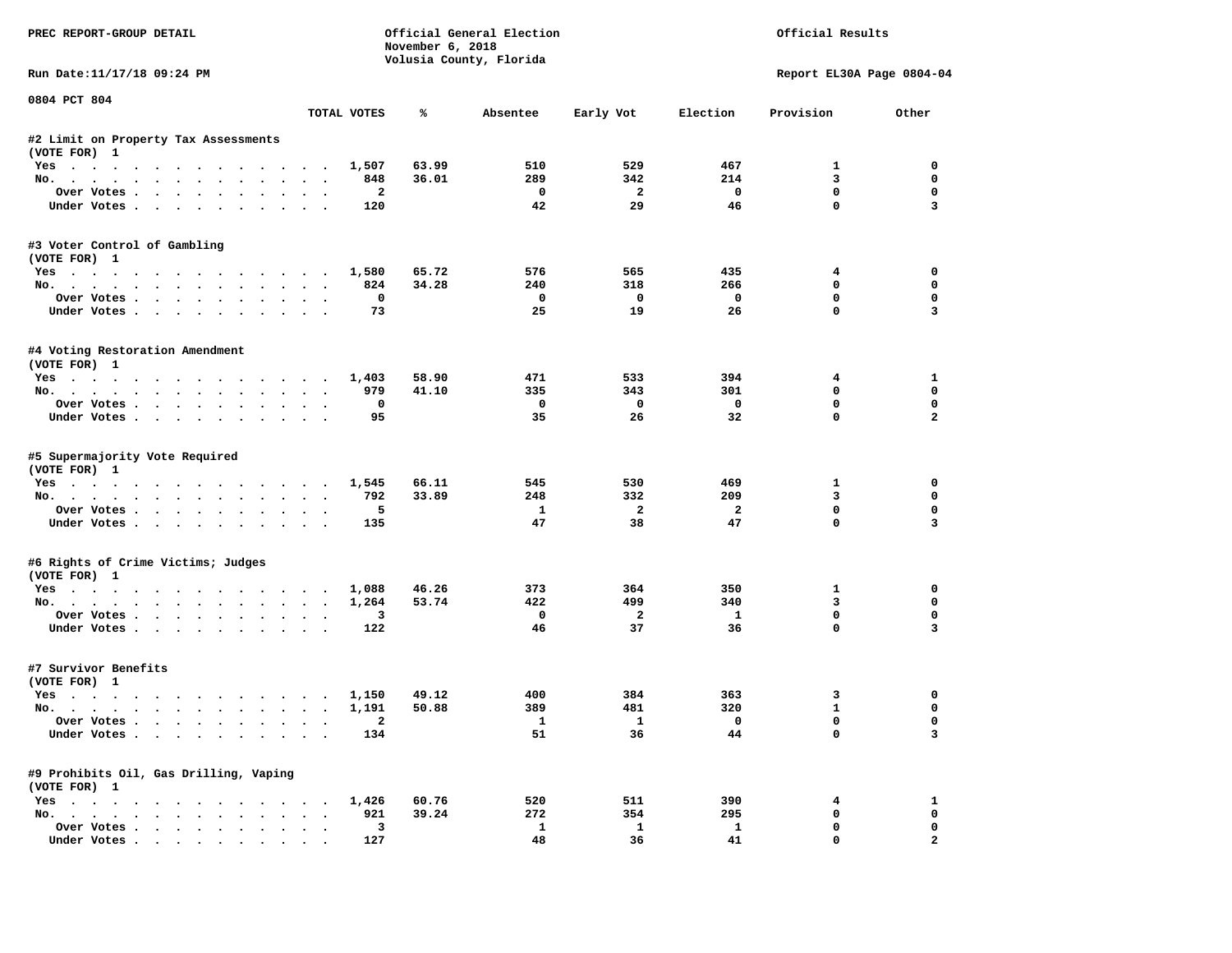| PREC REPORT-GROUP DETAIL                                                                                                                                                                                                                         |                                        | November 6, 2018 | Official General Election<br>Volusia County, Florida | Official Results |             |                           |                         |
|--------------------------------------------------------------------------------------------------------------------------------------------------------------------------------------------------------------------------------------------------|----------------------------------------|------------------|------------------------------------------------------|------------------|-------------|---------------------------|-------------------------|
| Run Date:11/17/18 09:24 PM                                                                                                                                                                                                                       |                                        |                  |                                                      |                  |             | Report EL30A Page 0804-05 |                         |
| 0804 PCT 804                                                                                                                                                                                                                                     |                                        | ℁                |                                                      |                  | Election    | Provision                 |                         |
|                                                                                                                                                                                                                                                  | TOTAL VOTES                            |                  | Absentee                                             | Early Vot        |             |                           | Other                   |
| #10 State and Local Structure and Op<br>(VOTE FOR) 1                                                                                                                                                                                             |                                        |                  |                                                      |                  |             |                           |                         |
| $Yes \cdot \cdot \cdot$<br>$\ddot{\phantom{1}}$<br>.                                                                                                                                                                                             | 1,137<br>$\sim$                        | 49.07            | 423                                                  | 388              | 325         | 1                         | 0                       |
| No.                                                                                                                                                                                                                                              | 1,180<br>$\sim$                        | 50.93            | 364                                                  | 474              | 339         | 3                         | $\mathbf 0$             |
| Over Votes<br>$\ddot{\phantom{1}}$                                                                                                                                                                                                               | 1                                      |                  | 0                                                    | 0                | 1           | $\mathbf 0$               | $\mathbf 0$             |
| Under Votes                                                                                                                                                                                                                                      | 159                                    |                  | 54                                                   | 40               | 62          | $\mathbf 0$               | $\overline{\mathbf{3}}$ |
| #11 Removal of Obs Prov; Crim Statute<br>(VOTE FOR) 1                                                                                                                                                                                            |                                        |                  |                                                      |                  |             |                           |                         |
| Yes                                                                                                                                                                                                                                              | 1,200                                  | 52.79            | 432                                                  | 453              | 312         | 3                         | 0                       |
| No.                                                                                                                                                                                                                                              | 1,073                                  | 47.21            | 330                                                  | 402              | 340         | $\mathbf{1}$              | $\mathbf 0$             |
| Over Votes                                                                                                                                                                                                                                       | 0                                      |                  | $\mathbf{0}$                                         | $\Omega$         | $\mathbf 0$ | $\Omega$                  | $\mathbf 0$             |
| Under Votes<br>$\ddot{\phantom{0}}$                                                                                                                                                                                                              | 204                                    |                  | 79                                                   | 47               | 75          | $\Omega$                  | $\overline{\mathbf{3}}$ |
| #12 Lobbying and Abuse of Office<br>(VOTE FOR) 1                                                                                                                                                                                                 |                                        |                  |                                                      |                  |             |                           |                         |
| Yes                                                                                                                                                                                                                                              | 1,825                                  | 78.63            | 645                                                  | 646              | 531         | 2                         | 1                       |
| No.                                                                                                                                                                                                                                              | 496<br>$\cdot$                         | 21.37            | 144                                                  | 211              | 139         | $\overline{a}$            | 0                       |
| Over Votes                                                                                                                                                                                                                                       | 1                                      |                  | $\mathbf{0}$                                         | $\mathbf{1}$     | $\Omega$    | $\Omega$                  | $\mathbf 0$             |
| Under Votes                                                                                                                                                                                                                                      | 155<br>$\cdot$ .                       |                  | 52                                                   | 44               | 57          | $\mathbf 0$               | $\overline{\mathbf{2}}$ |
| #13 Ends Dog Racing<br>(VOTE FOR) 1                                                                                                                                                                                                              |                                        |                  |                                                      |                  |             |                           |                         |
| Yes                                                                                                                                                                                                                                              | 1,429                                  | 60.81            | 518                                                  | 524              | 384         | 2                         | 1                       |
| $No.$<br>$\cdots$                                                                                                                                                                                                                                | 921                                    | 39.19            | 276                                                  | 344              | 299         | $\overline{a}$            | $\mathbf 0$             |
| Over Votes                                                                                                                                                                                                                                       | 1                                      |                  | 0                                                    | 1                | 0           | $\mathbf 0$               | $\mathbf 0$             |
| Under Votes                                                                                                                                                                                                                                      | 126                                    |                  | 47                                                   | 33               | 44          | $\Omega$                  | $\overline{a}$          |
| New Smyrna Beach Turnbull Preservation Project<br>(VOTE FOR) 1                                                                                                                                                                                   |                                        |                  |                                                      |                  |             |                           |                         |
| Yes, For Bonds.<br>. The contract of the contract of the contract of the contract of the contract of the contract of the contract of the contract of the contract of the contract of the contract of the contract of the contract of the contrac | 1,825                                  | 77.92            | 625                                                  | 675              | 520         | 4                         | $\mathbf{1}$            |
| No, Against Bonds.                                                                                                                                                                                                                               | 517                                    | 22.08            | 164                                                  | 187              | 166         | $\mathbf 0$               | 0                       |
| Over Votes                                                                                                                                                                                                                                       | 0<br>$\bullet$<br>$\ddot{\phantom{1}}$ |                  | 0                                                    | 0                | 0           | 0                         | 0                       |
| Under Votes                                                                                                                                                                                                                                      | 135                                    |                  | 52                                                   | 40               | 41          | $\Omega$                  | $\overline{a}$          |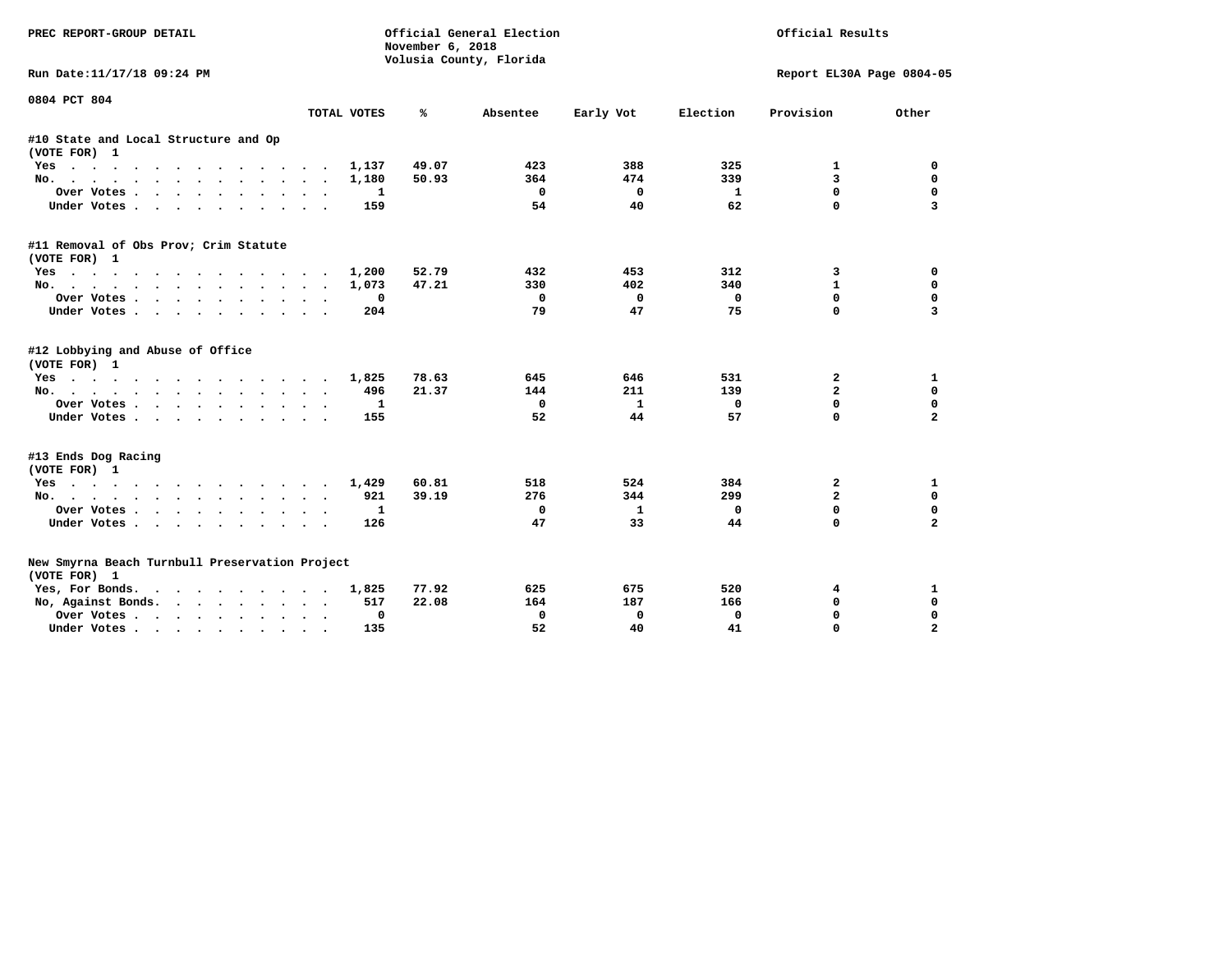**November 6, 2018 Volusia County, Florida Run Date:11/17/18 09:24 PM Report EL30A Page 0805-01 0805 PCT 805 TOTAL VOTES % Absentee Early Vot Election Provision Other REGISTERED VOTERS - TOTAL . . . . . . 4,519 BALLOTS CAST - TOTAL. . . . . . . . 3,312 1,241 1,180 887 2 2 BALLOTS CAST - BLANK. . . . . . . . 0 0 0 0 0 0 VOTER TURNOUT - TOTAL . . . . . . . 73.29 VOTER TURNOUT - BLANK . . . . . . . United States Senator (VOTE FOR) 1 Rick Scott (REP) . . . . . . . . . 1,948 59.17 767 673 506 2 0 Bill Nelson (DEM). . . . . . . . . 1,336 40.58 463 499 372 0 2 WRITE-IN. . . . . . . . . . . . 8 .24 0 2 6 0 0 Over Votes . . . . . . . . . . 1** 1 0 0 0 0 0 0  **Under Votes . . . . . . . . . . 19 10 6 3 0 0 Representative in Congress District 6 (VOTE FOR) 1 Michael Waltz (REP) . . . . . . . . 1,930 59.42 759 667 502 2 0 Nancy Soderberg (DEM) . . . . . . . 1,318 40.58 449 501 366 0 2 Over Votes . . . . . . . . . . 0 0 0 0 0 0**  $\Omega$  **Under Votes . . . . . . . . . . 64 33 12 19 0 0 Governor and Lieutenant Governor (VOTE FOR) 1 Ron DeSantis (REP) . . . . . . . . 1,964 59.84 769 671 522 2 0 Andrew Gillum (DEM) . . . . . . . . 1,279 38.97 438 497 342 0 2 Darcy G. Richardson (REF) . . . . . . 21 .64** 13 0 8 0 0 0<br>**Ryan Christopher Foley** . . . . . . . 3 .09 1 0 2 0 0  **Ryan Christopher Foley . . . . . . . 3 .09 1 0 2 0 0 Kyle "KC" Gibson . . . . . . . . . . 6 .18** 3 **Bruce Stanley . . . . . . . . . . 5 .15** 4 0 1 0 0 0  **WRITE-IN. . . . . . . . . . . . 4 .12 0 2 2 0 0**  $\mathbf{0}$ **Over Votes . . . . . . . . . . . 2** 1 1 0 0 0  $\mathbf{0}$ **Under Votes . . . . . . . . . . 28 12** 7 9 0 **Attorney General (VOTE FOR) 1 Ashley Moody (REP) . . . . . . . . 2,017 62.29 791 696 528 2 0 Sean Shaw (DEM) . . . . . . . . . 1,173 36.23 399 453 319 0 2 Jeffrey Marc Siskind. . . . . . . . 48 1.48 18 9 21 0 0 Over Votes . . . . . . . . . . 0 0 0 0 0 0**  $\mathbf 0$  **Under Votes . . . . . . . . . . 74 33 22 19 0 0 Chief Financial Officer (VOTE FOR) 1 Jimmy Patronis (REP). . . . . . . . 1,973 61.73 767 678 526 2 0 Jeremy Ring (DEM). . . . . . . . . 1,218 38.11 421 467 328 0 2 WRITE-IN. . . . . . . . . . . . 5 .16 1 2 2 0 0 Over Votes . . . . . . . . . . 0 0 0 0 0 0** 

 **Under Votes . . . . . . . . . . 116** 52 33 31 0

 $\mathbf{o}$ 

**PREC REPORT-GROUP DETAIL Official General Election Official Results**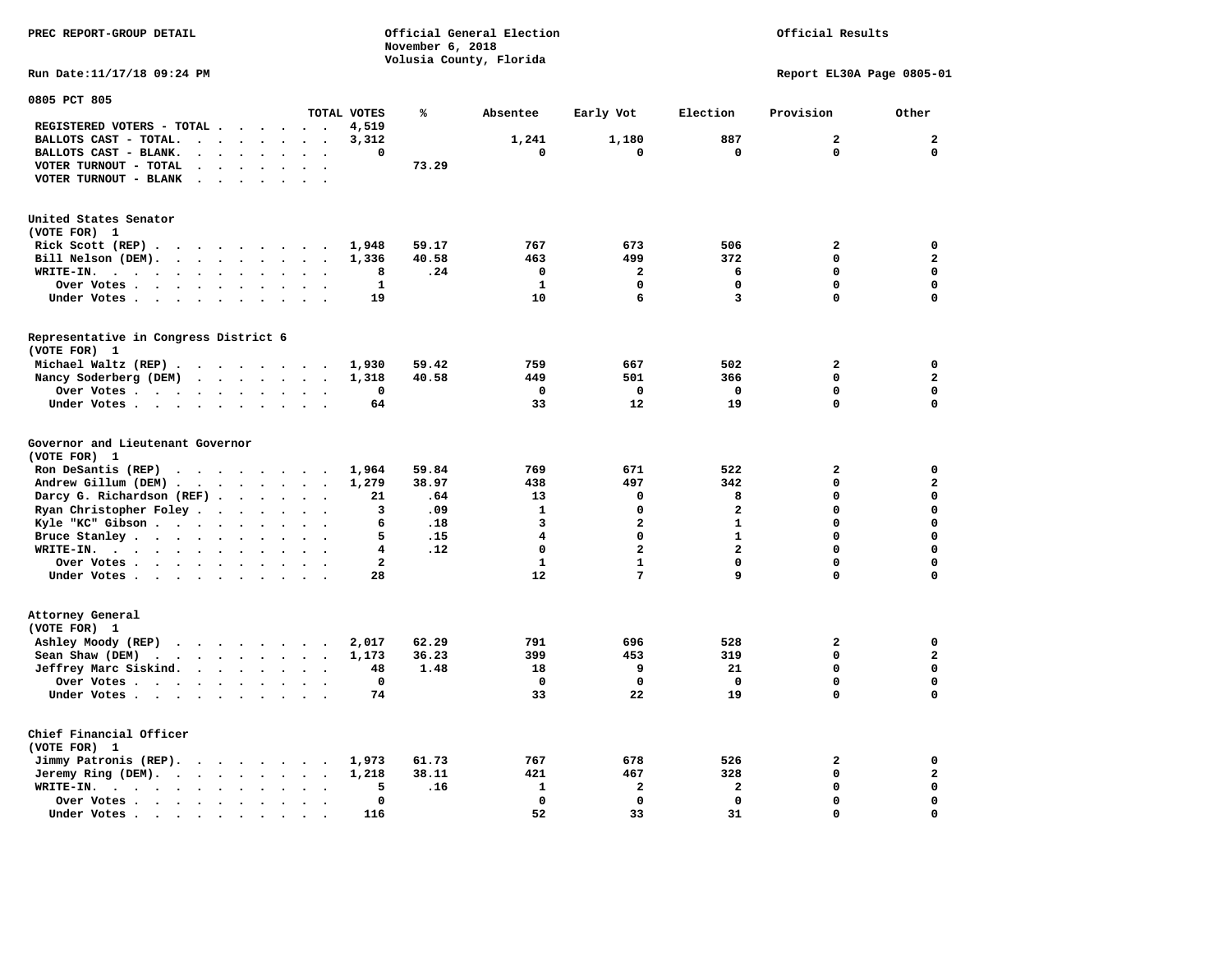| PREC REPORT-GROUP DETAIL                                                                                                                                                                                                                         |                                   |             | November 6, 2018 | Official General Election<br>Volusia County, Florida | Official Results |             |                           |                  |
|--------------------------------------------------------------------------------------------------------------------------------------------------------------------------------------------------------------------------------------------------|-----------------------------------|-------------|------------------|------------------------------------------------------|------------------|-------------|---------------------------|------------------|
| Run Date: 11/17/18 09:24 PM                                                                                                                                                                                                                      |                                   |             |                  |                                                      |                  |             | Report EL30A Page 0805-02 |                  |
| 0805 PCT 805                                                                                                                                                                                                                                     |                                   | TOTAL VOTES | ℁                | Absentee                                             | Early Vot        | Election    | Provision                 | Other            |
| Commissioner of Agriculture                                                                                                                                                                                                                      |                                   |             |                  |                                                      |                  |             |                           |                  |
| (VOTE FOR) 1                                                                                                                                                                                                                                     |                                   |             |                  |                                                      |                  |             |                           |                  |
| Matt Caldwell (REP)                                                                                                                                                                                                                              |                                   | 1,889       | 59.09            | 749                                                  | 653              | 485         | 2                         | 0                |
| Nicole "Nikki" Fried (DEM).                                                                                                                                                                                                                      |                                   | 1,308       | 40.91            | 447                                                  | 491              | 368         | 0                         | $\mathbf{2}$     |
| Over Votes                                                                                                                                                                                                                                       |                                   | 0           |                  | 0                                                    | 0                | 0           | 0                         | 0                |
| Under Votes                                                                                                                                                                                                                                      |                                   | 115         |                  | 45                                                   | 36               | 34          | $\mathbf 0$               | $\mathbf 0$      |
| State Senator District 14<br>(VOTE FOR) 1                                                                                                                                                                                                        |                                   |             |                  |                                                      |                  |             |                           |                  |
| Dorothy L. Hukill $(REP)$ .                                                                                                                                                                                                                      |                                   | 1,837       | 58.37            | 702                                                  | 651              | 482         | 2                         | 0                |
| Melissa "Mel" Martin (DEM).                                                                                                                                                                                                                      |                                   | 1,310       | 41.63            | 454                                                  | 495              | 359         | 0                         | $\mathbf{2}$     |
| Over Votes                                                                                                                                                                                                                                       |                                   | 0           |                  | 0<br>85                                              | 0<br>34          | 0<br>46     | 0<br>0                    | 0<br>$\mathbf 0$ |
| Under Votes                                                                                                                                                                                                                                      | $\sim$<br>$\ddot{\phantom{1}}$    | 165         |                  |                                                      |                  |             |                           |                  |
| State Representative District 25<br>(VOTE FOR) 1                                                                                                                                                                                                 |                                   |             |                  |                                                      |                  |             |                           |                  |
| Tom Leek (REP).<br>the company of the company of the company of the company of the company of the company of the company of the company of the company of the company of the company of the company of the company of the company of the company |                                   | 1,875       | 58.76            | 732                                                  | 649              | 492         | 2                         | 0                |
| Kathleen "Katie" Tripp (DEM)                                                                                                                                                                                                                     |                                   | 1,292       | 40.49            | 449                                                  | 493              | 348         | 0                         | 2                |
| Joseph "Joe" Hannoush (LPF)                                                                                                                                                                                                                      |                                   | 24          | .75              | 7                                                    | 4                | 13          | $\mathbf 0$               | $\mathbf 0$      |
| Over Votes                                                                                                                                                                                                                                       |                                   | 0           |                  | 0                                                    | 0                | $\mathbf 0$ | 0                         | 0                |
| Under Votes                                                                                                                                                                                                                                      |                                   | 121         |                  | 53                                                   | 34               | 34          | 0                         | 0                |
| Justice of the Supreme Court Lawson<br>(VOTE FOR) 1                                                                                                                                                                                              |                                   |             |                  |                                                      |                  |             |                           |                  |
| $Yes \t . \t .$<br>.                                                                                                                                                                                                                             |                                   | 1,920       | 72.56            | 741                                                  | 686              | 490         | 1                         | 2                |
| No.                                                                                                                                                                                                                                              |                                   | 726         | 27.44            | 235                                                  | 265              | 226         | 0                         | 0                |
| Over Votes                                                                                                                                                                                                                                       |                                   | 2           |                  | 0                                                    | $\mathbf{2}$     | 0           | $\mathbf 0$               | $\mathbf 0$      |
| Under Votes                                                                                                                                                                                                                                      | $\sim$<br>$\sim$ $\sim$           | 664         |                  | 265                                                  | 227              | 171         | 1                         | 0                |
| 5th District Court of Appeal Eisnaugle<br>(VOTE FOR) 1                                                                                                                                                                                           |                                   |             |                  |                                                      |                  |             |                           |                  |
| Yes<br>. The contract of the contract of the contract of the contract of the contract of the contract of the contract of the contract of the contract of the contract of the contract of the contract of the contract of the contrac             |                                   | 1,737       | 65.95            | 656                                                  | 647              | 433         | 1                         | 0                |
| No.                                                                                                                                                                                                                                              | $\bullet$<br>$\ddot{\phantom{1}}$ | 897         | 34.05            | 321                                                  | 300              | 275         | 0                         | 1                |
| Over Votes                                                                                                                                                                                                                                       |                                   | 1           |                  | 0                                                    | 0                | 1           | 0                         | 0                |
| Under Votes                                                                                                                                                                                                                                      |                                   | 677         |                  | 264                                                  | 233              | 178         | $\mathbf{1}$              | $\mathbf{1}$     |
| Circuit Judge 7th Judicial, Grp 15<br>(VOTE FOR) 1                                                                                                                                                                                               |                                   |             |                  |                                                      |                  |             |                           |                  |
| Linda L. Gaustad                                                                                                                                                                                                                                 |                                   | 1,399       | 53.32            | 505                                                  | 522              | 372         | 0                         | 0                |
| Ryan Will $\cdots$ , $\cdots$ , $\cdots$ , $\cdots$                                                                                                                                                                                              |                                   | 1,225       | 46.68            | 451                                                  | 438              | 333         | $\overline{\mathbf{2}}$   | $\mathbf{1}$     |
| Over Votes .                                                                                                                                                                                                                                     |                                   | 0           |                  | 0                                                    | 0                | 0           | 0                         | 0                |
| Under Votes .                                                                                                                                                                                                                                    |                                   | 688         |                  | 285                                                  | 220              | 182         | 0                         | 1                |
| County Council Member District 3<br>(VOTE FOR) 1                                                                                                                                                                                                 |                                   |             |                  |                                                      |                  |             |                           |                  |
| Michael J. Arminio<br>$\bullet$                                                                                                                                                                                                                  |                                   | 992         | 36.85            | 314                                                  | 382              | 295         | 0                         | 1                |
| Deborah A. "Deb" Denys.<br>$\bullet$                                                                                                                                                                                                             |                                   | 1,700       | 63.15            | 666                                                  | 593              | 439         | 2                         | 0                |
| Over Votes<br>$\sim$ $\sim$<br>$\ddot{\phantom{a}}$                                                                                                                                                                                              |                                   | 0           |                  | 0                                                    | 0                | 0           | 0                         | 0                |
| Under Votes.                                                                                                                                                                                                                                     |                                   | 620         |                  | 261                                                  | 205              | 153         | 0                         | 1                |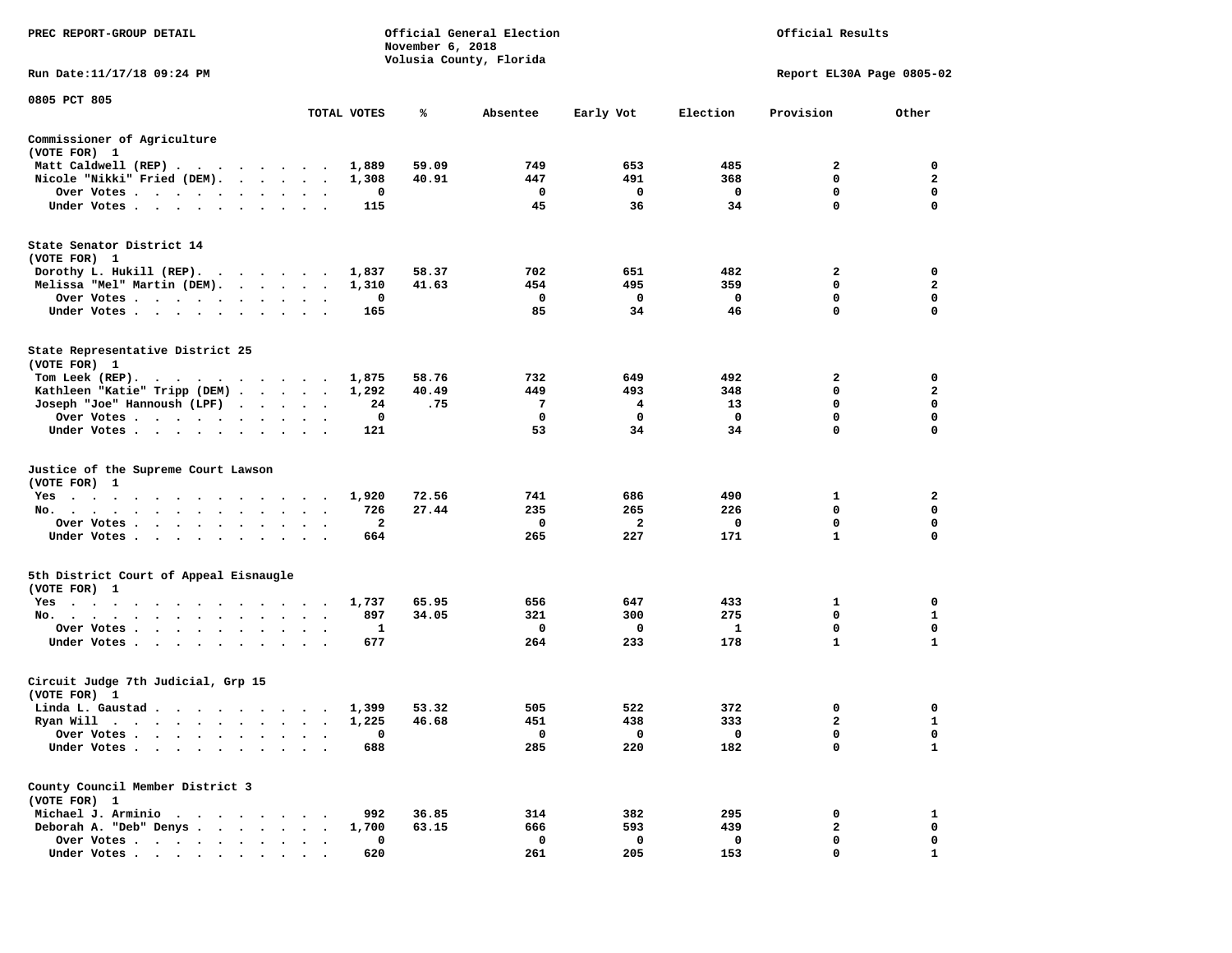| PREC REPORT-GROUP DETAIL                                                                                                        |                            | November 6, 2018 | Official General Election<br>Volusia County, Florida |                                  |                        | Official Results            |                             |
|---------------------------------------------------------------------------------------------------------------------------------|----------------------------|------------------|------------------------------------------------------|----------------------------------|------------------------|-----------------------------|-----------------------------|
| Run Date: 11/17/18 09:24 PM                                                                                                     |                            |                  |                                                      |                                  |                        | Report EL30A Page 0805-03   |                             |
|                                                                                                                                 |                            |                  |                                                      |                                  |                        |                             |                             |
| 0805 PCT 805                                                                                                                    | TOTAL VOTES                | ℁                | Absentee                                             | Early Vot                        | Election               | Provision                   | Other                       |
| New Smyrna Beach Mayor                                                                                                          |                            |                  |                                                      |                                  |                        |                             |                             |
| (VOTE FOR) 1                                                                                                                    |                            |                  |                                                      |                                  |                        |                             |                             |
| Lisa Martin.<br>the contract of the contract of the contract of the contract of the contract of the contract of the contract of | 985                        | 31.91            | 344                                                  | 341                              | 300                    | 0                           | 0                           |
| Russ Owen.                                                                                                                      | 2,102                      | 68.09            | 798                                                  | 761                              | 540                    | 2                           | $\mathbf{1}$                |
| Over Votes                                                                                                                      | 0                          |                  | $\mathbf 0$                                          | $\mathbf{o}$                     | $\mathbf{o}$           | 0                           | 0                           |
| Under Votes                                                                                                                     | 225                        |                  | 99                                                   | 78                               | 47                     | 0                           | $\mathbf{1}$                |
| New Smyrna Beach City Commissioner Zone 1                                                                                       |                            |                  |                                                      |                                  |                        |                             |                             |
| (VOTE FOR) 1                                                                                                                    |                            |                  |                                                      |                                  |                        |                             |                             |
| Peggy Belflower                                                                                                                 | 1,380                      | 48.34            | 487                                                  | 489                              | 404                    | 0                           | 0                           |
| Michael Kolody.                                                                                                                 | 1,475                      | 51.66            | 565                                                  | 542                              | 365                    | $\mathbf{2}$                | $\mathbf{1}$                |
| Over Votes                                                                                                                      | 0                          |                  | 0                                                    | $\mathbf 0$                      | $\Omega$               | 0                           | $\mathbf 0$                 |
| Under Votes                                                                                                                     | 457                        |                  | 189                                                  | 149                              | 118                    | 0                           | $\mathbf{1}$                |
|                                                                                                                                 |                            |                  |                                                      |                                  |                        |                             |                             |
| New Smyrna Beach City Commissioner Zone 2                                                                                       |                            |                  |                                                      |                                  |                        |                             |                             |
| (VOTE FOR) 1                                                                                                                    |                            |                  |                                                      |                                  |                        |                             |                             |
| Travous Dever.                                                                                                                  | 771                        | 29.17            | 254                                                  | 257                              | 259                    | 1                           | 0                           |
| Jake Sachs                                                                                                                      | 1,872                      | 70.83            | 683                                                  | 697                              | 490                    | $\mathbf{1}$                | $\mathbf{1}$                |
| Over Votes                                                                                                                      | 2                          |                  | 0                                                    | 0                                | $\mathbf{2}$           | 0                           | 0                           |
| Under Votes                                                                                                                     | 667                        |                  | 304                                                  | 226                              | 136                    | 0                           | $\mathbf{1}$                |
| Soil and Water Cons Dist Seat 1<br>(VOTE FOR) 1<br>William Bliss<br>Derrick Orberg.<br>Over Votes<br>Under Votes                | 1,373<br>1,097<br>0<br>842 | 55.59<br>44.41   | 507<br>387<br>0<br>347                               | 501<br>402<br>$\mathbf 0$<br>277 | 364<br>306<br>0<br>217 | 0<br>$\mathbf{2}$<br>0<br>0 | 1<br>0<br>0<br>$\mathbf{1}$ |
| Soil and Water Cons Dist Seat 3                                                                                                 |                            |                  |                                                      |                                  |                        |                             |                             |
| (VOTE FOR) 1                                                                                                                    |                            |                  |                                                      |                                  |                        |                             |                             |
| Beth James.                                                                                                                     | 1,257                      | 51.60            | 451                                                  | 467                              | 336                    | 2                           | 1                           |
| Wesley Wayne Wilson Jr                                                                                                          | 370                        | 15.19            | 112                                                  | 136                              | 122                    | 0                           | 0                           |
| Christine Wilt.                                                                                                                 | 809                        | 33.21            | 306                                                  | 297                              | 206                    | 0                           | $\mathbf 0$                 |
| Over Votes                                                                                                                      | $\mathbf{2}$               |                  | 0                                                    | 1                                | 1                      | 0                           | 0                           |
| Under Votes                                                                                                                     | 874                        |                  | 372                                                  | 279                              | 222                    | 0                           | $\mathbf{1}$                |
| Soil and Water Cons Dist Seat 5<br>(VOTE FOR) 1                                                                                 |                            |                  |                                                      |                                  |                        |                             |                             |
| J. Mark Barfield                                                                                                                | 459                        | 18.90            | 178                                                  | 152                              | 129                    | 0                           | 0                           |
| Andy Kelly                                                                                                                      | 1,048                      | 43.16            | 342                                                  | 418                              | 287                    | 0                           |                             |
| David Schaefer.                                                                                                                 | 921                        | 37.93            | 345                                                  | 328                              | 246                    | $\mathbf{2}$                | 0                           |
| Over Votes                                                                                                                      | $\mathbf 0$                |                  | $\mathbf 0$                                          | $\mathbf 0$                      | $\mathbf 0$            | 0                           | 0                           |
| Under Votes                                                                                                                     | 884                        |                  | 376                                                  | 282                              | 225                    | 0                           | $\mathbf{1}$                |
|                                                                                                                                 |                            |                  |                                                      |                                  |                        |                             |                             |
| #1 Increased Homestead Exemption<br>(VOTE FOR) 1                                                                                |                            |                  |                                                      |                                  |                        |                             |                             |
|                                                                                                                                 |                            | 45.29            | 553                                                  |                                  | 409                    | 1                           | 0                           |
| Yes<br>No.                                                                                                                      | 1,429                      |                  | 623                                                  | 466<br>659                       | 441                    | $\mathbf{1}$                | $\overline{\mathbf{2}}$     |
| Over Votes.                                                                                                                     | 1,726<br>3                 | 54.71            | 0                                                    | $\overline{\mathbf{2}}$          | 1                      | 0                           | 0                           |
| Under Votes                                                                                                                     | 154                        |                  | 65                                                   | 53                               | 36                     | $\mathbf{0}$                | $\mathbf 0$                 |
|                                                                                                                                 |                            |                  |                                                      |                                  |                        |                             |                             |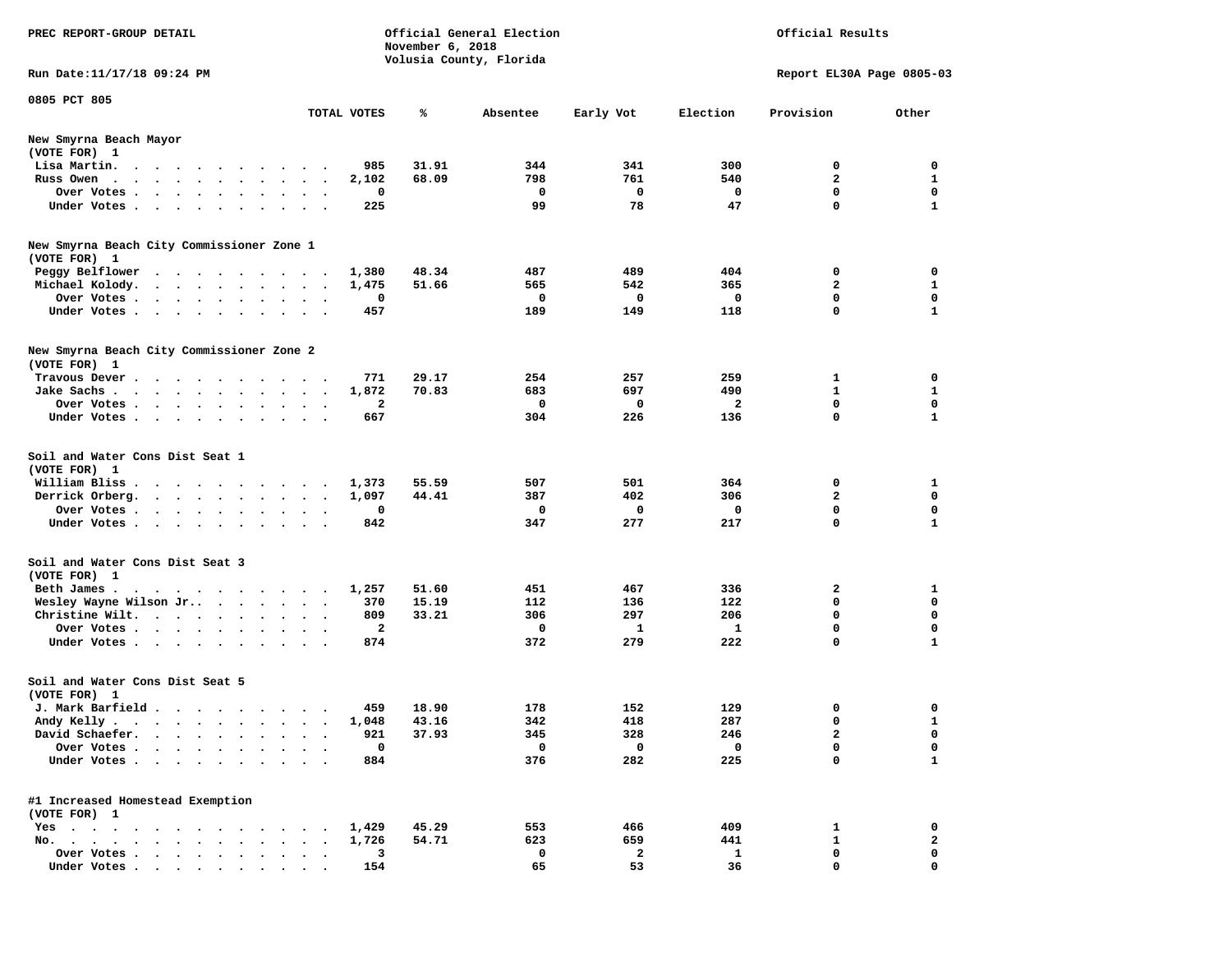| PREC REPORT-GROUP DETAIL                                     |                                      |                | November 6, 2018 | Official General Election<br>Volusia County, Florida |                          | Official Results         |                             |                |  |
|--------------------------------------------------------------|--------------------------------------|----------------|------------------|------------------------------------------------------|--------------------------|--------------------------|-----------------------------|----------------|--|
| Run Date: 11/17/18 09:24 PM                                  |                                      |                |                  |                                                      |                          |                          | Report EL30A Page 0805-04   |                |  |
| 0805 PCT 805                                                 |                                      | TOTAL VOTES    | %ะ               | Absentee                                             | Early Vot                | Election                 | Provision                   | Other          |  |
|                                                              |                                      |                |                  |                                                      |                          |                          |                             |                |  |
| #2 Limit on Property Tax Assessments<br>(VOTE FOR) 1         |                                      |                |                  |                                                      |                          |                          |                             |                |  |
| Yes                                                          |                                      | 2,023          | 64.43            | 783                                                  | 676                      | 562                      | $\overline{a}$              | $\Omega$       |  |
| No.                                                          |                                      | 1,117          | 35.57            | 381                                                  | 448                      | 286                      | $^{\circ}$                  | $\overline{a}$ |  |
| Over Votes                                                   |                                      | $\overline{a}$ |                  | $\overline{\phantom{0}}$                             | $\overline{\mathbf{2}}$  | $\overline{\mathbf{0}}$  | 0                           | $\mathbf 0$    |  |
| Under Votes                                                  |                                      | 170            |                  | 77                                                   | 54                       | 39                       | $\mathbf 0$                 | $\mathbf 0$    |  |
| #3 Voter Control of Gambling<br>(VOTE FOR) 1                 |                                      |                |                  |                                                      |                          |                          |                             |                |  |
| Yes                                                          |                                      | 2,043          | 64.12            | 760                                                  | 722                      | 560                      | 0                           | 1              |  |
| No.                                                          |                                      | 1,143          | 35.88            | 423                                                  | 418                      | 299                      | $\overline{a}$              | $\mathbf{1}$   |  |
| Over Votes                                                   |                                      | $\overline{a}$ |                  | $\mathbf{1}$                                         | $\mathbf{1}$             | $\overline{\phantom{0}}$ | $\mathbf 0$                 | $\mathbf 0$    |  |
| Under Votes                                                  |                                      | 124            |                  | 57                                                   | 39                       | 28                       | $\mathbf 0$                 | $\mathbf 0$    |  |
| #4 Voting Restoration Amendment<br>(VOTE FOR) 1              |                                      |                |                  |                                                      |                          |                          |                             |                |  |
| Yes                                                          |                                      | 1,736          | 55.15            | 610                                                  | 635                      | 489                      | $\Omega$                    | $\overline{a}$ |  |
| No.                                                          |                                      | 1,412          | 44.85            | 556                                                  | 498                      | 356                      | $\overline{a}$              | 0              |  |
| Over Votes                                                   | $\sim$<br>$\sim$                     | 3              |                  | $\mathbf{1}$                                         | $\mathbf{O}$             | $\overline{a}$           | $^{\circ}$                  | 0              |  |
| Under Votes                                                  |                                      | 161            |                  | 74                                                   | 47                       | 40                       | $\Omega$                    | $\Omega$       |  |
| #5 Supermajority Vote Required<br>(VOTE FOR) 1<br>Yes<br>No. |                                      | 1,994<br>1,103 | 64.38<br>35.62   | 767<br>369                                           | 677<br>441               | 548<br>292               | $\mathbf{2}$<br>$\mathbf 0$ | 0<br>1         |  |
| Over Votes                                                   |                                      | $\mathbf{1}$   |                  | $\mathbf{1}$                                         | $\overline{\mathbf{0}}$  | $\mathbf 0$              | $\mathbf 0$                 | $\mathbf 0$    |  |
| Under Votes                                                  |                                      | 214            |                  | 104                                                  | 62                       | 47                       | $\mathbf 0$                 | $\mathbf{1}$   |  |
| #6 Rights of Crime Victims; Judges<br>(VOTE FOR) 1           |                                      |                |                  |                                                      |                          |                          |                             |                |  |
| Yes                                                          |                                      | 1,311          | 41.99            | 485                                                  | 424                      | 402                      | 0                           | $\mathbf 0$    |  |
| No.                                                          |                                      | 1,811          | 58.01            | 671                                                  | 695                      | 442                      | $\overline{a}$              | $\mathbf{1}$   |  |
| Over Votes                                                   |                                      | 1              |                  | $\mathbf 0$                                          | $\mathbf{1}$             | $\mathbf{o}$             | $\mathbf 0$                 | $\mathbf 0$    |  |
| Under Votes                                                  |                                      | 189            |                  | 85                                                   | 60                       | 43                       | $\Omega$                    | $\mathbf{1}$   |  |
| #7 Survivor Benefits<br>(VOTE FOR) 1                         |                                      |                |                  |                                                      |                          |                          |                             |                |  |
| Yes                                                          |                                      | 1,328          | 43.12            | 524                                                  | 426                      | 378                      | 0                           | 0              |  |
| No.                                                          |                                      | 1,752          | 56.88            | 612                                                  | 685                      | 452                      | $\mathbf{2}$                | $\mathbf{1}$   |  |
| Over Votes                                                   |                                      | $\mathbf{1}$   |                  | $\mathbf{1}$                                         | $\overline{\phantom{0}}$ | $\overline{\phantom{0}}$ | $\mathbf 0$                 | $\mathbf 0$    |  |
| Under Votes                                                  |                                      | 231            |                  | 104                                                  | 69                       | 57                       | $\mathbf 0$                 | $\mathbf{1}$   |  |
| #9 Prohibits Oil, Gas Drilling, Vaping<br>(VOTE FOR) 1       |                                      |                |                  |                                                      |                          |                          |                             |                |  |
| Yes 1,880                                                    |                                      |                | 60.47            | 680                                                  | 687                      | 511                      | $\mathbf 0$                 | $\overline{a}$ |  |
| No.                                                          |                                      | 1,229          | 39.53            | 466                                                  | 436                      | 325                      | $\mathbf{2}$                | $\mathbf 0$    |  |
| Over Votes                                                   | $\mathbf{r}$<br>$\ddot{\phantom{a}}$ | 4              |                  | $\mathbf{o}$                                         | $\overline{4}$           | $\mathbf 0$              | $\mathbf 0$                 | 0              |  |
| Inder Votes, , , , , , , ,                                   |                                      | 199            |                  | 95                                                   | 53                       | 51                       | $\Omega$                    | $\Omega$       |  |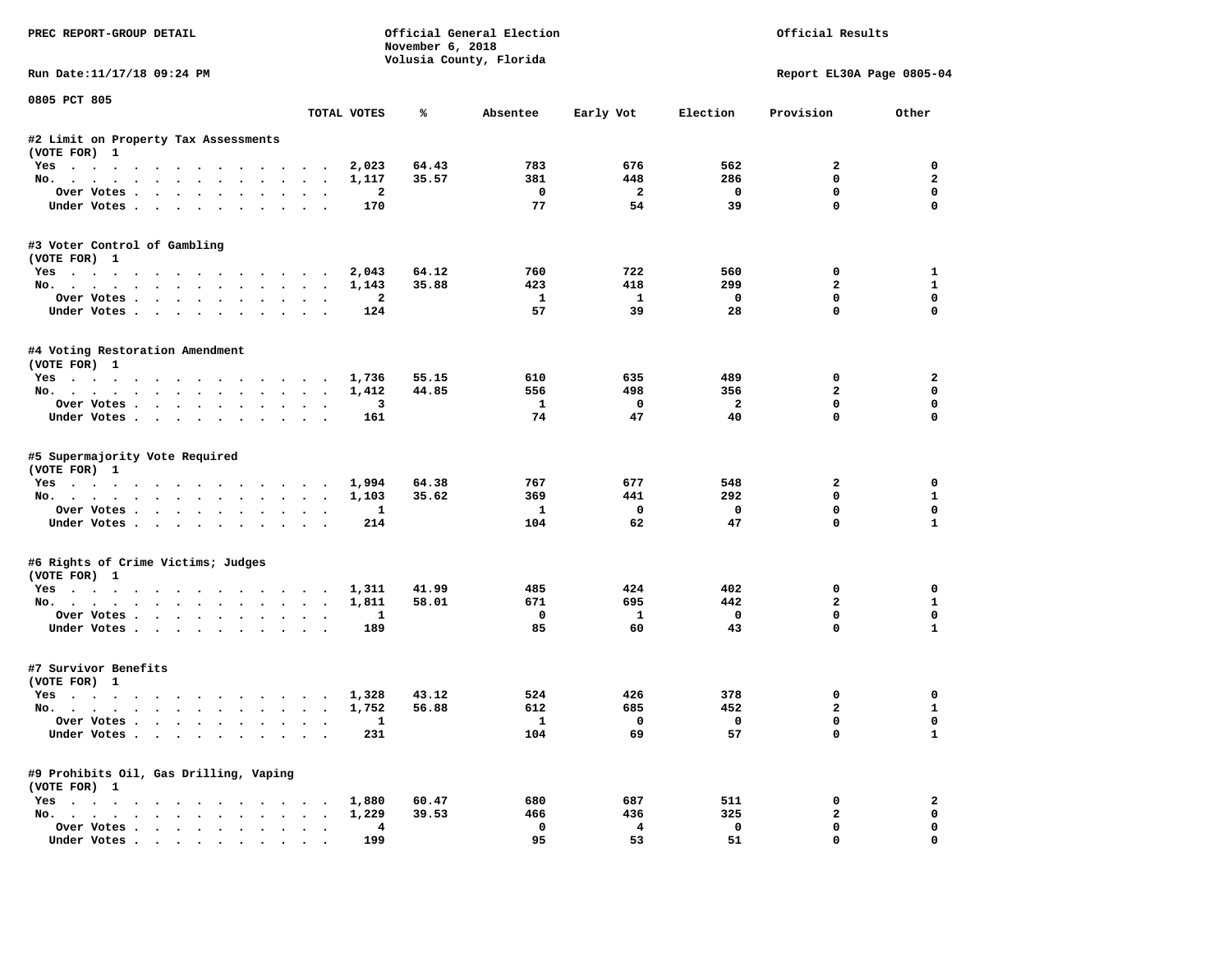| PREC REPORT-GROUP DETAIL                                       |                                   | November 6, 2018<br>Volusia County, Florida | Official General Election |              | Official Results |                           |              |  |
|----------------------------------------------------------------|-----------------------------------|---------------------------------------------|---------------------------|--------------|------------------|---------------------------|--------------|--|
| Run Date:11/17/18 09:24 PM                                     |                                   |                                             |                           |              |                  | Report EL30A Page 0805-05 |              |  |
| 0805 PCT 805                                                   | TOTAL VOTES                       | ℁                                           | Absentee                  | Early Vot    | Election         | Provision                 | Other        |  |
| #10 State and Local Structure and Op                           |                                   |                                             |                           |              |                  |                           |              |  |
| (VOTE FOR) 1                                                   |                                   |                                             |                           |              |                  |                           |              |  |
| Yes                                                            | 1,309                             | 43.10                                       | 483                       | 452          | 374              | 0                         | 0            |  |
| No.                                                            | 1,728                             | 56.90                                       | 632                       | 649          | 444              | $\overline{a}$            | 1            |  |
| Over Votes                                                     | 3                                 |                                             | $^{\circ}$                | 1            | $\overline{2}$   | $\mathbf{0}$              | $\mathbf{0}$ |  |
| Under Votes                                                    | 272                               |                                             | 126                       | 78           | 67               | 0                         | $\mathbf{1}$ |  |
| #11 Removal of Obs Prov; Crim Statute<br>(VOTE FOR) 1          |                                   |                                             |                           |              |                  |                           |              |  |
| Yes                                                            | 1,510                             | 50.60                                       | 561                       | 545          | 403              | 0                         | 1            |  |
| No.                                                            | 1,474                             | 49.40                                       | 538                       | 540          | 394              | $\overline{a}$            | $\mathbf 0$  |  |
| Over Votes                                                     | $\mathbf{2}$                      |                                             | 0                         | $\mathbf{2}$ | 0                | 0                         | $\mathbf 0$  |  |
|                                                                | 326                               |                                             | 142                       | 93           | 90               | $\Omega$                  | $\mathbf{1}$ |  |
| Under Votes                                                    |                                   |                                             |                           |              |                  |                           |              |  |
| #12 Lobbying and Abuse of Office                               |                                   |                                             |                           |              |                  |                           |              |  |
| (VOTE FOR) 1                                                   |                                   |                                             |                           |              |                  |                           |              |  |
| Yes                                                            | 2,402                             | 77.68                                       | 938                       | 824          | 637              | $\overline{\mathbf{2}}$   | 1            |  |
| No.                                                            | 690                               | 22.32                                       | 205                       | 289          | 196              | 0                         | 0            |  |
| Over Votes                                                     | $\mathbf{2}$<br>$\sim$            |                                             | 0                         | 1            | $\mathbf{1}$     | 0                         | $\mathbf 0$  |  |
| Under Votes                                                    | 218                               |                                             | 98                        | 66           | 53               | 0                         | $\mathbf{1}$ |  |
| #13 Ends Dog Racing                                            |                                   |                                             |                           |              |                  |                           |              |  |
| (VOTE FOR) 1                                                   |                                   |                                             |                           |              |                  |                           |              |  |
| Yes                                                            | 1,979                             | 63.92                                       | 730                       | 732          | 514              | $\mathbf{1}$              | 2            |  |
| No.                                                            | 1,117                             | 36.08                                       | 411                       | 385          | 320              | $\mathbf{1}$              | $\mathbf 0$  |  |
| Over Votes                                                     | $\mathbf{2}$                      |                                             | $\mathbf{1}$              | $\mathbf{1}$ | $\mathbf{0}$     | $\Omega$                  | $\mathbf 0$  |  |
| Under Votes                                                    | 214                               |                                             | 99                        | 62           | 53               | 0                         | $\mathbf 0$  |  |
| New Smyrna Beach Turnbull Preservation Project<br>(VOTE FOR) 1 |                                   |                                             |                           |              |                  |                           |              |  |
| Yes, For Bonds.                                                | 2,250                             | 72.72                                       | 824                       | 819          | 605              | 1                         | 1            |  |
| No, Against Bonds.                                             | 844                               | 27.28                                       | 310                       | 301          | 233              | 0                         | 0            |  |
|                                                                | 0                                 |                                             | 0                         | 0            | 0                | 0                         | 0            |  |
| Over Votes                                                     | $\bullet$<br>$\ddot{\phantom{1}}$ |                                             |                           |              |                  | $\mathbf{1}$              | $\mathbf{1}$ |  |
| Under Votes                                                    | 218                               |                                             | 107                       | 60           | 49               |                           |              |  |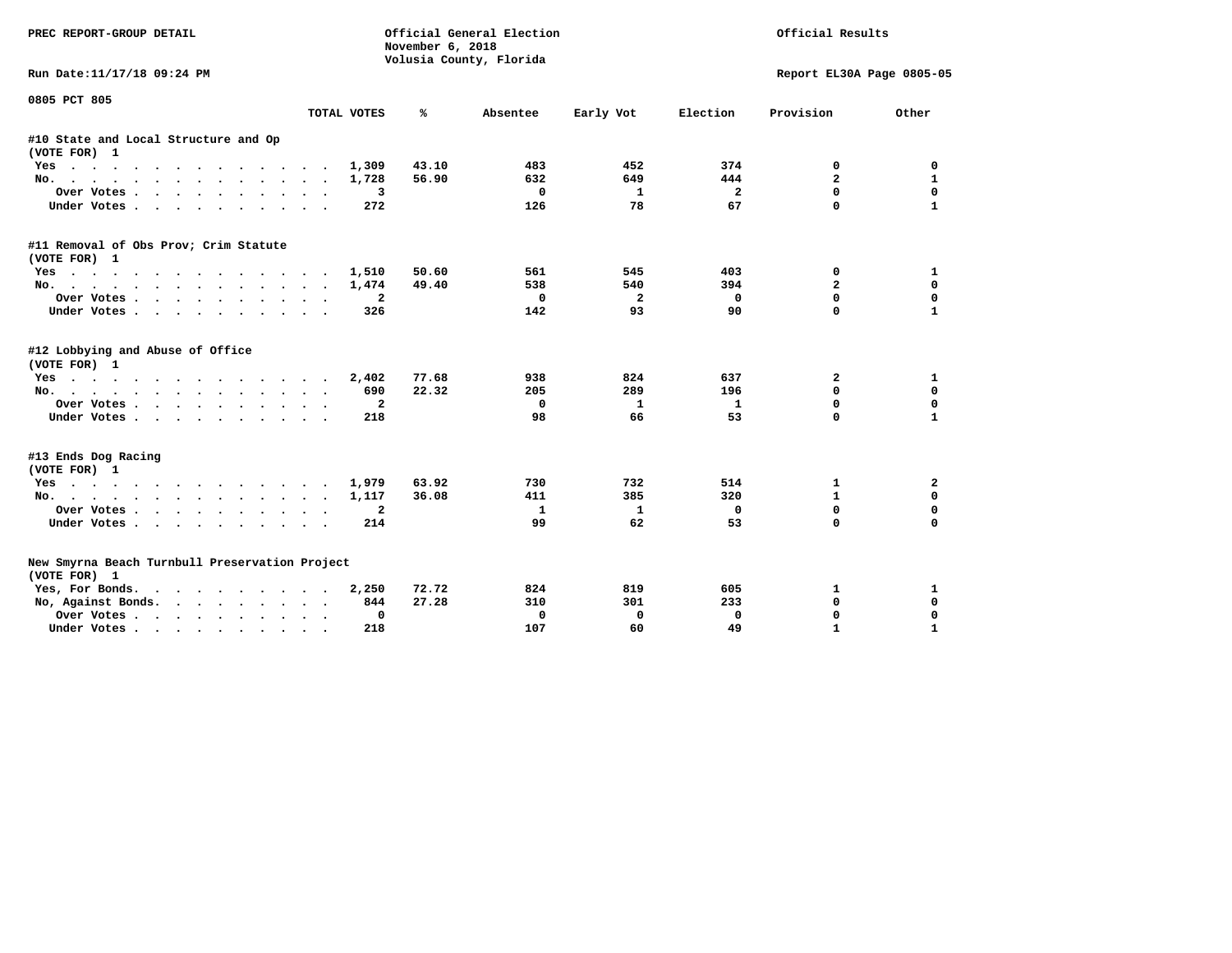**PREC REPORT-GROUP DETAIL Official General Election Official Results November 6, 2018 Volusia County, Florida Run Date:11/17/18 09:24 PM Report EL30A Page 0807-01 0807 PCT 807 TOTAL VOTES % Absentee Early Vot Election Provision Other REGISTERED VOTERS - TOTAL . . . . . . 1,806 BALLOTS CAST - TOTAL. . . . . . . . 1,101 359 324 416 2 0 BALLOTS CAST - BLANK. . . . . . . . 0 0 0 0 0 0 VOTER TURNOUT - TOTAL . . . . . . . 60.96 VOTER TURNOUT - BLANK . . . . . . . United States Senator (VOTE FOR) 1 Rick Scott (REP) . . . . . . . . . 633 57.86** 202 177 254 0 0  **Bill Nelson (DEM). . . . . . . . . 461 42.14 155 144 160 2 0 WRITE-IN. . . . . . . . . . . . 0 0 0 0 0 0 Over Votes . . . . . . . . . . 1 1 0 0 0 0 Under Votes . . . . . . . . . . . 6** 1 3 2 0 0 **Representative in Congress District 6 (VOTE FOR) 1 Michael Waltz (REP) . . . . . . . . 645 59.34 198 176 271 0 0 Nancy Soderberg (DEM) . . . . . . . 442 40.66 157 142 141 2 0 Over Votes . . . . . . . . . . 1 0 0 1 0 0 Under Votes . . . . . . . . . . 13 4 6 3 0 0 Governor and Lieutenant Governor (VOTE FOR) 1** 

 $\mathbf 0$ 

 $\mathbf{o}$ 

 $\overline{0}$ 

| ניטוים בוטי                                                    |  |  |  |                      |                      |     |      |         |  |
|----------------------------------------------------------------|--|--|--|----------------------|----------------------|-----|------|---------|--|
| Ron DeSantis (REP) $\cdot \cdot \cdot \cdot \cdot \cdot \cdot$ |  |  |  | 644                  | 58.92                | 199 | 177  | 268     |  |
| Andrew Gillum (DEM)                                            |  |  |  | 429                  | 39.25                | 148 | 144  | 135     |  |
| Darcy G. Richardson $(REF)$                                    |  |  |  |                      | .82                  |     |      |         |  |
| Ryan Christopher Foley                                         |  |  |  |                      | .46                  |     |      |         |  |
| Kyle "KC" Gibson                                               |  |  |  |                      | .37                  |     |      |         |  |
| Bruce Stanley                                                  |  |  |  |                      | .18                  |     |      |         |  |
| WRITE-IN.                                                      |  |  |  |                      |                      |     |      |         |  |
| Over Votes                                                     |  |  |  |                      |                      |     |      |         |  |
| Under Votes                                                    |  |  |  |                      |                      |     |      |         |  |
| Attorney General<br>(VOTE FOR) 1                               |  |  |  |                      |                      |     |      |         |  |
| Ashley Moody (REP)                                             |  |  |  | 680                  | 62.33                | 217 | 182  | 281     |  |
| Sean Shaw (DEM)                                                |  |  |  | 390                  | 35.75                | 133 | 134  | 121     |  |
| Jeffrey Marc Siskind.                                          |  |  |  | 21                   | 1.92                 |     |      |         |  |
| Over Votes                                                     |  |  |  |                      |                      |     |      |         |  |
| Under Votes                                                    |  |  |  | 10                   |                      |     |      |         |  |
| Chief Financial Officer<br>(VOTE FOR) 1                        |  |  |  |                      |                      |     |      |         |  |
| Jimmy Patronis (REP).                                          |  |  |  | 660                  | 61.34                | 201 | 183  | 276     |  |
| $     -$                                                       |  |  |  | $\sim$ $\sim$ $\sim$ | $\sim$ $\sim$ $\sim$ |     | $ -$ | $- - -$ |  |

 **Jeremy Ring (DEM). . . . . . . . 416 38.66 151 136 127 2** 0  **WRITE-IN. . . . . . . . . . . . 0 0 0 0 0 0 Over Votes . . . . . . . . . . 0 0 0 0 0 0** 

 **Under Votes . . . . . . . . . . 25 7 5 13 0**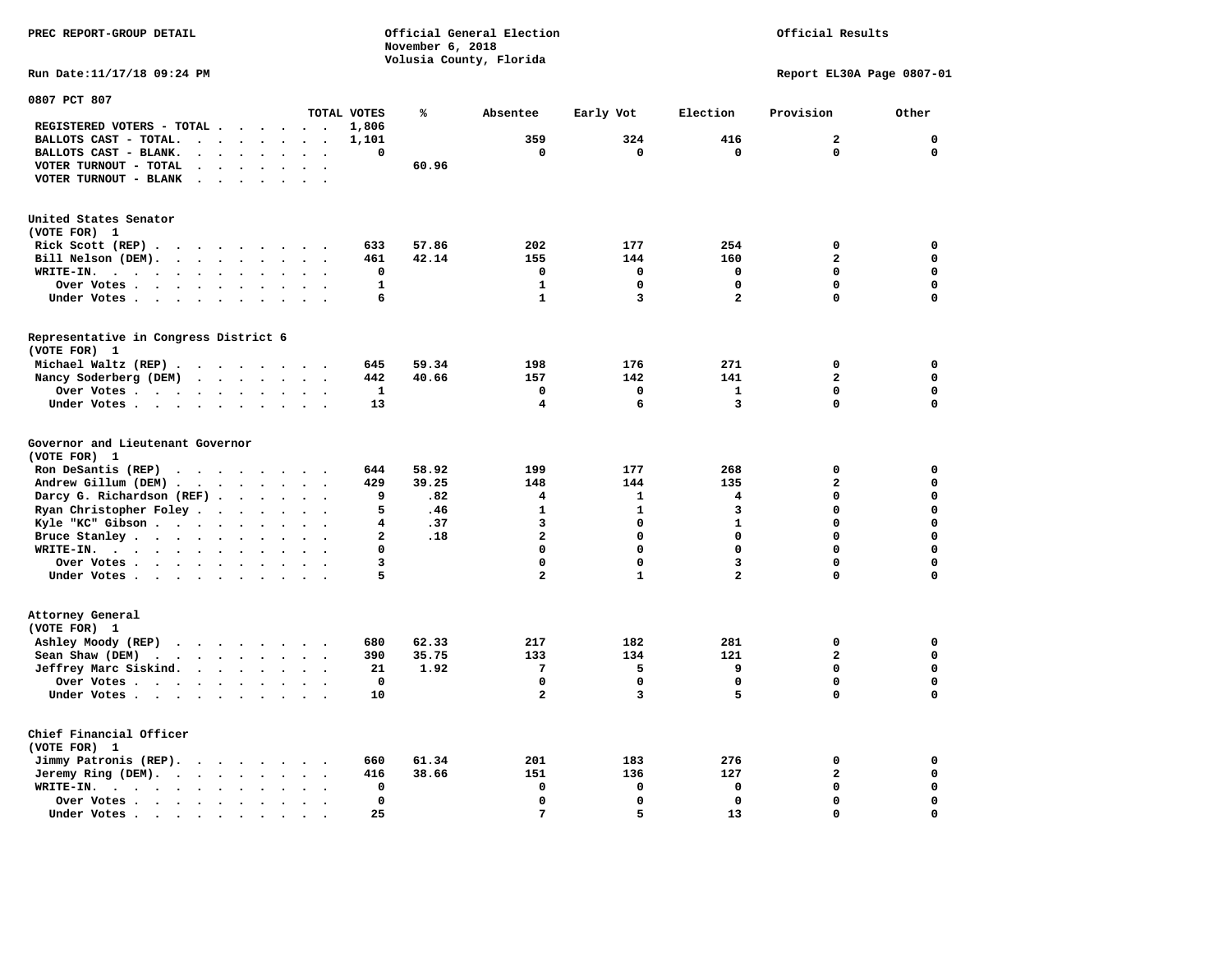| PREC REPORT-GROUP DETAIL                                                                                                                                                                                                                                |             | November 6, 2018 | Official General Election<br>Volusia County, Florida |           |              | Official Results          |             |
|---------------------------------------------------------------------------------------------------------------------------------------------------------------------------------------------------------------------------------------------------------|-------------|------------------|------------------------------------------------------|-----------|--------------|---------------------------|-------------|
| Run Date:11/17/18 09:24 PM                                                                                                                                                                                                                              |             |                  |                                                      |           |              | Report EL30A Page 0807-02 |             |
| 0807 PCT 807                                                                                                                                                                                                                                            |             |                  |                                                      |           |              |                           |             |
|                                                                                                                                                                                                                                                         | TOTAL VOTES | %                | Absentee                                             | Early Vot | Election     | Provision                 | Other       |
| Commissioner of Agriculture<br>(VOTE FOR) 1                                                                                                                                                                                                             |             |                  |                                                      |           |              |                           |             |
| Matt Caldwell (REP)                                                                                                                                                                                                                                     | 652         | 59.93            | 204                                                  | 176       | 272          | 0                         | 0           |
| Nicole "Nikki" Fried (DEM).                                                                                                                                                                                                                             | 436         | 40.07            | 153                                                  | 145       | 136          | 2                         | 0           |
| Over Votes                                                                                                                                                                                                                                              | 0           |                  | 0                                                    | 0         | 0            | 0                         | 0           |
| Under Votes                                                                                                                                                                                                                                             | 13          |                  | $\mathbf{2}$                                         | 3         | 8            | $\mathbf 0$               | 0           |
| State Senator District 14<br>(VOTE FOR) 1                                                                                                                                                                                                               |             |                  |                                                      |           |              |                           |             |
| Dorothy L. Hukill $(REP)$ .                                                                                                                                                                                                                             | 626         | 58.34            | 192                                                  | 179       | 255          | 0                         | 0           |
| Melissa "Mel" Martin (DEM).                                                                                                                                                                                                                             | 447         | 41.66            | 157                                                  | 140       | 148          | 2                         | 0           |
| Over Votes                                                                                                                                                                                                                                              | 0           |                  | 0                                                    | 0         | 0            | $\mathbf 0$               | $\mathbf 0$ |
| Under Votes                                                                                                                                                                                                                                             | 28          |                  | 10                                                   | 5         | 13           | $\mathbf 0$               | $\mathbf 0$ |
| State Representative District 25<br>(VOTE FOR) 1                                                                                                                                                                                                        |             |                  |                                                      |           |              |                           |             |
| Tom Leek $(REP)$ .                                                                                                                                                                                                                                      | 631         | 58.43            | 198                                                  | 173       | 260          | 0                         | 0           |
| Kathleen "Katie" Tripp (DEM)                                                                                                                                                                                                                            | 432         | 40.00            | 150                                                  | 140       | 140          | $\mathbf{2}$              | 0           |
| Joseph "Joe" Hannoush (LPF)                                                                                                                                                                                                                             | 17          | 1.57             | 5                                                    | 4         | 8            | 0                         | 0           |
| Over Votes                                                                                                                                                                                                                                              | 0           |                  | 0                                                    | 0         | 0            | $\mathbf 0$               | $\mathbf 0$ |
| Under Votes                                                                                                                                                                                                                                             | 21          |                  | 6                                                    | 7         | 8            | $\mathbf 0$               | $\mathbf 0$ |
| Justice of the Supreme Court Lawson<br>(VOTE FOR) 1                                                                                                                                                                                                     |             |                  |                                                      |           |              |                           |             |
| $Yes \cdot \cdot \cdot \cdot \cdot \cdot$<br>.                                                                                                                                                                                                          | 719         | 75.53            | 238                                                  | 211       | 270          | 0                         | 0           |
| No.                                                                                                                                                                                                                                                     | 233         | 24.47            | 67                                                   | 74        | 91           | 1                         | 0           |
| Over Votes                                                                                                                                                                                                                                              | 0           |                  | 0                                                    | 0         | 0            | $\mathbf 0$               | 0           |
| Under Votes                                                                                                                                                                                                                                             | 149         |                  | 54                                                   | 39        | 55           | $\mathbf{1}$              | 0           |
| 5th District Court of Appeal Eisnaugle<br>(VOTE FOR) 1                                                                                                                                                                                                  |             |                  |                                                      |           |              |                           |             |
| Yes<br>.                                                                                                                                                                                                                                                | 660         | 69.47            | 210                                                  | 196       | 254          | 0                         | 0           |
| No.                                                                                                                                                                                                                                                     | 290         | 30.53            | 97                                                   | 89        | 103          | 1                         | 0           |
| Over Votes                                                                                                                                                                                                                                              | 0           |                  | 0                                                    | 0         | 0            | $\mathbf 0$               | $\mathbf 0$ |
| Under Votes                                                                                                                                                                                                                                             | 151         |                  | 52                                                   | 39        | 59           | $\mathbf{1}$              | 0           |
| Circuit Judge 7th Judicial, Grp 15<br>(VOTE FOR) 1                                                                                                                                                                                                      |             |                  |                                                      |           |              |                           |             |
| Linda L. Gaustad                                                                                                                                                                                                                                        | 511         | 53.96            | 171                                                  | 154       | 186          | 0                         | 0           |
| Ryan Will<br>$\bullet$<br>. The contract of the contract of the contract of the contract of the contract of the contract of the contract of the contract of the contract of the contract of the contract of the contract of the contract of the contrac | 436         | 46.04            | 145                                                  | 134       | 156          | $\mathbf{1}$              | $\mathbf 0$ |
| Over Votes                                                                                                                                                                                                                                              | 0           |                  | 0                                                    | 0         | 0            | 0                         | 0           |
| Under Votes.                                                                                                                                                                                                                                            | 154         |                  | 43                                                   | 36        | 74           | $\mathbf{1}$              | 0           |
| County Council Member District 3<br>(VOTE FOR) 1                                                                                                                                                                                                        |             |                  |                                                      |           |              |                           |             |
| Michael J. Arminio<br>$\sim$                                                                                                                                                                                                                            | 382         | 40.25            | 125                                                  | 106       | 150          | 1                         | 0           |
| Deborah A. "Deb" Denys                                                                                                                                                                                                                                  | 567         | 59.75            | 189                                                  | 176       | 202          | 0                         | 0           |
| Over Votes .<br>$\ddot{\phantom{1}}$<br>$\sim$                                                                                                                                                                                                          | 1           |                  | 0                                                    | 0         | $\mathbf{1}$ | 0                         | 0           |
| Under Votes                                                                                                                                                                                                                                             | 151         |                  | 45                                                   | 42        | 63           | 1                         | 0           |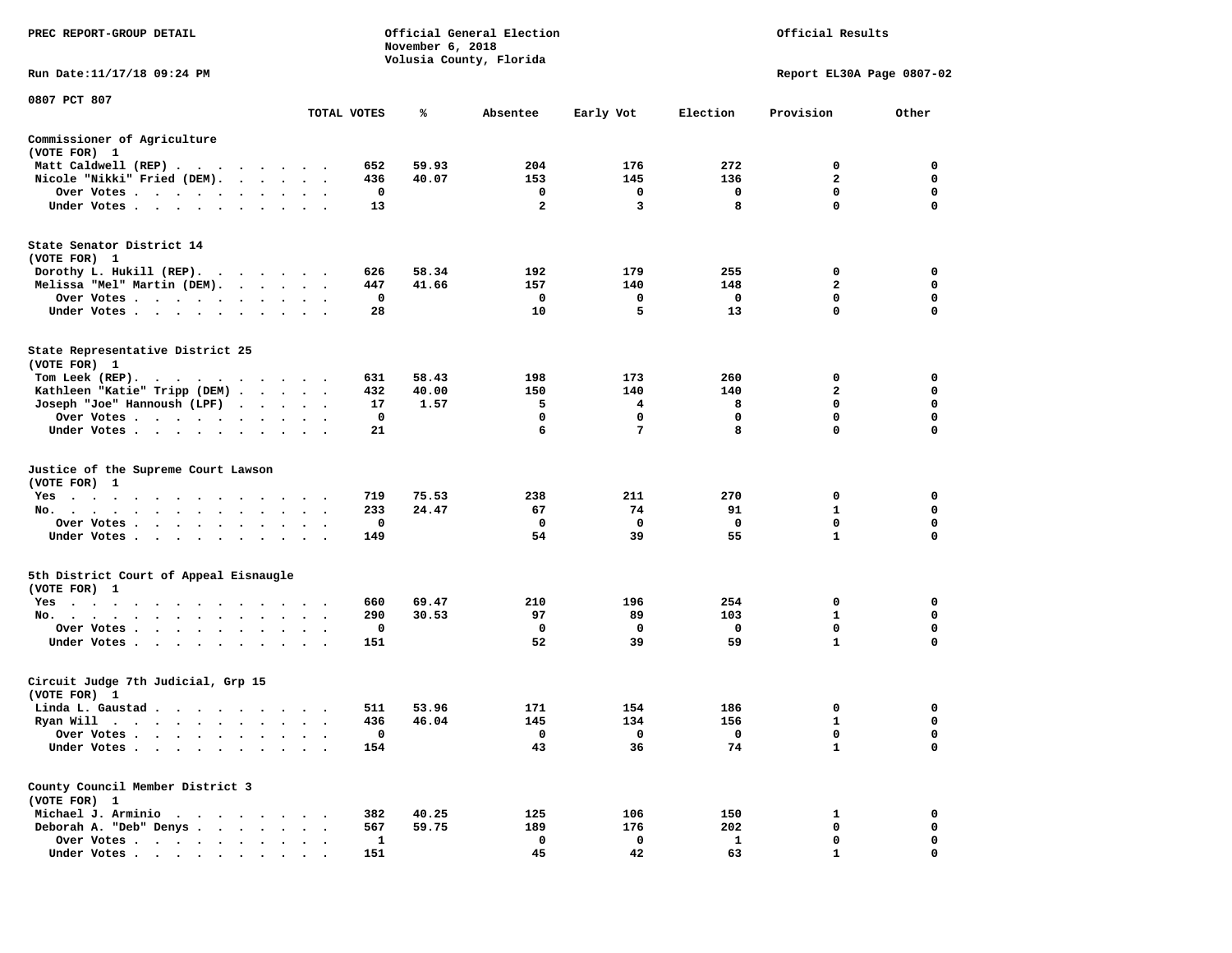| PREC REPORT-GROUP DETAIL                                                                                                          |                                   |             | November 6, 2018 | Official General Election<br>Volusia County, Florida |           | Official Results |                           |             |  |
|-----------------------------------------------------------------------------------------------------------------------------------|-----------------------------------|-------------|------------------|------------------------------------------------------|-----------|------------------|---------------------------|-------------|--|
| Run Date:11/17/18 09:24 PM                                                                                                        |                                   |             |                  |                                                      |           |                  | Report EL30A Page 0807-03 |             |  |
| 0807 PCT 807                                                                                                                      |                                   | TOTAL VOTES | ℁                | Absentee                                             | Early Vot | Election         | Provision                 | Other       |  |
| Soil and Water Cons Dist Seat 1<br>(VOTE FOR) 1                                                                                   |                                   |             |                  |                                                      |           |                  |                           |             |  |
| William Bliss<br>$\sim$<br>$\sim$ $\sim$ $\sim$ $\sim$<br>$\cdot$<br>$\ddot{\phantom{a}}$<br>$\cdot$                              |                                   | 560         | 62.15            | 184                                                  | 166       | 209              | 1                         | 0           |  |
| Derrick Orberg.<br>$\bullet$<br>$\sim$ $\sim$<br>$\ddot{\phantom{a}}$<br>$\ddot{\phantom{0}}$                                     |                                   | 341         | 37.85            | 117                                                  | 103       | 121              | 0                         | 0           |  |
| Over Votes .<br>$\mathbf{r}$ , and $\mathbf{r}$ , and $\mathbf{r}$<br>$\bullet$                                                   | $\cdot$<br>$\bullet$              | 0           |                  | 0                                                    | 0         | 0                | $\mathbf 0$               | 0           |  |
| Under Votes<br>$\ddot{\phantom{0}}$<br>$\ddot{\phantom{0}}$<br>$\cdot$                                                            |                                   | 200         |                  | 58                                                   | 55        | 86               | 1                         | 0           |  |
| Soil and Water Cons Dist Seat 3<br>(VOTE FOR) 1                                                                                   |                                   |             |                  |                                                      |           |                  |                           |             |  |
| Beth James.                                                                                                                       |                                   | 383         | 42.60            | 133                                                  | 112       | 138              | 0                         | 0           |  |
| Wesley Wayne Wilson Jr                                                                                                            | $\bullet$<br>$\cdot$              | 199         | 22.14            | 50                                                   | 54        | 95               | 0                         | 0           |  |
| Christine Wilt.<br>$\ddot{\phantom{0}}$<br>$\ddot{\phantom{1}}$                                                                   |                                   | 317<br>1    | 35.26            | 114<br>0                                             | 104<br>0  | 98<br>1          | 1<br>$\mathbf 0$          | 0<br>0      |  |
| Over Votes<br>$\bullet$<br>$\cdot$<br>Under Votes<br>$\cdot$                                                                      |                                   | 201         |                  | 62                                                   | 54        | 84               | 1                         | 0           |  |
|                                                                                                                                   |                                   |             |                  |                                                      |           |                  |                           |             |  |
| Soil and Water Cons Dist Seat 5<br>(VOTE FOR) 1                                                                                   |                                   |             |                  |                                                      |           |                  |                           |             |  |
| J. Mark Barfield .                                                                                                                | $\sim$<br>$\cdot$ .               | 184         | 20.63            | 62                                                   | 56        | 65               | 1                         | 0           |  |
| Andy Kelly<br>$\sim$ $\sim$ $\sim$ $\sim$ $\sim$                                                                                  |                                   | 432         | 48.43            | 145                                                  | 130       | 157              | 0                         | 0           |  |
| David Schaefer.<br>$\sim$ , and $\sim$ , and $\sim$<br>$\bullet$                                                                  |                                   | 276         | 30.94            | 87                                                   | 82        | 107              | 0                         | 0           |  |
| Over Votes.<br>$\cdot$ $\cdot$<br>$\sim$ 100 $\sim$<br>$\sim$ $\sim$                                                              |                                   | 0           |                  | 0                                                    | 0         | 0                | $\mathbf 0$               | 0           |  |
| Under Votes<br>$\ddot{\phantom{0}}$<br>$\bullet$                                                                                  | $\bullet$<br>$\bullet$<br>$\cdot$ | 209         |                  | 65                                                   | 56        | 87               | 1                         | 0           |  |
| #1 Increased Homestead Exemption<br>(VOTE FOR) 1                                                                                  |                                   |             |                  |                                                      |           |                  |                           |             |  |
| Yes                                                                                                                               |                                   | 469         | 44.16            | 163                                                  | 112       | 194              | 0                         | 0           |  |
| No. $\cdot$ $\cdot$ $\cdot$ $\cdot$<br>$\sim$ $\sim$<br>$\ddot{\phantom{0}}$<br>$\bullet$<br>$\ddot{\phantom{0}}$                 |                                   | 593         | 55.84            | 182                                                  | 203       | 207              | 1                         | 0           |  |
| Over Votes .<br>$\sim$ $\sim$<br>$\sim$<br>$\sim$<br>$\bullet$<br>$\bullet$                                                       | $\bullet$                         | 2           |                  | 1                                                    | 0         | -1               | 0                         | 0           |  |
| Under Votes<br>$\ddot{\phantom{0}}$                                                                                               | $\sim$<br>$\sim$ $\sim$           | 37          |                  | 13                                                   | 9         | 14               | $\mathbf{1}$              | $\mathbf 0$ |  |
| #2 Limit on Property Tax Assessments                                                                                              |                                   |             |                  |                                                      |           |                  |                           |             |  |
| (VOTE FOR) 1                                                                                                                      |                                   |             |                  |                                                      |           |                  |                           |             |  |
| $Yes \t . \t .$<br>$\bullet$<br>$\bullet$<br>$\bullet$<br>$\bullet$<br>$\cdot$<br>$\cdot$ .                                       |                                   | 659         | 62.46            | 205                                                  | 196       | 257              | 1                         | 0           |  |
| No.<br>$\sim$ $\sim$<br>$\sim$                                                                                                    |                                   | 396         | 37.54            | 138                                                  | 119       | 139              | 0                         | 0           |  |
| Over Votes .<br>$\sim$ $\sim$<br>$\bullet$ .<br>$\ddot{\phantom{0}}$<br>$\bullet$                                                 | $\bullet$                         | 0           |                  | 0                                                    | 0         | 0                | 0                         | 0           |  |
| Under Votes.<br>$\sim$ $\sim$ $\sim$<br>$\bullet$<br>$\bullet$                                                                    |                                   | 46          |                  | 16                                                   | 9         | 20               | $\mathbf{1}$              | 0           |  |
| #3 Voter Control of Gambling<br>(VOTE FOR) 1                                                                                      |                                   |             |                  |                                                      |           |                  |                           |             |  |
| Yes<br>$\sim$ $\sim$ $\sim$<br>.<br>$\cdot$ $\cdot$                                                                               |                                   | 736         | 68.66            | 256                                                  | 200       | 279              | 1                         | 0           |  |
| No.<br>$\bullet$<br>$\cdot$<br>$\bullet$                                                                                          |                                   | 336         | 31.34            | 92                                                   | 121       | 123              | 0                         | 0           |  |
| Over Votes .<br>$\ddot{\phantom{a}}$<br>$\ddot{\phantom{a}}$<br>$\ddot{\phantom{a}}$                                              |                                   | 0           |                  | 0                                                    | 0         | 0                | 0                         | 0           |  |
| Under Votes.<br>$\cdots$<br>$\cdot$                                                                                               |                                   | 29          |                  | 11                                                   | 3         | 14               | 1                         | 0           |  |
| #4 Voting Restoration Amendment<br>(VOTE FOR) 1                                                                                   |                                   |             |                  |                                                      |           |                  |                           |             |  |
| $Yes \cdot \cdot \cdot$<br>$\cdot$ $\cdot$ $\cdot$<br>$\bullet$ .<br>$\ddot{\phantom{0}}$<br>$\ddot{\phantom{0}}$                 |                                   | 664         | 61.77            | 231                                                  | 191       | 241              | 1                         | 0           |  |
| No.<br>$\bullet$<br>$\ddot{\phantom{a}}$<br>$\cdot$ .<br>$\ddot{\phantom{a}}$<br>$\overline{\phantom{a}}$<br>$\ddot{\phantom{a}}$ |                                   | 411         | 38.23            | 122                                                  | 125       | 164              | 0                         | 0           |  |
| Over Votes                                                                                                                        |                                   | 2           |                  | 0                                                    | 2         | 0                | 0                         | 0           |  |
| Under Votes                                                                                                                       |                                   | 24          |                  | 6                                                    | 6         | 11               |                           | O           |  |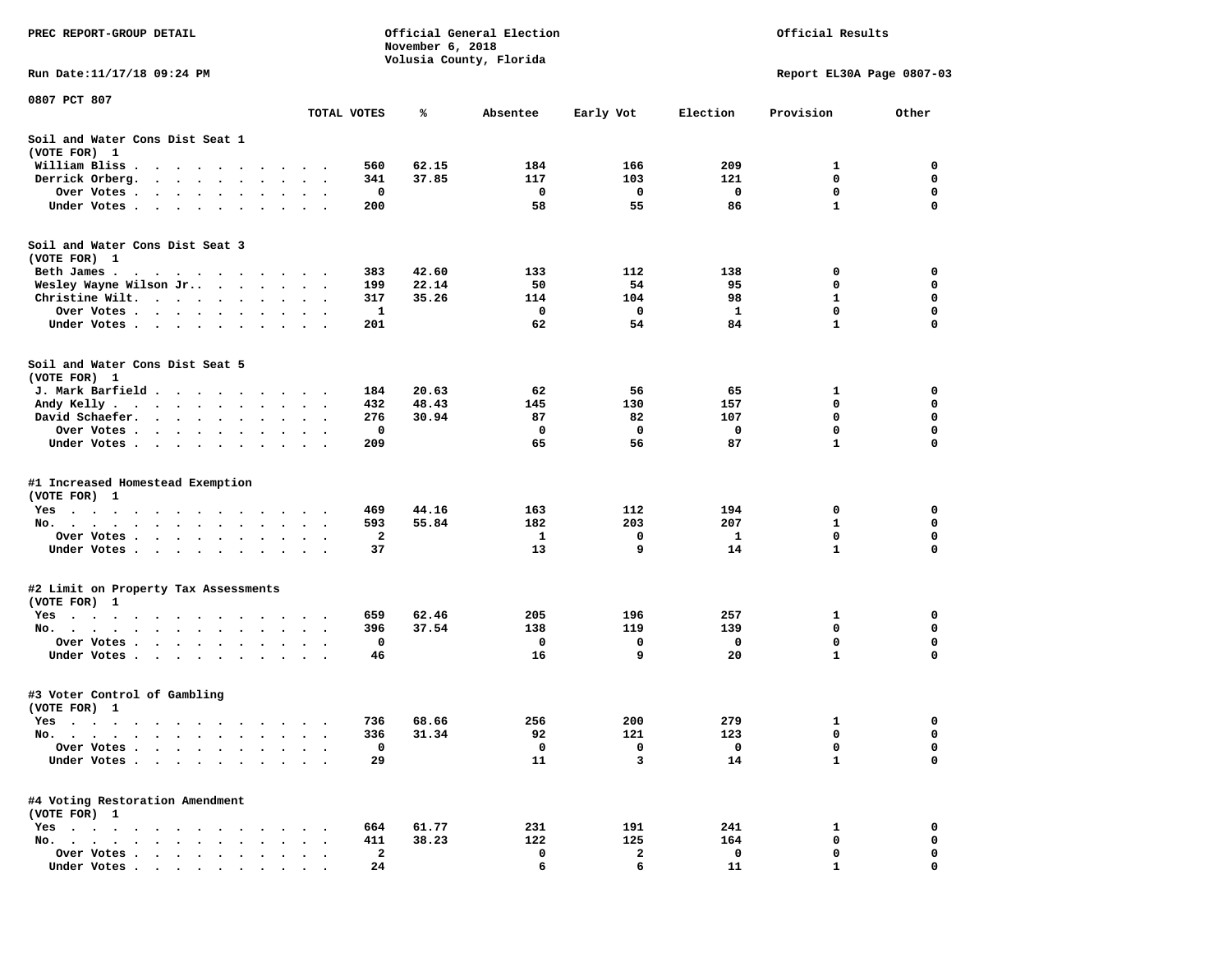| PREC REPORT-GROUP DETAIL                                      |                      |                    | November 6, 2018 | Official General Election<br>Volusia County, Florida |                         |                          | Official Results             |               |
|---------------------------------------------------------------|----------------------|--------------------|------------------|------------------------------------------------------|-------------------------|--------------------------|------------------------------|---------------|
| Run Date: 11/17/18 09:24 PM                                   |                      |                    |                  |                                                      |                         |                          | Report EL30A Page 0807-04    |               |
| 0807 PCT 807                                                  |                      | TOTAL VOTES        | ℁                | Absentee                                             | Early Vot               | Election                 | Provision                    | Other         |
|                                                               |                      |                    |                  |                                                      |                         |                          |                              |               |
| #5 Supermajority Vote Required<br>(VOTE FOR) 1                |                      |                    |                  |                                                      |                         |                          |                              |               |
| Yes                                                           |                      | 693                | 65.38            | 224                                                  | 199                     | 269                      | $\mathbf{1}$                 | $^{\circ}$    |
| No.                                                           |                      | 367                | 34.62            | 120                                                  | 119                     | 128                      | 0                            | $\mathbf 0$   |
| Over Votes                                                    |                      | $\mathbf 0$        |                  | $\overline{\phantom{0}}$                             | $\overline{\mathbf{0}}$ | $\overline{\phantom{0}}$ | 0                            | $\mathbf 0$   |
| Under Votes                                                   |                      | 41                 |                  | 15                                                   | 6                       | 19                       | $\mathbf{1}$                 | $\mathbf 0$   |
| #6 Rights of Crime Victims; Judges<br>(VOTE FOR) 1            |                      |                    |                  |                                                      |                         |                          |                              |               |
| Yes                                                           |                      | 517                | 48.82            | 158                                                  | 132                     | 226                      | $\mathbf{1}$                 | 0             |
| No.                                                           |                      | 542                | 51.18            | 188                                                  | 182                     | 172                      | $^{\circ}$                   | 0             |
| Over Votes                                                    |                      | 0                  |                  | $\overline{\phantom{0}}$                             | $\overline{\mathbf{0}}$ | $\overline{\phantom{0}}$ | 0                            | 0             |
| Under Votes                                                   |                      | 42                 |                  | 13                                                   | 10                      | 18                       | $\mathbf{1}$                 | 0             |
| #7 Survivor Benefits<br>(VOTE FOR) 1                          |                      |                    |                  |                                                      |                         |                          |                              |               |
| Yes                                                           |                      | 527                | 50.38            | 183                                                  | 123                     | 220                      | $\mathbf{1}$                 | $\mathbf 0$   |
| No.                                                           |                      | 519                | 49.62            | 161                                                  | 188                     | 170                      | $\mathbf 0$                  | $\mathbf 0$   |
| Over Votes                                                    |                      | $\mathbf{1}$       |                  | $\mathbf{o}$                                         | $\mathbf{1}$            | $\overline{\mathbf{0}}$  | $\mathbf 0$                  | $\mathbf 0$   |
| Under Votes                                                   |                      | 54                 |                  | 15                                                   | 12                      | 26                       | $\mathbf{1}$                 | $\Omega$      |
| #9 Prohibits Oil, Gas Drilling, Vaping<br>(VOTE FOR) 1<br>Yes |                      | 633                | 59.66            | 224                                                  | 172                     | 236                      | $\mathbf{1}$                 | 0             |
| No.                                                           |                      | 428                | 40.34            | 128                                                  | 140                     | 160                      | $\mathbf 0$                  | 0             |
| Over Votes                                                    |                      | $\mathbf{1}$       |                  | $\mathbf 0$                                          | $\mathbf{1}$            | $\mathbf 0$              | $\mathbf 0$                  | $\mathbf 0$   |
| Under Votes                                                   |                      | 39                 |                  | $7\phantom{.0}$                                      | 11                      | 20                       | $\mathbf{1}$                 | $\Omega$      |
| #10 State and Local Structure and Op<br>(VOTE FOR) 1          |                      |                    |                  |                                                      |                         |                          |                              |               |
| Yes                                                           |                      | 514                | 49.57            | 180                                                  | 119                     | 214                      | $\mathbf{1}$                 | 0             |
| No.                                                           |                      | 523                | 50.43            | 163                                                  | 190                     | 170                      | $\Omega$                     | $\mathbf 0$   |
| Over Votes                                                    |                      | 0                  |                  | $\overline{\mathbf{0}}$                              | $\overline{\mathbf{0}}$ | $\overline{\mathbf{0}}$  | 0                            | 0             |
| Under Votes                                                   |                      | 64                 |                  | 16                                                   | 15                      | 32                       | $\mathbf{1}$                 | $\Omega$      |
| #11 Removal of Obs Prov; Crim Statute<br>(VOTE FOR) 1         |                      |                    |                  |                                                      |                         |                          |                              |               |
| Yes                                                           |                      | 577                | 56.79            | 197                                                  | 166                     | 213                      | $\mathbf{1}$                 | 0             |
| No.                                                           |                      | 439                | 43.21            | 137                                                  | 138                     | 164                      | $\mathbf 0$                  | $\mathbf 0$   |
| Over Votes<br>Under Votes                                     |                      | $\mathbf{1}$<br>84 |                  | $\overline{0}$<br>25                                 | $\overline{a}$<br>20    | $\mathbf{1}$<br>38       | $\mathbf{0}$<br>$\mathbf{1}$ | $\Omega$<br>0 |
| #12 Lobbying and Abuse of Office                              |                      |                    |                  |                                                      |                         |                          |                              |               |
| (VOTE FOR) 1<br>Yes                                           |                      | 781                | 74.45            | 267                                                  | 210                     | 303                      | 1                            | 0             |
| No.                                                           |                      | 268                | 25.55            | 80                                                   | 101                     | 87                       | 0                            | $\mathbf 0$   |
| Over Votes                                                    | $\ddot{\phantom{0}}$ | $\mathbf 0$        |                  | $\mathbf{o}$                                         | $\mathbf 0$             | $\mathbf 0$              | $\mathbf 0$                  | $\mathbf 0$   |
| Under Votes                                                   |                      | 52                 |                  | 12                                                   | 13                      | 26                       | $\mathbf{1}$                 | 0             |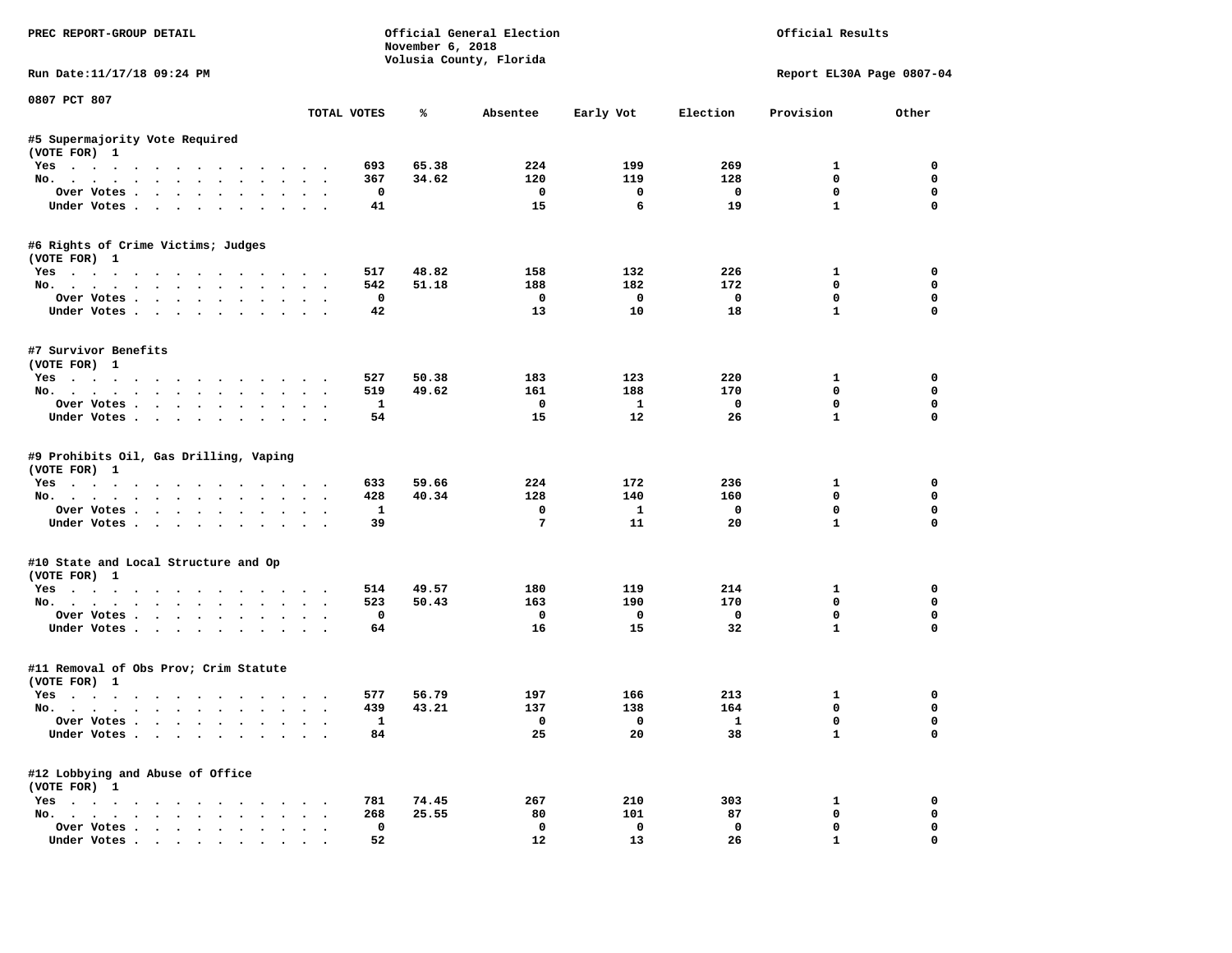| PREC REPORT-GROUP DETAIL            |            |  |  | Official General Election<br>November 6, 2018<br>Volusia County, Florida |  |  |  |  |             | Official Results |          |           |          |                           |       |
|-------------------------------------|------------|--|--|--------------------------------------------------------------------------|--|--|--|--|-------------|------------------|----------|-----------|----------|---------------------------|-------|
| Run Date: 11/17/18 09:24 PM         |            |  |  |                                                                          |  |  |  |  |             |                  |          |           |          | Report EL30A Page 0807-05 |       |
| 0807 PCT 807                        |            |  |  |                                                                          |  |  |  |  | TOTAL VOTES | ℁                | Absentee | Early Vot | Election | Provision                 | Other |
| #13 Ends Dog Racing<br>(VOTE FOR) 1 |            |  |  |                                                                          |  |  |  |  |             |                  |          |           |          |                           |       |
| Yes                                 |            |  |  |                                                                          |  |  |  |  | 646         | 60.77            | 238      | 181       | 226      |                           | 0     |
| No.                                 |            |  |  |                                                                          |  |  |  |  | 417         | 39.23            | 114      | 133       | 170      | 0                         | 0     |
|                                     | Over Votes |  |  |                                                                          |  |  |  |  | ÷.          |                  | 0        | 0         |          | 0                         | 0     |
| Under Votes                         |            |  |  |                                                                          |  |  |  |  | 37          |                  |          | 10        | 19       |                           | 0     |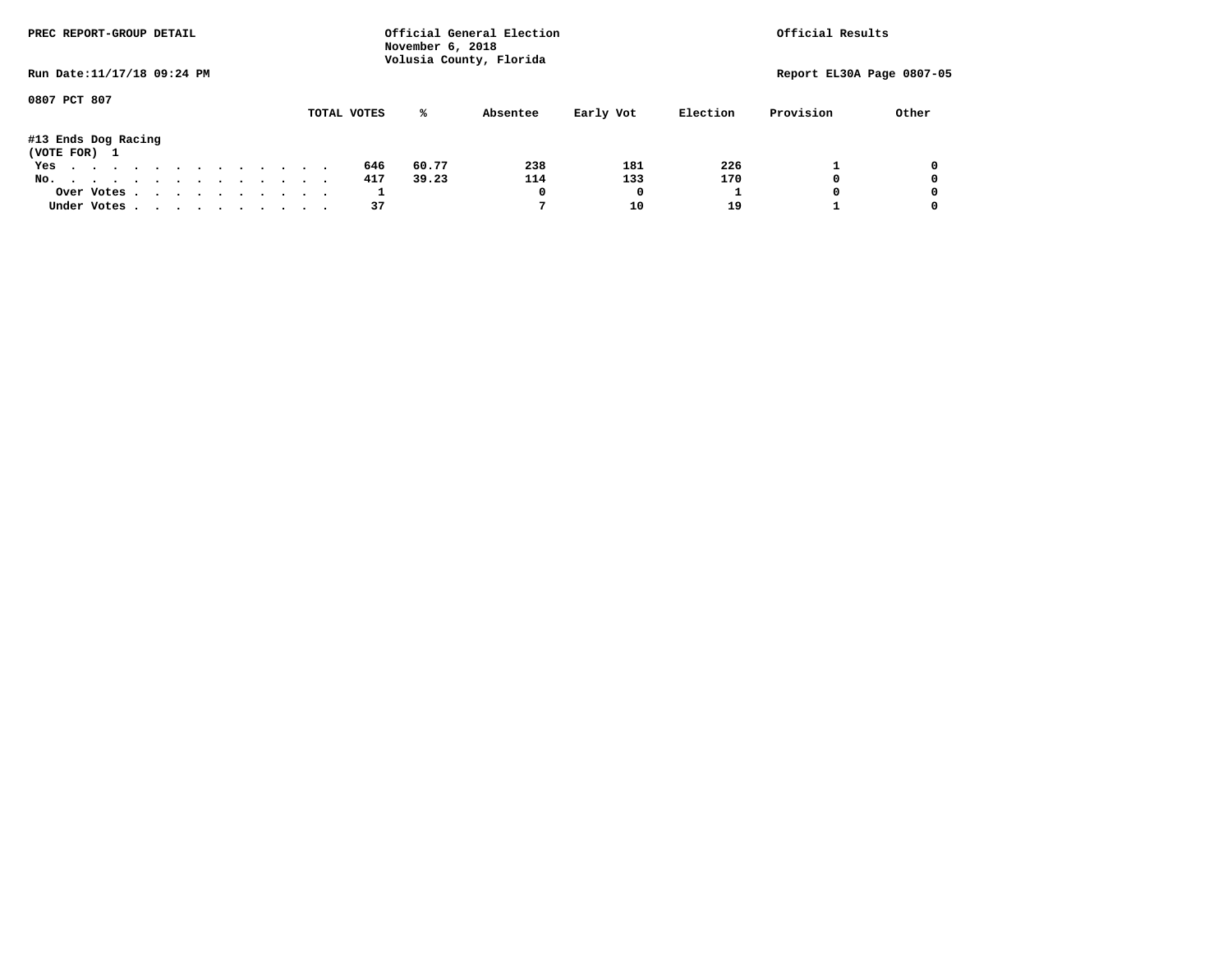| PREC REPORT-GROUP DETAIL                                                                                          |                   | November 6, 2018        | Official General Election | Official Results        |                |                           |              |
|-------------------------------------------------------------------------------------------------------------------|-------------------|-------------------------|---------------------------|-------------------------|----------------|---------------------------|--------------|
| Run Date: 11/17/18 09:24 PM                                                                                       |                   | Volusia County, Florida |                           |                         |                | Report EL30A Page 0808-01 |              |
| 0808 PCT 808                                                                                                      |                   |                         |                           |                         |                |                           |              |
| TOTAL VOTES                                                                                                       |                   | ℁                       | Absentee                  | Early Vot               | Election       | Provision                 | Other        |
| REGISTERED VOTERS - TOTAL                                                                                         | 6,402             |                         |                           |                         |                |                           |              |
| BALLOTS CAST - TOTAL.<br>$\overline{\phantom{a}}$<br>$\ddot{\phantom{0}}$                                         | 4,334             |                         | 1,590                     | 1,778                   | 961            | 3                         | $\mathbf{2}$ |
| BALLOTS CAST - BLANK.<br>$\mathbf{r} = \mathbf{r} + \mathbf{r} + \mathbf{r} + \mathbf{r}$<br>$\ddot{\phantom{a}}$ | 0                 |                         | $\mathbf 0$               | 0                       | $\mathbf 0$    | 0                         | $\mathbf 0$  |
| VOTER TURNOUT - TOTAL<br>$\sim$ $\sim$ $\sim$ $\sim$ $\sim$<br>$\cdot$ $\cdot$                                    |                   | 67.70                   |                           |                         |                |                           |              |
| VOTER TURNOUT - BLANK<br>$\cdot$ $\cdot$ $\cdot$ $\cdot$ $\cdot$                                                  |                   |                         |                           |                         |                |                           |              |
| United States Senator                                                                                             |                   |                         |                           |                         |                |                           |              |
| (VOTE FOR) 1                                                                                                      |                   |                         |                           |                         |                |                           |              |
| Rick Scott $(REP)$<br>$\overline{\phantom{a}}$                                                                    | 2,467             | 57.35                   | 899                       | 1,038                   | 527            | 2                         | 1            |
| Bill Nelson (DEM).<br>$\bullet$<br>$\ddot{\phantom{1}}$                                                           | 1,826             | 42.45                   | 670                       | 731                     | 423            | $\mathbf{1}$              | $\mathbf{1}$ |
| WRITE-IN.<br>$\ddot{\phantom{0}}$<br>$\bullet$                                                                    | 9                 | .21                     | 4                         | $\overline{4}$          | 1              | $\mathbf 0$               | $\mathbf 0$  |
| Over Votes<br>$\bullet$<br>$\bullet$                                                                              | $\overline{a}$    |                         | $\mathbf{1}$              | $\mathbf{0}$            | $\mathbf{1}$   | $\mathbf 0$               | $\Omega$     |
| Under Votes<br>$\ddot{\phantom{a}}$                                                                               | 30                |                         | 16                        | 5                       | 9              | 0                         | $\mathbf 0$  |
| Representative in Congress District 6<br>(VOTE FOR) 1                                                             |                   |                         |                           |                         |                |                           |              |
| Michael Waltz (REP)                                                                                               | 2,409             | 56.58                   | 845                       | 1,031                   | 530            | $\mathbf{2}$              | 1            |
| Nancy Soderberg (DEM)<br>$\ddot{\phantom{a}}$                                                                     | 1,849             | 43.42                   | 704                       | 724                     | 419            | $\mathbf{1}$              | $\mathbf{1}$ |
| Over Votes<br>$\bullet$<br>$\ddot{\phantom{a}}$                                                                   | 0                 |                         | 0                         | 0                       | $\Omega$       | $\mathbf 0$               | $\mathbf 0$  |
| Under Votes<br>$\sim$ $\sim$                                                                                      | 76                |                         | 41                        | 23                      | 12             | 0                         | 0            |
| Governor and Lieutenant Governor<br>(VOTE FOR) 1                                                                  |                   |                         |                           |                         |                |                           |              |
| Ron DeSantis (REP) $\cdots$ $\cdots$ $\cdots$                                                                     | 2,456             | 57.18                   | 879                       | 1,036                   | 539            | $\mathbf{1}$              | 1            |
| Andrew Gillum (DEM)<br>$\ddot{\phantom{a}}$                                                                       | 1,768             | 41.16                   | 648                       | 718                     | 400            | $\mathbf{1}$              | $\mathbf{1}$ |
| Darcy G. Richardson (REF)<br>$\bullet$<br>$\ddot{\phantom{1}}$                                                    | 30                | .70                     | 17                        | 5                       | 8              | $\Omega$                  | $\mathbf 0$  |
| Ryan Christopher Foley                                                                                            | 16                | .37                     | $7\phantom{.0}$           | 6                       | 3              | $\mathbf 0$               | $\mathbf 0$  |
| Kyle "KC" Gibson<br>$\bullet$ . $\bullet$<br>$\cdots$                                                             | $12 \overline{ }$ | .28                     | 7                         | $\mathbf{2}$            | 3              | $\mathbf 0$               | $\mathbf 0$  |
| Bruce Stanley<br>$\ddot{\phantom{1}}$                                                                             | 9                 | .21                     | 6                         | $\mathbf{1}$            | $\overline{a}$ | $\mathbf 0$               | $\Omega$     |
| WRITE-IN.<br>$\cdots$<br>$\sim$                                                                                   | 4                 | .09                     | $\mathbf{1}$              | $\overline{a}$          | $\mathbf{1}$   | $\mathbf 0$               | $\mathbf 0$  |
| Over Votes                                                                                                        | 6                 |                         | $\mathbf{1}$              | $\overline{\mathbf{4}}$ | $\mathbf 0$    | $\mathbf{1}$              | $\mathbf 0$  |
| Under Votes<br>$\cdot$ .                                                                                          | 33                |                         | 24                        | $\overline{4}$          | 5              | $\Omega$                  | $\mathbf 0$  |
| Attorney General                                                                                                  |                   |                         |                           |                         |                |                           |              |
| (VOTE FOR) 1                                                                                                      |                   |                         |                           |                         |                |                           |              |
| Ashley Moody (REP)                                                                                                | 2,564             | 60.43                   | 929                       | 1,071                   | 560            | 3                         | 1            |
| Sean Shaw (DEM)<br>$\mathbf{r}$ , and $\mathbf{r}$ , and $\mathbf{r}$ , and $\mathbf{r}$                          | 1,610             | 37.94                   | 597                       | 658                     | 354            | $\mathbf 0$               | $\mathbf{1}$ |
| Jeffrey Marc Siskind.                                                                                             | 69                | 1.63                    | 24                        | 22                      | 23             | 0                         | 0            |
| Over Votes                                                                                                        | 0                 |                         | $\mathbf 0$               | 0                       | $\Omega$       | $\mathbf 0$               | $\mathbf 0$  |
| Under Votes                                                                                                       | 91                |                         | 40                        | 27                      | 24             | 0                         | 0            |
| Chief Financial Officer<br>(VOTE FOR) 1                                                                           |                   |                         |                           |                         |                |                           |              |
| Jimmy Patronis (REP).                                                                                             | 2,461             | 58.89                   | 857                       | 1,051                   | 549            | 3                         | 1            |
| Jeremy Ring (DEM).<br>$\overline{\phantom{a}}$                                                                    | 1,717             | 41.09                   | 657                       | 683                     | 376            | 0                         | $\mathbf{1}$ |
| WRITE-IN.<br>$\cdot$                                                                                              | 1                 | .02                     | $\mathbf 0$               | $\mathbf 0$             | 1              | $\mathbf 0$               | 0            |
| Over Votes<br>$\ddot{\phantom{0}}$<br>$\ddot{\phantom{a}}$<br>$\ddot{\phantom{a}}$                                | $\mathbf 0$       |                         | $\mathbf 0$               | $\mathbf 0$             | $\mathbf 0$    | 0                         | $\mathbf 0$  |
| Under Votes, , , , , , , ,<br>$\sim$ $\sim$                                                                       | 155               |                         | 76                        | 44                      | 35             | $\Omega$                  | $\Omega$     |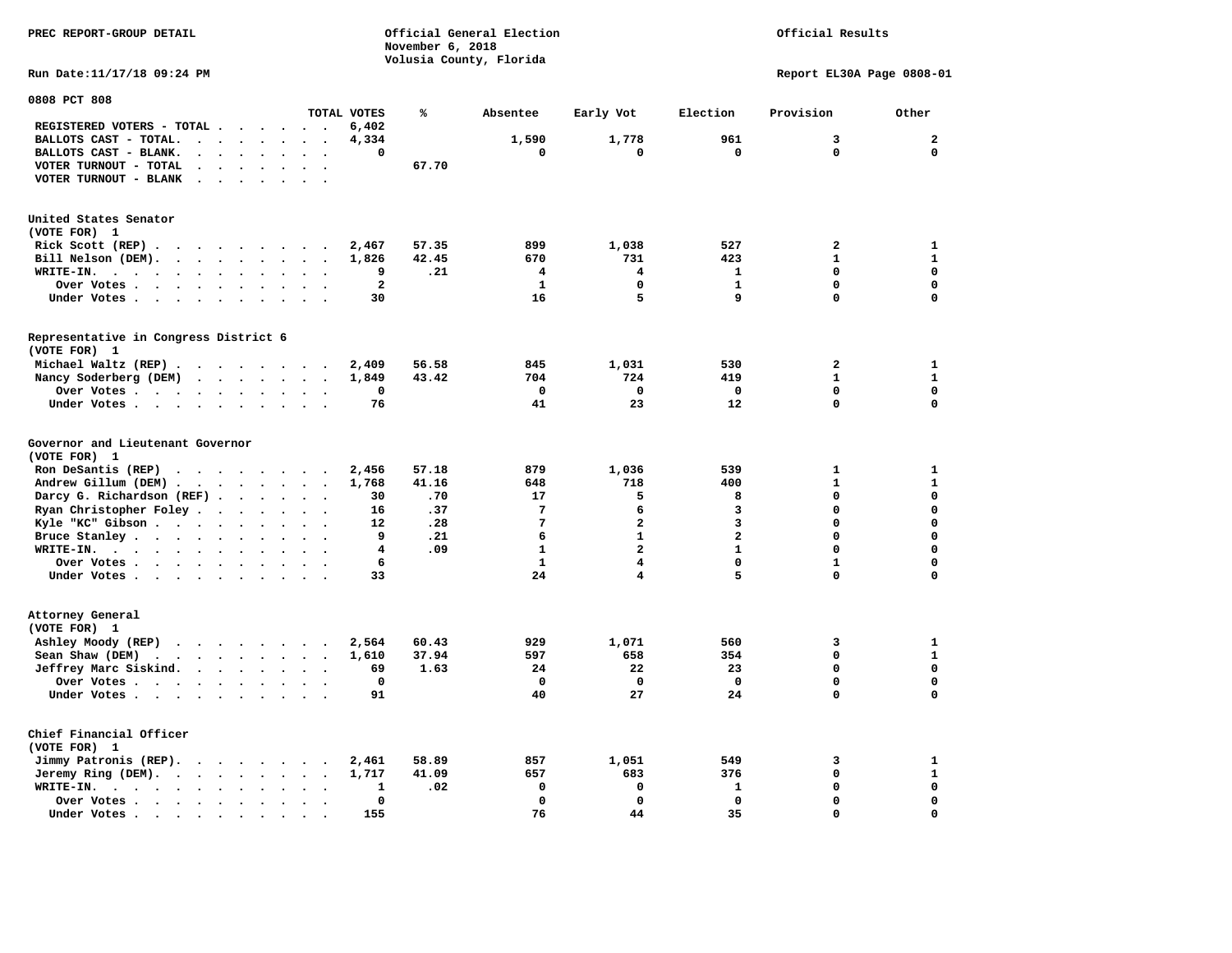| PREC REPORT-GROUP DETAIL                                                                                                                                                                                                                         |                                              |              | November 6, 2018 | Official General Election<br>Volusia County, Florida |                     |                    | Official Results            |                   |
|--------------------------------------------------------------------------------------------------------------------------------------------------------------------------------------------------------------------------------------------------|----------------------------------------------|--------------|------------------|------------------------------------------------------|---------------------|--------------------|-----------------------------|-------------------|
| Run Date: 11/17/18 09:24 PM                                                                                                                                                                                                                      |                                              |              |                  |                                                      |                     |                    | Report EL30A Page 0808-02   |                   |
| 0808 PCT 808                                                                                                                                                                                                                                     |                                              | TOTAL VOTES  | ℁                | Absentee                                             | Early Vot           | Election           | Provision                   | Other             |
| Commissioner of Agriculture<br>(VOTE FOR) 1                                                                                                                                                                                                      |                                              |              |                  |                                                      |                     |                    |                             |                   |
| Matt Caldwell (REP)                                                                                                                                                                                                                              |                                              | 2,419        | 57.82            | 868                                                  | 1,034               | 513                | 3                           | 1                 |
| Nicole "Nikki" Fried (DEM).                                                                                                                                                                                                                      |                                              | 1,765        | 42.18            | 653                                                  | 705                 | 406                | 0                           | 1                 |
| Over Votes                                                                                                                                                                                                                                       |                                              | 0            |                  | 0                                                    | 0                   | $\mathbf 0$        | 0                           | 0                 |
| Under Votes                                                                                                                                                                                                                                      |                                              | 150          |                  | 69                                                   | 39                  | 42                 | $\mathbf 0$                 | $\mathbf 0$       |
| State Senator District 14<br>(VOTE FOR) 1                                                                                                                                                                                                        |                                              |              |                  |                                                      |                     |                    |                             |                   |
| Dorothy L. Hukill $(REP)$ .                                                                                                                                                                                                                      |                                              | 2,307        | 55.95            | 787                                                  | 1,001               | 516                | 2                           | 1<br>$\mathbf{1}$ |
| Melissa "Mel" Martin (DEM).<br>Over Votes                                                                                                                                                                                                        |                                              | 1,816<br>0   | 44.05            | 691<br>0                                             | 727<br>0            | 396<br>0           | 1<br>$\mathbf 0$            | $\mathbf 0$       |
| Under Votes                                                                                                                                                                                                                                      | $\sim$<br>$\ddot{\phantom{1}}$               | 211          |                  | 112                                                  | 50                  | 49                 | 0                           | $\mathbf 0$       |
| State Representative District 25<br>(VOTE FOR) 1                                                                                                                                                                                                 |                                              |              |                  |                                                      |                     |                    |                             |                   |
| Tom Leek (REP).<br>the company of the company of the company of the company of the company of the company of the company of the company of the company of the company of the company of the company of the company of the company of the company |                                              | 2,362        | 56.51            | 826                                                  | 1,019               | 514                | 2                           | 1                 |
| Kathleen "Katie" Tripp (DEM)                                                                                                                                                                                                                     |                                              | 1,772        | 42.39            | 676                                                  | 708                 | 386                | 1                           | 1                 |
| Joseph "Joe" Hannoush (LPF)                                                                                                                                                                                                                      |                                              | 46           | 1.10             | 17                                                   | 13                  | 16                 | $\mathbf 0$                 | $\mathbf 0$       |
| Over Votes<br>$\overline{\phantom{a}}$<br>$\sim$ $\sim$                                                                                                                                                                                          |                                              | 0<br>154     |                  | 0<br>71                                              | $\mathbf 0$<br>38   | $\mathbf{o}$<br>45 | 0<br>0                      | 0<br>0            |
| Under Votes                                                                                                                                                                                                                                      |                                              |              |                  |                                                      |                     |                    |                             |                   |
| Justice of the Supreme Court Lawson<br>(VOTE FOR) 1                                                                                                                                                                                              |                                              |              |                  |                                                      |                     |                    |                             |                   |
| $Yes \t . \t .$<br>.                                                                                                                                                                                                                             |                                              | 2,655        | 73.46            | 969                                                  | 1,111               | 573                | 2<br>0                      | 0                 |
| No.<br>Over Votes                                                                                                                                                                                                                                |                                              | 959<br>2     | 26.54            | 358<br>0                                             | 379<br>$\mathbf{2}$ | 220<br>0           | $\mathbf 0$                 | 2<br>$\mathbf 0$  |
| Under Votes                                                                                                                                                                                                                                      | $\ddot{\phantom{0}}$<br>$\ddot{\phantom{1}}$ | 718          |                  | 263                                                  | 286                 | 168                | 1                           | 0                 |
|                                                                                                                                                                                                                                                  |                                              |              |                  |                                                      |                     |                    |                             |                   |
| 5th District Court of Appeal Eisnaugle<br>(VOTE FOR) 1                                                                                                                                                                                           |                                              |              |                  |                                                      |                     |                    |                             |                   |
| Yes<br>the contract of the contract of the contract of the contract of the contract of the contract of the contract of                                                                                                                           |                                              | 2,379        | 66.51            | 835                                                  | 1,015               | 527                | 2                           | 0                 |
| No.                                                                                                                                                                                                                                              | $\bullet$                                    | 1,198        | 33.49            | 475                                                  | 459                 | 263                | 0                           | 1                 |
| Over Votes<br>Under Votes                                                                                                                                                                                                                        | $\ddot{\phantom{1}}$                         | 1<br>756     |                  | 0<br>280                                             | 0<br>304            | 0<br>171           | $\mathbf 0$<br>$\mathbf{1}$ | 1<br>$\mathbf 0$  |
|                                                                                                                                                                                                                                                  |                                              |              |                  |                                                      |                     |                    |                             |                   |
| Circuit Judge 7th Judicial, Grp 15<br>(VOTE FOR) 1                                                                                                                                                                                               |                                              |              |                  |                                                      |                     |                    |                             |                   |
| Linda L. Gaustad                                                                                                                                                                                                                                 |                                              | 1,904        | 53.45            | 737                                                  | 771                 | 394                | 1                           | 1                 |
| Ryan Will $\cdots$ , $\cdots$ , $\cdots$ , $\cdots$                                                                                                                                                                                              |                                              | 1,658        | 46.55            | 591                                                  | 689                 | 376                | $\mathbf{1}$                | $\mathbf{1}$      |
| Over Votes .                                                                                                                                                                                                                                     |                                              | 0            |                  | 0                                                    | 0                   | 0                  | 0<br>$\mathbf{1}$           | 0<br>$\mathbf 0$  |
| Under Votes .                                                                                                                                                                                                                                    |                                              | 772          |                  | 262                                                  | 318                 | 191                |                             |                   |
| County Council Member District 3<br>(VOTE FOR) 1                                                                                                                                                                                                 |                                              |              |                  |                                                      |                     |                    |                             |                   |
| Michael J. Arminio<br>$\cdots$<br>$\mathbf{r}$                                                                                                                                                                                                   |                                              | 1,332        | 36.96            | 462                                                  | 563                 | 307                | 0                           | 0                 |
| Deborah A. "Deb" Denys.<br>$\mathbf{r} = \mathbf{r} + \mathbf{r} + \mathbf{r} + \mathbf{r}$                                                                                                                                                      |                                              | 2,272        | 63.04            | 875                                                  | 911                 | 482                | 2                           | $\mathbf{2}$      |
| Over Votes                                                                                                                                                                                                                                       |                                              | $\mathbf{2}$ |                  | $\mathbf 0$                                          | $\mathbf 0$         | $\mathbf{2}$       | 0                           | 0                 |
| Under Votes                                                                                                                                                                                                                                      |                                              | 728          |                  | 253                                                  | 304                 | 170                | $\mathbf{1}$                | $\mathbf 0$       |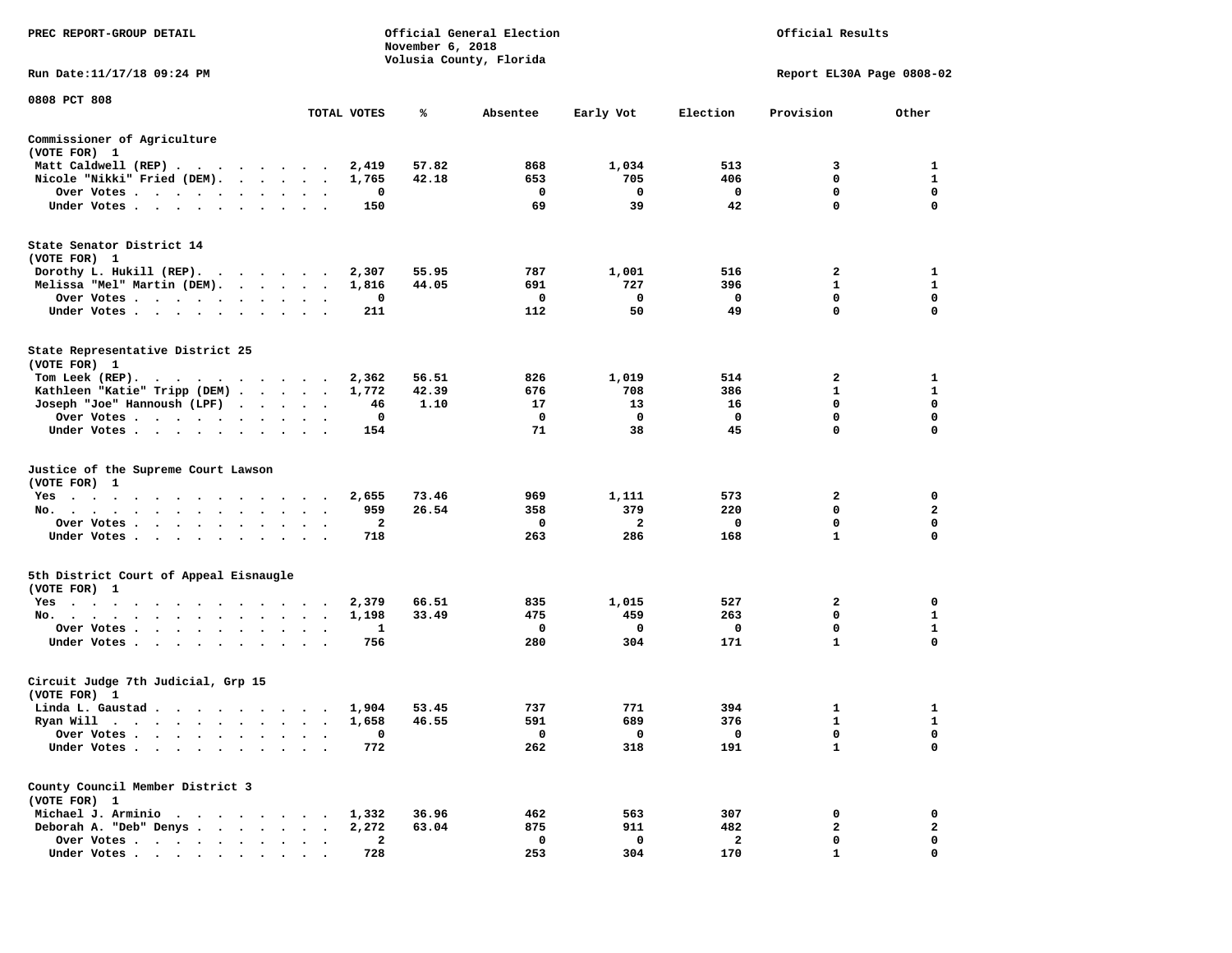| PREC REPORT-GROUP DETAIL                                                                                                                                                                                                                          |                                                                          | November 6, 2018      | Official General Election |              |            | Official Results          |                   |
|---------------------------------------------------------------------------------------------------------------------------------------------------------------------------------------------------------------------------------------------------|--------------------------------------------------------------------------|-----------------------|---------------------------|--------------|------------|---------------------------|-------------------|
| Run Date:11/17/18 09:24 PM                                                                                                                                                                                                                        |                                                                          |                       | Volusia County, Florida   |              |            | Report EL30A Page 0808-03 |                   |
| 0808 PCT 808                                                                                                                                                                                                                                      |                                                                          |                       |                           |              |            |                           |                   |
|                                                                                                                                                                                                                                                   | TOTAL VOTES                                                              | ℁                     | Absentee                  | Early Vot    | Election   | Provision                 | Other             |
| New Smyrna Beach Mayor<br>(VOTE FOR) 1                                                                                                                                                                                                            |                                                                          |                       |                           |              |            |                           |                   |
| Lisa Martin.<br>$\mathbf{a}$ . The contribution of the contribution of the contribution of the contribution of the contribution of the contribution of the contribution of the contribution of the contribution of the contribution of the contri | 1,570                                                                    | 39.74                 | 580                       | 625          | 363        | 2                         | 0                 |
| Russ Owen<br>$\cdots$                                                                                                                                                                                                                             | 2,381                                                                    | 60.26                 | 848                       | 1,011        | 520        | 0                         | $\mathbf{2}$      |
| Over Votes.<br>$\cdot$ $\cdot$ $\cdot$ $\cdot$<br>$\ddot{\phantom{0}}$<br>Under Votes                                                                                                                                                             | $\bullet$<br>$\bullet$<br>$\bullet$<br>$\bullet$<br>$\ddot{\phantom{0}}$ | 2<br>381              | 0<br>162                  | 2<br>140     | 0<br>78    | 0<br>$\mathbf{1}$         | 0<br>$\mathbf 0$  |
|                                                                                                                                                                                                                                                   |                                                                          |                       |                           |              |            |                           |                   |
| New Smyrna Beach City Commissioner Zone 1<br>(VOTE FOR) 1                                                                                                                                                                                         |                                                                          |                       |                           |              |            |                           |                   |
| Peggy Belflower<br>$\ddot{\phantom{1}}$<br>$\cdots$                                                                                                                                                                                               | 1,772<br>$\cdot$                                                         | 49.80                 | 691                       | 689          | 389        | 2                         | 1                 |
| Michael Kolody.<br>$\mathbf{r}$ , and $\mathbf{r}$ , and $\mathbf{r}$ , and $\mathbf{r}$                                                                                                                                                          | 1,786<br>$\bullet$<br>$\bullet$<br>$\bullet$                             | 50.20                 | 616                       | 772          | 397        | 0                         | 1                 |
| Over Votes.<br>$\cdots$<br>$\bullet$                                                                                                                                                                                                              | $\cdot$                                                                  | 0                     | 0                         | 0            | 0          | 0                         | $\mathbf 0$       |
| Under Votes<br>$\sim$ $\sim$<br>$\cdot$<br>$\bullet$                                                                                                                                                                                              |                                                                          | 776                   | 283                       | 317          | 175        | 1                         | 0                 |
| New Smyrna Beach City Commissioner Zone 2<br>(VOTE FOR) 1                                                                                                                                                                                         |                                                                          |                       |                           |              |            |                           |                   |
| Travous Dever.                                                                                                                                                                                                                                    | 1,158                                                                    | 35.28                 | 376                       | 482          | 299        | 1                         | 0                 |
| Jake Sachs.<br>$\sim$ $\sim$ $\sim$<br>$\cdot$ $\cdot$ $\cdot$<br>$\cdot$                                                                                                                                                                         | 2,124                                                                    | 64.72                 | 762                       | 900          | 460        | 1                         | 1                 |
| Over Votes                                                                                                                                                                                                                                        |                                                                          | 2                     | 0                         | 1            | 1          | $\mathbf 0$               | 0                 |
| Under Votes                                                                                                                                                                                                                                       | 1,050<br>$\sim$<br>$\bullet$<br>$\cdot$<br>$\overline{\phantom{a}}$      |                       | 452                       | 395          | 201        | $\mathbf{1}$              | 1                 |
| Soil and Water Cons Dist Seat 1<br>(VOTE FOR) 1                                                                                                                                                                                                   |                                                                          |                       |                           |              |            |                           |                   |
| William Bliss.<br>$\cdots$                                                                                                                                                                                                                        | 1,943                                                                    | 57.74                 | 720                       | 818          | 404        | 1                         | 0                 |
| Derrick Orberg.<br>$\ddot{\phantom{0}}$<br>$\begin{array}{cccccccccccccc} \bullet & \bullet & \bullet & \bullet & \bullet & \bullet & \bullet \end{array}$<br>Over Votes .<br>$\sim$ , and $\sim$ , and $\sim$                                    | 1,422<br>$\bullet$<br>$\bullet$                                          | 42.26<br>0            | 524<br>0                  | 559<br>0     | 338<br>0   | 0<br>0                    | 1<br>0            |
| Under Votes                                                                                                                                                                                                                                       | $\bullet$<br>$\ddot{\phantom{a}}$<br>$\ddot{\phantom{a}}$                | 969                   | 346                       | 401          | 219        | $\overline{a}$            | 1                 |
| Soil and Water Cons Dist Seat 3<br>(VOTE FOR) 1                                                                                                                                                                                                   |                                                                          |                       |                           |              |            |                           |                   |
| Beth James.<br>$\cdots$                                                                                                                                                                                                                           | 1,606                                                                    | 47.93                 | 599                       | 652          | 354        | 1                         | 0                 |
| Wesley Wayne Wilson Jr<br>Christine Wilt.                                                                                                                                                                                                         | $\bullet$<br>$\bullet$<br>$\bullet$<br>1,121                             | 18.62<br>624<br>33.45 | 208<br>436                | 253<br>470   | 163<br>213 | 0<br>1                    | 0<br>$\mathbf{1}$ |
| Over Votes                                                                                                                                                                                                                                        |                                                                          | 1                     | 0                         | 1            | 0          | $\mathbf 0$               | 0                 |
| Under Votes                                                                                                                                                                                                                                       | $\cdot$<br>$\cdot$                                                       | 982                   | 347                       | 402          | 231        | 1                         | 1                 |
| Soil and Water Cons Dist Seat 5<br>(VOTE FOR) 1                                                                                                                                                                                                   |                                                                          |                       |                           |              |            |                           |                   |
| J. Mark Barfield                                                                                                                                                                                                                                  |                                                                          | 695<br>20.77          | 277                       | 257          | 161        | 0                         | 0                 |
| Andy Kelly                                                                                                                                                                                                                                        | 1,502                                                                    | 44.89                 | 558                       | 627          | 315        |                           | 1                 |
| David Schaefer.                                                                                                                                                                                                                                   | 1,149                                                                    | 34.34                 | 410                       | 480          | 259        | 0                         | 0                 |
| Over Votes .<br>$\cdots$<br>$\ddot{\phantom{a}}$<br>$\cdot$                                                                                                                                                                                       |                                                                          | 2                     | 0                         | $\mathbf{1}$ | 1          | 0                         | 0                 |
| Under Votes                                                                                                                                                                                                                                       |                                                                          | 986                   | 345                       | 413          | 225        | $\overline{a}$            | $\mathbf{1}$      |
| #1 Increased Homestead Exemption<br>(VOTE FOR) 1                                                                                                                                                                                                  |                                                                          |                       |                           |              |            |                           |                   |
| Yes                                                                                                                                                                                                                                               | 1,938                                                                    | 47.05                 | 796                       | 706          | 433        | 3                         | 0                 |
| No.                                                                                                                                                                                                                                               | 2,181                                                                    | 52.95                 | 716                       | 991          | 472        | 0                         | 2                 |
| Over Votes<br>Under Votes                                                                                                                                                                                                                         |                                                                          | 6<br>209              | 0<br>78                   | 3<br>78      | 3<br>53    | 0<br>0                    | 0<br>0            |
|                                                                                                                                                                                                                                                   |                                                                          |                       |                           |              |            |                           |                   |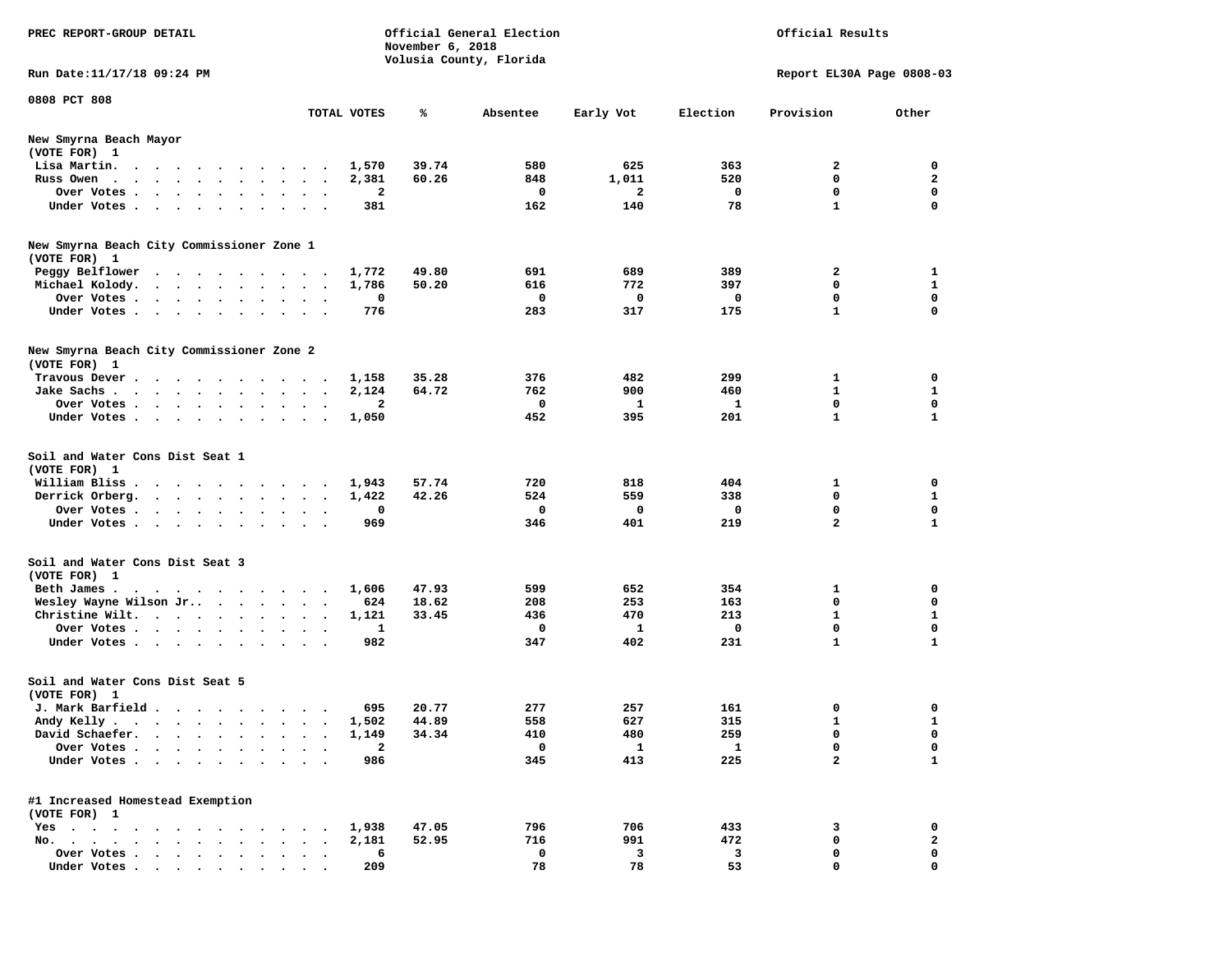| Volusia County, Florida<br>Run Date: 11/17/18 09:24 PM<br>Report EL30A Page 0808-04<br>TOTAL VOTES<br>℁<br>Election<br>Provision<br>Absentee<br>Early Vot<br>65.84<br>1,021<br>1,070<br>608<br>$\overline{a}$<br>Yes<br>2,702<br>34.16<br>485<br>628<br>287<br>$\mathbf{1}$<br>No.<br>1,402        | Other<br>$\mathbf{1}$<br>$\mathbf{1}$<br>$\mathbf 0$<br>$\mathbf 0$<br>$\mathbf 0$<br>$\overline{\mathbf{2}}$<br>$\mathbf 0$ |
|----------------------------------------------------------------------------------------------------------------------------------------------------------------------------------------------------------------------------------------------------------------------------------------------------|------------------------------------------------------------------------------------------------------------------------------|
| 0808 PCT 808<br>#2 Limit on Property Tax Assessments<br>(VOTE FOR) 1                                                                                                                                                                                                                               |                                                                                                                              |
|                                                                                                                                                                                                                                                                                                    |                                                                                                                              |
|                                                                                                                                                                                                                                                                                                    |                                                                                                                              |
|                                                                                                                                                                                                                                                                                                    |                                                                                                                              |
|                                                                                                                                                                                                                                                                                                    |                                                                                                                              |
|                                                                                                                                                                                                                                                                                                    |                                                                                                                              |
| $\mathbf 0$<br>$\mathbf 0$<br>$\mathbf{1}$<br>$\mathbf{0}$<br>Over Votes<br>1                                                                                                                                                                                                                      |                                                                                                                              |
| 79<br>84<br>66<br>$\mathbf 0$<br>Under Votes<br>229                                                                                                                                                                                                                                                |                                                                                                                              |
| #3 Voter Control of Gambling                                                                                                                                                                                                                                                                       |                                                                                                                              |
| (VOTE FOR) 1                                                                                                                                                                                                                                                                                       |                                                                                                                              |
| 67.62<br>1,114<br>1,120<br>612<br>$\overline{2}$<br>Yes<br>2,848<br>$^{\circ}$                                                                                                                                                                                                                     |                                                                                                                              |
| No.<br>1,364<br>32.38<br>436<br>610<br>316<br>$\overline{2}$<br>$\mathbf 0$<br>$\mathbf{1}$<br>$\mathbf 0$<br>3                                                                                                                                                                                    |                                                                                                                              |
| Over Votes.<br>46<br>32<br>$\mathbf{1}$<br>Under Votes<br>40<br>119                                                                                                                                                                                                                                | $\mathbf 0$                                                                                                                  |
|                                                                                                                                                                                                                                                                                                    |                                                                                                                              |
| #4 Voting Restoration Amendment<br>(VOTE FOR) 1                                                                                                                                                                                                                                                    |                                                                                                                              |
| 57.74<br>880<br>976<br>555<br>$\mathbf{1}$<br>Yes<br>2,413                                                                                                                                                                                                                                         | $\mathbf{1}$                                                                                                                 |
| 42.26<br>640<br>753<br>371<br>$\mathbf{1}$<br>No.<br>1,766                                                                                                                                                                                                                                         | $\mathbf{1}$                                                                                                                 |
| $\mathbf 0$<br>$\mathbf{1}$<br>$\overline{2}$<br>$\mathbf 0$<br>3<br>Over Votes                                                                                                                                                                                                                    | $\mathbf 0$                                                                                                                  |
| 33<br>$\mathbf{1}$<br>70<br>48<br>Under Votes<br>152                                                                                                                                                                                                                                               | $\Omega$                                                                                                                     |
| (VOTE FOR) 1<br>Yes<br>2,832<br>69.19<br>1,065<br>1,129<br>636<br>$\mathbf{2}$<br>265<br>563<br>$\mathbf 0$<br>1,261<br>30.81<br>432<br>No.<br>$\overline{a}$<br>$\mathbf 0$<br>$\overline{2}$<br>$\mathbf 0$<br>$\mathbf 0$<br>Over Votes<br>93<br>84<br>60<br>$\mathbf{1}$<br>Under Votes<br>239 | 0<br>$\mathbf{1}$<br>$\mathbf 0$<br>$\mathbf{1}$                                                                             |
| #6 Rights of Crime Victims; Judges                                                                                                                                                                                                                                                                 |                                                                                                                              |
| (VOTE FOR) 1<br>813<br>774                                                                                                                                                                                                                                                                         |                                                                                                                              |
| Yes<br>50.78<br>501<br>2,090<br>1<br>925<br>405<br>$\mathbf{1}$<br>2,026<br>49.22<br>694                                                                                                                                                                                                           | $\mathbf{1}$<br>$\mathbf{1}$                                                                                                 |
| No.<br>$\overline{\mathbf{3}}$<br>$\mathbf 0$<br>$\mathbf{2}$<br>$\mathbf{1}$<br>$\mathbf 0$<br>Over Votes                                                                                                                                                                                         | $\mathbf 0$                                                                                                                  |
| 83<br>77<br>54<br>$\mathbf{1}$<br>Under Votes<br>215                                                                                                                                                                                                                                               | $\mathbf{0}$                                                                                                                 |
|                                                                                                                                                                                                                                                                                                    |                                                                                                                              |
| #7 Survivor Benefits<br>(VOTE FOR) 1                                                                                                                                                                                                                                                               |                                                                                                                              |
| 51.94<br>843<br>746<br>527<br>$\overline{2}$<br>Yes<br>2,118                                                                                                                                                                                                                                       | $\mathbf 0$                                                                                                                  |
| 48.06<br>642<br>938<br>378<br>$\mathbf 0$<br>No.<br>1,960                                                                                                                                                                                                                                          | $\overline{a}$                                                                                                               |
| $\Omega$<br>$\mathbf{1}$<br>$\Omega$<br>$\mathbf 0$<br>Over Votes<br>$\mathbf{1}$                                                                                                                                                                                                                  | $\mathbf{0}$                                                                                                                 |
| 105<br>93<br>56<br>$\mathbf{1}$<br>Under Votes<br>255                                                                                                                                                                                                                                              | $\mathbf 0$                                                                                                                  |
| #9 Prohibits Oil, Gas Drilling, Vaping<br>(VOTE FOR) 1                                                                                                                                                                                                                                             |                                                                                                                              |
| 969<br>963<br>Yes<br>2,481<br>60.76<br>547<br>2                                                                                                                                                                                                                                                    | $\mathbf 0$                                                                                                                  |
| 525<br>719<br>356<br>$\mathbf 0$<br>No.<br>1,602<br>39.24                                                                                                                                                                                                                                          | $\overline{\mathbf{2}}$                                                                                                      |
| $\mathbf 0$<br>Over Votes<br>3<br>$\mathbf 0$<br>$\overline{\mathbf{3}}$<br>$\mathbf 0$                                                                                                                                                                                                            | $\mathbf 0$                                                                                                                  |
| 96<br>93<br>58<br>$\mathbf{1}$<br>Under Votes<br>248                                                                                                                                                                                                                                               | $\mathbf 0$                                                                                                                  |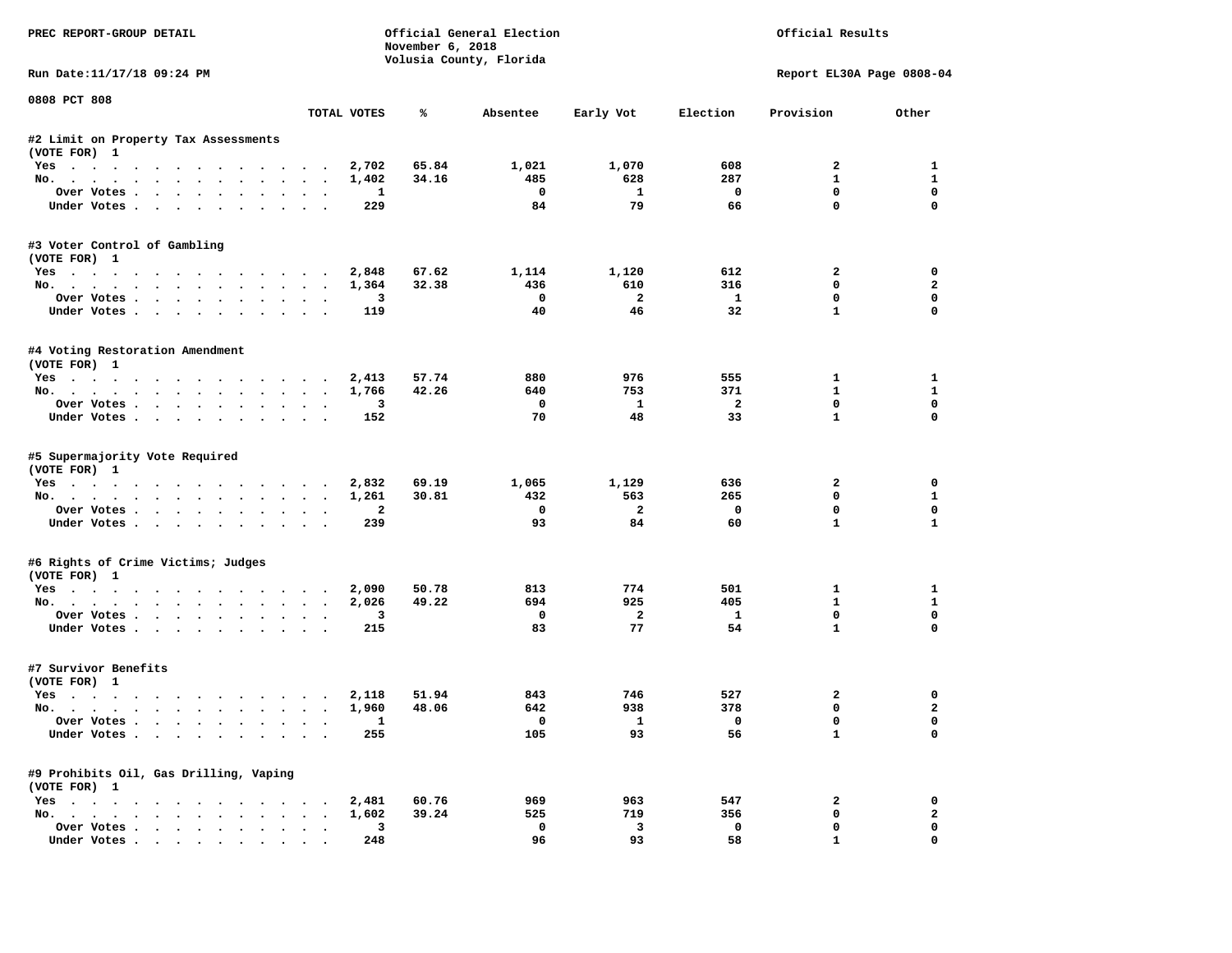| PREC REPORT-GROUP DETAIL                                       |              | November 6, 2018 | Official General Election<br>Volusia County, Florida | Official Results |                           |              |              |
|----------------------------------------------------------------|--------------|------------------|------------------------------------------------------|------------------|---------------------------|--------------|--------------|
| Run Date:11/17/18 09:24 PM                                     |              |                  |                                                      |                  | Report EL30A Page 0808-05 |              |              |
| 0808 PCT 808                                                   | TOTAL VOTES  | ℁                | Absentee                                             | Early Vot        | Election                  | Provision    | Other        |
| #10 State and Local Structure and Op                           |              |                  |                                                      |                  |                           |              |              |
| (VOTE FOR) 1                                                   |              |                  |                                                      |                  |                           |              |              |
| Yes                                                            | 2,147        | 53.47            | 871                                                  | 792              | 483                       | 1            | 0            |
| No.                                                            | 1,868        | 46.53            | 605                                                  | 872              | 388                       | $\mathbf{1}$ | $\mathbf{2}$ |
| Over Votes                                                     | 0            |                  | 0                                                    | $^{\circ}$       | $\mathbf 0$               | $\mathbf{0}$ | $\mathbf 0$  |
| Under Votes.                                                   | 319          |                  | 114                                                  | 114              | 90                        | $\mathbf{1}$ | 0            |
| #11 Removal of Obs Prov; Crim Statute                          |              |                  |                                                      |                  |                           |              |              |
| (VOTE FOR) 1                                                   |              |                  |                                                      |                  |                           |              |              |
| Yes                                                            | 2,177        | 55.28            | 825                                                  | 874              | 476                       | 1            | 1            |
| No.                                                            | 1,761        | 44.72            | 595                                                  | 778              | 386                       | $\mathbf{1}$ | $\mathbf{1}$ |
| Over Votes                                                     | $\mathbf{2}$ |                  | $\Omega$                                             | $\overline{a}$   | $\Omega$                  | $\mathbf{0}$ | $\mathbf 0$  |
| Under Votes                                                    | 394          |                  | 170                                                  | 124              | 99                        | $\mathbf{1}$ | $\Omega$     |
| #12 Lobbying and Abuse of Office                               |              |                  |                                                      |                  |                           |              |              |
| (VOTE FOR) 1                                                   |              |                  |                                                      |                  |                           |              |              |
| Yes                                                            | 3,166        | 77.83            | 1,203                                                | 1,260            | 699                       | 2            | 2            |
| No.                                                            | 902          | 22.17            | 281                                                  | 427              | 194                       | $\Omega$     | $\mathbf 0$  |
| Over Votes                                                     | $\mathbf{2}$ |                  | $\mathbf 0$                                          | $\mathbf 0$      | $\overline{a}$            | $\mathbf 0$  | $\mathbf 0$  |
| Under Votes                                                    | 264          |                  | 106                                                  | 91               | 66                        | $\mathbf{1}$ | $\mathbf 0$  |
| #13 Ends Dog Racing                                            |              |                  |                                                      |                  |                           |              |              |
| (VOTE FOR) 1                                                   |              |                  |                                                      |                  |                           |              |              |
| Yes                                                            | 2,593        | 63.32            | 1,006                                                | 1,040            | 545                       | 1            | 1            |
| No.                                                            | 1,502        | 36.68            | 489                                                  | 646              | 365                       | $\mathbf{1}$ | 1            |
| Over Votes                                                     | 3            |                  | 0                                                    | $\overline{a}$   | 1                         | $\mathbf 0$  | 0            |
| Under Votes                                                    | 236          |                  | 95                                                   | 90               | 50                        | $\mathbf{1}$ | $\mathbf 0$  |
|                                                                |              |                  |                                                      |                  |                           |              |              |
| New Smyrna Beach Turnbull Preservation Project<br>(VOTE FOR) 1 |              |                  |                                                      |                  |                           |              |              |
| Yes, For Bonds.                                                | 3,060        | 75.74            | 1,123                                                | 1,242            | 693                       | 2            | 0            |
| No, Against Bonds.                                             | 980          | 24.26            | 360                                                  | 420              | 198                       | $\mathbf 0$  | $\mathbf{2}$ |
| Over Votes                                                     | 4            |                  | 1                                                    | 3                | $\mathbf{0}$              | $\mathbf{0}$ | $\mathbf 0$  |
| Under Votes                                                    | 290          |                  | 106                                                  | 113              | 70                        | $\mathbf{1}$ | $\Omega$     |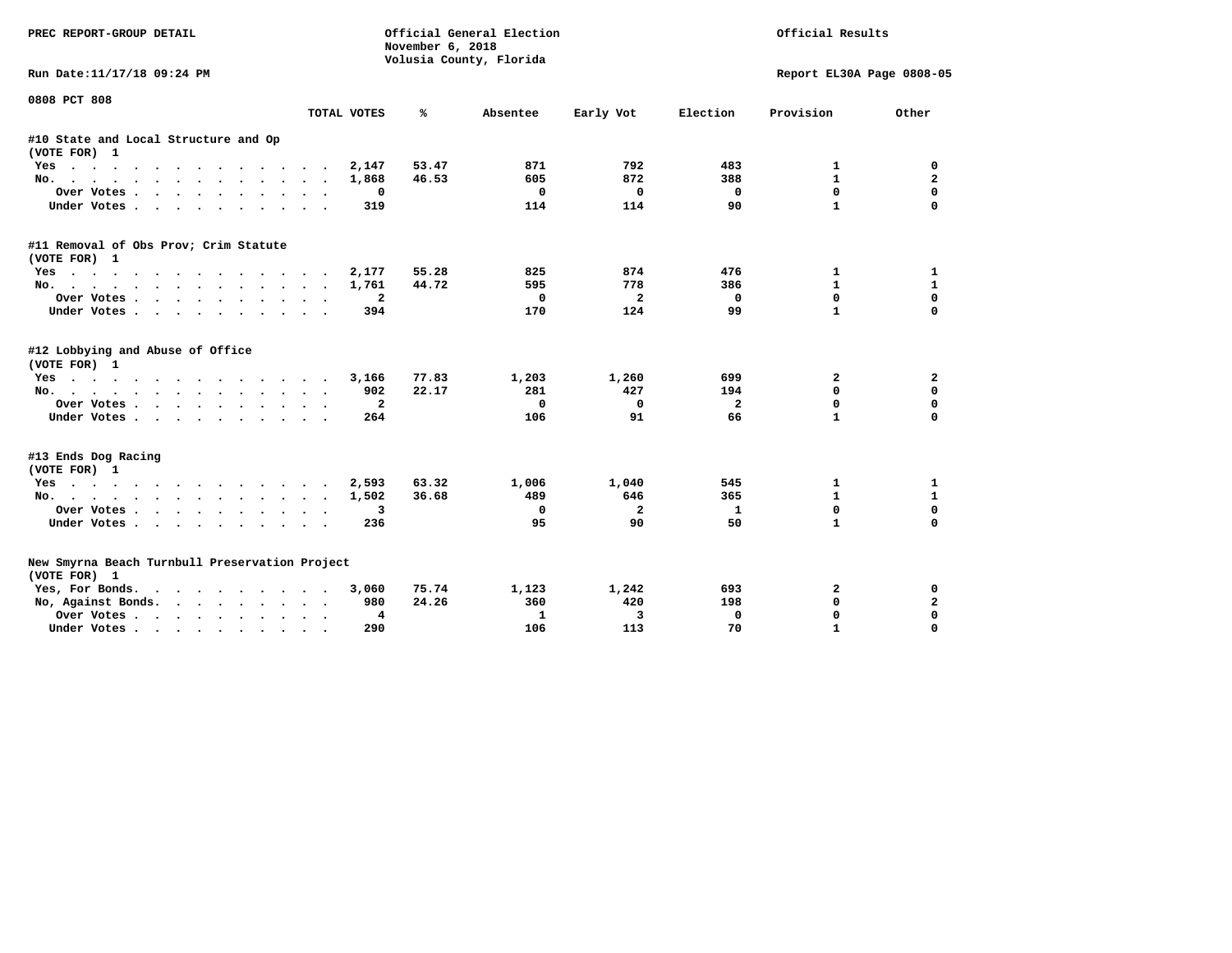**PREC REPORT-GROUP DETAIL COMPUTER CONSUMING A CONSUMING CONSUMING A LIGACION CONSUMING A LIGACION November 6, 2018 Volusia County, Florida** 

## Official Results

**Run Date:11/17/18 09:24 PM Report EL30A Page 0809-01** 

| 0809 PCT 809                                                                                                                                  |                                                  |              |       |                         |                         |                |             |                  |
|-----------------------------------------------------------------------------------------------------------------------------------------------|--------------------------------------------------|--------------|-------|-------------------------|-------------------------|----------------|-------------|------------------|
|                                                                                                                                               |                                                  | TOTAL VOTES  | ℁     | Absentee                | Early Vot               | Election       | Provision   | Other            |
| REGISTERED VOTERS - TOTAL .<br>$\ddot{\phantom{a}}$<br>$\ddot{\phantom{a}}$                                                                   | $\cdot$                                          | 802          |       |                         |                         |                |             |                  |
| BALLOTS CAST - TOTAL.<br>$\sim$<br>$\bullet$<br>$\bullet$<br>$\ddot{\phantom{a}}$                                                             |                                                  | 540          |       | 182                     | 200                     | 157            | $\mathbf 0$ | $\mathbf{1}$     |
| BALLOTS CAST - BLANK.<br>$\ddot{\phantom{a}}$<br>$\bullet$<br>$\bullet$                                                                       | $\ddot{\phantom{a}}$                             | $\mathbf 0$  |       | $\mathbf 0$             | 0                       | $\mathbf 0$    | $\Omega$    | $\mathbf 0$      |
| VOTER TURNOUT - TOTAL<br>$\ddot{\phantom{a}}$<br>$\Delta$<br>$\overline{\phantom{a}}$                                                         |                                                  |              | 67.33 |                         |                         |                |             |                  |
| VOTER TURNOUT - BLANK<br>$\overline{\phantom{a}}$                                                                                             |                                                  |              |       |                         |                         |                |             |                  |
|                                                                                                                                               |                                                  |              |       |                         |                         |                |             |                  |
|                                                                                                                                               |                                                  |              |       |                         |                         |                |             |                  |
| United States Senator                                                                                                                         |                                                  |              |       |                         |                         |                |             |                  |
| (VOTE FOR) 1                                                                                                                                  |                                                  |              |       |                         |                         |                |             |                  |
| Rick Scott (REP).<br>$\ddot{\phantom{1}}$<br>$\cdot$ $\cdot$<br>$\cdots$                                                                      | $\sim$                                           | 275          | 51.89 | 86                      | 105                     | 83             | 0           | $\mathbf{1}$     |
| Bill Nelson (DEM).                                                                                                                            | $\ddot{\phantom{a}}$                             | 254          | 47.92 | 94                      | 89                      | 71             | 0           | $\mathbf 0$      |
| WRITE-IN.<br>$\sim$ $\sim$ $\sim$<br>$\cdot$ $\cdot$<br>$\bullet$<br>$\bullet$<br>$\bullet$                                                   |                                                  | 1            | .19   | 0                       | 1                       | 0              | 0           | $\mathbf 0$      |
| Over Votes<br>$\sim$<br>$\bullet$<br>$\cdot$                                                                                                  |                                                  | $\mathbf 0$  |       | $\mathbf 0$             | 0                       | $\mathbf 0$    | 0           | $\mathbf 0$      |
| Under Votes<br>$\ddot{\phantom{0}}$<br>$\bullet$<br>$\ddot{\phantom{0}}$                                                                      | $\ddot{\phantom{0}}$<br>$\bullet$                | 10           |       | $\overline{\mathbf{2}}$ | 5                       | 3              | $\Omega$    | $\mathbf 0$      |
|                                                                                                                                               |                                                  |              |       |                         |                         |                |             |                  |
| Representative in Congress District 6                                                                                                         |                                                  |              |       |                         |                         |                |             |                  |
| (VOTE FOR) 1                                                                                                                                  |                                                  |              |       |                         |                         |                |             |                  |
| Michael Waltz (REP).                                                                                                                          |                                                  | 277          | 52.56 | 82                      | 108                     | 86             | 0           | $\mathbf{1}$     |
| Nancy Soderberg (DEM)<br>$\mathcal{A}$ , and $\mathcal{A}$ , and $\mathcal{A}$ , and $\mathcal{A}$                                            | $\bullet$                                        | 250          | 47.44 | 97                      | 86                      | 67             | 0           | $\mathbf 0$      |
| Over Votes.<br>$\sim$ $\sim$ $\sim$ $\sim$<br>$\bullet$<br>$\ddot{\phantom{a}}$<br>$\bullet$                                                  |                                                  | 0            |       | 0                       | $\mathbf 0$             | 0              | 0           | 0                |
| Under Votes<br>$\ddot{\phantom{a}}$<br>$\bullet$                                                                                              | $\sim$<br>$\bullet$                              | 13           |       | 3                       | 6                       | 4              | $\Omega$    | $\mathbf 0$      |
|                                                                                                                                               |                                                  |              |       |                         |                         |                |             |                  |
| Governor and Lieutenant Governor<br>(VOTE FOR) 1                                                                                              |                                                  |              |       |                         |                         |                |             |                  |
| Ron DeSantis (REP)                                                                                                                            |                                                  | 284          | 53.38 | 85                      | 110                     | 88             | 0           | $\mathbf{1}$     |
| $\begin{array}{cccccccccccccc} \bullet & \bullet & \bullet & \bullet & \bullet & \bullet & \bullet & \bullet & \bullet & \bullet \end{array}$ | $\sim$                                           |              |       |                         |                         |                | 0           | $\mathbf 0$      |
| Andrew Gillum (DEM)<br>$\ddot{\phantom{1}}$                                                                                                   | $\ddot{\phantom{a}}$<br>$\ddot{\phantom{1}}$     | 240          | 45.11 | 92                      | 85                      | 63             | 0           |                  |
| Darcy G. Richardson (REF).<br>$\ddot{\phantom{0}}$<br>$\bullet$                                                                               |                                                  | 3            | .56   | $\mathbf{1}$            | 0                       | 2              |             | $\mathbf 0$      |
| Ryan Christopher Foley.<br>$\bullet$<br>$\bullet$<br>$\bullet$                                                                                |                                                  | $\mathbf{2}$ | .38   | $\mathbf 0$             | $\Omega$                | $\overline{a}$ | $\Omega$    | $\mathbf 0$      |
| Kyle "KC" Gibson.<br>$\mathcal{L}(\mathcal{A})$ , and $\mathcal{A}(\mathcal{A})$<br>$\bullet$<br>$\bullet$<br>$\bullet$                       | $\ddot{\phantom{a}}$<br>$\overline{\phantom{a}}$ | $\mathbf{1}$ | .19   | $\Omega$                | $\mathbf{1}$            | $\Omega$       | $\Omega$    | $\mathbf 0$      |
| Bruce Stanley<br>$\bullet$                                                                                                                    | $\overline{\phantom{a}}$                         | 2            | .38   | $\mathbf{1}$            | 0                       | $\mathbf{1}$   | 0           | $\mathbf 0$      |
| WRITE-IN.<br>$\cdots$<br>$\cdot$<br>$\ddot{\phantom{a}}$                                                                                      |                                                  | 0            |       | $\mathbf 0$             | 0                       | 0              | 0           | $\mathbf 0$      |
| Over Votes .<br>$\cdots$<br>$\bullet$<br>$\bullet$                                                                                            |                                                  | 0            |       | $\mathbf 0$             | 0                       | 0              | 0           | $\mathbf 0$      |
| Under Votes<br>$\sim$<br>$\bullet$                                                                                                            | $\ddot{\phantom{0}}$                             | 8            |       | 3                       | $\overline{\mathbf{4}}$ | $\mathbf{1}$   | 0           | $\mathbf 0$      |
|                                                                                                                                               |                                                  |              |       |                         |                         |                |             |                  |
| Attorney General<br>(VOTE FOR) 1                                                                                                              |                                                  |              |       |                         |                         |                |             |                  |
|                                                                                                                                               |                                                  |              |       |                         |                         |                |             |                  |
| Ashley Moody (REP)                                                                                                                            |                                                  | 290          | 54.92 | 86                      | 113                     | 90             | 0           | 1<br>$\mathbf 0$ |
| Sean Shaw (DEM)<br>$\mathbf{r}$ , $\mathbf{r}$ , $\mathbf{r}$ , $\mathbf{r}$ , $\mathbf{r}$<br>$\ddot{\phantom{a}}$                           |                                                  | 226          | 42.80 | 93                      | 77                      | 56             | 0           |                  |
| Jeffrey Marc Siskind.<br>$\sim$ $\sim$ $\sim$ $\sim$<br>$\bullet$<br>$\bullet$                                                                | $\cdot$<br>$\overline{\phantom{a}}$              | 12           | 2.27  | $\mathbf 0$             | 6                       | 6              | 0           | $\mathbf 0$      |
| Over Votes<br>$\bullet$<br>$\ddot{\phantom{a}}$                                                                                               |                                                  | 0            |       | $\mathbf 0$             | 0                       | $\mathbf 0$    | 0           | $\mathbf 0$      |
| Under Votes<br>$\bullet$                                                                                                                      |                                                  | 12           |       | 3                       | 4                       | 5              | 0           | $\mathbf 0$      |
|                                                                                                                                               |                                                  |              |       |                         |                         |                |             |                  |
| Chief Financial Officer                                                                                                                       |                                                  |              |       |                         |                         |                |             |                  |
| (VOTE FOR) 1                                                                                                                                  |                                                  |              |       |                         |                         |                |             |                  |
| Jimmy Patronis (REP).<br>$\mathbf{r}$ , and $\mathbf{r}$ , and $\mathbf{r}$<br>$\ddot{\phantom{a}}$                                           | $\ddot{\phantom{a}}$                             | 284          | 54.30 | 82                      | 110                     | 91             | 0           | $\mathbf{1}$     |
| Jeremy Ring (DEM).                                                                                                                            | $\ddot{\phantom{0}}$<br>$\bullet$                | 239          | 45.70 | 95                      | 83                      | 61             | $\mathbf 0$ | $\mathbf 0$      |
| WRITE-IN.<br>$\cdots$<br>$\bullet$<br>$\bullet$                                                                                               |                                                  | 0            |       | $\mathbf 0$             | 0                       | $\mathbf 0$    | 0           | $\mathbf 0$      |
| Over Votes.<br>$\sim$ $\sim$ $\sim$ $\sim$<br>$\bullet$<br>$\bullet$                                                                          |                                                  | $\mathbf 0$  |       | $\Omega$                | $\mathbf 0$             | 0              | $\Omega$    | $\mathbf 0$      |
| Under Votes.<br>$\blacksquare$<br>$\bullet$<br>$\bullet$<br>$\bullet$<br>$\bullet$                                                            |                                                  | 17           |       | 5                       | 7                       | 5.             | $\Omega$    | $\mathbf 0$      |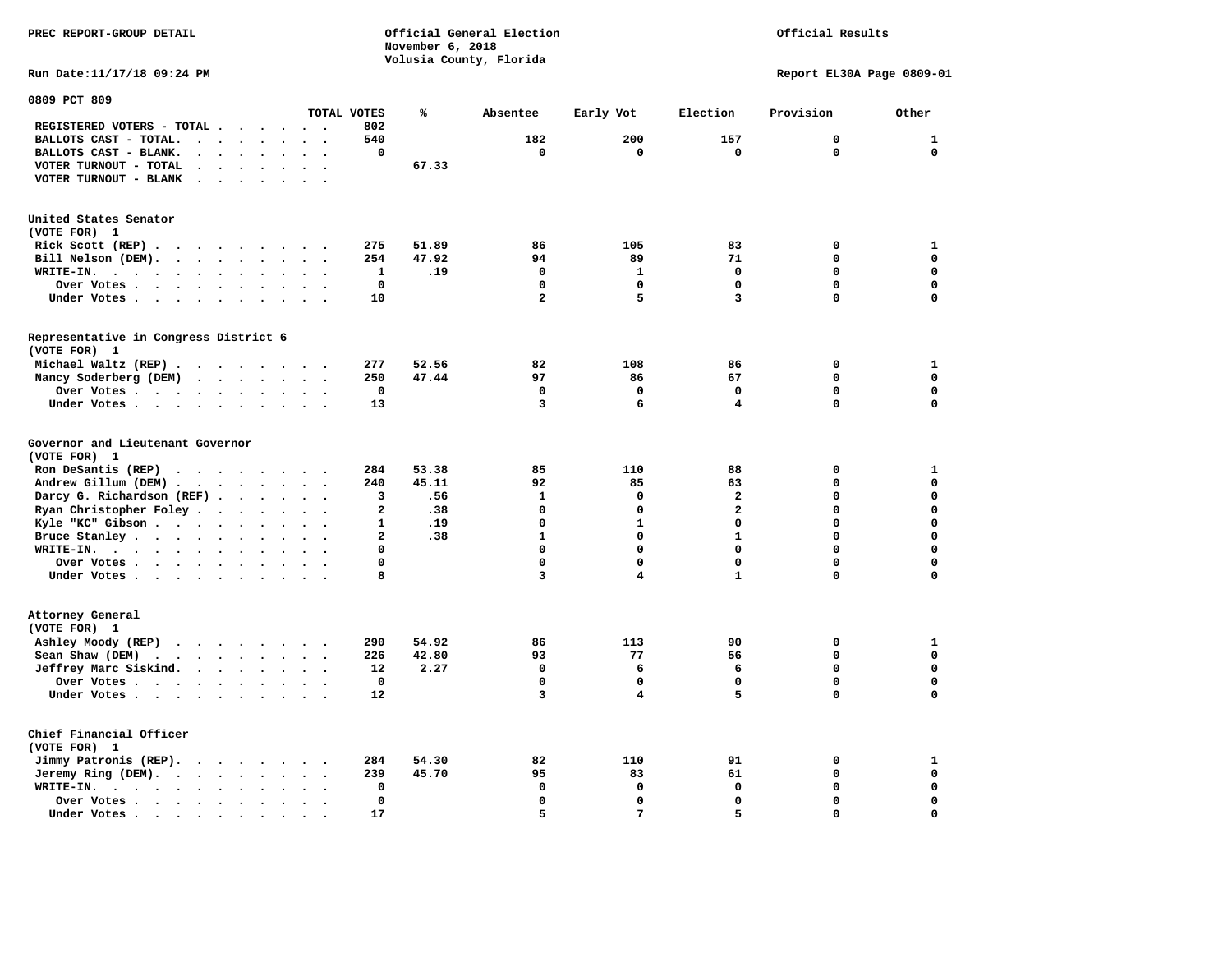| PREC REPORT-GROUP DETAIL                                                                                                                                                                                                                   |  |             | November 6, 2018 | Official General Election<br>Volusia County, Florida |             | Official Results |                           |             |
|--------------------------------------------------------------------------------------------------------------------------------------------------------------------------------------------------------------------------------------------|--|-------------|------------------|------------------------------------------------------|-------------|------------------|---------------------------|-------------|
| Run Date: 11/17/18 09:24 PM                                                                                                                                                                                                                |  |             |                  |                                                      |             |                  | Report EL30A Page 0809-02 |             |
| 0809 PCT 809                                                                                                                                                                                                                               |  |             |                  |                                                      |             |                  |                           |             |
|                                                                                                                                                                                                                                            |  | TOTAL VOTES | ℁                | Absentee                                             | Early Vot   | Election         | Provision                 | Other       |
| Commissioner of Agriculture<br>(VOTE FOR) 1                                                                                                                                                                                                |  |             |                  |                                                      |             |                  |                           |             |
| Matt Caldwell (REP)                                                                                                                                                                                                                        |  | 276         | 52.98            | 87                                                   | 103         | 85               | $\mathbf{o}$              | 1           |
| Nicole "Nikki" Fried (DEM).                                                                                                                                                                                                                |  | 245         | 47.02            | 90                                                   | 88          | 67               | 0                         | $\mathbf 0$ |
| Over Votes                                                                                                                                                                                                                                 |  | 0           |                  | 0                                                    | 0           | 0                | 0                         | 0           |
| Under Votes                                                                                                                                                                                                                                |  | 19          |                  | 5                                                    | 9           | 5                | $\mathbf 0$               | $\mathbf 0$ |
| State Senator District 14<br>(VOTE FOR) 1                                                                                                                                                                                                  |  |             |                  |                                                      |             |                  |                           |             |
| Dorothy L. Hukill $(REP)$ .                                                                                                                                                                                                                |  | 279         | 53.55            | 79                                                   | 111         | 88               | 0                         | 1           |
| Melissa "Mel" Martin (DEM).                                                                                                                                                                                                                |  | 242         | 46.45            | 95                                                   | 83          | 64               | 0                         | 0           |
| Over Votes                                                                                                                                                                                                                                 |  | 0           |                  | 0                                                    | 0           | 0                | 0                         | 0           |
| Under Votes                                                                                                                                                                                                                                |  | 19          |                  | 8                                                    | 6           | 5                | 0                         | 0           |
| State Representative District 25<br>(VOTE FOR) 1                                                                                                                                                                                           |  |             |                  |                                                      |             |                  |                           |             |
| Tom Leek $(REP)$ .                                                                                                                                                                                                                         |  | 265         | 50.77            | 77                                                   | 104         | 83               | 0                         | 1           |
| Kathleen "Katie" Tripp (DEM)                                                                                                                                                                                                               |  | 250         | 47.89            | 95                                                   | 87          | 68               | 0                         | 0           |
| Joseph "Joe" Hannoush (LPF)                                                                                                                                                                                                                |  | 7           | 1.34             | $\overline{2}$                                       | 3           | $\overline{a}$   | $\mathbf 0$               | $\mathbf 0$ |
| Over Votes                                                                                                                                                                                                                                 |  | 0           |                  | 0                                                    | 0           | 0                | 0                         | 0           |
| Under Votes                                                                                                                                                                                                                                |  | 18          |                  | 8                                                    | 6           | 4                | 0                         | 0           |
| Justice of the Supreme Court Lawson<br>(VOTE FOR) 1                                                                                                                                                                                        |  |             |                  |                                                      |             |                  |                           |             |
| Yes                                                                                                                                                                                                                                        |  | 307         | 68.68            | 101                                                  | 114         | 91               | 0                         | 1           |
| No.                                                                                                                                                                                                                                        |  | 140         | 31.32            | 39                                                   | 60          | 41               | 0                         | 0           |
| Over Votes                                                                                                                                                                                                                                 |  | 0           |                  | 0                                                    | $\mathbf 0$ | 0                | $\mathbf 0$               | $\mathbf 0$ |
| Under Votes                                                                                                                                                                                                                                |  | 93          |                  | 42                                                   | 26          | 25               | 0                         | 0           |
| 5th District Court of Appeal Eisnaugle                                                                                                                                                                                                     |  |             |                  |                                                      |             |                  |                           |             |
| (VOTE FOR) 1                                                                                                                                                                                                                               |  |             |                  |                                                      |             |                  |                           |             |
| Yes<br>No.                                                                                                                                                                                                                                 |  | 271<br>164  | 62.30<br>37.70   | 86<br>51                                             | 103<br>68   | 82<br>44         | $\mathbf{o}$<br>0         | 0<br>1      |
| Over Votes                                                                                                                                                                                                                                 |  | 0           |                  | 0                                                    | 0           | 0                | $\mathbf 0$               | $\mathbf 0$ |
| Under Votes                                                                                                                                                                                                                                |  | 105         |                  | 45                                                   | 29          | 31               | 0                         | $\mathbf 0$ |
| Circuit Judge 7th Judicial, Grp 15<br>(VOTE FOR) 1                                                                                                                                                                                         |  |             |                  |                                                      |             |                  |                           |             |
| Linda L. Gaustad                                                                                                                                                                                                                           |  | 232         | 52.49            | 70                                                   | 94          | 68               | 0                         | 0           |
| Ryan Will<br>the company of the company of the company of the company of the company of the company of the company of the company of the company of the company of the company of the company of the company of the company of the company |  | 210         | 47.51            | 73                                                   | 80          | 56               | 0                         | 1           |
| Over Votes .<br>$\cdots$                                                                                                                                                                                                                   |  | 0           |                  | 0                                                    | 0           | 0                | 0                         | 0           |
| Under Votes<br>$\ddot{\phantom{0}}$                                                                                                                                                                                                        |  | 98          |                  | 39                                                   | 26          | 33               | 0                         | 0           |
| County Council Member District 3<br>(VOTE FOR) 1                                                                                                                                                                                           |  |             |                  |                                                      |             |                  |                           |             |
| Michael J. Arminio<br>$\bullet$<br>$\cdot$<br>$\cdot$                                                                                                                                                                                      |  | 199         | 44.92            | 67                                                   | 80          | 52               | 0                         | 0           |
| Deborah A. "Deb" Denys.<br>$\ddot{\phantom{a}}$                                                                                                                                                                                            |  | 244         | 55.08            | 78                                                   | 89          | 76               | 0                         | 1           |
| Over Votes                                                                                                                                                                                                                                 |  | 0           |                  | 0                                                    | 0           | 0                | 0                         | 0           |
| Under Votes.<br>$\cdot$ $\cdot$ $\cdot$ $\cdot$ $\cdot$ $\cdot$<br>$\bullet$                                                                                                                                                               |  | 97          |                  | 37                                                   | 31          | 29               | 0                         | 0           |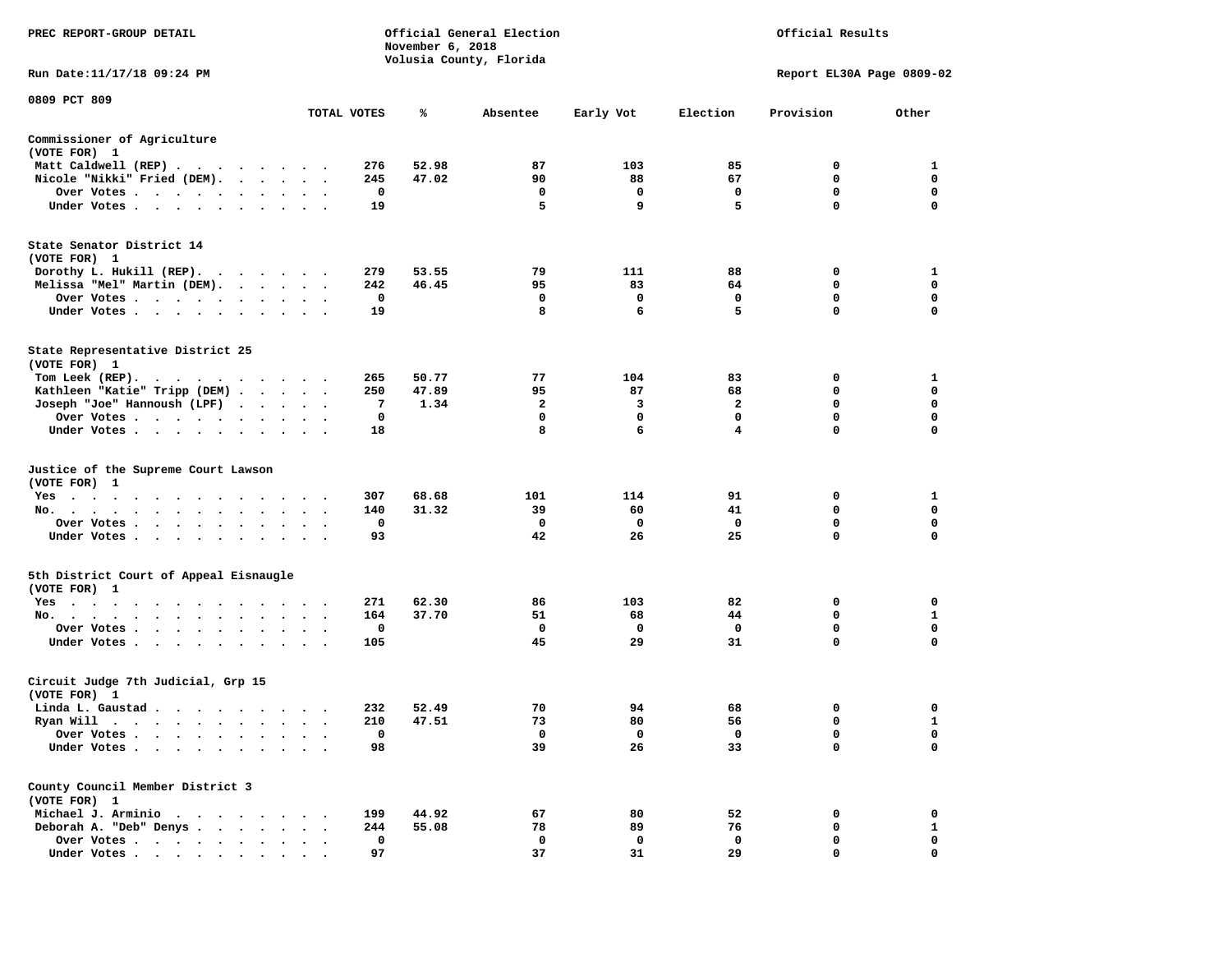| PREC REPORT-GROUP DETAIL                                                                                         |                        | November 6, 2018 | Official General Election<br>Volusia County, Florida |                     | Official Results    |                                      |                                              |
|------------------------------------------------------------------------------------------------------------------|------------------------|------------------|------------------------------------------------------|---------------------|---------------------|--------------------------------------|----------------------------------------------|
| Run Date: 11/17/18 09:24 PM                                                                                      |                        |                  |                                                      |                     |                     | Report EL30A Page 0809-03            |                                              |
| 0809 PCT 809                                                                                                     |                        |                  |                                                      |                     |                     |                                      |                                              |
|                                                                                                                  | TOTAL VOTES            | ℁                | Absentee                                             | Early Vot           | Election            | Provision                            | Other                                        |
| New Smyrna Beach Mayor<br>(VOTE FOR) 1                                                                           |                        |                  |                                                      |                     |                     |                                      |                                              |
| Lisa Martin.                                                                                                     | 179                    | 36.16            | 60                                                   | 67                  | 52                  | 0                                    | 0                                            |
| Russ Owen                                                                                                        | 316                    | 63.84            | 101                                                  | 117                 | 97                  | 0                                    | $\mathbf{1}$                                 |
| Over Votes.                                                                                                      | 0                      |                  | 0                                                    | 0                   | 0                   | $\mathbf 0$                          | $\mathbf 0$                                  |
| Under Votes                                                                                                      | 45                     |                  | 21                                                   | 16                  | 8                   | $\mathbf 0$                          | $\Omega$                                     |
| New Smyrna Beach City Commissioner Zone 1<br>(VOTE FOR) 1                                                        |                        |                  |                                                      |                     |                     |                                      |                                              |
| Peggy Belflower<br>$\cdots$                                                                                      | 239                    | 52.53            | 84                                                   | 90                  | 65                  | 0                                    | 0                                            |
| Michael Kolody.                                                                                                  | 216                    | 47.47            | 61                                                   | 85                  | 69                  | 0                                    | $\mathbf{1}$                                 |
| Over Votes                                                                                                       | 0                      |                  | $\mathbf 0$                                          | 0                   | $\mathbf 0$         | $\mathbf 0$                          | $\mathbf 0$                                  |
| Under Votes                                                                                                      | 85                     |                  | 37                                                   | 25                  | 23                  | $\Omega$                             | $\Omega$                                     |
| New Smyrna Beach City Commissioner Zone 2<br>(VOTE FOR) 1                                                        |                        |                  |                                                      |                     |                     |                                      |                                              |
| Travous Dever                                                                                                    | 155                    | 36.13            | 49                                                   | 56                  | 50                  | 0                                    | 0                                            |
| Jake Sachs                                                                                                       | 274                    | 63.87            | 78                                                   | 110                 | 85                  | $\Omega$                             | 1                                            |
| Over Votes.                                                                                                      | 0                      |                  | 0                                                    | 0                   | 0                   | $\mathbf 0$                          | 0                                            |
| Under Votes                                                                                                      | 111                    |                  | 55                                                   | 34                  | 22                  | $\mathbf 0$                          | $\mathbf 0$                                  |
| Soil and Water Cons Dist Seat 1<br>(VOTE FOR) 1<br>William Bliss<br>Derrick Orberg.<br>Over Votes<br>Under Votes | 264<br>155<br>0<br>121 | 63.01<br>36.99   | 93<br>47<br>0<br>42                                  | 98<br>61<br>0<br>41 | 73<br>46<br>0<br>38 | 0<br>0<br>$\mathbf 0$<br>$\mathbf 0$ | 0<br>$\mathbf{1}$<br>$\mathbf 0$<br>$\Omega$ |
| Soil and Water Cons Dist Seat 3<br>(VOTE FOR) 1                                                                  |                        |                  |                                                      |                     |                     |                                      |                                              |
| Beth James.                                                                                                      | 186                    | 45.04            | 56                                                   | 76                  | 53                  | 0                                    | 1                                            |
| Wesley Wayne Wilson Jr                                                                                           | 69                     | 16.71            | 22                                                   | 28                  | 19                  | $\mathbf 0$                          | 0                                            |
| Christine Wilt.                                                                                                  | 158                    | 38.26            | 55                                                   | 57                  | 46                  | $\mathbf{0}$                         | $\mathbf 0$                                  |
| Over Votes<br>Under Votes                                                                                        | 0<br>127               |                  | $\Omega$<br>49                                       | 0<br>39             | 0<br>39             | 0<br>$\mathbf 0$                     | $\mathbf 0$<br>$\Omega$                      |
| Soil and Water Cons Dist Seat 5                                                                                  |                        |                  |                                                      |                     |                     |                                      |                                              |
| (VOTE FOR) 1<br>J. Mark Barfield                                                                                 | 95                     | 23.00            | 24                                                   | 36                  | 35                  | 0                                    | 0                                            |
| Andy Kelly                                                                                                       | 197                    | 47.70            | 77                                                   | 75                  | 45                  | 0                                    | 0                                            |
| David Schaefer.                                                                                                  | 121                    | 29.30            | 36                                                   | 46                  | 38                  | 0                                    | 1                                            |
| Over Votes                                                                                                       | 0                      |                  | 0                                                    | 0                   | 0                   | $\mathbf 0$                          | 0                                            |
| Under Votes                                                                                                      | 127                    |                  | 45                                                   | 43                  | 39                  | $\mathbf 0$                          | 0                                            |
| #1 Increased Homestead Exemption                                                                                 |                        |                  |                                                      |                     |                     |                                      |                                              |
| (VOTE FOR) 1                                                                                                     |                        |                  |                                                      |                     |                     |                                      |                                              |
| Yes<br>No.                                                                                                       | 209<br>301             | 40.98<br>59.02   | 76<br>98                                             | 79<br>110           | 54<br>92            | 0<br>0                               | 0<br>$\mathbf{1}$                            |
| Over Votes                                                                                                       | 0                      |                  | 0                                                    | 0                   | 0                   | 0                                    | 0                                            |
| Under Votes                                                                                                      | 30                     |                  | 8                                                    | 11                  | 11                  | $\Omega$                             | 0                                            |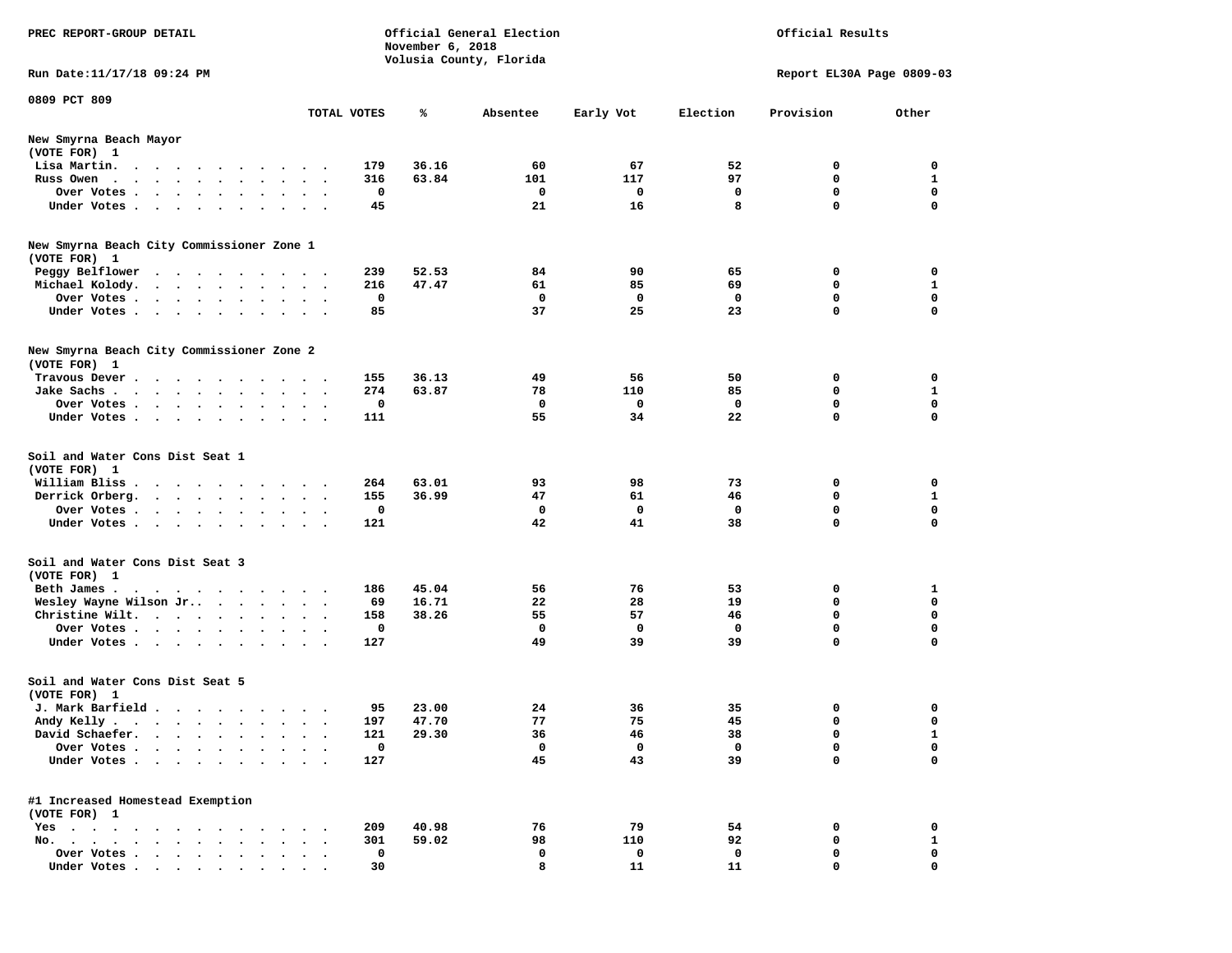| PREC REPORT-GROUP DETAIL                                                                                                                                                                                                                                                                                                                                                                                                                                                                   |        |              | November 6, 2018 | Official General Election<br>Volusia County, Florida |                         | Official Results        |                           |                   |  |
|--------------------------------------------------------------------------------------------------------------------------------------------------------------------------------------------------------------------------------------------------------------------------------------------------------------------------------------------------------------------------------------------------------------------------------------------------------------------------------------------|--------|--------------|------------------|------------------------------------------------------|-------------------------|-------------------------|---------------------------|-------------------|--|
| Run Date: 11/17/18 09:24 PM                                                                                                                                                                                                                                                                                                                                                                                                                                                                |        |              |                  |                                                      |                         |                         | Report EL30A Page 0809-04 |                   |  |
| 0809 PCT 809                                                                                                                                                                                                                                                                                                                                                                                                                                                                               |        | TOTAL VOTES  | ℁                | Absentee                                             | Early Vot               | Election                | Provision                 | Other             |  |
| #2 Limit on Property Tax Assessments                                                                                                                                                                                                                                                                                                                                                                                                                                                       |        |              |                  |                                                      |                         |                         |                           |                   |  |
| (VOTE FOR) 1                                                                                                                                                                                                                                                                                                                                                                                                                                                                               |        |              | 60.89            | 98                                                   | 121                     | 93                      | $^{\circ}$                |                   |  |
| Yes<br>No.                                                                                                                                                                                                                                                                                                                                                                                                                                                                                 |        | 313<br>201   | 39.11            | 75                                                   | 70                      | 56                      | $\mathbf 0$               | 1<br>$\mathbf 0$  |  |
| Over Votes                                                                                                                                                                                                                                                                                                                                                                                                                                                                                 |        | $\mathbf{o}$ |                  | $\mathbf{o}$                                         | $\mathbf 0$             | $\mathbf 0$             | $\mathbf 0$               | $\mathbf 0$       |  |
| Under Votes                                                                                                                                                                                                                                                                                                                                                                                                                                                                                |        | 26           |                  | 9                                                    | 9                       | 8                       | $\Omega$                  | $\Omega$          |  |
| #3 Voter Control of Gambling                                                                                                                                                                                                                                                                                                                                                                                                                                                               |        |              |                  |                                                      |                         |                         |                           |                   |  |
| (VOTE FOR) 1                                                                                                                                                                                                                                                                                                                                                                                                                                                                               |        |              |                  |                                                      |                         |                         |                           |                   |  |
| Yes                                                                                                                                                                                                                                                                                                                                                                                                                                                                                        |        | 350<br>170   | 67.31<br>32.69   | 135<br>40                                            | 115<br>76               | 100<br>53               | 0<br>$\Omega$             | 0<br>$\mathbf{1}$ |  |
| No.                                                                                                                                                                                                                                                                                                                                                                                                                                                                                        |        | $\mathbf{1}$ |                  | $^{\circ}$                                           | $\mathbf{1}$            | $^{\circ}$              | $\Omega$                  | $\Omega$          |  |
| Over Votes                                                                                                                                                                                                                                                                                                                                                                                                                                                                                 |        | 19           |                  | 7                                                    | 8                       | 4                       | 0                         | 0                 |  |
| Under Votes                                                                                                                                                                                                                                                                                                                                                                                                                                                                                |        |              |                  |                                                      |                         |                         |                           |                   |  |
| #4 Voting Restoration Amendment<br>(VOTE FOR) 1                                                                                                                                                                                                                                                                                                                                                                                                                                            |        |              |                  |                                                      |                         |                         |                           |                   |  |
| Yes                                                                                                                                                                                                                                                                                                                                                                                                                                                                                        |        | 324          | 62.91            | 111                                                  | 119                     | 94                      | 0                         | 0                 |  |
| No.                                                                                                                                                                                                                                                                                                                                                                                                                                                                                        |        | 191          | 37.09            | 60                                                   | 71                      | 59                      | 0                         | $\mathbf{1}$      |  |
| Over Votes                                                                                                                                                                                                                                                                                                                                                                                                                                                                                 |        | $\mathbf{1}$ |                  | $\overline{\mathbf{0}}$                              | $\mathbf{1}$            | $\mathbf 0$             | $\mathbf 0$               | $\mathbf 0$       |  |
| Under Votes                                                                                                                                                                                                                                                                                                                                                                                                                                                                                |        | 24           |                  | 11                                                   | 9                       | $\overline{\mathbf{4}}$ | $\mathbf 0$               | $\Omega$          |  |
| #5 Supermajority Vote Required<br>(VOTE FOR) 1                                                                                                                                                                                                                                                                                                                                                                                                                                             |        | 311          | 62.32            | 102                                                  | 115                     | 93                      | $\mathbf 0$               | $\mathbf{1}$      |  |
| Yes<br>No.                                                                                                                                                                                                                                                                                                                                                                                                                                                                                 |        | 188          | 37.68            | 64                                                   | 72                      | 52                      | $\mathbf 0$               | $\mathbf 0$       |  |
| Over Votes                                                                                                                                                                                                                                                                                                                                                                                                                                                                                 |        | <b>1</b>     |                  | $\mathbf{o}$                                         | $\mathbf{1}$            | $\mathbf{o}$            | 0                         | 0                 |  |
| Under Votes                                                                                                                                                                                                                                                                                                                                                                                                                                                                                |        | 40           |                  | 16                                                   | 12                      | $12 \overline{ }$       | $\mathbf 0$               | $\mathbf 0$       |  |
| #6 Rights of Crime Victims; Judges                                                                                                                                                                                                                                                                                                                                                                                                                                                         |        |              |                  |                                                      |                         |                         |                           |                   |  |
| (VOTE FOR) 1                                                                                                                                                                                                                                                                                                                                                                                                                                                                               |        |              |                  |                                                      |                         |                         |                           |                   |  |
| Yes                                                                                                                                                                                                                                                                                                                                                                                                                                                                                        |        | 243          | 48.50            | 90                                                   | 79                      | 74                      | 0                         | 0                 |  |
| No.                                                                                                                                                                                                                                                                                                                                                                                                                                                                                        |        | 258          | 51.50            | 73                                                   | 109                     | 75                      | $\mathbf 0$               | $\mathbf{1}$      |  |
| Over Votes                                                                                                                                                                                                                                                                                                                                                                                                                                                                                 |        | $\mathbf 0$  |                  | $\mathbf{o}$                                         | $\overline{\mathbf{0}}$ | $\mathbf 0$             | $\mathbf 0$               | $\mathbf 0$       |  |
| Under Votes                                                                                                                                                                                                                                                                                                                                                                                                                                                                                |        | 39           |                  | 19                                                   | $12 \overline{ }$       | 8                       | $\mathbf 0$               | $\Omega$          |  |
| #7 Survivor Benefits<br>(VOTE FOR) 1                                                                                                                                                                                                                                                                                                                                                                                                                                                       |        |              |                  |                                                      |                         |                         |                           |                   |  |
| Yes                                                                                                                                                                                                                                                                                                                                                                                                                                                                                        |        | 253          | 50.60            | 88                                                   | 86                      | 79                      | $\mathbf 0$               | $\mathbf 0$       |  |
| No.                                                                                                                                                                                                                                                                                                                                                                                                                                                                                        |        | 247          | 49.40            | 77                                                   | 97                      | 72                      | $^{\circ}$                | $\mathbf{1}$      |  |
| Over Votes                                                                                                                                                                                                                                                                                                                                                                                                                                                                                 |        | $\mathbf{o}$ |                  | $\mathbf 0$                                          | $\mathbf 0$             | 0                       | $\mathbf 0$               | $\mathbf 0$       |  |
| Under Votes                                                                                                                                                                                                                                                                                                                                                                                                                                                                                |        | 40           |                  | 17                                                   | 17                      | 6                       | $\mathbf{0}$              | $\mathbf 0$       |  |
| #9 Prohibits Oil, Gas Drilling, Vaping<br>(VOTE FOR) 1                                                                                                                                                                                                                                                                                                                                                                                                                                     |        |              |                  |                                                      |                         |                         |                           |                   |  |
| Yes                                                                                                                                                                                                                                                                                                                                                                                                                                                                                        |        | 306          | 61.20            | 112                                                  | 116                     | 78                      | 0                         | 0                 |  |
| No.                                                                                                                                                                                                                                                                                                                                                                                                                                                                                        |        | 194          | 38.80            | 54                                                   | 69                      | 70                      | 0                         | $\mathbf{1}$      |  |
| Over Votes                                                                                                                                                                                                                                                                                                                                                                                                                                                                                 | $\sim$ | $\mathbf 0$  |                  | $\mathbf{o}$                                         | $\mathbf 0$             | $\mathbf 0$             | $\mathbf 0$               | 0                 |  |
| $\blacksquare$ $\blacksquare$ $\blacksquare$ $\blacksquare$ $\blacksquare$ $\blacksquare$ $\blacksquare$ $\blacksquare$ $\blacksquare$ $\blacksquare$ $\blacksquare$ $\blacksquare$ $\blacksquare$ $\blacksquare$ $\blacksquare$ $\blacksquare$ $\blacksquare$ $\blacksquare$ $\blacksquare$ $\blacksquare$ $\blacksquare$ $\blacksquare$ $\blacksquare$ $\blacksquare$ $\blacksquare$ $\blacksquare$ $\blacksquare$ $\blacksquare$ $\blacksquare$ $\blacksquare$ $\blacksquare$ $\blacks$ |        | 40           |                  | 16                                                   | 15                      | 9                       | $\Omega$                  | $\Omega$          |  |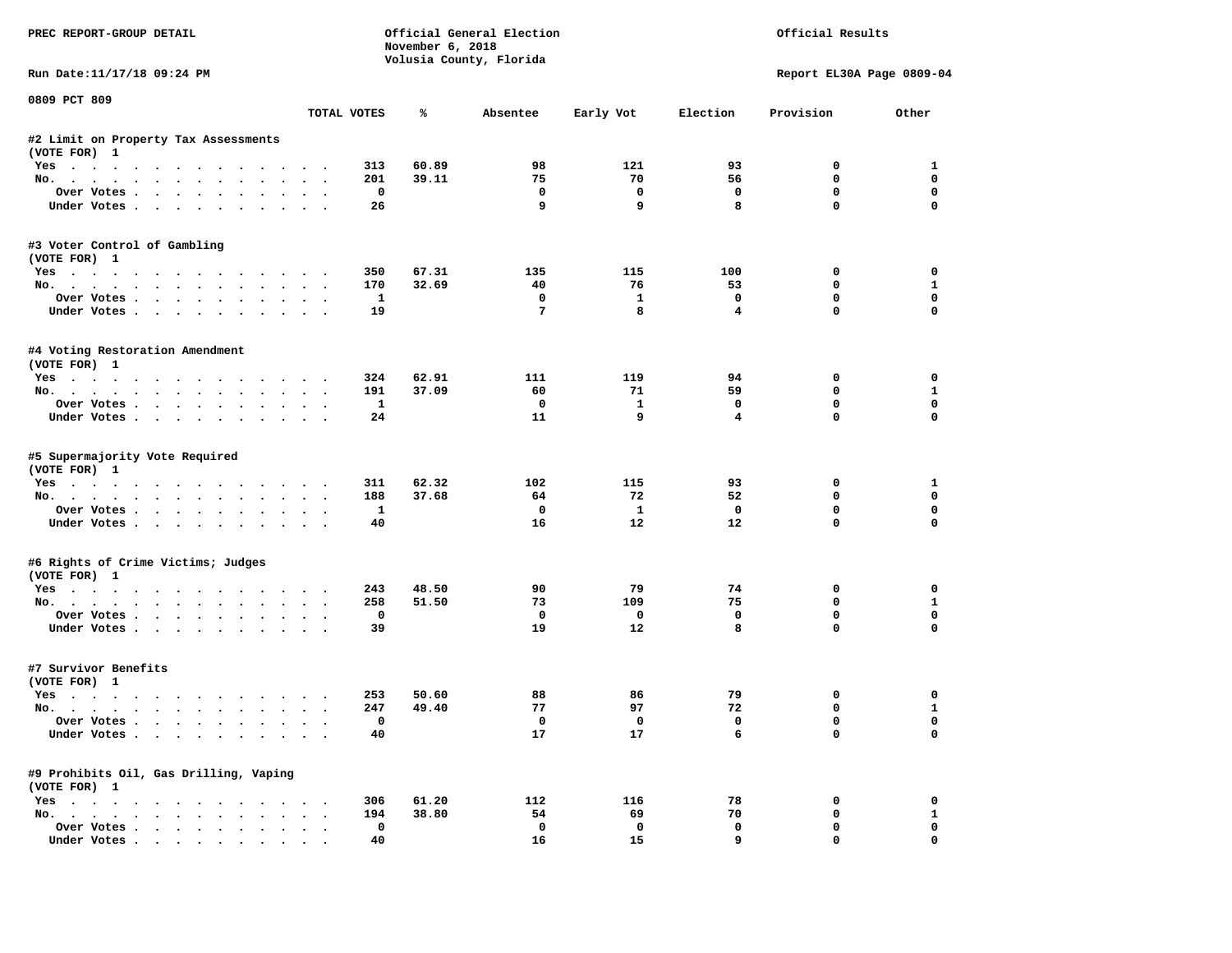| PREC REPORT-GROUP DETAIL                                                                                                           |                           | November 6, 2018<br>Volusia County, Florida | Official General Election | Official Results |             |                           |              |
|------------------------------------------------------------------------------------------------------------------------------------|---------------------------|---------------------------------------------|---------------------------|------------------|-------------|---------------------------|--------------|
| Run Date:11/17/18 09:24 PM                                                                                                         |                           |                                             |                           |                  |             | Report EL30A Page 0809-05 |              |
| 0809 PCT 809                                                                                                                       |                           |                                             |                           |                  |             |                           |              |
|                                                                                                                                    | TOTAL VOTES               | ℁                                           | Absentee                  | Early Vot        | Election    | Provision                 | Other        |
| #10 State and Local Structure and Op<br>(VOTE FOR) 1                                                                               |                           |                                             |                           |                  |             |                           |              |
| $Yes \t . \t .$<br>the contract of the contract of the contract of the contract of the contract of the contract of the contract of | 251                       | 50.40                                       | 82                        | 94               | 75          | 0                         | 0            |
| No.                                                                                                                                | 247<br>$\cdot$            | 49.60                                       | 83                        | 93               | 70          | 0                         | 1            |
| Over Votes<br>$\cdots$                                                                                                             | 0<br>$\bullet$            |                                             | 0                         | 0                | 0           | $\mathbf 0$               | $\mathbf 0$  |
| Under Votes                                                                                                                        | 42                        |                                             | 17                        | 13               | 12          | $\mathbf 0$               | $\mathbf 0$  |
| #11 Removal of Obs Prov; Crim Statute<br>(VOTE FOR) 1                                                                              |                           |                                             |                           |                  |             |                           |              |
| Yes                                                                                                                                | 249                       | 51.66                                       | 89                        | 91               | 69          | 0                         | 0            |
| No.                                                                                                                                | 233<br>$\sim$ $\sim$      | 48.34                                       | 65                        | 93               | 74          | $\mathbf 0$               | 1            |
| Over Votes                                                                                                                         | 1<br>$\bullet$            |                                             | 0                         | 1                | 0           | $\mathbf 0$               | $\mathbf 0$  |
| Under Votes                                                                                                                        | 57                        |                                             | 28                        | 15               | 14          | $\Omega$                  | $\mathbf 0$  |
| #12 Lobbying and Abuse of Office<br>(VOTE FOR) 1                                                                                   |                           |                                             |                           |                  |             |                           |              |
| Yes                                                                                                                                | 386                       | 77.67                                       | 123                       | 148              | 114         | 0                         | 1            |
| No.                                                                                                                                | 111                       | 22.33                                       | 39                        | 39               | 33          | 0                         | $\mathbf 0$  |
| Over Votes.<br>the contract of the contract of the contract of the contract of the contract of the contract of the contract of     | $\mathbf 0$               |                                             | 0                         | 0                | $\mathbf 0$ | $\mathbf 0$               | $\mathbf 0$  |
| Under Votes                                                                                                                        | 43                        |                                             | 20                        | 13               | 10          | $\mathbf 0$               | $\mathbf 0$  |
| #13 Ends Dog Racing<br>(VOTE FOR) 1                                                                                                |                           |                                             |                           |                  |             |                           |              |
| Yes                                                                                                                                | 296                       | 59.56                                       | 115                       | 98               | 83          | 0                         | 0            |
| $No.$<br>.                                                                                                                         | 201                       | 40.44                                       | 49                        | 85               | 66          | $\mathbf 0$               | $\mathbf{1}$ |
| Over Votes                                                                                                                         | 1                         |                                             | 0                         | 1                | 0           | 0                         | 0            |
| Under Votes                                                                                                                        | 42                        |                                             | 18                        | 16               | 8           | $\Omega$                  | 0            |
| New Smyrna Beach Turnbull Preservation Project<br>(VOTE FOR) 1                                                                     |                           |                                             |                           |                  |             |                           |              |
| Yes, For Bonds.                                                                                                                    | 393                       | 77.67                                       | 134                       | 142              | 117         | 0                         | 0            |
| No, Against Bonds.                                                                                                                 | 113                       | 22.33                                       | 31                        | 49               | 32          | 0                         | 1            |
| Over Votes                                                                                                                         | 0<br>$\ddot{\phantom{1}}$ |                                             | $\mathbf 0$               | $\mathbf 0$      | $\mathbf 0$ | 0                         | $\mathbf 0$  |
| Under Votes                                                                                                                        | 34                        |                                             | 17                        | 9                | 8           | $\Omega$                  | $\Omega$     |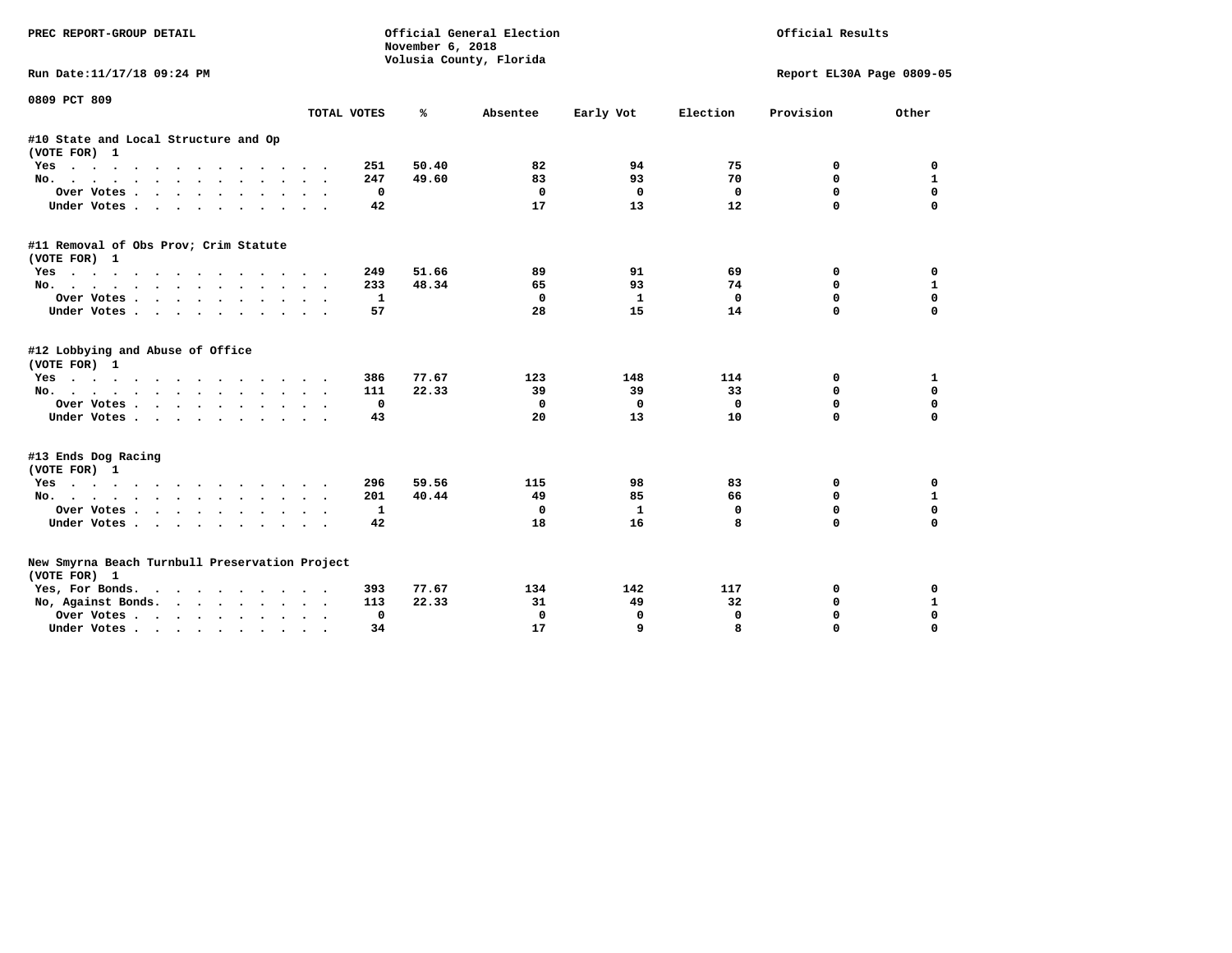**PREC REPORT-GROUP DETAIL COMPUTER CONSUMING A CONSUMING CONSUMING A LIGACION CONSUMING A LIGACION** *November 6, 2018 November 6, 2018*  **Volusia County, Florida** 

## Official Results

**Run Date:11/17/18 09:24 PM Report EL30A Page 0810-01** 

| 0810 PCT 810                                                                                                                                                               |                                   |              |       |                         |              |                         |              |              |
|----------------------------------------------------------------------------------------------------------------------------------------------------------------------------|-----------------------------------|--------------|-------|-------------------------|--------------|-------------------------|--------------|--------------|
|                                                                                                                                                                            |                                   | TOTAL VOTES  | ℁     | Absentee                | Early Vot    | Election                | Provision    | Other        |
| REGISTERED VOTERS - TOTAL .<br>$\ddot{\phantom{a}}$<br>$\ddot{\phantom{1}}$                                                                                                | $\overline{\phantom{a}}$          | 1,864        |       |                         |              |                         |              |              |
| BALLOTS CAST - TOTAL.<br>$\ddot{\phantom{a}}$<br>$\sim$<br>$\ddot{\phantom{a}}$<br>$\ddot{\phantom{a}}$<br>$\sim$                                                          |                                   | 1,165        |       | 356                     | 465          | 342                     | $\mathbf{1}$ | $\mathbf{1}$ |
| BALLOTS CAST - BLANK.<br>$\ddot{\phantom{a}}$<br>$\bullet$<br>$\bullet$<br>$\bullet$                                                                                       | $\cdot$<br>$\bullet$              | 0            |       | 0                       | 0            | $\mathbf 0$             | 0            | $\mathbf{0}$ |
| VOTER TURNOUT - TOTAL                                                                                                                                                      |                                   |              | 62.50 |                         |              |                         |              |              |
| $\ddot{\phantom{a}}$<br>$\ddot{\phantom{a}}$                                                                                                                               |                                   |              |       |                         |              |                         |              |              |
| VOTER TURNOUT - BLANK<br>$\ddot{\phantom{a}}$<br>$\bullet$                                                                                                                 |                                   |              |       |                         |              |                         |              |              |
|                                                                                                                                                                            |                                   |              |       |                         |              |                         |              |              |
| United States Senator                                                                                                                                                      |                                   |              |       |                         |              |                         |              |              |
| (VOTE FOR) 1                                                                                                                                                               |                                   |              |       |                         |              |                         |              |              |
| Rick Scott (REP).<br>$\ddot{\phantom{0}}$<br>$\sim$ $\sim$<br>$\sim$ $\sim$<br>$\bullet$<br>$\sim$                                                                         |                                   | 559          | 48.65 | 163                     | 212          | 183                     | $\mathbf 0$  | $\mathbf{1}$ |
| Bill Nelson (DEM).                                                                                                                                                         |                                   | 588          | 51.17 | 187                     | 247          | 153                     | $\mathbf{1}$ | $\mathbf 0$  |
| WRITE-IN.<br>$\sim$ $\sim$ $\sim$ $\sim$<br>$\sim$ $\sim$ $\sim$ $\sim$ $\sim$<br>$\ddot{\phantom{a}}$<br>$\bullet$<br>$\bullet$                                           |                                   | 2            | .17   | $\mathbf 0$             | 1            | $\mathbf{1}$            | $\mathbf 0$  | $\mathbf 0$  |
| Over Votes<br>$\ddot{\phantom{0}}$<br>$\ddot{\phantom{a}}$<br>$\ddot{\phantom{a}}$                                                                                         |                                   | 0            |       | $\mathbf 0$             | $\mathbf 0$  | 0                       | $\mathbf 0$  | $\mathbf 0$  |
|                                                                                                                                                                            |                                   | 16           |       | 6                       | 5            | 5                       | $\mathbf 0$  | $\mathbf 0$  |
| Under Votes<br>$\bullet$<br>$\bullet$                                                                                                                                      | $\ddot{\phantom{0}}$<br>$\cdot$   |              |       |                         |              |                         |              |              |
|                                                                                                                                                                            |                                   |              |       |                         |              |                         |              |              |
| Representative in Congress District 6                                                                                                                                      |                                   |              |       |                         |              |                         |              |              |
| (VOTE FOR) 1                                                                                                                                                               |                                   |              |       |                         |              |                         |              |              |
| Michael Waltz (REP)                                                                                                                                                        |                                   | 553          | 48.38 | 154                     | 215          | 183                     | 0            | 1            |
| Nancy Soderberg (DEM)<br>$\sim$ $\sim$ $\sim$ $\sim$ $\sim$<br>$\bullet$ .<br><br><br><br><br><br>$\ddot{\phantom{a}}$                                                     | $\ddotsc$                         | 590          | 51.62 | 198                     | 240          | 151                     | $\mathbf{1}$ | $\mathbf 0$  |
| Over Votes<br>$\ddot{\phantom{a}}$<br>$\ddot{\phantom{a}}$                                                                                                                 |                                   | 0            |       | 0                       | 0            | 0                       | 0            | $\mathbf 0$  |
| Under Votes<br>$\ddot{\phantom{a}}$<br>$\bullet$                                                                                                                           |                                   | 22           |       | $\overline{\mathbf{4}}$ | 10           | 8                       | $\mathbf 0$  | $\mathbf 0$  |
|                                                                                                                                                                            |                                   |              |       |                         |              |                         |              |              |
| Governor and Lieutenant Governor                                                                                                                                           |                                   |              |       |                         |              |                         |              |              |
| (VOTE FOR) 1                                                                                                                                                               |                                   |              |       |                         |              |                         |              |              |
| Ron DeSantis (REP)<br>$\cdot$ $\cdot$ $\cdot$ $\cdot$<br>$\ddot{\phantom{a}}$                                                                                              |                                   | 559          | 48.52 | 156                     | 217          | 185                     | $\mathbf 0$  | $\mathbf{1}$ |
| Andrew Gillum (DEM)                                                                                                                                                        |                                   | 578          | 50.17 | 189                     | 240          | 148                     | $\mathbf{1}$ | $\mathbf 0$  |
| Darcy G. Richardson (REF).<br>$\bullet$<br>$\bullet$                                                                                                                       |                                   | 5            | .43   | $\mathbf 0$             | $\mathbf{2}$ | 3                       | $\mathbf 0$  | $\mathbf 0$  |
| Ryan Christopher Foley.<br>$\sim$<br>$\bullet$<br>$\ddot{\phantom{a}}$                                                                                                     |                                   | 3            | .26   | $\mathbf{1}$            | $\mathbf 0$  | $\overline{\mathbf{2}}$ | $\mathbf 0$  | $\mathbf 0$  |
| Kyle "KC" Gibson<br>$\bullet$<br>$\bullet$<br>$\bullet$                                                                                                                    | $\ddot{\phantom{0}}$              | $\mathbf{2}$ | .17   | $\mathbf{1}$            | $\mathbf 0$  | $\mathbf{1}$            | $\mathbf 0$  | $\mathbf 0$  |
| Bruce Stanley<br>$\sim$                                                                                                                                                    |                                   | 4            | .35   | 3                       | $\Omega$     | $\mathbf{1}$            | 0            | $\mathbf 0$  |
|                                                                                                                                                                            |                                   |              |       | $\Omega$                | $\mathbf{1}$ | $\Omega$                | $\Omega$     | $\mathbf 0$  |
| WRITE-IN.<br>$\cdots$<br>$\ddot{\phantom{1}}$                                                                                                                              |                                   | 1            | .09   |                         |              |                         |              |              |
| Over Votes<br>$\bullet$<br>$\bullet$                                                                                                                                       | $\overline{\phantom{a}}$          | 3            |       | $\mathbf{1}$            | $\mathbf{1}$ | $\mathbf{1}$            | $\Omega$     | $\mathbf 0$  |
| Under Votes<br>$\sim$                                                                                                                                                      | $\sim$                            | 10           |       | 5                       | 4            | $\mathbf{1}$            | 0            | $\mathbf 0$  |
|                                                                                                                                                                            |                                   |              |       |                         |              |                         |              |              |
| Attorney General                                                                                                                                                           |                                   |              |       |                         |              |                         |              |              |
| (VOTE FOR) 1                                                                                                                                                               |                                   |              |       |                         |              |                         |              |              |
| Ashley Moody (REP)                                                                                                                                                         |                                   | 595          | 52.06 | 167                     | 227          | 200                     | $\mathbf 0$  | $\mathbf{1}$ |
| Sean Shaw (DEM)<br>$\cdot$ $\cdot$ $\cdot$ $\cdot$<br>$\ddot{\phantom{a}}$<br>$\ddot{\phantom{a}}$<br>$\ddot{\phantom{a}}$                                                 |                                   | 518          | 45.32 | 170                     | 220          | 127                     | $\mathbf{1}$ | $\mathbf 0$  |
| Jeffrey Marc Siskind.<br>$\ddot{\phantom{a}}$                                                                                                                              | $\bullet$<br>$\ddot{\phantom{0}}$ | 30           | 2.62  | 14                      | 10           | 6                       | $\mathbf 0$  | $\mathbf 0$  |
| Over Votes.<br>$\cdots$<br>$\cdot$                                                                                                                                         |                                   | ${\bf 1}$    |       | $\mathbf 0$             | $\mathbf{1}$ | 0                       | $\mathbf 0$  | $\mathbf 0$  |
| Under Votes                                                                                                                                                                |                                   | 21           |       | 5                       | 7            | 9                       | $\mathbf 0$  | $\mathbf 0$  |
|                                                                                                                                                                            |                                   |              |       |                         |              |                         |              |              |
|                                                                                                                                                                            |                                   |              |       |                         |              |                         |              |              |
| Chief Financial Officer                                                                                                                                                    |                                   |              |       |                         |              |                         |              |              |
| (VOTE FOR) 1                                                                                                                                                               |                                   |              |       |                         |              |                         |              |              |
| Jimmy Patronis (REP).<br>$\sim$ $\sim$ $\sim$ $\sim$<br>$\overline{\phantom{a}}$                                                                                           |                                   | 563          | 49.56 | 157                     | 219          | 186                     | 0            | 1            |
| Jeremy Ring (DEM).<br>$\cdot$ $\cdot$ $\cdot$<br>$\ddot{\phantom{a}}$<br>$\ddot{\phantom{a}}$                                                                              |                                   | 570          | 50.18 | 187                     | 236          | 146                     | $\mathbf{1}$ | $\mathbf 0$  |
| WRITE-IN.<br>$\begin{array}{cccccccccccccc} \bullet & \bullet & \bullet & \bullet & \bullet & \bullet & \bullet & \bullet & \bullet \end{array}$<br>$\bullet$<br>$\bullet$ |                                   | 3            | .26   | 1                       | 1            | 1                       | $\mathbf 0$  | $\mathbf 0$  |
| Over Votes.<br>$\ddot{\phantom{1}}$<br>$\bullet$                                                                                                                           |                                   | $\mathbf 0$  |       | $\mathbf 0$             | $\mathbf 0$  | 0                       | $\mathbf 0$  | $\mathbf 0$  |
| Under Votes<br>$\sim$<br>$\blacksquare$                                                                                                                                    |                                   | 29           |       | 11                      | 9            | 9                       | 0            | $\mathbf 0$  |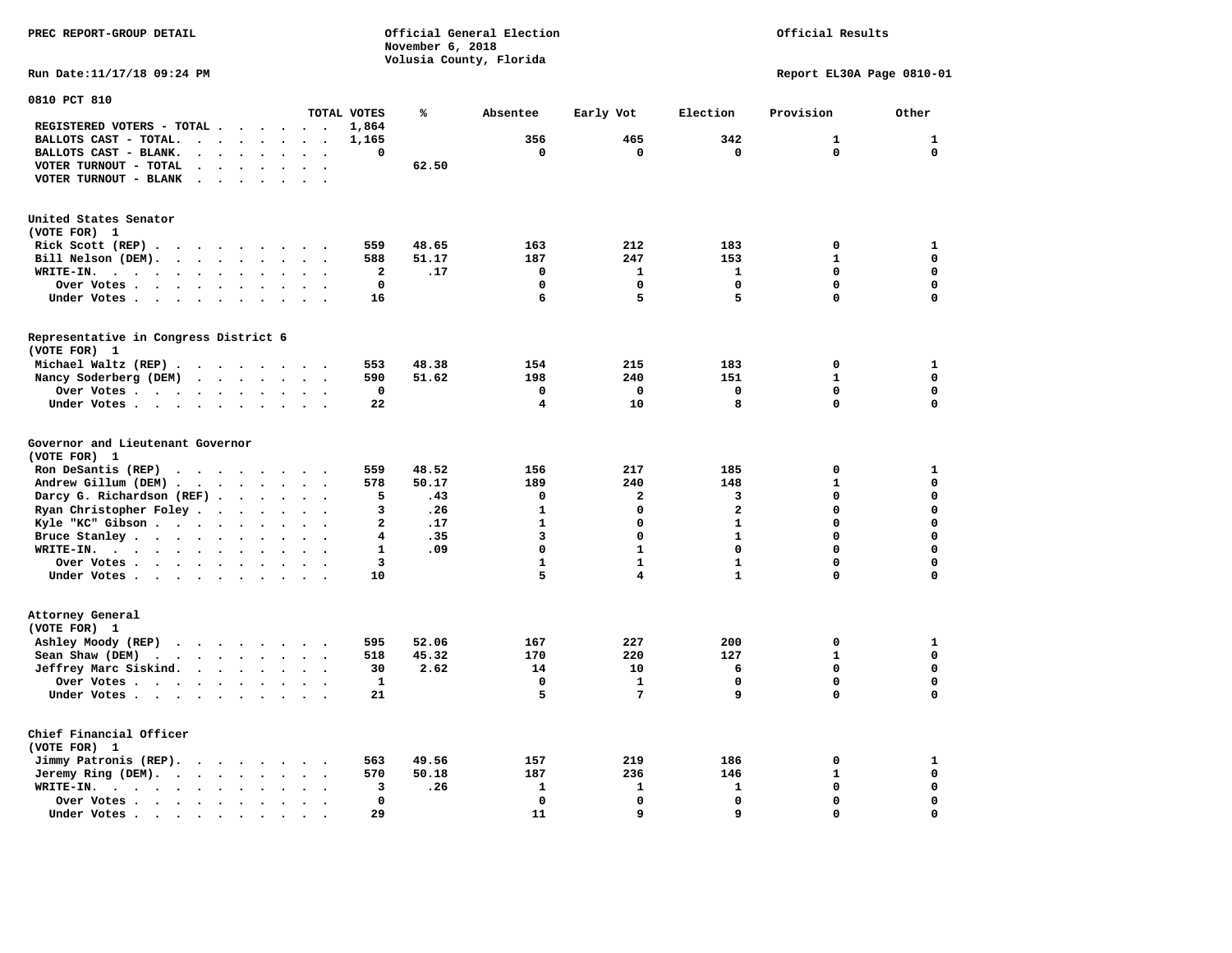| PREC REPORT-GROUP DETAIL                                                                                                                                                                                                                                             |                      |             | November 6, 2018 | Official General Election<br>Volusia County, Florida |           | Official Results |                           |             |  |
|----------------------------------------------------------------------------------------------------------------------------------------------------------------------------------------------------------------------------------------------------------------------|----------------------|-------------|------------------|------------------------------------------------------|-----------|------------------|---------------------------|-------------|--|
| Run Date:11/17/18 09:24 PM                                                                                                                                                                                                                                           |                      |             |                  |                                                      |           |                  | Report EL30A Page 0810-02 |             |  |
| 0810 PCT 810                                                                                                                                                                                                                                                         |                      |             |                  |                                                      |           |                  |                           |             |  |
|                                                                                                                                                                                                                                                                      |                      | TOTAL VOTES | ℁                | Absentee                                             | Early Vot | Election         | Provision                 | Other       |  |
| Commissioner of Agriculture<br>(VOTE FOR) 1                                                                                                                                                                                                                          |                      |             |                  |                                                      |           |                  |                           |             |  |
| Matt Caldwell (REP)                                                                                                                                                                                                                                                  |                      | 549         | 48.63            | 152                                                  | 214       | 182              | 0                         | 1           |  |
| Nicole "Nikki" Fried (DEM).                                                                                                                                                                                                                                          |                      | 580         | 51.37            | 193                                                  | 240       | 146              | 1                         | 0           |  |
| Over Votes                                                                                                                                                                                                                                                           | $\sim$               | 0           |                  | 0                                                    | 0         | 0                | 0                         | 0           |  |
| Under Votes                                                                                                                                                                                                                                                          |                      | 36          |                  | 11                                                   | 11        | 14               | $\mathbf 0$               | 0           |  |
| State Senator District 14<br>(VOTE FOR) 1                                                                                                                                                                                                                            |                      |             |                  |                                                      |           |                  |                           |             |  |
| Dorothy L. Hukill $(REP)$ .                                                                                                                                                                                                                                          |                      | 539         | 48.13            | 155                                                  | 203       | 180              | 0                         | 1           |  |
| Melissa "Mel" Martin (DEM).                                                                                                                                                                                                                                          |                      | 581         | 51.88            | 186                                                  | 246       | 148              | 1                         | 0           |  |
| Over Votes                                                                                                                                                                                                                                                           |                      | 0           |                  | 0                                                    | 0         | 0                | $\mathbf 0$               | 0           |  |
| Under Votes                                                                                                                                                                                                                                                          |                      | 45          |                  | 15                                                   | 16        | 14               | $\mathbf 0$               | $\mathbf 0$ |  |
| State Representative District 25<br>(VOTE FOR) 1                                                                                                                                                                                                                     |                      |             |                  |                                                      |           |                  |                           |             |  |
| Tom Leek $(REP)$ .                                                                                                                                                                                                                                                   |                      | 530         | 47.41            | 152                                                  | 208       | 169              | 0                         | 1           |  |
| Kathleen "Katie" Tripp (DEM)                                                                                                                                                                                                                                         |                      | 566         | 50.63            | 186                                                  | 234       | 145              | 1                         | 0           |  |
| Joseph "Joe" Hannoush (LPF)                                                                                                                                                                                                                                          |                      | 22          | 1.97             | 4                                                    | 8         | 10               | 0                         | 0           |  |
| Over Votes                                                                                                                                                                                                                                                           |                      | 0           |                  | 0                                                    | 0         | 0                | 0                         | $\mathbf 0$ |  |
| Under Votes                                                                                                                                                                                                                                                          |                      | 47          |                  | 14                                                   | 15        | 18               | $\mathbf 0$               | $\Omega$    |  |
| Justice of the Supreme Court Lawson<br>(VOTE FOR) 1                                                                                                                                                                                                                  |                      |             |                  |                                                      |           |                  |                           |             |  |
| $Yes \cdot \cdot \cdot$<br>$\cdots$<br>. The contract of the contract of the contract of the contract of the contract of the contract of the contract of the contract of the contract of the contract of the contract of the contract of the contract of the contrac |                      | 690         | 72.40            | 207                                                  | 283       | 199              | 0                         | 1           |  |
| No.                                                                                                                                                                                                                                                                  | $\sim$ $\sim$        | 263         | 27.60            | 76                                                   | 105       | 81               | 1                         | 0           |  |
| Over Votes                                                                                                                                                                                                                                                           |                      | 2           |                  | 1                                                    | 0         | 1                | 0                         | 0           |  |
| Under Votes                                                                                                                                                                                                                                                          |                      | 210         |                  | 72                                                   | 77        | 61               | $\mathbf 0$               | 0           |  |
| 5th District Court of Appeal Eisnaugle<br>(VOTE FOR) 1                                                                                                                                                                                                               |                      |             |                  |                                                      |           |                  |                           |             |  |
| Yes<br>$\mathbf{r}$ , and a set of the set of the set of the set of the set of the set of the set of the set of the set of the set of the set of the set of the set of the set of the set of the set of the set of the set of the set of                             |                      | 614         | 64.50            | 180                                                  | 246       | 187              | 0                         | 1           |  |
| No.<br>$\cdot$                                                                                                                                                                                                                                                       |                      | 338         | 35.50            | 104                                                  | 142       | 91               | 1                         | 0           |  |
| Over Votes                                                                                                                                                                                                                                                           | $\ddot{\phantom{1}}$ | 0           |                  | 0                                                    | 0         | 0                | $\mathbf 0$               | 0           |  |
| Under Votes                                                                                                                                                                                                                                                          |                      | 213         |                  | 72                                                   | 77        | 64               | 0                         | 0           |  |
| Circuit Judge 7th Judicial, Grp 15<br>(VOTE FOR) 1                                                                                                                                                                                                                   |                      |             |                  |                                                      |           |                  |                           |             |  |
| Linda L. Gaustad                                                                                                                                                                                                                                                     |                      | 500         | 53.48            | 153                                                  | 200       | 145              | 1                         | 1           |  |
| Ryan Will<br>$\bullet$<br>. The contract of the contract of the contract of the contract of the contract of the contract of the contract of the contract of the contract of the contract of the contract of the contract of the contract of the contrac              |                      | 435         | 46.52            | 130                                                  | 180       | 125              | $\mathbf 0$               | $\mathbf 0$ |  |
| Over Votes                                                                                                                                                                                                                                                           |                      | 0           |                  | 0                                                    | 0         | 0                | 0                         | 0           |  |
| Under Votes.                                                                                                                                                                                                                                                         |                      | 230         |                  | 73                                                   | 85        | 72               | 0                         | 0           |  |
| County Council Member District 3<br>(VOTE FOR) 1                                                                                                                                                                                                                     |                      |             |                  |                                                      |           |                  |                           |             |  |
| Michael J. Arminio<br>$\sim$                                                                                                                                                                                                                                         |                      | 369         | 38.68            | 92                                                   | 172       | 103              | 1                         | 1           |  |
| Deborah A. "Deb" Denys                                                                                                                                                                                                                                               |                      | 585         | 61.32            | 201                                                  | 212       | 172              | 0                         | 0           |  |
| Over Votes .<br>$\sim$ $\sim$                                                                                                                                                                                                                                        |                      | $\mathbf 0$ |                  | 0                                                    | 0         | 0                | 0                         | 0           |  |
| Under Votes                                                                                                                                                                                                                                                          |                      | 211         |                  | 63                                                   | 81        | 67               | 0                         | 0           |  |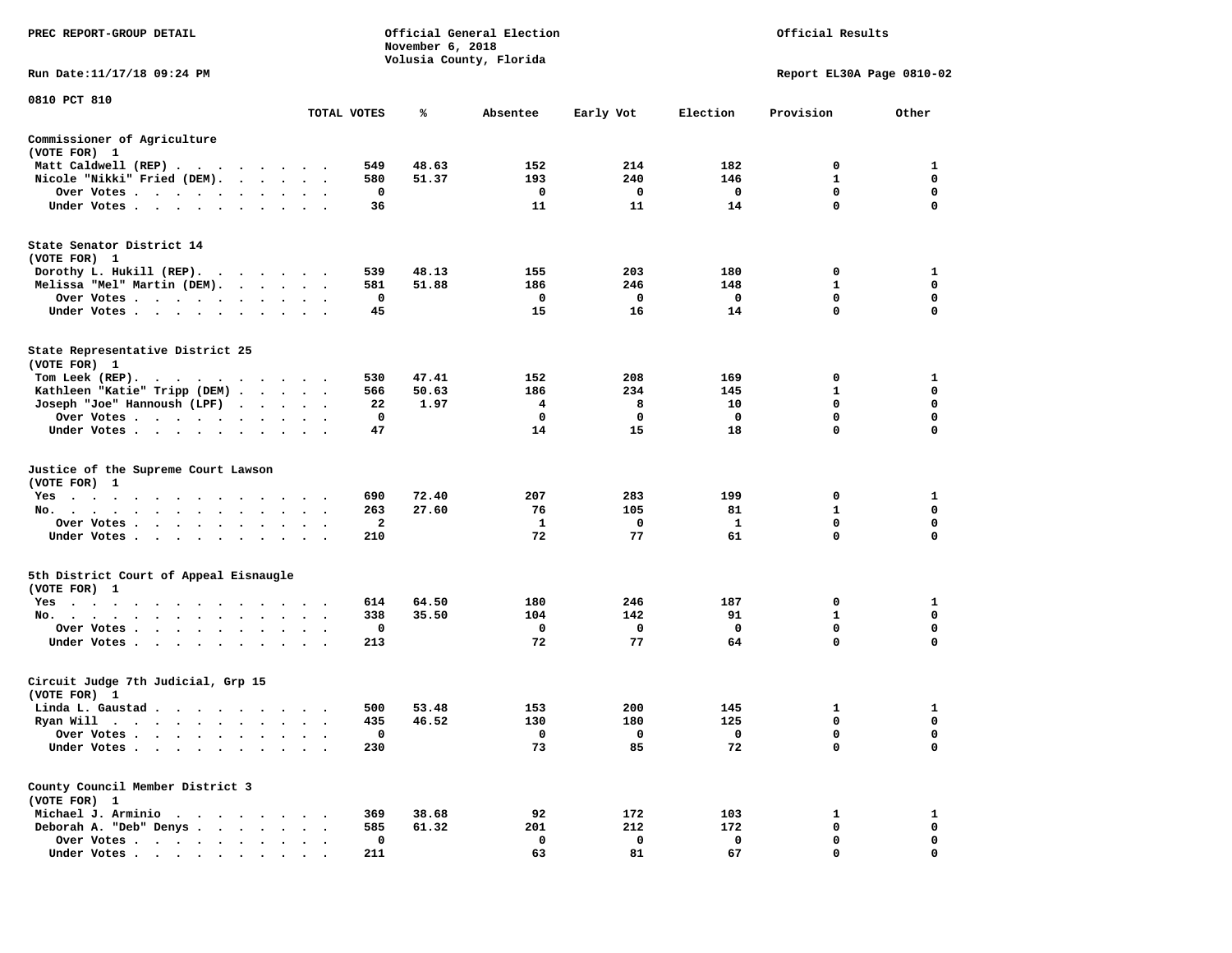| PREC REPORT-GROUP DETAIL                                                                                                                                                                                                                     | Official General Election<br>November 6, 2018<br>Volusia County, Florida |              |       |          |           |             | Official Results          |                  |  |
|----------------------------------------------------------------------------------------------------------------------------------------------------------------------------------------------------------------------------------------------|--------------------------------------------------------------------------|--------------|-------|----------|-----------|-------------|---------------------------|------------------|--|
| Run Date: 11/17/18 09:24 PM                                                                                                                                                                                                                  |                                                                          |              |       |          |           |             | Report EL30A Page 0810-03 |                  |  |
| 0810 PCT 810                                                                                                                                                                                                                                 |                                                                          | TOTAL VOTES  | ℁     | Absentee | Early Vot | Election    | Provision                 | Other            |  |
| New Smyrna Beach Mayor<br>(VOTE FOR) 1                                                                                                                                                                                                       |                                                                          |              |       |          |           |             |                           |                  |  |
| Lisa Martin.<br>$\cdot$ $\cdot$ $\cdot$ $\cdot$<br>$\sim$ $\sim$ $\sim$<br>$\cdot$                                                                                                                                                           |                                                                          | 443          | 40.68 | 130      | 194       | 117         | 1                         | 1                |  |
| Russ Owen                                                                                                                                                                                                                                    |                                                                          | 646          | 59.32 | 202      | 243       | 201         | 0                         | 0                |  |
| Over Votes .<br>$\cdot$ $\cdot$ $\cdot$<br>$\bullet$<br>$\bullet$<br>$\bullet$                                                                                                                                                               |                                                                          | 0            |       | 0        | 0         | 0           | $\mathbf 0$               | $\mathbf 0$      |  |
| Under Votes .<br>$\sim$ $\sim$ $\sim$ $\sim$<br>$\sim$<br>$\bullet$                                                                                                                                                                          |                                                                          | 76           |       | 24       | 28        | 24          | 0                         | $\mathbf 0$      |  |
| New Smyrna Beach City Commissioner Zone 1<br>(VOTE FOR) 1                                                                                                                                                                                    |                                                                          |              |       |          |           |             |                           |                  |  |
| Peggy Belflower                                                                                                                                                                                                                              |                                                                          | 508          | 51.73 | 164      | 196       | 147         | 0                         | 1                |  |
| Michael Kolody.<br>$\begin{array}{cccccccccccccc} \bullet & \bullet & \bullet & \bullet & \bullet & \bullet & \bullet & \bullet & \bullet & \bullet \end{array}$<br>$\bullet$                                                                | $\ddotsc$                                                                | 474          | 48.27 | 130      | 201       | 142         | 1                         | $\mathbf 0$      |  |
| Over Votes.<br>$\cdot$ $\cdot$ $\cdot$ $\cdot$ $\cdot$<br>$\bullet$<br>$\cdot$                                                                                                                                                               |                                                                          | 0            |       | 0        | 0         | 0           | 0                         | 0                |  |
| Under Votes<br>$\bullet$                                                                                                                                                                                                                     | $\bullet$ . $\bullet$                                                    | 183          |       | 62       | 68        | 53          | 0                         | $\mathbf 0$      |  |
| New Smyrna Beach City Commissioner Zone 2<br>(VOTE FOR) 1                                                                                                                                                                                    |                                                                          |              |       |          |           |             |                           |                  |  |
| Travous Dever.<br>$\sim$ $\sim$ $\sim$<br>$\sim$ $\sim$<br>$\overline{\phantom{a}}$                                                                                                                                                          | $\cdots$                                                                 | 319          | 33.33 | 87       | 119       | 111         | 1                         | 1                |  |
| Jake Sachs.<br>$\sim$ $\sim$<br>$\cdot$<br>$\bullet$<br>$\ddot{\phantom{0}}$                                                                                                                                                                 | $\ddot{\phantom{1}}$                                                     | 638          | 66.67 | 196      | 275       | 167         | 0                         | 0                |  |
| Over Votes.<br>$\mathcal{A}$ . The set of the set of the set of the $\mathcal{A}$<br>$\ddot{\phantom{0}}$                                                                                                                                    |                                                                          | 1            |       | 1        | 0         | 0           | 0                         | 0                |  |
| Under Votes<br>$\ddot{\phantom{1}}$<br>$\bullet$                                                                                                                                                                                             |                                                                          | 207          |       | 72       | 71        | 64          | 0                         | 0                |  |
| Soil and Water Cons Dist Seat 1<br>(VOTE FOR) 1                                                                                                                                                                                              |                                                                          |              |       |          |           |             |                           |                  |  |
| William Bliss.<br>$\cdots$<br>$\sim$                                                                                                                                                                                                         |                                                                          | 521          | 57.63 | 160      | 213       | 146         | 1                         | 1                |  |
| Derrick Orberg.<br>$\cdot$ $\cdot$ $\cdot$ $\cdot$ $\cdot$ $\cdot$<br>$\ddot{\phantom{a}}$                                                                                                                                                   |                                                                          | 383          | 42.37 | 115      | 152       | 116         | 0                         | 0                |  |
| Over Votes .<br>$\begin{array}{cccccccccccccc} \bullet & \bullet & \bullet & \bullet & \bullet & \bullet & \bullet & \bullet & \bullet & \bullet \end{array}$<br>$\bullet$                                                                   | $\bullet$                                                                | $\mathbf{1}$ |       | 0        | 1         | 0           | 0                         | $\mathbf 0$      |  |
| Under Votes.<br>$\cdot$<br>$\ddot{\phantom{1}}$                                                                                                                                                                                              |                                                                          | 260          |       | 81       | 99        | 80          | 0                         | $\mathbf 0$      |  |
| Soil and Water Cons Dist Seat 3<br>(VOTE FOR) 1                                                                                                                                                                                              |                                                                          |              |       |          |           |             |                           |                  |  |
| Beth James.<br>. The contract of the contract of the contract of the contract of the contract of the contract of the contract of the contract of the contract of the contract of the contract of the contract of the contract of the contrac | $\ddot{\phantom{1}}$                                                     | 420          | 46.61 | 123      | 169       | 126         | 1                         | 1                |  |
| Wesley Wayne Wilson Jr<br>$\bullet$                                                                                                                                                                                                          | $\ddotsc$                                                                | 155          | 17.20 | 35       | 63        | 57          | 0                         | $\mathbf 0$      |  |
| Christine Wilt.<br>$\bullet$                                                                                                                                                                                                                 |                                                                          | 326          | 36.18 | 109      | 135       | 82          | 0                         | 0                |  |
| Over Votes<br>$\bullet$                                                                                                                                                                                                                      |                                                                          | 0            |       | 0        | 0         | 0           | 0                         | $\mathbf 0$      |  |
| Under Votes<br>$\sim$                                                                                                                                                                                                                        | $\sim$ $\sim$                                                            | 264          |       | 89       | 98        | 77          | 0                         | $\mathbf 0$      |  |
| Soil and Water Cons Dist Seat 5<br>(VOTE FOR) 1                                                                                                                                                                                              |                                                                          |              |       |          |           |             |                           |                  |  |
| J. Mark Barfield                                                                                                                                                                                                                             |                                                                          | 168          | 18.52 | 60       | 66        | 41          | 0                         | 1                |  |
| Andy Kelly                                                                                                                                                                                                                                   |                                                                          | 424          | 46.75 | 121      | 175       | 127         | ı                         | 0                |  |
| David Schaefer.<br>$\bullet$<br>$\bullet$<br>$\bullet$<br>$\ddot{\phantom{a}}$                                                                                                                                                               |                                                                          | 315          | 34.73 | 94       | 126       | 95          | 0                         | 0                |  |
| Over Votes .                                                                                                                                                                                                                                 |                                                                          | 0            |       | 0        | 0         | $\mathbf 0$ | 0                         | 0                |  |
| Under Votes.<br>$\mathbf{r} = \mathbf{r} + \mathbf{r}$ .<br>$\ddot{\phantom{0}}$<br>$\bullet$ .<br>$\ddot{\phantom{0}}$                                                                                                                      | $\sim$ $\sim$                                                            | 258          |       | 81       | 98        | 79          | 0                         | $\mathbf 0$      |  |
| #1 Increased Homestead Exemption<br>(VOTE FOR) 1                                                                                                                                                                                             |                                                                          |              |       |          |           |             |                           |                  |  |
| Yes                                                                                                                                                                                                                                          |                                                                          | 479          | 43.66 | 154      | 175       | 150         | 0                         | 0                |  |
| No.<br>$\cdot \cdot \cdot \cdot$<br>$\cdot$ $\cdot$ $\cdot$                                                                                                                                                                                  |                                                                          | 618          | 56.34 | 180      | 269       | 167         | $\mathbf{1}$              | 1                |  |
| Over Votes<br>$\bullet$<br>Under Votes                                                                                                                                                                                                       |                                                                          | 0<br>68      |       | 0<br>22  | 0<br>21   | 0<br>25     | 0<br>0                    | 0<br>$\mathbf 0$ |  |
|                                                                                                                                                                                                                                              |                                                                          |              |       |          |           |             |                           |                  |  |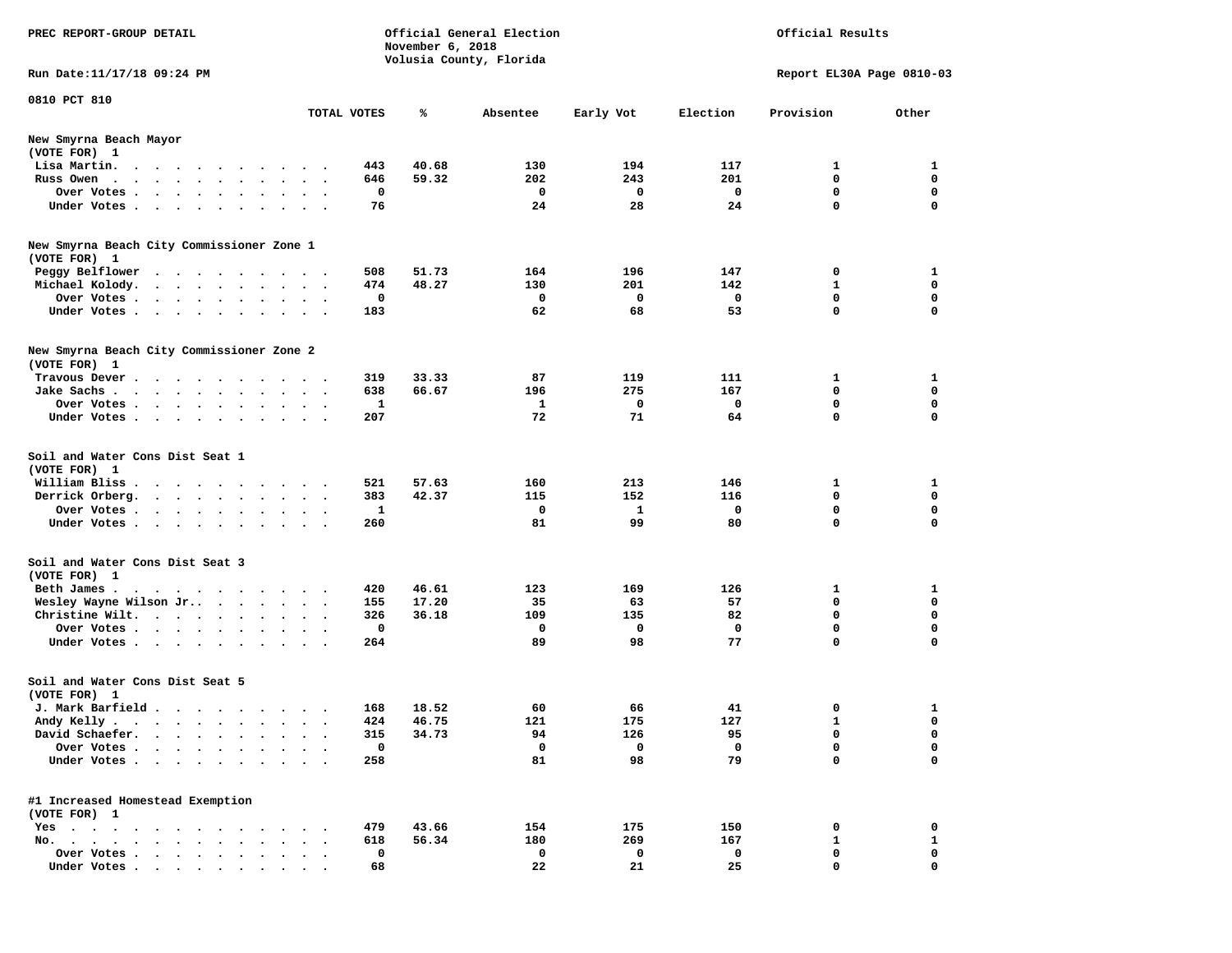| PREC REPORT-GROUP DETAIL                               |                      |              | November 6, 2018 | Official General Election<br>Volusia County, Florida | Official Results        |                         |                           |              |
|--------------------------------------------------------|----------------------|--------------|------------------|------------------------------------------------------|-------------------------|-------------------------|---------------------------|--------------|
| Run Date:11/17/18 09:24 PM                             |                      |              |                  |                                                      |                         |                         | Report EL30A Page 0810-04 |              |
| 0810 PCT 810                                           |                      | TOTAL VOTES  | ℁                | Absentee                                             | Early Vot               | Election                | Provision                 | Other        |
| #2 Limit on Property Tax Assessments                   |                      |              |                  |                                                      |                         |                         |                           |              |
| (VOTE FOR) 1                                           |                      |              |                  |                                                      |                         |                         |                           |              |
| Yes                                                    |                      | 679          | 62.18            | 219                                                  | 254                     | 205                     | $^{\circ}$                | 1            |
| No.                                                    |                      | 413          | 37.82            | 113                                                  | 194                     | 105                     | $\mathbf{1}$              | 0            |
| Over Votes                                             |                      | 0            |                  | $\overline{\phantom{0}}$                             | $\overline{\mathbf{0}}$ | $\mathbf 0$             | $\mathbf 0$               | $\mathbf 0$  |
| Under Votes                                            |                      | 73           |                  | 24                                                   | 17                      | 32                      | $\mathbf 0$               | $\mathbf 0$  |
| #3 Voter Control of Gambling<br>(VOTE FOR) 1           |                      |              |                  |                                                      |                         |                         |                           |              |
| Yes                                                    |                      | 738          | 65.43            | 240                                                  | 294                     | 202                     | $\mathbf{1}$              | $\mathbf{1}$ |
| No.                                                    |                      | 390          | 34.57            | 105                                                  | 157                     | 128                     | $^{\circ}$                | $\mathbf 0$  |
| Over Votes                                             |                      | <b>1</b>     |                  | $\mathbf 0$                                          | $\mathbf{1}$            | $\mathbf 0$             | $\mathbf 0$               | 0            |
| Under Votes                                            |                      | 36           |                  | 11                                                   | 13                      | 12                      | $\mathbf 0$               | 0            |
| #4 Voting Restoration Amendment<br>(VOTE FOR) 1        |                      |              |                  |                                                      |                         |                         |                           |              |
| Yes                                                    |                      | 741          | 66.04            | 235                                                  | 300                     | 205                     | $\mathbf{1}$              | $\mathbf 0$  |
| No.                                                    |                      | 381          | 33.96            | 107                                                  | 149                     | 124                     | $\mathbf 0$               | $\mathbf{1}$ |
| Over Votes                                             |                      | $\mathbf 0$  |                  | $\mathbf{o}$                                         | $\mathbf{o}$            | $\mathbf 0$             | $\mathbf 0$               | $\mathbf 0$  |
| Under Votes                                            |                      | 43           |                  | 14                                                   | 16                      | 13                      | $\Omega$                  | $\Omega$     |
| #5 Supermajority Vote Required<br>(VOTE FOR) 1<br>Yes  |                      | 703          | 64.67            | 224                                                  | 249                     | 230                     | 0                         | 0            |
| No.                                                    |                      | 384          | 35.33            | 107                                                  | 189                     | 86                      | $\mathbf{1}$              | $\mathbf{1}$ |
| Over Votes                                             |                      | $\mathbf{1}$ |                  | $\mathbf{o}$                                         | $\mathbf{1}$            | $\mathbf{o}$            | $\mathbf 0$               | $\mathbf 0$  |
| Under Votes                                            |                      | 77           |                  | 25                                                   | 26                      | 26                      | $\mathbf 0$               | $\Omega$     |
| #6 Rights of Crime Victims; Judges<br>(VOTE FOR) 1     |                      |              |                  |                                                      |                         |                         |                           |              |
|                                                        |                      | 515          | 46.82            | 166                                                  | 189                     | 159                     | 1                         | 0            |
| Yes<br>No.                                             |                      | 585          | 53.18            | 163                                                  | 261                     | 160                     | $\Omega$                  | $\mathbf{1}$ |
| Over Votes                                             |                      | 0            |                  | $\mathbf{o}$                                         | $\overline{\mathbf{0}}$ | $\mathbf 0$             | 0                         | 0            |
| Under Votes                                            |                      | 65           |                  | 27                                                   | 15                      | 23                      | $\mathbf{0}$              | 0            |
| #7 Survivor Benefits<br>(VOTE FOR) 1                   |                      |              |                  |                                                      |                         |                         |                           |              |
| Yes                                                    |                      | 530          | 48.45            | 179                                                  | 180                     | 169                     | 1                         | 1            |
| No.                                                    |                      | 564          | 51.55            | 153                                                  | 264                     | 147                     | $\mathbf 0$               | $\mathbf 0$  |
| Over Votes                                             |                      | $\mathbf{1}$ |                  | $\Omega$                                             | $\mathbf{1}$            | $\overline{\mathbf{0}}$ | $\mathbf 0$               | $\mathbf 0$  |
| Under Votes                                            |                      | 70           |                  | 24                                                   | 20                      | 26                      | $\mathbf 0$               | $\Omega$     |
| #9 Prohibits Oil, Gas Drilling, Vaping<br>(VOTE FOR) 1 |                      |              |                  |                                                      |                         |                         |                           |              |
| Yes                                                    |                      | 714          | 64.56            | 226                                                  | 272                     | 214                     | 1                         | 1            |
| No.                                                    | $\sim$ $\sim$        | 392          | 35.44            | 109                                                  | 172                     | 111                     | $\mathbf 0$               | $\mathbf 0$  |
| Over Votes                                             | $\ddot{\phantom{0}}$ | $\mathbf 0$  |                  | $\mathbf 0$                                          | $\mathbf 0$             | $\mathbf 0$             | $\mathbf 0$               | $\mathbf 0$  |
| Under Votes                                            |                      | 59           |                  | 21                                                   | 21                      | 17                      | $\mathbf{0}$              | 0            |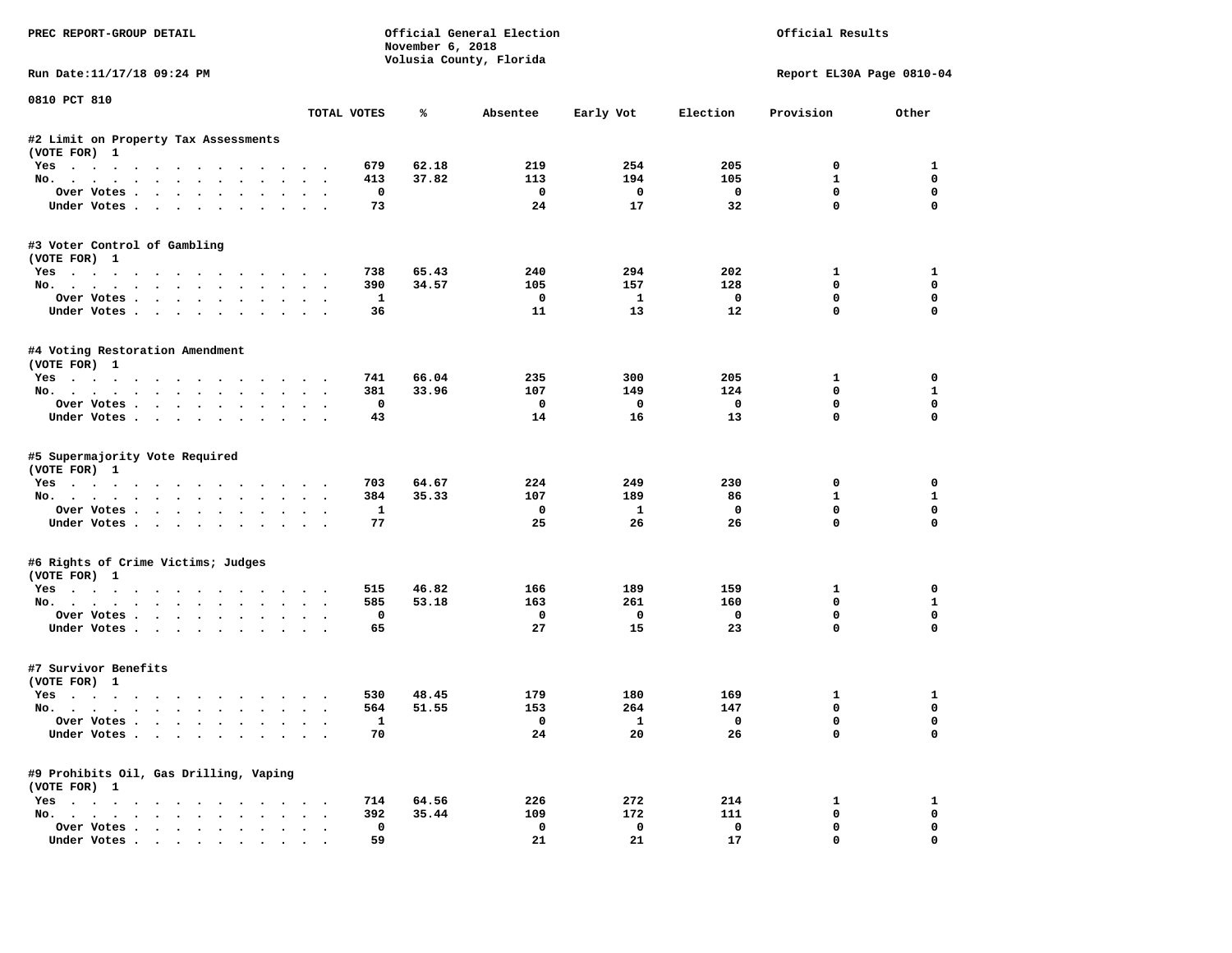| PREC REPORT-GROUP DETAIL                                       |                     | November 6, 2018 | Official General Election<br>Volusia County, Florida | Official Results |             |                           |             |
|----------------------------------------------------------------|---------------------|------------------|------------------------------------------------------|------------------|-------------|---------------------------|-------------|
| Run Date:11/17/18 09:24 PM                                     |                     |                  |                                                      |                  |             | Report EL30A Page 0810-05 |             |
| 0810 PCT 810                                                   | TOTAL VOTES         | %                | Absentee                                             | Early Vot        | Election    | Provision                 | Other       |
| #10 State and Local Structure and Op<br>(VOTE FOR) 1           |                     |                  |                                                      |                  |             |                           |             |
| Yes                                                            | 504                 | 46.84            | 168                                                  | 176              | 158         | 1                         | 1           |
| No.                                                            | 572                 | 53.16            | 161                                                  | 260              | 151         | 0                         | 0           |
| Over Votes.                                                    |                     | 0                | $\mathbf 0$                                          | 0                | $\mathbf 0$ | 0                         | $\mathbf 0$ |
| Under Votes                                                    | 89                  |                  | 27                                                   | 29               | 33          | $\mathbf 0$               | $\Omega$    |
| #11 Removal of Obs Prov; Crim Statute                          |                     |                  |                                                      |                  |             |                           |             |
| (VOTE FOR) 1                                                   |                     |                  |                                                      |                  |             |                           |             |
| $Yes \cdot \cdot \cdot \cdot \cdot$<br>$\cdots$<br>$\sim$      | 581                 | 54.86            | 195                                                  | 225              | 159         | 1                         | 1           |
| No.                                                            | 478                 | 45.14            | 130                                                  | 205              | 143         | $\mathbf{0}$              | $\mathbf 0$ |
| Over Votes                                                     |                     | 1                | 0                                                    | 1                | $\mathbf 0$ | $\mathbf 0$               | $\mathbf 0$ |
| Under Votes                                                    | 105                 |                  | 31                                                   | 34               | 40          | $\Omega$                  | $\Omega$    |
| #12 Lobbying and Abuse of Office<br>(VOTE FOR) 1               |                     |                  |                                                      |                  |             |                           |             |
| Yes                                                            | 805                 | 74.40            | 257                                                  | 302              | 244         | 1                         | 1           |
| No.                                                            | 277                 | 25.60            | 72                                                   | 136              | 69          | $\mathbf 0$               | 0           |
| Over Votes                                                     |                     | 0                | 0                                                    | $\mathbf 0$      | $\mathbf 0$ | $\mathbf 0$               | $\mathbf 0$ |
| Under Votes                                                    | 83                  |                  | 27                                                   | 27               | 29          | $\Omega$                  | $\Omega$    |
| #13 Ends Dog Racing                                            |                     |                  |                                                      |                  |             |                           |             |
| (VOTE FOR) 1                                                   |                     |                  |                                                      |                  |             |                           |             |
| Yes                                                            | 728                 | 66.73            | 246                                                  | 280              | 200         | 1                         | 1           |
| No.                                                            | 363                 | 33.27            | 85                                                   | 161              | 117         | 0                         | 0           |
| Over Votes                                                     |                     | $\mathbf 0$      | $\mathbf 0$                                          | $\mathbf 0$      | $\mathbf 0$ | $\mathbf 0$               | 0           |
| Under Votes                                                    | 74                  |                  | 25                                                   | 24               | 25          | $\Omega$                  | 0           |
| New Smyrna Beach Turnbull Preservation Project<br>(VOTE FOR) 1 |                     |                  |                                                      |                  |             |                           |             |
| Yes, For Bonds.<br>.                                           | 833                 | 76.77            | 259                                                  | 328              | 244         | 1                         | 1           |
| No, Against Bonds.                                             | 252                 | 23.23            | 72                                                   | 112              | 68          | $\Omega$                  | $\mathbf 0$ |
| Over Votes<br>$\ddot{\phantom{0}}$                             | $\bullet$<br>$\sim$ | $\mathbf{z}$     | 0                                                    | $\mathbf{1}$     | 1           | $\Omega$                  | $\mathbf 0$ |
| Under Votes                                                    | 78                  |                  | 25                                                   | 24               | 29          | $\Omega$                  | $\Omega$    |
|                                                                |                     |                  |                                                      |                  |             |                           |             |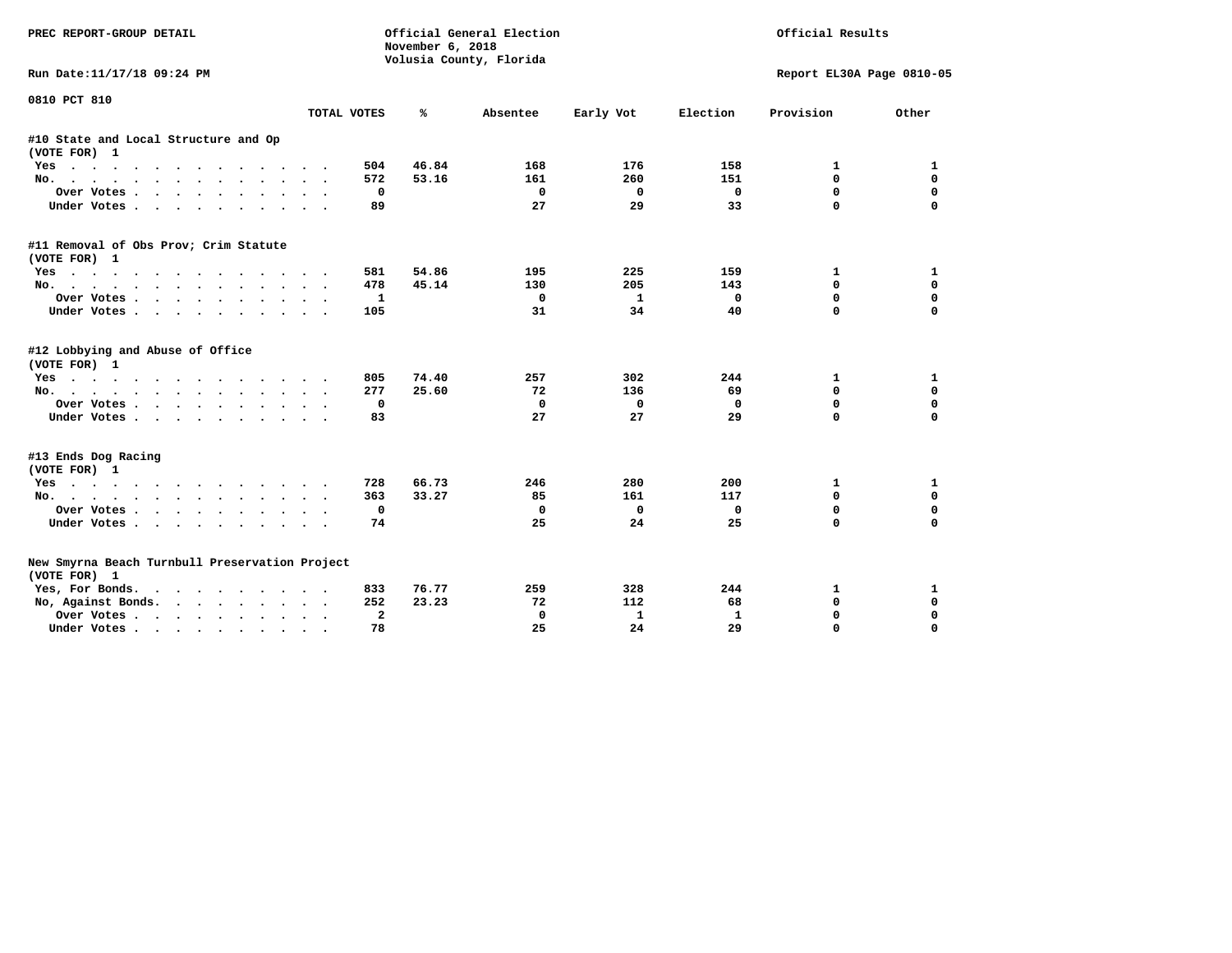**November 6, 2018 Volusia County, Florida Run Date:11/17/18 09:24 PM Report EL30A Page 0812-01 0812 PCT 812 TOTAL VOTES % Absentee Early Vot Election Provision Other REGISTERED VOTERS - TOTAL . . . . . . 2,863 BALLOTS CAST - TOTAL.** . . . . . . 1,998 667 654 677 0 0 0  **BALLOTS CAST - BLANK. . . . . . . . 0 0 0 0 0 0 VOTER TURNOUT - TOTAL . . . . . . . . 69.79 VOTER TURNOUT - BLANK . . . . . . . United States Senator (VOTE FOR) 1 Rick Scott (REP) . . . . . . . . . 1,098 55.31 338 366 394 0 0 Bill Nelson (DEM). . . . . . . . . 880 44.33 319 282 279 0 0 WRITE-IN. . . . . . . . . . . . 7 .35 3 2 2 0 0 Over Votes . . . . . . . . . . 0 0 0 0 0 0 Under Votes . . . . . . . . . . 13** 7 4 2 0 0 **Representative in Congress District 6 (VOTE FOR) 1 Michael Waltz (REP) . . . . . . . . 1,091 55.69 338 364 389 0 0 Nancy Soderberg (DEM) . . . . . . . 868 44.31 320 279 269 0 0 Over Votes . . . . . . . . . . 0 0 0 0 0 0**  $\Omega$  **Under Votes . . . . . . . . . . 39 9 11 19 0** 0 **Governor and Lieutenant Governor (VOTE FOR) 1 Ron DeSantis (REP)** . . . . . . . 1,120 56.59 337 379 404 0 0 0  **Andrew Gillum (DEM) . . . . . . . . 831 41.99 311 266 254 0 0 Darcy G. Richardson (REF) . . . . . . 10 .51 4 1 5 0 0 Ryan Christopher Foley . . . . . . . 5 .25 1 2 2 2 0 0** 0<br>**Ryle "KC"** Gibson . . . . . . . . . . 5 .25 3 1 1 1 0 0  **Kyle "KC" Gibson . . . . . . . . . . 5 . 25 3 Bruce Stanley . . . . . . . . . 8 .40** 5 2 1 0 0  **WRITE-IN. . . . . . . . . . . . 0 0 0 0 0 0**  $\mathbf{0}$ **Over Votes . . . . . . . . . . 3** 1 0 2 0  $\mathbf{0}$ **Under Votes . . . . . . . . . . 16** 5 3 8 0 **Attorney General (VOTE FOR) 1 Ashley Moody (REP) . . . . . . . . 1,167 59.78 364 393 410 0 0 Sean Shaw (DEM) . . . . . . . . . 753 38.58 282 238 233 0 0 0 Jeffrey Marc Siskind. . . . . . . . 32 1.64 8 16 8 0 0 Over Votes . . . . . . . . . . . . 2** 0 0 2 2  $\mathbf 0$  **Under Votes . . . . . . . . . . 44 13 7 24 0 0 Chief Financial Officer (VOTE FOR) 1 Jimmy Patronis (REP). . . . . . . 1,117 58.30 345 379 393 0 0 Jeremy Ring (DEM).** . . . . . . . 797 41.60 298 260 239 0 0 0  **WRITE-IN. . . . . . . . . . . . 2 .10 1 1 0 0 0 Over Votes . . . . . . . . . . 0 0 0 0 0 0**  $\mathbf{o}$  **Under Votes . . . . . . . . . . 82** 23 14 45 0

**PREC REPORT-GROUP DETAIL Official General Election Official Results**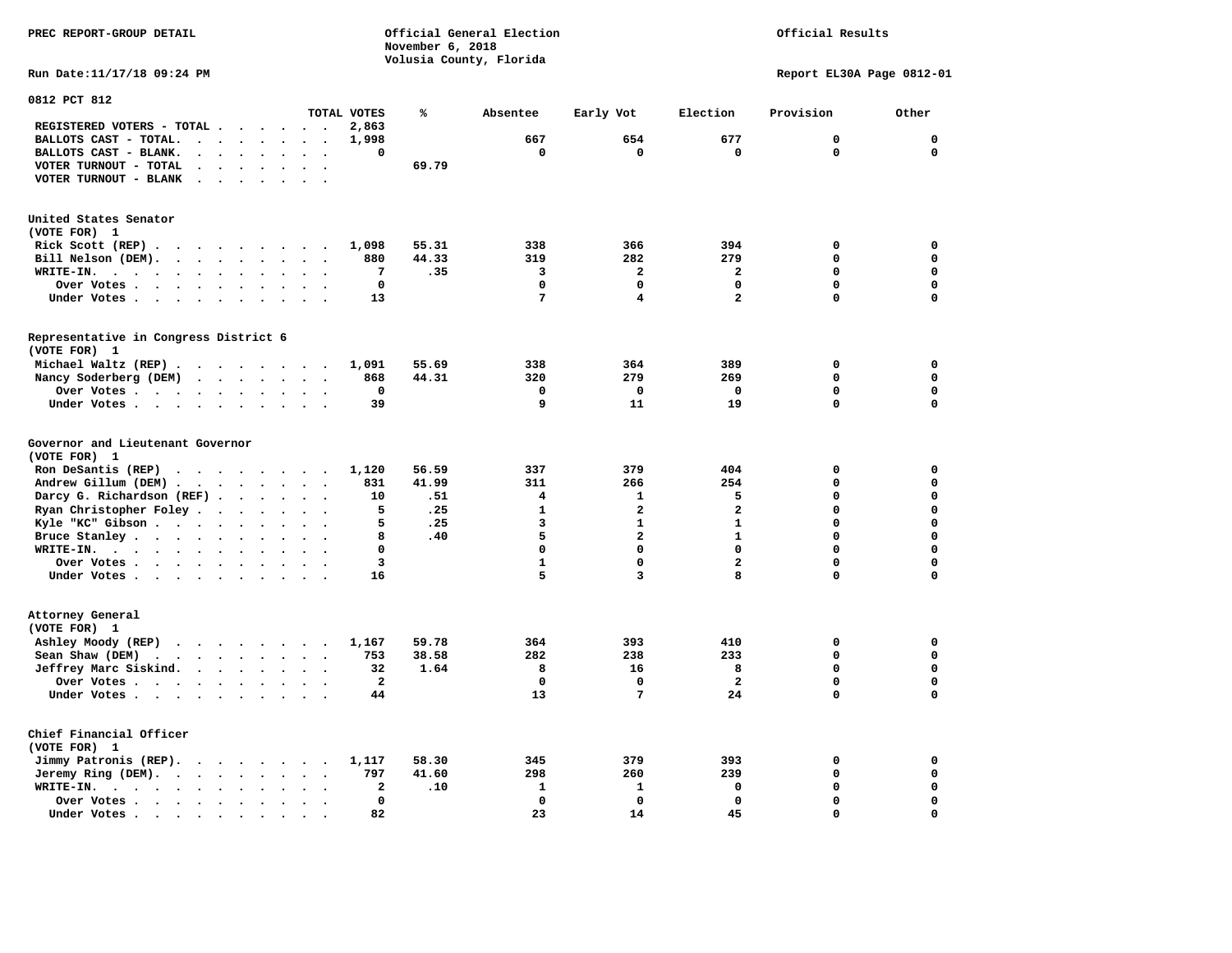| PREC REPORT-GROUP DETAIL                                                                                               |              | November 6, 2018 | Official General Election<br>Volusia County, Florida | Official Results<br>Report EL30A Page 0812-02 |                         |                  |                  |
|------------------------------------------------------------------------------------------------------------------------|--------------|------------------|------------------------------------------------------|-----------------------------------------------|-------------------------|------------------|------------------|
| Run Date: 11/17/18 09:24 PM                                                                                            |              |                  |                                                      |                                               |                         |                  |                  |
| 0812 PCT 812                                                                                                           | TOTAL VOTES  | %                | Absentee                                             | Early Vot                                     | Election                | Provision        | Other            |
| Commissioner of Agriculture                                                                                            |              |                  |                                                      |                                               |                         |                  |                  |
| (VOTE FOR) 1                                                                                                           |              |                  |                                                      |                                               |                         |                  |                  |
| Matt Caldwell (REP)<br>Nicole "Nikki" Fried (DEM).                                                                     | 1,083<br>847 | 56.11<br>43.89   | 339<br>307                                           | 375<br>267                                    | 369<br>273              | 0<br>0           | 0<br>0           |
| Over Votes                                                                                                             | 0            |                  | 0                                                    | 0                                             | 0                       | 0                | 0                |
| Under Votes                                                                                                            | 68           |                  | 21                                                   | 12                                            | 35                      | $\mathbf 0$      | $\Omega$         |
| State Senator District 14<br>(VOTE FOR) 1<br>Dorothy L. Hukill $(REP)$ .                                               | 1,077        | 56.36            | 323                                                  | 372                                           | 382                     | 0                | 0                |
| Melissa "Mel" Martin (DEM).                                                                                            | 834          | 43.64            | 310                                                  | 269                                           | 255                     | 0                | 0                |
| Over Votes                                                                                                             | 0            |                  | 0                                                    | 0                                             | 0                       | 0                | $\mathbf 0$      |
| Under Votes                                                                                                            | 87           |                  | 34                                                   | 13                                            | 40                      | 0                | 0                |
| State Representative District 25<br>(VOTE FOR) 1                                                                       |              |                  |                                                      |                                               |                         |                  |                  |
| Tom Leek $(REP)$ .                                                                                                     | 1,055        | 54.89            | 330                                                  | 351                                           | 374                     | 0                | 0                |
| Kathleen "Katie" Tripp (DEM)                                                                                           | 840          | 43.70            | 312                                                  | 276                                           | 252                     | 0                | 0                |
| Joseph "Joe" Hannoush (LPF)<br>Over Votes                                                                              | 27<br>0      | 1.40             | 4<br>0                                               | 11<br>0                                       | 12<br>$\mathbf 0$       | 0<br>0           | $\mathbf 0$<br>0 |
| Under Votes                                                                                                            | 74           |                  | 19                                                   | 16                                            | 39                      | 0                | 0                |
| State Representative District 27                                                                                       |              |                  |                                                      |                                               |                         |                  |                  |
| (VOTE FOR) 1                                                                                                           |              |                  |                                                      |                                               |                         |                  |                  |
| David Santiago (REP).<br>$\cdots$                                                                                      | 2            | 100.00           | 2                                                    | 0                                             | 0                       | 0                | 0                |
| Carol Lawrence (DEM).                                                                                                  | 0            |                  | 0                                                    | $\Omega$                                      | 0                       | 0                | 0                |
| Over Votes<br>Under Votes                                                                                              | 0<br>0       |                  | 0<br>0                                               | $\mathbf 0$<br>$\Omega$                       | $\mathbf 0$<br>$\Omega$ | $\mathbf 0$<br>0 | $\mathbf 0$<br>0 |
| Justice of the Supreme Court Lawson                                                                                    |              |                  |                                                      |                                               |                         |                  |                  |
| (VOTE FOR) 1                                                                                                           |              |                  |                                                      |                                               |                         |                  |                  |
| Yes                                                                                                                    | 1,162        | 71.60            | 403                                                  | 383                                           | 376                     | 0                | 0                |
| No.                                                                                                                    | 461          | 28.40            | 140                                                  | 153                                           | 168                     | 0                | 0                |
| Over Votes                                                                                                             | 1            |                  | 0                                                    | 1                                             | 0                       | 0                | 0                |
| Under Votes                                                                                                            | 374          |                  | 124                                                  | 117                                           | 133                     | $\mathbf 0$      | $\mathbf 0$      |
| 5th District Court of Appeal Eisnaugle<br>(VOTE FOR) 1                                                                 |              |                  |                                                      |                                               |                         |                  |                  |
| Yes                                                                                                                    | 1,018        | 64.03            | 339                                                  | 345                                           | 334                     | 0                | 0                |
| No.<br>the contract of the contract of the contract of the contract of the contract of the contract of the contract of | 572          | 35.97            | 194                                                  | 184                                           | 194                     | $\mathbf 0$      | $\Omega$         |
| Over Votes<br>Under Votes .                                                                                            | 1<br>407     |                  | 0<br>134                                             | 0<br>125                                      | 1<br>148                | 0<br>0           | 0<br>0           |
| Circuit Judge 7th Judicial, Grp 15                                                                                     |              |                  |                                                      |                                               |                         |                  |                  |
| (VOTE FOR) 1                                                                                                           |              |                  |                                                      |                                               |                         |                  |                  |
| Linda L. Gaustad.<br>$\sim$<br>$\bullet$                                                                               | 897          | 56.13            | 297                                                  | 310                                           | 290                     | 0                | 0                |
| Ryan Will $\cdots$<br>$\ddot{\phantom{0}}$<br>$\ddot{\phantom{a}}$                                                     | 701          | 43.87            | 234                                                  | 236                                           | 231                     | 0                | 0                |
| Over Votes.<br>$\cdot$ $\cdot$ $\cdot$ $\cdot$                                                                         | $\mathbf{1}$ |                  | 0                                                    | 0                                             | $\mathbf{1}$            | 0                | 0                |
| Under Votes.                                                                                                           | 399          |                  | 136                                                  | 108                                           | 155                     | 0                | $\Omega$         |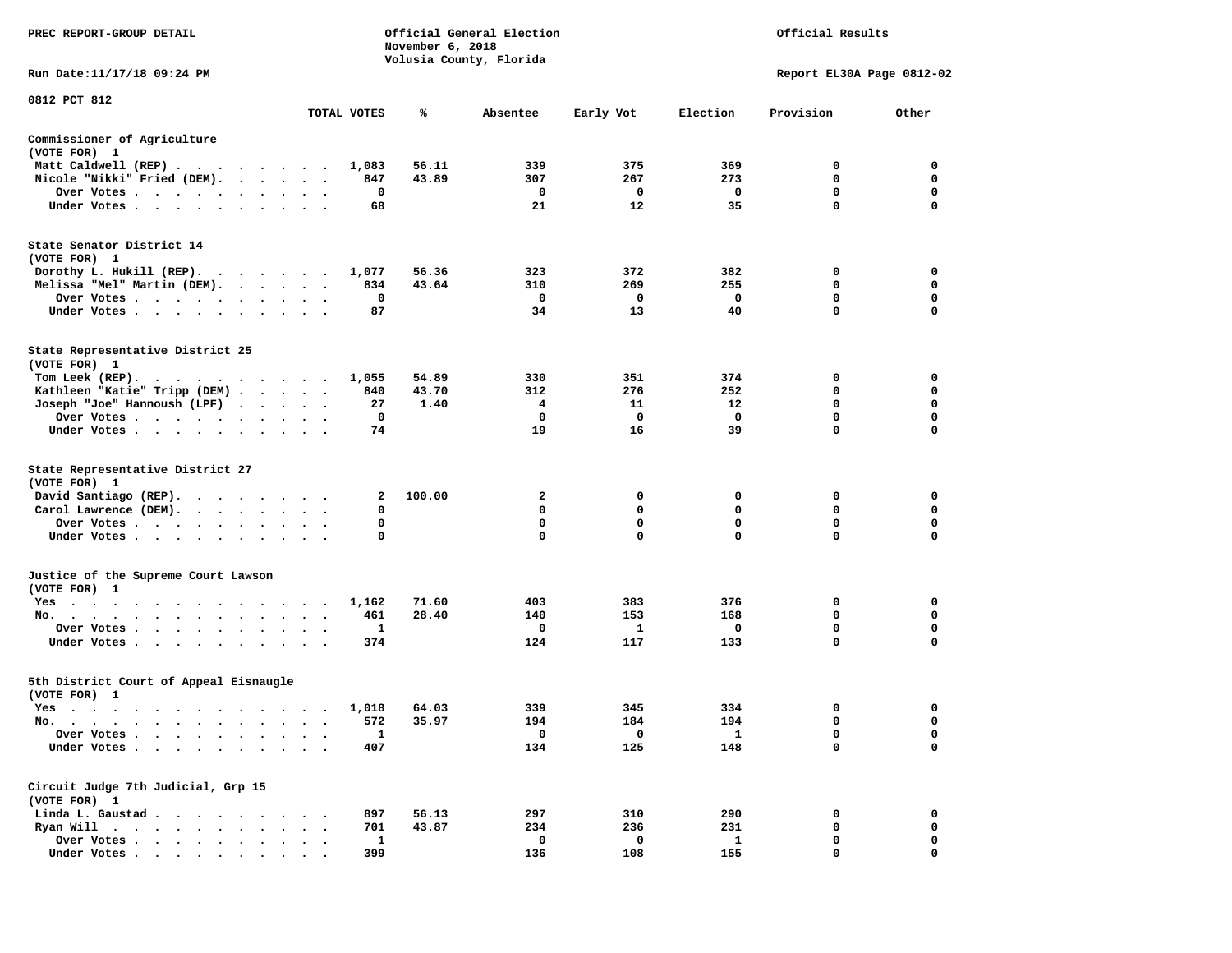| PREC REPORT-GROUP DETAIL                                                                                               |                                                |             | November 6, 2018 | Official General Election<br>Volusia County, Florida | Official Results<br>Report EL30A Page 0812-03 |                         |             |                  |
|------------------------------------------------------------------------------------------------------------------------|------------------------------------------------|-------------|------------------|------------------------------------------------------|-----------------------------------------------|-------------------------|-------------|------------------|
| Run Date:11/17/18 09:24 PM                                                                                             |                                                |             |                  |                                                      |                                               |                         |             |                  |
| 0812 PCT 812                                                                                                           |                                                | TOTAL VOTES | ℁                | Absentee                                             | Early Vot                                     | Election                | Provision   | Other            |
| County Council Member District 3<br>(VOTE FOR) 1                                                                       |                                                |             |                  |                                                      |                                               |                         |             |                  |
| Michael J. Arminio<br>$\ddot{\phantom{1}}$<br>$\cdot$ $\cdot$ $\cdot$ $\cdot$                                          |                                                | 579         | 36.46            | 192                                                  | 183                                           | 204                     | 0           | 0                |
| Deborah A. "Deb" Denys.<br>$\cdot$ $\cdot$ $\cdot$ $\cdot$                                                             |                                                | 1,009       | 63.54            | 339                                                  | 350                                           | 320                     | 0           | 0                |
| Over Votes<br>$\sim$<br>$\bullet$                                                                                      | $\cdot$<br>$\bullet$<br>$\bullet$              | 0           |                  | 0                                                    | 0                                             | 0                       | 0           | 0                |
| Under Votes<br>$\ddot{\phantom{a}}$                                                                                    |                                                | 410         |                  | 136                                                  | 121                                           | 153                     | 0           | 0                |
| New Smyrna Beach Mayor                                                                                                 |                                                |             |                  |                                                      |                                               |                         |             |                  |
| (VOTE FOR) 1                                                                                                           |                                                |             |                  |                                                      |                                               |                         |             |                  |
| Lisa Martin.<br>$\ddot{\phantom{1}}$<br>$\cdot$ $\cdot$ $\cdot$<br>$\blacksquare$                                      |                                                | 700         | 38.27            | 259                                                  | 222                                           | 219                     | 0           | 0                |
| Russ Owen<br>$\cdot$ $\cdot$ $\cdot$ $\cdot$ $\cdot$ $\cdot$<br>$\ddot{\phantom{1}}$<br>$\bullet$                      | $\ddot{\phantom{a}}$<br>$\bullet$<br>$\bullet$ | 1,129       | 61.73            | 346                                                  | 380                                           | 403                     | 0           | 0                |
| Over Votes .<br>$\sim$ $\sim$<br>$\ddot{\phantom{a}}$<br>Under Votes<br>$\ddot{\phantom{0}}$<br>$\bullet$<br>$\bullet$ |                                                | 1<br>168    |                  | 1<br>61                                              | 0<br>52                                       | 0<br>55                 | 0<br>0      | 0<br>$\mathbf 0$ |
| New Smyrna Beach City Commissioner Zone 1<br>(VOTE FOR) 1                                                              |                                                |             |                  |                                                      |                                               |                         |             |                  |
| Peggy Belflower                                                                                                        |                                                | 848         | 51.18            | 302                                                  | 265                                           | 281                     | 0           | 0                |
| Michael Kolody.<br>$\ddot{\phantom{a}}$<br>$\cdot$ $\cdot$ $\cdot$<br>$\ddot{\phantom{1}}$                             |                                                | 809         | 48.82            | 255                                                  | 284                                           | 270                     | 0           | 0                |
| Over Votes .<br>$\sim$ $\sim$<br>$\sim 100$ km s $^{-1}$<br>$\sim$ $\sim$<br>$\cdot$                                   |                                                | 2           |                  | 0                                                    | 0                                             | $\overline{\mathbf{2}}$ | 0           | 0                |
| Under Votes<br>$\bullet$ . $\bullet$<br>$\bullet$                                                                      | $\bullet$<br>$\ddot{\phantom{0}}$              | 339         |                  | 110                                                  | 105                                           | 124                     | 0           | 0                |
| New Smyrna Beach City Commissioner Zone 2<br>(VOTE FOR)<br>$\mathbf{1}$                                                |                                                |             |                  |                                                      |                                               |                         |             |                  |
| Travous Dever<br>$\ddot{\phantom{1}}$<br>$\cdot$<br>$\cdot$<br>$\cdot$<br>$\blacksquare$ .<br>$\cdot$                  | $\bullet$                                      | 454         | 28.39            | 136                                                  | 157                                           | 161                     | 0           | 0                |
| Jake Sachs.<br>$\sim$<br>$\sim$ $\sim$<br>$\sim$ $\sim$<br>$\bullet$                                                   |                                                | 1,145       | 71.61            | 371                                                  | 387                                           | 387                     | 0           | 0                |
| Over Votes.<br>$\cdot$ $\cdot$ $\cdot$ $\cdot$ $\cdot$<br>$\bullet$<br>$\bullet$                                       | $\bullet$<br>$\bullet$                         | 1           |                  | 0                                                    | 1                                             | 0                       | 0           | 0                |
| Under Votes<br>$\bullet$<br>$\bullet$                                                                                  |                                                | 398         |                  | 160                                                  | 109                                           | 129                     | 0           | 0                |
| Soil and Water Cons Dist Seat 1<br>(VOTE FOR) 1                                                                        |                                                |             |                  |                                                      |                                               |                         |             |                  |
| William Bliss<br>$\sim$<br>$\bullet$<br>$\sim$ $\sim$<br>$\cdot$                                                       |                                                | 883         | 57.90            | 297                                                  | 285                                           | 301                     | 0           | 0                |
| Derrick Orberg.<br>$\bullet$<br>$\ddot{\phantom{0}}$<br>$\bullet$                                                      | $\bullet$                                      | 642         | 42.10            | 201                                                  | 238                                           | 203                     | 0           | 0                |
| Over Votes .<br>$\bullet$<br>$\bullet$<br>$\cdot$<br>$\bullet$                                                         |                                                | 0           |                  | 0                                                    | 0                                             | 0                       | 0           | 0                |
| Under Votes.<br>$\sim$ $\sim$ $\sim$<br>$\sim$<br>$\bullet$<br>$\bullet$                                               |                                                | 473         |                  | 169                                                  | 131                                           | 173                     | $\mathbf 0$ | $\mathbf 0$      |
| Soil and Water Cons Dist Seat 3<br>(VOTE FOR) 1                                                                        |                                                |             |                  |                                                      |                                               |                         |             |                  |
| Beth James.<br>$\sim$ 0.000 $\sim$ 0.000 $\sim$ 0.000 $\sim$<br>$\bullet$ . $\bullet$<br>$\sim$ $\sim$                 |                                                | 781         | 51.93            | 250                                                  | 268                                           | 263                     | 0           | 0                |
| Wesley Wayne Wilson Jr                                                                                                 | $\ddot{\phantom{1}}$                           | 231         | 15.36            | 64                                                   | 69                                            | 98                      | 0           | 0                |
| Christine Wilt.                                                                                                        |                                                | 492         | 32.71            | 174                                                  | 182                                           | 136                     | $\mathbf 0$ | $\mathbf 0$      |
| Over Votes                                                                                                             |                                                | 0           |                  | 0                                                    | 0                                             | 0                       | 0           | 0                |
| Under Votes.                                                                                                           |                                                | 494         |                  | 179                                                  | 135                                           | 180                     | 0           | 0                |
| Soil and Water Cons Dist Seat 5<br>(VOTE FOR) 1                                                                        |                                                |             |                  |                                                      |                                               |                         |             |                  |
| J. Mark Barfield .<br>$\ddot{\phantom{a}}$<br>$\ddot{\phantom{a}}$                                                     |                                                | 282         | 18.79            | 93                                                   | 86                                            | 103                     | 0           | 0                |
| Andy Kelly.<br>$\sim$ $\sim$<br>$\sim$<br>$\bullet$<br>$\ddot{\phantom{a}}$<br>$\bullet$                               |                                                | 656         | 43.70            | 203                                                  | 247                                           | 206                     | $\mathbf 0$ | 0                |
| David Schaefer.<br>$\sim$<br>$\ddot{\phantom{a}}$                                                                      |                                                | 563         | 37.51            | 190                                                  | 186                                           | 187                     | 0           | 0                |
| Over Votes .<br>$\cdots$                                                                                               |                                                | 0           |                  | 0                                                    | 0                                             | 0                       | 0           | 0                |
| Under Votes                                                                                                            |                                                | 497         |                  | 181                                                  | 135                                           | 181                     | O           |                  |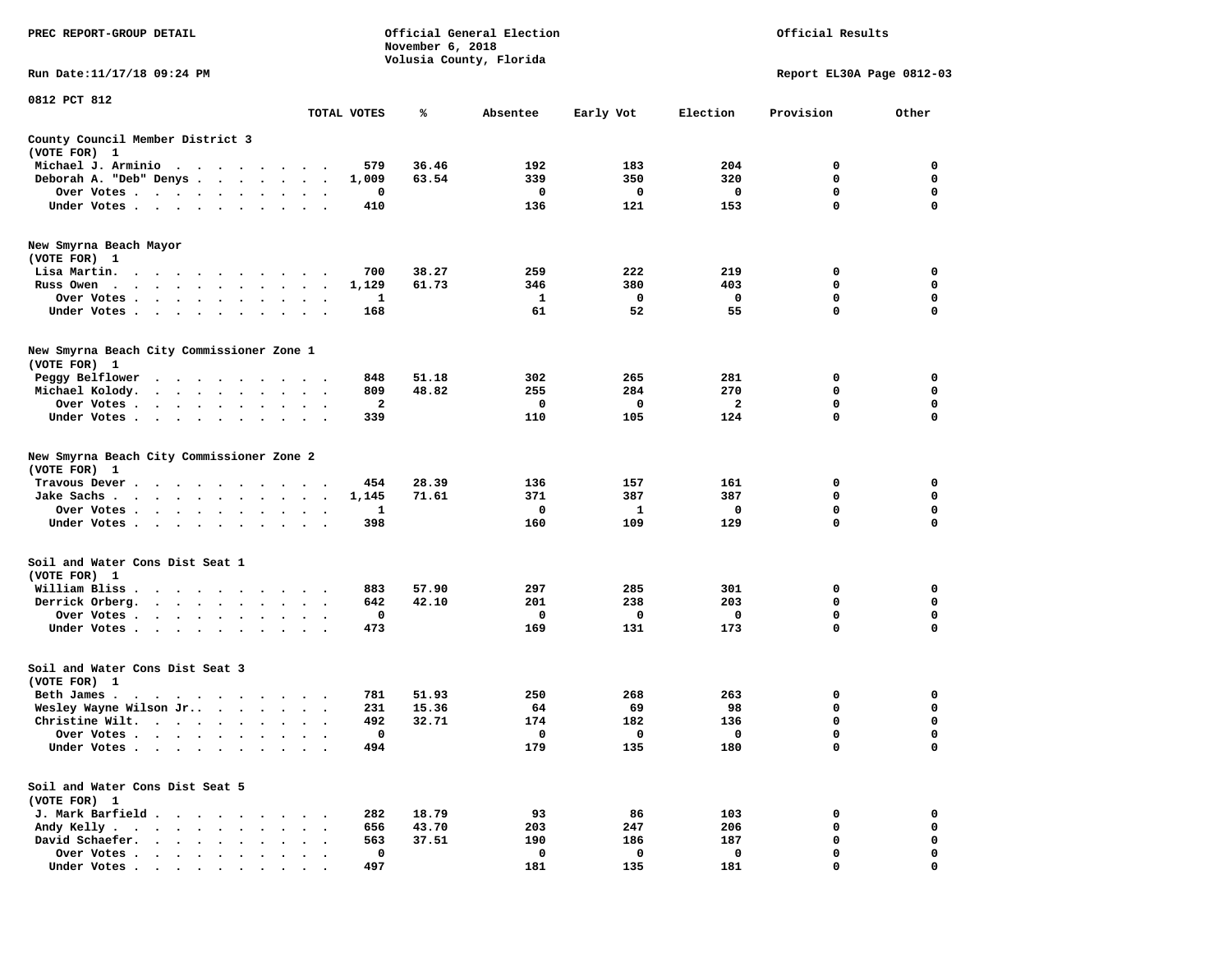| PREC REPORT-GROUP DETAIL                        |                                              |                      | Official General Election<br>November 6, 2018<br>Volusia County, Florida |                   | Official Results        |                      |                           |                         |
|-------------------------------------------------|----------------------------------------------|----------------------|--------------------------------------------------------------------------|-------------------|-------------------------|----------------------|---------------------------|-------------------------|
| Run Date:11/17/18 09:24 PM                      |                                              |                      |                                                                          |                   |                         |                      | Report EL30A Page 0812-04 |                         |
| 0812 PCT 812                                    |                                              | TOTAL VOTES          | ℁                                                                        | Absentee          | Early Vot               | Election             | Provision                 | Other                   |
| #1 Increased Homestead Exemption                |                                              |                      |                                                                          |                   |                         |                      |                           |                         |
| (VOTE FOR) 1                                    |                                              |                      |                                                                          |                   |                         |                      |                           |                         |
| Yes                                             |                                              | 937                  | 48.62                                                                    | 338               | 276                     | 323                  | 0                         | 0                       |
| No.                                             |                                              | 990                  | 51.38                                                                    | 304               | 364                     | 322                  | 0                         | 0                       |
| Over Votes                                      |                                              | $\mathbf{1}$         |                                                                          | 0                 | $\mathbf 0$             | 1                    | $\mathbf 0$               | $\mathbf 0$             |
| Under Votes                                     |                                              | 70                   |                                                                          | 25                | 14                      | 31                   | $\mathbf 0$               | $\mathbf 0$             |
| #2 Limit on Property Tax Assessments            |                                              |                      |                                                                          |                   |                         |                      |                           |                         |
| (VOTE FOR) 1                                    |                                              |                      |                                                                          |                   |                         |                      |                           |                         |
| Yes                                             |                                              | 1,248                | 65.14                                                                    | 406               | 401                     | 441                  | 0                         | 0                       |
| No.                                             |                                              | 668                  | 34.86                                                                    | 232               | 241                     | 195                  | 0                         | $\mathbf 0$             |
| Over Votes.<br>Under Votes                      |                                              | $\overline{a}$<br>80 |                                                                          | $\mathbf 0$<br>29 | $\mathbf{0}$<br>12      | $\overline{2}$<br>39 | $\mathbf 0$<br>$\Omega$   | $\mathbf 0$<br>$\Omega$ |
|                                                 |                                              |                      |                                                                          |                   |                         |                      |                           |                         |
| #3 Voter Control of Gambling                    |                                              |                      |                                                                          |                   |                         |                      |                           |                         |
| (VOTE FOR) 1                                    |                                              |                      |                                                                          |                   |                         |                      |                           |                         |
| Yes                                             |                                              | 1,361                | 69.90<br>30.10                                                           | 468<br>181        | 451<br>197              | 442<br>208           | 0<br>$\Omega$             | 0<br>0                  |
| No.                                             |                                              | 586<br>1             |                                                                          | $^{\circ}$        | $\mathbf{0}$            | $\mathbf{1}$         | $\mathbf 0$               | $\mathbf 0$             |
| Over Votes<br>Under Votes                       |                                              | 50                   |                                                                          | 18                | 6                       | 26                   | $\mathbf{0}$              | $\Omega$                |
| #4 Voting Restoration Amendment<br>(VOTE FOR) 1 |                                              |                      |                                                                          |                   |                         |                      |                           |                         |
| Yes                                             |                                              | 1,147                | 60.34                                                                    | 379               | 391                     | 377                  | 0                         | 0                       |
| No.                                             |                                              | 754                  | 39.66                                                                    | 241               | 243                     | 270                  | 0                         | 0                       |
| Over Votes                                      |                                              | 1                    |                                                                          | 0                 | $\mathbf 0$             | 1                    | $\mathbf 0$               | $\mathbf 0$             |
| Under Votes                                     |                                              | 96                   |                                                                          | 47                | 20                      | 29                   | $\mathbf 0$               | $\Omega$                |
| #5 Supermajority Vote Required                  |                                              |                      |                                                                          |                   |                         |                      |                           |                         |
| (VOTE FOR) 1                                    |                                              |                      |                                                                          |                   |                         |                      |                           |                         |
| Yes                                             |                                              | 1,216                | 64.96                                                                    | 405               | 388                     | 423                  | 0                         | 0                       |
| No.                                             |                                              | 656                  | 35.04                                                                    | 215               | 241                     | 200                  | 0                         | $\mathbf 0$             |
| Over Votes                                      |                                              | 3                    |                                                                          | 0                 | $\overline{a}$          | $\mathbf{1}$         | $\mathbf 0$               | $\mathbf 0$             |
| Under Votes                                     |                                              | 123                  |                                                                          | 47                | 23                      | 53                   | $\Omega$                  | $\Omega$                |
| #6 Rights of Crime Victims; Judges              |                                              |                      |                                                                          |                   |                         |                      |                           |                         |
| (VOTE FOR) 1                                    |                                              |                      |                                                                          |                   |                         |                      |                           |                         |
| Yes                                             |                                              | 863                  | 46.15                                                                    | 292               | 258                     | 313                  | 0                         | 0                       |
| No.                                             |                                              | 1,007                | 53.85                                                                    | 323               | 368                     | 316                  | 0                         | 0                       |
| Over votes $\cdots$                             |                                              |                      |                                                                          | $\mathbf{1}$      | $\overline{\mathbf{0}}$ | $\mathbf{1}$         | 0                         | 0                       |
| Under Votes                                     |                                              | 126                  |                                                                          | 51                | 28                      | 47                   | 0                         | 0                       |
| #7 Survivor Benefits                            |                                              |                      |                                                                          |                   |                         |                      |                           |                         |
| (VOTE FOR) 1                                    |                                              |                      |                                                                          |                   |                         |                      |                           |                         |
| Yes                                             |                                              | 852                  | 45.71                                                                    | 300               | 244                     | 308                  | 0                         | 0                       |
| No.                                             |                                              | 1,012                | 54.29                                                                    | 320               | 374                     | 318                  | 0                         | 0                       |
| Over Votes                                      | $\ddot{\phantom{a}}$<br>$\ddot{\phantom{a}}$ | 0                    |                                                                          | 0                 | $\mathbf 0$             | $\mathbf 0$          | 0                         | 0                       |
| Under Votes                                     |                                              | 134                  |                                                                          | 47                | 36                      | 51                   | $\mathbf 0$               | 0                       |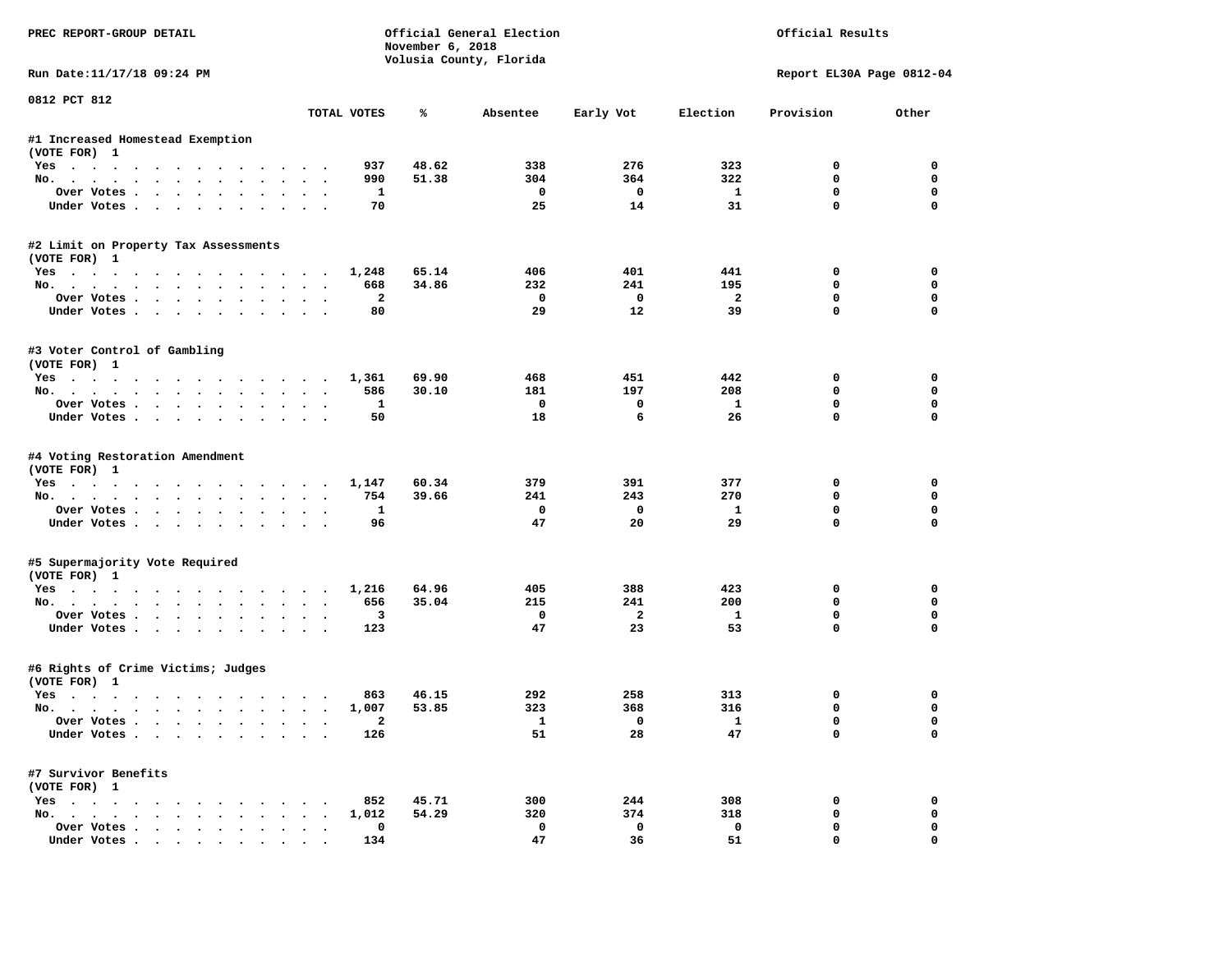| PREC REPORT-GROUP DETAIL                               |             | November 6, 2018 | Official General Election | Official Results |                   |                              |                            |
|--------------------------------------------------------|-------------|------------------|---------------------------|------------------|-------------------|------------------------------|----------------------------|
|                                                        |             |                  | Volusia County, Florida   |                  |                   |                              |                            |
| Run Date:11/17/18 09:24 PM                             |             |                  |                           |                  |                   | Report EL30A Page 0812-05    |                            |
| 0812 PCT 812                                           | TOTAL VOTES | ℁                | Absentee                  | Early Vot        | Election          | Provision                    | Other                      |
|                                                        |             |                  |                           |                  |                   |                              |                            |
| #9 Prohibits Oil, Gas Drilling, Vaping<br>(VOTE FOR) 1 |             |                  |                           |                  |                   |                              |                            |
| Yes                                                    | 1,187       | 63.27            | 390                       | 381              | 416               | 0                            | 0                          |
| No.                                                    | 689         | 36.73            | 233                       | 242              | 214               | $\mathbf{0}$                 | $\mathbf 0$                |
| Over Votes                                             |             | $\overline{a}$   | $^{\circ}$                | $\Omega$         | $\overline{a}$    | $\mathbf 0$                  | 0                          |
| Under Votes                                            | 120         |                  | 44                        | 31               | 45                | $\mathbf 0$                  | $\mathbf 0$                |
| #10 State and Local Structure and Op                   |             |                  |                           |                  |                   |                              |                            |
| (VOTE FOR) 1                                           |             |                  |                           |                  |                   |                              |                            |
| Yes                                                    | 881         | 48.19            | 297                       | 276              | 308               | 0                            | 0                          |
| No.                                                    | 947         | 51.81            | 311                       | 337              | 299               | 0                            | 0                          |
| Over Votes                                             | 169         | $\mathbf{1}$     | $\mathbf{1}$<br>58        | $^{\circ}$<br>41 | $\mathbf 0$<br>70 | $\mathbf{0}$<br>$\mathbf{0}$ | $\mathbf 0$<br>$\mathbf 0$ |
| Under Votes                                            |             |                  |                           |                  |                   |                              |                            |
| #11 Removal of Obs Prov; Crim Statute<br>(VOTE FOR) 1  |             |                  |                           |                  |                   |                              |                            |
| Yes                                                    | 968         | 53.54            | 337                       | 313              | 318               | $\Omega$                     | $\Omega$                   |
| No.                                                    | 840         | 46.46            | 258                       | 298              | 284               | $\mathbf 0$                  | $\mathbf 0$                |
| Over Votes                                             |             | $\Omega$         | $^{\circ}$                | $\mathbf{0}$     | $\Omega$          | $\mathbf{0}$                 | $\mathbf 0$                |
| Under Votes.                                           | 190         |                  | 72                        | 43               | 75                | $\Omega$                     | $\Omega$                   |
| #12 Lobbying and Abuse of Office                       |             |                  |                           |                  |                   |                              |                            |
| (VOTE FOR) 1                                           | 1,445       | 77.15            | 491                       | 470              | 484               | 0                            | 0                          |
| Yes<br>No.                                             | 428         | 22.85            | 126                       | 157              | 145               | $\mathbf 0$                  | 0                          |
| Over Votes                                             |             | 1                | 0                         | 1                | $\mathbf 0$       | $\mathbf{0}$                 | $\mathbf 0$                |
| Under Votes                                            | 124         |                  | 50                        | 26               | 48                | $\mathbf 0$                  | $\Omega$                   |
|                                                        |             |                  |                           |                  |                   |                              |                            |
| #13 Ends Dog Racing<br>(VOTE FOR) 1                    |             |                  |                           |                  |                   |                              |                            |
| Yes                                                    | 1,221       | 65.12            | 428                       | 394              | 399               | 0                            | 0                          |
| No.                                                    | 654         | 34.88            | 189                       | 228              | 237               | $\mathbf{0}$                 | $\Omega$                   |
| Over Votes.                                            |             | 1                | 0                         | $\mathbf{1}$     | $\mathbf 0$       | $\mathbf 0$                  | $\mathbf 0$                |
| Under Votes                                            | 122         |                  | 50                        | 31               | 41                | $\Omega$                     | $\Omega$                   |
| New Smyrna Beach Turnbull Preservation Project         |             |                  |                           |                  |                   |                              |                            |
| (VOTE FOR) 1                                           |             |                  |                           |                  |                   |                              |                            |
| Yes, For Bonds.                                        | 1,399       | 74.45            | 476                       | 470              | 453               | 0                            | 0                          |
| No, Against Bonds.                                     | 480         | 25.55            | 147                       | 152              | 181               | $\mathbf 0$                  | 0                          |
| Over Votes                                             |             | $\Omega$         | $\Omega$                  | $\Omega$         | $\Omega$          | 0                            | $\Omega$                   |
| Under Votes                                            | 119         |                  | 44                        | 32               | 43                | $\mathbf{0}$                 | $\Omega$                   |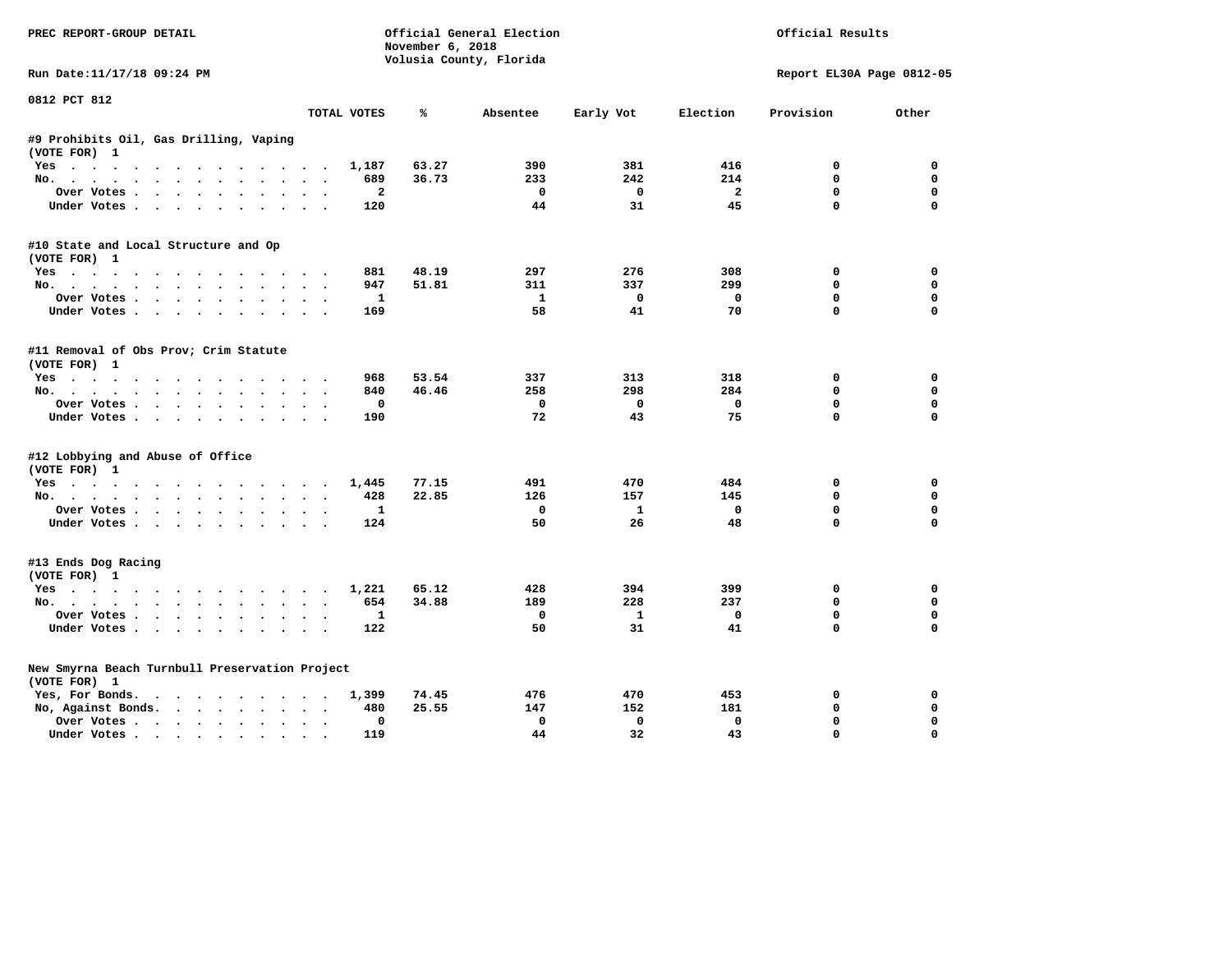**PREC REPORT-GROUP DETAIL COMPUTER CONSUMING A CONSUMING CONSUMING A LIGACION CONSUMING A LIGACION** *November 6, 2018 November 6, 2018*  **Volusia County, Florida Run Date:11/17/18 09:24 PM Report EL30A Page 0813-01** 

## Official Results

| 0813 PCT 813                                                                                                                                                        |                      |                      |                      |                      |                          |                      |                         |       |              |              |              |              |             |
|---------------------------------------------------------------------------------------------------------------------------------------------------------------------|----------------------|----------------------|----------------------|----------------------|--------------------------|----------------------|-------------------------|-------|--------------|--------------|--------------|--------------|-------------|
|                                                                                                                                                                     |                      |                      |                      |                      |                          |                      | TOTAL VOTES             | ℁     | Absentee     | Early Vot    | Election     | Provision    | Other       |
| REGISTERED VOTERS - TOTAL .                                                                                                                                         |                      |                      |                      | $\ddot{\phantom{a}}$ | $\ddot{\phantom{a}}$     |                      | 2,019                   |       |              |              |              |              |             |
| BALLOTS CAST - TOTAL.<br>$\cdot$                                                                                                                                    |                      | $\ddot{\phantom{a}}$ | $\ddot{\phantom{a}}$ | $\bullet$            | $\bullet$                | $\bullet$            | 1,502                   |       | 553          | 409          | 539          | 1            | $\mathbf 0$ |
| BALLOTS CAST - BLANK.<br>$\bullet$                                                                                                                                  |                      |                      |                      |                      |                          |                      | 0                       |       | $\mathbf 0$  | 0            | $\mathbf 0$  | 0            | $\mathbf 0$ |
| VOTER TURNOUT - TOTAL<br>$\ddot{\phantom{a}}$<br>$\Delta$                                                                                                           | $\overline{a}$       |                      |                      | $\bullet$            | $\ddot{\phantom{a}}$     | $\cdot$              |                         | 74.39 |              |              |              |              |             |
| VOTER TURNOUT - BLANK<br>$\cdot$                                                                                                                                    |                      |                      |                      |                      |                          |                      |                         |       |              |              |              |              |             |
| United States Senator                                                                                                                                               |                      |                      |                      |                      |                          |                      |                         |       |              |              |              |              |             |
| (VOTE FOR) 1                                                                                                                                                        |                      |                      |                      |                      |                          |                      |                         |       |              |              |              |              |             |
| Rick Scott (REP).<br>.                                                                                                                                              |                      |                      |                      |                      | $\sim$                   |                      | 872                     | 58.60 | 309          | 238          | 325          | 0            | $\mathbf 0$ |
| Bill Nelson (DEM).<br>$\cdots$<br>$\ddot{\phantom{a}}$                                                                                                              |                      |                      |                      |                      | $\sim$                   |                      | 610                     | 40.99 | 236          | 170          | 203          | $\mathbf{1}$ | $\mathbf 0$ |
| WRITE-IN.<br>$\ddotsc$<br>$\overline{\phantom{a}}$<br>$\ddot{\phantom{a}}$<br>$\ddot{\phantom{0}}$<br>$\bullet$                                                     |                      | $\bullet$            |                      | $\bullet$            |                          |                      | 6                       | .40   | 3            | $\mathbf 0$  | 3            | $\mathbf 0$  | $\mathbf 0$ |
| Over Votes .<br>$\ddot{\phantom{0}}$<br>$\bullet$<br>$\sim$ $\sim$<br>$\bullet$                                                                                     |                      | $\bullet$            | $\bullet$            | $\bullet$            |                          |                      | $\mathbf 0$             |       | $\mathbf 0$  | 0            | $\mathbf 0$  | 0            | $\mathbf 0$ |
| Under Votes<br>$\ddot{\phantom{a}}$<br>$\ddot{\phantom{a}}$<br>$\ddot{\phantom{0}}$                                                                                 | $\ddot{\phantom{a}}$ |                      | $\ddot{\phantom{a}}$ | $\cdot$              |                          |                      | 14                      |       | 5            | $\mathbf{1}$ | 8            | 0            | $\mathbf 0$ |
| Representative in Congress District 6                                                                                                                               |                      |                      |                      |                      |                          |                      |                         |       |              |              |              |              |             |
| (VOTE FOR) 1                                                                                                                                                        |                      |                      |                      |                      |                          |                      |                         |       |              |              |              |              |             |
| Michael Waltz (REP).<br>$\sim$ $\sim$                                                                                                                               |                      | $\sim$               | $\sim$ $\sim$        |                      | $\sim$                   |                      | 880                     | 59.70 | 316          | 241          | 323          | 0            | $\mathbf 0$ |
| Nancy Soderberg (DEM)<br>$\sim$ $\sim$                                                                                                                              |                      | $\ddot{\phantom{a}}$ |                      | $\bullet$            |                          |                      | 594                     | 40.30 | 224          | 165          | 204          | $\mathbf{1}$ | $\mathbf 0$ |
| Over Votes                                                                                                                                                          |                      | $\bullet$            | $\ddot{\phantom{0}}$ | $\bullet$            | $\bullet$                | $\bullet$            | 0                       |       | $\mathbf 0$  | 0            | $\mathbf 0$  | $\mathbf 0$  | $\mathbf 0$ |
| Under Votes                                                                                                                                                         | $\ddot{\phantom{0}}$ |                      | $\ddot{\phantom{a}}$ | $\bullet$            | $\bullet$                |                      | 28                      |       | 13           | 3            | 12           | 0            | $\mathbf 0$ |
|                                                                                                                                                                     |                      |                      |                      |                      |                          |                      |                         |       |              |              |              |              |             |
| Governor and Lieutenant Governor                                                                                                                                    |                      |                      |                      |                      |                          |                      |                         |       |              |              |              |              |             |
| (VOTE FOR) 1                                                                                                                                                        |                      |                      |                      |                      |                          |                      |                         |       |              |              |              |              |             |
| Ron DeSantis (REP)<br>.                                                                                                                                             |                      |                      |                      |                      |                          |                      | 912                     | 61.13 | 319          | 250          | 343          | $\mathbf 0$  | 0           |
| Andrew Gillum (DEM).<br>$\bullet$<br>$\overline{\phantom{a}}$                                                                                                       |                      | $\ddot{\phantom{a}}$ | $\bullet$            | $\ddot{\phantom{a}}$ |                          |                      | 561                     | 37.60 | 219          | 158          | 183          | $\mathbf{1}$ | $\mathbf 0$ |
| Darcy G. Richardson (REF).                                                                                                                                          |                      | $\bullet$            | $\sim$               | $\ddot{\phantom{0}}$ | $\ddot{\phantom{a}}$     | $\bullet$            | 10                      | .67   | 8            | 0            | $\mathbf{2}$ | $\mathbf 0$  | $\mathbf 0$ |
| Ryan Christopher Foley.<br>$\sim$                                                                                                                                   | $\ddot{\phantom{a}}$ |                      |                      | $\ddot{\phantom{a}}$ | $\overline{\phantom{a}}$ |                      | 5                       | .34   | $\Omega$     | $\mathbf{1}$ | 4            | $\Omega$     | $\mathbf 0$ |
| Kyle "KC" Gibson<br>$\ddot{\phantom{a}}$                                                                                                                            |                      | $\bullet$            |                      | $\bullet$            |                          |                      | 3                       | .20   | $\mathbf{2}$ | 0            | $\mathbf{1}$ | 0            | $\mathbf 0$ |
| Bruce Stanley                                                                                                                                                       | $\bullet$            |                      | $\bullet$            | $\bullet$            | $\bullet$                | $\ddot{\phantom{a}}$ | 1                       | .07   | $\mathbf{1}$ | 0            | $\mathbf 0$  | 0            | $\mathbf 0$ |
| WRITE-IN.<br>$\cdots$                                                                                                                                               |                      | $\bullet$            |                      |                      |                          |                      | 0                       |       | $\mathbf 0$  | 0            | $\mathbf 0$  | 0            | $\mathbf 0$ |
| Over Votes .<br>$\cdots$                                                                                                                                            |                      |                      | $\cdot$              | $\ddot{\phantom{a}}$ |                          | $\ddot{\phantom{a}}$ | $\overline{\mathbf{2}}$ |       | $\mathbf{1}$ | 0            | $\mathbf{1}$ | 0            | 0           |
| Under Votes                                                                                                                                                         |                      |                      | $\bullet$            | $\bullet$            | $\bullet$                | $\cdot$              | 8                       |       | 3            | 0            | 5            | 0            | $\mathbf 0$ |
| Attorney General                                                                                                                                                    |                      |                      |                      |                      |                          |                      |                         |       |              |              |              |              |             |
| (VOTE FOR) 1                                                                                                                                                        |                      |                      |                      |                      |                          |                      |                         |       |              |              |              |              |             |
| Ashley Moody (REP)<br>$\begin{array}{cccccccccccccc} \bullet & \bullet & \bullet & \bullet & \bullet & \bullet & \bullet & \bullet & \bullet & \bullet \end{array}$ |                      |                      |                      |                      |                          |                      | 945                     | 64.37 | 346          | 260          | 339          | 0            | 0           |
| Sean Shaw (DEM)<br>$\ddotsc$<br>$\sim$ $\sim$                                                                                                                       |                      | $\sim$               | $\sim$               | $\cdot$              | $\sim$                   |                      | 504                     | 34.33 | 192          | 145          | 166          | $\mathbf{1}$ | $\mathbf 0$ |
| Jeffrey Marc Siskind.<br>$\sim$ $\sim$                                                                                                                              |                      | $\ddot{\phantom{0}}$ |                      |                      |                          |                      | 19                      | 1.29  | 5            | $\mathbf{2}$ | 12           | 0            | $\mathbf 0$ |
|                                                                                                                                                                     |                      |                      |                      | $\bullet$            |                          |                      | 1                       |       | $\mathbf 0$  | 0            | $\mathbf{1}$ | 0            | $\mathbf 0$ |
| Over Votes.<br>$\mathcal{A}=\mathcal{A}=\mathcal{A}=\mathcal{A}=\mathcal{A}$ .                                                                                      |                      |                      | $\bullet$            | $\bullet$            | $\cdot$                  | $\bullet$            | 33                      |       | 10           | 2            | 21           | 0            | $\mathbf 0$ |
| Under Votes                                                                                                                                                         |                      |                      | $\sim$               | $\ddot{\phantom{a}}$ | $\ddot{\phantom{a}}$     |                      |                         |       |              |              |              |              |             |
| Chief Financial Officer                                                                                                                                             |                      |                      |                      |                      |                          |                      |                         |       |              |              |              |              |             |
| (VOTE FOR) 1                                                                                                                                                        |                      |                      |                      |                      |                          |                      |                         |       |              |              |              |              |             |
| Jimmy Patronis (REP).<br>$\cdot$ $\cdot$ $\cdot$ $\cdot$                                                                                                            |                      |                      |                      | $\ddot{\phantom{1}}$ |                          |                      | 906                     | 62.70 | 328          | 242          | 336          | 0            | 0           |
| Jeremy Ring (DEM).<br>$\ddotsc$<br>$\bullet$                                                                                                                        |                      | $\bullet$            |                      |                      |                          |                      | 538                     | 37.23 | 206          | 158          | 173          | $\mathbf{1}$ | $\mathbf 0$ |
| WRITE-IN.<br>$\sim$ $\sim$ $\sim$<br>$\sim$ $\sim$ $\sim$<br>$\bullet$                                                                                              |                      | $\bullet$            | $\bullet$            |                      | $\bullet$                | $\ddot{\phantom{a}}$ | 1                       | .07   | 0            | 0            | $\mathbf{1}$ | 0            | $\mathbf 0$ |
| Over Votes .<br>$\cdot$                                                                                                                                             |                      | $\ddot{\phantom{a}}$ |                      |                      |                          |                      | 0                       |       | $\mathbf 0$  | 0            | $\mathbf 0$  | 0            | $\mathbf 0$ |
| Under Votes                                                                                                                                                         |                      | $\bullet$            |                      |                      |                          |                      | 57                      |       | 19           | 9            | 29           | 0            | $\mathbf 0$ |
|                                                                                                                                                                     |                      |                      |                      |                      |                          |                      |                         |       |              |              |              |              |             |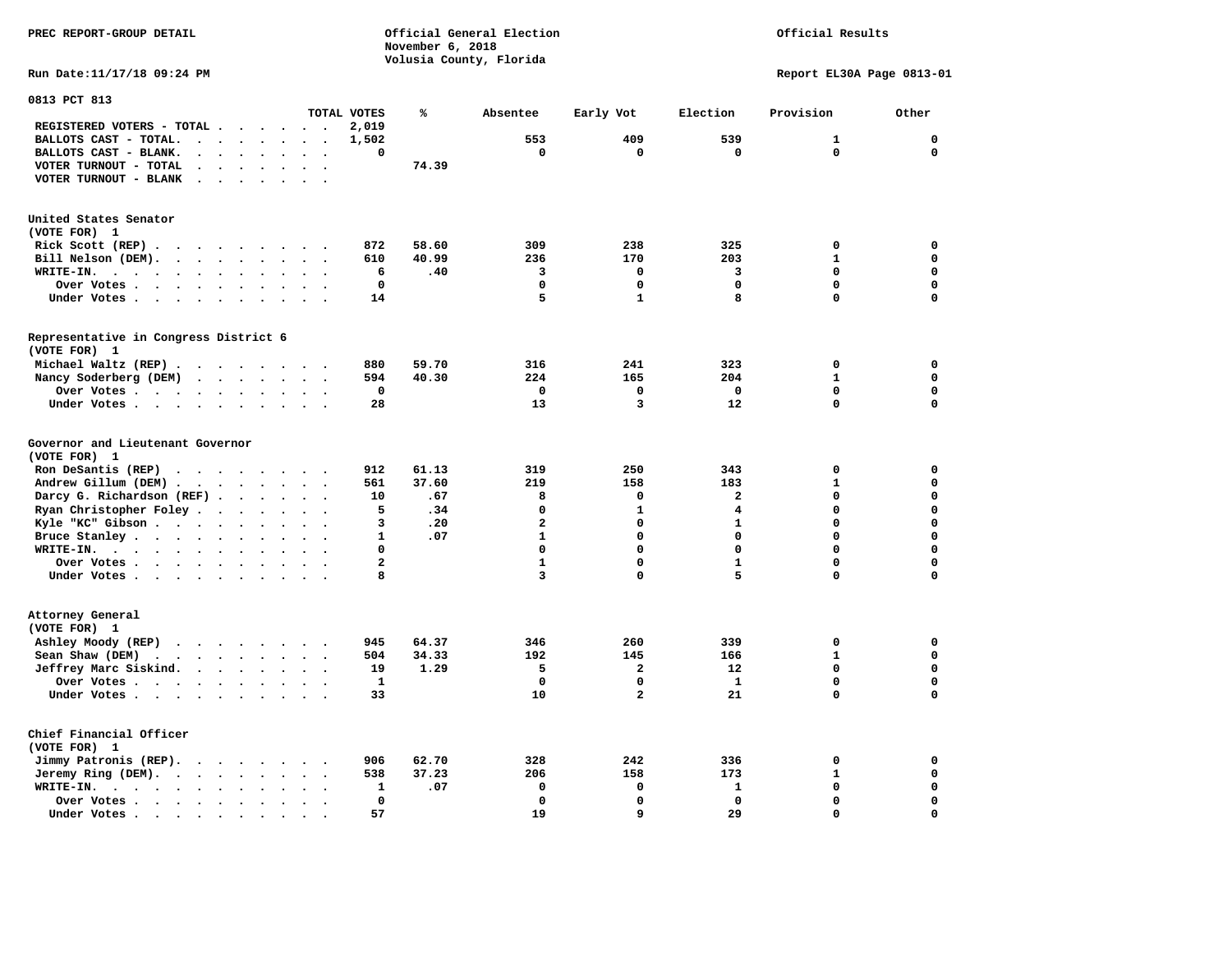| PREC REPORT-GROUP DETAIL                                                                                                                      |                                |              | November 6, 2018 | Official General Election<br>Volusia County, Florida | Official Results<br>Report EL30A Page 0813-02 |                |              |             |
|-----------------------------------------------------------------------------------------------------------------------------------------------|--------------------------------|--------------|------------------|------------------------------------------------------|-----------------------------------------------|----------------|--------------|-------------|
| Run Date:11/17/18 09:24 PM                                                                                                                    |                                |              |                  |                                                      |                                               |                |              |             |
| 0813 PCT 813                                                                                                                                  |                                | TOTAL VOTES  | ℁                | Absentee                                             | Early Vot                                     | Election       | Provision    | Other       |
|                                                                                                                                               |                                |              |                  |                                                      |                                               |                |              |             |
| Commissioner of Agriculture<br>(VOTE FOR) 1                                                                                                   |                                |              |                  |                                                      |                                               |                |              |             |
| Matt Caldwell (REP)                                                                                                                           |                                | 880          | 60.69            | 316                                                  | 241                                           | 323            | 0            | $\mathbf 0$ |
| Nicole "Nikki" Fried (DEM).                                                                                                                   |                                | 570          | 39.31            | 220                                                  | 163                                           | 186            | $\mathbf{1}$ | 0           |
| Over Votes                                                                                                                                    |                                | $\mathbf 0$  |                  | $\mathbf 0$                                          | $\Omega$                                      | $\mathbf 0$    | $\mathbf{0}$ | $\mathbf 0$ |
| Under Votes                                                                                                                                   |                                | 52           |                  | 17                                                   | 5                                             | 30             | 0            | $\mathbf 0$ |
| State Senator District 14<br>(VOTE FOR) 1                                                                                                     |                                |              |                  |                                                      |                                               |                |              |             |
| Dorothy L. Hukill $(REP)$ .                                                                                                                   |                                | 879          | 61.08            | 312                                                  | 244                                           | 323            | 0            | 0           |
| Melissa "Mel" Martin (DEM).                                                                                                                   |                                | 560          | 38.92            | 214                                                  | 158                                           | 187            | $\mathbf{1}$ | $\mathbf 0$ |
| Over Votes                                                                                                                                    |                                | $\mathbf{1}$ |                  | $\mathbf{1}$                                         | $\mathbf 0$                                   | $\mathbf 0$    | $\mathbf 0$  | $\mathbf 0$ |
| Under Votes                                                                                                                                   |                                | 62           |                  | 26                                                   | $7\phantom{.0}$                               | 29             | $\mathbf 0$  | $\mathbf 0$ |
| State Representative District 27<br>(VOTE FOR) 1                                                                                              |                                |              |                  |                                                      |                                               |                |              |             |
| David Santiago (REP).                                                                                                                         |                                | 883          | 61.11            | 316                                                  | 241                                           | 326            | 0            | 0           |
| Carol Lawrence (DEM).                                                                                                                         |                                | 562          | 38.89            | 212                                                  | 163                                           | 186            | $\mathbf{1}$ | $\mathbf 0$ |
| Over Votes                                                                                                                                    |                                | $\mathbf 0$  |                  | $\mathbf 0$                                          | $\mathbf 0$                                   | $\mathbf 0$    | $\mathbf 0$  | $\mathbf 0$ |
| Under Votes                                                                                                                                   |                                | 57           |                  | 25                                                   | 5                                             | 27             | 0            | $\mathbf 0$ |
| Justice of the Supreme Court Lawson<br>(VOTE FOR) 1                                                                                           |                                |              |                  |                                                      |                                               |                |              |             |
| $Yes \t . \t .$<br>$\sim$ $\sim$ $\sim$ $\sim$<br>$\cdots$                                                                                    |                                | 924          | 76.49            | 356                                                  | 253                                           | 315            | $\mathbf 0$  | $\mathbf 0$ |
| No.<br>$\mathbf{u} = \mathbf{u} + \mathbf{u} + \mathbf{u} + \mathbf{u} + \mathbf{u} + \mathbf{u}$<br>$\sim$<br>$\ddot{\phantom{0}}$<br>$\sim$ |                                | 284          | 23.51            | 99                                                   | 85                                            | 100            | 0            | 0           |
| Over Votes                                                                                                                                    | $\bullet$                      | 0            |                  | 0                                                    | 0                                             | $\mathbf{o}$   | 0            | 0           |
| Under Votes<br>$\sim$                                                                                                                         | $\ddot{\phantom{a}}$<br>$\sim$ | 294          |                  | 98                                                   | 71                                            | 124            | $\mathbf{1}$ | $\mathbf 0$ |
| 5th District Court of Appeal Eisnaugle<br>(VOTE FOR) 1                                                                                        |                                |              |                  |                                                      |                                               |                |              |             |
| Yes                                                                                                                                           |                                | 793          | 66.58            | 286                                                  | 231                                           | 276            | 0            | $\mathbf 0$ |
| No.                                                                                                                                           |                                | 398          | 33.42            | 162                                                  | 100                                           | 136            | 0            | $\mathbf 0$ |
| Over Votes<br>$\ddot{\phantom{0}}$<br>$\cdot$                                                                                                 |                                | 1            |                  | 0                                                    | 1                                             | $\mathbf 0$    | 0            | 0           |
| Under Votes<br>$\sim$                                                                                                                         | $\cdot$ $\cdot$ $\cdot$        | 310          |                  | 105                                                  | 77                                            | 127            | $\mathbf{1}$ | $\mathbf 0$ |
| Circuit Judge 7th Judicial, Grp 15<br>(VOTE FOR) 1                                                                                            |                                |              |                  |                                                      |                                               |                |              |             |
| Linda L. Gaustad                                                                                                                              |                                | 640          | 54.38            | 221                                                  | 182                                           | 237            | 0            | 0           |
| Ryan Will $\cdots$ , $\cdots$ , $\cdots$ , $\cdots$                                                                                           |                                | 537          | 45.62            | 221                                                  | 147                                           | 169            | $\mathbf 0$  | $\mathbf 0$ |
| Over Votes                                                                                                                                    |                                | 2            |                  | $\mathbf{o}$                                         | $\mathbf{o}$                                  | $\overline{2}$ | $\mathbf 0$  | $\mathbf 0$ |
| Under Votes<br>$\bullet$<br>$\bullet$<br>$\ddot{\phantom{1}}$                                                                                 |                                | 323          |                  | 111                                                  | 80                                            | 131            | $\mathbf{1}$ | $\Omega$    |
| County Council Member District 3<br>(VOTE FOR) 1                                                                                              |                                |              |                  |                                                      |                                               |                |              |             |
| Michael J. Arminio                                                                                                                            |                                | 437          | 35.97            | 163                                                  | 125                                           | 149            | 0            | 0           |
| Deborah A. "Deb" Denys                                                                                                                        |                                | 778          | 64.03            | 294                                                  | 206                                           | 278            | 0            | 0           |
| Over Votes<br>$\ddot{\phantom{a}}$                                                                                                            | $\cdot$<br>$\cdot$             | 0            |                  | $\mathbf 0$                                          | 0                                             | 0              | $\mathbf 0$  | $\mathbf 0$ |
|                                                                                                                                               |                                | 287          |                  | 96                                                   | 78                                            | 112            | 1            | $\mathbf 0$ |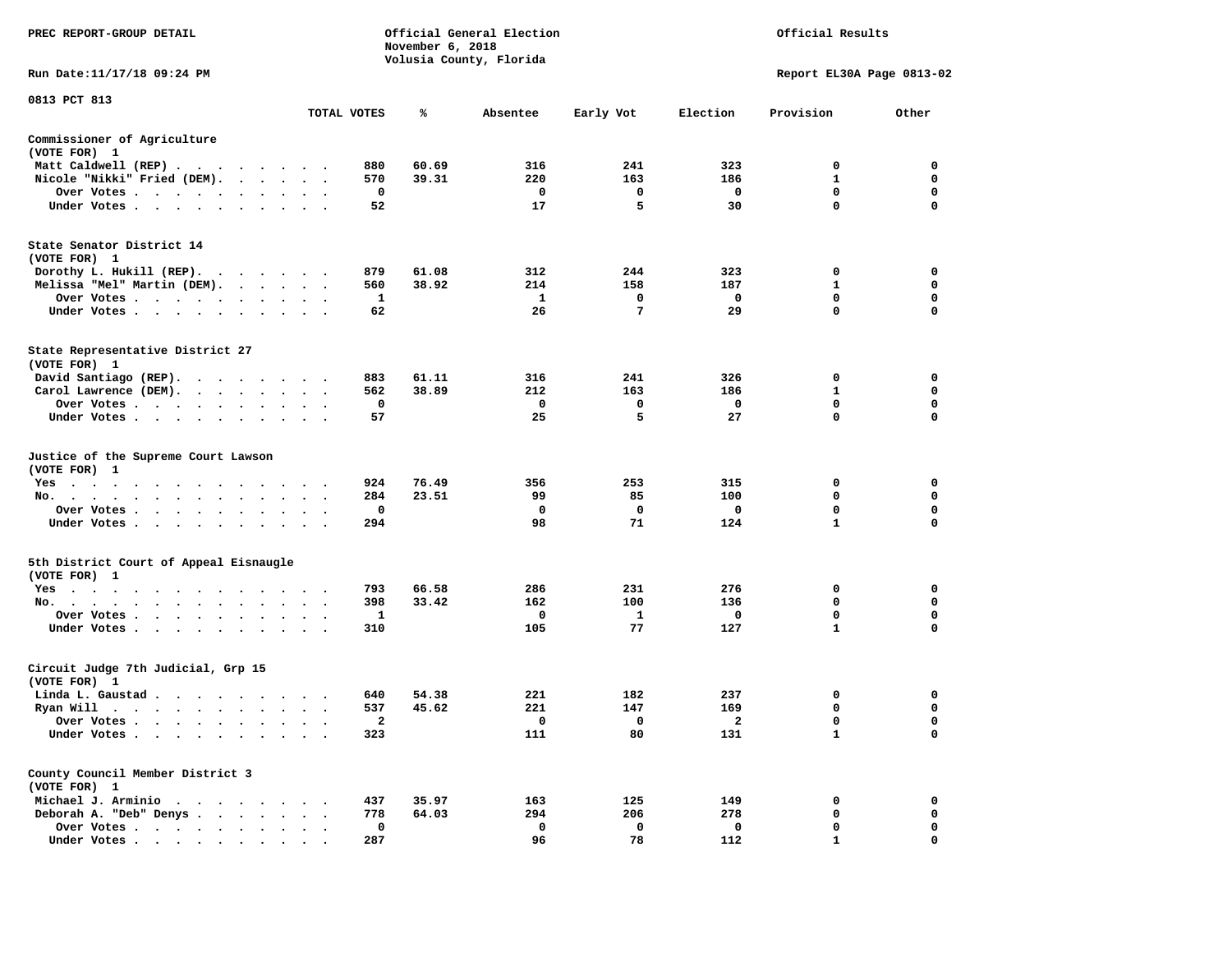| PREC REPORT-GROUP DETAIL                                                                                                                                                      |           |                                        |             | November 6, 2018 | Official General Election<br>Volusia County, Florida |            | Official Results<br>Report EL30A Page 0813-03 |              |             |
|-------------------------------------------------------------------------------------------------------------------------------------------------------------------------------|-----------|----------------------------------------|-------------|------------------|------------------------------------------------------|------------|-----------------------------------------------|--------------|-------------|
| Run Date:11/17/18 09:24 PM                                                                                                                                                    |           |                                        |             |                  |                                                      |            |                                               |              |             |
| 0813 PCT 813                                                                                                                                                                  |           |                                        | TOTAL VOTES | ℁                | Absentee                                             | Early Vot  | Election                                      | Provision    | Other       |
| Soil and Water Cons Dist Seat 1                                                                                                                                               |           |                                        |             |                  |                                                      |            |                                               |              |             |
| (VOTE FOR) 1                                                                                                                                                                  |           |                                        |             |                  |                                                      |            |                                               |              |             |
| William Bliss.<br>$\bullet$<br>$\ddot{\phantom{1}}$<br>$\sim$ $\sim$ $\sim$ $\sim$ $\sim$<br>$\overline{\phantom{a}}$<br>Derrick Orberg.                                      |           |                                        | 672<br>450  | 59.89<br>40.11   | 248<br>181                                           | 196<br>117 | 228<br>152                                    | 0<br>0       | 0<br>0      |
| $\sim$ $\sim$<br>$\sim 100$ km s $^{-1}$<br>$\ddot{\bullet}$ $\ddot{\bullet}$<br>$\ddot{\phantom{a}}$<br>Over Votes .<br>$\cdot$ $\cdot$ $\cdot$ $\cdot$ $\cdot$<br>$\bullet$ | $\bullet$ |                                        | 0           |                  | 0                                                    | 0          | 0                                             | 0            | 0           |
| Under Votes.<br>$\ddot{\phantom{1}}$<br>$\ddot{\phantom{a}}$<br>$\ddot{\phantom{1}}$<br>$\cdot$                                                                               |           |                                        | 380         |                  | 124                                                  | 96         | 159                                           | $\mathbf{1}$ | 0           |
| Soil and Water Cons Dist Seat 3<br>(VOTE FOR) 1                                                                                                                               |           |                                        |             |                  |                                                      |            |                                               |              |             |
| Beth James.                                                                                                                                                                   | $\sim$    |                                        | 563         | 50.68            | 203                                                  | 168        | 192                                           | 0            | 0           |
| Wesley Wayne Wilson Jr                                                                                                                                                        | $\bullet$ | $\ddot{\phantom{0}}$<br>$\blacksquare$ | 158         | 14.22            | 60                                                   | 41         | 57                                            | 0            | 0           |
| Christine Wilt.<br>$\sim 100$ km s $^{-1}$<br>$\cdot$<br>$\cdot$                                                                                                              |           |                                        | 390         | 35.10            | 159                                                  | 104        | 127                                           | 0            | 0           |
| Over Votes<br>$\bullet$ .<br><br><br><br><br><br>$\bullet$<br>$\bullet$                                                                                                       |           |                                        | 0           |                  | 0                                                    | 0          | 0                                             | 0            | 0           |
| Under Votes<br>$\cdot$                                                                                                                                                        |           |                                        | 391         |                  | 131                                                  | 96         | 163                                           | 1            | 0           |
| Soil and Water Cons Dist Seat 5<br>(VOTE FOR) 1                                                                                                                               |           |                                        |             |                  |                                                      |            |                                               |              |             |
| J. Mark Barfield.<br>.                                                                                                                                                        | $\cdot$   |                                        | 245         | 22.19            | 97                                                   | 57         | 91                                            | 0            | 0           |
| Andy Kelly<br>$\cdots$                                                                                                                                                        |           |                                        | 478         | 43.30            | 178                                                  | 144        | 156                                           | 0            | 0           |
| David Schaefer.<br>$\cdots$<br>$\bullet$ . $\bullet$<br>$\bullet$                                                                                                             | $\bullet$ |                                        | 381         | 34.51            | 143                                                  | 109        | 129                                           | 0            | 0           |
| Over Votes.<br>$\cdot$ $\cdot$<br>$\sim 100$ km s $^{-1}$<br>$\blacksquare$ .                                                                                                 |           |                                        | 0           |                  | 0                                                    | 0          | 0                                             | 0            | 0           |
| Under Votes<br>$\blacksquare$<br>$\bullet$                                                                                                                                    | $\bullet$ | $\cdot$<br>$\blacksquare$              | 398         |                  | 135                                                  | 99         | 163                                           | 1            | 0           |
| #1 Increased Homestead Exemption<br>(VOTE FOR) 1                                                                                                                              |           |                                        |             |                  |                                                      |            |                                               |              |             |
| Yes                                                                                                                                                                           |           |                                        | 796         | 55.59            | 316                                                  | 204        | 276                                           | 0            | 0           |
| No. $\cdots$ $\cdots$<br>$\ddot{\phantom{a}}$<br>$\ddot{\phantom{1}}$<br>$\bullet$<br>$\bullet$                                                                               |           |                                        | 636         | 44.41            | 221                                                  | 188        | 226                                           | 1            | 0           |
| Over Votes .<br>$\sim$ $\sim$<br>$\bullet$<br>$\bullet$<br>$\bullet$<br>$\bullet$                                                                                             | $\bullet$ |                                        | 2           |                  | 0                                                    | 1          | -1                                            | 0            | $\mathbf 0$ |
| Under Votes<br>$\cdot$                                                                                                                                                        | $\cdot$   | $\sim$ $\sim$                          | 68          |                  | 16                                                   | 16         | 36                                            | 0            | $\mathbf 0$ |
| #2 Limit on Property Tax Assessments                                                                                                                                          |           |                                        |             |                  |                                                      |            |                                               |              |             |
| (VOTE FOR) 1                                                                                                                                                                  |           |                                        |             |                  |                                                      |            |                                               |              |             |
| $Yes \cdot \cdot \cdot$<br>$\bullet$<br>$\bullet$<br>$\bullet$<br>$\bullet$<br>$\cdot$<br>$\bullet$<br>No.                                                                    | $\bullet$ |                                        | 964<br>468  | 67.32<br>32.68   | 375<br>154                                           | 250<br>145 | 339<br>168                                    | 0<br>1       | 0<br>0      |
| $\ddot{\phantom{0}}$<br>$\ddot{\phantom{a}}$<br>Over Votes .<br>$\ddot{\phantom{1}}$<br>$\ddot{\phantom{1}}$<br>$\ddot{\phantom{0}}$<br>$\bullet$                             |           |                                        | 0           |                  | 0                                                    | 0          | 0                                             | 0            | 0           |
| Under Votes.<br>$\ddot{\phantom{0}}$<br>$\bullet$<br>$\cdot$<br>$\bullet$                                                                                                     |           |                                        | 70          |                  | 24                                                   | 14         | 32                                            | 0            | 0           |
| #3 Voter Control of Gambling<br>(VOTE FOR) 1                                                                                                                                  |           |                                        |             |                  |                                                      |            |                                               |              |             |
| Yes<br>$\sim$ $\sim$<br>$\sim$<br>$\cdots$<br>.                                                                                                                               |           |                                        | 985         | 68.36            | 370                                                  | 282        | 332                                           | 1            | 0           |
| No.<br>$\blacksquare$ .<br>$\bullet$<br>$\bullet$                                                                                                                             |           |                                        | 456         | 31.64            | 167                                                  | 114        | 175                                           | 0            | 0           |
| Over Votes<br>$\cdot$<br>$\ddot{\phantom{a}}$<br>$\ddot{\phantom{a}}$                                                                                                         |           |                                        | 0           |                  | 0                                                    | 0          | 0                                             | 0            | 0           |
| Under Votes.<br>$\sim$ $\sim$ $\sim$<br>$\bullet$<br>$\,$ .                                                                                                                   |           |                                        | 61          |                  | 16                                                   | 13         | 32                                            | 0            | 0           |
| #4 Voting Restoration Amendment<br>(VOTE FOR) 1                                                                                                                               |           |                                        |             |                  |                                                      |            |                                               |              |             |
| $Yes \cdot \cdot \cdot$<br>$\cdot$ $\cdot$ $\cdot$<br>$\cdot$                                                                                                                 |           |                                        | 815         | 56.40            | 295                                                  | 220        | 299                                           | 1            | 0           |
| No.<br>$\sim$<br>$\bullet$<br>$\ddot{\phantom{1}}$<br>$\overline{\phantom{a}}$<br>$\sim$                                                                                      |           |                                        | 630         | 43.60            | 244                                                  | 174        | 212                                           | 0            | 0           |
| Over Votes                                                                                                                                                                    |           |                                        | 1           |                  | 0                                                    | 0          | $\mathbf{1}$                                  | 0            | 0           |
| Under Votes                                                                                                                                                                   |           |                                        | 56          |                  | 14                                                   | 15         | 27                                            | $\Omega$     | O           |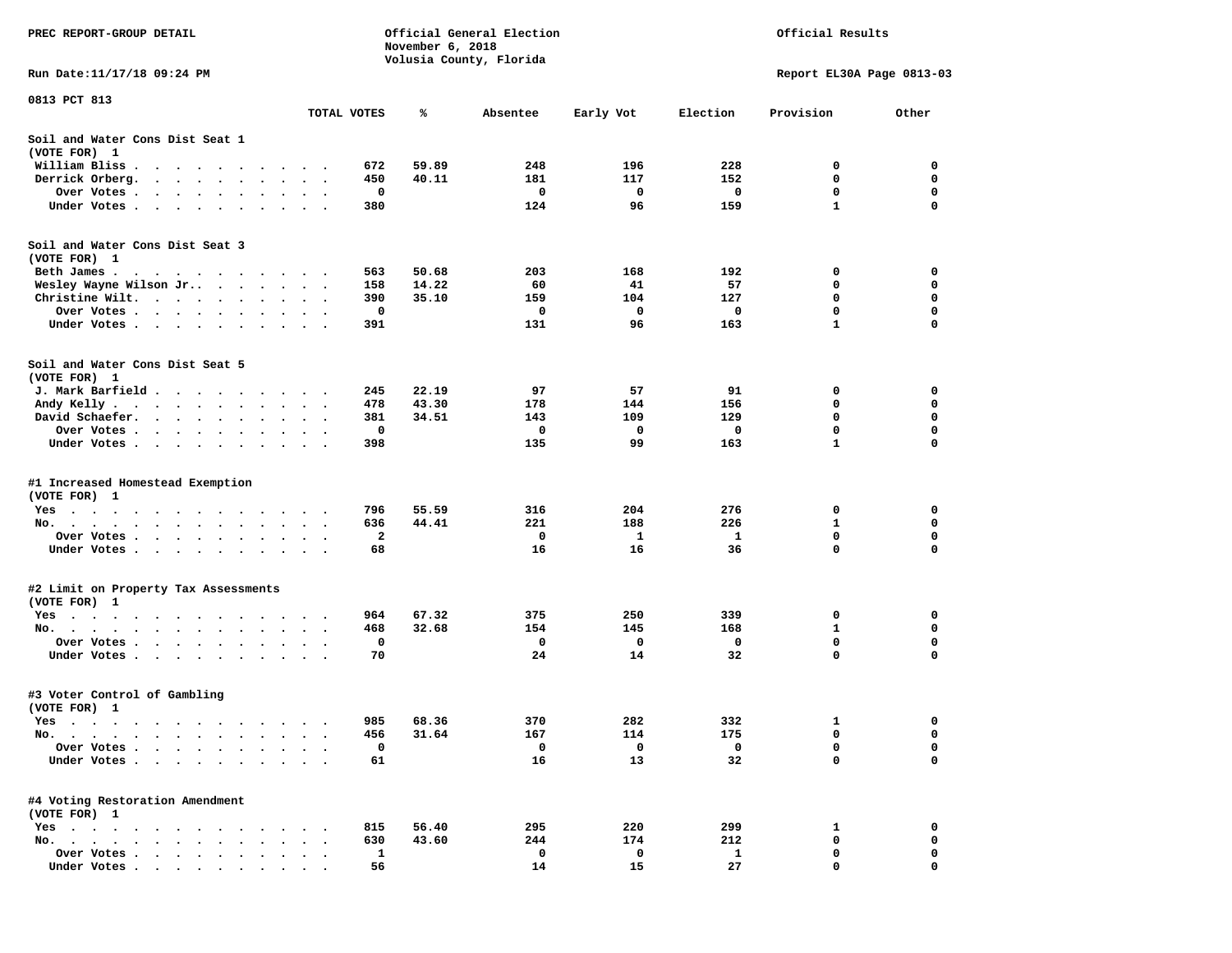| PREC REPORT-GROUP DETAIL                              |           |                         | November 6, 2018 | Official General Election<br>Volusia County, Florida | Official Results<br>Report EL30A Page 0813-04 |                         |              |             |
|-------------------------------------------------------|-----------|-------------------------|------------------|------------------------------------------------------|-----------------------------------------------|-------------------------|--------------|-------------|
| Run Date:11/17/18 09:24 PM                            |           |                         |                  |                                                      |                                               |                         |              |             |
| 0813 PCT 813                                          |           | TOTAL VOTES             | ℁                | Absentee                                             | Early Vot                                     | Election                | Provision    | Other       |
| #5 Supermajority Vote Required                        |           |                         |                  |                                                      |                                               |                         |              |             |
| (VOTE FOR) 1                                          |           |                         |                  |                                                      |                                               |                         |              |             |
| Yes                                                   |           | 939                     | 66.08            | 362                                                  | 258                                           | 319                     | $^{\circ}$   | $^{\circ}$  |
| No.                                                   |           | 482                     | 33.92            | 166                                                  | 133                                           | 182                     | $\mathbf{1}$ | $\mathbf 0$ |
| Over Votes                                            |           | $\overline{a}$          |                  | $\overline{\phantom{0}}$                             | $\overline{\mathbf{2}}$                       | $\overline{\mathbf{0}}$ | $\mathbf 0$  | $\mathbf 0$ |
| Under Votes                                           |           | 79                      |                  | 25                                                   | 16                                            | 38                      | $\mathbf 0$  | $\mathbf 0$ |
| #6 Rights of Crime Victims; Judges<br>(VOTE FOR) 1    |           |                         |                  |                                                      |                                               |                         |              |             |
| Yes                                                   |           | 680                     | 47.92            | 250                                                  | 180                                           | 249                     | $\mathbf{1}$ | 0           |
| No.                                                   |           | 739                     | 52.08            | 277                                                  | 209                                           | 253                     | $^{\circ}$   | 0           |
| Over Votes                                            |           | $\overline{\mathbf{3}}$ |                  | $\overline{\phantom{0}}$                             | $\overline{\mathbf{2}}$                       | $\mathbf{1}$            | $\mathbf 0$  | 0           |
| Under Votes                                           |           | 80                      |                  | 26                                                   | 18                                            | 36                      | $\mathbf 0$  | 0           |
|                                                       |           |                         |                  |                                                      |                                               |                         |              |             |
| #7 Survivor Benefits<br>(VOTE FOR) 1                  |           |                         |                  |                                                      |                                               |                         |              |             |
| Yes                                                   |           | 636                     | 45.17            | 251                                                  | 150                                           | 234                     | $\mathbf{1}$ | $\mathbf 0$ |
| No.                                                   |           | 772                     | 54.83            | 274                                                  | 235                                           | 263                     | $\mathbf 0$  | $\mathbf 0$ |
| Over Votes                                            |           | $\mathbf{1}$            |                  | $\mathbf{o}$                                         | $\mathbf{1}$                                  | $\mathbf 0$             | $\mathbf 0$  | $\mathbf 0$ |
| Under Votes                                           |           | 93                      |                  | 28                                                   | 23                                            | 42                      | $\Omega$     | $\Omega$    |
| (VOTE FOR) 1<br>Yes                                   |           | 907                     | 63.92            | 359                                                  | 245                                           | 302                     | $\mathbf{1}$ | 0           |
| No.                                                   |           | 512                     | 36.08            | 170                                                  | 144                                           | 198                     | $\mathbf 0$  | 0           |
| Over Votes                                            |           | $\overline{\mathbf{4}}$ |                  | $\mathbf{o}$                                         | $\overline{\mathbf{3}}$                       | $\mathbf{1}$            | $\mathbf 0$  | 0           |
| Under Votes                                           |           | 79                      |                  | 24                                                   | 17                                            | 38                      | $\mathbf 0$  | $\Omega$    |
| #10 State and Local Structure and Op                  |           |                         |                  |                                                      |                                               |                         |              |             |
| (VOTE FOR) 1                                          |           |                         |                  |                                                      |                                               |                         |              |             |
| Yes                                                   |           | 650                     | 46.83            | 249                                                  | 175                                           | 226                     | 0            | 0           |
| No.                                                   |           | 738                     | 53.17            | 269                                                  | 202                                           | 266                     | $\mathbf{1}$ | $\mathbf 0$ |
| Over Votes                                            |           | $\overline{a}$          |                  | $\mathbf{o}$                                         | $\mathbf{1}$                                  | $\mathbf{1}$            | 0            | 0           |
| Under Votes                                           |           | 112                     |                  | 35                                                   | 31                                            | 46                      | $\mathbf{0}$ | $\mathbf 0$ |
| #11 Removal of Obs Prov; Crim Statute<br>(VOTE FOR) 1 |           |                         |                  |                                                      |                                               |                         |              |             |
| Yes                                                   |           | 751                     | 55.06            | 298                                                  | 200                                           | 252                     | $\mathbf{1}$ | 0           |
| No.                                                   |           | 613                     | 44.94            | 215                                                  | 169                                           | 229                     | $\mathbf 0$  | 0           |
| Over Votes                                            |           | $\mathbf{1}$            |                  | $\Omega$                                             | $\overline{0}$                                | $\overline{\mathbf{1}}$ | $\mathbf 0$  | $\Omega$    |
| Under Votes                                           |           | 137                     |                  | 40                                                   | 40                                            | 57                      | $\mathbf 0$  | 0           |
| #12 Lobbying and Abuse of Office                      |           |                         |                  |                                                      |                                               |                         |              |             |
| (VOTE FOR) 1                                          |           |                         |                  |                                                      |                                               |                         |              |             |
| Yes 1,091                                             |           |                         | 77.76            | 427                                                  | 306                                           | 357                     | $\mathbf{1}$ | 0           |
| No.                                                   |           | 312                     | 22.24            | 100                                                  | 75                                            | 137                     | $\mathbf 0$  | $\mathbf 0$ |
| Over Votes                                            | $\ddotsc$ | $\mathbf 0$             |                  | $\mathbf 0$                                          | $\mathbf 0$                                   | $\mathbf 0$             | $\mathbf 0$  | 0           |
| Under Votes                                           |           | 99                      |                  | 26                                                   | 28                                            | 45                      | $\mathbf 0$  | 0           |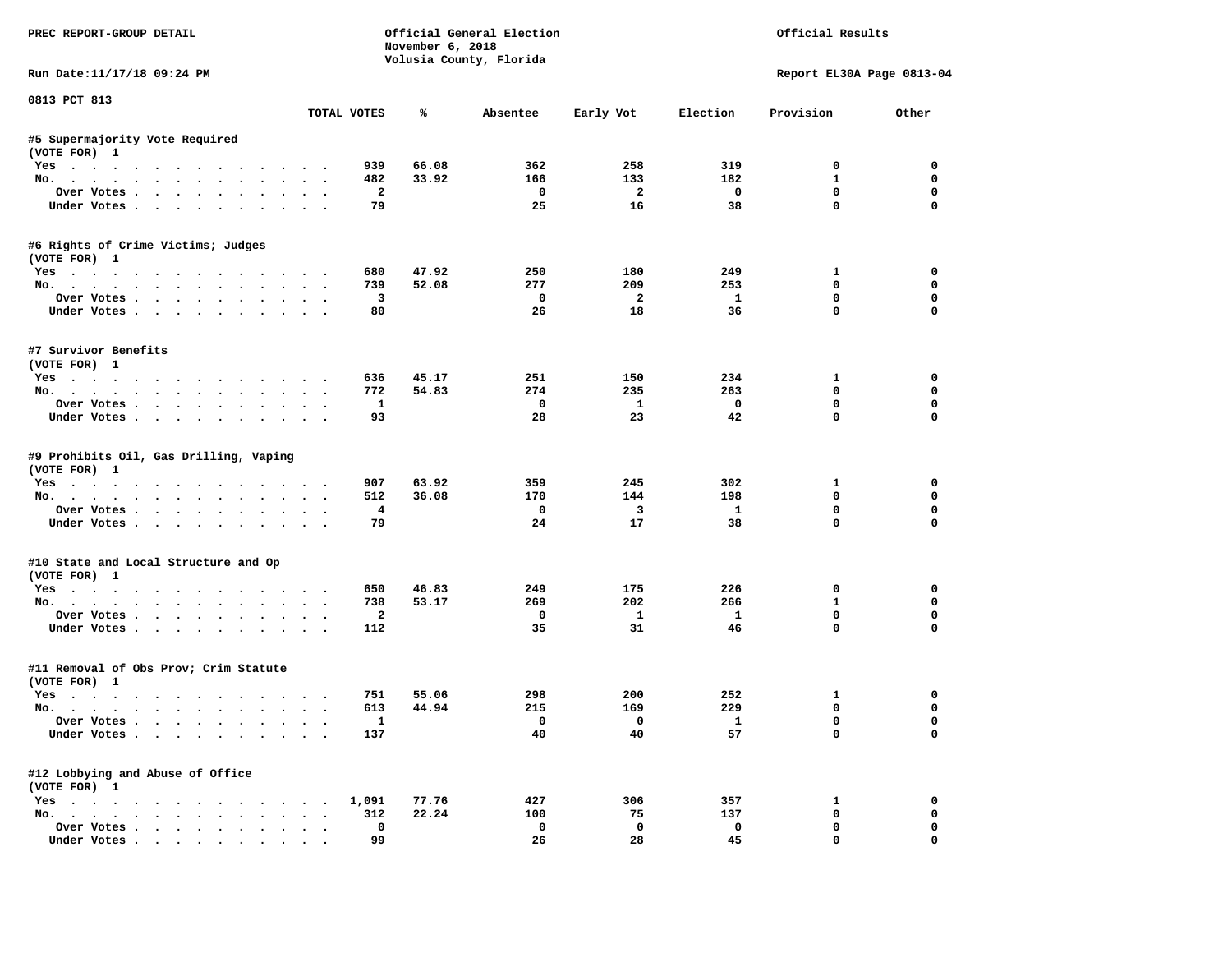| PREC REPORT-GROUP DETAIL            |  |  |  |  | Official General Election<br>November 6, 2018<br>Volusia County, Florida |  | Official Results |             |       |          |           |          |           |                           |
|-------------------------------------|--|--|--|--|--------------------------------------------------------------------------|--|------------------|-------------|-------|----------|-----------|----------|-----------|---------------------------|
| Run Date: 11/17/18 09:24 PM         |  |  |  |  |                                                                          |  |                  |             |       |          |           |          |           | Report EL30A Page 0813-05 |
| 0813 PCT 813                        |  |  |  |  |                                                                          |  |                  | TOTAL VOTES | %ะ    | Absentee | Early Vot | Election | Provision | Other                     |
| #13 Ends Dog Racing<br>(VOTE FOR) 1 |  |  |  |  |                                                                          |  |                  |             |       |          |           |          |           |                           |
| Yes                                 |  |  |  |  |                                                                          |  |                  | 907         | 63.87 | 345      | 259       | 302      |           | 0                         |
| No.                                 |  |  |  |  |                                                                          |  |                  | 513         | 36.13 | 187      | 131       | 195      |           | 0                         |
| Over Votes.                         |  |  |  |  |                                                                          |  |                  | 0           |       | 0        | 0         | 0        |           | 0                         |
| Under Votes                         |  |  |  |  |                                                                          |  |                  | 82          |       | 21       | 19        | 42       |           | 0                         |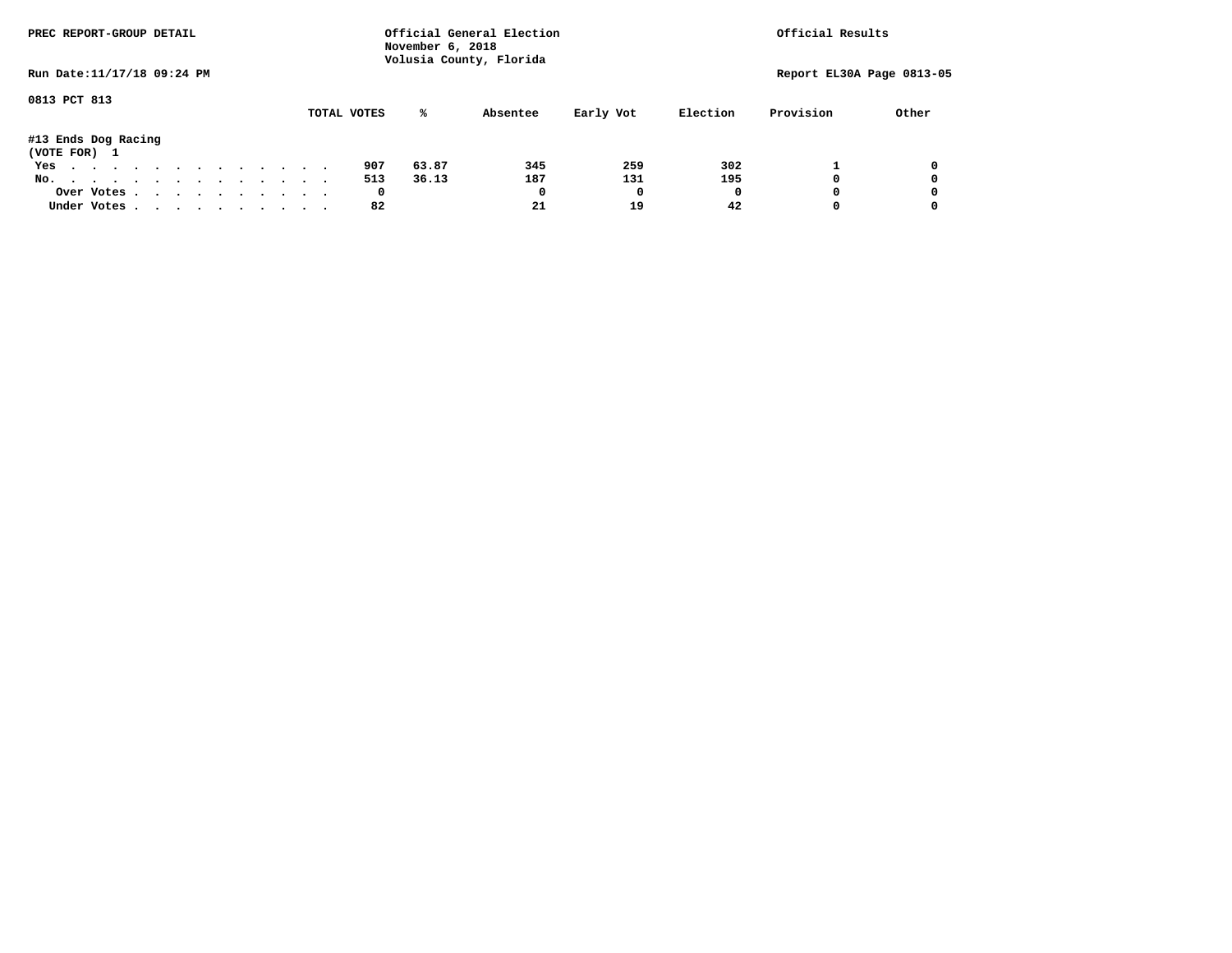| PREC REPORT-GROUP DETAIL                                                                                                                       |             | November 6, 2018<br>Volusia County, Florida | Official General Election |                         | Official Results |                           |             |
|------------------------------------------------------------------------------------------------------------------------------------------------|-------------|---------------------------------------------|---------------------------|-------------------------|------------------|---------------------------|-------------|
| Run Date: 11/17/18 09:24 PM                                                                                                                    |             |                                             |                           |                         |                  | Report EL30A Page 0814-01 |             |
| 0814 PCT 814                                                                                                                                   |             |                                             |                           |                         |                  |                           |             |
| TOTAL VOTES<br>REGISTERED VOTERS - TOTAL<br>$\ddot{\phantom{a}}$                                                                               | 2,664       | ℁                                           | Absentee                  | Early Vot               | Election         | Provision                 | Other       |
| BALLOTS CAST - TOTAL.<br>$\cdot$ $\cdot$ $\cdot$ $\cdot$ $\cdot$ $\cdot$ $\cdot$                                                               | 1,656       |                                             | 529                       | 526                     | 601              | $\mathbf 0$               | $\mathbf 0$ |
| BALLOTS CAST - BLANK.<br>$\sim$ $\sim$<br>$\ddot{\phantom{a}}$                                                                                 | 0           |                                             | 0                         | 0                       | $\Omega$         | 0                         | $\mathbf 0$ |
| VOTER TURNOUT - TOTAL<br>$\ddot{\phantom{a}}$<br>$\sim$<br>$\ddot{\phantom{a}}$<br>$\bullet$<br>$\bullet$<br>$\bullet$<br>$\ddot{\phantom{0}}$ |             | 62.16                                       |                           |                         |                  |                           |             |
| VOTER TURNOUT - BLANK<br>$\ddot{\phantom{a}}$<br>$\ddot{\phantom{a}}$                                                                          |             |                                             |                           |                         |                  |                           |             |
| United States Senator                                                                                                                          |             |                                             |                           |                         |                  |                           |             |
| (VOTE FOR) 1                                                                                                                                   |             |                                             |                           |                         |                  |                           |             |
| Rick Scott (REP)                                                                                                                               | 1,040       | 63.38                                       | 310                       | 329                     | 401              | 0                         | $\mathbf 0$ |
| Bill Nelson (DEM).<br>$\ddot{\phantom{0}}$<br>$\cdot$<br>$\sim$                                                                                | 596         | 36.32                                       | 210                       | 192                     | 194              | 0                         | 0           |
| $WRITE-IN.$<br>$\sim$ $\sim$                                                                                                                   | 5           | .30                                         | 0                         | 3                       | $\overline{a}$   | $\Omega$                  | $\mathbf 0$ |
| Over Votes<br>$\bullet$<br>$\ddot{\phantom{a}}$<br>$\bullet$<br>$\cdot$                                                                        | $\mathbf 0$ |                                             | 0                         | 0                       | $\Omega$         | $\Omega$                  | $\mathbf 0$ |
| Under Votes<br>$\ddot{\phantom{1}}$                                                                                                            | 15          |                                             | 9                         | $\overline{\mathbf{2}}$ | 4                | 0                         | $\mathbf 0$ |
| Representative in Congress District 6<br>(VOTE FOR) 1                                                                                          |             |                                             |                           |                         |                  |                           |             |
| Michael Waltz (REP)                                                                                                                            | 1,020       | 62.77                                       | 296                       | 329                     | 395              | 0                         | 0           |
| Nancy Soderberg (DEM)<br>$\cdots$                                                                                                              | 605         | 37.23                                       | 222                       | 184                     | 199              | 0                         | $\mathbf 0$ |
| Over Votes                                                                                                                                     | 0           |                                             | 0                         | 0                       | 0                | $\mathbf 0$               | 0           |
| Under Votes                                                                                                                                    | 31          |                                             | 11                        | 13                      | 7                | 0                         | 0           |
| Governor and Lieutenant Governor<br>(VOTE FOR) 1                                                                                               |             |                                             |                           |                         |                  |                           |             |
| Ron DeSantis (REP)<br>$\cdots$                                                                                                                 | 1,040       | 63.41                                       | 299                       | 336                     | 405              | 0                         | 0           |
| Andrew Gillum (DEM)                                                                                                                            | 553         | 33.72                                       | 191                       | 180                     | 182              | 0                         | $\mathbf 0$ |
| Darcy G. Richardson (REF).<br>$\sim$ $\sim$ $\sim$<br>$\cdot$ $\cdot$ $\cdot$                                                                  | 26          | 1.59                                        | 18                        | $\overline{a}$          | 6                | 0                         | 0           |
| Ryan Christopher Foley.<br>$\sim$ $\sim$ $\sim$ $\sim$<br>$\ddotsc$ $\ddotsc$                                                                  | 6           | .37                                         | 5                         | $\mathbf{1}$            | $\mathbf 0$      | 0                         | $\mathbf 0$ |
| Kyle "KC" Gibson<br>$\ddot{\phantom{0}}$<br>$\sim$<br>$\ddot{\phantom{a}}$                                                                     | 6           | .37                                         | $\overline{a}$            | $\overline{a}$          | $\overline{a}$   | $\Omega$                  | $\Omega$    |
| Bruce Stanley                                                                                                                                  | 5           | .30                                         | 0                         | $\overline{a}$          | 3                | $\Omega$                  | $\Omega$    |
| WRITE-IN.                                                                                                                                      | 4           | .24                                         | 3                         | $\Omega$                | $\mathbf{1}$     | 0                         | $\mathbf 0$ |
| Over Votes .<br>$\cdots$                                                                                                                       | 5           |                                             | 3                         | $\overline{a}$          | $\mathbf{0}$     | 0                         | $\mathbf 0$ |
| Under Votes                                                                                                                                    | 11          |                                             | 8                         | $\mathbf{1}$            | $\overline{a}$   | 0                         | $\Omega$    |
| Attorney General<br>(VOTE FOR) 1                                                                                                               |             |                                             |                           |                         |                  |                           |             |
| Ashley Moody (REP)<br>$\cdots$                                                                                                                 | 1,092       | 66.87                                       | 326                       | 350                     | 416              | 0                         | 0           |
| Sean Shaw (DEM)<br>$\cdot$ $\cdot$ $\cdot$ $\cdot$ $\cdot$ $\cdot$ $\cdot$<br>$\ddot{\phantom{0}}$<br>$\bullet$                                | 508         | 31.11                                       | 181                       | 164                     | 163              | 0                         | $\mathbf 0$ |
| Jeffrey Marc Siskind.<br>$\cdot$ $\cdot$ $\cdot$ $\cdot$                                                                                       | 33          | 2.02                                        | 12                        | 9                       | 12               | 0                         | $\Omega$    |
| Over Votes .<br>$\cdot$                                                                                                                        | $\mathbf 0$ |                                             | 0                         | $\mathbf 0$             | 0                | 0                         | $\mathbf 0$ |
| Under Votes<br>$\bullet$<br>$\bullet$                                                                                                          | 23          |                                             | 10                        | 3                       | 10               | 0                         | 0           |
|                                                                                                                                                |             |                                             |                           |                         |                  |                           |             |

| Chief Financial Officer                                                                                                                                     |  |  |  |     |       |     |     |     |   |
|-------------------------------------------------------------------------------------------------------------------------------------------------------------|--|--|--|-----|-------|-----|-----|-----|---|
| (VOTE FOR)                                                                                                                                                  |  |  |  |     |       |     |     |     |   |
| Jimmy Patronis (REP). 1,039                                                                                                                                 |  |  |  |     | 64.94 | 286 | 341 | 412 |   |
| Jeremy Ring (DEM).                                                                                                                                          |  |  |  | 560 | 35.00 | 216 | 173 | 171 | 0 |
| WRITE-IN.<br>$\mathbf{r} = \mathbf{r} - \mathbf{r} = \mathbf{r} - \mathbf{r} = \mathbf{r} - \mathbf{r} = \mathbf{r} - \mathbf{r} = \mathbf{r} - \mathbf{r}$ |  |  |  |     | .06   |     |     |     | 0 |
| Over Votes                                                                                                                                                  |  |  |  |     |       |     |     |     | 0 |
| Under Votes<br>$\mathbf{r}$ , $\mathbf{r}$ , $\mathbf{r}$ , $\mathbf{r}$ , $\mathbf{r}$ , $\mathbf{r}$ , $\mathbf{r}$                                       |  |  |  | 56  |       | 27  | 12  |     | 0 |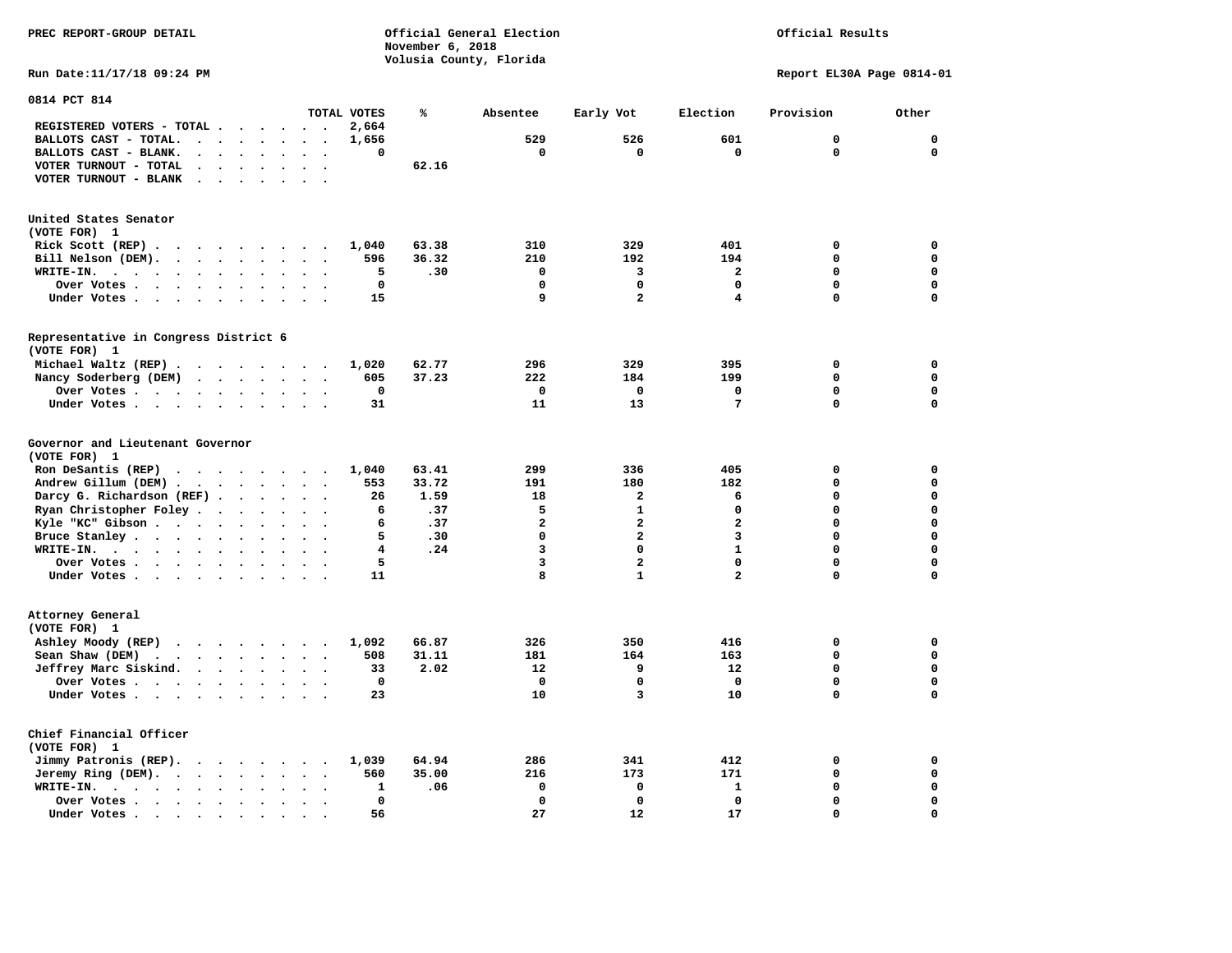| PREC REPORT-GROUP DETAIL                                                                                                                                                                                                                                                                |                 |              | November 6, 2018 | Official General Election<br>Volusia County, Florida | Official Results<br>Report EL30A Page 0814-02 |          |                  |             |
|-----------------------------------------------------------------------------------------------------------------------------------------------------------------------------------------------------------------------------------------------------------------------------------------|-----------------|--------------|------------------|------------------------------------------------------|-----------------------------------------------|----------|------------------|-------------|
| Run Date:11/17/18 09:24 PM                                                                                                                                                                                                                                                              |                 |              |                  |                                                      |                                               |          |                  |             |
| 0814 PCT 814                                                                                                                                                                                                                                                                            |                 |              |                  |                                                      |                                               |          |                  |             |
|                                                                                                                                                                                                                                                                                         |                 | TOTAL VOTES  | ℁                | Absentee                                             | Early Vot                                     | Election | Provision        | Other       |
| Commissioner of Agriculture<br>(VOTE FOR) 1                                                                                                                                                                                                                                             |                 |              |                  |                                                      |                                               |          |                  |             |
| Matt Caldwell (REP)                                                                                                                                                                                                                                                                     |                 | 1,024        | 63.68            | 302                                                  | 325                                           | 397      | 0                | 0           |
| Nicole "Nikki" Fried (DEM).                                                                                                                                                                                                                                                             |                 | 584          | 36.32            | 211                                                  | 187                                           | 186      | 0                | 0           |
| Over Votes                                                                                                                                                                                                                                                                              | $\sim$          | 0            |                  | 0                                                    | 0                                             | 0        | 0<br>$\mathbf 0$ | 0<br>0      |
| Under Votes                                                                                                                                                                                                                                                                             |                 | 48           |                  | 16                                                   | 14                                            | 18       |                  |             |
| State Senator District 14<br>(VOTE FOR) 1                                                                                                                                                                                                                                               |                 |              |                  |                                                      |                                               |          |                  |             |
| Dorothy L. Hukill $(REP)$ .                                                                                                                                                                                                                                                             |                 | 1,011        | 63.62            | 292                                                  | 324                                           | 395      | 0                | 0           |
| Melissa "Mel" Martin (DEM).                                                                                                                                                                                                                                                             |                 | 578          | 36.38            | 213                                                  | 183                                           | 182      | 0                | 0           |
| Over Votes                                                                                                                                                                                                                                                                              |                 | 0            |                  | 0                                                    | 0                                             | 0        | $\mathbf 0$      | 0           |
| Under Votes                                                                                                                                                                                                                                                                             |                 | 67           |                  | 24                                                   | 19                                            | 24       | $\mathbf 0$      | $\mathbf 0$ |
| State Representative District 25<br>(VOTE FOR) 1                                                                                                                                                                                                                                        |                 |              |                  |                                                      |                                               |          |                  |             |
| Tom Leek $(REP)$ .                                                                                                                                                                                                                                                                      |                 | 989          | 61.58            | 286                                                  | 320                                           | 383      | 0                | 0           |
| Kathleen "Katie" Tripp (DEM)                                                                                                                                                                                                                                                            |                 | 580          | 36.11            | 214                                                  | 181                                           | 185      | 0                | 0           |
| Joseph "Joe" Hannoush (LPF)                                                                                                                                                                                                                                                             |                 | 37           | 2.30             | 13                                                   | 13                                            | 11       | 0                | 0           |
| Over Votes                                                                                                                                                                                                                                                                              |                 | 0            |                  | 0                                                    | 0                                             | 0        | 0                | $\mathbf 0$ |
| Under Votes                                                                                                                                                                                                                                                                             |                 | 50           |                  | 16                                                   | 12                                            | 22       | $\mathbf 0$      | $\Omega$    |
| Justice of the Supreme Court Lawson<br>(VOTE FOR) 1                                                                                                                                                                                                                                     |                 |              |                  |                                                      |                                               |          |                  |             |
| $Yes \cdot \cdot \cdot$<br>$\sim$ $\sim$ $\sim$ $\sim$<br>. The contract of the contract of the contract of the contract of the contract of the contract of the contract of the contract of the contract of the contract of the contract of the contract of the contract of the contrac |                 | 1,027        | 73.41            | 333                                                  | 328                                           | 366      | 0                | 0           |
| No.                                                                                                                                                                                                                                                                                     | $\cdot$ $\cdot$ | 372          | 26.59            | 119                                                  | 115                                           | 138      | 0                | 0           |
| Over Votes                                                                                                                                                                                                                                                                              |                 | 0            |                  | 0                                                    | 0                                             | 0        | 0                | 0           |
| Under Votes                                                                                                                                                                                                                                                                             |                 | 257          |                  | 77                                                   | 83                                            | 97       | $\mathbf 0$      | 0           |
| 5th District Court of Appeal Eisnaugle<br>(VOTE FOR) 1                                                                                                                                                                                                                                  |                 |              |                  |                                                      |                                               |          |                  |             |
| Yes<br>.                                                                                                                                                                                                                                                                                |                 | 922          | 66.76            | 296                                                  | 295                                           | 331      | 0                | 0           |
| No.                                                                                                                                                                                                                                                                                     |                 | 459          | 33.24            | 153                                                  | 143                                           | 163      | 0                | 0           |
| Over Votes                                                                                                                                                                                                                                                                              |                 | 0            |                  | 0                                                    | 0                                             | 0        | $\mathbf 0$      | $\mathbf 0$ |
| Under Votes                                                                                                                                                                                                                                                                             |                 | 275          |                  | 80                                                   | 88                                            | 107      | 0                | 0           |
| Circuit Judge 7th Judicial, Grp 15<br>(VOTE FOR) 1                                                                                                                                                                                                                                      |                 |              |                  |                                                      |                                               |          |                  |             |
| Linda L. Gaustad                                                                                                                                                                                                                                                                        |                 | 755          | 54.08            | 249                                                  | 234                                           | 272      | 0                | 0           |
| Ryan Will<br>$\bullet$<br>. The contract of the contract of the contract of the contract of the contract of the contract of the contract of the contract of the contract of the contract of the contract of the contract of the contract of the contrac                                 |                 | 641          | 45.92            | 198                                                  | 213                                           | 230      | 0                | $\mathbf 0$ |
| Over Votes                                                                                                                                                                                                                                                                              |                 | $\mathbf{1}$ |                  | 0                                                    | 1                                             | 0        | 0                | 0           |
| Under Votes.                                                                                                                                                                                                                                                                            |                 | 259          |                  | 82                                                   | 78                                            | 99       | 0                | 0           |
| County Council Member District 3<br>(VOTE FOR) 1                                                                                                                                                                                                                                        |                 |              |                  |                                                      |                                               |          |                  |             |
| Michael J. Arminio<br>$\sim$                                                                                                                                                                                                                                                            |                 | 588          | 41.61            | 181                                                  | 202                                           | 205      | 0                | 0           |
| Deborah A. "Deb" Denys                                                                                                                                                                                                                                                                  |                 | 825          | 58.39            | 269                                                  | 253                                           | 303      | 0                | 0           |
| Over Votes .<br>$\ddot{\phantom{1}}$                                                                                                                                                                                                                                                    |                 | 0            |                  | 0                                                    | 0                                             | 0        | 0                | 0           |
| Under Votes                                                                                                                                                                                                                                                                             |                 | 243          |                  | 79                                                   | 71                                            | 93       | 0                | 0           |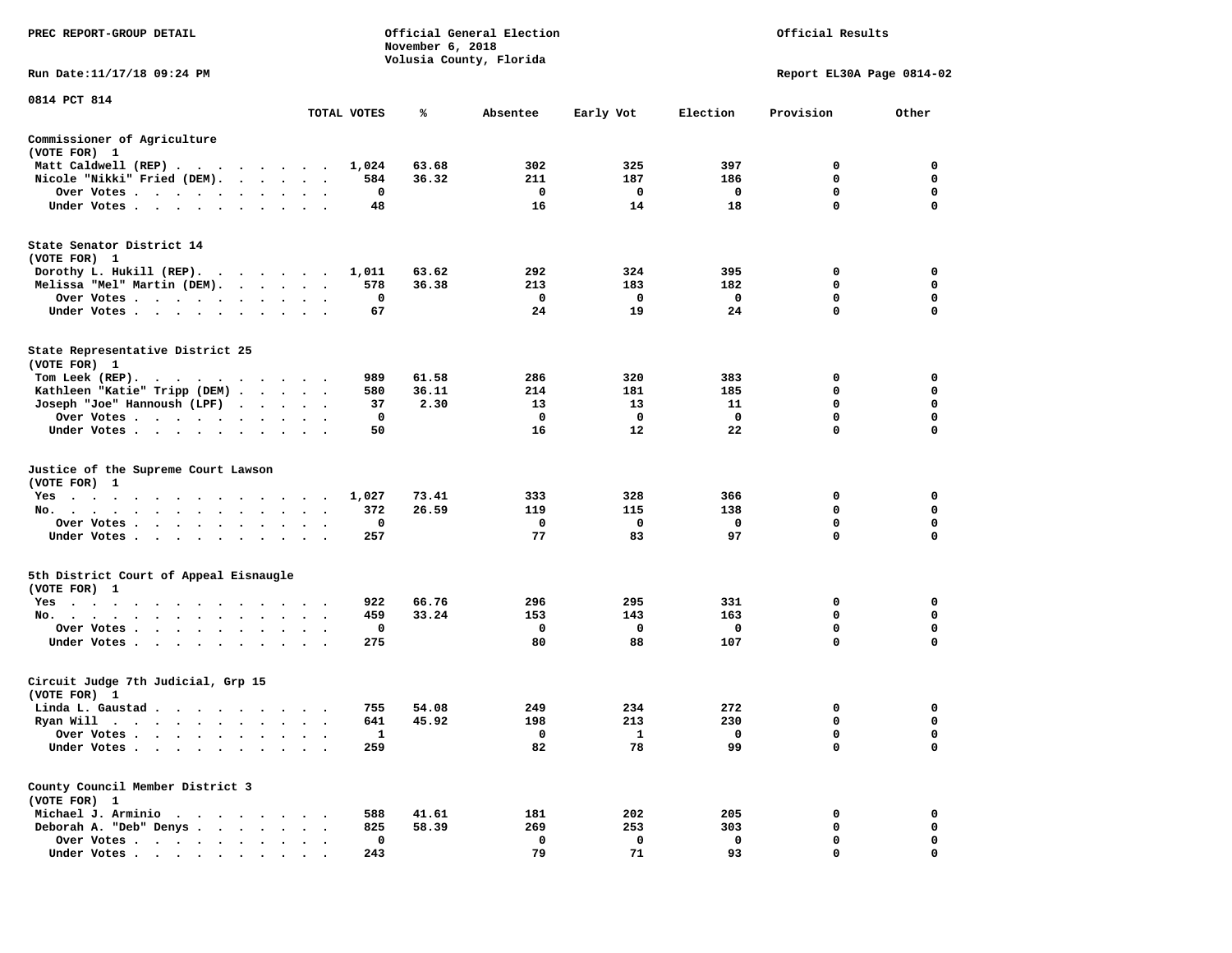| PREC REPORT-GROUP DETAIL                                                                                           |                                       |                    | November 6, 2018 | Official General Election<br>Volusia County, Florida | Official Results |          |                           |                  |  |
|--------------------------------------------------------------------------------------------------------------------|---------------------------------------|--------------------|------------------|------------------------------------------------------|------------------|----------|---------------------------|------------------|--|
| Run Date:11/17/18 09:24 PM                                                                                         |                                       |                    |                  |                                                      |                  |          | Report EL30A Page 0814-03 |                  |  |
| 0814 PCT 814                                                                                                       |                                       | TOTAL VOTES        | ℁                | Absentee                                             | Early Vot        | Election | Provision                 | Other            |  |
| Soil and Water Cons Dist Seat 1<br>(VOTE FOR) 1                                                                    |                                       |                    |                  |                                                      |                  |          |                           |                  |  |
| William Bliss.<br>$\bullet$<br>$\ddot{\phantom{1}}$<br>$\cdot$ $\cdot$ $\cdot$<br>$\cdot$                          |                                       | 747                | 56.33            | 243                                                  | 229              | 275      | 0                         | 0                |  |
| Derrick Orberg.<br>$\bullet$<br>$\ddot{\phantom{a}}$<br>$\ddot{\bullet}$ $\ddot{\bullet}$                          |                                       | 579                | 43.67            | 177                                                  | 187              | 215      | 0                         | 0                |  |
| Over Votes .<br>$\cdots$<br>$\sim$<br>$\bullet$<br>$\bullet$<br>$\bullet$                                          |                                       | 0                  |                  | 0                                                    | 0                | 0        | 0                         | 0                |  |
| Under Votes<br>$\ddot{\phantom{1}}$<br>$\cdot$                                                                     |                                       | 330                |                  | 109                                                  | 110              | 111      | 0                         | $\mathbf 0$      |  |
| Soil and Water Cons Dist Seat 3<br>(VOTE FOR) 1                                                                    |                                       |                    |                  |                                                      |                  |          |                           |                  |  |
| Beth James.<br>$\mathbf{r}$ , and $\mathbf{r}$ , and $\mathbf{r}$ , and $\mathbf{r}$ , and $\mathbf{r}$            | $\cdot$ $\cdot$ $\cdot$               | 665                | 50.72            | 207                                                  | 211              | 247      | 0                         | 0                |  |
| Wesley Wayne Wilson Jr                                                                                             | $\ddot{\phantom{1}}$<br>$\bullet$ .   | 272                | 20.75            | 78                                                   | 84               | 110      | 0                         | 0                |  |
| Christine Wilt.<br>$\sim$<br>$\bullet$                                                                             |                                       | 374                | 28.53            | 129                                                  | 118              | 127      | 0                         | 0                |  |
| Over Votes<br>$\bullet$<br>$\bullet$                                                                               | $\bullet$                             | 0                  |                  | 0                                                    | 0                | 0        | 0                         | $\mathbf 0$      |  |
| Under Votes<br>$\cdot$                                                                                             | $\bullet$<br>$\ddot{\phantom{1}}$     | 345                |                  | 115                                                  | 113              | 117      | 0                         | $\mathbf 0$      |  |
| Soil and Water Cons Dist Seat 5<br>(VOTE FOR) 1                                                                    |                                       |                    |                  |                                                      |                  |          |                           |                  |  |
| J. Mark Barfield.<br>$\sim$ $\sim$ $\sim$ $\sim$ $\sim$<br>$\sim$                                                  |                                       | 313                | 23.91            | 92                                                   | 104              | 117      | 0                         | 0                |  |
| Andy Kelly<br>$\bullet$                                                                                            | $\sim$ $\sim$                         | 554                | 42.32            | 199                                                  | 158              | 197      | 0                         | 0                |  |
| David Schaefer.<br>$\sim$ $\sim$ $\sim$ $\sim$ $\sim$<br>$\bullet$                                                 |                                       | 442                | 33.77            | 125                                                  | 148              | 169      | 0                         | 0                |  |
| Over Votes<br>$\sim$ $\sim$                                                                                        |                                       | 0                  |                  | 0                                                    | 0                | 0        | 0                         | $\mathbf 0$      |  |
| Under Votes<br>$\cdot$                                                                                             | $\cdot$<br>$\sim$ $\sim$              | 347                |                  | 113                                                  | 116              | 118      | 0                         | $\mathbf 0$      |  |
| #1 Increased Homestead Exemption                                                                                   |                                       |                    |                  |                                                      |                  |          |                           |                  |  |
| (VOTE FOR) 1                                                                                                       |                                       |                    |                  |                                                      |                  |          |                           |                  |  |
| Yes<br>$\cdot$ $\cdot$ $\cdot$                                                                                     |                                       | 776                | 49.18            | 275                                                  | 218              | 283      | 0                         | 0                |  |
| No.<br>$\cdot$<br>$\bullet$<br>$\bullet$                                                                           |                                       | 802                | 50.82            | 231                                                  | 291              | 280      | 0                         | 0                |  |
| Over Votes .<br>$\mathcal{L}(\mathcal{A})$ , and $\mathcal{A}(\mathcal{A})$<br>$\bullet$<br>$\bullet$<br>$\bullet$ | $\bullet$<br>$\bullet$                | 2<br>$\bullet$     |                  | 1<br>22                                              | 0                | 1        | 0<br>0                    | 0<br>$\mathbf 0$ |  |
| Under Votes<br>$\ddot{\phantom{0}}$                                                                                | $\ddot{\phantom{a}}$<br>$\sim$ $\sim$ | 76                 |                  |                                                      | 17               | 37       |                           |                  |  |
| #2 Limit on Property Tax Assessments<br>(VOTE FOR) 1                                                               |                                       |                    |                  |                                                      |                  |          |                           |                  |  |
| $Yes \t . \t .$<br>$\bullet$<br>$\bullet$<br>$\ddot{\phantom{1}}$<br>$\bullet$<br>$\cdot$                          |                                       | 1,104<br>$\bullet$ | 70.23            | 329                                                  | 346              | 429      | 0                         | 0                |  |
| No.<br>$\sim$ $\sim$<br>$\bullet$                                                                                  |                                       | 468                | 29.77            | 171                                                  | 161              | 136      | 0                         | $\mathbf 0$      |  |
| Over Votes .<br>$\sim$ $\sim$<br>$\ddot{\phantom{0}}$<br>$\bullet$                                                 |                                       | $\mathbf 1$        |                  | 0                                                    | 0                | 1        | $\mathbf 0$               | 0                |  |
| Under Votes.<br>$\cdots$<br>$\bullet$<br>$\bullet$                                                                 |                                       | 83                 |                  | 29                                                   | 19               | 35       | 0                         | 0                |  |
| #3 Voter Control of Gambling<br>(VOTE FOR) 1                                                                       |                                       |                    |                  |                                                      |                  |          |                           |                  |  |
| Yes                                                                                                                |                                       | 1,079              | 67.19            | 370                                                  | 338              | 371      | 0                         | $\mathbf 0$      |  |
| No. .<br>$\bullet$<br>$\bullet$                                                                                    |                                       | 527                | 32.81            | 141                                                  | 177              | 209      | 0                         | 0                |  |
| Over Votes                                                                                                         |                                       | $\mathbf{2}$       |                  | 0                                                    | 2                | 0        | $\mathbf 0$               | 0                |  |
| Under Votes<br>$\bullet$<br>$\bullet$<br>$\ddot{\phantom{a}}$                                                      |                                       | 48                 |                  | 18                                                   | 9                | 21       | 0                         | 0                |  |
| #4 Voting Restoration Amendment<br>(VOTE FOR) 1                                                                    |                                       |                    |                  |                                                      |                  |          |                           |                  |  |
| $Yes \cdot \cdot \cdot$<br>$\cdot$ $\cdot$<br>$\overline{\phantom{a}}$<br>$\sim$<br>$\sim$                         |                                       | 925                | 57.28            | 336                                                  | 295              | 294      | 0                         | 0                |  |
| No.<br>$\sim$ $\sim$<br>$\ddot{\phantom{a}}$                                                                       |                                       | 690                | 42.72            | 181                                                  | 223              | 286      | 0                         | 0                |  |
| Over Votes                                                                                                         |                                       | 2                  |                  | 0                                                    | 1                | 1        | 0                         | 0                |  |
| Under Votes                                                                                                        |                                       | 39                 |                  | 12                                                   | $7\phantom{.0}$  | 20       | 0                         | $\mathbf 0$      |  |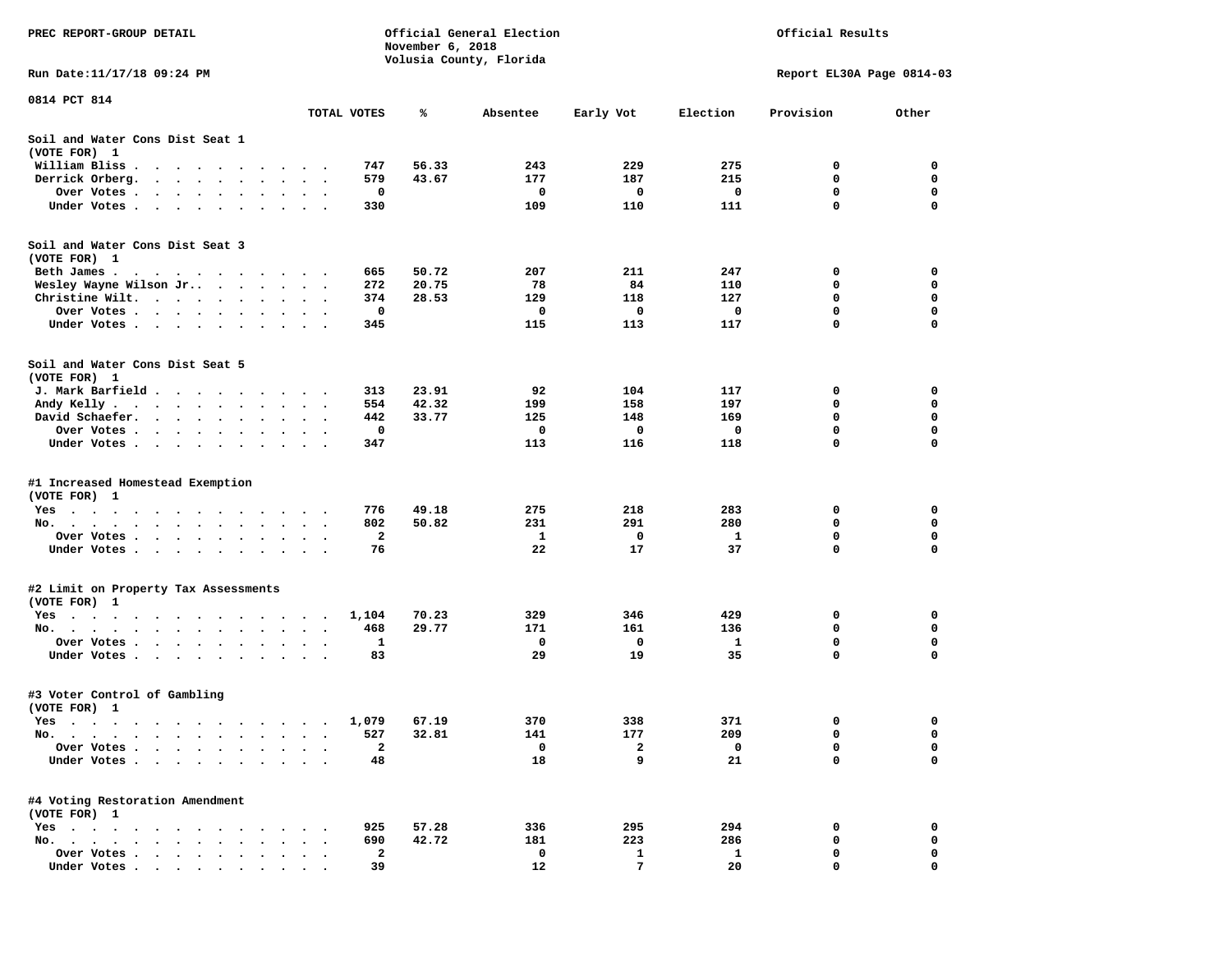| PREC REPORT-GROUP DETAIL                                      |           |                         | November 6, 2018 | Official General Election<br>Volusia County, Florida |                          |                               | Official Results            |                      |
|---------------------------------------------------------------|-----------|-------------------------|------------------|------------------------------------------------------|--------------------------|-------------------------------|-----------------------------|----------------------|
| Run Date:11/17/18 09:24 PM                                    |           |                         |                  |                                                      |                          |                               | Report EL30A Page 0814-04   |                      |
| 0814 PCT 814                                                  |           | TOTAL VOTES             | ℁                | Absentee                                             | Early Vot                | Election                      | Provision                   | Other                |
| #5 Supermajority Vote Required                                |           |                         |                  |                                                      |                          |                               |                             |                      |
| (VOTE FOR) 1                                                  |           |                         |                  |                                                      |                          |                               |                             |                      |
| Yes                                                           |           | 1,149                   | 72.81            | 350                                                  | 366                      | 433                           | $^{\circ}$                  | $^{\circ}$           |
| No.                                                           |           | 429                     | 27.19            | 156                                                  | 140                      | 133                           | 0                           | $\mathbf 0$          |
| Over Votes                                                    |           | <b>1</b>                |                  | $\overline{\phantom{0}}$                             | $\overline{\mathbf{0}}$  | $\mathbf{1}$                  | 0                           | $\mathbf 0$          |
| Under Votes                                                   |           | 77                      |                  | 23                                                   | 20                       | 34                            | $\mathbf 0$                 | $\mathbf 0$          |
| #6 Rights of Crime Victims; Judges<br>(VOTE FOR) 1            |           |                         |                  |                                                      |                          |                               |                             |                      |
| Yes                                                           |           | 842                     | 54.15            | 281                                                  | 237                      | 324                           | 0                           | 0                    |
| No.                                                           |           | 713                     | 45.85            | 218                                                  | 258                      | 237                           | $\mathbf 0$                 | 0                    |
| Over Votes                                                    |           | $\overline{\mathbf{2}}$ |                  | $\overline{\phantom{0}}$                             | $\overline{\phantom{0}}$ | $\overline{\mathbf{2}}$       | $\mathbf 0$                 | 0                    |
| Under Votes                                                   |           | 99                      |                  | 30                                                   | 31                       | 38                            | $\mathbf 0$                 | 0                    |
| #7 Survivor Benefits<br>(VOTE FOR) 1                          |           |                         |                  |                                                      |                          |                               |                             |                      |
| Yes                                                           |           | 848                     | 54.50            | 295                                                  | 228                      | 325                           | 0                           | $\mathbf 0$          |
| No.                                                           |           | 708                     | 45.50            | 202                                                  | 273                      | 233                           | $\mathbf 0$                 | $\mathbf 0$          |
| Over Votes                                                    |           | 0                       |                  | $\mathbf{o}$                                         | $\overline{\mathbf{0}}$  | $\overline{\mathbf{0}}$       | $\mathbf 0$                 | $\mathbf 0$          |
| Under Votes                                                   |           | 100                     |                  | 32                                                   | 25                       | 43                            | $\Omega$                    | $\Omega$             |
| #9 Prohibits Oil, Gas Drilling, Vaping<br>(VOTE FOR) 1<br>Yes |           | 930                     | 59.50            | 324                                                  | 278                      | 328                           | 0                           | 0                    |
| No.                                                           |           | 633                     | 40.50            | 173                                                  | 223                      | 237                           | 0                           | 0                    |
| Over Votes                                                    |           | $\overline{a}$          |                  | $\mathbf{o}$                                         | $\mathbf{1}$             | $\mathbf{1}$                  | $\mathbf 0$                 | $\mathbf 0$          |
| Under Votes                                                   |           | 91                      |                  | 32                                                   | 24                       | 35                            | $\mathbf 0$                 | $\Omega$             |
| #10 State and Local Structure and Op<br>(VOTE FOR) 1          |           |                         |                  |                                                      |                          |                               |                             |                      |
| Yes                                                           |           | 854                     | 55.49            | 270                                                  | 258                      | 326                           | 0                           | 0                    |
| No.                                                           |           | 685                     | 44.51            | 223                                                  | 236                      | 226                           | $\Omega$                    | $\mathbf 0$          |
| Over Votes                                                    |           | 0                       |                  | $\mathbf 0$                                          | $\overline{\mathbf{0}}$  | $\mathbf 0$                   | 0                           | 0                    |
| Under Votes                                                   |           | 117                     |                  | 36                                                   | 32                       | 49                            | $\mathbf{0}$                | $\mathbf 0$          |
| #11 Removal of Obs Prov; Crim Statute<br>(VOTE FOR) 1         |           |                         |                  |                                                      |                          |                               |                             |                      |
| Yes                                                           |           | 814                     | 54.38            | 290                                                  | 246                      | 278                           | 0                           | 0                    |
| No.                                                           |           | 683                     | 45.62            | 194                                                  | 233                      | 256                           | $\mathbf 0$                 | 0                    |
| Over Votes<br>Under Votes                                     |           | $\mathbf{1}$<br>158     |                  | $\overline{\mathbf{0}}$<br>45                        | $\mathbf{1}$<br>46       | $\overline{\mathbf{0}}$<br>67 | $\mathbf{0}$<br>$\mathbf 0$ | $\Omega$<br>$\Omega$ |
|                                                               |           |                         |                  |                                                      |                          |                               |                             |                      |
| #12 Lobbying and Abuse of Office<br>(VOTE FOR) 1              |           |                         | 80.71            | 393                                                  | 407                      | 459                           | 0                           | 0                    |
| Yes 1,259<br>No.                                              |           | 301                     | 19.29            | 100                                                  | 99                       | 102                           | $\mathbf 0$                 | $\mathbf 0$          |
| Over Votes                                                    | $\ddotsc$ | $\mathbf 0$             |                  | $\mathbf 0$                                          | $\mathbf 0$              | $\mathbf 0$                   | $\mathbf 0$                 | 0                    |
| Under Votes.                                                  |           | 96                      |                  | 36                                                   | 20                       | 40                            | $\mathbf 0$                 | 0                    |
|                                                               |           |                         |                  |                                                      |                          |                               |                             |                      |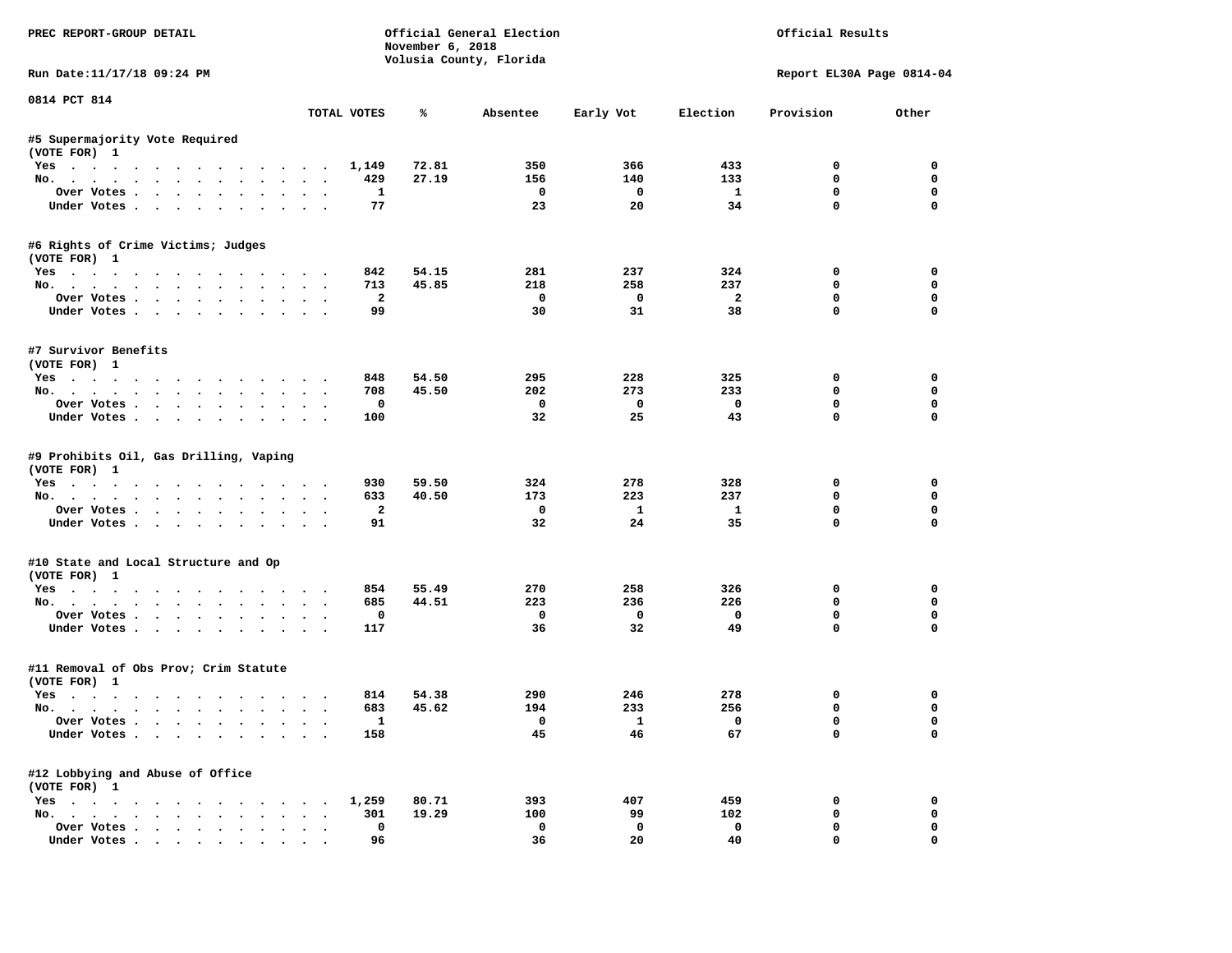| PREC REPORT-GROUP DETAIL            |  |  |  |  |  |  |  | Official General Election<br>November 6, 2018<br>Volusia County, Florida | Official Results |          |           |          |                           |       |
|-------------------------------------|--|--|--|--|--|--|--|--------------------------------------------------------------------------|------------------|----------|-----------|----------|---------------------------|-------|
| Run Date: 11/17/18 09:24 PM         |  |  |  |  |  |  |  |                                                                          |                  |          |           |          | Report EL30A Page 0814-05 |       |
| 0814 PCT 814                        |  |  |  |  |  |  |  | TOTAL VOTES                                                              | ℁                | Absentee | Early Vot | Election | Provision                 | Other |
| #13 Ends Dog Racing<br>(VOTE FOR) 1 |  |  |  |  |  |  |  |                                                                          |                  |          |           |          |                           |       |
| Yes                                 |  |  |  |  |  |  |  | 901                                                                      | 56.81            | 318      | 287       | 296      | 0                         | 0     |
| No.                                 |  |  |  |  |  |  |  | 685                                                                      | 43.19            | 187      | 220       | 278      | 0                         | 0     |
| Over Votes                          |  |  |  |  |  |  |  | 3                                                                        |                  | 0        |           |          | 0                         | 0     |
| Under Votes                         |  |  |  |  |  |  |  | 67                                                                       |                  | 24       | 17        | 26       |                           | 0     |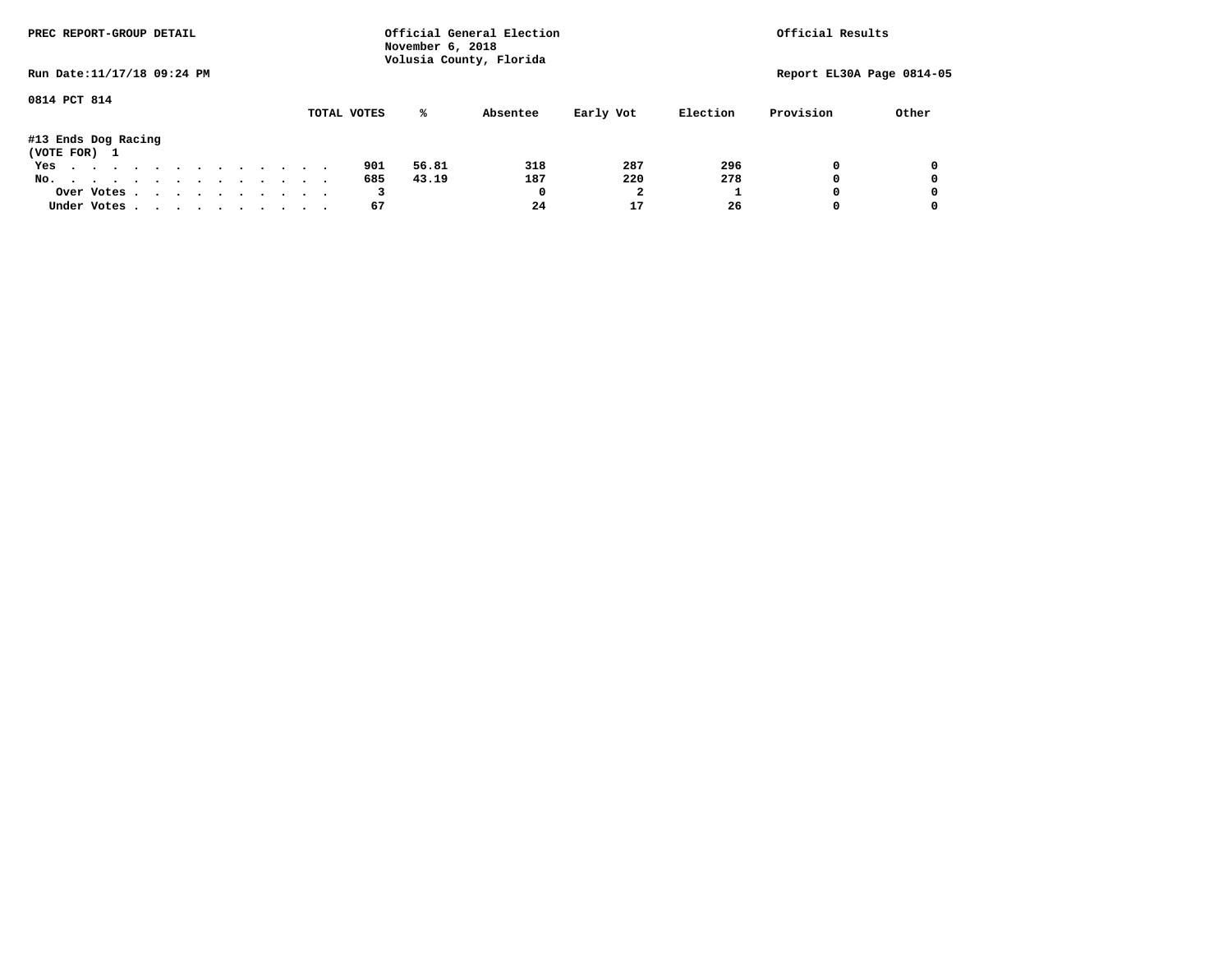**November 6, 2018 Volusia County, Florida Run Date:11/17/18 09:24 PM Report EL30A Page 0816-01 0816 PCT 816 TOTAL VOTES % Absentee Early Vot Election Provision Other REGISTERED VOTERS - TOTAL . . . . . . 1,991 BALLOTS CAST - TOTAL. . . . . . . . 1,270 439 237 593 1 0 BALLOTS CAST - BLANK. . . . . . . . 0 0 0 0 0 0 VOTER TURNOUT - TOTAL . . . . . . . 63.79 VOTER TURNOUT - BLANK . . . . . . . United States Senator (VOTE FOR) 1 Rick Scott (REP) . . . . . . . . 938 74.33** 311 166 461 0 0 0  **Bill Nelson (DEM). . . . . . . . . 320 25.36 122 70 127 1 0 WRITE-IN. . . . . . . . . . . . 4 .32 2 0 2 0 0 Over Votes . . . . . . . . . . 0 0 0 0 0 0 Under Votes . . . . . . . . . 8** 4 1 3 0 0 **Representative in Congress District 6 (VOTE FOR) 1 Michael Waltz (REP) . . . . . . . . 933 75.24 306 168 459 0 0 Nancy Soderberg (DEM) . . . . . . . 307 24.76 122 66 118 1 0 Over Votes . . . . . . . . . . 0 0 0 0 0 0**  $\Omega$  **Under Votes . . . . . . . . . . 30 11 3 16 0 0 Governor and Lieutenant Governor (VOTE FOR) 1 Ron DeSantis (REP) . . . . . . . . 951 75.54 311 167 473 0 0 Andrew Gillum (DEM) . . . . . . . . 285 22.64 108 66 110 1 0 Darcy G. Richardson (REF) . . . . . 11 .87** 8 2 1 0 0<br>**Ryan Christopher Foley . . . . . . 4 .32** 1 2 1 0 0  **Ryan Christopher Foley . . . . . . . 4 .32 1 2 1 0 0 Kyle "KC" Gibson . . . . . . . . . . 4 Bruce Stanley . . . . . . . . . . 2 .16** 2 0 0 0 0 0 0  **WRITE-IN. . . . . . . . . . . . 2 .16 2 0 0 0 0**  $\mathbf{0}$ **Over Votes . . . . . . . . . . 1** 1 0 0 0 0 0  $\mathbf{0}$ **Under Votes . . . . . . . . . . 10** 6 0 4 0 0 **Attorney General (VOTE FOR) 1 Ashley Moody (REP) . . . . . . . . 971 77.99 318 175 478 0 0 Sean Shaw (DEM)** . . . . . . . . 249 20.00 100 58 91 0 0  **Jeffrey Marc Siskind.** . . . . . . 25 2.01 9 3 12 1 0<br>Over Votes  **Over Votes . . . . . . . . . . 0 0 0 0 0 0**  $\mathbf 0$  **Under Votes . . . . . . . . . . 25 12 1 12 0 Chief Financial Officer (VOTE FOR) 1 Jimmy Patronis (REP). . . . . . . . 944 76.87 312 164 468 0 0 Jeremy Ring (DEM).** . . . . . . . 283 23.05 108 68 106 1 0  **WRITE-IN. . . . . . . . . . . . 1 .08 0 0 1 0 0 Over Votes . . . . . . . . . . 0 0 0 0 0 0**  $\mathbf{o}$  **Under Votes . . . . . . . . . . 42** 19 5 18 0

**PREC REPORT-GROUP DETAIL Official General Election Official Results**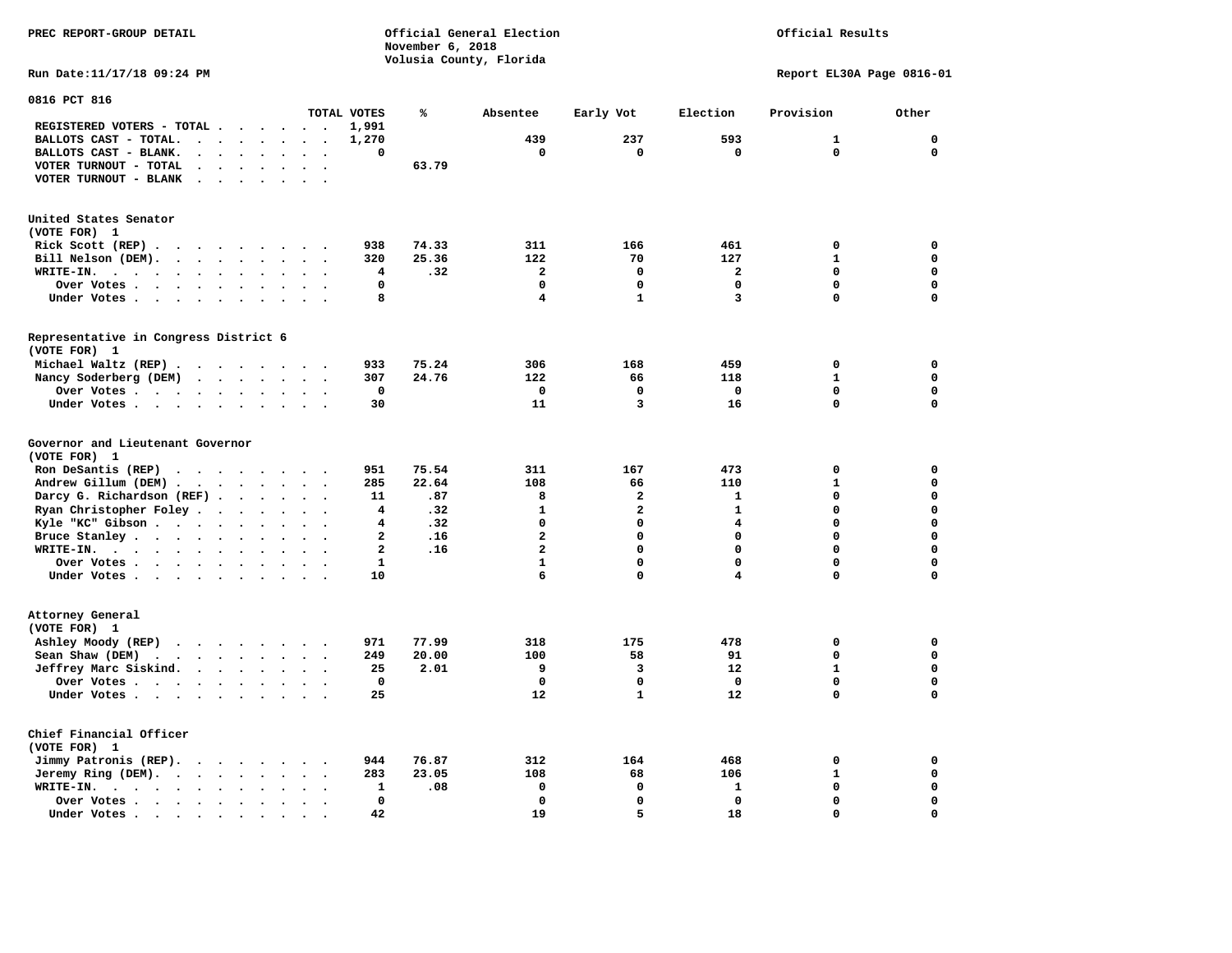| PREC REPORT-GROUP DETAIL                                                                                                                                                                                                                         |               |                     | November 6, 2018 | Official General Election<br>Volusia County, Florida |                         |                         | Official Results          |             |
|--------------------------------------------------------------------------------------------------------------------------------------------------------------------------------------------------------------------------------------------------|---------------|---------------------|------------------|------------------------------------------------------|-------------------------|-------------------------|---------------------------|-------------|
| Run Date: 11/17/18 09:24 PM                                                                                                                                                                                                                      |               |                     |                  |                                                      |                         |                         | Report EL30A Page 0816-02 |             |
| 0816 PCT 816                                                                                                                                                                                                                                     |               | TOTAL VOTES         | ℁                | Absentee                                             | Early Vot               | Election                | Provision                 | Other       |
| Commissioner of Agriculture                                                                                                                                                                                                                      |               |                     |                  |                                                      |                         |                         |                           |             |
| (VOTE FOR) 1                                                                                                                                                                                                                                     |               |                     |                  |                                                      |                         |                         |                           |             |
| Matt Caldwell (REP)                                                                                                                                                                                                                              |               | 939                 | 75.97            | 312                                                  | 167                     | 459                     | 1                         | 0           |
| Nicole "Nikki" Fried (DEM).                                                                                                                                                                                                                      |               | 297                 | 24.03            | 116                                                  | 66                      | 115                     | 0                         | 0           |
| Over Votes                                                                                                                                                                                                                                       |               | 2                   |                  | 0                                                    | 0                       | 2                       | 0                         | 0           |
| Under Votes                                                                                                                                                                                                                                      |               | 32                  |                  | 11                                                   | 4                       | 17                      | $\mathbf 0$               | $\mathbf 0$ |
| State Senator District 14<br>(VOTE FOR) 1                                                                                                                                                                                                        |               |                     |                  |                                                      |                         |                         |                           |             |
| Dorothy L. Hukill $(REP)$ .                                                                                                                                                                                                                      |               | 914                 | 74.92            | 296                                                  | 165                     | 453                     | 0                         | 0           |
| Melissa "Mel" Martin (DEM).                                                                                                                                                                                                                      |               | 306                 | 25.08            | 121                                                  | 67                      | 117                     | 1                         | 0           |
| Over Votes                                                                                                                                                                                                                                       |               | 0                   |                  | $\mathbf 0$                                          | 0                       | 0                       | $\mathbf 0$               | $\mathbf 0$ |
| Under Votes                                                                                                                                                                                                                                      |               | 50                  |                  | 22                                                   | 5                       | 23                      | 0                         | 0           |
| State Representative District 25<br>(VOTE FOR) 1                                                                                                                                                                                                 |               |                     |                  |                                                      |                         |                         |                           |             |
| Tom Leek (REP).<br>. The contract of the contract of the contract of the contract of the contract of the contract of the contract of the contract of the contract of the contract of the contract of the contract of the contract of the contrac |               | 194                 | 76.68            | 53                                                   | 28                      | 113                     | 0                         | 0           |
| Kathleen "Katie" Tripp (DEM)                                                                                                                                                                                                                     |               | 54                  | 21.34            | 23                                                   | 9                       | 21                      | 1                         | 0           |
| Joseph "Joe" Hannoush (LPF)                                                                                                                                                                                                                      |               | 5                   | 1.98             | 1                                                    | $\overline{\mathbf{2}}$ | $\overline{\mathbf{2}}$ | $\mathbf 0$               | $\mathbf 0$ |
| Over Votes                                                                                                                                                                                                                                       |               | 0                   |                  | $\Omega$                                             | 0                       | 0                       | 0                         | 0           |
| Under Votes.                                                                                                                                                                                                                                     |               | 10                  |                  | 3                                                    | $\mathbf{1}$            | 6                       | 0                         | 0           |
| State Representative District 26<br>(VOTE FOR) 1                                                                                                                                                                                                 |               |                     |                  |                                                      |                         |                         |                           |             |
| Elizabeth Fetterhoff (REP).                                                                                                                                                                                                                      |               | 446                 | 74.58            | 162                                                  | 88                      | 196                     | 0                         | 0           |
| Patrick Henry (DEM)                                                                                                                                                                                                                              |               | 152                 | 25.42            | 74                                                   | 33                      | 45                      | 0                         | 0           |
| Over Votes                                                                                                                                                                                                                                       |               | 0                   |                  | 0                                                    | 0                       | 0                       | $\mathbf 0$               | $\mathbf 0$ |
| Under Votes                                                                                                                                                                                                                                      | $\sim$ $\sim$ | 15                  |                  | 7                                                    | $\overline{2}$          | 6                       | 0                         | 0           |
| State Representative District 27<br>(VOTE FOR) 1                                                                                                                                                                                                 |               |                     |                  |                                                      |                         |                         |                           |             |
| David Santiago (REP).                                                                                                                                                                                                                            |               | 285                 | 74.80            | 89                                                   | 50                      | 146                     | 0                         | 0           |
| Carol Lawrence (DEM).                                                                                                                                                                                                                            |               | 96                  | 25.20            | 24                                                   | 23                      | 49                      | 0                         | 0           |
| Over Votes                                                                                                                                                                                                                                       |               | 0                   |                  | 0                                                    | 0                       | 0                       | $\mathbf 0$               | 0           |
| Under Votes                                                                                                                                                                                                                                      |               | 13                  |                  | 3                                                    | $\mathbf{1}$            | 9                       | $\mathbf 0$               | $\mathbf 0$ |
| Justice of the Supreme Court Lawson<br>(VOTE FOR) 1                                                                                                                                                                                              |               |                     |                  |                                                      |                         |                         |                           |             |
| Yes                                                                                                                                                                                                                                              |               | 806                 | 76.11            | 294                                                  | 154                     | 358                     | 0                         | 0           |
| No.<br>. A simple structure of the state of the state of the state of the state of the state of the state of the state of the state of the state of the state of the state of the state of the state of the state of the state of th             |               | 253                 | 23.89            | 74                                                   | 47                      | 131                     | $\mathbf{1}$              | $\Omega$    |
| Over Votes                                                                                                                                                                                                                                       |               | 1                   |                  | 0                                                    | 0                       | 1                       | 0                         | 0           |
| Under Votes .                                                                                                                                                                                                                                    |               | 210                 |                  | 71                                                   | 36                      | 103                     | 0                         | 0           |
| 5th District Court of Appeal Eisnaugle                                                                                                                                                                                                           |               |                     |                  |                                                      |                         |                         |                           |             |
| (VOTE FOR) 1                                                                                                                                                                                                                                     |               |                     |                  |                                                      |                         |                         |                           |             |
| $Yes \t . \t .$                                                                                                                                                                                                                                  |               | 726                 | 69.08<br>30.92   | 268                                                  | 134                     | 324                     | 0                         | 0<br>0      |
| No. .<br>$\ddot{\phantom{a}}$<br>$\ddot{\phantom{0}}$<br>$\sim$<br>Over Votes<br>$\cdot$ $\cdot$ $\cdot$ $\cdot$<br>$\overline{\phantom{a}}$                                                                                                     |               | 325<br>$\mathbf{1}$ |                  | 101<br>0                                             | 63<br>$\mathbf{1}$      | 160<br>0                | 1<br>0                    | 0           |
| Under Votes                                                                                                                                                                                                                                      |               | 218                 |                  | 70                                                   | 39                      | 109                     | 0                         | $\Omega$    |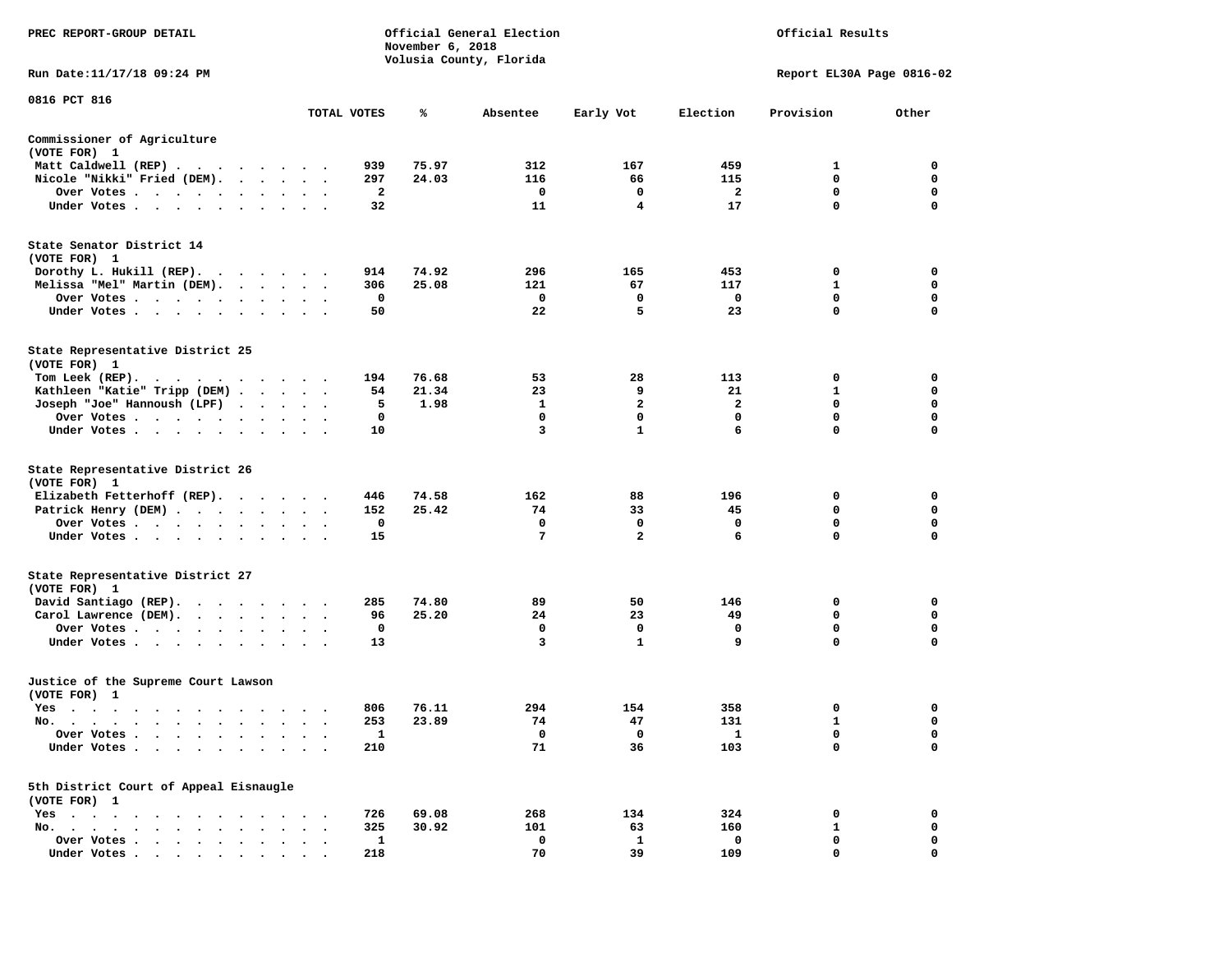| PREC REPORT-GROUP DETAIL                                                                                                                                                                                                                         |                                   |              | November 6, 2018 | Official General Election |           | Official Results |                           |             |
|--------------------------------------------------------------------------------------------------------------------------------------------------------------------------------------------------------------------------------------------------|-----------------------------------|--------------|------------------|---------------------------|-----------|------------------|---------------------------|-------------|
| Run Date: 11/17/18 09:24 PM                                                                                                                                                                                                                      |                                   |              |                  | Volusia County, Florida   |           |                  | Report EL30A Page 0816-03 |             |
| 0816 PCT 816                                                                                                                                                                                                                                     | TOTAL VOTES                       |              | ℁                | Absentee                  | Early Vot | Election         | Provision                 | Other       |
| Circuit Judge 7th Judicial, Grp 15                                                                                                                                                                                                               |                                   |              |                  |                           |           |                  |                           |             |
| (VOTE FOR) 1                                                                                                                                                                                                                                     |                                   |              |                  |                           |           |                  |                           |             |
| Linda L. Gaustad<br>Ryan Will $\dots$ , $\dots$ , $\dots$                                                                                                                                                                                        |                                   | 434<br>627   | 40.90<br>59.10   | 166<br>209                | 80<br>120 | 187<br>298       | 1<br>$\mathbf 0$          | 0<br>0      |
| Over Votes<br>$\ddot{\phantom{0}}$<br>$\bullet$                                                                                                                                                                                                  | $\bullet$<br>$\bullet$            | 1            |                  | 0                         | 0         | 1                | 0                         | 0           |
| Under Votes                                                                                                                                                                                                                                      |                                   | 208          |                  | 64                        | 37        | 107              | $\mathbf 0$               | $\mathbf 0$ |
| County Council Member District 3<br>(VOTE FOR) 1                                                                                                                                                                                                 |                                   |              |                  |                           |           |                  |                           |             |
| Michael J. Arminio<br>$\sim$<br>.                                                                                                                                                                                                                |                                   | 400          | 36.40            | 126                       | 80        | 194              | 0                         | 0           |
| Deborah A. "Deb" Denys                                                                                                                                                                                                                           | $\cdot$ $\cdot$ $\cdot$           | 699          | 63.60            | 263                       | 122       | 313              | 1                         | 0           |
| Over Votes<br>$\bullet$ , $\bullet$ , $\bullet$ , $\bullet$                                                                                                                                                                                      | $\cdot$                           | $\mathbf{2}$ |                  | 0                         | 1         | 1                | 0                         | 0           |
| Under Votes                                                                                                                                                                                                                                      |                                   | 169          |                  | 50                        | 34        | 85               | $\mathbf 0$               | 0           |
| Soil and Water Cons Dist Seat 1<br>(VOTE FOR) 1                                                                                                                                                                                                  |                                   |              |                  |                           |           |                  |                           |             |
| William Bliss.<br>$\mathbf{r}$ , and $\mathbf{r}$ , and $\mathbf{r}$ , and $\mathbf{r}$ , and $\mathbf{r}$                                                                                                                                       |                                   | 510          | 51.41            | 192                       | 97        | 221              | 0                         | 0           |
| Derrick Orberg.<br>$\bullet$ , $\bullet$ , $\bullet$ , $\bullet$ , $\bullet$<br>$\bullet$ , $\bullet$ , $\bullet$ , $\bullet$ , $\bullet$                                                                                                        |                                   | 482          | 48.59            | 164                       | 93        | 225              | 0                         | 0           |
| Over Votes                                                                                                                                                                                                                                       |                                   | 0            |                  | 0                         | 0         | 0                | $\mathbf 0$               | 0           |
| Under Votes<br>$\sim$                                                                                                                                                                                                                            | $\ddot{\phantom{1}}$              | 278          |                  | 83                        | 47        | 147              | $\mathbf{1}$              | $\mathbf 0$ |
| Soil and Water Cons Dist Seat 3<br>(VOTE FOR) 1                                                                                                                                                                                                  |                                   |              |                  |                           |           |                  |                           |             |
| Beth James.<br>$\mathbf{r}$ . The contract of the contract of the contract of the contract of the contract of the contract of the contract of the contract of the contract of the contract of the contract of the contract of the contract of th |                                   | 559          | 57.27            | 199                       | 120       | 240              | 0                         | 0           |
| Wesley Wayne Wilson Jr                                                                                                                                                                                                                           | $\ddot{\phantom{0}}$              | 189          | 19.36            | 59                        | 23        | 106              | 1                         | 0           |
| Christine Wilt.<br>$\bullet$<br>$\bullet$                                                                                                                                                                                                        | $\ddot{\phantom{1}}$              | 228          | 23.36            | 83                        | 48        | 97               | 0                         | $\mathbf 0$ |
| Over Votes<br>$\ddot{\phantom{0}}$<br>$\bullet$                                                                                                                                                                                                  |                                   | 0            |                  | 0                         | 0         | 0                | 0                         | 0           |
| Under Votes<br>$\bullet$                                                                                                                                                                                                                         | $\bullet$<br>$\ddot{\phantom{0}}$ | 294          |                  | 98                        | 46        | 150              | $\mathbf 0$               | $\mathbf 0$ |
| Soil and Water Cons Dist Seat 5<br>(VOTE FOR) 1                                                                                                                                                                                                  |                                   |              |                  |                           |           |                  |                           |             |
| J. Mark Barfield                                                                                                                                                                                                                                 |                                   | 195          | 19.78            | 61                        | 38        | 95               | 1                         | 0           |
| Andy Kelly<br>$\cdot$                                                                                                                                                                                                                            | $\ddot{\phantom{1}}$              | 374          | 37.93            | 141                       | 75        | 158              | 0                         | 0           |
| David Schaefer.<br>$\cdots$                                                                                                                                                                                                                      |                                   | 417          | 42.29            | 143                       | 82        | 192              | $\mathbf 0$               | 0           |
| Over Votes<br>$\ddot{\phantom{0}}$<br>$\bullet$                                                                                                                                                                                                  |                                   | 0            |                  | 0                         | 0         | 0                | $\mathbf 0$               | $\mathbf 0$ |
| Under Votes<br>$\ddot{\phantom{0}}$                                                                                                                                                                                                              |                                   | 284          |                  | 94                        | 42        | 148              | $\mathbf 0$               | $\mathbf 0$ |
| #1 Increased Homestead Exemption<br>(VOTE FOR) 1                                                                                                                                                                                                 |                                   |              |                  |                           |           |                  |                           |             |
| res                                                                                                                                                                                                                                              |                                   |              | 606 49.63        | 226                       | 114       | 265              |                           | 0           |
| No. $\cdot$ $\cdot$ $\cdot$<br>$\bullet$<br>$\cdots$<br>$\bullet$<br>$\bullet$<br>$\bullet$<br>$\bullet$                                                                                                                                         |                                   | 615          | 50.37            | 200                       | 116       | 299              | 0                         | 0           |
| Over Votes .<br>$\bullet$<br>$\ddot{\phantom{a}}$<br>$\ddot{\phantom{a}}$                                                                                                                                                                        |                                   | 0            |                  | 0                         | 0         | 0                | 0                         | 0           |
| Under Votes<br>$\bullet$                                                                                                                                                                                                                         | $\ddot{\phantom{1}}$              | 49           |                  | 13                        | 7         | 29               | $\mathbf 0$               | $\mathbf 0$ |
| #2 Limit on Property Tax Assessments<br>(VOTE FOR) 1                                                                                                                                                                                             |                                   |              |                  |                           |           |                  |                           |             |
| $Yes \t . \t .$<br>$\cdots$                                                                                                                                                                                                                      |                                   | 833          | 68.73            | 281                       | 156       | 396              | 0                         | 0           |
| No.                                                                                                                                                                                                                                              |                                   | 379          | 31.27            | 138                       | 71        | 169              | 1                         | 0           |
| Over Votes                                                                                                                                                                                                                                       |                                   | 0            |                  | 0                         | 0         | 0                | 0                         | 0           |
| Under Votes                                                                                                                                                                                                                                      |                                   | 58           |                  | 20                        | 10        | 28               | 0                         | 0           |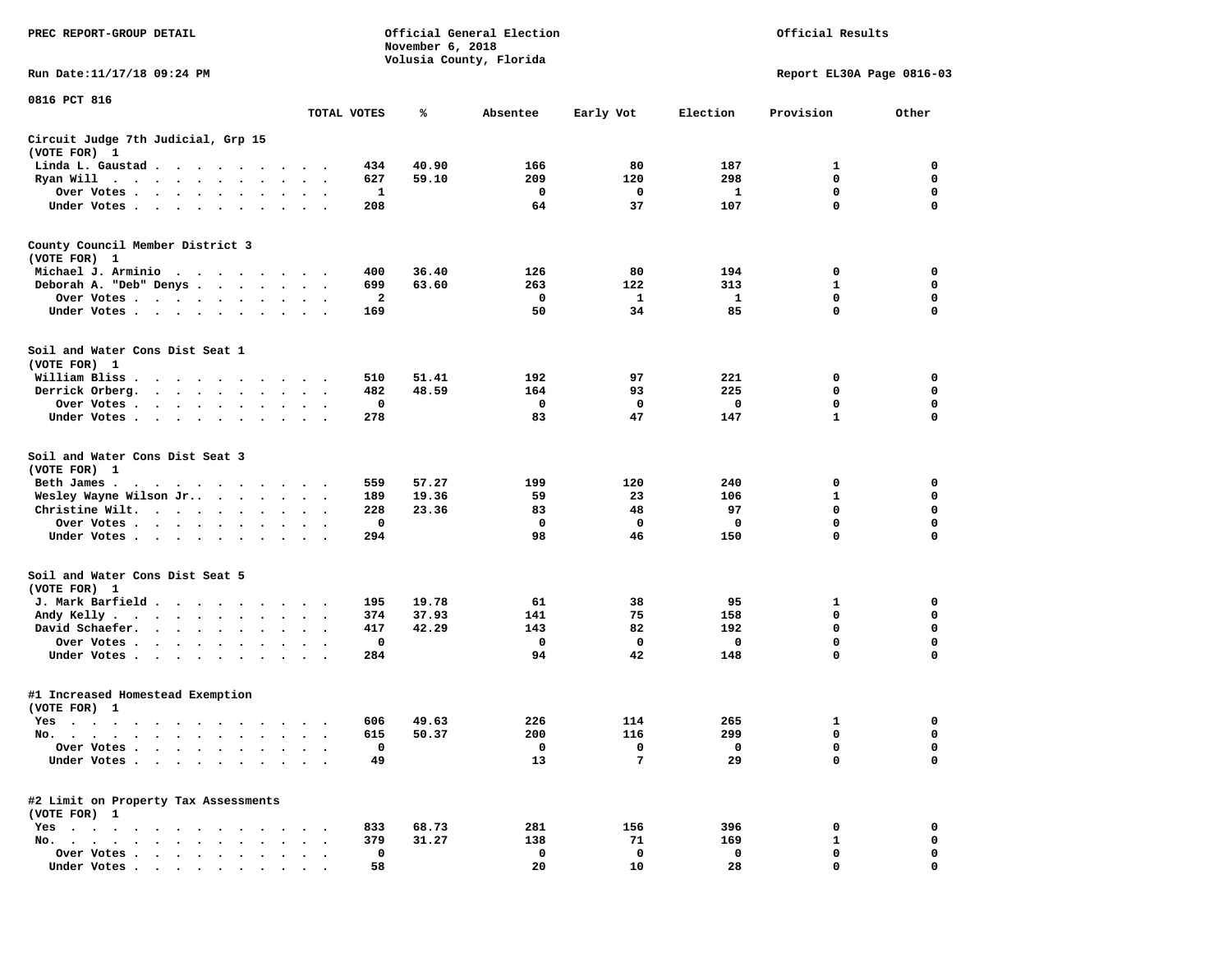| PREC REPORT-GROUP DETAIL                                         |                                                        |                     | November 6, 2018 | Official General Election<br>Volusia County, Florida |                               |                          | Official Results            |                  |
|------------------------------------------------------------------|--------------------------------------------------------|---------------------|------------------|------------------------------------------------------|-------------------------------|--------------------------|-----------------------------|------------------|
| Run Date:11/17/18 09:24 PM                                       |                                                        |                     |                  |                                                      |                               |                          | Report EL30A Page 0816-04   |                  |
| 0816 PCT 816                                                     |                                                        | TOTAL VOTES         | ℁                | Absentee                                             | Early Vot                     | Election                 | Provision                   | Other            |
| #3 Voter Control of Gambling                                     |                                                        |                     |                  |                                                      |                               |                          |                             |                  |
| (VOTE FOR) 1                                                     |                                                        |                     |                  |                                                      |                               |                          |                             |                  |
| Yes                                                              |                                                        | 727                 | 59.44            | 294                                                  | 133                           | 299                      | $\mathbf{1}$                | $\Omega$         |
| No.                                                              |                                                        | 496                 | 40.56            | 131                                                  | 97                            | 268                      | $\mathbf 0$                 | $\mathbf 0$      |
| Over Votes                                                       |                                                        | <b>1</b>            |                  | $\overline{\phantom{0}}$                             | $\mathbf 0$                   | $\mathbf{1}$             | 0                           | $\mathbf 0$      |
| Under Votes                                                      |                                                        | 46                  |                  | 14                                                   | $7\phantom{.0}$               | 25                       | $\mathbf 0$                 | $\mathbf 0$      |
| #4 Voting Restoration Amendment<br>(VOTE FOR) 1                  |                                                        |                     |                  |                                                      |                               |                          |                             |                  |
| Yes                                                              |                                                        | 558                 | 45.26            | 205                                                  | 107                           | 245                      | $\mathbf{1}$                | 0                |
| No.                                                              |                                                        | 675                 | 54.74            | 224                                                  | 121                           | 330                      | $^{\circ}$                  | 0                |
| Over Votes                                                       |                                                        | 0                   |                  | $\overline{\phantom{0}}$                             | $\mathbf 0$                   | $\overline{\phantom{0}}$ | $\mathbf 0$                 | 0                |
| Under Votes                                                      |                                                        | 37                  |                  | 10                                                   | 9                             | 18                       | $\mathbf 0$                 | 0                |
| #5 Supermajority Vote Required<br>(VOTE FOR) 1                   |                                                        |                     |                  |                                                      |                               |                          |                             |                  |
| Yes                                                              |                                                        | 884                 | 73.18            | 309                                                  | 167                           | 407                      | $\mathbf{1}$                | $\mathbf 0$      |
| No.                                                              |                                                        | 324                 | 26.82            | 109                                                  | 61                            | 154                      | $\mathbf 0$                 | $\mathbf 0$      |
| Over Votes                                                       |                                                        | $\mathbf 0$         |                  | $\mathbf 0$                                          | $\mathbf 0$                   | $\overline{\mathbf{0}}$  | $\mathbf 0$                 | $\mathbf 0$      |
| Under Votes                                                      |                                                        | 62                  |                  | 21                                                   | 9                             | 32                       | $\Omega$                    | $\Omega$         |
| #6 Rights of Crime Victims; Judges<br>(VOTE FOR) 1<br>Yes<br>No. |                                                        | 582<br>628          | 48.10<br>51.90   | 230<br>191                                           | 110<br>116                    | 241<br>321               | $\mathbf{1}$<br>$\mathbf 0$ | 0<br>0           |
| Over Votes                                                       |                                                        | $\mathbf 0$         |                  | $\mathbf{o}$                                         | $\overline{\mathbf{0}}$       | $\mathbf 0$              | $\mathbf 0$                 | 0                |
| Under Votes                                                      |                                                        | 60                  |                  | 18                                                   | 11                            | 31                       | $\mathbf 0$                 | $\Omega$         |
| #7 Survivor Benefits                                             |                                                        |                     |                  |                                                      |                               |                          |                             |                  |
| (VOTE FOR) 1                                                     |                                                        |                     |                  |                                                      |                               |                          |                             |                  |
| Yes                                                              |                                                        | 574                 | 47.60            | 215                                                  | 101                           | 257                      | 1                           | 0                |
| No.                                                              |                                                        | 632                 | 52.40            | 201                                                  | 125                           | 306                      | $\Omega$                    | $\mathbf 0$<br>0 |
| Over Votes<br>Under Votes                                        |                                                        | 0<br>64             |                  | $\mathbf 0$<br>23                                    | $\overline{\mathbf{0}}$<br>11 | $\mathbf 0$<br>30        | 0<br>$\mathbf{0}$           | $\Omega$         |
| #9 Prohibits Oil, Gas Drilling, Vaping                           |                                                        |                     |                  |                                                      |                               |                          |                             |                  |
| (VOTE FOR) 1                                                     |                                                        |                     |                  | 225                                                  | 104                           |                          | 0                           |                  |
| Yes<br>No.                                                       |                                                        | 582<br>628          | 48.10<br>51.90   | 198                                                  | 120                           | 253<br>309               | $\mathbf{1}$                | 0<br>0           |
|                                                                  |                                                        | $\mathbf{o}$        |                  | $\overline{0}$                                       | $\overline{0}$                | $\overline{\mathbf{0}}$  | $\mathbf{0}$                | $\Omega$         |
| Over Votes<br>Under Votes                                        |                                                        | 60                  |                  | 16                                                   | 13                            | 31                       | $\mathbf 0$                 | $\Omega$         |
| #10 State and Local Structure and Op                             |                                                        |                     |                  |                                                      |                               |                          |                             |                  |
| (VOTE FOR) 1                                                     |                                                        |                     |                  |                                                      |                               |                          |                             |                  |
| Yes                                                              |                                                        | 620                 | 52.81            | 245<br>165                                           | 105<br>111                    | 270<br>277               | 0<br>$\mathbf{1}$           | 0<br>0           |
| No.<br>Over Votes                                                | $\sim$ $\sim$<br>$\sim$ $\sim$<br>$\ddot{\phantom{0}}$ | 554<br>$\mathbf{1}$ | 47.19            | $\mathbf 0$                                          | $\mathbf 0$                   | $\mathbf{1}$             | $\mathbf 0$                 | $\Omega$         |
| Under Votes                                                      |                                                        | 95                  |                  | 29                                                   | 21                            | 45                       | $\mathbf 0$                 | $\mathbf 0$      |
|                                                                  |                                                        |                     |                  |                                                      |                               |                          |                             |                  |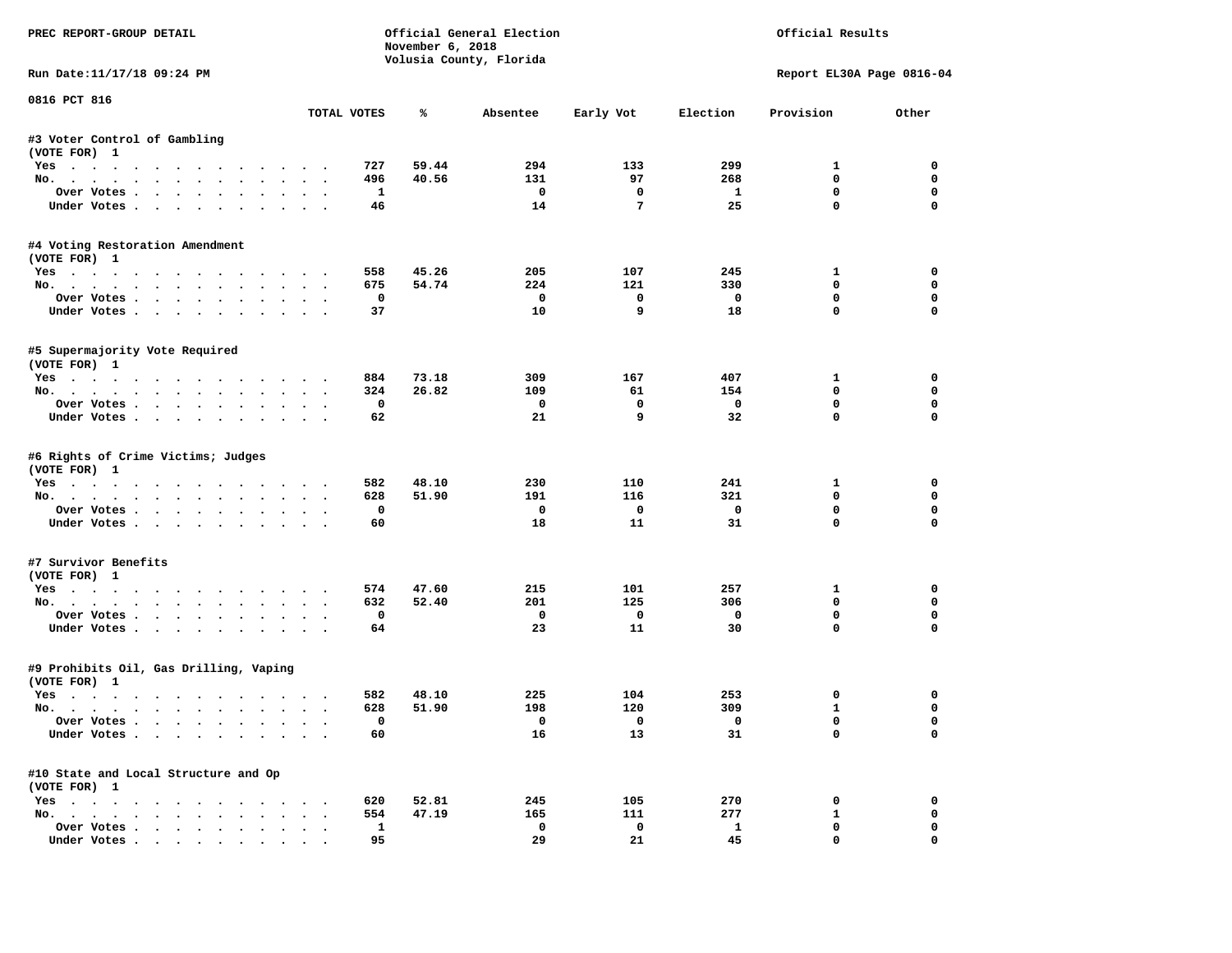| PREC REPORT-GROUP DETAIL                              |              | November 6, 2018 | Official General Election<br>Volusia County, Florida |           | Official Results |                           |          |  |
|-------------------------------------------------------|--------------|------------------|------------------------------------------------------|-----------|------------------|---------------------------|----------|--|
| Run Date: 11/17/18 09:24 PM                           |              |                  |                                                      |           |                  | Report EL30A Page 0816-05 |          |  |
| 0816 PCT 816                                          | TOTAL VOTES  | %ะ               | Absentee                                             | Early Vot | Election         | Provision                 | Other    |  |
| #11 Removal of Obs Prov; Crim Statute<br>(VOTE FOR) 1 |              |                  |                                                      |           |                  |                           |          |  |
| Yes                                                   | 504          | 43.94            | 194                                                  | 95        | 214              | 1                         |          |  |
| No.                                                   | 643          | 56.06            | 205                                                  | 116       | 322              | 0                         |          |  |
| Over Votes                                            | $\mathbf{o}$ |                  | $^{\circ}$                                           | 0         | $^{\circ}$       | 0                         |          |  |
| Under Votes                                           | 123          |                  | 40                                                   | 26        | 57               | 0                         |          |  |
| #12 Lobbying and Abuse of Office<br>(VOTE FOR) 1      |              |                  |                                                      |           |                  |                           |          |  |
| Yes                                                   | 972          | 80.80            | 339                                                  | 184       | 448              | 1                         | 0        |  |
| No.                                                   | 231          | 19.20            | 79                                                   | 42        | 110              | $\Omega$                  | $\Omega$ |  |
| Over Votes                                            |              | 0                | $^{\circ}$                                           | 0         | $^{\circ}$       | 0                         | 0        |  |
| Under Votes.                                          | 67           |                  | 21                                                   | 11        | 35               | 0                         | $\Omega$ |  |
| #13 Ends Dog Racing<br>(VOTE FOR) 1                   |              |                  |                                                      |           |                  |                           |          |  |
| Yes                                                   | 527          | 43.02            | 204                                                  | 106       | 217              | 0                         |          |  |
| No.                                                   | 698          | 56.98            | 221                                                  | 122       | 354              | 1                         | 0        |  |
| Over Votes                                            | 1            |                  | 1                                                    | 0         | 0                |                           |          |  |
| Under Votes                                           | 44           |                  | 13                                                   | 9         | 22               | 0                         |          |  |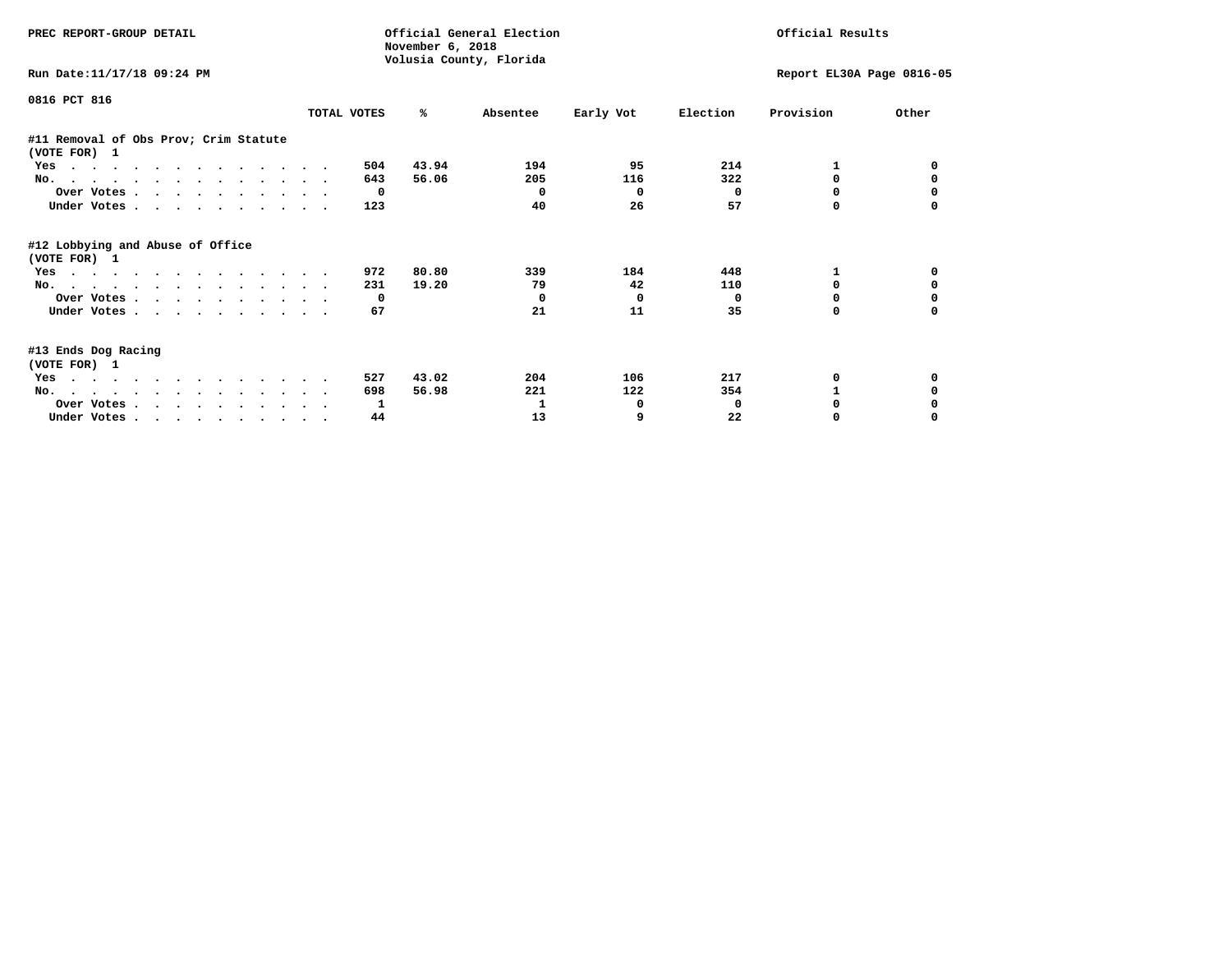**PREC REPORT-GROUP DETAIL COMPUTER CONSUMING A CONSUMING CONSUMING A LIGACION CONSUMING A LIGACION** *November 6, 2018 November 6, 2018*  **Volusia County, Florida Run Date:11/17/18 09:24 PM Report EL30A Page 0901-01 0901 PCT 901** 

Official Results

|                                                                                                                                                        |                                              | TOTAL VOTES    | ℁     | Absentee                | Early Vot      | Election       | Provision   | Other                       |
|--------------------------------------------------------------------------------------------------------------------------------------------------------|----------------------------------------------|----------------|-------|-------------------------|----------------|----------------|-------------|-----------------------------|
| REGISTERED VOTERS - TOTAL .<br>$\ddot{\phantom{1}}$                                                                                                    |                                              | 2,341          |       |                         |                |                |             |                             |
| BALLOTS CAST - TOTAL.<br>$\bullet$<br>$\bullet$                                                                                                        |                                              | 1,387          |       | 465                     | 457            | 463            | 0           | $\mathbf{2}$                |
| BALLOTS CAST - BLANK.                                                                                                                                  |                                              | $\mathbf 0$    |       | 0                       | 0              | 0              | $\mathbf 0$ | $\mathbf 0$                 |
| VOTER TURNOUT - TOTAL<br>$\bullet$<br>$\bullet$<br>$\bullet$<br>$\ddot{\phantom{a}}$<br>$\ddot{\phantom{a}}$                                           |                                              |                | 59.25 |                         |                |                |             |                             |
| VOTER TURNOUT - BLANK<br>$\ddot{\phantom{a}}$<br>$\cdot$<br>$\ddot{\phantom{a}}$<br>$\ddot{\phantom{a}}$                                               |                                              |                |       |                         |                |                |             |                             |
|                                                                                                                                                        |                                              |                |       |                         |                |                |             |                             |
| United States Senator                                                                                                                                  |                                              |                |       |                         |                |                |             |                             |
| (VOTE FOR) 1                                                                                                                                           |                                              |                |       |                         |                |                |             |                             |
| Rick Scott (REP).<br>$\ddot{\phantom{1}}$<br>$\sim$ $\sim$ $\sim$ $\sim$<br>$\overline{\phantom{a}}$                                                   |                                              | 786            | 57.21 | 253                     | 251            | 280            | $\mathbf 0$ | $\mathbf{2}$                |
| Bill Nelson (DEM).<br>$\bullet$<br>$\ddot{\phantom{a}}$<br>$\bullet$<br>$\bullet$                                                                      |                                              | 582            | 42.36 | 207                     | 203            | 172            | $\Omega$    | $\mathbf 0$                 |
| WRITE-IN.<br>$\sim$ $\sim$ $\sim$<br>$\bullet$<br>$\ddot{\phantom{a}}$<br>$\bullet$<br>$\ddot{\phantom{a}}$<br>$\bullet$<br>$\bullet$<br>$\bullet$     | $\bullet$<br>$\overline{\phantom{a}}$        | 6              | .44   | 1                       | $\overline{a}$ | 3              | $\mathbf 0$ | $\mathbf 0$                 |
| Over Votes<br>$\bullet$<br>$\ddot{\phantom{0}}$<br>$\bullet$<br>$\cdot$                                                                                |                                              | ${\bf 1}$      |       | $\mathbf 0$             | $\mathbf 0$    | $\mathbf{1}$   | $\mathbf 0$ | $\mathbf 0$                 |
| Under Votes.<br>$\cdot$ $\cdot$ $\cdot$<br>$\bullet$<br>$\bullet$                                                                                      |                                              | 12             |       | $\overline{\mathbf{4}}$ | $\mathbf{1}$   | 7              | $\mathbf 0$ | $\mathbf 0$                 |
| Representative in Congress District 6                                                                                                                  |                                              |                |       |                         |                |                |             |                             |
| (VOTE FOR) 1                                                                                                                                           |                                              |                |       |                         |                |                |             |                             |
| Michael Waltz (REP).<br>$\bullet$<br>$\cdots$<br>$\ddot{\phantom{1}}$                                                                                  |                                              | 756            | 55.79 | 234                     | 245            | 275            | $\mathbf 0$ | $\mathbf 2$                 |
| Nancy Soderberg (DEM)<br>$\sim 100$ $\sim$<br>$\bullet$<br>$\bullet$<br>$\bullet$                                                                      | $\bullet$<br>$\bullet$                       | 599            | 44.21 | 222                     | 207            | 170            | $\mathbf 0$ | $\mathbf 0$                 |
| Over Votes .<br>$\bullet$<br>$\bullet$<br>$\bullet$<br>$\bullet$<br>$\cdot$<br>$\bullet$                                                               |                                              | $\mathbf 0$    |       | $\mathbf 0$             | 0              | $\mathbf 0$    | $\mathbf 0$ | $\mathbf 0$                 |
| Under Votes<br>$\bullet$<br>$\blacksquare$<br>$\bullet$<br>$\bullet$                                                                                   | $\cdot$                                      | 32             |       | 9                       | 5              | 18             | 0           | $\mathbf 0$                 |
|                                                                                                                                                        |                                              |                |       |                         |                |                |             |                             |
| Governor and Lieutenant Governor<br>(VOTE FOR) 1                                                                                                       |                                              |                |       |                         |                |                |             |                             |
| Ron DeSantis (REP)<br>$\ddot{\phantom{1}}$<br>$\overline{\phantom{a}}$<br>$\sim$<br>$\ddot{\phantom{1}}$                                               |                                              | 771            | 56.03 | 239                     | 249            | 281            | 0           | $\mathbf{2}$                |
| Andrew Gillum (DEM).<br>$\bullet$<br>$\ddot{\phantom{a}}$<br>$\ddot{\phantom{a}}$<br>$\cdot$<br>$\bullet$                                              | $\ddot{\phantom{a}}$<br>$\ddot{\phantom{0}}$ | 576            | 41.86 | 207                     | 200            | 169            | $\Omega$    | $\mathbf 0$                 |
| Darcy G. Richardson (REF)<br>$\bullet$<br>$\ddot{\phantom{a}}$<br>$\ddot{\phantom{a}}$                                                                 |                                              | 9              | .65   | 1                       | $\overline{a}$ | 6              | $\mathbf 0$ | $\mathbf 0$                 |
| Ryan Christopher Foley.<br>$\bullet$<br>$\bullet$<br>$\ddot{\phantom{a}}$<br>$\bullet$                                                                 |                                              | 11             | .80   | 6                       | $\mathbf{2}$   | 3              | $\Omega$    | $\mathbf 0$                 |
| Kyle "KC" Gibson<br>$\ddot{\phantom{a}}$<br>$\ddot{\phantom{a}}$<br>$\ddot{\phantom{a}}$                                                               |                                              | 3              | .22   | $\mathbf{2}$            | $\mathbf{1}$   | $\mathbf 0$    | $\Omega$    | $\mathbf 0$                 |
| Bruce Stanley.<br>$\bullet$ , $\bullet$ , $\bullet$<br>$\bullet$<br>$\bullet$                                                                          |                                              | 4              | .29   | $\overline{\mathbf{2}}$ | $\Omega$       | $\overline{a}$ | $\Omega$    | $\mathbf 0$                 |
| WRITE-IN.<br>$\sim$ $\sim$<br>$\bullet$ .<br><br><br><br><br><br><br><br><br><br><br><br><br>$\bullet$<br>$\ddot{\phantom{a}}$<br>$\ddot{\phantom{a}}$ |                                              | $\overline{a}$ | .15   | $\mathbf{1}$            | $\mathbf{1}$   | 0              | $\mathbf 0$ | $\mathbf 0$                 |
| Over Votes .<br>$\ddot{\phantom{a}}$<br>$\cdot$                                                                                                        |                                              | ${\bf 1}$      |       | 0                       | 1              | $\mathbf 0$    | 0           | 0                           |
| $\ddot{\phantom{0}}$<br>$\bullet$<br>Under Votes.                                                                                                      |                                              | 10             |       | 7                       | $\mathbf{1}$   | $\overline{a}$ | 0           | $\mathbf 0$                 |
| $\cdot$ $\cdot$ $\cdot$ $\cdot$<br>$\bullet$<br>$\bullet$<br>$\ddot{\phantom{a}}$                                                                      | $\bullet$<br>$\bullet$                       |                |       |                         |                |                |             |                             |
| Attorney General                                                                                                                                       |                                              |                |       |                         |                |                |             |                             |
| (VOTE FOR) 1                                                                                                                                           |                                              |                |       |                         |                |                | $\mathbf 0$ |                             |
| Ashley Moody (REP)<br>$\cdot$ $\cdot$ $\cdot$ $\cdot$ $\cdot$<br>$\overline{\phantom{a}}$                                                              |                                              | 809            | 59.53 | 257                     | 261            | 289            | $\mathbf 0$ | $\mathbf{2}$<br>$\mathbf 0$ |
| Sean Shaw (DEM)<br>$\ddot{\phantom{1}}$<br>$\sim$ $-$<br>$\bullet$ .<br>$\ddot{\phantom{0}}$<br>$\bullet$                                              | $\bullet$<br>$\cdot$                         | 512            | 37.67 | 185                     | 189            | 138            |             |                             |
| Jeffrey Marc Siskind.<br>$\bullet$<br>$\ddot{\phantom{a}}$<br>$\ddot{\phantom{a}}$                                                                     |                                              | 38             | 2.80  | 15                      | 6              | 17             | $\mathbf 0$ | $\mathbf 0$                 |
| Over Votes .<br>$\ddot{\phantom{1}}$<br>$\ddot{\phantom{0}}$<br>$\ddot{\phantom{1}}$<br>$\bullet$<br>$\bullet$<br>$\bullet$                            | $\bullet$<br>$\cdot$                         | 0              |       | $\mathbf 0$             | 0              | 0              | $\mathbf 0$ | 0                           |
| Under Votes<br>$\ddot{\phantom{a}}$                                                                                                                    |                                              | 28             |       | 8                       | $\mathbf{1}$   | 19             | 0           | 0                           |
| Chief Financial Officer<br>(VOTE FOR) 1                                                                                                                |                                              |                |       |                         |                |                |             |                             |
| Jimmy Patronis (REP).<br>$\sim$ $\sim$ $\sim$<br>$\bullet$                                                                                             |                                              | 782            | 58.40 | 240                     | 255            | 285            | $\mathbf 0$ | $\mathbf{2}$                |
| Jeremy Ring (DEM).<br>$\ddot{\phantom{0}}$<br>$\bullet$<br>$\bullet$                                                                                   |                                              | 556            | 41.52 | 210                     | 193            | 153            | $\mathbf 0$ | $\mathbf 0$                 |
| WRITE-IN.<br>$\ddot{\phantom{a}}$<br>$\sim$ $\sim$<br>$\sim$<br>$\ddot{\phantom{a}}$<br>$\bullet$<br>$\overline{\phantom{a}}$<br>$\bullet$             | $\ddot{\phantom{a}}$                         | 1              | .07   | $\mathbf 0$             | $\mathbf{1}$   | 0              | $\mathbf 0$ | $\mathbf 0$                 |
| Over Votes .<br>$\cdot$ $\cdot$ $\cdot$<br>$\bullet$                                                                                                   |                                              | 1              |       | 0                       | 1              | 0              | 0           | $\mathbf 0$                 |
| Under Votes.<br>$\cdot$ .<br>$\overline{\phantom{a}}$<br>$\ddot{\phantom{1}}$                                                                          |                                              | 47             |       | 15                      | 7              | 25             | $\Omega$    | $\mathbf 0$                 |
|                                                                                                                                                        |                                              |                |       |                         |                |                |             |                             |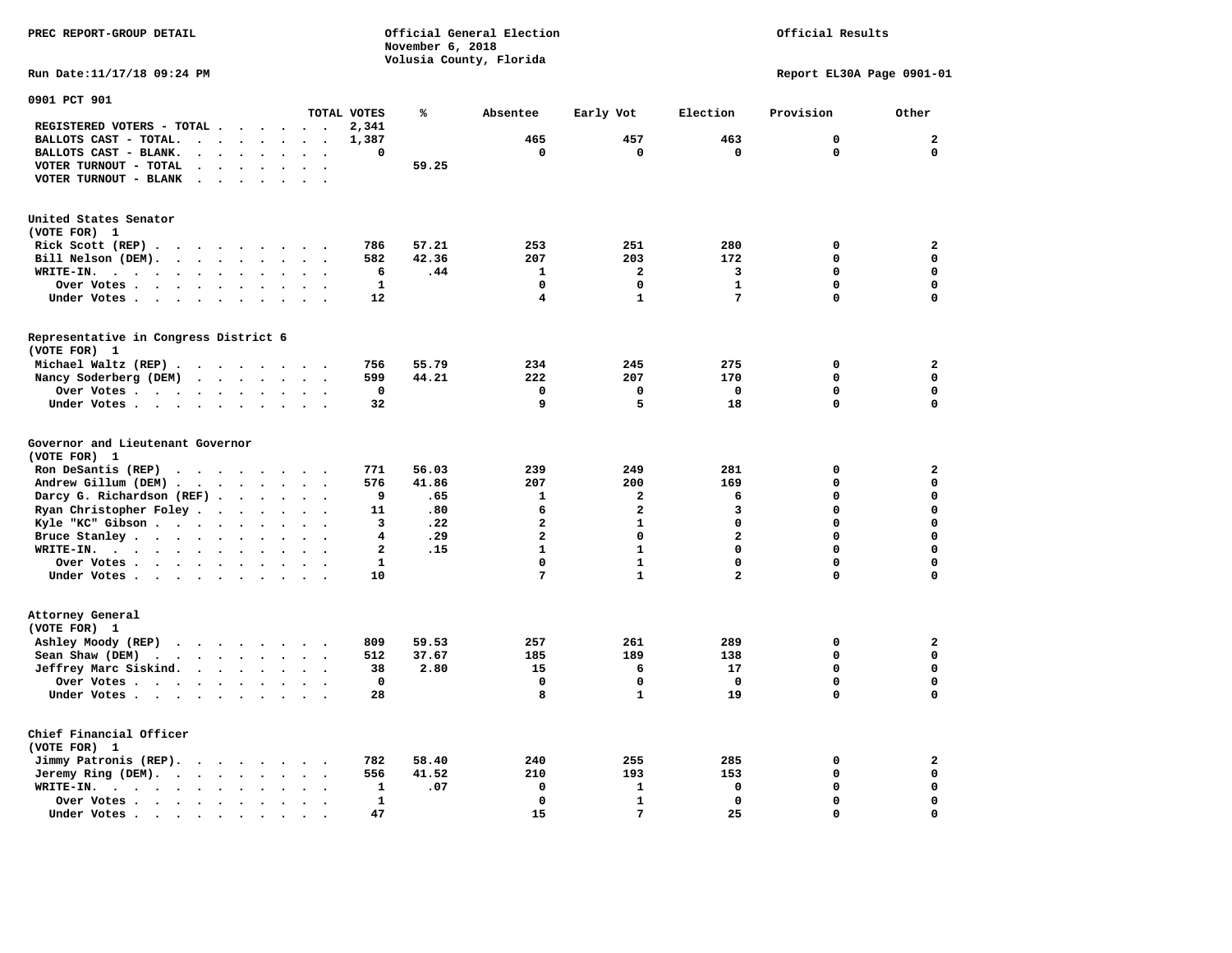| PREC REPORT-GROUP DETAIL                                    | Official General Election<br>November 6, 2018<br>Volusia County, Florida |  |             |       |                          | Official Results        |                         |                           |                         |
|-------------------------------------------------------------|--------------------------------------------------------------------------|--|-------------|-------|--------------------------|-------------------------|-------------------------|---------------------------|-------------------------|
| Run Date:11/17/18 09:24 PM                                  |                                                                          |  |             |       |                          |                         |                         | Report EL30A Page 0901-02 |                         |
| 0901 PCT 901                                                |                                                                          |  | TOTAL VOTES | ℁     | Absentee                 | Early Vot               | Election                | Provision                 | Other                   |
| Commissioner of Agriculture                                 |                                                                          |  |             |       |                          |                         |                         |                           |                         |
| (VOTE FOR) 1                                                |                                                                          |  |             |       |                          |                         |                         |                           |                         |
| Matt Caldwell (REP)                                         |                                                                          |  | 762         | 56.53 | 239                      | 248                     | 274                     | 0                         | 1                       |
| Nicole "Nikki" Fried (DEM).                                 |                                                                          |  | 586         | 43.47 | 214                      | 203                     | 168                     | $\mathbf 0$               | $\mathbf{1}$            |
| Over Votes                                                  |                                                                          |  | $\mathbf 0$ |       | $\mathbf{o}$             | $\mathbf 0$             | $\mathbf 0$             | $\mathbf 0$               | $\mathbf 0$             |
| Under Votes                                                 |                                                                          |  | 39          |       | 12                       | 6                       | 21                      | $\mathbf{0}$              | $\Omega$                |
| State Senator District 14<br>(VOTE FOR) 1                   |                                                                          |  |             |       |                          |                         |                         |                           |                         |
| Dorothy L. Hukill (REP).                                    |                                                                          |  | 759         | 56.73 | 232                      | 249                     | 276                     | 0                         | $\mathbf{2}$            |
| Melissa "Mel" Martin (DEM).                                 |                                                                          |  | 579         | 43.27 | 217                      | 199                     | 163                     | 0                         | $\mathbf 0$             |
| Over Votes                                                  |                                                                          |  | $\mathbf 0$ |       | $\mathbf{o}$             | 0                       | $\mathbf 0$             | $\mathbf 0$               | $\mathbf 0$             |
| Under Votes                                                 |                                                                          |  | 49          |       | 16                       | 9                       | 24                      | $\mathbf 0$               | $\mathbf 0$             |
| State Representative District 27<br>(VOTE FOR) 1            |                                                                          |  |             |       |                          |                         |                         |                           |                         |
| David Santiago (REP).                                       |                                                                          |  | 761         | 56.88 | 231                      | 251                     | 277                     | $\mathbf 0$               | $\mathbf{2}$            |
| Carol Lawrence (DEM).                                       |                                                                          |  | 577         | 43.12 | 220                      | 195                     | 162                     | $\mathbf 0$               | $\mathbf 0$             |
| Over Votes                                                  | $\bullet$                                                                |  | 0           |       | 0                        | 0                       | $\mathbf 0$             | 0                         | 0                       |
| Under Votes                                                 |                                                                          |  | 49          |       | 14                       | 11                      | 24                      | 0                         | $\mathbf 0$             |
| Justice of the Supreme Court Lawson<br>(VOTE FOR) 1         |                                                                          |  |             |       |                          |                         |                         |                           |                         |
| Yes                                                         |                                                                          |  | 862         | 72.44 | 298                      | 265                     | 297                     | 0                         | 2                       |
| No.<br>$\sim$ $\sim$<br>$\cdot$ $\cdot$                     |                                                                          |  | 328<br>0    | 27.56 | 104<br>$\mathbf 0$       | 130                     | 94<br>$\mathbf 0$       | 0<br>$\mathbf 0$          | 0<br>$\mathbf 0$        |
| Over Votes                                                  |                                                                          |  | 197         |       | 63                       | 0<br>62                 | 72                      | $\mathbf 0$               | $\mathbf 0$             |
| Under Votes                                                 | $\cdot$ $\cdot$ $\cdot$                                                  |  |             |       |                          |                         |                         |                           |                         |
| 5th District Court of Appeal Eisnaugle<br>(VOTE FOR) 1      |                                                                          |  |             |       |                          |                         |                         |                           |                         |
| Yes                                                         |                                                                          |  | 805         | 68.28 | 274                      | 256                     | 273                     | $\mathbf 0$               | $\overline{\mathbf{2}}$ |
| No.                                                         |                                                                          |  | 374         | 31.72 | 126                      | 136                     | 112                     | 0                         | 0                       |
| Over Votes<br>$\ddot{\phantom{1}}$<br>$\ddot{\phantom{1}}$  |                                                                          |  | 0           |       | 0                        | $\mathbf 0$             | $\mathbf 0$             | 0                         | 0                       |
| Under Votes<br>$\ddot{\phantom{0}}$                         |                                                                          |  | 208         |       | 65                       | 65                      | 78                      | $\mathbf 0$               | $\mathbf 0$             |
| Circuit Judge 7th Judicial, Grp 15<br>(VOTE FOR) 1          |                                                                          |  |             |       |                          |                         |                         |                           |                         |
| Linda L. Gaustad                                            |                                                                          |  | 684         | 58.31 | 237                      | 232                     | 213                     | 0                         | $\mathbf{2}$            |
| Ryan Will $\cdots$ , $\cdots$ , $\cdots$ , $\cdots$         |                                                                          |  | 489         | 41.69 | 164                      | 161                     | 164                     | $\mathbf 0$               | $\mathbf 0$             |
| Over Votes                                                  |                                                                          |  | 0           |       | $\overline{\phantom{0}}$ | $\overline{\mathbf{0}}$ | $\overline{\mathbf{0}}$ | 0                         | $\mathbf 0$             |
| Under Votes<br>$\bullet$<br>$\ddot{\phantom{1}}$<br>$\cdot$ |                                                                          |  | 214         |       | 64                       | 64                      | 86                      | 0                         | $\mathbf 0$             |
| County Council Member District 3<br>(VOTE FOR) 1            |                                                                          |  |             |       |                          |                         |                         |                           |                         |
| Michael J. Arminio                                          |                                                                          |  | 474         | 39.21 | 146                      | 163                     | 165                     | 0                         | 0                       |
| Deborah A. "Deb" Denys                                      |                                                                          |  | 735         | 60.79 | 267                      | 235                     | 231                     | 0                         | $\mathbf{2}$            |
| Over Votes<br>$\ddot{\phantom{a}}$                          | $\ddot{\phantom{a}}$<br>$\ddot{\phantom{a}}$                             |  | 1           |       | 1                        | 0                       | 0                       | $\mathbf 0$               | $\mathbf 0$             |
| Under Votes, , , , , , , , , ,                              |                                                                          |  | 177         |       | 51                       | 59                      | 67                      | $\Omega$                  | $\mathbf 0$             |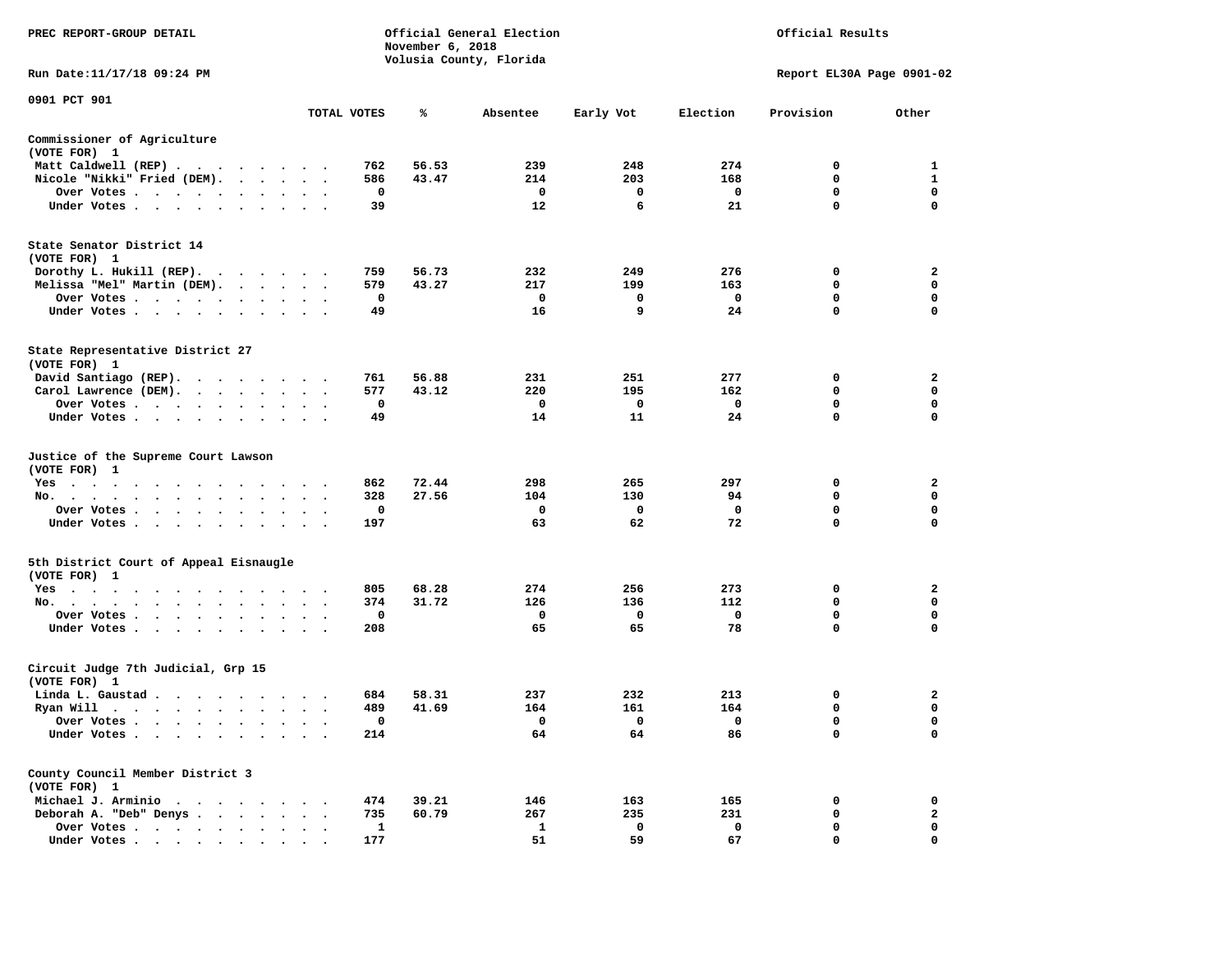| PREC REPORT-GROUP DETAIL                                                                                                       | Official General Election<br>Official Results<br>November 6, 2018<br>Volusia County, Florida |              |           |          |             |              |                           |                |
|--------------------------------------------------------------------------------------------------------------------------------|----------------------------------------------------------------------------------------------|--------------|-----------|----------|-------------|--------------|---------------------------|----------------|
| Run Date: 11/17/18 09:24 PM                                                                                                    |                                                                                              |              |           |          |             |              | Report EL30A Page 0901-03 |                |
| 0901 PCT 901                                                                                                                   |                                                                                              | TOTAL VOTES  | ℁         | Absentee | Early Vot   | Election     | Provision                 | Other          |
| Edgewater Mayor<br>(VOTE FOR) 1                                                                                                |                                                                                              |              |           |          |             |              |                           |                |
| Mike Ignasiak.                                                                                                                 |                                                                                              | 618          | 48.93     | 202      | 202         | 213          | 0                         | 1              |
| Mike Thomas.<br>$\cdots$<br>$\sim$<br>$\bullet$                                                                                | $\ddot{\phantom{1}}$                                                                         | 645          | 51.07     | 214      | 217         | 213          | 0                         | 1              |
| Over Votes .<br>$\mathcal{A}=\mathcal{A}=\mathcal{A}=\mathcal{A}=\mathcal{A}$ .<br>$\bullet$                                   | $\bullet$<br>$\bullet$                                                                       | 0            |           | 0        | 0           | 0            | $\mathbf 0$               | $\mathbf 0$    |
| Under Votes                                                                                                                    | $\ddot{\phantom{a}}$                                                                         | 124          |           | 49       | 38          | 37           | 0                         | $\mathbf 0$    |
| Edgewater City Council District 1<br>(VOTE FOR) 1                                                                              |                                                                                              |              |           |          |             |              |                           |                |
| Rocky Dorcy.<br>$\cdots$<br>$\bullet$                                                                                          | $\cdots$                                                                                     | 599          | 49.83     | 182      | 186         | 231          | 0                         | 0              |
| Christine Elaine Power                                                                                                         |                                                                                              | 603          | 50.17     | 222      | 212         | 167          | 0                         | $\mathbf{2}$   |
| Over Votes<br>$\ddot{\phantom{0}}$<br>$\cdot$<br>$\cdot$                                                                       |                                                                                              | 0<br>$\cdot$ |           | 0        | 0           | 0            | 0                         | 0              |
| Under Votes<br>$\ddot{\phantom{0}}$<br>$\cdot$                                                                                 |                                                                                              | 185          |           | 61       | 59          | 65           | 0                         | $\mathbf 0$    |
| Soil and Water Cons Dist Seat 1<br>(VOTE FOR) 1                                                                                |                                                                                              |              |           |          |             |              |                           |                |
| William Bliss.<br>$\ddot{\phantom{0}}$<br>$\cdots$                                                                             |                                                                                              | 675          | 59.73     | 220      | 234         | 219          | 0                         | 2              |
| Derrick Orberg.                                                                                                                | $\ddot{\phantom{1}}$                                                                         | 455          | 40.27     | 169      | 141         | 145          | 0                         | $\mathbf 0$    |
| Over Votes.<br>$\mathcal{A}$ . The set of the set of the set of the $\mathcal{A}$                                              |                                                                                              | 0            |           | 0        | $\mathbf 0$ | 0            | 0                         | 0              |
| Under Votes<br>$\ddot{\phantom{1}}$                                                                                            | $\bullet$<br>$\ddot{\phantom{1}}$                                                            | 257          |           | 76       | 82          | 99           | 0                         | $\mathbf 0$    |
| Soil and Water Cons Dist Seat 3<br>(VOTE FOR) 1                                                                                |                                                                                              |              |           |          |             |              |                           |                |
| Beth James.<br>the contract of the contract of the contract of the contract of the contract of the contract of the contract of |                                                                                              | 471          | 41.94     | 171      | 154         | 146          | 0                         | 0              |
| Wesley Wayne Wilson Jr                                                                                                         | $\bullet$                                                                                    | 250          | 22.26     | 82       | 62          | 106          | 0                         | 0              |
| Christine Wilt.<br>$\mathcal{A}$ , and $\mathcal{A}$ , and $\mathcal{A}$ , and $\mathcal{A}$                                   | $\bullet$                                                                                    | 402          | 35.80     | 138      | 155         | 107          | $\mathbf 0$               | $\overline{a}$ |
| Over Votes.<br>$\bullet$<br>$\cdot$<br>$\cdot$                                                                                 |                                                                                              | $\mathbf 0$  |           | 0        | 0           | 0            | 0                         | $\mathbf 0$    |
| Under Votes<br>$\bullet$                                                                                                       |                                                                                              | 264          |           | 74       | 86          | 104          | 0                         | 0              |
| Soil and Water Cons Dist Seat 5<br>(VOTE FOR) 1                                                                                |                                                                                              |              |           |          |             |              |                           |                |
| J. Mark Barfield.<br>.                                                                                                         |                                                                                              | 231          | 20.75     | 81       | 72          | 78           | 0                         | 0              |
| Andy Kelly.<br>$\mathbf{r}$ , and $\mathbf{r}$ , and $\mathbf{r}$ , and $\mathbf{r}$                                           | $\bullet$<br>$\ddot{\phantom{0}}$                                                            | 516          | 46.36     | 178      | 176         | 160          | 0                         | 2              |
| David Schaefer.<br>$\cdot$ $\cdot$ $\cdot$ $\cdot$<br>$\ddot{\phantom{1}}$                                                     |                                                                                              | 366          | 32.88     | 125      | 124         | 117          | $\mathbf 0$               | $\mathbf 0$    |
| Over Votes.<br>$\sim$ $\sim$<br>$\mathbf{r}=\mathbf{r}+\mathbf{r}+\mathbf{r}$<br>$\bullet$                                     | $\bullet$<br>$\bullet$                                                                       | 0<br>$\cdot$ |           | 0        | $\mathbf 0$ | 0            | 0                         | $\mathbf 0$    |
| Under Votes                                                                                                                    | $\sim$<br>$\ddot{\phantom{1}}$                                                               | 274          |           | 81       | 85          | 108          | 0                         | 0              |
| #1 Increased Homestead Exemption<br>(VOTE FOR) 1                                                                               |                                                                                              |              |           |          |             |              |                           |                |
| Yes                                                                                                                            |                                                                                              |              | 634 47.71 | 224      | 177         | 231          | $\sim$                    | 2              |
| No.<br>$\bullet$<br>$\bullet$                                                                                                  |                                                                                              | 695          | 52.29     | 225      | 265         | 205          | 0                         | 0              |
| Over Votes                                                                                                                     |                                                                                              | $\mathbf{2}$ |           | 0        | $\mathbf 1$ | 1            | 0                         | 0              |
| Under Votes.<br>$\cdot$ $\cdot$ $\cdot$ $\cdot$                                                                                |                                                                                              | 56           |           | 16       | 14          | 26           | 0                         | 0              |
| #2 Limit on Property Tax Assessments<br>(VOTE FOR) 1                                                                           |                                                                                              |              |           |          |             |              |                           |                |
| Yes                                                                                                                            |                                                                                              | 901          | 68.21     | 303      | 283         | 313          | 0                         | $\mathbf{2}$   |
| $\mathbf{r}$ , $\mathbf{r}$ , $\mathbf{r}$ , $\mathbf{r}$ , $\mathbf{r}$ , $\mathbf{r}$<br>No.                                 |                                                                                              | 420          | 31.79     | 139      | 159         | 122          | 0                         | 0              |
| Over Votes                                                                                                                     |                                                                                              | 3            |           | 0        | 2           | $\mathbf{1}$ | 0                         | 0              |
| Under Votes                                                                                                                    |                                                                                              | 63           |           | 23       | 13          | 27           | 0                         | 0              |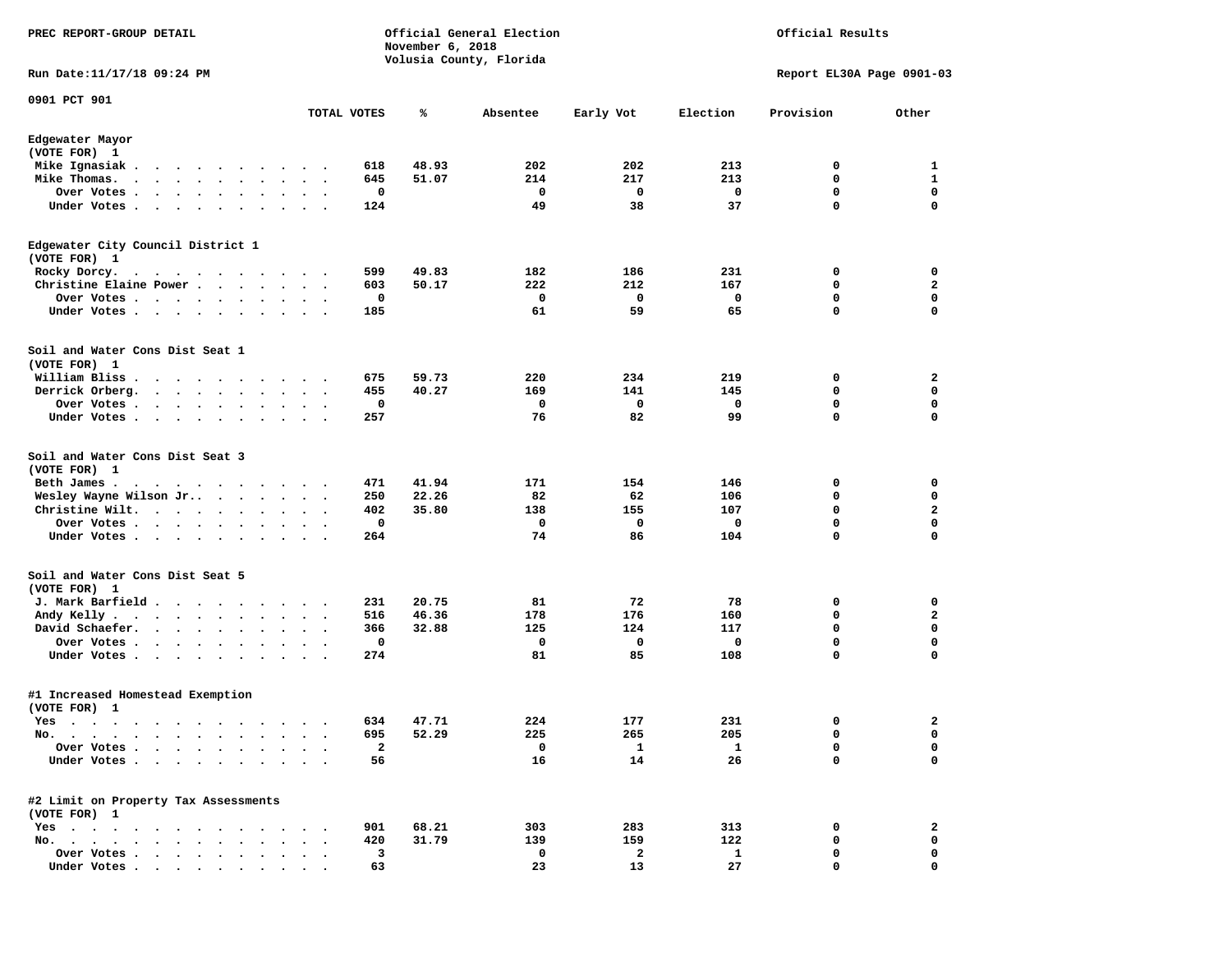| PREC REPORT-GROUP DETAIL                                  |                            |              | November 6, 2018 | Official General Election<br>Volusia County, Florida |                         |                         | Official Results          |                  |
|-----------------------------------------------------------|----------------------------|--------------|------------------|------------------------------------------------------|-------------------------|-------------------------|---------------------------|------------------|
| Run Date:11/17/18 09:24 PM                                |                            |              |                  |                                                      |                         |                         | Report EL30A Page 0901-04 |                  |
| 0901 PCT 901                                              |                            | TOTAL VOTES  | ℁                | Absentee                                             | Early Vot               | Election                | Provision                 | Other            |
| #3 Voter Control of Gambling                              |                            |              |                  |                                                      |                         |                         |                           |                  |
| (VOTE FOR) 1                                              |                            |              |                  |                                                      |                         |                         |                           |                  |
| Yes                                                       |                            | 966          | 71.66            | 359                                                  | 292                     | 313                     | $^{\circ}$                | $\overline{2}$   |
| No.                                                       |                            | 382          | 28.34            | 97                                                   | 151                     | 134                     | 0                         | $\mathbf 0$      |
| Over Votes                                                |                            | <b>1</b>     |                  | $\mathbf{o}$                                         | $\mathbf{1}$            | $\overline{\mathbf{0}}$ | 0                         | $\mathbf 0$      |
| Under Votes                                               |                            | 38           |                  | 9                                                    | 13                      | 16                      | $\mathbf 0$               | $\mathbf 0$      |
| #4 Voting Restoration Amendment<br>(VOTE FOR) 1           |                            |              |                  |                                                      |                         |                         |                           |                  |
| Yes                                                       |                            | 850          | 62.59            | 288                                                  | 286                     | 274                     | 0                         | $\overline{a}$   |
| No.                                                       |                            | 508          | 37.41            | 171                                                  | 161                     | 176                     | $\mathbf 0$               | 0                |
| Over Votes                                                |                            | $\mathbf{1}$ |                  | $\mathbf{o}$                                         | $\mathbf{1}$            | $\mathbf 0$             | 0                         | 0                |
| Under Votes                                               |                            | 28           |                  | 6                                                    | 9                       | 13                      | $\mathbf 0$               | 0                |
| #5 Supermajority Vote Required<br>(VOTE FOR) 1            |                            |              |                  |                                                      |                         |                         |                           |                  |
| Yes                                                       |                            | 898          | 67.72            | 311                                                  | 272                     | 313                     | 0                         | $\overline{a}$   |
| No.                                                       |                            | 428          | 32.28            | 128                                                  | 169                     | 131                     | $\mathbf 0$               | $\mathbf 0$      |
| Over Votes                                                |                            | $\mathbf 0$  |                  | $\mathbf{o}$                                         | $\overline{\mathbf{0}}$ | $\mathbf{o}$            | $\mathbf 0$               | 0                |
| Under Votes                                               |                            | 61           |                  | 26                                                   | 16                      | 19                      | $\Omega$                  | $\Omega$         |
| #6 Rights of Crime Victims; Judges<br>(VOTE FOR) 1<br>Yes |                            | 736          | 55.17            | 260                                                  | 210                     | 264                     | 0                         | 2                |
| No.                                                       |                            | 598          | 44.83            | 183<br>$\mathbf{o}$                                  | 230<br>$\mathbf{o}$     | 185<br>$\mathbf 0$      | 0<br>$\mathbf 0$          | $\mathbf 0$<br>0 |
| Over Votes                                                |                            | 0            |                  | 22                                                   | 17                      | 14                      | $\mathbf 0$               | $\Omega$         |
| Under Votes                                               |                            | 53           |                  |                                                      |                         |                         |                           |                  |
| #7 Survivor Benefits<br>(VOTE FOR) 1                      |                            |              |                  |                                                      |                         |                         |                           |                  |
| Yes                                                       |                            | 727          | 54.74            | 247                                                  | 201                     | 277                     | 0                         | $\mathbf{2}$     |
| No.                                                       |                            | 601          | 45.26            | 193                                                  | 241                     | 167                     | $\Omega$                  | $\mathbf{0}$     |
| Over Votes                                                |                            | $\mathbf 0$  |                  | $\mathbf{o}$                                         | $\overline{\mathbf{0}}$ | $\mathbf 0$             | 0                         | 0                |
| Under Votes                                               |                            | 59           |                  | 25                                                   | 15                      | 19                      | $\mathbf{0}$              | $\mathbf 0$      |
| #9 Prohibits Oil, Gas Drilling, Vaping<br>(VOTE FOR) 1    |                            |              |                  |                                                      |                         |                         |                           |                  |
| Yes                                                       |                            | 789          | 59.06            | 292                                                  | 241                     | 254                     | 0                         | 2                |
| No.                                                       |                            | 547          | 40.94            | 160                                                  | 198                     | 189                     | $\mathbf 0$               | 0                |
| Over Votes                                                |                            | $^{\circ}$   |                  | $\overline{\mathbf{0}}$                              | $\overline{0}$          | $\overline{\mathbf{0}}$ | $\mathbf 0$               | $\mathbf 0$      |
| Under Votes                                               |                            | 51           |                  | 13                                                   | 18                      | 20                      | $\mathbf 0$               | $\Omega$         |
| #10 State and Local Structure and Op<br>(VOTE FOR) 1      |                            |              |                  |                                                      |                         |                         |                           |                  |
| Yes                                                       |                            | 714          | 55.39            | 247                                                  | 209                     | 256                     | 0                         | 2                |
| No.                                                       | $\sim$ $\sim$<br>$\cdot$ . | 575          | 44.61            | 183                                                  | 221                     | 171                     | $\mathbf 0$               | $\mathbf 0$      |
| Over Votes                                                | $\ddot{\phantom{0}}$       | $\mathbf 0$  |                  | $\mathbf 0$                                          | $\mathbf 0$             | $\mathbf 0$             | $\mathbf 0$               | $\mathbf 0$      |
| Under Votes                                               |                            | 98           |                  | 35                                                   | 27                      | 36                      | $\mathbf 0$               | 0                |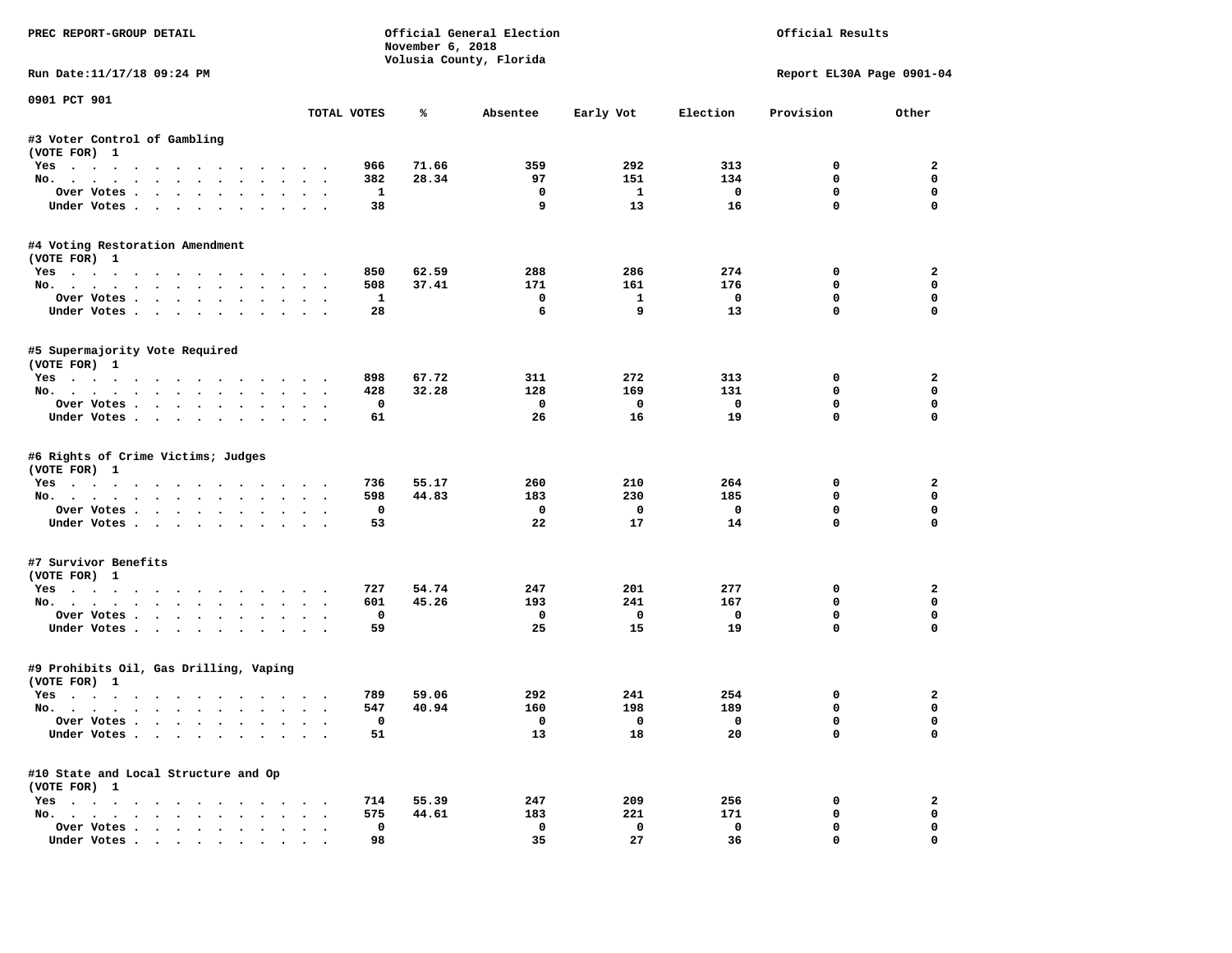| PREC REPORT-GROUP DETAIL                              |             | November 6, 2018 | Official General Election<br>Volusia County, Florida | Official Results |          |                           |              |  |
|-------------------------------------------------------|-------------|------------------|------------------------------------------------------|------------------|----------|---------------------------|--------------|--|
| Run Date:11/17/18 09:24 PM                            |             |                  |                                                      |                  |          | Report EL30A Page 0901-05 |              |  |
| 0901 PCT 901                                          | TOTAL VOTES | ℁                | Absentee                                             | Early Vot        | Election | Provision                 | Other        |  |
| #11 Removal of Obs Prov; Crim Statute<br>(VOTE FOR) 1 |             |                  |                                                      |                  |          |                           |              |  |
| Yes                                                   | 725         | 56.64            | 254                                                  | 238              | 231      | 0                         | $\mathbf{2}$ |  |
| No.                                                   | 555         | 43.36            | 172                                                  | 189              | 194      | $\Omega$                  | $\Omega$     |  |
| Over Votes                                            | -1          |                  | 0                                                    | 0                | 1        | 0                         |              |  |
| Under Votes                                           | 106         |                  | 39                                                   | 30               | 37       | 0                         |              |  |
| #12 Lobbying and Abuse of Office<br>(VOTE FOR) 1      |             |                  |                                                      |                  |          |                           |              |  |
| Yes                                                   | 1,018       | 77.41            | 352                                                  | 324              | 340      | 0                         | $\mathbf{2}$ |  |
| No.                                                   | 297         | 22.59            | 83                                                   | 115              | 99       | $\Omega$                  | 0            |  |
| Over Votes                                            | 1           |                  | $\Omega$                                             | $\mathbf{o}$     | 1        | 0                         | 0            |  |
| Under Votes                                           | 71          |                  | 30                                                   | 18               | 23       | 0                         | $\Omega$     |  |
| #13 Ends Dog Racing<br>(VOTE FOR) 1                   |             |                  |                                                      |                  |          |                           |              |  |
| Yes                                                   | 824         | 61.40            | 294                                                  | 265              | 263      | 0                         | $\mathbf{2}$ |  |
| No.                                                   | 518         | 38.60            | 151                                                  | 181              | 186      | <sup>0</sup>              | 0            |  |
| Over Votes                                            | 0           |                  | 0                                                    | 0                | 0        |                           |              |  |
| Under Votes.                                          | 45          |                  | 20                                                   | 11               | 14       | 0                         | $\Omega$     |  |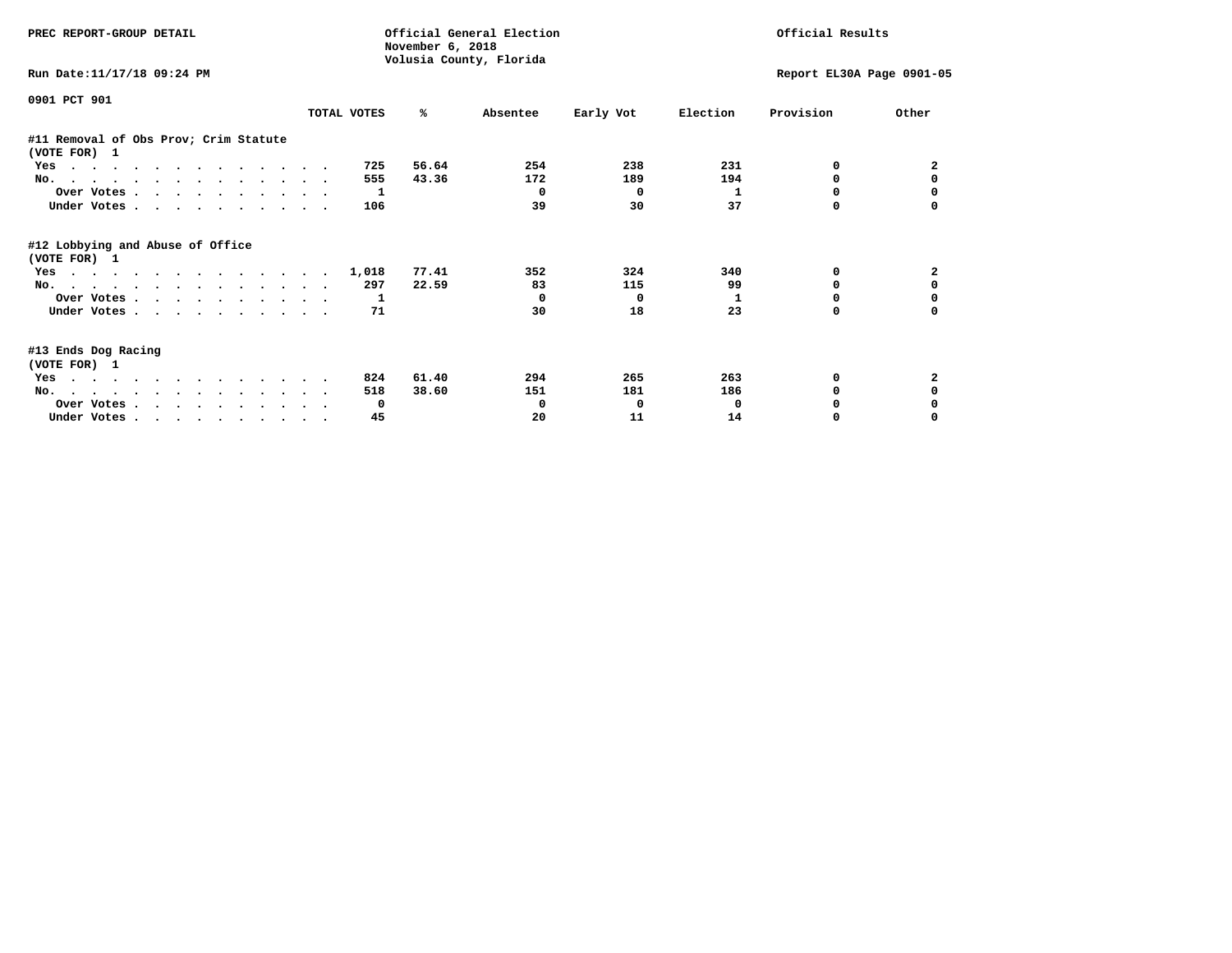**November 6, 2018 Volusia County, Florida Run Date:11/17/18 09:24 PM Report EL30A Page 0902-01 0902 PCT 902 TOTAL VOTES % Absentee Early Vot Election Provision Other REGISTERED VOTERS - TOTAL . . . . . . 4,062 BALLOTS CAST - TOTAL. . . . . . . . 2,457 762 792 903 0 0 BALLOTS CAST - BLANK. . . . . . . . 0 0 0 0 0 0 VOTER TURNOUT - TOTAL . . . . . . . 60.49 VOTER TURNOUT - BLANK . . . . . . . United States Senator (VOTE FOR) 1 Rick Scott (REP) . . . . . . . . . 1,444 59.18 427 441 576 0 0 Bill Nelson (DEM). . . . . . . . . 988 40.49 328 346 314 0 0 WRITE-IN. . . . . . . . . . . . 8 .33 2 1 5 0 0 Over Votes . . . . . . . . . . 0 0 0 0 0 0 Under Votes . . . . . . . . . . 17** 5 4 8 0 0 **Representative in Congress District 6 (VOTE FOR) 1 Michael Waltz (REP) . . . . . . . . 1,440 59.53 428 439 573 0 0 Nancy Soderberg (DEM) . . . . . . . 979 40.47 322 345 312 0 0 Over Votes . . . . . . . . . . 1 0 1 0 0 0**  $\Omega$  **Under Votes . . . . . . . . . . 37** 12 7 18 0 **Governor and Lieutenant Governor (VOTE FOR) 1 Ron DeSantis (REP) . . . . . . . . 1,462 60.09 432 453 577 0 0 Andrew Gillum (DEM) . . . . . . . . 916 37.65 302 325 289 0 0 Darcy G. Richardson (REF) . . . . . . 22 .90** 8 5 9 0 0 0<br>**Ryan Christopher Foley** . . . . . . . . 6 .25 4 0 2 0 0 **Ryan Christopher Foley . . . . . . . 6 .25** 4 0 2 0 0 0<br> **Ryle "KC"** Gibson . . . . . . . . 12 .49 9 1 2 0 0 **Kyle "KC" Gibson . . . . . . . . . . 12 . 49 Bruce Stanley . . . . . . . . . 8 .33 2** 2 4 0 0  **WRITE-IN. . . . . . . . . . . . 7 .29 3 1 3 0 0**  $\mathbf{0}$ **Over Votes . . . . . . . . . . 4** 0 1 3 0  $\mathbf{0}$  **Under Votes . . . . . . . . . . 20** 2 4 14 0 **Attorney General (VOTE FOR) 1 Ashley Moody (REP) . . . . . . . . 1,529 63.23 446 479 604 0 0 Sean Shaw (DEM)** . . . . . . . . 827 34.20 283 297 247 0 0  **Jeffrey Marc Siskind. . . . . . . . 62 2.56 22 12 28 0 0 Over Votes . . . . . . . . . . 0 0 0 0 0 0**  $\mathbf 0$  **Under Votes . . . . . . . . . . 39 11 4 24 0** 0 **Chief Financial Officer (VOTE FOR) 1 Jimmy Patronis (REP). . . . . . . . 1,468 61.55 435 452 581 0 0 Jeremy Ring (DEM).** . . . . . . . 914 38.32 305 327 282 0 0  **WRITE-IN. . . . . . . . . . . . 3 .13 2 1 0 0 0 Over Votes . . . . . . . . . . 0 0 0 0 0 0**  $\mathbf{o}$  **Under Votes . . . . . . . . . . 72** 20 12 40 0

**PREC REPORT-GROUP DETAIL Official General Election Official Results**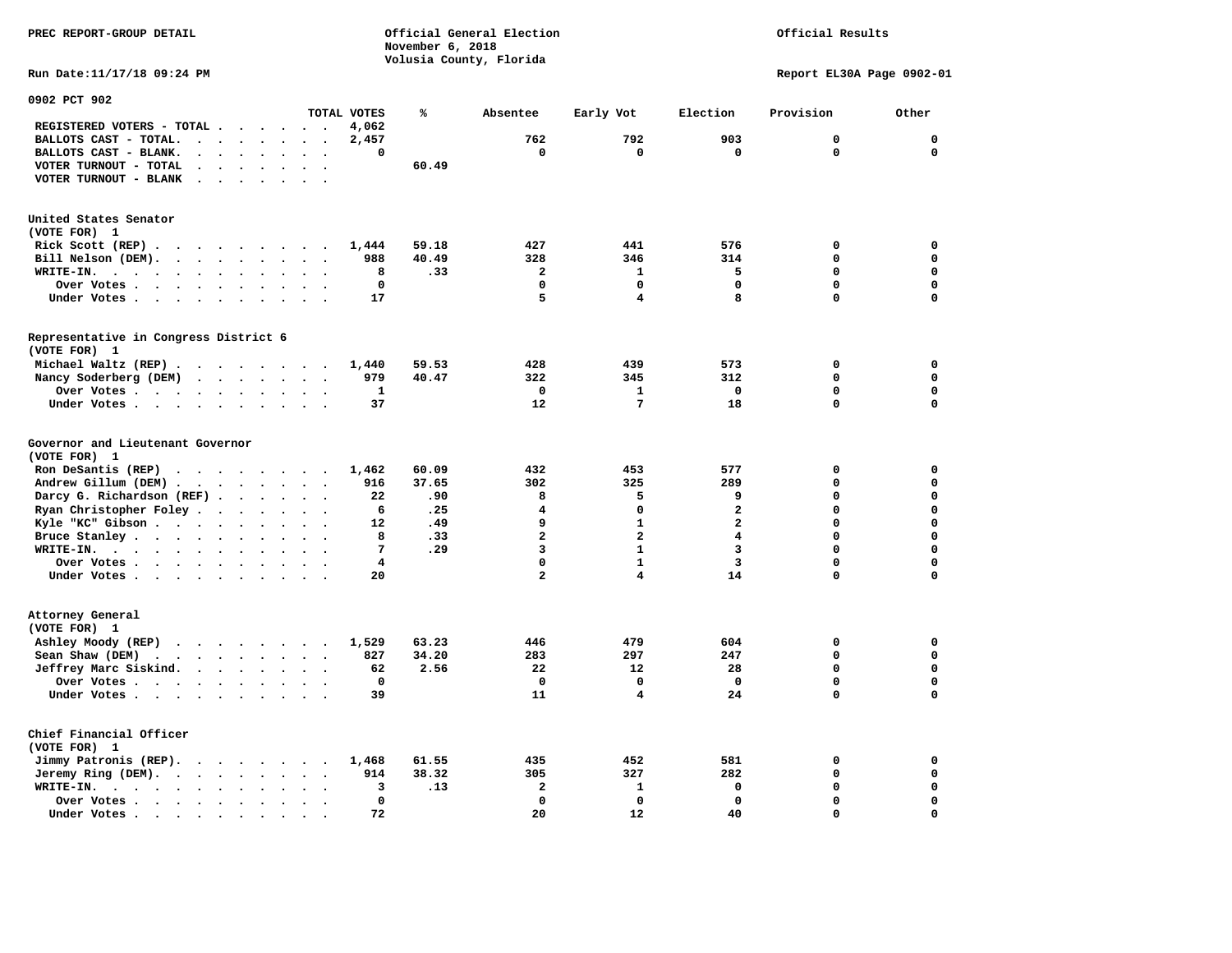| PREC REPORT-GROUP DETAIL                                                                                                                    |                      | November 6, 2018               | Official General Election<br>Volusia County, Florida |                       | Official Results      |                       |                            |                            |
|---------------------------------------------------------------------------------------------------------------------------------------------|----------------------|--------------------------------|------------------------------------------------------|-----------------------|-----------------------|-----------------------|----------------------------|----------------------------|
| Run Date: 11/17/18 09:24 PM                                                                                                                 |                      |                                |                                                      |                       |                       |                       | Report EL30A Page 0902-02  |                            |
| 0902 PCT 902                                                                                                                                |                      | TOTAL VOTES                    | %                                                    | Absentee              | Early Vot             | Election              | Provision                  | Other                      |
| Commissioner of Agriculture                                                                                                                 |                      |                                |                                                      |                       |                       |                       |                            |                            |
| (VOTE FOR) 1                                                                                                                                |                      |                                |                                                      |                       |                       |                       |                            |                            |
| Matt Caldwell (REP)                                                                                                                         |                      | 1,438                          | 60.24                                                | 424                   | 438                   | 576                   | 0                          | 0                          |
| Nicole "Nikki" Fried (DEM).                                                                                                                 |                      | 949                            | 39.76                                                | 321                   | 339                   | 289                   | 0                          | 0                          |
| Over Votes                                                                                                                                  |                      | 0                              |                                                      | 0                     | 0                     | 0                     | 0                          | 0                          |
| Under Votes                                                                                                                                 |                      | 70                             |                                                      | 17                    | 15                    | 38                    | $\mathbf 0$                | $\mathbf 0$                |
| State Senator District 14<br>(VOTE FOR) 1                                                                                                   |                      |                                |                                                      |                       |                       |                       |                            |                            |
| Dorothy L. Hukill $(REP)$ .                                                                                                                 |                      | 1,414                          | 59.71                                                | 422                   | 427                   | 565                   | 0                          | 0                          |
| Melissa "Mel" Martin (DEM).                                                                                                                 |                      | 954                            | 40.29                                                | 315                   | 346                   | 293                   | 0                          | 0                          |
| Over Votes                                                                                                                                  |                      | 1                              |                                                      | 0<br>25               | 0<br>19               | $\mathbf{1}$<br>44    | 0<br>0                     | $\mathbf 0$<br>0           |
| Under Votes                                                                                                                                 |                      | 88                             |                                                      |                       |                       |                       |                            |                            |
| State Representative District 25<br>(VOTE FOR) 1                                                                                            |                      |                                |                                                      |                       |                       |                       |                            |                            |
| Tom Leek $(REP)$ .                                                                                                                          |                      | 161                            | 62.65                                                | 64                    | 57                    | 40                    | 0                          | 0                          |
| Kathleen "Katie" Tripp (DEM)                                                                                                                |                      | 89                             | 34.63                                                | 26                    | 37                    | 26                    | 0                          | 0                          |
| Joseph "Joe" Hannoush (LPF)                                                                                                                 |                      | 7<br>0                         | 2.72                                                 | 1<br>0                | 1<br>$\Omega$         | 5<br>0                | 0<br>0                     | $\mathbf 0$<br>0           |
| Over Votes<br>Under Votes                                                                                                                   |                      | 8                              |                                                      | 3                     | $\mathbf{2}$          | 3                     | 0                          | 0                          |
| State Representative District 27<br>(VOTE FOR) 1<br>David Santiago (REP).<br>$\cdots$<br>Carol Lawrence (DEM).<br>Over Votes<br>Under Votes | $\ddot{\phantom{1}}$ | 1,283<br>842<br>0<br>67        | 60.38<br>39.62                                       | 361<br>290<br>0<br>17 | 385<br>296<br>0<br>14 | 537<br>256<br>0<br>36 | 0<br>0<br>$\mathbf 0$<br>0 | 0<br>0<br>$\mathbf 0$<br>0 |
| Justice of the Supreme Court Lawson<br>(VOTE FOR) 1                                                                                         |                      |                                |                                                      |                       |                       |                       |                            |                            |
| Yes                                                                                                                                         |                      | 1,522                          | 72.13                                                | 485                   | 512                   | 525                   | 0                          | 0                          |
| No.                                                                                                                                         |                      | 588                            | 27.87                                                | 163                   | 189                   | 236                   | 0                          | 0                          |
| Over Votes<br>Under Votes                                                                                                                   |                      | 1<br>346                       |                                                      | 0<br>114              | 1<br>90               | 0<br>142              | 0<br>$\mathbf 0$           | 0<br>$\mathbf 0$           |
|                                                                                                                                             |                      |                                |                                                      |                       |                       |                       |                            |                            |
| 5th District Court of Appeal Eisnaugle<br>(VOTE FOR) 1                                                                                      |                      |                                |                                                      |                       |                       |                       |                            |                            |
| Yes                                                                                                                                         |                      | 1,386                          | 66.03                                                | 434                   | 460                   | 492                   | 0                          | 0                          |
| No.<br>the contract of the contract of the contract of the contract of the contract of the contract of the contract of                      |                      | 713                            | 33.97                                                | 213                   | 234                   | 266                   | $\mathbf 0$                | $\mathbf 0$                |
| Over Votes                                                                                                                                  |                      | 0                              |                                                      | 0                     | 0                     | 0                     | 0                          | 0                          |
| Under Votes.<br>$\bullet$                                                                                                                   |                      | 358                            |                                                      | 115                   | 98                    | 145                   | 0                          | 0                          |
| Circuit Judge 7th Judicial, Grp 15<br>(VOTE FOR) 1                                                                                          |                      |                                |                                                      |                       |                       |                       |                            |                            |
| Linda L. Gaustad.<br>$\sim$<br>$\bullet$                                                                                                    |                      | 1,169                          | 55.80                                                | 359                   | 410                   | 400                   | 0                          | 0                          |
| Ryan Will $\cdots$<br>$\ddot{\phantom{0}}$<br>$\bullet$                                                                                     |                      | 926                            | 44.20                                                | 300                   | 290                   | 336                   | 0                          | 0                          |
| Over Votes.<br><u>in the second second</u><br>Under Votes.                                                                                  |                      | $\overline{\mathbf{4}}$<br>358 |                                                      | 0<br>103              | $\mathbf{1}$<br>91    | 3<br>164              | 0<br>0                     | 0<br>$\Omega$              |
|                                                                                                                                             |                      |                                |                                                      |                       |                       |                       |                            |                            |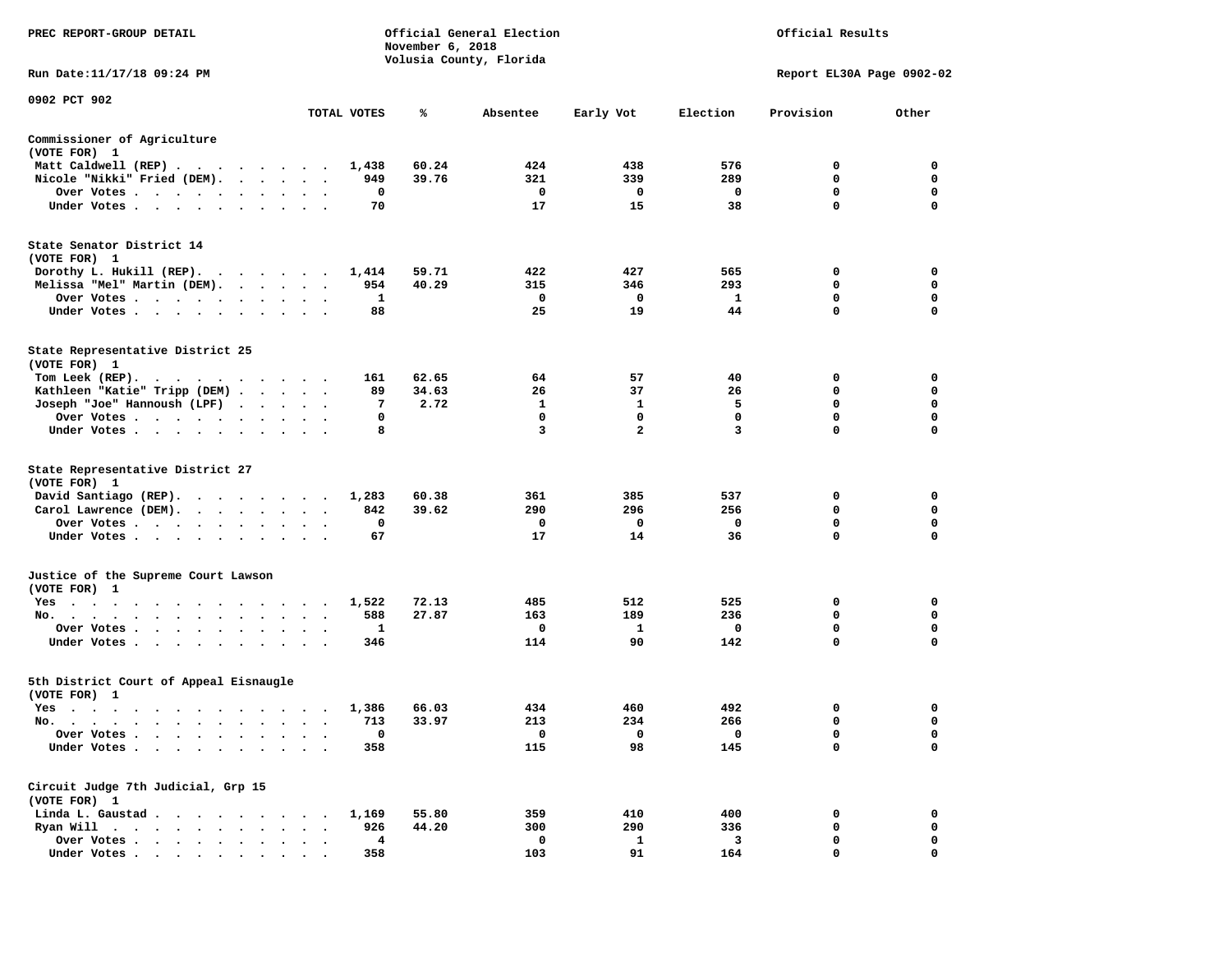| PREC REPORT-GROUP DETAIL                                                                          |                                              |             | November 6, 2018 | Official General Election<br>Volusia County, Florida |           | Official Results |                           |                  |  |
|---------------------------------------------------------------------------------------------------|----------------------------------------------|-------------|------------------|------------------------------------------------------|-----------|------------------|---------------------------|------------------|--|
| Run Date: 11/17/18 09:24 PM                                                                       |                                              |             |                  |                                                      |           |                  | Report EL30A Page 0902-03 |                  |  |
| 0902 PCT 902                                                                                      |                                              | TOTAL VOTES | ℁                | Absentee                                             | Early Vot | Election         | Provision                 | Other            |  |
| County Council Member District 3                                                                  |                                              |             |                  |                                                      |           |                  |                           |                  |  |
| (VOTE FOR) 1                                                                                      |                                              |             |                  |                                                      |           |                  |                           |                  |  |
| Michael J. Arminio<br>$\cdots$                                                                    | $\cdot$                                      | 915         | 42.56            | 271                                                  | 292       | 352              | 0                         | 0                |  |
| Deborah A. "Deb" Denys                                                                            | $\sim$<br>$\bullet$                          | 1,235       | 57.44            | 390                                                  | 412       | 433              | 0                         | 0                |  |
| Over Votes<br>$\bullet$<br>$\bullet$<br>$\bullet$<br>Under Votes                                  |                                              | 1<br>306    |                  | 0<br>101                                             | 1<br>87   | 0<br>118         | 0<br>$\mathbf 0$          | 0<br>$\mathbf 0$ |  |
| $\bullet$ $\bullet$                                                                               |                                              |             |                  |                                                      |           |                  |                           |                  |  |
| Edgewater Mayor                                                                                   |                                              |             |                  |                                                      |           |                  |                           |                  |  |
| (VOTE FOR) 1                                                                                      |                                              |             |                  |                                                      |           |                  |                           |                  |  |
| Mike Ignasiak.                                                                                    | $\cdot$                                      | 1,099       | 49.42            | 353                                                  | 366       | 380              | 0                         | 0                |  |
| Mike Thomas.                                                                                      | $\bullet$<br>$\bullet$<br>$\cdot$            | 1,125       | 50.58            | 323                                                  | 366       | 436              | 0                         | 0                |  |
| Over Votes.<br>$\cdots$                                                                           |                                              | 1           |                  | 0<br>86                                              | 1<br>59   | 0<br>87          | 0<br>0                    | 0<br>0           |  |
| Under Votes<br>$\ddot{\phantom{0}}$                                                               | $\bullet$<br>$\bullet$                       | 232         |                  |                                                      |           |                  |                           |                  |  |
| Edgewater City Council District 1                                                                 |                                              |             |                  |                                                      |           |                  |                           |                  |  |
| (VOTE FOR) 1                                                                                      |                                              |             |                  |                                                      |           |                  |                           |                  |  |
| Rocky Dorcy.                                                                                      |                                              | 1,076       | 50.95            | 265                                                  | 340       | 471              | 0                         | 0                |  |
| Christine Elaine Power                                                                            | $\bullet$                                    | 1,036       | 49.05            | 366                                                  | 361       | 309              | 0                         | 0                |  |
| Over Votes                                                                                        | $\bullet$<br>$\bullet$                       | 0           |                  | 0                                                    | 0         | 0                | 0<br>0                    | $\mathbf 0$<br>0 |  |
| Under Votes                                                                                       | $\ddot{\phantom{0}}$<br>$\ddot{\phantom{1}}$ | 345         |                  | 131                                                  | 91        | 123              |                           |                  |  |
| Soil and Water Cons Dist Seat 1                                                                   |                                              |             |                  |                                                      |           |                  |                           |                  |  |
| (VOTE FOR) 1                                                                                      |                                              |             |                  |                                                      |           |                  |                           |                  |  |
| William Bliss.<br>$\ddot{\phantom{0}}$<br>$\ddot{\phantom{1}}$<br>$\cdot$ $\cdot$ $\cdot$ $\cdot$ | $\cdot$<br>$\bullet$                         | 1,171       | 57.54            | 356                                                  | 404       | 411              | 0                         | 0                |  |
| Derrick Orberg.<br>$\cdot$ $\cdot$ $\cdot$ $\cdot$<br>$\bullet$                                   |                                              | 864         | 42.46            | 265                                                  | 268       | 331              | 0                         | 0                |  |
| Over Votes<br>$\bullet$<br>$\bullet$                                                              |                                              | 0           |                  | 0                                                    | 0         | 0                | 0                         | 0<br>$\Omega$    |  |
| Under Votes<br>$\bullet$                                                                          |                                              | 422         |                  | 141                                                  | 120       | 161              | $\mathbf 0$               |                  |  |
| Soil and Water Cons Dist Seat 3<br>(VOTE FOR) 1                                                   |                                              |             |                  |                                                      |           |                  |                           |                  |  |
| Beth James.<br>$\cdots$                                                                           |                                              | 928         | 45.67            | 276                                                  | 297       | 355              | 0                         | 0                |  |
| Wesley Wayne Wilson Jr                                                                            | $\ddot{\phantom{1}}$<br>$\bullet$ .          | 411         | 20.23            | 121                                                  | 120       | 170              | 0                         | $\mathbf 0$      |  |
| Christine Wilt.<br>$\bullet$<br>$\bullet$<br>$\bullet$                                            |                                              | 693         | 34.10            | 222                                                  | 253       | 218              | 0                         | 0                |  |
| Over Votes<br>$\bullet$                                                                           | $\bullet$<br>$\bullet$                       | 0           |                  | 0                                                    | 0         | 0                | 0                         | 0                |  |
| Under Votes                                                                                       |                                              | 425         |                  | 143                                                  | 122       | 160              | $\mathbf 0$               | $\mathbf 0$      |  |
| Soil and Water Cons Dist Seat 5                                                                   |                                              |             |                  |                                                      |           |                  |                           |                  |  |
| (VOTE FOR) 1                                                                                      |                                              |             |                  |                                                      |           |                  |                           |                  |  |
| J. Mark Barfield                                                                                  |                                              | 438         | 21.57            | 126                                                  | 139       | 173              | 0                         | 0                |  |
| Andy Kelly                                                                                        |                                              | 877         | 43.18<br>35.25   | 269                                                  | 305       | 303              | $\mathbf 0$               | $\mathbf 0$      |  |
| David Schaefer.                                                                                   |                                              | 716         |                  | 224<br>0                                             | 224<br>0  | 268              | 0<br>$\mathbf 0$          | 0<br>0           |  |
| Over Votes .<br>Under Votes.<br>$\ddot{\phantom{a}}$<br>$\ddot{\phantom{a}}$                      |                                              | 1<br>425    |                  | 143                                                  | 124       | 1<br>158         | 0                         | 0                |  |
| #1 Increased Homestead Exemption                                                                  |                                              |             |                  |                                                      |           |                  |                           |                  |  |
| (VOTE FOR) 1                                                                                      |                                              |             |                  |                                                      |           |                  |                           |                  |  |
| $Yes \cdot \cdot \cdot$<br>$\bullet$<br>$\cdot$<br>$\cdot$                                        |                                              | 1,180       | 50.04            | 398                                                  | 366       | 416              | 0                         | 0                |  |
| No.<br>$\cdot$<br>$\sim$ $\sim$<br>$\sim$                                                         |                                              | 1,178       | 49.96            | 328                                                  | 399       | 451              | 0                         | 0                |  |
| Over Votes .<br>$\cdot$ $\cdot$ $\cdot$ $\cdot$                                                   |                                              | 2           |                  | 0                                                    | 2         | 0                | 0                         | 0                |  |
| Under Votes                                                                                       |                                              | 97          |                  | 36                                                   | 25        | 36               | 0                         | 0                |  |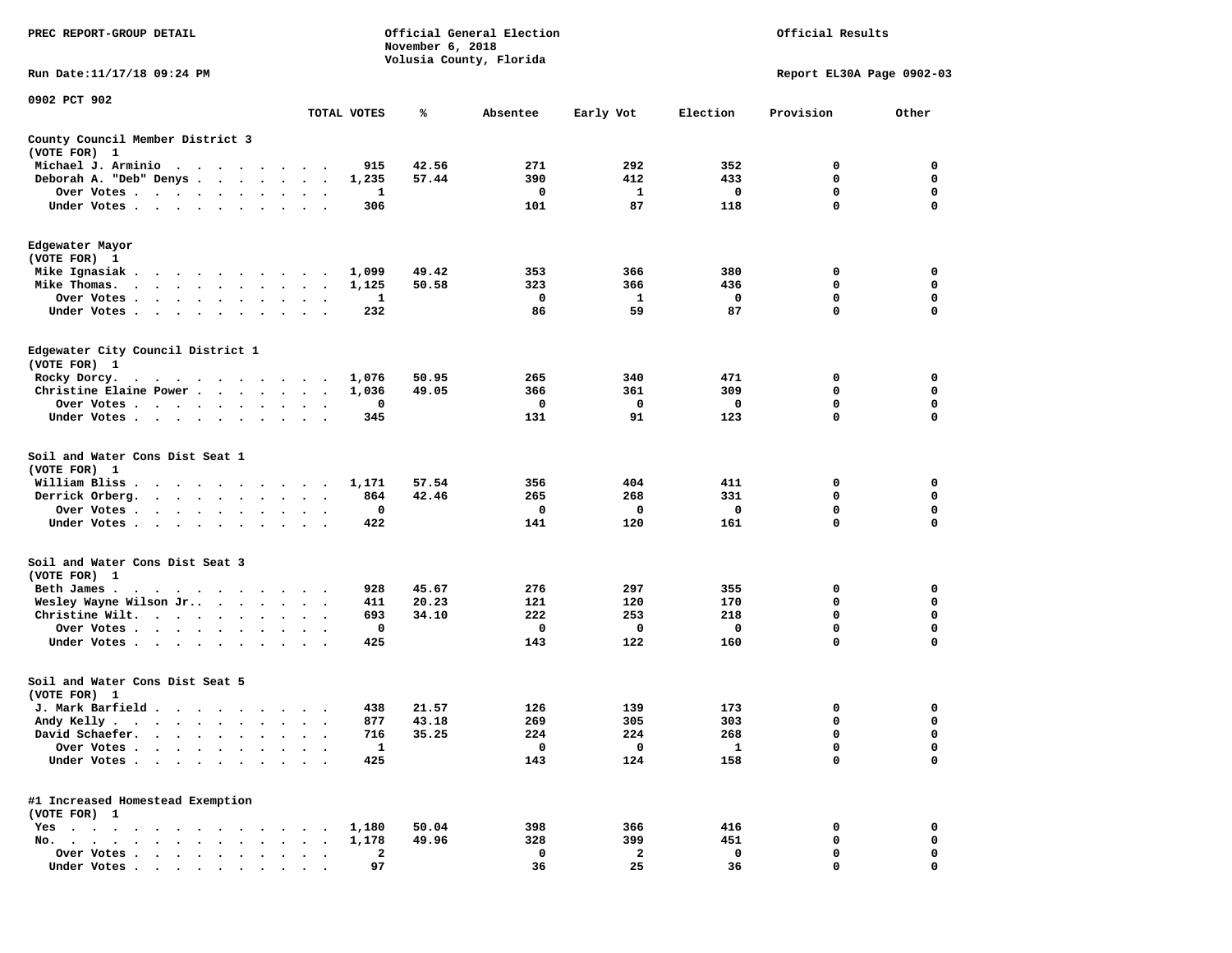| PREC REPORT-GROUP DETAIL                               |                      |                | November 6, 2018 | Official General Election<br>Volusia County, Florida | Official Results        |                         |                           |             |
|--------------------------------------------------------|----------------------|----------------|------------------|------------------------------------------------------|-------------------------|-------------------------|---------------------------|-------------|
| Run Date:11/17/18 09:24 PM                             |                      |                |                  |                                                      |                         |                         | Report EL30A Page 0902-04 |             |
| 0902 PCT 902                                           |                      | TOTAL VOTES    | ℁                | Absentee                                             | Early Vot               | Election                | Provision                 | Other       |
|                                                        |                      |                |                  |                                                      |                         |                         |                           |             |
| #2 Limit on Property Tax Assessments<br>(VOTE FOR) 1   |                      |                |                  |                                                      |                         |                         |                           |             |
| Yes                                                    |                      | 1,549          | 66.68            | 493                                                  | 474                     | 582                     | $^{\circ}$                | $^{\circ}$  |
| No.                                                    |                      | 774            | 33.32            | 221                                                  | 285                     | 268                     | 0                         | $\mathbf 0$ |
| Over Votes                                             |                      | 0              |                  | $\overline{\phantom{0}}$                             | $\overline{\mathbf{0}}$ | $\overline{\mathbf{0}}$ | 0                         | $\mathbf 0$ |
| Under Votes                                            |                      | 134            |                  | 48                                                   | 33                      | 53                      | $\mathbf 0$               | $\mathbf 0$ |
| #3 Voter Control of Gambling<br>(VOTE FOR) 1           |                      |                |                  |                                                      |                         |                         |                           |             |
| Yes                                                    |                      | 1,574          | 65.78            | 539                                                  | 490                     | 545                     | 0                         | $\mathbf 0$ |
| No.                                                    |                      | 819            | 34.22            | 207                                                  | 285                     | 327                     | $\mathbf 0$               | 0           |
| Over Votes                                             |                      | 3              |                  | $\mathbf 0$                                          | $\mathbf{1}$            | $\overline{\mathbf{2}}$ | $\mathbf 0$               | 0           |
| Under Votes                                            |                      | 61             |                  | 16                                                   | 16                      | 29                      | $\mathbf 0$               | 0           |
| #4 Voting Restoration Amendment<br>(VOTE FOR) 1        |                      |                |                  |                                                      |                         |                         |                           |             |
| Yes 1,399                                              |                      |                | 58.34            | 446                                                  | 450                     | 503                     | 0                         | 0           |
| No.                                                    |                      | 999            | 41.66            | 301                                                  | 326                     | 372                     | 0                         | $\mathbf 0$ |
| Over Votes.                                            |                      | $\overline{a}$ |                  | $\mathbf{o}$                                         | $\overline{\mathbf{0}}$ | $\overline{a}$          | $\mathbf 0$               | $\mathbf 0$ |
| Under Votes                                            |                      | 57             |                  | 15                                                   | 16                      | 26                      | $\Omega$                  | $\Omega$    |
| #5 Supermajority Vote Required<br>(VOTE FOR) 1<br>Yes  |                      | 1,648          | 70.49            | 538                                                  | 499                     | 611                     | 0                         | 0           |
| No.                                                    |                      | 690            | 29.51            | 187                                                  | 262                     | 241                     | 0                         | 0           |
| Over Votes                                             |                      | $\mathbf{1}$   |                  | $\mathbf{o}$                                         | $\mathbf{1}$            | $\mathbf 0$             | $\mathbf 0$               | 0           |
| Under Votes                                            |                      | 118            |                  | 37                                                   | 30                      | 51                      | $\mathbf 0$               | $\Omega$    |
| #6 Rights of Crime Victims; Judges<br>(VOTE FOR) 1     |                      |                |                  |                                                      |                         |                         |                           |             |
| Yes                                                    |                      | 1,230          | 52.32            | 391                                                  | 377                     | 462                     | 0                         | 0           |
| No.                                                    |                      | 1,121          | 47.68            | 333                                                  | 395                     | 393                     | $\Omega$                  | $\mathbf 0$ |
| Over Votes                                             |                      | 0              |                  | $\mathbf 0$                                          | $\overline{\mathbf{0}}$ | $\mathbf 0$             | 0                         | 0           |
| Under Votes                                            |                      | 106            |                  | 38                                                   | 20                      | 48                      | $\mathbf{0}$              | $\Omega$    |
| #7 Survivor Benefits<br>(VOTE FOR) 1                   |                      |                |                  |                                                      |                         |                         |                           |             |
| Yes                                                    |                      | 1,255          | 53.59            | 399                                                  | 372                     | 484                     | 0                         | 0           |
| No.                                                    |                      | 1,087          | 46.41            | 327                                                  | 389                     | 371                     | $\mathbf 0$               | 0           |
| Over Votes                                             |                      | $\Omega$       |                  | $\overline{\mathbf{0}}$                              | $\overline{0}$          | $\overline{0}$          | $\mathbf 0$               | $\Omega$    |
| Under Votes                                            |                      | 115            |                  | 36                                                   | 31                      | 48                      | $\mathbf 0$               | $\Omega$    |
| #9 Prohibits Oil, Gas Drilling, Vaping<br>(VOTE FOR) 1 |                      |                |                  |                                                      |                         |                         |                           |             |
| Yes 1,401                                              |                      |                | 59.57            | 436                                                  | 467                     | 498                     | 0                         | 0           |
| No.                                                    |                      | 951            | 40.43            | 291                                                  | 299                     | 361                     | $\mathbf 0$               | 0           |
| Over Votes                                             | $\ddot{\phantom{0}}$ | $\mathbf 0$    |                  | $\mathbf 0$                                          | $\mathbf 0$             | $\mathbf 0$             | $\mathbf 0$               | $\mathbf 0$ |
| Under Votes.                                           |                      | 105            |                  | 35                                                   | 26                      | 44                      | $\mathbf{0}$              | 0           |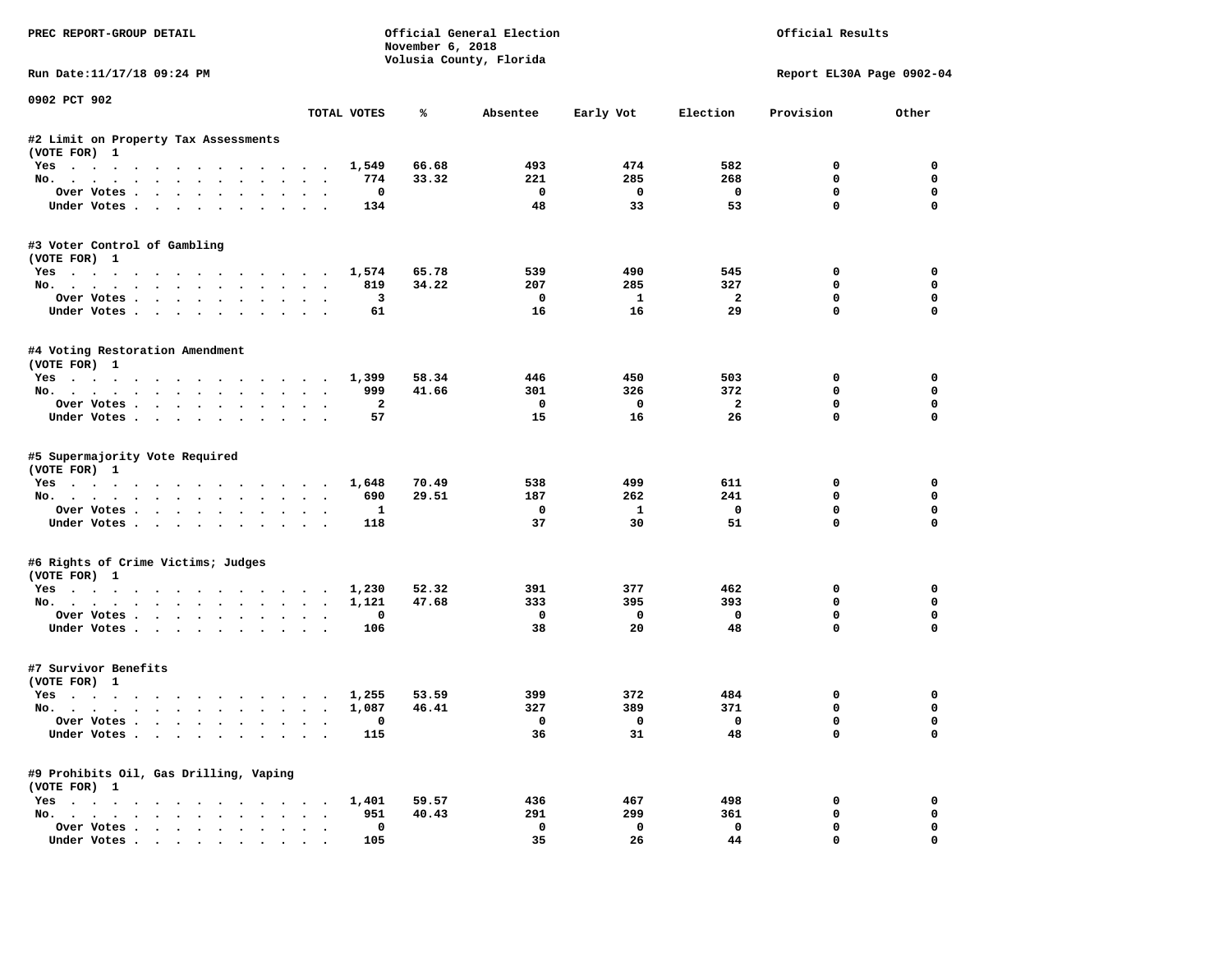| PREC REPORT-GROUP DETAIL                                                                                                                                                                                                                 |             | November 6, 2018 | Official General Election<br>Volusia County, Florida |                           | Official Results |             |             |
|------------------------------------------------------------------------------------------------------------------------------------------------------------------------------------------------------------------------------------------|-------------|------------------|------------------------------------------------------|---------------------------|------------------|-------------|-------------|
| Run Date:11/17/18 09:24 PM                                                                                                                                                                                                               |             |                  |                                                      | Report EL30A Page 0902-05 |                  |             |             |
| 0902 PCT 902                                                                                                                                                                                                                             | TOTAL VOTES | ℁                | Absentee                                             | Early Vot                 | Election         | Provision   | Other       |
| #10 State and Local Structure and Op<br>(VOTE FOR) 1                                                                                                                                                                                     |             |                  |                                                      |                           |                  |             |             |
| Yes                                                                                                                                                                                                                                      | 1,237       | 53.90            | 411                                                  | 389                       | 437              | 0           | 0           |
| No.                                                                                                                                                                                                                                      | 1,058       | 46.10            | 301                                                  | 367                       | 390              | $\Omega$    | 0           |
| Over Votes                                                                                                                                                                                                                               | 0           |                  | $\Omega$                                             | $\Omega$                  | 0                | 0           | $\mathbf 0$ |
| Under Votes.                                                                                                                                                                                                                             | 162         |                  | 50                                                   | 36                        | 76               | $\Omega$    |             |
| #11 Removal of Obs Prov; Crim Statute<br>(VOTE FOR) 1                                                                                                                                                                                    |             |                  |                                                      |                           |                  |             |             |
| Yes                                                                                                                                                                                                                                      | 1,213       | 53.65            | 411                                                  | 400                       | 402              | 0           | 0           |
| No.                                                                                                                                                                                                                                      | 1,048       | 46.35            | 291                                                  | 343                       | 414              | $\Omega$    | 0           |
| Over Votes.                                                                                                                                                                                                                              | 1           |                  | 0                                                    | $\Omega$                  | 1                | $\Omega$    | $\mathbf 0$ |
| Under Votes                                                                                                                                                                                                                              | 195         |                  | 60                                                   | 49                        | 86               | $\Omega$    | $\Omega$    |
| #12 Lobbying and Abuse of Office<br>(VOTE FOR) 1                                                                                                                                                                                         |             |                  |                                                      |                           |                  |             |             |
| $\mathbf{r}$ . The contract of the contract of the contract of the contract of the contract of the contract of the contract of the contract of the contract of the contract of the contract of the contract of the contract of th<br>Yes | 1,831       | 79.33            | 595                                                  | 575                       | 661              | 0           | 0           |
| No.                                                                                                                                                                                                                                      | 477         | 20.67            | 123                                                  | 181                       | 173              | $\Omega$    | $\mathbf 0$ |
| Over Votes                                                                                                                                                                                                                               | -2          |                  | 0                                                    | 1                         | 1                | 0           | $\mathbf 0$ |
| Under Votes                                                                                                                                                                                                                              | 147         |                  | 44                                                   | 35                        | 68               | $\Omega$    | $\mathbf 0$ |
| #13 Ends Dog Racing<br>(VOTE FOR) 1                                                                                                                                                                                                      |             |                  |                                                      |                           |                  |             |             |
| Yes                                                                                                                                                                                                                                      | 1,360       | 57.72            | 438                                                  | 472                       | 450              | 0           | 0           |
| No.                                                                                                                                                                                                                                      | 996         | 42.28            | 294                                                  | 294                       | 408              | $\mathbf 0$ | $\mathbf 0$ |
| Over Votes                                                                                                                                                                                                                               | 1           |                  | 0                                                    | 1                         | 0                | 0           | 0           |
| Under Votes                                                                                                                                                                                                                              | 100         |                  | 30                                                   | 25                        | 45               | $\Omega$    | $\Omega$    |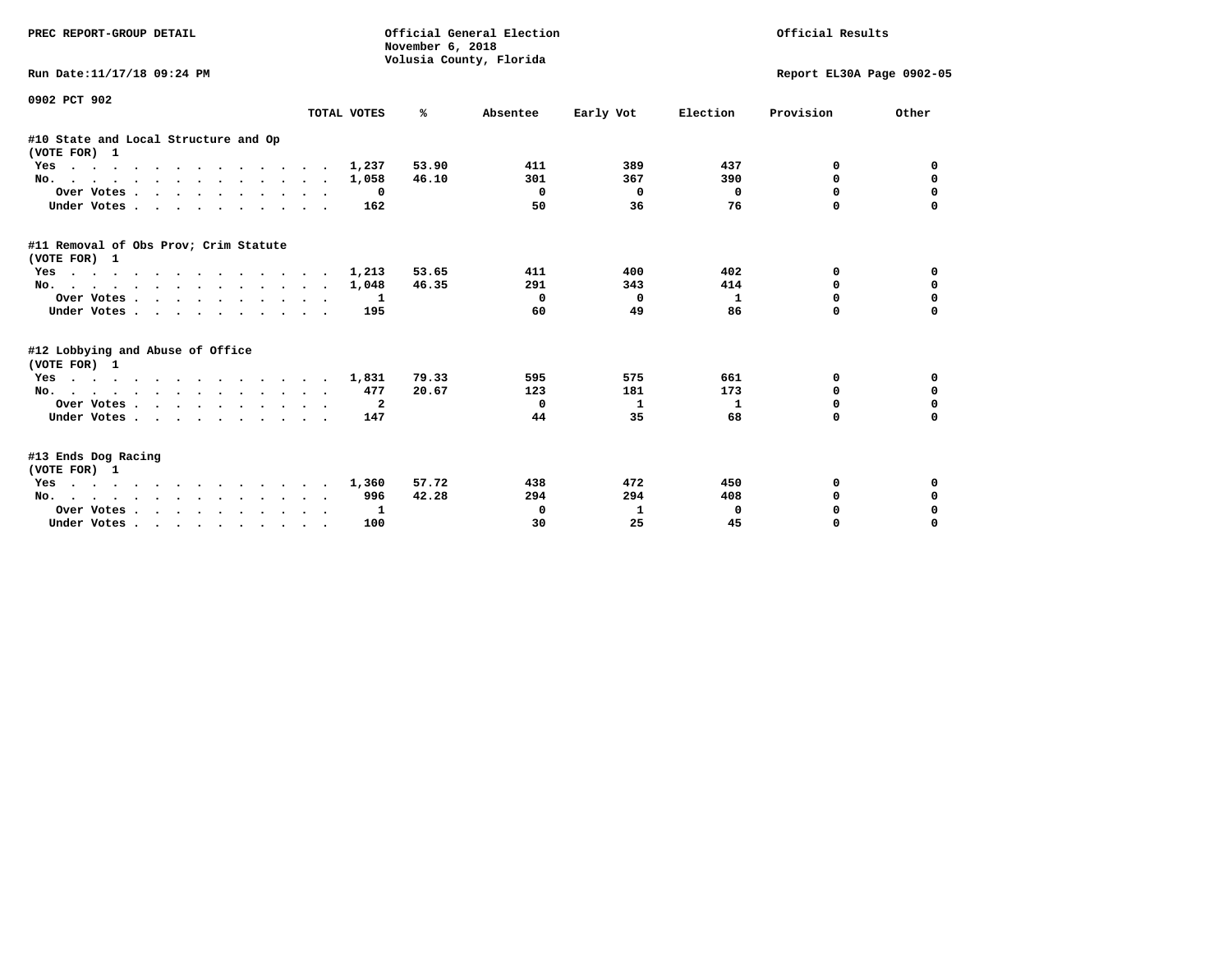**PREC REPORT-GROUP DETAIL COMPUTER CONSUMING A CONSUMING CONSUMING A LIGACION CONSUMING A LIGACION November 6, 2018 Volusia County, Florida** 

## Official Results

**Run Date:11/17/18 09:24 PM Report EL30A Page 0903-01** 

| 0903 PCT 903                                                                                               |                                   |                                    |                         |       |                |                         |              |                         |              |
|------------------------------------------------------------------------------------------------------------|-----------------------------------|------------------------------------|-------------------------|-------|----------------|-------------------------|--------------|-------------------------|--------------|
|                                                                                                            |                                   |                                    | TOTAL VOTES             | ℁     | Absentee       | Early Vot               | Election     | Provision               | Other        |
| REGISTERED VOTERS - TOTAL .<br>$\overline{\phantom{a}}$                                                    | $\ddot{\phantom{a}}$              | $\sim$<br>$\overline{\phantom{a}}$ | 3,872                   |       |                |                         |              |                         |              |
| BALLOTS CAST - TOTAL.<br>$\sim$<br>$\ddot{\phantom{a}}$<br>$\ddot{\phantom{a}}$                            | $\ddot{\phantom{a}}$              |                                    | 2,335                   |       | 708            | 802                     | 820          | 4                       | $\mathbf{1}$ |
| BALLOTS CAST - BLANK.<br>$\bullet$<br>$\bullet$                                                            | $\ddot{\phantom{a}}$<br>$\bullet$ | $\ddot{\phantom{a}}$<br>$\bullet$  | 0                       |       | 0              | 0                       | $\mathbf 0$  | $\mathbf 0$             | $\mathbf 0$  |
| VOTER TURNOUT - TOTAL<br>$\ddot{\phantom{a}}$<br>$\ddot{\phantom{a}}$<br>$\ddot{\phantom{1}}$              |                                   |                                    |                         | 60.30 |                |                         |              |                         |              |
| VOTER TURNOUT - BLANK<br>$\ddot{\phantom{a}}$                                                              |                                   |                                    |                         |       |                |                         |              |                         |              |
|                                                                                                            |                                   |                                    |                         |       |                |                         |              |                         |              |
|                                                                                                            |                                   |                                    |                         |       |                |                         |              |                         |              |
| United States Senator                                                                                      |                                   |                                    |                         |       |                |                         |              |                         |              |
| (VOTE FOR) 1                                                                                               |                                   |                                    |                         |       |                |                         |              |                         |              |
| Rick Scott (REP).<br>$\ddot{\phantom{0}}$<br>$\sim$ $\sim$<br>$\sim$ $\sim$                                | $\sim$                            | $\ddot{\phantom{0}}$               | 1,370                   | 59.10 | 389            | 460                     | 518          | 2                       | $\mathbf{1}$ |
| Bill Nelson (DEM).                                                                                         |                                   | $\bullet$                          | 942                     | 40.64 | 312            | 333                     | 295          | $\overline{a}$          | $\mathbf 0$  |
| WRITE-IN.<br>$\cdot$ $\cdot$ $\cdot$<br>$\mathbf{r}$ , $\mathbf{r}$ , $\mathbf{r}$<br>$\ddot{\phantom{a}}$ |                                   |                                    | 6                       | .26   | 1              | 3                       | $\mathbf{2}$ | $\Omega$                | $\mathbf 0$  |
| Over Votes<br>$\bullet$                                                                                    | $\ddot{\phantom{a}}$              |                                    | $\mathbf{1}$            |       | $\Omega$       | $\mathbf 0$             | $\mathbf{1}$ | 0                       | $\mathbf 0$  |
| Under Votes                                                                                                | $\ddot{\phantom{0}}$<br>$\bullet$ | $\ddot{\phantom{1}}$<br>$\cdot$    | 16                      |       | 6              | 6                       | 4            | 0                       | $\mathbf 0$  |
|                                                                                                            |                                   |                                    |                         |       |                |                         |              |                         |              |
| Representative in Congress District 6                                                                      |                                   |                                    |                         |       |                |                         |              |                         |              |
| (VOTE FOR) 1                                                                                               |                                   |                                    |                         |       |                |                         |              |                         |              |
|                                                                                                            |                                   |                                    |                         |       |                | 456                     | 511          | $\overline{a}$          | $\mathbf{1}$ |
| Michael Waltz (REP)                                                                                        |                                   |                                    | 1,337                   | 58.61 | 367            |                         |              |                         |              |
| Nancy Soderberg (DEM)                                                                                      |                                   | $\bullet$                          | 944                     | 41.39 | 322            | 337                     | 283          | $\overline{\mathbf{c}}$ | $\mathbf 0$  |
| Over Votes .<br>$\cdots$<br>$\ddot{\phantom{1}}$                                                           | $\bullet$                         | $\bullet$                          | $\mathbf 0$             |       | $\mathbf 0$    | $\mathbf 0$             | $\mathbf 0$  | 0                       | 0            |
| Under Votes                                                                                                | $\cdot$<br>$\ddot{\phantom{a}}$   | $\bullet$<br>$\cdot$               | 54                      |       | 19             | 9                       | 26           | 0                       | $\mathbf 0$  |
| Governor and Lieutenant Governor<br>(VOTE FOR) 1                                                           |                                   |                                    |                         |       |                |                         |              |                         |              |
| Ron DeSantis (REP)<br>.                                                                                    |                                   |                                    | 1,381                   | 59.73 | 390            | 459                     | 529          | $\overline{\mathbf{2}}$ | 1            |
| Andrew Gillum (DEM)                                                                                        | $\ddot{\phantom{0}}$              | $\ddot{\phantom{a}}$<br>$\bullet$  | 881                     | 38.11 | 283            | 324                     | 272          | $\overline{\mathbf{2}}$ | $\mathbf 0$  |
| Darcy G. Richardson (REF) .<br>$\bullet$                                                                   |                                   |                                    | 17                      | .74   | 11             | $\mathbf{2}$            | 4            | 0                       | $\mathbf 0$  |
| Ryan Christopher Foley.<br>$\ddot{\phantom{1}}$<br>$\bullet$                                               |                                   |                                    | 8                       | .35   | $\overline{a}$ | 3                       | 3            | $\mathbf 0$             | $\mathbf 0$  |
| Kyle "KC" Gibson<br>$\bullet$                                                                              | $\bullet$<br>$\bullet$            | $\bullet$<br>$\ddot{\phantom{1}}$  | 13                      | .56   | 6              | 6                       | $\mathbf{1}$ | 0                       | $\mathbf 0$  |
| Bruce Stanley<br>$\ddot{\phantom{a}}$                                                                      | $\overline{\phantom{a}}$          |                                    | 10                      | .43   | 3              | $\overline{\mathbf{2}}$ | 5            | 0                       | $\mathbf 0$  |
| WRITE-IN.<br>$\mathbf{r}$ , $\mathbf{r}$ , $\mathbf{r}$ , $\mathbf{r}$ , $\mathbf{r}$<br>$\bullet$         |                                   |                                    | $\overline{\mathbf{2}}$ | .09   | $\mathbf{1}$   | $\mathbf{1}$            | $\Omega$     | $\mathbf 0$             | $\mathbf 0$  |
|                                                                                                            |                                   |                                    | 3                       |       | $\mathbf{1}$   | $\overline{\mathbf{c}}$ | 0            | 0                       | $\mathbf 0$  |
| Over Votes                                                                                                 | $\ddot{\phantom{a}}$<br>$\bullet$ | $\ddot{\phantom{0}}$               |                         |       |                |                         | 6            | 0                       |              |
| Under Votes                                                                                                | $\ddot{\phantom{a}}$              | $\cdot$                            | 20                      |       | 11             | 3                       |              |                         | 0            |
| Attorney General<br>(VOTE FOR) 1                                                                           |                                   |                                    |                         |       |                |                         |              |                         |              |
| Ashley Moody (REP)<br>$\cdots$                                                                             |                                   | $\sim$                             | 1,416                   | 61.78 | 389            | 478                     | 546          | $\overline{a}$          | 1            |
| Sean Shaw (DEM)<br>$\cdot$ $\cdot$ $\cdot$ $\cdot$<br>$\ddot{\phantom{a}}$                                 |                                   |                                    | 803                     | 35.03 | 272            | 297                     | 233          | $\mathbf{1}$            | $\mathbf 0$  |
| Jeffrey Marc Siskind.<br>$\sim$ $\sim$ $\sim$ $\sim$ $\sim$                                                | $\ddot{\phantom{a}}$<br>$\bullet$ | $\bullet$                          | 73                      | 3.18  | 30             | 17                      | 25           | $\mathbf{1}$            | $\mathbf 0$  |
| Over Votes<br>$\ddot{\phantom{a}}$                                                                         | $\ddot{\phantom{a}}$              |                                    | $\mathbf 0$             |       | $\mathbf 0$    | 0                       | $\mathbf 0$  | 0                       | $\mathbf 0$  |
| Under Votes<br>$\bullet$                                                                                   |                                   |                                    | 43                      |       | 17             | 10                      | 16           | 0                       | $\mathbf 0$  |
|                                                                                                            |                                   |                                    |                         |       |                |                         |              |                         |              |
| Chief Financial Officer<br>(VOTE FOR) 1                                                                    |                                   |                                    |                         |       |                |                         |              |                         |              |
| Jimmy Patronis (REP).<br>$\sim$ $\sim$<br>$\sim$ $\sim$                                                    | $\ddot{\phantom{0}}$              |                                    | 1,377                   | 60.74 | 387            | 456                     | 531          | 2                       | $\mathbf{1}$ |
| Jeremy Ring (DEM).<br>$\cdot$ $\cdot$ $\cdot$ $\cdot$                                                      | $\bullet$<br>$\sim$               | $\bullet$                          | 890                     | 39.26 | 295            | 333                     | 260          | 2                       | $\mathbf 0$  |
| WRITE-IN.<br>$\cdot$ $\cdot$ $\cdot$ $\cdot$<br>$\bullet$<br>$\bullet$                                     |                                   |                                    | 0                       |       | $\mathbf 0$    | 0                       | 0            | 0                       | $\mathbf 0$  |
| Over Votes.<br>$\sim$ $\sim$ $\sim$ $\sim$<br>$\ddot{\phantom{1}}$<br>$\bullet$                            |                                   |                                    | 0                       |       | $\Omega$       | $\mathbf 0$             | $\mathbf 0$  | $\mathbf 0$             | $\mathbf 0$  |
| Under Votes.<br>$\sim$ $\sim$<br>$\blacksquare$ .<br>$\bullet$<br>$\bullet$<br>$\bullet$                   |                                   |                                    | 68                      |       | 26             | 13                      | 29           | 0                       | $\mathbf 0$  |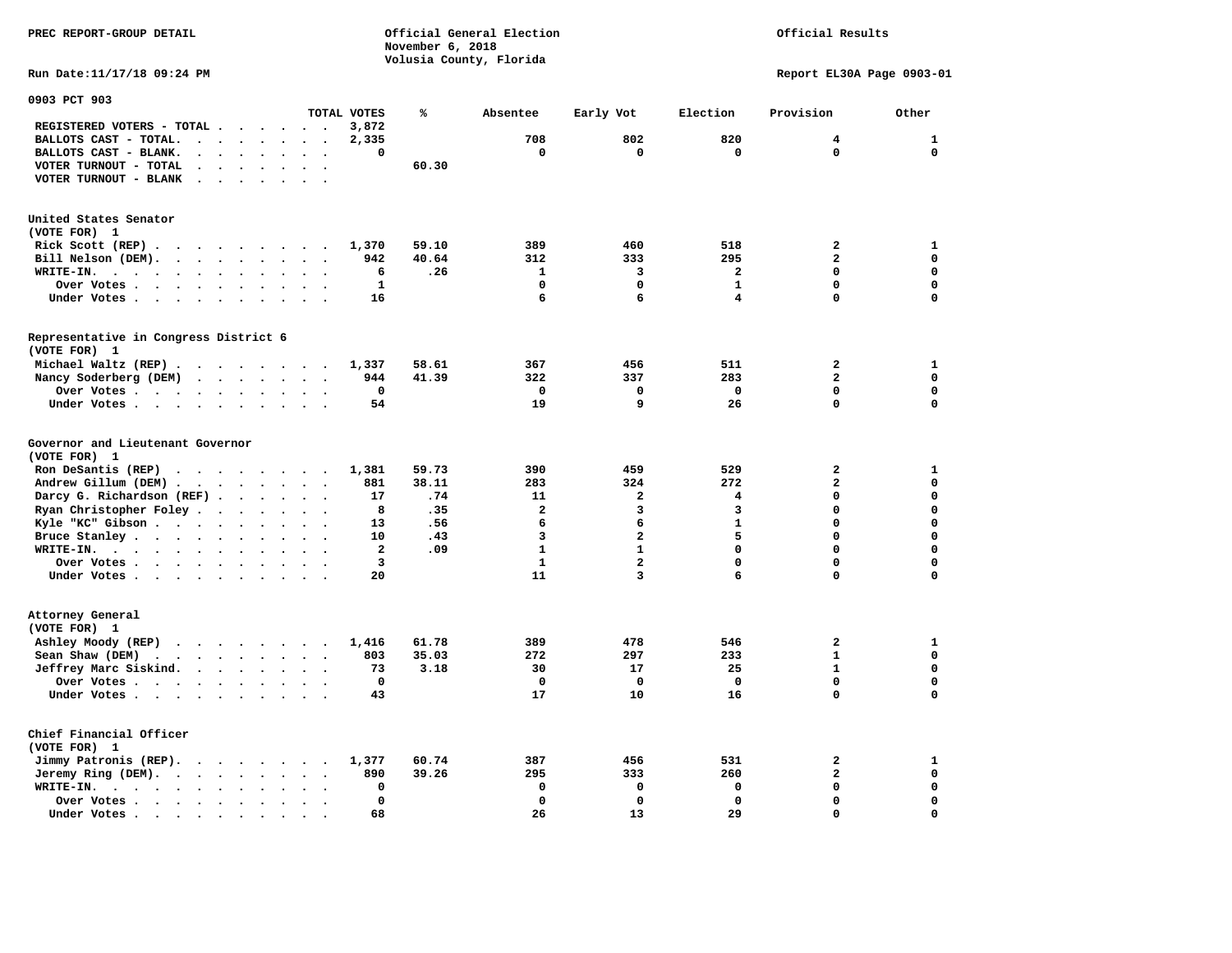| PREC REPORT-GROUP DETAIL                                               |                                                        |             | November 6, 2018 | Official General Election<br>Volusia County, Florida | Official Results |                    |                             |                  |
|------------------------------------------------------------------------|--------------------------------------------------------|-------------|------------------|------------------------------------------------------|------------------|--------------------|-----------------------------|------------------|
| Run Date:11/17/18 09:24 PM                                             |                                                        |             |                  |                                                      |                  |                    | Report EL30A Page 0903-02   |                  |
| 0903 PCT 903                                                           |                                                        | TOTAL VOTES | ℁                | Absentee                                             | Early Vot        | Election           | Provision                   | Other            |
| Commissioner of Agriculture                                            |                                                        |             |                  |                                                      |                  |                    |                             |                  |
| (VOTE FOR) 1                                                           |                                                        |             |                  |                                                      |                  |                    |                             |                  |
| Matt Caldwell (REP)                                                    |                                                        | 1,341       | 59.13            | 381                                                  | 448              | 509                | $\overline{a}$              | 1                |
| Nicole "Nikki" Fried (DEM).                                            |                                                        | 927         | 40.87            | 303                                                  | 333              | 289                | $\mathbf{2}$                | 0                |
| Over Votes                                                             |                                                        | 0           |                  | $\mathbf{o}$                                         | $\mathbf 0$      | $\mathbf 0$        | 0                           | 0                |
| Under Votes                                                            |                                                        | 67          |                  | 24                                                   | 21               | 22                 | $\mathbf 0$                 | $\mathbf 0$      |
| State Senator District 14<br>(VOTE FOR) 1                              |                                                        |             |                  |                                                      |                  |                    |                             |                  |
| Dorothy L. Hukill (REP).                                               |                                                        | 1,314       | 58.61            | 364                                                  | 435              | 512                | 2                           | 1                |
| Melissa "Mel" Martin (DEM).                                            |                                                        | 928         | 41.39            | 304                                                  | 344              | 278                | $\overline{2}$              | $\mathbf 0$      |
| Over Votes                                                             |                                                        | $\mathbf 0$ |                  | $\mathbf 0$                                          | $\mathbf 0$      | $\mathbf{o}$       | $\mathbf 0$                 | $\mathbf 0$      |
| Under Votes                                                            |                                                        | 93          |                  | 40                                                   | 23               | 30                 | $\mathbf 0$                 | $\mathbf 0$      |
| State Representative District 27<br>(VOTE FOR) 1                       |                                                        |             |                  |                                                      |                  |                    |                             |                  |
| David Santiago (REP).                                                  |                                                        | 1,353       | 59.63            | 375                                                  | 449              | 526                | $\overline{2}$              | 1                |
| Carol Lawrence (DEM).                                                  |                                                        | 916         | 40.37            | 307                                                  | 337              | 270                | $\overline{2}$              | $\mathbf 0$      |
| Over Votes                                                             | $\bullet$<br>$\sim$                                    | 0           |                  | 0                                                    | 0                | $\mathbf{o}$       | 0                           | 0                |
| Under Votes                                                            |                                                        | 66          |                  | 26                                                   | 16               | 24                 | $\mathbf 0$                 | $\mathbf 0$      |
| Justice of the Supreme Court Lawson<br>(VOTE FOR) 1                    |                                                        |             |                  |                                                      |                  |                    |                             |                  |
| Yes                                                                    |                                                        | 1,405       | 70.64            | 404                                                  | 466              | 531                | 3                           | 1                |
| No.                                                                    | $\cdot$                                                | 584         | 29.36            | 206                                                  | 212              | 166                | 0                           | 0                |
| Over Votes                                                             | $\ddot{\phantom{a}}$<br>$\sim$<br>$\ddot{\phantom{0}}$ | 1           |                  | 0                                                    | 0                | $\mathbf{1}$       | $\mathbf 0$                 | 0<br>$\mathbf 0$ |
| Under Votes                                                            | $\cdot$ $\cdot$ $\cdot$                                | 345         |                  | 98                                                   | 124              | 122                | $\mathbf{1}$                |                  |
| 5th District Court of Appeal Eisnaugle<br>(VOTE FOR) 1                 |                                                        |             |                  |                                                      |                  |                    |                             |                  |
| Yes                                                                    |                                                        | 1,307       | 66.18            | 377                                                  | 421              | 506                | $\mathbf{2}$                | 1                |
| No.                                                                    |                                                        | 668         | 33.82            | 225                                                  | 252              | 190                | $\mathbf{1}$                | $\mathbf 0$      |
| Over Votes<br>$\cdot$                                                  |                                                        | 1           |                  | $\mathbf{o}$                                         | 0                | 1                  | $\mathbf 0$                 | $\mathbf 0$      |
| Under Votes                                                            |                                                        | 359         |                  | 106                                                  | 129              | 123                | $\mathbf{1}$                | $\Omega$         |
| Circuit Judge 7th Judicial, Grp 15<br>(VOTE FOR) 1                     |                                                        |             |                  |                                                      |                  |                    |                             |                  |
| Linda L. Gaustad                                                       |                                                        | 1,099       | 55.56            | 340                                                  | 380              | 376                | 3                           | 0                |
| Ryan Will $\cdots$ $\cdots$ $\cdots$ $\cdots$                          |                                                        | 879         | 44.44            | 265                                                  | 308              | 305                | 0                           | 1                |
| Over Votes                                                             | $\cdot$ .                                              | 1           |                  | $\mathbf{o}$                                         | 0                | $\mathbf{1}$       | $\mathbf 0$                 | $\mathbf 0$      |
| Under Votes<br>$\ddot{\phantom{0}}$<br>$\cdot$<br>$\cdot$<br>$\bullet$ |                                                        | 356         |                  | 103                                                  | 114              | 138                | $\mathbf{1}$                | $\mathbf 0$      |
| County Council Member District 3<br>(VOTE FOR) 1                       |                                                        |             |                  |                                                      |                  |                    |                             |                  |
| Michael J. Arminio                                                     |                                                        | 849         | 42.20            | 235                                                  | 319              | 294                | 1                           | $\mathbf 0$      |
| Deborah A. "Deb" Denys                                                 |                                                        | 1,163       | 57.80            | 389                                                  | 366              | 406                | $\mathbf{1}$                | $\mathbf{1}$     |
| Over Votes<br>$\ddot{\phantom{1}}$<br>Under Votes,                     | $\cdot$<br>$\ddot{\phantom{1}}$<br>$\cdot$             | 1<br>322    |                  | $\mathbf{o}$<br>84                                   | 1<br>116         | $\mathbf 0$<br>120 | $\mathbf 0$<br>$\mathbf{z}$ | 0<br>$\Omega$    |
|                                                                        |                                                        |             |                  |                                                      |                  |                    |                             |                  |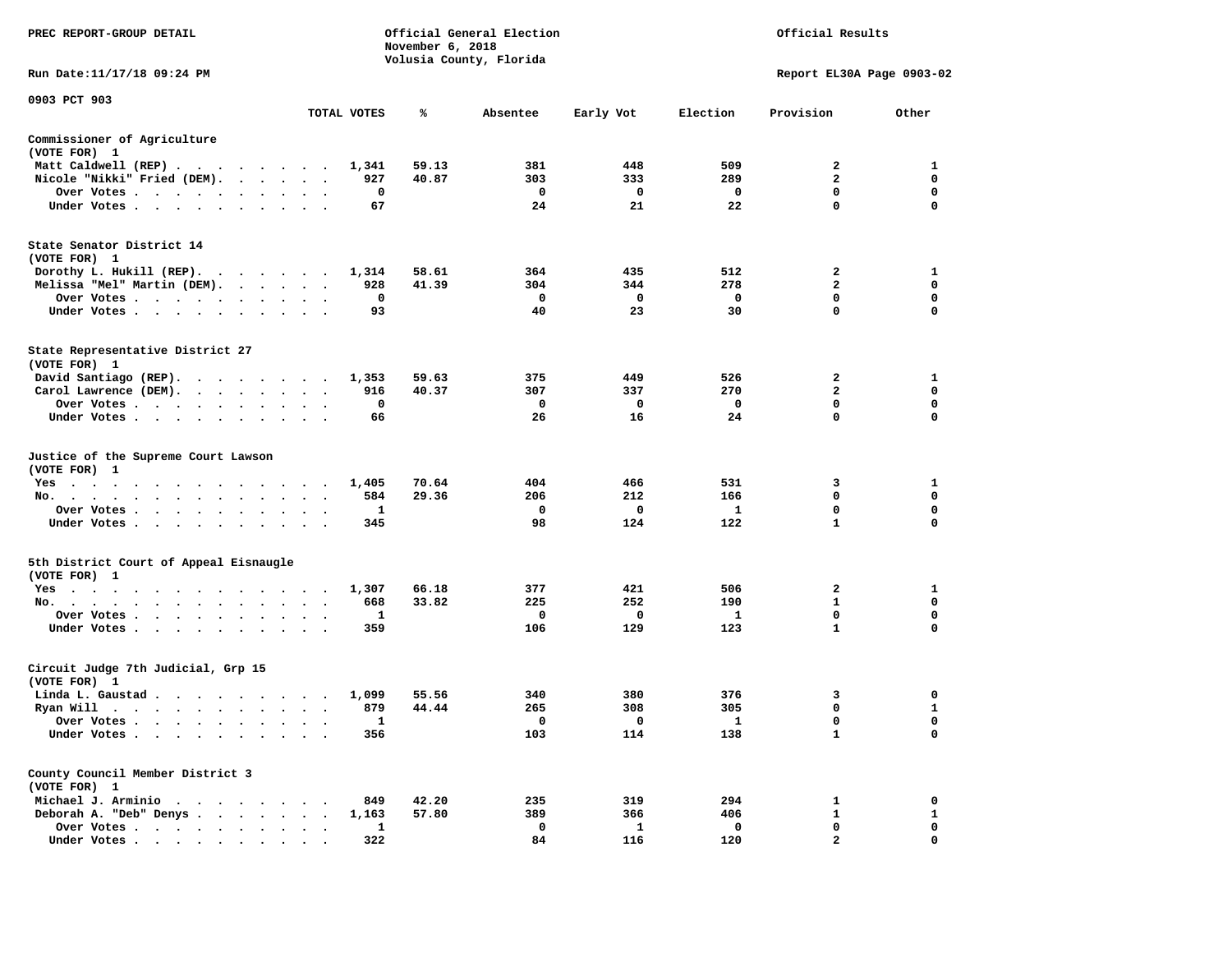| PREC REPORT-GROUP DETAIL                                                                                                                                                                                                                           |                                              |             | November 6, 2018 | Official General Election | Official Results        |          |                           |             |
|----------------------------------------------------------------------------------------------------------------------------------------------------------------------------------------------------------------------------------------------------|----------------------------------------------|-------------|------------------|---------------------------|-------------------------|----------|---------------------------|-------------|
| Run Date: 11/17/18 09:24 PM                                                                                                                                                                                                                        |                                              |             |                  | Volusia County, Florida   |                         |          | Report EL30A Page 0903-03 |             |
| 0903 PCT 903                                                                                                                                                                                                                                       |                                              | TOTAL VOTES | ℁                | Absentee                  | Early Vot               | Election | Provision                 | Other       |
| Edgewater Mayor                                                                                                                                                                                                                                    |                                              |             |                  |                           |                         |          |                           |             |
| (VOTE FOR) 1                                                                                                                                                                                                                                       |                                              |             |                  |                           |                         |          |                           |             |
| Mike Ignasiak.<br>. The contract of the contract of the contract of the contract of the contract of the contract of the contract of the contract of the contract of the contract of the contract of the contract of the contract of the contrac    |                                              | 1,009       | 47.46            | 316                       | 343                     | 348      | 2                         | 0           |
| Mike Thomas.<br>$\mathbf{r}$ , and $\mathbf{r}$ , and $\mathbf{r}$ , and $\mathbf{r}$                                                                                                                                                              | $\ddot{\phantom{0}}$                         | 1,117       | 52.54            | 333                       | 388                     | 394      | $\mathbf{1}$              | 1           |
| Over Votes<br>$\bullet$                                                                                                                                                                                                                            | $\bullet$<br>$\bullet$<br>$\bullet$          | 1           |                  | 0                         | 1                       | 0        | $\mathbf 0$               | 0           |
| Under Votes                                                                                                                                                                                                                                        | $\ddot{\phantom{0}}$<br>$\ddot{\phantom{1}}$ | 208         |                  | 59                        | 70                      | 78       | $\mathbf{1}$              | $\mathbf 0$ |
| Edgewater City Council District 1<br>(VOTE FOR) 1                                                                                                                                                                                                  |                                              |             |                  |                           |                         |          |                           |             |
| Rocky Dorcy.                                                                                                                                                                                                                                       |                                              | 1,014       | 51.21            | 253                       | 351                     | 408      | 2                         | 0           |
| Christine Elaine Power                                                                                                                                                                                                                             | $\sim$<br>$\ddotsc$                          | 966         | 48.79            | 334                       | 330                     | 300      | 1                         | 1           |
| Over Votes                                                                                                                                                                                                                                         | $\cdot$                                      | 0           |                  | 0                         | 0                       | 0        | $\mathbf 0$               | $\mathbf 0$ |
| Under Votes<br>$\bullet$                                                                                                                                                                                                                           | $\cdot$                                      | 355         |                  | 121                       | 121                     | 112      | $\mathbf{1}$              | 0           |
| Soil and Water Cons Dist Seat 1<br>(VOTE FOR) 1                                                                                                                                                                                                    |                                              |             |                  |                           |                         |          |                           |             |
| William Bliss.<br>$\mathbf{r}$ , and $\mathbf{r}$ , and $\mathbf{r}$ , and $\mathbf{r}$                                                                                                                                                            | $\overline{\phantom{a}}$                     | 1,114       | 58.39            | 327                       | 398                     | 387      | $\mathbf{2}$              | 0           |
| Derrick Orberg.<br>$\ddot{\phantom{0}}$                                                                                                                                                                                                            | $\bullet$<br>$\cdot$                         | 794         | 41.61            | 249                       | 267                     | 276      | 1                         | 1           |
| Over Votes .<br>. The contract of the contract of the contract of the contract of the contract of the contract of the contract of the contract of the contract of the contract of the contract of the contract of the contract of the contrac      |                                              | 0           |                  | 0                         | 0                       | 0        | $\mathbf 0$               | $\mathbf 0$ |
| Under Votes                                                                                                                                                                                                                                        | $\sim$<br>$\ddot{\phantom{1}}$               | 427         |                  | 132                       | 137                     | 157      | $\mathbf{1}$              | $\mathbf 0$ |
| Soil and Water Cons Dist Seat 3<br>(VOTE FOR) 1                                                                                                                                                                                                    |                                              |             |                  |                           |                         |          |                           |             |
| Beth James.<br>$\mathbf{r}$ . The contract of the contract of the contract of the contract of the contract of the contract of the contract of the contract of the contract of the contract of the contract of the contract of the contract of th   |                                              | 911         | 48.05            | 280                       | 289                     | 338      | 3                         | 1           |
| Wesley Wayne Wilson Jr                                                                                                                                                                                                                             |                                              | 361         | 19.04            | 95                        | 126                     | 140      | 0                         | 0           |
| Christine Wilt.                                                                                                                                                                                                                                    | $\bullet$<br>$\bullet$ .<br>$\bullet$        | 624         | 32.91            | 198                       | 241                     | 185      | 0                         | $\mathbf 0$ |
| Over Votes<br>$\bullet$<br>$\ddot{\phantom{1}}$<br>$\bullet$                                                                                                                                                                                       |                                              | 0           |                  | 0                         | 0                       | 0        | $\mathbf 0$               | $\mathbf 0$ |
| Under Votes<br>$\bullet$                                                                                                                                                                                                                           | $\bullet$<br>$\ddot{\phantom{0}}$            | 439         |                  | 135                       | 146                     | 157      | $\mathbf{1}$              | 0           |
| Soil and Water Cons Dist Seat 5<br>(VOTE FOR) 1                                                                                                                                                                                                    |                                              |             |                  |                           |                         |          |                           |             |
| J. Mark Barfield                                                                                                                                                                                                                                   |                                              | 448         | 23.80            | 130                       | 140                     | 177      | 1                         | 0           |
| Andy Kelly<br>$\ddot{\phantom{a}}$                                                                                                                                                                                                                 | $\cdot$ .                                    | 819         | 43.52            | 258                       | 296                     | 264      | 1                         | 0           |
| David Schaefer.<br>$\cdots$                                                                                                                                                                                                                        |                                              | 615         | 32.68            | 183                       | 213                     | 217      | $\mathbf{1}$              | 1           |
| Over Votes .<br>$\ddot{\phantom{0}}$<br>$\bullet$                                                                                                                                                                                                  | $\bullet$<br>$\bullet$                       | 1           |                  | 0                         | 1                       | 0        | 0                         | $\mathbf 0$ |
| Under Votes<br>$\ddot{\phantom{a}}$<br>$\ddot{\phantom{1}}$                                                                                                                                                                                        |                                              | 452         |                  | 137                       | 152                     | 162      | $\mathbf{1}$              | 0           |
| #1 Increased Homestead Exemption<br>(VOTE FOR) 1                                                                                                                                                                                                   |                                              |             |                  |                           |                         |          |                           |             |
| <b>Yes</b>                                                                                                                                                                                                                                         |                                              |             | 1,145 51.30      | 381                       | 363                     | 397      | 3                         | 1           |
| No.<br>$\bullet$ .<br><br><br><br><br><br><br><br><br><br><br><br><br>$\sim$<br>$\bullet$<br>$\bullet$<br>$\bullet$                                                                                                                                | $\bullet$<br>$\cdot$                         | 1,087       | 48.70            | 297                       | 410                     | 380      | 0                         | 0           |
| Over Votes .<br>$\sim$ $\sim$<br>$\ddot{\phantom{a}}$<br>$\sim$                                                                                                                                                                                    |                                              | 3           |                  | 0                         | $\overline{\mathbf{2}}$ | 1        | 0                         | 0           |
| Under Votes                                                                                                                                                                                                                                        |                                              | 100         |                  | 30                        | 27                      | 42       | $\mathbf{1}$              | $\mathbf 0$ |
| #2 Limit on Property Tax Assessments<br>(VOTE FOR) 1                                                                                                                                                                                               |                                              |             |                  |                           |                         |          |                           |             |
| Yes                                                                                                                                                                                                                                                |                                              | 1,512       | 68.14            | 462                       | 506                     | 541      | 2                         | 1           |
| No.<br>$\mathbf{r}$ . The contract of the contract of the contract of the contract of the contract of the contract of the contract of the contract of the contract of the contract of the contract of the contract of the contract of th<br>$\sim$ |                                              | 707         | 31.86            | 207                       | 266                     | 233      | 1                         | 0           |
| Over Votes<br>Under Votes,                                                                                                                                                                                                                         |                                              | 1           |                  | 0                         | 0                       | 1        | 0                         | 0           |
|                                                                                                                                                                                                                                                    |                                              | 115         |                  | 39                        | 30                      | 45       |                           | 0           |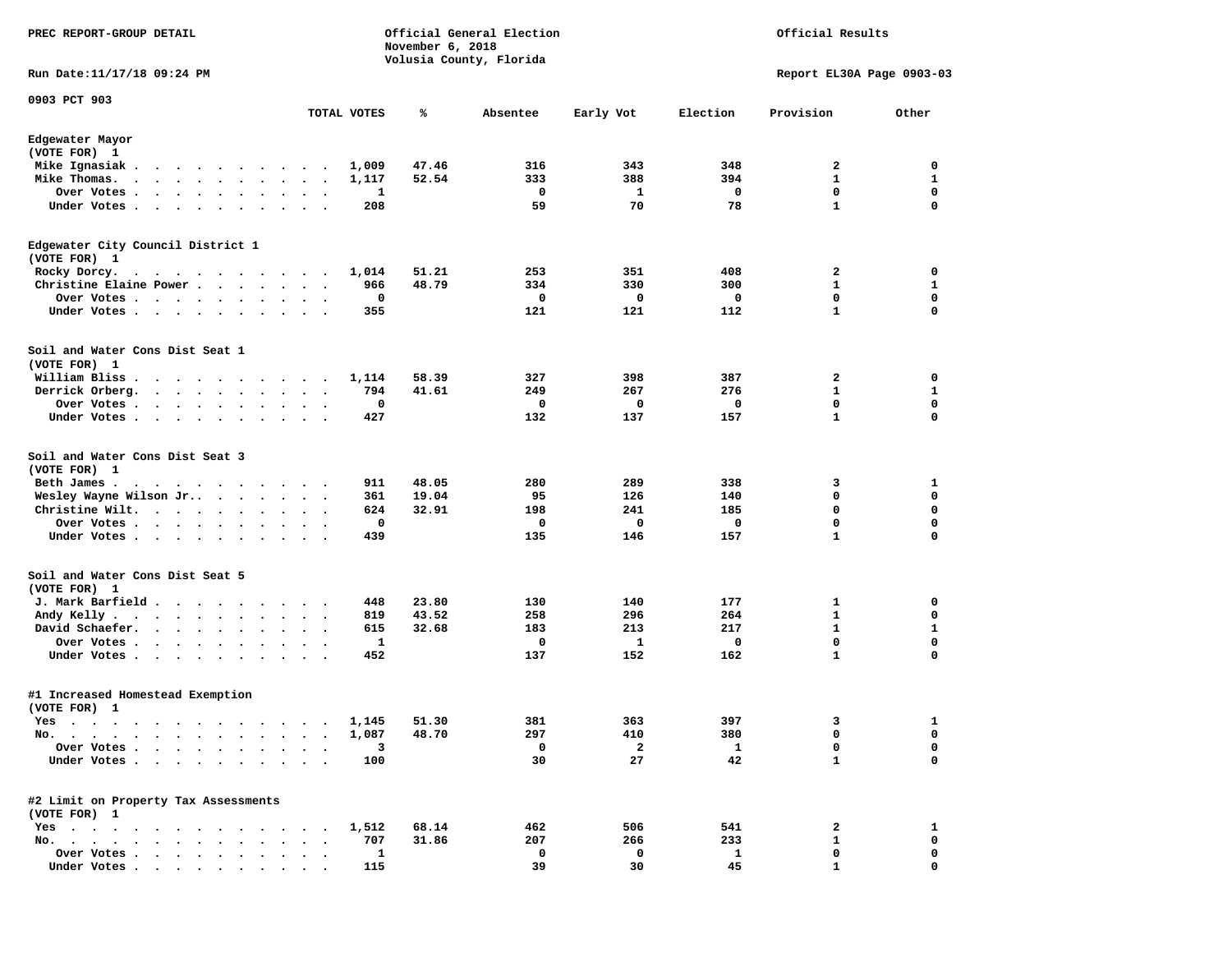| PREC REPORT-GROUP DETAIL                                  |                      |                         | November 6, 2018 | Official General Election<br>Volusia County, Florida |                          | Official Results        |                           |              |  |
|-----------------------------------------------------------|----------------------|-------------------------|------------------|------------------------------------------------------|--------------------------|-------------------------|---------------------------|--------------|--|
| Run Date:11/17/18 09:24 PM                                |                      |                         |                  |                                                      |                          |                         | Report EL30A Page 0903-04 |              |  |
| 0903 PCT 903                                              |                      | TOTAL VOTES             | ℁                | Absentee                                             | Early Vot                | Election                | Provision                 | Other        |  |
| #3 Voter Control of Gambling                              |                      |                         |                  |                                                      |                          |                         |                           |              |  |
| (VOTE FOR) 1                                              |                      |                         |                  |                                                      |                          |                         |                           |              |  |
| Yes 1,543                                                 |                      |                         | 68.06            | 514                                                  | 507                      | 518                     | 3                         | 1            |  |
| No.                                                       |                      | 724                     | 31.94            | 170                                                  | 275                      | 278                     | $\mathbf{1}$              | $\mathbf 0$  |  |
| Over Votes                                                |                      | <b>1</b>                |                  | $\overline{\phantom{0}}$                             | $\overline{\mathbf{0}}$  | $\mathbf{1}$            | $\mathbf 0$               | $\mathbf 0$  |  |
| Under Votes                                               |                      | 67                      |                  | 24                                                   | 20                       | 23                      | $\mathbf{0}$              | $\mathbf 0$  |  |
| #4 Voting Restoration Amendment<br>(VOTE FOR) 1           |                      |                         |                  |                                                      |                          |                         |                           |              |  |
| Yes 1,344                                                 |                      |                         | 59.31            | 417                                                  | 460                      | 464                     | $\overline{a}$            | $\mathbf{1}$ |  |
| No.                                                       |                      | 922                     | 40.69            | 267                                                  | 323                      | 330                     | $\mathbf{2}$              | $\mathbf{0}$ |  |
| Over Votes                                                |                      | $\overline{\mathbf{2}}$ |                  | $\mathbf{1}$                                         | $\overline{\phantom{0}}$ | $\mathbf{1}$            | $\mathbf 0$               | 0            |  |
| Under Votes                                               |                      | 67                      |                  | 23                                                   | 19                       | 25                      | $\mathbf 0$               | 0            |  |
| #5 Supermajority Vote Required<br>(VOTE FOR) 1            |                      |                         |                  |                                                      |                          |                         |                           |              |  |
| Yes 1,597                                                 |                      |                         | 71.78            | 514                                                  | 496                      | 582                     | 4                         | 1            |  |
| No.                                                       |                      | 628                     | 28.22            | 156                                                  | 275                      | 197                     | $\mathbf 0$               | $\mathbf 0$  |  |
| Over Votes.                                               |                      | $\overline{a}$          |                  | $\mathbf{o}$                                         | $\mathbf{1}$             | $\mathbf{1}$            | $\mathbf 0$               | $\mathbf 0$  |  |
| Under Votes                                               |                      | 108                     |                  | 38                                                   | 30                       | 40                      | $\Omega$                  | $\Omega$     |  |
| #6 Rights of Crime Victims; Judges<br>(VOTE FOR) 1<br>Yes |                      | 1,246                   | 55.75            | 399                                                  | 386                      | 458                     | 3                         | 0            |  |
| No.                                                       |                      | 989                     | 44.25            | 271                                                  | 387                      | 329                     | $\mathbf{1}$              | $\mathbf{1}$ |  |
| Over Votes                                                |                      | $\mathbf{1}$            |                  | $\mathbf{o}$                                         | $\mathbf{o}$             | $\mathbf{1}$            | $\mathbf 0$               | $\mathbf 0$  |  |
| Under Votes                                               |                      | 99                      |                  | 38                                                   | 29                       | 32                      | $\mathbf 0$               | $\Omega$     |  |
| #7 Survivor Benefits<br>(VOTE FOR) 1                      |                      |                         |                  |                                                      |                          |                         |                           |              |  |
| Yes                                                       |                      | 1,250                   | 56.54            | 403                                                  | 370                      | 472                     | $4\phantom{1}$            | 1            |  |
| No.                                                       |                      | 961                     | 43.46            | 257                                                  | 394                      | 310                     | $\Omega$                  | $\mathbf{0}$ |  |
| Over Votes                                                |                      | 0                       |                  | $\mathbf 0$                                          | $\overline{\mathbf{0}}$  | $\mathbf 0$             | 0                         | 0            |  |
| Under Votes                                               |                      | 124                     |                  | 48                                                   | 38                       | 38                      | $\mathbf{0}$              | $\mathbf 0$  |  |
| #9 Prohibits Oil, Gas Drilling, Vaping<br>(VOTE FOR) 1    |                      |                         |                  |                                                      |                          |                         |                           |              |  |
| Yes                                                       |                      | 1,331                   | 60.20            | 453                                                  | 435                      | 439                     | $\overline{4}$            | 0            |  |
| No.                                                       |                      | 880                     | 39.80            | 211                                                  | 328                      | 340                     | $\mathbf 0$               | $\mathbf{1}$ |  |
| Over Votes                                                |                      | $\overline{\mathbf{1}}$ |                  | $\overline{0}$                                       | $\overline{0}$           | $\overline{\mathbf{1}}$ | $\mathbf{0}$              | $\mathbf 0$  |  |
| Under Votes                                               |                      | 123                     |                  | 44                                                   | 39                       | 40                      | $\mathbf 0$               | $\Omega$     |  |
| #10 State and Local Structure and Op<br>(VOTE FOR) 1      |                      |                         |                  |                                                      |                          |                         |                           |              |  |
| Yes 1,269                                                 |                      |                         | 58.53            | 417                                                  | 389                      | 460                     | 3                         | 0            |  |
| No.                                                       | $\sim$ $\sim$ $\sim$ | 899                     | 41.47            | 233                                                  | 361                      | 303                     | $\mathbf{1}$              | $\mathbf{1}$ |  |
| Over Votes                                                | $\ddotsc$            | 0                       |                  | $\mathbf 0$                                          | $\mathbf 0$              | $\mathbf 0$             | $\mathbf 0$               | $\mathbf 0$  |  |
| Under Votes.                                              |                      | 167                     |                  | 58                                                   | 52                       | 57                      | $\mathbf{0}$              | 0            |  |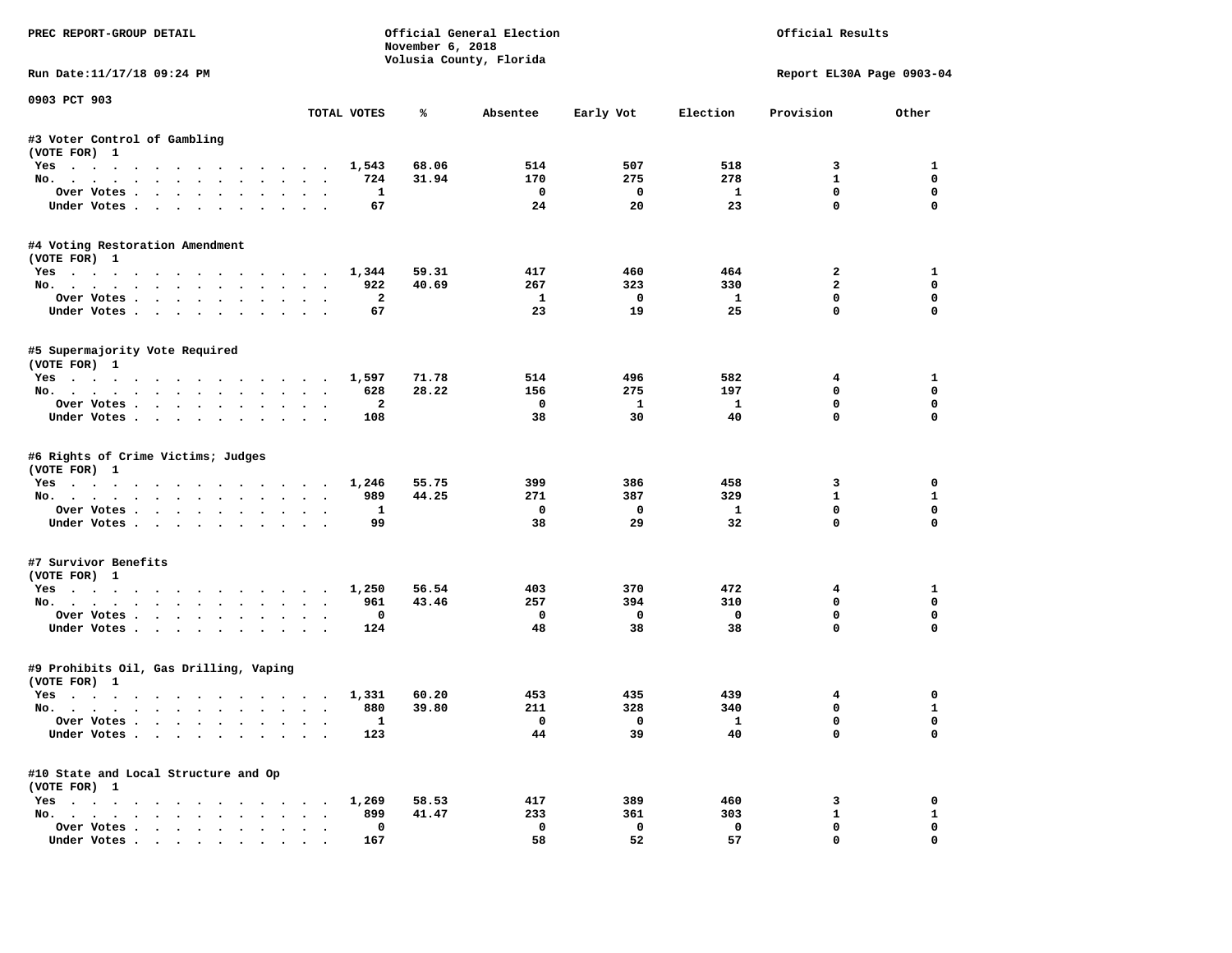| PREC REPORT-GROUP DETAIL                              |             |              | November 6, 2018 | Official General Election<br>Volusia County, Florida |           | Official Results |                           |          |
|-------------------------------------------------------|-------------|--------------|------------------|------------------------------------------------------|-----------|------------------|---------------------------|----------|
| Run Date: 11/17/18 09:24 PM                           |             |              |                  |                                                      |           |                  | Report EL30A Page 0903-05 |          |
| 0903 PCT 903                                          | TOTAL VOTES |              | ℁                | Absentee                                             | Early Vot | Election         | Provision                 | Other    |
| #11 Removal of Obs Prov; Crim Statute<br>(VOTE FOR) 1 |             |              |                  |                                                      |           |                  |                           |          |
| Yes                                                   |             | 1,180        | 55.06            | 390                                                  | 396       | 392              | 2                         |          |
| No.                                                   |             | 963          | 44.94            | 249                                                  | 351       | 361              |                           |          |
| Over Votes                                            |             | $\mathbf 0$  |                  | $\Omega$                                             | $\Omega$  | 0                | 0                         |          |
| Under Votes                                           |             | 192          |                  | 69                                                   | 55        | 67               |                           |          |
| #12 Lobbying and Abuse of Office<br>(VOTE FOR) 1      |             |              |                  |                                                      |           |                  |                           |          |
| Yes                                                   |             | 1,746        | 79.11            | 559                                                  | 554       | 628              | 4                         |          |
| No.                                                   |             | 461          | 20.89            | 106                                                  | 209       | 146              | 0                         | $\Omega$ |
| Over Votes                                            |             | $\mathbf 0$  |                  | 0                                                    | $\Omega$  | 0                | 0                         | 0        |
| Under Votes                                           |             | 128          |                  | 43                                                   | 39        | 46               | 0                         | $\Omega$ |
| #13 Ends Dog Racing<br>(VOTE FOR) 1                   |             |              |                  |                                                      |           |                  |                           |          |
| Yes                                                   |             | 1,383        | 62.02            | 441                                                  | 474       | 464              | 4                         |          |
| No.                                                   |             | 847          | 37.98            | 229                                                  | 301       | 316              | 0                         |          |
| Over Votes                                            |             | $\mathbf{o}$ |                  | 0                                                    | 0         | 0                |                           |          |
| Under Votes                                           |             | 105          |                  | 38                                                   | 27        | 40               | 0                         |          |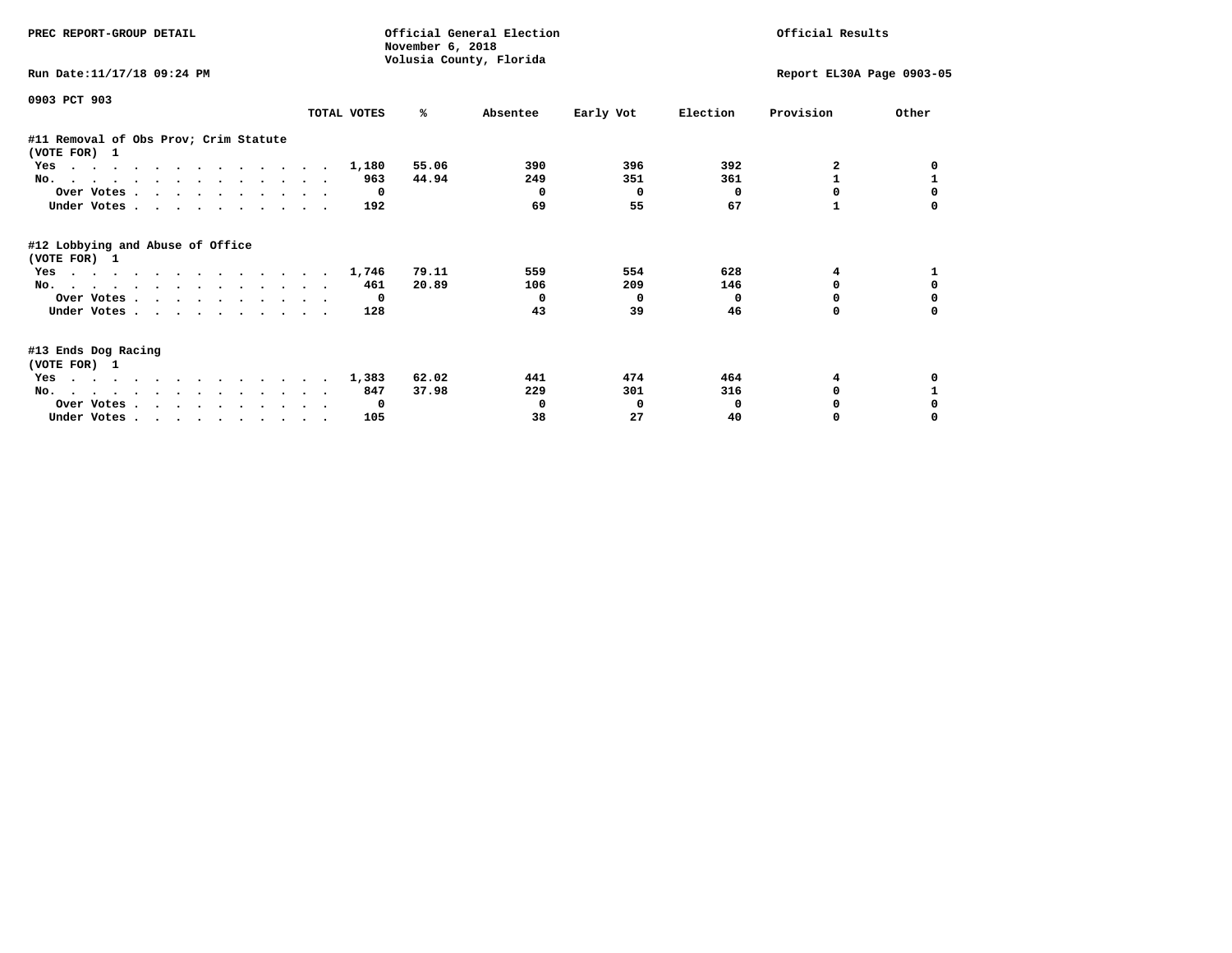**November 6, 2018 Volusia County, Florida Run Date:11/17/18 09:24 PM Report EL30A Page 0904-01 0904 PCT 904 TOTAL VOTES % Absentee Early Vot Election Provision Other REGISTERED VOTERS - TOTAL . . . . . . 4,929 BALLOTS CAST - TOTAL. . . . . . . . 3,159 1,116 990 1,050 0 3 BALLOTS CAST - BLANK. . . . . . . . 0 0 0 0 0 0 VOTER TURNOUT - TOTAL . . . . . . . 64.09 VOTER TURNOUT - BLANK . . . . . . . United States Senator (VOTE FOR) 1 Rick Scott (REP) . . . . . . . . . 1,926 61.40 654 601 668 0 3 Bill Nelson (DEM). . . . . . . . . 1,198 38.19 443 381 374 0 0 WRITE-IN. . . . . . . . . . . . 13 .41 8 2 3 0 0 Over Votes . . . . . . . . . . 1** 1 0 0 0 0 0 0 **Under Votes . . . . . . . . . . 21** 10 6 5 0 0 0 **Representative in Congress District 6 (VOTE FOR) 1 Michael Waltz (REP) . . . . . . . . 1,862 59.95 624 592 643 0 3 Nancy Soderberg (DEM) . . . . . . . 1,244 40.05 465 385 394 0 0 Over Votes . . . . . . . . . . 0 0 0 0 0 0**  $\Omega$  **Under Votes . . . . . . . . . . 53** 27 13 13 0 **Governor and Lieutenant Governor (VOTE FOR) 1 Ron DeSantis (REP) . . . . . . . . 1,929 61.57 650 602 674 0 3 Andrew Gillum (DEM) . . . . . . . . 1,144 36.51 424 376 344 0 0 Darcy G. Richardson (REF) . . . . . 16** . 51 5 5 2 9 0 0 0<br>**Ryan Christopher Foley . . . . . . 14 . 45** 5 3 6 0 0  **Ryan Christopher Foley . . . . . . . 14 .45 5 3 6 0 0 Kyle "KC" Gibson . . . . . . . . . 12** . 38 3 3 6 6 **Bruce Stanley . . . . . . . . . . 13 .41** 7 2 4 0 0  **WRITE-IN. . . . . . . . . . . . 5 .16 4 0 1 0 0**  $\mathbf{0}$  **Over Votes . . . . . . . . . . 7 4 1 2 0 0**  $\mathbf{0}$  **Under Votes . . . . . . . . . . 19 14 1 4 1 4 0 Attorney General (VOTE FOR) 1 Ashley Moody (REP) . . . . . . . . 1,980 63.91 665 636 676 0 3 Sean Shaw (DEM) . . . . . . . . . 1,047 33.80 395 332 320 0 0 Jeffrey Marc Siskind. . . . . . . . 71 2.29 29 12 30 0 0 Over Votes . . . . . . . . . . 0 0 0 0 0 0**  $\mathbf 0$  **Under Votes . . . . . . . . . . 61** 27 10 24 0 **Chief Financial Officer (VOTE FOR) 1 Jimmy Patronis (REP). . . . . . . . 1,904 62.32 631 602 668 0 3 Jeremy Ring (DEM).** . . . . . . . 1,147 37.55 445 365 337 0 0 0  **WRITE-IN. . . . . . . . . . . . 4 .13 1 2 1 0 0 Over Votes . . . . . . . . . . 1 0 0 1 0 0**  $\mathbf{o}$  **Under Votes . . . . . . . . . . 103 39 21 43 0 0** 

**PREC REPORT-GROUP DETAIL Official General Election Official Results**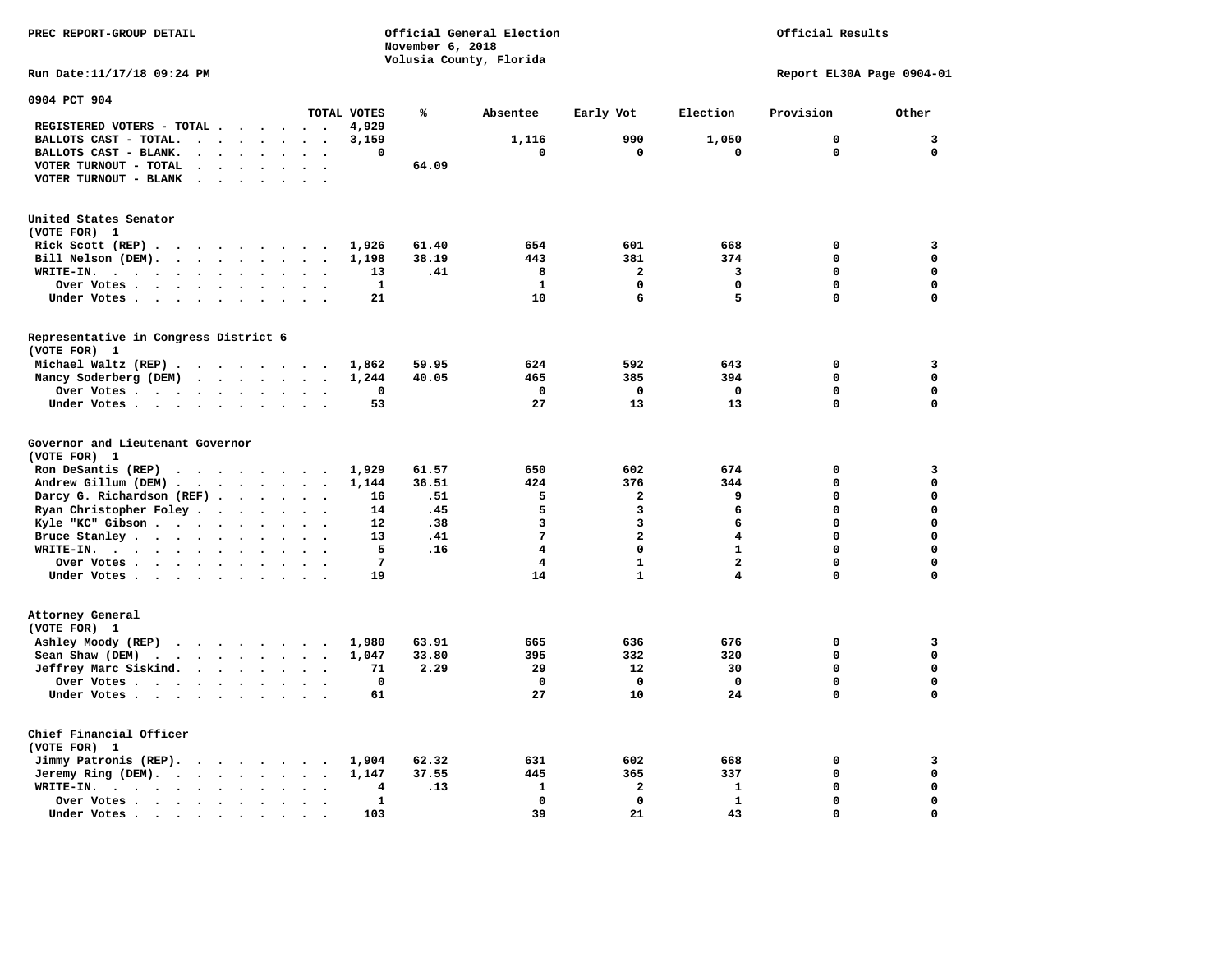| PREC REPORT-GROUP DETAIL                                                                                                                                                                                                                                                       |                                                         | Official General Election<br>Official Results<br>November 6, 2018<br>Volusia County, Florida |       |              |                         |                         |                           |                   |
|--------------------------------------------------------------------------------------------------------------------------------------------------------------------------------------------------------------------------------------------------------------------------------|---------------------------------------------------------|----------------------------------------------------------------------------------------------|-------|--------------|-------------------------|-------------------------|---------------------------|-------------------|
| Run Date:11/17/18 09:24 PM                                                                                                                                                                                                                                                     |                                                         |                                                                                              |       |              |                         |                         | Report EL30A Page 0904-02 |                   |
| 0904 PCT 904                                                                                                                                                                                                                                                                   |                                                         | TOTAL VOTES                                                                                  | ℁     | Absentee     | Early Vot               | Election                | Provision                 | Other             |
| Commissioner of Agriculture                                                                                                                                                                                                                                                    |                                                         |                                                                                              |       |              |                         |                         |                           |                   |
| (VOTE FOR) 1                                                                                                                                                                                                                                                                   |                                                         |                                                                                              |       |              |                         |                         |                           |                   |
| Matt Caldwell (REP)                                                                                                                                                                                                                                                            |                                                         | 1,883                                                                                        | 61.38 | 631          | 600                     | 649                     | $\Omega$                  | 3                 |
| Nicole "Nikki" Fried (DEM).                                                                                                                                                                                                                                                    |                                                         | 1,185                                                                                        | 38.62 | 450          | 371                     | 364                     | $\mathbf 0$               | 0                 |
| Over Votes<br>$\ddot{\phantom{1}}$                                                                                                                                                                                                                                             |                                                         | 0                                                                                            |       | $\mathbf{o}$ | $\overline{\mathbf{0}}$ | $\mathbf{o}$            | $\mathbf 0$               | $\mathbf 0$       |
| Under Votes                                                                                                                                                                                                                                                                    |                                                         | 91                                                                                           |       | 35           | 19                      | 37                      | $\mathbf{0}$              | $\mathbf 0$       |
| State Senator District 14                                                                                                                                                                                                                                                      |                                                         |                                                                                              |       |              |                         |                         |                           |                   |
| (VOTE FOR) 1                                                                                                                                                                                                                                                                   |                                                         |                                                                                              |       |              |                         |                         |                           |                   |
| Dorothy L. Hukill $(REP)$ .                                                                                                                                                                                                                                                    |                                                         | 1,840                                                                                        | 60.69 | 604<br>453   | 592<br>376              | 641<br>363              | 0<br>$\mathbf{0}$         | 3<br>$\mathbf{0}$ |
| Melissa "Mel" Martin (DEM).                                                                                                                                                                                                                                                    |                                                         | 1,192<br>0                                                                                   | 39.31 | $^{\circ}$   | 0                       | $\mathbf 0$             | $\mathbf{0}$              | $\mathbf{0}$      |
| Over Votes<br>Under Votes                                                                                                                                                                                                                                                      |                                                         | 127                                                                                          |       | 59           | 22                      | 46                      | 0                         | $\mathbf 0$       |
| $\cdot$                                                                                                                                                                                                                                                                        |                                                         |                                                                                              |       |              |                         |                         |                           |                   |
| State Representative District 27<br>(VOTE FOR) 1                                                                                                                                                                                                                               |                                                         |                                                                                              |       |              |                         |                         |                           |                   |
| David Santiago (REP).                                                                                                                                                                                                                                                          |                                                         | 1,869                                                                                        | 61.06 | 630          | 595                     | 641                     | 0                         | 3                 |
| Carol Lawrence (DEM).                                                                                                                                                                                                                                                          |                                                         | 1,192                                                                                        | 38.94 | 454          | 377                     | 361                     | 0                         | $\mathbf 0$       |
| Over Votes                                                                                                                                                                                                                                                                     | $\ddot{\phantom{a}}$<br>$\cdot$<br>$\ddot{\phantom{a}}$ | $\mathbf 0$                                                                                  |       | $\mathbf 0$  | 0                       | $\mathbf{o}$            | $\mathbf 0$               | $\mathbf 0$       |
| Under Votes                                                                                                                                                                                                                                                                    |                                                         | 98                                                                                           |       | 32           | 18                      | 48                      | 0                         | $\Omega$          |
| Justice of the Supreme Court Lawson<br>(VOTE FOR) 1                                                                                                                                                                                                                            |                                                         |                                                                                              |       |              |                         |                         |                           |                   |
| $Yes \cdot \cdot \cdot$<br>$\cdots$<br>. The contract of the contract of the contract of the contract of the contract of the contract of the contract of the contract of the contract of the contract of the contract of the contract of the contract of the contrac<br>$\sim$ |                                                         | 1,995                                                                                        | 74.83 | 716          | 620                     | 656                     | 0                         | 3                 |
| No.                                                                                                                                                                                                                                                                            |                                                         | 671                                                                                          | 25.17 | 240          | 210                     | 221                     | $\mathbf 0$               | $\mathbf 0$       |
| Over Votes                                                                                                                                                                                                                                                                     | $\ddot{\phantom{a}}$<br>$\sim$<br>$\ddot{\phantom{1}}$  | 0                                                                                            |       | 0            | 0                       | $\overline{\mathbf{0}}$ | 0                         | 0                 |
| Under Votes<br>$\sim$                                                                                                                                                                                                                                                          | $\cdot$<br>$\cdot$ $\cdot$                              | 493                                                                                          |       | 160          | 160                     | 173                     | $\mathbf 0$               | 0                 |
| 5th District Court of Appeal Eisnaugle<br>(VOTE FOR) 1                                                                                                                                                                                                                         |                                                         |                                                                                              |       |              |                         |                         |                           |                   |
| Yes                                                                                                                                                                                                                                                                            |                                                         | 1,823                                                                                        | 69.32 | 642          | 571                     | 607                     | 0                         | 3                 |
| No.                                                                                                                                                                                                                                                                            |                                                         | 807                                                                                          | 30.68 | 298          | 249                     | 260                     | $\mathbf 0$               | $\mathbf 0$       |
| Over Votes<br>$\cdot$                                                                                                                                                                                                                                                          |                                                         | $\mathbf{2}$                                                                                 |       | $\mathbf 0$  | $\mathbf{2}$            | $\mathbf 0$             | $\mathbf 0$               | $\mathbf 0$       |
| Under Votes                                                                                                                                                                                                                                                                    |                                                         | 527                                                                                          |       | 176          | 168                     | 183                     | $\mathbf 0$               | $\Omega$          |
| Circuit Judge 7th Judicial, Grp 15<br>(VOTE FOR) 1                                                                                                                                                                                                                             |                                                         |                                                                                              |       |              |                         |                         |                           |                   |
| Linda L. Gaustad                                                                                                                                                                                                                                                               |                                                         | 1,513                                                                                        | 57.35 | 610          | 439                     | 463                     | 0                         | $\mathbf{1}$      |
| Ryan Will $\cdots$ , $\cdots$ , $\cdots$ , $\cdots$                                                                                                                                                                                                                            |                                                         | 1,125                                                                                        | 42.65 | 346          | 374                     | 403                     | 0                         | $\mathbf{2}$      |
| Over Votes                                                                                                                                                                                                                                                                     | $\cdot$ .                                               | 1                                                                                            |       | $\mathbf{o}$ | $\mathbf{1}$            | $\overline{\mathbf{0}}$ | $\mathbf 0$               | $\mathbf 0$       |
| Under Votes<br>$\ddot{\phantom{1}}$<br>$\cdot$<br>$\cdot$<br>$\cdot$                                                                                                                                                                                                           |                                                         | 520                                                                                          |       | 160          | 176                     | 184                     | $\mathbf 0$               | $\mathbf 0$       |
| County Council Member District 3<br>(VOTE FOR) 1                                                                                                                                                                                                                               |                                                         |                                                                                              |       |              |                         |                         |                           |                   |
| Michael J. Arminio                                                                                                                                                                                                                                                             |                                                         | 1,096                                                                                        | 40.71 | 345          | 362                     | 387                     | 0                         | $\overline{a}$    |
| Deborah A. "Deb" Denys                                                                                                                                                                                                                                                         |                                                         | 1,596                                                                                        | 59.29 | 619          | 488                     | 488                     | 0                         | $\mathbf{1}$      |
| Over Votes<br>$\ddot{\phantom{1}}$                                                                                                                                                                                                                                             | $\cdot$<br>$\ddot{\phantom{a}}$<br>$\cdot$              | 2                                                                                            |       | 0            | 1                       | 1                       | $\mathbf 0$               | 0                 |
| Under Votes,                                                                                                                                                                                                                                                                   |                                                         | 465                                                                                          |       | 152          | 139                     | 174                     | $\Omega$                  | $\Omega$          |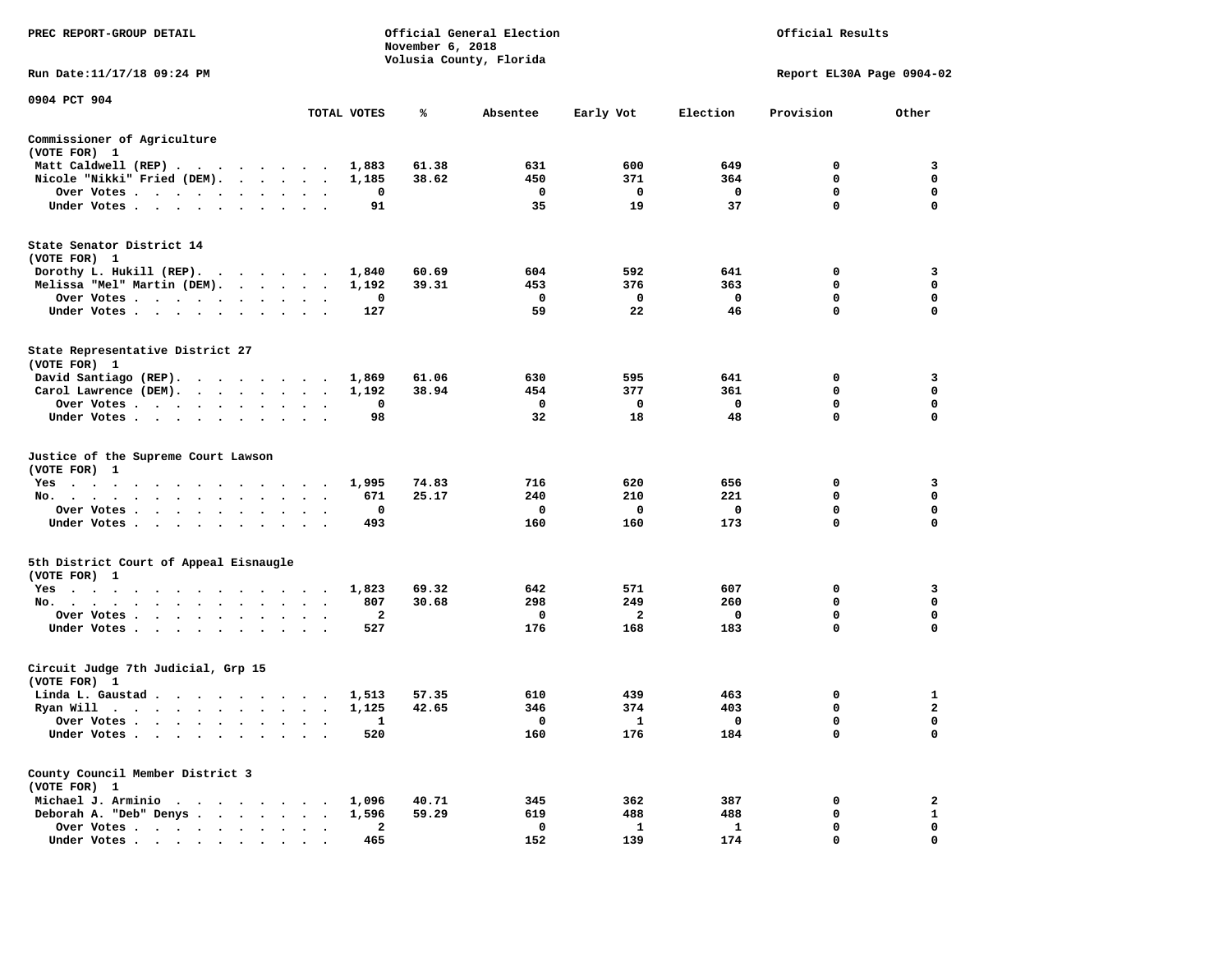| PREC REPORT-GROUP DETAIL                                                                                                                                                                                                                                                                                        |                                              |              | November 6, 2018 | Official General Election<br>Volusia County, Florida | Official Results |              |                           |                   |
|-----------------------------------------------------------------------------------------------------------------------------------------------------------------------------------------------------------------------------------------------------------------------------------------------------------------|----------------------------------------------|--------------|------------------|------------------------------------------------------|------------------|--------------|---------------------------|-------------------|
| Run Date:11/17/18 09:24 PM                                                                                                                                                                                                                                                                                      |                                              |              |                  |                                                      |                  |              | Report EL30A Page 0904-03 |                   |
| 0904 PCT 904                                                                                                                                                                                                                                                                                                    |                                              | TOTAL VOTES  | %                | Absentee                                             | Early Vot        | Election     | Provision                 | Other             |
| Edgewater Mayor                                                                                                                                                                                                                                                                                                 |                                              |              |                  |                                                      |                  |              |                           |                   |
| (VOTE FOR) 1                                                                                                                                                                                                                                                                                                    |                                              |              |                  |                                                      |                  |              |                           |                   |
| Mike Ignasiak.<br>.                                                                                                                                                                                                                                                                                             | $\sim$                                       | 1,413        | 50.00            | 480                                                  | 460              | 471          | 0                         | 2                 |
| Mike Thomas.<br>$\sim$ $\sim$<br>Over Votes.                                                                                                                                                                                                                                                                    |                                              | 1,413        | 50.00            | 506<br>0                                             | 438              | 468          | 0<br>$\mathbf 0$          | 1<br>$\mathbf 0$  |
| $\mathcal{A}=\mathcal{A}=\mathcal{A}=\mathcal{A}=\mathcal{A}=\mathcal{A}$ .<br>Under Votes<br>$\cdot$<br>$\sim$ $\sim$<br>$\ddot{\phantom{1}}$<br>$\ddot{\phantom{1}}$                                                                                                                                          | $\ddot{\phantom{a}}$<br>$\cdot$<br>$\bullet$ | 0<br>333     |                  | 130                                                  | 0<br>92          | 0<br>111     | 0                         | 0                 |
| Edgewater City Council District 1                                                                                                                                                                                                                                                                               |                                              |              |                  |                                                      |                  |              |                           |                   |
| (VOTE FOR) 1                                                                                                                                                                                                                                                                                                    |                                              |              |                  |                                                      |                  |              |                           |                   |
| Rocky Dorcy.<br>$\mathbf{a}$ , and $\mathbf{a}$ , and $\mathbf{a}$ , and $\mathbf{a}$ , and $\mathbf{a}$                                                                                                                                                                                                        |                                              | 1,291        | 49.41            | 365                                                  | 458              | 465          | 0                         | 3                 |
| Christine Elaine Power                                                                                                                                                                                                                                                                                          | $\bullet$                                    | 1,322        | 50.59            | 530                                                  | 374              | 418          | 0                         | 0                 |
| Over Votes<br>$\sim$ $\sim$                                                                                                                                                                                                                                                                                     |                                              | 0            |                  | 0                                                    | 0                | 0            | 0                         | 0                 |
| Under Votes<br>$\cdot$                                                                                                                                                                                                                                                                                          |                                              | 546          |                  | 221                                                  | 158              | 167          | 0                         | $\mathbf 0$       |
| Soil and Water Cons Dist Seat 1                                                                                                                                                                                                                                                                                 |                                              |              |                  |                                                      |                  |              |                           |                   |
| (VOTE FOR) 1                                                                                                                                                                                                                                                                                                    |                                              |              |                  |                                                      |                  |              |                           |                   |
| William Bliss.<br>$\begin{array}{cccccccccccccccccc} \bullet & \bullet & \bullet & \bullet & \bullet & \bullet & \bullet & \bullet & \bullet & \bullet & \bullet & \bullet & \bullet \end{array}$<br>Derrick Orberg.<br>$\mathbf{r}$ , $\mathbf{r}$ , $\mathbf{r}$ , $\mathbf{r}$ , $\mathbf{r}$ , $\mathbf{r}$ | $\ddot{\phantom{a}}$                         | 1,514<br>992 | 60.42<br>39.58   | 560<br>336                                           | 464<br>312       | 489<br>342   | 0<br>0                    | 1<br>$\mathbf{2}$ |
| Over Votes .<br>$\cdots$<br>$\sim$                                                                                                                                                                                                                                                                              | $\cdot$<br>$\cdot$                           | 1            |                  | 0                                                    | 0                | 1            | $\mathbf 0$               | 0                 |
| Under Votes<br>$\bullet$ .                                                                                                                                                                                                                                                                                      | $\bullet$ .<br>$\ddot{\phantom{1}}$          | 652          |                  | 220                                                  | 214              | 218          | $\mathbf 0$               | 0                 |
| Soil and Water Cons Dist Seat 3<br>(VOTE FOR) 1                                                                                                                                                                                                                                                                 |                                              |              |                  |                                                      |                  |              |                           |                   |
| Beth James.<br>$\sim$ $\sim$<br>$\sim$ $\sim$<br>.                                                                                                                                                                                                                                                              |                                              | 1,243        | 48.99            | 428                                                  | 393              | 419          | 0                         | 3                 |
| Wesley Wayne Wilson Jr                                                                                                                                                                                                                                                                                          | $\ddot{\phantom{1}}$                         | 494          | 19.47            | 169                                                  | 141              | 184          | 0                         | $\mathbf 0$       |
| Christine Wilt.                                                                                                                                                                                                                                                                                                 | $\bullet$                                    | 800          | 31.53            | 314                                                  | 251              | 235          | 0                         | $\mathbf 0$       |
| Over Votes<br>$\cdot$                                                                                                                                                                                                                                                                                           |                                              | 2            |                  | 0                                                    | 1                | 1            | 0                         | 0                 |
| Under Votes<br>$\ddot{\phantom{0}}$<br>$\bullet$                                                                                                                                                                                                                                                                |                                              | 620          |                  | 205                                                  | 204              | 211          | 0                         | $\mathbf 0$       |
| Soil and Water Cons Dist Seat 5<br>(VOTE FOR) 1                                                                                                                                                                                                                                                                 |                                              |              |                  |                                                      |                  |              |                           |                   |
| J. Mark Barfield                                                                                                                                                                                                                                                                                                |                                              | 593          | 23.67            | 209                                                  | 174              | 208          | 0                         | 2                 |
| Andy Kelly.<br>$\cdot$ $\cdot$ $\cdot$ $\cdot$ $\cdot$ $\cdot$ $\cdot$ $\cdot$                                                                                                                                                                                                                                  | $\cdot$<br>$\overline{\phantom{a}}$          | 1,056        | 42.16            | 407                                                  | 324              | 325          | 0                         | 0                 |
| David Schaefer.<br>$\cdots$                                                                                                                                                                                                                                                                                     |                                              | 856          | 34.17            | 272                                                  | 286              | 297          | 0                         | $\mathbf{1}$      |
| Over Votes .<br>$\sim$<br>$\ddot{\phantom{0}}$<br>$\blacksquare$ .<br>$\overline{\phantom{a}}$                                                                                                                                                                                                                  |                                              | 1            |                  | 1                                                    | 0                | 0            | 0                         | 0                 |
| Under Votes<br>$\bullet$<br>$\bullet$                                                                                                                                                                                                                                                                           |                                              | 653          |                  | 227                                                  | 206              | 220          | 0                         | 0                 |
| #1 Increased Homestead Exemption<br>(VOTE FOR) 1                                                                                                                                                                                                                                                                |                                              |              |                  |                                                      |                  |              |                           |                   |
| Yes                                                                                                                                                                                                                                                                                                             |                                              | 1,574        | 52.55            | 610                                                  | 464              | 498          | 0                         | 2                 |
| No. .<br>$\bullet$<br>$\bullet$                                                                                                                                                                                                                                                                                 |                                              | 1,421        | 47.45            | 452                                                  | 477              | 491          | 0                         | 1                 |
| Over Votes<br>$\ddot{\phantom{a}}$                                                                                                                                                                                                                                                                              |                                              | 6            |                  | $\mathbf{1}$                                         | 3                | $\mathbf{2}$ | 0                         | 0                 |
| Under Votes.<br>$\bullet$<br>$\ddot{\phantom{0}}$                                                                                                                                                                                                                                                               |                                              | 158          |                  | 53                                                   | 46               | 59           | 0                         | 0                 |
| #2 Limit on Property Tax Assessments<br>(VOTE FOR) 1                                                                                                                                                                                                                                                            |                                              |              |                  |                                                      |                  |              |                           |                   |
| $Yes \cdot \cdot \cdot$<br>$\ddot{\phantom{1}}$                                                                                                                                                                                                                                                                 |                                              | 2,088        | 70.11            | 722                                                  | 672              | 691          | 0                         | 3                 |
| No.                                                                                                                                                                                                                                                                                                             |                                              | 890          | 29.89            | 325                                                  | 272              | 293          | 0                         | 0                 |
| Over Votes<br>$\cdot$                                                                                                                                                                                                                                                                                           |                                              | 2            |                  | 0                                                    | 1                | $\mathbf{1}$ | 0                         | 0                 |
| Under Votes                                                                                                                                                                                                                                                                                                     |                                              | 179          |                  | 69                                                   | 45               | 65           | U                         | O                 |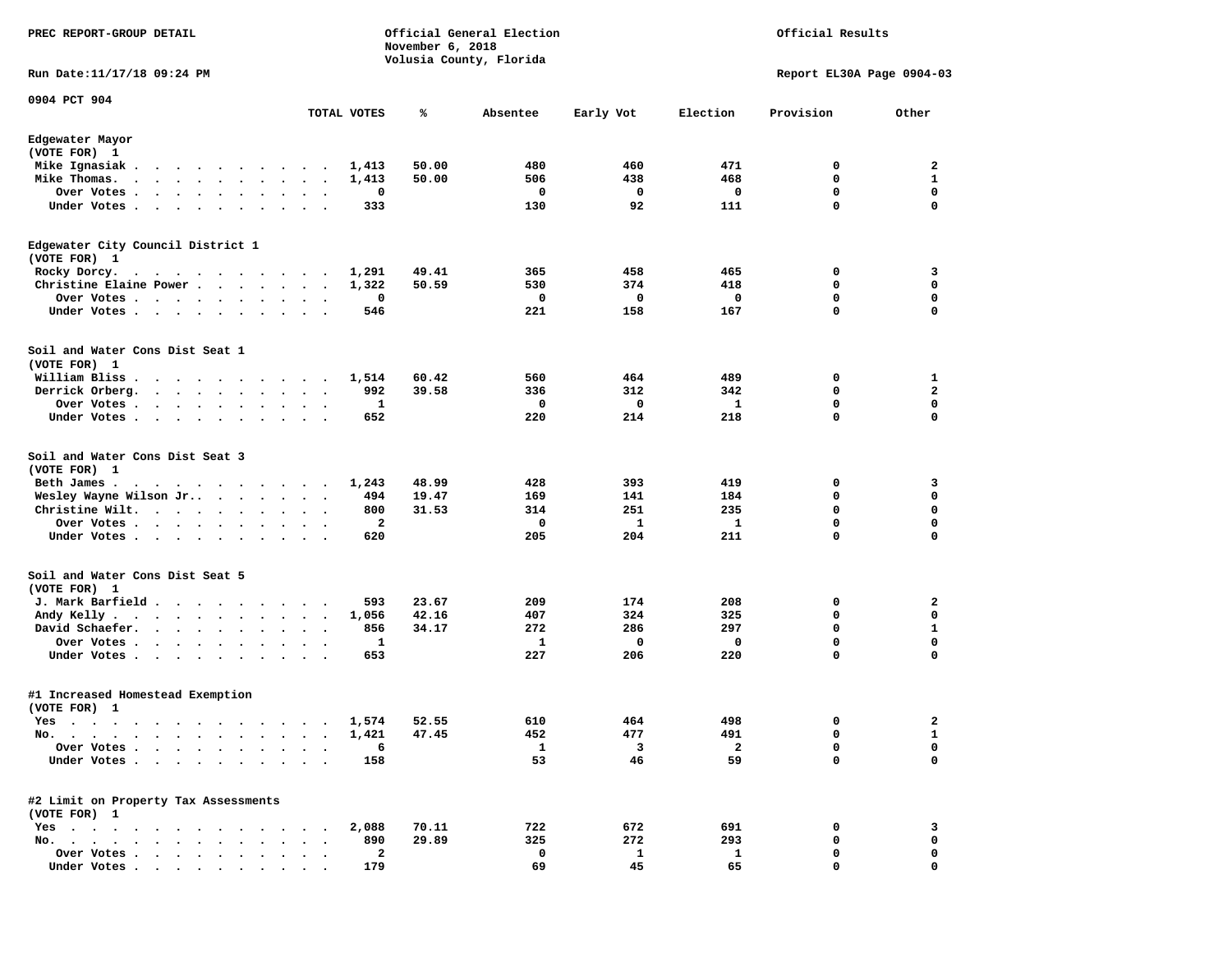| PREC REPORT-GROUP DETAIL                                                         |                                   |                     | November 6, 2018 | Official General Election<br>Volusia County, Florida |                                |                          | Official Results            |                            |
|----------------------------------------------------------------------------------|-----------------------------------|---------------------|------------------|------------------------------------------------------|--------------------------------|--------------------------|-----------------------------|----------------------------|
| Run Date:11/17/18 09:24 PM                                                       |                                   |                     |                  |                                                      |                                |                          | Report EL30A Page 0904-04   |                            |
| 0904 PCT 904                                                                     |                                   | TOTAL VOTES         | ℁                | Absentee                                             | Early Vot                      | Election                 | Provision                   | Other                      |
| #3 Voter Control of Gambling                                                     |                                   |                     |                  |                                                      |                                |                          |                             |                            |
| (VOTE FOR) 1                                                                     |                                   |                     |                  |                                                      |                                |                          |                             |                            |
| Yes                                                                              |                                   | 2,107               | 68.88            | 811                                                  | 631                            | 663                      | $^{\circ}$                  | $\overline{a}$             |
| No.                                                                              |                                   | 952                 | 31.12            | 270                                                  | 326                            | 355                      | 0                           | $\mathbf{1}$               |
| Over Votes                                                                       |                                   | $\mathbf{1}$        |                  | $\overline{\phantom{0}}$                             | $\overline{\mathbf{0}}$        | $\mathbf{1}$             | 0                           | $\mathbf 0$                |
| Under Votes                                                                      |                                   | 99                  |                  | 35                                                   | 33                             | 31                       | $\mathbf 0$                 | $\mathbf 0$                |
| #4 Voting Restoration Amendment<br>(VOTE FOR) 1                                  |                                   |                     |                  |                                                      |                                |                          |                             |                            |
| Yes 1,716                                                                        |                                   |                     | 55.93            | 614                                                  | 546                            | 554                      | 0                           | $\overline{a}$             |
| No.                                                                              |                                   | 1,352               | 44.07            | 471                                                  | 418                            | 462                      | $\mathbf 0$                 | $\mathbf{1}$               |
| Over Votes                                                                       |                                   | <b>1</b>            |                  | $\overline{\mathbf{0}}$                              | $\mathbf{1}$                   | $\overline{\phantom{0}}$ | 0                           | $\mathbf 0$                |
| Under Votes                                                                      |                                   | 90                  |                  | 31                                                   | 25                             | 34                       | $\mathbf 0$                 | $\mathbf 0$                |
| #5 Supermajority Vote Required<br>(VOTE FOR) 1                                   |                                   |                     |                  |                                                      |                                |                          |                             |                            |
| Yes                                                                              |                                   | 2,163               | 72.63            | 782                                                  | 678                            | 701                      | 0                           | $\overline{a}$             |
| No.                                                                              |                                   | 815                 | 27.37            | 271                                                  | 261                            | 282                      | $\mathbf 0$                 | $\mathbf{1}$               |
| Over Votes                                                                       |                                   | 0                   |                  | $\mathbf 0$                                          | $\overline{\mathbf{0}}$        | $\overline{\mathbf{0}}$  | $\mathbf 0$                 | $\mathbf 0$                |
| Under Votes                                                                      |                                   | 181                 |                  | 63                                                   | 51                             | 67                       | $\mathbf 0$                 | $\Omega$                   |
| #6 Rights of Crime Victims; Judges<br>(VOTE FOR) 1<br>Yes 1,662                  |                                   |                     | 55.49            | 642                                                  | 485                            | 533                      | 0                           | $\overline{a}$             |
| No.                                                                              |                                   | 1,333               | 44.51            | 423                                                  | 452                            | 457                      | 0                           | $\mathbf{1}$               |
| Over Votes.                                                                      |                                   | 3                   |                  | $\mathbf{o}$                                         | $\overline{\mathbf{2}}$        | $\mathbf{1}$             | 0                           | $\mathbf{0}$               |
| Under Votes                                                                      |                                   | 161                 |                  | 51                                                   | 51                             | 59                       | $\mathbf 0$                 | $\mathbf 0$                |
| #7 Survivor Benefits<br>(VOTE FOR) 1                                             |                                   |                     |                  |                                                      |                                |                          |                             |                            |
| Yes                                                                              |                                   | 1,691               | 56.86            | 644                                                  | 486                            | 559                      | 0                           | 2                          |
| No.                                                                              |                                   | 1,283               | 43.14            | 413                                                  | 445                            | 424                      | 0                           | $\mathbf{1}$               |
| Over Votes                                                                       |                                   | 0                   |                  | $\mathbf 0$                                          | $\overline{\mathbf{0}}$        | $\mathbf 0$              | 0                           | $\mathbf 0$                |
| Under Votes                                                                      |                                   | 185                 |                  | 59                                                   | 59                             | 67                       | $\Omega$                    | $\Omega$                   |
| #9 Prohibits Oil, Gas Drilling, Vaping<br>(VOTE FOR) 1                           |                                   |                     |                  |                                                      |                                |                          |                             |                            |
| Yes                                                                              |                                   | 1,778               | 59.56            | 701                                                  | 525                            | 552                      | 0                           | 0                          |
| No.                                                                              |                                   | 1,207               | 40.44            | 352                                                  | 416                            | 436                      | 0                           | $\overline{3}$             |
| Over Votes.<br>Under Votes                                                       |                                   | $\mathbf{1}$<br>173 |                  | $\overline{\phantom{0}}$<br>63                       | $\overline{\phantom{0}}$<br>49 | $\mathbf{1}$<br>61       | $\mathbf 0$<br>$\mathbf{0}$ | $\mathbf 0$<br>$\mathbf 0$ |
| #10 State and Local Structure and Op<br>(VOTE FOR) 1                             |                                   |                     |                  |                                                      |                                |                          |                             |                            |
| Yes 1,719                                                                        |                                   |                     | 58.71            | 662                                                  | 514                            | 541                      | 0                           | $\mathbf{2}$               |
| No.                                                                              |                                   | 1,209               | 41.29            | 369                                                  | 416                            | 423                      | 0                           | $\mathbf{1}$               |
| Over Votes                                                                       | $\ddot{\phantom{a}}$<br>$\bullet$ | 0                   |                  | $\mathbf 0$                                          | $\mathbf 0$                    | $\mathbf 0$              | $\mathbf 0$                 | $\mathbf{0}$               |
| Under Votes, $\cdot$ , $\cdot$ , $\cdot$ , $\cdot$ , $\cdot$ , $\cdot$ , $\cdot$ |                                   | 231                 |                  | 85                                                   | 60                             | 86                       | $\Omega$                    | $\Omega$                   |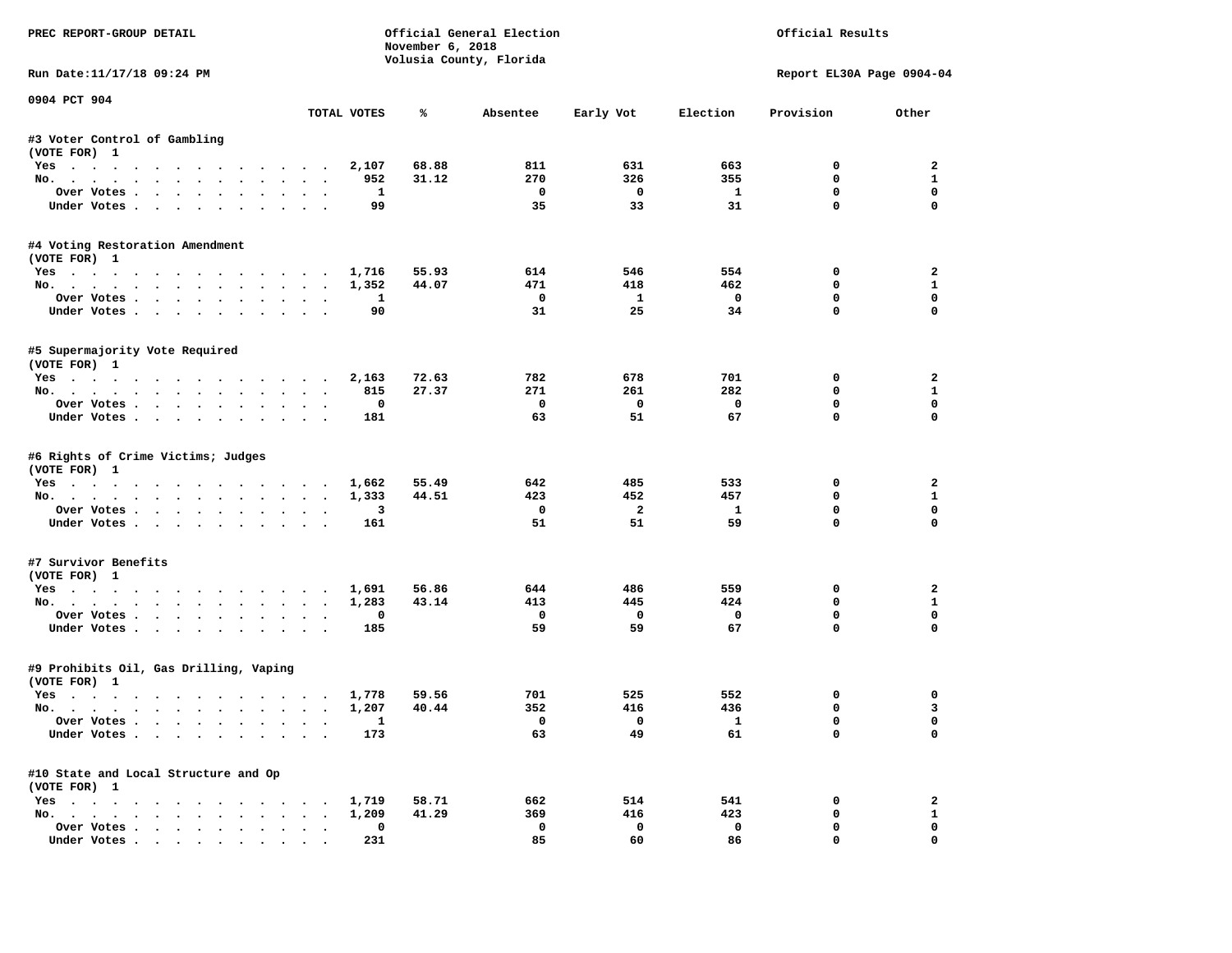| PREC REPORT-GROUP DETAIL                              |             |       | November 6, 2018 | Official General Election<br>Volusia County, Florida |                           | Official Results |           |              |
|-------------------------------------------------------|-------------|-------|------------------|------------------------------------------------------|---------------------------|------------------|-----------|--------------|
| Run Date: 11/17/18 09:24 PM                           |             |       |                  |                                                      | Report EL30A Page 0904-05 |                  |           |              |
| 0904 PCT 904                                          | TOTAL VOTES |       | %ะ               | Absentee                                             | Early Vot                 | Election         | Provision | Other        |
| #11 Removal of Obs Prov; Crim Statute<br>(VOTE FOR) 1 |             |       |                  |                                                      |                           |                  |           |              |
| Yes                                                   |             | 1,637 | 56.72            | 627                                                  | 506                       | 502              | 0         | 2            |
| No.                                                   |             | 1,249 | 43.28            | 376                                                  | 416                       | 456              | 0         |              |
| Over Votes                                            |             | 0     |                  | $\mathbf{o}$                                         | 0                         | $^{\circ}$       | $\Omega$  |              |
| Under Votes.                                          |             | 273   |                  | 113                                                  | 68                        | 92               | 0         |              |
| #12 Lobbying and Abuse of Office<br>(VOTE FOR) 1      |             |       |                  |                                                      |                           |                  |           |              |
| Yes                                                   |             | 2,377 | 80.69            | 862                                                  | 744                       | 768              | 0         |              |
| No.                                                   |             | 569   | 19.31            | 178                                                  | 183                       | 208              | $\Omega$  | $\Omega$     |
| Over Votes                                            |             | - 2   |                  | 0                                                    | 1                         | 1                | 0         |              |
| Under Votes                                           |             | 211   |                  | 76                                                   | 62                        | 73               | 0         |              |
| #13 Ends Dog Racing<br>(VOTE FOR) 1                   |             |       |                  |                                                      |                           |                  |           |              |
| Yes                                                   |             | 1,821 | 60.78            | 674                                                  | 583                       | 563              | 0         |              |
| No.                                                   |             | 1,175 | 39.22            | 386                                                  | 360                       | 427              | 0         | $\mathbf{2}$ |
| Over Votes                                            |             | -2    |                  | 1                                                    | 0                         | 1                |           |              |
| Under Votes                                           |             | 161   |                  | 55                                                   | 47                        | 59               | 0         |              |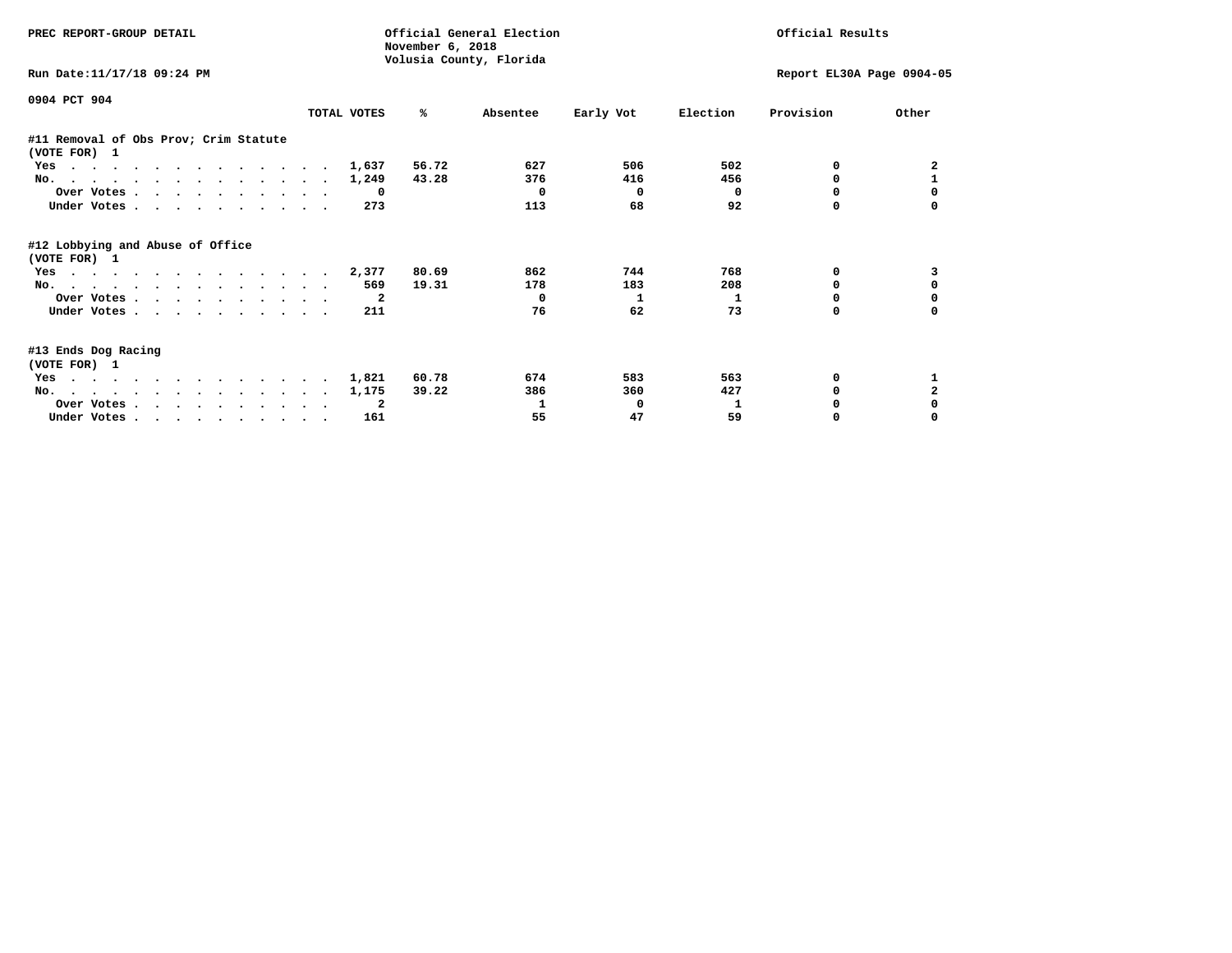**November 6, 2018 Volusia County, Florida Run Date:11/17/18 09:24 PM Report EL30A Page 0907-01 0907 PCT 907 TOTAL VOTES % Absentee Early Vot Election Provision Other REGISTERED VOTERS - TOTAL . . . . . . 2,553 BALLOTS CAST - TOTAL. . . . . . . . 1,599 505 452 638 4 0 BALLOTS CAST - BLANK. . . . . . . . 0 0 0 0 0 0 VOTER TURNOUT - TOTAL . . . . . . . 62.63 VOTER TURNOUT - BLANK . . . . . . . United States Senator (VOTE FOR) 1 Rick Scott (REP) . . . . . . . . . 1,104 69.57 334 310 457 3 0 Bill Nelson (DEM). . . . . . . . . 479 30.18 161 141 176 1 0 WRITE-IN. . . . . . . . . . . . 4 .25 2 0 2 0 0 Over Votes . . . . . . . . . . 0 0 0 0 0 0 Under Votes . . . . . . . . . . 12** 8 1 3 0 0 **Representative in Congress District 6 (VOTE FOR) 1 Michael Waltz (REP) . . . . . . . . 1,085 69.42 323 300 459 3 0 Nancy Soderberg (DEM) . . . . . . . 478 30.58 164 146 167 1 0 Over Votes . . . . . . . . . . 0 0 0 0 0 0**  $\Omega$  **Under Votes . . . . . . . . . . 36 18 18 6 12 0 Governor and Lieutenant Governor (VOTE FOR) 1 Ron DeSantis (REP) . . . . . . . . 1,103 69.50 325 309 466 3 0 Andrew Gillum (DEM) . . . . . . . . 446 28.10 155 138 152 1 0 Darcy G. Richardson (REF) . . . . . . 15 .95 6 1 8 0 0 Ryan Christopher Foley . . . . . . . 5 .32 1 1 3 0 0 Kyle "KC" Gibson . . . . . . . . . . 9 .57 Bruce Stanley . . . . . . . . . . 6 .38** 3 2 1 0 0  **WRITE-IN. . . . . . . . . . . . 3 .19 3 0 0 0 0**  $\mathbf{0}$ **Over Votes . . . . . . . . . . 4** 0 0 0 4 0 0  $\mathbf{0}$ **Under Votes . . . . . . . . . . 8** 5 0 3 0 **Attorney General (VOTE FOR) 1 Ashley Moody (REP) . . . . . . . . 1,135 72.11 339 315 478 3 0 Sean Shaw (DEM)** . . . . . . . . 408 25.92 142 129 136 1 0  **Jeffrey Marc Siskind. . . . . . . . 31 1.97 14 3 14 0 0 Over Votes . . . . . . . . . . 0 0 0 0 0 0**  $\mathbf 0$  **Under Votes . . . . . . . . . . 25 10 5 10 0 0 Chief Financial Officer (VOTE FOR) 1 Jimmy Patronis (REP). . . . . . . . 1,106 71.54 324 307 472 3 0 Jeremy Ring (DEM). . . . . . . . 437 28.27 156 131 149 1** 149 1  **WRITE-IN. . . . . . . . . . . . 3 .19 1 1 1 0 0 Over Votes . . . . . . . . . . 0 0 0 0 0 0**  $\mathbf{o}$  **Under Votes . . . . . . . . . . 53** 24 13 16 0

**PREC REPORT-GROUP DETAIL Official General Election Official Results**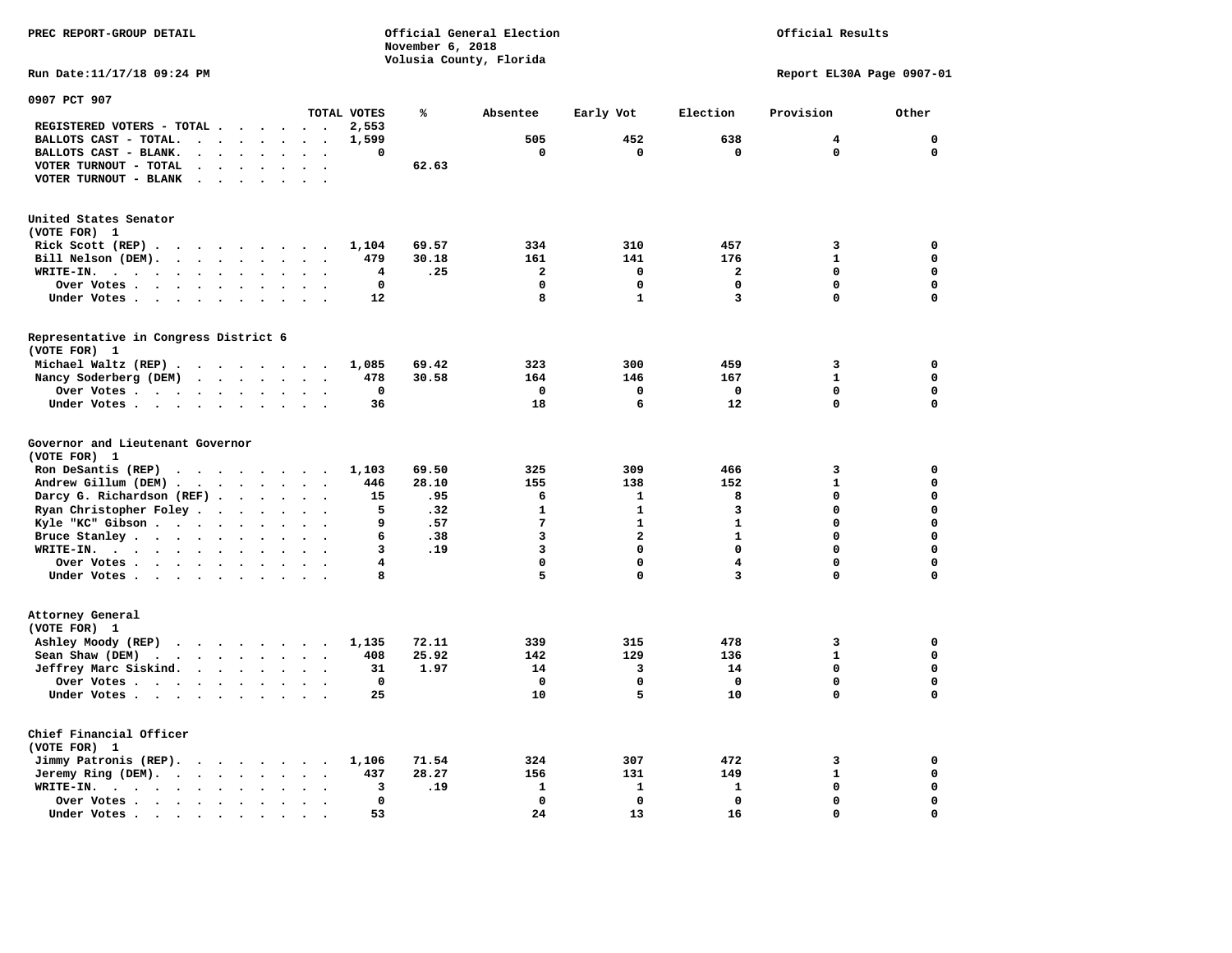| PREC REPORT-GROUP DETAIL                                                                                                                    |                                                             |             | November 6, 2018 | Official General Election<br>Volusia County, Florida |                         |              | Official Results          |             |
|---------------------------------------------------------------------------------------------------------------------------------------------|-------------------------------------------------------------|-------------|------------------|------------------------------------------------------|-------------------------|--------------|---------------------------|-------------|
| Run Date:11/17/18 09:24 PM                                                                                                                  |                                                             |             |                  |                                                      |                         |              | Report EL30A Page 0907-02 |             |
| 0907 PCT 907                                                                                                                                |                                                             | TOTAL VOTES | ℁                | Absentee                                             | Early Vot               | Election     | Provision                 | Other       |
| Commissioner of Agriculture                                                                                                                 |                                                             |             |                  |                                                      |                         |              |                           |             |
| (VOTE FOR) 1                                                                                                                                |                                                             |             |                  |                                                      |                         |              |                           |             |
| Matt Caldwell (REP)                                                                                                                         |                                                             | 1,090       | 69.96            | 333                                                  | 301                     | 453          | 3                         | 0           |
| Nicole "Nikki" Fried (DEM).                                                                                                                 |                                                             | 468         | 30.04            | 157                                                  | 139                     | 171          | $\mathbf{1}$              | 0           |
| Over Votes<br>$\ddot{\phantom{1}}$                                                                                                          |                                                             | 0           |                  | $\mathbf{o}$                                         | $\overline{\mathbf{0}}$ | $\mathbf 0$  | $\mathbf 0$               | $\mathbf 0$ |
| Under Votes                                                                                                                                 |                                                             | 41          |                  | 15                                                   | 12                      | 14           | $\mathbf 0$               | $\mathbf 0$ |
| State Senator District 14                                                                                                                   |                                                             |             |                  |                                                      |                         |              |                           |             |
| (VOTE FOR) 1                                                                                                                                |                                                             |             |                  |                                                      |                         |              |                           |             |
| Dorothy L. Hukill (REP).                                                                                                                    |                                                             | 1,068       | 69.76            | 315                                                  | 299                     | 451          | 3                         | 0           |
| Melissa "Mel" Martin (DEM).                                                                                                                 |                                                             | 463         | 30.24            | 163                                                  | 136                     | 163          | $\mathbf{1}$              | $\mathbf 0$ |
| Over Votes                                                                                                                                  |                                                             | 0           |                  | $^{\circ}$                                           | 0                       | $\mathbf 0$  | $\mathbf{0}$              | $\mathbf 0$ |
| Under Votes<br>$\ddot{\phantom{0}}$                                                                                                         |                                                             | 68          |                  | 27                                                   | 17                      | 24           | 0                         | 0           |
| State Representative District 27<br>(VOTE FOR) 1                                                                                            |                                                             |             |                  |                                                      |                         |              |                           |             |
| David Santiago (REP).                                                                                                                       |                                                             | 1,075       | 69.44            | 323                                                  | 299                     | 450          | 3                         | 0           |
| Carol Lawrence (DEM).                                                                                                                       |                                                             | 473         | 30.56            | 166                                                  | 140                     | 166          | 1                         | $\mathbf 0$ |
| Over Votes                                                                                                                                  | $\bullet$<br>$\cdot$<br>$\cdot$                             | $\mathbf 0$ |                  | $\mathbf 0$                                          | $\mathbf 0$             | $\mathbf{o}$ | $\mathbf 0$               | $\mathbf 0$ |
| Under Votes                                                                                                                                 |                                                             | 51          |                  | 16                                                   | 13                      | 22           | 0                         | $\mathbf 0$ |
| Justice of the Supreme Court Lawson<br>(VOTE FOR) 1                                                                                         |                                                             |             |                  |                                                      |                         |              |                           |             |
| $Yes \t . \t .$<br>$\cdot$ $\cdot$<br>$\mathcal{A}=\mathcal{A}=\mathcal{A}=\mathcal{A}=\mathcal{A}$ .<br>$\ddot{\phantom{1}}$               |                                                             | 987         | 73.66            | 323                                                  | 261                     | 400          | 3                         | $\mathbf 0$ |
| No.<br>$\mathcal{A}=\mathcal{A}=\mathcal{A}=\mathcal{A}=\mathcal{A}=\mathcal{A}=\mathcal{A}=\mathcal{A}$<br>$\cdot$ $\cdot$ $\cdot$ $\cdot$ |                                                             | 353         | 26.34            | 99                                                   | 108                     | 146          | $\mathbf 0$               | $\mathbf 0$ |
| Over Votes                                                                                                                                  | $\cdot$<br>$\overline{\phantom{a}}$<br>$\ddot{\phantom{a}}$ | 0           |                  | 0                                                    | 0                       | $\mathbf{o}$ | 0<br>$\mathbf{1}$         | 0           |
| Under Votes<br>$\cdot$                                                                                                                      | $\cdot$ $\cdot$ $\cdot$                                     | 259         |                  | 83                                                   | 83                      | 92           |                           | 0           |
| 5th District Court of Appeal Eisnaugle<br>(VOTE FOR) 1                                                                                      |                                                             |             |                  |                                                      |                         |              |                           |             |
| Yes                                                                                                                                         |                                                             | 905         | 68.15            | 290                                                  | 242                     | 370          | 3                         | 0           |
| No.                                                                                                                                         |                                                             | 423         | 31.85            | 127                                                  | 128                     | 168          | $\mathbf 0$               | $\mathbf 0$ |
| Over Votes<br>$\ddot{\phantom{1}}$                                                                                                          |                                                             | 0           |                  | 0                                                    | 0                       | $\mathbf 0$  | $\mathbf 0$               | $\mathbf 0$ |
| Under Votes                                                                                                                                 |                                                             | 271         |                  | 88                                                   | 82                      | 100          | $\mathbf{1}$              | $\Omega$    |
| Circuit Judge 7th Judicial, Grp 15<br>(VOTE FOR) 1                                                                                          |                                                             |             |                  |                                                      |                         |              |                           |             |
| Linda L. Gaustad                                                                                                                            |                                                             | 650         | 49.32            | 220                                                  | 161                     | 267          | 2                         | $\mathbf 0$ |
| Ryan Will $\cdots$                                                                                                                          |                                                             | 668         | 50.68            | 197                                                  | 210                     | 260          | 1                         | 0           |
| Over Votes                                                                                                                                  | $\cdot$ .                                                   | 1           |                  | $\mathbf 0$                                          | 0                       | 1            | $\mathbf 0$               | $\mathbf 0$ |
| Under Votes<br>$\ddot{\phantom{1}}$<br>$\cdot$<br>$\cdot$                                                                                   |                                                             | 280         |                  | 88                                                   | 81                      | 110          | $\mathbf{1}$              | $\mathbf 0$ |
| County Council Member District 3<br>(VOTE FOR) 1                                                                                            |                                                             |             |                  |                                                      |                         |              |                           |             |
| Michael J. Arminio                                                                                                                          |                                                             | 552         | 40.29            | 179                                                  | 144                     | 228          | 1                         | $\mathbf 0$ |
| Deborah A. "Deb" Denys                                                                                                                      |                                                             | 818         | 59.71            | 248                                                  | 243                     | 325          | $\mathbf{2}$              | 0           |
| Over Votes<br>$\bullet$                                                                                                                     | $\cdot$<br>$\cdot$                                          | 0           |                  | $\mathbf 0$                                          | 0                       | $\mathbf 0$  | $\mathbf 0$               | $\mathbf 0$ |
| Under Votes                                                                                                                                 |                                                             | 229         |                  | 78                                                   | 65                      | 85           | 1                         | $\Omega$    |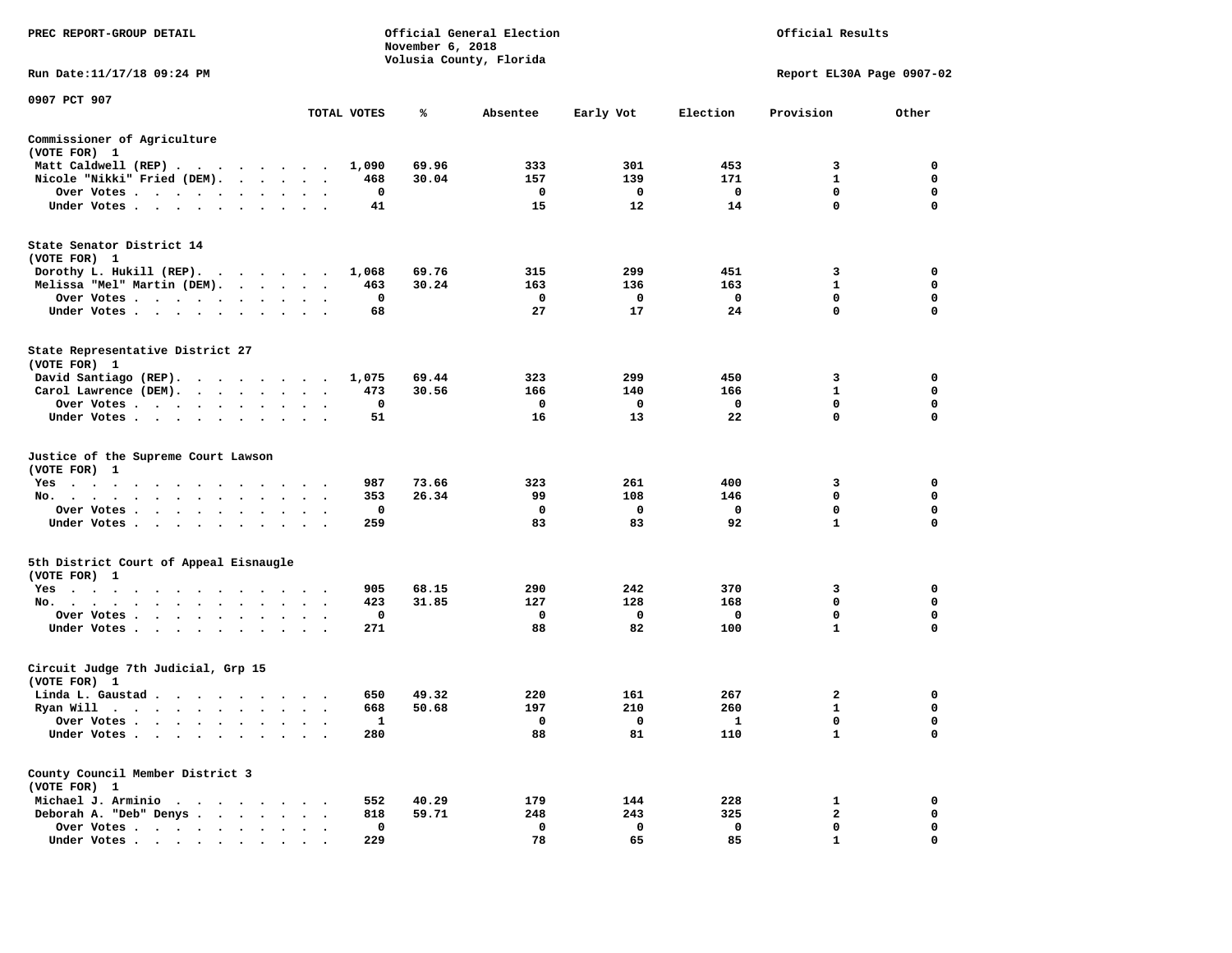| PREC REPORT-GROUP DETAIL                                                                                                                           |                                   | November 6, 2018 | Official General Election<br>Volusia County, Florida | Official Results |                |              |                           |             |
|----------------------------------------------------------------------------------------------------------------------------------------------------|-----------------------------------|------------------|------------------------------------------------------|------------------|----------------|--------------|---------------------------|-------------|
| Run Date:11/17/18 09:24 PM                                                                                                                         |                                   |                  |                                                      |                  |                |              | Report EL30A Page 0907-03 |             |
| 0907 PCT 907                                                                                                                                       |                                   | TOTAL VOTES      | ℁                                                    | Absentee         | Early Vot      | Election     | Provision                 | Other       |
| Soil and Water Cons Dist Seat 1<br>(VOTE FOR) 1                                                                                                    |                                   |                  |                                                      |                  |                |              |                           |             |
| William Bliss.<br>$\bullet$<br>$\sim$<br>$\sim$ $\sim$ $\sim$ $\sim$ $\sim$<br>$\sim$                                                              |                                   | 678              | 53.68                                                | 239              | 172            | 267          | 0                         | 0           |
| Derrick Orberg.<br>$\sim$ $\sim$ $\sim$<br>$\cdot$<br>$\ddot{\phantom{0}}$                                                                         |                                   | 585              | 46.32                                                | 163              | 196            | 223          | 3                         | 0           |
| Over Votes .<br>$\mathcal{A}=\mathcal{A}=\mathcal{A}=\mathcal{A}=\mathcal{A}=\mathcal{A}$ .<br>$\bullet$                                           | $\bullet$<br>$\bullet$            | 2                |                                                      | 0                | 0              | $\mathbf{2}$ | $\mathbf 0$               | 0           |
| Under Votes<br>$\sim$ $\sim$<br>$\ddot{\phantom{1}}$                                                                                               |                                   | 334              |                                                      | 103              | 84             | 146          | $\mathbf{1}$              | 0           |
| Soil and Water Cons Dist Seat 3<br>(VOTE FOR) 1                                                                                                    |                                   |                  |                                                      |                  |                |              |                           |             |
| Beth James.                                                                                                                                        | $\sim$ $\sim$                     | 644              | 51.56                                                | 198              | 205            | 238          | 3                         | 0           |
| Wesley Wayne Wilson Jr                                                                                                                             | $\bullet$<br>$\cdot$              | 284              | 22.74                                                | 83               | 65             | 136          | 0                         | 0           |
| Christine Wilt.<br>$\ddot{\phantom{0}}$<br>$\ddot{\phantom{1}}$                                                                                    |                                   | 321              | 25.70                                                | 110              | 92             | 119          | 0<br>$\mathbf 0$          | 0<br>0      |
| Over Votes<br>$\cdot$                                                                                                                              |                                   | 0                |                                                      | 0                | 0<br>90        | 0            |                           | 0           |
| Under Votes<br>$\cdot$                                                                                                                             |                                   | 350              |                                                      | 114              |                | 145          | 1                         |             |
| Soil and Water Cons Dist Seat 5<br>(VOTE FOR) 1                                                                                                    |                                   |                  |                                                      |                  |                |              |                           |             |
| J. Mark Barfield                                                                                                                                   |                                   | 284              | 22.92                                                | 101              | 69             | 112          | 2                         | 0           |
| Andy Kelly                                                                                                                                         |                                   | 485              | 39.14                                                | 158              | 148            | 179          | 0                         | 0           |
| David Schaefer.<br>$\mathcal{A}=\mathcal{A}=\mathcal{A}=\mathcal{A}=\mathcal{A}$ .<br>$\bullet$                                                    |                                   | 470              | 37.93                                                | 130              | 144            | 195          | 1                         | 0           |
| Over Votes.<br>$\sim$ $\sim$<br>$\cdots$                                                                                                           |                                   | 0                |                                                      | 0                | 0              | 0            | 0                         | 0           |
| Under Votes<br>$\ddot{\phantom{0}}$<br>$\bullet$                                                                                                   | $\bullet$<br>$\ddot{\phantom{1}}$ | 360              |                                                      | 116              | 91             | 152          | 1                         | 0           |
| #1 Increased Homestead Exemption<br>(VOTE FOR) 1                                                                                                   |                                   |                  |                                                      |                  |                |              |                           |             |
| Yes                                                                                                                                                |                                   | 838              | 54.49                                                | 293              | 232            | 312          | 1                         | 0           |
| No.<br>$\ddot{\phantom{1}}$<br>$\ddot{\phantom{a}}$<br>$\ddot{\phantom{1}}$                                                                        |                                   | 700              | 45.51                                                | 188              | 208            | 301          | 3                         | 0           |
| Over Votes .<br>$\sim$ $\sim$<br>$\sim$ $\sim$<br>$\blacksquare$<br>$\bullet$                                                                      |                                   | 0                |                                                      | 0                | 0              | 0            | $\mathbf 0$               | 0           |
| Under Votes<br>$\sim$                                                                                                                              | $\cdot$ $\cdot$ $\cdot$           | 61               |                                                      | 24               | 12             | 25           | 0                         | $\mathbf 0$ |
| #2 Limit on Property Tax Assessments<br>(VOTE FOR) 1                                                                                               |                                   |                  |                                                      |                  |                |              |                           |             |
| $Yes \cdot \cdot \cdot$<br>$\bullet$<br>$\mathcal{A}$ . The second contribution of the second contribution $\mathcal{A}$<br>$\bullet$<br>$\bullet$ | $\blacksquare$ .                  | 1,127            | 73.61                                                | 344              | 325            | 454          | 4                         | 0           |
| No.<br>$\sim$                                                                                                                                      |                                   | 404              | 26.39                                                | 133              | 111            | 160          | 0                         | 0           |
| Over Votes .<br>$\sim$ $\sim$<br>$\bullet$ .<br><br><br><br><br><br><br>$\ddot{\phantom{0}}$<br>$\cdot$                                            |                                   | 0                |                                                      | 0                | 0              | 0            | 0                         | 0           |
| Under Votes<br>$\bullet$<br>$\bullet$                                                                                                              |                                   | 68               |                                                      | 28               | 16             | 24           | 0                         | 0           |
| #3 Voter Control of Gambling<br>(VOTE FOR) 1                                                                                                       |                                   |                  |                                                      |                  |                |              |                           |             |
| Yes<br>$\sim$ $\sim$ $\sim$<br>$\cdots$<br>$\sim$ $\sim$                                                                                           |                                   | 1,019            | 65.28                                                | 358              | 284            | 373          | 4                         | 0           |
| No.<br>$\bullet$                                                                                                                                   |                                   | 542              | 34.72                                                | 133              | 158            | 251          | 0                         | 0           |
| Over Votes .<br>$\ddot{\phantom{a}}$<br>$\ddot{\phantom{a}}$<br>$\ddot{\phantom{0}}$<br>$\ddot{\phantom{a}}$                                       |                                   | 0                |                                                      | 0                | 0              | 0            | 0                         | 0           |
| Under Votes.<br>$\cdot$ $\cdot$ $\cdot$ $\cdot$ $\cdot$<br>$\bullet$                                                                               |                                   | 38               |                                                      | 14               | 10             | 14           | $\Omega$                  | 0           |
| #4 Voting Restoration Amendment<br>(VOTE FOR) 1                                                                                                    |                                   |                  |                                                      |                  |                |              |                           |             |
| $Yes \cdot \cdot \cdot$<br>$\cdot$                                                                                                                 |                                   | 832              | 53.10                                                | 275              | 227            | 327          | 3                         | 0           |
| No.<br>$\cdot$ $\cdot$ $\cdot$ $\cdot$ $\cdot$<br>$\ddot{\phantom{0}}$<br>$\ddot{\phantom{a}}$<br>$\ddot{\phantom{a}}$                             |                                   | 735              | 46.90                                                | 218              | 218            | 298          | $\mathbf{1}$              | 0           |
| Over Votes<br>$\ddot{\phantom{a}}$                                                                                                                 |                                   | 0                |                                                      | 0                | 0              | 0            | 0                         | 0           |
| Under Votes                                                                                                                                        |                                   | 32               |                                                      | 12               | $7\phantom{.}$ | 13           | $\mathbf 0$               | $\mathbf 0$ |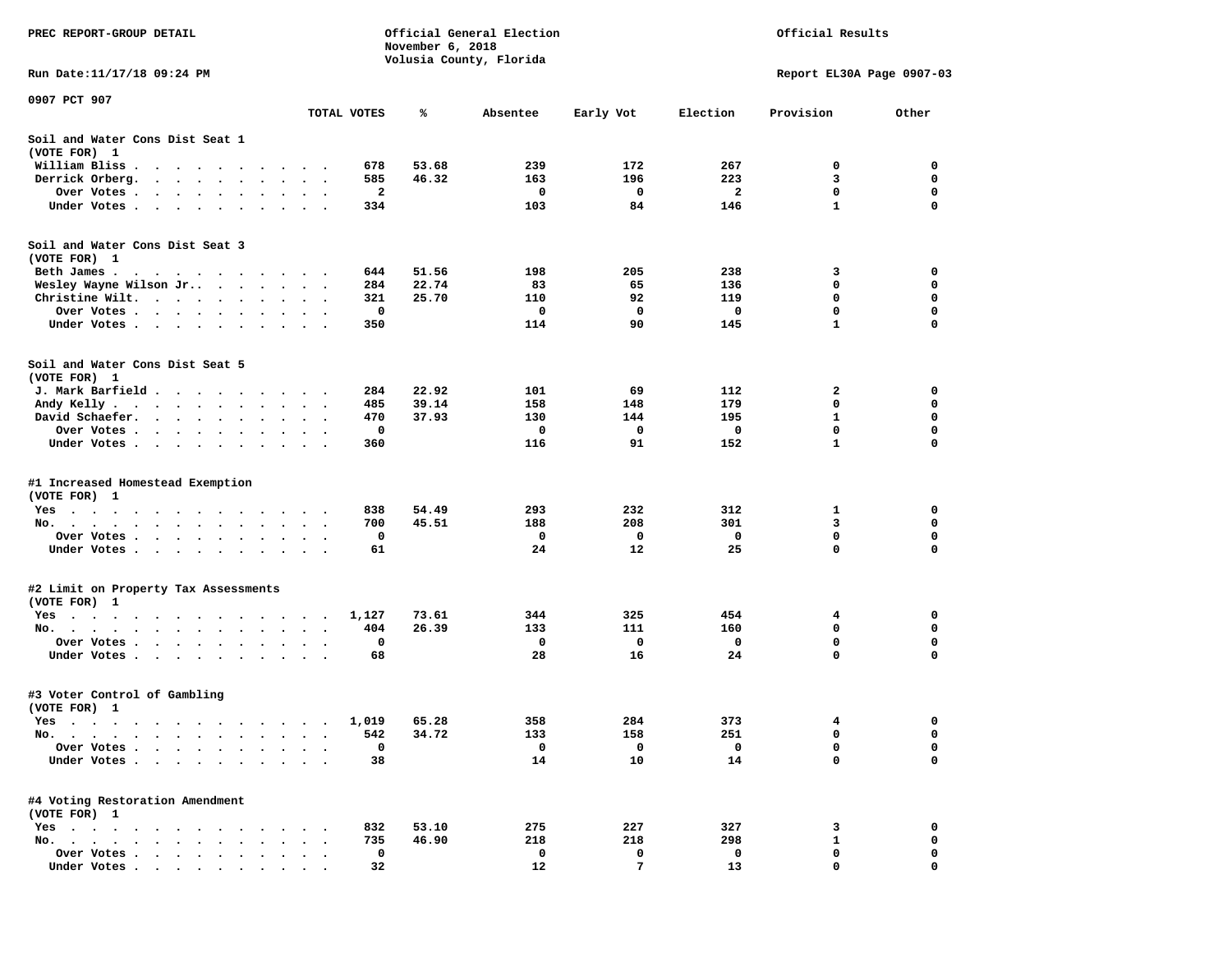| PREC REPORT-GROUP DETAIL                                                           |                                      | November 6, 2018 | Official General Election<br>Volusia County, Florida |                           |                           | Official Results                                       |                                 |
|------------------------------------------------------------------------------------|--------------------------------------|------------------|------------------------------------------------------|---------------------------|---------------------------|--------------------------------------------------------|---------------------------------|
| Run Date: 11/17/18 09:24 PM                                                        |                                      |                  |                                                      |                           |                           |                                                        | Report EL30A Page 0907-04       |
| 0907 PCT 907                                                                       | TOTAL VOTES                          | ℁                | Absentee                                             | Early Vot                 | Election                  | Provision                                              | Other                           |
|                                                                                    |                                      |                  |                                                      |                           |                           |                                                        |                                 |
| #5 Supermajority Vote Required<br>(VOTE FOR) 1                                     |                                      |                  |                                                      |                           |                           |                                                        |                                 |
| Yes                                                                                | 1,151                                | 75.23            | 369                                                  | 320                       | 459                       | 3                                                      | $\Omega$                        |
| No.                                                                                | 379                                  | 24.77            | 108                                                  | 115                       | 155                       | $\mathbf{1}$                                           | $\mathbf 0$                     |
| Over Votes                                                                         | $\mathbf{o}$                         |                  | $\mathbf{o}$                                         | $\mathbf{o}$              | $\mathbf 0$               | $\mathbf 0$                                            | $\mathbf 0$                     |
| Under Votes                                                                        | 69                                   |                  | 28                                                   | 17                        | 24                        | $\mathbf 0$                                            | $\mathbf{0}$                    |
| #6 Rights of Crime Victims; Judges                                                 |                                      |                  |                                                      |                           |                           |                                                        |                                 |
| (VOTE FOR) 1                                                                       |                                      |                  |                                                      |                           |                           |                                                        |                                 |
| Yes                                                                                | 830                                  | 54.28            | 280                                                  | 222                       | 326                       | $\overline{2}$                                         | $\mathbf 0$                     |
| No.                                                                                | 699                                  | 45.72            | 198                                                  | 209                       | 290                       | $\overline{a}$                                         | 0                               |
| Over Votes.                                                                        | $\mathbf{1}$                         |                  | 0                                                    | $\mathbf{o}$              | $\mathbf{1}$              | $\mathbf 0$                                            | $\mathbf 0$                     |
| Under Votes                                                                        | 69                                   |                  | 27                                                   | 21                        | 21                        | $\mathbf 0$                                            | $\mathbf 0$                     |
| #7 Survivor Benefits                                                               |                                      |                  |                                                      |                           |                           |                                                        |                                 |
| (VOTE FOR) 1                                                                       |                                      |                  |                                                      |                           |                           |                                                        |                                 |
| Yes                                                                                | 830                                  | 54.89            | 285                                                  | 221                       | 320                       | 4                                                      | $\mathbf 0$                     |
| No.                                                                                | 682                                  | 45.11            | 181                                                  | 212                       | 289                       | $\mathbf 0$                                            | $\mathbf 0$                     |
| Over Votes                                                                         | $\mathbf 0$                          |                  | $\mathbf 0$                                          | $\mathbf 0$               | $\mathbf 0$               | $\mathbf 0$                                            | $\mathbf 0$                     |
| Under Votes                                                                        | 87                                   |                  | 39                                                   | 19                        | 29                        | $\Omega$                                               | $\Omega$                        |
| #9 Prohibits Oil, Gas Drilling, Vaping<br>(VOTE FOR) 1<br>Yes<br>No.<br>Over Votes | 864<br>669<br>$\mathbf 0$            | 56.36<br>43.64   | 297<br>174<br>$\mathbf 0$                            | 235<br>204<br>$\mathbf 0$ | 330<br>289<br>$\mathbf 0$ | $\overline{\mathbf{2}}$<br>$\mathbf{2}$<br>$\mathbf 0$ | 0<br>$\mathbf 0$<br>$\mathbf 0$ |
| Under Votes                                                                        | 66                                   |                  | 34                                                   | 13                        | 19                        | $\Omega$                                               | $\mathbf 0$                     |
| #10 State and Local Structure and Op                                               |                                      |                  |                                                      |                           |                           |                                                        |                                 |
| (VOTE FOR) 1                                                                       |                                      |                  |                                                      |                           |                           |                                                        |                                 |
| Yes                                                                                | 832                                  | 55.69            | 289                                                  | 226                       | 314                       | 3                                                      | $\mathbf 0$                     |
| No.                                                                                | 662                                  | 44.31            | 175                                                  | 198                       | 288                       | $\mathbf{1}$                                           | $\mathbf{0}$                    |
| Over Votes                                                                         | $\mathbf{1}$                         |                  | 0                                                    | $\mathbf{o}$              | $\mathbf{1}$              | $\mathbf 0$                                            | $\mathbf 0$                     |
| Under Votes                                                                        | 104                                  |                  | 41                                                   | 28                        | 35                        | $\mathbf 0$                                            | $\mathbf{0}$                    |
| #11 Removal of Obs Prov; Crim Statute<br>(VOTE FOR) 1                              |                                      |                  |                                                      |                           |                           |                                                        |                                 |
| Yes                                                                                | 728                                  | 49.69            | 253                                                  | 199                       | 274                       | $\overline{2}$                                         | $\mathbf 0$                     |
| No.                                                                                | 737                                  | 50.31            | 194                                                  | 226                       | 315                       | $\overline{a}$                                         | $\mathbf 0$                     |
| Over Votes                                                                         | $\overline{2}$                       |                  | $\mathbf{1}$                                         | $\Omega$                  | $\mathbf{1}$              | $\mathbf 0$                                            | $\mathbf{0}$                    |
| Under Votes                                                                        | 132                                  |                  | 57                                                   | 27                        | 48                        | $\mathbf 0$                                            | $\mathbf 0$                     |
| #12 Lobbying and Abuse of Office                                                   |                                      |                  |                                                      |                           |                           |                                                        |                                 |
| (VOTE FOR) 1                                                                       |                                      |                  |                                                      |                           |                           |                                                        |                                 |
| Yes                                                                                | 1,205                                | 79.85            | 382                                                  | 340                       | 479                       | 4                                                      | $\mathbf 0$                     |
| No.                                                                                | 304                                  | 20.15            | 86                                                   | 88                        | 130                       | $\mathbf 0$                                            | $\mathbf 0$                     |
| Over Votes                                                                         | $\mathbf{2}$<br>$\ddot{\phantom{1}}$ |                  | $\mathbf 0$                                          | $\overline{a}$            | $\mathbf 0$               | $\mathbf 0$                                            | $\mathbf 0$                     |
| Under Votes                                                                        | 88                                   |                  | 37                                                   | 22                        | 29                        | $\mathbf{0}$                                           | $\mathbf 0$                     |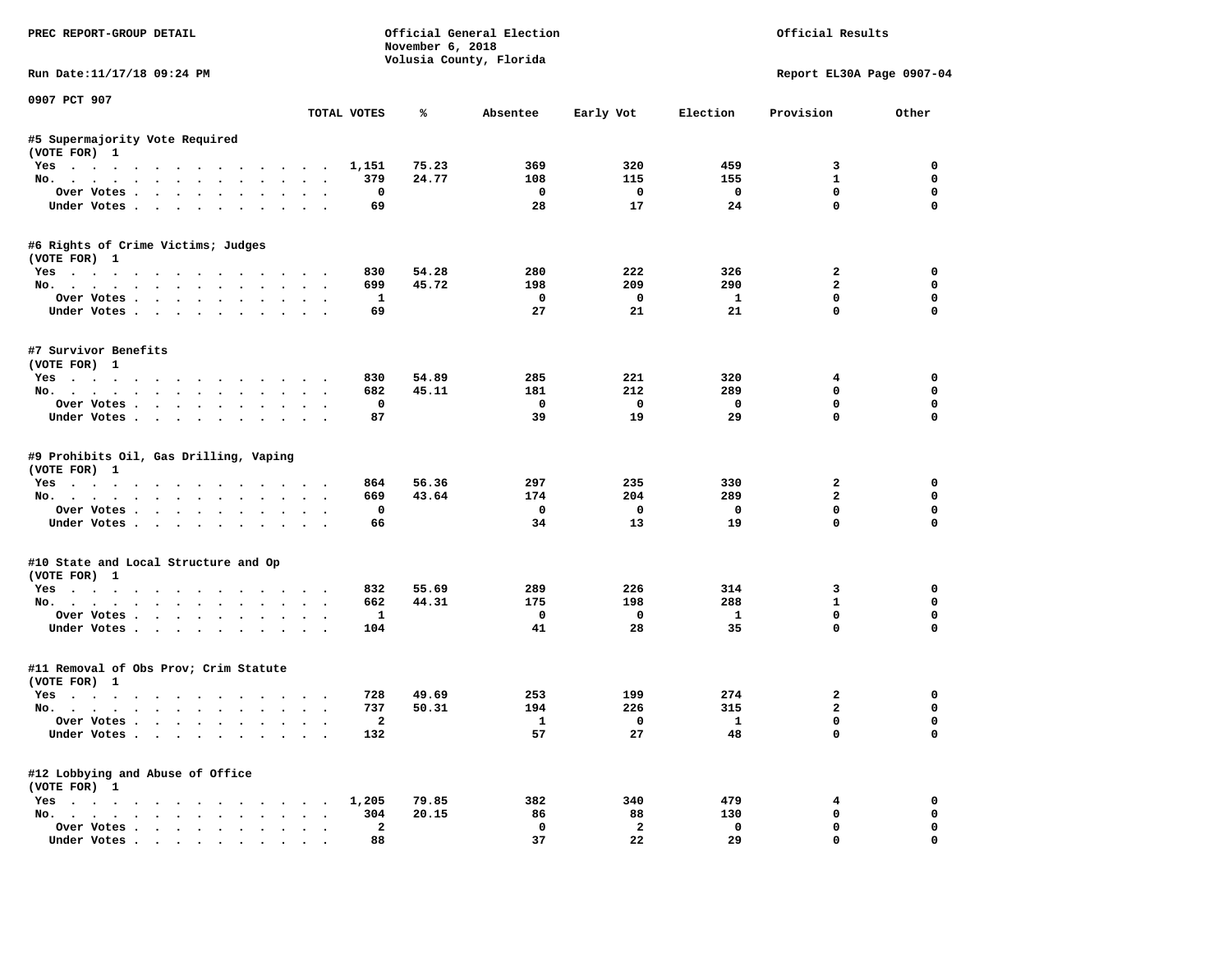| PREC REPORT-GROUP DETAIL            |  |  |  |  |  |  |             | November 6, 2018 | Official General Election<br>Volusia County, Florida |           |          | Official Results          |       |
|-------------------------------------|--|--|--|--|--|--|-------------|------------------|------------------------------------------------------|-----------|----------|---------------------------|-------|
| Run Date: 11/17/18 09:24 PM         |  |  |  |  |  |  |             |                  |                                                      |           |          | Report EL30A Page 0907-05 |       |
| 0907 PCT 907                        |  |  |  |  |  |  | TOTAL VOTES | %ะ               | Absentee                                             | Early Vot | Election | Provision                 | Other |
| #13 Ends Dog Racing<br>(VOTE FOR) 1 |  |  |  |  |  |  |             |                  |                                                      |           |          |                           |       |
| Yes                                 |  |  |  |  |  |  | 779         | 51.02            | 277                                                  | 213       | 288      |                           | 0     |
| No.                                 |  |  |  |  |  |  | 748         | 48.98            | 198                                                  | 220       | 327      |                           | 0     |
| Over Votes                          |  |  |  |  |  |  | 2           |                  | 0                                                    |           |          |                           | 0     |
| Under Votes                         |  |  |  |  |  |  | 70          |                  | 30                                                   | 18        | 22       |                           | 0     |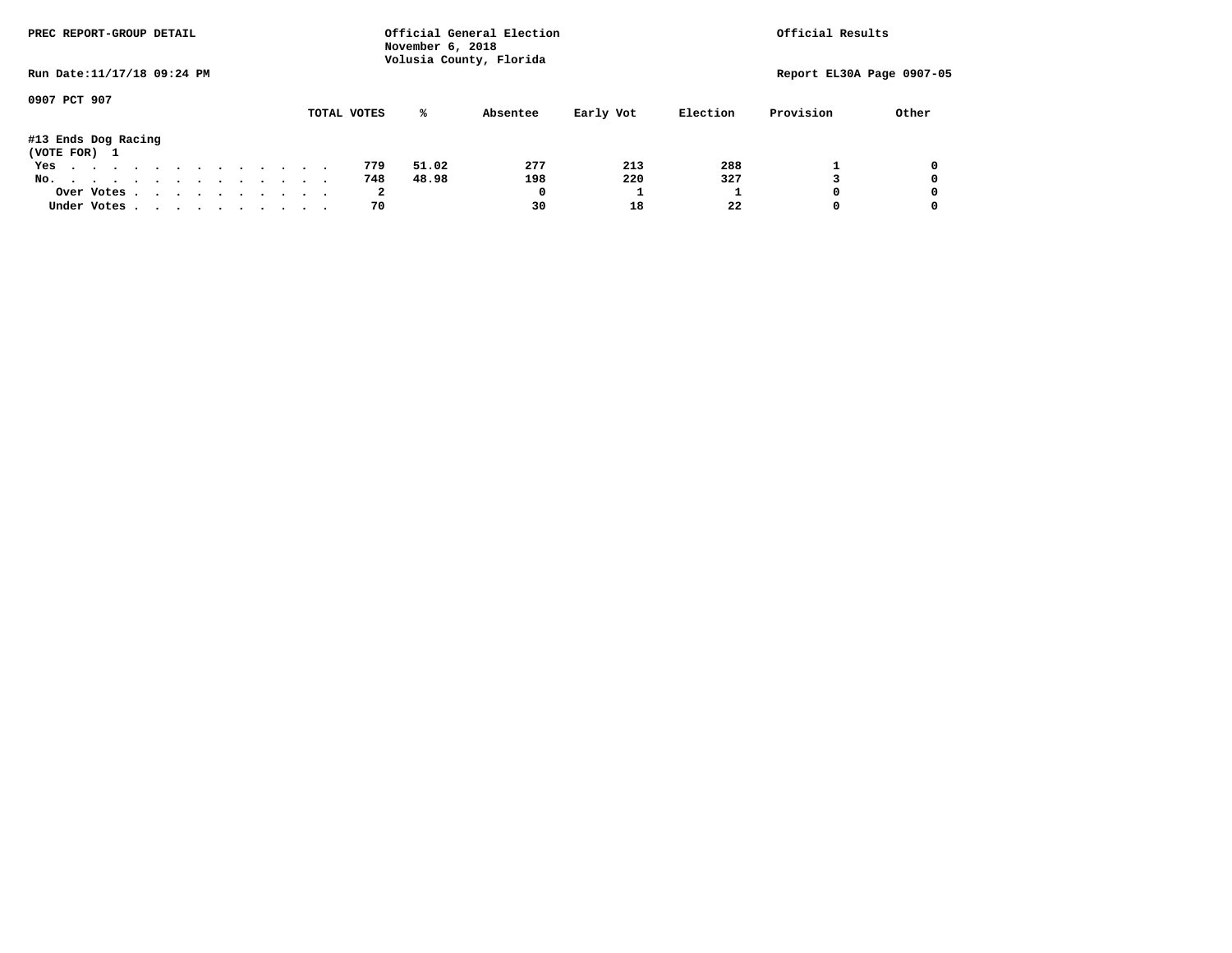**PREC REPORT-GROUP DETAIL COMPUTER CONSUMING A CONSUMING CONSUMING A LIGACION CONSUMING A LIGACION November 6, 2018 Volusia County, Florida** 

## Official Results

**Run Date:11/17/18 09:24 PM Report EL30A Page 0909-01** 

| 0909 PCT 909                                                                                                      |                                              |                         |       |              |                |                         |              |                            |
|-------------------------------------------------------------------------------------------------------------------|----------------------------------------------|-------------------------|-------|--------------|----------------|-------------------------|--------------|----------------------------|
|                                                                                                                   |                                              | TOTAL VOTES             | ℁     | Absentee     | Early Vot      | Election                | Provision    | Other                      |
| REGISTERED VOTERS - TOTAL .<br>$\overline{\phantom{a}}$<br>$\ddot{\phantom{a}}$<br>$\ddot{\phantom{a}}$           | $\overline{\phantom{a}}$<br>$\sim$           | 1,521                   |       |              |                |                         |              |                            |
| BALLOTS CAST - TOTAL.<br>$\sim$<br>$\ddot{\phantom{a}}$<br>$\ddot{\phantom{a}}$<br>$\ddot{\phantom{a}}$           |                                              | 1,017                   |       | 346          | 196            | 474                     | $\mathbf{1}$ | $\mathbf 0$                |
| BALLOTS CAST - BLANK.<br>$\ddot{\phantom{a}}$<br>$\ddot{\phantom{a}}$<br>$\bullet$<br>$\bullet$                   | $\bullet$<br>$\bullet$                       | 0                       |       | 0            | 0              | $\mathbf 0$             | $\mathbf 0$  | $\mathbf 0$                |
| VOTER TURNOUT - TOTAL<br>$\ddot{\phantom{a}}$<br>$\ddot{\phantom{a}}$<br>$\ddot{\phantom{1}}$                     |                                              |                         | 66.86 |              |                |                         |              |                            |
| VOTER TURNOUT - BLANK<br>$\ddot{\phantom{a}}$                                                                     |                                              |                         |       |              |                |                         |              |                            |
|                                                                                                                   |                                              |                         |       |              |                |                         |              |                            |
|                                                                                                                   |                                              |                         |       |              |                |                         |              |                            |
| United States Senator                                                                                             |                                              |                         |       |              |                |                         |              |                            |
| (VOTE FOR) 1                                                                                                      |                                              |                         |       |              |                |                         |              |                            |
| Rick Scott (REP).<br>$\ddot{\phantom{0}}$<br>$\sim$ $\sim$<br>$\sim$ 100 $\sim$<br>$\cdot$<br>$\sim$              | $\ddot{\phantom{0}}$                         | 636                     | 62.97 | 212          | 125            | 298                     | $\mathbf{1}$ | 0                          |
| Bill Nelson (DEM).<br>$\mathbf{r}$ , $\mathbf{r}$ , $\mathbf{r}$ , $\mathbf{r}$ , $\mathbf{r}$ , $\mathbf{r}$     | $\overline{\phantom{a}}$                     | 372                     | 36.83 | 131          | 70             | 171                     | 0            | $\mathbf 0$                |
| WRITE-IN.<br>$\cdot \cdot \cdot$ .<br>$\ddot{\phantom{a}}$<br>$\bullet$                                           |                                              | 2                       | .20   | 0            | $\mathbf{1}$   | $\mathbf{1}$            | $\Omega$     | $\mathbf 0$                |
| Over Votes<br>$\bullet$<br>$\ddot{\phantom{a}}$<br>$\bullet$                                                      |                                              | 0                       |       | $\Omega$     | $\mathbf 0$    | $\mathbf 0$             | 0            | $\mathbf 0$                |
| Under Votes<br>$\bullet$<br>$\bullet$                                                                             | $\bullet$<br>$\cdot$                         | 7                       |       | 3            | $\mathbf 0$    | 4                       | 0            | $\mathbf 0$                |
|                                                                                                                   |                                              |                         |       |              |                |                         |              |                            |
| Representative in Congress District 6                                                                             |                                              |                         |       |              |                |                         |              |                            |
| (VOTE FOR) 1                                                                                                      |                                              |                         |       |              |                |                         |              |                            |
| Michael Waltz (REP)                                                                                               |                                              | 633                     | 62.99 | 211          | 122            | 299                     | $\mathbf{1}$ | $\mathbf 0$                |
| Nancy Soderberg (DEM)<br>$\mathcal{A}$ . The set of the set of the set of $\mathcal{A}$                           | $\bullet$                                    | 372                     | 37.01 | 128          | 74             | 170                     | $\mathbf 0$  | $\mathbf 0$                |
| Over Votes<br>$\bullet$<br>$\bullet$                                                                              | $\ddot{\phantom{a}}$                         | 0                       |       | $\mathbf 0$  | $\mathbf 0$    | $\mathbf 0$             | 0            | 0                          |
| Under Votes<br>$\ddot{\phantom{a}}$<br>$\cdot$                                                                    |                                              | 12                      |       | 7            | $\mathbf 0$    | 5                       | 0            | $\mathbf 0$                |
|                                                                                                                   | $\cdot$                                      |                         |       |              |                |                         |              |                            |
| Governor and Lieutenant Governor                                                                                  |                                              |                         |       |              |                |                         |              |                            |
| (VOTE FOR) 1                                                                                                      |                                              |                         |       |              |                |                         |              |                            |
| Ron DeSantis (REP)<br>.                                                                                           |                                              | 638                     | 63.23 | 212          | 126            | 299                     | 1            | 0                          |
| Andrew Gillum (DEM)<br>$\ddot{\phantom{0}}$                                                                       | $\sim$<br>$\bullet$                          | 354                     | 35.08 | 122          | 70             | 162                     | 0            | $\mathbf 0$                |
| Darcy G. Richardson (REF).<br>$\bullet$                                                                           |                                              | 9                       | .89   | 5            | $\mathbf 0$    | 4                       | 0            | $\mathbf 0$                |
| Ryan Christopher Foley.                                                                                           |                                              | 4                       | .40   | 3            | $\Omega$       | $\mathbf{1}$            | $\mathbf 0$  | $\mathbf 0$                |
| $\ddot{\phantom{0}}$<br>$\bullet$<br>$\bullet$                                                                    |                                              |                         |       | $\mathbf 0$  | $\mathbf 0$    | 3                       | 0            | $\mathbf 0$                |
| Kyle "KC" Gibson<br>$\ddot{\phantom{1}}$<br>$\bullet$<br>$\bullet$                                                | $\bullet$<br>$\ddot{\phantom{1}}$            | 3                       | .30   | $\mathbf 0$  | $\mathbf 0$    | $\mathbf{1}$            | 0            | $\mathbf 0$                |
| Bruce Stanley<br>$\overline{\phantom{a}}$                                                                         |                                              | $\mathbf{1}$            | .10   |              |                |                         |              |                            |
| WRITE-IN.<br>$\mathbf{r}$ , $\mathbf{r}$ , $\mathbf{r}$ , $\mathbf{r}$ , $\mathbf{r}$ , $\mathbf{r}$<br>$\bullet$ |                                              | 0                       |       | $\Omega$     | $\Omega$       | $\Omega$                | $\mathbf 0$  | $\mathbf 0$                |
| Over Votes<br>$\cdot$<br>$\bullet$                                                                                | $\ddot{\phantom{a}}$<br>$\ddot{\phantom{a}}$ | 3                       |       | $\mathbf{1}$ | $\mathbf 0$    | $\overline{\mathbf{2}}$ | 0            | $\mathbf 0$                |
| Under Votes<br>$\bullet$                                                                                          | $\cdot$                                      | 5                       |       | 3            | $\mathbf 0$    | 2                       | 0            | 0                          |
|                                                                                                                   |                                              |                         |       |              |                |                         |              |                            |
| Attorney General<br>(VOTE FOR) 1                                                                                  |                                              |                         |       |              |                |                         |              |                            |
|                                                                                                                   |                                              |                         |       |              |                |                         |              |                            |
| Ashley Moody (REP)<br>$\cdots$                                                                                    |                                              | 665                     | 66.17 | 218          | 128            | 318                     | 1<br>0       | $\mathbf 0$<br>$\mathbf 0$ |
| Sean Shaw (DEM)<br>$\cdot$ $\cdot$ $\cdot$ $\cdot$ $\cdot$                                                        |                                              | 320                     | 31.84 | 118          | 65             | 137                     |              |                            |
| Jeffrey Marc Siskind.<br>$\sim$ $\sim$ $\sim$ $\sim$ $\sim$ $\sim$<br>$\ddot{\phantom{a}}$<br>$\bullet$           | $\bullet$                                    | 20                      | 1.99  | 7            | $\mathbf{1}$   | 12                      | 0            | $\mathbf 0$                |
| Over Votes<br>$\ddot{\phantom{0}}$<br>$\ddot{\phantom{a}}$                                                        |                                              | $\overline{\mathbf{2}}$ |       | $\mathbf 0$  | $\mathbf{1}$   | $\mathbf{1}$            | 0            | $\mathbf 0$                |
| Under Votes                                                                                                       |                                              | 10                      |       | 3            | $\mathbf{1}$   | 6                       | 0            | $\mathbf 0$                |
| Chief Financial Officer                                                                                           |                                              |                         |       |              |                |                         |              |                            |
| (VOTE FOR) 1                                                                                                      |                                              |                         |       |              |                |                         |              |                            |
| Jimmy Patronis (REP).<br>$\sim$ $\sim$<br>$\sim$ $\sim$<br>$\cdot$                                                |                                              | 657                     | 66.16 | 212          | 124            | 320                     | $\mathbf{1}$ | 0                          |
| Jeremy Ring (DEM).<br>$\cdots$ $\cdots$<br>$\sim$<br>$\ddot{\phantom{a}}$                                         | $\overline{\phantom{a}}$                     | 335                     | 33.74 | 124          | 69             | 142                     | 0            | $\mathbf 0$                |
| WRITE-IN.                                                                                                         |                                              | 1                       |       | $\mathbf 0$  | $\mathbf{1}$   | 0                       | 0            | $\mathbf 0$                |
| $\cdot$ $\cdot$ $\cdot$ $\cdot$ $\cdot$<br>$\bullet$<br>$\bullet$                                                 |                                              | 0                       | .10   | $\Omega$     | $\Omega$       | $\mathbf 0$             | $\mathbf 0$  | $\mathbf 0$                |
| Over Votes.<br>$\sim$ $\sim$ $\sim$ $\sim$ $\sim$<br>$\cdot$<br>$\bullet$                                         |                                              |                         |       |              | $\overline{a}$ |                         |              | $\mathbf 0$                |
| Under Votes.<br>$\sim$<br>$\blacksquare$ .<br>$\blacksquare$<br>$\sim$<br>$\bullet$                               |                                              | 24                      |       | 10           |                | 12                      | 0            |                            |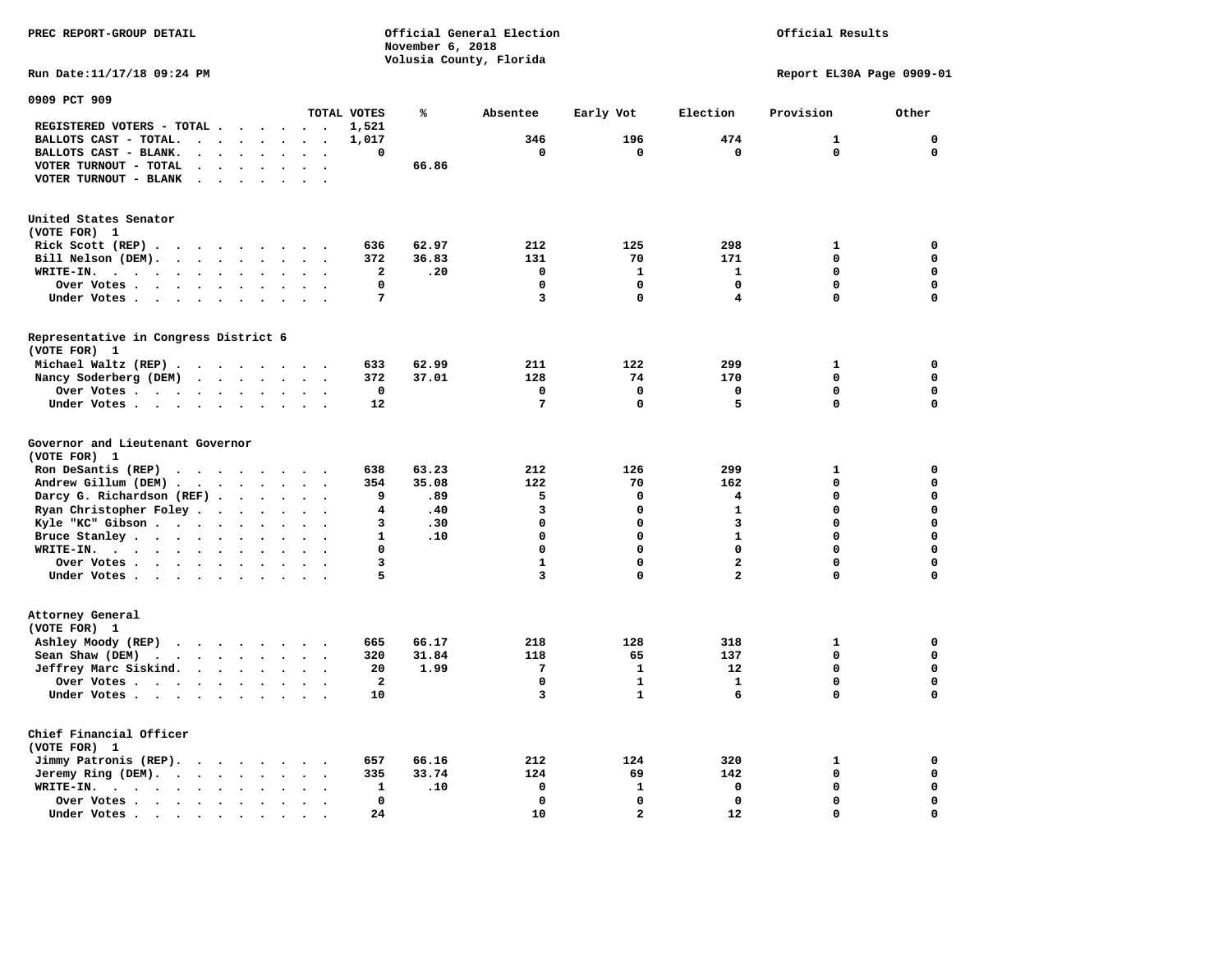| PREC REPORT-GROUP DETAIL                                                                             |                                               |           |             | November 6, 2018 | Official General Election<br>Volusia County, Florida | Official Results        |                         |                           |                  |
|------------------------------------------------------------------------------------------------------|-----------------------------------------------|-----------|-------------|------------------|------------------------------------------------------|-------------------------|-------------------------|---------------------------|------------------|
| Run Date:11/17/18 09:24 PM                                                                           |                                               |           |             |                  |                                                      |                         |                         | Report EL30A Page 0909-02 |                  |
| 0909 PCT 909                                                                                         |                                               |           | TOTAL VOTES | ℁                | Absentee                                             | Early Vot               | Election                | Provision                 | Other            |
|                                                                                                      |                                               |           |             |                  |                                                      |                         |                         |                           |                  |
| Commissioner of Agriculture<br>(VOTE FOR) 1                                                          |                                               |           |             |                  |                                                      |                         |                         |                           |                  |
| Matt Caldwell (REP)                                                                                  |                                               |           | 642         | 64.65            | 211                                                  | 124                     | 306                     | 1                         | $\mathbf 0$      |
| Nicole "Nikki" Fried (DEM).                                                                          |                                               |           | 351         | 35.35            | 126                                                  | 71                      | 154                     | $\mathbf 0$               | 0                |
| Over Votes                                                                                           |                                               |           | $\mathbf 0$ |                  | $\mathbf 0$                                          | $\mathbf 0$             | $\overline{\mathbf{0}}$ | $\mathbf{0}$              | $\mathbf 0$      |
| Under Votes                                                                                          |                                               |           | 24          |                  | 9                                                    | $\mathbf{1}$            | 14                      | $\mathbf 0$               | 0                |
| State Senator District 14<br>(VOTE FOR) 1                                                            |                                               |           |             |                  |                                                      |                         |                         |                           |                  |
| Dorothy L. Hukill (REP).                                                                             |                                               |           | 624         | 64.00            | 201                                                  | 115                     | 307                     | 1                         | 0                |
| Melissa "Mel" Martin (DEM).                                                                          |                                               |           | 351         | 36.00            | 127                                                  | 73                      | 151                     | $\mathbf{0}$              | $\mathbf 0$      |
| Over Votes                                                                                           |                                               |           | $\mathbf 0$ |                  | $\mathbf 0$                                          | $\mathbf 0$             | $\mathbf 0$             | $\mathbf 0$               | $\mathbf 0$      |
| Under Votes                                                                                          |                                               |           | 42          |                  | 18                                                   | 8                       | 16                      | $\mathbf 0$               | $\mathbf 0$      |
| State Representative District 27<br>(VOTE FOR) 1                                                     |                                               |           |             |                  |                                                      |                         |                         |                           |                  |
| David Santiago (REP).                                                                                |                                               |           | 644         | 64.59            | 210                                                  | 124                     | 309                     | 1                         | $\mathbf 0$      |
| Carol Lawrence (DEM).                                                                                |                                               |           | 353         | 35.41            | 130                                                  | 70                      | 153                     | $\mathbf{0}$              | $\mathbf 0$      |
| Over Votes                                                                                           |                                               |           | 0           |                  | 0                                                    | 0                       | $\mathbf 0$             | $\mathbf 0$               | $\mathbf 0$      |
| Under Votes                                                                                          |                                               |           | 20          |                  | 6                                                    | $\overline{\mathbf{2}}$ | 12                      | 0                         | $\mathbf 0$      |
| Justice of the Supreme Court Lawson<br>(VOTE FOR) 1                                                  |                                               |           |             |                  |                                                      |                         |                         |                           |                  |
| $Yes \cdot \cdot \cdot$<br>$\ddot{\phantom{1}}$<br>$\sim$ $\sim$<br>$\sim$ $\sim$<br>$\cdot$ $\cdot$ |                                               |           | 590         | 67.43            | 200                                                  | 110                     | 279                     | 1                         | 0                |
| No.                                                                                                  |                                               |           | 285         | 32.57            | 98                                                   | 54                      | 133                     | $\mathbf 0$               | $\mathbf 0$      |
| Over Votes                                                                                           | $\bullet$ , $\bullet$ , $\bullet$ , $\bullet$ |           | 0           |                  | $\mathbf 0$                                          | $\mathbf 0$             | $\mathbf 0$             | $\mathbf 0$               | $\mathbf 0$      |
| Under Votes                                                                                          | $\ddot{\phantom{a}}$                          |           | 142         |                  | 48                                                   | 32                      | 62                      | 0                         | 0                |
| 5th District Court of Appeal Eisnaugle<br>(VOTE FOR) 1                                               |                                               |           |             |                  |                                                      |                         |                         |                           |                  |
| Yes                                                                                                  |                                               |           | 544         | 62.53            | 174                                                  | 104                     | 265                     | 1                         | 0                |
| No.                                                                                                  |                                               |           | 326         | 37.47            | 121                                                  | 60                      | 145                     | $\mathbf 0$               | $\mathbf 0$      |
| Over Votes<br>$\overline{\phantom{a}}$                                                               |                                               |           | 0           |                  | 0                                                    | 0                       | $\mathbf{o}$            | 0<br>0                    | 0<br>$\mathbf 0$ |
| Under Votes                                                                                          |                                               |           | 147         |                  | 51                                                   | 32                      | 64                      |                           |                  |
| Circuit Judge 7th Judicial, Grp 15<br>(VOTE FOR) 1                                                   |                                               |           |             |                  |                                                      |                         |                         |                           |                  |
| Linda L. Gaustad                                                                                     |                                               |           | 518         | 60.37            | 159                                                  | 101                     | 257                     | $\mathbf{1}$              | 0                |
| Ryan Will $\cdots$                                                                                   |                                               |           | 340         | 39.63            | 133                                                  | 60                      | 147                     | 0                         | 0                |
| Over Votes                                                                                           |                                               | $\cdot$ . | 0           |                  | $\overline{\phantom{0}}$                             | 0                       | $\mathbf 0$             | 0                         | $\mathbf 0$      |
| Under Votes<br>$\ddot{\phantom{0}}$<br>$\cdot$<br>$\bullet$                                          |                                               |           | 159         |                  | 54                                                   | 35                      | 70                      | $\mathbf 0$               | $\mathbf 0$      |
| County Council Member District 3<br>(VOTE FOR) 1                                                     |                                               |           |             |                  |                                                      |                         |                         |                           |                  |
| Michael J. Arminio                                                                                   |                                               |           | 322         | 35.98            | 104                                                  | 62                      | 155                     | 1                         | $\mathbf 0$      |
| Deborah A. "Deb" Denys                                                                               |                                               |           | 573         | 64.02            | 204                                                  | 103                     | 266                     | 0                         | 0                |
| Over Votes<br>$\ddot{\phantom{1}}$                                                                   | $\cdot$<br>$\cdot$                            |           | 1           |                  | $\mathbf 0$                                          | 0                       | $\mathbf{1}$            | $\mathbf 0$               | $\mathbf 0$      |
| Under Votes, ,                                                                                       |                                               |           | 121         |                  | 38                                                   | 31                      | 52                      | $\Omega$                  | $\Omega$         |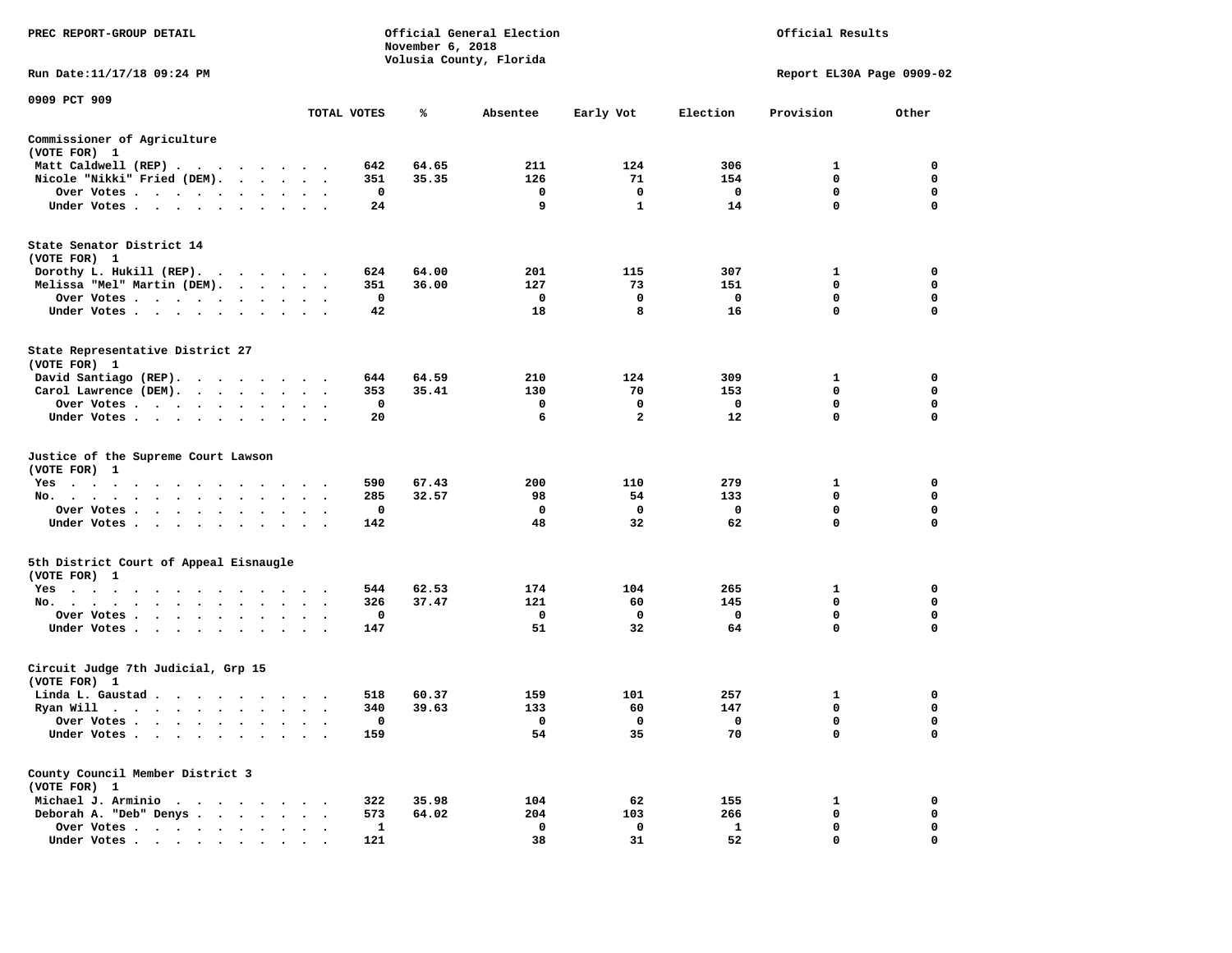| PREC REPORT-GROUP DETAIL                                                                                                                                                             |           |                        | November 6, 2018 | Official General Election<br>Volusia County, Florida | Official Results |                |             |                           |             |
|--------------------------------------------------------------------------------------------------------------------------------------------------------------------------------------|-----------|------------------------|------------------|------------------------------------------------------|------------------|----------------|-------------|---------------------------|-------------|
| Run Date: 11/17/18 09:24 PM                                                                                                                                                          |           |                        |                  |                                                      |                  |                |             | Report EL30A Page 0909-03 |             |
| 0909 PCT 909                                                                                                                                                                         |           |                        | TOTAL VOTES      | ℁                                                    | Absentee         | Early Vot      | Election    | Provision                 | Other       |
| Oak Hill City Commission Seat 1<br>(VOTE FOR) 1                                                                                                                                      |           |                        |                  |                                                      |                  |                |             |                           |             |
| Mike Arman.<br>$\bullet$<br>$\sim$<br>$\sim$<br>$\cdot$<br>$\sim$<br>$\cdot$                                                                                                         |           |                        | 335              | 34.79                                                | 110              | 62             | 162         | 1                         | 0           |
| Linda C. Hyatt.<br>$\ddot{\phantom{0}}$<br>$\sim$ 100 $\sim$<br>$\bullet$                                                                                                            |           |                        | 628              | 65.21                                                | 220              | 117            | 291         | 0                         | 0           |
| Over Votes<br>$\bullet$ . $\bullet$<br>$\bullet$<br>$\bullet$                                                                                                                        | $\bullet$ | $\cdot$                | 0                |                                                      | 0                | 0              | 0           | $\mathbf 0$               | 0           |
| Under Votes<br>$\ddot{\phantom{0}}$<br>$\bullet$                                                                                                                                     |           |                        | 54               |                                                      | 16               | 17             | 21          | $\mathbf 0$               | 0           |
| Soil and Water Cons Dist Seat 1<br>(VOTE FOR) 1                                                                                                                                      |           |                        |                  |                                                      |                  |                |             |                           |             |
| William Bliss.<br>$\ddot{\phantom{1}}$<br>$\cdot$ $\cdot$<br>$\cdot$ $\cdot$ $\cdot$                                                                                                 | $\bullet$ |                        | 481              | 57.95                                                | 161              | 82             | 237         | 1                         | 0           |
| Derrick Orberg.<br>$\cdot$ $\cdot$ $\cdot$ $\cdot$ $\cdot$ $\cdot$<br>$\bullet$                                                                                                      | $\bullet$ | $\bullet$<br>$\bullet$ | 349              | 42.05                                                | 116              | 74             | 159         | 0                         | 0           |
| Over Votes.<br>$\bullet$<br>$\bullet$                                                                                                                                                |           |                        | 2                |                                                      | 2                | 0              | 0           | 0                         | 0           |
| Under Votes<br>$\bullet$<br>$\bullet$                                                                                                                                                |           | $\ddot{\phantom{1}}$   | 185              |                                                      | 67               | 40             | 78          | $\mathbf 0$               | $\mathbf 0$ |
| Soil and Water Cons Dist Seat 3<br>(VOTE FOR) 1                                                                                                                                      |           |                        |                  |                                                      |                  |                |             |                           |             |
| Beth James.<br>the contract of the contract of the contract of the contract of the contract of the contract of the contract of                                                       |           |                        | 388              | 46.69                                                | 132              | 84             | 171         | 1                         | 0           |
| Wesley Wayne Wilson Jr<br>$\sim$ $\sim$ $\sim$ $\sim$                                                                                                                                |           | $\ddot{\phantom{1}}$   | 191              | 22.98                                                | 53               | 24             | 114         | 0                         | 0           |
| Christine Wilt.<br>$\cdots$<br>$\cdot$                                                                                                                                               |           |                        | 252              | 30.32                                                | 94               | 53             | 105         | $\mathbf 0$               | $\mathbf 0$ |
| Over Votes<br>$\bullet$<br>$\bullet$<br>$\bullet$                                                                                                                                    | $\bullet$ | $\bullet$              | 0                |                                                      | 0                | 0              | 0           | $\mathbf 0$               | 0           |
| Under Votes                                                                                                                                                                          |           |                        | 186              |                                                      | 67               | 35             | 84          | $\mathbf 0$               | $\mathbf 0$ |
| Soil and Water Cons Dist Seat 5<br>(VOTE FOR) 1                                                                                                                                      |           |                        |                  |                                                      |                  |                |             |                           |             |
| J. Mark Barfield                                                                                                                                                                     | $\bullet$ |                        | 179              | 21.72                                                | 54               | 25             | 99          | 1                         | 0           |
| Andy Kelly.<br>$\begin{array}{cccccccccccccc} \bullet & \bullet & \bullet & \bullet & \bullet & \bullet & \bullet & \bullet & \bullet & \bullet \end{array}$<br>$\ddot{\phantom{1}}$ | $\bullet$ | $\ddot{\phantom{1}}$   | 336              | 40.78                                                | 116              | 55             | 165         | $\mathbf 0$               | 0           |
| David Schaefer.<br>$\sim$ $\sim$<br>$\ddot{\phantom{0}}$<br>$\bullet$                                                                                                                |           |                        | 309              | 37.50                                                | 107              | 76             | 126         | 0                         | 0           |
| Over Votes.<br>$\sim$ $\sim$<br>$\sim$<br>$\bullet$<br>$\bullet$<br>$\bullet$                                                                                                        | $\bullet$ | $\bullet$              | 0                |                                                      | 0                | $\mathbf 0$    | 0           | $\mathbf 0$               | $\mathbf 0$ |
| Under Votes                                                                                                                                                                          |           | $\ddot{\phantom{a}}$   | 193              |                                                      | 69               | 40             | 84          | $\mathbf 0$               | $\mathbf 0$ |
| #1 Increased Homestead Exemption                                                                                                                                                     |           |                        |                  |                                                      |                  |                |             |                           |             |
| (VOTE FOR) 1                                                                                                                                                                         |           |                        |                  |                                                      |                  |                |             |                           |             |
| $Yes \t . \t .$<br>$\sim$ $\sim$ $\sim$ $\sim$<br>$\bullet$<br>$\bullet$<br>$\bullet$<br>$\bullet$<br>No.                                                                            |           |                        | 529<br>455       | 53.76<br>46.24                                       | 194<br>136       | 109<br>85      | 225<br>234  | 1<br>0                    | 0<br>0      |
| $\ddot{\phantom{a}}$<br>$\cdot$<br>Over Votes .<br>$\ddot{\phantom{0}}$<br>$\bullet$<br>$\cdot$<br>$\ddot{\phantom{a}}$                                                              |           |                        | 0                |                                                      | 0                | 0              | 0           | 0                         | 0           |
| Under Votes<br>$\bullet$                                                                                                                                                             |           |                        | 33               |                                                      | 16               | $\overline{a}$ | 15          | $\mathbf 0$               | $\mathbf 0$ |
| #2 Limit on Property Tax Assessments<br>(VOTE FOR) 1                                                                                                                                 |           |                        |                  |                                                      |                  |                |             |                           |             |
| Yes<br>$\cdots$<br>.                                                                                                                                                                 |           |                        | 636              | 65.43                                                | 209              | 133            | 294         | 0                         | 0           |
| No.<br>$\sim$ $\sim$<br>$\bullet$                                                                                                                                                    |           |                        | 336              | 34.57                                                | 118              | 57             | 160         | 1                         | 0           |
| Over Votes .<br>$\bullet$<br>$\ddot{\phantom{a}}$                                                                                                                                    |           |                        | 0                |                                                      | 0                | 0              | $\mathbf 0$ | 0                         | 0           |
| Under Votes.<br>$\sim$<br>$\sim$ $\sim$<br>$\bullet$                                                                                                                                 |           |                        | 45               |                                                      | 19               | 6              | 20          | 0                         | 0           |
| #3 Voter Control of Gambling<br>(VOTE FOR) 1                                                                                                                                         |           |                        |                  |                                                      |                  |                |             |                           |             |
| $Yes \cdot \cdot \cdot$<br>$\cdot$ $\cdot$ $\cdot$ $\cdot$                                                                                                                           |           |                        | 643              | 65.28                                                | 223              | 127            | 292         | 1                         | 0           |
| No.<br>$\ddot{\phantom{a}}$<br>$\ddot{\phantom{a}}$<br>$\sim$<br>$\ddot{\phantom{a}}$                                                                                                |           |                        | 342              | 34.72                                                | 108              | 67             | 167         | 0                         | 0           |
| Over Votes<br>$\cdot$                                                                                                                                                                |           |                        | 0                |                                                      | 0                | 0              | 0           | 0                         | 0           |
| Under Votes                                                                                                                                                                          |           |                        | 32               |                                                      | 15               | $\overline{2}$ | 15          | $\Omega$                  | O           |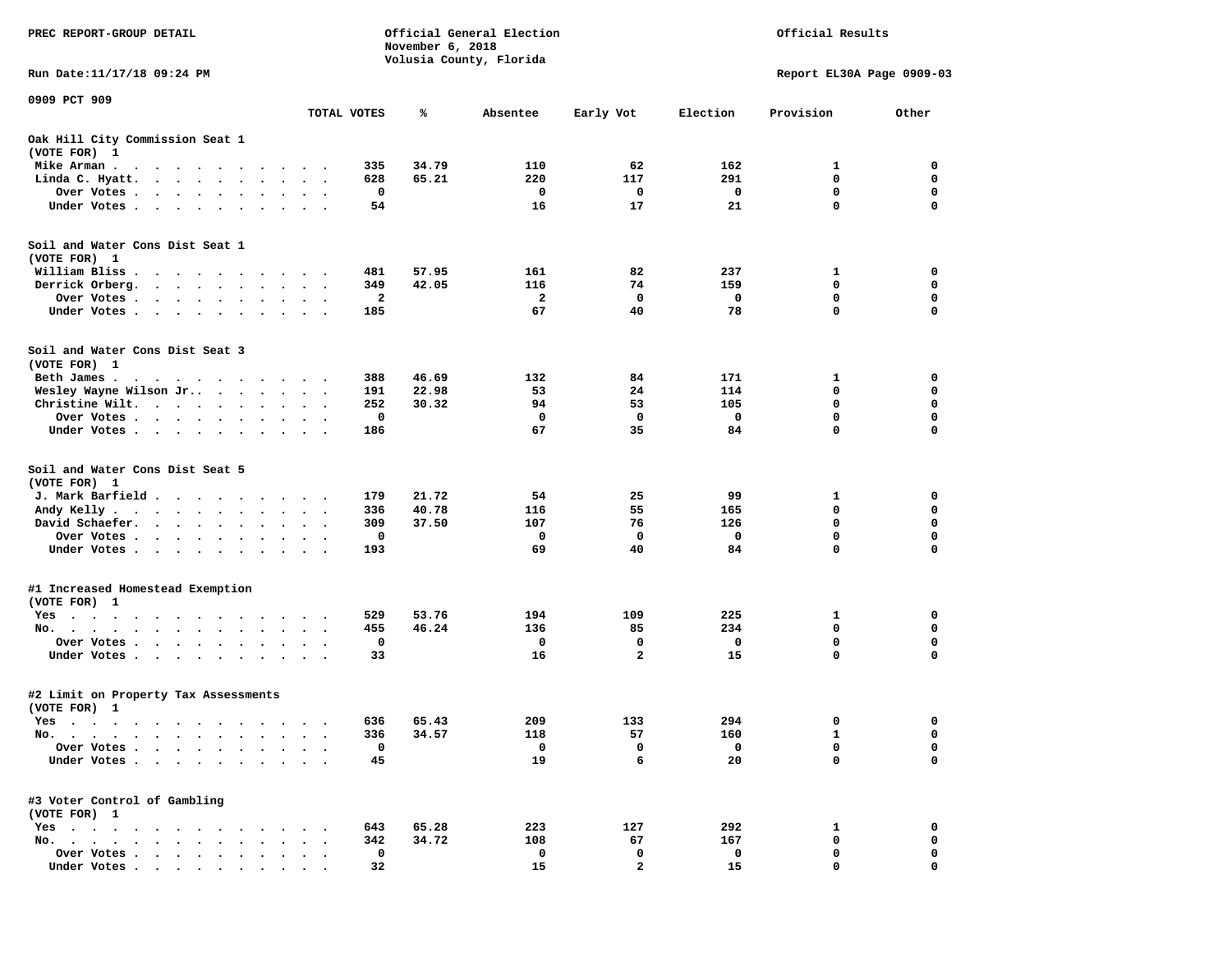| PREC REPORT-GROUP DETAIL                                             |                      |                 | November 6, 2018 | Official General Election<br>Volusia County, Florida | Official Results        |                 |                                 |                       |
|----------------------------------------------------------------------|----------------------|-----------------|------------------|------------------------------------------------------|-------------------------|-----------------|---------------------------------|-----------------------|
| Run Date: 11/17/18 09:24 PM                                          |                      |                 |                  |                                                      |                         |                 | Report EL30A Page 0909-04       |                       |
| 0909 PCT 909                                                         |                      | TOTAL VOTES     | ℁                | Absentee                                             | Early Vot               | Election        | Provision                       | Other                 |
|                                                                      |                      |                 |                  |                                                      |                         |                 |                                 |                       |
| #4 Voting Restoration Amendment<br>(VOTE FOR) 1                      |                      |                 |                  |                                                      |                         |                 |                                 |                       |
| Yes                                                                  |                      | 562             | 56.88            | 202                                                  | 110                     | 249             | 1                               | 0                     |
| No.                                                                  |                      | 426             | 43.12            | 129                                                  | 83                      | 214             | $\mathbf 0$                     | $\mathbf 0$           |
| Over Votes                                                           |                      | 0               |                  | $\mathbf 0$                                          | 0                       | 0               | $\mathbf 0$                     | $\mathbf 0$           |
| Under Votes                                                          |                      | 29              |                  | 15                                                   | $\overline{3}$          | 11              | $\mathbf 0$                     | $\Omega$              |
| #5 Supermajority Vote Required<br>(VOTE FOR) 1                       |                      |                 |                  |                                                      |                         |                 |                                 |                       |
| Yes                                                                  |                      | 684             | 69.87            | 244                                                  | 130                     | 309             | 1                               | 0                     |
| No.                                                                  |                      | 295             | 30.13            | 83                                                   | 62                      | 150             | $\mathbf 0$                     | $\mathbf 0$           |
| Over Votes                                                           |                      | $\mathbf 0$     |                  | $\mathbf 0$                                          | $\mathbf 0$             | $\mathbf 0$     | $\mathbf 0$                     | $\mathbf 0$           |
| Under Votes                                                          |                      | 38              |                  | 19                                                   | $\overline{\mathbf{4}}$ | 15              | $\mathbf{0}$                    | $\Omega$              |
| #6 Rights of Crime Victims; Judges<br>(VOTE FOR) 1                   |                      |                 |                  |                                                      |                         |                 |                                 |                       |
| Yes                                                                  |                      | 540             | 55.50            | 179                                                  | 101                     | 259             | 1                               | 0                     |
| No.                                                                  |                      | 433             | 44.50            | 143                                                  | 90                      | 200             | 0                               | 0                     |
| Over Votes                                                           |                      | 1               |                  | $\mathbf{1}$                                         | $\mathbf 0$             | $\mathbf 0$     | $\mathbf 0$                     | $\mathbf 0$           |
| Under Votes                                                          |                      | 43              |                  | 23                                                   | 5                       | 15              | $\mathbf 0$                     | $\Omega$              |
| #7 Survivor Benefits<br>(VOTE FOR) 1<br>Yes<br>No.<br>Over Votes     |                      | 550<br>422<br>0 | 56.58<br>43.42   | 188<br>136<br>$\mathbf 0$                            | 111<br>79<br>0          | 250<br>207<br>0 | 1<br>$\mathbf 0$<br>$\mathbf 0$ | 0<br>0<br>$\mathbf 0$ |
| Under Votes                                                          |                      | 45              |                  | 22                                                   | 6                       | 17              | $\mathbf 0$                     | $\Omega$              |
| #9 Prohibits Oil, Gas Drilling, Vaping<br>(VOTE FOR) 1               |                      |                 |                  |                                                      |                         |                 |                                 |                       |
| Yes                                                                  |                      | 550             | 56.24            | 198                                                  | 113                     | 238             | 1                               | 0                     |
| No.                                                                  |                      | 428             | 43.76            | 132                                                  | 77                      | 219             | $\mathbf 0$                     | $\mathbf 0$           |
| Over Votes                                                           |                      | 1               |                  | $\mathbf 0$                                          | 1                       | $\mathbf 0$     | $\mathbf 0$                     | $\mathbf 0$           |
| Under Votes                                                          |                      | 38              |                  | 16                                                   | 5                       | 17              | $\mathbf{0}$                    | $\Omega$              |
| #10 State and Local Structure and Op<br>(VOTE FOR) 1                 |                      |                 |                  |                                                      |                         |                 |                                 |                       |
| Yes                                                                  |                      | 537             | 56.23            | 191                                                  | 96                      | 249             | 1                               | 0                     |
| No.                                                                  |                      | 418             | 43.77            | 130                                                  | 90                      | 198             | 0                               | $\mathbf 0$           |
| Over votes $\cdots$                                                  |                      | 0               |                  | $\overline{\mathbf{0}}$                              | 0                       |                 | 0                               | 0                     |
| Under Votes                                                          |                      | 62              |                  | 25                                                   | 10                      | 27              | 0                               | 0                     |
| #11 Removal of Obs Prov; Crim Statute<br>(VOTE FOR) 1                |                      |                 |                  |                                                      |                         |                 |                                 |                       |
| $Yes \cdot \cdot \cdot \cdot \cdot \cdot$<br>$\sim$ $\sim$<br>$\sim$ |                      | 489             | 51.58            | 168                                                  | 93                      | 227             | 1                               | 0                     |
| No.<br>$\ddot{\phantom{a}}$                                          |                      | 459             | 48.42            | 150                                                  | 88                      | 221             | 0                               | 0                     |
| Over Votes                                                           | $\ddot{\phantom{1}}$ | 0               |                  | $\mathbf 0$                                          | $\mathbf 0$             | 0               | 0                               | 0                     |
| Under Votes                                                          |                      | 69              |                  | 28                                                   | 15                      | 26              | 0                               | $\mathbf 0$           |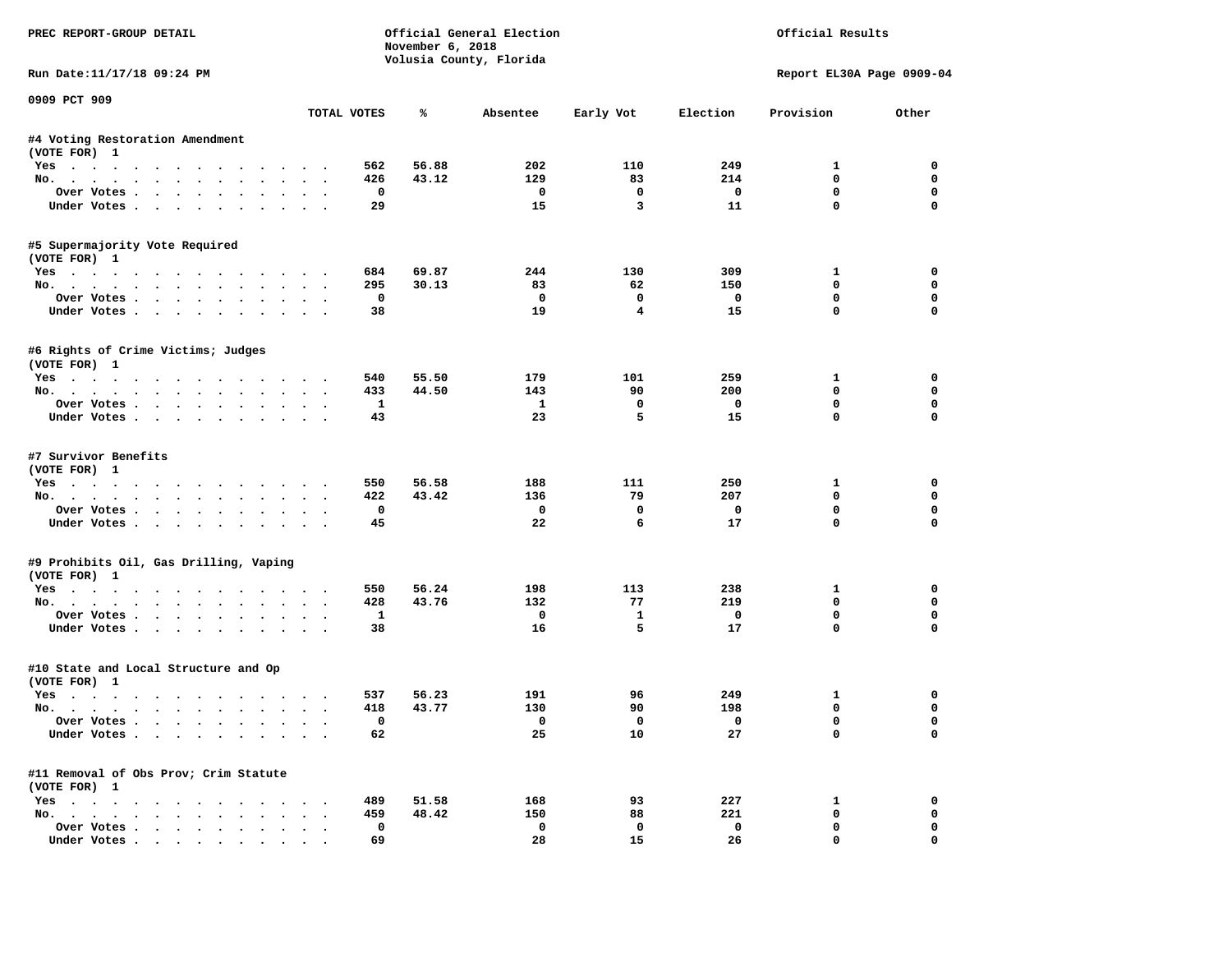| PREC REPORT-GROUP DETAIL                                                                                               |             | November 6, 2018        | Official General Election |              | Official Results |                           |       |  |
|------------------------------------------------------------------------------------------------------------------------|-------------|-------------------------|---------------------------|--------------|------------------|---------------------------|-------|--|
| Run Date: 11/17/18 09:24 PM                                                                                            |             | Volusia County, Florida |                           |              |                  | Report EL30A Page 0909-05 |       |  |
| 0909 PCT 909                                                                                                           |             |                         |                           |              |                  |                           |       |  |
|                                                                                                                        | TOTAL VOTES | ℁                       | Absentee                  | Early Vot    | Election         | Provision                 | Other |  |
| #12 Lobbying and Abuse of Office<br>(VOTE FOR) 1                                                                       |             |                         |                           |              |                  |                           |       |  |
| Yes                                                                                                                    | 757         | 78.53                   | 260                       | 141          | 355              |                           |       |  |
| No.                                                                                                                    | 207         | 21.47                   | 61                        | 46           | 100              |                           |       |  |
| Over Votes                                                                                                             |             | 0                       |                           | 0            |                  |                           |       |  |
| Under Votes                                                                                                            | 53          |                         | 25                        | 9            | 19               |                           |       |  |
| #13 Ends Dog Racing<br>(VOTE FOR) 1                                                                                    |             |                         |                           |              |                  |                           |       |  |
| the contract of the contract of the contract of the contract of the contract of the contract of the contract of<br>Yes | 532         | 54.34                   | 197                       | 113          | 221              |                           |       |  |
| No.                                                                                                                    | 447         | 45.66                   | 133                       | 77           | 237              |                           |       |  |
| Over Votes                                                                                                             |             | $\mathbf{o}$            |                           | <sup>0</sup> | n                |                           |       |  |
| Under Votes                                                                                                            | 38          |                         | 16                        | 6            | 16               |                           |       |  |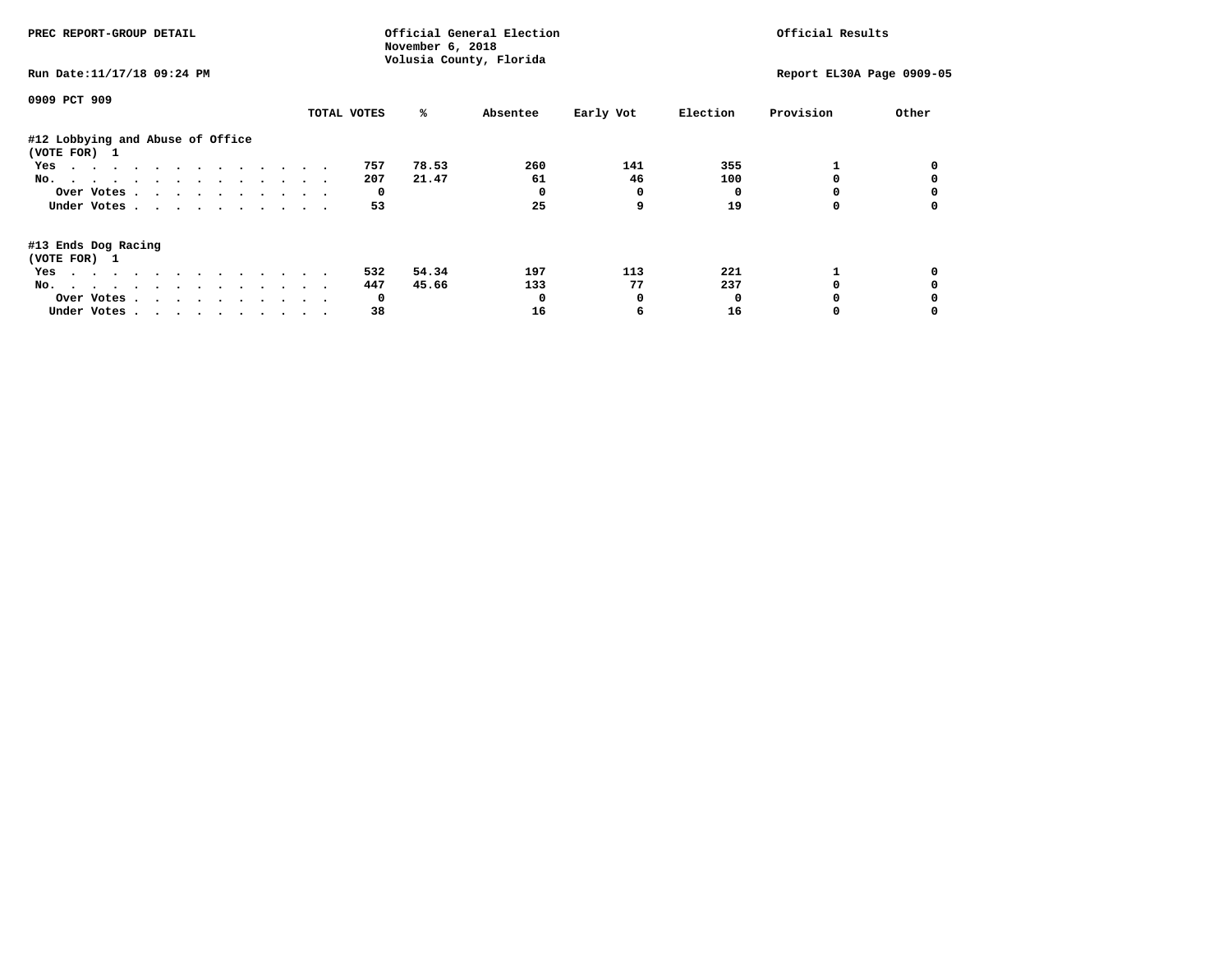**PREC REPORT-GROUP DETAIL COMPUTER CONSUMING A CONSUMING CONSUMING A LIGACION CONSUMING A LIGACION** *November 6, 2018 November 6, 2018*  **Volusia County, Florida** 

## Official Results

**Run Date:11/17/18 09:24 PM Report EL30A Page 0910-01** 

| 0910 PCT 910                                                              |                                              |                                |                      |                          |                         |       |                         |                         |                         |              |              |
|---------------------------------------------------------------------------|----------------------------------------------|--------------------------------|----------------------|--------------------------|-------------------------|-------|-------------------------|-------------------------|-------------------------|--------------|--------------|
|                                                                           |                                              |                                |                      |                          | TOTAL VOTES             | %     | Absentee                | Early Vot               | Election                | Provision    | Other        |
| REGISTERED VOTERS - TOTAL .                                               | $\ddot{\phantom{a}}$                         | $\sim$                         | $\sim$               | $\cdot$                  | 1,388                   |       |                         |                         |                         |              |              |
| BALLOTS CAST - TOTAL.<br>$\sim$<br>$\ddot{\phantom{a}}$                   | $\ddot{\phantom{a}}$                         | $\bullet$                      |                      |                          | 845                     |       | 258                     | 279                     | 306                     | $\mathbf{1}$ | $\mathbf{1}$ |
| BALLOTS CAST - BLANK.<br>$\bullet$                                        | $\ddot{\phantom{a}}$                         | $\bullet$                      | $\ddot{\phantom{a}}$ | $\bullet$                | 0                       |       | 0                       | 0                       | 0                       | $\mathbf 0$  | $\mathbf 0$  |
| VOTER TURNOUT - TOTAL<br>$\ddot{\phantom{a}}$<br>$\overline{\phantom{a}}$ | $\Delta$                                     |                                |                      |                          |                         | 60.88 |                         |                         |                         |              |              |
| VOTER TURNOUT - BLANK<br>$\overline{\phantom{a}}$                         |                                              |                                |                      |                          |                         |       |                         |                         |                         |              |              |
|                                                                           |                                              |                                |                      |                          |                         |       |                         |                         |                         |              |              |
| United States Senator                                                     |                                              |                                |                      |                          |                         |       |                         |                         |                         |              |              |
| (VOTE FOR) 1                                                              |                                              |                                |                      |                          |                         |       |                         |                         |                         |              |              |
| Rick Scott (REP).<br>$\ddot{\phantom{0}}$<br>$\sim$ $\sim$                | $\sim$ $\sim$ $\sim$                         |                                | $\cdot$              |                          | 464                     | 55.30 | 146                     | 156                     | 161                     | 0            | $\mathbf{1}$ |
| Bill Nelson (DEM).                                                        |                                              |                                |                      | $\overline{\phantom{a}}$ | 371                     | 44.22 | 110                     | 123                     | 137                     | $\mathbf{1}$ | $\mathbf 0$  |
| WRITE-IN.<br>$\cdots$<br>$\ddot{\phantom{1}}$<br>$\ddot{\phantom{0}}$     | $\bullet$                                    | $\bullet$                      |                      |                          | 4                       | .48   | $\mathbf{2}$            | 0                       | $\mathbf{2}$            | $\Omega$     | $\mathbf 0$  |
|                                                                           |                                              |                                |                      |                          | $\mathbf 0$             |       | $\Omega$                | 0                       | $\mathbf 0$             | $\Omega$     | $\mathbf 0$  |
| Over Votes                                                                |                                              | $\bullet$                      |                      |                          |                         |       | $\mathbf 0$             | 0                       | 6                       | 0            | $\mathbf 0$  |
| Under Votes                                                               | $\sim$<br>$\ddot{\phantom{a}}$               | $\blacksquare$                 | $\ddot{\phantom{0}}$ | $\cdot$                  | 6                       |       |                         |                         |                         |              |              |
| Representative in Congress District 6                                     |                                              |                                |                      |                          |                         |       |                         |                         |                         |              |              |
| (VOTE FOR) 1                                                              |                                              |                                |                      |                          |                         |       |                         |                         |                         |              |              |
| Michael Waltz (REP) .                                                     |                                              |                                |                      |                          | 462                     | 55.26 | 134                     | 163                     | 164                     | $\mathbf 0$  | $\mathbf{1}$ |
| Nancy Soderberg (DEM)                                                     |                                              |                                |                      | $\bullet$                | 374                     | 44.74 | 120                     | 116                     | 137                     | $\mathbf{1}$ | $\mathbf 0$  |
| Over Votes .                                                              | $\ddot{\phantom{0}}$                         | $\bullet$                      | $\cdot$              |                          | $\mathbf 0$             |       | $\mathbf 0$             | 0                       | $\mathbf 0$             | 0            | 0            |
| Under Votes                                                               | $\ddot{\phantom{0}}$<br>$\ddot{\phantom{a}}$ | $\bullet$                      | $\cdot$              |                          | 9                       |       | $\overline{\mathbf{4}}$ | 0                       | 5                       | 0            | $\mathbf 0$  |
|                                                                           |                                              |                                |                      |                          |                         |       |                         |                         |                         |              |              |
| Governor and Lieutenant Governor                                          |                                              |                                |                      |                          |                         |       |                         |                         |                         |              |              |
| (VOTE FOR) 1                                                              |                                              |                                |                      |                          |                         |       |                         |                         |                         |              |              |
| Ron DeSantis (REP)<br>.                                                   |                                              |                                |                      |                          | 467                     | 55.73 | 142                     | 156                     | 168                     | 0            | 1            |
| Andrew Gillum (DEM)                                                       |                                              |                                | $\sim$               | $\bullet$                | 355                     | 42.36 | 109                     | 119                     | 126                     | $\mathbf{1}$ | $\mathbf 0$  |
| Darcy G. Richardson (REF).                                                | $\bullet$                                    | $\ddot{\phantom{a}}$           |                      |                          | 8                       | .95   | 3                       | $\overline{\mathbf{2}}$ | 3                       | 0            | $\mathbf 0$  |
| Ryan Christopher Foley.<br>$\sim$                                         | $\bullet$                                    | $\bullet$                      |                      |                          | $\mathbf{1}$            | .12   | $\mathbf 0$             | $\mathbf{1}$            | 0                       | $\Omega$     | $\mathbf 0$  |
| Kyle "KC" Gibson                                                          |                                              |                                |                      | $\overline{\phantom{a}}$ | $\overline{\mathbf{2}}$ | .24   | $\mathbf 0$             | 0                       | $\overline{\mathbf{2}}$ | 0            | $\mathbf 0$  |
|                                                                           | $\bullet$<br>$\bullet$                       | $\bullet$                      | $\bullet$            |                          | 4                       | .48   | $\mathbf{1}$            | $\mathbf{1}$            | $\overline{\mathbf{2}}$ | 0            | $\mathbf 0$  |
| Bruce Stanley                                                             |                                              | $\bullet$                      | $\sim$               |                          |                         |       |                         | $\mathbf 0$             | $\mathbf 0$             | $\Omega$     |              |
| WRITE-IN.<br>$\cdots$                                                     | $\bullet$                                    |                                |                      |                          | $\mathbf{1}$            | .12   | $\mathbf{1}$            |                         |                         |              | $\mathbf 0$  |
| Over Votes                                                                | $\ddot{\phantom{a}}$                         | $\bullet$                      | $\ddot{\phantom{a}}$ | $\ddot{\phantom{0}}$     | $\overline{\mathbf{2}}$ |       | $\mathbf 0$             | 0                       | $\overline{\mathbf{2}}$ | 0            | $\mathbf 0$  |
| Under Votes                                                               |                                              | $\ddot{\phantom{0}}$           | $\ddot{\phantom{a}}$ |                          | 5                       |       | $\overline{\mathbf{2}}$ | 0                       | 3                       | 0            | $\mathbf 0$  |
| Attorney General                                                          |                                              |                                |                      |                          |                         |       |                         |                         |                         |              |              |
| (VOTE FOR) 1                                                              |                                              |                                |                      |                          |                         |       |                         |                         |                         |              |              |
| Ashley Moody (REP)                                                        |                                              |                                |                      |                          | 503                     | 60.24 | 152                     | 171                     | 180                     | 0            | $\mathbf 0$  |
| Sean Shaw (DEM)<br>$\cdot$ $\cdot$ $\cdot$ $\cdot$ $\cdot$ $\cdot$        |                                              | $\ddot{\phantom{a}}$           |                      |                          | 319                     | 38.20 | 101                     | 103                     | 114                     | $\mathbf{1}$ | $\mathbf 0$  |
| Jeffrey Marc Siskind.                                                     |                                              |                                |                      |                          | 13                      | 1.56  | 3                       | з                       | 7                       | $\mathbf 0$  | $\mathbf 0$  |
| $\cdots$                                                                  |                                              | $\ddot{\phantom{1}}$           | $\ddot{\phantom{a}}$ |                          |                         |       | $\mathbf 0$             | 0                       | $\mathbf 0$             | 0            | $\mathbf 0$  |
| Over Votes                                                                | $\sim$                                       | $\ddot{\phantom{a}}$           |                      |                          | 0                       |       |                         |                         | 5                       |              |              |
| Under Votes                                                               | $\bullet$                                    |                                |                      |                          | 10                      |       | $\overline{\mathbf{2}}$ | $\overline{a}$          |                         | 0            | $\mathbf{1}$ |
| Chief Financial Officer                                                   |                                              |                                |                      |                          |                         |       |                         |                         |                         |              |              |
| (VOTE FOR) 1                                                              |                                              |                                |                      |                          |                         |       |                         |                         |                         |              |              |
| Jimmy Patronis (REP).<br>$\sim$ $\sim$                                    | $\sim$ $\sim$ $\sim$ $\sim$                  | $\ddot{\phantom{0}}$           |                      |                          | 476                     | 57.98 | 139                     | 163                     | 174                     | 0            | 0            |
| Jeremy Ring (DEM).                                                        |                                              | $\ddot{\phantom{a}}$<br>$\sim$ | $\sim$               | $\ddot{\phantom{a}}$     | 345                     | 42.02 | 111                     | 110                     | 123                     | $\mathbf{1}$ | $\mathbf 0$  |
| WRITE-IN.                                                                 |                                              |                                |                      |                          | 0                       |       | 0                       | 0                       | 0                       | 0            | $\mathbf 0$  |
| $\bullet$                                                                 | $\bullet$                                    |                                |                      |                          | $\mathbf 0$             |       | $\mathbf 0$             | 0                       | $\Omega$                | $\Omega$     | $\mathbf 0$  |
| Over Votes.<br>$\sim$ $\sim$ $\sim$ $\sim$<br>$\bullet$                   | $\ddot{\phantom{a}}$                         |                                |                      |                          |                         |       |                         |                         |                         |              |              |
| Under Votes.<br>$\sim$ $\sim$<br>$\sim$<br>$\blacksquare$ .               | $\bullet$                                    |                                |                      |                          | 24                      |       | 8                       | 6                       | 9                       | 0            | $\mathbf{1}$ |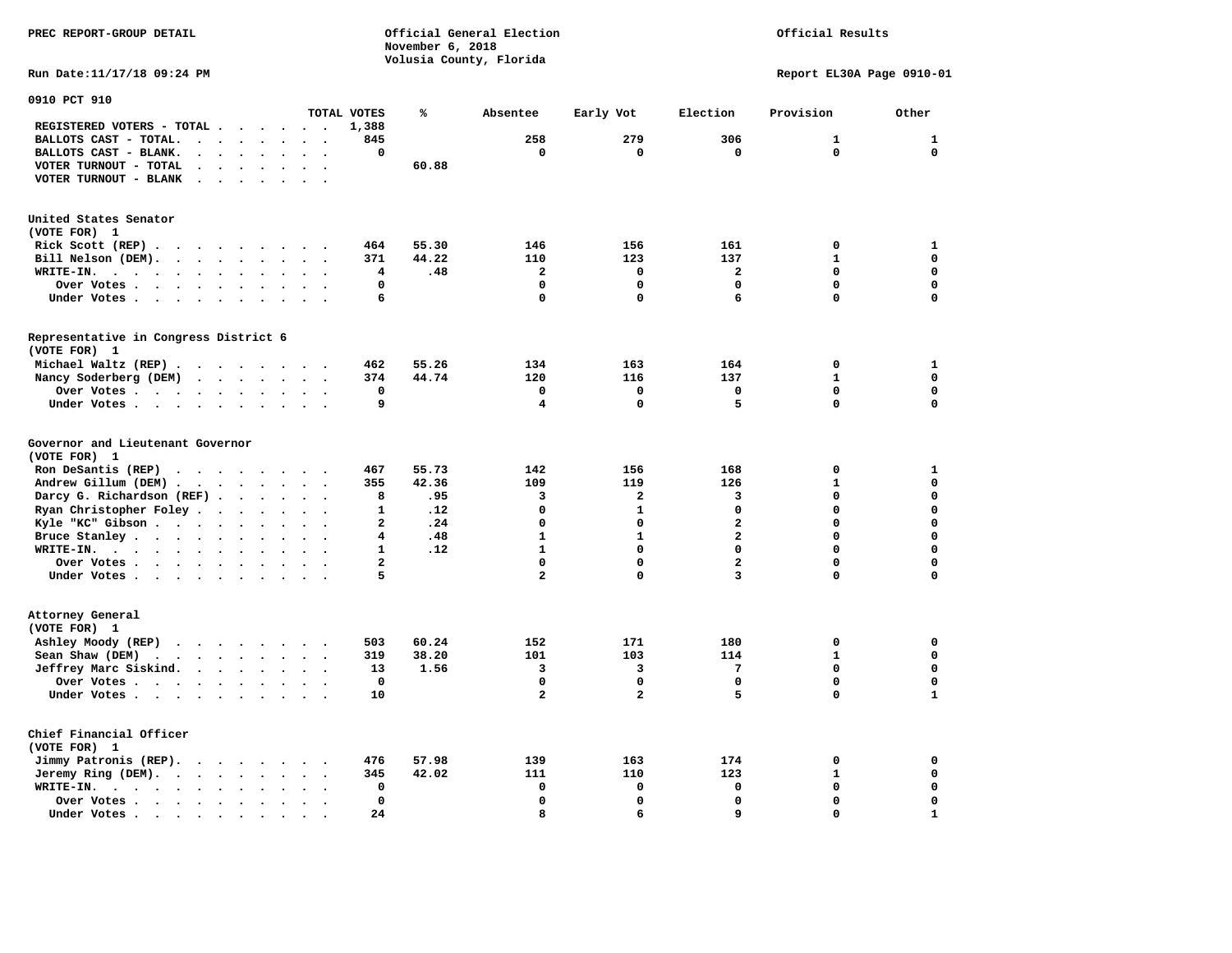| PREC REPORT-GROUP DETAIL                                                                                                                                                                                                                                |                      |             | November 6, 2018 | Official General Election<br>Volusia County, Florida |           | Official Results |                           |              |  |
|---------------------------------------------------------------------------------------------------------------------------------------------------------------------------------------------------------------------------------------------------------|----------------------|-------------|------------------|------------------------------------------------------|-----------|------------------|---------------------------|--------------|--|
| Run Date:11/17/18 09:24 PM                                                                                                                                                                                                                              |                      |             |                  |                                                      |           |                  | Report EL30A Page 0910-02 |              |  |
| 0910 PCT 910                                                                                                                                                                                                                                            |                      |             |                  |                                                      |           |                  |                           |              |  |
|                                                                                                                                                                                                                                                         |                      | TOTAL VOTES | %                | Absentee                                             | Early Vot | Election         | Provision                 | Other        |  |
| Commissioner of Agriculture<br>(VOTE FOR) 1                                                                                                                                                                                                             |                      |             |                  |                                                      |           |                  |                           |              |  |
| Matt Caldwell (REP)                                                                                                                                                                                                                                     |                      |             | 57.09<br>467     | 140                                                  | 161       | 166              | 0                         | 0            |  |
| Nicole "Nikki" Fried (DEM).                                                                                                                                                                                                                             |                      |             | 42.91<br>351     | 109                                                  | 113       | 128              | 1                         | 0            |  |
| Over Votes                                                                                                                                                                                                                                              |                      |             | 0                | 0<br>9                                               | 0         | 0                | 0<br>$\mathbf 0$          | 0            |  |
| Under Votes                                                                                                                                                                                                                                             |                      |             | 27               |                                                      | 5         | 12               |                           | 1            |  |
| State Senator District 14<br>(VOTE FOR) 1                                                                                                                                                                                                               |                      |             |                  |                                                      |           |                  |                           |              |  |
| Dorothy L. Hukill $(REP)$ .                                                                                                                                                                                                                             |                      |             | 468<br>57.42     | 137                                                  | 165       | 166              | 0                         | 0            |  |
| Melissa "Mel" Martin (DEM).                                                                                                                                                                                                                             |                      |             | 42.58<br>347     | 110                                                  | 111       | 125              | 1                         | 0            |  |
| Over Votes                                                                                                                                                                                                                                              |                      |             | 0                | 0                                                    | 0         | 0                | $\mathbf 0$               | 0            |  |
| Under Votes                                                                                                                                                                                                                                             | $\sim$ $\sim$        |             | 30               | 11                                                   | 3         | 15               | $\mathbf 0$               | $\mathbf{1}$ |  |
| State Representative District 25<br>(VOTE FOR) 1                                                                                                                                                                                                        |                      |             |                  |                                                      |           |                  |                           |              |  |
| Tom Leek $(REP)$ .                                                                                                                                                                                                                                      |                      |             | 56.11<br>459     | 142                                                  | 156       | 161              | 0                         | 0            |  |
| Kathleen "Katie" Tripp (DEM)                                                                                                                                                                                                                            |                      |             | 41.81<br>342     | 106                                                  | 115       | 120              | 1                         | 0            |  |
| Joseph "Joe" Hannoush (LPF)                                                                                                                                                                                                                             |                      |             | 2.08<br>17       | 1                                                    | 3         | 13               | 0                         | 0            |  |
| Over Votes                                                                                                                                                                                                                                              |                      |             | 0                | 0                                                    | 0         | 0                | 0                         | $\mathbf 0$  |  |
| Under Votes                                                                                                                                                                                                                                             |                      |             | 27               | 9                                                    | 5         | 12               | $\mathbf 0$               | $\mathbf{1}$ |  |
| Justice of the Supreme Court Lawson<br>(VOTE FOR) 1                                                                                                                                                                                                     |                      |             |                  |                                                      |           |                  |                           |              |  |
| $Yes \cdot \cdot \cdot$<br>$\sim$ $\sim$ $\sim$ $\sim$ $\sim$<br>.                                                                                                                                                                                      |                      |             | 507<br>71.21     | 163                                                  | 170       | 174              | 0                         | 0            |  |
| No.                                                                                                                                                                                                                                                     | $\sim$ $\sim$        |             | 28.79<br>205     | 55                                                   | 71        | 78               | 1                         | 0            |  |
| Over Votes                                                                                                                                                                                                                                              |                      |             | 1                | 0                                                    | 0         | 1                | $\mathbf 0$               | 0            |  |
| Under Votes                                                                                                                                                                                                                                             |                      |             | 132              | 40                                                   | 38        | 53               | $\mathbf 0$               | 1            |  |
| 5th District Court of Appeal Eisnaugle<br>(VOTE FOR) 1                                                                                                                                                                                                  |                      |             |                  |                                                      |           |                  |                           |              |  |
| Yes<br>.                                                                                                                                                                                                                                                |                      |             | 62.85<br>445     | 129                                                  | 157       | 159              | 0                         | 0            |  |
| No.<br>$\cdot$ $\cdot$ $\cdot$ $\cdot$ $\cdot$ $\cdot$                                                                                                                                                                                                  |                      |             | 37.15<br>263     | 87                                                   | 82        | 93               | 1                         | 0            |  |
| Over Votes                                                                                                                                                                                                                                              | $\ddot{\phantom{1}}$ |             | 0                | 0                                                    | 0         | 0                | $\mathbf 0$               | $\mathbf 0$  |  |
| Under Votes                                                                                                                                                                                                                                             |                      |             | 137              | 42                                                   | 40        | 54               | 0                         | 1            |  |
| Circuit Judge 7th Judicial, Grp 15<br>(VOTE FOR) 1                                                                                                                                                                                                      |                      |             |                  |                                                      |           |                  |                           |              |  |
| Linda L. Gaustad                                                                                                                                                                                                                                        |                      |             | 399<br>55.80     | 118                                                  | 143       | 137              | 1                         | 0            |  |
| Ryan Will<br>$\bullet$<br>. The contract of the contract of the contract of the contract of the contract of the contract of the contract of the contract of the contract of the contract of the contract of the contract of the contract of the contrac |                      |             | 44.20<br>316     | 101                                                  | 99        | 116              | $\mathbf 0$               | $\mathbf 0$  |  |
| Over Votes                                                                                                                                                                                                                                              |                      |             | 0                | 0                                                    | 0         | 0                | 0                         | 0            |  |
| Under Votes.                                                                                                                                                                                                                                            |                      |             | 130              | 39                                                   | 37        | 53               | 0                         | $\mathbf{1}$ |  |
| County Council Member District 3<br>(VOTE FOR) 1                                                                                                                                                                                                        |                      |             |                  |                                                      |           |                  |                           |              |  |
| Michael J. Arminio<br>$\sim$                                                                                                                                                                                                                            |                      |             | 277<br>38.74     | 85                                                   | 92        | 100              | 0                         | 0            |  |
| Deborah A. "Deb" Denys                                                                                                                                                                                                                                  |                      |             | 61.26<br>438     | 135                                                  | 146       | 156              | 1                         | 0            |  |
| Over Votes .<br>$\sim$ $\sim$                                                                                                                                                                                                                           |                      |             | 1                | 0                                                    | 1         | 0                | 0                         | 0            |  |
| Under Votes                                                                                                                                                                                                                                             |                      |             | 129              | 38                                                   | 40        | 50               | 0                         | п.           |  |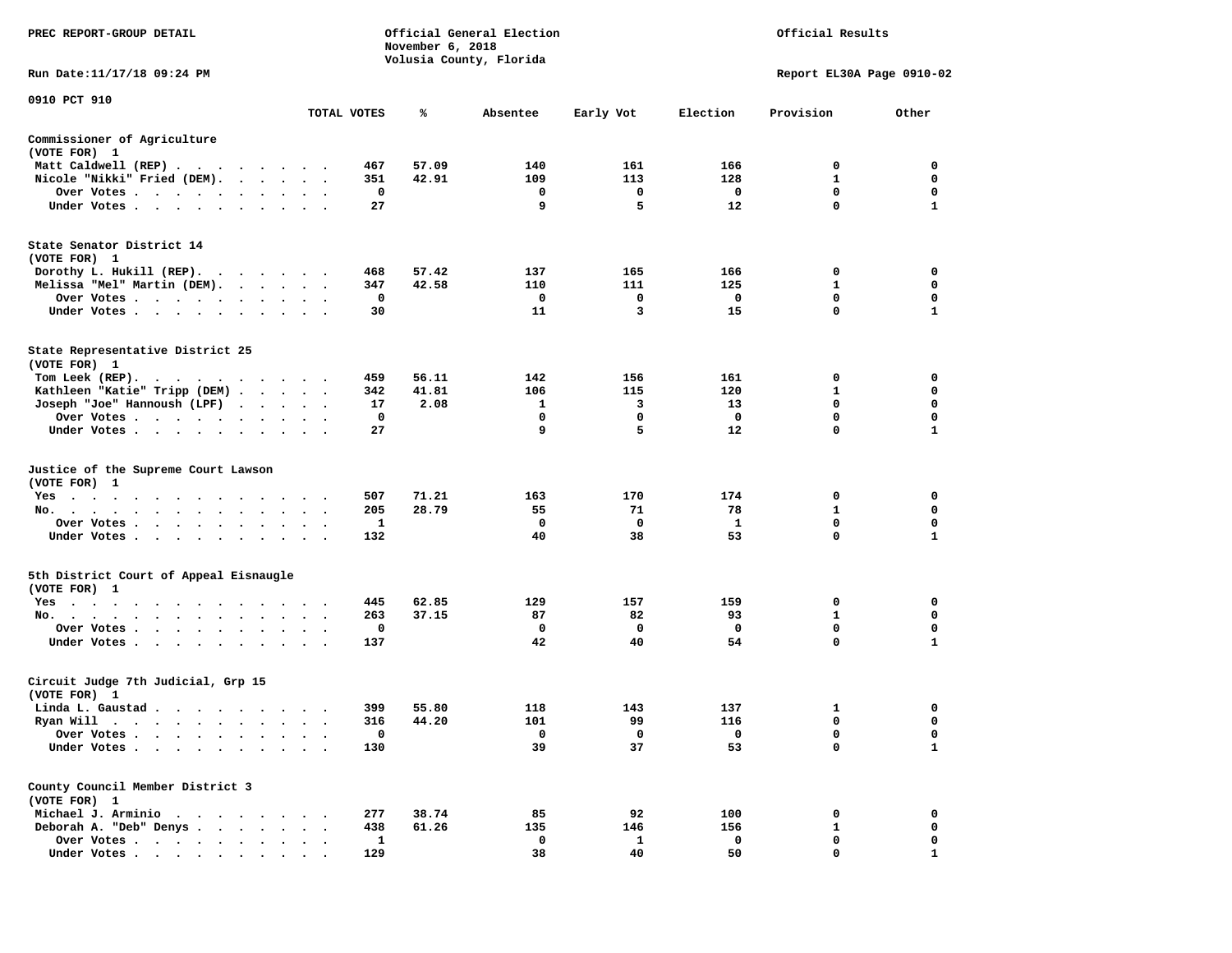| PREC REPORT-GROUP DETAIL                                                                                                                                                                                                                          |                                                      |             | November 6, 2018 | Official General Election<br>Volusia County, Florida |           | Official Results |                           |                   |  |
|---------------------------------------------------------------------------------------------------------------------------------------------------------------------------------------------------------------------------------------------------|------------------------------------------------------|-------------|------------------|------------------------------------------------------|-----------|------------------|---------------------------|-------------------|--|
| Run Date:11/17/18 09:24 PM                                                                                                                                                                                                                        |                                                      |             |                  |                                                      |           |                  | Report EL30A Page 0910-03 |                   |  |
| 0910 PCT 910                                                                                                                                                                                                                                      |                                                      | TOTAL VOTES | ℁                | Absentee                                             | Early Vot | Election         | Provision                 | Other             |  |
| Edgewater Mayor                                                                                                                                                                                                                                   |                                                      |             |                  |                                                      |           |                  |                           |                   |  |
| (VOTE FOR) 1                                                                                                                                                                                                                                      |                                                      |             |                  |                                                      |           |                  |                           |                   |  |
| Mike Ignasiak.                                                                                                                                                                                                                                    | $\bullet$ .<br><br><br><br><br><br>$\cdot$<br>$\sim$ | 407         | 53.20            | 134                                                  | 133       | 139              | 1                         | 0                 |  |
| Mike Thomas.<br>.<br>$\ddot{\phantom{1}}$<br>Over Votes .                                                                                                                                                                                         |                                                      | 358<br>0    | 46.80            | 101<br>0                                             | 124<br>0  | 133<br>0         | 0<br>$\mathbf 0$          | 0<br>0            |  |
| $\sim$ , and $\sim$ , and $\sim$<br>$\bullet$<br>Under Votes<br>$\sim$ $\sim$<br>$\bullet$                                                                                                                                                        | $\bullet$<br>$\cdot$                                 | 80          |                  | 23                                                   | 22        | 34               | $\mathbf 0$               | 1                 |  |
| Edgewater City Council District 1                                                                                                                                                                                                                 |                                                      |             |                  |                                                      |           |                  |                           |                   |  |
| (VOTE FOR) 1                                                                                                                                                                                                                                      |                                                      |             |                  |                                                      |           |                  |                           |                   |  |
| Rocky Dorcy.<br>$\mathbf{a}$ . The contribution of the contribution of the contribution of the contribution of the contribution of the contribution of the contribution of the contribution of the contribution of the contribution of the contri |                                                      | 307         | 44.05            | 91                                                   | 92        | 124              | 0                         | 0                 |  |
| Christine Elaine Power                                                                                                                                                                                                                            | $\bullet$<br>$\bullet$                               | 390         | 55.95            | 120                                                  | 137       | 132              | 1                         | 0                 |  |
| Over Votes<br>$\cdot$<br>Under Votes<br>$\cdot$                                                                                                                                                                                                   |                                                      | 1<br>147    |                  | 0<br>47                                              | 1<br>49   | 0<br>50          | 0<br>$\mathbf 0$          | 0<br>$\mathbf{1}$ |  |
| Soil and Water Cons Dist Seat 1                                                                                                                                                                                                                   |                                                      |             |                  |                                                      |           |                  |                           |                   |  |
| (VOTE FOR) 1                                                                                                                                                                                                                                      |                                                      |             |                  |                                                      |           |                  |                           |                   |  |
| William Bliss.                                                                                                                                                                                                                                    |                                                      | 436         | 62.46<br>37.54   | 137                                                  | 148       | 150              | 1<br>0                    | 0                 |  |
| Derrick Orberg.<br>$\cdot$ $\cdot$ $\cdot$ $\cdot$ $\cdot$ $\cdot$<br>Over Votes .<br>$\cdot$ $\cdot$ $\cdot$ $\cdot$ $\cdot$<br>$\cdot$                                                                                                          | $\cdot$                                              | 262<br>0    |                  | 75<br>0                                              | 90<br>0   | 97<br>0          | 0                         | 0<br>0            |  |
| Under Votes<br>$\bullet$                                                                                                                                                                                                                          | $\ddot{\phantom{1}}$                                 | 147         |                  | 46                                                   | 41        | 59               | 0                         | 1                 |  |
| Soil and Water Cons Dist Seat 3<br>(VOTE FOR) 1                                                                                                                                                                                                   |                                                      |             |                  |                                                      |           |                  |                           |                   |  |
| Beth James.<br>$\sim$ $\sim$<br>.                                                                                                                                                                                                                 |                                                      | 307         | 43.86            | 96                                                   | 105       | 105              | 1                         | 0                 |  |
| Wesley Wayne Wilson Jr<br>$\bullet$ .                                                                                                                                                                                                             |                                                      | 137         | 19.57            | 33                                                   | 42        | 62               | 0                         | 0                 |  |
| Christine Wilt.<br>$\bullet$                                                                                                                                                                                                                      | $\cdot$<br>$\blacksquare$<br>$\bullet$               | 256         | 36.57            | 81                                                   | 94        | 81               | 0                         | 0                 |  |
| Over Votes<br>$\bullet$<br>Under Votes<br>$\bullet$                                                                                                                                                                                               | $\bullet$<br>$\overline{\phantom{a}}$                | 0<br>145    |                  | 0<br>48                                              | 0<br>38   | 0<br>58          | 0<br>0                    | 0<br>$\mathbf{1}$ |  |
| Soil and Water Cons Dist Seat 5                                                                                                                                                                                                                   |                                                      |             |                  |                                                      |           |                  |                           |                   |  |
| (VOTE FOR) 1                                                                                                                                                                                                                                      |                                                      |             |                  |                                                      |           |                  |                           |                   |  |
| J. Mark Barfield                                                                                                                                                                                                                                  |                                                      | 160         | 23.26            | 55                                                   | 44        | 61               | 0                         | 0                 |  |
| Andy Kelly.<br>$\bullet$ , $\bullet$ , $\bullet$ , $\bullet$ , $\bullet$<br>$\cdots$<br>$\cdot$                                                                                                                                                   |                                                      | 309         | 44.91<br>31.83   | 90<br>64                                             | 112<br>80 | 106<br>75        | 1<br>0                    | 0<br>0            |  |
| David Schaefer.<br>$\ddot{\phantom{a}}$<br>Over Votes .<br>$\sim$ $\sim$ $\sim$<br>$\sim$                                                                                                                                                         |                                                      | 219<br>0    |                  | 0                                                    | 0         | 0                | 0                         | 0                 |  |
| $\ddot{\phantom{0}}$<br>Under Votes<br>$\bullet$<br>$\bullet$                                                                                                                                                                                     |                                                      | 157         |                  | 49                                                   | 43        | 64               | 0                         | 1                 |  |
| #1 Increased Homestead Exemption<br>(VOTE FOR) 1                                                                                                                                                                                                  |                                                      |             |                  |                                                      |           |                  |                           |                   |  |
| Yes<br>$\cdots$<br>the contract of the contract of the contract of the contract of the contract of the contract of the contract of                                                                                                                |                                                      | 391         | 48.15            | 126                                                  | 127       | 138              | 0                         | 0                 |  |
| $No. \t .$<br>$\blacksquare$ .<br>$\bullet$<br>$\bullet$<br>$\bullet$                                                                                                                                                                             |                                                      | 421         | 51.85            | 123                                                  | 143       | 154              | 1                         | 0                 |  |
| Over Votes .<br>$\ddot{\phantom{a}}$<br>$\ddot{\phantom{a}}$<br>$\ddot{\phantom{a}}$                                                                                                                                                              |                                                      | 0           |                  | 0                                                    | 0         | 0                | 0                         | 0                 |  |
| Under Votes.<br>$\cdot$ $\cdot$ $\cdot$<br>$\bullet$<br>$\ddot{\phantom{1}}$                                                                                                                                                                      |                                                      | 33          |                  | 9                                                    | 9         | 14               | $\mathbf 0$               | $\mathbf{1}$      |  |
| #2 Limit on Property Tax Assessments<br>(VOTE FOR) 1                                                                                                                                                                                              |                                                      |             |                  |                                                      |           |                  |                           |                   |  |
| $Yes \cdot \cdot \cdot$<br>$\sim$ $\sim$ $\sim$<br>$\ddot{\phantom{0}}$<br>$\ddot{\phantom{a}}$                                                                                                                                                   |                                                      | 518         | 64.27            | 163                                                  | 170       | 185              | 0                         | 0                 |  |
| No.<br>$\ddot{\phantom{a}}$<br>$\sim$<br>$\sim$<br>$\overline{\phantom{a}}$<br>$\sim$                                                                                                                                                             |                                                      | 288         | 35.73            | 82                                                   | 103       | 102              | 1                         | 0                 |  |
| Over Votes                                                                                                                                                                                                                                        |                                                      | 0           |                  | 0                                                    | 0         | 0                | 0                         | 0                 |  |
| Under Votes                                                                                                                                                                                                                                       |                                                      | 39          |                  | 13                                                   | 6         | 19               | $\Omega$                  |                   |  |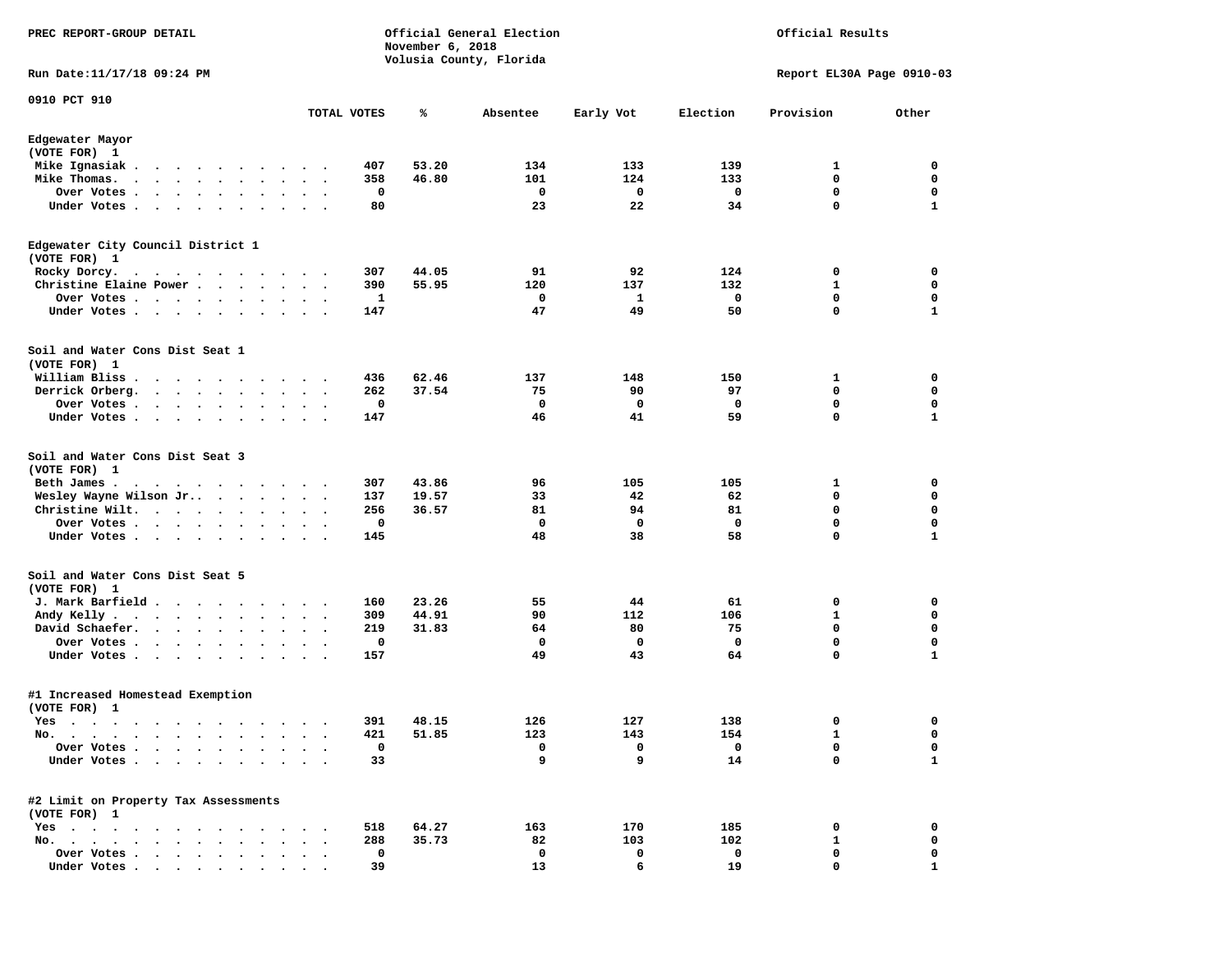| PREC REPORT-GROUP DETAIL                                                                                                                                                                                                                                                                                                                                                                                                                                                                   |        |                         | November 6, 2018 | Official General Election<br>Volusia County, Florida | Official Results  |                                |                             |                             |
|--------------------------------------------------------------------------------------------------------------------------------------------------------------------------------------------------------------------------------------------------------------------------------------------------------------------------------------------------------------------------------------------------------------------------------------------------------------------------------------------|--------|-------------------------|------------------|------------------------------------------------------|-------------------|--------------------------------|-----------------------------|-----------------------------|
| Run Date: 11/17/18 09:24 PM                                                                                                                                                                                                                                                                                                                                                                                                                                                                |        |                         |                  |                                                      |                   |                                | Report EL30A Page 0910-04   |                             |
| 0910 PCT 910                                                                                                                                                                                                                                                                                                                                                                                                                                                                               |        | TOTAL VOTES             | %                | Absentee                                             | Early Vot         | Election                       | Provision                   | Other                       |
| #3 Voter Control of Gambling                                                                                                                                                                                                                                                                                                                                                                                                                                                               |        |                         |                  |                                                      |                   |                                |                             |                             |
| (VOTE FOR) 1                                                                                                                                                                                                                                                                                                                                                                                                                                                                               |        |                         |                  |                                                      |                   |                                |                             |                             |
| Yes                                                                                                                                                                                                                                                                                                                                                                                                                                                                                        |        | 564                     | 68.45            | 180                                                  | 185               | 198                            | $\mathbf{1}$                | $\Omega$                    |
| No.                                                                                                                                                                                                                                                                                                                                                                                                                                                                                        |        | 260                     | 31.55            | 72                                                   | 89                | 99                             | $^{\circ}$                  | $^{\circ}$                  |
| Over Votes                                                                                                                                                                                                                                                                                                                                                                                                                                                                                 |        | $\overline{\mathbf{2}}$ |                  | $\mathbf 0$                                          | $\mathbf{1}$      | 1                              | $\mathbf 0$                 | 0                           |
| Under Votes                                                                                                                                                                                                                                                                                                                                                                                                                                                                                |        | 19                      |                  | 6                                                    | $\overline{4}$    | 8                              | $\mathbf 0$                 | $\mathbf{1}$                |
| #4 Voting Restoration Amendment                                                                                                                                                                                                                                                                                                                                                                                                                                                            |        |                         |                  |                                                      |                   |                                |                             |                             |
| (VOTE FOR) 1<br>Yes                                                                                                                                                                                                                                                                                                                                                                                                                                                                        |        | 487                     | 59.54            | 145                                                  | 158               | 183                            | $\mathbf{1}$                | 0                           |
| No.                                                                                                                                                                                                                                                                                                                                                                                                                                                                                        |        | 331                     | 40.46            | 99                                                   | 118               | 114                            | $\mathbf 0$                 | 0                           |
| Over Votes                                                                                                                                                                                                                                                                                                                                                                                                                                                                                 |        | $\mathbf{o}$            |                  | $\mathbf{o}$                                         | $\mathbf 0$       | $\overline{\phantom{0}}$       | $\mathbf 0$                 | 0                           |
| Under Votes                                                                                                                                                                                                                                                                                                                                                                                                                                                                                |        | 27                      |                  | 14                                                   | 3                 | 9                              | $\mathbf 0$                 | $\mathbf{1}$                |
| #5 Supermajority Vote Required<br>(VOTE FOR) 1                                                                                                                                                                                                                                                                                                                                                                                                                                             |        |                         |                  |                                                      |                   |                                |                             |                             |
| Yes                                                                                                                                                                                                                                                                                                                                                                                                                                                                                        |        | 551                     | 68.96            | 174                                                  | 185               | 192                            | $\Omega$                    | $\Omega$                    |
| No.                                                                                                                                                                                                                                                                                                                                                                                                                                                                                        |        | 248                     | 31.04            | 63                                                   | 85                | 99                             | $\mathbf{1}$                | 0                           |
| Over Votes                                                                                                                                                                                                                                                                                                                                                                                                                                                                                 |        | $\mathbf{1}$            |                  | $\mathbf{O}$                                         | $\mathbf{1}$      | $\mathbf 0$                    | $^{\circ}$                  | 0                           |
| Under Votes                                                                                                                                                                                                                                                                                                                                                                                                                                                                                |        | 45                      |                  | 21                                                   | 8                 | 15                             | $\Omega$                    | $\mathbf{1}$                |
| #6 Rights of Crime Victims; Judges<br>(VOTE FOR) 1<br>Yes                                                                                                                                                                                                                                                                                                                                                                                                                                  |        | 410                     | 50.93            | 135                                                  | 128               | 147                            | 0                           | 0                           |
| No.                                                                                                                                                                                                                                                                                                                                                                                                                                                                                        |        | 395                     | 49.07            | 105                                                  | 147               | 142                            | $\mathbf{1}$                | 0                           |
| Over Votes                                                                                                                                                                                                                                                                                                                                                                                                                                                                                 |        | 0                       |                  | $\mathbf{o}$                                         | $\mathbf 0$       | $\mathbf 0$                    | 0                           | $\mathbf 0$                 |
| Under Votes                                                                                                                                                                                                                                                                                                                                                                                                                                                                                |        | 40                      |                  | 18                                                   | $\overline{4}$    | 17                             | $\mathbf 0$                 | $\mathbf{1}$                |
| #7 Survivor Benefits                                                                                                                                                                                                                                                                                                                                                                                                                                                                       |        |                         |                  |                                                      |                   |                                |                             |                             |
| (VOTE FOR) 1                                                                                                                                                                                                                                                                                                                                                                                                                                                                               |        | 452                     | 56.36            | 158                                                  | 133               | 161                            | 0                           | $\mathbf 0$                 |
| Yes<br>No.                                                                                                                                                                                                                                                                                                                                                                                                                                                                                 |        | 350                     | 43.64            | 83                                                   | 138               | 128                            | $\mathbf{1}$                | 0                           |
| Over Votes                                                                                                                                                                                                                                                                                                                                                                                                                                                                                 |        | $\mathbf{o}$            |                  | $\mathbf{o}$                                         | $\mathbf 0$       | $\overline{\mathbf{0}}$        | $\mathbf 0$                 | $\mathbf 0$                 |
| Under Votes                                                                                                                                                                                                                                                                                                                                                                                                                                                                                |        | 43                      |                  | 17                                                   | 8                 | 17                             | $\Omega$                    | $\mathbf{1}$                |
| #9 Prohibits Oil, Gas Drilling, Vaping<br>(VOTE FOR) 1                                                                                                                                                                                                                                                                                                                                                                                                                                     |        |                         |                  |                                                      |                   |                                |                             |                             |
| Yes                                                                                                                                                                                                                                                                                                                                                                                                                                                                                        |        | 490                     | 60.79            | 162                                                  | 153               | 174                            | 1                           | 0                           |
| No.                                                                                                                                                                                                                                                                                                                                                                                                                                                                                        |        | 316                     | 39.21            | 80                                                   | 117               | 119                            | $\mathbf 0$                 | 0                           |
| Over Votes<br>Under Votes                                                                                                                                                                                                                                                                                                                                                                                                                                                                  |        | $\mathbf{1}$<br>38      |                  | $\overline{\phantom{0}}$<br>16                       | $\mathbf{1}$<br>8 | $\overline{\phantom{0}}$<br>13 | $\mathbf 0$<br>$\mathbf{0}$ | $\mathbf 0$<br>$\mathbf{1}$ |
| #10 State and Local Structure and Op                                                                                                                                                                                                                                                                                                                                                                                                                                                       |        |                         |                  |                                                      |                   |                                |                             |                             |
| (VOTE FOR) 1                                                                                                                                                                                                                                                                                                                                                                                                                                                                               |        | 416                     | 52.59            | 152                                                  | 127               | 137                            | 0                           | $\mathbf 0$                 |
| Yes<br>No.                                                                                                                                                                                                                                                                                                                                                                                                                                                                                 |        | 375                     | 47.41            | 86                                                   | 143               | 145                            | 1                           | 0                           |
| Over Votes                                                                                                                                                                                                                                                                                                                                                                                                                                                                                 | $\sim$ | 0                       |                  | $\mathbf{o}$                                         | $\mathbf 0$       | $\mathbf 0$                    | $\mathbf 0$                 | 0                           |
| $\blacksquare$ $\blacksquare$ $\blacksquare$ $\blacksquare$ $\blacksquare$ $\blacksquare$ $\blacksquare$ $\blacksquare$ $\blacksquare$ $\blacksquare$ $\blacksquare$ $\blacksquare$ $\blacksquare$ $\blacksquare$ $\blacksquare$ $\blacksquare$ $\blacksquare$ $\blacksquare$ $\blacksquare$ $\blacksquare$ $\blacksquare$ $\blacksquare$ $\blacksquare$ $\blacksquare$ $\blacksquare$ $\blacksquare$ $\blacksquare$ $\blacksquare$ $\blacksquare$ $\blacksquare$ $\blacksquare$ $\blacks$ |        | 54                      |                  | $20^{\circ}$                                         | 9                 | 2.4                            | $\Omega$                    | $\mathbf{1}$                |